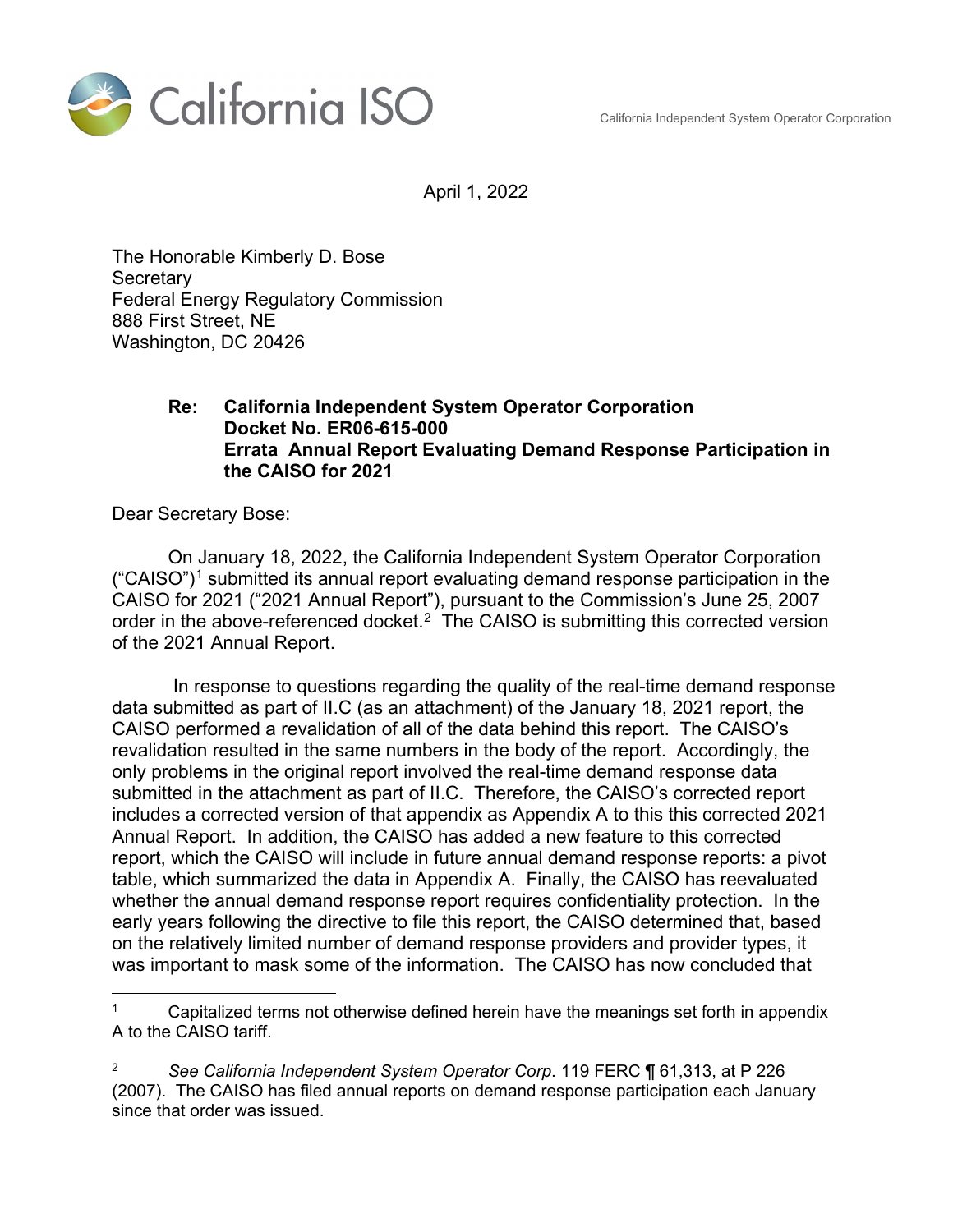Honorable Kimberly D. Bose April 1, 2022 Page 2

due to the significant increase in number of demand response providers and the increase in demand response participation as well as the aggregated nature of the data, it is no longer necessary to redact any information from the public report.

#### **I. Summary of the CAISO's Demand Response Programs for the Reporting Period**

There are three types of demand response programs: participating, proxy demand resource, and reliability demand response. Participation in each program is summarized below.

# **A. Participating Load**

For the Reporting Period, there were six (6) active participating load resources associated with large pumping resources registered in the CAISO Master File. These participating load resources can be broken down as follows:

Market Participant: California Department of Water

No. of resource  $\mathsf{IDs}$ : 6<sup>3</sup>

 $\overline{a}$ 

Resources State Water Project

 These participating load resources represent an aggregation of pumps; they have been aggregated into separate participating load "facilities" for scheduling and settlement purposes.

<sup>&</sup>lt;sup>3</sup> These six participating load resources are unique, non-pumped hydro storage facilities. This report follows the CAISO's previous annual reports in not including data for pumped hydro storage facilities. As the CAISO explained in the first annual report (submitted in this proceeding on January 25, 2008), the reason for this approach is that pumped hydro storage facilities operate differently from traditional demand response resources, in that pumped hydro storage facilities affirmatively schedule and increase load as well as provide load curtailment. The CAISO believes that this report's focus on traditional demand response resources results in more meaningful content, because the reported information can be more meaningfully compared with information for other regions and organized markets, which was a primary purpose for implementing the reporting obligation.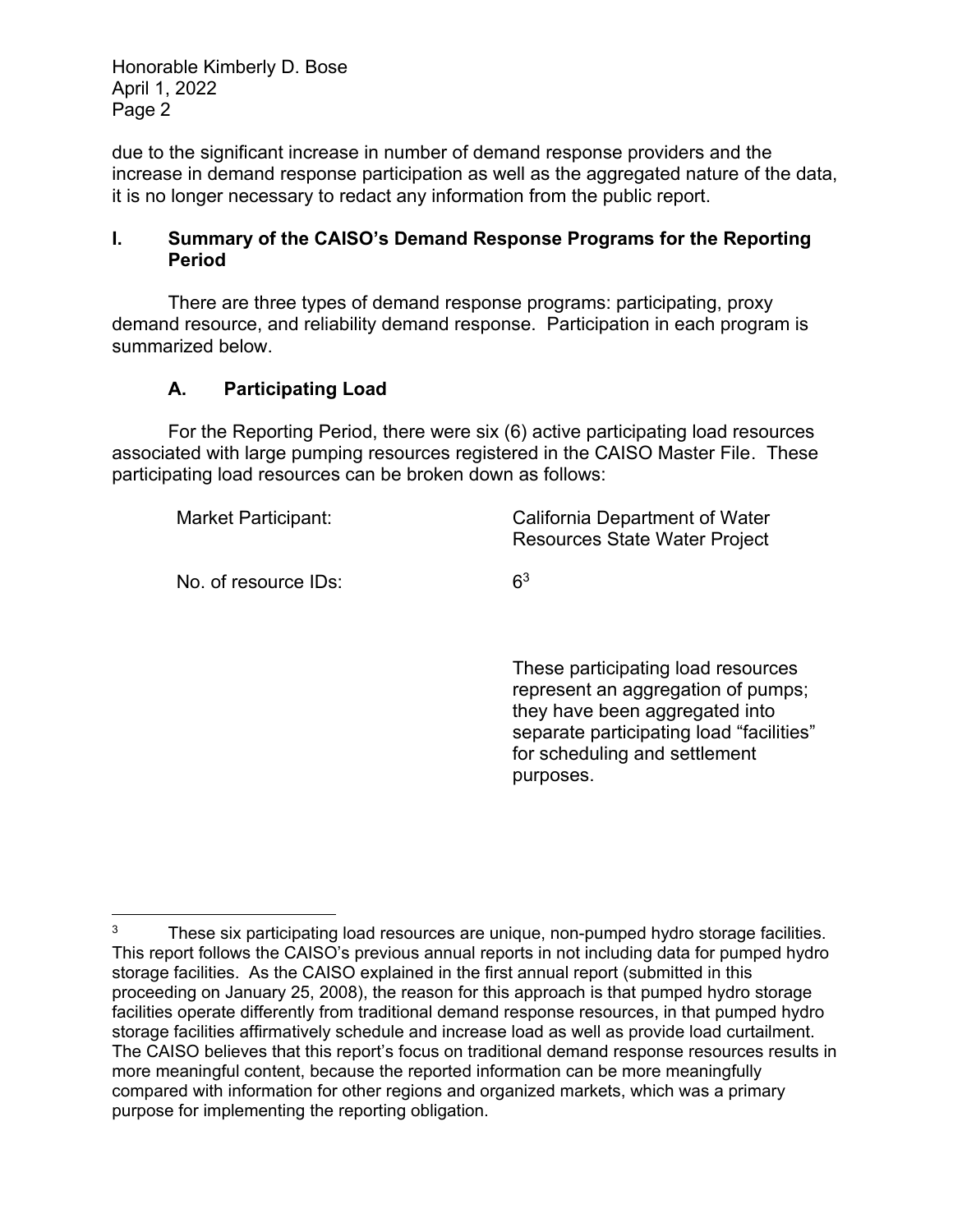## **B. Proxy Demand Resources**

For the Reporting Period, there were One Thousand One Hundred Fifty Eight (1,158) active proxy demand resources registered in the CAISO Master File. These proxy demand resources can be broken down as follows:

| <b>Market Participant:</b> | Pacific Gas and Electric Company                        |
|----------------------------|---------------------------------------------------------|
| No. of resource IDs:       | 67                                                      |
| <b>Market Participant:</b> | San Diego Gas & Electric Company                        |
| No. of resource IDs:       | 23                                                      |
| <b>Market Participant:</b> | Southern California Edison Company                      |
| No. of Resource IDs:       | 53                                                      |
| <b>Market Participant:</b> | Olivine, Inc.                                           |
| No. of Resource IDs:       | 67                                                      |
| <b>Market Participant:</b> | Galt Power, Inc.                                        |
| No. of Resource IDs:       | 551                                                     |
| <b>Market Participant:</b> | Clean Power Alliance of Southern California             |
| No. of Resource IDs:       | 3                                                       |
| <b>Market Participant:</b> | Leapfrog Power, Inc                                     |
| No. of Resource IDs:       | 367                                                     |
| <b>Market Participant:</b> | <b>Shell Energy North America</b>                       |
| No. of Resource IDs:       | $\mathbf 1$                                             |
| <b>Market Participant:</b> | Voltus, Inc.                                            |
| No. of Resource IDs:       | 26                                                      |
|                            | $\Gamma$ ach of these $\Lambda$ AEO providences dressel |

Each of these 1,158 proxy demand resources represents an aggregation of retail service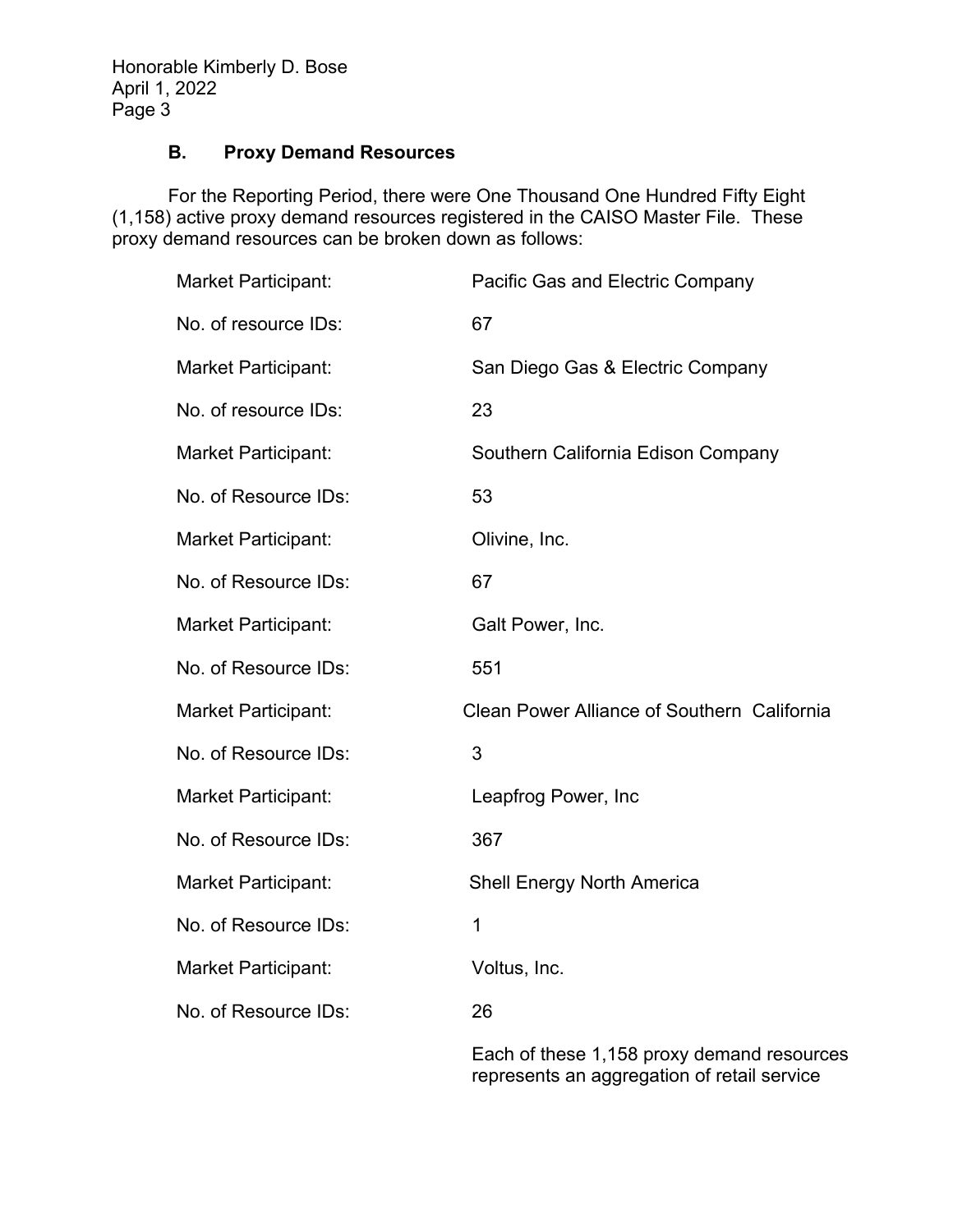accounts assembled into a single resource for scheduling and settlement purposes.

#### **C. Reliability Demand Response Resources**

For the Reporting Period, there were Eighty Five (85) participating reliability demand response resources registered in the CAISO Master File. These reliability demand response resources can be broken down as follows:

| <b>Market Participant:</b> | Southern California Edison Company |
|----------------------------|------------------------------------|
| No. of Resource IDs:       | 70                                 |
| Market Participant:        | San Diego Gas & Electric Company   |
| No. of Resource IDs:       | 1                                  |
| Market Participant:        | Pacific Gas and Electric Company   |
| No. of Resource IDs:       | 14                                 |

Each of these 85 reliability demand response resources represents an aggregation of retail service accounts assembled into a single resource for scheduling and settlement purposes.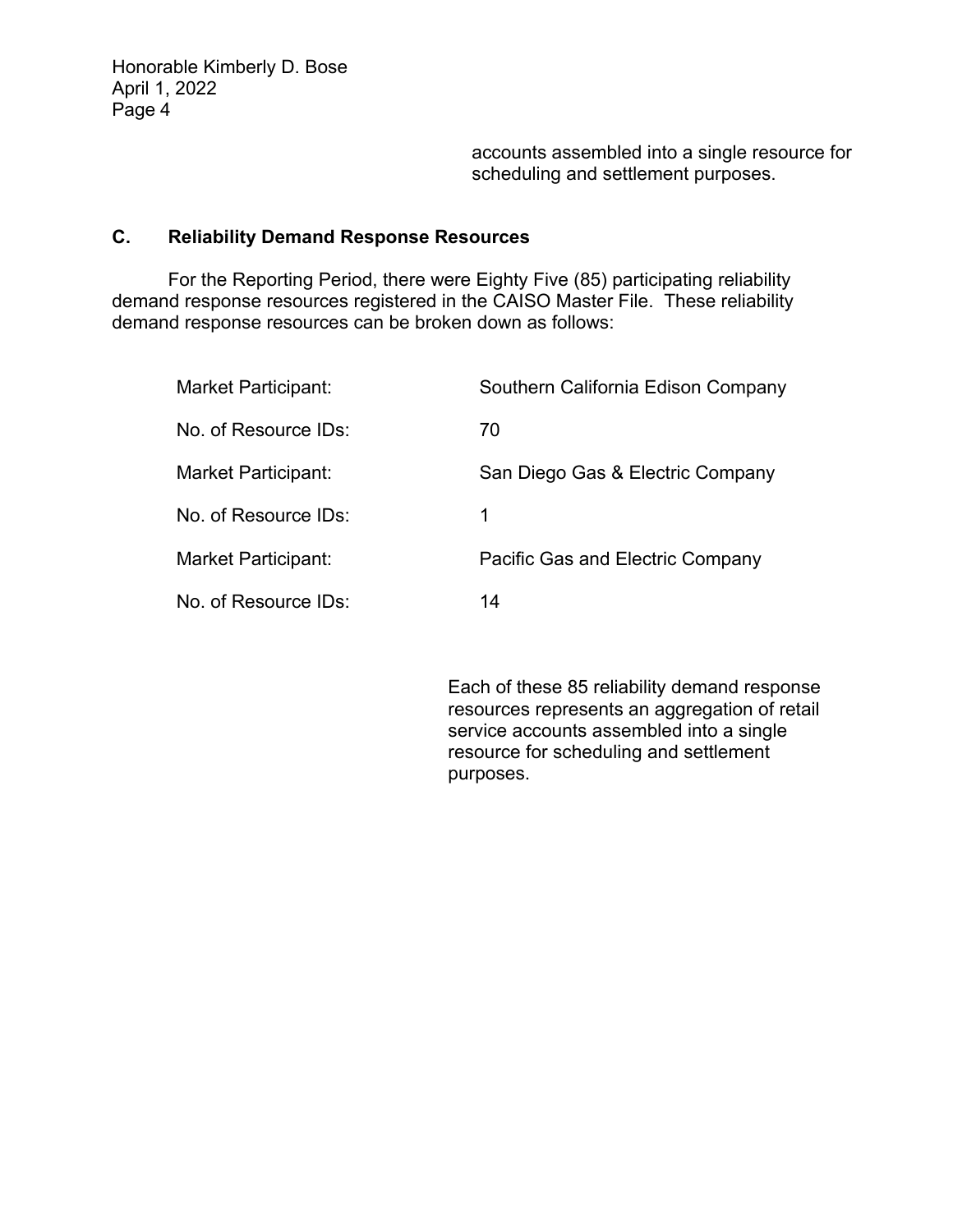#### **II. Non-Spinning Capacity Awards and Payment from Demand Response Resources**

In the CAISO's wholesale market, market participants can choose to bid ancillary services (such as non-spinning reserves), or to self-provide them. Market participants that choose to bid ancillary services are paid at the ancillary service market clearing price. Accordingly, the CAISO makes payment to them for the ancillary service capacity type that was offered and accepted. Market participants that fulfill their ancillary service obligations by self-providing effectively receive an offset of their ancillary service obligations. The offset reduces or eliminates the quantity of ancillary service capacity that they must procure from the market.

| <b>TABLE 1a - Non-Spinning Reserve Capacity Awards and Payment*</b> |                                                              |                                                        |                                                                |
|---------------------------------------------------------------------|--------------------------------------------------------------|--------------------------------------------------------|----------------------------------------------------------------|
| Total non-<br>spinning capacity<br>bid<br>(MW)                      | <b>Total non-</b><br>spinning<br>capacity<br>awarded<br>(MW) | Total non-<br>spinning<br>capacity<br>payments<br>(\$) | <b>Total non-spinning</b><br>capacity<br>self-provided<br>(MW) |
| 1,908,714                                                           | 706,846                                                      | $-631,106$                                             |                                                                |

*\* These values represent cumulative totals based on all demand response resources.* 

| <b>TABLE 1b - Spinning Reserve Capacity Awards and Payment*</b> |                                                      |                                                          |                                                            |
|-----------------------------------------------------------------|------------------------------------------------------|----------------------------------------------------------|------------------------------------------------------------|
| <b>Total spinning</b><br>capacity bid<br>(MW)                   | <b>Total spinning</b><br>capacity<br>awarded<br>(MW) | <b>Total</b><br>spinning<br>capacity<br>payments<br>(\$) | <b>Total spinning</b><br>capacity<br>self-provided<br>(MW) |
| 123                                                             |                                                      |                                                          |                                                            |

# **A. No-Pay for Unavailable Non-Spinning Capacity from Demand Response Resources**

No-pay is a settlement mechanism to encourage resources, both generators and demand response resources, to keep awarded ancillary services available for CAISO dispatch by following dispatch instructions and avoiding uninstructed deviations. When triggered, the no-pay mechanism results in the rescission of payment for the provision of spinning reserve or non-spinning reserve when the ancillary service becomes either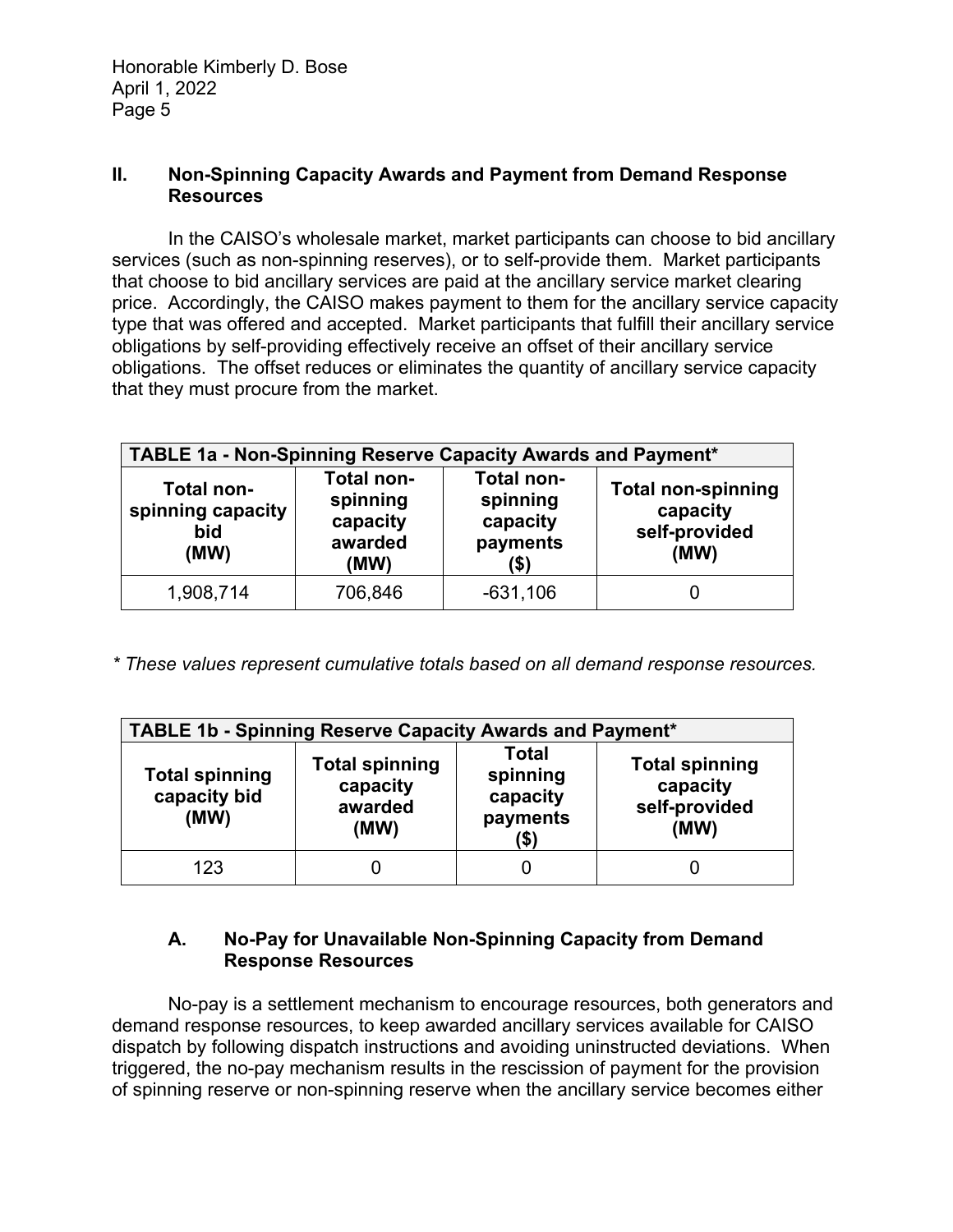Honorable Kimberly D. Bose April 1, 2022 Page 6

undispatchable capacity, unavailable capacity, undelivered capacity, or, in certain circumstances, unsynchronized capacity subsequent to the ancillary service award for such ancillary services and the CAISO payment for the services. A portion of the total non-spinning capacity awarded to demand response resources may be rescinded through the no-pay settlement mechanism during the Reporting Period. Table 2 below summarizes the total MW and dollar amounts associated with these rescission results.

|                                                                                   | <b>TABLE 2 - Summary of Unavailable Non-Spinning Capacity</b>                                    |                                                                                            |
|-----------------------------------------------------------------------------------|--------------------------------------------------------------------------------------------------|--------------------------------------------------------------------------------------------|
| <b>Total non-</b><br>spinning<br>capacity<br>awarded and<br>self-provided<br>(MW) | <b>Total non-spinning</b><br>capacity unavailable<br>subject to the no-<br>pay provision<br>(MW) | <b>Total non-spinning capacity</b><br>payment rescinded subject to<br>the no-pay provision |
| 706,846                                                                           | 9,489                                                                                            | 4,547                                                                                      |

# **B. Real-Time Energy and Payment from Demand Response Resources**

To meet its real-time reliability needs, the CAISO dispatches real-time energy from dispatchable demand response resources when it is economic to do so, based on the submitted bids that the scheduling coordinator has submitted to the CAISO for demand response resources. A demand response resource can bid to curtail energy. Pursuant to CAISO real-time dispatch instructions, a demand response resource is paid for the amount of energy the resource is instructed to curtail. This is analogous to the CAISO paying a generator to increase output relative to the resource's scheduled energy amount. Any deviations associated with the CAISO's real-time dispatches (*i.e.*, under-deliveries or over-deliveries) are settled with the demand response resource as uninstructed energy. Table 3 below summarizes the total MW amounts associated with net settlement of the CAISO's instructed and uninstructed energy for dispatches to decrease consumption during the Reporting Period.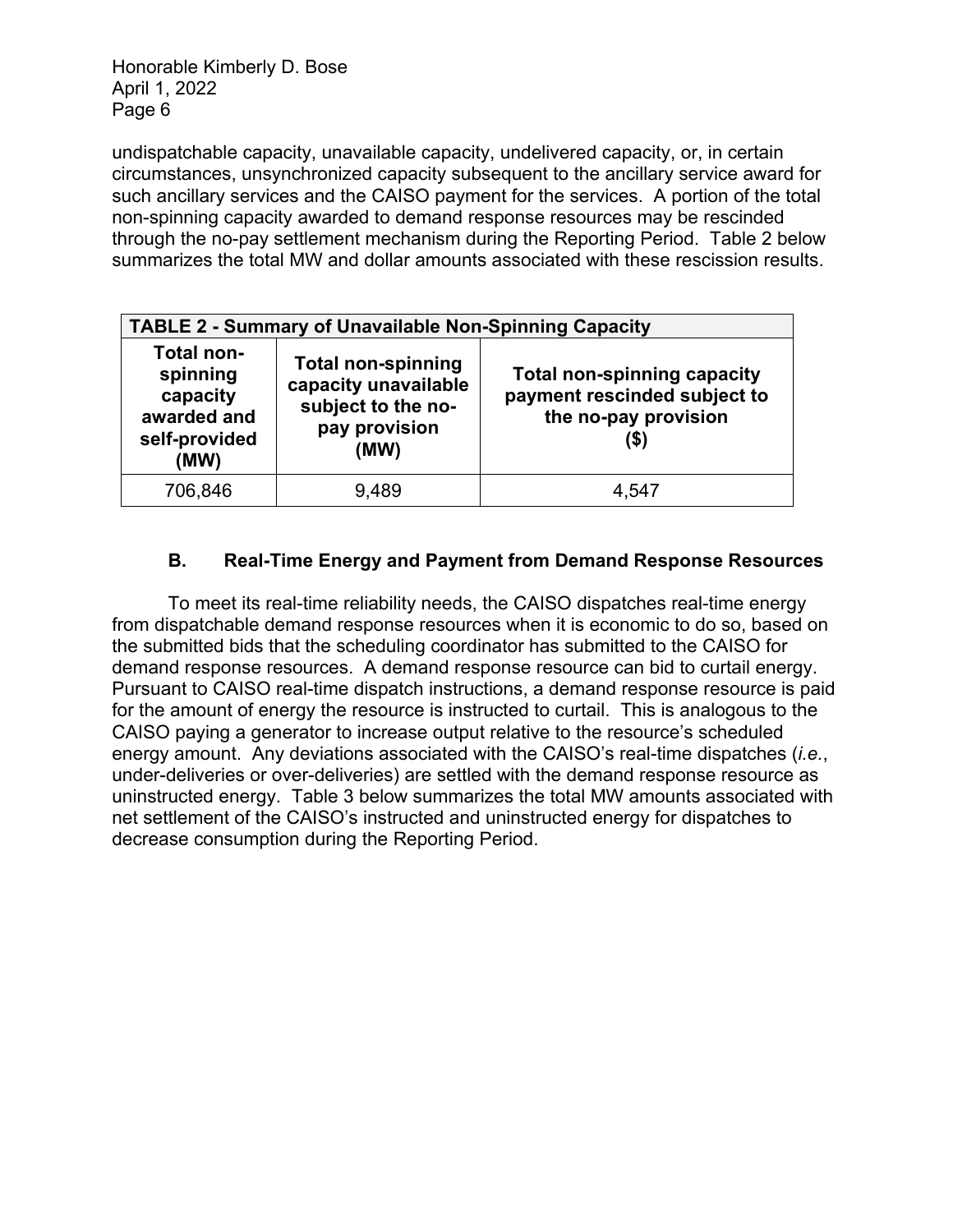| <b>Summary</b>                                       |                                         | <b>TABLE 3 - Decrease Energy Dispatches - Real-Time Energy and Settlement</b> |                                                        |                                                                                             |
|------------------------------------------------------|-----------------------------------------|-------------------------------------------------------------------------------|--------------------------------------------------------|---------------------------------------------------------------------------------------------|
| <b>Total real-</b><br>time energy<br>offered<br>(MW) | Total no. of<br>dispatches<br>(events)* | <b>Total real-time</b><br>instructed<br>energy (MW)                           | <b>Total real-</b><br>time energy<br>delivered<br>(MW) | <b>Total energy</b><br>settlement<br>payments to<br>demand<br>response<br>resources<br>(\$) |
| 7,573,191                                            | 23,897                                  | 40,596                                                                        | 39,621                                                 | $-6,789,461$                                                                                |

*\*Where dispatches equal to or greater than 0.015 MW, in any interval, are aggregated by trading hour.* 

# **C. Real-Time Energy Dispatch Detail for Demand Response Resources**

Table 4 (the data supporting Table 4 is attached as (corrected) Appendix A. .

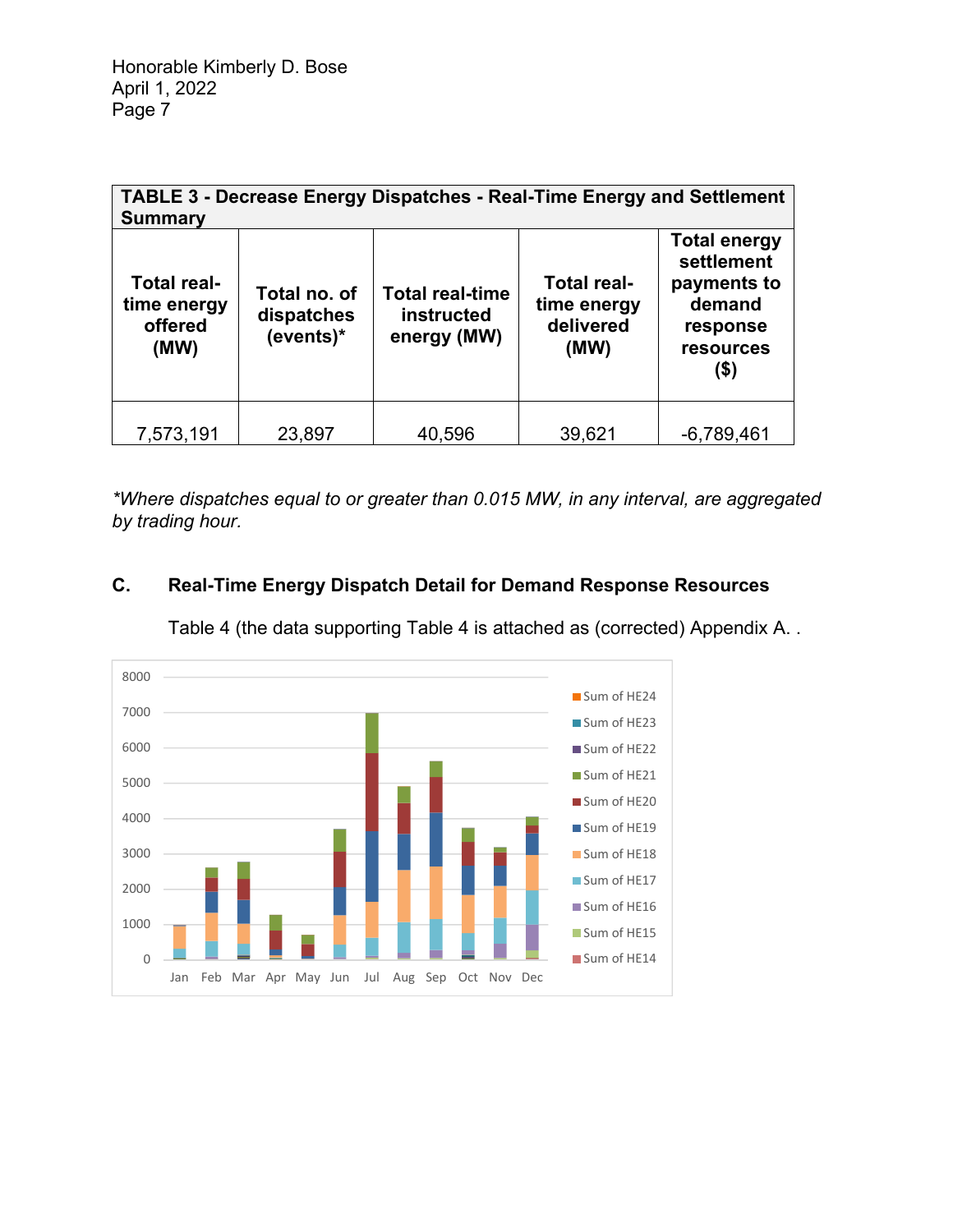Honorable Kimberly D. Bose April 1, 2022 Page 8

#### **III. Communications**

Correspondence and other communications regarding this filing should be directed to:

Sidney L. Mannheim Assistant General Counsel California Independent System Operator Corporation 250 Outcropping Way Folsom, CA 95630 smannheim@caiso.com Tel: (916) 608-7144 Fax: (916) 608-7222

Jeremy Malekos Market Settlement Design & **Configuration** California Independent System Operator Corporation 250 Outcropping Way Folsom, CA 95630 jmalekos@caiso.com Tel: (916) 608-1058 Fax: (916) 608-7222

Respectfully submitted,

#### **By:** */s/ Sidney L. Mannheim*

Roger E. Collanton General Counsel Sidney L. Mannheim Assistant General Counsel California Independent System Operator **Corporation** 250 Outcropping Way Folsom, CA 95630  $T - 916 - 608 - 7144$ F – 916-608-7222 smannheim@caiso.com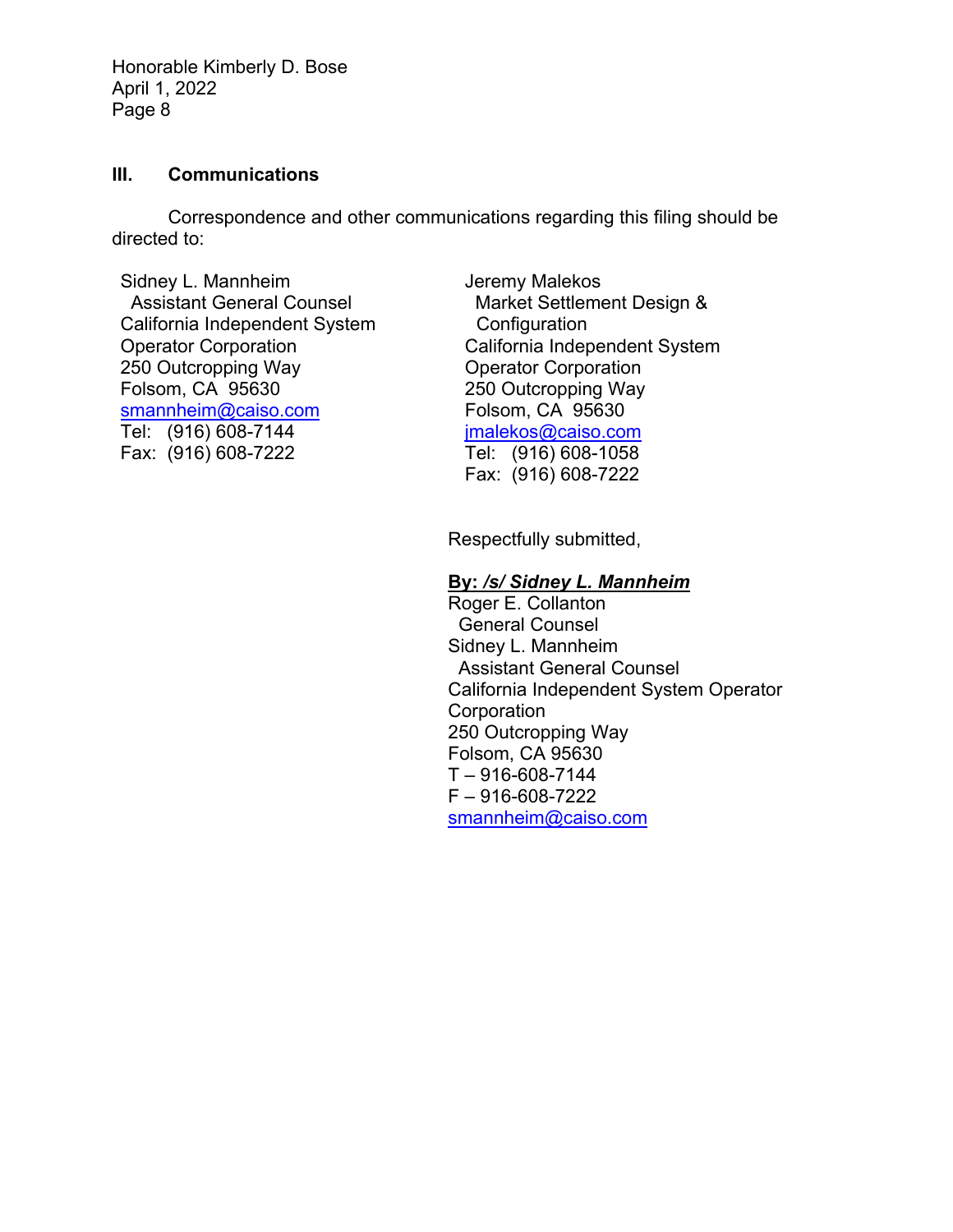# ATTACHMENT A

Real-Time Energy Dispatch Detail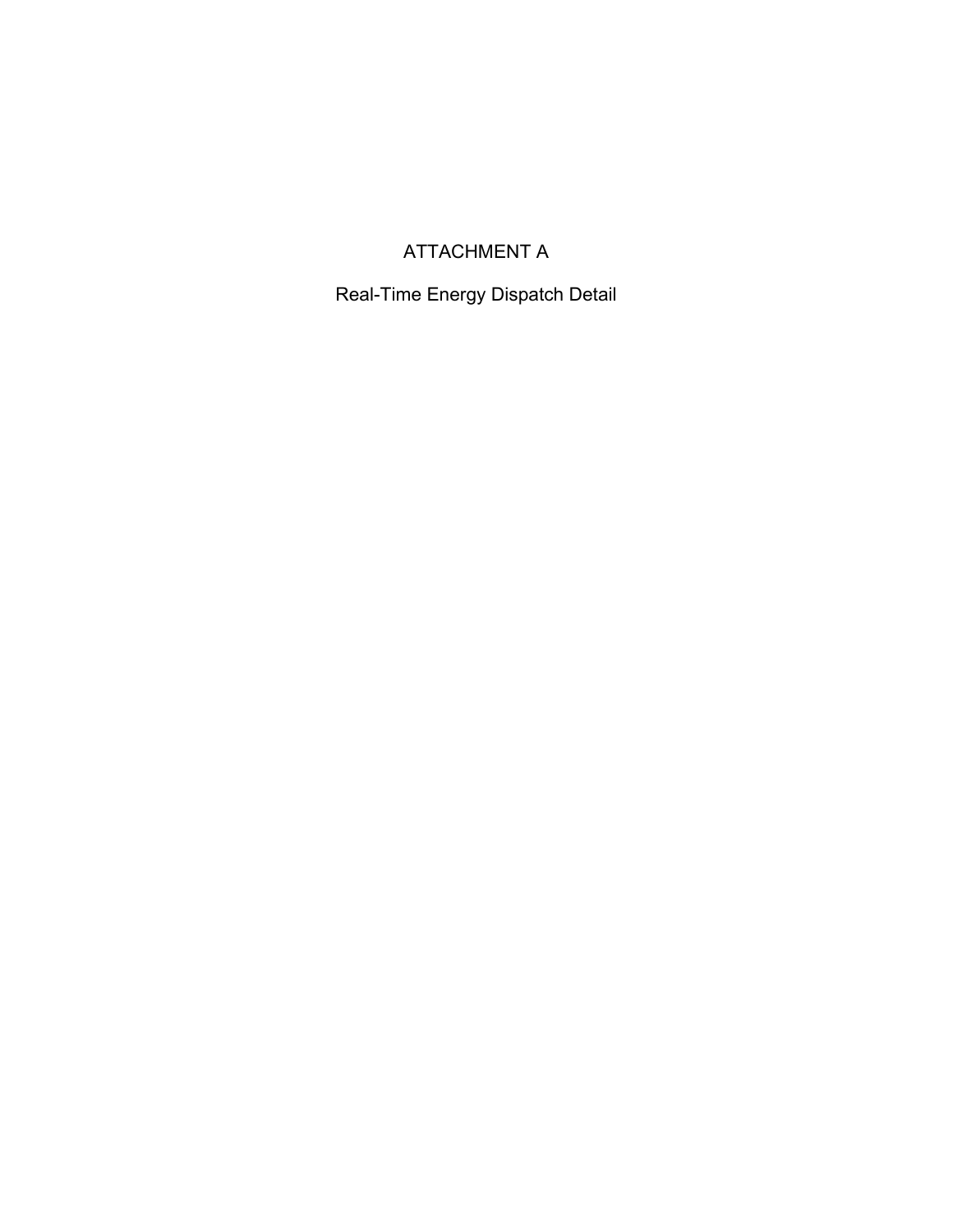| TRADE_DATE RES_TYPE INTERVAL_TOTAL | HE1         | HE <sub>2</sub> | HE3      | HE4          | HE5      | HE <sub>6</sub> | HE7          | HE8         | HE9      | <b>HE10</b> | <b>HE11</b> | <b>HE12</b> | <b>HE13</b> | <b>HE14</b> | <b>HE15</b>  | <b>HE16</b> | <b>HE17</b><br><b>HE18</b>    |                | <b>HE19</b>      | <b>HE20</b>             | HE21        | <b>HE23</b><br><b>HE22</b> | <b>HE24</b> | <b>HE25</b> |  |
|------------------------------------|-------------|-----------------|----------|--------------|----------|-----------------|--------------|-------------|----------|-------------|-------------|-------------|-------------|-------------|--------------|-------------|-------------------------------|----------------|------------------|-------------------------|-------------|----------------------------|-------------|-------------|--|
| 1/1/2021 PDR                       | 0.029999988 | 0               | $\Omega$ | 0            | 0        |                 | $\Omega$     | $\Omega$    | $\Omega$ | $\Omega$    | 0           | 0           |             | O           | $\Omega$     | 0           | $\Omega$<br>$\Omega$          | 0              | $\mathbf 0$      | 0.01                    | 0.01        | 0.01                       | 0           |             |  |
| 1/4/2021 PDR                       | 0.559999992 | 0               |          |              | n        |                 |              |             |          |             |             |             |             |             |              |             |                               | 0.28           | 0.28             |                         | $\Omega$    |                            |             |             |  |
| 1/4/2021 PDR                       | 2.480000004 | 0               |          |              |          |                 |              |             |          |             |             |             |             |             |              |             |                               | 2.48           | - 0              |                         | -0          |                            |             |             |  |
| 1/4/2021 PDR                       | 0.309999996 |                 |          |              |          |                 |              |             |          |             |             |             |             |             |              |             |                               | 0.31           |                  |                         | -0          |                            |             |             |  |
| 1/4/2021 PDR                       | 0.920000016 |                 |          |              |          |                 |              |             |          |             |             |             |             |             |              |             | 0                             | 0.23           | 0.23             | 0.23                    | 0.23        |                            |             |             |  |
| 1/4/2021 PDR                       | 3.170000004 |                 |          |              |          |                 |              |             |          |             |             |             |             |             |              |             |                               | 3.17           | $\Omega$         | -C                      | 0           |                            |             |             |  |
| 1/4/2021 PDR                       | 9.39        | 0               |          |              |          |                 |              |             |          |             |             |             |             |             |              | 0           | $\Omega$<br>- 0               | 9.39           | - 0              | -C                      | 0           |                            |             |             |  |
| 1/5/2021 PDR                       | 0.04999998  | 0               |          |              |          |                 |              |             |          |             |             |             |             |             |              |             | 0.01<br>0                     | 0.01           | 0.01             | 0.01                    | 0.01        |                            |             |             |  |
| 1/5/2021 PDR                       | 0.099999996 |                 |          |              |          |                 |              |             |          |             |             |             |             |             |              |             | 0<br>- 0                      | 0.1            | $\Omega$         |                         | $\Omega$    |                            |             |             |  |
| 1/6/2021 PDR                       | 0.619999992 |                 |          |              |          |                 |              |             |          |             |             |             |             |             |              | 0           | 0.31<br>$\Omega$              | 0.31           |                  |                         |             |                            |             |             |  |
| 1/6/2021 PDR                       | 2.539999992 |                 |          |              |          |                 |              |             |          |             |             |             |             |             |              | O           | 1.27<br>$\Omega$              | 1.27           |                  |                         |             |                            |             |             |  |
| 1/6/2021 PDR                       | 0.469583337 |                 |          |              |          |                 |              |             |          |             |             |             |             |             |              | 0           | 1.469583<br>$\mathbf{0}$      | - 0            |                  |                         |             |                            |             |             |  |
| 1/6/2021 PDR                       | 0.099999996 | 0               |          |              |          |                 |              |             |          |             |             |             |             |             |              | 0           |                               | - 0            | 0.1              |                         | 0           |                            |             |             |  |
| 1/6/2021 PDR                       | 0.099999996 | 0               |          |              |          |                 | $\Omega$     |             |          |             |             |             |             |             |              |             |                               | - 0            | 0.1              |                         | 0           |                            |             |             |  |
| 1/8/2021 PDR                       | 0.019999992 |                 |          |              |          |                 |              |             |          |             |             |             |             |             |              |             |                               |                |                  |                         | 0           |                            |             |             |  |
| 1/8/2021 PDR                       | 1.86        | 0               |          |              |          |                 |              |             |          |             |             |             |             |             |              |             |                               | 0.01<br>1.86   | 0.01<br>$\Omega$ |                         |             |                            |             |             |  |
|                                    |             |                 |          |              |          |                 |              |             |          |             |             |             |             |             |              |             |                               |                |                  |                         |             |                            |             |             |  |
| 1/9/2021 PDR                       | 0.024999999 |                 |          |              |          |                 |              |             |          | 0.025<br>0  |             |             |             |             |              |             |                               |                |                  |                         |             |                            |             |             |  |
| 1/9/2021 PDR                       | 0.024999999 |                 |          |              |          |                 |              |             |          | 0.025<br>0  |             |             |             |             |              |             |                               | - 0            |                  |                         | 0           |                            |             |             |  |
| 1/10/2021 PDR                      | 0.039999984 |                 |          |              |          |                 |              |             |          |             |             |             |             |             |              |             |                               | 0.01           | 0.01             | 0.01                    | 0.01        |                            |             |             |  |
| 1/11/2021 PDR                      | 7.340000004 |                 |          |              |          |                 |              |             |          |             |             |             |             |             |              |             |                               | 7.34           | 0                |                         | 0           |                            |             |             |  |
| 1/11/2021 PDR                      | 1.400000004 | 0               |          |              |          |                 |              |             |          |             |             |             |             |             |              | 0           | 0                             | 1.4            | 0                |                         | $\Omega$    |                            |             |             |  |
| 1/11/2021 PDR                      | 1.179999996 | 0               |          |              |          |                 |              |             |          |             |             |             |             |             |              | 0           | 0                             | 1.18           | 0                |                         | 0           |                            |             |             |  |
| 1/11/2021 PDR                      | 0.42        |                 |          |              |          |                 |              |             |          |             |             |             |             |             |              |             |                               | 0.42           |                  |                         |             |                            |             |             |  |
| 1/11/2021 PDR                      | 1.269999996 |                 |          |              |          |                 |              |             |          |             |             |             |             |             |              |             |                               | 1.27           |                  |                         | 0           |                            |             |             |  |
| 1/12/2021 PDR                      | 0.009999996 |                 |          |              |          |                 |              |             |          |             |             |             |             |             |              |             |                               | - 0            |                  |                         | 0.01        |                            |             |             |  |
| 1/12/2021 PDR                      | 4.960000008 | 0               |          |              |          |                 | $\Omega$     |             |          |             |             |             |             |             |              | 0           | 2.48<br>0                     | 2.48           |                  |                         | 0           |                            |             |             |  |
| 1/12/2021 PDR                      | 6.340000008 | 0               |          |              |          |                 |              |             |          |             |             |             |             |             |              | 0           | 3.17<br>0                     | 3.17           |                  |                         | 0           |                            |             |             |  |
| 1/12/2021 PDR                      | 0.42        | 0               |          |              |          |                 | <sup>0</sup> |             |          |             |             |             |             |             |              | 0           | 0.21<br>0                     | 0.21           | 0                |                         | 0           |                            |             |             |  |
| 1/13/2021 PDR                      | 0.110000004 |                 |          |              |          |                 |              |             |          |             |             |             |             |             |              | 0           |                               | - 0            | 0.11             |                         | -0          |                            |             |             |  |
| 1/13/2021 PDR                      | 0.099999996 |                 |          |              |          |                 |              |             |          |             |             |             |             |             |              |             |                               |                | 0.1              |                         |             |                            |             |             |  |
| 1/13/2021 PDR                      | 0.140000004 |                 |          |              |          |                 |              |             |          |             |             |             |             |             |              |             |                               | - 0            | 0.14             |                         | 0           |                            |             |             |  |
| 1/13/2021 PDR                      | 0.569999988 |                 |          |              |          |                 |              | 0.095       | 0.095    |             |             |             | 0.1425      |             |              |             | 0.0475<br>0                   | 0.095          | 0                | C                       | 0.095       |                            |             |             |  |
| 1/13/2021 PDR                      | 0.460000008 |                 |          |              |          |                 |              |             |          |             |             |             |             |             |              | 0           | $\Omega$                      | 0.23           | 0.23             |                         | 0           |                            |             |             |  |
| 1/13/2021 PDR                      | 1.687083333 | 0               |          |              |          |                 |              |             |          |             |             |             |             |             |              | 0           | - 0<br>$\Omega$               | 0              |                  | 0 1.497083              | 0.19        |                            |             |             |  |
| 1/14/2021 PDR                      | 0.42        |                 |          |              |          |                 |              |             |          |             |             |             |             |             |              | 0           | 0.21<br>$\Omega$              | 0.21           | $\Omega$         |                         | $\Omega$    |                            |             |             |  |
| 1/14/2021 PDR                      | 3.72        |                 |          |              |          |                 |              |             |          |             |             |             |             |             |              |             | 1.86<br>0                     | 1.86           |                  |                         | 0           |                            |             |             |  |
| 1/15/2021 PDR                      | 4.960000008 |                 |          |              |          |                 |              |             |          |             |             |             |             |             |              |             | 2.48<br>0                     | 2.48           |                  |                         |             |                            |             |             |  |
| 1/15/2021 PDR                      | 14.68000001 |                 |          |              |          |                 |              |             |          |             |             |             |             |             |              |             | 7.34<br>0                     | 7.34           |                  |                         |             |                            |             |             |  |
| 1/15/2021 PDR                      | 0.42        |                 |          |              |          |                 |              |             |          |             |             |             |             |             |              | 0           | 0.21<br>0                     | 0.21           |                  |                         |             |                            |             |             |  |
| 1/15/2021 PDR                      | 0.399981801 | $\Omega$        | $\Omega$ | $\Omega$     | ŋ        |                 | $\Omega$     |             | $\Omega$ |             |             |             |             | $\Omega$    | <sup>n</sup> | $\Omega$    | 0.395815 0.004167<br>$\Omega$ |                |                  | $\Omega$                | $\Omega$    |                            |             |             |  |
| 1/18/2021 PDR                      | 1.400000004 | 0               |          | <sup>0</sup> | $\Omega$ |                 | 0            | $\Omega$    | - 0      | n           | n           | 0           |             |             | 0            | 0           | $\mathbf 0$                   | 1.4            | - 0              | <sup>0</sup>            | $\Omega$    |                            |             |             |  |
| 1/19/2021 PDR                      | 0.009999996 | 0               |          |              | $\Omega$ |                 | $\Omega$     |             | $\Omega$ |             |             | $\Omega$    |             |             |              | $\Omega$    | $\Omega$                      | $\overline{0}$ | $0.01\,$         |                         |             |                            |             |             |  |
| 1/19/2021 PDR                      | 0.309999996 | 0               |          |              | 0        |                 |              |             |          |             |             |             |             |             |              | $\Omega$    |                               | 0.31           | $\Omega$         |                         |             |                            |             |             |  |
| 1/20/2021 PDR                      | 0.309999996 | 0               |          |              | ი        |                 |              |             |          |             |             |             |             |             |              | 0           | $\Omega$                      | 0.31           | 0                |                         | $\Omega$    |                            |             |             |  |
| 1/20/2021 PDR                      | 2.480000004 | 0               |          |              | $\Omega$ |                 | $\Omega$     |             |          |             |             |             |             |             |              | 0           | $\Omega$<br>$\Omega$          | 2.48           | 0                |                         | $\Omega$    |                            |             |             |  |
| 1/20/2021 PDR                      | 0.21        | 0               |          |              | 0        |                 | <sup>0</sup> |             |          |             |             | 0           |             |             |              | 0           |                               | 0.21           |                  |                         | 0           |                            |             |             |  |
| 1/22/2021 PDR                      | 0.609999996 | 0               |          |              | 0        |                 |              |             |          |             |             |             |             |             |              | 0           |                               | 0.61           | 0                |                         | $\Omega$    |                            |             |             |  |
| 1/25/2021 PDR                      | 0.110000004 | 0               |          |              | 0        |                 |              |             |          |             |             |             |             |             |              | 0           |                               | - 0            | 0.11             |                         |             |                            |             |             |  |
| 1/25/2021 PDR                      | 0.099999996 | 0               |          |              | 0        |                 |              |             |          |             |             |             |             |             |              | 0           |                               | 0              | 0.1              |                         |             |                            |             |             |  |
| 1/25/2021 PDR                      | 0.099999996 | 0               |          |              | 0        |                 | 0            |             |          |             |             | 0           |             |             |              | 0           |                               | 0              | 0.1              | 0                       |             |                            |             |             |  |
| 1/25/2021 PDR                      | 0.099999996 | 0               |          |              | 0        |                 |              |             |          |             |             |             |             |             |              | $\Omega$    |                               | $\Omega$       | 0.1              | 0                       |             |                            |             |             |  |
| 1/25/2021 PDR                      | 0.140000004 | 0               |          |              | 0        |                 | 0            |             |          |             |             | 0           |             |             |              | 0           |                               | $\Omega$       | $\overline{0}$   | 0.14                    | 0           |                            |             |             |  |
| 1/25/2021 PDR                      | 3.170000004 | $\Omega$        |          |              | 0        |                 | 0            |             |          |             |             | 0           |             |             |              | 0           |                               | 3.17           | $\Omega$         |                         | 0           |                            |             |             |  |
| 1/25/2021 PDR                      | 0.21        | 0               |          |              |          |                 |              |             |          |             |             |             |             |             |              |             |                               | 0.21           |                  |                         | $\Omega$    |                            |             |             |  |
| 1/26/2021 PDR                      | 0.140000004 | 0               |          |              | 0        |                 | 0            | - 0         | $\Omega$ |             |             |             |             |             |              | 0           |                               | - 0            | 0.14             |                         | 0           |                            |             |             |  |
| 1/26/2021 PDR                      | 0.134999983 |                 |          |              | 0        |                 | 0            | 0.0675<br>0 |          |             |             |             |             |             |              | 0           |                               | 0              | 0.0675           | $\Omega$                | 0           |                            |             |             |  |
| 1/26/2021 PDR                      | 0.920000016 | 0               |          |              | $\Omega$ |                 | $\Omega$     | $\Omega$    | 0        | O           |             | 0           |             |             |              | $\Omega$    | $\Omega$                      | 0.23           | 0.23             | 0.23                    | 0.23        |                            |             |             |  |
| 1/26/2021 PDR                      | 0.21        | 0               |          |              | 0        |                 | 0            |             |          | 0           | O           | 0           |             |             |              | 0           | $\Omega$<br>- 0               | 0.21           | $\overline{0}$   | $\overline{\mathbf{0}}$ | $\mathbf 0$ | 0                          |             |             |  |
| 1/27/2021 PDR                      | 0.039999984 | 0               |          |              | 0        |                 | $\Omega$     |             |          |             |             |             |             |             |              | 0           |                               | 0              | 0.01             | 0.01                    | 0.01        | 0.01                       |             |             |  |
| 1/27/2021 PDR                      | 0.019999992 | 0               |          |              |          |                 |              |             |          |             |             |             |             |             |              | 0           | $\Omega$                      | - 0            | 0                | $\Omega$                | 0.01        | 0.01                       |             |             |  |
| 1/27/2021 PDR                      | 2.359999992 | 0               |          |              | 0        |                 |              |             |          |             |             |             |             |             |              | 0           | 1.18<br>$\Omega$              | 1.18           | 0                |                         | $\Omega$    |                            |             |             |  |
| 1/27/2021 PDR                      | 0.42        | 0               |          |              | 0        |                 | 0            |             |          |             |             |             |             |             |              | 0           | 0.21<br>0                     | 0.21           | 0                |                         | 0           |                            |             |             |  |
| 1/27/2021 PDR                      | 2.539999992 | 0               |          |              | 0        |                 | 0            |             |          | 0           |             |             |             |             |              | 0           | 1.27<br>0                     | 1.27           | 0                | C                       | 0           |                            |             |             |  |
| 1/28/2021 PDR                      | 4.960000008 | $\mathbf 0$     | $\Omega$ | $\Omega$     | 0        | $\Omega$        | $\mathbf 0$  | $\Omega$    | $\Omega$ | $\mathbf 0$ | $\mathbf 0$ | 0           |             | $\mathbf 0$ | 0            | $\mathbf 0$ | 2.48<br>$\mathsf{o}$          | 2.48           | $\mathbf 0$      | $\mathbf 0$             | 0           |                            | 0           | 0           |  |
|                                    |             |                 |          |              |          |                 |              |             |          |             |             |             |             |             |              |             |                               |                |                  |                         |             |                            |             |             |  |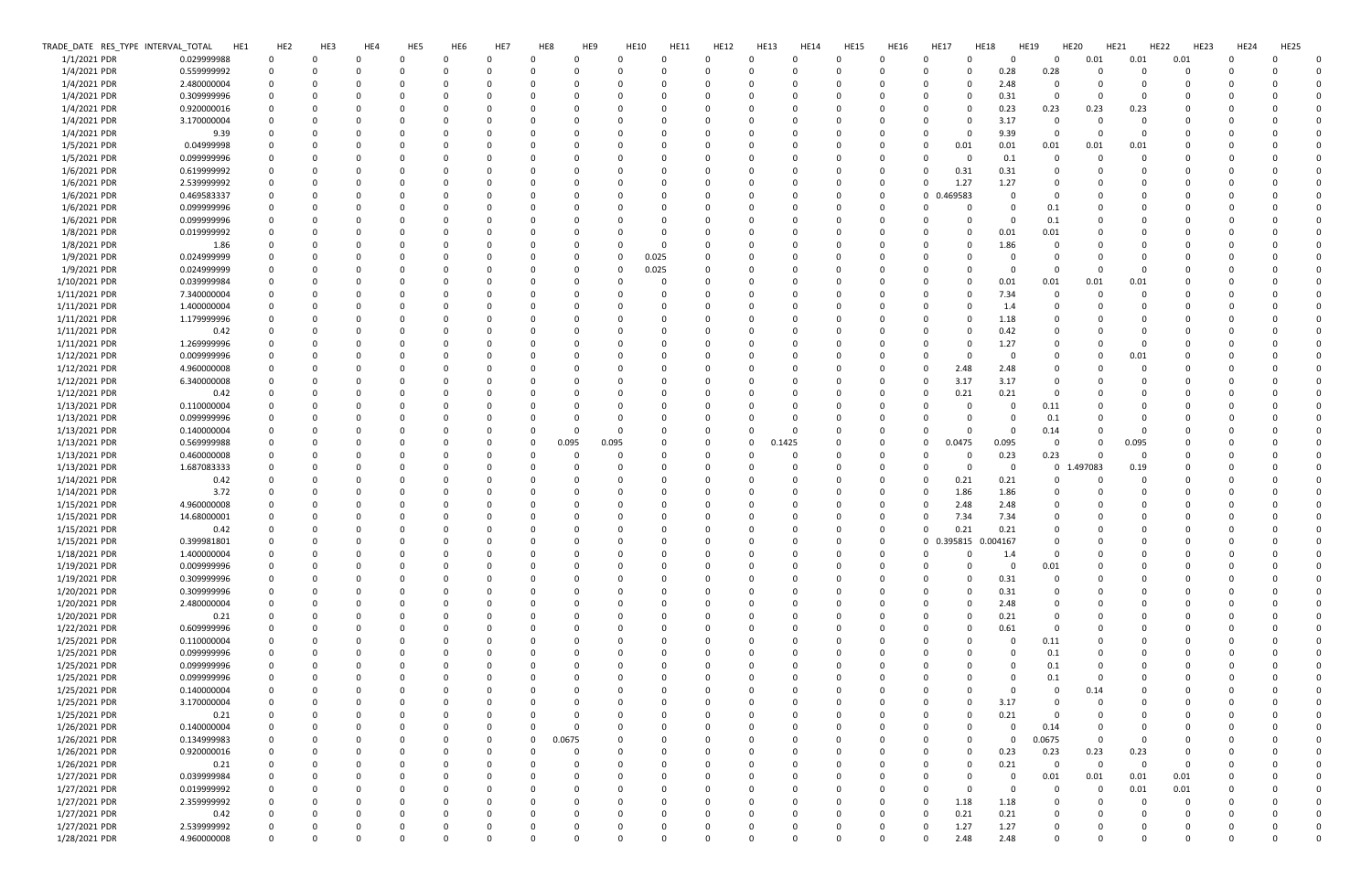| 1/28/2021 PDR | 0.42        | 0              |      |          |          | 0              |          |             | 0        |        |              |             | 0           |          |             | 0        |                | 0.21        | 0.21           | 0                 |             |             | <sup>0</sup> |          |          |  |
|---------------|-------------|----------------|------|----------|----------|----------------|----------|-------------|----------|--------|--------------|-------------|-------------|----------|-------------|----------|----------------|-------------|----------------|-------------------|-------------|-------------|--------------|----------|----------|--|
| 1/28/2021 PDR | 2.539999992 | 0              |      |          |          | $\Omega$       |          |             |          |        |              |             | $\Omega$    |          | 0           | 0        |                | 1.27        | 1.27           | $\mathbf 0$       |             |             |              |          |          |  |
| 1/29/2021 PDR | 3.759999996 |                |      |          |          | $\Omega$       |          |             |          |        |              |             | $\Omega$    |          |             | 0        | $\mathbf 0$    | 0.039167    | 3.681667       | 0.039167          |             |             |              |          |          |  |
| 1/29/2021 PDR | 0.460000008 |                |      |          |          |                |          |             |          |        |              |             | 0           |          |             |          |                | 0           | 0.23           | 0.23              |             |             |              |          |          |  |
| 2/1/2021 PDR  | 0.560000004 |                |      |          |          | 0              |          |             |          |        |              |             | 0           |          |             |          |                | 0.21        | 0.21           | 0.14              |             |             |              |          |          |  |
| 2/1/2021 PDR  | 8.500000008 |                |      |          |          | $\Omega$       |          |             |          |        |              |             | 0           |          |             |          |                | 3.17        | 3.17           | 2.16              | $\Omega$    | $\Omega$    |              |          |          |  |
| 2/2/2021 PDR  | 0.920000016 |                |      |          |          | 0              |          |             |          |        |              |             | 0           |          |             |          |                |             | 0.23           | 0.23              | 0.23        | 0.23        |              |          |          |  |
| 2/2/2021 PDR  | 10.00000001 |                |      |          |          |                |          |             |          |        |              |             |             |          |             |          |                |             | -5             | 0                 |             |             |              |          |          |  |
| 2/2/2021 PDR  | 18.78       |                |      |          |          |                |          |             |          |        |              |             |             |          |             |          |                | 9.39        | 9.39           | $\Omega$          |             |             |              |          |          |  |
| 2/2/2021 PDR  | 4.999999992 |                |      |          |          | 0              |          |             |          |        |              |             | 0           |          |             |          |                | 2.5         | 2.5            | 0                 |             |             |              |          |          |  |
| 2/2/2021 PDR  | 0.84        |                |      |          |          | $\Omega$       |          |             |          |        |              |             | 0           |          |             | 0        |                | 0.42        | 0.42           | 0                 |             |             |              |          |          |  |
| 2/3/2021 PDR  | 0.424791666 |                |      |          |          | - 0            |          |             |          |        |              |             | 0           |          |             | 0        |                | 0           | 0.424792       |                   |             |             |              |          |          |  |
| 2/3/2021 PDR  | 0.74041667  |                |      |          |          | - 0            |          |             |          |        |              |             | -0          |          |             | 0        | $\mathbf 0$    | 0.740417    |                |                   |             |             | -C           |          |          |  |
| 2/3/2021 PDR  | 0.029999988 |                |      |          |          |                |          |             |          |        |              |             |             |          |             |          |                |             |                |                   |             |             | 0.01         | 0.01     | 0.01     |  |
| 2/3/2021 PDR  | 0.097499997 |                |      |          |          | 0              |          | 0           | 0.0975   |        |              |             | 0           |          |             |          |                |             |                | 0                 |             |             | 0            |          |          |  |
| 2/3/2021 PDR  | 0.124999995 |                |      |          |          | 0              |          | 0           | 0.025    |        |              |             | 0           |          |             |          |                |             |                | 0                 | 0.1         |             |              |          |          |  |
| 2/3/2021 PDR  | 0.124999995 |                |      |          |          | $\Omega$       |          |             | 0.025    |        |              |             | 0           |          |             |          |                |             |                | $\Omega$          | 0.1         |             |              |          |          |  |
| 2/3/2021 PDR  | 0.124999995 |                |      |          |          | - 0            |          |             | 0.025    |        |              |             | 0           |          |             |          |                |             |                | 0                 | 0.1         |             |              |          |          |  |
| 2/3/2021 PDR  | 0.124999995 |                |      |          |          | - 0            |          |             | 0.025    |        |              |             | 0           |          |             |          |                |             |                | 0                 |             |             |              |          |          |  |
| 2/3/2021 PDR  | 0.039999999 |                |      |          |          |                |          |             | 0.04     |        |              |             |             |          |             |          |                |             |                |                   | 0.1         |             |              |          |          |  |
|               |             |                |      |          |          |                |          |             |          |        |              |             |             |          |             |          |                |             |                |                   |             |             |              |          |          |  |
| 2/3/2021 PDR  | 0.027499998 |                |      |          |          | -0<br>$\Omega$ |          | 0           | 0.0275   |        |              |             | 0           |          |             |          |                |             |                | 0                 |             |             |              |          |          |  |
| 2/3/2021 PDR  | 0.039999999 |                |      |          |          |                |          | 0           | 0.04     |        |              |             | -0          |          |             |          |                |             |                | 0                 |             |             |              |          |          |  |
| 2/3/2021 PDR  | 0.032499999 |                |      |          |          |                |          | O           | 0.0325   |        |              |             | 0           |          |             |          |                |             |                | 0                 |             |             |              |          |          |  |
| 2/3/2021 PDR  | 0.094999998 |                |      |          |          | 0              |          |             | 0.095    |        |              |             | 0           |          |             |          |                |             | 0              | $\Omega$          |             |             |              |          |          |  |
| 2/3/2021 PDR  | 1.219999992 |                |      |          |          | - 0            |          |             |          |        |              |             | 0           |          |             |          |                | 0.61        | 0.61           | $\Omega$          |             |             |              |          |          |  |
| 2/3/2021 PDR  | 0.42        |                |      |          |          |                |          |             |          |        |              |             | 0           |          |             |          |                | 0.21        | 0.21           | 0                 |             |             | -0           |          |          |  |
| 2/4/2021 PDR  | 0.04999998  |                |      |          |          |                |          |             |          |        |              |             | -0          |          |             |          |                |             | 0.01           | 0.01              | 0           | 0           | 0.01         | 0.01     | 0.01     |  |
| 2/4/2021 PDR  | 0.920000016 |                |      |          |          |                |          |             |          |        |              |             | $\Omega$    |          |             |          |                |             | 0.23           | 0.23              | 0.23        | 0.23        | C            |          |          |  |
| 2/4/2021 PDR  | 12.24       |                |      |          |          | 0              |          |             |          |        |              |             | 0           |          |             |          |                | O           | 7.34           | 4.9               | $\Omega$    | $\Omega$    | 0            |          |          |  |
| 2/4/2021 PDR  | 9.699999996 | 0              |      |          |          | 0              |          |             |          |        |              |             | 0           |          |             |          |                |             | 2.5            | 2.4               | 2.4         | 2.4         | -0           |          | O        |  |
| 2/5/2021 PDR  | 0.029999988 | 0              |      |          |          |                |          |             |          |        |              |             | $\Omega$    |          |             |          |                |             |                |                   |             |             | 0.01         | 0.01     | 0.01     |  |
| 2/5/2021 PDR  | 0.009999996 | 0.01           |      |          |          | - 0            |          |             |          |        |              |             | 0           |          |             |          |                |             | 0              | 0                 |             |             |              |          |          |  |
| 2/5/2021 PDR  | 9.39        | 0              |      |          |          |                |          |             |          |        |              |             |             |          |             |          |                |             | 9.39           |                   |             |             |              |          |          |  |
| 2/5/2021 PDR  | 5.000000004 |                |      |          |          |                |          |             |          |        |              |             |             |          |             |          |                |             | 5              |                   |             |             |              |          |          |  |
| 2/5/2021 PDR  | 0.21        | - 0            |      |          |          | - 0            |          |             |          |        |              |             | 0           |          |             |          |                |             | 0.21           | 0                 |             | $\Omega$    | -0           |          |          |  |
| 2/6/2021 PDR  | 0.059999976 | 0.01           | 0.01 |          |          | -0             |          |             |          |        |              |             | 0           |          |             |          |                |             |                | 0                 |             | 0.01        | 0.01         | 0.01     | 0.01     |  |
| 2/6/2021 PDR  | 0.019999992 | 0.01           | 0.01 |          |          |                |          |             |          |        |              |             |             |          |             |          |                |             |                | -0                |             |             | 0            |          |          |  |
| 2/6/2021 PDR  | 0.009999996 | 0.01           |      |          |          | - 0            |          |             |          |        |              |             | -0          |          |             |          |                |             |                | 0                 |             |             | -0           |          |          |  |
| 2/7/2021 PDR  | 0.059999976 | 0.01           |      |          |          |                |          |             |          |        |              |             |             |          |             |          |                |             |                | 0                 | 0.01        | 0.01        | 0.01         | 0.01     | 0.01     |  |
| 2/7/2021 PDR  | 0.059999976 | 0.01           | 0.01 |          |          | $\Omega$       |          |             |          |        |              |             | $\Omega$    |          |             |          |                |             |                | $\Omega$          | $\Omega$    | 0.01        | 0.01         | 0.01     | $0.01\,$ |  |
| 2/7/2021 PDR  | 0.019999992 | 0.01           | 0.01 | $\Omega$ | $\Omega$ | $\Omega$       | $\Omega$ |             | $\Omega$ |        | $\Omega$     |             | $\Omega$    | $\Omega$ |             | $\Omega$ |                | $\Omega$    | $\Omega$       | $\Omega$          | $\Omega$    | $\Omega$    | $\cap$       | $\Omega$ | $\Omega$ |  |
| 2/8/2021 PDR  | 3.159999996 | - 0            | - 0  | 0        | 0        | 0              | $\Omega$ |             | 0        |        |              | 0           | 0           | $\Omega$ |             | 0        |                | 1.18        | 1.18           | 0.8               | $\Omega$    |             | $\Omega$     |          | $\Omega$ |  |
| 2/8/2021 PDR  | 0.069999972 | 0.01           | 0.01 |          |          | $\Omega$       |          |             | 0        |        |              |             | $\Omega$    |          | O           | 0        |                | $\Omega$    | 0.01           | 0.01              | $\Omega$    | $\Omega$    | 0.01         | 0.01     | 0.01     |  |
| 2/8/2021 PDR  | 0.089999964 | 0.01           | 0.01 |          |          | $\Omega$       |          |             | 0        |        |              |             | $\Omega$    |          | 0           | 0        |                | $\mathbf 0$ | 0.01           | 0.01              | 0.01        | 0.01        | 0.01         | 0.01     | 0.01     |  |
| 2/9/2021 PDR  | 2.239999992 | $\mathbf 0$    |      |          |          | 0              |          |             |          |        |              |             | 0           |          |             | 0        | 0.61           | 0.61        | 0.61           | 0.41              | $\Omega$    | $\Omega$    | $\Omega$     |          |          |  |
| 2/9/2021 PDR  | 11.67000001 | 0              |      |          |          | $\Omega$       |          |             |          |        |              |             | $\Omega$    |          |             | 0        | 3.17           | 3.17        | 3.17           | 2.16              | $\Omega$    |             | 0            |          |          |  |
| 2/9/2021 PDR  | 1.130000004 | 0              |      |          |          | $\Omega$       |          | $\Omega$    | 0        |        |              |             | 0           |          | $\Omega$    | 0        | $\Omega$       | 0.42        | 0.42           | 0.29              | $\Omega$    | $\Omega$    | 0            |          |          |  |
| 2/10/2021 PDR | 1.162083334 | $\mathbf 0$    |      |          |          | 0              |          |             | 0        |        |              |             | 0           |          |             | 0        | 0 <sub>1</sub> | 162083      | $\mathbf 0$    | 0                 |             |             | 0            |          | $\Omega$ |  |
| 2/10/2021 PDR | 0.029999988 | 0.01           | 0.01 |          |          | $\Omega$       |          |             |          |        |              |             | $\Omega$    |          |             | 0        |                |             | $\Omega$       | $\Omega$          |             | $\Omega$    | 0            |          | 0.01     |  |
| 2/10/2021 PDR | 0.140000004 | $\overline{0}$ |      |          |          | $\Omega$       |          |             | n        |        |              |             | $\Omega$    |          |             | 0        |                |             | 0              | 0.14              |             | 0           | $\Omega$     |          |          |  |
| 2/11/2021 PDR | 0.009999996 | 0.01           |      |          |          | 0              |          | 0           | $\Omega$ |        | <sup>0</sup> | 0           | $\Omega$    | $\Omega$ | $\Omega$    | $\Omega$ |                |             | $\Omega$       | 0                 |             |             |              |          |          |  |
| 2/11/2021 PDR | 0.657499958 | $\mathbf 0$    |      |          |          | $\Omega$       | $\Omega$ | 0           | 0.055    | 0.0825 | 0.0825       | 0.0825      | 0.11        | 0.11     | 0.055       | 0.08     |                | $\Omega$    | 0              | $\mathbf 0$       |             | 0           |              |          |          |  |
| 2/11/2021 PDR | 2.239999992 | 0              |      |          |          | $\Omega$       |          | $\Omega$    | 0        |        | $\Omega$     | $\mathbf 0$ | $\mathbf 0$ | $\Omega$ | $\Omega$    | 0        | 0.61           | 0.61        | 0.61           | 0.41              |             | 0           |              |          |          |  |
| 2/12/2021 PDR | 0.830000004 | 0              |      |          |          | 0              |          |             | 0        |        |              |             | 0           |          |             | 0        | $\Omega$       | $\Omega$    | 0.83           | $\mathbf 0$       | $\Omega$    | $\Omega$    | 0            |          |          |  |
| 2/12/2021 PDR | 0.840000012 | 0              |      |          |          | $\Omega$       |          |             | 0        |        |              |             | 0           |          | 0           | 0        |                | 0.21        | 0.21           | 0.14              | 0.14        | 0.14        | 0            |          |          |  |
| 2/12/2021 PDR | 0.70000002  | $\Omega$       |      |          |          | $\Omega$       |          |             | n        |        |              |             | $\Omega$    |          |             | n        |                | 0.14        | 0.14           | 0.14              | 0.14        | 0.14        |              |          |          |  |
| 2/12/2021 PDR | 29.36       | 0              |      |          |          | $\Omega$       |          |             |          |        |              |             | 0           |          |             |          |                | 7.34        | 7.34           | 4.9               | 4.9         | 4.88        | 0            |          |          |  |
| 2/12/2021 PDR | 1.09999998  | 0              |      |          |          | $\Omega$       |          | 0           | 0        |        |              |             | 0           |          | 0           | 0        |                | 0.22        | 0.22           | 0.22              | 0.22        | 0.22        | 0            |          |          |  |
| 2/12/2021 PDR | 0.059999976 | 0              | 0.01 |          |          | $\Omega$       |          |             | 0        |        |              |             | $\Omega$    |          | $\Omega$    | 0        |                | $\Omega$    | 0.01           | 0.01              | $\mathbf 0$ | 0           | 0.01         | 0.01     | 0.01     |  |
| 2/12/2021 PDR | 0.099999996 | 0              |      |          |          | $\Omega$       |          |             | 0        |        |              |             | $\Omega$    |          |             |          |                |             | 0              | 0.1               | $\Omega$    | $\Omega$    | 0            |          |          |  |
| 2/12/2021 PDR | 0.099999996 | 0              |      |          |          | $\Omega$       |          | 0           | 0        |        |              |             | 0           |          | 0           | 0        |                | 0           | $\Omega$       | 0.1               | $\Omega$    | 0           | 0            |          |          |  |
| 2/12/2021 PDR | 0.099999996 | 0              |      |          |          | $\Omega$       |          |             |          |        |              |             | 0           |          |             | 0        |                | $\Omega$    | $\Omega$       | 0.1               | $\Omega$    | $\Omega$    |              |          |          |  |
| 2/12/2021 PDR | 1.089999996 | 0              |      |          |          | $\Omega$       |          |             | n        |        |              |             | $\Omega$    |          |             | n        |                |             | $0$ $0.011354$ | 1.067292 0.011354 |             |             |              |          |          |  |
| 2/13/2021 PDR | 0.584999988 | 0              |      |          |          | 0              |          |             |          |        |              |             | 0           |          |             |          |                | 0           | 0.2925         | 0.2925            | $\Omega$    |             |              |          |          |  |
| 2/13/2021 PDR | 0.284999994 | $\mathbf 0$    |      | $\Omega$ | $\Omega$ | $\Omega$       | $\Omega$ | $\mathbf 0$ | 0        |        | $\Omega$     | $\Omega$    | $\Omega$    | $\Omega$ | $\mathbf 0$ | 0        |                | 0           | 0.1425         | 0.1425            | $\Omega$    | $\mathbf 0$ | $\Omega$     |          | $\Omega$ |  |
|               |             |                |      |          |          |                |          |             |          |        |              |             |             |          |             |          |                |             |                |                   |             |             |              |          |          |  |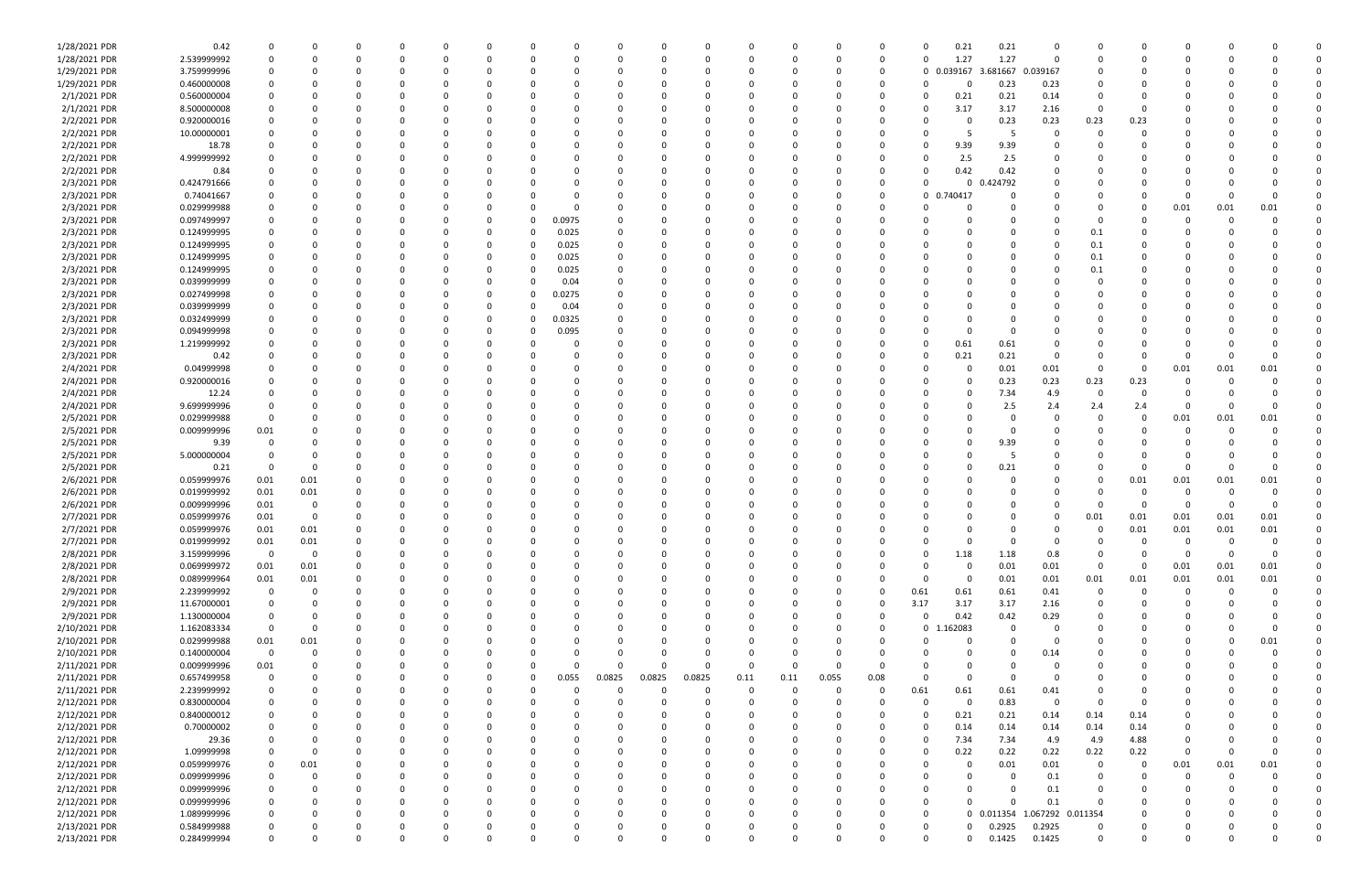| 2/13/2021 PDR | 0.149999994                |          |          |          |          |             |          |                |              |      |          |          |          |          |          |                  | 0.075                      | 0.075       |          |                |          |      |          |  |
|---------------|----------------------------|----------|----------|----------|----------|-------------|----------|----------------|--------------|------|----------|----------|----------|----------|----------|------------------|----------------------------|-------------|----------|----------------|----------|------|----------|--|
| 2/13/2021 PDR | 0.134999988                |          |          | $\Omega$ |          |             | 0        | 0              |              |      | 0        | $\Omega$ |          | O        | -0       |                  | 0.0675<br>0                | 0.0675      | $\Omega$ | 0              | 0        |      |          |  |
| 2/13/2021 PDR | 0.209999994                |          |          |          |          |             |          |                |              |      |          |          |          |          |          |                  | 0.105                      | 0.105       |          |                |          |      |          |  |
| 2/13/2021 PDR | 0.359999988                |          |          |          |          |             |          |                |              |      |          |          |          |          |          |                  | 0.18                       | 0.18        |          |                |          |      |          |  |
| 2/13/2021 PDR | 0.134999988                |          |          |          |          |             |          |                |              |      |          |          |          |          |          |                  | .0675<br>0                 | 0.0675      |          |                |          |      |          |  |
| 2/13/2021 PDR | 0.299999994                |          |          |          |          |             |          |                |              |      |          |          |          |          |          |                  | 0.15                       | 0.15        |          |                |          |      |          |  |
| 2/13/2021 PDR | 0.044999994                |          |          |          |          |             |          |                |              |      | 0        |          |          |          |          |                  | O                          | 0.045       |          |                |          |      |          |  |
| 2/13/2021 PDR | 0.634999983                |          |          |          |          |             | 0        | 0.16           | 0.155        | 0.16 | 0.16     |          |          |          |          |                  |                            | - 0         |          |                |          |      |          |  |
| 2/13/2021 PDR | 0.639999984                |          |          |          |          |             | 0        | 0.16           | 0.16         | 0.16 | 0.16     |          |          |          |          |                  | 0                          | 0           |          |                |          |      |          |  |
| 2/13/2021 PDR | 0.104999994                |          |          |          |          |             |          | -C             |              |      | 0        |          |          |          |          |                  | 0.035                      | 0.07        |          |                |          |      |          |  |
| 2/13/2021 PDR | 0.094999998                |          |          |          |          |             |          |                |              |      | 0        |          |          |          |          |                  | 0.0475<br>0                | 0.0475      |          |                |          |      |          |  |
| 2/13/2021 PDR | 0.054999996                |          |          |          |          |             |          |                |              |      |          |          |          |          |          |                  | 0.0275                     | 0.0275      |          |                |          |      |          |  |
| 2/13/2021 PDR | 0.094999998                |          |          |          |          |             |          |                |              |      |          |          |          |          |          |                  | 0.0475                     | 0.0475      |          |                |          |      |          |  |
| 2/13/2021 PDR | 0.054999996                |          |          |          |          |             |          |                |              |      |          |          |          |          |          |                  | 0.0275                     | 0.0275      |          |                |          |      |          |  |
| 2/13/2021 PDR | 0.234999996                |          |          |          |          |             |          |                |              |      |          |          |          |          |          |                  | 0.1175                     | 0.1175      |          |                |          |      |          |  |
| 2/13/2021 PDR | 0.064999998                |          |          |          |          |             |          |                |              |      |          |          |          |          |          |                  | 0.0325                     | 0.0325      |          |                |          |      |          |  |
| 2/13/2021 PDR | 0.064999998                |          |          |          |          |             |          |                |              |      |          |          |          |          |          |                  | 0.0325                     | 0.0325      |          |                |          |      |          |  |
| 2/13/2021 PDR | 0.034999998                |          |          |          |          |             |          |                |              |      |          |          |          |          |          |                  | 0<br>0                     | 0.035       |          |                |          |      |          |  |
| 2/13/2021 PDR | 0.044999994                |          |          |          |          |             |          |                |              |      |          |          |          |          |          |                  | 0.0225                     | 0.0225      |          |                |          |      |          |  |
| 2/13/2021 PDR | 0.037499997                |          |          |          |          |             |          |                |              |      |          |          |          |          |          |                  | O                          | 0.0375      |          |                |          |      |          |  |
| 2/13/2021 PDR | 0.022499997                |          |          |          |          |             |          |                |              |      |          |          |          |          |          |                  | 0                          | 0.0225      |          |                |          |      |          |  |
| 2/13/2021 PDR | 0.022499997                |          |          |          |          |             |          |                |              |      |          |          |          |          |          |                  | 0                          | 0.0225      |          |                |          |      |          |  |
| 2/13/2021 PDR | 0.044999994                |          |          |          |          |             |          |                |              |      |          |          |          |          |          |                  | 0.0225                     | 0.0225      |          |                |          |      |          |  |
| 2/13/2021 PDR | 0.044999994                |          |          |          |          |             |          |                |              |      |          |          |          |          |          |                  | 0.0225<br>O                | 0.0225      |          |                |          |      |          |  |
| 2/13/2021 PDR | 0.044999994                |          |          |          |          |             |          |                |              |      |          |          |          |          |          |                  | 0.0225                     | 0.0225      |          |                |          |      |          |  |
| 2/14/2021 PDR | 0.039999984                | 0.01     | 0.01     |          |          |             |          |                |              |      |          |          |          |          |          |                  | O                          | $\Omega$    |          | 0              |          | 0.01 | 0.01     |  |
| 2/14/2021 PDR | 0.284999984                |          |          |          |          |             |          |                |              |      |          |          |          |          |          |                  | 0.0475<br>O                | 0.095       | 0.0975   | 0.045          |          |      |          |  |
| 2/14/2021 PDR | 0.614999986                |          |          |          |          |             |          |                |              |      |          |          |          |          |          |                  | 0.1025                     | 0.205       | 0.2075   | 0.1            |          |      |          |  |
| 2/14/2021 PDR | 0.40499999                 |          |          |          |          |             |          |                |              |      |          |          |          |          |          |                  | 0.0675                     | 0.135       | 0.1375   | 0.065          |          |      |          |  |
| 2/14/2021 PDR | 0.27249998                 |          |          |          |          |             |          |                |              |      |          |          |          |          |          |                  | 0.045<br>0                 | 0.0925      | 0.09     | 0.045          |          |      |          |  |
| 2/14/2021 PDR | 0.269999977                |          |          |          |          |             |          |                |              |      |          |          |          |          |          |                  | 0<br>0.045                 | 0.09        | 0.09     | 0.045          |          |      |          |  |
| 2/14/2021 PDR | 0.42249999                 |          |          |          |          |             |          |                |              |      |          |          |          |          |          |                  | 0.07<br>o                  | 0.1425      | 0.14     | 0.07           |          |      |          |  |
| 2/14/2021 PDR | 0.434999985                |          |          |          |          |             |          |                |              |      |          |          |          |          |          |                  | 0.0725                     | 0.145       | 0.1475   | 0.07           |          |      |          |  |
| 2/14/2021 PDR | 0.392499988                |          |          |          |          |             |          |                |              |      |          |          |          |          |          |                  | 0.065                      | 0.1325      | 0.13     | 0.065          |          |      |          |  |
| 2/14/2021 PDR | 0.269999977                |          |          |          |          |             |          |                |              |      |          |          |          |          |          |                  | 0.045                      | 0.09        | 0.09     | 0.045          |          |      |          |  |
| 2/14/2021 PDR | 0.269999977                |          |          |          |          |             |          |                |              |      |          |          |          |          |          |                  | 0.045                      | 0.09        | 0.09     | 0.045          |          |      |          |  |
| 2/14/2021 PDR | 0.844999987                |          |          |          |          |             |          |                |              |      | 0        |          |          |          |          |                  | 0.14<br>0                  | 0.285       | 0.28     | 0.14           |          |      |          |  |
| 2/15/2021 PDR | 0.322499983                |          |          |          |          |             | 0        | 0.025          |              |      | 0.05     |          |          |          |          |                  | 0.0275                     | 0.11        | 0.0825   | 0.0275         |          |      |          |  |
| 2/15/2021 PDR | 0.422499985                |          |          |          |          |             |          | 0.04           |              |      |          |          |          |          |          |                  | 0.0425                     | 0.17        | 0.1275   | 0.0425         |          |      |          |  |
| 2/15/2021 PDR | 0.247499988                |          |          |          |          | 0           | 0        | 0.0225         |              |      |          |          |          |          |          |                  | 0.025<br>0                 | 0.1         | 0.075    | 0.025          | 0        |      |          |  |
| 2/15/2021 PDR | 0.522499979                |          |          |          |          |             |          |                |              |      |          |          |          |          |          |                  | 0.0525                     | 0.21        | 0.1575   | 0.0525         |          |      |          |  |
| 2/15/2021 PDR | 1.019999982                | 0        | 0        | $\Omega$ | $\Omega$ | $\mathbf 0$ | $\Omega$ | 0.05<br>0.0975 | υ<br>0       |      | $\Omega$ | $\Omega$ | $\Omega$ | $\Omega$ | $\Omega$ | $\Omega$         | $\Omega$<br>0.1025         | 0.41        | 0.3075   | 0.1025         | $\Omega$ |      |          |  |
| 2/15/2021 PDR | 0.022499997                |          | 0        | 0        |          | $\Omega$    | $\Omega$ | 0.0225         | 0            |      | 0        |          | ŋ        | $\Omega$ | 0        |                  | $\mathbf 0$<br>$\Omega$    | $\mathbf 0$ | $\Omega$ | $\overline{0}$ | 0        |      |          |  |
| 2/15/2021 PDR | 1.787499987                |          |          |          |          | 0           | 0        | 0              |              |      |          |          |          |          | 0        |                  | 0.1375<br>0                | 0.55        | 0.55     | 0.55           | 0        |      |          |  |
| 2/15/2021 PDR | 0.472500012                |          |          |          |          | 0           | 0        | 0              |              |      |          | $\Omega$ |          | $\Omega$ |          | $\Omega$         | 0.0525<br>ŋ                | 0.14        | 0.14     | 0.14           |          |      |          |  |
| 2/15/2021 PDR | 7.272500001                |          |          |          |          |             | 0        |                |              |      |          |          |          |          |          | 0                | 0.7925<br>0                | 2.16        | 2.16     | 2.16           |          |      |          |  |
| 2/16/2021 PDR | 0.40999998                 |          |          |          |          |             | 0        |                |              |      |          |          |          |          | 0        | 0.01<br>$\Omega$ | 0.01                       | 0.19        | 0.19     | $0.01\,$       |          |      |          |  |
|               |                            |          |          |          |          |             |          |                |              |      |          |          |          |          |          |                  |                            |             |          |                |          |      |          |  |
| 2/16/2021 PDR | 0.04999998                 |          |          |          |          |             |          |                |              |      |          |          |          |          |          | 0.01             | 0.01                       | 0.01        | 0.01     | 0.01           |          |      |          |  |
| 2/16/2021 PDR | 0.04999998                 | 0        |          |          |          |             | 0        | 0              |              |      |          |          |          |          | 0        | 0.01             | 0.01                       | 0.01        | 0.01     | 0.01           |          |      |          |  |
| 2/16/2021 PDR | 0.04999998                 |          |          |          |          |             | 0        |                |              |      |          |          |          |          | 0        | 0.01             | 0.01<br>$\Omega$           | 0.01        | $0.01\,$ | 0.01           |          |      |          |  |
| 2/16/2021 PDR | 0.254999988<br>0.254999988 |          |          |          |          |             |          |                |              |      |          |          |          |          |          |                  | 0.055<br>0.055<br>$\Omega$ | 0.1         | 0.1      | 0              |          |      |          |  |
| 2/16/2021 PDR |                            |          |          |          |          |             |          |                |              |      |          |          |          |          |          |                  |                            | 0.1         | 0.1      | 0              |          |      |          |  |
| 2/16/2021 PDR | 0.254999988                |          |          |          |          |             |          |                |              |      |          |          |          |          |          |                  | 0.055<br>0                 | 0.1         | 0.1      | 0              |          |      |          |  |
| 2/16/2021 PDR | 0.420000012                |          |          |          |          |             |          |                |              |      |          |          |          |          |          |                  | 0.14<br>$\Omega$           | 0.14        | 0.14     | 0              |          |      |          |  |
| 2/16/2021 PDR | 0.680000016                |          |          |          |          |             | 0        |                |              |      |          |          |          |          |          |                  | 0.17<br>0                  | 0.17        | 0.17     | 0.17           |          |      |          |  |
| 2/16/2021 PDR | 0.110000004                |          |          |          |          |             | 0        |                |              |      |          |          |          |          |          |                  | 0<br>0                     | 0           | 0.11     | $\mathbf 0$    |          |      |          |  |
| 2/16/2021 PDR | 0.110000004                |          |          |          |          |             | 0        |                |              |      |          |          |          |          | 0        |                  | $\Omega$<br>$\Omega$       | 0.11        | $\Omega$ | 0              |          |      |          |  |
| 2/16/2021 PDR | 0.110000004                |          |          |          |          |             |          |                |              |      |          |          |          |          | 0        |                  | $\Omega$                   | 0.11        | $\Omega$ | 0              |          |      |          |  |
| 2/16/2021 PDR | 4.359999984                |          |          |          |          |             |          |                |              |      |          |          |          |          | $\Omega$ | 0 0.011354       | 1.078646                   | 1.09        | 1.09     | 1.09           |          |      |          |  |
| 2/16/2021 PDR | 2.0475                     |          |          |          |          |             | 0        |                |              |      |          |          |          |          | 0        |                  | 0.1575<br>$\Omega$         | 0.63        | 0.63     | 0.63           |          |      |          |  |
| 2/16/2021 PDR | 0.472500012                |          |          |          |          |             |          |                |              |      |          |          |          |          |          |                  | 0.0525<br>$\Omega$         | 0.14        | 0.14     | 0.14           |          |      |          |  |
| 2/16/2021 PDR | 1.379999988                |          |          |          |          |             |          |                |              |      |          |          |          |          |          |                  | 0.46<br>0                  | 0.46        | 0.46     | 0              |          |      |          |  |
| 2/16/2021 PDR | 0.40000002                 |          |          |          |          |             | 0        | - 0            |              |      |          |          |          |          | 0        | 0.08             | 0.08                       | 0.08        | 0.08     | 0.08           |          |      |          |  |
| 2/17/2021 PDR | 2.739999984                |          |          |          |          |             |          |                |              |      |          |          |          |          |          |                  | 0.55<br>$\Omega$           | 0.82        | 0.82     | 0.55           |          |      |          |  |
| 2/17/2021 PDR | 0.549999996                | $\Omega$ | $\Omega$ | $\Omega$ | $\Omega$ | $\Omega$    | $\Omega$ |                | <sup>0</sup> |      | $\Omega$ |          | $\Omega$ | $\Omega$ | $\Omega$ | 0.01             | 0.01                       | 0.26        | 0.26     | 0.01           | $\Omega$ |      | $\Omega$ |  |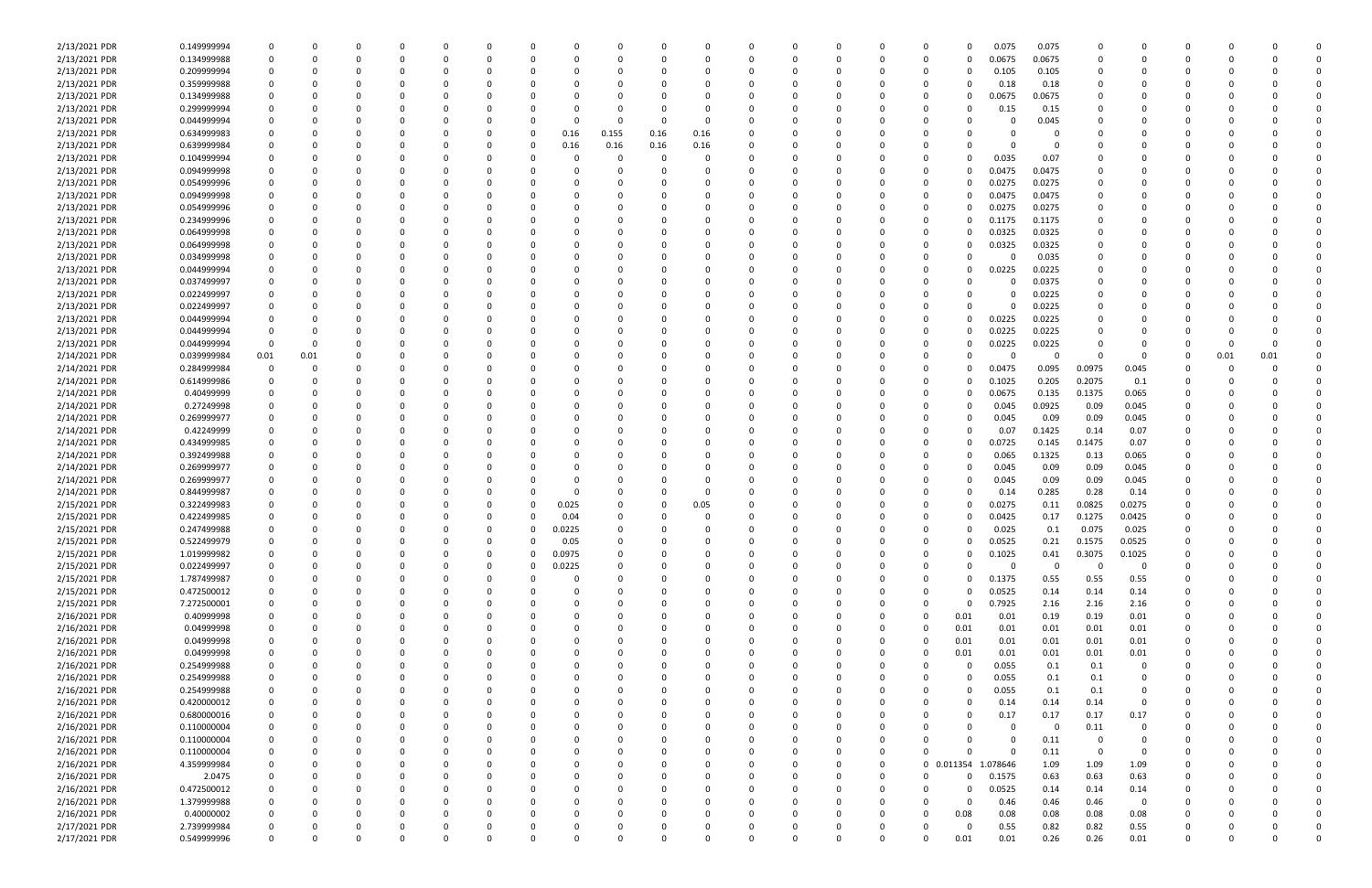| 2/17/2021 PDR | 0.04999998  |                         |          | -0       |          | 0 | 0        |       | 0        |          |          |          |          |          | 0.01     | 0.01         | 0.01        | 0.01           | 0.01                    | 0           |          |          |  |
|---------------|-------------|-------------------------|----------|----------|----------|---|----------|-------|----------|----------|----------|----------|----------|----------|----------|--------------|-------------|----------------|-------------------------|-------------|----------|----------|--|
| 2/17/2021 PDR | 5.409999996 |                         |          | $\Omega$ |          |   | $\Omega$ |       | n        | $\Omega$ |          | $\Omega$ | $\Omega$ |          | 0.01     | 0.01         | 2.69        | 2.69           | 0.01                    | $\Omega$    |          |          |  |
| 2/17/2021 PDR | 6.400000008 |                         |          |          |          |   |          |       |          |          |          |          |          |          | 0        | 1.56         | 1.64        | 1.64           | 1.56                    | C.          |          |          |  |
| 2/17/2021 PDR | 0.560000016 |                         |          |          |          |   |          |       |          |          |          |          |          |          | O        | 0.14         | 0.14        | 0.14           | 0.14                    |             |          |          |  |
|               |             |                         |          |          |          |   |          |       |          |          |          |          |          |          |          |              |             |                |                         |             |          |          |  |
| 2/17/2021 PDR | 13.21       |                         |          |          |          |   |          |       |          |          |          |          |          |          | 0.01     | 3.3          | 3.3         | 3.3            | 3.3                     |             |          |          |  |
| 2/17/2021 PDR | 1.449999996 |                         |          |          |          |   |          |       |          |          |          |          |          |          | 0.01     | 0.36         | 0.36        | 0.36           | 0.36                    |             |          |          |  |
| 2/17/2021 PDR | 1.36999998  |                         |          |          |          |   |          |       |          |          |          |          |          |          | 0.01     | 0.34         | 0.34        | 0.34           | 0.34                    |             |          |          |  |
| 2/17/2021 PDR | 1.559999981 |                         |          |          |          | O | 0.0975   |       |          |          |          |          |          |          | 0.0975   | 0.2925       | 0.39        | 0.39           | 0.2925                  |             |          |          |  |
| 2/17/2021 PDR | 0.439999997 |                         |          |          |          | 0 | 0.0275   |       |          |          |          |          |          |          | 0.0275   | 0.0825       | 0.11        | 0.11           | 0.0825                  |             |          |          |  |
| 2/17/2021 PDR | 0.439999997 |                         |          |          | 0        | 0 | 0.0275   |       |          |          |          |          |          |          | 0.0275   | 0.0825       | 0.11        | 0.11           | 0.0825                  |             |          |          |  |
| 2/17/2021 PDR | 0.439999997 |                         |          |          |          | 0 | 0.0275   |       |          |          |          |          |          |          | 0.0275   | 0.0825       | 0.11        | 0.11           | 0.0825                  |             |          |          |  |
| 2/17/2021 PDR | 0.399999984 |                         |          |          |          | 0 | 0.025    |       |          |          |          |          |          |          | 0.025    | 0.075        | 0.1         | 0.1            | 0.075                   |             |          |          |  |
| 2/17/2021 PDR | 0.562499979 |                         |          |          |          | 0 | 0.0375   |       |          |          |          |          |          |          | 0.0375   | 0.075        | 0.15        | 0.15           | 0.1125                  |             |          |          |  |
| 2/17/2021 PDR | 0.024999999 |                         |          |          |          |   |          |       |          |          |          |          |          |          |          | 0            |             | - 0            | O                       |             |          |          |  |
|               |             |                         |          |          |          |   |          |       |          |          |          |          |          |          |          |              | 0.025       |                |                         |             |          |          |  |
| 2/17/2021 PDR | 0.039999999 |                         |          |          |          |   |          |       |          |          |          |          |          |          |          | 0            | 0.04        |                |                         |             |          |          |  |
| 2/17/2021 PDR | 0.024999999 |                         |          |          |          |   |          |       |          |          |          |          |          |          |          | 0            | 0.025       |                |                         |             |          |          |  |
| 2/17/2021 PDR | 0.039999999 |                         |          |          |          |   |          |       |          |          |          |          |          |          |          | 0            | 0.04        |                |                         |             |          |          |  |
| 2/17/2021 PDR | 0.024999999 |                         |          |          |          |   |          |       |          |          |          |          |          |          | O        | 0            | 0.025       |                |                         |             |          |          |  |
| 2/17/2021 PDR | 0.024999999 |                         |          |          |          |   |          |       |          |          |          |          |          |          |          | O            | 0.025       | $\Omega$       | 0                       |             |          |          |  |
| 2/17/2021 PDR | 1.400000016 |                         |          |          |          |   |          |       |          | - 0      |          |          |          |          |          | 0.35         | 0.35        | 0.35           | 0.35                    |             |          |          |  |
| 2/17/2021 PDR | 1.479999984 |                         |          |          |          |   |          |       |          |          |          |          |          |          | 0        | 0.37         | 0.37        | 0.37           | 0.37                    |             |          |          |  |
| 2/17/2021 PDR | 0.830000004 |                         |          |          |          |   |          |       |          |          |          |          |          |          |          | 0.83         | 0           | 0              | 0                       |             |          |          |  |
| 2/17/2021 PDR | 0.12        |                         |          |          |          |   |          |       |          |          |          |          |          |          |          | 0.03         | 0.03        | 0.03           | 0.03                    |             |          |          |  |
| 2/17/2021 PDR |             |                         |          |          |          |   |          |       |          |          |          |          |          |          |          |              |             |                |                         |             |          |          |  |
|               | 0.472500012 |                         |          |          |          |   |          |       |          |          |          |          |          |          |          | 0.0525       | 0.14        | 0.14           | 0.14                    |             |          |          |  |
| 2/17/2021 PDR | 3.174999987 |                         |          |          |          |   |          |       |          |          |          |          |          |          |          | 0.625        | 0.85        | 0.85           | 0.85                    |             |          |          |  |
| 2/18/2021 PDR | 0.04999998  |                         |          |          |          |   |          |       |          |          |          |          |          |          | 0.01     | 0.01         | 0.01        | 0.01           | 0.01                    |             |          |          |  |
| 2/18/2021 PDR | 0.04999998  |                         |          |          |          |   |          |       |          |          |          |          |          |          | 0.01     | 0.01         | 0.01        | 0.01           | 0.01                    |             |          |          |  |
| 2/18/2021 PDR | 0.04999998  |                         |          |          |          |   |          |       |          |          |          |          |          |          | 0.01     | 0.01         | 0.01        | 0.01           | 0.01                    |             |          |          |  |
| 2/18/2021 PDR | 0.102499998 |                         |          |          |          |   |          |       |          |          |          |          |          |          |          | .1025        | 0           | - 0            | 0                       |             |          |          |  |
| 2/18/2021 PDR | 0.029999997 |                         |          |          |          |   |          |       |          |          |          |          |          |          |          | 0.03         | 0           |                |                         |             |          |          |  |
| 2/18/2021 PDR | 0.027499998 |                         |          |          |          |   |          |       |          |          |          |          |          |          |          | 0.0275       | 0           |                |                         |             |          |          |  |
| 2/18/2021 PDR | 0.027499998 |                         |          |          |          |   |          |       |          |          |          |          |          |          |          | 0.0275       | 0           |                |                         |             |          |          |  |
| 2/18/2021 PDR | 0.062499999 |                         |          |          |          |   |          |       |          |          |          |          |          |          |          | 0.0625       | 0           |                |                         |             |          |          |  |
|               |             |                         |          |          |          |   |          |       |          |          |          |          |          |          |          |              | $\Omega$    |                |                         |             |          |          |  |
| 2/18/2021 PDR | 0.044999997 |                         |          |          |          |   |          |       |          |          |          |          |          |          |          | 0.045        |             |                |                         |             |          |          |  |
| 2/18/2021 PDR | 7.239999984 |                         |          |          |          |   |          |       |          |          |          |          |          |          |          | 1.81         | 1.81        | 1.81           | 1.81                    |             |          |          |  |
| 2/18/2021 PDR | 5.599999989 |                         |          |          |          |   |          |       |          |          |          |          |          |          |          | 0.62         | 1.66        | 1.66           | 1.66                    |             |          |          |  |
| 2/18/2021 PDR | 21.5175     |                         |          |          |          |   |          |       |          |          |          |          |          |          |          | 2.3475       | 6.39        | 6.39           | 6.39                    |             |          |          |  |
| 2/18/2021 PDR | 1.379999988 |                         |          |          |          |   |          |       |          |          |          |          |          |          |          | 0.46         | 0.46        | 0.46           | 0                       |             |          |          |  |
| 2/19/2021 PDR | 0.560000016 |                         |          |          |          |   |          |       |          |          |          |          |          |          |          | 0.14         | 0.14        | 0.14           | 0.14                    |             |          |          |  |
| 2/19/2021 PDR | 0.707499999 |                         |          |          |          |   |          |       |          |          |          |          |          |          | 0        | 0.0775       | 0.21        | 0.21           | 0.21                    | C.          |          |          |  |
| 2/19/2021 PDR | 2.695000011 |                         | O        |          |          |   |          |       | 0        |          |          |          |          |          | O        | 0.295        | 0.8         | 0.8            | 0.8                     |             |          |          |  |
| 2/19/2021 PDR | 9.699999996 | 0                       |          | $\Omega$ | $\Omega$ | 0 | 0        |       | 0        | $\Omega$ | $\Omega$ |          | 0        |          | $\Omega$ | 2.5          | 2.4         | 2.4            | 2.4                     | 0           |          |          |  |
| 2/19/2021 PDR | 1.520000016 | 0                       |          |          |          |   | 0        |       |          |          |          |          | 0        |          | $\Omega$ | 0.38         | 0.38        | 0.38           | 0.38                    | 0           |          |          |  |
|               |             |                         |          |          |          |   |          |       |          |          |          |          |          |          |          |              |             |                |                         |             |          |          |  |
| 2/19/2021 PDR | 0.975000012 | $\overline{\mathbf{0}}$ | $\Omega$ |          |          |   | 0        |       |          | $\Omega$ |          |          | 0        |          | $\Omega$ | 0.105        | 0.29        | 0.29           | 0.29                    | $\mathbf 0$ | - 0      | $\Omega$ |  |
| 2/20/2021 PDR | 0.069999972 | 0.01                    | $0.01\,$ |          |          |   |          |       |          | - 0      |          |          |          |          |          | 0            | $\Omega$    | 0.01           | 0.01                    | 0.01        | 0.01     | 0.01     |  |
| 2/21/2021 PDR | 0.059999976 | 0.01                    | $0.01\,$ |          |          |   | 0        |       |          |          |          |          |          |          |          |              | $\Omega$    | $\Omega$       | 0.01                    | 0.01        | 0.01     | 0.01     |  |
| 2/21/2021 PDR | 0.019999992 | 0.01                    | 0.01     |          |          | 0 | 0        |       |          | 0        |          |          |          |          |          |              | 0           |                | 0                       | - 0         | -0       |          |  |
| 2/21/2021 PDR | 0.009999996 | $0.01\,$                | 0        |          |          |   | 0        |       |          |          |          |          |          |          |          | 0            | $\Omega$    |                | 0                       | 0           |          |          |  |
| 2/22/2021 PDR | 1.825000002 | $\overline{\mathbf{0}}$ | $\Omega$ | 0        |          | O | 0        |       |          | $\Omega$ |          | $\Omega$ | 0        |          | 0.6      | 0.61         | 0.41        | 0.205          | 0                       | 0           |          |          |  |
| 2/23/2021 PDR | 0.009999996 | 0.01                    | O        |          |          | 0 | 0        |       |          | 0        |          | $\Omega$ | 0        |          | $\Omega$ | $\mathbf 0$  | $\mathbf 0$ | $\Omega$       | 0                       | 0           |          |          |  |
| 2/23/2021 PDR | 4.660000008 | 0                       |          |          |          | 0 | 0        |       |          | 0        |          |          | 0        |          | 1.4      | 1.4          | 0.93        | 0.93           | 0                       | O           |          |          |  |
| 2/23/2021 PDR | 8.28        | 0                       |          |          |          |   | 0        |       |          | $\Omega$ |          |          | 0        | $\Omega$ | 2.48     | 2.48         | 1.66        | 1.66           | 0                       |             |          |          |  |
|               |             |                         |          |          |          |   |          |       |          |          |          |          |          |          |          |              |             |                |                         |             |          |          |  |
| 2/23/2021 PDR | 0.700000008 |                         |          |          |          |   | 0        |       |          | 0        |          |          | 0        |          | 0.21     | 0.21         | 0.14        | 0.14           | 0                       | O           |          |          |  |
| 2/24/2021 PDR | 0.027499998 | $\overline{0}$          | O        |          |          |   | 0        |       |          |          |          |          |          |          | $\Omega$ | $\mathbf 0$  | 0.0275      | 0              | 0                       | 0           |          |          |  |
| 2/25/2021 PDR | 0.069999972 | $0.01\,$                | 0.01     |          |          |   |          |       |          | 0        |          |          |          |          | $\Omega$ | 0.01         | 0.01        | 0              | 0                       | 0.01        | 0.01     | 0.01     |  |
| 2/25/2021 PDR | 25.17       | $\mathbf 0$             | 0        |          |          |   | 0        |       |          | 0        |          |          | 0        |          | 9.39     | 9.39         | 6.39        | $\Omega$       | $\Omega$                | 0           | $\Omega$ |          |  |
| 2/26/2021 PDR | 0.609999996 |                         |          |          |          | 0 | 0        |       |          | $\Omega$ |          |          |          |          | 0        | 0.61         | 0           |                | 0                       | 0           |          |          |  |
| 3/1/2021 PDR  | 0.029999988 |                         |          |          |          | 0 | 0        |       |          | $\Omega$ |          | $\Omega$ | -0       |          | $\Omega$ | $\Omega$     | $\mathbf 0$ | $\Omega$       | $\overline{\mathbf{0}}$ | 0.01        | 0.01     | 0.01     |  |
| 3/1/2021 PDR  | 0.059999976 |                         |          |          |          | 0 | -0       |       |          | 0        |          |          |          |          |          | 0            | 0.01        | 0.01           | 0.01                    | 0.01        | 0.01     | 0.01     |  |
| 3/1/2021 PDR  | 0.06        |                         |          |          |          | 0 | 0        |       |          |          |          |          |          |          | $\Omega$ | $\mathbf 0$  | 0.06        | $\overline{0}$ | $\mathbf 0$             | $\mathbf 0$ | $\Omega$ |          |  |
| 3/1/2021 PDR  | 0.704999997 |                         |          |          |          | 0 | 0        | 0.055 |          | $\Omega$ |          |          |          |          | 0.22     | 0.22         | 0.14        | 0.07           | 0                       | 0           |          |          |  |
|               |             |                         |          |          |          |   |          |       |          |          |          |          |          |          |          |              |             |                |                         |             |          |          |  |
| 3/1/2021 PDR  | 0.975000012 |                         |          |          |          | 0 | 0        |       |          | $\Omega$ |          | 0        | 0        |          | 0        | 0.105        | 0.29        | 0.29           | 0.29                    |             |          |          |  |
| 3/1/2021 PDR  | 3.790000002 |                         |          | 0        | O        | 0 | $\Omega$ |       | $\Omega$ | $\Omega$ |          | 0        | 0        |          | 1.23     | 1.27         | 0.86        | 0.43           | 0                       |             |          |          |  |
| 3/2/2021 PDR  | 0.335208337 | $\mathbf 0$             | O        |          |          | 0 |          |       |          | 0        |          |          |          |          | $\Omega$ | $\mathbf{0}$ | 0.335208    | $\Omega$       | 0                       | O           |          | $\Omega$ |  |
| 3/2/2021 PDR  | 0.039999984 | 0.01                    | 0.01     | $\Omega$ | $\Omega$ |   |          |       | $\Omega$ |          |          |          |          |          | $\Omega$ | $\Omega$     | $\Omega$    | $\Omega$       | $\Omega$                | $\Omega$    | 0.01     | 0.01     |  |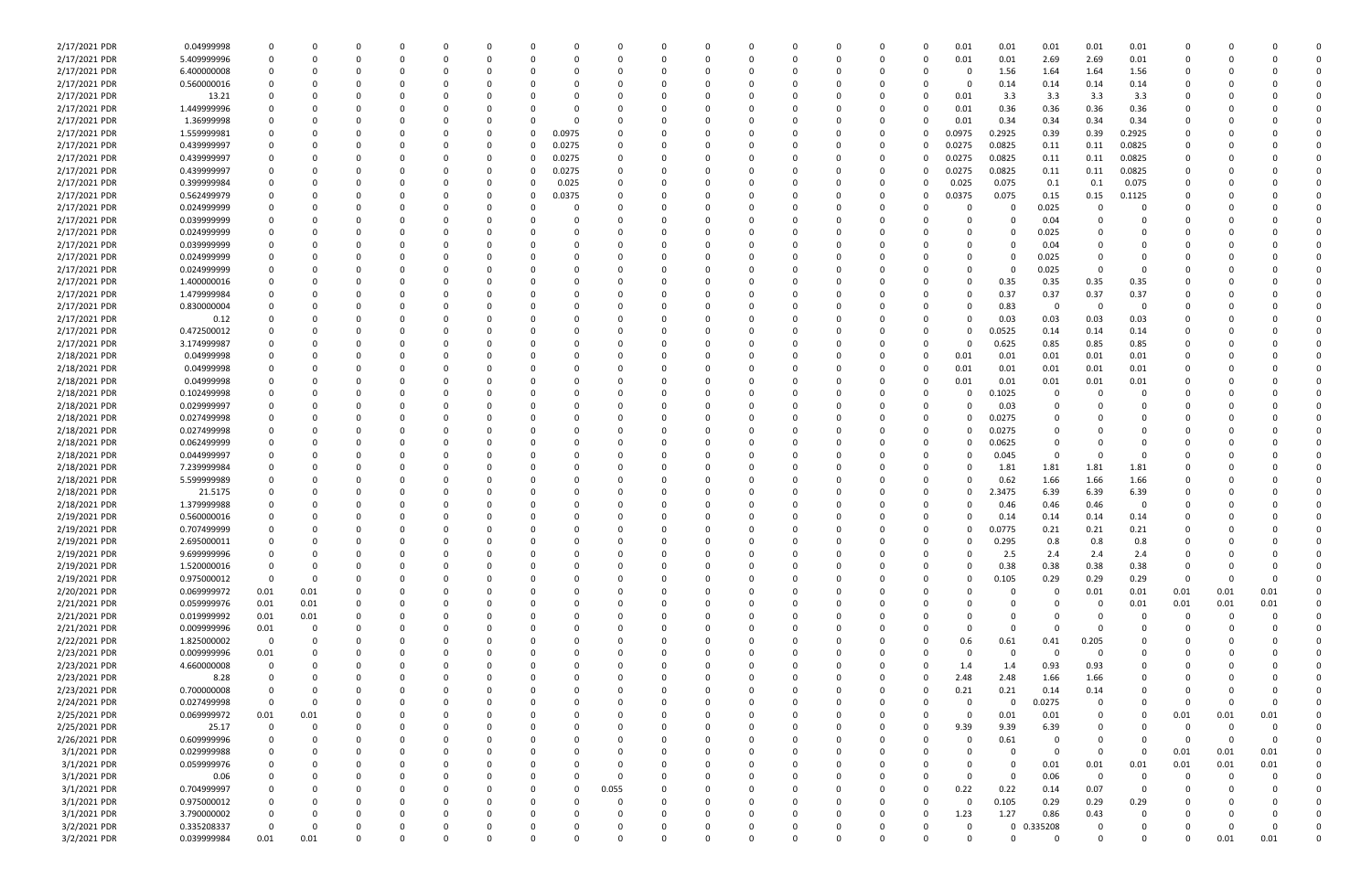| 3/2/2021 PDR  | 1.874999994 | 0                       | C           |          |   |          |          |          |          |   |          |          |          |             |              | 0.6        | 0.63        | 0.43                | 0.215       | 0                       |                         |      |          |  |
|---------------|-------------|-------------------------|-------------|----------|---|----------|----------|----------|----------|---|----------|----------|----------|-------------|--------------|------------|-------------|---------------------|-------------|-------------------------|-------------------------|------|----------|--|
| 3/2/2021 PDR  | 4.34499999  | 0                       | 0           |          |   | $\Omega$ |          | n        | n        | o | 0        |          |          |             | 0            | 1.44       | 1.45        | 0.97                | 0.485       | 0                       | O                       |      |          |  |
| 3/2/2021 PDR  | 21.19000001 | 0                       |             |          |   |          |          |          |          |   |          |          |          |             | 0            | 7.07       | 7.07        | 4.7                 | 2.35        | 0                       |                         |      |          |  |
| 3/2/2021 PDR  | 7.499999988 | 0                       |             |          |   |          |          |          |          |   |          |          |          |             | 1.65         | 2.5        | 2.5         | 0.85                | $\Omega$    | 0                       |                         |      |          |  |
| 3/2/2021 PDR  | 0.485000001 | 0                       |             |          |   |          |          |          |          |   |          |          |          |             | 0            | 0.055      | 0.22        | 0.14                | 0.07        | 0                       |                         |      |          |  |
| 3/3/2021 PDR  | 1.874999994 |                         |             |          |   |          |          |          |          |   |          |          |          |             | -0           | 0.6        | 0.63        | 0.43                | 0.215       | 0                       |                         |      |          |  |
| 3/3/2021 PDR  | 0.485000001 |                         |             |          |   |          |          |          |          |   |          |          |          |             |              |            |             |                     |             | 0                       |                         |      |          |  |
|               |             | 0                       | C           |          |   |          |          |          |          |   |          |          |          |             | -0           | 0.055      | 0.22        | 0.14                | 0.07        |                         |                         |      |          |  |
| 3/3/2021 PDR  | 5.799999984 | 0                       |             |          |   |          |          |          |          |   |          |          |          |             | -0           |            | 1.45        | 1.45                | 1.45        | 1.45                    |                         |      |          |  |
| 3/3/2021 PDR  | 21.98500001 | 0                       |             |          |   |          |          |          |          |   |          |          |          |             | 0            | 7.28       | 7.28        | 4.95                | 2.475       | 0                       |                         |      |          |  |
| 3/3/2021 PDR  | 1.275000006 | 0                       | C           |          |   |          |          |          |          |   |          |          |          |             | -0           | 0.42       | 0.42        | 0.29                | 0.145       | 0                       | -0                      |      |          |  |
| 3/3/2021 PDR  | 0.069999972 | 0.01                    | 0.01        |          |   |          |          |          |          |   |          |          |          |             |              |            | 0           | 0                   | 0.01        | 0.01                    | 0.01                    | 0.01 | 0.01     |  |
| 3/4/2021 PDR  | 0.019999992 | 0.01                    | 0.01        |          |   |          |          |          |          |   |          |          |          |             |              |            |             | 0                   | -0          | 0                       | 0                       |      |          |  |
| 3/4/2021 PDR  | 7.824999999 | $\mathbf 0$             | C           |          |   |          |          |          |          |   |          |          |          |             |              |            | 0.625       | 2.4                 | 2.4         | 2.4                     |                         |      |          |  |
| 3/4/2021 PDR  | 14.875      |                         |             |          |   |          |          |          |          |   |          |          |          |             |              |            |             | 3.25                | 1.625       | $\Omega$                |                         |      |          |  |
| 3/4/2021 PDR  | 2.897500011 | 0                       |             |          |   |          |          |          |          |   |          |          |          |             | 0            |            | 0.3175      | 0.86                | 0.86        | 0.86                    |                         |      |          |  |
| 3/5/2021 PDR  | 0.999999996 | 0                       |             |          |   |          |          |          |          |   |          |          |          |             | 0            |            |             | 0 0.010417 0.979167 | 0.010417    | 0                       |                         |      |          |  |
| 3/5/2021 PDR  | 0.650000002 | 0                       |             |          |   |          |          |          |          |   |          |          |          |             | $\mathbf{0}$ | 0.006771   | 0.636458    | 0.006771            | 0           |                         |                         |      |          |  |
| 3/5/2021 PDR  | 0.485000001 | 0                       |             |          |   |          |          |          |          |   |          |          |          |             | -0           | 0.055      | 0.22        | 0.14                | 0.07        | 0                       |                         |      |          |  |
| 3/5/2021 PDR  | 9.440000004 | 0                       |             |          |   |          |          |          |          |   |          |          |          |             | -0           | 3.03       | 3.17        | 2.16                | 1.08        | 0                       |                         |      |          |  |
| 3/6/2021 PDR  | 0.009999996 | 0.01                    |             |          |   |          |          |          |          |   |          |          |          |             |              |            |             |                     |             |                         |                         |      |          |  |
| 3/7/2021 PDR  |             | 0                       |             |          |   |          |          |          |          |   |          |          |          |             | 0            | 0.0975     |             |                     |             |                         |                         |      |          |  |
|               | 0.097499997 |                         |             |          |   |          |          |          |          |   |          |          |          |             |              |            |             |                     |             |                         |                         |      |          |  |
| 3/7/2021 PDR  | 0.029999997 | 0                       |             |          |   |          |          |          |          |   |          |          |          |             |              | 0.03       |             |                     |             |                         |                         |      |          |  |
| 3/7/2021 PDR  | 0.022499997 |                         |             |          |   |          |          |          |          |   |          |          |          |             | - 0          | 0.0225     |             |                     |             |                         |                         |      |          |  |
| 3/7/2021 PDR  | 0.022499997 | 0                       |             |          |   |          |          |          |          |   | 0        |          |          |             | - 0          | 0.0225     |             |                     |             |                         |                         |      |          |  |
| 3/7/2021 PDR  | 0.047499999 | 0                       |             |          |   |          |          |          |          |   |          |          |          |             | 0            | 0.0475     |             |                     |             |                         |                         |      |          |  |
| 3/7/2021 PDR  | 0.049999998 | 0                       |             |          |   |          |          |          |          |   |          |          |          |             |              | 0.05       |             |                     |             |                         |                         |      |          |  |
| 3/7/2021 PDR  | 0.034999998 | 0                       |             |          |   |          |          |          |          |   |          |          |          |             |              | 0.035      |             |                     |             |                         |                         |      |          |  |
| 3/7/2021 PDR  | 0.022499997 | 0                       |             |          |   |          |          |          |          |   |          |          |          |             | -0           | 0.0225     |             |                     |             |                         |                         |      |          |  |
| 3/7/2021 PDR  | 0.064999998 | 0                       |             |          |   |          |          |          |          |   |          |          |          |             |              | 0.065      |             |                     |             |                         |                         |      |          |  |
| 3/7/2021 PDR  | 0.064999998 |                         |             |          |   |          |          |          |          |   |          |          |          |             | -0           | 0.065      |             |                     |             |                         |                         |      |          |  |
| 3/7/2021 PDR  | 0.047499999 | 0                       |             |          |   |          |          |          |          |   |          |          |          |             | - 0          | 0.0475     |             |                     |             |                         |                         |      |          |  |
| 3/7/2021 PDR  | 0.042499998 | 0                       |             |          |   |          |          |          |          |   | 0        |          |          |             | -0           | 0.0425     |             |                     |             |                         |                         |      |          |  |
| 3/7/2021 PDR  | 0.069999999 | 0                       |             |          |   |          |          |          |          |   |          |          |          |             |              | 0.07       |             |                     |             |                         |                         |      |          |  |
| 3/7/2021 PDR  | 0.062499999 | 0                       |             |          |   |          |          |          |          |   |          |          |          |             | -0           | 0.0625     |             |                     |             |                         |                         |      |          |  |
| 3/7/2021 PDR  | 0.047499999 | 0                       |             |          |   |          |          |          |          |   |          |          |          |             | -0           | 0.0475     |             |                     |             |                         |                         |      |          |  |
|               |             |                         |             |          |   |          |          |          |          |   |          |          |          |             |              |            |             |                     |             |                         |                         |      |          |  |
| 3/7/2021 PDR  | 0.032499999 | 0                       |             |          |   |          |          |          |          |   |          |          |          |             | 0            | 0.0325     |             | <sup>0</sup>        |             |                         |                         |      |          |  |
| 3/7/2021 PDR  | 0.032499999 | 0                       |             |          |   |          |          |          |          |   |          |          |          |             | -0           | 0.0325     |             |                     |             |                         |                         |      |          |  |
| 3/7/2021 PDR  | 0.117499998 |                         |             |          |   |          |          |          |          |   |          |          |          |             | 0            | 0.1175     |             |                     |             |                         |                         |      |          |  |
| 3/7/2021 PDR  | 0.027499998 |                         |             |          |   |          |          |          |          |   |          |          |          |             |              | 0.0275     |             |                     |             |                         |                         |      |          |  |
| 3/8/2021 PDR  | 0.06        | 0                       |             |          |   |          |          |          |          |   |          |          |          |             |              | $\Omega$   |             | 0.06                |             |                         |                         |      |          |  |
| 3/8/2021 PDR  | 7.739999994 | 0                       | U           |          |   | -O       |          |          |          |   | υ        |          |          |             | - U          | 2.58       | 2.58        | 1.72                | U.86        | υ                       |                         |      |          |  |
| 3/8/2021 PDR  | 0.159999996 | $\mathbf 0$             | 0           | 0        | 0 | $\Omega$ | $\Omega$ | 0        | $\Omega$ | 0 | 0        | $\Omega$ | $\Omega$ | 0           | 0            | $\Omega$   | 0           | 0.16                | $\mathbf 0$ | 0                       | $\Omega$                |      |          |  |
| 3/8/2021 PDR  | 21.19000001 | $\mathbf 0$             | 0           |          |   | $\Omega$ |          | 0        | $\Omega$ | 0 | 0        |          |          | 0           | $\Omega$     | 7.07       | 7.07        | 4.7                 | 2.35        | $\mathbf 0$             | 0                       |      |          |  |
| 3/8/2021 PDR  | 5.849999988 | $\mathbf 0$             | 0           |          |   |          |          | 0        |          | 0 | 0        |          | 0        | 0           | 0            | 2.5        | 2.5         | 0.85                | $\Omega$    | 0                       | O                       |      |          |  |
| 3/8/2021 PDR  | 0.020000004 | $\mathbf 0$             | 0           |          |   |          |          | $\Omega$ |          |   | 0        |          | $\Omega$ | $\Omega$    | 0            | $\Omega$   | 0           | 0.02                | $\Omega$    | $\overline{0}$          | 0                       |      |          |  |
| 3/9/2021 PDR  | 7.824999999 | $\mathbf 0$             | C           |          |   |          |          |          |          |   | 0        |          |          | 0           | $\Omega$     | $\Omega$   | 0.625       | 2.4                 | 2.4         | 2.4                     |                         |      |          |  |
| 3/10/2021 PDR | 1.162083334 | $\mathbf 0$             |             |          |   |          |          |          |          |   | 0        |          |          | 0           |              | 0 1.162083 | 0           | 0                   |             | 0                       |                         |      |          |  |
| 3/10/2021 PDR | 1.454583333 | $\mathbf 0$             | C           |          |   |          |          |          |          |   | $\Omega$ |          |          | $\mathbf 0$ |              | 0 1.454583 | $\mathbf 0$ | $\Omega$            | $\Omega$    | $\Omega$                | O                       |      |          |  |
| 3/10/2021 PDR | 0.920000016 | $\mathbf 0$             | $\mathbf 0$ |          |   |          | $\Omega$ | 0        |          | 0 | 0        |          | $\Omega$ | 0           | $\Omega$     | $\Omega$   | 0.23        | 0.23                | 0.23        | 0.23                    | 0                       |      |          |  |
| 3/11/2021 PDR | 0.039999984 | 0.01                    | 0.01        |          |   |          | $\Omega$ |          | n        |   | 0        |          | 0        | 0           | 0            |            | $\mathbf 0$ | 0                   | $\mathbf 0$ | $\overline{\mathbf{0}}$ | 0.01                    | 0.01 | $\Omega$ |  |
| 3/11/2021 PDR | 0.089999964 | 0.01                    | 0.01        |          |   |          |          |          |          |   | 0        |          |          |             | 0            | $\Omega$   | 0.01        | 0.01                | 0.01        | 0.01                    | 0.01                    | 0.01 |          |  |
|               |             |                         |             |          |   |          |          |          |          |   |          |          |          |             |              |            |             |                     |             |                         |                         |      | 0.01     |  |
| 3/13/2021 PDR | 0.029999988 | $\overline{0}$          | 0.01        |          |   |          |          |          |          |   | 0        |          |          |             | -0           |            | 0           | $\Omega$            | $\mathbf 0$ | $\overline{\mathbf{0}}$ | $\overline{\mathbf{0}}$ | 0.01 | 0.01     |  |
| 3/13/2021 PDR | 0.079999968 | 0.01                    | 0.01        |          |   |          |          |          |          |   | 0        |          |          |             |              |            | 0           | 0.01                | 0.01        | 0.01                    | 0.01                    | 0.01 | 0.01     |  |
| 3/13/2021 PDR | 0.069999972 | $\mathbf 0$             | 0.01        |          |   |          |          |          |          |   | $\Omega$ |          |          |             |              |            |             | 0.01                | 0.01        | 0.01                    | 0.01                    | 0.01 | 0.01     |  |
| 3/13/2021 PDR | 0.059999976 | $\overline{\mathbf{0}}$ | 0.01        |          |   |          |          | 0        |          |   | 0        |          |          |             |              |            |             | 0                   | 0.01        | 0.01                    | 0.01                    | 0.01 | 0.01     |  |
| 3/14/2021 PDR | 0.009999996 | 0.01                    | $\mathbf 0$ |          |   |          |          | 0        |          | 0 | 0        |          |          |             |              |            |             | 0                   | $\Omega$    | 0                       | 0                       | 0    |          |  |
| 3/14/2021 PDR | 0.019999992 | $0.01\,$                | 0.01        |          |   |          |          | 0        |          | 0 | 0        |          |          |             | -0           |            |             | $\Omega$            | $\Omega$    | $\Omega$                | C                       |      |          |  |
| 3/15/2021 PDR | 9.749999988 | $\mathbf 0$             | 0           |          |   |          |          | $\Omega$ |          | 0 | 0        |          |          | O           | 0            | 0          | 0           | 3.25                | 3.25        | 3.25                    | 0                       |      |          |  |
| 3/15/2021 PDR | 5.810000004 | 0                       | 0           |          |   |          |          |          |          | 0 | 0        |          |          |             | 0            | $\Omega$   | 1.94        | 1.29                | 1.29        | 1.29                    | O                       |      |          |  |
| 3/16/2021 PDR | 0.092499999 | $\mathbf 0$             | C           |          |   |          |          | 0        |          | 0 | 0        |          |          |             | 0            |            | 0           | $\Omega$            | 0.0925      | 0                       | 0                       |      |          |  |
| 3/16/2021 PDR | 0.049999998 | 0                       | 0           |          |   |          | $\Omega$ | 0        | 0        |   | 0        |          |          | 0           | 0            |            | 0           | $\Omega$            | 0.05        | $\mathbf 0$             | 0                       |      |          |  |
| 3/16/2021 PDR | 0.047499999 | 0                       | 0           |          |   |          | $\Omega$ | 0        | n        |   | 0        |          | $\Omega$ |             | -0           |            |             | $\Omega$            | 0.0475      | $\mathbf 0$             | 0                       |      |          |  |
| 3/16/2021 PDR | 0.069999999 | 0                       | C           |          |   |          |          | O        |          |   | $\Omega$ |          |          |             |              |            |             | $\Omega$            | 0.07        | $\mathbf 0$             | O                       |      |          |  |
| 3/16/2021 PDR | 0.064999998 | 0                       |             |          |   |          |          |          |          |   |          |          |          |             |              |            |             | $\Omega$            | 0.065       | 0                       |                         |      |          |  |
|               | 0.037499997 | $\mathbf 0$             | 0           | $\Omega$ |   | $\Omega$ | $\Omega$ | $\Omega$ | 0        | 0 | $\Omega$ | $\Omega$ | $\Omega$ | 0           | 0            | 0          | 0           | 0                   | 0.0375      | $\mathbf 0$             | $\Omega$                |      | 0        |  |
| 3/16/2021 PDR |             |                         |             |          |   |          |          |          |          |   |          |          |          |             |              |            |             |                     |             |                         |                         |      |          |  |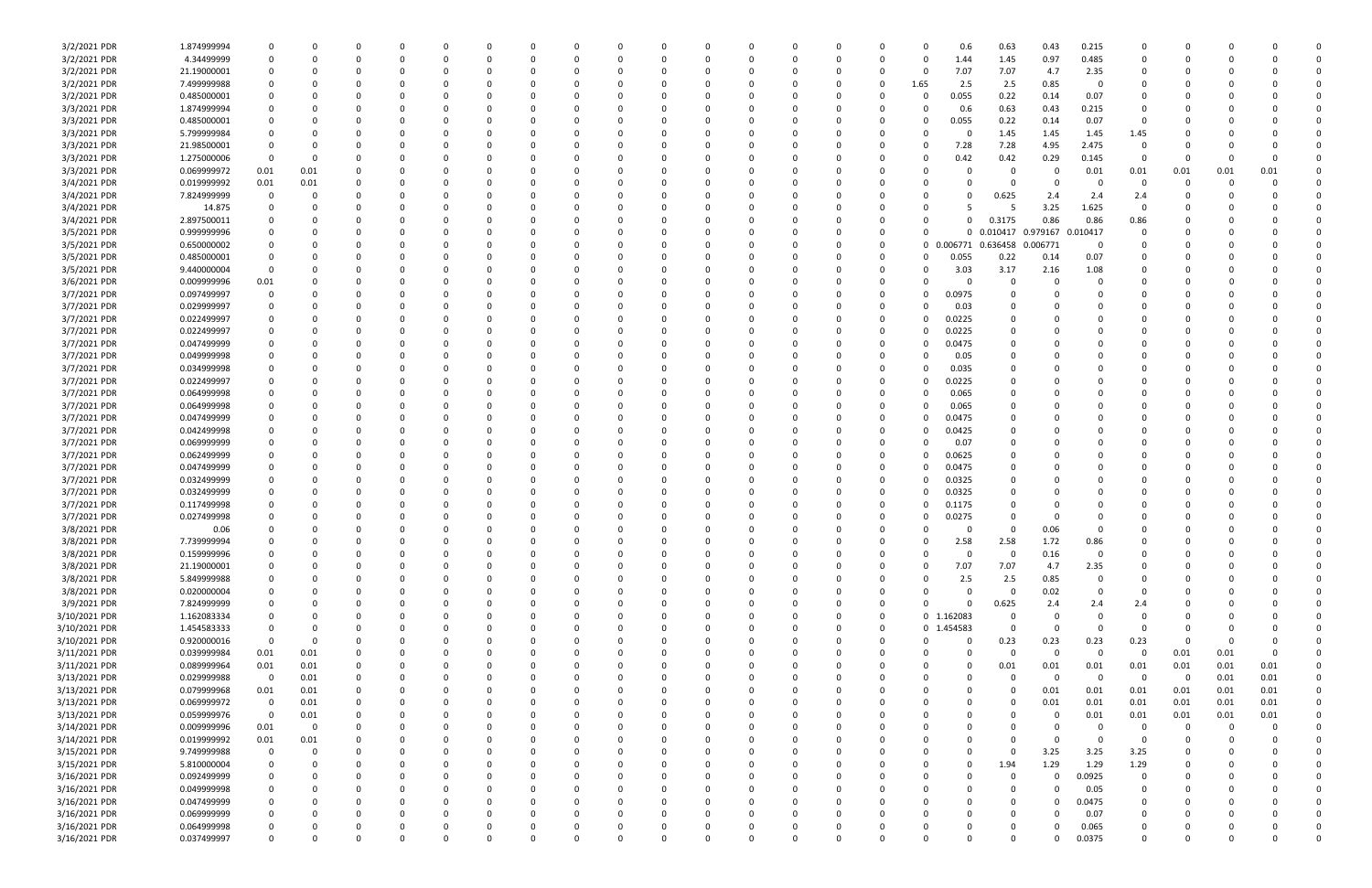| 3/16/2021 PDR | 0.032499999 | 0           |              |              |          |          |          |    |     |          | $\Omega$     | -0       |          |          |          |          |              |        | 0           | 0.0325   | 0                       |                |          |          |  |
|---------------|-------------|-------------|--------------|--------------|----------|----------|----------|----|-----|----------|--------------|----------|----------|----------|----------|----------|--------------|--------|-------------|----------|-------------------------|----------------|----------|----------|--|
| 3/16/2021 PDR | 0.039999996 | $\Omega$    |              |              |          |          |          | -0 |     |          | n            | $\Omega$ |          |          | $\Omega$ |          |              | n      | $\Omega$    | 0.04     | $\Omega$                | O              |          |          |  |
| 3/16/2021 PDR | 0.380000004 |             |              |              |          |          |          |    |     |          |              | -0       |          |          |          |          |              |        | 0           | 0.38     | 0                       |                |          |          |  |
| 3/16/2021 PDR | 0.020000004 | 0           |              |              |          |          |          |    |     |          |              |          |          |          |          |          |              |        | 0           | 0.02     | 0                       | -0             |          |          |  |
| 3/17/2021 PDR | 0.039999984 | 0.01        | 0.01         |              |          |          |          |    |     |          |              |          |          |          |          |          |              |        | $\Omega$    |          | 0                       | 0.01           | 0.01     |          |  |
| 3/17/2021 PDR | 0.039999998 | 0           | $\Omega$     |              |          |          |          |    |     |          |              | -0       |          |          |          |          |              | 0.04   | 0           | - 0      | $\Omega$                | -0             |          |          |  |
| 3/17/2021 PDR | 0.690000012 |             |              |              |          |          |          |    |     |          |              |          |          |          |          |          |              | 0      |             |          |                         |                |          |          |  |
|               |             | 0           |              |              |          |          |          |    |     |          |              | -0       |          |          |          |          |              |        | 0.23        | 0.23     | 0.23                    |                |          |          |  |
| 3/17/2021 PDR | 0.920000016 |             |              |              |          |          |          |    |     |          |              |          |          |          |          |          |              | 0.23   | 0.23        | 0.23     | 0.23                    |                |          |          |  |
| 3/17/2021 PDR | 0.039999996 |             |              |              |          |          |          |    |     |          |              |          |          |          |          |          |              | n      | 0           | 0.04     | $\Omega$                |                |          |          |  |
| 3/18/2021 PDR | 0.690000012 |             |              |              |          |          |          |    |     |          |              |          |          |          |          |          |              | O      | 0.23        | 0.23     | 0.23                    |                |          |          |  |
| 3/19/2021 PDR | 2.909999988 | 0           |              |              |          |          |          |    |     |          |              |          |          |          |          |          |              |        | 0.97        | 0.97     | 0.97                    | $\Omega$       |          |          |  |
| 3/20/2021 PDR | 0.079999968 | 0.01        | 0.01         |              |          |          |          |    |     |          |              | -0       |          |          |          |          |              | 0      | 0.01        | 0.01     | 0.01                    | 0.01           | 0.01     | 0.01     |  |
| 3/22/2021 PDR | 0.089999964 | 0.01        | 0.01         |              |          |          |          |    |     |          |              |          |          |          |          |          |              | 0.01   | 0.01        | 0.01     | 0.01                    | 0.01           | 0.01     | 0.01     |  |
| 3/22/2021 PDR | 3.87        | 0           | $\Omega$     |              |          |          |          |    |     |          |              |          |          |          |          |          |              | 0      | 1.29        | 1.29     | 1.29                    | - 0            | -0       |          |  |
| 3/23/2021 PDR | 0.04999998  | 0.01        | 0.01         |              |          |          |          |    |     |          |              | -0       |          |          |          |          |              |        | $\Omega$    | $\Omega$ | $\Omega$                | 0.01           | 0.01     | 0.01     |  |
| 3/23/2021 PDR | 0.650000002 | - 0         |              |              |          |          |          |    |     |          |              |          |          |          |          |          |              |        | 0 0.006771  | 0.636458 | 0.006771                | 0              |          |          |  |
| 3/23/2021 PDR | 21.84       | 0           | <sup>0</sup> |              |          |          |          |    |     |          |              |          |          |          |          |          |              | 6.99   | 4.95        | 4.95     | 4.95                    | 0              |          |          |  |
| 3/24/2021 PDR | 0.079999968 | 0.01        | 0.01         |              |          |          |          |    |     |          |              | - 0      |          |          |          |          |              | 0      | 0.01        | 0.01     | 0.01                    | 0.01           | 0.01     | 0.01     |  |
| 3/24/2021 PDR | 0.029999988 | 0.01        | 0.01         |              |          |          |          |    |     |          |              | -0       |          |          |          |          |              |        | 0           | $\Omega$ | 0                       | 0              | -0       | 0.01     |  |
|               |             |             |              |              |          |          |          |    |     |          |              |          |          |          |          |          |              |        |             |          |                         |                |          |          |  |
| 3/24/2021 PDR | 6.48        | 0           |              |              |          |          |          |    |     |          |              | - 0      |          |          |          |          |              | 0      | 2.16        | 2.16     | 2.16                    |                |          |          |  |
| 3/24/2021 PDR | 21.84       |             |              |              |          |          |          |    |     |          |              | -0       |          |          |          |          | 0            | 6.99   | 4.95        | 4.95     | 4.95                    |                |          |          |  |
| 3/25/2021 PDR | 0.210000012 |             |              |              |          |          |          |    |     |          |              |          |          |          |          |          | 0.01         | 0.05   | 0.05        | 0.05     | 0.05                    |                |          |          |  |
| 3/25/2021 PDR | 0.369999996 |             |              |              |          |          |          |    |     |          |              |          |          |          |          |          | 0.01         | 0.09   | 0.09        | 0.09     | 0.09                    |                |          |          |  |
| 3/25/2021 PDR | 0.28999998  |             |              |              |          |          |          |    |     |          |              | - 0      |          |          | 0        |          | 0.01         | 0.07   | 0.07        | 0.07     | 0.07                    |                |          |          |  |
| 3/25/2021 PDR | 0.76999998  | -0          |              |              |          |          |          |    |     |          |              |          |          |          | 0        |          | 0.01         | 0.19   | 0.19        | 0.19     | 0.19                    | C              |          |          |  |
| 3/25/2021 PDR | 0.249999996 | - 0         |              |              |          |          |          |    |     |          |              | - 0      |          |          |          |          | 0.01         | 0.06   | 0.06        | 0.06     | 0.06                    | 0              |          |          |  |
| 3/25/2021 PDR | 0.089999964 | 0.01        | 0.01         |              |          |          |          |    |     |          |              |          |          |          |          |          |              | 0.01   | 0.01        | 0.01     | 0.01                    | 0.01           | 0.01     | 0.01     |  |
| 3/25/2021 PDR | 0.059999976 | 0.01        | 0.01         |              |          |          |          |    |     |          |              |          |          |          |          |          |              | 0      | 0.01        | - 0      | 0                       | 0.01           | 0.01     | 0.01     |  |
| 3/25/2021 PDR | 0.099999996 | - 0         |              |              |          |          |          |    |     |          |              |          |          |          |          |          |              |        | 0           |          | 0.1                     | 0              | -0       |          |  |
| 3/25/2021 PDR | 0.099999996 | 0           |              |              |          |          |          |    |     |          |              | - 0      |          |          |          |          |              |        | 0           |          | 0.1                     |                |          |          |  |
| 3/25/2021 PDR | 0.099999996 |             |              |              |          |          |          |    |     |          |              |          |          |          |          |          |              |        | $\Omega$    |          | 0.1                     |                |          |          |  |
|               |             |             |              |              |          |          |          |    |     |          |              |          |          |          |          |          |              |        |             |          |                         |                |          |          |  |
| 3/25/2021 PDR | 0.640000008 |             |              |              |          |          |          |    |     |          | $\Omega$     |          |          |          |          |          |              | 0.22   | 0.14        | 0.14     | 0.14                    |                |          |          |  |
| 3/25/2021 PDR | 7.499999988 |             |              |              |          |          |          |    | 2.5 | 2.5      | 2.5          |          |          |          |          |          |              | 0      | $\Omega$    | - 0      | $\Omega$                |                |          |          |  |
| 3/25/2021 PDR | 1.260000012 |             |              |              |          |          |          |    |     |          |              |          |          |          |          |          |              | 0.39   | 0.29        | 0.29     | 0.29                    |                |          |          |  |
| 3/25/2021 PDR | 5.810000004 | - 0         |              |              |          |          |          |    |     |          |              |          |          |          |          |          |              | 1.94   | 1.29        | 1.29     | 1.29                    | -0             |          |          |  |
| 3/26/2021 PDR | 0.04999998  | 0.01        | 0.01         |              |          |          |          |    |     |          |              |          |          |          |          |          |              | 0      | $\Omega$    | - 0      | 0                       | 0.01           | 0.01     | 0.01     |  |
| 3/26/2021 PDR | 1.040000016 | $\Omega$    |              |              |          |          |          |    |     |          |              |          |          |          |          |          |              | 0.26   | 0.26        | 0.26     | 0.26                    | 0              |          |          |  |
| 3/26/2021 PDR | 14.85       | 0           |              |              |          |          |          |    |     |          |              |          |          |          |          |          |              | 0      | 4.95        | 4.95     | 4.95                    | O              |          |          |  |
| 3/26/2021 PDR | 0.640000008 | -0          |              |              |          |          |          |    |     |          |              |          |          |          |          |          |              | 0.22   | 0.14        | 0.14     | 0.14                    | -0             |          |          |  |
| 3/27/2021 PDR | 0.069999972 | 0.01        | 0.01         |              |          |          |          |    |     |          |              |          |          |          |          |          |              | 0      | 0           | 0.01     | 0.01                    | 0.01           | 0.01     | 0.01     |  |
| 3/28/2021 PDR | 0.079999968 | 0.01        | 0.01         | 0            |          |          |          |    |     |          | $\mathbf{r}$ |          |          |          |          |          |              | O      | 0.01        | 0.01     | 0.01                    | 0.01           | 0.01     | 0.01     |  |
| 3/28/2021 PDR | 0.079999968 | 0.01        | $0.01\,$     | $\Omega$     |          | $\Omega$ |          | 0  |     |          | 0            | $\Omega$ | $\Omega$ |          | 0        |          | 0            | 0.01   | 0.01        | $0.01\,$ | 0.01                    | 0.01           | 0.01     | $\Omega$ |  |
| 3/29/2021 PDR | 0.029999988 | 0.01        | $0.01\,$     |              |          |          |          |    |     |          |              | $\Omega$ |          |          | 0        |          | <sup>0</sup> | 0      | $\mathbf 0$ | $\Omega$ | $\overline{0}$          | $\mathbf 0$    | $\Omega$ | $0.01\,$ |  |
| 3/29/2021 PDR | 7.239999984 |             | $\Omega$     |              |          |          |          | 0  |     |          |              | 0        |          |          | 0        |          | 0            | 1.81   | 1.81        | 1.81     |                         | 0              | - 0      |          |  |
|               |             | $\mathbf 0$ |              |              |          |          |          |    |     |          |              |          |          |          |          |          |              |        |             |          | 1.81                    |                |          |          |  |
| 3/29/2021 PDR | 14.74999999 | 0           |              |              |          |          |          |    |     |          |              | 0        |          |          |          |          |              | 5      | 3.25        | 3.25     | 3.25                    |                |          |          |  |
| 3/30/2021 PDR | 0.06        | 0           |              |              |          |          |          |    |     |          |              | $\Omega$ |          |          |          |          |              | 0      | $\mathbf 0$ | 0.06     | $\overline{\mathbf{0}}$ |                |          |          |  |
| 3/30/2021 PDR | 1.919999988 | 0           |              |              |          |          |          |    |     |          |              | 0        |          |          |          |          | 0            | 0.63   | 0.43        | 0.43     | 0.43                    | 0              |          |          |  |
| 3/30/2021 PDR | 0.105000003 | 0           |              |              |          |          |          |    |     |          |              | $\Omega$ |          |          |          |          |              | 0      | $\mathbf 0$ | 0.035    | 0.07                    | 0              |          |          |  |
| 3/30/2021 PDR | 5.049999984 | 0           |              |              |          |          | O        |    |     | 0        |              | $\Omega$ |          | $\Omega$ | 0        |          | $\Omega$     | 2.5    | 0.85        | 0.85     | 0.85                    | 0              |          |          |  |
| 4/1/2021 PDR  | 3.174999987 | 0           |              |              |          |          |          | 0  |     | 0        |              | 0        |          | 0        | 0        |          | $\Omega$     | 0.355  | 0.94        | 0.94     | 0.94                    | 0              |          |          |  |
| 4/1/2021 PDR  | 5.67        | 0           |              |              |          |          |          | -0 |     |          |              | $\Omega$ |          |          |          |          |              | 0.63   | 1.68        | 1.68     | 1.68                    | 0              |          |          |  |
| 4/1/2021 PDR  | 7.2375      | $\Omega$    |              |              |          |          |          | 0  |     |          |              | $\Omega$ |          |          | 0        | $\Omega$ | $\Omega$     | 0.7575 | 2.16        | 2.16     | 2.16                    |                |          |          |  |
| 4/1/2021 PDR  | 0.920000016 | 0           |              |              |          |          |          | -0 |     |          |              | 0        |          |          | 0        | 0        | 0.23         | 0.23   | 0.23        | 0.23     | $\overline{\mathbf{0}}$ | O              |          |          |  |
| 4/1/2021 PDR  | 0.630000012 | $\mathbf 0$ |              |              |          |          |          |    |     |          |              | $\Omega$ |          |          |          |          |              | 0.21   | 0.14        | 0.14     | 0.14                    | 0              |          |          |  |
| 4/2/2021 PDR  | 0.019999992 | 0.01        | $\Omega$     |              |          |          |          |    |     |          |              | $\Omega$ |          |          | 0        |          |              | 0      | $\Omega$    | $\Omega$ | 0                       | 0              | $\Omega$ | 0.01     |  |
| 4/2/2021 PDR  | 0.04999998  | 0.01        |              |              |          |          |          |    |     |          |              |          |          |          |          |          |              |        |             | $\Omega$ | $\Omega$                |                | 0.01     |          |  |
|               |             |             | 0.01         |              |          |          |          | 0  |     | 0        | 0            | 0        |          |          | 0        |          |              |        | 0           | $\Omega$ |                         | 0.01           |          | 0.01     |  |
| 4/2/2021 PDR  | 0.054999978 | 0.01        | 0.01         |              |          |          |          | -0 |     |          | 0            | 0        |          |          | 0        |          |              |        | 0           |          | 0.005                   | 0.01           | 0.01     | 0.01     |  |
| 4/2/2021 PDR  | 0.056249998 | $\mathbf 0$ | 0            |              | $\Omega$ |          |          | -0 |     |          |              | $\Omega$ |          | $\Omega$ | 0        |          |              |        | $\Omega$    | $\Omega$ | 0.05625                 | $\overline{0}$ | $\Omega$ |          |  |
| 4/2/2021 PDR  | 8.895       | 0           | 0            |              |          |          |          |    |     |          |              | 0        |          | 0        |          |          |              |        | 0           | 5.93     | 2.965                   | - 0            |          |          |  |
| 4/2/2021 PDR  | 2.519999994 | $\mathbf 0$ | $\Omega$     |              |          |          |          |    |     |          |              | $\Omega$ |          |          |          |          |              | 0      | $\mathbf 0$ | 1.68     | 0.84                    | $\overline{0}$ | 0        |          |  |
| 4/3/2021 PDR  | 0.079999968 | 0.01        | 0.01         |              |          |          |          |    |     |          |              | $\Omega$ |          | $\Omega$ |          |          | 0            | 0      | 0.01        | 0.01     | 0.01                    | 0.01           | 0.01     | 0.01     |  |
| 4/5/2021 PDR  | 0.690000012 | $\mathbf 0$ | 0            |              |          |          |          |    |     | O        |              | 0        |          | 0        | 0        |          | 0            | 0      | 0.23        | 0.23     | 0.23                    | 0              | $\Omega$ |          |  |
| 4/6/2021 PDR  | 1.452083333 | 0           | 0            | <sup>0</sup> |          |          |          | 0  |     |          |              | $\Omega$ |          |          | 0        |          | 0            |        | 0 1.452083  | $\Omega$ | 0                       | 0              |          |          |  |
| 4/6/2021 PDR  | 0.099999996 | 0           |              |              |          |          |          |    |     |          |              | -0       |          |          |          |          | 0            |        | 0           |          | 0.1                     |                |          |          |  |
| 4/6/2021 PDR  | 0.099999996 | $\Omega$    | U            | $\Omega$     |          | $\Omega$ | $\Omega$ |    |     | $\Omega$ | $\Omega$     | $\Omega$ | $\Omega$ | $\Omega$ |          |          | $\Omega$     |        | $\Omega$    | $\Omega$ | 0.1                     | $\Omega$       |          | $\Omega$ |  |
|               |             |             |              |              |          |          |          |    |     |          |              |          |          |          |          |          |              |        |             |          |                         |                |          |          |  |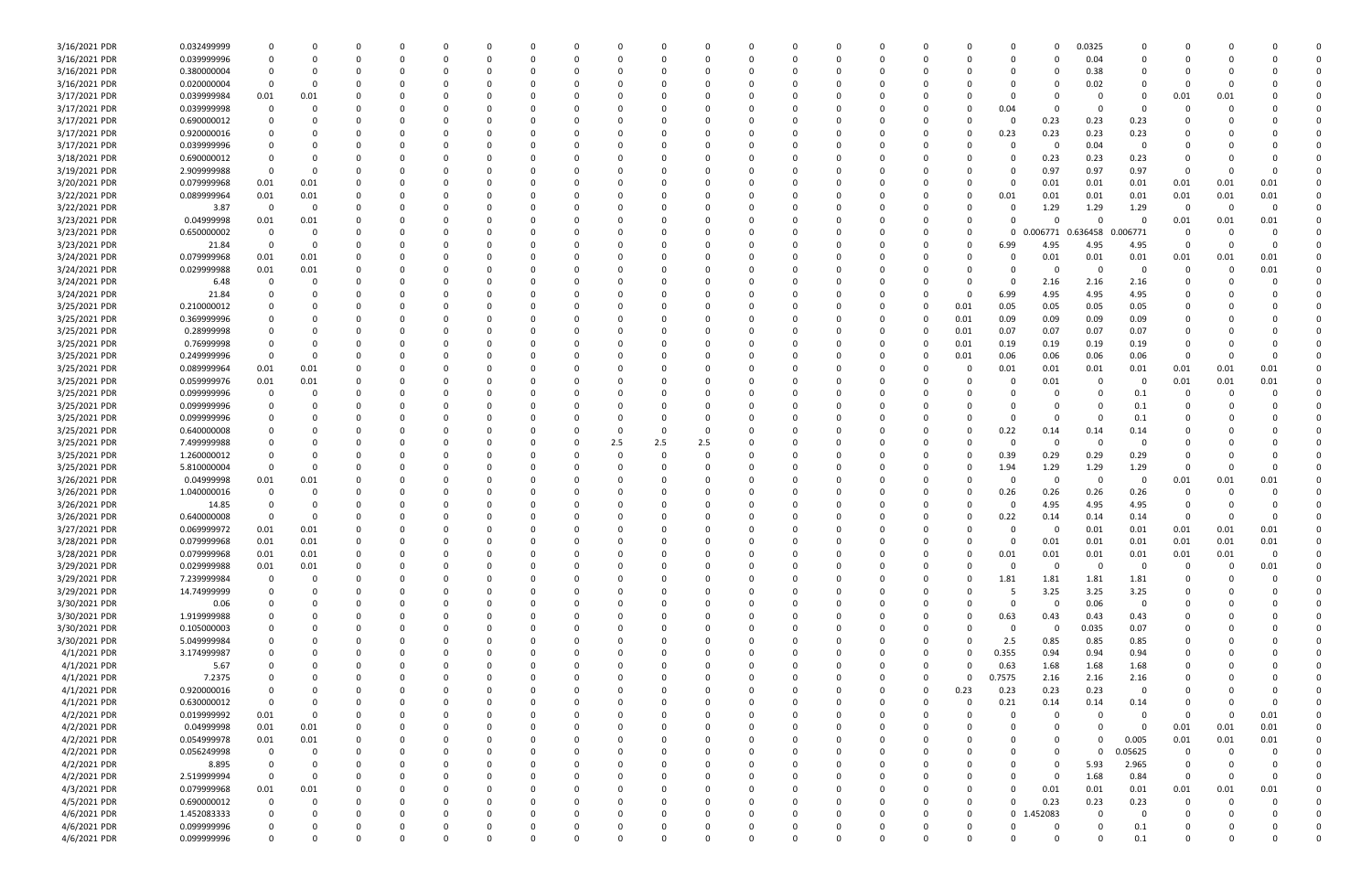| 4/6/2021 PDR  | 0.099999996 | 0                | 0        |          |          | 0        |          | 0        | -C   |          |   | 0             |          | 0        | 0        |                          |                  | 0                       | - 0            | 0.1                     | 0        |          |          |  |
|---------------|-------------|------------------|----------|----------|----------|----------|----------|----------|------|----------|---|---------------|----------|----------|----------|--------------------------|------------------|-------------------------|----------------|-------------------------|----------|----------|----------|--|
| 4/6/2021 PDR  | 7.2         | $\Omega$         | 0        |          |          | 0        | $\Omega$ | 0        |      |          |   | 0             |          | 0        | 0        |                          |                  | 2.4                     | 2.4            | 2.4                     | $\Omega$ |          |          |  |
| 4/7/2021 PDR  | 0.029999988 | 0                |          |          |          |          |          |          |      |          |   |               |          |          |          |                          |                  | -0                      |                | 0                       | 0.01     | 0.01     | 0.01     |  |
| 4/8/2021 PDR  | 0.029999988 |                  |          |          |          |          |          |          |      |          |   |               |          |          |          |                          |                  | -0                      |                | 0                       | 0.01     | 0.01     | 0.01     |  |
| 4/8/2021 PDR  | 0.009999996 |                  |          |          |          |          |          |          |      |          |   |               |          |          |          |                          |                  | -0                      | $\Omega$       |                         | 0        |          | 0.01     |  |
| 4/8/2021 PDR  | 0.429999996 | 0                |          |          |          |          |          |          |      |          |   |               |          |          |          |                          |                  | $\Omega$                | 0.43           | $\Omega$                | 0        |          |          |  |
| 4/9/2021 PDR  | 0.639999984 |                  | -0       |          |          | 0        |          |          |      |          |   | 0             |          |          | C        | 0.19                     | 0.22             | 0.21                    | 0.01           | 0.01                    | -0       |          |          |  |
| 4/9/2021 PDR  | 0.04999998  |                  |          |          |          |          |          |          |      |          |   |               |          |          |          |                          |                  | 0.01<br>O               | 0.01           | 0.01                    | 0.01     | 0.01     |          |  |
| 4/9/2021 PDR  | 0.15        |                  |          |          |          |          |          |          |      |          |   |               |          |          |          |                          |                  | 0.001563<br>0           | 0.146875       | 0.001563                |          |          |          |  |
| 4/10/2021 PDR | 0.044999997 |                  |          |          |          |          |          |          |      |          |   |               |          |          |          |                          |                  | 0.045<br>n              | $\Omega$       | 0                       | -0       |          |          |  |
| 4/10/2021 PDR | 0.047499999 | - 0              |          |          |          |          |          |          |      |          |   |               |          |          |          |                          |                  | 0.0475                  | - 0            | $\Omega$                | 0        |          |          |  |
| 4/11/2021 PDR | 0.059999976 | 0.01             | 0.01     |          |          |          |          |          |      |          |   |               |          |          |          |                          |                  | 0                       | $\Omega$       | 0.01                    | 0.01     | 0.01     | 0.01     |  |
| 4/11/2021 PDR | 0.079999968 | 0.01             | 0.01     |          |          | 0        |          |          |      |          |   | 0             |          |          |          |                          |                  | 0.01                    | 0.01           | 0.01                    | 0.01     | 0.01     | 0.01     |  |
| 4/12/2021 PDR | 0.039999984 | 0.01             | 0        |          |          |          |          |          |      |          |   |               |          |          |          |                          |                  | 0                       | - 0            | 0                       | 0.01     | 0.01     | 0.01     |  |
| 4/12/2021 PDR | 11.86000001 | - 0              |          |          |          |          |          |          |      |          |   |               |          |          |          |                          |                  | 0                       | 5.93           | 5.93                    | -0       |          |          |  |
| 4/12/2021 PDR | 4.349999988 |                  |          |          |          |          |          |          |      |          |   |               |          |          |          |                          |                  | 1.45                    | 1.45           | 1.45                    |          |          |          |  |
| 4/12/2021 PDR | 0.040000008 | 0                |          |          |          |          |          |          |      |          |   |               |          |          |          |                          |                  | 0                       | 0.02           | 0.02                    |          |          |          |  |
| 4/12/2021 PDR | 0.439999992 |                  |          |          |          |          |          |          |      |          |   |               |          |          |          |                          |                  | 0                       | 0.22           | 0.22                    |          |          |          |  |
| 4/13/2021 PDR | 0.859999992 |                  |          |          |          |          |          |          |      |          |   |               |          |          | 0        |                          |                  | 0                       | 0.43           | 0.43                    |          |          |          |  |
| 4/14/2021 PDR | 1.162083334 |                  |          |          |          |          |          |          |      |          |   |               |          |          | 0        | 0 1.162083               |                  | $\Omega$                |                |                         |          |          |          |  |
|               | 1.454583333 |                  |          |          |          |          |          |          |      |          |   |               |          |          | C        |                          |                  | $\Omega$                |                |                         |          |          |          |  |
| 4/14/2021 PDR |             | 0                |          |          |          |          |          |          |      |          |   |               |          |          |          | 1.454583<br>$\mathbf{0}$ |                  |                         | 0.22           |                         |          |          |          |  |
| 4/14/2021 PDR | 0.579999984 |                  |          |          |          |          |          |          |      |          |   |               |          |          | C        |                          | 0.01             | 0.01                    |                | 0.34                    |          |          |          |  |
| 4/14/2021 PDR | 0.009999996 | 0.01             |          |          |          |          |          |          |      |          |   |               |          |          |          |                          |                  | 0<br>$\Omega$           | $\Omega$       | O                       |          |          |          |  |
| 4/14/2021 PDR | 0.410000002 | $\mathbf 0$      |          |          |          |          |          |          |      |          |   |               |          |          |          |                          |                  | 0 0.004271              | 0.401458       | 0.004271                |          |          |          |  |
| 4/14/2021 PDR | 0.859999992 |                  |          |          |          |          |          |          |      |          |   |               |          |          |          |                          |                  | 0                       | 0.43           | 0.43                    | O        |          |          |  |
| 4/14/2021 PDR | 3.36        |                  | - 0      |          |          |          |          |          |      |          |   |               |          |          |          |                          |                  | 0                       | 1.68           | 1.68                    | O        |          |          |  |
| 4/15/2021 PDR | 11.86000001 |                  |          |          |          |          |          |          |      |          |   |               |          |          |          |                          |                  | $\Omega$                | 5.93           | 5.93                    |          |          |          |  |
| 4/15/2021 PDR | 6.499999992 |                  |          |          |          |          |          |          |      |          |   |               |          |          |          |                          |                  | 0                       | 3.25           | 3.25                    |          |          |          |  |
| 4/15/2021 PDR | 0.780000012 | 0                |          |          |          |          |          |          |      |          |   |               |          |          |          |                          |                  | 0.26<br>0               | 0.26           | 0.26                    |          |          |          |  |
| 4/15/2021 PDR | 0.599999988 | 0                | -0       |          |          |          |          |          |      |          |   |               |          |          |          |                          | 0.01             | 0.01                    | 0.22           | 0.36                    |          |          |          |  |
| 4/15/2021 PDR | 0.029999988 | 0.01             | 0.01     |          |          | -C       |          |          |      |          |   |               |          |          |          |                          |                  | 0<br>0                  | $\Omega$       | $\Omega$                | 0        |          | 0.01     |  |
| 4/16/2021 PDR | 0.57        | 0                | 0        |          |          | 0        |          |          |      |          |   | 0             |          |          |          |                          | 0.01             | 0.09                    | 0.33           | 0.14                    |          |          |          |  |
| 4/16/2021 PDR | 0.022499997 |                  |          |          |          |          | $\Omega$ | 0.0225   |      |          |   |               |          |          |          |                          |                  |                         |                |                         |          |          |          |  |
| 4/16/2021 PDR | 0.022499997 |                  |          |          |          |          | O        | 0.0225   |      |          |   |               |          |          |          |                          |                  | -0                      |                |                         |          |          |          |  |
| 4/16/2021 PDR | 0.022499997 |                  |          |          |          | 0        | 0        | 0.0225   |      |          |   |               |          |          |          |                          |                  |                         |                |                         |          |          |          |  |
| 4/16/2021 PDR | 0.022499997 |                  |          |          |          |          |          | 0.0225   |      |          |   |               |          |          |          |                          |                  |                         |                |                         |          |          |          |  |
| 4/16/2021 PDR | 0.022499997 | 0                |          |          |          |          | $\Omega$ | 0.0225   |      |          |   |               |          |          |          |                          |                  | 0                       |                |                         |          |          |          |  |
| 4/16/2021 PDR | 0.280000008 | 0                | $\Omega$ |          |          | -0       |          |          |      |          |   |               |          |          |          |                          |                  | 0                       | 0.14           | 0.14                    | 0        |          |          |  |
| 4/18/2021 PDR | 0.059999976 | 0.01             | 0.01     |          |          |          |          |          |      |          |   |               |          |          |          |                          |                  | $\Omega$                | - 0            | 0.01                    | 0.01     | 0.01     | 0.01     |  |
| 4/19/2021 PDR | 0.380000004 | 0                | $\Omega$ |          |          |          |          |          |      |          |   |               |          |          |          |                          |                  | $\Omega$                | 0.38           | 0                       | 0        | $\Omega$ |          |  |
| 4/19/2021 PDR | 0.039999984 | 0.01             | <b>U</b> |          |          |          |          |          |      |          |   |               |          | O        |          |                          |                  | 0                       | 0              | 0                       | 0.01     | 0.01     | 0.01     |  |
| 4/19/2021 PDR | 0.039999984 | 0.01             | 0        | 0        |          | 0        | $\Omega$ | 0        |      | 0        |   | $\Omega$      |          | $\Omega$ | 0        |                          | <sup>0</sup>     | 0<br>$\Omega$           | $\Omega$       | $\overline{\mathbf{0}}$ | 0.01     | 0.01     | 0.01     |  |
| 4/19/2021 PDR | 3.299999988 | 0                | 0        |          |          | 0        | O        | 0        |      |          |   | 0             |          | 0        | 0        |                          | 1.42<br>O        | $\mathbf 0$             | 0.94           | 0.94                    | 0        |          |          |  |
| 4/19/2021 PDR | 5.88        | 0                | 0        |          |          | 0        | 0        | 0        |      |          |   | 0             |          | 0        | 0        | - 0                      | 2.52<br>$\Omega$ | $\mathbf 0$             | 1.68           | 1.68                    | -0       |          |          |  |
| 4/19/2021 PDR | 1.040000016 | 0                | 0        |          |          | 0        |          | 0        |      |          |   | 0             |          | 0        | C        |                          | 0.26             | 0.26                    | 0.26           | 0.26                    | 0        |          |          |  |
| 4/19/2021 PDR | 0.040000008 | $\mathbf 0$      |          |          |          | 0        |          | 0        |      |          |   | 0             |          | 0        | C        |                          |                  | 0<br>0                  | 0.02           | 0.02                    | 0        |          |          |  |
| 4/20/2021 PDR | 0.029999997 | 0                |          |          |          | 0        | 0        | 0        |      |          |   | 0             |          | 0        | 0        |                          |                  | 0.03<br>0               | $\Omega$       | 0                       |          |          |          |  |
| 4/20/2021 PDR | 0.047499999 | 0                | 0        |          |          | 0        |          | 0        |      |          |   | 0             |          | 0        | C        |                          |                  | 0.0475<br>0             | $\Omega$       | 0                       | C        |          |          |  |
| 4/20/2021 PDR | 0.047499999 | 0                | 0        |          |          | 0        | O        | 0        |      |          |   | 0             |          | 0        | 0        |                          |                  | 0.0475<br>$\Omega$      | $\Omega$       | 0                       | 0        |          |          |  |
| 4/20/2021 PDR | 0.034999998 | 0                | - 0      |          |          | 0        |          | 0        |      |          |   | 0             |          | $\Omega$ | 0        |                          | 0                | 0.035<br>0              |                | 0                       | 0        |          |          |  |
| 4/20/2021 PDR | 0.022499997 | 0                | 0        |          |          | 0        | 0        | 0        |      |          |   | 0             |          | 0        | 0        |                          | 0                | 0.0225                  |                | 0                       |          |          |          |  |
| 4/20/2021 PDR | 0.107499999 | 0                |          |          |          | 0        |          | 0        |      |          |   | 0             |          |          | C        |                          | O                | 0.1075<br>$\Omega$      | $\Omega$       | 0                       |          |          |          |  |
| 4/20/2021 PDR | 4.349999988 | 0                |          |          |          | 0        |          | 0        |      |          |   | 0             |          | 0        | 0        |                          | $\Omega$         | 1.45<br>0               | 1.45           | 1.45                    | 0        |          |          |  |
| 4/20/2021 PDR | 0.729999996 | 0                |          |          |          | 0        |          | 0        |      |          |   | 0             |          | 0        | C        |                          | $\Omega$<br>0.01 | 0.28                    | 0.21           | 0.23                    | 0        |          |          |  |
| 4/20/2021 PDR | 0.789999996 | 0                |          |          |          | 0        |          | 0        |      |          |   | 0             |          | 0        | C        |                          | 0.01<br>$\Omega$ | 0.29                    | 0.25           | 0.24                    | 0        |          |          |  |
| 4/20/2021 PDR | 0.009999996 | 0                | $\Omega$ | 0        |          | 0        | $\Omega$ | 0        |      | $\Omega$ |   | 0             |          | 0        | 0        | - 0                      | $\Omega$         | 0<br>$\mathbf 0$        | $\overline{0}$ | $\overline{0}$          | 0        |          | 0.01     |  |
| 4/21/2021 PDR | 0.78        | 0                | 0        |          |          | 0        | 0        | 0        |      |          |   | 0             |          | 0        | 0        | $\Omega$                 | 0.01             | 0.23                    | 0.25           | 0.29                    | 0        |          |          |  |
| 4/21/2021 PDR | 0.789999996 |                  | 0        |          |          | 0        |          |          |      |          |   | 0             |          | 0        | C        |                          | 0.01             | 0.42                    | 0.01           | 0.35                    | 0        |          |          |  |
|               | 0.590000004 |                  |          |          |          |          |          |          |      |          |   |               |          |          |          |                          |                  | 0.01                    | 0.18           |                         |          |          |          |  |
| 4/21/2021 PDR |             |                  |          |          |          |          |          |          |      |          |   |               |          | 0        | C        |                          |                  | 0.2                     |                | 0.2                     | 0        |          |          |  |
| 4/21/2021 PDR | 9.9<br>7.2  | 0<br>$\mathbf 0$ |          |          |          | 0<br>0   |          | 0        |      |          |   | 0<br>$\Omega$ |          | 0        | 0        |                          |                  | 0<br>0                  | 4.95           | 4.95                    | 0        |          |          |  |
| 4/21/2021 PDR |             | 0                | -0       |          |          |          |          |          |      |          |   |               |          |          |          |                          |                  | 2.4                     | 2.4            | 2.4                     |          |          |          |  |
| 4/23/2021 PDR | 0.009999996 |                  | $\Omega$ |          |          | 0        |          |          |      |          |   | 0             |          | O        | 0        |                          |                  | 0                       |                | 0                       | 0        |          | 0.01     |  |
| 4/25/2021 PDR | 0.019999992 | 0.01             | 0.01     | 0        |          | 0        | 0        | 0        |      |          |   | 0             |          | 0        | 0        |                          |                  | 0                       |                | 0                       | 0        |          | 0        |  |
| 4/26/2021 PDR | 0.019999992 | 0.01             | 0        |          |          | 0        | 0        |          |      |          |   | 0             | $\Omega$ | 0        |          |                          |                  | 0                       |                | 0                       | 0        |          | $0.01\,$ |  |
| 4/26/2021 PDR | 3.170000004 | 0                | $\Omega$ | $\Omega$ | $\Omega$ | $\Omega$ | $\Omega$ | $\Omega$ | 3.17 | $\Omega$ | 0 | $\Omega$      |          | $\Omega$ | $\Omega$ | $\Omega$                 | 0                | $\Omega$<br>$\mathbf 0$ | $\Omega$       | $\Omega$                | $\Omega$ |          | $\Omega$ |  |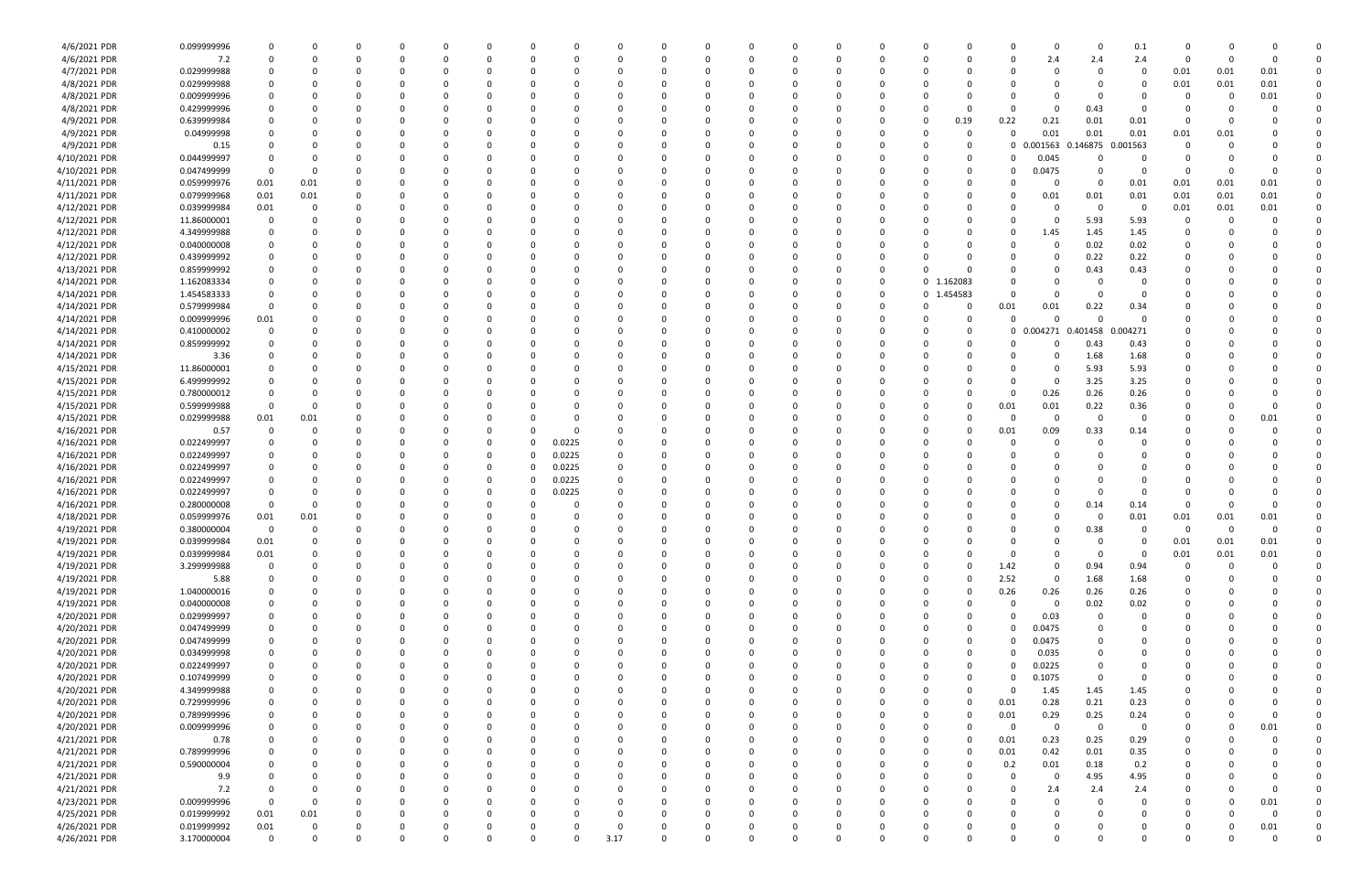| 4/26/2021 PDR | 5.000000004 |                |              |          |          |          |          |          |          |   |          |          |          |          |          |          |             |            |          | $\Omega$                |                         |          |          |  |
|---------------|-------------|----------------|--------------|----------|----------|----------|----------|----------|----------|---|----------|----------|----------|----------|----------|----------|-------------|------------|----------|-------------------------|-------------------------|----------|----------|--|
| 4/26/2021 PDR | 1.26        | 0              | <sup>0</sup> | 0        |          |          |          | 0        |          |   | 0        | $\Omega$ |          |          | 0        | 0        | 0           | 0          | $\Omega$ | 1.26                    | 0                       |          | -0       |  |
|               |             | 0              |              |          |          |          |          |          |          |   |          |          |          |          |          |          |             |            |          | 0                       | 0                       |          | 0.01     |  |
| 4/27/2021 PDR | 0.009999996 |                |              |          |          |          |          |          |          |   |          |          |          |          |          |          |             | -0         |          |                         |                         |          |          |  |
| 4/27/2021 PDR | 0.04999998  | 0.01           |              |          |          |          |          |          |          |   |          |          |          |          |          |          | 0           | $\Omega$   | - 0      | 0.01                    | 0.01                    | 0.01     | 0.01     |  |
| 4/28/2021 PDR | 4.349999988 | 0              |              |          |          |          |          |          |          |   |          |          |          |          |          | $\Omega$ | 0           | 1.45       | 1.45     | 1.45                    | 0                       |          |          |  |
| 4/28/2021 PDR | 3.429999996 |                |              |          |          |          |          |          |          |   |          |          |          |          |          | 0.01     | 0.01        | 0.01       | 1.7      | 1.7                     |                         |          |          |  |
| 4/28/2021 PDR | 0.52999998  |                |              |          |          |          |          |          |          |   |          |          |          |          |          | 0.01     | 0.01        | 0.49       | 0.01     | 0.01                    |                         |          |          |  |
|               |             |                |              |          |          |          |          |          |          |   |          |          |          |          |          |          |             |            |          |                         |                         |          |          |  |
| 4/29/2021 PDR | 0.6         |                |              |          |          |          |          |          |          |   |          |          |          |          |          | 0.01     | 0.2         | 0.01       | 0.18     | 0.2                     |                         |          |          |  |
| 4/29/2021 PDR | 0.780000012 |                |              |          |          |          |          |          |          |   |          |          |          |          |          |          | 0           | 0.26       | 0.26     | 0.26                    | 0                       |          |          |  |
| 4/30/2021 PDR | 0.039999984 |                |              |          |          |          |          |          |          |   |          |          |          |          |          |          | 0           | 0.01       | $0.01\,$ | 0.01                    | 0.01                    |          |          |  |
| 4/30/2021 PDR | 0.939999996 |                |              |          |          |          |          |          |          |   |          |          |          |          |          |          | 0           | $\Omega$   | 0.94     | $\Omega$                | 0                       |          |          |  |
|               |             |                |              |          |          |          |          |          |          |   |          |          |          |          |          |          |             |            |          |                         |                         |          |          |  |
| 4/30/2021 PDR | 0.690000012 |                |              |          |          |          |          |          |          |   |          |          |          |          |          |          | 0           | 0.23       | 0.23     | 0.23                    |                         |          |          |  |
| 4/30/2021 PDR | 1.26        | -C             |              |          |          |          |          |          |          |   |          |          |          |          |          |          | 0           | 0          | 1.26     | 0                       |                         |          |          |  |
| 5/2/2021 PDR  | 0.009999996 |                |              |          |          |          |          |          |          |   |          |          |          |          |          |          | 0           | 0          | - 0      | $\Omega$                | 0                       | 0.01     |          |  |
| 5/3/2021 PDR  | 0.710000004 |                |              |          |          |          |          |          |          |   |          |          |          |          |          | 0        | 0.01        | 0.23       | 0.3      | 0.17                    | -0                      |          |          |  |
|               |             |                |              |          |          |          |          |          |          |   |          |          |          |          |          |          |             |            |          |                         |                         |          |          |  |
| 5/3/2021 PDR  | 0.04999998  |                |              |          |          |          |          |          |          |   |          |          |          |          |          |          | 0           | 0.01       | 0.01     | 0.01                    | 0.01                    | 0.01     |          |  |
| 5/4/2021 PDR  | 4.349999988 |                |              |          |          |          |          |          |          |   |          |          |          |          |          |          | 0           | 1.45       | 1.45     | 1.45                    | 0                       |          |          |  |
| 5/4/2021 PDR  | 0.380000004 |                |              |          |          |          |          |          |          |   |          |          |          |          |          | 0        | 0           | -0         | 0.38     | 0                       |                         |          |          |  |
| 5/4/2021 PDR  | 0.730416664 |                |              |          |          |          |          |          |          |   |          |          |          |          |          | 0        |             | 0 0.730417 | 0        | 0                       |                         |          |          |  |
| 5/4/2021 PDR  | 0.502499997 |                |              |          |          |          |          |          |          |   |          |          |          |          |          | 0        | 0           | 0.1675     | 0.335    |                         |                         |          |          |  |
|               |             |                |              |          |          |          |          |          |          |   |          |          |          |          |          |          |             |            |          |                         |                         |          |          |  |
| 5/4/2021 PDR  | 0.089999991 |                |              |          |          |          |          |          |          |   |          |          |          |          |          | 0        | 0           | 0.03       | 0.06     |                         |                         |          |          |  |
| 5/4/2021 PDR  | 0.089999991 |                |              |          |          |          |          |          |          |   |          |          |          |          |          | 0        | 0           | 0.03       | 0.06     | 0                       |                         |          |          |  |
| 5/4/2021 PDR  | 0.067499991 |                |              |          |          |          |          |          |          |   |          |          |          |          |          | 0        | 0           | 0.0225     | 0.045    |                         |                         |          |          |  |
| 5/4/2021 PDR  | 0.067499991 |                |              |          |          |          |          |          |          |   |          |          |          |          |          | 0        | 0           | 0.0225     | 0.045    |                         |                         |          |          |  |
|               |             |                |              |          |          |          |          |          |          |   |          |          |          |          |          |          |             |            |          |                         |                         |          |          |  |
| 5/4/2021 PDR  | 0.082499994 |                |              |          |          |          |          |          |          |   |          |          |          |          |          | 0        | 0           | 0.0275     | 0.055    |                         |                         |          |          |  |
| 5/4/2021 PDR  | 0.312499995 |                |              |          |          |          |          |          |          |   |          |          |          |          |          | 0        | 0.25        | 0.0625     | - 0      |                         |                         |          |          |  |
| 5/4/2021 PDR  | 0.209999997 |                |              |          |          |          |          |          |          |   |          |          |          |          |          |          | 0           | 0.07       | 0.14     |                         |                         |          |          |  |
| 5/4/2021 PDR  |             |                |              |          |          |          |          |          |          |   |          |          |          |          |          |          | 0           |            | 0.14     |                         |                         |          |          |  |
|               | 0.209999997 |                |              |          |          |          |          |          |          |   |          |          |          |          |          |          |             | 0.07       |          |                         |                         |          |          |  |
| 5/4/2021 PDR  | 0.202499991 |                |              |          |          |          |          |          |          |   |          |          |          |          |          |          | 0           | 0.0675     | 0.135    |                         |                         |          |          |  |
| 5/4/2021 PDR  | 0.824999995 |                |              |          |          |          |          |          |          |   |          |          |          |          |          | 0        | 0.66        | 0.165      | $\Omega$ |                         |                         |          |          |  |
| 5/4/2021 PDR  | 0.824999995 |                |              |          |          |          |          |          |          |   |          |          |          |          |          | 0        | 0.66        | 0.165      | 0        | - 0                     |                         |          |          |  |
| 5/5/2021 PDR  | 0.100000008 | -0             |              |          |          |          |          |          |          |   |          |          |          |          |          | O        | 0           | -0         | 0.05     | 0.05                    | C                       |          |          |  |
|               |             |                |              |          |          |          |          |          |          |   |          |          |          |          |          |          |             |            |          |                         |                         |          |          |  |
| 5/5/2021 PDR  | 0.339999996 | - 0            |              |          |          |          |          |          |          |   |          |          |          |          |          | 0.01     | 0.01        | 0.05       | 0.19     | 0.08                    | $\Omega$                |          |          |  |
| 5/5/2021 PDR  | 0.059999976 | 0.01           |              |          |          |          |          |          |          |   |          |          |          |          |          |          | 0           | 0.01       | 0.01     | 0.01                    | 0.01                    | 0.01     |          |  |
| 5/5/2021 PDR  | 0.794999994 | 0              |              |          |          |          |          |          |          |   |          |          |          |          |          | 0        | 0           | 0.1325     | 0.3975   | 0.265                   |                         |          |          |  |
| 5/5/2021 PDR  | 0.374999994 |                |              |          |          |          |          |          |          |   |          |          |          |          |          | 0        | 0           | 0.0625     | 0.1875   | 0.125                   | 0                       |          |          |  |
|               |             |                |              |          |          |          |          |          |          |   |          |          |          |          |          |          |             |            |          |                         |                         |          |          |  |
| 5/5/2021 PDR  | 0.164999994 |                |              |          |          |          |          |          |          |   |          |          |          |          |          | 0        | 0           | 0.0275     | 0.0825   | 0.055                   |                         |          |          |  |
| 5/5/2021 PDR  | 0.224999991 |                |              |          |          |          |          |          |          |   |          |          |          |          |          | 0        |             |            | 0.225    | 0                       |                         |          |          |  |
| 5/5/2021 PDR  | 0.219999996 |                |              |          |          |          |          |          |          |   |          |          |          |          |          |          | n           | 0.0275     | 0.0825   | 0.11                    |                         |          |          |  |
| 5/5/2021 PDR  | 0.209999997 | - 0            |              |          |          |          |          |          |          |   |          |          |          |          |          | 0        | 0           | 0.07       | - 0      | 0.14                    | n                       |          |          |  |
|               |             |                |              |          |          |          |          |          |          |   |          |          |          |          |          |          |             |            |          |                         |                         |          |          |  |
| 5/5/2021 PDR  | 0.199999992 |                |              |          |          |          |          |          |          |   | 0        |          |          |          |          | 0.025    | 0           | 0.025      | 0.1      | 0.05                    |                         |          |          |  |
| 5/5/2021 PDR  | 0.489999993 | 0              | 0            | $\Omega$ | $\Omega$ | $\Omega$ | $\Omega$ | $\Omega$ |          |   | $\Omega$ | $\Omega$ | $\Omega$ | $\Omega$ | $\Omega$ | 0        | $\mathbf 0$ | 0.07       | 0.28     | 0.14                    | $\Omega$                |          |          |  |
| 5/5/2021 PDR  | 0.489999993 | 0              | 0            | 0        |          |          |          | 0        |          |   | 0        | $\Omega$ |          |          | 0        | 0        | 0           | 0.07       | 0.28     | 0.14                    | 0                       |          |          |  |
| 5/5/2021 PDR  | 0.112499985 | 0              |              |          |          |          |          | 0        |          |   |          |          |          |          | 0        | 0        | 0           | $\Omega$   | 0.0675   | 0.045                   | 0                       |          |          |  |
| 5/5/2021 PDR  |             |                |              |          |          |          |          |          |          |   |          |          |          |          |          |          |             | $\Omega$   |          |                         |                         |          |          |  |
|               | 0.199999992 | $\Omega$       |              |          |          |          |          | 0        |          |   |          | $\Omega$ |          |          |          | 0        | 0           |            | 0.1      | 0.1                     |                         |          |          |  |
| 5/5/2021 PDR  | 0.280000008 |                |              |          |          |          |          |          |          |   |          |          |          |          |          | O        | 0           | $\Omega$   | 0.14     | 0.14                    |                         |          |          |  |
| 5/5/2021 PDR  | 7.2         | $\Omega$       |              |          |          |          |          | 0        |          |   |          |          |          |          |          |          | 0           | 2.4        | 2.4      | 2.4                     | 0                       |          |          |  |
| 5/6/2021 PDR  | 0.039999984 |                |              |          |          |          |          |          |          |   |          |          |          |          |          |          | 0           | 0.01       | 0.01     | 0.01                    | 0.01                    |          |          |  |
|               | 0.939999996 | $\Omega$       |              |          |          |          |          |          |          |   |          | $\Omega$ |          |          |          |          |             | 0          | 0.94     |                         |                         |          |          |  |
| 5/6/2021 PDR  |             |                |              |          |          |          |          | 0        |          |   |          |          |          |          |          | 0        | 0           |            |          | $\overline{\mathbf{0}}$ | 0                       |          |          |  |
| 5/6/2021 PDR  | 2.16        | 0              |              |          |          |          |          | 0        |          |   |          | -0       |          |          |          |          |             | 0          | 2.16     | - 0                     | -0                      |          |          |  |
| 5/7/2021 PDR  | 2.899999992 |                |              |          |          |          |          | 0        |          |   |          | 0        |          |          |          |          |             | $\Omega$   | 1.45     | 1.45                    | -0                      |          |          |  |
| 5/7/2021 PDR  | 0.019999992 |                |              |          |          |          |          | 0        |          |   |          |          |          |          |          |          |             | 0          | 0.01     | $\overline{\mathbf{0}}$ | 0.01                    |          |          |  |
|               |             |                |              |          |          |          |          |          |          |   |          |          |          |          |          |          |             | 0          | $\Omega$ |                         | 0.01                    |          |          |  |
| 5/8/2021 PDR  | 0.029999988 |                |              |          |          |          |          | -0       |          |   |          |          |          |          |          |          |             |            |          | 0.01                    |                         | 0.01     |          |  |
| 5/9/2021 PDR  | 0.029999988 | 0              |              |          |          |          |          | -0       |          |   |          | 0        |          |          |          |          |             | $\Omega$   | 0.01     | 0.01                    | 0.01                    | 0        |          |  |
| 5/10/2021 PDR | 0.520000008 | $\mathbf 0$    |              |          |          |          |          | 0        |          |   |          | $\Omega$ |          |          |          | 0        | 0           | $\Omega$   | 0.26     | 0.26                    | $\overline{\mathbf{0}}$ | $\Omega$ | 0        |  |
| 5/11/2021 PDR | 0.039999984 | 0.01           |              |          |          |          |          | 0        |          |   |          | 0        |          |          | 0        | 0        | 0           | $\Omega$   | $\Omega$ | $\Omega$                | 0.01                    | 0.01     | 0.01     |  |
| 5/11/2021 PDR | 0.04999998  | $\overline{0}$ |              |          |          |          |          | 0        |          |   |          | 0        |          |          |          | 0        | 0           | 0.01       | 0.01     | 0.01                    | 0.01                    | 0.01     | 0        |  |
|               |             |                |              |          |          |          |          |          |          |   |          |          |          |          |          |          |             |            |          |                         |                         |          |          |  |
| 5/11/2021 PDR | 0.039999984 | 0.01           |              |          |          |          |          |          |          |   |          |          |          |          |          |          |             | $\Omega$   | $\Omega$ | - 0                     | 0.01                    | 0.01     | 0.01     |  |
| 5/11/2021 PDR | 0.017499996 | $\mathbf 0$    |              |          |          |          |          | 0        |          |   |          |          |          |          |          |          |             | 0          | - 0      | 0.0175                  | 0                       |          |          |  |
| 5/11/2021 PDR | 0.859999992 | $\mathbf 0$    |              |          |          |          |          | 0        |          |   |          |          |          |          |          |          |             | $\Omega$   | 0.43     | 0.43                    | 0                       |          |          |  |
| 5/11/2021 PDR | 3.36        | 0              |              |          |          |          |          |          |          |   |          |          |          |          |          |          |             | $\Omega$   | 1.68     | 1.68                    | 0                       |          |          |  |
|               |             |                |              |          |          |          |          |          |          |   |          |          |          |          |          |          |             |            |          |                         |                         |          |          |  |
| 5/11/2021 PDR | 0.100000008 | 0              |              |          |          |          |          | 0        |          |   |          |          |          |          |          |          |             | 0          | 0.05     | 0.05                    | 0                       |          |          |  |
| 5/11/2021 PDR | 1.92        | 0              |              |          |          |          |          | 0        |          |   |          | 0        |          |          | -0       |          |             | $\Omega$   | 0.96     | 0.96                    | 0                       |          |          |  |
| 5/11/2021 PDR | 2.52        |                |              |          |          |          |          |          |          |   |          |          |          |          |          |          |             | $\Omega$   | 1.26     | 1.26                    |                         |          |          |  |
| 5/12/2021 PDR | 0.069999996 | $\Omega$       | $\Omega$     | $\Omega$ |          | $\Omega$ | $\Omega$ | $\Omega$ | $\Omega$ | 0 | $\Omega$ | $\Omega$ | $\Omega$ | $\Omega$ | $\Omega$ | 0        | $\Omega$    | $\Omega$   | 0.07     | $\mathbf 0$             | $\Omega$                |          | $\Omega$ |  |
|               |             |                |              |          |          |          |          |          |          |   |          |          |          |          |          |          |             |            |          |                         |                         |          |          |  |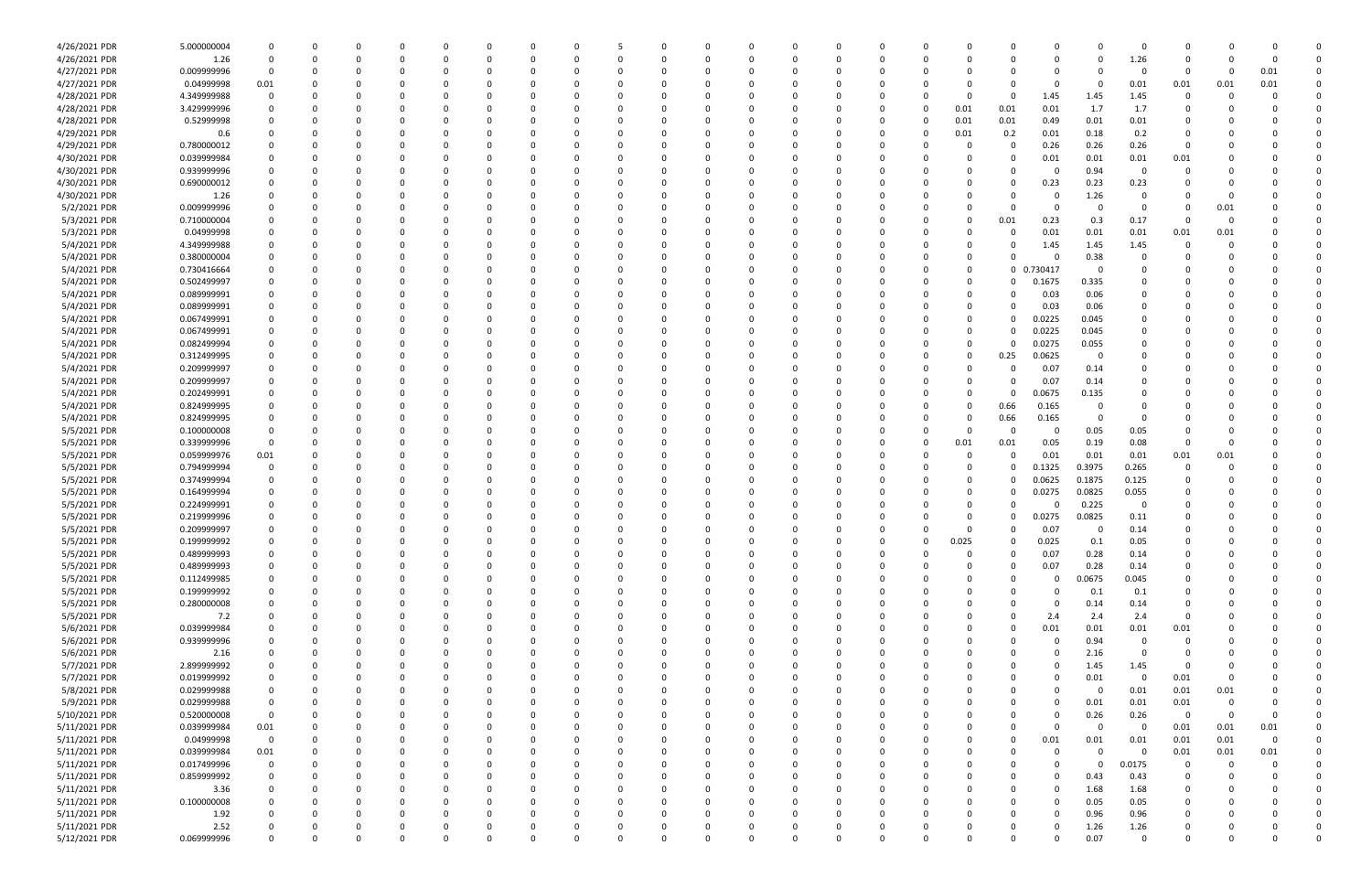| 5/12/2021 PDR | 0.420208333        |             |          | -0       |          |          | -0       |   | 0        |          |          | 0        | 0        | 0 0.420208 | 0           | 0             |          | 0                       |                         |      |          |  |
|---------------|--------------------|-------------|----------|----------|----------|----------|----------|---|----------|----------|----------|----------|----------|------------|-------------|---------------|----------|-------------------------|-------------------------|------|----------|--|
| 5/12/2021 PDR | 1.454583333        |             |          | $\Omega$ |          |          | $\Omega$ |   | n        | $\Omega$ |          | $\Omega$ | $\Omega$ | 0 1.454583 | $\Omega$    | $\mathbf 0$   | $\Omega$ | $\Omega$                | $\Omega$                |      |          |  |
| 5/12/2021 PDR | 0.969999996        |             |          |          |          |          |          |   |          |          |          |          | -0       |            | 0.01        | 0.38          | 0.34     | 0.24                    | - 0                     |      |          |  |
| 5/12/2021 PDR | 0.04999998         |             |          |          |          |          |          |   |          |          |          |          |          |            | 0           | 0.01          | 0.01     | 0.01                    | 0.01                    | 0.01 |          |  |
| 5/12/2021 PDR | 0.04999998         | 0.01        | 0.01     |          |          |          |          |   |          |          |          |          |          |            |             | 0             | $\Omega$ | 0                       | 0.01                    | 0.01 | 0.01     |  |
| 5/12/2021 PDR | 0.339999996        | 0           | $\Omega$ |          |          |          |          |   |          |          |          |          |          |            |             | 0             | $\Omega$ | 0.34                    | 0                       | -0   |          |  |
| 5/12/2021 PDR | 0.859999992        |             |          |          |          |          |          |   |          |          |          |          |          |            |             | 0             | 0.43     | 0.43                    |                         |      |          |  |
| 5/12/2021 PDR | 4.349999988        |             |          |          |          |          |          |   |          |          |          |          |          |            | O           | 1.45          | 1.45     | 1.45                    |                         |      |          |  |
| 5/12/2021 PDR | 0.780000012        |             |          |          |          |          |          |   |          |          |          |          |          |            |             | 0.26          | 0.26     | 0.26                    |                         |      |          |  |
| 5/12/2021 PDR | 9.9                |             |          |          |          |          |          |   |          |          |          |          |          |            |             | 0             | 4.95     | 4.95                    |                         |      |          |  |
| 5/12/2021 PDR | 0.290000004        |             |          |          |          |          |          |   |          |          |          |          |          |            |             | $\Omega$      | 0.29     | $\Omega$                |                         |      |          |  |
| 5/12/2021 PDR | 0.579999996        |             |          |          |          |          |          |   |          |          |          |          |          |            |             | $\Omega$      | 0.58     | O                       |                         |      |          |  |
| 5/12/2021 PDR | 0.860000004        | -0          |          |          |          |          |          |   |          |          |          |          |          |            |             | $\Omega$      | 0.86     |                         | -0                      |      |          |  |
| 5/13/2021 PDR | 0.039999984        | 0.01        |          |          |          |          |          |   |          |          |          |          |          |            |             | $\Omega$      |          | $\Omega$                | 0.01                    | 0.01 | 0.01     |  |
| 5/13/2021 PDR | 0.039999984        | 0.01        |          |          |          |          |          |   |          |          |          |          |          |            |             | 0             |          | - 0                     | 0.01                    | 0.01 | 0.01     |  |
| 5/14/2021 PDR | 0.029999988        |             |          |          |          |          |          |   |          |          |          |          |          |            |             | $\Omega$      |          |                         | 0.01                    | 0.01 | 0.01     |  |
| 5/14/2021 PDR | 0.249999996        |             |          |          |          |          |          |   |          |          |          |          |          |            |             | 0 0.002604    | 0.244792 | 0.002604                | 0                       |      |          |  |
| 5/14/2021 PDR | 0.520000008        |             |          |          |          |          |          |   |          |          |          |          |          |            |             | $\Omega$      | 0.26     | 0.26                    | 0                       |      |          |  |
| 5/14/2021 PDR | 2.899999992        |             |          |          |          |          |          |   |          |          |          |          |          |            |             | 0             | 1.45     | 1.45                    | 0                       |      |          |  |
| 5/16/2021 PDR | 0.009999996        | 0           |          |          |          |          |          |   |          | - 0      |          |          |          |            |             | $\Omega$      | $\Omega$ | 0.01                    | 0                       |      |          |  |
| 5/16/2021 PDR | 0.059999976        | 0.01        |          |          |          |          |          |   |          |          |          |          |          |            | 0           | 0.01          | 0.01     | 0.01                    | 0.01                    | 0.01 |          |  |
| 5/17/2021 PDR | 0.110000004        |             |          |          |          |          |          |   |          |          |          |          |          |            |             | -0            |          | 0.11                    | $\Omega$                |      |          |  |
| 5/18/2021 PDR | 0.099999996        |             |          |          |          |          |          |   |          |          |          |          |          |            |             | 0             |          | 0.1                     | 0                       |      |          |  |
| 5/20/2021 PDR | 0.029999988        |             |          |          |          |          |          |   |          |          |          |          |          |            |             | $\Omega$      |          | 0                       | 0.01                    | 0.01 | 0.01     |  |
| 5/20/2021 PDR |                    |             |          |          |          |          |          |   |          |          |          |          |          |            |             |               |          |                         | 0                       | - 0  |          |  |
|               | 0.110000004        |             |          |          |          |          |          |   |          |          |          |          |          |            |             | 0<br>$\Omega$ |          | 0.11                    |                         |      |          |  |
| 5/20/2021 PDR | 2.4<br>0.230000004 |             |          |          |          |          |          |   |          |          |          |          |          |            |             | $\Omega$      |          | 2.4                     |                         |      |          |  |
| 5/20/2021 PDR |                    |             |          |          |          |          |          |   |          |          |          |          |          |            |             |               |          | 0.23                    |                         |      |          |  |
| 5/20/2021 PDR | 1.449999996        |             |          |          |          |          |          |   |          |          |          |          |          |            |             | 0             |          | 1.45                    |                         |      |          |  |
| 5/21/2021 PDR | 2.609999988        |             |          |          |          |          |          |   |          |          |          |          |          | 0.01       | 0.01        | 0.01          | 1.29     | 1.29                    |                         |      |          |  |
| 5/21/2021 PDR | 0.909999996        |             |          |          |          |          |          |   |          |          |          |          |          | 0.01       | 0.01        | 0.01          | 0.44     | 0.44                    |                         |      |          |  |
| 5/21/2021 PDR | 0.034166665        |             |          |          |          |          |          |   |          |          |          |          |          |            |             | 0 0.034167    | - 0      |                         |                         |      |          |  |
| 5/22/2021 PDR | 0.009999996        |             |          |          |          |          |          |   |          |          |          |          |          |            |             | 0             | $\Omega$ | $\Omega$                | 0                       | 0.01 |          |  |
| 5/23/2021 PDR | 0.039999984        |             |          |          |          |          |          |   |          |          |          |          |          |            |             | $\Omega$      | 0.01     | 0.01                    | 0.01                    | 0.01 |          |  |
| 5/25/2021 PDR | 0.520000008        |             |          |          |          |          |          |   |          |          |          |          |          |            | 0           | 0             | 0.26     | 0.26                    | -0                      |      |          |  |
| 5/25/2021 PDR | 0.04999998         |             |          |          |          |          |          |   |          |          |          |          |          | 0.01       | 0.01        | 0.01          | 0.01     | 0.01                    | 0                       |      |          |  |
| 5/25/2021 PDR | 0.04999998         |             |          |          |          |          |          |   |          |          |          |          |          | 0.01       | 0.01        | 0.01          | 0.01     | 0.01                    |                         |      |          |  |
| 5/25/2021 PDR | 0.04999998         |             |          |          |          |          |          |   |          |          |          |          |          | 0.01       | 0.01        | 0.01          | 0.01     | 0.01                    |                         |      |          |  |
| 5/25/2021 PDR | 0.04999998         |             |          |          |          |          |          |   |          |          |          |          |          | 0.01       | 0.01        | 0.01          | 0.01     | 0.01                    |                         |      |          |  |
| 5/25/2021 PDR | 0.04999998         |             |          |          |          |          |          |   |          |          |          |          |          | 0.01       | 0.01        | 0.01          | 0.01     | 0.01                    |                         |      |          |  |
| 5/25/2021 PDR | 0.04999998         |             |          |          |          |          |          |   |          |          |          |          |          | 0.01       | 0.01        | 0.01          | 0.01     | 0.01                    | <sup>0</sup>            |      |          |  |
| 5/25/2021 PDR | 0.009999996        |             |          |          |          |          |          |   | 0        |          |          |          |          |            | 0           | $\Omega$      |          |                         | C                       | 0.01 |          |  |
| 5/25/2021 PDR | 0.334999998        | 0           |          | $\Omega$ | $\Omega$ |          | 0        |   | 0        | $\Omega$ | $\Omega$ |          | 0        | $\Omega$   | 0.335       | $\mathbf 0$   | $\Omega$ | $\Omega$                | $\Omega$                | - 0  |          |  |
| 5/25/2021 PDR | 0.334999998        | 0           |          |          |          |          | 0        |   |          |          |          |          | 0        | O          | 0.335       | 0             |          | O                       |                         |      |          |  |
| 5/25/2021 PDR | 0.044999996        | 0           |          |          |          |          | 0        |   |          | $\Omega$ |          |          | 0        | $\Omega$   | 0.045       | 0             | $\Omega$ | 0                       | 0                       |      |          |  |
| 5/26/2021 PDR | 1.819999992        |             |          |          |          |          |          |   |          | - 0      |          |          |          | 0.01       | 0.01        | 0.6           | 0.6      | 0.6                     |                         |      |          |  |
| 5/26/2021 PDR | 0.749999988        |             |          |          |          |          | $\Omega$ |   |          |          |          |          |          | 0.01       | 0.01        | 0.01          | 0.36     | 0.36                    |                         |      |          |  |
| 5/26/2021 PDR | 0.429999996        |             |          |          |          |          | 0        |   |          |          |          |          |          | 0.01       | 0.01        | 0.01          | 0.2      | 0.2                     | 0                       |      |          |  |
| 5/26/2021 PDR | 2.83999998         | 0           |          |          |          |          | 0        |   |          |          |          |          |          | 0.01       | 0.01        | 0.94          | 0.94     | 0.94                    | 0                       |      |          |  |
| 5/26/2021 PDR | 0.669999996        | 0           |          |          |          | O        | 0        |   |          | $\Omega$ |          | $\Omega$ | 0        | 0.01       | 0.01        | 0.32          | 0.01     | 0.32                    | 0                       |      |          |  |
| 5/26/2021 PDR | 0.110000004        |             |          |          |          | 0        | 0        |   |          | 0        |          |          | 0        | $\Omega$   | 0           | 0             | $\Omega$ | 0.11                    | 0                       |      |          |  |
| 5/26/2021 PDR | 0.110000004        |             |          |          |          | 0        | 0        |   |          | 0        |          |          |          | $\Omega$   | $\mathbf 0$ | $\Omega$      | $\Omega$ | 0.11                    | 0                       |      |          |  |
| 5/27/2021 PDR | 0.34999998         | 0           |          |          |          |          | 0        |   |          | $\Omega$ |          |          | 0        | 0.01       | 0.01        | 0.16          | 0.16     | 0.01                    | 0                       |      |          |  |
| 5/27/2021 PDR | 2.899999992        |             |          |          |          |          | 0        |   |          | 0        |          |          | 0        | $\Omega$   | $\mathbf 0$ | $\Omega$      | 1.45     | 1.45                    | 0                       |      |          |  |
| 5/28/2021 PDR | 3.759999996        | $\mathbf 0$ |          |          |          |          | 0        |   |          |          |          |          |          | $\Omega$   |             | 0 0.039167    | 3.681667 | 0.039167                | $\Omega$                |      |          |  |
| 5/28/2021 PDR | 0.520000008        | $\mathbf 0$ |          |          |          |          |          |   |          | 0        |          |          |          | $\Omega$   | $\Omega$    | 0             | 0.26     | 0.26                    | 0                       |      |          |  |
| 5/29/2021 PDR | 0.009999996        | 0.01        |          |          |          |          | 0        |   |          | 0        |          |          | 0        | 0          | 0           | 0             | $\Omega$ | 0                       | 0                       |      | $\Omega$ |  |
| 5/30/2021 PDR | 0.019999992        | 0           |          |          |          | 0        | 0        |   |          | $\Omega$ |          |          |          |            | 0           | 0             | $\Omega$ | 0.01                    | 0                       | -0   | 0.01     |  |
| 5/30/2021 PDR | 0.019999992        | 0           |          |          |          | 0        | $\Omega$ |   |          | $\Omega$ |          | $\Omega$ | -0       | $\Omega$   | 0           | $\mathbf 0$   | $\Omega$ | $\overline{\mathbf{0}}$ | $\overline{\mathbf{0}}$ | 0.01 | 0.01     |  |
| 5/30/2021 PDR | 0.069999972        | 0           |          |          |          | 0        | 0        |   |          | 0        |          |          |          | $\Omega$   | 0.01        | 0.01          | 0.01     | 0.01                    | 0.01                    | 0.01 | 0.01     |  |
| 5/30/2021 PDR | 0.039999984        |             |          |          |          |          | 0        |   |          |          |          |          |          | O          | $\mathbf 0$ | $\mathbf 0$   | $\Omega$ | 0.01                    | 0.01                    | 0.01 | $0.01\,$ |  |
| 6/1/2021 PDR  | 0.920000016        | 0           |          |          |          |          |          |   |          | $\Omega$ |          |          |          | 0          | 0.23        | 0.23          | 0.23     | 0.23                    | $\overline{0}$          | 0    |          |  |
| 6/1/2021 PDR  | 9.699999996        | 0           |          |          |          |          | 0        |   |          |          |          |          | 0        | 0          | 2.5         | 2.4           | 2.4      | 2.4                     | 0                       |      |          |  |
| 6/1/2021 PDR  | 0.150000012        | 0           |          |          |          | O        | 0        |   |          | $\Omega$ |          |          | 0        |            | $\Omega$    | 0.05          | 0.05     | 0.05                    | 0                       |      |          |  |
| 6/1/2021 PDR  | 0.109999998        |             |          |          |          |          |          |   |          |          |          | 0        | 0.01     | 0.1        |             | 0             |          | $\mathbf 0$             |                         |      |          |  |
| 6/2/2021 PDR  | 0.69541667         | $\Omega$    | $\Omega$ | $\Omega$ | $\Omega$ | $\Omega$ |          | U | $\Omega$ | $\Omega$ | $\Omega$ | $\Omega$ | $\Omega$ | 0 0.695417 | $\Omega$    | $\Omega$      | $\Omega$ | $\Omega$                | $\Omega$                |      | $\Omega$ |  |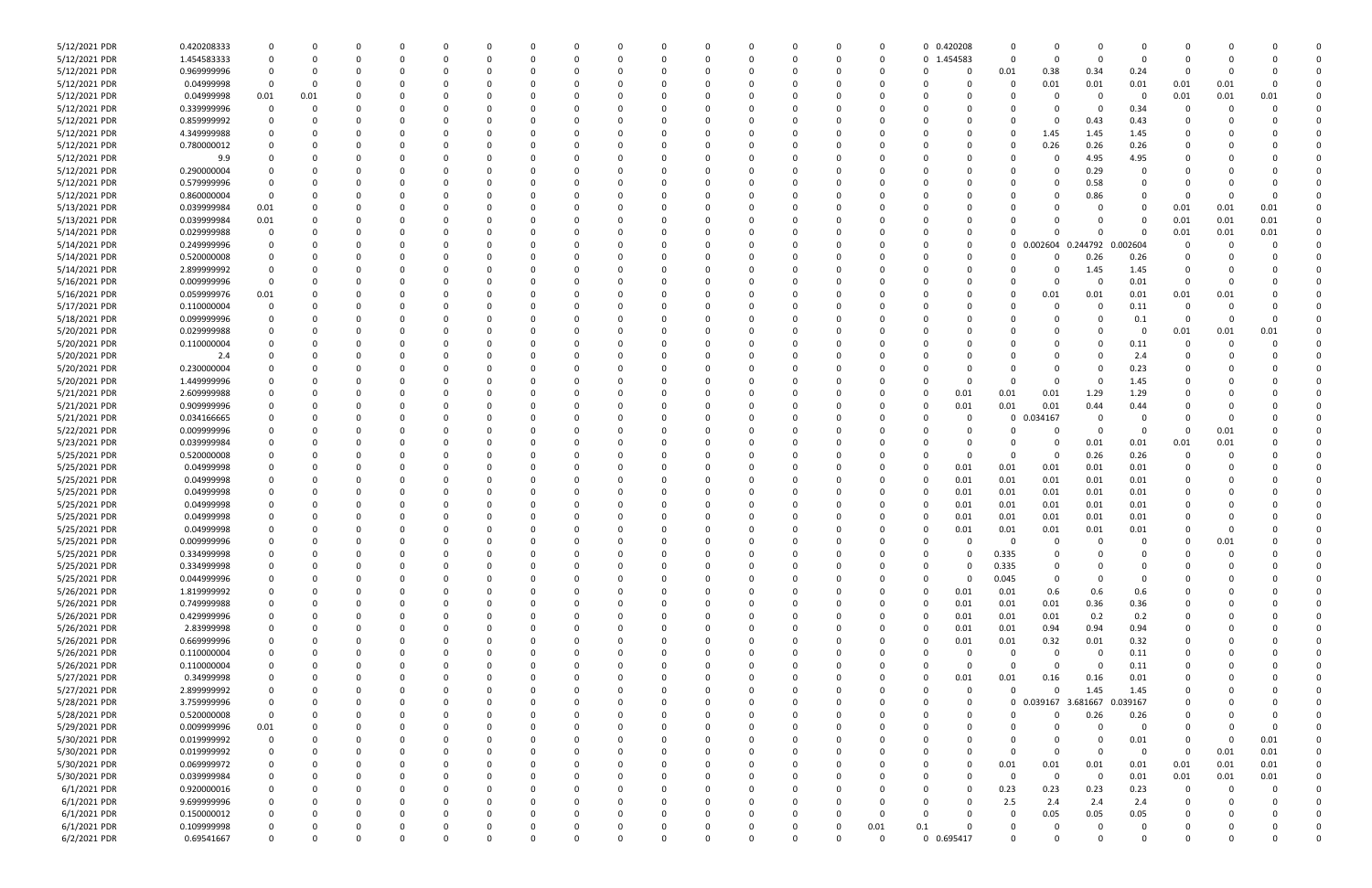| 6/2/2021 PDR  | 0.219999984 |                         |          |          |          |          |          |          |          |          |             |              |          |          |              | 0.01     | 0.13        | 0.01        | 0.01        | 0.06        |          |      |          |  |
|---------------|-------------|-------------------------|----------|----------|----------|----------|----------|----------|----------|----------|-------------|--------------|----------|----------|--------------|----------|-------------|-------------|-------------|-------------|----------|------|----------|--|
| 6/2/2021 PDR  | 0.309999996 | $\Omega$                | 0        | o        | 0        |          |          |          | $\Omega$ |          |             | 0            | $\Omega$ | 0        | 0            |          | 0           | 0           | 0.31        | 0           | C.       |      |          |  |
| 6/2/2021 PDR  | 0.99        |                         |          |          |          |          |          |          |          |          |             |              |          |          |              |          |             | 0           | 0.99        | 0           |          |      |          |  |
| 6/2/2021 PDR  | 0.54        |                         |          |          |          |          |          |          |          |          |             |              |          |          |              |          |             | 0.18        | 0.18        | 0.18        |          |      |          |  |
|               |             |                         |          |          |          |          |          |          |          |          |             |              |          |          |              |          |             |             |             |             |          |      |          |  |
| 6/2/2021 PDR  | 7.272500001 |                         |          |          |          |          |          |          |          |          |             |              |          |          |              |          | 0.7925      | 2.16        | 2.16        | 2.16        |          |      |          |  |
| 6/2/2021 PDR  | 1.770000012 |                         |          |          |          |          |          |          |          |          |             |              |          |          | -0           |          |             | 0.59        | 0.59        | 0.59        |          |      |          |  |
| 6/3/2021 PDR  | 0.099999999 |                         |          |          |          |          |          |          |          |          |             |              |          | C        | 0.1          |          |             | 0           | - 0         | - 0         |          |      |          |  |
| 6/3/2021 PDR  | 0.400000008 |                         |          |          |          |          |          |          |          |          |             |              |          |          | $\Omega$     |          |             | $\Omega$    | 0.2         | 0.2         |          |      |          |  |
| 6/3/2021 PDR  | 19.97000001 |                         |          |          |          |          |          |          |          |          |             |              |          |          |              |          | 2.18        | 5.93        | 5.93        | 5.93        |          |      |          |  |
| 6/3/2021 PDR  | 0.859999992 |                         |          |          |          |          |          |          |          |          |             |              |          |          |              |          |             | 0           | 0.43        | 0.43        |          |      |          |  |
| 6/3/2021 PDR  | 4.999999992 |                         |          |          | 0        |          |          |          |          |          |             | 0            |          |          | $\Omega$     |          |             | $\Omega$    | - 0         | $\Omega$    |          |      |          |  |
|               |             | 0                       |          |          |          |          |          |          |          |          |             |              |          |          |              | 2.5      | 2.5         |             |             |             |          |      |          |  |
| 6/3/2021 PDR  | 10.99999999 |                         |          |          | 0        |          |          |          |          |          |             | <sup>0</sup> |          |          | 0            |          | 1.25        | 3.25        | 3.25        | 3.25        |          |      |          |  |
| 6/4/2021 PDR  | 4.073333327 |                         |          |          |          |          |          |          |          |          |             |              |          |          | 0            | 0        | 0.039167    | 3.681667    | 0.3525      | $\Omega$    |          |      |          |  |
| 6/4/2021 PDR  | 2.599999997 |                         |          |          |          |          |          |          |          |          |             |              |          |          |              |          |             | $\Omega$    | 0.225       | 2.375       |          |      |          |  |
| 6/4/2021 PDR  | 12.54       |                         |          |          |          |          |          |          |          |          |             |              |          |          |              |          |             | 0           | 6.27        | 6.27        |          |      |          |  |
| 6/4/2021 PDR  | 1.11        |                         |          |          |          |          |          |          |          |          |             |              |          |          |              |          |             | 0           | 1.11        | 0           |          |      |          |  |
| 6/4/2021 PDR  | 0.230000004 |                         |          |          |          |          |          |          |          |          |             |              |          |          |              |          |             | $\Omega$    | 0.23        | 0           |          |      |          |  |
|               |             |                         |          |          |          |          |          |          |          |          |             |              |          |          |              |          |             |             |             |             |          |      |          |  |
| 6/4/2021 PDR  | 5.240000004 |                         |          |          |          |          |          |          |          |          |             |              |          |          |              |          |             | 0           | 5.24        | 0           |          |      |          |  |
| 6/4/2021 PDR  | 7.499999988 | - 0                     |          |          | O        |          |          |          |          |          |             |              |          |          |              |          |             | 2.5         | 2.5         | 2.5         |          |      |          |  |
| 6/5/2021 PDR  | 0.839999988 | $\overline{\mathbf{0}}$ | $\Omega$ |          |          |          |          |          |          |          |             |              |          |          |              |          |             | 0           |             | 0.84        |          |      |          |  |
| 6/6/2021 PDR  | 0.019999992 | 0.01                    | 0.01     |          |          |          |          |          |          |          |             |              |          |          |              |          |             | 0           |             | 0           | 0        |      |          |  |
| 6/7/2021 PDR  | 0.059999976 | 0.01                    | 0.01     |          |          |          |          |          |          |          |             |              |          |          |              |          |             |             |             | 0.01        | 0.01     | 0.01 | 0.01     |  |
| 6/7/2021 PDR  | 0.019999992 | $\overline{\mathbf{0}}$ | 0.01     |          |          |          |          |          |          |          |             |              |          |          |              |          |             |             |             |             | C        |      | 0.01     |  |
| 6/7/2021 PDR  | 0.029999988 | 0.01                    | 0.01     |          |          |          |          |          |          |          |             |              |          |          |              |          |             | 0           |             | $\Omega$    |          |      | 0.01     |  |
|               |             |                         |          |          | O        |          |          |          |          |          |             | 0            |          |          |              |          |             |             |             |             | 0        |      |          |  |
| 6/9/2021 PDR  | 0.63        | $\overline{\mathbf{0}}$ | 0        |          | 0        |          |          |          |          |          |             | 0            |          |          |              |          |             | 0.11        | 0.21        | 0.31        |          |      | $\Omega$ |  |
| 6/10/2021 PDR | 0.029999988 | 0.01                    | 0.01     |          |          |          |          |          |          |          |             |              |          |          |              |          |             | $\Omega$    | $\Omega$    | $\Omega$    | 0        |      | 0.01     |  |
| 6/10/2021 PDR | 2.399999999 | - 0                     | -0       |          |          |          |          |          |          |          |             |              |          |          |              |          | 0           | 0.025       | 2.35        | 0.025       | 0        |      |          |  |
| 6/10/2021 PDR | 0.520000008 | - 0                     |          |          |          |          |          |          |          |          |             |              |          |          |              |          |             | 0           | 0.26        | 0.26        | O        |      |          |  |
| 6/11/2021 PDR | 1.970000004 | 0                       |          |          |          |          |          |          |          |          |             |              |          |          |              |          |             | $\Omega$    | $\Omega$    | 1.97        | 0        |      |          |  |
| 6/11/2021 PDR | 0.079999968 | 0.01                    | 0.01     |          |          |          |          |          |          |          |             |              |          |          |              |          | 0           | 0.01        | 0.01        | 0.01        | 0.01     | 0.01 | 0.01     |  |
| 6/11/2021 PDR | 0.089999964 |                         |          |          |          |          |          |          |          |          |             |              | $\Omega$ |          | -0           |          |             |             |             |             |          |      |          |  |
|               |             | 0.01                    | 0.01     |          | O        |          |          |          |          |          |             |              |          |          |              |          | 0.01        | 0.01        | 0.01        | 0.01        | 0.01     | 0.01 | 0.01     |  |
| 6/11/2021 PDR | 1.14E-05    | $\overline{\mathbf{0}}$ | 0        |          |          |          |          |          |          |          |             |              | $\Omega$ |          | $0 1.14E-05$ |          |             | 0           |             | 0           | -0       | -0   |          |  |
| 6/12/2021 PDR | 0.039999984 | 0.01                    | 0.01     |          | O        |          |          |          |          |          |             | C            |          |          | -0           |          |             | 0           |             | - 0         | - 0      | 0.01 | 0.01     |  |
| 6/12/2021 PDR | 0.059999976 | 0.01                    | 0.01     |          |          |          |          |          |          |          |             |              |          |          |              |          |             | 0           | 0           | 0.01        | 0.01     | 0.01 | 0.01     |  |
| 6/12/2021 PDR | 0.499999992 | 0                       | -0       |          |          |          |          |          |          |          |             |              |          |          |              |          |             | 0           | 0.25        | 0.25        | 0        |      |          |  |
| 6/12/2021 PDR | 0.242499993 | $\overline{\mathbf{0}}$ | $\Omega$ |          | O        |          |          |          |          |          |             | 0            |          |          | $\Omega$     | 0.095    | 0.0475      | $\Omega$    | 0.05        | 0.05        | 0        |      |          |  |
| 6/14/2021 PDR | 0.029999988 | 0.01                    | 0.01     |          | 0        |          |          |          |          |          |             |              |          | C        |              |          | 0           | 0           |             | 0           | 0        |      | 0.01     |  |
|               |             |                         |          |          |          |          |          |          |          |          |             |              |          |          |              |          |             |             |             |             |          |      |          |  |
| 6/14/2021 PDR | 0.980000004 | 0                       |          |          |          |          |          |          |          |          |             |              |          |          |              |          | 0.98        | $\Omega$    |             | 0           |          |      |          |  |
| 6/14/2021 PDR | 0.660000024 |                         |          |          |          |          |          |          |          |          |             |              |          |          | 0.11         | 0.11     | 0.11        | 0.11        | 0.11        | 0.11        |          |      |          |  |
| 6/14/2021 PDR | 2.080000008 | 0                       |          |          |          |          |          |          |          |          |             |              |          | 0        | $\Omega$     | 0        | 0           | 1.04        | 1.04        | $\Omega$    |          |      |          |  |
| 6/14/2021 PDR | 1.2         | $\mathbf 0$             |          |          | 0        |          |          |          |          |          |             |              |          |          |              |          | $\mathbf 0$ | 0.6         | 0.6         | 0           |          |      |          |  |
| 6/14/2021 PDR | 2.759999976 | $\mathbf 0$             | $\Omega$ | $\Omega$ | $\Omega$ | $\Omega$ | $\Omega$ | $\Omega$ | $\Omega$ | 0        |             | $\Omega$     | $\Omega$ | 0        | 0.46         | 0.46     | 0.46        | 0.46        | 0.46        | 0.46        | $\Omega$ |      |          |  |
| 6/14/2021 PDR | 5.799999984 | $\mathbf 0$             | $\Omega$ | 0        | 0        |          |          | 0        | $\Omega$ |          |             | 0            | $\Omega$ | 0        | $\Omega$     | $\Omega$ | 1.45        | 1.45        | 1.45        | 1.45        | 0        |      |          |  |
| 6/14/2021 PDR | 14.84000001 |                         |          |          | 0        |          | 0        |          | 0        |          |             | 0            | 0        | 0        | 0            | 4.68     | -5          | 3.44        | 1.72        | 0           | 0        |      |          |  |
|               |             | 0                       |          |          |          |          |          |          |          |          |             |              |          |          |              |          |             |             |             |             |          |      |          |  |
| 6/14/2021 PDR | 2.399999976 | $\overline{0}$          |          |          | 0        |          |          |          |          |          |             | 0            |          | 0        | 0.4          | 0.4      | 0.4         | 0.4         | 0.4         | 0.4         | 0        |      |          |  |
| 6/14/2021 PDR | 0.189999996 |                         |          |          | 0        |          |          |          |          |          |             |              |          | C        |              |          |             | 0           | 0.19        | 0           |          |      |          |  |
| 6/15/2021 PDR | 0.069999996 | $\mathbf 0$             |          |          | 0        |          |          |          |          |          |             | 0            |          | C        |              | $\Omega$ | 0           | $\mathbf 0$ | 0.07        | $\mathbf 0$ |          |      |          |  |
| 6/15/2021 PDR | 1.74        | $\mathbf 0$             |          |          | 0        |          |          |          |          |          |             |              |          | C        | 0            | 0.35     | 0.39        | 0.33        | 0.36        | 0.31        |          |      |          |  |
| 6/15/2021 PDR | 1.280000016 | $\mathbf 0$             | 0        |          | 0        |          |          |          | 0        |          |             | 0            | $\Omega$ | 0        | $\Omega$     | $\Omega$ | 0.32        | 0.32        | 0.32        | 0.32        | 0        |      |          |  |
| 6/15/2021 PDR | 1.280000016 | 0                       | 0        |          | 0        |          | 0        |          | 0        |          |             | 0            | 0        | 0        | $\Omega$     | $\Omega$ | 0.32        | 0.32        | 0.32        | 0.32        | 0        |      |          |  |
|               | 0.209999988 |                         |          |          |          |          |          |          |          |          |             | 0            |          | C        | $\Omega$     | 0.01     | 0.09        | 0.09        | 0.01        | 0.01        |          |      |          |  |
| 6/15/2021 PDR |             |                         |          |          | 0        |          |          |          |          |          |             |              |          |          |              |          |             |             |             |             |          |      |          |  |
| 6/15/2021 PDR | 0.129999996 |                         |          |          | 0        |          |          |          |          |          |             |              |          | 0        | 0            | 0.04     | 0.01        | 0.02        | 0.05        | 0.01        |          |      |          |  |
| 6/15/2021 PDR | 0.062499999 | $\overline{0}$          |          |          | 0        |          |          |          |          |          |             | 0            |          | C        |              |          | 0           | 0.0625      | 0           | 0           |          |      |          |  |
| 6/15/2021 PDR | 0.087499998 | $\mathbf 0$             |          |          | 0        |          |          |          |          |          |             | 0            |          | C        |              | $\Omega$ | 0           | 0.0875      | $\mathbf 0$ | $\mathbf 0$ | 0        |      |          |  |
| 6/15/2021 PDR | 0.107499999 | $\mathbf 0$             |          |          | 0        |          |          |          | 0        |          |             | 0            | 0        | C        |              |          | 0           | 0.1075      | $\Omega$    | 0           | 0        |      |          |  |
| 6/15/2021 PDR | 0.107499999 | 0                       |          |          | 0        |          |          |          | 0        |          |             | 0            | 0        | 0        |              | $\Omega$ | 0           | 0.1075      | $\Omega$    | 0           | 0        |      |          |  |
| 6/15/2021 PDR | 0.1125      | 0                       |          | O        | 0        |          |          |          | 0        |          |             | 0            | 0        | C        |              | 0        | 0           | 0.1125      |             | 0           | C        |      |          |  |
|               |             |                         |          |          |          |          |          |          |          |          |             |              |          |          |              |          |             |             |             |             |          |      |          |  |
| 6/15/2021 PDR | 0.099999999 | $\overline{0}$          |          |          | 0        |          |          |          | 0        |          |             | 0            | 0        | C        |              | 0        |             | 0.1         | $\Omega$    | 0           | 0        |      |          |  |
| 6/15/2021 PDR | 0.140000004 |                         |          | 0        | 0        |          |          |          |          |          |             | 0            |          | C        |              |          |             | 0           | 0.14        | 0           |          |      |          |  |
| 6/15/2021 PDR | 0.279999996 | $\mathbf 0$             |          |          | 0        |          |          |          |          |          |             | 0            |          | C        |              |          |             | $\mathbf 0$ | 0.28        | 0           |          |      |          |  |
| 6/15/2021 PDR | 0.230000004 | $\mathbf 0$             | 0        |          | 0        |          |          |          | 0        |          |             | 0            | $\Omega$ | C        |              |          |             | $\mathbf 0$ | 0.23        | $\mathbf 0$ | 0        |      |          |  |
| 6/15/2021 PDR | 0.230000004 | $\mathbf 0$             | 0        |          | 0        |          | $\Omega$ |          | 0        |          |             | 0            | 0        | 0        |              |          |             | 0           | 0.23        | 0           | 0        |      |          |  |
| 6/15/2021 PDR | 0.410000004 | $\overline{0}$          |          |          | 0        |          |          |          | 0        |          |             | 0            | $\Omega$ | C        |              | 0        |             | $\Omega$    | 0.41        | $\mathbf 0$ |          |      |          |  |
| 6/15/2021 PDR | 3.156666674 |                         |          |          |          |          |          |          |          |          |             |              |          |          |              | 0        |             | 0 1.576667  | 1.58        | 0           |          |      |          |  |
|               |             |                         |          |          |          | $\Omega$ |          |          |          | $\Omega$ |             |              |          |          |              |          |             |             |             |             |          |      |          |  |
| 6/15/2021 PDR | 1.532083341 | $\mathbf 0$             | 0        | 0        | 0        |          | $\Omega$ | $\Omega$ | 0        |          | $\mathbf 0$ | $\mathbf 0$  | $\Omega$ | $\Omega$ | 0            | 0        |             | 0 0.762083  | 0.77        | $\mathbf 0$ | 0        |      | 0        |  |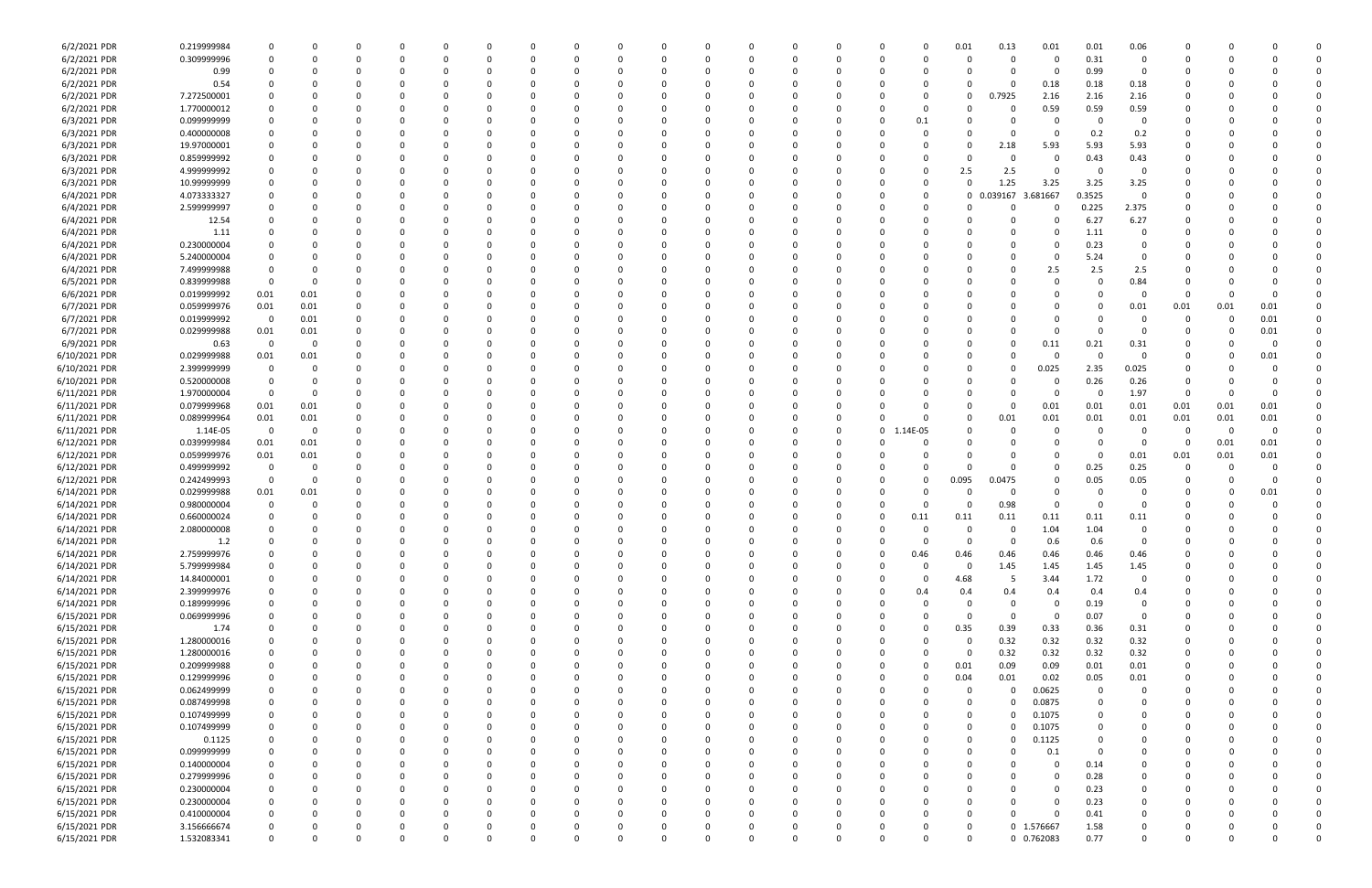| 6/15/2021 PDR  | 0.9075      |             |      |          |          |          |          | <sup>0</sup> |          |          |          |          |          |          |          | 0            | 0.0825      | 0.165        | 0.33        | 0.33        |          |          |      |  |
|----------------|-------------|-------------|------|----------|----------|----------|----------|--------------|----------|----------|----------|----------|----------|----------|----------|--------------|-------------|--------------|-------------|-------------|----------|----------|------|--|
| 6/15/2021 PDR  | 9.999999984 |             |      |          |          |          |          |              |          |          |          |          |          | n        | 0        | $\Omega$     | 2.5         | 2.5          | 2.5         | 2.5         |          |          |      |  |
| 6/15/2021 PDR  | 3.78        |             |      |          |          |          |          |              |          |          |          |          |          | 0        | 0.63     | 0.63         | 0.63        | 0.63         | 0.63        | 0.63        |          |          |      |  |
| 6/15/2021 PDR  | 3.994999998 |             |      |          |          |          |          |              |          |          |          |          |          |          | 0        | 1.29         | 1.34        | 0.91         | 0.455       | $\Omega$    |          |          |      |  |
| 6/16/2021 PDR  | 0.399999996 |             |      |          |          |          |          |              |          |          |          |          |          |          |          | 0.16         | 0.11        | 0.01         | 0.01        | 0.11        |          |          |      |  |
| 6/16/2021 PDR  | 0.029999988 | $\Omega$    | 0.01 |          |          |          |          |              |          |          |          |          |          |          |          |              | $\Omega$    | 0            | -0          | 0           | 0.01     | 0.01     |      |  |
| 6/16/2021 PDR  | 0.019999992 | 0.01        | 0.01 |          |          |          |          |              |          |          |          |          |          |          |          |              |             | <sup>0</sup> | - 0         |             |          |          |      |  |
| 6/16/2021 PDR  | 0.939999996 |             |      |          |          |          |          |              |          |          |          |          |          |          |          |              |             | 0            | 0.94        |             |          |          |      |  |
| 6/16/2021 PDR  | 0.369999996 |             |      |          |          |          |          |              |          |          |          |          |          |          |          |              |             | $\Omega$     | 0.37        |             |          |          |      |  |
| 6/16/2021 PDR  | 0.184999998 |             |      |          |          |          |          |              |          |          |          |          |          |          |          | 0.0925       | 0           | 0.0925       |             |             |          |          |      |  |
| 6/16/2021 PDR  | 0.069999996 |             |      |          |          |          |          |              |          |          |          |          |          | 0        |          | 0.035        | 0           | 0.035        | 0           |             |          |          |      |  |
| 6/16/2021 PDR  | 1.62        |             |      |          |          |          |          |              |          |          |          |          |          |          |          |              |             | 0.81         | 0.81        | 0           |          |          |      |  |
| 6/16/2021 PDR  | 0.78        |             |      |          |          |          |          |              |          |          |          |          |          |          |          |              |             | 0.39         | 0.39        | $\Omega$    |          |          |      |  |
| 6/16/2021 PDR  | 6.519999984 |             |      |          |          |          |          |              |          |          |          |          |          |          |          |              | 1.63        | 1.63         | 1.63        | 1.63        |          |          |      |  |
| 6/16/2021 PDR  | 5.58500001  |             |      |          |          |          |          |              |          |          |          |          |          |          |          |              | 0.66        | 0.985        | 1.97        | 1.97        |          |          |      |  |
| 6/16/2021 PDR  | 15.02750001 |             |      |          |          |          |          |              |          |          |          |          |          |          |          |              | 1.9275      | 2.62         | 5.24        | 5.24        |          |          |      |  |
| 6/16/2021 PDR  | 1.44        |             |      |          |          |          |          |              |          |          |          |          |          |          |          |              | 0           | 0.72         | 0.72        | 0           |          |          |      |  |
| 6/17/2021 PDR  | 0.140000004 |             |      |          |          |          |          | -0           |          |          |          |          |          |          |          |              |             | 0            | 0.14        | 0           |          |          |      |  |
| 6/17/2021 PDR  | 0.140000004 |             |      |          |          |          |          |              |          |          |          |          |          |          |          |              |             | $\Omega$     | 0.14        | $\Omega$    |          |          |      |  |
| 6/17/2021 PDR  | 0.124999998 |             |      |          |          |          |          |              |          |          |          |          |          |          |          |              |             | 0            | 0.125       | 0           |          |          |      |  |
| 6/17/2021 PDR  | 2.4         |             |      |          |          |          |          |              |          |          |          |          |          |          |          |              | 0.6         | 0.6          | 0.6         | 0.6         |          |          |      |  |
| 6/17/2021 PDR  | 15.02750001 |             |      |          |          |          |          |              |          |          |          |          |          |          |          |              | 1.9275      | 2.62         | 5.24        | 5.24        |          |          |      |  |
| 6/17/2021 PDR  | 9.850000011 |             |      |          |          |          |          |              |          |          |          |          |          |          |          |              | 1.25        | 1.72         | 3.44        | 3.44        |          |          |      |  |
| 6/17/2021 RDRR | 40.00312501 |             |      |          |          |          |          |              |          |          |          |          |          |          |          | 0            | 40.00313    | 0            | - 0         | - 0         |          |          |      |  |
|                |             |             |      |          |          |          |          |              |          |          |          |          |          |          |          |              |             |              |             |             |          |          |      |  |
| 6/17/2021 PDR  | 1.060000008 |             |      |          |          |          |          |              |          |          |          |          |          |          |          |              |             | 0.53         | 0.53        | 0           |          |          |      |  |
| 6/17/2021 PDR  | 3.329999988 |             |      |          |          |          |          |              |          |          |          |          |          |          |          | 0.01         | 1.65        | 1.65         | 0.01        | 0.01        |          |          |      |  |
| 6/17/2021 PDR  | 0.410000004 |             |      |          |          |          |          |              |          |          |          |          |          |          |          | 0.09         | 0.09        | 0.09         | 0.09        | 0.05        |          |          |      |  |
| 6/17/2021 PDR  | 0.909999996 |             |      |          |          |          |          |              |          |          |          |          |          |          |          | 0.44         | 0.44        | 0.01         | 0.01        | 0.01        |          |          |      |  |
| 6/17/2021 PDR  | 2.74000002  |             |      |          |          |          |          |              |          |          |          |          |          |          |          | 0.35         | 0.35        | 0.68         | 0.68        | 0.68        |          |          |      |  |
| 6/17/2021 PDR  | 1.209999996 |             |      |          |          |          |          |              |          |          |          |          |          |          |          | 0.48         | 0.24        | 0.24         | 0.24        | 0.01        |          |          |      |  |
| 6/17/2021 PDR  | 4.490000004 |             |      |          |          |          |          |              |          |          |          |          |          |          |          | 1.08         | 1.08        | 1.08         | 1.08        | 0.17        |          |          |      |  |
| 6/17/2021 PDR  | 2.11999998  |             |      |          |          |          |          |              |          |          |          |          |          |          |          | 0.52         | 0.52        | 0.52         | 0.52        | 0.04        |          |          |      |  |
| 6/17/2021 PDR  | 0.969999996 |             |      |          |          |          |          |              |          |          |          |          |          |          |          | 0.24         | 0.24        | 0.24         | 0.24        | 0.01        |          |          |      |  |
| 6/17/2021 PDR  | 0.450000012 |             |      |          |          |          |          |              |          |          |          |          |          |          |          | 0.11         | 0.11        | 0.11         | 0.11        | 0.01        |          |          |      |  |
| 6/17/2021 PDR  | 0.499999992 |             |      |          |          |          |          |              |          |          |          |          |          |          |          |              |             | 0.25         | 0.25        | $\Omega$    |          |          |      |  |
| 6/18/2021 PDR  | 0.139999992 |             |      |          |          |          |          |              |          |          |          |          |          |          |          |              | 0           | 0.07         | 0.07        |             |          |          |      |  |
| 6/18/2021 PDR  | 0.160000008 |             |      |          |          |          |          |              |          |          |          |          |          |          |          |              |             | 0.08         | 0.08        |             |          |          |      |  |
| 6/18/2021 PDR  | 1.840000008 |             |      |          |          |          |          |              |          |          |          |          |          |          |          |              |             | 0.92         | 0.92        |             |          |          |      |  |
| 6/18/2021 PDR  | 0.160000008 |             |      |          |          |          |          |              |          |          |          |          |          |          |          |              |             | 0.08         | 0.08        |             |          |          |      |  |
| 6/18/2021 PDR  | 0.199999992 | 0           |      |          |          |          |          |              |          |          |          |          |          |          |          |              |             | 0.1          | 0.1         |             |          |          |      |  |
| 6/18/2021 PDR  | 6.580000008 | $\Omega$    |      |          |          |          |          |              |          |          |          |          |          |          |          |              |             | 3.29         | 3.29        | $\mathbf 0$ |          |          |      |  |
| 6/18/2021 PDR  | 0.119999988 | 0           | 0    | $\Omega$ | $\Omega$ | $\Omega$ | $\Omega$ | -0           | 0        | 0        | $\Omega$ | $\Omega$ | $\Omega$ | $\Omega$ | $\Omega$ | 0.02         | 0.01        | 0.01         | 0.01        | 0.07        | 0        | $\Omega$ |      |  |
| 6/18/2021 PDR  | 0.139999992 | 0           |      | 0        |          | $\Omega$ |          | <sup>0</sup> |          | 0        |          |          |          | 0        |          | $\Omega$     | $\mathbf 0$ | 0.07         | 0.07        | $\mathbf 0$ |          |          |      |  |
| 6/18/2021 PDR  | 0.229999992 | 0           |      |          |          |          |          | <sup>0</sup> |          |          | - 0      |          |          | n        |          |              | 0           | 0.1          | 0.13        | $\Omega$    |          |          |      |  |
| 6/18/2021 PDR  | 0.199999992 | 0           |      |          |          |          |          |              |          |          |          |          |          |          |          |              | 0           | 0.1          | 0.1         | $\Omega$    | - 0      | -C       |      |  |
| 6/18/2021 PDR  | 0.089999964 | $0.01\,$    | 0.01 |          |          |          |          |              |          |          |          |          |          |          |          | O            | 0.01        | 0.01         | 0.01        | $0.01\,$    | 0.01     | 0.01     | 0.01 |  |
| 6/18/2021 PDR  | 0.129999993 | 0           | 0    |          |          |          |          | 0            |          |          |          |          | 0        | 0        |          |              | 0.03        | 0            | 0.1         | 0           | - 0      | 0        |      |  |
| 6/18/2021 PDR  | 0.347499987 | $\mathbf 0$ |      | 0        |          |          |          | 0            |          |          |          |          | $\Omega$ | 0.0475   | 0.05     |              | 0.05        | $\Omega$     | 0.15        | 0.05        |          |          |      |  |
| 6/18/2021 PDR  | 0.092499996 | 0           |      | 0        |          | $\Omega$ |          | $\Omega$     |          |          | $\Omega$ | $\Omega$ | $\Omega$ | $\Omega$ | $\Omega$ | $\Omega$     | 0           | 0.045        | 0.0475      | $\Omega$    |          |          |      |  |
| 6/18/2021 PDR  | 0.544999992 | 0           |      | 0        |          |          |          | 0            |          |          | $\Omega$ | $\Omega$ | 0.2325   | 0.3125   |          |              |             | 0            | - 0         | 0           |          |          |      |  |
| 6/18/2021 PDR  | 1.819999992 |             |      |          |          |          |          |              |          |          | $\Omega$ |          |          | $\Omega$ |          |              | $\Omega$    | 0.91         | 0.91        | $\mathbf 0$ |          |          |      |  |
| 6/18/2021 PDR  | 0.48500001  | $\Omega$    |      |          |          |          |          |              |          |          | 0        |          |          | 0        |          | $\Omega$     | 0.06        | 0.085        | 0.17        | 0.17        |          |          |      |  |
| 6/18/2021 PDR  | 1.040000016 | 0           |      |          |          |          |          |              |          |          |          |          |          | 0        |          | O            | 0.26        | 0.26         | 0.26        | 0.26        |          |          |      |  |
| 6/18/2021 PDR  | 9.999999984 | $\Omega$    |      | $\Omega$ |          |          |          |              |          |          |          |          |          | 0        |          | <sup>0</sup> | 2.5         | 2.5          | 2.5         | 2.5         |          |          |      |  |
| 6/18/2021 PDR  | 0.382500009 | 0           |      | 0        |          | $\Omega$ |          | 0            |          |          |          |          | 0        | 0        | $\Omega$ | 0.0575       | 0.115       | 0.14         | 0.07        | $\Omega$    |          |          |      |  |
| 6/19/2021 PDR  | 1.510000008 |             |      |          |          |          |          | 0            |          |          |          |          |          | 0        |          | 0.42         | 0.41        | 0.27         | 0.41        | 0           |          |          |      |  |
| 6/19/2021 PDR  | 0.149999994 |             |      |          |          |          |          |              |          |          | - 0      |          | $\Omega$ | 0        |          | U            | $\Omega$    | 0.075        | 0.075       | $\Omega$    |          |          |      |  |
| 6/19/2021 PDR  | 0.469999989 |             |      |          |          |          |          |              |          |          | $\Omega$ | $\Omega$ | 0.0325   |          |          | $\Omega$     | 0.135       | 0.3025       | $\mathbf 0$ |             |          |          |      |  |
| 6/20/2021 PDR  | 1.300000008 |             |      |          |          |          |          |              |          |          |          |          | 0        |          |          | 0.23         | 0.37        | 0.35         | 0.35        | 0           |          |          |      |  |
| 6/20/2021 PDR  | 0.639999984 | $\Omega$    |      |          |          |          |          |              |          |          | $\Omega$ |          |          |          | $\Omega$ | 0.07         | 0.07        | 0.07         | 0.09        | 0.34        |          |          |      |  |
| 6/20/2021 PDR  | 1.879999992 | $\mathbf 0$ |      |          |          |          |          |              |          |          |          |          |          |          |          | 0.31         | 0.46        | 0.36         | 0.54        | 0.21        |          |          |      |  |
| 6/20/2021 PDR  | 0.230000004 | $\Omega$    |      | $\Omega$ |          |          |          |              |          |          |          |          |          |          |          |              |             | 0            | 0.23        | $\Omega$    | 0        | -C       |      |  |
| 6/20/2021 PDR  | 0.059999976 | 0.01        | 0.01 | 0        |          | $\Omega$ |          | <sup>0</sup> |          |          | $\Omega$ |          |          |          |          |              |             | $\Omega$     | 0.01        | 0.01        | 0.01     | 0.01     |      |  |
| 6/21/2021 PDR  | 1.629999996 | 0           |      |          |          |          |          |              |          |          |          |          |          |          |          |              |             | 0            | 1.63        | $\Omega$    |          |          |      |  |
| 6/21/2021 PDR  | 16.37       | $\mathbf 0$ | 0    | $\Omega$ | $\Omega$ | $\Omega$ | $\Omega$ | $\Omega$     | $\Omega$ | $\Omega$ |          | $\Omega$ | $\Omega$ | $\Omega$ |          | <sup>0</sup> |             | 3.83         | 6.27        | 6.27        | $\Omega$ | 0        |      |  |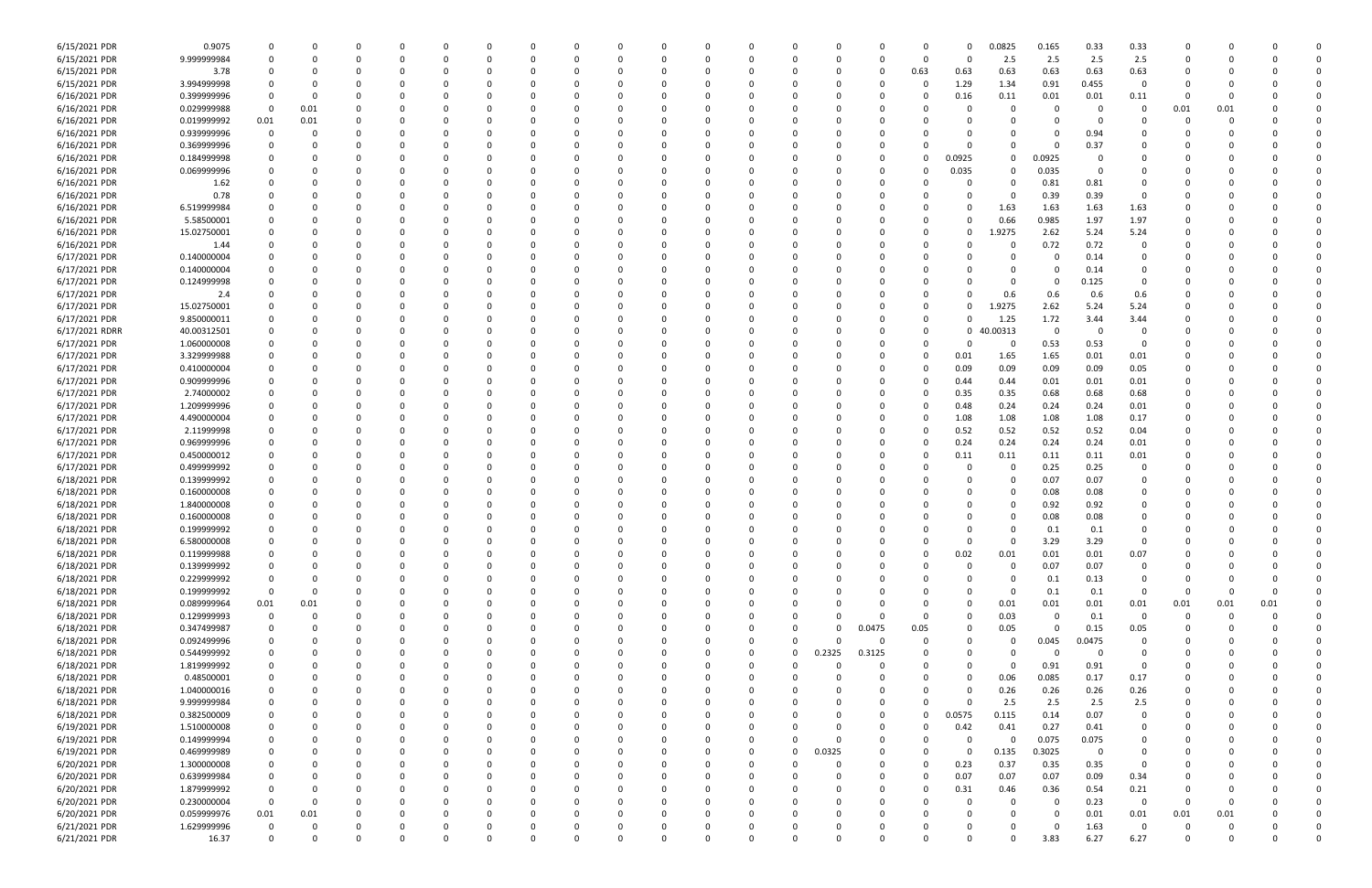| 6/21/2021 PDR | 5.992499991 |                         |          |   |   |          |          |          |   |          |          | 0           |          |                   |            |             |          | 0        | 1.4125       | 2.29        | 2.29        |          |          |      |          |
|---------------|-------------|-------------------------|----------|---|---|----------|----------|----------|---|----------|----------|-------------|----------|-------------------|------------|-------------|----------|----------|--------------|-------------|-------------|----------|----------|------|----------|
| 6/21/2021 PDR | 0.164999982 | 0                       |          |   |   |          |          |          |   |          |          | $\Omega$    |          | 0                 | 0          | - 0         | 0.0075   | 0.01     | 0.1275       | 0.01        | $0.01\,$    |          |          |      |          |
| 6/21/2021 PDR | 0.157499985 |                         |          |   |   |          |          |          |   |          |          |             |          |                   |            |             | 0.0075   | 0.01     | 0.01         | 0.01        | 0.12        |          |          |      |          |
| 6/21/2021 PDR | 0.127499985 |                         |          |   |   |          |          |          |   |          |          |             |          |                   |            |             | 0.0075   | 0.01     | 0.01         | 0.09        | 0.01        |          |          |      |          |
|               |             |                         |          |   |   |          |          |          |   |          |          |             |          |                   |            |             |          |          |              |             |             |          |          |      |          |
| 6/21/2021 PDR | 0.854999985 | - 0                     |          |   |   |          |          |          |   |          |          |             |          |                   |            |             | 0.285    | 0.38     | 0.19         | - 0         |             |          |          |      |          |
| 6/22/2021 PDR | 0.089999964 | 0.01                    | 0.01     |   |   |          |          |          |   |          |          | -0          |          | 0                 |            |             |          | 0.01     | 0.01         | 0.01        | 0.01        | 0.01     | 0.01     | 0.01 |          |
| 6/22/2021 PDR | 0.142499997 | 0                       |          |   |   |          |          |          |   |          |          |             |          |                   | 0          | 1425<br>0.1 |          | -0       | 0            | $\Omega$    | - 0         |          |          |      |          |
| 6/22/2021 PDR | 4.895000004 |                         |          |   |   |          |          |          |   |          |          |             |          |                   |            | 0           | 1.59     | 1.64     | 1.11         | 0.555       | - 0         |          |          |      |          |
| 6/22/2021 PDR | 1.040000016 |                         |          |   |   |          |          |          |   |          |          |             |          |                   | -C         |             | $\Omega$ | 0.26     | 0.26         | 0.26        | 0.26        |          |          |      |          |
| 6/22/2021 PDR | 10.40000002 |                         |          |   |   |          |          |          |   |          |          |             |          |                   | 2.6        | 2.6         | 2.6      | 2.6      | 0            | $\Omega$    | $\Omega$    |          |          |      |          |
| 6/23/2021 PDR | 5.58500001  | 0                       |          |   |   |          |          |          |   |          |          | 0           |          |                   | $\Omega$   | $\Omega$    | $\Omega$ | 0.66     | 0.985        | 1.97        | 1.97        |          |          |      |          |
| 6/23/2021 PDR | 9.999999984 |                         |          |   |   |          |          |          |   |          |          |             |          |                   |            |             |          |          |              |             |             |          |          |      |          |
|               |             | 0                       |          |   |   |          |          |          |   |          |          | 0           |          |                   | C          |             |          | 2.5      | 2.5          | 2.5         | 2.5         |          |          |      |          |
| 6/23/2021 PDR | 10.40000002 |                         |          |   |   |          |          |          |   |          |          |             |          |                   | 2.6        | 2.6         | 2.6      | 2.6      | $\Omega$     | $\Omega$    | $\Omega$    |          |          |      |          |
| 6/23/2021 PDR | 3.717500001 |                         |          |   |   |          |          |          |   |          |          |             |          |                   |            | $\Omega$    |          | 0.4925   | 0.645        | 1.29        | 1.29        |          |          |      |          |
| 6/23/2021 PDR | 0.28999998  |                         |          |   |   |          |          |          |   |          |          |             |          |                   |            | 0           | 0.01     | 0.01     | 0.01         | 0.25        | 0.01        |          |          |      |          |
| 6/23/2021 PDR | 0.25999998  | - 0                     |          |   |   |          |          |          |   |          |          |             |          |                   |            |             | 0.01     | 0.01     | 0.01         | 0.22        | 0.01        | - 0      |          |      |          |
| 6/23/2021 PDR | 0.059999976 | 0.01                    | 0.01     |   |   |          |          |          |   |          |          | - 0         |          |                   |            |             |          |          | 0            | - 0         | 0.01        | 0.01     | 0.01     | 0.01 |          |
| 6/23/2021 PDR | 0.04999998  | 0.01                    | 0.01     |   |   |          |          |          |   |          |          |             |          |                   |            |             |          |          | 0            |             | 0           | 0.01     | 0.01     | 0.01 |          |
| 6/23/2021 PDR | 0.029999988 | 0.01                    | 0.01     |   |   |          |          |          |   |          |          |             |          |                   |            |             |          |          | $\Omega$     |             |             |          |          | 0.01 |          |
|               |             |                         |          |   |   |          |          |          |   |          |          |             |          |                   |            |             |          |          |              |             |             |          |          |      |          |
| 6/24/2021 PDR | 3.329999988 | - 0                     |          |   |   |          |          |          |   |          |          | 0           |          |                   |            |             | 0.01     | 1.65     | 1.65         | 0.01        | 0.01        |          |          |      |          |
| 6/24/2021 PDR | 1.040000016 | 0                       |          |   |   |          |          |          |   |          |          |             |          |                   |            |             |          | 0.26     | 0.26         | 0.26        | 0.26        |          |          |      |          |
| 6/24/2021 PDR | 0.309999996 | 0                       |          |   |   |          |          |          |   |          |          |             |          |                   |            |             |          |          |              | 0.31        |             |          |          |      |          |
| 6/25/2021 PDR | 0.029999988 | 0.01                    | 0.01     |   |   |          |          |          |   |          |          |             |          |                   |            |             |          |          | 0            |             |             |          |          | 0.01 |          |
| 6/25/2021 PDR | 0.019999992 | 0.01                    | 0.01     |   |   |          |          |          |   |          |          |             |          |                   |            |             |          |          |              |             |             |          |          |      |          |
| 6/25/2021 PDR | 0.410000002 | 0                       |          |   |   |          |          |          |   |          |          |             |          |                   | -C         | 0           | 0.004271 | 0.401458 | 0.004271     |             |             |          |          |      |          |
| 6/25/2021 PDR | 8.550000012 | 0                       |          |   |   |          |          |          |   |          |          |             |          |                   |            |             |          |          | 1.97         | 1.97        | 1.97        |          |          |      |          |
|               |             |                         |          |   |   |          |          |          |   |          |          |             |          |                   |            |             |          | 2.64     |              |             |             |          |          |      |          |
| 6/25/2021 PDR | 5.799999984 |                         |          |   |   |          |          |          |   |          |          |             |          |                   |            |             |          | 1.45     | 1.45         | 1.45        | 1.45        |          |          |      |          |
| 6/25/2021 PDR | 2.609999991 | $\Omega$                |          |   |   |          |          |          |   |          |          |             |          |                   |            |             |          | 0.335    | 0.455        | 0.91        | 0.91        | - 0      |          |      |          |
| 6/27/2021 PDR | 0.059999976 | 0.01                    | 0.01     |   |   |          |          |          |   |          |          |             |          |                   |            |             |          |          | 0            | -0          | 0.01        | 0.01     | 0.01     | 0.01 |          |
| 6/27/2021 PDR | 0.200000004 | 0                       |          |   |   |          |          |          |   |          |          | -0          |          |                   |            |             |          |          | 0            | 0.2         |             |          |          |      |          |
| 6/27/2021 PDR | 0.200000004 | 0                       |          |   |   |          |          |          |   |          |          | - 0         |          |                   |            |             |          |          | <sup>0</sup> | 0.2         |             |          |          |      |          |
| 6/27/2021 PDR | 0.110000004 |                         |          |   |   |          |          |          |   |          |          |             |          |                   |            |             |          |          | 0            |             | 0.11        |          |          |      |          |
| 6/27/2021 PDR | 0.230000004 |                         |          |   |   |          |          |          |   |          |          |             |          |                   |            |             |          |          |              |             | 0.23        |          |          |      |          |
| 6/27/2021 PDR | 0.230000004 |                         |          |   |   |          |          |          |   |          |          |             |          |                   |            |             |          |          |              |             | 0.23        |          |          |      |          |
|               |             |                         |          |   |   |          |          |          |   |          |          |             |          |                   |            |             |          |          |              |             |             |          |          |      |          |
| 6/28/2021 PDR | 1.999999992 |                         |          |   |   |          |          |          |   |          |          |             |          |                   |            |             |          |          |              |             |             |          |          |      |          |
| 6/28/2021 PDR | 0.209999988 |                         |          |   |   |          |          |          |   |          |          |             |          |                   |            |             | 0.01     | 0.01     | 0.03         | 0.13        | 0.03        |          |          |      |          |
| 6/28/2021 PDR | 0.07999998  |                         |          |   |   |          |          |          |   |          |          |             |          |                   |            |             | 0.01     | 0.01     | 0.01         | 0.01        | 0.04        |          |          |      |          |
| 6/28/2021 PDR | 0.140000004 |                         |          |   |   |          |          |          |   |          |          |             |          |                   |            |             |          |          |              |             | 0.14        |          |          |      |          |
| 6/28/2021 PDR | 0.200000004 |                         |          |   |   |          |          |          |   |          |          |             |          |                   |            |             |          |          |              |             | 0.2         |          |          |      |          |
| 6/28/2021 PDR | 0.230000004 | $\Omega$                |          |   |   |          |          |          |   |          |          |             |          |                   |            |             |          |          | <sup>0</sup> |             | 0.23        |          |          |      |          |
| 6/28/2021 PDR | 0.599583333 | $\Omega$                |          |   |   |          |          |          |   |          |          |             |          |                   | $\Omega$   | 0.149583    |          | 0.15     | 0.15         |             |             |          |          |      |          |
|               |             |                         | 0        |   |   | - 0      | $\Omega$ |          |   |          |          |             | $\Omega$ | $\Omega$          |            | $\Omega$    | n        |          |              | 6.27        |             | 0        |          |      |          |
| 6/28/2021 PDR | 17.9375     | 0                       |          |   | 0 |          |          |          | 0 |          | 0        | 0           |          |                   | 0          |             |          | 2.2625   | 3.135        |             | 6.27        |          |          |      |          |
| 6/28/2021 PDR | 5.58500001  | $\mathbf 0$             |          |   | 0 |          |          |          | 0 | $\Omega$ |          | 0           |          | $\Omega$          | 0          |             | $\Omega$ | 0.66     | 0.985        | 1.97        | 1.97        |          |          |      |          |
| 6/28/2021 PDR | 6.56499999  | 0                       |          |   |   | 0        |          |          |   |          |          | 0           |          | 0                 |            |             | $\Omega$ | 0.84     | 1.145        | 2.29        | 2.29        |          |          |      |          |
| 6/28/2021 PDR | 0.920000016 | $\Omega$                |          |   |   |          |          |          |   |          |          | $\Omega$    |          | O                 |            |             |          | 0.23     | 0.23         | 0.23        | 0.23        |          |          |      |          |
| 6/28/2021 PDR | 15.02750001 | 0                       |          |   |   |          |          |          |   |          |          | 0           |          | 0                 |            | 0           | $\Omega$ | 1.9275   | 2.62         | 5.24        | 5.24        |          |          |      |          |
| 6/29/2021 PDR | 26.795      | 0                       |          |   |   |          |          |          |   |          |          | $\Omega$    |          | 0                 | 0          | 0           | 8.34     | 9.05     | 6.27         | 3.135       | $\mathbf 0$ |          |          |      |          |
| 6/29/2021 PDR | 0.220000008 | 0                       |          |   |   |          |          |          |   |          |          | 0           |          | 0                 | 0          |             | n        | - 0      | 0.11         | 0.11        | 0           |          |          |      |          |
| 6/29/2021 PDR | 5.875000008 | 0                       |          |   |   | 0        |          |          | 0 | 0        |          | 0           |          | 0                 | 0          | $\Omega$    | 1.97     | 1.97     | 1.29         | 0.645       | $\mathbf 0$ | 0        |          |      |          |
|               |             |                         |          |   |   |          |          |          |   |          |          |             |          |                   |            |             |          |          |              |             |             |          |          |      |          |
| 6/29/2021 PDR | 0.189999996 | 0                       |          |   |   | 0        |          |          |   |          |          | 0           |          | 0                 | 0          | $\Omega$    | 0.08     | 0.08     | 0.01         | 0.01        | 0.01        |          |          |      |          |
| 6/29/2021 PDR | 0.389999988 | 0                       |          |   |   |          |          |          | 0 |          |          | 0           |          | 0                 | 0          | $\Omega$    | 0.18     | 0.18     | 0.01         | 0.01        | 0.01        |          |          |      |          |
| 6/29/2021 PDR | 0.129999996 | 0                       |          |   |   |          |          |          | 0 |          |          | 0           |          | 0                 | 0          | $\Omega$    | 0.05     | 0.05     | 0.01         | 0.01        | 0.01        |          |          |      |          |
| 6/29/2021 PDR | 0.539999988 | 0                       |          |   |   |          |          |          |   |          |          | 0           |          | $\Omega$          | C          | $\Omega$    | $\Omega$ | 0.135    | 0            | 0.135       | 0.27        | 0        |          |      |          |
| 6/29/2021 PDR | 1.469594056 | 0                       |          |   |   | $\Omega$ |          | $\Omega$ | 0 | 0        |          | $\mathbf 0$ | $\Omega$ | 1.07E-05 0.209583 |            | 0.21        | 0.21     | 0.21     | 0.21         | 0.21        | 0.21        |          |          |      |          |
| 6/29/2021 PDR | 1.649375    | 0                       |          |   |   | 0        |          |          | 0 |          |          | 0           | $\Omega$ |                   | 0 0.329375 | 0.33        | 0.33     | 0.33     | 0.33         | $\mathbf 0$ | 0           |          |          |      |          |
| 6/29/2021 PDR | 0.280000008 | 0                       |          |   |   |          |          |          | 0 |          |          | 0           |          | $\Omega$          | 0          | $\Omega$    | $\Omega$ | - 0      | 0.14         | 0.14        | 0           |          |          |      |          |
| 6/30/2021 PDR | 1.589999988 | 0                       |          |   |   |          |          |          | n |          |          | 0           |          |                   | 0          | $\Omega$    | 0.78     | 0.78     | 0.01         | 0.01        | 0.01        |          |          |      |          |
|               |             |                         |          |   |   |          |          |          |   |          |          |             |          |                   |            |             |          |          |              |             |             |          |          |      |          |
| 6/30/2021 PDR | 0.489999996 | 0                       |          |   |   |          |          |          |   |          |          | 0           |          | 0                 | 0          | $\Omega$    | 0.23     | 0.23     | 0.01         | 0.01        | 0.01        |          |          |      |          |
| 6/30/2021 PDR | 0.28999998  | 0                       |          |   |   |          |          |          |   |          |          | 0           |          | 0                 | 0          | 0           | 0.13     | 0.13     | 0.01         | 0.01        | 0.01        |          |          |      |          |
| 6/30/2021 PDR | 0.129999996 | 0                       |          |   |   |          |          |          |   |          |          | $\Omega$    |          | $\Omega$          | 0          | $\Omega$    | 0.05     | 0.05     | 0.01         | 0.01        | 0.01        | 0        |          |      |          |
| 6/30/2021 PDR | 2.529999996 | $\mathbf 0$             |          |   |   |          |          |          | 0 |          |          | 0           |          | 0                 | 0          | $\Omega$    | 1.25     | 1.25     | 0.01         | 0.01        | 0.01        | 0        | -0       |      |          |
| 6/30/2021 PDR | 0.309999996 | $\overline{\mathbf{0}}$ | $\Omega$ |   |   |          |          |          |   |          |          | 0           |          | 0                 | 0          | $\Omega$    | 0.14     | 0.14     | 0.01         | 0.01        | 0.01        | 0        | 0        |      |          |
| 6/30/2021 PDR | 0.04999998  | 0.01                    | 0.01     |   |   | $\Omega$ |          |          | 0 |          |          | $\Omega$    |          | 0                 | 0          | $\Omega$    | 0        | 0        | 0            | $\mathbf 0$ | 0.01        | 0.01     | 0.01     |      |          |
| 6/30/2021 PDR | 0.019999992 | 0.01                    | 0.01     |   |   |          |          |          |   |          |          | 0           |          | 0                 |            |             |          |          | 0            |             |             | 0        | -0       |      | 0        |
| 6/30/2021 PDR | 0.207499989 | $\mathbf 0$             | $\Omega$ | 0 | 0 |          | $\Omega$ | $\Omega$ |   | $\Omega$ | $\Omega$ | $\Omega$    | $\Omega$ | $\Omega$          | $\Omega$   |             |          | 0.105    | 0.1025       |             | $\Omega$    | $\Omega$ | $\Omega$ | 0    | $\Omega$ |
|               |             |                         |          |   |   |          |          |          |   |          |          |             |          |                   |            |             |          |          |              |             |             |          |          |      |          |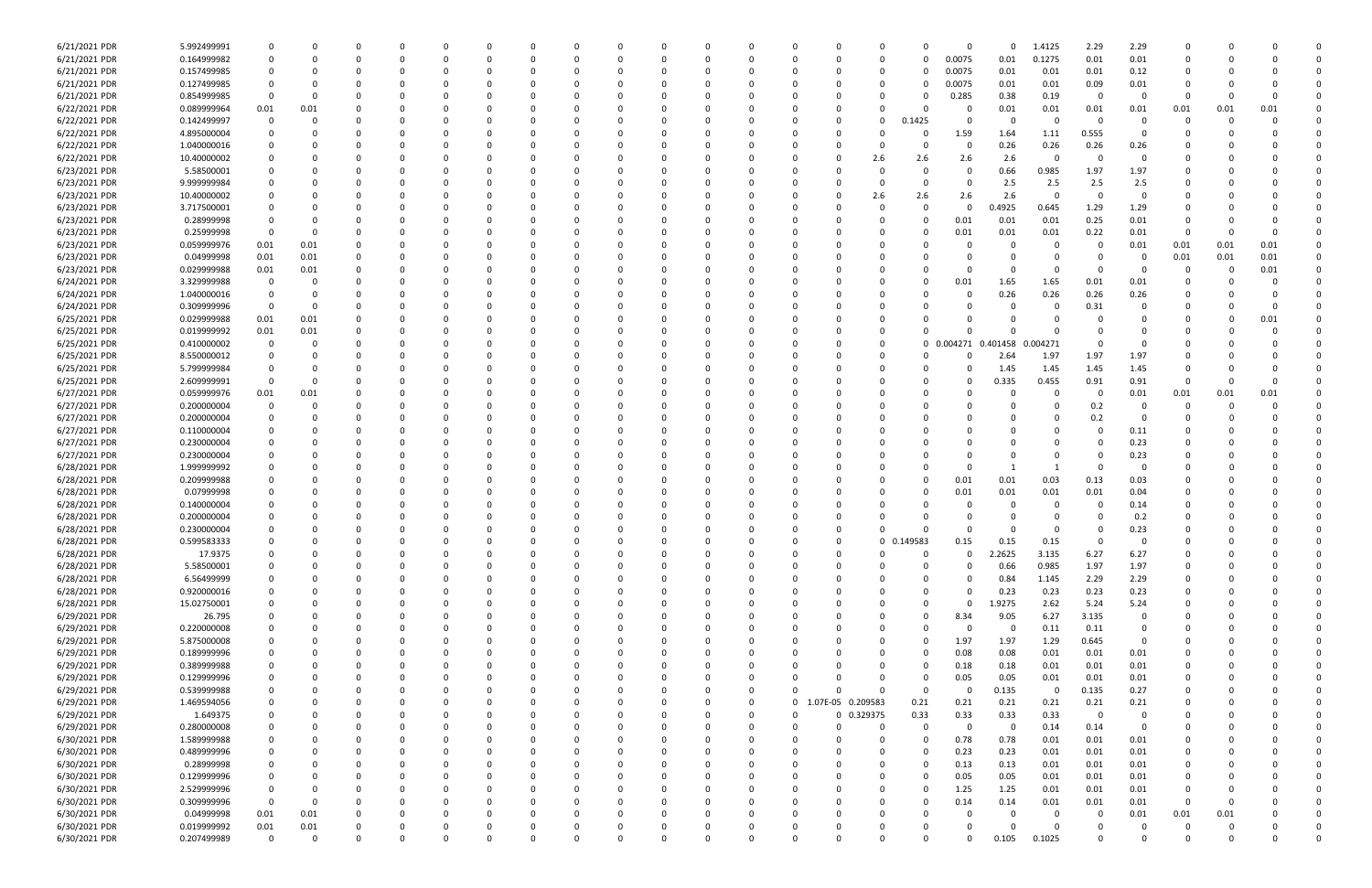| 6/30/2021 PDR | 0.980000004 |                         | -0       |          | 0        |          |          |          |          |   | 0        |          |          |          |          |          | 0.98     | 0          | 0                  | $\Omega$ |          |          |          |  |
|---------------|-------------|-------------------------|----------|----------|----------|----------|----------|----------|----------|---|----------|----------|----------|----------|----------|----------|----------|------------|--------------------|----------|----------|----------|----------|--|
| 6/30/2021 PDR | 0.920000016 | 0                       | 0        |          | 0        |          |          | 0        |          |   | 0        |          |          | 0        | 0        | $\Omega$ | 0.23     | 0.23       | 0.23               | 0.23     |          |          |          |  |
| 6/30/2021 PDR | 0.382500009 |                         |          |          |          |          |          |          |          |   |          |          |          |          |          |          |          |            | 0.07               |          |          |          |          |  |
|               |             |                         |          |          |          |          |          |          |          |   |          |          |          |          | 0        | 0.0575   | 0.115    | 0.14       |                    |          |          |          |          |  |
| 7/1/2021 PDR  | 0.047499999 | 0                       |          |          | C.       |          |          | 0.0475   |          |   |          |          |          |          |          |          | 0        | 0          |                    |          |          |          |          |  |
| 7/1/2021 PDR  | 0.164999997 | 0                       |          |          |          |          |          | 0.165    |          |   |          |          |          |          |          |          |          | 0          | - 0                | $\Omega$ |          |          |          |  |
| 7/1/2021 PDR  | 3.21249999  | - 0                     | -0       |          |          |          |          |          |          |   |          |          |          |          |          |          | 0.4125   | 0.56       | 1.12               | 1.12     | $\Omega$ |          |          |  |
| 7/2/2021 PDR  | 0.069999972 | 0.01                    | 0.01     |          |          |          |          |          |          |   |          |          |          |          |          |          |          | 0          | 0.01               | 0.01     | 0.01     | 0.01     | 0.01     |  |
| 7/2/2021 PDR  | 0.029999988 | 0.01                    | 0.01     |          |          |          |          |          |          |   |          |          |          |          |          |          |          | $\Omega$   | - 0                | $\Omega$ | - 0      | 0.01     |          |  |
| 7/2/2021 PDR  | 0.189999996 | - 0                     | 0        |          |          |          |          |          |          |   |          |          |          |          |          |          |          | 0 0.001979 | 186042<br>$\Omega$ | 0.001979 |          |          |          |  |
| 7/2/2021 PDR  | 0.039999996 | $\Omega$                |          |          |          |          |          |          |          |   |          |          |          |          |          |          |          | 0          | 0.04               | $\Omega$ |          |          |          |  |
| 7/2/2021 PDR  | 0.69        | 0                       | 0        |          | 0        |          |          |          |          |   | 0        |          |          |          | -0       |          |          | 0          | 0.69               | 0        | -0       |          |          |  |
| 7/2/2021 PDR  | 0.88749999  | - 0                     | 0        |          | O        |          |          |          |          |   | C        |          |          |          | -0       |          | 0.1125   | 0.155      | 0.31               | 0.31     | - 0      | -0       |          |  |
| 7/3/2021 PDR  |             |                         | 0.01     |          |          |          |          |          |          |   |          |          |          |          | - 0      |          |          |            | 0.01               |          |          |          |          |  |
|               | 0.089999964 | 0.01                    |          |          |          |          |          |          |          |   |          |          |          |          |          |          | 0.01     | 0.01       |                    | 0.01     | 0.01     | 0.01     | 0.01     |  |
| 7/3/2021 PDR  | 0.019999992 | 0.01                    | 0.01     |          |          |          |          |          |          |   |          |          |          |          |          |          | 0        | 0          | - 0                | $\Omega$ | - 0      | 0        | $\Omega$ |  |
| 7/4/2021 PDR  | 0.089999964 | 0.01                    | 0.01     |          |          |          |          |          |          |   |          |          |          |          |          |          | 0.01     | 0.01       | 0.01               | 0.01     | 0.01     | 0.01     | 0.01     |  |
| 7/4/2021 PDR  | 0.019999992 | 0.01                    | 0.01     |          |          |          |          |          |          |   |          |          |          |          |          |          |          | 0          |                    |          |          | $\Omega$ |          |  |
| 7/6/2021 PDR  | 0.048958337 | $\overline{\mathbf{0}}$ | 0        |          |          |          |          |          |          |   |          |          |          |          | - 0      |          |          | 0 0.048958 |                    |          |          |          |          |  |
| 7/6/2021 PDR  | 0.019999992 | 0.01                    | 0.01     |          | 0        |          |          |          |          |   | 0        |          | ŋ        |          |          |          |          | 0          |                    |          |          |          |          |  |
| 7/6/2021 PDR  | 0.062499999 | 0                       |          |          |          |          |          |          |          |   |          |          |          | 0.0625   |          |          |          |            |                    |          |          |          |          |  |
| 7/6/2021 PDR  | 0.117499998 |                         |          |          |          |          |          |          |          |   | 0        |          | O        | 0.1175   |          |          |          |            |                    |          |          |          |          |  |
| 7/6/2021 PDR  | 0.142499997 |                         |          |          |          |          |          |          |          |   | 0        |          | 0        | 0.1425   |          |          |          |            |                    |          |          |          |          |  |
| 7/6/2021 PDR  | 0.122499999 |                         |          |          |          |          |          |          |          |   |          |          |          | 0.1225   |          |          |          | $\Omega$   |                    |          |          |          |          |  |
|               |             |                         |          |          |          |          |          |          |          |   |          |          |          |          |          |          |          |            |                    |          |          |          |          |  |
| 7/6/2021 PDR  | 0.307499997 |                         |          |          |          |          |          |          |          |   | C        |          |          |          |          |          |          | 0          | 0.1925             | 0.115    |          |          |          |  |
| 7/6/2021 PDR  | 2.260000008 |                         |          |          | 0        |          |          |          |          |   | 0        |          |          |          |          |          |          | 0          | 1.13               | 1.13     |          |          |          |  |
| 7/6/2021 PDR  | 14.825      |                         |          |          |          |          |          |          |          |   |          |          |          |          |          |          | 5        | 3.1        | 1.725              | 0        |          |          |          |  |
| 7/6/2021 PDR  | 0.382500009 | - 0                     | -0       |          |          |          |          |          |          |   |          |          |          |          | 0        | 0.0575   | 0.115    | 0.14       | 0.07               |          |          |          |          |  |
| 7/7/2021 PDR  | 0.029999988 | 0.01                    | 0.01     |          |          |          |          |          |          |   |          |          |          |          |          |          |          | 0          | - 0                | 0        |          | 0        | 0.01     |  |
| 7/7/2021 PDR  | 0.15        | 0                       |          |          |          |          |          |          |          |   |          |          |          |          |          |          |          | 0          | 0.15               | $\Omega$ |          |          |          |  |
| 7/7/2021 PDR  | 0.909999996 |                         |          |          | O        |          |          |          |          |   | C        |          |          |          |          |          | 0        | 0          | 0.91               | $\Omega$ |          |          |          |  |
| 7/7/2021 PDR  | 0.48500001  |                         |          |          |          |          |          |          |          |   | C        |          |          |          |          |          | 0.06     | 0.085      | 0.17               | 0.17     |          |          |          |  |
| 7/7/2021 PDR  | 5.799999984 |                         |          |          |          |          |          |          |          |   |          |          |          |          |          |          | 1.45     | 1.45       | 1.45               | 1.45     |          |          |          |  |
| 7/7/2021 PDR  | 2.34        |                         |          |          |          |          |          |          |          |   |          |          |          |          |          |          |          | 0          | 2.34               | - 0      |          |          |          |  |
|               |             |                         |          |          |          |          |          |          |          |   |          |          |          |          |          |          |          |            |                    |          |          |          |          |  |
| 7/8/2021 PDR  | 0.140000004 |                         |          |          |          |          |          |          |          |   |          |          |          |          |          |          | 0        | 0          |                    | 0.14     |          |          |          |  |
| 7/8/2021 PDR  | 0.980000004 |                         |          |          |          |          |          |          |          |   |          |          |          |          | -0       |          | 0.98     | 0          |                    |          |          |          |          |  |
| 7/8/2021 PDR  | 21.23499999 |                         |          |          |          |          |          |          |          |   |          |          |          |          | -0       | 7.02     | 7.09     | 4.75       | 2.375              | 0        |          |          |          |  |
| 7/8/2021 PDR  | 26.75       |                         |          |          | O        |          |          |          |          |   | 0        |          |          |          | 0        | 8.25     | 9.05     | 6.3        | 3.15               | 0        |          |          |          |  |
| 7/8/2021 PDR  | 1.139999976 |                         |          |          | O        |          |          |          |          |   |          |          |          | O        | 0.19     | 0.19     | 0.19     | 0.19       | 0.19               | 0.19     |          |          |          |  |
| 7/8/2021 PDR  | 23.10999999 |                         |          |          |          |          |          |          |          |   |          |          |          |          | -0       | 7.47     | 7.75     | 5.26       | 2.63               | $\Omega$ |          |          |          |  |
| 7/9/2021 PDR  | 0.09        |                         |          |          |          |          |          |          |          |   |          |          |          |          |          |          | -0       | 0          | 0.09               | $\Omega$ |          |          |          |  |
| 7/9/2021 PDR  | 2.16        |                         |          |          |          |          |          |          |          |   |          |          |          |          | -0       | 0.01     | 0.01     | 0.68       | 0.78               | 0.68     |          |          |          |  |
| 7/9/2021 PDR  | 3.400000008 | $\Omega$                |          |          |          |          |          |          |          |   |          |          |          |          |          | 0.45     | 0.45     | 0.8        | 0.9                | 0.8      |          |          |          |  |
| 7/9/2021 PDR  | 2.219999988 | $\mathbf 0$             | 0        | 0        | 0        | $\Omega$ | $\Omega$ | $\Omega$ | 0        | 0 | 0        | $\Omega$ | $\Omega$ | $\Omega$ | $\Omega$ | 0.01     | 0.01     | 0.7        | 0.8                | 0.7      | 0        | $\Omega$ | U        |  |
|               |             |                         |          |          |          |          |          |          |          |   |          |          |          |          |          |          |          |            |                    |          |          |          |          |  |
| 7/9/2021 PDR  | 2.16        | 0                       | 0        | 0        | 0        | $\Omega$ | $\Omega$ | 0        | 0        | 0 | 0        |          | 0        | 0        | $\Omega$ | 0.01     | 0.01     | 0.68       | 0.78               | 0.68     | 0        | - 0      |          |  |
| 7/9/2021 PDR  | 1.26        |                         | 0        |          | $\Omega$ |          |          |          |          |   | $\Omega$ |          | $\Omega$ |          | $\Omega$ | 0.17     | 0.17     | 0.24       | 0.34               | 0.34     |          |          |          |  |
| 7/9/2021 PDR  | 3.449999988 | 0                       | 0        | 0        | 0        |          |          |          | 0        | 0 | 0        |          |          |          | $\Omega$ | 0.46     | 0.46     | 0.81       | 0.91               | 0.81     | 0        | -0       |          |  |
| 7/9/2021 PDR  | 1.119999996 | $\mathbf 0$             |          |          | 0        |          |          |          |          |   | 0        |          |          |          | 0        | 0.14     | 0.14     | 0.28       | 0.28               | 0.28     | 0        |          |          |  |
| 7/9/2021 PDR  | 0.40999998  | $\mathbf 0$             |          |          | $\Omega$ |          |          |          |          |   | $\Omega$ |          |          |          | 0        | 0.01     | 0.1      | 0.1        | 0.1                | 0.1      | 0        |          |          |  |
| 7/9/2021 PDR  | 0.72        | 0                       | $\Omega$ | 0        | 0        |          |          |          | -0       |   | 0        |          |          |          | $\Omega$ | 0.09     | 0.09     | 0.18       | 0.18               | 0.18     | 0        |          |          |  |
| 7/9/2021 PDR  | 1.520000004 | 0                       | 0        |          | 0        |          | 0        |          | 0        |   | 0        |          | 0        |          | $\Omega$ | 0.19     | 0.19     | 0.38       | 0.38               | 0.38     | 0        | 0        |          |  |
| 7/9/2021 PDR  | 1.119999996 |                         | 0        |          | 0        |          |          |          |          |   | 0        |          |          |          | 0        | 0.14     | 0.14     | 0.28       | 0.28               | 0.28     |          |          |          |  |
| 7/9/2021 RDRR | 2.46749999  | $\overline{0}$          |          |          | 0        |          |          |          | 0        |   | 0        |          |          |          | $\Omega$ | $\Omega$ | 0.137083 | 0.94       | 0.94               | 0.450417 |          |          |          |  |
| 7/9/2021 RDRR | 56.69999999 | $\mathbf 0$             |          |          | 0        |          |          |          |          |   | 0        |          |          |          | 0        | $\Omega$ | 3.15     | 21.6       | 21.6               | 10.35    | 0        |          |          |  |
|               |             |                         |          |          |          |          |          |          |          |   |          |          |          |          |          |          |          |            |                    |          |          |          |          |  |
| 7/9/2021 PDR  | 0.874999983 | $\mathbf 0$             |          |          | 0        |          |          |          |          |   | 0        |          |          |          | $\Omega$ | 0.075    | 0.075    | 0.125      | 0.3                | 0.3      | 0        |          |          |  |
| 7/9/2021 PDR  | 0.874999983 | 0                       | 0        | 0        | 0        |          | $\Omega$ | 0        | 0        | 0 | 0        |          |          | 0        | $\Omega$ | 0.075    | 0.075    | 0.125      | 0.3                | 0.3      | 0        | $\Omega$ |          |  |
| 7/9/2021 PDR  | 0.754999995 | 0                       | 0        | 0        | 0        |          | 0        |          | 0        |   | 0        |          | 0        |          | $\Omega$ | 0.065    | 0.065    | 0.105      | 0.26               | 0.26     | 0        | 0        |          |  |
| 7/9/2021 PDR  | 0.724999986 | $\mathbf 0$             |          |          | $\Omega$ |          |          |          |          |   | 0        |          |          |          | $\Omega$ | 0.0625   | 0.0625   | 0.1        | 0.25               | 0.25     | 0        |          |          |  |
| 7/9/2021 PDR  | 0.724999986 | $\mathbf 0$             |          |          | 0        |          |          |          |          |   | 0        |          |          | $\Omega$ | $\Omega$ | 0.0625   | 0.0625   | 0.1        | 0.25               | 0.25     | 0        |          |          |  |
| 7/9/2021 PDR  | 0.724999986 | 0                       |          | 0        | 0        |          |          |          |          |   | 0        |          |          | 0        | 0        | 0.0625   | 0.0625   | 0.1        | 0.25               | 0.25     | 0        |          |          |  |
| 7/9/2021 PDR  | 1.832499983 | 0                       |          |          | 0        |          |          |          | -0       | 0 | 0        |          |          | 0        | $\Omega$ | 0.15     | 0.2075   | 0.275      | 0.6                | 0.6      | 0        |          |          |  |
| 7/9/2021 PDR  | 1.832499983 | $\overline{0}$          |          |          | $\Omega$ |          |          |          |          |   | $\Omega$ |          |          |          | $\Omega$ | 0.15     | 0.2075   | 0.275      | 0.6                | 0.6      | 0        | $\Omega$ |          |  |
| 7/9/2021 PDR  | 1.704999987 | 0                       | 0        |          | 0        |          | $\Omega$ |          | $\Omega$ |   | 0        |          | 0        |          | $\Omega$ | 0.1375   | 0.2175   | 0.25       | 0.55               | 0.55     | 0        | - 0      |          |  |
|               |             |                         |          |          |          |          |          |          |          |   |          |          |          |          |          |          |          |            |                    |          |          |          |          |  |
| 7/9/2021 PDR  | 1.704999987 | 0                       | 0        |          | 0        |          |          |          | 0        |   | 0        |          |          | 0        | $\Omega$ | 0.1375   | 0.2175   | 0.25       | 0.55               | 0.55     | 0        | - 0      |          |  |
| 7/9/2021 PDR  | 1.609999985 | $\mathbf 0$             |          |          | 0        |          |          |          |          |   | 0        |          |          | $\Omega$ | $\Omega$ | 0.13     | 0.205    | 0.235      | 0.52               | 0.52     |          |          |          |  |
| 7/9/2021 PDR  | 0.724999986 | $\mathbf 0$             |          | 0        | 0        |          |          |          |          |   | 0        |          |          | 0        | 0        | 0.0625   | 0.0625   | 0.1        | 0.25               | 0.25     | 0        |          |          |  |
| 7/9/2021 PDR  | 1.859999981 | $\mathbf 0$             | 0        | $\Omega$ | $\Omega$ | $\Omega$ | $\Omega$ | $\Omega$ | 0        | 0 | $\Omega$ | $\Omega$ | $\Omega$ | 0        | 0        | 0.15     | 0.235    | 0.275      | 0.6                | 0.6      | 0        | $\Omega$ | 0        |  |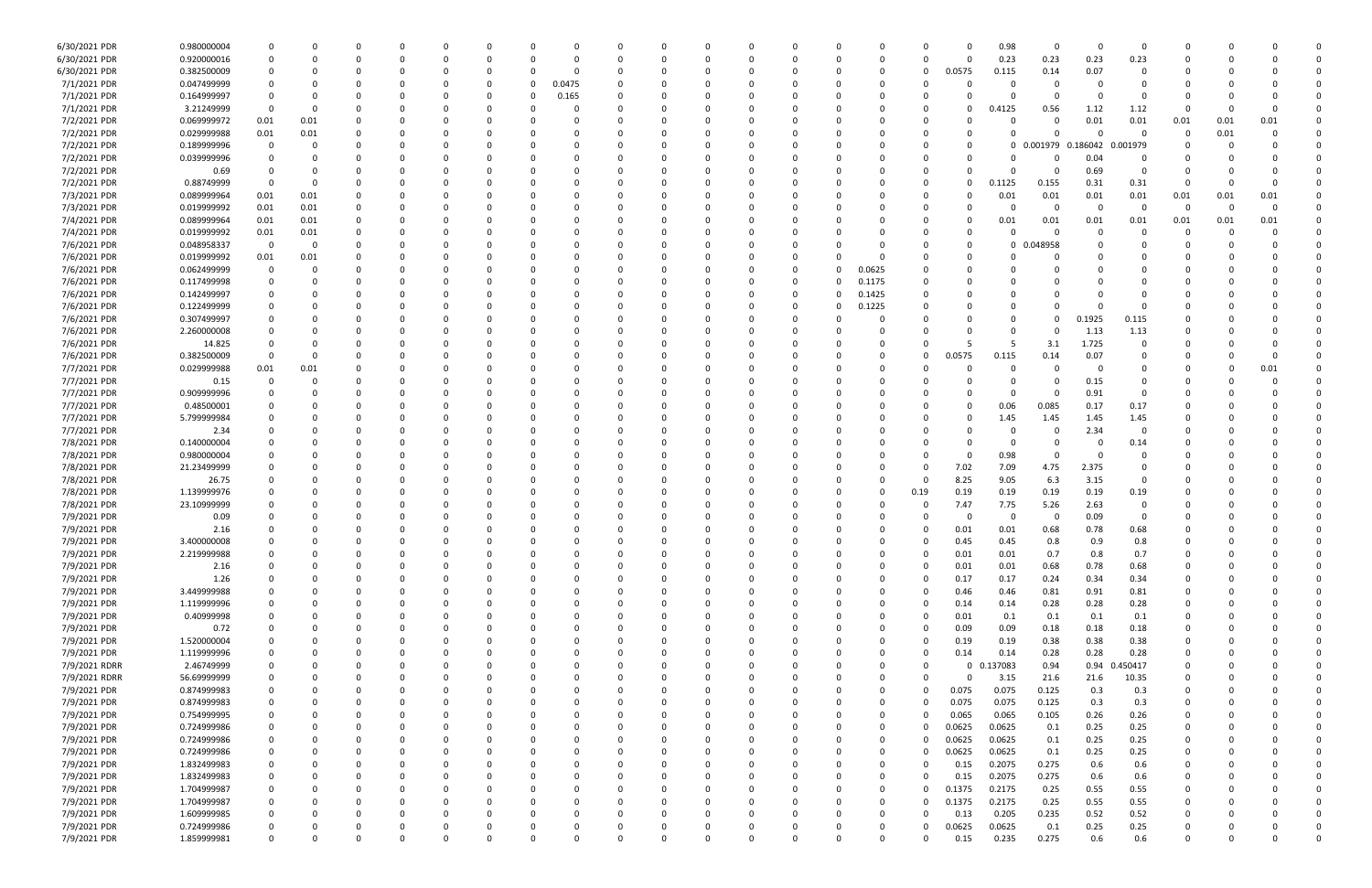| 7/9/2021 PDR                   | 1.859999981         | - 0         | 0             |          |          |          |                | 0        |          |        |          |          |             | 0            | 0.15   | 0.235                           | 0.275         | 0.6                                   | 0.6              |          |          |  |
|--------------------------------|---------------------|-------------|---------------|----------|----------|----------|----------------|----------|----------|--------|----------|----------|-------------|--------------|--------|---------------------------------|---------------|---------------------------------------|------------------|----------|----------|--|
| 7/9/2021 PDR                   | 1.859999981         | $\Omega$    |               |          |          |          |                | C        |          |        | $\Omega$ | $\Omega$ | - 0         | -0           | 0.15   | 0.235                           | 0.275         | 0.6                                   | 0.6              |          |          |  |
| 7/9/2021 PDR                   | 0.449999982         |             |               |          |          |          |                |          |          |        |          | $\Omega$ | 0.025       | 0.025        | 0.025  | 0.1                             | 0.075         | 0.1                                   | 0.1              |          |          |  |
| 7/9/2021 PDR                   | 2.825000001         |             |               |          |          |          |                |          |          |        |          |          | - 0         | 0            | 0.2375 | 0.2375                          | 0.45          | 0.95                                  | 0.95             |          |          |  |
| 7/9/2021 PDR                   | 0.544999986         |             |               |          |          |          |                |          |          |        |          |          |             | 0            | 0.0475 | 0.0475                          | 0.07          | 0.19                                  | 0.19             |          |          |  |
| 7/9/2021 PDR                   | 2.437499991         |             |               |          |          |          |                |          |          |        |          |          |             | 0            | 0.1875 | 0.1875                          | 0.5625        | 0.75                                  | 0.75             |          |          |  |
|                                | 2.600000004         |             |               |          |          |          |                |          |          |        |          |          |             |              |        |                                 |               |                                       |                  |          |          |  |
| 7/9/2021 PDR                   |                     |             |               |          |          |          |                |          |          |        |          |          |             | 0            | 0.2    | 0.2                             | 0.6           | 0.8                                   | 0.8              |          |          |  |
| 7/9/2021 PDR                   | 1.474999983         |             |               |          |          |          |                |          |          |        |          |          |             |              | 0.1    | 0.2                             | 0.375         | 0.4                                   | 0.4              |          |          |  |
| 7/9/2021 PDR                   | 1.174999986         |             |               |          |          |          |                |          |          |        |          |          |             | 0            | 0.1    | 0.1                             | 0.175         | 0.4                                   | 0.4              |          |          |  |
| 7/9/2021 PDR                   | 0.364999986         |             |               |          |          |          |                |          |          |        |          |          |             | 0            | 0.0325 | 0.0325                          | 0.04          | 0.13                                  | 0.13             |          |          |  |
| 7/9/2021 PDR                   | 1.387499991         |             |               |          |          |          |                |          |          |        |          |          |             | 0            | 0.1225 | $\mathbf 0$                     | 0.285         | 0.49                                  | 0.49             |          |          |  |
| 7/9/2021 PDR                   | 0.624999999         |             |               |          |          |          |                |          |          |        |          |          |             |              | 0.05   | 0.1                             | 0.075         | 0.2                                   | 0.2              |          |          |  |
| 7/9/2021 PDR                   | 0.624999999         | 0           |               |          |          |          |                |          |          |        |          |          |             | 0            | 0.05   | 0.1                             | 0.075         | 0.2                                   | 0.2              |          |          |  |
| 7/9/2021 PDR                   | 0.584999993         |             |               |          |          |          |                |          |          |        |          |          |             | 0            | 0.05   | 0.05                            | 0.11          | 0.2                                   | 0.175            |          |          |  |
| 7/9/2021 PDR                   | 2.154999987         |             |               |          |          |          |                |          |          |        |          |          |             | 0            | 0.175  | 0.175                           | 0.43          | 0.7                                   | 0.675            |          |          |  |
| 7/9/2021 PDR                   | 1.619999993         |             |               |          |          |          |                |          |          |        |          |          |             | 0            | 0.1325 | 0.1325                          | 0.32          | 0.53                                  | 0.505            |          |          |  |
| 7/9/2021 PDR                   | 11.90666665         |             |               |          |          |          |                |          |          |        |          |          |             | 0            | 0.94   | 1.253333                        | 3.76          | 2.82                                  | 3.133333         |          |          |  |
| 7/9/2021 PDR                   | 0.69                |             |               |          |          |          |                |          |          |        |          |          |             | 0            |        | 0 0.330938 0.359063             |               | $\Omega$                              |                  |          |          |  |
| 7/9/2021 RDRR                  | 10.27937499         |             |               |          |          |          |                |          |          |        |          |          |             | 0            |        | 0 0.506042 3.983542 3.930104    |               |                                       | 1.859687         |          |          |  |
|                                | 13.60895858         |             |               |          |          |          |                |          |          |        |          |          |             |              |        |                                 |               | 0 4.434063 4.377708 1.877812 2.919375 |                  |          |          |  |
| 7/9/2021 RDRR                  |                     |             |               |          |          |          |                |          |          |        |          |          |             | 0            |        |                                 |               |                                       |                  |          |          |  |
| 7/9/2021 PDR                   | 3.21249999          |             |               |          |          |          |                |          |          |        |          |          |             | 0            |        | 0.4125                          | 0.56          | 1.12                                  | 1.12             |          |          |  |
| 7/9/2021 RDRR                  | 18.66020955         |             |               |          |          |          |                |          |          |        |          |          |             | 0            |        |                                 |               | 0 6.078542 6.006771 2.575521 3.999376 |                  |          |          |  |
| 7/9/2021 RDRR                  | 37.13749999         |             |               |          |          |          |                |          |          |        |          |          |             | -0           |        |                                 |               | 0 2.620938 14.90979 14.00448 5.602292 |                  |          |          |  |
| 7/9/2021 RDRR                  | 51.23562499         |             |               |          |          |          |                |          |          |        |          |          |             | 0            |        |                                 |               | 0 2.546875 19.57635 19.63135 9.481042 |                  |          |          |  |
| 7/9/2021 RDRR                  | 10.55416667         |             |               |          |          |          |                |          |          |        |          |          |             | 0            |        | 0 0.524167                      |               | 4.035 4.040417 1.954583               |                  |          |          |  |
| 7/9/2021 RDRR                  | 4.521666665         |             |               |          |          |          |                |          |          |        |          |          |             | 0            |        | 0 0.225208 1.727917 1.730208    |               |                                       | 0.838333         |          |          |  |
| 7/9/2021 RDRR                  | 4.521666665         |             |               |          |          |          |                |          |          |        |          |          |             | 0            |        | 0  0.225208  1.727917  1.730208 |               |                                       | 0.838333         |          |          |  |
| 7/9/2021 PDR                   | 7.02                |             |               |          |          |          |                |          |          |        |          |          |             |              |        |                                 | 2.34          | 2.34                                  | 2.34             |          |          |  |
| 7/9/2021 PDR                   | 0.530000004         | - 0         |               |          |          |          |                |          |          |        |          |          |             |              |        |                                 | 0             | 0.53                                  | -0               |          |          |  |
| 7/10/2021 PDR                  | 0.019999992         | 0.01        | 0.01          |          |          |          |                |          |          |        |          |          |             |              |        |                                 | $\Omega$      | 0                                     |                  |          |          |  |
| 7/10/2021 PDR                  | 10.23000001         | 0           |               |          |          |          |                |          |          |        |          |          |             |              |        | 3.41                            | 3.41          | 3.41                                  | $\Omega$         |          |          |  |
| 7/10/2021 PDR                  | 0.307499997         |             |               |          |          |          |                | O        |          |        | $\Omega$ |          |             | <sup>0</sup> |        | 0                               | 0             | 0.3075                                | - 0              |          |          |  |
|                                |                     |             |               |          |          |          |                |          |          |        | $\Omega$ |          |             |              |        | O                               |               |                                       |                  |          |          |  |
| 7/10/2021 PDR                  | 0.744999987         |             |               |          |          |          |                |          |          | 0.0625 |          | 0.0625   | 0.0625      |              |        |                                 | 0.1825        | 0.1875                                | 0.1875           |          |          |  |
| 7/10/2021 PDR                  | 0.24999999          |             |               |          |          |          |                |          |          |        |          |          |             |              |        |                                 | 0.05          | 0                                     | 0.2              |          |          |  |
| 7/10/2021 PDR                  | 0.24999999          |             |               |          |          |          |                |          |          |        |          |          |             |              |        |                                 | 0.05          | 0                                     | 0.2              |          |          |  |
| 7/10/2021 PDR                  | 1.18749999          |             |               |          |          |          |                |          |          |        |          |          |             |              |        | 0                               | 0.2375        | $\Omega$                              | 0.95             |          |          |  |
| 7/11/2021 PDR                  | 1.53                |             |               |          |          |          |                |          |          |        |          |          |             |              |        | 0.51                            | 0.51          | 0.51                                  |                  |          |          |  |
| 7/12/2021 PDR                  | 0.140000004         |             |               |          |          |          |                |          |          |        |          |          |             |              |        | 0                               | 0.14          | $\mathbf 0$                           |                  |          |          |  |
| 7/12/2021 PDR                  |                     |             |               |          |          |          |                |          |          |        |          |          |             |              |        |                                 | 0.14          | 0.14                                  |                  |          |          |  |
|                                | 0.280000008         |             |               |          |          |          |                |          |          |        |          |          |             |              |        |                                 |               |                                       |                  |          |          |  |
| 7/12/2021 PDR                  | 0.140000004         | $\Omega$    |               |          |          |          |                |          |          |        |          |          |             |              |        | 0                               | 0.14          | $\Omega$                              |                  |          |          |  |
|                                |                     | $\mathbf 0$ | U             |          |          |          | O              |          |          |        | 0        |          |             | -0           |        | υ                               | 1.46          |                                       |                  |          |          |  |
| 7/12/2021 PDR                  | 2.920000008         |             | 0             |          | $\Omega$ |          | $\overline{0}$ | 0        |          |        | $\Omega$ | $\Omega$ | $\mathbf 0$ | 0            |        | $\Omega$                        |               | 1.46                                  | $\Omega$         | $\Omega$ |          |  |
| 7/12/2021 PDR                  | 6.799999992         | $\mathbf 0$ |               |          |          |          |                |          |          |        |          |          |             |              |        |                                 | 3.4           | 3.4                                   |                  |          |          |  |
| 7/12/2021 PDR                  | 0.410000002         | $\mathbf 0$ | 0             |          |          |          | 0              | C        |          |        | $\Omega$ |          | 0           | 0            |        |                                 | 0 0.004271    | 0.401458 0.004271                     |                  |          |          |  |
| 7/12/2021 PDR                  | 3.079999992         | 0           | 0             |          |          |          | 0              | 0        |          |        |          |          | 0           | 0            |        | 0                               | 1.54          | 1.54                                  | 0                |          |          |  |
| 7/12/2021 PDR                  | 5.61                | $\mathbf 0$ | 0             |          |          |          | $\Omega$       |          |          |        |          |          |             | 0            |        | 0.66                            | 0.99          | 1.98                                  | 1.98             |          |          |  |
| 7/12/2021 PDR                  | 5.799999984         | $\mathbf 0$ |               |          |          |          | 0              |          |          |        |          |          |             | 0            |        | 1.45                            | 1.45          | 1.45                                  | 1.45             |          |          |  |
| 7/12/2021 PDR                  | 6.592500009         | $\mathbf 0$ | 0             |          |          |          | 0              | 0        |          |        |          |          |             | 0            |        | 0.8425                          | 1.15          | 2.3                                   | 2.3              |          |          |  |
| 7/12/2021 PDR                  | 0.989999988         | 0           | 0             |          |          |          | 0              | 0        |          |        |          |          | 0           | 0            | 0.34   | 0.34                            | 0.01          | 0.15                                  | 0.15             | 0        |          |  |
| 7/12/2021 PDR                  | 2.25                | $\mathbf 0$ | 0             |          |          |          | 0              | $\Omega$ |          |        |          |          | $\Omega$    | $\Omega$     | 0.45   | 0.45                            | 0.45          | 0.45                                  | 0.45             |          |          |  |
| 7/12/2021 PDR                  | 1.99999998          | 0           | $\Omega$      |          |          |          | 0              | 0        |          |        |          |          |             | $\Omega$     | 0.4    | 0.4                             | 0.4           | 0.4                                   | 0.4              |          |          |  |
| 7/12/2021 PDR                  | 5.56999998          | 0           | 0             |          |          |          | 0              | 0        |          |        |          |          | 0           | 0            | 2.77   | 2.77                            | 0.01          | 0.01                                  | 0.01             |          |          |  |
| 7/12/2021 PDR                  | 0.16999998          | $\mathbf 0$ |               |          |          |          | 0              | 0        |          |        |          |          | 0           | $\Omega$     | 0.07   | 0.07                            | 0.01          | 0.01                                  | 0.01             |          |          |  |
| 7/12/2021 PDR                  | 3.389999988         | $\mathbf 0$ |               |          |          |          | 0              | 0        |          |        |          |          | 0           | 0            | 1.68   | 1.68                            | 0.01          | 0.01                                  | $0.01\,$         |          |          |  |
|                                | 0.569999988         | $\mathbf 0$ | 0             |          |          |          | 0              | 0        |          |        |          |          | 0           | 0            | 0.01   |                                 |               | 0.01                                  |                  |          |          |  |
| 7/12/2021 PDR                  |                     |             | 0             |          |          |          |                | 0        |          |        |          |          |             | $\Omega$     |        | 0.27                            | 0.27          |                                       | $0.01\,$         |          |          |  |
| 7/12/2021 PDR                  | 0.449999988         | $\mathbf 0$ |               | 0        |          |          | 0              |          |          |        |          |          |             | $\Omega$     | 0.21   | 0.21                            | 0.01          | 0.01                                  | $0.01\,$         |          | $\Omega$ |  |
| 7/12/2021 PDR                  | 0.58999998          | 0           | $\Omega$      |          |          |          | $\mathbf 0$    | $\Omega$ |          |        |          |          | 0           |              | 0.28   | 0.28                            | 0.01          | 0.01                                  | 0.01             | 0        |          |  |
| 7/12/2021 PDR                  | 0.129999996         | 0           | 0             |          |          |          | 0              | 0        |          |        |          |          | 0           | 0            | 0.01   | 0.05                            | 0.05          | 0.01                                  | 0.01             | 0        |          |  |
| 7/12/2021 PDR                  | 0.189999996         | $\mathbf 0$ | 0             |          |          |          | $\Omega$       | 0        |          |        |          |          |             | $\Omega$     | 0.01   | 0.08                            | 0.08          | 0.01                                  | 0.01             |          |          |  |
| 7/12/2021 PDR                  | 0.269999988         | $\mathbf 0$ |               |          |          |          | $\Omega$       |          |          |        |          |          | n           | 0            | 0.01   | 0.12                            | 0.12          | 0.01                                  | $0.01\,$         |          |          |  |
| 7/12/2021 PDR                  | 0.85000002          | 0           |               |          |          |          | 0              | 0        |          |        |          |          | 0           | 0            | 0.17   | 0.17                            | 0.17          | 0.17                                  | 0.17             |          |          |  |
| 7/12/2021 PDR                  | 3.089999988         | $\mathbf 0$ |               |          |          |          | 0              |          |          |        |          |          |             | $\Omega$     | 0.01   | 1.53                            | 1.53          | 0.01                                  | 0.01             |          |          |  |
| 7/12/2021 PDR                  | 0.200000004         | $\mathbf 0$ | 0             |          |          |          | $\Omega$       | 0        |          |        |          |          | 0           |              |        | $\mathbf 0$                     | 0             | 0.2                                   | $\Omega$         |          |          |  |
| 7/13/2021 PDR                  | 0.320000004         | 0           | $\Omega$      |          |          |          | 0              | 0        |          |        |          |          | 0           | 0            |        | $\Omega$                        | $\Omega$      | 0.32                                  | 0                |          |          |  |
| 7/13/2021 PDR<br>7/13/2021 PDR | 0.18<br>0.549999996 | $\mathbf 0$ | 0<br>$\Omega$ | $\Omega$ | $\Omega$ | $\Omega$ | 0<br>$\Omega$  |          | $\Omega$ |        | $\Omega$ | $\Omega$ | $\Omega$    |              |        | 0                               | 0<br>$\Omega$ | 0.18<br>0.55                          | 0<br>$\mathbf 0$ | $\Omega$ |          |  |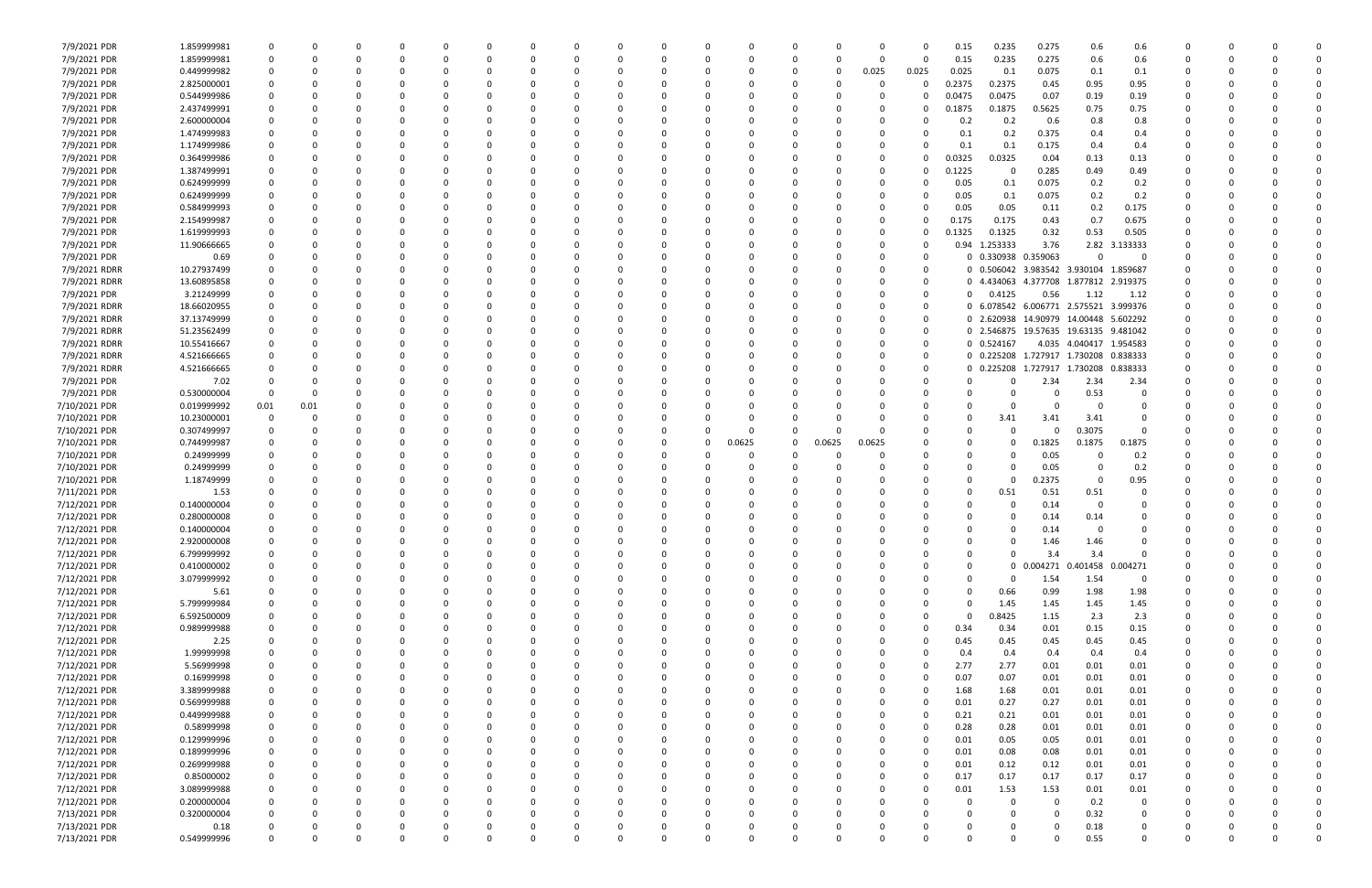| 7/13/2021 PDR | 1.539999996 | 0           |          |          |          | - 0      |          | 0            |   |          | 0        |          |          |          | 0        |          | 0           | 0           | 1.54     | - 0            |      |          |              |
|---------------|-------------|-------------|----------|----------|----------|----------|----------|--------------|---|----------|----------|----------|----------|----------|----------|----------|-------------|-------------|----------|----------------|------|----------|--------------|
| 7/13/2021 PDR | 3.269999988 | 0           |          | $\Omega$ |          | $\Omega$ |          | $\Omega$     |   |          | $\Omega$ |          |          |          | $\Omega$ | O        | 0           | 1.09        | 1.09     | 1.09           | O    |          |              |
| 7/13/2021 PDR | 2.040000012 |             |          |          |          |          |          |              |   |          |          |          |          |          |          |          | 0           | 0.68        | 0.68     | 0.68           |      |          |              |
| 7/13/2021 PDR | 1.019999988 |             |          |          |          |          |          |              |   |          |          |          |          |          |          |          | 0           | 0.34        | 0.34     | 0.34           |      |          |              |
| 7/13/2021 PDR | 1.449999996 |             |          |          |          |          |          |              |   |          |          |          |          |          |          |          |             | 0           | 1.45     | $\Omega$       |      |          |              |
| 7/13/2021 PDR | 7.02        |             |          | n        |          |          |          |              |   |          |          |          |          |          |          | $\Omega$ | 0           | 2.34        | 2.34     | 2.34           |      |          |              |
| 7/13/2021 PDR | 0.129999984 |             |          | n        |          |          |          |              |   |          |          |          |          |          |          | 0.01     | 0.01        | 0.01        | 0.01     | 0.09           |      |          |              |
| 7/13/2021 PDR |             |             |          |          |          |          |          |              |   |          |          |          |          |          |          |          | $\Omega$    | 0           | $\Omega$ | $\Omega$       |      |          |              |
|               | 0.019999992 | 0.01        | 0.01     |          |          |          |          |              |   |          |          |          |          |          |          |          |             |             |          |                |      |          |              |
| 7/13/2021 PDR | 0.260000004 |             |          |          |          |          |          |              |   |          |          |          |          |          |          |          |             | $\Omega$    | 0.26     | 0              |      |          |              |
| 7/13/2021 PDR | 0.879999996 |             |          |          |          |          |          |              |   |          |          |          |          |          |          |          |             | 0           | 0.88     | 0              |      |          |              |
| 7/13/2021 PDR | 0.09        |             |          | $\Omega$ |          |          |          |              |   |          |          |          |          |          |          |          |             | $\Omega$    | 0.09     | $\Omega$       |      |          |              |
| 7/13/2021 PDR | 0.24        |             |          |          |          |          |          |              |   |          |          |          |          |          |          |          | O           | 0           | 0.24     | 0              |      |          |              |
| 7/13/2021 PDR | 0.24        |             |          |          |          |          |          |              |   |          |          |          |          |          |          |          | 0           | $\Omega$    | 0.24     | 0              |      |          |              |
| 7/14/2021 PDR | 5.799999984 |             |          |          |          |          |          |              |   |          |          |          |          |          |          | $\Omega$ | 1.45        | 1.45        | 1.45     | 1.45           |      |          |              |
| 7/14/2021 PDR | 9.875000001 |             |          |          |          |          |          |              |   |          |          |          |          |          |          | $\Omega$ | 1.25        | 1.725       | 3.45     | 3.45           |      |          |              |
| 7/14/2021 PDR | 2.34        |             |          |          |          |          |          |              |   |          |          |          |          |          |          | O        | 0           | 0           | 2.34     | 0              |      |          |              |
| 7/14/2021 PDR | 1.149999984 |             |          |          |          |          |          |              |   |          |          |          |          |          |          | 0.01     | 0.01        | 0.01        | 0.37     | 0.75           |      |          |              |
| 7/14/2021 PDR | 0.16999998  |             |          |          |          |          |          |              |   |          |          |          |          |          |          | 0.01     | 0.01        | 0.01        | 0.01     | 0.13           |      |          |              |
| 7/14/2021 PDR | 0.569999988 | $\Omega$    |          |          |          |          |          |              |   |          |          |          |          |          |          | 0.01     | 0.01        | 0.53        | 0.01     | 0.01           |      |          |              |
| 7/14/2021 PDR | 0.019999992 | 0.01        | 0.01     |          |          |          |          |              |   |          |          |          |          |          |          |          | $\Omega$    | $\Omega$    | - 0      | 0              |      |          |              |
| 7/14/2021 PDR | 0.9         |             |          |          |          |          |          |              |   |          |          |          |          |          |          |          |             | $\Omega$    | 0.9      | - 0            |      |          |              |
| 7/14/2021 PDR | 0.09        |             |          |          |          |          |          |              |   |          |          |          |          |          |          |          |             | 0           | 0.09     | 0              |      |          |              |
| 7/15/2021 PDR | 18.0125     |             |          |          |          |          |          |              |   |          |          |          |          |          |          |          | 2.2625      | 3.15        | 6.3      | 6.3            |      |          |              |
| 7/16/2021 PDR | 0.662500011 |             |          |          |          |          |          |              |   |          |          |          |          |          |          | ი        | 0.0875      | 0.115       | 0.23     | 0.23           |      |          |              |
| 7/16/2021 PDR | 6.592500009 |             |          | n        |          |          |          |              |   |          |          |          |          |          |          | O        | 0.8425      | 1.15        | 2.3      | 2.3            |      |          |              |
| 7/16/2021 PDR | 0.509999988 |             |          |          |          |          |          |              |   |          |          |          |          |          |          | 0.01     | 0.01        | 0.01        | 0.01     | 0.47           |      |          |              |
| 7/16/2021 PDR | 0.359999988 |             |          |          |          |          |          |              |   |          |          |          |          |          | 0        | 0.01     | 0.01        | 0.01        | 0.01     | 0.32           |      |          |              |
| 7/16/2021 PDR | 0.159999984 |             |          |          |          |          |          |              |   |          |          |          |          |          |          | 0.01     | 0.01        | 0.01        | 0.12     | 0.01           |      |          |              |
| 7/17/2021 PDR | 0.009999996 | $\mathbf 0$ | 0.01     |          |          |          |          |              |   |          |          |          |          |          |          |          | 0           | 0           | $\Omega$ | $\overline{0}$ | -0   |          |              |
|               |             |             |          |          |          |          |          |              |   |          |          |          |          |          |          |          |             |             |          |                |      |          |              |
| 7/18/2021 PDR | 0.04999998  | 0.01        | 0.01     |          |          |          |          |              |   |          |          |          |          |          |          |          | 0           | 0           | $\Omega$ | 0.01           | 0.01 | 0.01     |              |
| 7/19/2021 PDR | 0.12        | 0           |          |          |          |          |          |              |   |          |          |          |          |          |          | $\Omega$ | 0           | 0.06        | 0.06     | 0              |      |          |              |
| 7/19/2021 PDR | 0.489999984 |             |          |          |          |          |          |              |   |          |          |          |          |          |          | 0.45     | 0.01        | 0.01        | 0.01     | 0.01           |      |          |              |
| 7/19/2021 PDR | 0.359999988 |             |          |          |          |          |          |              |   |          |          |          |          |          |          | 0.01     | 0.01        | 0.01        | 0.32     | 0.01           |      |          |              |
| 7/19/2021 PDR | 0.929999988 |             |          |          |          |          |          |              |   |          |          |          |          |          |          | 0.25     | 0.26        | 0.01        | 0.01     | 0.4            |      |          |              |
| 7/19/2021 PDR | 0.13999998  |             |          |          |          |          |          |              |   |          |          |          |          |          |          | 0.01     | 0.01        | 0.01        | 0.1      | 0.01           |      |          |              |
| 7/19/2021 PDR | 1.26        |             |          |          |          |          |          |              |   |          |          |          |          |          |          |          | 0           | 0           | 1.26     | 0              |      |          |              |
| 7/19/2021 PDR | 0.24        |             |          |          |          |          |          |              |   |          |          |          |          |          |          |          |             | $\Omega$    | 0.24     | 0              |      |          |              |
| 7/19/2021 PDR | 0.84        |             |          |          |          |          |          |              |   |          |          |          |          |          |          |          |             | $\Omega$    | 0.84     |                |      |          |              |
| 7/19/2021 PDR | 0.24        |             |          |          |          |          |          |              |   |          |          |          |          |          |          |          |             | - 0         | 0.24     |                |      |          |              |
| 7/19/2021 PDR | 0.24        |             |          |          |          |          |          |              |   |          |          |          |          |          |          |          | 0           | $\Omega$    | 0.24     | $\Omega$       |      |          |              |
| 7/19/2021 PDR | 0.33        |             |          |          |          |          |          |              |   |          | 0        |          | O        |          |          | O        |             | 0.33        | . O      | 0              |      |          |              |
| 7/19/2021 PDR | 0.9         | $\Omega$    |          | $\Omega$ |          | $\Omega$ |          |              |   |          | $\Omega$ |          | $\Omega$ |          | 0        | $\Omega$ |             | 0           | 0.9      | $\Omega$       | 0    |          |              |
| 7/19/2021 PDR | 0.09        | 0           |          | 0        |          |          |          | $\Omega$     |   |          | 0        |          |          |          | 0        | ი        |             | $\mathbf 0$ | 0.09     | $\Omega$       |      |          |              |
| 7/19/2021 PDR | 0.09        | 0           |          | $\Omega$ |          | $\Omega$ |          | $\Omega$     |   |          | 0        |          |          |          | 0        | 0        |             | $\mathbf 0$ | 0.09     | 0              |      |          |              |
| 7/19/2021 PDR | 0.189999996 |             |          | $\Omega$ |          | $\Omega$ |          |              |   |          |          |          |          |          |          |          | $\Omega$    | 0.19        | $\Omega$ | $\Omega$       |      |          |              |
| 7/19/2021 PDR | 0.66        |             |          | $\Omega$ |          |          |          | <sup>0</sup> |   |          |          |          |          |          |          | 0        | $\Omega$    | 0.66        |          | $\Omega$       |      |          |              |
| 7/19/2021 PDR | 0.519999996 |             |          | $\Omega$ |          |          |          |              |   |          |          |          |          |          |          | 0        | $\Omega$    | 0.52        |          | 0              |      |          |              |
| 7/19/2021 PDR | 0.09        |             |          |          |          |          |          |              |   |          |          |          |          |          |          | O        | $\Omega$    | 0.09        |          | 0              |      |          |              |
| 7/19/2021 PDR | 0.239791667 | $\Omega$    |          | $\Omega$ |          | $\Omega$ |          | 0            |   |          | $\Omega$ |          |          | $\Omega$ | 0        |          | 0 0.119792  | 0.12        |          | $\Omega$       | 0    | 0        | $\Omega$     |
| 7/19/2021 PDR | 27          | $\Omega$    |          | 0        |          | $\Omega$ |          | $\Omega$     |   |          | 0        |          |          |          | 0        | $\Omega$ | $\mathbf 0$ | 9           | 9        | 9              | 0    | $\Omega$ |              |
| 7/19/2021 PDR | 3.750000003 |             |          | $\Omega$ |          | $\Omega$ |          | $\Omega$     |   |          |          |          |          |          | 0        | 0.65     | 1.3         | 0.9         | 0.9      | $\Omega$       |      | റ        |              |
| 7/20/2021 PDR | 0.579999984 |             |          | 0        |          |          |          |              |   |          |          |          |          |          | 0        | 0.01     | 0.01        | 0.01        | 0.36     | 0.19           |      |          |              |
| 7/20/2021 PDR | 0.979999992 |             |          |          |          |          |          |              |   |          |          |          |          |          | 0        | 0.35     | 0.22        | 0.01        | 0.01     | 0.39           |      |          |              |
| 7/20/2021 PDR | 0.129999984 | $\Omega$    |          | $\Omega$ |          | $\Omega$ |          | 0            |   |          | 0        |          |          |          | 0        | 0.01     | 0.01        | 0.01        | 0.01     | 0.09           | 0    | 0        |              |
| 7/20/2021 PDR | 0.309999984 | 0           |          | $\Omega$ |          | $\Omega$ |          | 0            |   |          | 0        |          |          |          | 0        | 0.01     | 0.01        | 0.01        | 0.01     | 0.27           | 0    | 0        |              |
| 7/20/2021 PDR | 0.369999984 | 0           |          | $\Omega$ |          | $\Omega$ |          | <sup>0</sup> |   |          | $\Omega$ |          |          |          | 0        | 0.01     | 0.01        | 0.01        | 0.01     | 0.33           | 0    | $\Omega$ |              |
|               |             |             |          |          |          |          |          |              |   |          |          |          |          |          |          |          |             |             |          |                |      |          |              |
| 7/20/2021 PDR | 0.13999998  | 0           |          | 0        |          | $\Omega$ |          | <sup>0</sup> |   |          | $\Omega$ |          |          |          | 0        | 0.01     | 0.01        | 0.01        | 0.01     | 0.1            | 0    | $\Omega$ |              |
| 7/20/2021 PDR | 1.399999992 |             |          | $\Omega$ |          |          |          |              |   |          |          |          |          |          |          | $\Omega$ | $\mathbf 0$ | 0.7         | 0.7      | $\Omega$       |      |          |              |
| 7/20/2021 PDR | 0.099999996 |             |          |          |          |          |          |              |   |          |          |          |          |          |          |          | $\Omega$    | 0.1         |          | $\Omega$       |      |          |              |
| 7/20/2021 PDR | 0.099999996 | 0           |          | 0        |          |          |          |              |   |          |          |          |          |          |          |          | 0           | 0.1         | - 0      | 0              | 0    |          |              |
| 7/20/2021 PDR | 0.189999996 |             |          | $\Omega$ |          |          |          |              |   |          |          |          |          |          |          |          | $\Omega$    | 0.19        | $\Omega$ | $\Omega$       |      |          |              |
| 7/20/2021 PDR | 0.12        | O           |          | 0        |          | $\Omega$ |          |              |   |          |          |          |          |          | -0       | O        | $\Omega$    | $\mathbf 0$ | 0.12     | $\Omega$       |      |          | <sup>0</sup> |
| 7/20/2021 PDR | 0.189999996 |             |          | 0        |          | $\Omega$ |          | <sup>0</sup> |   |          | 0        |          |          |          | 0        | 0        | $\Omega$    | 0.19        | - 0      | 0              |      |          |              |
| 7/20/2021 PDR | 0.09        |             |          |          |          |          |          |              |   |          |          |          |          |          |          | $\Omega$ | 0           | 0.09        | - 0      | 0              |      |          |              |
| 7/20/2021 PDR | 4.919999994 | $\Omega$    | $\Omega$ | $\Omega$ | $\Omega$ | $\Omega$ | $\Omega$ | $\Omega$     | 0 | $\Omega$ | $\Omega$ | $\Omega$ | $\Omega$ | $\Omega$ | 0        | 1.59     | 1.65        | 1.12        | 0.56     | $\mathbf 0$    | 0    | $\Omega$ |              |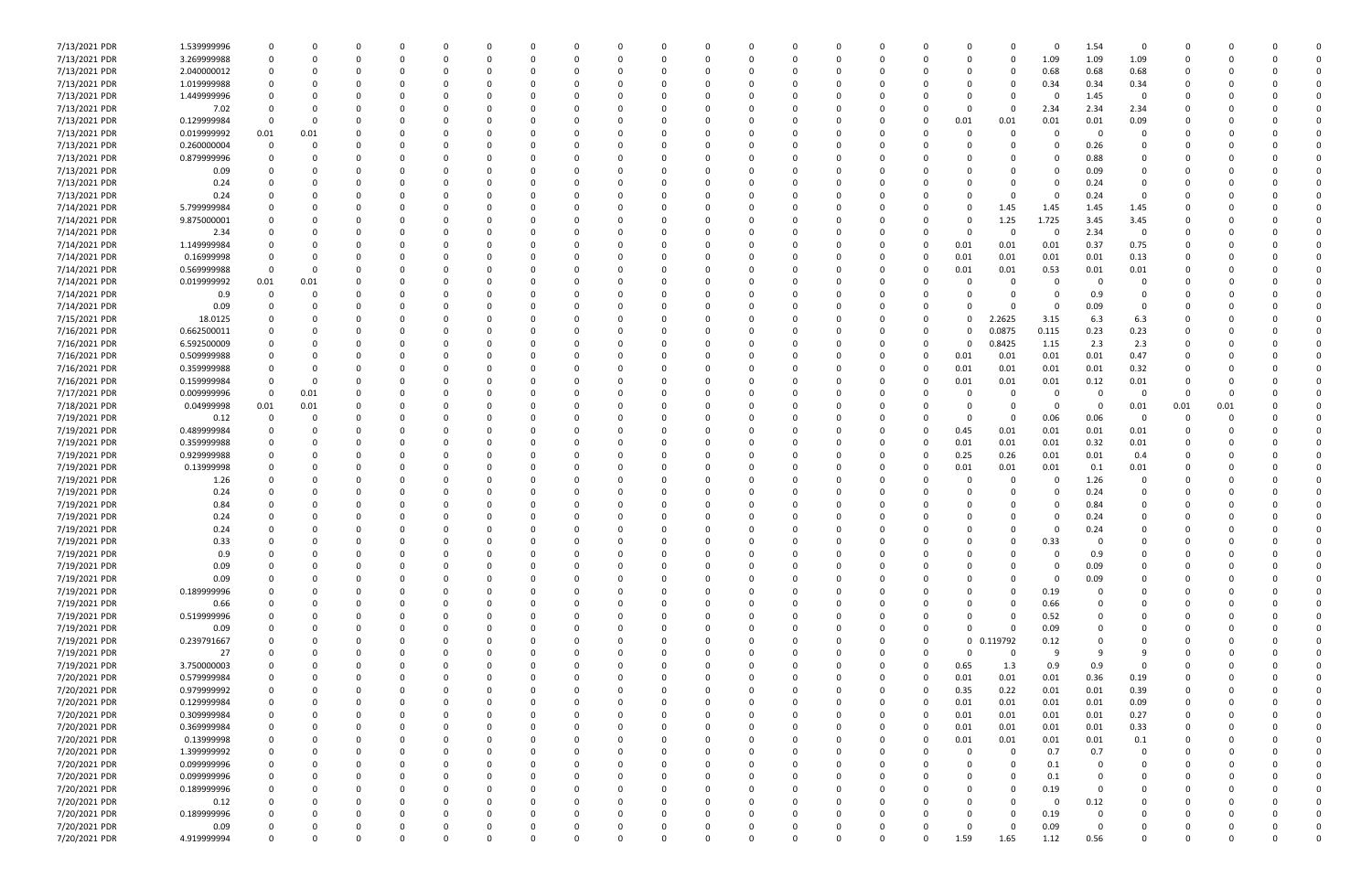| 7/20/2021 PDR                  | 9.999999984                | 0           | 0    | -0          |             |  |   |          | - 0      |          |              | C |      |              |          | 2.5          | 2.5      | 2.5               | 2.5         | 0        |      |      |  |
|--------------------------------|----------------------------|-------------|------|-------------|-------------|--|---|----------|----------|----------|--------------|---|------|--------------|----------|--------------|----------|-------------------|-------------|----------|------|------|--|
| 7/21/2021 PDR                  | 0.04999998                 | 0.01        | 0.01 | 0           | $\Omega$    |  |   |          | $\Omega$ |          |              | O |      | 0            |          | 0            | - 0      | $\Omega$          | $\Omega$    | 0.01     | 0.01 | 0.01 |  |
| 7/21/2021 PDR                  | 0.089999964                | 0.01        | 0.01 | $\Omega$    |             |  |   |          |          |          |              |   |      |              |          | 0.01         | 0.01     | 0.01              | 0.01        | 0.01     | 0.01 | 0.01 |  |
| 7/21/2021 PDR                  | 0.017499993                | 0.0075      | 0.01 |             |             |  |   |          |          |          |              |   |      |              |          | 0            |          |                   |             |          |      |      |  |
|                                |                            |             |      |             |             |  |   |          |          |          |              |   |      |              |          |              |          |                   |             |          |      |      |  |
| 7/21/2021 PDR                  | 0.080000004                |             |      |             |             |  |   |          |          |          |              | O | 0.08 |              |          | 0            |          |                   |             |          |      |      |  |
| 7/21/2021 PDR                  | 4.359999984                |             |      |             |             |  |   |          |          |          |              |   |      |              |          | 1.09         | 1.09     | 1.09              | 1.09        |          |      |      |  |
| 7/21/2021 PDR                  | 36                         |             |      |             |             |  |   |          |          |          |              |   |      |              |          | 9            |          | ۵                 | a           |          |      |      |  |
| 7/21/2021 PDR                  | 0.722500011                |             |      |             |             |  |   |          |          |          |              |   |      | <sup>n</sup> | 0.0875   | 0.175        | 0.23     | 0.23              |             |          |      |      |  |
| 7/21/2021 PDR                  | 0.472500009                |             |      |             |             |  |   |          |          |          |              | 0 |      | 0.0575       | 0.115    | 0.23         | 0.07     | - 0               | 0           |          |      |      |  |
| 7/21/2021 PDR                  | 0.440000016                |             |      |             |             |  |   |          |          |          |              |   |      |              |          | 0.11         | 0.11     | 0.11              | 0.11        |          |      |      |  |
| 7/21/2021 PDR                  | 4.077499995                |             |      |             |             |  |   |          |          |          |              |   |      | 0            |          |              |          | 1.3               | 0           |          |      |      |  |
|                                |                            |             |      |             |             |  |   |          |          |          |              |   |      |              | 0.4925   | 0.985        | 1.3      |                   |             |          |      |      |  |
| 7/22/2021 PDR                  | 0.330000012                |             |      |             |             |  |   |          |          |          |              |   |      |              |          | 0.11         | 0.11     | 0.11              | 0           |          |      |      |  |
| 7/22/2021 PDR                  | 4.077499995                |             |      |             |             |  |   |          |          |          |              |   |      | 0            | 0.4925   | 0.985        | 1.3      | 1.3               | 0           |          |      |      |  |
| 7/22/2021 PDR                  | 2.824999995                |             |      |             |             |  |   |          |          |          |              |   |      | 0            | 0.335    | 0.67         | 0.91     | 0.91              | 0           |          |      |      |  |
| 7/22/2021 PDR                  | 0.22999998                 |             |      |             |             |  |   |          |          |          |              |   |      |              | 0.01     | 0.01         | 0.01     | 0.01              | 0.19        |          |      |      |  |
| 7/22/2021 PDR                  | 0.349999992                |             |      |             |             |  |   |          |          |          |              |   |      |              | 0.03     | 0.01         | 0.01     | 0.01              | 0.29        |          |      |      |  |
| 7/22/2021 PDR                  | 0.209999988                | $\Omega$    |      |             |             |  |   |          |          |          |              |   |      |              | 0.01     | 0.17         | 0.01     | 0.01              | 0.01        | 0        |      |      |  |
|                                |                            |             |      |             |             |  |   |          |          |          |              |   |      |              |          |              |          |                   |             |          |      |      |  |
| 7/22/2021 PDR                  | 0.069999972                | 0.01        | 0.01 |             |             |  |   |          |          |          |              |   |      |              |          | 0            |          | 0.01              | 0.01        | 0.01     | 0.01 | 0.01 |  |
| 7/22/2021 PDR                  | 0.039999984                | 0.01        | 0.01 |             |             |  |   |          |          |          |              |   |      |              |          |              |          |                   |             | 0        | 0.01 | 0.01 |  |
| 7/22/2021 PDR                  | 0.029999988                | 0.01        | 0.01 |             |             |  |   |          |          |          |              |   |      |              |          |              |          |                   |             |          |      | 0.01 |  |
| 7/22/2021 PDR                  | 3.359999988                |             |      |             |             |  |   |          |          |          |              |   |      |              |          |              | 1.12     | 1.12              | 1.12        |          |      |      |  |
| 7/22/2021 PDR                  | 1.35                       |             |      |             |             |  |   |          |          |          |              |   |      |              |          |              | 0.45     | 0.45              | 0.45        |          |      |      |  |
| 7/22/2021 PDR                  | 0.929999988                |             |      |             |             |  |   |          |          |          |              |   |      |              |          | 0            | 0.31     | 0.31              | 0.31        |          |      |      |  |
| 7/23/2021 PDR                  | 0.04999998                 |             |      |             |             |  |   |          |          |          |              |   |      | <sup>0</sup> |          |              | 0.01     | 0.01              |             |          |      |      |  |
|                                |                            |             |      |             |             |  |   |          |          |          |              |   |      |              | 0.01     | 0.01         |          |                   | 0.01        |          |      |      |  |
| 7/23/2021 PDR                  | 3.759999996                |             |      |             |             |  |   |          |          |          |              |   |      |              |          | $\mathbf 0$  |          | 0.039167 3.681667 | 0.039167    |          |      |      |  |
| 7/23/2021 PDR                  | 0.249999996                |             |      |             |             |  |   |          |          |          |              |   |      |              |          | $\mathbf{0}$ |          | 0.002604 0.244792 | 0.002604    |          |      |      |  |
| 7/23/2021 PDR                  | 0.980000004                |             |      |             |             |  |   |          |          |          |              |   |      |              |          | 0.98         |          | - 0               | 0           |          |      |      |  |
| 7/23/2021 PDR                  | 1.089999996                |             |      |             |             |  |   |          |          |          |              |   |      |              |          | 0            |          | 1.09              |             |          |      |      |  |
| 7/23/2021 PDR                  | 1.08                       |             |      | -0          |             |  |   |          |          |          |              |   |      |              |          | $\Omega$     | $\Omega$ | 1.08              | $\Omega$    |          |      |      |  |
| 7/23/2021 PDR                  | 14.81749999                |             |      |             |             |  |   |          |          |          |              |   |      | $\Omega$     | 1.7725   | 3.545        | 4.75     | 4.75              | 0           |          |      |      |  |
|                                |                            |             |      |             |             |  |   |          |          |          |              |   |      |              |          |              |          |                   |             |          |      |      |  |
| 7/23/2021 PDR                  | 0.957499992                |             |      |             |             |  |   |          |          |          |              |   |      | 0            | 0.1125   | 0.225        | 0.31     | 0.31              | $\Omega$    | C        |      |      |  |
| 7/24/2021 PDR                  | 0.089999964                | 0.01        | 0.01 |             |             |  |   |          |          |          |              |   |      |              |          | 0.01         | 0.01     | 0.01              | 0.01        | 0.01     | 0.01 | 0.01 |  |
| 7/24/2021 PDR                  | 0.019999992                | 0.01        | 0.01 |             |             |  |   |          |          |          |              |   |      |              |          | 0            |          | - ೧               | 0           | - 0      |      | -0   |  |
| 7/25/2021 PDR                  | 0.059999976                | $0.01\,$    | 0.01 |             |             |  |   |          |          |          |              |   |      |              |          | 0            |          | - 0               | 0.01        | 0.01     | 0.01 | 0.01 |  |
| 7/26/2021 PDR                  | 0.299999988                |             |      |             |             |  |   |          |          |          |              |   |      |              | 0.01     | 0.01         | 0.01     | 0.01              | 0.26        |          |      |      |  |
| 7/26/2021 PDR                  | 0.28999998                 |             |      |             |             |  |   |          |          |          |              |   |      |              | 0.01     | 0.01         | 0.01     | 0.25              | 0.01        |          |      |      |  |
|                                |                            |             |      |             |             |  |   |          |          |          |              |   |      |              |          |              |          |                   |             |          |      |      |  |
| 7/26/2021 PDR                  | 0.729999984                |             |      |             |             |  |   |          |          |          |              |   |      |              | 0.01     | 0.01         | 0.01     | 0.01              | 0.69        |          |      |      |  |
| 7/26/2021 PDR                  | 0.28999998                 |             |      |             |             |  |   |          |          |          |              |   |      |              | 0.01     | 0.01         | 0.01     | 0.25              | 0.01        |          |      |      |  |
| 7/26/2021 PDR                  | 0.099999996                |             |      |             |             |  |   |          |          |          |              |   |      |              |          | 0            |          | 0.1               |             |          |      |      |  |
| 7/26/2021 PDR                  | 0.609999996                |             |      | $\Omega$    |             |  |   |          |          |          |              |   |      |              |          | $\Omega$     | $\Omega$ | 0.61              | 0           |          |      |      |  |
| 7/26/2021 PDR                  | 4.045000002                | $\Omega$    |      | $\Omega$    |             |  |   |          |          |          |              |   |      |              | 1.34     | 1.34         | 0.91     | 0.455             | $\Omega$    | $\cap$   |      |      |  |
| 7/27/2021 PDR                  | 0.149999988                | $\Omega$    |      | 0           | $\Omega$    |  | ი |          | $\Omega$ |          | <sup>0</sup> | O |      | $\Omega$     | 0.01     | 0.01         | 0.01     | 0.01              | 0.11        | 0        |      |      |  |
|                                |                            |             |      |             |             |  |   |          |          |          |              |   |      | $\Omega$     |          |              |          |                   |             |          |      |      |  |
| 7/27/2021 PDR                  | 0.37999998                 | $\mathbf 0$ | 0    | $\Omega$    | $\Omega$    |  |   |          | $\Omega$ |          |              | 0 |      |              | 0.01     | 0.01         | 0.01     | 0.34              | 0.01        | 0        |      | 0    |  |
| 7/27/2021 PDR                  | 0.069999972                | 0.01        | 0.01 | 0           |             |  |   |          |          |          |              | C |      |              |          | $\mathbf 0$  | $\Omega$ | 0.01              | 0.01        | 0.01     | 0.01 | 0.01 |  |
| 7/27/2021 PDR                  | 0.089999964                | 0.01        | 0.01 |             |             |  |   |          | 0        |          |              | 0 |      |              |          | 0.01         | 0.01     | 0.01              | 0.01        | 0.01     | 0.01 | 0.01 |  |
| 7/27/2021 PDR                  | 0.24                       | $\mathbf 0$ |      | 0           | 0           |  |   |          |          |          |              |   |      |              |          | 0            | 0.24     | - 0               | 0           | 0        |      |      |  |
| 7/27/2021 PDR                  | 0.519999996                | $\Omega$    |      | $\Omega$    |             |  |   |          |          |          |              |   |      |              |          |              | $\Omega$ | 0.52              | $\mathbf 0$ |          |      |      |  |
| 7/27/2021 PDR                  | 0.050000004                |             |      | 0           | ŋ           |  |   |          |          |          |              |   |      |              |          |              | $\Omega$ | 0.05              | $\Omega$    |          |      |      |  |
| 7/27/2021 PDR                  | 0.099999996                |             |      | 0           | $\Omega$    |  |   |          | 0        |          |              | 0 |      |              |          |              |          | 0.1               | 0           |          |      |      |  |
|                                |                            |             |      |             |             |  |   |          |          |          |              |   |      |              |          |              |          |                   |             |          |      |      |  |
| 7/27/2021 PDR                  | 0.18                       |             |      |             | $\Omega$    |  |   |          | $\Omega$ |          |              | 0 |      |              |          |              |          | 0.18              | 0           |          |      |      |  |
| 7/27/2021 PDR                  | 0.560000004                |             |      |             | 0           |  |   |          | 0        |          |              |   |      |              |          |              | $\Omega$ | 0.56              | 0           |          |      |      |  |
| 7/27/2021 PDR                  | 0.9                        |             |      |             |             |  |   |          |          |          |              |   |      |              |          |              |          | 0.9               |             |          |      |      |  |
| 7/27/2021 PDR                  | 0.219999996                |             |      |             |             |  |   |          |          |          |              |   |      |              |          |              |          | 0.22              |             |          |      |      |  |
| 7/27/2021 PDR                  | 0.099999996                | 0           |      | 0           | $\Omega$    |  |   |          | $\Omega$ |          |              | 0 |      |              |          | 0            | $\Omega$ | 0.1               | 0           | 0        |      |      |  |
| 7/27/2021 PDR                  | 0.339999996                | 0           |      | 0           | $\Omega$    |  |   |          | 0        |          |              | 0 |      |              |          | 0            | $\Omega$ | 0.34              | 0           |          |      |      |  |
|                                |                            |             |      |             |             |  |   |          |          |          |              |   |      |              |          |              |          |                   |             |          |      |      |  |
| 7/27/2021 PDR                  | 0.06                       | 0           |      | 0           | $\Omega$    |  |   |          | $\Omega$ |          |              | 0 |      |              |          | 0            | $\Omega$ | 0.06              | $\Omega$    | -0       |      |      |  |
| 7/27/2021 PDR                  | 0.980000004                |             |      | 0           | 0           |  |   |          | 0        |          |              | 0 |      |              |          | 0.98         |          |                   | 0           |          |      |      |  |
| 7/27/2021 PDR                  | 18                         |             |      |             |             |  |   |          |          |          |              |   |      |              |          | 0            | q        | - 9               |             |          |      |      |  |
| 7/27/2021 PDR                  | 6.592500009                |             |      |             |             |  |   |          |          |          |              |   |      | 0            |          | 0.8425       | 1.15     | 2.3               | 2.3         |          |      |      |  |
| 7/27/2021 PDR                  | 9.875000001                |             |      |             |             |  |   |          |          |          |              |   |      | 0            | $\Omega$ | 1.25         | 1.725    | 3.45              | 3.45        |          |      |      |  |
| 7/28/2021 PDR                  | 0.569999988                | $\Omega$    |      | $\Omega$    | $\Omega$    |  |   |          |          |          |              | O |      | $\Omega$     | 0.01     | 0.01         | 0.01     | 0.27              | 0.27        | $\Omega$ |      |      |  |
|                                |                            |             |      |             |             |  |   |          |          |          |              |   |      |              |          |              | $\Omega$ |                   |             |          |      |      |  |
| 7/28/2021 PDR                  | 0.04999998                 | 0.01        | 0.01 | 0           | 0           |  |   |          | $\Omega$ |          |              | 0 |      |              |          | 0            |          | 0                 | 0.01        | 0.01     | 0.01 |      |  |
|                                |                            |             |      |             |             |  |   |          |          |          |              |   |      |              |          |              |          |                   |             |          |      |      |  |
| 7/28/2021 PDR                  | 2.82                       | 0           |      |             |             |  |   |          |          |          |              |   |      |              |          |              | $\Omega$ | 2.82              | $\Omega$    |          |      |      |  |
| 7/28/2021 PDR<br>7/28/2021 PDR | 0.950000004<br>0.609999996 | 0           |      | $\mathbf 0$ | $\mathbf 0$ |  |   | $\Omega$ |          | $\Omega$ | $\mathbf 0$  |   |      |              |          |              |          | 0.95<br>0.61      | $\mathbf 0$ |          |      |      |  |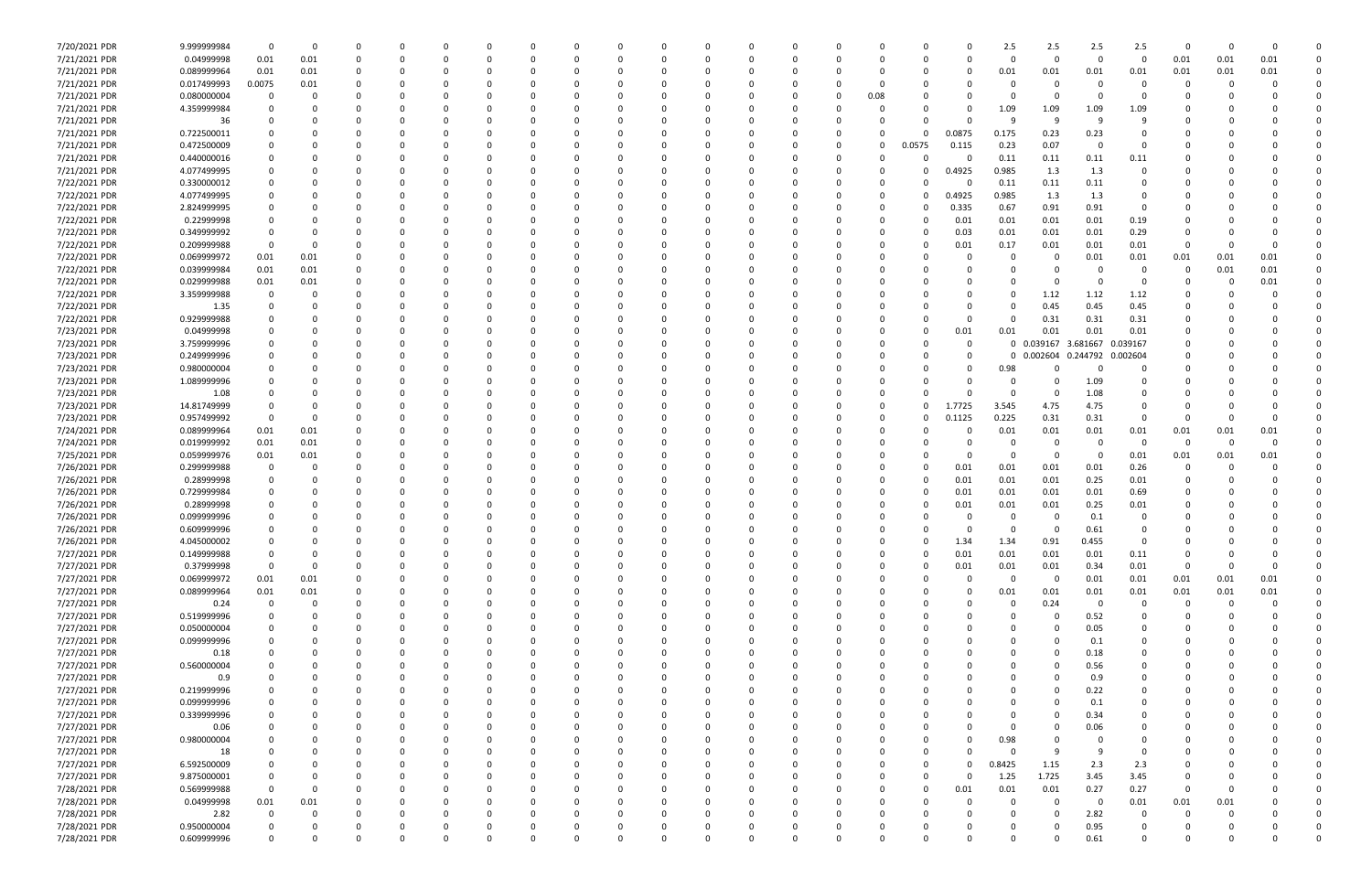| 7/28/2021 PDR                  | 0.482499999               | 0             |   | 0             |          | $\Omega$ |          | 0            | 0        | 0                |          |                      |          | 0        |             |                      | 0                   | 0.2425        | 0.24             | 0              |          |          |          |             |
|--------------------------------|---------------------------|---------------|---|---------------|----------|----------|----------|--------------|----------|------------------|----------|----------------------|----------|----------|-------------|----------------------|---------------------|---------------|------------------|----------------|----------|----------|----------|-------------|
| 7/28/2021 PDR                  | 0.564999993               | 0             |   | $\Omega$      | $\Omega$ | $\Omega$ |          | <sup>0</sup> |          | $\Omega$         | $\Omega$ |                      | O        | $\Omega$ |             | $\Omega$             | $\Omega$            | 0.285         | 0.28             | $\Omega$       |          |          |          |             |
| 7/28/2021 PDR                  | 0.482499999               |               |   |               |          |          |          |              |          |                  |          |                      |          |          |             | O                    | 0                   | 0.2425        | 0.24             | O              |          |          |          |             |
| 7/28/2021 PDR                  | 0.482499999               |               |   |               |          |          |          |              |          |                  |          |                      |          |          |             | 0                    | 0                   | 0.2425        | 0.24             | 0              |          |          |          |             |
| 7/28/2021 PDR                  | 0.765000006               |               |   |               |          |          |          |              |          |                  |          |                      |          |          |             | 0                    | 0.38                | 0.385         | - 0              |                |          |          |          |             |
| 7/28/2021 PDR                  | 0.507500004               |               |   |               |          |          |          |              |          |                  |          |                      |          |          |             | O                    | 0                   | 0.5075        |                  | n              |          |          |          |             |
| 7/28/2021 PDR                  | 0.507500004               |               |   |               |          |          |          |              |          |                  |          |                      |          |          |             | 0                    |                     | 0.5075        |                  |                |          |          |          |             |
| 7/28/2021 PDR                  | 0.5775                    |               |   |               |          |          |          |              |          |                  |          |                      |          |          |             |                      |                     | 0.5775        |                  |                |          |          |          |             |
| 7/28/2021 PDR                  | 0.5775                    |               |   |               |          |          |          |              |          |                  |          |                      |          |          |             | O                    | O                   | 0.5775        |                  |                |          |          |          |             |
| 7/28/2021 PDR                  | 0.66                      |               |   |               |          |          |          |              |          |                  |          |                      |          |          |             | 0                    | 0.33                | 0.33          | - 0              |                |          |          |          |             |
| 7/28/2021 PDR                  | 1.529999994               |               |   |               |          |          |          |              |          |                  |          |                      |          |          |             |                      | 0                   | 0.77          | 0.76             |                |          |          |          |             |
| 7/28/2021 PDR                  | 0.382499994               |               |   |               |          |          |          |              |          |                  |          |                      |          |          |             | 0                    | 0                   | 0.1925        | 0.19             |                |          |          |          |             |
| 7/28/2021 PDR                  | 0.182499999               |               |   |               |          |          |          |              |          |                  |          |                      |          |          |             | 0                    | 0                   | 0.0925        | 0.09             |                |          |          |          |             |
| 7/28/2021 PDR                  | 1.137499998               |               |   |               |          |          |          |              |          |                  |          |                      |          |          |             | O                    |                     | 0.2375        | 0.9              | O              |          |          |          |             |
| 7/28/2021 PDR                  | 0.177500001               |               |   |               |          |          |          |              |          |                  |          |                      |          |          |             | $\Omega$             | 0                   | 0.0375        | 0.14             | 0              |          |          |          |             |
| 7/28/2021 PDR                  | 0.177500001               |               |   |               |          |          |          |              |          |                  |          |                      |          |          |             | 0                    | 0                   | 0.0375        | 0.14             |                |          |          |          |             |
| 7/28/2021 PDR                  | 0.372499998               |               |   |               |          |          |          |              |          |                  |          |                      |          |          |             | O                    | 0                   | 0.1925        | 0.18             | 0              |          |          |          |             |
| 7/28/2021 PDR                  | 0.372499998               |               |   | $\Omega$      |          |          |          |              |          |                  |          |                      |          |          |             | $\Omega$             | 0                   | 0.1925        | 0.18             | $\Omega$       |          |          |          |             |
| 7/28/2021 PDR                  | 0.239999994               |               |   |               |          |          |          |              |          |                  |          |                      |          |          |             | 0                    |                     | 0.05          | 0.19             | 0              |          |          |          |             |
| 7/28/2021 PDR                  | 0.834999999               |               |   |               |          |          |          |              |          |                  |          |                      |          |          |             | O                    | 0                   | 0.175         | 0.66             | 0              |          |          |          |             |
| 7/28/2021 PDR                  | 0.234999999               |               |   |               |          |          |          |              |          |                  |          |                      |          |          |             | 0                    | 0                   | 0.235         | 0                | 0              |          |          |          |             |
| 7/28/2021 PDR                  | 0.632500002               |               |   |               |          |          |          |              |          |                  |          |                      |          |          |             | 0                    | 0                   | 0.1325        | 0.5              | 0              |          |          |          |             |
| 7/28/2021 PDR                  | 0.114999999               |               |   |               |          |          |          |              |          |                  |          |                      |          |          |             |                      | 0                   | 0.025         | 0.09             | - 0            |          |          |          |             |
| 7/28/2021 PDR                  | 0.29499999                |               |   |               |          |          |          |              |          |                  |          |                      |          |          |             |                      | O                   | 0.035         | 0.13             | 0.13           |          |          |          |             |
| 7/28/2021 PDR                  | 0.18                      |               |   |               |          |          |          |              |          |                  |          |                      |          |          |             | Ω                    | 0                   | 0             | 0.18             | $\Omega$       |          |          |          |             |
| 7/28/2021 PDR                  | 1.359999984               |               |   |               |          |          |          |              |          |                  |          |                      |          |          |             | 0                    | 0.34                | 0.34          | 0.34             | 0.34           |          |          |          |             |
| 7/28/2021 PDR                  | 3.639999984               |               |   |               |          |          |          |              |          |                  |          |                      |          |          |             |                      | 0.91                | 0.91          | 0.91             | 0.91           |          |          |          |             |
| 7/28/2021 PDR                  | 1.060000008               |               |   |               |          |          |          |              |          |                  |          |                      |          |          |             |                      | -0                  | 0.53          | 0.53             | $\Omega$       |          |          |          |             |
| 7/29/2021 PDR                  | 1.454583333               |               |   |               |          |          |          |              |          |                  |          |                      |          | -0       | $\mathbf 0$ | 454583.              | 0                   | 0             | - 0              | - 0            |          |          |          |             |
| 7/29/2021 PDR                  | 1.30999998                |               |   |               |          |          |          |              |          |                  |          |                      |          |          |             | 0.01                 | 0.01                | 0.01          | 0.64             | 0.64           |          |          |          |             |
| 7/29/2021 PDR                  | 0.149999988               |               |   | n             |          |          |          |              |          |                  |          |                      |          | 0        |             | 0.06                 | 0.06                | 0.01          | 0.01             | 0.01           |          |          |          |             |
| 7/29/2021 PDR                  | 0.749999988               |               |   | n             |          |          |          |              |          |                  |          |                      |          |          |             | 0.24                 | 0.24                | 0.01          | 0.13             | 0.13           |          |          |          |             |
| 7/29/2021 PDR                  | 0.449999988               |               |   |               |          |          |          |              |          |                  |          |                      |          |          |             | 0.01                 | 0.01                | 0.01          | 0.21             | 0.21           |          |          |          |             |
| 7/29/2021 PDR                  |                           |               |   |               |          |          |          |              |          |                  |          |                      |          |          |             |                      |                     |               |                  |                |          |          |          |             |
| 7/29/2021 PDR                  | 8.14999998                |               |   |               |          |          |          |              |          |                  |          |                      |          |          |             | 4.06                 | 4.06                | 0.01          | 0.01             | 0.01           |          |          |          |             |
| 7/29/2021 PDR                  | 1.589999988<br>0.04999998 |               |   |               |          |          |          |              |          |                  |          |                      |          |          |             | 0.78<br>0.01         | 0.78<br>0.01        | 0.01<br>0.01  | 0.01<br>0.01     | 0.01<br>0.01   |          |          |          |             |
| 7/29/2021 PDR                  | 0.04999998                |               |   |               |          |          |          |              |          |                  |          |                      |          |          |             |                      |                     |               |                  |                |          |          |          |             |
| 7/29/2021 PDR                  | 0.089999988               |               |   |               |          |          |          |              |          |                  |          |                      |          |          |             | 0.01<br>0.01         | 0.01                | 0.01          | 0.01             | 0.01           |          |          |          |             |
| 7/29/2021 PDR                  | 0.04999998                |               |   |               |          |          |          |              |          |                  |          |                      |          |          |             | 0.01                 | 0.05                | 0.01          | 0.01             | 0.01           |          |          |          |             |
|                                | 0.04999998                |               |   | n             |          |          |          |              |          |                  |          |                      |          |          |             |                      | 0.01                | 0.01          | 0.01<br>0.01     | 0.01<br>0.01   |          |          |          |             |
| 7/29/2021 PDR                  |                           |               |   |               |          |          |          |              |          |                  |          |                      |          |          |             | 0.01                 | 0.01<br>$\Omega$    | 0.01<br>1.26  |                  |                |          |          |          |             |
| 7/29/2021 PDR<br>7/29/2021 PDR | 2.52<br>0.820000008       | 0             | 0 | 0             | 0        | $\Omega$ | $\Omega$ | 0            | O        | 0<br>$\Omega$    | - 0      | $\Omega$<br>$\Omega$ | 0        | 0        |             | O<br>$\Omega$        | 0                   | 0.41          | 1.26<br>0.41     | 0<br>0         | 0        | - 0      |          |             |
| 7/29/2021 PDR                  |                           |               |   | $\Omega$      |          |          |          | $\Omega$     |          |                  |          |                      |          |          |             | $\Omega$             |                     |               |                  |                |          |          |          |             |
|                                | 0.96<br>0.519999996       | $\Omega$      |   |               |          |          |          | <sup>0</sup> |          | 0                |          |                      |          |          |             | $\Omega$             | 0<br>0              | 0<br>0.52     | 0.96<br>$\Omega$ | 0<br>$\Omega$  |          |          |          |             |
| 7/29/2021 PDR<br>7/29/2021 PDR | 0.500000004               |               |   | 0             |          |          |          |              |          |                  |          |                      |          | 0<br>0   |             | 0                    | 0                   | 0.5           |                  | 0              | 0        | -0       |          |             |
| 7/29/2021 PDR                  | 0.279999996               |               |   |               |          |          |          |              |          |                  |          |                      |          |          |             | 0                    | $\Omega$            | 0.28          |                  |                |          |          |          |             |
| 7/29/2021 PDR                  | 0.57                      | $\Omega$      |   |               |          |          |          |              |          |                  |          |                      |          | -0       |             | 0                    | $\Omega$            | 0.57          |                  | 0              |          |          |          |             |
| 7/29/2021 PDR                  | 0.57                      | 0             |   | 0             |          |          |          |              |          |                  |          |                      |          |          |             | 0                    | 0                   | 0.57          |                  | 0              |          |          |          |             |
| 7/29/2021 PDR                  | 1.17                      |               |   | $\Omega$      |          |          |          |              |          |                  |          |                      |          |          |             | ი                    | $\Omega$            | 1.17          |                  |                |          |          |          |             |
| 7/29/2021 PDR                  | 0.189999996               | O             |   | 0             |          |          |          |              |          |                  |          |                      |          | 0        |             | 0                    | 0                   | 0.19          |                  | O              |          |          |          |             |
| 7/29/2021 PDR                  | 0.09                      |               |   | 0             |          |          |          | 0            |          | 0                |          |                      |          | 0        |             | 0                    | 0                   | 0.09          |                  | 0              |          |          |          |             |
| 7/29/2021 PDR                  | 0.140000004               |               |   | n             |          |          |          |              |          |                  |          |                      |          |          |             | 0                    | 0                   | 0.14          | $\Omega$         | 0              |          |          |          |             |
| 7/29/2021 PDR                  | 0.189999996               |               |   |               |          |          |          |              |          | 0                |          |                      |          | -0       |             | 0                    | 0                   | 0             | 0.19             | 0              |          |          |          |             |
| 7/29/2021 PDR                  | 0.189999996               | 0             |   |               |          |          |          |              |          | 0                |          |                      |          |          |             |                      | 0                   | $\mathbf 0$   | 0.19             | 0              |          |          |          |             |
| 7/29/2021 PDR                  | 0.239999994               |               |   |               |          |          |          |              |          | 0.05             |          |                      |          |          |             |                      |                     | 0.19          |                  | $\Omega$       |          |          |          |             |
|                                |                           |               |   |               |          |          |          |              |          |                  |          |                      |          |          |             |                      |                     |               |                  |                |          |          |          |             |
| 7/29/2021 PDR                  | 0.504999993               | 0             |   |               |          |          |          |              |          | 0.105            |          |                      |          | 0        |             | 0                    |                     | 0.4           |                  | 0              | 0        |          |          |             |
| 7/29/2021 PDR                  | 0.670000002               | 0             |   | 0<br>$\Omega$ |          | $\Omega$ |          | 0            |          | 0.14<br>$\Omega$ |          |                      |          |          |             | 0<br>0               | 0<br>$\Omega$       | 0.53<br>0.31  | $\Omega$         | 0<br>$\Omega$  |          |          |          |             |
| 7/29/2021 PDR                  | 0.619999992               |               |   |               |          |          |          | $\Omega$     |          |                  |          |                      |          |          |             |                      |                     |               | 0.31             |                |          |          |          |             |
| 7/29/2021 PDR                  | 0.189999996               |               |   |               |          |          |          | 0            |          | 0                |          |                      |          |          |             | 0                    |                     | 0 0.001979    | 0.186042         | 0.001979       |          |          |          |             |
| 7/29/2021 PDR<br>7/29/2021 PDR | 0.4125<br>1.040000016     | 0<br>$\Omega$ |   | 0             |          |          |          |              |          |                  |          |                      |          |          |             | $\Omega$<br>$\Omega$ | 0.0375<br>0.26      | 0.075<br>0.26 | 0.15             | 0.15<br>0.26   | 0        |          |          |             |
| 7/29/2021 PDR                  |                           |               |   | 0             |          |          |          |              |          |                  |          |                      |          |          |             | 3.21                 |                     |               | 0.26<br>1.15     | $\overline{0}$ |          |          |          |             |
| 7/29/2021 PDR                  | 10.03<br>1.62             | 0             |   | 0             |          | $\Omega$ |          | <sup>0</sup> |          | 0                |          |                      |          | 0        |             | $\Omega$             | 3.37<br>$\mathbf 0$ | 2.3<br>0.81   | 0.81             | $\overline{0}$ |          |          |          |             |
| 7/29/2021 PDR                  | 0.382500009               |               |   | 0             |          | 0        |          | 0            |          | 0                |          |                      |          |          |             | 0.0575               | 0.115               | 0.14          | 0.07             | $\mathbf 0$    |          |          |          |             |
| 7/30/2021 PDR                  | 0.989999988               | $\Omega$      |   | $\Omega$      |          | $\Omega$ | $\Omega$ | $\Omega$     | $\Omega$ | $\Omega$         |          | $\Omega$             | $\Omega$ | -0       |             | 0.48                 | 0.48                | 0.01          | 0.01             | 0.01           | $\Omega$ | $\Omega$ | $\Omega$ | $\mathbf 0$ |
|                                |                           |               |   |               |          |          |          |              |          |                  |          |                      |          |          |             |                      |                     |               |                  |                |          |          |          |             |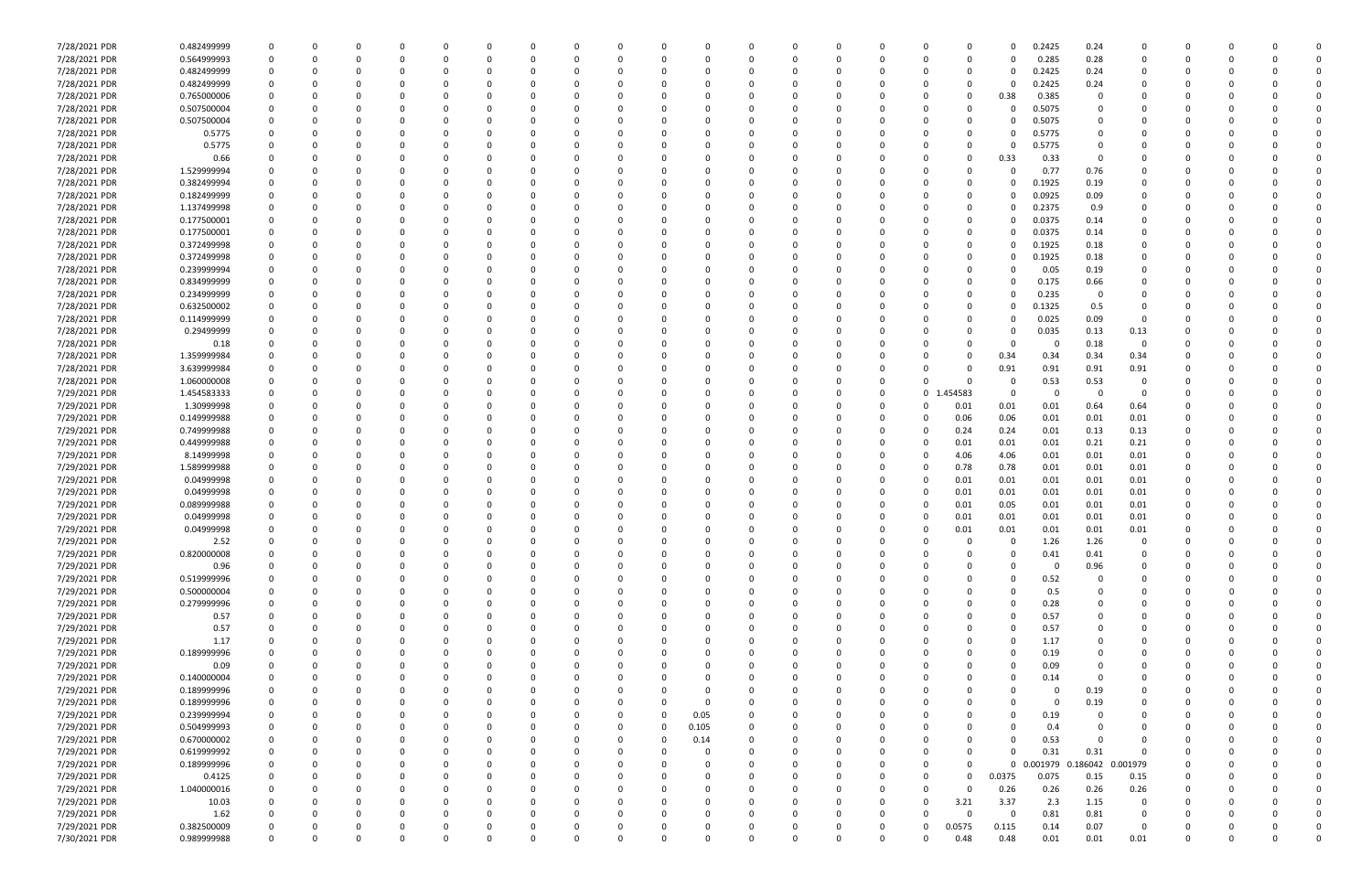| 7/30/2021 PDR | 0.069999984 |             |          |              |          | $\Omega$ |          | <sup>0</sup> |          | $\Omega$ |          |          |          |          |      | 0.01        | 0.01         | 0.01        | 0.03        | 0.01         | 0            |          |          |  |
|---------------|-------------|-------------|----------|--------------|----------|----------|----------|--------------|----------|----------|----------|----------|----------|----------|------|-------------|--------------|-------------|-------------|--------------|--------------|----------|----------|--|
| 7/30/2021 PDR | 0.489999984 |             | O        | <sup>0</sup> | 0        | $\Omega$ |          | 0            |          | $\Omega$ |          |          | 0        | $\Omega$ | 0    | 0.01        | 0.01         | 0.01        | 0.45        | 0.01         | 0            |          |          |  |
| 7/30/2021 PDR | 0.399999984 |             |          |              |          |          |          |              |          |          |          |          |          | -0       | 0    | 0.01        | 0.24         | 0.01        | 0.13        | 0.01         | 0            |          |          |  |
| 7/30/2021 PDR |             |             |          |              |          |          |          |              |          |          |          |          |          |          |      | 0.01        |              |             | 0.01        |              |              |          |          |  |
|               | 0.04999998  |             |          |              |          |          |          |              |          |          |          |          |          |          |      |             | 0.01         | 0.01        |             | 0.01         |              |          |          |  |
| 7/30/2021 PDR | 0.389999988 |             |          |              |          |          |          |              |          |          |          |          |          |          |      | 0.01        | 0.01         | 0.18        | 0.18        | 0.01         |              |          |          |  |
| 7/30/2021 PDR | 0.24        |             |          |              |          |          |          |              |          |          |          |          |          |          |      |             | 0            | 0           | 0.24        | 0            |              |          |          |  |
| 7/30/2021 PDR | 0.24        |             |          |              |          |          |          |              |          |          |          |          |          |          |      |             | <sup>0</sup> | $\Omega$    | 0.24        | 0            |              |          |          |  |
| 7/30/2021 PDR | 0.27        |             |          |              |          |          |          |              |          |          |          |          |          |          |      |             |              | $\Omega$    | 0.27        | 0            |              |          |          |  |
| 7/30/2021 PDR | 0.909999996 |             |          |              |          |          |          |              |          |          |          |          |          |          |      |             | $\Omega$     | 0           | 0.91        |              |              |          |          |  |
| 7/30/2021 PDR | 0.24        |             |          |              |          |          |          |              |          |          |          |          |          |          |      |             |              | $\Omega$    | 0.24        | 0            |              |          |          |  |
| 7/30/2021 PDR |             |             |          |              |          |          |          |              |          |          |          |          |          |          |      |             |              | $\Omega$    | 0.24        |              |              |          |          |  |
|               | 0.24        |             |          |              |          |          |          |              |          |          |          |          |          |          |      |             |              |             |             |              |              |          |          |  |
| 7/30/2021 PDR | 0.24        |             |          |              |          |          |          |              |          |          |          |          |          |          |      |             |              | 0           | 0.24        |              |              |          |          |  |
| 7/30/2021 PDR | 0.24        |             |          |              |          |          |          |              |          |          |          |          |          |          |      |             | 0            | $\Omega$    | 0.24        | 0            |              |          |          |  |
| 7/30/2021 PDR | 0.369999996 |             |          |              |          |          |          |              |          |          |          |          |          |          |      |             | 0            | 0.37        |             |              |              |          |          |  |
| 7/30/2021 PDR | 0.500000004 |             |          |              |          |          |          |              |          |          |          |          |          |          |      |             | 0            | 0.5         |             |              |              |          |          |  |
| 7/30/2021 PDR | 0.500000004 |             |          |              |          |          |          |              |          |          |          |          |          |          |      |             | 0            | 0.5         |             |              |              |          |          |  |
| 7/30/2021 PDR | 0.57        |             |          |              |          |          |          |              |          |          |          |          |          |          |      |             |              | 0.57        |             |              |              |          |          |  |
| 7/30/2021 PDR | 0.57        |             |          |              |          |          |          |              |          |          |          |          |          |          |      |             |              | 0.57        |             |              |              |          |          |  |
|               |             |             |          |              |          |          |          |              |          |          |          |          |          |          |      |             |              |             |             |              |              |          |          |  |
| 7/30/2021 PDR | 0.140000004 |             |          |              |          |          |          |              |          |          |          |          |          |          |      |             | 0            | 0           | 0.14        | 0            |              |          |          |  |
| 7/30/2021 PDR | 0.099999996 |             |          |              |          |          |          |              |          |          |          |          |          |          |      |             |              | $\Omega$    | 0.1         |              |              |          |          |  |
| 7/30/2021 PDR | 0.18        |             |          |              |          |          |          |              |          |          |          |          |          |          |      |             |              | $\Omega$    | 0.18        | 0            |              |          |          |  |
| 7/30/2021 PDR | 0.219999996 |             |          |              |          |          |          |              |          |          |          |          |          |          |      |             | 0            | $\Omega$    | 0.22        |              |              |          |          |  |
| 7/30/2021 PDR | 0.177499995 |             |          |              |          |          |          |              |          |          |          |          |          |          |      |             | 0            | 0.1775      | $\Omega$    |              |              |          |          |  |
| 7/30/2021 PDR | 0.93        |             |          |              |          |          |          |              |          |          |          |          |          |          |      | 0           | 0            | 0           | 0.93        | 0            |              |          |          |  |
| 7/30/2021 PDR |             |             |          |              |          |          |          |              |          |          |          |          |          |          |      | 0           | 0            |             | 0           | 0            |              |          |          |  |
|               | 0.092499999 |             |          |              |          |          |          |              |          |          |          |          |          |          |      |             |              | 0.0925      |             |              |              |          |          |  |
| 7/30/2021 PDR | 0.189999996 |             |          |              |          |          |          |              |          |          |          |          |          |          |      |             |              | 0           | 0.19        |              |              |          |          |  |
| 7/30/2021 PDR | 0.140000004 |             |          |              |          |          |          |              |          |          |          |          |          |          |      |             |              | 0           | 0.14        |              |              |          |          |  |
| 7/30/2021 PDR | 0.09        |             |          |              |          |          |          |              |          |          |          |          |          |          |      |             |              | 0           | 0.09        |              |              |          |          |  |
| 7/30/2021 PDR | 3.399999996 |             |          |              |          |          |          |              |          |          |          |          |          |          |      |             | 0            | 3.4         | 0           | 0            |              |          |          |  |
| 7/30/2021 PDR | 0.619999992 |             |          |              |          |          |          |              |          |          |          |          |          |          |      | 0           | 0            | 0.31        | 0.31        | 0            |              |          |          |  |
| 7/30/2021 PDR | 0.36        |             |          |              |          |          |          |              |          |          |          |          |          |          |      | 0           | $\Omega$     | 0.18        | 0.18        | $\mathbf 0$  |              |          |          |  |
| 7/30/2021 PDR | 2.997499989 |             |          |              |          |          |          |              |          |          |          |          |          |          |      | O           | 0.2725       | 0.545       | 1.09        | 1.09         |              |          |          |  |
| 7/30/2021 PDR | 0.302500011 |             |          |              |          |          |          |              |          |          |          |          |          |          |      | 0           | 0.0275       | 0.055       | 0.11        | 0.11         |              |          |          |  |
|               |             |             |          |              |          |          |          |              |          |          |          |          |          |          |      |             |              |             |             |              |              |          |          |  |
| 8/1/2021 PDR  | 0.019999992 |             |          |              |          |          |          |              |          |          |          |          |          |          |      | $\Omega$    | 0            | 0           | 0           | 0            | 0            | 0.01     | 0.01     |  |
| 8/2/2021 PDR  | 0.120000024 |             |          |              |          |          |          |              |          |          |          |          |          | 0        | 0.02 | 0.02        | 0.02         | 0.02        | 0.02        | 0.02         | O            |          |          |  |
| 8/2/2021 PDR  | 0.059999976 |             |          |              |          |          |          |              |          |          |          |          |          | 0        | 0.01 | 0.01        | 0.01         | 0.01        | 0.01        | 0.01         |              |          |          |  |
| 8/2/2021 PDR  | 1.2         |             |          |              |          |          |          |              |          |          |          |          |          | -0       |      | 0           | 0            | 0.6         | 0.6         | 0            |              |          |          |  |
| 8/2/2021 PDR  | 5.61        |             |          |              |          |          |          |              |          |          |          |          |          |          |      | $\Omega$    | 0.66         | 0.99        | 1.98        | 1.98         |              |          |          |  |
| 8/2/2021 PDR  | 5.799999984 |             |          |              |          |          |          |              |          |          |          |          |          |          |      |             | 1.45         | 1.45        | 1.45        | 1.45         |              |          |          |  |
| 8/2/2021 PDR  | 14.79500001 |             |          | <sup>0</sup> |          |          |          |              |          |          |          |          |          | 0        |      | 4.59        | -5           | 3.47        | 1.735       | 0            | <sup>0</sup> |          |          |  |
|               |             |             |          |              |          |          |          |              |          |          |          |          |          |          |      |             |              |             |             |              |              |          |          |  |
| 8/2/2021 PDR  | 0.760000014 | 0           |          |              |          |          |          |              |          | <b>U</b> |          |          |          |          | 0.23 | 0.23        | 0.23         | 0.07        | $\mathbf 0$ |              |              |          |          |  |
| 8/2/2021 PDR  | 0.220000008 | 0           | $\Omega$ | $\Omega$     | $\Omega$ | $\Omega$ | $\Omega$ | $\Omega$     | 0        | $\Omega$ | $\Omega$ | $\Omega$ | $\Omega$ | $\Omega$ |      | $\mathbf 0$ | 0            | 0.11        | 0.11        | $\Omega$     | $\Omega$     |          |          |  |
| 8/3/2021 PDR  | 0.685208341 | $\mathbf 0$ | 0        | 0            | $\Omega$ | $\Omega$ | $\Omega$ | 0            |          | 0        |          | O        | O        | 0        |      | $\mathbf 0$ |              | 0 0.342708  | 0.3425      | $\Omega$     | 0            |          |          |  |
| 8/3/2021 PDR  | 0.098958341 | $\mathbf 0$ | 0        | 0            |          |          |          | 0            |          | 0        |          |          |          | 0        |      | $\Omega$    |              | 0 0.048958  | 0.05        | $\Omega$     | $\Omega$     |          |          |  |
| 8/3/2021 PDR  | 0.059999976 | 0.01        | 0.01     | 0            | $\Omega$ | 0        |          | 0            |          | $\Omega$ |          |          | 0        | 0        |      | $\Omega$    | 0.01         | 0           | $\Omega$    | 0            | 0.01         | 0.01     | 0.01     |  |
| 8/3/2021 PDR  | 0.039999984 | 0.01        | $0.01\,$ |              |          |          |          |              |          |          |          |          |          |          |      | 0           | 0            | $\Omega$    | - 0         | 0            | 0            | 0.01     | 0.01     |  |
| 8/3/2021 PDR  | 0.279999996 | $\mathbf 0$ | 0        | 0            |          |          |          | 0            |          |          |          |          |          | 0        |      | 0           | 0            | 0           | $\Omega$    | 0.28         | 0            | $\Omega$ |          |  |
| 8/3/2021 PDR  | 0.36        | $\Omega$    |          | $\Omega$     |          | $\Omega$ |          | 0            |          |          |          |          |          |          |      | $\Omega$    | 0.36         | $\Omega$    | $\Omega$    | 0            | 0            |          |          |  |
| 8/3/2021 PDR  | 0.279999996 |             |          |              |          |          |          |              |          |          |          |          |          | -0       |      |             | 0            | $\Omega$    |             | 0.28         |              |          |          |  |
|               |             |             |          |              |          |          |          |              |          |          |          |          |          |          |      |             |              |             |             |              | 0            |          |          |  |
| 8/3/2021 PDR  | 0.189999996 |             |          | <sup>0</sup> |          |          |          |              |          |          |          |          |          | 0        |      |             |              | 0           |             | 0.19         | 0            |          |          |  |
| 8/3/2021 PDR  | 0.189999996 |             |          |              |          |          |          |              |          |          |          |          |          | 0        |      |             | 0            | 0           | - 0         | 0.19         |              |          |          |  |
| 8/3/2021 PDR  | 0.549999996 |             |          |              |          |          |          |              |          |          |          |          |          | -0       |      |             | 0            | 0.55        |             | <sup>0</sup> |              |          |          |  |
| 8/3/2021 PDR  | 0.249999996 |             |          |              |          |          |          |              |          |          |          |          |          | -0       |      |             | 0            | 0.25        |             | 0            |              |          |          |  |
| 8/3/2021 PDR  | 0.639999996 |             |          |              |          |          |          |              |          |          |          |          |          | -0       |      | $\Omega$    | 0.64         | 0           |             |              |              |          |          |  |
| 8/3/2021 PDR  | 0.320000004 |             |          |              |          |          |          |              |          |          |          |          |          | 0        |      | O           | 0            | 0.32        |             |              | 0            |          |          |  |
| 8/3/2021 PDR  | 0.320000004 | 0           |          | 0            | $\Omega$ | $\Omega$ |          | 0            |          | 0        |          |          |          | 0        |      | 0           | 0            | 0.32        | $\Omega$    | 0            | 0            |          |          |  |
| 8/3/2021 PDR  | 0.320000004 |             |          |              |          | $\Omega$ |          |              |          |          |          |          |          |          |      | O           | 0            | 0.32        |             |              |              |          |          |  |
|               |             | 0           |          | C            | 0        |          |          | 0            |          | 0        |          |          | 0        | 0        |      |             |              |             |             | 0            | 0            |          |          |  |
| 8/3/2021 PDR  | 0.410000004 |             |          |              |          | $\Omega$ |          | 0            |          |          |          |          |          | 0        |      | 0           | 0.41         | $\Omega$    |             | 0            | 0            |          |          |  |
| 8/3/2021 PDR  | 0.140000004 |             |          |              |          |          |          | 0            |          |          |          |          |          | 0        |      | 0           | 0            | 0           | 0.14        | 0            | 0            |          |          |  |
| 8/3/2021 PDR  | 0.57        | $\Omega$    |          |              |          |          |          |              |          |          |          |          |          | 0        |      |             | 0            | $\Omega$    | 0.57        | $\mathbf 0$  | 0            |          |          |  |
| 8/3/2021 PDR  | 0.410000004 |             |          | 0            | $\Omega$ | $\Omega$ |          | 0            |          | 0        |          |          |          | 0        |      |             | 0            | $\mathbf 0$ | 0.41        | 0            | 0            |          |          |  |
| 8/3/2021 PDR  | 0.890000004 |             |          | 0            |          | $\Omega$ |          | $\Omega$     |          |          |          |          |          | 0        |      | 0           | 0            | 0           | $\Omega$    | 0.89         | 0            |          |          |  |
| 8/3/2021 PDR  | 0.3         |             |          | C.           | $\Omega$ | $\Omega$ |          | <sup>0</sup> |          | $\Omega$ |          |          |          | 0        |      |             | <sup>0</sup> | $\Omega$    | 0.3         | $\Omega$     | 0            |          |          |  |
| 8/3/2021 PDR  | 0.09        |             |          |              | 0        |          |          | 0            |          |          |          |          |          |          |      |             |              | 0           | $\Omega$    | 0.09         |              |          |          |  |
| 8/3/2021 PDR  | 0.09        | $\Omega$    | 0        | $\Omega$     | $\Omega$ | $\Omega$ | $\Omega$ | $\Omega$     | $\Omega$ | $\Omega$ |          | $\Omega$ | $\Omega$ | 0        |      | $\Omega$    | $\Omega$     | $\Omega$    | $\Omega$    | 0.09         | $\Omega$     |          | $\Omega$ |  |
|               |             |             |          |              |          |          |          |              |          |          |          |          |          |          |      |             |              |             |             |              |              |          |          |  |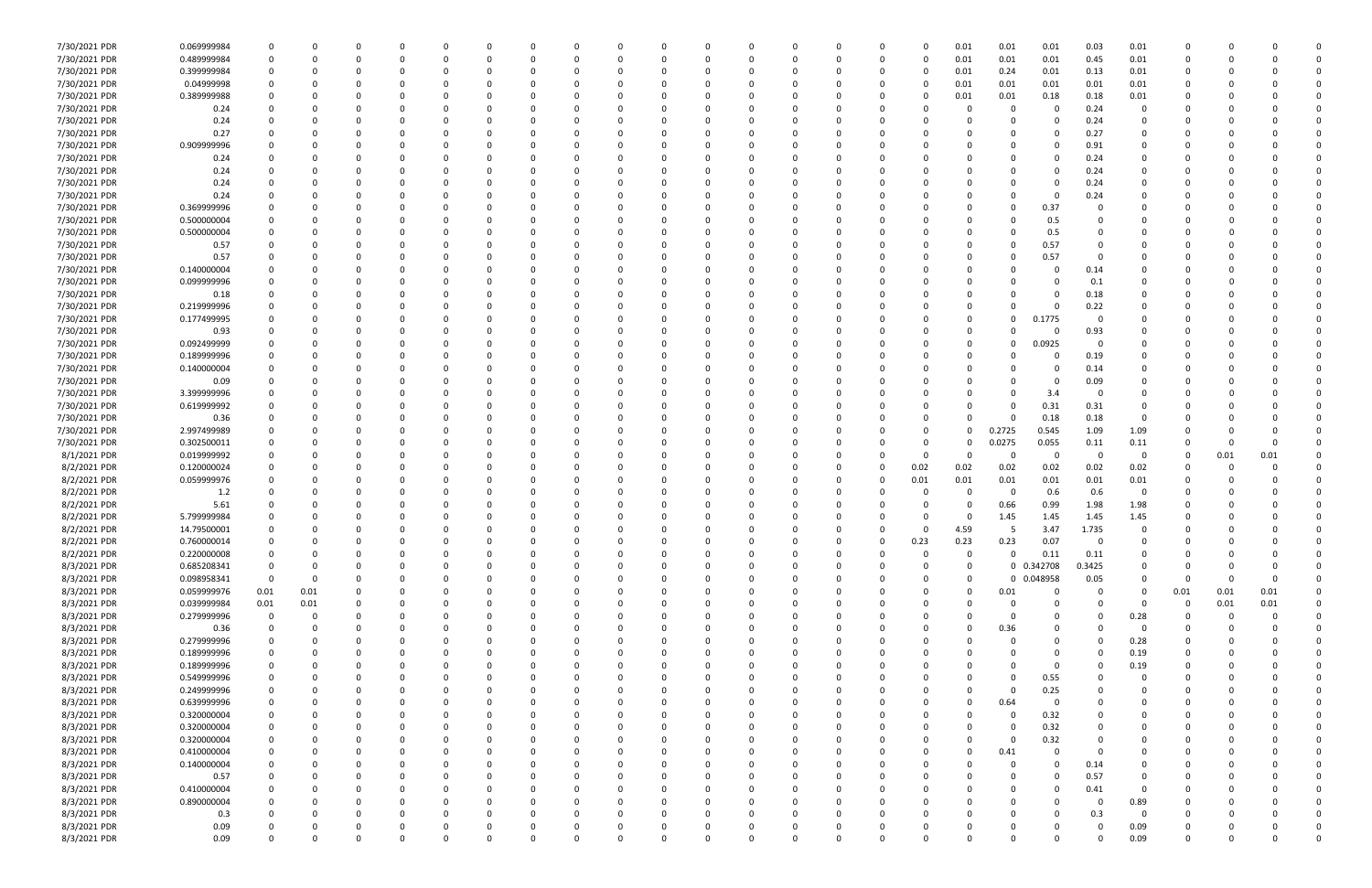| 8/3/2021 PDR  | 0.980000004 | 0           |          |          |   |              |          |          |          |          |   |   |          |          |          | -0           |          | 0.98        | 0           | 0           |             |      |          |      |  |
|---------------|-------------|-------------|----------|----------|---|--------------|----------|----------|----------|----------|---|---|----------|----------|----------|--------------|----------|-------------|-------------|-------------|-------------|------|----------|------|--|
| 8/3/2021 PDR  | 4.919999994 | 0           | 0        |          | 0 |              |          | - 0      | 0        | -0       |   |   |          |          | 0        | -0           | 1.59     | 1.65        | 1.12        | 0.56        | $\Omega$    |      |          |      |  |
| 8/3/2021 PDR  | 3.78        | $\Omega$    |          |          |   |              |          |          |          |          |   |   |          |          | 0        | 0.63         | 0.63     | 0.63        | 0.63        | 0.63        | 0.63        |      |          |      |  |
| 8/3/2021 PDR  | 5.890000002 |             |          |          |   |              |          |          |          |          |   |   |          |          |          | 0            | 1.97     | 1.97        | 1.3         | 0.65        | 0           |      |          |      |  |
| 8/3/2021 PDR  | 1.334999994 |             |          |          |   |              |          |          |          |          |   |   |          |          |          | 0            | 0.42     | 0.45        | 0.31        | 0.155       | - 0         |      |          |      |  |
| 8/3/2021 PDR  | 18.84000002 | - 0         |          |          |   |              |          |          |          |          |   |   |          |          | 0        | 3.14         | 3.14     | 3.14        | 3.14        | 3.14        | 3.14        |      |          |      |  |
| 8/4/2021 PDR  | 2.206250007 | 0           | $\Omega$ |          |   |              |          |          |          |          |   |   |          |          |          | 0            | 1.079583 | 1.126667    | 0           | 0           | - 0         | - 0  | 0        |      |  |
|               |             |             |          |          |   |              |          |          |          |          |   |   |          |          |          |              |          |             | 0           |             |             |      |          |      |  |
| 8/4/2021 PDR  | 0.059999976 | $0.01\,$    | 0.01     |          |   |              |          |          |          |          |   |   |          |          |          |              |          | 0.01        |             | 0           |             | 0.01 | 0.01     | 0.01 |  |
| 8/4/2021 PDR  | 0.220000008 | 0           |          |          |   |              |          |          |          |          |   |   |          |          |          |              |          | 0           | 0.11        | 0.11        |             |      | -0       |      |  |
| 8/4/2021 PDR  | 1.399999992 |             |          |          |   |              |          |          |          |          |   |   |          |          |          |              |          | 0           | 0.7         | 0.7         |             |      |          |      |  |
| 8/4/2021 PDR  | 0.09        |             |          |          |   |              |          |          |          |          |   |   |          |          |          |              |          | 0           | 0.09        | 0           |             |      |          |      |  |
| 8/4/2021 PDR  | 0.549999996 | 0           |          |          |   |              |          |          |          |          |   |   |          |          |          |              |          | 0           | 0.55        |             |             |      |          |      |  |
| 8/4/2021 PDR  | 0.549999996 |             |          |          |   |              |          |          |          |          |   |   |          |          |          |              |          | 0           | 0.55        |             |             |      |          |      |  |
| 8/4/2021 PDR  | 0.549999996 |             |          |          |   |              |          |          |          |          |   |   |          |          |          |              |          | 0           | 0.55        |             |             |      |          |      |  |
| 8/4/2021 PDR  | 0.549999996 | 0           |          |          |   |              |          |          |          |          |   |   |          |          |          |              |          | 0           | 0.55        |             |             |      |          |      |  |
| 8/4/2021 PDR  | 0.549999996 | 0           |          |          |   |              |          |          |          |          |   |   |          |          |          |              |          | 0           | 0.55        |             |             |      |          |      |  |
| 8/4/2021 PDR  | 0.477500004 |             |          |          |   |              |          |          |          |          |   |   |          |          |          |              |          | 0           | 0.4775      |             |             |      |          |      |  |
| 8/4/2021 PDR  | 0.627500004 |             |          |          |   |              |          |          |          |          |   |   |          |          |          |              |          | 0           | 0.6275      |             |             |      |          |      |  |
| 8/4/2021 PDR  | 0.355000002 |             |          |          |   |              |          |          |          |          |   |   |          |          |          |              |          | O           | 0.355       | -0          |             |      |          |      |  |
| 8/4/2021 PDR  | 0.9         |             |          |          |   |              |          |          |          |          |   |   |          |          |          |              |          |             | O           | 0.9         |             |      |          |      |  |
|               |             |             |          |          |   |              |          |          |          |          |   |   |          |          |          |              |          |             |             |             |             |      |          |      |  |
| 8/4/2021 PDR  | 0.560000004 |             |          |          |   |              |          |          |          |          |   |   |          |          |          |              |          |             | 0           | 0.56        |             |      |          |      |  |
| 8/4/2021 PDR  | 0.470000004 |             |          |          |   |              |          |          |          |          |   |   |          |          |          |              |          |             | 0           | 0.47        |             |      |          |      |  |
| 8/4/2021 PDR  | 0.152499999 |             |          |          |   |              |          |          |          |          |   |   |          |          |          |              |          | 0           | 0.1525      | 0           |             |      |          |      |  |
| 8/4/2021 PDR  | 0.024999999 | 0           |          |          |   |              |          |          |          |          |   |   |          |          |          |              |          | 0           | 0.025       | 0           |             |      |          |      |  |
| 8/4/2021 PDR  | 0.149999997 | - 0         |          |          |   |              |          |          |          |          |   |   |          |          |          |              |          | O           | 0.15        | -0          |             |      |          |      |  |
| 8/4/2021 PDR  | 0.149999997 |             |          |          |   |              |          |          |          |          |   |   |          |          |          |              |          | 0           | 0.15        |             |             |      |          |      |  |
| 8/4/2021 PDR  | 0.237499998 | $\Omega$    |          |          |   |              |          |          |          |          |   |   |          |          |          |              |          | 0           | 0.2375      | 0           |             |      |          |      |  |
| 8/4/2021 PDR  | 1.11        |             |          |          |   |              |          |          |          |          |   |   |          |          |          |              |          | 0           | 1.11        | 0           |             |      |          |      |  |
| 8/4/2021 PDR  | 2.914999989 |             |          |          |   |              |          |          |          |          |   |   |          |          |          | C            |          | 0.265       | 0.53        | 1.06        | 1.06        |      |          |      |  |
| 8/4/2021 PDR  | 4.919999994 |             |          |          |   |              |          |          |          |          |   |   |          |          |          | <sup>0</sup> | 1.59     | 1.65        | 1.12        | 0.56        | 0           |      |          |      |  |
| 8/4/2021 PDR  | 3.465       | $\Omega$    |          |          |   |              |          |          |          |          |   |   |          |          | 0        | 0.315        | 0.63     | 0.63        | 0.63        | 0.63        | 0.63        |      |          |      |  |
|               |             |             |          |          |   |              |          |          |          |          |   |   |          |          |          |              |          |             |             |             |             |      |          |      |  |
| 8/4/2021 PDR  | 0.705000006 |             |          |          |   |              |          |          |          |          |   |   |          |          |          | 0            | 0.21     | 0.24        | 0.17        | 0.085       | 0           |      |          |      |  |
| 8/4/2021 PDR  | 21.325      |             |          |          |   |              |          |          |          |          |   |   |          |          |          | 0            | 7.05     | 7.12        | 4.77        | 2.385       |             |      |          |      |  |
| 8/4/2021 PDR  | 23.2        |             |          |          |   |              |          |          |          |          |   |   |          |          |          | 0            | 7.5      | 7.78        | 5.28        | 2.64        | ŋ           |      |          |      |  |
| 8/5/2021 RDRR | 0.77625     |             |          |          |   |              |          |          |          |          |   |   |          |          |          | 0            |          | 0.440833    | 0           | 0           | 0.335417    |      |          |      |  |
| 8/5/2021 PDR  | 4.919999994 |             |          |          |   |              |          |          |          |          |   |   |          |          |          | 0            | 1.59     | 1.65        | 1.12        | 0.56        | $\Omega$    |      |          |      |  |
| 8/5/2021 PDR  | 1.040000016 | 0           |          |          |   |              |          |          |          |          |   |   |          |          |          | 0            |          | 0.26        | 0.26        | 0.26        | 0.26        |      |          |      |  |
| 8/5/2021 PDR  | 14.79500001 | $\mathbf 0$ |          |          |   |              |          |          |          |          |   |   |          |          |          |              | 4.59     | -5          | 3.47        | 1.735       |             |      | -0       |      |  |
| 8/5/2021 PDR  | 0.059999976 | 0.01        | 0.01     |          |   |              |          |          |          |          |   |   |          |          |          |              |          | 0.01        |             |             |             | 0.01 | 0.01     | 0.01 |  |
| 8/6/2021 PDR  | 0.059999976 | $0.01\,$    | 0.01     | -0       |   |              |          |          |          |          |   |   |          |          |          | 0            |          | 0.01        | 0           | 0           | -0          | 0.01 | 0.01     | 0.01 |  |
| 8/6/2021 PDR  | 0.059999976 | 0.01        | 0.01     | $\Omega$ |   |              |          |          |          |          |   |   |          |          |          |              |          | 0.01        | $\Omega$    | $\mathbf 0$ | $\mathbf 0$ | 0.01 | 0.01     | 0.01 |  |
| 8/6/2021 PDR  | 0.39        | 0           | 0        | $\Omega$ | 0 | 0            |          | $\Omega$ | 0        | $\Omega$ | O |   | $\Omega$ |          | $\Omega$ | $\Omega$     |          | 0           | 0           | 0.28        | 0.11        | 0    | $\Omega$ |      |  |
| 8/6/2021 PDR  | 0.39        | $\mathbf 0$ | $\Omega$ | $\Omega$ | 0 | <sup>0</sup> |          | 0        | 0        | 0        | O |   | $\Omega$ |          | 0        | $\Omega$     |          | 0           | $\mathbf 0$ | 0.28        | 0.11        | 0    |          |      |  |
|               |             |             |          |          |   |              |          |          |          |          |   |   |          |          |          |              |          |             |             |             |             |      |          |      |  |
| 8/6/2021 PDR  | 0.39        | $\Omega$    | 0        |          | 0 |              | - 0      | 0        | 0        |          |   |   |          |          |          | 0            |          | 0           | $\mathbf 0$ | 0.28        | 0.11        |      | -0       |      |  |
| 8/6/2021 PDR  | 0.27        | $\Omega$    | 0        |          | 0 |              |          |          |          |          |   |   |          |          |          |              |          | 0           | 0           | 0.19        | 0.08        |      |          |      |  |
| 8/6/2021 PDR  | 0.09        | 0           |          |          | 0 |              |          |          |          | $\Omega$ |   |   |          |          |          | 0            |          | 0.09        | 0           | 0           | 0           |      |          |      |  |
| 8/6/2021 PDR  | 0.039999996 | $\mathbf 0$ | 0        |          | 0 |              |          | 0        | 0        | -0       |   |   |          |          | 0        | 0            |          | 0.04        | 0           | 0           | $\Omega$    | 0    | 0        |      |  |
| 8/6/2021 PDR  | 0.069999996 | $\mathbf 0$ | 0        |          | 0 |              |          |          | 0        | 0        |   |   |          |          | 0        | 0            |          | 0.07        | 0           | 0           | 0           | 0    | 0        |      |  |
| 8/6/2021 PDR  | 0.190000008 | $\mathbf 0$ | 0        |          | 0 | <sup>0</sup> |          | $\Omega$ | $\Omega$ | 0        | 0 |   | $\Omega$ |          | 0        | $\Omega$     |          | 0.05        | 0.14        | 0           | $\Omega$    |      | $\Omega$ |      |  |
| 8/6/2021 PDR  | 0.12        | $\mathbf 0$ | 0        |          | 0 |              |          | 0        | 0        | - 0      |   |   |          |          | 0        | 0            |          | 0.12        | 0           | -0          | 0           |      | - 0      |      |  |
| 8/6/2021 PDR  | 0.12        | $\mathbf 0$ | 0        |          | 0 |              |          | 0        | 0        | - 0      |   |   |          |          |          | 0            |          | 0.12        | 0           |             |             |      | -0       |      |  |
| 8/6/2021 PDR  | 0.12        | 0           | 0        |          | 0 |              |          | 0        | 0        | 0        |   |   |          |          | 0        | 0            |          | 0.12        | 0           |             |             |      |          |      |  |
| 8/6/2021 PDR  | 0.12        | 0           | 0        |          | 0 |              |          | 0        | 0        | 0        |   |   |          |          | 0        | 0            |          | 0.12        | 0           | 0           |             | 0    | 0        |      |  |
| 8/6/2021 PDR  | 0.110000004 | $\mathbf 0$ | $\Omega$ |          | 0 |              |          |          | 0        | 0        |   |   |          |          | 0        | 0            |          | 0.11        | 0           | 0           |             |      | - 0      |      |  |
|               | 0.140000004 | 0           | $\Omega$ |          |   |              |          | 0        | 0        |          |   |   |          |          |          | 0            |          |             | 0           |             | $\Omega$    |      | -0       | 0    |  |
| 8/6/2021 PDR  |             |             |          |          | 0 |              |          |          |          | 0        |   |   |          |          | 0        |              |          | 0.14        |             | 0           |             |      |          |      |  |
| 8/6/2021 PDR  | 0.069999996 | 0           | 0        |          | 0 |              | - 0      | 0        | 0        | $\Omega$ |   |   |          |          | 0        | 0            |          | 0           | $\Omega$    | 0.07        | 0           | 0    | - 0      |      |  |
| 8/6/2021 PDR  | 0.42        | 0           | 0        |          | 0 |              |          |          | 0        | -0       |   |   |          |          | 0        | 0            |          | 0           | 0           | 0.42        | 0           |      |          |      |  |
| 8/6/2021 PDR  | 0.560000004 | 0           | 0        |          | 0 |              |          |          | 0        | - 0      |   |   |          |          |          |              |          | 0           | $\mathbf 0$ | 0.56        | $\Omega$    |      |          |      |  |
| 8/6/2021 PDR  | 0.18        | 0           | 0        |          | 0 |              |          | 0        | 0        | 0        |   |   |          |          | 0        |              |          | 0           | 0.18        | 0           | $\Omega$    |      |          |      |  |
| 8/6/2021 PDR  | 0.06        | 0           | 0        |          | 0 |              |          |          | 0        | 0        |   |   |          |          | 0        |              |          | 0           | 0.06        | 0           | $\Omega$    |      |          |      |  |
| 8/6/2021 PDR  | 0.18        | $\mathbf 0$ | $\Omega$ |          | 0 |              |          | 0        | 0        | $\Omega$ |   |   |          |          | 0        | <sup>0</sup> |          | $\mathbf 0$ | 0           | 0.09        | 0.09        |      | - 0      |      |  |
| 8/6/2021 PDR  | 0.980000004 | 0           | 0        |          | 0 |              |          | 0        | 0        | $\Omega$ |   |   |          |          | 0        | 0            |          | 0.98        | $\mathbf 0$ | $\mathbf 0$ | 0           |      | - 0      |      |  |
| 8/6/2021 PDR  | 0.920000016 | $\mathbf 0$ | $\Omega$ |          | 0 |              |          |          |          |          |   |   |          |          |          | 0            |          | 0.23        | 0.23        | 0.23        | 0.23        |      |          |      |  |
| 8/6/2021 PDR  | 5.799999984 | $\mathbf 0$ |          |          |   |              |          |          |          |          |   |   |          |          |          | 0            |          | 1.45        | 1.45        | 1.45        | 1.45        |      |          |      |  |
| 8/6/2021 PDR  | 0.382500009 | $\mathbf 0$ | $\Omega$ | 0        | 0 | $\Omega$     | $\Omega$ | $\Omega$ | $\Omega$ | $\Omega$ | 0 | 0 | $\Omega$ | $\Omega$ | 0        | 0            | 0.0575   | 0.115       | 0.14        | 0.07        | $\mathbf 0$ | 0    | $\Omega$ | 0    |  |
|               |             |             |          |          |   |              |          |          |          |          |   |   |          |          |          |              |          |             |             |             |             |      |          |      |  |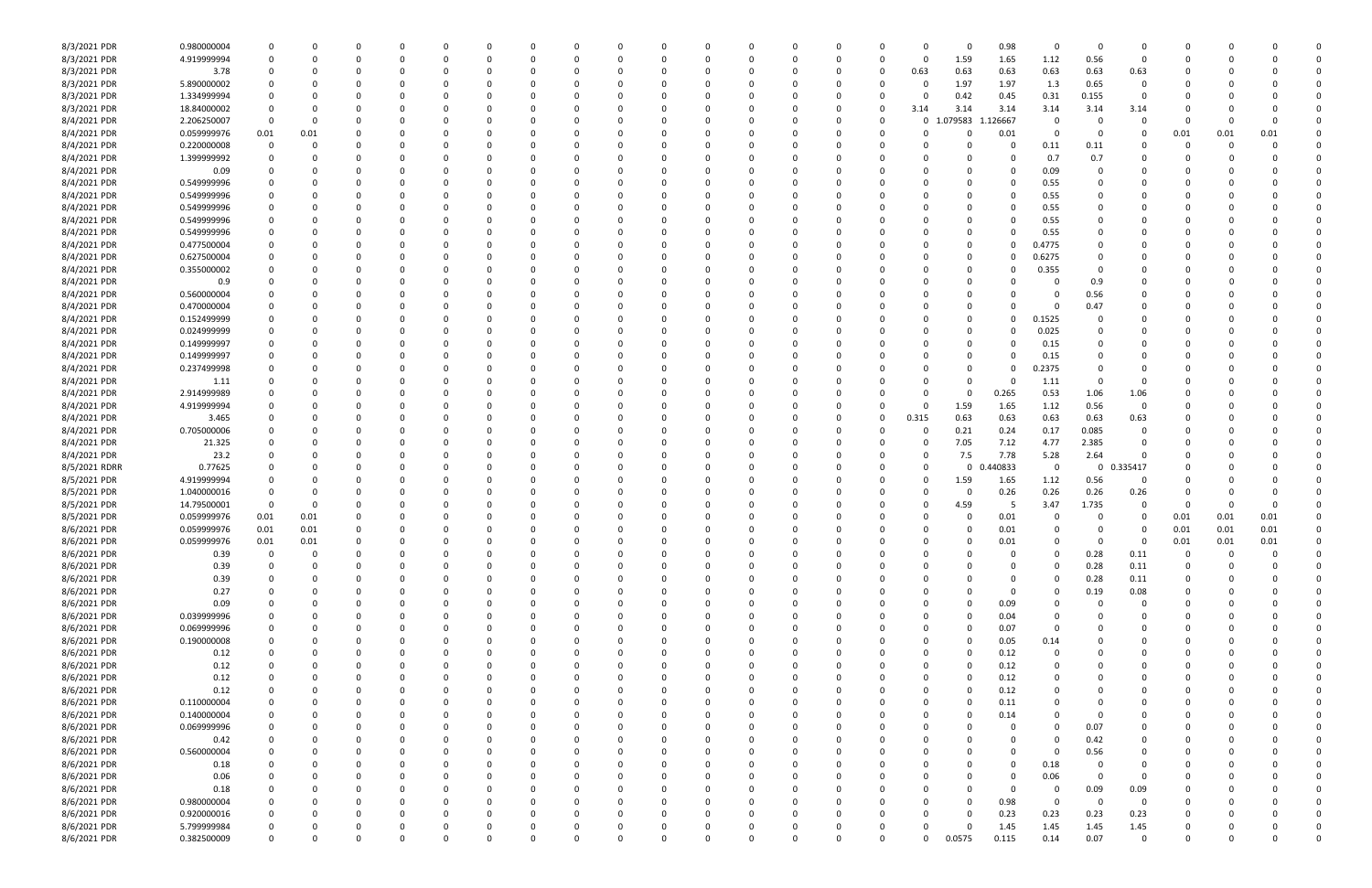| 8/7/2021 PDR  | 0.620000004 | -0                      | 0        |   | 0        |          |          |          |          |          |          | 0            |          |          |          | 0            | 0.29     | 0.03        | 0.3         |             |             |                         |          |      |  |
|---------------|-------------|-------------------------|----------|---|----------|----------|----------|----------|----------|----------|----------|--------------|----------|----------|----------|--------------|----------|-------------|-------------|-------------|-------------|-------------------------|----------|------|--|
| 8/7/2021 PDR  | 0.369999996 | $\overline{\mathbf{0}}$ | 0        |   | $\Omega$ |          |          |          |          |          |          | $\Omega$     |          |          |          | 0            | 0.37     | 0           | 0           | $\Omega$    | $\Omega$    | $\Omega$                | -0       |      |  |
| 8/7/2021 PDR  | 0.069999972 | 0.01                    | 0.01     |   |          |          |          |          |          |          |          |              |          |          |          |              |          | 0           | 0.01        | 0.01        | 0.01        | 0.01                    | 0.01     |      |  |
| 8/8/2021 PDR  | 0.21        | 0                       | 0        |   |          |          |          |          |          |          |          |              |          |          |          |              |          | 0           | -0          | $\Omega$    | 0.21        | $\overline{\mathbf{0}}$ | 0        |      |  |
| 8/8/2021 PDR  | 0.079999968 | 0                       | 0.01     |   |          |          |          |          |          |          |          |              |          |          |          |              |          | 0.01        | 0.01        | 0.01        | 0.01        | 0.01                    | 0.01     | 0.01 |  |
| 8/9/2021 PDR  | 0.539999988 | 0                       | 0        |   | C.       |          |          |          |          |          |          | C            |          |          |          | - 0          | 0.01     | 0.01        | 0.01        | 0.01        | 0.5         | 0                       | $\Omega$ |      |  |
| 8/9/2021 PDR  | 0.31999998  |                         |          |   |          |          |          |          |          |          |          |              |          |          |          | 0            | 0.01     | 0.01        | 0.01        | 0.01        | 0.28        |                         |          |      |  |
| 8/9/2021 PDR  | 2.679999996 |                         |          |   |          |          |          |          |          |          |          |              |          |          |          | 0            | 1.19     | 0.28        | 0.01        | 0.01        | 1.19        |                         |          |      |  |
| 8/9/2021 PDR  | 0.749999988 |                         |          |   |          |          |          |          |          |          |          |              |          |          |          | 0            | 0.01     | 0.01        | 0.01        | 0.01        | 0.71        |                         |          |      |  |
| 8/9/2021 PDR  | 0.609999984 |                         |          |   |          |          |          |          |          |          |          |              |          |          |          |              | 0.01     | 0.01        | 0.01        | 0.01        | 0.57        |                         |          |      |  |
| 8/9/2021 PDR  | 0.199999998 |                         |          |   |          |          |          |          |          |          |          |              |          |          |          |              |          | 0           |             | $\Omega$    | $\Omega$    |                         |          |      |  |
|               |             |                         |          |   |          |          |          |          |          |          |          |              |          |          | 0.2      |              |          |             | 0           |             |             |                         |          |      |  |
| 8/9/2021 PDR  | 9.999999984 |                         |          |   | C.       |          |          |          |          |          |          | C            |          |          |          |              |          | 2.5         | 2.5         | 2.5         | 2.5         |                         |          |      |  |
| 8/9/2021 PDR  | 1.192499991 |                         |          |   |          |          |          |          |          |          |          |              |          |          |          | 0            | 0.1675   | 0.335       | 0.46        | 0.23        | $\Omega$    |                         |          |      |  |
| 8/9/2021 PDR  | 0.48500001  |                         |          |   |          |          |          |          |          |          |          |              |          |          |          |              |          | 0.06        | 0.085       | 0.17        | 0.17        |                         |          |      |  |
| 8/10/2021 PDR | 2.949999984 | 0                       |          |   |          |          |          |          |          |          |          |              |          |          |          | 0            | 0.01     | 0.88        | 0.73        | 0.01        | 1.32        |                         |          |      |  |
| 8/10/2021 PDR | 2.02999998  | 0                       |          |   |          |          |          |          |          |          |          |              |          |          |          | 0            | 0.01     | 0.01        | 0.01        | 0.01        | 1.99        | -0                      |          |      |  |
| 8/10/2021 PDR | 0.189999984 | $\overline{\mathbf{0}}$ |          |   |          |          |          |          |          |          |          |              |          |          |          | - 0          | 0.01     | 0.01        | 0.01        | 0.01        | 0.15        | - 0                     |          |      |  |
| 8/10/2021 PDR | 0.089999964 | 0.01                    | 0.01     |   |          |          |          |          |          |          |          |              |          |          |          |              |          | 0.01        | 0.01        | 0.01        | 0.01        | 0.01                    | 0.01     | 0.01 |  |
| 8/10/2021 PDR | 0.284999994 | - 0                     |          |   |          |          |          |          |          |          |          |              |          |          |          |              |          | 0           | 0           | 0.285       | 0           |                         | -0       |      |  |
| 8/10/2021 PDR | 0.124999998 |                         |          |   |          |          |          |          |          |          |          |              |          |          |          |              |          | 0.125       |             | $\sqrt{ }$  |             |                         |          |      |  |
| 8/10/2021 PDR | 0.179999994 |                         |          |   |          |          |          |          |          |          |          |              |          |          |          |              |          |             | 0           | 0.18        |             |                         |          |      |  |
| 8/10/2021 PDR | 0.214999998 | 0                       |          |   |          |          |          |          |          |          |          |              |          |          |          |              |          |             | $\Omega$    | 0.215       |             |                         |          |      |  |
| 8/10/2021 PDR | 0.069999996 |                         |          |   |          |          |          |          |          |          |          |              |          |          |          |              |          |             | 0           | 0.07        |             |                         |          |      |  |
| 8/10/2021 PDR | 0.079999998 |                         |          |   |          |          |          |          |          |          |          |              |          |          |          |              |          |             | 0           | 0.08        | $\Omega$    |                         |          |      |  |
| 8/10/2021 PDR | 1.32        |                         |          |   |          |          |          |          |          |          |          |              |          |          |          |              |          |             |             | 0.66        | $\Omega$    |                         |          |      |  |
|               |             |                         |          |   | O        |          |          |          |          |          |          | C            |          |          |          |              |          | 0           | 0.66        |             |             |                         |          |      |  |
| 8/10/2021 PDR | 1.040000016 |                         |          |   |          |          |          |          |          |          |          |              |          |          |          | - 0          |          | 0.26        | 0.26        | 0.26        | 0.26        |                         |          |      |  |
| 8/10/2021 PDR | 10.07000001 |                         |          |   |          |          |          |          |          |          |          |              |          |          |          | 0            | 3.24     | 3.38        | 2.3         | 1.15        | 0           |                         |          |      |  |
| 8/11/2021 PDR | 0.929999988 |                         |          |   |          |          |          |          |          |          |          |              |          |          |          | -0           |          | 0.31        | 0.31        | 0.31        | 0           |                         |          |      |  |
| 8/11/2021 PDR | 4.380000012 |                         |          |   |          |          |          |          |          |          |          |              |          |          |          |              |          | 1.46        | 1.46        | 1.46        | 0           |                         |          |      |  |
| 8/11/2021 PDR | 3.33        |                         |          |   |          |          |          |          |          |          |          |              |          |          |          |              |          | 1.11        | 1.11        | 1.11        | 0           |                         |          |      |  |
| 8/11/2021 PDR | 1.109999988 |                         |          |   | C.       |          |          |          |          |          |          | C            |          |          |          | -0           |          | 0.37        | 0.37        | 0.37        | 0           |                         |          |      |  |
| 8/11/2021 PDR | 1.590000012 |                         |          |   |          |          |          |          |          |          |          |              |          |          |          |              |          | 0.53        | 0.53        | 0.53        | 0           |                         |          |      |  |
| 8/11/2021 PDR | 4.239999984 |                         |          |   |          |          |          |          |          |          |          |              |          |          |          | - 0          |          | 1.06        | 1.06        | 1.06        | 1.06        |                         |          |      |  |
| 8/11/2021 PDR | 1.192499991 |                         |          |   |          |          |          |          |          |          |          |              |          |          |          | -0           | 0.1675   | 0.335       | 0.46        | 0.23        | $\Omega$    |                         |          |      |  |
| 8/11/2021 PDR | 1.040000016 |                         |          |   |          |          |          |          |          |          |          |              |          |          |          |              |          | 0.26        | 0.26        | 0.26        | 0.26        |                         |          |      |  |
| 8/11/2021 PDR | 0.759999984 |                         |          |   |          |          |          |          |          |          |          |              |          |          |          | - 0          |          | 0.19        | 0.19        | 0.19        | 0.19        |                         |          |      |  |
| 8/11/2021 PDR | 5.456250001 | 0                       |          |   |          |          |          |          |          |          |          |              |          |          |          | $\mathbf{0}$ | 172188   | 3.284063    | 0           | - 0         | - 0         |                         |          |      |  |
| 8/11/2021 PDR | 0.479999988 |                         |          |   |          |          |          |          |          |          |          |              |          |          |          |              | 0.01     | 0.01        | 0.01        | 0.01        | 0.44        |                         |          |      |  |
| 8/11/2021 PDR | 0.399999984 |                         |          |   |          |          |          |          |          |          |          |              |          |          |          |              | 0.01     | 0.01        | 0.01        | 0.01        | 0.36        |                         |          |      |  |
| 8/11/2021 PDR | 0.079999968 | 0.01                    | 0.01     |   | $\Omega$ |          |          |          |          |          |          | <sup>0</sup> |          |          |          |              | $\Omega$ | 0           | 0.01        | 0.01        | 0.01        | 0.01                    | 0.01     | 0.01 |  |
| 8/11/2021 PDR | 0.029999988 | 0.01                    | 0.01     |   |          |          |          |          |          |          |          |              |          |          | $\Omega$ |              |          | $\Omega$    | $\Omega$    | $\mathbf 0$ | $\mathbf 0$ | $\Omega$                |          | 0.01 |  |
|               | 0.089999964 | 0.01                    | 0.01     | 0 | 0        | $\Omega$ |          | $\Omega$ | $\Omega$ |          | 0        | 0            |          |          | 0        | $\Omega$     | $\Omega$ | 0.01        | 0.01        | 0.01        | 0.01        | 0.01                    | 0.01     | 0.01 |  |
| 8/11/2021 PDR |             |                         |          |   |          |          |          |          |          |          |          |              |          |          |          |              |          |             |             |             |             |                         |          |      |  |
| 8/11/2021 PDR | 0.110000004 | 0                       | 0        |   | 0        |          |          |          |          |          |          | 0            |          |          | 0        | 0            | 0        | 0           | 0.11        | $\mathbf 0$ | 0           | $\mathbf 0$             | $\Omega$ | U    |  |
| 8/11/2021 PDR | 0.559999992 |                         | 0        |   | 0        |          |          |          |          |          |          | 0            |          |          |          | 0            | U        | $\mathbf 0$ | 0           | 0.28        | 0.28        |                         |          |      |  |
| 8/11/2021 PDR | 0.36        |                         |          |   | 0        |          |          |          |          |          |          |              |          |          |          |              | 0        | 0.36        | 0           |             | $\Omega$    |                         |          |      |  |
| 8/11/2021 PDR | 0.549999996 |                         |          |   | $\Omega$ |          |          |          |          |          |          | $\Omega$     |          |          |          |              | 0        | 0           | 0.55        |             | 0           |                         |          |      |  |
| 8/11/2021 PDR | 0.15        | $\mathbf 0$             |          |   | $\Omega$ |          |          |          |          |          |          | $\Omega$     |          |          |          | 0            | $\Omega$ | 0.15        | $\Omega$    |             | $\Omega$    | 0                       |          |      |  |
| 8/11/2021 PDR | 0.639999996 |                         |          |   | 0        |          |          |          |          |          |          | 0            |          |          |          | 0            |          | 0           | 0           | 0.64        | $\mathbf 0$ |                         |          |      |  |
| 8/11/2021 PDR | 0.54        | $\mathbf 0$             | 0        |   | 0        |          | $\Omega$ |          |          |          |          | 0            |          | $\Omega$ |          | $\Omega$     | 0        | $\Omega$    | 0.27        | 0.27        | $\mathbf 0$ |                         |          |      |  |
| 8/11/2021 PDR | 0.519999996 |                         |          |   | $\Omega$ |          |          |          |          |          |          | $\Omega$     |          |          |          | - 0          |          | $\Omega$    | 0.52        | $\Omega$    | $\Omega$    |                         |          |      |  |
| 8/11/2021 PDR | 0.21        |                         |          |   | 0        |          |          |          |          |          |          | 0            |          |          |          |              |          | $\Omega$    | 0.21        | $\Omega$    | 0           |                         |          |      |  |
| 8/11/2021 PDR | 0.36        |                         |          | 0 | 0        |          |          |          |          |          |          | 0            |          |          |          |              | 0        | 0           | 0.18        | 0.18        | 0           |                         |          |      |  |
| 8/11/2021 PDR | 0.470000004 |                         |          |   | 0        |          |          |          |          |          |          | 0            |          |          |          | 0            |          | 0           | $\Omega$    | 0.47        | 0           |                         |          |      |  |
| 8/11/2021 PDR | 0.42        |                         |          |   | $\Omega$ |          |          |          |          |          |          | 0            |          |          |          |              |          |             | 0.21        | 0.21        | $\mathbf 0$ |                         |          |      |  |
| 8/11/2021 PDR | 0.9         |                         |          |   | 0        |          |          |          |          |          |          | 0            |          |          |          |              |          |             | 0           | $\mathbf 0$ | 0.9         | 0                       |          |      |  |
| 8/11/2021 PDR | 0.42        | 0                       |          | 0 | 0        |          |          |          |          |          |          | 0            |          | $\Omega$ | 0        |              |          |             | $\Omega$    | 0.42        | $\mathbf 0$ | 0                       |          |      |  |
| 8/11/2021 PDR | 0.579999996 |                         |          |   | 0        |          |          |          |          |          |          | 0            |          |          |          |              |          |             | 0           | 0.58        | 0           |                         |          |      |  |
| 8/11/2021 PDR | 0.170000004 |                         |          |   | $\Omega$ |          |          |          |          |          |          | 0            |          |          |          |              |          | 0           | 0.17        |             | $\Omega$    |                         |          |      |  |
|               |             |                         |          |   |          |          |          |          |          |          |          |              |          |          |          |              |          |             |             |             |             |                         |          |      |  |
| 8/11/2021 PDR | 0.170000004 | $\mathbf 0$             |          |   | $\Omega$ |          |          |          |          |          |          | $\Omega$     |          |          |          |              |          | 0           | 0.17        |             | 0           |                         |          |      |  |
| 8/11/2021 PDR | 0.170000004 | $\mathbf 0$             |          |   | $\Omega$ |          |          |          |          |          |          | $\Omega$     |          |          |          |              |          | $\mathbf 0$ | 0.17        |             | $\Omega$    |                         |          |      |  |
| 8/11/2021 PDR | 0.219999996 | 0                       | $\Omega$ |   | 0        |          |          |          |          |          |          | 0            |          | $\Omega$ |          |              | 0        | $\Omega$    | 0.22        |             | $\Omega$    |                         |          |      |  |
| 8/11/2021 PDR | 0.3         |                         | 0        |   | $\Omega$ |          |          |          |          |          |          | 0            |          |          |          |              |          | O           | 0.3         |             | 0           |                         |          |      |  |
| 8/11/2021 PDR | 0.3         |                         |          |   | 0        |          |          |          |          |          |          | 0            |          |          |          |              |          |             | 0.3         |             | $\Omega$    |                         |          |      |  |
| 8/11/2021 PDR | 0.93        |                         |          |   |          |          |          |          |          |          |          |              |          |          |          |              |          |             | C           |             | 0.93        |                         |          |      |  |
| 8/11/2021 PDR | 0.57        | $\mathbf 0$             | 0        | 0 | 0        | $\Omega$ | $\Omega$ | $\Omega$ | $\Omega$ | $\Omega$ | $\Omega$ | 0            | $\Omega$ | $\Omega$ | 0        | $\Omega$     | $\Omega$ | 0           | $\mathbf 0$ | $\Omega$    | 0.57        | $\mathbf 0$             | $\Omega$ | 0    |  |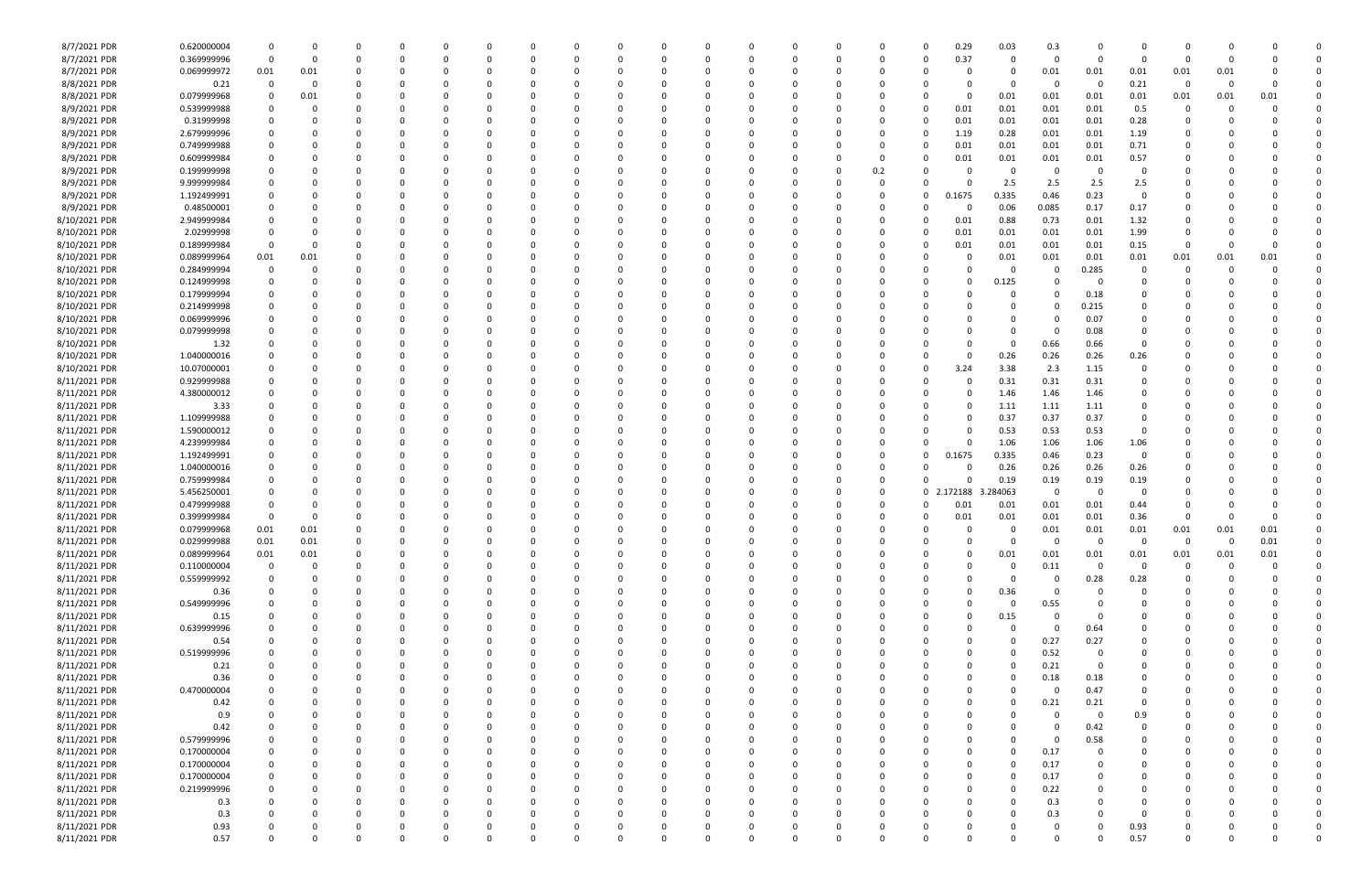| 8/11/2021 PDR | 0.219999996 |             |          |             |          |          |             | 0            |          |   | 0           |             |          |          |   | 0           | 0              | $\Omega$            | - 0      | 0.22           | 0        |          |          |  |
|---------------|-------------|-------------|----------|-------------|----------|----------|-------------|--------------|----------|---|-------------|-------------|----------|----------|---|-------------|----------------|---------------------|----------|----------------|----------|----------|----------|--|
| 8/12/2021 PDR | 0.749999988 |             | 0        | $\Omega$    |          |          |             | -0           |          |   | $\Omega$    | $\Omega$    |          | 0        | 0 | 0.01        | 0.01           | 0.01                | 0.01     | 0.71           | $\Omega$ |          |          |  |
| 8/12/2021 PDR | 0.339999984 | 0           | 0        |             |          |          |             |              |          |   |             |             |          |          |   | 0.01        | 0.01           | 0.01                | 0.01     | 0.3            | 0        |          |          |  |
| 8/12/2021 PDR | 0.059999976 | 0.01        | 0.01     |             |          |          |             |              |          |   |             |             |          |          |   |             | 0.01           | 0                   |          | 0              | 0.01     | 0.01     | 0.01     |  |
| 8/12/2021 PDR | 0.039999984 | 0.01        | 0.01     |             |          |          |             |              |          |   |             |             |          |          |   |             | 0              | 0                   | - 0      | $\Omega$       | - 0      | 0.01     | 0.01     |  |
| 8/12/2021 PDR | 0.089999964 | 0.01        | 0.01     |             |          |          |             |              |          |   |             |             |          |          |   |             | 0.01           | 0.01                | 0.01     | 0.01           | 0.01     | 0.01     | 0.01     |  |
| 8/12/2021 PDR | 0.220000008 |             |          |             |          |          |             |              |          |   |             |             |          |          |   |             | 0              | 0.11                | 0.11     | - 0            | 0        |          |          |  |
| 8/12/2021 PDR | 0.559999992 |             |          |             |          |          |             |              |          |   |             |             |          |          |   |             | 0              | 0                   | 0.28     | 0.28           |          |          |          |  |
| 8/12/2021 PDR | 0.379999992 |             |          |             |          |          |             |              |          |   |             |             |          |          |   |             | 0              | 0                   | 0.19     | 0.19           |          |          |          |  |
|               |             |             |          |             |          |          |             |              |          |   |             |             |          |          |   |             |                |                     |          | $\Omega$       |          |          |          |  |
| 8/12/2021 PDR | 0.774999999 |             |          |             |          |          |             |              |          |   |             |             |          |          |   |             | 0.305          | 0.47                | 0        |                |          |          |          |  |
| 8/12/2021 PDR | 26.705      |             |          |             |          |          |             |              |          |   |             |             |          |          |   | 8.16        | 9.05           | 6.33                | 3.165    | 0              |          |          |          |  |
| 8/12/2021 PDR | 1.045000014 |             |          |             |          |          |             |              |          |   |             |             |          |          |   | 0.35        | 0.35           | 0.23                | 0.115    | 0              |          |          |          |  |
| 8/12/2021 PDR | 21.325      |             |          |             |          |          |             |              |          |   |             |             |          |          |   | 7.05        | 7.12           | 4.77                | 2.385    | 0              |          |          |          |  |
| 8/12/2021 PDR | 5.799999984 |             |          |             |          |          |             |              |          |   |             |             |          |          |   | 0           | 1.45           | 1.45                | 1.45     | 1.45           |          |          |          |  |
| 8/12/2021 PDR | 7.02        |             |          |             |          |          |             |              |          |   |             |             |          |          |   |             | 0              | 2.34                | 2.34     | 2.34           |          |          |          |  |
| 8/13/2021 PDR | 0.33        |             |          |             |          |          |             |              |          |   |             |             |          |          |   |             | 0              | $\Omega$            | 0.33     | 0              |          |          |          |  |
| 8/13/2021 PDR | 0.705000006 |             |          |             |          |          |             |              |          |   |             |             |          |          |   | 0.21        | 0.24           | 0.17                | 0.085    | 0              |          |          |          |  |
| 8/13/2021 PDR | 0.189999996 |             |          |             |          |          |             |              |          |   |             |             |          |          |   |             | 0              | 0                   | 0.19     | 0              |          |          |          |  |
| 8/13/2021 PDR | 0.25999998  |             |          |             |          |          |             |              |          |   |             |             |          |          |   | 0.01        | 0.01           | 0.01                | 0.22     | 0.01           |          |          |          |  |
| 8/13/2021 PDR | 0.760000008 |             |          |             |          |          |             |              |          |   |             |             |          |          |   | O           | 0.38           | 0.38                | - വ      | 0              |          |          |          |  |
| 8/13/2021 PDR | 0.640000008 |             |          |             |          |          |             |              |          |   |             |             |          |          |   | 0           | 0.32           | 0.32                | $\Omega$ | 0              |          |          |          |  |
| 8/13/2021 PDR | 0.139999992 |             |          |             |          |          |             |              |          |   |             |             |          |          |   |             | 0              | $\Omega$            | 0.07     | 0.07           |          |          |          |  |
| 8/13/2021 PDR | 0.239999988 |             |          |             |          |          |             |              |          |   |             |             |          |          |   | 0.01        |                | 0.01                | $0.01\,$ |                |          |          |          |  |
|               |             |             |          |             |          |          |             |              |          |   |             |             |          |          |   |             | 0.01           |                     |          | 0.2            |          |          |          |  |
| 8/13/2021 PDR | 0.15        |             |          |             |          |          |             |              |          |   |             |             |          |          |   | 0           | 0.15           | 0                   |          | 0              |          |          |          |  |
| 8/13/2021 PDR | 0.06        |             |          |             |          |          |             |              |          |   |             |             |          |          |   | $\Omega$    | 0.06           | 0                   |          | 0              |          |          |          |  |
| 8/13/2021 PDR | 0.190000008 |             |          |             |          |          |             |              |          |   |             |             |          |          |   |             | 0.05           | 0.14                |          | $\Omega$       |          |          |          |  |
| 8/13/2021 PDR | 0.410000004 |             |          |             |          |          |             |              |          |   |             |             |          |          |   |             | 0              | 0                   | 0.23     | 0.18           |          |          |          |  |
| 8/13/2021 PDR | 0.12        |             |          |             |          |          |             |              |          |   |             |             |          |          |   |             | 0.12           | 0                   |          | 0              |          |          |          |  |
| 8/13/2021 PDR | 0.12        |             |          |             |          |          |             |              |          |   |             |             |          |          |   | 0           | 0.12           | $\Omega$            |          |                |          |          |          |  |
| 8/13/2021 PDR | 0.110000004 |             |          |             |          |          |             |              |          |   |             |             |          |          |   | 0           | 0.11           | 0                   |          |                |          |          |          |  |
| 8/13/2021 PDR | 0.140000004 |             |          |             |          |          |             |              |          |   |             |             |          |          |   |             | 0.14           | 0                   |          |                |          |          |          |  |
| 8/13/2021 PDR | 0.27        |             |          |             |          |          |             |              |          |   |             |             |          |          |   |             | 0              | 0.27                |          |                |          |          |          |  |
| 8/13/2021 PDR | 0.069999996 |             |          |             |          |          |             |              |          |   |             |             |          |          |   |             | 0              | 0.07                |          |                |          |          |          |  |
| 8/13/2021 PDR | 0.42        |             |          |             |          |          |             |              |          |   |             |             |          |          |   |             | 0              | 0.21                | 0.21     |                |          |          |          |  |
| 8/13/2021 PDR | 0.309999996 |             |          |             |          |          |             |              |          |   |             |             |          |          |   |             | 0              | 0.31                |          |                |          |          |          |  |
| 8/13/2021 PDR | 0.579999996 |             |          |             |          |          |             |              |          |   |             |             |          |          |   |             | C.             | 0.58                |          |                |          |          |          |  |
| 8/13/2021 PDR | 0.470000004 |             |          |             |          |          |             |              |          |   |             |             |          |          |   |             |                | 0                   | 0.47     |                |          |          |          |  |
| 8/13/2021 PDR | 0.170000004 |             |          |             |          |          |             |              |          |   |             |             |          |          |   |             |                | $\Omega$            | 0.17     |                |          |          |          |  |
| 8/13/2021 PDR |             |             |          |             |          |          |             |              |          |   |             |             |          |          |   |             |                | -0                  |          |                |          |          |          |  |
|               | 0.170000004 |             |          |             |          |          |             |              |          |   |             |             |          |          |   |             |                |                     | 0.17     |                |          |          |          |  |
| 8/13/2021 PDR | 0.170000004 | 0           |          | $\Omega$    |          |          |             |              |          |   |             |             |          |          |   |             | 0              | $\Omega$            | 0.17     | 0<br>$\Omega$  | n        |          |          |  |
| 8/13/2021 PDR | 0.110000004 | $\Omega$    |          | $\Omega$    |          |          |             |              |          |   |             |             |          |          |   |             | $\Omega$       | 0.11                |          |                | $\Omega$ |          |          |  |
| 8/13/2021 PDR | 0.069999996 | 0           | 0        | $\Omega$    | $\Omega$ |          |             | <sup>0</sup> |          |   | $\Omega$    | ŋ           |          | 0        |   | 0           | $\Omega$       | 0.07                | $\Omega$ | $\Omega$       | 0        |          |          |  |
| 8/13/2021 PDR | 7.519999992 | 0           |          | 0           | 0        | $\Omega$ |             | $\Omega$     |          |   | $\Omega$    |             |          | 0        |   | 0           |                | 0 0.039167 3.720833 |          | 3.76           | $\Omega$ |          |          |  |
| 8/13/2021 PDR | 0.820000007 | 0           |          |             |          |          |             |              |          |   |             |             |          |          |   | $\mathbf 0$ |                | 0 0.004271 0.405729 |          | 0.41           |          |          |          |  |
| 8/13/2021 PDR | 1.999999992 | $\mathbf 0$ | 0        |             |          |          |             |              |          |   |             |             |          | -0       |   | $\mathbf 0$ |                | 0 0.010417 0.989583 |          | $\mathbf{1}$   | C.       |          |          |  |
| 8/14/2021 PDR | 0.019999992 | $0.01\,$    | 0.01     |             |          |          |             |              |          |   |             |             |          |          |   | 0           | 0              | 0                   | $\Omega$ | 0              | 0        | -0       |          |  |
| 8/16/2021 PDR | 0.059999976 | $0.01\,$    | $0.01\,$ |             |          |          |             |              |          |   |             |             |          |          |   | $\Omega$    | 0.01           | 0                   | $\Omega$ | $\overline{0}$ | 0.01     | 0.01     | 0.01     |  |
| 8/16/2021 PDR | 0.234999996 | $\mathbf 0$ | 0        |             |          |          |             |              | 0.235    |   |             |             |          |          |   |             | 0              | 0                   |          | $\Omega$       | 0        | $\Omega$ |          |  |
| 8/16/2021 PDR | 0.380000004 | 0           |          | 0           |          |          |             | <sup>0</sup> | $\Omega$ |   |             |             |          | 0        |   |             | 0              | 0.38                | $\Omega$ | 0              | 0        |          |          |  |
| 8/16/2021 PDR | 9.999999984 |             |          |             |          |          |             |              |          |   |             |             |          | $\Omega$ |   | $\Omega$    | 2.5            | 2.5                 | 2.5      | 2.5            |          |          |          |  |
| 8/16/2021 PDR | 1.040000016 | $\Omega$    |          |             |          |          |             |              |          |   |             |             |          | 0        | 0 | $\Omega$    | 0.26           | 0.26                | 0.26     | 0.26           |          |          |          |  |
| 8/17/2021 PDR | 0.249999984 | $\Omega$    | 0        |             |          |          |             |              |          |   |             |             |          | -0       | 0 | 0.01        | 0.21           | 0.01                | $0.01\,$ | 0.01           | 0        |          |          |  |
| 8/17/2021 PDR | 0.029999988 | $0.01\,$    | 0.01     |             |          |          |             |              |          |   |             |             |          | 0        |   | $\Omega$    | 0              | $\Omega$            | $\Omega$ | 0              | 0        | -0       | $0.01\,$ |  |
| 8/17/2021 PDR | 0.059999976 | $0.01\,$    | $0.01\,$ | 0           |          |          |             | 0            |          |   | 0           |             |          | 0        |   | 0           | 0.01           | 0                   | $\Omega$ | 0              | 0.01     | 0.01     | 0.01     |  |
| 8/17/2021 PDR |             | $\mathbf 0$ | 0        | 0           |          | $\Omega$ |             | 0            |          |   |             |             |          | 0        |   | 0           | 0              | 0                   | 0.28     |                | 0        | $\Omega$ |          |  |
|               | 0.39        |             |          |             |          |          |             |              |          |   |             |             |          |          |   | $\Omega$    |                |                     |          | 0.11           |          |          |          |  |
| 8/17/2021 PDR | 0.39        | 0           | O        | 0           | $\Omega$ | $\Omega$ |             | 0            |          |   | $\Omega$    |             | 0        | $\Omega$ |   |             | $\mathbf 0$    | $\Omega$            | 0.28     | 0.11           | 0        |          |          |  |
| 8/17/2021 PDR | 0.219999996 |             |          |             |          |          |             | 0            |          |   |             |             |          |          |   | $\Omega$    | 0.22           | $\Omega$            | $\Omega$ | 0              |          |          |          |  |
| 8/17/2021 PDR | 0.219999996 |             |          |             |          |          |             |              |          |   |             |             |          |          |   | $\Omega$    | 0.22           | 0                   |          | $\Omega$       |          |          |          |  |
| 8/17/2021 PDR | 0.219999996 |             |          |             |          |          |             |              |          |   |             |             |          |          |   | $\Omega$    | 0.22           | $\Omega$            |          | 0              | O        |          |          |  |
| 8/17/2021 PDR | 0.129999996 |             |          |             |          |          |             |              |          |   |             |             |          |          |   | $\Omega$    | 0.13           | $\Omega$            |          | 0              |          |          |          |  |
| 8/17/2021 PDR | 0.129999996 | $\Omega$    |          | $\Omega$    |          |          |             | <sup>0</sup> |          |   |             |             |          |          |   | $\Omega$    | 0.13           | $\Omega$            | $\Omega$ | $\Omega$       | 0        |          |          |  |
| 8/17/2021 PDR | 0.410000004 | $\Omega$    |          | 0           |          |          |             |              |          |   |             |             |          | 0        |   |             | 0              | $\Omega$            | 0.41     | 0              | O        |          |          |  |
| 8/17/2021 PDR | 0.290000004 |             |          |             |          |          |             |              |          |   |             |             |          |          |   |             | 0              | 0.08                | 0.21     | $\Omega$       |          |          |          |  |
| 8/17/2021 PDR | 0.159999996 |             |          |             |          |          |             |              |          |   |             |             |          |          |   |             | 0              | 0.16                | $\Omega$ | $\Omega$       |          |          |          |  |
| 8/17/2021 PDR | 0.220000008 | $\mathbf 0$ | 0        | $\mathbf 0$ | $\Omega$ | $\Omega$ | $\mathbf 0$ | 0            | 0        | O | $\mathbf 0$ | $\mathbf 0$ | $\Omega$ | 0        |   | 0           | $\overline{0}$ | $\Omega$            | 0.11     | 0.11           | 0        |          | 0        |  |
|               |             |             |          |             |          |          |             |              |          |   |             |             |          |          |   |             |                |                     |          |                |          |          |          |  |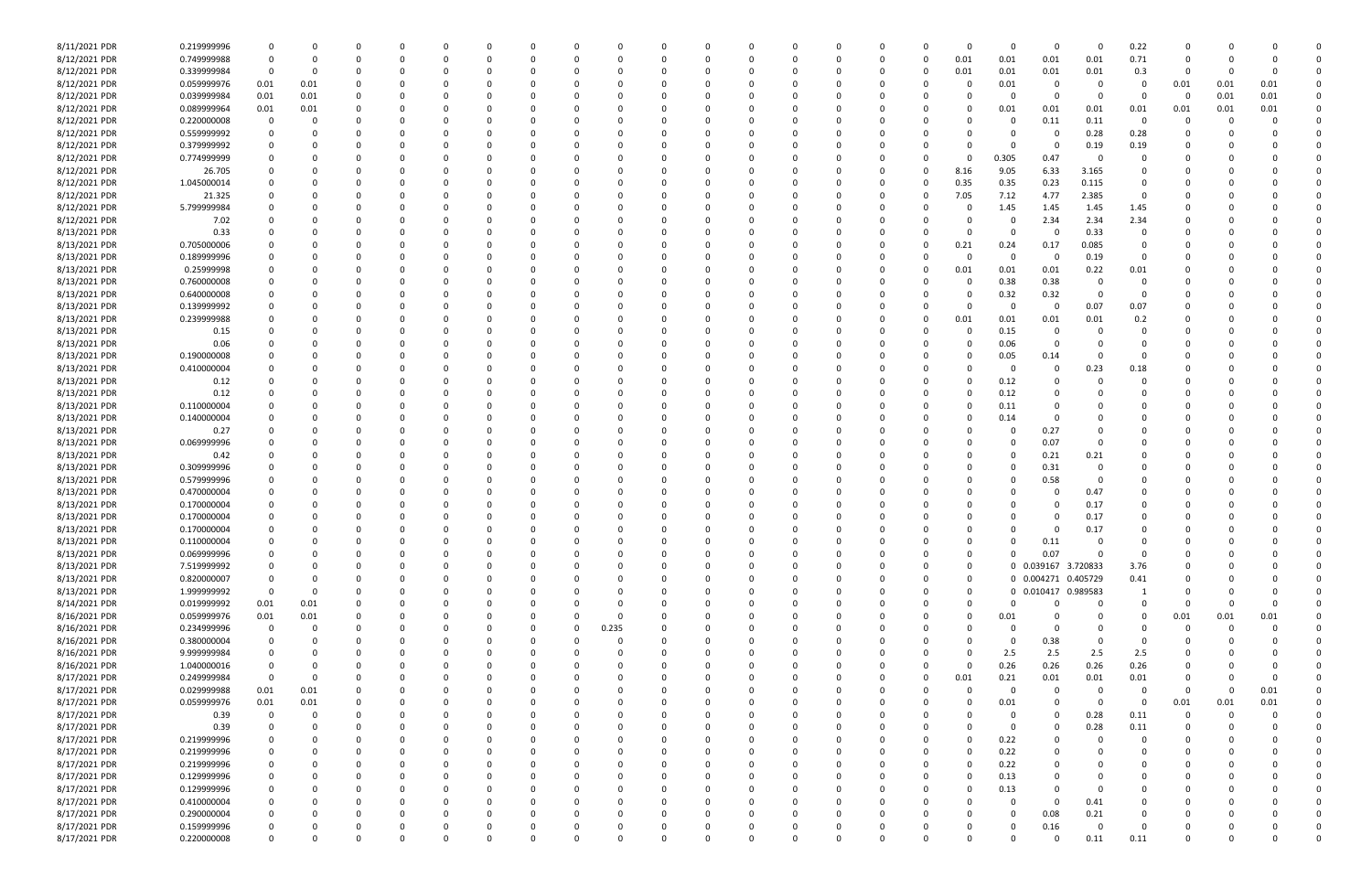| 8/17/2021 PDR | 0.36        | 0              |          |          |          |   |          |   |   | 0            |          |          |          |          |      |             | 0            | $\Omega$            | 0.18     | 0.18           |             |             |             |  |
|---------------|-------------|----------------|----------|----------|----------|---|----------|---|---|--------------|----------|----------|----------|----------|------|-------------|--------------|---------------------|----------|----------------|-------------|-------------|-------------|--|
| 8/17/2021 PDR | 0.12        | $\Omega$       |          |          |          |   | $\Omega$ |   |   |              | $\Omega$ |          |          | -0       |      | 0           | 0            | 0.12                | - 0      | $\Omega$       |             |             |             |  |
| 8/17/2021 PDR | 0.06        |                |          |          |          |   |          |   |   |              |          |          |          |          |      |             | 0            |                     |          |                |             |             |             |  |
|               |             |                |          |          |          |   |          |   |   |              |          |          |          |          |      |             |              | 0.06                |          |                |             |             |             |  |
| 8/17/2021 PDR | 0.06        |                |          |          |          |   |          |   |   |              |          |          |          |          |      |             | 0            | 0.06                |          |                |             |             |             |  |
| 8/17/2021 PDR | 0.27        |                |          |          |          |   |          |   |   |              |          |          |          |          |      |             |              | 0.27                |          |                |             |             |             |  |
| 8/17/2021 PDR | 0.440000004 |                |          |          |          |   |          |   |   |              |          |          |          |          |      |             | 0            | 0.44                |          |                |             |             |             |  |
| 8/17/2021 PDR | 0.429999996 |                |          |          |          |   |          |   |   |              |          |          |          |          |      |             | 0            | 0.43                | -0       | 0              |             |             |             |  |
|               |             |                |          |          |          |   |          |   |   |              |          |          |          |          |      |             |              |                     |          |                |             |             |             |  |
| 8/17/2021 PDR | 0.18        |                |          |          |          |   |          |   |   |              |          |          |          |          |      |             | 0            | 0                   | 0.09     | 0.09           |             |             |             |  |
| 8/17/2021 PDR | 0.980000004 |                |          |          |          |   |          |   |   |              |          |          |          |          |      | 0           | 0.98         | - 0                 |          |                |             |             |             |  |
| 8/17/2021 PDR | 2.344999986 |                |          |          |          |   |          |   |   |              |          |          |          | 0.67     | 0.67 | 0.67        | 0.335        | 0                   |          |                |             |             |             |  |
| 8/17/2021 PDR | 0.920000016 |                |          |          |          |   |          |   |   |              |          |          |          |          |      |             | 0.23         | 0.23                | 0.23     | 0.23           |             |             |             |  |
|               |             |                |          |          |          |   |          |   |   |              |          |          |          |          |      |             |              |                     |          |                |             |             |             |  |
| 8/17/2021 PDR | 1.040000016 |                |          |          |          |   |          |   |   |              |          |          |          |          |      | -0          | 0.26         | 0.26                | 0.26     | 0.26           |             |             |             |  |
| 8/17/2021 PDR | 21.325      |                |          |          |          |   |          |   |   |              |          |          |          | 0        |      | 7.05        | 7.12         | 4.77                | 2.385    | 0              |             |             |             |  |
| 8/17/2021 PDR | 10.40000002 |                |          |          |          |   |          |   |   |              |          |          |          | 2.6      | 2.6  | 2.6         | 2.6          | -0                  | - 0      | 0              |             |             |             |  |
| 8/18/2021 PDR | 0.429999996 |                |          |          |          |   |          |   |   |              |          |          |          | 0        | - 0  | 0.01        | 0.01         | 0.01                | 0.2      | 0.2            |             |             |             |  |
| 8/18/2021 PDR | 0.909999996 |                |          |          |          |   |          |   |   |              |          |          |          |          |      | 0.44        | 0.44         | 0.01                | 0.01     | 0.01           |             |             |             |  |
|               |             |                |          |          |          |   |          |   |   |              |          |          |          |          |      |             |              |                     |          |                |             |             |             |  |
| 8/18/2021 PDR | 0.22999998  |                |          |          |          |   |          |   |   |              |          |          |          |          |      | 0.1         | 0.1          | 0.01                | 0.01     | 0.01           |             |             |             |  |
| 8/18/2021 PDR | 0.189999996 | 0              |          |          |          |   |          |   |   |              |          |          |          |          |      | 0.01        | 0.08         | 0.08                | 0.01     | 0.01           |             |             |             |  |
| 8/18/2021 PDR | 0.209999988 | 0              |          |          |          |   |          |   |   |              |          |          |          |          |      | 0.01        | 0.01         | 0.01                | 0.09     | 0.09           |             |             |             |  |
| 8/18/2021 PDR | 0.16999998  | 0              | $\Omega$ |          |          |   |          |   |   |              |          |          |          |          |      | 0.01        | 0.07         | 0.07                | 0.01     | 0.01           | 0           |             |             |  |
|               |             |                |          |          |          |   |          |   |   |              |          |          |          |          |      |             |              |                     |          |                |             |             |             |  |
| 8/18/2021 PDR | 0.069999972 | 0.01           | 0.01     |          |          |   |          |   |   |              |          |          |          |          |      |             | 0            | 0.01                | 0.01     | 0.01           | 0.01        | 0.01        |             |  |
| 8/18/2021 PDR | 0.029999988 | 0.01           | $0.01\,$ |          |          |   |          |   |   |              |          |          |          |          |      |             | 0            | 0                   | - 0      |                |             |             | 0.01        |  |
| 8/18/2021 PDR | 0.820000008 | 0              |          |          |          |   |          |   |   |              |          |          |          |          |      | 0.24        | 0.24         | 0.17                | 0.17     |                |             |             |             |  |
| 8/18/2021 PDR | 1.422499989 | 0              |          |          |          |   |          |   |   |              |          |          |          |          |      | 0.1675      | 0.335        | 0.46                | 0.46     | 0              |             |             |             |  |
|               |             |                |          |          |          |   |          |   |   |              |          |          |          |          |      |             |              |                     |          | $\Omega$       |             |             |             |  |
| 8/18/2021 PDR | 1.050000012 | 0              |          |          |          |   |          |   |   |              |          |          |          | -0       | 0.35 | 0.35        | 0.35         | 0                   | - 0      |                |             |             |             |  |
| 8/19/2021 PDR | 0.58999998  | 0              | $\Omega$ |          |          |   |          |   |   |              |          |          |          | -0       |      | 0.01        | 0.01         | 0.01                | 0.01     | 0.55           | $\Omega$    |             |             |  |
| 8/19/2021 PDR | 0.059999976 | 0.01           | 0.01     |          |          |   |          |   |   |              |          |          |          |          |      |             | 0.01         | $\Omega$            |          | 0              | 0.01        | 0.01        | 0.01        |  |
| 8/19/2021 PDR | 0.029999988 | 0.01           | 0.01     |          |          |   |          |   |   |              |          |          |          |          |      |             | 0            | 0                   | - 0      |                | 0           |             | 0.01        |  |
| 8/19/2021 PDR | 0.920000016 | 0              | 0        |          |          |   |          |   |   |              |          |          |          |          |      | 0           | 0.23         | 0.23                | 0.23     | 0.23           |             |             |             |  |
|               |             |                |          |          |          |   |          |   |   |              |          |          |          |          |      |             |              |                     |          |                |             |             |             |  |
| 8/20/2021 PDR | 0.25999998  | $\overline{0}$ | $\Omega$ |          |          |   |          |   |   |              |          |          |          |          |      | 0.01        | 0.01         | 0.01                | 0.22     | 0.01           |             |             |             |  |
| 8/20/2021 PDR | 0.029999988 | 0.01           | 0.01     |          |          |   |          |   |   |              |          |          |          |          |      |             | 0            | -0                  | - 0      |                |             | 0.01        |             |  |
| 8/20/2021 PDR | 0.029999988 | 0.01           | 0.01     |          |          |   |          |   |   |              |          |          |          |          |      |             | 0            | - 0                 | - 0      | $\Omega$       | 0           |             | 0.01        |  |
| 8/20/2021 PDR | 0.089999964 | 0.01           | 0.01     |          |          |   |          |   |   |              |          |          |          |          |      |             | 0.01         | 0.01                | 0.01     | 0.01           | 0.01        | 0.01        | 0.01        |  |
|               |             |                |          |          |          |   |          |   |   |              |          |          |          |          |      |             |              |                     |          |                |             |             |             |  |
| 8/20/2021 PDR | 0.199999992 | 0              |          |          |          |   |          |   |   |              |          |          |          |          |      |             | 0            | 0.1                 | 0.1      |                |             |             |             |  |
| 8/20/2021 PDR | 0.129999996 |                |          |          |          |   |          |   |   |              |          |          |          |          |      |             |              | $\Omega$            | 0.13     |                |             |             |             |  |
| 8/20/2021 PDR | 0.03        |                |          |          |          |   |          |   |   |              |          |          |          |          |      |             |              | - 0                 | 0.03     |                |             |             |             |  |
| 8/20/2021 PDR | 0.21        |                |          |          |          |   |          |   |   |              |          |          |          |          |      |             |              | $\Omega$            | 0.21     |                |             |             |             |  |
|               | 0.159999996 |                |          |          |          |   |          |   |   |              |          |          |          |          |      |             |              | - 0                 |          |                |             |             |             |  |
| 8/20/2021 PDR |             |                |          |          |          |   |          |   |   |              |          |          |          |          |      |             |              |                     | 0.16     |                |             |             |             |  |
| 8/20/2021 PDR | 0.080000004 |                |          |          |          |   |          |   |   |              |          |          |          |          |      |             |              |                     | 0.08     |                |             |             |             |  |
| 8/20/2021 PDR | 0.06        | -0             |          |          |          |   |          |   |   |              |          |          |          |          |      |             | n            | $\Omega$            | 0.06     |                |             |             |             |  |
| 8/20/2021 PDR | 0.069999996 |                |          |          |          |   |          |   |   | 0            |          |          |          |          |      |             | $\mathbf{r}$ |                     | 0.07     |                |             |             |             |  |
| 8/20/2021 PDR | 0.110000004 | $\Omega$       |          | $\Omega$ | $\Omega$ |   | 0        |   |   | 0            | 0        | $\Omega$ |          | 0        |      | 0           |              | $\Omega$            | $0.11\,$ | 0              | 0           |             |             |  |
|               |             |                |          |          |          |   |          |   |   |              |          |          |          |          |      |             |              |                     |          |                |             |             |             |  |
| 8/20/2021 PDR | 0.110000004 | $\Omega$       |          |          |          |   | 0        |   |   |              |          |          |          |          |      | 0           |              | $\Omega$            | $0.11\,$ | 0              |             |             |             |  |
| 8/20/2021 PDR | 0.45        | 0              |          |          |          |   | 0        |   |   |              | 0        |          |          | 0        |      | 0           | $\Omega$     | $\Omega$            | 0.45     | 0              | 0           |             |             |  |
| 8/20/2021 PDR | 0.820000007 | 0              |          |          |          |   | -0       |   |   |              | - 0      |          |          |          |      | $\mathbf 0$ |              | 0 0.004271 0.405729 |          | 0.41           |             |             |             |  |
| 8/20/2021 PDR | 0.499999992 | $\Omega$       |          |          |          |   | 0        |   |   |              |          |          |          |          |      | $\mathbf 0$ |              | 0 0.002604 0.247396 |          | 0.25           |             |             |             |  |
|               |             |                |          |          |          |   |          |   |   |              |          |          |          |          |      |             |              |                     |          |                |             |             |             |  |
| 8/20/2021 PDR | 1.159999992 | 0              |          |          |          |   | 0        |   |   |              |          |          |          |          |      | 0           |              | 0 0.006042          | 0.573958 | 0.58           |             |             |             |  |
| 8/20/2021 PDR | 0.24        | 0              |          |          |          |   | 0        |   |   |              |          |          |          |          |      | 0           | 0.24         | $\Omega$            | 0        | $\mathbf 0$    |             |             |             |  |
| 8/20/2021 PDR | 5.000000004 | 0              |          |          |          | 0 | 0        |   |   | 0            | $\Omega$ |          | $\Omega$ | 0        |      | 0           | -5           | $\Omega$            | $\Omega$ | $\Omega$       | 0           |             |             |  |
| 8/20/2021 PDR | 1.340000004 | 0              | $\Omega$ |          |          | 0 | 0        |   |   | 0            | 0        |          |          | 0        |      | $\Omega$    | 1.34         | 0                   | $\Omega$ | $\overline{0}$ | 0           |             | $\Omega$    |  |
|               |             |                |          |          |          |   |          |   |   |              |          |          |          |          |      |             |              |                     | $\Omega$ |                |             |             |             |  |
| 8/21/2021 PDR | 0.059999976 | 0.01           | 0.01     |          |          | O | 0        |   |   |              | 0        |          |          | -0       |      |             | 0            | $\Omega$            |          | 0.01           | 0.01        | 0.01        | 0.01        |  |
| 8/21/2021 PDR | 0.059999976 | 0.01           | 0.01     |          |          |   | 0        |   |   |              | $\Omega$ |          |          | 0        |      |             | 0            | $\Omega$            | $\Omega$ | 0.01           | 0.01        | 0.01        | 0.01        |  |
| 8/22/2021 PDR | 0.019999992 | 0.01           | 0.01     |          |          |   | -0       |   |   |              | 0        |          |          | -0       |      | 0           | 0            | 0                   | - 0      | - 0            | - 0         | $\mathbf 0$ | $\mathbf 0$ |  |
| 8/22/2021 PDR | 0.089999964 | 0.01           | 0.01     |          |          |   | 0        |   |   |              |          |          |          |          |      | $\Omega$    | 0.01         | 0.01                | $0.01\,$ | 0.01           | 0.01        | 0.01        | $0.01\,$    |  |
| 8/22/2021 PDR | 0.019999992 | 0.01           | 0.01     |          |          |   |          |   |   |              |          |          |          |          |      | 0           | 0            | $\Omega$            | $\Omega$ | $\Omega$       | $\mathbf 0$ | $\Omega$    | $\mathbf 0$ |  |
|               |             |                |          |          |          |   |          |   |   |              |          |          |          |          |      |             |              |                     |          |                |             |             |             |  |
| 8/23/2021 PDR | 0.079999968 | 0.01           | 0.01     |          |          |   | 0        |   |   | 0            | 0        |          |          | 0        |      | 0           | 0            | 0.01                | 0.01     | 0.01           | 0.01        | 0.01        | 0.01        |  |
| 8/23/2021 PDR | 0.04999998  | 0.01           | 0.01     |          |          | 0 | 0        |   |   | 0            | $\Omega$ |          |          | -0       |      | 0           | 0            | 0                   | $\Omega$ | 0              | 0.01        | 0.01        | 0.01        |  |
| 8/23/2021 PDR | 0.059999976 | $0.01\,$       | 0.01     |          |          |   | 0        |   |   |              | $\Omega$ |          | $\Omega$ | 0        |      | $\Omega$    | 0.01         | $\Omega$            | $\Omega$ | $\Omega$       | 0.01        | 0.01        | 0.01        |  |
| 8/23/2021 PDR | 5.200000008 | 0              | 0        |          |          |   | 0        |   |   |              | 0        |          |          |          |      | 2.6         | 2.6          | 0                   |          | 0              | 0           | 0           |             |  |
|               |             |                |          |          |          |   |          |   |   |              |          |          |          |          |      |             |              |                     |          |                |             |             |             |  |
| 8/23/2021 PDR | 0.230000004 | 0              |          |          |          |   | 0        |   |   |              |          |          |          |          |      | $\mathbf 0$ | 0.23         | $\mathbf 0$         | $\Omega$ |                | 0           |             |             |  |
| 8/24/2021 PDR | 0.069999996 | 0              |          |          |          |   |          |   |   |              | $\Omega$ |          |          |          |      | $\Omega$    | $\mathbf 0$  | 0.07                | 0        | $\overline{0}$ | 0           |             |             |  |
| 8/24/2021 PDR | 0.329999988 | 0              | 0        |          |          |   | 0        |   |   |              | 0        |          |          | -0       |      | 0.01        | 0.01         | 0.01                | 0.14     | 0.16           | 0           |             | $\Omega$    |  |
| 8/24/2021 PDR | 0.029999988 | 0              | 0.01     |          |          | 0 | 0        |   |   | <sup>0</sup> |          |          |          | 0        |      | $\Omega$    | $\mathbf 0$  | 0                   | $\Omega$ | 0              | 0           | 0.01        | 0.01        |  |
| 8/24/2021 PDR | 2.259999984 |                |          |          |          |   |          |   |   |              |          |          |          |          |      | 0.67        | 0.67         | 0.46                | 0.46     | $\mathbf 0$    |             |             | 0           |  |
|               |             | 0              | 0        |          |          |   |          |   |   |              |          |          |          |          |      |             |              |                     |          |                |             |             |             |  |
| 8/24/2021 PDR | 1.160000016 | $\Omega$       | $\Omega$ | $\Omega$ | $\Omega$ | 0 | $\Omega$ | U | 0 | $\Omega$     | $\Omega$ | $\Omega$ | $\Omega$ | $\Omega$ |      | 0.35        | 0.35         | 0.23                | 0.23     | $\mathbf 0$    | 0           |             | 0           |  |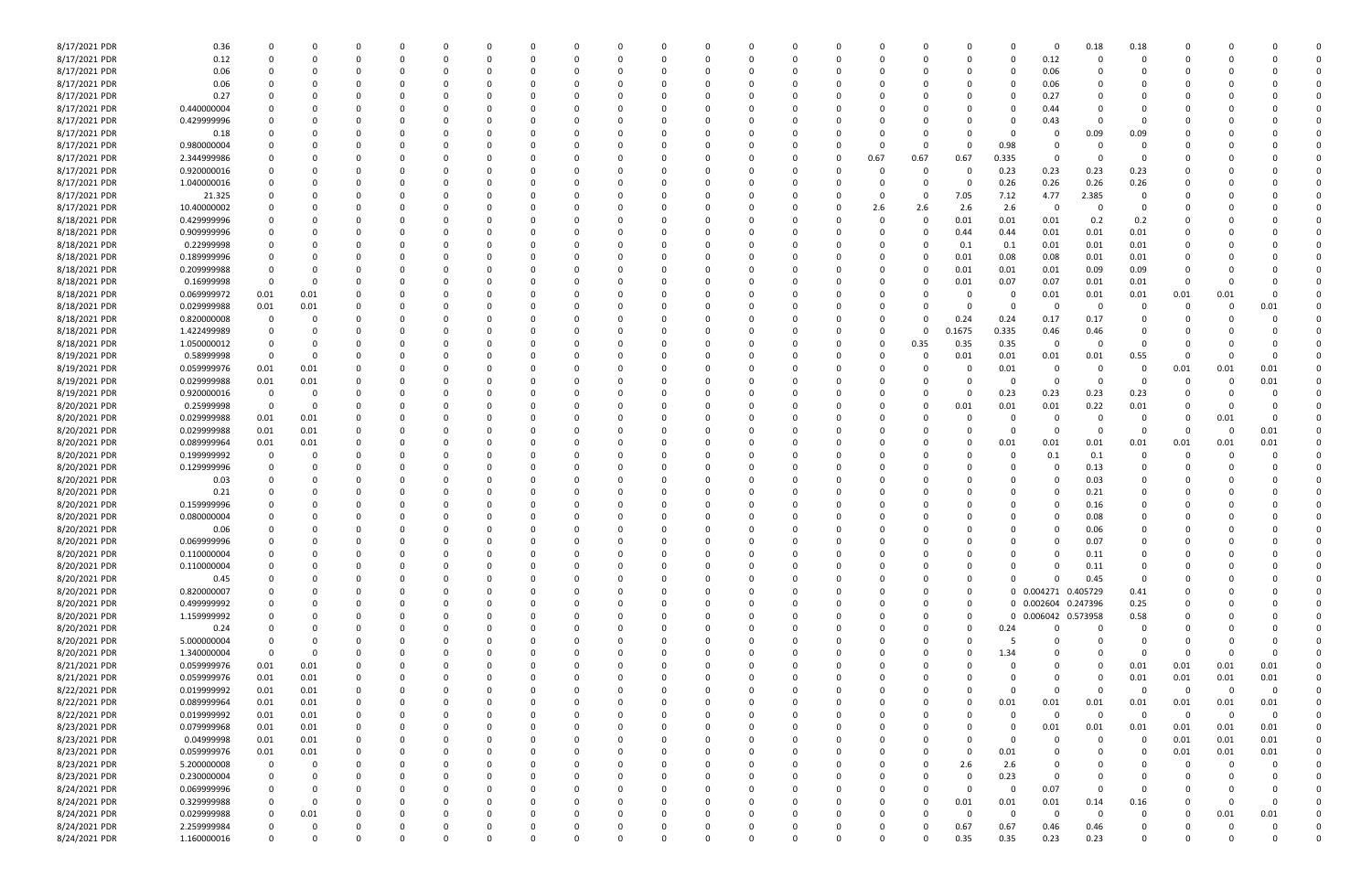| 8/24/2021 PDR  | 5.799999984  |             |          |          |          |          |              |          |   |          |   |          |          |          |          |          |             |          | 1.45        | 1.45          | 1.45     | 1.45           |          |          |          |  |
|----------------|--------------|-------------|----------|----------|----------|----------|--------------|----------|---|----------|---|----------|----------|----------|----------|----------|-------------|----------|-------------|---------------|----------|----------------|----------|----------|----------|--|
| 8/24/2021 PDR  | 1.040000016  |             |          |          |          |          |              |          |   |          |   |          |          |          |          |          |             | O        | 0.26        | 0.26          | 0.26     | 0.26           |          |          |          |  |
| 8/24/2021 PDR  | 11.36000002  |             |          |          |          |          |              |          |   |          |   |          |          |          |          |          |             | 3.38     | 3.38        | 2.3           | 2.3      | 0              |          |          |          |  |
| 8/25/2021 PDR  | 0.899791666  |             |          |          |          |          |              |          |   |          |   |          |          |          |          |          | $\mathbf 0$ | 0.436042 | 0.440104    | 023646        | $\Omega$ | 0              |          |          |          |  |
| 8/25/2021 PDR  | 0.209999988  |             |          |          |          |          |              |          |   |          |   |          |          |          |          |          |             | 0.01     | 0.01        | 0.17          | 0.01     | 0.01           |          |          |          |  |
| 8/25/2021 PDR  | 0.659999988  |             |          |          |          |          |              |          |   |          |   |          |          |          |          |          |             | 0.01     | 0.01        | 0.01          | 0.01     | 0.62           |          |          |          |  |
| 8/25/2021 PDR  | 1.03999998   |             |          |          |          |          |              |          |   |          |   |          |          |          |          |          |             | 0.01     | 0.01        |               | 0.01     | 0.01           | 0        |          |          |  |
| 8/25/2021 PDR  | 0.079999968  | 0.01        | 0.01     |          |          |          |              |          |   |          |   |          |          |          |          |          |             | 0        | 0           | 0.01          | 0.01     | 0.01           | 0.01     | 0.01     | 0.01     |  |
| 8/25/2021 PDR  | 21.60437499  |             |          |          |          |          |              |          |   |          |   |          |          |          |          |          | 7.12        | 7.12     |             | 7.12 0.244375 | $\Omega$ |                | O        |          |          |  |
| 8/25/2021 PDR  | 5.986875011  |             |          |          |          |          |              |          |   |          |   |          |          |          |          | 0        | 1.97        | 1.97     |             | 1.97 0.076875 | $\Omega$ |                |          |          |          |  |
| 8/26/2021 PDR  | 0.100000008  |             |          |          |          |          |              |          |   |          |   |          |          |          |          |          |             | O        | 0           | 0.05          | 0.05     | O              |          |          |          |  |
| 8/26/2021 PDR  | 0.100000008  |             |          |          |          |          |              |          |   |          |   |          |          |          |          |          |             | 0        | 0           | 0.05          | 0.05     | 0              |          |          |          |  |
| 8/26/2021 PDR  | 0.149999988  |             |          |          |          |          |              |          |   |          |   |          |          |          |          |          |             | 0.01     | 0.01        | 0.01          | 0.11     | 0.01           |          |          |          |  |
| 8/26/2021 PDR  | 0.299999988  |             |          |          |          |          |              |          |   |          |   |          |          |          |          |          |             | 0.01     | 0.01        | 0.01          | 0.26     | 0.01           |          |          |          |  |
| 8/26/2021 PDR  | 0.39         |             |          |          |          |          |              |          |   |          |   |          |          |          |          |          |             |          | 0           | 0             | 0.28     | 0.11           |          |          |          |  |
| 8/26/2021 PDR  | 0.27         |             |          |          |          |          |              |          |   |          |   |          |          |          |          |          |             |          |             | 0             | 0.19     | 0.08           |          |          |          |  |
| 8/26/2021 PDR  | 0.27         |             |          |          |          |          |              |          |   |          |   |          |          |          |          |          |             |          |             | $\Omega$      | 0.19     | 0.08           |          |          |          |  |
| 8/26/2021 PDR  | 0.18         |             |          |          |          |          |              |          |   |          |   |          |          |          |          |          |             |          |             | 0.09          | 0.09     | 0              |          |          |          |  |
| 8/26/2021 PDR  | 0.549999996  |             |          |          |          |          |              |          |   |          |   |          |          |          |          |          |             |          | 0           | 0.55          |          |                |          |          |          |  |
| 8/26/2021 PDR  | 0.260000004  |             |          |          |          |          |              |          |   |          |   |          |          |          |          |          |             |          |             | 0.26          |          |                |          |          |          |  |
| 8/26/2021 PDR  | 0.12         |             |          |          |          |          |              |          |   |          |   |          |          |          |          |          |             |          |             | 0.12          |          |                |          |          |          |  |
| 8/26/2021 PDR  | 0.200000004  |             |          |          |          |          |              |          |   |          |   |          |          |          |          |          |             |          |             | 0.2           |          |                |          |          |          |  |
|                |              |             |          |          |          |          |              |          |   |          |   |          |          |          |          |          |             |          |             |               |          |                |          |          |          |  |
| 8/26/2021 PDR  | 0.33<br>0.33 |             |          |          |          |          |              |          |   |          |   |          |          |          |          |          |             |          |             | 0.33<br>0.33  |          |                |          |          |          |  |
| 8/26/2021 PDR  |              |             |          |          |          |          |              |          |   |          |   |          |          |          |          |          |             |          | 0           |               |          |                |          |          |          |  |
| 8/26/2021 PDR  | 0.219999996  |             |          |          |          |          |              |          |   |          |   |          |          |          |          |          |             |          |             | 0             | 0.22     | 0              |          |          |          |  |
| 8/26/2021 PDR  | 0.069999996  |             |          |          |          |          |              |          |   |          |   |          |          |          |          |          |             |          |             | 0             | 0.07     | $\Omega$       |          |          |          |  |
| 8/26/2021 PDR  | 0.470000004  |             |          |          |          |          |              |          |   |          |   |          |          |          |          |          |             |          |             | 0             | - 0      | 0.47           |          |          |          |  |
| 8/26/2021 PDR  | 0.320000004  |             |          |          |          |          |              |          |   |          |   |          |          |          |          |          |             |          |             | 0             | - 0      | 0.32           |          |          |          |  |
| 8/26/2021 PDR  | 0.410000004  |             |          |          |          |          |              |          |   |          |   |          |          |          |          |          |             |          |             | $\Omega$      | 0.23     | 0.18           |          |          |          |  |
| 8/26/2021 PDR  | 0.159999996  |             |          |          |          |          |              |          |   |          |   |          |          |          |          |          |             |          |             | $\Omega$      | 0.16     | 0              |          |          |          |  |
| 8/26/2021 PDR  | 0.06         |             |          |          |          |          |              |          |   |          |   |          |          |          |          |          |             |          |             | $\Omega$      | 0.06     | 0              |          |          |          |  |
| 8/26/2021 PDR  | 0.069999996  |             |          |          |          |          |              |          |   |          |   |          |          |          |          |          |             |          |             | 0             | 0.07     |                |          |          |          |  |
| 8/26/2021 PDR  | 0.189999996  |             |          |          |          |          |              |          |   |          |   |          |          |          |          |          |             |          |             | $\Omega$      | 0.19     |                |          |          |          |  |
| 8/26/2021 PDR  | 0.230000004  |             |          |          |          |          |              |          |   |          |   |          |          |          |          |          |             |          |             | 0             | 0.23     | 0              |          |          |          |  |
| 8/26/2021 PDR  | 0.230000004  |             |          |          |          |          |              |          |   |          |   |          |          |          |          |          |             |          |             | $\Omega$      | 0.23     | $\Omega$       |          |          |          |  |
| 8/26/2021 PDR  | 0.230000004  |             |          |          |          |          |              |          |   |          |   |          |          |          |          |          |             |          | 0           | 0.09          | 0.09     | 0.05           |          |          |          |  |
| 8/26/2021 PDR  | 3.33         |             |          |          |          |          |              |          |   |          |   |          |          |          |          |          |             | 0        | 1.11        | 1.11          | 1.11     | 0              |          |          |          |  |
| 8/26/2021 PDR  | 4.380000012  |             |          |          |          |          |              |          |   |          |   |          |          |          |          |          |             |          | 1.46        | 1.46          | 1.46     | O              |          |          |          |  |
| 8/26/2021 PDR  | 0.239791667  |             |          |          |          |          |              |          |   |          |   |          |          |          |          |          |             |          | 0 0.119792  | 0.12          | - 0      | 0              |          |          |          |  |
| 8/26/2021 PDR  | 9.999999984  |             |          |          |          |          |              |          |   |          |   |          |          |          |          |          |             | 0        | 2.5         | 2.5           | 2.5      | 2.5            |          |          |          |  |
| 8/26/2021 PDR  | 21.325       |             |          |          |          |          |              |          |   |          |   |          |          |          |          |          |             | 7.05     | 7.12        | 4.77          | 2.385    |                |          |          |          |  |
| 8/26/2021 PDR  | 1.334999994  | 0           | 0        | 0        | 0        | $\Omega$ | 0            | 0        | 0 | $\Omega$ | ŋ | 0        | $\Omega$ | $\Omega$ | $\Omega$ | $\Omega$ | $\Omega$    | 0.42     | 0.45        | 0.31          | 0.155    | $\mathbf 0$    | 0        |          |          |  |
| 8/27/2021 PDR  | 0.209999988  |             | 0        |          | 0        | $\Omega$ | 0            | 0        | 0 | 0        |   | 0        |          | $\Omega$ | $\Omega$ | 0        |             | 0.01     | 0.01        | 0.01          | 0.01     | 0.17           | 0        |          |          |  |
| 8/27/2021 PDR  | 0.260000004  |             |          |          | $\Omega$ |          | <sup>0</sup> | 0        |   |          |   | $\Omega$ | $\Omega$ |          | 0        | $\Omega$ |             | 0.01     | 0.01        | 0.02          | 0.11     | 0.11           | 0        |          |          |  |
| 8/27/2021 PDR  | 0.28999998   |             |          |          | 0        |          |              | 0        |   |          |   |          |          |          | 0        | $\Omega$ |             | 0.01     | 0.01        | 0.01          | 0.13     | 0.13           | O        |          |          |  |
| 8/27/2021 PDR  | 1.039375016  |             |          |          | 0        |          |              | 0        |   |          |   |          |          |          | 0        |          | 0 0.259375  | 0.26     | 0.26        | 0.26          | 0        | 0              |          |          |          |  |
| 8/27/2021 PDR  | 0.550000006  |             |          | 0        | $\Omega$ |          | 0            | 0        |   |          |   | 0        | $\Omega$ | 0        | 0        | 0        | $\Omega$    | $\Omega$ | 0.260938    | .289063       | $\Omega$ | 0              | 0        |          |          |  |
| 8/27/2021 RDRR | 0.350000004  |             | 0        |          | $\Omega$ | $\Omega$ | 0            | 0        | 0 |          |   |          | $\Omega$ |          | 0        |          |             | $\Omega$ | 0           | 0.18          | 0.17     | 0              | 0        |          |          |  |
| 8/27/2021 RDRR | 8.589999996  |             |          |          | 0        | $\Omega$ | <sup>0</sup> | 0        | 0 |          |   |          |          |          |          | 0        |             | $\Omega$ | 8.59        | $\mathbf 0$   | $\Omega$ | $\Omega$       | 0        |          |          |  |
| 8/27/2021 PDR  | 0.019999992  |             |          |          | $\Omega$ |          | 0            | 0        | 0 |          |   |          |          |          |          | 0        |             | $\Omega$ | 0           | 0.01          | 0.01     | 0              | 0        |          |          |  |
| 8/27/2021 RDRR | 17.08        |             |          |          | 0        |          |              | 0        |   |          |   |          |          |          |          | 0        |             | $\Omega$ | 17.08       | $\Omega$      | $\Omega$ | 0              |          |          |          |  |
| 8/27/2021 PDR  | 0.280000008  |             |          |          | 0        |          | <sup>0</sup> | 0        |   |          |   |          |          |          |          | 0        | $\Omega$    | $\Omega$ | $\mathbf 0$ | 0.14          | 0.14     | 0              | 0        |          |          |  |
| 8/27/2021 PDR  | 1.05500001   | $\mathbf 0$ | 0        |          | 0        |          | 0            | 0        |   |          |   |          |          |          |          | 0        | 0.35        | 0.24     | 0.35        | 0.115         | $\Omega$ | $\mathbf 0$    | - 0      | $\Omega$ | $\Omega$ |  |
| 8/28/2021 PDR  | 0.079999968  | 0.01        | 0.01     |          |          |          |              |          |   |          |   |          |          |          |          | 0        |             | $\Omega$ | 0           | 0.01          | $0.01\,$ | 0.01           | 0.01     | 0.01     | 0.01     |  |
| 8/29/2021 PDR  | 0.039999984  | $\mathbf 0$ | $0.01\,$ |          | 0        |          | 0            | 0        | 0 |          |   |          |          |          |          | 0        |             | 0        | 0           | $\Omega$      | $\Omega$ | 0.01           | 0.01     | 0.01     |          |  |
| 8/29/2021 PDR  | 0.627499995  | 0           | 0        | 0        | 0        | $\Omega$ | 0            | 0        | 0 |          |   | 0        | $\Omega$ | $\Omega$ | 0        | 0        |             | 0        | 0           | 0.475         | 0.1525   | 0              | 0        | $\Omega$ |          |  |
| 8/29/2021 PDR  | 0.442499994  |             | 0        |          | $\Omega$ | $\Omega$ |              | 0        |   |          |   |          | $\Omega$ |          | 0        | 0        |             | $\Omega$ | $\mathbf 0$ | 0.1475        | 0.295    | 0              | O        |          |          |  |
| 8/30/2021 PDR  | 0.820000008  |             | 0        |          | 0        |          |              | 0        |   |          |   |          |          |          |          | 0        | $\Omega$    | 0.41     | 0.41        | $\Omega$      |          | 0              | 0        |          |          |  |
| 8/30/2021 PDR  | 0.140000004  |             | 0        |          | 0        |          |              | 0        |   |          |   |          |          |          |          | 0        |             | 0        | 0           | 0.14          | $\Omega$ | 0              | 0        |          |          |  |
| 8/30/2021 PDR  | 0.33         |             |          |          | $\Omega$ |          | 0            | 0        |   |          |   |          |          |          |          | 0        |             | $\Omega$ | $\mathbf 0$ | 0.33          | $\Omega$ | $\mathbf 0$    | O        |          |          |  |
| 8/30/2021 PDR  | 3.78         |             | 0        |          | $\Omega$ |          | <sup>0</sup> | 0        | 0 |          |   | 0        | $\Omega$ |          | $\Omega$ | 0        | 0.63        | 0.63     | 0.63        | 0.63          | 0.63     | 0.63           | 0        |          |          |  |
| 8/30/2021 PDR  | 1.485        |             |          |          | 0        |          |              | 0        | 0 |          |   |          |          |          | 0        | 0        | - 0         | $\Omega$ | $\mathbf 0$ | 0.495         | 0.99     | $\mathbf 0$    |          |          |          |  |
| 8/30/2021 PDR  | 21.325       |             |          |          | - 0      |          |              | C        |   |          |   |          |          |          |          | 0        | $\Omega$    | 7.05     | 7.12        | 4.77          | 2.385    | $\overline{0}$ |          |          |          |  |
| 8/30/2021 PDR  | 0.18         |             |          |          | 0        |          |              |          |   |          |   |          |          |          |          | 0        | 0.03        | 0.03     | 0.03        | 0.03          | 0.03     | 0.03           |          |          |          |  |
| 8/30/2021 PDR  | 1.334999994  | $\Omega$    | $\Omega$ | $\Omega$ | $\Omega$ | $\Omega$ | $\Omega$     | $\Omega$ |   | O        |   | $\Omega$ |          | $\Omega$ | $\Omega$ | 0        | $\Omega$    | 0.42     | 0.45        | 0.31          | 0.155    | $\mathbf 0$    | $\Omega$ |          | 0        |  |
|                |              |             |          |          |          |          |              |          |   |          |   |          |          |          |          |          |             |          |             |               |          |                |          |          |          |  |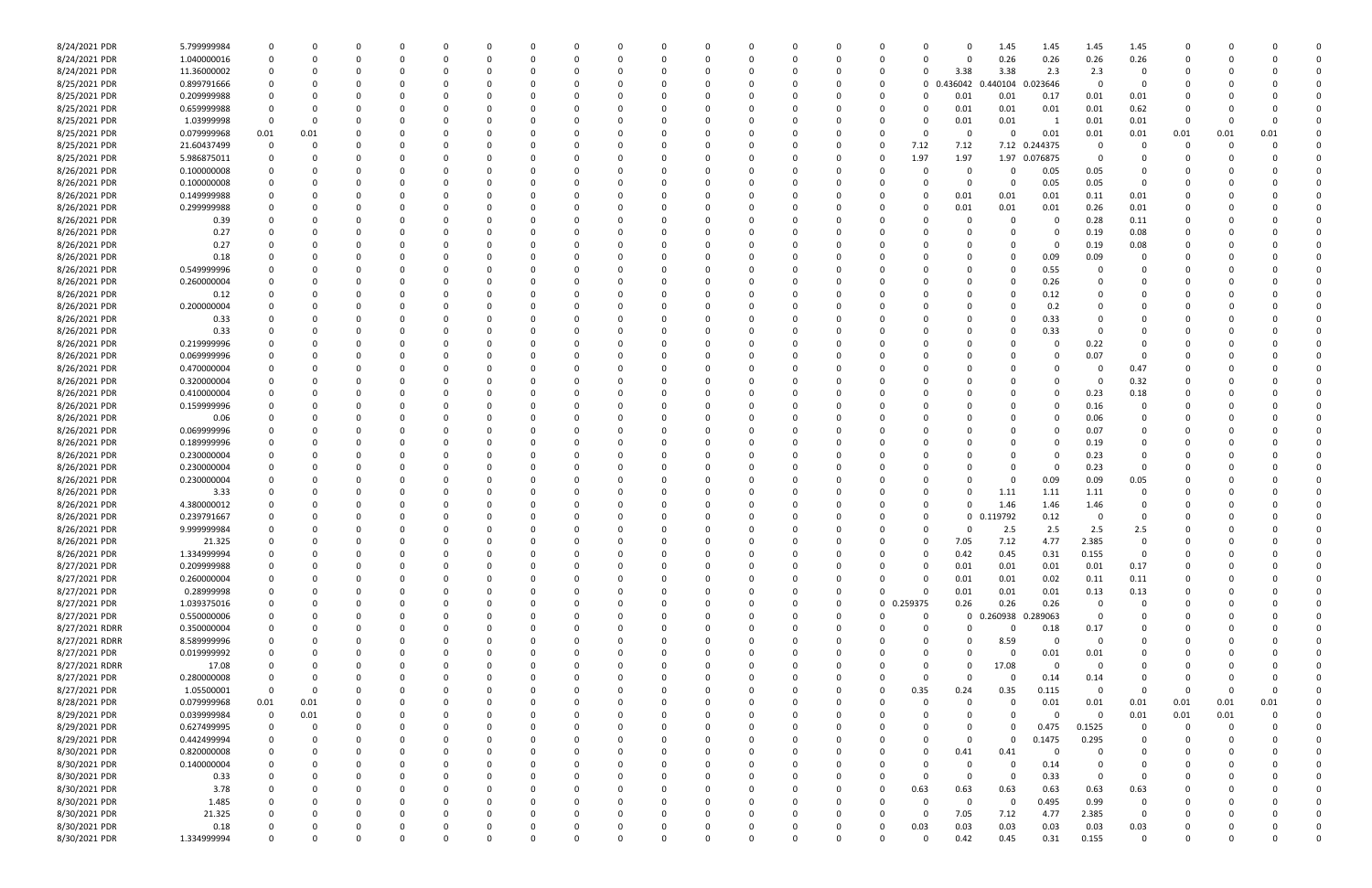| 8/30/2021 PDR | 18.84000002 |             |              |   |          |          |          |          |    |     |          |          | $\Omega$ |          | 0        | 0        | 3.14 | 3.14                | 3.14           | 3.14        | 3.14        | 3.14           |                |          |          |  |
|---------------|-------------|-------------|--------------|---|----------|----------|----------|----------|----|-----|----------|----------|----------|----------|----------|----------|------|---------------------|----------------|-------------|-------------|----------------|----------------|----------|----------|--|
| 8/30/2021 PDR | 3.98000001  | 0           |              |   |          |          |          |          |    |     |          |          | 0        |          |          | n        |      | 1.26                | 1.34           | 0.92        | 0.46        | $\overline{0}$ |                |          |          |  |
| 8/30/2021 PDR | 3.329999988 |             |              |   |          |          |          |          |    |     |          |          |          |          |          |          |      | 1.65                | 1.65           | 0.01        | 0.01        | $0.01\,$       |                |          |          |  |
| 8/30/2021 PDR | 0.909999996 |             |              |   |          |          |          |          |    |     |          |          | - 0      |          |          |          |      | 0.44                | 0.44           | 0.01        | 0.01        | 0.01           |                |          |          |  |
|               |             |             |              |   |          |          |          |          |    |     |          |          |          |          |          |          |      |                     |                |             |             |                |                |          |          |  |
| 8/30/2021 PDR | 1.03999998  | 0           |              |   |          |          |          |          |    |     |          |          |          |          |          |          |      | 0.01                | 0.01           | 0.01        | 0.01        |                |                |          |          |  |
| 8/30/2021 PDR | 1.669999992 |             |              |   |          |          |          |          |    |     |          |          | - 0      |          |          |          |      | 0.69                | 0.95           | 0.01        | 0.01        | 0.01           |                |          |          |  |
| 8/30/2021 PDR | 0.209999988 |             |              |   |          |          |          |          |    |     |          |          | - 0      |          |          |          |      | 0.01                | 0.01           | 0.01        | 0.09        | 0.09           |                |          |          |  |
| 8/30/2021 PDR | 0.159999996 |             |              |   |          |          |          |          |    |     |          |          |          |          |          |          |      | 0.05                | 0.05           | 0.04        | 0.01        | 0.01           |                |          |          |  |
| 8/30/2021 PDR | 0.269999988 |             |              |   |          |          |          |          |    |     |          |          |          |          |          |          |      | 0.01                | 0.01           | 0.01        | 0.12        | 0.12           |                |          |          |  |
| 8/30/2021 PDR | 0.25999998  |             |              |   |          |          |          |          |    |     |          |          |          |          |          |          |      | 0.01                | 0.01           | 0.01        | 0.22        | 0.01           |                |          |          |  |
| 8/30/2021 PDR | 0.189999996 | -0          |              |   |          |          |          |          |    |     |          |          |          |          |          |          |      | 0.01                | 0.08           | 0.08        | 0.01        | 0.01           |                |          |          |  |
| 8/30/2021 PDR | 0.249999996 |             |              |   |          |          |          |          |    |     |          |          |          |          |          |          |      | 0.01                | 0.11           | 0.11        | 0.01        | 0.01           |                |          |          |  |
| 8/30/2021 PDR | 0.209999988 |             |              |   |          |          |          |          |    |     |          |          | - 0      |          |          |          |      | 0.01                |                |             | 0.09        |                |                |          |          |  |
|               |             |             |              |   |          |          |          |          |    |     |          |          |          |          |          |          |      |                     | 0.01           | 0.01        |             | 0.09           |                |          |          |  |
| 8/30/2021 PDR | 0.929999988 |             |              |   |          |          |          |          |    |     |          |          |          |          |          |          |      | 0.01                | 0.01           | 0.01        | 0.45        | 0.45           |                |          |          |  |
| 8/30/2021 PDR | 0.42        |             |              |   |          |          |          |          |    |     |          |          |          |          |          |          |      |                     | 0              | 0           | 0.3         | 0.12           |                |          |          |  |
| 8/30/2021 PDR | 0.39        |             |              |   |          |          |          |          |    |     |          |          |          |          |          |          |      |                     |                | 0           | 0.28        | 0.11           |                |          |          |  |
| 8/30/2021 PDR | 0.96        |             |              |   |          |          |          |          |    |     |          |          |          |          |          |          |      |                     |                | 0           | 0.96        | 0              |                |          |          |  |
| 8/30/2021 PDR | 0.39        |             |              |   |          |          |          |          |    |     |          |          |          |          |          |          |      |                     |                | 0           | 0.28        | 0.11           |                |          |          |  |
| 8/30/2021 PDR | 0.39        |             |              |   |          |          |          |          |    |     |          |          | - 0      |          |          |          |      |                     | 0              | 0           | 0.28        | 0.11           |                |          |          |  |
| 8/30/2021 PDR | 0.230000004 |             |              |   |          |          |          |          |    |     |          |          |          |          |          |          |      |                     | 0.23           | 0           |             |                |                |          |          |  |
| 8/30/2021 PDR | 0.230000004 |             |              |   |          |          |          |          |    |     |          |          |          |          |          |          |      |                     | 0.23           | 0           |             |                |                |          |          |  |
| 8/30/2021 PDR | 0.57        |             |              |   |          |          |          |          |    |     |          |          |          |          |          |          |      |                     | 0.17           |             |             |                |                |          |          |  |
|               |             |             |              |   |          |          |          |          |    |     |          |          |          |          |          |          |      |                     |                | 0.4         |             |                |                |          |          |  |
| 8/30/2021 PDR | 0.070000008 |             |              |   |          |          |          |          |    |     |          |          |          |          |          |          |      |                     | 0.02           | 0.05        |             |                |                |          |          |  |
| 8/30/2021 PDR | 0.24        |             |              |   |          |          |          |          |    |     |          |          | 0        |          |          |          |      |                     | 0              | 0.24        |             |                |                |          |          |  |
| 8/30/2021 PDR | 0.260000004 |             |              |   |          |          |          |          |    |     |          |          | 0        |          |          |          |      |                     | 0              | 0.26        |             |                |                |          |          |  |
| 8/30/2021 PDR | 0.020000004 |             |              |   |          |          |          |          |    |     |          |          | - 0      |          |          |          |      |                     | 0.02           | $\Omega$    |             |                |                |          |          |  |
| 8/30/2021 PDR | 0.12        |             |              |   |          |          |          |          |    |     |          |          |          |          |          |          |      |                     | 0.12           | 0           |             |                |                |          |          |  |
| 8/30/2021 PDR | 0.36        |             |              |   |          |          |          |          |    |     |          |          |          |          |          |          |      |                     | 0              | 0.18        | 0.18        | 0              |                |          |          |  |
| 8/30/2021 PDR | 0.42        |             |              |   |          |          |          |          |    |     |          |          |          |          |          |          |      |                     |                | 0.21        | 0.21        | $\Omega$       |                |          |          |  |
| 8/30/2021 PDR | 0.199999992 |             |              |   |          |          |          |          |    |     |          |          |          |          |          |          |      |                     |                | 0           | 0.1         | 0.1            |                |          |          |  |
| 8/30/2021 PDR | 0.380000004 |             |              |   |          |          |          |          |    |     |          |          |          |          |          |          |      |                     |                | 0           | - 0         | 0.38           |                |          |          |  |
|               |             |             |              |   |          |          |          |          |    |     |          |          |          |          |          |          |      |                     |                | $\Omega$    |             | $\Omega$       |                |          |          |  |
| 8/30/2021 PDR | 0.42        |             |              |   |          |          |          |          |    |     |          |          |          |          |          |          |      |                     |                |             | 0.42        |                |                |          |          |  |
| 8/30/2021 PDR | 0.410000004 |             |              |   |          |          |          |          |    |     | 0        | 0        | 0        |          |          |          |      |                     |                | 0           | 0.23        | 0.18           |                |          |          |  |
| 8/30/2021 PDR | 1.349999979 |             |              |   |          |          |          |          |    | 0.3 | 0.22     | 0.26     | 0.36     |          |          |          |      |                     |                | 0           | 0.21        | 0              |                |          |          |  |
| 8/30/2021 PDR | 0.380000004 |             |              |   |          |          |          |          |    |     |          |          | - 0      |          |          |          |      |                     |                | $\Omega$    | 0.38        | 0              |                |          |          |  |
| 8/30/2021 PDR | 0.170000004 |             |              |   |          |          |          |          |    |     |          |          | 0        |          |          |          |      |                     |                | 0.17        |             | 0              |                |          |          |  |
| 8/30/2021 PDR | 0.18        |             |              |   |          |          |          |          |    |     |          |          | 0        |          |          |          |      |                     |                | 0.18        |             | 0              |                |          |          |  |
| 8/30/2021 PDR | 0.3         |             |              |   |          |          |          |          |    |     |          |          | - 0      |          |          |          |      |                     |                | 0           |             | 0.3            |                |          |          |  |
| 8/30/2021 PDR | 0.189999996 |             |              |   |          |          |          |          |    |     |          |          |          |          |          |          |      |                     |                | 0.19        |             | 0              |                |          |          |  |
| 8/30/2021 PDR | 0.230000004 |             |              |   |          |          |          |          |    |     |          |          |          |          |          |          |      |                     |                | 0.23        |             |                |                |          |          |  |
| 8/30/2021 PDR | 0.440000004 |             |              |   |          |          |          |          |    |     |          |          |          |          |          |          |      |                     |                |             |             | 0.44           |                |          |          |  |
|               |             |             |              |   |          |          |          |          |    |     |          |          |          |          |          |          |      |                     |                |             |             |                |                |          |          |  |
| 8/30/2021 PDR | 0.45        | 0           | 0            | ŋ | 0        | $\Omega$ | $\Omega$ | $\Omega$ | 0  |     | $\Omega$ | 0        | 0        | $\Omega$ | $\Omega$ | 0        |      | 0                   | 0              | $\mathbf 0$ | $\Omega$    | 0.45           | 0              | $\Omega$ |          |  |
| 8/31/2021 PDR | 0.039999996 | 0           | 0            |   | 0        |          |          |          | 0  |     |          | 0        | 0        |          |          | 0        |      | $\Omega$            | $\Omega$       | 0.04        |             | 0              | 0              |          |          |  |
| 8/31/2021 PDR | 5.238750001 | $\Omega$    |              |   |          |          |          |          | -0 |     |          |          | $\Omega$ |          | 0        | 0        |      | 0 2.160625 3.078125 |                | 0           |             | 0              | C.             |          |          |  |
| 8/31/2021 PDR | 5.456250001 | 0           |              |   |          |          |          |          |    |     |          |          | $\Omega$ |          |          | $\Omega$ |      | 0 2.172188 3.284063 |                | $\mathbf 0$ | $\Omega$    | - 0            | 0              |          |          |  |
| 8/31/2021 PDR | 0.689999988 | 0           | 0            |   |          |          |          |          |    |     |          |          | 0        |          |          | 0        |      | 0.01                | 0.01           | 0.01        | 0.01        | 0.65           | - 0            |          |          |  |
| 8/31/2021 PDR | 0.069999972 | 0           | 0.01         |   |          |          |          |          | -0 |     | ŋ        | 0        | $\Omega$ |          | 0        | 0        |      | $\Omega$            | 0              | 0.01        | 0.01        | 0.01           | 0.01           | 0.01     | 0.01     |  |
| 8/31/2021 PDR | 0.069999972 | $\mathbf 0$ | 0.01         |   |          |          |          |          |    |     |          |          | 0        |          | 0        | 0        |      | $\Omega$            | $\mathbf 0$    | 0.01        | 0.01        | 0.01           | 0.01           | 0.01     | 0.01     |  |
| 8/31/2021 PDR | 0.239791667 | $\mathbf 0$ | $\Omega$     |   |          |          |          |          | 0  |     |          |          | 0        |          |          | 0        |      |                     | $0$ $0.119792$ | 0.12        | $\mathbf 0$ | 0              | $\overline{0}$ | $\Omega$ |          |  |
| 8/31/2021 PDR | 0.160000008 | 0           |              |   |          |          |          |          | 0  |     |          |          | 0        |          |          | 0        |      |                     | 0              | 0.08        | 0.08        | 0              | 0              | $\Omega$ |          |  |
| 9/1/2021 PDR  | 0.019999992 |             |              |   |          |          |          |          |    |     |          |          | 0        |          |          |          |      | 0                   | 0              | 0           | 0           | 0              | 0.01           | 0.01     |          |  |
|               |             |             |              |   |          |          |          |          |    |     |          |          |          |          |          |          |      |                     |                |             |             |                |                |          |          |  |
| 9/1/2021 PDR  | 5.800000008 |             |              |   |          |          |          |          | -0 |     |          |          | 0        |          |          |          |      | 1.7                 | 1.7            | 1.2         | 1.2         | 0              | 0              | 0        |          |  |
| 9/1/2021 PDR  | 31.08       | 0           |              |   |          |          |          |          |    |     |          |          | 0        |          |          | 0        |      | 9.05                | 9.05           | 6.49        | 6.49        | 0              | 0              |          |          |  |
| 9/1/2021 PDR  | 11.74000001 | 0           |              |   |          |          |          |          |    |     |          |          | $\Omega$ |          |          | 0        |      | 3.5                 | 3.5            | 2.37        | 2.37        | $\mathbf 0$    |                |          |          |  |
| 9/1/2021 PDR  | 26.00000002 | 0           |              |   |          |          |          |          | 0  |     | 0        |          | 0        |          |          | 0        |      | 7.61                | 7.61           | 5.39        | 5.39        | 0              | 0              |          |          |  |
| 9/1/2021 PDR  | 16.94000002 | 0           |              |   | 0        |          |          |          | 0  |     |          | 0        | 0        |          | 0        | 0        |      | -5                  | 5              | 3.47        | 3.47        | 0              | 0              |          |          |  |
| 9/1/2021 PDR  | 1.600000008 | 0           |              |   |          |          |          |          |    |     |          |          | 0        |          |          | 0        |      | 0.48                | 0.48           | 0.32        | 0.32        | $\mathbf 0$    |                |          |          |  |
| 9/1/2021 PDR  | 6.740000016 | $\Omega$    |              |   |          |          |          |          | -0 |     |          |          | $\Omega$ |          |          | n        |      | 1.97                | 1.97           | 1.4         | 1.4         | $\mathbf 0$    | C.             |          |          |  |
| 9/2/2021 PDR  | 0.789999984 | 0           |              |   |          |          |          |          |    |     |          |          | 0        |          |          |          | 0    | 0.01                | 0.01           | 0.01        | 0.01        | 0.75           | 0              |          |          |  |
| 9/2/2021 PDR  | 0.25999998  | 0           |              |   |          |          |          |          |    |     |          |          | 0        |          |          |          |      | 0.01                | 0.01           | 0.22        | 0.01        | 0.01           | 0              |          |          |  |
| 9/2/2021 PDR  | 0.399999984 | $\mathbf 0$ | $\Omega$     |   |          |          |          |          |    |     |          |          | $\Omega$ |          | $\Omega$ |          |      | 0.01                | 0.01           | 0.01        | 0.36        | 0.01           |                |          |          |  |
|               |             |             |              |   |          |          |          |          | 0  |     | 0        |          |          |          |          | 0        |      |                     |                |             |             |                | 0              |          |          |  |
| 9/2/2021 PDR  | 0.029999988 | 0.01        | 0.01         |   |          |          |          |          | 0  |     |          |          | 0        |          |          |          |      | $\Omega$            | $\mathbf 0$    | 0           | - 0         | $\mathbf 0$    | 0              | $\Omega$ | 0.01     |  |
| 9/2/2021 PDR  | 0.700000008 | $\mathbf 0$ | <sup>0</sup> |   |          |          |          |          |    |     |          |          | 0        |          |          |          |      | 0.35                | 0.35           | $\Omega$    | $\Omega$    | $\Omega$       |                |          |          |  |
| 9/2/2021 PDR  | 0.920000016 | 0           |              |   |          |          |          |          |    |     |          |          |          |          |          |          |      |                     | 0.23           | 0.23        | 0.23        | 0.23           |                |          |          |  |
| 9/2/2021 PDR  | 16.94000002 | $\mathbf 0$ | O            |   | $\Omega$ |          | $\Omega$ | $\Omega$ | 0  |     | $\Omega$ | $\Omega$ | $\Omega$ | $\Omega$ | $\Omega$ | 0        |      | 5                   | 5              | 3.47        | 3.47        | $\mathbf 0$    | 0              |          | $\Omega$ |  |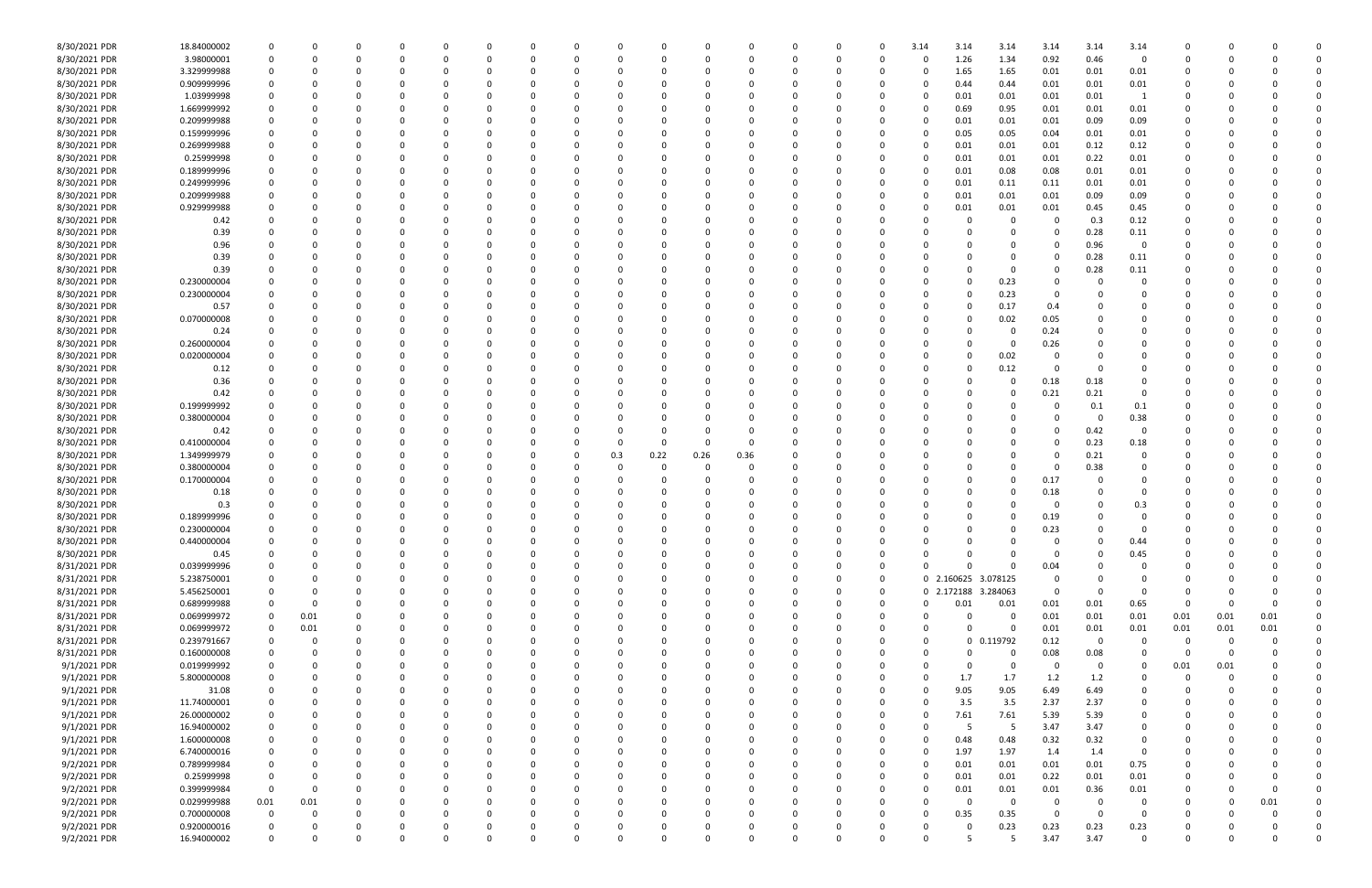| 9/2/2021 PDR                 | 1.600000008                | - 0           | 0        |   |          |              |     |          |          |          |   |          |             |               | -0                | 0.48<br>0.48                        | 0.32             | 0.32          |              | -0       |      |          |  |
|------------------------------|----------------------------|---------------|----------|---|----------|--------------|-----|----------|----------|----------|---|----------|-------------|---------------|-------------------|-------------------------------------|------------------|---------------|--------------|----------|------|----------|--|
| 9/3/2021 PDR                 | 0.039999984                | 0             | 0.01     |   | 0        |              |     |          |          |          |   |          |             |               |                   | 0                                   | 0.01             | $\Omega$      | 0            | 0.01     | 0.01 | $\Omega$ |  |
| 9/3/2021 PDR                 | 0.029999988                | $\Omega$      | $\Omega$ |   |          |              |     |          |          |          |   |          |             |               |                   |                                     | C                |               | <sup>0</sup> | 0.01     | 0.01 | 0.01     |  |
| 9/3/2021 PDR                 | 0.029999988                | 0.01          | 0.01     |   |          |              |     |          |          |          |   |          |             |               |                   |                                     | 0                | - 0           |              | C        |      | 0.01     |  |
|                              |                            |               |          |   |          |              |     |          |          |          |   |          |             |               |                   |                                     |                  |               |              |          |      |          |  |
| 9/3/2021 PDR                 | 16.94000002                | 0             |          |   |          |              |     |          |          |          |   |          |             |               |                   |                                     | 3.47             | 3.47          |              |          |      |          |  |
| 9/3/2021 PDR                 | 0.472500003                | $\Omega$      | $\Omega$ |   |          |              |     |          |          |          |   |          |             |               | 0.0575<br>0       | 0.115                               | 0.15             | 0.15          |              | -0       |      |          |  |
| 9/4/2021 PDR                 | 0.04999998                 | 0.01          | 0.01     |   |          |              |     |          |          |          |   |          |             |               |                   | 0                                   | C                |               |              | 0.01     | 0.01 | 0.01     |  |
| 9/5/2021 PDR                 | 0.029999988                | 0             | 0.01     |   |          |              |     |          |          |          |   |          |             |               |                   |                                     |                  |               |              | -C       | 0.01 | 0.01     |  |
| 9/6/2021 PDR                 | 0.309999996                | 0             | 0        |   |          |              |     |          |          |          |   |          |             |               |                   |                                     |                  |               | 0.31         |          |      |          |  |
| 9/6/2021 PDR                 | 1.190000004                |               |          |   |          |              |     |          |          |          |   |          |             |               |                   |                                     |                  |               |              |          |      |          |  |
|                              |                            |               |          |   |          |              |     |          |          |          |   |          |             |               |                   | 1.19                                |                  |               |              |          |      |          |  |
| 9/6/2021 PDR                 | 0.3                        |               |          |   |          |              |     |          |          |          |   |          |             |               |                   |                                     | 0                |               | 0.3          |          |      |          |  |
| 9/6/2021 PDR                 | 1.26                       |               |          |   |          |              |     |          |          |          |   |          |             |               |                   |                                     | 0                |               | 1.26         |          |      |          |  |
| 9/6/2021 PDR                 | 0.260000004                |               |          |   |          |              |     |          |          |          |   |          |             |               |                   |                                     | 0                |               | 0.26         |          |      |          |  |
| 9/7/2021 PDR                 | 0.048958337                |               |          |   |          |              |     |          |          |          |   |          |             |               |                   | - 0                                 | 0 0.048958       | 0             |              |          |      |          |  |
| 9/7/2021 PDR                 | 0.813749992                |               |          |   |          |              |     |          |          |          |   |          |             |               | -0                | 0.01<br>0.01                        | 0.01             | 0.42          | 0.35         | 0.01375  |      |          |  |
| 9/7/2021 PDR                 | 0.680625004                | 0             |          |   |          |              |     |          |          |          |   |          |             |               | 0                 | 0.01<br>0.2                         | 0.23             | 0.23          | 0.01         | 0.000625 |      |          |  |
|                              |                            |               |          |   |          |              |     |          |          |          |   |          |             |               |                   |                                     |                  |               |              |          |      |          |  |
| 9/7/2021 PDR                 | 1.368749996                | $\Omega$      | O        |   |          |              |     |          |          |          |   |          |             |               | 0                 | 0.01<br>0.01                        | 0.56             | 0.56          | 0.22         | 0.00875  |      |          |  |
| 9/7/2021 PDR                 | 0.079999968                | 0.01          | 0.01     |   |          |              |     |          |          |          |   |          |             |               | -0                | 0                                   | 0.01             | 0.01          | 0.01         | 0.01     | 0.01 | 0.01     |  |
| 9/7/2021 PDR                 | 0.15                       | $\Omega$      | O        |   |          |              |     |          |          |          |   |          |             |               | 0.15              |                                     | C                | - 0           |              |          |      |          |  |
| 9/7/2021 PDR                 | 0.374999986                |               |          |   |          |              |     |          |          |          |   |          |             |               | -0                | 0                                   | 0.225            | 0.15          | $\Omega$     |          |      |          |  |
| 9/7/2021 PDR                 | 0.374999986                |               |          |   |          |              |     |          |          |          |   |          |             |               |                   | 0                                   | 0.225            | 0.15          |              |          |      |          |  |
| 9/7/2021 PDR                 | 0.312499995                |               |          |   |          |              |     |          |          |          |   |          |             |               |                   | 0                                   | 0.1875           | 0.125         |              |          |      |          |  |
|                              |                            |               |          |   |          |              |     |          |          |          |   |          |             |               |                   |                                     |                  |               |              |          |      |          |  |
| 9/7/2021 PDR                 | 0.56999999                 |               |          |   |          |              |     |          |          |          |   |          |             |               |                   | 0.095                               | 0.285            | 0.19          |              |          |      |          |  |
| 9/7/2021 PDR                 | 0.56999999                 |               |          |   |          |              |     |          |          |          |   |          |             |               | -0                | 0.095                               | 0.285            | 0.19          | 0            |          |      |          |  |
| 9/7/2021 PDR                 | 0.629999984                |               |          |   |          |              |     |          |          |          |   |          |             |               | -0                | 0.105                               | 0.315            | 0.21          | 0            |          |      |          |  |
| 9/7/2021 PDR                 | 0.575000001                |               |          |   |          |              |     |          |          |          |   |          |             |               | -0                | 0.085                               | 0.32             | 0.17          |              |          |      |          |  |
| 9/7/2021 PDR                 | 0.680000001                |               |          |   |          |              |     |          |          |          |   |          |             |               |                   | 0.1                                 | 0.38             | 0.2           | 0            |          |      |          |  |
| 9/7/2021 PDR                 | 0.680000001                |               |          |   |          |              |     |          |          |          |   |          |             |               |                   | 0.1                                 | 0.38             | 0.2           | 0            |          |      |          |  |
|                              |                            |               |          |   |          |              |     |          |          |          |   |          |             |               |                   |                                     |                  |               | $\Omega$     |          |      |          |  |
| 9/7/2021 PDR                 | 0.680000001                |               |          |   |          |              |     |          |          |          |   |          |             |               |                   | 0.1                                 | 0.38             | 0.2           |              |          |      |          |  |
| 9/7/2021 PDR                 | 2.059999985                |               |          |   |          |              |     |          |          |          |   |          |             |               |                   | 0.225                               | 0.9              | 0.675         | 0.225        | 0.035    |      |          |  |
| 9/7/2021 PDR                 | 0.279374992                |               |          |   |          |              |     |          |          |          |   |          |             |               |                   | 0.055                               | 0.11             | 0.0825        | 0.0275       | 0.004375 |      |          |  |
| 9/7/2021 PDR                 | 2.502499983                |               |          |   |          |              |     |          |          |          |   |          |             |               | 0.615             | 0.4625                              | 0.95             | 0.475         |              |          |      |          |  |
| 9/7/2021 PDR                 | 0.104999982                |               |          |   |          |              |     |          |          |          |   |          |             |               |                   | 0.015                               | 0.06             | 0.03          |              |          |      |          |  |
| 9/7/2021 PDR                 | 0.384999993                |               |          |   |          |              |     |          |          |          |   |          |             |               | 0                 | 0.055                               | 0.22             | 0.11          |              |          |      |          |  |
|                              |                            |               |          |   |          |              |     |          |          |          |   |          |             |               |                   |                                     |                  |               |              |          |      |          |  |
| 9/7/2021 PDR                 | 0.124999998                |               |          |   |          |              |     |          |          |          |   |          |             |               | 0                 | 0 0.059896 0.065104                 |                  | 0             |              |          |      |          |  |
| 9/7/2021 PDR                 | 0.499999998                |               |          |   |          |              |     |          |          |          |   |          |             |               | 0                 | 0 0.239583 0.260417                 |                  | 0             |              |          |      |          |  |
| 9/7/2021 PDR                 | 0.225                      |               |          |   |          |              |     |          |          |          |   |          |             |               | 0                 | 0 0.107813 0.117188                 |                  | 0             |              |          |      |          |  |
| 9/7/2021 PDR                 | 0.798958326                |               |          |   |          |              |     |          |          |          |   |          |             |               |                   |                                     | 0 0.398958       | 0.4           |              |          |      |          |  |
| 9/7/2021 PDR                 | 0.280000008                |               |          |   |          |              |     |          |          |          |   |          |             |               |                   |                                     | 0.14             | 0.14          |              |          |      |          |  |
| 9/7/2021 PDR                 | 10.56000001                | $\Omega$      |          |   |          |              |     |          |          |          |   |          |             | 0             | 2.3               | 2.64<br>2.64                        | 1.49             | 1.49          | 0            |          |      |          |  |
|                              |                            | $\Omega$      |          |   |          |              |     |          |          |          |   |          |             |               | $\sqrt{ }$        |                                     |                  |               |              |          |      |          |  |
| 9/7/2021 PDR                 | 3.675000003                |               |          |   |          |              |     |          |          |          |   |          |             |               | 0.425             | 0.85                                | 1.2              | 1.2           |              |          |      |          |  |
| 9/7/2021 PDR                 | 0.54                       | $\mathbf 0$   | 0        | n | 0        | 0            |     | $\Omega$ | 0        | - 0      | O | $\Omega$ |             | $\Omega$      | -0                | 0.06<br>0.12                        | 0.18             | 0.18          | $\Omega$     | 0        |      |          |  |
| 9/7/2021 PDR                 | 7.365000003                | 0             | 0        | n | 0        | <sup>0</sup> |     | 0        |          | 0        |   | 0        |             |               | 0.875<br>$\Omega$ | 1.75                                | 2.37             | 2.37          | $\Omega$     | 0        |      |          |  |
| 9/7/2021 PDR                 | 10.09749998                | $\Omega$      | 0        |   | 0        |              | -0  | 0        |          |          |   |          |             |               |                   | 2.5<br>$\Omega$                     | 2.5              | 2.5           | 2.5          | 0.0975   |      |          |  |
| 9/7/2021 PDR                 | 10.69000001                | $\mathbf 0$   | 0        |   | 0        |              |     |          |          |          |   |          |             |               | 0                 | 1.25<br>2.5                         | 3.47             | 3.47          | $\Omega$     | C        |      |          |  |
| 9/7/2021 PDR                 | 0.379999992                | $\mathbf 0$   | 0        |   | 0        |              |     |          |          |          |   |          |             |               |                   | $\overline{\mathbf{0}}$<br>$\Omega$ | 0.19             | 0.19          | 0            | 0        |      |          |  |
|                              |                            |               |          |   |          |              |     |          |          |          |   |          |             |               |                   |                                     |                  |               |              |          |      |          |  |
| 9/7/2021 PDR                 | 1.000000008                | $\mathbf 0$   | 0        |   | $\Omega$ |              |     | 0        | 0        | -0       |   |          | 0           | $\Omega$      | 0                 | 0.12<br>0.24                        | 0.32             | 0.32          | 0            | C        |      |          |  |
| 9/8/2021 PDR                 | 0.210002741                | $\mathbf 0$   | 0        |   | 0        |              |     |          | 0        | 0        |   | 0        | $\mathbf 0$ | 0 2.75E-06    |                   | 0.01<br>0.01                        | 0.01             | 0.09          | 0.09         | 0        |      |          |  |
| 9/8/2021 PDR                 | 1.240028906                | $\mathbf 0$   | 0        |   | 0        |              |     |          | 0        |          |   | 0        | $\Omega$    | 0 2.89E-05    |                   | 0.01<br>0.01                        | 0.01             | 0.47          | 0.74         | 0        |      |          |  |
| 9/8/2021 PDR                 |                            |               | $\Omega$ |   | 0        |              |     | 0        | 0        | -0       |   |          | $\Omega$    |               | 0                 | 0.07<br>0.07                        | 0.01             | 0.24          | 0.24         | 0        |      |          |  |
| 9/8/2021 PDR                 | 0.629999988                | 0             |          |   |          |              |     |          |          |          |   |          |             |               | 0                 | 0.26<br>0.26                        | 0.01             | 0.01          | 0.01         | O        |      |          |  |
|                              |                            | 0             | 0        |   | 0        |              |     |          |          |          |   |          |             |               |                   |                                     |                  |               |              |          |      |          |  |
|                              | 0.549999996                |               |          |   |          |              |     |          |          |          |   |          |             |               |                   |                                     |                  |               |              |          |      |          |  |
| 9/8/2021 PDR                 | 0.069999984                | $\mathbf 0$   | 0        |   | 0        |              |     |          |          |          |   |          |             |               | 0                 | 0.01<br>0.03                        | 0.01             | 0.01          | 0.01         | O        |      |          |  |
| 9/8/2021 PDR                 | 0.210000012                | $\mathbf 0$   | 0        |   | 0        |              |     |          | 0        | -0       |   |          |             |               | 0                 | 0.05<br>0.05                        | 0.01             | 0.05          | 0.05         | 0        |      |          |  |
| 9/8/2021 PDR                 | 0.530004569                | $\mathbf 0$   | 0        | C | 0        |              |     |          | 0        | 0        |   | 0        | $\Omega$    | 4.59E-06<br>0 |                   | 0.1<br>0.1                          | 0.01             | 0.16          | 0.16         | 0        |      |          |  |
| 9/8/2021 PDR                 | 0.55999998                 | 0             | 0        |   | 0        |              |     |          | 0        |          |   | 0        | $\Omega$    | 0             | 0                 | 0.13<br>0.13                        | 0.01             | 0.28          | 0.01         | 0        |      |          |  |
| 9/8/2021 PDR                 | 0.209999988                | $\mathbf 0$   | $\Omega$ |   | 0        |              | - 0 | 0        | 0        | -0       |   | $\Omega$ | $\Omega$    |               | 0                 | 0.06<br>0.06                        | 0.01             | 0.04          | 0.04         | 0        |      |          |  |
|                              |                            | 0             | 0        |   | 0        |              |     |          |          |          |   |          |             |               | 0                 | 0.48<br>0.48                        |                  | 0.58          |              | O        |      |          |  |
| 9/8/2021 PDR                 | 2.699999988                |               |          |   |          |              |     |          |          |          |   |          |             |               |                   |                                     | 0.58             |               | 0.58         |          |      |          |  |
| 9/8/2021 PDR                 | 0.539999988                | $\mathbf 0$   | 0        |   | 0        |              |     |          |          |          |   |          |             |               | 0                 | 0.01<br>0.01                        | 0.5              | 0.01          | 0.01         | 0        |      |          |  |
| 9/8/2021 PDR                 | 0.149999988                | 0             | 0        |   | 0        |              |     |          |          | -0       |   |          |             |               | 0                 | 0.01<br>0.01                        | 0.01             | 0.11          | 0.01         | 0        |      |          |  |
| 9/8/2021 PDR                 | 0.129999996                | $\mathbf 0$   | 0        |   | $\Omega$ |              |     |          |          |          |   |          |             |               | 0                 | 0.05<br>0.05                        | 0.01             | 0.01          | 0.01         | 0        |      |          |  |
| 9/8/2021 PDR                 | 0.749999988                | 0             | 0        |   | 0        |              |     |          | 0        |          |   |          |             |               | $\Omega$          | 0.29<br>0.01                        | 0.43             | 0.01          | 0.01         | 0        |      |          |  |
| 9/8/2021 PDR                 | 0.249999984                | 0             | 0        |   | 0        |              |     | 0        | 0        | -0       |   |          |             |               | 0                 | 0.01<br>0.01                        | 0.01             | 0.01          | 0.21         | 0        |      |          |  |
|                              | 0.579999984                | 0             | 0        |   | 0        |              |     |          |          | -0       |   |          |             |               | 0                 | 0.075                               |                  | $\mathbf 0$   |              | 0        |      |          |  |
| 9/8/2021 PDR                 |                            |               |          |   |          |              |     |          |          |          |   |          |             |               |                   |                                     | 0.225            |               | 0.28         |          |      |          |  |
| 9/8/2021 PDR<br>9/8/2021 PDR | 0.489999996<br>1.969999992 | 0<br>$\Omega$ | 0        | 0 | O<br>0   | $\Omega$     |     | $\Omega$ | $\Omega$ | $\Omega$ | 0 | $\Omega$ | $\Omega$    |               | 0<br>0            | 0.0625<br>0.2525                    | 0.1875<br>0.7575 | 0<br>$\Omega$ | 0.24<br>0.96 | O<br>0   |      |          |  |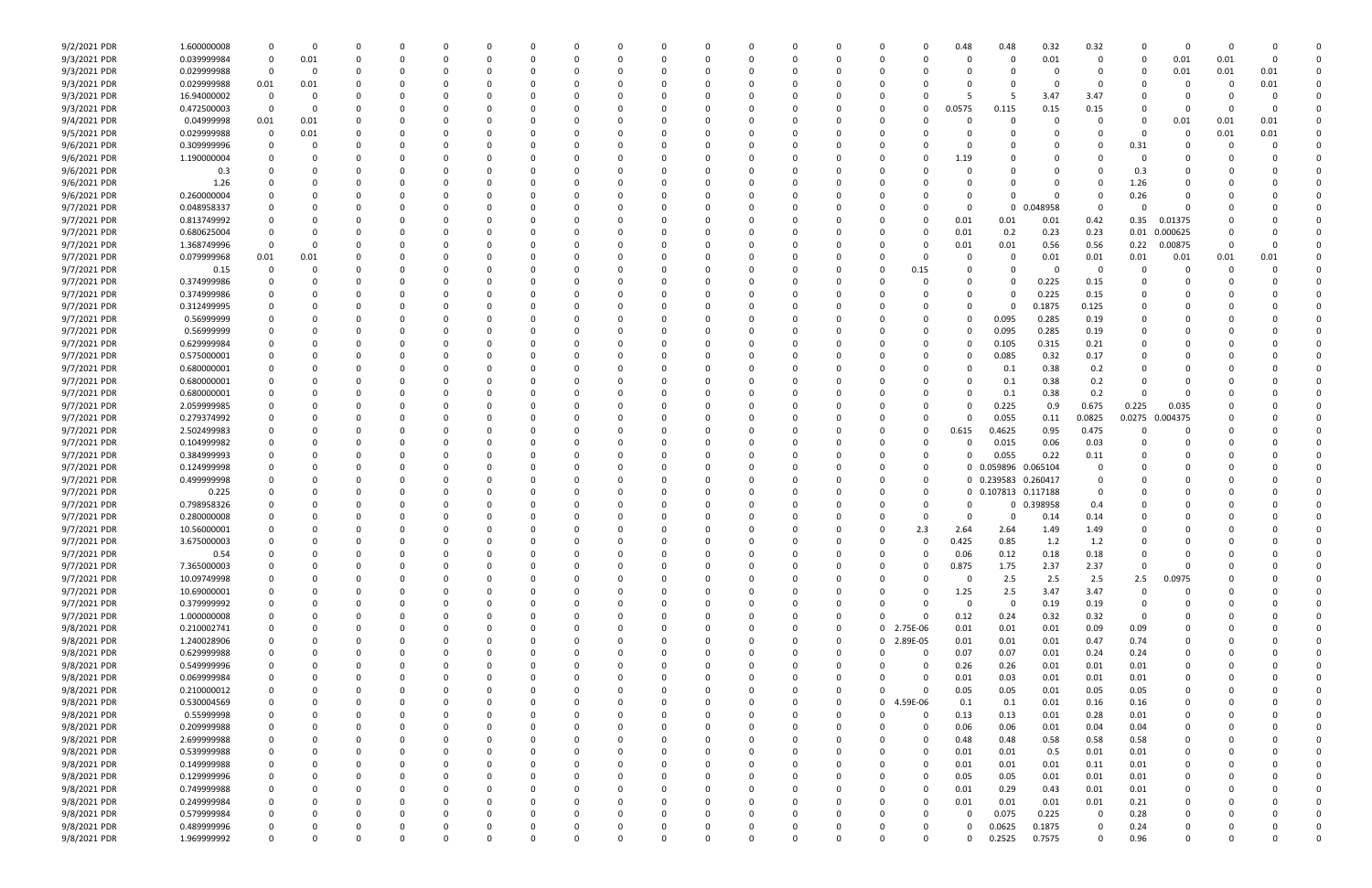| 9/8/2021 PDR | 1.969999992 | $\Omega$    |          |          |          |          |          |          |          |          |          |          |          |          |          | 0           |          | 0.2525       | 0.7575 | 0            | 0.96     |                |      |      |              |
|--------------|-------------|-------------|----------|----------|----------|----------|----------|----------|----------|----------|----------|----------|----------|----------|----------|-------------|----------|--------------|--------|--------------|----------|----------------|------|------|--------------|
| 9/8/2021 PDR | 0.470000001 |             |          |          |          |          |          | $\Omega$ |          |          |          | 0        |          |          |          | 0           |          | 0.095        | 0.375  | 0            |          |                |      |      |              |
| 9/8/2021 PDR | 0.470000001 |             |          |          |          |          |          |          |          |          |          |          |          |          |          |             |          | 0.095        | 0.375  |              |          |                |      |      |              |
| 9/8/2021 PDR | 0.470000001 |             |          |          |          |          |          |          |          |          |          |          |          |          |          |             | -0       | 0.095        | 0.375  |              |          |                |      |      |              |
| 9/8/2021 PDR | 0.419999997 |             |          |          |          |          |          |          |          |          |          |          |          |          |          | 0           |          | 0.085        | 0.335  | 0            |          |                |      |      |              |
| 9/8/2021 PDR | 1.175000001 |             |          |          |          |          |          |          |          |          |          |          |          |          |          | 0           |          | 0.2375       | 0.9375 | 0            |          |                |      |      |              |
| 9/8/2021 PDR | 1.389999996 |             |          |          |          |          |          |          |          |          |          |          |          |          |          |             |          | 0.2          | 0.79   | 0.4          |          |                |      |      |              |
| 9/8/2021 PDR |             |             |          |          |          |          |          |          |          |          |          |          |          |          |          |             |          |              |        |              | 0.38     |                |      |      |              |
|              | 0.78        |             |          |          |          |          |          |          |          |          |          |          |          |          |          |             |          | 0.1          | 0.3    | 0            |          |                |      |      |              |
| 9/8/2021 PDR | 1.47750262  |             |          |          |          |          | 0        | 2.63E-06 |          |          |          |          |          |          |          | 0           |          | 0.2125       | 0.84   | 0.425        |          |                |      |      |              |
| 9/8/2021 PDR | 1.382549009 |             |          |          |          |          | 0        | 4.90E-05 |          |          |          |          |          |          |          |             |          | 0.225        | 0.8875 | 0.27         |          |                |      |      |              |
| 9/8/2021 PDR | 1.650051642 |             |          |          |          |          | 0        | 5.16E-05 |          |          |          |          |          |          |          | 0           |          | 0.2375       | 0.9375 | 0.475        | $\Omega$ |                |      |      |              |
| 9/8/2021 PDR | 0.109999992 |             |          |          |          |          |          |          |          |          |          |          |          |          |          | 0           |          | 0.015        | 0.045  | 0            | 0.05     |                |      |      |              |
| 9/8/2021 PDR | 0.459999999 |             |          |          |          |          |          |          |          |          |          |          |          |          |          |             |          | 0.095        | 0.365  | 0            |          |                |      |      |              |
| 9/8/2021 PDR | 0.170000004 |             |          |          |          |          |          |          |          |          |          |          |          |          |          |             |          |              |        | $\Omega$     | 0.17     |                |      |      |              |
| 9/8/2021 PDR | 0.424999997 |             |          |          |          |          |          |          |          |          |          |          |          |          |          | 0           |          | 0.055        | 0.165  | 0.205        |          |                |      |      |              |
| 9/8/2021 PDR | 1.369999995 |             |          |          |          |          |          |          |          |          |          |          |          |          |          |             |          | 0.225        | 0.875  | 0.27         |          |                |      |      |              |
| 9/8/2021 PDR | 1.369999995 |             |          |          |          |          |          |          |          |          |          |          |          |          |          |             |          | 0.225        | 0.875  | 0.27         |          |                |      |      |              |
| 9/8/2021 PDR | 1.064999997 |             |          |          |          |          |          |          |          |          |          |          |          |          |          |             |          | 0.175        | 0.68   | 0.21         |          |                |      |      |              |
| 9/8/2021 PDR | 1.219999998 |             |          |          |          |          |          |          |          |          |          |          |          |          |          |             |          | 0.2          | 0.78   | 0.24         |          |                |      |      |              |
| 9/8/2021 PDR | 0.304999998 |             |          |          |          |          |          |          |          |          |          |          |          |          |          |             |          | 0.05         | 0.195  | 0.06         |          |                |      |      |              |
| 9/8/2021 PDR | 0.979999998 |             |          |          |          |          |          |          |          |          |          |          |          |          |          |             |          | 0.1          | 0.3    | 0.2          | 0.38     |                |      |      |              |
| 9/8/2021 PDR | 0.239791667 |             |          |          |          |          |          |          |          |          |          |          |          |          |          | 0           |          | 0 0.119792   | 0.12   | 0            |          |                |      |      |              |
|              |             |             |          |          |          |          |          |          |          |          |          |          |          |          |          |             |          |              |        |              |          |                |      |      |              |
| 9/8/2021 PDR | 0.279999996 |             |          |          |          |          |          |          |          |          |          |          |          |          |          | O           | 0        | 0.130833     | 149167 | $\Omega$     |          |                |      |      |              |
| 9/8/2021 PDR | 1.040006989 |             |          |          |          |          |          |          |          |          |          |          |          |          |          | $\mathbf 0$ | 6.97E-06 | 0.26         | 0.26   | 0.26         | 0.26     |                |      |      |              |
| 9/8/2021 PDR | 1.44        |             |          |          |          |          |          |          |          |          |          |          |          |          |          |             |          | <sup>0</sup> | 1.44   | 0            |          |                |      |      |              |
| 9/8/2021 PDR | 0.530000004 |             |          |          |          |          |          |          |          |          |          |          |          |          |          |             |          |              | 0.53   | 0            |          |                |      |      |              |
| 9/8/2021 PDR | 0.139999992 |             |          |          |          |          |          |          |          |          |          |          |          |          |          |             | -0       | 0            | 0.07   | 0.07         |          |                |      |      |              |
| 9/9/2021 PDR | 3.79999998  |             |          |          |          |          |          |          |          |          |          |          |          |          |          | 0           | 1.51     | 1.51         | 0.01   | 0.01         | 0.76     |                |      |      |              |
| 9/9/2021 PDR | 1.950000012 |             |          |          |          |          |          |          |          |          |          |          |          |          |          | 0           | 0.12     | 0.12         | 0.8    | 0.8          | 0.11     |                |      |      |              |
| 9/9/2021 PDR | 0.669999996 |             |          |          |          |          |          |          |          |          |          |          |          |          |          | 0           | 0.01     | 0.01         | 0.01   | 0.32         | 0.32     |                |      |      |              |
| 9/9/2021 PDR | 2.490000012 |             |          |          |          |          |          |          |          |          |          |          |          |          |          | 0           | 0.01     | 0.62         | 0.62   | 0.62         | 0.62     |                |      |      |              |
| 9/9/2021 PDR | 3.210000012 |             |          |          |          |          |          |          |          |          |          |          |          |          |          |             | 0.8      | 0.8          | 0.8    | 0.8          | 0.01     |                |      |      |              |
| 9/9/2021 PDR | 3.04999998  |             |          |          |          |          |          |          |          |          |          |          |          |          |          |             | 0.76     | 0.76         | 0.76   | 0.76         | 0.01     |                |      |      |              |
| 9/9/2021 PDR | 3.129999996 |             |          |          |          |          |          |          |          |          |          |          |          |          |          |             | 0.78     | 0.78         | 0.78   | 0.78         | 0.01     |                |      |      |              |
| 9/9/2021 PDR | 1.649999988 |             |          |          |          |          |          |          |          |          |          |          |          |          |          |             | 0.4      | 0.4          | 0.42   | 0.42         | 0.01     |                |      |      |              |
| 9/9/2021 PDR | 0.389999988 |             |          |          |          |          |          |          |          |          |          |          |          |          |          |             | 0.18     | 0.18         | 0.01   | 0.01         | 0.01     |                |      |      |              |
| 9/9/2021 PDR | 3.210000012 |             |          |          |          |          |          |          |          |          |          |          |          |          |          |             | 0.8      | 0.8          | 0.8    | 0.8          | 0.01     |                |      |      |              |
| 9/9/2021 PDR | 3.129999996 |             |          |          |          |          |          |          |          |          |          |          |          |          |          |             | 0.78     | 0.78         | 0.78   | 0.78         | 0.01     |                |      |      |              |
|              |             |             |          |          |          |          |          |          |          |          |          |          |          |          |          |             |          |              |        |              |          |                |      |      |              |
| 9/9/2021 PDR | 2.769999996 |             |          |          |          |          |          |          |          |          |          |          |          |          |          |             | 0.69     | 0.69         | 0.69   | 0.69         | 0.01     |                |      |      |              |
| 9/9/2021 PDR | 0.40999998  | 0           |          |          |          |          |          |          |          |          |          |          |          |          |          |             | 0.01     | 0.1          | 0.1    | 0.1          | 0.1      |                |      |      |              |
| 9/9/2021 PDR | 2.010000012 | $\mathbf 0$ |          |          |          |          |          |          |          |          |          |          |          |          |          |             | 0.01     | 0.5          | 0.5    | 0.5          | 0.5      |                |      |      |              |
| 9/9/2021 PDR | 2.570000004 | $\mathbf 0$ | $\Omega$ | $\Omega$ | $\Omega$ | $\Omega$ | $\Omega$ | 0        | $\Omega$ | 0        | $\Omega$ | 0        | 0        | $\Omega$ | 0        | $\Omega$    | 0.41     | 0.54         | 0.54   | 0.54         | 0.54     | 0              | 0    |      | <sup>0</sup> |
| 9/9/2021 PDR | 0.930000012 | 0           | $\Omega$ |          | 0        | 0        |          | 0        | $\Omega$ | 0        | 0        | 0        | 0        | -0       | 0        | $\Omega$    | 0.23     | 0.23         | 0.23   | 0.23         | $0.01\,$ | 0              | -C   |      |              |
| 9/9/2021 PDR | 1.149999996 | 0           | $\Omega$ |          | - 0      |          |          | $\Omega$ | $\Omega$ | 0        |          | $\Omega$ |          | - 0      | $\Omega$ | 0           | 0.27     | 0.27         | 0.33   | 0.27         | $0.01\,$ | 0              |      |      |              |
| 9/9/2021 PDR | 4.36999998  | 0           | 0        |          | 0        |          |          | 0        | $\Omega$ | 0        |          | 0        |          | $\Omega$ | 0        | $\Omega$    | 1.09     | 1.09         | 1.09   | 1.09         | 0.01     | 0              |      |      |              |
| 9/9/2021 PDR | 2.049999996 | 0           |          |          |          |          |          | 0        |          | 0        |          | 0        |          |          | 0        | 0           | 0.01     | 0.51         | 0.51   | 0.51         | 0.51     | 0              |      |      |              |
| 9/9/2021 PDR | 2.26999998  | $\mathbf 0$ | $\Omega$ |          | 0        |          |          | 0        |          | 0        |          | $\Omega$ |          |          | 0        | 0           | 1.12     | 1.12         | 0.01   | 0.01         | $0.01\,$ | $\overline{0}$ | 0    |      |              |
| 9/9/2021 PDR | 0.089999964 | $0.01\,$    | 0.01     |          | 0        |          |          | $\Omega$ |          | 0        |          | 0        |          |          |          | 0           | $\Omega$ | 0.01         | 0.01   | 0.01         | 0.01     | 0.01           | 0.01 | 0.01 |              |
| 9/9/2021 PDR | 0.18        | $\mathbf 0$ | $\Omega$ |          | 0        | 0        |          | 0        |          | 0        |          | 0        |          |          | 0        | 0           | 0        | - 0          | 0.18   | 0            | $\Omega$ | 0              | 0    |      |              |
| 9/9/2021 PDR | 0.12        |             | 0        |          | 0        |          |          | 0        |          | 0        |          | 0        |          |          | 0        | 0           |          | 0            | 0.12   | 0            | 0        | 0              |      |      |              |
| 9/9/2021 PDR | 2.01        |             | 0        |          | 0        |          |          | 0        |          | 0        |          | 0        |          |          |          | 0           | $\Omega$ | $\Omega$     | 2.01   | $\Omega$     | 0        |                |      |      |              |
| 9/9/2021 PDR | 0.3         | 0           |          |          | 0        |          |          | 0        |          | 0        |          | 0        |          |          |          | 0           | -0       | $\Omega$     | 0.3    | 0            | $\Omega$ |                |      |      |              |
| 9/9/2021 PDR | 0.884999997 |             |          |          | 0        |          |          | 0        |          | 0        |          | 0        |          |          | 0        | 0           | $\Omega$ | 0.07         | 0.275  | 0.27         | 0.27     |                |      |      |              |
| 9/9/2021 PDR | 0.402499995 | $\mathbf 0$ |          |          | 0        |          |          | $\Omega$ |          | 0        |          | 0        |          |          |          | 0           | $\Omega$ | 0.0825       | 0.32   | $\mathbf 0$  | $\Omega$ |                |      |      |              |
| 9/9/2021 PDR | 1.185       | 0           | $\Omega$ |          | 0        | 0        |          | 0        |          | 0        |          | 0        |          |          | 0        | 0           | -C       | 0.095        | 0.37   | 0.36         | 0.36     | 0              |      |      |              |
|              |             |             |          |          |          |          |          |          |          |          |          |          |          |          |          |             |          |              |        |              |          |                |      |      |              |
| 9/9/2021 PDR | 0.414999999 | 0           | 0        |          | 0        |          |          | 0        | $\Omega$ | 0        |          | 0        |          |          | 0        | 0           |          | 0.085        | 0.33   | $\mathbf{0}$ | $\Omega$ |                |      |      |              |
| 9/9/2021 PDR | 0.414999999 | 0           |          |          | 0        |          |          | 0        |          |          |          | 0        |          |          |          | 0           |          | 0.085        | 0.33   | 0            | $\Omega$ |                |      |      |              |
| 9/9/2021 PDR | 0.170000007 | 0           |          |          | 0        |          |          | $\Omega$ |          | 0        |          | 0        |          |          | 0        | 0           | $\Omega$ | 0.015        | 0.055  | 0.05         | 0.05     | n              |      |      |              |
| 9/9/2021 PDR | 0.727499997 | 0           |          |          | 0        |          |          | 0        |          | 0        |          | 0        |          |          |          | 0           | -0       | 0.15         | 0.5775 | 0            | 0        |                |      |      |              |
| 9/9/2021 PDR | 1.250000007 | 0           |          |          | 0        |          |          | $\Omega$ |          |          |          | 0        |          |          |          | 0           | 0        | 0.1          | 0.39   | 0.38         | 0.38     | 0              |      |      |              |
| 9/9/2021 PDR | 0.81999999  | 0           | $\Omega$ |          | 0        |          |          | 0        |          | 0        |          | 0        |          | $\Omega$ |          | 0           | $\Omega$ | 0.065        | 0.255  | 0.25         | 0.25     | 0              |      |      |              |
| 9/9/2021 PDR | 1.1625      | 0           | $\Omega$ |          | 0        |          |          | 0        |          | 0        |          | 0        |          |          | 0        | 0           |          | 0.2375       | 0.925  | $\mathbf{0}$ | 0        |                |      |      |              |
| 9/9/2021 PDR | 1.099999995 | 0           |          |          |          |          |          | 0        |          |          |          | 0        |          |          |          | 0           | -0       | 0.225        | 0.875  | $\mathbf 0$  | $\Omega$ |                |      |      |              |
| 9/9/2021 PDR | 1.350000006 | 0           |          |          |          |          |          | -0       |          |          |          |          |          |          |          |             |          | 0.2          | 0.39   | 0.38         | 0.38     |                |      |      |              |
| 9/9/2021 PDR | 0.299999996 | $\Omega$    | 0        | $\Omega$ | $\Omega$ | $\Omega$ |          | $\Omega$ | $\Omega$ | $\Omega$ | $\Omega$ | 0        | $\Omega$ |          | $\Omega$ | $\Omega$    | $\Omega$ | 0.025        | 0.095  | 0.09         | 0.09     | 0              | 0    |      |              |
|              |             |             |          |          |          |          |          |          |          |          |          |          |          |          |          |             |          |              |        |              |          |                |      |      |              |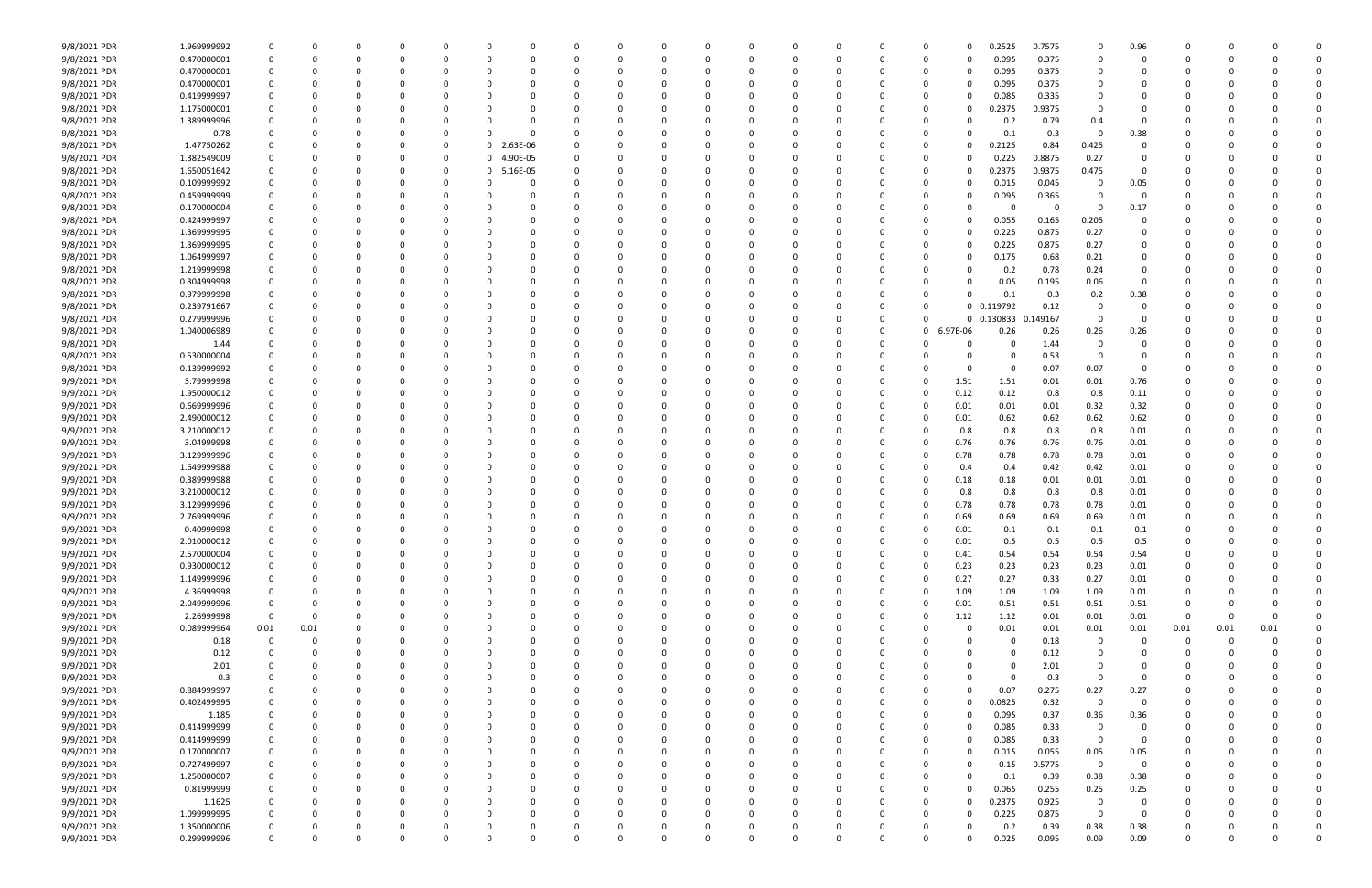| 9/9/2021 PDR  | 1.26        |                         | -0   |   |   | 0        |          |          |          |          |   |   | 0        |          |     | 0        |          | 0.42              | 0.42     | 0.42        |              |          |          |          |  |
|---------------|-------------|-------------------------|------|---|---|----------|----------|----------|----------|----------|---|---|----------|----------|-----|----------|----------|-------------------|----------|-------------|--------------|----------|----------|----------|--|
| 9/9/2021 PDR  | 0.45        | 0                       | -0   |   |   | 0        |          |          |          |          |   |   | 0        |          | 0   | 0        | 0        | 0.004688 0.440625 |          | 0.004688    | 0            |          |          |          |  |
|               |             |                         |      |   |   |          |          |          |          |          |   |   |          |          |     |          | U        |                   |          |             |              |          |          |          |  |
| 9/9/2021 PDR  | 5.100000012 |                         |      |   |   |          |          |          |          |          |   |   |          |          |     | 0        |          | 1.7               | 1.7      | 1.7         |              |          |          |          |  |
| 9/9/2021 PDR  | 0.299583333 |                         |      |   |   |          |          |          |          |          |   |   |          |          |     | 0        |          | $0$ $0.149583$    | 0.15     |             | <sup>0</sup> |          |          |          |  |
| 9/9/2021 PDR  | 0.448541667 |                         |      |   |   |          |          |          |          |          |   |   |          |          |     | -0       |          | 0                 | 0.273229 | 0.175313    |              |          |          |          |  |
| 9/9/2021 RDRR | 3.459999996 |                         |      |   |   |          |          |          |          |          |   |   |          |          |     | - 0      |          | 3.46              | C        | -0          | 0            |          |          |          |  |
|               |             |                         |      |   |   |          |          |          |          |          |   |   |          |          |     |          |          |                   |          |             |              |          |          |          |  |
| 9/9/2021 PDR  | 4.239999984 |                         |      |   |   |          |          |          |          |          |   |   |          |          |     | 0        |          | 1.06              | 1.06     | 1.06        | 1.06         |          |          |          |  |
| 9/9/2021 PDR  | 6.780000024 |                         |      |   |   |          |          |          |          |          |   |   |          |          | O   | 1.13     | 1.13     | 1.13              | 1.13     | 1.13        | 1.13         |          |          |          |  |
|               |             |                         |      |   |   |          |          |          |          |          |   |   |          |          |     |          |          |                   | 0.23     |             |              |          |          |          |  |
| 9/9/2021 PDR  | 0.920000016 |                         |      |   |   |          |          |          |          |          |   |   |          |          |     | 0        |          | 0.23              |          | 0.23        | 0.23         |          |          |          |  |
| 9/9/2021 RDRR | 3.289999992 |                         |      |   |   |          |          |          |          |          |   |   |          |          |     |          |          | 0                 | 1.72     | 1.57        | 0            |          |          |          |  |
| 9/9/2021 PDR  | 1.440000006 |                         |      |   |   |          |          |          |          |          |   |   |          |          |     | - 0      | 0.48     | 0.48              | 0.32     | 0.16        |              |          |          |          |  |
| 9/9/2021 RDRR |             |                         |      |   |   |          |          |          |          |          |   |   |          |          |     | 0        |          |                   | 0        | $\Omega$    | - 0          |          |          |          |  |
|               | 28.46       | -0                      |      |   |   |          |          |          |          |          |   |   |          |          |     |          |          | 28.46             |          |             |              |          |          |          |  |
| 9/9/2021 PDR  | 18.77999998 | 0                       |      |   |   |          |          |          |          |          |   |   |          |          | 0   | 3.13     | 3.13     | 3.13              | 3.13     | 3.13        | 3.13         | - 0      | -0       |          |  |
| 9/10/2021 PDR | 0.079999968 | 0.01                    | 0.01 |   |   |          |          |          |          |          |   |   |          |          |     | -0       |          |                   | 0.01     | 0.01        | 0.01         | 0.01     | 0.01     | 0.01     |  |
| 9/10/2021 PDR | 0.029999988 | $\mathbf 0$             | 0    |   |   |          |          |          |          |          |   |   |          |          |     |          |          |                   | 0        | -0          | 0            | 0.01     | 0.01     | 0.01     |  |
|               |             |                         |      |   |   |          |          |          |          |          |   |   |          |          |     |          |          |                   |          |             |              |          |          |          |  |
| 9/10/2021 PDR | 0.039999984 | 0                       | 0.01 |   |   |          |          |          |          |          |   |   |          |          |     |          |          |                   | 0        | $\Omega$    | - 0          | 0.01     | 0.01     | 0.01     |  |
| 9/10/2021 PDR | 0.560000016 |                         | 0    |   |   |          |          |          |          |          |   |   |          |          |     |          |          | 0.14              | 0.14     | 0.14        | 0.14         |          |          |          |  |
| 9/10/2021 PDR | 36          |                         |      |   |   |          |          |          |          |          |   |   |          |          |     |          |          |                   | 9        | -9          | $\Omega$     |          |          |          |  |
|               |             |                         |      |   |   |          |          |          |          |          |   |   |          |          |     |          |          |                   |          |             |              |          |          |          |  |
| 9/10/2021 PDR | 0.920000016 |                         |      |   |   |          |          |          |          |          |   |   |          |          |     | -0       |          | 0.23              | 0.23     | 0.23        | 0.23         |          |          |          |  |
| 9/10/2021 PDR | 5.78000001  | - 0                     | -0   |   |   |          |          |          |          |          |   |   |          |          |     | 0        | 1.71     | 1.97              | 1.4      | 0.7         | $\Omega$     | -0       |          |          |  |
| 9/12/2021 PDR | 0.039999984 | 0.01                    | 0.01 |   |   |          |          |          |          |          |   |   |          |          |     |          |          | 0                 | 0        | -0          | 0            | 0.01     | 0.01     |          |  |
|               |             |                         |      |   |   |          |          |          |          |          |   |   |          |          |     |          |          |                   |          |             |              |          |          |          |  |
| 9/12/2021 PDR | 0.089999964 | 0.01                    | 0.01 |   |   |          |          |          |          |          |   |   |          |          |     |          |          | 0.01              | 0.01     | 0.01        | 0.01         | 0.01     | 0.01     | 0.01     |  |
| 9/13/2021 PDR | 0.039999996 | 0                       | 0    |   |   |          |          |          |          |          |   |   |          |          |     |          |          | 0                 | 0.04     | $\mathbf 0$ | - 0          | 0        | -0       |          |  |
| 9/13/2021 PDR | 0.309999996 | 0                       |      |   |   |          |          |          |          |          |   |   |          |          |     | - 0      | 0.14     | 0.14              | 0.01     | 0.01        | 0.01         |          |          |          |  |
|               |             |                         |      |   |   |          |          |          |          |          |   |   |          |          |     |          |          |                   |          |             |              |          |          |          |  |
| 9/13/2021 PDR | 0.210000012 | 0                       |      |   |   |          |          |          |          |          |   |   |          |          |     | 0        | 0.08     | 0.08              | 0.02     | 0.02        | 0.01         |          |          |          |  |
| 9/13/2021 PDR | 0.509999988 |                         |      |   |   |          |          |          |          |          |   |   |          |          |     | 0        | 0.01     | 0.24              | 0.24     | 0.01        | 0.01         |          |          |          |  |
| 9/13/2021 PDR | 0.290000004 |                         |      |   |   |          |          |          |          |          |   |   |          |          |     | 0        | 0.09     | 0.09              | 0.01     | 0.05        | 0.05         |          |          |          |  |
|               |             |                         |      |   |   |          |          |          |          |          |   |   |          |          |     |          |          |                   |          |             |              |          |          |          |  |
| 9/13/2021 PDR | 1.399999992 | -0                      |      |   |   |          |          |          |          |          |   |   |          |          |     | 0        | 0.01     | 0.15              | 0.16     | 0.54        | 0.54         |          |          |          |  |
| 9/13/2021 PDR | 1.06999998  | 0                       |      |   |   |          |          |          |          |          |   |   |          |          |     | 0        | 0.01     | 0.52              | 0.52     | 0.01        | 0.01         |          |          |          |  |
| 9/13/2021 PDR | 2.649999996 | 0                       | -0   |   |   |          |          |          |          |          |   |   |          |          |     | -0       | 0.01     | 1.31              | 1.31     | 0.01        | 0.01         |          |          |          |  |
|               |             |                         |      |   |   |          |          |          |          |          |   |   |          |          |     |          |          |                   |          |             |              |          |          |          |  |
| 9/13/2021 PDR | 0.029999988 | 0.01                    | 0.01 |   |   |          |          |          |          |          |   |   |          |          |     |          |          |                   | C        |             | 0            |          |          | 0.01     |  |
| 9/13/2021 PDR | 0.029999988 | 0.01                    | 0.01 |   |   |          |          |          |          |          |   |   |          |          |     |          |          |                   | 0        |             |              |          |          | 0.01     |  |
| 9/13/2021 PDR | 0.280000008 | - 0                     | -0   |   |   |          |          |          |          |          |   |   |          |          |     |          |          |                   | 0.14     | 0.14        |              |          |          |          |  |
|               |             |                         |      |   |   |          |          |          |          |          |   |   |          |          |     |          |          |                   |          |             |              |          |          |          |  |
| 9/13/2021 PDR | 0.3         |                         |      |   |   |          |          |          |          |          |   |   |          |          |     |          |          |                   | 0.15     | 0.15        |              |          |          |          |  |
| 9/13/2021 PDR | 0.36        |                         |      |   |   |          |          |          |          |          |   |   |          |          |     |          |          |                   | 0.36     |             |              |          |          |          |  |
| 9/13/2021 PDR | 0.380000004 |                         |      |   |   |          |          |          |          |          |   |   |          |          |     |          |          |                   | 0.38     |             |              |          |          |          |  |
|               |             |                         |      |   |   |          |          |          |          |          |   |   |          |          |     |          |          |                   |          |             |              |          |          |          |  |
| 9/13/2021 PDR | 0.320000004 |                         |      |   |   |          |          |          |          |          |   |   |          |          |     |          |          |                   | 0.32     |             |              |          |          |          |  |
| 9/13/2021 PDR | 0.320000004 |                         |      |   |   |          |          |          |          |          |   |   |          |          |     |          |          |                   | 0.32     |             |              |          |          |          |  |
| 9/13/2021 PDR | 0.380000004 |                         |      |   |   |          |          |          |          |          |   |   |          |          |     |          |          |                   | 0.38     |             |              |          |          |          |  |
|               |             |                         |      |   |   |          |          |          |          |          |   |   |          |          |     |          |          |                   |          |             |              |          |          |          |  |
| 9/13/2021 PDR | 0.849999996 | 0                       |      |   |   |          |          |          |          |          |   |   |          |          |     |          |          |                   | 0.85     |             |              |          |          |          |  |
| 9/13/2021 PDR | 0.849999996 | $\mathbf 0$             |      |   |   |          |          |          |          |          |   |   |          |          |     |          |          |                   | 0.85     |             |              |          |          |          |  |
| 9/13/2021 PDR | 0.380000004 | 0                       | 0    |   |   | 0        |          |          | 0        | $\Omega$ |   |   | 0        |          | 0   | - 0      | 0        |                   | 0.38     | $\Omega$    | <sup>0</sup> | 0        |          |          |  |
|               |             |                         |      |   |   |          |          |          |          |          |   |   |          |          |     |          |          |                   |          |             |              |          |          |          |  |
| 9/13/2021 PDR | 0.560000004 | 0                       | 0    |   |   | 0        |          |          | 0        | - 0      |   |   | 0        |          | 0   | - 0      | 0        |                   | 0.56     |             | $\Omega$     | 0        |          |          |  |
| 9/13/2021 PDR | 0.530000004 | 0                       | 0    |   |   | 0        |          |          |          |          |   |   | 0        |          |     |          |          | $\Omega$          | 0.53     |             |              | -0       |          |          |  |
| 9/13/2021 PDR | 0.69        | 0                       |      |   |   |          |          |          |          |          |   |   |          |          | 0   | 0        | $\Omega$ | $\Omega$          | 0.69     | - 0         | $\Omega$     | 0        |          |          |  |
|               |             |                         |      |   |   | 0        |          |          |          |          |   |   | 0        |          | 0   |          | 0.04     |                   |          | 0.06        | 0.06         |          |          |          |  |
| 9/13/2021 PDR | 0.339999996 |                         |      |   |   |          |          |          |          |          |   |   |          |          |     | 0.06     |          | 0.04              | 0.05     |             |              | 0.03     |          |          |  |
| 9/13/2021 PDR | 9           | $\mathbf 0$             |      |   |   | 0        |          |          | 0        | -0       |   |   | 0        |          | 0   | 0        | $\Omega$ | $\mathbf 0$       | 9        | $\mathbf 0$ | $\Omega$     | 0        |          |          |  |
| 9/13/2021 PDR | 0.920000016 | 0                       | 0    |   |   | 0        |          |          |          | 0        |   |   | 0        |          | 0   | 0        | $\Omega$ | 0.23              | 0.23     | 0.23        | 0.23         | 0        |          |          |  |
| 9/13/2021 PDR | 10.40000002 | 0                       | 0    |   |   | 0        |          | $\Omega$ |          | 0        |   |   | 0        | $\Omega$ | 2.6 | 2.6      | 2.6      | 2.6               | 0        | $\mathbf 0$ | 0            | $\Omega$ |          |          |  |
|               |             |                         |      |   |   |          |          |          |          |          |   |   |          |          |     |          |          |                   |          |             |              |          |          |          |  |
| 9/14/2021 PDR | 0.339999984 | 0                       | 0    |   |   | 0        |          | $\Omega$ | 0        | 0        |   |   | 0        | 0        | 0   | $\Omega$ | 0.01     | 0.01              | 0.01     | 0.3         | 0.01         | 0        |          |          |  |
| 9/14/2021 PDR | 0.849999984 | $\mathbf 0$             | -0   |   |   | 0        |          |          |          |          |   |   | 0        |          | 0   | 0        | 0.01     | 0.01              | 0.01     | 0.01        | 0.81         |          |          |          |  |
| 9/14/2021 PDR | 0.299999988 | $\overline{\mathbf{0}}$ | 0    |   |   | 0        |          |          |          |          |   |   | 0        |          | 0   | 0        | 0.01     | 0.01              | 0.01     | 0.26        | 0.01         | 0        |          | $\Omega$ |  |
|               |             |                         |      |   |   |          |          |          |          |          |   |   |          |          |     |          |          |                   |          |             |              |          |          |          |  |
| 9/14/2021 PDR | 0.029999988 | 0.01                    | 0.01 |   |   | 0        |          |          | 0        | 0        |   |   | 0        |          | 0   | 0        | $\Omega$ | 0                 | 0        | 0           | 0            | 0        | 0        | 0.01     |  |
| 9/14/2021 PDR | 0.909999996 | $\overline{\mathbf{0}}$ | 0    |   |   | 0        |          |          |          | 0        |   |   | 0        |          | 0   | $\Omega$ |          | 0                 | 0.91     | $\Omega$    | 0            | 0        | $\Omega$ |          |  |
| 9/14/2021 PDR | 0.140000004 | $\mathbf 0$             | 0    |   |   | 0        |          |          |          | 0        |   |   | 0        |          | 0   |          | $\Omega$ | $\mathbf 0$       | 0.14     | $\Omega$    | $\Omega$     | 0        |          |          |  |
|               |             |                         |      |   |   |          |          |          |          |          |   |   |          |          |     |          |          |                   |          |             |              |          |          |          |  |
| 9/14/2021 PDR | 21.655      | 0                       | 0    |   |   | 0        |          | 0        | 0        | 0        |   |   | 0        | 0        | 0   | $\Omega$ | 6.81     | 7.3               | 5.03     | 2.515       | 0            | 0        |          |          |  |
| 9/14/2021 PDR | 0.920000016 | 0                       | 0    |   |   | 0        |          |          |          |          |   |   | 0        |          |     | 0        | $\Omega$ | 0.23              | 0.23     | 0.23        | 0.23         |          |          |          |  |
| 9/14/2021 PDR | 22.35500001 | $\mathbf 0$             |      |   |   | 0        |          |          |          |          |   |   | 0        |          | 0   | 0        | 6.66     | 7.61              | 5.39     | 2.695       | $\mathbf 0$  |          |          |          |  |
|               |             |                         |      |   |   |          |          |          |          |          |   |   |          |          |     |          |          |                   |          |             |              |          |          |          |  |
| 9/14/2021 PDR | 9.999999984 | 0                       |      |   |   | 0        |          |          | 0        |          |   |   | 0        |          | 0   | $\Omega$ | $\Omega$ | 2.5               | 2.5      | 2.5         | 2.5          | 0        |          |          |  |
| 9/14/2021 PDR | 4.270000002 | 0                       |      |   |   | 0        |          |          |          |          |   |   | 0        |          | 0   | 0        | 1.43     | 1.43              | 0.94     | 0.47        | $\mathsf 0$  |          |          |          |  |
| 9/15/2021 PDR | 0.88999998  | 0                       | 0    |   |   | 0        |          |          |          | - 0      |   |   | 0        |          | 0   | $\Omega$ | 0.01     | 0.01              | 0.01     | 0.01        | 0.85         | 0        |          |          |  |
|               |             |                         |      |   |   |          |          |          |          |          |   |   |          |          |     |          |          |                   |          |             |              |          |          |          |  |
| 9/15/2021 PDR | 0.659999988 | 0                       | 0    |   |   | 0        |          | 0        |          | 0        |   |   | 0        | 0        | 0   | $\Omega$ | 0.01     | 0.01              | 0.01     | 0.01        | 0.62         | 0        |          |          |  |
| 9/15/2021 PDR | 0.25999998  | $\mathbf 0$             |      |   |   |          |          |          |          |          |   |   |          |          |     | $\Omega$ | 0.01     | 0.01              | 0.01     | 0.01        | 0.22         |          |          |          |  |
| 9/15/2021 PDR | 0.52999998  | 0                       |      |   |   |          |          |          |          |          |   |   |          |          |     | -0       | 0.01     | 0.01              | 0.49     | 0.01        | 0.01         |          |          |          |  |
|               |             |                         |      |   |   |          |          |          |          |          |   |   |          |          |     |          |          |                   |          |             |              |          |          |          |  |
| 9/15/2021 PDR | 0.019999992 | 0.01                    | 0.01 | 0 | 0 | $\Omega$ | $\Omega$ | $\Omega$ | $\Omega$ | $\Omega$ | 0 | 0 | $\Omega$ | $\Omega$ | 0   | $\Omega$ | $\Omega$ | $\mathbf 0$       | 0        | $\Omega$    | $\mathbf 0$  | 0        | $\Omega$ | 0        |  |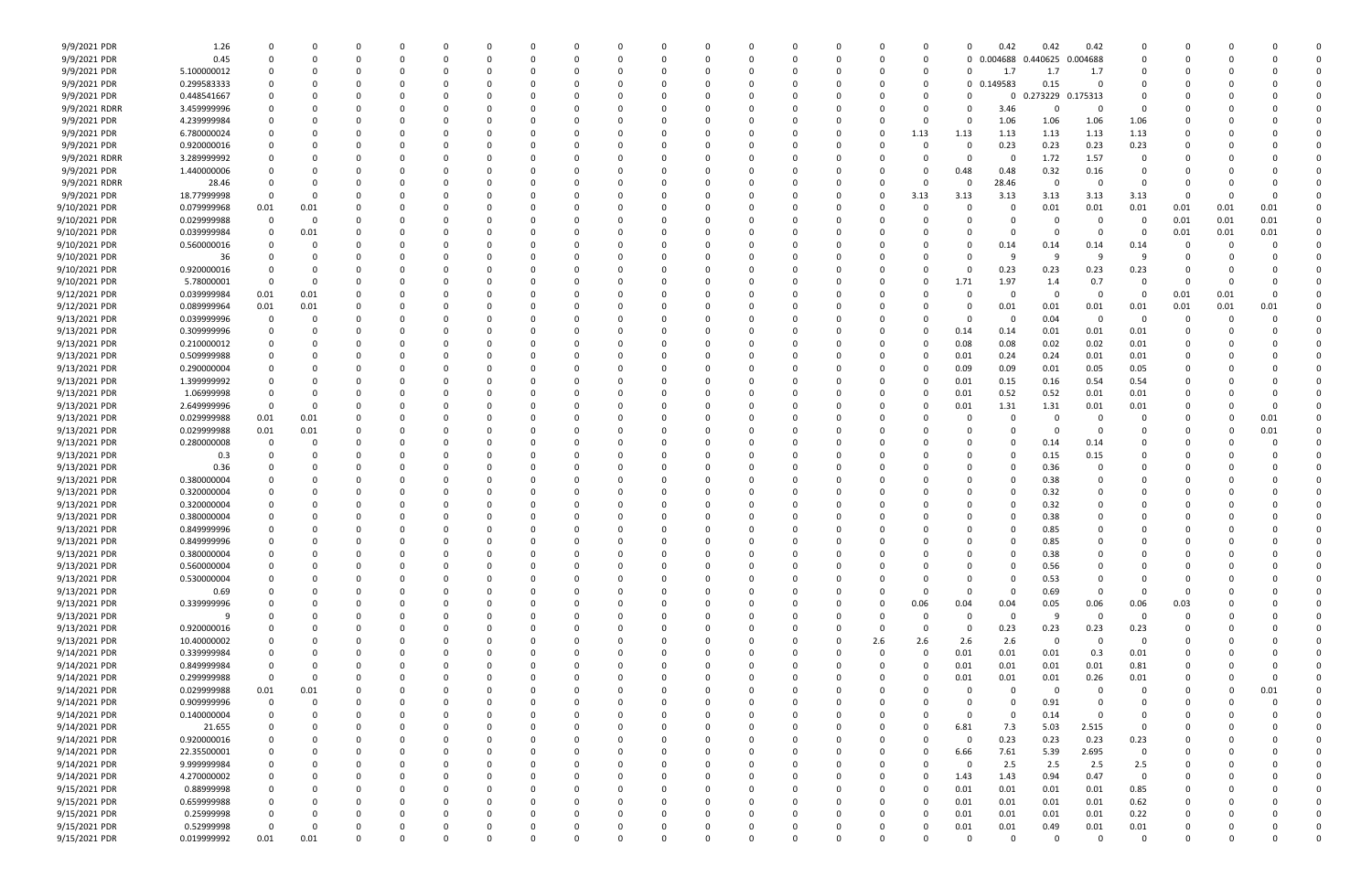| 9/15/2021 PDR | 0.089999964 | 0.01     | 0.01 |          |          |          |          | C            |          |          |          |     |          |          |          |          |          | 0.01                | 0.01                | 0.01     | 0.01           | 0.01 | 0.01 | 0.01 |  |
|---------------|-------------|----------|------|----------|----------|----------|----------|--------------|----------|----------|----------|-----|----------|----------|----------|----------|----------|---------------------|---------------------|----------|----------------|------|------|------|--|
| 9/15/2021 PDR | 0.140000004 |          | 0    |          | -0       |          |          |              |          |          |          |     |          |          | -0       | $\Omega$ | $\Omega$ | 0                   | 0.14                | 0        |                | -0   |      |      |  |
| 9/15/2021 PDR | 0.339999996 |          |      |          |          |          |          |              |          |          |          |     |          |          | 0        | 0.06     | 0.04     | 0.04                | 0.05                | 0.06     | 0.06           | 0.03 |      |      |  |
| 9/15/2021 PDR | 3.425000001 |          |      |          |          |          |          |              |          |          |          |     |          |          |          |          |          | 0.425               | 0.6                 | 1.2      | 1.2            |      |      |      |  |
|               |             |          |      |          |          |          |          |              |          |          |          |     |          |          |          |          |          |                     |                     |          |                |      |      |      |  |
| 9/15/2021 PDR | 5.799999984 |          |      |          |          |          |          |              |          |          |          |     |          |          | -0       |          | 0        | 1.45                | 1.45                | 1.45     | 1.45           |      |      |      |  |
| 9/15/2021 PDR | 10.40000002 |          |      |          |          |          |          |              |          |          |          |     |          |          | 2.6      | 2.6      | 2.6      | 2.6                 | -C                  | $\Omega$ | $\Omega$       |      |      |      |  |
| 9/16/2021 PDR | 18.48749999 |          |      |          |          |          |          |              |          |          |          |     |          |          |          |          |          | 2.2625              | 3.245               | 6.49     | 6.49           |      |      |      |  |
| 9/16/2021 PDR | 1.040000016 |          |      |          |          |          |          |              |          |          |          |     |          |          |          |          |          | 0.26                | 0.26                | 0.26     | 0.26           |      |      |      |  |
| 9/16/2021 PDR | 10.445      |          |      |          |          |          |          |              |          |          |          |     |          |          |          |          | 3.39     | 3.5                 | 2.37                | 1.185    |                |      |      |      |  |
| 9/16/2021 PDR | 10.40000002 |          |      |          |          |          |          |              |          |          |          |     |          |          | 2.6      | 2.6      | 2.6      | 2.6                 | 0                   | $\Omega$ |                |      |      |      |  |
| 9/16/2021 PDR | 3.992500011 |          |      |          |          |          |          |              |          |          |          |     |          |          | $\Omega$ |          |          | .4925               | 0.7                 | 1.4      | 1.4            |      |      |      |  |
|               |             |          |      |          |          |          |          |              |          |          |          |     |          |          |          |          |          |                     |                     |          |                |      |      |      |  |
| 9/16/2021 PDR | 0.059999976 | 0.01     | 0.01 |          |          |          |          |              |          |          |          |     |          |          |          |          |          | C                   | 0.01                |          | $\Omega$       | 0.01 | 0.01 | 0.01 |  |
| 9/16/2021 PDR | 1.812499979 |          |      |          |          |          |          |              |          |          |          |     |          |          | - 0      | 0        | 0.9      | 0.9125              | 0                   |          |                | 0    |      |      |  |
| 9/16/2021 PDR | 0.096666664 |          |      |          |          |          |          |              |          |          |          |     |          |          |          |          |          | 0 0.090625 0.006042 |                     |          |                |      |      |      |  |
| 9/16/2021 PDR | 0.068333332 |          |      |          |          |          |          |              |          |          |          |     |          |          |          | 0        |          | 0 0.064062 0.004271 |                     |          |                |      |      |      |  |
| 9/16/2021 PDR | 0.031666664 |          |      |          |          |          |          |              |          |          |          |     |          |          |          |          |          |                     | 0 0.029687 0.001979 |          |                |      |      |      |  |
| 9/17/2021 PDR | 0.019999992 |          | 0.01 |          |          |          |          |              |          |          |          |     |          |          |          |          |          | 0                   | റ                   |          |                |      |      | 0.01 |  |
|               |             |          |      |          |          |          |          |              |          |          |          |     |          |          |          |          |          |                     |                     |          |                |      |      |      |  |
| 9/17/2021 PDR | 3.759999996 |          |      |          |          |          |          |              |          |          |          |     |          |          | - 0      |          |          | $\mathbf{0}$        | 0.039167            | 3.681667 | 0.039167       |      |      |      |  |
| 9/17/2021 PDR | 0.410000002 |          |      |          |          |          |          |              |          |          |          |     |          |          | - 0      | $\Omega$ | 0.004271 | 0.401458            | 0.004271            | 0        | 0              | -C   |      |      |  |
| 9/17/2021 PDR | 0.339999996 |          |      |          |          |          |          |              |          |          |          |     |          |          | 0        | 0.06     | 0.04     | 0.04                | 0.05                | 0.06     | 0.06           | 0.03 |      |      |  |
| 9/17/2021 PDR | 2.399999999 |          |      |          |          |          |          |              |          |          |          |     |          |          | - 0      |          |          | 0                   | 0.025               | 2.35     | 0.025          |      |      |      |  |
| 9/17/2021 PDR | 0.920000016 |          |      |          |          |          |          |              |          |          |          |     |          |          | - 0      |          |          | 0.23                | 0.23                | 0.23     | 0.23           |      |      |      |  |
| 9/17/2021 PDR | 10.40000002 | $\Omega$ |      |          |          |          |          |              |          |          |          |     |          |          | 2.6      | 2.6      | 2.6      | 2.6                 | $\Omega$            | $\Omega$ | 0              | 0    |      |      |  |
|               |             |          |      |          |          |          |          |              |          |          |          |     |          |          |          |          |          |                     |                     |          |                |      |      |      |  |
| 9/18/2021 PDR | 0.089999964 | 0.01     | 0.01 |          |          |          |          |              |          |          |          |     |          |          | -0       |          | 0        | 0.01                | 0.01                | 0.01     | 0.01           | 0.01 | 0.01 | 0.01 |  |
| 9/18/2021 PDR | 0.259999992 |          | 0    |          | -0       |          |          |              |          |          |          |     |          |          | -0       |          | 0.07     | 0.07                | 0.06                | 0.03     | 0.02           | 0.01 |      |      |  |
| 9/20/2021 PDR | 3.425000001 |          |      |          |          |          |          |              |          |          |          |     |          |          |          |          |          | 0.425               | 0.6                 | 1.2      | 1.2            |      |      |      |  |
| 9/20/2021 PDR | -9          |          |      |          |          |          |          |              |          |          |          |     |          |          | 0        |          |          | 0                   | -9                  | - 0      |                |      |      |      |  |
| 9/20/2021 PDR | 10.40000002 |          |      |          |          |          |          |              |          |          |          |     |          |          | 2.6      | 2.6      | 2.6      | 2.6                 |                     |          |                |      |      |      |  |
| 9/20/2021 PDR | 14.79500001 |          |      |          |          |          |          |              |          |          |          |     |          |          | -0       |          | 4.59     | 5                   | 3.47                | 1.735    | $\Omega$       |      |      |      |  |
| 9/20/2021 PDR | 0.189999996 |          |      |          |          |          |          |              |          |          |          |     |          |          | - 0      |          | n        | 0                   | 0.19                | - 0      | 0              |      |      |      |  |
|               |             |          |      |          |          |          |          |              |          |          |          |     |          |          |          |          |          |                     |                     |          |                |      |      |      |  |
| 9/20/2021 PDR | 0.189999996 |          |      |          |          |          |          |              |          |          |          |     |          |          |          |          | 0.01     | 0.01                | 0.08                | 0.08     | 0.01           |      |      |      |  |
| 9/20/2021 PDR | 0.149999988 |          |      |          |          |          |          |              |          |          |          |     |          |          |          |          | 0.01     | 0.01                | 0.01                | 0.01     | 0.11           |      |      |      |  |
| 9/20/2021 PDR | 0.659999988 |          |      |          |          |          |          |              |          |          |          |     |          |          | - 0      |          | 0.01     | 0.01                | 0.01                | 0.01     | 0.62           |      |      |      |  |
| 9/20/2021 PDR | 0.309999996 | 0        |      |          |          |          |          |              |          |          |          |     |          |          |          |          | 0.01     | 0.04                | 0.08                | 0.13     | 0.05           | 0    |      |      |  |
| 9/20/2021 PDR | 0.04999998  | 0.01     | 0.01 |          |          |          |          |              |          |          |          |     |          |          |          |          |          | 0                   | -C                  | $\Omega$ | $\mathbf 0$    | 0.01 | 0.01 | 0.01 |  |
| 9/21/2021 PDR | 0.149999988 |          |      |          | -0       |          |          |              |          |          |          |     |          |          | - 0      |          | 0.01     | 0.01                | 0.01                | 0.01     | 0.11           |      |      |      |  |
|               |             |          |      |          |          |          |          |              |          |          |          |     |          |          |          |          |          |                     |                     |          |                |      |      |      |  |
| 9/21/2021 PDR | 1.209999984 |          |      |          | -0       |          |          |              |          |          |          |     |          |          |          |          | 0.01     | 0.37                | 0.07                | 0.01     | 0.75           |      |      |      |  |
| 9/21/2021 PDR | 0.419999988 |          |      |          |          |          |          |              |          |          |          |     |          |          |          |          | 0.01     | 0.01                | 0.01                | 0.01     | 0.38           |      |      |      |  |
| 9/21/2021 PDR | 0.339999984 |          |      |          |          |          |          |              |          |          |          |     |          |          |          |          | 0.01     | 0.01                | 0.3                 | 0.01     | 0.01           |      |      |      |  |
| 9/21/2021 PDR | 2.129999988 |          |      |          |          |          |          |              |          |          |          |     |          |          |          |          | 0.01     | 0.01                | 2.09                | $0.01\,$ | 0.01           |      |      |      |  |
| 9/21/2021 PDR | 0.279999996 |          |      |          |          |          |          |              |          |          |          |     |          |          |          |          |          | $\mathbf 0$         | 0.28                | $\Omega$ |                |      |      |      |  |
| 9/21/2021 PDR | 0.380000004 | $\Omega$ | 0    | 0        | 0        | $\Omega$ | $\Omega$ | 0            | $\Omega$ | 0        | 0        | - 0 | $\Omega$ | 0        | 0        |          | $\Omega$ | 0                   | 0.38                | 0        | $\Omega$       | 0    |      | 0    |  |
|               |             |          |      |          |          |          |          |              |          |          |          |     |          |          |          |          |          |                     |                     |          |                |      |      |      |  |
| 9/21/2021 PDR | 0.36        |          | 0    |          | 0        | $\Omega$ |          | 0            |          |          | 0        |     |          |          | 0        |          |          | 0                   | 0.36                | 0        |                | 0    |      |      |  |
| 9/21/2021 PDR | 0.579999996 |          |      |          | $\Omega$ |          |          | 0            |          |          |          |     |          | 0        | $\Omega$ |          |          | $\Omega$            | 0.58                | 0        |                | 0    |      |      |  |
| 9/21/2021 PDR | 0.099999996 |          |      |          | 0        |          |          | 0            |          |          |          |     |          |          | 0        |          |          | 0                   | 0.1                 |          |                |      |      |      |  |
| 9/21/2021 PDR | 0.9         |          |      |          | 0        |          |          |              |          |          |          |     |          |          | 0        |          |          | 0                   | 0.9                 |          |                |      |      |      |  |
| 9/21/2021 PDR | 0.159999996 |          | 0    | 0        | 0        |          | 0        | 0            |          |          |          |     | 0        | 0        | 0        |          | 0        | -0                  | 0.16                | 0        | 0              | 0    |      |      |  |
| 9/21/2021 PDR | 0.849999996 |          |      |          | $\Omega$ | $\Omega$ |          | 0            |          |          |          |     |          |          | 0        |          | $\Omega$ | $\Omega$            | 0.85                | 0        | 0              |      |      |      |  |
| 9/21/2021 PDR | 0.809375    |          |      |          | $\Omega$ | $\Omega$ |          | <sup>0</sup> |          |          |          |     |          |          | 0        | $\Omega$ |          | 0 0.269375          | 0.27                | 0.27     | $\Omega$       |      |      |      |  |
|               |             |          |      |          |          |          |          |              |          |          |          |     |          |          |          |          |          |                     |                     |          |                |      |      |      |  |
| 9/21/2021 PDR | 3.087916655 |          |      | 0        | 0        | $\Omega$ |          | 0            |          |          |          |     |          | 0        | $\Omega$ | $\Omega$ |          | 0 1.027917          | 1.03                | 1.03     | 0              |      |      |      |  |
| 9/21/2021 PDR | 1.98        |          |      |          |          |          |          |              |          |          |          |     |          |          | 0        | 0        | 0        | 0.66                | 0.66                | 0.66     | 0              |      |      |      |  |
| 9/21/2021 PDR | 9.999999984 |          |      |          | 0        |          |          |              |          |          |          |     |          | 0        | $\Omega$ | $\Omega$ | $\Omega$ | 2.5                 | 2.5                 | 2.5      | 2.5            |      |      |      |  |
| 9/21/2021 PDR | 10.40000002 |          |      |          |          |          |          |              |          |          |          |     |          | 0        | 2.6      | 2.6      | 2.6      | 2.6                 | 0                   | - 0      | 0              |      |      |      |  |
| 9/22/2021 PDR | 0.080000004 |          |      |          |          |          |          |              |          |          |          |     |          |          | 0        | $\Omega$ | $\Omega$ | $\mathbf 0$         | 0.08                | 0        | $\overline{0}$ |      |      |      |  |
| 9/22/2021 PDR | 0.64999998  |          |      |          | 0        |          |          | 0            |          |          |          |     |          |          | 0        | $\Omega$ | 0.31     | 0.31                | 0.01                | 0.01     | 0.01           | 0    |      |      |  |
|               |             |          |      |          |          |          |          |              |          |          |          |     |          |          |          |          |          |                     |                     |          |                |      |      |      |  |
| 9/22/2021 PDR | 0.28999998  |          | 0    | 0        | 0        | $\Omega$ | 0        | 0            |          |          | $\Omega$ |     |          | 0        | $\Omega$ | $\Omega$ | 0.13     | 0.13                | 0.01                | 0.01     | 0.01           | 0    |      |      |  |
| 9/22/2021 PDR | 0.24        |          |      |          | 0        | 0        |          | 0            |          |          |          |     |          | 0        | 0        |          |          | 0                   | $\Omega$            | 0.24     | 0              |      |      |      |  |
| 9/22/2021 PDR | 0.279999996 |          |      |          | 0        |          |          | 0            |          |          |          |     |          |          | $\Omega$ |          |          | 0                   | $\Omega$            | 0.28     | $\mathbf 0$    |      |      |      |  |
| 9/22/2021 PDR | 0.96        |          |      |          |          |          |          | 0            |          |          |          |     |          |          | 0        |          |          | 0                   | $\Omega$            | 0.96     | 0              |      |      |      |  |
| 9/22/2021 PDR | 0.110000004 |          |      |          |          |          |          |              |          |          |          |     |          |          | 0        |          |          | 0.11                | $\Omega$            | 0        | 0              |      |      |      |  |
| 9/22/2021 PDR | 0.36        |          | 0    | 0        | 0        |          |          | 0            |          |          |          |     |          | 0        | 0        |          | 0        | 0                   | $\Omega$            | 0.36     | 0              | 0    |      |      |  |
| 9/22/2021 PDR |             |          |      |          |          |          |          |              |          |          |          |     |          |          |          |          |          |                     |                     |          |                |      |      |      |  |
|               | 0.09        |          |      |          | 0        |          |          | 0            |          |          |          |     |          |          | 0        |          |          | 0.09                | 0                   | $\Omega$ | 0              |      |      |      |  |
| 9/22/2021 PDR | 0.09        |          |      |          |          |          |          |              |          |          |          |     |          |          | - 0      |          |          | 0.09                |                     |          |                |      |      |      |  |
| 9/22/2021 PDR | 0.110000004 |          |      |          |          |          |          |              |          |          |          |     |          |          |          |          |          | 0.11                |                     |          |                |      |      |      |  |
| 9/22/2021 PDR | 0.039999996 | $\Omega$ | 0    | $\Omega$ | $\Omega$ | $\Omega$ | $\Omega$ | $\Omega$     |          | $\Omega$ | $\Omega$ |     | $\Omega$ | $\Omega$ | $\Omega$ | U        |          | $\overline{0}$      | $\Omega$            | 0.04     | $\Omega$       | 0    |      | 0    |  |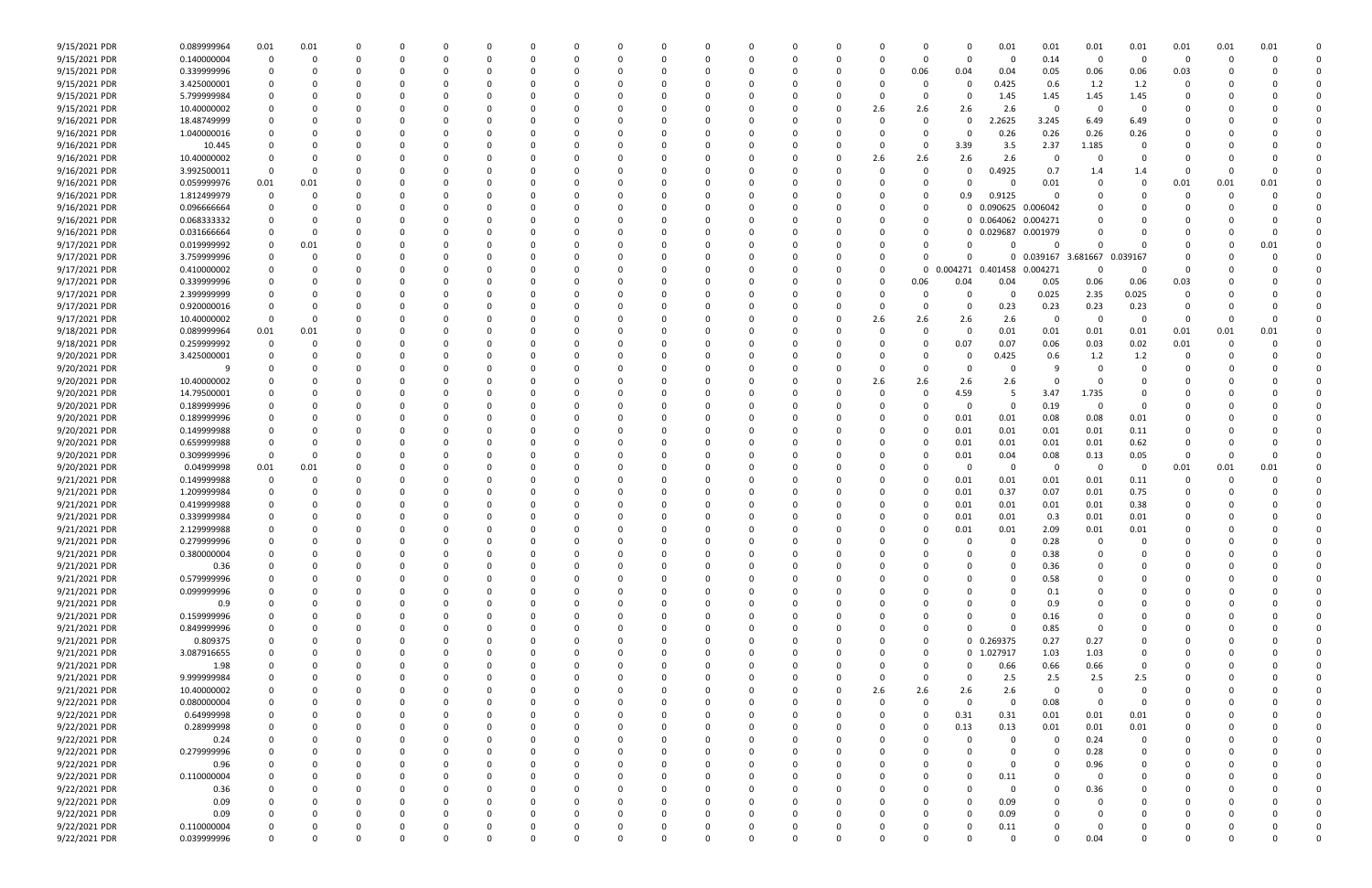| 9/22/2021 PDR | 0.309999996 |                |      |          | 0        |          | -0       |  |   | 0        |          |              | 0        |          |          | 0              | $\Omega$          | - 0      | 0.31           |          |      |             |  |
|---------------|-------------|----------------|------|----------|----------|----------|----------|--|---|----------|----------|--------------|----------|----------|----------|----------------|-------------------|----------|----------------|----------|------|-------------|--|
| 9/22/2021 PDR | 0.219999996 |                |      | $\Omega$ | $\Omega$ |          | $\Omega$ |  |   | $\Omega$ |          |              | O        |          |          | 0              | 0.22              |          | $\Omega$       |          |      |             |  |
| 9/22/2021 PDR | 0.27        |                |      |          |          |          |          |  |   |          |          |              |          |          |          | 0              |                   |          | 0.27           |          |      |             |  |
| 9/22/2021 PDR | 0.189999996 |                |      |          |          |          |          |  |   |          |          |              |          |          |          |                |                   |          | 0.19           |          |      |             |  |
| 9/22/2021 PDR |             |                |      |          |          |          |          |  |   |          |          |              |          |          |          |                |                   |          |                |          |      |             |  |
|               | 0.050000004 |                |      |          |          |          |          |  |   |          |          |              |          |          |          |                |                   | 0.05     |                |          |      |             |  |
| 9/22/2021 PDR | 0.129999996 |                |      |          |          |          |          |  |   |          |          |              |          |          |          | 0.13           |                   |          |                |          |      |             |  |
| 9/22/2021 PDR | 0.03        |                |      |          |          |          |          |  |   |          |          |              |          |          |          | 0.03           |                   |          |                |          |      |             |  |
| 9/22/2021 PDR | 1.212499977 |                |      |          |          |          |          |  |   |          |          |              |          |          |          | 0.39           | 0.39              | 0.265    | 0.1675         |          |      |             |  |
| 9/22/2021 PDR | 0.24        |                |      |          |          |          |          |  |   | -0       |          |              |          |          |          | -0             | 0.24              |          |                |          |      |             |  |
| 9/22/2021 PDR | 0.27        |                |      |          |          |          |          |  |   |          |          |              |          |          |          | 0              | 0.27              |          |                |          |      |             |  |
| 9/22/2021 PDR | 0.219999996 |                |      |          |          |          |          |  |   |          |          |              |          |          |          | 0              | 0.22              |          |                |          |      |             |  |
| 9/22/2021 PDR | 0.170000004 |                |      |          |          |          |          |  |   | -0       |          |              |          |          |          | 0              | 0.17              |          |                |          |      |             |  |
| 9/22/2021 PDR | 0.21        |                |      |          |          |          |          |  |   |          |          |              |          |          |          | 0              | 0.21              | - 0      |                |          |      |             |  |
| 9/22/2021 PDR | 10.50000001 |                |      |          |          |          |          |  |   |          |          |              |          |          |          | 3.5            | 3.5               | 3.5      |                |          |      |             |  |
| 9/22/2021 PDR | 3.179999988 |                |      |          |          |          |          |  |   |          |          |              |          |          |          | 1.06           | 1.06              | 1.06     |                |          |      |             |  |
| 9/22/2021 PDR | 9.999999984 |                |      |          |          |          |          |  |   |          |          |              |          |          |          | 2.5            | 2.5               | 2.5      | 2.5            |          |      |             |  |
|               |             |                |      |          |          |          |          |  |   |          |          |              |          |          |          |                |                   |          |                |          |      |             |  |
| 9/22/2021 PDR | 8.325000006 |                |      |          |          |          |          |  |   |          |          |              |          | 2.3      | 2.64     | 2.64           | 0.745             | - 0      |                |          |      |             |  |
| 9/22/2021 PDR | 0.189999996 |                |      |          |          |          |          |  |   |          |          |              |          |          |          | -0             | 0.19              | - 0      | $\Omega$       |          |      |             |  |
| 9/23/2021 PDR | 0.61999998  |                |      |          |          |          |          |  |   |          |          |              |          |          | 0.01     | 0.01           | 0.01              | 0.01     | 0.58           |          |      |             |  |
| 9/23/2021 PDR | 0.220000008 |                |      |          |          |          |          |  |   |          |          |              |          |          | 0.01     | 0.05           | 0.05              | 0.08     | 0.03           |          |      |             |  |
| 9/23/2021 PDR | 0.179999988 |                |      |          |          |          |          |  |   |          |          |              |          |          | 0.01     | 0.03           | 0.03              | 0.07     | 0.04           | $\Omega$ |      |             |  |
| 9/23/2021 PDR | 0.079999968 | 0.01           | 0.01 |          |          |          |          |  |   |          |          |              |          |          |          | 0              | 0.01              | 0.01     | 0.01           | 0.01     | 0.01 | 0.01        |  |
| 9/23/2021 PDR | 0.029999988 |                |      |          |          |          |          |  |   |          |          |              |          |          |          |                |                   | - 0      | 0              | 0.01     | 0.01 | 0.01        |  |
| 9/23/2021 PDR | 0.09        |                |      |          |          |          |          |  |   |          |          |              |          |          |          |                |                   | 0.09     |                | 0        |      |             |  |
| 9/23/2021 PDR | 0.09        |                |      |          |          |          |          |  |   |          |          |              |          |          |          | 0              |                   | 0.09     |                |          |      |             |  |
| 9/23/2021 PDR | 0.09        |                |      |          |          |          |          |  |   |          |          |              |          |          |          | 0              |                   | 0.09     |                |          |      |             |  |
| 9/23/2021 PDR | 1.26        |                |      |          |          |          |          |  |   |          |          |              |          |          |          | 0.42           | 0.42              | 0.42     |                |          |      |             |  |
| 9/23/2021 PDR |             |                |      |          |          |          |          |  |   |          |          |              |          |          |          |                |                   |          |                |          |      |             |  |
|               | 5.100000012 |                |      |          |          |          |          |  |   |          |          |              |          |          |          | 1.7            | 1.7               | 1.7      |                |          |      |             |  |
| 9/23/2021 PDR | 1.500000012 |                |      |          |          |          |          |  |   |          |          |              |          |          |          | 0.5            | 0.5               | 0.5      |                |          |      |             |  |
| 9/23/2021 PDR | 1.559999988 |                |      |          |          |          |          |  |   |          |          |              |          |          |          | 0.52           | 0.52              | 0.52     | $\Omega$       |          |      |             |  |
| 9/23/2021 PDR | 0.239791667 |                |      |          |          |          |          |  |   |          |          |              |          |          |          | 0 0.119792     | 0.12              | - 0      | $\Omega$       |          |      |             |  |
| 9/24/2021 PDR | 0.899999988 |                |      |          |          |          |          |  |   |          |          |              |          |          |          | 0.19           | 0.33              | 0.19     | 0.19           |          |      |             |  |
| 9/24/2021 PDR | 0.739999992 |                |      |          |          |          |          |  |   |          |          |              |          |          |          | 0.13           | 0.35              | 0.13     | 0.13           |          |      |             |  |
| 9/24/2021 PDR | 1.029999996 |                |      |          |          |          |          |  |   |          |          |              |          |          |          | 0.18           | 0.49              | 0.18     | 0.18           |          |      |             |  |
| 9/24/2021 PDR | 0.290000016 |                |      |          |          |          |          |  |   |          |          |              |          |          |          | 0.05           | 0.14              | 0.05     | 0.05           |          |      |             |  |
| 9/24/2021 PDR | 0.36        |                |      |          |          |          |          |  |   |          |          |              |          |          |          | 0.09           | 0.09              | 0.09     | 0.09           |          |      |             |  |
| 9/24/2021 PDR | 0.279999984 |                |      |          |          |          |          |  |   |          |          |              |          |          |          | 0.07           | 0.07              | 0.07     | 0.07           |          |      |             |  |
| 9/24/2021 PDR | 0.320000016 |                |      |          |          |          |          |  |   |          |          |              |          |          |          | 0.08           | 0.08              | 0.08     | 0.08           |          |      |             |  |
| 9/24/2021 PDR | 2.080000008 |                |      |          |          |          |          |  |   |          |          |              |          |          |          | 0.41           | 0.85              | 0.41     | 0.41           |          |      |             |  |
| 9/24/2021 PDR | 2.28        |                |      |          |          |          |          |  |   | $\Omega$ |          |              |          |          |          | 0.45           | 0.93              | 0.45     | 0.45           |          |      |             |  |
|               | 2.139999996 | 0              |      |          |          |          |          |  |   |          |          |              |          |          |          |                |                   |          |                |          |      |             |  |
| 9/24/2021 PDR |             |                |      |          | O        |          |          |  |   |          |          |              |          | O        |          | 0.42           | 0.88              | 0.42     | 0.42           |          |      |             |  |
| 9/24/2021 PDR | 0.920000004 | 0              |      | $\Omega$ | $\Omega$ | $\Omega$ |          |  |   | $\Omega$ | $\Omega$ | $\Omega$     | C        | 0        |          | 0.18           | 0.38              | 0.18     | 0.18           | 0        |      |             |  |
| 9/24/2021 PDR | 0.579999996 | 0              |      | $\Omega$ |          |          |          |  |   | $\Omega$ |          |              | C        |          |          | $\mathbf 0$    | 0.006042 0.567917 |          | 0.006042       |          |      |             |  |
| 9/24/2021 PDR | 1.040000016 | 0              |      | 0        | $\Omega$ |          | 0        |  |   | 0        |          |              | 0        | 0        | 0        | 0.26           | 0.26              | 0.26     | 0.26           | 0        |      |             |  |
| 9/24/2021 PDR | 0.28999998  |                |      | $\Omega$ | $\Omega$ |          |          |  |   | $\Omega$ |          |              | 0        | $\Omega$ | 0.01     | 0.25           | 0.01              | 0.01     | 0.01           | $\Omega$ |      |             |  |
| 9/24/2021 PDR | 0.029999988 |                |      |          | 0        |          |          |  |   | 0        |          |              | 0        | 0        |          | 0              | $\Omega$          | - 0      | 0              | 0.01     | 0.01 | 0.01        |  |
| 9/24/2021 PDR | 0.369999996 |                |      |          |          |          |          |  |   |          |          |              | 0        |          |          | 0.09           | 0.1               | 0.09     | 0.09           | $\Omega$ |      |             |  |
| 9/24/2021 PDR | 1.019999988 | 0              |      |          |          |          |          |  |   | 0        |          |              | 0        |          |          | 0.22           | 0.36              | 0.22     | 0.22           | 0        |      |             |  |
| 9/24/2021 PDR | 1.019999988 | $\mathbf 0$    |      | 0        | $\Omega$ |          | 0        |  |   | $\Omega$ |          | <sup>0</sup> | 0        | 0        | $\Omega$ | 0.22           | 0.36              | 0.22     | 0.22           | 0        |      |             |  |
| 9/24/2021 PDR | 1.019999988 | 0              |      | 0        | $\Omega$ |          | $\Omega$ |  |   | 0        |          |              | 0        | 0        |          | 0.22           | 0.36              | 0.22     | 0.22           | 0        |      |             |  |
| 9/24/2021 PDR | 1.2         | 0              |      | $\Omega$ | $\Omega$ |          |          |  |   | $\Omega$ |          |              | 0        | 0        |          | 0.21           | 0.57              | 0.21     | 0.21           |          |      |             |  |
| 9/24/2021 PDR | 0.630000012 |                |      |          | 0        |          |          |  |   | 0        |          |              | C        | 0        |          | 0.11           | 0.3               | 0.11     | 0.11           |          |      |             |  |
| 9/24/2021 PDR | 0.559999992 |                |      |          |          |          |          |  |   |          |          |              |          | 0        |          |                | 0.26              | 0.1      |                |          |      |             |  |
|               |             |                |      |          |          |          |          |  |   | 0        |          |              |          |          |          | 0.1            |                   |          | 0.1            |          |      |             |  |
| 9/24/2021 PDR | 1.2         | 0              |      | 0        | 0        |          |          |  |   | 0        |          | 0            | 0        | 0        |          | 0.21           | 0.57              | 0.21     | 0.21           | 0        |      |             |  |
| 9/24/2021 PDR | 0.549999984 |                |      | 0        | $\Omega$ |          |          |  |   | $\Omega$ |          |              | 0        | 0        |          | 0.1            | 0.25              | 0.1      | 0.1            |          |      |             |  |
| 9/24/2021 PDR | 1.569999996 |                |      | 0        | $\Omega$ |          |          |  |   | 0        |          |              | O        | 0        |          | 0.33           | 0.58              | 0.33     | 0.33           | 0        |      |             |  |
| 9/24/2021 PDR | 2.43        |                |      | 0        | 0        |          |          |  |   | $\Omega$ |          |              | 0        | 0        |          | 0.51           | 0.9               | 0.51     | 0.51           |          |      |             |  |
| 9/24/2021 PDR | 1.039999992 |                |      |          |          |          |          |  |   |          |          |              | 0        |          |          | 0.22           | 0.38              | 0.22     | 0.22           |          |      |             |  |
| 9/24/2021 PDR | 1.280000004 |                |      |          |          |          |          |  |   | 0        |          |              | C        | 0        |          | 0.27           | 0.47              | 0.27     | 0.27           | -C       |      |             |  |
| 9/27/2021 PDR | 0.869999988 | $\overline{0}$ |      | 0        |          |          |          |  |   |          |          |              | 0        | 0        | 0.01     | 0.01           | 0.01              | 0.42     | 0.42           | 0        |      |             |  |
| 9/27/2021 PDR | 0.04999998  | $0.01\,$       | 0.01 |          |          |          |          |  |   |          |          |              |          |          |          | $\overline{0}$ | 0.01              | 0        | $\overline{0}$ | 0.01     | 0.01 |             |  |
| 9/27/2021 PDR | 0.029999988 | 0.01           | 0.01 | 0        | $\Omega$ |          |          |  |   | 0        |          |              | 0        |          |          | $\mathbf 0$    | $\Omega$          | $\Omega$ | $\Omega$       | 0        | - 0  | 0.01        |  |
| 9/27/2021 PDR | 0.079999968 | $0.01\,$       | 0.01 | 0        | 0        |          |          |  |   | $\Omega$ |          |              | 0        |          |          | 0.01           | 0.01              | 0.01     | 0.01           | 0.01     | 0.01 |             |  |
| 9/27/2021 PDR | 0.380000004 | $\mathbf 0$    |      | 0        | 0        |          |          |  |   | 0        |          |              |          |          |          | $\Omega$       | 0.38              | 0        |                | 0        |      |             |  |
| 9/27/2021 PDR | 1.260000012 | $\mathbf 0$    |      | $\Omega$ | $\Omega$ |          | $\Omega$ |  | O | $\Omega$ | $\Omega$ |              | $\Omega$ | 0.35     | 0.35     | 0.35           | 0.21              | $\Omega$ | $\Omega$       | $\Omega$ |      | $\mathbf 0$ |  |
|               |             |                |      |          |          |          |          |  |   |          |          |              |          |          |          |                |                   |          |                |          |      |             |  |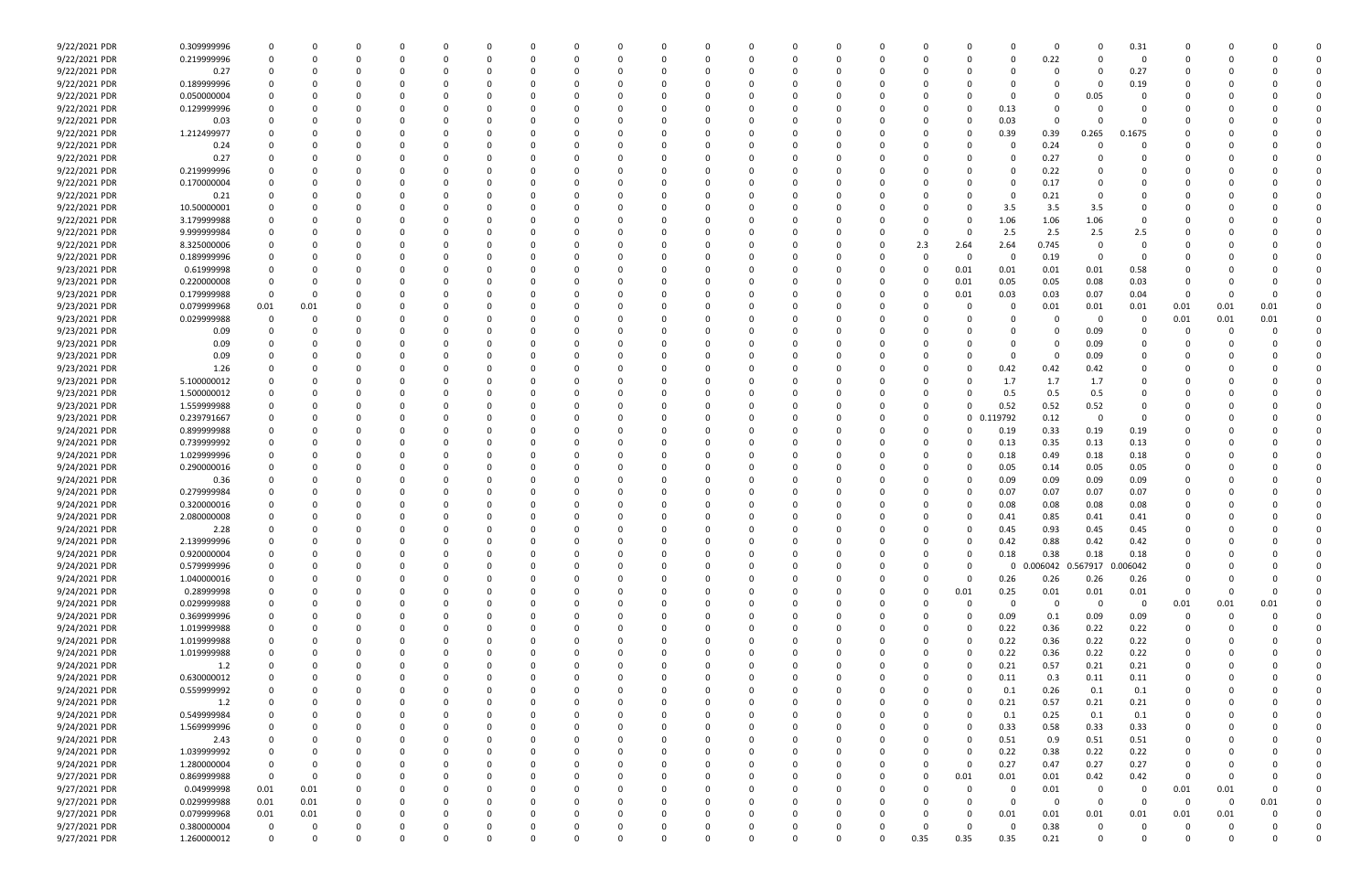| 9/27/2021 PDR                  | 0.920000016                |          |                     |               |                      |          |              |          |          |               |          |          |          |          |             |                 | 0.23             | 0.23             | 0.23             | 0.23             |               |      |      |  |
|--------------------------------|----------------------------|----------|---------------------|---------------|----------------------|----------|--------------|----------|----------|---------------|----------|----------|----------|----------|-------------|-----------------|------------------|------------------|------------------|------------------|---------------|------|------|--|
| 9/27/2021 PDR                  | 16.94000002                |          | 0                   | O             | 0                    |          |              | 0        |          | $\Omega$      |          | $\Omega$ | 0        | 0        |             | 5               | -5               | 3.47             | 3.47             | 0                | 0             |      |      |  |
| 9/28/2021 PDR                  | 0.920000016                |          |                     |               |                      |          |              |          |          |               |          |          |          |          |             | 0               | 0.23             | 0.23             | 0.23             | 0.23             |               |      |      |  |
| 9/28/2021 PDR                  | 0.84                       |          |                     |               |                      |          |              |          |          |               |          |          |          |          |             | 0.24            | 0.24             | 0.18             | 0.18             | 0                |               |      |      |  |
| 9/28/2021 PDR                  | 24.66                      |          |                     |               |                      |          |              |          |          |               |          |          |          |          |             | 7.3             | 7.3              | 5.03             | 5.03             | $\mathbf 0$      |               |      |      |  |
| 9/28/2021 PDR                  | 0.189999996                |          |                     |               |                      |          |              |          |          |               |          |          |          |          |             | 0.01            | 0.01             | 0.01             | 0.08             | 0.08             |               |      |      |  |
| 9/28/2021 PDR                  | 0.28999998                 |          |                     |               |                      |          |              |          |          |               |          |          |          |          |             | 0.01            | 0.25             | 0.01             | 0.01             | 0.01             |               |      |      |  |
| 9/28/2021 PDR                  | 0.88999998                 |          |                     |               | - 0                  |          |              |          |          |               |          |          |          | - 0      |             | 0.01            | 0.01             | 0.01             | 0.43             | 0.43             |               |      |      |  |
| 9/28/2021 PDR                  | 0.58999998                 |          |                     |               |                      |          |              |          |          |               |          |          |          |          |             | 0.01            | 0.01             | 0.01             | 0.28             | 0.28             |               |      |      |  |
| 9/28/2021 PDR                  | 0.869999988                |          |                     |               |                      |          |              |          |          |               |          |          |          |          |             | 0.01            | 0.01             | 0.01             | 0.42             | 0.42             |               |      |      |  |
| 9/28/2021 PDR                  | 0.230000004                |          |                     |               |                      |          |              |          |          |               |          |          |          | 0        |             | 0.01            | 0.02             | 0.02             | 0.09             | 0.09             |               |      |      |  |
| 9/29/2021 PDR                  | 1.047083334                |          |                     |               |                      |          |              |          |          |               |          |          |          | -0       | $\mathbf 0$ | 047083          | 0                | 0                | - 0              |                  |               |      |      |  |
| 9/29/2021 PDR                  | 5.800000008                |          |                     |               | - 0                  |          |              |          |          |               |          |          |          | 0        |             | 1.7             | 1.7              | 1.2              | 1.2              |                  |               |      |      |  |
| 9/29/2021 PDR                  | 10.56                      |          |                     |               |                      |          |              |          |          |               |          |          | 0        | 2.64     | 2.64        | 2.64            | 2.64             | 0                |                  |                  |               |      |      |  |
| 9/29/2021 PDR                  | 10.40000002                |          |                     |               |                      |          |              |          |          |               |          |          |          | 2.6      | 2.6         | 2.6             | 2.6              | 0                |                  |                  |               |      |      |  |
| 9/30/2021 PDR                  | 0.16999998                 |          |                     |               |                      |          |              |          |          |               |          |          |          | -0       |             | 0.01            | 0.01             | 0.01             | 0.07             | 0.07             |               |      |      |  |
| 9/30/2021 PDR                  | 1.329999996                |          |                     |               |                      |          |              |          |          |               |          |          |          |          | $\Omega$    | 0.01            | 0.01             | 0.01             | 0.65             | 0.65             |               |      |      |  |
| 9/30/2021 PDR                  | 3.149999988                |          |                     |               |                      |          |              |          |          |               |          |          |          | - 0      |             | 0.01            | 0.01             | 0.01             | 1.56             | 1.56             |               |      |      |  |
| 9/30/2021 PDR                  | 0.509999988                |          |                     |               |                      |          |              |          |          |               |          |          |          |          |             | 0.01            | 0.01             | 0.01             | 0.24             | 0.24             |               |      |      |  |
| 9/30/2021 PDR                  | 0.810000012                |          |                     |               |                      |          |              |          |          |               |          |          |          |          |             | 0.2             | 0.2              | 0.2              | 0.2              | 0.01             | $\Omega$      |      |      |  |
| 9/30/2021 PDR                  | 0.059999976                | 0.01     | 0.01                |               |                      |          |              |          |          |               |          |          |          | - 0      |             |                 | - 0              | 0.01             | - 0              | 0                | 0.01          | 0.01 | 0.01 |  |
| 9/30/2021 PDR                  | 2.760000012                |          |                     |               |                      |          |              |          |          |               |          |          |          | -0       |             | 0               | 0.92             | 0.92             | 0.92             |                  | C             |      |      |  |
| 9/30/2021 PDR                  | 1.400000016                |          |                     |               |                      |          |              |          |          |               |          |          | 0        | 0.35     | 0.35        | 0.35            | 0.35             |                  |                  |                  |               |      |      |  |
| 9/30/2021 PDR                  | 7.800000012                |          |                     |               |                      |          |              |          |          |               |          |          |          | 2.6      | 2.6         |                 | 2.6              |                  |                  |                  |               |      |      |  |
| 10/1/2021 PDR                  | 0.460416668                |          |                     |               |                      |          |              |          |          |               |          |          |          | 0        | $\mathbf 0$ | 0.460417        | 0                |                  |                  |                  |               |      |      |  |
| 10/1/2021 PDR                  | 0.019999992                | 0        |                     |               |                      |          |              |          |          |               |          |          |          | - 0      |             |                 | n                |                  |                  |                  | 0             | 0.01 | 0.01 |  |
| 10/2/2021 PDR                  | 0.029999988                | 0.01     | 0                   |               |                      |          |              |          |          |               |          |          |          |          |             |                 | 0                | - 0              |                  | $\Omega$         | -0            | 0.01 | 0.01 |  |
| 10/2/2021 PDR                  | 0.089999964                | 0.01     | 0.01                |               |                      |          |              |          |          |               |          |          |          |          |             |                 | 0.01             | 0.01             | 0.01             | 0.01             | 0.01          | 0.01 | 0.01 |  |
| 10/2/2021 PDR                  | 0.04999998                 | 0.01     | 0.01                |               |                      |          |              |          |          |               |          |          |          |          |             |                 | 0                |                  |                  | 0                | 0.01          | 0.01 | 0.01 |  |
| 10/3/2021 PDR                  | 0.04999998                 | 0.01     | 0.01                |               |                      |          |              |          |          |               |          |          |          |          |             |                 |                  |                  |                  |                  | 0.01          | 0.01 | 0.01 |  |
| 10/3/2021 PDR                  | 0.044999994                | 0        | 0                   |               |                      |          |              |          |          |               |          |          |          |          |             |                 | 0                | 0.045            |                  |                  | 0             |      |      |  |
| 10/3/2021 PDR                  | 0.069999996                |          |                     |               | -0                   |          |              |          |          |               |          |          | 0        | -0       |             | $\Omega$        | 0                | 0.07             |                  |                  |               |      |      |  |
| 10/4/2021 PDR                  |                            |          |                     |               |                      |          |              |          |          |               |          |          | 0        | 0.0925   |             | 0.37            |                  | - 0              |                  |                  |               |      |      |  |
|                                | 1.017499989                |          |                     |               |                      |          |              |          |          |               |          |          |          |          | 0.185       |                 | 0.37             |                  |                  |                  |               |      |      |  |
| 10/4/2021 PDR                  | 0.920000016                |          |                     |               |                      |          |              |          |          |               |          |          |          |          | $\Omega$    |                 | 0.23             | 0.23             | 0.23             | 0.23             |               |      |      |  |
| 10/4/2021 PDR<br>10/4/2021 PDR | 7.800000012<br>0.189999996 |          |                     |               |                      |          |              |          |          |               |          |          |          | -0<br>-0 | 2.6         | 2.6<br>$\Omega$ | 2.6<br>0         | -C               | - 0<br>- 0       | $\Omega$         |               |      |      |  |
|                                |                            |          |                     |               |                      |          |              |          |          |               |          |          |          |          |             |                 |                  | 0.19             |                  |                  |               |      |      |  |
| 10/4/2021 PDR                  | 0.399999984                |          |                     |               |                      |          |              |          |          |               |          |          |          |          |             | 0.01            | 0.36             | 0.01             | 0.01             | 0.01             |               |      |      |  |
| 10/4/2021 PDR                  | 0.179999988                |          |                     |               |                      |          |              |          |          |               |          |          |          |          |             | 0.03            | 0.12             | 0.01             | 0.01             | 0.01             |               |      |      |  |
| 10/4/2021 PDR                  | 0.70999998                 |          |                     |               |                      |          |              |          |          |               |          |          |          |          |             | 0.01            | 0.67             | 0.01             | 0.01             | 0.01             |               |      |      |  |
| 10/4/2021 PDR                  | 0.16999998                 |          | 0                   |               |                      |          |              |          |          |               |          |          |          |          |             | 0.07            | 0.07             | 0.01             | 0.01             | 0.01             | 0             |      |      |  |
| 10/4/2021 PDR<br>10/4/2021 PDR | 0.019999992<br>0.079999968 | 0.01     | U<br>0.01           | $\Omega$      | $\Omega$             | $\Omega$ | $\Omega$     | $\Omega$ | 0        | $\Omega$      | $\Omega$ | $\Omega$ | 0        | $\Omega$ |             | ŋ               | 0<br>$\mathbf 0$ | 0.01             | $0.01\,$<br>0.01 | 0<br>$0.01\,$    | 0.01          | 0.01 | 0.01 |  |
| 10/4/2021 PDR                  |                            |          |                     | $\Omega$      |                      | $\Omega$ | <sup>0</sup> |          |          |               |          | O        |          |          |             |                 |                  | 0.01<br>$\Omega$ | $\Omega$         | 0                | $\Omega$      |      |      |  |
|                                | 0.039999984                | 0.01     | 0.01<br>$\mathbf 0$ |               | 0                    |          |              | 0        |          | 0             |          |          | 0        | 0        |             |                 | 0                | $\Omega$         |                  |                  |               | 0.01 | 0.01 |  |
| 10/4/2021 PDR<br>10/4/2021 PDR | 0.129999996                | 0        | 0                   | 0<br>$\Omega$ | $\Omega$<br>$\Omega$ | $\Omega$ |              | 0<br>0   |          | 0<br>$\Omega$ |          |          | 0<br>0   | 0        |             |                 | 0<br>0           | $\Omega$         | 0.13<br>0.09     | 0<br>0           | 0<br>$\Omega$ |      |      |  |
|                                | 0.09                       |          |                     |               |                      |          |              |          |          |               |          |          |          | 0        |             |                 |                  |                  |                  |                  |               |      |      |  |
| 10/4/2021 PDR                  | 0.189999996                |          |                     |               | 0                    |          |              | 0        |          |               |          |          |          | -0       |             | 0               | 0.19             | 0                | $\Omega$         | 0<br>$\mathbf 0$ |               |      |      |  |
| 10/4/2021 PDR                  | 0.380000004                |          |                     |               | $\Omega$             |          |              | 0        |          |               |          |          | 0        | 0        |             |                 | 0.38             |                  |                  |                  |               |      |      |  |
| 10/4/2021 PDR                  | 0.230000004                |          |                     |               |                      |          |              |          |          |               |          |          |          | 0        |             |                 | 0                |                  | $\Omega$         | 0.23             |               |      |      |  |
| 10/4/2021 PDR                  | 0.21                       |          |                     | 0             | 0                    |          |              | 0        |          |               |          |          |          | 0        |             | $\Omega$        | 0.21             | $\Omega$         |                  | 0                |               |      |      |  |
| 10/4/2021 PDR                  | 0.21                       |          |                     |               | 0                    |          |              | 0        |          |               |          |          |          | 0        |             |                 | 0.21             | 0                |                  |                  |               |      |      |  |
| 10/4/2021 PDR                  | 0.579999996                |          |                     |               | $\Omega$             |          |              |          |          |               |          |          |          | 0        |             |                 | 0                | 0.58             | - 0              |                  |               |      |      |  |
| 10/4/2021 PDR                  | 0.129999996                |          |                     |               | 0                    |          |              |          |          |               |          |          |          | - 0      |             |                 | 0                | $\Omega$         | 0.13             |                  |               |      |      |  |
| 10/4/2021 PDR                  | 0.219999996                |          |                     |               |                      |          |              |          |          |               |          |          |          | 0        |             |                 |                  | 0                | 0.22             | 0                |               |      |      |  |
| 10/4/2021 PDR                  | 0.15                       |          | 0                   |               | $\Omega$             |          |              | 0        |          |               |          |          |          | 0        |             |                 | 0                | $\Omega$         | $\Omega$         | 0.15             |               |      |      |  |
| 10/4/2021 PDR                  | 0.369999996                |          |                     |               | 0                    | $\Omega$ |              | 0        |          | 0             |          |          |          | 0        |             |                 | 0                | $\Omega$         | 0.37             | 0                | 0             |      |      |  |
| 10/4/2021 PDR                  | 0.369999996                |          |                     |               | 0                    | $\Omega$ |              | 0        |          | 0             |          |          |          | 0        |             |                 | 0                | $\Omega$         | 0.37             | 0                | 0             |      |      |  |
| 10/4/2021 PDR                  | 0.260000004                |          |                     |               | 0                    |          |              | 0        |          |               |          |          | 0        | - 0      |             |                 | 0                | $\Omega$         | 0.26             | 0                |               |      |      |  |
| 10/4/2021 PDR                  | 0.200000004                |          |                     |               | 0                    |          |              |          |          |               |          |          |          | 0        |             |                 |                  | $\Omega$         | 0.2              | 0                |               |      |      |  |
| 10/4/2021 PDR                  | 0.189999996                |          |                     |               |                      |          |              |          |          |               |          |          |          | -0       |             |                 |                  | 0                | 0.19             |                  |               |      |      |  |
| 10/4/2021 PDR                  | 0.140000004                | $\Omega$ | $\Omega$            |               |                      |          |              |          |          |               |          |          |          | 0        |             |                 | 0                | $\Omega$         | 0.14             | $\overline{0}$   | 0             |      |      |  |
| 10/5/2021 PDR                  | 0.079999968                | 0.01     | 0.01                |               |                      |          |              |          |          |               |          |          |          |          |             |                 | 0                | 0.01             | $0.01\,$         | 0.01             | 0.01          | 0.01 | 0.01 |  |
| 10/5/2021 PDR                  | 0.609999996                | 0        | 0                   |               | 0                    |          |              |          |          |               |          |          |          | 0        |             | 0.1             | 0.1              | 0.1              | 0.09             | 0.08             | 0.09          | 0.05 |      |  |
| 10/5/2021 PDR                  | 31.00000001                |          | 0                   | 0             | 0                    |          |              | 0        |          |               |          |          | 0        | 0        | $\Omega$    | 9.05            | 9.05             | 6.45             | 6.45             | 0                | 0             |      |      |  |
| 10/5/2021 PDR                  | 16.88000002                | $\Omega$ | 0                   |               |                      |          |              |          |          |               |          |          |          |          |             |                 | 5                | 3.44             | 3.44             |                  |               |      | 0    |  |
| 10/6/2021 PDR                  | 0.039999984                | 0.01     | 0.01                | $\Omega$      | $\Omega$             | $\Omega$ | $\Omega$     | $\Omega$ | $\Omega$ | $\Omega$      |          | $\Omega$ | $\Omega$ | $\Omega$ |             | $\Omega$        | $\Omega$         | $\Omega$         | $\Omega$         | $\Omega$         | $\Omega$      | 0.01 | 0.01 |  |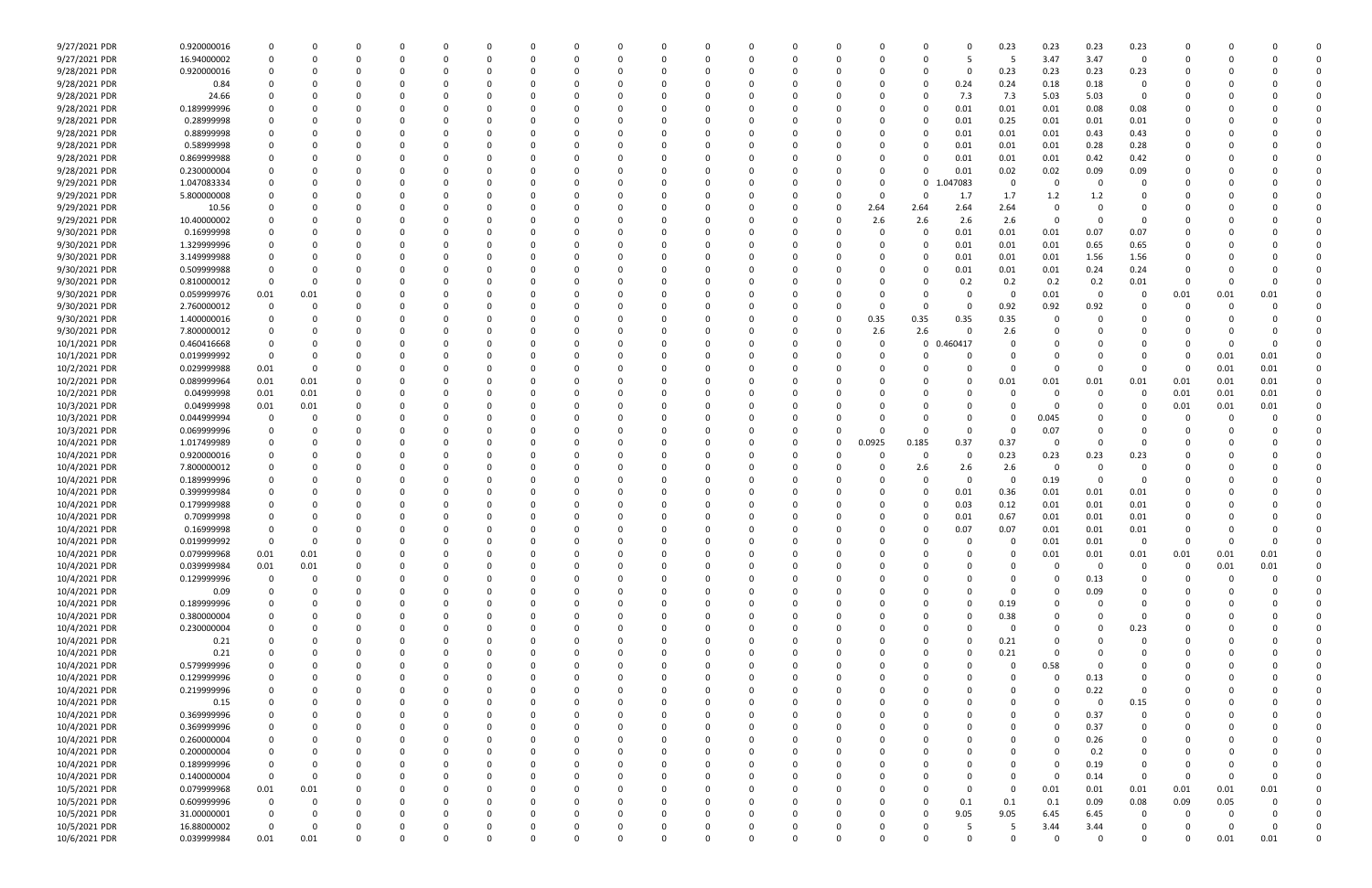| 10/6/2021 PDR  | 0.099999996 |             |          |          |          |             |          |          |      |             |          |          |          |          |      |              |          | 0        | 0.1      | - 0      |          |                         |      |          |  |
|----------------|-------------|-------------|----------|----------|----------|-------------|----------|----------|------|-------------|----------|----------|----------|----------|------|--------------|----------|----------|----------|----------|----------|-------------------------|------|----------|--|
| 10/6/2021 PDR  | 0.189999996 |             | n        |          |          |             | C        |          |      | $\Omega$    |          |          |          | 0        |      | $\Omega$     |          | 0        | $\Omega$ | 0.19     | 0        | n                       |      |          |  |
| 10/6/2021 PDR  | 5.055000006 |             |          |          |          |             |          |          |      |             |          |          |          |          |      | 0            | 1.56     | 1.71     | 1.19     | 0.595    |          |                         |      |          |  |
| 10/6/2021 PDR  | 10.56       |             |          |          |          |             |          |          |      |             |          |          |          | n        | 2.64 | 2.64         | 2.64     | 2.64     |          |          |          |                         |      |          |  |
| 10/7/2021 PDR  | 1.479999984 |             |          |          |          |             |          |          |      |             |          |          |          | n        | 0.37 | 0.37         | 0.37     | 0.37     |          |          |          |                         |      |          |  |
| 10/7/2021 PDR  | 0.800000016 |             |          |          |          |             |          |          |      |             |          |          |          |          |      | <sup>0</sup> |          | 0.2      | 0.2      | 0.2      | 0.2      |                         |      |          |  |
| 10/7/2021 PDR  | 0.019999992 | 0.01        | 0.01     |          |          |             |          |          |      |             |          |          |          |          |      |              |          | $\Omega$ | $\Omega$ | - 0      | $\Omega$ | C                       |      |          |  |
| 10/8/2021 PDR  | 0.079999968 | 0.01        | 0.01     |          |          |             |          |          |      |             |          |          |          |          |      |              |          | 0        | 0.01     | 0.01     | 0.01     | 0.01                    | 0.01 | 0.01     |  |
| 10/8/2021 PDR  | 0.920000016 | 0           | 0        |          |          |             |          |          |      |             |          |          |          |          |      |              |          | 0.23     | 0.23     | 0.23     | 0.23     | 0                       |      |          |  |
|                |             |             |          |          |          |             |          |          |      |             |          |          |          |          |      |              |          |          |          |          |          |                         |      |          |  |
| 10/8/2021 PDR  | 0.320000016 |             |          |          |          |             |          |          |      |             |          |          |          |          |      |              |          | 0.08     | 0.08     | 0.08     | 0.08     |                         |      |          |  |
| 10/8/2021 PDR  | 0.200000016 |             |          |          |          |             |          |          |      |             |          |          |          |          |      |              |          | 0.05     | 0.05     | 0.05     | 0.05     | 0                       |      |          |  |
| 10/8/2021 PDR  | 0.759999984 |             |          |          |          |             |          |          |      |             |          |          |          |          |      |              |          | 0.19     | 0.19     | 0.19     | 0.19     |                         |      |          |  |
| 10/8/2021 PDR  | 1.839999984 |             |          |          |          |             |          |          |      |             |          |          |          |          |      |              |          | 0.46     | 0.46     | 0.46     | 0.46     |                         |      |          |  |
| 10/8/2021 PDR  | 1.040000016 |             |          |          |          |             |          |          |      |             |          |          |          |          |      |              |          | 0.26     | 0.26     | 0.26     | 0.26     | -0                      |      |          |  |
| 10/8/2021 PDR  | 0.419999988 |             |          |          |          |             |          |          |      |             |          |          |          |          |      | <sup>0</sup> | 0.04     | 0.05     | 0.05     | 0.07     | 0.1      | 0.07                    | 0.04 |          |  |
| 10/8/2021 PDR  | 0.579999996 |             |          |          |          |             |          |          |      |             |          |          |          |          |      |              | 0        | 0.006042 | 0.567917 | 0.006042 |          |                         |      |          |  |
| 10/8/2021 PDR  | 22.02000001 |             |          |          |          |             |          |          | 7.34 | 7.34        | 7.34     |          |          |          |      |              |          | 0        |          |          |          |                         |      |          |  |
| 10/8/2021 PDR  | 0.690000012 |             |          |          |          |             |          |          | 0.23 | 0.23        | 0.23     |          |          |          |      |              |          |          |          |          |          |                         |      |          |  |
| 10/8/2021 PDR  | 4.349999988 |             |          |          |          |             |          |          | 1.45 | 1.45        | 1.45     |          |          |          |      |              |          |          |          |          |          | n                       |      |          |  |
| 10/10/2021 PDR | 0.04999998  | 0.01        | 0.01     |          |          |             |          |          |      |             |          |          |          |          |      |              |          |          |          |          |          | 0.01                    | 0.01 | 0.01     |  |
| 10/11/2021 PDR | 5.799999984 |             |          |          |          |             |          |          |      |             |          |          |          |          |      |              |          | 1.45     | 1.45     | 1.45     | 1.45     |                         |      |          |  |
| 10/11/2021 PDR | 23.16999998 |             |          |          |          |             |          |          |      |             |          |          |          |          |      |              |          | 7.12     | 5.35     | 5.35     | 5.35     | 0                       |      |          |  |
| 10/11/2021 PDR | 6.139999992 | 0           | 0        |          |          |             |          |          |      |             |          |          |          |          |      |              |          | 1.97     | 1.39     | 1.39     | 1.39     | -0                      |      |          |  |
|                |             |             |          |          |          |             |          |          |      |             |          |          |          |          |      |              |          |          |          |          |          |                         |      |          |  |
| 10/11/2021 PDR | 0.079999968 | 0.01        | 0.01     |          |          |             |          |          |      |             |          |          |          |          |      |              |          | -0       | 0.01     | 0.01     | 0.01     | 0.01                    | 0.01 | 0.01     |  |
| 10/11/2021 PDR | 0.039999984 | 0.01        | 0.01     |          |          |             |          |          |      |             |          |          |          |          |      |              |          | 0        | -C       | - 0      | -0       | 0                       | 0.01 | 0.01     |  |
| 10/12/2021 PDR | 28.4        |             |          |          |          |             |          |          |      |             |          |          |          |          |      |              |          | 9.05     | 6.45     | 6.45     | 6.45     | 0                       |      |          |  |
| 10/12/2021 PDR | 15.32000002 |             |          |          |          |             |          |          |      |             |          |          |          |          |      |              |          | -5       | 3.44     | 3.44     | 3.44     |                         |      |          |  |
| 10/12/2021 PDR | 0.10999998  | 0           |          |          |          |             |          |          |      |             |          |          |          |          |      |              | 0.04     | 0.04     | 0.01     | 0.01     | 0.01     |                         |      |          |  |
| 10/12/2021 PDR | 0.04999998  | 0.01        | 0        |          |          |             |          |          |      |             |          |          |          |          |      |              |          | 0.01     | 0.01     |          | 0        | 0                       | 0.01 | 0.01     |  |
| 10/12/2021 PDR | 0.029999988 | 0.01        | 0.01     |          |          |             |          |          |      |             |          |          |          |          |      |              |          | -0       |          |          | 0        | 0                       | -0   | 0.01     |  |
| 10/13/2021 PDR | 0.029999988 | 0           | 0.01     |          |          |             |          |          |      |             |          |          |          |          |      |              |          | 0.01     |          |          |          | 0                       | 0.01 |          |  |
| 10/13/2021 PDR | 0.029999988 | 0.01        | 0.01     |          |          |             |          |          |      |             |          |          |          |          |      |              |          | $\Omega$ | $\Omega$ |          | $\Omega$ | $\Omega$                |      | 0.01     |  |
| 10/13/2021 PDR | 0.069999972 | 0           | 0.01     |          |          |             |          |          |      |             |          |          |          |          |      |              |          | 0.01     | 0.01     | 0.01     | 0.01     | 0.01                    | 0.01 |          |  |
| 10/13/2021 PDR | 0.579999996 |             | -C       |          |          |             |          |          |      |             |          |          |          |          |      |              | 0        | 0.006042 | 0.567917 | 0.006042 | $\Omega$ |                         |      |          |  |
| 10/13/2021 PDR | 0.800000016 |             |          |          |          |             |          |          |      |             |          |          |          |          |      |              |          | 0.2      | 0.2      | 0.2      | 0.2      |                         |      |          |  |
| 10/13/2021 PDR | 2.64        |             |          |          |          |             |          |          |      |             |          |          |          |          |      |              |          | 2.64     | -0       | - 0      | $\Omega$ |                         |      |          |  |
| 10/14/2021 PDR | 0.6         |             |          |          |          |             |          |          |      |             |          |          |          |          |      |              | 0.15     | 0.15     | 0.15     | 0.15     | $\Omega$ |                         |      |          |  |
| 10/14/2021 PDR | 0.78        |             |          |          |          |             |          |          |      |             |          |          |          |          |      |              |          | 0.24     | 0.18     | 0.18     | 0.18     |                         |      |          |  |
| 10/14/2021 PDR |             |             |          |          |          |             |          |          |      |             |          |          |          |          |      |              |          |          |          | 0.94     |          |                         |      |          |  |
|                | 3.329999988 |             |          |          |          |             |          |          |      |             |          |          |          |          |      |              |          | 1.45     | 0.94     |          |          |                         |      |          |  |
| 10/15/2021 PDR | 0.22999998  |             | n        |          |          |             |          |          |      |             |          |          |          |          |      |              | 0.01     | 0.1      | 0.1      | 0.01     | 0.01     |                         |      |          |  |
| 10/15/2021 PDR | 2.889999996 | $\Omega$    | $\Omega$ |          |          |             |          |          |      |             |          |          |          |          |      |              | 0.72     | 0.72     | 0.72     | 0.72     | 0.01     | $\Omega$                |      |          |  |
| 10/15/2021 PDR | 0.40999998  | 0           | 0        |          | $\Omega$ | $\Omega$    | $\Omega$ | $\Omega$ |      | 0           |          |          | $\Omega$ | 0        |      | $\Omega$     | 0.1      | 0.1      | 0.1      | 0.1      | 0.01     | 0                       |      |          |  |
| 10/15/2021 PDR | 2.68999998  | 0           | $\Omega$ |          | $\Omega$ | $\Omega$    | $\Omega$ | 0        |      | 0           |          | $\Omega$ |          | 0        |      | $\Omega$     | 0.67     | 0.67     | 0.67     | 0.67     | 0.01     | 0                       |      |          |  |
| 10/15/2021 PDR | 0.40999998  |             |          |          |          |             |          |          |      |             |          |          |          | 0        |      |              | 0.1      | 0.1      | 0.1      | 0.1      | 0.01     |                         |      |          |  |
| 10/15/2021 PDR | 0.330000012 |             |          |          |          |             |          |          |      |             |          |          |          |          |      | $\Omega$     | 0.08     | 0.08     | 0.08     | 0.08     | 0.01     | 0                       |      |          |  |
| 10/15/2021 PDR | 0.369999996 |             |          |          |          |             |          |          |      |             |          |          |          |          |      | 0            | 0.09     | 0.09     | 0.09     | 0.09     | 0.01     | 0                       |      |          |  |
| 10/15/2021 PDR | 0.209999988 |             | $\Omega$ |          |          |             |          |          |      |             |          |          |          |          |      | 0            | 0.01     | 0.09     | 0.09     | 0.01     | 0.01     | $\mathbf 0$             |      |          |  |
| 10/15/2021 PDR | 0.054999978 | 0           | 0.005    |          |          | $\Omega$    |          |          |      | 0           |          |          |          | 0        |      |              |          | 0        | 0.01     | 0.01     | 0.01     | 0.01                    | 0.01 |          |  |
| 10/15/2021 PDR | 0.18        | 0           | 0        |          |          | 0           |          |          |      | 0           |          |          |          | 0        |      |              |          | 0        | -0       | $\Omega$ | 0.18     | 0                       | 0    |          |  |
| 10/15/2021 PDR | 0.09        |             |          |          |          | 0           |          |          |      |             |          |          |          | 0        |      |              |          | 0        | $\Omega$ | - 0      | 0.09     |                         |      |          |  |
| 10/15/2021 PDR | 1.08        |             |          |          |          | 0           |          |          |      |             |          |          |          |          |      |              | $\Omega$ | 0.36     | 0.36     | 0.36     | 0        |                         |      |          |  |
| 10/15/2021 PDR | 1.44        |             |          |          |          |             |          |          |      |             |          |          |          |          |      | 0            |          | 0.48     | 0.48     | 0.48     | 0        |                         |      |          |  |
| 10/15/2021 PDR | 18.3875     |             |          |          |          |             |          |          |      |             |          |          |          |          |      | 0            |          | 2.2625   | 3.225    | 6.45     | 6.45     |                         |      |          |  |
| 10/15/2021 PDR | 0.78        |             | 0        |          |          | 0           | 0        |          |      | 0           |          |          |          | 0        |      | 0            | $\Omega$ | 0.24     | 0.18     | 0.18     | 0.18     | 0                       |      |          |  |
|                |             |             |          |          |          |             |          |          |      |             |          |          |          |          |      |              |          |          |          |          |          |                         |      |          |  |
| 10/15/2021 PDR | 0.920000016 |             | 0        |          |          | 0           |          | 0        |      | 0           |          | $\Omega$ |          | 0        |      | 0            |          | 0.23     | 0.23     | 0.23     | 0.23     | 0                       | 0    | $\Omega$ |  |
| 10/16/2021 PDR | 0.039999984 | $\mathbf 0$ | 0.01     | $\Omega$ | $\Omega$ | 0           |          | 0        |      | 0           |          | $\Omega$ |          | 0        |      |              |          | 0        | $\Omega$ | $\Omega$ | 0        | 0.01                    | 0.01 | 0.01     |  |
| 10/16/2021 PDR | 0.029999988 | 0           | 0.01     |          |          | 0           |          |          |      |             |          |          |          | 0        |      |              |          |          | 0        |          | 0        | 0.01                    | 0.01 |          |  |
| 10/17/2021 PDR | 0.039999984 | 0.01        | 0.01     |          |          |             |          |          |      |             |          |          |          |          |      |              |          |          |          |          | 0        | 0.01                    | 0.01 |          |  |
| 10/17/2021 PDR | 0.04999998  | $0.01\,$    | 0.01     |          |          |             |          |          |      |             |          |          |          |          |      |              |          |          |          | $\Omega$ | 0.01     | 0.01                    | 0.01 |          |  |
| 10/18/2021 PDR | 0.189999996 | 0           | 0        |          |          | 0           |          |          |      |             |          |          |          |          |      |              | $\Omega$ | $\Omega$ | $\Omega$ | $\Omega$ | 0.19     | $\overline{\mathbf{0}}$ | 0    |          |  |
| 10/18/2021 PDR | 0.69        | 0           | 0        |          |          |             |          |          |      | 0           |          |          |          | $\Omega$ |      | $\Omega$     | 0.13     | 0.13     | 0.13     | 0.09     | 0.08     | 0.08                    | 0.05 |          |  |
| 10/18/2021 PDR | 5.280000012 | 0           |          |          |          | 0           |          |          |      | 0           |          |          |          | 0        |      | O            |          | 1.71     | 1.19     | 1.19     | 1.19     | -0                      |      |          |  |
| 10/18/2021 PDR | 0.579999996 |             |          |          |          |             |          |          |      |             |          |          |          |          |      |              |          | 0.37     | 0.21     | $\Omega$ | 0        |                         |      |          |  |
| 10/18/2021 PDR | 0.920000016 |             |          |          |          |             |          |          |      |             |          |          |          |          |      |              |          | 0.23     | 0.23     | 0.23     | 0.23     |                         |      |          |  |
| 10/18/2021 PDR | 9.999999984 | $\mathbf 0$ | 0        |          | $\Omega$ | $\mathbf 0$ | 0        | 0        | 0    | $\mathbf 0$ | $\Omega$ | $\Omega$ | $\Omega$ | 0        |      | 0            |          | 2.5      | 2.5      | 2.5      | 2.5      | 0                       |      | 0        |  |
|                |             |             |          |          |          |             |          |          |      |             |          |          |          |          |      |              |          |          |          |          |          |                         |      |          |  |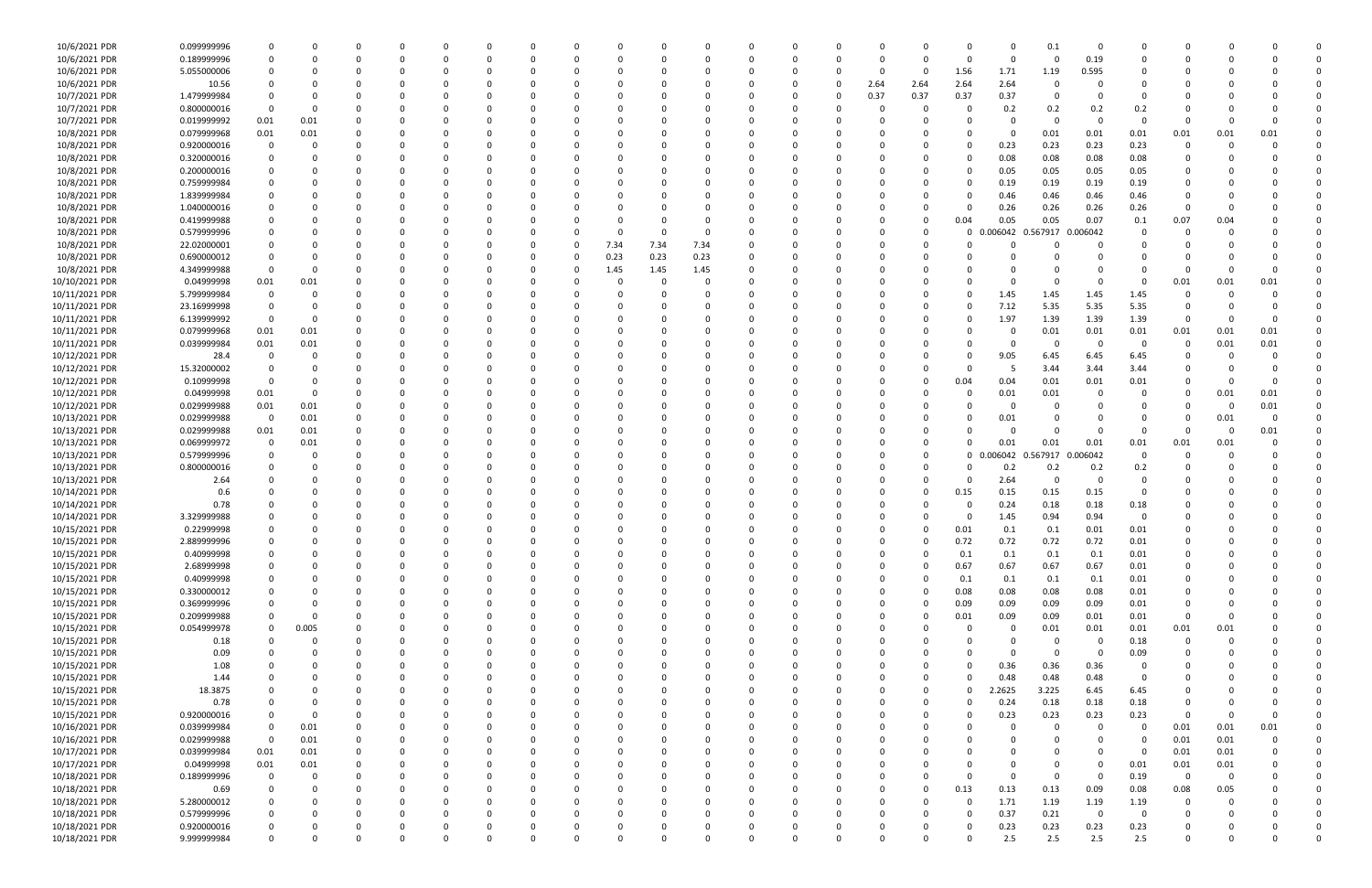| 10/18/2021 PDR | 2.600000004 |             |          |          | O        | 0        |          |   | 0        | - 0      |          |              |          |              |          | 0        | 2.6         | $\Omega$         | - 0         | 0           |          |          |          |  |
|----------------|-------------|-------------|----------|----------|----------|----------|----------|---|----------|----------|----------|--------------|----------|--------------|----------|----------|-------------|------------------|-------------|-------------|----------|----------|----------|--|
| 10/18/2021 PDR | 0.530000004 | $\Omega$    |          | $\Omega$ | $\Omega$ | $\Omega$ | O        | O |          | $\Omega$ | $\Omega$ | $\Omega$     | $\Omega$ | $\Omega$     | $\Omega$ | $\Omega$ | 0.23        | 0.15             | 0.15        | $\Omega$    | $\Omega$ |          |          |  |
| 10/19/2021 PDR | 8.239999992 |             |          |          |          |          |          |   |          |          |          |              |          |              | 0        | 2.64     | 2.64        | 1.48             | 1.48        | 0           |          |          |          |  |
| 10/19/2021 PDR | 0.78        |             |          |          |          |          |          |   |          |          |          |              |          |              |          | 0        | 0.24        | 0.18             | 0.18        | 0.18        |          |          |          |  |
| 10/19/2021 PDR | 4.309999986 |             |          |          |          |          |          |   |          |          |          |              |          |              |          | 1.45     | 1.45        | 0.94             | 0.47        | $\mathbf 0$ | $\Omega$ |          |          |  |
| 10/19/2021 PDR | 0.200000004 |             |          |          |          |          |          |   |          |          |          |              |          |              |          | 0.03     | 0.03        | 0.04             | 0.03        | 0.02        | 0.03     | 0.02     |          |  |
|                |             |             |          |          |          |          |          |   |          |          |          |              |          |              |          |          |             |                  |             | $\Omega$    |          |          |          |  |
| 10/19/2021 PDR | 0.350000004 |             |          |          |          |          |          |   |          |          |          |              |          |              |          | O        | 0           | 0.35             | - 0         |             | - 0      |          |          |  |
| 10/19/2021 PDR | 0.069999972 | $\Omega$    | 0.01     |          |          |          |          |   |          |          |          |              |          |              |          |          | $\Omega$    | 0.01             | 0.01        | 0.01        | 0.01     | 0.01     | 0.01     |  |
| 10/19/2021 PDR | 0.039999984 | $\Omega$    | 0.01     |          |          |          |          |   |          |          |          |              |          |              |          |          | 0           |                  | - 0         | 0           | 0.01     | 0.01     | 0.01     |  |
| 10/19/2021 PDR | 0.029999988 | 0           | $0.01\,$ |          |          |          |          |   |          |          |          |              |          |              |          |          |             |                  |             |             | 0        | 0.01     | 0.01     |  |
| 10/19/2021 PDR | 0.009999996 | $\mathbf 0$ | 0.01     |          |          |          |          |   |          |          |          |              |          |              |          |          |             |                  |             |             |          |          |          |  |
| 10/20/2021 PDR | 0.029999988 | 0.01        | 0.01     |          |          |          |          |   |          |          |          |              |          |              |          |          | 0           |                  |             |             |          |          | 0.01     |  |
| 10/20/2021 PDR | 0.019999992 | 0.01        | 0.01     |          |          |          |          |   |          |          |          |              |          |              |          |          | $\Omega$    |                  | - 0         |             | 0        |          |          |  |
| 10/20/2021 PDR | 0.140000004 | 0           |          |          |          |          |          |   |          |          |          |              |          |              |          | $\Omega$ | 0           | $\Omega$         | 0.14        |             |          |          |          |  |
| 10/20/2021 PDR | 0.949999992 | 0           |          |          |          |          |          |   |          |          |          |              |          |              | 0        | 0.37     | 0.37        | 0.21             | - 0         |             |          |          |          |  |
| 10/20/2021 PDR | 21.86000001 |             |          |          |          |          |          |   |          |          |          |              |          |              | 0        | 7.02     | 7.34        | -5               | 2.5         |             |          |          |          |  |
| 10/20/2021 PDR | 5.200000008 |             |          |          |          |          |          |   |          |          |          |              |          |              |          | 2.6      | 2.6         | - 0              | - 0         |             |          |          |          |  |
| 10/21/2021 PDR | 0.399999984 | $\Omega$    |          |          |          |          |          |   |          |          |          |              |          |              |          | 0.01     | 0.36        | 0.01             | 0.01        | 0.01        |          |          |          |  |
| 10/21/2021 PDR | 0.04999998  |             |          |          |          |          |          |   |          |          |          |              |          |              |          | 0        |             |                  | 0           | 0           | 0        |          |          |  |
|                |             | 0.01        |          |          |          |          |          |   |          |          |          |              |          |              |          |          | 0.01        | 0.01<br>$\Omega$ |             |             |          | 0.01     | 0.01     |  |
| 10/21/2021 PDR | 0.129999996 | $\Omega$    |          |          |          |          |          |   |          |          |          |              |          |              |          |          | $\Omega$    |                  | - 0         | 0.13        |          |          |          |  |
| 10/21/2021 PDR | 0.12        |             |          |          |          |          |          |   |          |          |          |              |          |              |          |          | $\Omega$    |                  | 0.12        | 0           |          |          |          |  |
| 10/21/2021 PDR | 0.15        |             |          |          |          |          |          |   |          |          |          |              |          |              |          |          | 0           |                  | - 0         | 0.15        |          |          |          |  |
| 10/21/2021 PDR | 0.260000004 |             |          |          |          |          |          |   |          |          |          |              |          |              |          |          | $\Omega$    | 0.26             | - 0         |             |          |          |          |  |
| 10/21/2021 PDR | 0.12        |             |          |          |          |          |          |   |          |          |          |              |          |              |          |          | 0           | 0.12             | - 0         |             |          |          |          |  |
| 10/21/2021 PDR | 1.2         |             |          |          |          |          |          |   |          |          |          |              |          |              |          |          | 0           | 0.6              | 0.6         |             |          |          |          |  |
| 10/21/2021 PDR | 7.499999988 |             |          |          |          |          |          |   |          |          |          |              |          |              |          | $\Omega$ | 2.5         | 2.5              | 2.5         |             |          |          |          |  |
| 10/21/2021 PDR | 16.88000002 |             |          |          |          |          |          |   |          |          |          |              |          |              |          |          | -5          | 3.44             | 3.44        |             |          |          |          |  |
| 10/21/2021 PDR | 0.84        |             |          |          |          |          |          |   |          |          |          |              |          |              | 0        | 0.24     | 0.24        | 0.18             | 0.18        |             |          |          |          |  |
| 10/21/2021 PDR | 1.600000008 |             |          |          |          |          |          |   |          |          |          |              |          |              |          | 0.48     | 0.48        | 0.32             | 0.32        |             |          |          |          |  |
| 10/22/2021 PDR | 0.499999992 | 0.25        | 0.25     |          |          |          |          |   |          |          |          |              |          |              |          |          | 0           |                  | $\Omega$    | $\Omega$    |          |          |          |  |
|                |             |             |          |          |          |          |          |   |          |          |          |              |          |              |          |          |             |                  |             |             |          |          |          |  |
| 10/22/2021 PDR | 0.069999972 | 0.01        | 0.01     |          |          |          |          |   |          |          |          |              |          |              |          | 0        | 0           | 0.01             | 0.01        | 0.01        | 0.01     | 0.01     |          |  |
| 10/22/2021 PDR | 0.029999988 | 0.01        | 0.01     |          |          |          |          |   |          |          |          |              |          |              |          | $\Omega$ | 0           |                  | $\mathbf 0$ | $\Omega$    | - 0      | 0.01     |          |  |
| 10/22/2021 PDR | 0.079999968 | 0.01        | 0.01     |          |          |          |          |   |          |          |          |              |          |              |          | $\Omega$ | 0.01        | 0.01             | 0.01        | 0.01        | 0.01     | 0.01     |          |  |
| 10/22/2021 PDR | 0.099999996 | $\Omega$    |          |          |          |          |          |   |          |          |          |              |          |              |          |          | 0           | 0.1              | - 0         | 0           | 0        |          |          |  |
| 10/22/2021 PDR | 0.09        |             |          |          |          |          |          |   |          |          |          |              |          |              |          |          |             |                  | - 0         | 0.09        |          |          |          |  |
| 10/22/2021 PDR | 0.09        |             |          |          |          |          |          |   |          |          |          |              |          |              |          |          |             |                  | - 0         | 0.09        |          |          |          |  |
| 10/22/2021 PDR | 0.09        |             |          |          |          |          |          |   |          |          |          |              |          |              |          |          | 0           |                  | - 0         | 0.09        |          |          |          |  |
| 10/22/2021 PDR | 0.09        |             |          |          |          |          |          |   |          |          |          |              |          |              |          |          | $\Omega$    |                  | - 0         | 0.09        |          |          |          |  |
| 10/22/2021 PDR | 0.09        |             |          |          |          |          |          |   |          |          |          |              |          |              |          |          | $\Omega$    |                  | 0.09        |             |          |          |          |  |
| 10/22/2021 PDR | 1.040000016 |             |          |          |          |          |          |   |          |          |          |              |          |              |          |          | 0.26        | 0.26             | 0.26        | 0.26        |          |          |          |  |
| 10/22/2021 PDR | 8.440000008 | $\Omega$    | 0        |          |          |          |          |   | 0        | O        |          |              |          |              |          | 0        | 5           | 3.44             | 0           |             |          |          |          |  |
| 10/22/2021 PDR | 3.36        | 0           | 0        |          | 0        | 0        | 0        |   | $\Omega$ | $\Omega$ | $\Omega$ | 0            |          | 0            | 0        | $\Omega$ | 1.97        | 1.39             | $\mathbf 0$ | - 0         | 0        |          |          |  |
|                |             |             |          |          |          |          |          |   |          |          |          |              |          |              |          |          |             |                  |             |             |          |          |          |  |
| 10/23/2021 PDR | 0.380000004 | $\Omega$    | $\Omega$ |          | 0        | റ        |          |   | $\Omega$ | $\Omega$ | $\Omega$ | $\Omega$     |          |              | 0        | 0.05     | 0.05        | 0.1              | 0.06        | 0.04        | 0.03     | 0.05     | $\Omega$ |  |
| 10/24/2021 PDR | 0.059999976 | 0           | 0.01     | 0        | 0        | - 0      |          |   |          | 0        | 0        | <sup>0</sup> |          | 0            |          | 0        | $\mathbf 0$ | $\Omega$         | 0.01        | 0.01        | 0.01     | 0.01     | 0.01     |  |
| 10/24/2021 PDR | 0.04999998  | 0.01        | 0.01     |          |          |          |          |   |          | $\Omega$ | $\Omega$ |              |          | 0            |          | $\Omega$ | $\mathbf 0$ | $\Omega$         | $\mathbf 0$ | - 0         | 0.01     | 0.01     | 0.01     |  |
| 10/25/2021 PDR | 0.579999984 | $\mathbf 0$ | 0        | 0        |          |          |          |   |          |          | 0        |              |          |              | 0        | 0.01     | 0.01        | 0.01             | 0.01        | 0.54        | - 0      | $\Omega$ | $\Omega$ |  |
| 10/25/2021 PDR | 0.029999988 | 0.01        | $0.01\,$ | 0        |          |          |          |   |          |          |          |              |          |              |          | $\Omega$ | 0           | - 0              | 0           | 0           | 0        | 0        | 0.01     |  |
| 10/25/2021 PDR | 0.039999984 | 0.01        | $0.01\,$ | 0        |          |          |          |   |          |          |          |              |          |              |          | 0        | $\Omega$    | $\Omega$         | $\Omega$    | 0           | $\Omega$ | 0.01     | 0.01     |  |
| 10/25/2021 PDR | 0.219791674 | $\mathbf 0$ | 0        | $\Omega$ | 0        | 0        |          |   |          |          | $\Omega$ |              |          |              |          | $\Omega$ | $\mathbf 0$ | 0.109792         | 0.11        | 0           | 0        |          |          |  |
| 10/25/2021 PDR | 31.00000001 | 0           | $\Omega$ |          | 0        |          |          |   |          |          |          |              |          | 0            | 0        | 9.05     | 9.05        | 6.45             | 6.45        | 0           | 0        |          |          |  |
| 10/25/2021 PDR | 0.800000016 | 0           |          | 0        | O        | - 0      |          |   |          | 0        | 0        |              |          |              |          | $\Omega$ | 0.2         | 0.2              | 0.2         | 0.2         | 0        |          |          |  |
| 10/26/2021 PDR | 0.82999998  |             |          |          |          |          |          |   |          |          |          |              |          |              | 0        | 0.01     | 0.34        | 0.34             | 0.13        | 0.01        |          |          |          |  |
| 10/26/2021 PDR | 1.019999988 |             |          |          | O        |          |          |   |          |          |          |              |          |              | 0        | 0.01     | 0.45        | 0.45             | 0.01        | 0.1         |          |          |          |  |
| 10/26/2021 PDR | 0.429999996 | 0           |          |          | C        |          |          |   |          |          |          |              |          |              | 0        | 0.01     | 0.2         | 0.2              | 0.01        | 0.01        |          |          |          |  |
|                |             |             |          |          |          |          |          |   |          |          |          |              |          |              |          |          |             |                  |             |             |          |          |          |  |
| 10/26/2021 PDR | 0.489999996 | 0           |          |          | O        |          |          |   |          |          |          |              |          |              | $\Omega$ | 0.01     | 0.2         | 0.2              | 0.01        | 0.07        |          |          |          |  |
| 10/26/2021 PDR | 0.249999996 | 0           | $\Omega$ | 0        | 0        | 0        | 0        |   |          | 0        | 0        | <sup>0</sup> |          | 0            | 0        | 0.01     | 0.09        | 0.09             | 0.05        | 0.01        | 0        |          | O        |  |
| 10/26/2021 PDR | 2.26999998  | 0           | 0        | 0        | O        | 0        | 0        |   |          | 0        | 0        |              |          | 0            | 0        | 0.01     | 1.12        | 1.12             | 0.01        | 0.01        | 0        |          |          |  |
| 10/26/2021 PDR | 1.239999984 | $\mathbf 0$ | $\Omega$ | $\Omega$ | O        | - 0      |          |   |          | $\Omega$ | $\Omega$ |              |          | 0            | $\Omega$ | 0.01     | 0.52        | 0.52             | 0.01        | 0.18        | $\Omega$ | $\Omega$ | $\Omega$ |  |
| 10/26/2021 PDR | 0.04999998  | 0.01        | 0.01     | 0        |          |          | O        |   |          |          | 0        |              |          | 0            | 0        | 0        | 0.01        |                  | 0           | 0           | 0        | 0.01     | 0.01     |  |
| 10/26/2021 PDR | 0.04999998  | 0.01        | $0.01\,$ | 0        | 0        |          |          |   |          |          |          |              |          |              |          | 0        | $\mathbf 0$ |                  | 0           | 0           | 0.01     | 0.01     | 0.01     |  |
| 10/26/2021 PDR | 0.039999984 | 0.01        | 0.01     | 0        | 0        | 0        |          |   |          |          | 0        |              |          |              |          | $\Omega$ | $\mathbf 0$ | $\Omega$         | 0           | $\Omega$    | 0        | 0.01     | 0.01     |  |
| 10/26/2021 PDR | 0.699999996 | $\mathbf 0$ | 0        | $\Omega$ | C        | 0        |          |   |          |          | 0        |              |          | 0            | 0        | 0.13     | 0.13        | 0.13             | 0.09        | 0.08        | 0.09     | 0.05     |          |  |
| 10/26/2021 PDR | 0.170000004 | 0           | $\Omega$ | $\Omega$ | 0        | $\Omega$ |          |   | $\Omega$ | $\Omega$ | $\Omega$ | 0            |          | 0            | $\Omega$ | $\Omega$ | $\Omega$    | 0.17             | $\mathbf 0$ | $\mathbf 0$ | 0        |          | 0        |  |
| 10/26/2021 PDR | 0.439791682 | 0           | 0        | 0        | C        | 0        |          |   | 0        | 0        | 0        | 0            |          | 0            | 0        |          | 0 0.109792  | 0.11             | 0.11        | 0.11        | 0        |          |          |  |
| 10/26/2021 PDR | 5.280000012 | $\Omega$    | $\Omega$ | $\Omega$ | $\Omega$ | $\Omega$ | $\Omega$ |   | $\Omega$ | $\Omega$ | $\Omega$ | $\Omega$     |          | <sup>0</sup> | $\Omega$ | $\Omega$ | 1.71        | 1.19             | 1.19        | 1.19        | $\Omega$ |          | $\Omega$ |  |
|                |             |             |          |          |          |          |          |   |          |          |          |              |          |              |          |          |             |                  |             |             |          |          |          |  |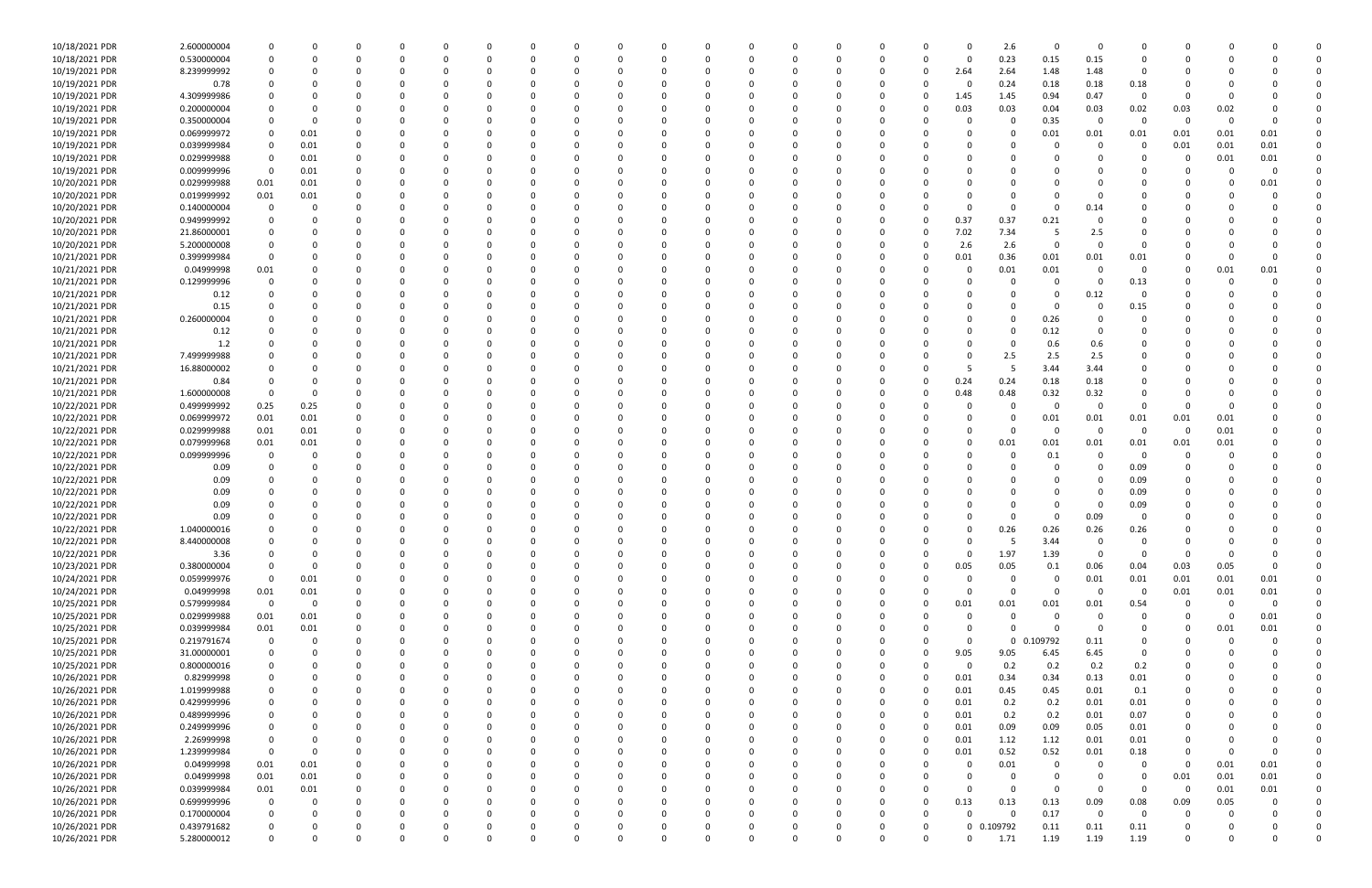| 10/26/2021 PDR | 28.4        | $\Omega$    |          |              |          | 0        |          |          |          |          |          | $\Omega$ |              |          |          |          |             | 9.05        | 6.45     | 6.45                            | 6.45                |          |          |          |  |
|----------------|-------------|-------------|----------|--------------|----------|----------|----------|----------|----------|----------|----------|----------|--------------|----------|----------|----------|-------------|-------------|----------|---------------------------------|---------------------|----------|----------|----------|--|
| 10/26/2021 PDR | 23.16999998 |             |          |              | C.       |          |          |          |          |          |          |          |              |          |          |          | $\Omega$    | 7.12        | 5.35     | 5.35                            | 5.35                |          |          |          |  |
| 10/26/2021 PDR | 6.139999992 |             |          |              |          |          |          |          |          |          |          |          |              |          |          |          | 0           | 1.97        | 1.39     | 1.39                            | 1.39                |          |          |          |  |
| 10/26/2021 PDR | 4.779999984 |             |          |              |          |          |          |          |          |          |          |          |              |          |          | 0        | 1.45        | 1.45        | 0.94     | 0.94                            | $\mathbf 0$         |          |          |          |  |
| 10/27/2021 PDR | 3.94999998  |             |          |              |          |          |          |          |          |          |          |          |              |          |          |          | 0.01        | 1.96        | 1.96     | 0.01                            | 0.01                |          |          |          |  |
| 10/27/2021 PDR | 0.209999988 |             |          |              |          |          |          |          |          |          |          |          |              |          |          |          | 0.01        | 0.17        | 0.01     | 0.01                            | 0.01                |          |          |          |  |
| 10/27/2021 PDR | 0.509999988 |             |          |              |          |          |          |          |          |          |          |          |              |          |          |          | 0.01        | 0.24        | 0.24     | 0.01                            | 0.01                |          |          |          |  |
| 10/27/2021 PDR | 2.840000004 |             |          |              |          |          |          |          |          |          |          |          |              |          |          | 0        | 0.74        | 0.84        | 0.84     | 0.01                            | 0.41                |          |          |          |  |
|                |             |             |          |              |          |          |          |          |          |          |          |          |              |          |          |          |             |             |          |                                 |                     |          |          |          |  |
| 10/27/2021 PDR | 0.87        |             |          |              |          |          |          |          |          |          |          |          |              |          |          |          | 0.01        | 0.29        | 0.29     | 0.01                            | 0.27                |          |          |          |  |
| 10/27/2021 PDR | 0.51        |             |          |              |          |          |          |          |          |          |          |          |              |          |          |          | 0           | 0.06        | 0.09     | 0.18                            | 0.18                |          |          |          |  |
| 10/27/2021 PDR | 1.440000006 |             |          |              |          |          |          |          |          |          |          |          |              |          |          | 0        | 0.48        | 0.48        | 0.32     | 0.16                            | 0                   |          |          |          |  |
| 10/28/2021 PDR | 9           |             |          |              |          |          |          |          |          |          |          |          |              |          |          |          | 0           | 0           | -9       | - 0                             | 0                   |          |          |          |  |
| 10/28/2021 PDR | 4.939999992 |             |          |              |          |          |          |          |          |          |          |          |              |          |          |          | 0.66        | 1.32        | 1.48     | 1.48                            | 0                   |          |          |          |  |
| 10/28/2021 PDR | 4.520000016 |             |          |              |          |          |          |          |          |          |          |          |              |          |          |          | O           | 1.13        | 1.13     | 1.13                            | 1.13                |          |          |          |  |
| 10/28/2021 PDR | 0.909999996 |             |          |              |          |          |          |          |          |          |          |          |              |          |          |          |             | 0           | 0.91     | 0                               | 0                   |          |          |          |  |
| 10/28/2021 PDR | 0.920000016 |             |          |              |          |          |          |          |          |          |          |          |              |          |          |          | 0           | 0.23        | 0.23     | 0.23                            | 0.23                |          |          |          |  |
| 10/28/2021 PDR | 15.15499999 |             |          |              |          |          |          |          |          |          |          |          |              |          |          |          | 0           | 1.78        | 2.675    | 5.35                            | 5.35                |          |          |          |  |
| 10/28/2021 PDR | 0.189999996 |             |          |              |          |          |          |          |          |          |          |          |              |          |          |          | C.          | 0           | 0.19     | 0                               | 0                   |          |          |          |  |
| 10/28/2021 PDR | 0.16999998  | $\Omega$    |          |              |          |          |          |          |          |          |          |          |              |          |          |          | 0.01        | 0.13        | 0.01     | 0.01                            | 0.01                |          |          |          |  |
| 10/28/2021 PDR | 0.019999992 | 0.01        | 0.01     |              |          |          |          |          |          |          |          |          |              |          |          |          | O           | $\mathbf 0$ |          | - 0                             | $\Omega$            |          |          |          |  |
| 10/29/2021 PDR | 0.509999988 |             |          |              |          |          |          |          |          |          |          |          |              |          |          |          | 0.01        | 0.01        | 0.01     | 0.47                            | 0.01                |          |          |          |  |
| 10/29/2021 PDR | 0.45        |             |          |              |          |          |          |          |          |          |          |          |              |          |          |          |             | $\Omega$    |          | 0.45                            | 0                   |          |          |          |  |
| 10/29/2021 PDR | 0.129999996 |             |          |              |          |          |          |          |          |          |          |          |              |          |          |          |             |             |          | 0.13                            |                     |          |          |          |  |
|                |             |             |          |              |          |          |          |          |          |          |          |          |              |          |          |          |             |             |          |                                 |                     |          |          |          |  |
| 10/29/2021 PDR | 0.18        |             |          |              |          |          |          |          |          |          |          |          |              |          |          |          |             | 0           |          | 0.18                            |                     |          |          |          |  |
| 10/29/2021 PDR | 0.140000004 |             |          |              |          |          |          |          |          |          |          |          |              |          |          |          |             | 0           |          | 0.14                            | 0                   |          |          |          |  |
| 10/29/2021 PDR | 0.069999996 |             |          |              |          |          |          |          |          |          |          |          |              |          |          |          |             | $\Omega$    |          | 0.07                            | $\Omega$            |          |          |          |  |
| 10/29/2021 PDR | 0.230000004 |             |          |              |          |          |          |          |          |          |          |          |              |          |          |          |             | 0           |          | 0.23                            |                     |          |          |          |  |
| 10/29/2021 PDR | 0.249999996 |             |          |              |          |          |          |          |          |          |          |          |              |          |          |          |             |             |          | - 0                             | 0.25                |          |          |          |  |
| 10/29/2021 PDR | 0.230000004 |             |          |              |          |          |          |          |          |          |          |          |              |          |          |          |             |             |          | - 0                             | 0.23                |          |          |          |  |
| 10/29/2021 PDR | 0.230000004 |             |          |              |          |          |          |          |          |          |          |          |              |          |          |          |             |             |          | - 0                             | 0.23                |          |          |          |  |
| 10/29/2021 PDR | 0.380000004 |             |          |              |          |          |          |          |          |          |          |          |              |          |          |          |             | $\Omega$    |          | - 0                             | 0.38                |          |          |          |  |
| 10/29/2021 PDR | 0.24        |             |          |              |          |          |          |          |          |          |          |          |              |          |          |          |             | $\Omega$    | $\Omega$ | 0.24                            | 0                   |          |          |          |  |
| 10/29/2021 PDR | 0.12        |             |          |              |          |          |          |          |          |          |          |          |              |          |          |          |             | $\Omega$    |          | - 0                             | 0.12                |          |          |          |  |
| 10/29/2021 PDR | 0.219999996 |             |          |              |          |          |          |          |          |          |          |          |              |          |          |          |             | 0           |          | - 0                             | 0.22                |          |          |          |  |
| 10/29/2021 PDR | 0.140000004 |             |          |              |          |          |          |          |          |          |          |          |              |          |          |          |             | 0           |          | 0.14                            | $\mathbf 0$         |          |          |          |  |
| 10/29/2021 PDR | 0.200000004 |             |          |              |          |          |          |          |          |          |          |          |              |          |          |          | 0.03        | 0.03        | 0.04     | 0.03                            | 0.02                | 0.03     | 0.02     |          |  |
| 10/29/2021 PDR | 0.699999996 |             |          |              |          |          |          |          |          |          |          |          |              |          |          |          | 0.13        | 0.13        | 0.13     | 0.09                            | 0.08                | 0.09     | 0.05     |          |  |
| 10/29/2021 PDR | 0.419999988 |             |          |              |          |          |          |          |          |          |          |          |              |          |          |          | 0.04        | 0.05        | 0.05     | 0.07                            | 0.1                 | 0.07     | 0.04     |          |  |
| 10/29/2021 PDR | 0.99        |             |          |              |          |          |          |          |          |          |          |          |              |          |          |          |             | 0.33        | 0.33     | 0.33                            |                     |          |          |          |  |
| 10/29/2021 PDR | 0.999999996 |             |          |              |          |          |          |          |          |          |          |          |              |          |          |          | 0           |             |          | 0 0.010417 0.979167 0.010417    |                     | 0        |          |          |  |
| 10/29/2021 PDR | 0.960000012 |             | $\Omega$ |              |          |          |          |          |          |          |          |          |              |          |          |          | $\mathbf 0$ | 0.32        | 0.32     | 0.32                            | $\overline{0}$      | $\sim$   |          |          |  |
|                |             |             |          | $\Omega$     |          |          |          | $\Omega$ |          | $\Omega$ |          |          |              |          |          |          |             |             |          |                                 |                     |          |          |          |  |
| 10/29/2021 PDR | 0.66        | $\Omega$    | 0        |              | 0        | $\Omega$ | 0        |          | 0        |          | $\Omega$ | $\Omega$ | $\Omega$     | $\Omega$ | $\Omega$ | 0        | 0           | $\mathbf 0$ | 0.66     | $\mathbf 0$                     | 0                   | 0        |          |          |  |
| 10/29/2021 PDR | 0.6         | 0           | $\Omega$ |              | 0        |          | 0        |          |          |          | 0        |          | <sup>0</sup> |          | 0        |          | $\Omega$    | $\mathbf 0$ | 0.6      | 0                               | $\Omega$            | 0        |          |          |  |
| 10/29/2021 PDR | 10.525      | $\Omega$    | $\Omega$ | <sup>0</sup> | 0        | - 0      |          |          |          |          | $\Omega$ | 0        |              |          | 0        | $\Omega$ | 3.5         | 3.5         | 2.35     | 1.175                           | $\Omega$            | 0        |          |          |  |
| 10/29/2021 PDR | 0.397500003 | $\Omega$    | - 0      |              |          |          |          |          |          |          |          |          |              |          | 0        | 0        | 0.0575      | 0.115       | 0.15     | 0.075                           | 0                   | 0        |          |          |  |
| 10/30/2021 PDR | 0.059999976 | 0.01        | 0.01     |              |          |          |          |          |          |          |          |          |              |          |          | ŋ        | $\Omega$    | $\mathbf 0$ | $\Omega$ | $\overline{\mathbf{0}}$         | 0.01                | 0.01     | 0.01     | 0.01     |  |
| 10/30/2021 PDR | 0.079999968 | $\mathbf 0$ | $0.01\,$ | 0            | C        |          |          |          |          |          |          | 0        |              |          |          | O        | 0           | 0.01        | 0.01     | 0.01                            | 0.01                | 0.01     | 0.01     | 0.01     |  |
| 10/31/2021 PDR | 0.079999968 | 0.01        | $0.01\,$ | 0            |          |          |          |          |          |          |          |          |              |          |          |          | $\Omega$    | 0.01        | 0.01     | 0.01                            | 0.01                | 0.01     | 0.01     |          |  |
| 11/1/2021 PDR  | 0.12        | $\mathbf 0$ | 0        | $\Omega$     | 0        | $\Omega$ |          | 0        |          |          | $\Omega$ | $\Omega$ | <sup>0</sup> |          | $\Omega$ |          | $\Omega$    | $\mathbf 0$ | $\Omega$ | 0.12                            | 0                   | 0        | $\Omega$ | O        |  |
| 11/1/2021 PDR  | 0.069999996 | 0           | 0        | 0            | 0        | $\Omega$ |          |          |          |          | 0        | 0        |              |          |          |          | 0           | $\Omega$    |          | 0.07                            | 0                   | 0        |          |          |  |
| 11/1/2021 PDR  | 0.039999996 | 0           |          |              |          | 0        |          |          |          |          |          | $\Omega$ |              |          |          |          |             | $\Omega$    | $\Omega$ | 0.04                            | 0                   |          |          |          |  |
| 11/1/2021 PDR  | 0.440000004 |             |          |              | O        |          |          |          |          |          |          |          |              |          |          |          |             | 0           | 0.44     | 0                               | 0                   |          |          |          |  |
| 11/1/2021 PDR  | 0.03        |             |          |              | C        |          |          |          |          |          |          |          |              |          |          |          | O           | 0           |          | 0                               | 0.03                |          |          |          |  |
| 11/1/2021 PDR  | 0.039999996 | 0           | $\Omega$ | $\Omega$     | 0        | 0        |          |          |          |          | 0        | 0        | 0            |          | $\Omega$ | 0        | $\Omega$    | 0           | $\Omega$ | 0                               | 0                   | 0        | 0.04     |          |  |
| 11/1/2021 PDR  | 0.752499993 | 0           |          | 0            | C        | 0        | 0        |          | 0        |          |          | 0        |              | 0        | 0        | 0.0925   | 0.185       | 0.37        | 0.105    | - 0                             | 0                   | 0        |          |          |  |
| 11/1/2021 PDR  | 27.73000001 | 0           | $\Omega$ | 0            | 0        | $\Omega$ | 0        | O        |          |          | $\Omega$ | $\Omega$ | <sup>0</sup> | $\Omega$ | $\Omega$ | $\Omega$ | 9.05        | 9.05        | 6.42     | 3.21                            | 0                   | 0        |          |          |  |
| 11/1/2021 PDR  | 0.75        | 0           |          | $\Omega$     |          | 0        |          |          |          |          | 0        | 0        |              | 0        | 0        | $\Omega$ | 0.24        | 0.24        | 0.18     | 0.09                            | 0                   |          |          |          |  |
| 11/1/2021 PDR  | 7.305000003 | $\mathbf 0$ |          |              |          |          |          |          |          |          |          |          |              |          | 0        | 0        | 0.875       | 1.75        | 2.34     | 2.34                            | $\mathbf 0$         |          |          |          |  |
| 11/2/2021 PDR  | 0.669999984 | 0           |          |              |          |          |          |          |          |          |          |          |              |          |          | 0        | 0.01        | 0.01        | 0.28     | 0.07                            | 0.3                 |          |          |          |  |
| 11/2/2021 PDR  | 0.58999998  | $\mathbf 0$ | - 0      |              |          |          |          |          |          |          |          |          |              |          |          |          |             | 0.01        |          |                                 |                     | 0        |          |          |  |
|                |             |             |          | $\Omega$     | C        |          |          |          |          |          |          | $\Omega$ |              |          |          |          | 0.01        |             | 0.55     | 0.01<br>$\overline{\mathbf{0}}$ | 0.01<br>$\mathbf 0$ | $\Omega$ |          |          |  |
| 11/2/2021 PDR  | 0.059999976 | 0.01        | 0.01     |              | 0        | - 0      |          |          |          |          |          |          |              |          |          | 0        | 0           | 0.01        | 0.01     |                                 |                     |          | 0.01     | 0.01     |  |
| 11/2/2021 PDR  | 0.069999972 | $\mathbf 0$ | 0.01     | 0            | 0        | 0        |          |          |          |          | 0        | 0        |              |          |          |          | $\Omega$    | $\mathbf 0$ | 0.01     | 0.01                            | 0.01                | 0.01     | 0.01     | 0.01     |  |
| 11/2/2021 PDR  | 22.09       | $\Omega$    | - 0      |              |          | - 0      |          |          |          |          |          | $\Omega$ |              |          | O        | $\Omega$ | 7.23        | 7.39        | 4.98     | 2.49                            | 0                   | 0        |          |          |  |
| 11/2/2021 PDR  | 5.799999984 |             |          | 0            |          |          |          |          |          |          |          |          |              |          |          | 0        | $\Omega$    | 1.45        | 1.45     | 1.45                            | 1.45                |          |          |          |  |
| 11/2/2021 PDR  | 4.335       | $\mathbf 0$ | $\Omega$ | $\Omega$     | $\Omega$ | $\Omega$ | $\Omega$ |          | $\Omega$ |          | $\Omega$ | $\Omega$ | $\Omega$     |          | O        | $\Omega$ | 1.47        | 1.47        | 0.93     | 0.465                           | $\mathbf 0$         | $\Omega$ |          | $\Omega$ |  |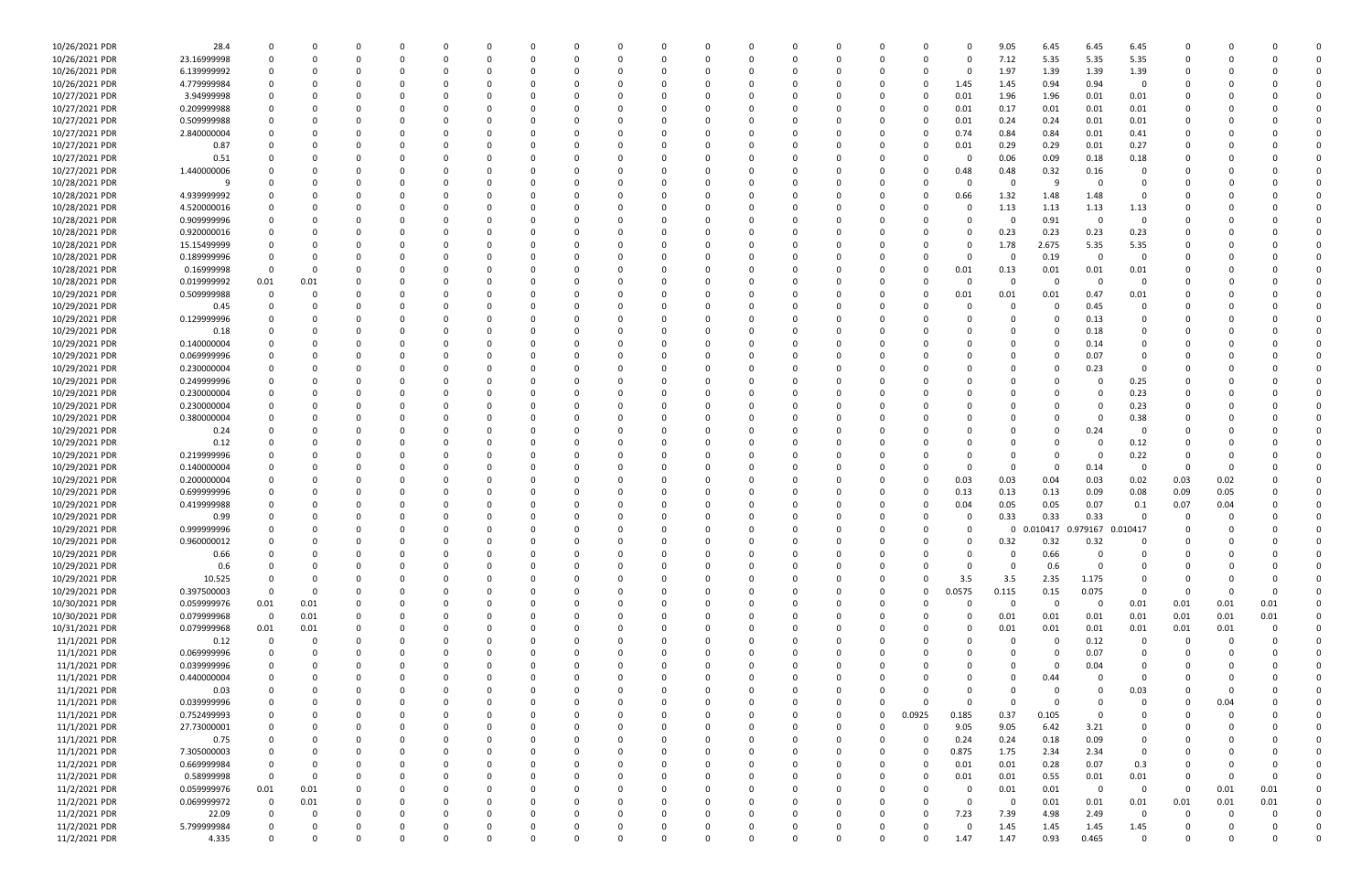| 11/3/2021 PDR  | 0.089999964        | 0.01                    | 0.01        |             |          | <sup>0</sup> |              |          |          |          |          |          |          |          | C        |          |          |          | 0.01         | 0.01        | 0.01                    | 0.01           | 0.01         | 0.01     | 0.01     |  |
|----------------|--------------------|-------------------------|-------------|-------------|----------|--------------|--------------|----------|----------|----------|----------|----------|----------|----------|----------|----------|----------|----------|--------------|-------------|-------------------------|----------------|--------------|----------|----------|--|
| 11/3/2021 PDR  | 0.24               | $\mathbf 0$             | 0           | 0           |          | $\Omega$     |              | - 0      |          |          | $\Omega$ | - 0      | $\Omega$ |          | 0        |          |          |          | 0            | 0           | 0.24                    | 0              | $\Omega$     | -0       |          |  |
| 11/3/2021 PDR  | 0.039999996        |                         |             |             |          | 0            |              |          |          |          |          |          |          |          |          |          |          |          |              | 0           | 0.04                    |                |              |          |          |  |
| 11/3/2021 PDR  | 1.05               |                         |             |             |          |              |              |          |          |          |          |          |          |          |          |          |          |          | <sup>0</sup> | 1.05        |                         |                |              |          |          |  |
| 11/3/2021 PDR  | 1.05               |                         |             |             |          |              |              |          |          |          |          |          |          |          |          |          |          |          |              | 1.05        |                         |                |              |          |          |  |
| 11/3/2021 PDR  | 0.140000004        |                         |             |             |          |              |              |          |          |          |          |          |          |          |          |          |          |          | 0            | 0.14        | $\Omega$                | -0             |              |          |          |  |
| 11/4/2021 PDR  | 0.920000016        |                         |             |             |          |              |              |          |          |          |          |          |          |          |          |          |          |          | 0.23         | 0.23        | 0.23                    | 0.23           |              |          |          |  |
| 11/4/2021 PDR  | 15.02749999        |                         |             |             |          |              |              |          |          |          |          |          |          |          |          |          |          |          | 1.7275       | 2.66        | 5.32                    | 5.32           |              |          |          |  |
| 11/4/2021 PDR  | 3.967499991        |                         |             |             |          |              |              |          |          |          |          |          |          |          |          |          |          |          | 0.4925       | 0.695       | 1.39                    | 1.39           |              |          |          |  |
|                |                    |                         |             |             |          |              |              |          |          |          |          |          |          |          |          |          |          |          |              |             |                         |                |              |          |          |  |
| 11/4/2021 PDR  | 4.335              |                         |             |             |          |              |              |          |          |          |          |          |          |          |          |          |          | 1.47     | 1.47         | 0.93        | 0.465                   | $\mathbf 0$    |              |          |          |  |
| 11/5/2021 PDR  | 0.16999998         |                         |             |             |          |              |              |          |          |          |          |          |          |          |          |          | - 0      | 0.01     | 0.13         | 0.01        | 0.01                    | 0.01           |              |          |          |  |
| 11/5/2021 PDR  | 0.559999992        | - 0                     | 0           |             |          |              |              |          |          |          |          |          |          |          |          |          |          | 0.01     | 0.01         | 0.01        | 0.12                    | 0.41           |              |          |          |  |
| 11/5/2021 PDR  | 0.059999976        | 0.01                    | 0.01        | $\Omega$    |          |              |              |          |          |          |          |          |          |          |          |          |          |          | 0.01         | 0.01        | $\overline{\mathbf{0}}$ | $\mathbf 0$    | $\Omega$     | 0.01     | 0.01     |  |
| 11/5/2021 PDR  | 0.089999964        | 0.01                    | 0.01        |             |          |              |              |          |          |          |          |          |          |          |          |          |          |          | 0.01         | 0.01        | 0.01                    | 0.01           | 0.01         | 0.01     | 0.01     |  |
| 11/5/2021 PDR  | 10.51000001        | $\overline{\mathbf{0}}$ | 0           |             |          |              |              |          |          |          |          |          |          |          |          |          |          | 3.5      | 3.5          | 2.34        | 1.17                    | $\Omega$       | -0           |          |          |  |
| 11/6/2021 PDR  | 0.019999992        | 0.01                    | 0.01        |             |          |              |              |          |          |          |          |          |          |          |          |          |          |          | -0           | $\Omega$    | - 0                     | $\Omega$       | -0           |          |          |  |
| 11/7/2021 PDR  | 0.089999964        | 0.01                    | 0.01        | $\Omega$    |          |              |              |          |          |          |          |          |          |          |          |          |          |          | 0.01         | 0.01        | 0.01                    | 0.01           | 0.01         | 0.01     | 0.01     |  |
| 11/7/2021 PDR  | 0.089999964        | 0.01                    | 0.01        |             |          |              |              |          |          |          |          |          |          |          |          |          |          |          | 0.01         | 0.01        | 0.01                    | 0.01           | 0.01         | 0.01     | 0.01     |  |
| 11/8/2021 PDR  | 0.009999999        | 0                       |             |             |          |              |              |          |          |          |          |          |          |          |          |          |          |          | 0.01         | 0           |                         |                | <sup>0</sup> |          |          |  |
| 11/8/2021 PDR  | 0.057499998        |                         |             |             |          |              |              |          |          |          |          |          |          |          |          |          |          |          | 0.0575       |             |                         |                |              |          |          |  |
| 11/8/2021 PDR  | 0.047499999        |                         |             |             |          |              |              |          |          |          |          |          |          |          |          |          |          |          | 0.0475       |             |                         |                |              |          |          |  |
| 11/8/2021 PDR  | 0.210000012        |                         |             |             |          |              |              |          |          |          |          |          |          |          |          |          |          | 0.02     | 0.03         | 0.06        | 0.05                    | 0.02           | 0.03         |          |          |  |
| 11/8/2021 PDR  | 27.73000001        |                         |             |             |          |              |              |          |          |          |          |          |          |          |          |          |          | 9.05     | 9.05         | 6.42        | 3.21                    | $\Omega$       | 0            |          |          |  |
| 11/9/2021 PDR  | 0.339999984        |                         |             |             |          |              |              |          |          |          |          |          |          |          |          |          | $\Omega$ | 0.01     | 0.01         | 0.01        | 0.01                    | 0.3            | -0           |          |          |  |
| 11/9/2021 PDR  | 0.029999988        | 0                       | 0           |             |          |              |              |          |          |          |          |          |          |          |          |          |          |          | -0           | -C          | - 0                     | 0              | 0.01         | 0.01     | 0.01     |  |
|                |                    |                         |             |             |          |              |              |          |          |          |          |          |          |          |          |          |          |          |              | 0.01        | - 0                     | 0              |              |          | 0.01     |  |
| 11/9/2021 PDR  | 0.069999972        | 0.01                    | 0.01        |             |          |              |              |          |          |          |          |          |          |          |          |          |          |          | 0.01         |             |                         |                | 0.01         | 0.01     |          |  |
| 11/9/2021 PDR  | 0.039999996        | 0                       |             |             |          |              |              |          |          |          |          |          |          |          |          |          |          |          | 0            | 0           | 0.04                    |                | -0           |          |          |  |
| 11/9/2021 PDR  | 0.369999996        |                         |             |             |          |              |              |          |          |          |          |          |          |          |          |          |          |          |              |             | 0.37                    |                |              |          |          |  |
| 11/9/2021 PDR  | 0.039999996        | 0                       |             |             |          |              |              |          |          |          |          |          |          |          |          |          |          |          |              | $\Omega$    | 0.04                    | $\Omega$       |              |          |          |  |
| 11/9/2021 PDR  | 0.039999996        |                         |             |             |          |              |              |          |          |          |          |          |          |          |          |          |          |          |              |             | 0.04                    | 0              |              |          |          |  |
| 11/9/2021 PDR  | 0.03               |                         |             |             |          |              |              |          |          |          |          |          |          |          |          |          |          |          |              |             | 0.03                    |                |              |          |          |  |
| 11/9/2021 PDR  | 0.039999996        |                         |             |             |          |              |              |          |          |          |          |          |          |          |          |          |          |          |              |             | 0.04                    |                |              |          |          |  |
| 11/9/2021 PDR  | 0.380000004        |                         |             |             |          |              |              |          |          |          |          |          |          |          |          |          |          |          | 0            |             | 0.38                    |                |              |          |          |  |
| 11/9/2021 PDR  | 15.82249999        |                         |             |             |          |              |              |          |          |          |          |          |          |          |          |          | 0        | l.7275   | 3.455        | 5.32        | 5.32                    |                |              |          |          |  |
| 11/9/2021 PDR  | 4.875              |                         |             |             |          |              |              |          |          |          |          |          |          |          |          |          | 1.47     | 1.47     | 1.47         | 0.465       | 0                       | $\Omega$       |              |          |          |  |
| 11/10/2021 PDR | 1.539999996        |                         |             |             |          |              |              |          |          |          |          |          |          |          |          |          |          | 0.01     | 0.29         | 0.01        | 0.75                    | 0.48           |              |          |          |  |
| 11/10/2021 PDR | 0.25999998         |                         |             |             |          |              |              |          |          |          |          |          |          |          |          |          |          | 0.01     | 0.22         | 0.01        | 0.01                    | 0.01           |              |          |          |  |
| 11/10/2021 PDR | 0.389999988        | 0                       | C           |             |          |              |              |          |          |          |          |          |          |          |          |          |          | 0.01     | 0.01         | 0.01        | 0.01                    | 0.35           | C            |          |          |  |
| 11/10/2021 PDR | 0.079999968        | 0.01                    | 0.01        |             |          |              |              |          |          |          |          |          |          |          |          |          |          |          | 0            | 0.01        | 0.01                    | 0.01           | 0.01         | 0.01     | 0.01     |  |
| 11/10/2021 PDR | 0.66               | $\mathbf 0$             | $\Omega$    | $\Omega$    |          |              |              |          |          |          |          |          |          |          |          |          |          |          | 0.66         | $\Omega$    | 0                       | 0              | $\Omega$     |          | 0        |  |
| 11/10/2021 PDR |                    | $\sqrt{ }$              | $\Omega$    | $\Omega$    | $\Omega$ |              |              |          |          |          |          |          |          |          |          |          |          |          | 9            | $\Omega$    | $\mathbf 0$             | $\sqrt{ }$     | $\Omega$     |          | $\Omega$ |  |
| 11/10/2021 PDR | 0.759999984        | $\mathbf 0$             | $\Omega$    | $\Omega$    | $\Omega$ | $\Omega$     | <sup>0</sup> |          | $\Omega$ |          | $\Omega$ | $\Omega$ | $\Omega$ | n        | 0        |          | $\Omega$ | 0.19     | 0.19         | 0.19        | 0.19                    |                | 0            |          |          |  |
| 11/10/2021 PDR |                    |                         |             | $\Omega$    | $\Omega$ | $\Omega$     |              |          | $\Omega$ |          | $\Omega$ |          | $\Omega$ |          | $\Omega$ |          | $\Omega$ | 0.26     |              | 0.26        |                         |                |              |          |          |  |
|                | 1.040000016        | 0                       |             |             |          |              |              |          |          |          |          |          |          |          |          |          |          |          | 0.26         |             | 0.26<br>$\Omega$        | 0              | 0            |          |          |  |
| 11/10/2021 PDR | 0.110000004        |                         |             | $\Omega$    |          |              |              |          |          |          |          |          |          |          |          |          | 0        |          | 0.11         | $\Omega$    |                         | $\overline{0}$ |              |          |          |  |
| 11/11/2021 PDR | 0.589999992        | 0                       |             |             |          | 0            |              |          |          |          |          |          |          |          |          |          |          |          | 0            | $\Omega$    | 0.28                    | 0.31           |              |          |          |  |
| 11/11/2021 PDR | 0.440000004        |                         |             |             |          | 0            |              |          |          |          |          |          |          |          |          |          |          |          | 0.44         | $\Omega$    | $\Omega$                | 0              |              |          |          |  |
| 11/11/2021 PDR | 0.290000004        | $\mathbf 0$             |             |             |          |              |              |          |          |          |          |          |          |          |          |          |          |          | 0.29         |             |                         |                |              |          |          |  |
| 11/11/2021 PDR | 0.380000004        | $\mathbf 0$             |             |             |          | $\Omega$     |              |          |          |          |          |          |          |          |          |          |          |          | 0.38         |             |                         |                |              |          |          |  |
| 11/11/2021 PDR | 0.380000004        | 0                       | $\mathbf 0$ | 0           |          | $\Omega$     |              |          |          |          | 0        |          |          |          | 0        |          | 0        |          | 0.38         |             |                         |                | 0            |          |          |  |
| 11/11/2021 PDR | 0.029999988        | 0.01                    | $0.01\,$    | 0           |          | 0            |              |          |          |          |          |          |          |          |          |          |          |          | 0            | $\Omega$    | $\Omega$                | $\Omega$       | $\Omega$     |          | 0.01     |  |
| 11/11/2021 PDR | 0.089999964        | 0.01                    | $0.01\,$    | $\Omega$    |          | 0            |              |          |          |          |          |          |          |          |          |          |          |          | 0.01         | 0.01        | 0.01                    | 0.01           | 0.01         | 0.01     | 0.01     |  |
| 11/11/2021 PDR | 0.039999984        | 0.01                    | $0.01\,$    | 0           |          |              |              |          |          |          |          |          |          |          |          |          |          |          | 0            | 0           | $\Omega$                | $\overline{0}$ | $\Omega$     | 0.01     | $0.01\,$ |  |
| 11/11/2021 PDR | 0.6                | $\mathbf 0$             | 0           | $\Omega$    |          | 0            |              |          |          |          |          |          |          |          |          |          |          |          | 0.6          | $\Omega$    | $\Omega$                |                | 0            | $\Omega$ |          |  |
| 11/11/2021 PDR | 0.759999984        | 0                       | $\Omega$    | $\Omega$    |          | 0            |              |          |          |          |          |          |          |          | 0        | 0        | $\Omega$ | 0.19     | 0.19         | 0.19        | 0.19                    | 0              | 0            |          |          |  |
| 11/11/2021 PDR | 10.40000002        | 0                       |             | 0           |          | 0            |              |          |          |          |          |          | $\Omega$ |          | 0        | 2.6      | 2.6      | 2.6      | 2.6          | $\mathbf 0$ | $\Omega$                | $\overline{0}$ | 0            |          |          |  |
| 11/12/2021 PDR | 0.70999998         | 0                       |             | $\Omega$    | $\Omega$ | $\Omega$     |              |          | 0        |          | 0        | $\Omega$ | $\Omega$ |          | 0        | $\Omega$ | $\Omega$ | 0.34     | 0.34         | 0.01        | 0.01                    | 0.01           | 0            |          |          |  |
| 11/12/2021 PDR | 2.14999998         | $\mathbf 0$             |             | 0           |          | 0            |              |          |          |          |          |          |          |          | 0        |          | $\Omega$ | 1.06     | 1.06         | 0.01        | 0.01                    | 0.01           |              |          |          |  |
| 11/12/2021 PDR | 0.429999984        |                         |             |             |          |              |              |          |          |          |          |          |          |          |          |          | $\Omega$ | 0.01     | 0.01         | 0.01        | 0.01                    | 0.39           |              |          |          |  |
| 11/12/2021 PDR | 0.140000004        | $\Omega$                |             |             |          | 0            |              |          |          |          |          |          |          |          |          |          |          |          | 0            | $\mathbf 0$ | 0.14                    | 0              |              |          |          |  |
| 11/12/2021 PDR | 0.09               | 0                       |             |             |          | 0            |              |          |          |          |          |          |          |          |          |          |          |          | 0            | $\mathbf 0$ | 0.09                    | $\overline{0}$ |              |          |          |  |
| 11/12/2021 PDR | 0.129999996        | 0                       |             |             |          | $\Omega$     |              |          |          |          |          |          |          |          | $\Omega$ |          |          |          | 0            | $\Omega$    | - 0                     | 0.13           |              |          |          |  |
| 11/12/2021 PDR |                    | 0                       |             | 0           |          | 0            |              |          |          |          |          |          |          |          | 0        |          |          |          | <sup>0</sup> | 0.3         | - 0                     | 0              |              |          |          |  |
| 11/12/2021 PDR | 0.3<br>0.519999996 |                         |             |             |          |              |              |          |          |          |          |          |          |          |          |          |          |          |              | $\Omega$    |                         | 0              |              |          |          |  |
|                |                    |                         |             |             |          |              |              |          |          |          |          |          |          |          |          |          |          |          |              |             | 0.52                    |                |              |          |          |  |
| 11/12/2021 PDR | 0.140000004        |                         |             |             |          |              |              |          |          |          |          |          |          |          |          |          |          |          |              |             | 0.14                    | $\Omega$       |              |          |          |  |
| 11/12/2021 PDR | 0.110000004        | $\mathbf 0$             | $\mathbf 0$ | $\mathbf 0$ | $\Omega$ | $\mathbf 0$  | 0            | $\Omega$ | $\Omega$ | $\Omega$ | 0        | $\Omega$ | $\Omega$ | $\Omega$ | 0        |          | 0        | $\Omega$ | $\mathbf 0$  | $\Omega$    | $\Omega$                | 0.11           | 0            |          | 0        |  |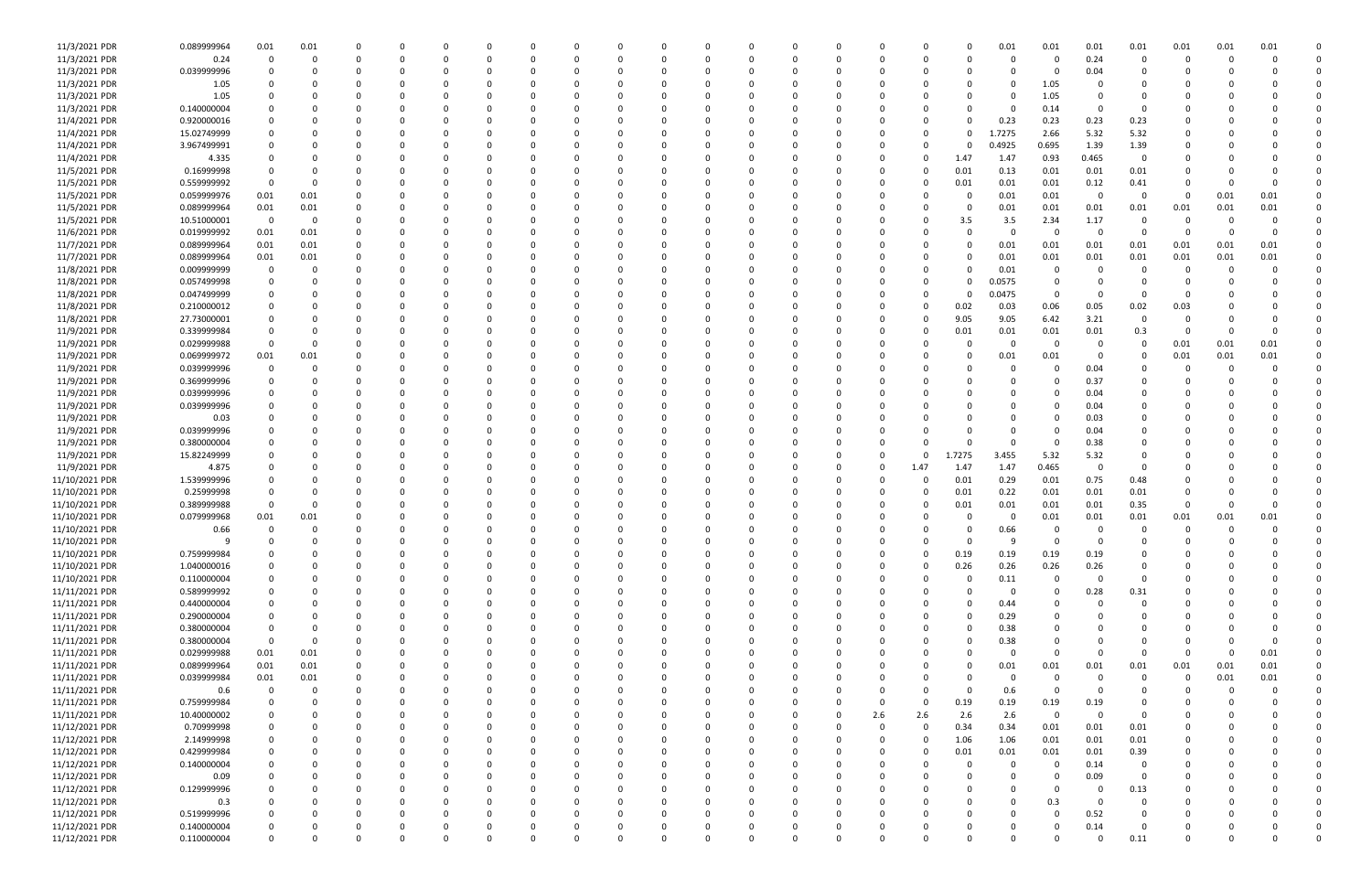| 11/12/2021 PDR | 0.12        | 0              |                | 0            | 0        |              |          | 0           |          |          | 0            | 0            |          |          |             |          | $\Omega$ | - 0                     | 0.12        |          |          |          |  |
|----------------|-------------|----------------|----------------|--------------|----------|--------------|----------|-------------|----------|----------|--------------|--------------|----------|----------|-------------|----------|----------|-------------------------|-------------|----------|----------|----------|--|
| 11/12/2021 PDR | 0.140000004 | $\Omega$       |                |              |          |              |          | $\Omega$    |          |          | $\Omega$     |              |          |          | $\Omega$    |          | $\Omega$ | 0.14                    | $\Omega$    |          |          |          |  |
|                |             |                |                |              |          |              |          |             |          |          |              |              |          |          |             |          |          |                         |             |          |          |          |  |
| 11/12/2021 PDR | 0.12        |                |                |              |          |              |          | -0          |          |          |              |              |          |          | $\Omega$    | - 0      | 0.12     |                         |             |          |          |          |  |
| 11/12/2021 PDR | 0.039999996 |                |                |              |          |              |          |             |          |          |              |              |          |          | 0           |          | 0        | 0.04                    |             |          |          |          |  |
| 11/12/2021 PDR | 18          |                |                |              |          |              |          |             |          |          |              |              |          |          | 9           |          |          |                         |             |          |          |          |  |
| 11/12/2021 PDR | 0.379999992 |                | - 0            | n            |          |              |          | 0           |          |          |              |              | 0        |          | 0.19        | 0.19     |          |                         | 0           |          |          |          |  |
| 11/13/2021 PDR |             |                |                | 0            |          |              |          | 0           |          |          | 0            |              |          |          | 0           | $\Omega$ |          | - 0                     | 0           | -C       |          |          |  |
|                | 0.019999992 | 0.01           | 0.01           |              |          |              |          |             |          |          |              |              |          |          |             |          |          |                         |             |          |          |          |  |
| 11/13/2021 PDR | 0.380000004 | $\Omega$       | - 0            |              |          |              |          | -0          |          |          |              |              |          |          | 0.05        | 0.05     | 0.1      | 0.06                    | 0.04        | 0.03     | 0.05     |          |  |
| 11/15/2021 PDR | 0.069999972 | -0             | 0.01           |              |          |              |          | 0           |          |          |              |              |          |          | $\Omega$    | -0       | 0.01     | 0.01                    | 0.01        | 0.01     | 0.01     | 0.01     |  |
| 11/15/2021 PDR | 0.069999972 | - 0            | 0.01           |              |          |              |          |             |          |          |              |              |          |          |             | -0       | 0.01     | 0.01                    | 0.01        | 0.01     | 0.01     | $0.01\,$ |  |
| 11/15/2021 PDR | 0.04999998  | 0.01           | 0.01           |              |          |              |          |             |          |          |              |              |          |          | $\Omega$    | $\Omega$ | $\Omega$ | - 0                     | 0           | 0.01     | 0.01     | 0.01     |  |
|                |             |                |                |              |          |              |          |             |          |          |              |              |          |          |             |          |          |                         |             |          |          |          |  |
| 11/15/2021 PDR | 0.089999964 | 0.01           | 0.01           |              |          |              |          | 0           |          |          |              |              |          |          | 0           | 0.01     | 0.01     | 0.01                    | 0.01        | 0.01     | 0.01     | 0.01     |  |
| 11/15/2021 PDR | 0.089999964 | 0.01           | 0.01           | <sup>0</sup> |          |              |          | 0           |          |          | 0            |              |          |          | $\Omega$    | 0.01     | 0.01     | 0.01                    | 0.01        | 0.01     | 0.01     | 0.01     |  |
| 11/15/2021 PDR | 4.252499997 | - 0            |                | 0            |          |              |          | 0           |          |          |              |              | 0        | .4375    | 0.875       | 1.75     | 1.19     | $\overline{\mathbf{0}}$ | -0          | 0        |          |          |  |
| 11/15/2021 PDR | 0.759999984 | - 0            |                |              |          |              |          | $\Omega$    |          |          |              |              | O        | n        | 0.19        | 0.19     | 0.19     | 0.19                    | 0           | -C       |          |          |  |
| 11/15/2021 PDR | 3.5025      | -0             |                |              |          |              |          | -0          |          |          |              |              | 0        | 0.3675   | 0.735       | 1.47     | 0.93     | - 0                     |             | -0       |          |          |  |
|                |             |                |                |              |          |              |          |             |          |          |              |              |          |          |             |          |          |                         |             |          |          |          |  |
| 11/16/2021 PDR | 0.059999976 | $0.01\,$       | 0.01           |              |          |              |          |             |          |          |              |              | O        |          | 0           | 0.01     | 0.01     | - 0                     | -0          | 0.01     | 0.01     |          |  |
| 11/16/2021 PDR | 0.069999972 | 0.01           | 0.01           |              |          |              |          |             |          |          |              |              |          |          | $\Omega$    | - 0      | 0.01     | 0.01                    | 0.01        | 0.01     | 0.01     |          |  |
| 11/16/2021 PDR | 1.040000016 | - 0            |                | n            |          |              |          | 0           |          |          |              |              |          |          | 0.26        | 0.26     | 0.26     | 0.26                    | 0           | -0       |          |          |  |
| 11/17/2021 PDR | 0.269999988 | -0             |                |              |          |              |          | $\Omega$    |          |          |              |              | O        |          | 0.01        | 0.01     | 0.01     | 0.01                    | 0.23        |          |          |          |  |
| 11/17/2021 PDR | 0.24        |                |                |              |          |              |          | $\Omega$    |          |          |              |              |          |          | 0           | $\Omega$ | 0.24     | - 0                     | 0           |          |          |          |  |
|                |             |                |                |              |          |              |          |             |          |          |              |              |          |          |             |          |          |                         |             |          |          |          |  |
| 11/17/2021 PDR | 16.71500001 |                |                |              |          |              |          | -0          |          |          |              |              |          |          | -5          | 5        | 1.715    | - 0                     | 0           |          |          |          |  |
| 11/18/2021 PDR | 0.25999998  |                |                |              |          |              |          |             |          |          |              |              |          |          | 0.01        | 0.22     | 0.01     | 0.01                    | 0.01        |          |          |          |  |
| 11/18/2021 PDR | 0.549999984 |                |                |              |          |              |          |             |          |          |              |              |          |          | 0.01        | 0.01     | 0.01     | 0.51                    | 0.01        |          |          |          |  |
| 11/18/2021 PDR | 0.309999984 | $\Omega$       | - 0            |              |          |              |          | -0          |          |          |              |              |          |          | 0.01        | 0.01     | 0.01     | 0.01                    | 0.27        |          |          | - 0      |  |
| 11/18/2021 PDR | 0.029999988 | 0.01           | 0.01           |              |          |              |          | 0           |          |          |              |              |          |          | 0           | - 0      | - 0      | 0                       | 0           | 0        |          | 0.01     |  |
|                |             |                |                |              |          |              |          |             |          |          |              |              |          |          |             |          |          |                         |             |          |          |          |  |
| 11/18/2021 PDR | 0.079999968 | - 0            | 0.01           |              |          |              |          | -0          |          |          |              |              |          |          | 0           | 0.01     | 0.01     | 0.01                    | 0.01        | 0.01     | 0.01     | 0.01     |  |
| 11/18/2021 PDR | 0.140000004 |                |                |              |          |              |          | 0           |          |          |              |              | 0        |          | 0           | - 0      | 0.14     | -0                      | 0           |          |          |          |  |
| 11/18/2021 PDR | 5.6175      |                |                |              |          |              |          |             |          |          |              |              | 0        | 0.5925   | 1.185       | 2.37     | 1.47     | - 0                     | 0           |          |          |          |  |
| 11/18/2021 PDR | 5.84499999  |                |                |              |          |              |          |             |          |          |              |              | 0        | 1.75     | 1.75        | 1.75     | 0.595    | - 0                     | 0           |          |          |          |  |
| 11/19/2021 PDR | 0.52999998  |                |                |              |          |              |          | -0          |          |          |              |              | 0        |          | 0.01        | 0.01     | 0.01     | 0.49                    | 0.01        |          |          |          |  |
|                |             |                |                |              |          |              |          |             |          |          |              |              |          |          |             |          |          |                         |             |          |          |          |  |
| 11/19/2021 PDR | 5.309999988 |                |                |              |          |              |          |             |          |          |              |              |          |          | 0.01        | 2.64     | 2.64     | 0.01                    | 0.01        |          |          |          |  |
| 11/19/2021 PDR | 0.25999998  |                |                |              |          |              |          |             |          |          |              |              |          |          | 0.01        | 0.22     | 0.01     | 0.01                    | 0.01        |          |          |          |  |
| 11/19/2021 PDR | 0.519999984 | - 0            |                |              |          |              |          |             |          |          |              |              |          |          | 0.01        | 0.01     | 0.01     | 0.48                    | 0.01        | $\Omega$ |          |          |  |
| 11/19/2021 PDR | 0.079999968 | 0.01           | 0.01           |              |          |              |          |             |          |          |              |              |          |          |             | -0       | 0.01     | 0.01                    | 0.01        | 0.01     | 0.01     | 0.01     |  |
| 11/19/2021 PDR | 0.079999968 | 0.01           | 0.01           |              |          |              |          |             |          |          |              |              |          |          |             |          | 0.01     | 0.01                    | 0.01        | 0.01     | 0.01     | 0.01     |  |
| 11/19/2021 PDR | 0.380000004 | - 0            |                |              |          |              |          | 0           |          |          |              |              |          |          | 0           |          |          | 0.38                    | 0           | $\Omega$ |          |          |  |
|                |             |                |                |              |          |              |          |             |          |          |              |              |          |          |             |          |          |                         |             |          |          |          |  |
| 11/19/2021 PDR | 0.039999996 |                |                |              |          |              |          |             |          |          |              |              |          |          |             |          |          | 0.04                    |             |          |          |          |  |
| 11/19/2021 PDR | 0.039999996 |                |                |              |          |              |          |             |          |          |              |              |          |          |             |          |          | 0.04                    |             |          |          |          |  |
| 11/19/2021 PDR | 0.03        | $\Omega$       |                |              |          |              |          | $\Omega$    |          |          |              |              |          |          | $\Omega$    |          |          | 0.03                    | n           |          |          |          |  |
| 11/19/2021 PDR | 0.03        | O              |                |              |          |              | 0        | 0           |          |          |              |              |          |          | 0           |          |          | 0.03                    | 0           |          |          |          |  |
| 11/19/2021 PDR | 0.039999996 | $\Omega$       | $\Omega$       | 0            | 0        | <sup>0</sup> | 0        | 0           | $\Omega$ | 0        | 0            | <sup>0</sup> | $\Omega$ | O        | $\mathbf 0$ | $\Omega$ | $\Omega$ | 0.04                    | 0           | $\Omega$ | $\Omega$ |          |  |
|                |             |                |                |              |          |              |          |             |          |          |              |              |          |          |             |          |          |                         |             |          |          |          |  |
| 11/19/2021 PDR | 0.84        | 0              |                |              |          |              |          | 0           |          |          | $\Omega$     |              | 0        | 0        | 0.16        | 0.19     | 0.16     | 0.11                    | 0.08        | 0.09     | 0.05     |          |  |
| 11/19/2021 PDR | 0.920000016 | $\mathbf 0$    |                | n            |          |              |          | 0           |          |          | $\Omega$     |              | 0        | $\Omega$ | 0.23        | 0.23     | 0.23     | 0.23                    | 0           | $\Omega$ | $\Omega$ |          |  |
| 11/19/2021 PDR | 24.65999999 | 0              |                |              |          |              |          | 0           |          |          |              |              | 0        | 7.39     | 7.39        | 7.39     | 2.49     | - 0                     | 0           |          |          |          |  |
| 11/19/2021 PDR | 11.67000001 | $\Omega$       |                |              |          |              |          | 0           |          |          |              |              | $\Omega$ | 3.5      | 3.5         | 3.5      | 1.17     |                         |             |          |          |          |  |
|                |             | 0              |                |              |          |              |          |             |          |          |              |              |          |          |             |          |          |                         |             |          |          |          |  |
| 11/19/2021 PDR | 6.60500001  |                |                |              |          |              |          | 0           |          |          |              |              | 0        | 1.97     | 1.97        | 1.97     | 0.695    |                         |             |          |          |          |  |
| 11/20/2021 PDR | 0.04999998  | 0.01           | 0.01           |              |          |              |          | 0           |          |          |              |              | 0        | 0        | 0           | $0.01\,$ | 0        |                         | 0           | 0        | 0.01     | 0.01     |  |
| 11/20/2021 PDR | 0.019999992 | 0.01           | 0.01           | 0            |          |              |          | $\Omega$    |          |          | 0            |              | 0        |          | $\Omega$    | $\Omega$ | $\Omega$ |                         | 0           | 0        | $\Omega$ |          |  |
| 11/21/2021 PDR | 0.019999992 | 0.01           | 0.01           | 0            |          |              |          | 0           |          |          | 0            |              | 0        |          | 0           |          |          |                         | 0           |          |          |          |  |
| 11/21/2021 PDR | 0.019999992 | 0.01           | 0.01           | $\Omega$     |          |              |          | 0           |          |          | <sup>0</sup> |              | 0        |          | $\Omega$    | $\Omega$ | - 0      | - 0                     | 0           |          |          |          |  |
|                |             |                |                |              |          |              |          |             |          |          |              |              |          |          |             |          |          |                         |             |          |          |          |  |
| 11/22/2021 PDR | 1.179999984 | 0              |                |              |          |              |          | 0           |          |          |              |              |          | 0        | 0.01        | 0.01     | 0.01     | 0.4                     | 0.75        |          |          |          |  |
| 11/22/2021 PDR | 0.25999998  | $\overline{0}$ |                |              |          |              |          | 0           |          |          |              |              | 0        | 0        | 0.01        | 0.01     | $0.01\,$ | 0.01                    | 0.22        | - 0      |          | O        |  |
| 11/22/2021 PDR | 0.089999964 | $0.01\,$       | 0.01           |              |          |              |          | 0           |          |          |              |              | 0        |          | 0           | 0.01     | 0.01     | 0.01                    | 0.01        | 0.01     | 0.01     | 0.01     |  |
| 11/22/2021 PDR | 0.45        | $\mathbf 0$    | $\overline{0}$ |              |          |              |          | 0           |          |          |              |              | 0        |          | 0           | 0        | $\Omega$ | 0.45                    | 0           | $\Omega$ | $\Omega$ |          |  |
| 11/22/2021 PDR | 0.09        | 0              | 0              | 0            |          | 0            |          | 0           |          | 0        | 0            |              | 0        |          | 0           | $\Omega$ | - 0      | 0.09                    | 0           | $\Omega$ |          |          |  |
|                |             |                |                |              |          |              |          |             |          |          |              |              |          |          |             |          |          |                         |             |          |          |          |  |
| 11/22/2021 PDR | 0.140000004 | 0              |                | 0            |          |              |          | 0           | 0        |          | 0            |              | 0        |          | 0           | 0        | 0.14     | - 0                     | 0           | 0        |          |          |  |
| 11/22/2021 PDR | 0.140000004 | $\Omega$       |                | n            |          |              |          | $\Omega$    | $\Omega$ |          | <sup>0</sup> |              | 0        |          | $\Omega$    |          | - 0      | 0.14                    | $\Omega$    |          |          |          |  |
| 11/22/2021 PDR | 0.12        | 0              |                | 0            |          |              |          | 0           |          |          | 0            |              | 0        |          | 0           | $\Omega$ | $\Omega$ | 0.12                    | 0           |          |          |          |  |
| 11/22/2021 PDR | 0.12        | $\Omega$       |                |              |          |              |          | 0           |          |          |              |              |          |          |             | 0        | 0.12     | $\Omega$                | 0           |          |          |          |  |
| 11/22/2021 PDR | 0.140000004 | 0              |                |              |          |              |          | 0           |          |          |              |              |          |          | 0           | 0        | 0.14     | -0                      | 0           |          |          |          |  |
| 11/22/2021 PDR | 0.500000004 | 0              |                |              |          |              |          | 0           |          |          |              |              | 0        |          | 0           |          | 0.5      | - 0                     | 0           |          |          |          |  |
|                |             |                |                |              |          |              |          |             |          |          |              |              |          |          |             |          |          |                         |             |          |          |          |  |
| 11/22/2021 PDR | 0.18        | 0              |                | n            |          |              |          | 0           | $\Omega$ |          | $\Omega$     |              | 0        |          | $\Omega$    | $\Omega$ | 0.18     | 0                       | 0           |          |          |          |  |
| 11/22/2021 PDR | 15.82249999 | 0              |                | 0            |          |              |          | 0           | 0        |          | 0            |              | 0        | 0        | 1.7275      | 3.455    | 5.32     | 5.32                    | 0           |          |          |          |  |
| 11/22/2021 PDR | 16.71500001 | $\mathbf 0$    | $\Omega$       | $\Omega$     | $\Omega$ | 0            | $\Omega$ | $\mathbf 0$ | $\Omega$ | $\Omega$ | $\Omega$     | $\Omega$     | 0        | 5        | -5          | -5       | 1.715    | $\overline{0}$          | $\mathbf 0$ | $\Omega$ | U        | 0        |  |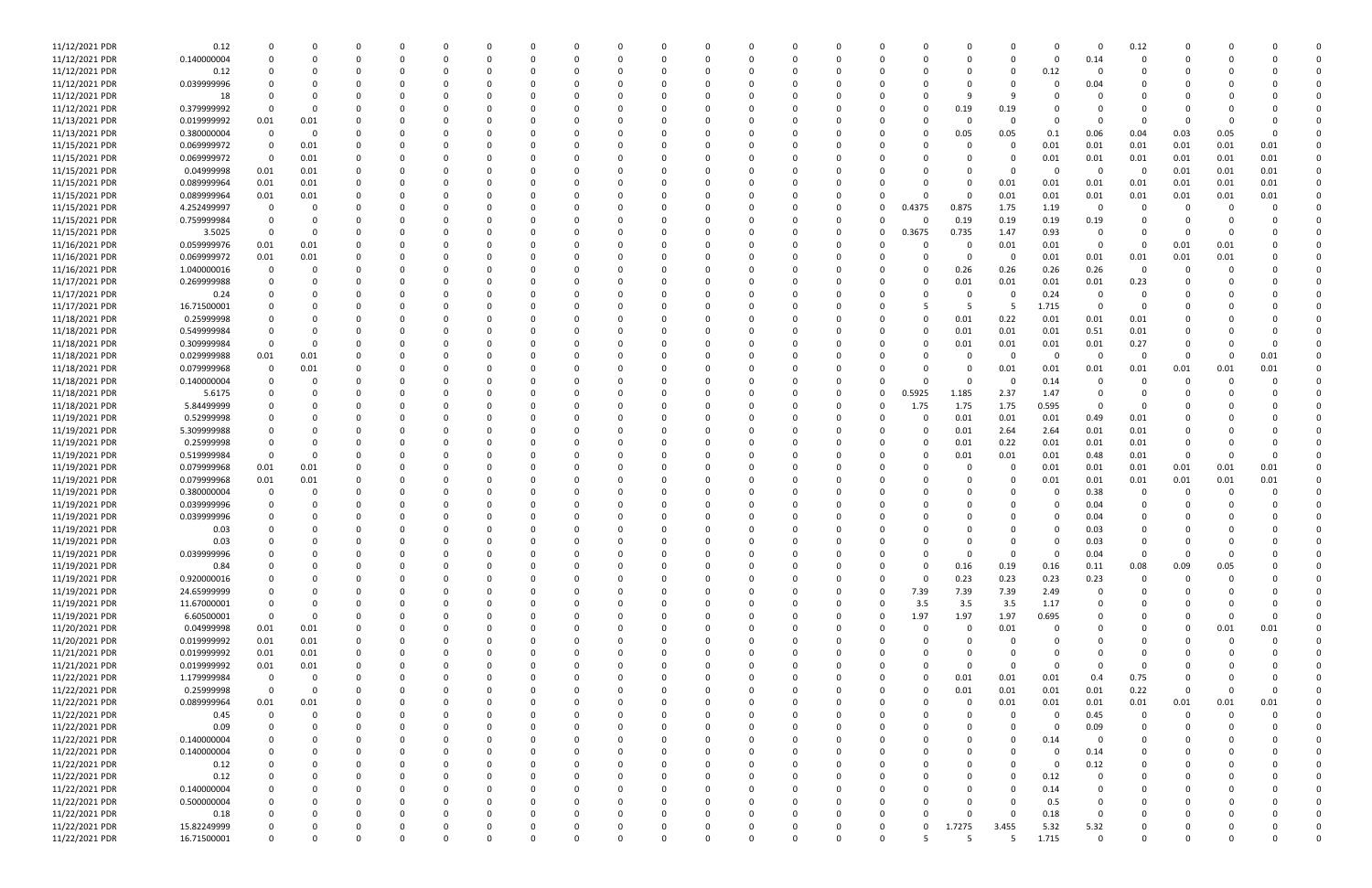| 11/23/2021 PDR | 0.079999968 | 0.01        | 0.01        |              |          | 0            |          |          |          |          |          |          |          |              |          |              |             |          | 0            | 0.01              | 0.01                    | 0.01           | 0.01        | 0.01     | 0.01           |  |
|----------------|-------------|-------------|-------------|--------------|----------|--------------|----------|----------|----------|----------|----------|----------|----------|--------------|----------|--------------|-------------|----------|--------------|-------------------|-------------------------|----------------|-------------|----------|----------------|--|
| 11/23/2021 PDR | 0.029999988 | 0.01        | 0.01        |              |          |              |          |          |          |          |          |          |          |              |          |              |             | $\Omega$ | 0            | - 0               | 0                       | 0              | 0           | $\Omega$ | $0.01\,$       |  |
| 11/23/2021 PDR | 0.089999964 | 0.01        | 0.01        |              |          |              |          |          |          |          |          |          |          |              |          |              |             | 0        | 0.01         | 0.01              | 0.01                    | 0.01           | 0.01        | 0.01     | 0.01           |  |
| 11/23/2021 PDR | 0.230000004 | 0           | -0          |              |          |              |          |          |          |          |          |          |          |              |          |              |             | O        | 0            | - 0               | 0.23                    | 0              |             |          |                |  |
| 11/24/2021 PDR | 0.269999988 | 0           |             |              |          |              |          |          |          |          |          |          |          |              |          |              | 0           | 0.01     | 0.12         | 0.12              | 0.01                    | 0.01           |             |          |                |  |
| 11/24/2021 PDR | 0.55999998  | 0           |             |              |          |              |          |          |          |          |          |          |          |              |          |              |             | 0.01     | 0.22         | 0.22              | 0.01                    | 0.1            | -0          |          |                |  |
| 11/24/2021 PDR | 0.209999988 | 0           | - 0         |              |          |              |          |          |          |          |          |          |          |              |          |              |             | 0.01     | 0.09         | 0.09              | 0.01                    | 0.01           | - 0         |          |                |  |
| 11/24/2021 PDR | 0.079999968 | 0.01        | 0.01        |              |          |              |          |          |          |          |          |          |          |              |          |              |             | C.       | 0.01         | 0.01              | 0.01                    | 0.01           | 0.01        | 0.01     |                |  |
| 11/24/2021 PDR | 0.229999992 | 0           |             |              |          |              |          |          |          |          |          |          |          |              |          |              |             | 0.03     | 0.04         | 0.03              | 0.03                    | 0.04           | 0.04        | 0.02     |                |  |
| 11/24/2021 PDR | 1.019999988 |             |             |              |          |              |          |          |          |          |          |          |          |              |          |              |             | 0.16     | 0.19         | 0.16              | 0.15                    | 0.15           | 0.14        | 0.07     |                |  |
| 11/26/2021 PDR | 1.139999988 | 0           |             |              |          |              |          |          |          |          |          |          |          |              |          |              | o           | 0.01     | 0.01         | 0.13              | 0.48                    | 0.51           | -0          |          |                |  |
| 11/26/2021 PDR | 0.389999988 | 0           | -0          |              |          |              |          |          |          |          |          |          |          |              |          |              |             | 0.01     | 0.01         | 0.06              | 0.06                    | 0.25           | - 0         |          | $\Omega$       |  |
| 11/26/2021 PDR | 0.089999964 | 0.01        | 0.01        |              |          |              |          |          |          |          |          |          |          |              |          |              |             | 0        | 0.01         | 0.01              | 0.01                    | 0.01           | 0.01        | 0.01     | 0.01           |  |
| 11/26/2021 PDR | 7.845       | 0           |             |              |          |              |          |          |          |          |          |          |          |              |          |              | 2.37        | 2.37     | 2.37         | 0.735             | - 0                     |                |             |          |                |  |
| 11/26/2021 PDR | 0.920000016 |             |             |              |          |              |          |          |          |          |          |          |          |              |          |              | 0           | 0.23     | 0.23         | 0.23              | 0.23                    |                |             |          |                |  |
| 11/26/2021 PDR | 16.71500001 |             |             |              |          |              |          |          |          |          |          |          |          |              |          |              |             |          | -5           | 1.715             | 0                       |                |             |          |                |  |
| 11/27/2021 PDR | 0.059999997 | 0           |             |              |          |              |          |          |          |          |          |          |          |              |          |              |             | O        | 0.06         |                   | - 0                     |                |             |          |                |  |
| 11/29/2021 PDR | 0.020000004 |             |             |              |          |              |          |          |          |          |          |          |          |              |          |              |             | $\Omega$ | 0            | 0.02              | - 0                     | 0              |             |          |                |  |
| 11/29/2021 PDR | 3.692500005 |             |             |              |          |              |          |          |          |          |          |          |          |              |          |              | 0           | 0.4375   | 0.875        | 1.19              | 1.19                    | 0              |             |          |                |  |
| 11/29/2021 PDR | 0.539999988 |             |             |              |          |              |          |          |          |          |          |          |          |              |          |              | 0           | 0.01     | 0.01         | 0.01              | 0.01                    | 0.5            |             |          |                |  |
| 11/29/2021 PDR | 0.389999988 |             |             |              |          |              |          |          |          |          |          |          |          |              |          |              | 0           | 0.01     | 0.01         | 0.18              | 0.18                    | 0.01           |             |          |                |  |
| 11/29/2021 PDR | 0.519999984 |             |             |              |          |              |          |          |          |          |          |          |          |              |          |              |             | 0.01     | 0.01         | 0.01              | 0.48                    | 0.01           |             |          |                |  |
| 11/29/2021 PDR | 0.22999998  | 0           |             |              |          |              |          |          |          |          |          |          |          |              |          |              |             | 0.01     | 0.1          | 0.1               | 0.01                    | 0.01           |             |          |                |  |
| 11/29/2021 PDR | 1.06999998  | 0           | $\Omega$    |              |          |              |          |          |          |          |          |          |          |              |          |              |             | 0.01     | 0.52         | 0.52              | 0.01                    | 0.01           |             |          |                |  |
| 11/29/2021 PDR | 0.039999984 | 0.01        | 0.01        |              |          |              |          |          |          |          |          |          |          |              |          |              |             | C.       | 0            |                   | - 0                     | 0              | - 0         | 0.01     | 0.01           |  |
| 11/29/2021 PDR | 0.069999972 | 0.01        | 0.01        |              |          |              |          |          |          |          |          |          |          |              |          |              |             |          | 0.01         | 0.01              | - 0                     | 0              | 0.01        | 0.01     | 0.01           |  |
| 11/29/2021 PDR | 0.089999964 | 0.01        | 0.01        |              |          |              |          |          |          |          |          |          |          |              |          |              |             | C.       | 0.01         | 0.01              | 0.01                    | 0.01           | 0.01        | 0.01     | 0.01           |  |
| 11/30/2021 PDR | 0.979999992 | 0.49        | 0.49        |              |          |              |          |          |          |          |          |          |          |              |          |              |             | O        | 0            | $\Omega$          | - 0                     | 0              | -0          |          |                |  |
| 11/30/2021 PDR | 0.34999998  | 0           |             |              |          |              |          |          |          |          |          |          |          |              |          |              |             | 0.01     | 0.01         | 0.01              | 0.31                    | 0.01           |             |          |                |  |
| 11/30/2021 PDR | 0.88999998  | 0           |             |              |          |              |          |          |          |          |          |          |          |              |          |              |             | 0.01     | 0.4          | 0.4               | 0.01                    | 0.07           |             |          |                |  |
| 11/30/2021 PDR | 0.639999984 | $\Omega$    |             |              |          |              |          |          |          |          |          |          |          |              |          |              |             |          |              |                   |                         |                | 0           |          |                |  |
|                |             |             |             |              |          |              |          |          |          |          |          |          |          |              |          |              |             | 0.01     | 0.01         | 0.01              | 0.6                     | 0.01           |             |          |                |  |
| 11/30/2021 PDR | 0.079999968 | 0.01        | 0.01        |              |          |              |          |          |          |          |          |          |          |              |          |              |             |          | 0            | 0.01              | 0.01                    | 0.01           | 0.01        | 0.01     | 0.01           |  |
| 11/30/2021 PDR | 1.05        | 0           | -0          |              |          |              |          |          |          |          |          |          |          |              |          |              | 0           | 0.2      | 0.25         | 0.2               | 0.16                    | 0.1            | 0.09        | 0.05     |                |  |
| 11/30/2021 PDR | 18.32000002 | 0           | -0          |              |          |              |          |          |          |          |          |          |          |              |          |              | 4.58        | 4.58     | 4.58         | 4.58              | - 0                     | 0              | - 0         | 0        | 0              |  |
| 12/2/2021 PDR  | 0.089999964 | 0.01        | 0.01        |              |          |              |          |          |          |          |          |          |          |              |          |              |             | 0        | 0.01         | 0.01              | 0.01                    | 0.01           | 0.01        | 0.01     | 0.01           |  |
| 12/2/2021 PDR  | 0.144999997 | 0           | - 0         |              |          |              |          |          |          |          |          |          |          |              |          |              | 0           | 0        | 0.0725       | 0.0725            | - 0                     |                | -0          |          |                |  |
| 12/2/2021 PDR  | 0.074999995 | 0           |             |              |          |              |          |          |          |          |          |          |          |              |          |              |             | O        | 0.0375       | 0.0375            | - 0                     |                |             |          |                |  |
| 12/2/2021 PDR  | 0.074999995 |             |             |              |          |              |          |          |          |          |          |          |          |              |          |              |             |          | 0.0375       | 0.0375            | - റ                     |                |             |          |                |  |
| 12/3/2021 PDR  | 1.029999996 |             |             |              |          |              |          |          |          |          |          |          |          |              |          |              |             | 0.01     | 0.01         | 0.01              | 0.5                     | 0.5            |             |          |                |  |
| 12/3/2021 PDR  | 0.780000012 | 0           |             |              |          |              |          |          |          |          |          |          |          |              |          |              | 0           | 0.05     | 0.22         | 0.17              | 0.17                    | 0.17           | - 0         |          |                |  |
| 12/3/2021 PDR  | 0.079999968 | 0.01        | 0.01        |              |          |              |          |          |          |          |          |          |          |              |          |              |             |          | $\Omega$     | 0.01              | 0.01                    | 0.01           | 0.01        | 0.01     | 0.01           |  |
| 12/3/2021 PDR  | 0.440625    | 0           | 0           | $\Omega$     | $\Omega$ | 0            | $\Omega$ | $\Omega$ | $\Omega$ | 0        | $\Omega$ | $\Omega$ | $\Omega$ | $\Omega$     | $\Omega$ | 0            | 0           | $\Omega$ | $\mathbf{0}$ | 0.004688 0.435938 |                         | $\overline{0}$ | 0           | $\Omega$ | 0              |  |
| 12/3/2021 PDR  | 0.36        | $\mathbf 0$ | $\mathbf 0$ | $\Omega$     | 0        | $\Omega$     |          | O        |          |          | 0        | $\Omega$ | $\Omega$ | <sup>0</sup> | 0        | 0            | 0           | 0.08     | 0.07         | 0.06              | 0.05                    | 0.04           | 0.04        | 0.02     | $\mathbf 0$    |  |
| 12/4/2021 PDR  | 0.039999984 | 0.01        | 0.01        | $\Omega$     |          | <sup>0</sup> |          |          |          |          | $\Omega$ | $\Omega$ | - 0      |              | - 0      |              | o           | $\Omega$ | $\mathbf 0$  | $\Omega$          | $\overline{0}$          | $\mathbf 0$    | $\Omega$    | 0.01     | 0.01           |  |
| 12/4/2021 PDR  | 0.059999976 | 0.01        | 0.01        |              |          |              |          |          |          |          |          |          |          |              |          |              |             | $\Omega$ | 0.01         | $\Omega$          | 0.01                    | 0              | 0.01        | 0.01     | $\overline{0}$ |  |
| 12/5/2021 PDR  | 0.039999984 | 0.01        | 0.01        | $\Omega$     |          |              |          |          |          |          |          |          | 0        |              |          |              |             | $\Omega$ | $\mathbf 0$  | $\Omega$          | - 0                     | 0              | $\mathbf 0$ | 0.01     | $0.01\,$       |  |
| 12/5/2021 PDR  | 0.079999968 | 0.01        | 0.01        | 0            | 0        | 0            |          |          |          |          | 0        |          | 0        |              | 0        |              | 0           | $\Omega$ | 0.01         | 0.01              | 0.01                    | 0.01           | 0.01        | 0.01     | $\Omega$       |  |
| 12/6/2021 PDR  | 6.6         | 0           | 0           | $\Omega$     |          | 0            |          |          |          |          | $\Omega$ |          | 0        |              |          |              | 0           | 1.83     | 1.83         | 1.47              | 1.47                    | $\overline{0}$ | $\Omega$    |          |                |  |
| 12/6/2021 PDR  | 1.39999998  | 0           | $\Omega$    | $\Omega$     |          | $\Omega$     |          | O        |          |          | $\Omega$ | $\Omega$ | $\Omega$ | <sup>0</sup> | $\Omega$ | <sup>0</sup> | $\Omega$    | 0.01     | 0.01         | 0.01              | 0.01                    | 1.36           | 0           |          | $\Omega$       |  |
| 12/6/2021 PDR  | 0.70999998  | 0           |             | $\Omega$     | 0        | 0            |          |          |          |          | $\Omega$ | 0        | 0        | O            | $\Omega$ | 0            | $\Omega$    | 0.01     | 0.01         | 0.01              | 0.01                    | 0.67           |             |          |                |  |
| 12/7/2021 PDR  | 0.048958337 | 0           |             |              |          | $\Omega$     |          |          |          |          | $\Omega$ |          | 0        |              |          |              | 0           | $\Omega$ | $\mathbf 0$  | 0.048958          | $\overline{0}$          | 0              |             |          |                |  |
| 12/7/2021 PDR  | 0.331458337 | 0           |             |              |          | 0            |          |          |          |          | 0        |          | 0        |              |          |              | 0           |          | 0 0.331458   | $\Omega$          | $\overline{0}$          | 0              |             |          |                |  |
| 12/7/2021 PDR  | 2.499999996 | 0           |             |              |          | 0            |          |          |          |          |          |          | 0        |              |          |              | 0           | 0.01     | 0.01         | 0.01              | 1.1                     | 1.37           |             |          |                |  |
| 12/7/2021 PDR  | 0.64999998  | 0           |             |              |          | 0            |          |          |          |          | $\Omega$ |          | $\Omega$ |              |          |              | $\Omega$    | 0.01     | 0.01         | 0.01              | 0.01                    | 0.61           |             |          |                |  |
| 12/7/2021 PDR  | 0.309999984 | 0           |             |              | 0        | 0            |          |          | $\Omega$ | 0        | $\Omega$ |          | 0        |              | - 0      |              | 0           | 0.27     | 0.01         | 0.01              | 0.01                    | 0.01           | 0           |          |                |  |
| 12/7/2021 PDR  | 0.419999993 | 0           |             |              |          | 0            |          | $\Omega$ | 0.24     | 0.18     | $\Omega$ |          | 0        |              | - 0      |              |             | 0        | $\mathbf 0$  | $\Omega$          | 0                       | 0              | $\Omega$    |          |                |  |
| 12/7/2021 PDR  | 0.419999993 | $\Omega$    |             |              |          |              |          | $\Omega$ | 0.24     | 0.18     | $\Omega$ |          |          |              |          |              |             | $\Omega$ | $\mathbf 0$  | $\Omega$          | $\overline{0}$          | $\mathbf 0$    | $\Omega$    |          |                |  |
| 12/7/2021 PDR  | 1.05        | 0           |             |              |          |              |          | 0        | 0        | 0        | $\Omega$ |          | 0        |              | 0        |              | 0           | 0.2      | 0.25         | 0.2               | 0.16                    | 0.1            | 0.09        | 0.05     |                |  |
| 12/7/2021 PDR  | 0.069999972 | 0           |             |              |          |              |          |          |          |          | 0        |          | 0        |              |          |              | 0           | 0.01     | 0.01         | 0.01              | 0.01                    | 0.01           | 0.01        | 0.01     |                |  |
| 12/8/2021 PDR  | 1.454583333 | $\mathbf 0$ | $\Omega$    |              |          |              |          |          |          |          | $\Omega$ |          | $\Omega$ |              |          | $\Omega$     | $\mathbf 0$ | 454583   | $\mathbf 0$  | $\Omega$          | $\overline{\mathbf{0}}$ | $\overline{0}$ | $\mathbf 0$ | $\Omega$ |                |  |
| 12/8/2021 PDR  | 2.499999984 | $\mathbf 0$ | $\Omega$    |              |          |              |          |          |          |          | $\Omega$ |          | 0        |              |          |              | 0           | 0.67     | 0.72         | 0.01              | 0.01                    | 1.09           | 0           |          | $\Omega$       |  |
| 12/8/2021 PDR  | 0.069999972 | 0.01        | 0.01        | $\Omega$     |          | <sup>0</sup> |          |          |          |          | 0        |          | 0        |              |          |              |             | O        | $\mathbf 0$  | $\Omega$          | 0.01                    | 0.01           | 0.01        | 0.01     | 0.01           |  |
| 12/8/2021 PDR  | 0.079999968 | 0.01        | 0.01        | $\Omega$     |          | 0            |          |          |          |          | $\Omega$ |          | - 0      |              |          |              |             | 0        | $\Omega$     | 0.01              | 0.01                    | 0.01           | 0.01        | 0.01     | 0.01           |  |
| 12/8/2021 PDR  | 0.079999968 | 0.01        | 0.01        | 0            |          | 0            |          |          |          |          | 0        | $\Omega$ | 0        |              |          |              |             |          | 0            | 0.01              | 0.01                    | 0.01           | 0.01        | 0.01     | 0.01           |  |
| 12/8/2021 PDR  | 0.042499998 | $\mathbf 0$ | $\Omega$    | $\mathbf{0}$ | $\Omega$ | $\Omega$     |          | $\Omega$ |          | $\Omega$ | $\Omega$ | $\Omega$ | 0.0425   | $\Omega$     | $\Omega$ | U            | 0           | $\Omega$ | $\Omega$     | $\Omega$          | $\overline{\mathbf{0}}$ | $\Omega$       | $\mathbf 0$ | $\Omega$ | 0              |  |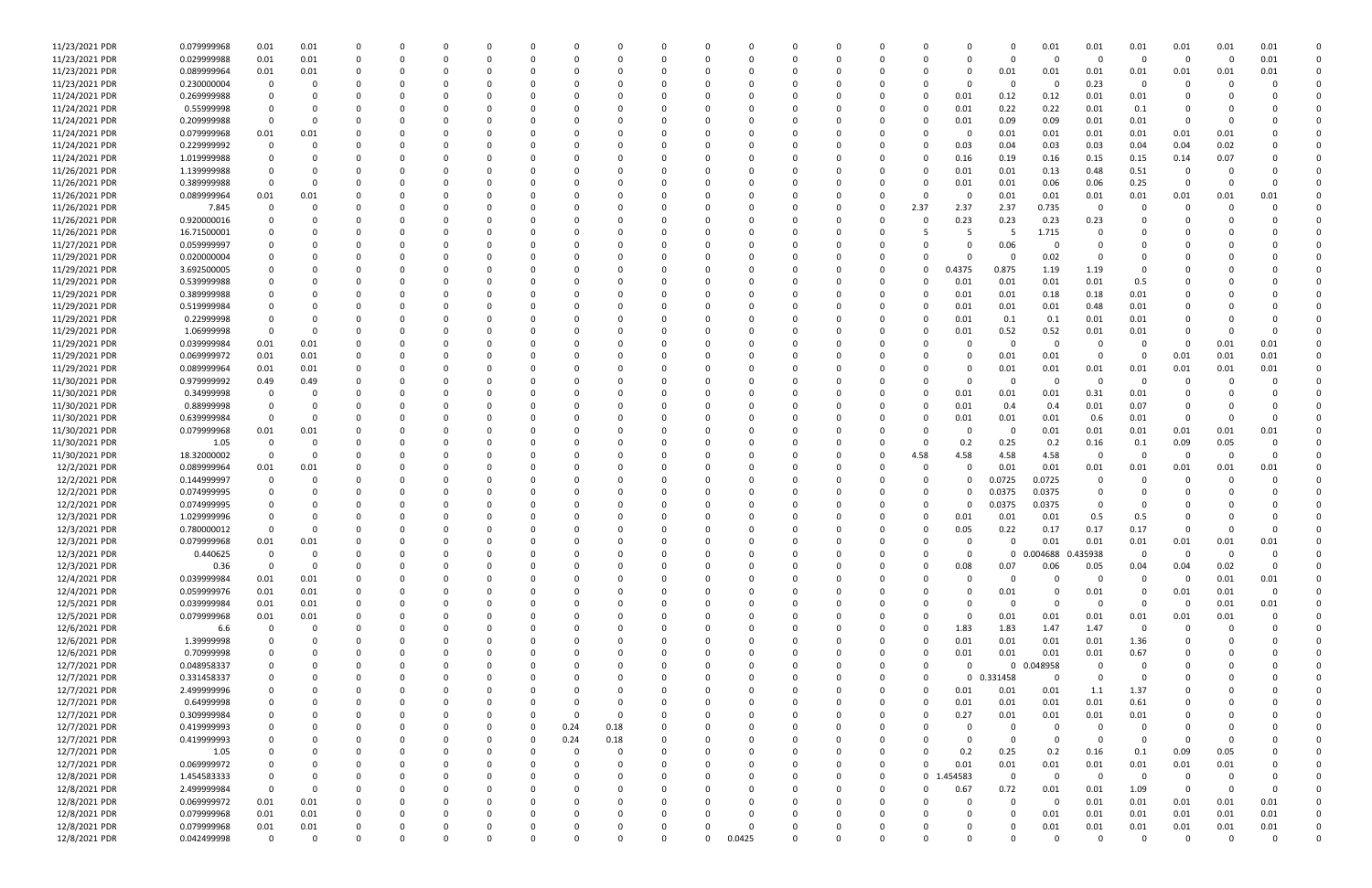| 12/8/2021 PDR  | 0.022499997 |              | - 0         |          |             | 0        |          |          |             | 0           | $\Omega$ | 0.0225   |   |          |          | O           |          | 0           | - 0      | - 0         | $\Omega$       |          |          |          |  |
|----------------|-------------|--------------|-------------|----------|-------------|----------|----------|----------|-------------|-------------|----------|----------|---|----------|----------|-------------|----------|-------------|----------|-------------|----------------|----------|----------|----------|--|
| 12/9/2021 PDR  | 1.059999996 | 0            | $\Omega$    |          | $\Omega$    | 0        | $\Omega$ |          | $\Omega$    | $\Omega$    | $\Omega$ | $\Omega$ |   | 0        |          | 0           | 0.03     | 0.71        | 0.01     | 0.01        | 0.3            | 0        |          |          |  |
| 12/9/2021 PDR  | 2.529999984 | 0            |             |          |             |          |          |          |             |             |          |          |   |          |          | 0           | 1.29     | 0.01        | 0.01     | 0.01        | 1.21           | 0        |          |          |  |
| 12/9/2021 PDR  | 0.399999984 | $\Omega$     | $\Omega$    |          |             |          |          |          |             |             |          |          |   |          |          |             | 0.01     | 0.36        | 0.01     | 0.01        | 0.01           | -0       |          |          |  |
| 12/9/2021 PDR  | 0.089999964 | 0.01         | 0.01        |          |             |          |          |          |             |             |          |          |   |          |          |             |          | 0.01        | 0.01     | 0.01        | 0.01           | 0.01     | 0.01     | 0.01     |  |
| 12/9/2021 PDR  | 0.039999996 | 0            | റ           |          |             |          |          |          |             |             |          |          |   |          |          |             |          | 0           |          |             | 0              | C        |          |          |  |
|                |             |              |             |          |             |          |          |          |             |             |          |          |   |          |          |             |          |             |          | 0.04        |                |          |          |          |  |
| 12/9/2021 PDR  | 0.140000004 |              |             |          |             |          |          |          |             |             |          |          |   |          |          |             |          |             |          | 0.14        |                |          |          |          |  |
| 12/9/2021 PDR  | 0.140000004 |              |             |          |             |          |          |          |             |             |          |          |   |          |          |             |          |             |          | 0.14        |                |          |          |          |  |
| 12/9/2021 PDR  | 0.140000004 |              |             |          |             |          |          |          |             |             |          |          |   |          |          |             |          |             |          | 0.14        |                |          |          |          |  |
| 12/9/2021 PDR  | 0.159999996 |              |             |          |             |          |          |          |             |             |          |          |   |          |          |             |          |             |          | 0.16        |                |          |          |          |  |
| 12/9/2021 PDR  | 0.230000004 |              |             |          |             |          |          |          |             |             |          |          |   |          |          |             |          | 0           | 0.23     |             |                |          |          |          |  |
| 12/9/2021 PDR  | 0.369999996 |              |             |          |             |          |          |          |             |             |          |          |   |          |          |             |          | 0           | 0.37     |             |                |          |          |          |  |
| 12/9/2021 PDR  | 0.63        |              |             |          |             |          |          |          |             |             |          |          |   |          |          |             |          | $\Omega$    |          | 0.63        |                |          |          |          |  |
| 12/9/2021 PDR  | 9.999999984 |              |             |          |             |          |          |          |             |             |          |          |   |          | 2.5      | 2.5         | 2.5      | 2.5         |          | - ೧         |                |          |          |          |  |
| 12/10/2021 PDR | 1.199999988 | $\Omega$     | $\Omega$    |          |             |          |          |          |             |             |          |          |   |          |          | 0           | 0.01     | 0.01        | 0.01     | 0.01        | 1.16           | 0        |          |          |  |
| 12/10/2021 PDR | 0.069999972 | 0.01         | 0.01        |          |             |          |          |          |             |             |          |          |   |          |          |             |          | 0           | 0.01     | 0.01        | 0.01           | 0.01     | 0.01     |          |  |
|                | 1.56        | 0            | $\Omega$    |          |             |          |          |          |             |             |          |          |   |          |          |             |          |             |          | 0.39        |                |          |          |          |  |
| 12/10/2021 PDR |             |              |             |          |             |          |          |          |             |             |          |          |   |          |          |             |          | 0.39        | 0.39     |             | 0.39           | 0        |          |          |  |
| 12/10/2021 PDR | 1.32        |              |             |          |             |          |          |          |             |             |          |          |   |          |          |             |          | 0.33        | 0.33     | 0.33        | 0.33           |          |          |          |  |
| 12/10/2021 PDR | 18.43000001 |              |             |          |             |          |          |          |             |             |          |          |   |          |          |             | -5       | -5          | 3.43     | - 0         | $\Omega$       | -0       |          |          |  |
| 12/11/2021 PDR | 0.24        |              | $\Omega$    |          |             |          |          |          |             |             |          |          |   |          |          |             | 0.03     | 0.04        | 0.06     | 0.05        | 0.03           | 0.02     | 0.01     |          |  |
| 12/12/2021 PDR | 0.039999984 |              | 0.01        |          |             |          |          |          |             |             |          |          |   |          |          |             |          | 0           | 0.01     | - 0         | $\Omega$       | 0.01     | 0.01     | $\Omega$ |  |
| 12/12/2021 PDR | 0.059999976 | 0            | 0.01        |          |             |          |          |          |             |             |          |          |   |          |          |             |          | 0           |          | 0.01        | 0.01           | 0.01     | 0.01     | 0.01     |  |
| 12/13/2021 PDR | 18.43000001 |              | 0           |          |             |          |          |          |             |             |          |          |   |          |          |             |          | 5           | 3.43     | - 0         |                | 0        |          |          |  |
| 12/13/2021 PDR | 0.690000012 | 0            | 0           |          |             |          |          |          |             |             |          |          |   |          |          |             | 0.01     | 0.17        | 0.17     | 0.17        | 0.17           |          |          |          |  |
| 12/13/2021 PDR | 0.359999988 |              |             |          |             |          |          |          |             |             |          |          |   |          |          |             | 0.01     | 0.01        | 0.01     | 0.01        | 0.32           |          |          |          |  |
| 12/13/2021 PDR | 0.189999984 |              |             |          |             |          |          |          |             |             |          |          |   |          |          |             | 0.01     | 0.01        | 0.01     | 0.01        | 0.15           |          |          |          |  |
| 12/13/2021 PDR | 0.15        |              |             |          |             |          |          |          |             |             |          |          |   |          |          |             |          | 0           | 0.15     | - 0         |                |          |          |          |  |
|                |             |              |             |          |             |          |          |          |             |             |          |          |   |          |          |             |          |             |          |             |                |          |          |          |  |
| 12/13/2021 PDR | 0.15        |              |             |          |             |          |          |          |             |             |          |          |   |          |          |             |          | 0           | 0.15     |             |                |          |          |          |  |
| 12/13/2021 PDR | 0.15        |              |             |          |             |          |          |          |             |             |          |          |   |          |          |             |          | 0           | 0.15     | - 0         | $\Omega$       |          |          |          |  |
| 12/13/2021 PDR | 0.259999992 |              |             |          |             |          |          |          |             |             |          |          |   |          |          |             |          | 0           |          | 0.13        | 0.13           |          |          |          |  |
| 12/13/2021 PDR | 0.09        |              |             |          |             |          |          |          |             |             |          |          |   |          |          |             |          |             | 0.09     |             |                |          |          |          |  |
| 12/13/2021 PDR | 0.09        |              |             |          |             |          |          |          |             |             |          |          |   |          |          |             |          | $\Omega$    | 0.09     |             |                |          |          |          |  |
| 12/13/2021 PDR | 0.039999996 |              |             |          |             |          |          |          |             |             |          |          |   |          |          |             |          |             |          | 0.04        |                |          |          |          |  |
| 12/13/2021 PDR | 0.170000004 |              |             |          |             |          |          |          |             |             |          |          |   |          |          |             |          |             | 0.17     |             |                |          |          |          |  |
| 12/14/2021 PDR | 0.72        | 0.36         | 0.36        |          |             |          |          |          |             |             |          |          |   |          |          |             |          | $\Omega$    | $\Omega$ | - 0         |                |          |          |          |  |
| 12/14/2021 PDR | 0.359999988 | 0            | $\Omega$    |          |             |          |          |          |             |             |          |          |   |          |          |             | 0.01     | 0.01        | 0.01     | 0.01        | 0.32           |          |          |          |  |
| 12/14/2021 PDR | 1.199999988 |              |             |          |             |          |          |          |             |             |          |          |   |          |          |             | 0.01     | 0.01        | 0.01     | 0.01        | 1.16           |          |          |          |  |
| 12/14/2021 PDR | 0.429999984 |              |             |          |             |          |          |          |             |             |          |          |   |          |          |             | 0.01     | 0.01        | 0.01     | 0.01        | 0.39           |          |          |          |  |
|                |             |              |             |          |             |          |          |          |             |             |          |          |   |          |          |             |          |             |          |             |                |          |          |          |  |
| 12/14/2021 PDR | 0.22999998  |              |             |          |             |          |          |          |             |             |          |          |   |          |          |             | 0.01     | 0.01        | 0.01     | 0.01        | 0.19           |          |          |          |  |
| 12/14/2021 PDR | 0.200000004 | $\Omega$     | $\Omega$    |          |             |          |          |          |             |             |          |          |   |          |          | 0           | 0.03     | 0.03        | 0.04     | 0.03        | 0.02           | 0.03     | 0.02     |          |  |
| 12/14/2021 PDR | 0.150000012 | $\mathbf{0}$ | $\Omega$    |          |             |          |          |          |             |             |          |          |   |          |          |             | 0.04     | 0.03        | 0.02     | 0.02        | 0.02           | 0.02     |          |          |  |
| 12/14/2021 PDR | 18.32000002 | 0            | 0           |          | $\Omega$    | 0        | $\Omega$ |          | 0           | 0           | $\Omega$ | $\Omega$ | O | $\Omega$ | 4.58     | 4.58        | 4.58     | 4.58        | - 0      | $\Omega$    | $\Omega$       | 0        |          |          |  |
| 12/14/2021 PDR | 27.21000001 | 0            | $\Omega$    |          | 0           | 0        |          |          | 0           | 0           |          | $\Omega$ |   | 0        | $\Omega$ | 7.28        | 7.28     | 7.28        | 5.37     | $\Omega$    | $\overline{0}$ | 0        |          |          |  |
| 12/16/2021 PDR | 0.044999982 | 0            |             |          | 0           |          |          |          | $\Omega$    | 0           |          | 0        |   | 0        |          | $\Omega$    | 0.005    | 0.01        | 0.01     | 0.01        | 0.01           |          |          |          |  |
| 12/16/2021 PDR | 0.530000004 | $\mathbf 0$  | 0           |          | O           |          |          |          | 0           |             |          |          |   |          |          | 0           | 0.01     | 0.17        | 0.17     | 0.17        | 0.01           | 0        |          |          |  |
| 12/16/2021 PDR | 3.789999996 | $\mathbf 0$  | 0           |          |             |          |          |          | 0           |             |          |          |   |          |          | 0           | 0.6      | 1.47        | 0.03     | 0.03        | 1.66           | 0        |          |          |  |
| 12/16/2021 PDR | 0.079999968 | $0.01\,$     | 0.01        |          | 0           |          |          |          | $\Omega$    |             |          |          |   |          |          |             |          | 0.01        | $\Omega$ | $0.01\,$    | 0.01           | 0.01     | 0.01     | 0.01     |  |
| 12/16/2021 PDR | 0.092499999 | 0            | 0           |          | 0           |          |          | $\Omega$ | 0.0925      | 0           |          | $\Omega$ |   |          |          |             |          | 0           |          | $\Omega$    | $\Omega$       | $\Omega$ | $\Omega$ |          |  |
| 12/16/2021 PDR | 0.059999997 | 0            | 0           |          | 0           | 0        | 0        | $\Omega$ | 0.06        | 0           |          | $\Omega$ |   |          |          |             |          | 0           |          |             | $\Omega$       | -0       |          |          |  |
|                |             |              |             |          |             |          | $\Omega$ | $\Omega$ |             |             |          |          |   |          |          |             |          |             |          |             |                |          |          |          |  |
| 12/16/2021 PDR | 0.047499999 |              | $\Omega$    |          | 0           | 0        |          |          | 0.0475      | 0           |          |          |   |          |          |             |          |             |          |             |                |          |          |          |  |
| 12/16/2021 PDR | 0.094999998 |              |             |          | 0           | 0        | $\Omega$ | $\Omega$ | 0.095       | 0           |          | 0        |   |          |          |             | $\Omega$ | 0           | $\Omega$ |             |                |          |          |          |  |
| 12/16/2021 PDR | 33.36       |              |             |          | 0           |          |          |          | 0           |             |          |          |   |          |          | $\Omega$    | 9.42     | 9.42        | 7.26     | 7.26        |                |          |          |          |  |
| 12/16/2021 PDR | 29.79000001 | 0            |             |          | 0           |          |          |          | $\Omega$    |             |          |          |   |          |          | 8.09        | 8.09     | 8.09        | 5.52     | $\mathbf 0$ |                |          |          |          |  |
| 12/17/2021 PDR | 0.230000004 | 0            | $\Omega$    |          | 0           | 0        |          |          | 0           | 0           |          | $\Omega$ |   |          |          | $\mathbf 0$ |          | 0           | 0.23     | 0           | $\Omega$       | 0        |          |          |  |
| 12/17/2021 PDR | 0.159999996 | 0            | 0           |          | 0           | 0        |          |          | 0           | 0           |          | $\Omega$ |   |          |          |             |          | 0           | 0.16     | 0           | 0              | 0        |          |          |  |
| 12/17/2021 PDR | 0.069999993 | 0            | $\Omega$    |          | 0           | 0        |          |          | $\Omega$    | $\Omega$    |          | $\Omega$ |   | $\Omega$ |          | $\Omega$    | 0.03     | 0.04        | $\Omega$ | $\Omega$    | $\Omega$       | $\Omega$ |          |          |  |
| 12/17/2021 PDR | 0.200000004 | $\Omega$     |             |          |             | 0        |          |          | 0           | 0           |          | 0        |   |          |          | 0           | 0.03     | 0.03        | 0.04     | 0.03        | 0.02           | 0.03     | 0.02     |          |  |
| 12/17/2021 PDR | 0.949999992 |              |             |          | 0           |          |          |          | 0           |             |          |          |   | 0        |          | $\Omega$    | 0.18     | 0.22        | 0.17     | 0.15        | 0.1            | 0.09     | 0.04     |          |  |
| 12/17/2021 PDR | 0.06        | 0            |             |          | 0           |          |          |          |             |             |          |          |   | 0        | 0.03     | 0.03        | $\Omega$ | $\mathbf 0$ | $\Omega$ | $\Omega$    | 0              | -0       |          |          |  |
| 12/17/2021 PDR | 25.30000001 | 0            |             |          |             |          |          |          | $\Omega$    | 0           |          | $\Omega$ |   |          |          | $\mathbf 0$ | 7.28     |             |          | 5.37        | $\overline{0}$ | 0        |          |          |  |
|                |             |              |             |          |             |          |          |          |             |             |          |          |   |          |          |             |          | 7.28        | 5.37     |             |                |          |          |          |  |
| 12/17/2021 PDR | 0.369999984 | 0            |             |          | 0           |          |          |          | $\Omega$    | 0           |          | $\Omega$ |   |          |          | $\Omega$    | 0.01     | 0.01        | 0.01     | 0.01        | 0.33           | 0        |          |          |  |
| 12/17/2021 PDR | 0.359999988 | 0            | $\Omega$    |          | 0           | 0        |          |          | 0           | 0           |          | 0        |   |          |          | O           | 0.01     | 0.01        | 0.01     | 0.01        | 0.32           |          |          |          |  |
| 12/17/2021 PDR | 0.690000012 |              |             |          |             |          |          |          |             |             |          | $\Omega$ |   |          |          | $\Omega$    | 0.01     | 0.17        | 0.17     | 0.17        | 0.17           |          |          |          |  |
| 12/17/2021 PDR | 3.66        | $\Omega$     | 0           |          |             |          |          |          |             |             |          |          |   |          |          |             | 0.56     | 1.38        | 0.03     | 0.03        | 1.66           |          |          |          |  |
| 12/18/2021 PDR | 0.569999988 | 0            | $\mathbf 0$ | $\Omega$ | $\mathbf 0$ | $\Omega$ | $\Omega$ |          | $\mathbf 0$ | $\mathbf 0$ |          | $\Omega$ |   | 0        |          | 0           | 0.19     | 0.38        | $\Omega$ | $\mathbf 0$ | $\mathbf 0$    | 0        |          |          |  |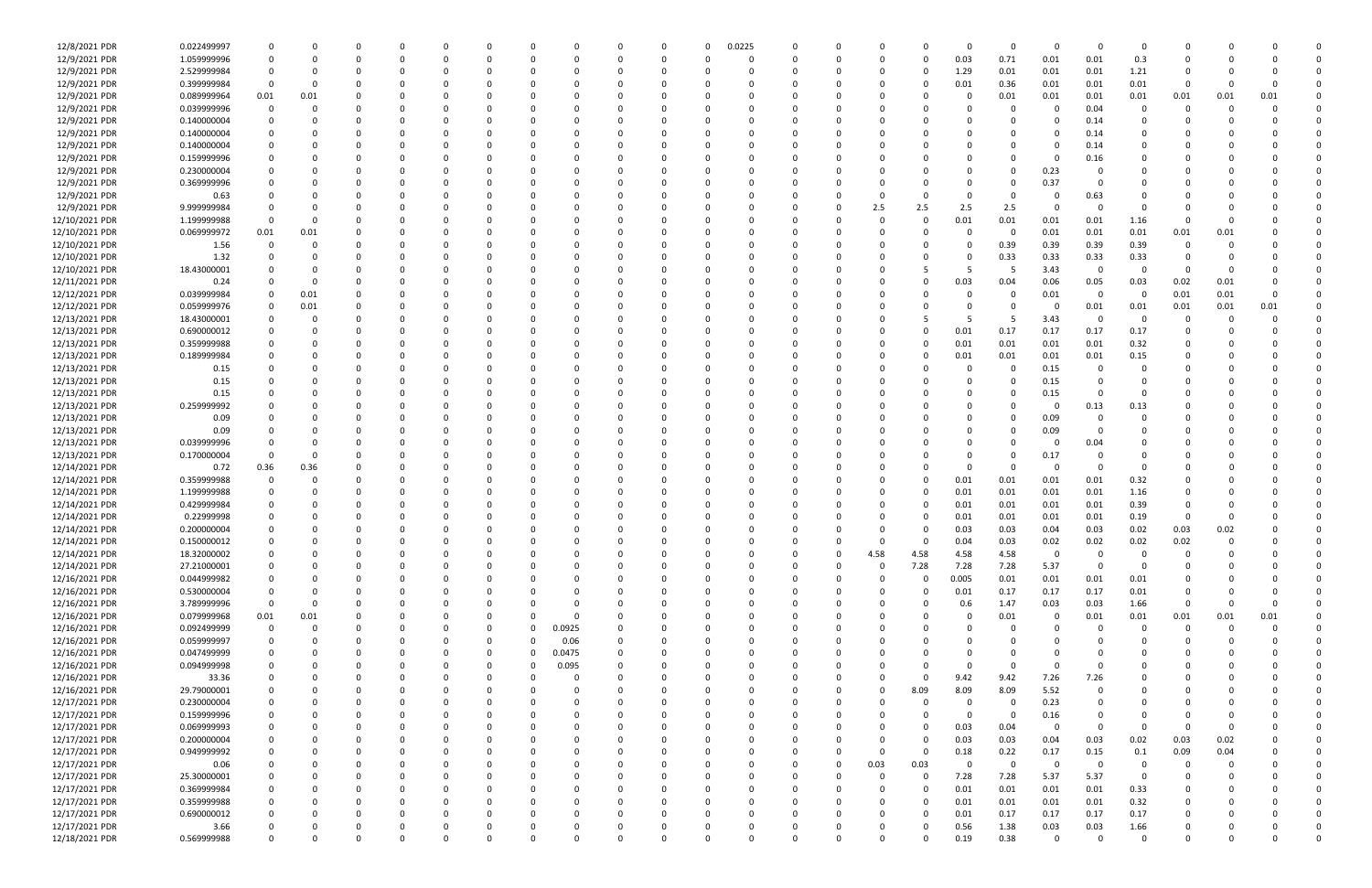| 12/18/2021 PDR | 0.200000004 |             |             |               |          |          |   |   |          |          |          |          |              |          | $\Omega$ | 0        | 0.02     | 0.01        | 0.03     | 0.02        | 0.03        | 0.03           | 0.06     |          |   |
|----------------|-------------|-------------|-------------|---------------|----------|----------|---|---|----------|----------|----------|----------|--------------|----------|----------|----------|----------|-------------|----------|-------------|-------------|----------------|----------|----------|---|
| 12/18/2021 PDR | 0.170000004 |             |             |               | C.       |          |   |   |          |          |          |          |              | - 0      | 0.09     | 0.08     | $\Omega$ | 0           | - 0      | 0           | $\Omega$    | - 0            |          |          |   |
| 12/18/2021 PDR | 0.469999992 | $\Omega$    | - 0         |               |          |          |   |   |          |          |          |          |              |          |          | 0        | 0.13     | 0.12        | 0.07     | 0.07        | 0.06        | 0.02           |          |          |   |
|                | 0.059999976 |             |             |               |          |          |   |   |          |          |          |          |              |          |          |          |          | 0           |          | 0           | - 0         |                |          |          |   |
| 12/19/2021 PDR |             | 0.01        | 0.01        |               |          |          |   |   |          |          |          |          |              |          |          |          |          |             | 0.01     |             |             | 0.01           | 0.01     | 0.01     |   |
| 12/19/2021 PDR | 0.079999968 | $\mathbf 0$ | 0.01        |               |          |          |   |   |          |          |          |          |              |          |          |          | O        | 0.01        | 0.01     | 0.01        | 0.01        | 0.01           | 0.01     | 0.01     |   |
| 12/19/2021 PDR | 0.089999964 | 0.01        | 0.01        |               |          |          |   |   |          |          |          |          |              |          |          |          | 0        | 0.01        | 0.01     | 0.01        | 0.01        | 0.01           | 0.01     | 0.01     |   |
| 12/20/2021 PDR | 7.959999984 | 0           | - 0         |               |          |          |   |   |          |          |          |          |              |          |          |          | 0.01     | 0.72        | 3.61     | 0.01        | 3.61        | 0              |          |          |   |
| 12/20/2021 PDR | 1.099999992 | 0.55        | 0.55        |               |          |          |   |   |          |          |          |          |              |          |          |          | O        | 0           |          | $\Omega$    | O           |                |          |          |   |
| 12/20/2021 PDR | 0.52999998  | 0           |             |               |          |          |   |   |          |          |          |          |              |          |          |          | 0.01     | 0.13        | 0.13     | 0.13        | 0.13        |                |          |          |   |
|                |             |             |             |               |          |          |   |   |          |          |          |          |              |          |          |          |          |             |          |             |             |                |          |          |   |
| 12/20/2021 PDR | 0.279999996 |             |             |               |          |          |   |   |          |          |          |          |              |          |          |          |          | 0           | 0.28     | - 0         |             |                |          |          |   |
| 12/20/2021 PDR | 0.290000004 |             |             |               |          |          |   |   |          |          |          |          |              |          |          |          | C.       | $\Omega$    | 0.29     | - 0         |             |                |          |          |   |
| 12/20/2021 PDR | 0.170000004 |             |             |               |          |          |   |   |          |          |          |          |              |          |          |          |          | 0           | 0.17     |             |             |                |          |          |   |
| 12/20/2021 PDR | 0.170000004 |             |             |               |          |          |   |   |          |          |          |          |              |          |          |          |          | $\Omega$    | 0.17     |             |             |                |          |          |   |
| 12/20/2021 PDR | 0.189999996 |             |             |               |          |          |   |   |          |          |          |          |              |          |          |          |          | 0           | 0.19     |             |             |                |          |          |   |
| 12/20/2021 PDR | 0.170000004 |             |             |               |          |          |   |   |          |          |          |          |              |          |          |          | O        | 0           | 0.17     | - 0         |             |                |          |          |   |
|                |             |             |             |               |          |          |   |   |          |          |          |          |              |          |          |          |          |             |          |             |             |                |          |          |   |
| 12/20/2021 PDR | 0.200000004 |             |             |               |          |          |   |   |          |          |          |          |              |          |          |          | 0.03     | 0.03        | 0.04     | 0.03        | 0.02        | 0.03           | 0.02     |          |   |
| 12/20/2021 PDR | 35.52       |             |             |               |          |          |   |   |          |          |          |          |              |          |          | 9.42     | 9.42     | 9.42        | 7.26     | - 0         | 0           |                |          |          |   |
| 12/20/2021 PDR | 16.80000001 |             |             |               |          |          |   |   |          |          |          |          |              |          |          | 4.58     | 4.58     | 4.58        | 3.06     |             |             |                |          |          |   |
| 12/21/2021 PDR | 18.43000001 |             |             |               |          |          |   |   |          |          |          |          |              |          |          |          |          | - 5         | 3.43     | - 0         |             |                |          |          |   |
| 12/21/2021 PDR | 0.369999984 |             |             |               |          |          |   |   |          |          |          |          |              |          |          |          | 0.01     | 0.01        | 0.01     | 0.01        | 0.33        |                |          |          |   |
|                |             |             |             |               |          |          |   |   |          |          |          |          |              |          |          |          |          |             |          |             |             |                |          |          |   |
| 12/21/2021 PDR | 0.739999992 | 0.37        | 0.37        |               |          |          |   |   |          |          |          |          |              |          |          |          | O        | 0           | - 0      | - 0         |             |                |          |          |   |
| 12/21/2021 PDR | 0.64999998  | - 0         | - 0         |               |          |          |   |   |          |          |          |          |              |          |          |          | 0.01     | 0.01        | 0.01     | 0.01        | 0.61        | -0             |          |          |   |
| 12/21/2021 PDR | 0.059999976 | 0.01        | 0.01        |               |          |          |   |   |          |          |          |          |              |          |          |          | O        | 0           | - 0      | - 0         | 0.01        | 0.01           | 0.01     | 0.01     |   |
| 12/21/2021 PDR | 0.369999996 | 0           | - 0         |               |          |          |   |   |          |          |          |          |              |          |          |          | 0.04     | 0.05        | 0.05     | 0.07        | 0.07        | 0.07           | 0.02     |          |   |
| 12/22/2021 PDR | 0.64999998  | 0           | - 0         |               |          |          |   |   |          |          |          |          |              |          |          |          | 0.01     | 0.01        | 0.01     | 0.01        | 0.61        | - 0            |          |          |   |
|                |             |             |             |               |          |          |   |   |          |          |          |          |              |          |          |          |          |             |          |             |             |                |          |          |   |
| 12/22/2021 PDR | 0.069999972 | 0.01        | 0.01        |               |          |          |   |   |          |          |          | $\Omega$ |              |          |          |          |          | 0           |          | 0.01        | 0.01        | 0.01           | 0.01     | 0.01     |   |
| 12/22/2021 PDR | 0.009999999 |             |             |               |          |          |   |   |          |          |          | 0.01     |              |          |          |          | C.       | 0           |          | - 0         |             |                |          |          |   |
| 12/22/2021 PDR | 32.36000002 |             |             |               |          |          |   |   |          |          |          |          |              |          | 8.09     | 8.09     | 8.09     | 8.09        |          | - 0         |             |                |          |          |   |
| 12/23/2021 PDR | 2.02999998  |             |             |               |          |          |   |   |          |          |          |          |              |          |          |          | 0.01     | 1           |          | 0.01        | 0.01        |                |          |          |   |
| 12/23/2021 PDR | 0.249999996 |             |             |               |          |          |   |   |          |          |          |          |              |          |          |          | 0.01     | 0.11        | 0.11     | 0.01        | 0.01        |                |          |          |   |
| 12/23/2021 PDR | 0.6         | 0.3         | 0.3         |               |          |          |   |   |          |          |          |          |              |          |          |          | 0        | $\mathbf 0$ | $\Omega$ | - 0         | $\Omega$    |                |          |          |   |
|                |             |             |             |               |          |          |   |   |          |          |          |          |              |          |          |          |          |             |          |             |             |                |          |          |   |
| 12/23/2021 PDR | 0.64999998  | 0           | - 0         |               |          |          |   |   |          |          |          |          |              |          |          |          | 0.01     | 0.01        | 0.01     | 0.01        | 0.61        |                |          |          |   |
| 12/23/2021 PDR | 0.029999988 | 0.01        | 0.01        |               |          |          |   |   |          |          |          |          |              |          |          |          |          | 0           |          | - 0         | 0           | -0             |          | 0.01     |   |
| 12/23/2021 PDR | 0.089999964 | 0.01        | 0.01        |               |          |          |   |   |          |          |          |          |              |          |          |          | 0        | 0.01        | 0.01     | 0.01        | 0.01        | 0.01           | 0.01     | 0.01     |   |
| 12/23/2021 PDR | 0.140000004 | 0           | $\Omega$    |               |          |          |   |   |          |          |          |          |              |          |          |          | O        | $\Omega$    |          | - 0         | 0.14        | 0              |          |          |   |
| 12/24/2021 PDR | 27.21000001 | 0           | $\Omega$    | $\Omega$      |          |          |   |   |          |          |          |          |              |          |          | 7.28     | 7.28     | 7.28        | 5.37     | 0           | 0           | - 0            |          |          |   |
|                |             |             |             |               |          |          |   |   |          |          |          |          |              |          |          |          |          |             |          |             |             |                |          |          |   |
| 12/25/2021 PDR | 0.082291044 | 0.01        | 0.01        | 0.002291      |          |          |   |   |          |          |          |          |              |          |          |          | 0        | 0.01        | 0.01     | 0.01        | 0.01        | 0.01           | 0.01     |          |   |
| 12/25/2021 PDR | 0.09229104  | 0.01        |             | 0.01 0.002291 |          |          |   |   |          |          |          |          |              |          |          |          |          | 0.01        | 0.01     | 0.01        | 0.01        | 0.01           | 0.01     | 0.01     |   |
| 12/27/2021 PDR | 1.099999992 | 0.55        | 0.55        | n             |          |          |   |   |          |          |          |          |              |          |          |          |          | 0           |          | - 0         |             |                |          |          |   |
| 12/27/2021 PDR | 0.64999998  | $\mathbf 0$ | - 0         | <sup>0</sup>  | $\Omega$ |          |   |   |          |          |          |          |              |          |          |          | 0.01     | 0.01        | 0.01     | 0.01        | 0.61        | 0              |          |          |   |
| 12/27/2021 PDR | 0.570000012 | $\mathbf 0$ | $\mathbf 0$ |               | $\Omega$ |          |   |   |          |          |          |          |              |          |          |          | 0.01     | 0.14        | 0.14     | 0.14        | 0.14        | $\Omega$       |          |          |   |
| 12/27/2021 PDR | 0.290000004 | 0           | 0           | $\Omega$      | 0        | $\Omega$ | 0 | O | $\Omega$ | $\Omega$ | $\Omega$ | $\Omega$ | $\Omega$     | $\Omega$ | $\Omega$ | 0        | 0        |             | 0.29     | 0           | 0           | $\Omega$       |          |          |   |
|                |             |             |             |               |          |          |   |   |          |          |          |          |              |          |          |          |          | $\mathbf 0$ |          |             |             |                |          |          |   |
| 12/27/2021 PDR | 0.279999996 |             | $\Omega$    |               | 0        |          |   |   |          |          | $\Omega$ |          |              |          | 0        |          | 0        | 0           | 0.28     | 0           | 0           |                |          |          |   |
| 12/27/2021 PDR | 0.15        | $\Omega$    |             | <sup>0</sup>  | 0        | - 0      |   |   |          |          | $\Omega$ |          |              |          |          |          | 0        | $\Omega$    | 0.15     | - 0         | 0           | 0              |          |          |   |
| 12/27/2021 PDR | 0.78        | $\Omega$    |             |               |          |          |   |   |          |          |          |          |              |          |          |          |          | $\Omega$    | - 0      | 0.39        | 0.39        |                |          |          |   |
| 12/27/2021 PDR | 0.189999996 |             |             |               |          |          |   |   |          |          |          |          |              |          |          |          |          |             |          | - 0         | 0.19        |                |          |          |   |
| 12/27/2021 PDR | 0.189999996 | 0           |             |               | C        |          |   |   |          |          |          |          |              |          |          |          |          |             |          | 0           | 0.19        | -0             |          |          |   |
|                |             |             |             |               |          |          |   |   |          |          |          |          |              |          |          |          |          |             |          |             |             |                |          |          |   |
| 12/27/2021 PDR | 0.140000004 | 0           |             |               |          |          |   |   |          |          |          |          |              |          |          |          |          |             |          | - 0         | 0.14        |                |          |          |   |
| 12/27/2021 PDR | 0.140000004 | 0           | $\Omega$    | 0             | 0        | - 0      |   |   |          |          | $\Omega$ | $\Omega$ | <sup>0</sup> |          | $\Omega$ |          | 0        | $\Omega$    | $\Omega$ | - 0         | 0.14        | 0              |          |          |   |
| 12/27/2021 PDR | 0.170000004 | 0           |             | 0             | O        | 0        |   |   |          |          | 0        | 0        |              |          |          |          | 0        | 0           | 0.17     | 0           | 0           |                |          |          |   |
| 12/27/2021 PDR | 0.230000004 | 0           |             |               |          |          |   |   |          |          |          | $\Omega$ |              |          |          |          |          | $\Omega$    | $\Omega$ | 0.23        | $\Omega$    |                |          |          |   |
| 12/27/2021 PDR | 0.039999996 | 0           |             |               | O        |          |   |   |          |          |          |          |              |          |          |          |          | 0           | $\Omega$ | 0.04        |             |                |          |          |   |
| 12/27/2021 PDR | 0.289999992 | 0           |             |               |          |          |   |   |          |          |          |          |              |          |          |          |          | 0           | 0.13     | 0.16        | 0           |                |          |          |   |
|                |             |             |             |               |          |          |   |   |          |          |          |          |              |          |          |          |          |             |          |             |             |                |          |          |   |
| 12/27/2021 PDR | 0.289999992 | 0           | $\Omega$    | 0             | O        | 0        |   |   |          |          |          | 0        |              |          |          |          | 0        | 0           | 0.13     | 0.16        | 0           |                |          |          |   |
| 12/27/2021 PDR | 0.57        | 0           |             | 0             | C        | 0        | 0 |   |          |          |          | 0        |              |          |          |          | 0        | 0           | 0.57     | 0           | 0           | 0              |          |          |   |
| 12/27/2021 PDR | 0.57        | $\Omega$    | $\Omega$    | 0             | 0        | $\Omega$ |   | O |          |          | 0        | $\Omega$ |              |          |          |          | $\Omega$ | $\mathbf 0$ | 0.57     | $\Omega$    | $\mathbf 0$ | 0              |          |          |   |
| 12/28/2021 PDR | 0.689999988 | 0           |             |               |          | 0        |   |   |          |          |          | 0        |              |          |          | $\Omega$ | 0.01     | 0.01        | 0.65     | 0.01        | 0.01        | 0              |          |          |   |
| 12/28/2021 PDR | 0.52999998  | $\Omega$    | - 0         |               |          |          |   |   |          |          |          |          |              |          |          | 0        | 0.01     | 0.13        | 0.13     | 0.13        | 0.13        | $\Omega$       |          |          |   |
|                |             |             |             |               |          |          |   |   |          |          |          |          |              |          |          |          |          |             |          |             |             |                |          |          |   |
| 12/28/2021 PDR | 0.059999976 | $\mathbf 0$ | 0.01        |               |          |          |   |   |          |          |          |          |              |          |          |          | 0        | $\mathbf 0$ | $\Omega$ | 0.01        | 0.01        | 0.01           | 0.01     | 0.01     |   |
| 12/28/2021 PDR | 0.079999968 | 0.01        | $0.01\,$    |               |          |          |   |   |          |          |          |          |              |          |          |          | $\Omega$ | $\mathbf 0$ | 0.01     | 0.01        | 0.01        | 0.01           | 0.01     | 0.01     |   |
| 12/28/2021 PDR | 0.089999964 | 0.01        | 0.01        | $\Omega$      | O        |          |   |   |          |          |          | 0        |              |          |          |          | $\Omega$ | 0.01        | 0.01     | 0.01        | 0.01        | 0.01           | 0.01     | 0.01     |   |
| 12/29/2021 PDR | 0.419999988 | $\mathbf 0$ | 0           | 0             | 0        | 0        |   |   |          |          |          | 0        |              |          |          | 0        | 0.01     | 0.01        | 0.01     | 0.01        | 0.38        | $\overline{0}$ | $\Omega$ | 0        | 0 |
| 12/29/2021 PDR | 0.079999968 | 0.01        | $0.01\,$    | $\Omega$      |          |          |   |   |          |          |          |          |              |          |          |          | 0        | $\mathbf 0$ | 0.01     | 0.01        | 0.01        | 0.01           | 0.01     | $0.01\,$ |   |
| 12/29/2021 PDR |             | 0.01        |             |               |          |          |   |   |          |          |          |          |              |          |          |          | 0        |             |          |             |             |                |          |          |   |
|                | 0.069999972 |             | 0.01        | 0             |          |          |   |   |          |          |          |          |              |          |          |          |          | 0.01        |          | 0.01        | 0.01        | 0.01           | 0.01     |          |   |
| 12/29/2021 PDR | 0.170000004 | $\mathbf 0$ | $\Omega$    | $\mathbf 0$   | $\Omega$ | $\Omega$ | 0 |   | $\Omega$ |          | $\Omega$ | $\Omega$ | $\Omega$     |          | 0        | 0        | $\Omega$ | $\Omega$    | 0.17     | $\mathbf 0$ | $\Omega$    | $\Omega$       | $\Omega$ | 0        |   |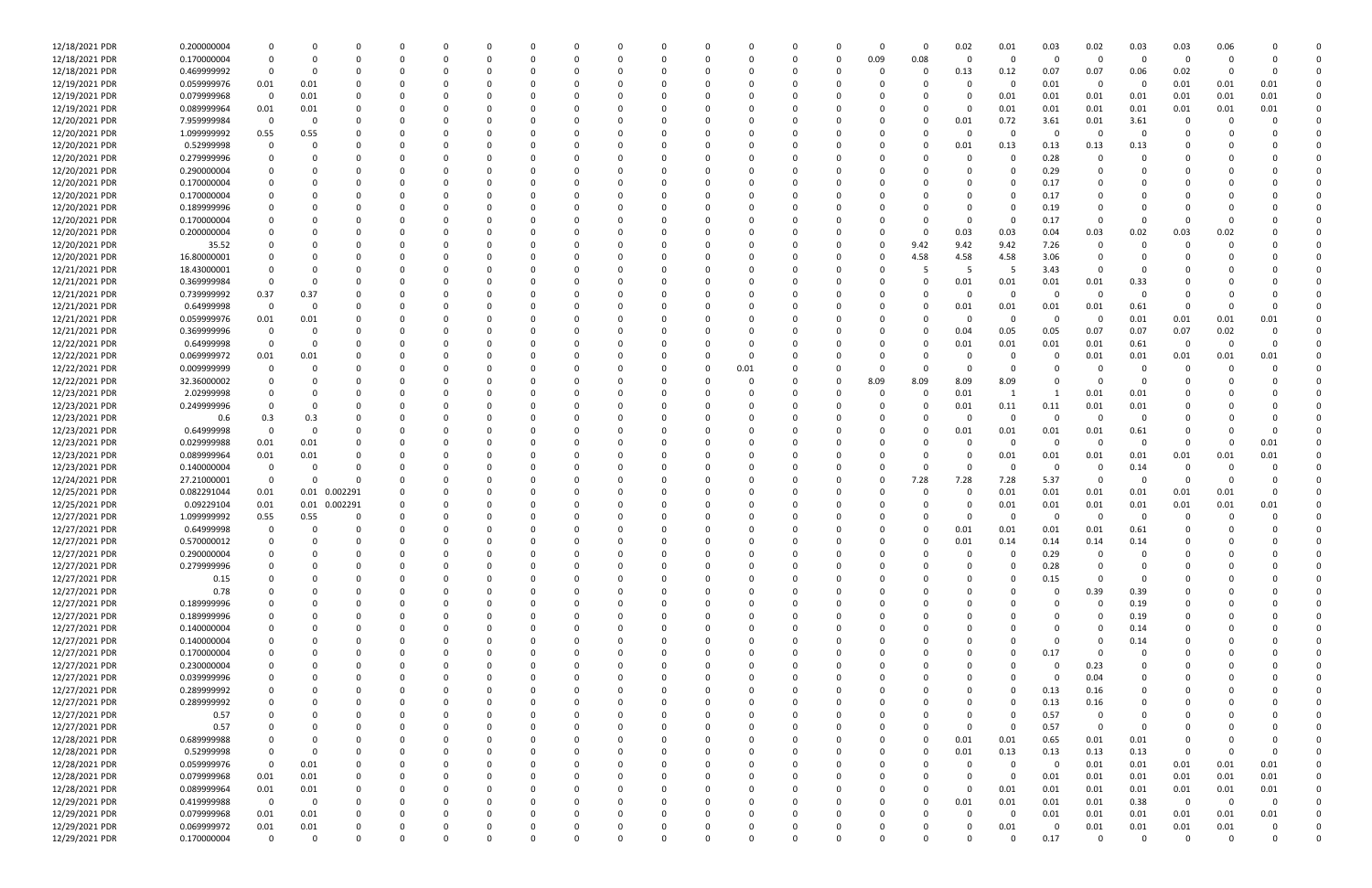| 12/29/2021 PDR | 0.279999996 | 0           |          | <sup>0</sup> |          | 0            |          | <sup>0</sup> |             | n            | 0            |          | 0           |          | 0        |            |          | 0           | 0.28        | $\Omega$ | n        | <sup>0</sup>            |          |   |  |
|----------------|-------------|-------------|----------|--------------|----------|--------------|----------|--------------|-------------|--------------|--------------|----------|-------------|----------|----------|------------|----------|-------------|-------------|----------|----------|-------------------------|----------|---|--|
| 12/29/2021 PDR | 0.290000004 | $\mathbf 0$ |          |              |          | $\Omega$     |          |              | $\Omega$    |              | $\Omega$     |          | $\Omega$    |          | $\Omega$ |            |          | $\Omega$    | 0.29        | $\Omega$ | $\Omega$ | $\Omega$                |          |   |  |
|                |             |             |          |              |          |              |          |              |             |              |              |          |             |          |          |            |          |             |             |          |          |                         |          |   |  |
| 12/29/2021 PDR | 0.129999996 |             |          |              |          |              |          |              |             |              | - 0          |          |             |          |          |            |          |             | $\Omega$    | 0.13     |          |                         |          |   |  |
| 12/29/2021 PDR | 0.140000004 |             |          |              |          |              |          |              |             |              |              |          |             |          |          |            |          |             | -0          | - 0      | 0.14     |                         |          |   |  |
| 12/29/2021 PDR | 0.140000004 |             |          |              |          |              |          |              |             |              |              |          |             |          |          |            |          |             | -0          |          | 0.14     |                         |          |   |  |
| 12/29/2021 PDR | 0.189999996 | 0           |          |              |          | <sup>0</sup> |          |              |             |              | - 0          |          |             |          |          |            |          | 0           | 0.19        |          | $\Omega$ |                         |          |   |  |
|                |             |             |          |              |          |              |          |              |             |              |              |          |             |          |          |            |          |             |             |          |          |                         |          |   |  |
| 12/29/2021 PDR | 0.189999996 | 0           |          |              |          | <sup>0</sup> |          |              |             |              |              |          |             |          |          |            |          | 0           | 0.19        |          |          |                         |          |   |  |
| 12/29/2021 PDR | 0.24        |             |          |              |          |              |          |              |             |              |              |          |             |          |          |            |          | $\Omega$    | 0.24        |          |          |                         |          |   |  |
| 12/29/2021 PDR | 0.57        |             |          |              |          |              |          |              |             |              |              |          |             |          |          |            |          | 0           | 0.57        |          |          |                         |          |   |  |
| 12/29/2021 PDR | 0.57        |             |          |              |          |              |          |              |             |              |              |          |             |          |          |            |          | 0           | 0.57        |          |          |                         |          |   |  |
|                |             |             |          |              |          |              |          |              |             |              |              |          |             |          |          |            |          |             |             |          |          |                         |          |   |  |
| 12/29/2021 PDR | 0.170000004 | $\Omega$    |          |              |          |              |          |              |             |              |              |          |             |          |          |            |          |             | 0.17        |          |          |                         |          |   |  |
| 12/30/2021 PDR | 0.72        | 0.36        | 0.36     |              |          | 0            |          |              |             |              | 0            |          |             |          |          |            |          | 0           | $\Omega$    | - 0      | - 0      | 0                       | 0        |   |  |
| 12/30/2021 PDR | 0.069999972 | 0.01        | $0.01\,$ |              |          |              |          |              |             |              |              |          |             |          |          |            |          | 0           | 0.01        | 0.01     | 0.01     | 0.01                    | 0.01     |   |  |
| 12/30/2021 PDR | 0.079999968 | 0.01        | 0.01     |              |          |              |          |              |             |              |              |          |             |          |          |            |          | 0.01        | 0.01        | 0.01     | 0.01     | 0.01                    | 0.01     |   |  |
|                |             |             |          |              |          |              |          |              |             |              |              |          |             |          |          |            |          |             |             |          |          |                         |          |   |  |
| 12/31/2021 PDR | 1.610000004 | 0           |          |              |          |              |          |              |             |              |              |          |             |          |          |            |          | 0           | 0.76        | 0.08     | 0.77     | $\overline{\mathbf{0}}$ |          |   |  |
| 1/2/2021 PDR   | 0.029999988 | 0           |          |              |          |              |          |              |             |              |              |          |             |          |          |            |          | 0           | 0           | 0.01     | 0.01     | 0.01                    |          |   |  |
| 1/4/2021 PDR   | 7.340000004 |             |          |              |          |              |          |              |             |              |              |          |             |          |          |            |          | 7.34        | -0          | - 0      | 0        | 0                       |          |   |  |
| 1/4/2021 PDR   | 1.269999996 | 0           |          |              |          |              |          |              |             |              |              |          |             |          |          |            |          | 1.27        | 0           | - 0      | $\Omega$ |                         |          |   |  |
|                |             |             |          |              |          |              |          |              |             |              |              |          |             |          |          |            |          |             |             |          |          |                         |          |   |  |
| 1/5/2021 PDR   | 0.04999998  | 0           |          |              |          |              |          |              |             |              |              |          |             |          |          | O          | 0.01     | 0.01        | 0.01        | 0.01     | 0.01     |                         |          |   |  |
| 1/5/2021 PDR   | 0.04999998  | 0           |          |              |          |              |          |              |             |              |              |          |             |          |          |            | 0.01     | 0.01        | 0.01        | 0.01     | 0.01     |                         |          |   |  |
| 1/5/2021 PDR   | 0.559999992 |             |          |              |          |              |          |              |             |              |              |          |             |          |          |            |          | 0.28        | 0.28        |          |          |                         |          |   |  |
| 1/5/2021 PDR   | 2.499999996 |             |          |              |          |              |          |              |             |              |              |          |             |          |          |            |          | 2.5         | 0           |          |          |                         |          |   |  |
|                |             |             |          |              |          |              |          |              |             |              |              |          |             |          |          |            |          |             |             |          |          |                         |          |   |  |
| 1/5/2021 PDR   | 5.000000004 |             |          |              |          |              |          |              |             |              |              |          |             |          |          |            |          | -5          |             |          |          |                         |          |   |  |
| 1/6/2021 PDR   | 2.800000008 | 0           |          |              |          |              |          |              |             |              |              |          |             |          |          |            | 1.4      | 1.4         |             |          |          |                         |          |   |  |
| 1/6/2021 PDR   | 0.42        | 0           |          |              |          |              |          |              |             |              | 0            |          |             |          |          |            | 0.21     | 0.21        |             |          |          |                         |          |   |  |
| 1/6/2021 PDR   | 0.84        |             |          |              |          |              |          |              |             |              |              |          |             |          |          | O          | 0.42     | 0.42        |             |          | 0        |                         |          |   |  |
|                |             |             |          |              |          |              |          |              |             |              |              |          |             |          |          |            |          |             |             |          |          |                         |          |   |  |
| 1/6/2021 PDR   | 0.009999996 |             |          |              |          |              |          |              |             |              |              |          |             |          |          |            |          | 0           | $\Omega$    |          | 0.01     |                         |          |   |  |
| 1/7/2021 PDR   | 0.42        |             |          |              |          |              |          |              |             |              | -0           |          |             |          |          |            | 0.21     | 0.21        | $\Omega$    |          |          |                         |          |   |  |
| 1/9/2021 PDR   | 0.029999988 |             |          |              |          |              |          |              |             |              | $\Omega$     |          |             |          |          |            |          | 0.01        | 0.01        | 0.01     | $\Omega$ | 0                       |          |   |  |
| 1/11/2021 PDR  | 0.04999998  |             |          |              |          |              |          |              |             |              |              |          |             |          |          |            |          | 0.01        | 0.01        | 0.01     | 0.01     | 0.01                    |          |   |  |
|                |             |             |          |              |          |              |          |              |             |              |              |          |             |          |          |            |          |             |             |          |          |                         |          |   |  |
| 1/11/2021 PDR  | 0.140000004 | 0           |          |              |          |              |          |              |             |              | - 0          |          |             |          |          |            |          | 0           | $\Omega$    | - 0      | 0.14     | 0                       |          |   |  |
| 1/11/2021 PDR  | 9.39        | 0           |          |              |          |              |          |              |             |              |              |          |             |          |          |            |          | 9.39        | 0           | - 0      | 0        |                         |          |   |  |
| 1/11/2021 PDR  | 0.920000016 |             |          |              |          |              |          |              |             |              |              |          |             |          |          |            |          | 0.23        | 0.23        | 0.23     | 0.23     |                         |          |   |  |
| 1/12/2021 PDR  | 1.219999992 |             |          |              |          |              |          |              |             |              |              |          |             |          |          |            |          |             |             |          |          |                         |          |   |  |
|                |             |             |          |              |          |              |          |              |             |              |              |          |             |          |          |            | 0.61     | 0.61        |             |          |          |                         |          |   |  |
| 1/12/2021 PDR  | 3.72        |             |          |              |          |              |          |              |             |              |              |          |             |          |          | 0          | 1.86     | 1.86        |             |          |          |                         |          |   |  |
| 1/12/2021 PDR  | 0.84        |             |          |              |          |              |          |              |             |              |              |          |             |          |          | O          | 0.42     | 0.42        |             |          |          |                         |          |   |  |
| 1/12/2021 PDR  | 2.539999992 |             |          |              |          |              |          |              |             |              |              |          |             |          |          | 0          | 1.27     | 1.27        | $\Omega$    |          |          |                         |          |   |  |
| 1/13/2021 PDR  | 0.099999996 |             |          |              |          |              |          |              |             |              |              |          |             |          |          |            |          | 0           |             |          |          |                         |          |   |  |
|                |             |             |          |              |          |              |          |              |             |              |              |          |             |          |          |            |          |             | 0.1         |          |          |                         |          |   |  |
| 1/13/2021 PDR  | 0.140000004 |             |          |              |          |              |          |              |             |              |              |          |             |          |          |            |          | 0           | 0.14        |          |          |                         |          |   |  |
| 1/13/2021 PDR  | 1.400000004 | $\Omega$    |          |              |          |              |          |              |             |              | $\Omega$     |          |             |          |          |            |          | 1.4         | $\Omega$    |          |          |                         |          |   |  |
| 1/13/2021 PDR  | 0.309999996 | 0           |          |              |          |              |          |              |             | 0            |              |          | $\Omega$    |          |          | O          |          | 0.31        |             |          |          | O                       |          |   |  |
| 1/13/2021 PDR  | 1.179999996 | 0           | $\Omega$ | $\Omega$     | $\Omega$ | 0            |          | $\Omega$     | $\Omega$    | <sup>0</sup> | $\Omega$     | $\Omega$ | 0           | $\Omega$ | 0        | 0          | $\Omega$ | 1.18        | $\mathbf 0$ | $\Omega$ | $\Omega$ | 0                       |          |   |  |
|                |             |             |          |              |          |              |          |              |             |              |              |          |             |          |          |            |          |             |             |          |          |                         |          |   |  |
| 1/13/2021 PDR  | 1.454583333 | 0           |          |              |          | 0            |          |              |             |              | $\Omega$     |          | $\Omega$    |          |          | 0 1.454583 |          | 0           | $\Omega$    |          |          |                         |          |   |  |
| 1/14/2021 PDR  | 4.960000008 | 0           |          |              |          | $\Omega$     |          |              |             |              | 0            |          | $\Omega$    |          | $\Omega$ | 0          | 2.48     | 2.48        | $\Omega$    |          |          | 0                       |          |   |  |
| 1/14/2021 PDR  | 18.78       | 0           |          |              |          |              |          |              |             |              | $\Omega$     |          | 0           |          | 0        | O          | 9.39     | 9.39        |             |          |          | 0                       |          |   |  |
| 1/15/2021 PDR  | 2.800000008 | $\Omega$    |          |              |          |              |          |              |             |              | 0            |          |             |          |          | 0          |          |             |             |          |          |                         |          |   |  |
|                |             |             |          |              |          |              |          |              |             |              |              |          |             |          |          |            | 1.4      | 1.4         |             |          |          |                         |          |   |  |
| 1/18/2021 PDR  | 9.39        | 0           |          |              |          |              |          |              |             |              | 0            |          | 0           |          |          | 0          |          | 9.39        | 0           |          |          | <sup>0</sup>            |          |   |  |
| 1/19/2021 PDR  | 0.140000004 | 0           |          |              |          | 0            |          |              |             |              | 0            |          | 0           |          | 0        | 0          |          | 0           | 0.14        |          |          | 0                       |          |   |  |
| 1/19/2021 PDR  | 0.230000004 | $\mathbf 0$ |          | $\Omega$     |          | 0            |          |              | 0           |              | $\Omega$     |          | $\Omega$    |          |          | 0          | O        | 0.23        | 0           |          | $\Omega$ | 0                       |          |   |  |
| 1/19/2021 PDR  | 1.269999996 |             |          | $\Omega$     |          | 0            |          |              |             |              |              |          | 0           |          |          | 0          | 0        | 1.27        | $\Omega$    |          | 0        |                         |          |   |  |
|                |             | 0           |          |              | 0        |              |          |              | 0           |              | 0            |          |             |          | 0        |            |          |             |             |          |          | 0                       |          |   |  |
| 1/20/2021 PDR  | 0.609999996 | 0           |          |              |          | <sup>0</sup> |          |              |             |              | 0            |          | 0           |          |          | 0          |          | 0.61        |             |          |          | 0                       |          |   |  |
| 1/20/2021 PDR  | 9.39        | $\Omega$    |          |              |          |              |          |              |             |              | 0            |          | 0           |          |          | 0          |          | 9.39        | $\Omega$    |          |          |                         |          |   |  |
| 1/21/2021 PDR  | 0.21        | 0           |          |              |          |              |          |              | O           |              | 0            |          | 0           |          |          | 0          |          | 0.21        | $\Omega$    |          |          |                         |          |   |  |
|                |             |             |          |              |          |              |          |              |             |              |              |          |             |          |          |            |          |             |             |          |          |                         |          |   |  |
| 1/21/2021 PDR  | 0.460000008 | 0           |          |              |          | 0            |          |              | 0           |              | 0            |          | 0           |          | 0        | 0          |          | 0.23        | 0.23        | 0        |          | 0                       |          |   |  |
| 1/22/2021 PDR  | 1.179999996 | 0           |          |              |          | 0            |          |              |             |              | $\Omega$     |          | 0           |          |          | 0          |          | 1.18        | $\mathbf 0$ | 0        | $\Omega$ | 0                       |          |   |  |
| 1/23/2021 PDR  | 0.029999988 | 0           |          |              |          | $\Omega$     |          |              | 0           |              | $\Omega$     |          | $\Omega$    |          |          |            |          | 0.01        | $0.01\,$    | 0.01     | $\Omega$ | 0                       |          |   |  |
| 1/25/2021 PDR  | 0.099999996 | 0           |          |              |          | <sup>0</sup> |          |              | 0           |              | 0            |          | 0           |          |          |            |          | 0           | 0.1         | $\Omega$ | 0        | 0                       |          |   |  |
|                |             |             |          |              |          |              |          |              |             |              |              |          |             |          |          |            |          |             |             |          |          |                         |          |   |  |
| 1/25/2021 PDR  | 0.279999996 | 0           |          |              |          |              |          |              |             |              | $\Omega$     |          |             |          |          |            |          | $\mathbf 0$ | $\Omega$    | $\Omega$ | 0.28     |                         |          |   |  |
| 1/26/2021 PDR  | 0.039999984 | 0           |          |              |          |              |          |              | 0           |              | 0            |          |             |          |          |            |          | 0.01        | 0.01        | 0.01     | 0.01     |                         |          |   |  |
| 1/26/2021 PDR  | 0.047499999 | 0           |          |              |          |              |          | 0            | 0.0475      |              | 0            |          | 0           |          |          |            |          | 0           | 0           | $\Omega$ | 0        |                         |          |   |  |
| 1/26/2021 PDR  | 0.069999999 | 0           |          |              |          |              |          | 0            | 0.07        |              | 0            |          |             |          |          |            |          | $\Omega$    |             |          |          |                         |          |   |  |
|                |             |             |          |              |          |              |          |              |             |              |              |          |             |          |          |            |          |             |             |          |          |                         |          |   |  |
| 1/26/2021 PDR  | 1.400000004 | 0           |          |              |          | 0            |          |              | 0           |              | $\Omega$     |          | 0           |          |          |            |          | 1.4         | $\Omega$    |          | $\Omega$ | 0                       |          |   |  |
| 1/26/2021 PDR  | 0.309999996 | 0           |          |              |          |              |          |              |             |              | 0            |          | 0           |          |          |            |          | 0.31        |             |          |          |                         |          |   |  |
| 1/26/2021 PDR  | 2.480000004 | 0           |          |              |          |              |          |              |             |              | 0            |          | 0           |          |          |            |          | 2.48        |             |          |          |                         |          |   |  |
| 1/27/2021 PDR  | 1.219999992 | $\mathbf 0$ | $\Omega$ | $\mathbf{0}$ | $\Omega$ | 0            | $\Omega$ | $\Omega$     | $\mathbf 0$ | $\Omega$     | $\mathsf{O}$ | $\Omega$ | $\mathbf 0$ | $\Omega$ | $\Omega$ | 0          | 0.61     | 0.61        | $\Omega$    | $\Omega$ | $\Omega$ | 0                       | $\Omega$ | 0 |  |
|                |             |             |          |              |          |              |          |              |             |              |              |          |             |          |          |            |          |             |             |          |          |                         |          |   |  |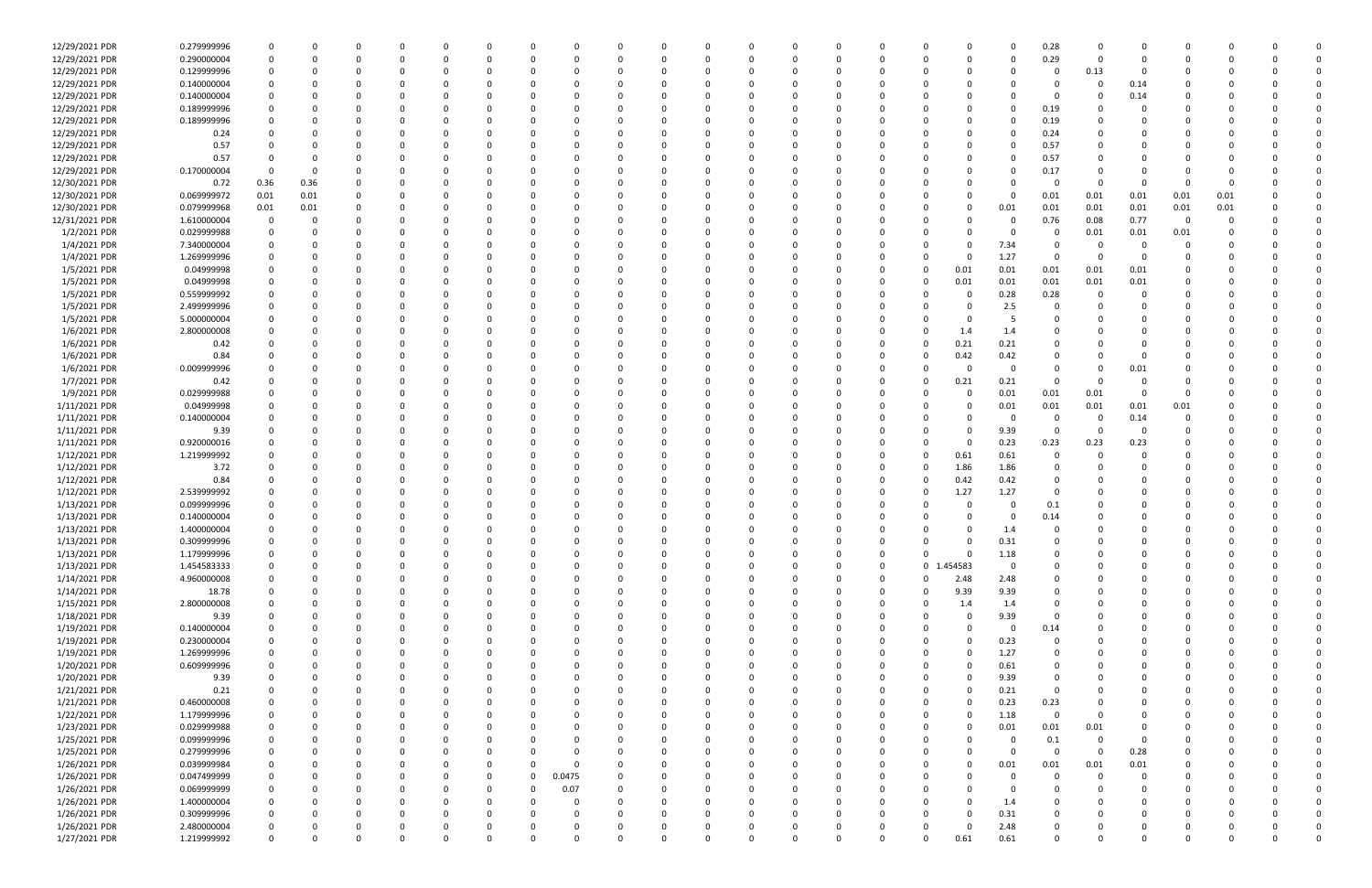| 1/27/2021 PDR | 6.340000008 |                         |              |              |          |          |          |       |       |          |              | 0           |              |          |          |             | 3.17     | 3.17        | $\Omega$    |                     | $\Omega$       |                         |      |              |  |
|---------------|-------------|-------------------------|--------------|--------------|----------|----------|----------|-------|-------|----------|--------------|-------------|--------------|----------|----------|-------------|----------|-------------|-------------|---------------------|----------------|-------------------------|------|--------------|--|
| 1/28/2021 PDR | 0.033333331 | $\Omega$                | <sup>0</sup> | <sup>0</sup> | $\Omega$ |          |          | 0     |       | O        | <sup>0</sup> | 0           |              | 0        | 0        |             |          | 0           |             | 0 0.004167 0.029167 |                | 0                       |      |              |  |
| 1/28/2021 PDR | 0.083333331 |                         |              |              |          |          |          |       |       |          |              |             |              |          |          |             |          | 0           |             | 0 0.010417 0.072917 |                |                         |      |              |  |
| 1/28/2021 PDR | 0.083333331 |                         |              |              |          |          |          |       |       |          |              |             |              |          |          |             |          | $\mathbf 0$ |             | 0 0.010417 0.072917 |                |                         |      |              |  |
|               |             |                         |              |              |          |          |          |       |       |          |              |             |              |          |          |             |          |             |             |                     |                |                         |      |              |  |
| 1/28/2021 PDR | 0.920000016 |                         |              |              |          |          |          |       |       |          |              | - 0         |              |          |          |             | 0.23     | 0.23        | 0.23        | 0.23                | 0              |                         |      |              |  |
| 1/28/2021 PDR | 14.68000001 |                         |              |              |          |          |          |       |       |          |              |             |              |          |          |             | 7.34     | 7.34        | 0           |                     |                |                         |      |              |  |
| 1/28/2021 PDR | 0.42        |                         |              |              |          |          |          |       |       |          |              |             |              |          |          |             | 0.21     | 0.21        | 0           |                     |                |                         |      |              |  |
| 1/28/2021 PDR | 3.72        |                         |              |              |          |          |          |       |       |          |              | 0           |              |          | 0        |             | 1.86     | 1.86        | $\Omega$    |                     |                |                         |      |              |  |
| 1/29/2021 PDR | 2.480000004 |                         |              |              |          |          |          |       |       |          |              |             |              |          |          |             |          | 2.48        | 0           |                     |                |                         |      |              |  |
| 1/29/2021 PDR | 1.179999996 |                         |              |              |          |          |          |       |       |          |              |             |              |          |          |             |          | 1.18        | 0           |                     |                |                         |      |              |  |
|               |             |                         |              |              |          |          |          |       |       |          |              |             |              |          |          |             |          |             |             |                     |                |                         |      |              |  |
| 1/31/2021 PDR | 0.009999996 |                         |              |              |          |          |          |       |       |          |              | 0           |              |          |          |             | 0        | 0.01        | 0           |                     |                |                         |      |              |  |
| 2/1/2021 PDR  | 3.730000008 |                         |              |              |          |          |          |       |       |          |              |             |              |          |          |             | 1.4      | 1.4         | 0.93        |                     |                |                         |      |              |  |
| 2/2/2021 PDR  | 14.68000001 | 0                       |              |              |          |          |          |       |       |          |              | - 0         |              |          |          |             | 7.34     | 7.34        | 0           |                     |                |                         |      |              |  |
| 2/2/2021 PDR  | 2.539999992 | 0                       |              |              |          |          |          |       |       |          |              |             |              |          |          |             | 1.27     | 1.27        | 0           |                     |                | -0                      | -0   |              |  |
| 2/2/2021 PDR  | 0.04999998  | 0.01                    | 0.01         |              |          |          |          |       |       |          |              |             |              |          |          |             |          | 0           | -0          |                     | 0              | 0.01                    | 0.01 | 0.01         |  |
| 2/2/2021 PDR  | 0.039999984 | $\mathbf 0$             | $\Omega$     |              |          |          |          |       |       |          |              |             |              |          |          |             |          | 0.01        | 0.01        |                     | 0              | 0.01                    | 0.01 | $\Omega$     |  |
| 2/2/2021 PDR  | 0.04999998  | 0.01                    | 0.01         |              |          |          |          |       |       |          |              | - 0         |              |          |          |             |          | 0           | 0           |                     | - 0            | 0.01                    | 0.01 | 0.01         |  |
|               |             |                         |              |              |          |          |          |       |       |          |              |             |              |          |          |             |          |             |             |                     |                |                         |      |              |  |
| 2/3/2021 PDR  | 0.420208333 | - 0                     |              |              |          |          |          |       |       |          |              | 0           |              |          | C        | $\mathbf 0$ | 0.420208 |             | 0           | - 0                 | - 0            | - 0                     | 0    |              |  |
| 2/3/2021 PDR  | 0.059999976 |                         |              |              |          |          |          |       |       |          |              | - 0         |              |          |          |             |          | 0.01        | 0.01        | 0.01                | 0.01           | 0.01                    | 0.01 |              |  |
| 2/3/2021 PDR  | 0.039999984 |                         |              |              |          |          |          |       |       |          |              |             |              |          |          |             |          | 0.01        | 0.01        | $\Omega$            | - 0            | 0.01                    | 0.01 |              |  |
| 2/3/2021 PDR  | 0.124999995 |                         |              |              |          |          | 0        | 0.025 |       |          |              |             |              |          |          |             |          |             | 0           | 0.1                 |                |                         |      |              |  |
| 2/3/2021 PDR  | 0.039999999 |                         |              |              |          |          |          | 0.04  |       |          |              |             |              |          |          |             |          |             | 0           |                     |                |                         |      |              |  |
| 2/3/2021 PDR  | 2.499999996 |                         |              |              |          |          |          |       |       |          |              |             |              |          |          |             |          | 2.5         | 0           |                     |                |                         |      |              |  |
|               |             |                         |              |              |          |          |          |       |       |          |              |             |              |          |          |             |          |             |             |                     |                |                         |      |              |  |
| 2/4/2021 PDR  | 1.02        |                         |              |              |          |          |          |       |       |          |              |             |              |          |          |             |          | 0.61        | 0.41        |                     |                |                         |      |              |  |
| 2/4/2021 PDR  | 2.330000004 |                         |              |              |          |          |          |       |       |          |              |             |              |          |          |             |          | 1.4         | 0.93        |                     |                |                         |      |              |  |
| 2/4/2021 PDR  | 0.350000004 |                         |              |              |          |          |          |       |       |          |              |             |              |          |          |             |          | 0.21        | 0.14        |                     |                |                         |      |              |  |
| 2/4/2021 PDR  | 2.13        | -0                      |              |              |          |          |          |       |       |          |              |             |              |          |          |             |          | 1.27        | 0.86        |                     | - 0            | -0                      |      |              |  |
| 2/5/2021 PDR  | 0.04999998  | 0.01                    |              |              |          |          |          |       |       |          |              |             |              |          |          |             |          | 0           | 0           |                     | 0.01           | 0.01                    | 0.01 | 0.01         |  |
| 2/5/2021 PDR  | 0.170000004 | 0                       |              |              |          |          |          |       |       |          |              |             |              |          |          |             |          | 0           | 0.17        |                     | O              | O                       |      |              |  |
| 2/5/2021 PDR  | 7.340000004 | - 0                     |              |              |          |          |          |       |       |          |              |             |              |          |          |             |          | 7.34        | 0           | - 0                 | റ              | 0                       |      |              |  |
|               |             |                         |              |              |          |          |          |       |       |          |              |             |              |          |          |             |          |             |             |                     |                |                         |      |              |  |
| 2/6/2021 PDR  | 0.089999964 | 0.01                    | 0.01         |              |          |          |          |       |       |          |              | 0           |              |          |          |             |          | 0.01        | 0.01        | 0.01                | 0.01           | 0.01                    | 0.01 | 0.01         |  |
| 2/7/2021 PDR  | 0.089999964 | 0.01                    | 0.01         |              |          |          |          |       |       |          |              | - 0         |              |          |          |             |          | 0.01        | 0.01        | 0.01                | 0.01           | 0.01                    | 0.01 | 0.01         |  |
| 2/8/2021 PDR  | 1.629999996 | $\overline{0}$          | $\Omega$     |              |          |          |          |       |       |          |              | - 0         |              |          |          |             | 0.61     | 0.61        | 0.41        |                     |                |                         |      |              |  |
| 2/8/2021 PDR  | 0.019999992 | 0.01                    | 0.01         |              |          |          |          |       |       |          |              |             |              |          |          |             |          | 0           | 0           |                     |                |                         |      |              |  |
| 2/9/2021 PDR  | 4.339999992 | - 0                     |              |              |          |          |          |       |       |          |              |             |              |          | C        | 1.18        | 1.18     | 1.18        | 0.8         |                     |                |                         |      |              |  |
| 2/9/2021 PDR  | 4.959999996 | 0                       | $\Omega$     |              |          |          |          |       |       |          |              | - 0         |              |          | 0        |             | 1.86     | 1.86        | 1.24        |                     |                | -0                      |      |              |  |
|               |             |                         |              |              |          |          |          |       |       |          |              |             |              |          |          |             |          |             |             |                     |                |                         |      |              |  |
| 2/9/2021 PDR  | 0.04999998  | 0.01                    | 0.01         |              |          |          |          |       |       |          |              |             |              |          |          |             |          |             | 0           |                     | 0              | 0.01                    | 0.01 | 0.01         |  |
| 2/9/2021 PDR  | 0.04999998  | 0.01                    | 0.01         |              |          |          |          |       |       |          |              |             |              |          |          |             |          |             | $\Omega$    |                     | O              | 0.01                    | 0.01 | 0.01         |  |
| 2/9/2021 PDR  | 0.04999998  | 0.01                    | 0.01         |              |          |          |          |       |       |          |              |             |              |          |          |             |          |             |             |                     |                | 0.01                    | 0.01 | 0.01         |  |
| 2/9/2021 PDR  | 0.059999976 | 0.01                    | 0.01         |              |          |          |          |       |       |          |              | - 0         |              |          |          |             |          |             | 0           |                     | 0.01           | 0.01                    | 0.01 | 0.01         |  |
| 2/9/2021 PDR  | 0.019999992 | $0.01\,$                | 0.01         |              |          |          |          |       |       |          |              |             |              |          |          |             |          |             |             |                     |                |                         |      |              |  |
| 2/10/2021 PDR | 0.140000004 | $\mathbf 0$             | $\Omega$     | $\Omega$     | $\Omega$ | $\Omega$ | $\Omega$ | 0     |       | $\Omega$ | $\Omega$     | $\Omega$    | $\Omega$     | $\Omega$ | $\Omega$ |             | $\Omega$ | $\mathbf 0$ | 0.14        | $\Omega$            | $\Omega$       | $\Omega$                |      |              |  |
| 2/10/2021 PDR | 0.322499985 | 0                       | <sup>0</sup> | 0            |          |          | $\Omega$ | 0     |       | 0        | 0            | $\Omega$    | <sup>0</sup> | $\Omega$ | 0        | $\Omega$    | 0.035    | 0.2725      | $\mathbf 0$ | 0.015               | $\Omega$       | 0                       |      |              |  |
|               |             |                         |              |              |          |          |          |       |       |          |              |             |              |          |          |             |          |             |             |                     |                |                         |      |              |  |
| 2/10/2021 PDR | 0.13749999  | 0                       |              |              |          |          |          | 0     |       |          | 0            | 0           |              |          | 0        |             | 0        | 0.11        | 0           | 0.0275              | 0              | O                       |      |              |  |
| 2/10/2021 PDR | 0.13749999  | 0                       |              |              | $\Omega$ |          |          | 0     |       |          |              | $\Omega$    |              | 0        | 0        |             | $\Omega$ | 0.11        | $\Omega$    | 0.0275              | 0              | 0                       |      |              |  |
| 2/10/2021 PDR | 2.800000008 | $\mathbf 0$             | 0            |              |          |          |          |       |       |          |              | 0           |              |          |          |             | 1.4      | 1.4         | 0           | - 0                 | 0              | 0                       | 0    |              |  |
| 2/11/2021 PDR | 0.04999998  | 0.01                    | 0.01         |              |          |          |          |       |       |          |              | $\Omega$    |              |          |          |             | $\Omega$ | 0           | $\mathbf 0$ | $\Omega$            | $\mathbf 0$    | 0.01                    | 0.01 | 0.01         |  |
| 2/11/2021 PDR | 9.799999992 | $\mathbf 0$             | $\Omega$     |              |          |          |          |       |       |          |              | 0           |              |          |          |             | 2.5      | 2.5         | 2.4         | 2.4                 | $\overline{0}$ | 0                       | 0    |              |  |
| 2/11/2021 PDR | 0.700000008 | 0                       |              |              |          |          |          | 0     |       | 0        | 0            | 0           |              |          | 0        | $\Omega$    | 0.21     | 0.21        | 0.14        | 0.14                | $\mathbf 0$    | 0                       |      |              |  |
| 2/12/2021 PDR |             | 0                       |              |              |          |          |          |       |       |          |              | 0           |              |          |          |             |          |             |             | 0.03                |                |                         |      |              |  |
|               | 0.15        |                         |              |              |          |          |          | -0    |       |          |              |             |              |          | 0        |             | 0.03     | 0.03        | 0.03        |                     | 0.03           | 0                       |      |              |  |
| 2/12/2021 PDR | 9.999999996 | $\Omega$                |              |              |          |          |          |       |       |          |              | 0           |              |          |          |             | 0.3      | 2.5         | 2.4         | 2.4                 | 2.4            |                         |      |              |  |
| 2/12/2021 PDR | 0.40000002  | 0                       |              |              |          |          |          |       |       |          |              | $\Omega$    |              |          |          |             | 0.08     | 0.08        | 0.08        | 0.08                | 0.08           | 0                       |      |              |  |
| 2/12/2021 PDR | 5.079999996 | $\mathbf 0$             |              |              |          |          |          |       |       |          |              | 0           |              |          |          |             | 1.27     | 1.27        | 0.86        | 0.86                | 0.82           | $\overline{0}$          |      | <sup>0</sup> |  |
| 2/12/2021 PDR | 0.04999998  | 0.01                    | 0.01         |              |          |          |          |       |       |          |              | 0           |              |          | 0        |             |          | $\mathbf 0$ | $\mathbf 0$ | $\mathbf 0$         | 0              | 0.01                    | 0.01 | 0.01         |  |
| 2/12/2021 PDR | 0.099999996 | $\overline{\mathbf{0}}$ | 0            |              |          |          |          | 0     |       |          |              | 0           |              | 0        | 0        |             |          | 0           | 0.1         | 0                   | - 0            | $\overline{\mathbf{0}}$ | 0    | $\Omega$     |  |
| 2/13/2021 PDR | 0.069999972 | 0.01                    | 0.01         |              |          |          |          | 0     |       |          |              | 0           |              |          | 0        |             |          | 0           | $\mathbf 0$ | 0.01                | 0.01           | 0.01                    | 0.01 | 0.01         |  |
|               |             |                         |              |              |          |          |          |       |       |          |              |             |              |          |          |             |          |             |             |                     |                |                         |      |              |  |
| 2/13/2021 PDR | 0.079999968 | 0.01                    | 0.01         |              |          |          |          | 0     |       |          |              | $\Omega$    |              | 0        |          |             | $\Omega$ | 0.01        | 0.01        | 0.01                | 0.01           | 0.01                    | 0.01 |              |  |
| 2/13/2021 PDR | 0.069999972 | $\mathbf 0$             | 0.01         |              |          |          |          |       |       |          |              | $\Omega$    |              |          |          |             | ი        | 0.01        | 0.01        | 0.01                | 0.01           | 0.01                    | 0.01 |              |  |
| 2/13/2021 PDR | 0.149999994 | 0                       | 0            |              |          |          |          |       |       |          |              | -0          |              |          |          |             |          | 0.075       | 0.075       | 0                   | 0              | $\Omega$                | 0    |              |  |
| 2/13/2021 PDR | 0.149999994 | 0                       |              |              |          |          |          |       |       |          |              | $\Omega$    |              |          |          |             | 0        | 0.075       | 0.075       | $\Omega$            | 0              | 0                       |      |              |  |
| 2/13/2021 PDR | 0.284999994 | 0                       |              |              |          |          |          |       |       |          |              | 0           |              |          |          |             |          | 0.1425      | 0.1425      | $\Omega$            | 0              |                         |      |              |  |
| 2/13/2021 PDR | 0.284999994 | 0                       |              |              |          |          |          |       |       |          | 0            | 0           |              |          |          |             |          | 0.1425      | 0.1425      |                     | 0              | 0                       |      |              |  |
| 2/13/2021 PDR | 0.194999994 | 0                       |              |              |          |          |          | 0     |       |          | 0            | $\Omega$    |              |          |          |             | 0        |             | 0.0975      |                     | 0              | 0                       |      |              |  |
|               |             |                         |              |              |          |          |          |       |       |          |              |             |              |          |          |             |          | 0.0975      |             |                     |                |                         |      |              |  |
| 2/13/2021 PDR | 0.867499982 | 0                       |              |              |          |          | 0        | 0.22  | 0.215 | 0.2125   | 0.22         | 0           |              |          |          |             |          |             | 0           |                     | 0              |                         |      |              |  |
| 2/13/2021 PDR | 1.117499982 | $\mathbf 0$             | $\Omega$     | $\Omega$     |          | $\Omega$ | $\Omega$ | 0.28  | 0.28  | 0.28     | 0.2775       | $\mathbf 0$ | $\Omega$     | $\Omega$ | $\Omega$ |             | $\Omega$ |             | $\mathbf 0$ | $\Omega$            | $\Omega$       | $\Omega$                |      | $\Omega$     |  |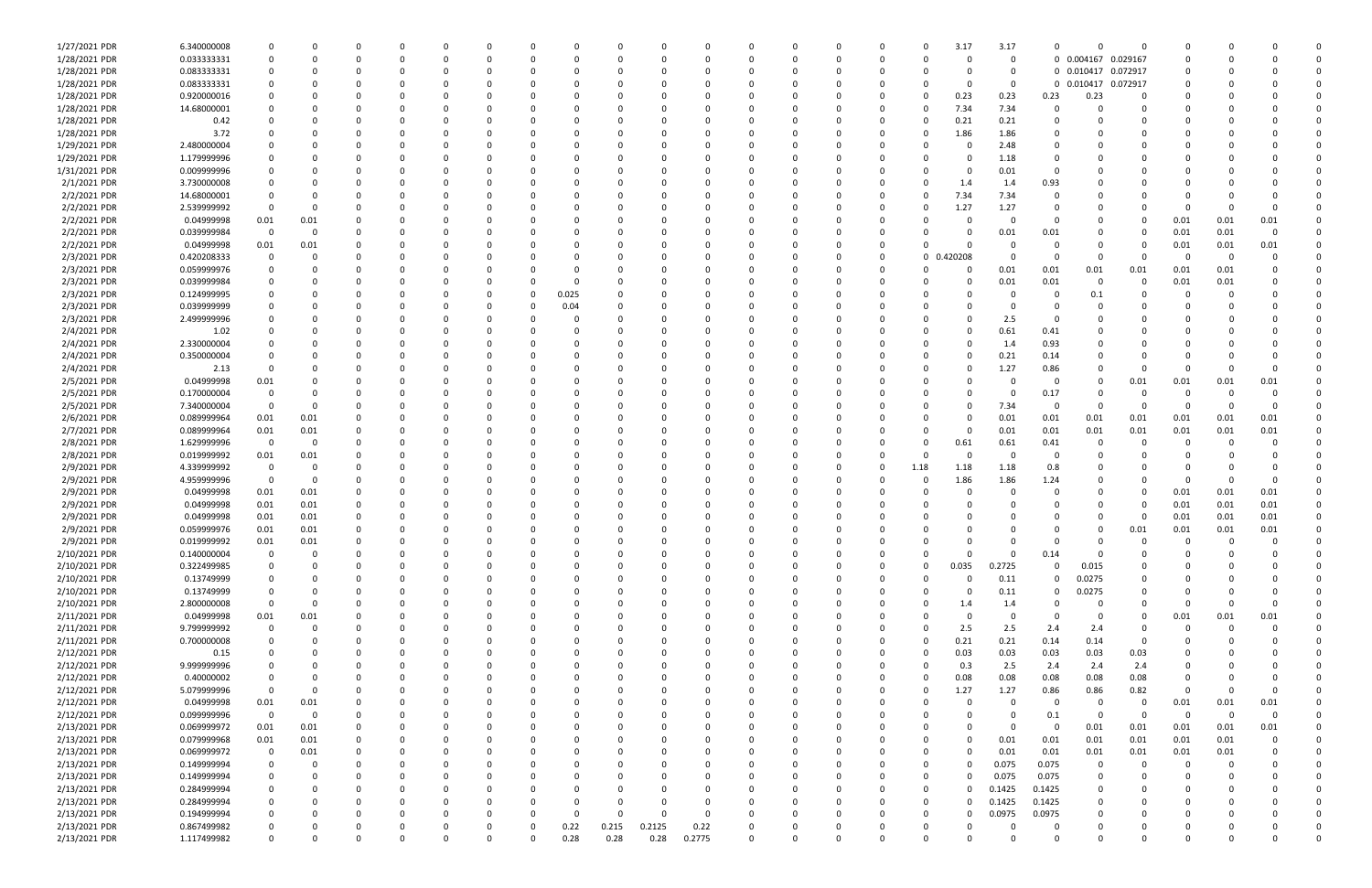| 2/13/2021 PDR                  | 0.639999984 |          |          |          |          |          |   | 0            | 0.16       | 0.16     | 0.16 | 0.16     |          |   |          |                  | O                      | $\Omega$ |               |            |          |          |      |  |
|--------------------------------|-------------|----------|----------|----------|----------|----------|---|--------------|------------|----------|------|----------|----------|---|----------|------------------|------------------------|----------|---------------|------------|----------|----------|------|--|
| 2/13/2021 PDR                  | 0.044999994 |          |          | $\Omega$ | $\Omega$ | $\Omega$ |   | 0            | $\sqrt{ }$ | 0        |      | 0        | - 0      | 0 | 0        |                  | 0.0225<br>0            | 0.0225   | $\Omega$      | $\Omega$   | 0        |          |      |  |
| 2/14/2021 PDR                  | 1.209999988 |          |          |          |          |          |   |              |            |          |      |          |          |   |          |                  | 0.2<br>n               | 0.41     | 0.405         | 0.195      |          |          |      |  |
| 2/14/2021 PDR                  | 0.319999993 |          |          |          |          |          |   |              |            |          |      |          |          |   |          |                  | 0.0525                 | 0.11     | 0.1075        | 0.05       |          |          |      |  |
| 2/14/2021 PDR                  | 1.209999988 |          |          |          |          |          |   |              |            |          |      |          |          |   |          |                  | 0.2<br>o               | 0.41     | 0.405         | 0.195      |          |          |      |  |
| 2/14/2021 PDR                  | 0.554999984 |          |          |          |          |          |   |              |            |          |      |          |          |   |          |                  | 0.0925                 | 0.185    | 0.1875        | 0.09       |          |          |      |  |
|                                |             |          |          |          |          |          |   |              |            |          |      |          |          |   |          |                  |                        |          |               |            |          |          |      |  |
| 2/14/2021 PDR                  | 0.734999984 |          |          |          |          |          |   |              |            |          |      |          |          |   |          |                  | 0.1225                 | 0.245    | 0.2475        | 0.12       |          |          |      |  |
| 2/14/2021 PDR                  | 0.734999984 |          |          |          |          |          |   |              |            |          |      |          |          |   |          |                  | 0.1225                 | 0.245    | 0.2475        | 0.12       |          |          |      |  |
| 2/14/2021 PDR                  | 0.734999984 |          |          |          |          |          |   |              |            |          |      |          |          |   |          |                  | 0.1225                 | 0.245    | 0.2475        | 0.12       |          |          |      |  |
| 2/14/2021 PDR                  | 0.699999993 |          |          |          |          |          |   |              |            |          |      |          |          |   |          |                  | 0.0875                 | 0.35     | 0.2625        | 0          |          |          |      |  |
| 2/14/2021 PDR                  | 0.429999987 |          |          |          |          |          |   |              |            |          |      |          |          |   |          |                  | 0.07<br>0              | 0.145    | 0.145         | 0.07       |          |          |      |  |
| 2/14/2021 PDR                  | 0.359999977 |          |          |          |          |          |   |              |            |          |      |          |          |   |          |                  | 0.06                   | 0.12     | 0.12          | 0.06       |          |          |      |  |
| 2/14/2021 PDR                  | 0.359999977 |          |          |          |          |          |   |              |            |          |      |          |          |   |          |                  | 0.06                   | 0.12     | 0.12          | 0.06       |          |          |      |  |
| 2/15/2021 PDR                  | 0.04999998  |          |          |          |          |          |   |              |            |          |      |          |          |   |          |                  | 0.01<br>0.01           | 0.01     | 0.01          | 0.01       |          |          |      |  |
| 2/15/2021 PDR                  | 0.029999988 | $0.01\,$ |          |          |          |          |   |              |            |          |      |          |          |   |          |                  | 0                      | 0        | - 0           | 0          | 0        | 0.01     | 0.01 |  |
|                                |             |          |          |          |          |          |   |              |            |          |      |          |          |   |          |                  |                        |          |               |            |          |          |      |  |
| 2/15/2021 PDR                  | 0.247499988 |          |          |          |          |          |   | 0            | 0.0225     |          |      |          |          |   |          |                  | 0.025                  | 0.1      | 0.075         | 0.025      | O        |          |      |  |
| 2/15/2021 PDR                  | 0.247499988 |          |          |          |          |          |   | 0            | 0.0225     |          |      |          |          |   |          |                  | 0.025<br>O             | 0.1      | 0.075         | 0.025      |          |          |      |  |
| 2/15/2021 PDR                  | 0.497499987 |          |          |          |          |          |   | -0           | 0.0475     |          |      |          |          |   |          |                  | 0.05                   | 0.2      | 0.15          | 0.05       |          |          |      |  |
| 2/15/2021 PDR                  | 0.372499979 |          |          |          |          |          |   |              | 0.035      |          |      |          |          |   |          |                  | 0.0375                 | 0.15     | 0.1125        | 0.0375     |          |          |      |  |
| 2/15/2021 PDR                  | 0.247499988 |          |          |          |          |          |   | -0           | 0.0225     |          |      |          |          |   |          |                  | 0.025                  | 0.1      | 0.075         | 0.025      |          |          |      |  |
| 2/15/2021 PDR                  | 0.622499988 |          |          |          |          |          |   |              | 0.06       |          |      |          |          |   |          |                  | 0.0625                 | 0.25     | 0.1875        | 0.0625     |          |          |      |  |
| 2/15/2021 PDR                  | 0.622499988 |          |          |          |          |          |   |              | 0.06       |          |      |          |          |   |          |                  | 0.0625                 | 0.25     | 0.1875        | 0.0625     |          |          |      |  |
| 2/15/2021 PDR                  | 0.037499997 |          |          |          |          |          |   | 0            | 0.0375     |          |      |          |          |   |          |                  | 0                      | $\Omega$ |               | 0          |          |          |      |  |
| 2/15/2021 PDR                  | 0.830000004 |          |          |          |          |          |   |              |            |          |      |          |          |   |          |                  | 0.83                   | 0        | $\Omega$      | 0          |          |          |      |  |
| 2/15/2021 PDR                  |             |          |          |          |          |          |   |              |            |          |      |          |          |   |          |                  | .1575<br>O             |          |               |            |          |          |      |  |
|                                | 2.0475      |          |          |          |          |          |   |              |            |          |      |          |          |   |          |                  |                        | 0.63     | 0.63          | 0.63       |          |          |      |  |
| 2/15/2021 PDR                  | 5.599999989 |          |          |          |          |          |   |              |            |          |      |          |          |   |          |                  | 0.62                   | 1.66     | 1.66          | 1.66       |          |          |      |  |
| 2/15/2021 PDR                  | 0.920000016 |          |          |          |          |          |   |              |            |          |      |          |          |   |          |                  | 0.23                   | 0.23     | 0.23          | 0.23       |          |          |      |  |
| 2/15/2021 PDR                  | 21.5175     |          |          |          |          |          |   |              |            |          |      |          |          |   |          |                  | 2.3475                 | 6.39     | 6.39          | 6.39       |          |          |      |  |
| 2/15/2021 PDR                  | 5.609999988 |          |          |          |          |          |   |              |            |          |      |          |          |   |          |                  | 1.87<br>o              | 1.87     | 1.87          | 0          |          |          |      |  |
| 2/15/2021 PDR                  | 1.379999988 |          |          |          |          |          |   |              |            |          |      |          |          |   |          |                  | 0.46<br>0              | 0.46     | 0.46          | 0          |          |          |      |  |
| 2/15/2021 PDR                  | 4.184999988 |          |          |          |          |          |   |              |            |          |      |          |          |   |          |                  | 0.465                  | 1.24     | 1.24          | 1.24       |          |          |      |  |
| 2/15/2021 PDR                  | 0.975000012 |          |          |          |          |          |   |              |            |          |      |          |          |   |          |                  | 0.105                  | 0.29     | 0.29          | 0.29       |          |          |      |  |
| 2/16/2021 PDR                  | 2.419999992 |          |          |          |          |          |   |              |            |          |      |          |          |   |          |                  | 0.01<br>0              | 1.2      | 1.2           | 0.01       |          |          |      |  |
| 2/16/2021 PDR                  | 0.04999998  |          |          |          |          |          |   |              |            |          |      |          |          |   |          | 0.01             | 0.01                   | 0.01     | 0.01          | 0.01       |          |          |      |  |
| 2/16/2021 PDR                  | 0.04999998  |          |          |          |          |          |   |              |            |          |      |          |          |   |          | 0.01             | 0.01                   | 0.01     | 0.01          | 0.01       |          |          |      |  |
|                                |             |          |          |          |          |          |   |              |            |          |      |          |          |   |          |                  |                        |          |               |            |          |          |      |  |
| 2/16/2021 PDR                  | 0.04999998  |          |          |          |          |          |   |              |            |          |      |          |          |   |          | 0.01             | 0.01                   | 0.01     | 0.01          | 0.01       |          |          |      |  |
| 2/16/2021 PDR                  | 0.04999998  |          |          |          |          |          |   |              |            |          |      |          |          |   |          | 0.01             | 0.01                   | 0.01     | 0.01          | 0.01       |          |          |      |  |
| 2/16/2021 PDR                  | 0.04999998  |          |          |          |          |          |   |              |            |          |      |          |          |   |          | 0.01             | 0.01                   | 0.01     | 0.01          | 0.01       | $\Omega$ |          |      |  |
| 2/16/2021 PDR                  | 0.089999964 | 0.01     | 0.01     |          |          |          |   |              |            |          |      |          |          |   |          |                  | 0.01                   | 0.01     | 0.01          | 0.01       | 0.01     | 0.01     | 0.01 |  |
| 2/16/2021 PDR                  | 0.029999988 | 0.01     | $\Omega$ | $\Omega$ |          |          |   |              |            |          |      |          |          |   |          |                  | 0<br>0                 | $\Omega$ | $\Omega$      | 0          | 0        | 0.01     | 0.01 |  |
| 2/16/2021 PDR                  | 0.04999998  | 0.01     | 0.01     | $\Omega$ |          |          |   |              |            |          |      |          |          |   |          |                  | $\Omega$               | $\Omega$ | $\Omega$      | $\sqrt{ }$ | 0.01     | 0.01     | 0.01 |  |
| 2/16/2021 PDR                  | 0.04999998  | $0.01\,$ | 0.01     | 0        | $\Omega$ |          |   | <sup>0</sup> |            |          |      | $\Omega$ | ŋ        |   | $\Omega$ |                  | 0<br>ŋ                 | $\Omega$ | $\Omega$      | $\Omega$   | 0.01     | 0.01     | 0.01 |  |
| 2/16/2021 PDR                  | 0.254999988 | 0        | 0        | 0        |          |          |   | $\Omega$     |            |          |      | $\Omega$ | O        |   | 0        |                  | 0.055<br>$\Omega$      | 0.1      | 0.1           |            | 0        | $\Omega$ |      |  |
| 2/16/2021 PDR                  | 0.254999988 | 0        |          | 0        |          |          |   |              |            |          |      |          |          |   |          |                  |                        |          |               |            |          |          |      |  |
|                                |             |          |          |          |          |          |   |              |            |          |      |          |          |   |          |                  | 0.055                  | 0.1      | 0.1           |            |          |          |      |  |
| 2/16/2021 PDR                  | 0.254999988 | $\Omega$ |          |          |          |          |   |              |            |          |      |          |          |   |          |                  | 0.055<br>0             | 0.1      | 0.1           | 0          |          |          |      |  |
| 2/16/2021 PDR                  | 0.062499999 |          |          |          |          |          |   |              |            |          |      |          |          |   |          |                  | 0.0625<br>0            | 0        |               |            |          |          |      |  |
| 2/16/2021 PDR                  | 0.024999999 | $\Omega$ |          |          |          |          |   |              |            |          |      |          |          |   |          |                  | 0.025<br>0             | $\Omega$ | $\Omega$      |            |          |          |      |  |
| 2/16/2021 PDR                  | 0.559999992 | $\Omega$ |          |          |          |          |   |              |            |          |      |          |          |   | 0        | <sup>n</sup>     | $\Omega$<br>0          | 0.28     | 0.28          | $\Omega$   | 0        |          |      |  |
| 2/16/2021 PDR                  | 12.21999998 | $\Omega$ |          | 0        |          |          |   | <sup>0</sup> |            |          |      |          |          |   | 0        | 0 0.313333       | 3.76                   |          | 3.76 3.720833 | 0.665833   | 0        |          |      |  |
| 2/16/2021 PDR                  | 0.499999992 |          |          |          |          |          |   |              |            |          |      |          |          |   | $\Omega$ | $\Omega$         | $0$ $0.002604$         | .247396  | 0.247396      | 0.002604   |          |          |      |  |
| 2/16/2021 PDR                  | 1.239999984 |          |          |          |          |          |   |              |            |          |      |          |          |   | $\Omega$ |                  | 0 0.003229 0.306771    | 0.31     | 0.31          | 0.31       | 0        |          |      |  |
| 2/16/2021 PDR                  | 1.400000016 |          |          |          |          |          |   |              |            |          |      |          |          |   | 0        | $\Omega$         | 0.35<br>0              | 0.35     | 0.35          | 0.35       | 0        |          |      |  |
|                                | 0.680000016 |          |          |          |          |          |   |              |            |          |      |          |          |   |          |                  | 0.17<br>$\Omega$       | 0.17     | 0.17          | 0.17       |          |          |      |  |
| 2/16/2021 PDR                  |             |          |          |          |          |          |   |              |            |          |      |          |          |   | 0        |                  |                        |          |               |            | 0        |          |      |  |
| 2/16/2021 PDR                  | 2.957499987 | $\Omega$ |          | 0        |          |          |   | 0            |            |          |      | 0        |          |   | 0        |                  | 0.2275<br>$\Omega$     | 0.91     | 0.91          | 0.91       | 0        |          |      |  |
| 2/16/2021 PDR                  | 2.695000011 | 0        |          | 0        |          | $\Omega$ |   | 0            |            |          |      |          |          |   | 0        |                  | 0.295<br>0             | 0.8      | 0.8           | 0.8        | 0        |          |      |  |
| 2/16/2021 PDR                  | 0.15        | $\Omega$ |          | $\Omega$ |          | $\Omega$ |   | $\Omega$     |            |          |      |          |          |   | $\Omega$ | 0.03<br>$\Omega$ | 0.03                   | 0.03     | 0.03          | 0.03       | 0        |          |      |  |
| 2/17/2021 PDR                  | 7.119999984 |          |          |          |          |          |   | 0            |            |          |      |          |          |   |          |                  | $\Omega$<br>0.01       | 3.55     | 3.55          | 0.01       |          |          |      |  |
| 2/17/2021 PDR                  | 1.719999984 |          |          |          |          |          |   |              |            |          |      |          |          |   |          |                  | 0.43<br>$\Omega$       | 0.43     | 0.43          | 0.43       |          |          |      |  |
| 2/17/2021 PDR                  | 0.04999998  |          |          |          |          |          |   |              |            |          |      |          |          |   |          | 0.01             | 0.01                   | 0.01     | 0.01          | 0.01       | 0        |          |      |  |
| 2/17/2021 PDR                  | 39.63999998 |          |          |          |          |          |   |              |            |          |      |          |          |   |          |                  | $\overline{0}$<br>9.91 | 9.91     | 9.91          | 9.91       | 0        |          |      |  |
| 2/17/2021 PDR                  | 0.04999998  |          |          | $\Omega$ |          |          |   |              |            |          |      |          |          |   |          | 0.01             | 0.01                   | 0.01     | 0.01          | 0.01       | 0        |          |      |  |
| 2/17/2021 PDR                  | 0.04999998  |          |          | 0        |          |          |   |              |            |          |      |          |          |   |          | 0.01             | 0.01                   | 0.01     | 0.01          | 0.01       | 0        |          |      |  |
|                                |             |          |          |          |          |          |   |              |            |          |      |          |          |   |          |                  |                        |          |               |            |          |          |      |  |
| 2/17/2021 PDR                  | 0.04999998  |          |          |          |          |          |   | $\Omega$     |            |          |      |          |          |   |          | 0.01             | 0.01                   | 0.01     | 0.01          | 0.01       |          |          |      |  |
| 2/17/2021 PDR<br>2/17/2021 PDR | 0.439999997 |          |          |          |          |          |   | 0            | 0.0275     |          |      |          |          |   |          | 0.0275           | 0.0825                 | 0.11     | 0.11          | 0.0825     | O        |          |      |  |
|                                | 0.42499998  | $\Omega$ | $\Omega$ | $\Omega$ | $\Omega$ | $\Omega$ | 0 | 0            |            | $\Omega$ |      | $\Omega$ | $\Omega$ | 0 | 0        | 0.0425           | 0.085                  | 0.0425   | 0.1275        | 0.1275     | 0        |          |      |  |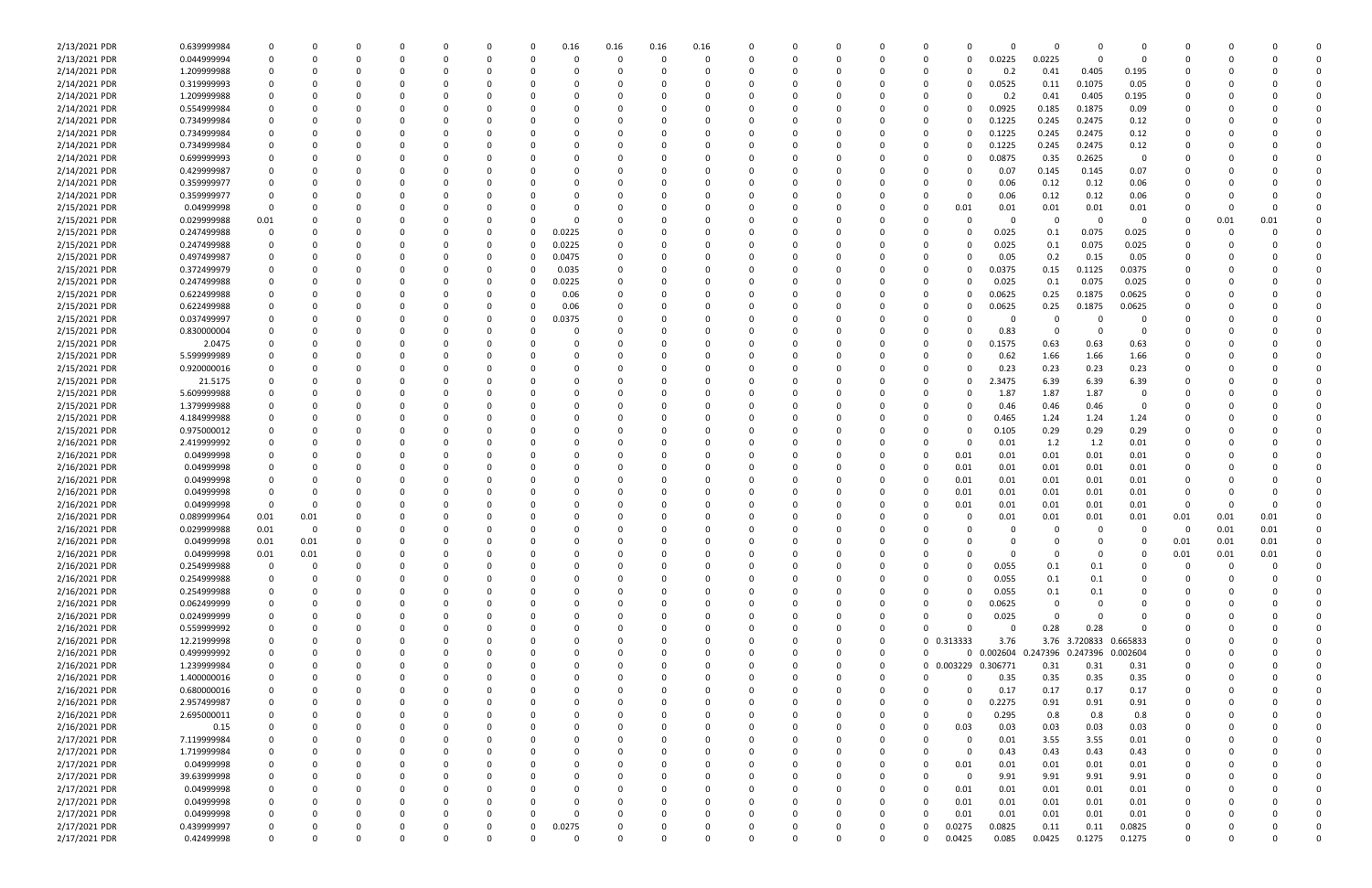| 2/17/2021 PDR                  | 0.274999989 |             |          |          |          | 0        | 0.025    |   |          |          |          |          |          |    |          | 0.025      | 0.05         | 0.025                | 0.075                   | 0.075           |                  |      |          |  |
|--------------------------------|-------------|-------------|----------|----------|----------|----------|----------|---|----------|----------|----------|----------|----------|----|----------|------------|--------------|----------------------|-------------------------|-----------------|------------------|------|----------|--|
| 2/17/2021 PDR                  | 0.074999997 | 0           | 0        | 0        | $\Omega$ | 0        | $\Omega$ |   |          | $\Omega$ | $\Omega$ |          |          | 0  |          | 0          | $\Omega$     | 0.075                | - 0                     | 0               |                  |      |          |  |
| 2/17/2021 PDR                  | 0.027499998 |             |          |          |          |          |          |   |          |          |          |          |          |    |          |            | 0            | 0.0275               | 0                       |                 |                  |      |          |  |
| 2/17/2021 PDR                  | 0.074999997 |             |          |          |          |          |          |   |          |          |          |          |          |    |          |            | 0            | 0.075                |                         |                 |                  |      |          |  |
| 2/17/2021 PDR                  | 0.024999999 |             |          |          |          |          |          |   |          |          |          |          |          |    |          | 0          | O            | 0.025                |                         |                 |                  |      |          |  |
| 2/17/2021 PDR                  | 0.024999999 |             |          |          |          |          |          |   |          |          |          |          |          |    |          | O          | 0            | 0.025                |                         |                 |                  |      |          |  |
| 2/17/2021 PDR                  | 0.024999999 |             |          |          |          |          |          |   |          |          |          |          |          |    |          | $\Omega$   | 0            | 0.025                | - 0                     | $\Omega$        |                  |      |          |  |
| 2/17/2021 PDR                  | 0.480000024 |             |          |          |          |          |          |   |          |          |          |          |          | -0 | 0.08     | 0.08       | 0.08         | 0.08                 | 0.08                    | 0.08            |                  |      |          |  |
| 2/18/2021 PDR                  | 0.04999998  |             |          |          |          |          |          |   |          |          |          |          |          |    |          | 0.01       | 0.01         | 0.01                 | 0.01                    | 0.01            |                  |      |          |  |
| 2/18/2021 PDR                  | 0.04999998  |             |          |          |          |          |          |   |          |          |          |          |          |    |          | 0.01       | 0.01         | 0.01                 | 0.01                    | 0.01            |                  |      |          |  |
| 2/18/2021 PDR                  | 0.04999998  | 0           |          |          |          |          |          |   |          |          |          |          |          |    |          | 0.01       | 0.01         | 0.01                 | 0.01                    | 0.01            |                  |      | $\Omega$ |  |
| 2/18/2021 PDR                  | 0.029999988 | 0.01        | 0.01     |          |          |          |          |   |          |          |          |          |          |    |          |            | 0            | 0                    |                         | 0               |                  |      | 0.01     |  |
| 2/18/2021 PDR                  | 0.029999997 | 0           |          |          |          |          |          |   |          |          |          |          |          |    |          |            | 0.03         | - 0                  |                         |                 |                  |      |          |  |
| 2/18/2021 PDR                  | 0.027499998 |             |          |          |          |          |          |   |          |          |          |          |          |    |          |            | 0.0275       |                      |                         |                 |                  |      |          |  |
| 2/18/2021 PDR                  | 0.037499997 |             |          |          |          |          |          |   |          |          |          |          |          |    |          |            | 0.0375       |                      |                         |                 |                  |      |          |  |
| 2/18/2021 PDR                  | 0.049999998 |             |          |          |          |          |          |   |          |          |          |          |          |    |          |            | 0.05         |                      |                         |                 |                  |      |          |  |
| 2/18/2021 PDR                  | 0.062499999 |             |          |          |          |          |          |   |          |          |          |          |          |    |          | o          | 0.0625       | $\Omega$             |                         |                 |                  |      |          |  |
| 2/18/2021 PDR                  | 0.062499999 |             |          |          |          |          |          |   |          |          |          |          |          |    |          |            | 0.0625       | 0                    |                         |                 |                  |      |          |  |
| 2/18/2021 PDR                  | 0.510000012 |             |          |          |          |          |          |   |          |          |          |          |          |    |          |            | 0.17         | 0.17                 | 0.17                    |                 |                  |      |          |  |
| 2/18/2021 PDR                  | 1.8         |             |          |          |          |          |          |   |          |          |          |          |          |    |          | 0          | 0.6          | 0.6                  | 0.6                     | -0              |                  |      |          |  |
| 2/18/2021 PDR                  | 0.40000002  |             |          |          |          |          |          |   |          |          |          |          |          |    |          | 0.08       | 0.08         | 0.08                 | 0.08                    | 0.08            |                  |      |          |  |
| 2/18/2021 PDR                  | 0.840000024 |             |          |          |          |          |          |   |          |          |          |          |          |    | 0.14     | 0.14       | 0.14         | 0.14                 | 0.14                    | 0.14            |                  |      |          |  |
| 2/18/2021 PDR                  | 16.53499999 |             |          |          |          |          |          |   |          |          |          |          |          |    |          | 0          | 1.835        | 4.9                  | 4.9                     | 4.9             |                  |      |          |  |
| 2/18/2021 PDR                  | 2.695000011 |             |          |          |          |          |          |   |          |          |          |          |          |    |          | 0          | 0.295        | 0.8                  | 0.8                     | 0.8             |                  |      |          |  |
| 2/18/2021 PDR                  | 0.18        |             |          |          |          |          |          |   |          |          |          |          |          |    | 0.03     | 0.03       | 0.03         | 0.03                 | 0.03                    | 0.03            |                  |      |          |  |
| 2/18/2021 PDR                  | 7.824999999 |             |          |          |          |          |          |   |          |          |          |          |          |    |          |            | 0.625        | 2.4                  | 2.4                     | 2.4             |                  |      |          |  |
| 2/18/2021 PDR                  | 0.472500012 |             |          |          |          |          |          |   |          |          |          |          |          |    |          |            | 0.0525       | 0.14                 | 0.14                    | 0.14            |                  |      |          |  |
| 2/18/2021 PDR                  | 0.975000012 |             |          |          |          |          |          |   |          |          |          |          |          |    |          |            | 0.105        | 0.29                 | 0.29                    | 0.29            |                  |      |          |  |
| 2/18/2021 PDR                  | 2.897500011 |             |          |          |          |          |          |   |          |          |          |          |          |    |          | O          | 0.3175       | 0.86                 | 0.86                    | 0.86            |                  |      |          |  |
| 2/18/2021 PDR                  | 0.40000002  |             |          |          |          |          |          |   |          |          |          |          |          |    |          | 0.08       | 0.08         | 0.08                 | 0.08                    | 0.08            |                  |      |          |  |
| 2/19/2021 PDR                  | 0.320000016 |             |          |          |          |          |          |   |          |          |          |          |          |    |          |            | 0.08         | 0.08                 | 0.08                    | 0.08            |                  |      |          |  |
| 2/19/2021 PDR                  | 4.184999988 |             |          |          |          |          |          |   |          |          |          |          |          |    |          |            | 0.465        | 1.24                 | 1.24                    | 1.24            |                  |      |          |  |
| 2/19/2021 PDR                  | 2.897500011 |             |          |          |          |          |          |   |          |          |          |          |          |    |          |            | .3175        | 0.86                 | 0.86                    | 0.86            | - 0              |      |          |  |
|                                |             | 0           |          |          |          |          |          |   |          |          |          |          |          |    |          | U          |              |                      |                         |                 |                  |      |          |  |
| 2/20/2021 PDR                  | 0.079999968 |             | 0.01     |          |          |          |          |   |          |          |          |          |          |    |          |            | 0.01         | 0.01<br>- 0          | $0.01\,$                | 0.01            | 0.01<br>0        | 0.01 | 0.01     |  |
| 2/22/2021 PDR<br>2/22/2021 PDR | 0.029999988 | 0.01        |          |          |          |          |          |   |          |          |          |          |          |    |          |            |              |                      |                         |                 |                  | 0.01 | 0.01     |  |
|                                | 0.009999996 | 0.01        |          |          |          |          |          |   |          |          |          |          |          |    |          |            |              |                      |                         |                 |                  |      |          |  |
| 2/22/2021 PDR                  | 0.079999998 | 0           |          |          |          |          | 0.08     |   |          |          |          |          |          |    |          |            |              | റ                    |                         |                 |                  |      |          |  |
| 2/22/2021 PDR                  | 0.044999994 |             |          |          |          |          | 0.045    |   |          |          |          |          |          |    |          |            | 0            |                      |                         |                 |                  |      |          |  |
| 2/22/2021 PDR                  | 0.924999996 |             |          |          |          |          |          |   |          |          |          |          |          |    |          | 0.3        | 0.31         | 0.21                 | 0.105                   |                 |                  |      |          |  |
| 2/23/2021 PDR                  | 0.039999984 | 0           | 0.01     | $\Omega$ |          |          |          |   |          |          |          |          |          |    |          | 0          | 0            | $\Omega$<br>$\Omega$ | $\Omega$                | 0<br>$\sqrt{ }$ | 0.01<br>$\Omega$ | 0.01 | 0.01     |  |
| 2/23/2021 PDR                  | 0.029999988 | 0.01        | 0.01     |          |          |          |          |   |          |          |          |          |          |    |          |            | $\mathbf{0}$ |                      | $\mathbf 0$             |                 |                  |      |          |  |
| 2/23/2021 PDR                  | 28.365      | $\mathbf 0$ | $\Omega$ | $\Omega$ |          |          | $\Omega$ |   |          | 0        | - 0      | $\Omega$ |          | 0  |          | 9.39       | 9.39         | 6.39                 | 3.195                   |                 | $\Omega$         |      |          |  |
| 2/24/2021 PDR                  | 0.029999988 | $0.01\,$    | O        | 0        |          |          | 0        |   |          | 0        |          |          |          | 0  |          | 0          | $\mathbf 0$  | 0                    | $\Omega$                | $\Omega$        | 0.01             | 0.01 |          |  |
| 2/24/2021 PDR                  | 0.039999999 | 0           |          |          |          |          | -0       |   |          |          | 0        |          |          |    |          | O          | 0            | 0.04                 | $\Omega$                |                 | -0               |      |          |  |
| 2/24/2021 PDR                  | 7.340000004 | $\Omega$    |          |          |          |          | $\Omega$ |   |          |          |          |          |          |    |          | 0          | 7.34         | 0                    |                         |                 | <sup>0</sup>     |      |          |  |
| 2/24/2021 PDR                  | 1.86        | $\mathbf 0$ | 0        |          |          |          |          |   |          |          |          |          |          |    |          | 0          | 1.86         | 0                    | $\Omega$                | 0               | -0               |      |          |  |
| 2/25/2021 PDR                  | 0.059999976 | 0.01        | 0.01     |          |          |          | -0       |   |          |          |          |          |          |    |          | $\Omega$   | 0            | $\mathbf 0$          | - 0                     | 0.01            | 0.01             | 0.01 | 0.01     |  |
| 2/25/2021 PDR                  | 19.58       | $\mathbf 0$ | $\Omega$ |          |          |          | 0        |   |          |          |          |          |          |    |          | 7.34       | 7.34         | 4.9                  | $\Omega$                | $\Omega$        | 0                |      |          |  |
| 2/25/2021 PDR                  | 8.25        | 0           | $\Omega$ |          |          | 0        | 0        |   |          |          | 0        |          |          |    |          | $\Omega$   | 5            | 3.25                 | $\Omega$                | 0               | 0                |      |          |  |
| 2/25/2021 PDR                  | 0.710000004 | 0           |          |          |          | O        | 0        |   |          |          | $\Omega$ |          |          |    |          | $\Omega$   | 0.42         | 0.29                 |                         | 0               |                  |      |          |  |
| 2/25/2021 PDR                  | 6.620000004 | 0           | $\Omega$ |          |          |          | 0        |   |          |          |          |          |          | 0  | $\Omega$ | 2.48       | 2.48         | 1.66                 | - 0                     | $\Omega$        | $\Omega$         |      |          |  |
| 2/26/2021 PDR                  | 0.079999968 | 0.01        | 0.01     |          |          |          | 0        |   |          |          | 0        |          |          | 0  | $\Omega$ | $\Omega$   | 0.01         | 0.01                 | 0.01                    | 0.01            | 0.01             | 0.01 |          |  |
| 2/26/2021 PDR                  | 0.650000002 | 0           | 0        |          |          |          | -0       |   |          |          |          |          |          | 0  |          | 0 0.006771 | 0.636458     | .006771<br>-0        | 0                       | $\mathbf 0$     | 0                |      |          |  |
| 2/26/2021 PDR                  | 1.179999996 | 0           | 0        |          |          |          | 0        |   |          |          | $\Omega$ |          | $\Omega$ | 0  | $\Omega$ | $\Omega$   | 1.18         | $\mathbf 0$          | 0                       | $\Omega$        | -0               |      |          |  |
| 2/26/2021 PDR                  | 7.340000004 | 0           | $\Omega$ |          |          |          | 0        |   |          |          | 0        |          |          | 0  |          | 0          | 7.34         | $\mathbf 0$          | $\Omega$                | $\overline{0}$  | - 0              |      |          |  |
| 2/28/2021 PDR                  | 0.069999972 | 0           | 0.01     |          |          | 0        | 0        |   |          |          |          |          |          | 0  |          | O          | 0.01         | 0.01                 | 0.01                    | 0.01            | 0.01             | 0.01 |          |  |
| 3/1/2021 PDR                   | 0.04999998  | 0           | 0        |          |          |          | $\Omega$ |   |          |          |          |          |          |    |          | $\Omega$   | 0            | $\Omega$             | 0.01                    | 0.01            | 0.01             | 0.01 | 0.01     |  |
| 3/1/2021 PDR                   | 0.019999992 | $\mathbf 0$ |          |          |          |          | 0        |   |          |          | 0        |          |          |    |          | $\Omega$   | 0            | $\mathbf 0$          | $\overline{\mathbf{0}}$ | - 0             | -0               | 0.01 | 0.01     |  |
| 3/1/2021 PDR                   | 0.920000016 | 0           |          |          |          |          | 0        |   |          |          |          |          |          |    |          | 0          | 0.23         | 0.23                 | 0.23                    | 0.23            | -0               |      |          |  |
| 3/1/2021 PDR                   | 7.824999999 | 0           |          |          |          |          |          |   |          |          | $\Omega$ |          |          |    |          | $\Omega$   | 0.625        | 2.4                  | 2.4                     | 2.4             | 0                |      |          |  |
| 3/1/2021 PDR                   | 0.380000004 | 0           |          |          |          |          | 0        |   |          |          | 0        |          |          |    |          | 0          | 0            | 0.38                 | 0                       | 0               | 0                |      |          |  |
| 3/2/2021 PDR                   | 0.048958337 | 0           |          |          |          |          | 0        |   |          |          |          |          |          |    |          | $\Omega$   | $\mathbf{0}$ | .048958              | 0                       | 0               |                  |      |          |  |
| 3/2/2021 PDR                   | 14.875      | $\Omega$    |          |          |          |          | $\Omega$ |   |          |          | $\Omega$ |          |          |    |          | -5         | -5           | 3.25                 | 1.625                   | $\Omega$        |                  |      |          |  |
| 3/2/2021 PDR                   | 5.815000008 |             |          |          |          |          |          |   |          |          |          |          |          |    |          | 1.94       | 1.94         | 1.29                 | 0.645                   | 0               |                  |      |          |  |
| 3/3/2021 PDR                   | 0.485000001 | $\Omega$    | 0        | $\Omega$ | $\Omega$ | $\Omega$ |          | U | $\Omega$ | $\Omega$ |          | $\Omega$ | $\Omega$ |    |          | 0.055      | 0.22         | 0.14                 | 0.07                    | $\mathbf 0$     | 0                |      | 0        |  |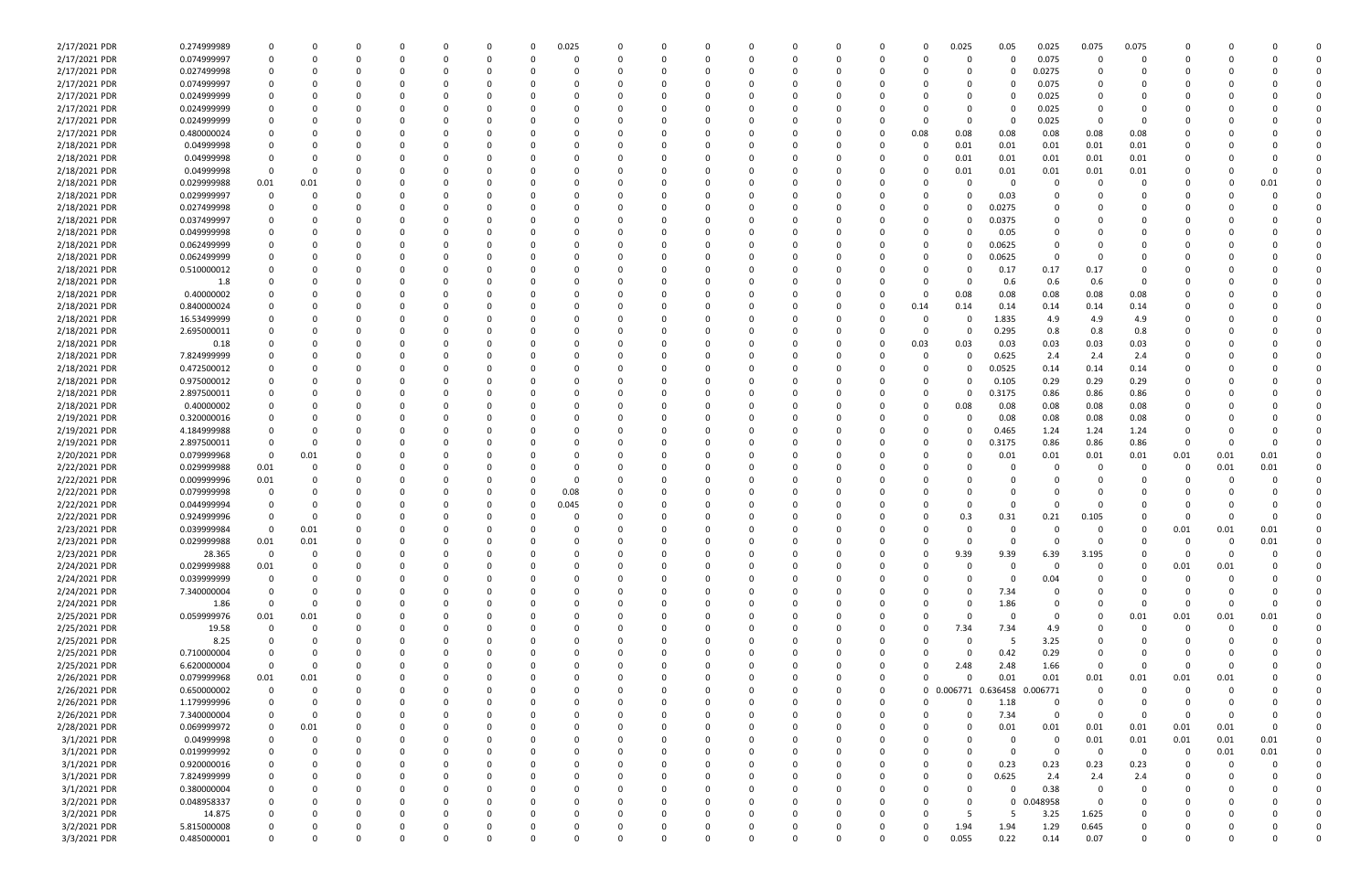| 3/3/2021 PDR  | 11.125      | 0                       | 0        |          |             |          |          |   |    |   | C        |          |          |          | $\Omega$     | 1.25     | 5     | 3.25         | 1.625              | O                       |             |          |              |  |
|---------------|-------------|-------------------------|----------|----------|-------------|----------|----------|---|----|---|----------|----------|----------|----------|--------------|----------|-------|--------------|--------------------|-------------------------|-------------|----------|--------------|--|
| 3/3/2021 PDR  | 4.360000005 | $\overline{0}$          | 0        |          | 0           |          |          |   |    |   | 0        |          |          | 0        | $\Omega$     | 0.485    | 1.94  | 1.29         | 0.645              | 0                       | 0           |          | 0            |  |
| 3/3/2021 PDR  | 0.039999984 | 0.01                    | 0.01     |          |             |          |          |   |    |   |          |          |          |          |              |          |       |              |                    | 0                       | 0           | 0.01     | 0.01         |  |
|               |             |                         |          |          |             |          |          |   |    |   |          |          |          |          |              |          |       |              |                    |                         |             |          |              |  |
| 3/3/2021 PDR  | 0.04999998  | 0.01                    | 0.01     |          |             |          |          |   |    |   |          |          |          |          |              |          |       | <sup>0</sup> |                    | $\Omega$                | 0.01        | 0.01     | 0.01         |  |
| 3/4/2021 PDR  | 0.029999988 | 0.01                    | 0.01     |          |             |          |          |   |    |   |          |          |          |          |              |          |       | 0            | - 0                |                         | C           |          | 0.01         |  |
| 3/4/2021 PDR  | 6.699999984 | - 0                     |          |          |             |          |          |   |    |   |          |          |          |          |              | 2.5      | 2.5   | 0.85         | 0.85               | 0                       |             |          |              |  |
| 3/4/2021 PDR  | 0.975000012 |                         |          |          |             |          |          |   |    |   |          |          |          |          | -0           |          | 0.105 | 0.29         | 0.29               | 0.29                    |             |          |              |  |
| 3/4/2021 PDR  | 0.649999998 |                         |          |          |             |          |          |   |    |   |          |          |          |          | -0           | 0.22     | 0.22  | 0.14         | 0.07               | $\Omega$                |             |          |              |  |
| 3/5/2021 PDR  | 0.15        | 0                       |          |          |             |          |          |   |    |   |          |          |          |          | -0           |          | 0     | 0.001563     | 146875<br><b>O</b> | 0.001563                |             |          |              |  |
| 3/5/2021 PDR  | 0.975000012 | 0                       |          |          |             |          |          |   |    |   |          |          |          |          |              |          | 0.105 | 0.29         | 0.29               | 0.29                    |             |          |              |  |
| 3/5/2021 PDR  | 5.815000008 | - 0                     | 0        |          |             |          |          |   |    |   | C        |          |          |          | -0           | 1.94     | 1.94  | 1.29         | 0.645              | 0                       |             |          | <sup>0</sup> |  |
| 3/6/2021 PDR  | 0.039999984 | 0.01                    | 0.01     |          |             |          |          |   |    |   |          |          |          |          | -0           |          | 0.01  | 0            |                    | 0                       | O           |          | 0.01         |  |
|               |             | - 0                     | 0        |          |             |          |          |   |    |   |          |          |          |          | $\Omega$     |          |       |              |                    |                         |             |          |              |  |
| 3/7/2021 PDR  | 0.027499998 |                         |          |          |             |          |          |   |    |   |          |          |          |          |              | 0.0275   |       |              |                    |                         |             |          |              |  |
| 3/7/2021 PDR  | 0.097499997 |                         |          |          |             |          |          |   |    |   |          |          |          |          | 0            | 0.0975   |       |              |                    |                         |             |          |              |  |
| 3/7/2021 PDR  | 0.034999998 | 0                       |          |          |             |          |          |   |    |   |          |          |          |          | -0           | 0.035    |       |              |                    |                         |             |          |              |  |
| 3/7/2021 PDR  | 0.022499997 |                         |          |          |             |          |          |   |    |   |          |          |          |          | -0           | 0.0225   |       |              |                    |                         |             |          |              |  |
| 3/7/2021 PDR  | 0.042499998 | 0                       | n        |          |             |          |          |   |    |   |          |          |          |          | - 0          | 0.0425   |       |              |                    |                         |             |          |              |  |
| 3/7/2021 PDR  | 0.047499999 | 0                       |          |          |             |          |          |   |    |   | C        |          |          |          | 0            | 0.0475   |       | 0            |                    |                         |             |          |              |  |
| 3/7/2021 PDR  | 0.037499997 |                         |          |          |             |          |          |   |    |   |          |          |          |          | -0           | 0.0375   |       |              |                    |                         |             |          |              |  |
| 3/7/2021 PDR  | 0.049999998 |                         |          |          |             |          |          |   |    |   |          |          |          |          |              | 0.05     |       |              |                    |                         |             |          |              |  |
| 3/7/2021 PDR  | 0.069999999 | 0                       |          |          |             |          |          |   |    |   |          |          |          |          |              | 0.07     |       |              |                    |                         |             |          |              |  |
| 3/7/2021 PDR  | 0.032499999 |                         |          |          |             |          |          |   |    |   |          |          |          |          | -0           | 0.0325   |       |              |                    |                         |             |          |              |  |
|               |             |                         |          |          |             |          |          |   |    |   |          |          |          |          |              |          |       |              |                    |                         |             |          |              |  |
| 3/7/2021 PDR  | 0.059999997 |                         |          |          |             |          |          |   |    |   |          |          |          |          | -C           | 0.06     |       |              |                    |                         |             |          |              |  |
| 3/7/2021 PDR  | 0.027499998 | 0                       |          |          |             |          |          |   |    |   | C        |          |          |          | 0            | 0.0275   |       | 0            |                    |                         |             |          |              |  |
| 3/7/2021 PDR  | 0.027499998 |                         |          |          |             |          |          |   |    |   |          |          |          |          | 0            | 0.0275   |       |              |                    |                         |             |          |              |  |
| 3/7/2021 PDR  | 0.027499998 | - 0                     |          |          |             |          |          |   |    |   |          |          |          |          | 0            | 0.0275   |       |              |                    |                         |             |          |              |  |
| 3/7/2021 PDR  | 0.029999997 | - 0                     | C        |          |             |          |          |   |    |   |          |          |          |          |              | 0.03     |       | 0            |                    |                         | 0           |          |              |  |
| 3/8/2021 PDR  | 0.059999976 | 0.01                    | 0.01     |          |             |          |          |   |    |   |          |          |          |          |              |          |       | 0.01         | - 0                | $\Omega$                | 0.01        | 0.01     | 0.01         |  |
| 3/8/2021 PDR  | 0.765000012 | $\overline{0}$          | 0        |          |             |          |          |   |    |   |          |          |          |          | -0           |          | 0.075 | 0.23         | 0.23               | 0.23                    | O           |          |              |  |
| 3/8/2021 PDR  | 0.039999996 |                         | n        |          |             |          |          |   |    |   |          |          |          |          |              |          | 0     | 0.04         | $\mathbf 0$        | 0                       |             |          |              |  |
| 3/8/2021 PDR  | 9.440000004 |                         |          |          |             |          |          |   |    |   |          |          |          |          | -0           | 3.03     | 3.17  | 2.16         | 1.08               | 0                       |             |          |              |  |
|               |             |                         |          |          |             |          |          |   |    |   |          |          |          |          |              |          |       |              |                    |                         |             |          |              |  |
| 3/8/2021 PDR  | 14.875      |                         |          |          |             |          |          |   |    |   |          |          |          |          |              |          | -5    | 3.25         | 1.625              | - 0                     |             |          |              |  |
| 3/8/2021 PDR  | 0.975000012 |                         |          |          |             |          |          |   |    |   |          |          |          |          |              |          | 0.105 | 0.29         | 0.29               | 0.29                    |             |          |              |  |
| 3/9/2021 PDR  | 9.440000004 | 0                       |          |          |             |          |          |   |    |   |          |          |          |          | 0            | 3.03     | 3.17  | 2.16         | 1.08               | 0                       |             |          |              |  |
| 3/9/2021 PDR  | 0.765000012 |                         |          |          |             |          |          |   |    |   |          |          |          |          | -C           |          | 0.075 | 0.23         | 0.23               | 0.23                    |             |          |              |  |
| 3/9/2021 PDR  | 0.649999998 | 0                       |          |          |             |          |          |   |    |   | C        |          |          | 0        | - 0          | 0.22     | 0.22  | 0.14         | 0.07               | 0                       |             |          |              |  |
| 3/10/2021 PDR | 1.162083334 | - 0                     |          |          |             |          |          |   |    |   |          |          |          |          | $\mathbf{0}$ | 162083   |       |              |                    |                         |             |          |              |  |
| 3/10/2021 PDR | 1.454583333 | - 0                     | C        |          |             |          |          |   |    |   |          |          |          |          | 0            | .454583  |       |              |                    |                         |             |          |              |  |
| 3/10/2021 PDR | 0.029999988 | 0.01                    | 0.01     |          |             |          |          |   |    |   |          |          |          |          |              |          |       |              |                    |                         |             |          | 0.01         |  |
| 3/10/2021 PDR | 4.34499999  | $\overline{\mathbf{0}}$ | 0        |          |             |          |          |   |    |   |          |          |          |          | 0            | 1.44     | 1.45  | 0.97         | 0.485              | 0                       |             |          |              |  |
| 3/10/2021 PDR | 0.500000004 | $\overline{0}$          | $\Omega$ |          |             |          |          |   |    |   |          |          |          | $\Omega$ |              | $\Omega$ | 0.22  | 0.14         |                    |                         | $\Omega$    |          |              |  |
|               |             |                         |          |          |             |          | $\Omega$ |   |    |   |          | $\Omega$ | $\Omega$ |          |              |          |       |              | 0.14               |                         |             |          |              |  |
| 3/10/2021 PDR | 9.440000004 | 0                       | 0        | 0        | 0           | 0        |          | 0 | 0  | 0 | 0        |          |          | 0        | $\Omega$     | 3.03     | 3.17  | 2.16         | 1.08               | 0                       | 0           |          |              |  |
| 3/10/2021 PDR | 0.649999998 | 0                       | 0        | 0        | 0           | $\Omega$ | $\Omega$ | 0 | 0  | 0 | 0        |          | 0        | 0        | $\Omega$     | 0.22     | 0.22  | 0.14         | 0.07               | 0                       | 0           |          |              |  |
| 3/10/2021 PDR | 5.815000008 | $\mathbf 0$             | $\Omega$ |          | $\Omega$    |          |          |   |    |   | $\Omega$ |          |          | $\Omega$ | 0            | 1.94     | 1.94  | 1.29         | 0.645              | $\overline{0}$          | 0           |          |              |  |
| 3/11/2021 PDR | 0.069999972 | $0.01\,$                | 0.01     |          | 0           |          |          |   |    |   | 0        |          |          | 0        | 0            | $\Omega$ | - 0   | 0            | 0.01               | 0.01                    | 0.01        | 0.01     | 0.01         |  |
| 3/11/2021 PDR | 5.799999984 | $\overline{\mathbf{0}}$ | 0        |          | 0           |          |          |   |    |   | 0        |          |          | 0        | 0            | 0        | 1.45  | 1.45         | 1.45               | 1.45                    | 0           |          |              |  |
| 3/11/2021 PDR | 1.874999994 | $\mathbf 0$             | $\Omega$ |          | 0           |          |          |   |    |   | $\Omega$ |          |          |          | $\Omega$     | 0.6      | 0.63  | 0.43         | 0.215              | $\mathbf 0$             | $\Omega$    |          |              |  |
| 3/11/2021 PDR | 7.824999999 | 0                       |          |          | 0           |          |          |   |    |   | 0        |          |          | 0        | $\Omega$     | $\Omega$ | 0.625 | 2.4          | 2.4                | 2.4                     |             |          |              |  |
| 3/11/2021 PDR | 9.440000004 | 0                       | 0        |          | 0           |          |          |   |    |   | 0        |          | 0        | 0        | $\Omega$     | 3.03     | 3.17  | 2.16         | 1.08               | $\overline{0}$          | 0           |          |              |  |
| 3/11/2021 PDR | 4.999999992 | $\overline{\mathbf{0}}$ | 0        |          | 0           |          |          |   |    |   | 0        |          |          |          | 0            | 2.5      | 2.5   | $\Omega$     | $\mathbf 0$        | $\overline{0}$          | 0           |          |              |  |
| 3/12/2021 PDR | 0.069999972 | $\overline{\mathbf{0}}$ | 0.01     |          |             |          |          |   |    |   |          |          |          | 0        | - 0          |          | 0     | 0.01         | 0.01               | 0.01                    | 0.01        | 0.01     | 0.01         |  |
|               |             |                         |          |          |             |          |          |   |    |   | 0        |          |          |          |              |          |       |              |                    |                         |             |          |              |  |
| 3/12/2021 PDR | 0.019999992 | 0.01                    | 0.01     |          | O           |          |          |   |    |   | 0        |          |          | 0        |              |          |       | 0            | $\Omega$           | $\overline{0}$          | 0           | $\Omega$ |              |  |
| 3/12/2021 PDR | 0.019999992 | 0.01                    | 0.01     |          | O           |          |          |   |    |   | 0        |          |          | 0        |              |          |       | 0            |                    | 0                       | C           |          |              |  |
| 3/14/2021 PDR | 0.039999984 | 0.01                    | 0.01     |          | 0           |          |          |   | -0 |   | 0        |          |          | 0        | $\Omega$     | 0.01     |       | $\Omega$     | $\Omega$           | $\mathbf 0$             | 0           | 0.01     |              |  |
| 3/15/2021 PDR | 2.899999992 | $\overline{\mathbf{0}}$ | 0        |          | 0           |          |          |   | 0  |   | 0        |          | 0        | 0        | 0            | 0        | 0     | 0.96         | 0.97               | 0.97                    | 0           |          |              |  |
| 3/15/2021 PDR | 2.899999992 | $\mathbf 0$             | C        |          | $\Omega$    |          |          |   |    |   | 0        |          |          | 0        |              |          |       | 0            | 1.45               | 1.45                    | 0           |          |              |  |
| 3/15/2021 PDR | 7.2         | 0                       | 0        |          |             |          |          |   |    |   | C        |          |          |          |              |          |       | 2.4          | 2.4                | 2.4                     | 0           |          |              |  |
| 3/16/2021 PDR | 0.039999984 | $\overline{0}$          | 0.01     |          |             |          |          |   |    |   | 0        |          |          | 0        |              |          | 0     | $\Omega$     | $\Omega$           | $\overline{\mathbf{0}}$ | 0.01        | 0.01     | 0.01         |  |
| 3/16/2021 PDR | 0.079999968 | $\mathbf 0$             | 0.01     |          | O           |          |          |   |    |   | 0        |          |          | 0        | 0            | 0        | 0.01  | 0.01         | 0.01               | 0.01                    | 0.01        | 0.01     | 0.01         |  |
|               |             |                         |          |          |             |          |          |   |    |   |          |          |          |          |              |          |       |              |                    |                         |             |          |              |  |
| 3/16/2021 PDR | 0.049999998 | $\mathbf 0$             | 0        |          | 0           |          |          |   |    |   | $\Omega$ |          |          | 0        | 0            |          | 0     | $\Omega$     | 0.05               | $\overline{0}$          | $\mathbf 0$ | $\Omega$ |              |  |
| 3/16/2021 PDR | 0.037499997 | 0                       | 0        |          | 0           |          |          |   |    |   | 0        |          |          | 0        | 0            |          |       | $\Omega$     | 0.0375             | 0                       | 0           |          |              |  |
| 3/16/2021 PDR | 0.037499997 | 0                       | 0        |          | 0           |          |          |   |    |   | 0        |          |          | 0        |              |          |       | $\Omega$     | 0.0375             | 0                       |             |          |              |  |
| 3/16/2021 PDR | 0.032499999 | $\mathbf 0$             |          |          | 0           |          |          |   |    |   | 0        |          |          | 0        |              |          |       | 0            | 0.0325             | 0                       |             |          |              |  |
| 3/16/2021 PDR | 0.049999998 | $\mathbf 0$             |          |          |             |          |          |   |    |   |          |          |          |          |              |          |       | 0            | 0.05               | 0                       |             |          |              |  |
| 3/16/2021 PDR | 0.029999997 | $\mathbf 0$             | 0        | $\Omega$ | $\mathbf 0$ | $\Omega$ | $\Omega$ |   | 0  | 0 | 0        |          | $\Omega$ | 0        | -0           | $\Omega$ |       | $\Omega$     | 0.03               | $\mathbf 0$             | 0           |          |              |  |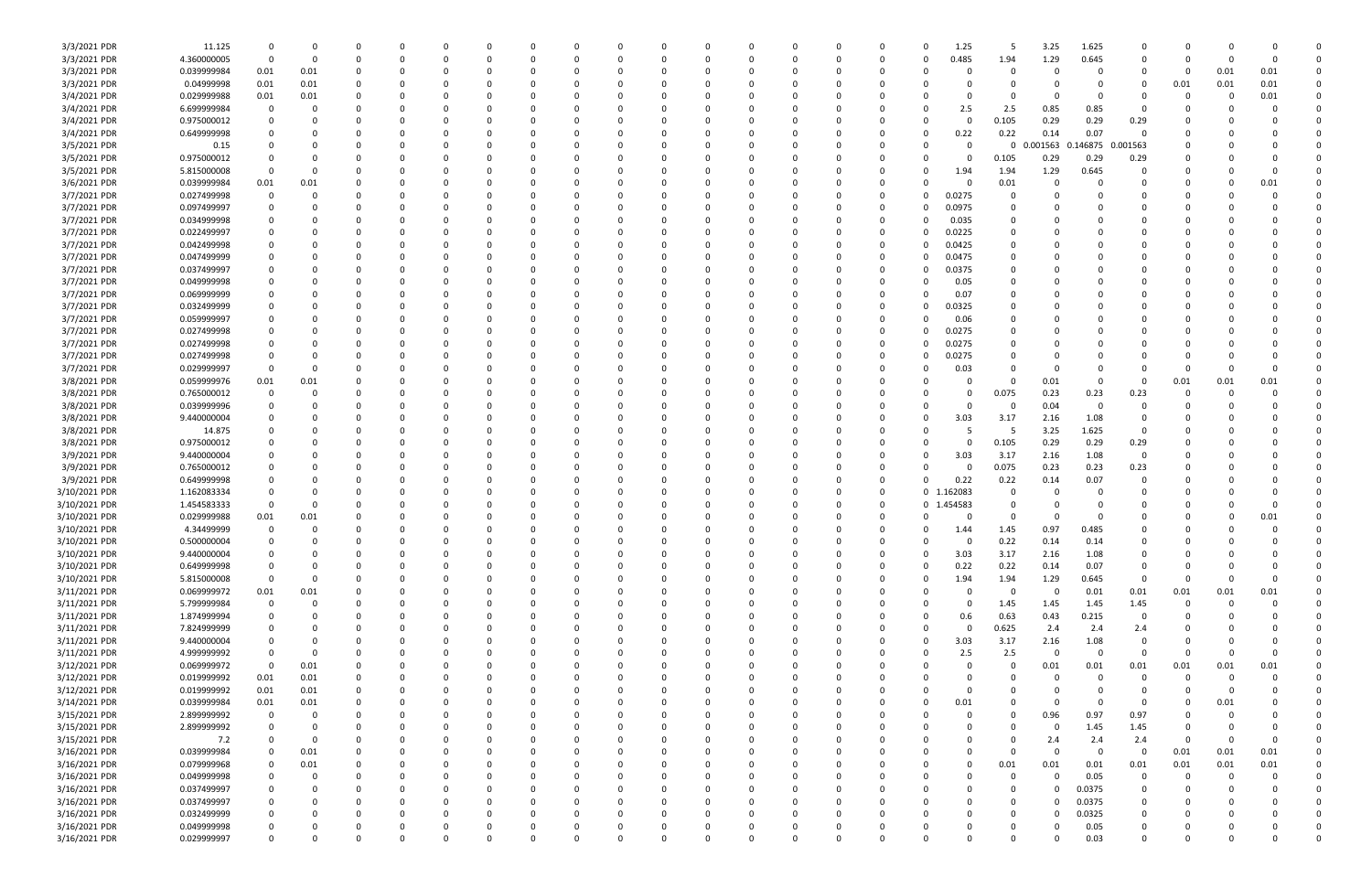| 3/16/2021 PDR | 0.06        |             |          |          | - 0      | - 0      |          | 0            |          |     | 0        |          |              | 0        |          |          | 0        |                     | 0.06                    | 0           |          |          |          |  |
|---------------|-------------|-------------|----------|----------|----------|----------|----------|--------------|----------|-----|----------|----------|--------------|----------|----------|----------|----------|---------------------|-------------------------|-------------|----------|----------|----------|--|
| 3/16/2021 PDR | 0.260000004 |             |          |          | $\Omega$ |          |          | <sup>0</sup> |          |     | $\Omega$ |          |              | O        |          |          | $\Omega$ | $\Omega$            | 0.26                    | $\Omega$    | -0       |          |          |  |
| 3/16/2021 PDR | 4.349999988 |             |          |          |          |          |          |              |          |     | 0        |          |              |          |          |          | 0        | 1.45                | 1.45                    | 1.45        |          |          |          |  |
| 3/16/2021 PDR | 6.649999992 |             |          |          |          |          |          |              | 2.5      | 2.5 | 1.65     |          |              |          |          |          | 0        |                     | - 0                     | 0           |          |          |          |  |
|               |             |             |          |          |          |          |          |              |          |     |          |          |              |          |          |          |          |                     |                         |             |          |          |          |  |
| 3/16/2021 PDR | 9.999999984 |             |          |          |          |          |          |              |          |     |          |          |              |          |          |          | 0.25     | 3.25                | 3.25                    | 3.25        |          |          |          |  |
| 3/16/2021 PDR | 0.39        |             |          |          |          |          |          |              |          |     |          |          |              |          |          |          | 0        |                     | 0.39                    | 0           |          |          |          |  |
| 3/17/2021 PDR | 0.260000004 |             |          |          |          |          |          |              |          |     |          |          |              |          |          |          | 0        |                     | 0.26                    | 0           |          |          |          |  |
| 3/17/2021 PDR | 1.289999988 |             |          |          |          |          |          |              |          |     |          |          |              |          |          |          | 0        | 0.43                | 0.43                    | 0.43        |          |          |          |  |
| 3/17/2021 PDR | 5.799999984 |             |          |          |          |          |          |              |          |     |          |          |              |          |          |          | 1.45     | 1.45                | 1.45                    | 1.45        |          |          |          |  |
| 3/17/2021 PDR | 14.85       |             |          |          |          |          |          |              |          |     |          |          |              |          |          |          | 0        | 4.95                | 4.95                    | 4.95        |          |          |          |  |
| 3/17/2021 PDR | 0.609999996 |             |          |          |          |          |          |              |          |     |          |          |              |          |          |          |          |                     | 0.61                    | 0           |          |          |          |  |
|               |             |             |          |          |          |          |          |              |          |     |          |          |              |          |          |          |          |                     |                         |             |          |          |          |  |
| 3/17/2021 PDR | 0.069999996 |             |          |          |          |          |          |              |          |     |          |          |              |          |          |          |          |                     | 0.07                    | 0           |          |          |          |  |
| 3/18/2021 PDR | 2.909999988 |             |          |          |          |          |          |              |          |     |          |          |              |          |          |          | 0        | 0.97                | 0.97                    | 0.97        |          |          |          |  |
| 3/18/2021 PDR | 4.349999988 |             |          |          |          |          |          |              |          |     |          |          |              |          |          |          | 0        | 1.45                | 1.45                    | 1.45        |          |          |          |  |
| 3/18/2021 PDR | 7.2         |             |          |          |          |          |          |              |          |     |          |          |              |          |          |          | 0        | 2.4                 | 2.4                     | 2.4         |          |          |          |  |
| 3/18/2021 PDR | 3.810000012 |             |          |          |          |          |          |              |          |     |          |          |              |          |          |          | 1.23     | 0.86                | 0.86                    | 0.86        |          |          |          |  |
| 3/18/2021 PDR | 9.749999988 |             |          |          |          |          |          |              |          |     |          |          |              |          |          |          | 0        | 3.25                | 3.25                    | 3.25        |          |          |          |  |
| 3/19/2021 PDR | 6.48        |             |          |          |          |          |          |              |          |     | $\Omega$ |          |              |          |          |          | 0        | 2.16                | 2.16                    | 2.16        |          |          |          |  |
| 3/19/2021 PDR | 9.999999984 |             |          |          |          |          |          |              | 2.5      | 2.5 | 2.5      | 2.5      |              |          |          |          | 0        |                     | - 0                     | 0           |          |          |          |  |
| 3/19/2021 PDR | 1.290000012 |             |          |          |          |          |          |              |          |     | $\Omega$ |          |              |          |          |          | 0.42     |                     | 0.29                    | 0.29        |          |          |          |  |
|               |             |             |          |          |          |          |          |              |          |     |          |          |              |          |          |          |          | 0.29                |                         |             |          |          |          |  |
| 3/22/2021 PDR | 0.039999984 |             | 0.01     |          |          |          |          |              |          |     |          |          |              |          |          |          | 0        |                     | - 0                     | 0           | 0.01     | 0.01     | 0.01     |  |
| 3/22/2021 PDR | 5.159999988 |             |          |          |          |          |          |              |          |     |          |          |              |          |          |          | 0        | 1.72                | 1.72                    | 1.72        |          |          |          |  |
| 3/22/2021 PDR | 6.48        |             |          |          |          |          |          |              |          |     |          |          |              |          |          |          | 0        | 2.16                | 2.16                    | 2.16        |          |          |          |  |
| 3/22/2021 PDR | 7.2         |             | 0        |          |          |          |          |              |          |     |          |          |              |          |          |          | 0        | 2.4                 | 2.4                     | 2.4         | -0       |          |          |  |
| 3/23/2021 PDR | 0.009999996 | - 0         | 0.01     |          |          |          |          |              |          |     |          |          |              |          |          |          |          |                     | $\Omega$                |             | 0        |          |          |  |
| 3/23/2021 PDR | 0.059999976 | 0.01        | 0.01     |          |          |          |          |              |          |     |          |          |              |          |          |          | $\Omega$ | 0.01                |                         | 0           | 0.01     | 0.01     | 0.01     |  |
| 3/23/2021 PDR | 0.009999996 |             | 0.01     |          |          |          |          |              |          |     |          |          |              |          |          |          | 0        |                     | - 0                     |             | -0       |          |          |  |
|               |             |             |          |          |          |          |          |              |          |     |          |          |              |          |          |          |          |                     |                         |             |          |          |          |  |
| 3/23/2021 PDR | 7.5         |             | 0        |          |          |          |          |              |          |     |          |          |              |          |          |          | 0.3      | 2.4                 | 2.4                     | 2.4         |          |          |          |  |
| 3/23/2021 PDR | 7.739999988 |             |          |          |          |          |          |              |          |     |          |          |              |          |          |          | 2.58     | 1.72                | 1.72                    | 1.72        |          |          |          |  |
| 3/23/2021 PDR | 1.040000016 |             |          |          |          |          |          |              |          |     |          |          |              |          |          |          | 0.26     | 0.26                | 0.26                    | 0.26        |          |          |          |  |
| 3/23/2021 PDR | 9.51        |             | 0        |          |          |          |          |              |          |     |          |          |              |          |          |          | 3.03     | 2.16                | 2.16                    | 2.16        | 0        |          |          |  |
| 3/24/2021 PDR | 0.04999998  | 0.01        | 0.01     |          |          |          |          |              |          |     |          |          |              |          |          |          | 0        |                     | - 0                     | 0           | 0.01     | 0.01     | 0.01     |  |
| 3/24/2021 PDR | 1.040000016 |             |          |          |          |          |          |              |          |     |          |          |              |          |          |          | 0.26     | 0.26                | 0.26                    | 0.26        |          |          |          |  |
| 3/25/2021 PDR | 0.28999998  |             |          |          |          |          |          |              |          |     |          |          |              |          | 0        | 0.01     | 0.07     | 0.07                | 0.07                    | 0.07        | - 0      |          |          |  |
| 3/25/2021 PDR | 1.00999998  |             |          |          |          |          |          |              |          |     |          |          |              |          |          | 0.01     | 0.25     | 0.25                | 0.25                    | 0.25        | -0       |          |          |  |
|               |             |             |          |          |          |          |          |              |          |     |          |          |              |          |          |          |          |                     |                         |             |          |          |          |  |
| 3/25/2021 PDR | 0.079999968 | 0.01        | 0.01     |          |          |          |          |              |          |     |          |          |              |          |          |          | 0        | 0.01                | 0.01                    | 0.01        | 0.01     | 0.01     | 0.01     |  |
| 3/25/2021 PDR | 0.099999996 |             | O        |          |          |          |          |              |          |     |          |          |              |          |          |          | 0        |                     | - 0                     | 0.1         | 0        |          |          |  |
| 3/25/2021 PDR | 0.920000016 |             |          |          |          |          |          |              |          |     |          |          |              |          |          |          | 0.23     | 0.23                | 0.23                    | 0.23        | -0       |          |          |  |
| 3/25/2021 PDR | 3.810000012 |             | O        |          |          |          |          |              |          |     |          |          |              |          |          |          | 1.23     | 0.86                | 0.86                    | 0.86        |          |          |          |  |
| 3/26/2021 PDR | 0.059999976 | 0.01        | 0.01     | O        | $\Omega$ |          |          |              |          |     |          |          |              |          |          |          | 0        | 0.01                | 0                       | 0           | 0.01     | 0.01     | 0.01     |  |
| 3/26/2021 PDR | 0.039999984 | 0.01        | 0.01     | O        |          |          |          |              |          |     |          |          |              |          |          |          | $\Omega$ |                     | $\Omega$                | 0           |          | 0.01     | 0.01     |  |
| 3/26/2021 PDR | 0.079999968 | 0.01        | 0.01     | $\Omega$ | $\Omega$ |          |          |              |          |     | $\Omega$ |          | $\Omega$     | C        |          |          | 0        | 0.01                | 0.01                    | 0.01        | 0.01     | 0.01     | 0.01     |  |
| 3/26/2021 PDR | 0.04999998  | 0.01        | $0.01\,$ | 0        |          |          |          |              |          |     | 0        |          |              |          |          |          | $\Omega$ | $\Omega$            | $\mathbf 0$             | 0           | 0.01     | $0.01\,$ | 0.01     |  |
| 3/26/2021 PDR | 17.79000001 |             | 0        | 0        |          |          |          | <sup>0</sup> |          |     |          |          |              |          |          |          | 0        |                     | 5.93                    |             | 0        | $\Omega$ |          |  |
|               |             | $\mathbf 0$ |          |          | 0        |          |          |              |          |     | 0        |          |              | 0        |          |          |          | 5.93                |                         | 5.93        |          |          |          |  |
| 3/26/2021 PDR | 0.690000012 | 0           |          |          |          |          |          |              |          |     |          |          |              | C        |          |          | $\Omega$ | 0.23                | 0.23                    | 0.23        |          |          |          |  |
| 3/26/2021 PDR | 3.810000012 | $\mathbf 0$ |          |          |          |          |          |              |          |     |          |          |              | C        |          |          | 1.23     | 0.86                | 0.86                    | 0.86        |          |          |          |  |
| 3/27/2021 PDR | 0.009999996 | 0.01        | 0        |          |          |          |          |              |          |     |          |          |              | 0        |          |          | 0        | -0                  | $\overline{\mathbf{0}}$ | 0           | 0        |          |          |  |
| 3/27/2021 PDR | 0.079999968 | $0.01\,$    | 0.01     | 0        |          |          |          |              |          |     |          |          | 0            | 0        |          |          | 0        | 0.01                | 0.01                    | 0.01        | 0.01     | 0.01     | 0.01     |  |
| 3/29/2021 PDR | 2.319999984 | $\mathbf 0$ | 0        | 0        | $\Omega$ |          |          | 0            |          |     | $\Omega$ |          | <sup>0</sup> | 0        |          |          | 0.58     | 0.58                | 0.58                    | 0.58        | 0        | $\Omega$ |          |  |
| 3/29/2021 PDR | 1.889999988 | 0           | 0        | 0        | 0        | $\Omega$ |          | $\Omega$     |          |     | 0        |          | <sup>0</sup> | 0        | 0        |          | 0.6      | 0.43                | 0.43                    | 0.43        | 0        |          |          |  |
| 3/29/2021 PDR | 4.349999988 |             | O        | C        | 0        |          |          |              |          |     |          |          | 0            | 0        | 0        |          | 1.44     | 0.97                | 0.97                    | 0.97        | 0        |          |          |  |
| 3/29/2021 PDR | 9.51        |             | 0        |          | 0        |          |          |              | 0        |     | 0        |          |              | 0        | 0        |          | 3.03     | 2.16                | 2.16                    | 2.16        |          |          |          |  |
|               |             |             |          |          |          |          |          |              |          |     |          |          |              |          |          |          |          |                     |                         |             |          |          |          |  |
| 3/29/2021 PDR | 4.999999992 |             | 0        |          |          |          |          |              | 2.5      | 2.5 | 0        |          |              | 0        | 0        |          | 0        | - 0                 | 0                       | 0           |          |          |          |  |
| 3/30/2021 PDR | 7.010000004 | $\mathbf 0$ | $\Omega$ |          |          |          |          |              | 0        |     |          |          | <sup>0</sup> |          | $\Omega$ | 0.01     | 2.33     | 2.33                | 2.33                    | 0.01        |          |          |          |  |
| 3/30/2021 PDR | 0.019999992 | 0.01        | 0.01     |          |          |          |          |              |          |     |          |          |              |          | 0        |          | $\Omega$ | $\Omega$            | $\overline{0}$          | $\mathbf 0$ |          |          |          |  |
| 3/30/2021 PDR | 0.181666664 | $\mathbf 0$ | 0        | 0        | 0        | $\Omega$ |          | <sup>0</sup> |          |     | 0        |          |              | 0        |          | 0        |          | 0 0.170312 0.011354 |                         | 0           | -0       |          |          |  |
| 3/30/2021 PDR | 0.108333331 |             | 0        | 0        | 0        |          |          | 0            |          |     | 0        |          |              | 0        |          |          |          | 0 0.101562 0.006771 |                         | 0           | 0        |          |          |  |
| 3/30/2021 PDR | 4.359999984 |             |          |          | $\Omega$ | $\Omega$ |          | 0            |          |     | $\Omega$ |          |              | 0        | 0        | $\Omega$ | 1.45     | 0.97                | 0.97                    | 0.97        |          |          |          |  |
| 3/30/2021 PDR | 7.739999988 |             | O        |          | 0        |          |          |              |          |     | 0        |          |              | 0        | 0        | 0        | 2.58     | 1.72                | 1.72                    | 1.72        |          |          |          |  |
| 3/30/2021 PDR | 11.1375     |             |          |          |          |          |          |              |          |     |          |          |              | 0        | 0        |          | 0        | 1.2375              | 4.95                    | 4.95        | 0        |          |          |  |
|               |             | $\mathbf 0$ | 0        |          |          |          |          |              |          |     |          |          |              | 0        |          |          | 0.075    |                     | 0.2                     | 0.2         | 0        |          | $\Omega$ |  |
| 4/1/2021 PDR  | 0.675000012 |             |          |          |          |          |          |              |          |     |          |          |              |          |          |          |          | 0.2                 |                         |             |          |          |          |  |
| 4/2/2021 PDR  | 0.04999998  | 0.01        | 0.01     | 0        | 0        |          |          |              |          |     | 0        |          |              | 0        |          |          | 0        | - 0                 | $\Omega$                | $\mathbf 0$ | 0.01     | 0.01     | 0.01     |  |
| 4/2/2021 PDR  | 0.081249999 | 0           | $\Omega$ | 0        | $\Omega$ |          |          | <sup>0</sup> |          |     | $\Omega$ |          |              | 0        |          |          | 0        | $\Omega$            | $\Omega$                | 0.08125     | $\Omega$ |          |          |  |
| 4/2/2021 PDR  | 0.690000012 |             |          |          | 0        |          |          | 0            |          |     | 0        |          |              | C        |          |          | 0        | 0.23                | 0.23                    | 0.23        |          |          |          |  |
| 4/2/2021 PDR  | 7.259999994 | $\Omega$    | 0        | $\Omega$ | $\Omega$ | $\Omega$ | $\Omega$ | 0            | $\Omega$ |     | $\Omega$ | $\Omega$ | $\Omega$     | $\Omega$ | U        |          | $\Omega$ |                     | 4.84                    | 2.42        | $\Omega$ |          | 0        |  |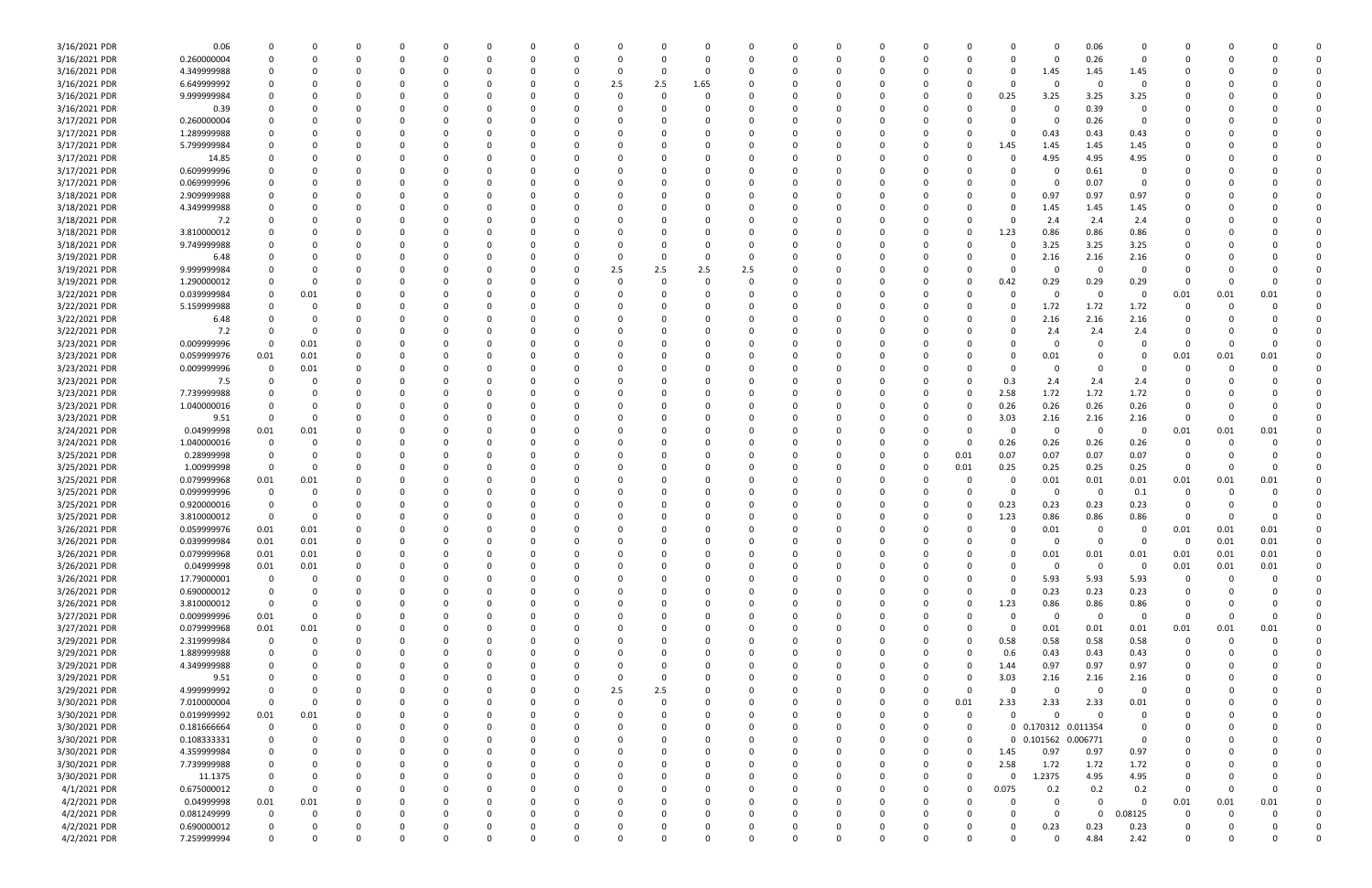| 4/2/2021 PDR  | 3.239999994 | 0                       | 0           |          |          | 0           | 0           |          |          |          |          | 0            |          | 0           | 0        |             |          |          | 0           | 2.16           | 1.08        | 0              |          |          |          |
|---------------|-------------|-------------------------|-------------|----------|----------|-------------|-------------|----------|----------|----------|----------|--------------|----------|-------------|----------|-------------|----------|----------|-------------|----------------|-------------|----------------|----------|----------|----------|
| 4/2/2021 PDR  | 7.424999994 | 0                       | 0           |          |          | 0           | $\Omega$    | 0        | -C       |          |          | $\Omega$     |          | $\Omega$    | 0        |             |          |          | $\Omega$    | 4.95           | 2.475       | 0              | - 0      |          |          |
| 4/3/2021 PDR  | 0.059999976 | 0.01                    | 0.01        |          |          |             |             |          |          |          |          |              |          |             |          |             |          |          | 0           | 0              | 0.01        | 0.01           | 0.01     | 0.01     |          |
|               |             |                         |             |          |          |             |             |          |          |          |          |              |          |             |          |             |          |          |             |                |             |                |          |          |          |
| 4/5/2021 PDR  | 0.140000004 | $\mathbf 0$             | 0           |          |          | 0           |             |          |          |          |          |              |          |             |          |             |          |          | 0           | 0.14           | 0           | 0              |          |          |          |
| 4/5/2021 PDR  | 0.939999996 | 0                       | -0          |          |          |             |             |          |          |          |          |              |          |             |          |             |          |          | $\Omega$    | 0.94           | 0           |                |          |          |          |
| 4/5/2021 PDR  | 4.839999996 |                         | - 0         |          |          |             |             |          |          |          |          |              |          |             |          |             |          |          | 0           | 4.84           | 0           |                |          |          |          |
| 4/5/2021 PDR  | 2.16        |                         |             |          |          |             |             |          |          |          |          |              |          |             |          |             |          |          | -0          | 2.16           | 0           |                |          |          |          |
| 4/5/2021 PDR  | 4.95        |                         | - 0         |          |          | -C          |             |          |          |          |          | <sup>0</sup> |          |             |          |             |          |          | 0           | 4.95           | 0           |                |          |          |          |
|               |             |                         |             |          |          |             |             |          |          |          |          |              |          |             |          |             |          |          |             |                |             |                |          |          |          |
| 4/5/2021 PDR  | 7.2         |                         | -0          |          |          | 0           |             |          |          |          |          | 0            |          |             |          |             |          |          | 2.4         | 2.4            | 2.4         |                |          |          |          |
| 4/6/2021 PDR  | 0.099999996 |                         |             |          |          |             |             |          |          |          |          |              |          |             |          |             |          |          | 0           | - 0            | 0.1         |                |          |          |          |
| 4/6/2021 PDR  | 1.68        |                         |             |          |          | -C          |             |          |          |          |          |              |          |             |          |             |          |          | 0           | 1.68           | 0           |                |          |          |          |
| 4/7/2021 PDR  | 0.429999996 |                         |             |          |          | 0           |             |          |          |          |          | 0            |          |             | C        |             |          |          | 0           | 0.43           | 0           |                |          |          |          |
| 4/7/2021 PDR  | 0.534583337 |                         |             |          |          |             |             |          |          |          |          | 0            |          |             | 0        | $\mathbf 0$ | 0.534583 |          | 0           |                | 0           | -0             |          |          |          |
|               |             |                         |             |          |          |             |             |          |          |          |          |              |          |             |          |             |          |          |             |                |             |                |          |          |          |
| 4/7/2021 PDR  | 0.029999988 |                         |             |          |          |             |             |          |          |          |          |              |          |             | C        |             |          |          | 0           |                | 0.01        | 0.01           | 0.01     |          |          |
| 4/7/2021 PDR  | 0.022499997 |                         |             |          |          |             |             |          |          |          |          |              |          |             | 0        |             | 0.0225   |          | 0           |                |             | O              |          |          |          |
| 4/7/2021 PDR  | 0.119999997 |                         |             |          |          |             |             |          |          |          |          |              |          |             |          |             | 0.12     |          | -0          |                |             |                |          |          |          |
| 4/7/2021 PDR  | 0.024999999 | 0                       |             |          |          |             |             |          |          |          |          |              |          |             | C        |             | 0.025    |          | 0           |                | 0           | O              |          |          |          |
| 4/8/2021 PDR  | 0.059999976 | 0                       |             |          |          | $\Omega$    |             |          |          |          |          |              |          |             |          |             |          |          | 0.01        | 0.01           | 0.01        | 0.01           | 0.01     | 0.01     |          |
|               |             |                         |             |          |          |             |             |          |          |          |          |              |          |             |          |             |          |          |             |                |             |                |          |          |          |
| 4/8/2021 PDR  | 4.349999988 |                         |             |          |          |             |             |          |          |          |          |              |          |             |          |             |          |          | 1.45        | 1.45           | 1.45        | 0              |          |          |          |
| 4/8/2021 PDR  | 0.290000004 | 0                       | - 0         |          |          | 0           |             |          |          |          |          | 0            |          |             |          |             |          |          | $\Omega$    | 0.29           | $\Omega$    | O              |          |          |          |
| 4/9/2021 PDR  | 0.249999996 |                         |             |          |          | -C          |             |          |          |          |          | 0            |          |             |          |             |          |          | $\mathbf 0$ | 0.002604       | 0.247396    |                |          |          |          |
| 4/9/2021 PDR  | 0.690000012 |                         |             |          |          |             |             |          |          |          |          |              |          |             |          |             |          |          | 0.23        | 0.23           | 0.23        |                |          |          |          |
| 4/10/2021 PDR | 0.034999998 |                         |             |          |          |             |             |          |          |          |          |              |          |             |          |             |          | 0        | 0.035       | - 0            | 0           |                |          |          |          |
|               |             |                         |             |          |          |             |             |          |          |          |          |              |          |             |          |             |          |          |             |                |             |                |          |          |          |
| 4/10/2021 PDR | 0.144999999 | 0                       |             |          |          |             |             |          |          |          |          |              |          |             |          |             |          |          | 0.145       | $\Omega$       | $\Omega$    |                |          |          |          |
| 4/12/2021 PDR | 1.720000008 | 0                       | - 0         |          |          |             |             |          |          |          |          | 0            |          |             |          |             |          |          | 0           | 0.86           | 0.86        | C              |          |          |          |
| 4/13/2021 PDR | 0.019999992 | 0.01                    | -0          |          |          | 0           |             |          |          |          |          | 0            |          |             |          |             |          |          | 0           | <u>n</u>       | 0           | -0             |          | 0.01     |          |
| 4/13/2021 PDR | 0.039999984 | 0.01                    |             |          |          |             |             |          |          |          |          |              |          |             |          |             |          |          | 0           | $\Omega$       | 0           | 0.01           | 0.01     | 0.01     |          |
| 4/13/2021 PDR | 1.879999992 | $\overline{\mathbf{0}}$ |             |          |          |             |             |          |          |          |          |              |          |             |          |             |          |          | 0           | 0.94           | 0.94        | -0             |          |          |          |
|               |             |                         |             |          |          |             |             |          |          |          |          |              |          |             |          |             |          |          |             |                |             |                |          |          |          |
| 4/14/2021 PDR | 0.620000004 | $\overline{\mathbf{0}}$ |             |          |          |             |             |          |          |          |          |              |          |             |          |             |          | 0        | 0.12        | 0.33           | 0.17        | - 0            |          | $\Omega$ |          |
| 4/14/2021 PDR | 0.069999972 | 0.01                    |             |          |          |             |             |          |          |          |          |              |          |             |          |             |          |          | 0.01        | 0.01           | 0.01        | 0.01           | 0.01     | 0.01     |          |
| 4/14/2021 PDR | 0.019999992 | 0.01                    |             |          |          |             |             |          |          |          |          |              |          |             |          |             |          |          | -0          | - 0            | O           | 0              |          | 0.01     |          |
| 4/14/2021 PDR | 9.9         | 0                       |             |          |          |             |             |          |          |          |          |              |          |             |          |             |          |          | 0           | 4.95           | 4.95        | 0              |          |          |          |
| 4/15/2021 PDR | 4.349999988 | 0                       | -0          |          |          | -C          |             |          |          |          |          | <sup>0</sup> |          |             |          |             |          | 0        | 1.45        | 1.45           | 1.45        | 0              |          |          |          |
|               |             |                         |             |          |          |             |             |          |          |          |          |              |          |             |          |             |          |          |             |                |             |                |          |          |          |
| 4/15/2021 PDR | 0.079999992 | 0                       | -0          |          |          | 0           |             |          |          |          |          | 0            |          |             |          |             |          | 0.01     | 0.01        | 0.05           | 0.01        | -0             |          | $\Omega$ |          |
| 4/15/2021 PDR | 0.04999998  | 0.01                    | 0.01        |          |          |             |             |          |          |          |          |              |          |             |          |             |          |          | -0          |                | 0           | 0.01           | 0.01     | 0.01     |          |
| 4/15/2021 PDR | 0.099999996 | $\overline{\mathbf{0}}$ | 0           |          |          |             |             |          |          |          |          |              |          |             |          |             |          |          | 0.1         |                |             | C              |          |          |          |
| 4/16/2021 PDR | 0.019999992 | 0.01                    | 0.01        |          |          | 0           |             |          |          |          |          | 0            |          |             |          |             |          |          | 0           |                |             | 0              |          |          |          |
| 4/16/2021 PDR | 0.029999988 | 0.01                    | 0.01        |          |          |             |             |          |          |          |          |              |          |             |          |             |          |          | -0          |                |             |                |          | 0.01     |          |
|               |             |                         |             |          |          |             |             |          |          |          |          |              |          |             |          |             |          |          |             |                |             |                |          |          |          |
| 4/16/2021 PDR | 0.022499997 | 0                       | -0          |          |          |             |             | 0.0225   |          |          |          |              |          |             |          |             |          |          |             |                | O           |                |          |          |          |
| 4/16/2021 PDR | 9.679999992 | 0                       | -0          |          |          |             |             |          |          |          |          |              |          |             |          |             |          |          | $\Omega$    | 4.84           | 4.84        | <sup>0</sup>   |          |          |          |
| 4/18/2021 PDR | 0.079999968 | 0                       | 0.01        |          |          |             | $\Omega$    | 0        |          |          |          | -0           |          | 0           | C        |             |          | 0.01     | 0.01        | 0.01           | 0.01        | 0.01           | 0.01     | 0.01     |          |
| 4/19/2021 PDR | 0.139999992 | $\mathbf 0$             | $\mathbf 0$ | $\Omega$ | 0        | $\Omega$    | $\Omega$    | 0        | 0        | $\Omega$ |          | $\Omega$     | $\Omega$ | 0           | 0        | $\Omega$    | 0        | 0        | $\mathbf 0$ | 0.07           | 0.07        | 0              | $\Omega$ | $\Omega$ |          |
| 4/19/2021 PDR | 0.139999992 | 0                       |             |          |          | $\Omega$    | $\Omega$    | 0        |          |          |          | $\Omega$     |          | $\Omega$    | 0        |             |          |          | 0           | 0.07           | 0.07        | 0              |          |          |          |
|               |             |                         | 0           |          |          |             |             |          |          |          |          |              |          |             |          |             |          |          |             |                |             |                |          |          |          |
| 4/19/2021 PDR | 0.520000008 | 0                       | 0           |          |          | 0           | $\Omega$    | 0        |          |          |          | 0            |          | $\Omega$    | 0        |             |          | 0        | $\mathbf 0$ | 0.26           | 0.26        | 0              |          |          |          |
| 4/19/2021 PDR | 2.499999996 | 0                       | 0           |          |          | 0           | 0           | 0        |          |          |          | 0            |          | 0           | 0        |             | O        | 2.5      | $\Omega$    | - 0            | 0           | 0              |          |          |          |
| 4/20/2021 PDR | 0.042499998 | 0                       | 0           |          |          | 0           | 0           |          |          |          |          | 0            |          | 0           | C        |             |          | 0        | 0.0425      |                | 0           |                |          |          |          |
| 4/20/2021 PDR | 0.049999998 | $\mathbf 0$             |             |          |          |             |             | 0        |          |          |          |              |          | $\Omega$    | 0        |             |          | $\Omega$ | 0.05        |                | 0           |                |          |          |          |
|               |             |                         |             |          |          |             |             |          |          |          |          |              |          |             |          |             |          |          |             |                |             |                |          |          |          |
| 4/20/2021 PDR | 3.249999996 | 0                       |             |          |          | 0           |             | 0        |          |          |          | 0            |          | 0           | C        |             |          | 0        | 0           | 3.25           | 0           |                |          |          |          |
| 4/20/2021 PDR | 1.26        | 0                       |             |          |          | 0           |             | 0        |          |          |          | 0            |          | 0           | C        |             |          | 0        | $\Omega$    | 1.26           | $\mathbf 0$ |                |          |          |          |
| 4/20/2021 PDR | 1.2         | 0                       | 0           |          |          | 0           |             | 0        |          |          |          | 0            |          | 0           | 0        |             |          | 0.01     | 0.37        | 0.41           | 0.41        | 0              |          |          |          |
| 4/20/2021 PDR | 1.279999992 | 0                       | 0           |          |          | 0           | 0           | 0        |          |          |          | 0            |          | 0           | 0        |             | $\Omega$ | 0.01     | 0.49        | 0.48           | 0.3         | 0              |          |          |          |
| 4/20/2021 PDR | 0.359999988 | $\overline{\mathbf{0}}$ | 0           |          |          |             |             |          |          |          |          | 0            |          |             | C        |             |          | 0.01     | 0.1         | 0.12           | 0.13        | 0              |          |          |          |
|               |             |                         |             |          |          |             |             |          |          |          |          |              |          |             |          |             |          |          |             |                |             |                |          |          |          |
| 4/21/2021 PDR | 0.059999976 | 0.01                    | 0.01        |          |          |             |             | 0        |          |          |          | 0            |          | 0           | C        |             |          | 0        | 0           | $\overline{0}$ | 0.01        | 0.01           | 0.01     | 0.01     |          |
| 4/21/2021 PDR | 0.079999968 | 0.01                    | 0.01        | 0        |          | 0           |             | 0        |          |          |          | 0            |          | 0           | 0        |             |          | 0        | 0.01        | 0.01           | 0.01        | 0.01           | 0.01     | 0.01     |          |
| 4/21/2021 PDR | 0.859999992 | $\overline{\mathbf{0}}$ | 0           |          |          | 0           |             | 0        |          |          |          | 0            |          | $\Omega$    | C        |             |          |          | $\Omega$    | 0.43           | 0.43        | $\overline{0}$ | 0        |          |          |
| 4/21/2021 PDR | 9.679999992 | 0                       | 0           |          |          | 0           |             | 0        |          |          |          | 0            |          | 0           | 0        |             |          |          | 0           | 4.84           | 4.84        | -0             |          |          |          |
| 4/22/2021 PDR | 5.930000004 | 0                       | 0           |          |          | 0           | 0           | 0        |          |          |          | 0            |          | 0           | 0        |             |          |          | 0           | $\Omega$       | 5.93        | -0             |          |          |          |
|               |             |                         |             |          |          |             |             |          |          |          |          |              |          |             |          |             |          |          |             |                |             |                |          |          |          |
| 4/22/2021 PDR | 4.95        | 0                       | 0           |          |          | 0           | 0           | 0        |          |          |          | 0            |          | 0           | 0        |             |          |          | 0           | $\Omega$       | 4.95        | 0              |          | 0        |          |
| 4/23/2021 PDR | 0.029999988 |                         | 0           |          |          | 0           |             |          |          |          |          | 0            |          | 0           | C        |             |          |          | 0           | $\Omega$       | 0           | 0.01           | 0.01     | 0.01     |          |
| 4/23/2021 PDR | 4.349999988 | $\Omega$                |             |          |          | 0           |             | 0        |          |          |          | 0            |          | 0           | C        |             |          | 0        | 1.45        | 1.45           | 1.45        | $\overline{0}$ |          |          |          |
| 4/26/2021 PDR | 0.3         | 0                       | -0          |          |          | 0           |             | 0        | 0.3      |          |          | 0            |          | $\Omega$    | C        |             |          |          | 0           | $\Omega$       | 0           | 0              |          |          |          |
| 4/26/2021 PDR | 0.63        |                         | 0           |          |          | 0           | 0           | 0        | 0.63     |          |          | 0            |          | 0           | C        |             |          |          | 0           |                | 0           |                |          |          |          |
|               |             |                         |             |          |          |             |             |          |          |          |          |              |          |             |          |             |          |          |             |                |             |                |          |          |          |
| 4/26/2021 PDR | 2.52        | 0                       | 0           |          |          | 0           | $\Omega$    | 0        | 2.52     |          |          | 0            |          | 0           | 0        |             |          |          | 0           |                | 0           | 0              |          |          |          |
| 4/26/2021 PDR | 0.860000004 | 0                       | -0          |          |          | 0           | 0           |          | 0        |          |          | 0            |          | 0           | C        |             |          |          | 0           | 0              | 0.86        | - 0            |          | $\Omega$ |          |
| 4/27/2021 PDR | 0.029999988 | $\mathbf 0$             | 0           | $\Omega$ | $\Omega$ | $\mathbf 0$ | $\mathbf 0$ | $\Omega$ | $\Omega$ | $\Omega$ | $\Omega$ | $\mathbf 0$  |          | $\mathbf 0$ | $\Omega$ |             | 0        | $\Omega$ | $\mathbf 0$ | $\Omega$       | $\Omega$    | 0.01           | 0.01     | 0.01     | $\Omega$ |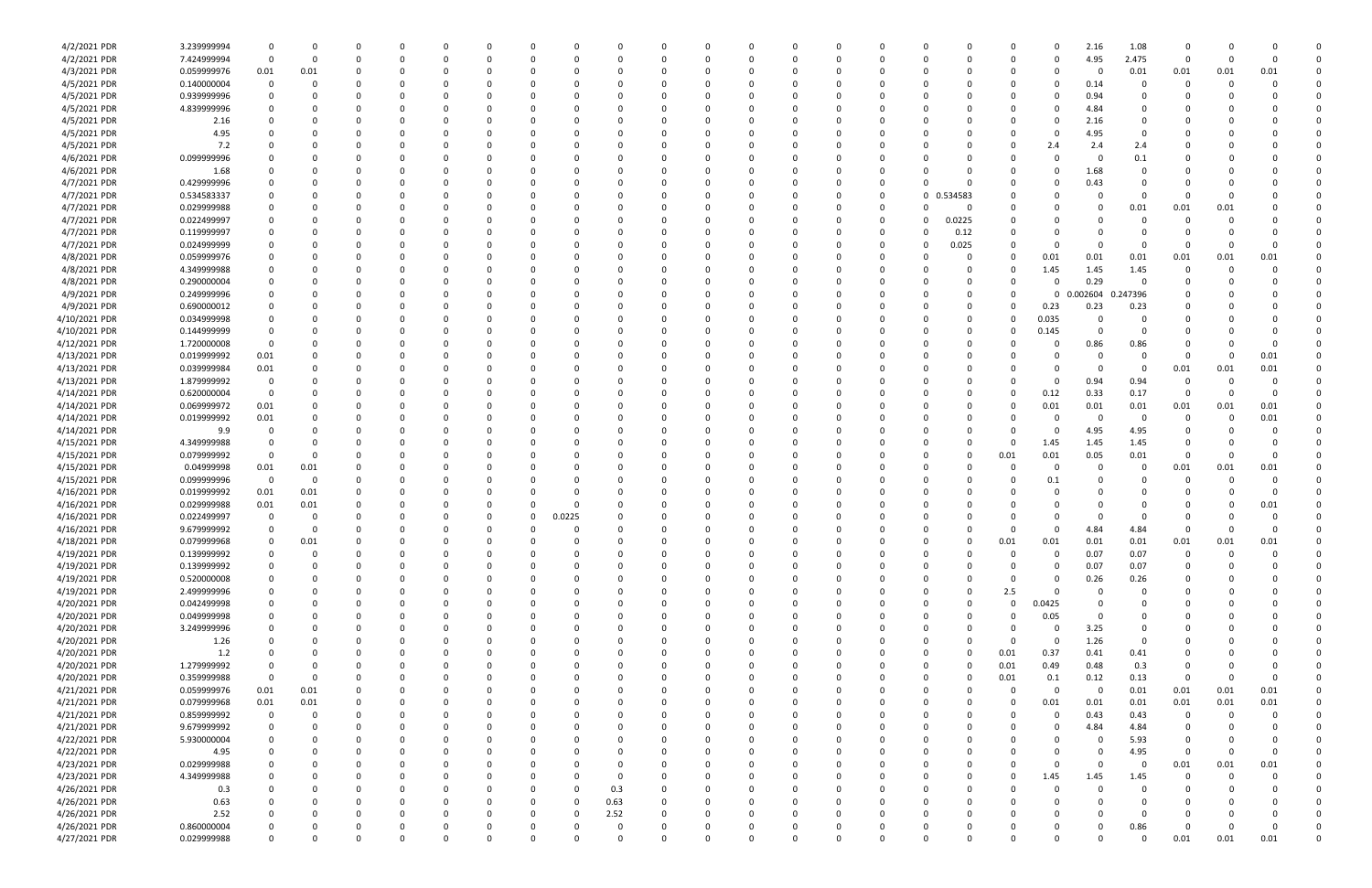| 4/27/2021 PDR | 0.690000012 |          |   | 0        |              | 0            | - 0      |   | 0        |          |          |   |          |        | 0           | 0            | 0.23                | 0.23     | 0.23        | 0              |          |          |  |
|---------------|-------------|----------|---|----------|--------------|--------------|----------|---|----------|----------|----------|---|----------|--------|-------------|--------------|---------------------|----------|-------------|----------------|----------|----------|--|
| 4/28/2021 PDR | 0.129999996 |          |   | $\Omega$ |              | <sup>0</sup> | $\Omega$ |   | $\Omega$ |          |          | n | $\Omega$ |        | 0.01        | 0.01         | 0.05                | 0.05     | 0.01        | 0              |          |          |  |
| 4/28/2021 PDR | 0.37999998  |          |   |          |              |              |          |   |          |          |          |   | -0       |        | 0.01        | 0.01         | 0.01                | 0.34     | 0.01        |                |          |          |  |
| 4/28/2021 PDR | 0.16999998  |          |   |          |              |              |          |   |          |          |          |   |          |        | 0.01        | 0.01         | 0.01                | 0.01     | 0.13        |                |          |          |  |
| 4/29/2021 PDR | 1.14        |          |   |          |              |              |          |   |          |          |          |   |          |        | 0.01        | 0.45         | 0.32                | 0.35     | 0.01        |                |          |          |  |
| 4/29/2021 PDR | 0.659999988 |          |   |          |              |              |          |   |          |          |          |   |          |        | 0.01        | 0.16         | 0.22                | 0.26     | 0.01        |                |          |          |  |
| 4/29/2021 PDR | 0.069999996 |          |   |          |              |              |          |   |          |          |          |   |          |        |             | 0            | $\Omega$            | 0.07     | 0           |                |          |          |  |
| 4/29/2021 PDR | 1.879999992 |          |   |          |              |              |          |   |          |          |          |   |          |        |             |              | $\Omega$            | 0.94     | 0.94        |                |          |          |  |
| 4/29/2021 PDR | 0.280000008 |          |   |          |              |              |          |   |          |          |          |   |          |        |             |              | $\Omega$            | 0.14     | 0.14        |                |          |          |  |
| 4/29/2021 PDR | 0.51        |          |   |          |              |              |          |   |          |          |          |   |          |        |             | 0            | 0                   | 0.51     | 0           |                |          |          |  |
| 4/29/2021 PDR | 0.580000008 |          |   |          |              |              |          |   |          |          |          |   |          |        |             |              | $\Omega$            | 0.29     | 0.29        |                |          |          |  |
| 4/29/2021 PDR | 1.720000008 |          |   |          |              |              |          |   |          |          |          |   |          |        |             | 0            | $\Omega$            | 0.86     | 0.86        |                |          |          |  |
| 4/30/2021 PDR | 11.86000001 |          |   |          |              |              |          |   |          |          |          |   |          |        |             | 0            | 0                   | 5.93     | 5.93        |                |          |          |  |
| 4/30/2021 PDR | 4.839999996 |          |   |          |              |              |          |   |          |          |          |   |          |        |             |              | - 0                 | 4.84     | 0           |                |          |          |  |
| 4/30/2021 PDR | 7.2         |          |   |          |              |              |          |   |          |          |          |   |          |        |             | 0            | 2.4                 | 2.4      | 2.4         | 0              |          |          |  |
| 5/3/2021 PDR  | 0.04999998  |          |   |          |              |              |          |   |          |          |          |   |          |        |             | 0            | 0.01                | 0.01     | 0.01        | 0.01           | 0.01     |          |  |
| 5/3/2021 PDR  | 2.899999992 |          |   |          |              |              |          |   |          |          |          |   |          |        |             |              | 0                   | 1.45     | 1.45        | 0              |          |          |  |
| 5/4/2021 PDR  | 0.859999992 |          |   |          |              |              |          |   |          |          |          |   |          |        |             |              | $\Omega$            | 0.43     | 0.43        | 0              |          |          |  |
| 5/4/2021 PDR  |             |          |   |          |              |              |          |   |          |          |          |   |          |        |             |              | 0                   |          |             |                |          |          |  |
|               | 3.36        |          |   |          |              |              |          |   |          |          |          |   |          |        |             |              | - 0                 | 1.68     | 1.68        |                |          |          |  |
| 5/4/2021 PDR  | 0.140000004 |          |   |          |              |              |          |   |          |          |          |   |          |        |             | <sup>0</sup> |                     | 0.14     | 0           |                |          |          |  |
| 5/4/2021 PDR  | 0.050000004 |          |   |          |              |              |          |   |          |          |          |   |          |        |             | 0            | $\Omega$            | 0.05     | - 0         |                |          |          |  |
| 5/4/2021 PDR  | 0.580000008 |          |   |          |              |              |          |   |          |          |          |   |          |        |             |              | 0                   | 0.29     | 0.29        | -C             |          |          |  |
| 5/4/2021 PDR  | 0.029999988 |          |   |          |              |              |          |   |          |          |          |   |          |        |             |              | - 0                 | 0.01     | $\mathbf 0$ | 0.01           | 0.01     |          |  |
| 5/4/2021 PDR  | 0.04999998  |          |   |          |              |              |          |   |          |          |          |   |          |        |             | 0            | 0.01                | 0.01     | 0.01        | 0.01           | 0.01     | $\Omega$ |  |
| 5/4/2021 PDR  | 0.029999988 |          |   |          |              |              |          |   |          |          |          |   |          |        | 0           | <sup>0</sup> | -C                  | - 0      | -0          | 0.01           | 0.01     | 0.01     |  |
| 5/4/2021 PDR  | 0.502499997 |          |   |          |              |              |          |   |          |          |          |   |          |        | 0           | 0            | 0.1675              | 0.335    |             | 0              |          |          |  |
| 5/4/2021 PDR  | 0.067499991 |          |   |          |              |              |          |   |          |          |          |   |          |        | 0           | 0            | 0.0225              | 0.045    |             |                |          |          |  |
| 5/4/2021 PDR  | 0.142499997 |          |   |          |              |              |          |   |          |          |          |   |          |        | 0           | 0            | 0.0475              | 0.095    |             |                |          |          |  |
| 5/4/2021 PDR  | 0.027499998 |          |   |          |              |              |          |   |          |          |          | 0 | 0        | 0.0275 | 0           | <sup>0</sup> |                     | - 0      |             |                |          |          |  |
| 5/4/2021 PDR  | 0.027499998 |          |   |          |              |              |          |   |          |          |          |   | 0        | 0.0275 | 0           |              | $\Omega$            | - 0      | 0           |                |          |          |  |
| 5/4/2021 PDR  | 0.179999991 |          |   |          |              |              |          |   |          |          |          |   |          |        | 0           | 0            | 0.06                | 0.12     | $\Omega$    |                |          |          |  |
| 5/4/2021 PDR  | 0.142499997 |          |   |          |              |              |          |   |          |          |          |   |          |        | 0           | 0            | 0.0475              | 0.095    | $\Omega$    |                |          |          |  |
| 5/5/2021 PDR  | 1.92        |          |   |          |              |              |          |   |          |          |          |   |          |        | $\Omega$    | 0            |                     | 0.96     | 0.96        |                |          |          |  |
| 5/5/2021 PDR  | 0.77458335  |          |   |          |              |              |          |   |          |          |          |   |          |        | 0           | 0.774583     | 0                   | - 0      | 0           |                |          |          |  |
| 5/5/2021 PDR  | 0.39        |          |   |          |              |              |          |   |          |          |          |   |          | 0      | 0.01        | 0.01         | 0.12                | 0.11     | 0.14        |                |          |          |  |
| 5/5/2021 PDR  | 2.660000004 |          |   |          |              |              |          |   |          |          |          |   |          |        | 0.01        | 0.65         | 0.76                | 0.74     | 0.5         |                |          |          |  |
| 5/5/2021 PDR  | 0.940000008 |          |   |          |              |              |          |   |          |          |          |   |          |        | 0.01        | 0.18         | 0.23                | 0.35     | 0.17        | 0              |          |          |  |
| 5/5/2021 PDR  | 0.04999998  | 0.01     |   |          |              |              |          |   |          |          |          |   |          |        | 0           | 0            | 0                   | 0.01     | 0           | 0.01           | 0.01     | 0.01     |  |
| 5/5/2021 PDR  | 0.079999968 | 0.01     |   |          |              |              |          |   |          |          |          |   |          |        |             | 0.01         | 0.01                | 0.01     | 0.01        | 0.01           | 0.01     | 0.01     |  |
| 5/5/2021 PDR  | 0.202499991 | $\Omega$ |   | $\Omega$ |              |              |          |   |          |          |          |   |          |        | 0           | 0            | 0.0675              | 0        | 0.135       | 0              | $\Omega$ | 0        |  |
| 5/5/2021 PDR  | 0.209999988 | $\sim$   |   |          |              |              |          |   |          |          |          |   |          |        | 0           | $\Omega$     | 0.0525              | 0.1575   | $\mathbf 0$ | $\Omega$       |          |          |  |
| 5/5/2021 PDR  | 0.404999988 |          |   | $\Omega$ | $\Omega$     | O            |          |   | 0        |          | $\Omega$ |   | 0        |        | 0           | 0            | 0.0675              | 0.2025   | 0.135       | 0              |          |          |  |
| 5/5/2021 PDR  | 0.404999988 |          |   |          |              |              |          |   |          |          |          |   | -0       |        | 0           | 0            | 0.0675              | 0.2025   | 0.135       | 0              |          |          |  |
| 5/5/2021 PDR  | 0.359999988 |          |   | 0        |              | <sup>0</sup> | 0        |   |          |          |          |   | 0        |        | 0           | $\Omega$     | 0.06                | 0.18     | 0.12        | 0              |          |          |  |
| 5/5/2021 PDR  | 0.237499995 |          |   |          |              |              |          |   |          |          |          |   |          |        | $\Omega$    | $\Omega$     | $\Omega$            | 0.1425   | 0.095       |                |          |          |  |
| 5/5/2021 PDR  | 1.004999994 |          |   |          |              |              |          |   |          |          |          |   |          |        | 0           | 0            | 0.1675              | 0.5025   | 0.335       |                |          |          |  |
| 5/5/2021 PDR  | 0.824999985 |          |   |          |              | 0            |          |   |          |          |          |   |          |        | 0           | $\Omega$     | $\Omega$            | 0.495    | 0.33        |                |          |          |  |
| 5/5/2021 PDR  | 0.224999991 |          |   |          |              | 0            |          |   |          |          |          |   | -0       |        | 0           | 0            | 0.1                 | 0.075    | 0.05        |                |          |          |  |
| 5/5/2021 PDR  | 0.520000008 |          |   | 0        | $\Omega$     | 0            | 0        |   |          |          |          |   | 0        |        | 0           | 0            | $\Omega$            | 0.26     | 0.26        | 0              |          |          |  |
| 5/5/2021 PDR  | 3.36        |          | O |          | <sup>0</sup> | 0            | 0        |   |          |          |          |   | 0        |        | 0           | 0            | $\Omega$            | 1.68     | 1.68        | 0              |          |          |  |
| 5/5/2021 PDR  | 0.690000012 |          |   |          | $\Omega$     | 0            | - 0      |   |          |          |          |   | 0        |        | o           | 0            | 0.23                | 0.23     | 0.23        |                |          |          |  |
| 5/5/2021 PDR  | 0.780000012 |          |   |          |              | 0            | $\Omega$ |   |          |          |          |   | 0        |        | 0           | 0            | 0.26                | 0.26     | 0.26        | 0              |          |          |  |
| 5/6/2021 PDR  | 0.029999988 |          |   |          |              | 0            |          |   |          |          |          |   | -0       |        | 0           | 0            | 0                   | 0.01     | 0           | 0.01           | 0.01     |          |  |
| 5/6/2021 PDR  | 1.68        |          |   |          |              |              |          |   |          |          |          |   |          |        | $\Omega$    |              | $\Omega$            | 1.68     | $\mathbf 0$ | 0              |          |          |  |
| 5/6/2021 PDR  | 3.219999996 |          |   |          |              |              |          |   |          |          |          |   |          |        | 0           | $\Omega$     | $\Omega$            | 3.22     | $\Omega$    | 0              |          |          |  |
| 5/7/2021 PDR  | 2.000000002 |          |   | 0        |              | <sup>0</sup> | 0        |   |          |          |          |   | 0        |        | 0           |              | 0 0.020833 1.958333 |          | 0.020833    | 0              |          |          |  |
| 5/7/2021 PDR  | 0.410000002 |          |   | 0        |              | 0            | 0        |   |          |          |          |   | 0        |        | 0           |              | 0 0.004271          | 0.401458 | 0.004271    | 0              |          |          |  |
| 5/7/2021 PDR  | 0.460000008 |          |   |          |              | <sup>0</sup> | - 0      |   |          | $\Omega$ |          |   | -0       |        | $\mathbf 0$ | $\Omega$     | $\Omega$            | 0.23     | 0.23        | $\Omega$       |          |          |  |
| 5/7/2021 PDR  | 0.039999984 |          |   |          |              | 0            |          |   |          |          |          |   |          |        | 0           | 0            | 0.01                | $0.01\,$ | 0.01        | 0.01           | 0        |          |  |
| 5/9/2021 PDR  | 0.019999992 |          |   |          |              | 0            |          |   |          |          |          |   | 0        |        | $\Omega$    | $\Omega$     | $\Omega$            | $\Omega$ | $\mathbf 0$ | $\overline{0}$ | 0.01     | 0.01     |  |
| 5/9/2021 PDR  | 0.059999976 |          |   |          |              |              |          |   |          |          |          |   |          |        | $\Omega$    | 0.01         | 0.01                | 0.01     | 0.01        | 0.01           | 0.01     |          |  |
| 5/9/2021 PDR  | 0.04999998  |          |   |          |              | 0            | 0        |   |          |          |          |   | -0       |        | 0           | 0            | 0.01                | 0.01     | 0.01        | 0.01           | 0.01     |          |  |
| 5/10/2021 PDR | 0.04999998  |          |   | $\Omega$ | $\Omega$     | <sup>0</sup> | $\Omega$ |   |          |          |          |   | 0        |        |             | $\Omega$     | 0.01                | 0.01     | 0.01        | 0.01           | 0.01     |          |  |
| 5/11/2021 PDR | 0.059999994 |          |   |          |              | 0            |          |   |          |          |          |   |          |        |             | 0            | 0                   | $\Omega$ | 0.06        | 0              |          |          |  |
| 5/11/2021 PDR | 0.049999998 | $\Omega$ | n | $\Omega$ | $\Omega$     | $\Omega$     |          | U | $\Omega$ |          | $\Omega$ | O |          |        | 0           | $\Omega$     | $\Omega$            | $\Omega$ | $0.05\,$    | $\Omega$       |          | $\Omega$ |  |
|               |             |          |   |          |              |              |          |   |          |          |          |   |          |        |             |              |                     |          |             |                |          |          |  |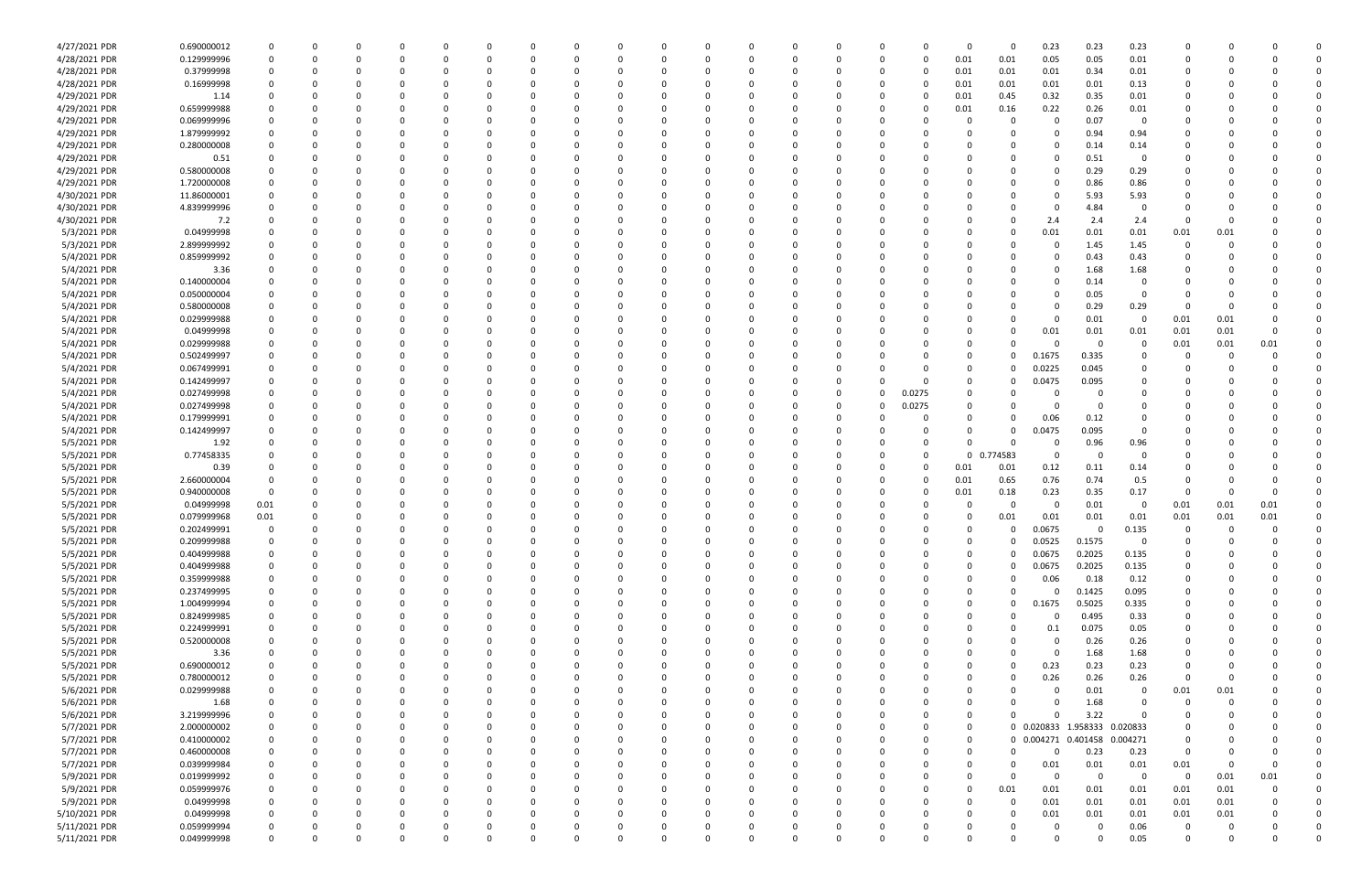| 5/11/2021 PDR | 1.879999992 |      |          | -0       |          |              | 0            |  | 0        |          | 0        |          |            |          | 0             |            | 0.94                | 0.94        |          |      |      |  |
|---------------|-------------|------|----------|----------|----------|--------------|--------------|--|----------|----------|----------|----------|------------|----------|---------------|------------|---------------------|-------------|----------|------|------|--|
| 5/11/2021 PDR | 0.780000012 |      |          | $\Omega$ |          |              | <sup>0</sup> |  | $\Omega$ |          |          | $\Omega$ |            |          | $\Omega$      | 0.26       | 0.26                | 0.26        | $\Omega$ |      |      |  |
| 5/11/2021 PDR | 4.32        |      |          |          |          |              |              |  |          |          |          |          |            |          |               |            | 2.16                | 2.16        |          |      |      |  |
| 5/11/2021 PDR | 0.280000008 |      |          |          |          |              |              |  |          |          |          |          |            |          |               |            | 0.14                | 0.14        |          |      |      |  |
| 5/11/2021 PDR | 0.690000012 |      |          |          |          |              |              |  |          |          |          |          |            |          |               | 0.23       | 0.23                | 0.23        |          |      |      |  |
| 5/11/2021 PDR | 9.9         |      |          |          |          |              |              |  |          |          |          |          |            |          |               |            | 4.95                | 4.95        |          |      |      |  |
| 5/11/2021 PDR | 0.580000008 |      |          |          |          |              |              |  |          |          |          |          |            |          | 0             |            | 0.29                | 0.29        |          |      |      |  |
| 5/12/2021 PDR | 1.047083334 |      |          |          |          |              |              |  |          |          |          | $\Omega$ | 0 1.047083 |          |               |            |                     |             |          |      |      |  |
| 5/12/2021 PDR | 1.454583333 |      |          |          |          |              |              |  |          |          |          | - 0      | 0 1.454583 |          | 0             |            |                     |             |          |      |      |  |
| 5/12/2021 PDR | 1.009999992 |      |          |          |          |              |              |  |          |          |          |          | 0          | 0.01     | 0.01          | 0.01       | 0.48                | 0.5         | 0        |      |      |  |
| 5/12/2021 PDR | 0.079999968 | 0.01 | 0.01     |          |          |              |              |  |          |          |          |          |            |          | 0.01          | 0.01       | 0.01                | 0.01        | 0.01     | 0.01 |      |  |
| 5/12/2021 PDR | 5.55        | 0    | O        |          |          |              |              |  |          |          |          |          |            |          | 0             |            | - 0                 | 5.55        | 0        |      |      |  |
| 5/12/2021 PDR | 0.050000004 |      |          |          |          |              |              |  |          |          |          |          |            |          |               |            | 0.05                |             |          |      |      |  |
| 5/14/2021 PDR | 0.009999996 | 0.01 |          |          |          |              |              |  |          |          |          |          |            |          |               |            |                     |             |          |      |      |  |
| 5/14/2021 PDR | 0.579999996 |      |          |          |          |              |              |  |          |          |          |          |            | 0        |               |            | 0 0.006042 0.567917 | 0.006042    |          |      |      |  |
| 5/14/2021 PDR | 2.000000002 |      |          |          |          |              |              |  |          |          |          |          |            |          | $\mathbf{0}$  |            | 0.020833 1.958333   | 0.020833    | 0        |      |      |  |
| 5/17/2021 PDR | 0.04999998  |      |          |          |          |              |              |  |          |          |          |          |            |          | $\Omega$      | 0.01       | 0.01                | 0.01        | 0.01     | 0.01 |      |  |
| 5/17/2021 PDR | 0.009999996 |      |          |          |          |              |              |  |          |          |          |          |            |          |               | $\Omega$   | - 0                 | $\Omega$    | $\Omega$ |      | 0.01 |  |
| 5/17/2021 PDR | 0.099999996 |      |          |          |          |              |              |  |          |          |          |          |            |          |               |            | 0.1                 |             |          |      |      |  |
| 5/17/2021 PDR | 0.110000004 |      |          |          |          |              |              |  |          |          |          |          |            |          |               |            | - 0                 | 0.11        |          |      |      |  |
| 5/17/2021 PDR | 0.110000004 |      |          |          |          |              |              |  |          |          |          |          |            |          |               |            | - 0                 | 0.11        | 0        |      |      |  |
| 5/18/2021 PDR | 0.019999992 |      |          |          |          |              |              |  |          |          |          |          |            |          |               |            | 0.01                | 0           | 0.01     |      |      |  |
| 5/18/2021 PDR | 0.039999984 |      |          |          |          |              |              |  |          |          |          |          |            |          | 0             | 0.01       | 0.01                | 0.01        | 0.01     |      |      |  |
| 5/19/2021 PDR | 0.019999992 |      |          |          |          |              |              |  |          |          |          |          |            |          | 0             | 0          | 0.01                | - 0         | 0.01     |      |      |  |
| 5/19/2021 PDR | 4.8         |      |          |          |          |              |              |  |          |          |          |          |            |          | 0             | - 0        | 2.4                 | 2.4         | 0        |      |      |  |
| 5/20/2021 PDR | 1.819999992 |      |          |          |          |              |              |  |          |          |          |          |            | 0.01     | 0.01          | 0.6        | 0.6                 | 0.6         |          |      |      |  |
| 5/20/2021 PDR | 0.629999988 |      |          |          |          |              |              |  |          |          |          |          |            | 0.01     | 0.01          | 0.3        | 0.3                 | 0.01        |          |      |      |  |
| 5/20/2021 PDR | 0.909999996 |      |          |          |          |              |              |  |          |          |          |          |            | 0.01     | 0.01          | 0.01       | 0.44                | 0.44        |          |      |      |  |
| 5/20/2021 PDR | 1.520000004 |      |          |          |          |              |              |  |          |          |          |          | 0          | 0.01     | 0.01          | 0.5        | 0.5                 | 0.5         |          |      |      |  |
| 5/20/2021 PDR | 0.530000004 |      |          |          |          |              |              |  |          |          |          |          |            | 0.01     | 0.01          | 0.17       | 0.17                | 0.17        |          |      |      |  |
| 5/20/2021 PDR | 0.110000004 |      |          |          |          |              |              |  |          |          |          |          |            |          | 0             | 0.11       |                     |             |          |      |      |  |
| 5/21/2021 PDR |             |      |          |          |          |              |              |  |          |          |          |          |            |          |               |            |                     |             |          |      |      |  |
|               | 0.230000004 |      |          |          |          |              |              |  |          |          |          |          |            |          | 0<br>$\Omega$ | $\Omega$   |                     | 0.23        |          |      |      |  |
| 5/21/2021 PDR | 1.449999996 |      |          |          |          |              |              |  |          |          |          |          |            |          |               |            | - 0                 | 1.45        |          |      |      |  |
| 5/21/2021 PDR | 2.889999996 |      |          |          |          |              |              |  |          |          |          |          |            | 0.01     | 0.01          | 0.01       | 1.43                | 1.43        |          |      |      |  |
| 5/21/2021 PDR | 0.249999996 |      |          |          |          |              |              |  |          |          |          |          | 0          | 0.01     | 0.01          | 0.01       | 0.11                | 0.11        |          |      |      |  |
| 5/21/2021 PDR | 0.129999996 |      |          |          |          |              |              |  |          |          |          |          |            | 0.01     | 0.01          | 0.01       | 0.05                | 0.05        |          |      |      |  |
| 5/21/2021 PDR | 0.009999996 |      |          |          |          |              |              |  |          |          |          |          |            |          | 0             |            |                     | 0           | 0        | 0.01 |      |  |
| 5/21/2021 PDR | 0.009999996 |      |          |          |          |              |              |  |          |          |          |          |            |          |               |            |                     | 0           | $\Omega$ |      | 0.01 |  |
| 5/24/2021 PDR | 0.099999996 |      |          |          |          |              |              |  |          |          |          |          |            |          |               |            |                     | 0.1         |          |      |      |  |
| 5/24/2021 PDR | 0.494999991 |      |          |          |          |              |              |  |          |          |          |          |            | 0.495    |               |            |                     |             |          |      |      |  |
| 5/24/2021 PDR | 0.520000008 |      | O        |          |          |              |              |  |          | O        |          |          |            |          | 0             |            | <b>0.26</b>         | 0.26        |          |      |      |  |
| 5/25/2021 PDR | 0.460000008 |      | $\Omega$ | $\Omega$ | $\Omega$ | $\Omega$     | 0            |  | $\Omega$ | $\Omega$ | 0        |          | 0          |          | $\mathbf 0$   | $\Omega$   | 0.23                | 0.23        | $\Omega$ |      |      |  |
| 5/25/2021 PDR | 0.04999998  |      |          | $\Omega$ |          |              |              |  |          |          |          |          | 0          | 0.01     | 0.01          | 0.01       | 0.01                | 0.01        |          |      |      |  |
| 5/25/2021 PDR | 0.04999998  |      |          | 0        |          |              | 0            |  |          |          | 0        | 0        | $\Omega$   | 0.01     | 0.01          | 0.01       | 0.01                | 0.01        |          |      |      |  |
| 5/25/2021 PDR | 0.044999996 |      |          |          |          |              |              |  |          |          | 0        |          | $\Omega$   |          | 0.045         | $\Omega$   | $\Omega$            | $\mathbf 0$ |          |      |      |  |
| 5/25/2021 PDR | 0.059999996 |      |          |          |          |              |              |  |          |          | 0        |          | 0          |          | 0.06          |            |                     | 0           |          |      |      |  |
| 5/25/2021 PDR | 0.044999996 |      |          |          |          |              | 0            |  |          |          | 0        |          | 0          |          | 0.045         |            |                     |             |          |      |      |  |
| 5/25/2021 PDR | 0.334999998 |      |          |          |          | 0            | 0            |  |          |          | 0        |          | 0          |          | 0.335         |            |                     |             |          |      |      |  |
| 5/25/2021 PDR | 0.044999996 | 0    |          | $\Omega$ |          | <sup>0</sup> | 0            |  | 0        |          | 0        | $\Omega$ | 0          | $\Omega$ | 0.045         | $\Omega$   | $\Omega$            | $\Omega$    | 0        |      |      |  |
| 5/26/2021 PDR | 0.129999996 |      |          | 0        | $\Omega$ | 0            | 0            |  |          |          | 0        | 0        | $\Omega$   | 0.01     | 0.01          | 0.01       | 0.05                | 0.05        | 0        |      |      |  |
| 5/26/2021 PDR | 0.04999998  |      |          | $\Omega$ |          | <sup>0</sup> | 0            |  |          |          | 0        | 0        | $\Omega$   | 0.01     | 0.01          | 0.01       | $0.01\,$            | 0.01        |          |      |      |  |
| 5/26/2021 PDR | 2.229999996 |      |          | 0        |          |              | 0            |  |          |          |          | -0       | $\Omega$   | 0.01     | 0.01          | 0.01       | 1.1                 | 1.1         |          |      |      |  |
| 5/26/2021 PDR | 0.099999996 |      |          | 0        |          |              | 0            |  |          |          |          |          |            |          | 0             | 0          | 0.1                 | 0           |          |      |      |  |
| 5/26/2021 PDR | 4.349999988 |      |          |          |          | <sup>0</sup> |              |  |          |          |          |          | 0          |          | 0             | 1.45       | 1.45                | 1.45        |          |      |      |  |
| 5/27/2021 PDR | 0.729999996 |      |          |          |          |              |              |  |          |          |          |          | $\Omega$   | 0.18     | 0.01          | 0.18       | 0.18                | 0.18        |          |      |      |  |
| 5/27/2021 PDR | 0.199999992 | 0    |          | 0        |          |              | 0            |  |          |          | 0        | 0        | $\Omega$   | 0.01     | 0.01          | 0.06       | 0.06                | 0.06        | 0        |      |      |  |
| 5/27/2021 PDR | 0.099999996 |      |          | 0        |          |              | 0            |  |          |          | 0        | 0        |            |          | 0             | $\Omega$   | 0.1                 | $\mathbf 0$ | 0        |      |      |  |
| 5/28/2021 PDR | 0.15        |      |          | $\Omega$ |          |              | 0            |  |          |          | 0        | - 0      |            |          | $\mathbf 0$   |            | 0 0.001563          | 0.148438    |          |      |      |  |
| 5/28/2021 PDR | 0.099999996 |      |          | 0        |          |              | 0            |  |          |          | 0        |          |            |          | $\mathbf 0$   | $\Omega$   | - 0                 | 0.1         |          |      |      |  |
| 6/1/2021 PDR  | 3.537500001 |      |          |          |          |              | 0            |  |          |          | 0        | 0        | 0          | 0        | 0.3875        | 1.05       | 1.05                | 1.05        | 0        |      |      |  |
| 6/1/2021 PDR  | 16.67       |      |          |          |          |              | 0            |  |          |          | 0        | 0        | 0          | 0        | 1.82          | 4.95       | 4.95                | 4.95        |          |      |      |  |
| 6/1/2021 PDR  | 0.54        |      |          | 0        |          | 0            | 0            |  |          |          | 0        | 0        |            |          | 0             | 0.18       | 0.18                | 0.18        | 0        |      |      |  |
| 6/1/2021 PDR  | 10.99999999 |      |          | $\Omega$ |          | <sup>0</sup> | 0            |  |          |          | 0        | $\Omega$ | 0          |          | 1.25          | 3.25       | 3.25                | 3.25        | 0        |      |      |  |
| 6/1/2021 PDR  | 1.140000012 |      |          |          |          |              | 0            |  |          |          |          |          |            |          | $\Omega$      | 0.38       | 0.38                | 0.38        |          |      |      |  |
| 6/1/2021 PDR  | 0.730416664 |      | U        | $\Omega$ | $\Omega$ | $\Omega$     | $\Omega$     |  | $\Omega$ | $\Omega$ | $\Omega$ |          | U          |          |               | 0 0.730417 | $\Omega$            | $\Omega$    |          |      |      |  |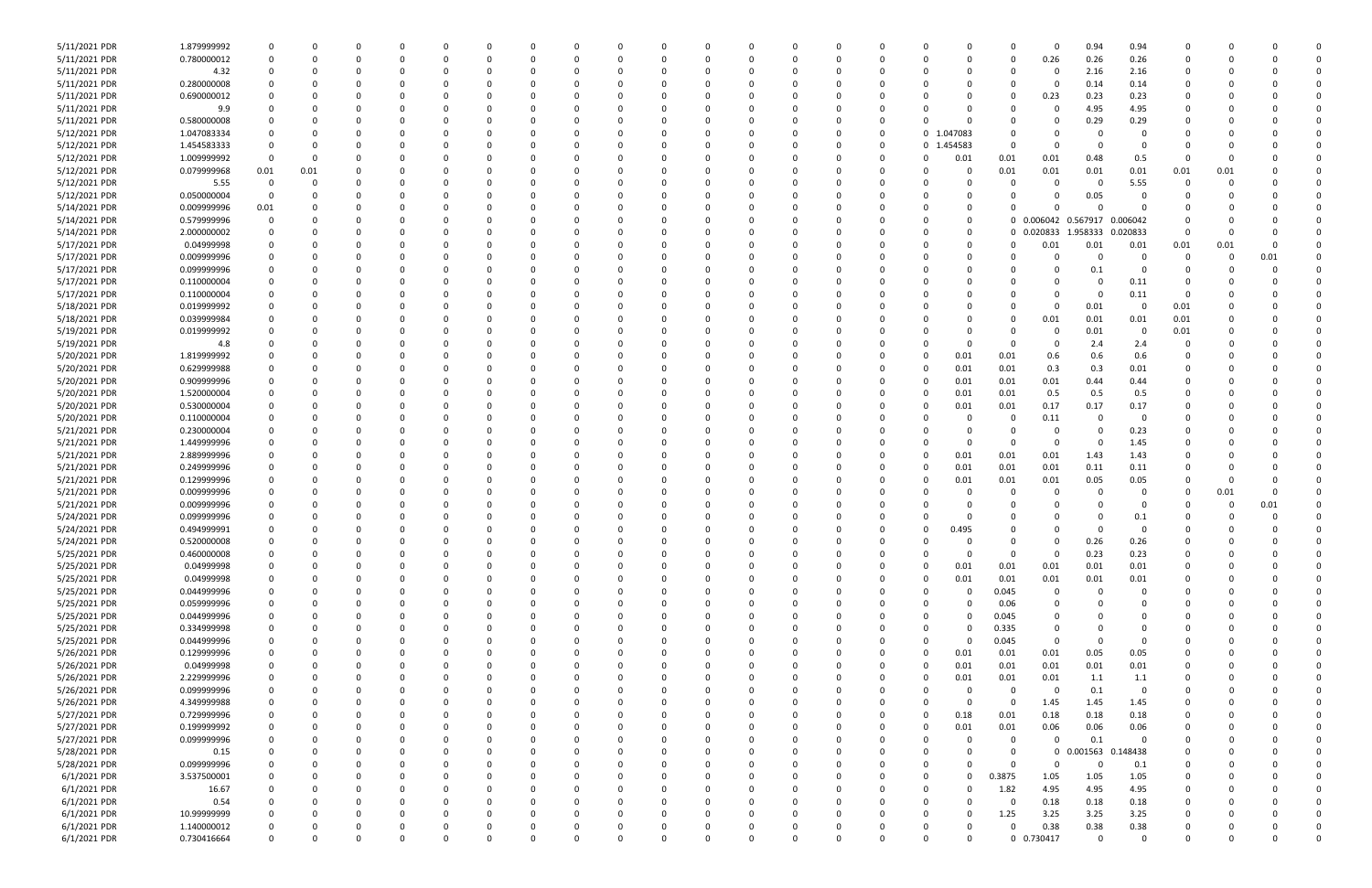| 6/1/2021 PDR  | 0.58166667  |                         | 0        |          | 0        |          |          |          | 0        |   |   | 0            |              | C      | $\Omega$    |            | 0 0.581667   | $\Omega$   |              |                |          |      |      |  |
|---------------|-------------|-------------------------|----------|----------|----------|----------|----------|----------|----------|---|---|--------------|--------------|--------|-------------|------------|--------------|------------|--------------|----------------|----------|------|------|--|
| 6/1/2021 PDR  | 0.048958337 | 0                       |          |          | $\Omega$ |          |          |          |          |   |   | 0            | 0            | C      | 0           |            |              | 0 0.048958 | $\Omega$     | 0              | C.       |      |      |  |
| 6/1/2021 PDR  | 0.222499983 | 0                       |          |          |          |          |          |          |          |   |   |              |              |        |             |            |              | 0.075      | 0.0375       |                |          |      |      |  |
|               |             |                         |          |          |          |          |          |          |          |   |   |              |              | C      | 0           |            | 0.11         |            |              | 0              |          |      |      |  |
| 6/2/2021 PDR  | 0.659583332 |                         |          |          |          |          |          |          |          |   |   |              |              | C      | $\mathbf 0$ | 0.659583   | 0            | 0          | $\Omega$     | $\Omega$       |          |      |      |  |
| 6/2/2021 PDR  | 0.760000008 |                         |          |          |          |          |          |          |          |   |   |              |              |        |             | 0.09       | 0.35         | 0.01       | 0.05         | 0.26           |          |      |      |  |
| 6/2/2021 PDR  | 0.299999988 |                         |          |          | C.       |          |          |          |          |   |   |              |              | C      |             |            | 0            | 0.1        | 0.1          | 0.1            |          |      |      |  |
|               |             |                         |          |          |          |          |          |          |          |   |   |              |              |        |             |            |              |            |              |                |          |      |      |  |
| 6/2/2021 PDR  | 0.620000004 |                         |          |          |          |          |          |          |          |   |   |              |              |        |             |            |              | 0          | 0.62         | $\overline{0}$ |          |      |      |  |
| 6/2/2021 PDR  | 1.289999988 |                         |          |          |          |          |          |          |          |   |   |              |              | C      |             |            |              | 0.43       | 0.43         | 0.43           |          |      |      |  |
|               |             |                         |          |          |          |          |          |          |          |   |   |              |              |        |             |            |              |            |              |                |          |      |      |  |
| 6/2/2021 PDR  | 9.999999984 |                         |          |          |          |          |          |          |          |   |   |              |              | 2.5    | 2.5         | 2.5        | 2.5          | 0          | - 0          | $\Omega$       |          |      |      |  |
| 6/2/2021 PDR  | 16.67       |                         |          |          |          |          |          |          |          |   |   |              |              | C      | 0           |            | 1.82         | 4.95       | 4.95         | 4.95           |          |      |      |  |
| 6/2/2021 PDR  | 0.447499989 |                         |          |          |          |          |          |          |          |   |   |              |              |        | - 0         |            | 0.0575       | 0.13       | 0.13         | 0.13           |          |      |      |  |
|               |             |                         |          |          |          |          |          |          |          |   |   |              |              |        |             |            |              |            |              |                |          |      |      |  |
| 6/2/2021 PDR  | 0.099999996 |                         |          |          | O        |          |          |          |          |   |   |              |              |        | - 0         |            |              | 0          | 0.1          | 0              |          |      |      |  |
| 6/2/2021 PDR  | 4.137500013 | 0                       |          |          |          |          |          |          |          |   |   |              |              |        | 0           |            | 0.4775       | 1.22       | 1.22         | 1.22           | 0        |      |      |  |
| 6/3/2021 PDR  | 0.079999968 | 0.01                    | 0.01     |          |          |          |          |          |          |   |   |              |              |        | 0           |            |              | 0.01       | 0.01         | 0.01           | 0.01     | 0.01 | 0.01 |  |
|               |             |                         |          |          |          |          |          |          |          |   |   |              |              |        |             |            |              |            |              |                |          |      |      |  |
| 6/3/2021 PDR  | 0.099999999 | 0                       | 0        |          |          |          |          |          |          |   |   |              |              | C      | 0.1         |            |              | 0          | - 0          | 0              | 0        |      |      |  |
| 6/3/2021 PDR  | 0.009999999 | 0                       |          |          |          |          |          |          |          |   |   |              |              | C      | 0.01        |            |              | 0          | - 0          | 0              |          |      |      |  |
| 6/3/2021 PDR  | 0.199999992 |                         |          |          |          |          |          |          |          |   |   |              |              |        | - 0         |            |              | $\Omega$   | 0.1          | 0.1            |          |      |      |  |
|               |             |                         |          |          |          |          |          |          |          |   |   |              |              |        |             |            |              |            |              |                |          |      |      |  |
| 6/3/2021 PDR  | 0.537499989 |                         |          |          |          |          |          |          |          |   |   |              |              |        |             |            | 0.0575       | 0.16       | 0.16         | 0.16           |          |      |      |  |
| 6/3/2021 PDR  | 9.699999996 |                         |          |          |          |          |          |          |          |   |   |              |              |        |             |            | 2.5          | 2.4        | 2.4          | 2.4            |          |      |      |  |
| 6/3/2021 PDR  | 1.14        | - 0                     | -0       |          |          |          |          |          |          |   |   |              |              |        |             |            |              | 0          | 0.57         | 0.57           |          |      |      |  |
|               |             |                         |          |          |          |          |          |          |          |   |   |              |              |        |             |            |              |            |              |                |          |      |      |  |
| 6/4/2021 PDR  | 0.029999988 | 0.01                    | 0.01     |          |          |          |          |          |          |   |   |              |              |        |             |            |              | 0          | - 0          | $\Omega$       | 0        |      | 0.01 |  |
| 6/4/2021 PDR  | 0.089999964 | 0.01                    | 0.01     |          |          |          |          |          |          |   |   |              |              | C      |             |            | 0.01         | 0.01       | 0.01         | 0.01           | 0.01     | 0.01 | 0.01 |  |
| 6/4/2021 PDR  | 0.047499999 | - 0                     |          |          |          |          |          |          |          |   |   | C            | 0            | 0.0475 |             |            |              | 0          |              | O              | 0        |      |      |  |
|               |             |                         |          |          |          |          |          |          |          |   |   |              |              |        |             |            |              |            |              |                |          |      |      |  |
| 6/4/2021 PDR  | 0.047499999 | 0                       |          |          | C.       |          |          |          |          |   |   | <sup>0</sup> | $\Omega$     | 0.0475 |             |            |              | 0          |              |                |          |      |      |  |
| 6/4/2021 PDR  | 0.102499998 |                         |          |          |          |          |          |          |          |   |   | C            | <sup>0</sup> | 0.1025 |             |            |              | -0         |              |                |          |      |      |  |
| 6/4/2021 PDR  | 0.107499999 |                         |          |          |          |          |          |          |          |   |   |              |              |        |             |            |              | 0          |              |                |          |      |      |  |
|               |             |                         |          |          |          |          |          |          |          |   |   |              |              | 0.1075 |             |            |              |            |              |                |          |      |      |  |
| 6/4/2021 PDR  | 4.730000004 | 0                       |          |          |          |          |          |          |          |   |   |              |              | -C     |             |            |              | 0          | 4.73         | $\Omega$       |          |      |      |  |
| 6/5/2021 PDR  | 0.469999992 | $\overline{\mathbf{0}}$ |          |          |          |          |          |          |          |   |   |              |              |        |             |            |              |            | - 0          | 0.47           | 0        |      |      |  |
| 6/6/2021 PDR  |             |                         |          |          |          |          |          |          |          |   |   |              |              |        |             |            |              | 0          | - 0          |                |          |      |      |  |
|               | 0.059999976 | 0.01                    | 0.01     |          |          |          |          |          |          |   |   |              |              |        |             |            |              |            |              | 0.01           | 0.01     | 0.01 | 0.01 |  |
| 6/8/2021 PDR  | 0.460000008 | - 0                     |          |          |          |          |          |          |          |   |   |              |              |        |             |            |              | 0          | 0.23         | 0.23           | 0        |      |      |  |
| 6/9/2021 PDR  | 0.110000004 | 0                       |          |          | O        |          |          |          |          |   |   |              |              |        |             |            |              | 0          | - 0          | 0.11           | 0        |      |      |  |
|               |             |                         |          |          |          |          |          |          |          |   |   |              |              |        |             |            |              |            |              |                |          |      |      |  |
| 6/9/2021 PDR  | 2.899999992 |                         |          |          |          |          |          |          |          |   |   |              |              |        |             |            |              | 0          | 1.45         | 1.45           | - 0      |      |      |  |
| 6/10/2021 PDR | 0.039999984 |                         |          |          |          |          |          |          |          |   |   |              |              |        |             |            |              | $\Omega$   | - 0          | 0.01           | 0.01     | 0.01 | 0.01 |  |
| 6/10/2021 PDR | 0.059999976 |                         |          |          |          |          |          |          |          |   |   |              |              |        |             |            |              | 0.01       | 0.01         | 0.01           | 0.01     | 0.01 | 0.01 |  |
|               |             |                         |          |          |          |          |          |          |          |   |   |              |              |        |             |            |              |            |              |                |          |      |      |  |
| 6/10/2021 PDR | 0.45        |                         |          |          |          |          |          |          |          |   |   |              |              |        |             |            | 0            | 0.004688   | .440625<br>n | .004688        | 0        |      |      |  |
| 6/11/2021 PDR | 0.690000012 | - 0                     | $\Omega$ |          |          |          |          |          |          |   |   |              |              |        |             |            |              | 0.23       | 0.23         | 0.23           | - 0      |      |      |  |
| 6/13/2021 PDR | 0.04999998  | 0.01                    | 0.01     |          |          |          |          |          |          |   |   |              |              |        |             |            |              | 0          |              | 0.01           | 0.01     | 0.01 |      |  |
|               |             |                         |          |          |          |          |          |          |          |   |   |              |              |        |             |            |              |            |              |                |          |      |      |  |
| 6/13/2021 PDR | 0.019999992 | 0.01                    | 0.01     |          |          |          |          |          |          |   |   |              |              |        |             |            |              | -0         |              |                | C        |      |      |  |
| 6/13/2021 PDR | 0.029999988 | 0.01                    | 0.01     |          |          |          |          |          |          |   |   |              |              |        |             |            |              | - വ        |              |                | C.       |      | 0.01 |  |
| 6/13/2021 PDR | 0.089999964 | 0.01                    | 0.01     |          | $\Omega$ |          |          |          |          |   |   |              |              |        |             |            | 0.01         | 0.01       | 0.01         | 0.01           | 0.01     | 0.01 | 0.01 |  |
|               |             |                         |          |          |          |          |          |          |          |   |   |              |              |        |             |            |              |            |              |                |          |      |      |  |
| 6/14/2021 PDR | 3.259999992 | $\overline{0}$          | $\Omega$ |          |          |          |          |          |          |   |   |              |              |        |             |            |              | 1.63       | 1.63         | $\Omega$       | $\Omega$ |      |      |  |
| 6/14/2021 PDR | 26.795      | 0                       | -0       | 0        | 0        |          |          | 0        | $\Omega$ |   |   | 0            |              | 0      | $\Omega$    | 8.34       | 9.05         | 6.27       | 3.135        | $\mathbf 0$    | 0        |      |      |  |
| 6/14/2021 PDR | 5.58500001  | 0                       |          |          | 0        |          |          | $\Omega$ | $\Omega$ |   |   |              | 0            | 0      | $\Omega$    | $\Omega$   | 0.66         | 0.985      | 1.97         | 1.97           | 0        |      |      |  |
|               |             |                         |          |          |          |          |          |          |          |   |   | 0            |              |        |             |            |              |            |              |                |          |      |      |  |
| 6/14/2021 PDR | 1.040000016 | 0                       |          |          | 0        |          |          |          |          |   |   | 0            | $\Omega$     | 0      | 0           | $\Omega$   | 0.26         | 0.26       | 0.26         | 0.26           |          |      |      |  |
| 6/14/2021 PDR | 10.40000002 |                         |          |          | 0        |          |          |          |          |   |   |              | 0            | 2.6    | 2.6         | 2.6        | 2.6          | 0          | $\Omega$     | $\overline{0}$ |          |      |      |  |
|               |             |                         |          |          |          |          |          |          |          |   |   |              |              |        |             |            |              |            |              |                |          |      |      |  |
| 6/15/2021 PDR | 1.940000004 | 0                       |          |          | 0        |          |          |          |          |   |   | 0            | 0            | 0      | 0           | 0.38       | 0.39         | 0.39       | 0.39         | 0.39           | 0        |      |      |  |
| 6/15/2021 PDR | 0.024999999 | $\mathbf 0$             |          |          | 0        |          |          |          | 0        |   |   | 0            | $\Omega$     | 0      | 0           | $\Omega$   | $\mathbf 0$  | 0.025      | $\Omega$     | $\overline{0}$ |          |      |      |  |
| 6/15/2021 PDR | 0.230000004 | 0                       |          |          | 0        |          |          |          | 0        |   |   | 0            | 0            | C      |             |            | 0            | 0.23       | 0            | 0              | 0        |      |      |  |
|               | 0.087499998 | $\mathbf 0$             | 0        |          | 0        |          | $\Omega$ |          | 0        |   |   |              | 0            | 0      |             | 0          | $\Omega$     | 0.0875     | $\Omega$     | 0              | 0        |      |      |  |
| 6/15/2021 PDR |             |                         |          |          |          |          |          |          |          |   |   | 0            |              |        |             |            |              |            |              |                |          |      |      |  |
| 6/15/2021 PDR | 0.099999999 | 0                       |          |          | 0        |          |          |          | 0        |   |   | 0            | 0            | 0      |             |            |              | 0.1        | $\Omega$     | 0              | 0        |      |      |  |
| 6/15/2021 PDR | 0.230000004 |                         |          |          | 0        |          |          |          | 0        |   |   | 0            | 0            | 0      | $\Omega$    |            | O            | 0          | 0.23         | 0              |          |      |      |  |
|               |             | 0                       |          |          |          |          |          |          |          |   |   | 0            | 0            | 0      |             | 0 0.329375 | 0.33         | 0.33       | $\Omega$     |                | 0        |      |      |  |
| 6/15/2021 PDR | 0.989375    |                         |          | 0        | 0        |          |          |          |          |   |   |              |              |        |             |            |              |            |              | 0              |          |      |      |  |
| 6/15/2021 PDR | 0.835416667 | $\mathbf 0$             |          | 0        | 0        |          |          |          | 0        |   |   | 0            | 0            | 0      | $\Omega$    | $\Omega$   | $\mathbf{0}$ | 0.415417   | 0.42         | $\mathbf 0$    |          |      |      |  |
| 6/15/2021 PDR | 0.449583333 | $\mathbf 0$             |          |          | 0        |          |          |          | 0        |   |   | 0            | $\Omega$     | 0      |             | 0 0.149583 | 0.15         | 0.15       | $\mathbf 0$  | $\overline{0}$ | 0        |      |      |  |
|               |             |                         |          |          |          |          |          |          |          |   |   |              |              |        |             | U          |              |            |              |                |          |      |      |  |
| 6/15/2021 PDR | 4.482499989 | 0                       |          | 0        | 0        |          |          |          | 0        |   |   | 0            | 0            | 0      | $\Omega$    |            | 0.4075       | 0.815      | 1.63         | 1.63           | 0        |      |      |  |
| 6/15/2021 PDR | 0.385000011 | 0                       | 0        | 0        | 0        |          |          | 0        | 0        |   |   | 0            | 0            | 0      | 0           | O          | 0.035        | 0.07       | 0.14         | 0.14           | 0        |      |      |  |
| 6/15/2021 PDR | 1.65        | $\overline{0}$          |          |          | 0        |          |          |          |          |   |   | 0            | 0            |        | 0           | $\Omega$   | 0.15         | 0.3        | 0.6          | 0.6            |          |      |      |  |
|               |             |                         |          |          |          |          |          |          |          |   |   |              |              |        |             |            |              |            |              |                |          |      |      |  |
| 6/15/2021 PDR | 4.895000004 |                         |          | 0        | 0        |          |          |          |          |   |   | 0            | $\Omega$     | 0      | 0           | 1.59       | 1.64         | 1.11       | 0.555        | $\mathbf 0$    |          |      |      |  |
| 6/15/2021 PDR | 5.799999984 | $\overline{0}$          |          |          | 0        |          |          |          |          |   |   | 0            | 0            | 0      | 0           | $\Omega$   | 1.45         | 1.45       | 1.45         | 1.45           | 0        |      |      |  |
| 6/15/2021 PDR | 4.08        | $\overline{0}$          |          |          | 0        |          |          |          |          |   |   | 0            | $\Omega$     | C      | 0           | $\Omega$   | $\mathbf 0$  | 2.04       | 2.04         | 0              |          |      |      |  |
|               |             |                         |          |          |          |          |          |          |          |   |   |              |              |        |             |            |              |            |              |                |          |      |      |  |
| 6/15/2021 PDR | 8.250000012 | 0                       |          |          | 0        |          |          |          | 0        |   |   | 0            | $\Omega$     | 0      | 2.6         | 2.6        | 2.6          | 0.45       | $\mathbf 0$  | $\mathbf 0$    | 0        |      |      |  |
| 6/15/2021 PDR | 3.6         | 0                       | 0        |          | 0        |          | 0        |          | 0        |   |   | 0            | 0            | 0      | 0.6         | 0.6        | 0.6          | 0.6        | 0.6          | 0.6            | 0        |      |      |  |
| 6/16/2021 PDR | 2.310000012 |                         |          |          | 0        |          |          |          |          |   |   | 0            |              | C      | $\Omega$    | 0.01       | 0.26         | 0.68       | 0.68         | 0.68           |          |      |      |  |
|               |             |                         |          |          |          |          |          |          |          |   |   |              |              |        |             |            |              |            |              |                |          |      |      |  |
| 6/16/2021 PDR | 0.309999996 |                         |          |          |          |          |          |          |          |   |   |              |              |        | 0           | 0.17       | 0.11         | 0.01       | 0.01         | 0.01           |          |      |      |  |
| 6/16/2021 PDR | 0.719999988 | $\mathbf 0$             | 0        | $\Omega$ | $\Omega$ | $\Omega$ | $\Omega$ | $\Omega$ | $\Omega$ | 0 | 0 | $\Omega$     | $\mathbf 0$  | 0      | $\Omega$    | 0.01       | 0.01         | 0.34       | 0.35         | 0.01           | 0        |      | 0    |  |
|               |             |                         |          |          |          |          |          |          |          |   |   |              |              |        |             |            |              |            |              |                |          |      |      |  |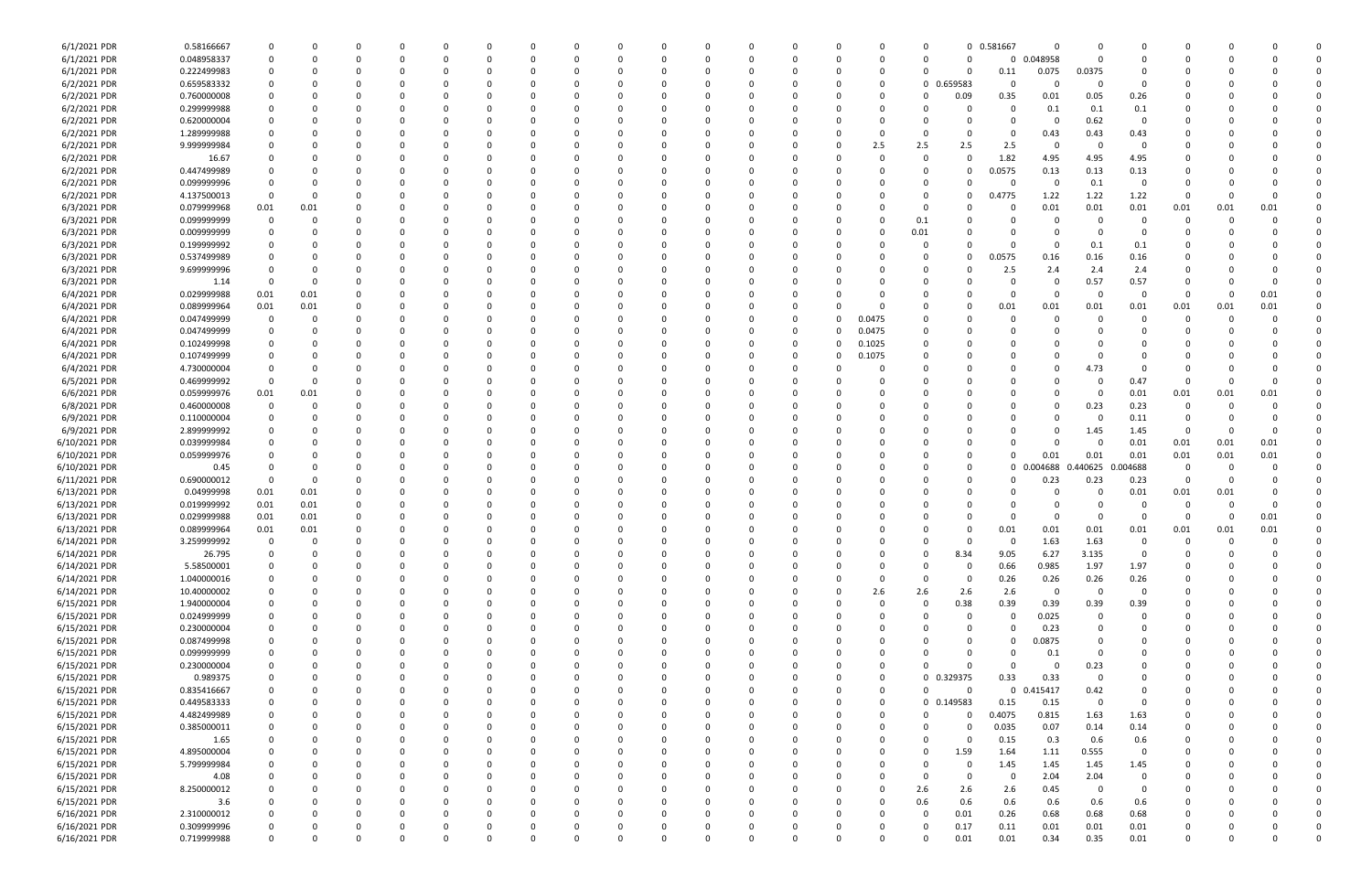|                |             |             |          |          |          | $\Omega$ |          |              |   |          |          |          |          |          |          |          |          |            |             |             |                         |             |          |  |  |
|----------------|-------------|-------------|----------|----------|----------|----------|----------|--------------|---|----------|----------|----------|----------|----------|----------|----------|----------|------------|-------------|-------------|-------------------------|-------------|----------|--|--|
| 6/16/2021 PDR  | 0.96        | 0           |          |          |          |          |          | <sup>0</sup> |   |          | $\Omega$ |          |          |          |          |          | 0.18     | 0.26       | 0.19        | 0.17        | 0.16                    |             |          |  |  |
| 6/16/2021 PDR  | 0.709999992 |             |          |          |          |          |          |              |   |          |          |          |          |          | -0       |          | 0.27     | 0.26       | 0.01        | 0.16        | 0.01                    |             |          |  |  |
| 6/16/2021 PDR  | 0.649999992 |             |          |          |          |          |          |              |   |          |          |          |          |          |          |          | 0.01     | 0.01       | 0.21        | 0.21        | 0.21                    |             |          |  |  |
| 6/16/2021 PDR  | 0.129999996 |             |          |          |          |          |          |              |   |          |          |          |          |          |          |          |          | 0          | $\Omega$    | 0.13        | 0                       |             |          |  |  |
|                |             |             |          |          |          |          |          |              |   |          |          |          |          |          |          |          |          |            |             |             |                         |             |          |  |  |
| 6/16/2021 PDR  | 0.78        |             |          |          |          |          |          |              |   |          |          |          |          |          |          |          |          |            | 0.39        | 0.39        | 0                       |             |          |  |  |
| 6/16/2021 PDR  | 2.899999992 |             |          |          |          |          |          |              |   |          |          |          |          |          |          |          |          | 0          | 1.45        | 1.45        | 0                       |             |          |  |  |
| 6/16/2021 PDR  | 1.459999992 |             |          |          |          |          |          |              |   |          |          |          |          |          |          |          |          | O          | 0.73        | 0.73        | 0                       |             |          |  |  |
| 6/16/2021 PDR  | 0.410000004 |             |          |          |          |          |          |              |   |          |          |          |          |          |          |          |          |            | $\Omega$    | 0.41        |                         |             |          |  |  |
|                |             |             |          |          |          |          |          |              |   |          |          |          |          |          |          |          |          |            |             |             |                         |             |          |  |  |
| 6/16/2021 PDR  | 1.56        |             |          |          |          |          |          |              |   |          |          |          |          |          |          |          |          |            | 0.78        | 0.78        |                         |             |          |  |  |
| 6/16/2021 PDR  | 0.399999996 |             |          |          |          |          |          |              |   |          |          |          |          |          |          |          |          |            | 0           | 0.4         |                         |             |          |  |  |
| 6/16/2021 PDR  | 0.87        |             |          |          |          |          |          |              |   |          |          |          |          |          |          |          | O        |            | 0           | 0.87        | O                       |             |          |  |  |
| 6/16/2021 PDR  | 0.419583333 |             |          |          |          |          |          |              |   |          |          |          |          |          |          |          | 0        |            |             | 0.21        | 0                       |             |          |  |  |
|                |             |             |          |          |          |          |          |              |   |          |          |          |          |          |          |          |          |            | 0 0.209583  |             |                         |             |          |  |  |
| 6/16/2021 PDR  | 1.837916674 |             |          |          |          |          |          |              |   |          |          |          |          |          |          |          |          |            | 0 0.917917  | 0.92        | $\Omega$                |             |          |  |  |
| 6/16/2021 PDR  | 0.560000016 |             |          |          |          |          |          |              |   |          |          |          |          |          |          |          | O        | 0.14       | 0.14        | 0.14        | 0.14                    |             |          |  |  |
| 6/16/2021 PDR  | 1.32        |             |          |          |          |          |          |              |   |          |          |          |          |          |          |          | 0        | 0.33       | 0.33        | 0.33        | 0.33                    |             |          |  |  |
|                |             |             |          |          |          |          |          |              |   |          |          |          |          |          |          |          |          |            |             |             |                         |             |          |  |  |
| 6/16/2021 PDR  | 3.639999984 |             |          |          |          |          |          |              |   |          |          |          |          |          |          |          |          | 0.91       | 0.91        | 0.91        | 0.91                    |             |          |  |  |
| 6/16/2021 PDR  | 17.9375     |             |          |          |          |          |          |              |   |          |          |          |          |          |          |          |          | 2.2625     | 3.135       | 6.27        | 6.27                    |             |          |  |  |
| 6/16/2021 PDR  | 1.040000016 |             |          |          |          |          |          |              |   |          |          |          |          |          |          |          | 0        | 0.26       | 0.26        | 0.26        | 0.26                    |             |          |  |  |
| 6/17/2021 PDR  | 0.330000012 |             |          |          |          |          |          |              |   |          |          |          |          |          |          |          | 0.11     | 0.11       | 0.11        | $\mathbf 0$ | 0                       |             |          |  |  |
|                |             |             |          |          |          |          |          |              |   |          |          |          |          |          |          |          |          |            |             |             |                         |             |          |  |  |
| 6/17/2021 PDR  | 10.59000001 |             |          |          |          |          |          |              |   |          |          |          |          |          |          |          | 0        | 3.53       | 3.53        | 3.53        |                         |             |          |  |  |
| 6/17/2021 PDR  | 4.180000008 |             |          |          |          |          |          |              |   |          |          |          |          |          |          |          |          | 0          | 2.09        | 2.09        |                         |             |          |  |  |
| 6/17/2021 PDR  | 0.200000004 |             |          |          |          |          |          |              |   |          |          |          |          |          |          |          |          |            | 0           | 0.2         |                         |             |          |  |  |
| 6/17/2021 PDR  | 0.200000004 |             |          |          |          |          |          |              |   |          |          |          |          |          |          |          |          |            | 0           | 0.2         |                         |             |          |  |  |
|                |             |             |          |          |          |          |          |              |   |          |          |          |          |          |          |          |          |            |             |             |                         |             |          |  |  |
| 6/17/2021 PDR  | 0.200000004 |             |          |          |          |          |          |              |   |          |          |          |          |          |          |          |          |            | 0           | 0.2         |                         |             |          |  |  |
| 6/17/2021 PDR  | 0.112499991 |             |          |          |          |          |          |              |   |          |          |          |          |          |          |          | 0.1125   |            | 0           |             |                         |             |          |  |  |
| 6/17/2021 PDR  | 0.099999996 |             |          |          |          |          |          |              |   |          |          |          |          |          |          |          |          |            | 0           | 0.1         | - 0                     |             |          |  |  |
| 6/17/2021 PDR  |             |             |          |          |          |          |          |              |   |          |          |          |          |          |          |          |          |            | 0           |             |                         |             |          |  |  |
|                | 0.230000004 |             |          |          |          |          |          |              |   |          |          |          |          |          |          |          |          |            |             |             | 0.23                    |             |          |  |  |
| 6/17/2021 PDR  | 0.230000004 |             |          |          |          |          |          |              |   |          |          |          |          |          |          |          |          |            | 0           | - 0         | 0.23                    |             |          |  |  |
| 6/17/2021 PDR  | 0.78        |             |          |          |          |          |          |              |   |          |          |          |          |          |          |          |          |            | 0.39        | 0.39        |                         |             |          |  |  |
| 6/17/2021 PDR  | 0.6         |             |          |          |          |          |          |              |   |          |          |          |          |          |          |          |          |            | 0.3         | 0.3         | O                       |             |          |  |  |
|                |             |             |          |          |          |          |          |              |   |          |          |          |          |          |          |          |          |            |             |             |                         |             |          |  |  |
| 6/17/2021 PDR  | 0.760000008 |             |          |          |          |          |          |              |   |          |          |          |          |          |          |          |          |            | 0.38        | 0.38        | 0                       |             |          |  |  |
| 6/17/2021 PDR  | 1.56        |             |          |          |          |          |          |              |   |          |          |          |          |          |          |          |          |            | 0.78        | 0.78        | $\Omega$                |             |          |  |  |
| 6/17/2021 PDR  | 1.74        |             |          |          |          |          |          |              |   |          |          |          |          |          |          |          | 0        |            | 0.87        | 0.87        | $\Omega$                |             |          |  |  |
| 6/17/2021 PDR  | 4.736666678 |             |          |          |          |          |          |              |   |          |          |          |          |          |          |          | 0        |            | 0 1.576667  | 1.58        | 1.58                    |             |          |  |  |
|                |             |             |          |          |          |          |          |              |   |          |          |          |          |          |          |          |          |            |             |             |                         |             |          |  |  |
| 6/17/2021 PDR  | 2.757916678 |             |          |          |          |          |          |              |   |          |          |          |          |          |          |          |          |            | 0 0.917917  | 0.92        | 0.92                    |             |          |  |  |
| 6/17/2021 PDR  | 1.606458337 |             |          |          |          |          |          |              |   |          |          |          |          |          |          |          |          |            | 0 0.556354  |             | 0.5475 0.502604         |             |          |  |  |
| 6/17/2021 RDRR | 22.20000001 |             |          |          |          |          |          |              |   |          |          |          |          |          |          |          |          | 22.2       | 0           |             | 0                       |             |          |  |  |
| 6/17/2021 RDRR | 4.171874999 |             |          |          |          |          |          |              |   |          |          |          |          |          |          |          |          | $\Omega$   | $\Omega$    | - 0         | 4.171875                |             |          |  |  |
|                |             |             |          |          |          |          |          |              |   |          |          |          |          |          |          |          |          |            |             |             |                         |             |          |  |  |
| 6/17/2021 PDR  | 3.639999984 |             |          |          |          |          |          |              |   |          |          |          |          |          |          |          |          | 0.91       | 0.91        | 0.91        | 0.91                    |             |          |  |  |
| 6/17/2021 PDR  | 1.040000016 | 0           |          |          |          |          |          |              |   |          |          |          |          |          |          |          | 0        | 0.26       | 0.26        | 0.26        | 0.26                    |             |          |  |  |
| 6/17/2021 PDR  | 3.799999992 | $\Omega$    |          |          |          |          |          |              |   |          |          |          |          |          |          |          |          | $\Omega$   | 1.9         | 1.9         |                         | $\Omega$    |          |  |  |
|                |             |             |          |          |          |          |          |              |   | n        |          | $\Omega$ |          |          |          |          |          |            |             |             |                         |             |          |  |  |
| 6/17/2021 RDRR | 36.14064255 | $\mathbf 0$ | $\Omega$ | $\Omega$ | $\Omega$ | $\Omega$ | $\Omega$ | 0            | 0 |          | 0        |          | $\Omega$ | $\Omega$ | $\Omega$ | $\Omega$ |          | 0 36.14064 | $\mathbf 0$ | $\Omega$    | $\overline{0}$          | $\Omega$    | $\Omega$ |  |  |
| 6/17/2021 PDR  | 0.440000016 | 0           |          | 0        |          | $\Omega$ |          | <sup>0</sup> |   |          | $\Omega$ |          |          |          | 0        |          | 0        | 0.11       | 0.11        | 0.11        | 0.11                    |             |          |  |  |
| 6/17/2021 PDR  | 0.139999992 | 0           |          | $\Omega$ |          | $\Omega$ |          | <sup>0</sup> |   |          |          |          |          |          | $\Omega$ |          | $\Omega$ | 0          | 0.07        | 0.07        | $\overline{\mathbf{0}}$ |             |          |  |  |
| 6/17/2021 PDR  | 0.849999996 |             |          |          |          |          |          |              |   |          |          |          |          |          |          |          | 0.01     | 0.16       | 0.16        | 0.26        | 0.26                    |             |          |  |  |
|                |             |             |          |          |          |          |          |              |   |          |          |          |          |          |          |          |          |            |             |             |                         |             |          |  |  |
| 6/17/2021 PDR  | 0.609999996 |             |          |          |          |          |          |              |   |          |          |          |          |          |          |          | 0.29     | 0.29       | 0.01        | 0.01        | 0.01                    |             |          |  |  |
| 6/17/2021 PDR  | 1.040000004 | $\Omega$    |          | 0        |          |          |          |              |   |          |          |          |          |          | 0        |          | 0.18     | 0.18       | 0.18        | 0.18        | 0.32                    | 0           |          |  |  |
| 6/17/2021 PDR  | 0.789999996 | $\mathbf 0$ |          | 0        |          |          |          |              |   |          |          |          |          |          |          |          | 0.38     | 0.38       | 0.01        | 0.01        | 0.01                    | 0           |          |  |  |
| 6/17/2021 PDR  | 0.129999996 | 0           |          | 0        |          | $\Omega$ |          | $\Omega$     |   |          |          |          |          | O        | 0        |          | 0.05     | 0.05       |             | 0.01        |                         | 0           | $\Omega$ |  |  |
|                |             |             |          |          |          |          |          |              |   |          |          |          |          |          |          |          |          |            | 0.01        |             | 0.01                    |             |          |  |  |
| 6/17/2021 PDR  | 0.82999998  | 0           |          | 0        |          | 0        |          | 0            |   |          | 0        |          |          |          | 0        |          | 0.4      | 0.4        | 0.01        | 0.01        | 0.01                    | 0           | 0        |  |  |
| 6/17/2021 PDR  | 0.569999988 |             |          |          |          |          |          |              |   |          |          |          |          |          |          |          | 0.27     | 0.27       | 0.01        | 0.01        | $0.01\,$                |             |          |  |  |
| 6/17/2021 PDR  | 0.369999996 | $\Omega$    |          |          |          |          |          |              |   |          |          |          |          |          | 0        |          | 0.17     | 0.17       | 0.01        | 0.01        | 0.01                    | 0           |          |  |  |
|                |             |             |          |          |          |          |          |              |   |          |          |          |          |          |          |          |          |            |             |             |                         |             |          |  |  |
| 6/17/2021 PDR  | 1.00999998  | 0           |          | 0        |          |          |          |              |   |          |          |          |          |          |          |          | 0.49     | 0.49       | 0.01        | 0.01        | 0.01                    | 0           |          |  |  |
| 6/17/2021 PDR  | 2.000000004 | $\mathbf 0$ |          | $\Omega$ |          | $\Omega$ |          |              |   |          |          |          |          |          |          |          | 0.78     | 0.78       | 0.19        | 0.14        | 0.11                    | 0           |          |  |  |
| 6/17/2021 PDR  | 0.570000012 | $\Omega$    |          | 0        |          | $\Omega$ |          | 0            |   |          |          |          |          |          | 0        |          | 0.14     | 0.14       | 0.14        | 0.14        | 0.01                    | 0           | - 0      |  |  |
| 6/17/2021 PDR  | 2.4         |             |          | 0        |          |          |          | 0            |   |          |          |          |          |          | 0        |          | 0.95     | 0.48       | 0.48        | 0.48        | $0.01\,$                | 0           | - 0      |  |  |
|                |             |             |          |          |          |          |          |              |   |          |          |          |          |          |          |          |          |            |             |             |                         |             |          |  |  |
| 6/17/2021 PDR  | 0.210000012 |             |          |          |          |          |          |              |   |          |          |          |          |          |          |          | 0.05     | 0.05       | 0.05        | 0.05        | 0.01                    |             |          |  |  |
| 6/17/2021 PDR  | 0.179999988 |             |          |          |          |          |          |              |   |          |          |          |          |          |          |          | 0.1      | 0.05       | 0.01        | 0.01        | 0.01                    |             |          |  |  |
| 6/17/2021 PDR  | 0.249999996 |             |          |          |          |          |          |              |   |          |          |          |          |          |          |          | 0.06     | 0.06       | 0.06        | 0.06        | 0.01                    |             |          |  |  |
| 6/17/2021 PDR  | 1.90999998  | $\Omega$    |          | $\Omega$ |          |          |          |              |   |          |          |          |          |          |          |          | 0.94     | 0.94       | 0.01        | 0.01        |                         | 0           |          |  |  |
|                |             |             |          |          |          |          |          |              |   |          |          |          |          |          |          |          |          |            |             |             | 0.01                    |             |          |  |  |
| 6/17/2021 PDR  | 0.309999996 | $\mathbf 0$ |          |          |          |          |          |              |   |          |          |          |          |          |          |          | 0.14     | 0.14       | 0.01        | 0.01        | 0.01                    | 0           |          |  |  |
| 6/17/2021 PDR  | 0.450000012 | 0           |          | 0        |          |          |          |              |   |          |          |          |          |          |          |          | 0.11     | 0.11       | 0.11        | 0.11        | 0.01                    | 0           |          |  |  |
| 6/17/2021 PDR  | 0.330000012 |             |          | 0        |          | 0        |          |              |   |          |          |          |          |          |          |          | 0.08     | 0.08       | 0.08        | 0.08        | 0.01                    | 0           |          |  |  |
|                |             |             |          |          |          |          |          |              |   |          |          |          |          |          |          |          |          |            |             |             |                         |             |          |  |  |
| 6/17/2021 PDR  | 1.770000012 |             |          |          |          |          |          |              |   |          |          |          |          |          |          |          | 0.44     | 0.44       | 0.44        | 0.44        | 0.01                    |             |          |  |  |
| 6/17/2021 PDR  | 0.890000004 | $\mathbf 0$ |          | $\Omega$ | $\Omega$ | $\Omega$ | $\Omega$ | $\Omega$     | 0 | $\Omega$ | $\Omega$ |          | $\Omega$ | $\Omega$ | $\Omega$ |          | 0.17     | 0.17       | 0.33        | 0.01        | 0.21                    | $\mathbf 0$ | $\Omega$ |  |  |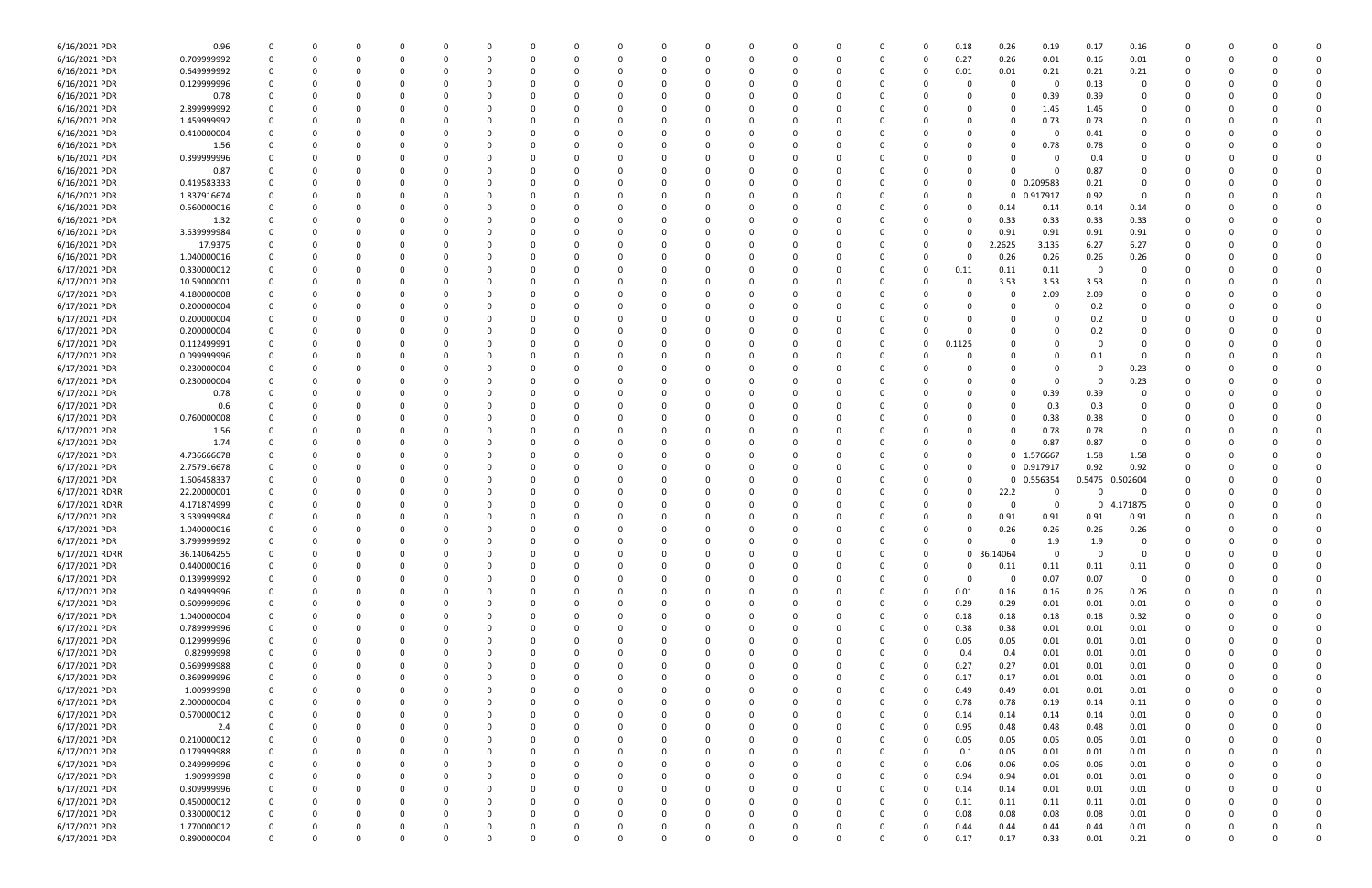| 6/17/2021 PDR | 0.440000004 |             |               |          |          |               | 0            |          |   | -0            |          |          |          |          |          | 0.14                         | 0.14     | 0.01                | 0.01           | 0.14           |             |          |          |  |
|---------------|-------------|-------------|---------------|----------|----------|---------------|--------------|----------|---|---------------|----------|----------|----------|----------|----------|------------------------------|----------|---------------------|----------------|----------------|-------------|----------|----------|--|
| 6/17/2021 PDR | 0.78        |             |               |          |          |               | <sup>0</sup> | $\Omega$ |   |               |          |          |          | $\Omega$ |          | $\Omega$                     | $\Omega$ | 0.39                | 0.39           | $\Omega$       |             |          |          |  |
| 6/18/2021 PDR | 0.139999992 |             |               |          |          |               |              |          |   |               |          |          |          |          |          |                              | 0        | 0.07                | 0.07           |                |             |          |          |  |
| 6/18/2021 PDR | 0.379999992 |             |               |          |          |               |              |          |   |               |          |          |          |          |          |                              | 0        | 0.19                | 0.19           |                |             |          |          |  |
| 6/18/2021 PDR | 1.480000008 |             |               |          |          |               |              |          |   |               |          |          |          |          |          |                              |          | 0.74                | 0.74           |                |             |          |          |  |
| 6/18/2021 PDR | 0.12        |             |               |          |          |               |              |          |   |               |          |          |          |          |          |                              | 0        | 0.06                | 0.06           | $\Omega$       |             |          |          |  |
| 6/18/2021 PDR | 0.100000008 |             |               |          |          |               |              |          |   |               |          |          |          |          |          |                              | 0        | 0.05                | 0.05           | 0              |             |          |          |  |
| 6/18/2021 PDR | 0.079999992 |             |               |          |          |               |              |          |   |               |          |          |          |          |          |                              | $\Omega$ | 0.04                | 0.04           |                |             |          |          |  |
| 6/18/2021 PDR | 0.160000008 |             |               |          |          |               |              |          |   |               |          |          |          |          |          |                              | 0        | 0.08                | 0.08           |                |             |          |          |  |
| 6/18/2021 PDR | 0.199999992 |             |               |          |          |               |              |          |   |               |          |          |          |          |          |                              | 0        | 0.1                 | 0.1            |                |             |          |          |  |
| 6/18/2021 PDR | 0.139999992 |             |               |          |          |               |              |          |   |               |          |          |          |          |          |                              |          | 0.07                | 0.07           |                |             |          |          |  |
| 6/18/2021 PDR | 0.199999992 |             |               |          |          |               |              |          |   |               |          |          |          |          |          | <sup>0</sup>                 | 0        | 0.1                 | 0.1            | 0              |             |          |          |  |
| 6/18/2021 PDR | 0.389999988 |             |               |          |          |               |              |          |   |               |          |          |          |          |          | 0.18                         | 0.18     | 0.01                | 0.01           | 0.01           |             |          |          |  |
| 6/18/2021 PDR | 4.169999988 |             |               |          |          |               |              |          |   |               |          |          |          |          |          | 2.07                         | 2.07     | 0.01                | 0.01           | 0.01           |             |          |          |  |
| 6/18/2021 PDR | 0.28999998  |             |               |          |          |               |              |          |   |               |          |          |          |          |          | 0.13                         | 0.13     | 0.01                | 0.01           | 0.01           |             |          |          |  |
| 6/18/2021 PDR | 0.209999988 |             |               |          |          |               |              |          |   |               |          |          |          |          |          | 0.09                         | 0.09     | 0.01                | 0.01           | 0.01           |             |          |          |  |
| 6/18/2021 PDR | 0.16999998  |             |               |          |          |               |              |          |   |               |          |          |          |          |          | 0.07                         | 0.07     | 0.01                | 0.01           | 0.01           |             |          |          |  |
| 6/18/2021 PDR | 0.520000008 | - 0         |               |          |          |               |              |          |   |               |          |          |          |          |          |                              | 0        | 0.26                | 0.26           | 0              |             |          |          |  |
| 6/18/2021 PDR | 0.029999988 | 0.01        |               |          |          |               |              |          |   |               |          |          |          |          |          |                              | 0        | -C                  | - 0            | 0              | 0           | 0.01     | 0.01     |  |
| 6/18/2021 PDR | 0.330000012 |             |               |          |          |               |              |          |   |               |          |          |          |          |          |                              | 0.11     | 0.11                | 0.11           | 0              |             |          |          |  |
| 6/18/2021 PDR | 10.59000001 |             |               |          |          |               |              |          |   |               |          |          |          |          |          | 0                            | 3.53     | 3.53                | 3.53           |                |             |          |          |  |
| 6/18/2021 PDR | 0.194999994 |             |               |          |          |               |              |          |   |               |          |          |          |          |          |                              | 0        | 0.0975              | 0.0975         |                |             |          |          |  |
| 6/18/2021 PDR | 0.410000004 |             |               |          |          |               |              |          |   |               |          |          |          |          |          |                              | 0        | -C                  | 0.41           |                |             |          |          |  |
| 6/18/2021 PDR | 1.17        |             |               |          |          |               |              |          |   |               |          |          |          |          |          | 0.165                        | 0.33     | 0.45                | 0.225          | $\Omega$       |             |          |          |  |
| 6/18/2021 PDR | 17.9375     |             |               |          |          |               |              |          |   |               |          |          |          |          |          |                              | .2625    | 3.135               | 6.27           | 6.27           |             |          |          |  |
| 6/19/2021 PDR | 0.15        | - 0         | O             |          |          |               |              |          |   |               |          |          |          |          |          |                              | 0        | 0                   | 0.15           | $\Omega$       |             |          |          |  |
| 6/19/2021 PDR | 0.039999984 | 0.01        | 0.01          |          |          |               |              |          |   |               |          |          |          |          |          |                              |          |                     |                | $\Omega$       | -0          | 0.01     | 0.01     |  |
| 6/19/2021 PDR | 0.059999976 | 0.01        | 0.01          |          |          |               |              |          |   |               |          |          |          |          |          |                              |          |                     |                | 0.01           | 0.01        | 0.01     | 0.01     |  |
| 6/19/2021 PDR | 0.019999992 | 0.01        | 0.01          |          |          |               |              |          |   |               |          |          |          |          |          |                              |          | ſ                   |                | 0              | 0           |          |          |  |
| 6/19/2021 PDR | 0.602499984 | 0           |               |          |          |               |              |          |   |               |          |          | 0        | 0.1675   |          | 0                            | 0.135    | 0.145               | 0.155          |                |             |          |          |  |
| 6/19/2021 PDR | 0.384999993 |             |               |          |          |               |              |          |   |               |          |          |          | -0       | 0.0825   | 0                            | 0.1375   | 0.1375              | 0.0275         |                |             |          |          |  |
| 6/19/2021 PDR | 0.064999998 |             |               |          |          |               |              |          |   |               |          |          |          |          |          |                              | 0        | 0                   | 0.065          | 0              |             |          |          |  |
| 6/19/2021 PDR | 0.159999996 |             |               |          |          |               |              |          |   |               |          |          |          |          |          |                              | $\Omega$ | 0                   | 0.16           | 0              |             |          |          |  |
| 6/20/2021 PDR | 0.350000004 |             |               |          |          |               |              |          |   |               |          |          |          |          |          | 0                            | 0.04     | 0.08                | 0.15           | 0.08           |             |          |          |  |
| 6/20/2021 PDR | 2.390000004 |             |               |          |          |               |              |          |   |               |          |          |          |          |          | 0.16                         | 0.02     | 1.14                | 0.93           | 0.14           |             |          |          |  |
| 6/20/2021 PDR | 0.590000004 |             |               |          |          |               |              |          |   |               |          |          |          |          |          | 0.06                         | 0.14     | 0.25                | 0.03           | 0.11           |             |          |          |  |
| 6/20/2021 PDR | 0.290000004 |             |               |          |          |               |              |          |   |               |          |          |          |          |          |                              | 0        |                     | 0.08           |                |             |          |          |  |
| 6/21/2021 PDR | 0.140000004 |             |               |          |          |               |              |          |   |               |          |          |          |          |          |                              | 0        | 0.03<br>- 0         |                | 0.18<br>0      |             |          |          |  |
|               |             |             |               |          |          |               |              |          |   |               |          |          |          |          |          |                              |          |                     | 0.14           |                |             |          |          |  |
| 6/21/2021 PDR | 0.6         |             |               |          |          |               |              |          |   |               |          |          |          |          |          |                              |          |                     | 0.6            |                |             |          |          |  |
| 6/21/2021 PDR | 0.33        |             |               |          |          |               |              |          |   |               |          |          |          |          |          |                              | 0        | $\Omega$            | 0.33           |                |             |          |          |  |
| 6/21/2021 PDR | 2.907500001 |             | O<br>$\Omega$ | $\Omega$ |          | 0<br>$\Omega$ |              |          |   | 0<br>$\Omega$ | $\Omega$ | $\Omega$ |          | $\Omega$ |          | $\Omega$                     | 0<br>0   | 0.6875              | 1.11           | 1.11           | $\Omega$    |          |          |  |
| 6/21/2021 PDR | 0.60500001  |             |               |          |          |               | 0            | 0        |   |               |          |          |          |          |          |                              |          | 0.145               | 0.23           | 0.23           |             |          |          |  |
| 6/21/2021 PDR | 0.65000001  |             |               | 0        |          | 0             |              |          |   |               |          |          |          | 0        |          | 0                            | 0        | 0.13                | 0.26           | 0.26           | 0           |          |          |  |
| 6/21/2021 PDR | 2.382499992 |             |               | 0        |          |               | 0            | 0        |   |               |          |          |          | 0        | $\Omega$ | $\Omega$                     | 0        | 0.5625              | 0.91           | 0.91           | 0           |          |          |  |
| 6/21/2021 PDR | 0.307499985 |             |               |          |          |               |              |          |   |               |          |          |          | 0        |          | 0.0075                       | 0.01     | 0.01                | 0.01           | 0.27           |             |          |          |  |
| 6/21/2021 PDR | 0.417499989 |             |               |          |          |               | 0            |          |   |               |          |          |          | 0        | 0        | 0.0075                       | 0.01     | 0.01                | 0.38           | 0.01           | 0           |          |          |  |
| 6/21/2021 PDR | 0.96999999  |             | 0             |          |          |               | 0            |          |   |               |          |          |          | 0        | 0        | 0.315                        | 0.42     | 0.215               | 0.01           | 0.01           | $\Omega$    |          |          |  |
| 6/21/2021 PDR | 0.064999974 | 0           | $0.01\,$      |          |          |               | 0            |          |   |               |          |          |          | 0        |          | $\Omega$                     | 0        | 0.005               | $0.01\,$       | 0.01           | 0.01        | 0.01     | 0.01     |  |
| 6/21/2021 PDR | 0.854999985 | $\mathbf 0$ | 0             |          |          | 0             | 0            | 0        |   |               |          |          | $\Omega$ | 0        | $\Omega$ | 0.285                        | 0.38     | 0.19                | $\overline{0}$ | 0              | $\mathbf 0$ |          |          |  |
| 6/22/2021 PDR | 0.749999988 | $\mathbf 0$ | $\Omega$      |          |          | 0             | 0            | 0        |   |               |          |          | $\Omega$ | 0        |          | 0.01                         | 0.01     | 0.71                | 0.01           | 0.01           | - 0         |          | $\Omega$ |  |
| 6/22/2021 PDR | 0.059999976 | 0.01        | $0.01\,$      |          |          | <sup>0</sup>  | 0            | - 0      |   |               |          |          |          | 0        |          | $\Omega$                     | 0        | 0                   | $\Omega$       | 0.01           | 0.01        | 0.01     | 0.01     |  |
| 6/22/2021 PDR | 0.980000004 | $\mathbf 0$ | $\Omega$      |          |          |               | 0            | $\Omega$ |   |               |          |          |          | 0        |          | $\Omega$                     | 0.98     | $\mathbf 0$         | 0              | 0              | $\Omega$    |          |          |  |
| 6/22/2021 PDR | 1.17        |             | 0             |          |          |               | 0            |          |   |               |          |          |          | 0        | $\Omega$ | 0.165                        | 0.33     | 0.45                | 0.225          | - 0            |             |          |          |  |
| 6/23/2021 PDR | 6.56499999  |             |               |          |          | <sup>0</sup>  | 0            |          |   |               |          |          |          | 0        |          | $\Omega$                     | 0.84     | 1.145               | 2.29           | 2.29           |             |          |          |  |
| 6/23/2021 PDR | 15.02750001 | 0           |               |          |          |               |              |          |   |               |          |          |          |          |          | $\Omega$                     | 1.9275   | 2.62                | 5.24           | 5.24           | 0           |          |          |  |
| 6/23/2021 PDR | 0.599999988 | $\mathbf 0$ |               |          |          |               | 0            | 0        |   |               |          |          |          | 0        |          | 0.01                         | 0.01     | 0.01                | $0.01\,$       | 0.56           | 0           |          | $\Omega$ |  |
| 6/23/2021 PDR | 0.029999988 | 0.01        |               |          |          |               | 0            | 0        |   |               |          |          |          | 0        |          | 0                            | 0        | $\Omega$            | $\Omega$       | $\mathbf 0$    | 0           | 0.01     | 0.01     |  |
| 6/23/2021 PDR | 3.759999996 | $\mathbf 0$ |               |          |          |               | 0            | - 0      |   |               | $\Omega$ |          | $\Omega$ | $\Omega$ |          | $\Omega$                     |          | 0 0.039167 3.681667 |                | 0.039167       | 0           | $\Omega$ |          |  |
| 6/23/2021 PDR | 0.410000002 | $\mathbf 0$ | 0             |          |          |               | 0            |          |   |               |          |          |          | $\Omega$ |          | 0 0.004271 0.401458 0.004271 |          |                     |                | 0              | -0          | 0        | 0        |  |
| 6/24/2021 PDR | 0.04999998  | 0.01        | $0.01\,$      |          |          |               | 0            |          |   |               |          |          |          | 0        |          | $\Omega$                     | 0        | 0                   | $\Omega$       | 0              | 0.01        | 0.01     | 0.01     |  |
| 6/24/2021 PDR | 1.11        | $\mathbf 0$ | 0             |          |          |               | 0            |          |   |               |          |          | 0        | 0        |          | $\Omega$                     | 0        | $\Omega$            | 1.11           | $\overline{0}$ | 0           | $\Omega$ |          |  |
| 6/25/2021 PDR | 0.249999996 |             |               | 0        |          | <sup>0</sup>  | 0            | 0        |   |               |          |          |          | 0        |          | 0                            | 0        |                     | 0 0.002604     | 0.247396       | 0           |          |          |  |
| 6/25/2021 PDR | 3.185000001 |             |               | $\Omega$ |          | 0             | 0            | $\Omega$ |   |               |          |          | $\Omega$ | 0        |          | $\Omega$                     | 0.41     | 0.555               | 1.11           | 1.11           | 0           |          |          |  |
| 6/25/2021 PDR | 15.02750001 |             |               | 0        |          | 0             | 0            |          |   |               |          |          |          |          |          | $\Omega$                     | 1.9275   | 2.62                | 5.24           | 5.24           |             |          |          |  |
| 6/25/2021 PDR | 9.999999984 |             | $\Omega$      | $\Omega$ | $\Omega$ | $\Omega$      | $\Omega$     |          | U | $\Omega$      |          | $\Omega$ | $\Omega$ |          |          | 0                            | 2.5      | 2.5                 | 2.5            | 2.5            | $\Omega$    |          | 0        |  |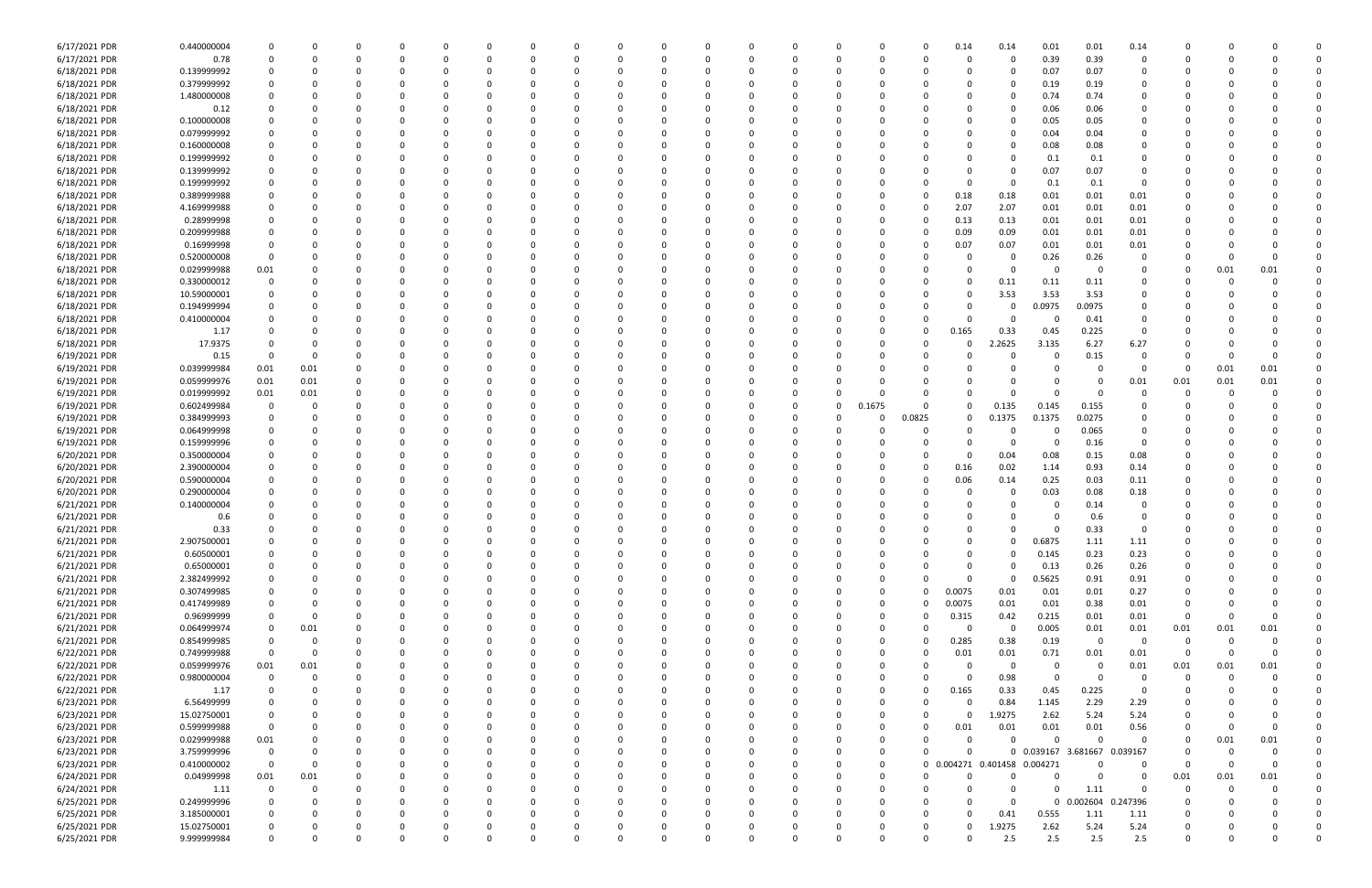| 6/25/2021 PDR | 7.800000012 | 0           |          |          |              | -0       |          |          | C        |          |          | 0        |          |          | n        | 2.6      | 2.6          | 2.6        | 0           |          |                         |             |          |          |  |
|---------------|-------------|-------------|----------|----------|--------------|----------|----------|----------|----------|----------|----------|----------|----------|----------|----------|----------|--------------|------------|-------------|----------|-------------------------|-------------|----------|----------|--|
| 6/25/2021 PDR | 0.460000008 | 0           |          |          | <sup>0</sup> | - 0      |          |          | 0        |          |          | $\Omega$ |          | 0        | 0        | 0        | 0.23         | 0.23       | $\mathbf 0$ | $\Omega$ | 0                       | 0           | -0       |          |  |
| 6/26/2021 PDR | 0.089999964 | 0.01        | 0.01     |          |              |          |          |          |          |          |          |          |          |          |          |          |              | 0.01       | 0.01        | 0.01     | 0.01                    | 0.01        | 0.01     | 0.01     |  |
| 6/26/2021 PDR | 0.17499999  | 0           |          |          |              |          |          |          |          |          |          | 0        |          |          |          |          |              | 0.035      | 0.14        | $\Omega$ | $\Omega$                | -0          | $\Omega$ |          |  |
| 6/27/2021 PDR | 0.140000004 | 0           |          |          |              |          |          |          |          |          |          | 0        |          |          |          |          |              | 0          | 0           | 0.14     | 0                       |             |          |          |  |
| 6/27/2021 PDR | 0.200000004 |             |          |          |              |          |          |          |          |          |          |          |          |          |          |          |              |            |             | 0.2      |                         |             |          |          |  |
|               |             |             |          |          |              |          |          |          |          |          |          |          |          |          |          |          |              |            |             |          |                         |             |          |          |  |
| 6/27/2021 PDR | 0.200000004 |             |          |          |              |          |          |          |          |          |          | $\Omega$ |          |          |          |          |              |            | 0           | 0.2      | - 0                     |             |          |          |  |
| 6/28/2021 PDR | 0.219999984 |             |          |          |              |          |          |          |          |          |          |          |          |          |          |          | 0.01         | 0.01       | 0.01        | 0.01     | 0.18                    |             |          |          |  |
| 6/28/2021 PDR | 0.359999988 |             |          |          |              |          |          |          |          |          |          |          |          |          |          |          | 0.01         | 0.01       | 0.01        | 0.32     | 0.01                    |             |          |          |  |
| 6/28/2021 PDR | 0.16999998  |             |          |          |              |          |          |          |          |          |          | 0        |          |          | C        |          | 0.01         | 0.01       | 0.01        | 0.13     | 0.01                    |             |          |          |  |
| 6/28/2021 PDR | 0.269999988 |             |          |          |              |          |          |          |          |          |          |          |          |          |          |          | 0.01         | 0.01       | 0.01        | 0.01     | 0.23                    | 0           |          |          |  |
| 6/28/2021 PDR | 0.039999984 | 0           | 0.01     |          |              |          |          |          |          |          |          | $\Omega$ |          |          |          |          |              |            | 0           | - 0      | $\Omega$                | 0.01        | 0.01     | 0.01     |  |
| 6/28/2021 PDR | 0.140000004 | 0           |          |          |              |          |          |          |          |          |          | 0        |          |          |          |          |              |            | 0           |          | 0.14                    | $\Omega$    | $\Omega$ |          |  |
| 6/28/2021 PDR | 0.140000004 |             |          |          |              |          |          |          |          |          |          |          |          |          |          |          |              |            | 0           |          | 0.14                    |             |          |          |  |
|               |             |             |          |          |              |          |          |          |          |          |          |          |          |          |          |          |              |            |             |          |                         |             |          |          |  |
| 6/28/2021 PDR | 0.279999996 |             |          |          |              |          |          |          |          |          |          |          |          |          |          |          |              |            | -0          |          | 0.28                    |             |          |          |  |
| 6/28/2021 PDR | 0.279999996 |             |          |          |              |          |          |          |          |          |          |          |          |          |          |          |              |            | 0           |          | 0.28                    |             |          |          |  |
| 6/28/2021 PDR | 0.230000004 |             |          |          |              |          |          |          |          |          |          |          |          |          |          |          |              |            | 0           |          | 0.23                    |             |          |          |  |
| 6/28/2021 PDR | 0.420000012 |             |          |          |              |          |          |          |          |          |          | 0        |          |          |          |          |              |            | 0.14        | 0.14     | 0.14                    |             |          |          |  |
| 6/28/2021 PDR | 1.045000014 |             |          |          |              |          |          |          |          |          |          | - 0      |          |          |          |          | 0.35         | 0.35       | 0.23        | 0.115    | $\Omega$                |             |          |          |  |
| 6/28/2021 PDR | 2.729999988 |             |          |          |              |          |          |          |          |          |          |          |          |          |          |          |              |            | 0.91        | 0.91     | 0.91                    |             |          |          |  |
| 6/28/2021 PDR | 1.29        |             |          |          |              |          |          |          |          |          |          |          |          |          |          |          |              | 0.165      | 0.225       | 0.45     | 0.45                    |             |          |          |  |
| 6/28/2021 PDR | 2.609999991 |             |          |          |              |          |          |          |          |          |          |          |          |          |          |          |              | 0.335      | 0.455       | 0.91     | 0.91                    |             |          |          |  |
|               |             |             |          |          |              |          |          |          |          |          |          |          |          |          |          |          |              |            |             |          |                         |             |          |          |  |
| 6/29/2021 PDR | 5.58500001  |             |          |          |              |          |          |          |          |          |          | 0        |          |          |          |          |              | 0.66       | 0.985       | 1.97     | 1.97                    |             |          |          |  |
| 6/29/2021 PDR | 9.999999984 |             |          |          |              |          |          |          |          |          |          | 0        |          |          |          |          |              | 2.5        | 2.5         | 2.5      | 2.5                     |             |          |          |  |
| 6/29/2021 PDR | 4.68        |             |          |          |              |          |          |          |          |          |          | $\Omega$ |          |          |          |          |              | - 0        | 2.34        | 2.34     | $\Omega$                |             |          |          |  |
| 6/29/2021 PDR | 3.329999988 |             |          |          |              |          |          |          |          |          |          | 0        |          |          |          |          | 0.01         | 1.65       | 1.65        | 0.01     | 0.01                    |             |          |          |  |
| 6/29/2021 PDR | 0.149999988 |             |          |          |              |          |          |          |          |          |          |          |          |          |          |          | 0.06         | 0.06       | 0.01        | 0.01     | 0.01                    |             |          |          |  |
| 6/29/2021 PDR | 0.129999996 |             |          |          |              |          |          |          |          |          |          |          |          |          |          |          | 0.05         | 0.05       | 0.01        | 0.01     | 0.01                    |             |          |          |  |
| 6/29/2021 PDR | 0.28999998  | -0          |          |          |              |          |          |          |          |          |          | $\Omega$ |          |          |          |          | 0.13         | 0.13       | 0.01        | 0.01     | 0.01                    |             |          |          |  |
| 6/29/2021 PDR | 0.40999998  | 0           |          |          |              |          |          |          |          |          |          |          |          |          |          |          | 0.19         | 0.19       | 0.01        | 0.01     | 0.01                    | $\Omega$    |          |          |  |
|               |             |             |          |          |              |          |          |          |          |          |          | $\Omega$ |          |          |          |          |              |            | -0          |          | - 0                     |             |          | 0.01     |  |
| 6/29/2021 PDR | 0.04999998  | 0.01        | 0.01     |          |              |          |          |          |          |          |          |          |          |          |          |          |              |            |             |          |                         | 0.01        | 0.01     |          |  |
| 6/29/2021 PDR | 0.029999988 | 0.01        | 0.01     |          |              |          |          |          |          |          |          | 0        |          |          |          |          |              |            | 0           |          |                         |             | -0       | 0.01     |  |
| 6/29/2021 PDR | 0.124999998 | 0           |          |          |              |          |          |          |          |          |          |          |          |          |          |          |              |            | 0           | 0.125    | 0                       |             |          |          |  |
| 6/29/2021 PDR | 0.447499992 | -0          |          |          |              |          |          |          |          |          |          |          |          |          |          |          |              | 0.0725     | 0           | 0.125    | 0.25                    |             |          |          |  |
| 6/29/2021 PDR | 2.080000008 |             |          |          |              |          |          |          |          |          |          | 0        |          |          |          |          |              | 0          | 1.04        | 1.04     | 0                       |             |          |          |  |
| 6/29/2021 PDR | 18          |             |          |          |              |          |          |          |          |          |          | 0        |          |          |          |          |              | 0          | -9          | 9        | 0                       |             |          |          |  |
| 6/30/2021 PDR | 3.329999988 |             |          |          |              |          |          |          |          |          |          | - 0      |          |          |          |          | 0.01         | 1.65       | 1.65        | 0.01     | 0.01                    |             |          |          |  |
| 6/30/2021 PDR | 0.249999996 |             |          |          |              |          |          |          |          |          |          |          |          |          |          |          | 0.11         | 0.11       | 0.01        | 0.01     | 0.01                    |             |          |          |  |
|               |             |             |          |          |              |          |          |          |          |          |          |          |          |          |          |          |              | 0.65       |             |          | 0.01                    | -0          |          |          |  |
| 6/30/2021 PDR | 1.329999996 |             |          |          |              |          |          |          |          |          |          |          |          |          |          |          | 0.65         |            | 0.01        | 0.01     |                         |             |          |          |  |
| 6/30/2021 PDR | 0.04999998  | 0.01        | 0.01     |          |              |          |          |          |          |          |          |          |          |          |          |          |              | 0          | $\Omega$    | - 0      | 0                       | 0.01        | 0.01     | 0.01     |  |
| 6/30/2021 PDR | 5.799999984 | $\Omega$    |          |          |              |          |          |          |          |          |          |          |          |          |          |          |              | 1.45       | 1.45        | 1.15     | 1.15                    | $\Omega$    |          |          |  |
| 6/30/2021 PDR | 10.40000002 | 0           |          | $\Omega$ | 0            | $\Omega$ | $\Omega$ | $\Omega$ | 0        | $\Omega$ | $\Omega$ | 0        | $\Omega$ | $\Omega$ | 2.6      | 2.6      | 2.6          | 2.6        | 0           | $\Omega$ | $\Omega$                | $\Omega$    | $\Omega$ | $\Omega$ |  |
| 7/1/2021 PDR  | 0.019999992 | 0           |          |          | 0            | $\Omega$ | $\Omega$ |          | 0        | 0        | 0        | 0        | $\Omega$ | 0        | $\Omega$ | $\Omega$ | O            | 0          | 0           |          | 0                       | 0           | 0.01     | 0.01     |  |
| 7/1/2021 PDR  | 0.009999996 | 0           |          |          |              | $\Omega$ |          |          | $\Omega$ |          |          | $\Omega$ |          |          | $\Omega$ |          |              |            | $\Omega$    |          | $\Omega$                | $\Omega$    | $\Omega$ | 0.01     |  |
| 7/1/2021 PDR  | 0.124999998 | 0           |          |          | 0            | 0        | - 0      | 0        | 0.125    |          |          | 0        |          | 0        | 0        |          |              |            | 0           |          | 0                       | 0           |          |          |  |
| 7/1/2021 PDR  | 0.129999999 | 0           |          |          |              | $\Omega$ |          | $\Omega$ | 0.13     |          |          | 0        |          |          | C        |          |              |            | 0           |          | 0                       |             |          |          |  |
| 7/1/2021 PDR  | 0.079999992 | 0           |          |          |              | $\Omega$ |          |          | 0        |          |          | $\Omega$ |          |          | 0        |          |              | 0          | $\mathbf 0$ | 0.04     | 0.04                    |             |          |          |  |
|               |             |             |          |          |              |          |          |          |          |          |          |          |          |          |          |          | 0            | 0.06       |             |          |                         |             |          |          |  |
| 7/1/2021 PDR  | 0.48500001  | 0           |          |          |              | $\Omega$ |          |          | 0        |          |          | 0        |          | O        | 0        |          |              |            | 0.085       | 0.17     | 0.17                    | 0           |          |          |  |
| 7/1/2021 PDR  | 6.592500009 | 0           |          |          |              |          |          |          |          |          |          | 0        |          |          | 0        |          |              | 0.8425     | 1.15        | 2.3      | 2.3                     | C           |          |          |  |
| 7/1/2021 PDR  | 9.875000001 |             |          |          |              | - 0      |          |          |          |          |          | 0        |          |          |          |          | $\Omega$     | 1.25       | 1.725       | 3.45     | 3.45                    |             |          |          |  |
| 7/1/2021 PDR  | 1.339999992 | 0           |          |          |              | 0        |          |          |          |          |          | 0        |          |          |          |          | U            | 0          | 0           | 0.67     | 0.67                    |             |          |          |  |
| 7/1/2021 PDR  | 0.88749999  | 0           |          |          |              |          |          |          |          |          |          | 0        |          |          |          |          | U            | 0.1125     | 0.155       | 0.31     | 0.31                    | 0           |          |          |  |
| 7/2/2021 PDR  | 3.329999988 | $\mathbf 0$ |          |          |              | - 0      |          |          |          |          |          | $\Omega$ |          |          | 0        |          | 0.01         | 1.65       | 1.65        | 0.01     | 0.01                    | $\mathbf 0$ |          |          |  |
| 7/2/2021 PDR  | 0.079999968 | 0.01        | 0.01     | 0        |              | $\Omega$ |          |          | 0        |          |          | 0        |          | 0        | 0        |          |              | 0          | 0.01        | 0.01     | 0.01                    | 0.01        | 0.01     | 0.01     |  |
| 7/2/2021 PDR  | 0.019999992 | 0.01        | 0.01     |          |              | 0        |          |          | 0        |          |          | 0        |          |          | 0        |          |              |            | 0           | $\Omega$ | $\overline{0}$          | 0           | $\Omega$ |          |  |
|               |             |             |          |          |              |          |          |          |          |          |          | $\Omega$ |          | $\Omega$ |          |          | <sup>0</sup> | $\Omega$   | $\Omega$    | $\Omega$ |                         |             |          |          |  |
| 7/2/2021 PDR  | 0.140000004 | $\mathbf 0$ | $\Omega$ |          |              | $\Omega$ |          |          | 0        |          |          |          |          |          | 0        |          |              |            |             |          | 0.14                    | -0          |          |          |  |
| 7/2/2021 PDR  | 5.890000002 | $\mathbf 0$ | $\Omega$ |          |              | $\Omega$ |          |          | 0        |          |          | 0        |          | 0        | 0        | $\Omega$ | 1.97         | 1.97       | 1.3         | 0.65     | $\overline{\mathbf{0}}$ | - 0         | $\Omega$ | $\Omega$ |  |
| 7/3/2021 PDR  | 0.089999964 | 0.01        | 0.01     |          |              |          |          |          |          |          |          | 0        |          |          |          |          | U            | $0.01\,$   | 0.01        | $0.01\,$ | 0.01                    | 0.01        | 0.01     | 0.01     |  |
| 7/3/2021 PDR  | 0.04999998  | 0.01        | 0.01     |          |              |          |          |          |          |          |          | 0        |          |          |          |          |              | 0          | 0           | $\Omega$ | $\overline{\mathbf{0}}$ | 0.01        | 0.01     | $0.01\,$ |  |
| 7/3/2021 PDR  | 0.019999992 | 0.01        | 0.01     | 0        |              | -0       |          |          | 0        |          |          | 0        |          |          | 0        |          |              |            | 0           | $\Omega$ | 0                       | 0           | 0        | $\Omega$ |  |
| 7/4/2021 PDR  | 0.04999998  | 0.01        | 0.01     |          |              |          |          |          |          |          |          | 0        |          |          |          |          |              |            | 0           |          | $\Omega$                | 0.01        | 0.01     | 0.01     |  |
| 7/4/2021 PDR  | 0.019999992 | 0.01        | 0.01     |          |              | -0       |          |          |          |          |          | $\Omega$ |          |          |          |          |              |            | 0           |          | O                       | -C          | $\Omega$ |          |  |
| 7/6/2021 PDR  | 0.730416664 | 0           |          |          |              |          |          |          |          |          |          | $\Omega$ |          |          | 0        | $\Omega$ |              | 0 0.730417 | $\Omega$    | $\Omega$ | - 0                     |             |          |          |  |
| 7/6/2021 PDR  | 0.04999998  | $\mathbf 0$ |          |          |              |          |          |          |          |          |          |          |          |          |          |          |              |            |             |          |                         |             |          | $\Omega$ |  |
|               |             |             |          |          |              |          |          |          |          |          |          | 0        |          |          |          |          | 0.01         | 0.01       | 0.01        | 0.01     | 0.01                    | O           |          |          |  |
| 7/6/2021 PDR  | 0.089999964 | 0.01        | 0.01     | $\Omega$ | $\Omega$     | $\Omega$ | $\Omega$ | $\Omega$ |          | $\Omega$ | $\Omega$ | $\Omega$ | $\Omega$ | $\Omega$ | 0        |          | $\Omega$     | 0.01       | 0.01        | 0.01     | 0.01                    | 0.01        | 0.01     | 0.01     |  |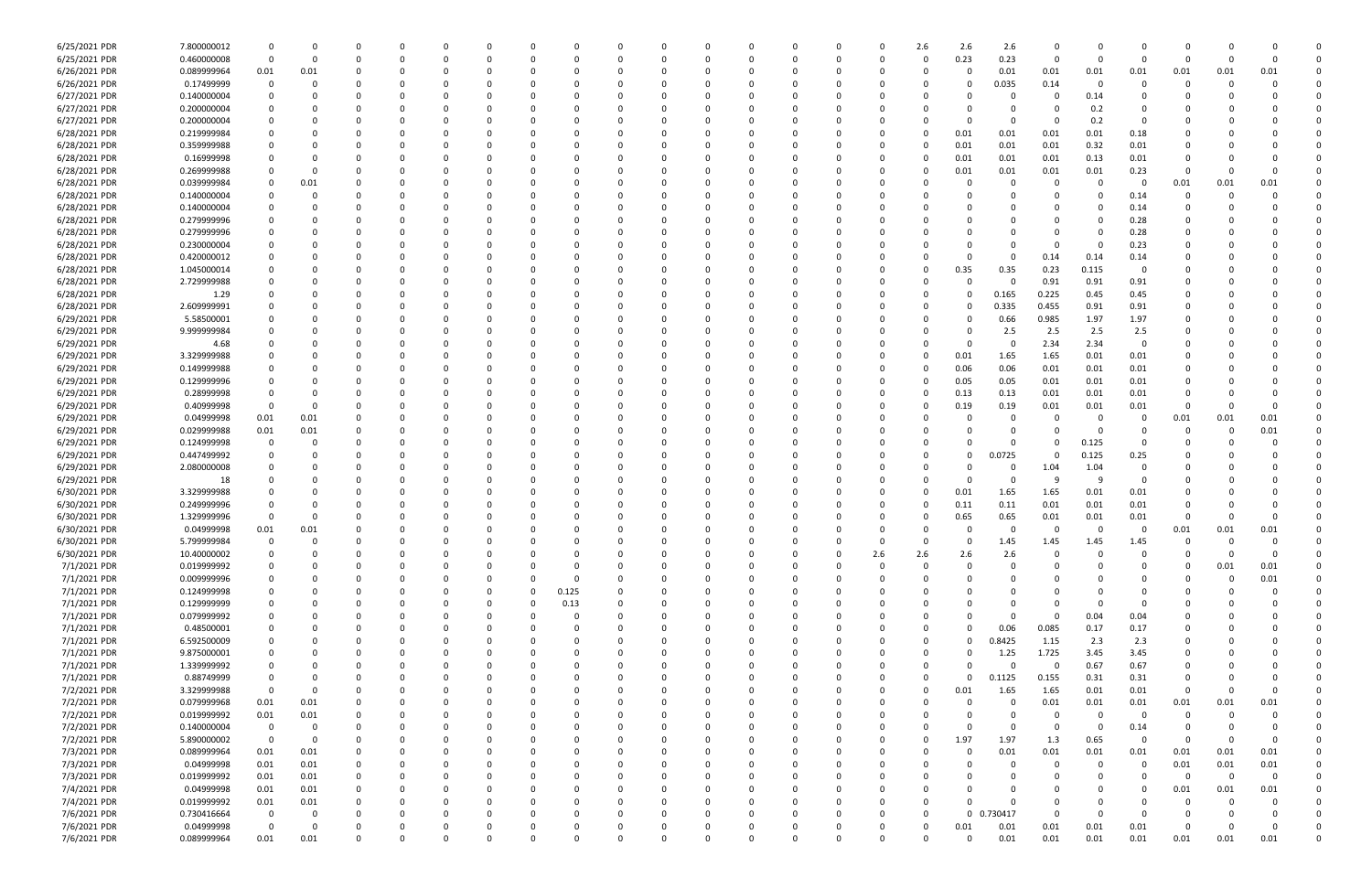| 7/6/2021 PDR                 | 0.142499997                |               | 0                    |          |  |               |              |          |          |          |            |          |          | $\Omega$ | 0.1425         |               |                 |                     |                                       | - 0                      | $\Omega$      |             |      |      |  |
|------------------------------|----------------------------|---------------|----------------------|----------|--|---------------|--------------|----------|----------|----------|------------|----------|----------|----------|----------------|---------------|-----------------|---------------------|---------------------------------------|--------------------------|---------------|-------------|------|------|--|
| 7/6/2021 PDR                 | 0.079999992                | $\Omega$      | 0                    |          |  | 0             |              |          |          |          | -C         |          | $\Omega$ |          | 0              | 0             |                 | 0                   | 0                                     | 0.04                     | 0.04          | 0           |      |      |  |
| 7/6/2021 PDR                 | 26.75                      |               |                      |          |  |               |              |          |          |          |            |          |          |          |                | 0             | 9.05            | 9.05                | 5.5                                   | 3.15                     | - 0           |             |      |      |  |
| 7/6/2021 PDR                 | 5.61                       |               |                      |          |  |               |              |          |          |          |            |          |          |          |                |               |                 | 0.66                | 0.99                                  | 1.98                     | 1.98          |             |      |      |  |
| 7/6/2021 PDR                 | 0.379999992                |               |                      |          |  |               |              |          |          |          |            |          |          |          |                |               |                 | 0                   | 0                                     | 0.19                     | 0.19          |             |      |      |  |
| 7/6/2021 PDR                 | 1.334999994                | $\Omega$      |                      |          |  |               |              |          |          |          |            |          |          |          |                | -0            | 0.45            | 0.45                | 0.28                                  | 0.155                    | 0             |             |      |      |  |
| 7/7/2021 PDR                 | 0.019999992                | 0.01          | 0.01                 |          |  |               |              |          |          |          |            |          |          |          |                |               |                 | 0                   | C                                     |                          | 0             |             |      |      |  |
| 7/7/2021 PDR                 | 0.980000004                | $\Omega$      |                      |          |  |               |              |          |          |          |            |          |          |          |                |               |                 | 0.98                | C                                     |                          | - 0           |             |      |      |  |
| 7/7/2021 PDR                 | 0.029999988                |               |                      |          |  |               |              |          |          |          |            |          |          |          |                |               |                 | 0                   | 0.01                                  | 0.01                     | 0.01          |             |      |      |  |
| 7/7/2021 PDR                 | 0.920000016                |               |                      |          |  |               |              |          |          |          |            |          |          |          |                |               |                 | 0.23                | 0.23                                  | 0.23                     | 0.23          |             |      |      |  |
| 7/7/2021 PDR                 | 6.592500009                |               |                      |          |  |               |              |          |          |          |            |          |          |          |                |               |                 | 0.8425              | 1.15                                  | 2.3                      | 2.3           |             |      |      |  |
| 7/7/2021 PDR                 | 9.875000001                |               |                      |          |  |               |              |          |          |          |            |          |          |          |                |               |                 | 1.25                | 1.725                                 | 3.45                     | 3.45          |             |      |      |  |
| 7/7/2021 PDR                 | 0.110000004                |               |                      |          |  |               |              |          |          |          |            |          |          |          |                |               |                 |                     | C                                     | 0.11                     | - 0           |             |      |      |  |
| 7/8/2021 PDR                 | 0.140000004                |               |                      |          |  |               |              |          |          |          |            |          |          |          |                |               |                 |                     | 0                                     | -0                       | 0.14          |             |      |      |  |
| 7/8/2021 PDR                 | 0.679999992                |               |                      |          |  |               |              |          |          |          |            |          |          |          |                |               |                 | 0                   | 0.34                                  | 0.34                     | - 0           |             |      |      |  |
| 7/8/2021 PDR                 | 6.780000024                |               |                      |          |  |               |              |          |          |          |            |          |          |          |                | 1.13          | 1.13            | 1.13                | 1.13                                  | 1.13                     | 1.13          |             |      |      |  |
| 7/8/2021 PDR                 | 0.48500001                 |               |                      |          |  |               |              |          |          |          |            |          |          |          |                | -C            |                 | 0.06                | 0.085                                 | 0.17                     | 0.17          |             |      |      |  |
| 7/8/2021 PDR                 | 1.040000016                |               |                      |          |  |               |              |          |          |          |            |          |          |          |                | -C            |                 | 0.26                | 0.26                                  | 0.26                     | 0.26          |             |      |      |  |
| 7/8/2021 PDR                 | 4.019999976                |               |                      |          |  |               |              |          |          |          |            |          |          |          |                | 0.67          | 0.67            | 0.67                | 0.67                                  | 0.67                     | 0.67          |             |      |      |  |
| 7/9/2021 PDR                 | 1.049999988                |               |                      |          |  |               |              |          |          |          |            |          |          |          |                | 0             | 0.01            | 0.01                | 0.28                                  | 0.38                     | 0.37          |             |      |      |  |
| 7/9/2021 PDR                 | 0.58999998                 | - 0           |                      |          |  |               |              |          |          |          |            |          |          |          |                |               | 0.07            | 0.13                | 0.13                                  | 0.13                     | 0.13          |             |      |      |  |
| 7/9/2021 PDR                 | 0.029999988                | 0             | 0.01                 |          |  |               |              |          |          |          |            |          |          |          |                |               |                 | 0                   | 0                                     |                          | 0             | C           | 0.01 | 0.01 |  |
| 7/9/2021 PDR                 | 0.019999992                | 0.01          | 0.01                 |          |  |               |              |          |          |          |            |          |          |          |                |               |                 |                     | $\Omega$                              |                          |               |             |      |      |  |
| 7/9/2021 RDRR                | 78.71874999                | - 0           |                      |          |  |               |              |          |          |          |            |          |          |          |                |               |                 | 4.352604            | 29.80354                              | 30.08823                 | 14.47438      |             |      |      |  |
| 7/9/2021 PDR                 | 10.59000001                |               |                      |          |  |               |              |          |          |          |            |          |          |          |                |               | 3.53            | 3.53                | 3.53                                  | - 0                      | 0             |             |      |      |  |
| 7/9/2021 PDR                 | 2.16                       |               |                      |          |  |               |              |          |          |          |            |          |          |          |                |               |                 | 0                   | 0                                     | 2.16                     | 0             |             |      |      |  |
| 7/9/2021 PDR                 | 0.724999986                |               |                      |          |  |               |              |          |          |          |            |          |          |          |                | 0             | 0.0625          | 0.0625              | 0.1                                   | 0.25                     | 0.25          |             |      |      |  |
| 7/9/2021 PDR                 | 3.004999989                |               |                      |          |  |               |              |          |          |          |            |          |          |          |                |               | 0.2525          | 0.2525              | 0.48                                  | 1.01                     | 1.01          |             |      |      |  |
| 7/9/2021 PDR                 | 0.724999986                |               |                      |          |  |               |              |          |          |          |            |          |          |          |                |               | 0.0625          | 0.0625              | 0.1                                   | 0.25                     | 0.25          |             |      |      |  |
| 7/9/2021 PDR                 | 0.724999986                |               |                      |          |  |               |              |          |          |          |            |          |          |          |                | 0             | 0.0625          | 0.0625              | 0.1                                   | 0.25                     | 0.25          |             |      |      |  |
| 7/9/2021 PDR                 | 1.174999986                |               |                      |          |  |               |              |          |          |          |            |          |          |          |                |               | 0.1             | 0.1                 | 0.175                                 | 0.4                      | 0.4           |             |      |      |  |
| 7/9/2021 PDR                 | 1.772499987                |               |                      |          |  |               |              |          |          |          |            |          |          |          |                | -0            | 0.1375          | 0.1375              | 0.3975                                | 0.55                     | 0.55          |             |      |      |  |
| 7/9/2021 PDR                 | 0.934999986                |               |                      |          |  |               |              |          |          |          |            |          |          |          |                | 0             | 0.0775          | 0.1075              | 0.13                                  | 0.31                     | 0.31          |             |      |      |  |
|                              |                            |               |                      |          |  |               |              |          |          |          |            |          |          |          |                |               |                 | 0.1025              |                                       | 0.3                      |               |             |      |      |  |
| 7/9/2021 PDR<br>7/9/2021 PDR | 0.902499983<br>1.704999987 |               |                      |          |  |               |              |          |          |          |            |          |          |          |                | -0<br>0       | 0.075<br>0.1375 | 0.2175              | 0.125<br>0.25                         | 0.55                     | 0.3<br>0.55   |             |      |      |  |
| 7/9/2021 PDR                 | 0.574999993                |               |                      |          |  |               |              |          |          |          |            |          |          |          |                | 0             | 0.05            | 0.05                | 0.075                                 | 0.2                      | 0.2           |             |      |      |  |
| 7/9/2021 PDR                 | 1.324999985                |               |                      |          |  |               |              |          |          |          |            |          |          |          |                | -0            | 0.1125          | 0.1125              | 0.2                                   | 0.45                     | 0.45          |             |      |      |  |
| 7/9/2021 PDR                 | 0.575000001                |               |                      |          |  |               |              |          |          |          |            |          |          |          |                |               | 0.05            | 0.05                | 0.075                                 | 0.2                      | 0.2           |             |      |      |  |
| 7/9/2021 PDR                 |                            |               |                      |          |  |               |              |          |          |          |            |          |          |          |                |               | 0.0375          | 0.0375              |                                       | 0.15                     |               |             |      |      |  |
|                              | 0.487499991<br>0.364999986 | 0             |                      |          |  |               |              |          |          |          |            |          |          |          |                | 0             | 0.0325          | 0.0325              | 0.1125<br>0.04                        | 0.13                     | 0.15<br>0.13  |             |      |      |  |
| 7/9/2021 PDR<br>7/9/2021 PDR | 1.387499991                |               |                      |          |  |               |              |          |          |          |            |          |          |          |                |               | 0.1225          | $\mathbf 0$         | 0.285                                 | 0.49                     | 0.49          |             |      |      |  |
| 7/9/2021 PDR                 | 2.247499986                | $\Omega$      | $\Omega$             | $\Omega$ |  | $\Omega$      | $\Omega$     |          | $\Omega$ | $\Omega$ | $\Omega$   | $\Omega$ | $\Omega$ | $\Omega$ | $\Omega$       | $\Omega$      | 0.19            | 0.19                |                                       | 0.76                     | 0.7525        | $\Omega$    |      |      |  |
|                              |                            | $\Omega$      | O                    | n        |  |               |              |          | $\Omega$ |          |            | O        |          |          | $\Omega$       | n             | 0.14            |                     | 0.355                                 | 0.56                     |               |             |      |      |  |
| 7/9/2021 PDR                 | 1.677499991                |               |                      |          |  | 0             | <sup>0</sup> |          | $\Omega$ |          | - 0<br>-C  |          | $\Omega$ |          |                |               |                 | 0.14                | 0.34                                  |                          | 0.4975        | 0           |      |      |  |
| 7/9/2021 PDR<br>7/9/2021 PDR | 1.174999986                | 0<br>$\Omega$ | 0<br>$\Omega$        |          |  | 0<br>$\Omega$ |              |          |          | O        |            |          | - 0      |          | 0<br>$\Omega$  | 0<br>$\Omega$ | 0.1<br>0.035    | 0.1<br>0.035        | 0.175                                 | 0.4<br>0.14              | 0.4<br>0.14   | 0           |      |      |  |
|                              | 0.395                      |               |                      |          |  |               |              |          |          |          |            |          |          |          | $\Omega$       |               |                 |                     | 0.045                                 | - 0                      | $\Omega$      |             |      |      |  |
| 7/9/2021 PDR                 | 0.470000004<br>3.124999987 |               | 0<br>0               |          |  | 0<br>0        |              |          |          |          |            |          |          |          |                | 0             |                 | - 0                 | 0.47                                  | 0.875                    | 0.833333      |             |      |      |  |
| 7/9/2021 PDR                 |                            |               |                      |          |  |               |              |          |          | 0        |            |          |          |          |                | 0             |                 | 0 0.416667          | -1                                    |                          |               | 0           |      |      |  |
| 7/9/2021 PDR                 | 6.80666666                 | $\Omega$      | $\Omega$<br>$\Omega$ |          |  |               |              | $\Omega$ |          |          |            |          |          | $\Omega$ |                | 0             |                 | 0.8                 | 2.4                                   | 1.8                      | 1.806667      | 0           |      |      |  |
| 7/9/2021 RDRR                | 31.49312499                | $\Omega$      |                      |          |  | 0             |              |          |          | O        | -C         |          | - 0      |          | 0              | $\Omega$      | 0               | 2.13125             |                                       | 12.3026 12.01677         | 5.0425        | 0           |      |      |  |
| 7/9/2021 RDRR                | 33.76958333                | 0             | $\Omega$             |          |  | $\Omega$      |              |          | $\Omega$ | 0        |            |          |          | $\Omega$ |                | $\Omega$      |                 | 0 2.146458          |                                       | 12.645 12.76083 6.217292 |               | 0           |      |      |  |
| 7/9/2021 RDRR                | 49.33604166                |               | $\Omega$             |          |  | 0             |              |          |          |          |            |          |          | $\Omega$ |                | 0             |                 |                     | 0 2.751563 18.71323 18.84833 9.022917 |                          |               | 0           |      |      |  |
| 7/9/2021 RDRR                | 6.437499992                | $\Omega$      | 0                    |          |  | 0             |              |          |          | 0        |            |          | $\Omega$ |          | $\Omega$       | 0             |                 |                     | 0 0.358542 2.440417 2.459792 1.17875  |                          |               | 0           |      |      |  |
| 7/9/2021 RDRR                | 4.294999996                | $\Omega$      | 0                    |          |  | 0             |              |          |          |          |            |          |          |          |                | 0             |                 |                     | 0 0.239063 1.630208 1.639896 0.785833 |                          |               | 0           |      |      |  |
| 7/9/2021 RDRR                | 12.87020833                | $\Omega$      | $\Omega$             |          |  |               |              |          |          |          |            |          |          |          |                | 0             |                 |                     | 0 0.717083 4.880833 4.919479 2.352813 |                          |               | 0           |      |      |  |
| 7/9/2021 RDRR                | 51.47854167                |               | 0                    |          |  | 0             |              |          |          |          |            |          | - 0      |          |                | 0             |                 |                     | 0 2.871042 19.52344 19.66823 9.415833 |                          |               | 0           |      |      |  |
| 7/9/2021 PDR                 | 0.662500011                | 0             | $\Omega$             |          |  | $\Omega$      |              |          | $\Omega$ | O        |            | O        | $\Omega$ |          | 0              | $\Omega$      | $\mathbf{0}$    | 0.0875              | 0.115                                 | 0.23                     | 0.23          | 0           |      |      |  |
| 7/9/2021 RDRR                | 16.57333333                | $\Omega$      | 0                    |          |  | ŋ             |              |          |          | 0        |            |          |          |          | 0              | 0             |                 |                     | 0 0.824375 6.332396 6.350417 3.066146 |                          |               | 0           |      |      |  |
| 7/9/2021 RDRR                | 1.512291657                | 0             | $\Omega$             |          |  | 0             |              |          |          |          |            |          |          |          |                | $\Omega$      |                 | 0 0.075104 0.579271 |                                       |                          | 0.58 0.277917 | 0           |      |      |  |
| 7/9/2021 PDR                 | 0.88749999                 | $\mathbf 0$   | $\Omega$             |          |  | 0             |              |          |          |          |            |          |          |          |                | 0             |                 | 0.1125              | 0.155                                 | 0.31                     | 0.31          | $\mathbf 0$ |      |      |  |
| 7/10/2021 PDR                | 0.089999964                | 0.01          | 0.01                 |          |  | ŋ             |              |          |          | 0        |            |          |          |          | $\overline{0}$ | 0             |                 | 0.01                | 0.01                                  | 0.01                     | 0.01          | 0.01        | 0.01 | 0.01 |  |
| 7/10/2021 PDR                | 0.434999982                | $\mathbf 0$   | 0                    |          |  | 0             |              |          |          |          |            |          |          | $\Omega$ | 0.05           |               |                 | 0                   | 0.05                                  | 0.135                    | 0.2           | 0           | - 0  |      |  |
| 7/10/2021 PDR                | 0.199999992                | 0             | $\Omega$             |          |  | 0             |              |          |          |          |            |          | - 0      |          |                |               |                 | 0                   | 0.05                                  | 0                        | 0.15          | 0           |      |      |  |
| 7/10/2021 PDR                | 0.749999985                | 0             | 0                    |          |  | $\Omega$      | <sup>0</sup> | $\Omega$ |          | 0        | $\sqrt{ }$ |          | $\Omega$ | $\Omega$ | 0              | -0            |                 | 0                   | 0.15                                  | $\Omega$                 | 0.6           | 0           |      |      |  |
| 7/10/2021 PDR                | 1.167499995                | 0             | 0                    |          |  |               |              |          |          |          |            |          |          |          |                |               |                 | 0                   | 0.235                                 | $\Omega$                 | 0.9325        |             |      |      |  |
| 7/11/2021 PDR                | 10.59000001                | $\Omega$      | $\Omega$             | $\Omega$ |  | 0             | $\Omega$     | $\Omega$ | $\Omega$ | $\Omega$ | $\Omega$   | $\Omega$ | $\Omega$ | $\Omega$ |                | $\Omega$      |                 | 3.53                | 3.53                                  | 3.53                     | $\Omega$      | $\Omega$    |      | O    |  |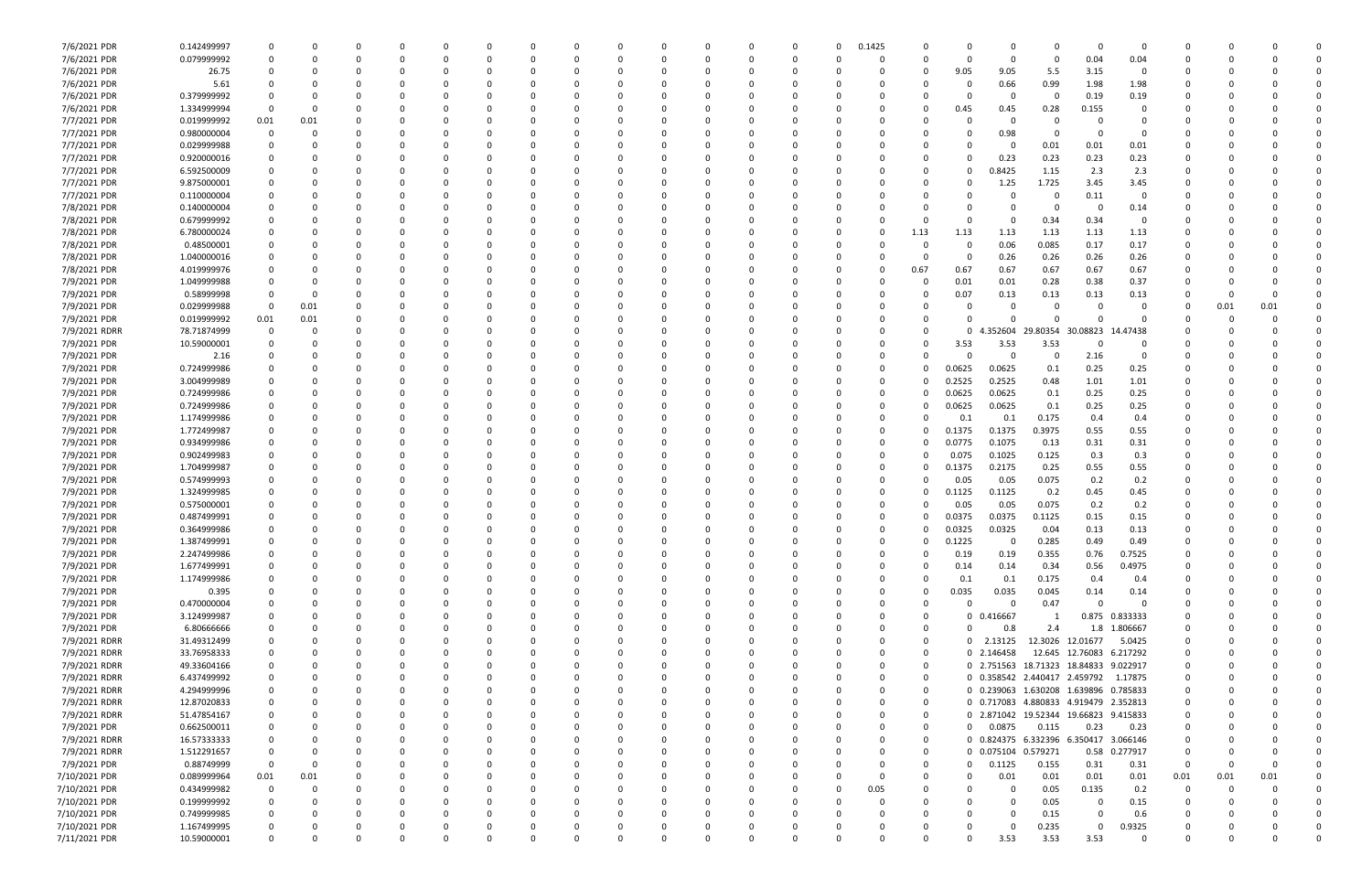| 7/11/2021 PDR | 0.140000004 |              |          |             | $\Omega$    |          |          |          |          |              |          |          |          | n        |          |          |              |                     | 0.14     |             |          |      |             |  |
|---------------|-------------|--------------|----------|-------------|-------------|----------|----------|----------|----------|--------------|----------|----------|----------|----------|----------|----------|--------------|---------------------|----------|-------------|----------|------|-------------|--|
| 7/12/2021 PDR | 0.280000008 | 0            |          | 0           | 0           |          | -0       |          |          | <sup>0</sup> | $\Omega$ |          |          | 0        |          | n        | $\Omega$     | 0.14                | 0.14     | 0           | - 0      |      |             |  |
| 7/12/2021 PDR | 0.249999996 |              |          |             |             |          |          |          |          |              |          |          |          |          |          |          | $\mathbf{0}$ | 0.002604            | 0.244792 | 0.002604    |          |      |             |  |
|               |             |              |          |             |             |          |          |          |          |              |          |          |          |          |          |          |              |                     |          |             |          |      |             |  |
| 7/12/2021 PDR | 1.32        |              |          |             |             |          |          |          |          |              |          |          |          |          |          |          | $\Omega$     | 0.66                | 0.66     | 0           |          |      |             |  |
| 7/12/2021 PDR | 0.549166672 |              |          |             |             |          |          |          |          |              |          |          |          |          |          | n        |              | 0 0.206979 0.342188 |          | 0           |          |      |             |  |
| 7/12/2021 PDR | 1.019374988 |              |          |             |             |          |          |          |          |              |          |          |          |          |          |          | 0            | 0.339375            | 0.34     | 0.34        |          |      |             |  |
| 7/12/2021 PDR | 1.317499989 |              |          |             |             |          |          |          |          |              |          |          |          |          |          |          | 0.1675       | 0.23                | 0.46     | 0.46        |          |      |             |  |
| 7/12/2021 PDR | 1.040000016 |              |          |             |             |          |          |          |          |              |          |          |          |          |          |          | 0.26         | 0.26                | 0.26     | 0.26        |          |      |             |  |
| 7/12/2021 PDR |             |              |          |             |             |          |          |          |          |              |          |          |          |          |          |          |              |                     | 0.81     |             |          |      |             |  |
|               | 1.62        |              |          |             |             |          |          |          |          |              |          |          |          |          | 0        |          | 0            | 0.81                |          | 0           |          |      |             |  |
| 7/12/2021 PDR | 0.149999988 |              |          |             |             |          |          |          |          |              |          |          |          |          |          | 0.06     | 0.06         | 0.01                | 0.01     | 0.01        |          |      |             |  |
| 7/12/2021 PDR | 1.029999996 |              |          |             |             |          |          |          |          |              |          |          |          |          |          | 0.5      | 0.5          | 0.01                | 0.01     | 0.01        |          |      |             |  |
| 7/12/2021 PDR | 0.549999996 |              |          |             |             |          |          |          |          |              |          |          |          |          |          | 0.26     | 0.26         | 0.01                | 0.01     | 0.01        |          |      |             |  |
| 7/12/2021 PDR | 1.05        |              |          |             |             |          |          |          |          |              |          |          |          |          |          | 0.21     | 0.21         | 0.21                | 0.21     | 0.21        |          |      |             |  |
| 7/12/2021 PDR | 3.209999988 |              |          |             |             |          |          |          |          |              |          |          |          |          | 0        | 1.59     | 1.59         | 0.01                | 0.01     | 0.01        |          |      |             |  |
| 7/12/2021 PDR | 0.329999988 |              |          |             |             |          |          |          |          |              |          |          |          |          |          | 0.01     | 0.15         | 0.15                | 0.01     | 0.01        |          |      |             |  |
|               |             |              |          |             |             |          |          |          |          |              |          |          |          |          |          |          |              |                     |          |             |          |      |             |  |
| 7/12/2021 PDR | 0.470000004 |              |          |             |             |          |          |          |          |              |          |          |          |          |          | 0.2      | 0.2          | 0.01                | 0.03     | 0.03        |          |      |             |  |
| 7/12/2021 PDR | 1.899999996 |              |          |             |             |          |          |          |          |              |          |          |          |          |          | 0.59     | 0.59         | 0.7                 | 0.01     | 0.01        |          |      |             |  |
| 7/12/2021 PDR | 0.309999996 |              |          |             |             |          |          |          |          |              |          |          |          |          |          | 0.13     | 0.13         | 0.01                | 0.02     | 0.02        |          |      |             |  |
| 7/12/2021 PDR | 0.22999998  | $\Omega$     |          |             |             |          |          |          |          |              |          |          |          |          |          | 0.01     | 0.07         | 0.07                | 0.04     | 0.04        |          |      |             |  |
| 7/12/2021 PDR | 0.029999988 | 0.01         | 0.01     |             |             |          |          |          |          |              |          |          |          |          |          |          | 0            |                     | - 0      | 0           |          |      | 0.01        |  |
|               |             |              |          |             |             |          |          |          |          |              |          |          |          |          |          |          |              |                     |          |             |          |      |             |  |
| 7/12/2021 PDR | 0.18        |              |          |             |             |          |          |          |          |              |          |          |          |          |          |          | 0            |                     | 0.18     | 0           |          |      |             |  |
| 7/13/2021 PDR | 0.189999996 |              |          |             |             |          |          |          |          |              |          |          |          |          |          |          | 0            |                     | 0.19     |             |          |      |             |  |
| 7/13/2021 PDR | 0.369999996 |              |          |             |             |          |          |          |          |              |          |          |          |          |          |          | 0            |                     | 0.37     |             |          |      |             |  |
| 7/13/2021 PDR | 0.399999996 |              |          |             |             |          |          |          |          |              |          |          |          |          |          |          | 0            |                     | 0.4      |             |          |      |             |  |
| 7/13/2021 PDR | 0.66        |              |          |             |             |          |          |          |          |              |          |          |          |          |          |          | 0            |                     | 0.66     |             |          |      |             |  |
| 7/13/2021 PDR | 0.459999996 |              |          |             |             |          |          |          |          |              |          |          |          |          |          |          | 0            | - 0                 | 0.46     | 0           |          |      |             |  |
|               |             |              |          |             |             |          |          |          |          |              |          |          |          |          |          |          | 0.01         |                     | 0.15     |             |          |      |             |  |
| 7/13/2021 PDR | 0.329999988 |              |          |             |             |          |          |          |          |              |          |          |          |          |          | 0.01     |              | 0.01                |          | 0.15        |          |      |             |  |
| 7/13/2021 PDR | 0.089999988 |              |          |             |             |          |          |          |          |              |          |          |          |          | 0        | 0.01     | 0.01         | 0.01                | 0.03     | 0.03        |          |      |             |  |
| 7/13/2021 PDR | 0.13999998  | $\Omega$     |          |             |             |          |          |          |          |              |          |          |          |          |          | 0.01     | 0.01         | 0.01                | 0.1      | 0.01        | 0        |      |             |  |
| 7/13/2021 PDR | 0.04999998  | 0.01         | 0.01     |             |             |          |          |          |          |              |          |          |          |          |          |          | 0            |                     | - 0      | 0           | 0.01     | 0.01 | 0.01        |  |
| 7/13/2021 PDR | 0.059999976 | 0.01         | 0.01     | 0           |             |          |          |          |          |              |          |          |          |          |          |          | $\Omega$     |                     | - 0      | 0.01        | 0.01     | 0.01 | 0.01        |  |
| 7/13/2021 PDR | 0.019999992 | 0            | 0.01     |             |             |          |          |          |          |              |          |          |          |          |          |          | 0            |                     | - 0      | 0           | 0        |      | 0.01        |  |
| 7/13/2021 PDR |             |              |          |             |             |          |          |          |          |              |          |          |          |          |          |          | $\Omega$     |                     |          |             |          |      |             |  |
|               | 2.82        |              |          |             |             |          |          |          |          |              |          |          |          |          |          |          |              |                     | 2.82     |             |          |      |             |  |
| 7/13/2021 PDR | 1.26        |              |          |             |             |          |          |          |          |              |          |          |          |          |          |          | 0            |                     | 1.26     |             |          |      |             |  |
| 7/13/2021 PDR | 0.320000004 |              |          |             |             |          |          |          |          |              |          |          |          |          |          |          | $\Omega$     |                     | 0.32     | 0           |          |      |             |  |
| 7/14/2021 PDR | 0.579999984 |              |          |             |             |          |          |          |          |              |          |          |          |          |          | 0.54     | 0.01         | 0.01                | 0.01     | 0.01        |          |      |             |  |
| 7/14/2021 PDR | 0.43999998  |              |          |             |             |          |          |          |          |              |          |          |          | 0        |          | 0.4      | 0.01         | 0.01                | 0.01     | 0.01        |          |      |             |  |
| 7/14/2021 PDR | 0.389999988 |              |          |             |             |          |          |          |          |              |          |          |          |          |          | 0.01     | 0.01         | 0.01                | 0.01     | 0.35        |          |      |             |  |
| 7/14/2021 PDR |             |              |          |             |             |          |          |          |          |              |          |          |          |          |          |          | 0            |                     |          |             |          |      |             |  |
|               | 0.560000004 |              |          |             |             |          |          |          |          |              |          |          |          |          |          |          |              |                     | 0.56     |             |          |      |             |  |
| 7/14/2021 PDR | 0.680000004 | 0            |          | $\Omega$    |             |          |          |          |          |              |          |          |          |          |          |          | 0            | - 0                 | 0.68     | 0           |          |      |             |  |
| 7/15/2021 PDR | 0.729999996 |              |          |             |             |          |          |          |          |              |          |          |          |          |          | 0.01     | 0.32         | 0.01                | 0.38     | 0.01        |          |      |             |  |
| 7/15/2021 PDR | 0.40999998  | $\Omega$     |          | $\Omega$    | $\Omega$    | $\Omega$ | $\Omega$ |          | 0        | $\Omega$     | $\Omega$ | $\Omega$ | $\Omega$ | $\Omega$ | 0        | 0.01     | 0.01         | 0.37                | 0.01     | 0.01        | $\Omega$ |      |             |  |
| 7/15/2021 PDR | 5.61        | 0            |          | 0           | $\Omega$    |          | -0       |          |          | 0            | 0        | $\Omega$ | $\Omega$ | 0        | O        | 0        | 0.66         | 0.99                | 1.98     | 1.98        | $\Omega$ |      |             |  |
| 7/15/2021 PDR | 0.920000016 | 0            |          | 0           | 0           |          | -0       |          |          | 0            |          |          |          | 0        |          |          | 0.23         | 0.23                | 0.23     | 0.23        | 0        |      |             |  |
| 7/15/2021 PDR | 28.35999998 |              |          | 0           | $\Omega$    |          | -0       |          |          | $\Omega$     | 0        | $\Omega$ |          | 0        | 0        | 7.02     | 7.09         | 4.75                | 4.75     | 4.75        |          |      |             |  |
|               |             |              |          |             |             |          |          |          |          |              |          |          |          |          |          |          |              |                     |          |             |          |      |             |  |
| 7/15/2021 PDR | 9.999999984 |              |          |             | 0           |          |          |          |          |              |          |          |          | 0        | 0        |          | 2.5          | 2.5                 | 2.5      | 2.5         |          |      |             |  |
| 7/15/2021 PDR | 9.875000001 | $\Omega$     |          |             | 0           |          |          |          |          | 0            |          |          |          | 0        |          | $\Omega$ | 1.25         | 1.725               | 3.45     | 3.45        | 0        |      |             |  |
| 7/16/2021 PDR | 9.875000001 | $\Omega$     |          |             | $\Omega$    |          |          |          |          |              |          |          |          |          |          | $\Omega$ | 1.25         | 1.725               | 3.45     | 3.45        | 0        |      |             |  |
| 7/16/2021 PDR | 15.08749999 | $\mathbf 0$  |          | 0           | $\Omega$    |          | -0       |          |          | 0            |          |          |          |          | 0        | $\Omega$ | 1.9375       | 2.63                | 5.26     | 5.26        | 0        |      |             |  |
| 7/16/2021 PDR | 0.22999998  | $\Omega$     | $\Omega$ | 0           | 0           |          |          |          |          | 0            |          |          |          | n        | O        | 0.01     | 0.01         | 0.01                | 0.01     | 0.19        |          |      |             |  |
| 7/18/2021 PDR | 0.019999992 | 0.01         | 0.01     |             | 0           |          |          |          |          |              |          |          |          |          |          |          | 0            | - 0                 | $\Omega$ | 0           |          |      |             |  |
|               |             |              |          |             |             |          |          |          |          |              |          |          |          |          |          |          |              |                     |          |             |          |      |             |  |
| 7/18/2021 PDR | 0.009999996 | 0            | 0.01     |             | 0           |          |          |          |          |              |          |          |          |          |          | n        | $\mathbf 0$  | $\Omega$            | - 0      | 0           |          |      |             |  |
| 7/19/2021 PDR | 0.389999988 | 0            |          |             | 0           |          |          |          |          |              |          |          |          |          | 0        | 0.01     | 0.01         | 0.01                | 0.01     | 0.35        |          |      |             |  |
| 7/19/2021 PDR | 0.369999996 | $\mathbf 0$  |          | $\Omega$    | $\Omega$    |          |          |          |          | $\Omega$     |          |          |          | 0        |          |          | $\mathbf 0$  | $\Omega$            | 0        | 0.37        | 0        |      |             |  |
| 7/19/2021 PDR | 0.500000004 | 0            |          | 0           | 0           |          | 0        |          |          | 0            |          |          |          | 0        |          |          | 0            |                     | - 0      | 0.5         | 0        |      |             |  |
| 7/19/2021 PDR | 0.24        | 0            |          | 0           | $\Omega$    |          |          |          |          | 0            |          | $\Omega$ |          | 0        |          |          | 0            | $\Omega$            | 0.24     | 0           |          |      |             |  |
|               |             | <sup>0</sup> |          |             | $\Omega$    |          |          |          |          |              |          |          |          |          |          |          | $\Omega$     |                     | - 0      |             |          |      |             |  |
| 7/19/2021 PDR | 0.33        |              |          | 0           |             |          | -0       |          |          | C.           |          |          |          | 0        |          |          |              | 0.33                |          | 0           | - 0      |      |             |  |
| 7/19/2021 PDR | 0.309999996 |              |          |             | 0           |          |          |          |          |              |          |          |          |          |          |          | 0            | 0.31                |          |             |          |      |             |  |
| 7/19/2021 PDR | 0.36        |              |          |             |             |          |          |          |          |              |          |          |          |          |          |          | 0            | 0.36                | $\Omega$ |             |          |      |             |  |
| 7/19/2021 PDR | 0.36        |              |          |             | 0           |          |          |          |          |              |          |          |          |          |          |          | 0            | 0.36                | - 0      | 0           | 0        |      |             |  |
| 7/19/2021 PDR | 0.51        |              |          |             |             |          |          |          |          |              |          |          |          |          |          |          | $\Omega$     | - 0                 | 0.51     |             |          |      |             |  |
| 7/19/2021 PDR | 0.09        |              |          |             | O           |          |          |          |          |              |          |          |          |          |          | $\Omega$ | $\Omega$     | 0.09                | 0        | 0           | -0       |      |             |  |
|               |             |              |          |             |             |          |          |          |          |              |          |          |          |          | O        |          |              |                     | $\Omega$ |             |          |      |             |  |
| 7/19/2021 PDR | 0.69        |              |          | 0           | 0           |          |          |          |          | 0            |          |          |          |          |          |          | 0 0.330938   | 0.359063            |          | 0           | 0        |      |             |  |
| 7/19/2021 PDR | 0.48500001  |              |          |             |             |          |          |          |          |              |          |          |          |          | 0        |          | 0.06         | 0.085               | 0.17     | 0.17        |          |      |             |  |
| 7/19/2021 PDR | 23.10999999 | 0            |          | $\mathbf 0$ | $\mathbf 0$ | $\Omega$ | $\Omega$ | $\Omega$ | $\Omega$ | $\Omega$     | $\Omega$ | $\Omega$ | $\Omega$ | $\Omega$ | $\Omega$ | 7.47     | 7.75         | 5.26                | 2.63     | $\mathbf 0$ | $\Omega$ | U    | $\mathbf 0$ |  |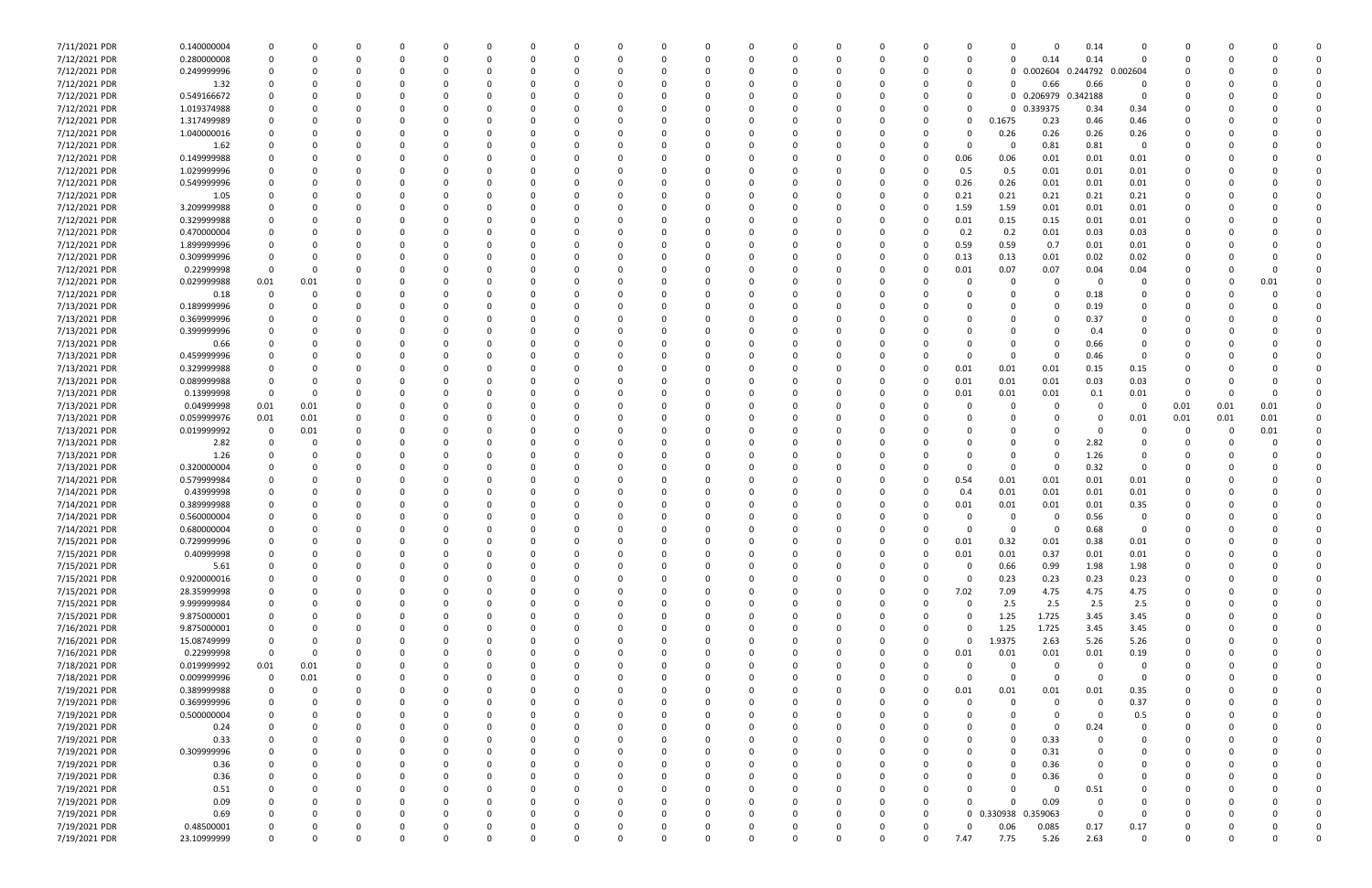| 7/19/2021 PDR | 0.530000004 |             |          |          |          | $\Omega$ |          |          |          |          | - 0         |          |          |          |          |          | $\Omega$    | 0           | $\Omega$ | 0.53  | 0           |          |      |          |  |
|---------------|-------------|-------------|----------|----------|----------|----------|----------|----------|----------|----------|-------------|----------|----------|----------|----------|----------|-------------|-------------|----------|-------|-------------|----------|------|----------|--|
| 7/19/2021 PDR | 5.890000002 |             |          |          |          |          |          |          |          |          |             |          |          |          | 0        | $\Omega$ | 1.97        | 1.97        | 1.3      | 0.65  | $\Omega$    | C.       |      |          |  |
| 7/20/2021 PDR | 0.389999988 |             |          |          |          |          |          |          |          |          |             |          |          |          |          |          | 0.01        | 0.01        | 0.01     | 0.01  | 0.35        |          |      |          |  |
| 7/20/2021 PDR | 0.299999988 |             |          |          |          |          |          |          |          |          |             |          |          |          |          |          | 0.01        | 0.01        | 0.01     | 0.01  | 0.26        | -0       |      |          |  |
|               |             |             |          |          |          |          |          |          |          |          |             |          |          |          |          |          |             |             |          |       |             |          |      |          |  |
| 7/20/2021 PDR | 0.059999976 |             | 0.01     |          |          |          |          |          |          |          |             |          |          |          |          |          |             | 0           | 0        | 0.01  | 0.01        | 0.01     | 0.01 | 0.01     |  |
| 7/20/2021 PDR | 0.019999992 |             | 0.01     | n        |          |          |          |          |          |          |             |          |          |          |          |          |             | $\Omega$    | - 0      | - 0   | 0           | -0       | 0    | 0.01     |  |
| 7/20/2021 PDR | 0.110000004 |             |          |          |          |          |          |          |          |          |             |          |          |          |          |          |             | 0           | 0.11     | - 0   |             |          |      |          |  |
| 7/20/2021 PDR | 0.129999996 |             |          |          |          |          |          |          |          |          |             |          |          |          |          |          |             |             | $\Omega$ | 0.13  |             |          |      |          |  |
| 7/20/2021 PDR | 0.380000004 |             |          |          |          |          |          |          |          |          |             |          |          |          |          |          |             |             | 0        | 0.38  |             |          |      |          |  |
| 7/20/2021 PDR | 0.110000004 |             |          |          |          |          |          |          |          |          |             |          |          |          |          |          |             |             |          |       | 0.11        |          |      |          |  |
| 7/20/2021 PDR | 0.279999996 |             |          |          |          |          |          |          |          |          |             |          |          |          |          |          |             |             | 0        |       | 0.28        |          |      |          |  |
| 7/20/2021 PDR | 0.93        |             |          |          |          |          |          |          |          |          |             |          |          |          |          |          |             | $\Omega$    | 0.93     |       |             |          |      |          |  |
| 7/20/2021 PDR | 0.189999996 |             |          |          |          |          |          |          |          |          |             |          |          |          |          |          |             | n           | 0.19     |       |             |          |      |          |  |
|               |             |             |          |          |          |          |          |          |          |          |             |          |          |          |          |          |             |             |          |       |             |          |      |          |  |
| 7/20/2021 PDR | 0.129999996 |             |          |          |          |          |          |          |          |          |             |          |          |          |          |          |             | 0           | 0.13     |       |             |          |      |          |  |
| 7/20/2021 PDR | 2.179999992 |             |          |          |          |          |          |          |          |          |             |          |          |          |          |          |             | 0           | 1.09     | 1.09  |             |          |      |          |  |
| 7/20/2021 PDR | 18          |             |          |          |          |          |          |          |          |          |             |          |          |          |          |          |             | 0           | - S      | -9    |             |          |      |          |  |
| 7/21/2021 PDR | 0.159999984 |             |          | $\Omega$ |          |          |          |          |          |          |             |          |          |          | -0       |          | 0.01        | 0.01        | 0.01     | 0.01  | 0.12        |          |      |          |  |
| 7/21/2021 PDR | 0.429999996 |             |          | n        |          |          |          |          |          |          |             |          |          |          | -0       |          | 0.14        | 0.01        | 0.01     | 0.01  | 0.26        |          |      |          |  |
| 7/21/2021 PDR | 0.25999998  |             |          |          |          |          |          |          |          |          |             |          |          |          | -0       |          | 0.01        | 0.01        | 0.01     | 0.22  | 0.01        |          |      |          |  |
| 7/21/2021 PDR | 0.080000004 |             |          |          |          |          |          |          |          |          |             |          |          |          | 0.08     |          |             | - 0         | $\Omega$ | - 0   | 0           |          |      |          |  |
| 7/21/2021 PDR | 4.32        |             |          |          |          |          |          |          |          |          |             |          |          |          |          |          |             | 1.08        | 1.08     | 1.08  | 1.08        |          |      |          |  |
| 7/21/2021 PDR | 10.03       |             |          |          |          |          |          |          |          |          |             |          |          |          | -0       |          | 3.21        | 3.37        | 2.3      | 1.15  | 0           |          |      |          |  |
|               |             |             |          |          |          |          |          |          |          |          |             |          |          |          |          |          |             |             |          |       |             |          |      |          |  |
| 7/22/2021 PDR | 1.019999988 |             |          |          |          |          |          |          |          |          |             |          |          |          |          |          | 0           | 0.34        | 0.34     | 0.34  | 0           |          |      |          |  |
| 7/22/2021 PDR | 5.799999984 |             |          |          |          |          |          |          |          |          |             |          |          |          |          |          | 1.45        | 1.45        | 1.45     | 1.45  | 0           |          |      |          |  |
| 7/22/2021 PDR | 10.65       |             |          |          |          |          |          |          |          |          |             |          |          |          |          |          | 1.25        | 2.5         | 3.45     | 3.45  | 0           |          |      |          |  |
| 7/22/2021 PDR | 0.389999988 |             |          |          |          |          |          |          |          |          |             |          |          |          |          |          | 0.02        | 0.01        | 0.01     | 0.01  | 0.34        |          |      |          |  |
| 7/22/2021 PDR | 0.159999984 |             |          |          |          |          |          |          |          |          |             |          |          |          |          |          | 0.01        | 0.01        | 0.01     | 0.12  | 0.01        | -0       |      |          |  |
| 7/22/2021 PDR | 0.089999964 | 0.01        | 0.01     |          |          |          |          |          |          |          |             |          |          |          |          |          |             | 0.01        | 0.01     | 0.01  | 0.01        | 0.01     | 0.01 | 0.01     |  |
| 7/22/2021 PDR | 1.109999988 |             |          |          |          |          |          |          |          |          |             |          |          |          |          |          |             | 0           | 0.37     | 0.37  | 0.37        | 0        |      |          |  |
| 7/22/2021 PDR | 4.380000012 |             |          |          |          |          |          |          |          |          |             |          |          |          |          |          |             | 0           | 1.46     | 1.46  | 1.46        | 0        |      |          |  |
| 7/22/2021 PDR | 1.410000012 |             |          | n        |          |          |          |          |          |          |             |          |          |          |          |          |             | 0           | 0.47     | 0.47  | 0.47        |          |      |          |  |
| 7/22/2021 PDR | 1.649999988 |             |          |          |          |          |          |          |          |          |             |          |          |          |          |          |             | 0           | 0.55     | 0.55  | 0.55        |          |      |          |  |
|               |             |             |          |          |          |          |          |          |          |          |             |          |          |          |          |          |             |             |          |       |             |          |      |          |  |
| 7/23/2021 PDR | 0.549999984 |             |          |          |          |          |          |          |          |          |             |          |          |          | - 0      |          | 0.01        | 0.01        | 0.01     | 0.01  | 0.51        |          |      |          |  |
| 7/23/2021 PDR | 0.159999984 |             |          |          |          |          |          |          |          |          |             |          |          |          |          | 0        | 0.01        | 0.01        | 0.01     | 0.01  | 0.12        |          |      |          |  |
| 7/23/2021 PDR | 0.25999998  |             |          |          |          |          |          |          |          |          |             |          |          |          |          |          | 0.01        | 0.22        | 0.01     | 0.01  | 0.01        | O        |      |          |  |
| 7/23/2021 PDR | 0.309999984 | $\Omega$    |          | n        |          |          |          |          |          |          |             |          |          |          | - 0      |          | 0.01        | 0.01        | 0.01     | 0.27  | 0.01        | -0       |      |          |  |
| 7/23/2021 PDR | 0.089999964 | 0.01        | 0.01     |          |          |          |          |          |          |          |             |          |          |          |          |          |             | 0.01        | 0.01     | 0.01  | 0.01        | 0.01     | 0.01 | 0.01     |  |
| 7/23/2021 PDR | 0.029999988 | 0.01        | 0.01     |          |          |          |          |          |          |          |             |          |          |          |          |          |             | 0           | -C       | - 0   |             | n        | - 0  | 0.01     |  |
| 7/23/2021 PDR | 5.94        |             |          |          |          |          |          |          |          |          |             |          |          |          |          |          | 0.66        | 1.32        | 1.98     | 1.98  |             |          |      |          |  |
| 7/23/2021 PDR | 0.339999996 | 0           |          | n        |          |          |          |          |          |          |             |          |          |          |          |          | 0           | 0           | 0        | 0.34  |             | n        |      |          |  |
| 7/23/2021 PDR | 0.909999996 | $\Omega$    |          | $\Omega$ |          |          |          |          |          |          |             |          |          |          |          |          |             | $\mathbf 0$ | $\Omega$ | 0.91  |             |          |      |          |  |
| 7/23/2021 PDR |             | $\mathbf 0$ | 0        | $\Omega$ | $\Omega$ | $\Omega$ | $\Omega$ | 0        | 0        |          | 0           | $\Omega$ | 0        | 0        | 0        | $\Omega$ | 0.0875      | 0.175       | 0.23     | 0.23  | 0           | 0        |      |          |  |
|               | 0.722500011 |             |          |          |          |          |          |          |          |          |             |          |          |          |          |          |             |             |          |       |             |          |      |          |  |
| 7/23/2021 PDR | 0.920000016 | 0           |          | 0        |          | $\Omega$ |          |          |          |          | 0           |          |          |          | 0        | $\Omega$ | 0           | 0.23        | 0.23     | 0.23  | 0.23        | 0        |      | $\Omega$ |  |
| 7/24/2021 PDR | 0.029999988 | 0.01        | $\Omega$ | $\Omega$ |          | $\Omega$ |          |          |          |          | $\Omega$    |          |          | 0        | $\Omega$ |          | $\Omega$    | 0           | $\Omega$ | - 0   | $\Omega$    | $\Omega$ | 0.01 | 0.01     |  |
| 7/25/2021 PDR | 0.059999976 | $0.01\,$    | 0.01     |          |          |          |          |          |          |          |             |          |          |          |          |          | 0           | 0.01        | $\Omega$ |       | $\Omega$    | 0.01     | 0.01 | 0.01     |  |
| 7/25/2021 PDR | 0.019999992 | $0.01\,$    | $0.01\,$ |          |          |          |          |          |          |          |             |          |          |          |          |          | $\Omega$    | 0           | $\Omega$ |       |             | -0       |      |          |  |
| 7/26/2021 PDR | 0.309999984 | 0           | 0        | 0        |          |          |          |          |          |          |             |          | 0        | 0        | 0        | 0        | 0.01        | 0.01        | 0.01     | 0.01  | 0.27        | 0        |      |          |  |
| 7/26/2021 PDR | 0.389999988 | 0           |          | 0        |          | $\Omega$ |          |          |          |          |             |          |          |          | 0        | $\Omega$ | 0.01        | 0.01        | 0.01     | 0.01  | 0.35        |          |      |          |  |
| 7/26/2021 PDR | 0.82999998  | $\mathbf 0$ |          | 0        |          | $\Omega$ |          |          |          |          | 0           |          |          | 0        | 0        |          | 0.01        | 0.01        | 0.01     | 0.01  | 0.79        | 0        |      |          |  |
| 7/26/2021 PDR | 0.369999984 | 0           | $\Omega$ | 0        |          | 0        |          | 0        |          |          | 0           |          |          | 0        | 0        | $\Omega$ | 0.01        | 0.01        | 0.01     | 0.01  | 0.33        | 0        |      | $\Omega$ |  |
| 7/26/2021 PDR | 0.019999992 | 0           | 0.01     | 0        |          | 0        |          |          |          |          |             |          |          |          | - 0      |          |             | $\mathbf 0$ | $\Omega$ | - 0   | $\mathbf 0$ | $\Omega$ | 0    | 0.01     |  |
| 7/26/2021 PDR | 0.069999996 | $\Omega$    | 0        |          |          | 0        |          |          |          |          | 0           |          |          |          | 0        |          |             | 0           | 0        | 0.07  | 0           | 0        |      |          |  |
|               |             |             |          |          |          |          |          |          |          |          |             |          |          |          |          |          |             |             |          |       |             |          |      |          |  |
| 7/26/2021 PDR | 0.980000004 | 0           |          | 0        |          | 0        |          |          |          |          |             |          |          |          | 0        |          | 0           | 0.98        | $\Omega$ | - 0   | 0           | C        |      |          |  |
| 7/26/2021 PDR | 1.08        | $\Omega$    |          | $\Omega$ |          | $\Omega$ |          |          |          |          |             |          |          |          | -0       |          |             | 0           | $\Omega$ | 1.08  | $\mathbf 0$ | $\Omega$ |      |          |  |
| 7/26/2021 PDR | 0.15        | $\Omega$    |          | 0        |          | $\Omega$ |          |          |          |          | 0           |          |          |          | 0        |          | $\Omega$    | 0           | $\Omega$ | 0.15  | 0           | 0        |      |          |  |
| 7/26/2021 PDR | 0.735000006 |             |          | 0        |          | $\Omega$ |          |          |          |          | 0           |          |          |          | 0        |          | 0.24        | 0.24        | 0.17     | 0.085 | $\mathbf 0$ | 0        |      |          |  |
| 7/27/2021 PDR | 0.389999988 |             |          |          |          |          |          |          |          |          |             |          |          |          | - 0      |          | 0.01        | 0.01        | 0.01     | 0.01  | 0.35        |          |      |          |  |
| 7/27/2021 PDR | 0.249999984 |             |          |          |          |          |          |          |          |          | 0           |          |          |          | 0        | 0        | 0.01        | 0.01        | 0.01     | 0.21  | 0.01        |          |      |          |  |
| 7/27/2021 PDR | 0.24        |             |          |          |          |          |          |          |          |          |             |          |          |          | 0        |          |             | 0           | 0.24     | 0     | 0           |          |      |          |  |
| 7/27/2021 PDR | 0.110000004 |             |          | $\Omega$ |          |          |          |          |          |          |             |          |          |          | -0       |          |             | $\Omega$    | $\Omega$ | 0.11  | $\mathbf 0$ | 0        |      |          |  |
| 7/27/2021 PDR | 0.39        |             |          |          |          |          |          |          |          |          |             |          |          |          | 0        |          |             |             | $\Omega$ | 0.39  | 0           |          |      |          |  |
| 7/27/2021 PDR | 0.050000004 |             |          |          |          |          |          |          |          |          |             |          |          |          | 0        |          |             |             | 0        | 0.05  | 0           | 0        |      |          |  |
| 7/27/2021 PDR | 0.099999996 |             |          | n        |          | 0        |          |          |          |          |             |          |          |          | - 0      |          |             |             | $\Omega$ | 0.1   | 0           |          |      |          |  |
|               |             |             |          |          |          |          |          |          |          |          |             |          |          |          |          |          |             |             |          |       |             |          |      |          |  |
| 7/27/2021 PDR | 0.12        |             |          |          |          |          |          |          |          |          |             |          |          |          |          |          |             |             | $\Omega$ | 0.12  | 0           |          |      |          |  |
| 7/27/2021 PDR | 0.12        | $\Omega$    | $\Omega$ | $\Omega$ |          | $\Omega$ | $\Omega$ | $\Omega$ | $\Omega$ | $\Omega$ | $\mathbf 0$ | $\Omega$ | $\Omega$ | $\Omega$ | $\Omega$ | U        | $\mathbf 0$ | $\mathbf 0$ | $\Omega$ | 0.12  | $\mathbf 0$ | $\Omega$ |      | O        |  |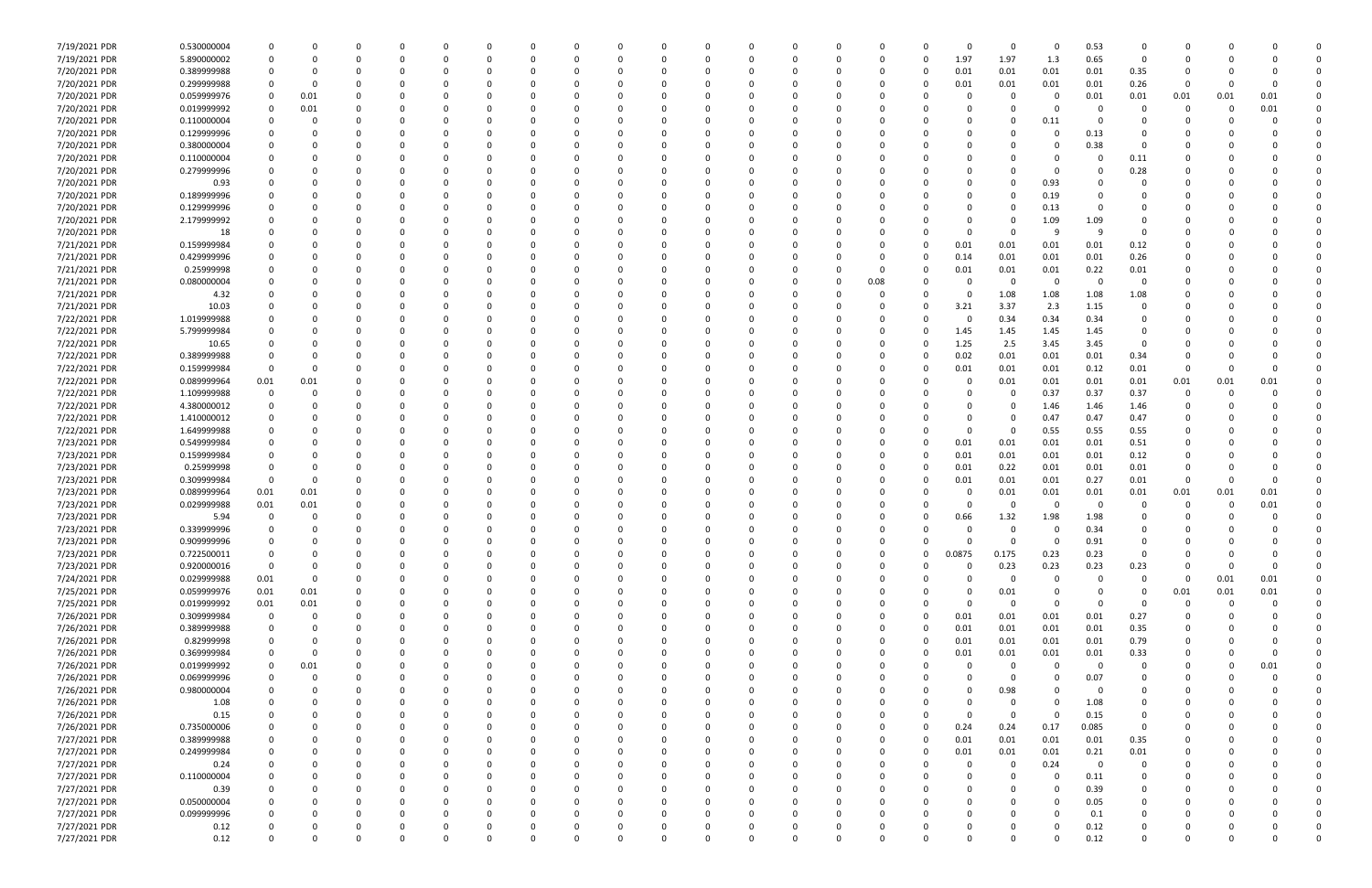| 7/27/2021 PDR | 0.189999996 |             |      |              |          |          |          |              |          | -0          |          |          |          |          |          |          | <sup>0</sup> | $\Omega$            | 0.19     |              |              |      |      |  |
|---------------|-------------|-------------|------|--------------|----------|----------|----------|--------------|----------|-------------|----------|----------|----------|----------|----------|----------|--------------|---------------------|----------|--------------|--------------|------|------|--|
| 7/27/2021 PDR | 0.12        |             | O    | 0            | $\Omega$ |          |          | 0            |          | $\Omega$    |          |          |          | $\Omega$ |          | 0        | 0            | $\Omega$            | 0.12     | 0            | O            |      |      |  |
| 7/27/2021 PDR | 0.33        |             |      |              |          |          |          |              |          |             |          |          |          |          |          |          | 0            | 0                   | 0.33     |              |              |      |      |  |
| 7/27/2021 PDR | 0.350000004 |             |      |              |          |          |          |              |          |             |          |          |          |          |          |          | <sup>0</sup> | 0                   | 0.35     | 0            |              |      |      |  |
|               |             |             |      |              |          |          |          |              |          |             |          |          |          |          |          |          |              |                     |          |              |              |      |      |  |
| 7/27/2021 PDR | 0.350000004 |             |      |              |          |          |          |              |          |             |          |          |          |          |          |          | 0            | $\Omega$            | 0.35     | 0            |              |      |      |  |
| 7/27/2021 PDR | 0.679999992 |             |      |              |          |          |          |              |          |             |          |          |          |          |          |          | 0            | 0.34                | 0.34     |              |              |      |      |  |
| 7/27/2021 PDR | 4.919999994 |             |      |              |          |          |          |              |          |             |          |          |          |          |          | 1.59     | 1.65         | 1.12                | 0.56     | 0            |              |      |      |  |
| 7/27/2021 PDR | 1.040000016 |             |      |              |          |          |          |              |          |             |          |          |          |          |          |          | 0.26         | 0.26                | 0.26     | 0.26         |              |      |      |  |
| 7/27/2021 PDR | 21.23499999 |             |      |              |          |          |          |              |          |             |          |          |          |          |          | 7.02     | 7.09         | 4.75                | 2.375    | 0            |              |      |      |  |
| 7/27/2021 PDR | 9.999999984 |             |      |              |          |          |          |              |          |             |          |          |          |          |          | -0       | 2.5          | 2.5                 | 2.5      | 2.5          |              |      |      |  |
| 7/28/2021 PDR | 0.209999988 |             |      |              |          |          |          |              |          |             |          |          |          |          |          | 0.01     | 0.01         | 0.01                | 0.09     | 0.09         |              |      |      |  |
|               |             |             |      |              |          |          |          |              |          |             |          |          |          |          |          |          |              |                     |          |              |              |      |      |  |
| 7/28/2021 PDR | 0.929999988 |             |      |              |          |          |          |              |          |             |          |          |          |          |          | 0.01     | 0.01         | 0.01                | 0.45     | 0.45         | O            |      |      |  |
| 7/28/2021 PDR | 0.389999988 | - 0         | 0    |              |          |          |          |              |          |             |          |          |          | -0       |          | 0.01     | 0.18         | 0.18                | 0.01     | 0.01         | 0            |      |      |  |
| 7/28/2021 PDR | 0.069999972 | 0.01        | 0.01 |              |          |          |          |              |          |             |          |          |          |          |          |          | 0            | 0                   | 0.01     | 0.01         | 0.01         | 0.01 | 0.01 |  |
| 7/28/2021 PDR | 0.079999968 | 0.01        | 0.01 |              |          |          |          |              |          |             |          |          |          |          |          | 0        | 0.01         | 0.01                | 0.01     | 0.01         | 0.01         | 0.01 |      |  |
| 7/28/2021 PDR | 1.212499998 | $\Omega$    |      |              |          |          |          |              |          |             |          |          |          |          |          |          | 0            | 0.2525              | 0.96     | 0            | O            |      |      |  |
| 7/28/2021 PDR | 0.482499999 |             |      |              |          |          |          |              |          |             |          |          |          |          |          |          | 0            | 0.2425              | 0.24     |              |              |      |      |  |
|               |             |             |      |              |          |          |          |              |          |             |          |          |          |          |          |          |              |                     |          |              |              |      |      |  |
| 7/28/2021 PDR | 0.482499999 |             |      |              |          |          |          |              |          |             |          |          |          |          |          | 0        | 0            | 0.2425              | 0.24     | <sup>0</sup> |              |      |      |  |
| 7/28/2021 PDR | 1.212499998 |             |      |              |          |          |          |              |          |             |          |          |          |          |          | 0        | 0            | 0.2525              | 0.96     | 0            |              |      |      |  |
| 7/28/2021 PDR | 0.482499999 |             |      |              |          |          |          |              |          |             |          |          |          |          |          | 0        | $\Omega$     | 0.2425              | 0.24     |              |              |      |      |  |
| 7/28/2021 PDR | 0.605000001 |             |      |              |          |          |          |              |          |             |          |          |          |          |          | 0        | 0            | 0.305               | 0.3      |              |              |      |      |  |
| 7/28/2021 PDR | 0.507500004 |             |      |              |          |          |          |              |          |             |          |          |          |          |          | 0        | 0            | 0.5075              |          |              |              |      |      |  |
| 7/28/2021 PDR | 0.5775      |             |      |              |          |          |          |              |          |             |          |          |          |          |          |          | C.           | 0.5775              |          |              |              |      |      |  |
|               |             |             |      |              |          |          |          |              |          |             |          |          |          |          |          |          |              |                     |          |              |              |      |      |  |
| 7/28/2021 PDR | 0.5775      |             |      |              |          |          |          |              |          |             |          |          |          |          |          | 0        | 0            | 0.5775              |          |              |              |      |      |  |
| 7/28/2021 PDR | 0.66        |             |      |              |          |          |          |              |          |             |          |          |          |          |          | 0        | 0.33         | 0.33                |          |              |              |      |      |  |
| 7/28/2021 PDR | 0.72        |             |      |              |          |          |          |              |          |             |          |          |          |          |          | 0        | 0.36         | 0.36                | - 0      |              |              |      |      |  |
| 7/28/2021 PDR | 1.812500001 |             |      |              |          |          |          |              |          |             |          |          |          |          |          | 0        | 0            | 0.9125              | 0.9      |              |              |      |      |  |
| 7/28/2021 PDR | 0.182499999 |             |      |              |          |          |          |              |          |             |          |          |          |          |          |          | 0            | 0.0925              | 0.09     |              |              |      |      |  |
| 7/28/2021 PDR | 0.182499999 |             |      |              |          |          |          |              |          |             |          |          |          |          |          | 0        | 0            | 0.0925              | 0.09     |              |              |      |      |  |
| 7/28/2021 PDR | 0.112499997 |             |      |              |          |          |          |              |          |             |          |          |          |          |          | 0        | 0            | 0.1125              | 0        | 0            |              |      |      |  |
|               |             |             |      |              |          |          |          |              |          |             |          |          |          |          |          |          |              |                     |          |              |              |      |      |  |
| 7/28/2021 PDR | 0.482499999 |             |      |              |          |          |          |              |          |             |          |          |          |          |          | $\Omega$ | 0            | 0.2425              | 0.24     | 0            |              |      |      |  |
| 7/28/2021 PDR | 0.177500001 |             |      |              |          |          |          |              |          |             |          |          |          |          |          | O        | 0            | 0.0375              | 0.14     | 0            |              |      |      |  |
| 7/28/2021 PDR | 0.277499994 |             |      |              |          |          |          |              |          |             |          |          |          |          |          |          | 0            | 0.0575              | 0.22     |              |              |      |      |  |
| 7/28/2021 PDR | 0.719999997 |             |      |              |          |          |          |              |          |             |          |          |          |          |          | 0        | <sup>0</sup> | 0.15                | 0.57     |              |              |      |      |  |
| 7/28/2021 PDR | 0.074999997 |             |      |              |          |          |          |              |          |             |          |          |          |          |          | 0        | 0            | 0.075               | - 0      |              |              |      |      |  |
| 7/28/2021 PDR | 0.237499998 |             |      |              |          |          |          |              |          |             |          |          |          |          |          | 0        | 0            | 0.2375              |          |              |              |      |      |  |
|               |             |             |      |              |          |          |          |              |          |             |          |          |          |          |          |          |              |                     |          |              |              |      |      |  |
| 7/28/2021 PDR | 0.189999999 |             |      |              |          |          |          |              |          |             |          |          |          |          |          | 0        | <sup>0</sup> | 0.19                | $\Omega$ | $\Omega$     |              |      |      |  |
| 7/28/2021 PDR | 0.317500005 |             |      |              |          |          |          |              |          |             |          |          |          |          |          | 0        | 0            | 0.0375              | 0.14     | 0.14         |              |      |      |  |
| 7/28/2021 PDR | 0.114999999 |             |      |              |          |          |          |              |          |             |          |          |          |          |          |          |              | 0.025               | 0.09     |              |              |      |      |  |
| 7/28/2021 PDR | 1.119999996 |             |      | <sup>0</sup> |          |          |          |              |          |             |          |          |          |          |          | 0        | 0            | 1.12                | 0        | 0            | <sup>0</sup> |      |      |  |
| 7/28/2021 PDR | 1.87E-05    |             |      |              |          |          |          |              |          |             |          | υ        |          |          | 1.87E-05 |          |              |                     |          |              |              |      |      |  |
| 7/28/2021 PDR | 0.410000004 | $\Omega$    | 0    | $\Omega$     | $\Omega$ | $\Omega$ | $\Omega$ | $\Omega$     | 0        | $\Omega$    | $\Omega$ | $\Omega$ | $\Omega$ | $\Omega$ |          | 0        | $\Omega$     | $\Omega$            | 0.41     | $\mathbf 0$  | $\Omega$     |      |      |  |
|               |             |             |      |              |          | $\Omega$ |          |              |          |             |          |          |          |          |          |          |              |                     |          |              |              |      |      |  |
| 7/28/2021 PDR | 0.66        |             | 0    | 0            | $\Omega$ |          | $\Omega$ | 0            | O        | 0           |          | $\Omega$ | O        | 0        |          | 0        | 0            | $\mathbf 0$         | 0.66     | 0            | 0            |      |      |  |
| 7/28/2021 PDR | 0.399999996 |             |      | 0            |          |          |          | 0            |          | 0           |          |          |          | 0        |          | 0        | $\Omega$     | $\Omega$            | 0.4      | 0            |              |      |      |  |
| 7/28/2021 PDR | 0.649999994 |             |      | 0            | 0        | 0        |          | 0            |          | $\Omega$    |          |          | $\Omega$ | 0        |          | $\Omega$ |              | 0 0.310937 0.339062 |          | 0            |              |      |      |  |
| 7/28/2021 PDR | 1.317499989 |             |      |              |          |          |          |              |          |             |          |          |          | 0        | 0        | 0        | 0.1675       | 0.23                | 0.46     | 0.46         |              |      |      |  |
| 7/28/2021 PDR | 2.899999992 | $\Omega$    |      | 0            |          |          |          | 0            |          |             |          |          | 0        | 0        | $\Omega$ | $\Omega$ | 0            | 1.45                | 1.45     | $\mathbf 0$  | 0            |      |      |  |
| 7/28/2021 PDR | 2.609999991 | $\Omega$    |      | $\Omega$     |          |          |          |              |          |             |          |          |          |          | $\Omega$ | $\Omega$ | 0.335        | 0.455               | 0.91     | 0.91         | 0            |      |      |  |
| 7/28/2021 PDR | 0.88749999  | 0           |      |              |          |          |          |              |          |             |          |          |          | -0       |          | O        | 0.1125       | 0.155               | 0.31     | 0.31         | 0            |      |      |  |
|               |             |             |      |              |          |          |          |              |          |             |          |          |          |          |          |          |              |                     |          |              |              |      |      |  |
| 7/29/2021 PDR | 0.629999988 | 0           |      | 0            |          |          |          |              |          |             |          |          |          | 0        |          | 0.3      | 0.3          | 0.01                | $0.01\,$ | 0.01         | 0            |      |      |  |
| 7/29/2021 PDR | 0.989999988 |             |      |              |          |          |          |              |          |             |          |          |          | 0        |          | 0.34     | 0.34         | 0.01                | 0.15     | 0.15         |              |      |      |  |
| 7/29/2021 PDR | 0.82999998  |             |      |              |          |          |          |              |          |             |          |          |          | -0       |          | 0.01     | 0.01         | 0.01                | 0.4      | 0.4          | 0            |      |      |  |
| 7/29/2021 PDR | 0.929999988 |             |      |              |          |          |          |              |          |             |          |          |          |          |          | 0.01     | 0.01         | 0.01                | 0.45     | 0.45         | 0            |      |      |  |
| 7/29/2021 PDR | 0.04999998  | $\Omega$    |      |              |          |          |          |              |          |             |          |          |          | -0       |          | 0.01     | 0.01         | 0.01                | $0.01\,$ | 0.01         | 0            |      |      |  |
| 7/29/2021 PDR | 1.369999992 | 0           |      |              |          |          |          |              |          |             |          |          |          | 0        |          | 0.01     | 0.01         | 0.45                | 0.45     | 0.45         | 0            |      |      |  |
| 7/29/2021 PDR | 0.04999998  | 0           |      | 0            | 0        | $\Omega$ |          | 0            |          | 0           |          |          |          | 0        |          | 0.01     | 0.01         | 0.01                | 0.01     | 0.01         | 0            |      |      |  |
|               |             |             |      |              |          |          |          |              |          |             |          |          |          |          |          |          |              |                     |          |              |              |      |      |  |
| 7/29/2021 PDR | 0.04999998  | 0           |      | C            |          | $\Omega$ |          | 0            |          | 0           |          |          | 0        | 0        |          | 0.01     | 0.01         | 0.01                | 0.01     | 0.01         | 0            |      |      |  |
| 7/29/2021 PDR | 0.04999998  | $\Omega$    |      |              |          | $\Omega$ |          | 0            |          |             |          |          | 0        | $\Omega$ |          | 0.01     | 0.01         | 0.01                | 0.01     | 0.01         | 0            |      |      |  |
| 7/29/2021 PDR | 0.04999998  | $\Omega$    |      |              |          |          |          | 0            |          |             |          |          |          | 0        | $\Omega$ | 0.01     | 0.01         | 0.01                | 0.01     | 0.01         | 0            |      |      |  |
| 7/29/2021 PDR | 0.04999998  | 0           |      |              |          |          |          |              |          |             |          |          |          | 0        |          | 0.01     | 0.01         | 0.01                | $0.01\,$ | $0.01\,$     | 0            |      |      |  |
| 7/29/2021 PDR | 0.429999996 | $\mathbf 0$ | 0    | 0            |          | $\Omega$ |          | 0            |          | 0           |          |          | 0        | 0        |          | 0.01     | 0.01         | 0.2                 | 0.2      | 0.01         | 0            |      |      |  |
| 7/29/2021 PDR | 0.04999998  | 0           |      | 0            |          | $\Omega$ |          | 0            |          |             |          |          |          | 0        |          | 0.01     | 0.01         | 0.01                | 0.01     | 0.01         | 0            |      |      |  |
| 7/29/2021 PDR | 0.099999984 | $\Omega$    |      | C            |          | $\Omega$ |          | <sup>0</sup> |          |             |          |          |          | 0        |          | 0.01     | 0.06         | 0.01                | 0.01     | 0.01         | 0            |      |      |  |
|               |             |             |      |              |          |          |          |              |          |             |          |          |          |          |          |          |              |                     |          |              |              |      |      |  |
| 7/29/2021 PDR | 0.04999998  |             |      |              |          |          |          | 0            |          |             |          |          |          |          |          | 0.01     | 0.01         | 0.01                | 0.01     | 0.01         | C            |      |      |  |
| 7/29/2021 PDR | 0.25999998  | $\mathbf 0$ | 0    | $\Omega$     | $\Omega$ | $\Omega$ | $\Omega$ | 0            | $\Omega$ | $\mathbf 0$ |          | $\Omega$ | $\Omega$ | 0        |          | 0.01     | 0.22         | 0.01                | $0.01\,$ | 0.01         | 0            |      | O    |  |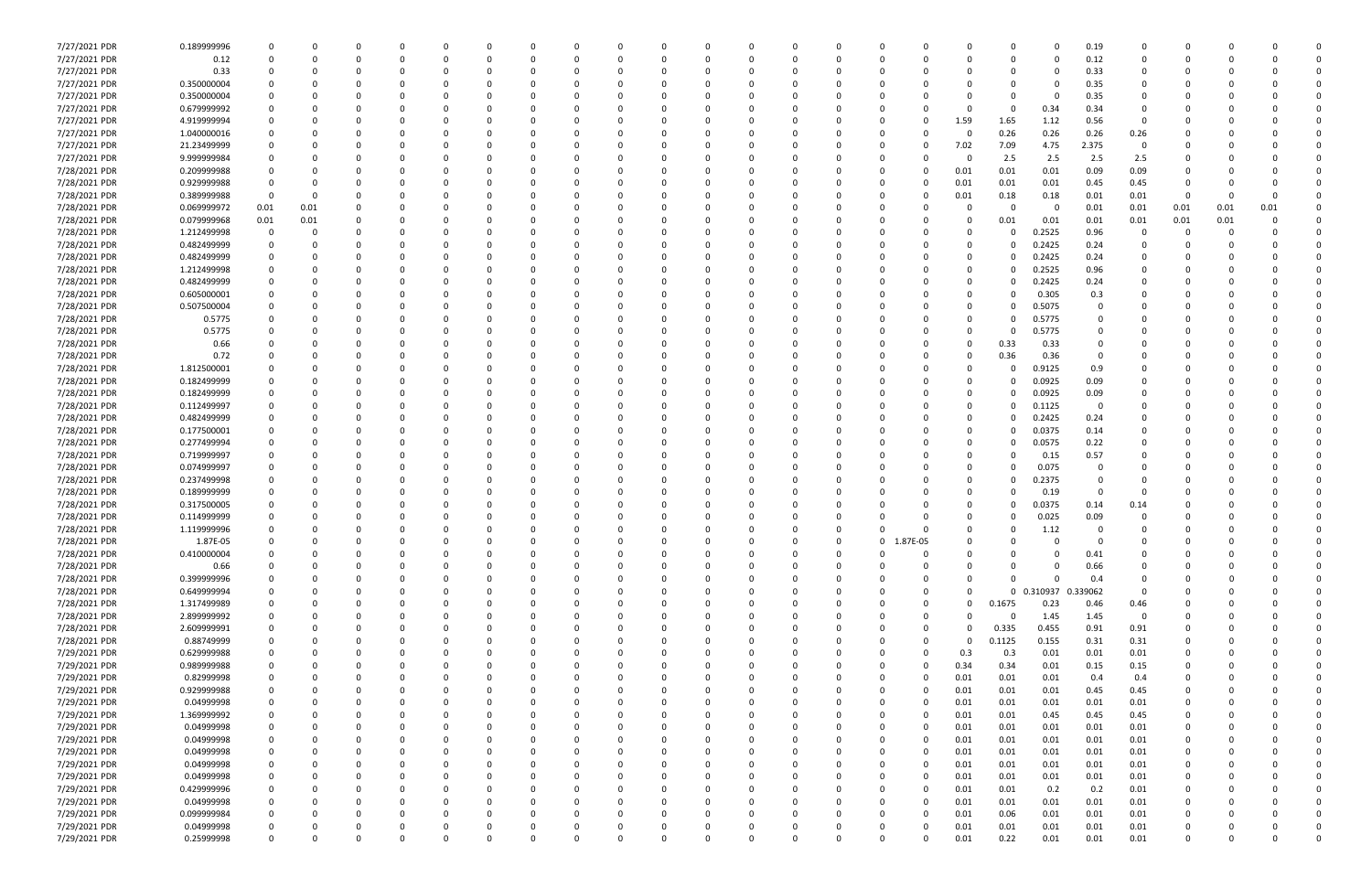| 7/29/2021 PDR | 0.04999998  |                | n        |          |          | $\Omega$ |              |          |          |        |          |             | $\Omega$ |          | 0        |      | 0        | 0.01     | 0.01         | 0.01              | 0.01         | 0.01        |          |      |          |  |
|---------------|-------------|----------------|----------|----------|----------|----------|--------------|----------|----------|--------|----------|-------------|----------|----------|----------|------|----------|----------|--------------|-------------------|--------------|-------------|----------|------|----------|--|
| 7/29/2021 PDR | 0.489999996 |                |          |          |          |          |              |          |          |        |          |             |          |          |          |      | 0        | 0.01     | 0.01         | 0.01              | 0.23         | 0.23        | -0       |      |          |  |
| 7/29/2021 PDR | 0.149999988 |                | $\Omega$ |          |          |          |              |          |          |        |          |             |          |          |          |      | 0        | 0.01     | 0.01         | 0.01              | 0.06         | 0.06        | - 0      |      |          |  |
|               |             |                |          |          |          |          |              |          |          |        |          |             |          |          |          |      |          |          |              |                   |              |             |          |      |          |  |
| 7/29/2021 PDR | 0.089999964 | 0.01           | 0.01     |          |          |          |              |          |          |        |          |             |          |          |          |      |          |          | 0.01         | 0.01              | 0.01         | 0.01        | 0.01     | 0.01 | 0.01     |  |
| 7/29/2021 PDR | 4.32        |                | 0        |          |          |          |              |          |          |        |          |             |          |          |          |      |          |          | 0            | 2.16              | 2.16         | 0           | 0        |      |          |  |
| 7/29/2021 PDR | 0.24        |                | n        |          |          |          |              |          |          |        | -C       |             |          |          |          |      |          |          | $\Omega$     |                   | 0.24         | O           |          |      |          |  |
| 7/29/2021 PDR | 0.24        |                |          |          |          |          |              |          |          |        |          |             |          |          |          |      |          |          | $\Omega$     |                   | 0.24         |             |          |      |          |  |
|               |             |                |          |          |          |          |              |          |          |        |          |             |          |          |          |      |          |          |              |                   |              |             |          |      |          |  |
| 7/29/2021 PDR | 0.24        |                |          |          |          |          |              |          |          |        |          |             |          |          |          |      |          |          | $\Omega$     |                   | 0.24         |             |          |      |          |  |
| 7/29/2021 PDR | 0.380000004 |                |          |          |          |          |              |          |          |        |          |             |          |          |          |      |          |          | 0            | 0.38              |              |             |          |      |          |  |
| 7/29/2021 PDR | 0.500000004 |                |          |          |          |          |              |          |          |        |          |             |          |          |          |      |          |          | 0            | 0.5               |              |             |          |      |          |  |
| 7/29/2021 PDR | 0.519999996 |                |          |          |          |          |              |          |          |        |          |             |          |          |          |      |          |          | 0            | 0.52              |              |             |          |      |          |  |
|               |             |                |          |          |          |          |              |          |          |        |          |             |          |          |          |      |          |          |              |                   |              |             |          |      |          |  |
| 7/29/2021 PDR | 0.380000004 |                |          |          |          |          |              |          |          |        |          |             |          |          |          |      |          |          | 0            | 0.38              |              |             |          |      |          |  |
| 7/29/2021 PDR | 0.57        |                |          |          |          |          |              |          |          |        |          |             |          |          |          |      |          |          | $\Omega$     | 0.57              |              |             |          |      |          |  |
| 7/29/2021 PDR | 0.519999996 |                |          |          |          |          |              |          |          |        |          |             |          |          |          |      |          |          | 0            | 0.52              |              |             |          |      |          |  |
| 7/29/2021 PDR | 0.519999996 |                |          |          |          |          |              |          |          |        |          |             |          |          |          |      |          |          | 0            | 0.52              |              |             |          |      |          |  |
|               |             |                |          |          |          |          |              |          |          |        |          |             |          |          |          |      |          |          |              |                   |              |             |          |      |          |  |
| 7/29/2021 PDR | 0.57        |                |          |          |          |          |              |          |          |        |          |             |          |          |          |      |          |          | 0            | 0.57              |              |             |          |      |          |  |
| 7/29/2021 PDR | 0.57        |                |          |          |          |          |              |          |          |        | $\Omega$ |             |          |          |          |      |          |          | $\Omega$     | 0.57              | - 0          |             |          |      |          |  |
| 7/29/2021 PDR | 0.140000004 |                |          |          |          |          |              |          |          |        | -C       |             |          |          |          |      |          |          | 0            |                   | 0.14         |             |          |      |          |  |
| 7/29/2021 PDR | 0.140000004 |                |          |          |          |          |              |          |          |        |          |             |          |          |          |      |          |          | $\Omega$     |                   | 0.14         |             |          |      |          |  |
| 7/29/2021 PDR | 0.759999996 |                |          |          |          |          |              |          |          |        |          |             |          |          |          |      |          |          | $\Omega$     | 0.76              |              |             |          |      |          |  |
|               |             |                |          |          |          |          |              |          |          |        |          |             |          |          |          |      |          |          |              |                   |              |             |          |      |          |  |
| 7/29/2021 PDR | 0.24        |                |          |          |          |          |              |          |          |        |          |             |          |          |          |      |          |          | 0            | 0.24              |              |             |          |      |          |  |
| 7/29/2021 PDR | 0.57        |                |          |          |          |          |              |          |          |        |          |             |          |          |          |      |          |          | 0            | 0.57              |              |             |          |      |          |  |
| 7/29/2021 PDR | 0.140000004 |                |          |          |          |          |              |          |          |        |          |             |          |          |          |      |          |          | 0            | 0.14              |              |             |          |      |          |  |
| 7/29/2021 PDR | 0.140000004 |                |          |          |          |          |              |          |          |        |          |             |          |          |          |      |          |          | 0            | 0.14              |              |             |          |      |          |  |
|               |             |                |          |          |          |          |              |          |          |        |          |             |          |          |          |      |          |          |              |                   |              |             |          |      |          |  |
| 7/29/2021 PDR | 0.770000004 |                |          |          |          |          |              |          |          |        |          |             |          |          |          |      |          |          | 0            | 0.77              |              |             |          |      |          |  |
| 7/29/2021 PDR | 0.189999996 |                |          |          |          |          |              |          |          |        |          |             |          |          |          |      |          |          | $\Omega$     | 0.19              |              |             |          |      |          |  |
| 7/29/2021 PDR | 0.189999996 |                |          |          |          |          |              |          |          |        |          |             |          |          |          |      |          |          |              |                   | 0.19         |             |          |      |          |  |
| 7/29/2021 PDR | 0.114999999 |                |          |          |          |          |              |          |          |        | 0        | 0.025       |          |          |          |      |          |          | 0            | 0.09              | - 0          |             |          |      |          |  |
|               |             |                |          |          |          |          |              |          |          |        |          |             |          |          |          |      |          |          |              |                   |              |             |          |      |          |  |
| 7/29/2021 PDR | 0.739999992 |                |          |          |          |          |              |          |          |        |          |             |          |          |          |      |          |          | $\Omega$     | 0.37              | 0.37         |             |          |      |          |  |
| 7/29/2021 PDR | 0.249999996 |                |          |          |          |          |              |          |          |        |          |             |          |          |          |      |          |          | 0            | 0.002604          | 0.244792     | 0.002604    |          |      |          |  |
| 7/29/2021 PDR | 0.940000008 |                |          |          |          |          |              |          |          |        |          |             |          |          |          |      |          | n        | $\Omega$     | 0.47              | 0.47         | 0           |          |      |          |  |
| 7/29/2021 PDR | 0.579999996 |                |          |          |          |          |              |          |          |        |          |             |          |          |          |      |          |          | 0            | 0.006042 0.567917 |              | 0.006042    |          |      |          |  |
|               |             |                |          |          |          |          |              |          |          |        |          |             |          |          |          |      |          |          | $\Omega$     |                   | 1.65         |             |          |      |          |  |
| 7/29/2021 PDR | 3.3         |                |          |          |          |          |              |          |          |        |          |             |          |          |          |      |          |          |              | 1.65              |              | 0           |          |      |          |  |
| 7/29/2021 PDR | 0.679374992 |                |          |          |          |          |              |          |          |        |          |             |          |          |          |      |          |          | $\mathbf{0}$ | 0.339375          | 0.34         | 0           |          |      |          |  |
| 7/29/2021 PDR | 2.502499989 |                |          |          |          |          |              |          |          |        |          |             |          |          |          |      |          |          | 0.2275       | 0.455             | 0.91         | 0.91        |          |      |          |  |
| 7/29/2021 PDR | 1.045000014 |                |          |          |          |          |              |          |          |        |          |             |          |          |          |      | 0        | 0.35     | 0.35         | 0.23              | 0.115        | 0           |          |      |          |  |
|               |             |                |          |          |          |          |              |          |          |        |          |             |          |          |          |      | O        |          |              |                   |              |             |          |      |          |  |
| 7/29/2021 PDR | 3.750000003 |                |          |          |          |          |              |          |          |        |          |             |          |          |          |      |          | 0.65     | 1.3          | 0.9               | 0.9          | 0           |          |      |          |  |
| 7/29/2021 PDR | 0.302500011 |                |          |          |          |          |              |          |          |        |          |             |          |          |          |      |          |          | 0.0275       | 0.055             | 0.11         | 0.11        |          |      |          |  |
| 7/30/2021 PDR | 0.139999992 |                |          |          |          |          |              |          |          |        |          |             |          |          |          |      |          | 0.01     | 0.08         | 0.01              | 0.03         | 0.01        |          |      |          |  |
| 7/30/2021 PDR | 1.029999996 |                | 0        |          |          |          |              |          |          |        |          |             |          |          |          |      | 0        | 0.5      | 0.5          | 0.01              | 0.01         | 0.01        |          |      |          |  |
| 7/30/2021 PDR | 0.04999998  | $\mathbf 0$    | $\Omega$ |          |          |          |              |          |          |        |          |             |          |          |          |      |          | 0.01     | 0.01         | 0.01              | 0.01         | 0.01        |          |      |          |  |
|               |             |                |          |          |          |          |              |          |          |        |          |             |          |          |          |      |          |          |              |                   |              |             |          |      |          |  |
| 7/30/2021 PDR | 0.329999988 | 0              | 0        | $\Omega$ | $\Omega$ | $\Omega$ | $\Omega$     |          | 0        |        | $\Omega$ | $\Omega$    | $\Omega$ | $\Omega$ | 0        |      | 0        | 0.15     | 0.15         | 0.01              | 0.01         | 0.01        | 0        |      | O        |  |
| 7/30/2021 PDR | 0.609999996 | $\mathbf 0$    | 0        |          | 0        | 0        | <sup>0</sup> |          | 0        |        | 0        |             | $\Omega$ |          | $\Omega$ |      | 0        | 0.01     | 0.29         | 0.29              | 0.01         | 0.01        | 0        |      | $\Omega$ |  |
| 7/30/2021 PDR | 0.029999988 | 0.01           | 0.01     |          | $\Omega$ | 0        |              |          | O        |        | 0        |             | $\Omega$ |          | -0       |      |          |          | $\mathbf 0$  |                   | $\mathbf{0}$ | $\mathbf 0$ | $\Omega$ |      | 0.01     |  |
| 7/30/2021 PDR | 0.909999996 | $\Omega$       | $\Omega$ |          |          |          |              |          |          |        |          |             |          |          |          |      |          |          | $\Omega$     | - 0               | 0.91         | 0           |          |      |          |  |
|               |             |                |          |          |          |          |              |          |          |        |          |             |          |          |          |      |          |          |              |                   |              |             |          |      |          |  |
| 7/30/2021 PDR | 0.24        |                |          |          |          |          |              |          |          |        |          |             |          |          |          |      |          |          | 0            |                   | 0.24         | 0           |          |      |          |  |
| 7/30/2021 PDR | 0.24        | 0              |          |          |          | 0        |              |          |          |        | 0        |             |          |          | 0        |      |          |          | 0            | $\Omega$          | 0.24         | 0           | -0       |      |          |  |
| 7/30/2021 PDR | 0.3         |                |          |          |          | 0        |              |          |          |        | 0        |             |          |          |          |      |          |          | 0            | 0.3               | 0            | 0           |          |      |          |  |
| 7/30/2021 PDR | 0.470000004 |                | n        |          | $\Omega$ | 0        | <sup>0</sup> |          | 0        |        | $\Omega$ |             | $\Omega$ |          | $\Omega$ |      |          |          | $\Omega$     | 0.47              | $\Omega$     | $\Omega$    | 0        |      |          |  |
|               |             |                |          |          |          |          |              |          |          |        |          |             |          |          |          |      |          |          |              |                   |              |             |          |      |          |  |
| 7/30/2021 PDR | 0.57        |                | 0        |          | 0        | $\Omega$ | 0            |          | $\Omega$ | O      | 0        | $\Omega$    | $\Omega$ | $\Omega$ | 0        |      |          |          | $\Omega$     | 0.57              | 0            | 0           | 0        |      |          |  |
| 7/30/2021 PDR | 2.379999972 |                |          |          |          | 0        | 0            | $\Omega$ | 0.1225   | 0.0825 | 0.2      | 0.305       | 0.2      | 0.345    | 0.365    |      |          |          | $\Omega$     | - 0               | 0.76         | 0           |          |      |          |  |
| 7/30/2021 PDR | 0.564999981 |                |          |          | 0        | 0        | 0            | $\Omega$ | 0.025    | 0.1    | 0.05     | 0.1         | 0.075    | 0.075    | 0.05     |      |          |          | 0            | $\Omega$          | 0.09         | 0           | 0        |      |          |  |
| 7/30/2021 PDR | 0.140000004 |                | 0        |          | 0        | 0        | 0            |          |          | 0      | 0        | - 0         | 0        | - 0      | 0        |      |          |          | 0            | 0.14              | - 0          | 0           |          |      |          |  |
| 7/30/2021 PDR | 0.189999996 |                | $\Omega$ |          |          | 0        | $\Omega$     |          | 0        |        | 0        |             | $\Omega$ | $\Omega$ | 0        |      |          |          | $\Omega$     | $\Omega$          | 0.19         | 0           |          |      |          |  |
|               |             |                |          |          |          |          |              |          |          |        |          |             |          |          |          |      |          |          |              |                   |              |             |          |      |          |  |
| 7/30/2021 PDR | 0.834999999 | 0              |          |          |          | $\Omega$ |              |          | 0        |        | 0        |             | $\Omega$ |          | 0        |      |          |          | 0            | 0.66              | 0.175        | 0           | 0        |      |          |  |
| 7/30/2021 PDR | 0.469999998 |                |          |          | 0        | 0        |              |          |          |        | 0        |             | $\Omega$ |          | 0        |      |          |          | 0            | 0.235             | 0.235        | 0           |          |      |          |  |
| 7/30/2021 PDR | 0.670000002 |                |          |          |          |          |              |          |          |        | $\Omega$ |             | $\Omega$ |          |          |      |          |          | $\Omega$     | 0.53              | 0.14         | 0           |          |      |          |  |
| 7/30/2021 PDR | 0.189999996 |                |          |          |          | 0        |              |          |          |        | 0        |             |          |          |          |      |          |          | 0            |                   | 0.19         | 0           |          |      |          |  |
|               |             |                |          |          |          |          |              |          |          |        |          |             |          |          |          |      |          |          |              |                   |              |             |          |      |          |  |
| 7/30/2021 PDR | 0.140000004 |                |          |          |          |          |              |          |          |        | 0        |             |          |          |          |      |          |          | 0            | -0                | 0.14         | 0           |          |      |          |  |
| 7/30/2021 PDR | 2.76        |                |          |          |          |          |              |          |          |        | $\Omega$ |             | $\Omega$ |          |          |      |          |          | $\mathbf 0$  | 1.38              | 1.38         | 0           |          |      |          |  |
| 7/30/2021 PDR | 0.919999992 |                |          |          |          | 0        |              |          |          |        | 0        |             | $\Omega$ | $\Omega$ | $\Omega$ |      | O        | n        | 0            | 0.46              | 0.46         | 0           | 0        |      |          |  |
| 7/30/2021 PDR | 2.879375    | $\overline{0}$ | 0        |          |          | $\Omega$ |              |          | 0        |        | 0        | $\mathbf 0$ | 0.359375 | 0.36     | 0.36     | 0.36 | 0.36     | 0.36     | 0.36         | 0.36              | 0            | $\Omega$    | 0        |      | $\Omega$ |  |
|               |             |                |          | - 0      |          | 0        |              |          |          |        |          |             | $\Omega$ |          |          |      | $\Omega$ |          |              |                   | - 0          |             |          |      |          |  |
| 7/31/2021 PDR | 0.059999976 | 0.01           | 0.01     |          |          |          |              |          |          |        | 0        |             |          |          | 0        |      |          |          | 0.01         |                   |              | 0           | 0.01     | 0.01 | 0.01     |  |
| 7/31/2021 PDR | 0.029999988 | 0.01           | 0        |          |          |          |              |          |          |        | 0        |             |          |          |          |      |          |          | 0            |                   |              |             | 0        | 0.01 | 0.01     |  |
| 8/2/2021 PDR  | 0.039999984 | 0.01           | 0.01     | $\Omega$ | $\Omega$ | $\Omega$ | $\Omega$     |          | $\Omega$ | O      | $\Omega$ |             | $\Omega$ | $\Omega$ | 0        |      | 0        | $\Omega$ | $\Omega$     |                   | $\Omega$     | $\Omega$    | $\Omega$ | 0.01 | 0.01     |  |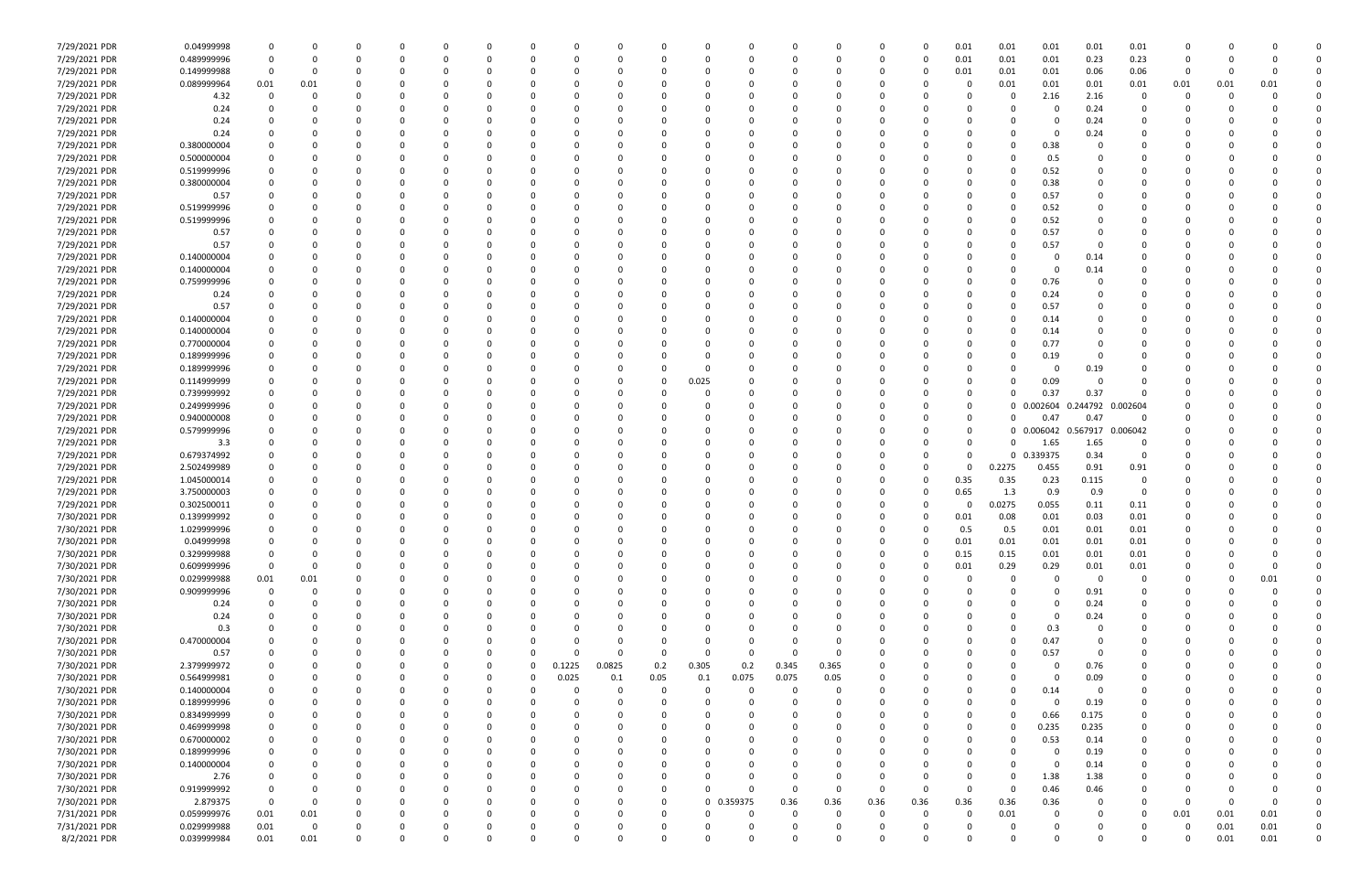| 8/2/2021 PDR | 18          | -0             | 0           |          |          |   |          |          |             | n        |          |          |          |          |             |             |          |          | 9           | -9       |             |          |          |          |  |
|--------------|-------------|----------------|-------------|----------|----------|---|----------|----------|-------------|----------|----------|----------|----------|----------|-------------|-------------|----------|----------|-------------|----------|-------------|----------|----------|----------|--|
| 8/2/2021 PDR | 1.819999992 | 0              | 0           |          |          |   | - 0      |          | $\Omega$    | 0        | O        | 0        | $\Omega$ |          |             | -0          | $\Omega$ | - 0      | 0.91        | 0.91     | $\Omega$    |          |          |          |  |
|              |             |                |             |          |          |   |          |          |             |          |          |          |          |          |             |             |          |          |             |          |             |          |          |          |  |
| 8/2/2021 PDR | 4.919999994 | 0              | O           |          |          |   |          |          |             |          |          |          |          |          |             | 0           | 1.59     | 1.65     | 1.12        | 0.56     |             |          |          |          |  |
| 8/2/2021 PDR | 26.705      |                |             |          |          |   |          |          |             |          |          |          |          |          |             | -0          | 8.16     | 9.05     | 6.33        | 3.165    |             |          |          |          |  |
| 8/2/2021 PDR | 21.325      |                |             |          |          |   |          |          |             |          |          |          |          |          |             | 0           | 7.05     | 7.12     | 4.77        | 2.385    | $\Omega$    |          |          |          |  |
|              |             |                |             |          |          |   |          |          |             |          |          |          |          |          |             |             |          |          |             |          |             |          |          |          |  |
| 8/2/2021 PDR | 2.280000024 |                | 0           |          |          |   |          |          |             |          |          |          |          |          | - 0         | 0.38        | 0.38     | 0.38     | 0.38        | 0.38     | 0.38        |          |          |          |  |
| 8/2/2021 PDR | 10.40000002 |                | 0           |          |          |   |          |          |             |          |          |          |          |          | 2.6         | 2.6         | 2.6      | 2.6      | 0           | - 0      | 0           |          |          |          |  |
| 8/2/2021 PDR | 4.68        |                | 0           |          |          |   |          |          |             |          |          |          |          |          |             | -0          |          | 0        | 2.34        | 2.34     | $\Omega$    | - 0      | - 0      |          |  |
|              |             |                |             |          |          |   |          |          |             |          |          |          |          |          |             |             |          |          |             |          |             |          |          |          |  |
| 8/3/2021 PDR | 0.039999984 | 0              | 0.01        |          |          |   |          |          |             |          |          |          |          |          |             |             |          | 0        | 0           | - 0      | -0          | 0.01     | 0.01     | 0.01     |  |
| 8/3/2021 PDR | 0.3         | 0              | 0           |          |          |   |          |          |             |          |          |          |          |          |             |             |          | 0        | 0.15        | 0.15     | 0           | 0        | $\Omega$ |          |  |
| 8/3/2021 PDR | 0.279999996 | 0              | 0           |          |          |   |          |          |             | 0        |          |          |          |          |             |             |          |          | 0           |          | 0.28        |          |          |          |  |
| 8/3/2021 PDR |             | 0              | 0           |          |          |   |          |          |             | 0        |          |          |          |          |             |             |          |          |             |          | 0.21        |          |          |          |  |
|              | 0.21        |                |             |          |          |   |          |          |             |          |          |          |          |          |             |             |          |          | 0           |          |             |          |          |          |  |
| 8/3/2021 PDR | 0.93        | - 0            | O           |          |          |   |          |          |             |          |          |          |          |          |             |             |          |          | 0           |          | 0.93        |          |          |          |  |
| 8/3/2021 PDR | 0.189999996 |                |             |          |          |   |          |          |             |          |          |          |          |          |             |             |          |          | 0           |          | 0.19        |          |          |          |  |
| 8/3/2021 PDR | 0.189999996 |                |             |          |          |   |          |          |             |          |          |          |          |          |             |             |          |          | 0           |          | 0.19        |          |          |          |  |
|              |             |                |             |          |          |   |          |          |             |          |          |          |          |          |             |             |          |          |             |          |             |          |          |          |  |
| 8/3/2021 PDR | 0.470000004 |                |             |          |          |   |          |          |             |          |          |          |          |          |             |             |          | 0        | 0.47        |          |             |          |          |          |  |
| 8/3/2021 PDR | 0.249999996 |                |             |          |          |   |          |          |             |          |          |          |          |          |             |             |          |          | 0.25        |          |             |          |          |          |  |
| 8/3/2021 PDR | 0.320000004 | - 0            |             |          |          |   |          |          |             |          |          |          |          |          |             |             |          | 0        | 0.32        |          |             |          |          |          |  |
|              |             |                |             |          |          |   |          |          |             |          |          |          |          |          |             |             |          |          |             |          |             |          |          |          |  |
| 8/3/2021 PDR | 0.39        |                |             |          |          |   |          |          |             |          |          |          |          |          |             |             |          |          | 0.39        |          |             |          |          |          |  |
| 8/3/2021 PDR | 0.06        |                |             |          |          |   |          |          |             |          |          |          |          |          |             |             |          |          | 0.06        |          |             |          |          |          |  |
| 8/3/2021 PDR | 0.069999996 |                |             |          |          |   |          |          |             |          |          |          |          |          |             |             |          | 0        | 0.07        |          |             |          |          |          |  |
|              |             |                |             |          |          |   |          |          |             |          |          |          |          |          |             |             |          |          |             |          |             |          |          |          |  |
| 8/3/2021 PDR | 0.18        |                |             |          |          |   |          |          |             |          |          |          |          |          |             |             |          | 0        | 0.18        |          |             |          |          |          |  |
| 8/3/2021 PDR | 0.21        |                |             |          |          |   |          |          |             |          |          |          |          |          |             |             |          |          | 0.21        |          |             |          |          |          |  |
| 8/3/2021 PDR | 0.380000004 | - 0            | 0           |          |          |   |          |          |             |          |          |          |          |          |             |             |          | 0        | 0           |          | 0.38        |          |          |          |  |
| 8/3/2021 PDR | 0.21        |                | 0           |          |          |   |          |          |             | 0        |          |          |          |          |             |             |          |          | 0.21        | - 0      | $\Omega$    |          |          |          |  |
|              |             |                |             |          |          |   |          |          |             |          |          |          |          |          |             |             |          |          |             |          |             |          |          |          |  |
| 8/3/2021 PDR | 0.170000004 |                | 0           |          |          |   |          |          |             |          |          |          |          |          |             |             |          |          | 0.17        |          |             |          |          |          |  |
| 8/3/2021 PDR | 0.189999996 | $\Omega$       |             |          |          |   |          |          |             |          |          |          |          |          |             |             |          | Ω        | 0           | 0.19     |             |          |          |          |  |
| 8/3/2021 PDR | 0.3         |                |             |          |          |   |          |          |             |          |          |          |          |          |             |             |          |          | 0           | 0.3      | 0           |          |          |          |  |
|              |             |                |             |          |          |   |          |          |             |          |          |          |          |          |             |             |          |          |             |          |             |          |          |          |  |
| 8/3/2021 PDR | 0.57        |                |             |          |          |   |          |          |             |          |          |          |          |          |             |             |          |          | C           | - 0      | 0.57        |          |          |          |  |
| 8/3/2021 PDR | 0.93        |                |             |          |          |   |          |          |             |          |          |          |          |          |             | -0          |          | 0        | $\Omega$    | $\Omega$ | 0.93        |          |          |          |  |
| 8/3/2021 PDR | 0.120000024 | 0              | 0           |          |          |   |          |          |             |          |          |          |          |          |             | 0.02        | 0.02     | 0.02     | 0.02        | 0.02     | 0.02        |          |          |          |  |
|              |             |                |             |          |          |   |          |          |             |          |          |          |          |          |             |             |          |          |             |          |             |          |          |          |  |
| 8/3/2021 PDR | 5.61        |                | 0           |          |          |   |          |          |             |          |          |          |          |          |             | -0          | - 0      | 0.66     | 0.99        | 1.98     | 1.98        |          |          |          |  |
| 8/3/2021 PDR | 0.705000006 |                |             |          |          |   |          |          |             |          |          |          |          |          |             | 0           | 0.21     | 0.24     | 0.17        | 0.085    | $\Omega$    |          |          |          |  |
| 8/3/2021 PDR | 0.18        | 0              | O           |          |          |   |          |          |             | 0        |          |          |          |          | -0          | 0.03        | 0.03     | 0.03     | 0.03        | 0.03     | 0.03        |          |          |          |  |
| 8/3/2021 PDR | 2.34        | 0              | 0           |          |          |   |          |          |             |          |          |          |          | 0        | 0           | 0.39        | 0.39     | 0.39     | 0.39        | 0.39     | 0.39        |          |          |          |  |
|              |             |                |             |          |          |   |          |          |             |          |          |          |          |          |             |             |          |          |             |          |             |          |          |          |  |
| 8/4/2021 PDR | 0.870208333 | 0              | 0           |          |          |   |          |          |             | 0        |          |          |          |          | $\Omega$    | $\mathbf 0$ | 0.436042 | 0.434167 | 0           | $\Omega$ | - 0         | - 0      | 0        | $\Omega$ |  |
| 8/4/2021 PDR | 0.059999976 | 0.01           | 0.01        |          |          |   |          |          |             | 0        |          |          |          |          |             | -0          |          | 0.01     | 0           | 0        | 0           | 0.01     | 0.01     | 0.01     |  |
| 8/4/2021 PDR | 0.079999968 | 0.01           | 0.01        |          |          |   |          |          |             |          |          |          |          |          |             |             |          | 0        | 0.01        | 0.01     | 0.01        | 0.01     | 0.01     | 0.01     |  |
|              |             |                |             |          |          |   |          |          |             |          |          |          |          |          |             |             |          |          |             |          |             |          |          |          |  |
| 8/4/2021 PDR | 0.019999992 | 0.01           | 0.01        |          |          |   |          |          |             |          |          |          |          |          |             |             |          |          | C           |          |             |          |          |          |  |
| 8/4/2021 PDR | 0.470000004 | $\mathbf 0$    | 0           |          |          |   |          |          |             |          |          |          |          |          |             |             |          | 0        | 0.47        |          |             |          |          |          |  |
| 8/4/2021 PDR | 0.627500004 | $\overline{0}$ | 0           |          |          |   | <b>U</b> |          |             |          |          |          |          |          |             |             |          | U        | 0.6275      | <b>U</b> |             |          |          |          |  |
|              |             |                |             |          |          | O |          | $\Omega$ |             |          |          |          |          | $\Omega$ | $\Omega$    |             | $\Omega$ |          |             |          |             |          |          |          |  |
| 8/4/2021 PDR | 0.579999996 | $\mathbf 0$    | 0           |          | 0        |   | $\Omega$ |          | $\mathbf 0$ | $\Omega$ | $\Omega$ | $\Omega$ | $\Omega$ |          |             | $\Omega$    |          | $\Omega$ | 0           | 0.58     | $\Omega$    | 0        | $\Omega$ |          |  |
| 8/4/2021 PDR | 0.189999996 | $\mathbf 0$    | 0           |          |          |   | $\Omega$ |          | 0           | 0        | 0        | 0        | $\Omega$ | $\Omega$ | 0           | -0          |          | 0        | 0           | 0.19     | $\Omega$    | 0        | -C       |          |  |
| 8/4/2021 PDR | 0.099999999 | $\mathbf 0$    | 0           |          |          |   |          |          | 0           | 0        | 0        | 0        | $\Omega$ | 0        |             |             |          | 0        | 0.1         | 0        | 0           | 0        | -0       |          |  |
| 8/4/2021 PDR | 0.027499998 | $\mathbf 0$    | 0           |          |          |   |          |          | $\Omega$    | 0        |          | 0        |          | 0        |             |             | $\Omega$ | $\Omega$ | 0.0275      | $\Omega$ | 0           |          |          |          |  |
|              |             |                |             |          |          |   |          |          |             |          |          |          |          |          |             |             |          |          |             |          |             |          |          |          |  |
| 8/4/2021 PDR | 0.237499998 | $\mathbf 0$    | 0           |          |          |   |          |          | 0           | 0        |          |          |          |          |             |             |          | 0        | 0.2375      | $\Omega$ |             |          |          |          |  |
| 8/4/2021 PDR | 0.237499998 | $\mathbf 0$    | 0           |          |          |   |          |          | 0           |          |          | 0        |          | 0        |             |             |          | 0        | 0.2375      | $\Omega$ |             |          |          |          |  |
| 8/4/2021 PDR | 0.980000004 | $\mathbf 0$    | 0           |          |          |   |          |          | 0           |          |          | 0        |          |          |             | 0           | $\Omega$ | 0.98     | $\mathbf 0$ | $\Omega$ | $\Omega$    |          |          |          |  |
|              |             |                |             |          |          |   |          |          |             |          |          |          |          |          |             |             |          |          |             |          |             |          |          |          |  |
| 8/4/2021 PDR | 0.275000022 | $\mathbf 0$    | 0           |          |          |   |          |          | 0           | 0        |          | 0        | 0        | $\Omega$ | 0           | 0.025       | 0.05     | 0.05     | 0.05        | 0.05     | 0.05        | 0        | - 0      |          |  |
| 8/4/2021 PDR | 1.815       | 0              | 0           |          |          |   |          |          | 0           | 0        |          | 0        | -0       | 0        |             | 0           |          | 0.165    | 0.33        | 0.66     | 0.66        | 0        | 0        |          |  |
| 8/4/2021 PDR | 0.385000011 | $\mathbf 0$    | 0           |          |          |   |          |          | 0           | 0        |          | 0        |          | $\Omega$ |             | $\Omega$    | $\Omega$ | 0.035    | 0.07        | 0.14     | 0.14        |          | -0       |          |  |
| 8/4/2021 PDR | 1.045000014 | $\mathbf 0$    | 0           |          |          |   |          |          | 0           | 0        |          | 0        |          |          | 0           | 0           | 0.35     | 0.35     | 0.23        | 0.115    | 0           |          | -0       |          |  |
|              |             |                |             |          |          |   |          |          |             |          |          |          |          |          |             |             |          |          |             |          |             |          |          |          |  |
| 8/4/2021 PDR | 2.420000022 | $\mathbf 0$    | 0           |          |          |   |          |          | 0           | 0        |          | O        |          |          | -0          | 0.22        | 0.44     | 0.44     | 0.44        | 0.44     | 0.44        |          |          |          |  |
| 8/4/2021 PDR | 0.770000022 | $\mathbf 0$    | 0           |          |          |   |          |          | 0           | 0        |          | 0        |          | $\Omega$ | $\mathbf 0$ | 0.07        | 0.14     | 0.14     | 0.14        | 0.14     | 0.14        | 0        |          |          |  |
| 8/4/2021 PDR | 5.890000002 | $\mathbf 0$    | 0           |          |          |   |          |          | 0           | 0        |          | 0        | $\Omega$ | $\Omega$ | 0           | $\Omega$    | 1.97     | 1.97     | 1.3         | 0.65     | 0           | 0        | 0        |          |  |
|              |             |                |             |          |          |   |          |          |             |          |          |          |          |          |             |             |          |          |             |          |             |          |          |          |  |
| 8/5/2021 PDR | 1.059999996 | $\mathbf 0$    | 0           |          |          |   |          |          | 0           | 0        |          | 0        | 0        | $\Omega$ |             | -0          |          | 0        | 0           | 1.06     | $\Omega$    | 0        | $\Omega$ | $\Omega$ |  |
| 8/5/2021 PDR | 0.079999968 | 0.01           | 0.01        |          |          |   |          |          | 0           | 0        |          | 0        |          | 0        |             | -0          |          | 0        | 0.01        | 0.01     | 0.01        | 0.01     | 0.01     | 0.01     |  |
| 8/5/2021 PDR | 0.04999998  | 0.01           | 0.01        |          |          |   |          |          | 0           | 0        | 0        | 0        | $\Omega$ | 0        |             | 0           |          | $\Omega$ | $\Omega$    | $\Omega$ | $\mathbf 0$ | 0.01     | 0.01     | 0.01     |  |
|              |             |                |             |          |          |   |          |          |             |          |          |          |          |          |             |             |          |          |             |          |             |          |          |          |  |
| 8/5/2021 PDR | 0.499999992 | $\mathbf 0$    | 0           |          |          |   |          |          | 0           | 0        | 0        | 0        |          | 0        |             | 0           |          |          | 0 0.002604  | 0.247396 | 0.25        | 0        | 0        |          |  |
| 8/5/2021 PDR | 0.980000004 | $\mathbf 0$    | 0           |          |          |   |          |          | 0           | 0        |          | 0        |          | $\Omega$ |             | 0           |          | 0.98     | $\Omega$    | $\Omega$ | 0           | 0        | 0        |          |  |
| 8/6/2021 PDR | 0.339999996 | $\mathbf 0$    | 0           |          |          |   |          |          | 0           | 0        |          | 0        | $\Omega$ | $\Omega$ | 0           | 0           |          | 0        | 0           | 0.24     | 0.1         | 0        | 0        |          |  |
|              |             | $\mathbf 0$    | 0           |          |          |   |          |          |             |          |          |          |          | $\Omega$ |             | $\Omega$    |          |          | 0           | 0.19     |             |          |          |          |  |
| 8/6/2021 PDR | 0.27        |                |             |          |          |   |          |          | 0           | 0        |          | 0        | 0        |          |             |             |          | 0        |             |          | 0.08        | 0        | 0        |          |  |
| 8/6/2021 PDR | 0.290000004 | $\mathbf 0$    | 0           |          |          |   |          |          | 0           | 0        |          | 0        |          | $\Omega$ |             |             |          | ŋ        | 0           | 0.21     | 0.08        |          | -0       |          |  |
| 8/6/2021 PDR | 0.290000004 | $\mathbf 0$    |             |          |          |   |          |          |             |          |          |          |          |          |             |             |          |          | 0.29        | -0       | 0           |          |          |          |  |
| 8/6/2021 PDR | 0.36        | $\mathbf 0$    | $\mathbf 0$ | $\Omega$ | $\Omega$ |   | $\Omega$ | $\Omega$ | $\Omega$    | $\Omega$ | $\Omega$ | $\Omega$ | $\Omega$ | $\Omega$ | $\Omega$    | $\Omega$    |          |          | 0.36        | $\Omega$ | $\Omega$    | $\Omega$ | 0        | 0        |  |
|              |             |                |             |          |          |   |          |          |             |          |          |          |          |          |             |             |          |          |             |          |             |          |          |          |  |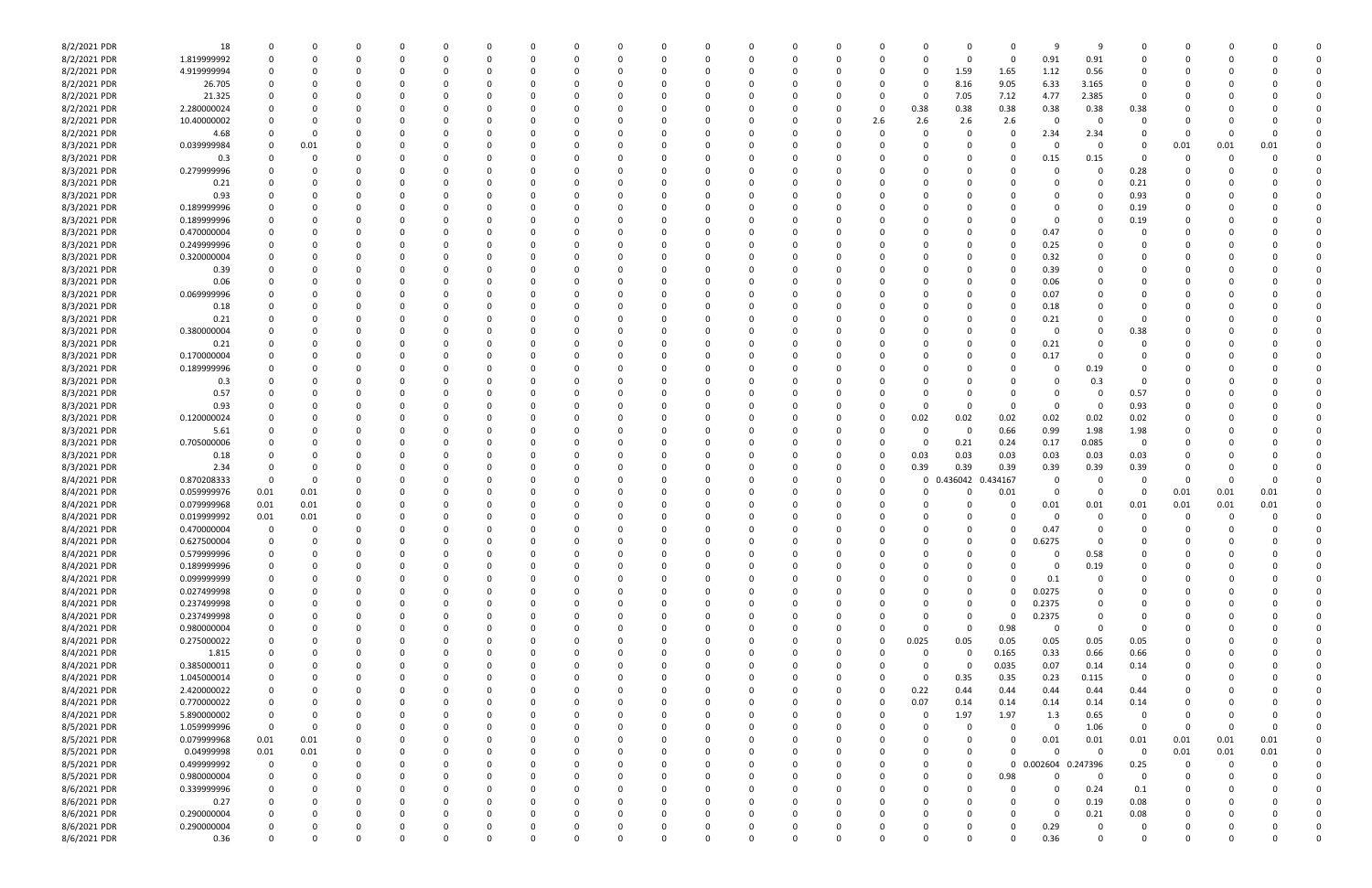| 8/6/2021 PDR  | 0.549999996 | 0                       | 0        |          | 0        |          |          |          |          | 0        | 0        | 0        |            |          | 0           | 0.55        |                     | 0              |             |      |          |  |
|---------------|-------------|-------------------------|----------|----------|----------|----------|----------|----------|----------|----------|----------|----------|------------|----------|-------------|-------------|---------------------|----------------|-------------|------|----------|--|
| 8/6/2021 PDR  | 0.549999996 | 0                       | 0        |          | 0        |          | O        |          |          | 0        | $\Omega$ | 0        |            |          | $\Omega$    | 0.55        |                     | O              | O           |      |          |  |
| 8/6/2021 PDR  | 0.549999996 |                         |          |          |          |          |          |          |          |          |          |          |            |          | 0           | 0.55        |                     |                |             |      |          |  |
| 8/6/2021 PDR  | 0.06        |                         |          |          |          |          |          |          |          |          |          |          |            |          | 0.06        | 0           |                     |                |             |      |          |  |
| 8/6/2021 PDR  | 0.12        |                         |          |          |          |          |          |          |          |          |          |          |            |          | 0.12        |             |                     |                |             |      |          |  |
| 8/6/2021 PDR  | 0.140000004 |                         |          |          |          |          |          |          |          |          |          |          |            |          | 0.14        | 0           |                     |                |             |      |          |  |
|               |             |                         |          |          |          |          |          |          |          |          |          |          |            |          |             |             |                     |                |             |      |          |  |
| 8/6/2021 PDR  | 0.069999996 |                         |          |          | 0        |          |          |          |          | 0        |          |          |            |          |             | 0           | 0.07                | 0              |             |      |          |  |
| 8/6/2021 PDR  | 0.579999996 |                         |          |          |          |          |          |          |          |          |          |          |            |          |             | 0           | 0.58                |                |             |      |          |  |
| 8/6/2021 PDR  | 0.470000004 |                         |          |          |          |          |          |          |          |          |          |          |            |          |             | 0           | 0.47                |                |             |      |          |  |
| 8/6/2021 PDR  | 0.579999996 |                         |          |          |          |          |          |          |          |          |          |          |            |          |             | 0           | 0.58                |                |             |      |          |  |
| 8/6/2021 PDR  | 0.06        |                         |          |          |          |          |          |          |          |          |          |          |            |          |             | 0.06        |                     |                |             |      |          |  |
| 8/6/2021 PDR  | 0.069999996 |                         |          |          |          |          |          |          |          |          |          |          |            |          |             | 0.07        |                     |                |             |      |          |  |
| 8/6/2021 PDR  | 0.080000004 |                         |          |          | 0        |          |          |          |          | 0        |          |          |            |          |             | 0.08        |                     |                |             |      |          |  |
| 8/6/2021 PDR  | 0.110000004 |                         |          |          |          |          |          |          |          |          | 0        |          |            |          |             | 0.11        |                     |                |             |      |          |  |
| 8/6/2021 PDR  | 1.14E-05    |                         |          |          |          |          |          |          |          |          | $\Omega$ |          | 0 1.14E-05 |          |             | 0           |                     |                |             |      |          |  |
| 8/6/2021 PDR  | 4.57E-05    |                         | -0       |          |          |          |          |          |          |          | 0        | 0        | 4.57E-05   |          |             |             |                     |                |             |      |          |  |
| 8/7/2021 PDR  | 0.009999996 | 0                       | 0.01     |          |          |          |          |          |          |          |          |          |            |          |             |             |                     |                |             |      |          |  |
|               |             |                         |          |          |          |          |          |          |          |          |          |          |            |          |             |             |                     |                |             |      |          |  |
| 8/7/2021 PDR  | 0.019999992 | $\overline{\mathbf{0}}$ | 0        |          |          |          |          |          |          |          |          |          |            |          |             | 0           |                     | $\Omega$       | -0          | 0.01 | 0.01     |  |
| 8/7/2021 PDR  | 0.069999972 | 0.01                    | 0.01     |          |          |          |          |          |          |          |          |          |            |          |             | 0           | 0.01                | 0.01           | 0.01        | 0.01 | 0.01     |  |
| 8/9/2021 PDR  | 0.569999988 | $\mathbf 0$             | -0       |          |          |          |          |          |          |          |          |          |            | 0.01     | 0.01        | 0.01        | 0.01                | 0.53           | O           |      |          |  |
| 8/9/2021 PDR  | 0.04999998  |                         |          |          |          |          |          |          |          |          |          |          |            | 0.01     | 0.01        | 0.01        | 0.01                | 0.01           |             |      |          |  |
| 8/9/2021 PDR  | 0.04999998  | $\overline{\mathbf{0}}$ |          |          |          |          |          |          |          |          |          | C        | - 0        | 0.01     | 0.01        | 0.01        | 0.01                | 0.01           | -0          |      | $\Omega$ |  |
| 8/9/2021 PDR  | 0.04999998  | 0.01                    | 0.01     |          |          |          |          |          |          |          | 0        | C        |            |          |             | 0           | - 0                 | 0              | 0.01        | 0.01 | 0.01     |  |
| 8/9/2021 PDR  | 0.124999998 | $\mathbf 0$             | 0        |          |          |          |          |          |          |          | 0        | 0.125    |            |          |             | $\Omega$    | - 0                 | n              | 0           |      |          |  |
| 8/9/2021 PDR  | 4.919999994 |                         |          |          |          |          |          |          |          |          |          |          |            | 1.59     | 1.65        | 1.12        | 0.56                | 0              |             |      |          |  |
| 8/9/2021 PDR  | 5.61        |                         |          |          |          |          |          |          |          |          |          |          |            |          | 0.66        | 0.99        | 1.98                | 1.98           |             |      |          |  |
| 8/9/2021 PDR  | 1.040000016 |                         |          |          |          |          |          |          |          |          |          |          |            |          | 0.26        | 0.26        | 0.26                | 0.26           |             |      |          |  |
| 8/9/2021 PDR  |             |                         |          |          |          |          |          |          |          |          |          |          |            |          |             |             | 0.07                | 0              |             |      |          |  |
|               | 0.382500009 |                         |          |          |          |          |          |          |          |          |          |          |            | 0.0575   | 0.115       | 0.14        |                     |                |             |      |          |  |
| 8/9/2021 PDR  | 3.98000001  |                         |          |          |          |          |          |          |          |          |          |          |            | 1.26     | 1.34        | 0.92        | 0.46                | 0              |             |      |          |  |
| 8/10/2021 PDR | 0.539999988 |                         |          |          |          |          |          |          |          |          |          |          |            | 0.01     | 0.01        | 0.01        | 0.01                | 0.5            |             |      |          |  |
| 8/10/2021 PDR | 0.269999988 |                         |          |          |          |          |          |          |          |          |          | O        |            | 0.01     | 0.01        | 0.01        | 0.01                | 0.23           |             |      |          |  |
| 8/10/2021 PDR | 0.58999998  |                         |          |          | 0        |          |          |          |          | 0        |          |          |            | 0.01     | 0.01        | 0.01        | 0.55                | 0.01           |             |      |          |  |
| 8/10/2021 PDR | 2.119999992 |                         |          |          |          |          |          |          |          |          |          |          |            |          | 0           | 1.06        | 1.06                | 0              |             |      |          |  |
| 8/10/2021 PDR | 0.280000008 |                         |          |          |          |          |          |          |          |          |          |          |            |          |             | 0.14        | 0.14                | 0              |             |      |          |  |
| 8/10/2021 PDR | 18          |                         |          |          |          |          |          |          |          |          |          |          |            |          |             | 9           | -9                  | 0              |             |      |          |  |
| 8/10/2021 PDR | 4.919999994 |                         |          |          |          |          |          |          |          |          |          |          |            | 1.59     | 1.65        | 1.12        | 0.56                | $\Omega$       |             |      |          |  |
| 8/10/2021 PDR | 0.920000016 |                         |          |          |          |          |          |          |          |          |          |          |            |          | 0.23        | 0.23        | 0.23                | 0.23           |             |      |          |  |
| 8/10/2021 PDR | 0.382500009 |                         |          |          |          |          |          |          |          |          |          |          |            | 0.0575   | 0.115       | 0.14        | 0.07                | 0              |             |      |          |  |
| 8/10/2021 PDR | 1.334999994 |                         |          |          |          |          |          |          |          |          |          |          |            | 0.42     | 0.45        | 0.31        | 0.155               | 0              |             |      |          |  |
|               |             |                         |          |          |          |          |          |          |          |          |          |          |            |          |             |             |                     |                |             |      |          |  |
| 8/11/2021 PDR | 2.760000012 | 0                       |          |          |          |          |          |          |          |          |          |          |            | 0        | 0.92        | 0.92        | 0.92                | 0              |             |      |          |  |
| 8/11/2021 PDR | 3.639999984 | $\mathbf 0$             |          |          |          | O        |          |          |          |          | O        |          |            |          | 0.91        | 0.91        | 0.91                | 0.91           | 0           |      |          |  |
| 8/11/2021 PDR | 5.61        | 0                       | 0        | 0        | $\Omega$ | $\Omega$ | 0        |          | 0        | $\Omega$ | $\Omega$ | 0        |            | $\Omega$ | 0.66        | 0.99        | 1.98                | 1.98           | 0           |      |          |  |
| 8/11/2021 PDR | 27.59500001 | $\mathbf 0$             | 0        |          | 0        |          | 0        |          |          | 0        | 0        | 0        | $\Omega$   | 9.05     | 9.05        | 6.33        | 3.165               | $\mathbf 0$    | 0           |      |          |  |
| 8/11/2021 PDR | 9.36        | 0                       | 0        |          | 0        | $\Omega$ | 0        |          |          | 0        | 0        | 0        |            | $\Omega$ | 2.34        | 2.34        | 2.34                | 2.34           | 0           |      |          |  |
| 8/11/2021 PDR | 5.890000002 |                         | 0        |          | 0        |          | 0        |          |          | 0        | 0        | 0        | $\Omega$   | 1.97     | 1.97        | 1.3         | 0.65                | $\mathbf 0$    |             |      |          |  |
| 8/11/2021 PDR | 5.142083335 |                         |          |          | 0        |          |          |          |          | 0        | 0        | 0        |            | $\Omega$ | 0           |             | 0 2.555313 2.586771 |                |             |      |          |  |
| 8/11/2021 PDR | 0.209999988 | 0                       |          |          | 0        | 0        | 0        |          |          | 0        | 0        | 0        | 0          | 0.01     | 0.01        | 0.01        | 0.01                | 0.17           |             |      |          |  |
| 8/11/2021 PDR | 0.189999996 | $\overline{0}$          | 0        |          | 0        |          | 0        |          |          | 0        | 0        | 0        | 0          | 0.01     | 0.08        | 0.08        | 0.01                | $0.01\,$       | 0           |      |          |  |
| 8/11/2021 PDR | 0.239999988 | $\overline{\mathbf{0}}$ | $\Omega$ |          | 0        | O        | 0        |          |          | 0        | $\Omega$ | 0        | $\Omega$   | 0.01     | 0.01        | 0.01        | 0.2                 | 0.01           | $\mathbf 0$ |      |          |  |
| 8/11/2021 PDR | 0.059999976 | 0.01                    | 0.01     |          | 0        |          | 0        |          |          | 0        | $\Omega$ | 0        |            | $\Omega$ | 0.01        | $\mathbf 0$ | $\Omega$            | $\overline{0}$ | 0.01        | 0.01 | 0.01     |  |
|               |             |                         |          |          |          |          |          |          |          |          |          |          |            |          |             |             | $\Omega$            |                |             |      |          |  |
| 8/11/2021 PDR | 0.110000004 | $\overline{\mathbf{0}}$ | 0        |          | 0        | 0        | 0        |          |          | 0        | 0        | 0        |            |          | 0           | 0.11        |                     | 0              | -0          |      |          |  |
| 8/11/2021 PDR | 0.559999992 | $\Omega$                | 0        |          | 0        |          | 0        |          |          | 0        |          | C        |            |          |             | $\Omega$    | 0.28                | 0.28           | 0           |      |          |  |
| 8/11/2021 PDR | 0.559999992 |                         |          |          | 0        |          | 0        |          |          | 0        | 0        | 0        |            |          |             | 0           | 0.28                | 0.28           |             |      |          |  |
| 8/11/2021 PDR | 0.42        | 0                       | 0        |          | 0        |          | 0        |          |          | 0        | 0        | 0        |            |          |             | $\mathbf 0$ | 0.21                | 0.21           | 0           |      |          |  |
| 8/11/2021 PDR | 0.559999992 | $\mathbf 0$             |          |          | 0        |          | 0        |          |          | 0        |          | C        |            |          |             | 0           | 0.28                | 0.28           | 0           |      |          |  |
| 8/11/2021 PDR | 0.379999992 | 0                       | $\Omega$ | 0        | 0        | $\Omega$ | 0        |          | $\Omega$ | 0        | 0        | 0        |            | $\Omega$ | 0           | $\mathbf 0$ | 0.19                | 0.19           | 0           |      |          |  |
| 8/11/2021 PDR | 0.18        | 0                       | 0        |          | 0        | 0        | 0        |          |          | 0        | 0        | 0        |            | O        | 0.09        | 0.09        | $\Omega$            | 0              | 0           |      |          |  |
| 8/11/2021 PDR | 0.549999996 |                         | 0        |          | 0        |          |          |          |          | 0        | 0        | C        |            |          | $\mathbf 0$ | 0.55        |                     | 0              |             |      |          |  |
| 8/11/2021 PDR | 0.110000004 | $\mathbf 0$             |          |          |          |          | 0        |          |          | 0        | 0        | 0        |            |          | 0.11        | 0           |                     | 0              |             |      |          |  |
| 8/11/2021 PDR | 0.189999996 | 0                       |          |          | 0        |          | 0        |          |          | 0        | 0        | 0        |            | 0        | 0.19        | 0           |                     | 0              | 0           |      |          |  |
| 8/11/2021 PDR | 0.249999996 | $\mathbf 0$             |          |          | 0        |          |          |          |          | $\Omega$ |          |          |            |          | 0.25        | 0           |                     |                |             |      |          |  |
|               |             |                         |          |          |          |          |          |          |          |          |          |          |            |          |             |             |                     |                |             |      |          |  |
| 8/11/2021 PDR | 0.230000004 | 0                       | - 0      |          | 0        |          | 0        |          |          | 0        | O        | 0        |            |          | 0.23        | 0           |                     | O              | 0           |      |          |  |
| 8/11/2021 PDR | 0.3         | 0                       | 0        |          | 0        | 0        | 0        |          |          | 0        | 0        | 0        |            |          | 0           | 0.3         |                     | 0              | 0           |      |          |  |
| 8/11/2021 PDR | 0.279999996 |                         |          |          | 0        | 0        |          |          |          | 0        | 0        |          |            |          |             | 0.28        |                     | 0              |             |      |          |  |
| 8/11/2021 PDR | 0.410000004 | $\mathbf 0$             | 0        | $\Omega$ | $\Omega$ | $\Omega$ | $\Omega$ | $\Omega$ | $\Omega$ | $\Omega$ | $\Omega$ | $\Omega$ | $\Omega$   | $\Omega$ | $\Omega$    | $\Omega$    | 0.41                | $\Omega$       | $\Omega$    |      | $\Omega$ |  |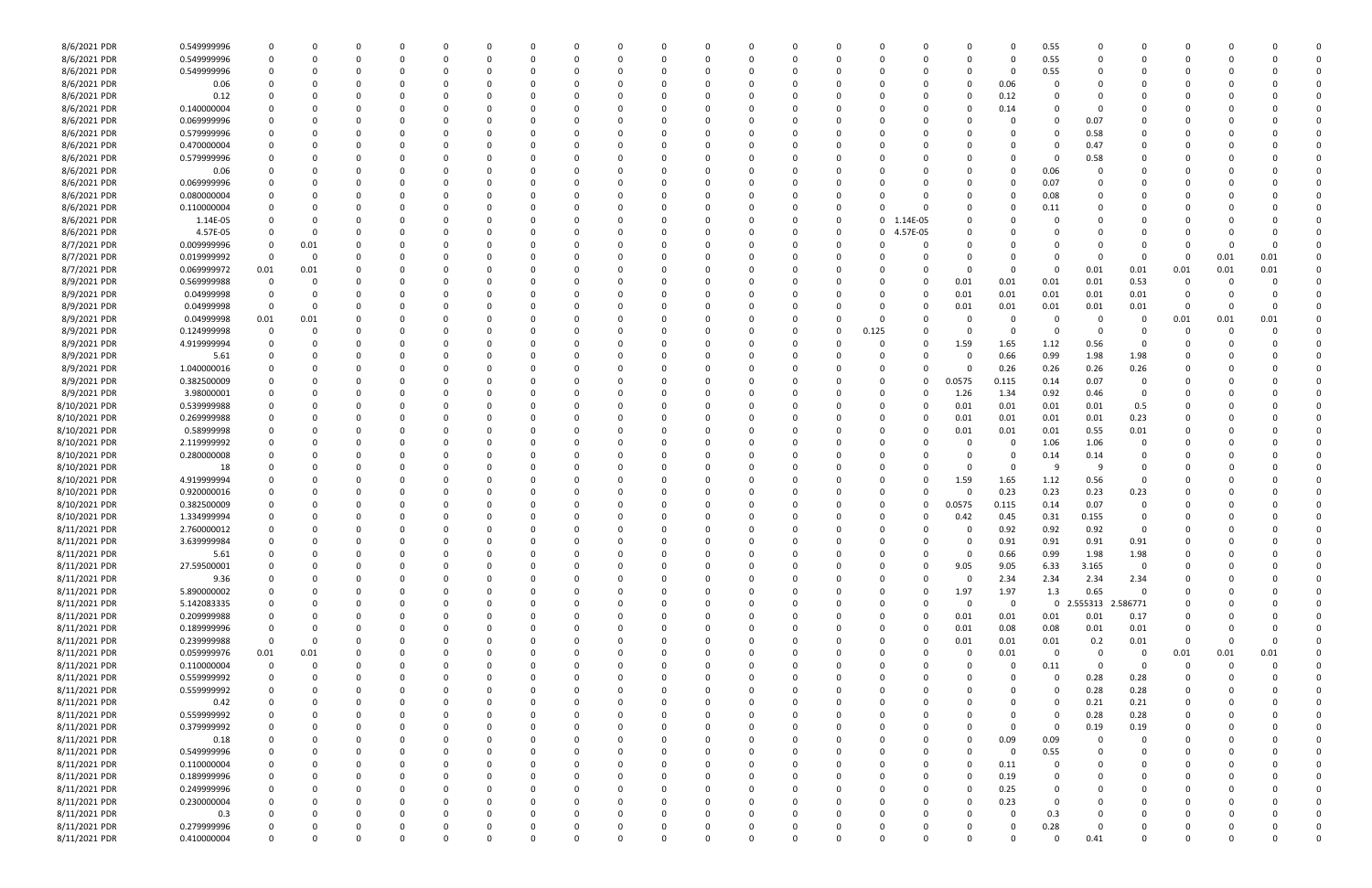| 8/11/2021 PDR | 0.069999996 |             |          |          |          |          |              |              |          |          |   |          |          |          |          |          |          |          | 0           | 0.07        |          |                     |                |      |          |  |
|---------------|-------------|-------------|----------|----------|----------|----------|--------------|--------------|----------|----------|---|----------|----------|----------|----------|----------|----------|----------|-------------|-------------|----------|---------------------|----------------|------|----------|--|
| 8/11/2021 PDR | 0.279999996 |             |          |          |          |          |              |              |          |          |   |          |          |          |          | -0       |          | 0        | 0           | 0.28        | - റ      |                     |                |      |          |  |
| 8/11/2021 PDR | 0.350000004 |             |          |          |          |          |              |              |          |          |   |          |          |          |          |          |          |          | 0           | 0           | 0.35     |                     |                |      |          |  |
| 8/11/2021 PDR | 0.712499994 |             |          |          |          |          |              |              |          |          |   |          |          |          |          |          | 0        | 0.115    | 0.3375      | 0.26        |          |                     |                |      |          |  |
| 8/11/2021 PDR | 0.429999996 |             |          |          |          |          |              |              |          |          |   |          |          |          |          |          |          | 0        | 0.23        | 0.2         |          |                     |                |      |          |  |
| 8/11/2021 PDR | 0.470000004 |             |          |          |          |          |              |              |          |          |   |          |          |          |          |          |          |          | 0           | 0.47        |          |                     |                |      |          |  |
| 8/11/2021 PDR | 0.189999996 |             |          |          |          |          |              |              |          |          |   |          |          |          |          |          |          |          | 0           | 0.19        |          |                     |                |      |          |  |
| 8/11/2021 PDR | 0.189999996 |             |          |          |          |          |              |              |          |          |   |          |          |          |          |          |          |          | 0           | 0.19        |          |                     |                |      |          |  |
| 8/11/2021 PDR | 0.219999996 |             |          |          |          |          |              |              |          |          |   |          |          |          |          |          |          |          | 0           | 0.22        |          |                     |                |      |          |  |
| 8/11/2021 PDR | 0.3         |             |          |          |          |          |              |              |          |          |   |          |          |          |          |          |          |          |             | 0.3         |          |                     |                |      |          |  |
| 8/11/2021 PDR | 0.3         |             |          |          |          |          |              |              |          |          |   |          |          |          |          |          |          |          |             | 0.3         |          |                     |                |      |          |  |
| 8/11/2021 PDR | 0.3         |             |          |          |          |          |              |              |          |          |   |          |          |          |          |          |          |          |             | 0.3         |          |                     |                |      |          |  |
| 8/11/2021 PDR | 0.380000004 |             |          |          |          |          |              |              |          |          |   |          |          |          |          |          |          |          | 0           | 0           | - 0      | 0.38                |                |      |          |  |
| 8/12/2021 PDR | 0.129999984 |             |          |          |          |          |              |              |          |          |   |          |          |          |          |          |          | 0.01     | 0.01        | 0.01        | 0.01     | 0.09                |                |      |          |  |
| 8/12/2021 PDR | 2.289999996 |             |          |          |          |          |              |              |          |          |   |          |          |          |          |          |          | 1.07     | 0.01        | 0.01        | 0.01     | 1.19                |                |      |          |  |
| 8/12/2021 PDR | 0.539999988 |             |          |          |          |          |              |              |          |          |   |          |          |          |          |          |          | 0.01     | 0.01        | 0.01        | 0.01     | 0.5                 |                |      |          |  |
| 8/12/2021 PDR | 0.369999984 | - 0         |          |          |          |          |              |              |          |          |   |          |          |          |          |          |          | 0.01     | 0.01        | 0.01        | 0.01     | 0.33                | -0             |      |          |  |
| 8/12/2021 PDR | 0.079999968 | 0.01        | 0.01     |          |          |          |              |              |          |          |   |          |          |          |          |          |          |          | 0           | 0.01        | 0.01     | 0.01                | 0.01           | 0.01 | 0.01     |  |
| 8/12/2021 PDR | 0.220000008 |             |          |          |          |          |              |              |          |          |   |          |          |          |          |          |          |          | 0           | 0.11        | 0.11     | - 0                 | 0              |      |          |  |
| 8/12/2021 PDR | 0.559999992 |             |          |          |          |          |              |              |          |          |   |          |          |          |          |          |          |          |             | $\Omega$    | 0.28     | 0.28                |                |      |          |  |
| 8/12/2021 PDR | 0.439999992 |             |          |          |          |          |              |              |          |          |   |          |          |          |          |          |          |          |             | 0           | 0.22     | 0.22                |                |      |          |  |
| 8/12/2021 PDR | 0.379999992 |             |          |          |          |          |              |              |          |          |   |          |          |          |          |          |          |          |             |             |          |                     |                |      |          |  |
|               | 0.980000004 |             |          |          |          |          |              |              |          |          |   |          |          |          |          |          |          |          |             | - 0         | 0.19     | 0.19<br>$\mathbf 0$ |                |      |          |  |
| 8/12/2021 PDR |             |             |          |          |          |          |              |              |          |          |   |          |          |          |          |          |          |          | 0.98        |             | - 0      |                     |                |      |          |  |
| 8/12/2021 PDR | 3.179999988 |             |          |          |          |          |              |              |          |          |   |          |          |          |          |          |          | ŋ        | 0           | 1.06        | 1.06     | 1.06                |                |      |          |  |
| 8/12/2021 PDR | 1.040000016 |             |          |          |          |          |              |              |          |          |   |          |          |          |          |          |          |          | 0.26        | 0.26        | 0.26     | 0.26                |                |      |          |  |
| 8/12/2021 PDR | 23.2        |             |          |          |          |          |              |              |          |          |   |          |          |          |          |          |          | 7.5      | 7.78        | 5.28        | 2.64     | $\Omega$            |                |      |          |  |
| 8/13/2021 PDR | 26.705      |             |          |          |          |          |              |              |          |          |   |          |          |          |          |          |          | 8.16     | 9.05        | 6.33        | 3.165    | 0                   |                |      |          |  |
| 8/13/2021 PDR | 10.07000001 |             |          |          |          |          |              |              |          |          |   |          |          |          |          |          |          | 3.24     | 3.38        | 2.3         | 1.15     | 0                   |                |      |          |  |
| 8/13/2021 PDR | 0.160000008 |             |          |          |          |          |              |              |          |          |   |          |          |          |          |          |          |          | 0.08        | 0.08        | 0        | $\Omega$            |                |      |          |  |
| 8/13/2021 PDR | 0.18        |             |          |          |          |          |              |              |          |          |   |          |          |          |          |          |          | 0        | 0           | 0           | 0.09     | 0.09                |                |      |          |  |
| 8/13/2021 PDR | 0.220000008 |             |          |          |          |          |              |              |          |          |   |          |          |          |          |          |          |          | 0.11        | 0.11        | - 0      | 0                   |                |      |          |  |
| 8/13/2021 PDR | 0.699999996 |             |          |          |          |          |              |              |          |          |   |          |          |          |          |          |          |          | 0           | -C          | 0.7      |                     |                |      |          |  |
| 8/13/2021 PDR | 0.36        |             |          |          |          |          |              |              |          |          |   |          |          |          |          |          |          |          | 0           | 0.36        |          |                     |                |      |          |  |
| 8/13/2021 PDR | 0.15        |             |          |          |          |          |              |              |          |          |   |          |          |          |          |          |          |          | 0.15        |             |          |                     |                |      |          |  |
| 8/13/2021 PDR | 0.219999996 |             |          |          |          |          |              |              |          |          |   |          |          |          |          |          |          |          | 0.22        |             |          |                     |                |      |          |  |
| 8/13/2021 PDR | 0.069999996 |             |          |          |          |          |              |              |          |          |   |          |          |          |          |          |          | 0        | 0.07        |             |          |                     |                |      |          |  |
| 8/13/2021 PDR | 0.12        |             |          |          |          |          |              |              |          |          |   |          |          |          |          |          |          |          | 0.12        |             |          |                     |                |      |          |  |
| 8/13/2021 PDR | 0.12        |             |          |          |          |          |              |              |          |          |   |          |          |          |          |          |          |          | 0.12        |             |          |                     |                |      |          |  |
| 8/13/2021 PDR | 0.110000004 |             |          |          |          |          |              |              |          |          |   |          |          |          |          |          |          |          | 0.11        |             |          |                     |                |      |          |  |
| 8/13/2021 PDR | 0.199999992 |             |          |          |          |          |              |              |          |          |   |          |          |          |          |          |          |          | $\Omega$    |             | 0.1      | 0.1                 |                |      |          |  |
| 8/13/2021 PDR | 0.579999996 |             |          |          |          |          |              |              |          |          |   |          |          |          |          |          |          |          | $\Omega$    |             |          | 0.58                |                |      |          |  |
| 8/13/2021 PDR | 0.250000008 | 0           | 0        | n        | 0        | $\Omega$ | 0            | 0            | $\Omega$ | $\Omega$ | ŋ | 0        | $\Omega$ | $\Omega$ | $\Omega$ | $\Omega$ |          | $\Omega$ | 0           | $\mathbf 0$ | 0.14     | 0.11                | 0              |      |          |  |
| 8/13/2021 PDR | 0.350000004 |             | 0        |          | 0        |          | $\Omega$     | 0            | 0        | n        |   | 0        |          |          |          | 0        |          | 0        | 0           | 0.35        | $\Omega$ | 0                   | 0              |      |          |  |
| 8/13/2021 PDR | 0.129999996 |             |          |          | $\Omega$ |          | n            | 0            | $\Omega$ |          |   |          | $\Omega$ |          |          | $\Omega$ |          |          | 0           | $\Omega$    | 0.09     | 0.04                | 0              |      |          |  |
| 8/13/2021 PDR | 0.170000004 |             |          |          |          |          |              | 0            | - 0      |          |   |          |          |          |          | 0        |          |          | 0           | $\Omega$    | 0.17     | $\mathbf 0$         |                |      |          |  |
| 8/13/2021 PDR | 0.170000004 |             |          |          |          |          |              | 0            |          |          |   |          |          |          |          | 0        |          | 0        | 0           | 0           | 0.17     | 0                   |                |      |          |  |
| 8/13/2021 PDR | 0.069999996 |             |          |          |          |          | 0            | 0            | 0        |          |   |          |          |          | 0        | 0        |          | 0        | 0           | 0.07        | - 0      | $\mathbf 0$         |                |      |          |  |
| 8/13/2021 PDR | 0.069999996 | 0           |          |          |          |          |              | 0            | 0        |          |   |          |          |          |          |          |          | 0        | 0           | 0.07        | 0        | 0                   | 0              |      |          |  |
| 8/13/2021 PDR | 0.110000004 |             |          |          |          |          |              | <sup>0</sup> | 0        |          |   |          |          |          |          | 0        |          | 0        | $\Omega$    | 0.11        | - 0      | $\Omega$            |                |      |          |  |
| 8/13/2021 PDR | 0.890000004 |             |          |          |          |          | 0            | 0            | 0        |          |   |          |          |          |          | 0        |          | 0        | 0           | $\Omega$    | 0.89     | $\Omega$            | 0              |      |          |  |
| 8/13/2021 PDR | 0.18        | $\mathbf 0$ | 0        |          |          |          |              |              | 0        |          |   |          |          |          |          |          |          |          |             | $\Omega$    | 0.09     | 0.09                | $\Omega$       |      | $\Omega$ |  |
| 8/15/2021 PDR | 0.069999972 | 0.01        | 0.01     |          |          |          |              | 0            |          |          |   |          |          |          |          | 0        |          | 0        |             | 0           | 0.01     | $0.01\,$            | 0.01           | 0.01 | 0.01     |  |
| 8/15/2021 PDR | 0.04999998  | 0.01        | 0.01     |          |          |          | 0            | 0            |          |          |   |          |          |          |          | 0        |          | $\Omega$ | 0           | $\Omega$    | 0        | 0                   | 0.01           | 0.01 | 0.01     |  |
| 8/16/2021 PDR | 0.61999998  | $\mathbf 0$ | 0        |          |          |          |              |              |          |          |   |          |          |          |          |          |          | 0.25     | 0.04        | 0.01        | 0.01     | 0.31                | $\overline{0}$ |      |          |  |
| 8/16/2021 PDR | 0.759999984 | 0           |          |          | 0        |          | <sup>0</sup> | 0            | 0        |          |   |          |          |          |          | 0        |          | 0.01     | 0.01        | 0.01        | 0.72     | 0.01                | 0              |      |          |  |
| 8/16/2021 PDR | 0.52999998  |             | 0        |          | $\Omega$ |          | 0            | 0            | 0        |          |   | 0        |          |          | 0        | 0        |          | 0.01     | 0.01        | 0.01        | 0.01     | 0.49                | 0              |      |          |  |
| 8/16/2021 PDR | 0.249999984 |             |          |          |          |          |              | 0            |          |          |   |          | 0        |          |          | 0        |          | 0.01     | 0.01        | 0.01        | 0.21     | 0.01                |                |      |          |  |
| 8/16/2021 PDR | 0.110000004 |             |          |          |          |          |              | 0            | 0        | 0        |   |          |          |          |          | $\Omega$ |          | $\Omega$ | 0           | 0           | 0.11     | $\mathbf 0$         |                |      |          |  |
| 8/16/2021 PDR | 0.294999996 |             |          |          |          |          |              | 0            | 0        | 0.295    |   |          |          |          |          | 0        |          | $\Omega$ | $\mathbf 0$ | $\mathbf 0$ | 0        | 0                   |                |      |          |  |
| 8/16/2021 PDR | 4.919999994 |             |          |          |          |          |              | 0            | C        |          |   |          |          |          |          | 0        | 0        | 1.59     | 1.65        | 1.12        | 0.56     | $\mathbf 0$         |                |      |          |  |
| 8/16/2021 PDR | 1.334999994 | 0           |          |          | 0        |          | <sup>0</sup> | 0            | 0        |          |   |          |          |          |          | 0        |          | 0.42     | 0.45        | 0.31        | 0.155    | $\mathbf 0$         | 0              |      |          |  |
| 8/16/2021 PDR | 5.890000002 | 0           |          |          |          |          |              | 0            | 0        |          |   |          |          |          |          | 0        | $\Omega$ | 1.97     | 1.97        | 1.3         | 0.65     | $\mathbf 0$         | 0              |      |          |  |
| 8/17/2021 PDR | 0.31999998  | $\mathbf 0$ | $\Omega$ |          |          |          |              |              |          |          |   |          |          |          |          | $\Omega$ |          | 0.28     | 0.01        | 0.01        | 0.01     | 0.01                | $\Omega$       |      | $\Omega$ |  |
| 8/17/2021 PDR | 0.04999998  | 0.01        | 0.01     |          |          |          |              |              |          |          |   |          |          |          |          |          |          | $\Omega$ | 0           | 0           |          | 0                   | 0.01           | 0.01 | 0.01     |  |
| 8/17/2021 PDR | 0.059999976 | 0.01        | 0.01     | $\Omega$ | 0        | $\Omega$ | $\mathbf 0$  | $\Omega$     | $\Omega$ | O        |   | $\Omega$ |          | $\Omega$ | O        | $\Omega$ |          | $\Omega$ | 0.01        | $\Omega$    | $\Omega$ | $\Omega$            | 0.01           | 0.01 | 0.01     |  |
|               |             |             |          |          |          |          |              |              |          |          |   |          |          |          |          |          |          |          |             |             |          |                     |                |      |          |  |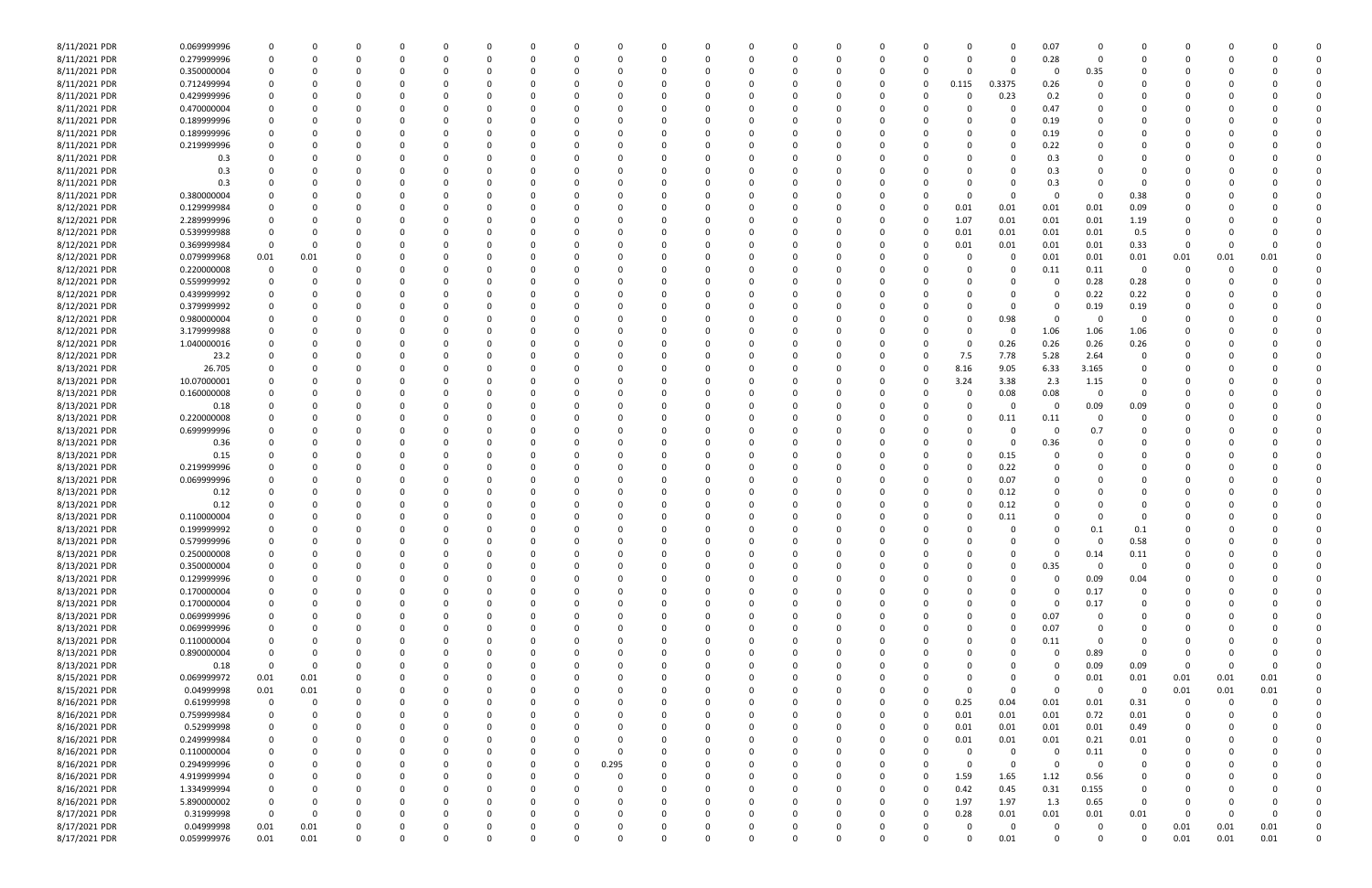| 8/17/2021 PDR | 0.39        | 0           |          |          | 0        | 0        |          | 0            |          | 0        |          |              | 0        | 0        |          |          | 0            |            | 0.28     | 0.11           | 0           |          |          |  |
|---------------|-------------|-------------|----------|----------|----------|----------|----------|--------------|----------|----------|----------|--------------|----------|----------|----------|----------|--------------|------------|----------|----------------|-------------|----------|----------|--|
| 8/17/2021 PDR | 1.329999996 |             |          | $\Omega$ |          |          |          | <sup>0</sup> |          | $\Omega$ |          |              | O        | $\Omega$ |          |          | $\Omega$     | $\Omega$   | 0.96     | 0.37           | 0           |          |          |  |
| 8/17/2021 PDR | 0.39        |             |          |          |          |          |          |              |          |          |          |              |          |          |          |          |              | 0          | 0.28     | 0.11           |             |          |          |  |
| 8/17/2021 PDR | 0.27        |             |          |          |          |          |          |              |          |          |          |              |          |          |          |          | 0            | -0         | 0.19     | 0.08           |             |          |          |  |
|               |             |             |          |          |          |          |          |              |          |          |          |              |          |          |          |          |              |            |          |                |             |          |          |  |
| 8/17/2021 PDR | 0.15        |             |          |          |          |          |          |              |          |          |          |              |          |          |          |          | 0            | 0.15       |          |                |             |          |          |  |
| 8/17/2021 PDR | 0.189999996 |             |          | n        |          |          |          |              |          |          |          |              |          |          |          |          | 0            | 0.19       |          | 0              |             |          |          |  |
| 8/17/2021 PDR | 0.379999992 |             |          |          |          |          |          |              |          |          |          |              |          |          |          |          | 0.19         | 0.19       |          | 0              |             |          |          |  |
| 8/17/2021 PDR | 0.219999996 |             |          |          |          |          |          |              |          |          |          |              |          |          |          |          | 0.22         |            |          |                |             |          |          |  |
| 8/17/2021 PDR | 0.219999996 |             |          |          |          |          |          |              |          |          |          |              |          |          |          |          | 0.22         | -0         |          |                |             |          |          |  |
| 8/17/2021 PDR | 0.09        |             |          |          |          |          |          |              |          |          |          |              |          |          |          |          | -0           | 0.09       |          |                |             |          |          |  |
| 8/17/2021 PDR | 0.140000004 |             |          |          |          |          |          |              |          |          |          |              |          |          |          |          | 0.14         | -0         |          |                |             |          |          |  |
|               |             |             |          |          |          |          |          |              |          |          |          |              |          |          |          |          |              |            |          |                |             |          |          |  |
| 8/17/2021 PDR | 0.080000004 |             |          |          |          |          |          |              |          |          |          |              |          |          |          |          | 0            | 0.08       |          |                |             |          |          |  |
| 8/17/2021 PDR | 0.110000004 |             |          |          |          |          |          |              |          |          |          |              |          |          |          |          | 0            | 0.11       |          |                |             |          |          |  |
| 8/17/2021 PDR | 0.230000004 |             |          |          |          |          |          |              |          |          |          |              |          |          |          |          | 0            | 0.06       | 0.17     |                |             |          |          |  |
| 8/17/2021 PDR | 0.06        |             |          |          |          |          |          |              |          |          |          |              |          |          |          |          | 0            | 0.06       |          |                |             |          |          |  |
| 8/17/2021 PDR | 0.3         |             |          |          |          |          |          |              |          |          |          |              |          |          |          |          | 0            |            | 0.3      |                |             |          |          |  |
| 8/17/2021 PDR | 0.189999996 |             |          |          |          |          |          |              |          |          |          |              |          |          |          |          | 0            | -0         | 0.19     |                |             |          |          |  |
| 8/17/2021 PDR | 9.999999984 |             |          |          |          |          |          |              |          |          |          |              |          | - 0      |          | $\Omega$ | 2.5          | 2.5        | 2.5      | 2.5            |             |          |          |  |
| 8/17/2021 PDR | 0.472500009 |             |          |          |          |          |          |              |          |          |          |              | 0        | 0        | 0.0575   | 0.115    | 0.23         | 0.07       | 0        | $\overline{0}$ |             |          |          |  |
|               |             |             |          |          |          |          |          |              |          |          |          |              |          |          |          |          |              |            |          |                |             |          |          |  |
| 8/18/2021 PDR | 0.189999996 |             |          |          |          |          |          |              |          |          |          |              |          |          | $\Omega$ | 0.01     | 0.01         | 0.01       | 0.08     | 0.08           |             |          |          |  |
| 8/18/2021 PDR | 0.52999998  |             |          |          |          |          |          |              |          |          |          |              |          |          | 0        | 0.01     | 0.01         | 0.01       | 0.49     | 0.01           |             |          |          |  |
| 8/18/2021 PDR | 0.34999998  |             |          |          |          |          |          |              |          |          |          |              |          |          | 0        | 0.01     | 0.01         | 0.01       | $0.01\,$ | 0.31           |             |          |          |  |
| 8/18/2021 PDR | 0.249999984 |             |          |          |          |          |          |              |          |          |          |              |          |          |          | 0.01     | 0.01         | 0.01       | 0.01     | 0.21           |             |          |          |  |
| 8/18/2021 PDR | 0.429999996 |             |          |          |          |          |          |              |          |          |          |              |          |          |          | 0.01     | 0.01         | 0.2        | 0.2      | 0.01           |             |          |          |  |
| 8/18/2021 PDR | 0.820000007 |             |          |          |          |          |          |              |          |          |          |              |          |          |          |          |              | 0 0.004271 | 0.405729 | 0.41           |             |          |          |  |
| 8/18/2021 PDR | 1.999999992 |             |          |          |          |          |          |              |          |          |          |              |          |          |          |          | $\mathbf{0}$ | 0.010417   | 0.989583 |                |             |          |          |  |
|               |             |             |          |          |          |          |          |              |          |          |          |              |          |          |          |          |              |            | - റ      | $\Omega$       |             |          |          |  |
| 8/18/2021 PDR | 0.980000004 |             |          |          |          |          |          |              |          |          |          |              |          |          |          |          | 0.98         |            |          |                |             |          |          |  |
| 8/18/2021 PDR | 8.58        |             |          |          |          |          |          |              |          |          |          |              |          |          |          |          | 2.64         | 1.98       | 1.98     | 1.98           |             |          |          |  |
| 8/18/2021 PDR | 5.799999984 |             |          |          |          |          |          |              |          |          |          |              |          |          | 0        |          | 1.45         | 1.45       | 1.45     | 1.45           |             |          |          |  |
| 8/18/2021 PDR | 10.14000001 |             |          |          |          |          |          |              |          |          |          |              |          | 0        | 3.38     | 3.38     | 3.38         | 0          | 0        | $\mathbf 0$    |             |          |          |  |
| 8/19/2021 PDR | 5.799999984 |             |          |          |          |          |          |              |          |          |          |              |          |          |          |          | 1.45         | 1.45       | 1.45     | 1.45           |             |          |          |  |
| 8/19/2021 PDR | 9.999999984 |             |          |          |          |          |          |              |          |          |          |              |          |          |          |          | 2.5          | 2.5        | 2.5      | 2.5            | 0           |          |          |  |
| 8/20/2021 PDR | 0.04999998  |             | 0.01     |          |          |          |          |              |          |          |          |              |          |          |          |          | 0.01         | $\Omega$   | 0        | 0              | 0.01        | 0.01     | 0.01     |  |
| 8/20/2021 PDR | 0.069999972 |             | 0.01     |          |          |          |          |              |          |          |          |              |          |          |          |          | 0            | 0.01       | 0.01     | 0.01           | 0.01        | 0.01     | 0.01     |  |
|               |             |             |          |          |          |          |          |              |          |          |          |              |          |          |          |          |              |            |          |                |             |          |          |  |
| 8/20/2021 PDR | 0.15        |             | 0        |          |          |          |          |              |          |          |          |              |          |          |          |          |              |            | 0.15     | 0              | 0           |          |          |  |
| 8/20/2021 PDR | 0.200000004 |             |          |          |          |          |          |              |          |          |          |              |          |          |          |          |              |            | 0.2      |                |             |          |          |  |
| 8/20/2021 PDR | 0.03        |             |          |          |          |          |          |              |          |          |          |              |          |          |          |          |              |            | 0.03     |                |             |          |          |  |
| 8/20/2021 PDR | 0.160000008 |             |          |          |          |          |          |              |          |          |          |              |          |          |          |          | 0            | 0.08       | 0.08     | 0              |             |          |          |  |
| 8/20/2021 PDR | 0.759999996 |             |          |          |          |          |          |              |          |          |          |              |          |          |          |          |              |            | 0.76     | $\Omega$       |             |          |          |  |
| 8/20/2021 PDR | 0.220000008 |             |          |          |          |          |          |              |          | $\Omega$ |          |              |          |          |          |          | 0            | $\Omega$   | 0.11     | 0.11           |             |          |          |  |
| 8/20/2021 PDR | 0.159999996 | 0           |          |          |          |          |          |              |          |          |          | 0            |          |          |          |          | 0            |            | 0.16     |                |             |          |          |  |
|               |             |             |          |          |          | $\Omega$ |          |              |          |          |          |              |          |          |          |          |              |            |          |                |             |          |          |  |
| 8/20/2021 PDR | 0.080000004 | 0           |          | $\Omega$ |          |          |          |              |          | $\Omega$ |          | $\Omega$     | 0        |          |          |          | 0            | $\Omega$   | 0.08     | $\overline{0}$ | 0           |          |          |  |
| 8/20/2021 PDR | 0.079999992 | 0           |          | C        |          |          |          |              |          | 0        |          |              |          |          |          |          |              | $\Omega$   | 0.04     | 0.04           |             |          |          |  |
| 8/20/2021 PDR | 0.069999996 | 0           |          | 0        |          |          |          | <sup>0</sup> |          | 0        |          |              | 0        | 0        |          |          | 0            | $\Omega$   | 0.07     | 0              |             |          |          |  |
| 8/20/2021 PDR | 0.069999996 |             |          |          |          |          |          |              |          |          |          |              |          |          |          |          |              | $\Omega$   | 0.07     | 0              |             |          |          |  |
| 8/20/2021 PDR | 0.3         |             |          |          |          |          |          |              |          |          |          |              |          |          |          |          |              |            | 0.3      | 0              |             |          |          |  |
| 8/20/2021 PDR | 0.069999996 |             |          |          |          |          |          |              |          |          |          |              | 0        |          |          |          |              | $\Omega$   | 0.07     | 0              |             |          |          |  |
| 8/20/2021 PDR | 0.080000004 | 0           |          |          |          |          |          |              |          |          |          | 0            | 0        |          |          |          |              | $\Omega$   | 0.08     | 0              |             |          |          |  |
| 8/20/2021 PDR | 0.080000004 | $\Omega$    |          | 0        |          | $\Omega$ |          | 0            |          | $\Omega$ |          | <sup>0</sup> | 0        | 0        |          |          | 0            | $\Omega$   | 0.08     | 0              | 0           |          |          |  |
| 8/20/2021 PDR | 0.069999996 | 0           |          | 0        |          | $\Omega$ |          | $\Omega$     |          |          |          |              | 0        |          |          |          |              | $\Omega$   | 0.07     | 0              |             |          |          |  |
|               |             |             |          |          |          |          |          |              |          | 0        |          | 0            |          | 0        |          |          | 0            |            |          |                | 0           |          |          |  |
| 8/20/2021 PDR | 0.110000004 |             |          | C        |          | $\Omega$ |          |              |          | 0        |          | 0            | 0        | - 0      |          |          |              | $\Omega$   | 0.11     | 0              |             |          |          |  |
| 8/20/2021 PDR | 0.27        | $\Omega$    |          | 0        |          |          |          |              |          | 0        |          |              | 0        | 0        |          |          | 0            | $\Omega$   | 0.27     | 0              | 0           |          |          |  |
| 8/20/2021 PDR | 0.18        | 0           | 0        |          |          |          |          |              |          | 0        |          | 0            | O        |          |          |          | 0            | 0          | 0.09     | 0.09           | 0           |          | 0        |  |
| 8/21/2021 PDR | 0.089999964 | $0.01\,$    | 0.01     |          |          |          |          |              |          |          |          | 0            |          |          | 0        |          | 0.01         | 0.01       | 0.01     | 0.01           | 0.01        | 0.01     | 0.01     |  |
| 8/23/2021 PDR | 0.549999984 | $\mathbf 0$ | 0        | $\Omega$ |          |          |          |              |          |          |          |              |          |          | 0        | 0.25     | 0.01         | 0.01       | 0.01     | 0.27           | $\mathbf 0$ | $\Omega$ | $\Omega$ |  |
| 8/23/2021 PDR | 0.089999964 | 0.01        | 0.01     | 0        |          | $\Omega$ |          | <sup>0</sup> |          | 0        |          |              | 0        | 0        | 0        | - 0      | 0.01         | 0.01       | 0.01     | 0.01           | 0.01        | 0.01     | 0.01     |  |
| 8/23/2021 PDR | 0.820000008 | 0           | 0        | 0        |          | 0        |          | 0            |          | 0        |          |              | 0        | 0        | 0        | 0.24     | 0.24         | 0.17       | 0.17     | 0              | 0           |          |          |  |
|               |             |             |          |          |          |          |          |              |          |          |          |              |          |          |          |          |              |            |          |                |             |          |          |  |
| 8/24/2021 PDR | 4.520000016 | 0           |          | 0        |          | 0        |          | 0            |          | $\Omega$ |          |              | 0        | - 0      | $\Omega$ | 1.34     | 1.34         | 0.92       | 0.92     | 0              | 0           |          |          |  |
| 8/24/2021 PDR | 0.46999998  | $\mathbf 0$ | 0        |          |          |          |          |              |          | 0        |          |              | 0        | - 0      | 0        | 0.01     | 0.01         | 0.01       | 0.43     | 0.01           |             |          |          |  |
| 8/24/2021 PDR | 0.309999984 | $\mathbf 0$ | $\Omega$ | $\Omega$ |          |          |          |              |          |          |          | 0            | 0        |          | 0        | 0.01     | 0.01         | 0.27       | $0.01\,$ | 0.01           |             |          |          |  |
| 8/24/2021 PDR | 0.029999988 | 0.01        | 0.01     | 0        |          |          |          |              |          |          |          |              | 0        |          |          | $\Omega$ | 0            | 0          | - 0      | 0              |             |          | 0.01     |  |
| 8/24/2021 PDR | 0.980000004 | $\mathbf 0$ | 0        | 0        |          |          |          |              |          | 0        |          | 0            | 0        | 0        |          | 0        | 0.98         | $\Omega$   | 0        | $\mathbf 0$    | 0           |          |          |  |
| 8/25/2021 PDR | 0.249999984 | 0           |          | 0        |          | $\Omega$ |          | <sup>0</sup> |          | $\Omega$ |          | <sup>0</sup> | 0        | - 0      | $\Omega$ | 0.01     | 0.21         | 0.01       | 0.01     | 0.01           | 0           |          |          |  |
| 8/25/2021 PDR | 1.079999988 | 0           |          | C        |          |          |          | 0            |          | 0        |          |              |          |          | 0        | 0.38     | 0.67         | 0.01       | 0.01     | 0.01           |             |          |          |  |
| 8/25/2021 PDR | 0.40999998  | $\mathbf 0$ |          | 0        | $\Omega$ | $\Omega$ | $\Omega$ | 0            | $\Omega$ | $\Omega$ | $\Omega$ | $\Omega$     | $\Omega$ |          | 0        | 0.01     | 0.01         | 0.37       | $0.01\,$ | 0.01           | 0           |          | $\Omega$ |  |
|               |             |             |          |          |          |          |          |              |          |          |          |              |          |          |          |          |              |            |          |                |             |          |          |  |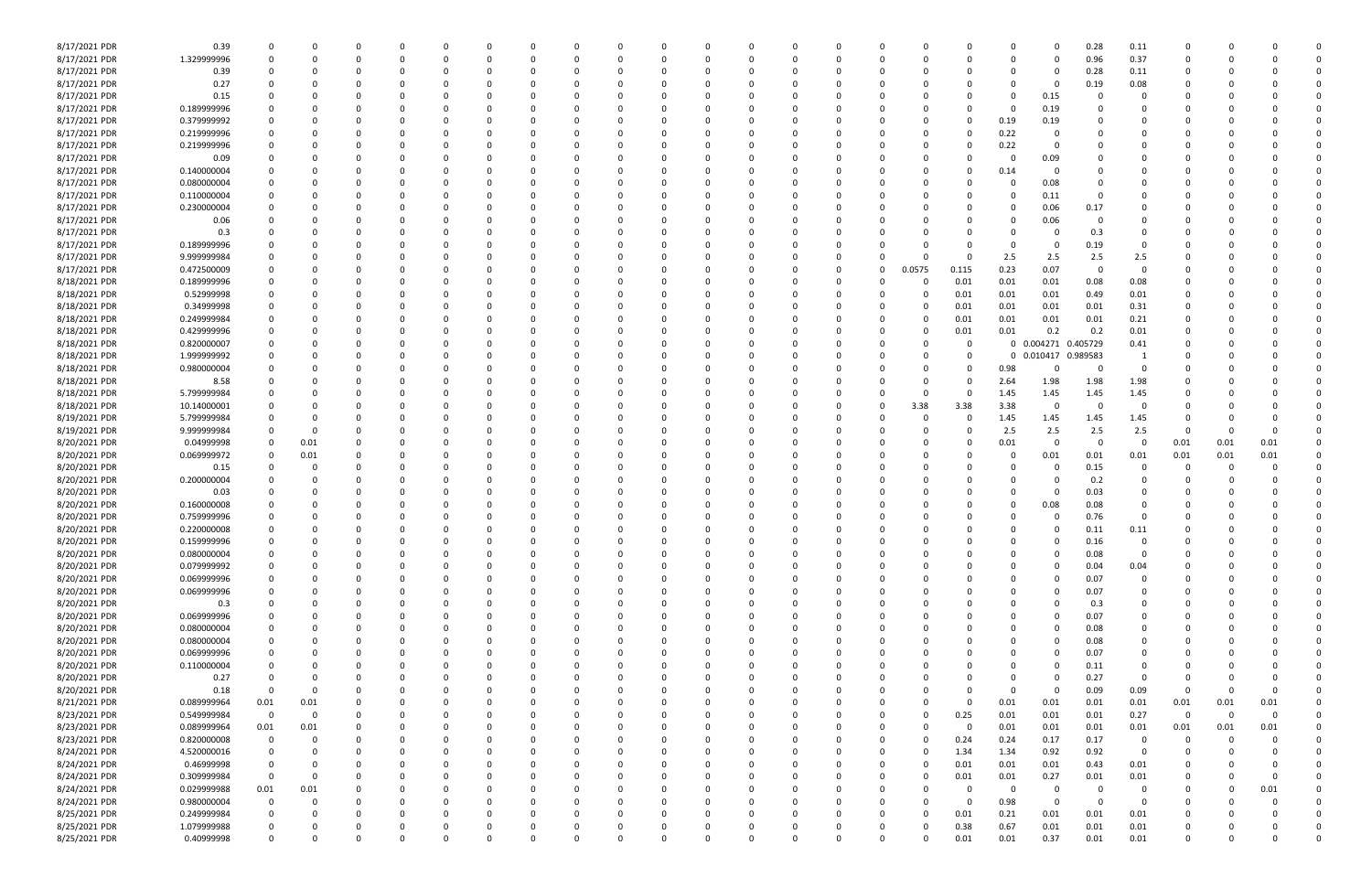| 8/25/2021 PDR | 0.25999998  | $\Omega$    | 0        | -0       |          | 0        |          |          |          |          | $\Omega$ |          |              | 0        |   | 0            | 0.01     | 0.01         | 0.01                | 0.01           | 0.22        | 0        |          |          |  |
|---------------|-------------|-------------|----------|----------|----------|----------|----------|----------|----------|----------|----------|----------|--------------|----------|---|--------------|----------|--------------|---------------------|----------------|-------------|----------|----------|----------|--|
| 8/25/2021 PDR | 0.050624979 | $0.01\,$    | 0.01     | -0       |          |          |          |          |          |          |          |          |              | C        |   |              |          | 0.01         | 0.000622            | 0              | 2.98E-06    | 0.01     | 0.01     |          |  |
| 8/25/2021 PDR | 0.04999998  | $0.01\,$    | 0.01     |          |          |          |          |          |          |          |          |          |              |          |   |              |          | 0            | $\Omega$            | - 0            | -0          | 0.01     | 0.01     | 0.01     |  |
| 8/25/2021 PDR | 0.079999968 | 0.01        | 0.01     | $\Omega$ |          |          |          |          |          |          |          |          |              |          |   |              |          | 0.01         | 0.01                | 0.01           | 0.01        | 0.01     | 0.01     |          |  |
| 8/25/2021 PDR | 0.920000016 |             |          |          |          |          |          |          |          |          |          |          |              |          |   |              |          | 0.23         | 0.23                | 0.23           | 0.23        |          |          |          |  |
| 8/25/2021 PDR | 1.422499989 |             |          | -0       |          |          |          |          |          |          | - 0      |          |              | C        |   | $\Omega$     | 0.1675   | 0.335        | 0.46                | 0.46           | 0           |          |          |          |  |
| 8/25/2021 PDR | 9.24        |             |          |          |          |          |          |          |          |          |          |          |              |          |   |              | 2.64     | 2.64         | 1.98                | 1.98           |             |          |          |          |  |
| 8/25/2021 PDR | 16.94000002 |             |          |          |          |          |          |          |          |          |          |          |              |          |   |              |          | -5           | 3.47                | 3.47           |             |          |          |          |  |
| 8/25/2021 PDR | 0.472500009 |             |          |          |          |          |          |          |          |          |          |          |              | 0        |   | 0.0575       | 0.115    | 0.23         | 0.07                | - 0            |             |          |          |          |  |
| 8/26/2021 PDR | 0.37999998  |             |          |          |          |          |          |          |          |          |          |          |              |          |   | $\Omega$     | 0.01     | 0.01         | 0.01                | 0.01           | 0.34        |          |          |          |  |
| 8/26/2021 PDR | 0.189999984 |             |          |          |          |          |          |          |          |          |          |          |              |          |   |              |          | 0.01         | 0.15                | 0.01           | 0.01        |          |          |          |  |
|               |             |             |          |          |          |          |          |          |          |          |          |          |              |          |   |              | 0.01     |              |                     |                |             |          |          |          |  |
| 8/26/2021 PDR | 0.269999988 |             |          |          |          |          |          |          |          |          |          |          |              |          |   |              | 0.01     | 0.23         | 0.01                | 0.01           | 0.01        |          |          |          |  |
| 8/26/2021 PDR | 0.459999984 |             |          |          |          |          |          |          |          |          |          |          |              |          |   |              | 0.01     | 0.42         | 0.01                | 0.01           | 0.01        |          |          |          |  |
| 8/26/2021 PDR | 0.33        |             |          |          |          |          |          |          |          |          |          |          |              |          |   |              |          | 0            |                     | 0.24           | 0.09        |          |          |          |  |
| 8/26/2021 PDR | 0.33        |             |          |          |          |          |          |          |          |          |          |          |              |          |   |              |          | 0            | -0                  | 0.24           | 0.09        |          |          |          |  |
| 8/26/2021 PDR | 0.36        |             |          |          |          |          |          |          |          |          |          |          |              |          |   |              |          | 0            | 0.36                |                |             |          |          |          |  |
| 8/26/2021 PDR | 0.549999996 |             |          | $\Omega$ |          |          |          |          |          |          |          |          |              |          |   |              |          | 0            | 0.55                |                | O           |          |          |          |  |
| 8/26/2021 PDR | 0.24        |             |          |          |          |          |          |          |          |          |          |          |              |          |   |              |          | 0            | 0.24                |                |             |          |          |          |  |
| 8/26/2021 PDR | 0.559999992 |             |          |          |          |          |          |          |          |          |          |          |              |          |   |              |          | 0.16         | 0.4                 |                |             |          |          |          |  |
| 8/26/2021 PDR | 0.12        |             |          |          |          |          |          |          |          |          |          |          |              |          |   |              |          | 0            | 0.12                |                |             |          |          |          |  |
| 8/26/2021 PDR | 0.200000004 |             |          |          |          |          |          |          |          |          |          |          |              |          |   |              |          | 0            | 0.2                 |                |             |          |          |          |  |
| 8/26/2021 PDR | 0.24        |             |          |          |          |          |          |          |          |          |          |          |              |          |   |              |          | 0            | 0.24                |                |             |          |          |          |  |
| 8/26/2021 PDR | 0.33        |             |          |          |          |          |          |          |          |          |          |          |              |          |   |              |          | 0            | 0.33                |                |             |          |          |          |  |
| 8/26/2021 PDR | 0.369999996 |             |          |          |          |          |          |          |          |          |          |          |              |          |   |              |          |              | 0.37                |                |             |          |          |          |  |
| 8/26/2021 PDR | 0.159999996 |             |          |          |          |          |          |          |          |          |          |          |              |          |   |              |          |              |                     |                | 0.16        |          |          |          |  |
| 8/26/2021 PDR | 0.080000004 |             |          |          |          |          |          |          |          |          |          |          |              |          |   |              | 0.08     |              |                     |                |             |          |          |          |  |
| 8/26/2021 PDR | 0.230000004 |             |          |          |          |          |          |          |          |          |          |          |              |          |   |              |          |              |                     |                | 0.23        |          |          |          |  |
| 8/26/2021 PDR | 0.410000004 |             |          |          |          |          |          |          |          |          |          |          |              |          |   |              |          |              |                     | 0.23           | 0.18        |          |          |          |  |
| 8/26/2021 PDR | 0.079999992 |             |          |          |          |          |          |          |          |          |          |          |              |          |   |              |          |              |                     | 0.04           | 0.04        |          |          |          |  |
| 8/26/2021 PDR | 0.069999996 |             |          |          |          |          |          |          |          |          |          |          |              |          |   |              |          |              |                     | 0.07           | 0           |          |          |          |  |
| 8/26/2021 PDR | 0.140000004 |             |          |          |          |          |          |          |          |          |          |          |              |          |   |              |          | -0           |                     | 0.09           | 0.05        |          |          |          |  |
| 8/26/2021 PDR | 0.309999996 |             |          |          |          |          |          |          |          |          |          |          |              |          |   |              |          |              |                     | 0.31           | 0           |          |          |          |  |
| 8/26/2021 PDR | 0.189999996 |             |          |          |          |          |          |          |          |          | -0       |          |              |          |   |              |          |              |                     | 0.19           |             |          |          |          |  |
| 8/26/2021 PDR | 0.189999996 |             |          |          |          |          |          |          |          |          |          |          |              |          |   |              |          | 0            |                     | 0.19           |             |          |          |          |  |
| 8/26/2021 PDR | 0.18        |             |          |          |          |          |          |          |          |          |          |          |              |          |   |              |          |              |                     | 0.18           |             |          |          |          |  |
| 8/26/2021 PDR | 4.380000012 |             |          |          |          |          |          |          |          |          |          |          |              |          |   |              |          | 1.46         | 1.46                | 1.46           |             |          |          |          |  |
| 8/26/2021 PDR | 4.95        |             |          |          |          |          |          |          |          |          |          |          |              |          |   |              |          | 1.65         | 1.65                | 1.65           | 0           |          |          |          |  |
| 8/26/2021 PDR | 4.41        |             |          |          |          |          |          |          |          |          |          |          |              |          |   |              |          | 1.47         | 1.47                | 1.47           |             |          |          |          |  |
| 8/26/2021 PDR |             |             |          |          |          |          |          |          |          |          |          |          |              |          |   |              |          |              |                     |                |             |          |          |          |  |
| 8/26/2021 PDR | 26.705      |             |          |          |          |          |          |          |          |          |          |          |              |          |   |              | 8.16     | 9.05<br>0.35 | 6.33                | 3.165          |             |          |          |          |  |
|               | 1.045000014 |             |          |          |          |          |          |          |          |          |          |          |              |          |   | 0            | 0.35     |              | 0.23<br>1.45        | 0.115          |             |          |          |          |  |
| 8/26/2021 PDR | 5.799999984 |             | $\Omega$ |          | $\Omega$ |          | $\Omega$ |          |          |          |          |          |              |          |   | $\Omega$     |          | 1.45         |                     | 1.45           | 1.45        |          |          |          |  |
| 8/26/2021 PDR | 3.98000001  | 0           |          | $\Omega$ |          | $\Omega$ |          | 0        | 0        | 0        | 0        | $\Omega$ | $\Omega$     | 0        | 0 |              | 1.26     | 1.34         | 0.92                | 0.46           | 0           | 0        |          |          |  |
| 8/27/2021 PDR | 0.06        | 0           |          | 0        |          | $\Omega$ |          | $\Omega$ |          |          | 0        |          |              | 0        |   | U            | $\Omega$ | 0            | 0.03                | 0.03           | 0           | 0        |          |          |  |
| 8/27/2021 PDR | 0.209999988 | 0           |          | 0        |          | - 0      |          | - 0      |          |          | $\Omega$ |          |              | 0        |   | $\Omega$     | 0.01     | 0.01         | 0.01                | 0.09           | 0.09        | 0        |          |          |  |
| 8/27/2021 PDR | 0.21        |             |          |          |          | 0        |          |          |          |          | 0        |          |              | 0        |   | $\Omega$     | 0.01     | 0.05         | 0.05                | 0.01           | 0.09        |          |          |          |  |
| 8/27/2021 PDR | 0.319999992 |             |          |          |          |          |          |          |          |          | 0        |          |              | 0        |   | 0            | 0.06     | 0.12         | 0.01                | 0.01           | 0.12        | -C       |          |          |  |
| 8/27/2021 PDR | 0.279999984 | $\mathbf 0$ | 0        | 0        |          | 0        |          | 0        |          |          | 0        |          | 0            | 0        |   | 0            | 0.01     | 0.24         | 0.01                | 0.01           | 0.01        | 0        |          | $\Omega$ |  |
| 8/27/2021 PDR | 0.079999968 | $0.01\,$    | 0.01     | $\Omega$ |          | $\Omega$ |          |          |          |          | $\Omega$ |          |              | 0        |   |              |          | 0            | 0.01                | 0.01           | 0.01        | 0.01     | 0.01     | 0.01     |  |
| 8/27/2021 PDR | 0.029999988 | 0.01        | 0.01     | 0        |          | $\Omega$ |          | $\Omega$ |          |          | $\Omega$ | $\Omega$ |              | 0        |   | <sup>n</sup> | 0        | $\Omega$     | $\Omega$            | $\Omega$       | $\mathbf 0$ | 0        | $\Omega$ | 0.01     |  |
| 8/27/2021 PDR | 1.159999992 | 0           | 0        | 0        |          | $\Omega$ |          | 0        |          | 0        | $\Omega$ | $\Omega$ |              | 0        |   | 0            | 0        |              | 0 0.006042 0.573958 |                | 0.58        | 0        |          |          |  |
| 8/27/2021 PDR | 0.659166667 | 0           |          | $\Omega$ |          | $\Omega$ |          |          |          |          | 0        |          |              | 0        |   | 0            | $\Omega$ |              | 0 0.329167          | 0.33           | $\mathbf 0$ |          |          |          |  |
| 8/27/2021 PDR | 0.299583333 | 0           |          | 0        |          | 0        |          | 0        |          |          | 0        |          |              | 0        |   | $\Omega$     |          | 0 0.149583   | 0.15                | - 0            | 0           | -C       |          |          |  |
| 8/27/2021 PDR | 2.119999992 | 0           |          | 0        |          | 0        |          | -0       |          |          | 0        |          |              | 0        |   | 0            | n        | 0            | 1.06                | 1.06           | 0           |          |          |          |  |
| 8/27/2021 PDR | 4.919999994 | $\mathbf 0$ |          | $\Omega$ |          | $\Omega$ |          |          |          |          | $\Omega$ |          |              | $\Omega$ | 0 | 1.65         | 1.06     | 1.65         | 0.56                | $\overline{0}$ | $\Omega$    | 0        |          |          |  |
| 8/27/2021 PDR | 26.705      | 0           |          | 0        |          | $\Omega$ |          | $\Omega$ |          |          | 0        | $\Omega$ | <sup>0</sup> | 0        | 0 | 9.05         | 5.44     | 9.05         | 3.165               | $\Omega$       | $\Omega$    | 0        |          |          |  |
| 8/27/2021 PDR | 0.380000004 | 0           |          | 0        |          | 0        |          | - 0      |          |          | $\Omega$ |          |              | 0        |   | $\Omega$     |          | 0            | 0.38                | 0              | 0           | 0        |          |          |  |
| 8/27/2021 PDR | 23.2        |             |          | $\Omega$ |          | $\Omega$ |          |          |          |          | $\Omega$ |          |              | 0        | 0 | 7.78         |          | 7.78         | 2.64                | - 0            |             |          |          |          |  |
| 8/27/2021 PDR | 0.06        |             |          | 0        |          | 0        |          |          |          |          | 0        |          |              | 0        |   | 0            |          | 0            | 0.03                | 0.03           | 0           |          |          |          |  |
| 8/27/2021 PDR | 0.799999992 |             |          | 0        |          | 0        |          |          |          |          | 0        |          |              | 0        |   |              |          | 0            | 0.4                 | 0.4            | 0           |          |          |          |  |
| 8/29/2021 PDR | 0.249999996 | 0           |          | $\Omega$ |          | $\Omega$ |          |          |          |          | $\Omega$ |          |              | 0        |   |              |          | $\Omega$     | 0.125               | 0.125          | $\mathbf 0$ |          |          |          |  |
| 8/29/2021 PDR | 0.389999991 | $\Omega$    |          | 0        |          | $\Omega$ |          |          |          |          | 0        |          |              | 0        |   |              | $\Omega$ | 0            | 0.0375              | 0.3525         | $\mathbf 0$ |          |          |          |  |
| 8/30/2021 PDR | 0.21        | 0           |          | 0        |          | 0        |          |          |          |          | $\Omega$ |          |              | 0        |   | $\Omega$     | 0.04     | 0.04         | 0.05                | 0.05           | 0.03        |          |          |          |  |
| 8/30/2021 PDR | 6.780000024 |             |          | 0        |          | $\Omega$ |          |          |          |          | 0        | $\Omega$ |              | 0        | 0 | 1.13         | 1.13     | 1.13         | 1.13                | 1.13           | 1.13        |          |          |          |  |
| 8/30/2021 PDR | 0.909999996 |             |          |          |          |          |          |          |          |          | 0        |          |              | C        |   | 0            |          | 0            | 0.91                | - 0            | 0           |          |          |          |  |
| 8/30/2021 PDR | 0.722500011 | $\Omega$    |          | $\Omega$ |          | $\Omega$ | $\Omega$ | $\Omega$ | $\Omega$ | $\Omega$ | $\Omega$ | $\Omega$ | $\Omega$     | $\Omega$ |   | 0            | 0.0875   | 0.175        | 0.23                | 0.23           | $\Omega$    | $\Omega$ |          | $\Omega$ |  |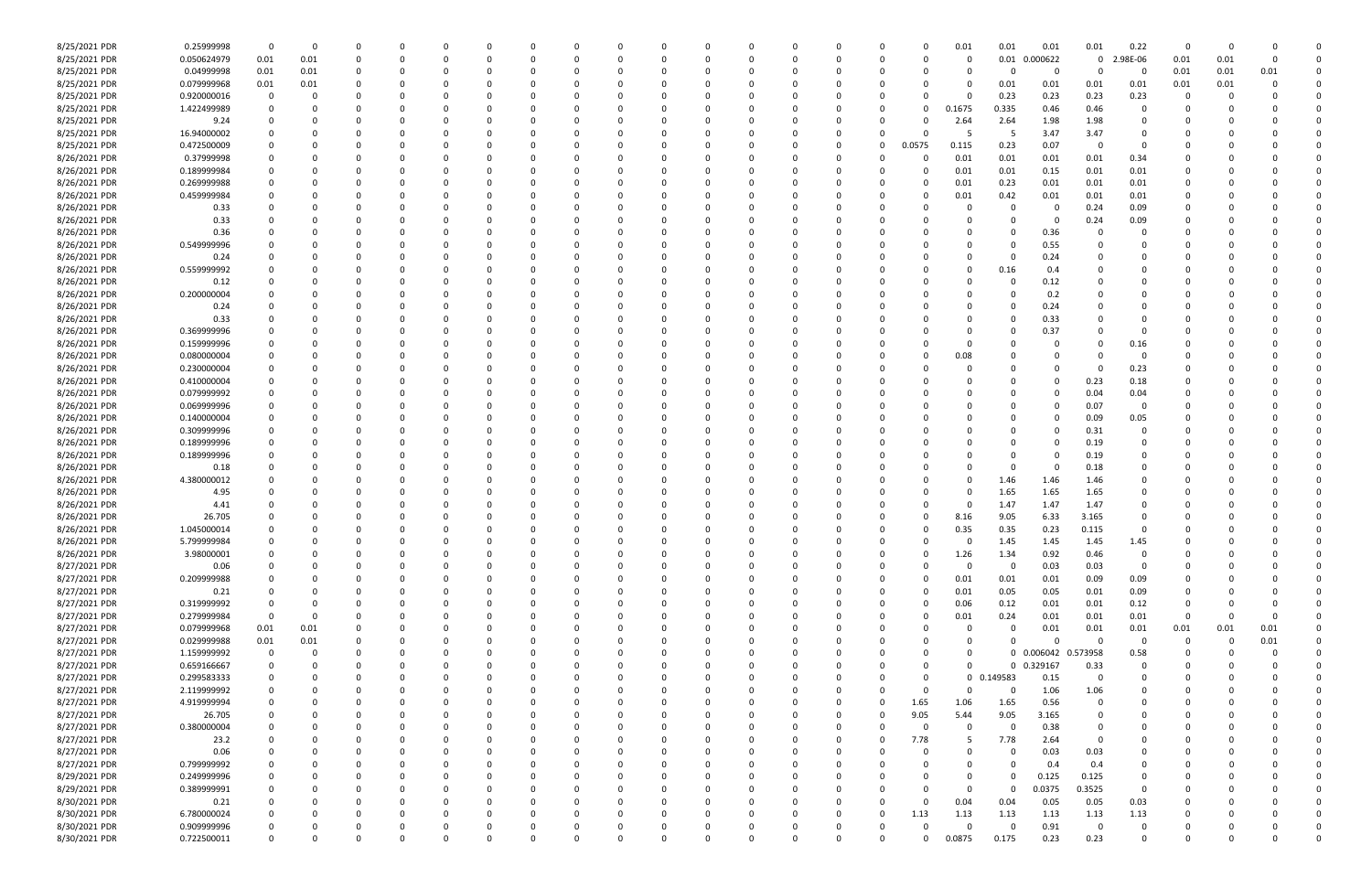| 8/30/2021 PDR | 2.280000024 |          |          |   |          |          |          |          |          |          |          | 0        |          | 0        | 0            | 0.38     | 0.38                | 0.38              | 0.38                | 0.38        | 0.38     |          |          |          |  |
|---------------|-------------|----------|----------|---|----------|----------|----------|----------|----------|----------|----------|----------|----------|----------|--------------|----------|---------------------|-------------------|---------------------|-------------|----------|----------|----------|----------|--|
| 8/30/2021 PDR | 0.840000024 | $\Omega$ |          |   | n        | $\Omega$ |          |          | 0        |          |          | 0        |          | 0        | 0            | 0.14     | 0.14                | 0.14              | 0.14                | 0.14        | 0.14     |          |          |          |  |
| 8/30/2021 PDR | 1.029999996 |          |          |   |          |          |          |          |          |          |          | 0        |          |          |              | -0       | 0.5                 | 0.5               | 0.01                | 0.01        | 0.01     |          |          |          |  |
| 8/30/2021 PDR | 0.429999996 |          |          |   |          |          |          |          |          |          |          |          |          |          |              |          | 0.2                 | 0.2               | 0.01                | 0.01        | 0.01     |          |          |          |  |
| 8/30/2021 PDR | 0.609999996 |          |          |   |          |          |          |          |          |          |          | 0        |          |          |              | $\Omega$ | 0.29                | 0.29              | 0.01                | 0.01        | 0.01     |          |          |          |  |
| 8/30/2021 PDR | 0.149999988 |          |          |   |          |          |          |          |          |          |          |          |          |          |              |          | 0.01                | 0.01              | 0.01                | 0.06        | 0.06     |          |          |          |  |
| 8/30/2021 PDR | 0.149999988 |          |          |   |          |          |          |          |          |          |          | $\Omega$ |          |          |              |          |                     |                   |                     |             |          |          |          |          |  |
|               |             |          |          |   |          |          |          |          |          |          |          |          |          |          |              |          | 0.01                | 0.06              | 0.06                | 0.01        | 0.01     |          |          |          |  |
| 8/30/2021 PDR | 0.789999996 |          |          |   |          |          |          |          |          |          |          | 0        |          |          |              | $\Omega$ | 0.01                | 0.38              | 0.38                | 0.01        | 0.01     |          |          |          |  |
| 8/30/2021 PDR | 0.789999996 |          |          |   |          |          |          |          |          |          |          | 0        |          |          |              | 0        | 0.01                | 0.38              | 0.38                | 0.01        | 0.01     |          |          |          |  |
| 8/30/2021 PDR | 0.269999988 |          |          |   |          |          |          |          |          |          |          |          |          |          |              |          | 0.01                | 0.01              | 0.01                | 0.23        | $0.01\,$ |          |          |          |  |
| 8/30/2021 PDR | 0.159999996 | 0        |          |   |          |          |          |          |          |          |          | 0        |          |          |              | 0        | 0.05                | 0.05              | 0.04                | 0.01        | 0.01     |          |          |          |  |
| 8/30/2021 PDR | 0.219999984 |          |          |   |          |          |          |          |          |          |          | 0        |          |          |              |          | 0.01                | 0.01              | 0.01                | 0.01        | 0.18     |          |          |          |  |
| 8/30/2021 PDR | 0.39        |          |          |   |          |          |          |          |          |          |          | - 0      |          |          |              |          |                     |                   | 0                   | 0.28        | 0.11     |          |          |          |  |
| 8/30/2021 PDR | 0.39        |          |          |   |          |          |          |          |          |          |          |          |          |          |              |          |                     |                   | 0                   | 0.28        | 0.11     |          |          |          |  |
| 8/30/2021 PDR | 0.39        |          |          |   |          |          |          |          |          |          |          |          |          |          |              |          |                     |                   | 0                   | 0.28        | 0.11     |          |          |          |  |
| 8/30/2021 PDR | 0.27        |          |          |   |          |          |          |          |          |          |          |          |          |          |              |          |                     |                   | 0                   | 0.19        | 0.08     |          |          |          |  |
| 8/30/2021 PDR | 0.27        |          |          |   |          |          |          |          |          |          |          |          |          |          |              |          |                     |                   | 0                   | 0.19        | 0.08     |          |          |          |  |
| 8/30/2021 PDR | 0.230000004 |          |          |   |          |          |          |          |          |          |          | 0        |          |          |              |          |                     | 0.23              | 0                   |             |          |          |          |          |  |
| 8/30/2021 PDR | 0.230000004 |          |          |   |          |          |          |          |          |          |          | 0        |          |          |              |          |                     | 0.23              | 0                   |             |          |          |          |          |  |
|               |             |          |          |   |          |          |          |          |          |          |          |          |          |          |              |          |                     |                   |                     |             |          |          |          |          |  |
| 8/30/2021 PDR | 0.159999996 |          |          |   |          |          |          |          |          |          |          |          |          |          |              |          |                     | 0                 | 0.16                |             |          |          |          |          |  |
| 8/30/2021 PDR | 0.12        |          |          |   |          |          |          |          |          |          |          | 0        |          |          |              |          |                     |                   | 0.12                |             |          |          |          |          |  |
| 8/30/2021 PDR | 0.200000004 |          |          |   |          |          |          |          |          |          |          | 0        |          |          |              |          |                     | 0                 | 0.2                 |             |          |          |          |          |  |
| 8/30/2021 PDR | 0.129999996 |          |          |   |          |          |          |          |          |          |          |          |          |          |              |          |                     | 0.13              | 0                   |             |          |          |          |          |  |
| 8/30/2021 PDR | 0.129999996 |          |          |   |          |          |          |          |          |          |          | 0        |          |          |              |          |                     | 0.13              |                     |             |          |          |          |          |  |
| 8/30/2021 PDR | 0.12        |          |          |   |          |          |          |          |          |          |          |          |          |          |              |          |                     | 0.12              |                     |             |          |          |          |          |  |
| 8/30/2021 PDR | 0.15        |          |          |   |          |          |          |          |          |          |          |          |          |          |              |          |                     | 0.15              |                     |             |          |          |          |          |  |
| 8/30/2021 PDR | 0.15        |          |          |   |          |          |          |          |          |          |          | -0       |          |          |              |          |                     | 0.15              |                     |             |          |          |          |          |  |
| 8/30/2021 PDR | 0.21        |          |          |   |          |          |          |          |          |          |          |          |          |          |              |          |                     |                   | 0.21                |             |          |          |          |          |  |
| 8/30/2021 PDR | 0.530000004 |          |          |   |          |          |          |          |          |          |          |          |          |          |              |          |                     |                   | 0                   | 0.53        |          |          |          |          |  |
| 8/30/2021 PDR | 0.339999996 |          |          |   |          |          |          |          |          |          |          |          |          |          |              |          |                     |                   | 0.34                |             |          |          |          |          |  |
| 8/30/2021 PDR | 0.069999996 |          |          |   |          |          |          |          |          |          |          | 0        |          |          |              |          |                     |                   | 0.07                | -0          | 0        |          |          |          |  |
|               | 0.579999996 |          |          |   |          |          |          |          |          |          |          |          |          |          |              |          |                     |                   |                     |             |          |          |          |          |  |
| 8/30/2021 PDR |             |          |          |   |          |          |          |          |          |          |          | 0        |          |          |              |          |                     |                   | 0                   | 0.58        | 0        |          |          |          |  |
| 8/30/2021 PDR | 0.380000004 |          |          |   |          |          |          |          |          |          |          | 0        |          |          |              |          |                     |                   | 0                   | 0.38        |          |          |          |          |  |
| 8/30/2021 PDR | 0.18        |          |          |   |          |          |          |          |          |          |          | 0        |          |          |              |          |                     |                   | 0.18                |             |          |          |          |          |  |
| 8/30/2021 PDR | 0.18        |          |          |   |          |          |          |          |          |          |          |          |          |          |              |          |                     |                   | 0.18                |             |          |          |          |          |  |
| 8/30/2021 PDR | 0.189999996 |          |          |   |          |          |          |          |          |          |          | 0        |          |          |              |          |                     |                   | 0.19                |             |          |          |          |          |  |
| 8/30/2021 PDR | 0.309999996 |          |          |   |          |          |          |          |          |          |          | 0        |          |          |              |          |                     |                   | 0.31                |             |          |          |          |          |  |
| 8/30/2021 PDR | 0.309999996 |          |          |   |          |          |          |          |          |          |          |          |          |          |              |          |                     |                   | 0.31                |             |          |          |          |          |  |
| 8/30/2021 PDR | 0.440000004 |          |          |   |          |          |          |          |          |          |          |          |          |          |              |          |                     |                   |                     |             | 0.44     |          |          |          |  |
| 8/30/2021 PDR | 0.18        | $\Omega$ |          |   |          |          |          |          |          |          |          | - 0      |          |          |              |          |                     |                   | 0                   | 0.09        | 0.09     |          |          |          |  |
| 8/31/2021 PDR | 0.039999996 |          |          |   | 0        |          |          |          |          |          |          |          |          |          |              |          |                     | U                 | 0.04                |             |          |          |          |          |  |
| 8/31/2021 PDR | 5.456250001 | 0        | $\Omega$ |   | $\Omega$ | $\Omega$ | $\Omega$ | $\Omega$ | $\Omega$ | $\Omega$ | $\Omega$ | 0        | $\Omega$ | $\Omega$ | 0            |          | 0 2.172188 3.284063 |                   | $\Omega$            | $\Omega$    | $\Omega$ | 0        |          |          |  |
| 8/31/2021 PDR | 0.959999988 | 0        | 0        |   | 0        | 0        |          | $\Omega$ | 0        | 0        | 0        | 0        |          | 0        | 0            | $\Omega$ | 0.92                | 0.01              | 0.01                | 0.01        | 0.01     | 0        |          |          |  |
| 8/31/2021 PDR | 0.459999984 | 0        |          |   | 0        |          |          |          | 0        |          |          | 0        |          | 0        | 0            | $\Omega$ | 0.01                | 0.42              | 0.01                | 0.01        | $0.01\,$ |          | - 0      |          |  |
|               | 7.519999992 | $\Omega$ |          |   |          | 0        |          | $\Omega$ | 0        |          |          | 0        |          | 0        | 0            | $\Omega$ | $\Omega$            |                   | 0 0.039167 3.720833 |             | 3.76     |          |          |          |  |
| 8/31/2021 PDR |             |          |          |   |          |          |          |          |          |          |          |          |          |          |              |          |                     |                   |                     |             |          |          |          |          |  |
| 8/31/2021 PDR | 0.24        | $\Omega$ |          |   |          |          |          |          |          |          |          | 0        |          | 0        | 0            | $\Omega$ | 0.12                | 0.12              | $\Omega$            | 0           | 0        |          |          |          |  |
| 8/31/2021 PDR | 0.490000006 | 0        |          |   |          |          |          |          |          |          |          | 0        |          | 0        | 0            | $\Omega$ | 0                   | 0.230938 0.259063 |                     |             | 0        |          |          |          |  |
| 8/31/2021 PDR | 1.339999992 | 0        |          |   |          |          |          |          |          |          |          | $\Omega$ |          | 0        | 0            | 0        | 0.67                | 0.67              | 0                   |             |          |          |          |          |  |
| 8/31/2021 PDR | 13.47000001 | 0        |          |   |          | $\Omega$ |          |          | 0        |          |          | 0        |          | 0        | 0            | $\Omega$ | -5                  | 5                 | 3.47                |             |          |          |          |          |  |
| 8/31/2021 PDR | 0.472500009 | 0        |          |   |          |          |          |          | 0        |          |          | 0        |          | 0        | 0            | 0.0575   | 0.115               | 0.23              | 0.07                | $\Omega$    | $\Omega$ |          |          |          |  |
| 8/31/2021 PDR | 5.890000002 | 0        |          |   |          | 0        |          |          |          |          |          | 0        |          | 0        | <sup>0</sup> | $\Omega$ | 1.97                | 1.97              | 1.3                 | 0.65        | $\Omega$ |          |          |          |  |
| 9/1/2021 PDR  | 0.659999988 | $\Omega$ |          |   |          |          |          |          |          |          |          | 0        |          | 0        | 0            | $\Omega$ | 0.01                | 0.01              | 0.01                | 0.01        | 0.62     | - 0      |          |          |  |
| 9/1/2021 PDR  | 0.460000008 | 0        |          |   |          |          |          |          |          |          |          | 0        |          | 0        | 0            | $\Omega$ | 0.09                | 0.09              | 0.09                | 0.09        | 0.05     | 0.05     |          |          |  |
| 9/1/2021 PDR  | 0.999999996 | 0        |          |   |          | 0        |          |          |          |          |          | 0        |          | 0        | 0            | $\Omega$ | $\Omega$            |                   | 0 0.010417          | 0.979167    | 0.010417 | 0        |          |          |  |
| 9/1/2021 PDR  | 5.28        | 0        |          |   |          | 0        |          |          | 0        | 0        |          | 0        |          | 0        | 0            | $\Omega$ | 2.64                | 2.64              | 0                   | $\mathbf 0$ | 0        | 0        | 0        |          |  |
| 9/1/2021 PDR  | 0.920000016 | 0        |          |   |          |          |          |          | 0        |          |          | 0        |          | 0        | 0            |          | $\Omega$            | 0.23              | 0.23                | 0.23        | 0.23     |          |          |          |  |
| 9/1/2021 PDR  | 5.200000008 | $\Omega$ |          |   |          |          |          |          | 0        |          |          | $\Omega$ |          | 0        | 0            |          | 2.6                 | 2.6               | 0                   | - 0         | $\Omega$ |          |          |          |  |
|               |             |          |          |   |          |          |          |          |          |          |          |          |          |          |              |          |                     |                   |                     |             |          |          |          |          |  |
| 9/2/2021 PDR  | 0.459999984 | 0        |          |   |          |          |          |          |          |          |          | 0        |          | 0        | 0            | $\Omega$ | 0.01                | 0.01              | 0.01                | 0.01        | 0.42     |          |          |          |  |
| 9/2/2021 PDR  | 1.32        | 0        |          |   |          |          |          |          |          |          |          | 0        |          | 0        |              | 0        | 0.57                | 0.01              | 0.29                | 0.44        | 0.01     |          |          |          |  |
| 9/3/2021 PDR  | 0.34999998  | 0        |          |   |          |          |          |          |          |          |          | $\Omega$ |          | 0        | 0            | $\Omega$ | 0.01                | 0.01              | 0.01                | 0.16        | 0.16     | 0        |          |          |  |
| 9/3/2021 PDR  | 5.799999984 | 0        |          |   |          |          |          |          |          |          |          | $\Omega$ |          | 0        | 0            |          |                     | 1.45              | 1.45                | 1.45        | 1.45     |          |          |          |  |
| 9/3/2021 PDR  | 1.040000016 | 0        |          |   |          |          |          |          | 0        |          |          | 0        |          | 0        | 0            |          | $\Omega$            | 0.26              | 0.26                | 0.26        | 0.26     |          |          |          |  |
| 9/3/2021 PDR  | 6.740000016 | 0        | 0        |   |          |          |          |          | 0        |          |          | $\Omega$ |          | 0        | 0            | $\Omega$ | 1.97                | 1.97              | 1.4                 | 1.4         | $\Omega$ | - 0      | 0        |          |  |
| 9/5/2021 PDR  | 0.069999972 | 0        | 0.01     |   |          |          |          |          |          |          |          | 0        |          | 0        |              |          |                     | 0                 | 0.01                | $0.01\,$    | 0.01     | 0.01     | 0.01     | 0.01     |  |
| 9/6/2021 PDR  | 0.019999992 | 0.01     | 0.01     | 0 | $\Omega$ | $\Omega$ | $\Omega$ | $\Omega$ | $\Omega$ | $\Omega$ | $\Omega$ | $\Omega$ | $\Omega$ | $\Omega$ | $\Omega$     |          | $\Omega$            | $\Omega$          | $\Omega$            | $\Omega$    | $\Omega$ | $\Omega$ | $\Omega$ | $\Omega$ |  |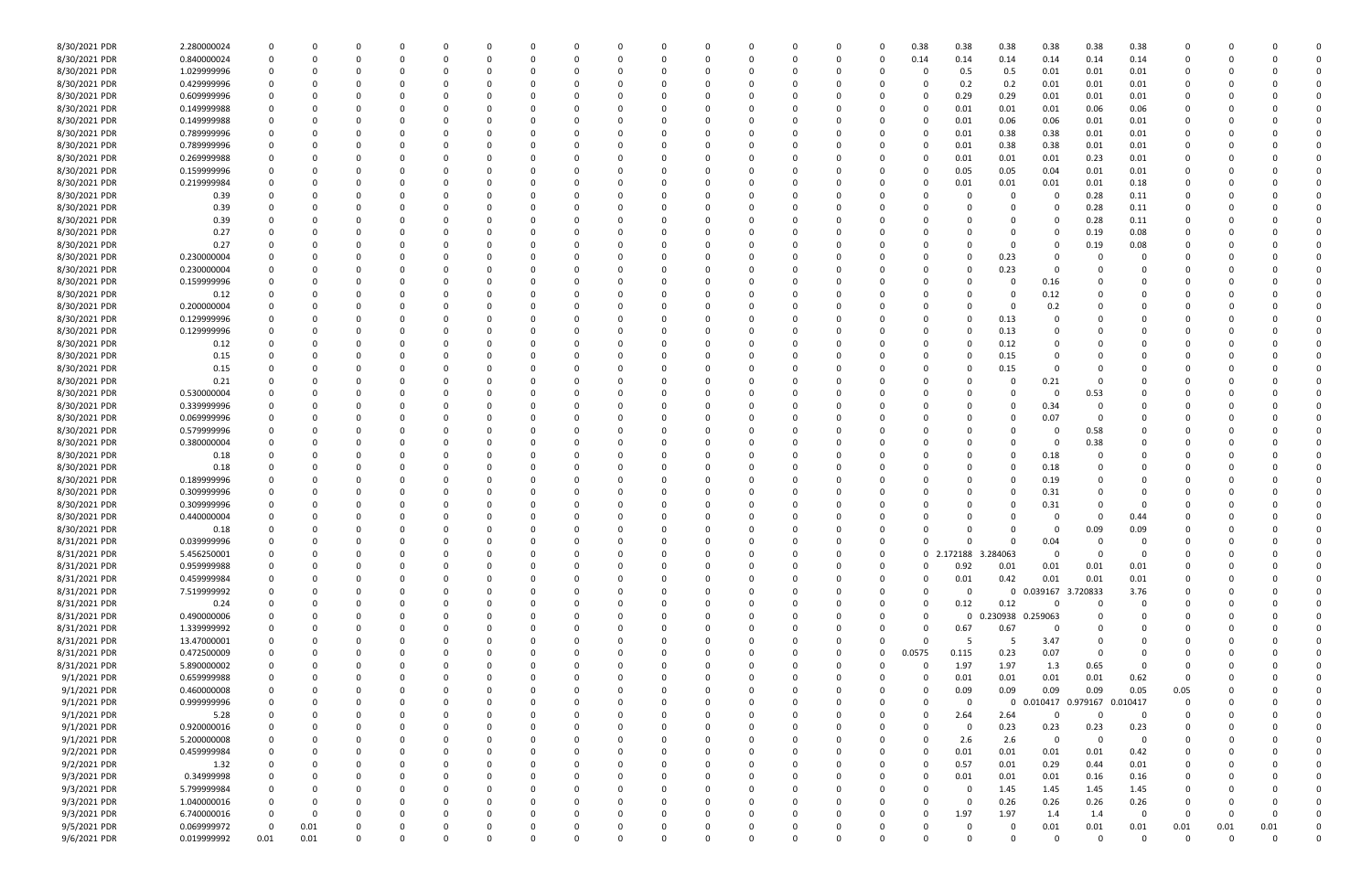| 9/6/2021 PDR |                   |             |              |  |          |              |          |          |   |          |              |          |          |        |        |          |             |               |          |      |      |  |
|--------------|-------------------|-------------|--------------|--|----------|--------------|----------|----------|---|----------|--------------|----------|----------|--------|--------|----------|-------------|---------------|----------|------|------|--|
|              | 0.089999964       | 0.01        | 0.01         |  |          |              |          |          |   |          |              |          | 0        |        | 0.01   | 0.01     | 0.01        | 0.01          | 0.01     | 0.01 | 0.01 |  |
| 9/6/2021 PDR | 0.069999972       | 0.01        | $0.01\,$     |  |          |              |          |          |   | 0        |              | 0        | 0        |        | 0      | 0        | 0.01        | 0.01          | 0.01     | 0.01 | 0.01 |  |
| 9/6/2021 PDR | 0.009999996       | $\mathbf 0$ | 0.01         |  |          |              |          |          |   |          |              |          |          |        | ი      | 0        | 0           |               | - 0      |      |      |  |
| 9/7/2021 PDR | 0.244791663       | 0           |              |  |          |              |          |          |   |          |              |          |          |        | 0      | 0.244792 | 0           |               |          |      |      |  |
|              |                   |             |              |  |          |              |          |          |   |          |              |          |          |        |        |          | 2.05        | 1.01 0.039375 |          |      |      |  |
| 9/7/2021 PDR | 5.169374988       | 0           |              |  |          |              |          |          |   |          |              |          | 0        | 0.01   | 0.01   | 2.05     |             |               |          |      |      |  |
| 9/7/2021 PDR | 1.750624984       | $\Omega$    |              |  |          |              |          |          |   |          |              |          | 0        | 0.57   | 0.01   | 0.58     | 0.58        | 0.01 0.000625 |          |      |      |  |
| 9/7/2021 PDR | 3.806249992       | 0           |              |  |          |              |          |          |   |          |              |          | 0        | 0.01   | 0.43   | 1.2      | 1.2         | 0.93          | 0.03625  |      |      |  |
| 9/7/2021 PDR | 1.31062498        | 0           |              |  |          |              |          |          |   |          |              |          | 0        | 0.01   | 0.01   | 0.64     | 0.64        | 0.01          | 0.000625 |      |      |  |
| 9/7/2021 PDR | 2.099999988       |             |              |  |          |              |          |          |   |          |              |          |          |        | 0.7    | 0.7      | 0.7         |               |          |      |      |  |
| 9/7/2021 PDR | 1.274999986       | 0           |              |  |          |              |          |          |   |          |              |          |          |        | 0      | 0.765    | 0.51        |               |          |      |      |  |
| 9/7/2021 PDR | 1.262499991       | 0           |              |  |          |              |          |          |   |          |              |          |          |        | 0      | 0.7575   | 0.505       |               |          |      |      |  |
|              |                   |             |              |  |          |              |          |          |   |          |              |          |          |        |        |          |             |               |          |      |      |  |
| 9/7/2021 PDR | 0.627500001       | 0           |              |  |          |              |          |          |   |          |              |          | 0        |        | 0.0925 | 0.35     | 0.185       |               |          |      |      |  |
| 9/7/2021 PDR | 0.199999996       | 0           |              |  |          |              |          |          |   |          |              |          | 0        |        | 0.03   | 0.11     | 0.06        |               |          |      |      |  |
| 9/7/2021 PDR | 0.592499995       | 0           |              |  |          |              |          |          |   |          |              |          | 0        |        | 0.0875 | 0.33     | 0.175       |               |          |      |      |  |
| 9/7/2021 PDR | 0.680000001       |             |              |  |          |              |          |          |   |          |              |          | 0        |        | 0.1    | 0.38     | 0.2         |               |          |      |      |  |
| 9/7/2021 PDR | 1.179999997       |             |              |  |          |              |          |          |   |          |              |          | 0        |        | 0.1475 | 0.59     | 0.4425      |               |          |      |      |  |
| 9/7/2021 PDR | 1.509999977       | 0           |              |  |          |              |          |          |   |          |              |          | 0        | 0.3775 | 0.2775 | 0.57     | 0.285       | $\Omega$      |          |      |      |  |
|              |                   |             |              |  |          |              |          |          |   |          |              |          |          |        |        |          |             |               |          |      |      |  |
| 9/7/2021 PDR | 1.015624989       | 0           |              |  |          |              |          |          |   |          |              |          | 0        |        | 0.2    | 0.4      | 0.3         | 0.1 0.015625  |          |      |      |  |
| 9/7/2021 PDR | 0.749999987       | 0           |              |  |          |              |          |          |   |          |              |          | 0        | 0.1925 | 0.1375 | 0.28     | 0.14        |               |          |      |      |  |
| 9/7/2021 PDR | 1.399999999       | 0           |              |  |          |              |          |          |   |          |              |          |          |        | 0.2    | 0.8      | 0.4         |               |          |      |      |  |
| 9/7/2021 PDR | 0.297499999       | 0           |              |  |          |              |          |          |   |          |              |          |          |        | 0.0425 | 0.17     | 0.085       |               |          |      |      |  |
| 9/7/2021 PDR | 1.399999999       | 0           |              |  |          |              |          |          |   |          |              |          |          |        | 0.2    | 0.8      | 0.4         |               |          |      |      |  |
| 9/7/2021 PDR | 1.169999999       | 0           |              |  |          |              |          |          |   |          |              |          | 0        |        | 0.24   | 0.62     | 0.31        |               |          |      |      |  |
|              |                   |             |              |  |          |              |          |          |   |          |              |          |          |        |        |          |             |               |          |      |      |  |
| 9/7/2021 PDR | 1.732499981       | 0           |              |  |          |              |          |          |   |          |              |          | 0        |        | 0.3825 | 0.9      | 0.45        |               |          |      |      |  |
| 9/7/2021 PDR | 1.539999989       | 0           |              |  |          |              |          |          |   |          |              |          | 0        |        | 0.34   | 0.8      | 0.4         |               |          |      |      |  |
| 9/7/2021 PDR | 0.722499991       | 0           |              |  |          |              |          |          |   |          |              |          | 0        |        | 0.1675 | 0.37     | 0.185       |               |          |      |      |  |
| 9/7/2021 PDR | 1.662499989       | 0           |              |  |          |              |          |          |   |          |              |          | 0        |        | 0.2375 | 0.95     | 0.475       |               |          |      |      |  |
| 9/7/2021 PDR | 0.174999993       | 0           |              |  |          |              |          |          |   |          |              |          | 0        |        | 0.025  | 0.1      | 0.05        | 0             |          |      |      |  |
| 9/7/2021 PDR | 0.798958326       | 0           |              |  |          |              |          |          |   |          |              |          | 0        |        | 0      | .398958  | 0.4         | $\Omega$      |          |      |      |  |
| 9/7/2021 PDR | 0.806875003       | 0           |              |  |          |              |          |          |   |          |              |          | n        |        | 0.2    | 0.21     | 0.21        | 0.18 0.006875 |          |      |      |  |
|              |                   |             |              |  |          |              |          |          |   |          |              |          |          |        |        |          |             |               |          |      |      |  |
| 9/7/2021 PDR | 16.48750001       | 0           |              |  |          |              |          |          |   |          |              |          | 0        | .9025  | 3.805  | 5.39     | 5.39        |               |          |      |      |  |
| 9/8/2021 PDR | 0.34999998        | 0           |              |  |          |              |          |          |   |          |              |          | 0        | 0.16   | 0.16   | 0.01     | 0.01        | 0.01          |          |      |      |  |
| 9/8/2021 PDR | 0.219999984       | 0           |              |  |          |              |          |          |   |          |              |          | 0        | 0.01   | 0.18   | 0.01     | 0.01        | 0.01          |          |      |      |  |
| 9/8/2021 PDR | 0.52999998        | 0           |              |  |          |              |          |          |   |          |              |          | 0        | 0.25   | 0.25   | 0.01     | 0.01        | 0.01          |          |      |      |  |
| 9/8/2021 PDR | 0.689999988       | 0           |              |  |          |              |          |          |   |          |              |          |          | 0.33   | 0.33   | 0.01     | 0.01        | 0.01          |          |      |      |  |
| 9/8/2021 PDR | 0.22999998        | 0           |              |  |          |              |          |          |   |          |              |          | 0        | 0.01   | 0.01   | 0.01     | 0.01        | 0.19          |          |      |      |  |
|              |                   |             |              |  |          |              |          |          |   |          |              |          |          |        |        |          |             |               |          |      |      |  |
| 9/8/2021 PDR | 0.039999984       | 0.01        | 0.01         |  |          |              |          |          |   |          |              |          | 0        |        |        | 0        | -0          | 0             | 0        | 0.01 | 0.01 |  |
| 9/8/2021 PDR | 0.489999996       | 0           |              |  |          |              |          |          |   |          |              |          |          |        | 0.0625 | 0.1875   | $\Omega$    | 0.24          |          |      |      |  |
| 9/8/2021 PDR | 0.489999996       |             |              |  |          |              |          |          |   |          |              |          |          |        | 0.0625 | 0.1875   | - 0         | 0.24          |          |      |      |  |
| 9/8/2021 PDR | 0.470000001       | 0           |              |  |          |              |          |          |   |          |              |          | 0        |        | 0.095  | 0.375    | 0           | 0             |          |      |      |  |
| 9/8/2021 PDR | 0.470000001       | $\mathbf 0$ |              |  |          |              |          |          |   |          |              |          | n        |        | 0.095  | 0.375    |             |               |          |      |      |  |
| 9/8/2021 PDR | 0.617500002       | 0           | $\Omega$     |  | $\Omega$ | <sup>0</sup> | $\Omega$ | $\Omega$ | C | 0        | 0            | 0        | 0        |        | 0.125  | 0.4925   | 0           |               | 0        |      |      |  |
|              |                   |             |              |  |          |              |          |          |   |          |              |          |          |        |        |          |             |               |          |      |      |  |
| 9/8/2021 PDR | 0.494999997       | 0           | <sup>0</sup> |  | 0        | 0            | $\Omega$ | 0        | C | 0        | <sup>0</sup> | 0        | 0        |        | 0.1    | 0.395    | 0           |               | 0        |      |      |  |
| 9/8/2021 PDR | 0.382499997       | 0           | $\Omega$     |  |          | $\Omega$     |          | 0        |   | 0        |              | $\Omega$ | 0        |        | 0.0775 | 0.305    | 0           |               |          |      |      |  |
| 9/8/2021 PDR | 0.419999997       | 0           |              |  |          |              |          |          |   | 0        |              | 0        | 0        |        | 0.085  | 0.335    | 0           |               |          |      |      |  |
| 9/8/2021 PDR | 1.112499996       | 0           |              |  |          |              |          |          |   | 0        |              | $\Omega$ | 0        |        | 0.225  | 0.8875   | 0           |               |          |      |      |  |
| 9/8/2021 PDR | 1.56249999        | 0           | $\Omega$     |  |          | $\Omega$     |          | 0        |   | 0        |              | 0        | 0        |        | 0.225  | 0.8875   | 0.45        | $\Omega$      | 0        |      |      |  |
| 9/8/2021 PDR |                   |             |              |  |          | 0            |          | 0        |   | 0        |              | 0        | 0        |        | 0.0875 | 0.2625   | 0.335       | $\Omega$      |          |      |      |  |
|              |                   |             |              |  |          |              |          |          |   |          |              |          |          |        |        |          |             |               |          |      |      |  |
|              | 0.684999993       | 0           | $\Omega$     |  |          |              |          |          |   |          |              |          |          |        |        |          |             |               |          |      |      |  |
| 9/8/2021 PDR | 1.197499992       | 0           | $\Omega$     |  |          | $\Omega$     |          | $\Omega$ |   | 0        |              | 0        | $\Omega$ |        | 0.1525 | 0.4575   | 0.5875      | $\Omega$      |          |      |      |  |
| 9/8/2021 PDR | 0.892499994       | 0           | $\Omega$     |  |          | $\Omega$     |          | $\Omega$ |   | $\Omega$ |              | 0        | 0        |        | 0.15   | 0.5925   | 0.15        | $\Omega$      |          |      |      |  |
| 9/8/2021 PDR | 1.412499999       | 0           |              |  |          | 0            |          | 0        |   | 0        |              | 0        | 0        |        | 0.2375 | 0.9375   | 0.2375      | 0             |          |      |      |  |
| 9/8/2021 PDR | 1.149999999       | 0           |              |  |          |              |          |          |   | 0        |              | 0        | 0        |        | 0.2375 | 0.9125   | 0           |               |          |      |      |  |
|              |                   |             |              |  |          |              |          | 0        |   | $\Omega$ |              | 0        | 0        |        |        |          | 0           |               |          |      |      |  |
| 9/8/2021 PDR | 0.472499994       | 0           |              |  |          |              |          |          |   |          |              |          |          |        | 0.0975 | 0.375    |             |               |          |      |      |  |
| 9/8/2021 PDR | 0.714999993       | 0           | $\Omega$     |  |          | 0            |          | $\Omega$ |   | 0        |              | 0        | 0        |        | 0.12   | 0.475    | 0.12        | $\Omega$      |          |      |      |  |
| 9/8/2021 PDR | 0.507499998       | 0           | $\Omega$     |  |          | 0            |          | 0        |   | 0        |              | 0        | 0        |        | 0.0575 | 0.2275   | 0.2225      | $\Omega$      |          |      |      |  |
| 9/8/2021 PDR | 0.51249999        | 0           | $\Omega$     |  |          | $\Omega$     |          | $\Omega$ |   | $\Omega$ |              | $\Omega$ | 0        |        | 0.065  | 0.195    | 0.2525      | $\Omega$      | 0        |      |      |  |
| 9/8/2021 PDR | 1.659999996       | 0           | <sup>0</sup> |  |          | $\Omega$     |          | $\Omega$ |   | 0        |              | $\Omega$ | 0        |        | 0.3425 | 1.3175   | $\mathbf 0$ | $\Omega$      |          |      |      |  |
| 9/8/2021 PDR | 1.219999998       | 0           |              |  |          |              |          |          |   | 0        |              | 0        | 0        |        | 0.2    | 0.78     | 0.24        | 0             |          |      |      |  |
|              |                   |             |              |  |          |              |          |          |   | 0        |              | 0        | 0        |        |        |          |             | 0             |          |      |      |  |
| 9/8/2021 PDR | 1.064999997       | 0           | $\Omega$     |  |          | $\Omega$     |          |          |   |          |              |          |          |        | 0.175  | 0.68     | 0.21        |               |          |      |      |  |
| 9/8/2021 PDR | 1.064999997       | 0           |              |  |          |              |          | $\Omega$ |   | 0        |              | 0        | 0        |        | 0.175  | 0.68     | 0.21        | $\mathbf 0$   |          |      |      |  |
| 9/8/2021 PDR | 2.799999984       | 0           | $\Omega$     |  |          | 0            |          | $\Omega$ |   | 0        |              | 0        | 0        |        | 0.2375 | 0.95     | 0.7125      | 0.9           | 0        |      |      |  |
| 9/8/2021 PDR | 0.289999992       | 0           | <sup>0</sup> |  |          |              |          | 0        |   | 0        |              | 0        | 0        |        | 0.025  | 0.1      | 0.075       | 0.09          | 0        |      |      |  |
| 9/8/2021 PDR | 0.6               | $\Omega$    | $\Omega$     |  |          | $\Omega$     |          | $\Omega$ |   | 0        |              | 0        | 0        |        | 0      | 0.6      | $\Omega$    | $\Omega$      |          |      |      |  |
| 9/8/2021 PDR | 36<br>0.717500007 | 0           |              |  |          |              |          |          |   | 0        |              | 0        | C.       |        | q      | 9        |             | q             |          |      |      |  |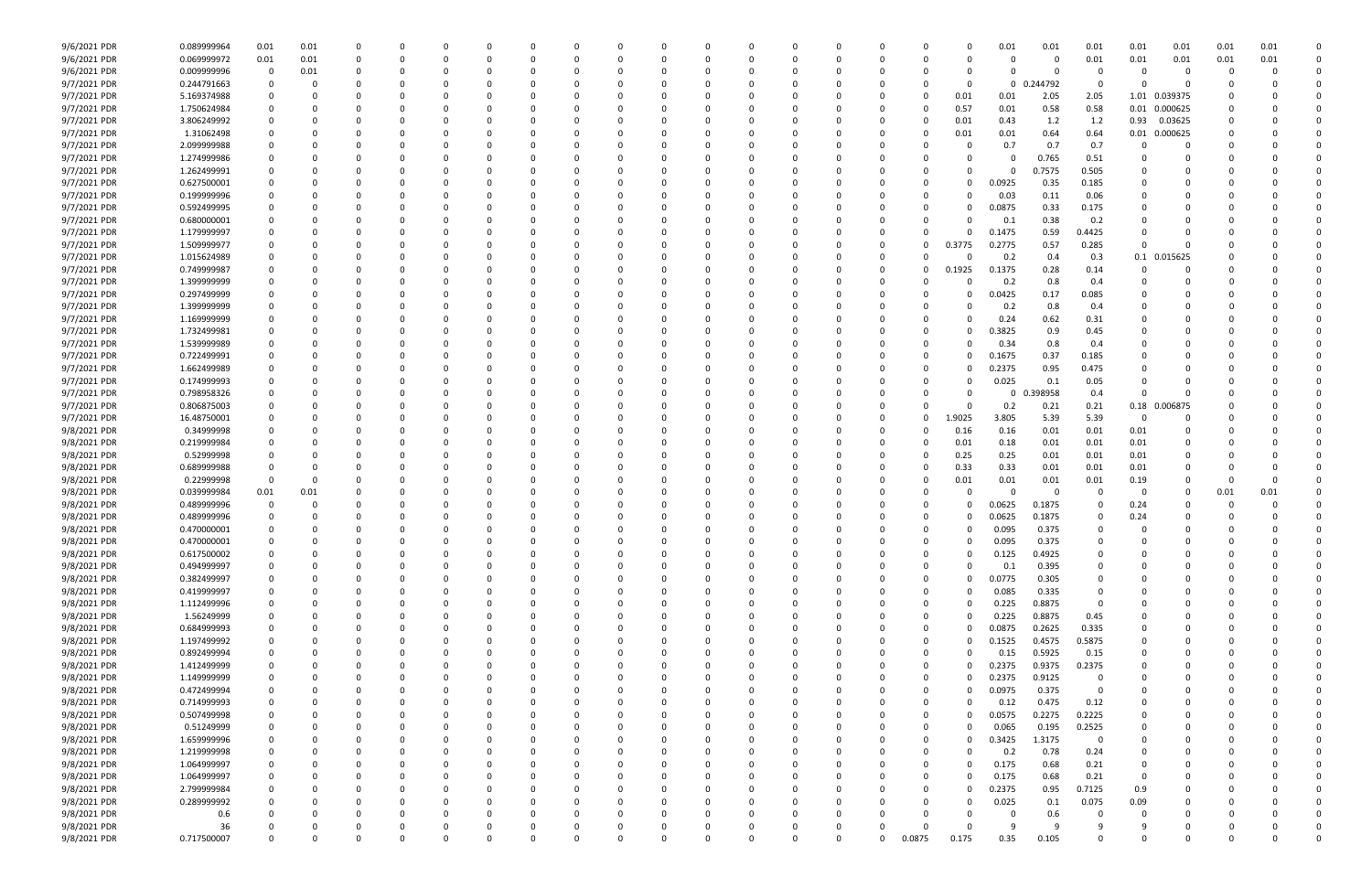| 9/8/2021 PDR  | 8.325000006 | 0                       | 0        |   |          |          |          |   | 0 |          |          |          |          |          | 2.3      | 2.64        | 2.64           | 0.745        | $\mathbf 0$ |          |          |   |      |  |
|---------------|-------------|-------------------------|----------|---|----------|----------|----------|---|---|----------|----------|----------|----------|----------|----------|-------------|----------------|--------------|-------------|----------|----------|---|------|--|
| 9/8/2021 PDR  | 7.365000003 | 0                       | 0        |   |          |          |          |   | 0 |          |          | -0       |          |          | 0        | 0.875       | 1.75           | 2.37         | 2.37        | 0        |          |   |      |  |
| 9/8/2021 PDR  | 10.00006798 | 0                       |          |   |          |          |          |   |   |          |          |          |          |          | 0        | 80E-05      | 2.5            | 2.5          | 2.5         | 2.5      |          |   |      |  |
| 9/8/2021 PDR  | 5.460000003 | 0                       |          |   |          |          |          |   |   |          |          |          |          | 0        | 0.65     | 1.3         | 2.6            | 0.91         | 0           |          |          |   |      |  |
|               |             |                         |          |   |          |          |          |   |   |          |          |          |          |          |          |             |                |              |             | $\Omega$ |          |   |      |  |
| 9/8/2021 PDR  | 2.952499995 | 0                       |          |   |          |          |          |   |   |          |          |          |          |          | $\Omega$ | 0.3575      | 0.715          | 0.94         | 0.94        |          |          |   |      |  |
| 9/8/2021 PDR  | 1.454583333 | 0                       |          |   |          |          |          |   |   |          |          |          |          |          |          |             | $\mathbf 0$    | $\mathbf{0}$ | 454583      | 0        |          |   |      |  |
| 9/9/2021 PDR  | 2.529999996 |                         |          |   |          |          |          |   |   |          |          |          |          |          | 0        | 0.63        | 0.63           | 0.63         | 0.63        | 0.01     |          |   |      |  |
| 9/9/2021 PDR  | 0.76999998  | 0                       |          |   |          |          |          |   |   |          |          |          |          |          | -0       | 0.19        | 0.19           | 0.19         | 0.19        | $0.01\,$ |          |   |      |  |
| 9/9/2021 PDR  | 3.16999998  | 0                       |          |   |          |          |          |   |   |          |          |          |          |          | 0        | 0.79        | 0.79           | 0.79         | 0.79        | 0.01     |          |   |      |  |
| 9/9/2021 PDR  | 0.969999996 | 0                       |          |   |          |          |          |   |   |          |          |          |          |          | 0        | 0.47        | 0.47           | 0.01         | 0.01        | 0.01     |          |   |      |  |
| 9/9/2021 PDR  | 1.36999998  | 0                       |          |   |          |          |          |   |   |          |          |          |          |          |          | 0.01        | 0.34           | 0.34         | 0.34        | 0.34     |          |   |      |  |
|               |             |                         |          |   |          |          |          |   |   |          |          |          |          |          |          |             |                |              |             |          |          |   |      |  |
| 9/9/2021 PDR  | 0.360000012 | 0                       |          |   |          |          |          |   |   |          |          |          |          |          | -0       | 0.08        | 0.08           | 0.08         | 0.08        | 0.04     |          |   |      |  |
| 9/9/2021 PDR  | 0.04999998  |                         |          |   |          |          |          |   |   |          |          |          |          |          | 0        | 0.01        | 0.01           | 0.01         | 0.01        | 0.01     |          |   |      |  |
| 9/9/2021 PDR  | 0.450000012 | 0                       |          |   |          |          |          |   |   |          |          |          |          |          | 0        | 0.01        | 0.11           | 0.11         | 0.11        | 0.11     |          |   |      |  |
| 9/9/2021 PDR  | 0.787499996 | 0                       |          |   |          |          |          |   |   |          |          |          |          |          | 0        |             | 0.0625         | 0.245        | 0.24        | 0.24     |          |   |      |  |
| 9/9/2021 PDR  | 0.924999987 | 0                       |          |   |          |          |          |   |   |          |          |          |          |          | 0        |             | 0.075          | 0.29         | 0.28        | 0.28     |          |   |      |  |
| 9/9/2021 PDR  | 3.1575      | 0                       |          |   |          |          |          |   |   |          |          |          |          |          |          |             | 0.2525         | 0.985        | 0.96        | 0.96     |          |   |      |  |
|               |             |                         |          |   |          |          |          |   |   |          |          |          |          |          |          |             |                |              |             |          |          |   |      |  |
| 9/9/2021 PDR  | 0.787499996 |                         |          |   |          |          |          |   |   |          |          |          |          |          | -0       |             | 0.0625         | 0.245        | 0.24        | 0.24     |          |   |      |  |
| 9/9/2021 PDR  | 0.787499996 | 0                       |          |   |          |          |          |   |   |          |          |          |          |          | 0        |             | 0.0625         | 0.245        | 0.24        | 0.24     |          |   |      |  |
| 9/9/2021 PDR  | 0.489999999 |                         |          |   |          |          |          |   |   |          |          |          |          |          |          |             | 0.1            | 0.39         | 0           |          |          |   |      |  |
| 9/9/2021 PDR  | 1.314999987 |                         |          |   |          |          |          |   |   |          |          |          |          |          |          |             | 0.105          | 0.41         | 0.4         | 0.4      |          |   |      |  |
| 9/9/2021 PDR  | 0.489999999 | 0                       |          |   |          |          |          |   |   |          |          |          |          |          | 0        |             | 0.1            | 0.39         | 0           |          |          |   |      |  |
| 9/9/2021 PDR  | 0.747499994 | 0                       |          |   |          |          |          |   |   |          |          |          |          |          | 0        |             | 0.1525         | 0.595        | 0           |          |          |   |      |  |
| 9/9/2021 PDR  | 0.4275      | 0                       |          |   |          |          |          |   |   |          |          |          |          |          | 0        |             | 0.0875         | 0.34         | 0           |          |          |   |      |  |
|               |             |                         |          |   |          |          |          |   |   |          |          |          |          |          |          |             |                |              |             |          |          |   |      |  |
| 9/9/2021 PDR  | 0.414999999 | 0                       |          |   |          |          |          |   |   |          |          |          |          |          | 0        |             | 0.085          | 0.33         | - 0         |          |          |   |      |  |
| 9/9/2021 PDR  | 1.099999995 |                         |          |   |          |          |          |   |   |          |          |          |          |          | 0        |             | 0.225          | 0.875        | - 0         |          |          |   |      |  |
| 9/9/2021 PDR  | 1.1625      |                         |          |   |          |          |          |   |   |          |          |          |          |          | 0        |             | 0.2375         | 0.925        |             |          |          |   |      |  |
| 9/9/2021 PDR  | 0.489999999 | 0                       |          |   |          |          |          |   |   |          |          |          |          |          | 0        |             | 0.1            | 0.39         | 0           |          |          |   |      |  |
| 9/9/2021 PDR  | 0.4275      |                         |          |   |          |          |          |   |   |          |          |          |          |          | 0        |             | 0.0875         | 0.34         | 0           |          |          |   |      |  |
| 9/9/2021 PDR  | 1.099999995 | 0                       |          |   |          |          |          |   |   |          |          |          |          |          |          |             | 0.225          | 0.875        | 0           | $\Omega$ |          |   |      |  |
| 9/9/2021 PDR  | 1.0875      | 0                       | -C       |   |          |          |          |   |   |          |          |          |          |          | 0        |             | 0.0875         | 0.34         | 0.33        | 0.33     |          |   |      |  |
|               |             |                         |          |   |          |          |          |   |   |          |          |          |          |          |          |             |                |              |             |          |          |   |      |  |
| 9/9/2021 PDR  | 1.55000001  |                         |          |   |          |          |          |   |   |          |          |          |          |          | 0        |             | 0.125          | 0.485        | 0.47        | 0.47     |          |   |      |  |
| 9/9/2021 PDR  | 1.250000007 | 0                       |          |   |          |          |          |   |   |          |          |          |          |          |          |             | 0.1            | 0.39         | 0.38        | 0.38     |          |   |      |  |
| 9/9/2021 PDR  | 0.969999996 | 0                       |          |   |          |          |          |   |   |          |          |          |          |          |          |             | 0.2            | 0.77         | 0           |          |          |   |      |  |
| 9/9/2021 PDR  | 0.465       |                         |          |   |          |          |          |   |   |          |          |          |          |          |          |             | 0.095          | 0.37         | $\Omega$    |          |          |   |      |  |
| 9/9/2021 PDR  | 0.825       | 0                       |          |   |          |          |          |   |   |          |          |          |          |          | -0       |             | 0.095          | 0.37         | 0.36        |          |          |   |      |  |
| 9/9/2021 PDR  | 0.479999997 | 0                       |          |   |          |          |          |   |   |          |          |          |          |          | -0       |             | 0.055          | 0.215        | 0.21        |          |          |   |      |  |
|               |             |                         |          |   |          |          |          |   |   |          |          |          |          |          |          |             |                |              |             |          |          |   |      |  |
| 9/9/2021 PDR  | 0.979999998 |                         |          |   |          |          |          |   |   |          |          |          |          |          |          |             | 0.2            | 0.78         | 0           |          |          |   |      |  |
| 9/9/2021 PDR  | 0.979999998 |                         |          |   |          |          |          |   |   |          |          |          |          |          |          |             | 0.2            | 0.78         |             |          |          |   |      |  |
| 9/9/2021 PDR  | 0.244999998 | 0                       | 0        |   |          |          |          |   |   |          |          |          |          |          | -0       |             | 0.05           | 0.195        | 0           |          |          |   |      |  |
| 9/9/2021 PDR  | 3.199999998 | $\Omega$                | $\Omega$ |   |          |          |          |   |   |          |          |          |          |          |          |             | 0.475          | 0.925        | 0.9         | 0.9      |          |   |      |  |
| 9/9/2021 PDR  | 1.17        | 0                       | 0        |   |          | $\Omega$ |          | 0 | n | ი        | 0        | $\Omega$ |          | 0        | $\Omega$ |             | 0.39           | 0.39         | 0.39        | $\Omega$ |          |   |      |  |
| 9/9/2021 PDR  | 10.50000001 | 0                       | 0        |   |          | $\Omega$ |          | 0 | n |          | 0        | $\Omega$ |          |          | 0        |             | 3.5            | 3.5          | 3.5         | $\Omega$ |          |   |      |  |
|               |             |                         |          |   |          |          |          |   |   |          |          |          |          |          |          |             |                |              |             |          |          |   |      |  |
| 9/9/2021 PDR  | 2.760000012 | - 0                     | 0        |   |          |          |          |   |   |          |          |          |          |          | 0        |             | 0.92           | 0.92         | 0.92        | 0        |          |   |      |  |
| 9/9/2021 PDR  | 1.500000012 | 0                       | 0        |   |          |          |          |   |   |          |          |          |          |          |          |             | 0.5            | 0.5          | 0.5         |          |          |   |      |  |
| 9/9/2021 PDR  | 0.870000012 | 0                       |          |   |          |          |          |   |   |          |          |          |          |          | 0        |             | 0.29           | 0.29         | 0.29        | $\Omega$ |          |   |      |  |
| 9/9/2021 PDR  | 0.439583326 | $\mathbf 0$             | 0        |   |          |          |          | 0 |   |          |          |          |          |          | 0        |             | 0 0.219583     | 0.22         | 0           | $\Omega$ |          |   |      |  |
| 9/9/2021 PDR  | 0.239791667 | $\mathbf 0$             | 0        |   |          |          |          | 0 | 0 |          |          | 0        |          | 0        | 0        |             | 0 0.119792     | 0.12         | $\mathbf 0$ | $\Omega$ |          |   |      |  |
| 9/9/2021 PDR  | 4.239999984 | $\mathbf 0$             | 0        |   |          |          | $\Omega$ | 0 | 0 |          | 0        | $\Omega$ | $\Omega$ |          | 0        |             | 1.06           | 1.06         | 1.06        | 1.06     |          |   |      |  |
| 9/9/2021 PDR  | 2.64        | 0                       | 0        |   |          |          |          | 0 | 0 |          | 0        | -0       | 0        |          | 0        |             | 0.66           | 0.66         | 0.66        | 0.66     |          |   |      |  |
|               |             |                         |          |   |          |          |          |   |   |          |          |          |          |          |          |             |                |              |             |          |          |   |      |  |
| 9/9/2021 PDR  | 1.32        | - 0                     | 0        |   |          |          |          |   | 0 |          |          |          |          |          | 0        |             | 0.33           | 0.33         | 0.33        | 0.33     |          |   |      |  |
| 9/9/2021 PDR  | 5.799999984 | 0                       | 0        |   |          |          |          | 0 |   |          |          |          |          |          | 0        |             | 1.45           | 1.45         | 1.45        | 1.45     |          |   |      |  |
| 9/9/2021 PDR  | 8.25500001  | $\mathbf 0$             | 0        |   |          |          |          | 0 | 0 |          | 0        |          |          | 0        | 2.6      | 2.6         | 2.6            | 0.455        | 0           | 0        |          |   |      |  |
| 9/9/2021 RDRR | 19.34       | 0                       | 0        |   |          |          |          | 0 | 0 |          |          | $\Omega$ |          |          | $\Omega$ |             | 19.34          | 0            | 0           |          |          |   |      |  |
| 9/9/2021 RDRR | 31.5        | 0                       | 0        |   |          |          |          | 0 | n |          |          | 0        | $\Omega$ |          | 0        | - 0         | 31.5           | $\mathbf 0$  | 0           |          |          |   |      |  |
| 9/9/2021 PDR  | 3.72        | 0                       | 0        |   |          |          |          | 0 | 0 |          | 0        | -0       | 0        | 0        | 0        | 0.93        | 0.93           | 0.93         | 0.93        | $\Omega$ |          |   |      |  |
|               |             |                         |          |   |          |          |          |   |   |          |          |          |          |          |          |             |                |              |             | 0        |          |   |      |  |
| 9/10/2021 PDR | 0.12        | 0                       | 0        |   |          |          |          |   | 0 |          |          |          | 0        |          | 0        | $\mathbf 0$ | $\mathbf 0$    | 0.06         | 0.06        |          |          |   |      |  |
| 9/10/2021 PDR | 0.489999996 | $\overline{\mathbf{0}}$ | 0        |   |          |          |          |   |   |          |          |          |          |          | 0        | 0.07        | 0.05           | 0.01         | 0.01        | 0.35     |          |   |      |  |
| 9/10/2021 PDR | 0.28999998  | $\overline{0}$          | 0        |   |          |          |          | 0 |   |          | 0        |          | 0        | 0        | 0        | 0.01        | 0.01           | 0.01         | 0.01        | 0.25     |          |   |      |  |
| 9/10/2021 PDR | 0.029999988 | 0.01                    | 0.01     |   |          |          |          | 0 |   |          |          |          | $\Omega$ | 0        | $\Omega$ | - 0         | $\overline{0}$ | 0            | 0           | 0        |          | 0 | 0.01 |  |
| 9/10/2021 PDR | 0.717500007 | $\overline{0}$          | 0        |   |          |          | $\Omega$ | 0 | n |          |          | -0       | $\Omega$ | $\Omega$ | 0.0875   | 0.175       | 0.35           | 0.105        | $\mathbf 0$ | $\Omega$ |          |   |      |  |
| 9/10/2021 PDR | 26.465      | 0                       | 0        |   |          |          |          | 0 | 0 |          | 0        | $\Omega$ | 0        |          | 0        | 7.68        | 9.05           | 6.49         | 3.245       | 0        |          |   |      |  |
| 9/10/2021 PDR | 8.325000006 | 0                       | 0        |   |          |          |          |   |   |          |          |          |          | 0        | 2.3      | 2.64        | 2.64           | 0.745        | $\mathbf 0$ | $\Omega$ |          |   |      |  |
|               |             |                         |          |   |          |          |          |   |   |          |          |          |          |          |          |             |                |              |             |          |          |   |      |  |
| 9/10/2021 PDR | 9.999999984 | 0                       |          |   |          |          |          |   |   |          |          |          |          |          | 0        |             | 2.5            | 2.5          | 2.5         | 2.5      |          |   |      |  |
| 9/10/2021 PDR | 10.40000002 | $\mathbf 0$             | 0        | 0 | $\Omega$ | $\Omega$ | $\Omega$ | 0 | 0 | $\Omega$ | $\Omega$ | $\Omega$ | $\Omega$ | 2.6      | 2.6      | 2.6         | 2.6            | $\Omega$     | $\Omega$    | $\Omega$ | $\Omega$ | 0 |      |  |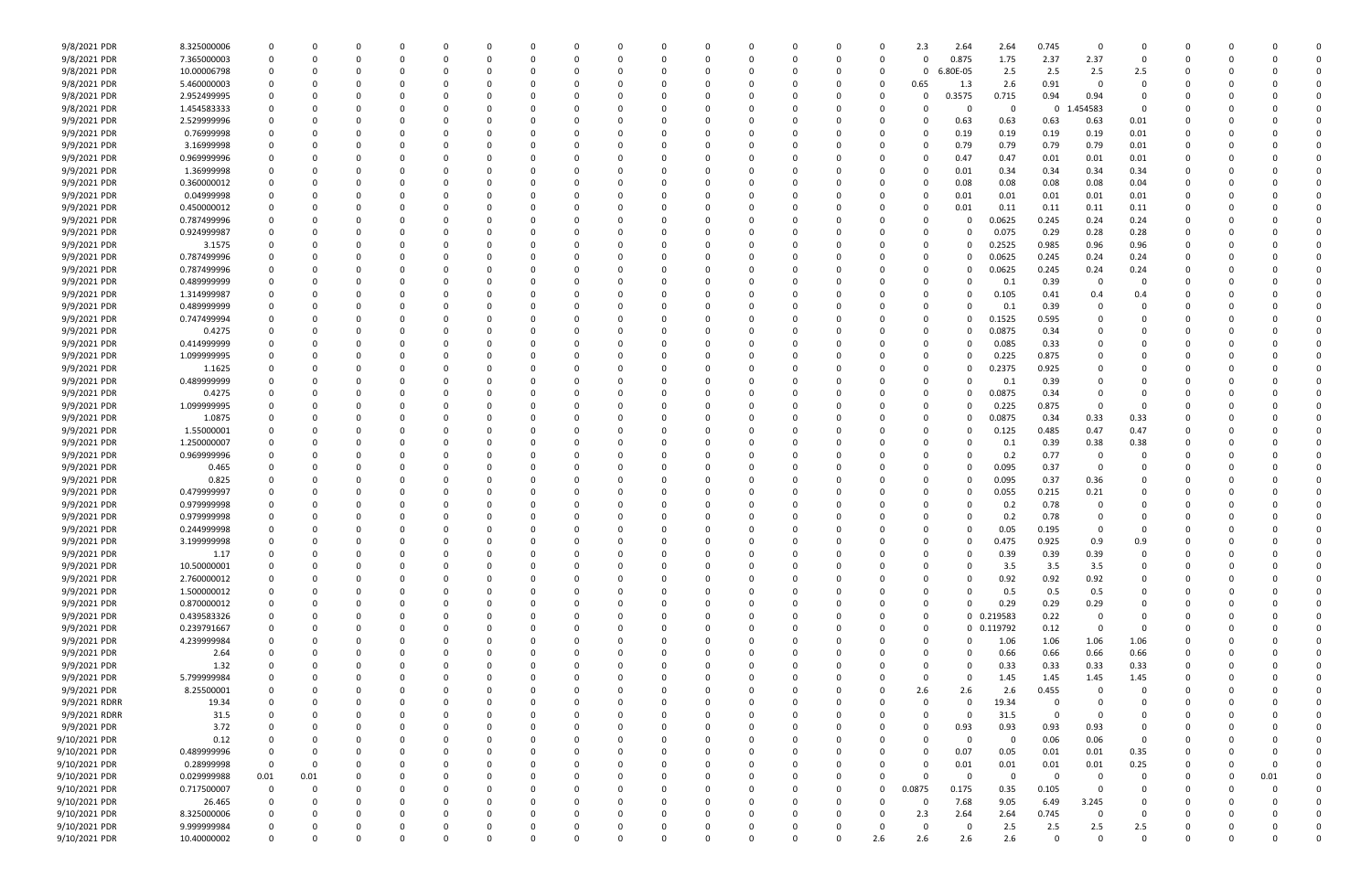| 9/10/2021 PDR | 0.765000012 |             |          |          |          |          | C            |  | 0        |          |   | 0        | 0.23     | 0.23        | 0.23                | 0.075       | 0           | 0              | C.                      |          |          |  |
|---------------|-------------|-------------|----------|----------|----------|----------|--------------|--|----------|----------|---|----------|----------|-------------|---------------------|-------------|-------------|----------------|-------------------------|----------|----------|--|
| 9/10/2021 PDR | 0.759999984 | $\Omega$    | 0        | $\Omega$ |          |          | -0           |  | $\Omega$ | $\Omega$ | 0 | 0        |          | 0           | 0.19                | 0.19        | 0.19        | 0.19           | 0                       |          |          |  |
| 9/10/2021 PDR | 4.270000002 | 0           | 0        |          |          |          |              |  |          |          |   |          |          | 1.43        | 1.43                | 0.94        | 0.47        | 0              |                         |          |          |  |
| 9/11/2021 PDR | 0.019999992 | 0.01        | 0.01     |          |          |          |              |  |          |          |   |          |          |             | 0                   | 0           | - 0         | n              | 0                       |          |          |  |
| 9/11/2021 PDR | 0.069999972 | 0.01        | 0.01     |          |          |          |              |  |          |          |   |          |          |             |                     | 0           | 0.01        | 0.01           | 0.01                    | 0.01     | 0.01     |  |
| 9/11/2021 PDR | 0.039999984 | 0.01        | 0.01     |          |          |          |              |  |          |          |   |          |          |             | 0                   | 0           | - 0         | $\Omega$       | 0                       | 0.01     | 0.01     |  |
| 9/11/2021 PDR | 0.089999964 | 0.01        | 0.01     |          |          |          |              |  |          |          |   |          |          |             | 0.01                | 0.01        | $0.01\,$    | 0.01           | 0.01                    | 0.01     | 0.01     |  |
| 9/11/2021 PDR | 0.019999992 | 0.01        | 0.01     |          |          |          |              |  |          |          |   |          |          | $\Omega$    | 0                   | $\Omega$    | 0           | - 0            | - 0                     |          |          |  |
| 9/11/2021 PDR | 0.280000008 | 0           | 0        |          |          |          |              |  |          |          |   | -0       | 0.03     | 0.03        | 0.06                | 0.03        | 0.05        | 0.05           | 0.03                    |          |          |  |
| 9/11/2021 PDR | 0.329999988 | $\mathbf 0$ | $\Omega$ |          |          |          |              |  |          |          |   |          | 0.08     | 0.07        | 0.07                | 0.06        | 0.03        | 0.01           | 0.01                    |          |          |  |
| 9/12/2021 PDR | 0.059999976 | 0.01        | 0.01     | 0        |          |          |              |  |          |          |   | -0       |          |             | 0                   | 0           | 0.01        | 0.01           | 0.01                    | 0.01     |          |  |
| 9/12/2021 PDR | 0.059999976 | 0.01        | 0.01     |          |          |          |              |  |          |          |   |          |          |             | 0                   | 0           | 0.01        | 0.01           | 0.01                    | 0.01     |          |  |
| 9/12/2021 PDR | 0.039999984 | 0.01        | 0.01     |          |          |          |              |  |          |          |   |          |          |             | 0                   | $\Omega$    | $\Omega$    | - 0            | 0                       | 0.01     | 0.01     |  |
| 9/13/2021 PDR | 1.460000004 |             | 0        |          |          |          |              |  |          |          |   |          |          | 0.01        | 0.44                | 0.44        | 0.29        | 0.28           | O                       |          |          |  |
| 9/13/2021 PDR | 0.270000012 |             |          |          |          |          |              |  |          |          |   |          |          | 0.11        | 0.11                | 0.01        | 0.02        | 0.02           |                         |          |          |  |
| 9/13/2021 PDR | 0.34999998  |             |          |          |          |          |              |  |          |          |   |          |          | 0.16        | 0.16                | 0.01        | 0.01        | 0.01           |                         |          |          |  |
| 9/13/2021 PDR | 0.549999996 |             |          |          |          |          |              |  |          |          |   |          |          | 0.26        | 0.26                | 0.01        | 0.01        | 0.01           |                         |          |          |  |
| 9/13/2021 PDR | 0.22999998  |             |          |          |          |          |              |  |          |          |   |          |          | 0.1         | 0.1                 | 0.01        | 0.01        | 0.01           |                         |          |          |  |
| 9/13/2021 PDR | 0.52999998  |             |          |          |          |          |              |  |          |          |   |          |          | 0.01        | 0.25                | 0.25        | 0.01        | 0.01           |                         |          |          |  |
| 9/13/2021 PDR | 0.429999996 |             |          |          |          |          |              |  |          |          |   |          |          | 0.01        | 0.01                | 0.01        | 0.2         | 0.2            |                         |          |          |  |
| 9/13/2021 PDR | 0.350000004 |             |          |          |          |          |              |  |          |          |   |          |          | 0.01        | 0.29                | 0.02        | 0.02        | 0.01           |                         |          |          |  |
| 9/13/2021 PDR | 2.009999988 |             |          |          |          |          |              |  |          |          |   |          |          | 0.01        | 0.49                | 0.49        | 0.51        | 0.51           |                         |          |          |  |
| 9/13/2021 PDR | 0.33        |             |          |          |          |          |              |  |          |          |   |          |          |             | 0                   | 0.33        | $\Omega$    |                |                         |          |          |  |
| 9/13/2021 PDR | 0.279999996 |             |          |          |          |          |              |  |          |          |   |          |          |             | 0                   | 0.28        |             |                |                         |          |          |  |
| 9/13/2021 PDR | 0.36        |             |          |          |          |          |              |  |          |          |   |          |          |             | 0                   | 0.36        |             |                |                         |          |          |  |
| 9/13/2021 PDR | 0.36        |             |          |          |          |          |              |  |          |          |   |          |          |             | 0                   | 0.36        |             |                |                         |          |          |  |
| 9/13/2021 PDR | 0.380000004 |             |          |          |          |          |              |  |          |          |   |          |          |             | 0                   | 0.38        |             |                |                         |          |          |  |
| 9/13/2021 PDR | 0.350000004 |             |          |          |          |          |              |  |          |          |   |          |          |             | O                   | 0.35        |             |                |                         |          |          |  |
| 9/13/2021 PDR | 0.9         |             |          |          |          |          |              |  |          |          |   |          |          |             |                     | 0.9         |             |                |                         |          |          |  |
| 9/13/2021 PDR | 0.33        |             |          |          |          |          |              |  |          |          |   |          |          |             | 0                   | 0.33        |             |                |                         |          |          |  |
| 9/13/2021 PDR | 0.279999996 |             |          |          |          |          |              |  |          |          |   |          |          |             | C.                  | 0.28        |             |                |                         |          |          |  |
| 9/13/2021 PDR | 0.9         |             |          |          |          |          |              |  |          |          |   |          |          |             |                     | 0.9         |             |                |                         |          |          |  |
| 9/13/2021 PDR | 0.849999996 |             |          |          |          |          |              |  |          |          |   |          |          |             | 0                   | 0.85        |             |                |                         |          |          |  |
| 9/13/2021 PDR | 0.309999996 |             |          |          |          |          |              |  |          |          |   |          |          |             | C                   | 0.31        |             |                |                         |          |          |  |
| 9/13/2021 PDR | 0.57        |             |          |          |          |          |              |  |          |          |   |          |          |             |                     | 0.57        |             |                |                         |          |          |  |
| 9/13/2021 PDR | 0.9         |             |          |          |          |          |              |  |          |          |   |          |          |             |                     | 0.9         |             |                |                         |          |          |  |
| 9/13/2021 PDR | 0.759999996 |             |          |          |          |          |              |  |          |          |   |          |          |             | O                   | 0.76        |             |                |                         |          |          |  |
| 9/13/2021 PDR | 0.759999996 |             |          |          |          |          |              |  |          |          |   |          |          | 0           | 0                   | 0.76        |             | $\Omega$       |                         |          |          |  |
| 9/13/2021 PDR | 0.679999992 |             |          |          |          |          |              |  |          |          |   |          | 0.1      | 0.09        | 0.12                | 0.12        | 0.11        | 0.07           | 0.07                    |          |          |  |
| 9/13/2021 PDR | 5.000000004 | 0           |          | $\Omega$ |          |          |              |  |          |          |   | 0        |          | 1.5         | 1.7                 | 1.2         | 0.6         | 0              | 0                       |          |          |  |
| 9/13/2021 PDR | 8.325000006 | $\Omega$    |          | $\Omega$ |          |          |              |  |          |          |   |          | 2.3      | 2.64        | 2.64                | 0.745       | $\Omega$    | $\Omega$       | $\Omega$                |          |          |  |
| 9/13/2021 PDR | 21.655      | 0           | 0        | 0        | $\Omega$ |          | <sup>0</sup> |  | $\Omega$ | O        |   | $\Omega$ |          | 6.81        | 7.3                 | 5.03        | 2.515       | $\Omega$       | 0                       |          |          |  |
| 9/13/2021 PDR | 5.799999984 |             |          | 0        | $\Omega$ | $\Omega$ | 0            |  | $\Omega$ | $\Omega$ |   | 0        |          | $\mathbf 0$ | 1.45                | 1.45        | 1.45        | 1.45           | $\Omega$                |          |          |  |
| 9/13/2021 PDR | 2.34        |             |          |          |          |          | 0            |  |          |          |   |          |          | $\Omega$    | 0                   | 2.34        | $\Omega$    | 0              |                         |          |          |  |
| 9/14/2021 PDR | 0.33        |             |          |          |          |          | 0            |  |          |          |   | $\Omega$ |          | $\Omega$    | 0                   | 0.33        | $\Omega$    | - 0            |                         |          |          |  |
| 9/15/2021 PDR | 0.609999984 |             |          |          |          |          | 0            |  |          |          |   |          | 0        | 0.57        | 0.01                | 0.01        | 0.01        | 0.01           | 0                       |          |          |  |
| 9/15/2021 PDR | 0.28999998  | $\mathbf 0$ | 0        |          |          |          |              |  |          |          |   | 0        |          | 0.01        | 0.01                | 0.01        | $0.01\,$    | 0.25           | $\mathbf 0$             |          |          |  |
| 9/15/2021 PDR | 0.059999976 | $0.01\,$    | 0.01     | 0        |          |          | $\Omega$     |  |          |          |   | 0        |          | $\Omega$    | 0                   | 0.01        | $\mathbf 0$ | 0              | 0.01                    | 0.01     | 0.01     |  |
| 9/16/2021 PDR | 0.980000004 | $\mathbf 0$ | 0        | 0        |          | $\Omega$ | $\Omega$     |  |          |          |   | 0        |          | 0           | 0.98                | $\mathbf 0$ | $\Omega$    | 0              | $\Omega$                | $\Omega$ |          |  |
| 9/16/2021 PDR | 21.655      |             | 0        | 0        |          |          |              |  |          |          |   | 0        |          | 6.81        | 7.3                 | 5.03        | 2.515       | 0              |                         |          |          |  |
| 9/16/2021 PDR | 10.56       |             |          |          |          |          |              |  |          |          | 0 | 2.64     | 2.64     | 2.64        | 2.64                | $\mathbf 0$ | $\Omega$    | 0              |                         |          |          |  |
| 9/16/2021 PDR | 0.920000016 |             |          |          |          |          |              |  |          |          |   | $\Omega$ | $\Omega$ | $\mathbf 0$ | 0.23                | 0.23        | 0.23        | 0.23           |                         |          |          |  |
| 9/16/2021 PDR | 0.609999984 |             |          |          |          |          |              |  |          |          |   | 0        |          | 0.01        | 0.01                | 0.57        | 0.01        | 0.01           | 0                       |          |          |  |
| 9/16/2021 PDR | 0.25999998  | 0           |          | 0        |          | $\Omega$ | 0            |  | 0        |          |   | 0        |          | 0.22        | 0.01                | 0.01        | 0.01        | 0.01           | $\overline{\mathbf{0}}$ | $\Omega$ | $\Omega$ |  |
| 9/16/2021 PDR | 0.029999988 | 0           |          | 0        |          | $\Omega$ | 0            |  | 0        |          |   | 0        |          | $\Omega$    | $\mathbf 0$         | 0           | $\Omega$    | 0              | 0.01                    | 0.01     | 0.01     |  |
| 9/16/2021 PDR | 1.812499979 | 0           | O        | 0        | $\Omega$ | $\Omega$ | 0            |  | $\Omega$ |          | 0 | $\Omega$ |          | 0.9         | 0.9125              | $\Omega$    | $\Omega$    | $\Omega$       | $\Omega$                | $\Omega$ |          |  |
| 9/16/2021 PDR | 0.689999988 |             |          |          |          | 0        | 0            |  |          |          | 0 | $\Omega$ | $\Omega$ | 0.3325      | 0.3575              | $\Omega$    |             | 0              |                         |          |          |  |
| 9/16/2021 PDR | 0.074999998 |             |          |          |          |          |              |  |          |          |   | 0        |          |             | 0 0.070312 0.004688 |             | $\Omega$    | $\Omega$       |                         |          |          |  |
| 9/17/2021 PDR | 18.48749999 |             |          | 0        |          |          |              |  |          |          |   | 0        |          | $\Omega$    | 2.2625              | 3.245       | 6.49        | 6.49           | 0                       |          |          |  |
| 9/17/2021 PDR | 0.800000004 |             |          |          |          |          |              |  |          |          | 0 | 0        |          | $\Omega$    | 0.17                | 0.21        | 0.21        | 0.21           |                         |          |          |  |
| 9/17/2021 PDR | 10.56       |             |          | 0        |          | $\Omega$ | <sup>0</sup> |  |          |          | O | 2.64     | 2.64     | 2.64        | 2.64                | $\mathbf 0$ | $\Omega$    | 0              |                         |          |          |  |
| 9/17/2021 PDR | 15.37750001 |             |          | 0        |          |          |              |  |          | 0        | O | 0        | $\Omega$ | O           | 1.9025              | 2.695       | 5.39        | 5.39           | 0                       |          |          |  |
| 9/17/2021 PDR | 0.397500003 | $\Omega$    | 0        |          |          |          |              |  |          |          |   | 0        | $\Omega$ | 0.0575      | 0.115               | 0.15        | 0.075       | $\Omega$       | $\Omega$                |          |          |  |
| 9/18/2021 PDR | 0.069999972 | $0.01\,$    | 0.01     |          |          |          |              |  |          |          |   |          |          | 0           | 0                   | 0           | $0.01\,$    | $0.01\,$       | 0.01                    | 0.01     | $0.01\,$ |  |
| 9/18/2021 PDR | 0.019999992 | $0.01\,$    | $0.01\,$ | $\Omega$ | $\Omega$ | $\Omega$ | $\Omega$     |  | $\Omega$ | $\Omega$ |   | $\Omega$ |          | $\Omega$    | $\Omega$            | $\Omega$    | $\Omega$    | $\overline{0}$ | $\mathbf 0$             | $\Omega$ | $\Omega$ |  |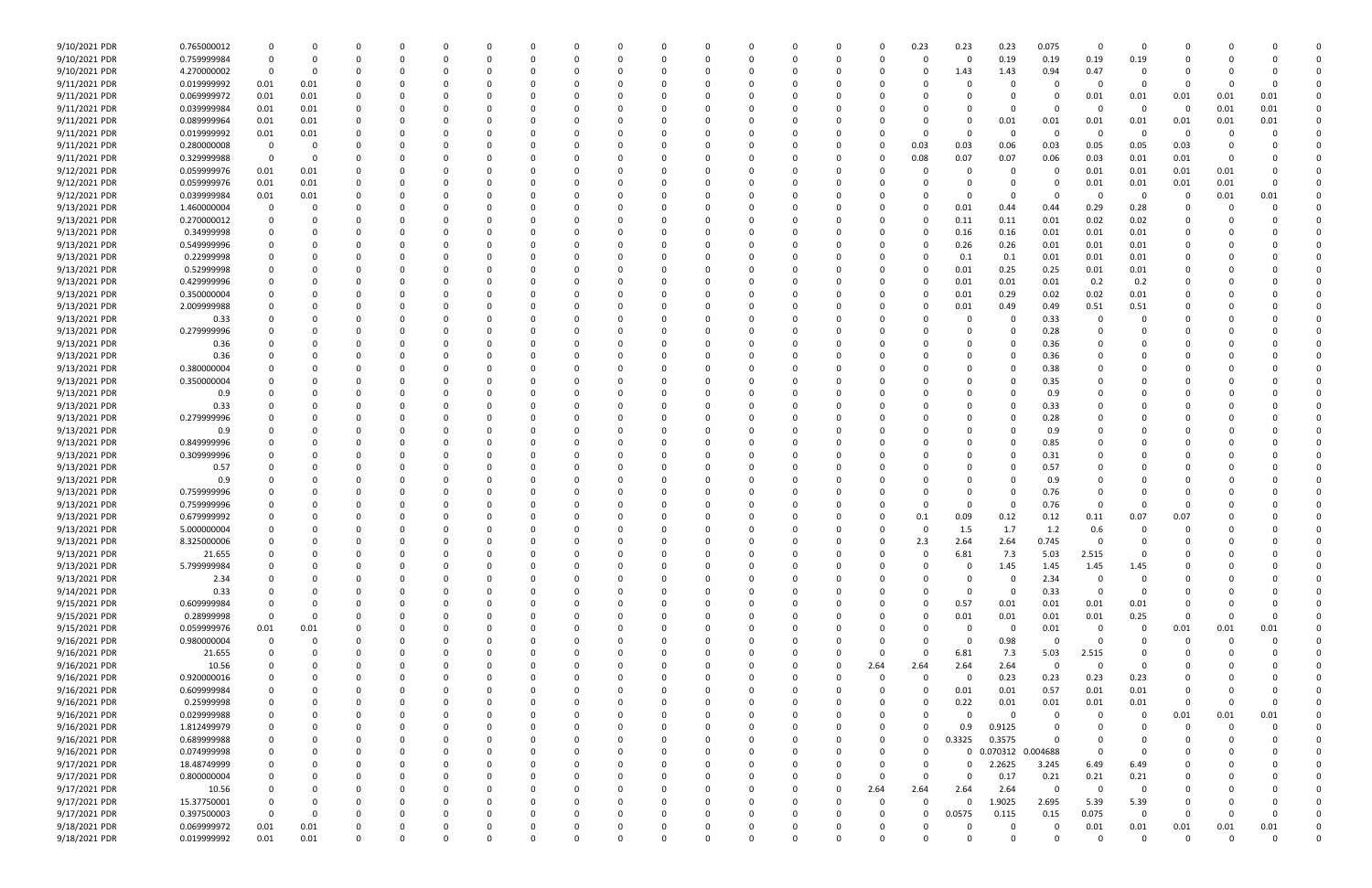| 9/19/2021 PDR                  | 0.069999972                | 0.01        | 0.01 |             |          |          |          | 0            |   | 0        |          |          | $\Omega$ | $\Omega$ | 0             | 0                | $\Omega$         | $0.01\,$         | 0.01             | 0.01     | 0.01 | 0.01 |  |
|--------------------------------|----------------------------|-------------|------|-------------|----------|----------|----------|--------------|---|----------|----------|----------|----------|----------|---------------|------------------|------------------|------------------|------------------|----------|------|------|--|
| 9/20/2021 PDR                  | 1.155000012                | $\Omega$    | 0    | 0           | $\Omega$ | $\Omega$ |          | -0           |   | $\Omega$ | $\Omega$ | 0        | 0        | 0.35     | 0.35          | 0.35             | 0.105            | 0                | 0                | 0        | -C   |      |  |
| 9/20/2021 PDR                  | 0.51                       |             |      |             |          |          |          |              |   |          |          |          | -0       |          | O             | 0.06             | 0.09             | 0.18             | 0.18             | C        |      |      |  |
| 9/20/2021 PDR                  | 0.110000004                |             |      |             |          |          |          |              |   |          |          |          |          |          | 0             | 0                | 0.11             | $\Omega$         |                  |          |      |      |  |
| 9/20/2021 PDR                  | 1.440000006                |             |      |             |          |          |          |              |   |          |          |          |          |          | 0.48          | 0.48             | 0.32             | 0.16             | $\Omega$         | 0        |      |      |  |
| 9/20/2021 PDR                  | 0.189999984                |             | 0    |             |          |          |          |              |   |          |          |          |          |          |               |                  |                  | 0.07             |                  | 0        |      |      |  |
|                                |                            |             |      |             |          |          |          |              |   |          |          |          |          |          | 0.01          | 0.04             | 0.03             |                  | 0.04             |          |      |      |  |
| 9/20/2021 PDR                  | 0.079999968                | 0.01        | 0.01 |             |          |          |          |              |   |          |          |          |          |          |               | 0                | 0.01             | 0.01             | 0.01             | 0.01     | 0.01 | 0.01 |  |
| 9/20/2021 PDR                  | 0.089999964                | 0.01        | 0.01 |             |          |          |          |              |   |          |          |          |          |          | 0             | 0.01             | 0.01             | 0.01             | 0.01             | 0.01     | 0.01 | 0.01 |  |
| 9/21/2021 PDR                  | 0.549999996                | $\Omega$    |      |             |          |          |          |              |   |          |          |          |          |          | 0.1           | 0.11             | 0.01             | 0.17             | 0.16             | 0        |      |      |  |
| 9/21/2021 PDR                  | 0.209999988                |             |      |             |          |          |          |              |   |          |          |          |          |          | 0.01          | 0.01             | 0.01             | 0.09             | 0.09             |          |      |      |  |
| 9/21/2021 PDR                  | 0.189999984                |             |      |             |          |          |          |              |   |          |          |          | -0       |          | 0.01          | 0.01             | 0.01             | 0.01             | 0.15             | 0        |      |      |  |
| 9/21/2021 PDR                  | 1.30999998                 | 0           | 0    |             |          |          |          |              |   |          |          |          | -0       |          | 0.01          | 0.43             | 0.43             | 0.43             | 0.01             | 0        |      |      |  |
| 9/21/2021 PDR                  | 0.059999976                | 0.01        | 0.01 |             |          |          |          |              |   |          |          |          |          |          |               | $\Omega$         | 0.01             | 0                | $\Omega$         | 0.01     | 0.01 | 0.01 |  |
| 9/21/2021 PDR                  | 0.36                       |             |      |             |          |          |          |              |   |          |          |          |          |          |               | 0                | 0.36             |                  |                  | O        |      |      |  |
| 9/21/2021 PDR                  | 0.36                       |             |      |             |          |          |          |              |   |          |          |          |          |          |               | 0                | 0.36             |                  |                  |          |      |      |  |
|                                |                            |             |      |             |          |          |          |              |   |          |          |          |          |          |               |                  |                  |                  |                  |          |      |      |  |
| 9/21/2021 PDR                  | 0.380000004                |             |      |             |          |          |          |              |   |          |          |          |          |          |               | 0                | 0.38             |                  |                  |          |      |      |  |
| 9/21/2021 PDR                  | 0.380000004                |             |      |             |          |          |          |              |   |          |          |          |          |          |               | 0                | 0.38             |                  |                  |          |      |      |  |
| 9/21/2021 PDR                  | 0.380000004                |             |      |             |          |          |          |              |   |          |          |          |          |          |               | C.               | 0.38             |                  |                  |          |      |      |  |
| 9/21/2021 PDR                  | 0.759999996                |             |      |             |          |          |          |              |   |          |          |          |          |          |               | <sup>0</sup>     | 0.76             |                  |                  |          |      |      |  |
| 9/21/2021 PDR                  | 0.9                        |             |      |             |          |          |          |              |   |          |          |          |          |          |               | <sup>n</sup>     | 0.9              |                  |                  |          |      |      |  |
| 9/21/2021 PDR                  | 0.57                       |             |      |             |          |          |          |              |   |          |          |          |          |          |               |                  | 0.57             |                  |                  |          |      |      |  |
| 9/21/2021 PDR                  | 0.380000004                |             |      |             |          |          |          |              |   |          |          |          |          |          |               | O                | 0.38             |                  |                  |          |      |      |  |
| 9/21/2021 PDR                  | 0.759999996                |             |      |             |          |          |          |              |   |          |          |          |          |          |               | O                | 0.76             |                  |                  |          |      |      |  |
| 9/21/2021 PDR                  | 0.429999996                |             |      |             |          |          |          |              |   |          |          |          |          |          |               | 0                | 0.43             |                  |                  |          |      |      |  |
|                                |                            |             |      |             |          |          |          |              |   |          |          |          |          |          |               |                  |                  |                  |                  |          |      |      |  |
| 9/21/2021 PDR                  | 0.9                        |             |      |             |          |          |          |              |   |          |          |          |          |          | O             | 0                | 0.9              |                  |                  |          |      |      |  |
| 9/21/2021 PDR                  | 0.164999997                |             |      |             |          |          |          |              |   |          |          |          |          |          | 0.165         |                  | 0                |                  |                  |          |      |      |  |
| 9/21/2021 PDR                  | 0.017499999                |             |      |             |          |          |          |              |   |          |          |          | 0        |          | 0.0175        | 0                | $\Omega$         |                  |                  |          |      |      |  |
| 9/21/2021 PDR                  | 21.655                     |             |      |             |          |          |          |              |   |          |          |          | -0       |          | 6.81          | 7.3              | 5.03             | 2.515            | 0                |          |      |      |  |
| 9/21/2021 PDR                  | 0.569999988                |             |      |             |          |          |          |              |   |          |          |          | 0        |          | -0            | 0.19             | 0.19             | 0.19             | $\mathbf 0$      |          |      |      |  |
| 9/22/2021 PDR                  | 0.16999998                 |             |      |             |          |          |          |              |   |          |          |          |          |          | 0.07          | 0.07             | 0.01             | 0.01             | 0.01             |          |      |      |  |
| 9/22/2021 PDR                  | 0.299999988                |             |      |             |          |          |          |              |   |          |          |          |          |          | 0.01          | 0.01             | 0.01             | 0.26             | 0.01             |          |      |      |  |
| 9/22/2021 PDR                  | 0.210000012                |             |      |             |          |          |          |              |   |          |          |          |          |          | 0.08          | 0.08             | 0.02             | 0.02             | 0.01             |          |      |      |  |
| 9/22/2021 PDR                  | 1.050000012                |             |      |             |          |          |          |              |   |          |          |          |          |          | 0.01          | 0.26             | 0.26             | 0.26             | 0.26             |          |      |      |  |
| 9/22/2021 PDR                  | 0.609999984                | - 0         |      |             |          |          |          |              |   |          |          |          |          |          | 0.01          |                  | 0.01             | $0.01\,$         | 0.57             | 0        |      |      |  |
|                                |                            |             |      |             |          |          |          |              |   |          |          |          |          |          |               | 0.01             |                  |                  |                  |          |      |      |  |
| 9/22/2021 PDR                  | 0.059999976                | 0.01        | 0.01 |             |          |          |          |              |   |          |          |          |          |          |               | $\Omega$         | 0.01             | 0                | 0                | 0.01     | 0.01 | 0.01 |  |
| 9/22/2021 PDR                  | 0.04999998                 | 0.01        | 0.01 |             |          |          |          |              |   |          |          |          |          |          |               |                  | -0               |                  | 0                | 0.01     | 0.01 | 0.01 |  |
| 9/22/2021 PDR                  | 0.009999996                | 0           | 0.01 |             |          |          |          |              |   |          |          |          |          |          |               |                  | $\Omega$         |                  |                  | C        |      |      |  |
| 9/22/2021 PDR                  | 0.969999996                |             |      |             |          |          |          |              |   |          |          |          |          |          |               |                  | $\Omega$         | 0.97             |                  |          |      |      |  |
| 9/22/2021 PDR                  | 0.24                       |             |      |             |          |          |          |              |   |          |          |          |          |          |               |                  | -0               | 0.24             |                  |          |      |      |  |
| 9/22/2021 PDR                  | 0.09                       |             |      | $\Omega$    |          |          |          |              |   |          |          |          |          |          |               | $\Omega$         | $\Omega$         | - 0              | 0.09             | 0        |      |      |  |
| 9/22/2021 PDR                  | 0.399999996                |             |      | $\Omega$    |          |          |          |              |   |          |          |          |          |          |               | $\Omega$         | $\Omega$         | 0.4              |                  | $\Omega$ |      |      |  |
| 9/22/2021 PDR                  | 0.12                       | 0           | 0    | $\Omega$    | $\Omega$ |          |          | <sup>0</sup> |   | $\Omega$ | ŋ        |          | 0        |          | 0             | 0                | 0.12             | $\Omega$         |                  | 0        |      |      |  |
| 9/22/2021 PDR                  | 0.080000004                |             |      | 0           | 0        |          |          | 0            |   | $\Omega$ | 0        |          | 0        |          | 0             | 0.08             | 0                |                  |                  | 0        |      |      |  |
|                                |                            |             |      |             |          |          |          |              |   |          |          |          | $\Omega$ |          | $\Omega$      |                  | $\Omega$         |                  |                  |          |      |      |  |
| 9/22/2021 PDR                  | 0.09                       |             |      |             |          |          |          | 0            |   |          |          |          |          |          |               | 0.09             |                  |                  |                  | O        |      |      |  |
| 9/22/2021 PDR                  | 0.09                       |             |      |             |          |          |          |              |   |          |          |          | $\Omega$ |          | 0             | 0.09             | $\Omega$         |                  | 0                | 0        |      |      |  |
| 9/22/2021 PDR                  | 0.09                       |             |      |             |          |          |          |              |   |          |          |          |          |          | 0             | 0.09             | 0                |                  | 0                |          |      |      |  |
| 9/22/2021 PDR                  | 0.57                       |             |      |             |          |          |          |              |   |          |          |          |          |          |               | 0                | 0.57             |                  | $\mathbf 0$      |          |      |      |  |
| 9/22/2021 PDR                  | 0.15                       |             |      | C           |          |          |          | $\Omega$     |   |          |          |          | 0        |          |               | 0                | 0                | $\Omega$         | 0.15             | 0        |      |      |  |
| 9/22/2021 PDR                  | 0.219999996                |             |      | 0           |          |          |          | 0            |   |          |          |          | 0        |          | 0             | 0                | 0                | $\Omega$         | 0.22             | 0        |      |      |  |
| 9/22/2021 PDR                  | 0.069999996                |             |      |             |          |          |          |              |   |          |          |          | 0        |          | ŋ             | 0.07             | $\Omega$         |                  | 0                |          |      |      |  |
| 9/22/2021 PDR                  | 0.069999996                |             |      |             |          |          |          |              |   |          |          |          | 0        | 0        | 0             | 0.07             | $\mathbf 0$      | $\Omega$         | 0                |          |      |      |  |
| 9/22/2021 PDR                  | 3.097499982                |             |      |             |          |          |          |              |   |          |          |          | -0       | 0        | 0             | 0.9225           | 0.95             | 0.685            | 0.54             |          |      |      |  |
| 9/22/2021 PDR                  | 1.234999986                |             |      |             |          |          |          |              |   |          |          |          | 0        |          | $\Omega$      | 0.38             | 0.38             | 0.285            | 0.19             | 0        |      |      |  |
|                                | 1.309999971                |             | 0    | 0           | $\Omega$ | $\Omega$ |          | 0            |   | 0        |          | 0        |          |          | 0             |                  |                  | 0.2925           | 0.265            |          |      |      |  |
| 9/22/2021 PDR                  |                            |             |      |             |          |          |          |              |   |          |          |          | 0        |          |               | 0.3625           | 0.39             |                  |                  | 0        |      |      |  |
| 9/22/2021 PDR                  | 0.140000004                | 0           | 0    | 0           | 0        | $\Omega$ |          | 0            |   | 0        |          |          | 0        |          | 0             | 0                | 0                | $\Omega$         | 0.14             | 0        |      |      |  |
| 9/22/2021 PDR                  | 0.18                       |             | O    | 0           | $\Omega$ | $\Omega$ |          | 0            |   | $\Omega$ |          | 0        | $\Omega$ |          | O             | 0                | 0.18             | $\Omega$         | $\mathbf 0$      | 0        |      |      |  |
| 9/22/2021 PDR                  | 0.849999996                |             |      |             |          |          |          | 0            |   |          |          |          |          |          | 0             | 0                | $\Omega$         | 0.85             | 0                | 0        |      |      |  |
| 9/22/2021 PDR                  | 0.9                        |             |      |             |          |          |          |              |   |          |          |          | 0        |          | $\Omega$      | $\mathbf 0$      | $\mathbf 0$      | 0.9              | $\overline{0}$   | 0        |      |      |  |
| 9/22/2021 PDR                  | 0.679999992                |             |      | 0           |          |          |          |              |   |          |          |          | 0        | $0.1\,$  | 0.09          | 0.12             | 0.12             | $0.11\,$         | 0.07             | 0.07     |      |      |  |
| 9/22/2021 PDR                  | 0.6                        |             |      |             |          |          |          |              |   |          |          |          | 0        | $\Omega$ | $\mathbf 0$   | $\mathbf 0$      | 0.6              | 0                | 0                | 0        |      |      |  |
| 9/22/2021 PDR                  | 12.87000001                |             |      | 0           |          | $\Omega$ |          | <sup>0</sup> |   |          |          |          | $\Omega$ | 3.5      | 3.5           | 3.5              | 2.37             | $\Omega$         | 0                | 0        |      |      |  |
| 9/22/2021 RDRR                 | 11.46                      |             | 0    | 0           |          |          |          | 0            |   |          |          |          | 0        | $\Omega$ | 5.77          | 0                | 5.69             | $\Omega$         | 0                | 0        |      |      |  |
|                                | 0.379999992                |             |      |             |          |          |          |              |   |          |          |          | -0       |          | 0.01          | 0.12             | 0.12             | 0.12             | 0.01             |          |      |      |  |
| 9/23/2021 PDR                  |                            |             |      |             |          |          |          |              |   |          |          |          |          |          |               |                  |                  |                  |                  |          |      |      |  |
|                                |                            |             |      |             |          |          |          |              |   |          |          |          |          |          |               |                  |                  |                  |                  |          |      |      |  |
| 9/23/2021 PDR<br>9/23/2021 PDR | 0.110000004<br>0.110000004 | $\mathbf 0$ | 0    | $\mathbf 0$ | $\Omega$ | $\Omega$ | $\Omega$ | 0            | 0 | $\Omega$ | $\Omega$ | $\Omega$ | $\Omega$ |          | 0<br>$\Omega$ | 0<br>$\mathbf 0$ | 0<br>$\mathbf 0$ | 0.11<br>$0.11\,$ | 0<br>$\mathbf 0$ | 0        |      | 0    |  |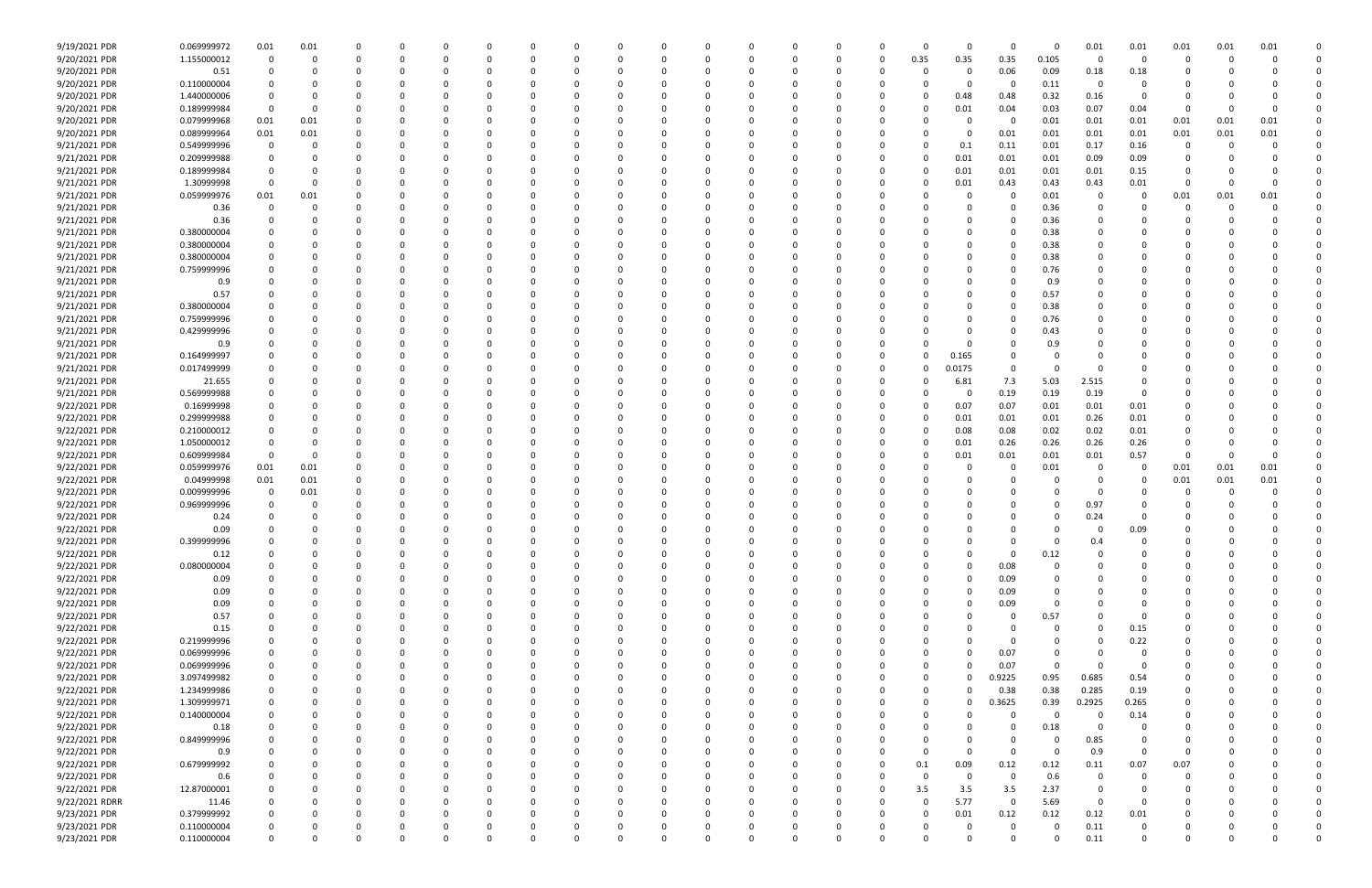| 9/23/2021 PDR  | 0.110000004 |          |          |          |          |          |          |              |          |          |          |          |              |          |          |                      | 0           |             | 0.11           |                |          |      |          |  |
|----------------|-------------|----------|----------|----------|----------|----------|----------|--------------|----------|----------|----------|----------|--------------|----------|----------|----------------------|-------------|-------------|----------------|----------------|----------|------|----------|--|
| 9/23/2021 PDR  | 0.09        | 0        |          | 0        | $\Omega$ |          |          | <sup>0</sup> |          |          | 0        |          | റ            | 0        | $\Omega$ |                      | 0           | $\Omega$    | 0.09           | 0              | -C       |      |          |  |
| 9/23/2021 PDR  | 2.760000012 |          |          |          |          |          |          |              |          |          |          |          |              |          |          |                      | 0.92        | 0.92        | 0.92           |                |          |      |          |  |
| 9/23/2021 PDR  | 1.050000012 |          |          |          |          |          |          |              |          |          |          |          |              |          |          |                      | 0.35        | 0.35        | 0.35           |                |          |      |          |  |
| 9/23/2021 PDR  | 0.439583326 |          |          |          |          |          |          |              |          |          |          |          |              |          |          | $\Omega$             | 0 0.219583  | 0.22        |                | $\Omega$       |          |      |          |  |
| 9/23/2021 PDR  | 28.22000002 |          |          |          |          |          |          |              |          |          |          |          |              |          | -0       | 7.61<br>7.61         | 7.61        | 5.39        |                |                |          |      |          |  |
| 9/23/2021 PDR  |             |          |          |          |          |          |          |              |          |          |          |          |              |          |          |                      | C           |             |                |                |          |      |          |  |
|                | 2.34        |          |          |          |          |          |          |              |          |          |          |          |              |          |          |                      |             | 2.34        |                |                |          |      |          |  |
| 9/23/2021 PDR  | 0.110000004 |          |          |          |          |          |          |              |          |          |          |          |              |          |          |                      | -0          | 0.11        | - 0            | $\Omega$       |          |      |          |  |
| 9/24/2021 PDR  | 0.899999988 |          |          |          |          |          |          |              |          |          |          |          |              |          |          |                      | 0.16        | 0.42        | 0.16           | 0.16           |          |      |          |  |
| 9/24/2021 PDR  | 0.290000016 |          |          |          |          |          |          |              |          |          |          |          |              |          |          |                      | 0.05        | 0.14        | 0.05           | 0.05           |          |      |          |  |
| 9/24/2021 PDR  | 0.790000008 |          |          |          |          |          |          |              |          |          |          |          |              |          |          | $\Omega$             | 0.14        | 0.37        | 0.14           | 0.14           |          |      |          |  |
| 9/24/2021 PDR  | 26.92999999 |          |          |          |          |          |          |              |          |          |          |          |              |          |          | 7.3<br>7.3           | 7.3         | 5.03        | - 0            |                |          |      |          |  |
| 9/24/2021 PDR  | 0.765000012 |          |          |          |          |          |          |              |          |          |          |          |              | 0        | 0        | 0.23<br>0.23         | 0.23        | 0.075       | $\Omega$       |                |          |      |          |  |
| 9/24/2021 PDR  | 0.460416668 |          |          |          |          |          |          |              |          |          |          |          |              |          | 0        | 460417<br>0          | 0           | $\Omega$    | - 0            | 0              |          |      |          |  |
| 9/24/2021 PDR  | 0.899999988 |          |          |          |          |          |          |              |          |          |          |          |              |          |          | 0.01                 | 0.01        | 0.01        | 0.01           | 0.86           |          |      |          |  |
| 9/24/2021 PDR  | 0.19999998  |          |          |          |          |          |          |              |          |          |          |          |              |          |          | 0.01                 | 0.16        | 0.01        | 0.01           | 0.01           |          |      |          |  |
| 9/24/2021 PDR  | 0.339999984 | $\Omega$ |          |          |          |          |          |              |          |          |          |          |              |          |          | 0.01                 | 0.01        | 0.3         | 0.01           | 0.01           | 0        |      |          |  |
| 9/24/2021 PDR  | 0.079999968 | 0.01     | 0.01     | 0        |          |          |          |              |          |          |          |          |              |          |          |                      | 0           | 0.01        | 0.01           | 0.01           | 0.01     | 0.01 | 0.01     |  |
| 9/24/2021 PDR  | 0.039999984 | 0.01     | 0.01     |          |          |          |          |              |          |          |          |          |              |          |          |                      | 0           |             | - 0            | 0              | 0        | 0.01 | 0.01     |  |
| 9/24/2021 PDR  |             |          |          |          |          |          |          |              |          |          |          |          |              |          |          |                      | 0           | 0.47        | - 0            | $\Omega$       |          |      |          |  |
|                | 0.470000004 |          |          |          |          |          |          |              |          |          |          |          |              |          |          |                      |             |             |                |                |          |      |          |  |
| 9/24/2021 PDR  | 0.969999996 |          |          |          |          |          |          |              |          |          |          |          |              |          |          |                      | 0.21        | 0.34        | 0.21           | 0.21           |          |      |          |  |
| 9/24/2021 PDR  | 0.24        |          |          |          |          |          |          |              |          |          |          |          |              |          |          |                      | -0          | -0          | 0.24           | $\Omega$       |          |      |          |  |
| 9/24/2021 PDR  | 0.559999992 |          |          |          |          |          |          |              |          |          |          |          |              |          |          |                      | 0.1         | 0.26        | 0.1            | 0.1            |          |      |          |  |
| 9/24/2021 PDR  | 0.559999992 |          |          |          |          |          |          |              |          |          |          |          |              |          |          |                      | 0.1         | 0.26        | 0.1            | 0.1            |          |      |          |  |
| 9/24/2021 PDR  | 0.559999992 |          |          |          |          |          |          |              |          |          |          |          |              |          |          |                      | 0.1         | 0.26        | 0.1            | 0.1            |          |      |          |  |
| 9/24/2021 PDR  | 0.630000012 |          |          |          |          |          |          |              |          |          |          |          |              |          |          |                      | 0.11        | 0.3         | 0.11           | 0.11           |          |      |          |  |
| 9/24/2021 PDR  | 1.520000004 |          |          |          |          |          |          |              |          |          |          |          |              |          |          |                      | 0.27        | 0.71        | 0.27           | 0.27           |          |      |          |  |
| 9/24/2021 PDR  | 0.630000012 | $\Omega$ |          |          |          |          |          |              |          |          |          |          |              |          |          |                      | 0.11        | 0.3         | 0.11           | 0.11           | -0       |      |          |  |
| 9/25/2021 PDR  | 0.059999976 | 0.01     | 0.01     |          |          |          |          |              |          |          |          |          |              |          |          |                      | 0           | -C          | - 0            | 0.01           | 0.01     | 0.01 | 0.01     |  |
| 9/25/2021 PDR  | 0.069999972 | 0.01     | 0.01     |          |          |          |          |              |          |          |          |          |              |          |          |                      | -0          | 0.01        | 0.01           | 0.01           | 0.01     | 0.01 |          |  |
| 9/26/2021 PDR  | 0.079999968 | 0        | 0.01     | 0        |          |          |          |              |          |          |          |          |              |          |          |                      | 0.01        | 0.01        | 0.01           | 0.01           | 0.01     | 0.01 | 0.01     |  |
| 9/27/2021 PDR  | 0.869999988 |          |          |          |          |          |          |              |          |          |          |          |              |          |          | 0.01<br>0            | 0.01        | 0.01        | 0.42           | 0.42           | 0        |      |          |  |
|                |             |          |          |          |          |          |          |              |          |          |          |          |              |          |          |                      |             |             |                |                |          |      |          |  |
| 9/27/2021 PDR  | 1.78999998  |          |          |          |          |          |          |              |          |          |          |          |              |          |          | 0.01<br>$\Omega$     | 0.01        | 0.01        | 0.88           | 0.88           |          |      |          |  |
| 9/27/2021 PDR  | 0.46999998  |          |          |          |          |          |          |              |          |          |          |          |              |          |          | 0.01<br><sup>0</sup> | 0.43        | 0.01        | 0.01           | 0.01           |          |      |          |  |
| 9/27/2021 PDR  | 0.489999984 |          |          |          |          |          |          |              |          |          |          |          |              |          |          | 0.01                 | 0.45        | 0.01        | 0.01           | 0.01           |          |      |          |  |
| 9/27/2021 PDR  | 0.88999998  |          |          |          |          |          |          |              |          |          |          |          |              |          |          | 0.01                 | 0.01        | 0.01        | 0.43           | 0.43           |          |      |          |  |
| 9/27/2021 PDR  | 0.339999996 | $\Omega$ |          |          |          |          |          |              |          |          |          |          |              |          |          | 0.01                 | 0.04        | 0.01        | 0.14           | 0.14           | -C       |      | $\Omega$ |  |
| 9/27/2021 PDR  | 0.04999998  | $0.01\,$ | 0.01     |          |          |          |          |              |          |          |          |          |              |          |          |                      | 0           |             |                |                | 0.01     | 0.01 | 0.01     |  |
| 9/27/2021 PDR  | 0.380000004 |          |          |          |          |          |          |              |          |          |          |          |              |          |          |                      |             | 0.38        |                |                |          |      |          |  |
| 9/27/2021 PDR  | 0.380000004 | 0        |          | n        |          |          |          |              |          |          |          |          |              |          |          |                      | 0           | 0.38        |                |                | -C       |      |          |  |
| 9/27/2021 PDR  | 0.279999996 |          |          |          |          |          |          |              |          |          |          |          |              |          |          |                      | 0           | 0.28        | 0              |                |          |      |          |  |
| 9/27/2021 PDR  | 0.380000004 | $\Omega$ | $\Omega$ | $\Omega$ | $\Omega$ | $\Omega$ | $\Omega$ | $\Omega$     | $\Omega$ |          | $\Omega$ | $\Omega$ | $\Omega$     | $\Omega$ | 0        | $\Omega$<br>0        | $\mathbf 0$ | 0.38        | $\Omega$       | $\Omega$       | 0        |      |          |  |
| 9/27/2021 PDR  | 0.24        | 0        | 0        | 0        | $\Omega$ | $\Omega$ | $\Omega$ | $\Omega$     | ŋ        |          | 0        |          | $\Omega$     | 0        | 0        | 0.07<br>$\Omega$     | 0.05        | 0.05        | 0.04           | 0.02           | 0.01     |      |          |  |
| 9/27/2021 PDR  | 0.800000004 | 0        |          | 0        |          | $\Omega$ |          | 0            |          |          | $\Omega$ |          | 0            | 0        | 0        | 0                    | 0.17        | 0.21        | 0.21           | 0.21           | 0        |      |          |  |
| 9/27/2021 PDR  | 5.799999984 |          |          | 0        |          | $\Omega$ |          | 0            |          |          | $\Omega$ |          |              | $\Omega$ | 0        | 0<br>$\Omega$        | 1.45        | 1.45        | 1.45           | 1.45           | -C       |      |          |  |
|                |             |          |          |          |          |          |          |              |          |          |          |          |              |          |          |                      |             |             |                |                |          |      |          |  |
| 9/27/2021 PDR  | 26.00000002 |          |          |          |          |          |          |              |          |          | 0        |          |              | 0        |          | 7.61<br>0            | 7.61        | 5.39        | 5.39           | 0              |          |      |          |  |
| 9/28/2021 PDR  | 0.980000004 | 0        |          | 0        |          |          |          |              |          |          |          |          |              | 0        |          | $\Omega$<br>0        | 0.98        | $\mathbf 0$ | - 0            | $\Omega$       |          |      |          |  |
| 9/28/2021 PDR  | 5.200000008 |          |          |          |          |          |          |              |          |          |          |          |              | 0        |          | 2.6<br>0             | 2.6         | $\Omega$    | $\Omega$       | $\mathbf 0$    |          |      |          |  |
| 9/28/2021 PDR  | 0.6         | 0        |          | 0        |          |          |          |              |          |          | 0        |          | <sup>0</sup> | 0        | 0        | 0.01<br>$\Omega$     | 0.42        | 0.08        | 0.08           | 0.01           |          |      |          |  |
| 9/28/2021 PDR  | 0.689999988 |          |          | 0        |          |          |          | <sup>0</sup> |          |          | 0        |          |              | 0        |          | 0.01<br>$\Omega$     | 0.11        | 0.01        | 0.28           | 0.28           |          |      |          |  |
| 9/28/2021 PDR  | 0.809999988 |          |          |          |          | $\Omega$ |          |              |          |          |          |          |              | 0        |          | 0.01<br>$\Omega$     | 0.01        | 0.01        | 0.39           | 0.39           |          |      |          |  |
| 9/29/2021 PDR  | 4.829999988 |          |          |          |          |          |          |              |          |          |          |          |              |          | -0       | 0.01<br>0            | 2.4         | 2.4         | $0.01\,$       | 0.01           |          |      |          |  |
| 9/29/2021 PDR  | 6.740000016 |          |          |          |          |          |          |              |          |          |          |          |              |          | 0        | 1.97<br>$\Omega$     | 1.97        | 1.4         | 1.4            | 0              |          |      |          |  |
| 9/30/2021 PDR  | 0.460416668 |          |          | 0        |          | $\Omega$ |          |              |          |          | 0        |          | $\Omega$     | 0        | 0        | 460417<br>$\Omega$   | $\mathbf 0$ | $\Omega$    | $\overline{0}$ | $\overline{0}$ |          |      |          |  |
| 9/30/2021 PDR  | 0.429999996 | 0        |          | 0        |          | $\Omega$ |          | 0            |          |          | 0        |          | 0            | 0        | 0        | $\Omega$<br>0.01     | 0.01        | 0.01        | 0.2            | 0.2            | 0        |      |          |  |
| 9/30/2021 PDR  | 4.36999998  | 0        |          | $\Omega$ |          | $\Omega$ |          |              |          |          | $\Omega$ |          |              | 0        | 0        | 1.09<br>$\Omega$     | 1.09        | 1.09        | 1.09           | 0.01           |          |      |          |  |
| 9/30/2021 PDR  | 10.50000001 |          |          |          |          | $\Omega$ |          |              |          |          | $\Omega$ |          |              | 0        | - 0      | 0                    | 3.5         | 3.5         | 3.5            | $\mathbf 0$    |          |      |          |  |
| 9/30/2021 PDR  | 0.960000012 |          |          |          |          |          |          |              |          |          |          |          |              | 0        |          | 0                    | 0.32        | 0.32        |                | 0              |          |      |          |  |
|                |             |          |          |          |          |          |          |              |          |          |          |          |              |          |          |                      |             |             | 0.32           |                |          |      |          |  |
| 9/30/2021 PDR  | 4.349999988 |          |          |          |          |          |          |              |          |          |          |          |              | 0        |          |                      | 1.45        | 1.45        | 1.45           |                |          |      |          |  |
| 9/30/2021 RDRR | 0.350000004 | $\Omega$ |          |          |          |          |          |              |          |          |          |          | 0            | 0        |          | 0                    | 0.18        | 0.17        | $\overline{0}$ | 0              | 0        |      |          |  |
| 10/1/2021 PDR  | 0.039999984 |          |          |          |          |          |          |              |          |          |          |          |              |          |          | $\Omega$             | 0.01        | 0.01        | $\overline{0}$ | $\Omega$       | 0        | 0.01 | 0.01     |  |
| 10/1/2021 PDR  | 0.759999996 | $\Omega$ |          | 0        |          |          |          |              |          |          |          |          |              |          |          | 0.12<br>$\Omega$     | 0.12        | 0.13        | 0.11           | 0.1            | 0.11     | 0.07 |          |  |
| 10/1/2021 PDR  | 0.800000016 | 0        |          | 0        |          | $\Omega$ |          |              |          |          | $\Omega$ |          | <sup>0</sup> | 0        | - 0      | $\Omega$<br>0        | 0.2         | 0.2         | 0.2            | 0.2            | 0        |      |          |  |
| 10/1/2021 PDR  | 0.84        |          |          |          |          |          |          |              |          |          |          |          |              |          |          | 0.24<br>0            | 0.24        | 0.18        | 0.18           | $\overline{0}$ |          |      |          |  |
| 10/1/2021 PDR  | 1.040000016 | $\Omega$ | 0        | $\Omega$ | $\Omega$ | $\Omega$ | $\Omega$ | 0            | $\Omega$ | $\Omega$ | $\Omega$ | $\Omega$ | $\Omega$     | $\Omega$ | 0        | $\Omega$             | 0.26        | 0.26        | 0.26           | 0.26           | $\Omega$ |      | 0        |  |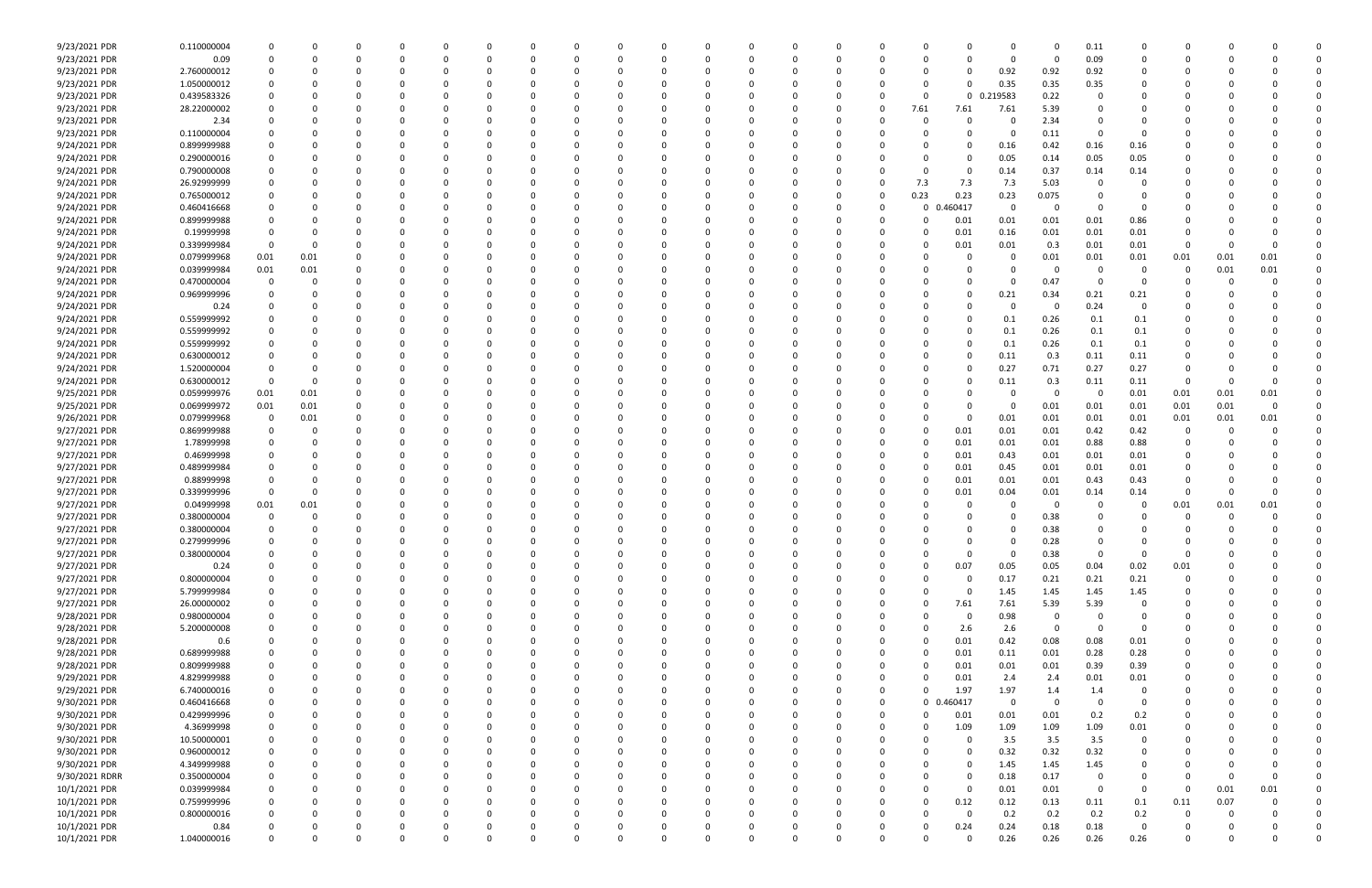| 10/2/2021 PDR  | 0.059999976         | 0.01        | 0.01     | 0            |          | 0           |          |          |              |          |          |          | $\Omega$             |          | 0        |               |                   |                  | 0            |                   | -0             | 0.01        | 0.01     | 0.01 | 0.01     |  |
|----------------|---------------------|-------------|----------|--------------|----------|-------------|----------|----------|--------------|----------|----------|----------|----------------------|----------|----------|---------------|-------------------|------------------|--------------|-------------------|----------------|-------------|----------|------|----------|--|
| 10/3/2021 PDR  | 0.04999998          | 0.01        | 0.01     | $\Omega$     |          | $\Omega$    |          | $\Omega$ |              |          |          | $\Omega$ | $\Omega$             |          | 0        |               |                   |                  | $\Omega$     | $\Omega$          | - 0            | 0           | 0.01     | 0.01 | 0.01     |  |
| 10/3/2021 PDR  | 0.089999964         | 0.01        | 0.01     | 0            |          |             |          |          |              |          |          |          |                      |          |          |               |                   |                  | 0.01         | 0.01              | 0.01           | 0.01        | 0.01     | 0.01 | 0.01     |  |
| 10/3/2021 PDR  | 0.094999998         | 0           | O        | $\Omega$     |          |             |          |          |              |          |          |          |                      |          | 0        |               |                   |                  | 0            | 0.095             | 0              |             | 0        |      |          |  |
| 10/3/2021 PDR  | 0.099999996         | 0           |          |              |          |             |          |          |              |          |          |          |                      |          |          |               |                   |                  | 0            | 0.1               | -0             |             |          |      |          |  |
| 10/3/2021 PDR  | 0.299999994         | 0           |          | $\Omega$     |          |             |          |          |              |          |          |          |                      |          |          |               |                   |                  |              | 0.3               |                |             |          |      |          |  |
| 10/3/2021 PDR  | 0.224999994         |             |          |              |          |             |          |          |              |          |          |          |                      |          |          |               |                   |                  | -0           | 0.225             | - 0            |             |          |      |          |  |
| 10/4/2021 RDRR | 7.98                |             |          |              |          |             |          |          |              |          |          |          |                      |          |          |               |                   |                  | -0           | 4.17              | 3.81           |             |          |      |          |  |
| 10/4/2021 PDR  | 1.059999996         |             |          |              |          |             |          |          |              |          |          |          |                      |          |          |               |                   |                  | 0            | 1.06              |                |             |          |      |          |  |
| 10/4/2021 PDR  | 1.05                |             |          |              |          |             |          |          |              |          |          |          |                      |          |          |               |                   |                  | 0            | 1.05              | - 0            |             |          |      |          |  |
| 10/4/2021 PDR  | 9.999999984         |             |          |              |          |             |          |          |              |          |          |          |                      |          |          |               |                   |                  | 2.5          | 2.5               | 2.5            | 2.5         |          |      |          |  |
| 10/4/2021 PDR  | 0.9                 |             |          |              |          |             |          |          |              |          |          |          |                      |          |          |               | 0.24              | 0.24             | 0.24         | 0.18              | $\Omega$       | $\Omega$    |          |      |          |  |
| 10/4/2021 PDR  | 2.34                |             |          |              |          |             |          |          |              |          |          |          |                      |          |          |               |                   |                  | 0            | 2.34              | 0              | $\Omega$    |          |      |          |  |
| 10/4/2021 PDR  | 0.129999984         |             |          |              |          |             |          |          |              |          |          |          |                      |          |          |               |                   | 0.01             | 0.09         | 0.01              | 0.01           | 0.01        |          |      |          |  |
| 10/4/2021 PDR  | 0.089999964         | 0.01        | 0.01     | 0            |          |             |          |          |              |          |          |          |                      |          |          |               |                   |                  | 0.01         | 0.01              | 0.01           | 0.01        | 0.01     | 0.01 | 0.01     |  |
| 10/4/2021 PDR  | 0.45                | 0           |          |              |          |             |          |          |              |          |          |          |                      |          |          |               |                   |                  | 0.15         | 0.15              | 0.15           | 0           |          |      |          |  |
| 10/4/2021 PDR  | 0.219999996         |             |          |              |          |             |          |          |              |          |          |          |                      |          |          |               |                   |                  | 0            |                   | 0.22           |             |          |      |          |  |
| 10/4/2021 PDR  | 0.18                |             |          |              |          |             |          |          |              |          |          |          |                      |          |          |               |                   |                  | 0            |                   | 0.18           | 0           |          |      |          |  |
| 10/4/2021 PDR  | 0.24                |             |          |              |          |             |          |          |              |          |          |          |                      |          |          |               |                   |                  | 0.24         |                   |                |             |          |      |          |  |
| 10/4/2021 PDR  | 0.380000004         |             |          | -0           |          | $\Omega$    |          |          |              |          |          |          |                      |          | 0        |               |                   |                  | 0.38         |                   |                |             |          |      |          |  |
| 10/4/2021 PDR  | 0.579999996         |             |          |              |          |             |          |          |              |          |          |          |                      |          |          |               |                   |                  | 0            |                   | 0.58           |             |          |      |          |  |
| 10/4/2021 PDR  | 0.219999996         |             |          |              |          |             |          |          |              |          |          |          |                      |          |          |               |                   |                  |              |                   | 0.22           |             |          |      |          |  |
| 10/4/2021 PDR  | 0.219999996         |             |          |              |          |             |          |          |              |          |          |          |                      |          |          |               |                   |                  |              |                   | 0.22           |             |          |      |          |  |
| 10/4/2021 PDR  | 0.189999996         |             |          |              |          |             |          |          |              |          |          |          |                      |          |          |               |                   |                  |              |                   | 0.19           |             |          |      |          |  |
| 10/4/2021 PDR  | 0.189999996         |             |          |              |          |             |          |          |              |          |          |          |                      |          |          |               |                   |                  |              |                   | 0.19           |             |          |      |          |  |
| 10/4/2021 PDR  | 0.15                |             |          |              |          |             |          |          |              |          |          |          |                      |          |          |               |                   |                  | 0            | 0.15              |                | 0           |          |      |          |  |
| 10/4/2021 PDR  | 0.09                |             |          |              |          |             |          |          |              |          |          |          |                      |          |          |               |                   |                  |              |                   |                | 0.09        |          |      |          |  |
| 10/4/2021 PDR  | 0.09                |             |          |              |          |             |          |          |              |          |          |          |                      |          |          |               |                   |                  | 0            | - റ               | - 0            | 0.09        | $\Omega$ |      |          |  |
| 10/4/2021 PDR  | 0.200000004         | 0           |          |              |          |             |          |          |              |          |          |          |                      |          |          |               |                   | 0.03             | 0.03         | 0.04              | 0.03           | 0.02        | 0.03     | 0.02 | 0        |  |
| 10/5/2021 PDR  | 0.04999998          | 0.01        | 0.01     |              |          |             |          |          |              |          |          |          |                      |          |          |               |                   |                  | 0.01         | - 0               | 0              |             | 0        | 0.01 | 0.01     |  |
| 10/5/2021 PDR  | 0.079999968         | 0.01        | 0.01     | $\Omega$     |          | O           |          |          |              |          |          |          |                      |          |          |               |                   |                  | 0            | 0.01              | 0.01           | 0.01        | 0.01     | 0.01 | 0.01     |  |
| 10/5/2021 PDR  | 0.079999968         | 0.01        | 0.01     | 0            |          |             |          |          |              |          |          |          |                      |          | 0        |               |                   |                  | 0            | 0.01              | 0.01           | 0.01        | 0.01     | 0.01 | 0.01     |  |
| 10/5/2021 PDR  | 0.129999996         | 0           |          |              |          |             |          |          |              |          |          |          |                      |          |          |               |                   |                  | 0.13         | $\Omega$          | 0              |             |          |      |          |  |
| 10/5/2021 PDR  | 5.800000008         |             |          |              |          |             |          |          |              |          |          |          |                      |          |          |               | 0                 | 1.71             | 1.71         | 1.19              | 1.19           |             |          |      |          |  |
| 10/5/2021 PDR  | 10.40000002         |             |          |              |          |             |          |          |              |          |          |          |                      |          |          | 2.6           | 2.6               | 2.6              | 2.6          | - 0               | - 0            |             |          |      |          |  |
| 10/5/2021 PDR  | 1.040000016         | $\mathbf 0$ |          | $\Omega$     |          |             |          |          |              |          |          |          |                      |          |          |               |                   |                  | 0.26         | 0.26              | 0.26           | 0.26        | 0        |      |          |  |
| 10/6/2021 PDR  | 0.079999968         | 0.01        | 0.01     | $\Omega$     |          |             |          |          |              |          |          |          |                      |          |          |               |                   |                  | 0            | 0.01              | 0.01           | 0.01        | 0.01     | 0.01 | 0.01     |  |
| 10/6/2021 PDR  | 0.04999998          | 0.01        | 0.01     | 0            |          |             |          |          |              |          |          |          |                      |          |          |               |                   |                  | 0            |                   | - 0            | $\Omega$    | 0.01     | 0.01 | 0.01     |  |
| 10/6/2021 PDR  | 0.089999964         | 0.01        | 0.01     |              |          |             |          |          |              |          |          |          |                      |          |          |               |                   |                  | 0.01         | 0.01              | 0.01           | 0.01        | 0.01     | 0.01 | 0.01     |  |
| 10/6/2021 PDR  | 0.980000004         | $\mathbf 0$ | $\Omega$ | $\Omega$     |          |             |          |          |              |          |          |          |                      |          |          |               |                   |                  | 0.98         | $\Omega$          | 0              | 0           | 0        |      | 0        |  |
| 10/6/2021 PDR  | 1.017499989         | $\mathbf 0$ |          |              |          | 0           |          |          |              |          | O        |          |                      | - 0      | 0        |               |                   |                  |              |                   | - 0            |             |          |      |          |  |
| 10/6/2021 PDR  | 0.920000016         | $\mathbf 0$ | $\Omega$ | $\Omega$     | $\Omega$ | $\mathbf 0$ | $\Omega$ | 0        | 0            | $\Omega$ | $\Omega$ | $\Omega$ | $\Omega$             | $\Omega$ | 0        | 0.0925<br>- 0 | 0.185<br>$\Omega$ | 0.37<br>$\Omega$ | 0.37<br>0.23 | 0.23              | 0.23           | 0.23        | 0        |      |          |  |
| 10/6/2021 PDR  | 24.93999998         | 0           |          | $\Omega$     |          | 0           |          | 0        |              |          | $\Omega$ | $\Omega$ | $\Omega$             | $\Omega$ | 0        |               | $\Omega$          | 7.12             | 7.12         | 5.35              | 5.35           | $\mathbf 0$ |          |      |          |  |
| 10/6/2021 PDR  | 1.040000016         | 0           |          | 0            |          | $\Omega$    |          | $\Omega$ |              |          | 0        |          | $\Omega$             |          | 0        |               | $\Omega$          |                  | 0.26         | 0.26              | 0.26           | 0.26        |          |      |          |  |
| 10/6/2021 PDR  | 5.289999984         | 0           |          | $\Omega$     |          | 0           |          | -0       |              |          | 0        | 0        | $\Omega$             |          | 0        |               | 1.45              | 1.45             | 1.45         | 0.94              | $\Omega$       | $\mathbf 0$ |          |      |          |  |
| 10/7/2021 PDR  | 0.920000016         | 0           |          | 0            |          | 0           |          |          |              |          |          |          |                      |          | 0        |               | $\Omega$          | $\Omega$         | 0.23         | 0.23              | 0.23           | 0.23        |          |      |          |  |
| 10/7/2021 PDR  | 7.800000012         | 0           |          | 0            |          | 0           |          | 0        |              |          | 0        |          | $\Omega$             |          | 0        |               | 2.6               | 2.6              | 2.6          | 0                 | - 0            | 0           |          |      |          |  |
| 10/7/2021 PDR  | 0.840000012         | 0           |          | 0            |          | 0           |          | 0        |              |          | 0        |          | $\Omega$             |          | 0        |               | 0.23              | 0.23             | 0.23         | 0.15              | - 0            | 0           | 0        |      |          |  |
| 10/7/2021 PDR  | 5.289999984         | $\mathbf 0$ | $\Omega$ | $\Omega$     |          | $\Omega$    |          |          |              |          | $\Omega$ |          |                      |          | $\Omega$ | $\Omega$      | 1.45              | 1.45             | 1.45         | 0.94              | $\overline{0}$ | $\Omega$    | 0        |      | $\Omega$ |  |
| 10/7/2021 PDR  | 0.079999968         | 0.01        | 0.01     | 0            |          | $\Omega$    |          | -0       |              |          | 0        |          | $\Omega$             |          | 0        |               | $\Omega$          |                  | 0            | 0.01              | 0.01           | 0.01        | 0.01     | 0.01 | 0.01     |  |
| 10/8/2021 PDR  | 0.079999968         | 0.01        | 0.01     | 0            |          | 0           |          | -0       |              |          | 0        |          | $\Omega$             |          | 0        |               | 0                 |                  | 0            | 0.01              | $0.01\,$       | 0.01        | 0.01     | 0.01 | 0.01     |  |
| 10/8/2021 PDR  | 0.920000016         | $\mathbf 0$ | $\Omega$ | $\Omega$     |          | 0           |          |          |              |          |          |          | $\Omega$             |          | 0        |               | 0                 |                  | 0.23         | 0.23              | 0.23           | 0.23        | $\Omega$ | - 0  |          |  |
| 10/8/2021 PDR  | 0.920000016         | $\mathbf 0$ |          | 0            |          | 0           |          |          |              |          |          |          |                      |          | 0        |               | 0                 |                  | 0.23         | 0.23              | 0.23           | 0.23        |          |      |          |  |
| 10/8/2021 PDR  | 0.920000016         | 0           |          | 0            |          | 0           |          |          |              |          | 0        |          |                      |          | 0        |               | 0                 |                  | 0.23         | 0.23              | 0.23           | 0.23        |          |      |          |  |
| 10/8/2021 PDR  | 0.920000016         | $\Omega$    |          | $\Omega$     |          | $\Omega$    |          |          |              |          |          |          |                      |          | 0        |               |                   |                  | 0.23         | 0.23              | 0.23           | 0.23        |          |      |          |  |
|                |                     |             |          |              |          |             |          |          |              |          |          |          |                      |          |          |               |                   |                  |              |                   |                |             | 0        |      |          |  |
| 10/8/2021 PDR  | 0.48<br>0.999999984 | 0           |          | $\Omega$     |          | 0<br>0      |          | -0       |              |          | 0        |          | $\Omega$<br>$\Omega$ |          | 0<br>0   |               |                   |                  | 0.12<br>0.25 | 0.12<br>0.25      | 0.12<br>0.25   | 0.12        | 0        |      |          |  |
| 10/8/2021 PDR  |                     | 0           |          | 0            |          |             |          | 0        |              |          | 0        | 0        |                      |          |          |               |                   |                  |              |                   |                | 0.25        | 0        |      |          |  |
| 10/8/2021 PDR  | 0.399999984         | 0           |          | $\Omega$     |          | $\Omega$    |          | 0        |              |          | $\Omega$ | $\Omega$ | $\Omega$             |          | 0        |               | 0                 |                  | 0.1          | 0.1               | 0.1            | 0.1         |          |      |          |  |
| 10/8/2021 PDR  | 0.410000002         | 0           |          | 0            |          | 0           |          | 0        |              | 0        | $\Omega$ | 0        | $\Omega$             |          | 0        |               |                   | O                | $\mathbf 0$  | 0.004271 0.401458 |                | 0.004271    |          |      |          |  |
| 10/8/2021 PDR  | 5.13                | 0           |          | 0            |          | 0           |          | 0        | 0            | 1.71     | 1.71     | 1.71     | $\Omega$             |          | 0        |               |                   |                  | $\Omega$     | $\Omega$          | $\Omega$       | 0           |          |      |          |  |
| 10/8/2021 PDR  | 0.920000016         | 0           |          | $\Omega$     |          | 0           |          |          |              | 0        | $\Omega$ | 0        |                      |          | 0        |               |                   |                  | 0.23         | 0.23              | 0.23           | 0.23        |          |      |          |  |
| 10/8/2021 PDR  | 1.040000016         | 0           |          | $\Omega$     |          | 0           |          |          |              |          | 0        | 0        | $\Omega$             |          | 0        |               |                   |                  | 0.26         | 0.26              | 0.26           | 0.26        |          |      |          |  |
| 10/8/2021 PDR  | 15.00000001         | 0           |          | 0            |          | 0           |          | $\Omega$ |              |          | 5        | -5       | $\Omega$             |          | 0        |               |                   |                  | 0            |                   | - 0            | $\Omega$    |          |      | 0        |  |
| 10/8/2021 PDR  | 1.44                | $\Omega$    | 0        | 0            | $\Omega$ | 0           |          | 0        | 0            | 0.48     | 0.48     | 0.48     | $\Omega$             |          | 0        |               |                   |                  | 0            | - 0               | - 0            | $\Omega$    | 0        |      | 0        |  |
| 10/9/2021 PDR  | 0.089999964         | 0.01        | 0.01     | $\mathbf{0}$ |          | $\Omega$    | $\Omega$ | $\Omega$ | <sup>0</sup> | $\Omega$ | $\Omega$ | $\Omega$ | $\Omega$             | $\Omega$ | $\Omega$ |               | $\Omega$          |                  | 0.01         | 0.01              | $0.01\,$       | 0.01        | 0.01     | 0.01 | $0.01\,$ |  |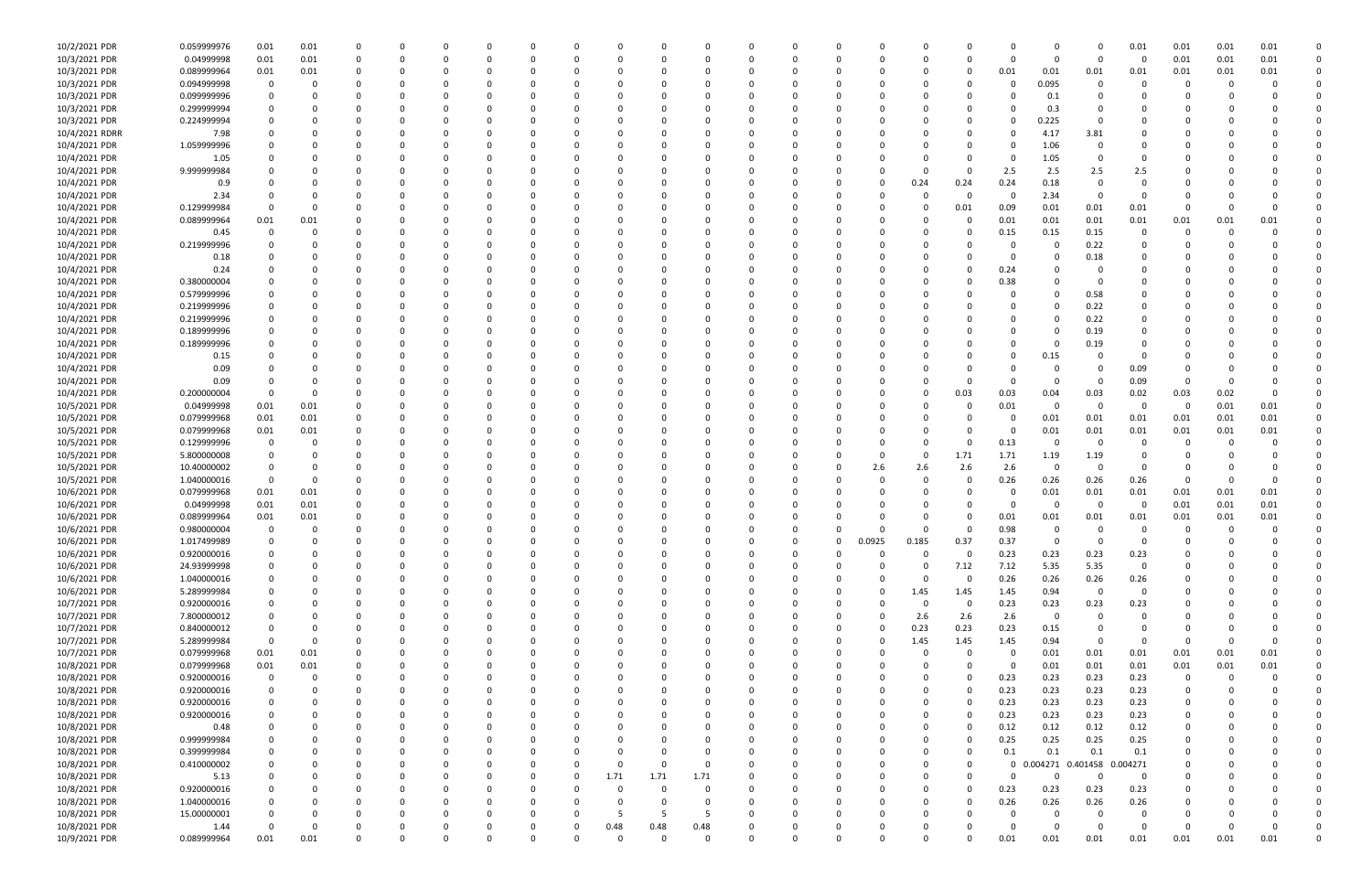| 10/9/2021 PDR  | 0.04999998  | 0.01         | $0.01\,$ |             | C.       |          |          |          |          | - 0      |          |          |          |   | -C          | - 0         | $\Omega$                   | - 0                     | -0          | 0.01     | 0.01         | 0.01     |  |
|----------------|-------------|--------------|----------|-------------|----------|----------|----------|----------|----------|----------|----------|----------|----------|---|-------------|-------------|----------------------------|-------------------------|-------------|----------|--------------|----------|--|
| 10/9/2021 PDR  | 0.33        | 0            | 0        | 0           | 0        |          | $\Omega$ |          |          | $\Omega$ | 0        | $\Omega$ | 0        |   | 0           | 0.05        | 0.1                        | 0.06                    | 0.04        | 0.03     | 0.05         |          |  |
| 10/11/2021 PDR | 1.001250003 |              |          |             |          |          |          |          |          |          |          |          |          |   | 0           | 0.98        | 0.02125                    | $\overline{\mathbf{0}}$ | 0           |          |              |          |  |
| 10/11/2021 PDR | 5.280000012 |              |          |             |          |          |          |          |          |          |          |          |          |   | $\Omega$    | 1.71        | 1.19                       | 1.19                    | 1.19        |          |              |          |  |
| 10/11/2021 PDR | 0.384374995 |              |          |             |          |          |          |          |          |          |          |          |          |   | 0           | 0.37        | 0.014375                   | - 0                     | -0          |          |              |          |  |
| 10/11/2021 PDR | 1.040000016 |              |          |             |          |          |          |          |          |          |          |          |          |   | 0           | 0.26        | 0.26                       | 0.26                    | 0.26        |          |              |          |  |
|                |             |              |          |             |          |          |          |          |          |          |          |          |          |   |             |             |                            |                         | $\Omega$    |          |              |          |  |
| 10/11/2021 PDR | 8.199999996 |              |          |             |          |          |          |          |          |          |          |          |          |   | 0           | 3.5         | 2.35                       | 2.35                    |             |          |              |          |  |
| 10/11/2021 PDR | 2.701875003 |              |          |             |          |          |          |          |          |          |          |          |          |   | 0           |             | 2.6 0.101875               | - 0                     |             |          |              |          |  |
| 10/11/2021 PDR | 0.498749999 |              |          |             |          |          |          |          |          |          |          |          |          |   | 0           | 0.48        | 0.01875                    |                         |             |          |              |          |  |
| 10/11/2021 PDR | 1.506874995 |              |          |             |          |          |          |          |          |          |          |          |          |   | $\Omega$    | 1.45        | 0.056875                   | $\overline{\mathbf{0}}$ | 0           |          |              |          |  |
| 10/12/2021 PDR | 0.200000004 |              |          |             |          |          |          |          |          |          |          |          |          |   | 0.03        | 0.03        | 0.04                       | 0.03                    | 0.02        | 0.03     | 0.02         |          |  |
| 10/12/2021 PDR | 0.84        |              |          |             |          |          |          |          |          |          |          |          |          |   | 0.15        | 0.15        | 0.15                       | 0.11                    | 0.1         | 0.11     | 0.07         |          |  |
| 10/12/2021 PDR | 0.369999996 | $\Omega$     | - 0      |             |          |          |          |          |          |          |          |          |          |   | -C          | 0.37        |                            | - 0                     | -0          | - 0      | $\Omega$     |          |  |
| 10/12/2021 PDR | 0.079999968 | 0.01         | 0.01     |             |          |          |          |          |          |          |          |          |          |   |             | - 0         | 0.01                       | 0.01                    | 0.01        | 0.01     | 0.01         | 0.01     |  |
| 10/12/2021 PDR | 0.079999968 | 0.01         | 0.01     |             |          |          |          |          |          |          |          |          |          |   | 0           | - 0         | 0.01                       | 0.01                    | 0.01        | 0.01     | 0.01         | 0.01     |  |
| 10/12/2021 PDR | 2.25        | 0            |          |             |          |          |          |          |          |          |          |          |          |   | $\Omega$    |             | 0.75                       | 0.75                    | 0.75        | -0       |              |          |  |
| 10/13/2021 PDR | 0.63875     |              |          |             |          |          |          |          |          |          |          |          | O        | O | 0.63875     |             |                            |                         | 0           |          |              |          |  |
| 10/13/2021 PDR | 1.379166668 |              |          |             |          |          |          |          |          |          |          |          | 0        | 0 | 1.379167    |             | $\Omega$                   |                         | 0           |          |              |          |  |
| 10/13/2021 PDR | 0.75        |              |          |             |          |          |          |          |          |          |          |          |          |   |             | $\Omega$    | 0.75                       |                         |             |          |              |          |  |
| 10/13/2021 PDR | 3.759999996 |              |          |             |          |          |          |          |          |          |          |          |          |   | 0           | $\Omega$    | 0.039167 3.681667 0.039167 |                         |             |          |              |          |  |
|                |             |              |          |             |          |          |          |          |          |          |          |          |          |   |             |             |                            |                         |             |          |              |          |  |
| 10/13/2021 PDR | 0.369999996 |              |          |             |          |          |          |          |          |          |          |          |          |   | 0           | 0.37        | 0                          | - 0                     | -0          |          |              |          |  |
| 10/13/2021 PDR | 0.920000016 |              |          |             |          |          |          |          |          |          |          |          |          |   | 0           | 0.23        | 0.23                       | 0.23                    | 0.23        |          |              |          |  |
| 10/13/2021 PDR | 1.040000016 |              |          |             |          |          |          |          |          |          |          |          |          |   | $\Omega$    | 0.26        | 0.26                       | 0.26                    | 0.26        |          |              |          |  |
| 10/13/2021 PDR | 9.999999984 |              |          |             |          |          |          |          |          |          |          |          |          |   | 0           | 2.5         | 2.5                        | 2.5                     | 2.5         |          |              |          |  |
| 10/14/2021 PDR | 0.579999996 |              |          |             |          |          |          |          |          |          |          |          |          |   | $\Omega$    | 0.37        | 0.21                       |                         | 0           |          |              |          |  |
| 10/14/2021 PDR | 4.119999996 |              |          |             |          |          |          |          |          |          |          |          |          |   | 0           | 2.64        | 1.48                       | - 0                     | 0           |          |              |          |  |
| 10/14/2021 PDR | 9.999999984 |              |          |             |          |          |          |          |          |          |          |          |          |   | 0           | 2.5         | 2.5                        | 2.5                     | 2.5         |          |              |          |  |
| 10/15/2021 PDR | 1.149999996 |              |          |             |          |          |          |          |          |          |          |          |          |   | 0.56        | 0.56        | 0.01                       | 0.01                    | 0.01        |          |              |          |  |
| 10/15/2021 PDR | 0.429999996 |              |          |             |          |          |          |          |          |          |          |          |          |   | 0.01        | 0.2         | 0.2                        | 0.01                    | 0.01        |          |              |          |  |
| 10/15/2021 PDR | 1.629999996 |              |          |             |          |          |          |          |          |          |          |          |          |   | 0.01        | 0.8         | 0.8                        | 0.01                    | 0.01        |          |              |          |  |
| 10/15/2021 PDR | 0.509999988 |              |          |             |          |          |          |          |          |          |          |          |          |   | 0.24        | 0.24        | 0.01                       | 0.01                    | 0.01        |          |              |          |  |
| 10/15/2021 PDR | 1.00999998  |              |          |             |          |          |          |          |          |          |          |          |          |   | 0.01        | 0.49        | 0.49                       | 0.01                    | 0.01        |          |              |          |  |
| 10/15/2021 PDR | 0.76999998  |              |          |             |          |          |          |          |          |          |          |          |          |   | 0.01        | 0.37        | 0.37                       | 0.01                    | 0.01        |          |              |          |  |
|                |             |              |          |             |          |          |          |          |          |          |          |          |          |   |             |             |                            |                         |             |          |              |          |  |
| 10/15/2021 PDR | 0.509999988 |              |          |             |          |          |          |          |          |          |          |          |          |   | 0.01        | 0.24        | 0.24                       | 0.01                    | 0.01        |          |              |          |  |
| 10/15/2021 PDR | 1.290000012 |              |          |             |          |          |          |          |          |          |          |          |          |   | 0.32        | 0.32        | 0.32                       | 0.32                    | 0.01        |          |              |          |  |
| 10/15/2021 PDR | 3.090000012 |              |          |             |          |          |          |          |          |          |          |          |          |   | 0.77        | 0.77        | 0.77                       | 0.77                    | 0.01        |          |              |          |  |
| 10/15/2021 PDR | 0.849999996 |              |          |             |          |          |          |          |          |          |          |          |          |   | 0.21        | 0.21        | 0.21                       | 0.21                    | 0.01        |          |              |          |  |
| 10/15/2021 PDR | 1.049999988 |              |          |             |          |          |          |          |          |          |          |          |          |   | 0.01        | 0.01        | 0.01                       | 0.51                    | 0.51        |          |              |          |  |
| 10/15/2021 PDR | 0.249999996 |              |          |             |          |          |          |          |          |          |          |          |          |   | 0.11        | 0.11        | 0.01                       | 0.01                    | 0.01        |          |              |          |  |
| 10/15/2021 PDR | 1.389999996 |              | $\Omega$ |             |          |          |          |          |          |          |          |          |          | 0 | 0.01        | 0.01        | 0.01                       | 0.68                    | 0.68        |          |              |          |  |
| 10/15/2021 PDR | 1.12999998  | $\mathbf 0$  | $\Omega$ |             | ∩        |          |          |          |          |          |          |          |          |   | 0.01        | 0.55        | 0.55                       | 0.01                    | 0.01        |          |              |          |  |
| 10/15/2021 PDR | 0.450000012 | $\Omega$     | $\Omega$ |             | 0        | U        | 0        | $\Omega$ |          | $\Omega$ | 0        | $\Omega$ | 0        | n | 0.11        | 0.11        | 0.11                       | 0.11                    | 0.01        |          |              |          |  |
| 10/15/2021 PDR | 2.010000012 | 0            | $\Omega$ |             | $\Omega$ |          | $\Omega$ |          |          | 0        | 0        | $\Omega$ | 0        |   | 0.5         | 0.5         | 0.5                        | 0.5                     | 0.01        |          |              |          |  |
| 10/15/2021 PDR | 0.76999998  | 0            |          |             | 0        |          | 0        |          |          | 0        |          |          | 0        |   | 0.01        | 0.37        | 0.37                       | 0.01                    | 0.01        |          |              |          |  |
| 10/15/2021 PDR | 2.56999998  | 0            |          |             | 0        |          | 0        |          |          | 0        | 0        |          | 0        |   | 0.64        | 0.64        | 0.64                       | 0.64                    | 0.01        |          |              |          |  |
| 10/15/2021 PDR | 1.00999998  | 0            |          |             |          |          | 0        |          |          | 0        |          |          | 0        |   | 0.01        | 0.49        | 0.49                       | 0.01                    | 0.01        |          |              |          |  |
| 10/15/2021 PDR | 2.370000012 | $\mathbf 0$  |          |             | 0        |          | $\Omega$ |          |          | $\Omega$ |          |          | $\Omega$ |   | 0.59        | 0.59        | 0.59                       | 0.59                    | 0.01        |          |              |          |  |
|                |             |              |          |             |          |          |          |          |          |          |          |          |          |   |             |             |                            |                         |             |          |              |          |  |
| 10/15/2021 PDR | 2.26999998  | $\mathbf 0$  | 0        | $\Omega$    | 0        |          | 0        |          |          | 0        | 0        |          | 0        |   | 0.01        | 1.12        | 1.12                       | 0.01                    | 0.01        |          |              |          |  |
| 10/15/2021 PDR | 0.029999988 | 0.01         | 0.01     |             | 0        |          | 0        |          |          | 0        |          |          | 0        |   | 0           | 0           | $\Omega$                   | - 0                     | $\mathbf 0$ |          | O            | 0.01     |  |
| 10/15/2021 PDR | 0.18        | 0            | $\Omega$ |             |          |          | 0        |          |          | 0        |          |          | 0        |   | $\Omega$    | $\Omega$    | $\Omega$                   | - 0                     | 0.18        |          |              |          |  |
| 10/15/2021 PDR | 0.870000012 | $\Omega$     |          | 0           | 0        |          | 0        |          |          | 0        |          |          | 0        |   | $\Omega$    | 0.29        | 0.29                       | 0.29                    | 0           |          |              |          |  |
| 10/15/2021 PDR | 1.53        |              |          |             | O        |          | 0        |          |          | 0        |          |          | 0        |   | $\Omega$    | 0.51        | 0.51                       | 0.51                    | 0           |          |              |          |  |
| 10/15/2021 PDR | 0.239791667 |              |          |             | O        |          | 0        |          |          | 0        |          |          | 0        |   | $\mathbf 0$ | 0.119792    | 0.12                       | $\overline{\mathbf{0}}$ | 0           |          |              |          |  |
| 10/15/2021 PDR | 8.239999992 |              |          |             | 0        |          | C        |          |          | 0        |          |          | 0        |   | 2.64        | 2.64        | 1.48                       | 1.48                    | 0           | - 0      |              |          |  |
| 10/16/2021 PDR | 0.809999988 | $\mathbf 0$  | - 0      |             | 0        |          | 0        |          |          | 0        |          |          | 0        |   | 0.13        | 0.13        | 0.13                       | 0.13                    | 0.11        | 0.12     | 0.06         |          |  |
| 10/17/2021 PDR | 0.059999976 | 0.01         | 0.01     | 0           | O        |          | 0        |          |          | 0        | 0        |          | 0        |   | 0           | - 0         | $\Omega$                   | - 0                     | 0.01        | 0.01     | 0.01         | 0.01     |  |
| 10/17/2021 PDR | 0.019999992 | 0.01         | $0.01\,$ | 0           |          |          | 0        |          |          | 0        |          |          | 0        |   | 0           | $\Omega$    | $\Omega$                   |                         | 0           |          |              |          |  |
| 10/18/2021 PDR | 22.34000002 | 0            | - 0      | $\Omega$    | n        |          | 0        |          |          | 0        | 0        |          | 0        |   | $\Omega$    | 7.34        | - 5                        | - 5                     | -5          |          |              |          |  |
| 10/18/2021 PDR | 23.16999998 | 0            | $\Omega$ | 0           | 0        |          | 0        |          |          | 0        |          |          | 0        |   | 0           | 7.12        | 5.35                       | 5.35                    | 5.35        |          |              |          |  |
| 10/19/2021 PDR | 9.999999984 | $\mathbf 0$  | $\Omega$ |             | 0        |          | $\Omega$ |          |          | $\Omega$ |          |          | 0        |   | $\Omega$    | 2.5         | 2.5                        | 2.5                     |             |          |              |          |  |
|                |             |              |          |             |          |          |          |          |          |          |          |          |          |   |             |             |                            |                         | 2.5         |          | <sup>0</sup> |          |  |
| 10/19/2021 PDR | 0.621666669 | 0            | 0        |             | 0        |          | 0        |          |          | 0        |          |          | 0        |   | $\mathbf 0$ | $\mathbf 0$ | 0.292604 0.329063          |                         | $\mathbf 0$ | $\Omega$ |              |          |  |
| 10/19/2021 PDR | 0.069999972 | 0            | 0.01     | 0           | 0        |          | 0        |          |          | 0        |          |          | 0        |   | 0           | $\Omega$    | 0.01                       | 0.01                    | 0.01        | 0.01     | $0.01\,$     | 0.01     |  |
| 10/19/2021 PDR | 0.079999968 | $\Omega$     | 0.01     | $\Omega$    | 0        |          | 0        |          |          | 0        | 0        |          | 0        |   | $\Omega$    | 0.01        | 0.01                       | 0.01                    | 0.01        | 0.01     | 0.01         | 0.01     |  |
| 10/20/2021 PDR | 0.04999998  | 0.01         | $0.01\,$ | 0           |          |          |          |          |          | 0        |          |          |          |   | 0           | 0.01        | $\Omega$                   | - 0                     | 0           | -0       | $0.01\,$     | 0.01     |  |
| 10/20/2021 PDR | 0.920000016 | $\mathbf{0}$ | $\Omega$ | $\mathbf 0$ | 0        | $\Omega$ | $\Omega$ | $\Omega$ | $\Omega$ | $\Omega$ | $\Omega$ | $\Omega$ | 0        |   | $\Omega$    | 0.23        | 0.23                       | 0.23                    | 0.23        | $\Omega$ | $\Omega$     | $\Omega$ |  |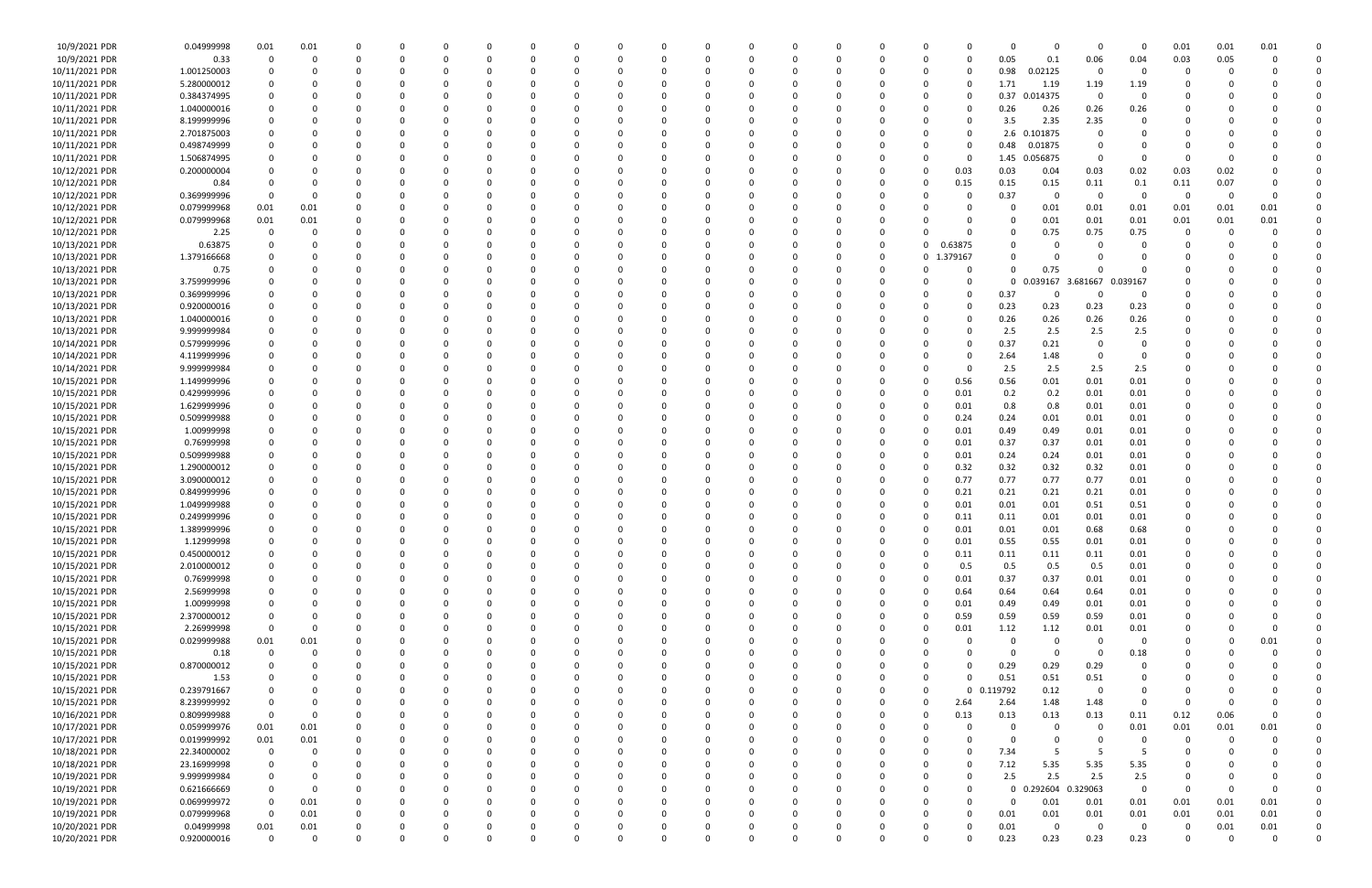| 10/20/2021 PDR | 0.760000008 |                |          |               |              |          |   |          |            |          |          |          |          |              |   |          | 0.23         | 0.23                | 0.15                         | 0.15                    | C           |             |          |          |  |
|----------------|-------------|----------------|----------|---------------|--------------|----------|---|----------|------------|----------|----------|----------|----------|--------------|---|----------|--------------|---------------------|------------------------------|-------------------------|-------------|-------------|----------|----------|--|
| 10/20/2021 PDR | 1.600000008 | $\mathbf 0$    | 0        | 0             | 0            |          |   |          | 0          | 0        |          | -0       | $\Omega$ | <sup>0</sup> | O | 0        | 0.48         | 0.48                | 0.32                         | 0.32                    | 0           | $\Omega$    |          |          |  |
| 10/21/2021 PDR | 0.04999998  | 0.01           | 0.01     | 0             |              |          |   |          |            |          |          |          |          |              |   |          | C            | 0                   |                              | 0                       | 0           | 0.01        | 0.01     | 0.01     |  |
| 10/21/2021 PDR | 0.039999984 | 0.01           | 0.01     |               |              |          |   |          |            |          |          |          |          |              |   |          |              |                     |                              |                         | C           | $\Omega$    | 0.01     | 0.01     |  |
| 10/21/2021 PDR | 0.170000004 | 0              |          |               |              |          |   |          |            |          |          |          |          |              |   |          | n            |                     |                              |                         | 0.17        |             |          |          |  |
| 10/21/2021 PDR | 0.080000004 |                |          |               |              |          |   |          |            |          |          |          |          |              |   |          |              |                     |                              |                         | 0.08        |             |          |          |  |
| 10/21/2021 PDR | 0.09        |                |          |               |              |          |   |          |            |          |          |          |          |              |   |          |              |                     |                              |                         | 0.09        |             |          |          |  |
| 10/21/2021 PDR | 0.140000004 |                |          |               |              |          |   |          |            |          |          |          |          |              |   |          |              |                     |                              | 0.14                    | O           |             |          |          |  |
|                |             |                |          |               |              |          |   |          |            |          |          |          |          |              |   |          |              |                     |                              |                         |             |             |          |          |  |
| 10/21/2021 PDR | 0.140000004 |                |          |               |              |          |   |          |            |          |          |          |          |              |   |          |              |                     |                              | 0.14                    |             |             |          |          |  |
| 10/21/2021 PDR | 0.249999996 |                |          |               |              |          |   |          |            |          |          |          |          |              |   |          |              |                     |                              | 0.25                    |             |             |          |          |  |
| 10/21/2021 PDR | 0.230000004 |                |          |               |              |          |   |          |            |          |          |          |          |              |   |          |              |                     |                              | 0.23                    |             |             |          |          |  |
| 10/21/2021 PDR | 0.279999996 |                |          |               |              |          |   |          |            |          |          |          |          |              |   |          |              |                     |                              | 0.28                    |             |             |          |          |  |
| 10/21/2021 PDR | 0.27        |                |          |               |              |          |   |          |            |          |          |          |          |              |   |          | n            |                     |                              | 0.27                    |             |             |          |          |  |
| 10/21/2021 PDR | 0.140000004 |                |          |               |              |          |   |          |            |          |          |          |          |              |   |          | 0.14         |                     |                              |                         |             |             |          |          |  |
| 10/21/2021 PDR | 0.260000004 |                |          |               |              |          |   |          |            |          |          |          |          |              |   |          | $\Omega$     |                     | 0.26                         |                         |             |             |          |          |  |
| 10/21/2021 PDR | 0.42        |                |          |               |              |          |   |          |            |          |          |          |          |              |   |          | $\mathbf{0}$ | 0.200833            | 0.219167                     |                         |             |             |          |          |  |
| 10/21/2021 PDR | 0.980000004 |                |          |               |              |          |   |          |            |          |          |          |          |              |   |          | 0            | 0.98                | $\Omega$                     | $\Omega$                |             |             |          |          |  |
| 10/21/2021 PDR | 5.800000008 |                |          |               |              |          |   |          | O          |          |          |          |          |              |   |          | 1.71         | 1.71                | 1.19                         | 1.19                    | 0           |             |          |          |  |
| 10/22/2021 PDR | 0.460416668 |                |          |               |              |          |   |          | 0 0.460417 |          |          |          |          |              |   |          | C            | $\Omega$            |                              | - 0                     | C           |             |          |          |  |
| 10/22/2021 PDR | 0.309999984 | $\Omega$       |          |               |              |          |   |          |            |          |          |          |          |              |   |          | 0.01         | 0.27                | 0.01                         | 0.01                    | 0.01        | $\Omega$    |          |          |  |
| 10/22/2021 PDR | 0.069999972 | 0.01           | 0.01     |               |              |          |   |          |            |          |          |          |          |              |   |          | T            | -0                  | 0.01                         | 0.01                    | 0.01        | 0.01        | 0.01     |          |  |
| 10/22/2021 PDR | 0.04999998  | 0.01           | 0.01     |               |              |          |   |          |            |          |          |          |          |              |   |          |              |                     |                              | $\Omega$                | 0           | 0.01        | 0.01     | 0.01     |  |
| 10/22/2021 PDR | 0.019999992 |                |          |               |              |          |   |          |            |          |          |          |          |              |   |          | n            |                     |                              |                         | C           | -C          |          |          |  |
|                |             | 0.01           | 0.01     |               |              |          |   |          |            |          |          |          |          |              |   |          |              |                     |                              |                         |             |             |          |          |  |
| 10/22/2021 PDR | 0.080000004 | 0              |          |               |              |          |   |          |            |          |          |          |          |              |   |          |              |                     | 0.08                         |                         | C           |             |          |          |  |
| 10/22/2021 PDR | 0.099999996 |                |          |               |              |          |   |          |            |          |          |          |          |              |   |          |              |                     |                              |                         | 0.1         |             |          |          |  |
| 10/22/2021 PDR | 0.140000004 |                |          |               |              |          |   |          |            |          |          |          |          |              |   |          |              |                     |                              | 0.14                    | C           |             |          |          |  |
| 10/22/2021 PDR | 0.09        |                |          |               |              |          |   |          |            |          |          |          |          |              |   |          | $\Omega$     | 0                   | $\Omega$                     | 0.09                    | 0           | $\Omega$    |          |          |  |
| 10/22/2021 PDR | 0.200000004 |                |          |               |              |          |   |          |            |          |          |          |          |              |   |          | 0.03         | 0.03                | 0.04                         | 0.03                    | 0.02        | 0.03        | 0.02     |          |  |
| 10/22/2021 PDR | 2.900000004 |                |          |               |              |          |   |          |            |          |          |          |          |              |   |          | 0            | 1.71                | 1.19                         | - 0                     | C           |             |          |          |  |
| 10/22/2021 PDR | 21.95       |                |          |               |              |          |   |          |            |          |          |          |          |              |   |          | 0            | 9.05                | 6.45                         | 6.45                    | 0           |             |          |          |  |
| 10/22/2021 PDR | 0.920000016 |                |          |               |              |          |   |          |            |          |          |          |          |              |   |          | C            | 0.23                | 0.23                         | 0.23                    | 0.23        |             |          |          |  |
| 10/22/2021 PDR | 5.85        |                |          |               |              |          |   |          |            |          |          |          |          |              |   |          | n            | 3.5                 | 2.35                         |                         |             |             |          |          |  |
| 10/22/2021 PDR | 0.800000004 |                |          |               |              |          |   |          |            |          |          |          |          |              |   |          | 0            | 0.48                | 0.32                         | - 0                     | 0           | 0           |          |          |  |
| 10/23/2021 PDR | 0.059999976 | 0.01           | 0.01     |               |              |          |   |          |            |          |          |          |          |              |   |          | 0            | -0                  | 0                            | - 0                     | 0.01        | 0.01        | 0.01     | 0.01     |  |
| 10/23/2021 PDR | 0.980000004 | 0              |          |               |              |          |   |          |            |          |          |          |          |              |   |          | 0.15         | 0.17                | 0.15                         | 0.15                    | 0.15        | 0.14        | 0.07     |          |  |
| 10/23/2021 PDR | 0.249999996 | 0              | - 0      |               |              |          |   |          |            |          |          |          |          |              |   |          | 0.07         | 0.05                | 0.04                         | 0.06                    | 0.02        | 0.01        | 0        | 0        |  |
| 10/24/2021 PDR | 0.059999976 | 0.01           | 0.01     |               |              |          |   |          |            |          |          |          |          |              |   |          | 0            | $\Omega$            |                              | - 0                     | 0.01        | 0.01        | 0.01     | 0.01     |  |
| 10/25/2021 PDR | 0.279999984 | 0              | - 0      |               |              |          |   |          |            |          |          |          |          |              |   |          | 0.01         | 0.01                | 0.15                         | 0.01                    | 0.1         | - 0         | $\Omega$ |          |  |
| 10/25/2021 PDR |             |                |          |               |              |          |   |          |            |          |          |          |          |              |   |          |              | -0                  |                              |                         |             |             |          |          |  |
|                | 0.079999968 | 0.01           | 0.01     |               |              |          |   |          |            |          |          |          |          |              |   |          |              |                     | 0.01                         | 0.01                    | 0.01        | 0.01        | 0.01     | 0.01     |  |
| 10/25/2021 PDR | 0.089999964 | 0.01           | 0.01     | 0<br>$\Omega$ |              |          |   |          |            |          |          |          |          |              |   |          | 0            | 0.01                | 0.01                         | 0.01                    | 0.01        | 0.01        | 0.01     | 0.01     |  |
| 10/25/2021 PDR | 0.419999988 | $\overline{0}$ | $\Omega$ |               | $\Omega$     |          |   |          |            |          |          |          |          |              |   |          | 0.04         | 0.05                | 0.05                         | 0.07                    | 0.1         | 0.07        | 0.04     |          |  |
| 10/26/2021 PDR | 0.069999972 | $\Omega$       | $0.01\,$ |               | 0            |          |   | 0        | 0          | $\Omega$ |          | $\Omega$ | $\Omega$ | n            | O |          | 0            | $\Omega$            | $0.01\,$                     | 0.01                    | 0.01        | 0.01        | 0.01     | 0.01     |  |
| 10/26/2021 PDR | 0.09        | 0              | 0        |               | 0            |          |   |          | 0          | $\Omega$ |          | 0        | $\Omega$ | $\Omega$     | 0 |          | 0            |                     | $\Omega$                     | 0.09                    | 0           | $\mathbf 0$ | $\Omega$ |          |  |
| 10/26/2021 PDR | 0.077499999 | 0              | $\Omega$ |               |              |          |   |          | 0          |          |          |          |          |              |   |          | 0            | $\Omega$            | 0.0775                       | $\Omega$                | C           |             |          |          |  |
| 10/26/2021 PDR | 0.189999996 | $\Omega$       |          |               | <sup>0</sup> |          |   |          | 0          |          |          | $\Omega$ | 0        |              |   |          | 0            |                     | 0 0.001979 0.186042 0.001979 |                         |             | - 0         |          |          |  |
| 10/26/2021 PDR | 0.45        | 0              |          |               |              |          |   |          |            |          |          | 0        |          |              |   |          | 0            |                     | 0 0.004688 0.440625 0.004688 |                         |             |             |          |          |  |
| 10/26/2021 PDR | 0.239791667 |                |          |               | 0            |          |   |          |            |          |          |          |          |              |   |          |              | 0 0.119792          | 0.12                         | $\Omega$                | $\mathbf 0$ |             |          |          |  |
| 10/26/2021 PDR | 0.949999992 | 0              |          | $\Omega$      | 0            |          |   |          | 0          |          |          | 0        | $\Omega$ |              | 0 | $\Omega$ | 0.37         | 0.37                | 0.21                         | $\overline{\mathbf{0}}$ | 0           | $\Omega$    |          |          |  |
| 10/26/2021 PDR | 0.800000016 | 0              |          |               | 0            |          |   |          | 0          |          |          | 0        |          |              |   |          | $\Omega$     | 0.2                 | 0.2                          | 0.2                     | 0.2         |             |          |          |  |
| 10/26/2021 PDR | 6.759999996 |                |          |               | O            |          |   |          |            |          |          | O        |          |              |   |          | 2.64         | 2.64                | 1.48                         | $\overline{\mathbf{0}}$ | $\mathbf 0$ | $\Omega$    |          |          |  |
| 10/26/2021 PDR | 0.920000016 | 0              |          |               | 0            |          |   |          |            |          |          | 0        |          |              |   |          | $\Omega$     | 0.23                | 0.23                         | 0.23                    | 0.23        |             |          |          |  |
| 10/27/2021 PDR | 1.39999998  |                |          |               |              |          |   |          |            |          |          |          |          |              |   |          | 0.01         | 0.49                | 0.49                         | 0.4                     | 0.01        |             |          |          |  |
| 10/27/2021 PDR | 0.70999998  | 0              |          |               | O            |          |   |          | 0          |          |          | 0        |          |              |   |          | 0.01         | 0.67                | 0.01                         | 0.01                    | 0.01        | 0           |          |          |  |
| 10/27/2021 PDR | 0.669999996 | 0              |          |               | 0            |          |   |          |            |          |          |          |          |              |   |          | 0.01         | 0.32                | 0.32                         | 0.01                    | 0.01        | 0           |          |          |  |
| 10/27/2021 PDR | 1.66999998  | 0              |          |               | 0            |          |   |          |            |          |          | 0        |          |              |   |          | 0.01         | 0.82                | 0.82                         | 0.01                    |             |             |          |          |  |
|                |             |                |          |               |              |          |   |          |            |          |          |          |          |              |   |          |              |                     |                              |                         | 0.01        | 0           |          |          |  |
| 10/27/2021 PDR | 0.849999984 | 0              |          |               | O            |          |   |          | 0          |          |          | 0        |          |              |   |          | 0.01         | 0.34                | 0.34                         | 0.01                    | 0.15        | 0           |          |          |  |
| 10/27/2021 PDR | 1.149999984 | $\mathbf 0$    | - 0      |               |              |          |   |          | 0          |          |          |          |          |              |   |          | 0.01         | 0.49                | 0.49                         | 0.01                    | 0.15        | 0           |          |          |  |
| 10/27/2021 PDR | 0.069999972 | 0.01           | 0.01     |               | n            |          |   |          | 0          |          |          | 0        |          |              | 0 | 0        | $\Omega$     | - 0                 | 0.01                         | 0.01                    | 0.01        | 0.01        | 0.01     |          |  |
| 10/27/2021 PDR | 0.239791667 | 0              | $\Omega$ | 0             | O            |          |   |          | 0          |          |          | 0        | 0        |              |   | 0        |              | 0 0.119792          | 0.12                         | $\overline{\mathbf{0}}$ | 0           | 0           |          |          |  |
| 10/27/2021 PDR | 18.3875     | 0              | $\Omega$ | $\Omega$      | $\Omega$     |          |   |          |            |          |          |          |          |              |   |          | 0            | 2.2625              | 3.225                        | 6.45                    | 6.45        | 0           |          |          |  |
| 10/27/2021 PDR | 0.800000016 | 0              |          |               | 0            |          |   |          | 0          |          |          | 0        | 0        |              | 0 |          | 0            | 0.2                 | 0.2                          | 0.2                     | 0.2         |             |          |          |  |
| 10/27/2021 PDR | 5.200000008 | 0              |          |               | 0            |          |   |          | 0          |          |          | 0        | $\Omega$ |              |   |          | 2.6          | 2.6                 | $\Omega$                     | - 0                     | 0           |             |          |          |  |
| 10/27/2021 PDR | 14.84000001 | 0              |          |               | 0            |          |   |          |            |          |          | 0        | $\Omega$ |              | 0 | $\Omega$ | 4.68         |                     | 3.44                         | 1.72                    | 0           |             |          |          |  |
| 10/28/2021 PDR | 0.239770834 |                |          |               |              |          |   |          |            |          |          |          |          |              |   | 0        |              | 0 0.119792 0.119979 |                              | $\Omega$                | 0           |             |          | 0        |  |
| 10/28/2021 PDR | 10.475      | $\Omega$       | $\Omega$ | $\Omega$      | $\Omega$     | $\Omega$ | 0 | $\Omega$ | $\Omega$   | $\Omega$ | $\Omega$ | $\Omega$ | $\Omega$ | $\Omega$     | 0 | 0        | 3.45         | 3.5                 | 2.35                         | 1.175                   | 0           | $\Omega$    |          | $\Omega$ |  |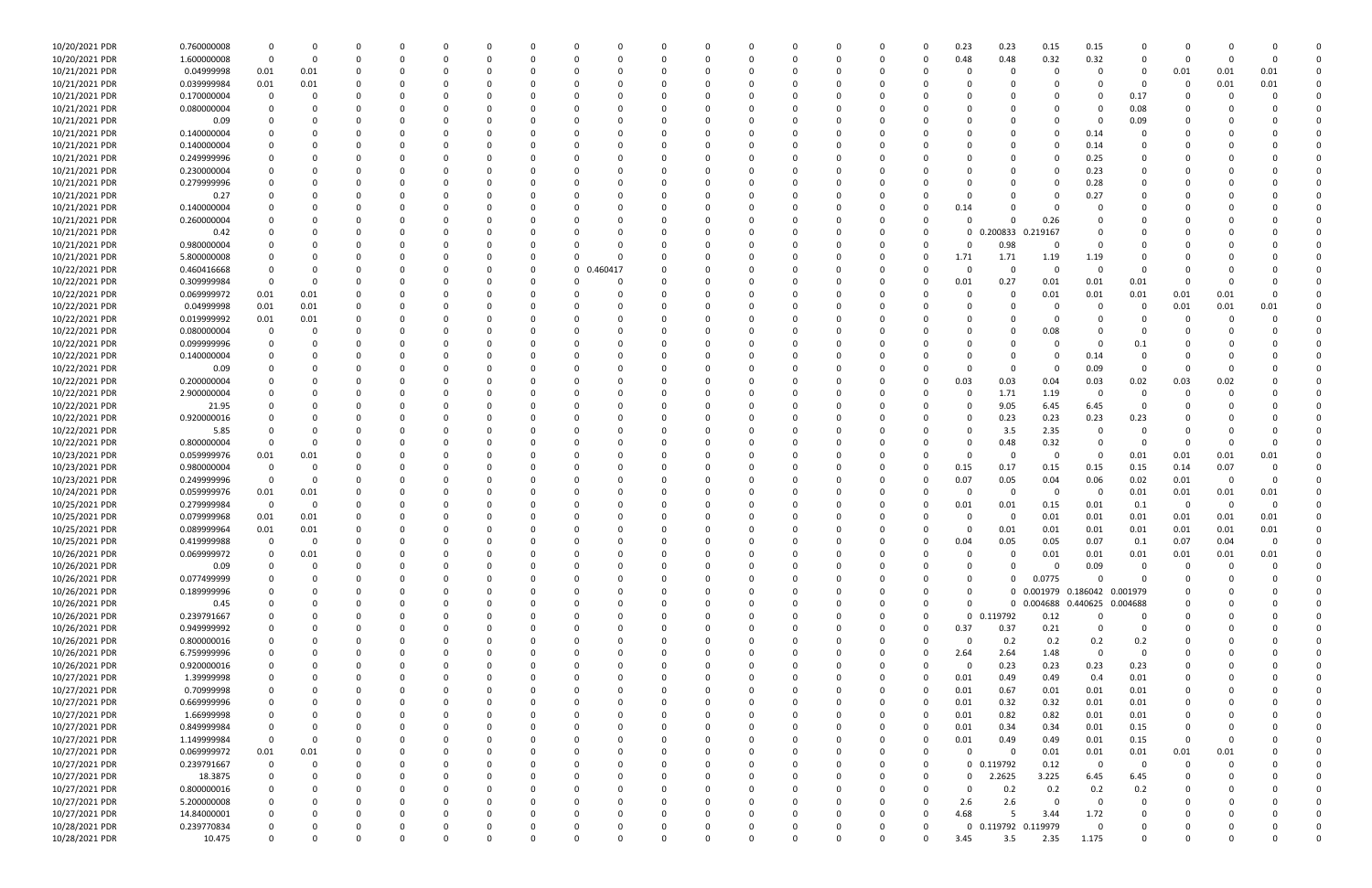| 10/28/2021 PDR | 1.440000006 | $\Omega$    |          |             |          |          |          |   |              |          |          |              |          |          |              |             | 0.48        | 0.48        | 0.32                | 0.16           | $\mathbf 0$ |          |          |          |  |
|----------------|-------------|-------------|----------|-------------|----------|----------|----------|---|--------------|----------|----------|--------------|----------|----------|--------------|-------------|-------------|-------------|---------------------|----------------|-------------|----------|----------|----------|--|
| 10/28/2021 PDR | 0.159999984 | $\mathbf 0$ |          | $\Omega$    |          | -C       |          |   |              | $\Omega$ |          | 0            | C        | 0        | <sup>0</sup> | 0           | 0.01        | 0.12        | 0.01                | 0.01           | 0.01        | 0        |          |          |  |
|                |             |             |          |             |          |          |          |   |              |          |          |              |          |          |              |             |             |             |                     |                |             |          |          |          |  |
| 10/28/2021 PDR | 0.269999988 |             |          |             |          |          |          |   |              |          |          |              |          |          |              | 0           | 0.01        | 0.23        | 0.01                | 0.01           | 0.01        |          |          |          |  |
| 10/28/2021 PDR | 0.09        |             |          |             |          |          |          |   |              |          |          |              |          |          |              |             |             | 0           |                     | 0.09           | $\mathbf 0$ |          |          |          |  |
| 10/28/2021 PDR | 0.09        | 0           |          |             |          |          |          |   |              |          |          |              |          |          |              |             |             | 0           |                     | 0.09           | 0           |          |          |          |  |
|                |             |             |          |             |          |          |          |   |              |          |          |              |          |          |              |             |             |             |                     |                |             |          |          |          |  |
| 10/28/2021 PDR | 0.860000004 |             |          |             |          |          |          |   |              |          |          |              |          |          |              |             |             | $\Omega$    |                     | 0.86           |             |          |          |          |  |
| 10/28/2021 PDR | 0.170000004 | $\Omega$    |          |             |          |          |          |   |              |          |          |              |          |          |              |             |             | $\Omega$    | 0.17                |                |             |          |          |          |  |
| 10/29/2021 PDR | 0.04999998  | 0.01        |          |             |          |          |          |   |              |          |          |              |          |          |              |             |             | 0.01        | 0.01                |                |             | 0        | 0.01     | 0.01     |  |
|                |             |             |          |             |          |          |          |   |              |          |          |              |          |          |              |             |             |             |                     |                |             |          |          |          |  |
| 10/29/2021 PDR | 0.039999984 | 0.01        | 0.01     |             |          |          |          |   |              |          |          |              |          |          |              |             |             | 0           |                     |                |             | -0       | 0.01     | 0.01     |  |
| 10/29/2021 PDR | 0.219999996 | 0           |          |             |          |          |          |   |              |          |          |              |          |          |              |             |             |             |                     | 0.22           |             |          |          |          |  |
| 10/29/2021 PDR | 0.45        | $\Omega$    |          |             |          |          |          |   |              |          |          |              |          |          |              |             |             | 0           |                     | 0.45           |             |          |          |          |  |
|                |             |             |          |             |          |          |          |   |              |          |          |              |          |          |              |             |             |             |                     |                |             |          |          |          |  |
| 10/29/2021 PDR | 0.18        | 0           |          |             |          |          |          |   |              |          |          |              |          |          |              |             |             | 0           |                     | 0.18           |             |          |          |          |  |
| 10/29/2021 PDR | 0.140000004 |             |          |             |          |          |          |   |              |          |          |              |          |          |              |             |             | 0           |                     | 0.14           |             |          |          |          |  |
| 10/29/2021 PDR | 0.45        |             |          |             |          |          |          |   |              |          |          |              |          |          |              |             |             | $\Omega$    |                     | 0.45           |             |          |          |          |  |
|                |             |             |          |             |          |          |          |   |              |          |          |              |          |          |              |             |             |             |                     |                |             |          |          |          |  |
| 10/29/2021 PDR | 0.09        |             |          |             |          |          |          |   |              |          |          |              |          |          |              |             |             | 0           |                     | 0.09           |             |          |          |          |  |
| 10/29/2021 PDR | 0.09        |             |          |             |          |          |          |   |              |          |          |              |          |          |              |             |             |             |                     | 0.09           |             |          |          |          |  |
| 10/29/2021 PDR | 0.230000004 |             |          |             |          |          |          |   |              |          |          |              |          |          |              |             |             | $\Omega$    |                     | - 0            | 0.23        |          |          |          |  |
|                |             |             |          |             |          |          |          |   |              |          |          |              |          |          |              |             |             |             |                     |                |             |          |          |          |  |
| 10/29/2021 PDR | 0.380000004 | 0           |          |             |          |          |          |   |              |          |          |              |          |          |              |             |             | 0           |                     | 0.38           | 0           |          |          |          |  |
| 10/29/2021 PDR | 0.380000004 |             |          |             |          |          |          |   |              |          |          |              |          |          |              |             |             | $\Omega$    |                     | 0.38           | $\Omega$    |          |          |          |  |
| 10/29/2021 PDR | 0.12        |             |          |             |          |          |          |   |              |          |          |              |          |          |              |             |             |             |                     | - 0            | 0.12        |          |          |          |  |
|                |             |             |          |             |          |          |          |   |              |          |          |              |          |          |              |             |             |             |                     |                |             |          |          |          |  |
| 10/29/2021 PDR | 0.219999996 |             |          |             |          |          |          |   |              |          |          |              |          |          |              |             |             |             |                     | - 0            | 0.22        |          |          |          |  |
| 10/29/2021 PDR | 0.350000004 |             |          |             |          |          |          |   |              |          |          |              |          |          |              |             |             | $\Omega$    |                     | - 0            | 0.35        |          |          |          |  |
| 10/29/2021 PDR | 0.189999996 |             |          |             |          |          |          |   |              |          |          |              |          |          |              |             |             | 0           | - 0                 | 0.19           | 0           |          |          |          |  |
|                |             |             |          |             |          |          |          |   |              |          |          |              |          |          |              |             |             |             |                     |                |             |          |          |          |  |
| 10/29/2021 PDR | 1.53        | $\Omega$    |          |             |          |          |          |   |              |          |          |              |          |          |              |             |             | 0.51        | 0.51                | 0.51           |             |          |          |          |  |
| 10/29/2021 PDR | 0.140000004 | 0           |          |             |          |          |          |   |              |          |          |              |          |          |              |             | $\Omega$    | 0           | 0.14                | 0              |             |          |          |          |  |
| 10/29/2021 PDR | 1.440000006 | $\mathbf 0$ | - 0      |             |          |          |          |   |              |          |          |              |          |          |              |             | 0.48        | 0.48        | 0.32                | 0.16           |             |          |          |          |  |
|                |             |             |          |             |          |          |          |   |              |          |          |              |          |          |              |             |             |             |                     |                |             |          |          |          |  |
| 10/30/2021 PDR | 0.019999992 | 0.01        | 0.01     |             |          |          |          |   |              |          |          |              |          |          |              |             |             | 0           |                     | - 0            | $\Omega$    | $\Omega$ |          |          |  |
| 10/31/2021 PDR | 0.059999976 | 0.01        | 0.01     |             |          |          |          |   |              |          |          |              |          |          |              |             |             | 0           |                     | 0.01           | 0.01        | 0.01     | 0.01     |          |  |
| 10/31/2021 PDR | 0.039999984 | 0.01        | 0.01     | $\Omega$    |          |          |          |   |              |          |          |              |          |          |              |             |             | $\Omega$    | $\Omega$            | $\Omega$       | $\mathbf 0$ | 0.01     | 0.01     |          |  |
|                |             |             |          |             |          |          |          |   |              |          |          |              |          |          |              |             |             |             |                     |                |             |          |          |          |  |
| 11/1/2021 PDR  | 0.58999998  | 0           |          | 0           |          |          |          |   |              |          |          |              |          |          |              | 0           | 0.1         | 0.22        | 0.01                | 0.01           | 0.25        | 0        |          |          |  |
| 11/1/2021 PDR  | 0.219999984 | 0           |          |             |          |          |          |   |              |          |          |              |          |          |              |             | 0.01        | 0.19        | 0.01                | 0.01           | $\Omega$    |          |          |          |  |
| 11/1/2021 PDR  | 0.12        |             |          |             |          |          |          |   |              |          |          |              |          |          |              |             |             | $\mathbf 0$ |                     | 0.12           |             |          |          |          |  |
|                |             |             |          |             |          |          |          |   |              |          |          |              |          |          |              |             |             |             |                     |                |             |          |          |          |  |
| 11/1/2021 PDR  | 0.092499999 |             |          |             |          |          |          |   |              |          |          |              |          |          |              | 0           | 0.0925      |             |                     |                |             |          |          |          |  |
| 11/1/2021 PDR  | 0.18        |             |          |             |          |          |          |   |              |          |          |              |          |          |              |             | 0.18        | 0           |                     |                |             |          |          |          |  |
| 11/1/2021 PDR  | 0.039999996 |             |          |             |          |          |          |   |              |          |          |              |          |          |              |             |             |             |                     | - 0            | 0.04        |          |          |          |  |
|                |             |             |          |             |          |          |          |   |              |          |          |              |          |          |              |             |             |             |                     |                |             |          |          |          |  |
| 11/1/2021 PDR  | 0.03        |             |          |             |          |          |          |   |              |          |          |              |          |          |              |             |             | $\Omega$    |                     | - 0            | 0.03        |          |          |          |  |
| 11/1/2021 PDR  | 0.039999996 |             |          |             |          |          |          |   |              |          |          |              |          |          |              |             |             | 0           |                     | - 0            | 0.04        |          |          |          |  |
| 11/2/2021 PDR  | 0.399999984 |             |          |             |          |          |          |   |              |          |          |              |          |          |              |             | 0.01        | 0.01        | 0.01                | 0.01           | 0.36        |          |          |          |  |
|                |             |             |          |             |          |          |          |   |              |          |          |              |          |          |              |             |             |             |                     |                |             |          |          |          |  |
| 11/2/2021 PDR  | 0.039999984 |             | 0.01     |             |          |          |          |   |              |          |          |              |          |          |              |             |             | $\Omega$    |                     | - 0            |             | 0.01     | 0.01     | 0.01     |  |
| 11/2/2021 PDR  | 18.3125     | 0           | $\Omega$ |             |          |          |          |   |              |          |          |              |          |          |              | 0           | 0           | 2.2625      | 3.21                | 6.42           | 6.42        | 0        | - 0      | $\Omega$ |  |
| 11/2/2021 PDR  | 0.592499997 | $\mathbf 0$ |          |             |          |          |          |   |              |          |          |              |          |          |              | 0           | 0.0925      | 0.185       | 0.21                | 0.105          | $\sim$      | $\sim$   |          |          |  |
|                |             |             |          |             |          |          |          |   |              |          |          |              |          |          |              |             |             |             |                     |                |             |          |          |          |  |
| 11/2/2021 PDR  | 10.40000002 | $\mathbf 0$ | $\Omega$ | $\Omega$    | $\Omega$ | $\Omega$ | $\Omega$ | O | $\Omega$     | $\Omega$ | $\Omega$ | $\Omega$     | $\Omega$ | $\Omega$ | 2.6          | 2.6         | 2.6         | 2.6         | $\Omega$            | $\mathbf 0$    | $\Omega$    | $\Omega$ |          |          |  |
| 11/2/2021 PDR  | 0.397500003 | 0           |          | $\Omega$    | 0        | $\Omega$ | 0        | O | <sup>0</sup> | $\Omega$ | $\Omega$ | $\Omega$     | 0        | 0        | $\Omega$     | $\mathbf 0$ | 0.0575      | 0.115       | 0.15                | 0.075          | $\Omega$    | 0        |          |          |  |
| 11/3/2021 PDR  | 1.172083332 | 0           |          | O           |          | $\Omega$ |          |   |              |          | $\Omega$ | <sup>0</sup> |          | $\Omega$ | $\Omega$     |             | 0 1.172083  | 0           |                     | $\Omega$       | 0           |          |          |          |  |
|                | 1.172083332 | 0           |          |             |          |          |          |   |              | 0        |          | 0            |          |          | $\Omega$     |             | 0 1.172083  | $\mathbf 0$ | $\Omega$            | 0              | 0           |          |          |          |  |
| 11/3/2021 PDR  |             |             |          |             |          |          |          |   |              |          |          |              |          | 0        |              |             |             |             |                     |                |             |          |          |          |  |
| 11/3/2021 PDR  | 0.639999996 | $\mathbf 0$ |          |             |          |          |          |   |              |          |          | 0            |          | 0        | <sup>0</sup> | 0           | 0.01        | 0.01        | 0.01                | 0.32           | 0.29        |          |          |          |  |
| 11/3/2021 PDR  | 0.309999984 | $\mathbf 0$ | $\Omega$ | 0           | O        | 0        | 0        |   |              |          | $\Omega$ | 0            |          | 0        | 0            | 0           | 0.01        | 0.01        | 0.01                | 0.01           | 0.27        | 0        |          |          |  |
| 11/3/2021 PDR  | 0.059999976 | 0.01        | 0.01     | 0           | 0        | 0        |          |   |              | -0       | 0        | 0            |          |          |              | 0           | 0           | 0.01        | 0.01                | $\overline{0}$ | 0           | 0        | 0.01     | 0.01     |  |
|                |             |             |          |             |          |          |          |   |              |          |          |              |          |          |              |             |             |             |                     |                |             |          |          |          |  |
| 11/3/2021 PDR  | 10.51000001 | $\mathbf 0$ | $\Omega$ | $\Omega$    |          |          |          |   |              |          |          | <sup>0</sup> |          |          |              | $\Omega$    | 3.5         | 3.5         | 2.34                | 1.17           | $\mathbf 0$ | 0        |          |          |  |
| 11/4/2021 PDR  | 0.749999988 | $\mathbf 0$ | $\Omega$ | 0           |          |          |          |   |              |          |          |              |          |          |              | $\Omega$    | 0.01        | 0.71        | 0.01                | 0.01           | 0.01        | $\Omega$ |          | $\Omega$ |  |
| 11/4/2021 PDR  | 0.04999998  | 0.01        | 0.01     | $\Omega$    |          |          |          |   |              |          |          |              |          |          |              |             | $\Omega$    | 0           | $\Omega$            | $\overline{0}$ | 0           | 0.01     | 0.01     | 0.01     |  |
|                |             |             |          |             |          |          |          |   |              |          |          |              |          |          |              |             |             |             |                     |                |             |          |          |          |  |
| 11/4/2021 PDR  | 0.089999964 | 0.01        | 0.01     | 0           |          | 0        |          |   |              |          |          | 0            |          |          |              | 0           | $\Omega$    | 0.01        | 0.01                | 0.01           | 0.01        | 0.01     | 0.01     | 0.01     |  |
| 11/4/2021 PDR  | 1.040000016 | $\mathbf 0$ | $\Omega$ | 0           |          | -0       |          |   |              |          |          | 0            |          |          |              | 0           | 0           | 0.26        | 0.26                | 0.26           | 0.26        | 0        |          |          |  |
| 11/4/2021 PDR  | 0.869999991 | $\mathbf 0$ | $\Omega$ | $\Omega$    |          |          |          |   |              |          |          |              |          |          |              | 0           | $\Omega$    | 0.095       | 0.155               | 0.31           | 0.31        | 0        |          |          |  |
|                |             |             |          |             |          |          |          |   |              |          |          |              |          |          |              |             |             |             |                     |                |             |          |          |          |  |
| 11/5/2021 PDR  | 0.189999984 | $\mathbf 0$ | $\Omega$ | 0           |          |          |          |   |              |          |          | 0            |          |          |              | $\Omega$    | 0.01        | 0.15        | 0.01                | 0.01           | 0.01        | 0        |          | $\Omega$ |  |
| 11/5/2021 PDR  | 0.079999968 | 0.01        | 0.01     | 0           |          |          |          |   |              |          |          |              |          |          |              |             | 0           | 0           | 0.01                | 0.01           | 0.01        | 0.01     | 0.01     | 0.01     |  |
| 11/5/2021 PDR  | 0.029999988 | $\mathbf 0$ | 0.01     | 0           |          |          |          |   |              |          |          |              |          |          |              |             | 0           | $\Omega$    | $\Omega$            | $\Omega$       | $\mathbf 0$ | $\Omega$ | 0.01     | 0.01     |  |
|                |             |             |          |             |          |          |          |   |              |          |          |              |          |          |              |             |             |             |                     |                |             |          |          |          |  |
| 11/5/2021 PDR  | 0.401458336 | 0           | $\Omega$ | 0           |          |          |          |   |              |          |          | 0            |          |          |              |             | 0           |             | 0 0.004271 0.397188 |                | 0           | 0        | $\Omega$ |          |  |
| 11/5/2021 PDR  | 0.567916663 | 0           |          | 0           |          |          |          |   |              |          |          |              |          |          |              | 0           | $\mathbf 0$ |             | 0 0.006042 0.561875 |                | 0           |          |          |          |  |
| 11/5/2021 PDR  | 27.73000001 | $\mathbf 0$ |          | O           |          |          |          |   |              |          |          | 0            |          |          |              | 0           | 9.05        | 9.05        | 6.42                | 3.21           | $\mathbf 0$ |          |          |          |  |
|                |             |             |          |             |          |          |          |   |              |          |          |              |          |          |              |             |             |             |                     |                |             |          |          |          |  |
| 11/5/2021 PDR  | 0.920000016 | 0           |          |             |          |          |          |   |              |          |          |              |          |          |              | 0           | $\Omega$    | 0.23        | 0.23                | 0.23           | 0.23        | 0        |          |          |  |
| 11/5/2021 PDR  | 0.397500003 | $\mathbf 0$ | $\Omega$ |             |          |          |          |   |              |          |          |              |          |          |              | 0           | 0.0575      | 0.115       | 0.15                | 0.075          | $\mathbf 0$ | $\Omega$ |          |          |  |
| 11/8/2021 PDR  | 0.039999984 | 0           | 0.01     | 0           |          |          |          |   |              |          |          | 0            |          |          |              |             | 0           | $\mathbf 0$ |                     | - 0            | 0           | 0.01     | 0.01     | 0.01     |  |
| 11/8/2021 PDR  |             | 0           |          |             |          |          |          |   |              |          |          |              |          |          |              |             |             |             |                     |                |             |          |          |          |  |
|                | 0.009999999 |             |          |             |          |          |          |   |              |          |          |              |          |          |              |             |             | 0.01        |                     |                |             |          |          |          |  |
| 11/8/2021 PDR  | 0.009999999 | $\mathbf 0$ | $\Omega$ | $\mathbf 0$ | 0        | $\Omega$ | $\Omega$ |   | $\Omega$     | $\Omega$ | $\Omega$ | $\Omega$     | $\Omega$ | $\Omega$ | $\Omega$     | $\Omega$    | $\Omega$    | 0.01        | $\Omega$            | $\mathbf 0$    | $\Omega$    | $\Omega$ |          | $\Omega$ |  |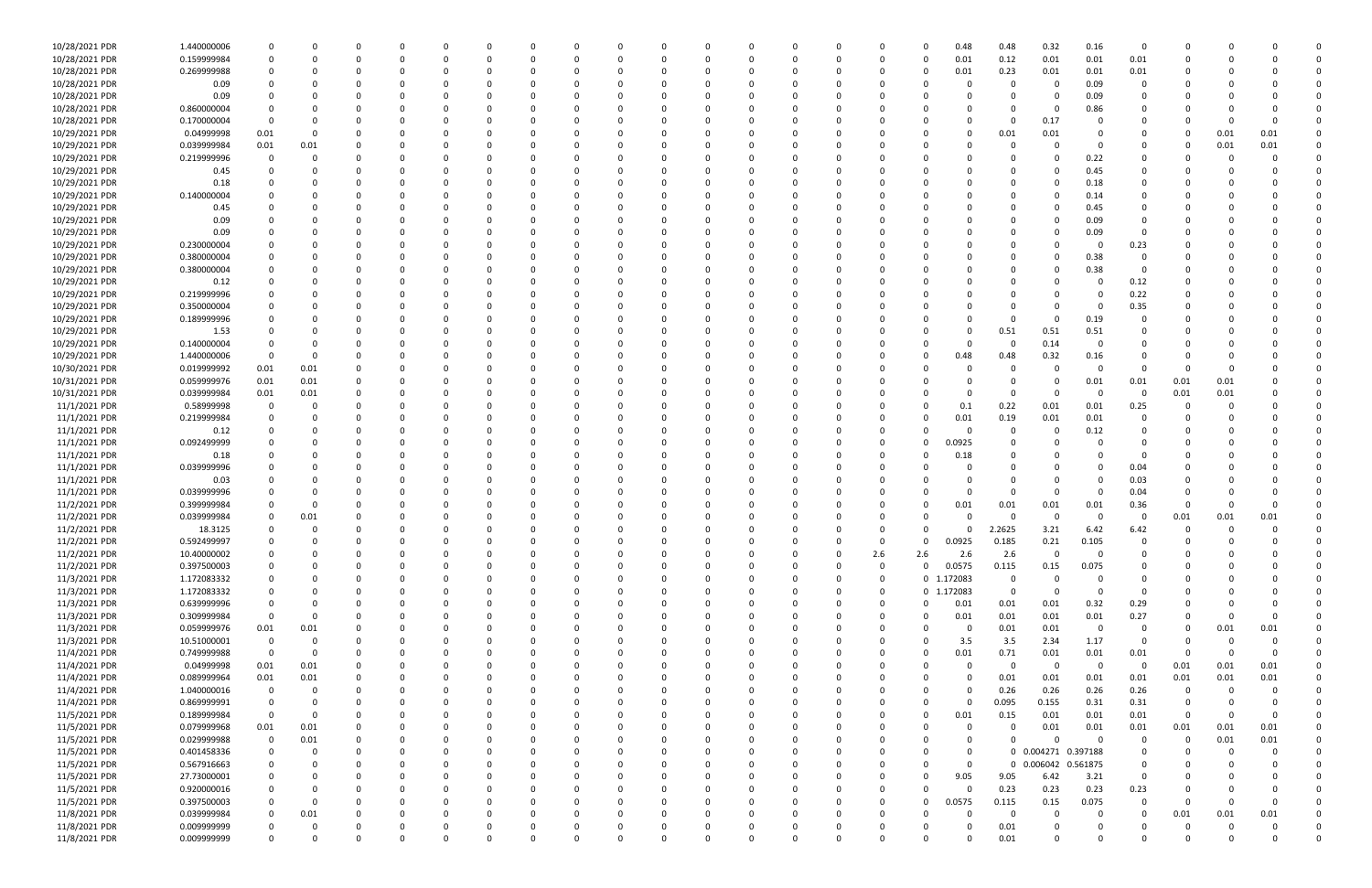| 11/8/2021 PDR  | 0.109999998 |             |              |          |          | $\Omega$ |          |          |          |          | $\Omega$ |          |          | 0           | $\Omega$   | 0.11         | $\Omega$ | 0           | $\Omega$    | - 0      |      |      |  |
|----------------|-------------|-------------|--------------|----------|----------|----------|----------|----------|----------|----------|----------|----------|----------|-------------|------------|--------------|----------|-------------|-------------|----------|------|------|--|
| 11/8/2021 PDR  | 0.200000004 |             |              |          |          |          |          |          |          |          |          |          |          | O           | 0.03       | 0.03         | 0.04     | 0.03        | 0.02        | 0.03     | 0.02 |      |  |
| 11/8/2021 PDR  | 0.699999996 |             |              |          |          |          |          |          |          |          |          |          |          | O           | 0.13       | 0.13         | 0.13     | 0.09        | 0.08        | 0.09     | 0.05 |      |  |
| 11/8/2021 PDR  | 1.214999988 |             |              |          |          |          |          |          |          |          |          |          |          | 0.37        | 0.37       | 0.37         | 0.105    | - 0         |             |          |      |      |  |
|                |             |             |              |          |          |          |          |          |          |          |          |          |          |             |            |              |          |             |             |          |      |      |  |
| 11/8/2021 PDR  | 0.759999984 |             |              |          |          |          |          |          |          |          |          |          |          | O           | 0.19       | 0.19         | 0.19     | 0.19        |             |          |      |      |  |
| 11/8/2021 PDR  | 2.9625      |             |              |          |          |          |          |          |          |          |          |          |          | 0           | 0.3675     | 0.735        | 0.93     | 0.93        | 0           |          |      |      |  |
| 11/8/2021 PDR  | 1.225000002 |             |              |          |          |          |          |          |          |          |          |          |          | O           | 0.38       | 0.38         | 0.31     | 0.155       | 0           |          |      |      |  |
| 11/9/2021 PDR  | 0.269999988 |             |              |          |          |          |          |          |          |          |          |          |          |             | 0.01       | 0.01         | 0.23     | 0.01        | 0.01        |          |      |      |  |
| 11/9/2021 PDR  | 0.459999984 |             |              |          |          |          |          |          |          |          |          |          |          |             | 0.01       | 0.01         | 0.01     | 0.01        | 0.42        |          |      |      |  |
| 11/9/2021 PDR  | 0.989999988 |             |              |          |          |          |          |          |          |          |          |          |          |             | 0.01       | 0.01         | 0.01     | 0.01        | 0.95        | 0        |      |      |  |
| 11/9/2021 PDR  | 0.079999968 | 0.01        | 0.01         |          |          |          |          |          |          |          |          |          |          |             |            | 0            | 0.01     | 0.01        | 0.01        | 0.01     | 0.01 | 0.01 |  |
| 11/9/2021 PDR  | 0.04999998  | 0.01        | 0.01         |          |          |          |          |          |          |          |          |          |          |             |            | 0            | - 0      | - 0         | - 0         | 0.01     | 0.01 | 0.01 |  |
|                |             |             |              |          |          |          |          |          |          |          |          |          |          |             |            |              |          |             |             |          |      |      |  |
| 11/9/2021 PDR  | 0.089999964 | 0.01        | 0.01         |          |          |          |          |          |          |          |          |          |          |             |            | 0.01         | 0.01     | 0.01        | 0.01        | 0.01     | 0.01 | 0.01 |  |
| 11/9/2021 PDR  | 0.039999984 | 0.01        | 0.01         |          |          |          |          |          |          |          |          |          |          |             |            | $\Omega$     |          | - 0         | $\Omega$    | 0        | 0.01 | 0.01 |  |
| 11/9/2021 PDR  | 0.170000004 |             | n            |          |          |          |          |          |          |          |          |          |          |             |            |              |          | - 0         | 0.17        |          |      |      |  |
| 11/9/2021 PDR  | 0.230000004 |             |              |          |          |          |          |          |          |          |          |          |          |             |            |              |          | - 0         | 0.23        |          |      |      |  |
| 11/9/2021 PDR  | 0.39        |             |              |          |          |          |          |          | $\Omega$ |          |          |          |          |             |            | $\Omega$     |          | 0.39        | 0           |          |      |      |  |
| 11/9/2021 PDR  | 0.039999996 |             |              |          |          |          |          |          |          |          |          |          |          |             |            | 0            |          | 0.04        |             |          |      |      |  |
| 11/9/2021 PDR  | 4.257499995 |             |              |          |          |          |          |          |          |          |          |          |          | $\Omega$    | 0.4925     | 0.985        | 1.39     | 1.39        |             |          |      |      |  |
|                |             |             |              |          |          |          |          |          |          |          |          |          |          |             |            |              |          |             |             |          |      |      |  |
| 11/10/2021 PDR | 1.425416667 |             |              |          |          |          |          |          |          |          |          |          |          |             | 0 1.425417 | 0            |          |             |             |          |      |      |  |
| 11/10/2021 PDR | 1.454583333 |             |              |          |          |          |          |          |          |          |          |          |          |             | 0 1.454583 |              |          |             |             |          |      |      |  |
| 11/10/2021 PDR | 1.454583333 |             |              |          |          |          |          |          |          |          |          |          |          |             | 0 1.454583 | 0            |          | - 0         |             |          |      |      |  |
| 11/10/2021 PDR | 0.479999988 |             |              |          |          |          |          |          |          |          |          |          |          | 0           | 0.01       | 0.44         | 0.01     | 0.01        | 0.01        |          |      |      |  |
| 11/10/2021 PDR | 0.219999984 |             |              |          |          |          |          |          |          |          |          |          |          |             | 0.01       | 0.18         | 0.01     | 0.01        | 0.01        |          |      |      |  |
| 11/10/2021 PDR | 1.199999988 |             |              |          |          |          |          |          |          |          |          |          |          |             | 0.01       | 0.44         | 0.16     | 0.01        | 0.58        |          |      |      |  |
| 11/10/2021 PDR | 0.339999984 |             |              |          |          |          |          |          |          |          |          |          |          |             | 0.01       | 0.01         | 0.01     | 0.01        | 0.3         |          |      |      |  |
| 11/10/2021 PDR | 0.909999996 |             |              |          |          |          |          |          |          |          |          |          |          |             |            | 0.91         |          | - 0         |             |          |      |      |  |
|                |             |             |              |          |          |          |          |          |          |          |          |          |          |             |            |              |          |             |             |          |      |      |  |
| 11/10/2021 PDR | 4.7175      |             |              |          |          |          |          |          |          |          |          |          |          | 0           | 0.5925     | 1.185        | 1.47     | 1.47        | 0           |          |      |      |  |
| 11/11/2021 PDR | 0.410000004 |             |              |          |          |          |          |          |          |          |          |          |          |             |            | 0            |          |             | 0.41        |          |      |      |  |
| 11/11/2021 PDR | 0.140000004 |             |              |          |          |          |          |          |          |          |          |          |          |             |            | 0.14         |          |             |             |          |      |      |  |
| 11/11/2021 PDR | 0.099999996 |             |              |          |          |          |          |          |          |          |          |          |          |             |            | 0.1          |          |             |             |          |      |      |  |
| 11/11/2021 PDR | 0.400000008 |             |              |          |          |          |          |          |          |          |          |          |          |             |            | 0.23         | 0.17     |             |             |          |      |      |  |
| 11/11/2021 PDR | 0.909999996 |             |              |          |          |          |          |          |          |          |          |          |          | O           |            | 0.91         |          |             |             |          |      |      |  |
| 11/11/2021 PDR | 7.845       |             |              |          |          |          |          |          |          |          |          |          |          | 2.37        | 2.37       | 2.37         | 0.735    | - 0         |             |          |      |      |  |
| 11/11/2021 PDR | 0.54        |             |              |          |          |          |          |          |          |          |          |          |          | $\Omega$    | 0.06       |              |          |             |             |          |      |      |  |
|                |             |             |              |          |          |          |          |          |          |          |          |          |          |             |            | 0.12         | 0.18     | 0.18        |             |          |      |      |  |
| 11/11/2021 PDR | 0.840000012 |             |              |          |          |          |          |          |          |          |          |          |          | 0.23        | 0.23       | 0.23         | 0.075    | - 0         | 0.075       |          |      |      |  |
| 11/12/2021 PDR | 0.909999996 |             |              |          |          |          |          |          |          |          |          |          |          | $\Omega$    | 0.44       | 0.44         | 0.01     | 0.01        | 0.01        |          |      |      |  |
| 11/12/2021 PDR | 0.239999988 |             |              |          |          |          |          |          |          |          |          |          |          |             | 0.01       | 0.01         | 0.01     | 0.2         | 0.01        |          |      |      |  |
| 11/12/2021 PDR | 0.789999996 |             |              |          |          |          |          |          |          |          |          |          |          |             | 0.38       | 0.38         | 0.01     | 0.01        | 0.01        |          |      |      |  |
| 11/12/2021 PDR | 1.029999996 |             | <sup>0</sup> |          |          |          |          |          |          |          |          |          |          | 0           | 0.01       | 0.01         | 0.42     | 0.09        | 0.5         |          |      |      |  |
| 11/12/2021 PDR | 0.440000004 | $\mathbf 0$ | $\Omega$     |          |          |          |          |          |          |          |          |          |          |             |            | $\mathbf 0$  | $\Omega$ | 0.44        |             |          |      |      |  |
| 11/12/2021 PDR | 0.140000004 | $\Omega$    | 0            | - 0      | $\Omega$ | $\Omega$ | $\Omega$ | $\Omega$ | $\Omega$ | $\Omega$ | $\Omega$ | $\Omega$ | 0        | 0           |            | 0            | $\Omega$ | 0.14        | $\Omega$    | 0        |      |      |  |
| 11/12/2021 PDR | 0.45        |             |              |          | 0        | 0        |          | 0        |          |          | $\Omega$ |          | $\Omega$ |             |            |              |          | 0.45        | 0           |          |      |      |  |
|                |             |             |              |          |          |          |          |          | 0        |          |          |          |          |             |            | 0            |          |             |             |          |      |      |  |
| 11/12/2021 PDR | 0.140000004 |             |              |          |          |          |          | O        | 0        |          | $\Omega$ |          |          |             |            | $\Omega$     | $\Omega$ | 0.14        | $\Omega$    |          |      |      |  |
| 11/12/2021 PDR | 0.45        |             |              |          |          |          |          |          |          |          |          |          |          |             |            | 0            | $\Omega$ | 0.45        | 0           |          |      |      |  |
| 11/12/2021 PDR | 0.110000004 |             |              |          |          |          |          |          |          |          |          |          |          |             |            | 0            | 0.11     | 0           |             |          |      |      |  |
| 11/12/2021 PDR | 0.140000004 |             |              |          |          | 0        |          |          |          |          |          |          |          |             |            | $\Omega$     | $\Omega$ | 0.14        | 0           |          |      |      |  |
| 11/12/2021 PDR | 0.140000004 |             |              |          |          | 0        |          |          |          |          |          |          |          |             |            |              | $\Omega$ | 0.14        | 0           |          |      |      |  |
| 11/12/2021 PDR | 0.110000004 |             |              |          |          | 0        |          | 0        | 0        |          | $\Omega$ |          | $\Omega$ |             |            | $\Omega$     | $\Omega$ | $\Omega$    | 0.11        |          |      |      |  |
| 11/12/2021 PDR | 0.189999996 |             |              |          |          | 0        |          | 0        | 0        |          | 0        |          | 0        |             |            | 0            | $\Omega$ | 0.19        | 0           |          |      |      |  |
| 11/12/2021 PDR | 0.500000004 |             |              |          |          |          |          |          |          |          |          |          |          |             |            | 0            | 0.5      | $\Omega$    | 0           |          |      |      |  |
|                |             |             |              |          |          |          |          |          |          |          |          |          |          |             | $\Omega$   |              |          |             |             |          |      |      |  |
| 11/12/2021 PDR | 0.12        |             |              |          |          |          |          |          |          |          |          |          |          |             |            | $\mathbf 0$  | 0.12     | 0           | - 0         | 0        |      |      |  |
| 11/12/2021 PDR | 0.210000012 |             |              |          |          |          |          |          |          |          | 0        |          |          | 0           | 0.02       | 0.03         | 0.06     | 0.05        | 0.02        | 0.03     |      |      |  |
| 11/12/2021 PDR | 2.1         |             |              |          |          | 0        |          |          | $\Omega$ |          | $\Omega$ |          |          | $\Omega$    | 1.05       | 1.05         | $\Omega$ | 0           | $\mathbf 0$ | $\Omega$ |      |      |  |
| 11/12/2021 PDR | 7.845       |             |              |          |          | 0        |          | 0        | 0        |          | $\Omega$ |          | 0        | 2.37        | 2.37       | 2.37         | 0.735    | 0           |             | 0        |      |      |  |
| 11/12/2021 PDR | 1.040000016 |             |              |          |          | 0        |          |          | 0        |          | $\Omega$ |          | 0        | $\Omega$    | 0.26       | 0.26         | 0.26     | 0.26        |             |          |      |      |  |
| 11/12/2021 PDR | 11.67000001 |             |              |          |          |          |          |          |          |          |          |          |          | 3.5         | 3.5        | 3.5          | 1.17     | $\Omega$    |             |          |      |      |  |
| 11/12/2021 PDR | 6.60500001  | $\mathbf 0$ | 0            |          |          |          |          |          |          |          |          |          |          | 1.97        | 1.97       | 1.97         | 0.695    |             |             |          |      | 0    |  |
| 11/15/2021 PDR | 0.029999988 | 0.01        | 0.01         |          |          |          |          |          |          |          |          |          |          | $\mathbf 0$ | $\Omega$   | $\mathbf{0}$ | 0        |             |             | 0        |      | 0.01 |  |
|                |             |             |              |          |          |          |          |          |          |          |          |          |          |             |            |              |          |             |             |          |      |      |  |
| 11/15/2021 PDR | 23.38999999 | $\mathbf 0$ | $\Omega$     |          |          |          |          |          |          |          |          |          |          | 6.91        | 6.91       | 6.91         | 2.66     | $\Omega$    |             |          |      |      |  |
| 11/15/2021 PDR | 1.040000016 | 0           |              |          |          |          |          |          |          |          |          |          |          | $\Omega$    | 0.26       | 0.26         | 0.26     | 0.26        | 0           |          |      |      |  |
| 11/15/2021 PDR | 1.29500001  | 0           |              |          |          |          |          |          |          |          |          |          |          | 0.38        | 0.38       | 0.38         | 0.155    | 0           | $\Omega$    |          |      |      |  |
| 11/16/2021 PDR | 0.219999996 | $\mathbf 0$ | $\Omega$     |          |          |          |          | 0        | 0        |          | 0        |          |          | $\Omega$    | 0.11       | 0.01         | 0.01     | 0.08        | 0.01        | $\Omega$ |      |      |  |
| 11/16/2021 PDR | 0.069999972 | 0.01        | 0.01         |          |          |          |          |          |          |          |          |          |          |             |            | 0            | 0.01     | 0.01        | 0.01        | 0.01     | 0.01 |      |  |
| 11/16/2021 PDR | 0.039999984 | 0.01        | 0.01         | $\Omega$ | $\Omega$ | $\Omega$ | $\Omega$ | $\Omega$ | $\Omega$ |          | $\Omega$ | $\Omega$ | 0        | $\Omega$    | $\Omega$   | 0            |          | $\mathbf 0$ | $\mathbf 0$ | 0.01     | 0.01 | 0    |  |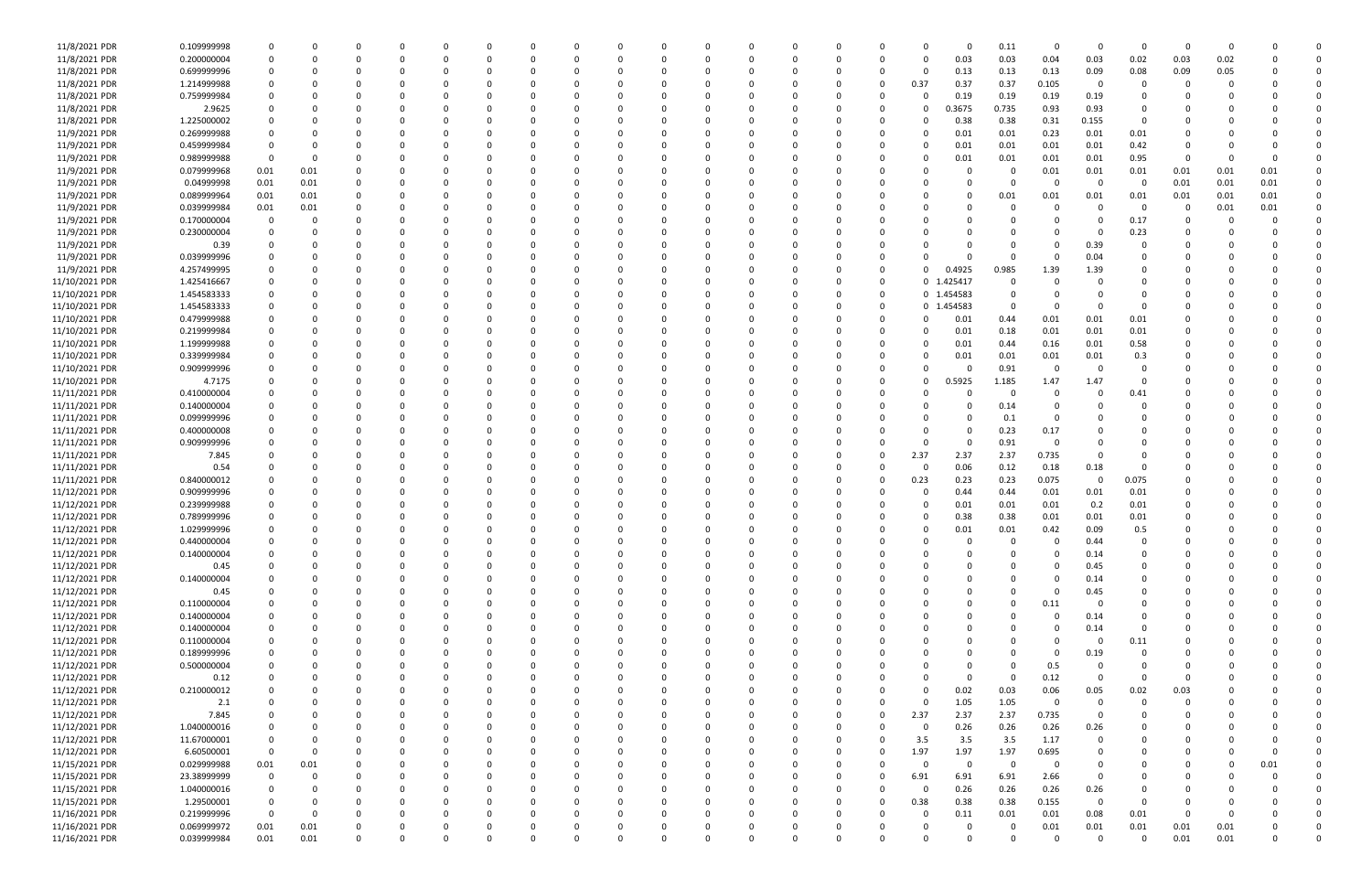| 11/16/2021 PDR | 5.84499999  | $\Omega$    |                         | C           |          |          |          |          | 0        |          |          |             | O        |          | 0        | 1.75     | 1.75     | 1.75                | 0.595    | - 0                     |                |          |             |          |  |
|----------------|-------------|-------------|-------------------------|-------------|----------|----------|----------|----------|----------|----------|----------|-------------|----------|----------|----------|----------|----------|---------------------|----------|-------------------------|----------------|----------|-------------|----------|--|
| 11/16/2021 PDR | 7.845       | $\Omega$    |                         |             | - 0      |          |          |          | $\Omega$ |          |          |             |          | $\Omega$ | $\Omega$ | 2.37     | 2.37     | 2.37                | 0.735    | - 0                     | 0              |          |             |          |  |
|                |             |             |                         |             |          |          |          |          |          |          |          |             |          |          |          |          |          |                     |          |                         |                |          |             |          |  |
| 11/16/2021 PDR | 21.79999999 |             |                         |             |          |          |          |          |          |          |          |             |          |          |          | 0        | 6.91     | 6.91                | 5.32     | 2.66                    |                |          |             |          |  |
| 11/16/2021 PDR | 4.875       |             |                         |             |          |          |          |          |          |          |          |             |          |          |          | 1.47     | 1.47     | 1.47                | 0.465    | 0                       |                |          |             |          |  |
|                |             |             |                         |             |          |          |          |          |          |          |          |             |          |          |          |          |          |                     |          |                         |                |          |             |          |  |
| 11/17/2021 PDR | 0.25999998  |             |                         |             |          |          |          |          |          |          |          |             |          |          |          |          | 0.01     | 0.01                | 0.01     | 0.22                    | 0.01           |          |             |          |  |
| 11/17/2021 PDR | 0.04999998  | 0           | 0.01                    |             |          |          |          |          |          |          |          |             |          |          |          |          | 0        | 0.01                | 0.01     | - 0                     | 0              | 0        | 0.01        | 0.01     |  |
|                |             |             |                         |             |          |          |          |          |          |          |          |             |          |          |          |          |          |                     |          |                         |                |          |             |          |  |
| 11/17/2021 PDR | 24.65999999 |             |                         |             |          |          |          |          |          |          |          |             |          |          |          | 7.39     | 7.39     | 7.39                | 2.49     | - 0                     | 0              |          |             |          |  |
| 11/18/2021 PDR | 0.479999988 |             |                         |             |          |          |          |          |          |          |          |             |          |          |          |          | 0.01     | 0.44                | 0.01     | 0.01                    | 0.01           |          |             |          |  |
|                |             |             |                         |             |          |          |          |          |          |          |          |             |          |          |          |          |          |                     |          |                         |                |          |             |          |  |
| 11/18/2021 PDR | 0.16999998  |             |                         |             |          |          |          |          |          |          |          |             |          |          |          |          | 0.01     | 0.13                | 0.01     | 0.01                    | 0.01           |          |             |          |  |
| 11/18/2021 PDR | 0.599999988 | $\Omega$    |                         |             |          |          |          |          |          |          |          |             |          |          |          |          | 0.01     | 0.01                | 0.56     | 0.01                    | 0.01           |          |             |          |  |
| 11/18/2021 PDR | 0.059999976 |             |                         |             |          |          |          |          |          |          |          |             |          |          |          |          |          | 0.01                |          | - 0                     |                |          |             | 0.01     |  |
|                |             | 0.01        | 0.01                    |             |          |          |          |          |          |          |          |             |          |          |          |          | C        |                     | 0.01     |                         | 0              | 0        | 0.01        |          |  |
| 11/18/2021 PDR | 0.029999988 | - 0         | 0.01                    |             |          |          |          |          |          |          |          |             |          |          |          |          | n        | -0                  |          |                         | 0              | 0        | 0.01        | 0.01     |  |
| 11/18/2021 PDR | 0.369999996 |             |                         |             |          |          |          |          |          |          |          |             |          |          |          |          | 0        | -0                  | 0.37     |                         |                |          |             |          |  |
|                |             |             |                         |             |          |          |          |          |          |          |          |             |          |          |          |          |          |                     |          |                         |                |          |             |          |  |
| 11/18/2021 PDR | 30.36000001 |             |                         |             |          |          |          |          |          |          |          |             |          |          | 0        | 9.05     | 9.05     | 9.05                | 3.21     |                         |                |          |             |          |  |
| 11/18/2021 PDR | 0.81        |             |                         |             |          |          |          |          |          |          |          |             |          |          |          | 0.24     | 0.24     | 0.24                | 0.09     | - 0                     | 0              |          |             |          |  |
|                |             |             |                         |             |          |          |          |          |          |          |          |             |          |          |          |          |          |                     |          |                         |                |          |             |          |  |
| 11/19/2021 PDR | 0.219999984 | $\Omega$    | - 0                     |             |          |          |          |          |          |          |          |             |          |          |          | 0        | 0.01     | 0.18                | 0.01     | 0.01                    | 0.01           | 0        |             |          |  |
| 11/19/2021 PDR | 0.069999972 | 0.01        | 0.01                    |             |          |          |          |          | $\Omega$ |          |          |             |          |          |          |          | 0        | 0.01                | 0.01     | 0                       | 0              | 0.01     | 0.01        | 0.01     |  |
|                |             |             |                         |             |          |          |          |          |          |          |          |             |          |          |          |          |          |                     |          |                         |                |          |             |          |  |
| 11/19/2021 PDR | 0.059999976 | 0.01        | 0.01                    |             |          |          |          |          | n        |          |          |             |          |          |          |          | 0        | 0.01                | 0.01     | 0                       | 0              | - 0      | 0.01        | 0.01     |  |
| 11/19/2021 PDR | 0.029999988 | $\Omega$    | - 0                     | O           |          |          |          |          |          |          |          |             |          |          |          |          |          | - 0                 |          |                         | 0              | 0.01     | 0.01        | 0.01     |  |
|                |             |             |                         |             |          |          |          |          |          |          |          |             |          |          |          |          |          |                     |          |                         |                |          |             |          |  |
| 11/19/2021 PDR | 0.04999998  | 0.01        | 0.01                    | 0           |          |          |          |          | 0        |          |          |             |          |          |          |          |          |                     |          |                         |                | 0.01     | 0.01        | 0.01     |  |
| 11/19/2021 PDR | 0.039999984 | 0.01        | 0.01                    |             |          |          |          |          |          |          |          |             |          |          |          |          |          |                     |          |                         |                | 0        | 0.01        | 0.01     |  |
|                |             |             |                         |             |          |          |          |          |          |          |          |             |          |          |          |          |          |                     |          |                         |                |          |             |          |  |
| 11/19/2021 PDR | 0.039999984 | 0.01        | 0.01                    |             |          |          |          |          |          |          |          |             |          |          |          |          |          |                     |          | - 0                     |                | 0        | 0.01        | 0.01     |  |
| 11/19/2021 PDR | 0.230000004 | - 0         | - 0                     |             |          |          |          |          |          |          |          |             |          |          |          |          | 0        | 0                   |          | 0.23                    |                |          |             |          |  |
|                |             |             |                         |             |          |          |          |          |          |          |          |             |          |          |          |          | $\Omega$ |                     |          |                         |                |          |             |          |  |
| 11/19/2021 PDR | 0.230000004 |             |                         |             |          |          |          |          |          |          |          |             |          |          |          |          |          |                     |          | 0.23                    |                |          |             |          |  |
| 11/19/2021 PDR | 0.401458336 |             |                         |             |          |          |          |          | n        |          |          |             |          |          |          |          |          | 0 0.004271 0.397188 |          | - 0                     | O              |          |             |          |  |
| 11/19/2021 PDR |             |             |                         |             |          |          |          |          |          |          |          |             |          |          |          |          |          |                     |          |                         | $\Omega$       | $\Omega$ |             |          |  |
|                | 0.54        |             |                         |             |          |          |          |          |          |          |          |             |          |          |          |          | 0.06     | 0.12                | 0.18     | 0.18                    |                |          |             |          |  |
| 11/20/2021 PDR | 1.019999988 | $\Omega$    | - 0                     |             |          |          |          |          |          |          |          |             |          |          |          |          | 0.16     | 0.19                | 0.16     | 0.15                    | 0.15           | 0.14     | 0.07        | $\Omega$ |  |
| 11/21/2021 PDR | 0.089999964 | 0.01        | 0.01                    |             |          |          |          |          |          |          |          |             |          |          |          |          | 0        | 0.01                | 0.01     | 0.01                    | 0.01           | 0.01     | 0.01        | 0.01     |  |
|                |             |             |                         |             |          |          |          |          |          |          |          |             |          |          |          |          |          |                     |          |                         |                |          |             |          |  |
| 11/22/2021 PDR | 0.029999988 | 0.01        | 0.01                    |             |          |          |          |          | $\Omega$ |          |          |             |          |          |          |          | $\Omega$ | $\Omega$            |          | - 0                     | 0              | 0        | - 0         | 0.01     |  |
| 11/22/2021 PDR | 0.140000004 | 0           | 0                       |             |          |          |          |          | 0        |          |          |             |          |          |          |          | 0        |                     |          | 0.14                    | 0              |          |             |          |  |
|                |             |             |                         |             |          |          |          |          |          |          |          |             |          |          |          |          |          |                     |          |                         |                |          |             |          |  |
| 11/22/2021 PDR | 0.21        |             |                         |             |          |          |          |          |          |          |          |             |          |          |          |          |          |                     |          | 0.21                    |                |          |             |          |  |
| 11/22/2021 PDR | 0.140000004 |             |                         |             |          |          |          |          |          |          |          |             |          |          |          |          |          | 0                   | 0.14     | - 0                     |                |          |             |          |  |
|                |             |             |                         |             |          |          |          |          |          |          |          |             |          |          |          |          |          |                     |          |                         |                |          |             |          |  |
| 11/22/2021 PDR | 0.159999996 |             |                         |             |          |          |          |          |          |          |          |             |          |          |          |          |          | - 0                 |          | 0.16                    |                |          |             |          |  |
| 11/22/2021 PDR | 0.18        |             |                         |             |          |          |          |          |          |          |          |             |          |          |          |          | $\Omega$ | -0                  | 0.18     | $\Omega$                |                |          |             |          |  |
|                |             |             |                         |             |          |          |          |          |          |          |          |             |          |          |          |          |          |                     |          |                         |                |          |             |          |  |
| 11/22/2021 PDR | 5.799999984 |             |                         |             |          |          |          |          |          |          |          |             |          |          |          |          | 1.45     | 1.45                | 1.45     | 1.45                    |                |          |             |          |  |
| 11/22/2021 PDR | 6.60500001  |             |                         |             |          |          |          |          |          |          |          |             |          |          | 0        | 1.97     | 1.97     | 1.97                | 0.695    | - 0                     |                |          |             |          |  |
|                |             |             |                         |             |          |          |          |          |          |          |          |             |          |          |          |          |          |                     |          |                         |                |          |             |          |  |
| 11/23/2021 PDR | 0.170000004 |             |                         |             |          |          |          |          |          |          |          |             |          |          |          |          | 0        | 0                   | $\Omega$ | 0.17                    | 0              | 0        |             |          |  |
| 11/23/2021 PDR | 0.419999988 |             |                         |             |          |          |          |          |          |          |          |             |          |          |          |          | 0.04     | 0.05                | 0.05     | 0.07                    | 0.1            | 0.07     | 0.04        |          |  |
|                |             |             |                         |             |          |          |          |          |          |          |          |             |          |          |          |          |          |                     |          |                         |                |          |             |          |  |
| 11/23/2021 PDR | 30.36000001 |             |                         |             |          |          |          |          |          |          |          |             |          |          |          | 9.05     | 9.05     | 9.05                | 3.21     | - 0                     |                |          |             |          |  |
| 11/23/2021 PDR | 10.40000002 | $\Omega$    |                         |             |          |          |          |          |          |          |          |             |          |          | 2.6      | 2.6      | 2.6      | 2.6                 | $\Omega$ | - 0                     |                |          |             |          |  |
|                |             |             |                         |             |          |          |          |          |          |          |          |             |          |          |          |          |          |                     |          |                         |                |          |             |          |  |
| 11/23/2021 PDR | 0.904999995 | $\mathbf 0$ |                         |             |          |          |          |          |          |          |          |             |          |          |          |          | 0.095    | 0.19                | 0.31     | 0.31                    |                |          |             |          |  |
| 11/24/2021 PDR | 0.25999998  | 0           | 0                       | 0           | $\Omega$ |          | $\Omega$ |          | 0        | $\Omega$ | $\Omega$ | $\Omega$    | 0        | $\Omega$ | 0        | $\Omega$ | 0.01     | 0.22                | $0.01\,$ | 0.01                    | 0.01           | $\Omega$ |             |          |  |
|                |             |             |                         |             |          |          |          |          |          |          |          |             |          |          |          |          |          |                     |          |                         |                |          |             |          |  |
| 11/24/2021 PDR | 0.639999984 | $\Omega$    | $\Omega$                | C           | 0        |          | O        |          | 0        |          |          | 0           | 0        |          | 0        |          | 0.01     | 0.28                | 0.28     | 0.06                    | 0.01           | 0        |             |          |  |
| 11/24/2021 PDR | 0.34999998  | $\Omega$    | O                       | C           | $\Omega$ |          |          |          | 0        |          |          | 0           | 0        | $\Omega$ | 0        |          | 0.01     | 0.01                | 0.01     | 0.01                    | 0.31           | 0        |             |          |  |
| 11/24/2021 PDR | 0.419999988 |             |                         |             | - 0      |          |          |          | 0        |          |          |             |          |          | O        |          | 0.01     | 0.01                | 0.38     | 0.01                    |                |          |             |          |  |
|                |             |             |                         |             |          |          |          |          |          |          |          |             |          |          |          |          |          |                     |          |                         | 0.01           |          |             |          |  |
| 11/24/2021 PDR | 0.249999984 | $\Omega$    | - 0                     |             |          |          |          |          | 0        |          |          |             |          |          |          |          | 0.01     | 0.21                | 0.01     | 0.01                    | 0.01           | $\Omega$ |             | $\Omega$ |  |
| 11/24/2021 PDR | 0.079999968 | $0.01\,$    | 0.01                    |             | -0       |          |          |          |          |          |          | 0           |          |          |          |          | 0        | $\mathbf 0$         | 0.01     | 0.01                    | 0.01           | 0.01     | 0.01        | 0.01     |  |
|                |             |             |                         |             |          |          |          |          |          |          |          |             |          |          |          |          |          |                     |          |                         |                |          |             |          |  |
| 11/24/2021 PDR | 0.186041663 | 0           | $\overline{0}$          |             |          |          |          |          | $\Omega$ |          |          |             |          |          |          |          | $\Omega$ | $\mathbf 0$         | 0.001979 | 0.184062                | 0              | $\Omega$ |             |          |  |
| 11/24/2021 PDR | 7.305000003 | - 0         | $\Omega$                | 0           | 0        |          | 0        |          | 0        |          |          | 0           | 0        | - 0      | 0        |          | 0.875    | 1.75                | 2.34     | 2.34                    | 0              | 0        |             |          |  |
|                |             |             |                         |             |          |          |          |          |          |          |          |             |          |          |          |          |          |                     |          |                         |                |          |             |          |  |
| 11/24/2021 PDR | 21.79999999 | 0           | O                       |             | 0        |          |          |          | 0        |          |          | 0           | 0        |          | 0        | $\Omega$ | 6.91     | 6.91                | 5.32     | 2.66                    | 0              |          |             |          |  |
| 11/24/2021 PDR | 10.40000002 | $\Omega$    |                         |             | 0        |          |          |          | 0        |          |          |             |          |          | 2.6      | 2.6      | 2.6      | 2.6                 | $\Omega$ | - 0                     | 0              |          |             |          |  |
|                |             |             |                         |             |          |          |          |          |          |          |          |             |          |          |          |          |          |                     |          |                         |                |          |             |          |  |
| 11/24/2021 PDR | 10.61       |             |                         |             | 0        |          |          |          |          |          |          |             | 0        |          | 0        |          | 1.25     | 2.5                 | 3.43     | 3.43                    | $\Omega$       |          |             |          |  |
| 11/25/2021 PDR | 0.399999996 | $\Omega$    | - 0                     |             |          |          |          |          | 0        |          |          | 0           |          |          |          |          | $\Omega$ | $\mathbf 0$         | $\Omega$ | 0.4                     | $\mathbf 0$    | $\Omega$ |             | 0        |  |
|                |             |             |                         |             |          |          |          |          |          |          |          |             |          |          |          |          |          |                     |          |                         |                |          |             |          |  |
| 11/25/2021 PDR | 0.089999964 | 0.01        | 0.01                    |             |          |          |          |          | 0        |          |          |             |          |          |          |          | $\Omega$ | 0.01                | 0.01     | 0.01                    | 0.01           | 0.01     | 0.01        | 0.01     |  |
| 11/25/2021 PDR | 0.089999964 | 0.01        | 0.01                    | 0           | 0        |          |          |          | 0        |          |          | 0           |          |          | 0        |          | 0        | 0.01                | 0.01     | 0.01                    | 0.01           | 0.01     | 0.01        | 0.01     |  |
| 11/25/2021 PDR | 0.04999998  |             |                         |             | 0        |          |          |          | 0        |          |          | 0           |          | - 0      |          |          | 0        | 0                   | $\Omega$ |                         |                |          |             |          |  |
|                |             | 0.01        | 0.01                    | 0           |          |          | 0        |          |          |          |          |             | 0        |          | 0        |          |          |                     |          | $\overline{\mathbf{0}}$ | 0              | 0.01     | 0.01        | 0.01     |  |
| 11/26/2021 PDR | 0.039999984 | 0.01        | 0.01                    | 0           |          |          |          |          | 0        |          |          |             | 0        |          |          |          | $\Omega$ | $\Omega$            | $\Omega$ | - 0                     | 0              | 0        | 0.01        | 0.01     |  |
| 11/26/2021 PDR | 19.6275     | $\Omega$    | $\overline{\mathbf{0}}$ | 0           | - 0      |          |          |          | 0        |          |          | n           | 0        | $\Omega$ | 0        | $\Omega$ | 2.2625   | 4.525               | 6.42     | 6.42                    | $\Omega$       | $\Omega$ | $\mathbf 0$ | 0        |  |
|                |             |             |                         |             |          |          |          |          |          |          |          |             |          |          |          |          |          |                     |          |                         |                |          |             |          |  |
| 11/27/2021 PDR | 0.089999964 | 0.01        | 0.01                    | 0           |          |          |          |          | 0        |          |          |             | 0        |          | 0        |          | $\Omega$ | 0.01                | 0.01     | 0.01                    | 0.01           | 0.01     | 0.01        | 0.01     |  |
| 11/27/2021 PDR | 0.04999998  | $0.01\,$    | 0.01                    | $\Omega$    |          |          |          |          | $\Omega$ |          |          | 0           | 0        |          | $\Omega$ |          | $\Omega$ | 0                   | $\Omega$ | $\overline{0}$          | $\overline{0}$ | 0.01     | 0.01        | 0.01     |  |
|                |             |             |                         |             |          |          |          |          |          |          |          |             |          |          |          |          |          |                     |          |                         |                |          |             |          |  |
| 11/27/2021 PDR | 0.079999968 | 0           | 0.01                    | 0           | 0        |          |          |          | 0        |          |          | 0           |          | -0       |          |          | 0        | 0.01                | 0.01     | 0.01                    | 0.01           | 0.01     | 0.01        | 0.01     |  |
| 11/28/2021 PDR | 0.019999992 | $\Omega$    | $\overline{\mathbf{0}}$ | 0           | 0        |          |          |          | 0        |          |          |             |          |          |          |          | 0        | 0                   |          | - 0                     | 0              | 0        | 0.01        | 0.01     |  |
|                |             |             |                         |             |          |          |          |          |          |          |          |             |          |          |          |          |          |                     |          |                         |                |          |             |          |  |
| 11/28/2021 PDR | 0.019999992 | 0.01        | 0.01                    | 0           |          |          |          |          | 0        |          |          |             |          |          |          |          | 0        |                     |          |                         | 0              |          |             | 0        |  |
| 11/29/2021 PDR | 0.979999992 | 0.49        | 0.49                    |             |          |          |          |          | 0        |          |          | 0           |          |          |          |          | 0        |                     |          | - 0                     |                |          |             | 0        |  |
|                |             | 0           | 0                       | $\mathbf 0$ | $\Omega$ | $\Omega$ | $\Omega$ | $\Omega$ | $\Omega$ | $\Omega$ | $\Omega$ | $\mathbf 0$ | $\Omega$ | $\Omega$ | 0        |          | 0.57     | 0.1                 | 0.52     | 0.02                    | 0.01           | $\Omega$ |             | 0        |  |
| 11/29/2021 PDR | 1.219999992 |             |                         |             |          |          |          |          |          |          |          |             |          |          |          |          |          |                     |          |                         |                |          |             |          |  |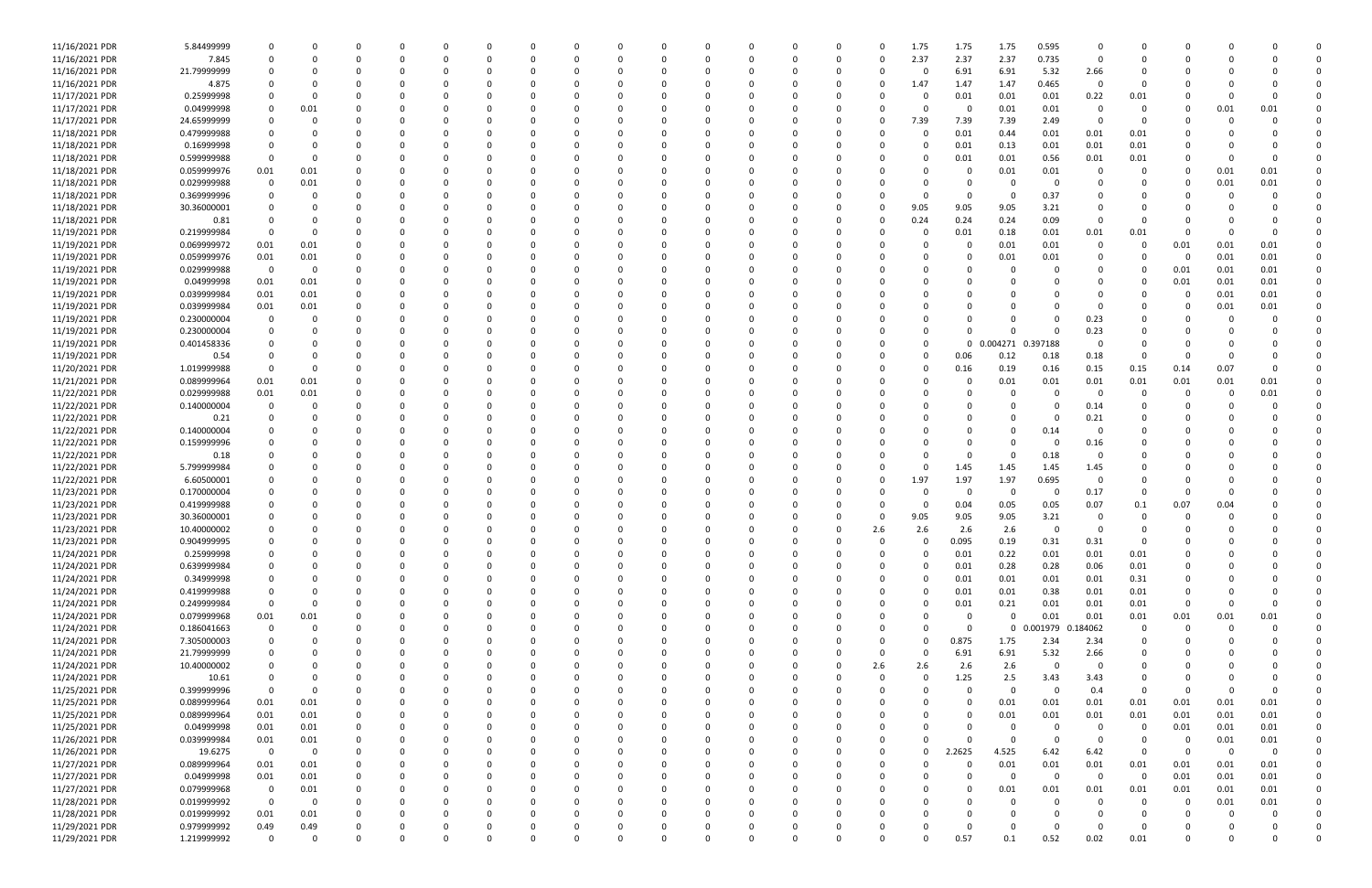| 11/30/2021 PDR | 0.58999998  | 0              |          |          |          | 0            |          |   |          |          |          |          | 0        |          |          |      | 0           | 0.01     | 0.28         | 0.28        | 0.01     | 0.01           |             |          |          |  |
|----------------|-------------|----------------|----------|----------|----------|--------------|----------|---|----------|----------|----------|----------|----------|----------|----------|------|-------------|----------|--------------|-------------|----------|----------------|-------------|----------|----------|--|
| 11/30/2021 PDR | 0.860000004 | $\mathbf 0$    | 0        |          |          | 0            |          |   | 0        |          | $\Omega$ |          | $\Omega$ |          | 0        |      | $\Omega$    | 0.86     | 0            | - 0         | 0        | $\Omega$       | -0          |          | $\Omega$ |  |
| 11/30/2021 PDR | 0.069999972 | 0.01           | 0.01     |          |          |              |          |   |          |          |          |          |          |          |          |      |             |          | 0.01         | 0.01        | - 0      | 0              | 0.01        | 0.01     | 0.01     |  |
|                |             |                |          |          |          |              |          |   |          |          |          |          |          |          |          |      |             |          |              |             |          |                |             |          |          |  |
| 11/30/2021 PDR | 0.079999968 | 0.01           | 0.01     |          |          |              |          |   |          |          |          |          |          |          |          |      |             |          | 0            | 0.01        | 0.01     | 0.01           | 0.01        | 0.01     | 0.01     |  |
| 11/30/2021 PDR | 0.04999998  | 0.01           | 0.01     |          |          |              |          |   |          |          |          |          |          |          |          |      |             |          | 0            |             | - 0      | -0             | 0.01        | 0.01     | 0.01     |  |
| 11/30/2021 PDR | 0.039999984 | 0.01           | 0.01     |          |          |              |          |   |          |          |          |          |          |          |          |      |             |          |              |             |          |                | 0           | 0.01     | 0.01     |  |
| 11/30/2021 PDR | 16.71500001 | 0              | $\Omega$ |          |          |              |          |   |          |          |          |          |          |          |          |      |             |          | -5           | 1.715       |          |                |             |          |          |  |
|                |             |                |          |          |          |              |          |   |          |          |          |          |          |          |          |      |             |          |              |             |          |                |             |          |          |  |
| 12/2/2021 PDR  | 1.099999992 | 0.55           | 0.55     |          |          |              |          |   |          |          |          |          |          |          |          |      |             |          | $\Omega$     |             | - 0      |                |             |          |          |  |
| 12/2/2021 PDR  | 1.51999998  | 0              | 0        |          |          |              |          |   |          |          |          |          |          |          |          |      |             | 0.01     | 0.01         | 0.76        | 0.73     | 0.01           |             |          |          |  |
| 12/2/2021 PDR  | 0.029999988 | 0.01           | 0.01     |          |          |              |          |   |          |          |          |          |          |          |          |      |             |          | 0            | $\Omega$    | $\Omega$ |                |             |          | 0.01     |  |
| 12/2/2021 PDR  | 27.21000001 | 0              |          |          |          |              |          |   |          |          |          |          |          |          |          |      | 7.28        | 7.28     | 7.28         | 5.37        |          |                |             |          |          |  |
|                |             |                |          |          |          |              |          |   |          |          |          |          |          |          |          |      |             |          |              |             |          |                |             |          |          |  |
| 12/2/2021 PDR  | 18.45       | 0              |          |          |          |              |          |   |          |          |          |          |          |          |          |      | 6.15        | 6.15     | 6.15         |             |          |                |             |          |          |  |
| 12/2/2021 PDR  | 8.379999984 |                |          |          |          |              |          |   |          |          |          |          |          |          |          |      | -0          | 2.23     | 2.23         | 1.96        | 1.96     |                |             |          |          |  |
| 12/3/2021 PDR  | 0.239999988 |                |          |          |          |              |          |   |          |          |          |          |          |          |          |      |             | 0.01     | 0.2          | 0.01        | 0.01     | 0.01           | -C          |          |          |  |
| 12/3/2021 PDR  |             | 0.01           | 0.01     |          |          |              |          |   |          |          |          |          |          |          |          |      |             |          |              |             | 0.01     |                |             |          | 0.01     |  |
|                | 0.089999964 |                |          |          |          |              |          |   |          |          |          |          |          |          |          |      |             |          | 0.01         | 0.01        |          | 0.01           | 0.01        | 0.01     |          |  |
| 12/4/2021 PDR  | 0.089999964 | 0.01           | 0.01     |          |          |              |          |   |          |          |          |          |          |          |          |      |             |          | 0.01         | 0.01        | 0.01     | 0.01           | 0.01        | 0.01     | 0.01     |  |
| 12/4/2021 PDR  | 0.229999992 | 0              | $\Omega$ |          |          |              |          |   |          |          |          |          |          |          |          |      |             | 0.03     | 0.04         | 0.03        | 0.03     | 0.04           | 0.04        | 0.02     |          |  |
| 12/4/2021 PDR  | 1.019999988 | 0              |          |          |          |              |          |   |          |          |          |          |          |          |          |      |             | 0.16     | 0.19         | 0.16        | 0.15     | 0.15           | 0.14        | 0.07     |          |  |
|                |             |                |          |          |          |              |          |   |          |          |          |          |          |          |          |      |             |          |              |             |          |                |             |          |          |  |
| 12/4/2021 PDR  | 0.380000004 |                |          |          |          |              |          |   |          |          |          |          |          |          |          |      |             | 0.05     | 0.05         | 0.1         | 0.06     | 0.04           | 0.03        | 0.05     |          |  |
| 12/4/2021 PDR  | 0.170000004 |                |          |          |          |              |          |   |          |          |          |          |          |          |          |      |             | 0.02     | 0.01         | 0.03        | 0.02     | 0.03           | 0.04        | 0.02     |          |  |
| 12/5/2021 PDR  | 0.009999996 |                |          |          |          |              |          |   |          |          |          |          |          |          |          |      | 0           |          | 0            |             | 0.01     |                |             |          |          |  |
| 12/6/2021 PDR  | 27.21000001 | 0              |          |          |          |              |          |   |          |          |          |          |          |          |          |      | 7.28        | 7.28     | 7.28         | 5.37        |          |                |             |          |          |  |
|                |             |                |          |          |          |              |          |   |          |          |          |          |          |          |          |      |             |          |              |             |          |                |             |          |          |  |
| 12/6/2021 PDR  | 1.099999992 | 0.55           | 0.55     |          |          |              |          |   |          |          |          |          |          |          |          |      | 0           | $\Omega$ | 0            | - 0         | - 0      | $\Omega$       |             |          |          |  |
| 12/6/2021 PDR  | 0.279999996 | $\mathbf 0$    | 0        |          |          |              |          |   |          |          |          |          |          |          |          |      |             | 0.01     | 0.01         | 0.17        | 0.01     | 0.08           |             |          |          |  |
| 12/6/2021 PDR  | 0.039999984 | 0.01           | 0.01     |          |          |              |          |   |          |          |          |          |          |          |          |      |             |          | 0            |             | - 0      |                | 0.01        | 0.01     |          |  |
| 12/6/2021 PDR  | 0.009999999 |                |          |          |          |              |          |   |          |          |          |          |          |          |          |      |             |          | 0            | - 0         | - 0      | - 0            | 0           |          |          |  |
|                |             | 0              |          |          |          |              |          |   | 0.01     |          |          |          |          |          |          |      |             |          |              |             |          |                |             |          |          |  |
| 12/6/2021 PDR  | 0.310624995 |                |          |          |          |              |          |   |          |          |          |          |          |          |          |      |             | 0.04     | 0.06         | 0.1         | 0.07     | 0.02           | 0.02<br>- 0 | .000625  |          |  |
| 12/6/2021 PDR  | 0.069999972 |                |          |          |          |              |          |   |          |          |          |          |          |          |          |      |             | 0.01     | 0.01         | 0.01        | 0.01     | 0.01           | 0.01        | 0.01     |          |  |
| 12/7/2021 PDR  | 0.479999988 |                |          |          |          |              |          |   |          |          |          |          |          |          |          |      |             | 0.01     | 0.01         | 0.01        | 0.01     | 0.44           | 0           |          |          |  |
|                |             |                |          |          |          |              |          |   |          |          |          |          |          |          |          |      |             |          |              |             |          |                |             |          |          |  |
| 12/7/2021 PDR  | 0.419999993 |                |          |          |          |              |          |   | 0.24     | 0.18     | 0        |          |          |          |          |      |             |          | 0            |             |          |                |             |          |          |  |
| 12/7/2021 PDR  | 0.419999993 |                |          |          |          |              |          |   | 0.24     | 0.18     |          |          |          |          |          |      |             |          | 0            |             |          |                |             |          |          |  |
| 12/7/2021 PDR  | 24.6        |                |          |          |          |              |          |   |          |          |          |          |          |          |          | 6.15 | 6.15        | 6.15     | 6.15         |             |          |                |             |          |          |  |
| 12/7/2021 PDR  | 8.379999984 |                |          |          |          |              |          |   |          |          |          |          |          |          |          |      | 0           | 2.23     | 2.23         | 1.96        | 1.96     |                |             |          |          |  |
|                |             |                |          |          |          |              |          |   |          |          |          |          |          |          |          |      |             |          |              |             |          |                |             |          |          |  |
| 12/8/2021 PDR  | 1.43375     |                |          |          |          |              |          |   |          |          |          |          |          |          |          |      | 0           | .43375   | 0            |             |          |                |             |          |          |  |
| 12/8/2021 PDR  | 1.454583333 |                |          |          |          |              |          |   |          |          |          |          |          |          |          |      |             |          | $\mathsf{o}$ | $\mathbf 0$ | 1.454583 | $\Omega$       |             |          |          |  |
| 12/8/2021 PDR  | 0.519999984 |                |          |          |          |              |          |   |          |          |          |          |          |          |          |      |             | 0.01     | 0.48         | 0.01        | 0.01     | 0.01           |             |          |          |  |
|                |             |                |          |          |          |              |          |   |          |          |          |          |          |          |          |      |             |          |              |             |          |                |             |          |          |  |
| 12/8/2021 PDR  | 0.359999988 |                |          |          |          |              |          |   |          |          |          |          |          |          |          |      |             | 0.01     | 0.01         | 0.01        | 0.01     | 0.32           |             |          |          |  |
| 12/8/2021 PDR  | 0.6         | 0.3            | 0.3      |          |          |              |          |   |          |          |          |          |          |          |          |      |             |          | -0           |             |          |                |             |          |          |  |
| 12/8/2021 PDR  | 0.739999992 | 0.37           | 0.37     |          |          |              |          |   |          |          |          |          |          |          |          |      |             |          | 0            |             |          |                |             |          |          |  |
| 12/8/2021 PDR  | 0.089999964 | $0.01\,$       | 0.01     | $\Omega$ |          |              |          |   |          |          | $\Omega$ |          |          |          |          |      |             |          | 0.01         | 0.01        | 0.01     | 0.01           | 0.01        | 0.01     | 0.01     |  |
|                |             |                |          |          |          |              |          |   |          |          |          |          |          |          |          |      |             |          |              |             |          |                |             |          |          |  |
| 12/8/2021 PDR  | 0.047499999 | $\overline{0}$ | $\Omega$ | $\Omega$ |          |              |          |   |          |          |          | $\Omega$ | 0.0475   |          |          |      |             |          | $\Omega$     | $\Omega$    | $\Omega$ | $\sqrt{ }$     | $\Omega$    |          |          |  |
| 12/8/2021 PDR  | 0.042499998 | 0              | $\Omega$ |          | $\Omega$ | $\Omega$     |          | 0 | 0        | O        | $\Omega$ | $\Omega$ | 0.0425   | 0        | $\Omega$ |      | ი           |          | 0            |             | $\Omega$ |                | $\Omega$    |          |          |  |
| 12/8/2021 PDR  | 0.042499998 | 0              | $\Omega$ |          | 0        | $\Omega$     |          | 0 | 0        |          | 0        | $\Omega$ | 0.0425   | $\Omega$ | 0        |      |             |          | $\Omega$     |             | $\Omega$ |                | 0           |          |          |  |
|                |             |                |          |          |          |              |          |   |          |          |          |          |          |          |          |      |             |          |              |             |          |                |             |          |          |  |
| 12/8/2021 PDR  | 0.022499997 |                |          |          |          |              |          |   |          |          | $\Omega$ | $\Omega$ | 0.0225   |          |          |      |             |          | $\Omega$     |             |          |                |             |          |          |  |
| 12/8/2021 PDR  | 0.33        | 0              |          |          |          | 0            |          |   | 0        |          | $\Omega$ | $\Omega$ | - 0      |          |          |      |             |          | 0            | $\Omega$    | 0.33     | $\Omega$       |             |          |          |  |
| 12/9/2021 PDR  | 3.429999984 | 0              |          |          |          |              |          |   |          |          | 0        |          | 0        |          |          |      | 0           | 0.01     | 0.01         | 0.01        | 0.01     | 3.39           |             |          |          |  |
| 12/9/2021 PDR  | 0.64999998  | $\mathbf 0$    | $\Omega$ |          |          |              |          |   |          |          | $\Omega$ |          | $\Omega$ |          |          |      | $\Omega$    | 0.01     | 0.01         | 0.01        | 0.01     | 0.61           | $\mathbf 0$ |          |          |  |
|                |             |                |          |          |          |              |          |   |          |          |          |          |          |          |          |      |             |          |              |             |          |                |             |          |          |  |
| 12/9/2021 PDR  | 0.079999968 | 0.01           | 0.01     |          |          | 0            |          |   | 0        |          | $\Omega$ |          | $\Omega$ |          | $\Omega$ |      | 0           | O        | 0.01         | $\Omega$    | 0.01     | 0.01           | 0.01        | 0.01     | 0.01     |  |
| 12/9/2021 PDR  | 0.140000004 | 0              | $\Omega$ |          |          | <sup>0</sup> |          |   |          |          | 0        |          | 0        |          |          |      |             |          | 0            |             | 0.14     | 0              | $\Omega$    |          |          |  |
| 12/9/2021 PDR  | 0.159999996 | 0              |          |          |          |              |          |   | 0        |          | $\Omega$ |          | $\Omega$ |          |          |      |             |          | 0            |             | 0.16     | 0              |             |          |          |  |
| 12/9/2021 PDR  | 0.459999996 | 0              |          |          |          |              |          |   | 0        |          | 0        |          | 0        |          |          |      | 0           | $\Omega$ | $\mathbf 0$  | 0.46        | 0        | -0             |             |          |          |  |
|                |             |                |          |          |          |              |          |   |          |          |          |          |          |          |          |      |             |          |              |             |          |                |             |          |          |  |
| 12/9/2021 PDR  | 33.165      | 0              |          |          |          |              |          |   |          |          |          |          | 0        |          |          |      | 7.065       | 9.42     | 9.42         | 7.26        | $\Omega$ | $\overline{0}$ |             |          |          |  |
| 12/10/2021 PDR | 0.58999998  | 0              |          |          | 0        |              |          |   | 0        |          | $\Omega$ |          | 0        |          |          |      | $\mathbf 0$ | 0.01     | 0.01         | 0.01        | 0.01     | 0.55           |             |          |          |  |
| 12/10/2021 PDR | 3.529999992 | 0              |          |          |          |              |          |   | 0        |          | 0        |          | 0        |          |          |      | $\Omega$    | 0.49     | 1.32         | 0.03        | 0.03     | 1.66           | 0           |          |          |  |
|                |             |                |          |          |          |              |          |   |          |          |          |          | $\Omega$ |          |          |      |             | $\Omega$ |              | $\Omega$    |          | 0              |             |          |          |  |
| 12/10/2021 PDR | 0.039999996 | 0              |          |          |          | <sup>0</sup> |          |   | 0        |          | 0        |          |          |          |          |      |             |          | $\mathsf{O}$ |             | 0.04     |                | 0           |          |          |  |
| 12/10/2021 PDR | 0.369999996 | 0              |          |          | 0        | 0            |          |   | 0        |          | $\Omega$ |          | 0        |          | 0        |      | $\Omega$    | 0.04     | 0.05         | 0.05        | 0.07     | 0.07           | 0.07        | 0.02     |          |  |
| 12/10/2021 PDR | 29.79000001 | $\Omega$       |          |          |          |              |          |   |          |          | $\Omega$ |          | 0        |          |          |      | 8.09        | 8.09     | 8.09         | 5.52        | 0        | 0              | 0           |          |          |  |
| 12/10/2021 PDR | 33.36       | $\Omega$       |          |          |          | 0            |          |   | 0        |          | 0        |          | 0        |          | 0        |      | $\mathbf 0$ | 9.42     | 9.42         | 7.26        | 7.26     | 0              | $\Omega$    |          |          |  |
|                |             |                |          |          |          |              |          |   |          |          |          |          |          |          |          |      |             |          |              |             |          |                |             |          |          |  |
| 12/10/2021 PDR | 22.26       | 0              |          |          |          | 0            |          |   | 0        |          | 0        |          | 0        |          | 0        |      | 6.15        | 6.15     | 6.15         | 3.81        | 0        | 0              | 0           |          |          |  |
| 12/10/2021 PDR | 6.6         | $\Omega$       | $\Omega$ |          |          |              |          |   | 0        |          | $\Omega$ |          | $\Omega$ |          |          |      | $\mathbf 0$ | 1.83     | 1.83         | 1.47        | 1.47     | $\Omega$       | $\Omega$    |          |          |  |
| 12/11/2021 PDR | 0.089999964 | 0.01           | 0.01     | $\Omega$ |          | <sup>0</sup> |          |   | 0        |          | 0        |          | 0        |          |          |      | $\Omega$    | 0        | 0.01         | 0.01        | 0.01     | 0.01           | 0.01        | 0.01     | 0.01     |  |
| 12/12/2021 PDR | 0.039999984 | 0.01           | 0.01     | $\Omega$ | 0        | 0            |          |   | 0        |          | 0        |          | 0        |          |          |      |             |          | $\mathbf{0}$ | -0          | - 0      | 0              | 0           | 0.01     | 0.01     |  |
|                |             |                |          |          |          |              |          |   |          |          |          |          |          |          |          |      |             |          |              |             |          |                |             |          |          |  |
| 12/13/2021 PDR | 7.959999996 | 0              | $\Omega$ |          |          | 0            |          |   | 0        |          | $\Omega$ |          | 0        |          |          |      | 0           | $\Omega$ | 7.96         | - 0         |          |                | 0           | $\Omega$ |          |  |
| 12/13/2021 PDR | 8.07        | 0              | 0        |          |          | O            |          |   | 0        |          | 0        |          | 0        |          |          |      | 0           | -0       | 8.07         |             |          |                |             |          |          |  |
| 12/13/2021 PDR | 16.80000001 | $\mathbf 0$    | $\Omega$ | $\Omega$ | $\Omega$ | $\Omega$     | $\Omega$ | 0 | $\Omega$ | $\Omega$ | $\Omega$ | $\Omega$ | $\Omega$ | $\Omega$ | 0        |      | 4.58        | 4.58     | 4.58         | 3.06        | $\Omega$ | $\Omega$       | 0           |          | 0        |  |
|                |             |                |          |          |          |              |          |   |          |          |          |          |          |          |          |      |             |          |              |             |          |                |             |          |          |  |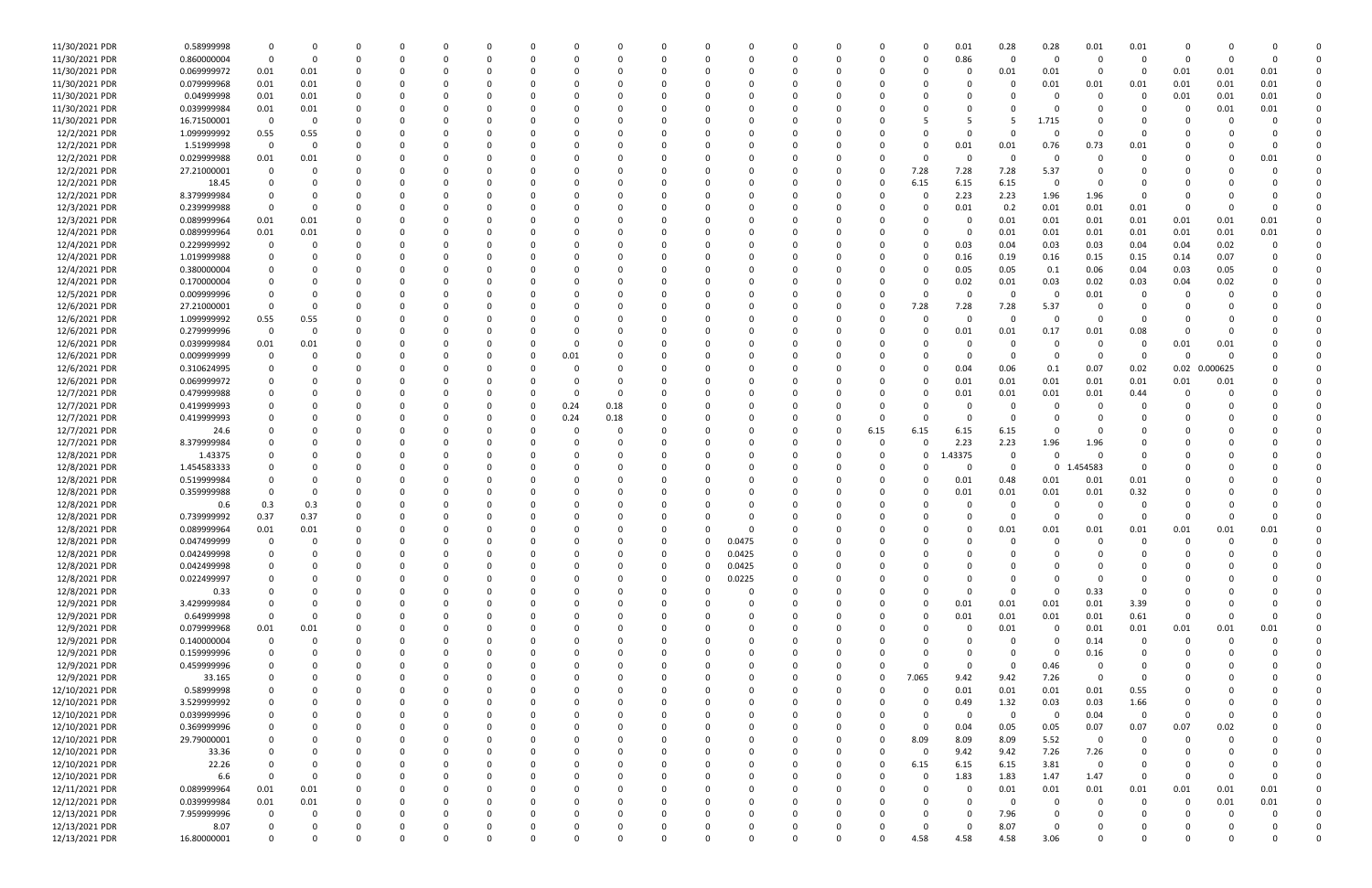| 12/13/2021 PDR | 1.779999984 | - 0         | - 0      |          | 0        |          |          |          | $\Omega$ |          |          |          |          |          |          | 0.52         | 0.01        | 0.01             | 0.01                            | 1.23        | 0           |             |             |  |
|----------------|-------------|-------------|----------|----------|----------|----------|----------|----------|----------|----------|----------|----------|----------|----------|----------|--------------|-------------|------------------|---------------------------------|-------------|-------------|-------------|-------------|--|
| 12/13/2021 PDR | 0.039999984 | 0.01        | $0.01\,$ | $\Omega$ | 0        |          |          | $\Omega$ | $\Omega$ |          | - 0      | $\Omega$ | $\Omega$ | $\Omega$ |          | $\Omega$     | $\mathbf 0$ | $\Omega$         | $\overline{0}$                  | $\Omega$    | 0.01        | 0.01        |             |  |
| 12/13/2021 PDR | 0.189999996 | -0          |          |          |          |          |          |          |          |          |          |          |          |          |          |              | 0           | 0.19             | - 0                             |             | 0           |             |             |  |
| 12/13/2021 PDR | 0.230000004 |             |          |          |          |          |          |          |          |          |          |          |          |          |          |              |             | 0.23             | - 0                             |             |             |             |             |  |
| 12/13/2021 PDR | 0.24        |             |          |          |          |          |          |          |          |          |          |          |          |          |          |              |             |                  | 0.24                            |             |             |             |             |  |
| 12/13/2021 PDR | 0.189999996 |             |          |          |          |          |          |          |          |          |          |          |          |          |          | <sup>0</sup> | 0           | 0.19             |                                 |             |             |             |             |  |
| 12/13/2021 PDR | 0.039999996 |             |          |          |          |          |          |          |          |          |          |          |          |          |          |              | 0           | 0.04             | - 0                             |             |             |             |             |  |
| 12/13/2021 PDR | 0.039999996 |             |          |          |          |          |          |          |          |          |          |          |          |          |          |              | $\Omega$    |                  | 0.04                            |             |             |             |             |  |
| 12/13/2021 PDR | 0.380000004 |             |          |          |          |          |          |          |          |          |          |          |          |          |          |              | 0           | 0.38             |                                 |             |             |             |             |  |
| 12/13/2021 PDR | 0.039999996 |             |          |          |          |          |          |          |          |          |          |          |          |          |          | O            | $\Omega$    | 0.04             | 0                               |             |             |             |             |  |
| 12/14/2021 PDR | 0.789999984 |             |          |          |          |          |          |          |          |          |          |          |          |          |          | 0.01         | 0.01        | 0.01             | 0.01                            | 0.75        |             |             |             |  |
| 12/14/2021 PDR | 0.359999988 |             |          |          |          |          |          |          |          |          |          |          |          |          |          | 0.01         | 0.01        | 0.01             | 0.01                            | 0.32        |             |             |             |  |
| 12/14/2021 PDR | 0.64999998  |             |          |          |          |          |          |          |          |          |          |          |          |          |          | 0.01         | 0.01        | 0.01             | 0.01                            | 0.61        |             |             |             |  |
| 12/14/2021 PDR | 3.759999996 |             |          |          |          |          |          |          |          |          |          |          |          |          |          | 0.62         | 1.42        | 0.03             | 0.03                            | 1.66        |             |             |             |  |
| 12/14/2021 PDR | 0.449999988 |             |          |          |          |          |          |          |          |          |          |          |          |          |          | 0.07         | 0.23        | 0.01             | 0.01                            | 0.13        |             |             |             |  |
| 12/14/2021 PDR | 0.24        |             |          |          |          |          |          |          |          |          |          |          |          |          |          | 0            | 0           | - 0              | 0.24                            | 0           | 0           |             |             |  |
| 12/14/2021 PDR | 0.149999988 |             |          |          |          |          |          |          |          |          |          |          |          |          |          | 0.01         | 0.01        | 0.01             | 0.01                            | 0.01        | 0.05        | 0.05        |             |  |
| 12/14/2021 PDR | 24.6        |             |          |          |          |          |          |          |          |          |          |          |          | 6.15     | 6.15     | 6.15         | 6.15        | $\Omega$         | 0                               | $\Omega$    |             |             |             |  |
| 12/15/2021 PDR | 3.72        |             |          |          |          |          |          |          |          |          |          |          |          |          |          | 0.54         | 1.46        | 0.03             | 0.03                            | 1.66        |             |             |             |  |
| 12/15/2021 PDR | 0.40999998  |             |          |          |          |          |          |          |          |          |          |          |          |          |          | 0.01         | 0.01        | 0.01             | 0.01                            | 0.37        |             |             |             |  |
| 12/15/2021 PDR | 1.359999984 |             |          |          |          |          |          |          |          |          |          |          |          |          | 0        | 0.01         | 0.01        | 0.01             | 0.01                            | 1.32        |             |             |             |  |
| 12/15/2021 PDR | 0.429999984 |             |          |          |          |          |          |          |          |          |          |          |          |          |          | 0.01         | 0.01        | 0.01             | 0.01                            | 0.39        | 0           |             |             |  |
| 12/15/2021 PDR | 0.069999972 | 0.01        | 0.01     |          |          |          |          |          |          |          |          |          |          |          |          | C.           | 0           | $\Omega$         | 0.01                            | 0.01        | 0.01        | 0.01        | 0.01        |  |
| 12/15/2021 PDR | 0.079999968 | 0.01        | 0.01     |          |          |          |          |          |          |          |          |          |          |          |          | 0            | 0.01        | 0.01             | 0.01                            | 0.01        | 0.01        | 0.01        |             |  |
| 12/15/2021 PDR | 0.079999968 | 0.01        | 0.01     |          |          |          |          |          |          |          |          |          |          |          |          | $\Omega$     | 0.01        | $\Omega$         | 0.01                            | 0.01        | 0.01        | 0.01        | 0.01        |  |
| 12/15/2021 PDR | 33.36       | 0           |          |          |          |          |          |          |          |          |          |          |          |          |          | 9.42         | 9.42        | 7.26             | 7.26                            | 0           | 0           |             |             |  |
| 12/16/2021 PDR | 1.229999988 |             |          |          |          |          |          |          |          |          |          |          |          |          |          | 0.61         | 0.01        | 0.01             | 0.01                            | 0.59        |             |             |             |  |
| 12/16/2021 PDR | 0.042499983 |             |          |          |          |          |          |          |          |          |          |          |          |          | 0        | 0.0025       | 0.01        | 0.01             | 0.01                            | 0.01        |             |             |             |  |
| 12/16/2021 PDR | 1.199999988 |             |          |          |          |          |          |          |          |          |          |          |          |          |          | 0.01         | 0.01        | 0.01             | 0.01                            | 1.16        | 0           |             |             |  |
| 12/16/2021 PDR | 0.089999964 |             |          |          |          |          |          |          |          |          |          |          |          |          |          |              |             |                  |                                 |             |             |             |             |  |
| 12/16/2021 PDR | 0.047499999 | 0.01        | 0.01     |          |          |          | 0        | 0.0475   |          |          |          |          |          |          |          | 0            | 0.01        | 0.01<br>$\Omega$ | 0.01<br>$\overline{\mathbf{0}}$ | 0.01<br>0   | 0.01<br>- 0 | 0.01<br>- 0 | 0.01        |  |
|                |             | -0          |          |          |          |          |          |          |          |          |          |          |          |          |          |              | $\mathbf 0$ |                  |                                 |             |             |             |             |  |
| 12/17/2021 PDR | 0.369999996 |             | - 0      |          |          |          |          |          |          |          |          |          |          |          |          | 0.04         | 0.05        | 0.05             | 0.07                            | 0.07        | 0.07        | 0.02        |             |  |
| 12/17/2021 PDR | 8.379999984 | $\Omega$    |          |          |          |          |          |          |          |          |          |          |          |          |          | 2.23         | 2.23        | 1.96             | 1.96                            | 0           |             |             |             |  |
| 12/17/2021 PDR | 1.099999992 | 0.55        | 0.55     |          |          |          |          |          |          |          |          |          |          |          |          | O            | $\mathbf 0$ | - 0              | - 0                             | 0           |             |             |             |  |
| 12/17/2021 PDR | 0.64999998  |             |          |          |          |          |          |          |          |          |          |          |          |          |          | 0.01         | 0.01        | 0.01             | 0.01                            | 0.61        |             |             |             |  |
| 12/17/2021 PDR | 0.49999998  |             |          |          |          |          |          |          |          |          |          |          |          |          |          | 0.13         | 0.22        | 0.01             | 0.01                            | 0.13        |             |             |             |  |
| 12/17/2021 PDR | 0.810000012 |             |          |          |          |          |          |          |          |          |          |          |          |          |          | 0.01         | 0.2         | 0.2              | 0.2                             | 0.2         | 0           |             |             |  |
| 12/17/2021 PDR | 0.04999998  |             | 0.01     |          |          |          |          |          |          |          |          |          |          |          |          | 0            | 0           | $\Omega$         | - 0                             | 0.01        | 0.01        | 0.01        | 0.01        |  |
| 12/17/2021 PDR | 0.079999968 |             | 0.01     |          |          |          |          |          |          |          |          |          |          |          |          |              | 0.01        | 0.01             | 0.01                            | 0.01        | 0.01        | 0.01        | 0.01        |  |
| 12/17/2021 PDR | 0.089999964 | 0.01        | 0.01     |          | n        |          |          |          |          |          |          |          |          |          |          | 0            | 0.01        | 0.01             | 0.01                            | 0.01        | 0.01        | 0.01        | 0.01        |  |
| 12/18/2021 PDR | 0.029999988 | $\Omega$    | 0.01     |          |          |          |          |          | 0        |          | O        |          |          |          |          | 0            | 0           | $\Omega$         | 0                               |             |             | 0.01        | 0.01        |  |
| 12/18/2021 PDR | 0.069999972 | 0.01        | $0.01\,$ |          | 0        | U        |          | $\Omega$ | $\Omega$ |          | $\Omega$ |          | $\Omega$ | $\Omega$ | $\Omega$ | $\Omega$     | $0.01\,$    | $\Omega$         | 0.01                            | $\mathbf 0$ | 0.01        | 0.01        | 0.01        |  |
| 12/18/2021 PDR | 0.06        | $\mathbf 0$ | 0        | $\Omega$ | 0        |          |          | O        | $\Omega$ |          | 0        |          | $\Omega$ | 0.03     | 0.03     | $\Omega$     | $\mathbf 0$ | $\Omega$         | $\mathbf 0$                     | $\Omega$    | $\mathbf 0$ | $\Omega$    | $\mathbf 0$ |  |
| 12/19/2021 PDR | 0.089999964 | 0.01        | 0.01     | $\Omega$ | 0        |          |          | 0        |          |          | 0        |          |          | 0        | 0        | $\Omega$     | 0.01        | 0.01             | 0.01                            | 0.01        | 0.01        | 0.01        | 0.01        |  |
| 12/19/2021 PDR | 0.069999972 | 0.01        | 0.01     |          |          |          |          | 0        |          |          |          |          |          |          |          | $\Omega$     | 0.01        | $\Omega$         | 0.01                            | 0           | 0.01        | 0.01        | 0.01        |  |
| 12/20/2021 PDR | 0.239999988 | $\mathbf 0$ | 0        | $\Omega$ | 0        |          |          |          |          |          |          |          |          |          | 0        | 0.01         | 0.01        | 0.01             | 0.01                            | 0.2         | $\mathbf 0$ | $\Omega$    | $\Omega$    |  |
| 12/20/2021 PDR | 0.089999964 | 0.01        | 0.01     |          |          |          |          |          |          |          |          |          |          |          |          | $\Omega$     | 0.01        | 0.01             | 0.01                            | 0.01        | 0.01        | 0.01        | 0.01        |  |
| 12/20/2021 PDR | 0.459999996 | $\mathbf 0$ | $\Omega$ |          |          |          |          | 0        |          |          |          |          |          |          |          | O            | $\mathbf 0$ | 0.46             | 0                               | $\mathbf 0$ | 0           |             |             |  |
| 12/20/2021 PDR | 0.57        | $\Omega$    | 0        | $\Omega$ | 0        |          |          | 0        |          |          |          |          |          |          |          | 0            | 0           | 0.57             | 0                               | 0           | 0           |             |             |  |
| 12/20/2021 PDR | 0.189999996 |             |          |          | 0        |          |          | 0        |          |          |          |          |          |          |          |              | 0           | 0.19             | 0                               |             |             |             |             |  |
| 12/20/2021 PDR | 0.039999996 |             |          |          | 0        |          |          | 0        |          |          | O        |          |          |          |          | $\Omega$     | $\Omega$    | 0.04             | 0                               |             |             |             |             |  |
| 12/20/2021 PDR | 0.189999996 |             |          |          |          |          |          |          |          |          |          |          |          |          |          | $\Omega$     | $\mathbf 0$ | 0.19             |                                 |             |             |             |             |  |
| 12/20/2021 PDR | 29.79000001 |             |          |          |          |          |          | 0        |          |          |          |          |          | $\Omega$ | 8.09     | 8.09         | 8.09        | 5.52             |                                 |             |             |             |             |  |
| 12/20/2021 PDR | 9.999999984 | $\Omega$    | $\Omega$ |          |          |          |          | 0        |          |          |          |          |          | 2.5      | 2.5      | 2.5          | 2.5         | $\Omega$         | 0                               |             |             |             |             |  |
| 12/21/2021 PDR | 1.099999992 | 0.55        | 0.55     |          |          |          |          |          |          |          |          |          |          |          |          | $\Omega$     | $\mathbf 0$ | $\Omega$         | - 0                             | 0           |             |             |             |  |
| 12/21/2021 PDR | 0.359999988 | 0           | - 0      | $\Omega$ | 0        |          |          | 0        |          |          | $\Omega$ | $\Omega$ |          | $\Omega$ | $\Omega$ | 0.01         | 0.01        | 0.01             | 0.01                            | 0.32        |             |             |             |  |
| 12/21/2021 PDR | 0.359999988 | 0           | - 0      | 0        | 0        |          |          | 0        |          |          | 0        | 0        |          | 0        | 0        | 0.01         | 0.01        | 0.01             | 0.01                            | 0.32        |             |             |             |  |
| 12/21/2021 PDR | 0.6         | 0.3         | 0.3      | $\Omega$ | $\Omega$ |          |          | $\Omega$ |          |          | $\Omega$ | $\Omega$ |          | $\Omega$ |          | $\Omega$     | $\mathbf 0$ | $\Omega$         | $\overline{\mathbf{0}}$         | 0           |             |             |             |  |
| 12/21/2021 PDR | 1.199999988 | $\Omega$    | 0        |          | C        |          |          | 0        |          |          | 0        |          |          |          | 0        | 0.01         | 0.01        | 0.01             | 0.01                            | 1.16        | 0           |             |             |  |
| 12/21/2021 PDR | 0.209999988 | $\Omega$    | $\Omega$ |          | 0        |          |          | 0        |          |          | 0        |          |          |          |          | 0.01         | 0.01        | 0.01             | 0.01                            | 0.17        | 0           |             |             |  |
| 12/21/2021 PDR | 0.089999964 | 0.01        | 0.01     | 0        | 0        |          |          | 0        |          |          |          | $\Omega$ |          |          | 0        | $\Omega$     | 0.01        | 0.01             | 0.01                            | 0.01        | 0.01        | 0.01        | 0.01        |  |
| 12/21/2021 PDR | 0.099999996 | 0           | $\Omega$ | 0        | 0        |          |          | 0        |          |          | 0        | 0        |          |          | 0        | 0.02         | 0.02        | 0.02             | 0.01                            | 0.01        | 0.01        | 0.01        |             |  |
| 12/22/2021 PDR | 0.359999988 | $\mathbf 0$ | $\Omega$ | $\Omega$ | 0        |          |          | $\Omega$ | $\Omega$ |          | $\Omega$ | $\Omega$ |          |          | O        | 0.01         | 0.01        | 0.01             | 0.01                            | 0.32        | 0           |             |             |  |
| 12/22/2021 PDR | 0.570000012 | 0           |          |          | 0        |          |          | 0        | 0        |          | 0        |          |          |          | 0        | 0.01         | 0.14        | 0.14             | 0.14                            | 0.14        | 0           |             |             |  |
| 12/22/2021 PDR | 0.499999992 | $\Omega$    | $\Omega$ | $\Omega$ | $\Omega$ | $\Omega$ | $\Omega$ | $\Omega$ | $\Omega$ | $\Omega$ | $\Omega$ | $\Omega$ | $\Omega$ | $\Omega$ |          | 0.39         | 0.08        | 0.01             | 0.01                            | 0.01        | $\Omega$    |             | $\Omega$    |  |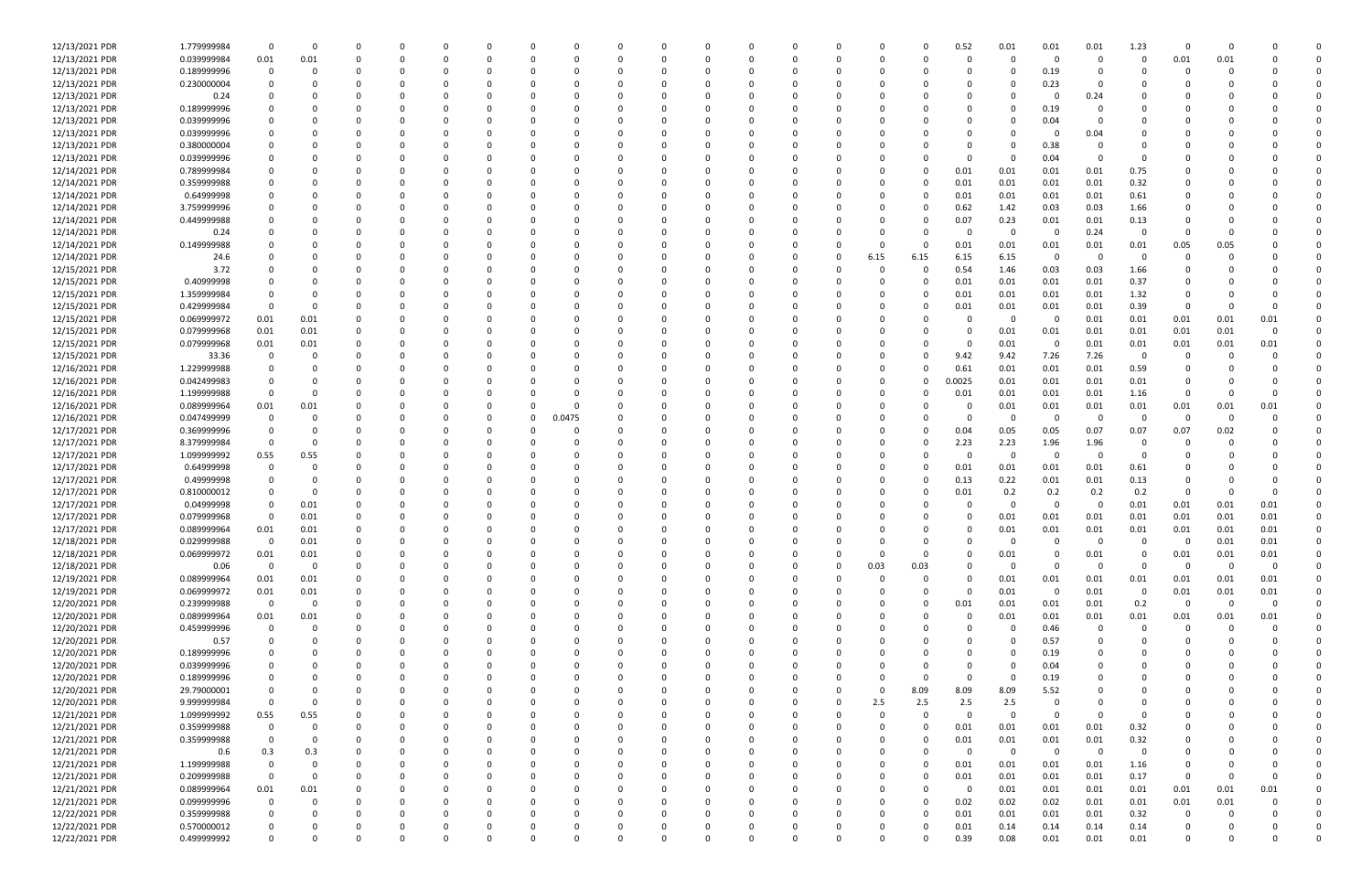| 12/22/2021 PDR | 0.029999988 | $\Omega$    | 0.01     | $\Omega$ | $\Omega$     |          |          |          |          |          |          |          | $\Omega$ |              |    |              |          |              | $\mathbf 0$ | $\Omega$ | - 0                     | $\Omega$    | 0.01     | 0.01 |      |  |
|----------------|-------------|-------------|----------|----------|--------------|----------|----------|----------|----------|----------|----------|----------|----------|--------------|----|--------------|----------|--------------|-------------|----------|-------------------------|-------------|----------|------|------|--|
| 12/22/2021 PDR | 0.089999964 | 0.01        | $0.01\,$ |          | <sup>0</sup> |          |          |          | $\Omega$ |          |          |          |          |              |    | U            |          | $\Omega$     | 0.01        | 0.01     | 0.01                    | 0.01        | 0.01     | 0.01 | 0.01 |  |
| 12/23/2021 PDR | 2.229999984 | 0           | - 0      |          |              |          |          |          |          |          |          |          |          |              |    |              |          | 0.01         | 0.01        | 0.01     | 0.88                    | 1.32        | - 0      |      |      |  |
| 12/23/2021 PDR | 0.22999998  | $\Omega$    | 0        |          |              |          |          |          |          |          |          |          |          |              |    |              |          | 0.01         | 0.01        | 0.01     | 0.01                    | 0.19        | - 0      |      |      |  |
| 12/23/2021 PDR | 0.069999972 | 0.01        | 0.01     |          |              |          |          |          |          |          |          |          |          |              |    |              |          | C.           | 0           | $\Omega$ | 0.01                    | 0.01        | 0.01     | 0.01 | 0.01 |  |
| 12/23/2021 PDR | 0.089999964 | 0.01        | 0.01     |          |              |          |          |          |          |          |          |          |          |              |    |              |          | 0            | 0.01        | 0.01     | 0.01                    | 0.01        | 0.01     | 0.01 | 0.01 |  |
| 12/23/2021 PDR | 0.140000004 |             |          |          |              |          |          |          |          |          |          |          |          |              |    |              |          |              | 0           |          | - 0                     | 0.14        | 0        |      |      |  |
| 12/23/2021 PDR | 0.140000004 |             |          |          |              |          |          |          |          |          |          |          |          |              |    |              |          | n            | $\Omega$    |          | - 0                     |             |          |      |      |  |
|                |             |             |          |          |              |          |          |          |          |          |          |          |          |              |    |              |          |              |             |          |                         | 0.14        |          |      |      |  |
| 12/23/2021 PDR | 29.12000002 |             |          |          |              |          |          |          |          |          |          |          |          |              | -0 | 7.28         | 7.28     | 7.28         | 7.28        |          |                         |             |          |      |      |  |
| 12/23/2021 PDR | 20.00000002 |             |          |          |              |          |          |          |          |          |          |          |          |              |    |              |          |              |             |          |                         |             |          |      |      |  |
| 12/24/2021 PDR | 0.39        |             |          |          |              |          |          |          |          |          |          |          |          |              |    | $\Omega$     | 0        | 0            | 0           |          | 0                       | 0.39        |          |      |      |  |
| 12/24/2021 PDR | 24.6        | -0          | - 0      |          |              |          |          |          |          |          |          |          |          |              |    | 6.15         | 6.15     | 6.15         | 6.15        |          | - 0                     | 0           | 0        |      |      |  |
| 12/26/2021 PDR | 0.059999976 | 0.01        | 0.01     |          |              |          |          |          |          |          |          |          |          |              |    | $\Omega$     |          | O            | 0           | 0.01     | 0                       | 0           | 0.01     | 0.01 | 0.01 |  |
| 12/26/2021 PDR | 0.069999972 | 0.01        | 0.01     |          |              |          |          |          |          |          |          |          |          |              |    |              |          | 0            | 0.01        | $\Omega$ | 0.01                    | - 0         | 0.01     | 0.01 | 0.01 |  |
| 12/27/2021 PDR | 7.24999998  | 0           | - 0      |          |              |          |          |          |          |          |          |          |          |              |    |              |          | 3.61         | 0.01        | 0.01     | 0.01                    | 3.61        | 0        |      |      |  |
| 12/27/2021 PDR | 0.679999992 | 0.34        | 0.34     |          |              |          |          |          |          |          |          |          |          |              |    |              |          | 0            | 0           | $\Omega$ | $\mathbf 0$             | 0           |          |      |      |  |
| 12/27/2021 PDR | 0.269999988 | 0           |          |          |              |          |          |          |          |          |          |          |          |              |    |              |          | 0.01         | 0.01        | 0.01     | 0.12                    | 0.12        |          |      |      |  |
| 12/27/2021 PDR | 0.52999998  |             | - 0      |          |              |          |          |          |          |          |          |          |          |              |    |              |          | 0.01         | 0.13        | 0.13     | 0.13                    | 0.13        |          |      |      |  |
| 12/27/2021 PDR | 0.739999992 | 0.37        | 0.37     |          |              |          |          |          |          |          |          |          |          |              |    |              |          | O            | $\Omega$    |          | - 0                     | 0           |          |      |      |  |
| 12/27/2021 PDR | 0.12        |             |          |          |              |          |          |          |          |          |          |          |          |              |    |              |          |              |             |          | 0.12                    |             |          |      |      |  |
| 12/27/2021 PDR | 0.15        |             |          |          |              |          |          |          |          |          |          |          |          |              |    |              |          |              |             |          | 0.15                    | 0           |          |      |      |  |
| 12/27/2021 PDR | 0.319999992 |             |          |          |              |          |          |          |          |          |          |          |          |              |    |              |          |              |             |          | 0.16                    | 0.16        |          |      |      |  |
|                |             |             |          |          |              |          |          |          |          |          |          |          |          |              |    |              |          |              |             |          |                         |             |          |      |      |  |
| 12/27/2021 PDR | 0.280000008 |             |          |          |              |          |          |          |          |          |          |          |          |              |    |              |          |              |             |          | 0.14                    | 0.14        |          |      |      |  |
| 12/27/2021 PDR | 0.170000004 |             |          |          |              |          |          |          |          |          |          |          |          |              |    |              |          | <sup>0</sup> | 0           | 0.17     | - 0                     |             |          |      |      |  |
| 12/27/2021 PDR | 0.039999996 |             |          |          |              |          |          |          |          |          |          |          |          |              |    |              |          | C.           | 0           | 0.04     | - 0                     | 0           |          |      |      |  |
| 12/27/2021 PDR | 0.75        |             |          |          |              |          |          |          |          |          |          |          |          |              |    |              |          | $\Omega$     | 0           | 0.75     | - 0                     | 0           |          |      |      |  |
| 12/28/2021 PDR | 1.509999984 |             |          |          |              |          |          |          |          |          |          |          |          |              |    |              |          | 0.01         | 0.7         | 0.09     | 0.01                    | 0.7         |          |      |      |  |
| 12/28/2021 PDR | 0.739999992 | 0.37        | 0.37     |          |              |          |          |          |          |          |          |          |          |              |    |              |          | 0            | 0           | $\Omega$ | 0                       | $\Omega$    |          |      |      |  |
| 12/28/2021 PDR | 0.46999998  | $\mathbf 0$ | 0        |          |              |          |          |          |          |          |          |          |          |              |    |              |          | 0.01         | 0.01        | 0.01     | 0.01                    | 0.43        | 0        |      |      |  |
| 12/28/2021 PDR | 0.079999968 | 0.01        | 0.01     |          |              |          |          |          |          |          |          |          |          |              |    |              |          | 0            | 0.01        | 0        | 0.01                    | 0.01        | 0.01     | 0.01 | 0.01 |  |
| 12/28/2021 PDR | 0.949999992 | -0          | - 0      |          | C            |          |          |          |          |          |          |          |          |              |    |              | $\Omega$ | 0.18         | 0.22        | 0.17     | 0.15                    | 0.1         | 0.09     | 0.04 |      |  |
| 12/28/2021 PDR | 0.15        |             |          |          |              |          |          |          |          |          |          |          |          |              |    |              | 0.07     | 0.02         | 0.02        | 0.02     | 0.01                    | 0.01        |          |      |      |  |
| 12/29/2021 PDR | 12.3        |             |          |          |              |          |          |          |          |          |          |          |          |              |    |              | 0        | 6.15         | 6.15        |          |                         |             |          |      |      |  |
| 12/29/2021 PDR | 4.999999992 |             |          |          |              |          |          |          |          |          |          |          |          |              |    |              |          | 2.5          | 2.5         |          |                         |             |          |      |      |  |
| 12/29/2021 PDR | 1.099999992 | 0.55        | 0.55     |          |              |          |          |          |          |          |          |          |          |              |    |              |          | O            | 0           |          | - 0                     |             |          |      |      |  |
| 12/29/2021 PDR | 0.159999984 | -0          | 0        |          | C            |          |          |          |          |          |          |          |          |              |    |              |          | 0.01         | 0.12        | 0.01     | 0.01                    | 0.01        |          |      |      |  |
| 12/29/2021 PDR | 0.570000012 | 0           | - 0      |          |              |          |          |          |          |          |          |          |          |              |    |              |          | 0.01         | 0.14        | 0.14     | 0.14                    | 0.14        |          |      |      |  |
| 12/29/2021 PDR | 0.739999992 | 0.37        |          |          |              |          |          |          |          |          |          |          |          |              |    |              |          |              | $\Omega$    |          | - 0                     |             |          |      |      |  |
|                |             |             | 0.37     |          |              |          |          |          |          |          |          |          |          |              |    |              |          |              |             |          |                         |             |          |      |      |  |
| 12/29/2021 PDR | 0.290000004 |             |          |          |              |          |          |          |          |          |          |          |          |              |    |              |          |              | $\Omega$    | 0.29     |                         |             |          |      |      |  |
| 12/29/2021 PDR | 0.129999996 | $\Omega$    | - 0      |          |              |          |          |          |          |          |          |          |          |              |    |              |          | n            | 0           | - 0      | 0.13                    |             |          |      |      |  |
| 12/29/2021 PDR | 0.18        | $\Omega$    | $\Omega$ |          |              |          |          |          |          |          |          |          |          |              |    |              |          |              |             |          | 0.18                    |             |          |      |      |  |
| 12/29/2021 PDR | 0.129999996 | $\Omega$    | $\Omega$ | $\Omega$ | 0            | $\Omega$ | 0        |          | $\Omega$ | $\Omega$ |          | 0        | $\Omega$ | 0            |    | $\Omega$     |          | $\Omega$     | $\Omega$    | $\Omega$ | 0.13                    | 0           | $\Omega$ |      |      |  |
| 12/29/2021 PDR | 0.140000004 |             | $\Omega$ |          | 0            |          |          |          | 0        |          |          | $\Omega$ |          |              |    | <sup>0</sup> |          | $\Omega$     | $\Omega$    | $\Omega$ | 0.14                    | 0           |          |      |      |  |
| 12/29/2021 PDR | 0.140000004 | $\Omega$    |          |          | 0            |          |          |          | 0        |          |          | $\Omega$ |          |              |    |              |          | $\Omega$     | $\Omega$    |          | 0.14                    | $\mathbf 0$ | $\Omega$ |      |      |  |
| 12/29/2021 PDR | 0.140000004 |             |          |          | n            |          |          |          |          |          |          |          |          |              |    |              |          |              | $\Omega$    | $\Omega$ | - 0                     | 0.14        |          |      |      |  |
| 12/29/2021 PDR | 0.189999996 |             |          |          |              |          |          |          |          |          |          |          |          |              |    |              |          |              | 0           | 0.19     | $\Omega$                | 0           |          |      |      |  |
| 12/29/2021 PDR | 0.63        |             |          |          | 0            |          |          |          | 0        |          |          | 0        |          |              |    |              |          | O            | 0           | 0.63     | - 0                     | 0           |          |      |      |  |
| 12/29/2021 PDR | 0.170000004 |             |          |          | 0            |          |          |          | 0        |          |          |          |          |              |    |              |          | $\Omega$     | $\Omega$    | 0.17     | 0                       | $\Omega$    |          |      |      |  |
| 12/30/2021 PDR | 0.64999998  | $\Omega$    |          | $\Omega$ | 0            |          |          |          | 0        |          |          | $\Omega$ | $\Omega$ | <sup>0</sup> |    | $\Omega$     | $\Omega$ | 0.01         | 0.01        | 0.01     | 0.01                    | 0.61        | 0        |      |      |  |
| 12/31/2021 PDR | 0.42        |             | $\Omega$ | $\Omega$ | 0            |          |          |          | 0        |          |          | 0        | 0        |              |    |              |          | 0            | $\mathbf 0$ | $\Omega$ | $\overline{\mathbf{0}}$ | 0.42        |          |      |      |  |
| 1/3/2021 PDR   | 0.019999992 |             |          |          | 0            |          |          |          | $\Omega$ |          |          | 0        | $\Omega$ |              |    |              |          | $\Omega$     | $\mathbf 0$ | 0.01     | 0.01                    | $\mathbf 0$ |          |      |      |  |
| 1/4/2021 PDR   | 0.04999998  |             |          |          | 0            |          |          |          | 0        |          |          | 0        |          |              |    |              |          | 0.01         | 0.01        | 0.01     | 0.01                    | 0.01        |          |      |      |  |
| 1/4/2021 PDR   | 0.280000008 |             |          |          | 0            |          |          |          | 0        |          |          | 0        |          |              |    |              | 0        | $\Omega$     | 0.14        | 0.14     | 0                       | 0           |          |      |      |  |
| 1/5/2021 PDR   | 1.427083334 | 0           | $\Omega$ |          | 0            |          |          |          | $\Omega$ |          |          | 0        | $\Omega$ |              |    |              | 0        |              | 0 1.427083  | $\Omega$ | 0                       | $\Omega$    |          |      |      |  |
|                |             |             |          |          |              |          |          |          |          |          |          |          |          |              |    |              |          |              |             | $\Omega$ |                         |             |          |      |      |  |
| 1/5/2021 PDR   | 0.464583337 | 0           |          | 0        | 0            |          |          |          | 0        | 0        |          | 0        | 0        |              |    | 0            | 0        |              | 0 0.464583  |          | - 0                     | 0           | 0        |      |      |  |
| 1/5/2021 PDR   | 0.019999992 | $\Omega$    | $\Omega$ | $\Omega$ | 0            |          |          |          | $\Omega$ | $\Omega$ |          | 0        | $\Omega$ |              |    | 0            |          | 0            | 0           | $0.01\,$ | 0.01                    | 0           | 0        |      |      |  |
| 1/5/2021 PDR   | 0.829999997 | $\Omega$    |          |          | 0            |          |          |          | 0        |          |          | 0        | $\Omega$ |              |    |              |          | $\Omega$     | 0.83        | $\Omega$ | - 0                     | $\Omega$    |          |      |      |  |
| 1/5/2021 PDR   | 0.039999996 |             |          |          | <sup>0</sup> |          |          |          | 0        |          |          |          |          |              |    |              |          | $\Omega$     | 0.04        |          |                         | 0           |          |      |      |  |
| 1/5/2021 PDR   | 0.03        |             |          |          | 0            |          |          |          | $\Omega$ |          |          | 0        |          |              |    |              |          | $\Omega$     | 0.03        |          |                         |             |          |      |      |  |
| 1/5/2021 PDR   | 3.72        |             |          |          | 0            |          |          |          | $\Omega$ |          |          | 0        |          |              |    |              | 0        | 1.86         | 1.86        |          |                         |             |          |      |      |  |
| 1/5/2021 PDR   | 2.539999992 |             |          | $\Omega$ | 0            |          |          |          | 0        |          |          | O        | $\Omega$ |              |    | 0            | $\Omega$ | 1.27         | 1.27        | $\Omega$ |                         | O           | -0       |      |      |  |
| 1/6/2021 PDR   | 0.140000004 | 0           |          | $\Omega$ | 0            |          |          |          | 0        |          |          | 0        | 0        |              |    |              |          | $\Omega$     | $\mathbf 0$ | 0.14     |                         | 0           | 0        |      |      |  |
| 1/6/2021 PDR   | 4.960000008 |             |          |          | 0            |          |          |          | O        |          |          |          |          |              |    |              |          | 2.48         | 2.48        | $\Omega$ |                         |             |          |      |      |  |
| 1/6/2021 PDR   | 2.359999992 |             |          |          |              |          |          |          |          |          |          |          |          |              |    |              | 0        | 1.18         | 1.18        |          |                         |             |          |      |      |  |
| 1/6/2021 PDR   | 3.72        | $\Omega$    | $\Omega$ | $\Omega$ | $\Omega$     |          | $\Omega$ | $\Omega$ | $\Omega$ | $\Omega$ | $\Omega$ | $\Omega$ | $\Omega$ | $\Omega$     |    | $\Omega$     | 0        | 1.86         | 1.86        | $\Omega$ | 0                       | $\Omega$    | $\Omega$ |      | 0    |  |
|                |             |             |          |          |              |          |          |          |          |          |          |          |          |              |    |              |          |              |             |          |                         |             |          |      |      |  |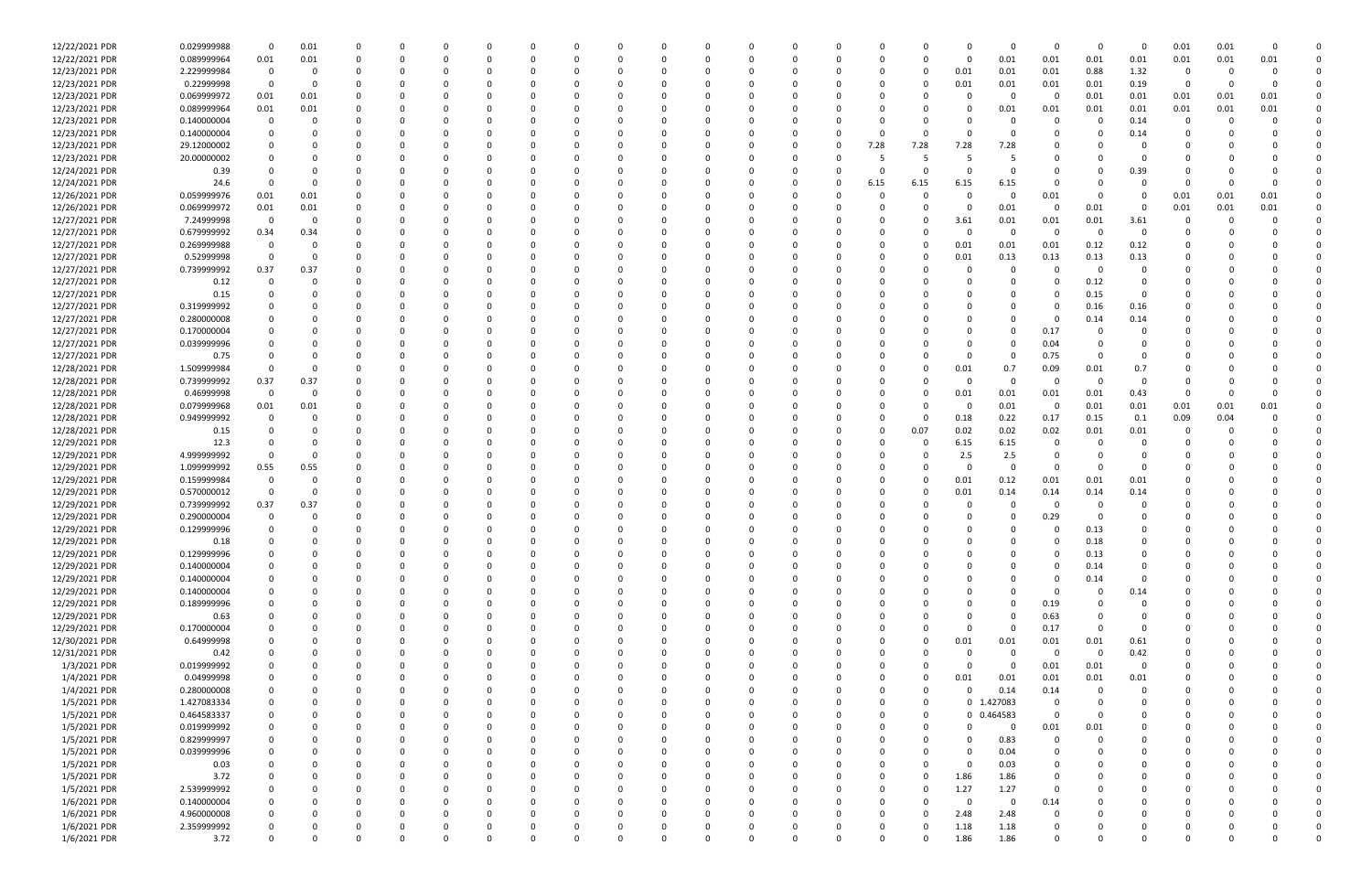| 1/6/2021 PDR  | 0.099999996 |                |    |          |             | C.       |          |          |          |          |          |          |          |          |          | 0                         | 0              | 0.1                          |             |          |          |          |  |
|---------------|-------------|----------------|----|----------|-------------|----------|----------|----------|----------|----------|----------|----------|----------|----------|----------|---------------------------|----------------|------------------------------|-------------|----------|----------|----------|--|
| 1/6/2021 PDR  | 0.099999996 | $\Omega$       | 0  |          | O           | 0        |          |          |          | -0       | O        | 0        | - 0      |          |          | 0                         | 0              | 0.1                          | $\Omega$    |          |          |          |  |
| 1/6/2021 PDR  | 0.099999996 |                |    |          |             |          |          |          |          |          |          |          |          |          |          |                           | -0             | 0.1                          |             |          |          |          |  |
| 1/7/2021 PDR  |             |                |    |          |             |          |          |          |          |          |          |          |          |          |          | 7.34                      |                |                              |             |          |          |          |  |
|               | 14.68000001 |                |    |          |             |          |          |          |          |          |          |          |          |          |          | 0                         | 7.34           |                              |             |          |          |          |  |
| 1/7/2021 PDR  | 2.539999992 |                |    |          |             |          |          |          |          |          |          |          |          |          |          | 1.27<br>0                 | 1.27           |                              |             |          |          |          |  |
| 1/8/2021 PDR  | 2.480000004 |                |    |          |             |          |          |          |          |          |          |          |          |          |          | -0                        | 2.48           |                              |             |          |          |          |  |
| 1/8/2021 PDR  | 0.21        |                |    |          |             |          |          |          |          |          |          |          |          |          |          | 0                         | 0.21           |                              |             |          |          |          |  |
| 1/8/2021 PDR  | 0.42        |                |    |          |             | 0        |          |          |          |          |          |          |          |          |          | 0                         | 0.42           |                              |             |          | - 0      |          |  |
| 1/11/2021 PDR |             |                |    |          |             |          |          |          |          |          |          |          |          |          |          |                           |                |                              |             |          |          |          |  |
|               | 0.009999996 |                |    |          |             |          |          |          |          |          |          |          |          |          |          |                           | $\overline{0}$ |                              |             |          | 0.01     |          |  |
| 1/11/2021 PDR | 0.609999996 |                |    |          |             |          |          |          |          |          |          |          |          |          |          | 0                         | 0.61           | 0                            |             |          |          |          |  |
| 1/12/2021 PDR | 0.920000016 |                |    |          |             | 0        |          |          |          |          |          |          |          |          |          | 0.23<br>0                 | 0.23           | 0.23                         | 0.23        |          |          |          |  |
| 1/13/2021 PDR | 0.099999996 |                |    |          |             | O        |          |          |          |          |          |          |          |          |          | 0                         | 0              | 0.1                          | 0           |          |          |          |  |
| 1/13/2021 PDR | 0.564999987 |                |    |          |             | 0        |          | $\Omega$ | 0.09     | 0.095    | O        | $\Omega$ | 0.1425   | $\Omega$ |          | 0.0475<br>0               | 0.095          | 0                            | $\Omega$    | 0.095    |          |          |  |
| 1/13/2021 PDR | 0.839999988 |                |    |          |             |          |          |          | 0.14     | 0.14     |          | 0        | 0.21     |          |          | 0.07<br>0                 | 0.14           |                              | $\Omega$    | 0.14     |          |          |  |
| 1/13/2021 PDR |             |                |    |          |             |          |          |          |          |          |          |          |          |          |          | -0                        |                |                              |             |          |          |          |  |
|               | 0.21        |                |    |          |             |          |          |          |          |          |          |          |          |          |          |                           | 0.21           |                              |             |          |          |          |  |
| 1/13/2021 PDR | 1.454583333 |                |    |          |             |          |          |          |          |          |          |          |          |          |          | .454583<br>0 <sub>1</sub> | 0              |                              |             |          |          |          |  |
| 1/13/2021 PDR | 1.162083334 |                |    |          |             |          |          |          |          |          |          |          |          |          |          | .162083<br>0 <sub>1</sub> | 0              |                              |             |          |          |          |  |
| 1/14/2021 PDR | 2.800000008 |                |    |          |             |          |          |          |          |          |          |          |          |          |          | 1.4<br>0                  | 1.4            | 0                            | $\Omega$    |          |          |          |  |
| 1/14/2021 PDR | 0.920000016 |                |    |          |             | C.       |          |          |          |          |          |          |          |          |          | 0.23<br>0                 | 0.23           | 0.23                         | 0.23        | $\Omega$ |          |          |  |
| 1/14/2021 PDR | 0.009999996 |                |    |          |             |          |          |          |          |          |          |          |          |          |          | 0                         | $\Omega$       |                              | 0           | 0.01     |          |          |  |
|               |             |                |    |          |             |          |          |          |          |          |          |          |          |          |          |                           |                |                              |             |          |          |          |  |
| 1/15/2021 PDR | 6.340000008 |                |    |          |             |          |          |          |          |          |          |          |          |          |          | 3.17<br>0                 | 3.17           | 0                            | 0           |          |          |          |  |
| 1/15/2021 PDR | 0.019999992 |                |    |          |             |          |          |          |          |          |          |          |          |          |          | 0                         | 0.01           | 0.01                         | 0           |          |          |          |  |
| 1/15/2021 PDR | 0.999999996 |                |    |          |             |          |          |          |          |          |          |          |          |          |          | $\Omega$<br>0             | 0.010417       | 979167                       | 0.010417    |          |          |          |  |
| 1/18/2021 PDR | 0.019999992 |                |    |          |             |          |          |          |          |          |          |          |          |          |          | 0                         | 0.01           | 0.01                         | 0           |          |          |          |  |
| 1/18/2021 PDR | 0.009999996 |                |    |          |             |          |          |          |          |          |          |          |          |          |          | 0                         | 0              | 0.01                         |             |          |          |          |  |
| 1/18/2021 PDR | 3.170000004 |                |    |          |             |          |          |          |          |          |          |          |          |          |          | 0                         | 3.17           |                              |             |          |          |          |  |
|               |             |                |    |          |             |          |          |          |          |          |          |          |          |          |          |                           |                |                              |             |          |          |          |  |
| 1/18/2021 PDR | 0.21        |                |    |          |             |          |          |          |          |          |          |          |          |          |          | -0                        | 0.21           |                              |             |          |          |          |  |
| 1/19/2021 PDR | 0.140000004 |                |    |          |             |          |          |          |          |          |          |          |          |          |          |                           | -0             | 0.14                         |             |          |          |          |  |
| 1/19/2021 PDR | 2.480000004 |                |    |          |             |          |          |          |          |          |          |          |          |          |          |                           | 2.48           |                              |             |          |          |          |  |
| 1/19/2021 PDR | 0.21        |                |    |          |             |          |          |          |          |          |          |          |          |          |          |                           | 0.21           | $\Omega$                     | 0           |          |          |          |  |
| 1/20/2021 PDR | 0.039999984 |                |    |          |             | 0        |          |          |          |          |          |          |          |          |          | 0                         | 0.01           | 0.01                         | 0.01        | 0.01     |          |          |  |
|               |             |                |    |          |             |          |          |          |          |          |          |          |          |          |          |                           |                |                              |             |          |          |          |  |
| 1/20/2021 PDR | 0.009999996 |                |    |          |             | O        |          |          |          |          |          |          |          |          |          | 0                         | -0             | 0                            | $\Omega$    | 0.01     |          |          |  |
| 1/20/2021 PDR | 1.179999996 |                |    |          |             |          |          |          |          |          |          |          |          |          |          | 0                         | 1.18           |                              |             |          |          |          |  |
| 1/20/2021 PDR | 0.21        |                |    |          |             |          |          |          |          |          |          |          |          |          |          | -0                        | 0.21           |                              |             |          |          |          |  |
| 1/20/2021 PDR | 1.86        |                |    |          |             |          |          |          |          |          |          |          |          |          |          | 0                         | 1.86           |                              |             |          |          |          |  |
| 1/21/2021 PDR | 1.400000004 |                |    |          |             |          |          |          |          |          |          |          |          |          |          | 0                         | 1.4            |                              |             |          |          |          |  |
| 1/21/2021 PDR | 0.21        |                |    |          |             |          |          |          |          |          |          |          |          |          |          | 0                         | 0.21           |                              |             |          |          |          |  |
|               |             |                |    |          |             |          |          |          |          |          |          |          |          |          |          |                           |                |                              |             |          |          |          |  |
| 1/21/2021 PDR | 1.269999996 |                |    |          |             |          |          |          |          |          |          |          |          |          |          |                           | 1.27           |                              |             |          |          |          |  |
| 1/21/2021 PDR | 1.86        |                |    |          |             |          |          |          |          |          |          |          |          |          |          |                           | 1.86           |                              |             |          |          |          |  |
| 1/21/2021 PDR | 0.019999992 | 0              |    |          |             |          |          |          |          |          |          |          |          |          |          | -0                        | 0.01           | 0.01                         | 0           |          |          |          |  |
| 1/22/2021 PDR | 0.999999996 | $\mathbf 0$    |    |          |             | 0        |          |          |          |          |          |          |          |          |          |                           | 0.010417       | 0.979167                     | 0.010417    |          |          |          |  |
| 1/22/2021 PDR | 0.21        | 0              | 0  |          | $\Omega$    | $\Omega$ | $\Omega$ | $\Omega$ | $\Omega$ | $\Omega$ | $\Omega$ | $\Omega$ | $\Omega$ | $\Omega$ | $\Omega$ | $\Omega$<br>$\Omega$      | 0.21           | 0                            | $\mathbf 0$ | $\Omega$ | $\Omega$ | $\Omega$ |  |
| 1/24/2021 PDR | 0.009999996 | 0              | 0  |          | 0           | 0        | 0        | $\Omega$ | 0        | $\Omega$ | 0        | 0        | $\Omega$ | $\Omega$ | 0        | 0                         | 0.01           | $\mathbf 0$                  | 0           | $\Omega$ | 0        | $\Omega$ |  |
|               |             |                |    |          |             |          |          |          |          |          |          |          |          |          |          |                           |                |                              |             |          |          |          |  |
| 1/25/2021 PDR | 0.099999996 | 0              | 0  |          |             | 0        |          |          |          |          |          | 0        |          | $\Omega$ |          | 0                         | $\mathbf 0$    | 0.1                          | $\Omega$    | $\Omega$ |          |          |  |
| 1/25/2021 PDR | 0.110000004 | $\mathbf 0$    | 0  |          |             | 0        |          | $\Omega$ |          |          |          | 0        |          | 0        |          | 0                         | $\Omega$       | 0.11                         | $\Omega$    | 0        | 0        |          |  |
| 1/25/2021 PDR | 0.099999996 | 0              |    |          | O           | 0        |          |          |          |          |          | 0        |          |          |          |                           | 0              | 0.1                          | 0           |          |          |          |  |
| 1/25/2021 PDR | 0.140000004 | $\mathbf 0$    |    |          |             | $\Omega$ |          |          |          |          |          | $\Omega$ |          |          |          |                           | 0              | 0.14                         | $\Omega$    |          |          |          |  |
| 1/25/2021 PDR | 7.340000004 | $\mathbf 0$    |    |          |             | 0        |          |          |          |          |          | $\Omega$ |          |          |          |                           | 7.34           | $\mathbf 0$                  | $\Omega$    |          | 0        |          |  |
| 1/25/2021 PDR | 0.690000012 | 0              | -0 |          | O           | 0        |          | $\Omega$ | 0        |          |          | 0        |          |          |          | 0                         | 0.23           | 0.23                         | 0.23        | $\Omega$ | 0        |          |  |
|               |             |                |    |          |             |          |          |          |          |          |          |          |          |          |          |                           |                |                              |             |          |          |          |  |
| 1/26/2021 PDR | 0.034999998 | 0              | -0 |          |             | 0        |          | $\Omega$ | 0.035    |          |          | 0        |          | $\Omega$ |          | 0                         | $\mathbf 0$    | 0                            | $\mathbf 0$ | $\Omega$ |          |          |  |
| 1/27/2021 PDR | 0.920000016 |                |    |          |             | 0        |          |          |          |          |          | 0        |          |          |          | 0.23<br>$\Omega$          | 0.23           | 0.23                         | 0.23        | $\Omega$ |          |          |  |
| 1/27/2021 PDR | 18.78       |                |    |          |             | 0        |          |          |          |          |          | 0        |          |          |          | 9.39<br>0                 | 9.39           | 0                            | 0           | $\Omega$ |          |          |  |
| 1/28/2021 PDR | 0.009999996 |                |    |          |             | 0        |          |          |          |          |          | 0        |          |          |          | 0                         | $\Omega$       | $\Omega$                     | $\Omega$    | 0.01     |          |          |  |
| 1/29/2021 PDR | 0.999999996 | $\overline{0}$ |    |          | 0           | 0        |          |          |          |          |          | 0        |          |          | 0        | 0                         |                | 0 0.010417 0.979167 0.010417 |             | $\Omega$ | $\Omega$ |          |  |
|               |             |                |    |          |             |          |          |          |          |          |          |          |          |          |          |                           |                |                              |             |          |          |          |  |
| 1/29/2021 PDR | 9.39        | 0              | 0  |          | 0           | 0        |          |          |          | 0        |          | 0        |          |          |          | 0                         | 9.39           | 0                            | $\mathbf 0$ | 0        | 0        | 0        |  |
| 1/29/2021 PDR | 0.309999996 | 0              | 0  |          |             | 0        |          |          |          |          |          | 0        |          | $\Omega$ |          | $\Omega$                  | 0.31           | 0                            | 0           | $\Omega$ | 0        |          |  |
| 2/1/2021 PDR  | 0.829999992 | 0              | -0 |          |             | 0        |          |          |          |          |          | 0        |          | $\Omega$ |          | 0.31<br>0                 | 0.31           | 0.21                         | $\Omega$    | $\Omega$ | n        |          |  |
| 2/1/2021 PDR  | 6.620000004 |                |    |          |             | 0        |          |          |          |          |          | 0        |          |          |          | 2.48<br>0                 | 2.48           | 1.66                         | 0           |          |          |          |  |
| 2/1/2021 PDR  | 3.159999996 |                |    |          |             | 0        |          |          |          |          |          | 0        |          |          |          | 1.18<br>0                 | 1.18           | 0.8                          | 0           |          |          |          |  |
|               |             |                |    |          |             |          |          |          |          |          |          |          |          |          |          | -5                        |                |                              |             |          |          |          |  |
| 2/1/2021 PDR  | 13.25       | 0              |    |          |             | 0        |          |          |          |          |          | 0        |          |          | 0        | 0                         | - 5            | 3.25                         | $\Omega$    |          | 0        |          |  |
| 2/1/2021 PDR  | 4.959999996 | 0              |    |          |             | 0        |          |          |          |          |          |          |          |          |          | 1.86<br>$\Omega$          | 1.86           | 1.24                         | 0           |          | 0        | C        |  |
| 2/2/2021 PDR  | 0.009999996 | 0              |    |          |             | 0        |          |          | $\Omega$ |          |          | 0        |          |          |          |                           | 0              | 0                            |             | $\Omega$ | 0        | 0.01     |  |
| 2/3/2021 PDR  | 0.092499999 | 0              | -0 |          |             | 0        | $\Omega$ | $\Omega$ | 0.0925   | 0        |          | 0        |          | -0       |          |                           |                | 0                            | -0          |          |          | 0        |  |
| 2/3/2021 PDR  | 0.097499997 |                |    |          |             |          | 0        | $\Omega$ | 0.0975   |          |          |          |          |          |          |                           |                |                              | 0           |          |          |          |  |
| 2/3/2021 PDR  | 0.124999995 | $\mathbf 0$    | 0  | $\Omega$ | $\mathbf 0$ | $\Omega$ | $\Omega$ | $\Omega$ | 0.025    | $\Omega$ | 0        | $\Omega$ | $\Omega$ | $\Omega$ | $\Omega$ | $\Omega$                  | $\Omega$       | $\Omega$                     | 0.1         | $\Omega$ | $\Omega$ | $\Omega$ |  |
|               |             |                |    |          |             |          |          |          |          |          |          |          |          |          |          |                           |                |                              |             |          |          |          |  |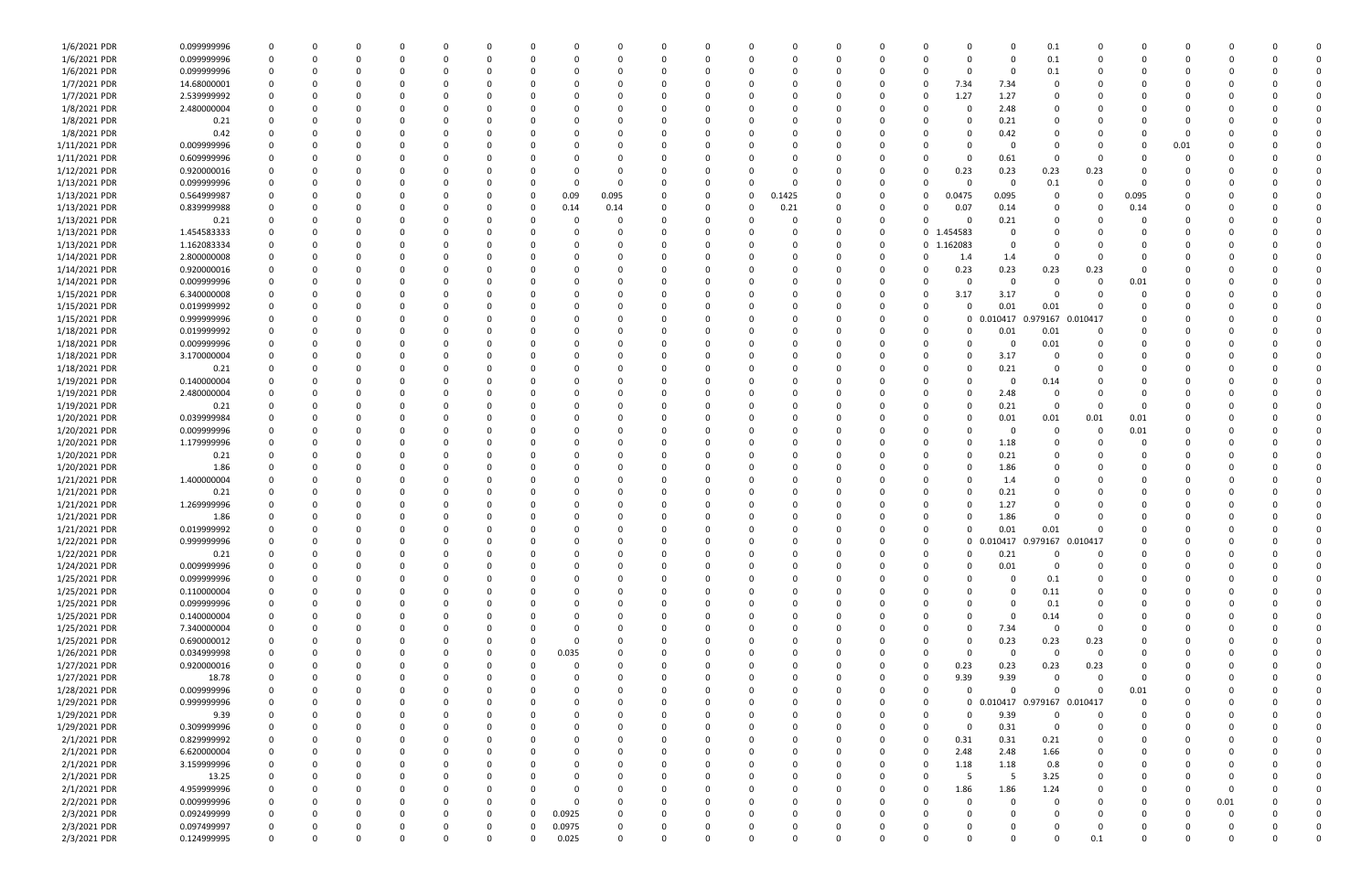| 2/3/2021 PDR  | 0.032499999 | 0                       |          |          |   | 0        | 0.0325<br>0             | 0      |              | 0            |      |          |          |              |          |          | 0            |          |            |             |          |          |  |
|---------------|-------------|-------------------------|----------|----------|---|----------|-------------------------|--------|--------------|--------------|------|----------|----------|--------------|----------|----------|--------------|----------|------------|-------------|----------|----------|--|
| 2/3/2021 PDR  | 0.032499999 | $\mathbf 0$             |          |          |   | 0        | 0.0325<br>0             | 0      |              | 0            |      | O        | C        |              |          |          | 0            |          | 0          | 0           | -0       | $\Omega$ |  |
| 2/4/2021 PDR  | 0.022499991 | 0.0025                  |          |          |   |          | C                       |        |              |              |      |          |          |              |          |          |              |          |            | 0           | 0.01     | 0.01     |  |
| 2/4/2021 PDR  | 0.012499995 | 0.0025                  |          |          |   |          |                         |        |              |              |      |          |          |              |          |          |              |          | $\Omega$   | 0           | 0        | $0.01\,$ |  |
| 2/4/2021 PDR  | 0.042499983 | 0.0025                  |          |          |   |          |                         |        |              |              |      |          |          |              |          |          |              |          |            |             |          |          |  |
|               |             |                         |          |          |   |          |                         |        |              |              |      |          |          |              |          |          |              |          | 0.01       | 0.01        | 0.01     | 0.01     |  |
| 2/4/2021 PDR  | 0.140000004 | 0                       |          |          |   | -0       |                         |        |              |              |      |          |          |              |          |          | 0            | 0.14     | $\Omega$   | O           | -C       |          |  |
| 2/4/2021 PDR  | 15.78       |                         |          |          |   |          |                         |        |              |              |      |          |          |              |          | 9.39     | 6.39         |          |            |             |          |          |  |
| 2/4/2021 PDR  | 8.25        |                         |          |          |   |          |                         |        |              |              |      |          |          |              |          | 5        | 3.25         |          |            |             |          |          |  |
| 2/5/2021 PDR  | 0.019999992 |                         |          |          |   |          |                         |        |              |              |      |          |          |              |          |          | 0            |          |            | C           | 0.01     | 0.01     |  |
| 2/5/2021 PDR  | 0.140000004 |                         |          |          |   |          |                         |        |              |              |      |          |          |              |          |          | 0.14         |          |            |             | $\Omega$ |          |  |
| 2/5/2021 PDR  | 0.21        |                         |          |          |   | 0        |                         |        |              | 0            |      |          |          |              |          | 0.21     | 0            |          |            |             |          |          |  |
|               |             |                         |          |          |   |          |                         |        |              |              |      |          |          |              |          |          |              |          |            |             |          |          |  |
| 2/5/2021 PDR  | 2.499999996 | 0                       |          |          |   | 0        |                         |        |              | 0            |      |          |          |              |          | 2.5      | 0            |          |            | C           |          |          |  |
| 2/5/2021 PDR  | 0.42        | - 0                     |          |          |   |          |                         |        |              |              |      |          |          |              |          | 0.42     | <sup>0</sup> |          |            | -0          |          |          |  |
| 2/7/2021 PDR  | 0.059999976 | 0.01                    | 0.01     |          |   |          |                         |        |              |              |      |          |          |              |          | 0.01     | 0            |          |            | 0.01        | 0.01     | 0.01     |  |
| 2/8/2021 PDR  | 19.58       | 0                       |          |          |   |          |                         |        |              |              |      |          |          | 0            | 7.34     | 7.34     | 4.9          |          |            | -0          |          |          |  |
| 2/8/2021 PDR  | 6.620000004 |                         |          |          |   |          |                         |        |              |              |      |          |          | 0            | 2.48     | 2.48     | 1.66         |          |            |             |          |          |  |
| 2/8/2021 PDR  | 3.399999996 | 0                       |          |          |   | 0        |                         |        |              | 0            |      |          |          | - 0          | 1.27     | 1.27     | 0.86         |          |            |             |          |          |  |
|               |             |                         |          |          |   |          |                         |        |              |              |      |          |          |              |          |          |              |          |            |             |          |          |  |
| 2/8/2021 PDR  | 13.25       | - 0                     | 0        |          |   | 0        |                         |        |              |              |      |          |          |              |          | -5       | 3.25         |          |            |             |          |          |  |
| 2/8/2021 PDR  | 0.029999988 | 0.01                    | 0.01     |          |   |          |                         |        |              |              |      |          |          |              |          |          | $\Omega$     |          |            |             |          | 0.01     |  |
| 2/9/2021 PDR  | 1.139999988 | - 0                     | -C       |          |   | 0        |                         |        |              |              |      |          | C        | 0.31         | 0.31     | 0.31     | 0.21         |          | $\Omega$   |             |          |          |  |
| 2/9/2021 PDR  | 9.699999996 | - 0                     |          |          |   |          |                         |        |              |              |      |          | C        | -0           |          | 2.5      | 2.4          | 2.4      | 2.4        | 0           |          |          |  |
| 2/9/2021 PDR  | 0.089999964 | 0.01                    | 0.01     |          |   |          |                         |        |              |              |      |          |          | 0            |          | 0.01     | 0.01         | 0.01     | 0.01       | 0.01        | 0.01     | 0.01     |  |
| 2/10/2021 PDR | 1.454583333 | 0                       |          |          |   | 0        |                         |        |              | <sup>0</sup> |      |          |          | $\mathbf{0}$ | .454583  | 0        | 0            | - 0      | $\Omega$   |             | $\Omega$ |          |  |
| 2/10/2021 PDR | 0.140000004 |                         |          |          |   |          |                         |        |              |              |      |          | C        | - 0          |          | 0        |              |          |            |             |          |          |  |
|               |             | -0                      |          |          |   | -0       |                         |        |              |              |      |          |          |              |          |          | 0.14         |          |            |             |          |          |  |
| 2/10/2021 PDR | 0.329999994 |                         |          |          |   |          |                         |        |              |              |      |          |          |              | 0.055    | 0.22     | 0            | 0.055    |            |             |          |          |  |
| 2/10/2021 PDR | 0.13749999  |                         |          |          |   | 0        |                         |        |              |              |      |          |          | - 0          |          | 0.11     | 0            | 0.0275   |            |             |          |          |  |
| 2/10/2021 PDR | 4.960000008 |                         |          |          |   |          |                         |        |              |              |      |          |          | -0           | 2.48     | 2.48     | 0            |          |            |             |          |          |  |
| 2/10/2021 PDR | 0.829999992 |                         |          |          |   |          |                         |        |              |              |      |          |          | 0            | 0.31     | 0.31     | 0.21         |          |            |             |          |          |  |
| 2/10/2021 PDR | 25.17       |                         |          |          |   | 0        |                         |        |              | 0            |      |          |          | $\Omega$     | 9.39     | 9.39     | 6.39         |          |            |             |          |          |  |
| 2/10/2021 PDR | 3.399999996 |                         |          |          |   | 0        | <sup>0</sup><br>C       |        | <sup>n</sup> | $\Omega$     |      | $\Omega$ | 0        | -0           | 1.27     | 1.27     | 0.86         |          |            |             |          |          |  |
|               |             |                         |          |          |   |          |                         | 0.1175 |              |              |      |          |          |              | $\Omega$ |          |              |          |            |             |          |          |  |
| 2/11/2021 PDR | 0.989999967 |                         |          |          |   | -0       | 0.1175<br>0             |        | 0.12         | 0.1575       | 0.16 | 0.08     | 0.12     | -0           |          | -0       | 0            |          |            |             |          |          |  |
| 2/11/2021 PDR | 5.130000012 |                         |          |          |   | -0       |                         |        |              |              |      |          |          | 1.4          | 1.4      | 1.4      | 0.93         |          |            |             |          |          |  |
| 2/11/2021 PDR | 34.56       |                         |          |          |   |          |                         |        |              |              |      |          | C        | 9.39         | 9.39     | 9.39     | 6.39         |          |            |             |          |          |  |
| 2/11/2021 PDR | 4.26        |                         |          |          |   |          |                         |        |              |              |      |          |          | 0            | 1.27     | 1.27     | 0.86         | 0.86     | 0          |             |          |          |  |
| 2/12/2021 PDR | 5.590000008 |                         |          |          |   |          |                         |        |              |              |      |          |          | 0            | 1.4      | 1.4      | 0.93         | 0.93     | 0.93       |             |          |          |  |
| 2/12/2021 PDR | 0.40000002  |                         |          |          |   |          |                         |        |              |              |      |          |          | -0           | 0.08     | 0.08     | 0.08         | 0.08     | 0.08       |             |          |          |  |
|               | 9.19999998  |                         |          |          |   |          |                         |        |              |              |      |          |          |              |          |          |              | 0.85     | 0          |             |          |          |  |
| 2/12/2021 PDR |             |                         |          |          |   |          |                         |        |              |              |      |          | C        | 2.5          | 2.5      | 2.5      | 0.85         |          |            |             |          |          |  |
| 2/12/2021 PDR | 19.75       |                         |          |          |   |          |                         |        |              |              |      |          |          | -0           |          | -5       | 3.25         | 3.25     | 3.25       |             |          |          |  |
| 2/12/2021 PDR | 2.55        | O                       |          |          |   |          |                         |        |              |              |      |          |          |              | 0.51     | 0.51     | 0.51         | 0.51     | 0.51       |             |          |          |  |
| 2/12/2021 PDR | 0.04999998  | 0.01                    | 0.01     |          |   | $\Omega$ |                         |        |              |              |      |          | 0        |              | 0        | 0        | $\Omega$     | $\Omega$ | 0          | 0.01        | 0.01     | 0.01     |  |
| 2/12/2021 PDR | 0.019999992 | 0.01                    | 0.01     |          |   | $\Omega$ |                         |        |              | $\Omega$     |      |          | $\Omega$ |              |          |          | $\mathbf 0$  | $\Omega$ | $\sqrt{ }$ | $\Omega$    |          |          |  |
| 2/13/2021 PDR | 0.164999994 | 0                       | $\Omega$ |          |   | 0        | $\Omega$<br>0           |        |              | 0            |      | n        | 0        | $\Omega$     |          | 0.0825   | 0.0825       |          | n          | 0           |          |          |  |
| 2/13/2021 PDR | 0.149999994 | 0                       |          |          |   | 0        | 0<br>0                  |        |              | 0            |      | 0        | 0        | $\Omega$     |          | 0.075    | 0.075        |          | 0          | 0           |          |          |  |
|               |             |                         |          |          |   |          |                         |        |              |              |      |          |          |              |          |          |              |          |            |             |          |          |  |
| 2/13/2021 PDR | 0.239999994 | 0                       |          |          |   | 0        | 0<br>C                  |        |              | 0            |      |          |          | 0            | $\Omega$ | 0.12     | 0.12         |          |            |             |          |          |  |
| 2/13/2021 PDR | 0.209999994 | 0                       |          |          |   | 0        |                         |        |              |              |      |          |          | 0            |          | 0.105    | 0.105        |          |            |             |          |          |  |
| 2/13/2021 PDR | 0.584999988 | 0                       |          |          |   | 0        |                         |        |              | 0            |      |          |          | 0            |          | 0.2925   | 0.2925       |          |            |             |          |          |  |
| 2/13/2021 PDR | 0.359999988 | $\mathbf 0$             |          |          |   | 0        | C                       |        |              | $\Omega$     |      |          |          | 0            | $\Omega$ | 0.18     | 0.18         |          |            | O           |          |          |  |
| 2/13/2021 PDR | 0.359999988 | 0                       |          |          |   | 0        | C                       |        |              | 0            |      |          |          | $\Omega$     |          | 0.18     | 0.18         |          | 0          |             |          |          |  |
| 2/13/2021 PDR | 0.134999988 | 0                       |          |          |   | 0        | 0<br>0                  |        |              | 0            |      | $\Omega$ | 0        | $\Omega$     |          | 0.0675   | 0.0675       |          | 0          | 0           |          |          |  |
| 2/13/2021 PDR | 0.254999994 | 0                       |          |          |   | 0        | 0<br>C                  |        |              | 0            |      | 0        | C        | 0            |          | 0.1275   | 0.1275       |          | 0          | 0           |          |          |  |
|               |             |                         |          |          |   |          |                         |        |              |              |      |          |          |              |          |          |              |          |            |             |          |          |  |
| 2/13/2021 PDR | 0.069999996 | 0                       |          |          |   | 0        | C                       |        |              | 0            |      |          | C        | 0            |          | $\Omega$ | 0.07         |          |            |             |          |          |  |
| 2/13/2021 PDR | 0.189999996 | $\mathbf 0$             |          |          |   | 0        | 0<br>C                  |        |              | 0            |      |          | C        | 0            |          | 0.095    | 0.095        |          |            | O           |          |          |  |
| 2/13/2021 PDR | 0.059999994 | 0                       |          |          |   | 0        | 0<br>C                  |        |              | 0            |      |          | C        | 0            |          | 0.03     | 0.03         |          |            | O           |          |          |  |
| 2/13/2021 PDR | 0.069999996 | 0                       |          |          |   | 0        | 0<br>C                  |        |              | 0            |      | 0        | C        | $\Omega$     |          | 0.035    | 0.035        | $\Omega$ | $\Omega$   |             |          |          |  |
| 2/13/2021 PDR | 0.064999998 | 0                       |          |          |   | 0        | 0<br>0                  |        |              | 0            |      | 0        | C        | $\Omega$     |          | 0.0325   | 0.0325       |          | $\Omega$   | O           |          |          |  |
| 2/13/2021 PDR | 0.022499997 | 0                       |          |          |   | 0        | 0<br>C                  |        |              | 0            |      | O        | C        | 0            |          |          | 0.0225       |          | O          | O           |          |          |  |
|               |             |                         |          |          |   |          |                         |        |              |              |      |          |          |              |          |          |              |          |            |             |          |          |  |
| 2/13/2021 PDR | 0.139999998 | $\mathbf 0$             |          |          |   | 0        |                         |        |              | 0            |      |          |          | 0            |          | 0.07     | 0.07         |          |            |             |          |          |  |
| 2/13/2021 PDR | 0.044999994 | 0                       |          |          |   | 0        | 0<br>C                  |        |              | 0            |      |          | C        | 0            |          | 0.0225   | 0.0225       |          |            | 0           |          |          |  |
| 2/13/2021 PDR | 0.044999994 | 0                       |          |          |   | 0        | C                       |        |              | 0            |      |          | C        | 0            |          | 0.0225   | 0.0225       |          |            | O           |          |          |  |
| 2/13/2021 PDR | 0.139999998 | $\overline{\mathbf{0}}$ | $\Omega$ |          |   | $\Omega$ | C                       |        |              | $\Omega$     |      |          |          | $\Omega$     | $\Omega$ | 0.07     | 0.07         |          | $\Omega$   | $\mathbf 0$ | -0       |          |  |
| 2/14/2021 PDR | 0.04999998  | 0.01                    | 0.01     |          |   | 0        | C                       |        |              | 0            |      |          | C        | 0            | O        | 0.01     | 0            |          | $\Omega$   | 0.01        | 0.01     |          |  |
| 2/14/2021 PDR | 0.009999996 | 0.01                    | 0        |          |   | 0        | 0<br>C                  |        |              | 0            |      |          | C        | 0            |          | 0        | $\Omega$     |          | $\Omega$   | 0           | 0        |          |  |
| 2/14/2021 PDR | 1.209999988 | 0                       | 0        |          |   | 0        | C                       |        |              | 0            |      |          | C        | 0            | U        | 0.2      | 0.41         | 0.405    | 0.195      |             |          |          |  |
|               |             |                         |          |          |   |          |                         |        |              |              |      |          |          |              |          |          |              |          |            |             |          |          |  |
| 2/14/2021 PDR | 0.319999993 | 0                       |          |          |   | 0        |                         |        |              |              |      |          |          | 0            |          | 0.0525   | 0.11         | 0.1075   | 0.05       |             |          |          |  |
| 2/14/2021 PDR | 0.319999993 | $\mathbf 0$             |          | $\Omega$ | 0 | $\Omega$ | $\mathbf 0$<br>$\Omega$ |        | $\Omega$     | $\Omega$     |      | $\Omega$ | $\Omega$ | $\Omega$     |          | 0.0525   | 0.11         | 0.1075   | 0.05       | $\mathbf 0$ |          | 0        |  |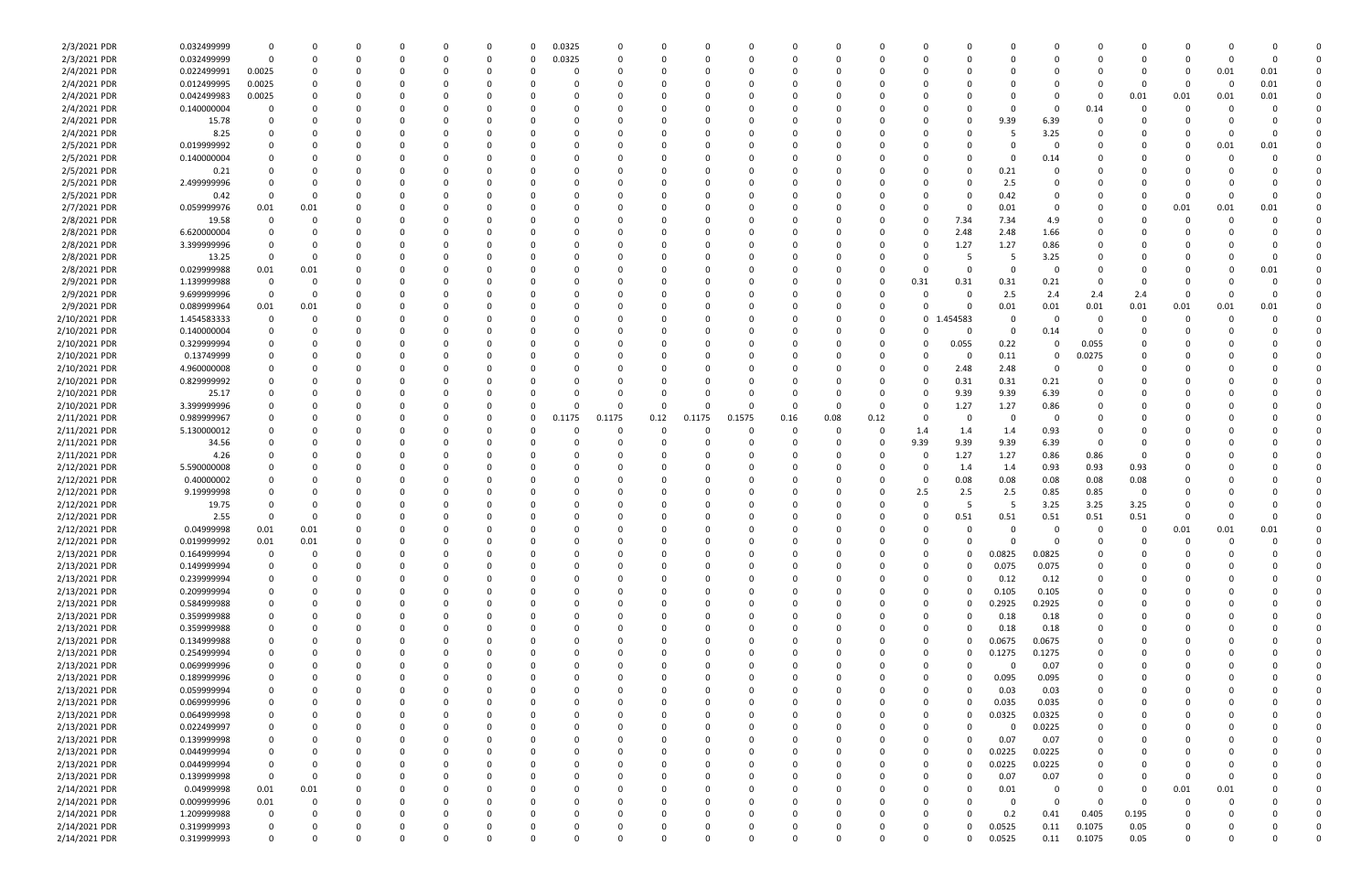| 2/14/2021 PDR | 0.284999984 |             |          |          |          |          |          |          |          |              |          |          |          |          |          |                     | 0.0475   | 0.095    | 0.0975         | 0.045                   |                |          |          |  |
|---------------|-------------|-------------|----------|----------|----------|----------|----------|----------|----------|--------------|----------|----------|----------|----------|----------|---------------------|----------|----------|----------------|-------------------------|----------------|----------|----------|--|
| 2/14/2021 PDR | 0.284999984 |             |          | $\Omega$ |          |          | 0        |          |          | <sup>0</sup> | $\Omega$ |          | 0        | -0       | - 0      |                     | 0.0475   | 0.095    | 0.0975         | 0.045                   | 0              |          |          |  |
| 2/14/2021 PDR | 0.734999984 |             |          |          |          |          |          |          |          |              |          |          |          |          |          |                     | 0.1225   | 0.245    | 0.2475         | 0.12                    |                |          |          |  |
| 2/14/2021 PDR | 0.734999984 |             |          |          |          |          |          |          |          |              |          |          |          |          |          |                     | 0.1225   | 0.245    | 0.2475         | 0.12                    |                |          |          |  |
|               |             |             |          |          |          |          |          |          |          |              |          |          |          |          |          |                     |          |          |                |                         |                |          |          |  |
| 2/14/2021 PDR | 0.284999984 |             |          |          |          |          |          |          |          |              |          |          |          |          |          |                     | 0.0475   | 0.095    | 0.0975         | 0.045                   |                |          |          |  |
| 2/14/2021 PDR | 0.577499989 |             |          |          |          |          |          |          |          |              |          |          |          |          |          |                     | 0.095    | 0.195    | 0.1925         | 0.095                   |                |          |          |  |
| 2/14/2021 PDR | 0.457499981 |             |          |          |          |          |          |          |          |              |          |          |          |          |          |                     | 0.075    | 0.155    | 0.1525         | 0.075                   |                |          |          |  |
| 2/14/2021 PDR | 1.414999991 |             |          |          |          |          |          |          |          |              |          |          |          |          |          |                     | 0.235    | 0.475    | 0.47           | 0.235                   |                |          |          |  |
| 2/14/2021 PDR | 0.464999984 |             |          |          |          |          |          |          |          |              |          |          |          |          |          |                     | 0.0775   | 0.155    | 0.1575         | 0.075                   |                |          |          |  |
| 2/14/2021 PDR | 0.782499988 |             |          |          |          |          |          |          |          |              |          |          |          |          |          |                     | 0.13     | 0.2625   | 0.26           | 0.13                    |                |          |          |  |
| 2/14/2021 PDR | 0.272499978 |             |          |          |          |          |          |          |          |              |          |          |          |          |          | 0                   |          | 0.0925   | 0.09           | 0.045                   |                |          |          |  |
|               |             |             |          |          |          |          |          |          |          |              |          |          |          |          |          |                     | 0.045    |          |                |                         |                |          |          |  |
| 2/14/2021 PDR | 0.272499978 |             |          |          |          |          |          |          |          |              |          |          |          |          |          |                     | 0.045    | 0.0925   | 0.09           | 0.045                   |                |          |          |  |
| 2/14/2021 PDR | 0.272499978 |             |          |          |          |          |          |          |          |              |          |          |          |          |          |                     | 0.045    | 0.0925   | 0.09           | 0.045                   |                |          |          |  |
| 2/14/2021 PDR | 0.272499978 | 0           |          |          |          |          |          |          |          |              |          |          |          |          |          |                     | 0.045    | 0.0925   | 0.09           | 0.045                   |                |          |          |  |
| 2/15/2021 PDR | 0.009999996 | 0.01        |          |          |          |          |          |          |          |              |          |          |          |          |          |                     | O        | 0        | - 0            | 0                       |                |          |          |  |
| 2/15/2021 PDR | 0.352499971 |             |          |          |          | 0        | 0.0275   |          |          | 0.055        |          |          |          |          |          |                     | 0.03     | 0.12     | 0.09           | 0.03                    |                |          |          |  |
| 2/15/2021 PDR | 0.322499983 |             |          |          |          | 0        | 0.025    |          |          | 0.05         |          |          |          |          |          |                     | 0.0275   | 0.11     | 0.0825         | 0.0275                  |                |          |          |  |
|               |             |             |          |          |          |          |          |          |          |              |          |          |          |          |          |                     |          |          |                |                         |                |          |          |  |
| 2/15/2021 PDR | 0.322499983 |             |          |          |          | 0        | 0.025    |          |          | 0.05         |          |          |          |          |          |                     | 0.0275   | 0.11     | 0.0825         | 0.0275                  |                |          |          |  |
| 2/15/2021 PDR | 0.372499977 |             |          |          |          |          | 0.035    |          |          | C.           |          |          |          |          |          |                     | 0.0375   | 0.15     | 0.1125         | 0.0375                  |                |          |          |  |
| 2/15/2021 PDR | 0.622499988 |             |          |          |          |          | 0.06     |          |          |              |          |          |          |          |          |                     | 0.0625   | 0.25     | 0.1875         | 0.0625                  |                |          |          |  |
| 2/15/2021 PDR | 0.247499988 |             |          |          |          | 0        | 0.0225   |          |          |              |          |          |          |          |          |                     | 0.025    | 0.1      | 0.075          | 0.025                   |                |          |          |  |
| 2/15/2021 PDR | 0.047499999 |             |          |          |          | 0        | 0.0475   |          |          |              |          |          |          |          |          |                     | 0        | 0        | 0              | $\Omega$                |                |          |          |  |
| 2/15/2021 PDR | 5.882499987 |             |          |          |          |          |          |          |          |              |          |          |          |          |          |                     | 0.4525   | 1.81     | 1.81           | 1.81                    |                |          |          |  |
| 2/15/2021 PDR | 0.455000013 |             |          |          |          |          |          |          |          |              |          |          |          |          |          |                     | 0.035    | 0.14     | 0.14           | 0.14                    |                |          |          |  |
|               |             |             |          |          |          |          |          |          |          |              |          |          |          |          |          |                     |          |          |                |                         |                |          |          |  |
| 2/15/2021 PDR | 0.0975      |             |          |          |          |          |          |          |          |              |          |          |          |          |          |                     | 0.0075   | 0.03     | 0.03           | 0.03                    |                |          |          |  |
| 2/15/2021 PDR | 16.53499999 |             |          |          |          |          |          |          |          |              |          |          |          |          |          |                     | 1.835    | 4.9      | 4.9            | 4.9                     |                |          |          |  |
| 2/15/2021 PDR | 0.357500013 |             |          |          |          |          |          |          |          |              |          |          |          |          |          |                     | 0.0275   | 0.11     | 0.11           | 0.11                    |                |          |          |  |
| 2/15/2021 PDR | 2.372499987 |             |          |          |          |          |          |          |          |              |          |          |          |          |          |                     | 0.1825   | 0.73     | 0.73           | 0.73                    |                |          |          |  |
| 2/16/2021 PDR | 0.3         |             |          |          |          |          |          |          |          |              |          |          |          |          |          |                     | 0.01     | 0.14     | 0.14           | 0.01                    |                |          |          |  |
| 2/16/2021 PDR | 0.04999998  |             |          |          |          |          |          |          |          |              |          |          |          |          |          | 0.01                | 0.01     | 0.01     | 0.01           | 0.01                    |                |          |          |  |
| 2/16/2021 PDR | 0.04999998  |             |          |          |          |          |          |          |          |              |          |          |          |          |          | 0.01                | 0.01     | 0.01     | 0.01           | 0.01                    |                |          |          |  |
|               |             |             |          |          |          |          |          |          |          |              |          |          |          |          |          |                     |          |          |                |                         |                |          |          |  |
| 2/16/2021 PDR | 0.04999998  | - 0         |          |          |          |          |          |          |          |              |          |          |          |          |          | 0.01                | 0.01     | 0.01     | 0.01           | 0.01                    | 0              |          |          |  |
| 2/16/2021 PDR | 0.04999998  | 0.01        | 0.01     |          |          |          |          |          |          |              |          |          |          |          |          |                     | $\Omega$ | 0        | $\Omega$       | 0                       | 0.01           | 0.01     | 0.01     |  |
| 2/16/2021 PDR | 0.287499993 |             |          |          |          |          |          |          |          |              |          |          |          |          |          |                     | 0.195    | 0.0925   |                |                         |                |          |          |  |
| 2/16/2021 PDR | 0.254999988 |             |          |          |          |          |          |          |          |              |          |          |          |          |          |                     | 0.055    | 0.1      | 0.1            |                         |                |          |          |  |
| 2/16/2021 PDR | 0.024999999 |             |          |          |          |          |          |          |          |              |          |          |          |          |          |                     | 0.025    | 0        | $\Omega$       |                         |                |          |          |  |
| 2/16/2021 PDR | 0.420000012 |             |          |          |          |          |          |          |          |              |          |          |          |          |          |                     | 0.14     | 0.14     | 0.14           |                         |                |          |          |  |
| 2/16/2021 PDR | 0.0975      |             |          |          |          |          |          |          |          |              |          |          |          |          |          |                     | 0.0975   | $\Omega$ |                |                         |                |          |          |  |
| 2/16/2021 PDR | 0.280000008 |             |          |          |          |          |          |          |          |              |          |          |          |          |          |                     |          | 0.14     | 0.14           |                         |                |          |          |  |
|               |             |             |          |          |          |          |          |          |          |              |          |          |          |          |          |                     |          |          |                |                         |                |          |          |  |
| 2/16/2021 PDR | 0.110000004 |             |          |          |          |          |          |          |          |              |          |          |          |          |          |                     | 0        | 0.11     | - 0            |                         |                |          |          |  |
| 2/16/2021 PDR | 0.280000008 |             |          |          |          |          |          |          |          | 0            |          |          |          |          |          |                     | 0        | 0.14     | 0.14           | υ                       |                |          |          |  |
| 2/16/2021 PDR | 1.8         |             | 0        | $\Omega$ | $\Omega$ | 0        | $\Omega$ | O        | O        | $\Omega$     | $\Omega$ | $\Omega$ | $\Omega$ | $\Omega$ |          | 0 0.004688 0.445313 |          | 0.45     | 0.45           | 0.45                    | $\Omega$       |          |          |  |
| 2/16/2021 PDR | 0.70000002  |             | O        | $\Omega$ | O        | 0        | 0        |          |          | 0            | $\Omega$ | $\Omega$ | $\Omega$ | 0        | $\Omega$ | 0.14                | 0.14     | 0.14     | 0.14           | 0.14                    | 0              |          |          |  |
| 2/16/2021 PDR | 21.5175     |             |          |          |          | 0        | 0        |          |          | 0            | $\Omega$ |          |          | 0        |          | $\Omega$            | 2.3475   | 6.39     | 6.39           | 6.39                    | 0              |          |          |  |
| 2/16/2021 PDR | 10.99999999 |             |          |          |          | 0        | 0        |          |          |              | $\Omega$ |          | $\Omega$ | 0        |          | $\Omega$            | 1.25     | 3.25     | 3.25           | 3.25                    | 0              |          |          |  |
| 2/17/2021 PDR | 0.269999988 |             |          |          |          |          | -0       |          |          |              | 0        |          |          |          |          | 0.01                | 0.01     | 0.12     | 0.12           | 0.01                    |                |          |          |  |
|               |             |             |          |          |          |          |          |          |          |              |          |          |          |          |          |                     |          |          |                |                         | $\Omega$       |          |          |  |
| 2/17/2021 PDR | 5.969999988 |             |          |          |          |          | 0        |          |          |              |          |          |          |          |          | 0.01                | 0.01     | 2.97     | 2.97           | 0.01                    |                |          |          |  |
| 2/17/2021 PDR | 0.76999998  |             |          |          |          |          |          |          |          |              | 0        |          |          |          |          | 0.01                | 0.19     | 0.19     | 0.19           | 0.19                    | 0              |          |          |  |
| 2/17/2021 PDR | 2.419999992 | $\Omega$    |          |          |          | 0        | 0        |          |          |              | $\Omega$ |          |          |          |          | - 0                 | 0.48     | 0.73     | 0.73           | 0.48                    | 0              |          |          |  |
| 2/17/2021 PDR | 0.04999998  |             |          |          |          | 0        | 0        |          |          |              | 0        |          |          |          |          | 0.01                | 0.01     | 0.01     | 0.01           | 0.01                    | 0              |          |          |  |
| 2/17/2021 PDR | 0.04999998  |             |          |          |          |          | 0        |          |          |              | $\Omega$ |          |          |          |          | 0.01                | 0.01     | 0.01     | 0.01           | 0.01                    |                |          |          |  |
| 2/17/2021 PDR | 0.48        |             |          |          |          |          | 0        |          |          |              |          |          |          |          |          | $\Omega$            | 0.12     | 0.12     | 0.12           | 0.12                    | 0              |          |          |  |
| 2/17/2021 PDR | 0.04999998  | $\Omega$    |          |          |          |          | 0        |          |          |              |          |          |          |          |          | 0.01                | 0.01     | 0.01     | $0.01\,$       | 0.01                    | $\overline{0}$ |          |          |  |
|               |             |             |          |          |          |          |          |          |          |              |          |          |          |          |          |                     |          |          |                |                         |                |          |          |  |
| 2/17/2021 PDR | 0.059999976 | 0.01        | 0.01     |          | $\Omega$ |          | 0        |          |          |              | 0        |          |          |          |          | $\Omega$            | 0.01     | 0.01     | $\overline{0}$ | $\overline{\mathbf{0}}$ | 0.01           | 0.01     |          |  |
| 2/17/2021 PDR | 1.639999997 | $\mathbf 0$ | 0        | 0        | 0        | 0        | 0.1025   |          |          |              | $\Omega$ |          | 0        | 0        |          | 0.1025              | 0.3075   | 0.41     | 0.41           | 0.3075                  | 0              | $\Omega$ |          |  |
| 2/17/2021 PDR | 0.479999981 | 0           | O        |          | $\Omega$ | $\Omega$ | 0.03     | 0        |          |              | $\Omega$ |          |          |          |          | 0.03                | 0.09     | 0.12     | 0.12           | 0.09                    | 0              |          |          |  |
| 2/17/2021 PDR | 1.639999997 |             |          |          | $\Omega$ | $\Omega$ | 0.1025   | 0        |          |              | $\Omega$ |          |          |          |          | 0.1025              | 0.3075   | 0.41     | 0.41           | 0.3075                  | 0              |          |          |  |
| 2/17/2021 PDR | 0.439999997 |             |          |          | 0        | 0        | 0.0275   |          |          |              | $\Omega$ |          |          |          |          | 0.0275              | 0.0825   | 0.11     | 0.11           | 0.0825                  | 0              |          |          |  |
| 2/17/2021 PDR | 0.274999989 |             |          |          | 0        | 0        | 0.025    |          |          |              |          |          |          |          |          | 0.025               | 0.05     | 0.025    | 0.075          | 0.075                   | 0              |          |          |  |
| 2/17/2021 PDR | 0.599999976 |             |          |          | $\Omega$ | 0        | 0.0375   |          |          |              |          |          |          |          |          | 0.0375              | 0.1125   | 0.15     | 0.15           | 0.1125                  | 0              |          |          |  |
| 2/17/2021 PDR |             |             |          |          |          |          |          |          |          |              |          |          |          |          |          |                     |          |          |                |                         |                |          |          |  |
|               | 0.787499979 |             |          |          | 0        | 0        | 0.0525   |          |          |              |          |          |          |          |          | 0.0525              | 0.105    | 0.21     | 0.21           | 0.1575                  | 0              |          |          |  |
| 2/17/2021 PDR | 0.62499999  |             |          |          | $\Omega$ |          | 0        |          |          |              | 0        |          |          |          |          | 0.0625              | 0.125    | 0.0625   | 0.1875         | 0.1875                  | 0              |          |          |  |
| 2/17/2021 PDR | 0.384999978 |             |          |          | 0        | 0        | 0.035    |          |          |              | 0        |          |          |          |          | 0.035               | 0.07     | 0.035    | 0.105          | 0.105                   | 0              |          |          |  |
| 2/17/2021 PDR | 0.024999999 |             |          |          |          |          | 0        |          |          |              |          |          |          |          |          |                     |          |          |                |                         |                |          |          |  |
|               |             |             |          |          |          |          |          |          |          |              |          |          |          |          |          |                     | O        | 0.025    |                | 0                       |                |          |          |  |
| 2/17/2021 PDR | 0.049999998 | $\Omega$    | $\Omega$ | $\Omega$ | $\Omega$ | $\Omega$ | $\Omega$ | $\Omega$ | $\Omega$ | $\Omega$     | $\Omega$ | $\Omega$ | $\Omega$ | $\Omega$ |          | $\Omega$            | $\Omega$ | 0.05     | $\Omega$       | $\mathbf 0$             | $\Omega$       |          | $\Omega$ |  |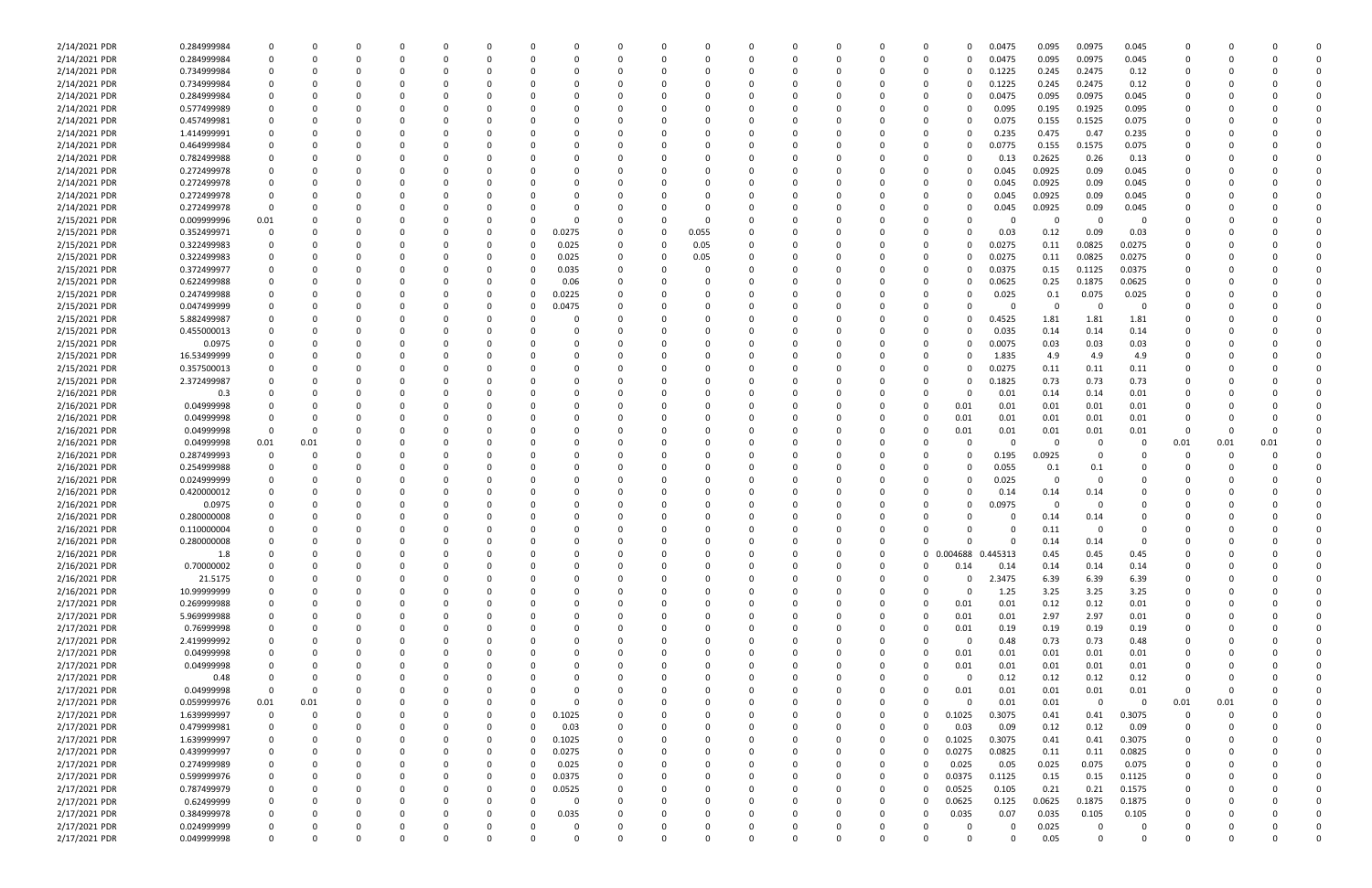| 2/17/2021 PDR                | 0.074999997                | 0                |          |          |          | 0        |          |          |          |       |          |          | $\Omega$ |          |          |          |          |          | 0               | 0.075            |               |                |              |          |          |  |
|------------------------------|----------------------------|------------------|----------|----------|----------|----------|----------|----------|----------|-------|----------|----------|----------|----------|----------|----------|----------|----------|-----------------|------------------|---------------|----------------|--------------|----------|----------|--|
| 2/17/2021 PDR                | 0.029999997                | 0                |          |          |          | $\Omega$ |          | $\Omega$ | n        |       |          | O        | 0        |          | $\Omega$ | n        |          | 0        | 0               | 0.03             |               | 0              | n            |          |          |  |
| 2/17/2021 PDR                | 0.049999998                |                  |          |          |          |          |          |          |          |       |          |          |          |          |          |          |          |          | 0               | 0.05             |               |                |              |          |          |  |
| 2/17/2021 PDR                | 0.024999999                |                  |          |          |          |          |          |          |          |       |          |          |          |          |          |          |          |          | 0               | 0.025            |               |                |              |          |          |  |
| 2/17/2021 PDR                | 0.024999999                |                  |          |          |          | $\Omega$ |          |          |          |       |          |          | 0        |          |          |          |          |          | 0               | 0.025            |               |                |              |          |          |  |
| 2/17/2021 PDR                | 0.024999999                |                  |          |          |          |          |          |          |          |       |          |          | 0        |          |          |          |          |          |                 | 0.025            |               |                |              |          |          |  |
| 2/17/2021 PDR                | 0.072499998                |                  |          |          |          |          |          |          |          |       |          |          | -0       |          |          |          |          |          |                 | 0.0725           |               |                |              |          |          |  |
| 2/17/2021 PDR                | 0.024999999                |                  |          |          |          | $\Omega$ |          |          |          |       |          |          | $\Omega$ |          |          |          |          | O        | 0               | 0.025            | $\Omega$      | 0              |              |          |          |  |
| 2/17/2021 PDR                | 2.4                        |                  |          |          |          |          |          |          |          |       |          |          | 0        |          |          |          |          |          | 0.6             | 0.6              | 0.6           | 0.6            |              |          |          |  |
| 2/17/2021 PDR                | 7.239999984                |                  |          |          |          |          |          |          |          |       |          |          |          |          |          |          |          |          | 1.81            | 1.81             | 1.81          | 1.81           |              |          |          |  |
| 2/17/2021 PDR                | 3.639999984                |                  |          |          |          | $\Omega$ |          |          |          |       |          |          | 0        |          |          |          |          | O        | 0.91            | 0.91             | 0.91          | 0.91           |              |          |          |  |
| 2/17/2021 PDR                | 0.560000016                | 0                |          |          |          |          |          |          |          |       |          |          | 0        |          |          |          |          | 0        | 0.14            | 0.14             | 0.14          | 0.14           |              |          |          |  |
| 2/17/2021 PDR                | 2.199999984                |                  |          |          |          | $\Omega$ |          |          |          |       |          |          | $\Omega$ |          |          |          |          |          | 0.55            | 0.55             | 0.55          | 0.55           |              |          |          |  |
| 2/17/2021 PDR                | 16.53499999                |                  |          |          |          | - 0      |          |          |          |       |          |          | -0       |          |          |          |          | $\Omega$ | 1.835           | 4.9              | 4.9           | 4.9            |              |          |          |  |
| 2/17/2021 PDR                | 7.479999984                |                  |          |          |          |          |          |          |          |       |          |          |          |          |          |          | 0        | 1.87     | 1.87            | 1.87             | 1.87          |                |              |          |          |  |
| 2/17/2021 PDR                | 2.280000024                |                  |          |          |          |          |          |          |          |       |          |          |          |          |          | 0        | 0.38     | 0.38     | 0.38            | 0.38             | 0.38          | 0.38           |              |          |          |  |
| 2/17/2021 PDR                | 2.372499987                |                  |          |          |          | $\Omega$ |          |          |          |       |          |          | $\Omega$ |          |          | 0        | 0        | 0        | 0.1825          | 0.73             | 0.73          | 0.73           |              |          |          |  |
| 2/18/2021 PDR                | 0.04999998                 |                  |          |          |          | - 0      |          |          |          |       |          |          | 0        |          |          |          |          | 0.01     | 0.01            | 0.01             | 0.01          | 0.01           |              |          |          |  |
| 2/18/2021 PDR                | 0.04999998                 |                  |          |          |          | $\Omega$ |          |          |          |       |          |          | 0        |          |          |          |          | 0.01     | 0.01            | 0.01             | 0.01          | 0.01           |              |          |          |  |
| 2/18/2021 PDR                | 0.04999998                 |                  |          |          |          | - 0      |          |          |          |       |          |          | -0       |          |          |          |          | 0.01     | 0.01            | 0.01             | 0.01          | 0.01           |              |          |          |  |
| 2/18/2021 PDR                | 0.04999998                 |                  |          |          |          | - 0      |          |          |          |       |          |          | -0       |          |          |          |          | 0.01     | 0.01            | 0.01             | 0.01          | 0.01           |              |          |          |  |
| 2/18/2021 PDR                | 0.04999998                 | 0                |          |          |          |          |          |          |          |       |          |          | 0        |          |          |          |          | 0.01     | 0.01            | 0.01             | 0.01          | 0.01           | C            |          |          |  |
| 2/18/2021 PDR                | 0.04999998                 | - 0              |          |          |          |          |          |          |          |       |          |          | $\Omega$ |          |          |          |          | 0.01     | 0.01            | 0.01             | 0.01          | 0.01           | -0           |          |          |  |
| 2/18/2021 PDR                | 0.04999998                 | 0.01             | 0.01     |          |          |          |          |          |          |       |          |          | -0       |          |          |          |          |          | 0               | 0                | $\Omega$      | $\Omega$       | 0.01         | 0.01     | 0.01     |  |
| 2/18/2021 PDR                | 0.089999964                | 0.01             | 0.01     |          |          |          |          |          |          |       |          |          |          |          |          |          |          |          | 0.01            | 0.01             | 0.01          | 0.01           | 0.01         | 0.01     | 0.01     |  |
| 2/18/2021 PDR                | 0.04999998                 | 0.01             | 0.01     |          |          |          |          |          |          |       |          |          | $\Omega$ |          |          |          |          |          | 0               | 0                |               |                | 0.01         | 0.01     | 0.01     |  |
| 2/18/2021 PDR                | 0.027499998                | - 0              |          |          |          |          |          |          |          |       |          |          | -0       |          |          |          |          |          | 0.0275          | 0                |               |                | C            |          |          |  |
| 2/18/2021 PDR                | 0.024999999                |                  |          |          |          |          |          |          |          |       |          |          |          |          |          |          |          |          | 0.025           |                  |               |                |              |          |          |  |
| 2/18/2021 PDR                | 0.042499998                |                  |          |          |          |          |          |          |          |       |          |          |          |          |          |          |          |          | 0.0425          |                  |               |                |              |          |          |  |
| 2/18/2021 PDR                | 0.049999998                |                  |          |          |          |          |          |          |          |       |          |          | -0       |          |          |          |          |          | 0.05            | 0                |               |                |              |          |          |  |
| 2/18/2021 PDR                | 0.024999999                |                  |          |          |          | $\Omega$ |          |          |          |       |          |          | 0        |          |          |          |          |          | 0.025           | 0                |               |                |              |          |          |  |
| 2/18/2021 PDR                | 0.052499997                |                  |          |          |          | - 0      |          |          |          |       |          |          | 0        |          |          |          |          |          | 0.0525          | 0                | $\Omega$      | 0              |              |          |          |  |
| 2/18/2021 PDR                | 2.679999984                |                  |          |          |          | $\Omega$ |          |          |          |       |          |          | $\Omega$ |          |          |          |          |          | 0.67            | 0.67             | 0.67          | 0.67           |              |          |          |  |
| 2/18/2021 PDR                | 2.199999984                |                  |          |          |          |          |          |          |          |       |          |          |          |          |          |          |          |          | 0.55            | 0.55             | 0.55          | 0.55           |              |          |          |  |
| 2/18/2021 PDR                | 2.957499987                |                  |          |          |          |          |          |          |          |       |          |          |          |          |          |          |          |          | .2275           | 0.91             | 0.91          | 0.91           |              |          |          |  |
| 2/18/2021 PDR                | 10.99999999                | 0                |          |          |          | $\Omega$ |          |          |          |       |          |          | 0        |          |          |          |          |          | 1.25            | 3.25             | 3.25          | 3.25           |              |          |          |  |
| 2/18/2021 PDR                | 5.609999988                | 0                |          |          |          |          |          |          |          |       |          |          | 0        |          |          |          |          | O        | 1.87            | 1.87             | 1.87          | - 0            |              |          |          |  |
| 2/18/2021 PDR                | 1.90000002                 |                  |          |          |          |          |          |          |          |       |          |          | $\Omega$ |          |          |          |          | 0.38     | 0.38            | 0.38             | 0.38          | 0.38           |              |          |          |  |
| 2/19/2021 PDR                | 21.5175                    |                  |          |          |          |          |          |          |          |       |          |          |          |          |          |          |          |          | .3475           | 6.39             | 6.39          | 6.39           |              |          |          |  |
| 2/19/2021 PDR                | 14.875                     | 0                |          |          |          | - 0      |          |          |          |       |          |          | $\Omega$ |          |          | n        |          | -5       | -5              | 3.25             | 1.625         | - 0            | <sup>0</sup> |          |          |  |
| 2/22/2021 PDR                | 0.019999992                | 0.01             | 0.01     |          |          |          |          |          |          |       |          |          |          |          |          |          |          |          | $\mathbf 0$     | $\mathbf 0$      | $\mathbf 0$   | $\mathbf 0$    |              |          |          |  |
| 2/23/2021 PDR                | 0.089999964                | 0.01             | 0.01     | $\Omega$ | $\Omega$ | $\Omega$ | $\Omega$ | $\Omega$ | $\Omega$ |       | $\Omega$ | $\Omega$ | $\Omega$ | $\Omega$ | $\Omega$ | $\Omega$ |          | $\Omega$ | 0.01            | 0.01             | 0.01          | 0.01           | 0.01         | 0.01     | 0.01     |  |
| 2/23/2021 PDR                | 24.48                      | 0                |          | 0        |          | $\Omega$ | $\Omega$ | $\Omega$ | 0        |       |          | 0        | 0        | $\Omega$ | $\Omega$ | 0        | $\Omega$ | 7.34     | 7.34            | 4.9              | 4.9           | $\overline{0}$ | 0            | $\Omega$ | $\Omega$ |  |
| 2/23/2021 PDR                | 16.5                       | 0                |          |          |          | 0        |          |          | 0        |       |          |          | 0        |          |          | 0        |          |          | 5               | 3.25             | 3.25          | $\Omega$       | 0            |          | 0        |  |
| 2/24/2021 PDR                | 0.04999998                 | 0.01             |          |          |          | $\Omega$ |          | $\Omega$ | 0        |       |          |          | 0        |          | $\Omega$ | 0        |          | $\Omega$ | $\Omega$        | $\mathbf 0$      | $\Omega$      | 0.01           | 0.01         | 0.01     | 0.01     |  |
| 2/24/2021 PDR                | 0.039999999                | 0                |          |          |          | $\Omega$ |          |          |          |       |          |          | 0        |          | 0        |          |          |          | 0               | 0.04             | 0             | 0              | -0           |          |          |  |
| 2/24/2021 PDR                | 9.699999996                | 0                |          |          |          | $\Omega$ |          |          |          |       |          |          | 0        |          |          |          |          |          | 2.5             | 2.4              | 2.4           | 2.4            | 0            |          |          |  |
| 2/26/2021 PDR                | 5.000000004                | 0                |          |          |          | $\Omega$ |          |          |          |       |          |          | $\Omega$ |          |          |          |          |          | 5               | $\Omega$         | $\Omega$      |                |              |          |          |  |
| 2/26/2021 PDR                | 1.86                       | 0                |          |          |          | $\Omega$ |          |          | 0        |       |          |          | 0        |          | $\Omega$ |          |          | $\Omega$ | 1.86            | $\mathbf 0$      | $\Omega$      | $\overline{0}$ | -0           |          | $\Omega$ |  |
| 3/1/2021 PDR                 | 0.069999972                | 0                |          |          |          | 0        |          |          | 0        |       |          |          | 0        |          |          |          |          | $\Omega$ | 0.01            | 0.01             | 0.01          | 0.01           | 0.01         | 0.01     | 0.01     |  |
| 3/1/2021 PDR                 | 1.874999994                | 0                |          |          |          | $\Omega$ |          |          | 0        |       |          |          | 0        |          |          |          |          | 0.6      | 0.63            | 0.43             | 0.215         | 0              | - 0          |          |          |  |
| 3/1/2021 PDR                 | 7.739999994                |                  |          |          |          | $\Omega$ |          |          |          |       |          |          | 0        |          |          |          | - 0      | 2.58     | 2.58            | 1.72             | 0.86          | 0              |              |          |          |  |
| 3/1/2021 PDR                 | 21.19000001                |                  |          |          |          | 0        |          |          |          |       |          |          | 0        |          |          |          |          | 7.07     | 7.07            | 4.7              | 2.35          | 0              |              |          |          |  |
| 3/1/2021 PDR                 | 1.040000016                | 0                |          |          |          | 0        |          |          | 0        |       |          |          | 0        |          |          | 0        |          | $\Omega$ | 0.26            | 0.26             | 0.26          | 0.26           |              |          |          |  |
|                              |                            |                  |          |          |          |          |          |          |          |       |          |          |          |          |          |          |          | $\Omega$ |                 |                  |               |                |              |          |          |  |
| 3/1/2021 PDR<br>3/1/2021 PDR | 0.020000004<br>6.474999987 | 0<br>$\mathbf 0$ |          |          |          | 0<br>0   |          | 0        | 0<br>0   |       |          |          | 0<br>0   |          | 0        | 0<br>0   |          | 2.5      | 0               | 0.02             | 0<br>$\Omega$ | 0              | 0<br>0       |          |          |  |
|                              |                            |                  |          |          |          |          |          |          |          | 0.625 |          |          |          |          |          |          |          |          | 2.5<br>$\Omega$ | 0.85<br>$\Omega$ |               |                |              |          | $\Omega$ |  |
| 3/2/2021 PDR                 | 0.019999992                | 0.01             | 0.01     |          |          | $\Omega$ |          |          | 0        |       |          |          | $\Omega$ |          | 0        |          |          | $\Omega$ | $\Omega$        |                  | $\Omega$      | 0              | -0           |          |          |  |
| 3/2/2021 PDR                 | 0.04999998                 | 0.01             | 0.01     |          |          | $\Omega$ |          |          | 0        |       |          |          | 0        |          |          |          |          |          |                 | $\mathbf 0$      |               | 0              | 0.01         | 0.01     | 0.01     |  |
| 3/2/2021 PDR                 | 0.485000001                | $\mathbf 0$      |          |          |          | 0        |          |          |          |       |          |          | 0        |          |          |          |          | 0.055    | 0.22            | 0.14             | 0.07          |                | -0           |          |          |  |
| 3/2/2021 PDR                 | 1.040000016                | 0                |          |          |          | $\Omega$ |          |          |          |       |          |          | $\Omega$ |          |          | 0        |          | $\Omega$ | 0.26            | 0.26             | 0.26          | 0.26           | 0            |          |          |  |
| 3/3/2021 PDR                 | 15.88750001                | 0                |          |          |          | $\Omega$ |          |          |          |       |          |          | $\Omega$ |          |          | 0        |          | 1.7675   | 7.07            | 4.7              | 2.35          | 0              |              |          |          |  |
| 3/3/2021 PDR                 | 1.040000016                | $\mathbf 0$      |          |          |          | 0        |          |          | 0        |       |          |          | 0        |          |          | n        |          |          | 0.26            | 0.26             | 0.26          | 0.26           | 0            |          | ŋ        |  |
| 3/4/2021 PDR                 | 0.069999972                | 0.01             | 0.01     |          |          | $\Omega$ |          |          | 0        |       |          |          | $\Omega$ |          | 0        |          |          | O        | 0               | 0                | 0.01          | 0.01           | 0.01         | 0.01     | 0.01     |  |
| 3/4/2021 PDR                 | 0.019999992                | 0.01             | 0.01     |          |          | 0        | $\Omega$ | $\Omega$ |          |       |          |          | 0        | $\Omega$ | $\Omega$ |          |          |          |                 | $\Omega$         | $\Omega$      | $\Omega$       | 0            |          |          |  |
| 3/4/2021 PDR                 | 7.272500001                | $\mathbf 0$      | $\Omega$ | $\Omega$ | $\Omega$ | $\Omega$ |          |          | $\Omega$ |       | $\Omega$ | $\Omega$ | $\Omega$ |          |          | 0        |          | 0        | 0.7925          | 2.16             | 2.16          | 2.16           | $\Omega$     |          | $\Omega$ |  |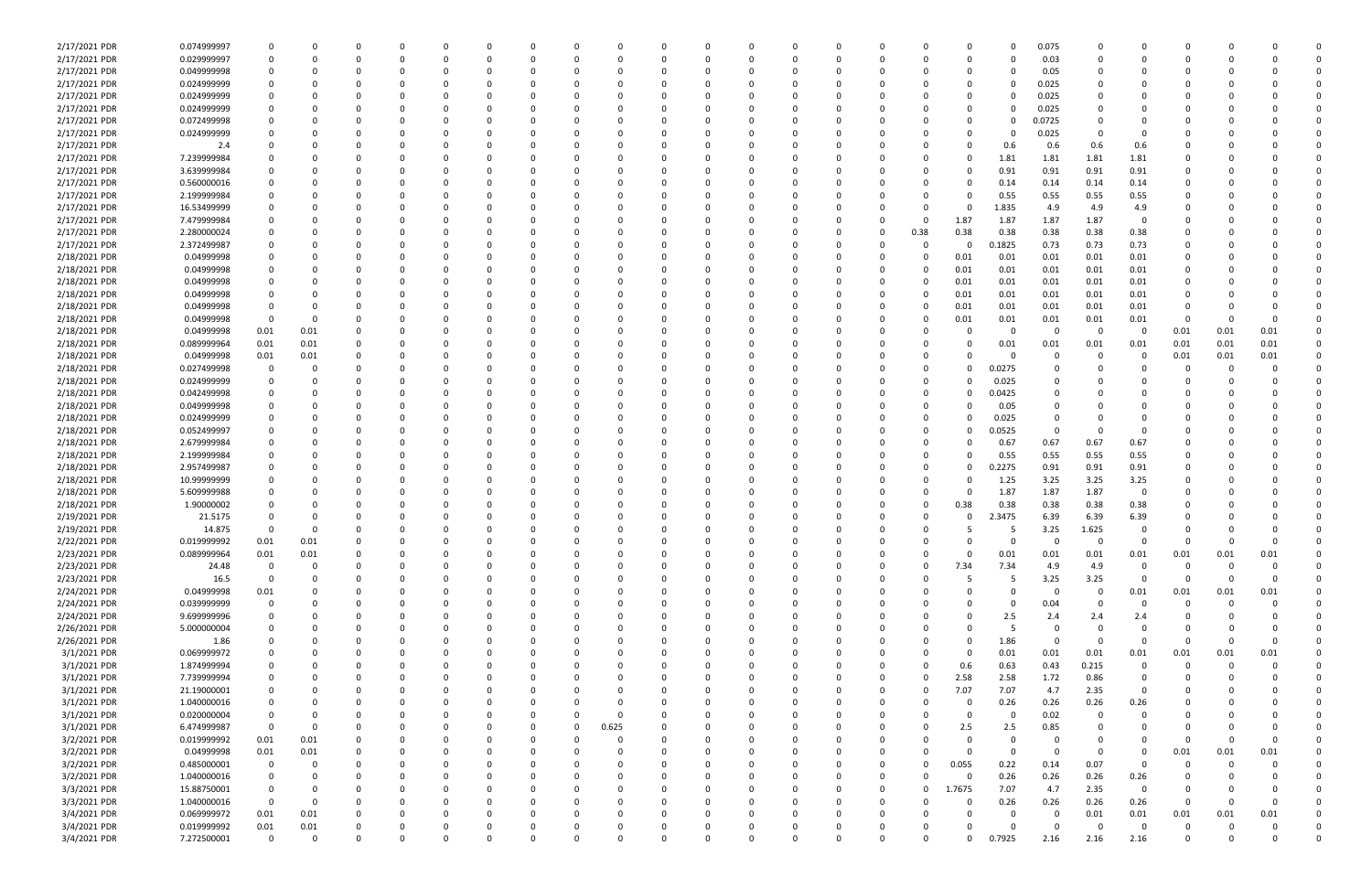| 3/5/2021 PDR  | 3.759999996 | - 0            |             |          |   |   |          |          |             | C        |   |          |          |          |          | 0 0.039167 3.681667 0.039167 |             |                              | 0             | 0              | O           |      |          |  |
|---------------|-------------|----------------|-------------|----------|---|---|----------|----------|-------------|----------|---|----------|----------|----------|----------|------------------------------|-------------|------------------------------|---------------|----------------|-------------|------|----------|--|
| 3/5/2021 PDR  | 0.920000016 | 0              | 0           |          |   |   |          |          |             |          |   |          |          |          | $\Omega$ |                              | 0.23        | 0.23                         | 0.23          | 0.23           | - 0         |      | $\Omega$ |  |
| 3/5/2021 PDR  | 0.069999972 | 0.01           | 0.01        |          |   |   |          |          |             |          |   |          |          |          |          |                              | 0           | 0                            | 0.01          | 0.01           | 0.01        | 0.01 | 0.01     |  |
| 3/5/2021 PDR  | 0.059999976 | 0.01           | 0.01        |          |   |   |          |          |             |          |   |          |          |          |          |                              |             | 0.01                         |               | 0              | 0.01        | 0.01 | 0.01     |  |
| 3/5/2021 PDR  | 0.019999992 | 0.01           | 0.01        |          |   |   |          |          |             |          |   |          |          |          |          |                              |             | C                            |               | 0              | - 0         |      |          |  |
| 3/6/2021 PDR  | 0.079999968 | 0.01           | 0.01        |          |   |   |          |          |             |          |   |          |          |          |          |                              |             | 0.01                         | 0.01          | 0.01           | 0.01        | 0.01 | 0.01     |  |
| 3/6/2021 PDR  | 0.019999992 | 0.01           | 0.01        |          |   |   |          |          |             |          |   |          |          |          |          |                              |             | 0                            | $\Omega$      | $\Omega$       | 0           | -0   |          |  |
| 3/7/2021 PDR  | 0.079999968 | 0.01           | 0.01        |          |   |   |          |          |             |          |   |          |          |          |          |                              |             | 0.01                         | 0.01          | 0.01           | 0.01        | 0.01 | 0.01     |  |
| 3/7/2021 PDR  | 0.019999992 | $0.01\,$       | 0.01        |          |   |   |          |          |             |          |   |          |          |          |          |                              |             |                              |               |                | C           |      |          |  |
|               |             |                |             |          |   |   |          |          |             |          |   |          |          |          |          |                              |             |                              |               |                |             |      |          |  |
| 3/7/2021 PDR  | 0.024999999 | 0              |             |          |   |   |          |          |             |          |   |          |          |          |          | 0.025                        |             |                              |               |                |             |      |          |  |
| 3/7/2021 PDR  | 0.049999998 |                |             |          |   |   |          |          |             |          |   |          |          |          |          | 0.05                         |             |                              |               |                |             |      |          |  |
| 3/7/2021 PDR  | 0.024999999 |                |             |          |   |   |          |          |             |          |   |          |          |          |          | 0.025                        |             |                              |               |                |             |      |          |  |
| 3/7/2021 PDR  | 0.022499997 |                |             |          |   |   |          |          |             |          |   |          |          |          |          | 0.0225                       |             |                              |               |                |             |      |          |  |
| 3/7/2021 PDR  | 0.069999999 |                |             |          |   |   |          |          |             |          |   |          |          |          |          | 0.07                         |             |                              |               |                |             |      |          |  |
| 3/7/2021 PDR  | 0.042499998 |                |             |          |   |   |          |          |             |          |   |          |          |          |          | 0.0425                       |             |                              |               |                |             |      |          |  |
| 3/7/2021 PDR  | 0.032499999 |                |             |          |   |   |          |          |             |          |   |          |          |          |          | 0.0325                       |             |                              |               |                |             |      |          |  |
| 3/7/2021 PDR  | 0.037499997 |                |             |          |   |   |          |          |             |          |   |          |          |          |          | 0.0375                       |             |                              |               |                |             |      |          |  |
| 3/7/2021 PDR  | 0.094999998 |                |             |          |   |   |          |          |             |          |   |          |          |          |          | 0.095                        |             |                              |               |                |             |      |          |  |
| 3/7/2021 PDR  | 0.039999999 |                |             |          |   |   |          |          |             |          |   |          |          |          |          | 0.04                         |             |                              |               |                |             |      |          |  |
| 3/7/2021 PDR  | 0.034999998 |                |             |          |   |   |          |          |             |          |   |          |          |          |          | 0.035                        |             |                              |               |                |             |      |          |  |
| 3/7/2021 PDR  | 0.032499999 |                |             |          |   |   |          |          |             |          |   |          |          |          |          | 0.0325                       |             |                              |               |                |             |      |          |  |
| 3/7/2021 PDR  | 0.032499999 | 0              |             |          |   |   |          |          |             |          |   |          |          |          |          | 0.0325                       |             |                              |               |                |             |      |          |  |
| 3/8/2021 PDR  | 0.019999992 | 0.01           | 0.01        |          |   |   |          |          |             |          |   |          |          |          |          |                              |             | 0                            |               |                |             |      |          |  |
| 3/8/2021 PDR  | 7.824999999 | - 0            |             |          |   |   |          |          |             |          |   |          |          |          |          |                              |             |                              |               |                |             |      |          |  |
|               |             |                |             |          |   |   |          |          |             |          |   |          |          |          |          |                              | 0.625       | 2.4                          | 2.4           | 2.4            |             |      |          |  |
| 3/8/2021 PDR  | 0.609999996 | - 0            |             |          |   |   |          |          |             |          |   |          |          |          |          |                              |             | 0.61                         |               | 0              |             |      |          |  |
| 3/8/2021 PDR  | 0.39        | - 0            |             |          |   |   |          |          |             |          |   |          |          |          |          |                              |             | 0.39                         |               |                |             |      |          |  |
| 3/9/2021 PDR  | 0.039999984 | 0.01           | 0.01        |          |   |   |          |          |             |          |   |          |          |          |          |                              | 0           | 0                            |               | 0              | C           | 0.01 | 0.01     |  |
| 3/9/2021 PDR  | 1.040000016 | 0              |             |          |   |   |          |          |             |          |   |          |          |          |          |                              | 0.26        | 0.26                         | 0.26          | 0.26           |             |      |          |  |
| 3/10/2021 PDR | 1.454583333 | - 0            |             |          |   |   |          |          |             |          |   |          |          |          |          |                              | 0           | 0                            | .454583<br>-1 | 0              |             |      |          |  |
| 3/10/2021 PDR | 3.790000002 | 0              |             |          |   |   |          |          |             |          |   |          |          |          |          | 1.23                         | 1.27        | 0.86                         | 0.43          | O              |             |      |          |  |
| 3/11/2021 PDR | 0.019999992 | 0.01           | 0.01        |          |   |   |          |          |             |          |   |          |          |          |          |                              | O           | <sup>r</sup>                 |               | 0              |             |      |          |  |
| 3/11/2021 PDR | 0.019999992 | 0.01           | 0.01        |          |   |   |          |          |             |          |   |          |          |          |          |                              | 0           | 0                            |               |                |             |      |          |  |
| 3/11/2021 PDR | 4.34499999  | - 0            |             |          |   |   |          |          |             |          |   |          |          |          |          | 1.44                         | 1.45        | 0.97                         | 0.485         |                |             |      |          |  |
| 3/11/2021 PDR | 7.739999994 | -0             |             |          |   |   |          |          |             |          |   |          |          |          |          | 2.58                         | 2.58        | 1.72                         | 0.86          | 0              |             |      |          |  |
| 3/11/2021 PDR | 21.19000001 |                |             |          |   |   |          |          |             |          |   |          |          |          |          | 7.07                         | 7.07        | 4.7                          | 2.35          | $\Omega$       |             |      |          |  |
| 3/11/2021 PDR | 0.975000012 |                |             |          |   |   |          |          |             |          |   |          |          |          |          | -0                           | 0.105       | 0.29                         | 0.29          | 0.29           |             |      |          |  |
| 3/12/2021 PDR | 3.759999996 |                |             |          |   |   |          |          |             |          |   |          |          |          |          | 0 0.039167 3.681667          |             | 0.039167                     |               |                |             |      |          |  |
| 3/12/2021 PDR | 0.999999996 |                |             |          |   |   |          |          |             |          |   |          |          |          |          |                              |             | 0 0.010417 0.979167 0.010417 |               |                |             |      |          |  |
| 3/12/2021 PDR | 0.45        |                |             |          |   |   |          |          |             |          |   |          |          |          |          | 0.004688<br>0                | 0.440625    | 0.004688                     |               |                |             |      |          |  |
| 3/12/2021 PDR |             | -0             |             |          |   |   |          |          |             |          |   |          |          |          | 0        | 0<br>0                       |             | 1.45                         | 1.45          | 1.45           |             |      |          |  |
|               | 5.799999984 |                |             |          |   |   |          |          |             |          |   |          |          |          | $\Omega$ | $\sqrt{ }$<br>$\cap$         | 1.45        |                              |               |                |             |      |          |  |
| 3/12/2021 PDR | 1.040000016 | 0              |             |          |   |   |          |          |             |          |   |          |          |          |          |                              | 0.26        | 0.26                         | 0.26          | 0.26           |             |      |          |  |
| 3/12/2021 PDR | 2.897500011 | $\mathbf 0$    | $\Omega$    | - 0      | 0 |   | $\Omega$ |          | 0           | 0        | 0 | 0        | $\Omega$ |          | $\Omega$ | $\Omega$<br>0                | 0.3175      | 0.86                         | 0.86          | 0.86           | 0           |      |          |  |
| 3/15/2021 PDR | 1.259999988 | $\mathbf 0$    | O           |          | 0 |   |          |          | 0           | $\Omega$ | 0 | 0        |          |          | $\Omega$ | $\Omega$                     | 0           | 0.4                          | 0.43          | 0.43           | 0           |      |          |  |
| 3/15/2021 PDR | 17.44000001 | 0              |             |          |   |   |          |          | $\Omega$    |          |   | 0        |          |          |          |                              | 0           | 5.58                         | 5.93          | 5.93           | 0           |      |          |  |
| 3/15/2021 PDR | 5.159999988 | $\mathbf 0$    |             |          |   |   |          |          | 0           |          |   |          |          |          |          |                              | 0           | 1.72                         | 1.72          | 1.72           |             |      |          |  |
| 3/15/2021 PDR | 14.10000001 | 0              |             |          |   |   |          |          | 0           |          |   |          |          |          |          |                              | 0           | 4.7                          | 4.7           | 4.7            | $\Omega$    |      |          |  |
| 3/15/2021 PDR | 0.640000008 | $\overline{0}$ |             |          |   |   |          |          | 0           |          |   | $\Omega$ |          |          |          | 0<br>0                       | 0.22        | 0.14                         | 0.14          | 0.14           | 0           |      |          |  |
| 3/16/2021 PDR | 0.064999998 | $\mathbf 0$    | 0           |          |   |   |          |          | 0           | 0        |   | 0        |          |          |          |                              | 0           | $\Omega$                     | 0.065         | $\mathbf 0$    | O           |      |          |  |
| 3/16/2021 PDR | 0.032499999 | 0              | $\Omega$    |          |   |   |          |          | 0           | 0        |   | 0        |          | $\Omega$ |          | $\Omega$                     |             | $\Omega$                     | 0.0325        | 0              | $\Omega$    |      |          |  |
| 3/16/2021 PDR | 0.002499999 | $\mathbf 0$    | $\Omega$    |          |   |   |          |          | 0           | 0        |   | $\Omega$ |          | $\Omega$ |          |                              |             | $\Omega$                     | 0.0025        | 0              | 0           |      |          |  |
| 3/16/2021 PDR | 0.029999997 | $\mathbf 0$    |             |          |   |   |          |          | 0           |          |   | 0        |          |          |          |                              |             | $\mathbf 0$                  | 0.03          | $\mathbf 0$    |             |      |          |  |
| 3/16/2021 PDR | 14.85       | $\mathbf 0$    |             |          |   |   |          |          | 0           |          |   | 0        |          |          |          |                              | 0           | 4.95                         | 4.95          | 4.95           | 0           |      |          |  |
| 3/16/2021 PDR | 7.2         | $\mathbf 0$    |             |          |   |   |          |          | 0           |          |   | 0        |          |          |          | 0                            | $\Omega$    | 2.4                          | 2.4           | 2.4            | 0           |      |          |  |
| 3/17/2021 PDR | 0.051666664 | $\mathbf 0$    |             |          |   |   |          |          | 0           |          |   | 0        |          |          |          | $\Omega$                     | 0 0.051667  | 0                            | $\Omega$      | $\overline{0}$ | 0           |      |          |  |
| 3/17/2021 PDR | 0.166666664 | $\mathbf 0$    |             |          |   |   |          |          | 0           | n        |   | 0        |          |          |          | $\Omega$                     | 0 0.166667  | $\mathbf 0$                  | $\Omega$      | $\overline{0}$ | 0           |      |          |  |
| 3/17/2021 PDR | 17.79000001 | $\mathbf 0$    | $\Omega$    |          |   |   |          |          | 0           | 0        |   | 0        |          | $\Omega$ | 0        | $\Omega$<br>U                | - 0         | 5.93                         | 5.93          | 5.93           | 0           |      |          |  |
|               | 1.040000016 | 0              |             |          |   |   |          |          | 0           |          |   | 0        |          |          |          | 0<br>0                       |             |                              | 0.26          | 0.26           |             |      |          |  |
| 3/17/2021 PDR |             |                |             |          |   |   |          |          |             |          |   |          |          |          |          |                              | 0.26        | 0.26                         |               |                |             |      |          |  |
| 3/17/2021 PDR | 3.850000008 | $\mathbf 0$    |             |          |   |   |          |          | $\Omega$    |          |   | 0        |          |          |          | $\Omega$                     | 1.27        | 0.86                         | 0.86          | 0.86           | $\Omega$    |      |          |  |
| 3/18/2021 PDR | 17.79000001 | $\mathbf 0$    |             |          |   |   |          |          | 0           |          |   | $\Omega$ |          |          |          |                              | 0           | 5.93                         | 5.93          | 5.93           | 0           |      |          |  |
| 3/18/2021 PDR | 14.10000001 | $\mathbf 0$    |             |          |   |   |          |          | 0           |          |   | 0        |          |          |          |                              | $\mathbf 0$ | 4.7                          | 4.7           | 4.7            | 0           |      |          |  |
| 3/18/2021 PDR | 5.810000004 | $\mathbf 0$    | $\Omega$    |          |   |   |          |          | 0           | $\Omega$ |   | 0        |          | $\Omega$ |          | $\Omega$                     | 1.94        | 1.29                         | 1.29          | 1.29           | 0           |      |          |  |
| 3/19/2021 PDR | 0.690000012 | 0              | $\Omega$    |          |   |   |          |          | 0           | 0        |   | $\Omega$ |          |          |          |                              | $\Omega$    | 0.23                         | 0.23          | 0.23           | 0           |      |          |  |
| 3/19/2021 PDR | 5.159999988 | $\mathbf 0$    |             |          |   |   |          |          | 0           |          |   |          |          |          |          |                              | $\Omega$    | 1.72                         | 1.72          | 1.72           | 0           |      |          |  |
| 3/19/2021 PDR | 14.85       |                |             |          |   |   |          |          | 0           |          |   |          |          |          |          |                              | 0           | 4.95                         | 4.95          | 4.95           |             |      |          |  |
| 3/19/2021 PDR | 0.640000008 | $\mathbf 0$    | $\mathbf 0$ | $\Omega$ | 0 | 0 | $\Omega$ | $\Omega$ | $\mathbf 0$ | 0        | 0 | 0        | $\Omega$ | $\Omega$ | $\Omega$ | U<br>0                       | 0.22        | 0.14                         | 0.14          | 0.14           | $\mathbf 0$ |      | 0        |  |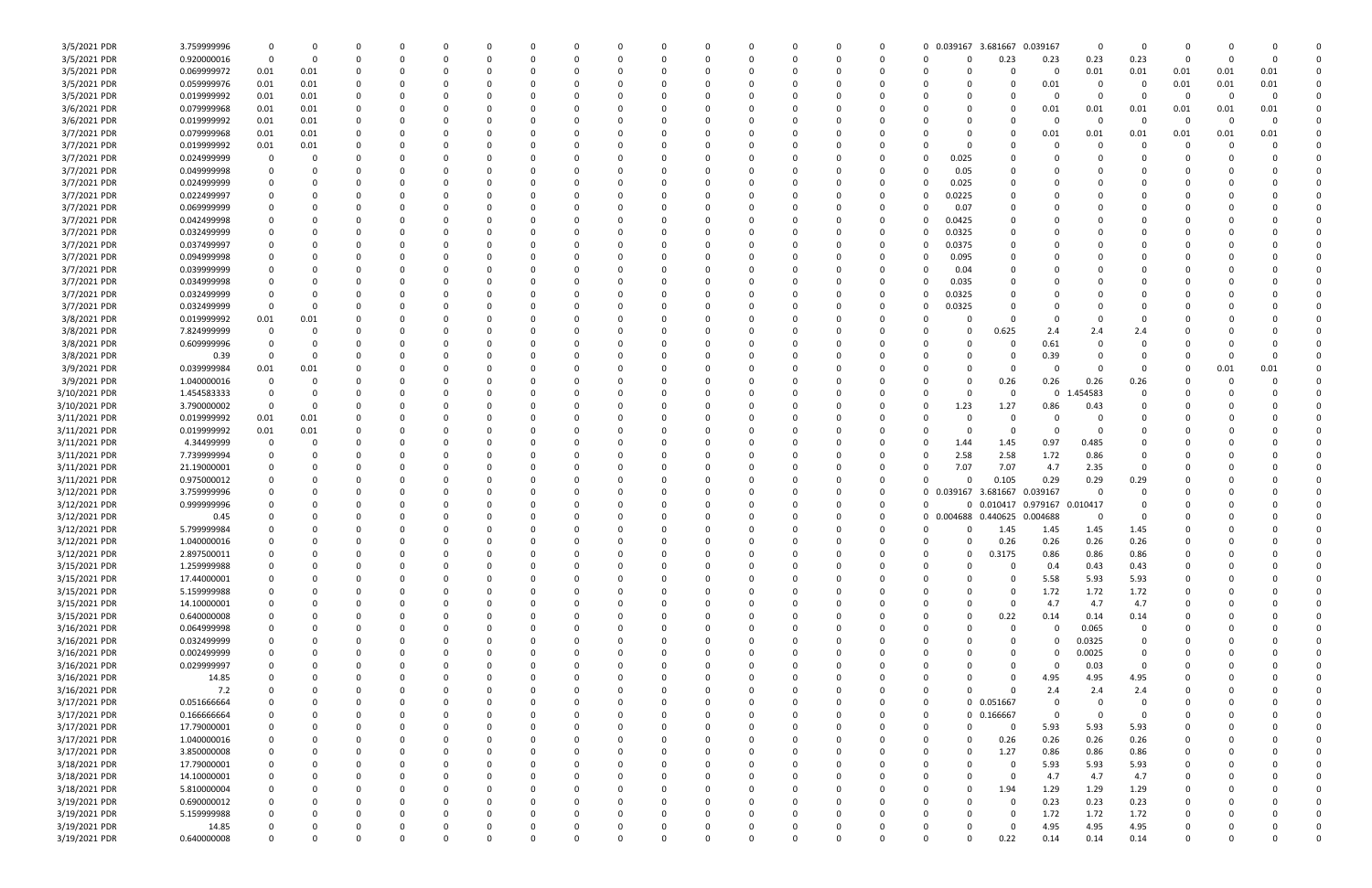| 3/19/2021 PDR | 3.850000008 |                | $\Omega$ |          |          |          |          |    |     |             |          | $\Omega$ |          |          |   |                   | 1.27          | 0.86                | 0.86     | 0.86                    |             |          |          |  |
|---------------|-------------|----------------|----------|----------|----------|----------|----------|----|-----|-------------|----------|----------|----------|----------|---|-------------------|---------------|---------------------|----------|-------------------------|-------------|----------|----------|--|
| 3/19/2021 PDR | 0.009999996 | 0              | 0.01     |          |          |          |          |    |     |             |          | 0        |          |          |   |                   | 0             | 0                   | 0        | 0                       | 0           |          |          |  |
| 3/22/2021 PDR | 0.059999976 | 0              | 0.01     |          |          |          |          |    |     |             |          |          |          |          |   |                   |               | 0                   | 0.01     | 0.01                    | 0.01        | 0.01     | 0.01     |  |
| 3/22/2021 PDR | 0.780000012 | $\mathbf 0$    | $\Omega$ |          |          |          |          |    |     |             |          | - 0      |          |          |   |                   | 0             | 0.26                | 0.26     | 0.26                    | 0           | -0       |          |  |
|               |             |                |          |          |          |          |          |    |     |             |          |          |          |          |   |                   |               |                     |          |                         |             |          |          |  |
| 3/23/2021 PDR | 0.029999988 | 0.01           | 0.01     |          |          |          |          |    |     |             |          | 0        |          |          |   |                   |               | 0                   | $\Omega$ | - 0                     | - 0         | -0       | 0.01     |  |
| 3/23/2021 PDR | 0.089999964 | 0.01           | 0.01     |          |          |          |          |    |     |             |          |          |          |          |   |                   | 0.01          | 0.01                | 0.01     | 0.01                    | 0.01        | 0.01     | 0.01     |  |
| 3/23/2021 PDR | 0.640000008 | - 0            |          |          |          |          |          |    |     |             | 0        |          |          |          |   |                   | 0.22          | 0.14                | 0.14     | 0.14                    | -0          |          |          |  |
| 3/23/2021 PDR | 5.799999996 | 0              |          |          |          |          |          |    | 2.5 | 2.5         | 0.8      |          |          |          |   |                   |               | 0                   | - 0      | - 0                     |             |          |          |  |
| 3/23/2021 PDR | 14.74999999 | - 0            |          |          |          |          |          |    |     |             |          |          |          |          |   |                   |               | 3.25                | 3.25     | 3.25                    |             |          |          |  |
| 3/24/2021 PDR | 0.019999992 | 0.01           | 0.01     |          |          |          |          |    |     |             |          |          |          |          |   |                   |               | $\Omega$            | $\Omega$ | $\Omega$                |             |          |          |  |
| 3/24/2021 PDR | 2.909999988 | - 0            |          |          |          |          |          |    |     |             |          |          |          |          |   |                   |               | 0.97                | 0.97     | 0.97                    |             |          |          |  |
|               |             |                |          |          |          |          |          |    |     |             |          |          |          |          |   |                   |               |                     |          |                         |             |          |          |  |
| 3/24/2021 PDR | 1.289999988 | 0              |          |          |          |          |          |    |     |             |          |          |          |          |   |                   | 0             | 0.43                | 0.43     | 0.43                    |             |          |          |  |
| 3/24/2021 PDR | 0.900000012 | 0              |          |          |          |          |          |    |     |             |          | - 0      |          |          |   |                   | 0.21          | 0.23                | 0.23     | 0.23                    | -0          |          |          |  |
| 3/25/2021 PDR | 0.04999998  | 0.01           | 0.01     |          |          |          |          |    |     |             |          |          |          |          |   |                   | 0             | -0                  | - 0      | 0                       | 0.01        | 0.01     | 0.01     |  |
| 3/25/2021 PDR | 0.029999988 | 0.01           | 0.01     |          |          |          |          |    |     |             |          |          |          |          |   |                   |               | $\Omega$            | - 0      | 0                       | 0           | 0        | 0.01     |  |
| 3/25/2021 PDR | 19.97000001 | 0              |          |          |          |          |          |    |     |             |          |          |          |          |   |                   | 2.18          | 5.93                | 5.93     | 5.93                    | C           |          |          |  |
| 3/25/2021 PDR | 9.51        | 0              |          |          |          |          |          |    |     |             |          |          |          |          |   |                   | 3.03          | 2.16                | 2.16     | 2.16                    | C           |          |          |  |
| 3/25/2021 PDR |             | - 0            |          |          |          |          |          |    |     |             |          |          |          |          |   |                   | 1.82          |                     | 4.95     | 4.95                    | - 0         |          |          |  |
|               | 16.67       |                |          |          |          |          |          |    |     |             |          |          |          |          |   |                   |               | 4.95                |          |                         |             |          |          |  |
| 3/26/2021 PDR | 0.069999972 | 0.01           | 0.01     |          |          |          |          |    |     |             |          | - 0      |          |          |   |                   | 0             | 0                   | 0.01     | 0.01                    | 0.01        | 0.01     | 0.01     |  |
| 3/26/2021 PDR | 1.289999988 | $\Omega$       |          |          |          |          |          |    |     |             |          |          |          |          |   |                   | 0             | 0.43                | 0.43     | 0.43                    | - 0         |          |          |  |
| 3/29/2021 PDR | 26.16000001 |                |          |          |          |          |          |    |     |             |          |          |          |          |   |                   | 8.37          | 5.93                | 5.93     | 5.93                    | - 0         |          | $\Omega$ |  |
| 3/30/2021 PDR | 0.079999968 | 0              | 0.01     |          |          |          |          |    |     |             |          |          |          |          |   |                   | 0.01          | 0.01                | 0.01     | 0.01                    | 0.01        | 0.01     | 0.01     |  |
| 3/30/2021 PDR | 0.041666664 | 0              |          |          |          |          |          |    |     |             |          |          |          |          |   |                   | 0             | 0.039062            | 0.002604 | $\Omega$                |             |          |          |  |
| 3/30/2021 PDR | 2.437499997 | 0              |          |          |          |          |          |    |     |             |          | 0        |          |          | 0 |                   |               | 0                   | 0.8125   | 1.625                   | O           |          |          |  |
|               |             |                |          |          |          |          |          |    |     |             |          |          |          |          |   |                   |               |                     |          |                         |             |          |          |  |
| 3/31/2021 PDR | 0.358333337 | $\overline{0}$ | 0        |          |          |          |          |    |     |             |          | 0        |          |          | 0 | 0 0.358333        |               | 0                   |          | - 0                     | 0           | $\Omega$ |          |  |
| 3/31/2021 PDR | 0.04999998  | 0.01           | 0.01     |          |          |          |          |    |     |             |          |          |          |          |   |                   |               | $\Omega$            |          | 0                       | 0.01        | 0.01     | 0.01     |  |
| 3/31/2021 PDR | 0.019999992 | 0.01           | 0.01     |          |          |          |          |    |     |             |          |          |          |          |   |                   | 0             | $\Omega$            |          | $\Omega$                | 0           | -0       |          |  |
| 3/31/2021 PDR | 26.51000002 | 0              |          |          |          |          |          |    |     |             |          |          |          |          |   |                   | 8.72          | 5.93                | 5.93     | 5.93                    |             |          |          |  |
| 3/31/2021 PDR | 2.499999996 | 0              |          |          |          |          |          |    |     |             |          |          |          |          |   |                   | 2.5           | $\Omega$            | $\Omega$ | $\Omega$                |             |          |          |  |
| 4/1/2021 PDR  | 0.230000004 | 0              |          |          |          |          |          |    |     |             |          | 0        |          |          |   |                   |               | 0                   | 0.23     | $\Omega$                |             |          |          |  |
| 4/2/2021 PDR  | 0.031249998 |                |          |          |          |          |          |    |     |             |          |          |          |          |   |                   |               | 0                   |          | 0.03125                 |             |          |          |  |
|               |             |                |          |          |          |          |          |    |     |             |          |          |          |          |   |                   |               |                     |          |                         |             |          |          |  |
| 4/2/2021 PDR  | 0.149999998 |                |          |          |          |          |          |    |     |             |          |          |          |          |   |                   |               | 0                   |          | 0.15                    |             |          |          |  |
| 4/2/2021 PDR  | 0.435       |                |          |          |          |          |          |    |     |             |          | 0        |          |          |   |                   |               | $\Omega$            | 0.29     | 0.145                   | - 0         |          |          |  |
| 4/4/2021 PDR  | 0.04999998  |                |          |          |          |          |          |    |     |             |          |          |          |          |   |                   | O             | 0.01                | 0.01     | 0.01                    | 0.01        | 0.01     |          |  |
| 4/5/2021 PDR  | 0.019999992 |                |          |          |          |          |          |    |     |             |          |          |          |          |   |                   |               |                     |          | $\Omega$                | 0.01        | 0.01     |          |  |
| 4/5/2021 PDR  | 0.009999996 | -0             |          |          |          |          |          |    |     |             |          | 0        |          |          |   |                   |               | 0                   |          | 0                       | C           |          | 0.01     |  |
| 4/5/2021 PDR  | 0.200000004 |                |          |          |          |          |          |    |     |             |          | -0       |          |          |   |                   |               | 0                   | 0.2      |                         |             |          |          |  |
| 4/5/2021 PDR  | 0.429999996 |                |          |          |          |          |          |    |     |             |          | - 0      |          |          |   |                   |               | $\Omega$            | 0.43     |                         |             |          |          |  |
|               |             |                |          |          |          |          |          |    |     |             |          |          |          |          |   |                   |               |                     |          |                         |             |          |          |  |
| 4/6/2021 PDR  | 0.542499999 |                |          |          |          |          |          |    |     |             |          | - 0      |          |          |   |                   | 0.5425        |                     |          |                         |             |          |          |  |
| 4/6/2021 PDR  | 0.77958333  | $\Omega$       |          |          |          |          |          |    |     |             |          |          |          |          |   |                   | 0 0.779583    | $\Omega$            |          |                         |             |          |          |  |
| 4/6/2021 PDR  | 0.029999988 |                |          |          |          |          |          |    |     |             |          |          |          |          |   |                   |               | $\sim$              |          |                         | 0.01        | 0.01     | 0.01     |  |
| 4/6/2021 PDR  | 0.009999996 | 0              | $\Omega$ | 0        | $\Omega$ | $\Omega$ | $\Omega$ | 0  |     | 0           | $\Omega$ | $\Omega$ | $\Omega$ | $\Omega$ | 0 |                   | 0<br>0        | $\Omega$            | $\Omega$ | $\Omega$                | 0           | $\Omega$ | $0.01\,$ |  |
| 4/6/2021 PDR  | 5.930000004 | 0              |          | 0        |          |          |          | 0  |     |             |          | 0        |          |          | 0 |                   |               | 0                   | 5.93     | 0                       | 0           |          |          |  |
| 4/6/2021 PDR  | 0.140000004 | 0              |          |          |          |          |          | -0 |     |             |          | $\Omega$ |          |          | 0 |                   |               | $\Omega$            | 0.14     | 0                       | O           |          |          |  |
| 4/6/2021 PDR  | 0.290000004 | $\mathbf 0$    |          |          |          |          |          |    |     |             |          | $\Omega$ |          |          |   |                   |               | 0                   | 0.29     | 0                       |             |          |          |  |
|               |             |                |          |          |          |          |          |    |     |             |          |          |          |          |   |                   |               |                     |          |                         |             |          |          |  |
| 4/7/2021 PDR  | 0.019999992 | 0.01           |          |          |          |          |          |    |     |             |          | -0       |          |          |   |                   |               | -0                  |          | 0                       |             | 0        | 0.01     |  |
| 4/7/2021 PDR  | 0.009999996 | $\mathbf 0$    |          |          |          |          |          | -0 |     |             | 0        | $\Omega$ |          | 0        |   |                   | 0             | 0                   |          | 0                       | 0           | $\Omega$ | 0.01     |  |
| 4/7/2021 PDR  | 0.024999999 | 0              |          |          |          |          |          |    |     |             |          | 0        |          |          | 0 | 0.025<br>$\Omega$ |               | 0                   |          | 0                       | O           |          |          |  |
| 4/7/2021 PDR  | 0.022499997 | 0              |          |          |          |          |          |    |     |             |          | 0        |          |          | 0 | 0.0225            | $\Omega$      | $\Omega$            |          | $\Omega$                | 0           |          |          |  |
| 4/7/2021 PDR  | 0.650000002 | 0              |          |          |          |          |          | 0  |     |             |          | $\Omega$ |          |          | 0 |                   | 0             | 0 0.006771 0.636458 |          | 0.006771                | 0           |          |          |  |
| 4/8/2021 PDR  | 0.690000012 | $\mathbf 0$    |          |          |          |          |          |    |     |             |          | 0        |          |          |   |                   | 0<br>0        | 0.23                | 0.23     | 0.23                    |             |          |          |  |
| 4/10/2021 PDR | 0.009999996 | 0.01           |          |          |          |          |          |    |     |             |          | 0        |          |          |   |                   | 0<br>$\Omega$ | 0                   | $\Omega$ | 0                       |             |          |          |  |
|               |             |                |          |          |          |          |          |    |     |             |          |          |          |          |   |                   |               |                     |          |                         |             |          |          |  |
| 4/10/2021 PDR | 0.034999998 | $\mathbf 0$    |          |          |          |          |          |    |     |             |          | 0        |          |          |   |                   | 0<br>0        | 0.035               | $\Omega$ | 0                       | 0           |          |          |  |
| 4/10/2021 PDR | 0.047499999 | 0              |          |          |          |          |          |    |     |             |          | 0        |          |          |   |                   | 0<br>0        | 0.0475              |          | 0                       |             |          |          |  |
| 4/10/2021 PDR | 0.034999998 | 0              |          |          |          |          |          | -0 |     | O           |          | $\Omega$ |          |          | 0 |                   | 0<br>0        | 0.035               | $\Omega$ | 0                       | C           |          |          |  |
| 4/10/2021 PDR | 0.174999999 | 0              |          |          |          |          |          | 0  |     |             | 0        | 0        |          | 0        | 0 |                   | 0<br>0        | 0.175               | $\Omega$ | 0                       | 0           |          |          |  |
| 4/12/2021 PDR | 0.520000008 | 0              |          |          |          |          |          |    |     |             |          | 0        |          |          |   |                   | 0             | $\Omega$            | 0.26     | 0.26                    | 0           |          |          |  |
| 4/12/2021 PDR | 0.400000008 | $\mathbf 0$    |          |          |          |          |          |    |     |             |          | $\Omega$ |          |          |   |                   | n             | $\Omega$            | 0.2      | 0.2                     | 0           | 0        |          |  |
|               |             |                |          |          |          |          |          |    |     |             |          |          |          |          |   |                   |               |                     |          |                         |             |          |          |  |
| 4/13/2021 PDR | 0.069999972 | 0.01           |          |          |          |          |          |    |     |             |          | 0        |          |          |   |                   | 0             | 0.01                | 0.01     | 0.01                    | 0.01        | 0.01     | 0.01     |  |
| 4/13/2021 PDR | 0.069999996 | $\mathbf 0$    |          |          |          |          |          |    |     |             |          | 0        |          |          |   |                   |               | $\mathbf 0$         | 0.07     | $\overline{\mathbf{0}}$ | $\mathbf 0$ | 0        |          |  |
| 4/13/2021 PDR | 0.520000008 | $\mathbf 0$    |          |          |          |          |          | 0  |     | 0           |          | $\Omega$ |          | $\Omega$ | 0 |                   | ი             | 0                   | 0.26     | 0.26                    | 0           |          |          |  |
| 4/13/2021 PDR | 0.110000004 | 0              |          |          |          |          |          |    |     |             |          | 0        |          |          |   |                   |               | 0                   | 0.11     | $\overline{0}$          | 0           |          |          |  |
| 4/13/2021 PDR | 11.86000001 | 0              |          |          |          |          |          |    |     |             |          | 0        |          |          |   |                   |               | $\Omega$            | 5.93     | 5.93                    |             |          |          |  |
| 4/13/2021 PDR | 0.280000008 | 0              |          |          |          |          |          |    |     |             |          |          |          |          |   |                   |               | $\Omega$            | 0.14     | 0.14                    |             |          |          |  |
| 4/13/2021 PDR | 0.780000012 | $\mathbf 0$    | 0        | $\Omega$ |          | $\Omega$ | $\Omega$ | 0  |     | $\mathbf 0$ | $\Omega$ | 0        | $\Omega$ | $\Omega$ | 0 |                   | 0<br>$\Omega$ | 0.26                | 0.26     | 0.26                    | 0           |          | O        |  |
|               |             |                |          |          |          |          |          |    |     |             |          |          |          |          |   |                   |               |                     |          |                         |             |          |          |  |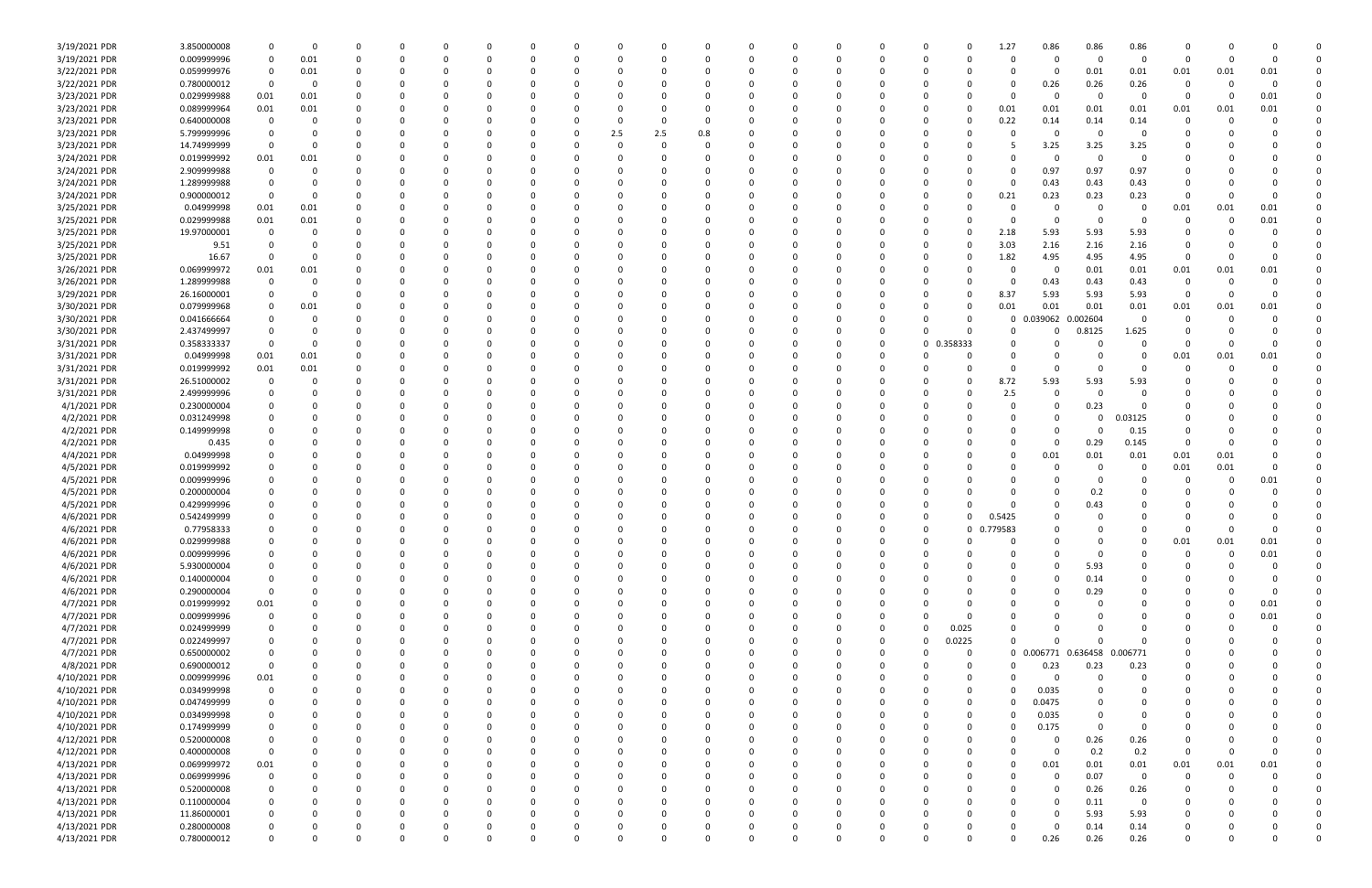| 4/13/2021 PDR | 6.499999992 |             |          |          |          | $\Omega$ |          | <sup>0</sup> |        |          |          | 0        |          |          | 0        | 0             |                  |             | $\Omega$<br>0                | 3.25                | 3.25     | 0        |      |          |  |
|---------------|-------------|-------------|----------|----------|----------|----------|----------|--------------|--------|----------|----------|----------|----------|----------|----------|---------------|------------------|-------------|------------------------------|---------------------|----------|----------|------|----------|--|
| 4/13/2021 PDR | 0.580000008 | 0           |          | $\Omega$ |          |          |          |              |        |          |          | $\Omega$ |          |          | 0        | 0             |                  |             | $\Omega$<br>$\Omega$         | 0.29                | 0.29     | 0        |      |          |  |
| 4/14/2021 PDR | 1.454583333 |             |          |          |          |          |          |              |        |          |          |          |          |          |          | 0             | .454583<br>0     |             | - 0                          | - 0                 |          |          |      |          |  |
|               |             |             |          |          |          |          |          |              |        |          |          |          |          |          |          |               |                  |             |                              |                     |          |          |      |          |  |
| 4/14/2021 PDR | 1.209999996 | $\Omega$    |          |          |          |          |          |              |        |          |          |          |          |          |          | -0            |                  |             | 0.56<br>0                    | 0.31                | 0.34     | -0       |      |          |  |
| 4/14/2021 PDR | 0.039999984 | 0.01        |          |          |          |          |          |              |        |          |          |          |          |          |          | -0            |                  |             | 0<br>ſ                       | - 0                 | - 0      | 0.01     | 0.01 | 0.01     |  |
| 4/14/2021 PDR | 3.759999996 |             |          |          |          |          |          |              |        |          |          |          |          |          |          | - 0           |                  |             | 0 0.039167 3.681667          | 0.039167            | $\Omega$ | 0        |      |          |  |
| 4/14/2021 PDR | 0.45        |             |          |          |          |          |          |              |        |          |          |          |          |          |          |               |                  |             | 0 0.004688                   | 0.440625 0.004688   |          |          |      |          |  |
| 4/14/2021 PDR | 0.249999996 |             |          |          |          |          |          |              |        |          |          |          |          |          |          |               |                  |             |                              | 0 0.002604          | 0.247396 |          |      |          |  |
|               |             |             |          |          |          |          |          |              |        |          |          |          |          |          |          |               |                  |             |                              |                     |          |          |      |          |  |
| 4/14/2021 PDR | 0.15        |             |          |          |          |          |          |              |        |          |          |          |          |          |          |               |                  |             |                              | 0 0.001563 0.148438 |          |          |      |          |  |
| 4/14/2021 PDR | 1.879999992 |             |          |          |          |          |          |              |        |          |          |          |          |          |          |               |                  |             | 0                            | 0.94                | 0.94     |          |      |          |  |
| 4/15/2021 PDR | 0.400000008 |             |          |          |          |          |          |              |        |          |          |          |          |          |          |               |                  |             | - 0                          | 0.2                 | 0.2      |          |      |          |  |
| 4/15/2021 PDR | 7.2         |             |          |          |          |          |          |              |        |          |          |          |          |          |          |               |                  |             | 2.4<br>0                     | 2.4                 | 2.4      |          |      |          |  |
| 4/15/2021 PDR | 0.280000008 |             |          |          |          |          |          |              |        |          |          |          |          |          |          |               |                  |             | 0<br>n                       | 0.14                | 0.14     |          |      |          |  |
| 4/15/2021 PDR | 0.650000004 |             |          |          |          |          |          |              |        |          |          |          |          |          |          |               |                  |             | 0.26<br>0                    | 0.17                | 0.22     |          |      |          |  |
|               |             |             |          |          |          |          |          |              |        |          |          |          |          |          |          | -0            |                  |             | $\Omega$<br>0                |                     | $\Omega$ |          |      |          |  |
| 4/15/2021 PDR | 0.019999992 | 0.01        | 0.01     |          |          |          |          |              |        |          |          |          |          |          |          |               |                  |             |                              |                     |          |          |      |          |  |
| 4/15/2021 PDR | 6.85E-06    | 0           |          |          |          |          |          |              |        |          |          |          |          |          | 0        | 6.85E-06<br>0 |                  |             | 0<br>0                       | - 0                 |          |          |      |          |  |
| 4/16/2021 PDR | 0.929999988 | $\Omega$    |          |          |          |          |          |              |        |          |          |          |          |          |          | - 0           |                  | 0.01<br>o   | 0.31                         | 0.4                 | 0.21     |          |      |          |  |
| 4/16/2021 PDR | 0.590000004 | $\Omega$    |          | $\Omega$ |          |          |          |              |        |          |          |          |          |          |          |               |                  | 0.01        | 0.26                         | 0.15                | 0.17     | $\Omega$ |      |          |  |
| 4/16/2021 PDR | 0.039999984 | 0.01        | 0.01     |          |          |          |          |              |        |          |          |          |          |          |          |               |                  |             | 0<br>-C                      |                     |          | 0.01     | 0.01 |          |  |
| 4/16/2021 PDR | 0.227499999 | 0           |          |          |          |          |          | 0            | 0.2275 |          |          |          |          |          |          | - 0           |                  |             | - 0                          |                     |          | C.       |      |          |  |
|               |             |             |          |          |          |          |          |              |        |          |          |          |          |          |          |               |                  |             |                              |                     |          |          |      |          |  |
| 4/16/2021 PDR | 0.022499997 |             |          |          |          |          |          | 0            | 0.0225 |          |          |          |          |          |          |               |                  |             | - 0                          |                     |          |          |      |          |  |
| 4/16/2021 PDR | 0.022499997 |             |          |          |          |          |          |              | 0.0225 |          |          |          |          |          |          |               |                  |             |                              |                     |          |          |      |          |  |
| 4/16/2021 PDR | 0.859999992 |             |          |          |          |          |          |              |        |          |          |          |          |          |          |               |                  |             | $\Omega$                     | 0.43                | 0.43     |          |      |          |  |
| 4/16/2021 PDR | 11.86000001 |             |          |          |          |          |          |              |        |          |          |          |          |          |          |               |                  |             | $\Omega$                     | 5.93                | 5.93     |          |      |          |  |
| 4/16/2021 PDR | 0.400000008 |             |          |          |          |          |          |              |        |          |          |          |          |          |          |               |                  |             | - 0                          | 0.2                 | 0.2      |          |      |          |  |
| 4/16/2021 PDR | 1.720000008 | 0           |          |          |          |          |          |              |        |          |          |          |          |          |          |               |                  |             | 0                            | 0.86                | 0.86     |          |      |          |  |
|               |             |             |          |          |          |          |          |              |        |          |          |          |          |          |          |               |                  |             |                              |                     |          |          |      |          |  |
| 4/17/2021 PDR | 0.019999992 | 0.01        | 0.01     |          |          |          |          |              |        |          |          |          |          |          |          |               |                  |             | റ                            | - ೧                 | $\Omega$ |          |      |          |  |
| 4/19/2021 PDR | 0.280000008 |             |          |          |          |          |          |              |        |          |          |          |          |          |          |               |                  |             | $\Omega$                     | 0.14                | 0.14     |          |      |          |  |
| 4/19/2021 PDR | 1.02        |             |          |          |          |          |          |              |        |          |          |          |          |          |          |               |                  |             | $\Omega$                     | 0.51                | 0.51     |          |      |          |  |
| 4/19/2021 PDR | 0.439999992 |             |          |          |          |          |          |              |        |          |          |          |          |          |          |               |                  |             | 0                            | 0.22                | 0.22     |          |      |          |  |
| 4/19/2021 PDR | 0.019999992 | 0           | 0.01     | n        |          |          |          |              |        |          |          |          |          |          |          |               |                  |             | 0<br>0                       |                     | 0        |          |      | 0.01     |  |
| 4/19/2021 PDR | 0.019999992 | 0.01        |          |          |          |          |          |              |        |          |          |          |          |          |          |               |                  |             | 0<br>0                       | - 0                 | $\Omega$ | 0        | - 0  | 0.01     |  |
|               |             |             |          |          |          |          |          |              |        |          |          |          |          |          |          |               |                  |             |                              |                     |          |          |      |          |  |
| 4/19/2021 PDR | 1.489999992 |             |          |          |          |          |          |              |        |          |          |          |          |          |          |               |                  | 0.63        | $\Omega$                     | 0.43                | 0.43     |          |      |          |  |
| 4/19/2021 PDR | 16.93999999 |             |          |          |          |          |          |              |        |          |          |          |          |          |          |               |                  | 7.26        | $\Omega$                     | 4.84                | 4.84     |          |      |          |  |
| 4/19/2021 PDR | 7.490000004 |             |          |          |          |          |          |              |        |          |          |          |          |          |          |               |                  | 3.17        | 0                            | 2.16                | 2.16     |          |      |          |  |
| 4/19/2021 PDR | 9.699999996 |             |          |          |          |          |          |              |        |          |          |          |          |          |          |               |                  | 2.5         | 2.4                          | 2.4                 | 2.4      |          |      |          |  |
| 4/20/2021 PDR | 0.054999999 |             |          |          |          |          |          |              |        |          |          |          |          |          |          |               |                  |             | 0.055<br>0                   | - 0                 | 0        |          |      |          |  |
| 4/20/2021 PDR | 0.042499998 |             |          |          |          |          |          |              |        |          |          |          |          |          |          |               |                  |             | 0.0425<br>0                  |                     |          |          |      |          |  |
|               |             |             |          |          |          |          |          |              |        |          |          |          |          |          |          |               |                  |             |                              |                     |          |          |      |          |  |
| 4/20/2021 PDR | 0.044999997 |             |          |          |          |          |          |              |        |          |          |          |          |          |          |               |                  |             | 0.045<br>C.                  |                     |          |          |      |          |  |
| 4/20/2021 PDR | 0.580000008 |             |          |          |          |          |          |              |        |          |          |          |          |          |          |               |                  |             | $\Omega$<br>0                | 0.29                | 0.29     |          |      |          |  |
| 4/20/2021 PDR | 0.029999988 |             |          |          |          |          |          |              |        |          |          | 0        |          | $\Omega$ |          |               |                  | 0           | 0                            |                     | -0       | 0.01     | 0.01 | 0.01     |  |
| 4/21/2021 PDR | 0.999999996 | $\Omega$    |          | 0        | $\Omega$ | $\Omega$ | $\Omega$ | 0            |        | 0        |          | $\Omega$ | $\Omega$ | $\Omega$ | 0        | $\Omega$      | $\Omega$         | $\Omega$    | 0 0.010417 0.979167 0.010417 |                     |          | 0        | -0   | U        |  |
| 4/21/2021 PDR | 3.759999996 | 0           |          | $\Omega$ |          |          |          |              |        |          |          | $\Omega$ |          | $\Omega$ |          | 0             | 0                |             | 0 0.039167 3.681667 0.039167 |                     | 0        | 0        |      |          |  |
| 4/21/2021 PDR | 1.879999992 | 0           |          | n        |          | $\Omega$ |          |              |        |          |          | 0        |          |          |          | 0             |                  | 0           | 0<br>0                       | 0.94                | 0.94     | 0        |      |          |  |
|               |             |             |          |          |          |          |          |              |        |          |          |          |          |          |          |               |                  |             |                              |                     |          |          |      |          |  |
| 4/21/2021 PDR | 4.349999988 | 0           |          | 0        |          |          |          | 0            |        |          |          | 0        |          |          | 0        | 0             |                  | 0           | 1.45<br>0                    | 1.45                | 1.45     | 0        |      |          |  |
| 4/21/2021 PDR | 4.32        |             |          |          |          |          |          |              |        |          |          |          |          |          |          | 0             |                  |             | $\Omega$<br>0                | 2.16                | 2.16     | 0        |      |          |  |
| 4/22/2021 PDR | 0.429999996 | $\Omega$    |          |          |          |          |          |              |        |          |          | 0        |          |          | 0        | 0             |                  | 0           | $\Omega$<br>0                | - 0                 | 0.43     | 0        |      |          |  |
| 4/22/2021 PDR | 0.690000012 | 0           |          | 0        |          | 0        |          |              |        |          |          |          |          |          |          | -0            |                  |             | 0.23<br>0                    | 0.23                | 0.23     | 0        |      |          |  |
| 4/22/2021 PDR | 0.009999996 | 0           |          | $\Omega$ |          |          |          |              |        |          |          |          |          |          |          |               |                  |             | $\Omega$                     |                     | $\Omega$ | 0        |      | 0.01     |  |
| 4/23/2021 PDR | 0.009999996 | $\Omega$    |          | 0        |          | $\Omega$ |          |              |        |          |          | 0        |          |          |          | 0             |                  | 0           | 0                            |                     | $\Omega$ | 0        |      | 0.01     |  |
|               |             |             |          |          |          |          |          |              |        |          |          |          |          |          |          |               |                  |             | $\Omega$                     |                     |          |          |      |          |  |
| 4/23/2021 PDR | 0.099999996 |             |          | 0        |          | $\Omega$ |          |              |        |          |          | 0        |          |          | 0        | 0             |                  | 0           | 0                            |                     | 0.1      | 0        |      |          |  |
| 4/23/2021 PDR | 0.15        |             |          | $\Omega$ |          | 0        |          |              |        |          |          |          |          |          |          | 0             |                  | $\mathbf 0$ | 0 0.001563 0.146875          |                     | 0.001563 |          |      |          |  |
| 4/23/2021 PDR | 0.690000012 |             |          |          |          |          |          |              |        |          |          | 0        |          |          |          | 0             |                  | 0           | 0.23<br>0                    | 0.23                | 0.23     | O        |      |          |  |
| 4/23/2021 PDR | 7.2         | $\Omega$    |          |          |          |          |          |              |        |          |          |          |          |          |          | 0             |                  | 0           | 2.4<br>0                     | 2.4                 | 2.4      | 0        |      |          |  |
| 4/24/2021 PDR | 0.009999996 | 0.01        |          |          |          |          |          |              |        |          |          |          |          |          |          | -0            |                  |             | 0                            | $\Omega$            |          |          |      |          |  |
| 4/25/2021 PDR | 0.009999996 | 0.01        |          | 0        |          |          |          |              |        |          |          | 0        |          |          |          | 0             |                  |             | 0<br>0                       |                     | 0        | 0        |      |          |  |
|               |             |             |          |          |          |          |          |              |        |          |          |          |          |          |          |               |                  |             |                              |                     |          |          |      |          |  |
| 4/25/2021 PDR | 0.009999996 | 0.01        |          | 0        |          | $\Omega$ |          |              |        |          |          | 0        |          |          |          | 0             |                  |             | 0                            |                     | $\Omega$ | $\Omega$ |      |          |  |
| 4/26/2021 PDR | 0.039999984 | 0           |          | 0        |          | $\Omega$ |          |              |        |          |          | $\Omega$ |          |          | 0        | 0             |                  |             | 0<br>0                       | $\Omega$            | 0.01     | 0.01     | 0.01 | 0.01     |  |
| 4/27/2021 PDR | 0.029999988 | 0           |          | 0        |          | 0        |          |              |        |          |          | 0        |          |          |          | 0             |                  | $\Omega$    | 0<br>$\mathbf 0$             | $\Omega$            | 0        | 0.01     | 0.01 | 0.01     |  |
| 4/28/2021 PDR | 1.340000004 | $\mathbf 0$ |          |          |          |          |          |              |        |          |          |          |          |          |          | 0             | 0.01<br>$\Omega$ | 0.01        | 0.44                         | 0.44                | 0.44     | $\Omega$ |      |          |  |
| 4/28/2021 PDR | 0.209999988 | $\mathbf 0$ |          | $\Omega$ |          |          |          |              |        |          |          |          |          |          | 0        | 0             | 0.01<br>0        | 0.01        | 0.17                         | 0.01                | 0.01     | 0        |      |          |  |
|               |             | 0.0025      |          | 0        |          |          |          |              |        |          |          |          |          |          |          |               |                  | $\Omega$    | 0<br>$\Omega$                | $\Omega$            | 0        |          |      |          |  |
| 4/28/2021 PDR | 0.002499999 |             |          |          |          |          |          |              |        |          |          |          |          |          |          | 0             |                  |             |                              |                     |          | 0        |      |          |  |
| 4/29/2021 PDR | 0.499999992 | 0           |          | 0        |          | $\Omega$ |          |              |        |          |          | $\Omega$ |          | 0        | 0        | 0             | 0.01             | 0.01        | 0.01                         | 0.33                | 0.14     | 0        |      |          |  |
| 4/29/2021 PDR | 0.819999996 | 0           |          | 0        |          | 0        |          | 0            |        |          |          | 0        |          | 0        | 0        | 0             | 0.25             | 0.01        | 0.23                         | 0.16                | 0.17     | -0       |      | $\Omega$ |  |
| 4/29/2021 PDR | 0.059999976 | $\mathbf 0$ | $\Omega$ | $\Omega$ |          | $\Omega$ | $\Omega$ | $\Omega$     |        | $\Omega$ | $\Omega$ | $\Omega$ | $\Omega$ | $\Omega$ | $\Omega$ | $\Omega$      |                  | ŋ           | 0.01<br>$\mathbf 0$          | $0.01\,$            | 0.01     | 0.01     | 0.01 | 0.01     |  |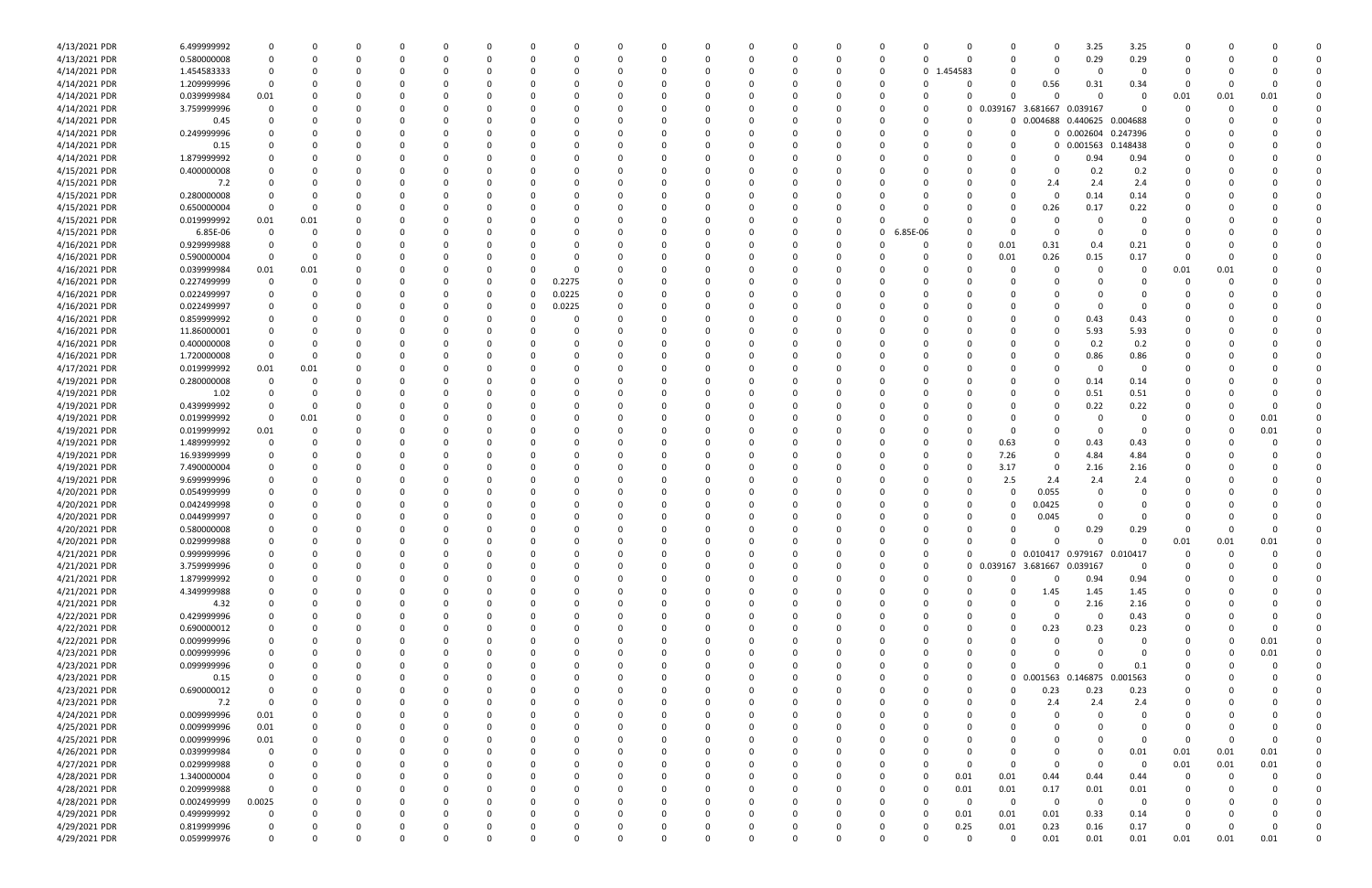| 4/29/2021 PDR | 11.86000001 | 0           |          |          | 0        |          |              | C.       |          |          | 0        |          |          |          |             |              |            | $\Omega$                     | 5.93                | 5.93           |             |            |          |  |
|---------------|-------------|-------------|----------|----------|----------|----------|--------------|----------|----------|----------|----------|----------|----------|----------|-------------|--------------|------------|------------------------------|---------------------|----------------|-------------|------------|----------|--|
| 4/29/2021 PDR | 6.499999992 | 0           |          |          | 0        |          | <sup>0</sup> | 0        |          |          | 0        |          | 0        | 0        |             | n            | 0          | 0                            | 3.25                | 3.25           | 0           |            |          |  |
| 4/29/2021 PDR | 0.069999996 | 0           |          |          | 0        |          |              |          |          |          | -0       |          |          |          |             | <sup>0</sup> | 0          | 0                            | 0.07                | - 0            |             |            |          |  |
| 4/30/2021 PDR | 0.659999988 |             |          |          | $\Omega$ |          |              |          |          |          |          |          |          |          |             | 0.01         | 0.01       | 0.18                         | 0.22                | 0.24           | 0           |            |          |  |
| 4/30/2021 PDR | 0.019999992 | 0           |          |          | 0        |          |              |          |          |          | 0        |          |          |          |             |              |            | 0                            | -0                  | 0.01           | 0.01        |            |          |  |
| 4/30/2021 PDR | 0.859999992 |             |          |          | 0        |          |              |          |          |          |          |          |          |          |             |              |            | 0                            | 0.43                | 0.43           | O           |            |          |  |
| 5/2/2021 PDR  | 0.009999996 |             |          |          | - 0      |          |              |          |          |          |          |          |          |          |             |              |            | <sup>0</sup>                 | -0                  | 0.01           |             |            |          |  |
|               |             |             |          |          |          |          |              |          |          |          |          |          |          |          |             |              |            |                              |                     |                |             |            |          |  |
| 5/4/2021 PDR  | 0.400000008 |             |          |          | $\Omega$ |          |              |          |          |          | 0        |          |          |          |             |              |            | 0                            | 0.2                 | 0.2            |             |            |          |  |
| 5/4/2021 PDR  | 4.32        |             |          |          | 0        |          |              |          |          |          | -0       |          |          |          |             |              |            | 0                            | 2.16                | 2.16           |             |            |          |  |
| 5/4/2021 PDR  | 0.140000004 |             |          |          | -0       |          |              |          |          |          |          |          |          |          |             |              |            | $\Omega$                     | 0.14                | $\Omega$       |             |            |          |  |
| 5/4/2021 PDR  | 3.219999996 | 0           |          |          | 0        |          |              |          |          |          | 0        |          |          |          |             |              |            | 0                            | 3.22                | 0              |             |            |          |  |
| 5/4/2021 PDR  | 0.58166667  | 0           |          |          | 0        |          |              |          |          |          | 0        |          |          | -C       | - 0         |              | 0 0.581667 | 0                            |                     |                |             |            |          |  |
| 5/4/2021 PDR  | 0.048958337 |             |          |          | $\Omega$ |          |              |          |          |          | -0       |          |          | -C       |             |              |            | 0 0.048958                   |                     | O              |             |            |          |  |
| 5/4/2021 PDR  | 0.244791663 |             |          |          | 0        |          |              |          |          |          | -0       |          |          |          | -0          |              |            | 0 0.244792                   |                     |                |             |            |          |  |
| 5/4/2021 PDR  | 0.730416664 |             |          |          | -0       |          |              |          |          |          |          |          |          |          |             |              | 0 0.730417 | <sup>0</sup>                 |                     |                |             |            |          |  |
| 5/4/2021 PDR  | 0.067499991 |             |          |          |          |          |              |          |          |          |          |          |          |          |             |              |            | 0.0225                       | 0.045               | 0              |             |            |          |  |
| 5/4/2021 PDR  | 0.089999991 |             |          |          | 0        |          |              |          |          |          | $\Omega$ |          |          |          |             |              |            | 0.03                         | 0.06                | 0              |             |            |          |  |
| 5/4/2021 PDR  | 0.067499991 |             |          |          | 0        |          |              |          |          |          | 0        |          |          |          |             |              |            | 0.0225                       | 0.045               | 0              |             |            |          |  |
| 5/4/2021 PDR  | 0.067499991 |             |          |          | 0        |          |              |          |          |          | 0        |          |          |          |             |              |            | 0.0225                       | 0.045               | 0              |             |            |          |  |
| 5/4/2021 PDR  | 0.067499991 |             |          |          | 0        |          |              |          |          |          |          |          |          |          |             |              |            | 0.0225                       | 0.045               | 0              |             |            |          |  |
| 5/4/2021 PDR  | 0.094999998 |             |          |          | 0        |          |              |          |          |          | - 0      |          |          |          |             |              |            | 0.0475                       | 0.0475              | 0              |             |            |          |  |
| 5/4/2021 PDR  | 0.374999986 |             |          |          | 0        |          |              |          |          |          |          |          | 0        | C        |             |              |            | 0.075                        |                     | 0              |             |            |          |  |
|               |             |             |          |          |          |          |              |          |          |          |          |          |          |          |             |              | 0.3        |                              |                     |                |             |            |          |  |
| 5/4/2021 PDR  | 0.027499998 |             |          |          | 0        |          |              |          |          |          |          |          | 0        | 0        | 0.0275      |              |            | 0                            |                     | 0              |             |            |          |  |
| 5/4/2021 PDR  | 0.024999999 |             |          |          | 0        |          |              |          |          |          | -0       |          | 0        | C        | 0.025       |              |            | $\Omega$                     |                     |                |             |            |          |  |
| 5/4/2021 PDR  | 0.202499991 |             |          |          | 0        |          |              |          |          |          |          |          |          |          |             |              |            | 0.0675                       | 0.135               |                |             |            |          |  |
| 5/4/2021 PDR  | 0.502499997 |             |          |          | -0       |          |              |          |          |          |          |          |          |          |             |              |            | 0.1675                       | 0.335               |                |             |            |          |  |
| 5/4/2021 PDR  | 0.237499995 |             |          |          | - 0      |          |              |          |          |          |          |          |          |          |             |              | 0.19       | 0.0475                       |                     |                |             |            |          |  |
| 5/4/2021 PDR  | 0.124999995 |             |          |          |          |          |              |          |          |          |          |          |          |          |             |              | 0.1        | 0.025                        |                     |                |             |            |          |  |
| 5/4/2021 PDR  | 0.112499995 |             |          |          |          |          |              |          |          |          |          |          |          |          |             |              | 0.09       | 0.0225                       |                     | 0              |             |            |          |  |
| 5/4/2021 PDR  | 0.247499991 |             |          |          | - 0      |          |              |          |          |          |          |          |          |          |             |              |            | 0.0825                       | 0.165               | $\Omega$       |             |            |          |  |
| 5/5/2021 PDR  | 0.84        |             |          |          | 0        |          |              |          |          |          | 0        |          |          |          |             |              |            | 0                            | 0.42                | 0.42           |             |            |          |  |
| 5/5/2021 PDR  | 0.280000008 | 0           |          |          | 0        |          |              |          |          |          | 0        |          |          | -C       |             |              |            | 0                            | 0.14                | 0.14           | C           |            |          |  |
| 5/5/2021 PDR  | 0.659583332 | 0           |          |          | $\Omega$ |          |              |          |          |          | -0       |          |          | 0        | $\mathbf 0$ | 0.659583     |            | 0                            | - 0                 | $\Omega$       | $\Omega$    | $\sqrt{ }$ |          |  |
| 5/5/2021 PDR  | 0.079999968 | 0.01        |          |          | 0        |          |              |          |          |          |          |          |          | C        |             |              | 0.01       | 0.01                         | 0.01                | 0.01           | 0.01        | 0.01       | 0.01     |  |
| 5/5/2021 PDR  | 0.009999996 | 0           |          |          | -0       |          |              |          |          |          |          |          |          |          |             |              |            | 0                            | -0                  | $\Omega$       | C           | 0          | 0.01     |  |
| 5/5/2021 PDR  | 0.192499998 | 0           |          |          | 0        |          |              |          |          |          | 0        |          |          |          |             |              | 0          | 0.0275                       | 0.11                | 0.055          |             |            |          |  |
| 5/5/2021 PDR  | 0.284999994 |             |          |          | 0        |          |              |          |          |          | 0        |          |          |          |             |              |            | 0.0475                       | 0.1425              | 0.095          |             |            |          |  |
|               |             | 0           |          |          |          |          |              |          |          |          |          |          |          |          |             |              |            |                              |                     |                |             |            |          |  |
| 5/5/2021 PDR  | 0.179999988 |             |          |          | -0       |          |              |          |          |          |          |          |          |          |             |              |            | 0.03                         | 0.09                | 0.06           |             |            |          |  |
| 5/5/2021 PDR  | 0.149999994 |             |          |          | റ        |          |              |          |          |          |          |          |          |          |             |              |            | 0.025                        | 0.075               | 0.05           |             |            |          |  |
| 5/5/2021 PDR  | 0.204999996 | 0           |          |          | $\Omega$ |          |              |          |          |          | - 0      |          |          |          |             | 0            | 0          | 0.0175                       | 0.1875              | 0              |             |            |          |  |
| 5/5/2021 PDR  | 0.309999996 | 0           |          |          |          |          |              |          |          |          |          |          | υ        |          |             | 0.0775       | υ          | 0.0775                       | 0                   | 0.155          | O           |            |          |  |
| 5/5/2021 PDR  | 0.284999994 | $\mathbf 0$ | $\Omega$ |          | $\Omega$ | $\Omega$ | $\Omega$     | $\Omega$ | $\Omega$ |          | $\Omega$ | $\Omega$ | $\Omega$ | $\Omega$ | $\Omega$    | $\Omega$     | $\Omega$   | 0.0475                       | 0.1425              | 0.095          | $\mathbf 0$ |            |          |  |
| 5/5/2021 PDR  | 0.284999994 | 0           | O        |          | 0        |          | <sup>0</sup> | 0        | O        |          | 0        |          | O        | 0        |             | $\Omega$     | $\Omega$   | 0.0475                       | 0.1425              | 0.095          | 0           |            |          |  |
| 5/5/2021 PDR  | 0.824999985 | 0           |          |          | 0        |          |              | 0        |          |          | 0        |          | 0        | 0        |             |              |            | 0                            | 0.495               | 0.33           | 0           |            |          |  |
| 5/5/2021 PDR  | 0.06        | 0           |          |          | $\Omega$ |          | $\Omega$     | 0        |          |          | $\Omega$ |          | $\Omega$ | 0        |             |              |            | $\Omega$                     | 0.03                | 0.03           | -0          |            |          |  |
| 5/5/2021 PDR  | 1.879999992 | 0           |          |          | 0        |          |              |          |          |          | 0        |          | 0        |          |             |              |            | 0                            | 0.94                | 0.94           |             |            |          |  |
| 5/6/2021 PDR  | 0.260000004 | 0           |          |          | 0        |          |              | 0        |          |          | 0        |          | 0        | 0        |             |              |            | 0                            | 0.26                | $\mathbf 0$    |             |            |          |  |
| 5/6/2021 PDR  | 0.429999996 | 0           |          |          | $\Omega$ |          |              | C        |          |          | $\Omega$ |          | $\Omega$ | C        |             |              |            | $\Omega$                     | 0.43                | $\overline{0}$ |             |            |          |  |
| 5/6/2021 PDR  | 0.140000004 | 0           |          |          | 0        |          | <sup>0</sup> | 0        |          |          | 0        |          | O        | 0        |             |              |            | $\Omega$                     | 0.14                | 0              | 0           |            |          |  |
| 5/6/2021 PDR  | 3.249999996 | 0           |          |          | 0        |          |              | 0        |          |          | 0        |          | 0        | 0        |             |              |            | 0                            | 3.25                | 0              |             |            |          |  |
| 5/6/2021 PDR  | 0.42        |             |          |          | 0        |          |              | 0        |          |          | $\Omega$ |          | 0        | 0        |             |              |            | $\Omega$                     | 0.42                | $\overline{0}$ |             |            |          |  |
| 5/6/2021 PDR  | 0.96        |             |          |          | 0        |          |              | C        |          |          | 0        |          |          | C        |             |              |            | $\Omega$                     | 0.96                | $\Omega$       |             |            |          |  |
| 5/7/2021 PDR  |             |             |          |          | 0        |          |              |          |          |          | 0        |          |          | C        |             |              | 0          |                              | 0 0.001563 0.148438 |                |             |            |          |  |
|               | 0.15        |             |          |          |          |          |              |          |          |          | $\Omega$ |          | $\Omega$ |          |             | <sup>0</sup> | 0          |                              |                     |                |             |            |          |  |
| 5/7/2021 PDR  | 0.999999996 | 0           |          |          | 0        |          |              | 0        |          |          |          |          |          | 0        | 0           |              |            |                              | 0 0.010417 0.989583 |                | 0           |            |          |  |
| 5/7/2021 PDR  | 0.579999996 | 0           |          |          | 0        |          | 0            | 0        |          |          | 0        |          | 0        | 0        | $\Omega$    |              |            | 0 0.006042 0.567917 0.006042 |                     | $\mathbf 0$    | 0           |            |          |  |
| 5/9/2021 PDR  | 0.009999996 | 0           |          |          | 0        |          |              | 0        |          |          | 0        |          | $\Omega$ | 0        |             |              | 0          | 0                            | $\Omega$            | $\overline{0}$ | 0.01        | $\Omega$   | $\Omega$ |  |
| 5/10/2021 PDR | 0.029999988 | 0           |          |          | $\Omega$ |          | <sup>0</sup> | C        |          |          | 0        |          | O        | C        |             |              |            | $\Omega$                     | $\Omega$            | $\overline{0}$ | 0.01        | 0.01       | 0.01     |  |
| 5/11/2021 PDR | 0.039999984 | 0.01        |          |          | 0        |          |              | C        |          |          | 0        |          | 0        | C        |             |              |            | 0                            | 0.01                | $\overline{0}$ | 0.01        | 0.01       |          |  |
| 5/11/2021 PDR | 0.009999996 | 0.01        |          |          | 0        |          |              |          |          |          | 0        |          | 0        |          |             |              |            | 0                            | $\Omega$            | $\Omega$       | $\Omega$    | -0         |          |  |
| 5/11/2021 PDR | 0.200000004 | 0           |          |          | $\Omega$ |          |              | C        |          |          | 0        |          | 0        | C        |             |              |            | $\Omega$                     | 0.2                 | $\Omega$       | 0           |            |          |  |
| 5/11/2021 PDR | 0.049999998 | 0           |          |          | $\Omega$ |          |              |          |          |          | 0        |          |          |          |             |              |            | $\Omega$                     | $\Omega$            | 0.05           |             |            |          |  |
| 5/11/2021 PDR | 1.26        | 0           |          |          | 0        |          |              | 0        |          |          | 0        |          |          | 0        |             |              |            | 0                            | 0.63                | 0.63           | 0           |            |          |  |
| 5/11/2021 PDR | 9.679999992 | 0           |          |          | $\Omega$ |          | <sup>0</sup> | 0        |          |          | 0        |          | 0        | 0        |             |              |            | $\Omega$                     | 4.84                | 4.84           | 0           |            |          |  |
| 5/11/2021 PDR | 1.159999992 | 0           |          |          | 0        |          |              |          |          |          | 0        |          | 0        | C        |             |              |            | $\Omega$                     | 0.58                | 0.58           | O           |            |          |  |
| 5/12/2021 PDR | 10.45458335 | $\mathbf 0$ | $\Omega$ | $\Omega$ | $\Omega$ | $\Omega$ | $\Omega$     | $\Omega$ | $\Omega$ | $\Omega$ | $\Omega$ | $\Omega$ | $\Omega$ | $\Omega$ |             | 0 1.484583   | 1.85       | 1.85                         | 1.85                | 1.85           | 1.57        | $\Omega$   | $\Omega$ |  |
|               |             |             |          |          |          |          |              |          |          |          |          |          |          |          |             |              |            |                              |                     |                |             |            |          |  |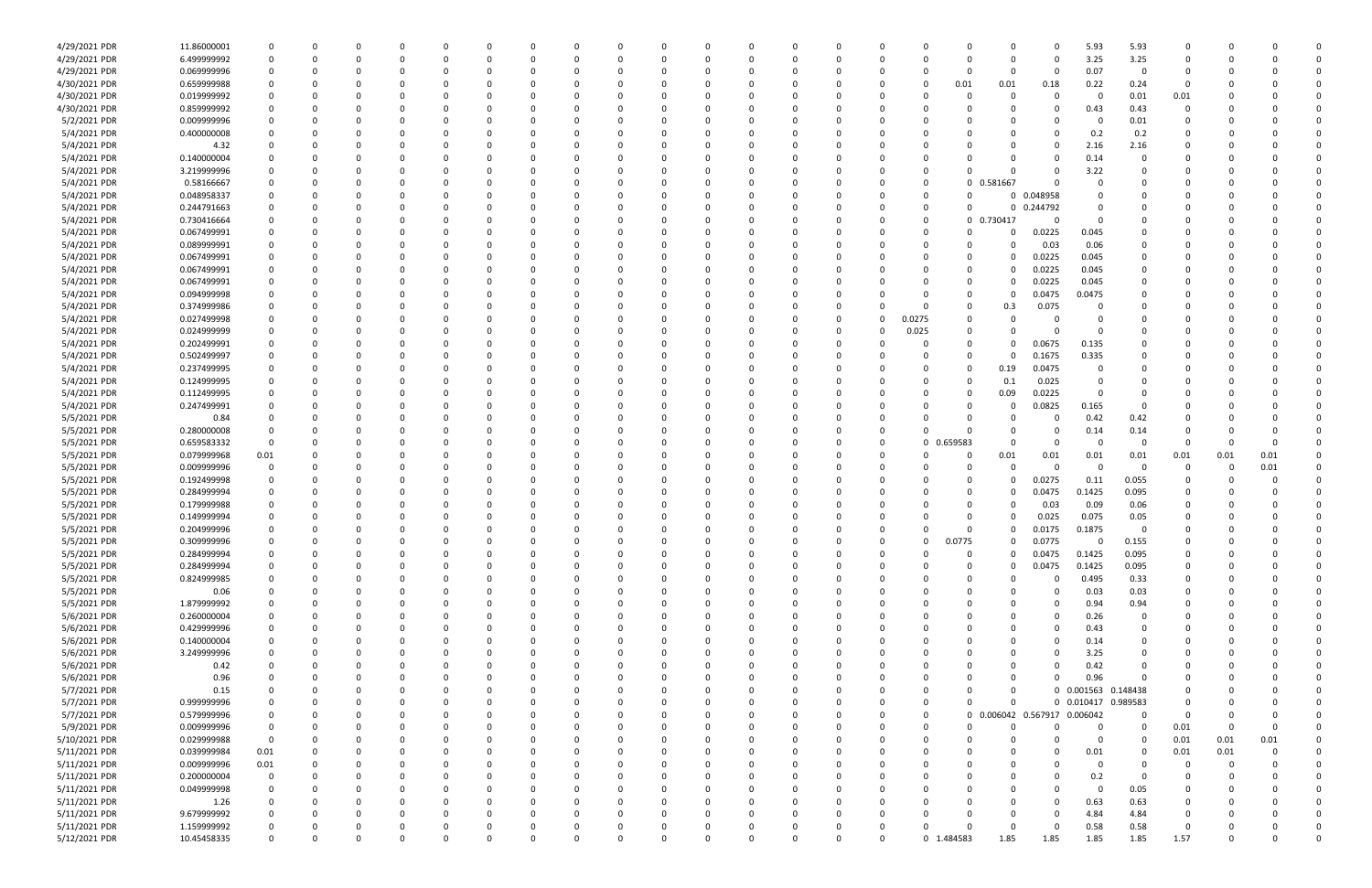| 5/12/2021 PDR | 0.22999998  |             |          |          |          |          |          |          |   |               |          |          |          |          |                | 0.01      | 0.01        | 0.01        | 0.19                 | 0.01                    |             |      |          |  |
|---------------|-------------|-------------|----------|----------|----------|----------|----------|----------|---|---------------|----------|----------|----------|----------|----------------|-----------|-------------|-------------|----------------------|-------------------------|-------------|------|----------|--|
| 5/12/2021 PDR | 0.939999996 |             |          | $\Omega$ |          |          | 0        | 0        |   | <sup>0</sup>  | $\Omega$ |          | 0        | 0        |                | 0         | 0           | $\Omega$    | 0.94                 | 0                       | C.          |      |          |  |
| 5/12/2021 PDR | 0.18        |             |          |          |          |          |          |          |   |               |          |          |          |          |                |           |             | 0           | 0.18                 | 0                       |             |      |          |  |
| 5/12/2021 PDR | 1.26        |             |          |          |          |          |          |          |   |               |          |          |          |          |                |           |             | $\Omega$    | 1.26                 | 0                       | O           |      |          |  |
| 5/13/2021 PDR | 0.04999998  |             |          |          |          |          |          |          |   |               |          |          |          |          |                |           | 0           | 0.01        | 0.01                 | 0.01                    | 0.01        | 0.01 |          |  |
| 5/14/2021 PDR | 0.75        |             |          |          |          |          |          |          |   |               |          |          |          |          |                |           |             | 0.01        | 0.44                 | 0.3                     | - 0         | - 0  |          |  |
| 5/14/2021 PDR | 0.04999998  |             |          |          |          |          |          |          |   |               |          |          |          |          |                |           |             | 0.01        | 0.01                 | 0.01                    | 0.01        | 0.01 |          |  |
| 5/14/2021 PDR | 0.009999996 |             |          |          |          |          |          |          |   |               |          |          |          |          |                | 0         |             | $\Omega$    | $\Omega$             | $\Omega$                | 0           | -0   | 0.01     |  |
| 5/14/2021 PDR | 0.999999996 |             |          |          |          |          |          |          |   |               |          |          |          |          |                | 0         |             | 0 0.010417  | 0.979167             | 0.010417                | C.          |      | $\Omega$ |  |
| 5/15/2021 PDR | 0.019999992 |             |          |          |          |          |          |          |   |               |          |          |          |          |                |           |             | $\Omega$    | $\Omega$             | 0.01                    | 0           |      | 0.01     |  |
| 5/17/2021 PDR | 0.04999998  |             |          |          |          |          |          |          |   |               |          |          |          |          |                | 0         |             | 0.01        | 0.01                 | 0.01                    | 0.01        | 0.01 |          |  |
| 5/17/2021 PDR | 4.8         |             |          |          |          |          |          |          |   |               |          |          |          |          |                |           |             | 0           | 2.4                  | 2.4                     | 0           |      |          |  |
| 5/18/2021 PDR | 0.009999996 | - 0         | ŋ        |          |          |          |          |          |   |               |          |          |          |          |                |           |             | $\Omega$    |                      | $\Omega$                | 0           |      | 0.01     |  |
| 5/19/2021 PDR | 0.019999992 | 0.01        | 0.01     |          |          |          |          |          |   |               |          |          |          |          |                |           |             | $\Omega$    | $\Omega$             | $\Omega$                | - 0         |      |          |  |
| 5/19/2021 PDR | 0.069999972 | 0.01        | 0.01     |          |          |          |          |          |   |               |          |          |          |          |                |           |             | 0.01        | 0.01                 | 0.01                    | 0.01        | 0.01 |          |  |
| 5/19/2021 PDR | 0.520000008 | 0           |          |          |          |          |          |          |   |               |          |          |          |          |                |           | 0           | 0           | 0.26                 | 0.26                    | 0           |      |          |  |
| 5/20/2021 PDR | 0.559999992 |             |          |          |          |          |          |          |   |               |          |          |          |          |                | 0.01      | 0.01        | 0.18        | 0.18                 | 0.18                    |             |      |          |  |
| 5/21/2021 PDR | 0.260000004 |             |          |          |          |          |          |          |   |               |          |          |          |          |                | $\Omega$  | 0           | 0           | - 0                  | 0.26                    |             |      |          |  |
| 5/21/2021 PDR | 0.749999988 |             |          |          |          |          |          |          |   |               |          |          |          |          |                | 0.01      | 0.01        | 0.01        | 0.36                 | 0.36                    |             |      |          |  |
| 5/21/2021 PDR | 0.559999992 |             |          |          |          |          |          |          |   |               |          |          |          |          |                | 0.01      | 0.01        | 0.18        | 0.18                 | 0.18                    |             |      |          |  |
| 5/21/2021 PDR | 0.479999988 | - 0         |          |          |          |          |          |          |   |               |          |          |          |          |                | 0.01      | 0.01        | 0.01        | 0.44                 | 0.01                    | -0          |      |          |  |
| 5/21/2021 PDR | 0.039999984 | 0.01        |          |          |          |          |          |          |   |               |          |          |          |          |                |           | 0           | 0           | - 0                  | - 0                     | 0.01        | 0.01 | 0.01     |  |
| 5/22/2021 PDR | 0.039999984 | 0.01        | 0.01     |          |          |          |          |          |   |               |          |          |          |          |                |           | 0           | $\Omega$    | - 0                  | $\Omega$                | 0           | 0.01 | 0.01     |  |
| 5/23/2021 PDR | 0.039999984 | $\Omega$    |          |          |          |          |          |          |   |               |          |          |          |          |                |           | 0           | 0           | 0.01                 | 0.01                    | 0.01        | 0.01 |          |  |
| 5/24/2021 PDR | 0.079999998 |             |          |          |          |          |          |          |   |               |          |          |          |          |                |           | 0.08        | 0           |                      | O                       | O           |      |          |  |
| 5/24/2021 PDR | 0.124999998 |             |          |          |          |          |          |          |   |               |          |          |          |          |                |           | 0.125       |             |                      |                         |             |      |          |  |
| 5/24/2021 PDR | 0.139999998 |             |          |          |          |          |          |          |   |               |          |          |          |          |                | 0.14      | $\Omega$    | - 0         |                      |                         |             |      |          |  |
| 5/24/2021 PDR | 0.089999994 |             |          |          |          |          |          |          |   |               |          |          |          |          |                | 0         | 0.09        | 0           |                      |                         |             |      |          |  |
| 5/25/2021 PDR | 0.04999998  |             |          |          |          |          |          |          |   |               |          |          |          |          |                | 0.01      | 0.01        | 0.01        | 0.01                 | 0.01                    |             |      |          |  |
| 5/25/2021 PDR | 0.04999998  |             |          |          |          |          |          |          |   |               |          |          |          |          |                | 0.01      | 0.01        | 0.01        | 0.01                 | 0.01                    |             |      |          |  |
| 5/25/2021 PDR | 0.044999996 |             |          |          |          |          |          |          |   |               |          |          |          |          |                |           | 0.045       | 0           | - 0                  | 0                       |             |      |          |  |
| 5/25/2021 PDR | 0.044999996 |             |          |          |          |          |          |          |   |               |          |          |          |          |                |           | 0.045       | 0           | $\Omega$             | - 0                     |             |      |          |  |
| 5/26/2021 PDR | 0.139999992 |             |          |          |          |          |          |          |   |               |          |          |          |          |                |           | 0           | $\Omega$    | 0.07                 | 0.07                    |             |      |          |  |
| 5/26/2021 PDR | 2.609999988 |             |          |          |          |          |          |          |   |               |          |          |          |          |                | 0.01      | 0.01        | 0.01        | 1.29                 | 1.29                    |             |      |          |  |
| 5/26/2021 PDR | 0.110000004 |             |          |          |          |          |          |          |   |               |          |          |          |          |                |           | 0           | 0           | 0                    | 0.11                    |             |      |          |  |
| 5/26/2021 PDR | 0.690000012 |             |          |          |          |          |          |          |   |               |          |          |          |          |                | $\Omega$  | 0           | 0.23        | 0.23                 | 0.23                    |             |      |          |  |
| 5/27/2021 PDR | 0.209999988 |             |          |          |          |          |          |          |   |               |          |          |          |          |                | 0.01      |             | 0.01        | 0.17                 | 0.01                    |             |      |          |  |
| 5/27/2021 PDR | 0.909999996 |             |          |          |          |          |          |          |   |               |          |          |          |          |                |           | 0.01        |             |                      |                         |             |      |          |  |
| 5/27/2021 PDR |             |             |          |          |          |          |          |          |   |               |          |          |          |          |                | 0.01      | 0.01        | 0.44        | 0.44                 | 0.01                    |             |      |          |  |
|               | 0.210000012 |             |          |          |          |          |          |          |   |               |          |          |          |          |                | 0.05<br>0 | 0.01<br>0   | 0.05<br>0   | 0.05                 | 0.05                    |             |      |          |  |
| 5/27/2021 PDR | 0.520000008 |             |          |          |          |          |          |          |   |               |          |          |          |          |                |           |             | $\mathbf 0$ | 0.26                 | 0.26                    |             |      |          |  |
| 5/27/2021 PDR | 4.8         |             | 0        | $\Omega$ | $\Omega$ | $\Omega$ | $\Omega$ | $\Omega$ | O | 0<br>$\Omega$ | $\Omega$ | $\Omega$ | $\Omega$ | $\Omega$ |                | $\Omega$  | $\Omega$    |             | 2.4<br>$\Omega$      | 2.4<br>$\mathbf 0$      | $\Omega$    |      |          |  |
| 5/28/2021 PDR | 1.2         | 0           |          |          |          |          |          |          |   |               |          |          |          |          |                |           |             | 1.2         |                      |                         |             |      |          |  |
| 5/28/2021 PDR | 0.460000008 |             | O        | $\Omega$ |          | O        | 0        | 0        |   | 0             | $\Omega$ |          | $\Omega$ | 0        |                | O         | 0           | $\mathbf 0$ | 0.23                 | 0.23                    | 0           |      |          |  |
| 5/28/2021 PDR | 0.099999996 |             |          |          |          |          | 0        | 0        |   |               | $\Omega$ |          |          | 0        |                |           | 0           | 0.1         | $\Omega$<br>$\Omega$ | $\mathbf 0$             | 0           |      | $\Omega$ |  |
| 5/30/2021 PDR | 0.019999992 | 0           |          |          |          |          |          | 0        |   |               | $\Omega$ |          | $\Omega$ | 0        |                |           | $\Omega$    | $\Omega$    |                      | $\overline{\mathbf{0}}$ | 0           | 0.01 | 0.01     |  |
| 5/30/2021 PDR | 0.059999976 | $\mathbf 0$ | 0        |          |          |          |          | -0       |   |               | 0        |          |          |          |                | 0         | 0           | 0.01        | 0.01                 | 0.01                    | 0.01        | 0.01 | 0.01     |  |
| 5/31/2021 PDR | 0.059999976 | 0.01        | 0.01     |          |          |          |          | 0        |   |               |          |          |          |          |                | $\Omega$  | 0.01        | 0.01        | $\Omega$             | $\mathbf 0$             | $\mathbf 0$ | 0.01 | $0.01\,$ |  |
| 5/31/2021 PDR | 0.039999984 | 0.01        | 0.01     |          |          |          |          | 0        |   |               | 0        |          |          |          |                |           | $\mathbf 0$ | $\Omega$    | $\Omega$             | $\Omega$                | 0           | 0.01 | $0.01\,$ |  |
| 6/1/2021 PDR  | 3.079999992 | $\mathbf 0$ | 0        |          |          |          | 0        | 0        |   |               | $\Omega$ |          |          | 0        |                |           |             | 0           | 1.54                 | 1.54                    | 0           | -0   |          |  |
| 6/1/2021 PDR  | 18          | 0           |          |          |          |          | 0        | 0        |   |               | 0        |          |          |          |                |           |             | 0           | -9                   | 9                       | 0           |      |          |  |
| 6/1/2021 PDR  | 1.780000008 |             |          |          |          |          |          | 0        |   |               | $\Omega$ |          |          |          |                |           | $\Omega$    | $\mathbf 0$ | 0.89                 | 0.89                    |             |      |          |  |
| 6/1/2021 PDR  | 19.97000001 |             |          |          |          |          |          | 0        |   |               |          |          |          |          |                | 0         | 2.18        | 5.93        | 5.93                 | 5.93                    | 0           |      |          |  |
| 6/1/2021 PDR  | 5.799999984 |             |          |          |          |          |          | 0        |   |               |          |          |          |          |                | $\Omega$  | 1.45        | 1.45        | 1.45                 | 1.45                    | 0           |      |          |  |
| 6/1/2021 PDR  | 1.040000016 |             |          |          |          |          | 0        | 0        |   |               | 0        |          |          |          |                | $\Omega$  | 0.26        | 0.26        | 0.26                 | 0.26                    | 0           |      |          |  |
| 6/1/2021 PDR  | 4.68        |             |          |          |          |          |          | 0        |   |               | $\Omega$ |          |          | 0        |                | 0         | 0           | $\mathbf 0$ | 2.34                 | 2.34                    | 0           |      |          |  |
| 6/1/2021 PDR  | 0.975000012 |             |          |          |          |          |          | 0        |   |               | $\Omega$ |          |          |          |                | ი         | 0.105       | 0.29        | 0.29                 | 0.29                    | 0           |      |          |  |
| 6/1/2021 PDR  | 1.770000012 |             |          |          |          |          | 0        | 0        |   |               | $\Omega$ |          |          |          |                |           | 0           | 0.59        | 0.59                 | 0.59                    | 0           |      |          |  |
| 6/1/2021 PDR  | 0.139999992 |             |          |          |          |          |          | 0        |   |               |          |          |          |          |                | 0         | $\Omega$    | $\Omega$    | 0.07                 | 0.07                    |             |      |          |  |
| 6/1/2021 PDR  | 0.244791663 |             |          |          |          |          |          | 0        |   |               |          |          |          |          |                | 0         |             | 0 0.244792  | $\Omega$             | 0                       |             |      |          |  |
| 6/1/2021 PDR  | 0.730416664 |             |          |          |          |          |          | 0        |   |               |          |          |          | 0        |                |           | 0 0.730417  | $\Omega$    |                      | 0                       | 0           |      |          |  |
| 6/1/2021 PDR  | 0.199999998 |             |          |          |          |          |          |          |   |               |          |          |          | 0.1      | 0.1            |           |             | $\Omega$    |                      | 0                       |             |      |          |  |
| 6/1/2021 PDR  | 0.037499997 |             |          |          |          |          |          | 0        |   |               |          |          |          | 0        |                |           | 0           | 0           | 0.0375               | 0                       | 0           |      |          |  |
| 6/2/2021 PDR  | 1.417083333 |             |          |          |          |          |          | 0        |   |               | $\Omega$ |          |          | 0        | 0 <sub>1</sub> | .417083   | 0           | $\Omega$    | $\Omega$             | 0                       | 0           |      |          |  |
| 6/2/2021 PDR  | 0.199999992 |             |          |          |          |          |          |          |   |               |          |          |          |          |                | 0.01      | 0.08        | 0.01        | 0.01                 | 0.09                    |             |      |          |  |
| 6/2/2021 PDR  | 0.09        | $\Omega$    | $\Omega$ | $\Omega$ |          | $\Omega$ | $\Omega$ | $\Omega$ | U | $\Omega$      | $\Omega$ | $\Omega$ | $\Omega$ | 0        |                | $\Omega$  | $\Omega$    | 0.03        | 0.03                 | 0.03                    | $\Omega$    |      | $\Omega$ |  |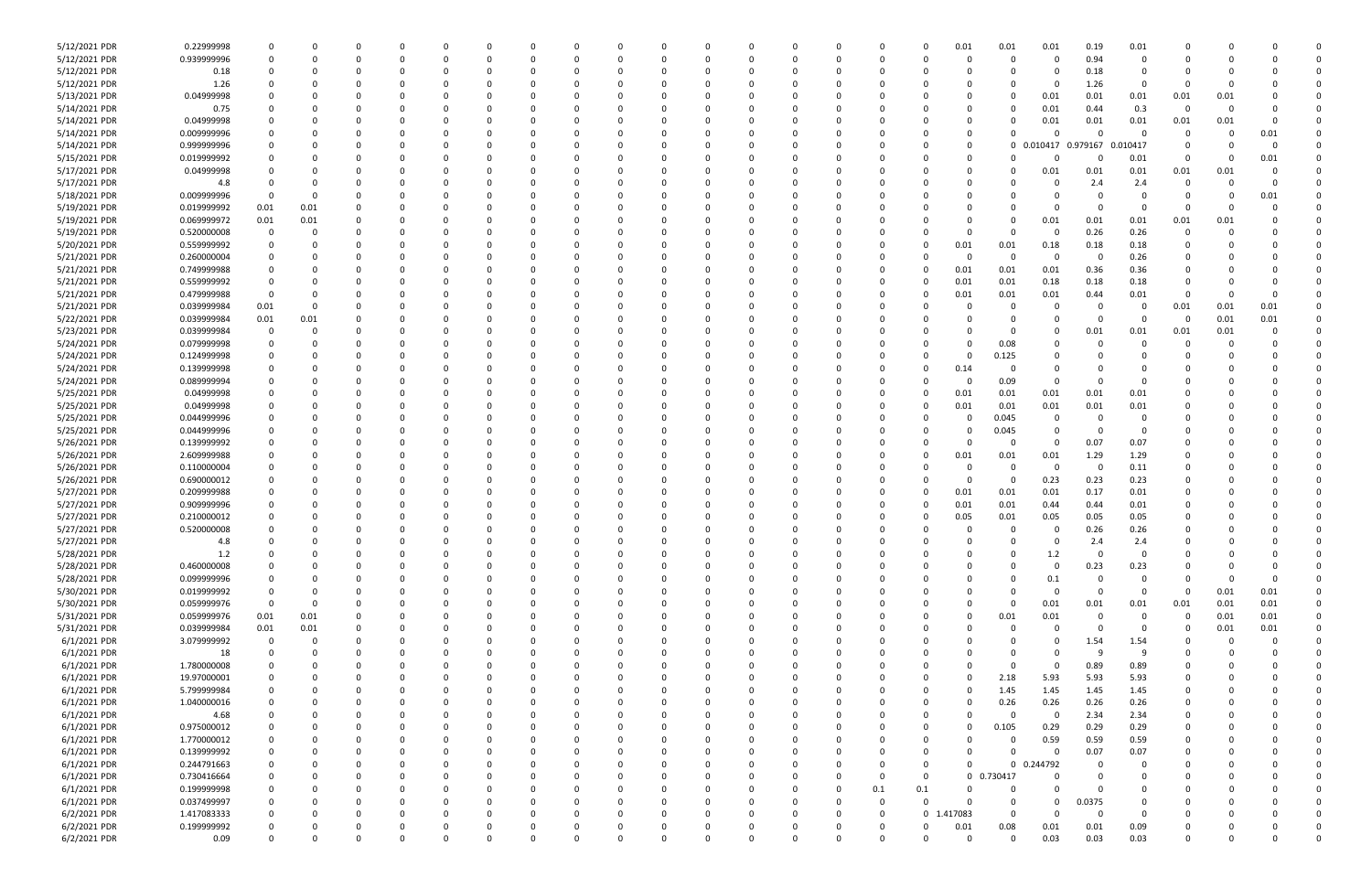| 6/2/2021 PDR  | 1.539999996 | -0             | 0           |   |          |   |          |          |          | 0        |          |          |          |          |                | -0       |          | $\Omega$ | $\Omega$            | 1.54                | $\Omega$    |                         |             |          |  |
|---------------|-------------|----------------|-------------|---|----------|---|----------|----------|----------|----------|----------|----------|----------|----------|----------------|----------|----------|----------|---------------------|---------------------|-------------|-------------------------|-------------|----------|--|
| 6/2/2021 PDR  | 1.447499988 | 0              | 0           |   |          |   |          |          |          |          |          |          |          |          |                | 0        |          | 0.1575   | 0.43                | 0.43                | 0.43        |                         |             |          |  |
| 6/2/2021 PDR  | 0.742499988 | 0              |             |   |          |   |          |          |          |          |          |          |          |          |                |          |          | 0.0825   | 0.22                | 0.22                | 0.22        |                         |             |          |  |
| 6/2/2021 PDR  | 1.040000016 | 0              |             |   |          |   |          |          |          |          |          |          |          |          |                |          |          | 0.26     | 0.26                | 0.26                | 0.26        |                         |             |          |  |
|               |             |                |             |   |          |   |          |          |          |          |          |          |          |          |                |          |          |          |                     |                     |             |                         |             |          |  |
| 6/2/2021 PDR  | 9.699999996 | - 0            | 0           |   |          |   |          |          |          |          |          |          |          |          |                |          |          | 2.5      | 2.4                 | 2.4                 | 2.4         | - 0                     | -0          |          |  |
| 6/3/2021 PDR  | 0.059999976 | 0.01           | 0.01        |   |          |   |          |          |          |          |          |          |          |          |                |          |          |          | C                   |                     | 0.01        | 0.01                    | 0.01        | 0.01     |  |
| 6/3/2021 PDR  | 0.04999998  | 0.01           | 0.01        |   |          |   |          |          |          |          |          |          |          |          |                |          |          |          |                     |                     |             | 0.01                    | 0.01        | 0.01     |  |
| 6/3/2021 PDR  | 0.04999998  | 0.01           | 0.01        |   |          |   |          |          |          |          |          |          |          |          |                |          |          |          |                     |                     |             | 0.01                    | 0.01        | 0.01     |  |
| 6/3/2021 PDR  | 0.099999999 | 0              |             |   |          |   |          |          |          |          |          |          |          |          |                | 0.1      |          |          |                     |                     |             |                         |             |          |  |
| 6/3/2021 PDR  | 0.099999999 | 0              |             |   |          |   |          |          |          |          |          |          |          |          |                | 0.1      |          |          | <sup>0</sup>        |                     |             |                         |             |          |  |
| 6/3/2021 PDR  | 1.447499988 | 0              |             |   |          |   |          |          |          |          |          |          |          |          |                | 0        |          | 0.1575   | 0.43                | 0.43                | 0.43        |                         |             |          |  |
| 6/3/2021 PDR  | 3.537500001 | 0              |             |   |          |   |          |          |          |          |          |          |          |          |                |          |          | 0.3875   | 1.05                | 1.05                | 1.05        |                         |             |          |  |
|               | 0.36        |                |             |   |          |   |          |          |          |          |          |          |          |          |                |          |          |          |                     | 0.18                |             |                         |             |          |  |
| 6/3/2021 PDR  |             | -0             |             |   |          |   |          |          |          |          |          |          |          |          |                |          |          |          | 0                   |                     | 0.18        |                         |             |          |  |
| 6/3/2021 PDR  | 0.100000008 | -0             |             |   |          |   |          |          |          |          |          |          |          |          |                |          |          | 0        | 0                   | 0.05                | 0.05        |                         |             |          |  |
| 6/3/2021 PDR  | 1.290000012 | 0              | 0           |   |          |   |          |          |          |          |          |          |          |          |                |          |          | 0.42     | 0.29                | 0.29                | 0.29        | - 0                     |             |          |  |
| 6/4/2021 PDR  | 0.059999976 | 0.01           | 0.01        |   |          |   |          |          |          |          |          |          |          |          |                |          |          | O        |                     |                     | 0.01        | 0.01                    | 0.01        | 0.01     |  |
| 6/4/2021 PDR  | 0.04999998  | 0.01           | 0.01        |   |          |   |          |          |          |          |          |          |          |          |                |          |          |          | 0                   | $\Omega$            | -0          | 0.01                    | 0.01        | 0.01     |  |
| 6/4/2021 PDR  | 0.019999992 | 0.01           | 0.01        |   |          |   |          |          |          |          |          |          |          |          |                |          |          |          | $\Omega$            |                     |             | 0                       | -0          |          |  |
| 6/4/2021 PDR  | 0.579999996 | - 0            |             |   |          |   |          |          |          |          |          |          |          |          |                |          |          | 0        | 0.006042            | 0.567917            | 0.006042    |                         |             |          |  |
| 6/4/2021 PDR  | 0.340000008 | 0              |             |   |          |   |          |          |          |          |          |          |          |          |                |          |          |          | 0                   | 0.17                | 0.17        |                         |             |          |  |
|               |             |                |             |   |          |   |          |          |          |          |          |          |          |          |                |          |          |          |                     |                     | 1.45        |                         |             |          |  |
| 6/4/2021 PDR  | 4.349999988 | 0              |             |   |          |   |          |          |          |          |          |          |          |          |                |          |          |          | 1.45                | 1.45                |             |                         |             |          |  |
| 6/5/2021 PDR  | 0.469999992 | 0              |             |   |          |   |          |          |          |          |          |          |          |          |                |          |          |          | C                   |                     | 0.47        |                         |             |          |  |
| 6/5/2021 PDR  | 0.174999996 | 0              |             |   |          |   |          |          |          |          |          |          |          |          |                |          |          |          | 0.175               |                     |             |                         | -0          |          |  |
| 6/5/2021 PDR  | 0.039999984 | 0.01           | 0.01        |   |          |   |          |          |          |          |          |          |          |          |                |          |          |          | 0                   |                     | $\Omega$    | 0                       | 0.01        | 0.01     |  |
| 6/6/2021 PDR  | 0.004999998 | $\overline{0}$ | 0           |   |          |   |          |          |          |          |          |          |          |          |                |          |          |          | 0                   |                     | 0.005       | - 0                     | 0           |          |  |
| 6/7/2021 PDR  | 0.079999968 | 0.01           | 0.01        |   |          |   |          |          |          |          |          |          |          |          |                |          |          | 0        | 0.01                | 0.01                | 0.01        | 0.01                    | 0.01        | 0.01     |  |
| 6/7/2021 PDR  | 0.04999998  | 0.01           | 0.01        |   |          |   |          |          |          |          |          |          |          |          |                |          |          | 0        | 0                   | - C                 |             | 0.01                    | 0.01        | 0.01     |  |
| 6/7/2021 PDR  | 0.089999964 | 0.01           | 0.01        |   |          |   |          |          |          |          |          |          |          |          |                |          |          | 0.01     | 0.01                | 0.01                | 0.01        | 0.01                    | 0.01        | 0.01     |  |
| 6/7/2021 PDR  | 0.019999992 | 0.01           | 0.01        |   |          |   |          |          |          |          |          |          |          |          |                |          |          | 0        | C                   | $\Omega$            | - 0         | 0                       | -0          |          |  |
|               |             |                |             |   |          |   |          |          |          |          |          |          |          |          |                |          |          |          |                     |                     |             |                         |             |          |  |
| 6/7/2021 PDR  | 0.520000008 | $\overline{0}$ | 0           |   |          |   |          |          |          |          |          |          |          |          |                |          |          | 0        | 0                   | 0.26                | 0.26        | 0                       | -0          |          |  |
| 6/8/2021 PDR  | 0.029999988 | 0.01           | 0           |   |          |   |          |          |          |          |          |          |          |          |                |          |          | 0        | 0                   | - റ                 | $\Omega$    | - 0                     | 0.01        | 0.01     |  |
| 6/8/2021 PDR  | 0.079999968 | 0.01           | 0           |   |          |   |          |          |          |          |          |          |          |          |                |          |          | 0.01     | 0.01                | 0.01                | 0.01        | 0.01                    | 0.01        | 0.01     |  |
| 6/8/2021 PDR  | 0.019999992 | 0.01           | 0.01        |   |          |   |          |          |          |          |          |          |          |          |                |          |          |          |                     |                     |             |                         | - 0         |          |  |
| 6/8/2021 PDR  | 0.029999988 | 0.01           | 0.01        |   |          |   |          |          |          |          |          |          |          |          |                |          |          |          |                     |                     |             |                         |             | 0.01     |  |
| 6/8/2021 PDR  | 1.970000004 | 0              | 0           |   |          |   |          |          |          |          |          |          |          |          |                |          |          |          | C                   | 0                   | 1.97        |                         |             |          |  |
| 6/8/2021 PDR  | 4.999999992 | 0              | 0           |   |          |   |          |          |          |          |          |          |          |          |                |          |          |          | 0                   | 2.5                 | 2.5         | - 0                     | -0          |          |  |
| 6/9/2021 PDR  | 0.079999968 | 0.01           | 0.01        |   |          |   |          |          |          |          |          |          |          |          |                |          |          |          | 0.01                | 0.01                | 0.01        | 0.01                    | 0.01        | 0.01     |  |
|               |             |                |             |   |          |   |          |          |          |          |          |          |          |          |                |          |          |          |                     |                     |             |                         |             |          |  |
| 6/9/2021 PDR  | 0.04999998  | 0.01           | 0.01        |   |          |   |          |          |          |          |          |          |          |          |                |          |          |          | C                   |                     |             | 0.01                    | 0.01        | 0.01     |  |
| 6/9/2021 PDR  | 0.029999988 | 0.01           | 0.01        |   |          |   |          |          |          |          |          |          |          |          |                |          |          |          |                     |                     |             | - 0                     | $\Omega$    | 0.01     |  |
| 6/10/2021 PDR | 0.04999998  | 0.01           | 0.01        |   |          |   |          |          |          |          |          |          |          |          |                |          |          |          |                     |                     |             | 0.01                    | 0.01        | $0.01\,$ |  |
| 6/10/2021 PDR | 0.019999992 | 0.01           | 0.01        |   |          |   |          |          |          |          |          |          |          |          |                |          |          |          |                     |                     |             | $\mathbf 0$             |             |          |  |
| 6/10/2021 PDR | 0.999999996 | $\mathbf 0$    | 0           | 0 | $\Omega$ | 0 | 0        | $\Omega$ | 0        | 0        | 0        | 0        | 0        | $\Omega$ | 0              | 0        | $\Omega$ | 0        |                     | 0 0.010417 0.989583 |             | $\mathbf 0$             | $\Omega$    | U        |  |
| 6/10/2021 PDR | 0.579999996 | $\mathbf 0$    | 0           |   | 0        |   | $\Omega$ |          | 0        | 0        | $\Omega$ | 0        | 0        | $\Omega$ | 0              | $\Omega$ |          |          | 0 0.006042 0.567917 |                     | 0.006042    | 0                       |             |          |  |
| 6/11/2021 PDR | 7.499999988 | $\mathbf 0$    | 0           |   |          |   |          |          | $\Omega$ | 0        |          | $\Omega$ |          | $\Omega$ |                | -C       |          | $\Omega$ | 2.5                 | 2.5                 | 2.5         | $\mathbf 0$             | $\Omega$    | $\Omega$ |  |
| 6/11/2021 PDR | 0.029999988 | 0.01           | 0           |   |          |   |          |          | 0        | 0        |          | 0        |          | 0        |                |          |          | 0        | $\Omega$            | $\Omega$            | $\Omega$    | $\overline{\mathbf{0}}$ | 0.01        | 0.01     |  |
| 6/11/2021 PDR | 0.059999976 | 0.01           | 0.01        |   |          |   |          |          | 0        |          |          |          |          |          |                |          |          |          | 0                   | 0                   | 0.01        | 0.01                    | 0.01        | $0.01\,$ |  |
|               |             |                |             |   |          |   |          |          |          |          |          |          |          | $\Omega$ |                |          |          |          |                     | $\Omega$            |             |                         |             |          |  |
| 6/12/2021 PDR | 0.059999976 | 0.01           | 0.01        |   |          |   |          |          | $\Omega$ | 0        |          | 0        |          |          |                |          |          | 0        | $\Omega$            |                     | 0.01        | 0.01                    | 0.01        | $0.01\,$ |  |
| 6/12/2021 PDR | 0.124999998 | $\overline{0}$ | $\mathbf 0$ |   |          |   |          |          | 0        | 0        |          | $\Omega$ |          | $\Omega$ |                |          |          | 0        | $\Omega$            | 0.125               | - 0         | $\overline{\mathbf{0}}$ | $\mathbf 0$ | $\Omega$ |  |
| 6/13/2021 PDR | 0.059999976 | 0.01           | 0.01        |   |          |   |          |          | 0        | $\Omega$ |          | 0        |          | $\Omega$ |                |          |          | 0        | $\Omega$            | 0                   | 0.01        | 0.01                    | 0.01        | $0.01\,$ |  |
| 6/14/2021 PDR | 0.66        | $\mathbf 0$    | 0           |   |          |   |          |          | 0        | 0        |          | 0        |          | $\Omega$ |                |          |          | - 0      | 0.33                | 0.33                | $\Omega$    | - 0                     | $\Omega$    |          |  |
| 6/14/2021 PDR | 21.145      | $\mathbf 0$    | $\Omega$    |   |          |   |          |          | 0        |          |          | 0        |          | $\Omega$ | $\Omega$       | $\Omega$ | 6.99     | 7.06     | 4.73                | 2.365               | $\mathbf 0$ |                         |             |          |  |
| 6/14/2021 PDR | 6.780000024 | $\mathbf 0$    |             |   |          |   |          |          | 0        |          |          |          |          |          | 0              | 1.13     | 1.13     | 1.13     | 1.13                | 1.13                | 1.13        |                         |             |          |  |
| 6/14/2021 PDR | 0.300000024 | $\mathbf 0$    | 0           |   |          |   |          |          | 0        |          |          | 0        |          |          | $\overline{0}$ | 0.05     | 0.05     | 0.05     | 0.05                | 0.05                | 0.05        |                         |             |          |  |
| 6/15/2021 PDR | 0.84        | 0              | 0           |   |          |   |          |          | 0        | 0        |          | 0        |          | $\Omega$ | 0              | 0        | 0.01     | 0.26     | 0.23                | 0.33                | 0.01        | 0                       |             |          |  |
| 6/15/2021 PDR | 0.759999996 | 0              | 0           |   |          |   |          |          | 0        | 0        |          | 0        |          | $\Omega$ | 0              | 0        | 0.01     | 0.27     | 0.01                | 0.23                | 0.24        | 0                       | 0           |          |  |
|               |             |                |             |   |          |   |          |          |          |          |          |          |          |          |                |          |          |          |                     |                     |             |                         |             |          |  |
| 6/15/2021 PDR | 1.75000002  | $\overline{0}$ | 0           |   |          |   |          |          | 0        | 0        | ი        | $\Omega$ |          | $\Omega$ | $\Omega$       | $\Omega$ | 0.35     | 0.35     | 0.35                | 0.35                | 0.35        | 0                       | $\Omega$    |          |  |
| 6/15/2021 PDR | 0.599999988 | $\mathbf 0$    | $\mathbf 0$ |   |          |   |          |          | $\Omega$ | 0        |          | $\Omega$ |          | $\Omega$ |                | 0        | 0.33     | 0.24     | 0.01                | 0.01                | 0.01        |                         |             |          |  |
| 6/15/2021 PDR | 0.019999992 | 0.01           | 0.01        |   |          |   |          |          | 0        |          |          | 0        |          |          |                |          |          | 0        | 0                   | $\mathbf 0$         | $\Omega$    | 0                       | 0           | $\Omega$ |  |
| 6/15/2021 PDR | 0.059999976 | 0.01           | 0.01        |   |          |   |          |          | 0        |          |          |          |          |          |                |          |          | 0        | $\Omega$            | 0                   | $0.01\,$    | 0.01                    | 0.01        | $0.01\,$ |  |
| 6/15/2021 PDR | 0.089999964 | 0.01           | 0.01        |   |          |   |          |          | 0        |          |          | $\Omega$ |          | $\Omega$ |                |          | $\Omega$ | 0.01     | 0.01                | 0.01                | 0.01        | 0.01                    | 0.01        | 0.01     |  |
| 6/15/2021 PDR | 0.177500001 | $\mathbf 0$    | 0           |   |          |   |          |          | 0        |          |          |          |          |          |                |          |          | 0        | 0.0375              | 0.14                | $\Omega$    | - 0                     | $\Omega$    |          |  |
| 6/15/2021 PDR | 0.252500001 | $\mathbf 0$    | 0           |   |          |   |          |          | 0        | n        |          | 0        |          | $\Omega$ |                |          |          | $\Omega$ | 0.0525              | 0.2                 | $\Omega$    |                         |             |          |  |
| 6/15/2021 PDR | 0.252500001 | 0              | $\Omega$    |   |          |   |          | $\Omega$ | $\Omega$ | 0        | ი        | $\Omega$ | $\Omega$ | $\Omega$ |                | $\Omega$ | $\Omega$ | $\Omega$ | 0.0525              | 0.2                 | $\mathbf 0$ |                         | - 0         |          |  |
|               | 0.252500001 |                |             |   |          |   |          |          |          |          |          |          |          |          |                |          |          | 0        | 0.0525              |                     |             |                         |             |          |  |
| 6/15/2021 PDR |             | $\mathbf 0$    | 0           |   |          |   |          |          | 0        | 0        |          |          |          |          |                |          |          |          |                     | 0.2                 | 0           |                         |             |          |  |
| 6/15/2021 PDR | 0.087499998 | $\mathbf 0$    | $\Omega$    |   | $\Omega$ |   | $\Omega$ | $\Omega$ | $\Omega$ | $\Omega$ | $\Omega$ | $\Omega$ | $\Omega$ | $\Omega$ |                | $\Omega$ | $\Omega$ | $\Omega$ | 0.0875              | $\mathbf{0}$        | $\Omega$    | $\Omega$                | $\Omega$    | 0        |  |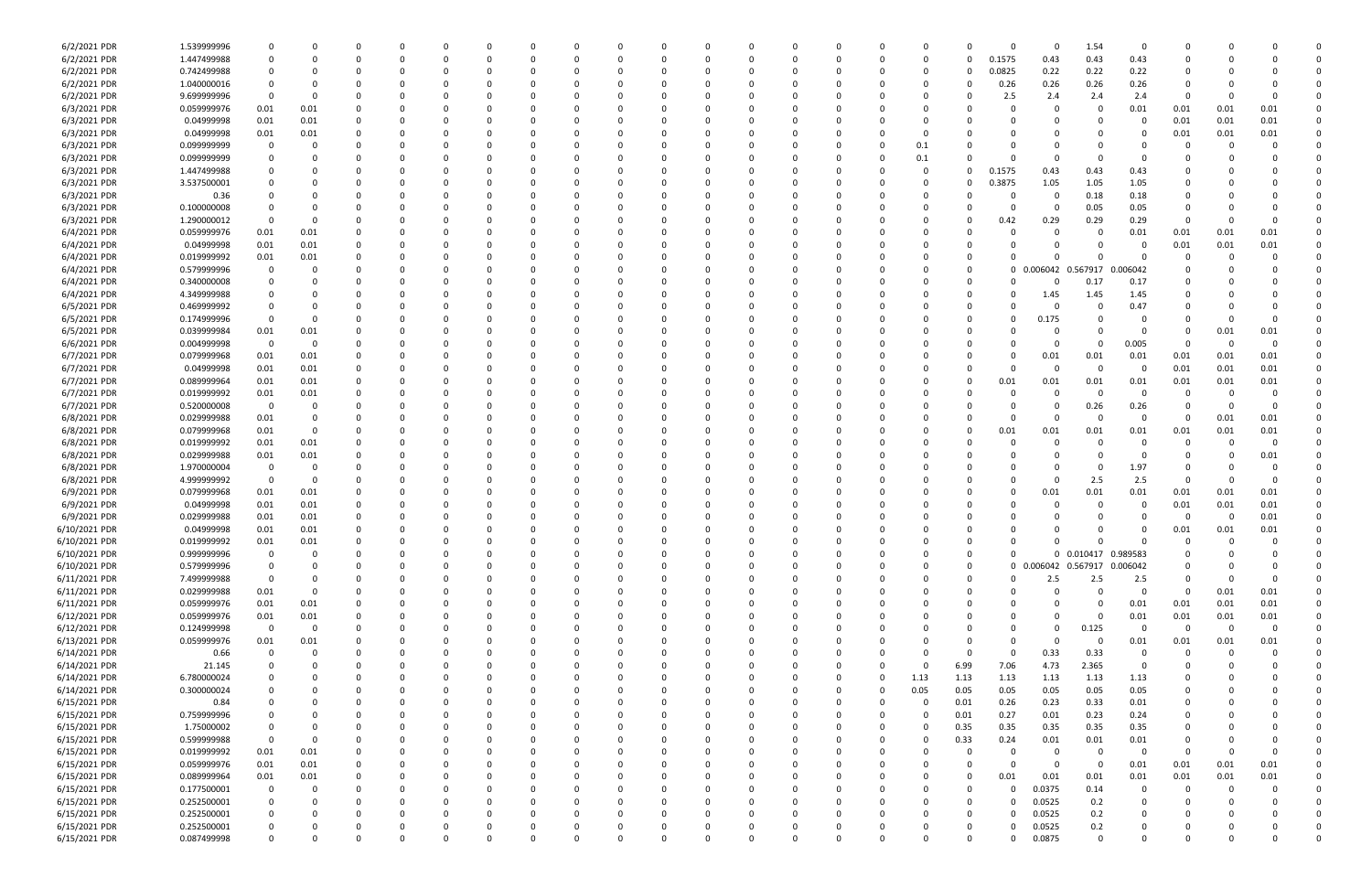| 6/15/2021 PDR  | 0.099999999 |          |          |          |          |          |          |          |              |   |          |          |          |          |          |      |          |             | 0.1         |             |                |          |      |          |  |
|----------------|-------------|----------|----------|----------|----------|----------|----------|----------|--------------|---|----------|----------|----------|----------|----------|------|----------|-------------|-------------|-------------|----------------|----------|------|----------|--|
| 6/15/2021 PDR  | 0.099999999 |          |          | $\Omega$ |          |          |          | 0        |              |   | n        | $\Omega$ |          |          | -0       |      | 0        | 0           | 0.1         |             | O              | C.       |      |          |  |
| 6/15/2021 PDR  | 0.107499999 |          |          |          |          |          |          |          |              |   |          |          |          |          |          |      |          | 0           | 0.1075      |             |                |          |      |          |  |
| 6/15/2021 PDR  | 0.099999999 |          |          |          |          |          |          |          |              |   |          |          |          |          |          |      |          |             | 0.1         |             |                |          |      |          |  |
| 6/15/2021 PDR  | 0.140000004 |          |          |          |          |          |          |          |              |   |          |          |          |          |          |      | 0        |             | $\Omega$    | 0.14        | 0              |          |      |          |  |
| 6/15/2021 PDR  | 1.551874999 |          |          |          |          |          |          |          |              |   |          |          |          |          |          |      | 0        |             | 0 0.771875  | 0.78        | 0              |          |      |          |  |
| 6/15/2021 PDR  | 1.837916674 |          |          |          |          |          |          |          |              |   |          |          |          |          |          |      | 0        |             | 0 0.917917  |             | 0              |          |      |          |  |
|                |             |          |          |          |          |          |          |          |              |   |          |          |          |          |          |      |          |             |             | 0.92        |                |          |      |          |  |
| 6/15/2021 PDR  | 0.679374992 |          |          |          |          |          |          |          |              |   |          |          |          |          |          |      | $\Omega$ |             | 0 0.339375  | 0.34        | 0              |          |      |          |  |
| 6/15/2021 PDR  | 0.660000024 |          |          |          |          |          |          |          |              |   |          |          |          |          |          | 0.11 | 0.11     | 0.11        | 0.11        | 0.11        | 0.11           |          |      |          |  |
| 6/15/2021 PDR  | 0.920000016 |          |          |          |          |          |          |          |              |   |          |          |          |          |          | 0    | $\Omega$ | 0.23        | 0.23        | 0.23        | 0.23           |          |      |          |  |
| 6/15/2021 PDR  | 3.360000024 |          |          |          |          |          |          |          |              |   |          |          |          |          | 0        | 0.56 | 0.56     | 0.56        | 0.56        | 0.56        | 0.56           |          |      |          |  |
| 6/15/2021 PDR  | 2.640000024 |          |          |          |          |          |          |          |              |   |          |          |          |          | 0        | 0.44 | 0.44     | 0.44        | 0.44        | 0.44        | 0.44           |          |      |          |  |
| 6/15/2021 PDR  | 0.522499989 |          |          |          |          |          |          |          |              |   |          |          |          |          | -0       |      | O        | 0.0475      | 0.095       | 0.19        | 0.19           |          |      |          |  |
| 6/15/2021 PDR  | 2.399999976 |          |          |          |          |          |          |          |              |   |          |          |          |          |          | 0.4  | 0.4      | 0.4         | 0.4         | 0.4         | 0.4            |          |      |          |  |
| 6/16/2021 PDR  | 1.320000012 |          |          |          |          |          |          |          |              |   |          |          |          |          |          |      | $\Omega$ | 0           | 0.44        | 0.44        | 0.44           |          |      |          |  |
| 6/16/2021 PDR  | 0.22999998  | $\Omega$ |          |          |          |          |          |          |              |   |          |          |          |          |          |      | 0.01     | 0.19        | 0.01        | 0.01        | 0.01           | $\Omega$ |      |          |  |
| 6/16/2021 PDR  | 0.039999984 | 0.01     | 0.01     |          |          |          |          |          |              |   |          |          |          |          |          |      |          | 0           | 0           | $\Omega$    | 0              | 0.01     | 0.01 |          |  |
| 6/16/2021 PDR  | 2.630000004 |          |          |          |          |          |          |          |              |   |          |          |          |          |          |      |          |             | 0           | 2.63        | 0              | C        |      |          |  |
| 6/16/2021 PDR  | 0.399999996 |          |          |          |          |          |          |          |              |   |          |          |          |          |          |      |          |             | 0           | 0.4         | 0              |          |      |          |  |
|                |             |          |          |          |          |          |          |          |              |   |          |          |          |          |          |      |          |             | $\Omega$    |             |                |          |      |          |  |
| 6/16/2021 PDR  | 0.849999996 |          |          |          |          |          |          |          |              |   |          |          |          |          |          |      |          |             |             | 0.85        |                |          |      |          |  |
| 6/16/2021 PDR  | 6.54        |          |          |          |          |          |          |          |              |   |          |          |          |          |          |      |          |             | $\Omega$    | 6.54        |                |          |      |          |  |
| 6/16/2021 PDR  | 1.037500003 |          |          |          |          |          |          |          |              |   |          |          |          |          |          |      |          |             | 0 0.401458  | 0.636042    |                |          |      |          |  |
| 6/16/2021 PDR  | 0.679374992 |          |          |          |          |          |          |          |              |   |          |          |          |          |          |      |          |             | 0 0.339375  | 0.34        | 0              |          |      |          |  |
| 6/16/2021 PDR  | 0.980000004 |          |          |          |          |          |          |          |              |   |          |          |          |          |          |      |          | 0.98        | 0           | 0           | $\Omega$       |          |      |          |  |
| 6/16/2021 PDR  | 2.600000016 |          |          |          |          |          |          |          |              |   |          |          |          |          |          |      | $\Omega$ | 0.65        | 0.65        | 0.65        | 0.65           |          |      |          |  |
| 6/16/2021 PDR  | 1.17        |          |          |          |          |          |          |          |              |   |          |          |          |          |          |      | 0.165    | 0.33        | 0.45        | 0.225       | 0              |          |      |          |  |
| 6/16/2021 PDR  | 1.045000014 |          |          |          |          |          |          |          |              |   |          |          |          |          |          |      | 0.35     | 0.35        | 0.23        | 0.115       | $\Omega$       |          |      |          |  |
| 6/16/2021 PDR  | 0.48500001  |          |          |          |          |          |          |          |              |   |          |          |          |          |          |      |          | 0.06        | 0.085       | 0.17        | 0.17           |          |      |          |  |
| 6/16/2021 PDR  | 0.920000016 |          |          |          |          |          |          |          |              |   |          |          |          |          |          |      |          | 0.23        | 0.23        | 0.23        | 0.23           |          |      |          |  |
| 6/17/2021 PDR  | 1.08        |          |          |          |          |          |          |          |              |   |          |          |          |          |          |      |          |             | 0.54        | 0.54        | 0              |          |      |          |  |
| 6/17/2021 PDR  | 1.879999992 |          |          |          |          |          |          |          |              |   |          |          |          |          |          |      |          | 0           | 0.94        | 0.94        | 0              |          |      |          |  |
|                |             |          |          |          |          |          |          |          |              |   |          |          |          |          |          |      |          |             |             |             |                |          |      |          |  |
| 6/17/2021 PDR  | 0.200000004 |          |          |          |          |          |          |          |              |   |          |          |          |          |          |      |          |             | 0           | 0.2         | 0              |          |      |          |  |
| 6/17/2021 PDR  | 0.200000004 |          |          |          |          |          |          |          |              |   |          |          |          |          |          |      |          |             | $\Omega$    | 0.2         | 0              |          |      |          |  |
| 6/17/2021 PDR  | 0.200000004 |          |          |          |          |          |          |          |              |   |          |          |          |          |          |      |          |             | 0           | 0.2         | $\Omega$       |          |      |          |  |
| 6/17/2021 PDR  | 0.110000004 |          |          |          |          |          |          |          |              |   |          |          |          |          |          |      |          |             | 0           | - 0         | 0.11           |          |      |          |  |
| 6/17/2021 PDR  | 0.230000004 |          |          |          |          |          |          |          |              |   |          |          |          |          |          |      |          |             | $\Omega$    | $\Omega$    | 0.23           |          |      |          |  |
| 6/17/2021 PDR  | 1.92        |          |          |          |          |          |          |          |              |   |          |          |          |          |          |      |          |             | 0.96        | 0.96        | 0              |          |      |          |  |
| 6/17/2021 PDR  | 1.230000012 |          |          |          |          |          |          |          |              |   |          |          |          |          |          |      |          |             | 0.41        | 0.41        | 0.41           |          |      |          |  |
| 6/17/2021 PDR  | 3.06        |          |          |          |          |          |          |          |              |   |          |          |          |          |          |      |          |             | 1.53        | 1.53        | $\Omega$       |          |      |          |  |
| 6/17/2021 PDR  | 0.629583333 |          |          |          |          |          |          |          |              |   |          |          |          |          |          |      | 0        |             | 0 0.209583  | 0.21        | 0.21           |          |      |          |  |
| 6/17/2021 PDR  | 0.63        |          |          |          |          |          |          |          |              |   | υ        |          |          |          |          |      | 0        | 0.300938    | 0.329063    |             | 0              |          |      |          |  |
| 6/17/2021 PDR  | 1.255416667 | 0        | 0        | $\Omega$ | $\Omega$ | $\Omega$ | $\Omega$ | $\Omega$ | 0            | O | $\Omega$ | $\Omega$ | $\Omega$ | $\Omega$ | $\Omega$ |      | $\Omega$ |             | 0 0.415417  | 0.42        | 0.42           | $\Omega$ |      |          |  |
| 6/17/2021 RDRR | 0.187500015 |          | $\Omega$ | $\Omega$ |          | O        | 0        | 0        |              | ŋ | 0        | $\Omega$ | $\Omega$ | $\Omega$ | 0        |      | $\Omega$ | 0           | $\mathbf 0$ | $\Omega$    | 0.1875         | 0        |      |          |  |
|                |             |          |          |          |          |          |          |          |              |   |          | $\Omega$ |          |          |          |      | $\Omega$ |             | $\mathbf 0$ |             | 0.346875       |          |      |          |  |
| 6/17/2021 RDRR | 0.346874997 |          |          | 0        |          |          | 0        | 0        |              |   | 0        |          |          |          | 0        |      |          | 0           |             | $\mathbf 0$ |                | 0        |      |          |  |
| 6/17/2021 PDR  | 1.29        |          |          |          |          |          | 0        | 0        |              |   |          | $\Omega$ |          | $\Omega$ | 0        |      | $\Omega$ | 0.165       | 0.225       | 0.45        | 0.45           |          |      |          |  |
| 6/17/2021 PDR  | 1.44        |          |          |          |          |          | 0        | 0        |              |   |          | $\Omega$ |          |          |          |      | $\Omega$ | - 0         | 0.72        | 0.72        | $\overline{0}$ |          |      |          |  |
| 6/17/2021 PDR  | 0.669999996 |          |          |          |          |          | 0        | 0        |              |   |          |          |          |          |          |      | 0.32     | 0.32        | 0.01        | $0.01\,$    | 0.01           | $\Omega$ |      |          |  |
| 6/17/2021 PDR  | 0.199999992 |          |          |          |          |          |          |          |              |   |          | 0        |          |          |          |      | 0.07     | 0.07        | 0.01        | 0.02        | 0.03           | $\Omega$ |      |          |  |
| 6/17/2021 PDR  | 0.609999996 | 0        |          |          |          |          | 0        | 0        |              |   |          | $\Omega$ |          |          | 0        |      | 0.11     | 0.11        | 0.13        | 0.13        | 0.13           | 0        |      |          |  |
| 6/17/2021 PDR  | 0.609999996 | 0        |          |          |          |          | 0        | 0        |              |   |          | 0        |          |          |          |      | 0.15     | 0.15        | 0.15        | 0.15        | 0.01           | 0        |      |          |  |
| 6/17/2021 PDR  | 0.189999996 |          |          |          |          |          |          | 0        |              |   |          | $\Omega$ |          |          |          |      | 0.08     | 0.08        | 0.01        | 0.01        | 0.01           |          |      |          |  |
| 6/17/2021 PDR  | 9.570000012 |          |          |          |          |          |          | 0        |              |   |          |          |          |          |          |      | 2.39     | 2.39        | 2.39        | 2.39        | 0.01           |          |      |          |  |
| 6/17/2021 PDR  | 0.969999996 |          |          |          |          |          |          |          |              |   |          |          |          |          |          |      | 0.47     | 0.47        | 0.01        | $0.01\,$    | 0.01           | 0        |      |          |  |
| 6/17/2021 PDR  | 11.08999999 | 0        |          |          |          |          | 0        | 0        |              |   |          | 0        |          |          |          |      | 4.96     | 4.96        | 0.39        | 0.39        | 0.39           | 0        |      |          |  |
| 6/17/2021 PDR  | 0.249999996 | 0        |          |          |          |          |          | 0        |              |   |          | $\Omega$ |          | 0        | 0        |      | 0.06     | 0.06        | 0.06        | 0.06        | 0.01           | 0        |      |          |  |
|                |             |          |          |          |          |          |          |          |              |   |          |          |          |          |          |      |          |             |             |             |                |          |      |          |  |
| 6/17/2021 PDR  | 0.570000012 | 0        |          |          |          |          |          | 0        |              |   |          | $\Omega$ |          |          |          |      | 0.14     | 0.14        | 0.14        | 0.14        | 0.01           | 0        |      |          |  |
| 6/17/2021 PDR  | 1.24999998  | 0        |          |          |          |          | 0        | $\Omega$ |              |   |          | $\Omega$ |          |          |          |      | 0.31     | 0.31        | 0.31        | 0.31        | 0.01           | 0        |      |          |  |
| 6/17/2021 PDR  | 1.619999988 |          |          |          |          |          |          | 0        |              |   |          | $\Omega$ |          |          |          |      | 0.4      | 0.4         | 0.4         | 0.4         | 0.02           |          |      |          |  |
| 6/17/2021 PDR  | 4.809999984 |          |          |          |          |          |          |          |              |   |          |          |          |          |          |      | 1.15     | 1.15        | 1.15        | 1.15        | 0.21           | $\Omega$ |      |          |  |
| 6/17/2021 PDR  | 0.639999996 |          | 0        |          |          |          |          | 0        |              |   |          |          |          |          |          |      | 0.19     | 0.19        | 0.01        | 0.14        | 0.11           | 0        |      |          |  |
| 6/17/2021 PDR  | 0.079999968 | $\Omega$ | 0.01     |          |          |          |          |          |              |   |          |          |          |          |          |      | $\Omega$ | 0.01        | 0.01        | 0.01        | 0.01           | 0.01     | 0.01 | 0.01     |  |
| 6/17/2021 PDR  | 0.069999972 |          | 0.01     |          |          |          |          | 0        |              |   |          |          |          |          |          |      | $\Omega$ | $\mathbf 0$ | 0.01        | 0.01        | 0.01           | 0.01     | 0.01 | 0.01     |  |
| 6/17/2021 PDR  | 10.23000001 | 0        | 0        |          |          |          | 0        | 0        |              |   |          | 0        |          |          |          |      | $\Omega$ | 3.41        | 3.41        | 3.41        | $\mathbf 0$    | 0        | - 0  | 0        |  |
| 6/18/2021 PDR  | 0.139999992 |          |          |          |          |          |          |          |              |   |          |          |          |          |          |      |          | O           | 0.07        | 0.07        | 0              |          |      |          |  |
| 6/18/2021 PDR  | 0.199999992 | $\Omega$ | $\Omega$ | $\Omega$ |          | $\Omega$ | $\Omega$ | $\Omega$ | <sup>0</sup> | 0 | $\Omega$ | $\Omega$ | $\Omega$ | $\Omega$ | $\Omega$ |      | $\Omega$ | $\Omega$    | 0.1         | 0.1         | $\mathbf 0$    | $\Omega$ |      | $\Omega$ |  |
|                |             |          |          |          |          |          |          |          |              |   |          |          |          |          |          |      |          |             |             |             |                |          |      |          |  |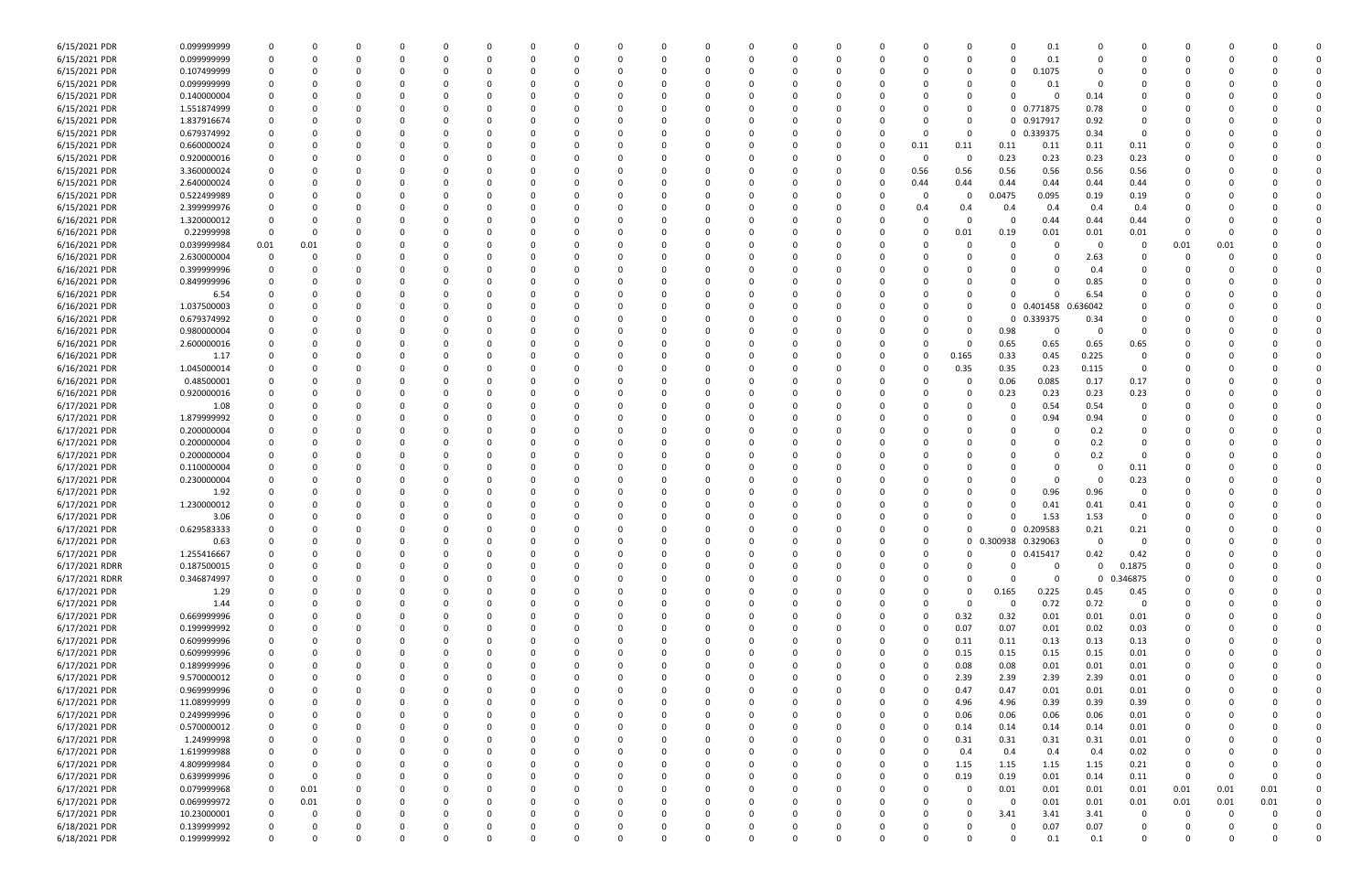| 6/18/2021 PDR | 0.199999992 |             |             |          | $\Omega$      | $\Omega$ |          | 0            |          | 0        |          |   | - 0      |              |          | 0            | 0.1               | 0.1      | 0              |          |      |          |  |
|---------------|-------------|-------------|-------------|----------|---------------|----------|----------|--------------|----------|----------|----------|---|----------|--------------|----------|--------------|-------------------|----------|----------------|----------|------|----------|--|
| 6/18/2021 PDR | 0.379999992 |             |             |          | $\Omega$      |          |          | $\Omega$     |          | $\Omega$ |          |   | $\Omega$ |              |          | $\Omega$     | 0.19              | 0.19     | $\Omega$       | റ        |      |          |  |
| 6/18/2021 PDR | 0.6         |             |             |          |               |          |          |              |          |          |          |   |          |              |          | 0            | 0.3               | 0.3      |                |          |      |          |  |
| 6/18/2021 PDR | 0.36        |             |             |          |               |          |          |              |          |          |          |   |          |              |          | 0            | 0.18              | 0.18     |                |          |      |          |  |
| 6/18/2021 PDR | 0.439999992 |             |             |          |               |          |          |              |          |          |          |   |          |              |          | 0            | 0.22              | 0.22     | $\mathbf 0$    |          |      |          |  |
| 6/18/2021 PDR | 0.989999988 |             |             |          |               |          |          | n            |          |          |          |   |          |              | 0.48     | 0.48         | 0.01              | 0.01     | 0.01           |          |      |          |  |
| 6/18/2021 PDR | 0.129999996 |             |             |          |               |          |          |              |          |          |          |   |          |              |          |              |                   |          |                |          |      |          |  |
|               |             |             |             |          |               |          |          |              |          |          |          |   |          |              | 0.05     | 0.05         | 0.01              | 0.01     | 0.01           |          |      |          |  |
| 6/18/2021 PDR | 1.889999988 |             |             |          |               |          |          |              |          |          |          |   |          |              | 0.93     | 0.93         | 0.01              | 0.01     | 0.01           |          |      |          |  |
| 6/18/2021 PDR | 0.40999998  |             |             |          |               |          |          |              |          |          |          |   |          |              | 0.19     | 0.19         | 0.01              | 0.01     | 0.01           |          |      |          |  |
| 6/18/2021 PDR | 0.16999998  |             |             |          |               |          |          |              |          |          |          |   |          |              | 0.07     | 0.07         | 0.01              | 0.01     | 0.01           |          |      |          |  |
| 6/18/2021 PDR | 0.449999988 |             |             |          |               |          |          |              |          |          |          |   |          |              | 0.21     | 0.21         | 0.01              | 0.01     | 0.01           |          |      |          |  |
| 6/18/2021 PDR | 0.16999998  |             |             |          |               |          |          |              |          |          |          |   | - 0      |              | 0.07     | 0.07         | 0.01              | 0.01     | 0.01           |          |      |          |  |
| 6/18/2021 PDR | 0.58999998  |             |             |          |               |          |          |              |          |          |          |   |          |              | 0.28     | 0.28         | 0.01              | 0.01     | 0.01           |          |      |          |  |
| 6/18/2021 PDR | 0.400000008 |             |             |          |               |          |          |              |          |          |          |   |          |              |          | -0           | 0.2               | 0.2      | 0              |          |      |          |  |
| 6/18/2021 PDR | 0.42        |             |             |          |               |          |          |              |          |          |          |   |          |              |          | -0           | 0.21              | 0.21     | 0              |          |      |          |  |
| 6/18/2021 PDR | 6.829999992 |             |             |          |               |          |          |              |          |          |          |   |          |              |          | 2.44         | 2.44              | 1.95     | -0             |          |      |          |  |
| 6/18/2021 PDR | 1.369999989 |             |             |          |               |          |          |              |          |          |          | 0 | -0       | 0.1325       | 0        | 0.1375       | 0                 | 0.55     | 0.55           |          |      |          |  |
| 6/18/2021 PDR | 0.519999981 |             |             |          |               |          |          |              |          |          |          | 0 | 0.07     | 0.075        | 0        | 0.075        | $\Omega$          | 0.225    | 0.075          |          |      |          |  |
| 6/18/2021 PDR | 0.034999998 |             |             |          |               |          |          |              |          |          |          |   |          |              |          | 0            | 0.035             | - 0      | 0              |          |      |          |  |
| 6/18/2021 PDR | 0.399999996 |             |             |          |               |          |          |              |          |          |          |   |          |              |          | 0            |                   | 0.4      |                |          |      |          |  |
| 6/18/2021 PDR | 0.579999996 |             |             |          |               |          |          |              |          |          |          |   |          |              |          |              | 0.006042 0.567917 |          |                |          |      |          |  |
|               |             |             |             |          |               |          |          |              |          |          |          |   |          |              |          | $\mathbf{0}$ |                   |          | 0.006042       |          |      |          |  |
| 6/18/2021 PDR | 0.39        |             |             |          |               |          |          |              |          |          |          |   |          |              |          | n            |                   | 0.39     | 0              |          |      |          |  |
| 6/18/2021 PDR | 3.259999992 |             |             |          |               |          |          |              |          |          |          |   |          |              |          | 0            | 1.63              | 1.63     | 0              |          |      |          |  |
| 6/18/2021 PDR | 0.66        |             |             |          |               |          |          |              |          |          |          |   |          |              |          | -0           | 0.33              | 0.33     | $\Omega$       |          |      |          |  |
| 6/18/2021 PDR | 6.56499999  |             |             |          |               |          |          |              |          |          |          |   |          |              |          | 0.84         | 1.145             | 2.29     | 2.29           |          |      |          |  |
| 6/18/2021 PDR | 4.68        |             |             |          | റ             |          |          |              |          |          |          |   |          |              | $\Omega$ | -0           | 2.34              | 2.34     | 0              |          |      |          |  |
| 6/19/2021 PDR | 0.589999992 |             | 0           |          |               |          |          |              |          |          |          |   |          |              | 0.22     | 0.37         |                   | - 0      | - 0            | -0       |      |          |  |
| 6/19/2021 PDR | 0.059999976 |             | 0.01        |          |               |          |          |              |          |          |          |   |          |              |          | 0            | 0                 | 0.01     | 0.01           | 0.01     | 0.01 | 0.01     |  |
| 6/20/2021 PDR | 0.890000004 |             | 0           |          |               |          |          |              |          |          |          |   |          |              |          | 0            | 0.42              | 0.23     | 0.24           | 0        |      |          |  |
| 6/20/2021 PDR | 0.189999996 | 0           | $\Omega$    |          |               |          |          |              |          |          |          |   |          |              |          | 0            | 0                 |          | 0.19           |          |      |          |  |
| 6/20/2021 PDR | 0.019999992 | 0.01        | 0.01        |          |               |          |          |              |          |          |          |   |          |              |          | 0            | -C                | - 0      |                |          |      |          |  |
| 6/21/2021 PDR | 0.127499985 | 0           |             |          |               |          |          |              |          |          |          |   | - 0      | 0            | 0.0075   | 0.01         | 0.01              | 0.09     | 0.01           |          |      |          |  |
| 6/21/2021 PDR | 0.217499985 | - 0         |             |          |               |          |          |              |          |          |          |   |          |              | 0.0075   | 0.01         | 0.01              | 0.01     | 0.18           |          |      |          |  |
| 6/21/2021 PDR | 0.029999988 | 0.01        | 0           |          |               |          |          |              |          |          |          |   |          |              |          | 0            |                   |          | 0              | 0        | 0.01 | 0.01     |  |
|               | 0.059999976 |             |             |          |               |          |          |              |          |          |          |   |          |              |          |              |                   |          |                |          |      | 0.01     |  |
| 6/21/2021 PDR |             | 0.01        | 0.01        |          |               |          |          |              |          |          |          |   |          |              |          |              |                   | - 0      | 0.01           | 0.01     | 0.01 |          |  |
| 6/21/2021 PDR | 0.04999998  | 0.01        | 0.01        |          |               |          |          |              |          |          |          |   |          |              |          |              |                   |          | 0              | 0.01     | 0.01 | 0.01     |  |
| 6/21/2021 PDR | 0.07499997  | 0.01        | 0.01        |          |               |          |          |              |          |          |          |   |          |              |          | 0            | 0.005             | 0.01     | 0.01           | 0.01     | 0.01 | 0.01     |  |
| 6/22/2021 PDR | 0.04999998  | 0.01        | 0.01        |          |               |          |          |              |          |          |          |   |          |              |          | 0            |                   | - 0      | 0              | 0.01     | 0.01 | 0.01     |  |
| 6/22/2021 PDR | 0.48500001  |             |             |          |               |          |          |              |          |          |          |   |          |              |          | 0.06         | 0.085             | 0.17     | 0.17           |          |      |          |  |
| 6/22/2021 PDR | 21.145      | $\Omega$    | 0           |          | $\Omega$      |          |          |              |          |          |          |   |          |              | 6.99     | 7.06         | 4.73              | 2.365    | $\Omega$       | $\Omega$ |      |          |  |
| 6/22/2021 PDR | 5.875000008 |             | O           |          |               |          |          |              |          |          | O        |   |          |              | 1.97     | 1.97         | 1.29              | 0.645    | 0              |          |      |          |  |
| 6/22/2021 PDR | 0.88749999  |             | $\Omega$    | O        | $\Omega$      | $\Omega$ | $\Omega$ | <sup>0</sup> |          | $\Omega$ | $\Omega$ |   | 0        | <sup>0</sup> |          | 0.1125       | 0.155             | 0.31     | 0.31           | 0        |      |          |  |
| 6/23/2021 PDR | 1.29        | 0           | 0           |          | $\Omega$      |          |          |              |          |          |          |   | 0        |              | $\Omega$ | 0.165        | 0.225             | 0.45     | 0.45           | 0        |      |          |  |
| 6/23/2021 PDR | 0.729999996 | 0           | 0           |          | 0             |          |          | 0            |          | 0        |          |   | 0        | $\Omega$     | 0.01     | 0.35         | 0.01              | 0.01     | 0.35           | 0        |      | 0        |  |
| 6/23/2021 PDR | 0.089999964 | 0.01        | 0.01        |          |               |          |          |              |          |          |          |   | - 0      |              |          | 0.01         | 0.01              | 0.01     | 0.01           | 0.01     | 0.01 | 0.01     |  |
| 6/23/2021 PDR | 0.249999996 | $\Omega$    | $\mathbf 0$ |          | $\Omega$      |          |          |              |          |          |          |   | $\Omega$ |              | $\Omega$ | $\mathbf 0$  | 0.002604 0.244792 |          | 0.002604       | 0        |      | $\Omega$ |  |
| 6/24/2021 PDR | 0.019999992 | $\mathbf 0$ | 0.01        |          | 0             |          |          | 0            |          |          |          |   | 0        |              | 0        | 0            | $\Omega$          | $\Omega$ | 0              | 0        | - 0  | 0.01     |  |
| 6/24/2021 PDR | 0.059999976 | 0.01        | 0.01        |          | 0             |          |          | 0            |          |          |          |   | 0        |              |          |              |                   | $\Omega$ | 0.01           | 0.01     | 0.01 | 0.01     |  |
| 6/24/2021 PDR | 0.04999998  | 0.01        | 0.01        | 0        | $\Omega$      | $\Omega$ |          | 0            |          | 0        |          | 0 | 0        |              |          | 0            | $\Omega$          | $\Omega$ | 0              | 0.01     | 0.01 | $0.01\,$ |  |
|               |             | $\Omega$    |             |          |               |          |          |              |          |          |          |   |          |              |          |              |                   | - 0      |                |          |      |          |  |
| 6/24/2021 PDR | 0.110000004 |             | 0           | 0        | 0             | $\Omega$ |          | 0            |          |          |          | 0 | 0        |              |          | 0            | $\Omega$          |          | 0.11           | 0        | - 0  |          |  |
| 6/24/2021 PDR | 12.54       |             | O           | 0        | 0             | $\Omega$ |          | 0            |          |          |          | 0 | 0        |              |          | 0            | $\Omega$          | 6.27     | 6.27           |          |      |          |  |
| 6/24/2021 PDR | 2.600000004 |             | 0           |          | 0             |          |          | 0            |          | 0        |          |   | 0        |              |          | 2.6          | $\Omega$          | - 0      | $\Omega$       | 0        |      |          |  |
| 6/24/2021 PDR | 6.880000008 |             | 0           |          | 0             |          |          | 0            |          |          |          |   | -0       |              |          | 0            | 0                 | 3.44     | 3.44           |          |      |          |  |
| 6/24/2021 PDR | 0.230000004 |             |             |          |               |          |          |              |          |          |          |   | 0        |              |          | 0.23         | $\Omega$          | $\Omega$ | 0              |          |      |          |  |
| 6/26/2021 PDR | 10.23000001 |             |             |          | $\Omega$      |          |          |              |          |          |          |   | 0        | 0            | 3.41     | 3.41         | 3.41              | $\Omega$ |                |          |      |          |  |
| 6/26/2021 PDR | 0.462499995 |             |             |          | 0             | $\Omega$ |          | 0            |          | 0        |          |   | 0        | <sup>0</sup> |          | 0.0925       | 0.37              | 0        |                | 0        |      |          |  |
| 6/27/2021 PDR | 6.880000008 |             |             |          | 0             |          |          | 0            |          | 0        |          | 0 | 0        | 0            | 3.44     | 3.44         | $\Omega$          | - 0      | 0              | 0        |      |          |  |
| 6/27/2021 PDR | 0.200000004 |             |             |          | $\Omega$      | $\Omega$ |          | 0            |          | $\Omega$ |          | 0 | 0        |              |          | $\Omega$     | $\Omega$          | 0.2      | 0              | 0        |      |          |  |
| 6/27/2021 PDR | 0.200000004 |             |             |          | 0             |          |          | 0            |          |          |          |   | 0        |              |          | 0            | $\Omega$          | 0.2      | 0              |          |      |          |  |
| 6/27/2021 PDR | 0.200000004 |             |             |          | 0             |          |          | 0            |          |          |          |   | 0        |              |          | 0            | $\Omega$          | 0.2      | 0              |          |      |          |  |
| 6/27/2021 PDR | 0.140000004 |             |             |          | 0             |          |          | 0            |          |          |          |   | -0       |              |          | 0            | $\Omega$          | 0.14     | $\overline{0}$ |          |      |          |  |
| 6/27/2021 PDR | 0.279999996 |             |             |          | 0             |          |          | 0            |          |          |          |   | 0        |              | 0        | 0            | $\Omega$          | 0.28     | $\mathbf 0$    | 0        |      |          |  |
| 6/27/2021 PDR | 0.140000004 |             |             | O        | $\Omega$      | $\Omega$ |          | 0            |          | 0        |          | 0 | 0        |              | $\Omega$ | $\Omega$     | $\Omega$          | - 0      | 0.14           | 0        |      |          |  |
| 6/28/2021 PDR | 0.260000004 |             |             |          |               |          |          |              |          |          |          |   |          | 0            | 0.01     |              |                   |          |                |          |      |          |  |
|               |             |             |             | $\Omega$ | 0<br>$\Omega$ | $\Omega$ | $\Omega$ | 0            | $\Omega$ | 0        | $\Omega$ |   | -0       |              |          | 0.01         | 0.08              | 0.08     | 0.08           |          |      |          |  |
| 6/28/2021 PDR | 0.129999984 | $\Omega$    | $\Omega$    |          |               |          |          | $\Omega$     |          | $\Omega$ |          | 0 | $\Omega$ |              | 0.01     | 0.01         | 0.01              | $0.01\,$ | 0.09           | 0        |      | $\Omega$ |  |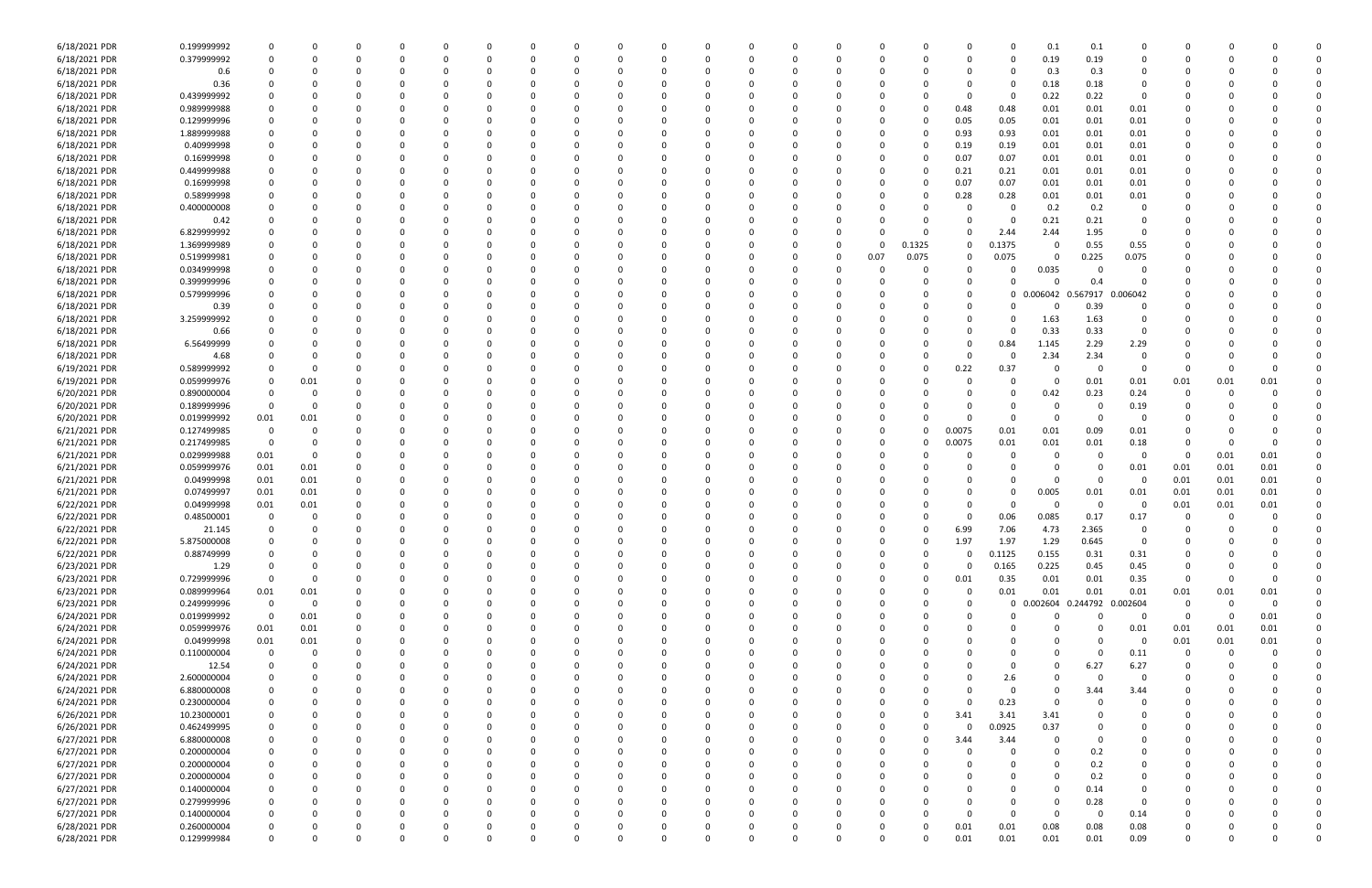| 6/28/2021 PDR | 0.04999998  | 0.01           | 0.01     |   |          |          |          |          |          |          |              |          |          |          |        |          |          |             | 0                            |          |                | 0.01     | 0.01 | 0.01     |  |
|---------------|-------------|----------------|----------|---|----------|----------|----------|----------|----------|----------|--------------|----------|----------|----------|--------|----------|----------|-------------|------------------------------|----------|----------------|----------|------|----------|--|
| 6/28/2021 PDR | 0.019999992 | 0              | 0.01     | O | n        | 0        |          |          | -0       | O        | <sup>0</sup> | $\Omega$ |          |          | -0     |          | ი        | O           | $\Omega$                     |          | $\Omega$       | -0       |      | 0.01     |  |
| 6/28/2021 PDR | 0.200000004 | 0              |          |   |          |          |          |          |          |          |              |          |          |          |        |          |          |             | 0                            |          | 0.2            |          |      |          |  |
| 6/28/2021 PDR | 0.200000004 |                |          |   |          |          |          |          |          |          |              |          |          |          |        |          |          |             | $\Omega$                     |          | 0.2            |          |      |          |  |
|               |             |                |          |   |          |          |          |          |          |          |              |          |          |          |        |          |          |             |                              |          |                |          |      |          |  |
| 6/28/2021 PDR | 0.140000004 |                |          |   |          |          |          |          |          |          |              |          |          |          |        |          |          | O           | $\Omega$                     | - 0      | 0.14           |          |      |          |  |
| 6/28/2021 PDR | 0.449583333 |                |          |   |          |          |          |          |          |          |              |          |          |          |        |          |          | $\mathbf 0$ | 0.149583                     | 0.15     | 0.15           |          |      |          |  |
| 6/28/2021 PDR | 0.980000004 |                |          |   |          |          |          |          |          |          |              |          |          |          |        |          |          | 0.98        | 0                            | $\Omega$ |                |          |      |          |  |
| 6/28/2021 PDR | 0.99        |                |          |   |          |          |          |          |          |          |              | - 0      |          |          |        |          | O        | 0           | 0.33                         | 0.33     | 0.33           |          |      |          |  |
| 6/28/2021 PDR | 0.48500001  |                |          |   |          |          |          |          |          |          |              |          |          |          |        |          | 0        | 0.06        | 0.085                        | 0.17     | 0.17           |          |      |          |  |
| 6/29/2021 PDR | 1.045000014 |                |          |   |          |          |          |          |          |          |              |          |          |          |        |          | 0.35     | 0.35        | 0.23                         | 0.115    | $\overline{0}$ |          |      |          |  |
| 6/29/2021 PDR | 0.920000016 |                |          |   |          |          |          |          |          |          |              | - 0      |          |          | 0      |          | 0        | 0.23        | 0.23                         | 0.23     | 0.23           |          |      |          |  |
|               |             |                |          |   |          |          |          |          |          |          |              |          |          |          |        |          |          |             |                              |          |                |          |      |          |  |
| 6/29/2021 PDR | 10.40000002 |                |          |   |          |          |          |          |          |          |              |          |          |          | 2.6    | 2.6      | 2.6      | 2.6         | 0                            | 0        | 0              |          |      |          |  |
| 6/29/2021 PDR | 22.98000001 |                |          |   |          |          |          |          |          |          |              | - 0      |          |          | 0      |          | 7.41     | 7.71        | 5.24                         | 2.62     | 0              |          |      |          |  |
| 6/29/2021 PDR | 1.334999994 |                |          |   |          |          |          |          |          |          |              |          |          |          |        |          | 0.42     | 0.45        | 0.31                         | 0.155    | 0              |          |      |          |  |
| 6/29/2021 PDR | 2.489999988 |                |          |   |          |          |          |          |          |          |              |          |          |          |        |          | 1.23     | 1.23        | 0.01                         | 0.01     | 0.01           |          |      |          |  |
| 6/29/2021 PDR | 0.16999998  |                |          |   |          |          |          |          |          |          |              |          |          |          |        |          | 0.07     | 0.07        | 0.01                         | 0.01     | 0.01           |          |      |          |  |
| 6/29/2021 PDR | 0.309999996 | 0              |          |   |          |          |          |          |          |          |              |          |          |          |        |          | 0.14     | 0.14        | 0.01                         | 0.01     | 0.01           | -0       |      |          |  |
|               |             |                |          |   |          |          |          |          |          |          |              |          |          |          |        |          |          |             |                              |          |                |          |      |          |  |
| 6/29/2021 PDR | 0.089999964 | 0.01           | 0.01     |   |          |          |          |          |          |          |              |          |          |          |        |          |          | 0.01        | 0.01                         | 0.01     | 0.01           | 0.01     | 0.01 | 0.01     |  |
| 6/29/2021 PDR | 0.04999998  | 0.01           | 0.01     |   |          |          |          |          |          |          |              |          |          |          |        |          |          | 0           | 0                            | $\Omega$ | 0              | 0.01     | 0.01 | 0.01     |  |
| 6/29/2021 PDR | 0.019999992 | 0.01           | 0.01     |   |          |          |          |          |          |          |              |          |          |          |        |          |          |             | 0                            |          |                |          |      |          |  |
| 6/29/2021 PDR | 0.027499999 | 0              |          |   |          |          |          |          |          |          |              |          |          |          |        |          |          |             | $\Omega$                     | $\Omega$ | 0.0275         |          |      |          |  |
| 6/29/2021 PDR | 4.736731989 | 0              |          |   |          |          |          |          |          |          |              |          |          |          |        |          | 0        |             | 6.53E-05 1.576667            | 1.58     | 1.58           |          |      |          |  |
| 6/29/2021 PDR | 0.449589533 |                |          |   |          |          |          |          |          |          |              |          |          |          |        |          | $\Omega$ |             | 6.20E-06 0.149583            | 0.15     | 0.15           |          |      |          |  |
| 6/29/2021 PDR | 1.17        |                |          |   |          |          |          |          |          |          |              |          |          |          |        |          | 0.165    | 0.33        | 0.45                         | 0.225    | 0              |          |      |          |  |
|               |             |                |          |   |          |          |          |          |          |          |              |          |          |          |        |          |          |             |                              |          |                |          |      |          |  |
| 6/29/2021 PDR | 4.895000004 |                |          |   |          |          |          |          |          |          |              |          |          |          |        |          | 1.59     | 1.64        | 1.11                         | 0.555    | 0              |          |      |          |  |
| 6/30/2021 PDR | 0.189999996 |                |          |   |          |          |          |          |          |          |              |          |          |          |        |          | 0.08     | 0.08        | 0.01                         | 0.01     | 0.01           |          |      |          |  |
| 6/30/2021 PDR | 0.369999996 |                |          |   |          |          |          |          |          |          |              |          |          |          |        |          | 0.17     | 0.17        | 0.01                         | 0.01     | 0.01           |          |      |          |  |
| 6/30/2021 PDR | 0.16999998  |                |          |   |          |          |          |          |          |          |              |          |          |          |        |          | 0.07     | 0.07        | 0.01                         | 0.01     | 0.01           |          |      |          |  |
| 6/30/2021 PDR | 1.36999998  | 0              |          |   |          |          |          |          |          |          |              |          |          |          |        |          | 0.67     | 0.67        | 0.01                         | 0.01     | 0.01           | 0        |      |          |  |
| 6/30/2021 PDR | 0.04999998  | 0.01           | 0.01     |   |          |          |          |          |          |          |              |          |          |          |        |          |          | 0           | 0                            | 0        | 0              | 0.01     | 0.01 | 0.01     |  |
| 6/30/2021 PDR | 4.895000004 | 0              |          |   |          |          |          |          |          |          |              | - 0      |          |          |        |          | 1.59     | 1.64        | 1.11                         | 0.555    | - 0            | -0       |      |          |  |
|               |             |                |          |   |          |          |          |          |          |          |              |          |          |          |        |          |          |             |                              |          |                |          |      |          |  |
| 6/30/2021 PDR | 9.999999984 | 0              |          |   |          |          |          |          |          |          |              |          |          |          |        |          |          | 2.5         | 2.5                          | 2.5      | 2.5            | 0        |      |          |  |
| 6/30/2021 PDR | 2.609999991 |                |          |   |          |          |          |          |          |          |              |          |          |          |        |          |          | 0.335       | 0.455                        | 0.91     | 0.91           | -0       |      |          |  |
| 7/1/2021 PDR  | 0.04999998  |                |          |   |          |          |          |          |          |          |              |          |          |          |        |          |          | 0           | 0                            | 0.01     | 0.01           | 0.01     | 0.01 | 0.01     |  |
| 7/1/2021 PDR  | 0.132499998 |                |          |   |          |          |          |          | 0.1325   |          |              |          |          |          |        |          |          |             | 0                            | 0        | 0              |          |      |          |  |
| 7/1/2021 PDR  | 0.100000008 |                |          |   |          |          |          |          |          |          |              |          |          |          |        |          |          | O           | $\Omega$                     | 0.05     | 0.05           |          |      |          |  |
| 7/1/2021 PDR  | 0.662500011 |                |          |   |          |          |          |          |          |          |              |          |          |          |        |          |          | 0.0875      | 0.115                        | 0.23     | 0.23           |          |      |          |  |
|               |             |                |          |   |          |          |          |          |          |          |              |          |          |          |        |          |          |             |                              |          |                |          |      |          |  |
| 7/1/2021 PDR  | 5.61        |                |          |   |          |          |          |          |          |          |              |          |          |          |        |          |          | 0.66        | 0.99                         | 1.98     | 1.98           |          |      |          |  |
| 7/1/2021 PDR  | 18.0125     |                |          |   |          |          |          |          |          |          |              |          |          |          |        |          |          | .2625       | 3.15                         | 6.3      | 6.3            |          |      |          |  |
| 7/1/2021 PDR  | 1.26        |                |          |   |          |          |          |          |          |          |              |          |          |          |        |          | 0        | 0           | 0                            | 0.63     | 0.63           | n        |      |          |  |
| 7/1/2021 PDR  | 2.609999991 |                |          |   | 0        |          |          |          |          |          | O            |          |          |          |        |          |          | 0.335       | 0.455                        | 0.91     | 0.91           |          |      |          |  |
| 7/2/2021 PDR  | 0.410000002 | $\Omega$       |          |   | $\Omega$ | $\Omega$ | $\Omega$ | $\Omega$ | 0        | $\Omega$ | $\Omega$     | $\Omega$ | $\Omega$ | $\Omega$ | 0      |          |          |             | 0 0.004271 0.401458 0.004271 | $\Omega$ | $\Omega$       | $\Omega$ |      |          |  |
| 7/2/2021 PDR  | 0.999999996 | $\Omega$       |          |   | 0        | 0        |          | $\Omega$ | 0        | 0        | 0            | $\Omega$ |          | $\Omega$ | 0      | $\Omega$ | 0        |             | 0 0.010417 0.979167          |          | 0.010417       | 0        |      |          |  |
| 7/2/2021 PDR  | 0.45        | 0              |          |   | 0        |          |          |          |          |          |              | $\Omega$ |          |          | 0      |          |          |             | 0 0.004688 0.440625 0.004688 | $\Omega$ | $\mathbf 0$    |          |      |          |  |
|               |             | 0              |          |   |          | 0        |          |          | -0       |          |              | $\Omega$ |          |          | 0      |          |          | $\Omega$    | $\Omega$                     | 0.05     |                | $\Omega$ |      |          |  |
| 7/2/2021 PDR  | 0.050000004 |                |          |   |          |          |          |          |          |          |              |          |          |          |        |          |          |             |                              |          | 0              |          |      |          |  |
| 7/2/2021 PDR  | 0.189999996 | 0              |          |   |          |          |          |          |          |          |              | $\Omega$ |          |          | 0      |          | 0        | 0           | $\mathbf 0$                  | 0.19     | 0              |          |      |          |  |
| 7/2/2021 PDR  | 9.999999984 | 0              |          |   |          |          |          |          |          |          |              | $\Omega$ |          |          | 0      |          | $\Omega$ | 2.5         | 2.5                          | 2.5      | 2.5            |          |      |          |  |
| 7/2/2021 PDR  | 10.40000002 | 0              |          |   |          |          |          |          |          |          |              | 0        |          |          | 2.6    | 2.6      | 2.6      | 2.6         | $\Omega$                     | $\Omega$ |                |          |      |          |  |
| 7/2/2021 PDR  | 0.42        | 0              |          |   |          | - 0      |          |          |          |          |              | $\Omega$ |          |          | 0      |          | $\Omega$ | 0           | $\mathbf 0$                  | 0.42     | $\overline{0}$ | 0        |      |          |  |
| 7/2/2021 PDR  | 2.609999991 | 0              | $\Omega$ |   |          |          |          |          |          |          |              | 0        |          |          |        |          | $\Omega$ | 0.335       | 0.455                        | 0.91     | 0.91           | $\Omega$ |      |          |  |
| 7/3/2021 PDR  | 0.059999976 | 0.01           | 0.01     |   |          | -0       |          |          |          |          |              | $\Omega$ |          |          |        |          | $\Omega$ | 0           | $\Omega$                     | $\Omega$ | 0.01           | 0.01     | 0.01 | 0.01     |  |
|               |             |                |          |   |          |          |          |          |          |          |              |          |          |          |        |          |          |             |                              |          |                |          |      |          |  |
| 7/4/2021 PDR  | 0.059999976 | 0.01           | 0.01     |   |          |          |          |          |          |          |              | $\Omega$ |          |          |        |          | 0        | 0.01        | $\Omega$                     |          | 0              | 0.01     | 0.01 | 0.01     |  |
| 7/4/2021 PDR  | 0.019999992 | 0.01           | 0.01     |   |          |          |          |          |          |          |              | 0        |          |          |        |          |          | 0           | 0                            |          |                | 0        |      |          |  |
| 7/5/2021 PDR  | 0.019999992 | 0.01           | 0.01     |   |          | 0        |          |          |          |          |              | 0        |          |          |        |          |          | 0           | $\Omega$                     | $\Omega$ |                | 0        |      |          |  |
| 7/5/2021 PDR  | 0.050000004 | $\overline{0}$ | $\Omega$ |   |          | $\Omega$ |          |          |          |          |              | $\Omega$ |          |          | 0      |          |          |             | 0                            | 0.05     | $\Omega$       | -0       |      | 0        |  |
| 7/6/2021 PDR  | 0.059999976 | 0.01           | 0.01     |   |          |          |          |          |          |          |              | $\Omega$ |          |          | 0      |          |          |             | $\Omega$                     | $\Omega$ | 0.01           | 0.01     | 0.01 | 0.01     |  |
| 7/6/2021 PDR  | 0.069999999 | $\mathbf 0$    |          |   |          | - 0      |          |          |          |          |              | $\Omega$ | $\Omega$ | $\Omega$ | 0.07   |          |          |             | $\Omega$                     | $\Omega$ | $\Omega$       | -0       |      |          |  |
|               |             |                |          |   |          |          |          |          |          |          |              |          |          | $\Omega$ |        |          |          |             | $\Omega$                     | $\Omega$ | $\Omega$       |          |      |          |  |
| 7/6/2021 PDR  | 0.122499999 | $\Omega$       |          |   |          |          |          |          |          |          |              | $\Omega$ |          |          | 0.1225 |          | 0        |             |                              |          |                |          |      |          |  |
| 7/6/2021 PDR  | 0.45        |                |          |   |          |          |          |          |          |          |              | -0       |          |          |        |          | $\Omega$ |             | 0 0.004688                   | 0.440625 | 0.004688       |          |      |          |  |
| 7/6/2021 PDR  | 0.47000001  | 0              |          |   |          |          |          |          |          |          |              | 0        |          |          | 0      |          | $\Omega$ | 0.06        | 0.07                         | 0.17     | 0.17           |          |      |          |  |
| 7/6/2021 PDR  | 5.890000002 |                |          |   |          |          |          |          |          |          |              | - 0      |          |          |        |          | 1.97     | 1.97        | 1.3                          | 0.65     | 0              |          |      |          |  |
| 7/6/2021 PDR  | 3.99500001  |                |          |   |          |          |          |          |          |          |              | 0        |          |          |        |          | 1.34     | 1.34        | 0.86                         | 0.455    | 0              |          |      |          |  |
| 7/7/2021 PDR  | -9          | 0              |          |   |          | - 0      |          |          |          |          |              | $\Omega$ |          |          | 0      |          | ŋ        | 0           | $\Omega$                     | -9       | 0              |          |      |          |  |
| 7/7/2021 PDR  | 4.919999994 |                |          |   |          |          |          |          |          |          |              |          |          |          |        |          | 1.59     | 1.65        | 1.12                         | 0.56     | 0              |          |      |          |  |
|               |             | $\Omega$       |          | 0 | $\Omega$ | $\Omega$ | $\Omega$ | $\Omega$ |          | $\Omega$ | $\Omega$     | $\Omega$ | $\Omega$ | $\Omega$ |        |          | ი        |             |                              |          |                |          |      | $\Omega$ |  |
| 7/7/2021 PDR  | 18.0125     |                |          |   |          |          |          |          | $\Omega$ |          |              |          |          |          | 0      |          |          | 2.2625      | 3.15                         | 6.3      | 6.3            | $\Omega$ |      |          |  |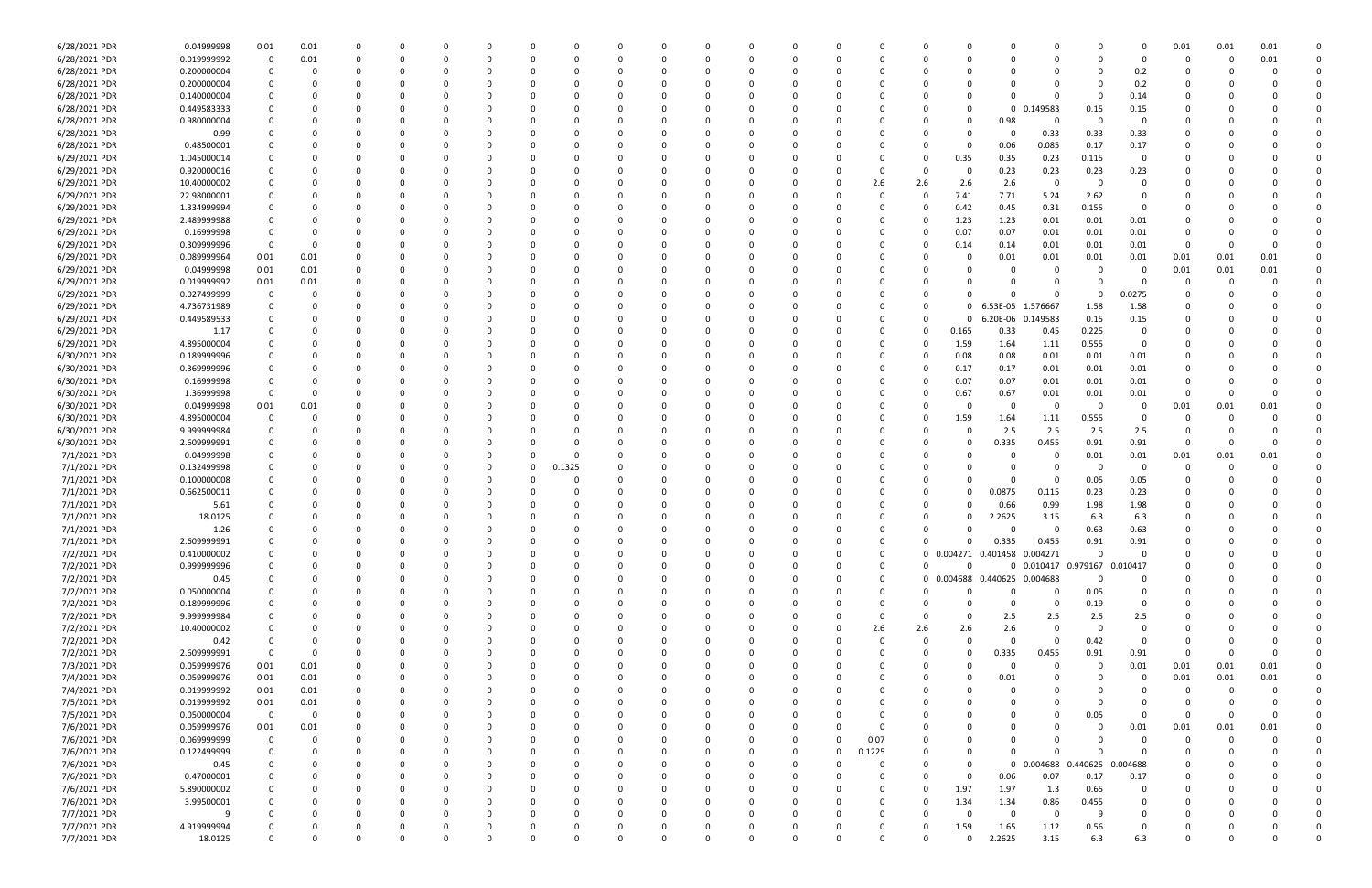| 7/7/2021 PDR                 | 1.35        | 0           |          |          |          |          |          |          |          |          |        |              |          | $\Omega$     |        | $\Omega$                              | 0.45              | 0.45                              | 0.45          |          |      |          |  |
|------------------------------|-------------|-------------|----------|----------|----------|----------|----------|----------|----------|----------|--------|--------------|----------|--------------|--------|---------------------------------------|-------------------|-----------------------------------|---------------|----------|------|----------|--|
| 7/7/2021 PDR                 | 23.10999999 | 0           | - 0      |          |          |          | 0        |          |          |          |        |              | 0        | 0            | 7.47   | 7.75                                  | 5.26              | 2.63                              |               |          |      |          |  |
| 7/8/2021 PDR                 | 0.019999992 | 0.01        | 0.01     |          |          |          |          |          |          |          |        |              |          |              |        |                                       |                   |                                   |               |          |      |          |  |
| 7/8/2021 PDR                 | 0.140000004 | 0           |          |          |          |          | $\Omega$ |          |          |          |        |              |          |              |        |                                       |                   | 0                                 | 0.14          |          |      |          |  |
| 7/8/2021 PDR                 | 0.099999996 |             |          |          |          |          | -0       |          |          |          |        |              |          |              |        |                                       | 0                 | $\Omega$                          | 0.1           |          |      |          |  |
| 7/8/2021 PDR                 | 1.360000008 |             |          |          |          |          |          |          |          |          |        |              |          |              |        |                                       | 0.68              | 0.68                              |               |          |      |          |  |
| 7/8/2021 PDR                 |             |             |          |          |          |          |          |          |          |          |        |              |          | 0            | 0.1675 |                                       |                   |                                   | $\Omega$      |          |      |          |  |
|                              | 1.192499991 |             |          |          |          |          |          |          |          |          |        |              |          |              |        | 0.335                                 | 0.46              | 0.23                              |               |          |      |          |  |
| 7/9/2021 PDR                 | 0.759999984 |             |          |          |          |          | -0       |          |          |          |        |              |          | 0            | 0.01   | 0.01                                  | 0.18              | 0.28                              | 0.28          |          |      |          |  |
| 7/9/2021 PDR                 | 0.52999998  |             |          |          |          |          |          |          |          |          |        |              |          | 0            | 0.07   | 0.07                                  | 0.13              | 0.13                              | 0.13          |          |      |          |  |
| 7/9/2021 PDR                 | 5.71999998  |             |          |          |          |          |          |          |          |          |        |              |          | O            | 0.01   | 0.01                                  | 1.9               | 1.9                               | 1.9           |          |      |          |  |
| 7/9/2021 PDR                 | 1.049999988 |             |          |          |          |          | -0       |          |          |          |        |              |          | 0            | 0.01   | 0.01                                  | 0.31              | 0.41                              | 0.31          |          |      |          |  |
| 7/9/2021 PDR                 | 8.960000004 | 0           | $\Omega$ |          |          |          |          |          |          |          |        |              |          | 0            | 1.12   | 1.12                                  | 2.24              | 2.24                              | 2.24          | - 0      | -0   |          |  |
| 7/9/2021 PDR                 | 0.089999964 | 0.01        | 0.01     |          |          |          |          |          |          |          |        |              |          |              |        | 0.01                                  | 0.01              | 0.01                              | 0.01          | 0.01     | 0.01 | 0.01     |  |
| 7/9/2021 RDRR                | 17.1625     | 0           |          |          |          |          |          |          |          |          |        |              |          | n            |        | 0.730313                              | 6.145625 6.951562 |                                   | 3.335         | 0        |      |          |  |
| 7/9/2021 PDR                 | 0.724999986 |             |          |          |          |          |          |          |          |          |        |              |          | 0            | 0.0625 | 0.0625                                | 0.1               | 0.25                              | 0.25          |          |      |          |  |
| 7/9/2021 PDR                 | 0.934999999 |             |          |          |          |          |          |          |          |          |        |              |          | 0            | 0.08   | 0.08                                  | 0.135             | 0.32                              | 0.32          |          |      |          |  |
| 7/9/2021 PDR                 | 1.7075      |             |          |          |          |          |          |          |          |          |        |              |          | 0            | 0.1325 | 0.1325                                | 0.3825            | 0.53                              | 0.53          |          |      |          |  |
| 7/9/2021 PDR                 | 1.832499983 |             |          |          |          |          |          |          |          |          |        |              |          |              | 0.15   | 0.2075                                | 0.275             | 0.6                               | 0.6           |          |      |          |  |
| 7/9/2021 PDR                 | 1.832499983 |             |          |          |          |          |          |          |          |          |        |              |          | 0            | 0.15   | 0.2075                                | 0.275             | 0.6                               | 0.6           |          |      |          |  |
| 7/9/2021 PDR                 | 1.704999987 |             |          |          |          |          |          |          |          |          |        |              |          | 0            | 0.1375 | 0.2175                                | 0.25              | 0.55                              | 0.55          |          |      |          |  |
| 7/9/2021 PDR                 | 1.704999987 |             |          |          |          |          |          |          |          |          |        |              |          | 0            | 0.1375 | 0.2175                                | 0.25              | 0.55                              | 0.55          |          |      |          |  |
| 7/9/2021 PDR                 | 1.174999986 |             |          |          |          |          |          |          |          |          |        |              |          | 0            | 0.1    | 0.1                                   | 0.175             | 0.4                               | 0.4           |          |      |          |  |
|                              | 1.859999981 |             |          |          |          |          |          |          |          |          |        |              |          | 0            |        |                                       |                   |                                   |               |          |      |          |  |
| 7/9/2021 PDR<br>7/9/2021 PDR | 1.232499986 |             |          |          |          |          |          |          |          |          |        |              |          | n            | 0.15   | 0.235<br>0.1575                       | 0.275<br>0.175    | 0.6                               | 0.6           |          |      |          |  |
|                              |             |             |          |          |          |          |          |          |          |          |        |              |          |              | 0.1    |                                       |                   | 0.4                               | 0.4           |          |      |          |  |
| 7/9/2021 PDR                 | 1.859999981 |             |          |          |          |          | $\Omega$ |          |          |          |        |              |          | 0            | 0.15   | 0.235                                 | 0.275             | 0.6                               | 0.6           |          |      |          |  |
| 7/9/2021 PDR                 | 1.232499986 |             |          |          |          |          |          |          |          |          |        |              | - 0      | 0            | 0.1    | 0.1575                                | 0.175             | 0.4                               | 0.4           |          |      |          |  |
| 7/9/2021 PDR                 | 2.654999989 |             |          |          |          |          |          |          |          |          | 0.1475 |              | 0.1475   | 0            | 0.295  | 0.4425                                | 0.4425            | 0.59                              | 0.59          |          |      |          |  |
| 7/9/2021 PDR                 | 1.324999985 |             |          |          |          |          |          |          |          |          |        |              | - 0      | 0            | 0.1125 | 0.1125                                | 0.2               | 0.45                              | 0.45          |          |      |          |  |
| 7/9/2021 PDR                 | 0.49999998  |             |          |          |          |          |          |          |          |          |        |              | 0.025    | 0.05         | 0.05   | 0.1                                   | 0.075             | 0.1                               | 0.1           |          |      |          |  |
| 7/9/2021 PDR                 | 1.804999986 |             |          |          |          |          | -0       |          |          |          |        |              | - 0      | 0            | 0.1525 | 0.1525                                | 0.28              | 0.61                              | 0.61          |          |      |          |  |
| 7/9/2021 PDR                 | 0.665000001 |             |          |          |          |          | $\Omega$ |          |          |          |        |              |          | 0            | 0.0575 | 0.0575                                | 0.09              | 0.23                              | 0.23          |          |      |          |  |
| 7/9/2021 PDR                 | 0.487499991 |             |          |          |          |          |          |          |          |          |        |              |          | 0            | 0.0375 | 0.0375                                | 0.1125            | 0.15                              | 0.15          |          |      |          |  |
| 7/9/2021 PDR                 | 0.499999998 |             |          |          |          |          |          |          |          |          |        |              |          | 0            | 0.035  | 0.07                                  | 0.115             | 0.14                              | 0.14          |          |      |          |  |
| 7/9/2021 PDR                 | 0.974999983 |             |          |          |          |          |          |          |          |          |        |              |          | 0            | 0.075  | 0.075                                 | 0.225             | 0.3                               | 0.3           |          |      |          |  |
| 7/9/2021 PDR                 | 2.632499991 |             |          |          |          |          |          |          |          |          |        |              |          | 0            | 0.2025 | 0.2025                                | 0.6075            | 0.81                              | 0.81          |          |      |          |  |
| 7/9/2021 PDR                 | 0.724999997 |             |          |          |          |          |          |          |          |          |        |              |          | C.           | 0.05   | 0.1                                   | 0.175             | 0.2                               | 0.2           |          |      |          |  |
| 7/9/2021 PDR                 | 0.554999999 |             |          |          |          |          |          |          |          |          |        |              |          |              | 0.05   | 0                                     | 0.105             | 0.2                               | 0.2           |          |      |          |  |
| 7/9/2021 PDR                 | 1.474999989 |             |          |          |          |          | $\Omega$ |          |          |          |        |              |          |              | 0.13   | 0                                     | 0.305             | 0.52                              | 0.52          |          |      |          |  |
| 7/9/2021 PDR                 | 0.609999992 |             |          |          |          |          |          |          |          |          |        |              |          |              | 0.05   | 0.05                                  | 0.11              | 0.2                               | 0.2           |          |      |          |  |
| 7/9/2021 PDR                 | 1.714999991 | $\Omega$    |          |          |          |          |          |          |          |          |        |              |          | 0            | 0.14   | 0.14                                  | 0.34              | 0.56                              | 0.535         |          |      |          |  |
| 7/9/2021 PDR                 | 1.707499989 | $\mathbf 0$ |          |          |          |          |          |          |          |          |        |              |          | 0            | 0.1375 | 0.1375                                | 0.3325            | 0.55                              | 0.55          |          |      |          |  |
|                              | 2.914999999 | 0           | $\Omega$ | O        | $\Omega$ | O        | $\Omega$ | $\Omega$ | $\Omega$ | $\Omega$ | 0      | $\Omega$     | 0        | $\Omega$     |        |                                       | 0.465             | 0.98                              | 0.98          | $\Omega$ | -0   |          |  |
| 7/9/2021 PDR                 |             |             |          |          |          |          |          |          |          |          |        |              |          |              | 0.245  | 0.245                                 |                   |                                   |               |          |      |          |  |
| 7/9/2021 PDR                 | 2.479999992 | 0           | $\Omega$ |          |          |          | $\Omega$ | $\Omega$ |          |          |        | <sup>0</sup> | $\Omega$ | <sup>0</sup> |        | $\Omega$                              | 1.24              | 1.24                              | 0             |          |      |          |  |
| 7/9/2021 PDR                 | 0.18        | 0           | $\Omega$ |          |          |          | $\Omega$ |          |          |          |        |              | $\Omega$ | <sup>0</sup> |        |                                       | 0                 | 0.18                              | $\Omega$      |          |      |          |  |
| 7/9/2021 PDR                 | 0.42        | $\Omega$    | 0        |          | - 0      |          | $\Omega$ |          | $\Omega$ |          | O      |              | 0        | 0            |        | 0                                     | 0.42              | $\mathbf 0$                       | $\Omega$      |          |      |          |  |
| 7/9/2021 PDR                 | 1.329166656 |             |          |          |          |          | 0        |          |          |          |        |              | 0        | 0            |        | 0 0.193333 0.151042 0.501458          |                   |                                   | 0.483333      |          |      |          |  |
| 7/9/2021 PDR                 | 1.818124992 | $\Omega$    |          |          |          |          | $\Omega$ |          |          |          |        |              | $\Omega$ | 0            |        |                                       | 0 0.908125        | 0.91                              | $\Omega$      |          |      |          |  |
| 7/9/2021 RDRR                | 2.064374997 | $\Omega$    | $\Omega$ |          |          |          | $\Omega$ |          |          |          |        |              | $\Omega$ | 0            |        | 0 0.101771 0.79875                    |                   |                                   | 0.79 0.373854 |          |      |          |  |
| 7/9/2021 RDRR                | 5.492291662 | 0           | $\Omega$ |          |          |          | $\Omega$ |          |          |          |        |              | 0        | 0            |        | 0 0.271146 1.980417 2.149583 1.091146 |                   |                                   |               |          |      |          |  |
| 7/9/2021 RDRR                | 16.88479166 | 0           | $\Omega$ |          |          |          | $\Omega$ |          |          |          |        |              | 0        | 0            |        | 0 1.073229                            |                   | 6.3225 6.380417 3.108646          |               |          |      |          |  |
| 7/9/2021 RDRR                | 63.71479166 | $\Omega$    | $\Omega$ |          |          |          | $\Omega$ |          |          |          |        |              | $\Omega$ | $\Omega$     |        | 0 4.723542 25.96635 23.9949           |                   |                                   | 9.03          |          |      |          |  |
| 7/9/2021 RDRR                | 2.142499992 | 0           |          |          |          |          | 0        |          |          |          |        |              | 0        | 0            |        | 0 0.119479 0.810208 0.819896 0.392917 |                   |                                   |               |          |      |          |  |
| 7/9/2021 RDRR                | 17.16666666 | 0           |          |          |          |          | 0        |          |          |          |        |              | 0        | 0            |        |                                       |                   | 0.9575 6.511146 6.559375 3.138646 |               |          |      |          |  |
| 7/9/2021 PDR                 | 1.019999988 | 0           | $\Omega$ |          |          |          | $\Omega$ |          |          |          |        |              | $\Omega$ | $\Omega$     |        | $\Omega$                              | 0.34              | 0.34                              | 0.34          | $\Omega$ |      |          |  |
| 7/9/2021 PDR                 | 5.799999984 | 0           | $\Omega$ |          |          |          | $\Omega$ |          | $\Omega$ |          | 0      |              | 0        | 0            |        | 1.45                                  | 1.45              | 1.45                              | 1.45          | 0        |      |          |  |
| 7/9/2021 PDR                 | 1.040000016 | 0           | $\Omega$ |          |          |          | $\Omega$ | $\Omega$ |          |          |        |              | 0        | 0            |        | 0.26                                  | 0.26              | 0.26                              | 0.26          |          |      |          |  |
| 7/9/2021 PDR                 | 6.592500009 | 0           | $\Omega$ |          |          |          | $\Omega$ |          |          |          |        |              | $\Omega$ | 0            |        | 0.8425                                | 1.15              | 2.3                               | 2.3           |          |      |          |  |
| 7/9/2021 PDR                 | 3.300000003 | $\Omega$    | O        |          |          |          | $\Omega$ |          |          |          | O      |              | 0        | 0            | 0.65   | 1.3                                   | 0.9               | 0.45                              | $\Omega$      |          |      |          |  |
|                              |             |             | O        |          |          |          |          |          |          |          |        |              |          |              |        |                                       |                   |                                   |               |          |      |          |  |
| 7/9/2021 RDRR                | 7.121874997 | 0           |          |          |          |          | 0        |          |          |          |        |              | 0        | 0            |        | 0 0.393958 2.719583 2.700521 1.307813 |                   |                                   |               |          |      |          |  |
| 7/9/2021 RDRR                | 4.521666665 | $\mathbf 0$ |          |          |          |          | $\Omega$ |          |          |          |        |              | $\Omega$ | 0            |        | 0 0.225208 1.727917 1.730208          |                   |                                   | 0.838333      |          |      |          |  |
| 7/9/2021 RDRR                | 78.37166666 | 0           | $\Omega$ |          |          |          | $\Omega$ |          | $\Omega$ |          | 0      |              | 0        | $\Omega$     |        | 0 3.894063 29.94375 30.03198 14.50188 |                   |                                   |               | $\Omega$ |      |          |  |
| 7/9/2021 PDR                 | 0.382500009 | $\mathbf 0$ | $\Omega$ |          |          |          | $\Omega$ |          | $\Omega$ |          |        |              | 0        | $\Omega$     | 0.0575 | 0.115                                 | 0.14              | 0.07                              | $\Omega$      | - 0      | 0    |          |  |
| 7/10/2021 PDR                | 0.04999998  | 0.01        | 0.01     |          |          |          | $\Omega$ |          |          |          |        |              | $\Omega$ |              |        | O                                     | 0                 | - 0                               | $\Omega$      | 0.01     | 0.01 | 0.01     |  |
| 7/10/2021 PDR                | 0.019999992 | $0.01\,$    | 0.01     |          |          |          | 0        |          |          |          |        |              | 0        |              |        |                                       | n                 |                                   |               |          |      |          |  |
| 7/10/2021 PDR                | 10.32000001 | $\mathbf 0$ | $\Omega$ | $\Omega$ | $\Omega$ | $\Omega$ | $\Omega$ | $\Omega$ | $\Omega$ | 0        | 0      | $\Omega$     | $\Omega$ | $\Omega$     |        | 3.44                                  | 3.44              | 3.44                              | $\Omega$      | 0        | 0    | $\Omega$ |  |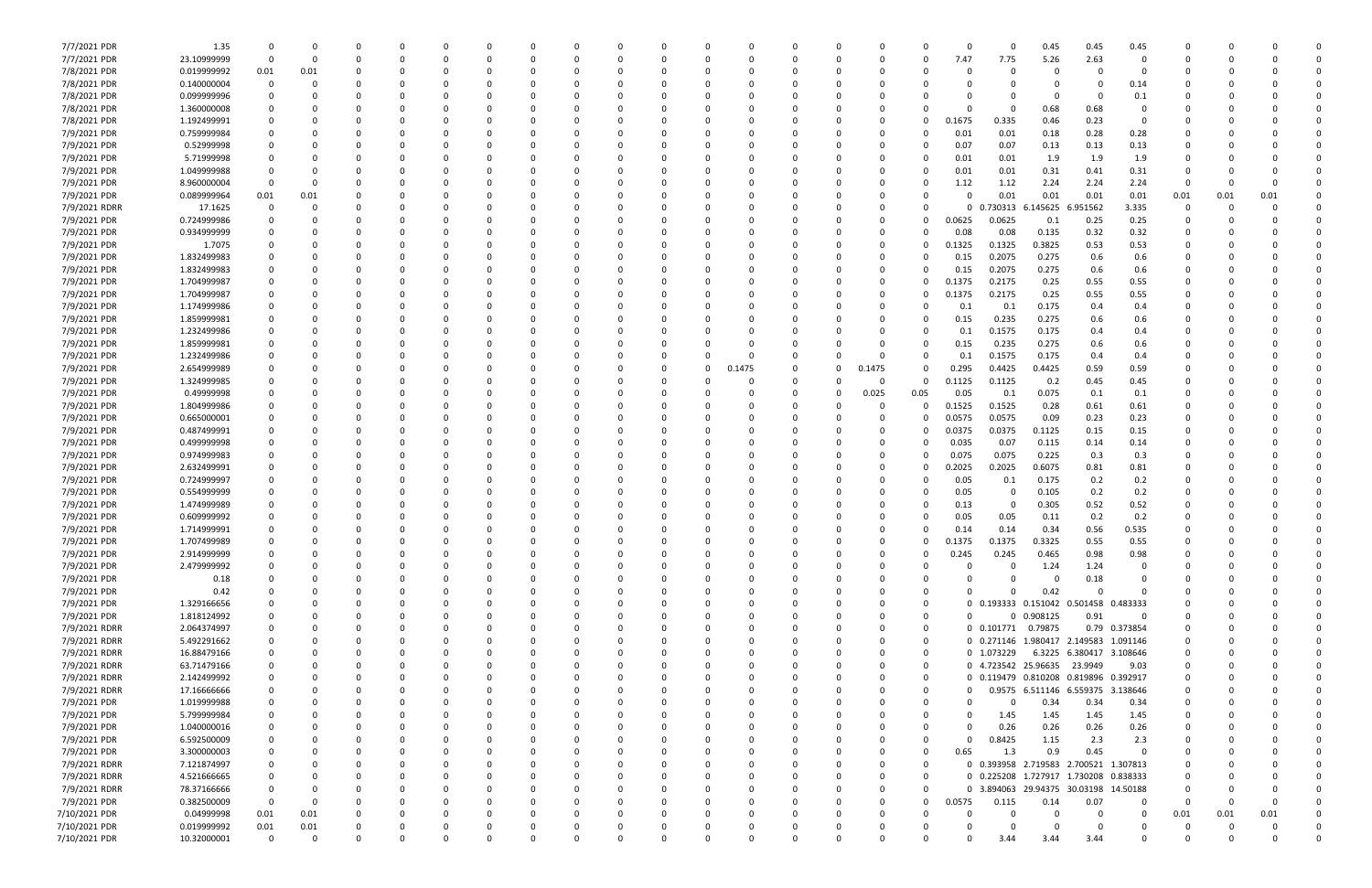| 7/10/2021 PDR | 1.642499982 |          |          |              | $\Omega$ | $\Omega$ |          | 0            |          | 0        | 0.2375 | - 0      | 0.24     | 0.33     |                | 0          | 0           | 0.2375        | 0.475         | 0.1225         |          |      |          |  |
|---------------|-------------|----------|----------|--------------|----------|----------|----------|--------------|----------|----------|--------|----------|----------|----------|----------------|------------|-------------|---------------|---------------|----------------|----------|------|----------|--|
| 7/10/2021 PDR | 0.24999999  |          |          |              |          |          |          |              |          | $\Omega$ |        | - 0      | 0.05     | 0.05     |                | 0          | $\Omega$    | $\Omega$      | 0.075         | 0.075          | $\Omega$ |      |          |  |
| 7/10/2021 PDR | 0.232499994 |          |          |              |          |          |          |              |          |          |        |          |          | 0        |                |            | 0           | $\Omega$      | 0.2325        | $\Omega$       | O        |      |          |  |
| 7/10/2021 PDR | 0.559999992 |          |          |              |          |          |          |              |          |          |        |          |          |          |                |            | 0           | 0.14          |               | 0.42           | 0        |      |          |  |
| 7/11/2021 PDR | 0.059999976 | 0.01     | 0.01     |              |          |          |          |              |          |          |        |          |          |          |                |            | O           | 0             |               | 0.01           | 0.01     | 0.01 | 0.01     |  |
| 7/11/2021 PDR | 0.04999998  | 0.01     | 0.01     | <sup>0</sup> |          |          |          | -0           |          |          |        |          |          |          |                |            | $\Omega$    | $\Omega$      | 0             | - 0            | 0.01     | 0.01 | 0.01     |  |
| 7/11/2021 PDR | 10.32000001 | $\Omega$ |          |              |          |          |          |              |          |          |        |          |          |          |                |            | 3.44        | 3.44          | 3.44          |                | C.       |      |          |  |
| 7/11/2021 PDR | 4.529999988 |          |          |              |          |          |          |              |          |          |        |          |          |          |                | 0          | 1.51        | 1.51          | 1.51          |                |          |      |          |  |
| 7/11/2021 PDR | 0.140000004 |          |          |              |          |          |          |              |          |          |        |          |          |          |                |            | 0           | 0             | 0.14          |                |          |      |          |  |
| 7/12/2021 PDR | 0.140000004 |          |          |              |          |          |          |              |          |          |        |          |          |          |                |            |             | 0             | 0.14          |                |          |      |          |  |
| 7/12/2021 PDR | 0.140000004 |          |          |              |          |          |          |              |          |          |        |          |          |          |                |            | 0           | $\Omega$      | 0.14          | 0              |          |      |          |  |
| 7/12/2021 PDR | 0.140000004 |          |          |              |          |          |          |              |          |          |        |          |          |          |                |            | 0           | 0.14          | 0             | 0              |          |      |          |  |
| 7/12/2021 PDR | 3.3         |          |          |              |          |          |          |              |          |          |        |          |          |          |                |            | 0           | 1.65          | 1.65          |                |          |      |          |  |
| 7/12/2021 PDR | 0.640000008 |          |          |              |          |          |          |              |          |          |        |          |          |          |                |            | 0           |               |               |                |          |      |          |  |
|               |             |          |          |              |          |          |          |              |          |          |        |          |          |          |                |            |             | 0.32          | 0.32<br>0.47  |                |          |      |          |  |
| 7/12/2021 PDR | 0.940000008 |          |          |              |          |          |          |              |          |          |        |          |          |          |                |            | 0           | 0.47          |               |                |          |      |          |  |
| 7/12/2021 PDR | 0.739999992 |          |          |              |          |          |          |              |          |          |        |          |          |          |                |            | 0           | 0.37          | 0.37          | 0              |          |      |          |  |
| 7/12/2021 PDR | 0.619999992 |          |          |              |          |          |          |              |          |          |        |          |          |          |                | ŋ          | 0           | 0.31          | 0.31          | 0              |          |      |          |  |
| 7/12/2021 PDR | 0.820000008 |          |          |              |          |          |          | <sup>0</sup> |          |          |        |          |          |          |                | 0          | 0           | 0.41          | 0.41          | 0              |          |      |          |  |
| 7/12/2021 PDR | 1.359999984 |          |          |              |          |          |          |              |          |          |        |          |          |          |                | ŋ          | 0.34        | 0.34          | 0.34          | 0.34           |          |      |          |  |
| 7/12/2021 PDR | 13.64749999 |          |          |              |          |          |          |              |          |          |        |          |          |          |                | 0          | .7725       | 2.375         | 4.75          | 4.75           |          |      |          |  |
| 7/12/2021 PDR | 2.14999998  |          |          |              |          |          |          |              |          |          |        |          |          |          |                | 0.43       | 0.43        | 0.43          | 0.43          | 0.43           |          |      |          |  |
| 7/12/2021 PDR | 0.209999988 |          |          |              |          |          |          |              |          |          |        |          |          |          |                | 0.09       | 0.09        | 0.01          | 0.01          | 0.01           |          |      |          |  |
| 7/12/2021 PDR | 1.709999988 |          |          |              |          |          |          |              |          |          |        |          |          |          |                | 0.4        | 0.4         | 0.01          | 0.45          | 0.45           |          |      |          |  |
| 7/12/2021 PDR | 0.22999998  |          |          |              |          |          |          |              |          |          |        |          |          |          |                | 0.1        | 0.1         | 0.01          | 0.01          | 0.01           |          |      |          |  |
| 7/12/2021 PDR | 0.34999998  |          |          |              |          |          |          |              |          |          |        |          |          |          |                | 0.01       | 0.16        | 0.16          | 0.01          | 0.01           |          |      |          |  |
| 7/12/2021 PDR | 0.209999988 |          |          |              |          |          |          |              |          |          |        |          |          |          |                | 0.01       | 0.09        | 0.09          | 0.01          | 0.01           |          |      |          |  |
| 7/12/2021 PDR | 0.70000002  |          |          |              |          |          |          |              |          |          |        |          |          |          |                | 0.14       | 0.14        | 0.14          | 0.14          | 0.14           |          |      |          |  |
| 7/12/2021 PDR | 0.209999988 |          |          |              |          |          |          |              |          |          |        |          |          |          |                | 0.01       | 0.09        | 0.09          | 0.01          | 0.01           |          |      |          |  |
| 7/12/2021 PDR | 0.28999998  |          |          |              |          |          |          |              |          |          |        |          |          |          |                | 0.01       | 0.13        | 0.13          | 0.01          | 0.01           |          |      |          |  |
| 7/12/2021 PDR | 0.34999998  |          |          |              |          |          |          |              |          |          |        |          |          |          |                | 0.07       | 0.07        | 0.07          | 0.07          | 0.07           |          |      |          |  |
| 7/12/2021 PDR | 0.70000002  |          |          |              |          |          |          |              |          |          |        |          |          | -0       |                | 0.14       | 0.14        | 0.14          | 0.14          | 0.14           |          |      |          |  |
| 7/12/2021 PDR | 2.82        |          |          |              |          |          |          |              |          |          |        |          |          |          |                |            | 0           | 0             | 2.82          | 0              |          |      |          |  |
| 7/12/2021 PDR | 0.78        |          |          |              |          |          |          |              |          |          |        |          |          |          |                |            | 0           | 0.39          | 0.39          | 0              |          |      |          |  |
| 7/12/2021 PDR | 0.950000004 |          |          |              |          |          |          |              |          |          |        |          |          |          |                |            | 0           | 0             | 0.95          | 0              |          |      |          |  |
| 7/13/2021 PDR | 0.189999996 |          |          |              |          |          |          |              |          |          |        |          |          |          |                |            | C.          | $\Omega$      | 0.19          |                |          |      |          |  |
| 7/13/2021 PDR | 0.189999996 |          |          |              |          |          |          |              |          |          |        |          |          |          |                | O          | 0           | $\Omega$      | 0.19          | $\Omega$       |          |      |          |  |
| 7/13/2021 PDR | 18.0125     |          |          |              |          |          |          |              |          |          |        |          |          |          |                |            | 2.2625      | 3.15          | 6.3           | 6.3            |          |      |          |  |
| 7/13/2021 PDR | 13.64749999 |          |          |              |          |          |          |              |          |          |        |          |          |          |                |            | 1.7725      | 2.375         | 4.75          | 4.75           |          |      |          |  |
| 7/13/2021 PDR | 9.999999984 |          |          |              |          |          |          |              |          |          |        |          |          |          |                |            | 2.5         | 2.5           | 2.5           | 2.5            |          |      |          |  |
| 7/13/2021 PDR | 9.875000001 |          |          | <sup>0</sup> |          |          |          |              |          |          |        |          |          |          |                | 0          | 1.25        | 1.725         | 3.45          | 3.45           | n        |      |          |  |
| 7/13/2021 PDR | 0.81        |          |          |              |          |          |          |              |          |          |        |          |          |          |                |            | $\mathbf 0$ | $\mathbf 0$   | 0.81          |                | $\Omega$ |      |          |  |
| 7/13/2021 PDR | 3.742499991 | 0        | 0        | $\Omega$     | $\Omega$ | $\Omega$ | $\Omega$ | $\Omega$     | 0        | 0        | - 0    | $\Omega$ | $\Omega$ | $\Omega$ | 0              | 0          | 0.4925      | 0.65          | 1.3           | 1.3            | 0        |      |          |  |
| 7/13/2021 PDR | 0.089999988 |          |          | 0            |          | $\Omega$ |          | $\Omega$     |          | 0        |        |          |          | 0        |                | 0.01       | 0.01        | 0.01          | 0.03          | 0.03           | 0        |      |          |  |
| 7/13/2021 PDR | 0.389999988 |          |          | $\Omega$     |          | $\Omega$ |          | $\Omega$     |          | $\Omega$ |        |          |          | $\Omega$ |                | 0.01       | 0.01        | 0.01          | 0.01          | 0.35           | 0        |      |          |  |
| 7/13/2021 PDR | 0.219999984 |          |          |              |          |          |          |              |          |          |        |          |          | 0        |                | 0.01       | 0.01        | 0.01          | 0.01          | 0.18           |          |      |          |  |
| 7/13/2021 PDR | 0.339999996 |          |          |              |          |          |          |              |          |          |        |          |          | 0        |                | $\Omega$   | $\mathbf 0$ | 0             | 0.34          | 0              |          |      |          |  |
| 7/13/2021 PDR | 0.18        |          |          | C            |          |          |          | 0            |          |          |        |          |          | 0        |                | O          | 0           | $\Omega$      | 0.18          | 0              | O        |      |          |  |
| 7/13/2021 PDR | 0.609999996 |          |          |              |          |          |          | 0            |          |          |        |          |          |          |                |            | 0           | $\Omega$      | 0.61          | 0              |          |      |          |  |
| 7/13/2021 PDR | 0.51        |          |          | 0            |          | $\Omega$ |          | $\Omega$     |          |          |        |          |          | 0        |                | 0          | 0           | $\Omega$      | 0.51          | $\mathbf 0$    | 0        |      |          |  |
| 7/13/2021 PDR | 0.140000004 |          |          | 0            |          | $\Omega$ |          | 0            |          |          |        |          |          | 0        |                |            | 0           | $\Omega$      | 0.14          | 0              | 0        |      |          |  |
| 7/13/2021 PDR | 0.320000004 |          |          |              |          |          |          |              |          |          |        |          |          |          |                |            |             | $\Omega$      | 0.32          | $\mathbf 0$    |          |      |          |  |
| 7/13/2021 PDR | 0.189999996 |          |          |              |          |          |          | 0            |          |          |        |          |          | 0        |                |            | 0           | $\mathbf 0$   | 0.19          | 0              | 0        |      |          |  |
| 7/13/2021 PDR | 0.579999996 |          |          | 0            |          |          |          |              |          |          |        |          |          | 0        |                |            | 0           | 0             | 0.58          | 0              |          |      |          |  |
| 7/13/2021 PDR | 0.09        |          |          |              |          |          |          | 0            |          |          |        |          |          |          |                |            |             | $\Omega$      | 0.09          | $\mathbf 0$    |          |      |          |  |
| 7/13/2021 PDR | 0.140000004 |          |          | 0            |          | $\Omega$ |          | 0            |          | 0        |        |          |          | 0        |                | 0          | 0           | $\Omega$      | 0.14          | 0              | 0        |      |          |  |
| 7/14/2021 PDR | 0.15        |          |          | 0            |          |          |          | 0            |          |          |        |          |          | 0        |                | $\Omega$   | 0           | $\Omega$      | 0.15          | 0              |          |      |          |  |
| 7/14/2021 PDR | 1.192499991 |          |          |              |          |          |          |              |          |          |        |          |          | $\Omega$ | $\Omega$       | 0.1675     | 0.335       | 0.46          | 0.23          | $\overline{0}$ |          |      |          |  |
| 7/14/2021 PDR | 0.48500001  |          |          |              |          |          |          |              |          |          |        |          |          | 0        |                | $\Omega$   |             |               | 0.17          |                |          |      |          |  |
|               |             |          |          |              |          |          |          |              |          |          |        |          |          |          |                |            | 0.06        | 0.085         |               | 0.17           |          |      |          |  |
| 7/14/2021 PDR | 1.454583333 |          |          |              |          |          |          |              |          |          |        |          |          | 0        |                | 0 1.454583 | 0           | 0<br>$\Omega$ | 0<br>$\Omega$ | 0              |          |      |          |  |
| 7/14/2021 PDR | 1.454583333 |          |          |              |          |          |          |              |          |          |        |          |          | 0        | 0 <sub>1</sub> | L.454583   | 0           |               |               | 0              |          |      |          |  |
| 7/14/2021 PDR | 1.373958334 | 0        |          |              |          |          |          |              |          |          |        |          |          | 0        |                | 0          | 0           |               | 0 1.373958    | 0              | 0        |      |          |  |
| 7/14/2021 PDR | 0.159999984 | $\Omega$ | 0        | 0            |          |          |          |              |          |          |        |          |          | 0        |                | 0.01       | 0.01        | 0.01          | 0.12          | 0.01           | 0        |      |          |  |
| 7/14/2021 PDR | 0.059999976 | $0.01\,$ | 0.01     | $\Omega$     | 0        | $\Omega$ |          | 0            |          | $\Omega$ |        |          |          | 0        |                | $\Omega$   | 0           | $\Omega$      | $\Omega$      | 0.01           | 0.01     | 0.01 | 0.01     |  |
| 7/14/2021 PDR | 0.24        | 0        | 0        |              | 0        |          |          | 0            |          | 0        |        |          |          |          |                | 0          | 0           | $\Omega$      | 0.24          | 0              | 0        |      |          |  |
| 7/15/2021 PDR | 0.409999992 | $\Omega$ | $\Omega$ | $\Omega$     | $\Omega$ | $\Omega$ |          | $\Omega$     | $\Omega$ | $\Omega$ |        | $\Omega$ |          |          |                | 0.01       | 0.01        | 0.35          | $0.01\,$      | 0.03           | $\Omega$ |      | $\Omega$ |  |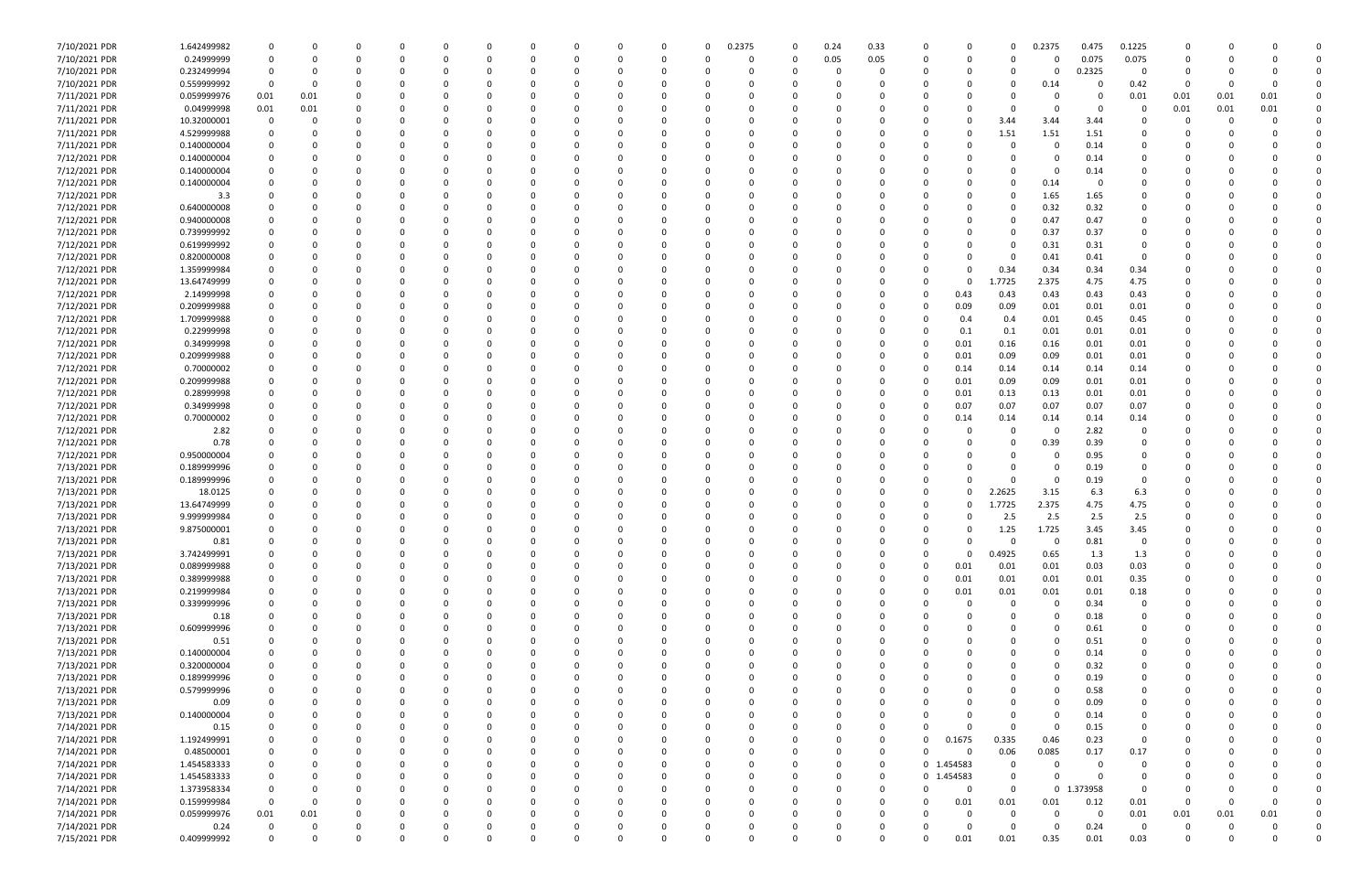| 7/15/2021 PDR | 0.069999972 | 0.01        | 0.01     |             |          |          |             | 0            |   | 0        |             |          |          |          |                | 0        | 0.01        | 0.01     | 0.01        | 0.01        | 0.01     |          |  |
|---------------|-------------|-------------|----------|-------------|----------|----------|-------------|--------------|---|----------|-------------|----------|----------|----------|----------------|----------|-------------|----------|-------------|-------------|----------|----------|--|
| 7/15/2021 PDR | 5.799999984 | $\Omega$    | 0        | $\Omega$    |          | $\Omega$ |             | -0           |   | $\Omega$ | $\Omega$    | 0        | 0        |          | 0              | 1.45     | 1.45        | 1.45     | 1.45        | $\mathbf 0$ | -0       |          |  |
| 7/15/2021 PDR | 0.592500015 |             |          |             |          |          |             |              |   |          |             |          |          | 0        | 0.0575         | 0.115    | 0.14        | 0.14     | 0.14        | O           |          |          |  |
| 7/16/2021 PDR | 1.317499989 |             |          |             |          |          |             |              |   |          |             |          |          |          | O              | 0.1675   | 0.23        | 0.46     | 0.46        |             |          |          |  |
| 7/16/2021 PDR | 3.21249999  |             |          |             |          |          |             |              |   |          |             |          |          |          | 0              | 0.4125   | 0.56        | 1.12     | 1.12        |             |          |          |  |
| 7/16/2021 PDR | 0.179999988 |             |          |             |          |          |             |              |   |          |             |          |          |          | 0.01           | 0.01     | 0.01        | 0.01     | 0.14        |             |          |          |  |
| 7/16/2021 PDR | 0.239999988 |             |          |             |          |          |             |              |   |          |             |          |          |          | 0.01           | 0.01     | 0.01        | 0.01     | 0.2         | -0          |          |          |  |
|               |             |             |          |             |          |          |             |              |   |          |             |          |          |          | -0             |          |             |          | 0.01        |             |          |          |  |
| 7/18/2021 PDR | 0.069999972 |             | 0.01     |             |          |          |             |              |   |          |             |          |          |          |                | 0.01     | 0.01        | 0.01     |             | 0.01        | 0.01     |          |  |
| 7/19/2021 PDR | 0.399999984 |             |          |             |          |          |             |              |   |          |             |          |          |          | 0.18           | 0.01     | 0.01        | 0.01     | 0.19        | 0           |          |          |  |
| 7/19/2021 PDR | 0.16999998  |             |          |             |          |          |             |              |   |          |             |          |          |          | 0.13           | 0.01     | 0.01        | 0.01     | 0.01        |             |          |          |  |
| 7/19/2021 PDR | 0.76999998  |             |          |             |          |          |             |              |   |          |             |          | -0       |          | 0.01           | 0.01     | 0.01        | 0.01     | 0.73        |             |          |          |  |
| 7/19/2021 PDR | 0.489999984 |             |          |             |          |          |             |              |   |          |             |          |          |          | 0.01           | 0.01     | 0.01        | 0.45     | 0.01        |             |          |          |  |
| 7/19/2021 PDR | 0.22999998  | $\Omega$    |          |             |          |          |             |              |   |          |             |          |          |          | 0.01           | 0.01     | 0.01        | 0.01     | 0.19        |             |          |          |  |
| 7/19/2021 PDR | 0.029999988 | $0.01\,$    | 0.01     |             |          |          |             |              |   |          |             |          |          |          |                | 0        | 0           | - 0      | 0           |             |          | 0.01     |  |
| 7/19/2021 PDR | 0.339999996 | $\Omega$    |          |             |          |          |             |              |   |          |             |          |          |          |                | 0        | 0           | 0.34     | 0           |             |          |          |  |
| 7/19/2021 PDR | 0.590000004 |             |          |             |          |          |             |              |   |          |             |          |          |          |                |          | $\Omega$    | 0.59     | 0           |             |          |          |  |
| 7/19/2021 PDR | 0.18        |             |          |             |          |          |             |              |   |          |             |          |          |          |                |          | $\Omega$    | 0.18     | 0           |             |          |          |  |
| 7/19/2021 PDR | 0.27        |             |          |             |          |          |             |              |   |          |             |          |          |          |                |          | 0           | 0.27     |             |             |          |          |  |
| 7/19/2021 PDR | 0.24        |             |          |             |          |          |             |              |   |          |             |          |          |          |                |          | 0           | 0.24     |             |             |          |          |  |
| 7/19/2021 PDR | 0.24        |             |          |             |          |          |             |              |   |          |             |          |          |          |                | $\Omega$ | $\Omega$    | 0.24     |             |             |          |          |  |
|               |             |             |          |             |          |          |             |              |   |          |             |          |          |          |                |          |             |          |             |             |          |          |  |
| 7/19/2021 PDR | 0.380000004 |             |          |             |          |          |             |              |   |          |             |          |          |          |                | 0        | 0.38        |          |             |             |          |          |  |
| 7/19/2021 PDR | 0.500000004 |             |          |             |          |          |             |              |   |          |             |          |          |          |                |          | -0          |          | 0.5         |             |          |          |  |
| 7/19/2021 PDR | 0.3         |             |          |             |          |          |             |              |   |          |             |          |          |          |                |          | 0           |          | 0.3         |             |          |          |  |
| 7/19/2021 PDR | 0.519999996 |             |          |             |          |          |             |              |   |          |             |          |          |          |                |          | $\Omega$    |          | 0.52        |             |          |          |  |
| 7/19/2021 PDR | 0.500000004 |             |          |             |          |          |             |              |   |          |             |          |          |          |                |          | 0           |          | 0.5         |             |          |          |  |
| 7/19/2021 PDR | 0.519999996 |             |          |             |          |          |             |              |   |          |             |          |          |          |                |          | $\Omega$    |          | 0.52        |             |          |          |  |
| 7/19/2021 PDR | 0.24        |             |          |             |          |          |             |              |   |          |             |          |          |          |                | 0        | 0           | 0.24     | 0           |             |          |          |  |
| 7/19/2021 PDR | 0.33        |             |          |             |          |          |             |              |   |          |             |          |          |          |                | 0        | 0.33        |          |             |             |          |          |  |
| 7/19/2021 PDR | 0.33        |             |          |             |          |          |             |              |   |          |             |          |          |          |                | 0        | 0.33        |          | $\Omega$    |             |          |          |  |
| 7/19/2021 PDR | 0.560000004 |             |          |             |          |          |             |              |   |          |             |          |          |          |                |          | 0           | 0.56     | 0           |             |          |          |  |
| 7/19/2021 PDR | 0.24        |             |          |             |          |          |             |              |   |          |             |          |          |          |                |          | $\Omega$    | 0.24     |             |             |          |          |  |
|               |             |             |          |             |          |          |             |              |   |          |             |          |          |          |                |          |             |          |             |             |          |          |  |
| 7/19/2021 PDR | 0.9         |             |          |             |          |          |             |              |   |          |             |          |          |          |                |          | 0.9         |          |             |             |          |          |  |
| 7/19/2021 PDR | 0.519999996 |             |          |             |          |          |             |              |   |          |             |          |          |          | 0              | 0        | 0.52        |          |             |             |          |          |  |
| 7/19/2021 PDR | 1.729166662 |             |          |             |          |          |             |              |   |          |             |          |          |          |                | 0        | .823646     | 0.905521 | 0           |             |          |          |  |
| 7/19/2021 PDR | 3.269999988 |             |          |             |          |          |             |              |   |          |             |          |          |          |                | 0        | 1.09        | 1.09     | 1.09        |             |          |          |  |
| 7/19/2021 PDR | 3.24        |             |          |             |          |          |             |              |   |          |             |          |          |          |                | 0        | 1.08        | 1.08     | 1.08        |             |          |          |  |
| 7/19/2021 PDR | 1.192499991 |             |          |             |          |          |             |              |   |          |             |          |          |          | 0.1675         | 0.335    | 0.46        | 0.23     | 0           |             |          |          |  |
| 7/20/2021 PDR | 0.13999998  |             |          |             |          |          |             |              |   |          |             |          |          |          | 0.01           | 0.01     | 0.01        | 0.01     | 0.1         |             |          |          |  |
| 7/20/2021 PDR | 0.40999998  |             |          |             |          |          |             |              |   |          |             |          |          |          | 0.01           | 0.01     | 0.37        | 0.01     | 0.01        |             |          |          |  |
| 7/20/2021 PDR | 0.029999988 | 0.01        | 0.01     | 0           |          |          |             |              |   |          |             |          |          |          | 0              | 0        | $\Omega$    | $\Omega$ | 0           | 0           |          | 0.01     |  |
| 7/20/2021 PDR | 0.099999996 | $\sqrt{ }$  |          | $\Omega$    |          |          |             |              |   |          |             |          |          |          |                | $\Omega$ | 0.1         | $\Omega$ | $\Omega$    | $\Omega$    |          |          |  |
| 7/20/2021 PDR | 0.219999996 | $\Omega$    | 0        | $\Omega$    | $\Omega$ |          |             | <sup>0</sup> |   | $\Omega$ | ŋ           |          | $\Omega$ |          | O              | 0        | 0.22        | $\Omega$ | $\Omega$    | 0           |          |          |  |
| 7/20/2021 PDR | 0.110000004 | 0           |          | 0           | $\Omega$ | $\Omega$ |             | $\Omega$     |   | $\Omega$ |             |          | 0        |          |                | $\Omega$ | 0           | $\Omega$ |             | 0           |          |          |  |
|               |             |             |          |             |          |          |             |              |   |          |             |          |          |          |                |          |             |          | 0.11        |             |          |          |  |
| 7/20/2021 PDR | 0.279999996 |             |          |             |          |          |             |              |   |          |             |          |          |          |                | 0        | $\mathbf 0$ | - 0      | 0.28        |             |          |          |  |
| 7/20/2021 PDR | 0.339999996 |             |          |             |          |          |             |              |   |          |             |          | 0        |          | O              | 0        | 0.34        | $\Omega$ | 0           |             |          |          |  |
| 7/20/2021 PDR | 0.722500011 |             |          |             |          |          |             |              |   |          |             |          | 0        | $\Omega$ | 0.0875         | 0.175    | 0.23        | 0.23     | 0           |             |          |          |  |
| 7/20/2021 PDR | 1.334999994 | $\Omega$    |          |             |          |          |             |              |   |          |             |          | 0        | $\Omega$ | 0.42           | 0.45     | 0.31        | 0.155    | 0           |             |          |          |  |
| 7/21/2021 PDR | 1.809999984 | $\mathbf 0$ | $\Omega$ |             |          |          |             |              |   |          |             |          | 0        |          | 0.01           | 0.01     | 0.21        | 0.79     | 0.79        | 0           |          |          |  |
| 7/21/2021 PDR | 0.029999988 | 0.01        | 0.01     | 0           |          | $\Omega$ |             | <sup>0</sup> |   |          |             |          | 0        |          | 0              | 0        | 0           | $\Omega$ | 0           | 0           | $\Omega$ | 0.01     |  |
| 7/21/2021 PDR | 0.110000004 | $\mathbf 0$ | $\Omega$ |             |          |          |             |              |   |          |             | 0        | 0.11     |          | $\Omega$       | 0        | $\Omega$    | 0        | 0           |             |          |          |  |
| 7/21/2021 PDR | 26.75       |             |          |             |          |          |             |              |   |          |             |          | $\Omega$ | $\Omega$ | 8.25           | 9.05     | 6.3         | 3.15     | 0           |             |          |          |  |
| 7/21/2021 PDR | 23.67999998 |             |          |             |          |          |             |              |   |          |             |          | 0        | $\Omega$ | 7.09           | 7.09     | 4.75        | 4.75     | 0           |             |          |          |  |
| 7/21/2021 PDR | 5.799999984 |             |          |             |          |          |             |              |   |          |             |          | 0        |          | $\Omega$       | 1.45     | 1.45        | 1.45     | 1.45        |             |          |          |  |
| 7/21/2021 PDR | 3.994999998 |             |          | 0           |          | $\Omega$ |             | 0            |   | 0        |             |          | 0        | $\Omega$ | 1.29           | 1.34     | 0.91        | 0.455    | 0           | 0           |          |          |  |
| 7/22/2021 PDR | 2.040000012 |             |          | 0           |          | $\Omega$ |             | 0            |   | 0        |             |          | 0        |          | $\overline{0}$ | 0.68     | 0.68        | 0.68     | 0           | 0           |          |          |  |
|               |             |             |          |             |          | $\Omega$ |             |              |   |          |             |          |          |          | $\Omega$       |          |             |          |             |             |          |          |  |
| 7/22/2021 PDR | 0.45        |             | O        | $\Omega$    | $\Omega$ |          |             | 0            |   | $\Omega$ |             | 0        | $\Omega$ |          |                | 0.15     | 0.15        | 0.15     | 0           | 0           |          |          |  |
| 7/22/2021 PDR | 0.520000008 |             |          |             |          | 0        |             | 0            |   |          |             |          |          | $\Omega$ | 0.06           | 0.12     | 0.17        | 0.17     | 0           |             |          |          |  |
| 7/22/2021 PDR | 1.040000016 |             |          |             |          |          |             |              |   |          |             |          | -0       | $\Omega$ | 0.26           | 0.26     | 0.26        | 0.26     | 0           |             |          |          |  |
| 7/22/2021 PDR | 7.127500005 |             |          |             |          |          |             |              |   |          |             |          | 0        | $\Omega$ | 0.8425         | 1.685    | 2.3         | 2.3      | 0           |             |          |          |  |
| 7/22/2021 PDR | 9.999999984 |             |          |             |          |          |             |              |   |          |             |          |          |          | 2.5            | 2.5      | 2.5         | 2.5      | 0           |             |          |          |  |
| 7/22/2021 PDR | 0.600000012 | $\mathbf 0$ |          | 0           |          | $\Omega$ |             | n            |   |          |             |          | $\Omega$ |          | $\Omega$       | 0.2      | 0.2         | 0.2      | $\Omega$    | 0           |          |          |  |
| 7/22/2021 PDR | 0.279999984 | $\Omega$    | 0        | 0           |          |          |             |              |   |          |             |          | 0        |          | 0.01           | 0.01     | 0.01        | 0.01     | 0.24        | - 0         | $\Omega$ | $\Omega$ |  |
| 7/22/2021 PDR | 0.079999968 | $0.01\,$    | $0.01\,$ |             |          |          |             |              |   |          |             |          |          |          |                | 0        | 0.01        | $0.01\,$ | 0.01        | 0.01        | 0.01     | 0.01     |  |
| 7/22/2021 PDR | 0.04999998  | $0.01\,$    | $0.01\,$ |             |          |          |             |              |   |          |             |          |          |          |                | C        | 0           | 0        | 0           | 0.01        | 0.01     | $0.01\,$ |  |
| 7/22/2021 PDR | 0.019999992 | $0.01\,$    | $0.01\,$ | $\mathbf 0$ | 0        | $\Omega$ | $\mathbf 0$ | 0            | 0 | 0        | $\mathbf 0$ | $\Omega$ | 0        |          | 0              | 0        | $\mathbf 0$ | $\Omega$ | $\mathbf 0$ | 0           | $\Omega$ | 0        |  |
|               |             |             |          |             |          |          |             |              |   |          |             |          |          |          |                |          |             |          |             |             |          |          |  |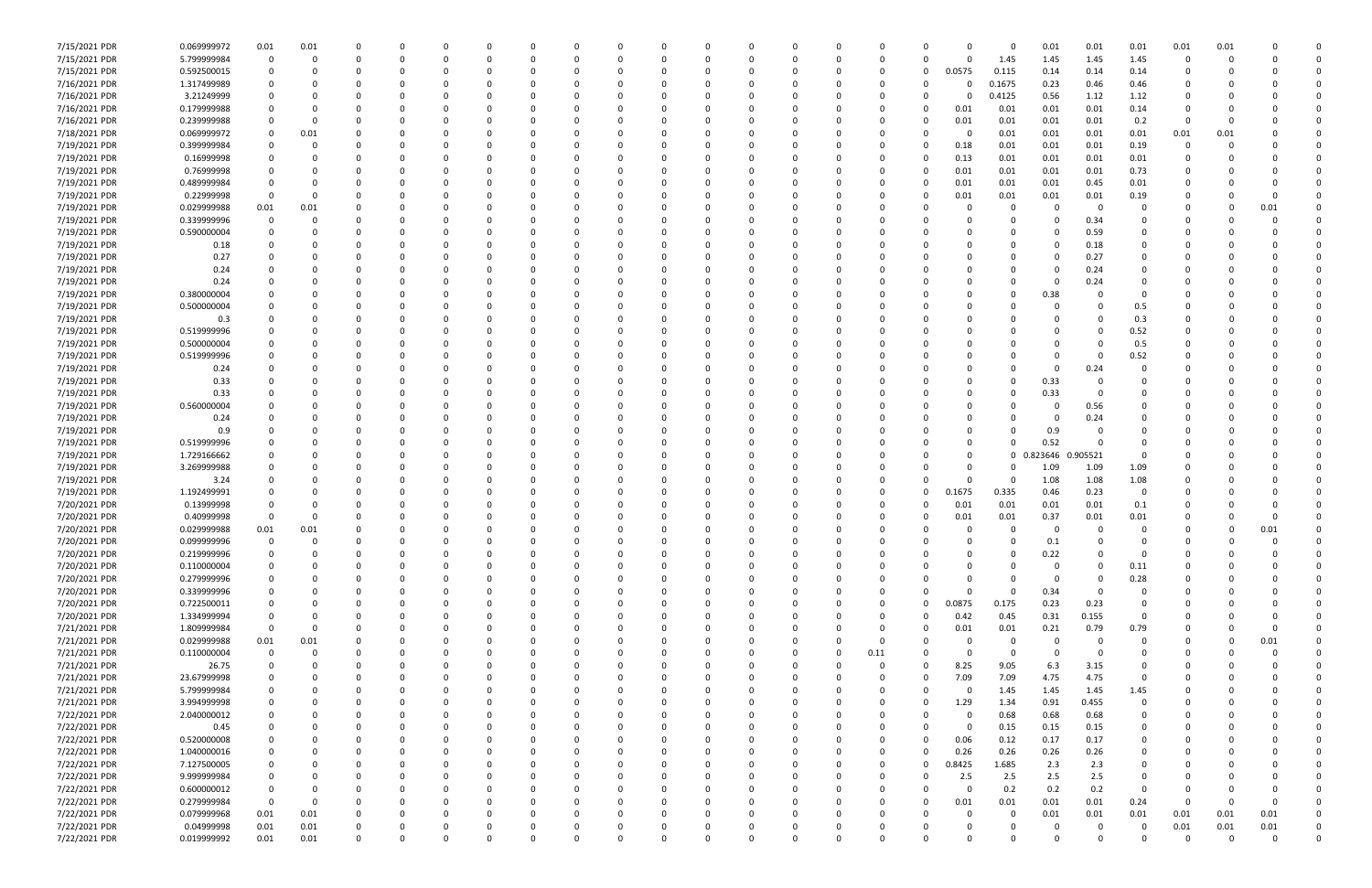| 7/22/2021 PDR | 0.960000012 |                |              |              |          | 0           |          |          |          |   |              |          |          |          | n        |     |              |          | 0                   | 0.32       | 0.32        | 0.32        |          |      |                         |  |
|---------------|-------------|----------------|--------------|--------------|----------|-------------|----------|----------|----------|---|--------------|----------|----------|----------|----------|-----|--------------|----------|---------------------|------------|-------------|-------------|----------|------|-------------------------|--|
| 7/22/2021 PDR | 4.14        | 0              |              | $\Omega$     |          | 0           |          | -0       |          |   | <sup>0</sup> | - 0      |          |          | 0        |     |              |          | 0                   | 1.38       | 1.38        | 1.38        | 0        |      |                         |  |
| 7/22/2021 PDR | 4.619999988 |                |              |              |          | 0           |          |          |          |   |              |          |          |          |          |     |              |          | 0                   | 1.54       | 1.54        | 1.54        |          |      |                         |  |
| 7/23/2021 PDR | 0.760000008 |                |              |              |          |             |          |          |          |   |              |          |          |          | n        |     |              |          | $\Omega$            | 0.38       | 0.38        |             |          |      |                         |  |
|               |             |                |              |              |          |             |          |          |          |   |              |          |          |          |          |     |              |          |                     |            |             | $\Omega$    |          |      |                         |  |
| 7/23/2021 PDR | 0.410000002 |                |              | $\Omega$     |          |             |          |          |          |   |              |          |          |          | 0        |     |              |          | 0 0.004271 0.401458 | 0.004271   | - 0         |             |          |      |                         |  |
| 7/23/2021 PDR | 0.45        |                |              |              |          |             |          |          |          |   |              |          |          |          |          |     |              |          |                     | 0 0.004688 | 0.440625    | 0.004688    |          |      |                         |  |
| 7/23/2021 PDR | 0.680000004 |                |              |              |          |             |          |          |          |   |              |          |          |          |          |     |              |          |                     |            | 0.68        | 0           |          |      |                         |  |
| 7/23/2021 PDR | 0.609999996 | $\Omega$       |              |              |          |             |          |          |          |   |              |          |          |          |          |     |              |          |                     |            | 0.61        |             |          |      |                         |  |
| 7/24/2021 PDR | 0.019999992 | 0.01           | 0.01         |              |          |             |          |          |          |   |              |          |          |          |          |     |              |          |                     |            |             |             |          |      |                         |  |
| 7/24/2021 PDR | 0.019999992 | 0.01           | 0.01         |              |          |             |          |          |          |   |              |          |          |          |          |     |              |          |                     |            |             |             | 0        |      |                         |  |
| 7/25/2021 PDR | 0.04999998  | 0.01           | 0.01         |              |          |             |          |          |          |   |              |          |          |          |          |     |              |          | 0                   |            | - 0         | $\Omega$    | 0.01     | 0.01 | 0.01                    |  |
| 7/26/2021 PDR | 1.109999988 | 0              |              |              |          |             |          |          |          |   |              |          |          |          |          |     |              | 0.24     | 0.01                | 0.01       | 0.84        | 0.01        | 0        |      |                         |  |
| 7/26/2021 PDR | 1.229999988 |                |              | -0           |          |             |          |          |          |   |              |          |          |          |          |     |              |          | 0.01                |            |             |             |          |      |                         |  |
|               |             | 0              |              |              |          |             |          |          |          |   |              |          |          |          |          |     |              | 0.01     |                     | 0.6        | 0.01        | 0.6         |          |      |                         |  |
| 7/26/2021 PDR | 0.599999988 | $\mathbf 0$    |              |              |          |             |          |          |          |   |              |          |          |          |          |     |              | 0.01     | 0.01                | 0.01       | 0.56        | 0.01        | 0        |      |                         |  |
| 7/26/2021 PDR | 0.079999968 | 0.01           | 0.01         |              |          |             |          |          |          |   |              |          |          |          |          |     |              |          | 0                   | 0.01       | 0.01        | 0.01        | 0.01     | 0.01 | 0.01                    |  |
| 7/26/2021 PDR | 1.045000014 | 0              |              |              |          |             |          |          |          |   |              |          |          |          |          |     |              | 0.35     | 0.35                | 0.23       | 0.115       | 0           | 0        |      |                         |  |
| 7/26/2021 PDR | 1.040000016 |                |              |              |          |             |          |          |          |   |              |          |          |          |          |     |              |          | 0.26                | 0.26       | 0.26        | 0.26        |          |      |                         |  |
| 7/26/2021 PDR | 10.19       |                |              |              |          |             |          |          |          |   |              |          |          |          |          |     |              | 3.37     | 3.37                | 2.3        | 1.15        | 0           |          |      |                         |  |
| 7/26/2021 PDR | 10.40000002 |                |              |              |          |             |          |          |          |   |              |          |          |          | 0        | 2.6 | 2.6          | 2.6      | 2.6                 |            | - 0         |             |          |      |                         |  |
| 7/26/2021 PDR | 0.452500011 |                |              |              |          |             |          |          |          |   |              |          |          |          |          |     | $\Omega$     | 0.0575   | 0.115               | 0.14       | 0.14        |             |          |      |                         |  |
| 7/26/2021 PDR | 1.364999994 |                |              |              |          |             |          |          |          |   |              |          |          |          |          |     | O            | 0.45     | 0.45                | 0.31       | 0.155       |             |          |      |                         |  |
| 7/27/2021 PDR |             | 0              |              |              |          |             |          |          |          |   |              |          |          |          |          |     |              |          | 0.36                |            | $0.01\,$    |             | 0        |      |                         |  |
|               | 1.529999988 |                |              |              |          |             |          |          |          |   |              |          |          |          |          |     |              | 0.37     |                     | 0.19       |             | 0.6         |          |      |                         |  |
| 7/27/2021 PDR | 0.04999998  | 0.01           | 0.01         |              |          |             |          |          |          |   |              |          |          |          |          |     |              |          | $\Omega$            |            | $\Omega$    | 0           | 0.01     | 0.01 | 0.01                    |  |
| 7/27/2021 PDR | 0.04999998  | $\overline{0}$ | 0.01         | 0            |          |             |          |          |          |   |              |          |          |          |          |     |              |          | 0                   |            | - 0         | 0.01        | 0.01     | 0.01 | 0.01                    |  |
| 7/27/2021 PDR | 0.029999988 | 0.01           | 0.01         |              |          |             |          |          |          |   |              |          |          |          |          |     |              |          | -C                  |            | - 0         | 0           | 0        |      | 0.01                    |  |
| 7/27/2021 PDR | 0.299999988 | 0              |              |              |          |             |          |          |          |   |              |          |          |          |          |     |              |          | $\Omega$            | 0.1        | 0.1         | 0.1         |          |      |                         |  |
| 7/27/2021 PDR | 0.500000004 |                |              |              |          |             |          |          |          |   |              |          |          |          |          |     |              |          | -C                  | 0.5        |             |             |          |      |                         |  |
| 7/27/2021 PDR | 0.500000004 |                |              |              |          |             |          |          |          |   |              |          |          |          |          |     |              |          |                     | 0.5        |             |             |          |      |                         |  |
| 7/27/2021 PDR | 0.500000004 |                |              |              |          |             |          |          |          |   |              |          |          |          |          |     |              |          |                     | 0.5        |             |             |          |      |                         |  |
| 7/27/2021 PDR | 0.500000004 |                |              |              |          |             |          |          |          |   |              |          |          |          |          |     |              |          | 0                   | 0.5        |             |             |          |      |                         |  |
| 7/27/2021 PDR | 0.519999996 |                |              |              |          |             |          |          |          |   |              |          |          |          |          |     |              |          | -C                  | 0.52       |             |             |          |      |                         |  |
| 7/27/2021 PDR | 0.189999996 |                |              |              |          | $\Omega$    |          |          |          |   |              |          |          |          |          |     |              |          | -0                  |            |             |             |          |      |                         |  |
|               |             |                |              |              |          |             |          |          |          |   |              |          |          |          |          |     |              |          |                     |            | 0.19        |             |          |      |                         |  |
| 7/27/2021 PDR | 0.099999996 |                |              |              |          |             |          |          |          |   |              |          |          |          |          |     |              |          |                     |            | 0.1         |             |          |      |                         |  |
| 7/27/2021 PDR | 0.879999996 |                |              |              |          |             |          |          |          |   |              |          |          |          |          |     |              |          |                     |            | 0.88        |             |          |      |                         |  |
| 7/27/2021 PDR | 0.189999996 |                |              |              |          |             |          |          |          |   |              |          |          |          |          |     |              |          |                     |            | 0.19        |             |          |      |                         |  |
| 7/27/2021 PDR | 0.189999996 |                |              |              |          |             |          |          |          |   |              |          |          |          |          |     |              |          | 0                   |            | 0.19        |             |          |      |                         |  |
| 7/27/2021 PDR | 0.06        |                |              |              |          |             |          |          |          |   |              |          |          |          |          |     |              |          | 0                   |            | 0.06        |             |          |      |                         |  |
| 7/27/2021 PDR | 0.382500009 |                |              |              |          |             |          |          |          |   |              |          |          |          |          |     |              | 0.0575   | 0.115               | 0.14       | 0.07        | 0           |          |      |                         |  |
| 7/28/2021 PDR | 0.329999988 |                |              |              |          |             |          |          |          |   |              |          |          |          |          |     |              | 0.01     | 0.01                | 0.01       | 0.15        | 0.15        |          |      |                         |  |
| 7/28/2021 PDR | 0.64999998  | 0              |              | 0            |          |             |          |          |          |   |              |          |          |          |          |     | 0            | 0.01     | 0.01                | 0.31       | 0.31        | 0.01        |          |      |                         |  |
| 7/28/2021 PDR | 0.029999988 | 0.01           | 0.01         |              |          |             |          |          |          |   |              |          |          |          |          |     |              |          | $\Omega$            | $\Omega$   | $\mathbf 0$ |             |          |      |                         |  |
|               |             |                |              | $\Omega$     | $\Omega$ | $\mathbf 0$ | $\Omega$ |          | 0        | 0 | $\Omega$     | $\Omega$ | $\Omega$ | $\Omega$ | $\Omega$ |     | $\Omega$     |          | $\Omega$            | $\Omega$   |             | $\Omega$    |          |      | <b>0.01</b><br>$\Omega$ |  |
| 7/28/2021 PDR | 0.039999984 | 0.01           | 0.01         |              |          |             |          | 0        |          |   |              |          |          |          |          |     |              |          |                     |            | $\mathbf 0$ |             | 0.01     | 0.01 |                         |  |
| 7/28/2021 PDR | 0.482499999 | $\mathbf 0$    | $\mathbf 0$  | 0            |          | $\Omega$    | 0        | 0        | $\Omega$ |   | 0            | $\Omega$ | $\Omega$ | $\Omega$ | 0        |     | O            | 0        | 0                   | 0.2425     | 0.24        | $\Omega$    | 0        |      | 0                       |  |
| 7/28/2021 PDR | 0.744999993 | 0              | <sup>0</sup> | 0            |          | 0           |          | -0       |          |   | 0            |          | $\Omega$ |          | 0        |     |              |          | $\Omega$            | 0.375      | 0.37        | 0           | 0        |      |                         |  |
| 7/28/2021 PDR | 0.527499996 | 0              |              | $\Omega$     |          | 0           |          | 0        |          |   | 0            | $\Omega$ | $\Omega$ |          | 0        |     |              | $\Omega$ | $\Omega$            | 0.5275     | - 0         | 0           | 0        |      |                         |  |
| 7/28/2021 PDR | 0.66        | 0              |              | 0            |          | 0           |          | -0       |          |   |              |          |          |          | 0        |     |              |          | 0.33                | 0.33       |             | 0           |          |      |                         |  |
| 7/28/2021 PDR | 0.66        | 0              |              | 0            |          | 0           |          | 0        |          |   | 0            |          | $\Omega$ |          | 0        |     | 0            |          | 0.33                | 0.33       | 0           | 0           | 0        |      |                         |  |
| 7/28/2021 PDR | 0.48        |                |              | $\Omega$     |          | 0           |          | 0        |          |   | $\Omega$     |          |          |          | 0        |     | 0            |          | 0.24                | 0.24       | 0           |             |          |      |                         |  |
| 7/28/2021 PDR | 0.72        | 0              |              | $\Omega$     |          | 0           |          |          |          |   | 0            |          |          |          | 0        |     |              |          | 0.36                | 0.36       | 0           |             |          |      |                         |  |
| 7/28/2021 PDR | 0.72        |                |              | 0            |          | 0           |          |          |          |   | 0            |          |          |          | 0        |     |              |          | 0.36                | 0.36       | - 0         | 0           |          |      |                         |  |
| 7/28/2021 PDR | 0.282500007 |                |              | 0            |          | 0           |          |          |          |   |              |          |          |          | 0        |     |              |          | $\Omega$            | 0.1425     | 0.14        |             |          |      |                         |  |
|               |             |                |              |              |          |             |          |          |          |   |              |          |          |          |          |     |              |          |                     |            |             |             |          |      |                         |  |
| 7/28/2021 PDR | 1.0275      |                |              | 0            |          | 0           |          |          |          |   |              |          |          |          |          |     |              |          | 0                   | 0.5175     | 0.51        |             |          |      |                         |  |
| 7/28/2021 PDR | 0.177500001 | 0              |              |              |          | 0           |          |          |          |   |              |          |          |          |          |     |              |          | 0                   | 0.0375     | 0.14        |             |          |      |                         |  |
| 7/28/2021 PDR | 0.152499999 | 0              |              | $\Omega$     |          | 0           |          |          |          |   |              |          |          |          |          |     |              |          | 0                   | 0.0325     | 0.12        | 0           |          |      |                         |  |
| 7/28/2021 PDR | 0.220000008 | 0              |              | 0            |          | 0           |          | -0       |          |   | 0            |          |          |          | 0        |     |              |          | 0                   | 0.11       | 0.11        | 0           |          |      |                         |  |
| 7/28/2021 PDR | 0.239999994 | 0              |              | 0            |          | 0           |          | 0        |          |   | 0            | $\Omega$ | $\Omega$ |          | 0        |     |              |          | $\Omega$            | 0.05       | 0.19        | 0           | 0        |      | 0                       |  |
| 7/28/2021 PDR | 0.54        | 0              |              | $\Omega$     |          | 0           |          | 0        |          |   | 0            | 0        | $\Omega$ |          | 0        |     |              |          | $\Omega$            | 0.27       | 0.27        | 0           |          |      |                         |  |
| 7/28/2021 PDR | 0.504999993 | 0              |              | $\Omega$     |          | $\Omega$    |          | -0       |          |   | $\Omega$     |          | $\Omega$ |          | 0        |     |              |          | $\Omega$            | 0.105      | 0.4         | $\mathbf 0$ |          |      |                         |  |
| 7/28/2021 PDR | 2.104999998 | 0              |              | 0            |          | 0           |          | 0        |          |   | 0            | 0        |          |          | 0        |     |              |          | 0                   | 0.245      | 0.93        | 0.93        |          |      |                         |  |
| 7/28/2021 PDR | 0.204999999 | 0              |              | 0            |          | 0           |          | 0        |          |   | 0            |          |          |          | 0        |     |              |          | 0                   | 0.025      | 0.09        | 0.09        |          |      |                         |  |
| 7/28/2021 PDR | 0.204999999 | 0              |              | $\Omega$     |          | 0           |          | 0        |          |   | 0            | $\Omega$ | $\Omega$ |          | 0        |     |              |          | $\Omega$            | 0.025      | 0.09        | 0.09        | 0        |      |                         |  |
|               |             |                |              |              |          |             |          |          |          |   |              |          |          |          |          |     |              |          |                     |            |             |             |          |      |                         |  |
| 7/28/2021 PDR | 0.317500005 | 0              |              | 0            |          | 0           |          | 0        |          |   | 0            |          | $\Omega$ |          | 0        |     |              |          | 0                   | 0.0375     | 0.14        | 0.14        | 0        |      |                         |  |
| 7/28/2021 PDR | 2.439999984 | $\Omega$       |              | $\Omega$     |          | $\Omega$    |          | റ        |          |   | $\Omega$     |          | $\Omega$ |          | 0        |     | O            | $\Omega$ | 0.61                | 0.61       | 0.61        | 0.61        |          |      |                         |  |
| 7/28/2021 PDR | 6.592500009 |                |              | 0            |          | 0           |          |          |          |   |              |          |          |          | 0        |     |              |          | .8425               | 1.15       | 2.3         | 2.3         |          |      |                         |  |
| 7/28/2021 PDR | 4.8         | 0              | $\Omega$     | $\mathbf{0}$ |          | $\Omega$    | $\Omega$ | $\Omega$ |          |   | $\Omega$     | $\Omega$ | $\Omega$ |          | $\Omega$ |     | <sup>0</sup> |          | 0                   | 2.4        | 2.4         | $\Omega$    | $\Omega$ |      | 0                       |  |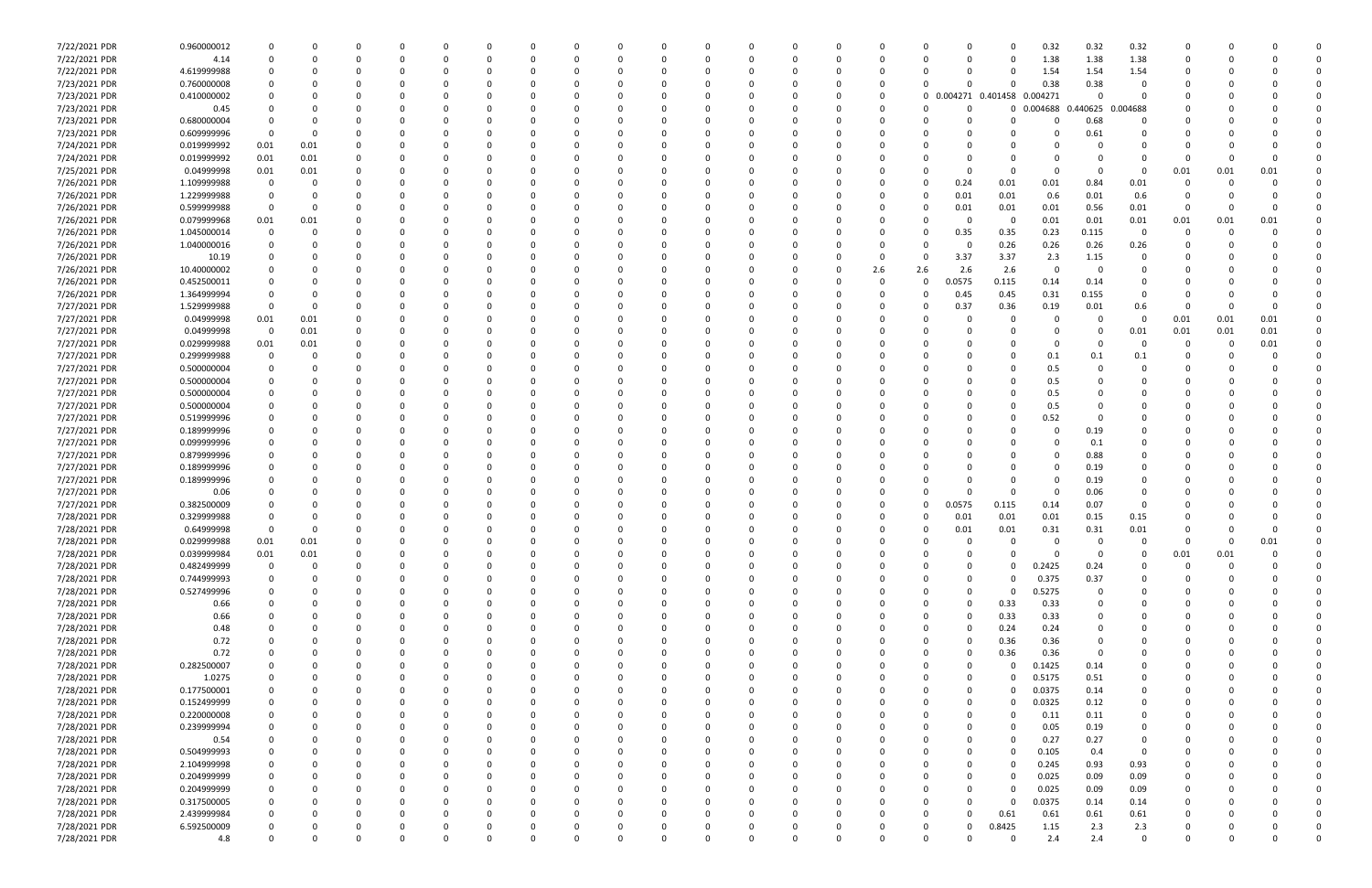| 7/28/2021 PDR | 9.999999984 |             |          |          |          |          |              |          |              |          |              |          |          |              | C.       |     | 0        |          | 2.5          | 2.5      | 2.5      | 2.5            |              |      |  |
|---------------|-------------|-------------|----------|----------|----------|----------|--------------|----------|--------------|----------|--------------|----------|----------|--------------|----------|-----|----------|----------|--------------|----------|----------|----------------|--------------|------|--|
| 7/29/2021 PDR | 0.16999998  | 0           | O        | 0        |          | 0        |              | - 0      | <sup>0</sup> |          | <sup>0</sup> | - 0      |          |              | 0        | - 0 | $\Omega$ | 0.07     | 0.07         | 0.01     | 0.01     | 0.01           | 0            |      |  |
| 7/29/2021 PDR | 4.90999998  |             |          |          |          |          |              |          |              |          |              |          |          |              |          |     | 0        | 0.01     | 1.63         | 0.01     | 1.63     | 1.63           |              |      |  |
| 7/29/2021 PDR | 0.04999998  |             |          |          |          |          |              |          |              |          |              |          |          |              |          |     | 0        | 0.01     | 0.01         | 0.01     | 0.01     | 0.01           |              |      |  |
|               |             |             |          |          |          |          |              |          |              |          |              |          |          |              |          |     |          |          |              |          |          |                |              |      |  |
| 7/29/2021 PDR | 0.04999998  | 0           |          |          |          |          |              |          |              |          |              |          |          |              |          |     | 0        | 0.01     | 0.01         | 0.01     | 0.01     | 0.01           |              |      |  |
| 7/29/2021 PDR | 0.309999996 |             |          |          |          |          |              |          |              |          |              |          |          |              |          |     |          | 0.01     | 0.01         | 0.01     | 0.14     | 0.14           |              |      |  |
| 7/29/2021 PDR | 0.04999998  |             |          |          |          |          |              |          |              |          |              |          |          |              |          |     |          | 0.01     | 0.01         | 0.01     | 0.01     | 0.01           |              |      |  |
| 7/29/2021 PDR | 0.04999998  |             |          |          |          |          |              |          |              |          |              |          |          |              |          |     |          | 0.01     | 0.01         | 0.01     | 0.01     | 0.01           |              |      |  |
| 7/29/2021 PDR | 0.069999984 |             |          |          |          |          |              |          |              |          |              |          |          |              |          |     | 0        | 0.01     | 0.03         | 0.01     | 0.01     | 0.01           |              |      |  |
| 7/29/2021 PDR | 0.04999998  |             |          |          |          |          |              |          |              |          |              |          |          |              |          |     | 0        | 0.01     | 0.01         | 0.01     | 0.01     | 0.01           |              |      |  |
| 7/29/2021 PDR | 0.059999988 |             |          |          |          |          |              |          |              |          |              |          |          |              |          |     |          |          |              |          |          |                |              |      |  |
|               |             |             |          |          |          |          |              |          |              |          |              |          |          |              |          |     |          | 0.01     | 0.02         | 0.01     | 0.01     | 0.01           |              |      |  |
| 7/29/2021 PDR | 0.22999998  | 0           | O        |          |          |          |              |          |              |          |              |          |          |              |          |     |          | 0.01     | 0.19         | 0.01     | 0.01     | 0.01           |              |      |  |
| 7/29/2021 PDR | 0.029999988 | 0.01        | 0.01     |          |          |          |              |          |              |          |              |          |          |              |          |     |          |          | 0            | 0        | - 0      | -0             |              | 0.01 |  |
| 7/29/2021 PDR | 0.78        | 0           |          |          |          |          |              |          |              |          |              |          |          |              |          |     |          |          | 0            | 0.39     | 0.39     | 0              |              |      |  |
| 7/29/2021 PDR | 0.24        |             |          |          |          |          |              |          |              |          |              |          |          |              |          |     |          |          | <sup>0</sup> | 0        | 0.24     |                |              |      |  |
| 7/29/2021 PDR | 0.24        |             |          |          |          |          |              |          |              |          |              |          |          |              |          |     |          |          |              |          | 0.24     | 0              |              |      |  |
| 7/29/2021 PDR | 0.24        |             |          |          |          |          |              |          |              |          |              |          |          |              |          |     |          |          |              |          | 0.24     |                |              |      |  |
|               |             |             |          |          |          |          |              |          |              |          |              |          |          |              |          |     |          |          |              |          |          |                |              |      |  |
| 7/29/2021 PDR | 0.500000004 |             |          |          |          |          |              |          |              |          |              |          |          |              |          |     |          |          |              | 0.5      |          |                |              |      |  |
| 7/29/2021 PDR | 0.57        |             |          |          |          |          |              |          |              |          |              |          |          |              |          |     |          |          | 0            | 0.57     |          |                |              |      |  |
| 7/29/2021 PDR | 0.57        |             |          |          |          |          |              |          |              |          |              |          |          |              |          |     |          |          | <sup>0</sup> | 0.57     |          |                |              |      |  |
| 7/29/2021 PDR | 0.519999996 |             |          |          |          |          |              |          |              |          |              |          |          |              |          |     |          |          | 0            | 0.52     |          |                |              |      |  |
| 7/29/2021 PDR | 0.519999996 |             |          |          |          |          |              |          |              |          |              |          |          |              |          |     |          |          | 0            | 0.52     |          |                |              |      |  |
| 7/29/2021 PDR | 0.380000004 |             |          |          |          |          |              |          |              |          |              |          |          |              |          |     |          |          |              | 0.38     |          |                |              |      |  |
| 7/29/2021 PDR |             |             |          |          |          |          |              |          |              |          |              |          |          |              |          |     |          |          |              |          |          |                |              |      |  |
|               | 0.560000004 |             |          |          |          |          |              |          |              |          |              |          |          |              |          |     |          |          | 0            | 0.56     |          |                |              |      |  |
| 7/29/2021 PDR | 0.380000004 |             |          |          |          |          |              |          |              |          |              |          |          |              |          |     |          |          | 0            | 0.38     |          |                |              |      |  |
| 7/29/2021 PDR | 0.489999996 |             |          |          |          |          |              |          |              |          |              | -0       |          |              |          |     |          |          | <sup>0</sup> | 0.49     |          |                |              |      |  |
| 7/29/2021 PDR | 0.719999997 |             |          |          |          |          |              |          |              |          | <sup>0</sup> | 0.15     |          |              |          |     |          |          | 0            | 0.57     |          |                |              |      |  |
| 7/29/2021 PDR | 0.657499995 |             |          |          |          |          |              |          |              |          | 0            | 0.1375   |          |              |          |     |          |          | 0            | 0.52     |          |                |              |      |  |
| 7/29/2021 PDR | 0.670000002 |             |          |          |          |          |              |          |              |          | 0            | 0.14     |          |              |          |     |          |          | 0            | 0.53     |          |                |              |      |  |
| 7/29/2021 PDR | 0.114999999 |             |          |          |          |          |              |          |              |          | 0            | 0.025    |          |              |          |     |          |          | 0            | 0.09     | - 0      | 0              |              |      |  |
|               |             |             |          |          |          |          |              |          |              |          |              |          |          |              |          |     |          |          |              |          |          |                |              |      |  |
| 7/29/2021 PDR | 2.479999992 |             |          |          |          |          |              |          |              |          |              | -0       |          |              |          |     |          |          | 0            | 1.24     | 1.24     | 0              |              |      |  |
| 7/29/2021 PDR | 2.76        |             |          |          |          |          |              |          |              |          |              |          |          |              |          |     |          |          | 0            | 1.38     | 1.38     | 0              |              |      |  |
| 7/29/2021 PDR | 1.720000008 |             |          |          |          |          |              |          |              |          |              |          |          |              |          |     |          |          | 0            | 0.86     | 0.86     |                |              |      |  |
| 7/29/2021 PDR | 0.700000008 |             |          |          |          |          |              |          |              |          |              |          |          |              |          |     |          |          | 0            | 0.35     | 0.35     |                |              |      |  |
| 7/29/2021 PDR | 2.399999999 |             |          |          |          |          |              |          |              |          |              |          |          |              |          |     |          |          | 0            | 0.025    | 2.35     | 0.025          |              |      |  |
| 7/29/2021 PDR | 23.10999999 |             |          |          |          |          |              |          |              |          |              |          |          |              |          |     |          | 7.47     | 7.75         | 5.26     | 2.63     | 0              |              |      |  |
| 7/29/2021 PDR | 3.994999998 |             |          |          |          |          |              |          |              |          |              |          |          |              |          |     |          | 1.29     |              |          | 0.455    | - 0            |              |      |  |
|               |             |             |          |          |          |          |              |          |              |          |              |          |          |              |          |     |          |          | 1.34         | 0.91     |          |                |              |      |  |
| 7/30/2021 PDR | 3.329999988 |             |          |          |          |          |              |          |              |          |              |          |          |              |          |     |          | 0.01     | 1.65         | 1.65     | 0.01     | 0.01           |              |      |  |
| 7/30/2021 PDR | 0.64999998  |             |          |          |          |          |              |          |              |          |              |          |          |              |          |     |          | 0.01     | 0.31         | 0.31     | 0.01     | 0.01           |              |      |  |
| 7/30/2021 PDR | 0.04999998  | 0           | 0        | 0        |          |          |              |          |              |          |              |          |          |              |          |     | 0        | 0.01     | 0.01         | 0.01     | 0.01     | 0.01           | <sup>0</sup> |      |  |
| 7/30/2021 PDR | 0.279999996 |             |          |          |          |          |              |          |              |          |              |          |          |              |          |     |          |          | $\Omega$     | $\Omega$ | 0.28     |                |              |      |  |
| 7/30/2021 PDR | 0.24        | 0           | $\Omega$ | $\Omega$ | $\Omega$ | $\Omega$ | $\Omega$     |          | 0            |          | $\Omega$     | $\Omega$ | $\Omega$ | $\Omega$     | $\Omega$ |     | 0        |          | 0            | $\Omega$ | 0.24     | $\Omega$       | $\Omega$     |      |  |
| 7/30/2021 PDR | 0.24        | 0           | 0        | 0        | $\Omega$ | 0        | <sup>0</sup> |          | 0            |          | 0            | 0        | $\Omega$ | <sup>0</sup> | 0        |     |          |          | 0            | $\Omega$ | 0.24     | $\Omega$       | 0            |      |  |
|               |             |             |          |          |          |          |              |          |              |          |              |          |          |              |          |     |          |          |              |          |          |                |              |      |  |
| 7/30/2021 PDR | 0.380000004 | 0           |          | 0        |          | 0        |              |          |              |          | 0            |          |          |              | 0        |     |          |          | 0            | 0.38     | 0        | 0              | 0            |      |  |
| 7/30/2021 PDR | 0.500000004 | 0           |          | 0        |          | 0        |              |          |              |          | 0            |          |          |              | 0        |     |          |          | $\Omega$     | 0.5      |          | 0              | 0            |      |  |
| 7/30/2021 PDR | 0.500000004 | 0           |          | 0        |          | 0        |              |          |              |          |              |          |          |              | 0        |     |          |          | 0            | 0.5      |          | 0              |              |      |  |
| 7/30/2021 PDR | 0.279999996 | 0           |          | 0        |          | 0        |              |          |              |          | $\Omega$     |          |          |              | 0        |     |          |          | 0            | 0.28     | - 0      | 0              | 0            |      |  |
| 7/30/2021 PDR | 0.140000004 | $\mathbf 0$ |          | $\Omega$ |          | $\Omega$ | 0            | -0       | $\Omega$     | $\Omega$ | $\Omega$     | $\Omega$ | $\Omega$ | $\Omega$     | $\Omega$ |     |          |          | 0            | 0        | 0.14     | 0              | 0            |      |  |
| 7/30/2021 PDR | 2.144999982 | 0           |          | $\Omega$ |          | $\Omega$ | 0            | $\Omega$ | 0.1425       | 0.1475   | 0.41         | 0.1475   | 0.295    | 0.295        | 0.1475   |     |          |          |              | $\Omega$ | 0.56     | $\Omega$       | C            |      |  |
| 7/30/2021 PDR | 0.464999985 | 0           |          | 0        |          | 0        | 0            | $\Omega$ | 0.025        | 0.05     | 0.05         | 0.05     | 0.075    | 0.075        | 0.05     |     |          |          |              | 0        | 0.09     | 0              | 0            |      |  |
|               |             |             |          |          |          |          |              |          |              |          |              |          |          |              |          |     |          |          |              | $\Omega$ |          |                |              |      |  |
| 7/30/2021 PDR | 0.857499945 |             |          |          |          | 0        | 0            | $\Omega$ | 0.1125       | 0.15     | 0.1125       | 0.0375   | 0.15     | 0.09         | 0.065    |     |          |          |              |          | 0.14     | -0             |              |      |  |
| 7/30/2021 PDR | 0.9         | 0           |          |          |          |          | O            |          |              | $\Omega$ | C.           | $\Omega$ |          |              | 0        |     |          |          |              |          | 0.9      | 0              |              |      |  |
| 7/30/2021 PDR | 0.099999996 |             |          |          |          | 0        |              |          |              |          | O            |          |          |              | 0        |     |          |          | 0            | 0        | 0.1      |                |              |      |  |
| 7/30/2021 PDR | 0.380000004 |             |          |          |          | 0        |              |          |              |          |              |          |          |              |          |     |          |          | 0            | 0.38     | 0        |                |              |      |  |
| 7/30/2021 PDR | 0.189999996 | 0           |          | $\Omega$ |          | 0        |              |          |              |          |              |          |          |              | 0        |     |          |          | 0            | 0.19     | 0        |                | 0            |      |  |
| 7/30/2021 PDR | 0.489999996 | 0           |          | 0        | $\Omega$ | 0        |              | - 0      |              |          | 0            | $\Omega$ | $\Omega$ |              | 0        |     |          |          | $\Omega$     | 0.49     | 0        | 0              | 0            |      |  |
| 7/30/2021 PDR | 0.489999996 | 0           | C        | $\Omega$ |          | 0        |              |          |              |          | 0            |          | $\Omega$ |              | 0        |     |          |          | 0            | 0.49     | - 0      | 0              | 0            |      |  |
|               |             |             |          |          |          |          |              |          |              |          |              |          |          |              |          |     |          |          |              |          |          |                |              |      |  |
| 7/30/2021 PDR | 0.664999995 | $\mathbf 0$ |          | $\Omega$ |          | 0        |              |          |              |          |              |          |          |              | 0        |     |          | $\Omega$ | 0            | 0.5275   | 0.1375   | $\Omega$       | 0            |      |  |
| 7/30/2021 PDR | 0.920000004 | 0           |          |          |          | 0        |              |          |              |          |              |          |          |              | 0        |     |          |          | 0            | 0        | 0.92     | 0              | 0            |      |  |
| 7/30/2021 PDR | 0.140000004 | $\mathbf 0$ |          |          |          | 0        |              |          |              |          | O            |          |          |              | 0        |     |          |          | 0            | $\Omega$ | 0.14     | 0              | 0            |      |  |
| 7/30/2021 PDR | 2.239999992 | 0           |          | 0        |          | 0        |              |          |              |          | 0            |          | $\Omega$ |              | 0        |     |          |          | 0            | 1.12     | 1.12     | $\mathbf 0$    | 0            |      |  |
| 7/30/2021 PDR | 1.720000008 | 0           | 0        | 0        |          | 0        |              |          |              |          | 0            |          | $\Omega$ |              | 0        |     |          |          | 0            | 0.86     | 0.86     | 0              | 0            |      |  |
| 7/30/2021 PDR | 0.980000004 | 0           |          | $\Omega$ |          | 0        |              |          |              |          | <sup>0</sup> |          | $\Omega$ |              | 0        |     | 0        |          | 0.98         | $\Omega$ | $\Omega$ | $\overline{0}$ | 0            |      |  |
| 7/30/2021 PDR | 1.677499989 | 0           |          |          |          | 0        |              |          |              |          |              |          |          |              | C        |     |          |          | 0.1525       | 0.305    | 0.61     | 0.61           |              |      |  |
|               |             |             |          |          |          |          |              |          |              |          |              |          |          |              |          |     |          |          |              |          |          |                |              |      |  |
| 7/30/2021 PDR | 2.502499989 | 0           | $\Omega$ | $\Omega$ | $\Omega$ | $\Omega$ | $\Omega$     | $\Omega$ | U            |          | $\Omega$     | $\Omega$ | $\Omega$ | $\Omega$     | $\Omega$ |     | $\Omega$ |          | 0.2275       | 0.455    | 0.91     | 0.91           | $\Omega$     | O    |  |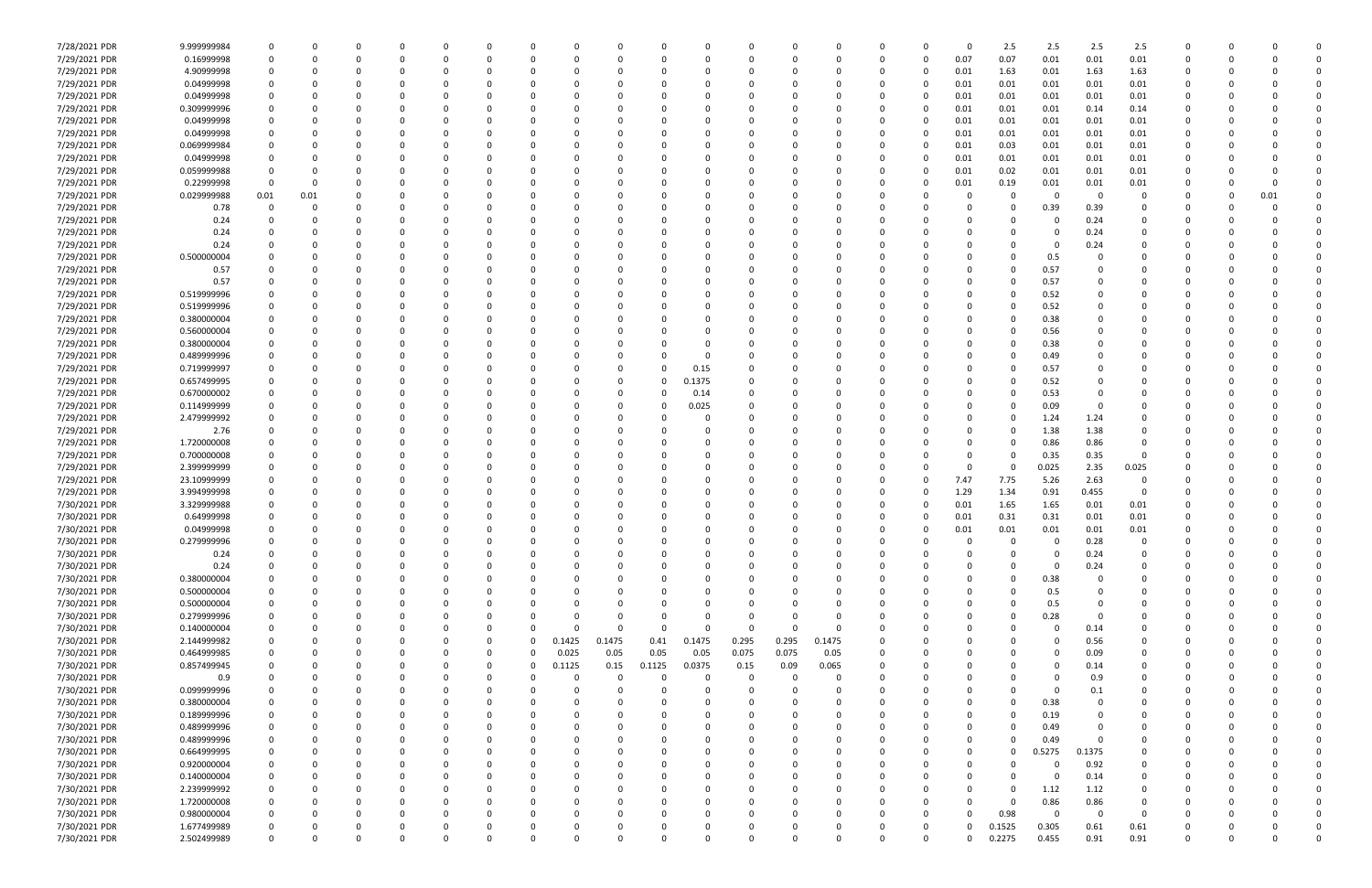| 7/30/2021 PDR | 0.934999989 |          | 0            | -0       |          |          |          |   |   | 0            |          |          |          |          |          |             | 0.085        | 0.17                | 0.34     | 0.34        | 0        |      |          |  |
|---------------|-------------|----------|--------------|----------|----------|----------|----------|---|---|--------------|----------|----------|----------|----------|----------|-------------|--------------|---------------------|----------|-------------|----------|------|----------|--|
| 7/30/2021 PDR | 6.435       | 0        | 0            | $\Omega$ |          |          | 0        |   |   | <sup>0</sup> | $\Omega$ |          |          | 0        |          | 0           | 0.585        | 1.17                | 2.34     | 2.34        | 0        |      |          |  |
| 7/31/2021 PDR | 0.039999984 | 0        | 0.01         |          |          |          |          |   |   |              |          |          |          |          |          | O           | 0            | - 0                 | - 0      | 0.01        | 0.01     | 0.01 |          |  |
| 7/31/2021 PDR | 0.089999964 | 0.01     | 0.01         |          |          |          |          |   |   |              |          |          |          |          |          | 0           | 0.01         | 0.01                | 0.01     | 0.01        | 0.01     | 0.01 | 0.01     |  |
| 8/1/2021 PDR  | 0.059999976 | 0        | $\Omega$     |          |          |          |          |   |   |              |          |          |          |          |          | O           | 0.01         | 0.01                | 0.01     | 0.01        | 0.01     | 0.01 |          |  |
| 8/2/2021 PDR  | 2.119999992 | 0        |              |          |          |          |          |   |   |              |          |          |          |          |          |             | 0            | 1.06                | 1.06     | -0          | 0        |      |          |  |
|               |             |          |              |          |          |          |          |   |   |              |          |          |          |          |          |             |              |                     |          |             |          |      |          |  |
| 8/2/2021 PDR  | 0.280000008 |          |              |          |          |          |          |   |   |              |          |          |          |          |          | O           | 0            | 0.14                | 0.14     | 0           |          |      |          |  |
| 8/2/2021 PDR  | 18.84000002 |          |              |          |          |          |          |   |   |              |          |          |          | -0       | 3.14     | 3.14        | 3.14         | 3.14                | 3.14     | 3.14        |          |      |          |  |
| 8/3/2021 PDR  | 0.3         |          |              |          |          |          |          |   |   |              |          |          |          |          |          |             | 0            | -0                  | - 0      | 0.3         |          |      |          |  |
| 8/3/2021 PDR  | 0.279999996 |          |              |          |          |          |          |   |   |              |          |          |          |          |          |             |              | - 0                 | - 0      | 0.28        |          |      |          |  |
| 8/3/2021 PDR  | 0.09        |          |              |          |          |          |          |   |   |              |          |          |          |          |          |             | 0            | 0                   | 0.09     | 0           |          |      |          |  |
| 8/3/2021 PDR  | 0.380000004 |          |              |          |          |          |          |   |   |              |          |          |          |          |          |             | 0            | 0                   | 0.38     | 0           |          |      |          |  |
| 8/3/2021 PDR  | 0.549999996 |          |              |          |          |          |          |   |   |              |          |          |          |          |          |             | 0            | 0.55                |          |             |          |      |          |  |
| 8/3/2021 PDR  | 0.549999996 |          |              |          |          |          |          |   |   |              |          |          |          |          |          |             | 0            | 0.55                |          |             |          |      |          |  |
| 8/3/2021 PDR  | 0.230000004 |          |              |          |          |          |          |   |   |              |          |          |          |          |          |             | 0            | 0.23                |          |             |          |      |          |  |
| 8/3/2021 PDR  | 0.189999996 |          |              |          |          |          |          |   |   |              |          |          |          |          |          |             |              | 0.19                | $\Omega$ |             |          |      |          |  |
| 8/3/2021 PDR  | 0.519999996 |          |              |          |          |          |          |   |   |              |          |          |          |          |          | 0           | 0            | 0                   | 0.52     | 0           |          |      |          |  |
| 8/3/2021 PDR  | 0.230000004 |          |              |          |          |          |          |   |   |              |          |          |          |          |          |             | 0            | 0.23                |          | 0           |          |      |          |  |
|               |             |          |              |          |          |          |          |   |   |              |          |          |          |          |          |             |              |                     |          |             |          |      |          |  |
| 8/3/2021 PDR  | 0.320000004 |          |              |          |          |          |          |   |   |              |          |          |          |          |          |             | <sup>0</sup> | 0.32                |          |             |          |      |          |  |
| 8/3/2021 PDR  | 0.320000004 |          |              |          |          |          |          |   |   |              |          |          |          |          |          | O           | 0            | 0.32                |          |             |          |      |          |  |
| 8/3/2021 PDR  | 0.320000004 |          |              |          |          |          |          |   |   |              |          |          |          |          |          |             | 0            | 0.32                |          |             |          |      |          |  |
| 8/3/2021 PDR  | 0.320000004 |          |              |          |          |          |          |   |   |              |          |          |          |          |          |             | O            | 0.32                |          |             |          |      |          |  |
| 8/3/2021 PDR  | 0.36        |          |              |          |          |          |          |   |   |              |          |          |          |          |          |             | 0            | 0.36                |          |             |          |      |          |  |
| 8/3/2021 PDR  | 0.18        |          |              |          |          |          |          |   |   |              |          |          |          |          |          |             | 0            | 0.18                | - 0      |             |          |      |          |  |
| 8/3/2021 PDR  | 0.309999996 |          |              |          |          |          |          |   |   |              |          |          |          |          |          |             | 0            | 0                   | 0.31     |             |          |      |          |  |
| 8/3/2021 PDR  | 0.200000004 |          |              |          |          |          |          |   |   |              |          |          |          |          |          |             |              | $\Omega$            | 0.2      | 0           |          |      |          |  |
| 8/3/2021 PDR  | 0.249999996 |          |              |          |          |          |          |   |   |              |          |          |          |          |          |             |              | -0                  | 0.25     |             |          |      |          |  |
| 8/3/2021 PDR  | 0.09        |          |              |          |          |          |          |   |   |              |          |          |          |          |          |             | 0            | -0                  | 0.09     |             |          |      |          |  |
| 8/3/2021 PDR  | 0.470000004 |          |              |          |          |          |          |   |   |              |          |          |          |          |          | 0           | 0            | 0.47                | 0        | 0           |          |      |          |  |
| 8/3/2021 PDR  | 2.280000024 |          |              |          |          |          |          |   |   |              |          |          |          | -0       | 0.38     | 0.38        | 0.38         | 0.38                | 0.38     | 0.38        |          |      |          |  |
| 8/3/2021 PDR  | 0.300000024 |          |              |          |          |          |          |   |   |              |          |          |          | 0        | 0.05     | 0.05        | 0.05         | 0.05                | 0.05     | $0.05\,$    |          |      |          |  |
| 8/3/2021 PDR  |             |          |              |          |          |          |          |   |   |              |          |          |          |          |          |             |              |                     |          |             |          |      |          |  |
|               | 26.705      |          |              |          |          |          |          |   |   |              |          |          |          |          |          | 8.16        | 9.05         | 6.33                | 3.165    | 0           |          |      |          |  |
| 8/4/2021 PDR  | 0.220000008 |          |              |          |          |          |          |   |   |              |          |          |          |          |          |             | 0            | 0.11                | 0.11     |             |          |      |          |  |
| 8/4/2021 PDR  | 0.549999996 |          |              |          |          |          |          |   |   |              |          |          |          |          |          |             | 0            | 0.55                | - 0      |             |          |      |          |  |
| 8/4/2021 PDR  | 0.5775      |          |              |          |          |          |          |   |   |              |          |          |          |          |          |             | 0            | 0.5775              | 0        |             |          |      |          |  |
| 8/4/2021 PDR  | 0.295000002 |          |              |          |          |          |          |   |   |              |          |          |          |          |          | 0           | <sup>0</sup> | 0.295               | - 0      |             |          |      |          |  |
| 8/4/2021 PDR  | 0.759999996 |          |              |          |          |          |          |   |   |              |          |          |          |          |          |             |              | -0                  | 0.76     |             |          |      |          |  |
| 8/4/2021 PDR  | 0.189999996 |          |              |          |          |          |          |   |   |              |          |          |          |          |          |             |              | - 0                 | 0.19     |             |          |      |          |  |
| 8/4/2021 PDR  | 0.470000004 |          |              |          |          |          |          |   |   |              |          |          |          |          |          |             |              |                     | 0.47     |             |          |      |          |  |
| 8/4/2021 PDR  | 0.147499998 |          | 0            |          |          |          |          |   |   |              |          |          |          |          |          | 0           | 0            | 0.1475              | - 0      |             |          |      |          |  |
| 8/4/2021 PDR  | 0.124999998 | $\Omega$ |              |          |          |          |          |   |   |              |          |          |          |          |          |             |              | 0.125               | $\Omega$ |             | $\Omega$ |      |          |  |
| 8/4/2021 PDR  | 0.064999998 | 0        | $\Omega$     | 0        | $\Omega$ | 0        | $\Omega$ |   |   | 0            | $\Omega$ | $\Omega$ |          | 0        |          | 0           | 0            | 0.065               | $\Omega$ |             | 0        |      |          |  |
| 8/4/2021 PDR  | 0.149999997 | 0        | 0            | 0        |          |          | 0        |   |   | 0            | $\Omega$ |          |          | 0        |          | 0           | $\Omega$     | 0.15                | $\Omega$ |             | 0        |      |          |  |
| 8/4/2021 PDR  | 1.65        |          |              |          |          |          | 0        |   |   |              | $\Omega$ |          |          |          |          | $\Omega$    | 0            | 1.65                | 0        |             |          |      |          |  |
|               |             |          |              |          |          |          |          |   |   |              |          |          |          |          |          |             |              |                     |          |             |          |      |          |  |
| 8/4/2021 PDR  | 3.410000004 |          |              |          |          |          | 0        |   |   |              |          |          |          | $\Omega$ |          | 0           | 0            | 3.41                | 0        | -0          |          |      |          |  |
| 8/4/2021 PDR  | 2.145       |          |              |          |          |          | 0        |   |   |              | 0        |          |          | 0        | 0.195    | 0.39        | 0.39         | 0.39                | 0.39     | 0.39        |          |      |          |  |
| 8/4/2021 PDR  | 3.465       |          |              |          |          | 0        | 0        |   |   |              | 0        |          | 0        | 0        | 0.315    | 0.63        | 0.63         | 0.63                | 0.63     | 0.63        |          |      |          |  |
| 8/4/2021 PDR  | 3.98000001  | 0        |              |          |          | 0        | 0        |   |   |              | $\Omega$ |          | $\Omega$ | 0        | $\Omega$ | 1.26        | 1.34         | 0.92                | 0.46     | 0           | 0        |      |          |  |
| 8/5/2021 PDR  | 0.33        | 0        | 0            |          |          | 0        | 0        |   | 0 | 0            | 0        |          | $\Omega$ | 0        |          | 0           | 0            | 0                   | 0.33     | 0           | 0        |      |          |  |
| 8/5/2021 PDR  | 0.189999996 |          |              |          |          | 0        | 0        |   |   |              | $\Omega$ |          |          | 0        |          | 0           | $\Omega$     | $\Omega$            | 0.19     | 0           |          |      |          |  |
| 8/5/2021 PDR  | 1.999999992 |          |              |          |          |          | 0        |   |   |              | $\Omega$ |          |          | 0        |          | $\mathbf 0$ |              | 0 0.010417 0.989583 |          | 1           |          |      |          |  |
| 8/6/2021 PDR  | 0.39        | $\Omega$ |              |          |          |          | 0        |   |   |              | 0        |          |          | 0        |          | 0           | $\Omega$     | 0                   | 0.28     | 0.11        |          |      |          |  |
| 8/6/2021 PDR  | 0.39        | $\Omega$ |              |          |          | O        | 0        |   |   |              | 0        |          |          | -0       |          | 0           | 0            | 0                   | 0.28     | 0.11        | 0        |      |          |  |
| 8/6/2021 PDR  | 0.39        | 0        |              | 0        |          | 0        | 0        |   | 0 | 0            | $\Omega$ |          | $\Omega$ | 0        |          | 0           | 0            | $\mathbf 0$         | 0.28     | 0.11        | 0        |      |          |  |
| 8/6/2021 PDR  | 0.549999996 | 0        | <sup>0</sup> | 0        |          | 0        | 0        |   | 0 | 0            | 0        |          | 0        | 0        |          | 0           | 0            | 0.55                | 0        | $\mathbf 0$ | 0        |      | 0        |  |
| 8/6/2021 PDR  | 0.549999996 | 0        |              |          |          | 0        | 0        |   |   |              | 0        |          |          | 0        |          | $\Omega$    | 0            | 0.55                | $\Omega$ | 0           | 0        |      |          |  |
|               |             |          |              |          |          |          |          |   |   |              |          |          |          |          |          |             |              |                     |          |             |          |      |          |  |
| 8/6/2021 PDR  | 0.039999996 |          |              |          |          |          | 0        |   |   |              | $\Omega$ |          |          |          |          | $\Omega$    | 0.04         | 0                   |          |             |          |      |          |  |
| 8/6/2021 PDR  | 0.070000008 | $\Omega$ |              |          |          | 0        | 0        |   |   |              | 0        |          |          | 0        |          | 0           | 0.02         | 0.05                |          | 0           | 0        |      |          |  |
| 8/6/2021 PDR  | 0.09        | $\Omega$ |              |          |          |          | 0        |   |   |              | 0        |          |          |          |          | 0           | 0.09         | 0                   |          |             | 0        |      |          |  |
| 8/6/2021 PDR  | 0.12        | $\Omega$ |              |          |          |          | 0        |   |   |              | $\Omega$ |          |          |          |          | $\Omega$    | 0.12         | 0                   | $\Omega$ | $\Omega$    | 0        |      |          |  |
| 8/6/2021 PDR  | 0.15        |          |              |          |          |          | 0        |   |   |              | 0        |          |          | -0       |          | 0           | 0.15         | 0                   | - 0      | 0           | 0        |      |          |  |
| 8/6/2021 PDR  | 0.21        |          |              |          |          | 0        | 0        |   |   |              | $\Omega$ |          |          | 0        |          |             | 0            | $\Omega$            | 0.21     | 0           | 0        |      |          |  |
| 8/6/2021 PDR  | 0.279999996 |          |              |          |          |          | 0        |   |   |              | $\Omega$ |          |          |          |          |             | 0            | $\Omega$            | 0.28     | $\Omega$    |          |      |          |  |
| 8/6/2021 PDR  | 0.21        |          |              |          |          |          |          |   |   |              |          |          |          |          |          |             | 0            | 0                   | 0.21     | -0          |          |      |          |  |
| 8/6/2021 PDR  | 0.33        | $\Omega$ | 0            | $\Omega$ | $\Omega$ | $\Omega$ | $\Omega$ | U | 0 | $\Omega$     | $\Omega$ | $\Omega$ | $\Omega$ |          |          | $\Omega$    | $\Omega$     | $\Omega$            | 0.33     | $\Omega$    | 0        |      | $\Omega$ |  |
|               |             |          |              |          |          |          |          |   |   |              |          |          |          |          |          |             |              |                     |          |             |          |      |          |  |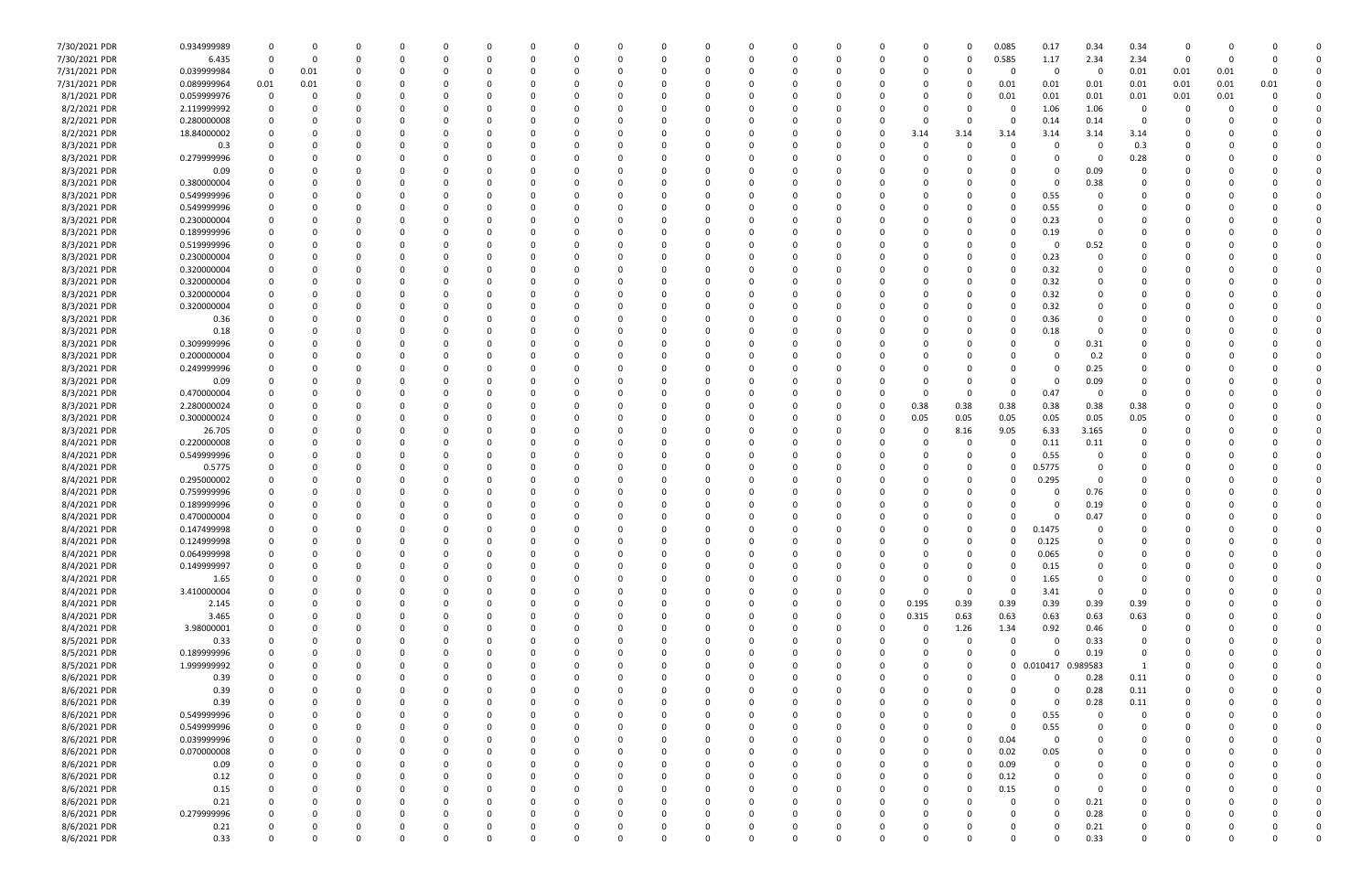| 8/6/2021 PDR  | 0.36        | 0           | 0    |          |   | 0            |          |          |          | - 0      |          |   | 0            |          |          |       | - 0         |          | O        | 0.18        | 0.18        | 0           |          |          |      |  |
|---------------|-------------|-------------|------|----------|---|--------------|----------|----------|----------|----------|----------|---|--------------|----------|----------|-------|-------------|----------|----------|-------------|-------------|-------------|----------|----------|------|--|
| 8/6/2021 PDR  | 0.340000008 | 0           | 0    |          |   | $\Omega$     |          | $\Omega$ |          | -0       |          |   | $\Omega$     |          | $\Omega$ | 0     | -0          | $\Omega$ | 0        | 0.17        | 0.17        | $\Omega$    | 0        |          |      |  |
|               |             |             |      |          |   |              |          |          |          |          |          |   |              |          |          |       |             |          |          |             |             |             |          |          |      |  |
| 8/6/2021 PDR  | 0.250000008 |             |      |          |   |              |          |          |          |          |          |   |              |          |          |       |             |          |          | 0           | 0.14        | 0.11        |          |          |      |  |
| 8/6/2021 PDR  | 0.350000004 |             |      |          |   |              |          |          |          |          |          |   |              |          |          |       |             |          |          | 0           | 0.35        | 0           |          |          |      |  |
|               |             |             |      |          |   |              |          |          |          |          |          |   |              |          |          |       |             |          |          |             |             |             |          |          |      |  |
| 8/6/2021 PDR  | 0.159999996 |             |      |          |   |              |          |          |          |          |          |   |              |          |          |       |             |          |          | 0           | -0          | 0.16        |          |          |      |  |
| 8/6/2021 PDR  | 0.129999996 |             |      |          |   |              |          |          |          |          |          |   |              |          |          |       |             |          |          | 0           | 0.09        | 0.04        |          |          |      |  |
| 8/6/2021 PDR  | 0.080000004 |             |      |          |   |              |          |          |          |          |          |   |              |          |          |       |             |          |          | 0.08        |             | 0           |          |          |      |  |
|               |             |             |      |          |   |              |          |          |          |          |          |   |              |          |          |       |             |          |          |             |             |             |          |          |      |  |
| 8/6/2021 PDR  | 0.3         |             |      |          |   | <sup>0</sup> |          |          |          |          |          |   | <sup>0</sup> |          |          |       |             |          |          | 0           |             | 0.3         |          |          |      |  |
| 8/6/2021 PDR  | 0.429999996 |             |      |          |   | 0            |          |          |          |          |          |   | 0            |          |          |       |             |          |          | 0           |             | 0.43        |          |          |      |  |
| 8/6/2021 PDR  | 0.440000004 |             |      |          |   |              |          |          |          |          |          |   |              |          |          |       |             |          |          | 0           |             | 0.44        |          |          |      |  |
|               |             |             |      |          |   |              |          |          |          |          |          |   |              |          |          |       |             |          |          |             |             |             |          |          |      |  |
| 8/6/2021 PDR  | 0.110000004 |             |      |          |   |              |          |          |          |          |          |   |              |          |          |       |             |          |          | 0.11        |             | - 0         |          |          |      |  |
| 8/6/2021 PDR  | 0.429999996 |             |      |          |   | 0            |          |          |          |          |          |   | 0            |          |          |       |             |          |          | 0           |             | 0.43        |          |          |      |  |
| 8/6/2021 PDR  | 0.219999996 |             |      |          |   | C            |          |          |          |          |          |   | <sup>0</sup> |          |          |       |             |          |          | $\Omega$    | - 0         | 0.22        |          |          |      |  |
|               |             |             |      |          |   |              |          |          |          |          |          |   |              |          |          |       |             |          |          |             |             |             |          |          |      |  |
| 8/6/2021 PDR  | 1.192499991 |             |      |          |   |              |          |          |          |          |          |   |              |          |          |       | $\Omega$    | 0.1675   | 0.335    | 0.46        | 0.23        |             |          |          |      |  |
| 8/6/2021 PDR  | 14.79500001 |             | -0   |          |   |              |          |          |          |          |          |   |              |          |          |       | -0          | 4.59     | 5        | 3.47        | 1.735       |             |          |          |      |  |
|               |             |             |      |          |   |              |          |          |          |          |          |   |              |          |          |       |             |          |          |             |             |             |          |          |      |  |
| 8/8/2021 PDR  | 0.009999996 | 0           | 0.01 |          |   |              |          |          |          |          |          |   |              |          |          |       |             |          |          | C           | - 0         | - 0         |          |          |      |  |
| 8/9/2021 PDR  | 0.159999984 | 0           | 0    |          |   |              |          |          |          |          |          |   |              |          |          |       | 0           | 0.01     | 0.01     | 0.01        | 0.01        | 0.12        |          |          |      |  |
| 8/9/2021 PDR  | 0.34999998  | 0           |      |          |   | $\Omega$     |          |          |          |          |          |   | $\Omega$     |          |          |       | $\Omega$    | 0.01     | 0.01     | 0.01        | 0.01        | 0.31        |          |          |      |  |
|               |             |             |      |          |   |              |          |          |          |          |          |   |              |          |          |       |             |          |          |             |             |             |          |          |      |  |
| 8/9/2021 PDR  | 0.269999988 |             |      |          |   |              |          |          |          |          |          |   |              |          |          |       | -0          | 0.01     | 0.01     | 0.01        | 0.01        | 0.23        |          |          |      |  |
| 8/9/2021 PDR  | 0.034999998 | 0           | -0   |          |   | C            |          |          |          | - 0      |          |   | 0            |          | $\Omega$ | 0.035 | - 0         | $\Omega$ | 0        | 0           | $\Omega$    | - 0         |          |          |      |  |
| 8/9/2021 PDR  | 1.045000014 |             |      |          |   | n            |          |          |          |          |          |   | <sup>0</sup> |          |          |       | 0           | 0.35     | 0.35     | 0.23        | 0.115       | 0           |          |          |      |  |
|               |             |             |      |          |   |              |          |          |          |          |          |   |              |          |          |       |             |          |          |             |             |             |          |          |      |  |
| 8/9/2021 PDR  | 0.920000016 |             |      |          |   |              |          |          |          |          |          |   |              |          |          |       | 0           |          | 0.23     | 0.23        | 0.23        | 0.23        |          |          |      |  |
| 8/9/2021 PDR  | 1.334999994 |             |      |          |   |              |          |          |          |          |          |   |              |          |          |       | 0           | 0.42     | 0.45     | 0.31        | 0.155       | 0           |          |          |      |  |
|               | 0.749999988 |             |      |          |   |              |          |          |          |          |          |   |              |          |          |       | 0           | 0.01     |          |             |             |             |          |          |      |  |
| 8/10/2021 PDR |             | 0           |      |          |   |              |          |          |          |          |          |   |              |          |          |       |             |          | 0.01     | 0.01        | 0.01        | 0.71        |          |          |      |  |
| 8/10/2021 PDR | 0.609999984 | 0           | 0    |          |   |              |          |          |          |          |          |   |              |          |          |       | 0           | 0.01     | 0.01     | 0.01        | 0.01        | 0.57        | - 0      | -0       |      |  |
| 8/10/2021 PDR | 0.059999976 | 0.01        | 0.01 |          |   | C            |          |          |          |          |          |   | C            |          |          |       | 0           |          | 0.01     | - 0         | 0           | 0           | 0.01     | 0.01     | 0.01 |  |
|               |             |             |      |          |   |              |          |          |          |          |          |   |              |          |          |       |             |          |          |             |             |             |          |          |      |  |
| 8/10/2021 PDR | 0.079999968 | 0.01        | 0.01 |          |   |              |          |          |          |          |          |   |              |          |          |       |             |          |          | 0.01        | 0.01        | 0.01        | 0.01     | 0.01     | 0.01 |  |
| 8/10/2021 PDR | 0.052499997 | 0           | 0    |          |   |              |          |          |          |          |          |   |              |          |          |       | -0          |          | 0.0525   | 0           | - 0         |             | -0       | -0       |      |  |
| 8/10/2021 PDR | 0.380000004 | 0           |      |          |   |              |          |          |          |          |          |   |              |          |          |       | 0           |          | 0        | 0.38        | - 0         |             |          |          |      |  |
|               |             |             |      |          |   |              |          |          |          |          |          |   |              |          |          |       |             |          |          |             |             |             |          |          |      |  |
| 8/10/2021 PDR | 0.179999994 | 0           |      |          |   |              |          |          |          |          |          |   |              |          |          |       | -0          |          |          | 0           | 0.18        | 0           |          |          |      |  |
| 8/10/2021 PDR | 0.034999998 |             |      |          |   |              |          |          |          |          |          |   |              |          |          |       |             |          |          | 0           | 0.035       |             |          |          |      |  |
| 8/10/2021 PDR | 0.980000004 |             |      |          |   |              |          |          |          |          |          |   |              |          |          |       |             |          | 0.98     | 0           | -0          | 0           |          |          |      |  |
|               |             |             |      |          |   |              |          |          |          |          |          |   |              |          |          |       |             |          |          |             |             |             |          |          |      |  |
| 8/10/2021 PDR | 1.2         |             |      |          |   | <sup>0</sup> |          |          |          |          |          |   | <sup>0</sup> |          |          |       |             |          | - 0      | 0.6         | 0.6         | 0           |          |          |      |  |
| 8/10/2021 PDR | 5.61        |             |      |          |   | 0            |          |          |          |          |          |   | 0            |          |          |       | 0           |          | 0.66     | 0.99        | 1.98        | 1.98        |          |          |      |  |
| 8/10/2021 PDR |             |             |      |          |   |              |          |          |          |          |          |   |              |          |          |       |             |          |          |             | 0.23        | 0           |          |          |      |  |
|               | 1.192499991 |             |      |          |   |              |          |          |          |          |          |   |              |          |          |       | 0           | 0.1675   | 0.335    | 0.46        |             |             |          |          |      |  |
| 8/10/2021 PDR | 1.045000014 |             |      |          |   |              |          |          |          |          |          |   |              |          |          |       | 0           | 0.35     | 0.35     | 0.23        | 0.115       | 0           |          |          |      |  |
| 8/11/2021 PDR | 1.109999988 |             |      |          |   | C            |          |          |          |          |          |   |              |          |          |       | - 0         |          | 0.37     | 0.37        | 0.37        | 0           |          |          |      |  |
|               |             |             |      |          |   |              |          |          |          |          |          |   |              |          |          |       |             |          |          |             |             |             |          |          |      |  |
| 8/11/2021 PDR | 0.960000012 |             |      |          |   |              |          |          |          |          |          |   |              |          |          |       |             |          | 0.32     | 0.32        | 0.32        |             |          |          |      |  |
| 8/11/2021 PDR | 3.930000012 |             |      |          |   |              |          |          |          |          |          |   |              |          |          |       |             |          | 1.31     | 1.31        | 1.31        |             |          |          |      |  |
| 8/11/2021 PDR | 0.9         | 0           |      |          |   |              |          |          |          |          |          |   |              |          |          |       |             |          | 0.3      | 0.3         | 0.3         | $\Omega$    |          |          |      |  |
|               |             |             |      |          |   |              |          |          |          |          |          |   |              |          |          |       |             |          |          |             |             |             |          |          |      |  |
| 8/11/2021 PDR | 0.920000016 | $\mathbf 0$ | 0    |          |   | 0            |          | $\Omega$ |          |          |          |   | -0           |          | 0        |       |             |          | 0.23     | 0.23        | 0.23        | 0.23        | 0        |          |      |  |
| 8/11/2021 PDR | 10.21000001 | $\mathbf 0$ | 0    | $\Omega$ | 0 | $\Omega$     | $\Omega$ | $\Omega$ | $\Omega$ | $\Omega$ | $\Omega$ | 0 | $\Omega$     | $\Omega$ | $\Omega$ | 0     | 0           | 3.38     | 3.38     | 2.3         | 1.15        | $\mathbf 0$ | $\Omega$ |          |      |  |
| 8/11/2021 PDR | 4.060000014 | $\mathbf 0$ | 0    |          |   | $\Omega$     |          | $\Omega$ | 0        | 0        |          |   | $\Omega$     |          | $\Omega$ | 0     | $\Omega$    | 1.34     | 1.34     | 0.92        | 0.46        | 0           |          |          |      |  |
|               |             |             |      |          |   |              |          |          |          |          |          |   |              |          |          |       |             |          |          |             |             |             |          |          |      |  |
| 8/11/2021 PDR | 2.355416673 | 0           | 0    |          |   | 0            |          |          |          |          |          |   | 0            |          | $\Omega$ | 0     | $\mathbf 0$ | 152917   | 1.2025   | $\mathbf 0$ | $\mathbf 0$ | $\mathbf 0$ | 0        |          |      |  |
| 8/11/2021 PDR | 2.489999988 | 0           | 0    |          |   | 0            |          | 0        | 0        | 0        |          |   | 0            |          | 0        | 0     | $\Omega$    | 0.01     | 0.01     | 0.01        | 0.47        | 1.99        | 0        |          |      |  |
|               | 0.129999984 | 0           |      |          |   |              |          |          |          |          |          |   |              |          |          |       | $\Omega$    | 0.01     |          |             | 0.01        |             |          |          |      |  |
| 8/11/2021 PDR |             |             |      |          |   | 0            |          |          |          |          |          |   | 0            |          | 0        |       |             |          | 0.01     | 0.01        |             | 0.09        |          |          |      |  |
| 8/11/2021 PDR | 0.249999984 | $\mathbf 0$ |      |          |   | 0            |          |          |          |          |          |   | 0            |          |          |       | 0           | 0.21     | $0.01\,$ | 0.01        | 0.01        | 0.01        | 0        |          |      |  |
| 8/11/2021 PDR | 0.749999988 | $\mathbf 0$ |      |          |   | 0            |          |          |          |          |          |   | 0            |          |          |       | 0           | 0.01     | 0.01     | 0.01        | 0.01        | 0.71        | 0        |          |      |  |
|               |             |             |      |          |   |              |          |          |          |          |          |   |              |          |          |       |             |          |          |             |             |             |          |          |      |  |
| 8/11/2021 PDR | 0.339999984 | $\mathbf 0$ |      |          |   | 0            |          |          |          |          |          |   | 0            |          |          |       | 0           | 0.01     | 0.01     | 0.01        | 0.01        | 0.3         | 0        |          |      |  |
| 8/11/2021 PDR | 0.609999984 | 0           | 0    |          |   | 0            |          |          |          | -0       |          |   | 0            |          |          |       | $\Omega$    | 0.01     | $0.01\,$ | 0.01        | 0.01        | 0.57        | 0        |          |      |  |
| 8/11/2021 PDR | 0.6         | 0           | 0    |          |   | 0            |          | 0        | 0        |          |          |   | 0            |          | 0        | 0     | 0           | $\Omega$ | 0        | 0           | 0.3         | 0.3         | 0        |          |      |  |
|               |             |             |      |          |   |              |          |          |          |          |          |   |              |          |          |       |             |          |          |             |             |             |          |          |      |  |
| 8/11/2021 PDR | 0.6         |             |      |          |   | 0            |          |          |          |          |          |   | 0            |          |          |       |             |          |          | $\Omega$    | 0.3         | 0.3         |          |          |      |  |
| 8/11/2021 PDR | 0.379999992 |             |      |          |   |              |          |          |          |          |          |   |              |          |          |       |             |          | 0        | 0           | 0.19        | 0.19        |          |          |      |  |
| 8/11/2021 PDR | 0.760000008 | $\mathbf 0$ |      |          |   | 0            |          |          |          |          |          |   | 0            |          |          | 0     | 0           | 0        | 0.38     | 0.38        | $\mathbf 0$ | 0           | 0        |          |      |  |
|               |             |             |      |          |   |              |          |          |          |          |          |   |              |          |          |       |             |          |          |             |             |             |          |          |      |  |
| 8/11/2021 PDR | 0.379999992 | 0           |      |          |   | 0            |          |          |          | 0        |          |   | 0            |          |          | 0     | 0           | 0        | 0        | $\mathbf 0$ | 0.19        | 0.19        | 0        |          |      |  |
| 8/11/2021 PDR | 0.549999996 | 0           | -0   |          |   | 0            |          |          |          | - 0      |          |   | 0            |          |          |       | - 0         |          |          | 0.55        | $\Omega$    | $\Omega$    |          |          |      |  |
| 8/11/2021 PDR | 0.549999996 | 0           | 0    |          |   | 0            |          |          |          |          |          |   | 0            |          |          | 0     |             | 0        | $\Omega$ | 0.55        |             | 0           | 0        |          |      |  |
|               |             |             |      |          |   |              |          |          |          |          |          |   |              |          |          |       |             |          |          |             |             |             |          |          |      |  |
| 8/11/2021 PDR | 0.309999996 | 0           | 0    |          |   | 0            |          | $\Omega$ |          |          |          |   | 0            |          |          | 0     |             |          | $\Omega$ | 0.31        |             | 0           | 0        |          |      |  |
| 8/11/2021 PDR | 0.3         |             |      |          |   | 0            |          |          |          |          |          |   | 0            |          |          |       |             |          |          | 0.3         |             |             |          |          |      |  |
|               |             |             |      |          |   |              |          |          |          |          |          |   |              |          |          |       |             |          |          |             |             |             |          |          |      |  |
| 8/11/2021 PDR | 0.3         |             |      |          |   | 0            |          |          |          |          |          |   | 0            |          |          |       |             |          |          | 0.3         |             | 0           |          |          |      |  |
| 8/11/2021 PDR | 0.3         | 0           | 0    |          |   | 0            |          |          | 0        |          |          |   | 0            |          |          | 0     |             |          |          | 0.3         |             | $\Omega$    | 0        |          |      |  |
| 8/11/2021 PDR | 0.339999996 | 0           | 0    |          |   | 0            |          |          |          |          |          |   | 0            |          |          |       |             |          |          | 0.34        |             | 0           |          |          |      |  |
|               |             |             |      |          |   |              |          |          |          |          |          |   |              |          |          |       |             |          |          |             |             |             |          |          |      |  |
| 8/11/2021 PDR | 0.369999996 | 0           | 0    |          |   | 0            |          | $\Omega$ |          |          |          |   | 0            |          | $\Omega$ |       |             | 0        |          | 0.37        |             | 0           |          |          |      |  |
| 8/11/2021 PDR | 0.21        | 0           | -0   |          |   | 0            |          | 0        |          |          |          |   | 0            |          | 0        |       |             | 0        |          | 0.21        |             | 0           |          |          |      |  |
| 8/11/2021 PDR | 0.06        | $\mathbf 0$ | 0    | 0        | ŋ | $\Omega$     |          | $\Omega$ | $\Omega$ | $\Omega$ | 0        |   | $\Omega$     |          | $\Omega$ | 0     | $\Omega$    | 0        |          | 0.06        | $\Omega$    | $\mathbf 0$ | 0        | $\Omega$ | 0    |  |
|               |             |             |      |          |   |              |          |          |          |          |          |   |              |          |          |       |             |          |          |             |             |             |          |          |      |  |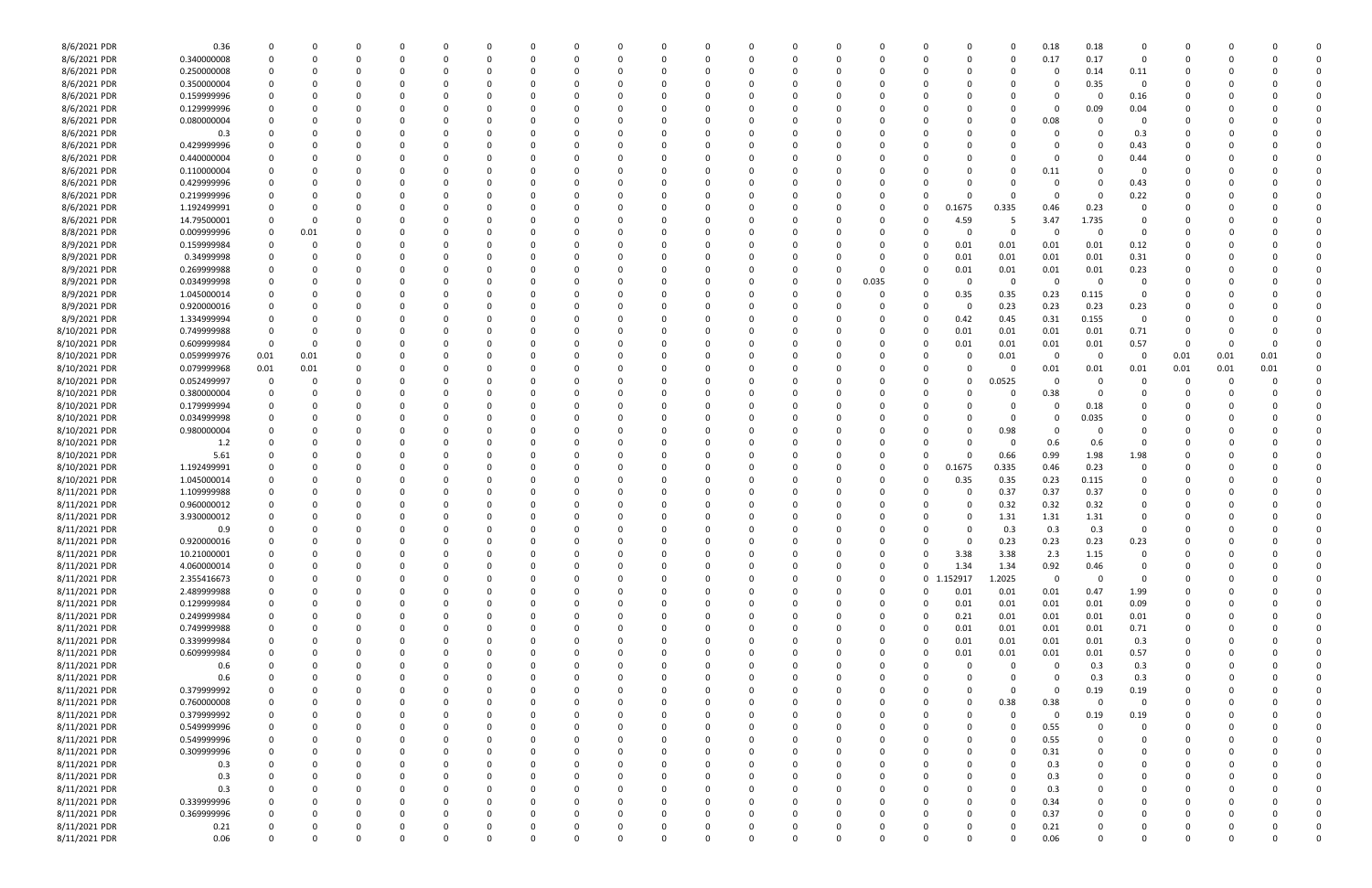| 8/11/2021 PDR | 0.460000008 |             | 0           |          |          |          |              |          |        |          |        | $\Omega$ |          | 0  |          |          | 0           |          | 0.23           | 0.23        |                |          |                |  |
|---------------|-------------|-------------|-------------|----------|----------|----------|--------------|----------|--------|----------|--------|----------|----------|----|----------|----------|-------------|----------|----------------|-------------|----------------|----------|----------------|--|
| 8/11/2021 PDR | 0.560000004 |             |             |          |          | $\Omega$ |              | O        |        | $\Omega$ |        | $\Omega$ |          | -0 |          |          | $\Omega$    | $\Omega$ | 0.56           | $\Omega$    |                |          |                |  |
|               |             |             |             |          |          |          |              |          |        |          |        |          |          |    |          |          |             |          |                |             |                |          |                |  |
| 8/11/2021 PDR | 0.170000004 |             |             |          |          |          |              |          |        |          |        |          |          |    |          |          | 0           | 0.17     |                |             |                |          |                |  |
| 8/11/2021 PDR | 0.57        |             |             |          |          |          |              |          |        |          |        |          |          |    |          |          | 0           |          |                | 0.57        |                |          |                |  |
| 8/11/2021 PDR | 0.189999996 |             |             |          |          |          |              |          |        |          |        |          |          |    |          |          | 0           | 0.19     | - 0            |             |                |          |                |  |
| 8/12/2021 PDR | 1.239999984 |             |             |          |          |          |              |          |        | n        |        |          |          |    | O        | 0.01     | 0.01        | 0.01     | 0.01           | 1.2         |                |          |                |  |
|               |             |             |             |          |          |          |              |          |        |          |        |          |          |    |          |          |             |          |                |             |                |          |                |  |
| 8/12/2021 PDR | 0.209999988 |             |             |          |          |          |              |          |        |          |        |          |          |    | 0        | 0.01     | 0.01        | 0.17     | 0.01           | 0.01        |                |          |                |  |
| 8/12/2021 PDR | 0.13999998  |             |             |          |          |          |              |          |        |          |        |          |          |    | $\Omega$ | 0.01     | 0.01        | 0.01     | 0.01           | 0.1         |                |          |                |  |
| 8/12/2021 PDR | 0.539999988 |             |             |          |          |          |              |          |        |          |        |          |          |    | 0        | 0.01     | 0.01        | 0.01     | 0.5            | 0.01        |                |          |                |  |
|               |             |             |             |          |          |          |              |          |        |          |        |          |          |    |          |          |             |          |                |             |                |          |                |  |
| 8/12/2021 PDR | 0.609999984 |             |             |          |          |          |              |          |        |          |        |          |          |    |          | 0.01     | 0.01        | 0.01     | 0.01           | 0.57        |                |          |                |  |
| 8/12/2021 PDR | 0.219999984 |             |             |          |          |          |              |          |        |          |        |          |          |    | 0        | 0.01     | 0.01        | 0.01     | 0.01           | 0.18        |                |          |                |  |
| 8/12/2021 PDR | 0.16999998  | 0           | 0           |          |          |          |              |          |        |          |        |          |          |    |          | 0.01     | 0.01        | 0.01     | 0.07           | 0.07        |                |          | - 0            |  |
| 8/12/2021 PDR | 0.039999984 | 0.01        | 0.01        |          |          |          |              |          |        |          |        |          |          |    |          |          | 0           |          | - 0            | 0           | 0              | 0.01     | 0.01           |  |
|               |             |             |             |          |          |          |              |          |        |          |        |          |          |    |          |          |             |          |                |             |                |          |                |  |
| 8/12/2021 PDR | 0.559999992 | 0           |             |          |          |          |              |          |        |          |        |          |          |    |          |          | $\Omega$    |          | 0.28           | 0.28        |                |          |                |  |
| 8/12/2021 PDR | 0.399999996 |             |             |          |          |          |              |          |        |          |        |          |          |    |          |          | 0.4         |          | - 0            | 0           |                |          |                |  |
| 8/12/2021 PDR | 3.179999988 |             |             |          |          |          |              |          |        |          |        |          |          |    |          |          | 0           | 1.06     | 1.06           | 1.06        |                |          |                |  |
|               |             |             |             |          |          |          |              |          |        |          |        |          |          |    |          |          |             |          |                |             |                |          |                |  |
| 8/12/2021 PDR | 1.98        |             |             |          |          |          |              |          |        |          |        |          |          |    |          |          | 0           | 0.66     | 0.66           | 0.66        |                |          |                |  |
| 8/12/2021 PDR | 0.99        |             |             |          |          |          |              |          |        |          |        |          |          |    |          |          | 0           | 0.33     | 0.33           | 0.33        |                |          |                |  |
| 8/12/2021 PDR | 0.569999988 |             |             |          |          |          |              |          |        |          |        |          |          |    |          |          | 0           | 0.19     | 0.19           | 0.19        |                |          |                |  |
| 8/12/2021 PDR | 1.334999994 |             |             |          |          |          |              |          |        |          |        |          |          |    |          | 0.42     | 0.45        | 0.31     | 0.155          |             |                |          |                |  |
|               |             |             |             |          |          |          |              |          |        |          |        |          |          |    |          |          |             |          |                |             |                |          |                |  |
| 8/13/2021 PDR |             |             |             |          |          |          |              |          |        |          |        |          |          |    |          |          | 0           |          |                | -0          |                |          |                |  |
| 8/13/2021 PDR | 1.334999994 |             |             |          |          |          |              |          |        |          |        |          |          |    | 0        | 0.42     | 0.45        | 0.31     | 0.155          | 0           |                |          |                |  |
| 8/13/2021 PDR | 0.149999988 |             |             |          |          |          |              |          |        |          |        |          |          |    |          | 0.01     | 0.01        | 0.11     | 0.01           | 0.01        | 0              |          |                |  |
|               |             |             |             |          |          |          |              |          |        |          |        |          |          |    |          |          |             |          |                |             |                |          |                |  |
| 8/13/2021 PDR | 0.059999976 | 0.01        | 0.01        |          |          |          |              |          |        |          |        |          |          |    |          |          | 0.01        |          | - 0            | 0           | 0.01           | 0.01     | 0.01           |  |
| 8/13/2021 PDR | 0.039999984 | 0.01        | 0.01        |          |          |          |              |          |        |          |        |          |          |    |          |          | 0           |          |                | 0           | 0              | 0.01     | 0.01           |  |
| 8/13/2021 PDR | 0.219999996 | 0           | n           |          |          |          |              |          |        |          |        |          |          |    |          |          | 0.22        |          |                |             |                |          |                |  |
|               |             |             |             |          |          |          |              |          |        |          |        |          |          |    |          |          |             |          |                |             |                |          |                |  |
| 8/13/2021 PDR | 0.66        |             |             |          |          |          |              |          |        |          |        |          |          |    |          |          | 0.19        | 0.47     |                |             |                |          |                |  |
| 8/13/2021 PDR | 0.09        |             |             |          |          |          |              |          |        |          |        |          |          |    |          |          | 0.09        |          |                |             |                |          |                |  |
| 8/13/2021 PDR | 0.12        |             |             |          |          |          |              |          |        |          |        |          |          |    |          |          | 0.12        |          |                |             |                |          |                |  |
| 8/13/2021 PDR | 0.12        |             |             |          |          |          |              |          |        |          |        |          |          |    |          |          |             |          |                |             |                |          |                |  |
|               |             |             |             |          |          |          |              |          |        |          |        |          |          |    |          |          | 0.12        |          |                |             |                |          |                |  |
| 8/13/2021 PDR | 0.12        |             |             |          |          |          |              |          |        |          |        |          |          |    |          |          | 0.12        |          |                |             |                |          |                |  |
| 8/13/2021 PDR | 0.639999996 |             |             |          |          |          |              |          |        |          |        |          |          |    |          |          | 0           |          | 0.64           |             |                |          |                |  |
| 8/13/2021 PDR | 0.339999996 |             |             |          |          |          |              |          |        |          |        |          |          |    |          |          | $\Omega$    | 0.34     |                |             |                |          |                |  |
|               |             |             |             |          |          |          |              |          |        |          |        |          |          |    |          |          |             |          |                |             |                |          |                |  |
| 8/13/2021 PDR | 0.560000004 |             |             |          |          |          |              |          |        |          |        |          |          |    |          |          | 0           |          | - 0            | 0.56        |                |          |                |  |
| 8/13/2021 PDR | 0.189999996 |             |             |          |          |          |              |          |        |          |        |          |          |    |          |          |             |          | 0.19           |             |                |          |                |  |
| 8/13/2021 PDR | 0.21        |             |             |          |          |          |              |          |        |          |        |          |          |    |          |          |             |          | 0.21           |             |                |          |                |  |
|               |             |             |             |          |          |          |              |          |        |          |        |          |          |    |          |          |             |          |                |             |                |          |                |  |
| 8/13/2021 PDR | 0.110000004 |             |             |          |          |          |              |          |        |          |        |          |          |    |          |          | 0           | 0.11     |                |             |                |          |                |  |
| 8/13/2021 PDR | 0.069999996 |             |             |          |          |          |              |          |        |          |        |          |          |    |          |          | 0           | 0.07     | - 0            |             |                |          |                |  |
| 8/13/2021 PDR | 0.920000004 |             |             |          |          |          |              |          |        |          |        |          |          |    |          |          |             |          | 0.92           | 0           |                |          |                |  |
|               |             |             |             |          |          |          |              |          |        |          |        |          |          |    |          |          |             |          |                |             |                |          |                |  |
| 8/13/2021 PDR | 0.18        |             | 0           |          |          |          |              |          |        |          |        |          |          |    |          |          | 0           |          | 0.09           | 0.09        |                |          |                |  |
| 8/13/2021 PDR | 4.799999999 | 0           | 0           |          |          |          |              |          |        |          |        |          |          |    |          |          | 0           | 0.025    | 2.375          | 2.4         | 0              | 0        | υ              |  |
| 8/14/2021 PDR | 0.089999964 | $0.01\,$    | 0.01        | $\Omega$ | 0        | 0        | 0            | $\Omega$ |        | $\Omega$ |        | $\Omega$ | $\Omega$ |    | $\Omega$ | $\Omega$ | 0.01        | 0.01     | 0.01           | 0.01        | 0.01           | 0.01     | $0.01\,$       |  |
| 8/14/2021 PDR | 0.059999976 | 0.01        | 0.01        |          |          |          | $\Omega$     | O        |        | 0        |        |          |          |    |          |          | $\mathbf 0$ |          | 0              | 0.01        | 0.01           | 0.01     | $0.01\,$       |  |
|               |             |             |             |          |          |          |              |          |        |          |        |          |          |    |          |          |             |          |                |             |                |          |                |  |
| 8/15/2021 PDR | 0.019999992 | 0.01        | 0.01        |          | 0        | 0        | <sup>0</sup> | 0        |        | 0        |        | 0        |          | 0  |          |          | 0           |          | - 0            | 0           | $\overline{0}$ | $\Omega$ | $\overline{0}$ |  |
| 8/15/2021 PDR | 0.059999976 | 0.01        | 0.01        |          |          |          |              |          |        | -C       |        | $\Omega$ |          |    |          |          | 0           | $\Omega$ | $\overline{0}$ | 0.01        | 0.01           | 0.01     | 0.01           |  |
| 8/16/2021 PDR | 0.179999988 | 0           | 0           |          |          | 0        |              |          |        | 0        |        |          |          |    | 0        | 0.01     | 0.01        | 0.01     | 0.01           | 0.14        | - 0            |          |                |  |
|               |             |             |             |          |          |          |              |          |        |          |        |          |          |    |          |          |             |          |                |             |                |          |                |  |
| 8/16/2021 PDR | 0.239999988 | 0           |             |          |          |          |              |          |        |          |        |          |          |    | 0        | 0.01     | 0.01        | 0.01     | 0.01           | 0.2         | 0              |          |                |  |
| 8/16/2021 PDR | 1.109999988 | 0           |             |          |          |          |              |          |        | 0        |        |          |          |    | 0        | 0.1      | 0.42        | 0.01     | 0.01           | 0.57        | 0              |          |                |  |
| 8/16/2021 PDR | 0.249999984 | $\mathbf 0$ | 0           |          |          | $\Omega$ | 0            |          |        | 0        |        | 0        |          | 0  | 0        | 0.01     | 0.01        | 0.01     | 0.01           | 0.21        | 0              |          | $\Omega$       |  |
| 8/16/2021 PDR | 0.489999984 | 0           | $\mathbf 0$ |          |          | 0        | <sup>0</sup> | 0        |        |          |        | 0        |          | 0  | $\Omega$ | 0.01     | 0.01        | 0.45     | 0.01           | 0.01        | 0              |          | 0              |  |
|               |             |             |             |          |          |          |              |          |        | 0        |        |          |          |    |          |          |             |          |                |             |                |          |                |  |
| 8/16/2021 PDR | 0.079999968 | 0.01        | 0.01        |          | 0        | 0        |              |          |        | $\Omega$ |        | $\Omega$ |          |    |          |          | $\mathbf 0$ | 0.01     | 0.01           | 0.01        | 0.01           | 0.01     | 0.01           |  |
| 8/16/2021 PDR | 0.04999998  | 0.01        | 0.01        |          |          | 0        |              | 0        |        | 0        |        |          |          |    |          |          | 0           |          | - 0            | 0           | 0.01           | 0.01     | 0.01           |  |
| 8/16/2021 PDR | 0.152499999 | 0           | 0           |          |          |          |              | 0        | 0.1525 |          |        |          |          |    |          |          | 0           |          | 0              | 0           | - 0            |          | 0              |  |
|               |             |             |             |          |          |          |              |          |        |          |        |          |          |    |          |          |             |          |                |             |                |          |                |  |
| 8/16/2021 PDR | 0.049999998 | 0           | 0           |          | 0        | 0        |              | 0        | 0.05   | 0        |        | 0        |          |    | 0        | $\Omega$ | $\Omega$    | $\Omega$ | $\Omega$       | 0           | 0              |          |                |  |
| 8/17/2021 PDR | 0.43999998  | 0           | 0           |          |          | 0        |              | 0        |        | 0        |        | 0        |          |    | 0        | 0.01     | 0.01        | 0.4      | 0.01           | 0.01        |                |          |                |  |
| 8/17/2021 PDR | 0.67999998  | 0           | n           |          |          | 0        |              | 0        |        | 0        |        | $\Omega$ |          |    | $\Omega$ | 0.01     | 0.64        | 0.01     | 0.01           | 0.01        | 0              |          |                |  |
|               |             |             |             |          |          |          |              |          |        |          |        |          |          |    |          |          |             |          |                |             |                |          |                |  |
| 8/17/2021 PDR | 0.329999988 | 0           | n           |          |          | 0        |              |          |        | 0        |        | 0        |          | 0  | O        | 0.01     | 0.01        | 0.01     | 0.01           | 0.29        | 0              |          |                |  |
| 8/17/2021 PDR | 0.46999998  |             |             |          |          |          |              |          |        |          |        |          |          |    | 0        | 0.01     | 0.01        | 0.01     | 0.43           | 0.01        |                |          |                |  |
| 8/17/2021 PDR | 1.339999992 |             |             |          |          |          |              |          |        |          |        |          |          |    |          |          | 0           |          | 0.97           | 0.37        |                |          |                |  |
| 8/17/2021 PDR | 0.42        |             |             |          |          |          |              |          |        | 0        |        |          |          |    |          |          | 0           | $\Omega$ | 0.3            | 0.12        | 0              |          |                |  |
|               |             |             |             |          |          |          |              |          |        |          |        |          |          |    |          |          |             |          |                |             |                |          |                |  |
| 8/17/2021 PDR | 0.33        |             |             |          |          |          |              |          |        |          |        |          |          |    |          |          |             |          | 0.24           | 0.09        |                |          |                |  |
| 8/17/2021 PDR | 0.33        |             |             |          |          | $\Omega$ |              | 0        |        | 0        |        |          |          |    |          |          | 0           |          | 0.24           | 0.09        | 0              |          |                |  |
| 8/17/2021 PDR | 0.39        |             |             |          | 0        |          |              |          |        | 0        |        | $\Omega$ |          | -0 |          |          | 0           |          | 0.28           | 0.11        | 0              |          | 0              |  |
|               |             |             |             |          |          |          |              |          |        |          |        |          |          |    |          |          |             |          |                |             |                |          |                |  |
| 8/17/2021 PDR | 0.27        |             |             |          |          |          |              |          |        | 0        |        |          |          |    |          |          | 0           |          | 0.19           | 0.08        |                |          |                |  |
| 8/17/2021 PDR | 0.400000008 | $\Omega$    | $\Omega$    | $\Omega$ | $\Omega$ | $\Omega$ | $\Omega$     | 0        | O      | $\Omega$ | $\cap$ | $\Omega$ | $\Omega$ | 0  | $\Omega$ |          | 0.2         | 0.2      | $\overline{0}$ | $\mathbf 0$ | $\Omega$       |          | 0              |  |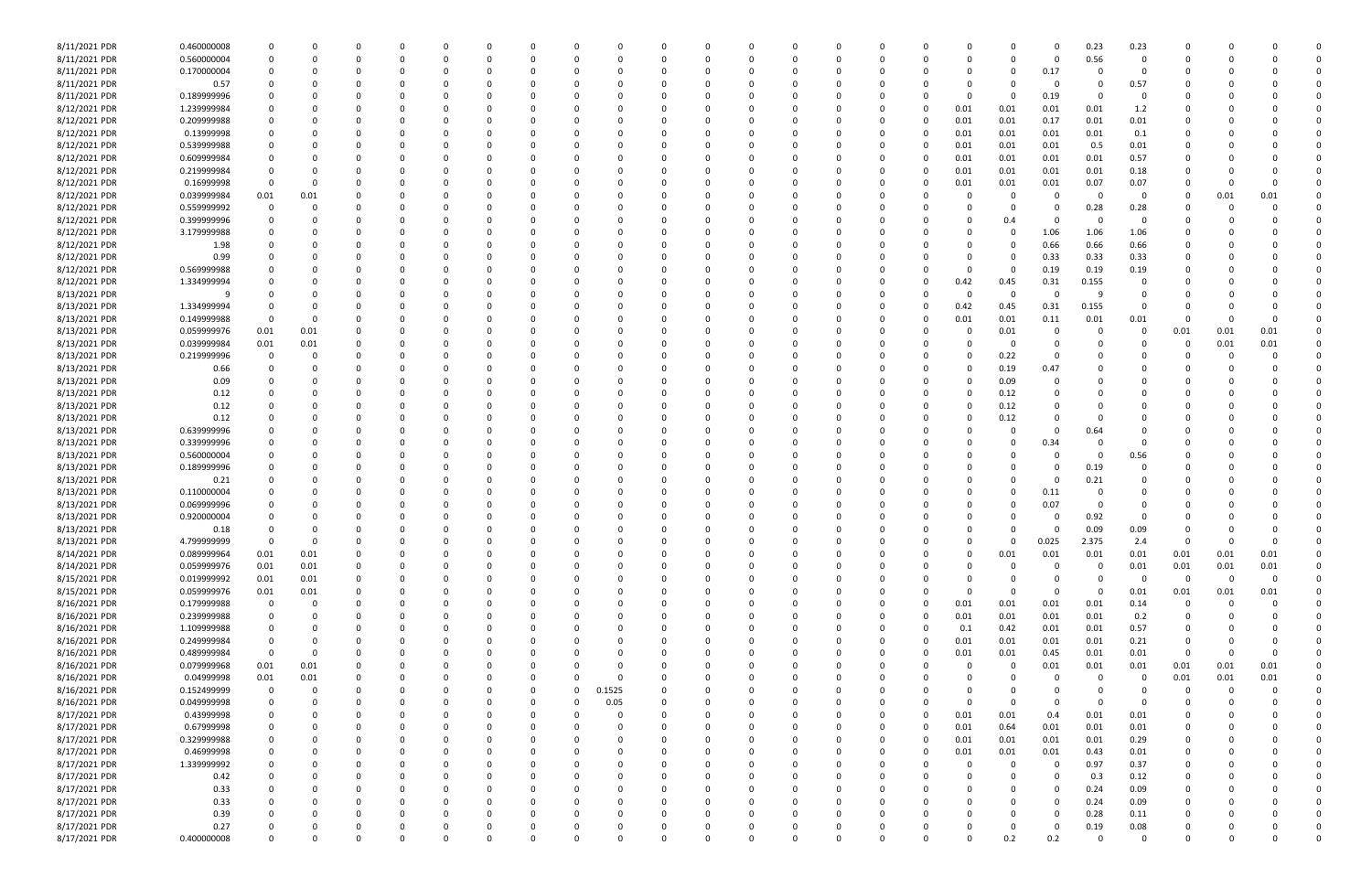| 8/17/2021 PDR | 0.110000004 |                         |          |          |          |              | 0            |          |   | -0       |          |          |          |          |          |              | 0.11        | 0           |          |                |          |          |          |  |
|---------------|-------------|-------------------------|----------|----------|----------|--------------|--------------|----------|---|----------|----------|----------|----------|----------|----------|--------------|-------------|-------------|----------|----------------|----------|----------|----------|--|
| 8/17/2021 PDR | 0.09        |                         |          |          |          |              | <sup>0</sup> | $\Omega$ |   |          |          |          |          | $\Omega$ |          | n            | $\mathbf 0$ | 0.09        |          |                |          |          |          |  |
| 8/17/2021 PDR | 0.12        |                         |          |          |          |              |              |          |   |          |          |          |          |          |          |              | 0.12        | 0           |          |                |          |          |          |  |
| 8/17/2021 PDR | 0.12        |                         |          |          |          |              |              |          |   |          |          |          |          |          |          | 0            | 0.12        |             |          |                |          |          |          |  |
| 8/17/2021 PDR | 0.12        |                         |          |          |          |              |              |          |   |          |          |          |          |          |          |              | 0.12        |             |          |                |          |          |          |  |
| 8/17/2021 PDR | 0.03        |                         |          |          |          |              |              |          |   |          |          |          |          |          |          |              | 0           | 0.03        |          |                |          |          |          |  |
|               | 0.579999996 |                         |          |          |          |              |              |          |   |          |          |          |          |          |          |              |             |             |          |                |          |          |          |  |
| 8/17/2021 PDR |             |                         |          |          |          |              |              |          |   |          |          |          |          |          |          |              | 0           | 0           | 0.58     | 0              |          |          |          |  |
| 8/17/2021 PDR | 0.21        |                         |          |          |          |              |              |          |   |          |          |          |          |          |          |              | 0           | 0.21        |          |                |          |          |          |  |
| 8/17/2021 PDR | 0.080000004 |                         |          |          |          |              |              |          |   |          |          |          |          |          |          |              | 0           | 0.08        |          |                |          |          |          |  |
| 8/17/2021 PDR | 0.189999996 |                         |          |          |          |              |              |          |   |          |          |          |          |          |          |              |             | 0           | 0.19     |                |          |          |          |  |
| 8/17/2021 PDR | 0.219999996 |                         |          |          |          |              |              |          |   |          |          |          |          |          |          |              |             | $\Omega$    | 0.22     |                |          |          |          |  |
| 8/17/2021 PDR | 0.45        |                         |          |          |          |              |              |          |   |          |          |          |          |          |          |              | 0           | 0.45        | 0        | 0              |          |          |          |  |
| 8/17/2021 PDR | 0.219999996 |                         |          |          |          |              |              |          |   |          |          |          |          |          |          |              | 0           | -C          | 0.22     | 0              |          |          |          |  |
| 8/17/2021 PDR | 4.919999994 |                         |          |          |          |              |              |          |   |          |          |          |          |          |          | 1.59         | 1.65        | 1.12        | 0.56     | 0              |          |          |          |  |
| 8/17/2021 PDR | 0.48500001  |                         |          |          |          |              |              |          |   |          |          |          |          |          |          | 0            | 0.06        | 0.085       | 0.17     | 0.17           |          |          |          |  |
| 8/17/2021 PDR | 14.79500001 |                         |          |          |          |              |              |          |   |          |          |          |          |          |          | 4.59         | - 5         | 3.47        | 1.735    | 0              |          |          |          |  |
| 8/17/2021 PDR | 5.890000002 |                         |          |          |          |              |              |          |   |          |          |          |          |          |          | 1.97         | 1.97        | 1.3         | 0.65     | 0              |          |          |          |  |
| 8/17/2021 PDR | 1.334999994 |                         |          |          |          |              |              |          |   |          |          |          |          |          |          | 0.42         | 0.45        | 0.31        | 0.155    | 0              |          |          |          |  |
| 8/18/2021 PDR | 0.539999988 |                         |          |          |          |              |              |          |   |          |          |          |          |          |          | 0.01         | 0.01        | 0.01        | 0.01     | 0.5            |          |          |          |  |
| 8/18/2021 PDR | 0.329999988 |                         |          |          |          |              |              |          |   |          |          |          |          |          |          | 0.01         | 0.15        | 0.15        | 0.01     | 0.01           |          |          |          |  |
|               |             |                         |          |          |          |              |              |          |   |          |          |          |          |          |          |              |             |             |          |                |          |          |          |  |
| 8/18/2021 PDR | 0.579999984 |                         |          |          |          |              |              |          |   |          |          |          |          |          |          | 0.01         | 0.01        | 0.01        | 0.01     | 0.54           |          |          |          |  |
| 8/18/2021 PDR | 0.629999988 |                         |          |          |          |              |              |          |   |          |          |          |          |          |          | 0.01         | 0.3         | 0.3         | $0.01\,$ | 0.01           |          |          |          |  |
| 8/18/2021 PDR | 0.46999998  |                         |          |          |          |              |              |          |   |          |          |          |          |          |          | 0.01         | 0.01        | 0.43        | $0.01\,$ | 0.01           |          |          |          |  |
| 8/18/2021 PDR | 0.189999996 |                         |          |          |          |              |              |          |   |          |          |          |          |          |          | 0.01         | 0.08        | 0.08        | 0.01     | 0.01           |          |          |          |  |
| 8/18/2021 PDR | 0.209999988 |                         |          |          |          |              |              |          |   |          |          |          |          |          |          | 0.01         | 0.01        | 0.01        | 0.09     | 0.09           |          |          |          |  |
| 8/18/2021 PDR | 0.920000016 |                         |          |          |          |              |              |          |   |          |          |          |          |          |          | 0            | 0.23        | 0.23        | 0.23     | 0.23           |          |          |          |  |
| 8/18/2021 PDR | 1.519999992 | 0                       |          |          |          |              |              |          |   |          |          |          |          |          |          | 0.45         | 0.45        | 0.31        | 0.31     | 0              |          |          |          |  |
| 8/19/2021 PDR | 0.029999988 | 0.01                    | 0.01     |          |          |              |              |          |   |          |          |          |          |          |          |              | 0           |             |          |                |          |          | 0.01     |  |
| 8/19/2021 PDR | 0.230000004 |                         |          |          |          |              |              |          |   |          |          |          |          |          |          | <sup>0</sup> | 0.23        | 0           |          |                |          |          |          |  |
| 8/19/2021 PDR | 1.340000004 |                         |          |          |          |              |              |          |   |          |          |          |          |          |          |              | 1.34        | 0           |          |                |          |          |          |  |
| 8/20/2021 PDR | 0.03        | - 0                     |          |          |          |              |              |          |   |          |          |          |          |          |          |              | 0           | 0.03        |          |                |          |          |          |  |
| 8/20/2021 PDR | 0.039999984 | 0.01                    | 0.01     |          |          |              |              |          |   |          |          |          |          |          |          |              |             |             |          | 0              | 0        | 0.01     | 0.01     |  |
| 8/20/2021 PDR | 0.24        |                         |          |          |          |              |              |          |   |          |          |          |          |          |          |              |             | $\Omega$    | 0.24     |                |          |          |          |  |
|               |             |                         |          |          |          |              |              |          |   |          |          |          |          |          |          |              |             |             |          |                |          |          |          |  |
| 8/20/2021 PDR | 0.099999996 |                         |          |          |          |              |              |          |   |          |          |          |          |          |          |              |             |             | 0.1      |                |          |          |          |  |
| 8/20/2021 PDR | 0.03        |                         |          |          |          |              |              |          |   |          |          |          |          |          |          |              |             |             | 0.03     |                |          |          |          |  |
| 8/20/2021 PDR | 0.320000004 |                         |          |          |          |              |              |          |   |          |          |          |          |          |          |              |             | $\Omega$    | 0.32     |                |          |          |          |  |
| 8/20/2021 PDR | 0.18        |                         |          |          |          |              |              |          |   |          |          |          |          |          |          |              | 0           | $\Omega$    | 0.18     | $\Omega$       |          |          |          |  |
| 8/20/2021 PDR | 0.9         |                         |          |          |          |              |              |          |   |          |          |          |          |          |          |              | 0           | 0.004688    | 0.445313 | 0.45           |          |          |          |  |
| 8/20/2021 PDR | 0.669999996 |                         |          |          |          |              |              |          |   |          |          |          |          |          |          |              | 0.67        |             |          |                |          |          |          |  |
| 8/20/2021 PDR | 3.380000004 |                         |          |          |          |              |              |          |   |          |          |          |          |          |          | 0            | 3.38        | $\Omega$    |          |                |          |          |          |  |
| 8/20/2021 PDR | 0.230000004 |                         | 0        |          |          | 0            |              |          |   | 0        |          |          |          |          |          | U            | 0.23        |             | 0        |                |          |          |          |  |
| 8/21/2021 PDR | 0.019999992 | 0.01                    | $0.01\,$ | $\Omega$ | $\Omega$ | $\Omega$     | 0            | 0        |   | $\Omega$ | $\Omega$ | $\Omega$ |          | 0        |          | $\Omega$     | 0           | $\Omega$    | $\Omega$ | $\overline{0}$ | 0        |          |          |  |
| 8/23/2021 PDR | 0.729999984 | $\mathbf 0$             | $\Omega$ | $\Omega$ |          | 0            | O            | $\Omega$ |   |          |          |          |          | 0        |          | 0.01         | 0.01        | 0.01        | 0.01     | 0.69           | 0        |          |          |  |
| 8/23/2021 PDR | 0.359999988 | 0                       | O        | $\Omega$ |          |              | 0            | 0        |   | 0        |          |          |          | 0        |          | 0.01         | 0.01        | 0.01        | 0.32     | 0.01           |          |          |          |  |
| 8/23/2021 PDR | 2.259999984 |                         |          |          |          |              | 0            |          |   |          |          |          |          | $\Omega$ |          | 0.67         | 0.67        | 0.46        | 0.46     | $\mathbf 0$    |          |          |          |  |
| 8/23/2021 PDR | 5.799999984 |                         |          |          |          |              | 0            | - 0      |   |          |          |          |          | $\Omega$ |          | $\Omega$     | 1.45        | 1.45        | 1.45     | 1.45           | 0        |          |          |  |
| 8/23/2021 PDR | 11.36000002 |                         |          |          |          |              | 0            |          |   |          |          |          |          | 0        | 0        | 3.38         | 3.38        | 2.3         | 2.3      | 0              |          |          |          |  |
|               |             |                         |          |          |          |              |              |          |   |          |          |          |          |          |          |              |             |             |          |                |          |          |          |  |
| 8/23/2021 PDR | 16.94000002 |                         |          |          |          |              | 0            |          |   |          |          |          |          | 0        | $\Omega$ | -5           | 5           | 3.47        | 3.47     | 0              |          |          |          |  |
| 8/24/2021 PDR | 0.460000008 |                         |          | $\Omega$ |          | 0            | $\Omega$     | 0        |   | 0        |          |          | $\Omega$ | 0        | $\Omega$ | 0.23         | 0.23        | $\Omega$    | 0        | $\mathbf 0$    | 0        |          |          |  |
| 8/24/2021 PDR | 3.940000008 |                         |          |          |          | 0            | 0            | 0        |   |          |          |          | $\Omega$ | 0        | $\Omega$ | 1.97         | 1.97        | $\mathbf 0$ | $\Omega$ | 0              | 0        |          |          |  |
| 8/24/2021 PDR | 0.03        |                         |          |          |          | <sup>0</sup> | 0            | 0        |   |          |          |          |          | 0        |          | $\Omega$     | $\mathbf 0$ | 0.03        | $\Omega$ | $\overline{0}$ |          |          |          |  |
| 8/24/2021 PDR | 0.94999998  |                         |          |          |          |              | 0            | 0        |   |          |          |          |          | 0        | $\Omega$ | 0.01         | 0.91        | 0.01        | 0.01     | 0.01           | 0        |          |          |  |
| 8/24/2021 PDR | 0.76999998  | $\overline{\mathbf{0}}$ | 0        |          |          |              | 0            |          |   |          |          |          |          | 0        | $\Omega$ | 0.01         | 0.01        | 0.01        | $0.01\,$ | 0.73           | 0        |          | 0        |  |
| 8/24/2021 PDR | 0.059999976 | 0.01                    | $0.01\,$ |          |          | <sup>0</sup> | 0            |          |   |          |          |          |          | 0        |          | $\Omega$     | 0.01        | $\mathbf 0$ | 0        | $\mathbf 0$    | 0.01     | 0.01     | $0.01\,$ |  |
| 8/25/2021 PDR | 0.039999984 | 0.01                    | 0.01     |          |          |              |              |          |   |          |          |          |          |          |          | $\Omega$     | $\mathbf 0$ | $\Omega$    | - 0      | 0              | 0        | 0.01     | $0.01\,$ |  |
| 8/25/2021 PDR | 1.001250003 | $\mathbf 0$             | 0        | 0        |          |              | 0            | 0        |   |          |          |          |          | 0        |          | 0            | 0.98        | 0.02125     | 0        | 0              | 0        | $\Omega$ |          |  |
| 8/25/2021 PDR | 1.519999992 | 0                       | 0        | 0        |          |              | 0            | 0        |   |          |          |          | 0        | 0        |          | 0.45         | 0.45        | 0.31        | 0.31     | 0              |          |          |          |  |
| 8/25/2021 PDR | 4.520000016 | $\mathbf 0$             | 0        | $\Omega$ |          |              | 0            | $\Omega$ |   |          | 0        |          | $\Omega$ | 0        | $\Omega$ | 1.34         | 1.34        | 0.92        | 0.92     | 0              | 0        |          |          |  |
| 8/26/2021 PDR | 0.579999984 | $\overline{\mathbf{0}}$ | 0        |          |          |              | 0            |          |   |          |          |          |          | 0        | 0        | 0.01         | 0.01        | 0.01        | 0.54     | 0.01           | 0        |          | 0        |  |
| 8/26/2021 PDR | 0.034999986 | 0.01                    | $0.01\,$ |          |          |              | 0            |          |   |          |          |          |          | 0        |          | $\Omega$     | 0           | 0           | 0        | $\mathbf 0$    | 0        | 0.005    | $0.01\,$ |  |
| 8/26/2021 PDR | 0.04999998  | 0.01                    | 0.01     |          |          |              | 0            | -C       |   |          |          |          |          |          |          | $\Omega$     | $\mathbf 0$ | $\Omega$    | 0        | 0              | 0.01     | 0.01     | 0.01     |  |
|               |             |                         |          |          |          |              |              |          |   |          |          |          |          |          |          |              |             |             |          |                |          |          |          |  |
| 8/26/2021 PDR | 0.059999976 | 0.01                    | 0.01     | 0        |          | 0            | 0            | 0        |   |          |          |          |          | 0        |          | 0            | 0.01        | $\Omega$    | 0        | 0              | 0.01     | 0.01     | 0.01     |  |
| 8/26/2021 PDR | 0.39        | $\mathbf 0$             | $\Omega$ | $\Omega$ |          | 0            | 0            | $\Omega$ |   | 0        |          |          | O        | 0        |          | 0            | 0           | $\Omega$    | 0.28     | 0.11           | 0        |          | 0        |  |
| 8/26/2021 PDR | 0.309999996 |                         |          | 0        |          | 0            | 0            |          |   |          |          |          |          |          |          |              | 0           | $\Omega$    | 0.22     | 0.09           |          |          |          |  |
| 8/26/2021 PDR | 0.549999996 | $\Omega$                | $\Omega$ | $\Omega$ | $\Omega$ | $\Omega$     | $\Omega$     |          | U | $\Omega$ |          | $\Omega$ | $\Omega$ |          |          | $\Omega$     | $\Omega$    | 0.55        | $\Omega$ | $\Omega$       | $\Omega$ |          | 0        |  |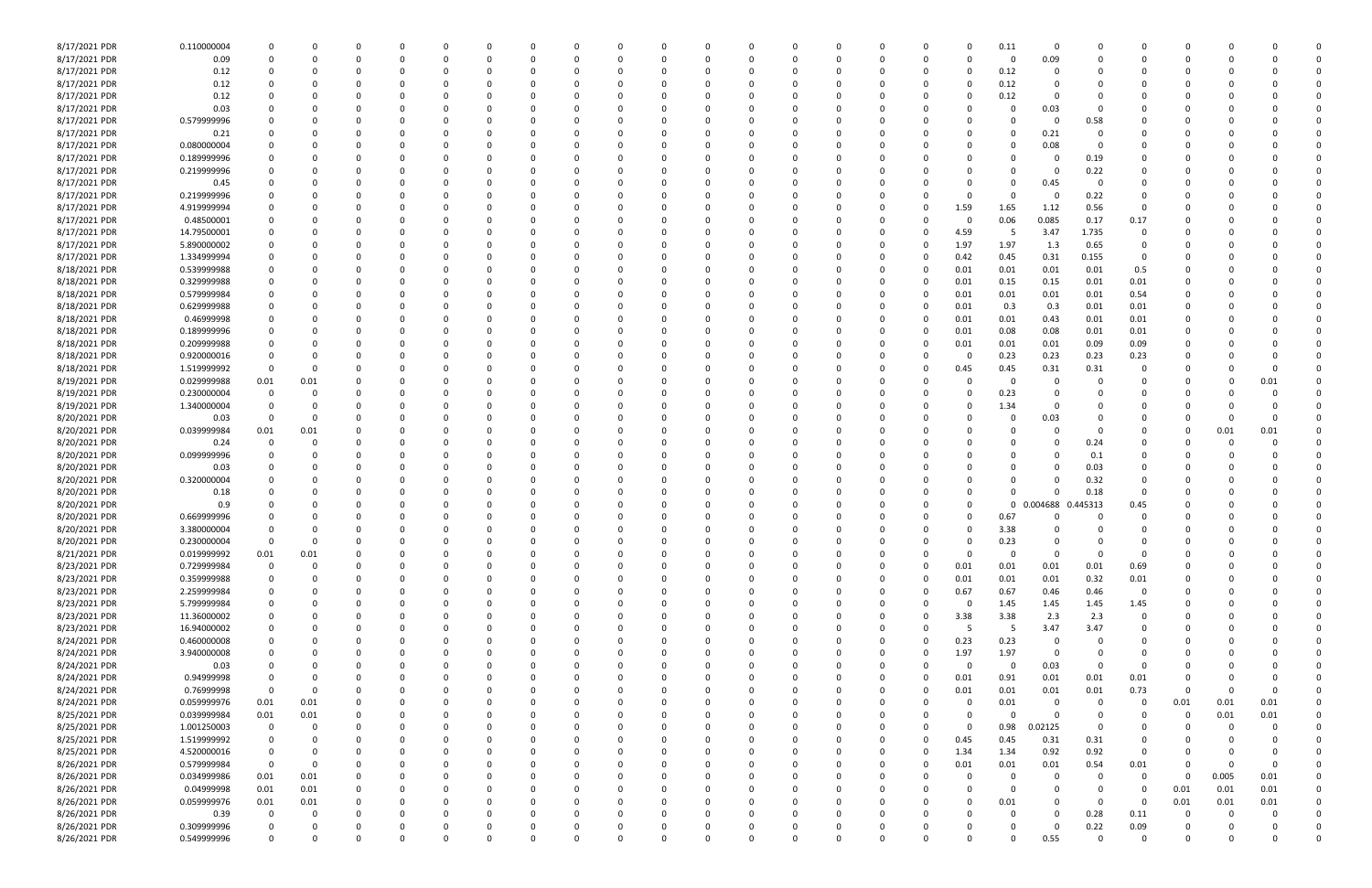| 8/26/2021 PDR  | 0.549999996 |             |      |              |          |          |          |              |          |             |          |          |          |          |          |          | 0        | 0.55        |          |             |              |          |  |
|----------------|-------------|-------------|------|--------------|----------|----------|----------|--------------|----------|-------------|----------|----------|----------|----------|----------|----------|----------|-------------|----------|-------------|--------------|----------|--|
| 8/26/2021 PDR  | 0.549999996 |             |      | <sup>0</sup> | $\Omega$ |          |          | <sup>0</sup> |          | $\Omega$    |          |          |          | $\Omega$ |          | 0        | 0        | 0.55        | $\Omega$ | 0           | 0            |          |  |
| 8/26/2021 PDR  | 0.159999996 |             |      |              |          |          |          |              |          |             |          |          |          |          |          |          |          | 0           | 0        | 0.16        |              |          |  |
| 8/26/2021 PDR  | 0.369999996 |             |      |              |          |          |          |              |          |             |          |          |          |          |          |          |          | $\Omega$    | 0.27     | 0.1         |              |          |  |
|                |             |             |      |              |          |          |          |              |          |             |          |          |          |          |          |          |          |             |          |             |              |          |  |
| 8/26/2021 PDR  | 0.290000004 |             |      |              |          |          |          |              |          |             |          |          |          |          |          |          | 0        | 0.08        | 0.21     | 0           |              |          |  |
| 8/26/2021 PDR  | 0.129999996 |             |      |              |          |          |          |              |          |             |          |          |          |          |          |          |          | 0           | 0.13     | 0           |              |          |  |
| 8/26/2021 PDR  | 0.21        |             |      |              |          |          |          |              |          |             |          |          |          |          |          |          |          | $\Omega$    | 0.21     | 0           |              |          |  |
| 8/26/2021 PDR  | 0.080000004 |             |      |              |          |          |          |              |          |             |          |          |          |          |          |          |          | $\Omega$    | 0.08     |             |              |          |  |
| 8/26/2021 PDR  | 0.219999996 |             |      |              |          |          |          |              |          |             |          |          |          |          |          |          |          | 0           | 0.22     |             |              |          |  |
| 8/26/2021 PDR  | 0.309999996 |             |      |              |          |          |          |              |          |             |          |          |          |          |          |          |          | 0           | 0.31     |             |              |          |  |
|                |             |             |      |              |          |          |          |              |          |             |          |          |          |          |          |          |          |             |          |             |              |          |  |
| 8/26/2021 PDR  | 0.45        |             |      |              |          |          |          |              |          |             |          |          |          |          |          |          |          | $\Omega$    | 0.45     |             |              |          |  |
| 8/26/2021 PDR  | 0.440000004 |             |      |              |          |          |          |              |          |             |          |          |          |          |          |          |          | 0           | 0.44     |             |              |          |  |
| 8/26/2021 PDR  | 0.279999996 |             |      |              |          |          |          |              |          |             |          |          |          |          |          |          | 0        | 0           | 0.28     | 0           |              |          |  |
| 8/26/2021 PDR  | 1.559999988 |             |      |              |          |          |          |              |          |             |          |          |          |          |          |          | 0.52     | 0.52        | 0.52     |             |              |          |  |
| 8/26/2021 PDR  | 2.760000012 |             |      |              |          |          |          |              |          |             |          |          |          |          |          | 0        | 0.92     | 0.92        | 0.92     |             |              |          |  |
| 8/26/2021 PDR  | 1.590000012 |             |      |              |          |          |          |              |          |             |          |          |          |          |          | 0        | 0.53     | 0.53        | 0.53     | 0           |              |          |  |
|                |             |             |      |              |          |          |          |              |          |             |          |          |          |          |          |          |          |             |          | $\Omega$    |              |          |  |
| 8/26/2021 PDR  | 0.382500009 |             |      |              |          |          |          |              |          |             |          |          |          |          |          | 0.0575   | 0.115    | 0.14        | 0.07     |             |              |          |  |
| 8/27/2021 PDR  | 0.12        |             |      |              |          |          |          |              |          |             |          |          |          |          |          | 0        | 0        | 0.06        | 0.06     | - 0         |              |          |  |
| 8/27/2021 PDR  | 0.779999988 |             |      |              |          |          |          |              |          |             |          |          |          |          |          | 0.33     | 0.01     | 0.01        | 0.01     | 0.42        |              |          |  |
| 8/27/2021 PDR  | 0.209999988 |             |      |              |          |          |          |              |          |             |          |          |          |          |          | 0.01     | 0.01     | 0.01        | 0.09     | 0.09        |              |          |  |
| 8/27/2021 PDR  | 0.129999996 |             |      |              |          |          |          |              |          |             |          |          |          |          |          | 0.01     | 0.01     | 0.01        | 0.05     | 0.05        |              |          |  |
| 8/27/2021 PDR  | 0.16999998  |             |      |              |          |          |          |              |          |             |          |          |          |          |          | 0.01     | 0.01     | 0.01        | 0.01     | 0.13        |              |          |  |
|                |             |             |      |              |          |          |          |              |          |             |          |          |          |          |          |          |          |             |          |             |              |          |  |
| 8/27/2021 PDR  | 0.13999998  |             |      |              |          |          |          |              |          |             |          |          |          |          |          | 0.01     | 0.01     | 0.04        | 0.04     | 0.04        |              |          |  |
| 8/27/2021 PDR  | 0.019999992 | 0           | 0.01 |              |          |          |          |              |          |             |          |          |          |          |          | 0        | 0        | $\Omega$    | - 0      | 0           |              | 0.01     |  |
| 8/27/2021 PDR  | 7.519999992 |             |      |              |          |          |          |              |          |             |          |          |          |          |          | 0        |          | 0 0.039167  | 3.720833 | 3.76        |              |          |  |
| 8/27/2021 PDR  | 0.820000007 |             |      |              |          |          |          |              |          |             |          |          |          |          |          | $\Omega$ |          | 0 0.004271  | 0.405729 | 0.41        |              |          |  |
| 8/27/2021 PDR  | 1.897916674 |             |      |              |          |          |          |              |          |             |          |          |          |          |          | 0        |          | 0 0.947917  | 0.95     | 0           |              |          |  |
| 8/27/2021 RDRR | 0.769999992 |             |      |              |          |          |          |              |          |             |          |          |          |          |          | 0        | 0        | 0.4         | 0.37     |             |              |          |  |
| 8/27/2021 PDR  | 0.100000008 |             |      |              |          |          |          |              |          |             |          |          |          |          |          |          | 0        | 0.05        | 0.05     | 0           |              |          |  |
|                |             |             |      |              |          |          |          |              |          |             |          |          |          |          |          |          |          |             |          |             |              |          |  |
| 8/27/2021 PDR  | 2.119999992 |             |      |              |          |          |          |              |          |             |          |          |          |          |          |          | 0        | 1.06        | 1.06     | 0           |              |          |  |
| 8/27/2021 PDR  | 18          |             |      |              |          |          |          |              |          |             |          |          |          |          |          |          | $\Omega$ | -9          | -9       | $\Omega$    |              |          |  |
| 8/27/2021 PDR  | 9.999999984 |             |      |              |          |          |          |              |          |             |          |          |          |          |          | O        | 2.5      | 2.5         | 2.5      | 2.5         |              |          |  |
| 8/27/2021 PDR  | 14.79500001 |             |      |              |          |          |          |              |          |             |          |          |          |          |          | 3.06     | 5        | 1.735       | - 0      | $\Omega$    |              |          |  |
| 8/27/2021 PDR  | 0.220000008 |             |      |              |          |          |          |              |          |             |          |          |          |          |          |          | 0        | 0.11        | 0.11     |             |              |          |  |
| 8/30/2021 PDR  | 0.799999992 |             |      |              |          |          |          |              |          |             |          |          |          |          |          | 0.4      | 0.4      | 0           | $\Omega$ | 0           |              |          |  |
|                |             |             |      |              |          |          |          |              |          |             |          |          |          |          |          |          |          |             |          |             |              |          |  |
| 8/30/2021 PDR  | 0.059999976 |             |      |              |          |          |          |              |          |             |          |          |          | 0        | 0.01     | 0.01     | 0.01     | 0.01        | 0.01     | 0.01        |              |          |  |
| 8/30/2021 PDR  | 4.919999994 |             |      |              |          |          |          |              |          |             |          |          |          | -0       |          | 1.59     | 1.65     | 1.12        | 0.56     | 0           |              |          |  |
| 8/30/2021 PDR  | 2.399999976 |             |      |              |          |          |          |              |          |             |          |          |          |          | 0.4      | 0.4      | 0.4      | 0.4         | 0.4      | 0.4         |              |          |  |
| 8/30/2021 PDR  | 0.429999996 |             |      |              |          |          |          |              |          |             |          |          |          |          |          | 0.01     | 0.01     | 0.01        | 0.2      | 0.2         |              |          |  |
| 8/30/2021 PDR  | 2.409999996 | 0           |      | <sup>0</sup> |          |          |          |              |          |             |          |          |          | 0        |          | 1.19     | 1.19     | 0.01        | 0.01     | 0.01        | <sup>0</sup> |          |  |
| 8/30/2021 PDR  | 0.16999998  | 0           |      |              |          |          |          |              |          |             |          |          |          |          |          | 0.07     | 0.07     | 0.01        | $0.01\,$ | 0.01        |              |          |  |
|                |             |             |      |              |          |          |          |              |          | U           |          |          |          |          |          |          |          |             |          |             |              |          |  |
| 8/30/2021 PDR  | 0.129999984 | $\mathbf 0$ | 0    | $\Omega$     | $\Omega$ | $\Omega$ | $\Omega$ | $\Omega$     | 0        | $\Omega$    | $\Omega$ | $\Omega$ | $\Omega$ | $\Omega$ | $\Omega$ | 0.01     | 0.01     | 0.09        | 0.01     | 0.01        | 0            |          |  |
| 8/30/2021 PDR  | 0.189999996 | $\mathbf 0$ | 0    | 0            | $\Omega$ | $\Omega$ | $\Omega$ | 0            | O        | 0           |          | $\Omega$ | 0        | $\Omega$ |          | 0.01     | 0.01     | 0.01        | 0.08     | 0.08        | 0            |          |  |
| 8/30/2021 PDR  | 0.329999988 | 0           |      | 0            |          |          |          | 0            |          | 0           |          |          | 0        | 0        |          | 0.01     | 0.15     | 0.15        | 0.01     | 0.01        | 0            |          |  |
| 8/30/2021 PDR  | 0.16999998  | 0           |      | 0            | 0        | 0        |          | 0            |          | 0           |          |          | 0        | 0        |          | 0.01     | 0.07     | 0.07        | 0.01     | 0.01        | 0            |          |  |
| 8/30/2021 PDR  | 0.309999996 |             |      |              |          |          |          |              |          |             |          |          |          | 0        | 0        | 0.01     | 0.14     | 0.14        | 0.01     | 0.01        |              |          |  |
| 8/30/2021 PDR  | 0.329999988 | $\Omega$    |      | 0            |          |          |          | 0            |          |             |          |          | 0        | 0        | 0        | 0.01     | 0.01     | 0.01        | 0.15     | 0.15        | 0            |          |  |
|                |             |             |      |              |          |          |          |              |          |             |          |          |          |          |          |          |          |             |          |             |              |          |  |
| 8/30/2021 PDR  | 0.39        | $\Omega$    |      |              |          |          |          |              |          |             |          |          |          | 0        |          | $\Omega$ | 0        | $\mathbf 0$ | 0.28     | 0.11        | 0            |          |  |
| 8/30/2021 PDR  | 0.290000004 |             |      | C            |          |          |          |              |          |             |          |          |          | 0        |          |          | 0        | $\Omega$    | 0.21     | 0.08        | 0            |          |  |
| 8/30/2021 PDR  | 0.27        |             |      | 0            |          |          |          | <sup>0</sup> |          |             |          |          |          | 0        |          |          | 0        | 0           | 0.19     | 0.08        | 0            |          |  |
| 8/30/2021 PDR  | 0.27        |             |      |              |          |          |          |              |          |             |          |          |          | 0        |          |          | 0        | $\mathbf 0$ | 0.19     | 0.08        |              |          |  |
| 8/30/2021 PDR  | 0.670000008 |             |      |              |          |          |          |              |          |             |          |          |          | 0        |          | 0        | 0.2      | 0.47        | $\Omega$ | 0           |              |          |  |
| 8/30/2021 PDR  | 0.230000004 |             |      |              |          |          |          |              |          |             |          |          |          | -0       |          | 0        | 0.23     | 0           |          | 0           |              |          |  |
| 8/30/2021 PDR  | 0.12        |             |      |              |          |          |          |              |          |             |          |          |          | -0       |          | 0        | 0        | 0.12        |          |             | C            |          |  |
|                |             |             |      |              |          |          |          |              |          |             |          |          |          |          |          |          |          |             |          |             |              |          |  |
| 8/30/2021 PDR  | 0.129999996 |             |      |              |          |          |          |              |          |             |          |          |          | 0        |          | 0        | 0.13     | 0           |          | 0           | 0            |          |  |
| 8/30/2021 PDR  | 0.140000004 |             |      | 0            | 0        | $\Omega$ |          | 0            |          | $\Omega$    |          |          |          | 0        |          | 0        | 0.14     | 0           |          | 0           | 0            |          |  |
| 8/30/2021 PDR  | 0.24        |             | O    | 0            | 0        | 0        |          | 0            |          | 0           |          |          | 0        | 0        |          | 0        | 0.24     | $\Omega$    |          | 0           | 0            |          |  |
| 8/30/2021 PDR  | 0.140000004 | $\Omega$    |      |              |          |          |          | 0            |          |             |          |          | O        | $\Omega$ |          | $\Omega$ | 0.14     | $\Omega$    |          | 0           | 0            |          |  |
| 8/30/2021 PDR  | 0.159999996 |             |      |              |          |          |          | 0            |          |             |          |          | 0        | 0        |          | 0        | 0.16     | 0           |          | 0           | 0            |          |  |
| 8/30/2021 PDR  | 0.219999996 |             |      |              |          |          |          |              |          |             |          |          |          |          |          | ŋ        |          | 0.22        | 0        | 0           |              |          |  |
|                |             |             |      |              |          |          |          |              |          |             |          |          |          | 0        |          |          | 0        |             |          |             | 0            |          |  |
| 8/30/2021 PDR  | 0.27        |             | 0    | 0            | $\Omega$ |          |          | 0            |          | 0           |          |          | 0        | 0        |          | 0        | 0        | $\mathbf 0$ | 0.27     | 0           | 0            |          |  |
| 8/30/2021 PDR  | 0.48        |             |      | 0            |          | $\Omega$ |          | 0            |          |             |          |          |          | 0        |          | 0        | 0        | 0.48        | $\Omega$ | 0           | 0            |          |  |
| 8/30/2021 PDR  | 0.21        |             |      | <sup>0</sup> |          | $\Omega$ |          | <sup>0</sup> |          |             |          |          |          | $\Omega$ |          | O        | $\Omega$ | 0.21        | $\Omega$ | 0           | 0            |          |  |
| 8/30/2021 PDR  | 0.189999996 |             |      |              |          |          |          | 0            |          |             |          |          |          |          |          | 0        | 0        | 0.19        |          |             |              |          |  |
| 8/30/2021 PDR  | 0.309999996 | $\Omega$    | 0    | $\Omega$     | $\Omega$ | $\Omega$ | $\Omega$ | $\Omega$     | $\Omega$ | $\mathbf 0$ |          | $\Omega$ | $\Omega$ | 0        |          | 0        | $\Omega$ | 0.31        | $\Omega$ | $\mathbf 0$ | $\Omega$     | $\Omega$ |  |
|                |             |             |      |              |          |          |          |              |          |             |          |          |          |          |          |          |          |             |          |             |              |          |  |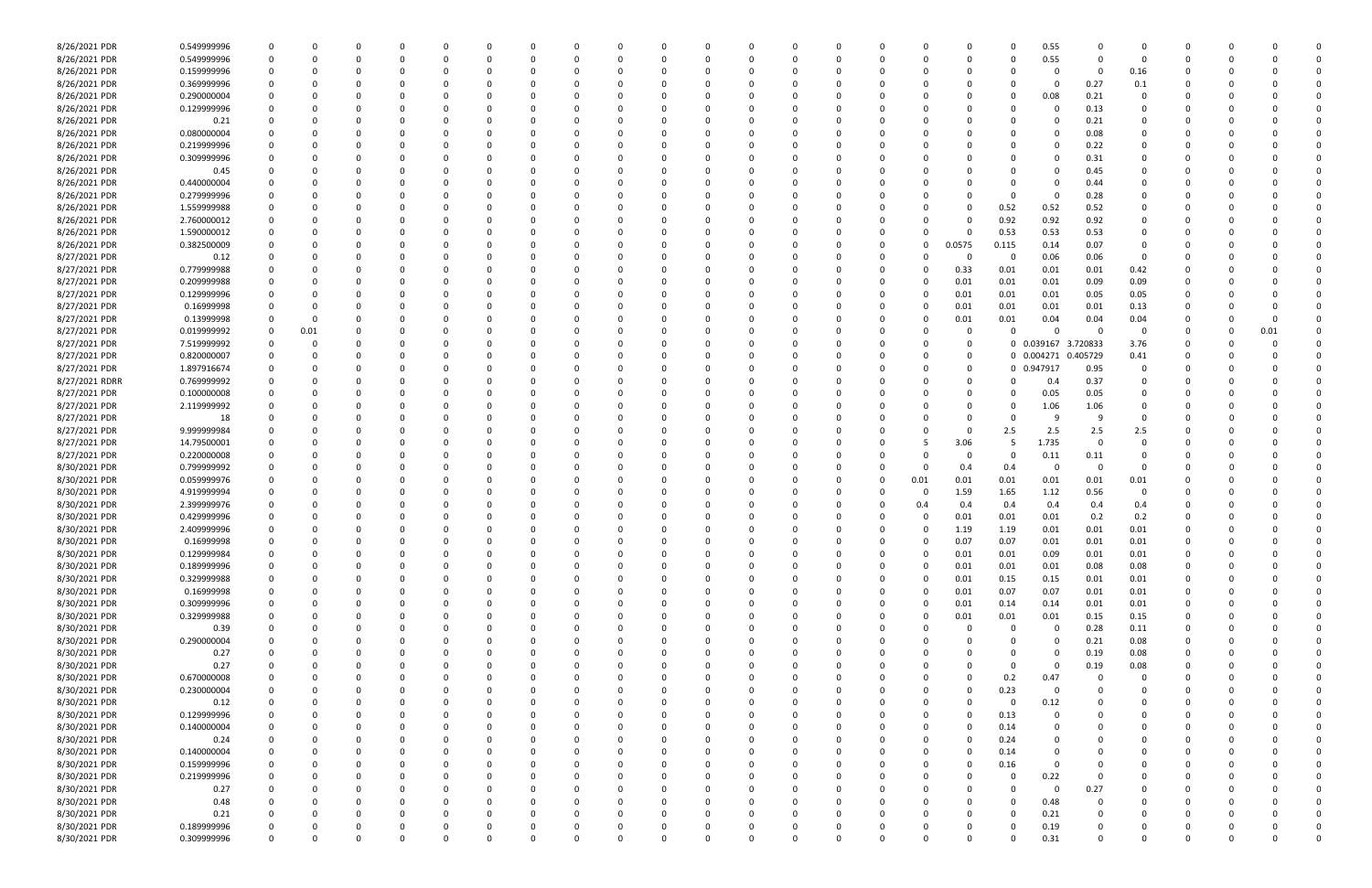| 8/31/2021 PDR | 0.06        | 0           |      |          |   | 0        |          |              | C        |          |            | 0        |          |          | n  |          | O        | 0        | 0.06        | $\Omega$                | $\Omega$    | O               |      |          |  |
|---------------|-------------|-------------|------|----------|---|----------|----------|--------------|----------|----------|------------|----------|----------|----------|----|----------|----------|----------|-------------|-------------------------|-------------|-----------------|------|----------|--|
| 8/31/2021 PDR | 0.509999988 | 0           |      |          |   | 0        |          |              | 0        |          |            | 0        |          | 0        | 0  | -0       | 0.01     | 0.01     | 0.01        | 0.01                    | 0.47        | 0               |      |          |  |
| 8/31/2021 PDR | 0.329999988 |             |      |          |   | -0       |          |              |          |          |            |          |          |          |    | 0        | 0.01     | 0.01     | 0.01        | 0.01                    | 0.29        |                 |      |          |  |
|               |             |             |      |          |   |          |          |              |          |          |            |          |          |          |    |          |          |          |             |                         |             |                 |      |          |  |
| 8/31/2021 PDR | 1.240000008 |             |      |          |   |          |          |              |          |          |            |          |          |          |    |          | 0.62     | 0.62     | 0           |                         |             |                 |      |          |  |
| 8/31/2021 PDR | 15.38       |             |      |          |   | -0       |          |              |          |          |            |          |          |          |    |          |          | 9.05     | 6.33        |                         |             |                 |      |          |  |
| 8/31/2021 PDR | 9.060000012 |             |      |          |   | -0       |          |              |          |          |            | $\Omega$ |          |          |    |          | 3.38     | 3.38     | 2.3         |                         | $\Omega$    |                 |      |          |  |
| 9/1/2021 PDR  | 1.152291666 |             |      |          |   | -0       |          |              |          |          | 0 0.460417 |          |          |          |    |          |          | $\Omega$ | $\Omega$    | $\Omega$                | 0.691875    |                 |      |          |  |
|               |             |             |      |          |   |          |          |              |          |          |            |          |          |          |    |          |          |          |             |                         |             |                 |      |          |  |
| 9/1/2021 PDR  | 0.519999984 |             |      |          |   |          |          |              |          |          |            |          |          |          |    |          | 0.01     | 0.01     | 0.01        | 0.01                    | 0.48        |                 |      |          |  |
| 9/1/2021 PDR  | 2.399999999 |             |      |          |   |          |          |              |          |          |            |          |          |          |    |          |          | - 0      | 0.025       | 2.35                    | 0.025       |                 |      |          |  |
| 9/1/2021 PDR  | 0.78        |             |      |          |   |          |          |              |          |          |            |          |          |          |    |          |          | 0.24     | 0.18        | 0.18                    | 0.18        |                 |      |          |  |
| 9/1/2021 PDR  | 1.040000016 |             |      |          |   | -0       |          |              |          |          |            | -0       |          |          |    |          | $\Omega$ | 0.26     | 0.26        | 0.26                    | 0.26        |                 |      |          |  |
| 9/2/2021 PDR  | 0.28999998  |             |      |          |   | -0       |          |              |          |          |            | -0       |          |          |    |          | 0.01     | 0.01     | 0.01        | 0.01                    | 0.25        |                 |      |          |  |
|               |             |             |      |          |   |          |          |              |          |          |            |          |          |          |    |          |          |          |             |                         |             |                 |      |          |  |
| 9/2/2021 PDR  | 0.22999998  |             |      |          |   |          |          |              |          |          |            |          |          |          |    |          | 0.01     | 0.01     | 0.01        | 0.01                    | 0.19        |                 |      |          |  |
| 9/2/2021 PDR  | 11.74000001 |             |      |          |   |          |          |              |          |          |            |          |          |          |    |          | 3.5      | 3.5      | 2.37        | 2.37                    | 0           |                 |      |          |  |
| 9/2/2021 PDR  | 7.800000012 | C           |      |          |   |          |          |              |          |          |            |          |          |          | 0  | 2.6      | 2.6      | 2.6      | 0           | - 0                     | 0           |                 |      |          |  |
| 9/2/2021 PDR  | 6.740000016 | 0           |      |          |   |          |          |              |          |          |            |          |          |          |    | 0        | 1.97     | 1.97     | 1.4         | 1.4                     | 0           |                 |      |          |  |
| 9/3/2021 PDR  | 0.249999996 |             |      |          |   |          |          |              |          |          |            | -0       |          |          |    |          | 0.01     | 0.01     | 0.01        | 0.11                    | 0.11        | -0              |      |          |  |
|               |             |             |      |          |   |          |          |              |          |          |            |          |          |          |    |          |          |          |             |                         |             |                 |      |          |  |
| 9/3/2021 PDR  | 0.059999976 |             | 0.01 |          |   |          |          |              |          |          |            |          |          |          |    |          |          | 0        | 0.01        | 0.01                    | 0.01        | 0.01            | 0.01 |          |  |
| 9/3/2021 PDR  | 0.029999988 | 0           | 0.01 |          |   |          |          |              |          |          |            |          |          |          |    |          |          | 0        | 0           | - 0                     | - 0         | 0.01            | 0.01 |          |  |
| 9/3/2021 PDR  | 0.069999972 | 0           | 0.01 |          |   |          |          |              |          |          |            |          |          |          |    |          |          | 0.01     | 0.01        | 0.01                    | 0.01        | 0.01            | 0.01 |          |  |
| 9/3/2021 PDR  | 7.92        | 0           | -C   |          |   |          |          |              |          |          |            |          |          |          | -C | 2.64     | 2.64     | 2.64     | 0           | $\Omega$                | $\Omega$    | - 0             | -0   | $\Omega$ |  |
| 9/5/2021 PDR  | 0.059999976 | 0           | 0.01 |          |   |          |          |              |          |          |            |          |          |          |    |          |          | 0        | $\Omega$    | 0.01                    | 0.01        | 0.01            | 0.01 | 0.01     |  |
|               |             |             |      |          |   |          |          |              |          |          |            |          |          |          |    |          |          |          |             |                         |             |                 |      |          |  |
| 9/5/2021 PDR  | 0.079999968 | 0           | 0.01 |          |   | 0        |          |              |          |          |            | -0       |          |          |    |          |          | 0.01     | 0.01        | 0.01                    | 0.01        | 0.01            | 0.01 | 0.01     |  |
| 9/6/2021 PDR  | 0.200000004 | - 0         | 0    |          |   | 0        |          |              |          |          |            | -0       |          |          |    |          | 0.2      | 0        | 0           | $\Omega$                | $\Omega$    | - 0             | -0   | $\Omega$ |  |
| 9/6/2021 PDR  | 0.059999976 | 0.01        | 0.01 |          |   | -C       |          |              |          |          |            | $\Omega$ |          |          |    |          |          |          | 0           | $\Omega$                | 0.01        | 0.01            | 0.01 | 0.01     |  |
| 9/6/2021 PDR  | 0.069999972 | 0.01        | 0.01 |          |   | -C       |          |              |          |          |            |          |          |          |    |          |          |          | $\Omega$    | 0.01                    | 0.01        | 0.01            | 0.01 | 0.01     |  |
| 9/7/2021 PDR  | 0.146875    | 0           |      |          |   |          |          |              |          |          |            |          |          |          |    |          | $\Omega$ |          | 0 0.146875  | $\Omega$                |             | - 0             |      |          |  |
| 9/7/2021 PDR  | 0.89062498  | 0           |      |          |   |          |          |              |          |          |            |          |          |          |    |          | 0.25     | 0.01     | 0.31        | 0.31                    | 0.01        | 0.000625        |      |          |  |
|               | 1.446249988 |             |      |          |   |          |          |              |          |          |            |          |          |          |    |          | 0.01     |          |             | 0.63                    |             |                 |      |          |  |
| 9/7/2021 PDR  |             | 0           |      |          |   |          |          |              |          |          |            |          |          |          |    |          |          | 0.01     | 0.63        |                         | 0.16        | 0.00625         |      |          |  |
| 9/7/2021 PDR  | 0.98062498  | - 0         |      |          |   |          |          |              |          |          |            |          |          |          |    |          | 0.01     | 0.04     | 0.46        | 0.46                    | 0.01        | 0.000625        |      |          |  |
| 9/7/2021 PDR  | 0.04999998  | 0.01        | 0.01 |          |   | 0        |          |              |          |          |            | -0       |          |          |    |          |          |          | 0           | - 0                     | 0           | 0.01            | 0.01 | 0.01     |  |
| 9/7/2021 PDR  | 0.312499995 | 0           |      |          |   | -C       |          |              |          |          |            | $\Omega$ |          |          |    |          |          | 0        | 0.1875      | 0.125                   |             |                 |      |          |  |
| 9/7/2021 PDR  | 0.324999991 | 0           |      |          |   |          |          |              |          |          |            |          |          |          |    |          |          | 0        | 0.195       | 0.13                    |             |                 |      |          |  |
| 9/7/2021 PDR  | 0.312499995 | C           |      |          |   |          |          |              |          |          |            |          |          |          |    |          |          | 0        | 0.1875      | 0.125                   |             |                 |      |          |  |
|               |             |             |      |          |   |          |          |              |          |          |            |          |          |          |    |          |          |          |             |                         |             |                 |      |          |  |
| 9/7/2021 PDR  | 0.312499995 |             |      |          |   |          |          |              |          |          |            |          |          |          |    |          |          | 0        | 0.1875      | 0.125                   |             |                 |      |          |  |
| 9/7/2021 PDR  | 1.262499991 | 0           |      |          |   | -0       |          |              |          |          |            | -0       |          |          |    |          |          | 0        | 0.7575      | 0.505                   | 0           |                 |      |          |  |
| 9/7/2021 PDR  | 0.059999994 |             |      |          |   | 0        |          |              |          |          |            | -0       |          |          |    |          |          |          | 0           | 0.06                    | 0           |                 |      |          |  |
| 9/7/2021 PDR  | 0.56999999  |             |      |          |   |          |          |              |          |          |            |          |          |          |    |          |          | 0.095    | 0.285       | 0.19                    |             |                 |      |          |  |
| 9/7/2021 PDR  | 0.56999999  |             |      |          |   |          |          |              |          |          |            |          |          |          |    |          |          | 0.095    | 0.285       | 0.19                    |             |                 |      |          |  |
|               |             |             |      |          |   |          |          |              |          |          |            |          |          |          |    |          |          |          | 0.375       | 0.25                    | 0           |                 |      |          |  |
| 9/7/2021 PDR  | 0.74999999  | 0           |      |          |   |          |          |              |          |          |            |          |          |          |    |          | 0        | 0.125    |             |                         |             |                 |      |          |  |
| 9/7/2021 PDR  | 0.522500001 | $\Omega$    |      |          |   |          |          |              |          |          |            |          |          |          |    |          | $\Omega$ | 0.0775   | 0.29        | 0.155                   | $\Omega$    | $\cap$          |      |          |  |
| 9/7/2021 PDR  | 0.592499995 | 0           |      |          |   | 0        |          |              | 0        |          |            | 0        |          | n        | 0  |          |          | 0.0875   | 0.33        | 0.175                   | 0           | 0               |      |          |  |
| 9/7/2021 PDR  | 1.612499995 | 0           |      |          |   | 0        |          |              | 0        |          |            | 0        |          |          | 0  |          | 0        | 0.2375   | 0.9         | 0.475                   | 0           | 0               |      |          |  |
| 9/7/2021 PDR  | 0.699999993 | 0           |      |          |   | 0        |          |              |          |          |            | 0        |          |          |    |          | $\Omega$ | 0.1      | 0.4         | 0.2                     | $\Omega$    | 0               |      |          |  |
| 9/7/2021 PDR  | 2.116874993 | 0           |      |          |   | 0        |          |              |          |          |            | 0        |          |          |    |          |          | 0.4175   | 0.95        | 0.475                   |             | 0.2375 0.036875 |      |          |  |
|               |             |             |      |          |   |          |          |              |          |          |            |          |          |          |    |          |          |          |             |                         |             |                 |      |          |  |
| 9/7/2021 PDR  | 0.259999987 | 0           |      |          |   | 0        |          |              |          |          |            | 0        |          |          |    |          | 0.0625   | 0.0475   | 0.1         | 0.05                    | 0           |                 |      |          |  |
| 9/7/2021 PDR  | 1.627499989 | 0           |      |          |   | 0        |          |              | C        |          |            | 0        |          | 0        | 0  | $\Omega$ | 0.415    | 0.2975   | 0.61        | 0.305                   | 0           | 0               |      |          |  |
| 9/7/2021 PDR  | 0.787499992 | 0           |      |          |   | 0        |          |              | 0        |          |            | 0        |          | 0        | 0  |          |          | 0.1125   | 0.45        | 0.225                   | 0           | C               |      |          |  |
| 9/7/2021 PDR  | 1.984999992 | 0           |      |          |   | 0        |          | 0            | 0        |          |            | 0        |          | 0        | 0  |          |          | 0        | 1.3         | 0.685                   | 0           | 0               |      |          |  |
| 9/7/2021 PDR  | 0.56499999  | 0           |      |          |   | $\Omega$ |          | 0            | 0        |          |            | $\Omega$ |          | 0        |    |          |          | 0        | 0.37        | 0.195                   | 0           |                 |      |          |  |
|               | 0.699999993 |             |      |          |   |          |          |              |          |          |            |          |          |          |    |          |          |          | 0.4         |                         |             |                 |      |          |  |
| 9/7/2021 PDR  |             | 0           |      |          |   | 0        |          |              | C        |          |            | 0        |          |          |    |          |          | 0.1      |             | 0.2                     | 0           |                 |      |          |  |
| 9/7/2021 PDR  | 0.052499982 | 0           |      |          |   | 0        |          |              | C        |          |            | 0        |          | 0        |    |          |          | 0.0075   | 0.03        | 0.015                   | 0           |                 |      |          |  |
| 9/7/2021 PDR  | 1.827499988 | 0           |      |          |   | 0        |          | 0            | C        |          |            | 0        |          | 0        |    |          |          | 0.4025   | 0.95        | 0.475                   | 0           |                 |      |          |  |
| 9/7/2021 PDR  | 1.539999989 | 0           |      |          |   | 0        |          |              | 0        |          |            | 0        |          |          | C  |          | ი        | 0.34     | 0.8         | 0.4                     | 0           | 0               |      |          |  |
| 9/7/2021 PDR  | 1.404999991 | 0           |      |          |   | 0        |          |              | 0        |          |            | 0        |          | 0        | 0  |          | O        | 0.31     | 0.73        | 0.365                   | 0           | 0               |      |          |  |
| 9/7/2021 PDR  | 1.362499992 | 0           |      |          |   | 0        |          | 0            | 0        |          |            | 0        |          | 0        | C  |          |          | 0.3125   | 0.7         | 0.35                    | 0           | 0               |      |          |  |
|               |             |             |      |          |   |          |          |              |          |          |            |          |          |          |    |          |          |          |             |                         |             |                 |      |          |  |
| 9/7/2021 PDR  | 0.489999993 | 0           |      |          |   | 0        |          |              |          |          |            | 0        |          | 0        |    |          |          | 0.07     | 0.28        | 0.14                    | 0           |                 |      |          |  |
| 9/7/2021 PDR  | 0.174999993 | 0           |      |          |   | 0        |          |              | C.       |          |            | 0        |          | 0        |    |          |          | 0.025    | 0.1         | 0.05                    | 0           |                 |      |          |  |
| 9/7/2021 PDR  | 0.017499993 | 0           |      |          |   | 0        |          | 0            | C        |          |            | 0        |          | 0        |    |          |          | 0.0025   | 0.01        | 0.005                   | 0           |                 |      |          |  |
| 9/7/2021 PDR  | 0.174999993 | $\mathbf 0$ |      |          |   | 0        |          |              |          |          |            | 0        |          |          |    |          |          | 0.025    | 0.1         | 0.05                    | 0           |                 |      |          |  |
| 9/7/2021 PDR  | 0.980000004 | 0           |      |          |   | 0        |          | <sup>0</sup> | 0        |          |            | 0        |          | 0        | 0  |          |          | 0.98     | $\mathbf 0$ | $\overline{\mathbf{0}}$ | $\Omega$    | 0               |      |          |  |
| 9/7/2021 PDR  | 2.119999992 | 0           |      |          |   | 0        |          | 0            | 0        |          |            | 0        |          | 0        |    |          |          | 0        | 1.06        | 1.06                    | 0           | 0               |      |          |  |
|               |             |             |      |          |   |          |          |              |          |          |            |          |          |          |    |          |          |          |             |                         |             |                 |      |          |  |
| 9/7/2021 PDR  | 1.819999992 | 0           |      |          |   | 0        |          |              |          |          |            | 0        |          |          |    |          |          | 0        | 0.91        | 0.91                    | $\Omega$    |                 |      |          |  |
| 9/7/2021 PDR  | 0.928750015 | 0           |      |          |   |          |          |              |          |          |            |          |          |          |    |          |          | 0.23     | 0.23        | 0.23                    | 0.23        | 0.00875         |      |          |  |
| 9/7/2021 PDR  | 0.220000008 | $\mathbf 0$ |      | $\Omega$ | O | $\Omega$ | $\Omega$ | $\Omega$     | $\Omega$ | $\Omega$ | $\Omega$   | 0        | $\Omega$ | $\Omega$ | 0  |          | U        | $\Omega$ | 0.11        | 0.11                    | $\mathbf 0$ | 0               |      | 0        |  |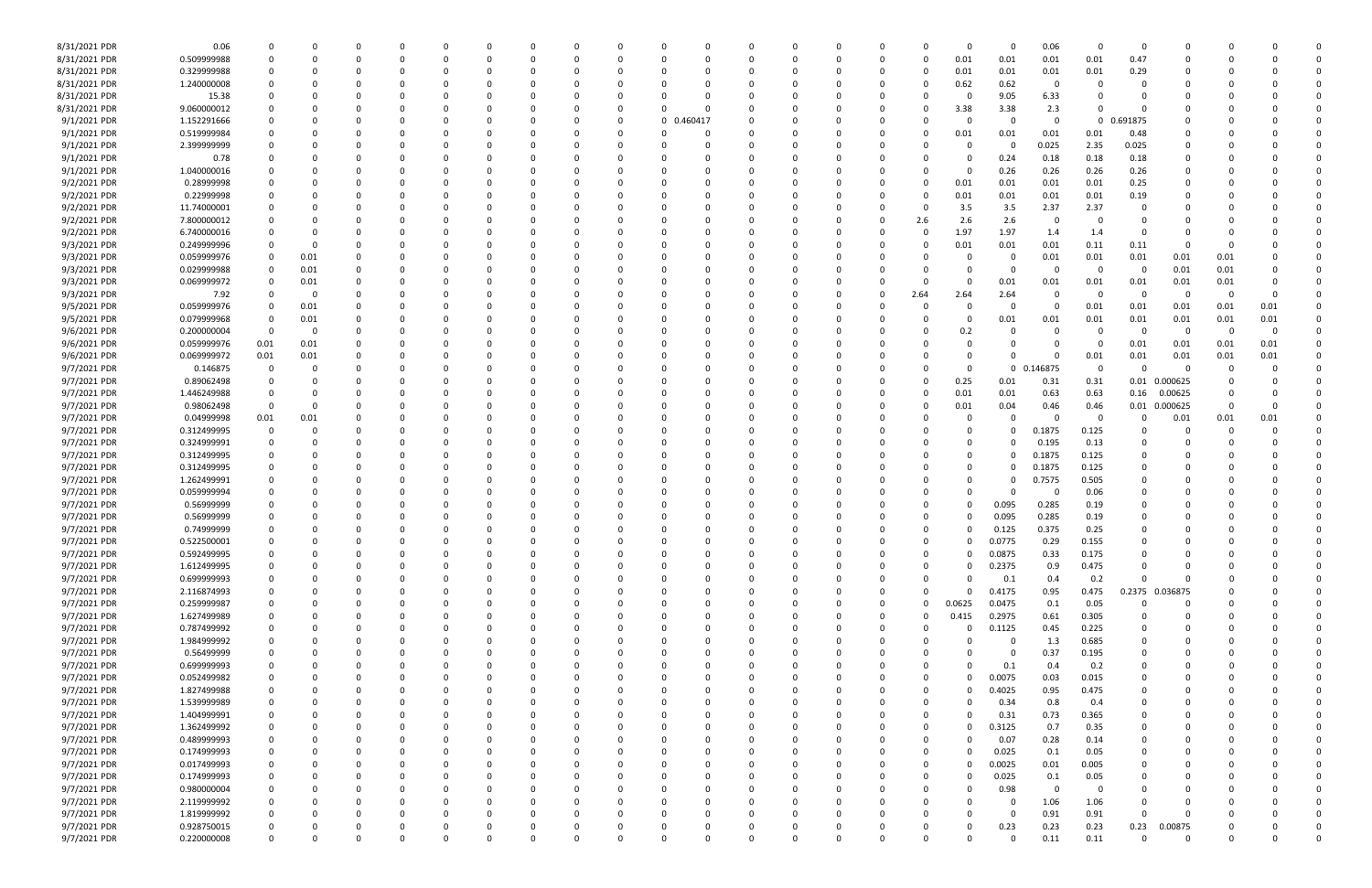| 9/8/2021 PDR<br>9/8/2021 PDR<br>9/8/2021 PDR<br>9/8/2021 PDR<br>9/8/2021 PDR<br>9/8/2021 PDR<br>9/8/2021 PDR<br>9/8/2021 PDR<br>9/8/2021 PDR<br>9/8/2021 PDR<br>9/8/2021 PDR<br>9/8/2021 PDR<br>9/8/2021 PDR<br>9/8/2021 PDR<br>9/8/2021 PDR<br>9/8/2021 PDR<br>9/8/2021 PDR<br>9/8/2021 PDR<br>9/8/2021 PDR<br>9/8/2021 PDR<br>9/8/2021 PDR<br>9/8/2021 PDR<br>9/8/2021 PDR<br>9/8/2021 PDR<br>9/8/2021 PDR<br>9/8/2021 PDR<br>9/8/2021 PDR<br>9/8/2021 PDR<br>9/8/2021 PDR<br>9/8/2021 PDR<br>9/8/2021 PDR<br>9/8/2021 PDR | 0.290005487<br>1.00999998<br>2.009999988<br>0.04999998<br>0.36<br>0.159999996<br>0.079999968<br>0.029999988<br>0.489999996<br>0.489999996<br>0.7275<br>0.617500002<br>0.470000001<br>0.470000001<br>0.494999997<br>1.1025<br>0.494999997<br>0.419999997<br>0.369999996<br>0.419999997<br>0.494999997<br>0.494999997<br>1.024999998<br>0.907533256<br>1.157499996<br>0.472499994<br>0.51249999<br>0.472499994<br>1.442499996<br>0.914999997 | $\Omega$<br>0<br>0<br>0.01<br>$0.01\,$<br>0<br>0 | 0.01<br>0.01 |          |   |   |          |          | 0        | 0<br>0   |          |          | 0<br>- 0 | 0<br>$\Omega$ | 0 5.51E-06<br>$\Omega$ | 0.01<br>0.49<br>0<br>0.36<br>0<br>0.01<br>0<br>0.11<br>0.04<br>0<br>-0<br>0<br>0<br>0<br>0<br>0<br>-0 | 0.01<br>0.49<br>0.36<br>0.01<br>0.11<br>0.05<br>0<br>0.0625<br>0.0625<br>0.125<br>0.125<br>0.095<br>0.095<br>0.1<br>0.2225<br>0.1<br>0.085 | 0.01<br>0.01<br>0.43<br>0.01<br>0.12<br>0.01<br>0.01<br>C<br>0.1875<br>0.1875<br>0.4775<br>0.4925<br>0.375<br>0.375<br>0.395<br>0.88<br>0.395<br>0.335 | 0.01<br>0.01<br>0.43<br>0.01<br>0.01<br>0.03<br>0.01<br>-0<br>0<br>0<br>0.125<br>0 | 0.25<br>0.01<br>0.43<br>$0.01\,$<br>0.01<br>0.03<br>0.01<br>0.24<br>0.24 | - 0<br>0.01<br>$\Omega$ | -0<br>0.01<br>-0 | 0.01<br>0.01 |  |
|------------------------------------------------------------------------------------------------------------------------------------------------------------------------------------------------------------------------------------------------------------------------------------------------------------------------------------------------------------------------------------------------------------------------------------------------------------------------------------------------------------------------------|--------------------------------------------------------------------------------------------------------------------------------------------------------------------------------------------------------------------------------------------------------------------------------------------------------------------------------------------------------------------------------------------------------------------------------------------|--------------------------------------------------|--------------|----------|---|---|----------|----------|----------|----------|----------|----------|----------|---------------|------------------------|-------------------------------------------------------------------------------------------------------|--------------------------------------------------------------------------------------------------------------------------------------------|--------------------------------------------------------------------------------------------------------------------------------------------------------|------------------------------------------------------------------------------------|--------------------------------------------------------------------------|-------------------------|------------------|--------------|--|
|                                                                                                                                                                                                                                                                                                                                                                                                                                                                                                                              |                                                                                                                                                                                                                                                                                                                                                                                                                                            |                                                  |              |          |   |   |          |          |          |          |          |          |          |               |                        |                                                                                                       |                                                                                                                                            |                                                                                                                                                        |                                                                                    |                                                                          |                         |                  |              |  |
|                                                                                                                                                                                                                                                                                                                                                                                                                                                                                                                              |                                                                                                                                                                                                                                                                                                                                                                                                                                            |                                                  |              |          |   |   |          |          |          |          |          |          |          |               |                        |                                                                                                       |                                                                                                                                            |                                                                                                                                                        |                                                                                    |                                                                          |                         |                  |              |  |
|                                                                                                                                                                                                                                                                                                                                                                                                                                                                                                                              |                                                                                                                                                                                                                                                                                                                                                                                                                                            |                                                  |              |          |   |   |          |          |          |          |          |          |          |               |                        |                                                                                                       |                                                                                                                                            |                                                                                                                                                        |                                                                                    |                                                                          |                         |                  |              |  |
|                                                                                                                                                                                                                                                                                                                                                                                                                                                                                                                              |                                                                                                                                                                                                                                                                                                                                                                                                                                            |                                                  |              |          |   |   |          |          |          |          |          |          |          |               |                        |                                                                                                       |                                                                                                                                            |                                                                                                                                                        |                                                                                    |                                                                          |                         |                  |              |  |
|                                                                                                                                                                                                                                                                                                                                                                                                                                                                                                                              |                                                                                                                                                                                                                                                                                                                                                                                                                                            |                                                  |              |          |   |   |          |          |          |          |          |          |          |               |                        |                                                                                                       |                                                                                                                                            |                                                                                                                                                        |                                                                                    |                                                                          |                         |                  |              |  |
|                                                                                                                                                                                                                                                                                                                                                                                                                                                                                                                              |                                                                                                                                                                                                                                                                                                                                                                                                                                            |                                                  |              |          |   |   |          |          |          |          |          |          |          |               |                        |                                                                                                       |                                                                                                                                            |                                                                                                                                                        |                                                                                    |                                                                          |                         |                  |              |  |
|                                                                                                                                                                                                                                                                                                                                                                                                                                                                                                                              |                                                                                                                                                                                                                                                                                                                                                                                                                                            |                                                  |              |          |   |   |          |          |          |          |          |          |          |               |                        |                                                                                                       |                                                                                                                                            |                                                                                                                                                        |                                                                                    |                                                                          |                         |                  |              |  |
|                                                                                                                                                                                                                                                                                                                                                                                                                                                                                                                              |                                                                                                                                                                                                                                                                                                                                                                                                                                            |                                                  |              |          |   |   |          |          |          |          |          |          |          |               |                        |                                                                                                       |                                                                                                                                            |                                                                                                                                                        |                                                                                    |                                                                          |                         |                  |              |  |
|                                                                                                                                                                                                                                                                                                                                                                                                                                                                                                                              |                                                                                                                                                                                                                                                                                                                                                                                                                                            |                                                  |              |          |   |   |          |          |          |          |          |          |          |               |                        |                                                                                                       |                                                                                                                                            |                                                                                                                                                        |                                                                                    |                                                                          |                         |                  |              |  |
|                                                                                                                                                                                                                                                                                                                                                                                                                                                                                                                              |                                                                                                                                                                                                                                                                                                                                                                                                                                            |                                                  |              |          |   |   |          |          |          |          |          |          |          |               |                        |                                                                                                       |                                                                                                                                            |                                                                                                                                                        |                                                                                    |                                                                          |                         |                  |              |  |
|                                                                                                                                                                                                                                                                                                                                                                                                                                                                                                                              |                                                                                                                                                                                                                                                                                                                                                                                                                                            |                                                  |              |          |   |   |          |          |          |          |          |          |          |               |                        |                                                                                                       |                                                                                                                                            |                                                                                                                                                        |                                                                                    |                                                                          |                         |                  |              |  |
|                                                                                                                                                                                                                                                                                                                                                                                                                                                                                                                              |                                                                                                                                                                                                                                                                                                                                                                                                                                            |                                                  |              |          |   |   |          |          |          |          |          |          |          |               |                        |                                                                                                       |                                                                                                                                            |                                                                                                                                                        |                                                                                    |                                                                          |                         |                  |              |  |
|                                                                                                                                                                                                                                                                                                                                                                                                                                                                                                                              |                                                                                                                                                                                                                                                                                                                                                                                                                                            |                                                  |              |          |   |   |          |          |          |          |          |          |          |               |                        |                                                                                                       |                                                                                                                                            |                                                                                                                                                        |                                                                                    |                                                                          |                         |                  |              |  |
|                                                                                                                                                                                                                                                                                                                                                                                                                                                                                                                              |                                                                                                                                                                                                                                                                                                                                                                                                                                            |                                                  |              |          |   |   |          |          |          |          |          |          |          |               |                        |                                                                                                       |                                                                                                                                            |                                                                                                                                                        |                                                                                    |                                                                          |                         |                  |              |  |
|                                                                                                                                                                                                                                                                                                                                                                                                                                                                                                                              |                                                                                                                                                                                                                                                                                                                                                                                                                                            |                                                  |              |          |   |   |          |          |          |          |          |          |          |               |                        |                                                                                                       |                                                                                                                                            |                                                                                                                                                        |                                                                                    |                                                                          |                         |                  |              |  |
|                                                                                                                                                                                                                                                                                                                                                                                                                                                                                                                              |                                                                                                                                                                                                                                                                                                                                                                                                                                            |                                                  |              |          |   |   |          |          |          |          |          |          |          |               |                        |                                                                                                       |                                                                                                                                            |                                                                                                                                                        |                                                                                    |                                                                          |                         |                  |              |  |
|                                                                                                                                                                                                                                                                                                                                                                                                                                                                                                                              |                                                                                                                                                                                                                                                                                                                                                                                                                                            |                                                  |              |          |   |   |          |          |          |          |          |          |          |               |                        |                                                                                                       |                                                                                                                                            |                                                                                                                                                        |                                                                                    |                                                                          |                         |                  |              |  |
|                                                                                                                                                                                                                                                                                                                                                                                                                                                                                                                              |                                                                                                                                                                                                                                                                                                                                                                                                                                            |                                                  |              |          |   |   |          |          |          |          |          |          |          |               |                        |                                                                                                       |                                                                                                                                            |                                                                                                                                                        |                                                                                    |                                                                          |                         |                  |              |  |
|                                                                                                                                                                                                                                                                                                                                                                                                                                                                                                                              |                                                                                                                                                                                                                                                                                                                                                                                                                                            |                                                  |              |          |   |   |          |          |          |          |          |          |          |               |                        |                                                                                                       |                                                                                                                                            |                                                                                                                                                        |                                                                                    |                                                                          |                         |                  |              |  |
|                                                                                                                                                                                                                                                                                                                                                                                                                                                                                                                              |                                                                                                                                                                                                                                                                                                                                                                                                                                            |                                                  |              |          |   |   |          |          |          |          |          |          |          |               |                        |                                                                                                       |                                                                                                                                            |                                                                                                                                                        |                                                                                    |                                                                          |                         |                  |              |  |
|                                                                                                                                                                                                                                                                                                                                                                                                                                                                                                                              |                                                                                                                                                                                                                                                                                                                                                                                                                                            |                                                  |              |          |   |   |          |          |          |          |          |          |          |               |                        |                                                                                                       |                                                                                                                                            |                                                                                                                                                        |                                                                                    |                                                                          |                         |                  |              |  |
|                                                                                                                                                                                                                                                                                                                                                                                                                                                                                                                              |                                                                                                                                                                                                                                                                                                                                                                                                                                            |                                                  |              |          |   |   |          |          |          |          |          |          |          |               |                        | 0                                                                                                     | 0.075                                                                                                                                      | 0.295                                                                                                                                                  |                                                                                    |                                                                          |                         |                  |              |  |
|                                                                                                                                                                                                                                                                                                                                                                                                                                                                                                                              |                                                                                                                                                                                                                                                                                                                                                                                                                                            |                                                  |              |          |   |   |          |          |          |          |          |          |          |               |                        |                                                                                                       | 0.085                                                                                                                                      | 0.335                                                                                                                                                  |                                                                                    |                                                                          |                         |                  |              |  |
|                                                                                                                                                                                                                                                                                                                                                                                                                                                                                                                              |                                                                                                                                                                                                                                                                                                                                                                                                                                            |                                                  |              |          |   |   |          |          |          |          |          |          |          |               |                        |                                                                                                       | 0.1                                                                                                                                        | 0.395                                                                                                                                                  |                                                                                    |                                                                          |                         |                  |              |  |
|                                                                                                                                                                                                                                                                                                                                                                                                                                                                                                                              |                                                                                                                                                                                                                                                                                                                                                                                                                                            |                                                  |              |          |   |   |          |          |          |          |          |          |          |               |                        | 0                                                                                                     | 0.1                                                                                                                                        | 0.395                                                                                                                                                  | 0                                                                                  |                                                                          |                         |                  |              |  |
|                                                                                                                                                                                                                                                                                                                                                                                                                                                                                                                              |                                                                                                                                                                                                                                                                                                                                                                                                                                            |                                                  |              |          |   |   |          |          |          |          |          |          |          |               |                        | 0                                                                                                     | 0.1475                                                                                                                                     | 0.5825                                                                                                                                                 | 0.295                                                                              |                                                                          |                         |                  |              |  |
|                                                                                                                                                                                                                                                                                                                                                                                                                                                                                                                              |                                                                                                                                                                                                                                                                                                                                                                                                                                            |                                                  |              |          |   |   |          |          |          |          |          |          |          |               |                        |                                                                                                       |                                                                                                                                            |                                                                                                                                                        |                                                                                    |                                                                          |                         |                  |              |  |
|                                                                                                                                                                                                                                                                                                                                                                                                                                                                                                                              |                                                                                                                                                                                                                                                                                                                                                                                                                                            |                                                  |              |          |   |   | $\Omega$ | 3.33E-05 |          |          |          |          |          |               |                        | 0                                                                                                     | 0.1525                                                                                                                                     | 0.6025                                                                                                                                                 | 0.1525                                                                             |                                                                          |                         |                  |              |  |
|                                                                                                                                                                                                                                                                                                                                                                                                                                                                                                                              |                                                                                                                                                                                                                                                                                                                                                                                                                                            |                                                  |              |          |   |   |          |          |          |          |          |          |          |               |                        | 0                                                                                                     | 0.1475                                                                                                                                     | 0.4425                                                                                                                                                 | 0.5675                                                                             |                                                                          |                         |                  |              |  |
|                                                                                                                                                                                                                                                                                                                                                                                                                                                                                                                              |                                                                                                                                                                                                                                                                                                                                                                                                                                            |                                                  |              |          |   |   |          |          |          |          |          |          |          |               |                        | 0                                                                                                     | 0.0975                                                                                                                                     | 0.375                                                                                                                                                  | 0                                                                                  |                                                                          |                         |                  |              |  |
|                                                                                                                                                                                                                                                                                                                                                                                                                                                                                                                              |                                                                                                                                                                                                                                                                                                                                                                                                                                            |                                                  |              |          |   |   |          |          |          |          |          |          |          |               |                        | 0                                                                                                     | 0.065                                                                                                                                      | 0.195                                                                                                                                                  | 0.2525                                                                             |                                                                          |                         |                  |              |  |
|                                                                                                                                                                                                                                                                                                                                                                                                                                                                                                                              |                                                                                                                                                                                                                                                                                                                                                                                                                                            |                                                  |              |          |   |   |          |          |          |          |          |          |          |               |                        | 0                                                                                                     | 0.0975                                                                                                                                     | 0.375                                                                                                                                                  | 0                                                                                  |                                                                          |                         |                  |              |  |
|                                                                                                                                                                                                                                                                                                                                                                                                                                                                                                                              |                                                                                                                                                                                                                                                                                                                                                                                                                                            |                                                  |              |          |   |   |          |          |          |          |          |          |          |               |                        |                                                                                                       | 0.2375                                                                                                                                     | 0.925                                                                                                                                                  | 0.28                                                                               |                                                                          |                         |                  |              |  |
|                                                                                                                                                                                                                                                                                                                                                                                                                                                                                                                              |                                                                                                                                                                                                                                                                                                                                                                                                                                            |                                                  |              |          |   |   |          |          |          |          |          |          |          |               |                        |                                                                                                       | 0.15                                                                                                                                       | 0.585                                                                                                                                                  | 0.18                                                                               |                                                                          |                         |                  |              |  |
|                                                                                                                                                                                                                                                                                                                                                                                                                                                                                                                              |                                                                                                                                                                                                                                                                                                                                                                                                                                            |                                                  |              |          |   |   |          |          |          |          |          |          |          |               |                        |                                                                                                       |                                                                                                                                            |                                                                                                                                                        |                                                                                    |                                                                          |                         |                  |              |  |
|                                                                                                                                                                                                                                                                                                                                                                                                                                                                                                                              | 1.064999997                                                                                                                                                                                                                                                                                                                                                                                                                                |                                                  |              |          |   |   |          |          |          |          |          |          |          |               |                        | 0                                                                                                     | 0.175                                                                                                                                      | 0.68                                                                                                                                                   | 0.21                                                                               | 0                                                                        |                         |                  |              |  |
|                                                                                                                                                                                                                                                                                                                                                                                                                                                                                                                              | 1.112499993                                                                                                                                                                                                                                                                                                                                                                                                                                |                                                  |              |          |   |   |          |          |          |          |          |          |          |               |                        | 0                                                                                                     | 0.1825                                                                                                                                     | 0.71                                                                                                                                                   | 0.22                                                                               | $\Omega$                                                                 |                         |                  |              |  |
| 9/8/2021 PDR                                                                                                                                                                                                                                                                                                                                                                                                                                                                                                                 | 2.502499989                                                                                                                                                                                                                                                                                                                                                                                                                                |                                                  |              |          |   |   |          |          |          |          |          |          |          |               |                        | -0                                                                                                    | 0.2275                                                                                                                                     | 0.455                                                                                                                                                  | 0.91                                                                               | 0.91                                                                     |                         |                  |              |  |
| 9/8/2021 PDR                                                                                                                                                                                                                                                                                                                                                                                                                                                                                                                 | 9.36                                                                                                                                                                                                                                                                                                                                                                                                                                       |                                                  |              |          |   |   |          |          |          |          |          |          |          |               |                        | -0                                                                                                    | 2.34                                                                                                                                       | 2.34                                                                                                                                                   | 2.34                                                                               | 2.34                                                                     |                         |                  |              |  |
| 9/8/2021 PDR                                                                                                                                                                                                                                                                                                                                                                                                                                                                                                                 | 1.047083334                                                                                                                                                                                                                                                                                                                                                                                                                                |                                                  |              |          |   |   |          |          |          |          |          |          |          |               |                        | 0 1.047083                                                                                            |                                                                                                                                            |                                                                                                                                                        | $\Omega$                                                                           |                                                                          |                         |                  |              |  |
| 9/8/2021 PDR                                                                                                                                                                                                                                                                                                                                                                                                                                                                                                                 | 1.454583333                                                                                                                                                                                                                                                                                                                                                                                                                                |                                                  |              |          |   |   |          |          |          |          |          |          |          |               |                        | 0 1.454583                                                                                            | 0                                                                                                                                          | 0                                                                                                                                                      |                                                                                    |                                                                          |                         |                  |              |  |
|                                                                                                                                                                                                                                                                                                                                                                                                                                                                                                                              |                                                                                                                                                                                                                                                                                                                                                                                                                                            |                                                  |              |          |   |   |          |          |          |          |          |          |          |               |                        |                                                                                                       |                                                                                                                                            |                                                                                                                                                        |                                                                                    |                                                                          |                         |                  |              |  |
| 9/8/2021 PDR                                                                                                                                                                                                                                                                                                                                                                                                                                                                                                                 | 1.417083333                                                                                                                                                                                                                                                                                                                                                                                                                                |                                                  |              |          |   |   |          |          |          |          |          |          |          |               |                        | 0 1.417083                                                                                            | 0                                                                                                                                          | 0                                                                                                                                                      |                                                                                    | - 0                                                                      |                         |                  |              |  |
| 9/9/2021 PDR                                                                                                                                                                                                                                                                                                                                                                                                                                                                                                                 | 2.229999996                                                                                                                                                                                                                                                                                                                                                                                                                                |                                                  |              |          |   |   |          |          |          |          |          |          |          |               |                        | 0.31                                                                                                  | 0.31                                                                                                                                       | 0.8                                                                                                                                                    | 0.8                                                                                | 0.01                                                                     |                         |                  |              |  |
| 9/9/2021 PDR                                                                                                                                                                                                                                                                                                                                                                                                                                                                                                                 | 1.719999996                                                                                                                                                                                                                                                                                                                                                                                                                                |                                                  |              |          |   |   |          |          |          |          |          |          |          |               |                        | 0.66                                                                                                  | 0.66                                                                                                                                       | 0.01                                                                                                                                                   | 0.38                                                                               | $0.01\,$                                                                 |                         |                  |              |  |
| 9/9/2021 PDR                                                                                                                                                                                                                                                                                                                                                                                                                                                                                                                 | 4.08                                                                                                                                                                                                                                                                                                                                                                                                                                       | $\Omega$                                         |              |          |   |   |          |          |          |          |          |          |          |               |                        | 1.64<br>0                                                                                             | 1.64                                                                                                                                       | 0.01                                                                                                                                                   | 0.01                                                                               | 0.78                                                                     |                         |                  |              |  |
| 9/9/2021 PDR                                                                                                                                                                                                                                                                                                                                                                                                                                                                                                                 | 3.16999998                                                                                                                                                                                                                                                                                                                                                                                                                                 | $\mathbf 0$                                      |              |          |   |   |          |          |          |          |          |          |          |               |                        | 0.79<br>$\Omega$                                                                                      | 0.79                                                                                                                                       | 0.79                                                                                                                                                   | 0.79                                                                               | 0.01                                                                     | $\Omega$                |                  |              |  |
| 9/9/2021 PDR                                                                                                                                                                                                                                                                                                                                                                                                                                                                                                                 | 1.770000012                                                                                                                                                                                                                                                                                                                                                                                                                                | $\mathbf 0$                                      | $\Omega$     | 0        |   |   | $\Omega$ |          | 0        | 0        |          |          | $\Omega$ | $\Omega$      | 0                      | 0.44<br>$\Omega$                                                                                      | 0.44                                                                                                                                       | 0.44                                                                                                                                                   | 0.44                                                                               | $0.01\,$                                                                 | 0                       | -C               |              |  |
|                                                                                                                                                                                                                                                                                                                                                                                                                                                                                                                              |                                                                                                                                                                                                                                                                                                                                                                                                                                            |                                                  |              |          |   |   |          |          |          |          |          |          |          |               |                        |                                                                                                       |                                                                                                                                            |                                                                                                                                                        |                                                                                    |                                                                          |                         |                  |              |  |
| 9/9/2021 PDR                                                                                                                                                                                                                                                                                                                                                                                                                                                                                                                 | 0.930000012                                                                                                                                                                                                                                                                                                                                                                                                                                | 0                                                | O            | 0        |   |   |          |          | 0        | 0        |          |          | $\Omega$ | $\Omega$      |                        | 0.23<br>$\Omega$                                                                                      | 0.23                                                                                                                                       | 0.23                                                                                                                                                   | 0.23                                                                               | $0.01\,$                                                                 | 0                       |                  |              |  |
| 9/9/2021 PDR                                                                                                                                                                                                                                                                                                                                                                                                                                                                                                                 | 0.40999998                                                                                                                                                                                                                                                                                                                                                                                                                                 | 0                                                |              |          |   |   |          |          | 0        | 0        |          |          |          |               |                        | 0.1<br>0                                                                                              | 0.1                                                                                                                                        | 0.1                                                                                                                                                    | 0.1                                                                                | 0.01                                                                     | 0                       |                  |              |  |
| 9/9/2021 PDR                                                                                                                                                                                                                                                                                                                                                                                                                                                                                                                 | 1.949999988                                                                                                                                                                                                                                                                                                                                                                                                                                | $\mathbf 0$                                      |              |          |   |   |          |          | O        |          |          |          |          |               |                        | 0.96<br>0                                                                                             | 0.96                                                                                                                                       | 0.01                                                                                                                                                   | 0.01                                                                               | 0.01                                                                     |                         |                  |              |  |
| 9/9/2021 PDR                                                                                                                                                                                                                                                                                                                                                                                                                                                                                                                 | 2.499999996                                                                                                                                                                                                                                                                                                                                                                                                                                | 0                                                |              |          |   |   |          |          | 0        | 0        |          |          |          |               |                        | 0.58<br>0                                                                                             | 0.48                                                                                                                                       | 0.48                                                                                                                                                   | 0.48                                                                               | 0.48                                                                     |                         |                  |              |  |
| 9/9/2021 PDR                                                                                                                                                                                                                                                                                                                                                                                                                                                                                                                 | 0.330000012                                                                                                                                                                                                                                                                                                                                                                                                                                | 0                                                |              |          |   |   |          |          | 0        | 0        |          |          |          |               |                        | 0.08<br>0                                                                                             | 0.08                                                                                                                                       | 0.08                                                                                                                                                   | 0.08                                                                               | 0.01                                                                     | 0                       |                  |              |  |
| 9/9/2021 PDR                                                                                                                                                                                                                                                                                                                                                                                                                                                                                                                 | 1.760000004                                                                                                                                                                                                                                                                                                                                                                                                                                | 0                                                | $\Omega$     |          |   |   |          |          | 0        | 0        |          |          | 0        |               |                        | 0.68<br>0                                                                                             | 0.68                                                                                                                                       | 0.38                                                                                                                                                   | 0.01                                                                               | 0.01                                                                     | 0                       | -0               |              |  |
| 9/9/2021 PDR                                                                                                                                                                                                                                                                                                                                                                                                                                                                                                                 | 0.330000012                                                                                                                                                                                                                                                                                                                                                                                                                                | 0                                                | $\Omega$     | $\Omega$ |   |   |          |          | 0        | 0        |          |          | $\Omega$ | 0             |                        | 0.01<br>0                                                                                             | 0.08                                                                                                                                       | 0.08                                                                                                                                                   | 0.08                                                                               | 0.08                                                                     | 0                       | 0                |              |  |
|                                                                                                                                                                                                                                                                                                                                                                                                                                                                                                                              |                                                                                                                                                                                                                                                                                                                                                                                                                                            |                                                  |              |          |   |   |          |          |          |          |          |          |          |               |                        |                                                                                                       |                                                                                                                                            |                                                                                                                                                        |                                                                                    |                                                                          |                         |                  |              |  |
| 9/9/2021 PDR                                                                                                                                                                                                                                                                                                                                                                                                                                                                                                                 | 0.429999984                                                                                                                                                                                                                                                                                                                                                                                                                                | 0                                                | 0            |          |   |   |          |          | 0        | 0        |          |          | - 0      | 0             |                        | 0.1<br>0                                                                                              | 0.1                                                                                                                                        | 0.12                                                                                                                                                   | 0.1                                                                                | 0.01                                                                     | 0                       | - 0              |              |  |
| 9/9/2021 PDR                                                                                                                                                                                                                                                                                                                                                                                                                                                                                                                 | 0.249999996                                                                                                                                                                                                                                                                                                                                                                                                                                | $\overline{0}$                                   | 0            |          |   |   |          |          | 0        | 0        |          |          |          |               |                        | 0.08<br>0                                                                                             | 0.08                                                                                                                                       | 0.07                                                                                                                                                   | 0.01                                                                               | 0.01                                                                     |                         |                  |              |  |
| 9/9/2021 PDR                                                                                                                                                                                                                                                                                                                                                                                                                                                                                                                 | 0.929999988                                                                                                                                                                                                                                                                                                                                                                                                                                | 0                                                | $\Omega$     |          |   |   |          |          | 0        | 0        |          |          |          |               |                        | 0.45<br>0                                                                                             | 0.45                                                                                                                                       | 0.01                                                                                                                                                   | 0.01                                                                               | 0.01                                                                     | 0                       | 0                | $\Omega$     |  |
| 9/9/2021 PDR                                                                                                                                                                                                                                                                                                                                                                                                                                                                                                                 | 0.039999984                                                                                                                                                                                                                                                                                                                                                                                                                                | 0.01                                             | 0.01         |          |   |   |          |          | 0        | 0        |          |          | 0        |               | 0                      | 0                                                                                                     | 0                                                                                                                                          | 0                                                                                                                                                      | 0                                                                                  | 0                                                                        | 0                       | 0.01             | 0.01         |  |
| 9/9/2021 PDR                                                                                                                                                                                                                                                                                                                                                                                                                                                                                                                 | 0.849999996                                                                                                                                                                                                                                                                                                                                                                                                                                | $\overline{0}$                                   | $\Omega$     |          |   |   |          |          | 0        | 0        |          |          | $\Omega$ |               |                        | 0                                                                                                     | 0                                                                                                                                          | 0.85                                                                                                                                                   | $\mathbf 0$                                                                        | $\Omega$                                                                 | 0                       | $\Omega$         |              |  |
| 9/9/2021 PDR                                                                                                                                                                                                                                                                                                                                                                                                                                                                                                                 | 0.787499996                                                                                                                                                                                                                                                                                                                                                                                                                                | 0                                                |              | 0        |   |   |          |          | 0        | 0        |          |          | 0        | $\Omega$      |                        | 0                                                                                                     | 0.0625                                                                                                                                     | 0.245                                                                                                                                                  | 0.24                                                                               |                                                                          | 0                       |                  |              |  |
|                                                                                                                                                                                                                                                                                                                                                                                                                                                                                                                              |                                                                                                                                                                                                                                                                                                                                                                                                                                            |                                                  |              |          |   |   |          |          |          |          |          |          |          |               |                        |                                                                                                       |                                                                                                                                            |                                                                                                                                                        |                                                                                    | 0.24                                                                     |                         |                  |              |  |
| 9/9/2021 PDR                                                                                                                                                                                                                                                                                                                                                                                                                                                                                                                 | 0.924999987                                                                                                                                                                                                                                                                                                                                                                                                                                | 0                                                | 0            | -0       |   |   |          |          | 0        | 0        |          |          | - 0      | 0             | 0                      | 0                                                                                                     | 0.075                                                                                                                                      | 0.29                                                                                                                                                   | 0.28                                                                               | 0.28                                                                     | 0                       | - 0              |              |  |
| 9/9/2021 PDR                                                                                                                                                                                                                                                                                                                                                                                                                                                                                                                 | 3.1575                                                                                                                                                                                                                                                                                                                                                                                                                                     | 0                                                | 0            |          |   |   |          |          | 0        | 0        |          |          |          | 0             |                        | 0                                                                                                     | 0.2525                                                                                                                                     | 0.985                                                                                                                                                  | 0.96                                                                               | 0.96                                                                     |                         |                  |              |  |
| 9/9/2021 PDR                                                                                                                                                                                                                                                                                                                                                                                                                                                                                                                 | 0.787499996                                                                                                                                                                                                                                                                                                                                                                                                                                | $\mathbf 0$                                      |              |          |   |   |          |          | 0        | 0        |          |          |          |               |                        | $\Omega$                                                                                              | 0.0625                                                                                                                                     | 0.245                                                                                                                                                  | 0.24                                                                               | 0.24                                                                     |                         |                  |              |  |
| 9/9/2021 PDR                                                                                                                                                                                                                                                                                                                                                                                                                                                                                                                 | 0.787499996                                                                                                                                                                                                                                                                                                                                                                                                                                | 0                                                |              |          |   |   |          |          | 0        | 0        |          |          |          |               |                        | 0                                                                                                     | 0.0625                                                                                                                                     | 0.245                                                                                                                                                  | 0.24                                                                               | 0.24                                                                     | 0                       |                  |              |  |
| 9/9/2021 PDR                                                                                                                                                                                                                                                                                                                                                                                                                                                                                                                 | 0.787499996                                                                                                                                                                                                                                                                                                                                                                                                                                | $\mathbf 0$                                      | 0            |          |   |   |          |          | 0        | C        |          |          |          |               |                        | 0                                                                                                     | 0.0625                                                                                                                                     | 0.245                                                                                                                                                  | 0.24                                                                               | 0.24                                                                     |                         |                  |              |  |
| 9/9/2021 PDR                                                                                                                                                                                                                                                                                                                                                                                                                                                                                                                 | 0.787499996                                                                                                                                                                                                                                                                                                                                                                                                                                | 0                                                | $\Omega$     |          |   |   |          |          | $\Omega$ | 0        |          |          | 0        | $\Omega$      |                        | $\Omega$                                                                                              | 0.0625                                                                                                                                     | 0.245                                                                                                                                                  | 0.24                                                                               | 0.24                                                                     | 0                       |                  |              |  |
|                                                                                                                                                                                                                                                                                                                                                                                                                                                                                                                              |                                                                                                                                                                                                                                                                                                                                                                                                                                            |                                                  |              |          |   |   |          |          |          |          |          |          |          |               |                        |                                                                                                       |                                                                                                                                            |                                                                                                                                                        |                                                                                    |                                                                          |                         |                  |              |  |
| 9/9/2021 PDR                                                                                                                                                                                                                                                                                                                                                                                                                                                                                                                 | 1.185                                                                                                                                                                                                                                                                                                                                                                                                                                      | 0                                                | 0            |          |   |   |          |          | 0        | 0        |          |          | $\Omega$ | 0             |                        | 0                                                                                                     | 0.095                                                                                                                                      | 0.37                                                                                                                                                   | 0.36                                                                               | 0.36                                                                     |                         | - 0              |              |  |
| 9/9/2021 PDR                                                                                                                                                                                                                                                                                                                                                                                                                                                                                                                 | 0.364999995                                                                                                                                                                                                                                                                                                                                                                                                                                | $\mathbf 0$                                      |              |          |   |   |          |          |          |          |          |          |          |               |                        | 0                                                                                                     | 0.075                                                                                                                                      | 0.29                                                                                                                                                   | $\Omega$                                                                           |                                                                          |                         |                  |              |  |
| 9/9/2021 PDR                                                                                                                                                                                                                                                                                                                                                                                                                                                                                                                 | 1.092499998                                                                                                                                                                                                                                                                                                                                                                                                                                | $\mathbf 0$                                      |              |          |   |   |          |          | 0        |          |          |          |          |               |                        | 0                                                                                                     | 0.2225                                                                                                                                     | 0.87                                                                                                                                                   |                                                                                    |                                                                          |                         |                  |              |  |
| 9/9/2021 PDR                                                                                                                                                                                                                                                                                                                                                                                                                                                                                                                 | 0.452499999                                                                                                                                                                                                                                                                                                                                                                                                                                | $\mathbf 0$                                      | $\Omega$     | 0        | U | 0 | $\Omega$ |          | $\Omega$ | $\Omega$ | $\Omega$ | $\Omega$ | $\Omega$ | $\Omega$      | $\Omega$               | 0                                                                                                     | 0.0925                                                                                                                                     | 0.36                                                                                                                                                   | $\Omega$                                                                           | $\Omega$                                                                 | 0                       | 0                | 0            |  |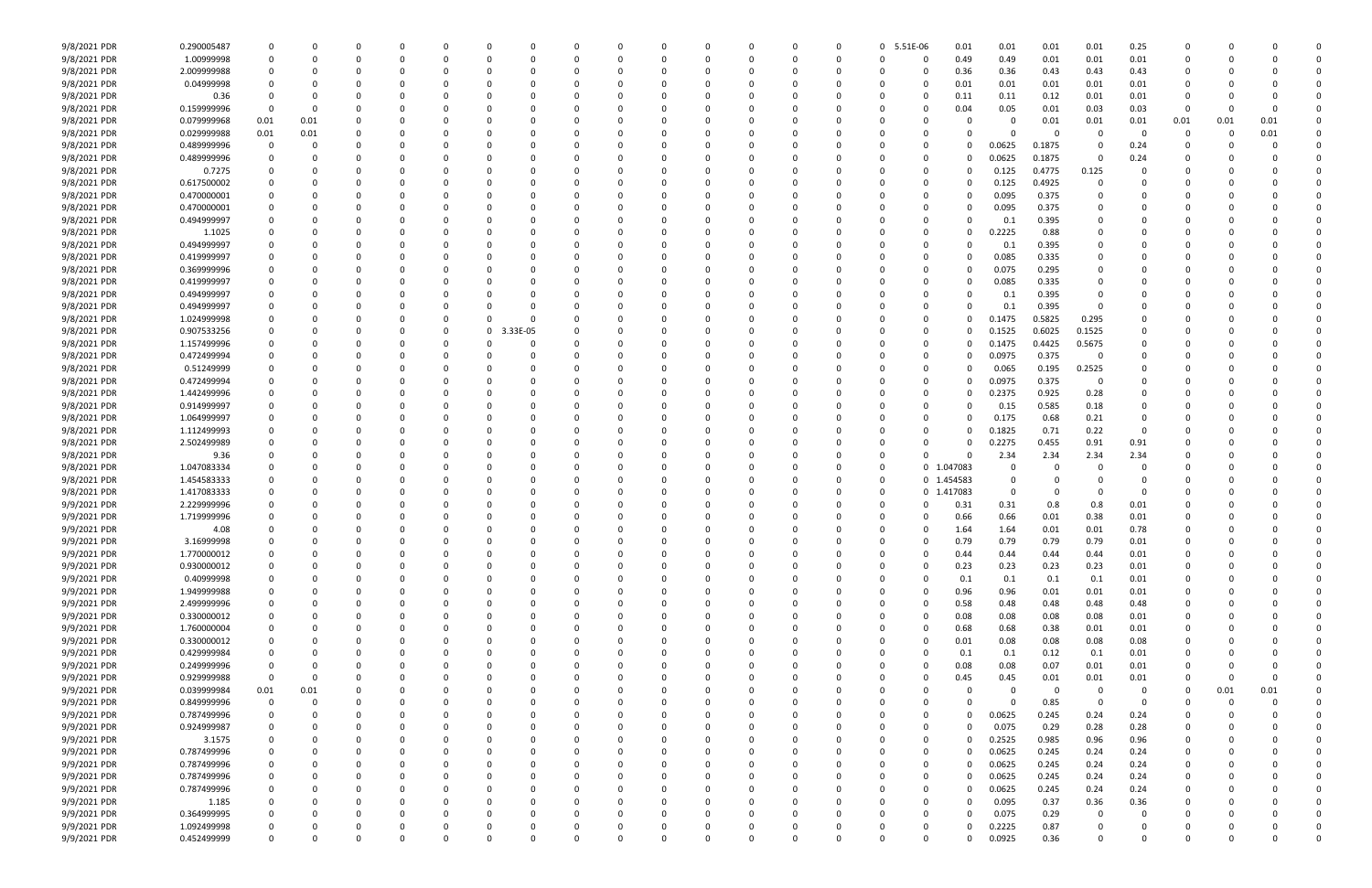| 9/9/2021 PDR   | 0.489999999 | -0                      | 0        |          | 0        | 0        | C |          | 0            | 0        | C        | 0        |            | 0.1             | 0.39     |               | 0           |             |          |          |  |
|----------------|-------------|-------------------------|----------|----------|----------|----------|---|----------|--------------|----------|----------|----------|------------|-----------------|----------|---------------|-------------|-------------|----------|----------|--|
| 9/9/2021 PDR   | 0.414999999 | 0                       | -C       |          | $\Omega$ | $\Omega$ | C |          | 0            | O        | C        | $\Omega$ |            | 0.085           | 0.33     |               | $\Omega$    |             |          |          |  |
| 9/9/2021 PDR   | 0.414999999 | 0                       |          |          | -0       |          |   |          |              |          |          | -0       |            | 0.085           | 0.33     |               |             |             |          |          |  |
| 9/9/2021 PDR   | 0.414999999 | 0                       |          |          |          |          |   |          |              |          |          |          |            | 0.085           | 0.33     |               |             |             |          |          |  |
| 9/9/2021 PDR   | 0.414999999 |                         |          |          |          |          |   |          |              |          |          |          |            | 0.085           | 0.33     |               |             |             |          |          |  |
| 9/9/2021 PDR   | 0.489999999 | 0                       |          |          | 0        |          |   |          | <sup>0</sup> |          |          | $\Omega$ | $\Omega$   | 0.1             | 0.39     |               | $\Omega$    |             |          |          |  |
| 9/9/2021 PDR   | 0.547499994 | 0                       |          |          | 0        |          |   |          | 0            |          |          | 0        |            | 0.1125          | 0.435    |               | 0           |             |          |          |  |
| 9/9/2021 PDR   | 0.685000002 |                         |          |          |          |          |   |          |              |          |          | - 0      |            | 0.14            | 0.545    | - 0           | - 0         |             |          |          |  |
| 9/9/2021 PDR   | 2.9625      |                         |          |          |          |          |   |          |              |          |          | 0        |            | 0.2375          | 0.925    | 0.9           | 0.9         |             |          |          |  |
| 9/9/2021 PDR   | 1.907499986 |                         |          |          |          |          |   |          |              |          |          | 0        |            | 0.1525          | 0.595    | 0.58          | 0.58        |             |          |          |  |
| 9/9/2021 PDR   | 1.250000007 |                         |          |          | $\Omega$ |          |   |          |              |          |          |          |            | 0.1             | 0.39     | 0.38          | 0.38        |             |          |          |  |
| 9/9/2021 PDR   | 0.465       |                         |          |          | 0        |          |   |          | 0            |          |          | $\Omega$ |            | 0.095           | 0.37     | 0             |             |             |          |          |  |
| 9/9/2021 PDR   | 1.1625      |                         |          |          | -0       |          |   |          |              |          |          | 0        |            | 0.2375          | 0.925    | 0             |             |             |          |          |  |
| 9/9/2021 PDR   | 0.052500003 |                         |          |          |          |          |   |          |              |          |          | 0        |            | 0.0075          | 0.025    | 0.02          |             |             |          |          |  |
| 9/9/2021 PDR   | 1.1625      |                         |          |          | 0        |          |   |          |              |          |          | 0        |            | 0.2375          | 0.925    |               |             |             |          |          |  |
| 9/9/2021 PDR   | 0.979999998 |                         |          |          |          |          |   |          |              |          |          |          |            | 0.2             | 0.78     |               |             |             |          |          |  |
| 9/9/2021 PDR   | 0.854999997 |                         |          |          |          |          |   |          |              |          |          | - 0      |            | 0.175           | 0.68     |               |             |             |          |          |  |
| 9/9/2021 PDR   | 0.734999997 |                         |          |          | 0        |          |   |          | 0            |          |          |          |            | 0.15            | 0.585    |               | $\Omega$    |             |          |          |  |
| 9/9/2021 PDR   | 0.979999998 |                         |          |          | -0       |          |   |          |              |          |          |          |            | 0.2             | 0.78     | 0             | $\Omega$    |             |          |          |  |
| 9/9/2021 PDR   | 0.324999995 |                         |          |          | -0       |          |   |          | <sup>0</sup> |          |          | 0        |            | 0.05            | 0.095    | 0.09          | 0.09        | -0          |          |          |  |
| 9/9/2021 PDR   | 0.33        |                         |          |          | 0        |          |   |          | 0            |          | C        | 0.05     | 0.07       | 0.05            | 0.05     | 0.04          | 0.04        | 0.03        |          |          |  |
| 9/9/2021 PDR   | 0.189999996 |                         |          |          |          |          |   |          |              |          |          | 0        |            | 0.001979        | 186042   | 0.001979      |             |             |          |          |  |
| 9/9/2021 PDR   | 1.53        |                         |          |          |          |          |   |          |              |          |          | -0       |            | 0.51            | 0.51     | 0.51          | 0           |             |          |          |  |
| 9/9/2021 PDR   | 1.050000012 |                         |          |          | 0        |          |   |          | 0            |          |          | 0        |            | 0.35            | 0.35     | 0.35          | 0           |             |          |          |  |
| 9/9/2021 PDR   | 1.199999988 |                         |          |          | 0        |          |   |          |              |          |          |          |            |                 | 0.4      | 0.4           | $\Omega$    |             |          |          |  |
| 9/9/2021 PDR   | 4.018749991 |                         |          |          | -0       |          |   |          |              |          |          | - 0      | 0          | 0.4<br>1.027917 |          | 1.03 1.025625 | 0.935208    |             |          |          |  |
| 9/9/2021 PDR   |             |                         |          |          |          |          |   |          |              |          |          |          |            |                 |          |               | 0           |             |          |          |  |
|                | 26.465      |                         |          |          |          |          |   |          |              |          |          | 0        | 7.68       | 9.05            | 6.49     | 3.245         | - 0         |             |          |          |  |
| 9/9/2021 RDRR  | 18.62       |                         |          |          |          |          |   |          |              |          |          |          | $\Omega$   | 18.62           | 0        | - 0           |             |             |          |          |  |
| 9/9/2021 PDR   | 0.560000016 | 0                       |          |          | -0       |          |   |          |              |          | C        | -0       |            | 0.14            | 0.14     | 0.14          | 0.14        | -0          |          |          |  |
| 9/9/2021 PDR   | 2.52        | - 0                     | 0        |          | -0       |          |   |          | <sup>0</sup> |          | 0        | 0.42     | 0.42       | 0.42            | 0.42     | 0.42          | 0.42        | 0           | -0       |          |  |
| 9/10/2021 PDR  | 0.079999968 | 0.01                    | 0.01     |          |          |          |   |          |              |          |          | -0       |            | 0               | 0.01     | 0.01          | 0.01        | 0.01        | 0.01     | 0.01     |  |
| 9/10/2021 PDR  | 1.040000016 | 0                       |          |          | -0       |          |   |          |              |          |          |          |            | 0.26            | 0.26     | 0.26          | 0.26        | -0          |          |          |  |
| 9/10/2021 PDR  | 10.445      | 0                       |          |          |          |          |   |          |              |          |          | -0       | 3.39       | 3.5             | 2.37     | 1.185         | 0           |             |          |          |  |
| 9/10/2021 PDR  | 1.440000006 | 0                       |          |          |          |          |   |          |              |          |          | -0       | 0.48       | 0.48            | 0.32     | 0.16          | $\Omega$    | -0          |          |          |  |
| 9/11/2021 PDR  | 0.04999998  | 0.01                    | 0.01     |          |          |          |   |          |              |          |          |          |            | 0               | 0        | -0            | - 0         | 0.01        | 0.01     | 0.01     |  |
| 9/13/2021 PDR  | 0.069999996 | 0                       |          |          |          |          |   |          |              |          |          |          |            | 0               | 0.07     | $\Omega$      |             |             |          |          |  |
| 9/13/2021 PDR  | 0.40999998  | 0                       |          |          |          |          |   |          |              |          |          | -0       | 0.01       | 0.01            | 0.01     | 0.01          | 0.37        |             |          |          |  |
| 9/13/2021 PDR  | 1.209999996 |                         |          |          | 0        |          |   |          | <sup>0</sup> |          |          | - 0      | 0.36       | 0.36            | 0.01     | 0.24          | 0.24        |             |          |          |  |
| 9/13/2021 PDR  | 0.88999998  |                         |          |          |          |          |   |          |              |          |          |          | 0.43       | 0.43            | 0.01     | 0.01          | 0.01        |             |          |          |  |
| 9/13/2021 PDR  | 0.819999996 | 0                       |          |          |          |          |   |          |              |          |          | $\Omega$ | 0.01       | 0.36            | 0.36     | 0.08          | 0.01        |             |          |          |  |
| 9/13/2021 PDR  | 0.189999984 | $\mathbf 0$             | 0        |          |          | 0        |   |          |              | O        |          |          | 0.01       | 0.04            | 0.03     | 0.07          | 0.04        |             |          |          |  |
| 9/13/2021 PDR  | 0.039999984 | 0.01                    | 0.01     | $\Omega$ | $\Omega$ | $\Omega$ | 0 | 0        | $\Omega$     | $\Omega$ | $\Omega$ | $\Omega$ | $\Omega$   |                 | 0        | $\Omega$      | 0           | $\mathbf 0$ | 0.01     | 0.01     |  |
| 9/13/2021 PDR  | 0.849999996 | $\mathbf 0$             | $\Omega$ |          | $\Omega$ | 0        | C |          | 0            |          | C        |          |            |                 | 0.85     |               | $\Omega$    | 0           | $\Omega$ |          |  |
| 9/13/2021 PDR  | 0.9         | 0                       | 0        |          | 0        | 0        | 0 |          | 0            | $\Omega$ | 0        |          |            |                 | 0.9      |               | 0           | 0           |          |          |  |
| 9/13/2021 PDR  | 0.81        | 0                       |          |          | 0        | $\Omega$ |   |          | $\Omega$     |          |          |          |            |                 | 0.81     |               |             |             |          |          |  |
| 9/13/2021 PDR  | 0.099999996 | 0                       |          |          | 0        | 0        |   |          | 0            |          |          |          |            |                 | 0.1      |               |             |             |          |          |  |
| 9/13/2021 PDR  | 0.849999996 | $\mathbf 0$             |          |          | 0        | 0        | C |          | 0            |          | C        |          |            | 0               | 0.85     |               |             | 0           |          |          |  |
| 9/13/2021 PDR  | 0.759999996 | 0                       |          |          | 0        | 0        | C |          | 0            |          | C        |          |            |                 | 0.76     |               |             | O           |          |          |  |
| 9/13/2021 PDR  | 0.66        | 0                       |          |          | 0        | $\Omega$ | 0 |          | $\Omega$     | $\Omega$ | C        |          |            | 0               | 0.66     |               | $\Omega$    | 0           |          |          |  |
| 9/13/2021 PDR  | 0.189999996 | 0                       | 0        |          | 0        | 0        | 0 |          | 0            | 0        | C        |          |            | 0               | 0.19     |               | 0           | O           |          |          |  |
| 9/13/2021 PDR  | 0.6         | 0                       |          |          | 0        | 0        | 0 |          | 0            | $\Omega$ | C        |          |            |                 | 0.6      |               | 0           | C           |          |          |  |
| 9/13/2021 PDR  | 0.33        | 0                       |          |          | 0        | 0        | C |          | 0            | 0        | 0        | $\Omega$ | $\Omega$   | $\Omega$        | 0.33     |               | 0           |             |          |          |  |
| 9/13/2021 PDR  | 0.717500007 | 0                       |          |          | 0        | 0        | C |          | 0            | 0        | 0        | 0.0875   | 0.175      | 0.35            | 0.105    | 0             | 0           |             |          |          |  |
| 9/13/2021 PDR  | 1.040000016 | $\mathbf 0$             |          |          | $\Omega$ | 0        | C |          | 0            | 0        | 0        | $\Omega$ | $\Omega$   | 0.26            | 0.26     | 0.26          | 0.26        |             |          |          |  |
| 9/13/2021 PDR  | 10.445      | 0                       |          |          | $\Omega$ |          | C |          | $\Omega$     | $\Omega$ | 0        | 0        | 3.39       | 3.5             | 2.37     | 1.185         | 0           |             |          |          |  |
| 9/13/2021 PDR  | 22.35500001 | $\overline{\mathbf{0}}$ | 0        |          | 0        | 0        | 0 |          | 0            | $\Omega$ | 0        | $\Omega$ | 6.66       | 7.61            | 5.39     | 2.695         | 0           | 0           |          | $\Omega$ |  |
| 9/14/2021 PDR  | 0.029999988 | 0.01                    | 0.01     |          | 0        | 0        | C |          | 0            | 0        | 0        | - 0      | 0          | 0               | 0        |               | 0           | 0           | $\Omega$ | 0.01     |  |
| 9/14/2021 PDR  | 0.039999984 | 0.01                    | 0.01     |          | 0        | $\Omega$ | C |          | 0            | $\Omega$ | 0        | $\Omega$ | $\Omega$   | 0               | $\Omega$ |               | 0           | 0           | 0.01     | 0.01     |  |
| 9/14/2021 RDRR | 0.330000012 | $\overline{0}$          | 0        |          | 0        | 0        |   |          | 0            | 0        | C        | 0        | 0.11       | 0.11            | 0.11     |               | 0           | O           | 0        |          |  |
| 9/14/2021 PDR  | 26.465      | $\mathbf 0$             |          |          | 0        | 0        | 0 |          | 0            | 0        | 0        | 0        | 7.68       | 9.05            | 6.49     | 3.245         | 0           | 0           |          |          |  |
| 9/14/2021 PDR  | 8.325000006 | $\mathbf 0$             |          |          | $\Omega$ | 0        | C |          | 0            | 0        | 0        | 2.3      | 2.64       | 2.64            | 0.745    | $\Omega$      | 0           | O           |          |          |  |
| 9/14/2021 PDR  | 1.440000006 | 0                       | 0        |          | 0        | 0        | C |          | 0            | 0        | 0        | $\Omega$ | 0.48       | 0.48            | 0.32     | 0.16          | 0           | O           |          |          |  |
| 9/15/2021 PDR  | 0.385416704 | 0                       | $\Omega$ |          | 0        | 0        | 0 |          | 0            | 0        | 0        |          | 0 0.385417 | 0               | 0        | $\mathbf 0$   | $\Omega$    | $\Omega$    | 0        |          |  |
| 9/15/2021 PDR  | 0.059999976 | 0                       | 0.01     |          | 0        | 0        |   |          | 0            | 0        | C        |          |            | 0               | 0.01     | 0.01          | 0.01        | 0.01        | 0.01     |          |  |
| 9/15/2021 PDR  | 0.15        | $\mathbf 0$             | $\Omega$ | $\Omega$ | $\Omega$ | $\Omega$ | C | $\Omega$ | $\Omega$     | $\Omega$ |          |          | $\Omega$   |                 | 0.15     | $\Omega$      | $\mathbf 0$ | $\Omega$    | $\Omega$ | 0        |  |
|                |             |                         |          |          |          |          |   |          |              |          |          |          |            |                 |          |               |             |             |          |          |  |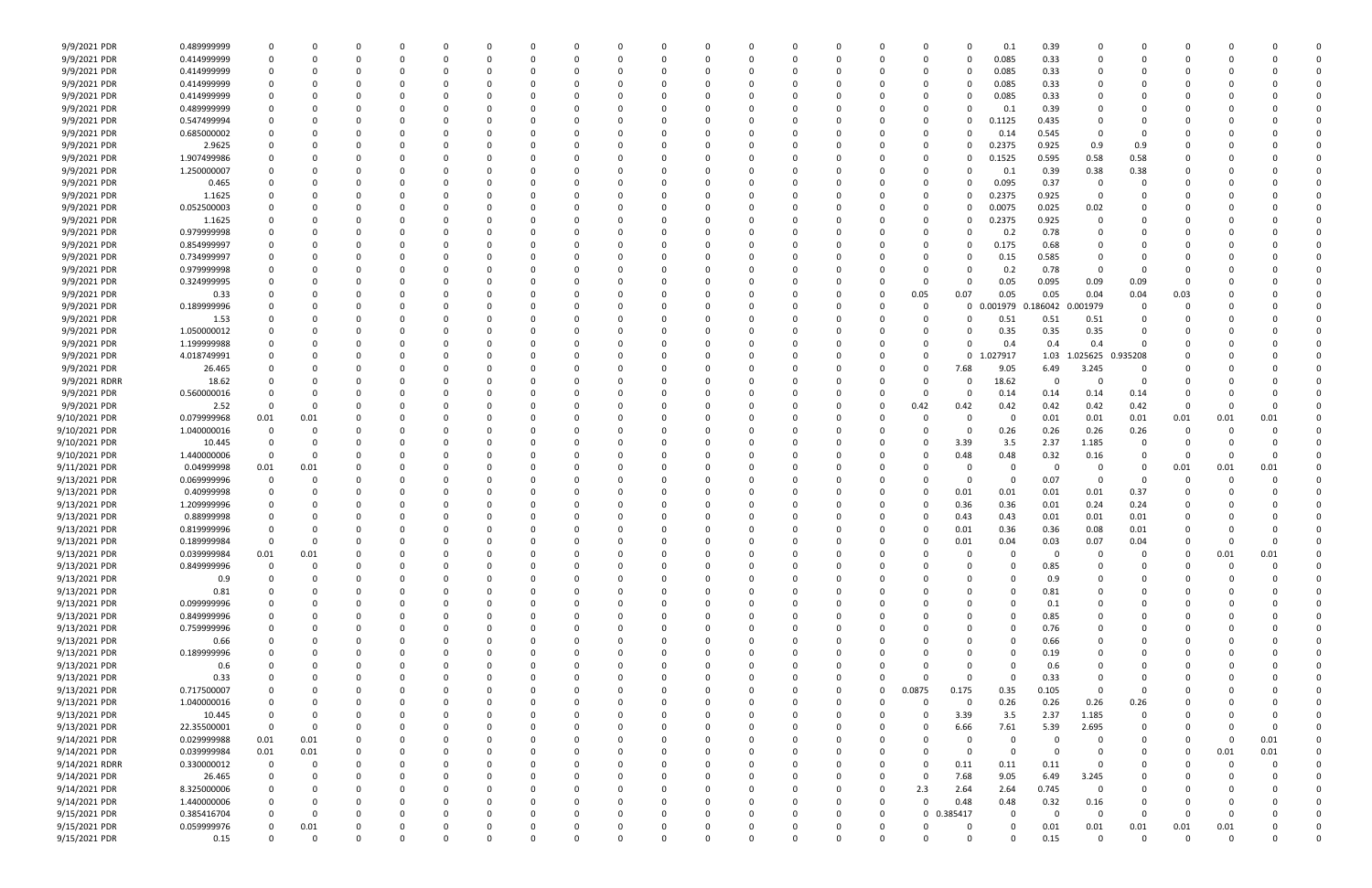| 9/15/2021 PDR | 0.24        |             |          |          |          |          |          |          |          |          |          |          |              |          |    |          | 0.07     | 0.05        | 0.05     | 0.04        | 0.02        | 0.01     |      |          |  |
|---------------|-------------|-------------|----------|----------|----------|----------|----------|----------|----------|----------|----------|----------|--------------|----------|----|----------|----------|-------------|----------|-------------|-------------|----------|------|----------|--|
| 9/15/2021 PDR | 1.040000016 | 0           |          | 0        |          | $\Omega$ |          | -0       |          |          | 0        |          |              | 0        |    | 0        |          | 0.26        | 0.26     | 0.26        | 0.26        | 0        |      |          |  |
| 9/15/2021 PDR | 9.999999984 |             |          |          |          |          |          |          |          |          |          |          |              |          |    |          |          | 2.5         | 2.5      | 2.5         | 2.5         |          |      |          |  |
|               |             |             |          |          |          |          |          |          |          |          |          |          |              |          |    |          |          |             |          |             |             |          |      |          |  |
| 9/15/2021 PDR | 0.800000004 |             |          |          |          |          |          |          |          |          |          |          |              |          |    |          |          | 0.17        | 0.21     | 0.21        | 0.21        |          |      |          |  |
| 9/15/2021 PDR | 0.397500003 |             |          | -0       |          |          |          |          |          |          |          |          |              | 0        |    | $\Omega$ | 0.0575   | 0.115       | 0.15     | 0.075       | 0           |          |      |          |  |
| 9/16/2021 PDR | 0.717500007 |             |          |          |          |          |          |          |          |          |          |          |              | 0        |    | 0.0875   | 0.175    | 0.35        | 0.105    | - 0         | 0           |          |      |          |  |
| 9/16/2021 PDR | 14.79500001 |             |          |          |          |          |          |          |          |          |          |          |              |          |    |          | 4.59     | -5          | 3.47     | 1.735       | 0           |          |      |          |  |
| 9/16/2021 PDR | 1.440000006 |             |          |          |          |          |          |          |          |          |          |          |              |          |    |          | 0.48     | 0.48        | 0.32     | 0.16        | 0           |          |      |          |  |
| 9/16/2021 PDR | 4.270000002 |             |          |          |          |          |          |          |          |          |          |          |              |          |    |          | 1.43     | 1.43        | 0.94     | 0.47        | 0           |          |      |          |  |
|               |             |             |          |          |          |          |          |          |          |          |          |          |              |          |    |          |          |             |          |             |             |          |      |          |  |
| 9/16/2021 PDR | 0.719999988 |             |          |          |          |          |          |          |          |          |          |          |              |          |    | 0        | 0.18     | 0.01        | 0.01     | 0.01        | 0.51        |          |      |          |  |
| 9/16/2021 PDR | 0.719999988 |             |          |          |          |          |          |          |          |          |          |          |              |          |    |          | 0.01     | 0.01        | 0.01     | 0.01        | 0.68        |          |      |          |  |
| 9/16/2021 PDR | 0.039999984 | 0.01        | 0.01     |          |          |          |          |          |          |          |          |          |              |          |    |          |          | 0           |          | - 0         |             |          | 0.01 | 0.01     |  |
| 9/16/2021 PDR | 0.717499988 | 0           |          |          |          |          |          |          |          |          | -0       |          |              |          |    | 0        | 0.3575   | 0.36        |          | - 0         | 0           |          |      |          |  |
| 9/17/2021 PDR | 1.159999992 |             |          |          |          |          |          |          |          |          |          |          |              |          |    |          | 0.01     | 0.01        | 0.05     | 0.55        | 0.54        |          |      |          |  |
| 9/17/2021 PDR | 0.45        |             |          |          |          |          |          |          |          |          |          |          |              |          |    |          |          | $\mathbf 0$ | 0.004688 | 0.440625    | 0.004688    |          |      |          |  |
| 9/17/2021 PDR | 21.655      |             |          |          |          |          |          |          |          |          |          |          |              |          |    |          | 6.81     |             | 5.03     | 2.515       | 0           |          |      |          |  |
|               |             |             |          |          |          |          |          |          |          |          |          |          |              |          |    |          |          | 7.3         |          |             |             |          |      |          |  |
| 9/17/2021 PDR | 5.799999984 |             |          |          |          |          |          |          |          |          |          |          |              |          |    |          |          | 1.45        | 1.45     | 1.45        | 1.45        | 0        |      |          |  |
| 9/18/2021 PDR | 0.75        | $\Omega$    |          |          |          |          |          |          |          |          |          |          |              |          | -0 | 0.13     | 0.15     | 0.11        | 0.12     | 0.12        | 0.07        | 0.05     |      |          |  |
| 9/19/2021 PDR | 0.089999964 | 0.01        | 0.01     |          |          |          |          |          |          |          |          |          |              |          |    |          |          | 0.01        | 0.01     | 0.01        | 0.01        | 0.01     | 0.01 | 0.01     |  |
| 9/20/2021 PDR | 9.999999984 |             |          |          |          |          |          |          |          |          |          |          |              |          |    |          |          | 2.5         | 2.5      | 2.5         | 2.5         |          |      |          |  |
| 9/20/2021 PDR | 5.799999984 |             |          |          |          |          |          |          |          |          |          |          |              |          |    |          |          | 1.45        | 1.45     | 1.45        | 1.45        |          |      |          |  |
| 9/20/2021 PDR | 15.37750001 |             |          |          |          |          |          |          |          |          |          |          |              |          |    | 0        |          | 1.9025      | 2.695    | 5.39        | 5.39        |          |      |          |  |
|               |             |             |          |          |          |          |          |          |          |          |          |          |              |          |    |          |          |             |          |             |             |          |      |          |  |
| 9/20/2021 PDR | 0.397500003 |             |          |          |          |          |          |          |          |          |          |          |              |          |    | 0        | 0.0575   | 0.115       | 0.15     | 0.075       | $\mathbf 0$ |          |      |          |  |
| 9/20/2021 PDR | 0.220000008 |             |          | -0       |          |          |          |          |          |          | -0       |          |              |          |    | 0        | 0.01     | 0.05        | 0.05     | 0.08        | 0.03        |          |      |          |  |
| 9/20/2021 PDR | 0.219999984 |             |          |          |          |          |          |          |          |          |          |          |              |          |    |          | 0.18     | 0.01        | 0.01     | 0.01        | 0.01        |          |      |          |  |
| 9/20/2021 PDR | 0.149999988 |             |          |          |          |          |          |          |          |          |          |          |              |          |    |          | 0.01     | 0.01        | 0.01     | 0.01        | 0.11        |          |      |          |  |
| 9/20/2021 PDR | 0.13999998  |             |          |          |          |          |          |          |          |          |          |          |              |          |    |          | 0.01     | 0.04        | 0.04     | 0.04        | 0.01        |          |      |          |  |
| 9/21/2021 PDR | 0.36        | 0.18        | 0.18     |          |          |          |          |          |          |          |          |          |              |          |    |          |          | 0           | -C       | - 0         |             |          |      |          |  |
| 9/21/2021 PDR | 0.349999992 | - 0         |          | $\Omega$ |          |          |          |          |          |          |          |          |              |          |    |          |          |             |          |             |             | 0        |      |          |  |
|               |             |             |          |          |          |          |          |          |          |          |          |          |              |          |    |          | 0.01     | 0.01        | 0.09     | 0.12        | 0.12        |          |      |          |  |
| 9/21/2021 PDR | 0.04999998  | 0.01        | 0.01     | 0        |          |          |          |          |          |          |          |          |              |          |    |          |          | 0           | -0       | -0          | 0           | 0.01     | 0.01 | 0.01     |  |
| 9/21/2021 PDR | 0.33        | 0           |          |          |          |          |          |          |          |          |          |          |              |          |    |          |          | 0           | 0.33     |             |             | -0       |      |          |  |
| 9/21/2021 PDR | 0.309999996 |             |          |          |          |          |          |          |          |          |          |          |              |          |    |          |          | 0           | 0.31     |             |             |          |      |          |  |
| 9/21/2021 PDR | 0.339999996 |             |          |          |          |          |          |          |          |          |          |          |              |          |    |          |          | 0           | 0.34     |             |             |          |      |          |  |
| 9/21/2021 PDR | 0.399999996 |             |          |          |          |          |          |          |          |          |          |          |              |          |    |          |          |             | 0.4      |             |             |          |      |          |  |
| 9/21/2021 PDR |             |             |          |          |          |          |          |          |          |          |          |          |              |          |    |          |          |             |          |             |             |          |      |          |  |
|               | 0.9         |             |          |          |          |          |          |          |          |          |          |          |              |          |    |          |          |             | 0.9      |             |             |          |      |          |  |
| 9/21/2021 PDR | 0.350000004 |             |          |          |          |          |          |          |          |          |          |          |              |          |    |          |          |             | 0.35     |             |             |          |      |          |  |
| 9/21/2021 PDR | 0.380000004 |             |          |          |          |          |          |          |          |          |          |          |              |          |    |          |          | 0           | 0.38     |             |             |          |      |          |  |
| 9/21/2021 PDR | 0.33        |             |          |          |          |          |          |          |          |          |          |          |              |          |    |          |          |             | 0.33     |             |             |          |      |          |  |
| 9/21/2021 PDR | 0.849999996 |             |          |          |          |          |          |          |          |          |          |          |              |          |    |          |          |             | 0.85     |             |             |          |      |          |  |
| 9/21/2021 PDR | 0.6         |             |          | $\Omega$ |          |          |          |          |          |          |          |          |              |          |    |          |          | 0           | 0.6      |             |             |          |      |          |  |
| 9/21/2021 PDR | 0.81        |             |          |          |          |          |          |          |          |          |          |          |              |          |    |          |          |             |          |             |             |          |      |          |  |
|               |             | 0           |          |          |          |          |          |          |          |          |          |          |              |          |    |          |          | U           | 0.81     |             |             |          |      |          |  |
| 9/21/2021 PDR | 0.219999996 | $\mathbf 0$ | $\Omega$ | $\Omega$ | $\Omega$ | $\Omega$ | $\Omega$ | $\Omega$ | $\Omega$ | $\Omega$ | $\Omega$ | $\Omega$ | $\Omega$     | $\Omega$ | 0  | 0        |          | $\mathbf 0$ | 0.22     | $\mathbf 0$ | $\Omega$    | $\Omega$ |      |          |  |
| 9/21/2021 PDR | 1.299999996 | 0           |          | 0        |          | $\Omega$ |          | - 0      | 0        |          | 0        | $\Omega$ | <sup>0</sup> | 0        |    |          |          | 0           | 1.3      | $\Omega$    | $\Omega$    | 0        |      |          |  |
| 9/21/2021 PDR | 0.849999996 |             |          | 0        |          | $\Omega$ |          | - 0      |          |          | $\Omega$ |          |              | 0        |    |          |          | $\Omega$    | 0.85     | 0           |             |          |      |          |  |
| 9/21/2021 PDR | 0.66        |             |          | 0        |          | $\Omega$ |          |          |          |          | $\Omega$ |          |              | 0        |    |          |          | $\Omega$    | 0.66     |             | 0           | 0        |      |          |  |
| 9/21/2021 PDR | 0.759999996 |             |          |          |          | 0        |          |          |          |          | 0        |          |              | 0        |    |          |          | 0           | 0.76     |             |             |          |      |          |  |
| 9/21/2021 PDR | 0.66        | O           |          | 0        |          | 0        |          |          |          |          | $\Omega$ |          |              | 0        |    | 0        |          | $\Omega$    | 0.66     | 0           |             |          |      |          |  |
|               |             |             |          | $\Omega$ |          |          |          |          |          |          |          |          |              |          |    | $\Omega$ |          |             | $\Omega$ |             |             |          |      |          |  |
| 9/21/2021 PDR | 0.162499998 |             |          |          |          | $\Omega$ |          |          |          |          |          |          |              | 0        |    |          | 0.1625   | $\mathbf 0$ |          | - 0         |             |          |      |          |  |
| 9/21/2021 PDR | 2.817916655 |             |          | 0        |          |          |          |          |          |          | 0        |          |              | 0        |    | U        |          | 0 0.937917  | 0.94     | 0.94        |             |          |      |          |  |
| 9/21/2021 PDR | 1.8         |             |          | 0        |          | 0        |          |          |          |          | 0        |          |              | O        |    |          |          | 0.6         | 0.6      | 0.6         | $\Omega$    |          |      |          |  |
| 9/21/2021 PDR | 27          |             |          | -0       |          | 0        |          |          |          |          |          |          |              | 0        |    |          | $\Omega$ | 9           | 9        | - 9         |             |          |      |          |  |
| 9/21/2021 PDR | 22.35500001 |             |          |          |          |          |          |          |          |          | 0        |          |              |          |    | $\Omega$ | 6.66     | 7.61        | 5.39     | 2.695       |             |          |      |          |  |
| 9/22/2021 PDR | 0.03        |             |          |          |          |          |          |          |          |          |          |          |              |          |    | 0        |          | 0           | 0.03     | $\Omega$    | 0           |          |      |          |  |
| 9/22/2021 PDR | 0.34999998  |             |          |          |          |          |          |          |          |          |          |          |              |          |    | 0        | 0.16     | 0.16        |          | 0.01        |             |          |      |          |  |
|               |             |             |          |          |          |          |          |          |          |          |          |          |              |          |    |          |          |             | 0.01     |             | 0.01        |          |      |          |  |
| 9/22/2021 PDR | 0.28999998  | $\mathbf 0$ |          | 0        |          | O        |          |          |          |          | $\Omega$ |          |              |          |    | 0        | 0.13     | 0.13        | 0.01     | 0.01        | 0.01        | 0        |      | $\Omega$ |  |
| 9/22/2021 PDR | 0.079999968 | 0.01        | 0.01     | 0        |          | $\Omega$ |          |          |          |          | 0        |          |              | 0        |    | 0        |          | 0           | 0.01     | 0.01        | 0.01        | 0.01     | 0.01 | 0.01     |  |
| 9/22/2021 PDR | 0.079999968 | $0.01\,$    | 0.01     | 0        |          | 0        |          | -0       |          |          | 0        |          |              | 0        |    |          |          | 0           | 0.01     | 0.01        | 0.01        | 0.01     | 0.01 | 0.01     |  |
| 9/22/2021 PDR | 0.27        | 0           | $\Omega$ | 0        |          | 0        |          |          |          |          | 0        |          |              | 0        |    |          |          | 0           | $\Omega$ | 0.27        | 0           | $\Omega$ |      |          |  |
| 9/22/2021 PDR | 0.279999996 | 0           |          | 0        |          | 0        |          |          |          |          | 0        |          |              | 0        |    |          |          | 0           | $\Omega$ | 0.28        | 0           | -0       |      | $\Omega$ |  |
| 9/22/2021 PDR | 0.96        |             |          |          |          |          |          |          |          |          | 0        |          |              | 0        |    |          |          | 0           | $\Omega$ | 0.96        | $\mathbf 0$ |          |      |          |  |
|               |             |             |          |          |          |          |          |          |          |          |          |          |              |          |    |          |          |             |          |             |             |          |      |          |  |
| 9/22/2021 PDR | 0.24        |             |          | $\Omega$ |          | $\Omega$ |          | 0        |          |          | $\Omega$ |          |              | 0        |    |          |          | 0           | $\Omega$ | 0.24        | $\mathbf 0$ | 0        |      |          |  |
| 9/22/2021 PDR | 0.24        | 0           |          | 0        |          | $\Omega$ |          | $\Omega$ |          |          | 0        |          |              | 0        |    |          |          | 0           | $\Omega$ | 0.24        | 0           |          |      |          |  |
| 9/22/2021 PDR | 0.15        |             |          | $\Omega$ |          | $\Omega$ |          | - 0      |          |          | $\Omega$ |          |              | 0        |    | 0        |          | 0.15        |          | - 0         | $\Omega$    |          |      |          |  |
| 9/22/2021 PDR | 0.36        |             |          | 0        |          |          |          |          |          |          | 0        |          |              | C        |    |          |          | 0           |          | 0.36        | 0           |          |      |          |  |
| 9/22/2021 PDR | 0.36        | $\Omega$    |          | $\Omega$ |          | $\Omega$ |          | 0        | $\Omega$ | $\Omega$ | $\Omega$ | $\Omega$ | $\Omega$     | $\Omega$ |    | $\Omega$ |          | $\Omega$    |          | 0.36        | $\Omega$    | 0        |      | 0        |  |
|               |             |             |          |          |          |          |          |          |          |          |          |          |              |          |    |          |          |             |          |             |             |          |      |          |  |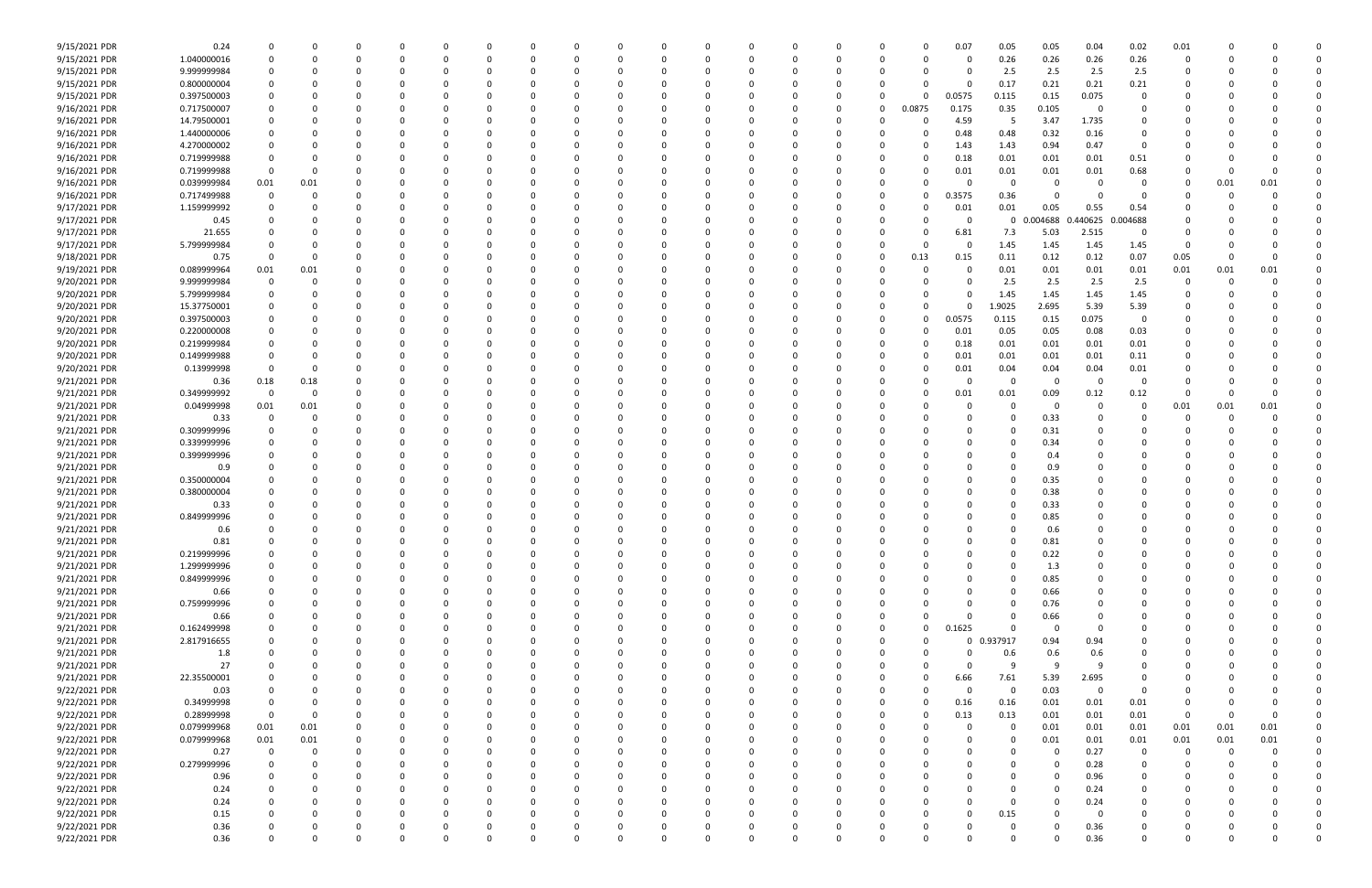| 9/22/2021 PDR  | 0.470000004 |          |      | 0        |          | 0        |          | <sup>0</sup> |          |   | 0        |          |              |          | 0        |          |             | 0            | $\Omega$            | 0.47     |                | 0        |      |      |  |
|----------------|-------------|----------|------|----------|----------|----------|----------|--------------|----------|---|----------|----------|--------------|----------|----------|----------|-------------|--------------|---------------------|----------|----------------|----------|------|------|--|
| 9/22/2021 PDR  | 0.159999996 |          |      | $\Omega$ |          | $\Omega$ |          |              |          |   | $\Omega$ |          |              |          | 0        |          |             | $\Omega$     | 0.16                | - 0      |                | O        |      |      |  |
| 9/22/2021 PDR  | 0.36        |          |      |          |          |          |          |              |          |   |          |          |              |          |          |          |             | 0            | 0.36                |          |                |          |      |      |  |
|                |             |          |      |          |          |          |          |              |          |   |          |          |              |          |          |          |             |              |                     |          |                |          |      |      |  |
| 9/22/2021 PDR  | 0.050000004 |          |      |          |          |          |          |              |          |   |          |          |              |          |          |          |             | 0            | 0.05                |          |                |          |      |      |  |
| 9/22/2021 PDR  | 0.099999996 |          |      |          |          |          |          |              |          |   |          |          |              |          |          |          |             | 0.1          | 0                   |          |                |          |      |      |  |
| 9/22/2021 PDR  | 0.129999996 |          |      |          |          |          |          |              |          |   |          |          |              |          |          |          |             | 0            | 0.13                |          |                |          |      |      |  |
| 9/22/2021 PDR  | 0.110000004 |          |      |          |          |          |          |              |          |   |          |          |              |          |          |          |             | 0.11         |                     |          |                |          |      |      |  |
| 9/22/2021 PDR  | 0.110000004 |          |      |          |          |          |          |              |          |   |          |          |              |          |          |          |             | 0.11         | -C                  |          |                |          |      |      |  |
| 9/22/2021 PDR  | 0.279999996 |          |      |          |          |          |          |              |          |   |          |          |              |          |          |          |             | 0            | 0.28                |          |                |          |      |      |  |
| 9/22/2021 PDR  |             |          |      |          |          |          |          |              |          |   |          |          |              |          |          |          |             |              | $\Omega$            |          |                |          |      |      |  |
|                | 0.230000004 |          |      |          |          |          |          |              |          |   |          |          |              |          |          |          |             |              |                     | 0.23     |                |          |      |      |  |
| 9/22/2021 PDR  | 0.21        |          |      |          |          |          |          |              |          |   |          |          |              |          |          |          |             |              | - 0                 | 0.21     |                |          |      |      |  |
| 9/22/2021 PDR  | 0.33        |          |      |          |          |          |          |              |          |   |          |          |              |          |          |          |             |              | $\Omega$            | 0.33     | $\Omega$       |          |      |      |  |
| 9/22/2021 PDR  | 0.320000004 |          |      |          |          |          |          |              |          |   |          |          |              |          |          |          |             | 0            | 0                   | - 0      | 0.32           |          |      |      |  |
| 9/22/2021 PDR  | 0.380000004 |          |      |          |          |          |          |              |          |   |          |          |              |          |          |          |             | 0            | 0                   | 0.38     | 0              |          |      |      |  |
| 9/22/2021 PDR  | 0.099999996 |          |      |          |          |          |          |              |          |   |          |          |              |          |          |          |             | 0.1          | $\Omega$            |          | 0              |          |      |      |  |
| 9/22/2021 PDR  | 0.12        |          |      |          |          |          |          |              |          |   |          |          |              |          |          |          |             | 0            |                     |          | 0.12           |          |      |      |  |
| 9/22/2021 PDR  | 0.080000004 |          |      |          |          |          |          |              |          |   |          |          |              |          |          |          |             |              | 0                   |          | 0.08           |          |      |      |  |
|                |             |          |      |          |          |          |          |              |          |   |          |          |              |          |          |          |             |              |                     |          |                |          |      |      |  |
| 9/22/2021 PDR  | 0.290000004 |          |      |          |          |          |          |              |          |   |          |          |              |          |          |          |             | 0            | 0.29                |          |                |          |      |      |  |
| 9/22/2021 PDR  | 0.21        |          |      |          |          |          |          |              |          |   |          |          |              |          |          |          |             | <sup>0</sup> | 0.21                |          |                |          |      |      |  |
| 9/22/2021 PDR  | 0.24        |          |      |          |          |          |          |              |          |   |          |          |              |          |          |          |             | 0            | 0.24                |          | 0              |          |      |      |  |
| 9/22/2021 PDR  | 0.09        |          |      |          |          |          |          |              |          |   |          |          |              |          |          |          |             | 0            | 0.09                |          |                |          |      |      |  |
| 9/22/2021 PDR  | 0.06        |          |      |          |          |          |          |              |          |   |          |          |              |          |          |          |             | <sup>0</sup> | 0.06                |          |                |          |      |      |  |
| 9/22/2021 PDR  | 0.09        |          |      |          |          |          |          |              |          |   |          |          |              |          |          |          |             | 0            | 0                   | 0.09     |                |          |      |      |  |
|                |             |          |      |          |          |          |          |              |          |   |          |          |              |          |          |          |             |              |                     |          |                |          |      |      |  |
| 9/22/2021 PDR  | 1.17        |          |      |          |          |          |          |              |          |   |          |          |              |          |          |          |             | 0.39         | 0.39                | 0.39     |                |          |      |      |  |
| 9/22/2021 PDR  | 0.66        |          |      |          |          |          |          |              |          |   |          |          |              |          |          |          |             | 0            | 0.66                |          |                |          |      |      |  |
| 9/22/2021 PDR  |             |          |      |          |          |          |          |              |          |   |          |          |              |          |          |          |             | 0            | -9                  |          |                |          |      |      |  |
| 9/22/2021 PDR  | 0.33        |          |      |          |          |          |          |              |          |   |          |          |              |          |          |          |             | 0            | 0.33                |          |                |          |      |      |  |
| 9/22/2021 PDR  | 26.465      |          |      |          |          |          |          |              |          |   |          |          |              |          | - 0      |          | 7.68        | 9.05         | 6.49                | 3.245    |                |          |      |      |  |
| 9/22/2021 PDR  | 26.92999999 |          |      |          |          |          |          |              |          |   |          |          |              |          | 0        | 7.3      | 7.3         | 7.3          | 5.03                |          |                |          |      |      |  |
| 9/22/2021 RDRR | 2.619999996 |          |      |          |          |          |          |              |          |   |          |          |              |          | -0       |          | 1.32        | 0            | 1.3                 |          |                |          |      |      |  |
|                |             |          |      |          |          |          |          |              |          |   |          |          |              |          |          |          |             |              |                     |          |                |          |      |      |  |
| 9/22/2021 PDR  | 28.22000002 |          |      | n        |          |          |          |              |          |   |          |          |              |          | 0        | 7.61     | 7.61        | 7.61         | 5.39                | 0        | $\Omega$       |          |      |      |  |
| 9/23/2021 PDR  | 0.679999992 |          |      | 0        |          |          |          |              |          |   |          |          |              |          | -0       |          | 0.01        | 0.01         | 0.35                | 0.3      | 0.01           |          |      |      |  |
| 9/23/2021 PDR  | 0.97999998  |          |      |          |          |          |          |              |          |   |          |          |              |          |          |          | 0.01        | 0.01         | 0.01                | 0.46     | 0.49           |          |      |      |  |
| 9/23/2021 PDR  | 0.16999998  |          |      |          |          |          |          |              |          |   |          |          |              |          | - 0      |          | 0.01        | 0.01         | 0.13                | 0.01     | 0.01           |          |      |      |  |
| 9/23/2021 PDR  | 0.76999998  |          |      |          |          |          |          |              |          |   |          |          |              |          |          |          | 0.01        | 0.01         | 0.43                | 0.16     | 0.16           |          |      |      |  |
| 9/23/2021 PDR  | 0.37999998  | $\Omega$ |      |          |          |          |          |              |          |   |          |          |              |          |          |          | 0.01        | 0.01         | 0.34                | 0.01     | 0.01           | 0        |      |      |  |
| 9/23/2021 PDR  | 0.059999976 |          |      |          |          |          |          |              |          |   |          |          |              |          |          |          |             | 0            |                     | - 0      | 0              |          |      |      |  |
|                |             | 0.01     | 0.01 |          |          |          |          |              |          |   |          |          |              |          |          |          |             |              | 0.01                |          |                | 0.01     | 0.01 | 0.01 |  |
| 9/23/2021 PDR  | 0.099999996 |          |      |          |          |          |          |              |          |   |          |          |              |          |          |          |             |              |                     | 0.1      |                |          |      |      |  |
| 9/23/2021 PDR  | 0.09        |          |      |          |          |          |          |              |          |   |          |          |              |          |          |          |             |              |                     | 0.09     |                |          |      |      |  |
| 9/23/2021 PDR  | 0.09        |          |      |          |          |          |          |              |          |   |          |          |              |          |          |          |             | <sup>0</sup> | $\Omega$            | 0.09     |                |          |      |      |  |
| 9/23/2021 PDR  | 0.09        |          |      |          |          |          |          |              |          |   | -0       |          | $\Omega$     |          |          |          |             | 0            | 0                   | 0.09     |                | -0       |      |      |  |
| 9/23/2021 PDR  | 4.349999988 | $\Omega$ |      | 0        | 0        | $\Omega$ | $\Omega$ | 0            | 0        |   | $\Omega$ |          | - 0          | 0        | 0        | $\Omega$ | $\mathbf 0$ | 1.45         | 1.45                | 1.45     | 0              | 0        |      |      |  |
| 9/23/2021 PDR  | 7.310000016 | 0        |      | $\Omega$ |          | $\Omega$ |          |              |          |   | $\Omega$ |          | $\Omega$     | 0        | 0        | 1.97     | 1.97        | 1.97         | 1.4                 | 0        | $\Omega$       | 0        |      |      |  |
|                |             |          |      |          |          | $\Omega$ |          |              |          |   |          |          |              |          |          |          |             |              |                     |          |                |          |      |      |  |
| 9/23/2021 PDR  | 1.760000004 | 0        |      | n        |          |          |          |              |          |   | 0        |          |              | 0        | $\Omega$ | 0.48     | 0.48        | 0.48         | 0.32                | $\Omega$ | $\Omega$       | 0        |      |      |  |
| 9/23/2021 PDR  | 0.189999996 | 0        |      | 0        |          | $\Omega$ |          | 0            |          |   | 0        |          |              | 0        | $\Omega$ | 0        | $\Omega$    | - 0          | 0.19                | 0        | 0              | 0        |      |      |  |
| 9/24/2021 PDR  | 0.739999992 |          |      |          |          |          |          |              |          |   |          |          |              | 0        | 0        |          | $\Omega$    | 0.13         | 0.35                | 0.13     | 0.13           | 0        |      |      |  |
| 9/24/2021 PDR  | 0.729999984 | $\Omega$ |      |          |          | $\Omega$ |          |              |          |   | 0        |          | <sup>0</sup> | 0        | 0        |          | 0           | 0.13         | 0.34                | 0.13     | 0.13           | 0        |      |      |  |
| 9/24/2021 PDR  | 0.290000016 | 0        |      | 0        |          | 0        |          |              |          |   |          |          |              | 0        | -0       |          | 0           | 0.05         | 0.14                | 0.05     | 0.05           | 0        |      |      |  |
| 9/24/2021 PDR  | 0.320000016 | $\Omega$ |      | $\Omega$ |          |          |          |              |          |   |          |          |              |          |          |          | 0           | 0.08         | 0.08                | 0.08     | 0.08           |          |      |      |  |
| 9/24/2021 PDR  | 0.320000016 | 0        |      | 0        |          | $\Omega$ |          |              |          |   | 0        |          | <sup>0</sup> |          | - 0      |          | 0           | 0.08         | 0.08                | 0.08     | 0.08           | 0        |      |      |  |
|                |             |          |      |          |          |          |          |              |          |   |          |          |              |          |          |          |             |              |                     |          |                |          |      |      |  |
| 9/24/2021 PDR  | 3.759999996 | 0        |      | 0        |          | 0        |          |              |          |   | 0        |          |              | 0        | 0        |          | 0           |              | 0 0.039167 3.681667 |          | 0.039167       | 0        |      |      |  |
| 9/24/2021 PDR  | 0.999999996 |          |      | $\Omega$ |          | 0        |          |              |          |   | - 0      |          |              |          | 0        |          | 0           |              | 0 0.010417 0.979167 |          | 0.010417       |          |      |      |  |
| 9/24/2021 PDR  | 2.399999999 |          |      |          |          |          |          |              |          |   | 0        |          |              |          | -0       |          | 0           | 0            | 0.025               | 2.35     | 0.025          | 0        |      |      |  |
| 9/24/2021 PDR  | 0.45        |          |      |          |          |          |          |              |          |   |          |          |              |          | 0        |          | 0           |              | 0 0.004688          | 0.440625 | 0.004688       | $\Omega$ |      |      |  |
| 9/24/2021 PDR  | 0.980000004 |          |      |          |          |          |          |              |          |   |          |          |              |          | -0       |          | 0           | 0.98         | 0                   | 0        | $\overline{0}$ | 0        |      |      |  |
| 9/24/2021 PDR  | 6.300000012 | 0        |      | 0        |          | $\Omega$ |          |              |          |   | 0        |          |              | 0        | $\Omega$ | 1.7      | 1.7         | 1.7          | 1.2                 | - 0      | $\overline{0}$ | 0        |      |      |  |
| 9/24/2021 PDR  | 0.800000004 |          |      | 0        |          | $\Omega$ |          |              |          |   | 0        |          |              | 0        | 0        | $\Omega$ |             | 0.2          | 0.21                | 0.21     | 0.18           | 0        |      |      |  |
|                |             |          |      |          |          |          |          |              |          |   |          |          |              |          |          |          |             |              |                     |          |                |          |      |      |  |
| 9/24/2021 PDR  | 5.799999984 | 0        |      | $\Omega$ |          | $\Omega$ |          |              |          |   | $\Omega$ |          |              | 0        | 0        | $\Omega$ | $\Omega$    | 1.45         | 1.45                | 1.45     | 1.45           | 0        |      |      |  |
| 9/24/2021 PDR  | 0.179999988 | 0        |      | 0        |          | 0        |          | 0            |          |   | 0        |          |              | 0        | 0        | $\Omega$ | 0.01        | 0.14         | 0.01                | 0.01     | 0.01           | 0        |      |      |  |
| 9/24/2021 PDR  | 0.489999984 | 0        |      |          |          | $\Omega$ |          |              |          |   |          |          |              | 0        | 0        | $\Omega$ | 0.01        | 0.45         | 0.01                | 0.01     | 0.01           | 0        |      |      |  |
| 9/24/2021 PDR  | 0.309999996 | $\Omega$ |      | $\Omega$ |          | $\Omega$ |          |              |          |   |          |          | 0            | 0        | 0        | $\Omega$ | 0.01        | 0.11         | 0.01                | 0.17     | 0.01           | 0        |      |      |  |
| 9/24/2021 PDR  | 2.259999984 | 0        |      | 0        |          |          |          |              |          |   | 0        |          |              |          | 0        |          | 0           | 0.43         | 0.97                | 0.43     | 0.43           | 0        |      |      |  |
| 9/24/2021 PDR  | 2.22        | $\Omega$ |      | 0        |          | $\Omega$ |          |              |          |   | $\Omega$ |          |              | 0        | $\Omega$ |          | 0           | 0.42         | 0.96                | 0.42     | 0.42           | 0        |      |      |  |
| 9/24/2021 PDR  | 0.339999996 |          |      |          |          | 0        |          |              |          |   |          |          |              |          |          |          | o           | 0            | $\Omega$            | - 0      |                |          |      |      |  |
|                |             |          |      | 0        |          |          |          | 0            |          |   | 0        |          | 0            | 0        | -0       |          |             |              |                     |          | 0.34           | 0        |      |      |  |
| 9/24/2021 PDR  | 0.730000008 | $\Omega$ |      | $\Omega$ | $\Omega$ | $\Omega$ | $\Omega$ | $\Omega$     | $\Omega$ | n | $\Omega$ | $\Omega$ | $\Omega$     | $\Omega$ | റ        |          |             | 0.14         | 0.31                | 0.14     | 0.14           | $\Omega$ |      | O    |  |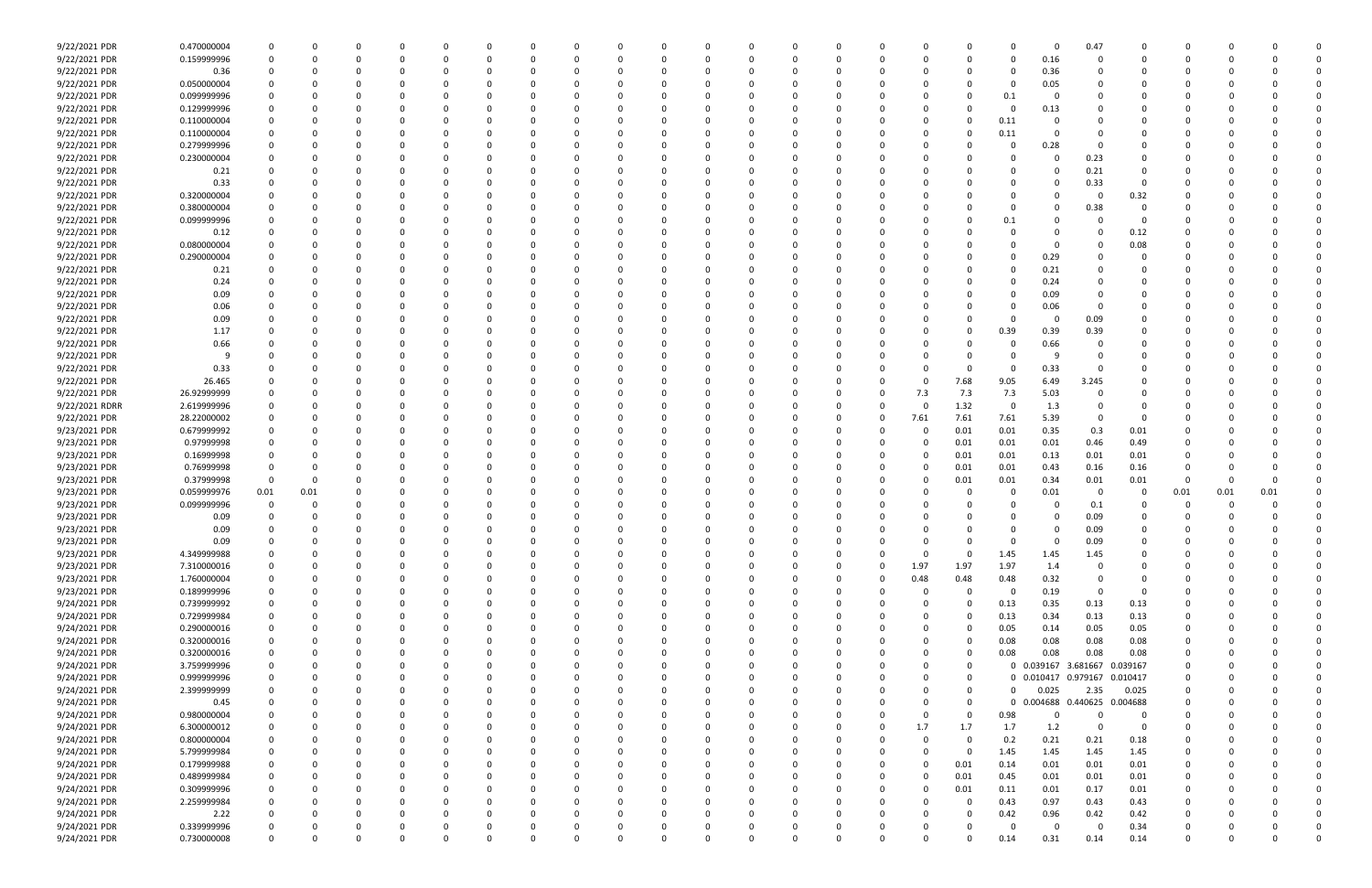| 9/24/2021 PDR | 0.339999996 |             |          |          |          |          |          |          |   |          |              |          |          |          |          |          |             | 0.06     | 0.16     | 0.06     | 0.06           |              |      |          |  |
|---------------|-------------|-------------|----------|----------|----------|----------|----------|----------|---|----------|--------------|----------|----------|----------|----------|----------|-------------|----------|----------|----------|----------------|--------------|------|----------|--|
| 9/24/2021 PDR | 0.280000008 | 0           |          |          |          |          |          | 0        |   |          | <sup>0</sup> | $\Omega$ |          |          | -0       |          | 0           | 0.05     | 0.13     | 0.05     | 0.05           | 0            |      |          |  |
| 9/24/2021 PDR | 0.780000012 |             |          |          |          |          |          |          |   |          |              |          |          |          |          |          | 0           | 0.14     | 0.36     | 0.14     | 0.14           |              |      |          |  |
|               |             |             |          |          |          |          |          |          |   |          |              |          |          |          |          |          |             |          |          |          |                |              |      |          |  |
| 9/24/2021 PDR | 0.339999996 |             |          |          |          |          |          |          |   |          |              |          |          |          |          |          |             | 0.06     | 0.16     | 0.06     | 0.06           |              |      |          |  |
| 9/24/2021 PDR | 0.470000016 |             |          |          |          |          |          |          |   |          |              |          |          |          |          |          | 0           | 0.08     | 0.23     | 0.08     | 0.08           |              |      |          |  |
| 9/24/2021 PDR | 0.559999992 |             |          |          |          |          |          |          |   |          |              |          |          |          |          |          |             | 0.1      | 0.26     | 0.1      | 0.1            |              |      |          |  |
| 9/24/2021 PDR | 0.559999992 | C           |          |          |          |          |          |          |   |          |              |          |          |          |          |          |             | 0.1      | 0.26     | 0.1      | 0.1            |              |      |          |  |
| 9/24/2021 PDR | 0.739999992 | 0           |          |          |          |          |          |          |   |          |              |          |          |          |          |          | 0           | 0.13     | 0.35     | 0.13     | 0.13           | -0           |      |          |  |
| 9/25/2021 PDR | 0.059999976 | 0.01        | 0.01     |          |          |          |          |          |   |          |              |          |          |          |          |          | 0           | 0        | 0        | 0.01     | 0.01           | 0.01         | 0.01 |          |  |
|               |             |             |          |          |          |          |          |          |   |          |              |          |          |          |          |          |             |          |          |          |                |              |      |          |  |
| 9/25/2021 PDR | 0.259999992 | $\mathbf 0$ | $\Omega$ |          |          |          |          |          |   |          |              |          |          |          |          |          | 0.07        | 0.07     | 0.06     | 0.03     | 0.02           | 0.01         |      |          |  |
| 9/26/2021 PDR | 0.039999984 | 0           | 0.01     |          |          |          |          |          |   |          |              |          |          |          |          |          | 0           | 0        | $\Omega$ | $\Omega$ | 0              | 0.01         | 0.01 | 0.01     |  |
| 9/27/2021 PDR | 0.31999998  | -0          |          |          |          |          |          |          |   |          |              |          |          |          |          |          | 0.01        | 0.28     | 0.01     | 0.01     | 0.01           | 0            |      |          |  |
| 9/27/2021 PDR | 0.28999998  | -0          |          |          |          |          |          |          |   |          |              |          |          |          |          |          | 0.01        | 0.25     | 0.01     | 0.01     | 0.01           |              |      |          |  |
| 9/27/2021 PDR | 0.569999988 |             |          |          |          |          |          |          |   |          |              |          |          |          |          |          | 0.01        | 0.07     | 0.01     | 0.24     | 0.24           |              |      |          |  |
| 9/27/2021 PDR |             |             |          |          |          |          |          |          |   |          |              |          |          |          |          |          |             |          |          | 0.24     |                |              |      |          |  |
|               | 0.539999988 |             |          |          |          |          |          |          |   |          |              |          |          |          |          |          | 0.01        | 0.04     | 0.01     |          | 0.24           |              |      |          |  |
| 9/27/2021 PDR | 0.209999988 | $\Omega$    |          |          |          |          |          |          |   |          |              |          |          |          |          |          | 0.01        | 0.01     | 0.01     | 0.09     | 0.09           |              |      |          |  |
| 9/27/2021 PDR | 0.029999988 | 0.01        | 0.01     |          |          |          |          |          |   |          |              |          |          |          |          |          |             | 0        | 0        |          |                | 0            |      | 0.01     |  |
| 9/27/2021 PDR | 0.04999998  | 0.01        | 0.01     |          |          |          |          |          |   |          |              |          |          |          |          |          |             | O        | 0        |          | 0              | 0.01         | 0.01 | 0.01     |  |
| 9/27/2021 PDR | 0.380000004 | - 0         |          |          |          |          |          |          |   |          |              |          |          |          |          |          |             | 0        | 0.38     |          |                | C            |      |          |  |
| 9/27/2021 PDR | 0.380000004 |             |          |          |          |          |          |          |   |          |              |          |          |          |          |          |             | 0        | 0.38     |          |                |              |      |          |  |
|               |             |             |          |          |          |          |          |          |   |          |              |          |          |          |          |          |             |          |          |          |                |              |      |          |  |
| 9/27/2021 PDR | 24.66       |             |          |          |          |          |          |          |   |          |              |          |          |          |          |          | 7.3         | 7.3      | 5.03     | 5.03     |                |              |      |          |  |
| 9/27/2021 PDR | 7.92        |             |          |          |          |          |          |          |   |          |              |          |          |          |          | 2.64     | 2.64        | 2.64     | $\Omega$ | 0        | 0              |              |      |          |  |
| 9/27/2021 PDR | 1.040000016 |             |          |          |          |          |          |          |   |          |              |          |          |          |          |          |             | 0.26     | 0.26     | 0.26     | 0.26           |              |      |          |  |
| 9/27/2021 PDR | 11.74000001 |             |          |          |          |          |          |          |   |          |              |          |          |          |          |          | 3.5         | 3.5      | 2.37     | 2.37     | 0              |              |      |          |  |
| 9/28/2021 PDR | 9.999999984 |             |          |          |          |          |          |          |   |          |              |          |          |          |          |          |             | 2.5      | 2.5      | 2.5      | 2.5            |              |      |          |  |
|               |             |             |          |          |          |          |          |          |   |          |              |          |          |          |          |          |             |          |          |          |                |              |      |          |  |
| 9/28/2021 PDR | 1.040000016 |             |          |          |          |          |          |          |   |          |              |          |          |          |          |          | 0           | 0.26     | 0.26     | 0.26     | 0.26           |              |      |          |  |
| 9/28/2021 PDR | 0.760000008 |             |          |          |          |          |          |          |   |          |              |          |          |          |          |          | 0.23        | 0.23     | 0.15     | 0.15     | 0              |              |      |          |  |
| 9/28/2021 PDR | 4.8         |             |          |          |          |          |          |          |   |          |              |          |          |          |          |          | 0           | 2.4      | 2.4      | - 0      | 0              |              |      |          |  |
| 9/28/2021 PDR | 0.569999988 |             |          |          |          |          |          |          |   |          |              |          |          |          |          |          | 0.01        | 0.07     | 0.01     | 0.24     | 0.24           |              |      |          |  |
| 9/28/2021 PDR | 1.06999998  |             |          |          |          |          |          |          |   |          |              |          |          |          |          |          | 0.01        | 0.01     | 0.01     | 0.52     | 0.52           |              |      |          |  |
| 9/28/2021 PDR | 0.539999988 |             |          |          |          |          |          |          |   |          |              |          |          |          |          |          | 0.01        | 0.04     | 0.01     | 0.24     | 0.24           |              |      |          |  |
|               |             |             |          |          |          |          |          |          |   |          |              |          |          |          |          |          |             |          |          |          |                |              |      |          |  |
| 9/28/2021 PDR | 0.489999996 |             |          |          |          |          |          |          |   |          |              |          |          |          |          |          | 0.01        | 0.01     | 0.01     | 0.23     | 0.23           |              |      |          |  |
| 9/28/2021 PDR | 0.51        |             |          |          |          |          |          |          |   |          |              |          |          |          |          |          | 0.01        | 0.09     | 0.01     | 0.2      | 0.2            | <sup>0</sup> |      |          |  |
| 9/28/2021 PDR | 4.06999998  | 0           |          |          |          |          |          |          |   |          |              |          |          |          |          |          | 0.01        | 0.01     | 0.01     | 2.02     | 2.02           | $\Omega$     |      | $\Omega$ |  |
| 9/28/2021 PDR | 0.04999998  | 0.01        | 0.01     |          |          |          |          |          |   |          |              |          |          |          |          |          |             | 0        | -0       | - 0      | 0              | 0.01         | 0.01 | 0.01     |  |
| 9/29/2021 PDR | 0.029999988 | 0.01        | 0.01     |          |          |          |          |          |   |          |              |          |          |          |          |          |             | 0        | 0        |          |                | C            | 0.01 |          |  |
|               |             |             |          |          |          |          |          |          |   |          |              |          |          |          |          |          |             |          |          |          |                |              |      |          |  |
| 9/29/2021 PDR | 0.980000004 | - 0         |          |          |          |          |          |          |   |          |              |          |          |          |          |          | 0           | 0.98     | 0        | - 0      |                |              |      |          |  |
| 9/29/2021 PDR | 0.84        |             |          |          |          |          |          |          |   |          |              |          |          |          |          |          | 0.24        | 0.24     | 0.18     | 0.18     |                |              |      |          |  |
| 9/29/2021 PDR | 24.66       |             |          |          |          |          |          |          |   |          |              |          |          |          |          |          | 7.3         | 7.3      | 5.03     | 5.03     |                |              |      |          |  |
| 9/29/2021 PDR | 26.00000002 |             |          |          |          |          |          |          |   |          |              |          |          |          |          |          | 7.61        | 7.61     | 5.39     | 5.39     |                |              |      |          |  |
| 9/29/2021 PDR | 9.999999984 |             |          |          |          |          |          |          |   |          | υ            |          |          |          |          |          |             | 2.5      | 2.5      | 2.5      | 2.5            |              |      |          |  |
| 9/29/2021 PDR | 16.94000002 | 0           | $\Omega$ | $\Omega$ | $\Omega$ | $\Omega$ | $\Omega$ | $\Omega$ | 0 | O        | $\Omega$     | $\Omega$ | $\Omega$ | $\Omega$ | $\Omega$ |          | 5           | 5        | 3.47     | 3.47     | 0              | $\Omega$     |      |          |  |
|               |             |             |          |          |          |          |          |          |   |          |              |          |          |          |          |          |             |          |          |          |                |              |      |          |  |
| 9/29/2021 PDR | 1.440000006 | 0           | 0        | 0        |          |          | 0        | 0        |   | 0        | 0            | $\Omega$ |          | $\Omega$ | 0        |          | 0.48        | 0.48     | 0.32     | 0.16     | 0              | 0            |      |          |  |
| 9/30/2021 PDR | 4.829999988 | 0           |          |          |          |          | 0        | 0        |   |          | 0            |          |          |          | 0        |          | 0.01        | 2.4      | 2.4      | 0.01     | 0.01           | 0            |      |          |  |
| 9/30/2021 PDR | 0.629999988 | 0           |          |          |          |          |          | 0        |   |          |              | $\Omega$ |          | $\Omega$ | 0        |          | 0.01        | 0.01     | 0.01     | 0.3      | 0.3            |              |      |          |  |
| 9/30/2021 PDR | 0.509999988 | 0           |          |          |          |          |          | -0       |   |          |              |          |          |          |          |          | 0.01        | 0.01     | 0.01     | 0.24     | 0.24           |              |      |          |  |
| 9/30/2021 PDR | 0.88999998  | $\mathbf 0$ |          |          |          |          |          | 0        |   |          |              |          |          |          |          |          | 0.01        | 0.01     | 0.01     | 0.43     | 0.43           |              |      |          |  |
|               |             |             |          |          |          |          |          |          |   |          |              |          |          |          |          |          |             |          |          |          |                |              |      |          |  |
| 9/30/2021 PDR | 0.209999988 | $\mathbf 0$ |          |          |          |          |          |          |   |          |              |          |          |          |          |          | 0.01        | 0.01     | 0.01     | 0.09     | 0.09           |              |      |          |  |
| 9/30/2021 PDR | 3.179999988 | 0           |          |          |          |          |          | 0        |   |          |              | $\Omega$ |          |          |          |          | 0           | 1.06     | 1.06     | 1.06     | 0              |              |      |          |  |
| 9/30/2021 PDR | 0.700000008 | 0           |          |          |          |          |          | 0        |   |          |              | 0        |          |          |          |          | $\Omega$    | 0        | 0.35     | 0.35     | 0              | 0            |      |          |  |
| 9/30/2021 PDR | 4.259999988 | 0           |          |          |          |          |          | 0        |   |          |              | $\Omega$ |          |          |          |          | $\Omega$    | 1.42     | 1.42     | 1.42     | 0              | $\Omega$     |      |          |  |
| 10/1/2021 PDR | 0.059999976 | 0           |          |          |          |          |          | -0       |   |          |              |          |          |          |          |          | $\Omega$    | 0        | 0.01     | $0.01\,$ | 0.01           | 0.01         | 0.01 | 0.01     |  |
|               |             |             |          |          |          |          |          |          |   |          |              |          |          |          |          |          |             |          |          |          |                |              |      |          |  |
| 10/1/2021 PDR | 33.60000001 | 0           |          |          |          |          |          |          |   |          |              |          |          |          | 0        | 9.05     | 9.05        | 9.05     | 6.45     | 0        | 0              | $\Omega$     |      |          |  |
| 10/1/2021 PDR | 27.02000002 | 0           |          |          |          |          |          | 0        |   |          |              | 0        |          |          | 0        | 7.34     | 7.34        | 7.34     | 5        | $\Omega$ | $\overline{0}$ | 0            |      |          |  |
| 10/1/2021 PDR | 0.920000016 | 0           |          |          |          |          |          | 0        |   |          |              | $\Omega$ |          |          | 0        | $\Omega$ | $\mathbf 0$ | 0.23     | 0.23     | 0.23     | 0.23           | 0            |      |          |  |
| 10/1/2021 PDR | 1.760000004 | 0           |          |          |          |          |          | 0        |   |          |              |          |          |          | 0        | 0.48     | 0.48        | 0.48     | 0.32     | $\Omega$ | $\Omega$       | 0            |      |          |  |
| 10/1/2021 PDR | 5.289999984 | 0           |          |          |          |          | 0        | $\Omega$ |   |          |              | $\Omega$ |          |          | 0        | 1.45     | 1.45        | 1.45     | 0.94     | $\Omega$ | $\overline{0}$ | -0           |      |          |  |
| 10/2/2021 PDR | 0.249999996 | 0           |          |          |          |          |          | -0       |   |          |              |          |          |          |          |          | 0.07        | 0.05     | 0.04     | 0.06     | 0.02           | 0.01         |      |          |  |
|               |             |             |          |          |          |          |          |          |   |          |              |          |          |          |          |          |             |          |          |          |                |              |      |          |  |
| 10/2/2021 PDR | 0.380000004 | 0           |          |          |          |          |          | -0       |   |          |              |          |          |          |          |          | 0.05        | 0.05     | 0.1      | 0.06     | 0.04           | 0.03         | 0.05 |          |  |
| 10/3/2021 PDR | 0.059999976 | 0.01        | 0.01     |          |          |          |          | 0        |   |          |              |          |          |          |          |          | O           | 0        | 0        | $\Omega$ | 0.01           | 0.01         | 0.01 | 0.01     |  |
| 10/3/2021 PDR | 0.094999998 | $\mathbf 0$ |          |          |          |          |          |          |   |          |              |          |          |          |          |          |             | 0        | 0.095    | $\Omega$ |                | 0            |      |          |  |
| 10/3/2021 PDR | 0.189999996 | 0           |          |          |          |          |          | 0        |   |          |              |          |          |          |          |          | 0           | $\Omega$ | 0.19     | $\Omega$ |                | 0            |      |          |  |
| 10/3/2021 PDR | 0.044999994 | 0           |          |          |          |          |          | 0        |   |          |              |          |          |          |          |          | $\Omega$    | 0        | 0.045    | $\Omega$ | 0              |              |      |          |  |
|               |             |             |          |          |          |          |          |          |   |          |              |          |          |          |          |          |             |          |          |          |                |              |      |          |  |
| 10/3/2021 PDR | 0.044999994 |             |          |          |          |          |          |          |   |          |              |          |          |          |          |          | $\Omega$    | $\Omega$ | 0.045    |          |                |              |      |          |  |
| 10/4/2021 PDR | 6.320000004 | $\Omega$    | $\Omega$ | $\Omega$ |          | $\Omega$ | $\Omega$ | $\Omega$ | U | $\Omega$ | $\Omega$     | $\Omega$ | $\Omega$ | $\Omega$ | $\Omega$ | 1.71     | 1.71        | 1.71     | 1.19     | $\Omega$ | $\Omega$       | $\Omega$     |      | $\Omega$ |  |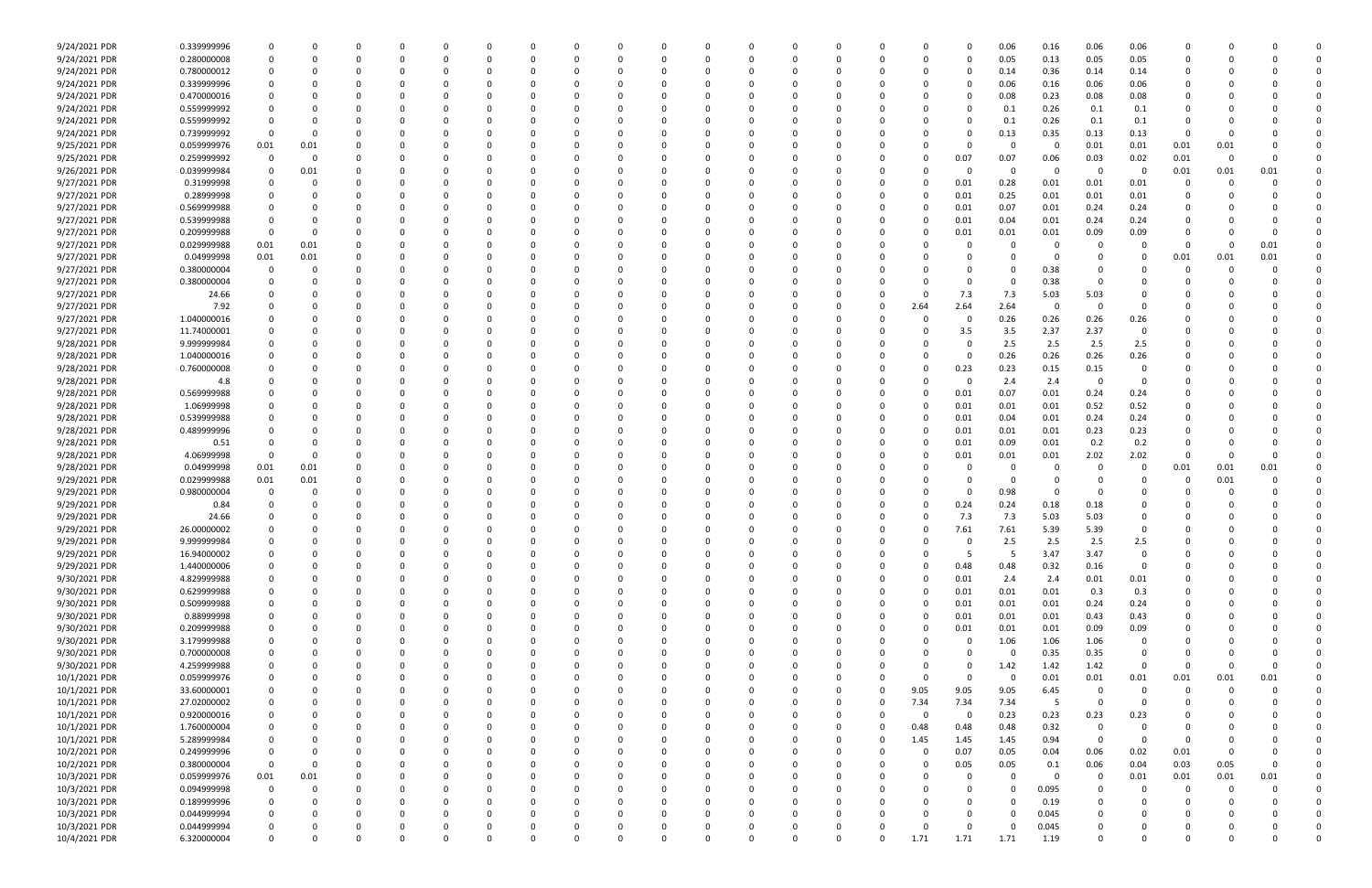| 10/4/2021 PDR  | 18.44000002 |             |             |              |          | C.           |          |          |          |          |          |          | $\Omega$ |          |          |          |          |             | -5          | 3.44              | 0           | 0              |             |          |             |  |
|----------------|-------------|-------------|-------------|--------------|----------|--------------|----------|----------|----------|----------|----------|----------|----------|----------|----------|----------|----------|-------------|-------------|-------------------|-------------|----------------|-------------|----------|-------------|--|
| 10/4/2021 RDRR | 0.980000004 | $\Omega$    | $\Omega$    |              | $\Omega$ | 0            | റ        |          | 0        |          | $\Omega$ |          | 0        |          | $\Omega$ |          | O        | $\Omega$    | $\mathbf 0$ | 0.51              | 0.47        | 0              | $\Omega$    |          |             |  |
| 10/4/2021 PDR  | 0.359999988 |             |             |              |          |              |          |          |          |          |          |          |          |          |          |          | 0        | 0.06        | 0.27        | 0.01              | 0.01        | 0.01           |             |          |             |  |
| 10/4/2021 PDR  | 0.860000004 |             |             |              |          |              |          |          |          |          | $\Omega$ |          |          |          |          |          |          |             | 0           | $\Omega$          | 0.86        | $\mathbf 0$    |             |          |             |  |
| 10/4/2021 PDR  | 0.09        |             |             |              |          |              |          |          |          |          | $\Omega$ |          |          |          |          |          |          |             | $\Omega$    |                   | 0.09        | $\Omega$       |             |          |             |  |
| 10/4/2021 PDR  | 0.170000004 |             |             |              |          |              |          |          |          |          |          |          |          |          |          |          |          |             | 0           |                   | - 0         | 0.17           |             |          |             |  |
| 10/4/2021 PDR  | 0.230000004 |             |             |              |          |              |          |          |          |          |          |          |          |          |          |          |          |             | $\Omega$    |                   |             | 0.23           |             |          |             |  |
| 10/4/2021 PDR  | 0.24        |             |             |              |          |              |          |          |          |          |          |          |          |          |          |          |          |             | 0.24        |                   |             | 0              |             |          |             |  |
| 10/4/2021 PDR  | 0.230000004 |             |             |              |          |              |          |          |          |          |          |          |          |          |          |          |          |             | 0           |                   |             | 0.23           |             |          |             |  |
| 10/4/2021 PDR  | 0.230000004 |             |             |              |          |              |          |          |          |          |          |          |          |          |          |          |          |             |             |                   | - 0         | 0.23           |             |          |             |  |
| 10/4/2021 PDR  | 0.230000004 |             |             |              |          |              |          |          |          |          |          |          |          |          |          |          |          |             | 0           |                   | - 0         | 0.23           |             |          |             |  |
| 10/4/2021 PDR  | 0.230000004 |             |             |              |          |              |          |          |          |          |          |          |          |          |          |          |          |             | 0           |                   |             | 0.23           |             |          |             |  |
| 10/4/2021 PDR  | 0.200000004 |             |             |              |          |              |          |          |          |          |          |          |          |          |          |          |          |             | 0.2         |                   |             | 0              |             |          |             |  |
| 10/4/2021 PDR  | 0.21        |             |             |              |          |              |          |          |          |          |          |          |          |          |          |          |          |             | 0.21        |                   |             |                |             |          |             |  |
| 10/4/2021 PDR  | 0.3         |             |             |              |          |              |          |          |          |          |          |          |          |          |          |          |          |             | 0.3         |                   |             |                |             |          |             |  |
| 10/4/2021 PDR  | 0.24        |             |             |              |          |              |          |          |          |          |          |          |          |          |          |          |          | O           | 0.24        |                   |             |                |             |          |             |  |
| 10/4/2021 PDR  | 0.24        |             |             |              |          |              |          |          |          |          |          |          |          |          |          |          |          |             | 0.24        |                   |             |                |             |          |             |  |
| 10/4/2021 PDR  | 0.129999996 |             |             |              |          |              |          |          |          |          |          |          |          |          |          |          |          |             | 0           |                   | 0.13        |                |             |          |             |  |
| 10/4/2021 PDR  | 0.27        |             |             |              |          |              |          |          |          |          |          |          |          |          |          |          |          |             | $\Omega$    |                   | 0.27        | 0              |             |          |             |  |
| 10/4/2021 PDR  | 0.15        |             |             |              |          |              |          |          |          |          |          |          |          |          |          |          |          |             |             |                   | - 0         | 0.15           |             |          |             |  |
| 10/4/2021 PDR  | 0.140000004 |             |             |              |          |              |          |          |          |          |          |          |          |          |          |          |          |             | -0          |                   | - 0         |                |             |          |             |  |
| 10/4/2021 PDR  | 0.200000004 |             |             |              |          |              |          |          |          |          |          |          |          |          |          |          |          |             |             |                   |             | 0.14<br>0      |             |          |             |  |
| 10/4/2021 PDR  |             |             |             |              |          |              |          |          |          |          |          |          |          |          |          |          |          |             |             |                   | 0.2         |                |             |          |             |  |
|                | 0.189999996 |             |             |              |          |              |          |          |          |          |          |          |          |          |          |          |          |             |             |                   | 0.19        |                |             |          |             |  |
| 10/4/2021 PDR  | 0.189999996 |             | - 0         |              |          |              |          |          |          |          | - 0      |          |          |          |          |          |          |             | 0           |                   | 0.19        |                |             |          |             |  |
| 10/4/2021 PDR  | 0.33        |             | 0           |              |          |              |          |          |          |          |          |          |          |          |          |          |          |             | 0           |                   | 0.33        | 0              |             |          |             |  |
| 10/4/2021 PDR  | 0.09        | $\Omega$    | $\Omega$    |              |          |              |          |          |          |          |          |          |          |          |          |          |          |             | $\Omega$    |                   |             | 0.09           |             |          |             |  |
| 10/5/2021 PDR  | 0.039999984 | 0.01        | 0.01        |              |          |              |          |          |          |          |          |          |          |          |          |          |          |             | 0           |                   |             | 0              | 0           | 0.01     | 0.01        |  |
| 10/5/2021 PDR  | 0.15        | $\Omega$    |             |              |          |              |          |          |          |          |          |          |          |          |          |          |          |             | 0.15        | - 0               | 0           | 0              | 0           |          |             |  |
| 10/5/2021 PDR  | 0.419999988 |             |             |              |          |              |          |          |          |          | $\Omega$ |          |          |          |          |          |          | 0.04        | 0.05        | 0.05              | 0.07        | 0.1            | 0.07        | 0.04     |             |  |
| 10/5/2021 PDR  | 0.800000016 |             |             |              |          |              |          |          |          |          | - 0      |          |          |          |          |          |          | 0           | 0.2         | 0.2               | 0.2         | 0.2            | 0           |          |             |  |
| 10/5/2021 PDR  | 11.7        | $\Omega$    | 0           |              |          |              |          |          |          |          |          |          |          |          |          |          |          | 3.5         | 3.5         | 2.35              | 2.35        | $\Omega$       | 0           |          | $\Omega$    |  |
| 10/6/2021 PDR  | 0.04999998  | 0.01        | $\Omega$    |              |          |              |          |          |          |          |          |          |          |          |          |          |          |             | 0.01        | 0.01              | 0           | 0              | -0          | 0.01     | 0.01        |  |
| 10/6/2021 PDR  | 0.079999968 | 0.01        | 0.01        |              |          |              |          |          |          |          |          |          |          |          |          |          |          |             | 0           | 0.01              | 0.01        | 0.01           | 0.01        | 0.01     | 0.01        |  |
| 10/6/2021 PDR  | 15.16000001 | 0           |             |              |          |              |          |          |          |          |          |          |          |          |          |          |          |             | -5          | 3.44              | 1.72        |                |             |          |             |  |
| 10/6/2021 PDR  | 1.760000004 | 0           |             |              |          |              |          |          |          |          |          |          |          |          |          |          | 0.48     | 0.48        | 0.48        | 0.32              | - 0         |                |             |          |             |  |
| 10/7/2021 PDR  | 27.02000002 |             |             |              |          |              |          |          |          |          |          |          |          |          |          |          | 7.34     | 7.34        | 7.34        |                   | - 0         |                |             |          |             |  |
| 10/7/2021 PDR  | 5.799999984 |             |             |              |          |              |          |          |          |          |          |          |          |          |          |          | $\Omega$ | 0           | 1.45        | 1.45              | 1.45        | 1.45           |             |          |             |  |
| 10/7/2021 PDR  | 12.85000001 |             |             |              |          |              |          |          |          |          |          |          |          |          |          |          | 3.5      | 3.5         | 3.5         | 2.35              | - 0         |                |             |          |             |  |
| 10/7/2021 PDR  | 6.72        |             |             |              |          |              |          |          |          |          |          |          |          |          |          |          | $\Omega$ | 1.97        | 1.97        | 1.39              | 1.39        |                |             |          |             |  |
| 10/7/2021 PDR  | 1.760000004 | 0           | $\Omega$    |              |          |              |          |          |          |          | $\Omega$ |          |          |          |          |          | 0.48     | 0.48        | 0.48        | 0.32              | 0           |                |             |          |             |  |
| 10/8/2021 PDR  | 0.019999992 | 0.01        | 0.01        |              |          |              |          |          |          |          |          |          | υ        |          |          |          |          |             | $\mathbf 0$ | $\Omega$          | 0           | -O             |             |          |             |  |
| 10/8/2021 PDR  | 0.920000016 | $\mathbf 0$ | $\mathbf 0$ | $\Omega$     | $\Omega$ | $\Omega$     | $\Omega$ | $\Omega$ | $\Omega$ | $\Omega$ | $\Omega$ | $\Omega$ | $\Omega$ | $\Omega$ | $\Omega$ | $\Omega$ | $\Omega$ | $\Omega$    | 0.23        | 0.23              | 0.23        | 0.23           | $\Omega$    |          |             |  |
| 10/8/2021 PDR  | 0.920000016 | 0           | 0           | $\Omega$     | $\Omega$ | 0            | $\Omega$ | $\Omega$ | 0        | 0        | $\Omega$ | $\Omega$ | $\Omega$ | 0        | $\Omega$ |          | 0        | $\Omega$    | 0.23        | 0.23              | 0.23        | 0.23           | $\Omega$    |          |             |  |
| 10/8/2021 PDR  | 0.48        | $\Omega$    | $\Omega$    | $\Omega$     | $\Omega$ | 0            |          |          | $\Omega$ |          | 0        | $\Omega$ | $\Omega$ |          | $\Omega$ |          | 0        | $\Omega$    | 0.12        | 0.12              | 0.12        | 0.12           | 0           |          |             |  |
| 10/8/2021 PDR  | 0.48        | $\Omega$    | $\Omega$    | $\Omega$     | $\Omega$ | 0            |          |          | $\Omega$ |          | $\Omega$ | $\Omega$ | - 0      |          | 0        |          | 0        | $\Omega$    | 0.12        | 0.12              | 0.12        | 0.12           |             |          |             |  |
| 10/8/2021 PDR  | 0.48        |             | 0           |              | 0        | 0            |          |          | 0        |          | $\Omega$ |          | 0        |          | 0        |          | 0        | $\Omega$    | 0.12        | 0.12              | 0.12        | 0.12           |             |          |             |  |
| 10/8/2021 PDR  | 0.560000016 | $\Omega$    |             | <sup>0</sup> | $\Omega$ | 0            |          |          | $\Omega$ |          | $\Omega$ |          | 0        |          | 0        |          | $\Omega$ | $\Omega$    | 0.14        | 0.14              | 0.14        | 0.14           | 0           |          |             |  |
| 10/8/2021 PDR  | 0.519999984 | $\Omega$    | $\Omega$    | $\Omega$     | $\Omega$ | $\Omega$     |          |          | $\Omega$ |          | $\Omega$ |          | $\Omega$ |          | 0        |          | $\Omega$ | $\Omega$    | 0.13        | 0.13              | 0.13        | 0.13           | 0           |          |             |  |
| 10/8/2021 PDR  | 0.759999984 | $\Omega$    | $\Omega$    |              | 0        | $\Omega$     |          |          | 0        |          | $\Omega$ |          | $\Omega$ |          | 0        |          | ŋ        | $\Omega$    | 0.19        | 0.19              | 0.19        | 0.19           | 0           |          |             |  |
| 10/8/2021 PDR  | 0.6         | 0           | $\Omega$    |              | $\Omega$ | $\Omega$     |          |          | 0        |          | 0        |          | $\Omega$ |          | 0        |          |          | $\mathbf 0$ | 0.15        | 0.15              | 0.15        | 0.15           |             |          |             |  |
| 10/8/2021 PDR  | 0.879999984 |             |             |              | 0        | 0            |          |          | $\Omega$ |          | $\Omega$ |          | - 0      |          |          |          |          | $\mathbf 0$ | 0.22        | 0.22              | 0.22        | 0.22           |             |          |             |  |
| 10/8/2021 PDR  | 3.759999996 |             |             |              | O        | <sup>0</sup> |          |          | $\Omega$ | 0        | $\Omega$ | $\Omega$ | $\Omega$ |          |          |          |          | $\Omega$    | $\mathbf 0$ | 0.039167 3.681667 |             | 0.039167       |             |          |             |  |
| 10/8/2021 PDR  | 27.15000001 |             |             |              | 0        | 0            |          |          | 0        | 9.05     | 9.05     | 9.05     | $\Omega$ |          |          |          |          | $\Omega$    | 0           |                   | 0           | 0              |             |          |             |  |
| 10/8/2021 PDR  | 7.92        | 0           | 0           |              | 0        | 0            |          |          | 0        | 2.64     | 2.64     | 2.64     | $\Omega$ |          |          |          |          | $\Omega$    | $\Omega$    | $\Omega$          | $\Omega$    | $\mathbf 0$    | 0           |          |             |  |
| 10/8/2021 PDR  | 9.999999984 | $\mathbf 0$ | $\mathbf 0$ |              | 0        | 0            |          |          | 0        | $\Omega$ | $\Omega$ | $\Omega$ | $\Omega$ |          | 0        |          |          | $\Omega$    | 2.5         | 2.5               | 2.5         | 2.5            | 0           |          | $\Omega$    |  |
| 10/9/2021 PDR  | 0.04999998  | 0.01        | 0.01        | $\Omega$     | 0        | 0            |          |          | 0        | $\Omega$ | 0        | $\Omega$ | $\Omega$ |          | $\Omega$ |          | 0        | $\Omega$    | 0           | $\Omega$          | $\mathbf 0$ | 0              | 0.01        | 0.01     | 0.01        |  |
| 10/10/2021 PDR | 0.089999964 | 0.01        | 0.01        | $\Omega$     | 0        | 0            |          |          | 0        |          | $\Omega$ |          | $\Omega$ |          | 0        |          | ŋ        | $\Omega$    | 0.01        | 0.01              | 0.01        | 0.01           | 0.01        | 0.01     | 0.01        |  |
| 10/10/2021 PDR | 0.069999972 | 0.01        | 0.01        | $\Omega$     | $\Omega$ | $\Omega$     |          |          | $\Omega$ |          | $\Omega$ |          | $\Omega$ |          | $\Omega$ |          |          | C           | $\mathbf 0$ | $\Omega$          | 0.01        | 0.01           | 0.01        | 0.01     | 0.01        |  |
| 10/11/2021 PDR | 0.800000016 | 0           | 0           | $\Omega$     | 0        | 0            |          |          | 0        |          | 0        |          | 0        |          | 0        |          | 0        | $\Omega$    | 0.2         | 0.2               | 0.2         | 0.2            | 0           | $\Omega$ |             |  |
| 10/11/2021 PDR | 9.999999984 | $\mathbf 0$ | $\Omega$    | $\Omega$     | $\Omega$ | 0            |          |          | $\Omega$ |          | $\Omega$ |          | $\Omega$ |          | 0        |          | 0        | $\Omega$    | 2.5         | 2.5               | 2.5         | $2.5\,$        | 0           |          |             |  |
| 10/11/2021 PDR | 0.238750003 | $\mathbf 0$ | $\Omega$    | $\Omega$     | 0        | $\Omega$     | $\Omega$ |          | 0        |          | $\Omega$ |          | $\Omega$ |          | $\Omega$ |          | $\Omega$ | $\Omega$    | 0.23        | 0.00875           | $\mathbf 0$ | $\mathbf 0$    | 0           | $\Omega$ | $\mathbf 0$ |  |
| 10/11/2021 PDR | 0.04999998  | 0.01        | 0           | $\Omega$     | 0        | 0            |          |          | 0        |          | 0        |          | 0        |          | 0        |          | $\Omega$ | $\Omega$    | 0.01        | 0.01              | $\mathbf 0$ | $\overline{0}$ | 0           | 0.01     | 0.01        |  |
| 10/11/2021 PDR | 0.84        | 0           | $\Omega$    | $\Omega$     | $\Omega$ | $\Omega$     |          |          | $\Omega$ |          | $\Omega$ | $\Omega$ | $\Omega$ |          | 0        |          | $\Omega$ | 0.15        | 0.15        | 0.15              | 0.11        | 0.1            | 0.11        | 0.07     |             |  |
| 10/11/2021 PDR | 0.419999988 | $\Omega$    |             |              | 0        | 0            |          |          | 0        |          | 0        |          | 0        |          |          |          | 0        | 0.04        | 0.05        | 0.05              | 0.07        | 0.1            | 0.07        | 0.04     |             |  |
| 10/12/2021 PDR | 5.280000012 | $\mathbf 0$ | $\mathbf 0$ | $\Omega$     | $\Omega$ | $\Omega$     | $\Omega$ | $\Omega$ | 0        | $\Omega$ | $\Omega$ | $\Omega$ | $\Omega$ | $\Omega$ | 0        |          | $\Omega$ | $\Omega$    | 1.71        | 1.19              | 1.19        | 1.19           | $\mathbf 0$ | $\Omega$ | 0           |  |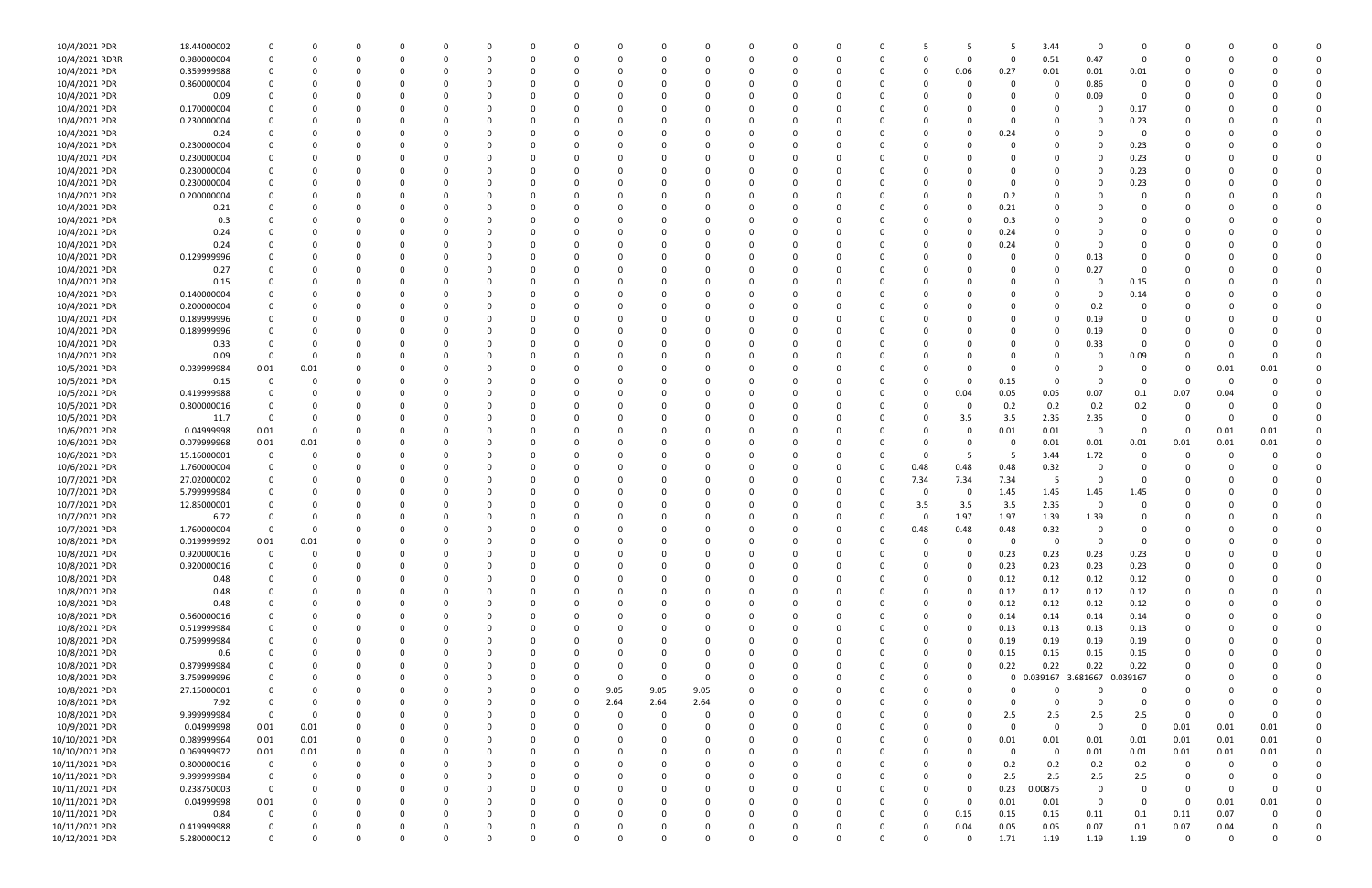| 10/12/2021 PDR | 0.78        | 0           |          |          |          | 0        | O        |   |          |          |          | 0            |          | 0        |          |          | 0.24         | 0.18     | 0.18     | 0.18     |          |      |          |  |
|----------------|-------------|-------------|----------|----------|----------|----------|----------|---|----------|----------|----------|--------------|----------|----------|----------|----------|--------------|----------|----------|----------|----------|------|----------|--|
| 10/12/2021 PDR | 10.54999999 | $\mathbf 0$ |          | $\Omega$ |          | 0        |          | O |          | $\Omega$ | $\Omega$ | $\Omega$     |          | $\Omega$ | O        | n        | 3.5          | 2.35     | 2.35     | 2.35     | 0        |      |          |  |
| 10/13/2021 PDR | 5.280000012 |             |          |          |          |          |          |   |          |          |          |              |          |          |          | 0        | 1.71         | 1.19     | 1.19     | 1.19     |          |      |          |  |
|                |             |             |          |          |          |          |          |   |          |          |          |              |          |          |          |          |              |          |          |          |          |      |          |  |
| 10/13/2021 PDR | 0.78        |             |          |          |          |          |          |   |          |          |          |              |          |          |          |          | 0.24         | 0.18     | 0.18     | 0.18     |          |      |          |  |
| 10/13/2021 PDR | 5.799999984 |             |          |          |          |          |          |   |          |          |          |              |          |          |          | n        | 1.45         | 1.45     | 1.45     | 1.45     |          |      |          |  |
| 10/14/2021 PDR | 0.299999988 |             |          |          |          |          |          |   |          |          |          |              |          |          |          | 0.1      | 0.1          | 0.1      | - 0      | $\Omega$ |          |      |          |  |
|                |             |             |          |          |          |          |          |   |          |          |          |              |          |          |          |          |              |          |          |          |          |      |          |  |
| 10/14/2021 PDR | 15.32000002 |             |          |          |          |          |          |   |          |          |          |              |          |          |          |          | -5           | 3.44     | 3.44     | 3.44     |          |      |          |  |
| 10/14/2021 PDR | 2.600000004 |             |          |          |          |          |          |   |          |          |          |              |          |          |          | n        | 2.6          | - 0      | - 0      | $\Omega$ |          |      |          |  |
| 10/15/2021 PDR | 0.22999998  |             |          |          |          |          |          |   |          |          |          |              |          |          | 0        |          |              |          |          |          |          |      |          |  |
|                |             |             |          |          |          |          |          |   |          |          |          |              |          |          |          | 0.01     | 0.01         | 0.01     | 0.1      | 0.1      |          |      |          |  |
| 10/15/2021 PDR | 2.889999996 |             |          |          |          |          |          |   |          |          |          |              |          |          |          | 0.72     | 0.72         | 0.72     | 0.72     | 0.01     |          |      |          |  |
| 10/15/2021 PDR | 2.850000012 |             |          |          |          |          |          |   |          |          |          |              |          |          |          | 0.71     | 0.71         | 0.71     | 0.71     | 0.01     |          |      |          |  |
| 10/15/2021 PDR | 3.28999998  |             |          |          |          |          |          |   |          |          |          |              |          |          |          |          | 1.63         |          | 0.01     |          |          |      |          |  |
|                |             | 0           |          |          |          |          |          |   |          |          |          |              |          |          |          | 0.01     |              | 1.63     |          | 0.01     |          |      |          |  |
| 10/15/2021 PDR | 0.40999998  | 0           |          |          |          |          |          |   |          |          |          |              |          |          |          | 0.1      | 0.1          | $0.1\,$  | 0.1      | 0.01     |          |      |          |  |
| 10/15/2021 PDR | 1.449999996 |             |          |          |          |          |          |   |          |          |          |              |          |          |          | 0.71     | 0.71         | 0.01     | 0.01     | 0.01     |          |      |          |  |
| 10/15/2021 PDR | 0.189999996 |             |          |          |          |          |          |   |          |          |          |              |          |          | 0        |          | 0.08         | 0.08     | 0.01     |          |          |      |          |  |
|                |             |             |          |          |          |          |          |   |          |          |          |              |          |          |          | 0.01     |              |          |          | 0.01     |          |      |          |  |
| 10/15/2021 PDR | 0.369999996 |             |          |          |          |          |          |   |          |          |          |              |          |          |          | 0.09     | 0.09         | 0.09     | 0.09     | 0.01     |          |      |          |  |
| 10/15/2021 PDR | 0.609999996 |             |          |          |          |          |          |   |          |          |          |              |          |          |          | 0.01     | 0.29         | 0.29     | 0.01     | 0.01     |          |      |          |  |
| 10/15/2021 PDR | 0.330000012 |             |          |          |          |          |          |   |          |          |          |              |          |          |          | 0.08     |              |          | 0.08     |          |          |      |          |  |
|                |             |             |          |          |          |          |          |   |          |          |          |              |          |          |          |          | 0.08         | 0.08     |          | 0.01     |          |      |          |  |
| 10/15/2021 PDR | 0.609999996 |             |          |          |          |          |          |   |          |          |          |              |          |          |          | 0.15     | 0.15         | 0.15     | 0.15     | 0.01     |          |      |          |  |
| 10/15/2021 PDR | 2.730000012 |             |          |          |          |          |          |   |          |          |          |              |          |          |          | 0.68     | 0.68         | 0.68     | 0.68     | 0.01     |          |      |          |  |
| 10/15/2021 PDR | 0.929999988 |             |          |          |          |          |          |   |          |          |          |              |          |          | 0        |          | 0.45         |          | 0.01     |          |          |      |          |  |
|                |             |             |          |          |          |          |          |   |          |          |          |              |          |          |          | 0.01     |              | 0.45     |          | 0.01     |          |      |          |  |
| 10/15/2021 PDR | 0.219999996 |             |          |          |          |          |          |   |          |          |          |              |          |          |          |          | 0            |          | - 0      | 0.22     |          |      |          |  |
| 10/15/2021 PDR | 0.129999996 |             |          |          |          |          |          |   |          |          |          |              |          |          |          |          |              |          | - 0      | 0.13     |          |      |          |  |
|                | 0.140000004 |             |          |          |          |          |          |   |          |          |          |              |          |          |          |          | $\Omega$     |          | - 0      |          |          |      |          |  |
| 10/15/2021 PDR |             |             |          |          |          |          |          |   |          |          |          |              |          |          |          |          |              |          |          | 0.14     |          |      |          |  |
| 10/15/2021 PDR | 1.050000012 |             |          |          |          |          |          |   |          |          |          |              |          |          |          |          | 0.35         | 0.35     | 0.35     | 0        |          |      |          |  |
| 10/15/2021 PDR | 0.279999996 |             |          |          |          |          |          |   |          |          |          |              |          |          |          | n        | 0            | 0.149167 | 0.130833 | 0        |          |      |          |  |
|                |             |             |          |          |          |          |          |   |          |          |          |              |          |          |          |          |              |          |          |          |          |      |          |  |
| 10/15/2021 PDR | 5.799999984 |             |          |          |          |          |          |   |          |          |          |              |          |          |          |          | 1.45         | 1.45     | 1.45     | 1.45     |          |      |          |  |
| 10/15/2021 PDR | 5.470833339 |             |          |          |          |          |          |   |          |          |          |              |          |          | 0        | 2.6      | 2.6          | 0.270833 | - 0      | $\Omega$ |          |      |          |  |
| 10/15/2021 PDR | 9.850000011 |             |          |          |          |          |          |   |          |          |          |              |          |          |          | 0        | 1.25         | 1.72     | 3.44     | 3.44     | 0        |      |          |  |
|                |             |             |          |          |          |          |          |   |          |          |          |              |          |          |          |          |              |          |          |          |          |      |          |  |
| 10/16/2021 PDR | 0.079999968 | 0           | 0.01     |          |          |          |          |   |          |          |          |              |          |          |          |          | 0.01         | 0.01     | 0.01     | 0.01     | 0.01     | 0.01 | 0.01     |  |
| 10/18/2021 PDR | 0.04999998  | 0.01        |          |          |          |          |          |   |          |          |          |              |          |          |          | 0        | 0.01         | 0.01     | 0        | 0        | -0       | 0.01 | 0.01     |  |
| 10/18/2021 PDR | 0.189999996 | 0           |          |          |          |          |          |   |          |          |          |              |          |          |          |          | 0            |          | - 0      | 0.19     | -0       |      |          |  |
|                |             |             |          |          |          |          |          |   |          |          |          |              |          |          |          |          |              |          |          |          |          |      |          |  |
| 10/18/2021 PDR | 5.799999984 | 0           |          |          |          |          |          |   |          |          |          |              |          |          |          |          | 1.45         | 1.45     | 1.45     | 1.45     |          |      |          |  |
| 10/19/2021 PDR | 23.16999998 |             |          |          |          |          |          |   |          |          |          |              |          |          | 0        |          | 7.12         | 5.35     | 5.35     | 5.35     |          |      |          |  |
| 10/19/2021 PDR | 9.879999984 | 0           |          |          |          |          |          |   |          |          |          |              |          |          |          |          | 2.47         | 2.47     | 2.47     | 2.47     |          |      |          |  |
|                |             |             |          |          |          |          |          |   |          |          |          |              |          |          |          |          |              |          |          |          |          |      |          |  |
| 10/20/2021 PDR | 0.04999998  | 0.01        |          |          |          |          |          |   |          |          |          |              |          |          |          |          | 0.01         | 0.01     | 0        | 0        | 0        | 0.01 | 0.01     |  |
| 10/20/2021 PDR | 0.089999964 | 0.01        | 0.01     |          |          |          |          |   |          |          |          |              |          |          |          | 0        | 0.01         | 0.01     | 0.01     | 0.01     | 0.01     | 0.01 | 0.01     |  |
| 10/20/2021 PDR | 0.219999996 | 0           |          |          |          |          |          |   |          |          |          |              |          |          |          |          | 0            |          | 0.22     | $\Omega$ | 0        |      |          |  |
|                |             |             |          |          |          |          |          |   |          |          |          |              |          |          |          |          |              |          |          |          |          |      |          |  |
| 10/20/2021 PDR | 18.3875     | $\Omega$    |          |          |          |          |          |   |          |          |          |              |          |          |          |          | 2.2625       | 3.225    | 6.45     | 6.45     |          |      |          |  |
| 10/20/2021 PDR | 0.78        | $\Omega$    |          |          |          |          |          |   |          |          |          |              |          |          | 0        | 0        | 0.24         | 0.18     | 0.18     | 0.18     | $\Omega$ |      |          |  |
| 10/20/2021 PDR | 1.040000016 | $\mathbf 0$ |          |          |          |          |          |   |          |          |          |              |          |          |          |          | 0.26         | 0.26     | 0.26     | 0.26     |          |      |          |  |
|                |             |             |          |          |          |          |          |   |          |          |          |              |          |          |          |          |              |          |          |          |          |      |          |  |
| 10/20/2021 PDR | 23.16999998 | 0           | $\Omega$ |          | $\Omega$ | $\Omega$ |          |   |          |          | $\Omega$ | $\Omega$     |          |          | $\Omega$ | $\Omega$ | 7.12         | 5.35     | 5.35     | 5.35     | $\Omega$ |      |          |  |
| 10/21/2021 PDR | 0.819999984 | $\mathbf 0$ | $\Omega$ |          |          |          |          |   |          |          |          | <sup>0</sup> |          |          | $\Omega$ | 0.01     | 0.78         | 0.01     | 0.01     | 0.01     | 0        |      |          |  |
| 10/21/2021 PDR | 0.079999968 | 0.01        | 0.01     | 0        |          |          |          |   |          |          |          | 0            |          | -0       | 0        | 0        | $\mathbf{0}$ | 0.01     | 0.01     | 0.01     | 0.01     | 0.01 | 0.01     |  |
|                |             |             |          |          |          |          |          |   |          |          |          |              |          |          |          |          |              |          |          |          |          |      |          |  |
| 10/21/2021 PDR | 0.089999964 | 0.01        | 0.01     |          |          |          |          |   |          |          |          | 0            |          |          |          |          | 0.01         | 0.01     | 0.01     | 0.01     | 0.01     | 0.01 | 0.01     |  |
| 10/21/2021 PDR | 0.170000004 | $\mathbf 0$ |          | 0        |          |          |          |   |          |          |          | 0            |          |          |          |          | $\mathbf 0$  |          | $\Omega$ | 0.17     | 0        |      |          |  |
| 10/21/2021 PDR | 0.129999996 | 0           |          |          |          |          |          |   |          |          |          |              |          |          |          |          |              |          | $\Omega$ | 0.13     | 0        |      |          |  |
|                |             |             |          |          |          |          |          |   |          |          |          |              |          |          |          |          |              |          |          |          |          |      |          |  |
| 10/21/2021 PDR | 0.230000004 | 0           |          |          |          |          |          |   |          |          |          | 0            |          |          |          |          |              |          | 0.23     | 0        |          |      |          |  |
| 10/21/2021 PDR | 0.230000004 | 0           |          |          |          |          |          |   |          |          |          | 0            |          |          |          |          | 0            | $\Omega$ | 0.23     | 0        |          |      |          |  |
| 10/21/2021 PDR | 0.230000004 | 0           |          |          |          |          |          |   |          |          |          | 0            |          |          |          |          | 0            |          | 0.23     | 0        |          |      |          |  |
|                |             |             |          |          |          |          |          |   |          |          |          |              |          |          |          |          |              |          |          |          |          |      |          |  |
| 10/21/2021 PDR | 0.230000004 | $\mathbf 0$ |          |          |          |          |          |   |          |          |          | 0            |          |          |          |          | $\Omega$     |          | 0.23     | 0        |          |      |          |  |
| 10/21/2021 PDR | 0.230000004 | 0           |          |          |          |          |          |   |          |          |          |              |          |          |          |          |              |          | 0.23     | 0        |          |      |          |  |
| 10/21/2021 PDR | 0.380000004 |             |          |          |          |          |          |   |          |          |          | 0            |          |          |          |          |              |          | 0.38     | 0        |          |      |          |  |
|                |             |             |          |          |          |          |          |   |          |          |          |              |          |          |          |          |              |          |          |          |          |      |          |  |
| 10/21/2021 PDR | 0.09        | 0           |          |          |          |          |          |   |          |          |          | 0            |          |          |          |          |              |          | - 0      | 0.09     |          |      |          |  |
| 10/21/2021 PDR | 0.09        | 0           |          |          |          |          |          |   |          |          |          |              |          |          |          |          |              |          | - 0      | 0.09     |          |      |          |  |
| 10/21/2021 PDR | 0.12        | 0           |          | $\Omega$ |          | 0        |          |   |          | 0        |          | 0            |          | 0        |          |          | 0            |          | 0.12     | 0        | 0        |      |          |  |
|                |             |             |          |          |          |          |          |   |          |          |          |              |          |          |          |          |              |          |          |          |          |      |          |  |
| 10/21/2021 PDR | 0.18        | 0           |          | 0        |          | 0        |          |   |          | $\Omega$ |          | 0            |          | 0        |          |          | 0            |          | 0.18     | 0        |          |      |          |  |
| 10/21/2021 PDR | 0.219999996 | 0           |          |          |          | $\Omega$ |          |   |          | $\Omega$ |          | $\Omega$     |          |          |          |          | $\Omega$     | $\Omega$ | 0.22     | $\Omega$ |          |      |          |  |
| 10/21/2021 PDR | 0.189999996 | 0           |          |          |          |          |          |   |          |          |          | 0            |          | -0       |          |          | 0            |          | 0.19     | 0        |          |      |          |  |
|                |             |             |          |          |          |          |          |   |          |          |          |              |          |          |          |          |              |          |          |          |          |      |          |  |
| 10/21/2021 PDR | 0.189999996 | 0           |          |          |          |          |          |   |          |          |          | 0            |          |          |          |          | 0            |          | 0.19     | 0        |          |      |          |  |
| 10/21/2021 PDR | 0.189999996 | 0           |          |          |          |          |          |   |          |          |          | 0            |          |          |          |          | 0            | $\Omega$ | 0.19     | 0        |          |      |          |  |
| 10/21/2021 PDR | 0.920000004 | 0           |          |          |          |          |          |   |          | 0        |          | 0            |          |          |          |          | 0            | 0.92     | 0        | 0        |          |      |          |  |
|                |             |             |          |          |          |          |          |   |          |          |          |              |          |          |          |          |              |          |          |          |          |      |          |  |
| 10/21/2021 PDR | 0.260000004 | 0           |          | 0        |          | 0        |          |   |          | $\Omega$ | $\Omega$ | 0            |          |          |          | $\Omega$ | $\Omega$     | 0.26     | 0        | $\Omega$ | 0        |      |          |  |
| 10/21/2021 PDR | 0.140000004 | 0           |          | 0        |          | 0        |          |   |          | 0        | 0        | 0            |          |          | 0        | 0.14     | 0            |          |          |          |          |      |          |  |
| 10/21/2021 PDR | 0.140000004 | $\mathbf 0$ |          | $\Omega$ | $\Omega$ | $\Omega$ | $\Omega$ |   | $\Omega$ | $\Omega$ | $\Omega$ | $\Omega$     | $\Omega$ | $\Omega$ | $\Omega$ | 0.14     | $\Omega$     | $\Omega$ | $\Omega$ | $\Omega$ | $\Omega$ |      | $\Omega$ |  |
|                |             |             |          |          |          |          |          |   |          |          |          |              |          |          |          |          |              |          |          |          |          |      |          |  |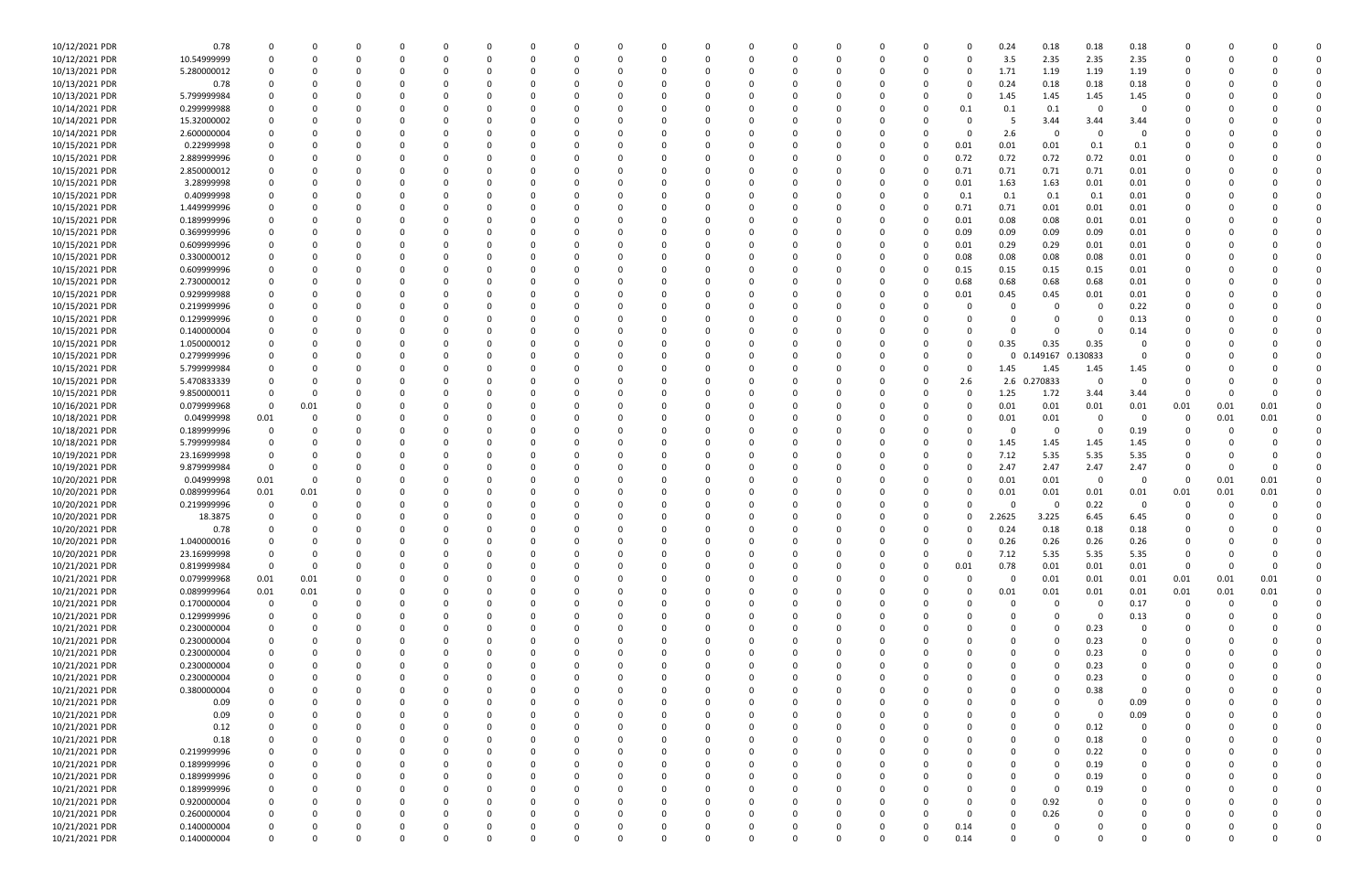| 10/21/2021 PDR | 31.00000001 | $\Omega$    |             |          |          |          |          | $\Omega$     |          |          |             | $\Omega$ |          |          |          | 9.05         | 9.05         | 6.45              | 6.45                    |             |          |      |      |  |
|----------------|-------------|-------------|-------------|----------|----------|----------|----------|--------------|----------|----------|-------------|----------|----------|----------|----------|--------------|--------------|-------------------|-------------------------|-------------|----------|------|------|--|
| 10/21/2021 PDR | 5.200000008 | $\Omega$    | 0           |          | -0       |          |          | $\Omega$     |          |          | $\Omega$    |          |          | ŋ        |          | 2.6          | 2.6          | $\Omega$          | $\mathbf 0$             | $\Omega$    | 0        |      |      |  |
|                |             |             |             |          |          |          |          |              |          |          |             |          |          |          |          |              |              |                   |                         |             |          |      |      |  |
| 10/22/2021 PDR | 0.069999972 | 0.01        | 0.01        |          |          |          |          |              |          |          |             |          |          |          |          | $\Omega$     | 0            | 0.01              | 0.01                    | 0.01        | 0.01     | 0.01 |      |  |
| 10/22/2021 PDR | 0.080000004 | $\Omega$    |             |          |          |          |          |              |          |          |             |          |          |          |          |              | $\Omega$     | 0.08              | $\Omega$                | 0           |          |      |      |  |
|                |             |             |             |          |          |          |          |              |          |          |             |          |          |          |          |              |              |                   |                         |             |          |      |      |  |
| 10/22/2021 PDR | 0.080000004 |             |             |          |          |          |          |              |          |          |             |          |          |          |          |              |              | 0.08              |                         |             |          |      |      |  |
| 10/22/2021 PDR | 0.140000004 |             |             |          |          |          |          | <sup>0</sup> |          |          |             |          |          |          |          | <sup>0</sup> |              |                   | <sup>0</sup>            | 0.14        |          |      |      |  |
|                |             |             |             |          |          |          |          |              |          |          |             |          |          |          |          |              |              |                   |                         |             |          |      |      |  |
| 10/22/2021 PDR | 0.09        |             |             |          |          |          |          |              |          |          |             |          |          |          |          |              |              |                   |                         | 0.09        |          |      |      |  |
| 10/22/2021 PDR | 0.09        |             |             |          |          |          |          |              |          |          |             |          |          |          |          |              |              |                   | - 0                     | 0.09        |          |      |      |  |
|                |             |             |             |          |          |          |          |              |          |          |             |          |          |          |          |              |              |                   |                         |             |          |      |      |  |
| 10/22/2021 PDR | 0.260000004 |             |             |          |          |          |          |              |          |          |             |          |          |          |          | 0            |              | $\Omega$          | - 0                     | 0.26        | 0        |      |      |  |
| 10/22/2021 PDR | 0.210000012 |             |             |          |          |          |          |              |          |          |             |          |          |          |          | 0.02         | 0.03         | 0.06              | 0.05                    | 0.02        | 0.03     |      |      |  |
|                |             |             |             |          |          |          |          |              |          |          |             |          |          |          |          |              |              |                   |                         |             |          |      |      |  |
| 10/22/2021 PDR | 0.999999996 |             |             |          |          |          |          | 0            |          |          |             |          |          |          |          | 0            | $\mathbf 0$  | 0.010417 0.979167 |                         | 0.010417    |          |      |      |  |
| 10/22/2021 PDR | 5.799999984 |             |             |          |          |          |          |              |          |          |             |          |          |          |          | 0            | 1.45         | 1.45              | 1.45                    | 1.45        |          |      |      |  |
|                |             | $\Omega$    | - 0         |          |          |          |          |              |          |          |             |          |          |          |          |              |              |                   |                         |             |          |      |      |  |
| 10/22/2021 PDR | 0.380000004 |             |             |          |          |          |          | <sup>0</sup> |          |          |             |          |          |          |          | 0            | 0.23         | 0.15              | $\Omega$                | $\Omega$    | 0        |      |      |  |
| 10/23/2021 PDR | 0.04999998  | 0.01        | 0.01        |          |          |          |          |              |          |          |             |          |          |          |          | -0           | $\mathbf 0$  | $\Omega$          | - 0                     | - 0         | 0.01     | 0.01 | 0.01 |  |
| 10/23/2021 PDR | 0.229999992 | - 0         |             |          |          |          |          |              |          |          |             |          |          |          |          | 0.03         | 0.04         | 0.03              | 0.03                    | 0.04        | 0.04     | 0.02 |      |  |
|                |             |             |             |          |          |          |          |              |          |          |             |          |          |          |          |              |              |                   |                         |             |          |      |      |  |
| 10/25/2021 PDR | 0.509999988 |             |             |          |          |          |          |              |          |          |             |          |          |          |          | 0.24         | 0.01         | 0.01              | 0.24                    | 0.01        | 0        |      |      |  |
| 10/25/2021 PDR | 0.980000004 |             |             |          |          |          |          |              |          |          |             |          |          |          |          | 0            | 0.98         | $\Omega$          | - 0                     | 0           |          |      |      |  |
|                |             |             |             |          |          |          |          |              |          |          |             |          |          |          |          |              |              |                   |                         |             |          |      |      |  |
| 10/25/2021 PDR | 1.280000004 |             |             |          |          |          |          |              |          |          |             |          |          |          |          | 0.48         | 0.48         | 0.32              | - 0                     |             |          |      |      |  |
| 10/25/2021 PDR | 6.72        |             |             |          |          |          |          |              |          |          |             |          |          |          |          | 1.97         | 1.97         | 1.39              | 1.39                    | 0           |          |      |      |  |
|                |             |             |             |          |          |          |          |              |          |          |             |          |          |          |          |              |              |                   |                         |             |          |      |      |  |
| 10/26/2021 PDR | 0.669999996 |             |             |          |          |          |          |              |          |          |             |          |          |          |          | 0.01         | 0.32         | 0.32              | 0.01                    | 0.01        |          |      |      |  |
| 10/26/2021 PDR | 1.529999988 |             |             |          |          |          |          |              |          |          |             |          |          |          |          | 0.01         | 0.49         | 0.49              | 0.01                    | 0.53        |          |      |      |  |
|                |             |             |             |          |          |          |          |              |          |          |             |          |          |          |          |              |              |                   |                         |             |          |      |      |  |
| 10/26/2021 PDR | 0.27        |             |             |          |          |          |          |              |          |          |             |          |          |          |          | 0.01         | 0.08         | 0.08              | 0.09                    | 0.01        |          |      |      |  |
| 10/26/2021 PDR | 0.740000004 |             |             |          |          |          |          |              |          |          |             |          |          |          |          | 0.01         | 0.32         | 0.32              | 0.04                    | 0.05        |          |      |      |  |
|                |             |             |             |          |          |          |          |              |          |          |             |          |          |          |          |              |              |                   |                         |             |          |      |      |  |
| 10/26/2021 PDR | 0.019999992 | 0.01        | 0.01        |          |          |          |          | <sup>0</sup> |          |          |             |          |          |          |          | 0            | $\Omega$     |                   | - 0                     | 0           |          |      |      |  |
| 10/26/2021 PDR | 0.09        |             | - 0         |          |          |          |          | C            |          |          |             |          |          |          |          | 0            | - 0          |                   | 0.09                    | 0           |          |      |      |  |
|                |             |             |             |          |          |          |          |              |          |          |             |          |          |          |          |              |              |                   |                         |             |          |      |      |  |
| 10/26/2021 PDR | 0.094999998 |             |             |          |          |          |          |              |          |          |             |          |          |          |          | $\Omega$     | $\Omega$     | 0.095             |                         | 0           |          |      |      |  |
| 10/26/2021 PDR | 0.189999996 |             |             |          |          |          |          |              |          |          |             |          |          |          |          | n            |              |                   | -0                      | 0.19        |          |      |      |  |
|                |             |             |             |          |          |          |          |              |          |          |             |          |          |          |          |              |              |                   |                         |             |          |      |      |  |
| 10/26/2021 PDR | 0.239791667 |             |             |          |          |          |          |              |          |          |             |          |          |          |          | $\mathbf 0$  | 0.119792     | 0.12              | - 0                     | 0           |          |      |      |  |
| 10/26/2021 PDR | 0.760000008 |             |             |          |          |          |          |              |          |          |             |          |          |          |          | 0.23         | 0.23         | 0.15              | 0.15                    | 0           |          |      |      |  |
|                |             |             |             |          |          |          |          |              |          |          |             |          |          |          |          |              |              |                   |                         |             |          |      |      |  |
| 10/26/2021 PDR | 1.120000008 |             |             |          |          |          |          |              |          |          |             |          |          |          |          | 0            | 0.48         | 0.32              | 0.32                    | 0           |          |      |      |  |
| 10/27/2021 PDR | 0.189999996 | $\Omega$    |             |          |          |          |          | 0            |          |          |             |          |          |          |          | 0.01         | 0.08         | 0.08              | 0.01                    | 0.01        |          |      |      |  |
|                |             |             |             |          |          |          |          |              |          |          |             |          |          |          |          |              |              |                   |                         |             |          |      |      |  |
| 10/27/2021 PDR | 0.669999996 |             |             |          |          |          |          | <sup>0</sup> |          |          |             |          |          |          |          | 0.01         | 0.32         | 0.32              | 0.01                    | 0.01        |          |      |      |  |
| 10/27/2021 PDR | 0.269999988 |             |             |          |          |          |          |              |          |          |             |          |          |          |          | 0.01         | 0.23         | 0.01              | 0.01                    | 0.01        |          |      |      |  |
|                |             |             |             |          |          |          |          |              |          |          |             |          |          |          |          |              |              |                   |                         |             |          |      |      |  |
| 10/27/2021 PDR | 1.059999996 | $\Omega$    |             |          |          |          |          |              |          |          |             |          |          |          |          | 0.01         | 0.44         | 0.44              | 0.01                    | 0.16        |          |      |      |  |
| 10/27/2021 PDR | 0.04999998  | 0.01        |             |          |          |          |          |              |          |          |             |          |          |          |          | C            | 0.01         | 0.01              | 0                       | 0           |          | 0.01 | 0.01 |  |
|                |             |             |             |          |          |          |          |              |          |          |             |          |          |          |          |              |              |                   |                         |             |          |      |      |  |
| 10/27/2021 PDR | 0.029999988 | 0.01        | 0.01        |          |          |          |          | 0            |          |          |             |          |          |          |          | 0            | $\Omega$     |                   | -0                      | 0           | 0        |      | 0.01 |  |
| 10/27/2021 PDR | 0.170000004 | - 0         |             |          |          |          |          |              |          |          |             |          |          |          |          | 0            | 0            | 0.17              |                         | 0           |          |      |      |  |
|                |             |             |             |          |          |          |          |              |          |          |             |          |          |          |          | n            |              | $\Omega$          | - 0                     |             |          |      |      |  |
| 10/27/2021 PDR | 0.980000004 |             |             |          |          |          |          |              |          |          |             |          |          |          |          |              | 0.98         |                   |                         | 0           |          |      |      |  |
| 10/27/2021 PDR | 9.879999984 |             |             |          |          |          |          |              |          |          |             |          |          |          |          | $\Omega$     | 2.47         | 2.47              | 2.47                    | 2.47        |          |      |      |  |
|                |             |             |             |          |          |          |          |              |          |          |             |          |          |          |          |              |              |                   |                         |             |          |      |      |  |
| 10/27/2021 PDR | 0.685000008 | 0           | 0           |          |          |          |          |              |          |          |             |          |          |          |          | 0.23         | 0.23         | 0.15              | 0.075                   | 0           |          |      |      |  |
| 10/28/2021 PDR | 1.059999996 | $\mathbf 0$ | $\Omega$    |          |          |          |          |              |          |          |             |          |          |          |          | $\mathbf 0$  | $\mathsf{O}$ | 1.06              | $\overline{\mathbf{0}}$ | $\Omega$    |          |      |      |  |
| 10/28/2021 PDR | 21.86000001 | 0           | $\mathbf 0$ | 0        | 0        | O        |          | 0            | $\Omega$ | $\Omega$ | 0           | $\Omega$ | $\Omega$ | 0        | $\Omega$ | 7.02         | 7.34         | -5                | 2.5                     | $\Omega$    | $\Omega$ |      |      |  |
|                |             |             |             |          |          |          |          |              |          |          |             |          |          |          |          |              |              |                   |                         |             |          |      |      |  |
| 10/28/2021 PDR | 1.049999988 | $\Omega$    | $\Omega$    |          | 0        | O        |          | 0            |          |          | 0           |          |          | 0        |          | 0.01         | $0.01\,$     | $0.01\,$          | 0.51                    | 0.51        | 0        |      |      |  |
| 10/28/2021 PDR | 0.87        | $\Omega$    | $\Omega$    | 0        | 0        |          |          | 0            |          |          | 0           | 0        |          |          |          | 0            | $\mathbf 0$  | $\Omega$          | 0.87                    | $\mathbf 0$ |          |      |      |  |
|                |             |             |             |          |          |          |          |              |          |          |             |          |          |          |          |              |              |                   |                         |             |          |      |      |  |
| 10/28/2021 PDR | 0.860000004 | $\Omega$    |             |          |          |          |          | 0            |          |          | 0           |          |          |          |          | C            |              | $\Omega$          | 0.86                    | 0           |          |      |      |  |
| 10/28/2021 PDR | 0.140000004 |             |             |          |          |          |          | 0            |          |          | 0           |          |          |          |          |              |              |                   | 0.14                    | 0           |          |      |      |  |
|                |             |             |             |          |          |          |          |              |          |          |             |          |          |          |          |              |              |                   |                         |             |          |      |      |  |
| 10/28/2021 PDR | 0.09        |             |             |          |          |          |          | 0            |          |          | 0           |          |          |          |          |              |              |                   | 0.09                    | 0           |          |      |      |  |
| 10/28/2021 PDR | 0.09        |             |             |          |          |          |          | 0            |          |          | 0           |          |          |          |          |              |              | $\Omega$          | 0.09                    | 0           |          |      |      |  |
|                |             |             |             |          |          |          |          |              |          |          |             |          |          |          |          |              |              |                   |                         |             |          |      |      |  |
| 10/29/2021 PDR | 0.09        | $\Omega$    | $\Omega$    | 0        | 0        | $\Omega$ |          | 0            |          |          | 0           | 0        | - 0      | 0        |          | 0            |              | $\Omega$          | 0.09                    | 0           | 0        |      |      |  |
| 10/29/2021 PDR | 0.09        |             | 0           | 0        | 0        |          |          | 0            |          |          | 0           | 0        |          |          |          | 0            |              | $\Omega$          | 0.09                    | 0           | 0        |      |      |  |
|                |             |             |             |          |          |          |          |              |          |          |             |          |          |          |          |              |              |                   |                         |             |          |      |      |  |
| 10/29/2021 PDR | 0.230000004 | $\Omega$    |             |          | 0        |          |          | 0            |          |          | 0           | 0        |          |          |          |              |              | $\Omega$          | - 0                     | 0.23        |          |      |      |  |
| 10/29/2021 PDR | 0.24        |             |             |          | 0        |          |          | 0            |          |          | 0           |          |          |          |          |              |              | $\Omega$          | 0.24                    | $\mathbf 0$ |          |      |      |  |
|                |             |             |             |          |          |          |          |              |          |          |             |          |          |          |          |              |              |                   |                         |             |          |      |      |  |
| 10/29/2021 PDR | 0.12        |             | 0           |          |          |          |          | 0            |          |          | 0           |          |          |          |          | 0            |              |                   | 0                       | 0.12        |          |      |      |  |
| 10/29/2021 PDR | 0.12        | $\Omega$    | $\Omega$    |          | 0        |          |          | $\Omega$     |          |          | 0           | 0        |          |          |          | 0            |              | $\Omega$          | 0                       | 0.12        |          |      |      |  |
|                |             |             |             |          |          |          |          |              |          |          |             |          |          |          |          |              |              | $\Omega$          |                         |             |          |      |      |  |
| 10/29/2021 PDR | 0.12        |             | 0           | 0        | 0        |          |          | 0            |          |          | 0           | 0        |          | 0        |          | 0            |              |                   | - 0                     | 0.12        | 0        |      |      |  |
| 10/29/2021 PDR | 0.110000004 | $\Omega$    | $\Omega$    | 0        | 0        |          |          | 0            |          |          | 0           | 0        |          | 0        |          | 0            | $\Omega$     | $\Omega$          | - 0                     | 0.11        | 0        |      |      |  |
| 10/29/2021 PDR | 0.189999996 |             |             |          |          |          |          | 0            |          |          | 0           | 0        |          |          |          | 0            | $\Omega$     | $\Omega$          | 0.19                    | 0           |          |      |      |  |
|                |             |             |             |          | 0        |          |          |              |          |          |             |          |          |          |          |              |              |                   |                         |             |          |      |      |  |
| 10/29/2021 PDR | 0.189999996 |             |             |          |          |          |          | 0            |          |          | 0           |          |          |          |          |              | $\Omega$     | $\Omega$          | 0.19                    | 0           |          |      |      |  |
|                |             |             |             |          |          |          |          |              |          |          |             |          |          |          |          | $\Omega$     |              |                   |                         |             |          |      |      |  |
| 10/29/2021 PDR | 1.44        |             |             |          |          |          |          | 0            |          |          | 0           |          |          |          |          |              | 0.48         | 0.48              | 0.48                    | 0           |          |      |      |  |
| 10/29/2021 PDR | 0.870000012 |             | $\Omega$    |          |          |          |          | 0            |          |          | 0           |          |          |          |          | $\Omega$     | 0.29         | 0.29              | 0.29                    | 0           |          |      |      |  |
| 10/29/2021 PDR | 0.5071875   | $\Omega$    | $\Omega$    | O        | 0        |          |          | 0            |          |          | 0           | 0        |          | 0        | 0        |              | 0 0.240938   | 0.26625           | $\mathbf 0$             | 0           | 0        |      |      |  |
|                |             |             |             |          |          |          |          |              |          |          |             |          |          |          |          |              |              |                   |                         |             |          |      |      |  |
| 10/29/2021 PDR | 9           | $\Omega$    | 0           |          | 0        |          |          | 0            |          |          | 0           | 0        |          |          | 0        | $\Omega$     | 0            | 9                 | - 0                     | 0           | 0        |      |      |  |
| 10/29/2021 PDR | 9.399999996 |             |             |          | -C       |          |          | 0            |          |          | 0           |          |          | 0        | 2.64     | 2.64         | 2.64         | 1.48              | $\Omega$                |             |          |      |      |  |
|                |             |             |             |          |          |          |          |              |          |          |             |          |          |          |          |              |              |                   |                         |             |          |      |      |  |
| 10/29/2021 PDR | 15.16000001 |             |             |          |          |          |          | C            |          |          | 0           |          |          |          |          |              | -5           | 3.44              | 1.72                    |             |          |      |      |  |
| 10/29/2021 PDR | 4.309999986 | $\mathbf 0$ | $\mathbf 0$ | $\Omega$ | $\Omega$ | $\Omega$ | $\Omega$ | $\Omega$     | $\Omega$ | $\Omega$ | $\mathbf 0$ | $\Omega$ | $\Omega$ | $\Omega$ |          | 1.45         | 1.45         | 0.94              | 0.47                    | $\mathbf 0$ | 0        |      | 0    |  |
|                |             |             |             |          |          |          |          |              |          |          |             |          |          |          |          |              |              |                   |                         |             |          |      |      |  |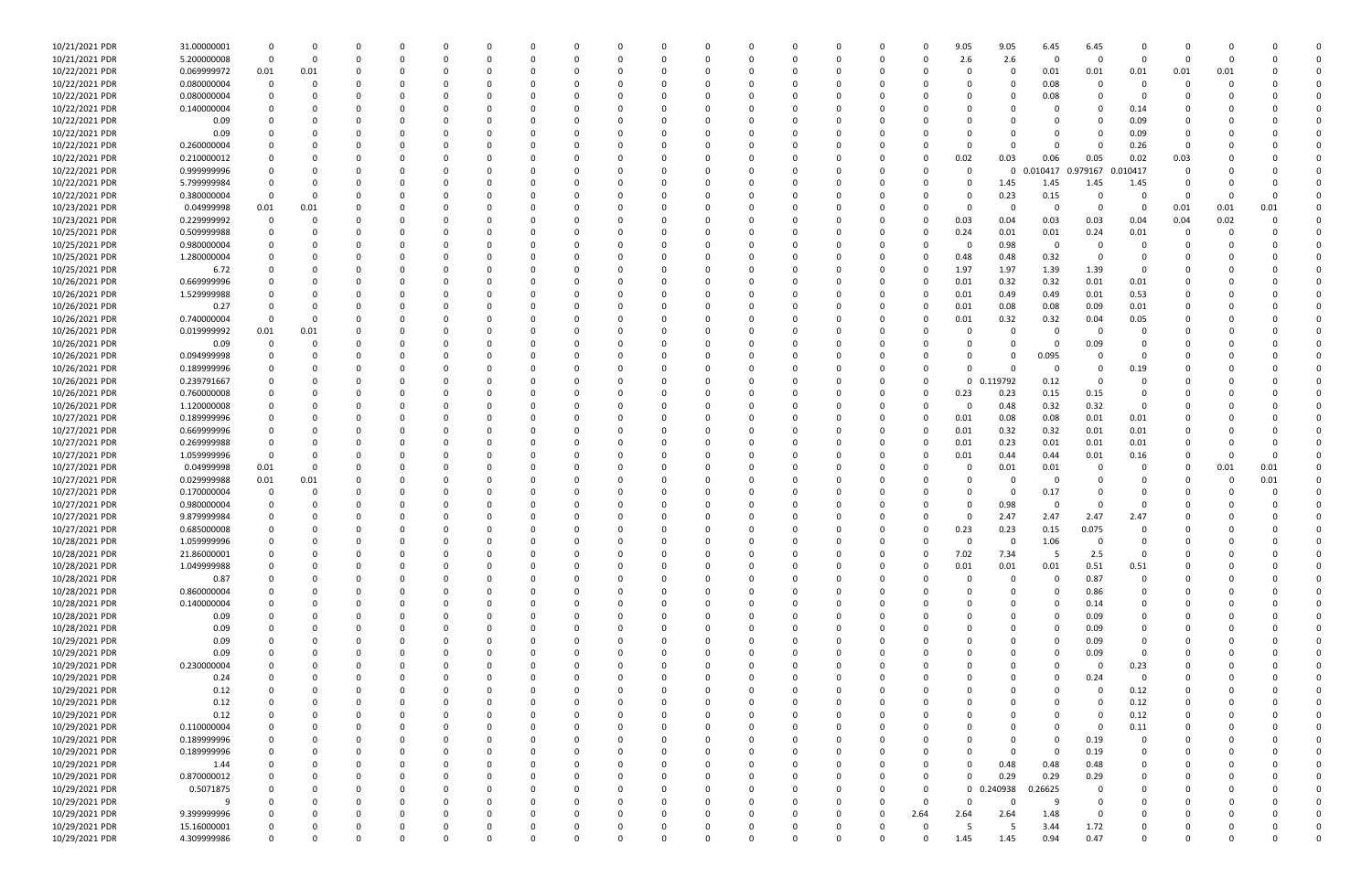| 10/30/2021 PDR | 0.059999976 | $\Omega$    | 0.01        |          |              | 0            |          |   |          |          |          |          | 0        |          |          |          | $\Omega$ |          | 0           |             | 0.01           | 0.01                    | 0.01     | 0.01     | 0.01     |  |
|----------------|-------------|-------------|-------------|----------|--------------|--------------|----------|---|----------|----------|----------|----------|----------|----------|----------|----------|----------|----------|-------------|-------------|----------------|-------------------------|----------|----------|----------|--|
| 10/30/2021 PDR | 0.134999991 | 0           | 0           |          |              | <sup>0</sup> |          |   | 0        |          | 0        |          | $\Omega$ |          | 0        | 0.09     | 0.045    | $\Omega$ | 0           | $\Omega$    | $\Omega$       | $\Omega$                | - 0      | -0       |          |  |
| 10/30/2021 PDR | 0.229999992 | 0           | 0           |          |              |              |          |   |          |          |          |          |          |          |          |          | 0        | 0.03     | 0.04        | 0.03        | 0.03           | 0.04                    | 0.04     | 0.02     | $\Omega$ |  |
| 10/31/2021 PDR | 0.059999976 | 0.01        | 0.01        |          |              |              |          |   |          |          |          |          |          |          |          |          |          |          | 0           |             |                | 0.01                    | 0.01     | 0.01     | 0.01     |  |
|                |             |             |             |          |              |              |          |   |          |          |          |          |          |          |          |          |          |          |             |             | - 0            |                         |          |          |          |  |
| 10/31/2021 PDR | 0.04999998  | 0.01        | 0.01        |          |              |              |          |   |          |          |          |          |          |          |          |          |          |          | 0           |             |                | 0.01                    | 0.01     | 0.01     |          |  |
| 11/1/2021 PDR  | 0.069999984 | 0           | 0           |          |              |              |          |   |          |          |          |          |          |          |          |          | 0        | 0.01     | 0.01        | 0.01        | 0.01           | 0.03                    | 0        | $\Omega$ |          |  |
| 11/1/2021 PDR  | 0.019999992 |             |             |          |              |              |          |   |          |          |          |          |          |          |          |          |          |          | $\Omega$    |             | - 0            | 0                       | 0        | 0.01     | 0.01     |  |
| 11/1/2021 PDR  | 0.12        |             |             |          |              |              |          |   |          |          |          |          |          |          |          |          |          |          | $\Omega$    |             | 0.12           |                         |          |          |          |  |
| 11/1/2021 PDR  | 0.069999996 |             |             |          |              |              |          |   |          |          |          |          |          |          |          |          |          |          |             |             | 0.07           |                         |          |          |          |  |
| 11/1/2021 PDR  | 0.369999996 |             |             |          |              |              |          |   |          |          |          |          |          |          |          |          |          |          |             |             | 0.37           |                         |          |          |          |  |
| 11/1/2021 PDR  | 0.57        |             |             |          |              |              |          |   |          |          |          |          |          |          |          |          |          |          | $\Omega$    | 0.57        |                |                         |          |          |          |  |
| 11/1/2021 PDR  | 0.189999996 |             |             |          |              |              |          |   |          |          |          |          |          |          |          |          |          | 0.19     | 0           |             |                | 0                       |          |          |          |  |
| 11/1/2021 PDR  | 0.380000004 |             |             |          |              |              |          |   |          |          |          |          |          |          |          |          |          |          |             |             |                | 0.38                    |          |          |          |  |
|                |             |             |             |          |              |              |          |   |          |          |          |          |          |          |          |          |          |          |             |             |                |                         |          |          |          |  |
| 11/1/2021 PDR  | 0.039999996 |             |             |          |              |              |          |   |          |          |          |          |          |          |          |          |          |          | $\Omega$    |             |                | 0.04                    |          |          |          |  |
| 11/1/2021 PDR  | 0.020000004 |             |             |          |              |              |          |   |          |          |          |          |          |          |          |          |          |          | 0           |             |                |                         |          | 0.02     |          |  |
| 11/1/2021 PDR  | 3.692500005 |             |             |          |              |              |          |   |          |          |          |          |          |          |          |          | ი        | 0.4375   | 0.875       | 1.19        | 1.19           |                         |          |          |          |  |
| 11/1/2021 PDR  | 5.799999984 |             |             |          |              |              |          |   |          |          |          |          |          |          |          |          |          |          | 1.45        | 1.45        | 1.45           | 1.45                    |          |          |          |  |
| 11/1/2021 PDR  | 0.477500007 |             |             |          |              |              |          |   |          |          |          |          |          |          |          |          | 0.0575   | 0.115    | 0.23        | 0.075       | - 0            |                         |          |          |          |  |
| 11/1/2021 PDR  | 2.9625      |             |             |          |              |              |          |   |          |          |          |          |          |          |          |          | 0        | 0.3675   | 0.735       | 0.93        | 0.93           |                         |          |          |          |  |
| 11/2/2021 PDR  | 0.331458337 |             |             |          |              |              |          |   |          |          |          |          |          |          |          |          |          | 0        | 0.331458    |             |                |                         |          |          |          |  |
| 11/2/2021 PDR  | 0.048958337 |             |             |          |              |              |          |   |          |          |          |          |          |          |          |          |          |          | 0           | 0.048958    | - 0            |                         |          |          |          |  |
| 11/2/2021 PDR  | 0.209999988 |             |             |          |              |              |          |   |          |          |          |          |          |          |          |          |          |          | 0.01        |             | 0.01           | 0.17                    | -C       |          |          |  |
|                |             |             |             |          |              |              |          |   |          |          |          |          |          |          |          |          |          | 0.01     |             | 0.01        |                |                         |          |          |          |  |
| 11/2/2021 PDR  | 0.699999996 |             |             |          |              |              |          |   |          |          |          |          |          |          |          |          |          | 0.13     | 0.13        | 0.13        | 0.09           | 0.08                    | 0.09     | 0.05     |          |  |
| 11/2/2021 PDR  | 0.51        |             |             |          |              |              |          |   |          |          |          |          |          |          |          |          | O        |          | 0.06        | 0.09        | 0.18           | 0.18                    | 0        |          |          |  |
| 11/2/2021 PDR  | 3.967499991 |             |             |          |              |              |          |   |          |          |          |          |          |          |          |          | ი        |          | 0.4925      | 0.695       | 1.39           | 1.39                    |          |          |          |  |
| 11/3/2021 PDR  | 0.503333331 |             |             |          |              |              |          |   |          |          |          |          |          |          |          |          | 0        | 0.503333 | 0           | $\Omega$    | 0              | $\Omega$                |          |          |          |  |
| 11/3/2021 PDR  | 0.22999998  |             |             |          |              |              |          |   |          |          |          |          |          |          |          |          |          | 0.01     | 0.19        | 0.01        | 0.01           | 0.01                    | $\Omega$ |          |          |  |
| 11/3/2021 PDR  | 0.029999988 |             |             |          |              |              |          |   |          |          |          |          |          |          |          |          |          |          | 0           |             | - 0            | $\Omega$                | 0.01     | 0.01     | 0.01     |  |
| 11/3/2021 PDR  | 0.170000004 |             |             |          |              |              |          |   |          |          |          |          |          |          |          |          |          |          | 0           | $\Omega$    | 0.17           | $\Omega$                | 0        |          |          |  |
| 11/3/2021 PDR  | 0.51        |             |             |          |              |              |          |   |          |          |          |          |          |          |          |          |          |          | 0.06        | 0.09        | 0.18           | 0.18                    |          |          |          |  |
| 11/3/2021 PDR  | 0.920000016 | 0           |             |          |              |              |          |   |          |          |          |          |          |          |          |          |          |          | 0.23        | 0.23        | 0.23           | 0.23                    |          |          |          |  |
|                |             |             |             |          |              |              |          |   |          |          |          |          |          |          |          |          | 0        |          |             |             |                |                         |          |          |          |  |
| 11/3/2021 PDR  | 0.397500003 |             |             |          |              |              |          |   |          |          |          |          |          |          |          |          |          | 0.0575   | 0.115       | 0.15        | 0.075          | $\overline{0}$          |          |          |          |  |
| 11/3/2021 PDR  | 0.869999991 |             |             |          |              |              |          |   |          |          |          |          |          |          |          |          |          |          | 0.095       | 0.155       | 0.31           | 0.31                    |          |          |          |  |
| 11/4/2021 PDR  | 0.40999998  |             |             |          |              |              |          |   |          |          |          |          |          |          |          |          |          | 0.01     | 0.01        | 0.01        | 0.01           | 0.37                    |          |          |          |  |
| 11/4/2021 PDR  | 5.799999984 |             |             |          |              |              |          |   |          |          |          |          |          |          |          |          |          |          | 1.45        | 1.45        | 1.45           | 1.45                    |          |          |          |  |
| 11/4/2021 PDR  | 10.51000001 |             |             |          |              |              |          |   |          |          |          |          |          |          |          |          |          | 3.5      | 3.5         | 2.34        | 1.17           | 0                       | 0        |          |          |  |
| 11/5/2021 PDR  | 0.210000012 |             |             |          |              |              |          |   |          |          |          |          |          |          |          |          | O        | 0.02     | 0.03        | 0.06        | 0.05           | 0.02                    | 0.03     |          |          |  |
| 11/5/2021 PDR  | 0.440625    |             |             |          |              |              |          |   |          |          |          |          |          |          |          |          |          |          | 0           | 0.004688    | 0.435938       | $\Omega$                |          |          |          |  |
| 11/5/2021 PDR  | 5.284999998 |             |             |          |              |              |          |   |          |          |          |          |          |          |          |          |          | 1.75     | 1.75        | 1.19        | 0.595          |                         |          |          |          |  |
| 11/5/2021 PDR  | 22.24999999 | $\Omega$    |             |          |              |              |          |   |          |          |          |          |          |          |          |          | 0        | 7.39     | 7.39        | 4.98        | 2.49           | 0                       | 0        |          |          |  |
| 11/6/2021 PDR  | 0.019999992 | $\mathbf 0$ |             |          |              |              |          |   |          |          |          |          |          |          |          |          |          | $\Omega$ | $\mathbf 0$ | $\mathbf 0$ | 0              | $\overline{\mathbf{0}}$ | $\Omega$ | 0.01     |          |  |
|                |             |             |             |          |              |              |          |   |          |          |          |          |          |          |          |          |          |          |             |             |                |                         |          |          | 0.01     |  |
| 11/6/2021 PDR  | 0.229999992 | $\mathbf 0$ | $\mathbf 0$ | $\Omega$ | $\Omega$     | $\Omega$     | $\Omega$ | 0 | 0        | $\Omega$ | $\Omega$ | $\Omega$ | 0        | 0        | 0        |          | 0        | 0.03     | 0.04        | 0.03        | 0.03           | 0.04                    | 0.04     | 0.02     | 0        |  |
| 11/7/2021 PDR  | 0.04999998  | 0.01        | 0.01        | $\Omega$ |              | $\Omega$     |          |   | 0        |          | 0        |          | $\Omega$ |          | $\Omega$ |          | $\Omega$ | 0        | 0.01        | $\Omega$    | $\Omega$       | $\Omega$                | - 0      | 0.01     | 0.01     |  |
| 11/7/2021 PDR  | 0.089999964 | 0.01        | 0.01        |          | <sup>0</sup> | <sup>0</sup> |          |   | O        |          | $\Omega$ |          | $\Omega$ |          | $\Omega$ |          |          |          | 0.01        | 0.01        | 0.01           | 0.01                    | 0.01     | 0.01     | 0.01     |  |
| 11/8/2021 PDR  | 0.029999988 | 0           | $\mathbf 0$ |          |              |              |          |   |          |          | $\Omega$ |          |          |          |          |          |          |          | $\mathbf 0$ | $\Omega$    | - 0            | - 0                     | 0.01     | 0.01     | 0.01     |  |
| 11/8/2021 PDR  | 0.089999964 | 0.01        | 0.01        |          |              |              |          |   |          |          | 0        |          | 0        |          |          |          |          |          | 0.01        | 0.01        | 0.01           | 0.01                    | 0.01     | 0.01     | 0.01     |  |
| 11/8/2021 PDR  | 0.029999988 | 0           | 0.01        |          | 0            |              |          |   | 0        |          | 0        |          | 0        |          |          |          |          |          | $\mathbf 0$ | $\Omega$    | $\overline{0}$ | 0                       | 0        | 0.01     | 0.01     |  |
| 11/8/2021 PDR  | 0.057499998 | 0           | 0           |          |              |              |          |   |          |          | 0        |          | 0        |          |          |          |          |          | 0.0575      |             |                |                         | $\Omega$ |          |          |  |
| 11/8/2021 PDR  | 0.094999998 | 0           | $\Omega$    | $\Omega$ | 0            | 0            |          |   | 0        |          | 0        |          | $\Omega$ |          | $\Omega$ |          | 0        | $\Omega$ | 0.095       |             |                | $\Omega$                | 0        |          |          |  |
| 11/8/2021 PDR  | 0.009999999 | 0           |             |          | 0            | 0            |          |   | 0        |          | 0        |          | 0        |          | 0        |          | 0        | $\Omega$ | 0.01        | $\Omega$    | 0              | $\Omega$                | -0       |          |          |  |
|                |             | $\Omega$    |             |          |              | $\Omega$     |          |   |          |          |          |          | $\Omega$ |          |          |          | 0        |          |             |             |                |                         |          |          |          |  |
| 11/8/2021 PDR  | 0.419999988 |             |             |          |              |              |          |   | 0        |          | 0        |          |          |          |          |          |          | 0.04     | 0.05        | 0.05        | 0.07           | 0.1                     | 0.07     | 0.04     |          |  |
| 11/8/2021 PDR  | 7.305000003 |             |             |          |              |              |          |   | 0        |          | 0        |          | 0        |          |          |          | $\Omega$ | 0.875    | 1.75        | 2.34        | 2.34           | 0                       | 0        |          |          |  |
| 11/8/2021 PDR  | 4.7175      | 0           |             |          |              |              |          |   |          |          | 0        |          | 0        |          |          |          | $\Omega$ | 0.5925   | 1.185       | 1.47        | 1.47           | $\overline{0}$          |          |          |          |  |
| 11/9/2021 PDR  | 0.209999988 | 0           | 0           |          |              | 0            |          |   | 0        |          | $\Omega$ |          | $\Omega$ |          |          |          | $\Omega$ | 0.01     | 0.04        | 0.01        | 0.01           | 0.14                    | 0        |          |          |  |
| 11/9/2021 PDR  | 1.33999998  | 0           | 0           |          | 0            | 0            |          |   | 0        |          | 0        |          | 0        |          | 0        |          | 0        | 0.01     | 0.01        | 0.01        | 0.13           | 1.18                    | 0        |          |          |  |
| 11/9/2021 PDR  | 1.329999996 | $\mathbf 0$ | $\Omega$    |          | 0            | 0            |          |   | 0        |          | $\Omega$ | $\Omega$ | $\Omega$ |          | 0        |          | 0        | 0.01     | 0.01        | 0.65        | 0.01           | 0.65                    | 0        |          |          |  |
| 11/9/2021 PDR  | 0.019999992 | 0           | 0.01        |          |              | 0            |          |   | 0        |          | $\Omega$ |          | $\Omega$ |          |          |          |          |          | 0           | - 0         | $\overline{0}$ | $\mathbf 0$             | 0        |          | 0.01     |  |
| 11/9/2021 PDR  | 0.230000004 | 0           | 0           |          |              |              |          |   | 0        |          | $\Omega$ |          | O        |          |          |          |          |          | $\Omega$    |             | - 0            | 0.23                    | 0        |          |          |  |
| 11/9/2021 PDR  |             | $\Omega$    |             |          |              |              |          |   |          |          |          |          | 0        |          |          |          |          |          |             |             | 0.3            | 0                       |          |          |          |  |
|                | 0.3         |             |             |          |              |              |          |   |          |          |          |          |          |          |          |          |          |          | 0           |             |                |                         |          |          |          |  |
| 11/9/2021 PDR  | 0.039999996 | 0           |             |          |              |              |          |   |          |          | 0        |          | 0        |          |          |          |          |          | 0           | $\Omega$    | 0.04           | 0                       |          |          |          |  |
| 11/9/2021 PDR  | 5.84499999  | 0           |             |          | <sup>0</sup> | <sup>0</sup> |          |   | 0        |          | $\Omega$ |          | $\Omega$ |          | 0        | $\Omega$ | 1.75     | 1.75     | 1.75        | 0.595       | $\Omega$       | $\Omega$                | 0        |          |          |  |
| 11/9/2021 PDR  | 7.845       | 0           | 0           |          |              | 0            |          |   | 0        |          | 0        |          | 0        |          | 0        |          | 2.37     | 2.37     | 2.37        | 0.735       | 0              | 0                       | 0        |          |          |  |
| 11/9/2021 PDR  | 18.43000001 | $\Omega$    |             |          |              |              |          |   |          |          | $\Omega$ |          | $\Omega$ |          |          |          | -5       | 5        | -5          | 3.43        | $\Omega$       | 0                       |          |          |          |  |
| 11/9/2021 PDR  | 0.904999995 | 0           |             |          |              |              |          |   |          |          | 0        |          |          |          |          |          | 0        | 0.095    | 0.19        | 0.31        | 0.31           | $\Omega$                |          |          |          |  |
| 11/10/2021 PDR | 0.16999998  | $\mathbf 0$ | $\Omega$    | $\Omega$ | $\Omega$     | $\Omega$     | $\Omega$ | 0 | $\Omega$ | $\Omega$ | $\Omega$ | $\Omega$ | $\Omega$ | $\Omega$ | 0        |          | $\Omega$ | 0.07     | 0.07        | 0.01        | 0.01           | 0.01                    | $\Omega$ |          | O        |  |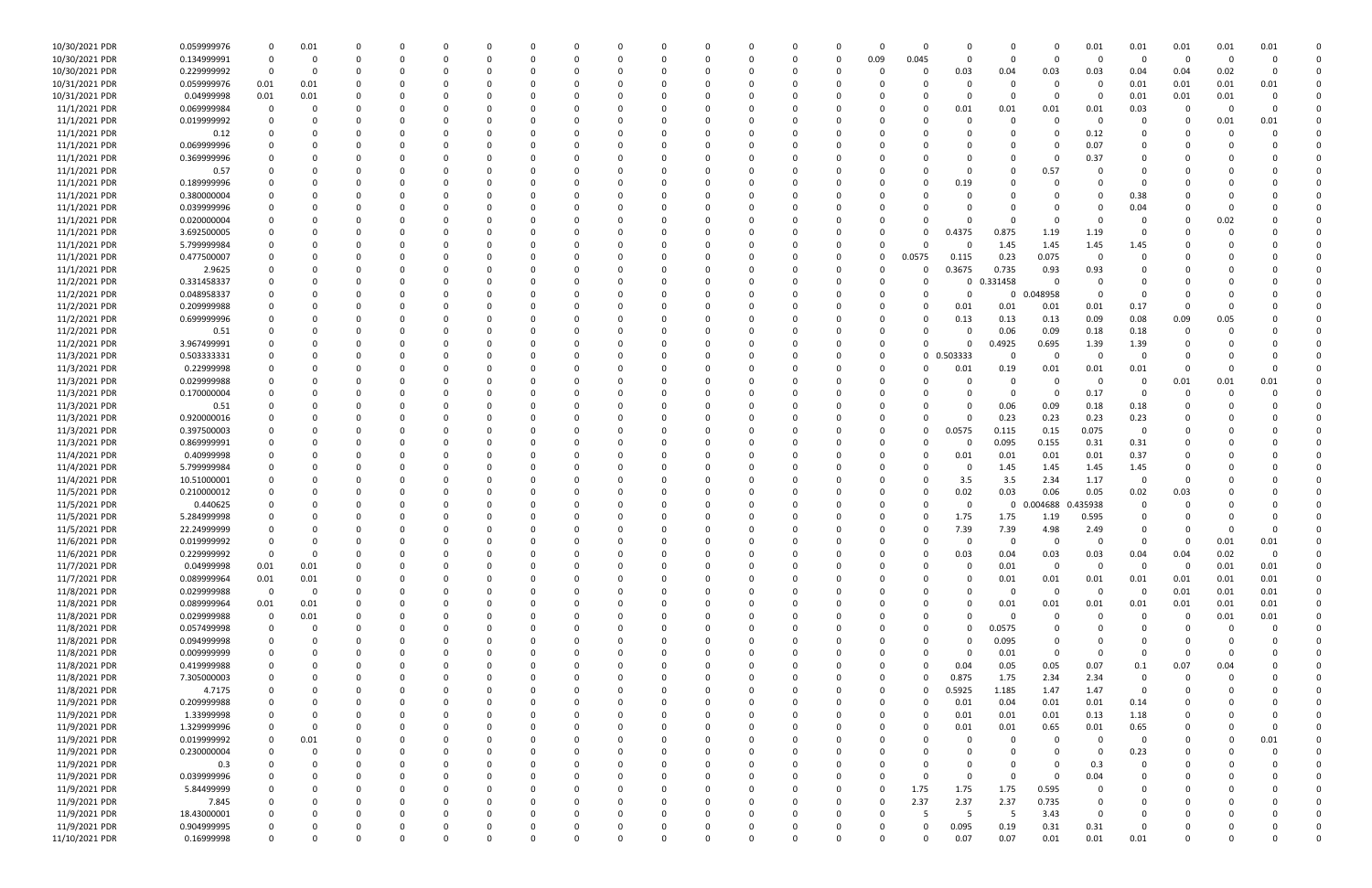| 11/10/2021 PDR | 0.22999998  | 0              |             | $\Omega$ |          |          | $\Omega$ |          |          |          | 0            |              |      | O        | 0.1         | 0.1             | 0.01           | 0.01                    | 0.01     |          |          |          |  |
|----------------|-------------|----------------|-------------|----------|----------|----------|----------|----------|----------|----------|--------------|--------------|------|----------|-------------|-----------------|----------------|-------------------------|----------|----------|----------|----------|--|
| 11/10/2021 PDR | 0.419999988 | $\Omega$       |             |          |          |          | $\Omega$ |          |          |          |              |              |      | 0        | 0.01        | 0.38            | 0.01           | 0.01                    | 0.01     |          |          |          |  |
| 11/10/2021 PDR | 1.139999988 | - 0            | - 0         |          |          |          |          |          |          |          |              |              |      | 0        | 0.01        | 0.01            | 0.01           | 0.65                    | 0.46     |          |          |          |  |
|                |             |                |             |          |          |          |          |          |          |          |              |              |      |          |             | $\Omega$        | - 0            | - 0                     |          |          |          |          |  |
| 11/10/2021 PDR | 0.039999984 | 0.01           | 0.01        |          |          |          |          |          |          |          |              |              |      |          | -0          |                 |                |                         | 0        | 0        | 0.01     | 0.01     |  |
| 11/10/2021 PDR | 0.089999964 | 0.01           | 0.01        |          |          |          |          |          |          |          |              |              |      |          | $\Omega$    | 0.01            | 0.01           | 0.01                    | 0.01     | 0.01     | 0.01     | 0.01     |  |
| 11/10/2021 PDR | 0.6         | - 0            | -0          |          |          |          | $\Omega$ |          |          |          |              |              |      |          | $\Omega$    | 0.6             | - 0            | - 0                     | $\Omega$ |          | $\Omega$ |          |  |
| 11/10/2021 PDR | 1.05        |                |             |          |          |          |          |          |          |          |              |              |      |          | 0           | 1.05            |                |                         |          |          |          |          |  |
| 11/10/2021 PDR | 10.51000001 |                |             |          |          |          | 0        |          |          |          |              |              |      | O        | 3.5         | 3.5             | 2.34           | 1.17                    |          |          |          |          |  |
| 11/10/2021 PDR |             |                |             |          |          |          |          |          |          |          |              |              |      | 0        |             |                 |                | 2.49                    |          |          |          |          |  |
|                | 22.24999999 |                |             |          |          |          |          |          |          |          |              |              |      |          | 7.39        | 7.39            | 4.98           |                         |          |          |          |          |  |
| 11/10/2021 PDR | 2.9625      | 0              |             |          |          |          |          |          |          |          |              |              |      | $\Omega$ | 0.3675      | 0.735           | 0.93           | 0.93                    |          |          |          |          |  |
| 11/11/2021 PDR | 0.580000008 | n              |             |          |          |          | - 0      |          |          |          |              |              |      |          | 0.26        | 0.32            |                |                         |          |          |          |          |  |
| 11/11/2021 PDR | 0.21        | - 0            | $\Omega$    |          |          |          |          |          |          |          |              |              |      |          | 0           | 0.21            |                |                         |          |          |          |          |  |
| 11/11/2021 PDR | 0.04999998  | 0.01           | 0.01        |          |          |          | -C       |          |          |          |              |              |      |          | $\Omega$    | $\Omega$        |                |                         | 0        | 0.01     | 0.01     | 0.01     |  |
| 11/11/2021 PDR | 0.110000004 | - 0            |             |          |          |          | - 0      |          |          |          |              |              |      |          | $\Omega$    | 0.11            |                |                         | 0        |          |          |          |  |
| 11/11/2021 PDR | 4.875       | - 0            |             |          |          |          |          |          |          |          |              |              |      | 1.47     | 1.47        | 1.47            | 0.465          | - 0                     | 0        |          |          |          |  |
|                |             |                |             |          |          |          |          |          |          |          |              |              |      |          |             |                 |                |                         |          |          |          |          |  |
| 11/12/2021 PDR | 0.849999996 | 0              | - 0         |          |          |          |          |          |          |          |              |              |      | 0        | 0.41        | 0.41            | 0.01           | 0.01                    | 0.01     |          |          |          |  |
| 11/12/2021 PDR | 0.039999984 | 0.01           | 0.01        |          |          |          | $\Omega$ |          |          |          |              |              |      |          | -0          | $\Omega$        | - 0            | $\Omega$                | $\Omega$ |          | 0.01     | 0.01     |  |
| 11/12/2021 PDR | 0.019999992 | 0.01           | 0.01        |          |          |          | 0        |          |          |          |              |              |      |          | -0          |                 |                |                         | 0        | -0       | $\Omega$ |          |  |
| 11/12/2021 PDR | 0.039999984 | 0.01           | 0.01        |          |          |          | -C       |          |          |          |              |              |      |          |             |                 |                |                         | 0        | 0.01     | 0.01     |          |  |
| 11/12/2021 PDR | 0.45        | - 0            |             |          |          |          | $\Omega$ |          |          |          |              |              |      |          | - 0         |                 | - 0            | 0.45                    | 0        |          |          |          |  |
|                | 0.039999996 |                |             |          |          |          |          |          |          |          |              |              |      |          |             |                 |                |                         |          |          |          |          |  |
| 11/12/2021 PDR |             |                |             |          |          |          |          |          |          |          |              |              |      |          | -0          |                 | 0              | 0.04                    | n        |          |          |          |  |
| 11/12/2021 PDR | 0.140000004 | 0              |             |          |          |          |          |          |          |          |              |              |      |          |             |                 |                | - 0                     | 0.14     |          |          |          |  |
| 11/12/2021 PDR | 0.140000004 | 0              |             |          |          |          | $\Omega$ |          |          |          |              |              |      |          | $\Omega$    |                 |                | - 0                     | 0.14     |          |          |          |  |
| 11/12/2021 PDR | 0.140000004 | <sup>0</sup>   |             |          |          |          |          |          |          |          |              |              |      |          |             |                 | $\Omega$       | 0.14                    | 0        |          |          |          |  |
| 11/12/2021 PDR | 0.12        | 0              |             |          |          |          | $\Omega$ |          |          |          |              |              |      |          | $\Omega$    | -0              | 0.12           |                         | n        |          |          |          |  |
| 11/12/2021 PDR | 0.069999996 |                |             |          |          |          |          |          |          |          |              |              |      |          | $\Omega$    | $\Omega$        |                |                         |          |          |          |          |  |
|                |             |                |             |          |          |          |          |          |          |          |              |              |      |          |             |                 | 0.07           |                         |          |          |          |          |  |
| 11/12/2021 PDR | 0.66        |                |             |          |          |          | 0        |          |          |          |              |              |      | 0        | 0.33        | 0.33            | - 0            |                         |          |          |          |          |  |
| 11/12/2021 PDR | 5.84499999  | 0              |             |          |          |          |          |          |          |          |              |              | 0    | 1.75     | 1.75        | 1.75            | 0.595          |                         |          |          |          |          |  |
| 11/12/2021 PDR | 1.819999992 | 0              |             |          |          |          | $\Omega$ |          |          |          |              |              |      | -0       | 0.91        | 0.91            | - 0            |                         |          |          |          |          |  |
| 11/12/2021 PDR | 0.759999984 | 0              |             |          |          |          | 0        |          |          |          |              |              | 0    | 0        | 0.19        | 0.19            | 0.19           | 0.19                    | 0        |          |          |          |  |
| 11/12/2021 PDR | 0.81        | $\Omega$       | $\Omega$    |          |          |          | $\Omega$ |          |          |          |              |              |      | 0.24     | 0.24        | 0.24            | 0.09           |                         | n        |          |          |          |  |
|                |             |                |             |          |          |          |          |          |          |          |              |              |      |          |             |                 | - 0            |                         |          |          |          |          |  |
| 11/13/2021 PDR | 0.039999984 | 0              | 0.01        |          |          |          | $\Omega$ |          |          |          |              |              |      | O        | $\Omega$    | 0.01            |                | - 0                     | $\Omega$ | 0        | 0.01     | 0.01     |  |
| 11/13/2021 PDR | 0.229999992 | - 0            | - 0         |          |          |          | - 0      |          |          |          |              |              |      |          | 0.03        | 0.04            | 0.03           | 0.03                    | 0.04     | 0.04     | 0.02     |          |  |
| 11/14/2021 PDR | 0.089999964 | 0.01           | 0.01        |          |          |          |          |          |          |          |              |              |      |          | 0           | 0.01            | 0.01           | 0.01                    | 0.01     | 0.01     | 0.01     | 0.01     |  |
| 11/15/2021 PDR | 0.699999984 | - 0            |             |          |          |          |          |          |          |          |              |              |      |          | 0.01        | 0.34            | 0.33           | 0.01                    | 0.01     |          |          |          |  |
| 11/15/2021 PDR | 0.269999988 | $\Omega$       |             |          |          |          | - 0      |          |          |          |              |              | O    | 0        | 0.01        | 0.01            | 0.01           | 0.01                    | 0.23     |          |          |          |  |
| 11/15/2021 PDR | 0.81        | 0              |             |          |          |          |          |          |          |          |              |              |      | 0.24     | 0.24        | 0.24            | 0.09           | - 0                     | -0       |          |          |          |  |
|                |             |                |             |          |          |          |          |          |          |          |              |              |      |          |             |                 |                | - 0                     |          |          |          |          |  |
| 11/15/2021 PDR | 0.477500007 |                |             |          |          |          |          |          |          |          |              |              |      | .0575    | 0.115       | 0.23            | 0.075          |                         | 0        |          |          |          |  |
| 11/16/2021 PDR | 1.029999984 |                |             |          |          |          |          |          |          |          |              |              |      |          | 0.01        | 0.25            | 0.01           | 0.21                    | 0.55     |          |          |          |  |
| 11/16/2021 PDR | 0.689999988 | 0              |             |          |          |          |          |          |          |          |              |              |      | 0        | 0.01        | 0.01            | 0.01           | 0.01                    | 0.65     |          |          |          |  |
| 11/16/2021 PDR | 0.029999988 | $\mathbf 0$    | $\Omega$    |          |          |          |          |          |          |          |              |              |      | $\Omega$ | $\Omega$    | $\overline{0}$  | $\overline{0}$ | $\mathbf 0$             | $\Omega$ | 0.01     | 0.01     | 0.01     |  |
| 11/16/2021 PDR | 16.71500001 | 0              | $\Omega$    | 0        | 0        | $\Omega$ | 0        | $\Omega$ | $\Omega$ | $\Omega$ | 0            | 0            | 0    | 5        | 5           | $5\overline{)}$ | 1.715          | 0                       | 0        | $\Omega$ | $\Omega$ | 0        |  |
| 11/16/2021 PDR | 1.294999986 | 0              |             |          |          |          | 0        |          |          |          | <sup>0</sup> | $\Omega$     | 0.37 | 0.37     | 0.37        | 0.185           | $\Omega$       | - 0                     | n        |          |          |          |  |
|                |             |                |             |          |          |          |          |          |          |          |              |              |      |          |             |                 |                |                         |          |          |          |          |  |
| 11/16/2021 PDR | 0.54        | 0              |             |          |          |          | $\Omega$ |          |          |          |              | <sup>0</sup> | 0    | $\Omega$ | 0.06        | 0.12            | 0.18           | 0.18                    | 0        | - 0      |          |          |  |
| 11/17/2021 PDR | 0.58999998  | $\overline{0}$ |             |          |          |          | $\Omega$ |          |          |          |              |              |      | O        | 0.01        | $0.01\,$        | 0.55           | 0.01                    | 0.01     | $\Omega$ |          |          |  |
| 11/17/2021 PDR | 0.032499987 | 0.0025         | $\Omega$    |          |          |          | 0        |          |          |          |              |              |      |          | 0           | $\Omega$        | -0             |                         | 0        | 0.01     | 0.01     | 0.01     |  |
| 11/17/2021 PDR | 0.029999988 | $0.01\,$       | 0.01        |          |          |          | 0        |          |          |          |              |              |      |          | 0           | $\Omega$        | - 0            |                         | 0        | $\Omega$ | 0        | 0.01     |  |
| 11/17/2021 PDR | 0.24        | $\overline{0}$ | $\Omega$    |          |          |          | $\Omega$ |          |          |          |              |              |      |          | $\Omega$    | $\Omega$        | 0.24           | $\Omega$                |          |          |          |          |  |
| 11/17/2021 PDR | 5.799999984 | - 0            |             | $\Omega$ |          |          | 0        |          | $\Omega$ |          | <sup>0</sup> |              | 0    | 0        | 1.45        | 1.45            | 1.45           | 1.45                    | 0        |          |          |          |  |
|                |             |                |             |          |          |          |          |          |          |          |              |              |      |          |             |                 |                |                         |          |          |          |          |  |
| 11/17/2021 PDR | 10.40000002 | 0              |             |          |          |          | 0        |          | 0        |          |              |              | 2.6  | 2.6      | 2.6         | 2.6             | $\Omega$       | - 0                     | 0        |          |          |          |  |
| 11/18/2021 PDR | 0.589999992 | - 0            |             |          |          |          | 0        |          |          |          |              |              | 0    | $\Omega$ | 0.11        | 0.01            | 0.01           | 0.15                    | 0.31     |          |          |          |  |
| 11/18/2021 PDR | 0.419999988 | - 0            | $\Omega$    |          |          |          | 0        |          |          |          |              |              |      |          | 0.01        | 0.38            | $0.01\,$       | 0.01                    | 0.01     | $\Omega$ |          | $\Omega$ |  |
| 11/18/2021 PDR | 0.069999972 | 0              | 0.01        |          |          |          | $\Omega$ |          |          |          |              |              |      |          | 0           | $\mathbf 0$     | 0.01           | 0.01                    | 0.01     | 0.01     | 0.01     | 0.01     |  |
| 11/18/2021 PDR | 0.189999996 | $\mathbf 0$    | $\mathbf 0$ |          |          |          | $\Omega$ |          |          |          |              |              |      |          | $\Omega$    | $\mathbf 0$     | 0.19           | $\overline{\mathbf{0}}$ | 0        | $\Omega$ | $\Omega$ |          |  |
| 11/18/2021 PDR | 0.18        | 0              |             |          |          |          | $\Omega$ |          |          |          |              |              |      |          | $\Omega$    | $\Omega$        | 0.18           | - 0                     | 0        |          |          |          |  |
|                |             |                |             |          |          |          |          |          |          |          |              |              |      |          |             |                 |                |                         |          |          |          |          |  |
| 11/18/2021 PDR | 5.799999984 | 0              |             | 0        |          |          | 0        |          | 0        |          | <sup>0</sup> |              | 0    | $\Omega$ | 1.45        | 1.45            | 1.45           | 1.45                    | 0        |          |          |          |  |
| 11/18/2021 PDR | 10.40000002 | 0              |             |          |          |          | $\Omega$ |          |          |          |              |              | 2.6  | 2.6      | 2.6         | 2.6             | $\Omega$       |                         | 0        |          |          |          |  |
| 11/18/2021 PDR | 4.875       | 0              |             |          |          |          | $\Omega$ |          | O        |          | <sup>0</sup> | 0            | 0    | 1.47     | 1.47        | 1.47            | 0.465          | 0                       | 0        |          |          |          |  |
| 11/19/2021 PDR | 0.16999998  | 0              |             |          |          |          | 0        |          |          |          |              |              | 0    | 0        | 0.01        | 0.13            | 0.01           | 0.01                    | 0.01     |          |          |          |  |
| 11/19/2021 PDR | 0.039999996 | 0              |             |          |          |          | $\Omega$ |          |          |          |              |              |      |          | $\Omega$    | $\Omega$        | $\Omega$       | 0.04                    | 0        |          |          |          |  |
| 11/19/2021 PDR | 0.39        | $\Omega$       |             |          |          |          | $\Omega$ |          |          |          |              |              |      |          | 0           |                 |                | 0.39                    | 0        |          |          |          |  |
|                |             |                |             |          |          |          |          |          |          |          |              |              |      |          |             |                 |                |                         |          |          |          |          |  |
| 11/19/2021 PDR | 0.039999996 | 0              |             |          |          |          | 0        |          |          |          |              |              |      |          | 0           |                 |                | 0.04                    | 0        |          |          |          |  |
| 11/19/2021 PDR | 0.039999996 | - 0            |             |          |          |          | $\Omega$ |          |          |          |              |              |      |          | $\Omega$    | $\Omega$        | - 0            | 0.04                    | $\Omega$ | $\Omega$ |          |          |  |
| 11/19/2021 PDR | 0.200000004 | 0              |             |          |          |          | 0        |          |          |          |              |              |      |          | 0.03        | 0.03            | 0.04           | 0.03                    | 0.02     | 0.03     | 0.02     | 0        |  |
| 11/20/2021 PDR | 0.089999964 | 0.01           | 0.01        | $\Omega$ | $\Omega$ | $\Omega$ | $\Omega$ | $\Omega$ | $\Omega$ | $\Omega$ | 0            | 0            | 0    | $\Omega$ | $\mathbf 0$ | 0.01            | 0.01           | 0.01                    | 0.01     | 0.01     | 0.01     | 0.01     |  |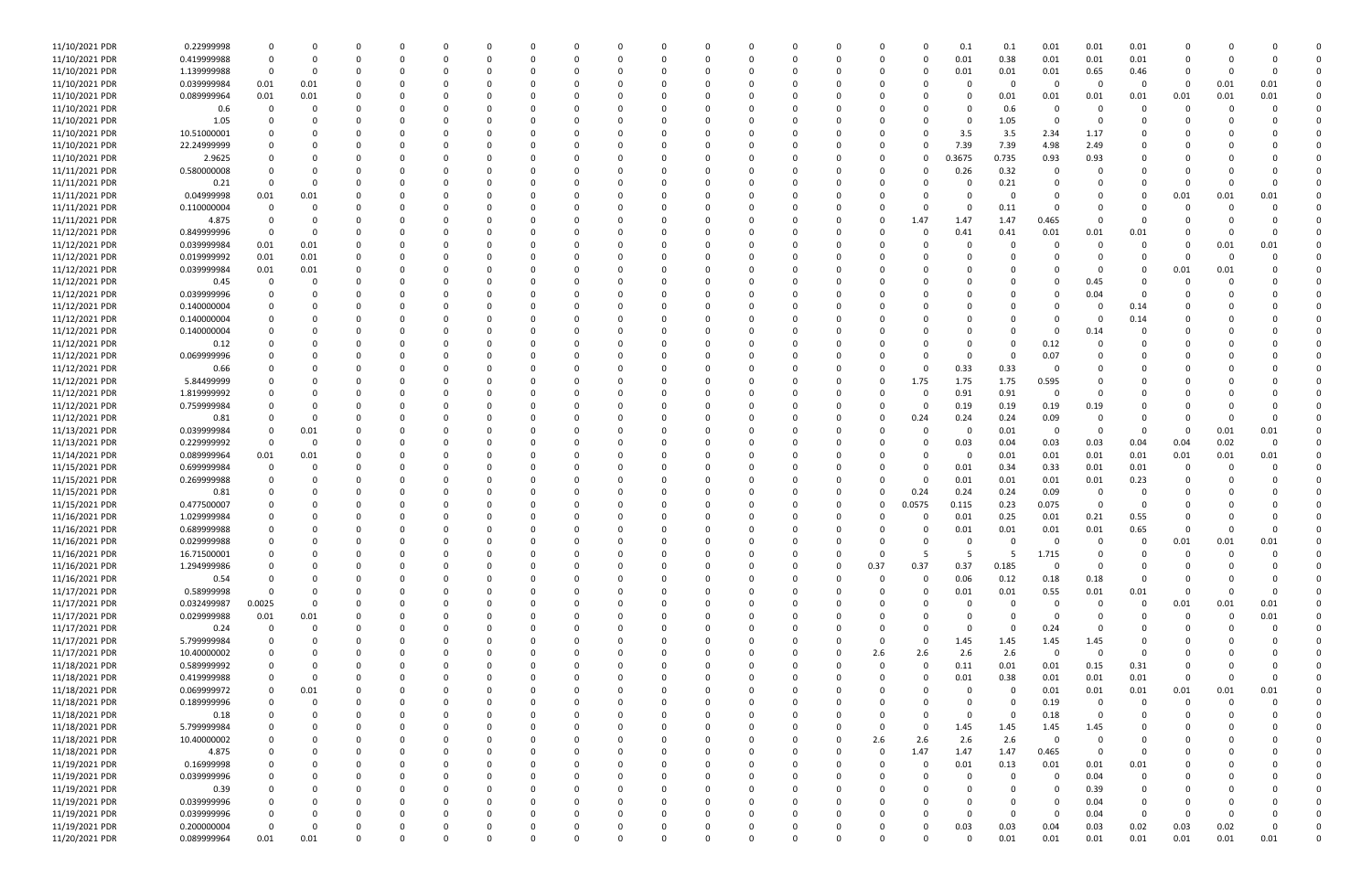| 11/21/2021 PDR | 0.019999992 | 0           | $\Omega$    |             |          |          |   |          |          |          |          |          |          |          |          |          |          |             |          |                         | $\Omega$    | 0           | 0.01     | 0.01        |  |
|----------------|-------------|-------------|-------------|-------------|----------|----------|---|----------|----------|----------|----------|----------|----------|----------|----------|----------|----------|-------------|----------|-------------------------|-------------|-------------|----------|-------------|--|
| 11/21/2021 PDR | 0.069999972 | 0.01        | 0.01        | 0           |          | -0       |   |          |          |          |          |          |          |          | 0        |          | 0        | 0           | $\Omega$ | 0.01                    | 0.01        | 0.01        | 0.01     | 0.01        |  |
| 11/22/2021 PDR | 1.18999998  | $\mathbf 0$ | 0           |             |          |          |   |          |          |          |          |          |          |          |          |          | 0.01     | 0.01        | 0.01     | 0.01                    | 1.15        | 0           | 0        | 0           |  |
| 11/22/2021 PDR | 0.069999972 | 0.01        | 0.01        | $\Omega$    |          |          |   |          |          |          |          |          |          |          |          |          | 0        | 0.01        | 0.01     | $\overline{\mathbf{0}}$ | 0           | 0.01        | 0.01     | 0.01        |  |
|                |             |             |             |             |          |          |   |          |          |          |          |          |          |          |          |          |          |             |          |                         |             |             |          |             |  |
| 11/22/2021 PDR | 0.089999964 | 0.01        | 0.01        | 0           |          |          |   |          |          |          |          |          |          |          |          |          | 0        | 0.01        | 0.01     | 0.01                    | 0.01        | 0.01        | 0.01     | 0.01        |  |
| 11/22/2021 PDR | 0.140000004 | 0           |             |             |          |          |   |          |          |          |          |          |          |          |          |          | n        | $\Omega$    |          | 0.14                    | 0           | 0           |          |             |  |
| 11/22/2021 PDR | 0.140000004 | $\Omega$    |             |             |          |          |   |          |          |          |          |          |          |          |          |          |          |             |          | 0.14                    |             |             |          |             |  |
| 11/22/2021 PDR | 0.140000004 |             |             |             |          |          |   |          |          |          |          |          |          |          |          |          |          |             |          | 0.14                    |             |             |          |             |  |
| 11/22/2021 PDR | 0.140000004 |             |             |             |          |          |   |          |          |          |          |          |          |          |          |          |          |             | 0.14     |                         |             |             |          |             |  |
| 11/22/2021 PDR | 0.140000004 |             |             |             |          |          |   |          |          |          |          |          |          |          |          |          |          | 0           | 0.14     | - 0                     |             |             |          |             |  |
| 11/22/2021 PDR | 0.080000004 |             |             |             |          |          |   |          |          |          |          |          |          |          |          |          |          |             |          | 0.08                    |             |             |          |             |  |
|                |             |             |             |             |          |          |   |          |          |          |          |          |          |          |          |          |          |             |          |                         |             |             |          |             |  |
| 11/22/2021 PDR | 0.110000004 |             |             |             |          |          |   |          |          |          |          |          |          |          |          |          |          |             |          | 0.11                    |             |             |          |             |  |
| 11/22/2021 PDR | 0.140000004 |             |             |             |          |          |   |          |          |          |          |          |          |          |          |          |          |             | 0.14     |                         |             |             |          |             |  |
| 11/22/2021 PDR | 0.140000004 |             |             |             |          |          |   |          |          |          |          |          |          |          |          |          |          | - 0         | 0.14     |                         |             |             |          |             |  |
| 11/22/2021 PDR | 0.140000004 |             |             |             |          |          |   |          |          |          |          |          |          |          |          |          |          | -0          | 0.14     |                         |             |             |          |             |  |
| 11/22/2021 PDR | 0.170000004 |             |             |             |          |          |   |          |          |          |          |          |          |          |          |          | O        | -0          | 0.17     | - 0                     |             |             |          |             |  |
| 11/22/2021 PDR | 0.759999984 | $\Omega$    |             |             |          |          |   |          |          |          |          |          |          |          |          |          | 0.19     | 0.19        | 0.19     | 0.19                    |             |             |          |             |  |
| 11/23/2021 PDR | 1.479999996 | 0           |             |             |          |          |   |          |          |          |          |          |          |          |          |          | 0.01     | 0.63        | 0.02     | 0.22                    | 0.6         | 0           |          |             |  |
|                |             |             |             |             |          |          |   |          |          |          |          |          |          |          |          |          |          |             |          |                         |             |             |          |             |  |
| 11/23/2021 PDR | 0.089999964 | 0.01        | 0.01        |             |          |          |   |          |          |          |          |          |          |          |          |          | 0        | 0.01        | 0.01     | 0.01                    | 0.01        | 0.01        | 0.01     | 0.01        |  |
| 11/23/2021 PDR | 0.210000012 | 0           |             |             |          |          |   |          |          |          |          |          |          |          |          |          | 0.02     | 0.03        | 0.06     | 0.05                    | 0.02        | 0.03        |          |             |  |
| 11/23/2021 PDR | 0.765000012 |             |             |             |          |          |   |          |          |          |          |          |          |          |          | 0.23     | 0.23     | 0.23        | 0.075    | $\overline{\mathbf{0}}$ | C           |             |          |             |  |
| 11/24/2021 PDR | 0.219999984 |             |             |             |          |          |   |          |          |          |          |          |          |          |          | -0       | 0.01     | 0.18        | 0.01     | 0.01                    | 0.01        |             |          |             |  |
| 11/24/2021 PDR | 0.419999988 |             |             |             |          |          |   |          |          |          |          |          |          |          |          |          | 0.01     | 0.38        | 0.01     | 0.01                    | 0.01        |             |          |             |  |
| 11/24/2021 PDR | 0.419999988 | $\Omega$    |             |             |          |          |   |          |          |          |          |          |          |          |          |          | 0.01     | 0.38        | 0.01     | 0.01                    | 0.01        |             |          |             |  |
| 11/24/2021 PDR | 0.689999988 | 0           |             |             |          |          |   |          |          |          |          |          |          |          |          |          | 0.01     | 0.01        | 0.01     | 0.01                    | 0.65        |             |          |             |  |
|                |             |             |             |             |          |          |   |          |          |          |          |          |          |          |          |          |          |             |          |                         |             |             |          |             |  |
| 11/24/2021 PDR | 0.249999984 | 0           |             |             |          |          |   |          |          |          |          |          |          |          |          |          | 0.01     | 0.21        | 0.01     | 0.01                    | 0.01        | -0          |          |             |  |
| 11/24/2021 PDR | 0.089999964 | 0.01        | 0.01        |             |          |          |   |          |          |          |          |          |          |          |          |          | 0        | 0.01        | 0.01     | 0.01                    | 0.01        | 0.01        | 0.01     | 0.01        |  |
| 11/24/2021 PDR | 0.401458336 | 0           |             |             |          |          |   |          |          |          |          |          |          |          |          |          | 0        | 0.004271    | 0.397188 | - 0                     | 0           | -0          |          |             |  |
| 11/24/2021 PDR | 2.349999999 |             |             |             |          |          |   |          |          |          |          |          |          |          |          |          | 0        | 0           | 0.025    | 2.325                   | C           |             |          |             |  |
| 11/24/2021 PDR | 0.759999984 | $\Omega$    |             |             |          |          |   |          |          |          |          |          |          |          |          | 0        | 0.19     | 0.19        | 0.19     | 0.19                    |             |             |          |             |  |
| 11/24/2021 PDR | 7.845       |             |             |             |          |          |   |          |          |          |          |          |          |          |          | 2.37     | 2.37     | 2.37        | 0.735    | - 0                     |             |             |          |             |  |
| 11/24/2021 PDR | 0.75        |             |             |             |          |          |   |          |          |          |          |          |          |          |          |          | 0.24     | 0.24        | 0.18     | 0.09                    |             |             |          |             |  |
| 11/25/2021 PDR | 0.440000004 |             |             |             |          |          |   |          |          |          |          |          |          |          |          |          |          | 0.44        |          | - റ                     |             |             |          |             |  |
|                |             |             |             |             |          |          |   |          |          |          |          |          |          |          |          |          |          |             |          |                         |             |             |          |             |  |
| 11/25/2021 PDR | 0.320000004 |             |             |             |          |          |   |          |          |          |          |          |          |          |          |          |          | 0           |          | 0.32                    | 0           |             |          |             |  |
| 11/25/2021 PDR | 0.069999972 | 0.01        | 0.01        |             |          |          |   |          |          |          |          |          |          |          |          |          |          | $\Omega$    |          | 0.01                    | 0.01        | 0.01        | 0.01     | 0.01        |  |
| 11/26/2021 PDR | 0.399999984 | $\Omega$    |             |             |          |          |   |          |          |          |          |          |          |          |          |          | 0.01     | 0.01        | 0.01     | 0.36                    | 0.01        | 0           |          |             |  |
| 11/26/2021 PDR | 1.11        | 0           | - 0         |             |          |          |   |          |          |          |          |          |          |          |          |          | 0.01     | 0.01        | 0.2      | 0.21                    | 0.68        | 0           |          |             |  |
| 11/26/2021 PDR | 0.04999998  | 0.01        | 0.01        |             |          |          |   |          |          |          |          |          |          |          |          |          | O        | 0           |          | - 0                     | C           | 0.01        | 0.01     | 0.01        |  |
| 11/26/2021 PDR | 5.799999984 |             |             |             |          |          |   |          |          |          |          |          |          |          |          |          | 1.45     | 1.45        | 1.45     | 1.45                    |             |             |          |             |  |
| 11/26/2021 PDR | 1.040000016 | $\Omega$    |             |             |          |          |   |          |          |          |          |          |          |          |          |          | 0.26     | 0.26        | 0.26     | 0.26                    | 0           |             |          |             |  |
|                |             |             |             |             |          |          |   |          |          |          |          |          |          |          |          |          | 1.47     | 1.47        | 0.465    |                         |             |             |          |             |  |
| 11/26/2021 PDR | 4.875       | 0           | 0           |             |          |          |   |          |          |          |          |          |          |          |          | 1.47     |          |             |          |                         | C           |             |          |             |  |
| 11/27/2021 PDR | 0.059999976 | 0.01        | $0.01\,$    | 0           | 0        | $\Omega$ | 0 | O        | $\Omega$ | $\Omega$ | $\Omega$ | $\Omega$ | $\Omega$ | $\Omega$ | $\Omega$ | $\Omega$ | $\Omega$ | 0           | $\Omega$ | $\mathbf 0$             | 0.01        | 0.01        | 0.01     | 0.01        |  |
| 11/27/2021 PDR | 0.059999997 | $\mathbf 0$ | $\mathbf 0$ | $\Omega$    | 0        | $\Omega$ | 0 | O        | $\Omega$ |          | 0        | $\Omega$ | $\Omega$ |          | $\Omega$ | 0        | 0        | 0.06        | $\Omega$ | $\overline{\mathbf{0}}$ | $\Omega$    | $\mathbf 0$ | $\Omega$ | $\mathbf 0$ |  |
| 11/28/2021 PDR | 0.069999972 | 0.01        | 0.01        | 0           |          | - 0      |   |          |          |          | 0        |          |          |          |          |          | $\Omega$ | $\mathbf 0$ | $\Omega$ | 0.01                    | 0.01        | 0.01        | 0.01     | 0.01        |  |
| 11/29/2021 PDR | 1.05        | $\mathbf 0$ | $\Omega$    | 0           |          | -0       |   |          |          |          | 0        | 0        |          |          |          | 0        | 0.2      | 0.25        | 0.2      | 0.16                    | 0.1         | 0.09        | 0.05     |             |  |
| 11/29/2021 PDR | 0.759999984 | 0           |             | 0           |          |          |   |          |          |          |          |          |          |          |          | 0        | 0.19     | 0.19        | 0.19     | 0.19                    | 0           | $\Omega$    |          |             |  |
| 11/29/2021 PDR | 7.305000003 | $\mathbf 0$ | $\Omega$    | 0           | 0        | 0        | 0 |          |          |          | 0        | 0        |          |          | 0        | 0        | 0.875    | 1.75        | 2.34     | 2.34                    | 0           | $\Omega$    | 0        | $\Omega$    |  |
| 11/29/2021 PDR | 0.059999976 | 0.01        | 0.01        | 0           | 0        | 0        |   |          |          |          | 0        | 0        |          |          |          |          | 0        | 0.01        | 0.01     | $\overline{\mathbf{0}}$ | $\mathbf 0$ | $\mathbf 0$ | 0.01     | 0.01        |  |
|                | 0.079999968 | 0.01        |             | $\Omega$    |          | - 0      |   |          |          |          |          | $\Omega$ |          |          |          |          | $\Omega$ | $\mathbf 0$ | 0.01     | 0.01                    |             | 0.01        | 0.01     | 0.01        |  |
| 11/29/2021 PDR |             |             | 0.01        |             |          |          |   |          |          |          |          |          |          |          |          |          |          |             |          |                         | 0.01        |             |          |             |  |
| 11/30/2021 PDR | 0.46999998  | 0           | $\Omega$    | 0           |          | - 0      |   |          |          |          | 0        | 0        |          |          |          |          | 0.43     | 0.01        | 0.01     | 0.01                    | 0.01        | 0           |          | 0           |  |
| 11/30/2021 PDR | 0.219999996 | $\mathbf 0$ | $\Omega$    | 0           |          |          |   |          |          |          |          |          |          |          |          |          | 0.01     | 0.09        | 0.09     | 0.02                    | 0.01        | 0           |          | $\mathbf 0$ |  |
| 11/30/2021 PDR | 0.059999976 | 0.01        | 0.01        | 0           |          | -0       |   |          |          |          |          | 0        |          |          |          |          | 0        | 0.01        | 0.01     | $\overline{\mathbf{0}}$ | 0           | $\Omega$    | 0.01     | 0.01        |  |
| 11/30/2021 PDR | 0.089999964 | 0.01        | 0.01        | 0           |          | -0       |   |          |          |          |          |          |          |          |          |          | 0        | 0.01        | 0.01     | 0.01                    | 0.01        | 0.01        | 0.01     | 0.01        |  |
| 11/30/2021 PDR | 0.004999998 | $\mathbf 0$ | $\Omega$    | $\Omega$    | 0        |          |   |          |          |          |          |          |          |          |          |          | $\Omega$ | $\mathbf 0$ | 0.005    | $\overline{\mathbf{0}}$ | $\mathbf 0$ | $\Omega$    |          |             |  |
| 11/30/2021 PDR | 5.799999984 | 0           |             | $\Omega$    |          | 0        |   |          |          |          |          | $\Omega$ | 0        |          |          | $\Omega$ | 1.45     | 1.45        | 1.45     | 1.45                    | 0           | 0           |          |             |  |
| 11/30/2021 PDR | 30.36000001 | 0           |             | 0           |          | - 0      |   |          |          |          | 0        |          |          |          | 0        | 9.05     | 9.05     | 9.05        | 3.21     | $\overline{0}$          | 0           | 0           |          |             |  |
|                |             |             |             |             |          |          |   |          |          |          | $\Omega$ |          |          |          |          | $\Omega$ |          |             |          |                         |             |             |          |             |  |
| 11/30/2021 PDR | 15.4925     | 0           |             | O           |          | -0       |   |          |          |          |          |          |          |          |          |          | 1.6175   | 3.235       | 5.32     | 5.32                    | 0           |             |          |             |  |
| 11/30/2021 PDR | 4.257499995 | 0           |             |             |          |          |   |          |          |          |          |          |          |          | 0        | $\Omega$ | 0.4925   | 0.985       | 1.39     | 1.39                    | 0           |             |          |             |  |
| 12/2/2021 PDR  | 0.570000012 | 0           |             |             |          |          |   |          |          |          |          |          |          |          |          |          | 0.01     | 0.14        | 0.14     | 0.14                    | 0.14        |             |          |             |  |
| 12/2/2021 PDR  | 0.309999984 | $\mathbf 0$ | $\Omega$    | O           |          |          |   |          |          |          |          |          |          |          |          |          | 0.21     | 0.01        | 0.01     | 0.01                    | 0.07        | $\mathbf 0$ |          |             |  |
| 12/2/2021 PDR  | 0.059999976 | 0.01        | 0.01        | 0           |          |          |   |          |          |          |          |          |          |          |          |          | 0        | $\mathbf 0$ | $\Omega$ | - 0                     | 0.01        | 0.01        | 0.01     | 0.01        |  |
| 12/2/2021 PDR  | 0.139999998 | $\mathbf 0$ |             | 0           |          |          |   |          |          |          |          |          |          |          |          |          | $\Omega$ | 0.07        | 0.07     | 0                       | 0           | $\Omega$    |          |             |  |
| 12/2/2021 PDR  | 0.074999995 | 0           |             | 0           | 0        | -0       |   |          |          |          |          |          |          |          |          |          | $\Omega$ | 0.0375      | 0.0375   | 0                       | 0           | - 0         |          |             |  |
| 12/2/2021 PDR  | 0.064999998 | 0           |             |             |          |          |   |          |          |          |          |          |          |          |          |          | $\Omega$ | 0.0325      | 0.0325   | 0                       |             |             |          |             |  |
|                |             |             | $\Omega$    |             | $\Omega$ |          |   | $\Omega$ | $\Omega$ |          | $\Omega$ | $\Omega$ | $\Omega$ |          | $\Omega$ |          |          |             |          | $\mathbf 0$             |             |             |          |             |  |
| 12/2/2021 PDR  | 29.79000001 | $\mathbf 0$ |             | $\mathbf 0$ |          | $\Omega$ | 0 |          |          |          |          |          |          |          |          | 8.09     | 8.09     | 8.09        | 5.52     |                         | 0           | $\Omega$    |          | 0           |  |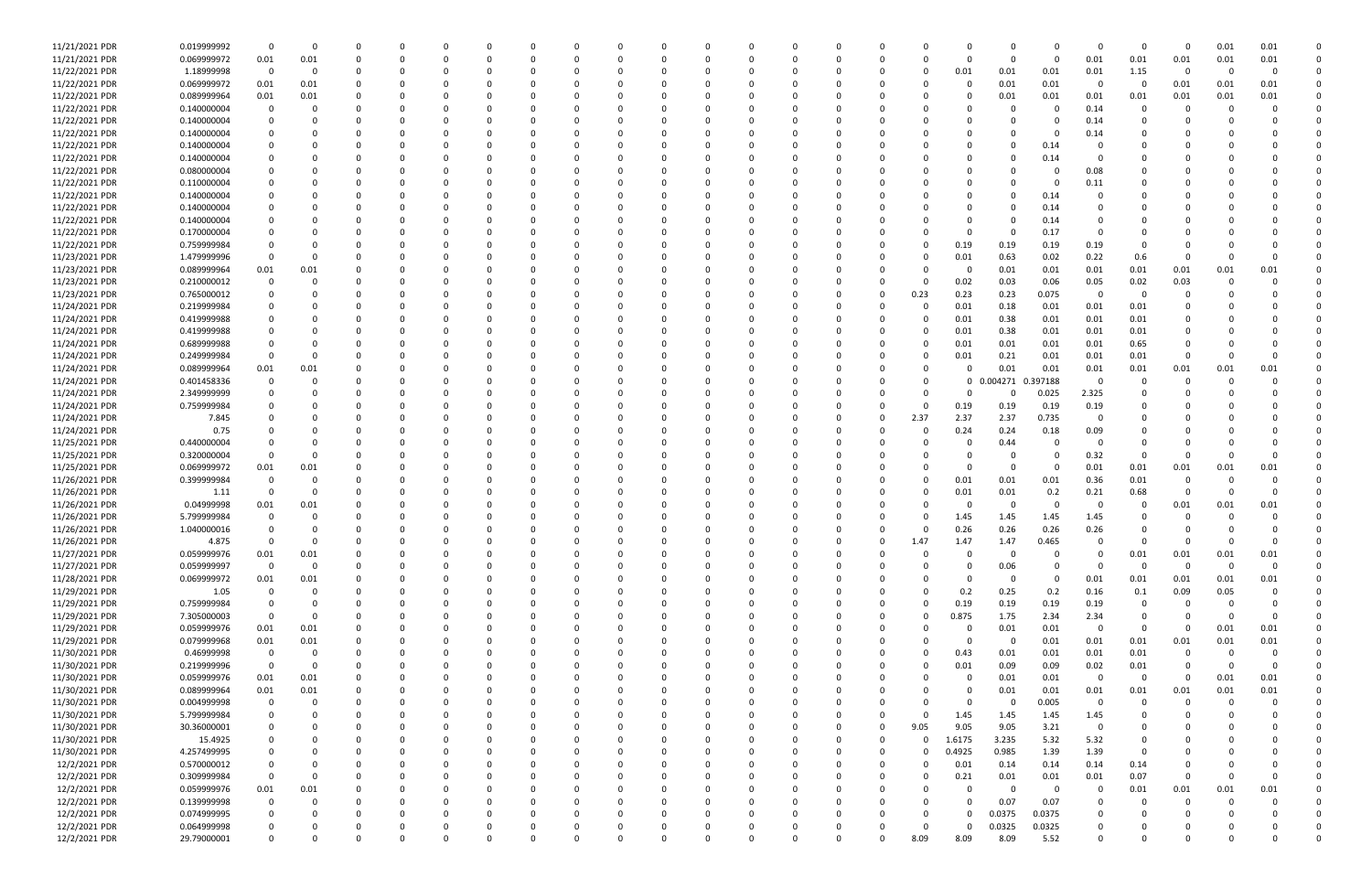| 12/2/2021 PDR                    | 7.499999988                | $\Omega$    | $\Omega$  | -0            |          | $\Omega$             |          |          |          |          |          | $\Omega$      |          |          | 0        |      | 2.5          | 2.5              | 2.5          |              |                         |              |              |              |                  |  |
|----------------------------------|----------------------------|-------------|-----------|---------------|----------|----------------------|----------|----------|----------|----------|----------|---------------|----------|----------|----------|------|--------------|------------------|--------------|--------------|-------------------------|--------------|--------------|--------------|------------------|--|
| 12/3/2021 PDR                    | 1.099999992                | 0.55        | 0.55      |               |          |                      |          |          |          |          |          |               |          |          |          |      | $\Omega$     |                  | 0            |              | - 0                     |              |              |              |                  |  |
| 12/3/2021 PDR                    | 0.401458336                | $\Omega$    |           |               |          |                      |          |          |          |          |          |               |          |          |          |      |              |                  | 0            | 0.004271     | 0.397188                |              |              |              |                  |  |
| 12/3/2021 PDR                    | 0.160000008                |             |           |               |          |                      |          |          |          |          |          |               |          |          |          |      |              | 0.02             | 0.02         | 0.02         | 0.03                    | 0.01         | 0.04         | 0.02         |                  |  |
| 12/3/2021 PDR                    | 0.15                       |             |           |               |          |                      |          |          |          |          |          |               |          |          |          |      |              | 0.03             | 0.03         | 0.01         | 0.02                    | 0.01         | 0.03         | 0.02         |                  |  |
| 12/3/2021 PDR                    | 0.567916663                |             |           |               |          |                      |          |          |          |          |          |               |          |          |          |      |              |                  | 0            | 0.006042     | 0.561875                | $\Omega$     | -0           |              |                  |  |
| 12/4/2021 PDR                    | 0.279999996                |             |           |               |          |                      |          |          |          |          |          |               |          |          |          |      | <sup>0</sup> | 0.07             | 0.05         | 0.04         | 0.06                    | 0.03         | 0.03         |              |                  |  |
| 12/4/2021 PDR                    | 0.389999988                |             |           |               |          |                      |          |          |          |          |          |               |          |          |          |      |              | 0.1              | 0.1          | 0.06         | 0.04                    | 0.05         | 0.03         | 0.01         |                  |  |
| 12/5/2021 PDR                    | 0.04999998                 | 0.01        | 0.01      |               |          |                      |          |          |          |          |          |               |          |          |          |      |              |                  | 0            | 0.01         | - 0                     |              | 0.01         | 0.01         |                  |  |
| 12/6/2021 PDR                    | 16.80000001                | $\Omega$    |           |               |          |                      |          |          |          |          |          |               |          |          |          |      | 4.58         | 4.58             | 4.58         | 3.06         |                         |              |              |              |                  |  |
| 12/6/2021 PDR                    | 9.999999984                |             |           |               |          |                      |          |          |          |          |          |               |          |          |          | 2.5  | 2.5          | 2.5              | 2.5          |              | - 0                     |              |              |              |                  |  |
| 12/6/2021 PDR                    | 8.379999984                |             |           |               |          |                      |          |          |          |          |          |               |          |          |          |      | - 0          | 2.23             | 2.23         | 1.96         | 1.96                    | 0            |              |              |                  |  |
| 12/6/2021 PDR                    | 2.259999996                |             |           |               |          |                      |          |          |          |          |          |               |          |          |          |      | 0.45         | 0.45             | 0.45         | 0.45         | 0.45                    | 0.01         |              |              |                  |  |
| 12/7/2021 PDR                    | 0.659583332                |             |           |               |          |                      |          |          |          |          |          |               |          |          |          |      | - 0          | 0                | 0.659583     |              |                         |              |              |              |                  |  |
| 12/7/2021 PDR                    | 1.099999992                | 0.55        | 0.55      |               |          |                      |          |          |          |          |          |               |          |          |          |      |              |                  | 0            |              | - ೧                     |              | 0            |              |                  |  |
| 12/7/2021 PDR                    | 0.059999976                | 0           | 0.01      |               |          |                      |          |          |          |          |          |               |          |          |          |      |              |                  | 0            |              | 0.01                    | 0.01         | 0.01         | 0.01         | 0.01             |  |
| 12/7/2021 PDR                    | 0.079999968                | 0           | 0.01      | 0             |          |                      |          |          |          |          |          |               |          |          |          |      |              |                  | 0.01         | 0.01         | 0.01                    | 0.01         | 0.01         | 0.01         | 0.01             |  |
| 12/7/2021 PDR                    | 0.069999993                | 0           |           |               |          |                      |          | - 0      | 0.04     | 0.03     |          |               |          |          |          |      | U            |                  | 0            |              | - 0                     | 0            | 0            |              |                  |  |
| 12/8/2021 PDR                    | 1.267083333                |             |           |               |          |                      |          |          |          |          |          |               |          |          |          |      | $\mathbf 0$  | .267083          | $\Omega$     |              |                         |              |              |              |                  |  |
| 12/8/2021 PDR                    | 0.309999984                |             |           |               |          |                      |          |          |          |          |          |               |          |          |          |      |              | 0.01             | 0.27         | 0.01         | 0.01                    | 0.01         |              |              |                  |  |
| 12/8/2021 PDR                    | 0.72                       | 0.36        | 0.36      |               |          |                      |          |          |          |          |          |               |          |          |          |      |              |                  | 0            | -0           | - 0                     |              |              |              |                  |  |
| 12/8/2021 PDR                    | 0.94999998                 |             |           |               |          |                      |          |          |          |          |          |               |          |          |          |      | 0            | 0.01             | 0.01         | 0.01         | 0.01                    | 0.91         |              |              |                  |  |
| 12/8/2021 PDR                    | 0.449999988                | 0           |           |               |          |                      |          |          |          |          |          |               |          |          |          |      |              | 0.15             | 0.19         | 0.01         | 0.01                    | 0.09         |              |              |                  |  |
| 12/8/2021 PDR                    | 0.029999988                | 0.01        | 0.01      |               |          |                      |          |          |          |          |          |               |          |          |          |      |              |                  | 0            |              |                         |              |              |              | 0.01             |  |
| 12/8/2021 PDR                    | 0.119999994                | 0           |           |               |          |                      |          |          |          |          |          |               |          |          |          |      |              |                  | 0.12         |              |                         |              |              |              |                  |  |
| 12/8/2021 PDR                    | 35.52                      |             |           |               |          |                      |          |          |          |          |          |               |          |          |          | 0    | 9.42         | 9.42             | 9.42         | 7.26         |                         |              |              |              |                  |  |
| 12/8/2021 PDR                    | 24.6                       |             |           |               |          |                      |          |          |          |          |          |               |          |          | 0        | 6.15 | 6.15         | 6.15             | 6.15         |              |                         |              |              |              |                  |  |
| 12/8/2021 PDR                    | 9.999999984                |             |           |               |          |                      |          |          |          |          |          |               |          |          |          | 2.5  | 2.5          | 2.5              | 2.5          |              | - 0                     |              |              |              |                  |  |
| 12/9/2021 PDR                    | 1.619999988                |             |           |               |          |                      |          |          |          |          |          |               |          |          |          |      |              | 0.01             | 0.01         | 0.64         | 0.26                    | 0.7          |              |              |                  |  |
| 12/9/2021 PDR                    | 0.72                       | 0.36        | 0.36      |               |          |                      |          |          |          |          |          |               |          |          |          |      |              |                  | 0            |              | - 0                     | $\Omega$     |              |              |                  |  |
| 12/9/2021 PDR                    | 2.147499996                |             |           |               |          |                      |          |          |          |          |          |               |          |          | 0        |      | 0.3375       | 0.45             | 0.45         | 0.45         | 0.45                    | 0.01         |              |              |                  |  |
| 12/9/2021 PDR                    | 0.369999984                |             |           |               |          |                      |          |          |          |          |          |               |          |          |          |      |              | 0.01             | 0.01         | 0.01         | 0.01                    | 0.33         |              |              |                  |  |
| 12/9/2021 PDR                    | 0.15                       |             |           |               |          |                      |          |          |          |          |          |               |          |          |          |      |              |                  | 0            |              | 0.15                    | 0            |              |              |                  |  |
| 12/9/2021 PDR                    | 0.140000004                |             |           |               |          |                      |          |          |          |          |          |               |          |          |          |      |              |                  |              |              | 0.14                    |              |              |              |                  |  |
| 12/9/2021 PDR                    | 0.24                       |             |           |               |          |                      |          |          |          |          |          |               |          |          |          |      |              |                  |              |              | 0.24                    |              |              |              |                  |  |
| 12/9/2021 PDR                    | 0.24                       |             |           |               |          |                      |          |          |          |          |          |               |          |          |          |      |              |                  | 0            | - 0          | 0.24                    |              |              |              |                  |  |
| 12/9/2021 PDR                    | 0.020000004                |             |           |               |          |                      |          |          |          |          |          |               |          |          |          |      |              |                  | 0            | 0.02         |                         |              |              |              |                  |  |
| 12/9/2021 PDR                    | 0.18                       |             |           |               |          |                      |          |          |          |          |          |               |          |          |          |      |              |                  | 0            | 0.18         |                         |              |              |              |                  |  |
| 12/9/2021 PDR                    | 6.6                        |             |           |               |          |                      |          |          |          |          |          |               |          |          |          |      |              | 1.83             |              |              | 1.47                    |              |              |              |                  |  |
| 12/10/2021 PDR                   |                            |             |           |               |          |                      |          |          |          |          |          |               |          |          |          |      | 0.7          | 0.7              | 1.83<br>0.7  | 1.47<br>0.7  | 0.7                     |              |              |              |                  |  |
|                                  | 3.509999976<br>0.530000004 |             |           |               |          |                      |          |          |          |          |          |               |          |          |          |      |              | 0.01             |              | 0.17         |                         | 0.01         |              |              |                  |  |
| 12/10/2021 PDR<br>12/10/2021 PDR | 0.079999968                | 0.01        | U         | 0             | $\Omega$ | $\Omega$             | $\Omega$ | 0        | $\Omega$ | 0        | $\Omega$ | 0             | $\Omega$ | 0        | 0        | 0    | $\Omega$     | $\Omega$         | 0.17<br>0.01 | 0.01         | 0.17<br>0.01            | 0.01         | 0.01         | 0.01         | O                |  |
| 12/10/2021 PDR                   |                            | $\mathbf 0$ | 0.01<br>0 |               |          | $\Omega$             |          |          |          |          |          |               | $\Omega$ |          |          |      | U            |                  |              |              |                         | 0.01         |              |              |                  |  |
| 12/10/2021 PDR                   | 1.44<br>2.64               | $\Omega$    |           | 0<br>$\Omega$ |          | $\Omega$             |          | 0<br>- 0 |          |          |          | 0<br>$\Omega$ |          |          | 0<br>0   |      |              | $\Omega$         | 0.36<br>0.66 | 0.36<br>0.66 | 0.36<br>0.66            | 0.36<br>0.66 | 0<br>0       |              |                  |  |
| 12/10/2021 PDR                   | 0.340000008                |             |           |               |          | 0                    |          |          |          |          |          | 0             |          |          | C        |      | $\Omega$     | 0.05             |              |              | 0.08                    | 0.02         |              |              |                  |  |
|                                  | 0.129999984                |             |           |               |          |                      |          |          |          |          |          |               |          |          |          |      | 0            | 0.04             | 0.07<br>0.02 | 0.11<br>0.03 | 0.01                    |              | 0.01<br>0.01 |              |                  |  |
| 12/10/2021 PDR<br>12/11/2021 PDR | 1.019999988                | 0           |           |               |          | 0                    |          |          |          |          |          | 0             |          |          |          |      | $\Omega$     |                  | 0.19         |              | 0.15                    | 0.01         | 0.14         | 0.01<br>0.07 | $\mathbf 0$      |  |
|                                  |                            |             |           |               |          |                      |          |          |          |          |          | 0             |          | 0        | 0        |      |              | 0.16<br>$\Omega$ |              | 0.16         |                         | 0.15         |              |              |                  |  |
| 12/12/2021 PDR                   | 0.079999968                | $\mathbf 0$ | 0.01      | $\Omega$      |          | $\Omega$<br>$\Omega$ |          |          |          |          |          | 0             | $\Omega$ |          | 0        |      | $\Omega$     |                  | 0.01         | 0.01         | 0.01                    | 0.01         | 0.01         | 0.01         | 0.01<br>$\Omega$ |  |
| 12/13/2021 PDR                   | 0.369999996                | $\mathbf 0$ |           | $\Omega$      |          |                      |          | $\Omega$ |          |          |          | $\Omega$      |          |          | $\Omega$ |      |              | 0.04             | 0.05         | 0.05         | 0.07                    | 0.07         | 0.07         | 0.02         |                  |  |
| 12/13/2021 PDR                   | 29.79000001                | 0           |           | 0             |          | $\Omega$             |          | 0        |          |          | 0        | $\Omega$      | $\Omega$ |          | 0        | 0    | 8.09         | 8.09             | 8.09         | 5.52         | $\overline{\mathbf{0}}$ | 0            | 0            |              |                  |  |
| 12/13/2021 PDR                   | 0.579999984                |             |           | 0             |          | $\Omega$             |          |          |          |          |          | $\Omega$      |          |          | 0        |      | $\Omega$     | 0.01             | 0.01         | 0.01         | $0.01\,$                | 0.54         |              |              |                  |  |
| 12/13/2021 PDR                   | 0.52999998                 | $\mathbf 0$ |           |               |          | 0                    |          |          |          |          |          | 0             |          |          | 0        |      | $\Omega$     | 0.01             | 0.01         | 0.25         | 0.25                    | 0.01         |              |              |                  |  |
| 12/13/2021 PDR                   | 0.64999998                 | 0           |           | 0             |          | 0                    |          |          |          |          |          |               |          |          | 0        |      | 0            | 0.01             | 0.01         | 0.01         | 0.01                    | 0.61         |              |              |                  |  |
| 12/13/2021 PDR                   | 0.52999998                 | $\mathbf 0$ |           | $\Omega$      |          | $\Omega$             |          |          |          |          |          | $\Omega$      |          |          | 0        |      | $\Omega$     | 0.01             | 0.13         | 0.13         | 0.13                    | 0.13         | 0            |              |                  |  |
| 12/13/2021 PDR                   | 0.489999984                | $\mathbf 0$ | $\Omega$  | 0             |          | $\Omega$             |          | $\Omega$ |          |          |          | 0             |          |          | 0        |      | $\Omega$     | 0.01             | 0.01         | 0.01         | 0.01                    | 0.45         | 0            |              | $\Omega$         |  |
| 12/13/2021 PDR                   | 0.069999972                | $0.01\,$    | 0.01      | 0             |          | $\Omega$             |          |          |          |          |          | 0             |          |          | 0        |      | 0            |                  | 0            | -0           | 0.01                    | 0.01         | 0.01         | 0.01         | 0.01             |  |
| 12/13/2021 PDR                   | 0.069999972                | $\mathbf 0$ | 0.01      | $\Omega$      |          | $\Omega$             |          |          |          |          |          | $\Omega$      |          |          | 0        |      |              |                  | 0.01         | $\Omega$     | 0.01                    | 0.01         | 0.01         | 0.01         | 0.01             |  |
| 12/13/2021 PDR                   | 0.15                       | 0           | 0         | 0             |          | 0                    |          |          |          |          |          | 0             |          |          | 0        |      |              |                  | 0            | 0.15         | - 0                     | 0            | -0           |              |                  |  |
| 12/13/2021 PDR                   | 0.290000004                |             |           |               |          | 0                    |          |          |          |          |          |               |          |          | 0        |      |              |                  | 0            | 0.29         | $\Omega$                | 0            | 0            |              |                  |  |
| 12/13/2021 PDR                   | 0.189999996                | 0           |           | $\Omega$      |          | $\Omega$             |          |          |          |          |          |               |          |          |          |      |              |                  | 0            | 0.19         | $\Omega$                | $\mathbf 0$  |              |              |                  |  |
| 12/13/2021 PDR                   | 0.24                       | 0           |           | 0             |          | $\Omega$             |          |          |          |          |          | 0             |          |          | 0        |      |              |                  | 0            | $\Omega$     | 0.24                    | $\mathbf 0$  |              |              |                  |  |
| 12/13/2021 PDR                   | 0.189999996                |             |           | 0             |          | $\Omega$             |          |          |          |          |          | 0             |          |          | 0        |      |              |                  | $\Omega$     | 0.19         | $\Omega$                | $\mathbf 0$  |              |              |                  |  |
| 12/14/2021 PDR                   | 1.859999988                | $\Omega$    |           | $\Omega$      |          | $\Omega$             |          |          |          |          | 0        | $\Omega$      | $\Omega$ |          | 0        |      | $\Omega$     | 0.51             | 0.01         | 0.01         | 0.01                    | 1.32         |              |              |                  |  |
| 12/14/2021 PDR                   | 0.46999998                 | $\Omega$    |           | 0             |          |                      |          |          |          |          |          | 0             |          |          | C        |      | 0            | 0.01             | 0.01         | 0.01         | 0.01                    | 0.43         | 0            |              | 0                |  |
| 12/14/2021 PDR                   | 0.069999972                | 0.01        | 0.01      | $\Omega$      |          | $\Omega$             | $\Omega$ | $\Omega$ |          | $\Omega$ | $\Omega$ | $\mathbf 0$   | $\Omega$ | $\Omega$ | $\Omega$ |      | 0            |                  | $\mathbf 0$  | $\Omega$     | 0.01                    | 0.01         | 0.01         | 0.01         | 0.01             |  |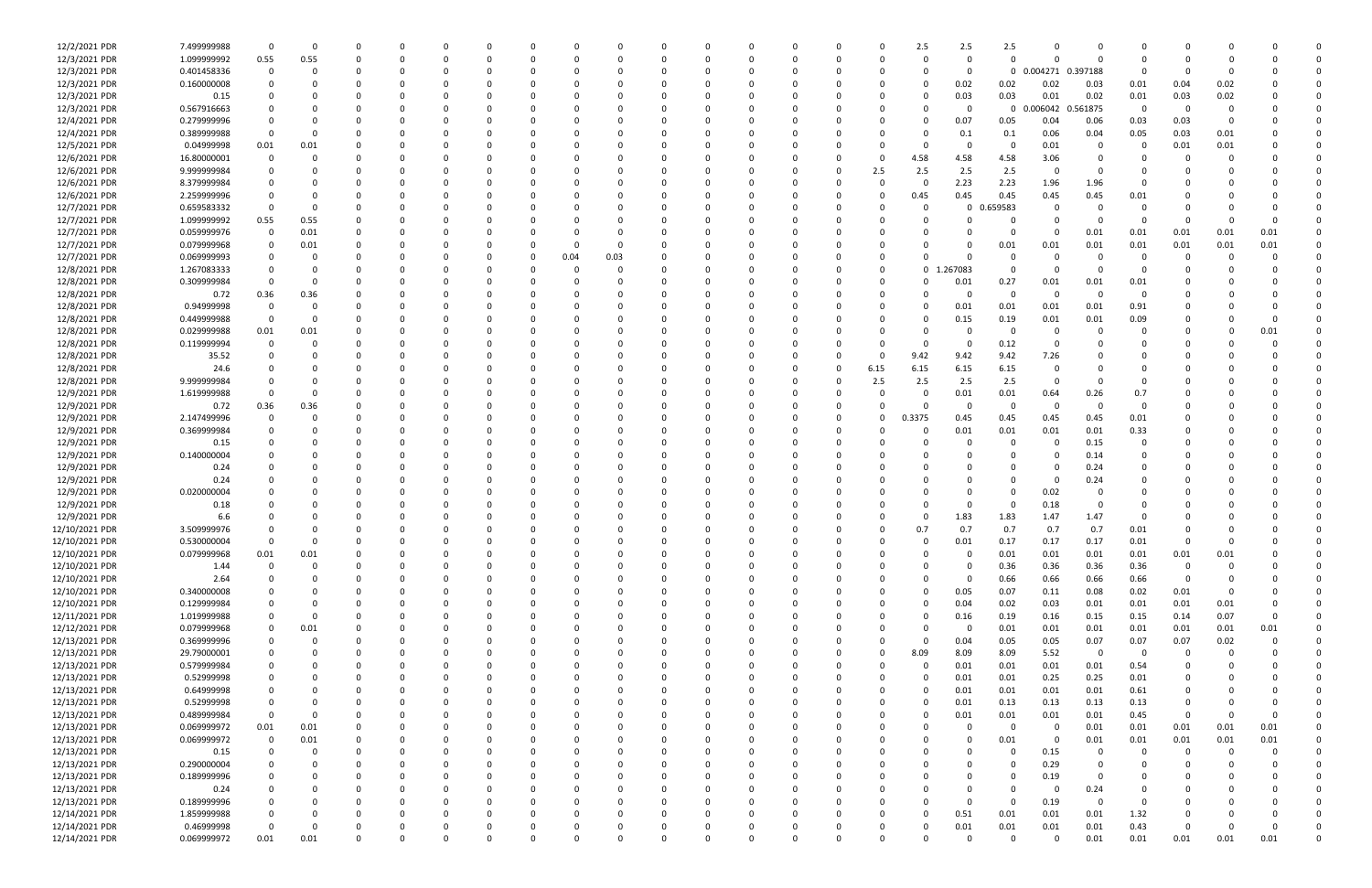| 12/14/2021 PDR | 0.029999988 | 0.01         | 0.01                    | O        |          |          | 0        |          |          |          | 0        |          |          |          |              | 0           | $\Omega$ | - 0                     | 0           |             |          | 0.01     |  |
|----------------|-------------|--------------|-------------------------|----------|----------|----------|----------|----------|----------|----------|----------|----------|----------|----------|--------------|-------------|----------|-------------------------|-------------|-------------|----------|----------|--|
| 12/14/2021 PDR | 0.24        | - 0          | - 0                     | O        | - 0      |          | $\Omega$ |          |          |          |          |          | $\Omega$ |          | $\Omega$     | $\Omega$    | $\Omega$ | 0.24                    | 0           |             |          |          |  |
|                |             |              |                         |          |          |          |          |          |          |          |          |          |          |          |              |             |          | $\Omega$                |             |             |          |          |  |
| 12/14/2021 PDR | 35.52       |              |                         |          |          |          |          |          |          |          |          |          | 0        | 9.42     | 9.42         | 9.42        | 7.26     |                         |             |             |          |          |  |
| 12/15/2021 PDR | 8.172083316 |              |                         |          |          |          |          |          |          |          |          |          |          | 0        | 419583       | 1.75        | 1.75     | 1.75                    | 1.5025      |             |          |          |  |
| 12/15/2021 PDR | 0.72        | 0.36         | 0.36                    |          |          |          |          |          |          |          |          |          |          |          | 0            | 0           |          | - 0                     |             |             |          |          |  |
| 12/15/2021 PDR | 0.419999988 | $\Omega$     | - 0                     |          |          |          | n        |          |          |          |          |          |          |          | 0.01         | 0.01        | 0.01     | 0.01                    | 0.38        | 0           |          |          |  |
| 12/15/2021 PDR |             |              |                         |          |          |          |          |          |          |          |          |          |          |          | C            | 0           | $\Omega$ | - 0                     |             |             |          |          |  |
|                | 0.039999984 |              | 0.01                    |          |          |          |          |          |          |          |          |          |          |          |              |             |          |                         | 0.01        | 0.01        | 0.01     |          |  |
| 12/15/2021 PDR | 6.6         |              | - 0                     |          |          |          |          |          |          |          |          |          |          |          | 1.83         | 1.83        | 1.47     | 1.47                    | 0           |             |          |          |  |
| 12/16/2021 PDR | 1.099999992 | 0.55         | 0.55                    |          |          |          |          |          |          |          |          |          |          |          | $\Omega$     | - 0         | $\Omega$ | - 0                     | 0           |             |          |          |  |
| 12/16/2021 PDR | 0.579999984 | $\Omega$     |                         |          |          |          |          |          |          |          |          |          |          |          | 0.01         | 0.01        | 0.01     | 0.01                    | 0.54        |             |          |          |  |
| 12/16/2021 PDR | 0.229999992 |              |                         |          |          |          |          |          |          |          |          |          |          |          | 0.01         | 0.01        | 0.01     | 0.11                    | 0.09        |             |          |          |  |
|                |             |              |                         |          |          |          |          |          |          |          |          |          |          |          |              |             |          |                         |             |             |          |          |  |
| 12/16/2021 PDR | 1.929999984 |              |                         |          |          |          |          |          |          |          |          |          |          |          | 0.58         | 0.01        | 0.01     | 0.01                    | 1.32        |             |          |          |  |
| 12/16/2021 PDR | 0.40999998  |              |                         |          |          |          | n        |          |          |          |          |          |          |          | 0.01         | 0.01        | 0.01     | 0.01                    | 0.37        |             |          |          |  |
| 12/16/2021 PDR | 0.54        |              |                         |          |          |          | 0        |          |          |          |          |          |          |          | 0.15         | 0.23        | 0.01     | 0.01                    | 0.14        |             |          |          |  |
| 12/16/2021 PDR | 0.059999997 |              |                         |          |          |          | 0.06     |          |          |          |          |          |          |          | T            | $\Omega$    |          | - 0                     | 0           |             |          |          |  |
|                |             |              |                         |          |          |          |          |          |          |          |          |          |          |          |              |             |          |                         |             |             |          |          |  |
| 12/16/2021 PDR | 0.009999999 |              |                         |          |          |          | 0.01     |          |          |          |          |          |          |          |              |             |          |                         | 0           |             |          |          |  |
| 12/16/2021 PDR | 18.43000001 |              |                         |          |          |          | 0        |          |          |          |          |          |          |          |              |             | 3.43     | 0                       |             |             |          |          |  |
| 12/17/2021 PDR | 0.230000004 |              |                         |          |          |          | 0        |          |          |          |          |          |          |          | $\Omega$     | 0           | 0.23     | - 0                     | $\Omega$    | 0           |          |          |  |
| 12/17/2021 PDR | 0.099999996 |              |                         |          |          |          |          |          |          |          |          |          |          |          | 0.02         | 0.02        | 0.02     | 0.01                    | 0.01        | 0.01        | 0.01     |          |  |
|                |             |              |                         |          |          |          |          |          |          |          |          |          |          |          |              |             |          |                         |             |             |          |          |  |
| 12/17/2021 PDR | 33.36       |              | - 0                     |          |          |          | 0        |          |          |          |          |          |          |          | 9.42         | 9.42        | 7.26     | 7.26                    | 0           | -0          | - 0      | 0        |  |
| 12/17/2021 PDR | 0.069999972 |              | 0.01                    |          |          |          |          |          |          |          |          |          |          |          |              | 0           | 0.01     | 0.01                    | 0.01        | 0.01        | 0.01     | 0.01     |  |
| 12/17/2021 PDR | 0.069999972 | $\Omega$     | 0.01                    |          |          |          |          |          |          |          |          |          |          |          | C            | 0           | 0.01     | 0.01                    | 0.01        | 0.01        | 0.01     | 0.01     |  |
| 12/17/2021 PDR | 0.079999968 | 0.01         | 0.01                    |          |          |          | n        |          |          |          |          |          |          |          | 0            | 0.01        |          | 0.01                    | 0.01        | 0.01        | 0.01     | 0.01     |  |
|                |             |              |                         |          |          |          |          |          |          |          |          |          |          |          |              |             |          |                         |             |             |          |          |  |
| 12/19/2021 PDR | 0.009999996 | $\Omega$     | - 0                     |          |          |          |          |          |          |          |          |          |          |          | $\Omega$     | - 0         | $\Omega$ | 0.01                    | $\Omega$    | 0           |          |          |  |
| 12/20/2021 PDR | 0.449999988 | - 0          | - 0                     | O        |          |          | 0        |          |          |          |          |          |          |          | 0.01         | 0.01        | 0.01     | 0.01                    | 0.41        |             |          |          |  |
| 12/20/2021 PDR | 0.679999992 | 0.34         | 0.34                    |          |          |          |          |          |          |          |          |          |          |          | C            | $\Omega$    |          |                         | 0           |             |          |          |  |
| 12/20/2021 PDR | 0.6         | 0.3          | 0.3                     |          |          |          |          |          |          |          |          |          |          |          | -0           | 0           | $\Omega$ | - 0                     | 0           |             |          |          |  |
|                |             |              |                         |          |          |          |          |          |          |          |          |          |          |          |              |             |          |                         |             |             |          |          |  |
| 12/20/2021 PDR | 0.690000012 | 0            |                         |          |          |          |          |          |          |          |          |          |          |          | 0.01         | 0.17        | 0.17     | 0.17                    | 0.17        |             |          |          |  |
| 12/20/2021 PDR | 2.179999992 |              |                         |          |          |          | $\Omega$ |          |          |          |          |          |          |          | 0.01         | 0.01        | 0.03     | 0.47                    | 1.66        |             |          |          |  |
| 12/20/2021 PDR | 0.549999984 |              |                         |          |          |          | 0        |          |          |          |          |          |          |          | 0.01         | 0.01        | 0.01     | 0.01                    | 0.51        |             |          |          |  |
| 12/20/2021 PDR | 0.15        |              |                         |          |          |          | n        |          |          |          |          |          |          |          | C            | $\Omega$    | $\Omega$ | - 0                     | 0.15        |             |          |          |  |
| 12/20/2021 PDR | 0.15        |              |                         |          |          |          |          |          |          |          |          |          |          |          |              | 0           | 0.15     |                         | 0           |             |          |          |  |
|                |             |              |                         |          |          |          |          |          |          |          |          |          |          |          |              |             |          |                         |             |             |          |          |  |
| 12/20/2021 PDR | 0.09        |              |                         |          |          |          |          |          |          |          |          |          |          |          |              | - 0         | 0.09     |                         |             |             |          |          |  |
| 12/20/2021 PDR | 0.170000004 |              |                         |          |          |          |          |          |          |          |          |          |          |          |              |             | 0.17     | - 0                     |             |             |          |          |  |
| 12/20/2021 PDR | 0.230000004 |              |                         |          |          |          |          |          |          |          |          |          |          |          |              |             |          | 0.23                    |             |             |          |          |  |
| 12/20/2021 PDR | 0.75        |              |                         |          |          |          |          |          |          |          |          |          |          |          | 0            | 0           | 0.75     | 0                       | 0           | 0           |          |          |  |
|                |             |              |                         |          |          |          |          |          |          |          |          |          |          |          |              |             |          |                         |             |             |          |          |  |
| 12/20/2021 PDR | 0.949999992 |              |                         |          |          |          |          |          |          |          |          |          |          |          | 0.18         | 0.22        | 0.17     | 0.15                    | 0.1         | 0.09        | 0.04     |          |  |
| 12/20/2021 PDR | 0.200000016 |              |                         |          |          |          |          |          |          |          |          |          |          | 0.06     | 0.04         | 0.02        | 0.02     | 0.02                    | 0.02        | 0.02        |          |          |  |
| 12/21/2021 PDR | 8.379999984 |              |                         |          |          |          |          |          |          |          |          |          |          |          | 2.23         | 2.23        | 1.96     | 1.96                    | O           | 0           |          |          |  |
|                |             | $0.01\,$     | 0.01                    |          |          |          |          |          |          |          |          |          |          |          | 0            |             |          | 0.01                    |             |             |          |          |  |
| 12/21/2021 PDR | 0.089999964 |              |                         |          |          |          |          |          |          |          |          |          |          |          |              | 0.01        | 0.01     |                         | 0.01        | 0.01        | 0.01     | 0.01     |  |
| 12/21/2021 PDR | 0.200000016 | $\mathbf 0$  |                         |          |          |          |          |          |          |          |          |          |          | 0.06     | 0.04         | 0.02        | 0.02     | 0.02                    | 0.02        | 0.02        |          |          |  |
| 12/22/2021 PDR | 0.679999992 | 0.34         | 0.34                    | $\Omega$ | $\Omega$ | $\Omega$ | 0        | $\Omega$ | $\Omega$ | $\Omega$ | $\Omega$ | $\Omega$ | 0        | $\Omega$ | 0            | 0           | $\Omega$ | $\mathbf 0$             | 0           | $\Omega$    |          |          |  |
| 12/22/2021 PDR | 0.6         | 0.3          | 0.3                     | O        | 0        |          | $\Omega$ |          |          |          |          |          | 0        |          | $\Omega$     | $\mathbf 0$ | $\Omega$ | - 0                     | $\Omega$    | 0           |          |          |  |
| 12/22/2021 PDR | 0.64999998  | $\Omega$     | - 0                     | O        | $\Omega$ |          | 0        |          |          | $\Omega$ | 0        |          | $\Omega$ | 0        | 0.01         | 0.01        | 0.01     | 0.01                    | 0.61        |             |          |          |  |
|                |             |              |                         |          |          |          |          |          |          |          |          |          |          |          |              |             |          |                         |             |             |          |          |  |
| 12/22/2021 PDR | 18.32000002 | $\Omega$     | - 0                     |          |          |          | 0        |          |          |          |          |          | 4.58     | 4.58     | 4.58         | 4.58        |          | $\Omega$                | $\Omega$    |             |          |          |  |
| 12/23/2021 PDR | 1.099999992 | 0.55         | 0.55                    |          |          |          | 0        |          |          |          |          |          | 0        |          | $\Omega$     | $\mathbf 0$ | $\Omega$ | - 0                     | 0           |             |          |          |  |
| 12/23/2021 PDR | 0.239999988 | $\mathbf 0$  | $\Omega$                |          |          |          | 0        |          |          | 0        |          |          |          |          | 0.01         | 0.01        | 0.19     | 0.02                    | 0.01        |             |          |          |  |
| 12/23/2021 PDR | 0.200000004 |              |                         |          |          |          | $\Omega$ |          |          |          |          |          |          |          | 0.01         | 0.08        | 0.08     | 0.02                    | 0.01        |             |          |          |  |
|                |             |              |                         |          |          |          |          |          |          |          |          |          |          |          |              |             |          |                         |             |             |          |          |  |
| 12/23/2021 PDR | 0.810000012 | $\Omega$     |                         | O        | 0        |          | 0        |          |          |          |          |          | 0        |          | 0.01         | 0.2         | 0.2      | 0.2                     | 0.2         |             |          |          |  |
| 12/23/2021 PDR | 0.110000004 |              |                         |          | 0        |          | 0        |          |          |          | 0        |          |          |          | 0            | $\Omega$    | 0.11     | $\Omega$                | 0           |             |          |          |  |
| 12/23/2021 PDR | 0.15        |              |                         |          |          |          | 0        |          |          |          |          |          |          |          | 0            | 0           | 0.15     | $\Omega$                | 0           |             |          |          |  |
| 12/23/2021 PDR | 0.140000004 |              |                         |          |          |          |          |          |          |          |          |          |          |          | 0            |             | $\Omega$ | $\Omega$                | 0.14        |             |          |          |  |
| 12/23/2021 PDR | 0.140000004 |              |                         |          |          |          | 0        |          |          |          |          |          | 0        |          | $\Omega$     | $\Omega$    | $\Omega$ | $\Omega$                |             |             |          |          |  |
|                |             |              |                         |          |          |          |          |          |          |          |          |          |          |          |              |             |          |                         | 0.14        |             |          |          |  |
| 12/23/2021 PDR | 8.649999984 |              |                         |          |          |          | 0        |          |          |          |          |          | 0        | 2.23     | 2.23         | 2.23        | 1.96     | $\Omega$                | 0           |             |          |          |  |
| 12/24/2021 PDR | 1.070000004 | $\Omega$     | 0                       |          | 0        |          | 0        |          |          | 0        |          |          | 0        |          | 0            | $\Omega$    | $\Omega$ | $\Omega$                | 1.07        | 0           |          |          |  |
| 12/24/2021 PDR | 18.43000001 | $\Omega$     | - 0                     | 0        |          |          | 0        |          |          | 0        | 0        |          | 0        |          | 5            | -5          | 3.43     | $\overline{\mathbf{0}}$ | 0           | 0           |          | $\Omega$ |  |
| 12/25/2021 PDR | 0.09229104  | $0.01\,$     | 0.01                    | 0.002291 |          |          | 0        |          |          |          |          |          |          |          | $\Omega$     | 0.01        | $0.01\,$ | 0.01                    | 0.01        | 0.01        | 0.01     | 0.01     |  |
|                |             |              |                         |          |          |          |          |          |          |          |          |          |          |          |              |             |          |                         |             |             |          |          |  |
| 12/27/2021 PDR | 0.489999984 | $\Omega$     | $\overline{\mathbf{0}}$ | 0        |          |          | 0        |          |          | n        | 0        |          | 0        | 0        | 0.01         | 0.01        | 0.01     | 0.01                    | 0.45        | $\mathbf 0$ | $\Omega$ | $\Omega$ |  |
| 12/27/2021 PDR | 0.04999998  | $\mathbf 0$  | 0.01                    | 0        |          |          | 0        |          |          |          | 0        |          |          |          | 0            | 0           | $\Omega$ | - 0                     | 0.01        | 0.01        | 0.01     | 0.01     |  |
| 12/27/2021 PDR | 0.15        | $\Omega$     | $\Omega$                |          |          |          | $\Omega$ |          |          |          |          |          |          |          | $\Omega$     | $\Omega$    | 0.15     | - 0                     | $\mathbf 0$ | $\Omega$    |          |          |  |
| 12/27/2021 PDR | 0.129999996 |              |                         |          | 0        |          | 0        |          |          |          |          |          |          |          | 0            |             | $\Omega$ | 0.13                    | $\mathbf 0$ | 0           |          |          |  |
|                |             |              |                         |          |          |          |          |          |          |          |          |          |          |          |              |             |          |                         |             |             |          |          |  |
| 12/27/2021 PDR | 0.280000008 |              |                         |          | 0        |          | 0        |          |          |          |          |          |          |          | 0            |             | $\Omega$ | 0.14                    | 0.14        |             |          |          |  |
| 12/27/2021 PDR | 0.280000008 | $\Omega$     |                         |          |          |          | 0        |          |          |          |          |          |          |          | <sup>0</sup> |             | $\Omega$ | 0.14                    | 0.14        |             |          |          |  |
| 12/27/2021 PDR | 0.15        |              |                         |          |          |          |          |          |          |          |          |          |          |          |              |             |          | - 0                     | 0.15        |             |          |          |  |
| 12/27/2021 PDR | 0.15        | $\mathbf{0}$ | $\mathbf 0$             | $\Omega$ | $\Omega$ | $\Omega$ | $\Omega$ | $\Omega$ | $\Omega$ | $\Omega$ | $\Omega$ | $\Omega$ | 0        |          | $\Omega$     | $\Omega$    | $\Omega$ | $\mathbf 0$             | 0.15        | 0           |          | O        |  |
|                |             |              |                         |          |          |          |          |          |          |          |          |          |          |          |              |             |          |                         |             |             |          |          |  |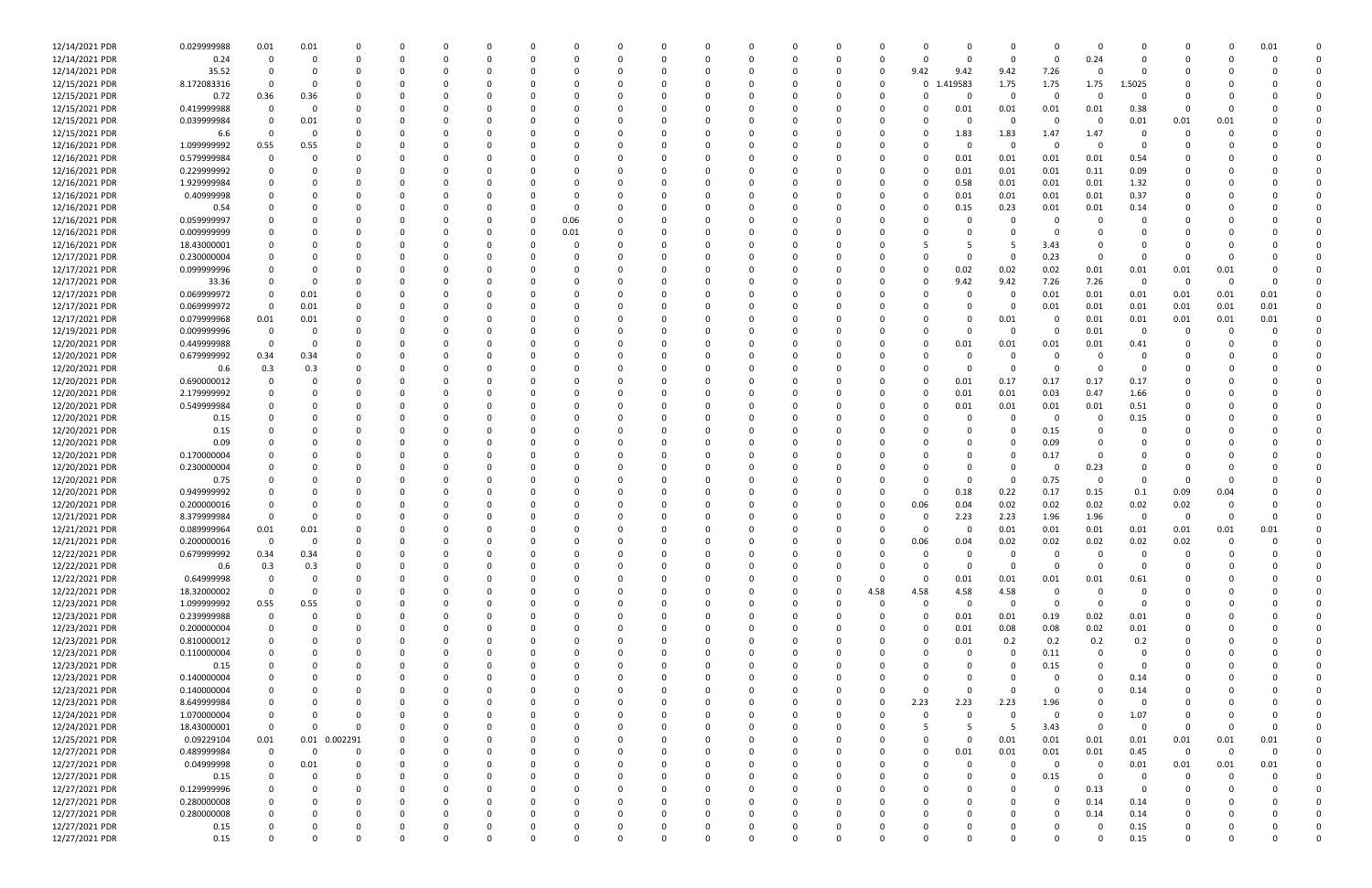| 12/27/2021 PDR  | 0.140000004 | 0           |          | 0        |          | 0        |          | 0        | n                    |          | - 0      | 0            |              | 0        |              |             |          | 0           |          | -0       | 0.14        |          |          |      |  |
|-----------------|-------------|-------------|----------|----------|----------|----------|----------|----------|----------------------|----------|----------|--------------|--------------|----------|--------------|-------------|----------|-------------|----------|----------|-------------|----------|----------|------|--|
| 12/27/2021 PDR  | 0.140000004 | $\mathbf 0$ | $\Omega$ | $\Omega$ | $\Omega$ | 0        |          | $\Omega$ | $\Omega$<br>$\Omega$ | $\Omega$ | - 0      | $\Omega$     | <sup>0</sup> | $\Omega$ | $\Omega$     |             | $\Omega$ | $\Omega$    | $\Omega$ | - 0      | 0.14        | $\Omega$ |          |      |  |
|                 |             |             |          |          |          |          |          |          |                      |          |          |              |              |          |              |             |          |             |          |          |             |          |          |      |  |
| 12/27/2021 PDR  | 0.459999996 | 0           |          |          |          |          |          |          |                      |          |          |              |              |          |              |             |          | 0           | 0.46     |          | 0           |          |          |      |  |
| 12/27/2021 PDR  | 0.09        |             |          |          |          |          |          |          |                      |          |          |              |              |          |              |             |          | 0           | 0.09     |          |             |          |          |      |  |
| 12/27/2021 PDR  | 0.189999996 |             |          |          |          |          |          |          |                      |          |          |              |              |          |              |             |          | 0           | 0.19     | - 0      |             |          |          |      |  |
|                 |             |             |          |          |          |          |          |          |                      |          |          |              |              |          |              |             |          |             |          |          |             |          |          |      |  |
| 12/27/2021 PDR  | 0.75        |             |          |          |          |          |          |          |                      |          |          |              |              |          |              |             |          | 0           | 0.34     | 0.41     |             |          |          |      |  |
| 12/27/2021 PDR  | 0.66        |             |          |          |          |          |          |          |                      |          |          |              |              |          |              |             |          | 0           | 0.66     |          |             |          |          |      |  |
| 12/27/2021 PDR  | 0.039999996 |             |          |          |          |          |          |          |                      |          |          |              |              |          |              |             |          | $\Omega$    | 0.04     |          |             |          |          |      |  |
|                 |             |             |          |          |          |          |          |          |                      |          |          |              |              |          |              |             |          |             |          |          |             |          |          |      |  |
| 12/27/2021 PDR  | 18.43000001 | $\Omega$    |          |          |          |          |          |          |                      |          |          |              |              |          |              |             |          | -5          | 3.43     |          |             |          |          |      |  |
| 12/28/2021 PDR  | 0.72        | 0.36        | 0.36     |          |          |          |          |          |                      |          |          |              |              |          |              |             | $\Omega$ | 0           | -0       | - 0      |             |          |          |      |  |
| 12/28/2021 PDR  | 0.159999984 | 0           |          |          |          |          |          |          |                      |          |          |              |              |          |              | 0           |          |             |          |          |             |          |          |      |  |
|                 |             |             |          |          |          |          |          |          |                      |          |          |              |              |          |              |             | 0.01     | 0.01        | 0.01     | 0.12     | 0.01        |          |          |      |  |
| 12/28/2021 PDR  | 1.729999992 | 0           |          |          |          |          |          |          |                      |          |          |              |              |          |              |             | 0.49     | 0.01        | 0.03     | 0.03     | 1.17        |          |          |      |  |
| 12/28/2021 PDR  | 0.570000012 | 0           | - 0      |          |          |          |          |          |                      |          |          |              |              |          |              | 0           | 0.01     | 0.14        | 0.14     | 0.14     | 0.14        | 0        |          |      |  |
|                 |             |             |          |          |          |          |          |          |                      |          |          |              |              |          |              |             |          |             |          |          |             |          |          |      |  |
| 12/28/2021 PDR  | 0.059999976 | 0.01        | $0.01\,$ |          |          |          |          |          |                      |          |          |              |              |          |              |             | 0        | $\mathbf 0$ | - 0      | - 0      | 0.01        | 0.01     | 0.01     | 0.01 |  |
| 12/28/2021 PDR  | 29.79000001 | 0           |          |          |          |          |          |          |                      |          |          |              |              |          | 0            | 8.09        | 8.09     | 8.09        | 5.52     |          | 0           | 0        | $\Omega$ |      |  |
| 12/28/2021 PDR  | 16.80000001 | $\Omega$    |          |          |          |          |          |          |                      |          |          |              |              |          |              | 4.58        | 4.58     | 4.58        | 3.06     | - 0      |             |          |          |      |  |
|                 |             |             |          |          |          |          |          |          |                      |          |          |              |              |          |              |             |          |             |          |          |             |          |          |      |  |
| 12/28/2021 PDR  | 6.6         |             |          |          |          |          |          |          |                      |          |          |              |              |          |              | -0          | 1.83     | 1.83        | 1.47     | 1.47     | 0           |          |          |      |  |
| 12/29/2021 PDR  | 1.359999984 |             |          |          |          |          |          |          |                      |          |          |              |              |          |              | $\Omega$    | 0.01     | 0.01        | 0.61     | 0.12     | 0.61        |          |          |      |  |
| 12/29/2021 PDR  | 0.52999998  | 0           |          |          |          |          |          |          |                      |          |          |              |              |          |              | 0           | 0.01     | 0.13        | 0.13     | 0.13     | 0.13        |          |          |      |  |
|                 |             |             |          |          |          |          |          |          |                      |          |          |              |              |          |              |             |          |             |          |          |             |          |          |      |  |
| 12/29/2021 PDR  | 0.690000012 | 0           | - 0      |          |          |          |          |          |                      |          |          |              |              |          |              | 0           | 0.01     | 0.17        | 0.17     | 0.17     | 0.17        | 0        |          |      |  |
| 12/29/2021 PDR  | 0.079999968 | 0.01        | 0.01     |          |          |          |          |          |                      |          |          |              |              |          |              |             |          | 0           | 0.01     | 0.01     | 0.01        | 0.01     | 0.01     | 0.01 |  |
| 12/29/2021 PDR  | 0.110000004 | $\Omega$    |          |          |          |          |          |          |                      |          |          |              |              |          |              |             |          | $\Omega$    |          | 0.11     | 0           | -0       |          |      |  |
|                 |             |             |          |          |          |          |          |          |                      |          |          |              |              |          |              |             |          |             |          |          |             |          |          |      |  |
| 12/29/2021 PDR  | 0.15        | 0           |          |          |          |          |          |          |                      |          |          |              |              |          |              |             |          | 0           |          | 0.15     | 0           |          |          |      |  |
| 12/29/2021 PDR  | 0.140000004 |             |          |          |          |          |          |          |                      |          |          |              |              |          |              |             |          |             |          | -0       | 0.14        |          |          |      |  |
| 12/29/2021 PDR  | 0.159999996 | 0           |          |          |          |          |          |          |                      |          |          |              |              |          |              |             |          | 0           |          | -0       | 0.16        |          |          |      |  |
|                 |             |             |          |          |          |          |          |          |                      |          |          |              |              |          |              |             |          |             |          |          |             |          |          |      |  |
| 12/29/2021 PDR  | 0.249999996 | 0           |          |          |          |          |          |          |                      |          |          |              |              |          |              |             |          | 0           | 0.25     |          | 0           |          |          |      |  |
| 12/29/2021 PDR  | 0.170000004 |             |          |          |          |          |          |          |                      |          |          |              |              |          |              |             |          | $\Omega$    | 0.17     |          |             |          |          |      |  |
| 12/29/2021 PDR  | 0.170000004 |             |          |          |          |          |          |          |                      |          |          |              |              |          |              |             |          | 0           | 0.17     |          |             |          |          |      |  |
|                 |             |             |          |          |          |          |          |          |                      |          |          |              |              |          |              |             |          |             |          |          |             |          |          |      |  |
| 12/29/2021 PDR  | 0.230000004 |             |          |          |          |          |          |          |                      |          |          |              |              |          |              |             |          | 0           | - 0      | 0.23     |             |          |          |      |  |
| 12/29/2021 PDR  | 0.159999996 | 0           |          |          |          |          |          |          |                      |          |          |              |              |          |              |             |          | 0           | 0.16     |          |             |          |          |      |  |
| 12/29/2021 PDR  | 0.039999996 | 0           |          |          |          |          |          |          |                      |          |          |              |              |          |              |             |          | 0           | 0.04     |          |             |          |          |      |  |
|                 |             |             |          |          |          |          |          |          |                      |          |          |              |              |          |              |             |          |             |          |          |             |          |          |      |  |
| 12/30/2021 PDR  | 0.6         | 0.3         | 0.3      |          |          |          |          |          |                      |          |          |              |              |          |              |             | O        | 0           |          | $\Omega$ |             |          |          |      |  |
| 12/30/2021 PDR  | 1.219999992 | 0           | $\Omega$ |          |          |          |          |          |                      |          |          |              |              |          |              |             | 0.01     | 0.01        | 0.03     | 0.03     | 1.14        | 0        |          |      |  |
|                 |             |             |          |          |          |          |          |          |                      |          |          |              |              |          |              |             |          |             |          |          |             |          |          |      |  |
| 12/30/2021 PDR  | 0.059999976 | 0.01        | 0.01     |          |          |          |          |          |                      |          |          |              |              |          |              |             |          | 0           | - 0      | 0.01     | 0.01        | 0.01     | 0.01     |      |  |
| 12/31/2021 PDR  | 1.669999992 | 0           |          |          |          |          |          |          |                      |          |          |              |              |          |              |             |          | 0           |          | 0.73     | 0.94        | 0        |          |      |  |
| 1/1/2021 PDR    | 0.029999988 | 0           |          |          |          |          |          |          |                      |          |          |              |              |          |              |             | 0        | 0.01        |          | - 0      | 0.01        | 0.01     |          |      |  |
|                 |             |             |          |          |          |          |          |          |                      |          |          |              |              |          |              |             |          |             |          |          |             |          |          |      |  |
| 1/1/2021 PDR    | 0.830000004 |             |          |          |          |          |          |          |                      |          |          |              |              |          |              |             |          | 0.83        |          |          |             |          |          |      |  |
| 1/2/2021 PDR    | 0.019999992 | 0           |          |          |          |          |          |          |                      |          |          |              |              |          |              |             | O        | 0.01        |          | - 0      | 0.01        |          |          |      |  |
| 1/3/2021 PDR    | 0.019999992 | 0           |          |          |          |          |          |          |                      |          |          |              |              |          |              |             |          | 0           |          | 0.01     | 0.01        |          |          |      |  |
|                 |             |             |          |          |          |          |          |          |                      |          |          |              |              |          |              |             |          |             |          |          |             |          |          |      |  |
| 1/3/2021 PDR    | 0.019999992 | $\Omega$    |          |          |          |          |          |          |                      |          |          |              |              |          |              |             |          | 0.01        |          | - 0      | 0.01        |          |          |      |  |
| 1/4/2021 PDR    | 0.199999992 | 0           |          | n        |          |          |          |          |                      |          |          |              |              |          |              | 0           |          | 0.1         | 0.1      | - 0      |             |          |          |      |  |
| 1/4/2021 PDR    | 0.21        | $\mathbf 0$ | $\Omega$ | $\Omega$ | 0        | 0        |          | 0        | $\Omega$             |          | $\Omega$ | 0            | <sup>0</sup> |          | 0            | 0           | 0        | 0.21        | 0        | $\Omega$ |             | 0        |          |      |  |
|                 |             |             |          |          |          |          |          |          |                      |          |          |              |              |          |              |             |          |             |          |          |             |          |          |      |  |
| 1/5/2021 PDR    | 0.619999992 | $\Omega$    | $\Omega$ | $\Omega$ | 0        |          |          |          |                      |          | $\Omega$ | $\Omega$     | <sup>0</sup> |          | O            | $\mathbf 0$ | 0.31     | 0.31        | $\Omega$ | $\Omega$ |             | 0        |          |      |  |
| 1/5/2021 PDR    | 0.42        | 0           |          | $\Omega$ | 0        | $\Omega$ |          |          |                      |          |          | 0            | <sup>0</sup> | $\Omega$ | 0            | 0           | 0.21     | 0.21        | 0        |          |             | 0        |          |      |  |
| 1/5/2021 PDR    | 0.42        | $\Omega$    |          | 0        | 0        | $\Omega$ |          | 0        |                      | $\Omega$ | 0        | $\Omega$     | <sup>0</sup> | $\Omega$ | 0            | $\Omega$    | 0.21     | 0.21        | 0        | 0        | 0           | 0        |          |      |  |
|                 |             |             |          |          |          |          |          |          |                      |          |          |              |              |          |              |             |          |             |          |          |             |          |          |      |  |
| 1/5/2021 PDR    | 0.84        | $\Omega$    |          | $\Omega$ |          | 0        |          |          |                      | 0        | 0        | $\Omega$     |              | 0        | 0            | $\Omega$    | 0.42     | 0.42        | 0        |          | 0           | -0       |          |      |  |
| 1/6/2021 PDR    | 1.219999992 | $\mathbf 0$ |          | O        |          | $\Omega$ |          |          |                      |          |          | <sup>0</sup> |              | -0       | 0            | $\mathbf 0$ | 0.61     | 0.61        |          |          | 0           | -0       |          |      |  |
| 1/6/2021 PDR    | 0.469583337 | 0           |          | 0        |          |          |          |          |                      |          |          | 0            |              |          | 0            | 0           |          | 0 0.469583  | 0        |          | 0           |          |          |      |  |
|                 |             |             |          |          |          |          |          |          |                      |          |          |              |              |          |              |             |          |             |          |          |             |          |          |      |  |
| 1/6/2021 PDR    | 0.099999996 | 0           |          |          |          |          |          |          |                      |          |          |              |              |          |              |             | $\Omega$ | 0           | 0.1      | $\Omega$ | $\mathbf 0$ |          |          |      |  |
| 1/7/2021 PDR    | 0.009999996 | 0           |          | O        | 0        |          |          |          |                      |          |          | <sup>0</sup> |              |          |              |             |          | 0           | $\Omega$ | $\Omega$ | 0.01        | 0        |          |      |  |
| 1/7/2021 PDR    | 0.140000004 | 0           |          | 0        |          | 0        |          |          |                      |          |          | 0            |              |          |              |             | $\Omega$ | $\mathbf 0$ | $\Omega$ | $\Omega$ | 0.14        |          |          |      |  |
|                 |             |             |          |          |          |          |          |          |                      |          |          |              |              |          |              |             |          |             |          |          |             |          |          |      |  |
| 1/7/2021 PDR    | 2.359999992 | 0           |          |          |          | $\Omega$ |          |          |                      |          |          | $\Omega$     |              |          |              | $\Omega$    | 1.18     | 1.18        | $\Omega$ |          | $\Omega$    |          |          |      |  |
| 1/7/2021 PDR    | 0.42        | $\Omega$    |          |          |          | 0        |          |          |                      |          |          | 0            |              | 0        |              | 0           | 0.21     | 0.21        | 0        |          | 0           | 0        |          |      |  |
| 1/8/2021 PDR    | 1.400000004 | 0           |          |          |          |          |          |          |                      |          |          |              |              |          |              | 0           | $\Omega$ | 1.4         |          |          |             |          |          |      |  |
|                 |             |             |          |          |          |          |          |          |                      |          |          |              |              |          |              |             |          |             |          |          |             |          |          |      |  |
| 1/8/2021 PDR    | 0.21        | 0           |          | O        | 0        |          |          |          |                      |          |          | 0            |              |          |              | 0           | $\Omega$ | 0.21        |          |          |             | 0        |          |      |  |
| 1/8/2021 PDR    | 1.269999996 | 0           |          | 0        | 0        | 0        |          |          |                      | $\Omega$ |          | 0            |              | $\Omega$ |              | 0           | $\Omega$ | 1.27        |          |          | O           | 0        |          |      |  |
| 1/9/2021 PDR    | 0.009999996 | 0           |          | 0        |          | $\Omega$ |          |          |                      | 0        | 0        | 0            |              |          |              | 0           | 0        | 0.01        |          |          |             | 0        |          |      |  |
|                 |             |             |          |          |          |          |          |          |                      |          |          |              |              |          |              |             |          |             |          |          |             |          |          |      |  |
| 1/9/2021 PDR    | 0.024999999 | $\mathbf 0$ |          | 0        | 0        | 0        |          |          | 0<br>0               | 0.025    | $\Omega$ | 0            |              | -0       |              |             | O        | $\Omega$    |          |          | 0           | 0        |          |      |  |
| 1/9/2021 PDR    | 0.024999999 | 0           |          | 0        |          | 0        |          |          | $\Omega$<br>$\Omega$ | 0.025    | 0        | 0            |              | 0        |              |             |          | $\Omega$    |          |          | $\Omega$    | -0       |          |      |  |
| 1/9/2021 PDR    | 0.009999999 | 0           |          | $\Omega$ |          |          |          |          | 0                    | 0.01     | $\Omega$ | 0            |              |          |              |             |          |             |          |          |             | -0       |          |      |  |
|                 |             |             |          |          |          |          |          |          |                      |          |          |              |              |          |              |             |          | 0           |          |          |             |          |          |      |  |
| 1/9/2021 PDR    | 0.024999999 | 0           |          | 0        | 0        |          |          |          | $\Omega$             | 0.025    | 0        | 0            |              | 0        |              | 0           | $\Omega$ | $\Omega$    |          |          |             | 0        |          |      |  |
| 1/11/2021 PDR   | 0.174999979 | 0           |          | 0        |          |          |          | 0        | 0.045<br>0.0225      | $\Omega$ |          | $\Omega$     |              |          |              | 0           | 0.0225   | 0.085       |          |          |             |          |          |      |  |
| 1/11/2021 PDR   | 0.309999996 | $\mathbf 0$ |          | $\Omega$ | 0        | 0        |          | $\Omega$ | $\Omega$<br>$\Omega$ | $\Omega$ | $\Omega$ | $\Omega$     | <sup>0</sup> | $\Omega$ | <sup>0</sup> | $\Omega$    | 0        |             |          | $\Omega$ | $\Omega$    | 0        |          | 0    |  |
|                 |             |             |          |          |          |          |          |          |                      |          |          |              |              |          |              |             |          | 0.31        |          |          |             |          |          |      |  |
| 1/12/2021 PLOAD | 60.00000006 | 0           |          | 0        |          | 0        |          |          | 0 14.53125 45.46875  | 0        | 0        | 0            |              | 0        |              |             | $\Omega$ | 0           |          |          | 0           | -0       |          | 0    |  |
| 1/12/2021 PDR   | 0.42        | $\mathbf 0$ | $\Omega$ | $\Omega$ | $\Omega$ | $\Omega$ | $\Omega$ | $\Omega$ | 0<br>0               | $\Omega$ | $\Omega$ | $\Omega$     | $\Omega$     | $\Omega$ | 0            | $\Omega$    | 0.21     | 0.21        | $\Omega$ | $\Omega$ | $\Omega$    | $\Omega$ |          | 0    |  |
|                 |             |             |          |          |          |          |          |          |                      |          |          |              |              |          |              |             |          |             |          |          |             |          |          |      |  |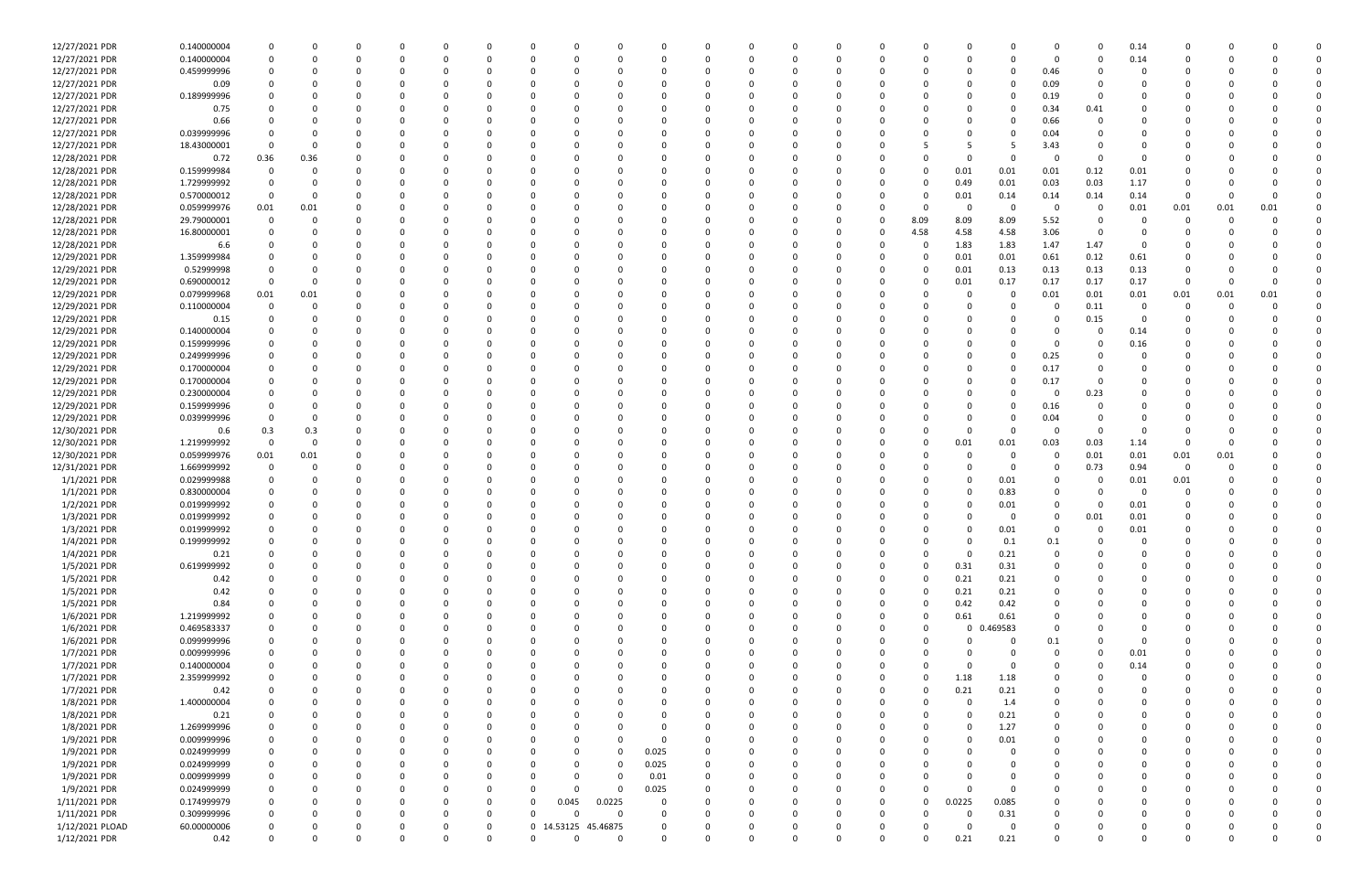| 1/13/2021 PDR | 0.009999996 |             |   |          |          |          |          |        |          |          | $\Omega$ |          |          | n |          |              |                     | 0           |                     | 0           | 0.01     |          |          |  |
|---------------|-------------|-------------|---|----------|----------|----------|----------|--------|----------|----------|----------|----------|----------|---|----------|--------------|---------------------|-------------|---------------------|-------------|----------|----------|----------|--|
| 1/13/2021 PDR | 0.099999996 |             |   |          |          |          |          | -0     |          |          | 0        |          |          |   |          |              | 0                   | 0.1         |                     |             | $\Omega$ |          |          |  |
|               |             |             |   |          |          |          |          |        |          |          |          |          |          |   |          |              |                     |             |                     |             |          |          |          |  |
| 1/13/2021 PDR | 0.140000004 |             |   |          |          |          |          |        |          |          |          |          |          |   |          |              | 0                   | 0.14        |                     |             |          |          |          |  |
| 1/13/2021 PDR | 2.480000004 |             |   |          |          |          |          |        |          |          | - 0      |          |          |   |          |              | 2.48                | 0           |                     |             |          |          |          |  |
|               |             |             |   |          |          |          |          |        |          |          |          |          |          |   |          |              |                     |             |                     |             |          |          |          |  |
| 1/13/2021 PDR | 9.39        |             |   |          |          |          |          |        |          |          | 0        |          |          |   |          |              | 9.39                | 0           |                     |             |          |          |          |  |
| 1/13/2021 PDR | 0.42        |             |   |          |          |          |          |        |          |          | - 0      |          |          |   |          |              | 0.42                | 0           |                     |             |          |          |          |  |
| 1/14/2021 PDR |             |             |   |          |          |          |          |        |          |          | - 0      |          |          |   |          | 7.34         |                     |             |                     |             |          |          |          |  |
|               | 14.68000001 |             |   |          |          |          |          |        |          |          |          |          |          |   |          |              | 7.34                |             |                     |             |          |          |          |  |
| 1/14/2021 PDR | 0.42        |             |   |          |          |          |          |        |          |          |          |          |          |   |          | 0.21         | 0.21                | 0           |                     |             |          |          |          |  |
| 1/14/2021 PDR | 6.340000008 |             |   |          |          |          |          |        |          |          |          |          |          |   |          | 3.17         | 3.17                |             |                     |             |          |          |          |  |
|               |             |             |   |          |          |          |          |        |          |          |          |          |          |   |          |              |                     |             |                     |             |          |          |          |  |
| 1/15/2021 PDR | 0.619999992 |             |   |          |          |          |          |        |          |          |          |          |          |   |          | 0.31         | 0.31                | $\Omega$    |                     |             |          |          |          |  |
| 1/15/2021 PDR | 0.009999996 |             |   |          |          |          |          |        |          |          |          |          |          |   |          |              |                     | 0.01        |                     |             |          |          |          |  |
|               |             |             |   |          |          |          |          |        |          |          |          |          |          |   |          |              |                     |             |                     |             |          |          |          |  |
| 1/15/2021 PDR | 0.099999996 |             |   |          |          |          |          |        |          |          |          |          |          |   |          |              | 0 0.001042 0.097917 |             | 0.001042            |             |          |          |          |  |
| 1/16/2021 PDR | 0.009999996 |             |   |          |          |          |          |        |          |          | - 0      |          |          |   |          |              | 0.01                | 0           | - 0                 | 0           |          |          |          |  |
| 1/16/2021 PDR |             |             |   |          |          |          |          |        |          |          |          |          |          |   |          |              |                     |             |                     |             |          |          |          |  |
|               | 0.039999984 |             |   |          |          |          |          |        |          |          |          |          |          |   |          |              | 0.01                | 0.01        | 0.01                | 0.01        |          |          |          |  |
| 1/18/2021 PDR | 2.480000004 |             |   |          |          |          |          |        |          |          |          |          |          |   |          |              | 2.48                | 0           |                     | 0           |          |          |          |  |
| 1/18/2021 PDR | 1.269999996 |             |   |          |          |          |          |        |          |          |          |          |          |   |          |              | 1.27                | 0           |                     | O           |          |          |          |  |
|               |             |             |   |          |          |          |          |        |          |          |          |          |          |   |          |              |                     |             |                     |             |          |          |          |  |
| 1/19/2021 PDR | 0.279999996 |             |   |          |          |          |          |        |          |          |          |          |          |   |          |              | 0                   | 0.28        |                     |             |          |          |          |  |
| 1/19/2021 PDR | 0.609999996 |             |   |          |          |          |          |        |          |          |          |          |          |   |          |              | 0.61                | 0           |                     | $\Omega$    |          |          |          |  |
|               |             |             |   |          |          |          |          |        |          |          |          |          |          |   |          |              |                     |             |                     |             |          |          |          |  |
| 1/20/2021 PDR | 0.029999988 |             |   |          |          |          |          |        |          |          | - 0      |          |          |   |          |              | 0                   | 0.01        | 0.01                | 0.01        |          |          |          |  |
| 1/20/2021 PDR | 1.400000004 |             |   |          |          |          |          |        |          |          |          |          |          |   |          |              | 1.4                 | 0           |                     | n           |          |          |          |  |
| 1/21/2021 PDR | 0.309999996 |             |   |          |          |          |          |        |          |          |          |          |          |   |          |              | 0.31                | 0           |                     |             |          |          |          |  |
|               |             |             |   |          |          |          |          |        |          |          |          |          |          |   |          |              |                     |             |                     |             |          |          |          |  |
| 1/21/2021 PDR | 1.179999996 |             |   |          |          |          |          |        |          |          |          |          |          |   |          |              | 1.18                |             |                     |             |          |          |          |  |
| 1/21/2021 PDR | 9.39        |             |   |          |          |          |          |        |          |          |          |          |          |   |          |              | 9.39                | 0           |                     |             |          |          |          |  |
|               |             |             |   |          |          |          |          |        |          |          |          |          |          |   |          |              |                     |             |                     |             |          |          |          |  |
| 1/23/2021 PDR | 0.009999996 |             |   |          |          |          |          |        |          |          | 0        |          |          |   |          | <sup>0</sup> | 0.01                | 0           | $\Omega$            | $\Omega$    |          |          |          |  |
| 1/25/2021 PDR | 0.039999984 |             |   |          |          |          |          |        |          |          | 0        |          |          |   |          |              | 0.01                | 0.01        | 0.01                | 0.01        | -0       |          |          |  |
| 1/25/2021 PDR | 0.009999996 |             |   |          |          |          |          |        |          |          |          |          |          |   |          |              | 0                   | $\Omega$    |                     | $\Omega$    | 0.01     |          |          |  |
|               |             |             |   |          |          |          |          |        |          |          |          |          |          |   |          |              |                     |             |                     |             |          |          |          |  |
| 1/25/2021 PDR | 0.099999996 |             |   |          |          |          |          |        |          |          |          |          |          |   |          |              | 0                   | 0.1         |                     |             | -C       |          |          |  |
| 1/25/2021 PDR | 0.099999996 |             |   |          |          |          |          |        |          |          |          |          |          |   |          |              |                     | 0.1         |                     |             |          |          |          |  |
| 1/25/2021 PDR | 0.140000004 |             |   |          |          |          |          |        |          |          |          |          |          |   |          |              |                     | $\Omega$    | 0.14                |             |          |          |          |  |
|               |             |             |   |          |          |          |          |        |          |          |          |          |          |   |          |              |                     |             |                     |             |          |          |          |  |
| 1/25/2021 PDR | 0.140000004 |             |   |          |          |          |          |        |          |          |          |          |          |   |          |              |                     | $\Omega$    | 0.14                | 0           |          |          |          |  |
| 1/25/2021 PDR | 0.112499985 |             |   |          |          |          |          | 0.09   |          |          |          |          |          |   |          |              |                     | 0           | 0.225               | 0           |          |          |          |  |
| 1/26/2021 PDR | 0.009999996 |             |   |          |          |          |          |        |          |          |          |          |          |   |          |              |                     |             |                     | 0.01        |          |          |          |  |
|               |             |             |   |          |          |          |          |        |          |          |          |          |          |   |          |              |                     |             |                     |             |          |          |          |  |
| 1/26/2021 PDR | 1.179999996 |             |   |          |          |          |          |        |          |          | 0        |          |          |   |          |              | 1.18                | 0           |                     | O           |          |          |          |  |
| 1/27/2021 PDR | 2.800000008 |             |   |          |          |          |          |        |          |          |          |          |          |   |          | 1.4          | 1.4                 |             |                     |             |          |          |          |  |
|               |             |             |   |          |          |          |          |        |          |          |          |          |          |   |          |              |                     | $\Omega$    |                     |             |          |          |          |  |
| 1/27/2021 PDR | 14.68000001 |             |   |          |          |          |          |        |          |          |          |          |          |   |          | 7.34         | 7.34                |             |                     |             |          |          |          |  |
| 1/28/2021 PDR | 0.312499998 | 0           |   |          |          |          |          |        |          |          |          |          |          |   |          |              | 0                   |             | 0 0.039062 0.273437 |             |          |          |          |  |
| 1/28/2021 PDR | 0.054166665 |             |   |          |          |          |          |        |          |          | 0        |          |          |   |          |              | 0                   |             | 0 0.006771          | 0.047396    |          |          |          |  |
|               |             |             |   |          |          |          |          |        |          |          |          |          |          |   |          |              |                     |             |                     |             |          |          |          |  |
| 1/28/2021 PDR | 6.340000008 |             |   |          |          |          |          |        |          |          | - 0      |          |          |   |          | 3.17         | 3.17                | 0           |                     | $\Omega$    |          |          |          |  |
| 1/28/2021 PDR | 2.800000008 |             |   |          |          |          |          |        |          |          |          |          |          |   |          | 1.4          | 1.4                 | $\Omega$    |                     |             |          |          |          |  |
| 1/28/2021 PDR | 18.78       | $\Omega$    |   |          |          |          |          |        |          |          |          |          |          |   |          | 9.39         | 9.39                | $\Omega$    |                     |             |          |          |          |  |
|               |             |             |   |          |          |          |          |        |          |          |          |          |          |   |          |              |                     |             |                     |             |          |          |          |  |
| 1/28/2021 PDR | 2.359999992 | $\Omega$    |   |          |          |          |          |        |          |          |          |          |          |   |          | 1.18         | 1.18                | $\Omega$    |                     |             |          |          |          |  |
| 1/29/2021 PDR | 3.170000004 | 0           | 0 | 0        | $\Omega$ | $\Omega$ | $\Omega$ | 0      | $\Omega$ | $\Omega$ | 0        | $\Omega$ | $\Omega$ | 0 |          | 0            | 3.17                | $\mathbf 0$ | 0                   | $\Omega$    | 0        |          |          |  |
|               |             |             |   |          |          |          |          |        |          |          |          |          |          |   |          |              |                     |             |                     |             |          |          |          |  |
| 1/30/2021 PDR | 0.029999988 | 0           | 0 | 0        |          |          |          | 0      |          |          | 0        |          |          | 0 |          | $\Omega$     | 0.01                | 0.01        | 0.01                | 0           | 0        |          |          |  |
| 1/31/2021 PDR | 0.029999988 | 0           |   |          |          |          |          | -0     |          |          | $\Omega$ |          |          | 0 |          | $\Omega$     | 0.01                | 0.01        | 0.01                | 0           | C.       |          |          |  |
| 2/1/2021 PDR  | 0.560000004 | 0           |   |          |          |          |          |        |          |          | $\Omega$ |          |          | 0 |          | 0.21         | 0.21                | 0.14        | $\Omega$            | 0           |          |          |          |  |
|               |             |             |   |          |          |          |          |        |          |          |          |          |          |   |          |              |                     |             |                     |             |          |          |          |  |
| 2/1/2021 PDR  | 3.399999996 | 0           |   |          |          |          |          |        |          |          | 0        |          |          |   |          | 1.27         | 1.27                | 0.86        |                     | 0           | O        |          |          |  |
| 2/2/2021 PDR  | 2.800000008 | 0           |   |          |          |          |          | -0     | ŋ        | 0        | $\Omega$ |          | 0        | 0 |          | 1.4          | 1.4                 | 0           |                     | 0           | 0        |          |          |  |
|               |             |             |   |          |          |          |          |        |          |          |          |          |          |   |          |              |                     |             |                     |             |          |          |          |  |
| 2/2/2021 PDR  | 0.619999992 | 0           |   |          |          |          |          |        |          |          | 0        |          | $\Omega$ | 0 | $\Omega$ | 0.31         | 0.31                | 0           |                     | 0           | O        |          |          |  |
| 2/2/2021 PDR  | 6.340000008 | $\mathbf 0$ |   |          |          |          |          | 0      |          |          | 0        |          |          | 0 |          | 3.17         | 3.17                | 0           |                     | $\Omega$    | 0        |          |          |  |
| 2/2/2021 PDR  | 0.019999992 | $\mathbf 0$ |   |          |          |          |          | 0      |          |          | 0        |          |          | 0 |          | <sup>0</sup> | $\Omega$            | 0           |                     | 0           | 0.01     | 0.01     |          |  |
|               |             |             |   |          |          |          |          |        |          |          |          |          |          |   |          |              |                     |             |                     |             |          |          |          |  |
| 2/3/2021 PDR  | 0.009999996 | 0.01        |   |          |          |          |          |        |          |          | 0        |          |          |   |          |              |                     | 0           |                     |             | 0        | $\Omega$ |          |  |
| 2/3/2021 PDR  | 0.009999996 | $\mathbf 0$ |   |          |          |          |          |        |          |          | 0        |          |          |   |          |              |                     | 0           |                     |             | 0        | 0        | 0.01     |  |
| 2/3/2021 PDR  | 0.097499997 | $\mathbf 0$ |   |          |          |          | 0        | 0.0975 |          |          | 0        |          |          | 0 |          |              |                     | 0           | $\Omega$            | 0           | 0        |          |          |  |
|               |             |             |   |          |          |          |          |        |          |          |          |          |          |   |          |              |                     |             |                     |             |          |          |          |  |
| 2/3/2021 PDR  | 0.124999995 | 0           |   |          |          |          | 0        | 0.025  |          |          | $\Omega$ |          |          |   |          |              |                     | 0           | 0.1                 | 0           | 0        |          |          |  |
| 2/3/2021 PDR  | 0.124999995 | 0           |   |          |          |          | 0        | 0.025  | 0        |          | $\Omega$ |          |          | 0 |          | 0            |                     | 0           | 0.1                 | 0           | 0        |          |          |  |
| 2/3/2021 PDR  | 0.124999995 | 0           |   | 0        |          | 0        | 0        | 0.025  | 0        | 0        | 0        |          | 0        | 0 |          | 0            |                     | 0           | 0.1                 | 0           | 0        |          |          |  |
|               |             |             |   |          |          |          |          |        |          |          |          |          |          |   |          |              |                     |             |                     |             |          |          |          |  |
| 2/3/2021 PDR  | 0.140000004 | 0           |   |          |          |          |          | 0      |          |          | 0        |          |          | 0 |          |              | 0                   | 0.14        |                     | 0           | O        |          |          |  |
| 2/3/2021 PDR  | 0.140000004 | $\Omega$    |   |          |          |          |          | -0     |          |          | $\Omega$ |          |          |   |          | <sup>0</sup> | 0                   | 0.14        |                     | $\Omega$    | C.       |          |          |  |
|               |             |             |   |          |          |          |          |        |          |          |          |          |          |   |          |              |                     |             |                     |             |          |          |          |  |
| 2/3/2021 PDR  | 2.800000008 | 0           |   |          |          |          |          |        |          |          | 0        |          |          |   |          | 1.4          | 1.4                 | 0           |                     | 0           |          |          |          |  |
| 2/3/2021 PDR  | 6.340000008 | 0           |   |          |          |          |          |        |          |          | 0        |          |          |   | 0        | 3.17         | 3.17                | $\mathbf 0$ |                     | 0           | C        |          |          |  |
| 2/3/2021 PDR  | 4.959999996 | 0           |   |          |          |          |          | 0      | 0        |          | $\Omega$ |          | $\Omega$ | 0 | $\Omega$ | 1.86         | 1.86                | 1.24        |                     | 0           | 0        |          |          |  |
|               |             |             |   |          |          |          |          |        |          |          |          |          |          |   |          |              |                     |             |                     |             |          |          |          |  |
| 2/4/2021 PDR  | 3.099999996 | 0           |   |          |          |          |          | 0      |          |          | 0        |          |          | 0 |          | 0            | 1.86                | 1.24        |                     | 0           | - 0      | $\Omega$ | $\Omega$ |  |
| 2/5/2021 PDR  | 0.04999998  | 0           |   |          |          |          |          |        |          |          | 0        |          |          |   |          | $\Omega$     | 0.01                | 0.01        | $\Omega$            | 0           | 0.01     | 0.01     | 0.01     |  |
| 2/5/2021 PDR  | 9.699999996 | 0           |   |          |          |          |          |        |          |          |          |          |          |   |          |              | 2.5                 | 2.4         | 2.4                 | 2.4         |          |          |          |  |
|               |             |             |   |          |          |          |          |        |          |          |          | $\Omega$ |          |   |          |              |                     |             |                     |             |          |          |          |  |
| 2/5/2021 PDR  | 3.170000004 | $\mathbf 0$ | 0 | $\Omega$ |          | $\Omega$ | $\Omega$ | 0      | $\Omega$ | $\Omega$ | $\Omega$ |          | $\Omega$ | 0 |          | $\Omega$     | 3.17                | $\mathbf 0$ | $\Omega$            | $\mathbf 0$ | $\Omega$ | $\Omega$ | 0        |  |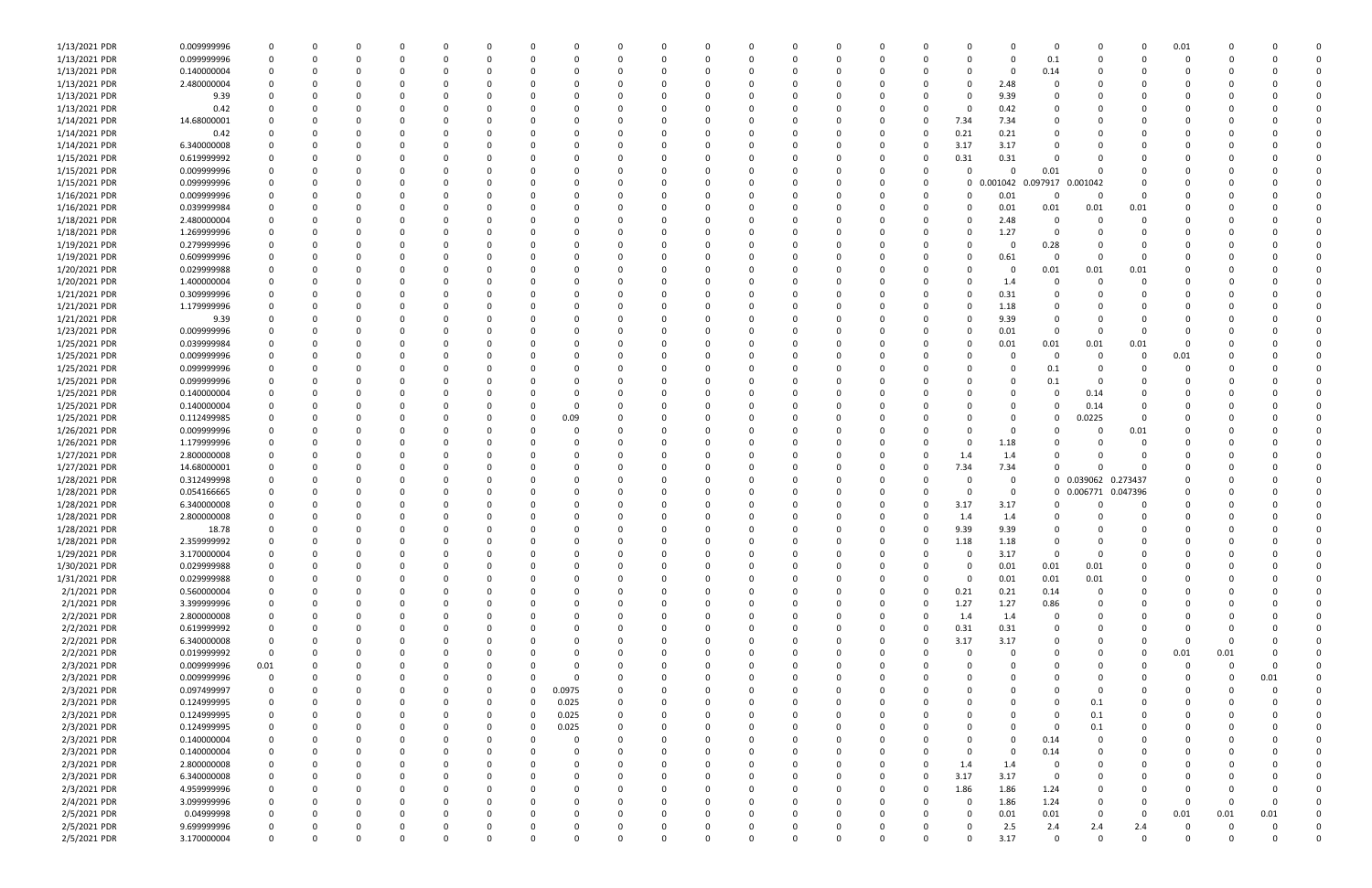| 2/7/2021 PDR  | 0.029999988 | 0.01           | 0    |   | $\Omega$ |          |          |          |          |      |             | 0        |          |          |   |             |        |          | 0      |          | $\Omega$ | $\Omega$    | 0.01 | 0.01 |  |
|---------------|-------------|----------------|------|---|----------|----------|----------|----------|----------|------|-------------|----------|----------|----------|---|-------------|--------|----------|--------|----------|----------|-------------|------|------|--|
| 2/7/2021 PDR  | 0.059999976 | 0.01           | 0.01 |   | 0        |          |          |          |          |      |             | 0        |          |          |   |             |        |          | 0      |          | 0.01     | 0.01        | 0.01 | 0.01 |  |
| 2/8/2021 PDR  | 3.730000008 | 0              | 0    |   |          |          |          |          |          |      |             |          |          |          |   | -0          | 1.4    | 1.4      | 0.93   |          |          | 0           |      |      |  |
| 2/8/2021 PDR  | 0.560000004 | 0              |      |   |          |          |          |          |          |      |             |          |          |          |   | 0           | 0.21   | 0.21     | 0.14   |          |          |             |      |      |  |
| 2/8/2021 PDR  | 4.959999996 | 0              |      |   |          |          |          |          |          |      |             |          |          |          |   | 0           | 1.86   | 1.86     | 1.24   |          |          |             |      |      |  |
| 2/8/2021 PDR  | 8.500000008 | 0              |      |   |          |          |          |          |          |      |             | C        |          |          |   | -0          | 3.17   | 3.17     | 2.16   |          |          | 0           |      |      |  |
| 2/8/2021 PDR  | 0.039999984 | 0.01           |      |   |          |          |          |          |          |      |             |          |          |          |   |             |        |          |        |          | - 0      | 0.01        | 0.01 | 0.01 |  |
| 2/8/2021 PDR  | 0.059999976 | 0.01           | 0.01 |   |          |          |          |          |          |      |             |          |          |          |   | - 0         |        |          | 0      |          | 0.01     | 0.01        | 0.01 | 0.01 |  |
|               |             | - 0            |      |   |          |          |          |          |          |      |             |          |          |          |   |             |        |          |        |          |          |             |      |      |  |
| 2/9/2021 PDR  | 26.92000001 |                |      |   |          |          |          |          |          |      |             |          |          |          |   | 7.34        | 7.34   | 7.34     | 4.9    |          |          |             |      |      |  |
| 2/9/2021 PDR  | 18.25000001 | 0              |      |   |          |          |          |          |          |      |             |          |          |          |   | -5          |        | 5        | 3.25   |          |          |             |      |      |  |
| 2/9/2021 PDR  | 4.669999992 | 0              |      |   |          |          |          |          |          |      |             |          |          |          | 0 | 1.27        | 1.27   | 1.27     | 0.86   |          |          |             |      |      |  |
| 2/9/2021 PDR  | 0.029999988 | 0.01           |      |   |          |          |          |          |          |      |             |          |          |          |   | -0          |        |          | -C     |          |          | -0          | 0.01 | 0.01 |  |
| 2/10/2021 PDR | 1.162083334 | $\overline{0}$ | -0   |   | C.       |          |          |          |          |      |             | C        |          |          |   | $\mathbf 0$ | 162083 |          | 0      |          |          | - 0         | 0    |      |  |
| 2/10/2021 PDR | 0.04999998  | 0.01           | 0.01 |   |          |          |          |          |          |      |             |          |          |          |   |             |        |          | 0      |          | 0        | 0.01        | 0.01 | 0.01 |  |
| 2/10/2021 PDR | 0.170000004 | - 0            |      |   |          |          |          |          |          |      |             |          |          |          |   |             |        | -0       | 0.17   |          |          |             |      |      |  |
| 2/10/2021 PDR | 1.629999996 |                |      |   |          |          |          |          |          |      |             |          |          |          |   | -0          | 0.61   | 0.61     | 0.41   |          |          |             |      |      |  |
| 2/10/2021 PDR | 0.560000004 | 0              |      |   |          |          |          |          |          |      |             |          |          |          |   | 0           | 0.21   | 0.21     | 0.14   |          |          |             |      |      |  |
| 2/10/2021 PDR | 3.72        |                | -0   |   |          |          |          |          |          |      |             |          |          |          |   | -0          | 1.86   | 1.86     | 0      |          | - 0      |             |      |      |  |
| 2/10/2021 PDR | 9.699999996 |                |      |   |          |          |          |          |          |      |             |          |          |          |   | -0          |        | 2.5      | 2.4    | 2.4      | 2.4      |             |      |      |  |
| 2/11/2021 PDR | 0.770000004 |                |      |   |          |          |          |          |          |      |             |          |          |          | 0 | 0.21        | 0.21   | 0.21     | 0.14   | $\Omega$ | 0        |             |      |      |  |
| 2/11/2021 PDR | 1.420000008 |                |      |   |          |          |          |          |          |      |             |          |          |          |   | 0           | 0.42   | 0.42     | 0.29   | 0.29     | 0        |             |      |      |  |
| 2/12/2021 PDR | 1.239999996 |                |      |   |          |          |          |          |          |      |             |          |          |          |   | 0           | 0.31   | 0.31     | 0.21   | 0.21     | 0.2      |             |      |      |  |
| 2/12/2021 PDR | 9.920000004 |                |      |   |          |          |          |          |          |      |             |          |          |          |   | -0          | 2.48   | 2.48     | 1.66   | 1.66     | 1.64     |             |      |      |  |
| 2/12/2021 PDR | 0.920000016 |                |      |   |          |          |          |          |          |      |             |          |          |          |   |             |        | 0.23     | 0.23   | 0.23     | 0.23     |             |      |      |  |
| 2/12/2021 PDR | 37.56       |                |      |   |          |          |          |          |          |      |             |          |          |          |   | 0           | 9.39   | 9.39     | 6.39   | 6.39     |          |             |      |      |  |
| 2/12/2021 PDR | 0.840000012 |                |      |   |          |          |          |          |          |      |             |          |          |          |   | 0           | 0.21   | 0.21     | 0.14   | 0.14     | 0.14     |             |      |      |  |
| 2/12/2021 PDR | 1.90000002  |                |      |   |          |          |          |          |          |      |             |          |          |          |   | - 0         | 0.38   | 0.38     | 0.38   | 0.38     | 0.38     |             |      |      |  |
| 2/12/2021 PDR | 0.029999988 | 0.01           |      |   |          |          |          |          |          |      |             |          |          |          |   |             |        |          | 0      |          |          | 0           | 0.01 | 0.01 |  |
| 2/12/2021 PDR | 0.099999996 | 0              |      |   |          |          |          |          |          |      |             |          |          |          |   |             |        |          | 0.1    |          |          |             | -0   |      |  |
| 2/12/2021 PDR | 0.099999996 | -0             |      |   |          |          |          |          |          |      |             |          |          |          |   |             |        |          | 0.1    |          |          |             |      |      |  |
| 2/12/2021 PDR | 0.099999996 | 0              |      |   | C.       |          |          |          |          |      |             | C        |          |          |   |             |        |          |        |          |          |             |      |      |  |
|               |             |                |      |   |          |          |          |          |          |      |             |          |          |          |   |             |        |          | 0.1    |          | $\Omega$ |             |      |      |  |
| 2/12/2021 PDR | 0.099999996 | - 0            |      |   |          |          |          |          |          |      |             |          |          |          |   |             |        |          | 0.1    |          |          | 0           |      |      |  |
| 2/13/2021 PDR | 0.059999976 | 0.01           | 0.01 |   |          |          |          |          |          |      |             |          |          |          |   |             |        |          | 0      |          | 0.01     | 0.01        | 0.01 | 0.01 |  |
| 2/13/2021 PDR | 0.019999992 | 0.01           | 0.01 |   |          |          |          |          |          |      |             |          |          |          |   |             |        |          | 0      |          |          |             |      |      |  |
| 2/13/2021 PDR | 0.584999988 | 0              |      |   |          |          |          |          |          |      |             |          |          |          |   |             |        | 0.2925   | 0.2925 |          |          |             |      |      |  |
| 2/13/2021 PDR | 0.209999994 | -0             |      |   |          |          |          |          |          |      | ŋ           |          |          |          |   | - 0         |        | 0.105    | 0.105  |          |          |             |      |      |  |
| 2/13/2021 PDR | 0.439999996 |                |      |   |          |          |          | 0.11     | 0.11     | 0.11 | 0.11        |          |          |          |   |             |        |          | 0      |          |          |             |      |      |  |
| 2/13/2021 PDR | 0.064999998 |                |      |   |          |          |          |          |          |      |             |          |          |          |   | -0          |        | 0.0325   | 0.0325 |          |          |             |      |      |  |
| 2/13/2021 PDR | 0.044999994 |                |      |   |          |          |          |          |          |      |             |          |          |          |   | -0          |        | 0.0225   | 0.0225 |          |          |             |      |      |  |
| 2/13/2021 PDR | 0.044999994 | $\Omega$       |      |   |          |          |          |          |          |      |             |          |          |          |   | -0          | 0      | 0.0225   | 0.0225 |          |          |             |      |      |  |
| 2/13/2021 PDR | 0.044999994 | $\mathbf 0$    |      |   |          |          |          |          |          |      |             |          |          |          |   |             |        | 0.0225   | 0.0225 |          |          |             |      |      |  |
| 2/14/2021 PDR | 0.069999972 | 0.01           | 0.01 | 0 | 0        | $\Omega$ | $\Omega$ | 0        | 0        |      | 0           | 0        | $\Omega$ | $\Omega$ | 0 | 0           |        | $\Omega$ | 0      | 0.01     | 0.01     | 0.01        | 0.01 | 0.01 |  |
| 2/14/2021 PDR | 0.319999993 | $\overline{0}$ | 0    | 0 | 0        |          | $\Omega$ | 0        | $\Omega$ |      | 0           | 0        |          | $\Omega$ | 0 | $\Omega$    |        | 0.0525   | 0.11   | 0.1075   | 0.05     | $\mathbf 0$ | 0    |      |  |
| 2/14/2021 PDR | 0.319999993 | $\mathbf 0$    | -0   | o | $\Omega$ |          | $\Omega$ |          |          |      |             | $\Omega$ |          | $\Omega$ |   | $\Omega$    |        | 0.0525   | 0.11   | 0.1075   | 0.05     | 0           |      |      |  |
| 2/14/2021 PDR | 0.319999993 | $\mathbf 0$    |      |   | 0        |          |          |          |          |      |             | 0        |          |          |   | 0           |        | 0.0525   | 0.11   | 0.1075   | 0.05     |             |      |      |  |
| 2/14/2021 PDR | 0.319999993 | $\mathbf 0$    |      | 0 | 0        |          |          |          |          |      |             | 0        |          |          |   | 0           |        | 0.0525   | 0.11   | 0.1075   | 0.05     |             |      |      |  |
| 2/14/2021 PDR | 0.319999993 | $\mathbf 0$    |      | 0 | 0        |          |          |          |          |      | 0           | 0        |          |          |   | 0           |        | 0.0525   | 0.11   | 0.1075   | 0.05     | 0           |      |      |  |
| 2/14/2021 PDR | 0.49499999  | 0              |      |   | $\Omega$ |          |          |          |          |      |             | $\Omega$ |          |          |   | 0           |        | 0.0825   | 0.165  | 0.1675   | 0.08     | 0           |      |      |  |
| 2/14/2021 PDR | 0.434999986 | $\mathbf 0$    |      |   | 0        |          |          |          |          |      |             | 0        |          |          |   | $\Omega$    |        | 0.0725   | 0.145  | 0.1475   | 0.07     | 0           |      |      |  |
| 2/14/2021 PDR | 0.58499999  | 0              |      |   | 0        |          |          |          |          |      |             | 0        |          |          |   | $\Omega$    |        | 0.0975   | 0.195  | 0.1975   | 0.095    | 0           |      |      |  |
| 2/14/2021 PDR | 0.284999984 | 0              |      |   | 0        |          |          |          |          |      |             | 0        |          |          |   | 0           |        | 0.0475   | 0.095  | 0.0975   | 0.045    |             |      |      |  |
| 2/14/2021 PDR | 0.854999986 |                |      |   | 0        |          |          |          |          |      |             |          |          |          |   | 0           |        | 0.14     | 0.29   | 0.285    | 0.14     |             |      |      |  |
| 2/14/2021 PDR | 0.33249999  | 0              |      |   | 0        |          |          |          |          |      |             | 0        |          |          |   | 0           |        | 0.055    | 0.1125 | 0.11     | 0.055    | 0           |      |      |  |
| 2/14/2021 PDR | 0.33249999  | 0              |      |   | 0        |          |          |          |          |      |             | 0        |          |          |   | $\Omega$    |        | 0.055    | 0.1125 | 0.11     | 0.055    | 0           |      |      |  |
| 2/14/2021 PDR | 0.33249999  | 0              |      | 0 | 0        |          |          |          | 0        |      |             | 0        |          |          |   | 0           |        | 0.055    | 0.1125 | 0.11     | 0.055    | 0           |      |      |  |
| 2/14/2021 PDR | 1.409999989 | 0              |      | 0 | 0        |          |          |          |          |      |             | 0        |          |          |   | $\Omega$    |        | 0.235    | 0.47   | 0.47     | 0.235    | 0           |      |      |  |
| 2/14/2021 PDR | 0.42249999  | 0              |      |   | 0        |          |          |          |          |      |             | 0        |          |          |   | 0           |        | 0.07     | 0.1425 | 0.14     | 0.07     |             |      |      |  |
|               | 0.449999976 | $\mathbf 0$    |      |   | 0        |          |          |          |          |      |             |          |          |          |   |             |        | 0.075    | 0.15   | 0.15     | 0.075    |             |      |      |  |
| 2/14/2021 PDR |             |                |      |   |          |          |          |          |          |      |             | 0        |          |          |   | 0           |        |          |        |          |          |             |      |      |  |
| 2/14/2021 PDR | 0.302499988 | $\mathbf 0$    |      |   | 0        |          |          |          |          |      |             | 0        |          |          |   | 0           |        | 0.05     | 0.1025 | 0.1      | 0.05     |             |      |      |  |
| 2/14/2021 PDR | 0.392499988 | $\mathbf 0$    |      |   | 0        |          |          |          |          |      |             | 0        |          |          |   | 0           |        | 0.065    | 0.1325 | 0.13     | 0.065    | $\mathbf 0$ |      |      |  |
| 2/14/2021 PDR | 0.269999977 | $\mathbf 0$    |      |   | 0        |          |          |          |          |      |             | 0        |          |          |   | - 0         |        | 0.045    | 0.09   | 0.09     | 0.045    | 0           |      |      |  |
| 2/14/2021 PDR | 0.269999977 | $\mathbf 0$    |      |   | 0        |          |          |          |          |      |             | 0        |          |          |   | 0           |        | 0.045    | 0.09   | 0.09     | 0.045    | 0           |      |      |  |
| 2/14/2021 PDR | 0.269999977 | 0              |      |   | 0        |          | $\Omega$ |          |          |      |             | 0        |          | 0        |   | 0           |        | 0.045    | 0.09   | 0.09     | 0.045    | 0           |      |      |  |
| 2/14/2021 PDR | 0.269999977 | 0              |      | 0 | O        |          |          |          |          |      |             | 0        |          |          |   | 0           |        | 0.045    | 0.09   | 0.09     | 0.045    | 0           |      |      |  |
| 2/14/2021 PDR | 0.284999984 | $\mathbf 0$    | 0    | 0 | $\Omega$ | $\Omega$ | $\Omega$ | $\Omega$ | 0        |      | $\mathbf 0$ | $\Omega$ |          | $\Omega$ |   | $\Omega$    |        | 0.0475   | 0.095  | 0.0975   | 0.045    | $\mathbf 0$ |      | 0    |  |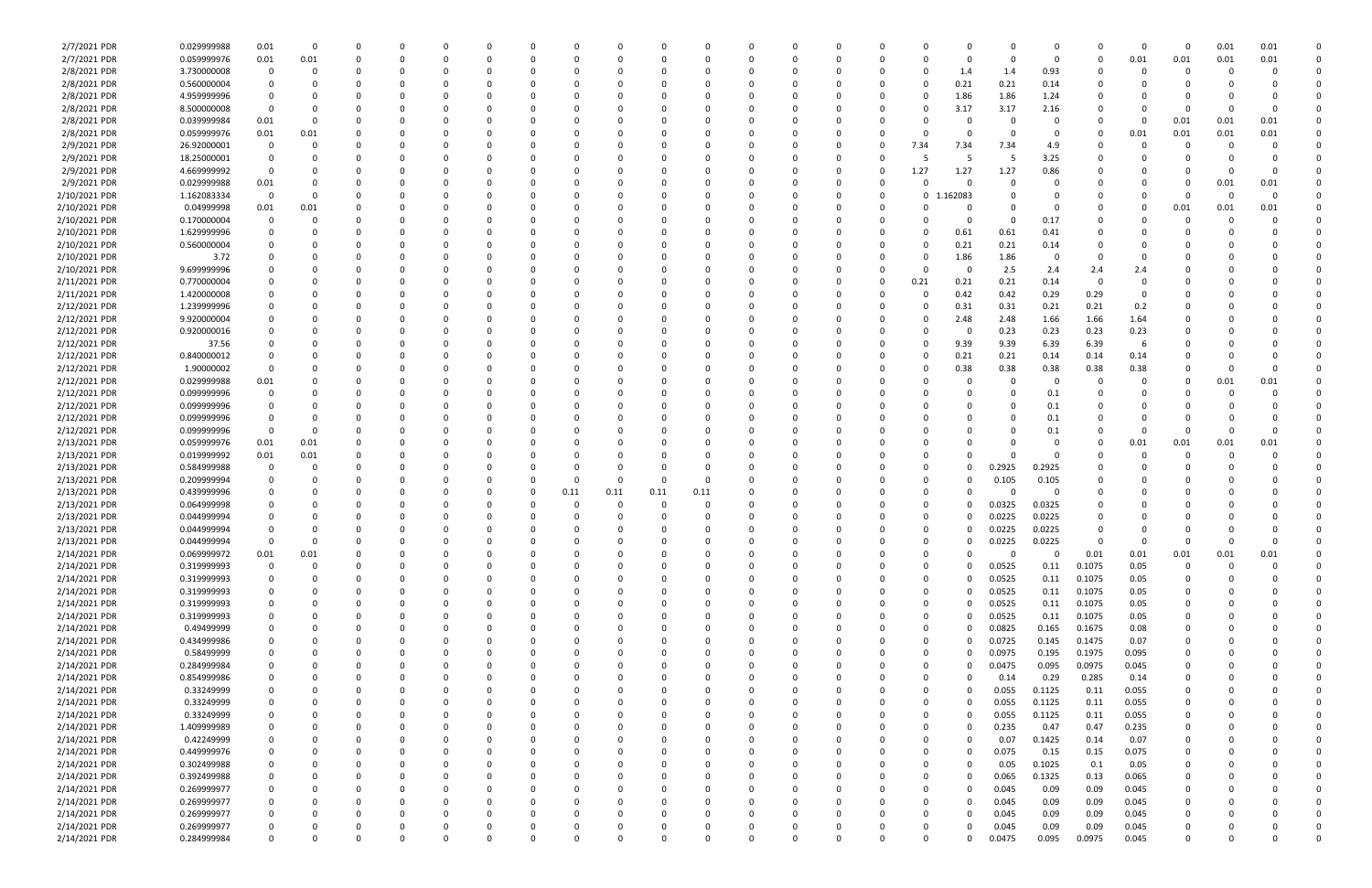| 2/14/2021 PDR | 0.284999984 |             |          |          |          |          |          |          |          | 0        |          |          |             |              |          |                   | 0.0475      | 0.095    | 0.0975   | 0.045          |          |      |          |  |
|---------------|-------------|-------------|----------|----------|----------|----------|----------|----------|----------|----------|----------|----------|-------------|--------------|----------|-------------------|-------------|----------|----------|----------------|----------|------|----------|--|
| 2/15/2021 PDR | 0.04999998  | 0           | $\Omega$ | $\Omega$ |          |          | 0        |          |          | 0        | $\Omega$ |          |             | 0            |          | 0.01              | 0.01        | 0.01     | 0.01     | 0.01           | 0        |      |          |  |
| 2/15/2021 PDR | 0.029999988 | 0.01        | 0.01     |          |          |          | 0        |          |          | C.       |          |          |             |              |          |                   | 0           | $\Omega$ | - 0      | $\overline{0}$ |          |      | 0.01     |  |
| 2/15/2021 PDR | 0.322499983 | 0           |          |          |          |          | 0.025    |          |          | 0.05     |          |          |             |              |          |                   | 0.0275      | 0.11     | 0.0825   | 0.0275         |          |      |          |  |
| 2/15/2021 PDR | 0.322499983 |             |          |          |          |          | 0.025    |          |          | 0.05     |          |          |             |              |          |                   | 0.0275      | 0.11     | 0.0825   | 0.0275         |          |      |          |  |
| 2/15/2021 PDR | 0.472499988 |             |          |          |          |          | 0.045    |          |          |          |          |          |             |              |          |                   | 0.0475      | 0.19     | 0.1425   | 0.0475         |          |      |          |  |
| 2/15/2021 PDR | 0.622499988 |             |          |          |          |          | 0.06     |          |          |          |          |          |             |              |          |                   | 0.0625      | 0.25     | 0.1875   | 0.0625         |          |      |          |  |
| 2/15/2021 PDR | 0.037499997 |             |          |          |          |          | 0.0375   |          |          |          |          |          |             |              |          |                   | 0           | -0       |          |                |          |      |          |  |
|               |             |             |          |          |          |          |          |          |          |          |          |          |             |              |          |                   |             |          |          |                |          |      |          |  |
| 2/15/2021 PDR | 0.037499997 |             |          |          |          | O        | 0.0375   |          |          |          |          |          |             |              |          |                   |             |          |          |                |          |      |          |  |
| 2/15/2021 PDR | 0.034999998 |             |          |          |          |          | 0.035    |          |          |          |          |          |             |              |          |                   |             |          |          |                |          |      |          |  |
| 2/15/2021 PDR | 0.059999997 |             |          |          |          |          | 0.06     |          |          |          |          |          |             |              |          |                   |             | 0        |          |                |          |      |          |  |
| 2/15/2021 PDR | 0.022499997 | C           |          |          |          | 0        | 0.0225   |          |          |          |          |          |             |              |          |                   |             | $\Omega$ | - 0      | 0              |          |      |          |  |
| 2/15/2021 PDR | 2.957499987 |             |          |          |          |          |          |          |          |          |          |          |             |              |          |                   | 0.2275      | 0.91     | 0.91     | 0.91           |          |      |          |  |
| 2/15/2021 PDR | 0.472500012 |             |          |          |          |          |          |          |          |          |          |          |             |              |          |                   | 0.0525      | 0.14     | 0.14     | 0.14           |          |      |          |  |
| 2/16/2021 PDR | 0.04999998  |             |          |          |          |          |          |          |          |          |          |          |             |              |          | 0.01              | 0.01        | 0.01     | 0.01     | 0.01           |          |      |          |  |
| 2/16/2021 PDR | 0.04999998  |             |          |          |          |          |          |          |          |          |          |          |             |              |          | 0.01              | 0.01        | 0.01     | 0.01     | 0.01           |          |      |          |  |
| 2/16/2021 PDR | 6.629999988 |             |          |          |          |          |          |          |          |          |          |          |             |              |          | 0.01              | 0.01        | 3.3      | 3.3      | 0.01           |          |      |          |  |
| 2/16/2021 PDR | 2.019999984 |             |          |          |          |          |          |          |          |          |          |          |             |              |          | -0                | 0.01        | -1       | -1       | 0.01           |          |      |          |  |
| 2/16/2021 PDR | 0.749999988 |             |          |          |          |          |          |          |          |          |          |          |             |              |          | 0.01              | 0.01        | 0.36     | 0.36     | 0.01           |          |      |          |  |
| 2/16/2021 PDR | 0.04999998  | 0           |          |          |          |          |          |          |          |          |          |          |             |              |          | 0.01              | 0.01        | 0.01     | 0.01     | 0.01           |          |      |          |  |
| 2/16/2021 PDR | 0.029999988 | 0.01        | 0.01     |          |          |          |          |          |          |          |          |          |             |              |          |                   | 0           | -0       | - 0      |                |          |      | 0.01     |  |
| 2/16/2021 PDR | 0.302499996 | 0           |          |          |          |          |          |          |          |          |          |          |             |              |          |                   | 0.205       | 0.0975   |          |                |          |      |          |  |
| 2/16/2021 PDR | 0.420000012 | 0           |          |          |          |          |          |          |          |          |          |          |             |              |          | 0                 |             | 0.14     |          |                |          |      |          |  |
|               |             |             |          |          |          |          |          |          |          |          |          |          |             |              |          |                   | 0.14        |          | 0.14     |                |          |      |          |  |
| 2/16/2021 PDR | 0.062499999 |             |          |          |          |          |          |          |          |          |          |          |             |              |          |                   | .0625       | -0       | - 0      |                |          |      |          |  |
| 2/16/2021 PDR | 0.110000004 |             |          |          |          |          |          |          |          |          |          |          |             |              |          |                   | 0           | -0       | 0.11     | 0              |          |      |          |  |
| 2/16/2021 PDR | 1.479999984 |             |          |          |          |          |          |          |          |          |          |          |             |              |          | 0                 | 0.37        | 0.37     | 0.37     | 0.37           |          |      |          |  |
| 2/16/2021 PDR | 0.830000004 |             |          |          |          |          |          |          |          |          |          |          |             |              |          |                   | 0.83        | 0        | - 0      |                |          |      |          |  |
| 2/16/2021 PDR | 0.40000002  |             |          |          |          |          |          |          |          |          |          |          |             |              |          | 0.08              | 0.08        | 0.08     | 0.08     | 0.08           |          |      |          |  |
| 2/16/2021 PDR | 0.455000013 |             |          |          |          |          |          |          |          |          |          |          |             |              |          | 0                 | 0.035       | 0.14     | 0.14     | 0.14           |          |      |          |  |
| 2/16/2021 PDR | 2.55        |             |          |          |          |          |          |          |          |          |          |          |             |              |          | 0.51              | 0.51        | 0.51     | 0.51     | 0.51           |          |      |          |  |
| 2/17/2021 PDR | 4.440416667 |             |          |          |          |          |          |          |          |          |          |          |             |              |          |                   | 0           | 2.085417 | 2.355    | $\overline{0}$ |          |      |          |  |
| 2/17/2021 PDR | 1.820000016 |             |          |          |          |          |          |          |          |          |          |          |             |              |          | 0                 | 0.41        | 0.5      | 0.5      | 0.41           |          |      |          |  |
| 2/17/2021 PDR | 4.8         |             |          |          |          |          |          |          |          |          |          |          |             |              |          | 0                 | 1.2         | 1.2      | 1.2      | 1.2            |          |      |          |  |
| 2/17/2021 PDR | 0.04999998  |             |          |          |          |          |          |          |          |          |          |          |             |              |          | 0.01              | 0.01        | 0.01     | $0.01\,$ | 0.01           |          |      |          |  |
| 2/17/2021 PDR | 0.04999998  |             |          |          |          |          |          |          |          |          |          |          |             |              |          | 0.01              | 0.01        | 0.01     | 0.01     | 0.01           |          |      |          |  |
| 2/17/2021 PDR | 0.04999998  |             |          |          |          |          |          |          |          |          |          |          |             |              |          | 0.01              | 0.01        | 0.01     | 0.01     | 0.01           |          |      |          |  |
| 2/17/2021 PDR | 0.04999998  | 0           |          |          |          |          |          |          |          |          |          |          |             |              |          | 0.01              | 0.01        | 0.01     | 0.01     | 0.01           |          |      |          |  |
|               | 0.04999998  | 0           |          |          |          |          |          |          |          |          |          |          |             |              |          |                   |             |          |          |                |          |      |          |  |
| 2/17/2021 PDR |             |             |          |          |          |          |          |          |          |          |          |          |             |              |          | 0.01              | 0.01        | 0.01     | 0.01     | 0.01           |          |      |          |  |
| 2/17/2021 PDR | 0.04999998  | 0.01        | 0.01     |          |          |          |          |          |          |          |          |          |             |              |          |                   | 0           |          |          |                | 0.01     | 0.01 | 0.01     |  |
| 2/17/2021 PDR | 0.009999996 | 0.01        | 0        | $\Omega$ |          |          |          |          |          |          |          |          |             |              |          | 0                 | 0           | $\Omega$ | $\Omega$ | 0              | 0        |      |          |  |
| 2/17/2021 PDR | 0.799999997 | $\Omega$    |          | $\Omega$ |          |          | 0.05     |          |          |          |          |          |             |              |          | 0.05              | 0.15        | 0.2      | 0.2      | 0.15           | $\Omega$ |      |          |  |
| 2/17/2021 PDR | 0.439999997 | 0           | 0        | 0        | ŋ        | 0        | 0.0275   | $\Omega$ |          | 0        |          | $\Omega$ |             | -0           |          | 0.0275            | 0.0825      | 0.11     | 0.11     | 0.0825         | 0        |      |          |  |
| 2/17/2021 PDR | 0.47499999  | 0           |          | 0        | $\Omega$ |          | 0        |          |          | 0        |          |          |             | 0            |          | 0.0475            | 0.095       | 0.0475   | 0.1425   | 0.1425         | 0        |      |          |  |
| 2/17/2021 PDR | 0.999999983 | 0           |          |          | $\Omega$ | $\Omega$ | 0.0625   |          |          |          | 0        |          |             | 0            |          | 0.0625            | 0.1875      | 0.25     | 0.25     | 0.1875         |          |      |          |  |
| 2/17/2021 PDR | 0.374999985 | 0           |          |          | $\Omega$ | $\Omega$ | 0.025    |          |          |          |          |          |             | $\Omega$     |          | 0.025             | 0.05        | 0.1      | 0.1      | 0.075          | 0        |      |          |  |
| 2/17/2021 PDR | 0.687499989 | 0           |          |          | $\Omega$ | 0        | 0.0625   |          |          |          |          |          |             | 0            |          | 0.0625            | 0.125       | 0.0625   | 0.1875   | 0.1875         | 0        |      |          |  |
| 2/17/2021 PDR | 0.049999998 | 0           |          |          |          |          | 0        |          |          |          |          |          |             |              |          | $\Omega$          | $\mathbf 0$ | 0.05     | $\Omega$ | $\overline{0}$ |          |      |          |  |
| 2/17/2021 PDR | 0.122499999 | 0           |          |          |          |          | 0        |          |          |          |          |          |             |              |          | 0                 | $\Omega$    | 0.1225   | $\Omega$ | $\Omega$       | 0        |      |          |  |
| 2/17/2021 PDR | 0.029999997 | 0           |          |          |          | 0        | 0        |          |          |          | 0        |          |             |              |          | 0                 | $\Omega$    | 0.03     | $\Omega$ | 0              | 0        |      |          |  |
| 2/17/2021 PDR | 0.037499997 | 0           |          |          |          | 0        | 0        |          |          |          | $\Omega$ |          |             |              |          | 0                 | $\Omega$    | 0.0375   | 0        | 0              |          |      |          |  |
| 2/17/2021 PDR | 0.062499999 | $\Omega$    |          |          |          |          | 0        |          |          |          |          |          |             |              |          | 0                 | $\Omega$    | 0.0625   | $\Omega$ | 0              |          |      |          |  |
| 2/17/2021 PDR | 0.024999999 | 0           |          |          |          |          | 0        |          |          |          | 0        |          |             |              |          | 0                 | 0           | 0.025    | $\Omega$ |                |          |      |          |  |
| 2/17/2021 PDR | 0.024999999 | 0           |          |          |          |          | -0       |          |          |          |          |          |             |              |          | 0                 | 0           | 0.025    | 0        | 0              |          |      |          |  |
| 2/17/2021 PDR | 0.039999999 | 0           |          |          |          |          | 0        |          |          |          | $\Omega$ |          | 0           | $\Omega$     |          | $\Omega$          | $\Omega$    | 0.04     | $\Omega$ | $\Omega$       | 0        |      |          |  |
|               |             |             |          |          |          |          |          |          |          |          |          |          |             |              |          |                   |             |          |          |                |          |      |          |  |
| 2/17/2021 PDR | 2.600029711 | 0           |          |          |          |          | 0        |          |          |          | 0        |          | $\mathbf 0$ | $\mathbf{0}$ |          | 2.97E-05 0.006771 | 0.643229    | 0.65     | 0.65     | 0.65           | 0        |      |          |  |
| 2/17/2021 PDR | 2.52        | $\Omega$    |          |          |          | 0        | 0        |          |          |          |          |          | 0           | -0           |          | $\Omega$          | 0.63        | 0.63     | 0.63     | 0.63           |          |      |          |  |
| 2/17/2021 PDR | 0.18        | 0           |          |          |          |          | $\Omega$ |          |          |          |          |          | 0           | 0            | 0.03     | 0.03              | 0.03        | 0.03     | 0.03     | 0.03           |          |      |          |  |
| 2/17/2021 PDR | 4.184999988 |             |          |          |          |          | 0        |          |          |          | 0        |          |             |              | $\Omega$ | 0                 | 0.465       | 1.24     | 1.24     | 1.24           |          |      |          |  |
| 2/17/2021 PDR | 0.975000012 | 0           |          |          |          |          | 0        |          |          |          |          |          |             |              | 0        | 0                 | 0.105       | 0.29     | 0.29     | 0.29           |          |      |          |  |
| 2/17/2021 PDR | 1.319999976 | 0           |          |          |          |          |          |          |          |          | $\Omega$ |          |             | 0            | 0.22     | 0.22              | 0.22        | 0.22     | 0.22     | 0.22           | 0        |      |          |  |
| 2/17/2021 PDR | 2.897500011 | 0           | $\Omega$ |          |          |          | 0        |          |          |          | 0        |          |             | 0            | $\Omega$ | $\Omega$          | 0.3175      | 0.86     | 0.86     | 0.86           | 0        |      | $\Omega$ |  |
| 2/18/2021 PDR | 0.04999998  | 0.01        | 0.01     |          |          |          | 0        |          |          |          |          |          |             |              |          | ŋ                 | 0           | 0        | - 0      | 0              | 0.01     | 0.01 | 0.01     |  |
| 2/18/2021 PDR | 0.027499998 | 0           | $\Omega$ |          |          |          | $\Omega$ |          |          |          | $\Omega$ |          |             |              | $\Omega$ | 0                 | 0.0275      | $\Omega$ |          |                | 0        |      |          |  |
| 2/18/2021 PDR | 0.037499997 | 0           |          |          |          |          |          |          |          |          |          |          |             |              |          | 0                 | 0.0375      | 0        |          |                |          |      | 0        |  |
| 2/18/2021 PDR | 0.024999999 | $\mathbf 0$ | O        | $\Omega$ | $\Omega$ | $\Omega$ |          | U        | $\Omega$ | $\Omega$ |          | $\Omega$ | $\Omega$    |              |          | 0                 | 0.025       | $\Omega$ | $\Omega$ | $\Omega$       | $\Omega$ |      | 0        |  |
|               |             |             |          |          |          |          |          |          |          |          |          |          |             |              |          |                   |             |          |          |                |          |      |          |  |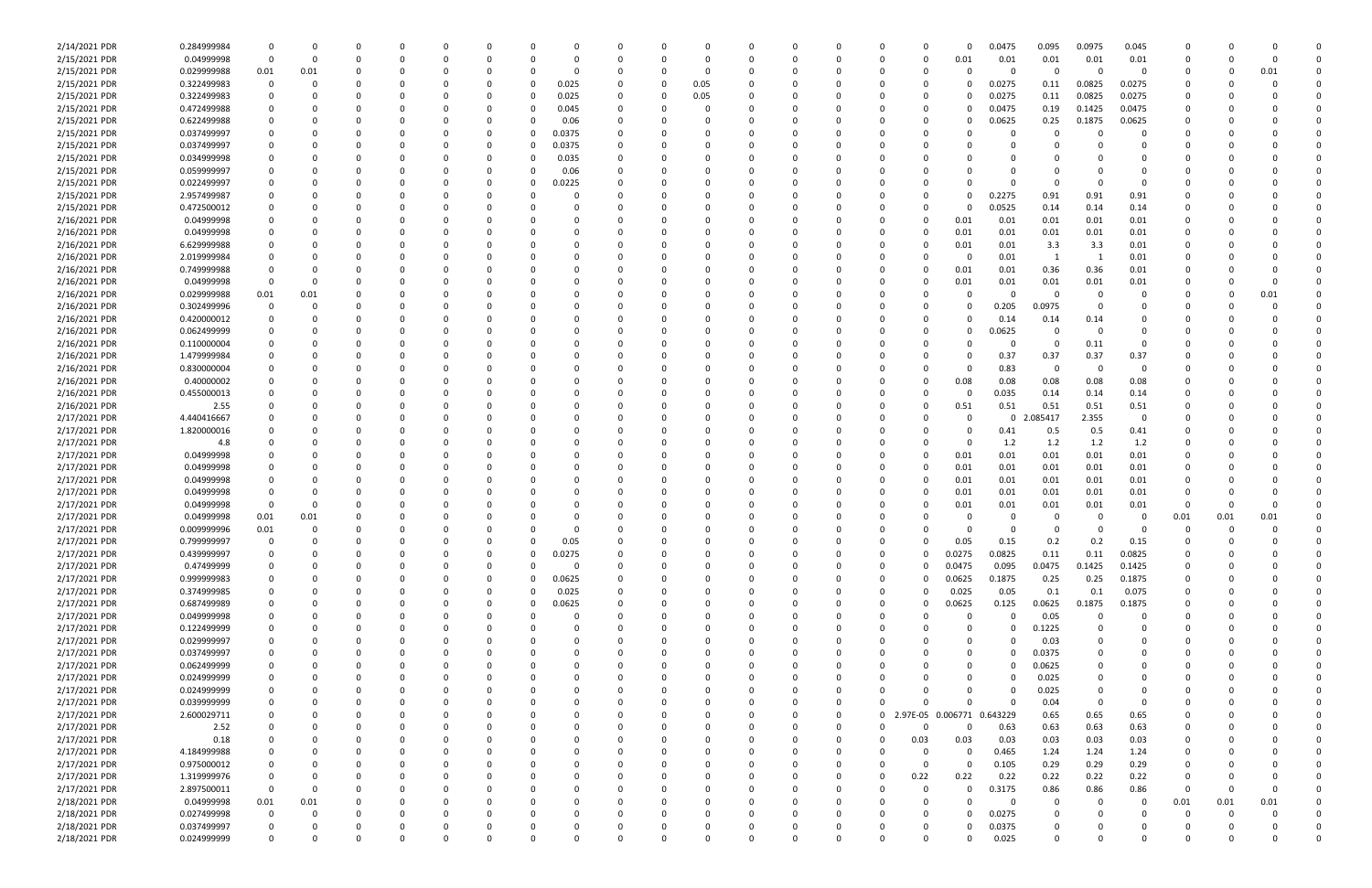| 2/18/2021 PDR | 1.41E-05    |                | Ω    |          | 0        | $\Omega$ |          | 0            |       |          | 0        |          | 0 | 0 1.41E-05 |               |             | 0                        |          |                |          |      |          |  |
|---------------|-------------|----------------|------|----------|----------|----------|----------|--------------|-------|----------|----------|----------|---|------------|---------------|-------------|--------------------------|----------|----------------|----------|------|----------|--|
| 2/18/2021 PDR | 2.97E-05    |                |      |          | $\Omega$ |          |          | $\Omega$     |       |          | $\Omega$ | $\Omega$ | 0 | 0 2.97E-05 |               | ŋ           | 0<br>$\Omega$            |          |                | റ        |      |          |  |
| 2/18/2021 PDR | 0.830000004 |                |      |          |          |          |          |              |       |          |          |          | O |            |               |             | 0.83<br>-0               |          |                |          |      |          |  |
|               |             |                |      |          |          |          |          |              |       |          |          |          |   |            |               |             |                          |          |                |          |      |          |  |
| 2/18/2021 PDR | 2.52        |                |      |          |          |          |          |              |       |          |          |          |   | - 0        |               |             | 0.63<br>0.63             | 0.63     | 0.63           |          |      |          |  |
| 2/18/2021 PDR | 0.472500012 |                |      |          |          |          |          |              |       |          |          |          |   |            |               | 0.0525      | 0.14                     | 0.14     | 0.14           |          |      |          |  |
| 2/18/2021 PDR | 1.09999998  |                |      |          |          |          |          | 0            |       |          |          |          |   | - 0        | $\Omega$      | 0.22        | 0.22<br>0.22             | 0.22     | 0.22           |          |      |          |  |
| 2/19/2021 PDR | 0.12        |                |      |          |          |          |          |              |       |          |          |          |   |            |               |             | 0.03<br>0.03             | 0.03     | 0.03           |          |      |          |  |
| 2/19/2021 PDR | 0.320000016 |                |      |          |          |          |          |              |       |          |          |          |   |            |               |             | 0.08<br>0.08             | 0.08     | 0.08           |          |      |          |  |
| 2/19/2021 PDR | 0.029999988 | 0.01           | 0.01 |          |          |          |          |              |       |          |          |          |   |            |               |             | -0                       |          |                | -0       |      | 0.01     |  |
|               |             |                |      |          |          |          |          |              |       |          |          |          |   |            |               |             |                          |          |                |          |      |          |  |
| 2/20/2021 PDR | 0.04999998  | $\overline{0}$ | 0.01 |          |          |          |          |              |       |          |          |          |   |            |               |             | 0.01<br>0                | - 0      | -0             | 0.01     | 0.01 | 0.01     |  |
| 2/21/2021 PDR | 0.079999968 | 0.01           | 0.01 |          |          |          |          |              |       |          |          |          |   |            |               |             | 0.01<br>0.01             | 0.01     | 0.01           | 0.01     | 0.01 | $\Omega$ |  |
| 2/22/2021 PDR | 0.069999972 | 0.01           | 0.01 |          |          |          |          |              |       |          |          |          |   |            |               |             | 0.01<br>0.01             | - 0      | 0              | 0.01     | 0.01 | 0.01     |  |
| 2/22/2021 PDR | 0.029999988 | 0.01           | 0.01 |          |          |          |          |              |       |          |          |          |   |            |               |             | -0                       |          |                | 0        |      | 0.01     |  |
| 2/22/2021 PDR | 0.054999996 |                |      |          |          |          |          | <sup>0</sup> | 0.055 |          |          |          |   |            |               |             | $\Omega$<br>0            |          |                |          |      |          |  |
| 2/22/2021 PDR | 27.975      |                |      |          |          |          |          |              |       |          |          |          |   |            |               |             | 6.39<br>9.39             | 3.195    | 0              |          |      |          |  |
|               |             |                |      |          |          |          |          |              |       |          |          |          |   |            |               |             |                          |          |                |          |      |          |  |
| 2/22/2021 PDR | 9.699999996 |                |      |          |          |          |          |              |       |          |          |          |   |            |               |             | 2.5<br>2.4               | 2.4      | 2.4            |          |      |          |  |
| 2/23/2021 PDR | 9.699999996 |                |      |          |          |          |          |              |       |          |          |          |   |            |               |             | 2.5<br>2.4               | 2.4      | 2.4            | -0       |      |          |  |
| 2/24/2021 PDR | 0.029999988 | 0.01           |      |          |          |          |          |              |       |          |          |          |   |            |               |             | 0                        |          | $\Omega$       | 0.01     | 0.01 |          |  |
| 2/24/2021 PDR | 0.019999992 | 0.01           |      |          |          |          |          |              |       |          |          |          |   |            |               |             | 0                        | - 0      | $\Omega$       | - 0      | 0.01 | $\Omega$ |  |
| 2/24/2021 PDR | 0.079999968 | 0.01           |      |          |          |          |          |              |       |          |          |          |   |            |               |             | 0.01<br>0.01             | 0.01     | 0.01           | 0.01     | 0.01 | 0.01     |  |
| 2/24/2021 PDR | 0.009999996 | 0.01           |      |          |          |          |          |              |       |          |          |          |   |            |               |             | 0<br>- 0                 |          |                |          |      |          |  |
|               |             |                |      |          |          |          |          |              |       |          |          |          |   |            |               |             |                          |          |                |          |      |          |  |
| 2/24/2021 PDR | 0.039999999 |                |      |          |          |          |          |              |       |          |          |          |   |            |               |             | 0.04<br>$\Omega$         |          |                |          |      |          |  |
| 2/24/2021 PDR | 0.650000002 |                |      |          |          |          |          |              |       |          |          |          |   |            |               | 0           | 0.006771 0.636458        | 0.006771 |                |          |      |          |  |
| 2/24/2021 PDR | 0.999999996 |                |      |          |          |          |          |              |       |          |          |          |   | -0         |               |             | 0.010417<br>0            | 0.979167 | 0.010417       |          |      |          |  |
| 2/24/2021 PDR | 1.400000004 |                |      |          |          |          |          |              |       |          |          |          |   |            |               |             | 1.4<br>0                 |          | 0              |          |      |          |  |
| 2/24/2021 PDR | 0.350000004 |                |      |          |          |          |          |              |       |          |          |          |   |            |               |             | 0.21<br>0.14             |          |                |          |      |          |  |
| 2/24/2021 PDR | 0.21        |                |      |          |          |          |          |              |       |          |          |          |   |            |               |             | 0.21                     |          |                | $\Omega$ |      |          |  |
|               |             |                |      |          |          |          |          |              |       |          |          |          |   |            |               |             |                          |          |                |          |      |          |  |
| 2/25/2021 PDR | 0.039999984 | 0.01           | 0.01 |          |          |          |          |              |       |          |          |          |   |            |               |             | 0                        |          |                | 0.01     | 0.01 |          |  |
| 2/25/2021 PDR | 2.499999996 |                | O    |          |          |          |          |              |       |          |          |          |   |            |               |             | 2.5                      |          |                | -C       |      |          |  |
| 2/26/2021 PDR | 0.21        |                |      |          |          |          |          |              |       |          |          |          |   |            |               |             | 0.21                     |          |                |          |      |          |  |
| 2/26/2021 PDR | 3.170000004 |                |      |          |          |          |          |              |       |          |          |          |   |            |               |             | 3.17                     |          |                |          |      |          |  |
| 2/26/2021 PDR | 9.39        |                |      |          |          |          |          |              |       |          |          |          |   |            |               |             | 9.39                     |          |                |          |      |          |  |
| 2/26/2021 PDR | 2.499999996 |                |      |          |          |          |          |              |       |          |          |          |   |            |               |             | 2.5<br>- 0               |          |                |          |      |          |  |
|               |             |                |      |          |          |          |          |              |       |          |          |          |   |            |               |             |                          |          |                |          |      |          |  |
| 3/1/2021 PDR  | 9.440000004 |                |      |          |          |          |          |              |       |          |          |          |   | - 0        |               | 3.03        | 3.17<br>2.16             | 1.08     |                |          |      |          |  |
| 3/1/2021 PDR  | 5.815000008 |                |      |          |          |          |          |              |       |          |          |          |   |            |               | 1.94        | 1.94<br>1.29             | 0.645    |                |          |      |          |  |
| 3/2/2021 PDR  | 1.452083333 |                |      |          |          |          |          |              |       |          |          |          |   |            |               |             | 1.452083<br>$\mathbf{0}$ |          |                |          |      |          |  |
| 3/2/2021 PDR  | 0.048958337 |                |      |          |          |          |          |              |       |          |          |          |   |            |               |             | 0.048958<br>$\mathbf{0}$ |          |                |          |      |          |  |
| 3/2/2021 PDR  | 0.019999992 | 0.01           | 0.01 |          |          |          |          |              |       |          |          |          |   |            |               |             | 0                        | - 0      | 0              |          |      |          |  |
| 3/2/2021 PDR  | 0.920000016 |                |      |          |          |          |          |              |       |          |          |          |   |            |               |             | 0.23<br>0.23             | 0.23     | 0.23           |          |      |          |  |
|               |             |                |      |          |          |          |          |              |       |          |          |          |   |            |               |             |                          |          | $\Omega$       |          |      |          |  |
| 3/3/2021 PDR  | 0.720000006 |                | 0    |          | $\Omega$ |          |          |              |       |          |          |          |   | -0         | 0             | 0.075       | 0.3<br>0.23              | 0.115    |                |          |      |          |  |
| 3/3/2021 PDR  | 5.804999994 |                | υ    |          |          |          |          |              |       |          |          | O        |   |            |               | 0.645       | 2.58<br>1.72             | 0.86     |                |          |      |          |  |
| 3/3/2021 PDR  | 0.74041667  | $\mathbf 0$    | 0    | O        | $\Omega$ | $\Omega$ |          | C            |       |          | $\Omega$ | $\Omega$ |   | 0          | 0.740417<br>0 |             | 0<br>$\Omega$            | 0        | $\overline{0}$ | $\Omega$ |      | $\Omega$ |  |
| 3/3/2021 PDR  | 0.089999964 | 0.01           | 0.01 |          | $\Omega$ |          |          |              |       |          |          |          |   | 0          |               | 0           | 0.01<br>0.01             | $0.01\,$ | 0.01           | 0.01     | 0.01 | 0.01     |  |
| 3/4/2021 PDR  | 0.039999984 | 0.01           | 0.01 |          | 0        |          |          | <sup>0</sup> |       |          | 0        |          |   | 0          |               | 0           | 0<br>$\Omega$            | $\Omega$ | - 0            | - 0      | 0.01 | 0.01     |  |
| 3/4/2021 PDR  | 0.089999964 | 0.01           | 0.01 |          |          |          |          |              |       |          |          |          |   |            |               |             | 0.01<br>0.01             | 0.01     | 0.01           | 0.01     | 0.01 | 0.01     |  |
|               |             |                |      |          |          |          |          |              |       |          |          |          |   |            |               |             |                          |          |                |          |      |          |  |
| 3/4/2021 PDR  | 1.447499988 | 0              | 0    |          |          |          |          |              |       |          |          |          |   | - 0        | <sup>0</sup>  | 0.1575<br>ŋ | 0.43                     | 0.43     | 0.43           | $\Omega$ |      |          |  |
| 3/4/2021 PDR  | 15.86750001 | 0              | 0    |          | 0        |          |          |              |       |          |          |          |   | 0          | 0             | 1.7675<br>0 | 4.7                      | 4.7      | 4.7            | 0        |      |          |  |
| 3/4/2021 PDR  | 0.380000004 |                |      |          | 0        |          |          | 0            |       |          |          |          |   | 0          |               |             | 0.38<br>0                | 0        | 0              |          |      |          |  |
| 3/5/2021 PDR  | 0.765000012 | $\Omega$       | 0    |          | $\Omega$ | $\Omega$ |          | 0            |       |          | 0        |          | O | 0          | $\Omega$      | $\Omega$    | 0.075<br>0.23            | 0.23     | 0.23           | 0        |      |          |  |
| 3/5/2021 PDR  | 21.695      | 0              | 0    | 0        | 0        | $\Omega$ |          | 0            |       |          | 0        |          | 0 | 0          | $\Omega$      | 6.99        | 4.95<br>7.28             | 2.475    | 0              | 0        |      | $\Omega$ |  |
| 3/5/2021 PDR  | 7.824999999 | $\Omega$       | 0    |          | $\Omega$ |          |          | 0            |       |          |          |          |   | 0          |               |             | 0.625<br>2.4             | 2.4      | 2.4            | 0        |      |          |  |
| 3/5/2021 PDR  |             | 0.01           |      |          | 0        |          |          | 0            |       |          | 0        |          |   | 0          |               |             | 0.01<br>0                | 0.01     | 0.01           | 0.01     | 0.01 | 0.01     |  |
|               | 0.079999968 |                | 0.01 |          |          |          |          |              |       |          |          |          |   |            |               |             |                          |          |                |          |      |          |  |
| 3/5/2021 PDR  | 0.039999984 | 0.01           | 0.01 |          | 0        |          |          | 0            |       |          |          |          |   | -0         |               |             | 0<br>0                   | $\Omega$ | - 0            | $\Omega$ | 0.01 | 0.01     |  |
| 3/5/2021 PDR  | 0.04999998  | 0.01           | 0.01 | 0        |          |          |          |              |       |          |          |          |   | 0          |               |             | $\Omega$                 | $\Omega$ | 0              | 0.01     | 0.01 | $0.01\,$ |  |
| 3/5/2021 PDR  | 0.019999992 | 0.01           | 0.01 | 0        | $\Omega$ |          |          |              |       |          |          |          |   | -0         |               |             | 0<br>$\Omega$            | $\Omega$ | $\Omega$       | $\Omega$ | 0    |          |  |
| 3/6/2021 PDR  | 0.079999968 | 0.01           | 0.01 | 0        | 0        | $\Omega$ |          | 0            |       |          | 0        |          |   | 0          |               | 0           | 0.01<br>0.01             | 0.01     | 0.01           | 0.01     | 0.01 |          |  |
| 3/7/2021 PDR  | 0.024999999 | 0              | 0    | 0        | 0        |          |          | 0            |       |          | 0        |          | 0 | 0          |               | 0.025       | 0                        | $\Omega$ | 0              | 0        |      |          |  |
|               |             |                |      | O        |          | $\Omega$ |          |              |       |          | $\Omega$ |          |   |            | $\Omega$      |             | $\Omega$                 |          | $\Omega$       | $\Omega$ |      |          |  |
| 3/7/2021 PDR  | 0.097499997 | 0              | 0    |          | $\Omega$ |          |          | 0            |       |          |          |          |   | $\Omega$   |               | 0.0975      | $\Omega$                 |          |                |          |      |          |  |
| 3/7/2021 PDR  | 0.024999999 |                |      |          | 0        |          |          | 0            |       |          |          |          |   | 0          | 0             | 0.025       | 0                        |          |                |          |      |          |  |
| 3/7/2021 PDR  | 0.064999998 |                |      |          | 0        |          |          | 0            |       |          |          |          |   | 0          | 0             | 0.065       | 0                        |          |                |          |      |          |  |
| 3/7/2021 PDR  | 0.064999998 | 0              |      |          | $\Omega$ |          |          | 0            |       |          |          |          |   | 0          |               | 0.065       | 0<br>$\Omega$            |          |                | 0        |      |          |  |
| 3/7/2021 PDR  | 0.064999998 |                |      |          | 0        |          |          | 0            |       |          |          |          |   | 0          |               | 0.065       | 0<br>$\Omega$            |          |                | 0        |      |          |  |
| 3/7/2021 PDR  | 0.022499997 |                |      |          | $\Omega$ |          |          | 0            |       |          | $\Omega$ |          |   | $\Omega$   |               | 0.0225      | 0                        |          |                | 0        |      |          |  |
|               |             |                |      |          |          |          |          |              |       |          |          |          |   |            |               |             |                          |          |                |          |      |          |  |
| 3/7/2021 PDR  | 0.024999999 |                |      |          | 0        |          |          | 0            |       |          | 0        |          |   | 0          |               | 0.025       | 0                        |          |                |          |      |          |  |
| 3/7/2021 PDR  | 0.042499998 | $\Omega$       | 0    | $\Omega$ | $\Omega$ | $\Omega$ | $\Omega$ | $\Omega$     |       | $\Omega$ | $\Omega$ | $\Omega$ | 0 | $\Omega$   |               | 0.0425      | $\Omega$<br>$\Omega$     | $\Omega$ | $\Omega$       | $\Omega$ |      | 0        |  |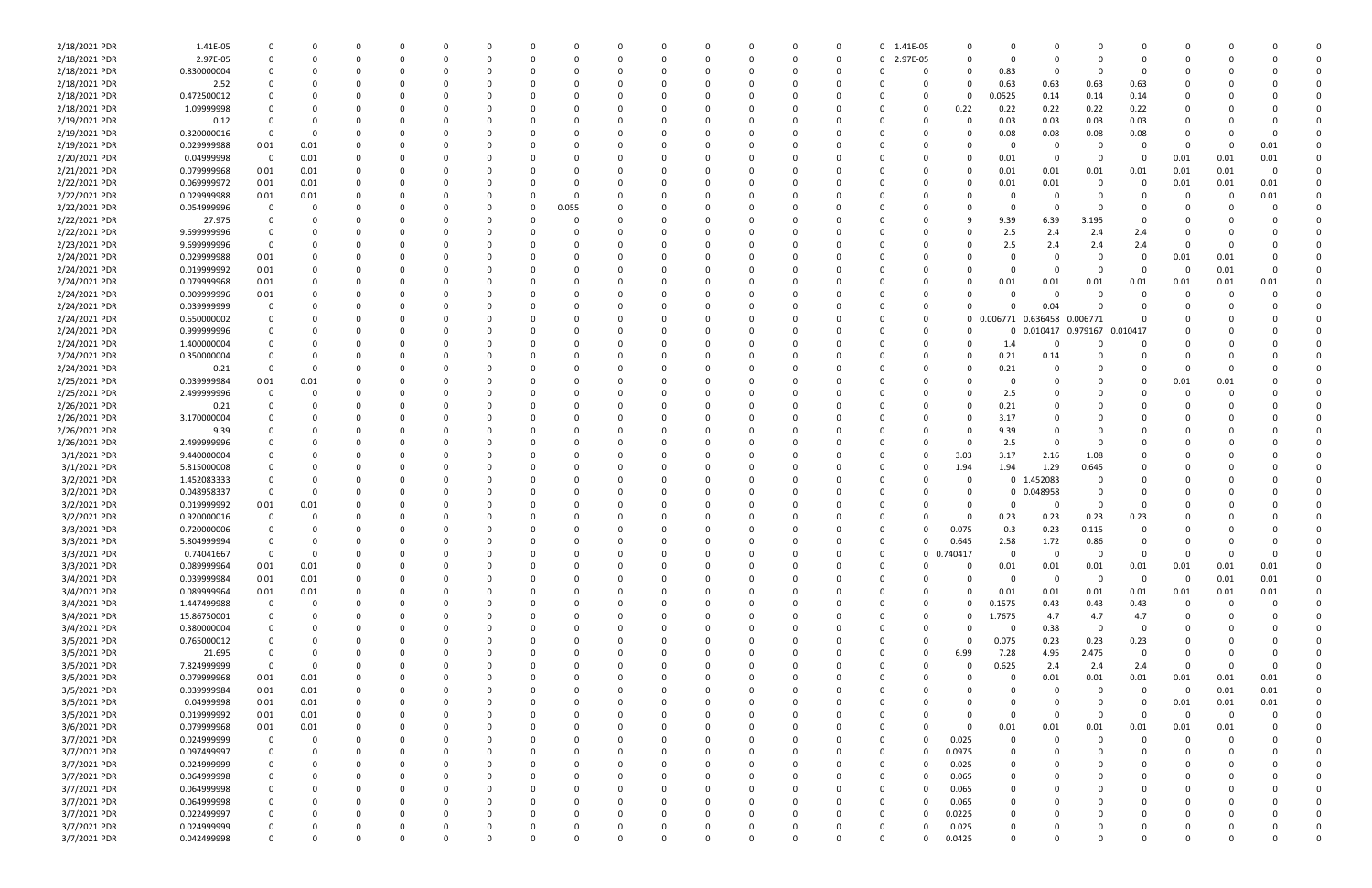| 3/7/2021 PDR  | 0.037499997 | 0                       |          |          | 0           |          |              |          |     |              |          | 0           |          |          |          |             | 0.0375   | 0           |             |                         |                |          |      |          |  |
|---------------|-------------|-------------------------|----------|----------|-------------|----------|--------------|----------|-----|--------------|----------|-------------|----------|----------|----------|-------------|----------|-------------|-------------|-------------------------|----------------|----------|------|----------|--|
| 3/7/2021 PDR  | 0.022499997 | 0                       |          |          | 0           |          | <sup>0</sup> | 0        |     |              | O        | 0           |          | 0        | 0        |             | 0.0225   | $\mathbf 0$ | $\Omega$    |                         |                | -0       |      |          |  |
| 3/7/2021 PDR  | 0.027499998 | 0                       |          |          | 0           |          |              |          |     |              |          | 0           |          |          |          |             | 0.0275   | 0           | 0           |                         |                |          |      |          |  |
| 3/8/2021 PDR  | 0.485000001 |                         |          |          |             |          |              |          |     |              |          |             |          |          |          |             | 0.055    | 0.22        | 0.14        | 0.07                    |                |          |      |          |  |
| 3/8/2021 PDR  | 0.069999996 | 0                       |          |          | 0           |          |              |          |     |              |          | -0          |          |          |          |             |          | 0           | 0.07        | - 0                     | $\Omega$       |          |      |          |  |
| 3/8/2021 PDR  | 2.897500011 | - 0                     |          |          | 0           |          |              |          |     |              |          | 0           |          |          |          |             |          | .3175       | 0.86        | 0.86                    | 0.86           |          |      |          |  |
| 3/9/2021 PDR  | 0.019999992 |                         |          |          | 0           |          |              |          |     |              |          | 0           |          |          |          |             |          | 0           | -C          | - 0                     |                |          |      |          |  |
|               |             | 0.01                    | 0.01     |          |             |          |              |          |     |              |          |             |          |          |          |             |          |             |             |                         |                |          |      |          |  |
| 3/9/2021 PDR  | 21.695      | 0                       |          |          | 0           |          |              |          |     |              |          | 0           |          |          |          |             | 6.99     | 7.28        | 4.95        | 2.475                   |                |          |      |          |  |
| 3/9/2021 PDR  | 7.739999994 | 0                       |          |          | -0          |          |              |          |     |              |          | 0           |          |          | 0        |             | 2.58     | 2.58        | 1.72        | 0.86                    |                |          |      |          |  |
| 3/10/2021 PDR | 1.454583333 | 0                       |          |          |             |          |              |          |     |              |          | $\Omega$    |          |          |          | $\mathbf 0$ | .454583  | 0           | -C          | - 0                     | 0              |          |      |          |  |
| 3/10/2021 PDR | 0.069999972 | 0.01                    | 0.01     |          | 0           |          |              |          |     |              |          | 0           |          |          | 0        |             |          | 0           | 0.01        | 0.01                    | 0.01           | 0.01     | 0.01 | $\Omega$ |  |
| 3/10/2021 PDR | 0.039999984 | 0.01                    | 0.01     |          | 0           |          |              |          |     |              |          | 0           |          |          |          |             |          | 0           | 0           | - 0                     | 0              | 0        | 0.01 | 0.01     |  |
| 3/10/2021 PDR | 1.874999994 | 0                       |          |          | -0          |          |              |          |     |              |          | -0          |          |          |          |             | 0.6      | 0.63        | 0.43        | 0.215                   |                |          |      |          |  |
| 3/10/2021 PDR | 21.19000001 |                         |          |          | -0          |          |              |          |     |              |          | -0          |          |          |          |             | 7.07     | 7.07        | 4.7         | 2.35                    |                |          |      |          |  |
| 3/10/2021 PDR | 7.824999999 |                         |          |          | 0           |          |              |          |     |              |          | 0           |          |          |          |             | 0        | 0.625       | 2.4         | 2.4                     | 2.4            |          |      |          |  |
| 3/11/2021 PDR | 0.920000016 |                         |          |          |             |          |              |          |     |              |          |             |          |          |          |             | 0        | 0.23        | 0.23        | 0.23                    | 0.23           |          |      |          |  |
| 3/11/2021 PDR | 21.695      |                         |          |          | $\Omega$    |          |              |          |     |              |          | $\Omega$    |          |          |          |             | 6.99     | 7.28        | 4.95        | 2.475                   | $\mathbf 0$    |          |      |          |  |
| 3/11/2021 PDR | 14.74999999 |                         |          |          | - 0         |          |              |          |     |              |          | -0          |          |          |          |             | n        | -5          | 3.25        | 3.25                    | 3.25           |          |      |          |  |
| 3/11/2021 PDR | 5.815000008 |                         |          |          | 0           |          |              |          |     |              |          | 0           |          |          |          |             | 1.94     | 1.94        | 1.29        | 0.645                   | 0              |          |      |          |  |
| 3/11/2021 PDR | 3.790000002 |                         |          |          | $\Omega$    |          |              |          |     |              |          | $\Omega$    |          |          |          |             | 1.23     | 1.27        | 0.86        | 0.43                    | $\Omega$       |          |      |          |  |
| 3/12/2021 PDR | 0.249999996 |                         |          |          | 0           |          |              |          |     |              |          | 0           |          |          |          |             |          | 0           | $\mathbf 0$ | 0.002604                | 0.247396       |          |      |          |  |
| 3/12/2021 PDR | 0.765000012 |                         |          |          |             |          |              |          |     |              |          |             |          |          |          |             |          |             | 0.23        | 0.23                    |                |          |      |          |  |
|               |             |                         |          |          |             |          |              |          |     |              |          |             |          |          |          |             |          | 0.075       |             |                         | 0.23           |          |      |          |  |
| 3/12/2021 PDR | 0.920000016 |                         |          |          |             |          |              |          |     |              |          |             |          |          |          |             |          | 0.23        | 0.23        | 0.23                    | 0.23           |          |      |          |  |
| 3/12/2021 PDR | 21.19000001 | 0                       |          |          | 0           |          |              |          |     |              |          | 0           |          |          |          |             | 7.07     | 7.07        | 4.7         | 2.35                    | 0              |          |      |          |  |
| 3/12/2021 PDR | 0.975000012 | - 0                     | -0       |          | 0           |          |              |          |     |              |          | 0           |          |          |          |             |          | 0.105       | 0.29        | 0.29                    | 0.29           | 0        |      |          |  |
| 3/14/2021 PDR | 0.069999972 | 0.01                    | 0.01     |          | -0          |          |              |          |     |              |          | $\Omega$    |          |          |          |             |          | 0.01        | 0.01        | 0.01                    | 0.01           | 0.01     |      |          |  |
| 3/14/2021 PDR | 0.059999976 | 0.01                    | 0.01     |          | 0           |          |              |          |     |              |          | 0           |          |          |          |             |          | 0           | 0.01        | 0.01                    | 0.01           | 0.01     |      |          |  |
| 3/14/2021 PDR | 0.019999992 | 0.01                    | 0.01     |          |             |          |              |          |     |              |          |             |          |          |          |             |          | 0           | -C          | - 0                     |                |          |      |          |  |
| 3/15/2021 PDR | 0.39        | 0                       |          |          |             |          |              |          |     |              |          |             |          |          |          |             |          | 0           | 0           | 0.39                    |                |          |      |          |  |
| 3/15/2021 PDR | 1.290000012 | 0                       |          |          | 0           |          |              |          |     |              |          | $\Omega$    |          |          |          |             | o        | 0.42        | 0.29        | 0.29                    | 0.29           |          |      |          |  |
| 3/15/2021 PDR | 3.850000008 | 0                       |          |          | 0           |          |              |          |     |              |          | 0           |          |          |          |             |          | 1.27        | 0.86        | 0.86                    | 0.86           | 0        |      |          |  |
| 3/16/2021 PDR | 0.069999972 | 0                       | 0.01     |          | 0           |          |              |          |     |              |          | 0           |          |          |          |             |          | 0           | 0.01        | 0.01                    | 0.01           | 0.01     | 0.01 | 0.01     |  |
| 3/16/2021 PDR | 0.049999998 | C                       |          |          | 0           |          |              |          |     |              |          | $\Omega$    |          |          |          |             |          |             | $\Omega$    | 0.05                    | 0              |          |      |          |  |
| 3/16/2021 PDR | 0.042499998 | C                       |          |          | 0           |          |              |          |     |              |          | 0           |          |          |          |             |          | 0           | 0           | 0.0425                  |                |          |      |          |  |
| 3/16/2021 PDR | 0.069999999 | C                       |          |          | -0          |          |              |          |     |              |          | $\Omega$    |          |          |          |             |          |             | - 0         | 0.07                    |                |          |      |          |  |
| 3/16/2021 PDR | 0.064999998 | 0                       |          |          | 0           |          |              |          |     |              |          | 0           |          |          |          |             |          |             | $\Omega$    | 0.065                   | 0              |          |      |          |  |
| 3/16/2021 PDR | 0.049999998 | 0                       |          |          | 0           |          |              |          |     |              |          | 0           |          |          |          |             |          |             | 0           | 0.05                    | 0              |          |      |          |  |
| 3/16/2021 PDR | 0.039999999 |                         |          |          | -0          |          |              |          |     |              |          | -0          |          |          |          |             |          |             |             | 0.04                    |                |          |      |          |  |
|               |             |                         |          |          |             |          |              |          |     |              |          |             |          |          |          |             |          |             |             |                         | $\Omega$       |          |      |          |  |
| 3/16/2021 PDR | 0.032499999 |                         |          |          |             |          |              |          |     |              |          |             |          |          |          |             |          |             |             | 0.0325                  |                |          |      |          |  |
| 3/16/2021 PDR | 0.690000012 | 0                       |          |          | - 0         |          |              |          |     |              |          | -0          |          |          |          |             |          | 0           | 0.23        | 0.23                    | 0.23           |          |      |          |  |
| 3/16/2021 PDR | 1.289999988 | $\mathbf 0$             |          |          |             |          |              |          |     |              |          |             |          |          |          |             |          | 0           | 0.43        | 0.43                    | 0.43           |          |      |          |  |
| 3/16/2021 PDR | 2.909999988 | 0                       |          | $\Omega$ | 0           | $\Omega$ | $\Omega$     | $\Omega$ |     | $\Omega$     | $\Omega$ | 0           | $\Omega$ | $\Omega$ | $\Omega$ |             | $\Omega$ | $\mathbf 0$ | 0.97        | 0.97                    | 0.97           | $\Omega$ |      |          |  |
| 3/16/2021 PDR | 17.79000001 | 0                       |          | $\Omega$ | 0           |          | <sup>0</sup> | 0        |     | <sup>0</sup> |          | 0           |          | $\Omega$ | 0        |             | $\Omega$ | 0           | 5.93        | 5.93                    | 5.93           | 0        |      |          |  |
| 3/16/2021 PDR | 5.810000004 | 0                       |          |          | 0           |          |              | 0        |     |              |          | 0           |          |          | 0        |             | 0        | 1.94        | 1.29        | 1.29                    | 1.29           | 0        |      |          |  |
| 3/17/2021 PDR | 0.059999976 | 0.01                    | 0.01     |          | 0           |          |              | 0        |     |              |          | 0           |          |          | n        |             | $\Omega$ | $\Omega$    | $\Omega$    | 0.01                    | 0.01           | 0.01     | 0.01 |          |  |
| 3/17/2021 PDR | 0.039999984 | $\mathbf 0$             | 0.01     |          | 0           |          |              |          |     |              |          | 0           |          |          |          |             | 0        | 0           | 0.01        | $\overline{\mathbf{0}}$ | 0              | 0.01     | 0.01 |          |  |
| 3/17/2021 PDR | 6.48        | 0                       |          |          | 0           |          |              |          |     |              |          | 0           |          |          |          |             |          | 0           | 2.16        | 2.16                    | 2.16           | 0        |      |          |  |
| 3/17/2021 PDR | 0.380000004 | 0                       |          |          | $\Omega$    |          |              |          |     |              |          | $\Omega$    |          |          |          |             | 0        | $\mathbf 0$ | $\Omega$    | 0.38                    | $\mathbf 0$    |          |      |          |  |
| 3/17/2021 PDR | 0.640000008 | 0                       |          |          | 0           |          | 0            | 0        |     |              |          | 0           |          | $\Omega$ | 0        |             | 0        | 0.22        | 0.14        | 0.14                    | 0.14           |          |      |          |  |
| 3/18/2021 PDR | 0.140000004 | 0                       |          |          | 0           |          |              | 0        |     |              |          | 0           |          |          |          |             | 0        | 0           | 0           | 0.14                    | 0              |          |      |          |  |
| 3/18/2021 PDR | 5.159999988 | 0                       |          |          | 0           |          |              |          |     |              |          | 0           |          |          |          |             |          | $\Omega$    | 1.72        | 1.72                    | 1.72           |          |      |          |  |
| 3/18/2021 PDR | 6.48        | 0                       |          |          | 0           |          |              | 0        |     | 0            | 0        | 0           |          |          |          |             | 0        | 0           | 2.16        | 2.16                    | 2.16           |          |      |          |  |
| 3/18/2021 PDR | 9.999999984 | 0                       |          |          | 0           |          |              | 0        | 2.5 | 2.5          | 2.5      | 2.5         |          |          |          |             | 0        | 0           | 0           | $\Omega$                | $\overline{0}$ |          |      |          |  |
| 3/18/2021 PDR | 1.260000012 | 0                       |          |          | $\Omega$    |          |              | 0        |     |              | $\Omega$ | $\mathbf 0$ |          |          |          |             | $\Omega$ | 0.39        | 0.29        | 0.29                    | 0.29           |          |      |          |  |
| 3/19/2021 PDR | 1.289999988 | 0                       |          |          | 0           |          | <sup>0</sup> | 0        |     |              |          | 0           |          | O        | 0        |             | $\Omega$ | - 0         | 0.43        | 0.43                    | 0.43           |          |      |          |  |
|               |             |                         |          |          |             |          |              |          |     |              |          |             |          |          |          |             |          |             |             |                         |                |          |      |          |  |
| 3/19/2021 PDR | 0.920000016 | 0                       |          |          | 0           |          |              | 0        |     |              |          | 0           |          |          | 0        |             | 0        | 0.23        | 0.23        | 0.23                    | 0.23           |          |      |          |  |
| 3/19/2021 PDR | 9.749999988 | $\overline{\mathbf{0}}$ |          |          | 0           |          | 0            | C        |     |              |          | 0           |          |          |          |             | ŋ        | 0           | 3.25        | 3.25                    | 3.25           |          |      |          |  |
| 3/20/2021 PDR | 0.009999996 | 0.01                    | $\Omega$ |          | 0           |          | 0            | 0        |     |              |          | 0           |          | 0        | 0        |             |          | $\Omega$    | $\Omega$    | - 0                     | 0              | $\Omega$ |      | $\Omega$ |  |
| 3/22/2021 PDR | 0.04999998  | 0.01                    | 0.01     |          | 0           |          | 0            |          |     |              |          | 0           |          |          |          |             |          | 0           | 0           | $\Omega$                | 0              | 0.01     | 0.01 | 0.01     |  |
| 3/22/2021 PDR | 2.909999988 | $\mathbf 0$             | 0        |          | $\Omega$    |          |              |          |     |              |          | 0           |          |          |          |             |          | 0           | 0.97        | 0.97                    | 0.97           | 0        |      |          |  |
| 3/22/2021 PDR | 0.420000012 | $\mathbf 0$             |          |          | 0           |          | $\Omega$     | 0        |     |              |          | 0           |          | $\Omega$ | 0        |             | 0        | 0           | 0.14        | 0.14                    | 0.14           | 0        |      |          |  |
| 3/22/2021 PDR | 4.349999988 | 0                       |          |          | 0           |          |              | 0        |     | 0            |          | 0           |          |          |          |             | 0        | 0           | 1.45        | 1.45                    | 1.45           |          |      |          |  |
| 3/22/2021 PDR | 4.999999992 | 0                       |          |          | $\Omega$    |          |              | 0        | 2.5 | 2.5          |          | $\Omega$    |          |          |          |             | ŋ        | $\Omega$    | $\Omega$    | $\Omega$                | $\mathbf 0$    |          |      |          |  |
| 3/22/2021 PDR | 0.420000012 | 0                       |          |          | 0           |          |              |          |     |              |          | 0           |          |          |          |             |          | $\Omega$    | 0.14        | 0.14                    | 0.14           |          |      |          |  |
| 3/23/2021 PDR | 26.16000001 | $\mathbf 0$             |          | 0        | $\mathbf 0$ | $\Omega$ | $\Omega$     | $\Omega$ |     | $\Omega$     | $\Omega$ | $\mathbf 0$ | $\Omega$ | $\Omega$ | 0        |             | 0        | 8.37        | 5.93        | 5.93                    | 5.93           | 0        |      | 0        |  |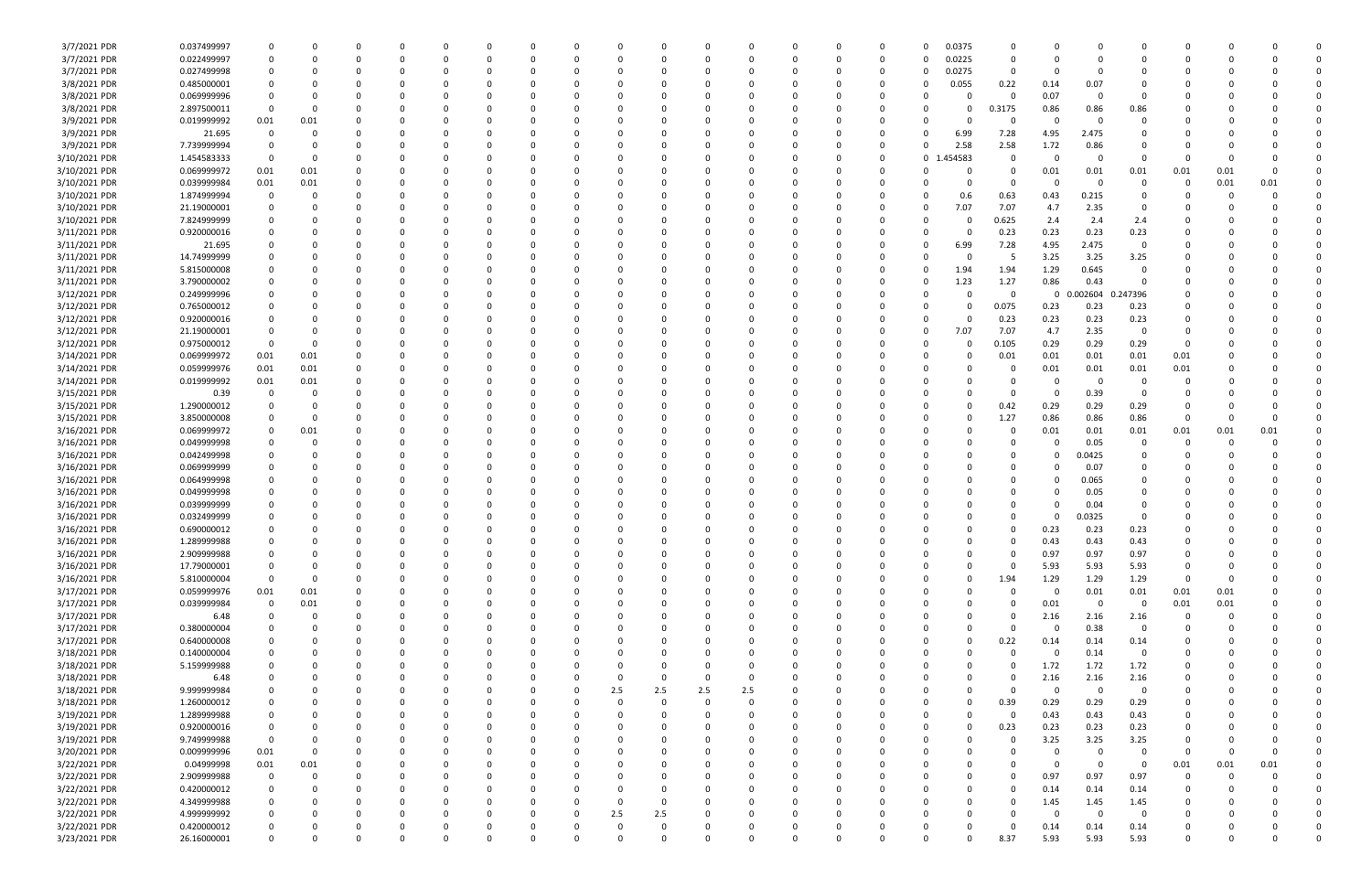| 3/23/2021 PDR  | 21.17000002 | 0           | $\Omega$ |   |     |          |   |          |     |        |     |          |          |          |             |          |          | 7.07     | 4.7        | 4.7      | 4.7         | 0           |      |      |  |
|----------------|-------------|-------------|----------|---|-----|----------|---|----------|-----|--------|-----|----------|----------|----------|-------------|----------|----------|----------|------------|----------|-------------|-------------|------|------|--|
| 3/24/2021 PDR  | 0.069999972 | 0.01        | 0.01     |   |     |          |   | -0       |     |        |     |          |          |          |             |          |          | 0        | 0          | $0.01\,$ | 0.01        | 0.01        | 0.01 | 0.01 |  |
| 3/24/2021 PDR  | 5.159999988 | $\mathbf 0$ |          |   |     |          |   |          |     |        |     |          |          |          |             |          |          | 0        | 1.72       | 1.72     | 1.72        | 0           |      |      |  |
| 3/24/2021 PDR  | 0.440000016 | 0           |          |   |     |          |   |          |     |        |     |          |          |          |             |          |          | 0.02     | 0.14       | 0.14     | 0.14        |             |      |      |  |
|                |             |             |          |   |     |          |   |          |     |        |     |          |          |          |             |          |          |          |            |          |             |             |      |      |  |
| 3/24/2021 PDR  | 0.640000008 | 0           |          |   |     |          |   |          |     |        |     |          |          |          |             |          | 0        | 0.22     | 0.14       | 0.14     | 0.14        |             |      |      |  |
| 3/25/2021 PDR  | 0.28999998  | 0           |          |   |     |          |   |          |     |        |     |          |          |          |             |          | 0.01     | 0.07     | 0.07       | 0.07     | 0.07        |             |      |      |  |
| 3/25/2021 PDR  | 0.099999996 | 0           |          |   |     |          |   |          |     |        |     |          |          |          |             |          |          | $\Omega$ | -0         |          | 0.1         |             |      |      |  |
| 3/26/2021 PDR  | 0.019999992 | 0.01        | 0.01     |   |     |          |   |          |     |        |     |          |          |          |             |          |          |          | 0          |          |             |             |      |      |  |
| 3/26/2021 PDR  | 5.159999988 | $\mathbf 0$ |          |   |     |          |   |          |     |        |     |          |          |          |             |          |          |          | 1.72       | 1.72     | 1.72        |             |      |      |  |
| 3/26/2021 PDR  | 7.499999988 | 0           |          |   |     |          |   |          | 2.5 | 2.5    | 2.5 |          |          |          |             |          |          |          | $\Omega$   | - 0      | $\Omega$    |             |      |      |  |
|                | 9.749999988 |             |          |   |     |          |   |          |     |        |     |          |          |          |             |          |          |          |            | 3.25     | 3.25        |             |      |      |  |
| 3/26/2021 PDR  |             | 0           |          |   |     |          |   |          |     |        |     |          |          |          |             |          |          | 0        | 3.25       |          |             |             |      |      |  |
| 3/27/2021 PDR  | 0.019999992 | 0.01        | 0.01     |   |     |          |   |          |     |        |     |          |          |          |             |          |          |          | -0         |          |             |             |      |      |  |
| 3/28/2021 PDR  | 0.019999992 | 0.01        | 0.01     |   |     |          |   |          |     |        |     |          |          |          |             |          |          |          | - 0        |          |             | 0           |      |      |  |
| 3/29/2021 PDR  | 0.04999998  | 0.01        | 0.01     |   |     |          |   |          |     |        |     |          |          |          |             |          |          | 0        | $\Omega$   |          | -0          | 0.01        | 0.01 | 0.01 |  |
| 3/29/2021 PDR  | 0.560000016 | 0           |          |   |     |          |   |          |     |        |     |          |          |          |             |          |          | 0.14     | 0.14       | 0.14     | 0.14        | C           |      |      |  |
| 3/29/2021 PDR  | 36          | -C          |          |   |     |          |   |          |     |        |     |          |          |          |             |          |          | 9        | -9         | -9       | 9           |             |      |      |  |
| 3/29/2021 PDR  | 21.17000002 | C           |          |   |     |          |   |          |     |        |     |          |          |          |             |          |          | 7.07     | 4.7        | 4.7      | 4.7         |             |      |      |  |
|                |             |             |          |   |     |          |   |          |     |        |     |          |          |          |             |          |          |          |            |          |             |             |      |      |  |
| 3/29/2021 PDR  | 1.520000016 | C           | $\Omega$ |   |     |          |   |          |     |        |     |          |          |          |             |          |          | 0.38     | 0.38       | 0.38     | 0.38        |             |      |      |  |
| 3/30/2021 PDR  | 0.019999992 | 0.01        | 0.01     |   |     |          |   |          |     |        |     |          |          |          |             |          |          | 0        | -0         | - 0      | 0           | C           |      |      |  |
| 3/30/2021 PDR  | 0.04999998  | 0.01        | 0.01     |   |     |          |   |          |     |        |     |          |          |          |             |          |          | 0        | $\Omega$   | - 0      | - 0         | 0.01        | 0.01 | 0.01 |  |
| 3/30/2021 PDR  | 26.51000002 | 0           |          |   |     |          |   |          |     |        |     |          |          |          |             |          |          | 8.72     | 5.93       | 5.93     | 5.93        |             |      |      |  |
| 3/30/2021 PDR  | 0.039999996 | 0           |          |   |     |          |   |          |     |        |     |          |          |          |             |          |          | 0        | $\Omega$   | 0.04     | 0           |             |      |      |  |
| 3/30/2021 PDR  | 9.650000004 |             |          |   |     |          |   |          |     |        |     |          |          |          |             |          |          | 3.17     | 2.16       | 2.16     | 2.16        |             |      |      |  |
|                |             |             |          |   |     |          |   |          |     |        |     |          |          |          |             |          |          |          |            |          |             |             |      |      |  |
| 4/1/2021 PDR   | 16.33499999 |             |          |   |     |          |   |          |     |        |     |          |          |          |             |          | O        | 1.815    | 4.84       | 4.84     | 4.84        |             |      |      |  |
| 4/1/2021 PDR   | 12.75       |             |          |   |     |          |   |          |     |        |     |          |          |          |             |          | 1.25     | -5       | 3.25       | 3.25     | -0          |             |      |      |  |
| 4/1/2021 PDR   | 1.140000012 |             |          |   |     |          |   |          |     |        |     |          |          |          |             |          |          | $\Omega$ | 0.38       | 0.38     | 0.38        |             |      |      |  |
| 4/1/2021 PDR   | 5.67        |             |          |   |     |          |   |          |     |        |     |          |          |          |             |          | 0        | 1.89     | 1.26       | 1.26     | 1.26        |             |      |      |  |
| 4/2/2021 PLOAD | 7.228944453 | - 0         |          |   |     |          |   |          |     |        |     |          |          |          |             |          |          | 0        | .228944    | - 0      |             |             |      |      |  |
| 4/3/2021 PDR   | 0.019999992 | 0.01        | 0.01     |   |     |          |   |          |     |        |     |          |          |          |             |          |          | $\Omega$ | $\Omega$   | - 0      | $\Omega$    | 0           |      |      |  |
| 4/3/2021 PDR   |             |             |          |   |     |          |   |          |     |        |     |          |          |          |             |          |          |          |            |          |             |             |      |      |  |
|                | 0.079999968 | 0.01        | 0.01     |   |     |          |   |          |     |        |     |          |          |          |             |          | O        | 0        | 0.01       | 0.01     | 0.01        | 0.01        | 0.01 | 0.01 |  |
| 4/5/2021 PDR   | 1.68        | 0           |          |   |     |          |   |          |     |        |     |          |          |          |             |          |          |          | 0          | 1.68     | 0           |             |      |      |  |
| 4/5/2021 PDR   | 5.930000004 |             |          |   |     |          |   |          |     |        |     |          |          |          |             |          |          |          | 0          | 5.93     |             |             |      |      |  |
| 4/6/2021 PDR   | 0.099999996 |             |          |   |     |          |   |          |     |        |     |          |          |          |             |          |          |          | -0         |          | 0.1         |             |      |      |  |
| 4/6/2021 PDR   | 0.099999996 |             |          |   |     |          |   |          |     |        |     |          |          |          |             |          |          | 0        | 0          | - 0      | 0.1         |             |      |      |  |
| 4/6/2021 PDR   | 0.690000012 |             |          |   |     |          |   |          |     |        |     |          |          |          |             |          |          |          | 0.23       | 0.23     | 0.23        |             |      |      |  |
| 4/6/2021 PDR   |             |             |          |   |     |          |   |          |     |        |     |          |          |          |             |          |          |          | $\Omega$   | 2.16     | - 0         |             |      |      |  |
|                | 2.16        |             |          |   |     |          |   |          |     |        |     |          |          |          |             |          |          | 0        |            |          |             |             |      |      |  |
| 4/7/2021 PDR   | 0.690000012 |             |          |   |     |          |   |          |     |        |     |          |          |          |             |          |          | 0        | 0.23       | 0.23     | 0.23        |             |      |      |  |
| 4/7/2021 PDR   | 0.780000012 |             |          |   |     |          |   |          |     |        |     |          |          |          |             |          |          | n        | 0.26       | 0.26     | 0.26        |             |      |      |  |
| 4/7/2021 PDR   | 0.597083331 |             |          |   |     |          |   |          |     |        |     |          |          |          |             | $\Omega$ | 0.597083 |          | - 0        |          |             |             |      |      |  |
| 4/7/2021 PDR   | 0.029999988 |             |          |   |     |          |   |          |     |        |     |          |          |          |             |          | 0        | $\Omega$ | $\Omega$   |          |             | 0.01        | 0.01 | 0.01 |  |
| 4/7/2021 PDR   | 0.022499997 |             |          |   |     |          |   |          |     |        |     |          |          |          |             |          | 0.0225   |          |            | $\Omega$ |             | $\Omega$    |      |      |  |
| 4/7/2021 PDR   | 0.024999999 | 0           | 0        | 0 | - 0 | $\Omega$ | 0 | 0        | 0   | 0      | 0   | $\Omega$ | $\Omega$ | $\Omega$ | $\Omega$    | $\Omega$ | 0.025    | 0        | 0          | $\Omega$ | $\Omega$    | $\Omega$    |      |      |  |
|                |             |             |          |   |     |          |   |          |     |        |     |          |          |          |             |          |          |          |            |          |             |             |      |      |  |
| 4/7/2021 PDR   | 0.022499997 | 0           | 0        | 0 |     |          |   | 0        |     |        | 0   | 0        |          |          | 0           |          | 0.0225   | 0        | 0          |          |             | 0           |      |      |  |
| 4/7/2021 PDR   | 0.024999999 | 0           |          |   |     |          | 0 | $\Omega$ |     |        |     | $\Omega$ |          |          | 0           |          | 0.025    | 0        | $\Omega$   |          | 0           |             |      |      |  |
| 4/7/2021 PDR   | 0.022499997 | 0           |          |   |     |          |   | $\Omega$ |     |        |     |          |          |          | 0           |          | 0.0225   | 0        | $\Omega$   | -0       | -0          |             |      |      |  |
| 4/9/2021 PDR   | 4.349999988 | 0           |          |   |     |          |   | 0        |     |        |     |          |          |          | 0           |          | 0        | 0        | 1.45       | 1.45     | 1.45        |             |      |      |  |
| 4/10/2021 PDR  | 0.102499998 | 0           | 0        |   |     |          | 0 | 0        | 0   | 0.1025 | 0   | $\Omega$ |          |          | 0           |          | $\Omega$ | 0        | $\Omega$   | $\Omega$ | 0           | 0           |      |      |  |
| 4/11/2021 PDR  | 0.079999968 | 0.01        | 0.01     |   |     |          |   | 0        |     |        | 0   | 0        |          |          |             |          | 0        | 0        | 0.01       | 0.01     | 0.01        | 0.01        | 0.01 | 0.01 |  |
|                |             |             |          |   |     |          |   |          |     |        |     |          |          |          |             |          |          |          |            |          |             |             |      |      |  |
| 4/12/2021 PDR  | 0.139999992 | $\mathbf 0$ | $\Omega$ |   |     |          |   | 0        |     |        | 0   | 0        |          |          |             |          | 0        | 0        | 0          | 0.07     | 0.07        | 0           |      |      |  |
| 4/12/2021 PDR  | 14.85       | 0           |          |   |     |          | 0 | 0        |     |        |     | $\Omega$ |          |          | 0           |          | 0        | 0        | 4.95       | 4.95     | 4.95        | 0           |      |      |  |
| 4/12/2021 PDR  | 0.280000008 | 0           |          |   |     |          |   | 0        |     |        |     | 0        |          |          |             |          | 0        | 0        | $\Omega$   | 0.14     | 0.14        |             |      |      |  |
| 4/12/2021 PDR  | 0.690000012 | $\mathbf 0$ |          |   |     |          |   | 0        |     |        |     |          |          |          | -0          |          | 0        | 0        | 0.23       | 0.23     | 0.23        |             |      |      |  |
| 4/13/2021 PDR  | 0.009999996 | 0.01        |          |   |     |          |   | 0        |     |        |     |          |          |          |             |          | 0        | 0        | $\Omega$   | $\Omega$ | 0           | 0           |      |      |  |
| 4/13/2021 PDR  | 4.349999988 | 0           |          |   |     |          |   |          |     |        |     |          |          |          |             |          | 0        | 0        | 1.45       | 1.45     | 1.45        | 0           |      |      |  |
|                |             |             |          |   |     |          |   |          |     |        |     |          |          |          |             |          |          |          |            |          |             |             |      |      |  |
| 4/13/2021 PDR  | 4.32        | 0           |          |   |     |          |   | 0        |     |        |     |          |          |          | 0           |          | 0        | 0        | $\Omega$   | 2.16     | 2.16        | 0           |      |      |  |
| 4/14/2021 PDR  | 1.252083333 | 0           |          |   |     |          | 0 | 0        |     |        | 0   | $\Omega$ |          |          | 0           |          | 0        |          | 0 1.252083 | $\Omega$ | $\mathbf 0$ | 0           |      |      |  |
| 4/14/2021 PDR  | 0.770000004 | 0           |          |   |     |          |   | 0        |     |        |     | 0        |          |          |             |          | 0        | $\Omega$ | 0.44       | 0.09     | 0.24        |             |      |      |  |
| 4/14/2021 PDR  | 0.650000002 | $\Omega$    |          |   |     |          |   | $\Omega$ |     |        |     | $\Omega$ |          |          |             |          | 0        |          | 0 0.006771 | 0.636458 | 0.006771    |             |      |      |  |
| 4/15/2021 PDR  | 1.720000008 | 0           |          |   |     |          |   | 0        |     |        |     |          |          |          |             |          | 0        | $\Omega$ | 0          | 0.86     | 0.86        | 0           |      |      |  |
| 4/15/2021 PDR  | 2.010000012 | $\mathbf 0$ | 0        |   |     |          |   | -0       |     |        |     |          |          |          |             |          | 0        | 0        | 0.53       | 0.77     | 0.71        | $\mathbf 0$ |      |      |  |
| 4/15/2021 PDR  | 0.059999976 | 0.01        | 0.01     |   |     |          |   | 0        |     | 0      |     | $\Omega$ |          |          |             |          | 0        | 0        | 0          | - 0      | 0.01        | 0.01        | 0.01 |      |  |
|                |             |             |          |   |     |          |   |          |     |        |     |          |          |          |             |          |          |          |            |          |             |             |      | 0.01 |  |
| 4/15/2021 PDR  | 0.094999998 | $\mathbf 0$ | 0        |   |     |          |   | 0        |     |        |     | 0        |          | 0        |             |          | 0        | $\Omega$ | 0.095      | - 0      | -0          | -0          |      |      |  |
| 4/15/2021 PDR  |             | 0           |          |   |     |          |   | 0        |     |        |     |          |          |          |             |          |          | $\Omega$ | 0.095      |          |             |             |      |      |  |
|                | 0.094999998 |             |          |   |     |          |   |          |     |        |     |          |          | 0        |             |          | $\Omega$ |          |            |          |             |             |      |      |  |
| 4/15/2021 PDR  | 1.14E-05    | 0           |          |   |     |          |   |          |     |        |     |          |          | 0        | $\mathbf 0$ | 1.14E-05 | 0        |          | -0         |          |             |             |      |      |  |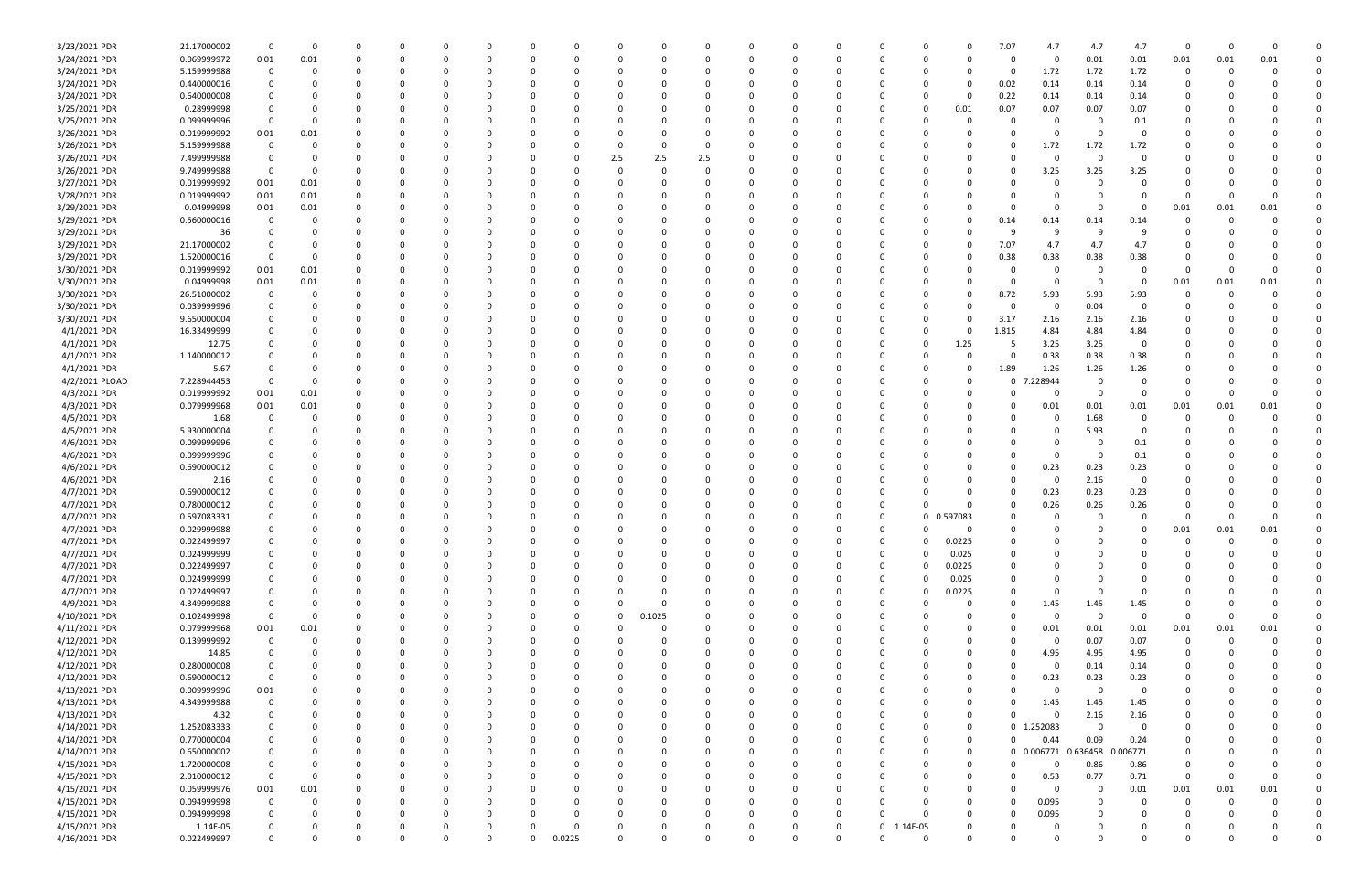| 4/16/2021 PDR | 0.227499999 | - 0         | $\Omega$ |          |          |              | 0            | 0.2275   |          |          |          |          |          |          |          |              |          | 0        |          | $\Omega$       | 0    |      |      |  |
|---------------|-------------|-------------|----------|----------|----------|--------------|--------------|----------|----------|----------|----------|----------|----------|----------|----------|--------------|----------|----------|----------|----------------|------|------|------|--|
| 4/17/2021 PDR | 0.059999976 | 0.01        | 0.01     | 0        |          | 0            | 0            | $\Omega$ |          | $\Omega$ |          |          |          | 0        |          |              | 0        | $\Omega$ | - 0      | 0.01           | 0.01 | 0.01 | 0.01 |  |
| 4/18/2021 PDR | 0.019999992 | 0.01        | 0.01     |          |          |              |              |          |          |          |          |          |          |          |          |              |          |          | - 0      |                |      |      |      |  |
|               |             |             |          |          |          |              |              |          |          |          |          |          |          |          |          |              |          |          |          |                |      |      |      |  |
| 4/19/2021 PDR | 0.500000004 | $\mathbf 0$ | $\Omega$ |          |          |              |              |          |          |          |          |          |          |          |          | 0            | 0.22     | $\Omega$ | 0.14     | 0.14           |      |      |      |  |
| 4/20/2021 PDR | 0.077499999 |             |          |          |          |              |              |          |          |          |          |          |          |          |          |              | 0        | 0.0775   |          |                |      |      |      |  |
| 4/20/2021 PDR | 0.047499999 |             |          |          |          |              |              |          |          |          |          |          |          |          |          |              | 0        | 0.0475   |          |                |      |      |      |  |
|               |             |             |          |          |          |              |              |          |          |          |          |          |          |          |          |              | 0        |          |          |                |      |      |      |  |
| 4/20/2021 PDR | 0.034999998 |             |          |          |          |              |              |          |          |          |          |          |          |          |          |              |          | 0.035    |          |                |      |      |      |  |
| 4/20/2021 PDR | 0.144999999 |             |          |          |          |              |              |          |          |          |          |          |          |          |          |              | 0        | 0.145    | - 0      |                |      |      |      |  |
| 4/20/2021 PDR | 0.859999992 |             |          |          |          |              |              |          |          |          |          |          |          |          |          |              |          | -C       | 0.43     | 0.43           |      |      |      |  |
| 4/20/2021 PDR | 7.2         |             |          |          |          |              |              |          |          |          |          |          |          |          |          | 0            | 0        | 2.4      | 2.4      | 2.4            |      |      |      |  |
|               |             |             |          |          |          |              |              |          |          |          |          |          |          |          |          |              |          |          |          |                |      |      |      |  |
| 4/20/2021 PDR | 2.189999988 |             |          |          |          |              |              |          |          |          |          |          |          |          |          | 0.01         | 0.46     | 0.59     | 0.55     | 0.58           |      |      |      |  |
| 4/20/2021 PDR | 0.022499997 |             |          |          |          |              |              |          |          |          |          |          |          |          |          | <sup>0</sup> | 0        | 0.0225   | 0        | 0              |      |      |      |  |
| 4/21/2021 PDR | 1.35        |             |          |          |          |              |              |          |          |          |          |          |          |          |          | 0            | 0.01     | 0.55     | 0.44     | 0.35           |      |      |      |  |
| 4/21/2021 PDR | 11.86000001 |             |          |          |          |              |              |          |          |          |          |          |          |          |          |              | 0        | 0        | 5.93     | 5.93           |      |      |      |  |
|               |             |             |          |          |          |              |              |          |          |          |          |          |          |          |          |              |          |          |          |                |      |      |      |  |
| 4/21/2021 PDR | 0.780000012 |             |          |          |          |              |              |          |          |          |          |          |          |          |          |              | 0        | 0.26     | 0.26     | 0.26           |      |      |      |  |
| 4/21/2021 PDR | 2.52        |             |          |          |          |              |              |          |          |          |          |          |          |          |          |              |          | 0        | 1.26     | 1.26           |      |      |      |  |
| 4/22/2021 PDR | 0.939999996 |             |          |          |          |              |              |          |          |          |          |          |          |          |          |              |          |          |          | 0.94           | -0   |      | n    |  |
| 4/23/2021 PDR | 0.039999984 |             |          |          |          |              |              |          |          |          |          |          |          |          |          |              |          |          | - 0      | 0.01           | 0.01 | 0.01 | 0.01 |  |
|               |             |             |          |          |          |              |              |          |          |          |          |          |          |          |          |              |          |          |          |                |      |      |      |  |
| 4/23/2021 PDR | 0.230000004 |             |          |          |          |              |              |          |          |          |          |          |          |          |          |              |          | $\Omega$ | 0.23     | $\Omega$       | C    |      |      |  |
| 4/23/2021 PDR | 0.110000004 |             |          |          |          |              |              |          |          |          |          |          |          |          |          |              |          |          |          | 0.11           |      |      |      |  |
| 4/24/2021 PDR | 0.009999996 | 0.01        |          |          |          |              |              |          |          |          |          |          |          |          |          |              | 0        |          |          | $\Omega$       | -C   |      |      |  |
| 4/25/2021 PDR | 0.069999972 | 0.01        |          |          |          |              |              |          |          |          |          |          |          |          |          |              | 0.01     | 0.01     | 0.01     | 0.01           | 0.01 | 0.01 |      |  |
|               |             |             |          |          |          |              |              |          |          |          |          |          |          |          |          |              |          |          |          |                |      |      |      |  |
| 4/26/2021 PDR | 0.069999972 | 0.01        |          |          |          |              |              |          |          |          |          |          |          |          |          |              | 0        | 0.01     | 0.01     | 0.01           | 0.01 | 0.01 | 0.01 |  |
| 4/26/2021 PDR | 8.720000004 |             |          |          |          |              |              | 0        | 8.72     |          |          |          |          |          |          |              | 0        | -C       | 0        | $\Omega$       | 0    |      |      |  |
| 4/26/2021 PDR | 0.690000012 |             |          |          |          |              |              |          |          |          |          |          |          |          |          |              | 0        | 0.23     | 0.23     | 0.23           |      |      |      |  |
|               |             |             |          |          |          |              |              |          |          |          |          |          |          |          |          |              |          |          |          |                |      |      |      |  |
| 4/26/2021 PDR | 0.780000012 |             |          |          |          |              |              |          |          |          |          |          |          |          |          |              | 0        | 0.26     | 0.26     | 0.26           |      |      |      |  |
| 4/26/2021 PDR | 2.499999996 |             |          |          |          |              |              |          | 2.5      |          |          |          |          |          |          |              | 0        | 0        | - 0      | 0              |      |      |      |  |
| 4/27/2021 PDR | 7.2         |             |          |          |          |              |              |          |          |          |          |          |          |          |          |              | 0        | 2.4      | 2.4      | 2.4            |      |      |      |  |
| 4/28/2021 PDR | 0.690000012 |             |          |          |          |              |              |          |          |          |          |          |          |          |          | n            | 0        | 0.23     | 0.23     | 0.23           |      |      |      |  |
|               |             |             |          |          |          |              |              |          |          |          |          |          |          |          |          |              |          |          |          |                |      |      |      |  |
| 4/28/2021 PDR | 0.569999988 |             |          |          |          |              |              |          |          |          |          |          |          |          |          | 0.01         | 0.01     | 0.01     | 0.27     | 0.27           |      |      |      |  |
| 4/28/2021 PDR | 0.189999984 |             |          |          |          |              |              |          |          |          |          |          |          |          |          | 0.01         | 0.01     | 0.01     | 0.15     | 0.01           |      |      |      |  |
| 4/28/2021 PDR | 0.239999988 |             |          |          |          |              |              |          |          |          |          |          |          |          |          | 0.01         | 0.01     | 0.2      | 0.01     | 0.01           |      |      |      |  |
| 4/28/2021 PDR | 0.809999988 |             |          |          |          |              |              |          |          |          |          |          |          |          |          | 0.01         | 0.01     | 0.39     | 0.01     | 0.39           | -0   |      |      |  |
|               |             |             |          |          |          |              |              |          |          |          |          |          |          |          |          |              |          |          |          |                |      |      |      |  |
| 4/28/2021 PDR | 0.032499987 | 0.0025      |          |          |          |              |              |          |          |          |          |          |          |          |          | - 0          | 0        | $\Omega$ | $\Omega$ | 0.01           | 0.01 | 0.01 |      |  |
| 4/29/2021 PDR | 0.58999998  |             |          |          |          |              |              |          |          |          |          |          |          |          |          | 0.28         | 0.01     | 0.01     | 0.01     | 0.28           | 0    |      |      |  |
| 4/29/2021 PDR | 0.589999992 |             |          |          |          |              |              |          |          |          |          |          |          |          |          | 0.24         | 0.01     | 0.01     | 0.16     | 0.17           |      |      |      |  |
| 4/29/2021 PDR | 0.230000004 |             |          |          |          |              |              |          |          |          |          |          |          |          |          |              | 0        | -C       | - 0      | 0.23           |      |      |      |  |
|               |             |             |          |          |          |              |              |          |          |          |          |          |          |          |          |              |          |          |          |                |      |      |      |  |
| 4/29/2021 PDR | 0.690000012 |             |          |          |          |              |              |          |          |          |          |          |          |          |          |              | 0        | 0.23     | 0.23     | 0.23           |      |      |      |  |
| 4/29/2021 PDR | 9.9         |             |          |          |          |              |              |          |          |          |          |          |          |          |          |              |          |          | 4.95     | 4.95           |      |      |      |  |
| 4/29/2021 PDR | 0.020000004 |             |          |          |          |              |              |          |          |          |          |          |          |          |          |              |          | $\Omega$ | 0.02     | $\overline{0}$ |      |      |      |  |
|               |             |             |          |          |          |              |              |          |          |          |          |          |          |          |          |              |          | $\Omega$ |          |                |      |      |      |  |
| 4/29/2021 PDR | 2.52        |             |          |          |          |              |              |          |          |          |          |          |          |          |          |              | 0        |          | 1.26     | 1.26           |      |      |      |  |
| 5/2/2021 PDR  | 0.059999976 | $\Omega$    | 0        | 0        | $\Omega$ | $\Omega$     | 0            | $\Omega$ | $\Omega$ | 0        | $\Omega$ | $\Omega$ | $\Omega$ | $\Omega$ |          | 0            | 0.01     | 0.01     | 0.01     | 0.01           | 0.01 | 0.01 |      |  |
| 5/4/2021 PDR  | 11.86000001 |             | 0        | $\Omega$ |          | 0            | 0            | 0        | 0        | 0        |          | 0        | 0        | 0        |          | 0            | 0        | $\Omega$ | 5.93     | 5.93           | 0    |      |      |  |
| 5/4/2021 PDR  | 0.780000012 |             |          |          |          |              | O            |          |          |          |          |          |          |          |          |              | $\Omega$ | 0.26     | 0.26     | 0.26           |      |      |      |  |
|               |             |             |          |          |          |              |              |          |          |          |          |          |          |          |          |              |          |          |          |                |      |      |      |  |
| 5/4/2021 PDR  | 0.18        |             |          |          |          | <sup>0</sup> | 0            |          |          |          |          |          |          | 0        |          | 0            | 0        | $\Omega$ | 0.18     | 0              |      |      |      |  |
| 5/4/2021 PDR  | 0.502499997 |             |          |          |          |              | 0            |          |          |          |          |          |          |          |          | 0            | 0        | 0.1675   | 0.335    | 0              |      |      |      |  |
| 5/4/2021 PDR  | 0.529999992 |             |          |          |          |              |              |          |          |          |          |          |          |          |          | 0            | 0        | 0.1325   | 0.3975   | $\mathbf 0$    |      |      |      |  |
| 5/4/2021 PDR  | 0.124999998 |             |          |          |          | <sup>0</sup> | 0            | 0        |          |          |          |          |          | -0       |          | 0            | 0        | 0.0625   | 0.0625   | 0              | 0    |      |      |  |
|               |             |             |          |          |          |              |              |          |          |          |          |          |          |          |          |              |          |          |          |                |      |      |      |  |
| 5/4/2021 PDR  | 0.094999998 |             |          |          |          |              | 0            | 0        |          |          |          |          |          |          |          | 0            | $\Omega$ | 0.0475   | 0.0475   | 0              |      |      |      |  |
| 5/4/2021 PDR  | 0.074999994 |             |          |          |          |              |              |          |          |          |          |          |          |          |          | 0            | $\Omega$ | 0.0375   | 0.0375   | 0              |      |      |      |  |
| 5/4/2021 PDR  | 0.049999998 |             |          |          |          |              |              | 0        |          |          |          |          |          | 0        |          | 0            | 0        | 0.025    | 0.025    | 0              |      |      |      |  |
| 5/4/2021 PDR  | 0.039999999 |             |          |          |          |              |              |          |          |          |          |          |          | 0        | 0.04     | 0            | $\Omega$ | ſ        | - 0      |                |      |      |      |  |
|               |             |             |          |          |          |              |              |          |          |          |          |          |          |          |          |              |          |          |          |                |      |      |      |  |
| 5/4/2021 PDR  | 0.312499995 |             |          |          |          |              |              |          |          |          |          |          |          | 0        | $\Omega$ | 0            | 0.25     | 0.0625   | $\Omega$ |                |      |      |      |  |
| 5/4/2021 PDR  | 0.089999994 |             |          | 0        |          | <sup>0</sup> | 0            | 0        |          |          |          |          |          | 0        | 0.09     | 0            | 0        | $\Omega$ | - 0      | 0              | 0    |      |      |  |
| 5/4/2021 PDR  | 0.142499997 |             |          | 0        |          |              | 0            | 0        |          |          |          |          |          | 0        |          | 0            | 0        | 0.0475   | 0.095    | 0              |      |      |      |  |
| 5/4/2021 PDR  | 0.142499997 |             |          |          |          |              | 0            | -C       |          |          | $\Omega$ |          |          |          |          | 0            | 0        | 0.0475   | 0.095    | 0              |      |      |      |  |
|               |             |             |          |          |          |              |              |          |          |          |          |          |          |          |          |              |          |          |          |                |      |      |      |  |
| 5/4/2021 PDR  | 0.142499997 |             |          |          |          |              | 0            |          |          |          |          |          |          |          |          | 0            | 0        | 0.0475   | 0.095    | 0              |      |      |      |  |
| 5/4/2021 PDR  | 0.179999991 |             |          |          |          |              |              |          |          |          |          |          |          |          |          | 0            | 0        | 0.06     | 0.12     | $\mathbf 0$    |      |      |      |  |
| 5/4/2021 PDR  | 0.524999997 |             |          |          |          | $\Omega$     | 0            |          |          |          |          |          |          |          |          | $\Omega$     | 0        | 0.175    | 0.35     | $\overline{0}$ |      |      |      |  |
|               |             |             |          |          |          |              | 0            |          |          |          |          |          |          |          |          |              | 0        | $\Omega$ | 3.22     |                | 0    |      |      |  |
| 5/5/2021 PDR  | 6.439999992 |             |          |          |          |              |              | 0        |          |          |          |          |          |          |          | 0            |          |          |          | 3.22           |      |      |      |  |
| 5/5/2021 PDR  | 0.760000008 |             |          |          |          |              | <sup>0</sup> |          |          |          |          |          |          |          |          |              |          | $\Omega$ | 0.38     | 0.38           |      |      |      |  |
| 5/5/2021 PDR  | 0.187499997 |             |          |          |          |              | 0            | - 0      |          |          |          |          |          | $\Omega$ |          | 0            |          | $\Omega$ | 0.1875   | $\overline{0}$ |      |      |      |  |
| 5/5/2021 PDR  | 0.489999993 |             |          |          |          |              |              |          |          |          |          |          |          |          |          | 0            | 0        | 0.07     | 0.28     | 0.14           |      |      |      |  |
|               |             |             |          |          |          |              |              |          |          |          |          |          |          |          |          |              |          |          |          |                |      |      |      |  |
| 5/5/2021 PDR  | 0.359999988 |             |          |          |          |              |              |          |          |          |          |          |          |          |          | 0            | 0        | 0.06     | 0.18     | 0.12           |      |      |      |  |
| 5/5/2021 PDR  | 0.374999993 | $\Omega$    | 0        | $\Omega$ | $\Omega$ | $\Omega$     | $\Omega$     | $\Omega$ | $\Omega$ | $\Omega$ | $\Omega$ | $\Omega$ | 0        | 0        |          | $\Omega$     | 0        | 0.0625   | 0.1875   | 0.125          | 0    |      | 0    |  |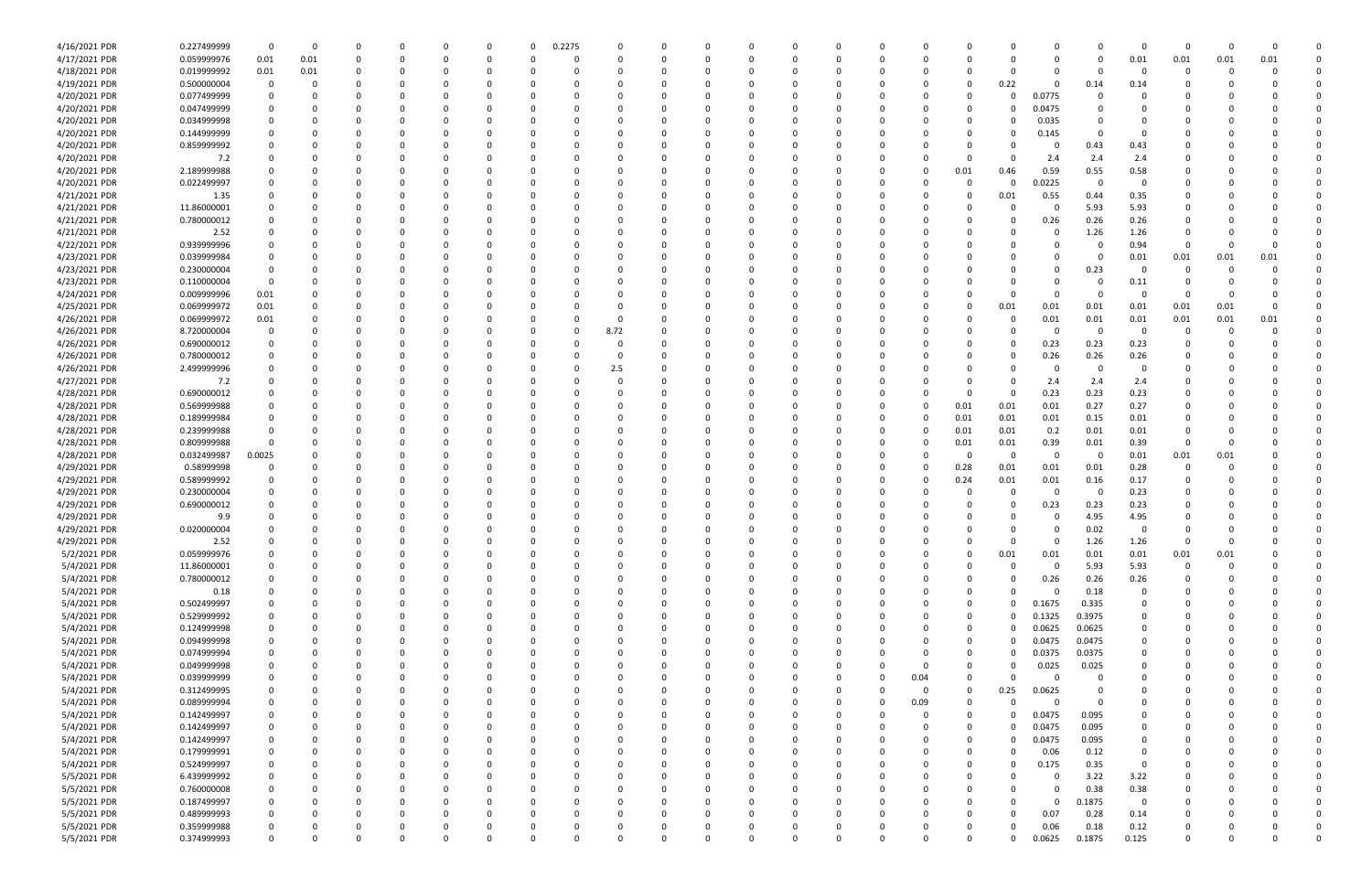| 5/5/2021 PDR  | 0.84        | 0                       |      |          | O        | 0        |          |          | 0        |          | 0        | 0        |          |          | 0        |          |          | 0            |                              | 0.42                    | 0.42           | 0        |      |      |  |
|---------------|-------------|-------------------------|------|----------|----------|----------|----------|----------|----------|----------|----------|----------|----------|----------|----------|----------|----------|--------------|------------------------------|-------------------------|----------------|----------|------|------|--|
| 5/5/2021 PDR  | 9.9         | 0                       |      |          |          | $\Omega$ |          |          | 0        |          | $\Omega$ | $\Omega$ |          |          | $\Omega$ |          |          | $\Omega$     | $\Omega$                     | 4.95                    | 4.95           |          |      |      |  |
| 5/6/2021 PDR  | 0.18        |                         |      |          |          |          |          |          |          |          |          |          |          |          |          |          |          |              | 0                            | 0.18                    | 0              |          |      |      |  |
| 5/6/2021 PDR  |             |                         |      |          |          |          |          |          |          |          |          |          |          |          |          |          |          |              | - 0                          | 0.2                     | $\Omega$       |          |      |      |  |
|               | 0.200000004 |                         |      |          |          |          |          |          |          |          |          |          |          |          |          |          |          | 0            |                              |                         |                |          |      |      |  |
| 5/6/2021 PDR  | 0.690000012 |                         |      |          |          |          |          |          |          |          |          |          |          |          |          |          |          | 0            | 0.23                         | 0.23                    | 0.23           |          |      |      |  |
| 5/6/2021 PDR  | 4.839999996 |                         |      |          |          |          |          |          |          |          |          |          |          |          |          |          |          |              |                              | 4.84                    | $\Omega$       |          |      |      |  |
| 5/6/2021 PDR  | 0.380000004 |                         |      |          |          |          |          |          |          |          |          |          |          |          |          |          |          |              |                              | 0.38                    |                |          |      |      |  |
| 5/7/2021 PDR  | 3.759999996 |                         |      |          |          | - 0      |          |          |          |          |          | - 0      |          |          |          |          |          |              | 0 0.039167 3.681667          | 0.039167                | $\Omega$       |          |      |      |  |
| 5/7/2021 PDR  | 0.249999996 |                         |      |          |          |          |          |          |          |          |          | - 0      |          |          |          |          |          | $\Omega$     |                              | 0 0.002604 0.247396     |                |          |      |      |  |
| 5/7/2021 PDR  | 0.45        |                         |      |          |          |          |          |          |          |          |          |          |          |          |          |          |          |              | 0 0.004688 0.440625          | 0.004688                | 0              |          |      |      |  |
|               |             |                         |      |          |          |          |          |          |          |          |          |          |          |          |          |          |          |              |                              |                         |                |          |      |      |  |
| 5/10/2021 PDR | 0.04999998  |                         |      |          |          |          |          |          |          |          |          |          |          |          |          |          |          | 0            | 0.01                         | 0.01                    | 0.01           | 0.01     | 0.01 |      |  |
| 5/10/2021 PDR | 0.009999996 |                         |      |          |          |          |          |          |          |          |          |          |          |          |          |          |          | 0            | - 0                          | - 0                     | $\Omega$       | 0        |      | 0.01 |  |
| 5/10/2021 PDR | 2.899999992 |                         |      |          |          |          |          |          |          |          |          |          |          |          |          |          |          | <sup>0</sup> |                              | 1.45                    | 1.45           | - 0      |      |      |  |
| 5/11/2021 PDR | 0.04999998  |                         |      |          |          |          |          |          |          |          |          |          |          |          |          |          |          | 0            | 0.01                         | 0.01                    | 0.01           | 0.01     | 0.01 |      |  |
| 5/11/2021 PDR | 1.02        | 0                       |      |          |          |          |          |          |          |          |          |          |          |          |          |          |          | 0            | - 0                          | 0.51                    | 0.51           | - 0      |      |      |  |
| 5/12/2021 PDR | 0.04999998  | -0                      |      |          |          |          |          |          |          |          |          |          |          |          |          |          |          | 0            | 0.01                         | 0.01                    | 0.01           | 0.01     | 0.01 |      |  |
| 5/12/2021 PDR | 0.019999992 | 0.01                    | 0.01 |          |          |          |          |          |          |          |          |          |          |          |          |          |          | <sup>0</sup> |                              | - 0                     |                | 0        |      |      |  |
|               |             |                         |      |          |          |          |          |          |          |          |          |          |          |          |          |          |          |              |                              |                         |                |          |      |      |  |
| 5/12/2021 PDR | 0.029999988 | 0.01                    | 0.01 |          |          | $\Omega$ |          |          |          |          |          | - 0      |          |          |          |          |          |              | - 0                          | - 0                     |                |          |      | 0.01 |  |
| 5/12/2021 PDR | 0.03        | 0                       |      |          |          |          |          |          |          |          |          |          |          |          |          |          |          |              |                              | 0.03                    |                |          |      |      |  |
| 5/12/2021 PDR | 0.42        |                         |      |          |          | - 0      |          |          |          |          |          | - 0      |          |          |          |          |          | 0            | - 0                          | 0.42                    | 0              |          |      |      |  |
| 5/12/2021 PDR | 4.32        |                         |      |          |          | - 0      |          |          |          |          |          | - 0      |          |          |          |          |          | 0            | $\Omega$                     | 2.16                    | 2.16           |          |      |      |  |
| 5/12/2021 PDR | 3.219999996 |                         |      |          |          |          |          |          |          |          |          |          |          |          |          |          |          | 0            | -C                           | 3.22                    | $\Omega$       |          |      |      |  |
| 5/13/2021 PDR | 0.709999992 |                         |      |          |          |          |          |          |          |          |          |          |          |          |          |          |          | 0.01         | 0.01                         | 0.34                    | 0.35           |          |      |      |  |
| 5/13/2021 PDR | 0.780000012 |                         |      |          |          |          |          |          |          |          |          |          |          |          |          |          |          | 0            | 0.26                         | 0.26                    | 0.26           | 0        |      |      |  |
|               |             |                         |      |          |          |          |          |          |          |          |          |          |          |          |          |          |          |              |                              |                         |                |          |      |      |  |
| 5/14/2021 PDR | 0.029999988 |                         |      |          |          |          |          |          |          |          |          |          |          |          |          |          | 0        | 0            | റ                            | 0.01                    | 0              | 0.01     | 0.01 |      |  |
| 5/14/2021 PDR | 0.15        |                         |      |          |          |          |          |          |          |          |          |          |          |          |          |          | 0        | $\mathbf{0}$ | 0.001563                     | 46875<br>0.2            | 0.001563       | 0        |      |      |  |
| 5/14/2021 PDR | 0.460000008 |                         |      |          |          |          |          |          |          |          |          |          |          |          |          |          |          |              |                              | 0.23                    | 0.23           |          |      |      |  |
| 5/14/2021 PDR | 4.8         | -0                      |      |          |          |          |          |          |          |          |          |          |          |          |          |          |          |              |                              | 2.4                     | 2.4            | 0        |      |      |  |
| 5/15/2021 PDR | 0.059999976 | 0.01                    | 0.01 |          |          |          |          |          |          |          |          |          |          |          |          |          |          |              |                              | - 0                     | 0.01           | 0.01     | 0.01 | 0.01 |  |
| 5/15/2021 PDR | 0.019999992 | 0.01                    | 0.01 |          |          |          |          |          |          |          |          |          |          |          |          |          |          |              |                              |                         |                | 0        | 0    |      |  |
| 5/16/2021 PDR | 0.009999996 | $\overline{\mathbf{0}}$ |      |          |          |          |          |          |          |          |          |          |          |          |          |          |          |              |                              |                         |                | -0       | 0.01 |      |  |
|               |             |                         |      |          |          |          |          |          |          |          |          |          |          |          |          |          |          |              |                              |                         |                |          |      |      |  |
| 5/16/2021 PDR | 0.009999996 | 0.01                    |      |          |          |          |          |          |          |          |          |          |          |          |          |          |          |              |                              |                         |                | 0        |      |      |  |
| 5/17/2021 PDR | 0.029999988 | 0                       |      |          |          | - 0      |          |          |          |          |          | - 0      |          |          |          |          |          |              | - 0                          | $\Omega$                | $\Omega$       | 0.01     | 0.01 | 0.01 |  |
| 5/17/2021 PDR | 0.110000004 |                         |      |          |          |          |          |          |          |          |          | - 0      |          |          |          |          |          | 0            | $\Omega$                     | - 0                     | 0.11           | - 0      | 0    | 0    |  |
| 5/18/2021 PDR | 0.059999976 |                         |      |          |          |          |          |          |          |          |          |          |          |          |          |          |          | 0            | 0.01                         | 0.01                    | 0.01           | 0.01     | 0.01 | 0.01 |  |
| 5/18/2021 PDR | 0.279999996 |                         |      |          |          |          |          |          |          |          |          |          |          |          |          |          |          | 0            | 0.28                         | 0                       | 0              | - 0      |      |      |  |
| 5/19/2021 PDR | 0.039999984 | -0                      |      |          |          |          |          |          |          |          |          |          |          |          |          |          |          | O            | 0.01                         | 0.01                    | 0.01           | 0.01     |      | 0    |  |
| 5/19/2021 PDR | 0.04999998  | 0.01                    | 0.01 |          |          |          |          |          |          |          |          |          |          |          |          |          |          | n            |                              | $\Omega$                |                | 0.01     | 0.01 | 0.01 |  |
|               |             |                         |      |          |          |          |          |          |          |          |          |          |          |          |          |          |          |              |                              |                         |                |          |      |      |  |
| 5/19/2021 PDR | 0.099999996 | 0                       |      |          |          |          |          |          |          |          |          |          |          |          |          |          |          |              | 0.1                          |                         |                | -0       |      |      |  |
| 5/19/2021 PDR | 0.460000008 | 0                       |      |          |          |          |          |          |          |          |          |          |          |          |          |          |          | 0            | $\Omega$                     | 0.23                    | 0.23           |          |      |      |  |
| 5/20/2021 PDR | 0.170000004 | 0                       |      | O        | O        |          |          |          |          |          | 0        |          |          |          |          |          | 0.01     | 0.01         | 0.05                         | 0.05                    | 0.05           |          |      |      |  |
| 5/20/2021 PDR | 0.149999988 | 0                       |      | $\Omega$ | 0        | $\Omega$ | $\Omega$ | $\Omega$ | 0        | $\Omega$ | 0        | $\Omega$ | $\Omega$ | 0        | 0        | $\Omega$ | 0.01     | 0.01         | 0.01                         | 0.06                    | 0.06           | 0        |      |      |  |
| 5/20/2021 PDR | 0.170000004 | 0                       |      |          | 0        | $\Omega$ | $\Omega$ |          |          |          | 0        | $\Omega$ | $\Omega$ | $\Omega$ | 0        |          | 0.01     | 0.01         | 0.05                         | 0.05                    | 0.05           |          |      |      |  |
| 5/20/2021 PDR | 1.340000004 | 0                       |      |          |          | $\Omega$ |          |          |          |          |          | 0        |          |          | 0        |          | 0.01     | 0.01         | 0.44                         | 0.44                    | 0.44           | 0        |      |      |  |
| 5/20/2021 PDR | 0.110000004 | 0                       |      |          | 0        | $\Omega$ |          |          | 0        |          | 0        | $\Omega$ |          | 0        | 0        |          | 0        | 0            | 0                            | - 0                     | 0.11           | 0        |      |      |  |
|               |             |                         |      |          |          |          |          |          |          |          |          |          |          |          |          |          |          |              |                              |                         |                |          |      |      |  |
| 5/20/2021 PDR | 0.279999996 | 0                       |      |          |          | $\Omega$ |          |          |          |          |          | $\Omega$ |          |          |          |          |          | <sup>0</sup> | $\Omega$                     | $\Omega$                | 0.28           | 0        |      |      |  |
| 5/21/2021 PDR | 0.039999984 | 0                       |      |          |          | $\Omega$ |          |          |          |          |          | 0        |          |          |          |          | 0        |              | $\Omega$                     | 0.01                    | 0.01           | 0.01     | 0.01 |      |  |
| 5/21/2021 PDR | 0.628333327 | 0                       |      |          |          | $\Omega$ |          |          |          |          |          | $\Omega$ |          |          |          |          | 0        |              | 0 0.054375                   | 0.567917                | 0.006042       | - 0      |      |      |  |
| 5/21/2021 PDR | 0.313333331 | 0                       |      |          |          | $\Omega$ |          |          |          |          |          | $\Omega$ |          |          |          |          | 0        |              | $0$ $0.313333$               | $\Omega$                | 0              | 0        |      |      |  |
| 5/23/2021 PDR | 0.039999984 | 0                       |      |          |          | $\Omega$ |          |          |          |          |          | $\Omega$ |          |          |          |          | 0        | 0            | $\Omega$                     | 0.01                    | 0.01           | 0.01     | 0.01 |      |  |
| 5/24/2021 PDR | 0.099999996 | 0                       |      |          |          | $\Omega$ |          |          | 0        |          |          | $\Omega$ |          |          |          |          | 0        | 0            | $\Omega$                     | 0.1                     | $\mathbf 0$    | $\Omega$ |      |      |  |
| 5/24/2021 PDR | 0.099999996 | 0                       |      |          |          | $\Omega$ |          |          |          |          |          | $\Omega$ |          |          |          |          |          | 0            | $\Omega$                     | - 0                     | 0.1            |          |      |      |  |
|               |             |                         |      |          |          |          |          |          |          |          |          |          |          |          |          |          |          |              |                              |                         |                |          |      |      |  |
| 5/24/2021 PDR | 0.149999994 | 0                       |      |          |          | 0        |          |          |          |          |          | 0        |          |          |          |          | $\Omega$ | 0.15         | $\Omega$                     | - 0                     | $\Omega$       |          |      |      |  |
| 5/25/2021 PDR | 0.04999998  | 0                       |      |          |          | $\Omega$ |          |          |          |          |          | 0        |          |          | 0        | $\Omega$ | 0.01     | 0.01         | 0.01                         | 0.01                    | 0.01           |          |      |      |  |
| 5/25/2021 PDR | 0.04999998  | 0                       |      |          |          | $\Omega$ |          |          |          |          |          | $\Omega$ |          |          |          | $\Omega$ | 0.01     | 0.01         | 0.01                         | 0.01                    | 0.01           |          |      |      |  |
| 5/25/2021 PDR | 0.04999998  | 0                       |      |          |          | $\Omega$ |          |          |          |          |          | $\Omega$ |          |          | 0        |          | 0.01     | 0.01         | 0.01                         | $0.01\,$                | 0.01           |          |      |      |  |
| 5/25/2021 PDR | 0.044999996 | 0                       |      |          |          | 0        |          |          | 0        |          |          | 0        |          |          | 0        |          | 0        | 0.045        | 0                            | 0                       | 0              |          |      |      |  |
| 5/25/2021 PDR | 0.044999996 | 0                       |      |          |          | $\Omega$ |          |          | -0       |          |          | 0        |          |          |          |          | $\Omega$ | 0.045        | $\mathbf 0$                  | $\Omega$                | $\overline{0}$ |          |      |      |  |
| 5/26/2021 PDR | 0.609999996 | 0                       |      |          |          | $\Omega$ |          |          |          |          |          | $\Omega$ |          |          |          |          | 0.01     | 0.01         | 0.01                         | 0.29                    | 0.29           |          |      |      |  |
|               |             |                         |      |          |          |          |          |          |          |          |          |          |          |          |          |          |          |              |                              |                         |                |          |      |      |  |
| 5/26/2021 PDR | 0.49999998  | 0                       |      |          |          | 0        |          |          |          |          |          | 0        |          |          |          |          | 0.01     | 0.16         | 0.16                         | $0.01\,$                | 0.16           |          |      |      |  |
| 5/26/2021 PDR | 0.110000004 | 0                       |      |          |          | 0        |          |          |          |          |          | 0        |          |          |          |          | $\Omega$ | 0            | 0.11                         | $\overline{\mathbf{0}}$ | $\overline{0}$ |          |      |      |  |
| 5/27/2021 PDR | 0.249999996 | 0                       |      |          |          | $\Omega$ |          |          |          |          |          | $\Omega$ |          |          |          |          | 0.01     | 0.01         | 0.01                         | 0.11                    | 0.11           |          |      |      |  |
| 5/27/2021 PDR | 0.239999988 | 0                       |      |          |          | $\Omega$ |          |          |          |          |          | $\Omega$ |          |          | 0        |          | 0.01     | 0.01         | 0.2                          | 0.01                    | 0.01           |          |      |      |  |
| 5/27/2021 PDR | 0.669999996 | 0                       |      |          | C        | 0        |          |          |          | O        | O        | -0       |          |          | -0       |          | 0.01     | 0.01         | 0.01                         | 0.32                    | 0.32           |          |      | 0    |  |
| 5/28/2021 PDR | 0.249999996 | $\Omega$                |      | 0        | $\Omega$ | $\Omega$ | $\Omega$ | $\Omega$ | $\Omega$ | $\Omega$ | $\Omega$ | $\Omega$ | $\Omega$ | $\Omega$ | $\Omega$ |          |          |              | 0 0.002604 0.244792 0.002604 |                         | $\mathbf 0$    | $\Omega$ |      | 0    |  |
|               |             |                         |      |          |          |          |          |          |          |          |          |          |          |          |          |          |          |              |                              |                         |                |          |      |      |  |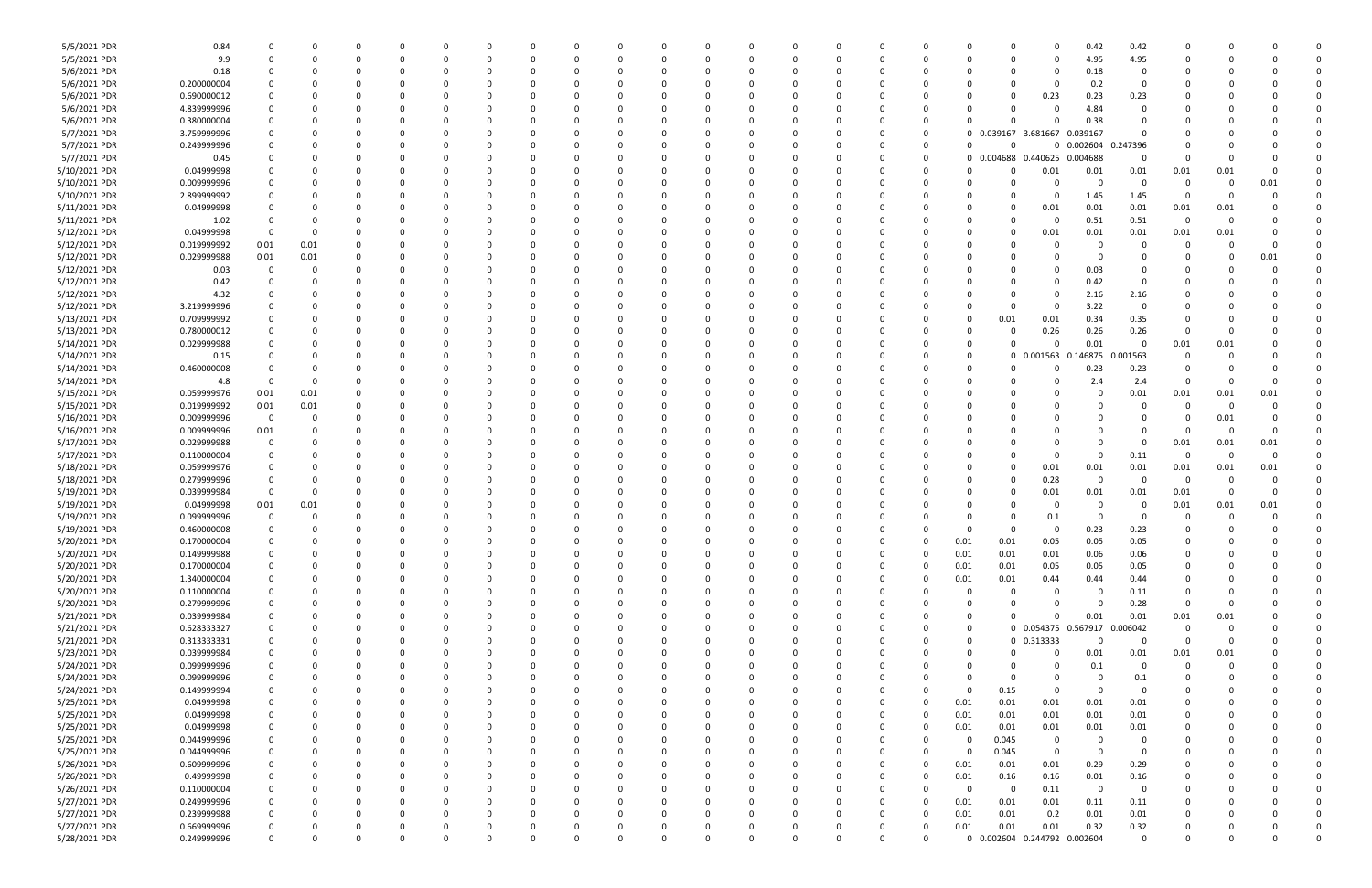| 5/28/2021 PDR | 2.000000002 |                         |                |          |          |          |          | C            |          |          | - 0         |          |              | C |          |              |        |                   |                              | 0 0.020833 1.958333 | 0.020833    |             |          |                         |  |
|---------------|-------------|-------------------------|----------------|----------|----------|----------|----------|--------------|----------|----------|-------------|----------|--------------|---|----------|--------------|--------|-------------------|------------------------------|---------------------|-------------|-------------|----------|-------------------------|--|
| 5/28/2021 PDR | 0.45        |                         | 0              | O        | - 0      |          |          | -0           |          |          | $\Omega$    |          |              | 0 |          | <sup>0</sup> |        |                   | 0 0.004688 0.440625          |                     | 0.004688    | $\Omega$    |          |                         |  |
|               |             |                         |                |          |          |          |          |              |          |          |             |          |              |   |          |              |        |                   |                              |                     |             |             |          |                         |  |
| 5/29/2021 PDR | 0.009999996 | $\Omega$                | O              |          |          |          |          |              |          |          |             |          |              |   |          |              |        | 0                 |                              | $\Omega$            | 0           | 0           | 0.01     |                         |  |
| 5/31/2021 PDR | 0.089999964 | 0.01                    | 0.01           |          |          |          |          |              |          |          |             |          |              |   |          |              |        | 0.01              | 0.01                         | 0.01                | 0.01        | 0.01        | 0.01     | 0.01                    |  |
| 6/1/2021 PDR  | 0.259999992 |                         |                |          |          |          |          |              |          |          |             |          |              |   |          |              |        | 0                 |                              | 0.13                | 0.13        | 0           |          |                         |  |
|               |             |                         |                |          |          |          |          |              |          |          |             |          |              |   |          |              |        |                   |                              |                     |             |             |          |                         |  |
| 6/1/2021 PDR  | 6.24        |                         |                |          |          |          |          |              |          |          |             |          |              |   |          |              |        | 0.66              | 1.86                         | 1.86                | 1.86        |             |          |                         |  |
| 6/1/2021 PDR  | 0.537499989 |                         |                |          |          |          |          |              |          |          |             |          |              |   |          |              |        | 0.0575            | 0.16                         | 0.16                | 0.16        |             |          |                         |  |
| 6/1/2021 PDR  | 1.26        |                         |                |          |          |          |          |              |          |          |             |          |              |   |          |              |        | 0                 | 0.42                         | 0.42                | 0.42        |             |          |                         |  |
|               |             |                         |                |          |          |          |          |              |          |          |             |          |              |   |          |              |        |                   |                              |                     |             |             |          |                         |  |
| 6/1/2021 PDR  | 4.137500013 |                         |                |          |          |          |          |              |          |          |             |          |              |   |          |              |        | 0.4775            | 1.22                         | 1.22                | 1.22        |             |          |                         |  |
| 6/1/2021 PDR  | 1.71        |                         |                |          |          |          |          |              |          |          |             |          |              |   |          |              |        | 0                 | 0.57                         | 0.57                | 0.57        |             |          |                         |  |
| 6/1/2021 PDR  | 0.36        |                         |                |          |          |          |          |              |          |          |             |          |              |   |          |              |        | 0                 |                              | 0.18                | 0.18        |             |          |                         |  |
|               |             |                         |                |          |          |          |          |              |          |          |             |          |              |   |          |              |        |                   |                              |                     |             |             |          |                         |  |
| 6/1/2021 PDR  | 0.049999998 |                         |                |          |          |          |          |              |          |          |             |          |              |   |          |              |        | 0                 |                              | 0.05                | 0           |             |          |                         |  |
| 6/2/2021 PDR  | 0.039999999 |                         |                |          |          |          |          |              |          |          |             |          |              |   | 0.04     |              |        |                   |                              | - 0                 |             |             |          |                         |  |
| 6/2/2021 PDR  | 0.129999996 |                         |                |          |          |          |          |              |          |          |             |          |              |   |          |              |        | 0                 |                              | 0.13                |             |             |          |                         |  |
|               |             |                         |                |          |          |          |          |              |          |          |             |          |              |   |          |              |        |                   |                              |                     |             |             |          |                         |  |
| 6/2/2021 PDR  | 19.97000001 |                         |                |          |          |          |          |              |          |          |             |          |              |   |          |              |        | 2.18              | 5.93                         | 5.93                | 5.93        |             |          |                         |  |
| 6/2/2021 PDR  | 6.24        |                         |                |          |          |          |          |              |          |          |             |          |              |   |          |              |        | 0.66              | 1.86                         | 1.86                | 1.86        |             |          |                         |  |
| 6/2/2021 PDR  | 1.590000012 |                         |                |          |          |          |          |              |          |          |             |          |              |   |          |              |        | 0                 | 0.53                         | 0.53                | 0.53        |             |          |                         |  |
| 6/2/2021 PDR  | 0.975000012 |                         |                |          |          |          |          |              |          |          |             |          |              |   |          |              |        |                   |                              |                     |             |             |          |                         |  |
|               |             |                         |                |          |          |          |          |              |          |          |             |          |              |   |          |              |        | 0.105             | 0.29                         | 0.29                | 0.29        |             |          |                         |  |
| 6/3/2021 PDR  | 0.029999988 | 0.01                    |                |          |          |          |          |              |          |          |             |          |              |   |          |              |        | 0                 |                              | - 0                 | 0           | 0           | 0.01     | 0.01                    |  |
| 6/3/2021 PDR  | 6.24        |                         |                |          |          |          |          |              |          |          |             |          |              |   |          |              |        | 0.66              | 1.86                         | 1.86                | 1.86        |             |          |                         |  |
| 6/3/2021 PDR  | 0.742499988 |                         |                |          |          |          |          |              |          |          |             |          |              |   |          |              |        | 0.0825            | 0.22                         | 0.22                | 0.22        |             |          |                         |  |
|               |             |                         |                |          |          |          |          |              |          |          |             |          |              |   |          |              |        |                   |                              |                     |             |             |          |                         |  |
| 6/3/2021 PDR  | 0.72        |                         |                |          |          |          |          |              |          |          |             |          |              |   |          |              | 0.23   | 0.23              | 0.13                         | 0.13                | $\mathbf 0$ |             |          |                         |  |
| 6/3/2021 PDR  | 3.840000012 |                         |                |          |          |          |          |              |          |          |             |          |              |   |          |              |        | 1.26              | 0.86                         | 0.86                | 0.86        |             |          | <sup>0</sup>            |  |
| 6/4/2021 PDR  | 0.029999988 | 0.01                    |                |          |          |          |          |              |          |          |             |          |              |   | -C       |              |        | 0                 |                              | - 0                 | 0           | -0          | 0.01     | 0.01                    |  |
|               |             |                         |                |          |          |          |          |              |          |          |             |          |              |   |          |              |        |                   |                              |                     |             |             |          |                         |  |
| 6/4/2021 PDR  | 0.109999998 |                         |                |          |          |          |          |              |          |          |             |          |              | C | 0.11     |              |        |                   |                              |                     |             |             |          |                         |  |
| 6/4/2021 PDR  | 0.270833327 |                         |                |          |          |          |          |              |          |          |             |          |              |   | -C       | 0            |        |                   | 0 0.002604 0.244792 0.023437 |                     | 0           |             |          |                         |  |
| 6/4/2021 PDR  | 0.45        |                         |                |          |          |          |          |              |          |          |             |          |              |   |          |              |        |                   |                              | 0 0.004688 0.440625 | 0.004688    |             |          |                         |  |
|               |             |                         |                |          |          |          |          |              |          |          |             |          |              |   |          |              |        |                   |                              |                     |             |             |          |                         |  |
| 6/4/2021 PDR  | 0.444166667 |                         |                |          |          |          |          |              |          |          |             |          |              |   |          | 0            |        | 0.004271 0.401458 | 0.004271                     | 0.034167            | 0           |             |          |                         |  |
| 6/4/2021 PDR  | 0.780000012 |                         |                |          |          |          |          |              |          |          |             |          |              |   |          |              |        | $\Omega$          | 0.26                         | 0.26                | 0.26        |             |          |                         |  |
| 6/4/2021 PDR  | 6.880000008 |                         |                |          |          |          |          |              |          |          |             |          |              |   |          |              |        |                   |                              | 3.44                | 3.44        |             |          |                         |  |
| 6/4/2021 PDR  | 0.309999996 |                         |                |          |          |          |          |              |          |          |             |          |              |   |          |              |        | n                 |                              | 0.31                | 0           |             |          |                         |  |
|               |             |                         |                |          |          |          |          |              |          |          |             |          |              |   |          |              |        |                   |                              |                     |             |             |          |                         |  |
| 6/5/2021 PDR  | 0.244999986 | - 0                     | 0              |          |          |          |          |              |          |          |             |          |              |   |          |              |        | 0                 | 0.14                         | 0.105               | 0           | $\Omega$    |          |                         |  |
| 6/6/2021 PDR  | 0.059999976 | 0.01                    | 0.01           |          |          |          |          |              |          |          |             |          |              |   |          |              |        |                   |                              |                     | 0.01        | 0.01        | 0.01     | 0.01                    |  |
| 6/7/2021 PDR  | 0.029999988 | 0.01                    |                |          |          |          |          |              |          |          |             |          |              |   |          |              |        |                   |                              | - 0                 |             | -0          | 0.01     | 0.01                    |  |
|               |             |                         |                |          |          |          |          |              |          |          |             |          |              |   |          |              |        |                   |                              |                     |             |             |          |                         |  |
| 6/7/2021 PDR  | 2.899999992 | $\mathbf 0$             | $\Omega$       |          |          |          |          |              |          |          |             |          |              |   |          |              |        |                   |                              | 1.45                | 1.45        | 0           | 0        | - 0                     |  |
| 6/8/2021 PDR  | 0.04999998  | 0.01                    | 0.01           |          |          |          |          |              |          |          |             |          |              |   |          |              |        |                   |                              |                     |             | 0.01        | 0.01     | 0.01                    |  |
| 6/9/2021 PDR  | 1.179583333 | $\mathbf 0$             | $\Omega$       |          |          |          |          |              |          |          |             |          |              |   |          |              |        | 0                 | 1.179583                     |                     | 0           | $\Omega$    | $\Omega$ |                         |  |
|               |             |                         |                |          |          |          |          |              |          |          |             |          |              |   |          |              |        |                   |                              |                     |             |             |          |                         |  |
| 6/9/2021 PDR  | 0.059999976 | 0.01                    | 0.01           |          |          |          |          |              |          |          |             |          |              |   |          |              |        |                   |                              |                     | 0.01        | 0.01        | 0.01     | 0.01                    |  |
| 6/9/2021 PDR  | 0.029999988 | 0.01                    |                |          |          |          |          |              |          |          |             |          |              |   |          |              |        |                   |                              |                     |             | - 0         | 0.01     | 0.01                    |  |
| 6/9/2021 PDR  | 0.520000008 | 0                       | 0              | 0        | $\Omega$ |          |          |              |          |          |             |          |              |   |          |              |        | 0                 |                              | 0.26                | 0.26        | $\Omega$    | $\Omega$ | $\Omega$                |  |
|               |             |                         |                |          |          |          |          |              |          |          |             |          |              |   |          |              |        |                   |                              |                     |             |             |          |                         |  |
| 6/10/2021 PDR | 0.019999992 | $\sqrt{ }$              |                | $\Omega$ |          |          |          |              |          |          |             |          |              |   |          |              |        | $\Omega$          |                              |                     |             | $\Omega$    | 0.01     | 0.01                    |  |
| 6/10/2021 PDR | 0.059999976 | $\Omega$                | 0              | 0        | $\Omega$ |          |          | <sup>0</sup> |          |          | 0           |          | <sup>0</sup> | 0 | - 0      |              |        | $\Omega$          | 0.01                         | 0.01                | 0.01        | 0.01        | 0.01     | 0.01                    |  |
| 6/10/2021 PDR | 0.029999988 | 0.01                    | 0.01           | 0        | 0        |          |          | <sup>0</sup> |          |          | $\Omega$    |          | 0            | 0 |          |              |        | $\Omega$          |                              | $\Omega$            | $\Omega$    | $\mathbf 0$ | $\Omega$ | $0.01\,$                |  |
|               |             |                         |                |          |          |          |          |              |          |          |             |          |              |   |          |              |        |                   |                              |                     |             |             |          |                         |  |
| 6/10/2021 PDR | 3.759999996 | $\overline{\mathbf{0}}$ | $\overline{0}$ |          |          |          |          |              |          |          |             |          |              | 0 |          |              | 0      | $\mathbf 0$       |                              | 0.039167 3.681667   | 0.039167    | $\Omega$    | $\Omega$ | 0                       |  |
| 6/11/2021 PDR | 0.04999998  | 0.01                    | 0.01           |          | 0        |          |          |              |          |          | 0           |          |              | 0 |          |              |        | $\Omega$          |                              | $\Omega$            | 0           | 0.01        | 0.01     | 0.01                    |  |
| 6/11/2021 PDR | 0.019999992 | 0.01                    | 0.01           |          |          |          |          |              |          |          |             |          |              | 0 |          |              |        | 0                 |                              | - 0                 | $\Omega$    | $\mathbf 0$ | $\Omega$ | $\Omega$                |  |
|               |             |                         |                |          |          |          |          |              |          |          |             |          |              |   |          |              |        |                   |                              |                     |             |             |          |                         |  |
| 6/12/2021 PDR | 0.089999964 | 0.01                    | 0.01           |          |          |          |          |              |          |          |             |          |              | C |          |              |        | 0.01              | 0.01                         | 0.01                | 0.01        | 0.01        | 0.01     | 0.01                    |  |
| 6/12/2021 PDR | 0.019999992 | 0.01                    | 0.01           | 0        | 0        |          |          |              |          |          | 0           |          | 0            | 0 |          |              |        | 0                 | $\Omega$                     | - 0                 | $\mathbf 0$ | $\Omega$    |          |                         |  |
| 6/12/2021 PDR | 1.257499986 | 0                       | 0              | 0        | $\Omega$ | $\Omega$ |          | 0            |          |          | 0           |          | 0            | 0 | 0        | $\Omega$     | 0.42   | 0.42              |                              | 0.1975              | 0.22        | 0           |          | 0                       |  |
|               | 0.599999991 |                         |                | 0        |          | $\Omega$ |          |              |          |          |             |          |              |   |          | 0            |        | 0.1175            |                              | 0.25                | 0.2325      |             |          |                         |  |
| 6/12/2021 PDR |             | 0                       | 0              |          | 0        |          |          | 0            |          |          | 0           |          | 0            | 0 | -0       |              |        |                   |                              |                     |             | 0           |          |                         |  |
| 6/12/2021 PDR | 0.814999986 | $\mathbf 0$             | 0              |          |          |          |          |              |          |          | 0           |          |              | 0 | $\Omega$ | 0            | 0.1175 | 0.235             |                              | 0.25                | 0.2125      | $\Omega$    | $\Omega$ | $\Omega$                |  |
| 6/13/2021 PDR | 0.039999984 | 0.01                    | 0.01           |          |          |          |          |              |          |          | 0           |          | 0            | 0 |          | 0            |        | 0                 |                              | - 0                 | 0           | $\Omega$    | 0.01     | 0.01                    |  |
| 6/13/2021 PDR | 0.04999998  | 0.01                    | 0.01           | 0        |          |          |          |              |          |          |             |          | 0            | 0 |          |              |        | 0                 |                              | -0                  | 0.01        | 0.01        | 0.01     | $\overline{\mathbf{0}}$ |  |
|               |             |                         |                |          |          |          |          |              |          |          |             |          |              |   |          |              |        |                   |                              |                     |             |             |          |                         |  |
| 6/14/2021 PDR | 0.029999988 | 0.01                    | $\overline{0}$ | $\Omega$ | $\Omega$ | $\Omega$ |          | 0            |          |          | $\Omega$    |          | 0            | 0 |          |              |        | 0                 |                              | $\Omega$            | $\Omega$    | $\mathbf 0$ | 0.01     | 0.01                    |  |
| 6/14/2021 PDR | 0.029999988 | 0.01                    | 0.01           | 0        | 0        | $\Omega$ |          | 0            |          |          | 0           |          | 0            | 0 |          |              |        | 0                 |                              | 0                   | 0           | 0           | $\Omega$ | 0.01                    |  |
| 6/14/2021 PDR | 18          | 0                       | $\mathbf 0$    | 0        | 0        |          |          | 0            |          |          | 0           |          |              | 0 |          |              |        | 0                 | <b>q</b>                     | - 9                 | 0           | $\Omega$    |          |                         |  |
|               |             |                         |                |          |          |          |          |              |          |          |             |          |              |   |          |              |        |                   |                              |                     |             |             |          |                         |  |
| 6/14/2021 PDR | 1.819999992 |                         |                | $\Omega$ |          |          |          |              |          |          |             |          |              | 0 |          | $\Omega$     |        | 0                 | 0.91                         | 0.91                | 0           |             |          |                         |  |
| 6/14/2021 PDR | 4.379999976 |                         | 0              |          | 0        |          |          | 0            |          |          | 0           |          | <sup>0</sup> | 0 | 0        | 0.73         | 0.73   | 0.73              | 0.73                         | 0.73                | 0.73        |             |          |                         |  |
| 6/14/2021 PDR | 0.48500001  |                         |                |          |          |          |          | 0            |          |          |             |          |              | 0 |          | $\mathbf 0$  | 0      | 0.06              | 0.085                        | 0.17                | 0.17        | 0           |          |                         |  |
|               |             |                         |                |          |          |          |          |              |          |          |             |          |              |   |          |              |        |                   |                              |                     |             |             |          |                         |  |
| 6/14/2021 PDR | 1.139999976 |                         |                |          |          |          |          |              |          |          |             |          |              | 0 | 0        | 0.19         | 0.19   | 0.19              | 0.19                         | 0.19                | 0.19        |             |          |                         |  |
| 6/14/2021 PDR | 10.00499999 |                         | 0              | 0        |          | $\Omega$ |          | <sup>0</sup> |          |          | 0           |          |              | 0 |          | $\Omega$     | 3.21   | 3.36              | 2.29                         | 1.145               | 0           | -0          |          |                         |  |
| 6/14/2021 PDR | 22.98000001 |                         |                | 0        | 0        |          |          |              |          |          | 0           |          | 0            | 0 |          | $\Omega$     | 7.41   | 7.71              | 5.24                         | 2.62                | 0           | 0           |          |                         |  |
| 6/15/2021 PDR | 1.280000016 |                         |                |          | 0        |          |          |              |          |          |             |          |              | 0 |          | $\Omega$     | 0.12   | 0.29              |                              | 0.29                |             |             |          |                         |  |
|               |             |                         |                |          |          |          |          |              |          |          |             |          |              |   |          |              |        |                   | 0.29                         |                     | 0.29        |             |          |                         |  |
| 6/15/2021 PDR | 1.38        |                         | 0              |          | 0        |          |          |              |          |          | 0           |          |              |   |          | 0            | 0.27   | 0.29              | 0.21                         | 0.28                | 0.33        |             |          | 0                       |  |
| 6/15/2021 PDR | 0.419999988 | $\Omega$                | 0              | $\Omega$ | $\Omega$ | $\Omega$ | $\Omega$ | 0            | $\Omega$ | $\Omega$ | $\mathbf 0$ | $\Omega$ | $\Omega$     | 0 |          | 0            | 0.19   | 0.01              | 0.2                          | 0.01                | 0.01        | $\Omega$    |          | 0                       |  |
|               |             |                         |                |          |          |          |          |              |          |          |             |          |              |   |          |              |        |                   |                              |                     |             |             |          |                         |  |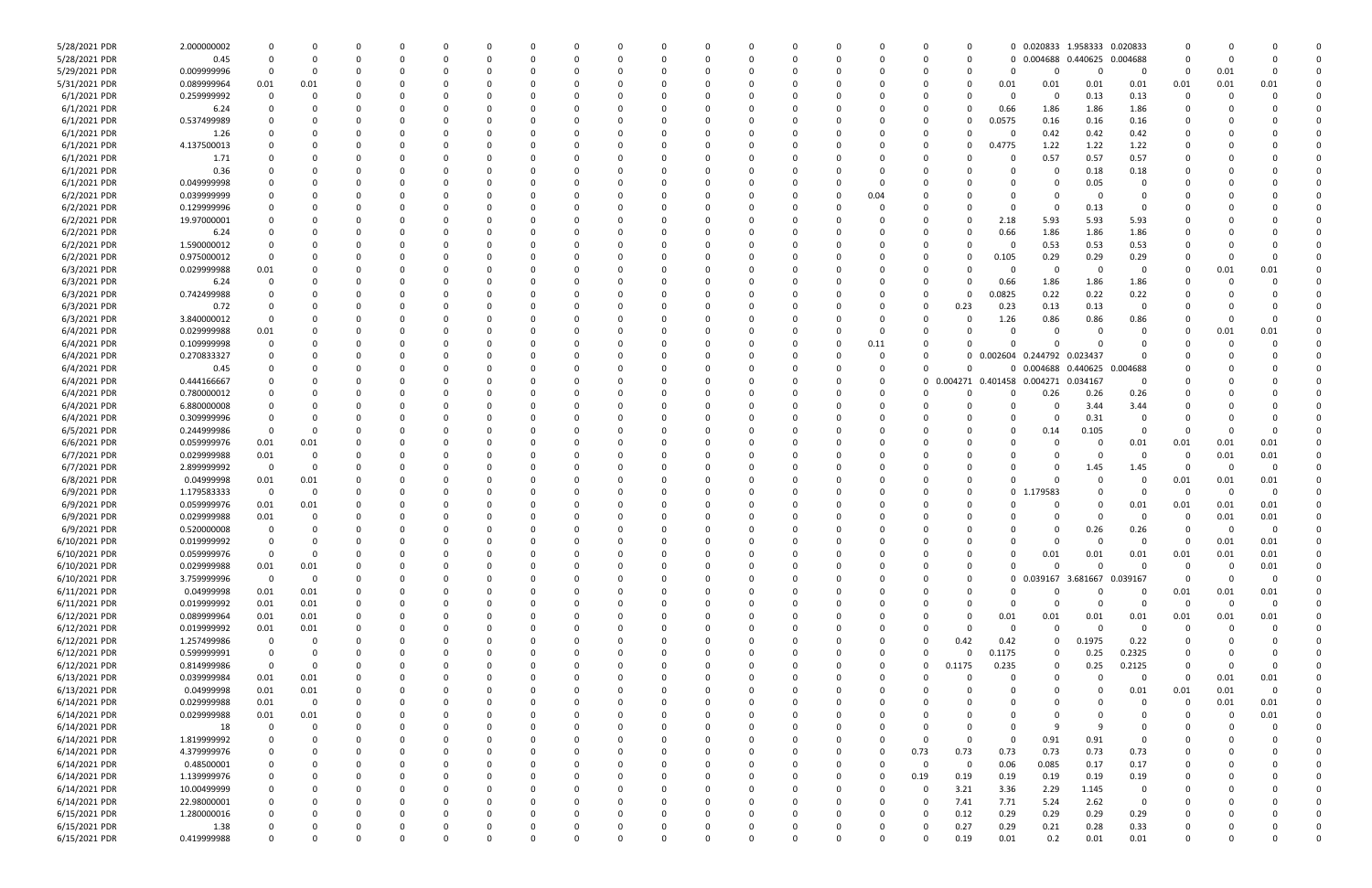| 6/15/2021 PDR  | 0.269999988 |             |      |          | 0        | - 0      |          | 0        | O        |          | 0        |          |          |          |          |          | 0.1      | 0.14         | 0.01        | 0.01     | 0.01        | 0        |          |      |  |
|----------------|-------------|-------------|------|----------|----------|----------|----------|----------|----------|----------|----------|----------|----------|----------|----------|----------|----------|--------------|-------------|----------|-------------|----------|----------|------|--|
| 6/15/2021 PDR  | 0.252500001 | $\Omega$    | O    | $\Omega$ | $\Omega$ | - 0      |          | $\Omega$ |          |          | $\Omega$ | $\Omega$ |          | $\Omega$ | $\Omega$ |          | $\Omega$ | $\Omega$     | 0.0525      | 0.2      | 0           | O        |          |      |  |
|                |             |             |      |          |          |          |          |          |          |          |          |          |          |          |          |          |          |              |             |          |             |          |          |      |  |
| 6/15/2021 PDR  | 0.252500001 |             |      |          |          |          |          |          |          |          |          |          |          |          |          |          | 0        | 0            | 0.0525      | 0.2      | 0           |          |          |      |  |
| 6/15/2021 PDR  | 0.087499998 |             |      |          |          |          |          |          |          |          |          |          |          |          |          |          | 0        | 0            | 0.0875      | $\Omega$ |             |          |          |      |  |
| 6/15/2021 PDR  | 0.1125      |             |      |          |          |          |          |          |          |          |          |          |          |          |          |          | 0        | 0            | 0.1125      | $\Omega$ |             |          |          |      |  |
| 6/15/2021 PDR  | 0.279999996 |             |      |          |          |          |          |          |          |          |          |          |          |          |          |          |          |              | 0           | 0.28     | 0           |          |          |      |  |
|                |             |             |      |          |          |          |          |          |          |          |          |          |          |          |          |          |          |              |             |          |             |          |          |      |  |
| 6/15/2021 PDR  | 0.140000004 |             |      |          |          |          |          |          |          |          |          |          |          |          |          |          |          |              | -0          | 0.14     |             |          |          |      |  |
| 6/15/2021 PDR  | 0.159999996 |             |      |          |          |          |          |          |          |          |          |          |          |          |          |          | O        | 0            | $\Omega$    | 0.16     | 0           |          |          |      |  |
| 6/15/2021 PDR  | 0.259791659 |             |      |          |          |          |          |          |          |          |          |          |          |          |          |          | 0        |              | 0 0.129792  | 0.13     | 0           |          |          |      |  |
| 6/15/2021 PDR  | 0.599999976 |             |      |          |          |          |          |          |          |          |          |          |          |          | 0        | 0.1      | 0.1      | 0.1          | 0.1         | 0.1      | 0.1         |          |          |      |  |
|                |             |             |      |          |          |          |          |          |          |          |          |          |          |          |          |          |          |              |             |          |             |          |          |      |  |
| 6/15/2021 PDR  | 1.965       |             |      |          |          |          |          |          |          |          |          |          |          |          | -0       |          | 0.63     | 0.66         | 0.45        | 0.225    | 0           |          |          |      |  |
| 6/15/2021 PDR  | 22.98000001 |             |      |          |          |          |          |          |          |          |          |          |          |          |          |          | 7.41     | 7.71         | 5.24        | 2.62     | 0           |          |          |      |  |
| 6/15/2021 PDR  | 3.799999992 |             |      |          |          |          |          |          |          |          |          |          |          |          |          |          | O        | 0            | 1.9         | 1.9      | 0           | 0        |          |      |  |
| 6/15/2021 PDR  | 6.435       |             |      |          |          |          |          |          |          |          |          |          |          |          |          |          | 0        | 0.585        | 1.17        | 2.34     | 2.34        |          |          |      |  |
|                |             |             |      |          |          |          |          |          |          |          |          |          |          |          |          |          |          |              |             |          |             |          |          |      |  |
| 6/15/2021 PDR  | 5.875000008 |             |      |          |          |          |          |          |          |          |          |          |          |          |          |          | 1.97     | 1.97         | 1.29        | 0.645    | $\mathbf 0$ |          |          |      |  |
| 6/15/2021 PDR  | 20.46000002 |             |      |          |          |          |          |          |          |          |          |          |          |          | 0        | 3.41     | 3.41     | 3.41         | 3.41        | 3.41     | 3.41        |          |          |      |  |
| 6/16/2021 PDR  | 0.599999988 |             |      |          |          |          |          |          |          |          |          |          |          |          |          |          | 0.01     | 0.33         | 0.24        | 0.01     | 0.01        |          |          |      |  |
| 6/16/2021 PDR  | 1.850000004 |             |      |          |          |          |          |          |          |          |          |          |          |          |          |          | 0.44     | 0.36         | 0.33        | 0.4      | 0.32        |          |          |      |  |
|                |             |             |      |          |          |          |          |          |          |          |          |          |          |          |          |          |          |              |             |          |             |          |          |      |  |
| 6/16/2021 PDR  | 0.129999984 |             |      |          |          |          |          |          |          |          |          |          |          |          | -0       |          | 0.01     | 0.01         | 0.01        | 0.01     | 0.09        |          |          |      |  |
| 6/16/2021 PDR  | 0.129999984 |             |      |          |          |          |          |          |          |          |          |          |          |          |          |          | 0.01     | 0.01         | 0.01        | 0.09     | 0.01        |          |          |      |  |
| 6/16/2021 PDR  | 0.159999984 |             |      |          |          |          |          |          |          |          |          |          |          |          |          |          | 0.12     | 0.01         | 0.01        | 0.01     | 0.01        |          |          |      |  |
| 6/16/2021 PDR  | 0.119999988 | $\Omega$    |      |          |          |          |          |          |          |          |          |          |          |          |          |          | 0.01     | 0.01         | 0.03        | 0.06     | 0.01        | 0        |          |      |  |
|                |             |             |      |          |          |          |          |          |          |          |          |          |          |          |          |          |          |              |             |          |             |          |          |      |  |
| 6/16/2021 PDR  | 0.089999964 | 0.01        | 0.01 |          |          |          |          |          |          |          |          |          |          |          |          |          |          | 0.01         | 0.01        | 0.01     | 0.01        | 0.01     | 0.01     | 0.01 |  |
| 6/16/2021 PDR  | 0.249999996 |             | 0    |          |          |          |          |          |          |          |          |          |          |          |          |          |          | 0            | 0           | 0.25     | $\Omega$    | 0        | -0       |      |  |
| 6/16/2021 PDR  | 0.54        |             |      |          |          |          |          |          |          |          |          |          |          |          |          |          |          | 0            | $\Omega$    | 0.54     | 0           |          |          |      |  |
| 6/16/2021 PDR  | 0.680000004 |             |      |          |          |          |          |          |          |          |          |          |          |          |          |          |          | <sup>0</sup> | 0           | 0.68     |             |          |          |      |  |
|                |             |             |      |          |          |          |          |          |          |          |          |          |          |          |          |          |          |              |             |          |             |          |          |      |  |
| 6/16/2021 PDR  | 0.189999996 |             |      |          |          |          |          |          |          |          |          |          |          |          |          |          |          |              | 0           | 0.19     |             |          |          |      |  |
| 6/16/2021 PDR  | 2.090000004 |             |      |          |          |          |          |          |          |          |          |          |          |          |          |          | 0        | <sup>0</sup> | $\Omega$    | 2.09     |             |          |          |      |  |
| 6/16/2021 PDR  | 0.157499997 |             |      |          |          |          |          |          |          |          |          |          |          |          |          |          | 0.08     | 0            | 0.0775      | 0        | 0           |          |          |      |  |
| 6/16/2021 PDR  | 0.259791659 |             |      |          |          |          |          |          |          |          |          |          |          |          |          |          | 0        | $\mathbf 0$  | 0.129792    | 0.13     | 0           |          |          |      |  |
|                |             |             |      |          |          |          |          |          |          |          |          |          |          |          |          |          |          |              |             |          |             |          |          |      |  |
| 6/16/2021 PDR  | 9.999999984 |             |      |          |          |          |          |          |          |          |          |          |          |          |          |          | 0        | 2.5          | 2.5         | 2.5      | 2.5         |          |          |      |  |
| 6/16/2021 PDR  | 3.300000003 |             |      |          |          |          |          |          |          |          |          |          |          |          |          |          | 0.65     | 1.3          | 0.9         | 0.45     | 0           |          |          |      |  |
| 6/16/2021 PDR  | 0.382500009 |             |      |          |          |          |          |          |          |          |          |          |          |          | 0        |          | 0.0575   | 0.115        | 0.14        | 0.07     | 0           |          |          |      |  |
| 6/16/2021 PDR  | 0.88749999  |             |      |          |          |          |          |          |          |          |          |          |          |          |          |          |          | .1125        | 0.155       | 0.31     | 0.31        |          |          |      |  |
|                |             |             |      |          |          |          |          |          |          |          |          |          |          |          |          |          |          |              |             |          |             |          |          |      |  |
| 6/17/2021 PDR  | 0.739999992 |             |      |          |          |          |          |          |          |          |          |          |          |          |          |          |          | 0            | 0.37        | 0.37     | 0           |          |          |      |  |
| 6/17/2021 PDR  | 0.379999992 |             |      |          |          |          |          |          |          |          |          |          |          |          |          |          |          | 0            | 0.19        | 0.19     |             |          |          |      |  |
| 6/17/2021 PDR  | 2.080000008 |             |      |          |          |          |          |          |          |          |          |          |          |          |          |          |          |              | 1.04        | 1.04     |             |          |          |      |  |
| 6/17/2021 PDR  | 0.200000004 |             |      |          |          |          |          |          |          |          |          |          |          |          |          |          | 0        |              | -0          | 0.2      |             |          |          |      |  |
|                |             |             |      |          |          |          |          |          |          |          |          |          |          |          |          |          |          |              |             |          |             |          |          |      |  |
| 6/17/2021 PDR  | 0.099999996 |             |      |          |          |          |          |          |          |          |          |          |          |          |          |          | 0.1      |              |             | - 0      |             |          |          |      |  |
| 6/17/2021 PDR  | 0.48        |             |      |          |          |          |          | n        |          |          | $\Omega$ |          |          |          |          |          |          | $\Omega$     | $\Omega$    | 0.48     | $\Omega$    |          |          |      |  |
| 6/17/2021 PDR  | 0.410000004 | 0           | 0    | C.       |          |          |          |          |          |          | 0        |          | - 0      |          |          |          | 0        | 0            | 0           | 0.41     | 0           | C.       |          |      |  |
| 6/17/2021 PDR  | 0.194999994 | 0           | 0    | $\Omega$ | $\Omega$ | $\Omega$ | $\Omega$ | 0        |          |          | $\Omega$ |          | $\Omega$ | $\Omega$ | $\Omega$ | 0.0975   | 0.0975   | $\Omega$     | $\Omega$    | $\Omega$ | 0           | 0        |          |      |  |
|                |             |             |      |          |          |          |          |          |          |          |          |          |          |          |          |          |          |              |             |          |             |          |          |      |  |
| 6/17/2021 PDR  | 1.459999992 | $\Omega$    |      | $\Omega$ |          |          |          |          |          |          |          |          | $\Omega$ |          | $\Omega$ | $\Omega$ | $\Omega$ | $\Omega$     | 0.73        | 0.73     | 0           | $\Omega$ |          |      |  |
| 6/17/2021 PDR  | 0.449583333 | 0           | 0    | 0        |          | $\Omega$ |          | 0        |          |          | 0        |          |          | 0        | 0        |          | $\Omega$ | $\mathbf 0$  | 0.149583    | 0.15     | 0.15        | 0        |          |      |  |
| 6/17/2021 PDR  | 3.185000001 | 0           |      | 0        | $\Omega$ | $\Omega$ |          | 0        |          |          | $\Omega$ |          |          | 0        | 0        |          | $\Omega$ | 0.41         | 0.555       | 1.11     | 1.11        | 0        |          |      |  |
| 6/17/2021 PDR  | 6.56499999  |             |      | 0        |          | $\Omega$ |          | 0        |          |          |          |          |          | 0        |          |          | 0        | 0.84         | 1.145       | 2.29     | 2.29        |          |          |      |  |
|                |             |             |      |          |          |          |          |          |          |          |          |          |          |          |          |          |          |              |             |          |             |          |          |      |  |
| 6/17/2021 PDR  | 4.08        |             |      |          |          |          |          |          |          |          |          |          |          |          | $\Omega$ |          | $\Omega$ | $\Omega$     | 2.04        | 2.04     | 0           |          |          |      |  |
| 6/17/2021 RDRR | 26.72812663 |             |      |          |          |          |          |          |          |          |          |          |          |          | 0        | 0        |          | 0 26.72813   | $\mathbf 0$ | $\Omega$ | 0           |          |          |      |  |
| 6/17/2021 PDR  | 2.609999991 |             |      |          |          |          |          |          |          |          |          |          |          |          | 0        |          | $\Omega$ | 0.335        | 0.455       | 0.91     | 0.91        | 0        |          |      |  |
| 6/17/2021 PDR  | 3.717500001 |             |      |          |          |          |          |          |          |          |          |          |          |          | 0        |          | $\Omega$ | 0.4925       | 0.645       | 1.29     | 1.29        | 0        |          |      |  |
|                |             |             |      |          |          |          |          |          |          |          |          |          |          |          |          |          |          |              |             |          |             |          |          |      |  |
| 6/17/2021 PDR  | 0.46999998  |             |      | 0        |          |          |          | $\Omega$ |          |          |          |          |          |          | 0        |          | 0.22     | 0.22         | 0.01        | 0.01     | 0.01        | 0        |          |      |  |
| 6/17/2021 PDR  | 1.559999988 |             |      |          |          |          |          |          |          |          |          |          |          |          |          |          | 0.28     | 0.28         | 0.28        | 0.28     | 0.44        |          |          |      |  |
| 6/17/2021 PDR  | 1.569999996 |             |      |          |          |          |          |          |          |          |          |          |          |          | 0        |          | 0.39     | 0.39         | 0.39        | 0.39     | 0.01        |          |          |      |  |
| 6/17/2021 PDR  | 0.489999996 |             |      |          |          |          |          |          |          |          |          |          |          |          | 0        |          | 0.23     | 0.23         | 0.01        | 0.01     | 0.01        | 0        |          |      |  |
|                |             |             |      |          |          |          |          |          |          |          |          |          |          |          |          |          |          |              |             |          |             |          |          |      |  |
| 6/17/2021 PDR  | 0.290000004 | 0           |      |          |          |          |          |          |          |          |          |          |          |          | 0        |          | 0.05     | 0.05         | 0.09        | 0.01     | 0.09        | 0        |          |      |  |
| 6/17/2021 PDR  | 0.609999996 | 0           | 0    | 0        |          | $\Omega$ |          | 0        |          |          | 0        |          |          | O        | 0        |          | 0.15     | 0.15         | 0.15        | 0.15     | 0.01        | 0        |          |      |  |
| 6/17/2021 PDR  | 0.149999988 | 0           |      | 0        |          | $\Omega$ |          | 0        |          |          | 0        |          |          |          | 0        |          | 0.06     | 0.06         | 0.01        | 0.01     | 0.01        | 0        |          |      |  |
| 6/17/2021 PDR  | 0.249999996 | $\Omega$    |      |          |          | $\Omega$ |          | 0        |          |          |          |          |          | 0        | $\Omega$ |          | 0.06     | 0.06         | 0.06        | 0.06     | 0.01        | 0        |          |      |  |
|                |             |             |      |          |          |          |          |          |          |          |          |          |          |          |          |          |          |              |             |          |             |          |          |      |  |
| 6/17/2021 PDR  | 0.18        | $\Omega$    |      |          |          |          |          |          |          |          |          |          |          |          | $\Omega$ |          | 0.05     | 0.05         | 0.04        | 0.01     | 0.03        |          |          |      |  |
| 6/17/2021 PDR  | 0.690000012 | $\mathbf 0$ | 0    |          |          |          |          |          |          |          |          |          |          |          | 0        |          | 0.17     | 0.17         | 0.17        | 0.17     | 0.01        | 0        |          |      |  |
| 6/17/2021 PDR  | 0.019999992 | $0.01\,$    | 0.01 | 0        |          |          |          | 0        |          |          |          |          |          |          | $\Omega$ |          | $\Omega$ | 0            | $\mathbf 0$ | $\Omega$ | 0           | 0        |          |      |  |
| 6/17/2021 PDR  | 1.019999988 | $\mathbf 0$ | 0    | 0        |          | $\Omega$ |          | 0        |          |          |          |          |          |          |          |          | $\Omega$ | $\mathbf 0$  | 0.34        | 0.34     | 0.34        | 0        |          |      |  |
| 6/18/2021 PDR  | 0.520000008 | $\mathbf 0$ |      | 0        |          |          |          |          |          |          |          |          |          |          | 0        |          |          | 0.26         | 0           | $\Omega$ | 0           |          |          |      |  |
|                |             |             |      |          |          |          |          |          |          |          |          |          |          |          |          |          | 0.26     |              |             |          |             |          |          |      |  |
| 6/18/2021 PDR  | 0.340000008 | 0           |      | 0        |          |          |          | 0        |          |          | 0        |          |          |          | 0        |          | O        | $\Omega$     | 0.17        | 0.17     | 0           | 0        |          |      |  |
| 6/18/2021 PDR  | 0.740000004 | 0           | 0    | $\Omega$ | $\Omega$ | $\Omega$ | $\Omega$ | $\Omega$ | $\Omega$ | $\Omega$ | $\Omega$ | $\Omega$ | $\Omega$ | $\Omega$ | 0        |          | 0.24     | 0.14         | 0.01        | 0.12     | 0.23        | $\Omega$ | $\Omega$ | 0    |  |
|                |             |             |      |          |          |          |          |          |          |          |          |          |          |          |          |          |          |              |             |          |             |          |          |      |  |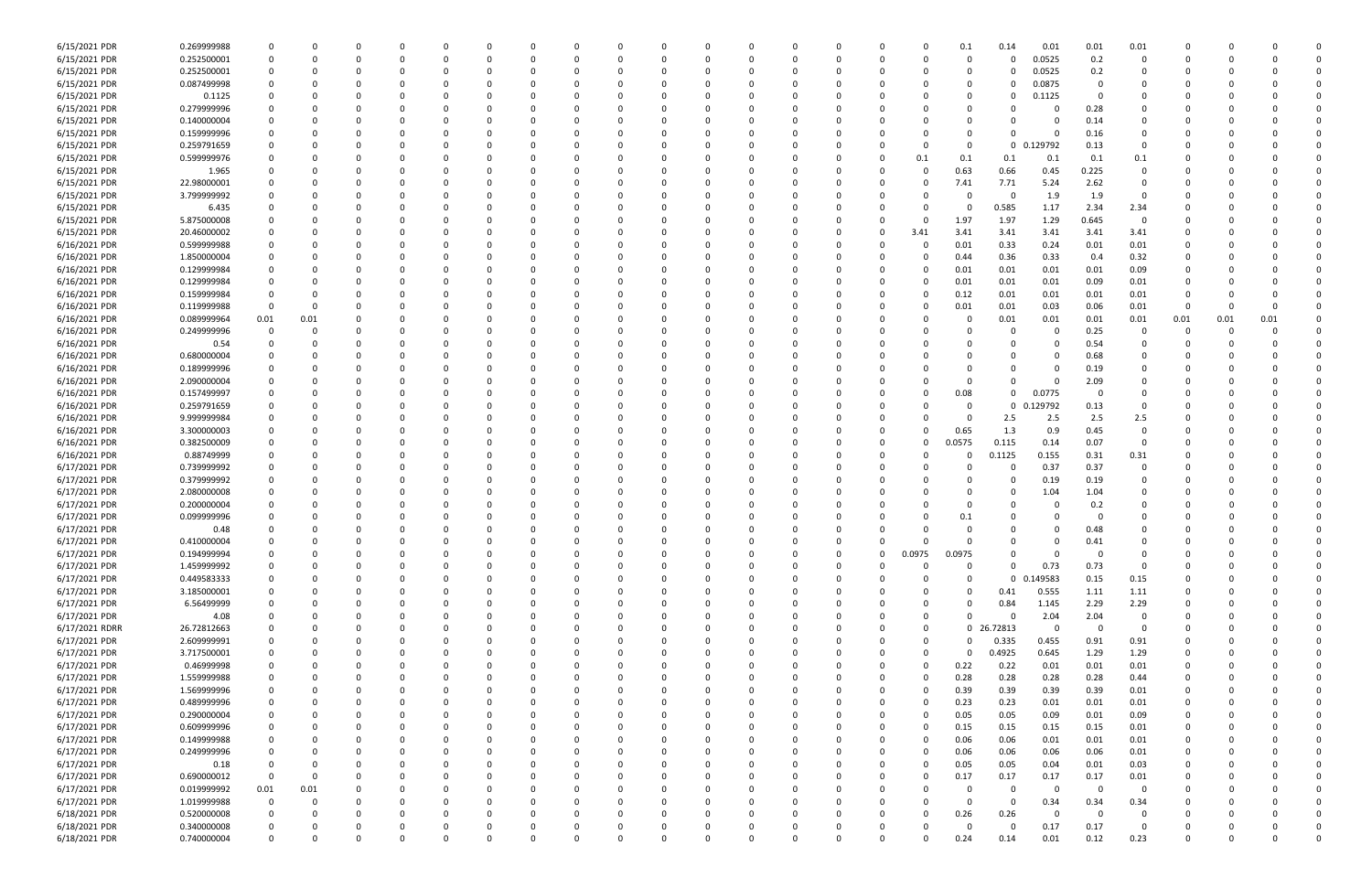| 6/18/2021 PDR                  | 0.259999992                |                |          |          |          |          |          |              |   |          |          |          |              |          |        |          |          | 0        | 0.13                | 0.13     | 0              |          |          |          |  |
|--------------------------------|----------------------------|----------------|----------|----------|----------|----------|----------|--------------|---|----------|----------|----------|--------------|----------|--------|----------|----------|----------|---------------------|----------|----------------|----------|----------|----------|--|
| 6/18/2021 PDR                  | 0.259999992                |                |          |          |          |          |          |              |   |          |          |          |              |          |        |          |          | 0        | 0.13                | 0.13     |                |          |          |          |  |
| 6/18/2021 PDR                  | 0.379999992                |                |          |          |          |          |          |              |   |          |          |          |              |          |        |          |          | -0       | 0.19                | 0.19     | 0              |          |          |          |  |
| 6/18/2021 PDR                  | 0.58999998                 |                |          |          |          |          |          |              |   |          |          |          |              |          |        |          | 0.28     | 0.28     | 0.01                | 0.01     | 0.01           |          |          |          |  |
|                                |                            |                |          |          |          |          |          |              |   |          |          |          |              |          |        |          |          |          |                     |          |                |          |          |          |  |
| 6/18/2021 PDR                  | 0.199999992                |                |          |          |          |          |          |              |   |          |          |          |              |          |        |          |          | -0       | $0.1\,$             | 0.1      | 0              |          |          |          |  |
| 6/18/2021 PDR                  | 0.329999988                |                |          |          |          |          |          |              |   |          |          |          |              |          |        |          | 0.15     | 0.15     | 0.01                | 0.01     | 0.01           |          |          |          |  |
| 6/18/2021 PDR                  | 0.799999992                |                |          |          |          |          |          |              |   |          |          |          |              |          |        |          |          | 0        | 0.4                 | 0.4      | $\overline{0}$ |          |          |          |  |
| 6/18/2021 PDR                  | 0.10999998                 |                |          |          |          |          |          |              |   |          |          |          |              |          |        |          | 0.01     | 0.01     | 0.01                | 0.01     | 0.07           |          |          |          |  |
| 6/18/2021 PDR                  | 1.469999988                |                |          |          |          |          |          |              |   |          |          |          |              |          |        |          | 0.72     | 0.72     | 0.01                | 0.01     | 0.01           |          |          |          |  |
| 6/18/2021 PDR                  | 10.32000001                |                |          |          |          |          |          |              |   |          |          |          |              |          |        |          |          | 3.44     | 3.44                | 3.44     | 0              |          |          |          |  |
| 6/18/2021 PDR                  | 0.849999996                |                |          |          |          |          |          |              |   |          |          |          |              |          |        |          |          | 0        |                     | 0.85     |                |          |          |          |  |
| 6/18/2021 PDR                  | 0.044999997                |                |          |          |          |          |          |              |   |          |          |          |              |          |        |          |          | 0        |                     | 0.045    | $\Omega$       |          |          |          |  |
| 6/18/2021 PDR                  | 0.742499988                |                |          |          |          |          |          |              |   |          |          |          | <sup>0</sup> | 0        | 0.1175 | 0.125    |          | 0.125    | $\Omega$            | 0.25     | 0.125          |          |          |          |  |
|                                |                            |                |          |          |          |          |          |              |   |          |          |          |              |          |        |          |          |          |                     |          |                |          |          |          |  |
| 6/18/2021 PDR                  | 1.169999982                |                |          |          |          |          |          |              |   |          |          |          |              | 0        | 0.1175 |          |          | 0.125    |                     | 0.4675   | 0.46           |          |          |          |  |
| 6/18/2021 PDR                  | 0.472499982                |                |          |          |          |          |          |              |   |          |          |          | 0            | 0        | 0.07   | $\Omega$ |          | 0.075    | $\Omega$            | 0.225    | 0.1025         |          |          |          |  |
| 6/18/2021 PDR                  | 0.279999996                |                |          |          |          |          |          |              |   |          |          |          |              |          | -C     | 0.28     |          | 0        |                     |          | 0              |          |          |          |  |
| 6/18/2021 PDR                  | 0.142499997                |                |          |          |          |          |          |              |   |          |          |          |              |          | -C     | 1425     |          |          |                     |          |                |          |          |          |  |
| 6/18/2021 PDR                  | 0.280000008                |                |          |          |          |          |          |              |   |          |          |          |              |          |        |          |          | 0        | 0.14                | 0.14     | $\Omega$       |          |          |          |  |
| 6/18/2021 PDR                  | 5.58500001                 |                |          |          |          |          |          |              |   |          |          |          |              |          |        |          |          | 0.66     | 0.985               | 1.97     | 1.97           |          |          |          |  |
| 6/18/2021 PDR                  | 5.799999984                |                |          |          |          |          |          |              |   |          |          |          |              |          |        |          |          | 1.45     | 1.45                | 1.45     | 1.45           |          |          |          |  |
| 6/18/2021 PDR                  | 9.850000011                |                |          |          |          |          |          |              |   |          |          |          |              |          |        |          |          | 1.25     | 1.72                | 3.44     | 3.44           |          |          |          |  |
|                                |                            |                |          |          |          |          |          |              |   |          |          |          |              |          |        |          |          |          |                     |          |                |          |          |          |  |
| 6/18/2021 PDR                  | 2.609999991                |                |          |          |          |          |          |              |   |          |          |          |              |          |        |          |          | 0.335    | 0.455               | 0.91     | 0.91           |          |          |          |  |
| 6/19/2021 PDR                  | 0.260000004                | $\Omega$       |          |          |          |          |          |              |   |          |          |          |              |          |        |          | 0.26     | 0        | $\Omega$            | - 0      | $\Omega$       | 0        |          |          |  |
| 6/19/2021 PDR                  | 0.079999968                | 0.01           | 0.01     | n        |          |          |          |              |   |          |          |          |              |          |        |          |          | 0.01     | 0.01                | 0.01     | 0.01           | 0.01     | 0.01     | $\Omega$ |  |
| 6/19/2021 PDR                  | 0.059999976                | 0.01           | 0.01     |          |          |          |          |              |   |          |          |          |              |          |        |          |          | -0       | -0                  | - 0      | 0.01           | 0.01     | 0.01     | 0.01     |  |
| 6/19/2021 PDR                  | 1.02                       | $\Omega$       |          |          |          |          |          |              |   |          |          |          |              |          |        |          |          | 0.51     | 0.51                |          |                |          |          |          |  |
| 6/19/2021 PDR                  | 3.019999992                |                |          |          |          |          |          |              |   |          |          |          |              |          |        |          |          | 1.51     | 1.51                | - 0      |                |          |          |          |  |
| 6/20/2021 PDR                  | 0.759999996                |                |          |          |          |          |          |              |   |          |          |          |              |          |        | 0        | 0.14     | 0.13     | 0.16                | 0.19     | 0.14           |          |          |          |  |
| 6/20/2021 PDR                  | 0.45                       |                |          |          |          |          |          |              |   |          |          |          |              |          |        |          | 0.08     | 0.12     | 0.07                | 0.09     | 0.09           | 0        |          |          |  |
| 6/20/2021 PDR                  | 0.04999998                 |                | 0.01     |          |          |          |          |              |   |          |          |          |              |          |        |          |          | 0        | -0                  | - 0      | 0.01           | 0.01     | 0.01     | 0.01     |  |
| 6/21/2021 PDR                  | 0.650000004                |                |          |          |          |          |          |              |   |          |          |          |              |          |        |          |          | 0        |                     | 0.65     | 0              | -0       |          |          |  |
|                                |                            |                |          |          |          |          |          |              |   |          |          |          |              |          |        |          |          |          |                     |          |                |          |          |          |  |
| 6/21/2021 PDR                  | 3.395000001                |                |          |          |          |          |          |              |   |          |          |          |              |          |        |          |          | 0        | 0.815               | 1.29     | 1.29           |          |          |          |  |
| 6/21/2021 PDR                  | 0.809999991                |                |          |          |          |          |          |              |   |          |          |          |              |          |        |          |          | 0        | 0.19                | 0.31     | 0.31           |          |          |          |  |
| 6/21/2021 PDR                  | 0.854999985                |                |          |          |          |          |          |              |   |          |          |          |              |          |        |          | 0.285    | 0.38     | 0.19                |          |                |          |          |          |  |
| 6/22/2021 PDR                  | 0.029999988                | 0.01           |          |          |          |          |          |              |   |          |          |          |              |          |        |          |          | 0        |                     |          |                |          | 0.01     | 0.01     |  |
| 6/22/2021 PDR                  | 0.349999995                |                |          |          |          |          |          |              |   |          |          |          |              | 0        | - 0    | 0.2775   | 0        | 0.0725   | $\Omega$            |          | 0              |          |          |          |  |
| 6/22/2021 PDR                  | 10.00499999                |                |          |          |          |          |          |              |   |          |          |          |              | 0        |        |          | 3.21     | 3.36     | 2.29                | 1.145    | 0              |          |          |          |  |
| 6/22/2021 PDR                  | 9.850000011                |                |          |          |          |          |          |              |   |          |          |          |              |          |        |          |          | 1.25     | 1.72                | 3.44     | 3.44           |          |          |          |  |
| 6/23/2021 PDR                  | 3.329999988                |                |          |          |          |          |          |              |   |          |          |          |              |          |        |          | 0.01     | 1.65     | 1.65                | 0.01     | 0.01           |          |          |          |  |
| 6/23/2021 PDR                  | 0.479999988                |                |          |          |          |          |          |              |   |          |          |          |              |          |        | 0        | 0.01     | $0.01\,$ | 0.01                | 0.01     | 0.44           |          |          |          |  |
| 6/23/2021 PDR                  | 0.45                       |                |          |          |          |          |          |              |   |          |          |          |              |          |        |          |          |          | 0 0.004688 0.440625 |          | 0.004688       |          |          |          |  |
|                                |                            |                |          |          |          |          |          |              |   |          |          |          |              |          |        |          |          |          |                     |          |                |          |          |          |  |
| 6/24/2021 PDR                  | 0.029999988                | 0.01           | 0        | 0        | $\Omega$ | $\Omega$ | $\Omega$ | 0            | 0 |          | 0        |          | 0            | 0        | 0      | 0        |          | 0        | $\Omega$            | $\Omega$ | 0              | 0        | 0.01     | $0.01\,$ |  |
| 6/24/2021 PDR                  | 0.089999964                | $0.01\,$       | 0.01     | 0        |          | $\Omega$ |          | <sup>0</sup> |   |          | 0        |          | 0            | 0        |        |          |          | 0.01     | 0.01                | 0.01     | 0.01           | 0.01     | 0.01     | 0.01     |  |
| 6/24/2021 PDR                  | 0.45                       | $\mathbf 0$    | $\Omega$ |          |          |          |          |              |   |          | $\Omega$ |          |              | 0        |        |          |          | 0        | - 0                 | 0.45     | $\mathbf 0$    | 0        |          |          |  |
| 6/24/2021 PDR                  | 0.350000004                | 0              |          |          |          |          |          |              |   |          |          |          |              |          |        | 0        | $\Omega$ | 0.35     | $\Omega$            | - 0      | $\Omega$       | 0        |          |          |  |
| 6/25/2021 PDR                  | 0.219999984                | $\mathbf 0$    |          |          |          |          |          |              |   |          |          |          |              | 0        |        | 0        | 0.01     | 0.01     | 0.01                | 0.01     | 0.18           | -0       |          |          |  |
| 6/25/2021 PDR                  | 0.039999984                | 0.01           | 0.01     | 0        |          |          |          |              |   |          | 0        |          | 0            | 0        | 0      | 0        |          | 0        | $\Omega$            | $\Omega$ | 0              | 0.01     | 0.01     | $\Omega$ |  |
| 6/25/2021 PDR                  | 0.089999964                | 0.01           | 0.01     | 0        |          |          |          |              |   |          |          |          |              | 0        | -C     |          |          | 0.01     | 0.01                | 0.01     | 0.01           | 0.01     | 0.01     | 0.01     |  |
| 6/25/2021 PDR                  | 2.399999999                | $\overline{0}$ | 0        | 0        |          |          |          |              |   |          |          |          |              | O        |        |          |          | 0        | $\Omega$            | 0.025    | 2.375          | 0        |          | $\Omega$ |  |
| 6/26/2021 PDR                  | 0.029999988                | $0.01\,$       | 0.01     | 0        |          |          |          |              |   |          |          |          |              | 0        | 0      |          |          | 0        | $\Omega$            | - 0      | $\Omega$       | $\Omega$ |          | 0.01     |  |
| 6/26/2021 PDR                  | 0.089999964                | 0.01           | 0.01     |          |          |          |          |              |   |          |          |          |              |          |        |          |          | 0.01     | 0.01                | 0.01     | 0.01           | 0.01     | 0.01     | 0.01     |  |
|                                |                            |                |          |          |          |          |          |              |   |          |          |          |              |          |        |          |          |          |                     | - 0      |                |          | $\Omega$ |          |  |
| 6/27/2021 PDR                  | 0.029999988                | $0.01\,$       | 0.01     |          |          |          |          |              |   |          |          |          |              |          |        |          |          | 0        | -0                  |          | 0              | 0        |          | 0.01     |  |
| 6/27/2021 PDR                  | 0.140000004                | $\mathbf 0$    | 0        | 0        |          |          |          |              |   |          |          |          |              |          |        |          |          | 0        | $\Omega$            | 0.14     | 0              | 0        |          |          |  |
| 6/28/2021 PDR                  | 1.759999992                | 0              |          |          |          |          |          |              |   |          |          |          |              |          |        |          | 0.6      | 0.01     | 0.01                | 0.01     | 1.13           |          |          |          |  |
| 6/28/2021 PDR                  | 0.309999984                | 0              |          |          |          |          |          |              |   |          | 0        |          |              |          | 0      |          | 0.01     | 0.01     | 0.01                | 0.01     | 0.27           | 0        |          |          |  |
| 6/28/2021 PDR                  | 0.249999984                | 0              |          | 0        |          | $\Omega$ |          | 0            |   |          | $\Omega$ |          | 0            | 0        | 0      | $\Omega$ | 0.01     | 0.01     | 0.01                | 0.21     | 0.01           | 0        |          |          |  |
| 6/28/2021 PDR                  | 0.129999984                | 0              |          |          |          | 0        |          |              |   |          |          |          |              | 0        |        | $\Omega$ | 0.01     | 0.01     | 0.01                | 0.01     | 0.09           |          |          |          |  |
| 6/28/2021 PDR                  | 0.159999984                | $\Omega$       | 0        |          |          |          |          |              |   |          | 0        |          |              | 0        | -0     | 0        | 0.01     | 0.12     | 0.01                | 0.01     | 0.01           |          |          |          |  |
| 6/28/2021 PDR                  | 0.009999996                | 0              | 0.01     |          |          |          |          |              |   |          |          |          |              | 0        |        |          |          | 0        | -0                  | $\Omega$ | 0              |          |          |          |  |
| 6/28/2021 PDR                  | 0.140000004                | $\mathbf 0$    |          |          |          |          |          |              |   |          |          |          |              | 0        |        |          |          | 0        | $\Omega$            | $\Omega$ | 0.14           |          |          |          |  |
| 6/28/2021 PDR                  | 0.140000004                | $\mathbf 0$    |          | 0        |          |          |          |              |   |          |          |          |              | 0        |        |          |          |          | $\Omega$            | $\Omega$ | 0.14           |          |          |          |  |
|                                |                            |                |          |          |          |          |          |              |   |          | 0        |          |              |          | 0      |          |          |          |                     |          |                | 0        |          |          |  |
| 6/28/2021 PDR                  | 0.200000004                | 0              |          | 0        |          |          |          |              |   |          |          |          |              | 0        |        |          |          |          | $\Omega$            | $\Omega$ | 0.2            |          |          |          |  |
|                                |                            |                |          |          |          |          |          |              |   |          |          |          |              |          |        |          |          |          |                     |          |                |          |          |          |  |
| 6/28/2021 PDR                  | 0.200000004                |                |          |          |          |          |          |              |   |          |          |          |              |          |        |          |          |          | - 0                 | $\Omega$ | 0.2            |          |          |          |  |
| 6/28/2021 PDR<br>6/28/2021 PDR | 0.200000004<br>0.230000004 | $\Omega$       | 0        | $\Omega$ | $\Omega$ | $\Omega$ | $\Omega$ | 0            | 0 | $\Omega$ | $\Omega$ | $\Omega$ | $\mathbf 0$  | $\Omega$ | 0      | 0        |          | $\Omega$ | $\Omega$            | $\Omega$ | 0.2<br>0.23    | $\Omega$ |          | 0        |  |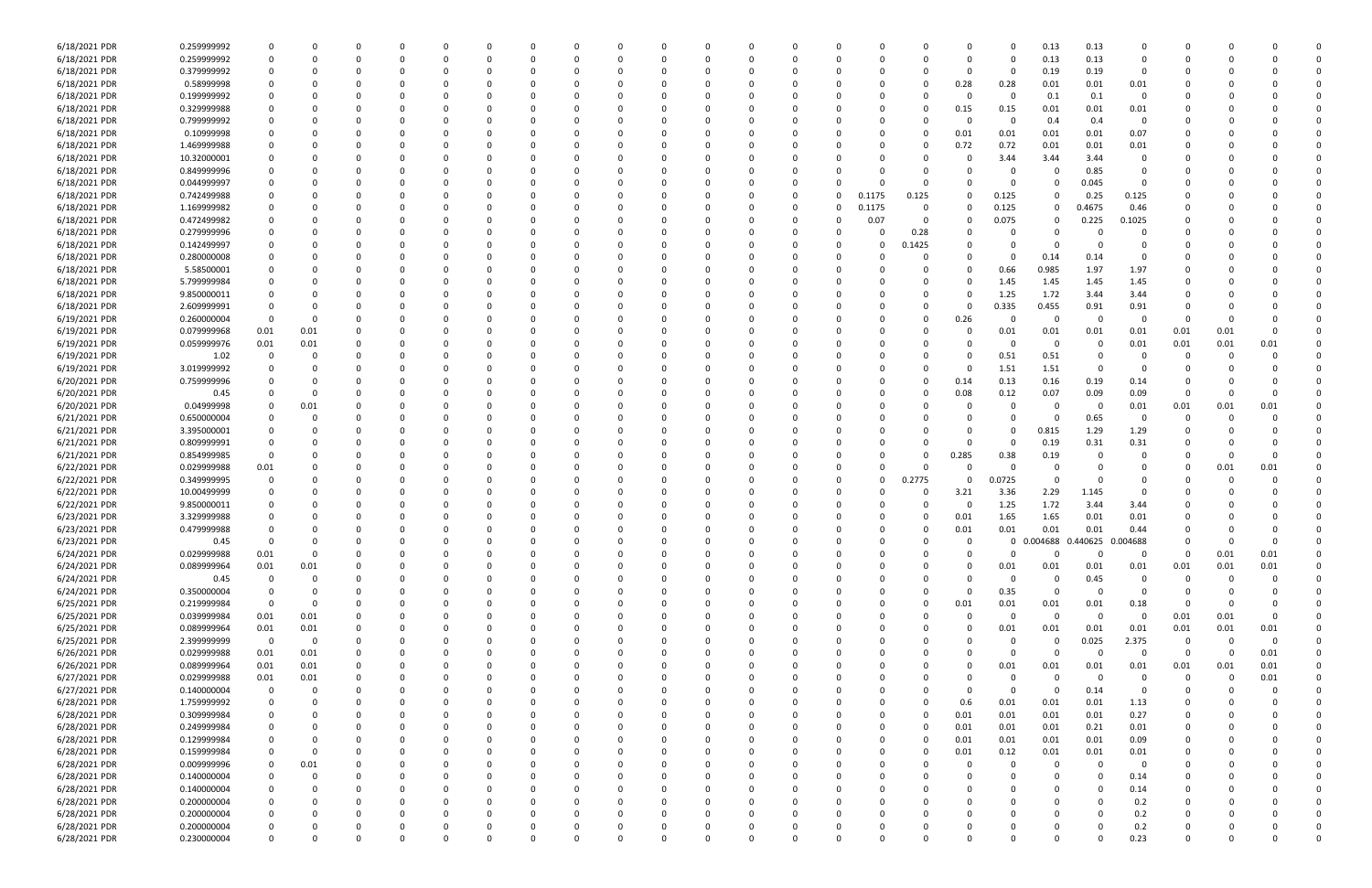| 6/28/2021 PDR | 1.319375    |             |          |   |          |          |          |          |          |          |          |          |          | $\Omega$ |          | 0 0.329375 | 0.33        | 0.33        | 0.33        | - 0         | $\Omega$    |          |      |          |  |
|---------------|-------------|-------------|----------|---|----------|----------|----------|----------|----------|----------|----------|----------|----------|----------|----------|------------|-------------|-------------|-------------|-------------|-------------|----------|------|----------|--|
| 6/28/2021 PDR | 3.120000012 | 0           |          |   |          |          |          |          | -0       |          |          |          |          |          | -0       |            |             | 0           | 1.04        | 1.04        | 1.04        |          |      |          |  |
|               | 3.185000001 |             |          |   |          |          |          |          |          |          |          |          |          |          |          |            |             |             | 0.555       |             |             |          |      |          |  |
| 6/28/2021 PDR |             |             |          |   |          |          |          |          |          |          |          |          |          |          |          |            |             | 0.41        |             | 1.11        | 1.11        |          |      |          |  |
| 6/28/2021 PDR | 1.040000016 |             |          |   |          |          |          |          |          |          |          |          |          |          |          |            |             | 0.26        | 0.26        | 0.26        | 0.26        |          |      |          |  |
| 6/28/2021 PDR | 0.382500009 |             |          |   |          |          |          |          |          |          |          |          |          |          |          |            | 0.0575      | 0.115       | 0.14        | 0.07        | 0           |          |      |          |  |
| 6/29/2021 PDR | 21.145      |             |          |   |          |          |          |          |          |          |          |          |          |          |          |            | 6.99        | 7.06        | 4.73        | 2.365       | 0           |          |      |          |  |
| 6/29/2021 PDR | 3.994999998 |             |          |   |          |          |          |          |          |          |          |          |          |          |          |            | 1.29        | 1.34        | 0.91        | 0.455       | 0           |          |      |          |  |
|               |             |             |          |   |          |          |          |          |          |          |          |          |          |          |          |            |             |             |             |             |             |          |      |          |  |
| 6/29/2021 PDR | 0.129999996 |             |          |   |          |          |          |          |          |          |          |          |          |          |          |            | 0.05        | 0.05        | 0.01        | 0.01        | 0.01        |          |      |          |  |
| 6/29/2021 PDR | 2.98999998  |             |          |   |          |          |          |          |          |          |          |          |          |          |          |            | 1.48        | 1.48        | 0.01        | 0.01        | 0.01        |          |      |          |  |
| 6/29/2021 PDR | 1.90999998  | 0           |          |   |          |          |          |          |          |          |          |          |          |          |          |            | 0.94        | 0.94        | 0.01        | 0.01        | 0.01        | 0        |      |          |  |
| 6/29/2021 PDR | 0.059999976 | 0.01        | 0.01     |   |          |          |          |          |          |          |          |          |          |          |          |            |             | 0           |             |             | 0.01        | 0.01     | 0.01 | 0.01     |  |
|               |             |             |          |   |          |          |          |          |          |          |          |          |          |          |          |            |             |             |             |             |             |          |      |          |  |
| 6/29/2021 PDR | 0.292499994 | 0           |          |   |          |          |          |          |          |          |          |          |          |          |          |            |             | 0           |             | 0.125       | 0.1675      | 0        |      |          |  |
| 6/29/2021 PDR | 0.499999992 |             |          |   |          |          |          |          |          |          |          |          |          |          |          |            |             | 0.125       | $\Omega$    | 0.125       | 0.25        |          |      |          |  |
| 6/29/2021 PDR | 0.549999996 |             |          |   |          |          |          |          |          |          |          |          |          |          |          |            |             | .1375       | $\Omega$    | 0.1375      | 0.275       |          |      |          |  |
| 6/29/2021 PDR | 1.819999992 |             |          |   |          |          |          |          |          |          |          |          |          |          |          |            |             | 0           | 0.91        | 0.91        | 0           |          |      |          |  |
|               |             |             |          |   |          |          |          |          |          |          |          |          |          |          |          |            |             |             |             |             |             |          |      |          |  |
| 6/30/2021 PDR | 0.909999996 |             |          |   |          |          |          |          |          |          |          |          |          |          |          |            | 0.44        | 0.44        | 0.01        | 0.01        | 0.01        |          |      |          |  |
| 6/30/2021 PDR | 0.129999996 |             |          |   |          |          |          |          |          |          |          |          |          |          |          |            | 0.05        | 0.05        | 0.01        | 0.01        | 0.01        |          |      |          |  |
| 6/30/2021 PDR | 0.129999996 |             |          |   |          |          |          |          |          |          |          |          |          |          |          |            | 0.05        | 0.05        | 0.01        | 0.01        | 0.01        |          |      |          |  |
| 6/30/2021 PDR | 1.90999998  |             |          |   |          |          |          |          |          |          |          |          |          |          |          |            | 0.94        | 0.94        | 0.01        | 0.01        | 0.01        |          |      |          |  |
|               |             |             |          |   |          |          |          |          |          |          |          |          |          |          |          |            |             |             |             |             |             |          |      |          |  |
| 6/30/2021 PDR | 0.40999998  |             |          |   |          |          |          |          |          |          |          |          |          |          |          |            | 0.19        | 0.19        | 0.01        | 0.01        | 0.01        |          |      |          |  |
| 6/30/2021 PDR | 0.369999996 | 0           |          |   |          |          |          |          |          |          |          |          |          |          |          |            | 0.17        | 0.17        | 0.01        | 0.01        | 0.01        |          |      |          |  |
| 6/30/2021 PDR | 0.029999988 | 0.01        | 0.01     |   |          |          |          |          |          |          |          |          |          |          |          |            |             | 0           |             | - 0         |             |          |      | 0.01     |  |
| 6/30/2021 PDR | 0.639999993 | 0           |          |   |          |          |          |          |          |          |          |          |          |          |          |            |             | 0.2775      | 0.3625      |             |             |          |      |          |  |
|               |             |             |          |   |          |          |          |          |          |          |          |          |          |          |          |            |             |             |             |             |             |          |      |          |  |
| 6/30/2021 PDR | 0.419591619 | 0           |          |   |          |          |          |          |          |          |          |          |          |          |          |            |             | 0           | 8.29E-06    | 0.209583    | 0.21        |          |      |          |  |
| 6/30/2021 PDR | 1.045000014 |             |          |   |          |          |          |          |          |          |          |          |          |          |          |            | 0.35        | 0.35        | 0.23        | 0.115       | 0           |          |      |          |  |
| 6/30/2021 PDR | 21.145      |             |          |   |          |          |          |          |          |          |          |          |          |          |          |            | 6.99        | 7.06        | 4.73        | 2.365       |             |          |      |          |  |
| 7/1/2021 PDR  | 0.129999999 |             |          |   |          |          |          |          | 0.13     |          |          |          |          |          |          |            |             | 0           | -0          | - 0         | 0           |          |      |          |  |
|               |             |             |          |   |          |          |          |          |          |          |          |          |          |          |          |            |             |             |             |             |             |          |      |          |  |
| 7/1/2021 PDR  | 1.317499989 |             |          |   |          |          |          |          |          |          |          |          |          |          |          |            |             | 0.1675      | 0.23        | 0.46        | 0.46        |          |      |          |  |
| 7/1/2021 PDR  | 3.742499991 |             |          |   |          |          |          |          |          |          |          |          |          |          |          |            |             | 0.4925      | 0.65        | 1.3         | 1.3         |          |      |          |  |
| 7/1/2021 PDR  | 0.382500009 | 0           |          |   |          |          |          |          |          |          |          |          |          |          |          |            | 0.0575      | 0.115       | 0.14        | 0.07        | $\Omega$    |          |      |          |  |
| 7/1/2021 PDR  | 0.84        | - 0         |          |   |          |          |          |          |          |          |          |          |          |          |          |            |             | 0           |             | 0.42        | 0.42        |          |      |          |  |
|               |             |             |          |   |          |          |          |          |          |          |          |          |          |          |          |            |             |             |             |             |             |          |      |          |  |
| 7/2/2021 PDR  | 0.029999988 | 0.01        | 0.01     |   |          |          |          |          |          |          |          |          |          |          |          |            |             | n           |             |             |             |          |      | 0.01     |  |
| 7/2/2021 PDR  | 0.980000004 | 0           |          |   |          |          |          |          |          |          |          |          |          |          |          |            |             | 0.98        | -0          |             |             |          |      |          |  |
| 7/2/2021 PDR  | 3.21249999  |             |          |   |          |          |          |          |          |          |          |          |          |          |          |            |             | .4125       | 0.56        | 1.12        | 1.12        |          |      |          |  |
| 7/2/2021 PDR  | 18.5        | -0          |          |   |          |          |          |          |          |          |          |          |          |          |          |            | 1.375       | 4.525       | 6.3         | 6.3         | $\mathbf 0$ |          |      |          |  |
|               |             |             |          |   |          |          |          |          |          |          |          |          |          |          |          |            |             |             |             |             |             |          |      |          |  |
| 7/2/2021 PDR  | 9.875000001 | 0           |          |   |          |          |          |          |          |          |          |          |          |          |          |            | O           | 1.25        | 1.725       | 3.45        | 3.45        | 0        |      | 0        |  |
| 7/4/2021 PDR  | 0.089999964 | 0.01        | 0.01     |   |          |          |          |          |          |          |          |          |          |          |          |            |             | 0.01        | 0.01        | 0.01        | 0.01        | 0.01     | 0.01 | 0.01     |  |
| 7/4/2021 PDR  | 0.089999964 | 0.01        | 0.01     |   |          |          |          |          |          |          |          |          |          |          |          |            |             | 0.01        | 0.01        | 0.01        | 0.01        | 0.01     | 0.01 | 0.01     |  |
| 7/6/2021 PDR  |             | - 0         |          |   |          |          |          |          |          |          |          |          |          |          |          |            |             | 0           |             | - 0         |             | - 0      |      |          |  |
|               | 0.420208333 |             |          |   |          |          |          |          |          |          |          |          |          |          |          |            |             |             | .420208     |             |             |          |      |          |  |
| 7/6/2021 PDR  | 0.079999968 | 0.01        | 0.01     |   |          |          |          |          |          |          |          |          |          |          |          |            |             | 0           | 0.01        | 0.01        | 0.01        | 0.01     | 0.01 | 0.01     |  |
| 7/6/2021 PDR  | 0.094999998 | $\mathbf 0$ |          |   |          |          |          |          |          |          |          |          |          |          | 0.095    |            |             | 0           | $\Omega$    | $\mathbf 0$ | 0           | $\sim$   |      |          |  |
| 7/6/2021 PDR  | 0.172499994 | 0           | 0        | O | 0        | $\Omega$ | $\Omega$ | $\Omega$ | $\Omega$ | 0        | 0        | $\Omega$ | $\Omega$ | $\Omega$ | 0        |            | 0           | 0           | $\Omega$    | 0.0675      | 0.105       | $\Omega$ |      |          |  |
| 7/6/2021 PDR  | 0.247499994 | 0           |          |   |          |          |          |          |          |          |          | -0       |          |          |          |            | 0           | 0           | $\mathbf 0$ | 0.0975      | 0.15        |          |      |          |  |
|               |             |             |          |   | 0        |          |          |          | 0        |          | 0        |          |          |          | 0        |            |             |             |             |             |             | 0        |      |          |  |
| 7/6/2021 PDR  | 0.189999996 | 0           |          |   |          |          |          |          | $\Omega$ |          |          | - 0      |          |          | $\Omega$ |            | $\Omega$    |             | 0 0.001979  | 0.186042    | 0.001979    |          |      |          |  |
| 7/6/2021 PDR  | 1.38        | 0           |          |   |          |          |          |          | -0       |          |          |          |          |          | $\Omega$ |            | $\Omega$    | 0           | $\Omega$    | 0.69        | 0.69        |          |      |          |  |
| 7/6/2021 PDR  | 5.799999984 | 0           |          |   |          |          |          |          |          |          |          |          |          |          | -0       |            | 0           | 1.45        | 1.45        | 1.45        | 1.45        |          |      |          |  |
| 7/6/2021 PDR  | 1.040000016 | 0           |          |   |          |          |          |          | 0        |          |          | $\Omega$ |          | 0        | 0        | $\Omega$   | $\Omega$    | 0.26        | 0.26        | 0.26        | 0.26        | 0        |      |          |  |
|               |             |             |          |   |          |          |          |          |          |          |          |          |          |          |          |            |             |             |             |             |             |          |      |          |  |
| 7/6/2021 PDR  | 10.40000002 | $\mathbf 0$ | $\Omega$ |   |          |          |          |          |          |          |          | $\Omega$ |          | $\Omega$ | 2.6      | 2.6        | 2.6         | 2.6         | $\mathbf 0$ | 0           | 0           | 0        |      | $\Omega$ |  |
| 7/7/2021 PDR  | 0.089999964 | 0.01        | 0.01     |   |          |          |          |          | 0        |          |          |          |          |          | $\Omega$ |            |             | 0.01        | 0.01        | 0.01        | 0.01        | 0.01     | 0.01 | 0.01     |  |
| 7/7/2021 PDR  | 0.150000012 | $\mathbf 0$ |          |   |          |          |          |          | 0        |          |          |          |          |          | 0        |            | $\Omega$    | - 0         | 0.05        | 0.05        | 0.05        | 0        |      |          |  |
| 7/7/2021 PDR  |             | 0           |          |   |          |          |          |          |          |          |          | -0       |          |          |          |            | $\Omega$    | 0.66        |             |             |             |          |      |          |  |
|               | 5.61        |             |          |   |          |          |          |          | 0        |          |          |          |          |          | 0        |            |             |             | 0.99        | 1.98        | 1.98        |          |      |          |  |
| 7/7/2021 PDR  | 0.382500009 |             |          |   |          |          |          |          | 0        |          |          |          |          |          | 0        | $\Omega$   | 0.0575      | 0.115       | 0.14        | 0.07        | $\mathbf 0$ |          |      |          |  |
| 7/7/2021 PDR  | 2.009999988 | 0           |          |   |          |          |          |          | 0        |          |          |          |          |          | 0        |            |             | -0          | 0.67        | 0.67        | 0.67        | 0        |      |          |  |
| 7/7/2021 PDR  | 1.89        | $\mathbf 0$ | $\Omega$ |   |          |          |          |          |          |          |          |          |          |          |          |            |             | 0           | 0.63        | 0.63        | 0.63        | 0        |      | 0        |  |
|               |             |             |          |   |          |          |          |          |          |          |          |          |          |          |          |            |             |             |             |             |             |          |      |          |  |
| 7/8/2021 PDR  | 0.069999972 | 0.01        | 0.01     |   |          |          |          |          | 0        |          |          |          |          |          | 0        |            |             | 0           | $\Omega$    | 0.01        | 0.01        | 0.01     | 0.01 | 0.01     |  |
| 7/8/2021 PDR  | 0.079999968 | 0.01        | 0.01     |   | 0        |          |          |          | 0        |          | 0        | $\Omega$ |          |          | 0        |            | 0           | 0           | 0.01        | 0.01        | 0.01        | 0.01     | 0.01 | 0.01     |  |
| 7/8/2021 PDR  | 0.140000004 | $\mathbf 0$ | $\Omega$ |   |          | 0        |          |          | -0       |          |          | $\Omega$ |          |          | 0        |            |             | 0           | $\Omega$    | - 0         | 0.14        | 0        |      |          |  |
| 7/8/2021 PDR  | 0.313333331 | 0           |          |   |          |          |          |          | $\Omega$ |          |          | $\Omega$ |          |          | $\Omega$ | $\Omega$   | 0.313333    | $\mathbf 0$ | $\Omega$    | - 0         | $\Omega$    |          |      |          |  |
|               |             |             |          |   |          |          |          |          |          |          |          |          |          |          |          |            |             |             |             |             |             |          |      |          |  |
| 7/8/2021 PDR  | 0.059999976 | 0           |          |   |          |          |          |          |          |          |          |          |          |          | 0        | 0.01       | 0.01        | 0.01        | 0.01        | 0.01        | 0.01        |          |      |          |  |
| 7/8/2021 PDR  | 4.919999994 | 0           |          |   |          |          |          |          | 0        |          |          |          |          |          | 0        | $\Omega$   | 1.59        | 1.65        | 1.12        | 0.56        | $\mathbf 0$ |          |      |          |  |
| 7/8/2021 PDR  | 0.920000016 | $\Omega$    |          |   |          |          |          |          | 0        | o        |          | $\Omega$ |          | $\Omega$ | 0        | $\Omega$   | $\mathbf 0$ | 0.23        | 0.23        | 0.23        | 0.23        | 0        |      |          |  |
| 7/8/2021 PDR  | 2.7         | 0           |          |   |          |          |          |          | 0        |          |          | $\Omega$ |          |          | 0        | 0.45       | 0.45        | 0.45        | 0.45        | 0.45        | 0.45        |          |      |          |  |
| 7/8/2021 PDR  | 4.14        |             |          |   |          |          |          |          |          |          |          |          |          |          | $\Omega$ |            |             | 0.69        |             | 0.69        | 0.69        |          |      |          |  |
|               |             |             |          |   |          |          |          |          |          |          |          |          |          |          |          | 0.69       | 0.69        |             | 0.69        |             |             |          |      |          |  |
| 7/8/2021 PDR  | 9.999999984 |             |          |   |          |          |          |          |          |          |          |          |          |          |          |            |             | 2.5         | 2.5         | 2.5         | 2.5         |          |      |          |  |
| 7/8/2021 PDR  | 0.220000008 | $\mathbf 0$ | U        | ŋ | $\Omega$ |          | $\Omega$ | $\Omega$ | 0        | $\Omega$ | $\Omega$ | $\Omega$ | $\Omega$ | $\Omega$ | 0        |            | O           | 0           | 0.11        | 0.11        | $\Omega$    | $\Omega$ |      | 0        |  |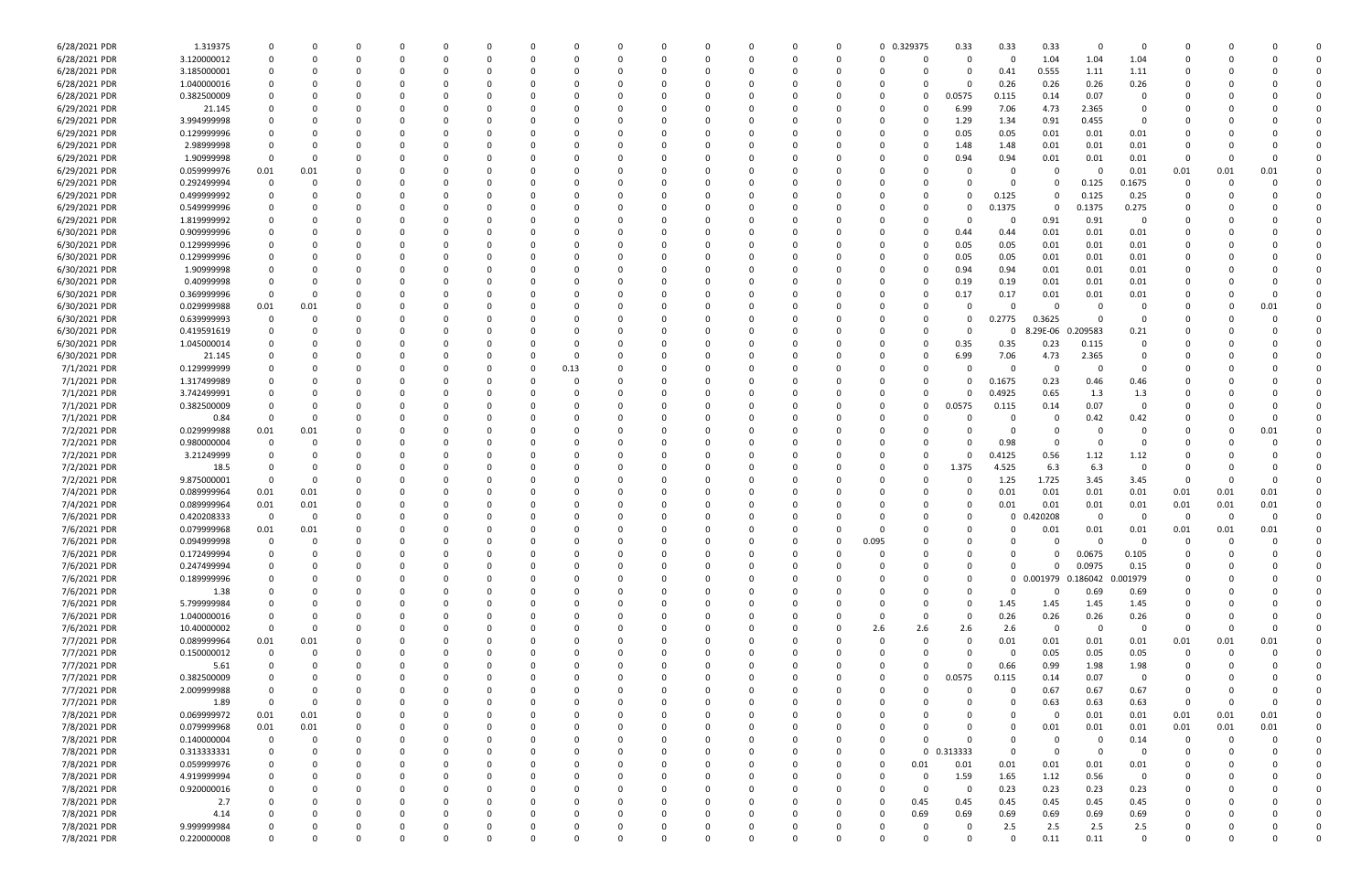| 7/9/2021 PDR  | 2.52        | 0                       | 0            |   |          |          |          | 0        |          |          |          |              |          | 0        | 0.01   | 0.01                         | 0.8                          | 0.9             | 0.8      |          |          |  |
|---------------|-------------|-------------------------|--------------|---|----------|----------|----------|----------|----------|----------|----------|--------------|----------|----------|--------|------------------------------|------------------------------|-----------------|----------|----------|----------|--|
| 7/9/2021 PDR  | 0.189999996 | $\Omega$                | C.           |   |          |          |          | C        |          |          |          |              |          | 0        | 0.01   | 0.01                         | 0.02                         | 0.12            | 0.03     |          |          |  |
| 7/9/2021 PDR  | 2.999999988 | 0                       |              |   |          |          |          |          |          |          |          |              |          | -0       | 0.4    | 0.4                          | 0.7                          | 0.8             | 0.7      |          |          |  |
| 7/9/2021 PDR  | 0.539999988 | 0                       |              |   |          |          |          |          |          |          |          |              |          | 0        | 0.01   | 0.01                         | 0.01                         | 0.01            | 0.5      |          |          |  |
| 7/9/2021 PDR  | 0.350000004 |                         |              |   |          |          |          |          |          |          |          |              |          | 0        | 0.05   | 0.05                         | 0.05                         | 0.1             | 0.1      |          |          |  |
| 7/9/2021 PDR  | 1.24999998  |                         |              |   |          |          |          |          |          |          |          |              |          | 0        | 0.01   | 0.31                         | 0.31                         | 0.31            | 0.31     |          |          |  |
| 7/9/2021 PDR  | 0.450000012 |                         |              |   |          |          |          |          |          |          |          |              |          |          |        |                              |                              |                 |          |          |          |  |
|               |             | 0                       |              |   |          |          |          |          |          |          |          |              |          | 0        | 0.06   | 0.06                         | 0.11                         | 0.11            | 0.11     |          |          |  |
| 7/9/2021 PDR  | 0.48        |                         |              |   |          |          |          |          |          |          |          |              |          |          | 0.06   | 0.06                         | 0.12                         | 0.12            | 0.12     |          |          |  |
| 7/9/2021 PDR  | 8.770000008 |                         |              |   |          |          |          |          |          |          |          |              |          |          | 1.1    | 1.1                          | 2.19                         | 2.19            | 2.19     |          |          |  |
| 7/9/2021 PDR  | 1.53        |                         |              |   |          |          |          |          |          |          |          |              |          | 0        | 0.51   | 0.51                         | 0.51                         | 0               |          |          |          |  |
| 7/9/2021 PDR  | 1.26        |                         |              |   |          |          |          |          |          |          |          |              |          |          |        | 0                            |                              | 1.26            |          |          |          |  |
| 7/9/2021 PDR  | 0.879999996 |                         |              |   |          |          |          |          |          |          |          |              |          |          |        | 0                            | 0                            | 0.88            |          |          |          |  |
| 7/9/2021 PDR  | 0.609999996 | 0                       |              |   |          |          |          |          |          |          |          |              |          |          |        | 0                            | 0                            | 0.61            | - 0      |          |          |  |
| 7/9/2021 PDR  | 0.724999986 |                         |              |   |          |          |          |          |          |          |          |              |          | 0        | 0.0625 | 0.0625                       | 0.1                          | 0.25            | 0.25     |          |          |  |
| 7/9/2021 PDR  | 0.724999986 | -0                      |              |   |          |          |          |          |          |          |          |              |          | 0        | 0.0625 | 0.0625                       | 0.1                          | 0.25            | 0.25     |          |          |  |
| 7/9/2021 PDR  | 1.144999988 |                         |              |   |          |          |          |          |          |          |          |              |          | 0        | 0.097  | 0.0975                       | 0.17                         | 0.39            | 0.39     |          |          |  |
| 7/9/2021 PDR  | 1.7075      |                         |              |   |          |          |          |          |          |          |          |              |          | 0        | 0.1325 | 0.1325                       | 0.3825                       | 0.53            | 0.53     |          |          |  |
| 7/9/2021 PDR  | 1.832499983 |                         |              |   |          |          |          |          |          |          |          |              |          |          | 0.15   | 0.2075                       | 0.275                        | 0.6             | 0.6      |          |          |  |
| 7/9/2021 PDR  | 1.174999986 |                         |              |   |          |          |          |          |          |          |          |              |          |          | 0.1    | 0.1                          | 0.175                        | 0.4             | 0.4      |          |          |  |
| 7/9/2021 PDR  |             |                         |              |   |          |          |          |          |          |          |          |              |          |          |        |                              |                              |                 |          |          |          |  |
|               | 1.174999986 |                         |              |   |          |          |          |          |          |          |          |              |          |          | 0.1    | 0.1                          | 0.175                        | 0.4             | 0.4      |          |          |  |
| 7/9/2021 PDR  | 0.724999986 |                         |              |   |          |          |          |          |          |          |          |              |          | 0        | 0.0625 | 0.0625                       | 0.1                          | 0.25            | 0.25     |          |          |  |
| 7/9/2021 PDR  | 1.859999981 | 0                       |              |   |          |          |          |          |          |          |          |              |          | -0       | 0.15   | 0.235                        | 0.275                        | 0.6             | 0.6      |          |          |  |
| 7/9/2021 PDR  | 0.414999992 | 0                       |              |   |          |          |          |          |          |          |          |              |          | 0        | 0.0375 | 0.0375                       | 0.05                         | 0.14            | 0.15     |          |          |  |
| 7/9/2021 PDR  | 0.994999986 |                         |              |   |          |          |          |          |          |          |          |              |          | 0        | 0.085  | 0.085                        | 0.145                        | 0.34            | 0.34     |          |          |  |
| 7/9/2021 PDR  | 0.499999983 | 0                       |              |   |          |          |          |          |          |          |          |              | - 0      | 0        | 0.0375 | 0.075                        | 0.0875                       | 0.15            | 0.15     |          |          |  |
| 7/9/2021 PDR  | 0.924999988 | 0                       |              |   |          |          |          |          |          |          |          |              | 0.05     | 0.05     | 0.15   | 0.125                        | 0.15                         | 0.2             | 0.2      |          |          |  |
| 7/9/2021 PDR  | 0.575000001 | 0                       |              |   |          |          |          |          |          |          |          |              |          | 0        | 0.05   | 0.05                         | 0.075                        | 0.2             | 0.2      |          |          |  |
| 7/9/2021 PDR  | 0.487499991 |                         |              |   |          |          |          |          |          |          |          |              |          | 0        | 0.0375 | 0.0375                       | 0.1125                       | 0.15            | 0.15     |          |          |  |
| 7/9/2021 PDR  | 0.574999999 | 0                       |              |   |          |          |          |          |          |          |          |              |          | 0        | 0.05   | 0.05                         | 0.075                        | 0.2             | 0.2      |          |          |  |
| 7/9/2021 PDR  | 0.414999992 |                         |              |   |          |          |          |          |          |          |          |              |          | 0        | 0.0375 | 0.0375                       | 0.05                         | 0.14            | 0.15     |          |          |  |
| 7/9/2021 PDR  | 0.274999989 | 0                       |              |   |          |          |          |          |          |          |          |              |          | 0        | 0.025  | 0.025                        | 0.025                        | 0.1             | 0.1      |          |          |  |
|               |             |                         |              |   |          |          |          |          |          |          |          |              |          |          |        |                              |                              |                 |          |          |          |  |
| 7/9/2021 PDR  | 0.812499987 | 0                       |              |   |          |          |          |          |          |          |          |              |          | 0        | 0.0625 | 0.104167                     | 0.25                         | 0.1875          | 0.208333 |          |          |  |
| 7/9/2021 PDR  | 0.641249986 |                         |              |   |          |          |          |          |          |          |          |              |          |          | 0.0475 | 0.079167                     | 0.19                         | 0.16625         | 0.158333 |          |          |  |
| 7/9/2021 PDR  | 0.459999996 | 0                       |              |   |          |          |          |          |          |          |          |              |          |          |        | 0                            | 0.46                         |                 |          |          |          |  |
| 7/9/2021 PDR  | 0.239791667 | 0                       |              |   |          |          |          |          |          |          |          |              |          | 0        |        | 0 0.119792                   | 0.12                         | റ               |          |          |          |  |
| 7/9/2021 RDRR | 33.76958333 |                         |              |   |          |          |          |          |          |          |          |              |          | 0        |        | 0 2.146458                   |                              | 12.645 12.76083 | 6.217292 |          |          |  |
| 7/9/2021 RDRR | 2.142499992 | 0                       |              |   |          |          |          |          |          |          |          |              |          | 0        |        | 0 0.119479 0.810208 0.819896 |                              |                 | 0.392917 |          |          |  |
| 7/9/2021 RDRR | 10.72770833 | 0                       |              |   |          |          |          |          |          |          |          |              |          | 0        |        | 0 0.597604                   | 4.070625 4.099583            |                 | 1.959896 |          |          |  |
| 7/9/2021 PDR  | 0.48500001  |                         |              |   |          |          |          |          |          |          |          |              |          | 0        |        | 0.06                         | 0.085                        | 0.17            | 0.17     |          |          |  |
| 7/9/2021 PDR  | 13.64749999 | 0                       | <sup>0</sup> |   |          |          |          |          |          |          | $\Omega$ |              |          | 0        | 0      | 1.7725                       | 2.375                        | 4.75            | 4.75     | 0        |          |  |
| 7/9/2021 RDRR | 6.032499993 | 0                       | -C           |   |          |          |          |          |          |          |          |              | 0        | 0        |        | 0.298958                     | 2.307083 2.310208            |                 | 1.11625  |          |          |  |
| 7/9/2021 PDR  | 0.81        | $\mathbf 0$             | 0            |   | $\Omega$ |          | $\Omega$ | 0        |          |          | $\Omega$ | $\Omega$     | 0        | 0        |        | $\Omega$                     | 0                            | 0.81            | 0        | 0        |          |  |
| 7/10/2021 PDR | 2.097499977 | $\overline{0}$          | C            |   |          |          | 0        |          |          |          | $\Omega$ | 0.4          | 0.2975   | 0        |        | 0                            | 0.4                          | 0.4             | 0.6      |          |          |  |
| 7/10/2021 PDR | 0.224999991 | 0                       | 0            |   |          |          | 0        | n        |          |          | $\Omega$ | $\Omega$     | 0.075    | 0        |        | 0                            | 0.025                        | 0.05            | 0.075    |          |          |  |
|               |             |                         |              |   |          |          |          |          |          |          |          |              |          |          |        | $\Omega$                     |                              |                 | $\Omega$ |          |          |  |
| 7/10/2021 PDR | 0.139999992 | $\overline{0}$          |              |   |          |          |          |          |          |          |          |              |          |          |        |                              | 0                            | 0.14            |          |          |          |  |
| 7/10/2021 PDR | 0.699999996 | $\overline{0}$          |              |   |          |          |          |          |          |          |          |              |          |          |        | 0                            | 0.175                        | $\mathbf 0$     | 0.525    |          |          |  |
| 7/10/2021 PDR | 0.69999999  | $\overline{0}$          |              |   |          |          |          |          |          |          |          |              |          |          |        | $\Omega$                     | 0.14                         | 0               | 0.56     |          |          |  |
| 7/10/2021 PDR | 0.687499995 | 0                       | 0            |   |          |          | 0        |          |          |          |          |              |          |          |        | 0                            | 0.1375                       | 0               | 0.55     |          |          |  |
| 7/10/2021 PDR | 0.687499995 | $\mathbf 0$             | C            |   |          |          | 0        |          |          |          |          |              |          |          |        | $\Omega$                     | 0.1375                       | $\mathbf 0$     | 0.55     |          |          |  |
| 7/10/2021 PDR | 0.124999995 | $\overline{\mathbf{0}}$ | $\Omega$     |   |          |          | 0        |          |          |          |          | $\Omega$     |          |          |        | $\Omega$                     | 0.025                        | 0               | 0.1      |          |          |  |
| 7/11/2021 PDR | 0.019999992 | 0.01                    | 0.01         |   |          |          | 0        |          |          |          |          |              |          |          |        |                              | 0                            | 0               |          |          |          |  |
| 7/12/2021 PDR | 0.140000004 | $\overline{0}$          | $\Omega$     |   |          |          |          |          |          |          |          |              |          |          |        |                              | $\Omega$                     | 0.14            |          |          |          |  |
| 7/12/2021 PDR | 0.140000004 | 0                       | 0            |   |          |          |          |          |          |          |          |              |          |          |        | 0                            | 0                            | 0.14            |          |          |          |  |
| 7/12/2021 PDR | 0.140000004 | $\mathbf 0$             |              |   |          |          | 0        |          |          |          |          |              |          |          |        | 0                            | 0.14                         | 0               |          |          |          |  |
| 7/12/2021 PDR | 0.140000004 | 0                       |              |   |          |          |          |          |          |          |          |              |          |          |        | $\Omega$                     | 0.14                         | $\Omega$        |          |          |          |  |
| 7/12/2021 PDR | 3.759999996 | $\mathbf 0$             | 0            |   |          |          | 0        | n        |          |          |          | $\Omega$     |          | $\Omega$ |        |                              | 0 0.039167 3.681667          |                 | 0.039167 |          |          |  |
|               |             |                         |              |   |          |          |          |          |          |          |          |              |          |          |        |                              |                              |                 |          |          |          |  |
| 7/12/2021 PDR | 2.239999992 | 0                       | 0            |   |          |          | 0        | 0        |          | 0        |          | <sup>0</sup> |          | 0        |        | 0                            | 1.12                         | 1.12            | $\Omega$ |          |          |  |
| 7/12/2021 PDR | 0.189999996 | 0                       | 0            |   |          |          |          |          |          |          |          |              |          |          |        |                              | 0 0.001979 0.186042 0.001979 |                 |          |          |          |  |
| 7/12/2021 PDR | 2.479999992 | 0                       |              |   |          |          |          |          |          |          |          |              |          |          |        | 0                            | 1.24                         | 1.24            | $\Omega$ |          |          |  |
| 7/12/2021 PDR | 0.919999992 | 0                       |              |   |          |          | 0        |          |          |          |          |              |          |          |        | 0                            | 0.46                         | 0.46            | 0        |          |          |  |
| 7/12/2021 PDR | 0.980000004 | 0                       |              |   |          |          |          |          |          |          |          |              |          |          |        | 0.98                         | $\mathbf 0$                  | $\Omega$        | $\Omega$ |          |          |  |
| 7/12/2021 PDR | 3.21249999  | 0                       | 0            |   |          |          | 0        |          |          |          |          |              |          | $\Omega$ |        | 0.4125                       | 0.56                         | 1.12            | 1.12     |          |          |  |
| 7/12/2021 PDR | 18.0125     | 0                       | 0            |   |          |          | 0        |          |          |          |          | 0            |          | 0        |        | 2.2625                       | 3.15                         | 6.3             | 6.3      |          |          |  |
| 7/12/2021 PDR | 15.08749999 | $\overline{0}$          |              |   |          |          |          |          |          |          |          |              |          | 0        |        | 1.9375                       | 2.63                         | 5.26            | 5.26     |          |          |  |
| 7/12/2021 PDR | 3.300000003 | $\mathbf 0$             | $\Omega$     | 0 | $\Omega$ | $\Omega$ | $\Omega$ | $\Omega$ | $\Omega$ | $\Omega$ | $\Omega$ | $\Omega$     | $\Omega$ | 0        | 0.65   | 1.3                          | 0.9                          | 0.45            | $\Omega$ | $\Omega$ | $\Omega$ |  |
|               |             |                         |              |   |          |          |          |          |          |          |          |              |          |          |        |                              |                              |                 |          |          |          |  |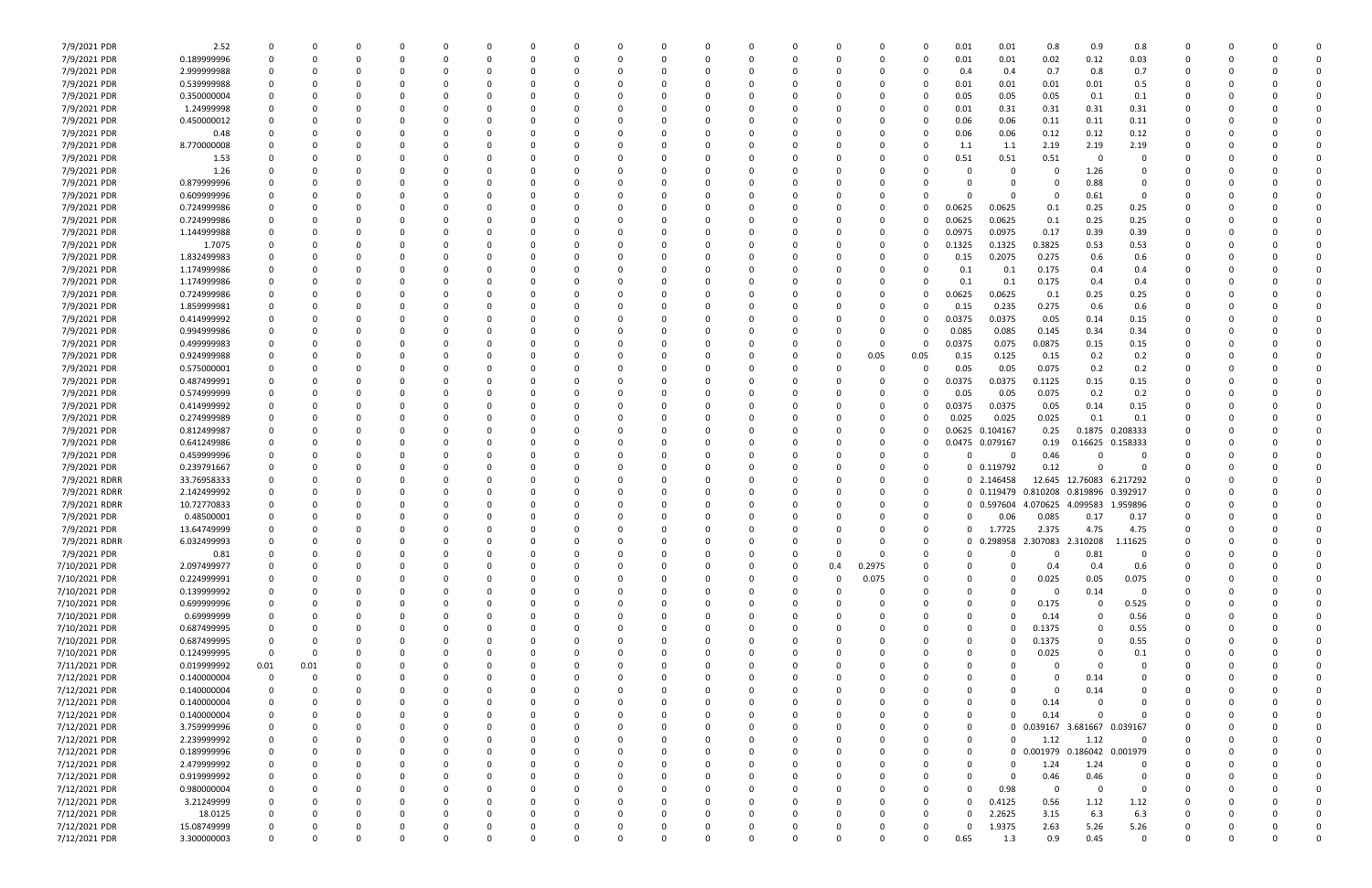| 7/12/2021 PDR | 3.742499991 | 0              | 0           |          |          | 0           |          | - 0      |          |   |          | -0       | $\Omega$ |          | 0            |          | <sup>0</sup> | 0        | 0.4925       | 0.65     | 1.3      | 1.3                   | 0        |          |          |  |
|---------------|-------------|----------------|-------------|----------|----------|-------------|----------|----------|----------|---|----------|----------|----------|----------|--------------|----------|--------------|----------|--------------|----------|----------|-----------------------|----------|----------|----------|--|
| 7/12/2021 PDR | 0.88749999  | 0              | C           | $\Omega$ | $\Omega$ | $\Omega$    |          | - 0      | $\Omega$ |   | n        | $\Omega$ | $\Omega$ |          | 0            | $\Omega$ | $\Omega$     |          | 0.1125       | 0.155    | 0.31     | 0.31                  | $\Omega$ |          |          |  |
| 7/12/2021 PDR | 3.329999988 |                |             |          |          |             |          |          |          |   |          |          |          |          | 0            |          | 0            | 0.01     | 1.65         | 1.65     | 0.01     | 0.01                  | n        |          |          |  |
| 7/12/2021 PDR | 3.19999998  |                |             |          |          |             |          |          |          |   |          |          |          |          |              |          |              | 0.64     | 0.64         | 0.64     | 0.64     | 0.64                  |          |          |          |  |
| 7/12/2021 PDR | 0.509999988 |                |             |          |          |             |          |          |          |   |          |          |          |          |              |          |              | 0.24     | 0.24         | 0.01     | 0.01     | 0.01                  |          |          |          |  |
| 7/12/2021 PDR | 1.00999998  | 0              |             | - 0      |          |             |          |          |          |   |          |          |          |          | <sup>0</sup> |          | $\Omega$     | 0.49     | 0.49         | 0.01     | 0.01     | 0.01                  | 0        |          |          |  |
| 7/12/2021 PDR | 0.82999998  |                |             |          |          |             |          |          |          |   |          |          |          |          |              |          |              |          |              |          |          |                       |          |          |          |  |
|               |             |                |             |          |          |             |          |          |          |   |          |          |          |          | 0            |          |              | 0.4      | 0.4          | 0.01     | 0.01     | 0.01                  |          |          |          |  |
| 7/12/2021 PDR | 0.269999988 |                |             |          |          |             |          |          |          |   |          |          |          |          |              |          | $\Omega$     | 0.01     | 0.12         | 0.12     | 0.01     | 0.01                  |          |          |          |  |
| 7/12/2021 PDR | 0.28999998  |                |             |          |          |             |          |          |          |   |          |          |          |          |              |          | $\Omega$     | 0.01     | 0.13         | 0.13     | 0.01     | 0.01                  |          |          |          |  |
| 7/12/2021 PDR | 3.69        |                |             |          |          |             |          |          |          |   |          |          |          |          |              |          | 0            | 0.95     | 0.95         | 1.53     | 0.13     | 0.13                  |          |          |          |  |
| 7/12/2021 PDR | 0.76999998  |                |             | -C       |          |             |          |          |          |   |          |          |          |          |              |          | 0            | 0.01     | 0.37         | 0.37     | 0.01     | 0.01                  |          |          |          |  |
| 7/12/2021 PDR | 0.45        |                |             | - 0      |          | 0           |          |          |          |   |          |          |          |          |              |          |              | 0.09     | 0.09         | 0.09     | 0.09     | 0.09                  |          |          |          |  |
| 7/12/2021 PDR | 0.16999998  |                |             |          |          |             |          |          |          |   |          |          |          |          | C            |          |              | 0.01     | 0.07         | 0.07     | 0.01     | 0.01                  |          |          |          |  |
| 7/12/2021 PDR | 0.04999998  |                |             |          |          |             |          |          |          |   |          |          |          |          |              |          | <sup>0</sup> | 0.01     | 0.01         | 0.01     | 0.01     | 0.01                  |          |          |          |  |
| 7/12/2021 PDR | 2.52        |                |             |          |          |             |          |          |          |   |          |          |          |          |              |          |              |          | -0           | 1.26     | 1.26     | 0                     |          |          |          |  |
| 7/12/2021 PDR | 2.799999984 |                |             |          |          |             |          |          |          |   |          |          |          |          |              |          |              |          | 0.7          | 0.7      | 0.7      | 0.7                   |          |          |          |  |
| 7/12/2021 PDR | 0.410000004 |                |             |          |          |             |          |          |          |   |          |          |          |          |              |          |              |          | 0            | $\Omega$ | 0.41     | 0                     |          |          |          |  |
| 7/13/2021 PDR | 0.939999997 |                |             |          |          |             |          |          |          |   |          |          |          |          |              |          |              |          | $\mathbf{0}$ | 0.900833 | 0.039167 | 0                     |          |          |          |  |
| 7/13/2021 PDR | 1.239999996 |                |             |          |          |             |          |          |          |   |          |          |          |          |              |          |              |          | n            |          | 1.24     | 0                     |          |          |          |  |
| 7/13/2021 PDR | 0.470000004 |                |             |          |          |             |          |          |          |   |          |          |          |          |              |          |              |          |              | 0        | 0.47     | $\overline{0}$        |          |          |          |  |
|               |             |                |             |          |          |             |          |          |          |   |          |          |          |          |              |          |              |          |              |          |          |                       |          |          |          |  |
| 7/13/2021 PDR | 3.24        |                |             |          |          |             |          |          |          |   |          |          |          |          |              |          |              |          | 0            | 1.08     | 1.08     | 1.08                  |          |          |          |  |
| 7/13/2021 PDR | 1.317499989 |                |             |          |          |             |          |          |          |   |          |          |          |          |              |          |              |          | 0.1675       | 0.23     | 0.46     | 0.46                  |          |          |          |  |
| 7/13/2021 PDR | 5.799999984 |                |             |          |          |             |          |          |          |   |          |          |          |          |              |          |              |          | 1.45         | 1.45     | 1.45     | 1.45                  |          |          |          |  |
| 7/13/2021 PDR | 1.040000016 |                |             |          |          |             |          |          |          |   |          |          |          |          |              |          |              |          | 0.26         | 0.26     | 0.26     | 0.26                  |          |          |          |  |
| 7/13/2021 PDR | 15.08749999 | 0              |             |          |          |             |          |          |          |   |          |          |          |          | 0            |          | <sup>n</sup> |          | 1.9375       | 2.63     | 5.26     | 5.26                  |          |          |          |  |
| 7/13/2021 PDR | 3.275000001 |                |             |          |          |             |          |          |          |   |          |          |          |          |              |          | <sup>0</sup> | 0.625    | 1.3          | 0.9      | 0.45     | $\overline{0}$        |          |          |          |  |
| 7/13/2021 PDR | 0.359999988 |                |             | റ        |          |             |          |          |          |   |          |          |          |          | <sup>0</sup> |          | $\Omega$     | 0.32     | 0.01         | 0.01     | 0.01     | 0.01                  |          |          |          |  |
| 7/13/2021 PDR | 2.16        |                |             |          |          |             |          |          |          |   |          |          |          |          | 0            |          |              |          | 0            | 0        | 2.16     | 0                     |          |          |          |  |
| 7/13/2021 PDR | 0.759999996 |                |             |          |          |             |          |          |          |   |          |          |          |          |              |          |              |          | 0            | $\Omega$ | 0.76     | 0                     |          |          |          |  |
| 7/13/2021 PDR | 0.09        |                |             |          |          |             |          |          |          |   |          |          |          |          |              |          |              |          | 0            | 0        | 0.09     | $\Omega$              |          |          |          |  |
| 7/14/2021 PDR |             |                |             |          |          |             |          |          |          |   |          |          |          |          |              |          |              |          | 0            | - 0      | q        | $\Omega$              |          |          |          |  |
| 7/14/2021 PDR | 18.0125     |                |             |          |          |             |          |          |          |   |          |          |          |          | C            |          |              |          | 2.2625       | 3.15     | 6.3      |                       |          |          |          |  |
|               |             |                |             |          |          |             |          |          |          |   |          |          |          |          |              |          |              |          |              |          |          | 6.3<br>$\overline{0}$ |          |          |          |  |
| 7/14/2021 PDR | 1.045000014 |                |             |          |          |             |          |          |          |   |          |          |          |          |              |          | 0            | 0.35     | 0.35         | 0.23     | 0.115    |                       |          |          |          |  |
| 7/14/2021 PDR | 0.920000016 |                |             |          |          |             |          |          |          |   |          |          |          |          |              |          | 0            |          | 0.23         | 0.23     | 0.23     | 0.23                  |          |          |          |  |
| 7/14/2021 PDR | 1.454583333 |                |             |          |          |             |          |          |          |   |          |          |          |          |              |          | $\mathbf 0$  | 454583.  | 0            | $\Omega$ | - 0      | 0                     |          |          |          |  |
| 7/14/2021 PDR | 0.159999984 | - 0            |             |          |          |             |          |          |          |   |          |          |          |          |              |          |              | 0.01     | 0.01         | 0.01     | 0.01     | 0.12                  |          |          |          |  |
| 7/14/2021 PDR | 0.029999988 | 0.01           | 0.01        |          |          |             |          |          |          |   |          |          |          |          |              |          |              |          | 0            |          | - 0      | O                     |          |          | 0.01     |  |
| 7/14/2021 PDR | 0.470000004 | 0              | O           |          |          |             |          |          |          |   |          |          |          |          | <sup>0</sup> |          |              |          | 0            |          | 0.47     |                       |          |          |          |  |
| 7/14/2021 PDR | 0.09        |                |             |          |          |             |          |          |          |   |          |          |          |          |              |          |              |          | 0            |          | 0.09     |                       |          |          |          |  |
| 7/14/2021 PDR | 0.980000004 | 0              |             | $\Omega$ |          |             |          |          |          |   |          |          |          |          |              |          |              |          | 0.98         |          | - 0      |                       | n        |          |          |  |
| 7/14/2021 PDR | 1.089999996 | 0              | 0           |          |          |             |          |          |          |   |          |          |          |          |              |          |              |          | <b>U</b>     | 0        | 1.09     | - 0                   |          |          |          |  |
| 7/15/2021 PDR | 0.309999984 | $\mathbf 0$    | $\mathbf 0$ | $\Omega$ | $\Omega$ | $\Omega$    | O        |          | 0        |   | $\Omega$ | $\Omega$ | $\Omega$ | $\Omega$ | $\Omega$     |          | $\Omega$     | 0.01     | 0.27         | 0.01     | $0.01\,$ | 0.01                  | 0        |          | $\Omega$ |  |
| 7/15/2021 PDR | 0.029999988 | $0.01\,$       | 0.01        | $\Omega$ |          | $\Omega$    |          |          |          |   |          |          |          |          | C            |          |              |          | $\mathbf 0$  | $\Omega$ | $\Omega$ | $\overline{0}$        | 0        | $\Omega$ | 0.01     |  |
| 7/15/2021 PDR | 0.069999972 | $\overline{0}$ | 0.01        | 0        |          | 0           |          |          |          |   | 0        |          |          |          | 0            |          |              |          | 0.01         | 0.01     | 0.01     | 0.01                  | 0.01     | 0.01     |          |  |
| 7/16/2021 PDR | 5.61        | 0              | $\Omega$    | $\Omega$ |          |             |          |          |          |   |          |          |          |          | <sup>0</sup> |          |              |          | 0.66         | 0.99     | 1.98     | 1.98                  | $\Omega$ |          |          |  |
|               |             |                |             |          |          |             |          |          |          |   |          |          |          |          |              |          |              | $\Omega$ |              |          | 4.75     |                       |          |          |          |  |
| 7/16/2021 PDR | 13.64749999 | 0              |             | 0        |          | 0           |          |          |          |   |          |          |          |          | 0            |          | 0            |          | 1.7725       | 2.375    |          | 4.75                  | 0        |          |          |  |
| 7/16/2021 PDR | 0.209999988 |                |             |          |          |             |          |          |          |   |          |          |          |          | 0            |          | 0            | 0.01     | 0.01         | 0.01     | 0.01     | 0.17                  |          |          |          |  |
| 7/19/2021 PDR | 0.079999992 | 0              |             |          |          | 0           |          |          |          |   |          |          |          |          | 0            |          | $\Omega$     |          | 0            | 0.04     | 0.04     | $\overline{0}$        |          |          |          |  |
| 7/19/2021 PDR | 0.449999988 | 0              |             | $\Omega$ |          | $\Omega$    | 0        |          |          |   | 0        | $\Omega$ | $\Omega$ |          | 0            |          | $\Omega$     | 0.01     | 0.01         | 0.01     | 0.41     | 0.01                  | 0        |          |          |  |
| 7/19/2021 PDR | 0.209999988 | 0              |             | 0        |          | 0           |          |          |          |   | 0        |          | $\Omega$ |          | 0            |          | $\Omega$     | 0.01     | 0.01         | 0.01     | 0.01     | 0.17                  | 0        |          |          |  |
| 7/19/2021 PDR | 0.10999998  | 0              |             | $\Omega$ |          | 0           |          |          |          |   | O        |          | $\Omega$ |          | 0            |          | $\Omega$     | 0.01     | 0.01         | 0.01     | 0.07     | 0.01                  | 0        |          |          |  |
| 7/19/2021 PDR | 0.309999984 |                |             | - 0      |          | 0           |          |          |          |   |          |          |          |          |              |          | 0            | 0.01     | $0.01\,$     | 0.27     | 0.01     | 0.01                  |          |          |          |  |
| 7/19/2021 PDR | 0.879999996 |                |             | 0        |          | 0           |          |          |          |   |          |          |          |          |              |          |              |          | 0            | 0        | 0.88     | 0                     |          |          |          |  |
| 7/19/2021 PDR | 0.279999996 | 0              | 0           | 0        |          | 0           | 0        |          |          |   | 0        |          | $\Omega$ |          | 0            |          |              |          | 0            | $\Omega$ | 0.28     | $\mathbf 0$           | 0        |          |          |  |
| 7/19/2021 PDR | 0.279999996 | 0              |             | $\Omega$ |          | 0           |          |          |          |   | $\Omega$ |          | $\Omega$ |          | 0            |          |              |          | 0            | $\Omega$ | 0.28     | 0                     | 0        |          |          |  |
| 7/19/2021 PDR | 0.24        | 0              |             | 0        |          | $\Omega$    |          |          |          |   | 0        |          | $\Omega$ |          | $\Omega$     |          |              |          |              | $\Omega$ | 0.24     | 0                     | 0        |          |          |  |
| 7/19/2021 PDR | 0.830000004 | 0              |             | 0        |          | 0           |          |          |          |   | 0        |          |          |          | 0            |          |              |          |              | $\Omega$ | 0.83     | 0                     | 0        |          |          |  |
|               | 0.249999996 |                |             | - 0      |          |             |          |          |          |   |          |          |          |          |              |          |              |          |              | $\Omega$ |          | 0                     |          |          |          |  |
| 7/19/2021 PDR |             |                |             |          |          |             |          |          |          |   |          |          |          |          | 0            |          |              |          |              |          | 0.25     |                       |          |          |          |  |
| 7/19/2021 PDR | 0.24        | 0              |             |          |          | 0           |          |          |          |   |          |          |          |          |              |          |              |          |              | $\Omega$ | 0.24     | 0                     |          |          |          |  |
| 7/19/2021 PDR | 0.24        | 0              |             |          |          | 0           |          |          |          |   | 0        |          |          |          | 0            |          |              |          | 0            | $\Omega$ | 0.24     | 0                     | 0        |          |          |  |
| 7/19/2021 PDR | 0.159999996 |                |             |          |          |             |          |          |          |   |          |          |          |          |              |          |              |          |              | $\Omega$ | 0.16     | $\mathbf 0$           |          |          |          |  |
| 7/19/2021 PDR | 0.12        | 0              |             | - 0      |          | $\Omega$    |          |          |          |   |          |          |          |          | <sup>0</sup> |          |              |          |              | $\Omega$ | 0.12     | $\Omega$              | 0        |          |          |  |
| 7/19/2021 PDR | 0.24        |                |             | 0        |          | 0           |          |          |          |   | 0        |          |          |          | 0            |          |              |          | 0            | $\Omega$ | 0.24     | 0                     | 0        |          |          |  |
| 7/19/2021 PDR | 0.33        |                |             |          |          |             |          |          |          |   |          |          |          |          |              |          |              |          | 0            | 0.33     | - 0      |                       |          |          |          |  |
| 7/19/2021 PDR | 0.24        | 0              | $\Omega$    | $\Omega$ | $\Omega$ | $\mathbf 0$ | $\Omega$ | $\Omega$ | $\Omega$ | 0 | 0        | $\Omega$ | $\Omega$ | $\Omega$ | $\Omega$     | $\Omega$ | $\Omega$     | 0        | $\Omega$     | $\Omega$ | 0.24     | $\mathbf 0$           | 0        | $\Omega$ | $\Omega$ |  |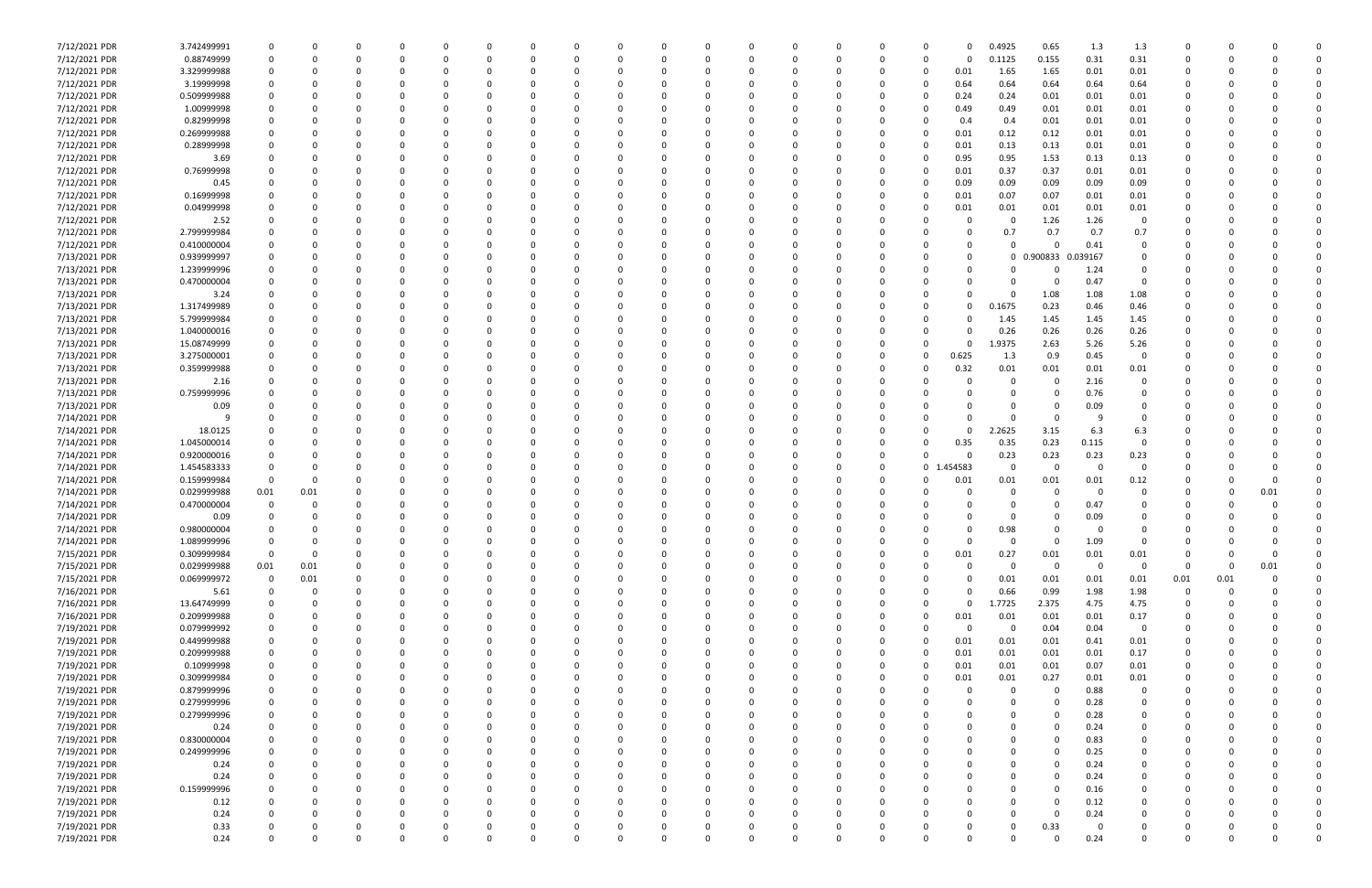| 7/19/2021 PDR | 0.24        | 0              |      | 0            | 0        | $\Omega$ |          | 0        | 0        |          | 0        | $\Omega$ |              | 0        |      | n            |          | 0        | - 0      | 0.24     | 0              |                |          |             |  |
|---------------|-------------|----------------|------|--------------|----------|----------|----------|----------|----------|----------|----------|----------|--------------|----------|------|--------------|----------|----------|----------|----------|----------------|----------------|----------|-------------|--|
| 7/19/2021 PDR | 0.33        | $\Omega$       |      | $\Omega$     | $\Omega$ | $\Omega$ |          | -0       |          |          | $\Omega$ | $\Omega$ |              | 0        |      |              |          | $\Omega$ | 0.33     | $\Omega$ | 0              | $\Omega$       |          |             |  |
| 7/19/2021 PDR | 0.140000004 |                |      |              |          |          |          |          |          |          |          |          |              |          |      |              |          | $\Omega$ |          | 0.14     |                |                |          |             |  |
| 7/19/2021 PDR | 0.24        |                |      |              |          |          |          |          |          |          |          |          |              |          |      |              |          |          | 0.24     | - 0      |                |                |          |             |  |
| 7/19/2021 PDR | 0.189999996 |                |      |              |          |          |          |          |          |          |          |          |              |          |      |              |          | 0        |          | 0.19     |                |                |          |             |  |
| 7/19/2021 PDR | 0.189999996 |                |      |              |          |          |          |          |          |          |          |          |              |          |      |              |          | 0        | 0.19     |          |                |                |          |             |  |
| 7/19/2021 PDR | 0.189999996 |                |      |              |          |          |          |          |          |          |          |          |              |          |      |              |          |          |          |          |                |                |          |             |  |
|               |             |                |      |              |          |          |          |          |          |          |          |          |              |          |      |              |          |          | 0.19     |          |                |                |          |             |  |
| 7/19/2021 PDR | 0.189999996 |                |      |              |          |          |          |          |          |          | റ        |          |              |          |      |              |          | $\Omega$ | 0.19     | - 0      |                |                |          |             |  |
| 7/19/2021 PDR | 0.410000004 |                |      |              |          |          |          |          |          |          |          |          |              |          |      |              |          | $\Omega$ |          | 0.41     |                |                |          |             |  |
| 7/19/2021 PDR | 0.66        |                |      |              |          |          |          |          |          |          |          |          |              |          |      |              |          | 0        |          | 0.66     |                |                |          |             |  |
| 7/19/2021 PDR | 2.529166664 |                |      |              |          |          |          |          |          |          |          |          |              |          |      |              |          | 0        | 1.206146 | .323021  | 0              |                |          |             |  |
| 7/19/2021 PDR | 4.919999994 |                |      |              |          |          |          |          |          |          |          |          |              |          |      | 0            | 1.59     | 1.65     | 1.12     | 0.56     | 0              |                |          |             |  |
| 7/19/2021 PDR | 5.61        |                |      |              |          |          |          |          |          |          |          |          |              |          |      |              |          | 0.66     | 0.99     | 1.98     | 1.98           |                |          |             |  |
| 7/19/2021 PDR | 0.920000016 |                |      |              |          |          |          |          |          |          |          |          |              | C        |      |              |          | 0.23     | 0.23     | 0.23     | 0.23           |                |          |             |  |
| 7/19/2021 PDR | 21.23499999 |                |      |              |          |          |          |          |          |          |          |          |              |          |      |              | 7.02     | 7.09     | 4.75     | 2.375    | 0              |                |          |             |  |
| 7/19/2021 PDR | 1.040000016 |                |      |              |          |          |          |          |          |          |          |          |              |          |      |              |          | 0.26     | 0.26     | 0.26     | 0.26           |                |          |             |  |
| 7/19/2021 PDR | 2.899999992 |                |      |              |          |          |          |          |          |          |          |          |              | 0        |      |              |          | 0        | 1.45     | 1.45     | 0              |                |          |             |  |
| 7/19/2021 PDR | 0.81        |                |      |              |          |          |          |          |          |          |          |          |              |          |      |              |          | 0        | - 0      | 0.81     | 0              |                |          |             |  |
| 7/19/2021 PDR | 3.994999998 |                |      |              |          |          |          |          |          |          |          |          |              |          |      |              | 1.29     | 1.34     | 0.91     | 0.455    | 0              | -0             |          |             |  |
| 7/20/2021 PDR | 9.922083312 |                |      | n            |          |          |          |          |          |          | - 0      |          |              | 0        |      | $\mathbf{0}$ | 419583   | 1.75     | 1.75     | 1.75     | 1.75           | 1.5025         |          |             |  |
| 7/20/2021 PDR | 0.329999988 |                |      |              |          |          |          |          |          |          |          |          |              |          |      |              | 0.01     | 0.01     | 0.01     | 0.29     | 0.01           |                |          |             |  |
| 7/20/2021 PDR | 0.479999988 |                |      |              |          |          |          |          |          |          | - 0      |          |              |          |      | <sup>0</sup> | 0.01     | 0.01     | 0.01     | 0.44     | 0.01           | - 0            |          |             |  |
|               |             |                |      |              |          |          |          |          |          |          |          |          |              |          |      |              |          |          |          |          |                |                |          |             |  |
| 7/20/2021 PDR | 0.159999984 |                |      |              |          |          |          |          |          |          |          |          |              |          |      |              | 0.01     | 0.01     | 0.01     | 0.01     | 0.12           | 0              |          |             |  |
| 7/20/2021 PDR | 0.039999984 |                | 0.01 |              |          |          |          |          |          |          |          |          |              |          |      |              |          | 0        |          | $\Omega$ | 0              | 0.01           | 0.01     | 0.01        |  |
| 7/20/2021 PDR | 0.87        |                |      |              |          |          |          |          |          |          |          |          |              |          |      |              |          | 0        | 0.87     |          |                | 0              |          |             |  |
| 7/20/2021 PDR | 0.18        |                |      |              |          |          |          |          |          |          |          |          |              |          |      |              |          | 0        | 0.18     |          |                |                |          |             |  |
| 7/20/2021 PDR | 0.48        |                |      |              |          |          |          |          |          |          |          |          |              |          |      |              |          | -0       | 0.48     |          |                |                |          |             |  |
| 7/20/2021 PDR | 0.519999996 |                |      |              |          |          |          |          |          |          |          |          |              |          |      |              |          | $\Omega$ | 0.52     |          |                |                |          |             |  |
| 7/20/2021 PDR | 0.279999996 |                |      |              |          |          |          |          |          |          |          |          |              |          |      |              |          | 0        | - 0      | 0        | 0.28           |                |          |             |  |
| 7/20/2021 PDR | 0.140000004 |                |      |              |          |          |          |          |          |          |          |          |              |          |      |              |          | 0        | 0.14     |          | O              |                |          |             |  |
| 7/20/2021 PDR | 0.140000004 |                |      | $\Omega$     |          |          |          |          |          |          |          |          |              |          |      |              |          | 0        | 0.14     |          |                |                |          |             |  |
| 7/20/2021 PDR | 0.140000004 |                |      | n            |          |          |          |          |          |          |          |          |              | 0        |      |              |          | 0        | 0.14     |          |                |                |          |             |  |
| 7/20/2021 PDR | 0.09        |                |      |              |          |          |          |          |          |          |          |          |              |          |      |              |          | 0        | 0.09     |          |                |                |          |             |  |
| 7/20/2021 PDR | 0.140000004 |                |      |              |          |          |          |          |          |          |          |          |              |          |      |              |          | $\Omega$ | 0.14     |          |                |                |          |             |  |
| 7/20/2021 PDR | 14.825      |                |      |              |          |          |          |          |          |          |          |          |              |          |      | <sup>0</sup> | 4.65     | -5       | 3.45     | 1.725    | 0              |                |          |             |  |
| 7/21/2021 PDR | 0.529999992 | $\Omega$       |      |              |          |          |          |          |          |          |          |          |              |          |      |              | 0.01     | 0.01     | 0.01     | 0.35     | 0.15           | 0              |          |             |  |
| 7/21/2021 PDR | 0.069999972 | 0.01           | 0.01 |              |          |          |          |          |          |          |          |          |              |          |      |              |          | 0        |          | 0.01     | 0.01           | 0.01           | 0.01     | 0.01        |  |
| 7/21/2021 PDR | 0.059999976 | 0.01           | 0.01 |              |          |          |          |          |          |          |          |          |              |          |      |              |          | 0        |          | - 0      |                | 0.01           | 0.01     | 0.01        |  |
|               |             |                |      |              |          |          |          |          |          |          |          |          |              |          |      |              |          |          |          | - 0      | 0.01           |                |          |             |  |
| 7/21/2021 PDR | 0.219999996 |                |      |              |          |          |          |          |          |          |          |          |              | 0        | 0.22 |              |          | 0        |          |          |                | 0              |          |             |  |
| 7/21/2021 PDR | 0.6         | $\Omega$       |      | $\Omega$     |          |          |          |          |          |          | $\Omega$ |          |              | $\Omega$ |      |              |          | 0.15     | 0.15     | 0.15     | 0.15           |                |          |             |  |
| 7/21/2021 PDR | 5.61        |                |      |              |          |          |          |          |          |          | 0        |          |              |          |      |              |          | 0.66     | 0.99     | 1.98     | 1.98           |                |          |             |  |
| 7/21/2021 PDR | 9.36        | 0              |      | 0            |          | $\Omega$ |          |          |          |          | $\Omega$ | $\Omega$ | <sup>0</sup> | 0        |      | O            | 0        | 2.34     | 2.34     | 2.34     | 2.34           | $\Omega$       |          |             |  |
| 7/21/2021 PDR | 1.334999994 |                |      |              |          |          |          |          |          |          |          |          |              |          |      | $\Omega$     | 0.42     | 0.45     | 0.31     | 0.155    | $\mathbf 0$    |                |          |             |  |
| 7/22/2021 PDR | 5.94        |                |      | 0            |          |          |          |          |          |          | $\Omega$ | $\Omega$ |              | 0        |      |              | 0.66     | 1.32     | 1.98     | 1.98     | 0              | 0              |          |             |  |
| 7/22/2021 PDR | 0.957499992 | 0              |      | 0            |          | $\Omega$ |          |          |          |          | $\Omega$ | $\Omega$ |              | 0        |      | $\Omega$     | 0.1125   | 0.225    | 0.31     | 0.31     | 0              | 0              |          |             |  |
| 7/22/2021 PDR | 0.929999988 | 0              | 0    | n            |          | $\Omega$ |          |          |          |          | $\Omega$ |          |              | 0        |      | O            | 0.28     | 0.01     | 0.01     | 0.01     | 0.62           |                |          | $\Omega$    |  |
| 7/22/2021 PDR | 0.029999988 | $0.01\,$       | 0.01 |              |          |          |          |          |          |          | 0        |          |              |          |      |              |          | 0        | - 0      | $\Omega$ | 0              |                |          | 0.01        |  |
| 7/22/2021 PDR | 4.95        | $\mathbf 0$    |      |              |          |          |          |          |          |          |          |          |              | 0        |      |              |          | 0        | 1.65     | 1.65     | 1.65           |                |          |             |  |
| 7/23/2021 PDR | 0.04999998  | $\mathbf 0$    |      | 0            |          | $\Omega$ |          |          |          |          |          |          |              | 0        |      | 0            | 0.01     | 0.01     | 0.01     | 0.01     | 0.01           | 0              |          |             |  |
| 7/23/2021 PDR | 2.399999999 | 0              |      | 0            |          | $\Omega$ |          |          |          |          | $\Omega$ |          |              | 0        |      | O            |          | 0        | 0.025    | 2.35     | 0.025          | 0              |          |             |  |
| 7/23/2021 PDR | 9.999999984 | 0              |      | 0            |          | $\Omega$ |          |          |          |          | $\Omega$ |          |              | 0        |      | <sup>0</sup> |          | 2.5      | 2.5      | 2.5      | 2.5            |                |          |             |  |
| 7/23/2021 PDR | 7.127500005 | 0              |      |              |          | 0        |          |          |          |          |          | $\Omega$ |              | 0        |      | $\Omega$     | 0.8425   | 1.685    | 2.3      | 2.3      | 0              |                |          |             |  |
| 7/23/2021 PDR | 4.077499995 |                |      |              |          |          |          |          |          |          | 0        |          |              |          |      | $\Omega$     | 0.4925   | 0.985    | 1.3      | 1.3      | 0              | 0              |          |             |  |
| 7/23/2021 PDR | 2.824999995 | 0              | 0    |              |          |          |          |          |          |          |          |          |              | 0        |      | 0            | 0.335    | 0.67     | 0.91     | 0.91     | $\overline{0}$ | 0              |          | $\Omega$    |  |
| 7/24/2021 PDR | 0.089999964 | 0.01           | 0.01 |              |          |          |          |          |          |          |          |          |              | 0        |      |              |          | 0.01     | 0.01     | 0.01     | 0.01           | 0.01           | 0.01     | 0.01        |  |
|               |             |                | 0.01 |              |          |          |          |          |          |          | $\Omega$ |          |              |          |      |              | $\Omega$ | 0.01     |          | 0.01     |                |                | $0.01\,$ |             |  |
| 7/24/2021 PDR | 0.089999964 | $0.01\,$       |      |              |          |          |          |          |          |          |          |          |              |          |      |              |          |          | 0.01     |          | 0.01           | 0.01           |          | 0.01        |  |
| 7/26/2021 PDR | 0.179999988 | $\overline{0}$ | 0    | 0            |          |          |          |          |          |          | 0        |          |              | 0        |      | $\Omega$     | 0.01     | 0.01     | 0.01     | 0.01     | 0.14           | $\overline{0}$ | $\Omega$ | 0           |  |
| 7/26/2021 PDR | 0.089999964 | 0.01           | 0.01 | 0            |          |          |          |          |          |          | $\Omega$ |          |              | 0        |      |              |          | 0.01     | 0.01     | 0.01     | 0.01           | 0.01           | 0.01     | 0.01        |  |
| 7/26/2021 PDR | 0.019999992 | $0.01\,$       | 0.01 |              |          |          |          |          |          |          | $\Omega$ |          |              | 0        |      |              |          | 0        |          | 0        | 0              | $\Omega$       |          |             |  |
| 7/26/2021 PDR | 0.099999996 | 0              |      |              |          |          |          |          |          |          |          |          |              |          |      |              |          | 0        |          | 0.1      | 0              | - 0            |          |             |  |
| 7/26/2021 PDR | 0.339999996 | 0              |      |              |          |          |          |          |          |          |          |          |              | 0        |      |              |          | 0        | $\Omega$ | 0.34     | 0              |                |          |             |  |
| 7/26/2021 PDR | 1.192499991 | $\mathbf 0$    |      |              |          |          |          |          |          |          |          |          |              |          |      | 0            | 0.1675   | 0.335    | 0.46     | 0.23     | 0              |                |          |             |  |
| 7/26/2021 PDR | 9.999999984 | 0              |      | 0            |          | $\Omega$ |          | - 0      |          |          | $\Omega$ | $\Omega$ |              | 0        |      | $\Omega$     |          | 2.5      | 2.5      | 2.5      | 2.5            | 0              |          |             |  |
| 7/26/2021 PDR | 5.799999984 | 0              |      | 0            |          | 0        |          | 0        |          |          | 0        | 0        | 0            | 0        |      | 0            | O        | 1.45     | 1.45     | 1.45     | 1.45           | 0              |          | 0           |  |
| 7/26/2021 PDR | 23.38999999 | $\Omega$       | O    | $\mathbf{0}$ | $\Omega$ | $\Omega$ | $\Omega$ | $\Omega$ | $\Omega$ | $\Omega$ | $\Omega$ | $\Omega$ | $\Omega$     | $\Omega$ |      | $\Omega$     | 7.75     | 7.75     | 5.26     | 2.63     | $\mathbf 0$    | $\Omega$       | $\Omega$ | $\mathbf 0$ |  |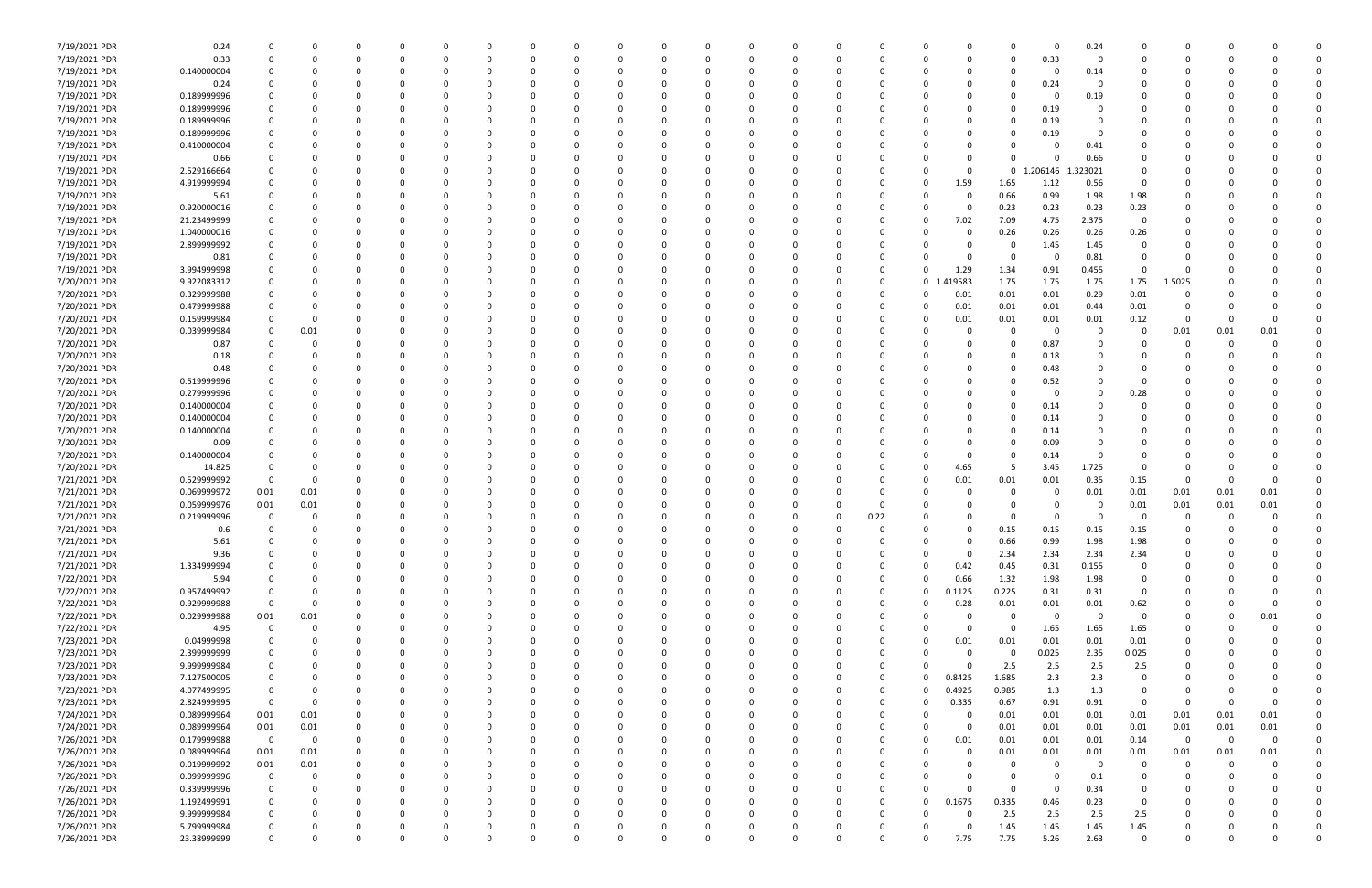| 7/26/2021 PDR | 0.110000004 |             |          |             |          |          |          |              |          |          |             |          |          |          |          |          |          | 0            | $\Omega$            | 0.11     | $\Omega$       |              |      |  |
|---------------|-------------|-------------|----------|-------------|----------|----------|----------|--------------|----------|----------|-------------|----------|----------|----------|----------|----------|----------|--------------|---------------------|----------|----------------|--------------|------|--|
| 7/27/2021 PDR | 0.70999998  |             |          | 0           |          |          |          | -0           |          |          | 0           |          |          | 0        | 0        | 0        | 0.01     | 0.67         | 0.01                | 0.01     | 0.01           | 0            |      |  |
| 7/27/2021 PDR | 0.31999998  |             |          |             |          |          |          |              |          |          |             |          |          |          |          |          | 0.01     | 0.01         | 0.01                | 0.01     | 0.28           |              |      |  |
| 7/27/2021 PDR | 0.500000004 |             |          |             |          |          |          |              |          |          |             |          |          |          |          |          |          |              |                     | $\Omega$ |                |              |      |  |
|               |             |             |          |             |          |          |          |              |          |          |             |          |          |          |          |          |          | 0            | 0.5                 |          |                |              |      |  |
| 7/27/2021 PDR | 0.500000004 |             |          | n           |          |          |          |              |          |          |             |          |          |          |          |          |          | 0            | 0.5                 |          | 0              |              |      |  |
| 7/27/2021 PDR | 0.24        |             |          |             |          |          |          |              |          |          |             |          |          |          |          |          |          | <sup>0</sup> | 0.24                |          |                |              |      |  |
| 7/27/2021 PDR | 0.290000004 |             |          |             |          |          |          |              |          |          |             |          |          |          |          |          |          |              | 0                   | 0.29     |                |              |      |  |
| 7/27/2021 PDR | 0.3         |             |          |             |          |          |          |              |          |          |             |          |          |          |          |          |          |              | $\Omega$            | 0.3      |                |              |      |  |
| 7/27/2021 PDR | 0.050000004 |             |          |             |          |          |          |              |          |          |             |          |          |          |          |          |          |              |                     | 0.05     |                |              |      |  |
|               |             |             |          |             |          |          |          |              |          |          |             |          |          |          |          |          |          |              |                     |          |                |              |      |  |
| 7/27/2021 PDR | 0.069999996 |             |          |             |          |          |          |              |          |          |             |          |          |          |          |          |          |              | 0                   | 0.07     |                |              |      |  |
| 7/27/2021 PDR | 0.099999996 |             |          |             |          |          |          |              |          |          |             |          |          |          |          |          |          |              | - 0                 | 0.1      |                |              |      |  |
| 7/27/2021 PDR | 0.579999996 |             |          |             |          |          |          |              |          |          |             |          |          |          |          |          |          |              | 0                   | 0.58     |                |              |      |  |
| 7/27/2021 PDR | 0.39        |             |          |             |          |          |          |              |          |          |             |          |          |          |          |          |          | 0            | 0                   | 0.39     | 0              |              |      |  |
| 7/27/2021 PDR | 0.350000004 |             |          |             |          |          |          |              |          |          |             |          |          |          |          |          |          | 0            | $\Omega$            | 0.35     |                |              |      |  |
| 7/27/2021 PDR | 0.429999996 |             |          |             |          |          |          |              |          |          |             |          |          |          | -0       |          |          | 0            | 0                   | 0.43     |                |              |      |  |
|               |             |             |          |             |          |          |          |              |          |          |             |          |          |          |          |          |          |              |                     |          |                |              |      |  |
| 7/27/2021 PDR | 10.40000002 |             |          |             |          |          |          |              |          |          |             |          |          |          | 2.6      | 2.6      | 2.6      | 2.6          |                     | - 0      |                |              |      |  |
| 7/27/2021 PDR | 0.400000008 |             |          |             |          |          |          |              |          |          |             |          |          |          | -0       |          |          | 0            | 0.2                 | 0.2      | $\Omega$       |              |      |  |
| 7/28/2021 PDR | 0.309999996 | $\Omega$    |          |             |          |          |          |              |          |          |             |          |          |          | - 0      |          | 0.01     | 0.01         | 0.01                | 0.14     | 0.14           |              |      |  |
| 7/28/2021 PDR | 0.029999988 | 0.01        | 0.01     |             |          |          |          |              |          |          |             |          |          |          |          |          |          | 0            | 0                   | - 0      | 0              |              | 0.01 |  |
| 7/28/2021 PDR | 0.39        |             |          |             |          |          |          |              |          |          |             |          |          |          |          |          |          |              | $\Omega$            | 0.39     |                |              |      |  |
| 7/28/2021 PDR | 0.590000004 |             |          |             |          |          |          |              |          |          |             |          |          |          |          |          |          |              | $\Omega$            | 0.59     |                |              |      |  |
|               |             |             |          |             |          |          |          |              |          |          |             |          |          |          |          |          |          |              |                     |          |                |              |      |  |
| 7/28/2021 PDR | 2.16        |             |          |             |          |          |          |              |          |          |             |          |          |          |          |          |          |              |                     | 2.16     |                |              |      |  |
| 7/28/2021 PDR | 0.200000004 |             |          |             |          |          |          |              |          |          |             |          |          |          |          |          |          |              |                     | 0.2      |                |              |      |  |
| 7/28/2021 PDR | 0.502499994 |             |          |             |          |          |          |              |          |          |             |          |          |          |          |          | 0        | 0            | 0.2525              | 0.25     | n              |              |      |  |
| 7/28/2021 PDR | 0.482499999 |             |          |             |          |          |          |              |          |          |             |          |          |          |          |          |          | 0            | 0.2425              | 0.24     |                |              |      |  |
| 7/28/2021 PDR | 0.482499999 |             |          |             |          |          |          |              |          |          |             |          |          |          |          |          | $\Omega$ | 0            | 0.2425              | 0.24     |                |              |      |  |
| 7/28/2021 PDR | 0.765000006 |             |          |             |          |          |          |              |          |          |             |          |          |          |          |          | 0        | 0.38         | 0.385               |          |                |              |      |  |
|               |             |             |          |             |          |          |          |              |          |          |             |          |          |          |          |          |          |              |                     |          |                |              |      |  |
| 7/28/2021 PDR | 0.295000002 |             |          |             |          |          |          |              |          |          |             |          |          |          |          |          |          | 0            | 0.295               |          |                |              |      |  |
| 7/28/2021 PDR | 0.5775      |             |          |             |          |          |          |              |          |          |             |          |          |          |          |          |          | 0            | 0.5775              |          |                |              |      |  |
| 7/28/2021 PDR | 0.66        |             |          |             |          |          |          |              |          |          |             |          |          |          |          |          | 0        | 0.33         | 0.33                |          |                |              |      |  |
| 7/28/2021 PDR | 0.66        |             |          |             |          |          |          |              |          |          |             |          |          |          |          |          |          | 0.33         | 0.33                |          |                |              |      |  |
| 7/28/2021 PDR | 0.66        |             |          |             |          |          |          |              |          |          |             |          |          |          |          |          | o        | 0.33         | 0.33                |          |                |              |      |  |
| 7/28/2021 PDR | 0.48        |             |          |             |          |          |          |              |          |          |             |          |          |          |          |          |          | 0.24         | 0.24                |          |                |              |      |  |
|               |             |             |          |             |          |          |          |              |          |          |             |          |          |          |          |          |          |              |                     |          |                |              |      |  |
| 7/28/2021 PDR | 0.48        |             |          |             |          |          |          |              |          |          |             |          |          |          |          |          |          | 0.24         | 0.24                |          |                |              |      |  |
| 7/28/2021 PDR | 0.645000006 |             |          |             |          |          |          |              |          |          |             |          |          |          |          |          |          | 0            | 0.325               | 0.32     |                |              |      |  |
| 7/28/2021 PDR | 0.645000006 |             |          |             |          |          |          |              |          |          |             |          |          |          |          |          |          | 0            | 0.325               | 0.32     |                |              |      |  |
| 7/28/2021 PDR | 1.167499992 |             |          |             |          |          |          |              |          |          |             |          |          |          |          |          |          | 0            | 0.5875              | 0.58     |                |              |      |  |
| 7/28/2021 PDR | 0.227499998 |             |          |             |          |          |          |              |          |          |             |          |          |          |          |          | 0        | 0            | 0.0475              | 0.18     |                |              |      |  |
| 7/28/2021 PDR | 0.959999994 |             |          |             |          |          |          |              |          |          |             |          |          |          |          |          |          |              | 0.2                 | 0.76     |                |              |      |  |
|               |             |             |          |             |          |          |          |              |          |          |             |          |          |          |          |          |          |              |                     |          |                |              |      |  |
| 7/28/2021 PDR | 0.177500001 | 0           |          | n           |          |          |          |              |          |          |             |          |          |          |          |          | 0        | 0            | 0.0375              | 0.14     | 0              | <sup>0</sup> |      |  |
| 7/28/2021 PDR | 0.177500001 |             |          |             |          |          |          |              |          |          |             |          |          |          |          |          |          | 0            | 0.0375              | 0.14     |                |              |      |  |
| 7/28/2021 PDR | 0.152499999 | 0           | $\Omega$ | $\Omega$    | $\Omega$ | $\Omega$ | $\Omega$ | 0            | 0        |          | $\Omega$    | $\Omega$ | $\Omega$ | 0        | $\Omega$ |          | $\Omega$ | 0            | 0.0325              | 0.12     | $\mathbf 0$    | $\Omega$     |      |  |
| 7/28/2021 PDR | 1.137499998 | 0           |          | 0           |          | $\Omega$ | $\Omega$ | 0            | ŋ        |          | 0           |          | $\Omega$ | 0        | 0        |          | 0        | 0            | 0.2375              | 0.9      | 0              | 0            |      |  |
| 7/28/2021 PDR | 0.239999994 | 0           |          | 0           |          | $\Omega$ |          | <sup>0</sup> |          |          | $\Omega$    |          |          | 0        | 0        |          | 0        | $\Omega$     | 0.05                | 0.19     | 0              | 0            |      |  |
| 7/28/2021 PDR | 0.657499994 | 0           |          | 0           |          | 0        |          |              |          |          | 0           |          |          | 0        | 0        |          | 0        | 0            | 0.1375              | 0.52     | 0              | 0            |      |  |
|               |             |             |          |             |          |          |          |              |          |          |             |          |          |          |          |          |          |              |                     |          |                |              |      |  |
| 7/28/2021 PDR | 0.317500005 |             |          |             |          |          |          |              |          |          | 0           |          |          | 0        | - 0      |          | 0        | 0            | 0.0375              | 0.14     | 0.14           |              |      |  |
| 7/28/2021 PDR | 0.429999993 | 0           |          | 0           |          | 0        |          |              |          |          | 0           |          | 0        | 0        | 0        |          | 0        | $\Omega$     | 0.09                | 0.34     | 0              |              |      |  |
| 7/28/2021 PDR | 1.729166662 | $\Omega$    |          | $\Omega$    |          | $\Omega$ |          |              |          |          |             |          | 0        | 0        | -0       |          | $\Omega$ |              | 0 0.823646 0.905521 |          | $\overline{0}$ | 0            |      |  |
| 7/28/2021 PDR | 0.6         |             |          |             |          |          |          |              |          |          | 0           |          |          |          | - 0      |          | 0        | 0.15         | 0.15                | 0.15     | 0.15           |              |      |  |
| 7/28/2021 PDR | 36          |             |          | 0           |          | $\Omega$ |          |              |          |          |             |          |          |          | 0        |          | $\Omega$ | 9            | 9                   | 9        | 9              | 0            |      |  |
| 7/28/2021 PDR | 0.920000016 |             |          |             |          | 0        |          |              |          |          |             |          |          |          | 0        |          | $\Omega$ | 0.23         | 0.23                | 0.23     | 0.23           |              |      |  |
|               |             |             |          |             |          |          |          |              |          |          |             |          |          |          |          |          | $\Omega$ |              |                     |          |                |              |      |  |
| 7/28/2021 PDR | 1.040000016 |             |          |             |          |          |          |              |          |          |             |          |          |          | - 0      |          |          | 0.26         | 0.26                | 0.26     | 0.26           |              |      |  |
| 7/29/2021 PDR | 1.029999996 |             |          |             |          |          |          |              |          |          |             |          |          |          | 0        | $\Omega$ | 0.01     | 0.01         | 0.01                | 0.5      | 0.5            | 0            |      |  |
| 7/29/2021 PDR | 0.089999988 |             |          |             |          |          |          |              |          |          |             |          |          |          | 0        |          | 0.01     | 0.01         | 0.01                | 0.03     | 0.03           | 0            |      |  |
| 7/29/2021 PDR | 0.089999988 | 0           |          | 0           |          |          |          |              |          |          | 0           |          |          |          | 0        |          | 0.01     | 0.01         | 0.01                | 0.03     | 0.03           | 0            |      |  |
| 7/29/2021 PDR | 0.04999998  | 0           |          | 0           |          | $\Omega$ |          | <sup>0</sup> |          |          | $\Omega$    |          |          | 0        | 0        |          | 0.01     | 0.01         | 0.01                | 0.01     | 0.01           | 0            |      |  |
| 7/29/2021 PDR | 0.149999988 | 0           |          | 0           |          | 0        |          | 0            |          |          | 0           |          |          | 0        | 0        |          | 0.06     | 0.06         | 0.01                | 0.01     | 0.01           | 0            |      |  |
|               |             |             |          |             |          |          |          |              |          |          |             |          |          |          |          |          |          |              |                     |          |                |              |      |  |
| 7/29/2021 PDR | 1.369999992 | 0           |          | $\Omega$    |          | $\Omega$ |          |              |          |          | 0           |          |          | 0        | $\Omega$ | $\Omega$ | 0.01     | 0.01         | 0.45                | 0.45     | 0.45           | 0            |      |  |
| 7/29/2021 PDR | 0.04999998  | 0           |          |             |          |          |          |              |          |          | 0           |          |          | 0        | 0        | $\Omega$ | 0.01     | 0.01         | 0.01                | 0.01     | 0.01           | 0            |      |  |
| 7/29/2021 PDR | 0.04999998  | 0           |          |             |          |          |          |              |          |          |             |          | 0        |          | 0        | $\Omega$ | 0.01     | 0.01         | 0.01                | 0.01     | 0.01           | 0            |      |  |
| 7/29/2021 PDR | 0.04999998  | 0           |          | 0           |          | $\Omega$ |          | 0            |          |          | $\Omega$    |          | 0        | 0        | 0        |          | 0.01     | 0.01         | 0.01                | 0.01     | 0.01           | 0            |      |  |
| 7/29/2021 PDR | 1.90999998  | 0           |          | 0           |          | $\Omega$ |          | $\Omega$     |          |          | 0           |          |          | 0        | 0        |          | 0.01     | 0.01         | 0.01                | 0.94     | 0.94           | 0            |      |  |
| 7/29/2021 PDR | 0.04999998  | 0           |          | $\Omega$    |          | $\Omega$ |          |              |          |          | $\Omega$    |          | n        | 0        | $\Omega$ |          | 0.01     | 0.01         | 0.01                | 0.01     | 0.01           | 0            |      |  |
|               |             |             |          |             |          |          |          |              |          |          |             |          |          |          |          |          |          |              |                     |          |                |              |      |  |
| 7/29/2021 PDR | 0.569999988 |             |          |             |          |          |          |              |          |          | 0           |          |          |          |          |          | 0.01     | 0.01         | 0.01                | 0.27     | 0.27           | 0            |      |  |
| 7/29/2021 PDR | 0.04999998  | $\mathbf 0$ |          | $\mathbf 0$ | $\Omega$ | $\Omega$ | $\Omega$ | 0            | $\Omega$ | $\Omega$ | $\mathbf 0$ | $\Omega$ | $\Omega$ | $\Omega$ | 0        |          | 0.01     | 0.01         | 0.01                | $0.01\,$ | 0.01           | $\mathbf 0$  | O    |  |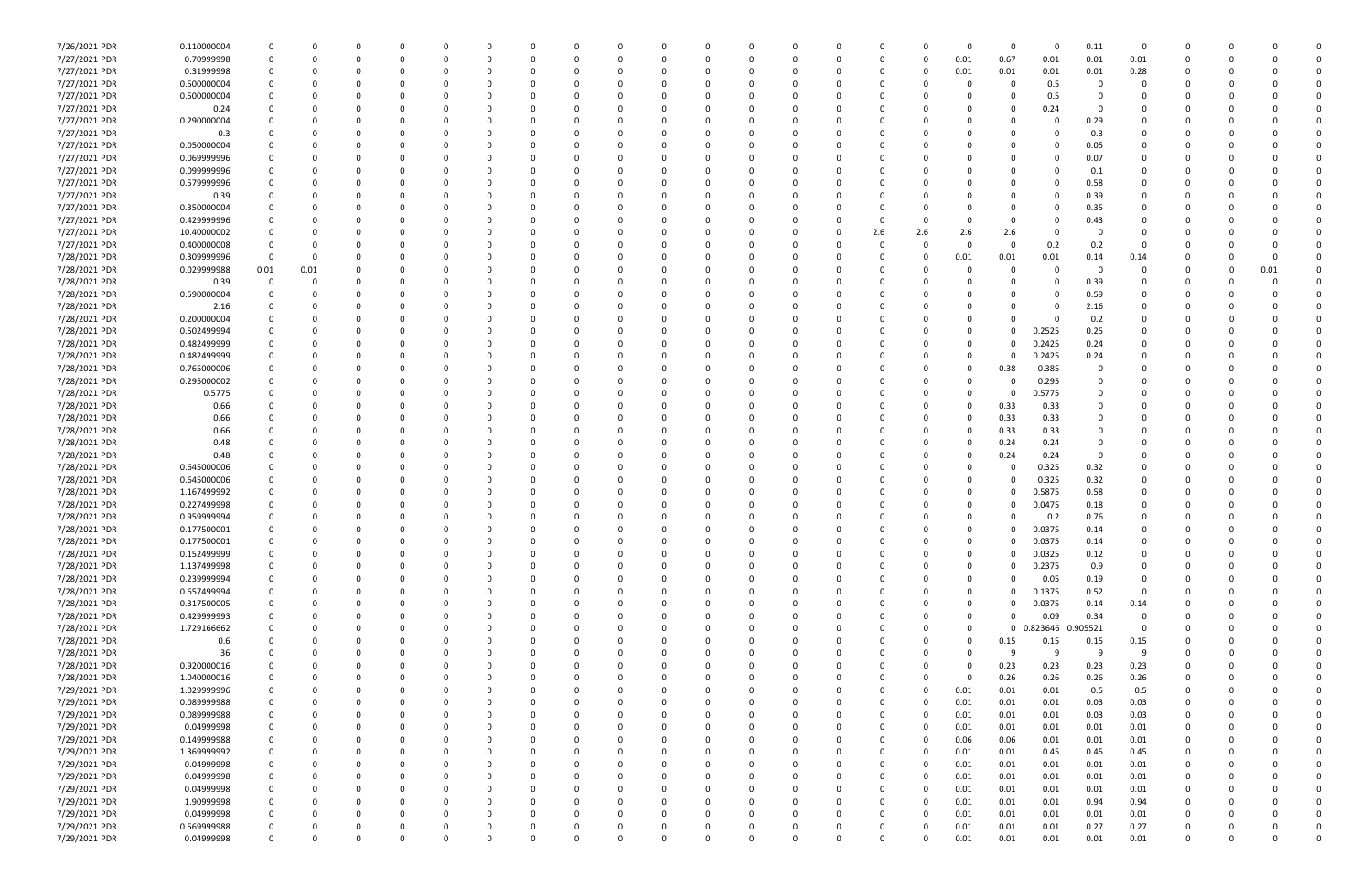| 7/29/2021 PDR | 0.04999998  |          |          |          |          |          |              |          |          |        |          |          |          |          | n        | n            | 0.01     | 0.01         | 0.01     | 0.01           | 0.01        |              |      |      |  |
|---------------|-------------|----------|----------|----------|----------|----------|--------------|----------|----------|--------|----------|----------|----------|----------|----------|--------------|----------|--------------|----------|----------------|-------------|--------------|------|------|--|
| 7/29/2021 PDR | 0.04999998  |          | n        | $\Omega$ |          | 0        | ſ            |          | $\Omega$ |        | 0        |          |          |          | 0        | 0            | 0.01     | 0.01         | 0.01     | 0.01           | 0.01        | 0            |      |      |  |
| 7/29/2021 PDR | 0.509999988 |          |          |          |          |          |              |          |          |        |          |          |          |          |          | 0            | 0.24     | 0.24         | 0.01     | 0.01           | 0.01        |              |      |      |  |
| 7/29/2021 PDR | 0.64999998  |          |          |          |          |          |              |          |          |        |          |          |          |          |          |              | 0.01     | 0.01         | 0.01     | 0.31           | 0.31        |              |      |      |  |
| 7/29/2021 PDR | 5.64        |          |          |          |          |          |              |          |          |        | C        |          |          |          |          |              |          | 0            | 2.82     | 2.82           | 0           |              |      |      |  |
| 7/29/2021 PDR | 0.679999992 |          |          |          |          |          |              |          |          |        |          |          |          |          |          |              |          | $\Omega$     | 0.34     | 0.34           | $\Omega$    |              |      |      |  |
| 7/29/2021 PDR | 0.24        |          |          |          |          |          |              |          |          |        |          |          |          |          |          |              |          |              |          | 0.24           |             |              |      |      |  |
|               |             |          |          |          |          |          |              |          |          |        |          |          |          |          |          |              |          |              |          |                |             |              |      |      |  |
| 7/29/2021 PDR | 0.24        |          |          |          |          |          |              |          |          |        |          |          |          |          |          |              |          |              | $\Omega$ | 0.24           |             |              |      |      |  |
| 7/29/2021 PDR | 0.279999996 |          |          |          |          |          |              |          |          |        |          |          |          |          |          |              |          |              |          | 0.28           |             |              |      |      |  |
| 7/29/2021 PDR | 0.500000004 |          |          |          |          |          |              |          |          |        |          |          |          |          |          |              |          | 0            | 0.5      |                |             |              |      |      |  |
| 7/29/2021 PDR | 0.519999996 |          |          |          |          |          |              |          |          |        |          |          |          |          |          |              |          |              | 0.52     |                |             |              |      |      |  |
| 7/29/2021 PDR | 0.57        |          |          |          |          |          |              |          |          |        |          |          |          |          |          |              |          |              | 0.57     |                |             |              |      |      |  |
| 7/29/2021 PDR | 0.519999996 |          |          |          |          |          |              |          |          |        |          |          |          |          |          |              |          | 0            | 0.52     |                |             |              |      |      |  |
| 7/29/2021 PDR | 0.519999996 |          |          |          |          |          |              |          |          |        |          |          |          |          |          |              |          | 0            | 0.52     |                |             |              |      |      |  |
| 7/29/2021 PDR | 0.140000004 |          |          |          |          |          |              |          |          |        |          |          |          |          |          |              |          | 0            | 0.14     |                |             |              |      |      |  |
| 7/29/2021 PDR | 0.09        |          |          |          |          |          |              |          |          |        |          |          |          |          |          |              |          | 0            | 0.09     |                |             |              |      |      |  |
| 7/29/2021 PDR | 0.579999996 |          |          |          |          |          |              |          |          |        |          |          |          |          |          |              |          |              | 0.58     |                |             |              |      |      |  |
| 7/29/2021 PDR | 0.710000004 |          |          |          |          |          |              |          |          |        |          |          |          |          |          |              |          |              | 0.71     |                |             |              |      |      |  |
| 7/29/2021 PDR | 0.140000004 |          |          |          |          |          |              |          |          |        |          |          |          |          |          |              |          | 0            | 0.14     |                |             |              |      |      |  |
| 7/29/2021 PDR | 0.140000004 |          |          |          |          |          |              |          |          |        |          |          |          |          |          |              |          | $\Omega$     | 0.14     |                |             |              |      |      |  |
| 7/29/2021 PDR | 0.129999996 |          |          |          |          |          |              |          |          |        |          |          |          |          |          |              |          | 0            | 0.13     |                |             |              |      |      |  |
| 7/29/2021 PDR | 0.189999996 |          |          |          |          |          |              |          |          |        |          |          |          |          |          |              |          | 0            | 0.19     |                |             |              |      |      |  |
| 7/29/2021 PDR | 0.189999996 |          |          |          |          |          |              |          |          |        |          |          |          |          |          |              |          |              | 0.19     |                |             |              |      |      |  |
|               | 0.470000004 |          |          |          |          |          |              |          |          |        |          | - 0      |          |          |          |              |          |              |          |                |             |              |      |      |  |
| 7/29/2021 PDR |             |          |          |          |          |          |              |          |          |        |          |          |          |          |          |              |          |              | 0.47     |                |             |              |      |      |  |
| 7/29/2021 PDR | 0.239999994 |          |          |          |          |          |              |          |          |        | n        | 0.05     |          |          |          |              |          | <sup>0</sup> | 0.19     |                |             |              |      |      |  |
| 7/29/2021 PDR | 0.237499998 |          |          |          |          |          |              |          |          |        | 0        | 0.2375   |          |          |          |              |          |              | $\Omega$ |                |             |              |      |      |  |
| 7/29/2021 PDR | 0.640000008 |          |          |          |          |          |              |          |          |        |          |          |          |          |          |              |          | 0            | 0.32     | 0.32           |             |              |      |      |  |
| 7/29/2021 PDR | 0.410000002 |          |          |          |          |          |              |          |          |        |          |          |          |          |          |              |          | 0            | 0.004271 | 0.401458       | 0.004271    |              |      |      |  |
| 7/29/2021 PDR | 3.079999992 |          |          |          |          |          |              |          |          |        |          |          |          |          |          |              |          | 0            | 1.54     | 1.54           | 0           |              |      |      |  |
| 7/29/2021 PDR | 1.32        |          |          |          |          |          |              |          |          |        |          |          |          |          |          |              |          | $\Omega$     | 0.66     | 0.66           | $\Omega$    |              |      |      |  |
| 7/29/2021 PDR | 0.45        |          |          |          |          |          |              |          |          |        |          |          |          |          |          |              |          | $\mathbf 0$  | 0.004688 | 0.440625       | 0.004688    |              |      |      |  |
| 7/29/2021 PDR | 2.997499989 |          |          |          |          |          |              |          |          |        |          |          |          |          |          |              |          | 0.2725       | 0.545    | 1.09           | 1.09        |              |      |      |  |
| 7/29/2021 PDR | 21.23499999 |          |          |          |          |          |              |          |          |        |          |          |          |          |          |              | 7.02     | 7.09         | 4.75     | 2.375          | $\Omega$    |              |      |      |  |
| 7/30/2021 PDR | 0.82999998  |          |          |          |          |          |              |          |          |        |          |          |          |          |          |              | 0.01     | 0.01         | 0.4      | 0.4            | 0.01        |              |      |      |  |
| 7/30/2021 PDR | 0.149999988 |          |          |          |          |          |              |          |          |        |          |          |          |          |          |              | 0.01     | 0.01         | 0.01     | 0.06           | 0.06        |              |      |      |  |
| 7/30/2021 PDR | 0.509999988 |          | $\Omega$ |          |          |          |              |          |          |        |          |          |          |          |          |              | 0.01     | 0.01         | 0.01     | 0.24           | 0.24        | -0           |      |      |  |
| 7/30/2021 PDR | 0.069999972 | 0.01     | 0.01     |          |          |          |              |          |          |        |          |          |          |          |          |              |          | 0            |          | 0.01           | 0.01        | 0.01         | 0.01 | 0.01 |  |
| 7/30/2021 PDR | 0.24        |          |          |          |          |          |              |          |          |        |          |          |          |          |          |              |          |              |          | 0.24           |             |              |      |      |  |
| 7/30/2021 PDR | 0.24        |          |          |          |          |          |              |          |          |        |          |          |          |          |          |              |          |              |          | 0.24           |             |              |      |      |  |
| 7/30/2021 PDR | 0.500000004 |          | n        |          |          |          |              |          |          |        |          |          |          |          |          |              |          | 0            | 0.5      | - 0            |             | <sup>0</sup> |      |      |  |
| 7/30/2021 PDR | 0.519999996 |          | 0        |          |          |          |              |          |          |        |          |          |          |          |          |              |          | 0            | 0.52     |                |             |              |      |      |  |
| 7/30/2021 PDR | 0.519999996 | $\Omega$ | $\Omega$ | $\Omega$ | $\Omega$ | $\Omega$ | $\Omega$     |          | 0        |        | $\Omega$ | $\Omega$ | $\Omega$ | $\Omega$ | $\Omega$ | $\Omega$     |          | 0            |          | $\Omega$       | $\Omega$    | $\Omega$     |      |      |  |
|               |             |          |          |          |          |          |              |          |          |        |          |          | $\Omega$ |          |          |              |          |              | 0.52     |                |             |              |      |      |  |
| 7/30/2021 PDR | 1.17        | 0        | 0        |          | 0        | 0        | 0            |          | $\Omega$ | O      | 0        | $\Omega$ |          | - 0      | 0        |              |          | 0            | 1.17     | 0              | 0           | 0            |      |      |  |
| 7/30/2021 PDR | 2.842499982 |          | n        |          | 0        | $\Omega$ | 0            |          | 0.3675   | 0.49   | 0.1225   | 0.49     | 0.3175   | 0.285    | 0.3      |              |          | $\Omega$     |          | 0.47           | 0           | 0            |      |      |  |
| 7/30/2021 PDR | 1.322499981 |          |          | $\Omega$ | 0        | $\Omega$ | 0            | $\Omega$ | 0.2275   | 0.2275 | 0.1575   | 0.0625   | 0.22     | 0.125    | 0.0625   |              |          | $\Omega$     | $\Omega$ | 0.24           | $\Omega$    | 0            |      |      |  |
| 7/30/2021 PDR | 0.189999996 |          |          |          |          | 0        | C            |          |          | 0      | 0        | 0        | $\Omega$ | - 0      | 0        |              |          | 0            | $\Omega$ | 0.19           | 0           |              |      |      |  |
| 7/30/2021 PDR | 0.189999996 |          |          |          |          | 0        | 0            |          |          |        | 0        | $\Omega$ | $\Omega$ |          | 0        |              |          | 0            | 0.19     | 0              | 0           | 0            |      |      |  |
| 7/30/2021 PDR | 0.140000004 |          |          |          |          | 0        |              |          |          |        | $\Omega$ |          |          |          | 0        |              |          | $\Omega$     | $\Omega$ | 0.14           | $\mathbf 0$ | 0            |      |      |  |
| 7/30/2021 PDR | 1.149999999 |          |          |          |          |          |              |          |          |        |          |          |          |          |          |              |          | $\Omega$     | 0.9125   | 0.2375         | 0           |              |      |      |  |
| 7/30/2021 PDR | 0.504999993 |          |          |          |          |          |              |          |          |        | 0        |          |          |          | n        |              |          | $\Omega$     | 0.4      | 0.105          | 0           | 0            |      |      |  |
| 7/30/2021 PDR | 0.474999996 |          |          |          |          |          |              |          |          |        |          |          |          |          |          |              | 0        | $\Omega$     | 0.2375   | 0.2375         | 0           |              |      |      |  |
| 7/30/2021 PDR | 0.664999995 |          |          |          |          |          |              |          |          |        |          |          |          |          |          |              |          | $\Omega$     | 0.5275   | 0.1375         | 0           |              |      |      |  |
| 7/30/2021 PDR | 0.677500002 |          |          |          |          |          |              |          |          |        |          |          |          |          |          |              | 0        | 0            | 0.5375   | 0.14           | 0           |              |      |      |  |
| 7/30/2021 PDR | 0.117499998 |          |          |          |          |          |              |          |          |        |          |          |          |          |          |              |          | 0            | 0.0925   | 0.025          | 0           |              |      |      |  |
| 7/30/2021 PDR | 2.479999992 |          |          |          |          | $\Omega$ |              |          |          |        | 0        |          |          |          |          |              |          | 0            | 1.24     | 1.24           | 0           | 0            |      |      |  |
| 7/30/2021 PDR | 0.940000008 | 0        | $\Omega$ |          | $\Omega$ | 0        | <sup>0</sup> |          | 0        |        | 0        |          | $\Omega$ |          | 0        |              |          | 0            | 0.47     | 0.47           | 0           | 0            |      |      |  |
| 7/30/2021 PDR | 0.820000008 |          |          |          |          | 0        |              |          |          |        | 0        |          | $\Omega$ |          | 0        |              |          | 0            | 0.41     | 0.41           | 0           | 0            |      |      |  |
| 7/30/2021 PDR | 0.549999996 |          |          |          |          | $\Omega$ |              |          |          |        | $\Omega$ |          | $\Omega$ |          | 0        |              |          | $\Omega$     | 0.55     | 0              | $\Omega$    | <sup>0</sup> |      |      |  |
| 7/30/2021 PDR | 1.32        |          |          |          |          | 0        |              |          |          |        |          |          |          |          | 0        |              |          | 0            | 0.66     | 0.66           | 0           |              |      |      |  |
| 7/30/2021 PDR | 1.539999996 |          |          |          |          |          |              |          |          |        |          |          |          |          | 0        |              |          | $\Omega$     | 1.54     | $\overline{0}$ | 0           | 0            |      |      |  |
| 7/30/2021 PDR | 0.550000011 | 0        | 0        |          |          | $\Omega$ | 0            |          |          |        | 0        |          | $\Omega$ |          | 0        |              | $\Omega$ | 0.05         | 0.1      | 0.2            | 0.2         | 0            |      |      |  |
| 7/31/2021 PDR | 0.079999968 | 0        | 0.01     |          |          | 0        | <sup>0</sup> |          | 0        |        | 0        |          | $\Omega$ |          | 0        | O            |          | 0.01         | 0.01     | 0.01           | 0.01        | 0.01         | 0.01 | 0.01 |  |
| 8/2/2021 PDR  | 0.980000004 |          | $\Omega$ |          | $\Omega$ |          |              |          |          |        | $\Omega$ |          | $\Omega$ |          | n        | <sup>0</sup> |          | 0.98         | $\Omega$ | $\Omega$       | 0           | 0            |      |      |  |
| 8/2/2021 PDR  | 1.192499991 |          |          |          |          |          |              |          |          |        |          |          |          |          |          | 0            | 0.1675   | 0.335        | 0.46     | 0.23           |             |              |      |      |  |
| 8/2/2021 PDR  |             | 0        | $\Omega$ | $\Omega$ | $\Omega$ | $\Omega$ | $\Omega$     |          | U        |        | $\Omega$ |          | $\Omega$ |          | 0        | U            | 3.24     | 3.38         |          | 1.15           | $\mathbf 0$ | 0            |      | 0    |  |
|               | 10.07000001 |          |          |          |          |          |              |          |          |        |          |          |          |          |          |              |          |              | 2.3      |                |             |              |      |      |  |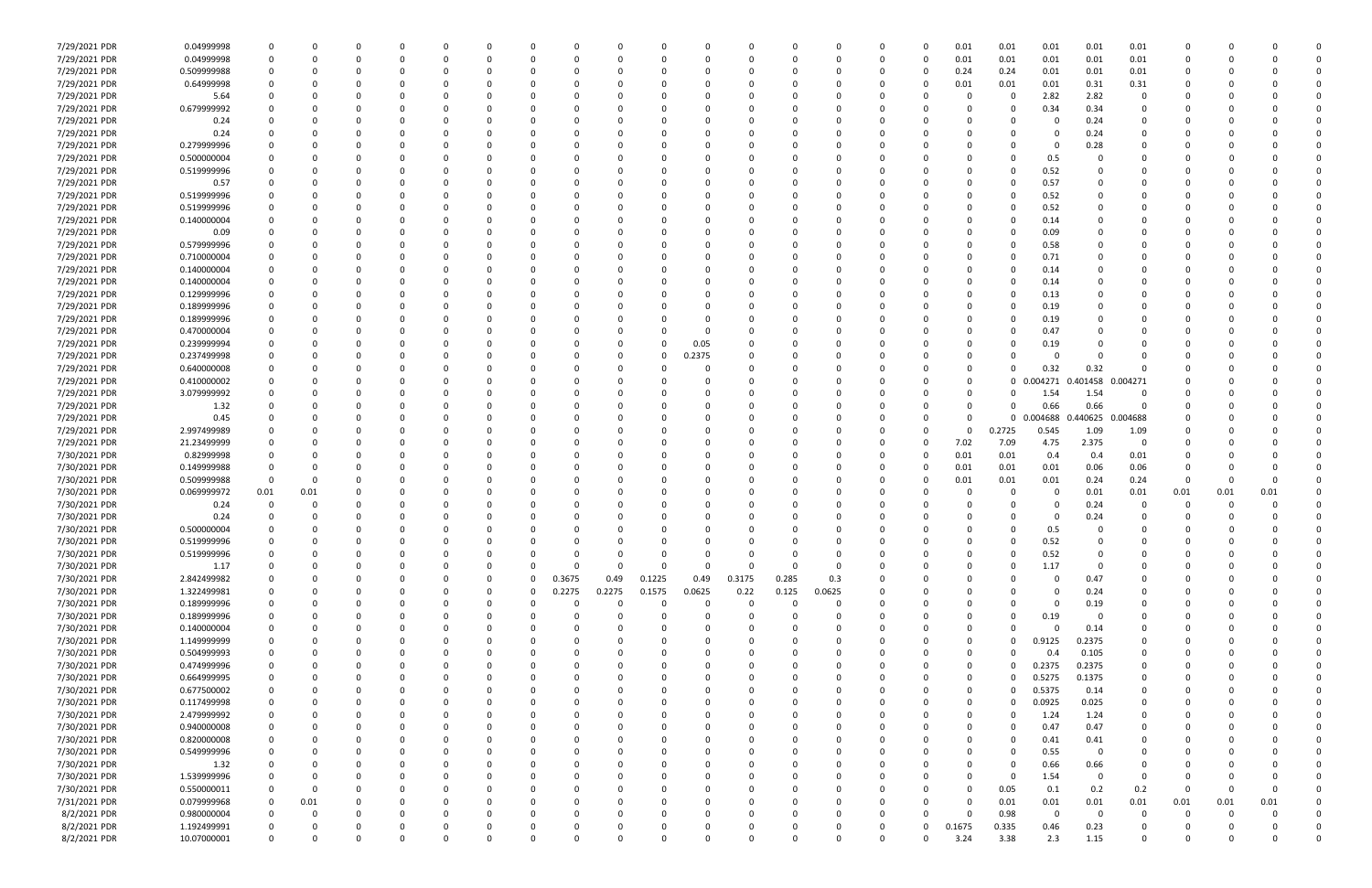| 8/2/2021 PDR                  | 0.705000006           |                            | 0           |          |               |   |                      |          |          |     |   |          |          | 0            | 0.21     | 0.24         | 0.17           | 0.085                |             |          |          |          |   |
|-------------------------------|-----------------------|----------------------------|-------------|----------|---------------|---|----------------------|----------|----------|-----|---|----------|----------|--------------|----------|--------------|----------------|----------------------|-------------|----------|----------|----------|---|
| 8/2/2021 PDR                  | 1.334999994           |                            | 0           |          | 0             |   |                      |          |          |     |   |          | 0        | -0           | 0.42     | 0.45         | 0.31           | 0.155                | $\Omega$    |          |          |          |   |
| 8/2/2021 PDR                  | 3.360000024           |                            | 0           |          |               |   |                      |          |          |     |   |          | 0        | 0.56         | 0.56     | 0.56         | 0.56           | 0.56                 | 0.56        |          |          |          |   |
| 8/3/2021 PDR                  | 1.231666674           |                            | 0           |          |               |   |                      |          |          |     |   |          | 0        | -0           |          | 0.614167     | 0.6175         | 0                    | $\Omega$    | - 0      |          |          |   |
| 8/3/2021 PDR                  | 0.069999972           | 0                          | 0.01        |          |               |   |                      |          |          |     |   |          |          |              |          | 0            | 0.01           | 0.01                 | 0.01        | 0.01     | 0.01     | 0.01     |   |
| 8/3/2021 PDR                  | 0.3                   |                            | 0           |          |               |   |                      |          |          |     |   |          |          |              |          |              | 0              | $\Omega$             | 0.3         | 0        | $\Omega$ |          |   |
| 8/3/2021 PDR                  | 0.24                  |                            |             |          |               |   |                      |          |          |     |   |          |          |              |          |              | 0              | $\Omega$             | 0.24        |          |          |          |   |
| 8/3/2021 PDR                  | 0.279999996           |                            |             |          |               |   |                      |          |          |     |   |          |          |              |          |              | 0              | 0                    | 0.28        |          |          |          |   |
| 8/3/2021 PDR                  | 0.189999996           |                            |             |          |               |   |                      |          |          |     |   |          |          |              |          |              |                | 0                    | 0.19        |          |          |          |   |
| 8/3/2021 PDR                  | 0.189999996           |                            |             |          |               |   |                      |          |          |     |   |          |          |              |          |              | 0              | $\Omega$             | 0.19        |          |          |          |   |
| 8/3/2021 PDR                  | 0.290000004           |                            |             |          |               |   |                      |          |          |     |   |          |          |              |          |              | 0              | 0.29                 |             |          |          |          |   |
| 8/3/2021 PDR                  | 0.549999996           |                            | 0           |          |               |   |                      |          |          |     |   |          |          |              |          | 0            | 0.55           | 0                    |             |          |          |          |   |
| 8/3/2021 PDR                  | 0.549999996           |                            |             |          |               |   |                      |          |          |     |   |          |          |              |          | 0            | 0.55           | - 0                  |             |          |          |          |   |
| 8/3/2021 PDR                  | 0.3                   |                            |             |          |               |   |                      |          |          |     |   |          |          |              |          | 0            | 0.3            |                      |             |          |          |          |   |
| 8/3/2021 PDR                  | 0.27                  |                            |             |          |               |   |                      |          |          |     |   |          |          |              |          |              | 0              | 0.27                 |             |          |          |          |   |
| 8/3/2021 PDR                  | 0.21                  |                            |             |          |               |   |                      |          |          |     |   |          |          |              |          |              | 0.21           |                      |             |          |          |          |   |
| 8/3/2021 PDR                  | 0.279999996           |                            | O           |          |               |   |                      |          |          |     |   |          |          |              |          | 0            | 0.28           | 0                    |             |          |          |          |   |
| 8/3/2021 PDR                  | 0.069999996           |                            | 0           |          |               |   |                      |          |          |     |   |          |          |              |          |              | 0.07           | 0                    |             |          |          |          |   |
| 8/3/2021 PDR                  | 0.18                  |                            | O           |          |               |   |                      |          |          |     |   |          |          |              |          |              | 0.18           |                      |             |          |          |          |   |
| 8/3/2021 PDR                  | 0.099999996           |                            |             |          |               |   |                      |          |          |     |   |          |          |              |          | $\Omega$     | 0              |                      | 0.1         |          |          |          |   |
| 8/3/2021 PDR                  | 0.159999996           |                            |             |          |               |   |                      |          |          |     |   |          |          |              |          |              | 0.16           | 0                    |             |          |          |          |   |
| 8/3/2021 PDR                  | 0.470000004           |                            |             |          |               |   |                      |          |          |     |   |          |          |              |          |              | 0              | - 0                  | 0.47        |          |          |          |   |
| 8/3/2021 PDR                  | 0.470000004           |                            |             |          |               |   |                      |          |          |     |   |          |          |              |          |              | 0              | 0.47                 |             |          |          |          |   |
| 8/3/2021 PDR                  | 0.230000004           |                            |             |          |               |   |                      |          |          |     |   |          |          |              |          |              | 0              | 0.23                 |             |          |          |          |   |
| 8/3/2021 PDR                  | 0.189999996           |                            | 0           |          |               |   |                      |          |          |     |   |          |          |              |          |              | 0              | 0.19                 |             |          |          |          |   |
| 8/3/2021 PDR                  | 0.170000004           |                            |             |          |               |   |                      |          |          |     |   |          |          |              |          | 0            | 0.17           | 0                    |             |          |          |          |   |
| 8/3/2021 PDR                  | 0.170000004           |                            |             |          |               |   |                      |          |          |     |   |          |          |              |          | 0            | 0.17           | 0                    |             |          |          |          |   |
| 8/3/2021 PDR                  | 0.189999996           |                            |             |          |               |   |                      |          |          |     |   |          |          |              |          |              | 0              | 0.19                 |             |          |          |          |   |
| 8/3/2021 PDR                  | 0.3                   |                            | O           |          |               |   |                      |          |          |     |   |          |          |              |          |              | 0              | 0.3                  | $\Omega$    |          |          |          |   |
| 8/3/2021 PDR                  | 0.219999996           |                            | O           |          |               |   |                      |          |          |     |   |          |          | n            |          | $\Omega$     | 0              | 0                    | 0.22        |          |          |          |   |
| 8/3/2021 PDR                  | 0.840000024           |                            | 0           |          |               |   |                      |          |          |     |   |          | 0        | 0.14         | 0.14     | 0.14         | 0.14           | 0.14                 | 0.14        |          |          |          |   |
| 8/3/2021 PDR                  | 2.640000024           |                            |             |          |               |   |                      |          |          |     |   |          |          | 0.44         | 0.44     | 0.44         | 0.44           | 0.44                 | 0.44        |          |          |          |   |
| 8/3/2021 PDR                  | 0.759999984           |                            |             |          |               |   |                      |          |          |     |   |          | 0        | O            |          | 0.19         | 0.19           | 0.19                 | 0.19        |          |          |          |   |
| 8/3/2021 PDR                  | 0.440000016           |                            |             |          |               |   |                      |          |          |     |   |          | 0        | -0           | -0       | 0.11         | 0.11           | 0.11                 | 0.11        |          |          |          |   |
| 8/3/2021 PDR                  | 3.360000024           | 0                          |             |          |               |   |                      |          |          |     |   |          | 0        | 0.56         | 0.56     | 0.56         | 0.56           | 0.56                 | 0.56        |          |          |          |   |
| 8/3/2021 PDR                  | 3.98000001            | $\mathbf 0$                | $\Omega$    |          |               |   |                      |          |          |     |   |          | 0        | 0            | 1.26     | 1.34         | 0.92           | 0.46                 | - 0         |          | $\Omega$ |          |   |
| 8/4/2021 PDR                  | 0.039999984           | 0.01                       | 0.01        |          |               |   |                      |          |          |     |   |          |          | 0            |          | 0            | 0              | 0                    | 0           | - 0      | 0.01     | 0.01     |   |
| 8/4/2021 PDR                  | 0.089999964           | 0.01                       | 0.01        |          |               |   |                      |          |          |     |   |          |          |              |          | 0.01         | 0.01           | 0.01                 | 0.01        | 0.01     | 0.01     | 0.01     |   |
| 8/4/2021 PDR                  | 0.290000004           | $\Omega$                   | n           |          |               |   |                      |          |          |     |   |          |          |              |          | O            | 0.29           | 0                    |             |          |          |          |   |
| 8/4/2021 PDR                  | 0.36                  | 0                          | 0           | n        |               |   |                      |          |          |     |   |          |          |              |          | 0            | 0.36           | $\Omega$             |             |          |          |          |   |
| 8/4/2021 PDR                  | 0.470000004           | $\mathbf 0$                |             | $\cap$   |               |   |                      |          |          |     |   |          |          |              |          |              | 0.47           |                      | $\Omega$    |          |          |          |   |
| 8/4/2021 PDR                  | 0.549999996           | $\mathbf 0$                | 0           | 0        | 0             | 0 | - 0                  | $\Omega$ | $\Omega$ | - 0 | 0 | 0        | 0        | 0            |          | 0            | 0.55           | $\mathbf 0$          |             | $\Omega$ | -C       |          |   |
| 8/4/2021 PDR                  | 0.385000002           | 0                          | 0           | 0        | 0             |   | $\Omega$             | 0        |          | 0   | 0 |          | 0        | 0            |          | $\Omega$     | 0.385          | 0                    |             |          |          |          |   |
| 8/4/2021 PDR                  | 0.5775                | 0                          | 0           |          | $\Omega$      |   | $\Omega$             | 0        |          |     |   |          | 0        | 0            |          | 0            | 0.5775         | 0                    |             |          |          |          |   |
| 8/4/2021 PDR                  | 0.189999996           | $\mathbf 0$                | 0           |          | 0             |   |                      |          |          |     |   |          | 0        |              |          | 0            | 0              | 0.19                 |             |          |          |          |   |
| 8/4/2021 PDR                  | 0.069999999           | $\mathbf 0$                | 0           |          | 0             |   | 0                    |          |          |     |   |          | 0        |              |          | 0            | 0.07           | 0                    |             |          |          |          |   |
| 8/4/2021 PDR                  | 0.470000004           | $\mathbf 0$                | 0           | 0        | 0             |   | $\Omega$             | 0        | 0        |     | 0 |          | 0        | 0            |          | 0            | 0              | 0.47                 | 0           |          | 0        |          |   |
| 8/4/2021 PDR                  | 0.237499998           | $\mathbf 0$                | 0           | 0        | 0             |   | $\Omega$             |          | 0        | -0  |   |          | 0        | 0            |          | 0            | 0.2375         | 0                    | $\Omega$    |          | 0        |          |   |
| 8/4/2021 PDR                  | 0.174999999           | $\mathbf 0$                | 0           | 0        | 0             |   | 0                    |          |          |     |   |          | 0        | <sup>0</sup> |          | $\Omega$     | 0.175          | 0                    | $\Omega$    |          |          |          |   |
| 8/4/2021 PDR                  | 0.237499998           | 0                          | $\Omega$    |          | 0             |   | $\Omega$             | 0        | 0        |     |   |          | 0        | 0            |          | $\Omega$     | 0.2375         | 0                    | 0           |          | -0       |          |   |
| 8/4/2021 PDR                  | 0.024999999           |                            | 0           |          | 0             |   | $\Omega$             |          |          |     |   |          | 0        | 0            |          | 0            | 0.025          | $\mathbf 0$          | 0           |          |          |          |   |
| 8/4/2021 PDR                  | 0.9075                | 0                          | 0           |          | 0             |   |                      |          |          |     |   |          | 0        | 0            |          | 0.0825       | 0.165          | 0.33                 | 0.33        |          |          |          |   |
| 8/4/2021 PDR                  | 10.07000001           | $\mathbf 0$                | 0           |          | 0             |   |                      |          |          |     |   |          | 0        | -0           | 3.24     | 3.38         | 2.3            | 1.15                 | 0           |          |          |          |   |
| 8/4/2021 PDR                  | 1.334999994           | $\mathbf 0$                | 0           | 0        | 0             |   | $\Omega$             |          | 0        | -0  |   |          | 0        | 0            | 0.42     | 0.45         | 0.31           | 0.155                | 0           |          | 0        |          |   |
| 8/4/2021 PDR                  | 3.080000022           | 0                          | 0           | 0        | 0             |   | 0                    |          | 0        | -0  |   |          | 0        | 0.28         | 0.56     | 0.56         | 0.56           | 0.56                 | 0.56        | 0        | -0       |          |   |
|                               |                       |                            |             |          | $\Omega$      |   |                      | $\Omega$ |          |     |   |          |          |              | $\Omega$ |              | $\overline{0}$ |                      |             | 0        |          |          |   |
| 8/5/2021 RDRR<br>8/5/2021 PDR | 0.4025<br>1.045000014 | $\mathbf 0$<br>$\mathbf 0$ | 0<br>0      | C        | 0             |   | $\Omega$<br>$\Omega$ |          | 0        | -0  | 0 |          | 0<br>0   | 0<br>0       | 0.35     | 0.23<br>0.35 | 0.23           | $\mathbf 0$<br>0.115 | 0.1725<br>0 |          | - 0      |          |   |
|                               |                       |                            |             |          |               |   |                      |          |          |     |   |          |          |              |          |              |                |                      |             |          |          |          |   |
| 8/5/2021 PDR                  | 5.799999984           | $\mathbf 0$                | 0           |          | 0             |   | 0                    |          |          |     |   |          | 0        | 0            |          | 1.45         | 1.45           | 1.45                 | 1.45        |          |          |          |   |
| 8/5/2021 PDR                  | 5.61                  | $\mathbf 0$                | 0           |          | 0             |   |                      |          |          |     |   |          | 0        | 0            |          | 0.66         | 0.99           | 1.98                 | 1.98        |          |          |          |   |
| 8/5/2021 PDR                  | 9.999999984           | $\mathbf 0$                | $\mathbf 0$ |          | $\Omega$      |   | $\Omega$             |          |          |     |   |          | 0        | 0            |          | 2.5          | 2.5            | 2.5                  | 2.5         |          |          |          |   |
| 8/5/2021 PDR                  | 2.34                  | $\mathbf 0$                | 0           | 0        | 0             |   | 0                    |          |          |     |   |          | 0        | 0            |          | $\mathbf 0$  | 0              | 2.34                 | $\mathbf 0$ |          |          |          |   |
| 8/5/2021 PDR<br>8/5/2021 PDR  | 0.382500009           | $\mathbf 0$                | 0           | 0        | 0<br>$\Omega$ |   | 0                    |          | 0        |     |   |          | 0        | 0            | 0.0575   | 0.115        | 0.14           | 0.07                 | 0           | 0        | 0        | $\Omega$ |   |
|                               | 0.039999984           | 0.01                       | 0.01        | 0        |               |   | $\Omega$             |          | 0        |     |   |          | 0        | 0            |          | 0            | 0              | $\Omega$             | 0           | 0        | 0.01     | 0.01     |   |
| 8/6/2021 PDR                  | 0.039999984           | 0.01                       | 0.01        | 0        | 0             |   | 0                    |          |          |     |   |          | 0        | C            |          | 0            | 0              | 0                    | $\Omega$    | 0        | 0.01     | 0.01     | 0 |
| 8/6/2021 PDR                  | 0.339999996           | $\Omega$                   | $\Omega$    | $\Omega$ |               |   |                      |          |          |     | U | $\Omega$ | $\Omega$ | $\Omega$     |          | $\Omega$     | $\Omega$       | 0.24                 | 0.1         | $\Omega$ | $\Omega$ | $\Omega$ |   |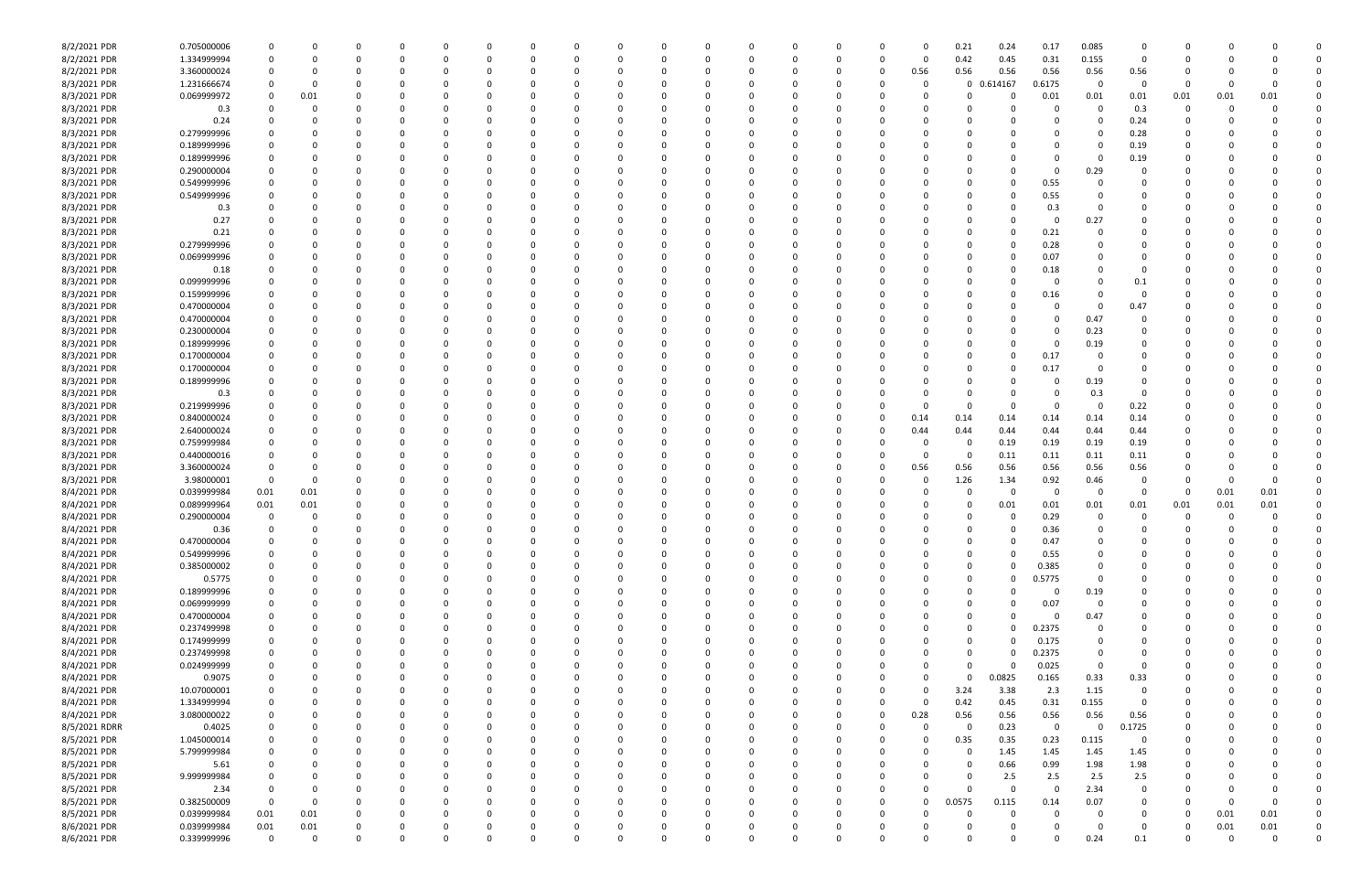| 8/6/2021 PDR  | 0.27        | 0                       | 0        | 0 | 0              | -0       | $\Omega$ |             | 0        |   | 0            |          | <sup>0</sup> |             | 0              |          |                  | 0            | 0.19        | 0.08        |                         |          |          |  |
|---------------|-------------|-------------------------|----------|---|----------------|----------|----------|-------------|----------|---|--------------|----------|--------------|-------------|----------------|----------|------------------|--------------|-------------|-------------|-------------------------|----------|----------|--|
| 8/6/2021 PDR  | 0.18        | $\mathbf 0$             | 0        |   | $\Omega$       | റ        | $\Omega$ | $\Omega$    | -0       |   | $\Omega$     |          | $\Omega$     | $\Omega$    | - 0            | $\Omega$ | 0                | 0.09         | 0.09        | $\Omega$    |                         |          |          |  |
|               |             |                         |          |   |                |          |          |             |          |   |              |          |              |             |                |          |                  |              |             |             |                         |          |          |  |
| 8/6/2021 PDR  | 0.410000004 |                         | 0        |   | 0              |          |          |             |          |   | 0            |          |              |             | -0             |          | 0                | -0           | 0.41        | 0           |                         |          |          |  |
| 8/6/2021 PDR  |             |                         |          |   |                |          |          |             |          |   |              |          |              |             |                |          |                  |              |             |             |                         |          |          |  |
|               | 0.66        |                         |          |   |                |          |          |             |          |   |              |          |              |             |                |          | 0.19             | 0.47         |             |             |                         |          |          |  |
| 8/6/2021 PDR  | 0.12        |                         |          |   | O              |          |          |             |          |   |              |          |              |             |                |          | 0.12             |              |             |             |                         |          |          |  |
| 8/6/2021 PDR  | 0.140000004 |                         | 0        |   | 0              |          |          |             |          |   | 0            |          |              |             | 0              |          | 0.14             | 0            | 0           | 0           |                         |          |          |  |
|               |             |                         |          |   |                |          |          |             |          |   |              |          |              |             |                |          |                  |              |             |             |                         |          |          |  |
| 8/6/2021 PDR  | 0.639999996 |                         | 0        |   | 0              |          |          |             |          |   | 0            |          |              |             | - 0            |          |                  | 0            | 0.64        | 0           |                         |          |          |  |
| 8/6/2021 PDR  | 0.54        |                         |          |   | C.             |          |          |             |          |   | C            |          |              |             |                |          |                  | 0.27         | 0.27        | $\Omega$    |                         |          |          |  |
|               |             |                         |          |   |                |          |          |             |          |   |              |          |              |             |                |          |                  |              |             |             |                         |          |          |  |
| 8/6/2021 PDR  | 0.36        |                         |          |   |                |          |          |             |          |   |              |          |              |             |                |          |                  | 0.18         | 0.18        | 0           |                         |          |          |  |
| 8/6/2021 PDR  | 0.42        |                         |          |   | O              |          |          |             |          |   | C            |          |              |             |                |          |                  | 0.21         | 0.21        | 0           |                         |          |          |  |
|               |             |                         |          |   |                |          |          |             |          |   |              |          |              |             |                |          |                  |              |             |             |                         |          |          |  |
| 8/6/2021 PDR  | 0.36        |                         |          |   |                |          |          |             |          |   |              |          |              |             |                |          |                  | 0            | 0.25        | 0.11        |                         |          |          |  |
| 8/6/2021 PDR  | 0.06        |                         |          |   |                |          |          |             |          |   |              |          |              |             |                |          |                  | 0.06         | $\Omega$    | $\Omega$    |                         |          |          |  |
|               |             |                         |          |   |                |          |          |             |          |   |              |          |              |             |                |          |                  |              |             |             |                         |          |          |  |
| 8/6/2021 PDR  | 0.069999996 |                         |          |   | 0              |          |          |             |          |   | 0            |          |              |             |                |          |                  | 0.07         |             |             |                         |          |          |  |
| 8/6/2021 PDR  | 0.069999996 |                         | -0       |   | 0              |          |          |             |          |   | 0            |          |              |             |                |          |                  | 0.07         |             |             |                         |          |          |  |
|               |             |                         |          |   |                |          |          |             |          |   |              |          |              |             |                |          |                  |              |             |             |                         |          |          |  |
| 8/6/2021 PDR  | 0.110000004 |                         |          |   | 0              |          |          |             |          |   | 0            |          |              |             |                |          |                  | 0.11         |             |             |                         |          |          |  |
| 8/6/2021 PDR  | 0.06        |                         |          |   |                |          |          |             |          |   |              |          |              |             |                |          |                  | 0.06         | - 0         | -0          |                         |          |          |  |
|               |             |                         |          |   |                |          |          |             |          |   |              |          |              |             |                |          |                  |              |             |             |                         |          |          |  |
| 8/6/2021 PDR  | 0.140000004 |                         |          |   |                |          |          |             |          |   |              |          |              |             |                |          |                  | 0            | 0.09        | 0.05        |                         |          |          |  |
| 8/6/2021 PDR  | 0.06        |                         |          |   |                |          |          |             |          |   |              |          |              |             |                |          |                  | 0.06         |             |             |                         |          |          |  |
|               |             |                         |          |   |                |          |          |             |          |   |              |          |              |             |                |          |                  |              |             |             |                         |          |          |  |
| 8/6/2021 PDR  | 0.069999996 |                         |          |   | 0              |          |          |             |          |   | 0            |          |              |             |                |          |                  | 0.07         |             | - 0         |                         |          |          |  |
| 8/6/2021 PDR  | 0.18        |                         | - ( )    |   | 0              |          |          |             |          |   | 0            |          |              |             |                |          |                  | 0            |             | 0.18        |                         |          |          |  |
|               |             |                         |          |   |                |          |          |             |          |   |              |          |              |             |                |          |                  |              |             |             |                         |          |          |  |
| 8/6/2021 PDR  | 0.429999996 |                         |          |   |                |          |          |             |          |   |              |          |              |             |                |          |                  | <sup>0</sup> |             | 0.43        |                         |          |          |  |
| 8/6/2021 PDR  | 0.27        |                         |          |   | O              |          |          |             |          |   | C            |          |              |             |                |          |                  | 0            |             | 0.27        |                         |          |          |  |
|               |             |                         |          |   |                |          |          |             |          |   |              |          |              |             |                |          |                  |              |             |             |                         |          |          |  |
| 8/6/2021 PDR  | 0.27        |                         |          |   |                |          |          |             |          |   | C            |          |              |             |                |          |                  | 0            | -0          | 0.27        |                         |          |          |  |
| 8/6/2021 PDR  | 0.18        |                         |          |   |                |          |          |             |          |   |              |          |              |             |                |          |                  | 0            | 0.09        | 0.09        |                         |          |          |  |
| 8/6/2021 PDR  |             |                         |          |   |                |          |          |             |          |   |              |          | - 0          |             |                | $\Omega$ |                  | $\Omega$     | - 0         | - 0         |                         |          |          |  |
|               | 2.06E-05    |                         |          |   | O              |          |          |             |          |   | 0            |          |              | 0           | 2.06E-05       |          | 0                |              |             |             |                         |          |          |  |
| 8/6/2021 PDR  | 4.919999994 |                         |          |   | 0              |          |          |             |          |   | 0            |          |              |             | 0              | 1.59     | 1.65             | 1.12         | 0.56        | -0          |                         |          |          |  |
| 8/6/2021 PDR  | 10.07000001 |                         | -0       |   | <sup>0</sup>   |          |          |             |          |   | 0            |          | - 0          |             | 0              | 3.24     | 3.38             | 2.3          | 1.15        | 0           |                         |          |          |  |
|               |             |                         |          |   |                |          |          |             |          |   |              |          |              |             |                |          |                  |              |             |             |                         |          |          |  |
| 8/6/2021 PDR  | 23.2        |                         |          |   | O              |          |          |             |          |   | C            |          |              |             | 0              | 7.5      | 7.78             | 5.28         | 2.64        | 0           |                         |          |          |  |
| 8/6/2021 PDR  | 3.98000001  |                         |          |   |                |          |          |             |          |   |              |          |              |             | 0              | 1.26     | 1.34             | 0.92         | 0.46        | $\Omega$    |                         |          |          |  |
|               |             |                         |          |   |                |          |          |             |          |   |              |          |              |             |                |          |                  |              |             |             |                         |          |          |  |
| 8/8/2021 PDR  | 0.290000004 |                         |          |   |                |          |          |             |          |   |              |          |              |             |                |          | 0                | 0            |             | 0.29        |                         |          |          |  |
| 8/8/2021 PDR  | 0.290000004 | 0                       | 0        |   | 0              |          |          |             |          |   | 0            |          |              |             | -0             |          | 0                | 0.29         | 0           | 0           | 0                       | 0        | $\Omega$ |  |
|               |             |                         |          |   |                |          |          |             |          |   |              |          |              |             |                |          |                  |              |             |             |                         |          |          |  |
| 8/8/2021 PDR  | 0.019999992 | $\overline{0}$          | 0        |   | 0              |          |          |             |          |   | 0            |          |              |             |                |          |                  | 0            | - 0         | 0           | - 0                     | 0.01     | 0.01     |  |
| 8/8/2021 PDR  | 0.069999972 | 0.01                    | 0.01     |   | C.             |          |          |             |          |   | C            |          |              |             |                |          |                  | 0            | 0.01        | 0.01        | 0.01                    | 0.01     | 0.01     |  |
|               |             |                         |          |   |                |          |          |             |          |   |              |          |              |             |                |          |                  |              |             |             |                         |          |          |  |
| 8/8/2021 PDR  | 0.019999992 | 0.01                    | 0.01     |   |                |          |          |             |          |   | C            |          |              |             |                | $\Omega$ | $\Omega$         | $\Omega$     | - 0         | - 0         |                         | -0       |          |  |
| 8/9/2021 PDR  | 0.189999984 | $\overline{\mathbf{0}}$ | 0        |   | O              |          |          |             |          |   | C            |          |              |             | 0              | 0.01     | 0.01             | 0.01         | 0.01        | 0.15        |                         |          |          |  |
|               |             |                         |          |   |                |          |          |             |          |   |              |          |              |             |                |          |                  |              |             |             |                         |          |          |  |
| 8/9/2021 PDR  | 0.209999988 | $\overline{\mathbf{0}}$ | 0        |   |                |          |          |             |          |   |              |          |              |             | 0              | 0.01     | 0.01             | 0.09         | 0.01        | 0.09        |                         | - 0      |          |  |
| 8/9/2021 PDR  | 0.029999988 | 0.01                    | 0.01     |   |                |          |          |             |          |   |              |          |              |             |                |          |                  | -0           | - 0         | 0           | $\Omega$                | $\Omega$ | 0.01     |  |
|               |             |                         |          |   |                |          |          |             |          |   |              |          |              |             |                |          |                  |              |             |             |                         |          |          |  |
| 8/9/2021 PDR  | 0.069999972 | 0                       | 0.01     |   |                |          |          |             |          |   | C            |          |              |             |                |          |                  | 0.01         | 0.01        | 0.01        | 0.01                    | 0.01     | 0.01     |  |
| 8/9/2021 PDR  | 0.117499998 | 0                       |          |   | O              |          |          |             |          |   | C            |          |              | 0.1175      |                |          |                  | C            | - 0         | $\Omega$    | -0                      | -0       |          |  |
|               |             |                         |          |   |                |          |          |             |          |   |              |          |              |             |                |          |                  |              |             |             |                         |          |          |  |
| 8/9/2021 PDR  | 5.799999984 | 0                       |          |   |                |          |          |             |          |   | <sup>0</sup> |          |              |             |                |          | 1.45             | 1.45         | 1.45        | 1.45        |                         |          |          |  |
|               |             | 0                       |          |   | <sup>0</sup>   |          |          |             |          |   | 0            |          |              |             |                |          |                  |              |             | -0          | -0                      |          |          |  |
| 8/9/2021 PDR  | 14.79500001 |                         |          |   |                |          |          |             |          |   |              |          |              |             |                | 4.59     | - 5              | 3.47         | 1.735       |             |                         |          |          |  |
| 8/10/2021 PDR | 0.249999984 | $\mathbf 0$             | 0        | 0 | 0              |          |          | $\Omega$    | 0        |   | 0            |          |              | 0           | 0              | $0.01\,$ | $0.01\,$         | 0.01         | 0.01        | 0.21        | $\Omega$                |          |          |  |
| 8/10/2021 PDR | 0.34999998  | $\mathbf 0$             |          |   | $\Omega$       |          |          |             |          |   | $\Omega$     |          |              |             | $\Omega$       | 0.01     | $0.01\,$         | 0.01         | 0.01        | 0.31        | 0                       |          |          |  |
|               |             |                         |          |   |                |          |          |             |          |   |              |          |              |             |                |          |                  |              |             |             |                         |          |          |  |
| 8/10/2021 PDR | 0.124999998 | 0                       |          | 0 | 0              |          |          |             | -0       |   | 0            |          |              | 0           | $\Omega$       | $\Omega$ | 0.125            | 0            | $\Omega$    | $\Omega$    | 0                       |          |          |  |
| 8/10/2021 PDR | 0.117499998 | 0                       |          |   | 0              |          |          |             |          |   | 0            |          |              | 0           | $\Omega$       | U        | 0.1175           | $\Omega$     | $\Omega$    | $\Omega$    | 0                       |          |          |  |
|               |             |                         |          |   |                |          |          |             |          |   |              |          |              |             |                |          |                  |              |             |             |                         |          |          |  |
| 8/10/2021 PDR | 0.034999998 | $\overline{0}$          |          |   | $\Omega$       |          |          |             |          |   | 0            |          |              |             | 0              | $\Omega$ | $\mathbf 0$      | $\Omega$     | 0.035       | $\Omega$    |                         |          |          |  |
| 8/10/2021 PDR | 0.705000006 | $\overline{0}$          |          |   | 0              |          |          |             |          |   | 0            |          |              |             | 0              | 0.21     | 0.24             | 0.17         | 0.085       | 0           |                         |          |          |  |
|               |             |                         |          |   |                |          |          |             |          |   |              |          |              |             |                |          |                  |              |             |             |                         |          |          |  |
| 8/11/2021 PDR | 1.379999988 | $\mathbf 0$             |          |   | 0              |          |          |             |          |   | 0            |          |              |             | -0             | $\Omega$ | 0.46             | 0.46         | 0.46        | 0           |                         |          |          |  |
| 8/11/2021 PDR | 1.559999988 | $\overline{0}$          |          | 0 | $\Omega$       |          | $\Omega$ |             |          |   | $\Omega$     |          | $\Omega$     | 0           | 0              | $\Omega$ | 0.52             | 0.52         | 0.52        | $\mathbf 0$ | 0                       |          |          |  |
|               |             |                         |          |   |                |          |          |             |          |   |              |          |              |             |                |          |                  |              |             |             |                         |          |          |  |
| 8/11/2021 PDR | 4.41        | 0                       | 0        |   | 0              |          |          | 0           | 0        | 0 | 0            |          | $\Omega$     | 0           | $\Omega$       | $\Omega$ | 1.47             | 1.47         | 1.47        | 0           | 0                       |          |          |  |
| 8/11/2021 PDR | 5.460000003 | $\mathbf 0$             |          |   | 0              |          |          |             |          |   | 0            |          | $\Omega$     | 0           | 0.65           | 1.3      | 2.6              | 0.91         | 0           | $\mathbf 0$ |                         |          |          |  |
|               |             |                         |          |   |                |          |          |             |          |   |              |          |              |             |                |          |                  | $\Omega$     |             |             |                         |          |          |  |
| 8/11/2021 PDR | 5.238750001 | 0                       |          |   | 0              |          | $\Omega$ |             |          |   | 0            |          | $\Omega$     | $\Omega$    | 0 <sub>2</sub> |          | .160625 3.078125 |              | $\mathbf 0$ | 0           | 0                       |          |          |  |
| 8/11/2021 PDR | 3.329999988 | 0                       | 0        |   | 0              |          |          |             |          |   | 0            |          |              | 0           | 0              | 0.01     | 1.65             | 1.65         | 0.01        | 0.01        |                         |          |          |  |
|               |             | $\,$ 0                  |          |   | $\Omega$       |          |          |             |          |   | $\Omega$     |          |              |             |                |          |                  | 0.01         | 0.01        | 0.08        | $\overline{\mathbf{0}}$ |          | $\Omega$ |  |
| 8/11/2021 PDR | 0.119999988 |                         | 0        |   |                |          |          |             |          |   |              |          |              |             | 0              | 0.01     | $0.01\,$         |              |             |             |                         | 0        |          |  |
| 8/11/2021 PDR | 0.079999968 | 0.01                    | 0.01     |   | 0              |          |          |             |          |   | 0            |          |              | 0           | - 0            |          | 0                | 0.01         | 0.01        | $0.01\,$    | $0.01\,$                | 0.01     | $0.01\,$ |  |
|               |             |                         |          |   |                |          |          |             |          |   |              |          |              |             |                |          |                  |              | $\mathbf 0$ | $\mathbf 0$ |                         |          |          |  |
| 8/11/2021 PDR | 0.04999998  | 0.01                    | 0.01     |   | 0              |          |          |             |          |   | 0            |          |              | 0           | 0              |          | 0                | 0            |             |             | 0.01                    | 0.01     | $0.01\,$ |  |
| 8/11/2021 PDR | 0.559999992 | $\overline{\mathbf{0}}$ | 0        | 0 | 0              |          | $\Omega$ |             | 0        |   | 0            |          | 0            |             | 0              |          |                  | 0            | 0.28        | 0.28        | $\mathbf 0$             | 0        |          |  |
|               |             |                         |          |   |                |          | $\Omega$ |             |          |   |              |          | $\Omega$     |             |                |          |                  | $\Omega$     | 0.24        |             |                         |          |          |  |
| 8/11/2021 PDR | 0.48        | 0                       | 0        | 0 | $\Omega$       |          |          |             | $\Omega$ |   | 0            |          |              | 0           | - 0            |          |                  |              |             | 0.24        | 0                       | -C       |          |  |
| 8/11/2021 PDR | 0.559999992 | $\mathbf 0$             |          |   | $\Omega$       |          |          |             |          |   | $\Omega$     |          |              |             |                |          |                  | $\Omega$     | 0.28        | 0.28        |                         |          |          |  |
|               |             | $\mathbf 0$             |          |   |                |          |          |             |          |   |              |          |              |             |                |          |                  |              |             |             |                         |          |          |  |
| 8/11/2021 PDR | 0.379999992 |                         |          |   | 0              |          |          |             |          |   | 0            |          |              |             |                |          | 0                | 0            | 0.19        | 0.19        | 0                       |          |          |  |
| 8/11/2021 PDR | 0.549999996 | $\overline{0}$          |          | 0 | 0              |          |          |             |          |   | 0            |          |              | 0           |                |          | 0                | 0.55         | $\Omega$    | 0           | 0                       |          |          |  |
| 8/11/2021 PDR | 0.549999996 | $\overline{0}$          | $\Omega$ |   | $\Omega$       |          |          |             |          |   | $\Omega$     |          |              |             |                | 0        | 0                |              | $\Omega$    | $\Omega$    |                         |          |          |  |
|               |             |                         |          |   |                |          |          |             |          |   |              |          |              |             |                |          |                  | 0.55         |             |             | 0                       |          |          |  |
| 8/11/2021 PDR | 0.230000004 | $\mathbf 0$             |          |   | 0              |          | $\Omega$ |             |          |   | 0            |          | $\Omega$     |             | 0              | 0        | 0.23             | 0            |             | $\Omega$    |                         |          |          |  |
| 8/11/2021 PDR |             |                         |          |   |                |          |          |             |          |   |              |          |              |             |                |          |                  | 0            |             |             |                         |          |          |  |
|               | 0.249999996 | 0                       |          |   | 0              |          |          |             |          |   | 0            |          | 0            |             | 0              |          | 0.25             |              |             | 0           |                         |          |          |  |
| 8/11/2021 PDR | 0.3         | $\mathbf 0$             | 0        | 0 | $\overline{0}$ | $\Omega$ | $\Omega$ | $\mathbf 0$ | $\Omega$ | 0 | $\mathbf 0$  | $\Omega$ | $\Omega$     | $\mathbf 0$ | $\Omega$       | 0        | $\mathbf 0$      | 0.3          | $\Omega$    | $\mathbf 0$ | $\Omega$                | $\Omega$ | 0        |  |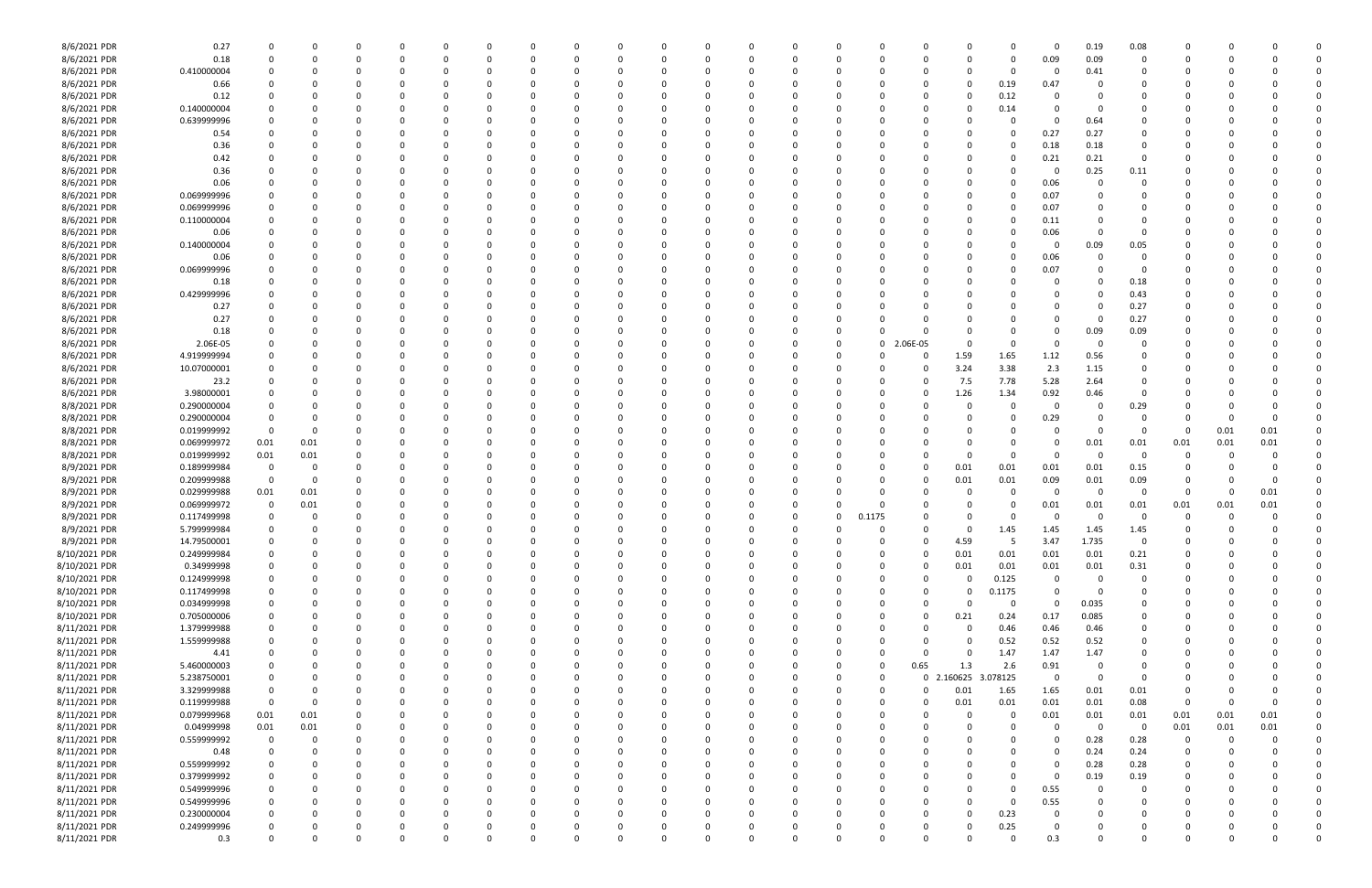| 8/11/2021 PDR | 0.339999996 | 0           |          | 0            |          | $\Omega$ |          | 0            | 0 |          | 0        |          | 0            | 0        | 0        |          |              | 0              | 0.34     | - 0            | 0           | 0            |             |          |          |
|---------------|-------------|-------------|----------|--------------|----------|----------|----------|--------------|---|----------|----------|----------|--------------|----------|----------|----------|--------------|----------------|----------|----------------|-------------|--------------|-------------|----------|----------|
| 8/11/2021 PDR | 0.219999996 | 0           |          | $\Omega$     |          | $\Omega$ |          | n            |   |          | $\Omega$ |          | n            | 0        | $\Omega$ |          | o            | 0              | 0.22     | 0              | $\Omega$    | 0            |             |          |          |
| 8/11/2021 PDR | 0.340000008 |             |          |              |          |          |          |              |   |          |          |          |              |          |          |          |              | $\Omega$       | 0.17     | 0.17           | 0           |              |             |          |          |
| 8/11/2021 PDR | 0.280000008 |             |          |              |          |          |          |              |   |          |          |          |              |          |          |          |              |                | -0       | 0.14           | 0.14        |              |             |          |          |
| 8/11/2021 PDR | 0.460000008 |             |          |              |          |          |          |              |   |          |          |          |              |          |          |          |              |                | $\Omega$ | 0.23           | 0.23        |              |             |          |          |
| 8/11/2021 PDR | 0.350000004 |             |          | $\Omega$     |          |          |          |              |   |          |          |          |              |          |          |          |              |                | $\Omega$ | 0.35           | $\mathbf 0$ |              |             |          |          |
| 8/11/2021 PDR | 0.499999992 |             |          | n            |          |          |          |              |   |          |          |          |              |          |          |          |              | 0              | $\Omega$ | 0.25           | 0.25        |              |             |          |          |
| 8/11/2021 PDR | 0.170000004 |             |          |              |          |          |          |              |   |          |          |          |              |          |          |          |              | 0              | 0.17     |                | $\Omega$    |              |             |          |          |
| 8/11/2021 PDR | 0.3         |             |          |              |          |          |          |              |   |          |          |          |              |          |          |          |              | n              | 0.3      |                |             |              |             |          |          |
| 8/11/2021 PDR | 0.3         |             |          |              |          |          |          |              |   |          |          |          |              |          |          |          |              | 0              | 0.3      |                | 0           |              |             |          |          |
| 8/11/2021 PDR | 0.920000004 |             |          |              |          |          |          |              |   |          |          |          |              |          |          |          |              | 0              | $\Omega$ | - 0            | 0.92        |              |             |          |          |
| 8/12/2021 PDR | 1.549999992 |             |          |              |          |          |          |              |   |          |          |          |              |          |          |          | 0.17         | 0.01           | 0.01     | 0.01           | 1.35        |              |             |          |          |
| 8/12/2021 PDR | 0.189999984 | $\Omega$    |          |              |          |          |          |              |   |          |          |          |              |          | - 0      |          | 0.01         | 0.01           | 0.01     | 0.01           | 0.15        |              |             |          |          |
| 8/12/2021 PDR | 0.029999988 | 0.01        | 0.01     |              |          |          |          |              |   |          |          |          |              |          |          |          |              | 0              | -0       | - 0            |             | - 0          |             | 0.01     |          |
| 8/12/2021 PDR | 0.059999976 | 0.01        | 0.01     |              |          |          |          |              |   |          |          |          |              |          |          |          |              | 0.01           | - 0      | - 0            | - 0         | 0.01         | 0.01        | 0.01     |          |
| 8/12/2021 PDR | 1.92        |             |          |              |          |          |          |              |   |          |          |          |              |          |          |          |              | n              | $\Omega$ | 0.96           | 0.96        | -0           |             |          |          |
| 8/12/2021 PDR | 1.92        |             |          |              |          |          |          |              |   |          |          |          |              |          |          |          |              |                | $\Omega$ | 0.96           | 0.96        | 0            |             |          |          |
| 8/12/2021 PDR | 0.379999992 |             |          |              |          |          |          |              |   |          |          |          |              |          |          |          |              | 0              | 0        | 0.19           | 0.19        |              |             |          |          |
| 8/12/2021 PDR | 0.379999992 |             |          |              |          |          |          |              |   |          |          |          |              |          |          |          |              |                | $\Omega$ | 0.19           | 0.19        |              |             |          |          |
| 8/12/2021 PDR | 0.420000012 |             |          | n            |          |          |          |              |   |          |          |          |              |          |          |          |              | 0              | 0.14     | 0.14           | 0.14        |              |             |          |          |
| 8/12/2021 PDR | 27          |             |          |              |          |          |          |              |   |          |          |          |              |          |          |          |              | 0              | - S      | -9             | 9           |              |             |          |          |
| 8/12/2021 PDR | 5.61        |             |          |              |          |          |          |              |   |          |          |          |              |          |          |          | $\Omega$     | 0.66           | 0.99     | 1.98           | 1.98        |              |             |          |          |
| 8/12/2021 PDR | 3.98000001  |             |          |              |          |          |          |              |   |          |          |          |              |          |          |          | 1.26         | 1.34           | 0.92     | 0.46           | 0           |              |             |          |          |
| 8/13/2021 PDR | 1.059999996 |             |          |              |          |          |          |              |   |          |          |          |              |          |          |          |              | 0              | 0        | 1.06           | 0           |              |             |          |          |
| 8/13/2021 PDR | 0.140000004 |             |          |              |          |          |          |              |   |          |          |          |              |          |          |          |              | 0              | $\Omega$ | 0.14           | $\Omega$    |              |             |          |          |
| 8/13/2021 PDR | 5.799999984 |             |          |              |          |          |          |              |   |          |          |          |              |          |          |          |              | 1.45           | 1.45     | 1.45           | 1.45        |              |             |          |          |
| 8/13/2021 PDR | 9.999999984 |             |          |              |          |          |          |              |   |          |          |          |              |          |          |          | <sup>0</sup> | 2.5            | 2.5      | 2.5            | 2.5         |              |             |          |          |
| 8/13/2021 PDR | 14.79500001 |             |          |              |          |          |          |              |   |          |          |          |              |          |          |          | 4.59         | -5             | 3.47     | 1.735          | 0           |              |             |          |          |
| 8/13/2021 PDR | 2.34        |             |          |              |          |          |          |              |   |          |          |          |              |          |          |          |              | 0              | -C       | 2.34           |             |              |             |          |          |
| 8/13/2021 PDR | 0.452500011 |             |          |              |          |          |          |              |   |          |          |          |              |          | -0       | 0        | 0.0575       | 0.115          | 0.14     | 0.14           | 0           |              |             |          |          |
| 8/13/2021 PDR | 0.110000004 |             |          |              |          |          |          |              |   |          |          |          |              |          |          |          | 0            | 0              | $\Omega$ | 0.11           | 0           |              |             |          |          |
| 8/13/2021 PDR | 0.159999984 |             |          |              |          |          |          |              |   |          |          |          |              |          | -0       |          | 0.01         | 0.12           | 0.01     | 0.01           | 0.01        |              |             |          |          |
| 8/13/2021 PDR | 0.85999998  |             |          | n            |          |          |          |              |   |          | - 0      |          |              |          | 0        |          | 0.01         | 0.01           | 0.01     | 0.01           | 0.82        |              |             |          |          |
| 8/13/2021 PDR | 0.160000008 |             |          |              |          |          |          |              |   |          |          |          |              |          |          |          | 0            | 0.08           | 0.08     | 0              | 0           |              |             |          |          |
| 8/13/2021 PDR | 0.189999996 | $\Omega$    |          |              |          |          |          |              |   |          |          |          |              |          |          |          | 0.01         | 0.08           | 0.08     | 0.01           | 0.01        |              |             |          |          |
| 8/13/2021 PDR | 0.039999984 | 0.01        | 0.01     | n            |          |          |          |              |   |          |          |          |              |          |          |          |              | 0              | $\Omega$ | - 0            | 0           | -0           | 0.01        | 0.01     |          |
| 8/13/2021 PDR | 0.079999968 | 0.01        | 0.01     |              |          |          |          |              |   |          |          |          |              |          |          |          |              | 0              | 0.01     | 0.01           | 0.01        | 0.01         | 0.01        | 0.01     |          |
| 8/13/2021 PDR | 0.059999976 | 0.01        | 0.01     |              |          |          |          |              |   |          |          |          |              |          |          |          | $\Omega$     | 0.01           | 0        |                | 0           | 0.01         | 0.01        | 0.01     |          |
| 8/13/2021 PDR | 0.219999996 | $\Omega$    |          |              |          |          |          |              |   |          |          |          |              |          |          |          |              | 0.22           |          |                |             | O            |             |          |          |
| 8/13/2021 PDR | 0.039999996 |             |          |              |          |          |          |              |   |          |          |          |              |          |          |          |              | 0.04           |          |                |             |              |             |          |          |
| 8/13/2021 PDR | 0.12        |             |          |              |          |          |          |              |   |          |          |          | $\Omega$     |          |          |          |              | 0.12           | $\Omega$ | - 0            |             | $\mathbf{r}$ |             |          |          |
| 8/13/2021 PDR | 0.54        | 0           |          | 0            |          | 0        |          | 0            |   |          | $\Omega$ |          | $\Omega$     | 0        | $\Omega$ |          | 0            | 0              | 0.27     | 0.27           |             | 0            |             |          |          |
| 8/13/2021 PDR | 0.519999996 |             |          |              |          |          |          |              |   |          |          |          | <sup>0</sup> |          | - 0      |          |              | 0              | 0.52     | $\overline{0}$ |             |              |             |          |          |
| 8/13/2021 PDR | 0.21        | 0           |          | 0            |          | $\Omega$ |          |              |   |          | 0        |          |              |          | 0        |          | 0            | 0              | 0.21     | 0              | $\Omega$    | 0            |             |          |          |
| 8/13/2021 PDR | 0.069999996 |             |          | 0            |          | $\Omega$ |          |              |   |          | 0        |          |              |          | 0        |          |              | $\Omega$       | 0.07     | 0              |             | 0            |             |          |          |
| 8/13/2021 PDR | 0.36        |             |          |              |          |          |          |              |   |          | - 0      |          |              | 0        | - 0      |          | 0            | 0              | 0.18     | 0.18           | 0           |              |             |          |          |
| 8/13/2021 PDR | 0.380000004 |             |          | 0            |          |          |          |              |   |          | 0        |          |              |          | 0        |          | 0            | 0              | $\Omega$ | 0.38           | 0           | O            |             |          |          |
| 8/13/2021 PDR | 0.069999996 |             |          |              |          |          |          |              |   |          | 0        |          |              |          | -0       |          |              | 0              | 0.07     | - 0            | 0           |              |             |          |          |
| 8/13/2021 PDR | 0.069999996 | $\Omega$    |          | 0            |          | 0        |          | 0            |   |          | 0        |          | 0            | 0        | 0        |          | 0            | $\overline{0}$ | 0.07     | 0              | 0           | 0            |             |          |          |
| 8/13/2021 PDR | 0.110000004 | 0           |          | 0            |          | $\Omega$ |          |              |   |          |          |          |              | 0        | -0       |          |              | 0              | 0.11     | 0              | 0           | 0            |             |          |          |
| 8/13/2021 PDR | 0.110000004 | 0           |          | 0            |          | $\Omega$ |          |              |   |          | 0        |          |              |          | 0        |          |              | 0              | 0.11     | - 0            |             | 0            |             |          |          |
| 8/13/2021 PDR | 0.380000004 | 0           |          | 0            |          | 0        |          |              |   |          | 0        |          |              | 0        | 0        |          | 0            | 0              | 0        | 0.38           | 0           |              |             |          |          |
| 8/13/2021 PDR | 0.069999996 |             |          |              |          |          |          |              |   |          |          |          |              |          | -0       |          |              | 0              | 0.07     | 0              | 0           | 0            |             |          |          |
| 8/13/2021 PDR | 0.080000004 | $\Omega$    |          |              |          |          |          |              |   |          | 0        |          |              |          | 0        |          | 0            | 0              | 0.08     | 0              | 0           | $\Omega$     |             | $\Omega$ |          |
| 8/14/2021 PDR | 0.079999968 | $0.01\,$    | 0.01     | 0            |          |          |          |              |   |          |          |          |              |          | 0        |          | 0            | 0              | 0.01     | 0.01           | 0.01        | 0.01         | 0.01        | 0.01     |          |
| 8/14/2021 PDR | 0.019999992 | $0.01\,$    | $0.01\,$ |              |          |          |          |              |   |          |          |          |              |          |          |          |              | $\Omega$       | $\Omega$ | $\Omega$       | $\Omega$    | 0            | $\mathbf 0$ | $\Omega$ |          |
| 8/14/2021 PDR | 0.069999972 | $0.01\,$    | 0.01     | 0            |          |          |          |              |   |          | 0        |          |              |          | 0        |          | 0            | 0              | $\Omega$ | 0.01           | 0.01        | 0.01         | 0.01        | $0.01\,$ |          |
| 8/15/2021 PDR | 0.089999964 | 0.01        | 0.01     | 0            |          | 0        |          | 0            |   |          | 0        |          |              | 0        | 0        |          | $\Omega$     | 0.01           | 0.01     | 0.01           | 0.01        | 0.01         | 0.01        | 0.01     |          |
| 8/16/2021 PDR | 0.969999996 | 0           |          |              |          | 0        |          |              |   |          |          |          |              | 0        | 0        | $\Omega$ | 0.01         | 0.01           | 0.01     | 0.5            | 0.44        | 0            | -0          |          |          |
| 8/16/2021 PDR | 0.40999998  | $\mathbf 0$ |          |              |          |          |          |              |   |          |          |          |              |          | 0        | $\Omega$ | 0.37         | 0.01           | 0.01     | 0.01           | 0.01        | -0           |             |          |          |
| 8/16/2021 PDR | 0.269999988 | 0           |          |              |          |          |          |              |   |          |          |          |              |          | 0        |          | 0.01         | 0.01           | 0.01     | $0.01\,$       | 0.23        | 0            |             |          |          |
| 8/16/2021 PDR | 5.61        | $\Omega$    |          |              |          |          |          |              |   |          |          |          |              |          | 0        |          | $\Omega$     | 0.66           | 0.99     | 1.98           | 1.98        | 0            |             |          |          |
| 8/16/2021 PDR | 5.799999984 | 0           |          | 0            |          | $\Omega$ |          | <sup>0</sup> |   |          | 0        |          | 0            | 0        | $\Omega$ |          | 0            | 1.45           | 1.45     | 1.45           | 1.45        | 0            |             |          |          |
| 8/16/2021 PDR | 10.40000002 | 0           |          | 0            |          | 0        |          | 0            |   |          | 0        |          | 0            | 0        | 2.6      | 2.6      | 2.6          | 2.6            | 0        | $\Omega$       | 0           | 0            |             |          |          |
| 8/17/2021 PDR | 0.55999998  | $\mathbf 0$ | $\Omega$ | $\mathbf{0}$ | $\Omega$ | $\Omega$ | $\Omega$ | $\Omega$     | 0 | $\Omega$ | $\Omega$ | $\Omega$ | $\Omega$     | $\Omega$ | $\Omega$ | $\Omega$ | 0.01         | 0.22           | 0.31     | 0.01           | 0.01        | $\mathbf 0$  | $\Omega$    | $\Omega$ | $\Omega$ |
|               |             |             |          |              |          |          |          |              |   |          |          |          |              |          |          |          |              |                |          |                |             |              |             |          |          |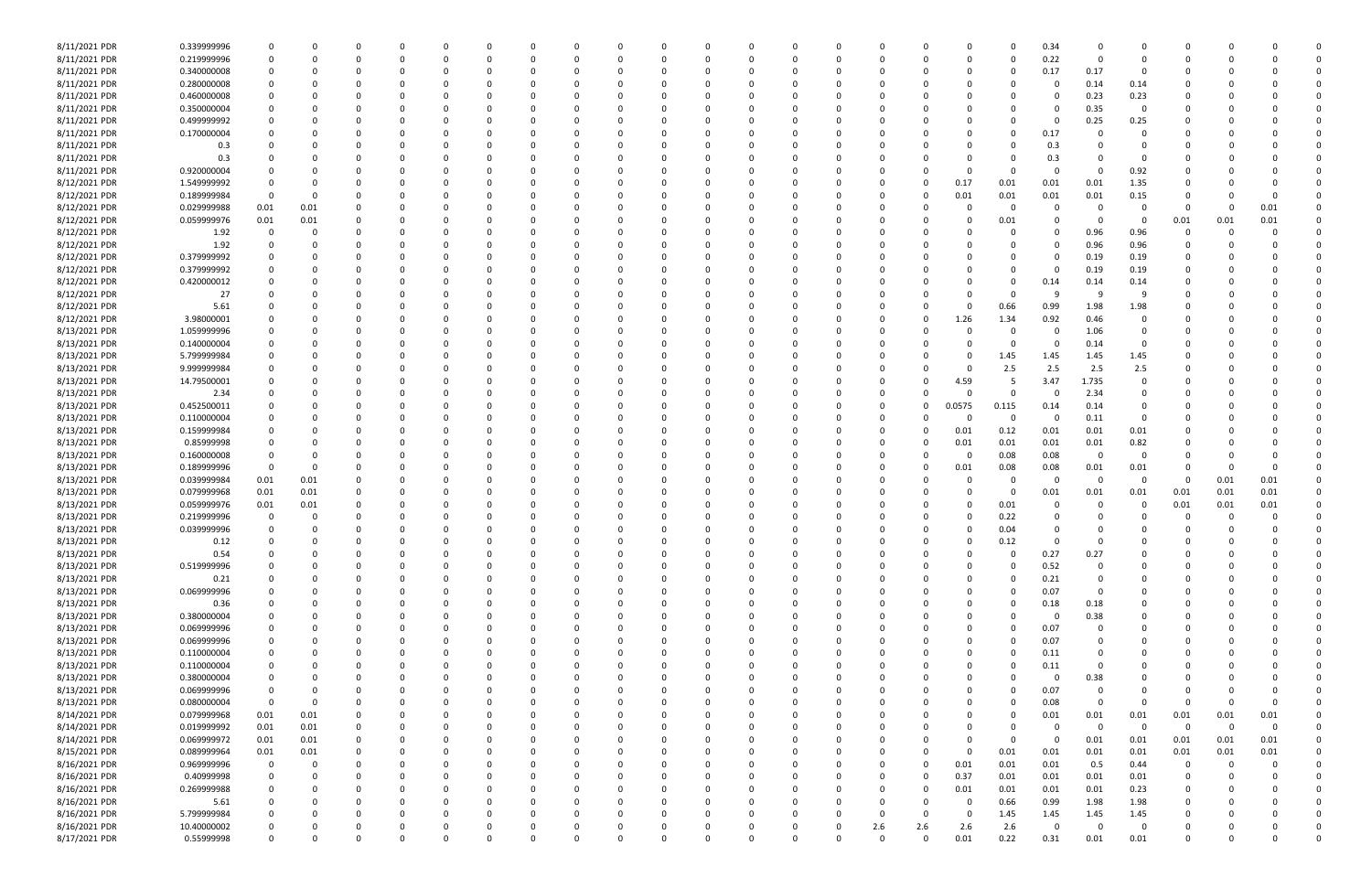| 8/17/2021 PDR                  | 0.34999998                | 0           | $\Omega$ |          |          | 0        |          |          |          |          |          | - 0      | - 0      |          | 0        | 0        | 0.01     | 0.01         | 0.31              | 0.01           | 0.01           |                         | $\Omega$    |        |  |
|--------------------------------|---------------------------|-------------|----------|----------|----------|----------|----------|----------|----------|----------|----------|----------|----------|----------|----------|----------|----------|--------------|-------------------|----------------|----------------|-------------------------|-------------|--------|--|
| 8/17/2021 PDR                  | 0.029999988               | 0           | 0.01     |          |          |          |          |          |          |          |          |          |          |          |          |          |          | 0            |                   | 0              | 0              | 0                       | 0.01        | 0.01   |  |
| 8/17/2021 PDR                  | 1.329999996               |             |          |          |          |          |          |          |          |          |          |          |          |          |          |          |          |              |                   |                | 0.37           | 0                       |             |        |  |
|                                |                           |             |          |          |          |          |          |          |          |          |          |          |          |          |          |          |          |              |                   | 0.96           |                |                         |             |        |  |
| 8/17/2021 PDR                  | 0.309999996               |             |          |          |          |          |          |          |          |          |          |          |          |          |          |          |          |              |                   | 0.22           | 0.09           |                         |             |        |  |
| 8/17/2021 PDR                  | 0.27                      |             |          |          |          |          |          |          |          |          |          |          |          |          |          |          |          | 0            |                   | 0.19           | 0.08           |                         |             |        |  |
| 8/17/2021 PDR                  | 0.27                      |             |          |          |          |          |          |          |          |          |          |          |          |          |          |          |          | 0            |                   |                |                |                         |             |        |  |
|                                |                           |             |          |          |          |          |          |          |          |          |          |          |          |          |          |          |          |              |                   | 0.19           | 0.08           |                         |             |        |  |
| 8/17/2021 PDR                  | 0.219999996               |             |          |          |          |          |          |          |          |          |          |          |          |          |          |          |          | 0.22         |                   |                | 0              |                         |             |        |  |
| 8/17/2021 PDR                  | 0.219999996               |             |          |          |          |          |          |          |          |          |          |          |          |          |          |          |          | 0.22         |                   |                |                |                         |             |        |  |
|                                |                           |             |          |          |          |          |          |          |          |          |          |          |          |          |          |          |          |              |                   |                |                |                         |             |        |  |
| 8/17/2021 PDR                  | 0.219999996               |             |          |          |          |          |          |          |          |          |          |          |          |          |          |          |          | 0.22         |                   |                |                |                         |             |        |  |
| 8/17/2021 PDR                  | 0.319999992               |             |          |          |          |          |          |          |          |          |          |          |          |          |          |          |          | 0.16         | 0.16              |                |                |                         |             |        |  |
| 8/17/2021 PDR                  | 0.06                      |             |          |          |          |          |          |          |          |          |          |          |          |          |          |          |          | -0           | 0.06              |                |                |                         |             |        |  |
|                                |                           |             |          |          |          |          |          |          |          |          |          |          |          |          |          |          |          |              |                   |                |                |                         |             |        |  |
| 8/17/2021 PDR                  | 0.040000008               |             |          |          |          |          |          |          |          |          |          |          |          |          |          |          |          | 0.02         | 0.02              |                |                |                         |             |        |  |
| 8/17/2021 PDR                  | 0.369999996               |             |          |          |          |          |          |          |          |          |          |          |          |          |          |          |          | 0            | 0.1               | 0.27           |                |                         |             |        |  |
| 8/17/2021 PDR                  | 0.03                      |             |          |          |          |          |          |          |          |          |          |          |          |          |          |          |          | 0            | 0.03              | - 0            |                |                         |             |        |  |
|                                |                           |             |          |          |          |          |          |          |          |          |          |          |          |          |          |          |          |              |                   |                |                |                         |             |        |  |
| 8/17/2021 PDR                  | 0.199999992               |             |          |          |          |          |          |          |          |          |          |          |          |          |          |          |          |              |                   | 0.1            | 0.1            |                         |             |        |  |
| 8/17/2021 PDR                  | 0.080000004               |             |          |          |          |          |          |          |          |          |          |          |          |          |          |          |          | 0            |                   | 0.08           | 0              |                         |             |        |  |
| 8/17/2021 PDR                  | 0.06                      |             |          |          |          |          |          |          |          |          |          |          |          |          |          |          |          | 0            | 0.06              | - 0            |                |                         |             |        |  |
|                                |                           |             |          |          |          |          |          |          |          |          |          |          |          |          |          |          |          |              |                   |                |                |                         |             |        |  |
| 8/17/2021 PDR                  | 0.189999996               |             |          |          |          |          |          |          |          |          |          |          |          |          |          |          |          | 0            |                   | 0.19           |                |                         |             |        |  |
| 8/17/2021 PDR                  | 0.18                      |             |          |          |          |          |          |          |          |          |          |          |          |          |          |          |          | 0            | 0.18              |                |                |                         |             |        |  |
|                                |                           |             |          |          |          |          |          |          |          |          |          |          |          |          |          |          |          |              |                   |                |                |                         |             |        |  |
| 8/17/2021 PDR                  | 0.06                      |             |          |          |          |          |          |          |          |          |          |          |          |          |          |          |          | 0            | 0.06              |                |                |                         |             |        |  |
| 8/17/2021 PDR                  | 0.189999996               |             |          |          |          |          |          |          |          |          |          |          |          |          |          |          |          |              |                   | 0.19           |                |                         |             |        |  |
| 8/17/2021 PDR                  | 0.3                       |             |          |          |          |          |          |          |          |          |          |          |          |          |          |          |          |              |                   | 0.3            | 0              |                         |             |        |  |
|                                |                           |             |          |          |          |          |          |          |          |          |          |          |          |          |          |          |          |              |                   |                |                |                         |             |        |  |
| 8/17/2021 PDR                  | 0.18                      |             |          |          |          |          |          |          |          |          |          |          |          |          |          |          |          | 0            |                   | 0.09           | 0.09           |                         |             |        |  |
| 8/17/2021 PDR                  | 1.045000014               |             |          |          |          |          |          |          |          |          |          |          |          |          |          | O        | 0.35     | 0.35         | 0.23              | 0.115          | 0              |                         |             |        |  |
| 8/17/2021 PDR                  | 5.799999984               |             |          |          |          |          |          |          |          |          |          |          |          |          |          |          |          | 1.45         | 1.45              | 1.45           | 1.45           |                         |             |        |  |
|                                |                           |             |          |          |          |          |          |          |          |          |          |          |          |          |          |          |          |              |                   |                |                |                         |             |        |  |
| 8/17/2021 PDR                  | 3.98000001                |             |          |          |          |          |          |          |          |          |          |          |          |          |          |          | 1.26     | 1.34         | 0.92              | 0.46           | $\mathbf 0$    |                         |             |        |  |
| 8/18/2021 PDR                  | 0.129999996               |             |          |          |          |          |          |          |          |          |          |          |          |          |          |          | 0.01     | 0.01         | 0.01              | 0.05           | 0.05           |                         |             |        |  |
|                                |                           |             |          |          |          |          |          |          |          |          |          |          |          |          |          |          |          |              |                   |                |                |                         |             |        |  |
| 8/18/2021 PDR                  | 0.149999988               |             |          |          |          |          |          |          |          |          |          |          |          |          |          |          | 0.01     | 0.06         | 0.06              | 0.01           | 0.01           |                         |             |        |  |
| 8/18/2021 PDR                  | 0.16999998                |             |          |          |          |          |          |          |          |          |          |          |          |          |          |          | 0.01     | 0.07         | 0.07              | 0.01           | 0.01           |                         |             |        |  |
| 8/18/2021 PDR                  | 0.209999988               |             |          |          |          |          |          |          |          |          |          |          |          |          |          |          | 0.01     | 0.01         | 0.01              | 0.09           | 0.09           |                         |             |        |  |
|                                |                           |             |          |          |          |          |          |          |          |          |          |          |          |          |          |          |          |              |                   |                |                |                         |             |        |  |
| 8/18/2021 PDR                  | 0.269999988               |             |          |          |          |          |          |          |          |          |          |          |          |          |          |          | 0.01     | 0.12         | 0.12              | 0.01           | 0.01           | -0                      |             |        |  |
| 8/18/2021 PDR                  | 0.22999998                |             |          |          |          |          |          |          |          |          |          |          |          |          |          |          | 0.01     | 0.01         | 0.01              | 0.19           | 0.01           | 0                       |             |        |  |
| 8/18/2021 PDR                  | 0.089999964               | 0.01        | 0.01     |          |          |          |          |          |          |          |          |          |          |          |          |          |          | 0.01         | 0.01              | 0.01           | 0.01           | 0.01                    | 0.01        | 0.01   |  |
|                                |                           |             |          |          |          |          |          |          |          |          |          |          |          |          |          |          |          |              |                   |                |                |                         |             |        |  |
| 8/18/2021 PDR                  | 0.029999988               | 0.01        | 0.01     |          |          |          |          |          |          |          |          |          |          |          |          |          |          | 0            | -0                | - 0            | 0              | -C                      |             | 0.01   |  |
| 8/18/2021 PDR                  | 30.76000001               | $\Omega$    |          |          |          |          |          |          |          |          |          |          |          |          |          |          | 9.05     | 9.05         | 6.33              | 6.33           |                |                         |             |        |  |
| 8/18/2021 PDR                  | 9.999999984               | 0           |          |          |          |          |          |          |          |          |          |          |          |          |          |          |          | 2.5          | 2.5               | 2.5            | 2.5            |                         |             |        |  |
|                                |                           |             |          |          |          |          |          |          |          |          |          |          |          |          |          |          |          |              |                   |                |                |                         |             |        |  |
| 8/18/2021 PDR                  | 15.00000001               |             |          |          |          |          |          |          |          |          |          |          |          |          |          |          |          | -5           |                   | $\Omega$       | 0              |                         |             |        |  |
| 8/18/2021 PDR                  | 5.910000012               |             |          |          |          |          |          |          |          |          |          |          |          |          |          | 1.97     | 1.97     | 1.97         |                   |                |                |                         |             |        |  |
|                                |                           |             |          |          |          |          |          |          |          |          |          |          |          |          |          |          |          |              |                   |                |                |                         |             |        |  |
| 8/19/2021 PDR                  | 7.119999996               |             |          |          |          |          |          |          |          |          |          |          |          |          |          |          |          | 7.12         |                   |                |                |                         |             |        |  |
| 8/19/2021 PDR                  | 3.380000004               |             |          |          |          |          |          |          |          |          |          |          |          |          |          |          |          | 3.38         |                   |                |                |                         |             |        |  |
| 8/20/2021 PDR                  | 0.06                      |             |          |          |          |          |          |          |          |          |          |          |          |          |          |          |          |              | 0.06              |                |                |                         |             |        |  |
|                                |                           |             |          |          |          |          |          |          |          |          |          |          |          |          |          |          |          |              |                   |                |                |                         |             |        |  |
| 8/20/2021 PDR                  | 3.329999988               | $\mathbf 0$ | 0        | 0        | $\Omega$ | 0        | 0        | 0        | $\Omega$ | 0        | $\Omega$ | $\Omega$ | $\Omega$ | $\Omega$ | 0        | 0        | 0.01     | 1.65         | 1.65              | 0.01           | 0.01           | 0                       |             |        |  |
| 8/20/2021 PDR                  | 0.879999984               | $\mathbf 0$ | 0        | 0        |          | $\Omega$ |          | 0        |          |          | 0        | 0        | $\Omega$ |          | 0        | $\Omega$ | 0.84     | 0.01         | 0.01              | 0.01           | 0.01           | 0                       |             | 0      |  |
| 8/20/2021 PDR                  | 0.029999988               | $0.01\,$    | 0.01     | 0        |          | $\Omega$ |          | -0       |          |          | $\Omega$ |          | $\Omega$ |          | 0        |          |          | $\mathsf{o}$ | $\Omega$          | $\mathbf 0$    | $\mathbf 0$    | - 0                     |             | 0.01   |  |
|                                |                           |             |          |          |          |          |          |          |          |          |          |          |          |          |          |          |          |              |                   |                |                |                         |             |        |  |
| 8/20/2021 PDR                  | 0.080000004               | 0           |          |          |          | 0        |          |          |          |          |          |          |          |          | 0        |          |          | $\Omega$     | - 0               | 0.08           | 0              | - 0                     |             |        |  |
| 8/20/2021 PDR                  | 0.380000004               | $\mathbf 0$ |          | 0        |          | 0        |          |          |          |          |          |          |          |          |          |          |          |              |                   | 0.38           | 0              | -0                      |             |        |  |
| 8/20/2021 PDR                  | 0.129999996               | $\mathbf 0$ |          | 0        |          | 0        |          | 0        |          |          | 0        |          |          |          | 0        |          |          | $\Omega$     |                   | 0.13           | 0              | 0                       |             |        |  |
|                                |                           |             |          |          |          |          |          |          |          |          |          |          |          |          |          |          |          |              |                   |                |                |                         |             |        |  |
| 8/20/2021 PDR                  | 0.219999996               | 0           |          | 0        |          | $\Omega$ |          | 0        |          |          | 0        |          | $\Omega$ |          | 0        |          |          | 0            | $\Omega$          | 0.22           | 0              |                         |             |        |  |
| 8/20/2021 PDR                  | 0.080000004               | 0           |          | 0        |          | $\Omega$ |          |          |          |          | $\Omega$ |          | $\Omega$ |          | n        |          |          | $\Omega$     |                   | 0.08           | $\mathbf 0$    | 0                       |             |        |  |
| 8/20/2021 PDR                  | 0.340000008               |             |          | 0        |          | 0        |          | -0       |          |          | 0        |          |          |          |          |          |          |              |                   | 0.17           |                |                         |             |        |  |
|                                |                           | 0           |          |          |          |          |          |          |          |          |          |          |          |          | 0        |          |          | 0            |                   |                | 0.17           | 0                       |             |        |  |
| 8/20/2021 PDR                  | 0.069999996               |             |          |          |          | 0        |          |          |          |          |          |          |          |          |          |          |          |              |                   | 0.07           | $\mathbf 0$    |                         |             |        |  |
| 8/20/2021 PDR                  | 0.069999996               |             |          |          |          | 0        |          |          |          |          |          |          |          |          |          |          |          |              |                   | 0.07           | 0              |                         |             |        |  |
|                                |                           |             |          |          |          |          |          |          |          |          |          |          |          |          |          |          |          |              |                   |                |                |                         |             |        |  |
| 8/20/2021 PDR                  | 0.440000004               | 0           |          |          |          | 0        |          |          |          |          | O        |          |          |          |          |          |          |              |                   | 0.44           | 0              |                         |             |        |  |
| 8/20/2021 PDR                  | 0.219999996               |             |          |          |          | $\Omega$ |          |          |          |          |          |          |          |          |          |          |          | $\Omega$     | $\Omega$          | 0.22           | $\mathbf 0$    |                         |             |        |  |
| 8/20/2021 PDR                  | 7.519999992               | 0           |          | 0        |          | O        |          | -0       |          |          | O        |          |          |          | 0        |          |          | $\mathbf 0$  | 0.039167 3.720833 |                | 3.76           | -0                      |             |        |  |
|                                |                           |             |          |          |          |          |          |          |          |          |          |          |          |          |          |          |          |              |                   |                |                |                         |             |        |  |
| 8/20/2021 PDR                  | 0.980000004               | 0           |          | 0        |          | 0        |          | 0        |          |          | 0        | $\Omega$ | $\Omega$ |          | 0        | 0        |          | 0.98         |                   | $\Omega$       | 0              | 0                       |             |        |  |
| 8/20/2021 PDR                  | 5.799999984               | $\mathbf 0$ |          | 0        |          | $\Omega$ |          | -0       |          |          |          |          | $\Omega$ |          | 0        | 0        | $\Omega$ | 1.45         | 1.45              | 1.45           | 1.45           | 0                       |             |        |  |
| 8/20/2021 PDR                  | 0.920000016               | $\mathbf 0$ |          |          |          | O        |          | -0       |          |          |          |          |          |          | 0        |          |          | 0.23         | 0.23              | 0.23           | 0.23           | $\Omega$                | $\Omega$    |        |  |
|                                |                           |             |          |          |          |          |          |          |          |          |          |          |          |          |          |          |          |              |                   |                |                |                         |             |        |  |
| 8/21/2021 PDR                  | 0.079999968               | $0.01\,$    | 0.01     |          |          | 0        |          |          |          |          |          |          |          |          | 0        |          |          | 0            | 0.01              | 0.01           | 0.01           | 0.01                    | 0.01        | 0.01   |  |
|                                | 0.019999992               | $0.01\,$    | 0.01     | $\Omega$ |          |          |          |          |          |          |          |          |          |          |          |          |          | $\mathbf 0$  | $\Omega$          | $\overline{0}$ | $\overline{0}$ | $\overline{\mathbf{0}}$ | $\mathbf 0$ |        |  |
|                                |                           |             |          |          |          | $\Omega$ |          | -0       |          |          | 0        |          | $\Omega$ |          | 0        |          |          | 0            | 0.01              | 0.01           | 0.01           | 0.01                    | 0.01        | 0.01   |  |
| 8/21/2021 PDR                  |                           |             |          |          |          |          |          |          |          |          |          |          |          |          |          |          |          |              |                   |                |                |                         |             |        |  |
| 8/22/2021 PDR                  | 0.079999968               | 0.01        | 0.01     | 0        |          |          |          |          |          |          |          |          |          |          |          |          |          |              |                   |                |                |                         |             |        |  |
| 8/22/2021 PDR                  | 0.069999972               | 0.01        | 0.01     | 0        |          | 0        |          |          |          |          | 0        |          | $\Omega$ |          | 0        |          |          | 0            | $\Omega$          | 0.01           | 0.01           | 0.01                    | 0.01        | 0.01   |  |
|                                |                           | $\mathbf 0$ |          |          |          | $\Omega$ |          |          |          |          |          |          |          |          |          |          |          |              |                   |                |                | $\Omega$                |             |        |  |
| 8/23/2021 PDR                  | 0.920000016               |             |          |          |          |          |          |          |          |          |          |          |          |          |          |          |          | 0.23         | 0.23              | 0.23           | 0.23           |                         |             |        |  |
| 8/23/2021 PDR<br>8/24/2021 PDR | 1.040000016<br>0.25999998 | $\mathbf 0$ | $\Omega$ | $\Omega$ |          | $\Omega$ | $\Omega$ | $\Omega$ | $\Omega$ | $\Omega$ | $\Omega$ | $\Omega$ | $\Omega$ | $\Omega$ | $\Omega$ | $\Omega$ | 0.01     | 0.26<br>0.01 | 0.26<br>0.22      | 0.26<br>0.01   | 0.26<br>0.01   | 0                       | U           | 0<br>0 |  |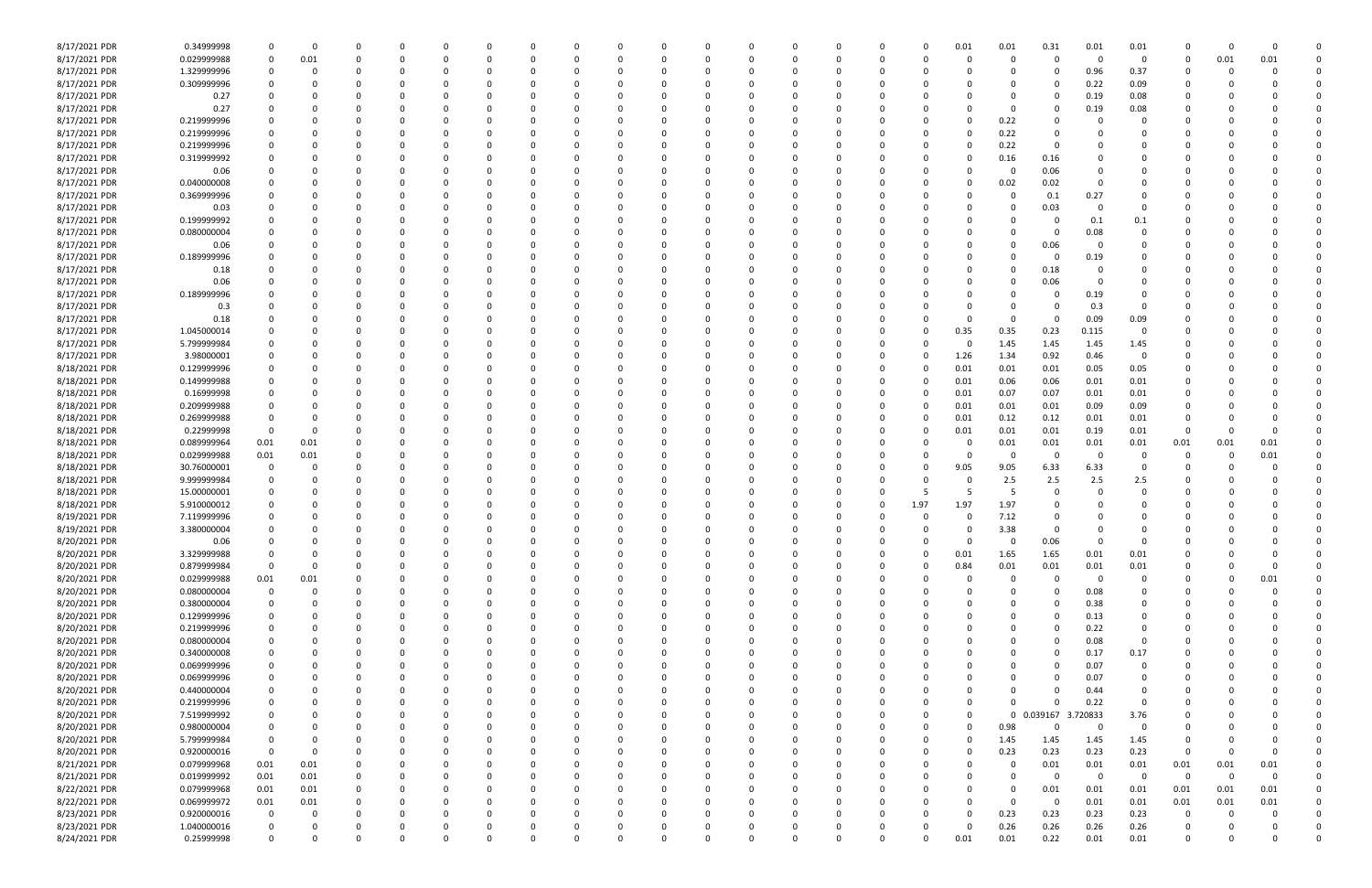| 8/24/2021 PDR | 0.599999988 | $\Omega$    | 0    |          |          |          |          |              |          |          |      |              | C        |   |          | 0.01     | 0.01                | 0.01              | 0.01                    | 0.56        | -0       | $\Omega$ |      |  |
|---------------|-------------|-------------|------|----------|----------|----------|----------|--------------|----------|----------|------|--------------|----------|---|----------|----------|---------------------|-------------------|-------------------------|-------------|----------|----------|------|--|
| 8/24/2021 PDR | 0.059999976 | 0.01        | 0.01 | 0        | 0        |          |          |              |          |          |      |              | 0        |   | 0        |          | 0.01                | - 0               | - 0                     | 0           | 0.01     | 0.01     | 0.01 |  |
| 8/24/2021 PDR | 0.079999968 | 0.01        | 0.01 | 0        |          |          |          |              |          |          |      |              |          |   |          |          | 0                   | 0.01              | 0.01                    | 0.01        | 0.01     | 0.01     | 0.01 |  |
| 8/24/2021 PDR | 0.039999984 | 0.01        | 0.01 |          |          |          |          |              |          |          |      |              |          |   |          |          | 0                   |                   | - 0                     | 0           | 0        | 0.01     | 0.01 |  |
| 8/24/2021 PDR | 0.820000008 | - 0         | 0    |          |          |          |          |              |          |          |      |              |          |   |          | 0.24     | 0.24                | 0.17              | 0.17                    | 0           |          |          |      |  |
| 8/24/2021 PDR | 26.11999999 |             |      | C        |          |          |          |              |          |          |      |              |          |   |          | 7.78     | 7.78                | 5.28              | 5.28                    | 0           |          |          |      |  |
| 8/25/2021 PDR | 0.369999984 |             |      |          |          |          |          |              |          |          |      |              |          |   |          | 0.01     | 0.01                | 0.01              | 0.01                    | 0.33        |          |          |      |  |
| 8/25/2021 PDR | 0.299999988 |             |      |          |          |          |          |              |          |          |      |              |          |   | 0        | 0.01     | 0.01                | 0.26              | 0.01                    | 0.01        |          |          |      |  |
| 8/25/2021 PDR | 0.419999988 | $\Omega$    | 0    |          |          |          |          |              |          |          |      |              |          |   |          | 0.01     | 0.01                | 0.01              | 0.01                    | 0.38        |          |          |      |  |
| 8/25/2021 PDR | 0.029999988 | 0.01        | 0.01 |          |          |          |          |              |          |          |      |              |          |   |          |          | $\mathbf 0$         | $\Omega$          | $\Omega$                | 0           | 0        | 0.01     |      |  |
| 8/25/2021 PDR | 0.060624975 | 0.01        | 0.01 | O        |          |          |          |              |          |          |      |              | 0        |   | $\Omega$ |          | 0.01                | .000622           | $\mathbf 0$             | 2.98E-06    | 0.01     | 0.01     | 0.01 |  |
| 8/25/2021 PDR | 1.063750011 |             | 0    |          |          |          |          |              |          |          |      |              | 0        |   | 0.35     | 0.35     | 0.35                | 0.01375           | - 0                     | 0           | 0        |          |      |  |
| 8/25/2021 PDR | 1.040000016 |             |      |          |          |          |          |              |          |          |      |              |          |   |          |          | 0.26                | 0.26              | 0.26                    | 0.26        |          |          |      |  |
| 8/26/2021 PDR | 0.18        |             |      |          |          |          |          |              |          |          |      |              |          |   |          |          | 0                   | 0.09              | 0.09                    | 0           |          |          |      |  |
| 8/26/2021 PDR | 0.209999988 |             |      |          |          |          |          |              |          |          |      |              |          |   |          | 0.01     | 0.17                | 0.01              | 0.01                    | 0.01        |          |          |      |  |
| 8/26/2021 PDR | 0.40999998  |             |      |          |          |          |          |              |          |          |      |              |          |   |          | 0.01     | 0.01                | 0.22              | 0.16                    | 0.01        |          |          |      |  |
| 8/26/2021 PDR | 0.37999998  |             |      |          |          |          |          |              |          |          |      |              |          |   |          | 0.01     | 0.01                | 0.34              | 0.01                    | 0.01        |          |          |      |  |
| 8/26/2021 PDR | 0.539999988 |             | 0    |          |          |          |          |              |          |          |      |              |          |   |          | 0.01     | 0.01                | 0.01              | 0.01                    | 0.5         |          |          |      |  |
| 8/26/2021 PDR | 0.029999988 | 0.01        | 0.01 |          |          |          |          |              |          |          |      |              |          |   |          |          | 0                   |                   | - 0                     | 0           |          |          | 0.01 |  |
| 8/26/2021 PDR | 0.27        |             | 0    |          |          |          |          |              |          |          |      |              |          |   |          |          | 0                   |                   | 0.19                    | 0.08        |          |          |      |  |
| 8/26/2021 PDR | 0.290000004 |             |      |          |          |          |          |              |          |          |      |              |          |   |          |          | 0                   | 0.29              |                         |             |          |          |      |  |
| 8/26/2021 PDR | 0.549999996 |             |      |          |          |          |          |              |          |          |      |              |          |   |          |          |                     | 0.55              |                         |             |          |          |      |  |
|               | 0.549999996 |             |      |          |          |          |          |              |          |          |      |              |          |   |          |          | 0                   |                   |                         |             |          |          |      |  |
| 8/26/2021 PDR |             |             |      |          |          |          |          |              |          |          |      |              |          |   |          |          |                     | 0.55              |                         |             |          |          |      |  |
| 8/26/2021 PDR | 0.549999996 |             |      |          |          |          |          |              |          |          |      |              |          |   |          |          | 0                   | 0.55              |                         |             |          |          |      |  |
| 8/26/2021 PDR | 0.670000008 |             |      |          |          |          |          |              |          |          |      |              |          |   |          |          | 0.2                 | 0.47              |                         |             |          |          |      |  |
| 8/26/2021 PDR | 0.33        |             |      |          |          |          |          |              |          |          |      |              |          |   |          |          | 0                   | 0.33              |                         |             |          |          |      |  |
| 8/26/2021 PDR | 0.33        |             |      |          |          |          |          |              |          |          |      |              |          |   |          |          | 0                   | 0.33              |                         |             |          |          |      |  |
| 8/26/2021 PDR | 0.33        |             |      |          |          |          |          |              |          |          |      |              |          |   |          |          |                     | 0.33              |                         |             |          |          |      |  |
| 8/26/2021 PDR | 0.33        |             |      |          |          |          |          |              |          |          |      |              |          |   |          |          | 0                   | 0.33              |                         |             |          |          |      |  |
| 8/26/2021 PDR | 0.309999996 |             |      |          |          |          |          |              |          |          |      |              |          |   |          |          |                     | 0.31              |                         |             |          |          |      |  |
| 8/26/2021 PDR | 0.309999996 |             |      |          |          |          |          |              |          |          |      |              |          |   |          |          | -0                  | 0.31              |                         |             |          |          |      |  |
| 8/26/2021 PDR | 0.399999996 |             |      |          |          |          |          |              |          |          |      |              |          |   |          |          | -0                  | 0.4               |                         |             |          |          |      |  |
| 8/26/2021 PDR | 0.21        |             |      |          |          |          |          |              |          |          |      |              |          |   |          |          |                     |                   | 0.21                    |             |          |          |      |  |
| 8/26/2021 PDR | 0.129999996 |             |      |          |          |          |          |              |          |          |      |              |          |   |          |          |                     |                   | 0.13                    |             |          |          |      |  |
| 8/26/2021 PDR | 0.069999996 |             |      |          |          |          |          |              |          |          |      |              |          |   |          |          |                     |                   | 0.07                    |             |          |          |      |  |
| 8/26/2021 PDR | 0.189999996 |             |      |          |          |          |          |              |          |          |      |              |          |   |          |          |                     |                   | 0.19                    |             |          |          |      |  |
| 8/26/2021 PDR | 0.309999996 |             |      |          |          |          |          |              |          |          |      |              |          |   |          |          |                     |                   | 0.31                    |             |          |          |      |  |
| 8/26/2021 PDR | 0.21        |             |      |          |          |          |          |              |          |          |      |              |          |   |          |          |                     |                   | 0.21                    |             |          |          |      |  |
| 8/26/2021 PDR | 0.260000004 |             |      |          |          |          |          |              |          |          |      |              |          |   |          |          |                     |                   | 0.26                    |             |          |          |      |  |
| 8/26/2021 PDR | 0.309999996 |             |      | O        |          |          |          |              |          |          |      |              |          |   |          |          |                     |                   | 0.31                    |             |          |          |      |  |
| 8/26/2021 PDR | 0.429999996 |             |      | $\Omega$ |          |          |          |              |          |          |      |              |          |   |          |          |                     |                   | 0.43                    |             |          |          |      |  |
| 8/26/2021 PDR | 0.199999992 | $\Omega$    | 0    | O        | $\Omega$ |          |          | n            |          | $\Omega$ |      | <sup>0</sup> | 0        |   |          |          | 0                   | 0.07              | 0.07                    | 0.06        | - 0      |          |      |  |
| 8/26/2021 PDR | 10.23000001 |             | 0    | 0        | 0        |          |          | <sup>0</sup> |          | $\Omega$ |      |              | 0        |   |          |          | 3.41                | 3.41              | 3.41                    | 0           |          |          |      |  |
| 8/26/2021 PDR | 1.379999988 |             |      |          |          |          |          |              |          |          |      |              | 0        |   |          |          | 0.46                | 0.46              | 0.46                    | 0           |          |          |      |  |
| 8/26/2021 PDR | 1.778125008 |             |      |          |          |          |          |              |          |          |      |              | 0        |   | 0        |          | $\mathbf 0$         | 0.888125          | 0.89                    | 0           |          |          |      |  |
| 8/26/2021 PDR | 0.279999996 |             |      |          |          |          |          |              |          |          |      |              | 0        |   | 0        |          | 0 0.130833 0.149167 |                   | $\mathbf 0$             | 0           |          |          |      |  |
| 8/26/2021 PDR | 4.919999994 |             |      |          |          |          |          |              |          |          |      |              | C        |   | 0        | 1.59     | 1.65                | 1.12              | 0.56                    | 0           |          |          |      |  |
| 8/26/2021 PDR | 0.48500001  |             |      |          |          |          |          |              |          | 0        |      |              | 0        |   |          |          | 0.06                | 0.085             | 0.17                    | 0.17        |          |          |      |  |
| 8/26/2021 PDR | 0.920000016 | 0           |      | 0        | 0        | $\Omega$ |          | 0            |          | 0        |      | 0            | 0        |   | 0        | $\Omega$ | 0.23                | 0.23              | 0.23                    | 0.23        | 0        |          |      |  |
| 8/27/2021 PDR | 0.269999988 | $\mathbf 0$ | 0    | 0        | 0        | 0        |          |              |          | 0        |      | 0            | 0        |   | 0        | 0.01     | 0.01                | 0.01              | 0.01                    | 0.23        | 0        |          |      |  |
| 8/27/2021 PDR | 0.04999998  | 0.01        | 0.01 |          |          |          |          |              |          |          |      |              | 0        |   | 0        | $\Omega$ | 0.01                | $\Omega$          | - 0                     | 0           | 0.01     | 0.01     |      |  |
| 8/27/2021 PDR | 0.379999992 | 0           | 0    | 0        |          |          |          |              |          | 0        |      | 0            | 0        |   | 0        |          | $\mathbf 0$         | 0.001979 0.188021 |                         | 0.19        | $\Omega$ |          |      |  |
| 8/27/2021 PDR | 0.920000016 |             | 0    | 0        |          |          |          |              |          |          |      | 0            | 0        |   | 0        | 0        | 0.23                | 0.23              | 0.23                    | 0.23        | 0        |          |      |  |
| 8/27/2021 PDR | 0.705000006 | $\Omega$    | 0    | O        | $\Omega$ | $\Omega$ |          | 0            |          | $\Omega$ |      | <sup>0</sup> | 0        |   | $\Omega$ | 0.21     | 0.24                | 0.17              | 0.085                   | $\mathbf 0$ | 0        |          |      |  |
| 8/27/2021 PDR | 1.040000016 | 0           | 0    | 0        | 0        | $\Omega$ |          | 0            |          | 0        |      | <sup>0</sup> | 0        |   | $\Omega$ | $\Omega$ | 0.26                | 0.26              | 0.26                    | 0.26        | 0        |          |      |  |
| 8/27/2021 PDR | 10.07000001 |             |      | C        | 0        |          |          |              |          | 0        |      |              | 0        | 0 | 3.38     | 2.16     | 3.38                | 1.15              | $\overline{\mathbf{0}}$ | 0           |          |          |      |  |
| 8/27/2021 PDR | 4.68        |             |      |          |          |          |          |              |          |          |      |              | 0        |   | $\Omega$ |          | 0                   | 2.34              | 2.34                    | 0           |          |          |      |  |
| 8/27/2021 PDR | 1.26        |             | 0    |          |          |          |          |              |          | 0        |      |              | 0        |   | 0        | $\Omega$ | 0                   | 0.63              | 0.63                    | 0           |          |          |      |  |
| 8/27/2021 PDR | 4.077499995 |             | 0    |          |          |          |          |              |          |          |      |              | 0        |   | 0        | 0.4925   | 0.985               | 1.3               | 1.3                     | 0           | 0        |          |      |  |
| 8/28/2021 PDR | 0.009999996 | $\mathbf 0$ | 0    | $\Omega$ |          |          |          |              |          |          |      |              | C        |   |          |          | $\mathbf 0$         |                   | 0                       | 0           | 0        | 0.01     |      |  |
| 8/28/2021 PDR | 0.039999984 | 0.01        | 0.01 | 0        |          |          |          | <sup>0</sup> |          |          |      |              | 0        |   |          |          | $\mathbf 0$         | $\Omega$          | $\mathbf 0$             | 0           | 0.01     | 0.01     |      |  |
| 8/29/2021 PDR | 0.079999968 | 0.01        | 0.01 | 0        | 0        |          |          |              |          |          |      |              | 0        |   |          |          | 0.01                | 0.01              | 0.01                    | 0.01        | 0.01     | 0.01     |      |  |
| 8/29/2021 PDR | 0.049999998 | 0           | 0    | 0        | $\Omega$ | $\Omega$ |          |              |          |          |      |              | 0        |   |          |          | 0                   | 0.05              | $\mathbf 0$             | $\Omega$    | $\Omega$ |          |      |  |
| 8/29/2021 PDR | 0.499999992 |             | 0    |          | 0        |          |          |              |          | 0        |      |              |          |   |          |          | 0                   | 0.125             | 0.375                   |             |          |          |      |  |
| 8/29/2021 PDR | 0.259999995 | $\Omega$    | 0    | $\Omega$ | $\Omega$ | $\Omega$ | $\Omega$ | 0            | $\Omega$ | $\Omega$ | 0.26 | $\Omega$     | $\Omega$ |   | 0        |          | $\Omega$            |                   | $\Omega$                | $\Omega$    | $\Omega$ | U        | 0    |  |
|               |             |             |      |          |          |          |          |              |          |          |      |              |          |   |          |          |                     |                   |                         |             |          |          |      |  |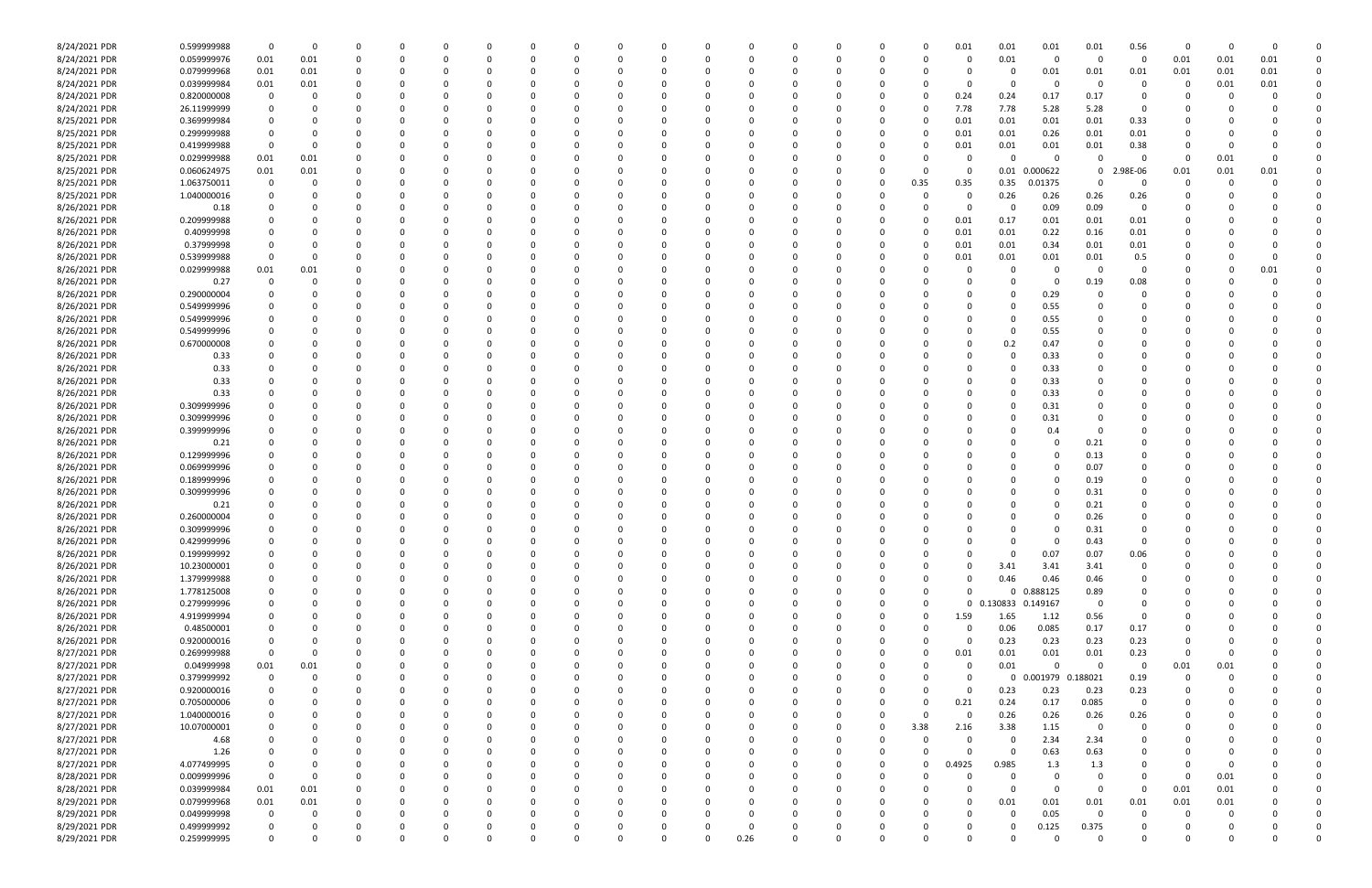| 8/30/2021 PDR | 0.480000024 |          |          |          |     |          |          |          |          |       |          |          |          |          |          | 0.08         | 0.08       | 0.08        | 0.08       | 0.08     | 0.08        |                |          |      |  |
|---------------|-------------|----------|----------|----------|-----|----------|----------|----------|----------|-------|----------|----------|----------|----------|----------|--------------|------------|-------------|------------|----------|-------------|----------------|----------|------|--|
| 8/30/2021 PDR | 0.300000024 |          |          | $\Omega$ |     |          | 0        | 0        |          |       | $\Omega$ |          |          | 0        | $\Omega$ | 0.05         | 0.05       | 0.05        | 0.05       | 0.05     | 0.05        | -C             |          |      |  |
| 8/30/2021 PDR | 1.192499991 |          |          |          |     |          |          |          |          |       |          |          |          |          |          | 0            | 0.1675     | 0.335       | 0.46       | 0.23     | 0           |                |          |      |  |
| 8/30/2021 PDR | 0.705000006 |          |          |          |     |          |          |          |          |       |          |          |          |          |          |              | 0.21       | 0.24        | 0.17       | 0.085    |             |                |          |      |  |
| 8/30/2021 PDR | 10.07000001 |          |          |          |     |          |          |          |          |       |          |          |          |          | 0        | $\Omega$     | 3.24       | 3.38        | 2.3        | 1.15     | $\Omega$    |                |          |      |  |
| 8/30/2021 PDR | 2.34        |          |          |          |     |          |          |          |          |       |          |          |          |          | 0        | 0.39         | 0.39       | 0.39        | 0.39       | 0.39     | 0.39        |                |          |      |  |
| 8/30/2021 PDR | 5.890000002 |          |          |          |     |          |          |          |          |       |          |          |          |          | - 0      | - റ          | 1.97       | 1.97        |            | 0.65     | $\mathbf 0$ |                |          |      |  |
|               |             |          |          |          |     |          |          |          |          |       |          |          |          |          |          |              |            |             | 1.3        |          |             |                |          |      |  |
| 8/30/2021 PDR | 3.360000024 |          |          |          |     |          |          |          |          |       |          |          |          |          | 0        | 0.56         | 0.56       | 0.56        | 0.56       | 0.56     | 0.56        |                |          |      |  |
| 8/30/2021 PDR | 0.369999996 |          |          |          |     |          |          |          |          |       |          |          |          |          |          | - 0          | 0.01       | 0.01        | 0.01       | 0.17     | 0.17        |                |          |      |  |
| 8/30/2021 PDR | 0.249999996 |          |          |          |     |          |          |          |          |       |          |          |          |          |          |              | 0.11       | 0.11        | 0.01       | 0.01     | 0.01        |                |          |      |  |
| 8/30/2021 PDR | 0.43999998  |          |          |          |     |          |          |          |          |       |          |          |          |          |          |              | 0.01       | 0.01        | 0.01       | 0.01     | 0.4         |                |          |      |  |
| 8/30/2021 PDR | 0.429999996 |          |          |          |     |          |          |          |          |       |          |          |          |          |          |              | 0.01       | 0.01        | 0.01       | 0.2      | 0.2         |                |          |      |  |
| 8/30/2021 PDR | 0.13999998  |          |          |          |     |          |          |          |          |       |          |          |          |          | - 0      |              | 0.01       | 0.01        | 0.04       | 0.04     | 0.04        |                |          |      |  |
| 8/30/2021 PDR | 0.16999998  |          |          |          |     |          |          |          |          |       |          |          |          |          |          |              | 0.01       | 0.01        | 0.01       | 0.07     | 0.07        |                |          |      |  |
| 8/30/2021 PDR | 0.34999998  |          |          |          |     |          |          |          |          |       |          |          |          |          |          |              | 0.16       | 0.16        | 0.01       | 0.01     | 0.01        |                |          |      |  |
| 8/30/2021 PDR | 1.42999998  | $\Omega$ |          |          |     |          |          |          |          |       |          |          |          |          |          |              | 0.7        | 0.7         | 0.01       | 0.01     | 0.01        |                |          |      |  |
| 8/30/2021 PDR | 0.029999988 | 0.01     | 0.01     |          |     |          |          |          |          |       |          |          |          |          |          |              |            | 0           |            | - 0      | 0           |                |          | 0.01 |  |
| 8/30/2021 PDR | 0.969999996 | 0        |          |          |     |          |          |          |          |       |          |          |          |          |          |              |            |             |            | 0.97     | 0           |                |          |      |  |
| 8/30/2021 PDR | 0.42        |          |          |          |     |          |          |          |          |       |          |          |          |          |          |              |            | 0           |            | 0.3      | 0.12        |                |          |      |  |
| 8/30/2021 PDR | 0.309999996 |          |          |          |     |          |          |          |          |       |          |          |          |          |          |              |            |             |            | 0.22     | 0.09        |                |          |      |  |
| 8/30/2021 PDR | 0.27        |          |          |          |     |          |          |          |          |       |          |          |          |          |          |              |            | 0           |            | 0.19     | 0.08        |                |          |      |  |
| 8/30/2021 PDR | 0.15        |          |          |          |     |          |          |          |          |       |          |          |          |          |          |              |            | 0.15        |            |          |             |                |          |      |  |
| 8/30/2021 PDR | 0.230000004 |          |          |          |     |          |          |          |          |       |          |          |          |          |          |              |            |             |            |          |             |                |          |      |  |
|               |             |          |          |          |     |          |          |          |          |       |          |          |          |          |          |              |            | 0.23        |            |          |             |                |          |      |  |
| 8/30/2021 PDR | 0.24        |          |          |          |     |          |          |          |          |       |          |          |          |          |          |              |            | 0           | 0.24       |          |             |                |          |      |  |
| 8/30/2021 PDR | 0.129999996 |          |          |          |     |          |          |          |          |       |          |          |          |          |          |              |            | 0.13        |            |          |             |                |          |      |  |
| 8/30/2021 PDR | 0.129999996 |          |          |          |     |          |          |          |          |       |          |          |          |          |          |              |            | 0.13        |            |          |             |                |          |      |  |
| 8/30/2021 PDR | 0.12        |          |          |          |     |          |          |          |          |       |          |          |          |          |          |              |            | 0.12        |            |          |             |                |          |      |  |
| 8/30/2021 PDR | 0.279999996 |          |          |          |     |          |          |          |          |       |          |          |          |          |          |              |            | 0           |            | 0.28     |             |                |          |      |  |
| 8/30/2021 PDR | 0.340000008 |          |          |          |     |          |          |          |          |       |          |          |          |          |          |              |            |             | 0.17       | 0.17     |             |                |          |      |  |
| 8/30/2021 PDR | 0.350000004 |          |          |          |     |          |          |          |          |       |          |          |          |          |          |              |            |             |            | 0.35     |             |                |          |      |  |
| 8/30/2021 PDR | 0.350000004 |          |          |          |     |          |          |          |          |       | 0        |          |          |          |          |              |            |             |            | 0.35     | 0           |                |          |      |  |
| 8/30/2021 PDR | 0.57        |          |          |          |     |          |          |          |          |       | 0        |          |          |          |          |              |            |             |            | 0.57     | 0           |                |          |      |  |
| 8/30/2021 PDR | 1.644999984 |          |          |          |     |          |          | -0       | 0.255    | 0.335 | 0.295    | 0.5      |          |          |          |              |            |             |            | 0.26     | $\Omega$    |                |          |      |  |
| 8/30/2021 PDR | 0.36        |          |          |          |     |          |          |          |          |       |          |          |          |          |          |              |            |             |            | 0.25     | 0.11        |                |          |      |  |
| 8/30/2021 PDR | 0.18        |          |          |          |     |          |          |          |          |       |          |          |          |          |          |              |            | 0           | 0.18       |          |             |                |          |      |  |
| 8/30/2021 PDR | 0.309999996 |          |          |          |     |          |          |          |          |       |          |          |          |          |          |              |            | 0           | 0.31       |          |             |                |          |      |  |
| 8/30/2021 PDR | 0.230000004 |          |          |          |     |          |          |          |          |       |          |          |          |          |          |              |            | 0           | 0.23       |          |             |                |          |      |  |
| 8/30/2021 PDR | 0.309999996 |          |          |          |     |          |          |          |          |       |          |          |          |          |          |              |            |             | 0.31       |          |             |                |          |      |  |
| 8/30/2021 PDR | 0.309999996 |          |          |          |     |          |          |          |          |       |          |          |          |          |          |              |            |             | 0.31       |          |             |                |          |      |  |
| 8/30/2021 PDR | 0.309999996 |          |          |          |     |          |          |          |          |       |          |          |          |          |          |              |            | 0           | 0.31       |          |             |                |          |      |  |
| 8/30/2021 PDR | 0.219999996 |          |          |          |     |          |          |          |          |       |          |          |          |          |          |              |            |             |            | 0        | 0.22        |                |          |      |  |
| 8/31/2021 PDR | 2.49708333  | 0        | 0        | $\Omega$ | - 0 | $\Omega$ | 0        | $\Omega$ | 0        |       | $\Omega$ | $\Omega$ | $\Omega$ | $\Omega$ | 0        |              | 0 1.219583 | U<br>1.2775 | $\Omega$   | $\Omega$ | $\Omega$    | $\Omega$       |          |      |  |
| 8/31/2021 PDR |             |          | 0        |          |     | O        |          |          |          |       |          |          | ŋ        |          | $\Omega$ |              |            | 3.078125    | $\Omega$   | - 0      | $\Omega$    |                |          |      |  |
|               | 5.238750001 | 0        |          | $\Omega$ |     |          | 0        | 0        |          |       | 0        |          |          | 0        |          |              | 0 2.160625 |             |            |          |             | 0              |          |      |  |
| 8/31/2021 PDR | 0.28999998  | 0        |          |          |     |          | 0        | 0        |          |       |          |          |          |          | $\Omega$ | <sup>0</sup> | 0.01       | 0.01        | 0.01       | 0.01     | 0.25        |                |          |      |  |
| 8/31/2021 PDR | 0.239999988 | 0        | $\Omega$ |          |     |          | 0        | - 0      |          |       |          |          |          | 0        | $\Omega$ | $\Omega$     | 0.01       | 0.01        | 0.01       | 0.01     | 0.2         | $\Omega$       |          | 0    |  |
| 8/31/2021 PDR | 0.029999988 | 0        | 0.01     |          |     |          | 0        |          |          |       |          |          |          |          | 0        |              |            | 0           |            | - 0      | 0           | 0              | 0.01     | 0.01 |  |
| 8/31/2021 PDR | 0.039999984 | 0        | 0.01     |          |     |          | 0        | 0        |          |       |          |          |          |          | 0        |              | n          | 0           | $\Omega$   | $\Omega$ | 0           | 0.01           | 0.01     | 0.01 |  |
| 9/1/2021 PDR  | 0.31999998  | 0        | $\Omega$ |          |     |          | 0        | -C       |          |       |          |          |          |          | 0        | 0            | 0.01       | 0.01        | 0.01       | 0.01     | 0.28        | $\Omega$       |          |      |  |
| 9/1/2021 PDR  | 0.579999996 | 0        |          |          |     |          | 0        | 0        |          |       |          |          |          |          | 0        |              | $\Omega$   |             | 0 0.006042 | 0.567917 | 0.006042    | 0              |          |      |  |
| 9/2/2021 PDR  | 0.489999984 | 0        |          |          |     |          | 0        | 0        |          |       |          |          |          |          | 0        | <sup>0</sup> | 0.01       | 0.01        | 0.01       | 0.45     | 0.01        |                |          |      |  |
| 9/2/2021 PDR  | 26.00000002 |          |          |          |     |          | 0        | -C       |          |       |          |          |          |          | 0        | $\Omega$     | 7.61       | 7.61        | 5.39       | 5.39     | 0           |                |          |      |  |
| 9/2/2021 PDR  | 31.08       |          |          |          |     |          |          | - 0      |          |       |          |          |          |          | 0        | 0            | 9.05       | 9.05        | 6.49       | 6.49     | $\mathbf 0$ |                |          |      |  |
| 9/2/2021 PDR  | 0.800000004 |          |          |          |     |          |          |          |          |       |          |          |          |          | 0        |              |            | 0.17        | 0.21       | 0.21     | 0.21        |                |          |      |  |
| 9/2/2021 PDR  | 5.799999984 | 0        |          |          |     |          | 0        | -C       |          |       |          |          |          |          | 0        | 0            | $\Omega$   | 1.45        | 1.45       | 1.45     | 1.45        | 0              |          |      |  |
| 9/3/2021 PDR  | 1.289999988 | 0        | 0        |          |     |          | 0        | 0        |          |       |          |          |          |          | 0        | 0            | 0.01       | 0.01        | 0.01       | 0.5      | 0.76        | 0              |          |      |  |
| 9/3/2021 PDR  | 0.059999976 | 0        | 0.01     |          |     |          | 0        | 0        |          |       |          |          |          |          | 0        |              |            | 0           | 0.01       | 0.01     | 0.01        | 0.01           | 0.01     |      |  |
| 9/6/2021 PDR  | 0.72        | 0        | 0        |          |     |          | 0        | - 0      |          |       |          |          |          |          | - 0      |              |            | $\Omega$    | $\Omega$   | $\Omega$ | 0.72        | 0              |          |      |  |
| 9/7/2021 PDR  | 0.080000004 |          |          |          |     |          |          | - 0      |          |       |          |          |          |          | - 0      |              |            | 0           | 0.08       | - 0      | $\Omega$    | 0              |          |      |  |
| 9/7/2021 PDR  | 0.048958337 |          |          |          |     |          | 0        |          |          |       |          |          |          |          |          |              | $\Omega$   | $\mathbf 0$ | 0.048958   | $\Omega$ |             |                |          |      |  |
| 9/7/2021 PDR  | 1.924374996 | 0        |          |          |     |          | 0        | 0        |          |       |          |          |          |          | 0        | 0            | 0.01       | 0.01        | 0.63       | 0.63     |             | 0.62 0.024375  |          |      |  |
| 9/7/2021 PDR  | 0.313749984 | 0        |          |          |     |          |          | 0        |          |       |          |          |          |          | 0        |              | 0.01       | 0.01        |            | 0.1      | 0.09        | 0.00375        |          |      |  |
|               |             |          |          |          |     |          |          |          |          |       |          |          |          |          |          |              |            |             | 0.1        |          |             |                |          |      |  |
| 9/7/2021 PDR  | 0.331875012 | 0        |          |          |     |          |          | 0        |          |       |          |          |          |          | 0        |              | 0.01       | 0.05        | 0.11       | 0.11     |             | 0.05  0.001875 |          |      |  |
| 9/7/2021 PDR  | 1.366249996 | 0        |          |          |     |          | 0        | 0        |          |       |          |          |          |          | $\Omega$ |              | 0.01       | 0.01        | 0.59       | 0.59     |             | 0.16  0.00625  |          |      |  |
| 9/7/2021 PDR  | 0.910624996 |          |          |          |     |          |          |          |          |       |          |          |          |          |          |              | 0.01       | 0.01        | 0.44       | 0.44     |             | 0.01 0.000625  |          |      |  |
| 9/7/2021 PDR  | 1.484999984 | $\Omega$ | U        | $\Omega$ |     | $\Omega$ | $\Omega$ | $\Omega$ | $\Omega$ |       | $\Omega$ |          | $\Omega$ | $\Omega$ | $\Omega$ | $\Omega$     | 0.01       | 0.01        | 0.67       | 0.67     | 0.12        | 0.005          | $\Omega$ | 0    |  |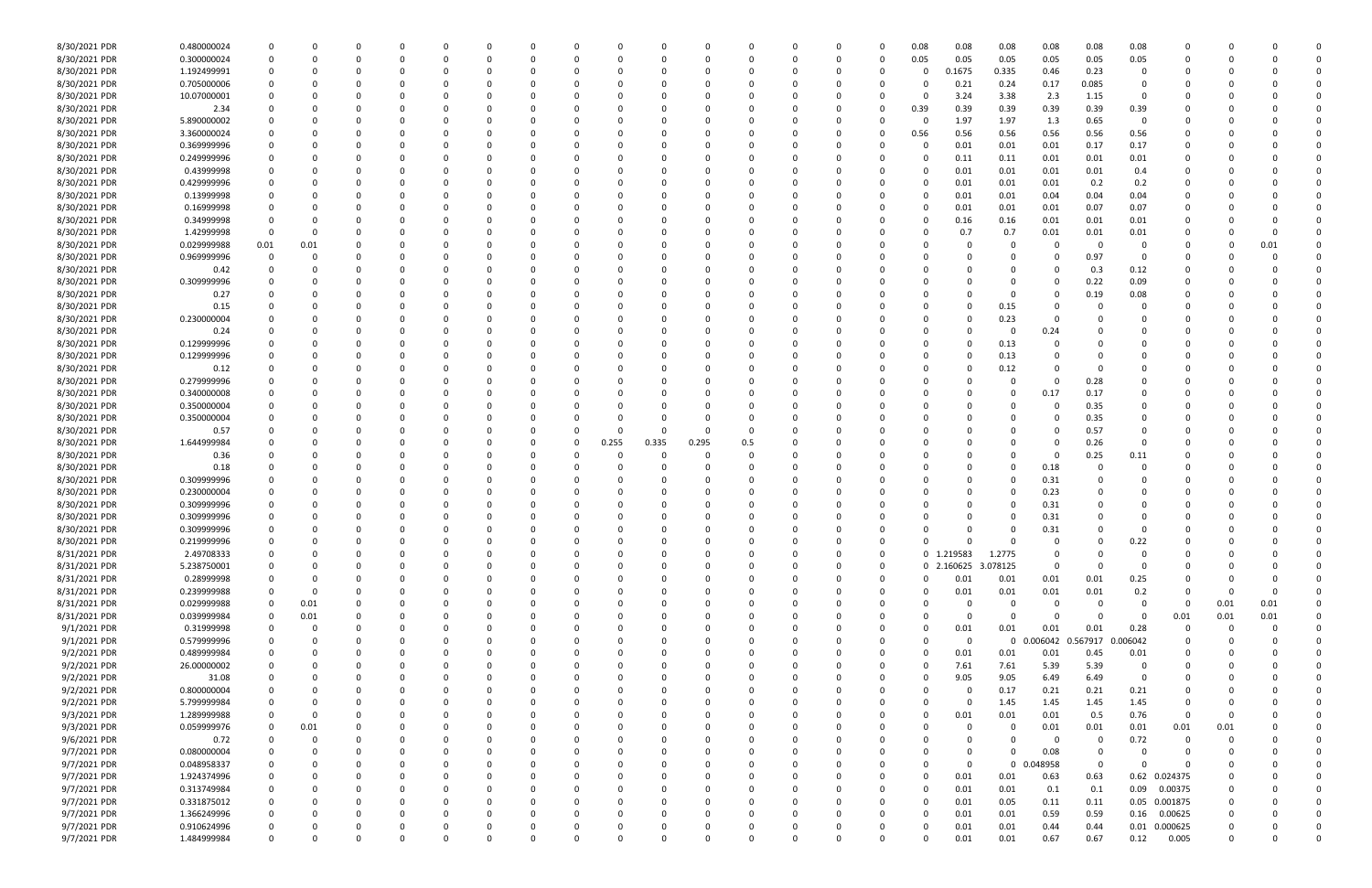| 9/7/2021 PDR | 0.04999998  | 0.01         | 0.01     |             |   |              |   |              |          |          |          |          |          |          |                        |          | O        |          | 0           | $\Omega$ | 0.01          | 0.01     | 0.01 |  |
|--------------|-------------|--------------|----------|-------------|---|--------------|---|--------------|----------|----------|----------|----------|----------|----------|------------------------|----------|----------|----------|-------------|----------|---------------|----------|------|--|
| 9/7/2021 PDR | 0.565625015 | $\mathbf{0}$ | 0        |             |   |              |   | <sup>0</sup> |          | 0        |          |          |          |          | 0<br>0                 | 0        | 0.14     | 0.14     | 0.14        | 0.14     | 0.005625      | 0        |      |  |
| 9/7/2021 PDR | 0.312499995 | 0            |          |             |   |              |   |              |          |          |          |          |          |          |                        |          | 0        | 0.1875   | 0.125       | 0        |               |          |      |  |
|              |             |              |          |             |   |              |   |              |          |          |          |          |          |          |                        |          |          |          |             |          |               |          |      |  |
| 9/7/2021 PDR | 0.47499999  | 0            |          |             |   |              |   |              |          |          |          |          |          |          |                        |          |          | 0.31     | 0.165       |          |               |          |      |  |
| 9/7/2021 PDR | 0.054999996 | 0            |          |             |   |              |   |              |          |          |          |          |          |          |                        |          |          |          | 0.055       |          |               |          |      |  |
| 9/7/2021 PDR | 0.049999998 | 0            |          |             |   |              |   |              |          |          |          |          |          |          |                        |          |          |          | 0.05        |          |               |          |      |  |
| 9/7/2021 PDR | 0.56999999  | 0            |          |             |   |              |   |              |          |          |          |          |          |          |                        |          | 0.095    | 0.285    | 0.19        |          |               |          |      |  |
| 9/7/2021 PDR | 0.504999988 | 0            |          |             |   |              |   |              |          |          |          |          |          |          |                        |          | 0.075    | 0.28     | 0.15        |          |               |          |      |  |
| 9/7/2021 PDR | 0.844999999 | 0            |          |             |   |              |   |              |          |          |          |          |          |          | 0                      |          | 0.125    | 0.47     | 0.25        |          |               |          |      |  |
| 9/7/2021 PDR | 0.680000001 | 0            |          |             |   |              |   |              |          |          |          |          |          |          |                        |          | 0.1      | 0.38     | 0.2         |          |               |          |      |  |
| 9/7/2021 PDR | 0.575000001 | 0            |          |             |   |              |   |              |          |          |          |          |          |          | 0                      |          | 0.085    | 0.32     | 0.17        |          |               |          |      |  |
| 9/7/2021 PDR | 0.575000001 | 0            |          |             |   |              |   |              |          |          |          |          |          |          | 0                      |          | 0.085    | 0.32     | 0.17        |          |               |          |      |  |
| 9/7/2021 PDR | 1.574999992 | 0            |          |             |   |              |   |              |          |          |          |          |          |          | 0                      |          | 0.225    | 0.9      | 0.45        |          |               |          |      |  |
|              |             |              |          |             |   |              |   |              |          |          |          |          |          |          |                        |          |          |          |             |          |               |          |      |  |
| 9/7/2021 PDR | 0.932499984 | 0            |          |             |   |              |   |              |          |          |          |          |          |          | 0                      | 0.2375   | 0.17     | 0.35     | 0.175       |          |               |          |      |  |
| 9/7/2021 PDR | 1.662499989 | 0            |          |             |   |              |   |              |          |          |          |          |          |          | 0                      |          | 0.2375   | 0.95     | 0.475       |          |               |          |      |  |
| 9/7/2021 PDR | 0.454999989 | 0            |          |             |   |              |   |              |          |          |          |          |          |          |                        |          | 0.065    | 0.26     | 0.13        |          |               |          |      |  |
| 9/7/2021 PDR | 0.56499999  | 0            |          |             |   |              |   |              |          |          |          |          |          |          |                        |          |          | 0.37     | 0.195       |          |               |          |      |  |
| 9/7/2021 PDR | 1.759999982 | 0            |          |             |   |              |   |              |          |          |          |          |          |          |                        |          | 0.41     | 0.9      | 0.45        |          |               |          |      |  |
| 9/7/2021 PDR | 1.732499981 | 0            |          |             |   |              |   |              |          |          |          |          |          |          | 0                      |          | 0.3825   | 0.9      | 0.45        |          |               |          |      |  |
| 9/7/2021 PDR | 1.827499988 | 0            |          |             |   |              |   |              |          |          |          |          |          |          | 0                      |          | 0.4025   | 0.95     | 0.475       |          |               |          |      |  |
| 9/7/2021 PDR | 1.172499982 |              |          |             |   |              |   |              |          |          |          |          |          |          |                        |          | 0.2725   | 0.6      | 0.3         |          |               |          |      |  |
| 9/7/2021 PDR | 1.539999989 | 0            |          |             |   |              |   |              |          |          |          |          |          |          |                        |          | 0.34     | 0.8      | 0.4         |          |               |          |      |  |
| 9/7/2021 PDR | 1.564999988 |              |          |             |   |              |   |              |          |          |          |          |          |          |                        |          |          |          |             |          |               |          |      |  |
|              |             | 0            |          |             |   |              |   |              |          |          |          |          |          |          |                        |          | 0.365    | 0.8      | 0.4         |          |               |          |      |  |
| 9/7/2021 PDR | 0.244999989 | 0            |          |             |   |              |   |              |          |          |          |          |          |          | 0                      |          | 0.035    | 0.14     | 0.07        |          |               |          |      |  |
| 9/7/2021 PDR | 1.662499989 | 0            |          |             |   |              |   |              |          |          |          |          |          |          | 0                      |          | 0.2375   | 0.95     | 0.475       |          |               |          |      |  |
| 9/7/2021 PDR | 1.566666665 | 0            |          |             |   |              |   |              |          |          |          |          |          |          | 0                      | 0        | 0.900833 | 0.665833 | 0           |          |               |          |      |  |
| 9/7/2021 PDR | 0.798958326 |              |          |             |   |              |   |              |          |          |          |          |          |          | 0                      |          | 0        | 0.398958 | 0.4         |          |               |          |      |  |
| 9/7/2021 PDR | 1.032500007 |              |          |             |   |              |   |              |          |          |          |          |          |          | 0.0875                 | 0.175    | 0.35     | 0.21     | 0.21        | $\Omega$ |               |          |      |  |
| 9/7/2021 PDR | 5.856874983 | 0            |          |             |   |              |   |              |          |          |          |          |          |          | -0                     | - 0      | 1.45     | 1.45     | 1.45        |          | 1.45 0.056875 |          |      |  |
| 9/7/2021 PDR | 0.915000012 | 0            |          |             |   |              |   |              |          |          |          |          |          |          | 0.23                   | 0.23     | 0.23     | 0.15     | 0.075       | $\Omega$ | -0            |          |      |  |
| 9/7/2021 PDR | 18.90249997 | 0            |          |             |   |              |   |              |          |          |          |          |          |          | 3.13                   | 3.13     | 3.13     | 3.13     | 3.13        | 3.13     | 0.1225        |          |      |  |
| 9/8/2021 PDR | 0.249999996 | 0            |          |             |   |              |   |              |          |          |          |          |          |          | 0                      | 0.05     | 0.05     | 0.01     | 0.07        | 0.07     |               |          |      |  |
| 9/8/2021 PDR | 0.969999996 | 0            |          |             |   |              |   |              |          |          |          |          |          |          |                        | 0.4      | 0.4      | 0.08     | 0.08        | 0.01     |               |          |      |  |
|              |             |              |          |             |   |              |   |              |          |          |          |          |          |          |                        |          |          |          |             |          |               |          |      |  |
| 9/8/2021 PDR | 0.390010083 | 0            |          |             |   |              |   |              |          |          |          |          |          |          | 1.01E-05<br>0          | 0.01     | 0.01     | 0.01     | 0.01        | 0.35     |               |          |      |  |
| 9/8/2021 PDR | 0.22999998  | 0            |          |             |   |              |   |              |          |          |          |          |          |          | 0                      | 0.01     | 0.01     | 0.01     | 0.1         | 0.1      |               |          |      |  |
| 9/8/2021 PDR | 0.819999996 | 0            |          |             |   |              |   |              |          |          |          |          |          |          | O                      | 0.36     | 0.36     | 0.08     | 0.01        | 0.01     |               |          |      |  |
| 9/8/2021 PDR | 0.660017884 | 0            |          |             |   |              |   |              |          |          |          |          |          |          | 1.79E-05<br>0          | 0.01     | 0.01     | 0.01     | 0.01        | 0.62     |               |          |      |  |
| 9/8/2021 PDR | 2.420000004 | 0            |          |             |   |              |   |              |          |          |          |          |          |          |                        | 0.44     | 0.44     | 0.52     | 0.51        | 0.51     |               |          |      |  |
| 9/8/2021 PDR | 0.429999996 |              |          |             |   |              |   |              |          |          |          |          |          |          |                        | 0.01     | 0.01     | 0.01     | 0.2         | 0.2      |               |          |      |  |
| 9/8/2021 PDR | 0.230000004 | 0            |          |             |   |              |   |              |          |          |          |          |          |          | 0                      | 0.09     | 0.09     | 0.01     | 0.02        | 0.02     |               |          |      |  |
| 9/8/2021 PDR | 0.480006412 | $\mathbf 0$  |          |             |   |              |   |              |          |          |          |          |          |          | $6.42F-06$<br>$\Omega$ | 0.01     | 0.01     | 0.01     | 0.44        | $0.01\,$ |               |          |      |  |
| 9/8/2021 PDR | 1.050004577 | 0            | $\Omega$ | $\Omega$    | 0 | $\Omega$     | 0 | $\Omega$     | $\Omega$ | 0        | 0        | 0        | 0        | $\Omega$ | 0 4.59E-06             | 0.01     | 0.01     | 0.01     | 0.51        | 0.51     | 0             | $\Omega$ |      |  |
| 9/8/2021 PDR | 1.989999984 |              | 0        |             | 0 |              |   | 0            |          | 0        | 0        | 0        | 0        | $\Omega$ | $\Omega$<br>0          |          | 0.255    | 0.765    | $\mathbf 0$ | 0.97     | 0             |          |      |  |
|              |             | 0            |          |             |   |              | 0 |              |          |          |          |          |          |          |                        |          |          |          |             |          |               | 0        |      |  |
| 9/8/2021 PDR | 0.489999996 | 0            | $\Omega$ |             |   |              |   | $\Omega$     |          | 0        |          | $\Omega$ |          | $\Omega$ | $\Omega$<br>0          |          | 0.0625   | 0.1875   | $\mathbf 0$ | 0.24     |               |          |      |  |
| 9/8/2021 PDR | 0.489999996 | 0            |          |             |   |              |   |              |          | 0        |          | 0        |          |          | 0<br>0                 |          | 0.0625   | 0.1875   | 0           | 0.24     | 0             |          |      |  |
| 9/8/2021 PDR | 0.489999996 | 0            |          |             |   |              |   |              |          | 0        |          |          |          |          | 0                      |          | 0.0625   | 0.1875   | $\mathbf 0$ | 0.24     |               |          |      |  |
| 9/8/2021 PDR | 0.489999996 | 0            |          |             |   |              |   |              |          | 0        |          | $\Omega$ |          |          | 0                      |          | 0.0625   | 0.1875   | $\mathbf 0$ | 0.24     |               |          |      |  |
| 9/8/2021 PDR | 0.154999992 | 0            |          |             |   |              |   |              |          | $\Omega$ |          | 0        |          |          | 0                      |          | 0.0275   | 0.0275   | 0.1         |          |               |          |      |  |
| 9/8/2021 PDR | 0.169999998 | 0            | $\Omega$ |             |   |              |   | 0            |          | 0        |          | 0        |          | 0        | 0<br>0                 |          | 0.03     | 0.03     | 0.11        | 0        |               |          |      |  |
| 9/8/2021 PDR | 0.479999991 | $\mathbf 0$  | $\Omega$ |             |   |              |   |              |          | 0        |          | $\Omega$ |          | 0        | 0<br>0                 |          | 0.0825   | 0.315    | 0.0825      | $\Omega$ |               |          |      |  |
| 9/8/2021 PDR | 0.444999996 | 0            |          |             |   |              |   |              |          | 0        |          | 0        |          |          | 0                      |          | 0.09     | 0.355    | 0           | $\Omega$ |               |          |      |  |
| 9/8/2021 PDR | 0.519999996 | 0            |          |             |   |              |   | 0            |          | 0        |          | 0        |          |          | 0<br>0                 |          | 0.105    | 0.415    | 0           | 0        |               |          |      |  |
|              | 0.369999996 | 0            | $\Omega$ |             |   |              |   |              |          | 0        |          | $\Omega$ |          |          | 0                      |          | 0.075    | 0.295    | 0           | $\Omega$ |               |          |      |  |
| 9/8/2021 PDR |             |              | $\Omega$ |             |   |              |   |              |          |          |          |          |          |          |                        |          |          |          |             |          |               |          |      |  |
| 9/8/2021 PDR | 1.175000001 | 0            |          |             |   |              |   |              |          | $\Omega$ |          | $\Omega$ |          |          | 0                      |          | 0.2375   | 0.9375   | 0           |          |               |          |      |  |
| 9/8/2021 PDR | 0.494999997 | 0            |          |             |   |              |   |              |          | 0        |          | 0        |          |          | 0<br>0                 |          | 0.1      | 0.395    | 0           |          |               |          |      |  |
| 9/8/2021 PDR | 0.419999997 | 0            | $\Omega$ |             |   |              |   | 0            |          | 0        |          | $\Omega$ |          | 0        | 0<br>0                 |          | 0.085    | 0.335    | 0           | $\Omega$ |               |          |      |  |
| 9/8/2021 PDR | 0.494999997 | 0            |          |             |   |              |   |              |          | 0        |          | 0        |          |          | 0                      |          | 0.1      | 0.395    | 0           |          |               |          |      |  |
| 9/8/2021 PDR | 1.175000001 | 0            |          |             |   |              |   |              |          | 0        |          | 0        |          |          | 0                      |          | 0.2375   | 0.9375   | 0           |          |               |          |      |  |
| 9/8/2021 PDR | 1.175000001 | 0            |          |             |   |              |   |              |          | $\Omega$ |          |          |          |          | 0                      |          | 0.2375   | 0.9375   | 0           |          |               |          |      |  |
| 9/8/2021 PDR | 0.494999997 | 0            |          |             |   |              |   |              |          | 0        |          | 0        |          |          | 0                      | $\Omega$ | 0.1      | 0.395    | 0           |          |               |          |      |  |
| 9/8/2021 PDR | 0.432500001 | 0            |          |             |   |              |   |              |          | 0        |          | 0        |          |          | 0                      |          | 0.0875   | 0.345    | $\mathbf 0$ | $\Omega$ |               |          |      |  |
| 9/8/2021 PDR | 1.094999991 | 0            |          |             |   |              |   | $\Omega$     |          | $\Omega$ |          | 0        |          |          | 0<br>O                 |          | 0.1575   | 0.6225   | 0.315       | $\Omega$ |               |          |      |  |
|              |             |              |          |             |   |              |   |              |          |          |          |          |          |          |                        |          |          |          |             |          |               |          |      |  |
| 9/8/2021 PDR | 0.595021879 | 0            |          |             |   | <sup>0</sup> | 0 | 2.19E-05     |          | 0        |          | 0        |          |          | 0                      |          | 0.1      | 0.395    | 0.1         | 0        |               |          |      |  |
| 9/8/2021 PDR | 0.784999998 | 0            |          |             |   |              |   |              |          | 0        |          |          |          |          |                        |          | 0.1      | 0.3      | 0.385       | 0        |               |          |      |  |
| 9/8/2021 PDR | 1.412499999 | $\mathsf{O}$ | $\Omega$ | $\mathbf 0$ | 0 |              | 0 | $\Omega$     |          | $\Omega$ | $\Omega$ | $\Omega$ | $\Omega$ | $\Omega$ | $\Omega$<br>0          |          | 0.2375   | 0.9375   | 0.2375      | $\Omega$ | $\mathbf 0$   | -0       | 0    |  |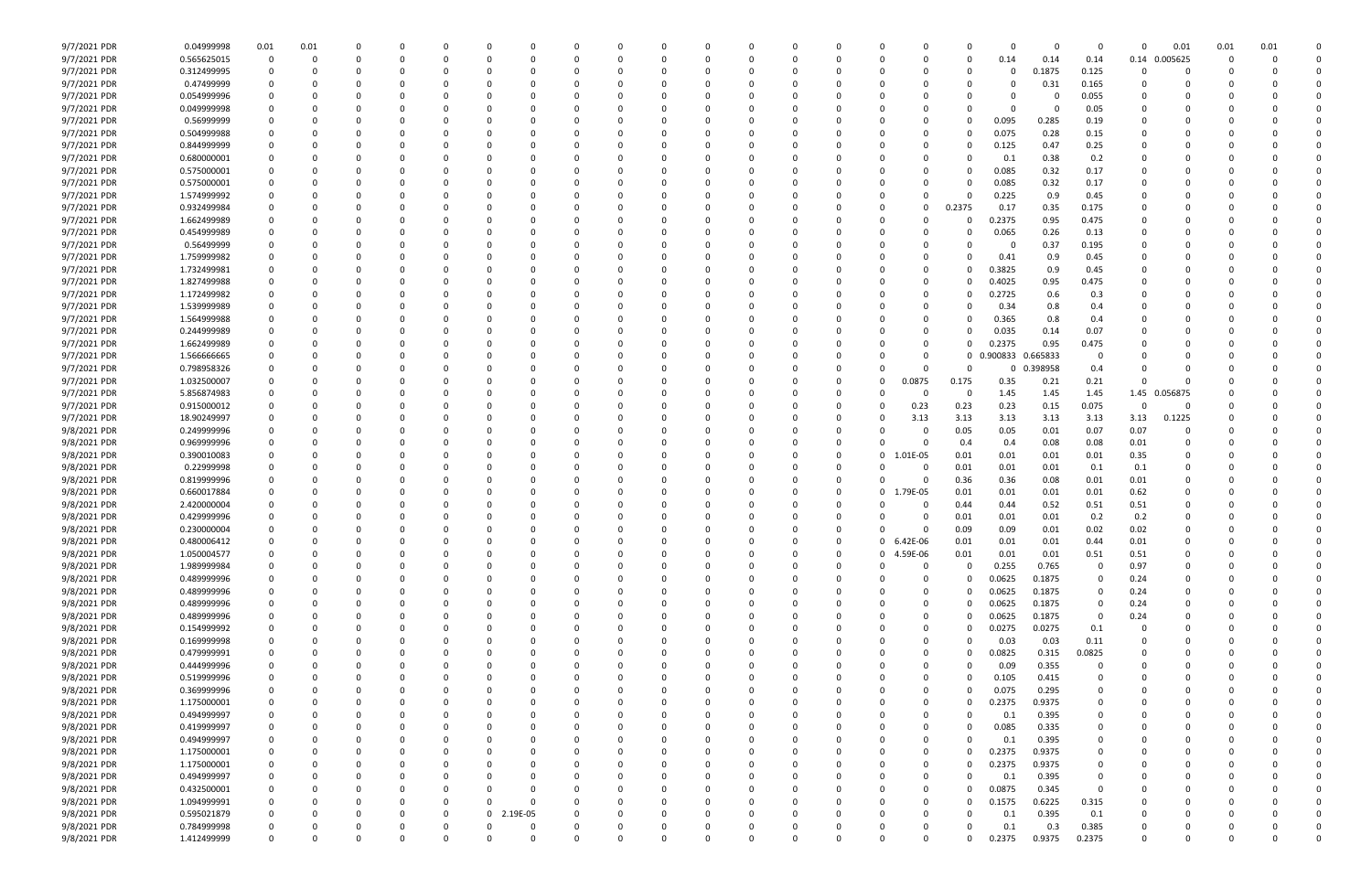| 9/8/2021 PDR  | 0.669999993 | 0                       | 0        |   |          |          |          |   | n        |             |          |          |          |          | -0             |          | 0.1125 | 0.445               | 0.1125      |             |          |          |      |  |
|---------------|-------------|-------------------------|----------|---|----------|----------|----------|---|----------|-------------|----------|----------|----------|----------|----------------|----------|--------|---------------------|-------------|-------------|----------|----------|------|--|
| 9/8/2021 PDR  | 1.149999999 | 0                       | C.       |   |          |          |          |   |          |             | 0        |          |          |          | 0              |          | 0.2375 | 0.9125              | 0           |             |          |          |      |  |
| 9/8/2021 PDR  | 0.879999999 | 0                       |          |   |          |          |          |   |          |             |          |          |          |          |                |          | 0.145  | 0.565               | 0.17        | 0           |          |          |      |  |
| 9/8/2021 PDR  | 0.562500003 | 0                       |          |   |          |          |          |   |          |             |          |          |          |          |                |          | 0.0925 | 0.36                | 0.11        | 0           |          |          |      |  |
|               |             |                         |          |   |          |          |          |   |          |             |          |          |          |          |                |          |        |                     |             |             |          |          |      |  |
| 9/8/2021 PDR  | 2.424999975 | 0                       |          |   |          |          |          |   |          |             |          |          |          |          | -0             |          | 0.225  | 0.675               | 0.675       | 0.85        |          |          |      |  |
| 9/8/2021 PDR  | 0.454999995 | 0                       |          |   |          |          |          |   |          |             |          |          |          |          | -0             |          | 0.075  | 0.29                | 0.09        | $\Omega$    |          |          |      |  |
| 9/8/2021 PDR  | 2.547499995 |                         |          |   |          |          |          |   |          |             |          |          |          |          | 0              |          | 0.2425 | 0.9                 | 0.485       | 0.92        |          |          |      |  |
| 9/8/2021 PDR  | 0.164999997 |                         |          |   |          |          |          |   |          |             |          |          |          |          | -0             |          | 0.025  | 0.05                | -0          | 0.09        |          |          |      |  |
| 9/8/2021 PDR  | 2.739999972 |                         |          |   |          |          |          |   |          |             |          |          |          |          |                |          | 0.2325 | 0.93                | 0.6975      | 0.88        |          |          |      |  |
| 9/8/2021 PDR  | 0.170000004 | $\Omega$                |          |   |          |          |          |   |          |             |          |          |          |          |                |          | 0      | 0.17                | 0           | $\Omega$    |          |          |      |  |
| 9/8/2021 PDR  | 6.780000024 | 0                       |          |   |          |          |          |   |          |             |          |          |          |          | 1.13           | 1.13     | 1.13   | 1.13                | 1.13        | 1.13        |          |          |      |  |
| 9/8/2021 PDR  | 0.800004798 | 0                       |          |   |          |          |          |   |          |             |          |          |          |          | 0              | 79E-06   | 0.2    | 0.21                | 0.21        | 0.18        |          |          |      |  |
| 9/8/2021 PDR  | 5.800039645 | 0                       |          |   |          |          |          |   |          |             | O        |          |          |          | 0              | 3.97E-05 | 1.45   | 1.45                | 1.45        | 1.45        |          |          |      |  |
|               |             |                         |          |   |          |          |          |   |          |             |          |          |          |          |                |          |        |                     |             |             |          |          |      |  |
| 9/8/2021 PDR  | 1.000000008 | 0                       |          |   |          |          |          |   |          |             |          |          |          |          |                | 0.12     | 0.24   | 0.32                | 0.32        | 0           |          |          |      |  |
| 9/8/2021 PDR  | 0.079999992 |                         |          |   |          |          |          |   |          |             |          |          |          |          |                |          | 0      | 0.04                | 0.04        |             |          |          |      |  |
| 9/8/2021 PDR  | 1.454583333 | 0                       |          |   |          |          |          |   |          |             |          |          |          |          | 0 1.           | .454583  | 0      |                     |             |             |          |          |      |  |
| 9/8/2021 PDR  | 1.130416667 | 0                       |          |   |          |          |          |   |          |             |          |          |          |          | 0 <sub>1</sub> | 130417   | 0      | 0                   | $\Omega$    | $\Omega$    |          |          |      |  |
| 9/9/2021 PDR  | 2.730000012 | 0                       | n        |   |          |          |          |   |          |             |          |          |          |          | -0             | 0.68     | 0.68   | 0.68                | 0.68        | 0.01        |          |          |      |  |
| 9/9/2021 PDR  | 3.090000012 | 0                       |          |   |          |          |          |   |          |             |          |          |          |          | $\Omega$       | 0.77     | 0.77   | 0.77                | 0.77        | 0.01        |          |          |      |  |
| 9/9/2021 PDR  | 3.16999998  | 0                       |          |   |          |          |          |   |          |             |          |          |          |          | 0              | 0.79     | 0.79   | 0.79                | 0.79        | 0.01        |          |          |      |  |
| 9/9/2021 PDR  | 3.009999996 |                         |          |   |          |          |          |   |          |             |          |          |          |          | 0              | 0.75     | 0.75   | 0.75                | 0.75        | 0.01        |          |          |      |  |
| 9/9/2021 PDR  | 1.329999996 |                         |          |   |          |          |          |   |          |             |          |          |          |          |                | 0.01     |        |                     | 0.65        |             |          |          |      |  |
|               |             | 0                       |          |   |          |          |          |   |          |             |          |          |          |          | 0              |          | 0.01   | 0.65                |             | 0.01        |          |          |      |  |
| 9/9/2021 PDR  | 0.559999992 |                         |          |   |          |          |          |   |          |             |          |          |          |          |                | 0.18     | 0.18   | 0.01                | 0.01        | 0.18        |          |          |      |  |
| 9/9/2021 PDR  | 2.270000016 | 0                       |          |   |          |          |          |   |          |             |          |          |          |          |                | 0.51     | 0.44   | 0.44                | 0.44        | 0.44        |          |          |      |  |
| 9/9/2021 PDR  | 1.119999996 | 0                       |          |   |          |          |          |   |          |             |          |          |          |          |                | 0.33     | 0.33   | 0.41                | 0.04        | 0.01        |          |          |      |  |
| 9/9/2021 PDR  | 0.850000008 | $\overline{\mathbf{0}}$ | 0        |   |          |          |          |   |          |             |          |          |          |          |                | 0.01     | 0.2    | 0.24                | 0.2         | 0.2         | - 0      | 0        |      |  |
| 9/9/2021 PDR  | 0.04999998  | 0.01                    | 0.01     |   |          |          |          |   |          |             |          |          |          |          |                |          |        | C                   | - 0         |             | 0.01     | 0.01     | 0.01 |  |
| 9/9/2021 PDR  | 0.339999996 | 0                       | -C       |   |          |          |          |   |          |             |          |          |          |          |                |          |        | 0.34                | - 0         |             | 0        |          |      |  |
| 9/9/2021 PDR  | 3.189999987 | - 0                     |          |   |          |          |          |   |          |             |          |          |          |          |                |          | 0.255  | 0.995               | 0.97        | 0.97        |          |          |      |  |
| 9/9/2021 PDR  | 0.787499996 | -0                      |          |   |          |          |          |   |          |             |          |          |          |          | 0              |          | 0.0625 | 0.245               | 0.24        | 0.24        |          |          |      |  |
| 9/9/2021 PDR  | 0.787499996 | 0                       |          |   |          |          |          |   |          |             |          |          |          |          | 0              |          | 0.0625 | 0.245               | 0.24        | 0.24        |          |          |      |  |
|               |             |                         |          |   |          |          |          |   |          |             |          |          |          |          |                |          |        |                     |             |             |          |          |      |  |
| 9/9/2021 PDR  | 0.787499996 |                         |          |   |          |          |          |   |          |             |          |          |          |          | -0             |          | 0.0625 | 0.245               | 0.24        | 0.24        |          |          |      |  |
| 9/9/2021 PDR  | 0.365000007 |                         |          |   |          |          |          |   |          |             |          |          |          |          | -0             |          | 0.03   | 0.115               | 0.11        | 0.11        |          |          |      |  |
| 9/9/2021 PDR  | 1.185       |                         |          |   |          |          |          |   |          |             |          |          |          |          |                |          | 0.095  | 0.37                | 0.36        | 0.36        |          |          |      |  |
| 9/9/2021 PDR  | 1.185       |                         |          |   |          |          |          |   |          |             |          |          |          |          |                |          | 0.095  | 0.37                | 0.36        | 0.36        |          |          |      |  |
| 9/9/2021 PDR  | 0.610000002 | 0                       |          |   |          |          |          |   |          |             |          |          |          |          |                |          | 0.125  | 0.485               | -0          |             |          |          |      |  |
| 9/9/2021 PDR  | 0.489999999 | 0                       |          |   |          |          |          |   |          |             |          |          |          |          |                |          | 0.1    | 0.39                |             |             |          |          |      |  |
| 9/9/2021 PDR  | 1.042499997 |                         |          |   |          |          |          |   |          |             |          |          |          |          |                |          | 0.2125 | 0.83                |             |             |          |          |      |  |
| 9/9/2021 PDR  | 0.489999999 |                         |          |   |          |          |          |   |          |             |          |          |          |          |                |          | 0.1    | 0.39                |             |             |          |          |      |  |
| 9/9/2021 PDR  | 0.489999999 | $\Omega$                | C        |   |          |          |          |   |          |             |          |          |          |          |                |          | 0.1    | 0.39                |             |             |          |          |      |  |
| 9/9/2021 PDR  | 0.4275      | 0                       |          |   |          |          |          |   |          |             |          |          |          |          |                |          | 0.0875 | 0.34                |             |             |          |          |      |  |
|               |             |                         |          |   |          |          |          |   |          |             |          |          |          |          |                |          |        |                     |             |             |          |          |      |  |
| 9/9/2021 PDR  | 0.979999998 | $\mathbf 0$             | 0        | 0 | 0        | 0        | $\Omega$ | 0 | 0        | 0           | 0        | $\Omega$ | $\Omega$ | $\Omega$ | 0              |          | 0.2    | 0.78                | $\Omega$    | $\Omega$    | 0        | $\Omega$ |      |  |
| 9/9/2021 PDR  | 1.1625      | 0                       | 0        | 0 | 0        | $\Omega$ | $\Omega$ |   | n        | 0           | 0        |          |          |          | 0              |          | 0.2375 | 0.925               | 0           |             |          |          |      |  |
| 9/9/2021 PDR  | 0.685000002 | $\mathbf 0$             | 0        |   |          | $\Omega$ | $\Omega$ |   |          | o           | 0        |          | $\Omega$ |          | 0              |          | 0.14   | 0.545               | 0           | $\Omega$    |          |          |      |  |
| 9/9/2021 PDR  | 0.132499998 | 0                       | 0        |   |          | 0        |          |   |          |             | 0        |          |          |          | 0              |          | 0.0275 | 0.105               | 0           |             |          |          |      |  |
| 9/9/2021 PDR  | 1.149999999 | 0                       |          |   |          |          |          |   |          | 0           | 0        |          |          |          | 0              |          | 0.2375 | 0.9125              |             |             |          |          |      |  |
| 9/9/2021 PDR  | 0.604999992 | $\mathbf 0$             | 0        |   | 0        | $\Omega$ |          | 0 |          | 0           | 0        |          |          |          | 0              |          | 0.2075 | 0.3975              | $\Omega$    |             | 0        |          |      |  |
| 9/9/2021 PDR  | 1.1625      | $\mathbf 0$             | 0        |   |          |          |          |   |          |             | 0        |          |          |          | 0              |          | 0.2375 | 0.925               | 0           | $\Omega$    |          |          |      |  |
| 9/9/2021 PDR  | 0.477499995 | 0                       | 0        |   |          | 0        |          |   |          |             | 0        |          |          |          | 0              |          | 0.0975 | 0.38                | 0           |             |          |          |      |  |
| 9/9/2021 PDR  | 0.364999995 | 0                       | 0        |   | 0        | $\Omega$ |          |   |          |             | 0        |          |          |          | 0              |          | 0.075  | 0.29                |             | 0           |          |          |      |  |
| 9/9/2021 PDR  | 1.099999995 | 0                       |          |   |          |          |          |   |          |             | 0        |          |          |          | 0              |          | 0.225  | 0.875               | $\mathbf 0$ | 0           |          |          |      |  |
|               |             |                         |          |   |          |          |          |   |          |             |          |          |          |          |                |          |        |                     |             |             |          |          |      |  |
| 9/9/2021 PDR  | 3.137500005 | $\mathbf 0$             |          |   |          |          |          |   |          |             | 0        |          |          |          | 0              |          | 0.3525 | 0.945               | 0.92        | 0.92        |          |          |      |  |
| 9/9/2021 PDR  | 0.657500007 | 0                       |          |   | 0        |          |          |   |          |             | 0        |          |          |          | 0              |          | 0.0525 | 0.205               | 0.2         | 0.2         |          |          |      |  |
| 9/9/2021 PDR  | 3.179999988 | $\mathbf 0$             | 0        |   |          |          |          |   |          |             | 0        |          |          |          | 0              |          | 1.06   | 1.06                | 1.06        | 0           |          |          |      |  |
| 9/9/2021 PDR  | 2.399999999 | 0                       | 0        |   | 0        | 0        |          |   |          | 0           | 0        |          |          |          | 0              |          | 0.025  | 2.35                | 0.025       | 0           |          | -0       |      |  |
| 9/9/2021 PDR  | 4.259999988 | $\mathbf 0$             | 0        |   | 0        | $\Omega$ |          |   | n        | 0           | 0        |          |          |          | 0              |          | 1.42   | 1.42                | 1.42        | 0           | 0        |          |      |  |
| 9/9/2021 PDR  | 1.929375006 | 0                       | 0        |   |          |          |          |   |          |             | 0        |          |          |          |                |          |        | 0 0.978438 0.950938 |             | $\Omega$    |          |          |      |  |
| 9/9/2021 PDR  | 0.800000004 | $\mathbf 0$             | C        |   |          |          |          |   |          |             | 0        |          |          |          | 0              |          | 0.2    | 0.21                | 0.21        | 0.18        |          |          |      |  |
| 9/9/2021 PDR  | 0.682500003 | 0                       |          |   |          |          |          |   |          |             | 0        |          |          |          | $\Omega$       | 0.0875   | 0.175  | 0.21                | 0.21        | $\mathbf 0$ |          |          |      |  |
| 9/9/2021 PDR  | 1.040000016 | $\mathbf 0$             | 0        |   | 0        |          |          |   |          |             | 0        |          |          |          |                |          | 0.26   | 0.26                | 0.26        | 0.26        | 0        |          |      |  |
| 9/9/2021 RDRR |             |                         |          |   |          |          |          |   |          |             |          |          |          |          |                |          |        |                     |             | $\Omega$    |          |          |      |  |
|               | 19.92       | 0                       | 0        |   |          | -0       |          |   |          |             | 0        |          |          |          |                |          | 19.92  | $\mathbf 0$         | $\mathbf 0$ |             |          |          |      |  |
| 9/9/2021 PDR  | 1.722500013 | 0                       | 0        |   | 0        | 0        |          |   |          |             | 0        |          |          |          | $\Omega$       | 0.1325   | 0.53   | 0.53                | 0.53        | 0           |          |          |      |  |
| 9/9/2021 PDR  | 4.270000002 | - 0                     | 0        |   | 0        |          | $\Omega$ |   |          |             | 0        |          | $\Omega$ |          | $\Omega$       | 1.43     | 1.43   | 0.94                | 0.47        | 0           |          |          |      |  |
| 9/10/2021 PDR | 0.079999992 | 0                       | C        |   |          | 0        |          |   |          |             |          |          |          |          |                |          | - 0    | 0.04                | 0.04        | 0           |          |          |      |  |
| 9/10/2021 PDR | 0.25999998  | $\mathbf 0$             | $\Omega$ | 0 | $\Omega$ | $\Omega$ | $\Omega$ |   | $\Omega$ | $\mathbf 0$ | $\Omega$ | $\Omega$ | $\Omega$ |          | $\Omega$       | 0.01     | 0.01   | 0.01                | 0.22        | $0.01\,$    | $\Omega$ | 0        | 0    |  |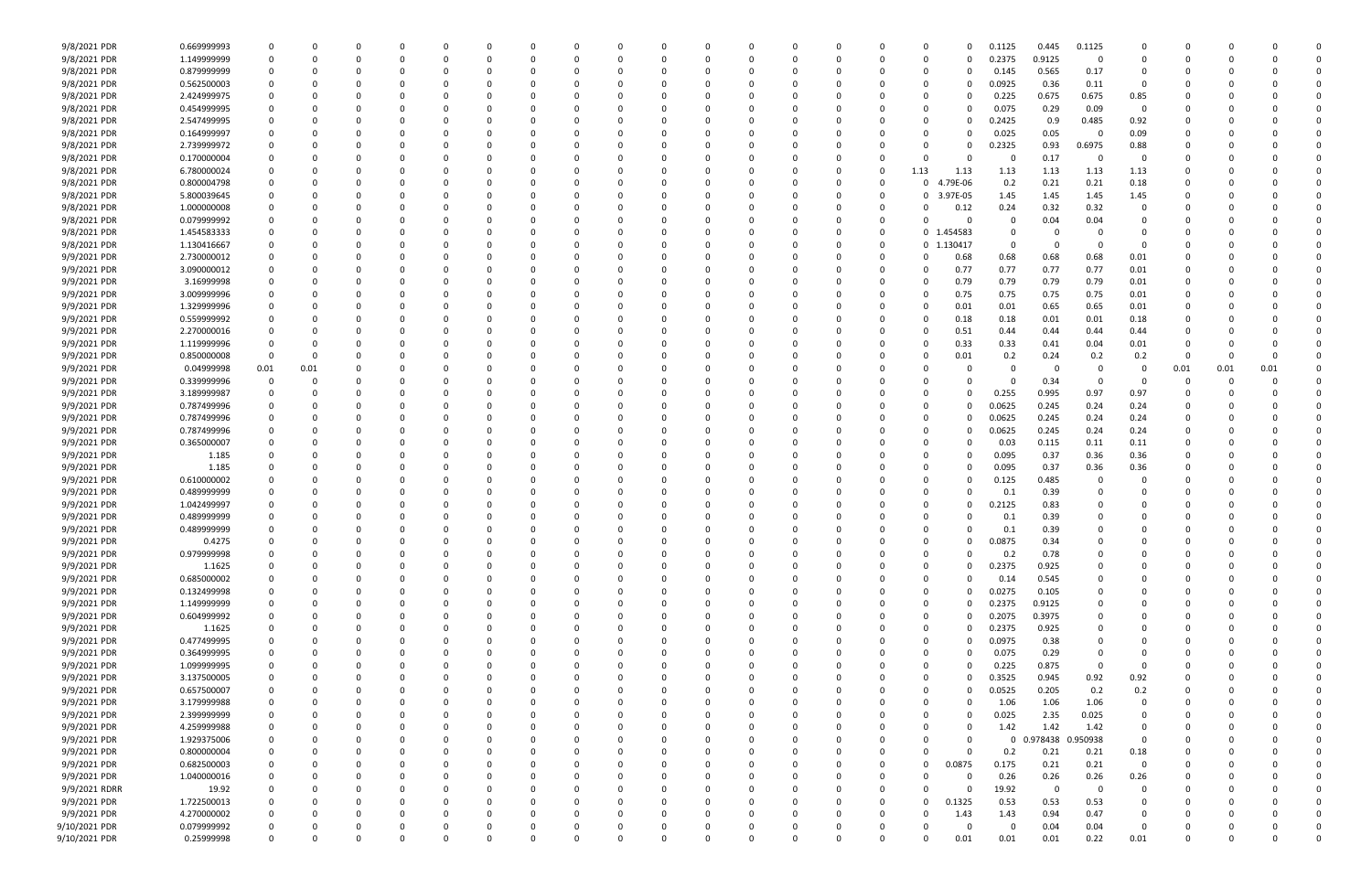| 9/10/2021 PDR                  | 0.290000004    |             |      |          |               |          |          | 0            |          | $\Omega$ |     |          |          |          | 0.03     | 0.03     | 0.06        | 0.03                         | 0.05              | 0.06                    | 0.03 |          |              |  |
|--------------------------------|----------------|-------------|------|----------|---------------|----------|----------|--------------|----------|----------|-----|----------|----------|----------|----------|----------|-------------|------------------------------|-------------------|-------------------------|------|----------|--------------|--|
| 9/10/2021 PDR                  | 4.239999984    |             |      |          |               |          |          |              |          |          |     |          |          | 0        |          | 0        | 1.06        | 1.06                         | 1.06              | 1.06                    | 0    |          |              |  |
| 9/10/2021 PDR                  | 2.4            |             |      |          |               |          |          |              |          |          |     |          |          |          |          | 0        | 0.6         | 0.6                          | 0.6               | 0.6                     | C    |          |              |  |
| 9/10/2021 PDR                  | 0.51           |             |      |          |               |          |          |              |          |          |     |          |          |          |          | 0        | 0.06        | 0.09                         | 0.18              | 0.18                    |      |          |              |  |
| 9/10/2021 PDR                  | 21.655         |             |      |          |               |          |          |              |          |          |     |          |          |          |          | 6.81     | 7.3         | 5.03                         | 2.515             | 0                       |      |          |              |  |
| 9/10/2021 PDR                  | 0.440000016    |             |      |          |               |          |          |              |          |          |     |          |          |          |          |          | 0.11        | 0.11                         | 0.11              | 0.11                    | 0    |          |              |  |
| 9/11/2021 PDR                  | 0.079999968    | 0.01        | 0.01 |          |               |          |          |              |          |          |     |          |          |          |          | $\Omega$ | - 0         | 0.01                         | 0.01              | 0.01                    | 0.01 | 0.01     | 0.01         |  |
| 9/13/2021 PDR                  | 0.349999992    |             |      |          |               |          |          |              |          |          |     |          |          |          |          | 0.01     | 0.01        | 0.08                         | 0.24              | 0.01                    | 0    |          |              |  |
| 9/13/2021 PDR                  | 0.389999988    |             |      |          |               |          |          |              |          |          |     |          |          |          |          | 0.18     | 0.18        | 0.01                         | 0.01              | 0.01                    |      |          |              |  |
| 9/13/2021 PDR                  | 0.350000004    |             |      |          |               |          |          |              |          |          |     |          |          |          |          | 0.01     | 0.05        | 0.05                         | 0.12              | 0.12                    |      |          |              |  |
| 9/13/2021 PDR                  | 0.289999992    |             |      |          |               |          |          |              |          |          |     |          |          |          |          | 0.12     | 0.12        | 0.01                         | 0.01              | 0.03                    |      |          |              |  |
| 9/13/2021 PDR                  | 1.219999992    |             |      |          |               |          |          |              |          |          |     |          |          |          |          | 0.01     | 0.01        | 0.06                         | 0.57              | 0.57                    |      |          |              |  |
| 9/13/2021 PDR                  | 0.549999996    |             |      |          |               |          |          |              |          |          |     |          |          |          |          | 0.1      | 0.11        | 0.01                         | 0.17              | 0.16                    |      |          |              |  |
| 9/13/2021 PDR                  | 0.28999998     |             |      |          |               |          |          |              |          |          |     |          |          |          |          | 0.13     | 0.13        | 0.01                         | 0.01              | 0.01                    |      |          |              |  |
| 9/13/2021 PDR                  | 0.249999996    |             |      |          |               |          |          |              |          |          |     |          |          |          |          | 0.08     | 0.08        | 0.01                         | 0.04              | 0.04                    |      |          |              |  |
| 9/13/2021 PDR                  | 0.109999992    |             |      |          |               |          |          |              |          |          |     |          |          |          |          | 0.01     | 0.03        | 0.03                         | 0.03              | 0.01                    |      |          |              |  |
| 9/13/2021 PDR                  | 0.629999988    |             |      |          |               |          |          |              |          |          |     |          |          |          |          | 0.25     | 0.29        | 0.04                         | 0.04              | 0.01                    |      |          |              |  |
| 9/13/2021 PDR                  | 0.309999996    |             |      |          |               |          |          |              |          |          |     |          |          |          |          |          | 0           | 0.31                         | - 0               | 0                       |      |          |              |  |
| 9/13/2021 PDR                  | 0.470000004    |             |      |          |               |          |          |              |          |          |     |          |          |          |          |          | 0           | 0.47                         |                   |                         |      |          |              |  |
| 9/13/2021 PDR                  | 0.380000004    |             |      |          |               |          |          |              |          |          |     |          |          |          |          |          | 0           | 0.38                         |                   |                         |      |          |              |  |
| 9/13/2021 PDR                  | 0.110000004    |             |      |          |               |          |          |              |          |          |     |          |          |          |          |          | 0           | 0.11                         |                   |                         |      |          |              |  |
| 9/13/2021 PDR                  | 0.380000004    |             |      |          |               |          |          |              |          |          |     |          |          |          |          |          | 0           | 0.38                         |                   |                         |      |          |              |  |
| 9/13/2021 PDR                  | 0.320000004    |             |      |          |               |          |          |              |          |          |     |          |          |          |          |          | 0           | 0.32                         |                   |                         |      |          |              |  |
| 9/13/2021 PDR                  | 0.849999996    |             |      |          |               |          |          |              |          |          |     |          |          |          |          |          | C.          | 0.85                         |                   |                         |      |          |              |  |
| 9/13/2021 PDR                  | 0.759999996    |             |      |          |               |          |          |              |          |          |     |          |          |          |          |          | O           | 0.76                         |                   |                         |      |          |              |  |
| 9/13/2021 PDR                  | 0.279999996    |             |      |          |               |          |          |              |          |          |     |          |          |          |          |          | 0           | 0.28                         |                   |                         |      |          |              |  |
| 9/13/2021 PDR                  | 0.980000004    |             |      |          |               |          |          |              |          |          |     |          |          |          |          | 0        | 0.98        | 0                            |                   |                         |      |          |              |  |
| 9/13/2021 PDR                  | 0.909999996    |             |      |          |               |          |          |              |          |          |     |          |          |          |          |          | 0           | 0.91                         | $\Omega$          | 0                       |      |          |              |  |
| 9/13/2021 PDR                  | 0.51           |             |      |          |               |          |          |              |          |          |     |          |          |          |          |          | 0.06        | 0.09                         | 0.18              | 0.18                    |      |          |              |  |
| 9/13/2021 PDR                  | 9.999999984    |             |      |          |               |          |          |              |          |          |     |          |          |          |          | O        | 2.5         | 2.5                          | 2.5               | 2.5                     |      |          |              |  |
| 9/13/2021 PDR                  | 14.79500001    |             |      |          |               |          |          |              |          |          |     |          |          |          |          | 4.59     | -5          | 3.47                         | 1.735             | 0                       |      |          |              |  |
| 9/13/2021 PDR                  | 5.78000001     |             |      |          |               |          |          |              |          |          |     |          |          |          |          | 1.71     | 1.97        | -1.4                         | 0.7               | 0                       |      |          |              |  |
| 9/13/2021 PDR                  | 4.270000002    |             |      |          |               |          |          |              |          |          |     |          |          | -0       |          | 1.43     | 1.43        | 0.94                         | 0.47              | $\Omega$                |      |          |              |  |
| 9/14/2021 PDR                  | 0.269999988    |             |      |          |               |          |          |              |          |          |     |          |          |          |          | 0.01     | 0.01        | 0.01                         | 0.01              | 0.23                    |      |          |              |  |
| 9/14/2021 PDR                  | 0.149999988    |             |      |          |               |          |          |              |          |          |     |          |          |          |          | 0.01     | 0.01        | 0.01                         | 0.01              | 0.11                    |      |          |              |  |
| 9/14/2021 PDR                  | 0.699999996    |             |      |          |               |          |          |              |          |          |     |          |          |          |          |          | 0           | 0.7                          | - 0               | 0                       |      |          |              |  |
| 9/14/2021 PDR                  | 0.66           |             |      |          |               |          |          |              |          |          |     |          |          |          |          |          | 0           | 0.66                         |                   |                         |      |          |              |  |
| 9/14/2021 PDR                  | 0.6            |             |      |          |               |          |          |              |          |          |     |          |          |          |          |          | $\Omega$    | 0.6                          |                   |                         |      |          |              |  |
| 9/14/2021 PDR<br>9/14/2021 PDR |                |             |      |          |               |          |          |              |          |          |     |          |          |          |          | O        | 0           |                              |                   |                         |      |          |              |  |
|                                | 0.822500007    |             |      |          |               |          |          |              |          |          |     |          |          | 0        | 0.0875   | 0.175    | 0.35        | 0.21                         |                   |                         |      |          |              |  |
| 9/14/2021 PDR<br>9/14/2021 PDR | 0.51<br>10.445 | 0           | 0    | $\Omega$ | $\Omega$      | $\Omega$ | $\Omega$ | 0            | 0        | 0        | - 0 | 0        | $\Omega$ | $\Omega$ | $\Omega$ | 3.39     | 0.06        | 0.09<br>2.37                 | $0.18\,$          | 0.18                    | 0    |          |              |  |
| 9/14/2021 PDR                  | 0.765000012    | 0           |      | 0        |               | $\Omega$ |          | <sup>0</sup> |          | 0        |     | O        |          | 0        | 0.23     | 0.23     | 3.5<br>0.23 | 0.075                        | 1.185<br>$\Omega$ | 0<br>0                  | 0    |          |              |  |
| 9/15/2021 PDR                  | 0.599999988    |             |      | $\Omega$ | 0<br>$\Omega$ |          |          | <sup>0</sup> |          | $\Omega$ |     |          | 0        | $\Omega$ |          | 0.01     | 0.01        | 0.01                         | 0.01              | 0.56                    | 0    |          |              |  |
| 9/15/2021 PDR                  | 0.220000008    |             |      |          |               |          |          |              |          |          |     |          |          | $\Omega$ |          | 0.01     | 0.05        | 0.05                         | 0.08              | 0.03                    | 0    |          |              |  |
| 9/15/2021 PDR                  | 0.199999992    | $\Omega$    | 0    |          |               |          |          |              |          |          |     |          |          |          |          | 0.01     | 0.09        | 0.01                         | $0.01\,$          | 0.08                    | - 0  |          |              |  |
| 9/15/2021 PDR                  | 0.039999984    | 0.01        | 0.01 | 0        |               |          |          | 0            |          |          |     |          | 0        | $\Omega$ |          | $\Omega$ | 0           | $\mathbf 0$                  | 0                 | $\overline{\mathbf{0}}$ | 0.01 | 0.01     |              |  |
| 9/15/2021 PDR                  | 0.679999992    | $\mathbf 0$ | 0    |          |               |          |          | 0            |          |          |     |          | 0        | $\Omega$ | 0.1      | 0.09     | 0.12        | 0.12                         | 0.11              | 0.07                    | 0.07 | 0        |              |  |
| 9/15/2021 PDR                  | 1.032500007    | $\mathbf 0$ | 0    | $\Omega$ | $\Omega$      | $\Omega$ |          | $\Omega$     |          | 0        |     |          | 0        | $\Omega$ | 0.0875   | 0.175    | 0.35        | 0.21                         | 0.21              | $\overline{\mathbf{0}}$ | 0    |          |              |  |
| 9/16/2021 PDR                  | 15.37750001    |             |      | 0        | $\Omega$      | $\Omega$ |          | 0            |          | 0        |     |          | 0        | $\Omega$ | $\Omega$ | $\Omega$ | 1.9025      | 2.695                        | 5.39              | 5.39                    | 0    |          |              |  |
| 9/16/2021 PDR                  | 0.299999988    |             |      |          |               |          |          | 0            |          |          |     |          |          | $\Omega$ | $\Omega$ | 0.01     | 0.01        | 0.26                         | $0.01\,$          | 0.01                    |      |          |              |  |
| 9/16/2021 PDR                  | 0.041666664    | $\Omega$    |      |          |               |          |          | 0            |          |          |     |          |          | 0        | $\Omega$ |          | 0 0.039062  | 0.002604                     | $\Omega$          | 0                       | 0    |          |              |  |
| 9/17/2021 PDR                  | 0.239999988    | 0           |      | 0        |               |          |          | 0            |          |          |     |          |          | 0        | 0        | 0.01     | 0.01        | 0.01                         | 0.2               | 0.01                    | 0    | -0       | <sup>0</sup> |  |
| 9/17/2021 PDR                  | 0.029999988    | $\Omega$    |      | $\Omega$ |               |          |          | 0            |          |          |     |          |          | 0        |          | $\Omega$ | $\mathbf 0$ | $\Omega$                     | $\Omega$          | $\Omega$                | 0.01 | 0.01     | 0.01         |  |
| 9/17/2021 PDR                  | 0.249999996    | 0           | 0    | 0        | 0             | $\Omega$ |          | 0            |          | 0        |     |          |          | 0        |          | 0        |             | 0 0.002604 0.244792 0.002604 |                   |                         | 0    | $\Omega$ |              |  |
| 9/17/2021 PDR                  | 14.79500001    | 0           |      | 0        |               |          |          | 0            |          | 0        |     |          |          | 0        |          | 4.59     | -5          | 3.47                         | 1.735             | 0                       | 0    |          |              |  |
| 9/17/2021 PDR                  | 1.440000006    |             |      |          |               |          |          |              |          |          |     |          |          |          |          | 0.48     | 0.48        | 0.32                         | 0.16              | $\Omega$                |      |          |              |  |
| 9/20/2021 PDR                  | 0.66           |             |      |          |               |          |          | 0            |          |          |     |          |          | 0        | $\Omega$ | 0        | - 0         | 0.66                         | 0                 | 0                       | O    |          |              |  |
| 9/20/2021 PDR                  | 9.410000004    |             |      |          |               |          |          |              |          |          |     |          |          | 0        | 2.64     | 2.64     | 2.64        | 1.49                         | $\Omega$          | 0                       |      |          |              |  |
| 9/20/2021 PDR                  | 4.829999988    |             |      |          |               |          |          |              |          |          |     |          |          | 0        | $\Omega$ | 0.01     | 2.4         | 2.4                          | 0.01              | 0.01                    | 0    |          |              |  |
| 9/20/2021 PDR                  | 1.439999988    |             |      |          |               |          |          |              |          |          |     |          |          | 0        |          | 0.28     | 0.51        | 0.01                         | 0.01              | 0.63                    | 0    |          |              |  |
| 9/20/2021 PDR                  | 0.419999988    |             |      | 0        |               |          |          |              |          |          |     |          |          | 0        |          | 0.01     | 0.01        | 0.01                         | 0.01              | 0.38                    | 0    |          |              |  |
| 9/20/2021 PDR                  | 0.189999984    | $\Omega$    |      | 0        |               | $\Omega$ |          | 0            |          | $\Omega$ |     |          |          | 0        |          | 0.01     | 0.01        | 0.01                         | 0.01              | 0.15                    | 0    |          |              |  |
| 9/20/2021 PDR                  | 0.209999988    | $\Omega$    | 0    |          |               |          |          | 0            |          | 0        |     |          |          |          |          | 0.01     | 0.01        | 0.01                         | 0.01              | 0.17                    | 0    |          | 0            |  |
| 9/20/2021 PDR                  | 0.079999968    | 0.01        | 0.01 | $\Omega$ | $\Omega$      | $\Omega$ | $\Omega$ | $\Omega$     | $\Omega$ | $\Omega$ |     | $\Omega$ | O        | $\Omega$ |          | $\Omega$ | $\mathbf 0$ | 0.01                         | 0.01              | 0.01                    | 0.01 | 0.01     | 0.01         |  |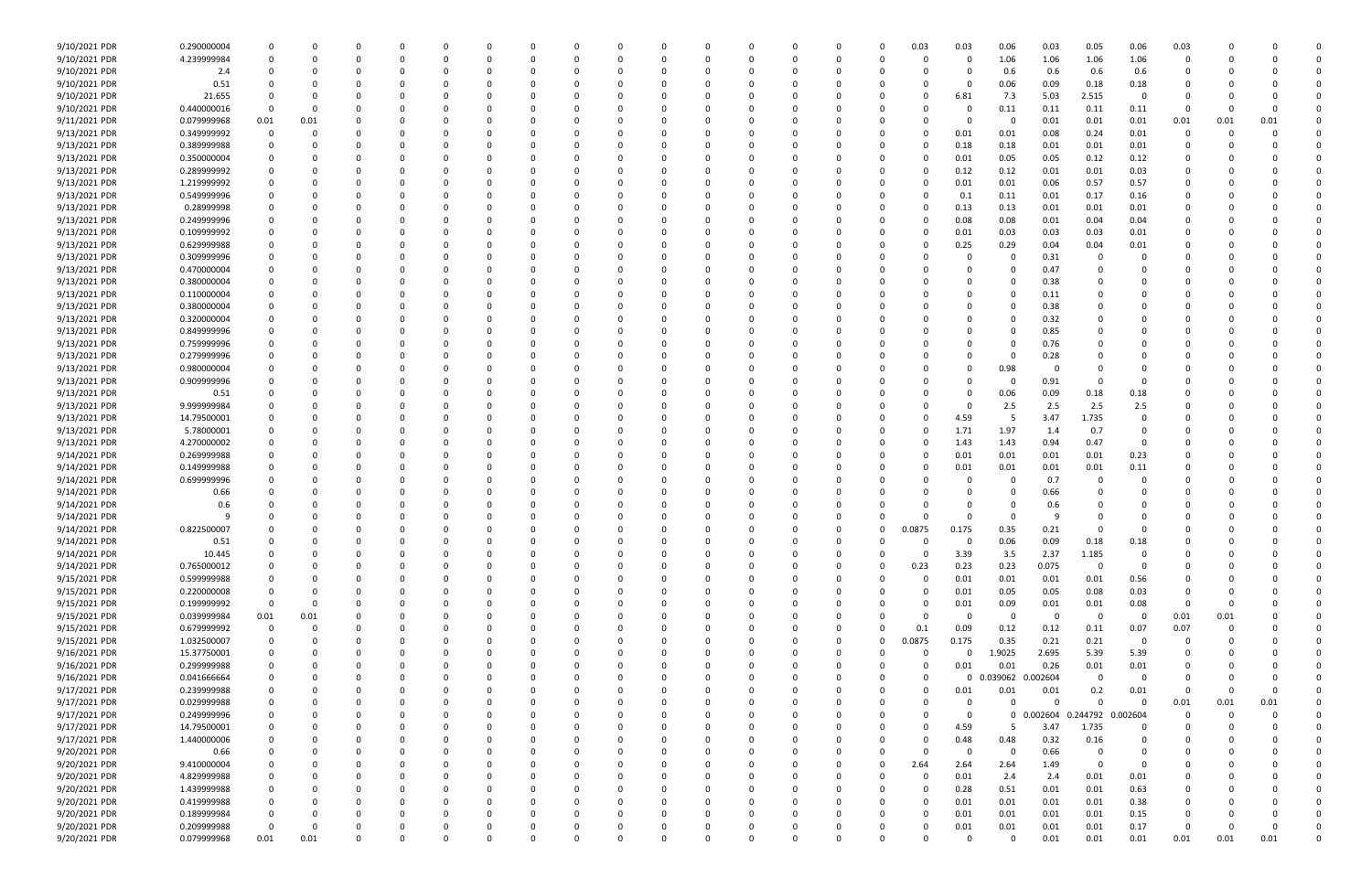| 9/20/2021 PDR  | 0.029999988 |             |             |          |          |          |          |              |          |          |          |          |          |          |              |            | 0            | $\Omega$    | - 0         | $\Omega$       | 0.01     | 0.01     | 0.01     |  |
|----------------|-------------|-------------|-------------|----------|----------|----------|----------|--------------|----------|----------|----------|----------|----------|----------|--------------|------------|--------------|-------------|-------------|----------------|----------|----------|----------|--|
| 9/21/2021 PDR  | 0.189999996 | $\Omega$    |             | 0        |          |          |          | -0           |          | $\Omega$ |          |          | 0        | 0        | 0            | 0.01       | 0.01         | 0.08        | 0.08        | 0.01           | -0       |          |          |  |
| 9/21/2021 PDR  | 0.210000012 |             |             |          |          |          |          |              |          |          |          |          |          |          |              | 0.05       | 0.05         | 0.01        | 0.05        | 0.05           |          |          |          |  |
|                |             |             |             |          |          |          |          |              |          |          |          |          |          |          |              |            |              |             |             |                |          |          |          |  |
| 9/21/2021 PDR  | 0.419999988 |             |             |          |          |          |          |              |          |          |          |          |          |          |              | 0.01       | 0.01         | 0.16        | 0.12        | 0.12           |          |          |          |  |
| 9/21/2021 PDR  | 0.39        |             |             | n        |          |          |          |              |          |          |          |          |          |          |              | 0.01       | 0.12         | 0.08        | 0.13        | 0.05           | 0        |          |          |  |
| 9/21/2021 PDR  | 0.379999992 |             |             |          |          |          |          |              |          |          |          |          |          |          |              | 0.01       | 0.12         | 0.12        | 0.12        | 0.01           | -0       |          |          |  |
| 9/21/2021 PDR  | 0.029999988 |             |             |          |          |          |          |              |          |          |          |          |          |          |              |            | 0            | -C          | - 0         | 0              | 0.01     | 0.01     | 0.01     |  |
| 9/21/2021 PDR  | 0.36        |             |             |          |          |          |          |              |          |          |          |          |          |          |              |            | 0            | 0.36        |             |                | - 0      |          |          |  |
|                |             |             |             |          |          |          |          |              |          |          |          |          |          |          |              |            |              |             |             |                |          |          |          |  |
| 9/21/2021 PDR  | 0.36        |             |             |          |          |          |          |              |          |          |          |          |          |          |              |            | 0            | 0.36        |             |                |          |          |          |  |
| 9/21/2021 PDR  | 0.36        |             |             |          |          |          |          |              |          |          |          |          |          |          |              |            | 0            | 0.36        |             |                |          |          |          |  |
| 9/21/2021 PDR  | 0.36        |             |             |          |          |          |          |              |          |          |          |          |          |          |              |            | O            | 0.36        |             |                |          |          |          |  |
| 9/21/2021 PDR  | 0.380000004 |             |             |          |          |          |          |              |          |          |          |          |          |          |              |            | C.           | 0.38        |             |                |          |          |          |  |
| 9/21/2021 PDR  | 0.530000004 |             |             |          |          |          |          |              |          |          |          |          |          |          |              |            | 0            | 0.53        |             |                |          |          |          |  |
| 9/21/2021 PDR  | 0.9         |             |             |          |          |          |          |              |          |          |          |          |          |          |              |            | <sup>0</sup> | 0.9         |             |                |          |          |          |  |
| 9/21/2021 PDR  |             |             |             |          |          |          |          |              |          |          |          |          |          |          |              |            | <sup>0</sup> |             |             |                |          |          |          |  |
|                | 0.9         |             |             |          |          |          |          |              |          |          |          |          |          |          |              |            |              | 0.9         |             |                |          |          |          |  |
| 9/21/2021 PDR  | 0.9         |             |             |          |          |          |          |              |          |          |          |          |          |          |              |            | 0            | 0.9         |             |                |          |          |          |  |
| 9/21/2021 PDR  | 0.369999996 |             |             |          |          |          |          |              |          |          |          |          |          |          |              |            |              | 0.37        |             |                |          |          |          |  |
| 9/21/2021 PDR  | 0.759999996 |             |             |          |          |          |          |              |          |          |          |          |          |          |              |            | 0            | 0.76        |             |                |          |          |          |  |
| 9/21/2021 PDR  | 0.69        |             |             |          |          |          |          |              |          |          |          |          |          |          |              |            | 0            | 0.69        |             |                |          |          |          |  |
| 9/21/2021 PDR  | 0.549999996 |             |             |          |          |          |          |              |          |          |          |          |          |          |              |            | $\Omega$     | 0.55        |             |                |          |          |          |  |
|                |             |             |             |          |          |          |          |              |          |          |          |          |          |          |              |            |              | 0.12        |             |                |          |          |          |  |
| 9/21/2021 PDR  | 0.12        |             |             |          |          |          |          |              |          |          |          |          |          |          |              | 0          | 0            |             |             |                |          |          |          |  |
| 9/21/2021 PDR  | 4.960000008 |             |             |          |          |          |          |              |          |          |          |          |          |          |              | 0.66       | 1.32         | 1.49        | 1.49        |                |          |          |          |  |
| 9/21/2021 PDR  | 18.77999998 |             |             |          |          |          |          |              |          |          |          |          |          | -0       | 3.13         | 3.13       | 3.13         | 3.13        | 3.13        | 3.13           |          |          |          |  |
| 9/22/2021 PDR  | 0.37999998  |             |             |          |          |          |          |              |          |          |          |          |          | 0        |              | 0.34       | 0.01         | 0.01        | 0.01        | 0.01           |          |          |          |  |
| 9/22/2021 PDR  | 1.070000004 |             |             |          |          |          |          |              |          |          |          |          |          |          |              | 0.45       | 0.45         | 0.08        | 0.08        | 0.01           |          |          |          |  |
| 9/22/2021 PDR  | 0.309999996 |             |             |          |          |          |          |              |          |          |          |          |          |          |              | 0.14       | 0.14         | 0.01        | 0.01        | 0.01           |          |          |          |  |
|                |             |             |             |          |          |          |          |              |          |          |          |          |          |          |              |            |              |             |             |                |          |          |          |  |
| 9/22/2021 PDR  | 0.659999988 |             |             |          |          |          |          |              |          |          |          |          |          |          |              | 0.01       | 0.01         | 0.01        | 0.01        | 0.62           |          |          |          |  |
| 9/22/2021 PDR  | 0.129999984 |             |             |          |          |          |          |              |          |          |          |          |          |          |              | 0.01       | 0.01         | 0.01        | 0.09        | 0.01           |          |          |          |  |
| 9/22/2021 PDR  | 0.209999988 |             |             |          |          |          |          |              |          |          |          |          |          |          |              | 0.06       | 0.06         | 0.01        | 0.04        | 0.04           |          |          |          |  |
| 9/22/2021 PDR  | 0.249999996 |             |             | n        |          |          |          |              |          |          |          |          |          |          |              | 0.11       | 0.11         | 0.01        | 0.01        | 0.01           | 0        |          |          |  |
| 9/22/2021 PDR  | 0.230000004 |             |             |          |          |          |          |              |          |          |          |          |          |          |              | 0.09       | 0.09         | 0.01        | 0.02        | 0.02           | -0       |          |          |  |
| 9/22/2021 PDR  | 0.029999988 | $\Omega$    |             |          |          |          |          |              |          |          |          |          |          |          |              |            | 0            | -C          |             | 0              | 0.01     | 0.01     | 0.01     |  |
|                |             |             |             |          |          |          |          |              |          |          |          |          |          |          |              |            |              |             |             |                |          |          |          |  |
| 9/22/2021 PDR  | 0.04999998  | 0.01        | 0.01        |          |          |          |          |              |          |          |          |          |          |          |              |            |              |             |             |                | 0.01     | 0.01     | 0.01     |  |
| 9/22/2021 PDR  | 0.029999988 | $0.01\,$    | 0.01        |          |          |          |          |              |          |          |          |          |          |          |              |            |              |             |             |                | C        |          | 0.01     |  |
| 9/22/2021 PDR  | 0.24        |             |             |          |          |          |          |              |          |          |          |          |          |          |              |            |              | 0           | 0.24        |                |          |          |          |  |
| 9/22/2021 PDR  | 0.339999996 |             |             |          |          |          |          |              |          |          |          |          |          |          |              |            |              | റ           | - 0         | 0.34           |          |          |          |  |
| 9/22/2021 PDR  | 0.36        |             |             |          |          |          |          |              |          |          |          |          |          |          |              |            | <sup>0</sup> | 0           | 0.36        |                |          |          |          |  |
| 9/22/2021 PDR  | 0.159999996 |             |             |          |          |          |          |              |          |          |          |          |          |          |              |            | O            | 0.16        |             |                |          |          |          |  |
|                |             |             |             |          |          |          |          |              |          |          |          |          |          |          |              |            |              |             |             |                |          |          |          |  |
| 9/22/2021 PDR  | 0.39        |             |             |          |          |          |          |              |          |          |          |          |          |          |              |            | C.           | 0.39        |             |                |          |          |          |  |
| 9/22/2021 PDR  | 0.080000004 |             |             | n        |          |          |          |              |          |          |          |          |          |          |              | 0          | 0.08         | $\Omega$    |             |                |          |          |          |  |
| 9/22/2021 PDR  | 0.159999996 |             |             |          |          |          |          |              |          |          |          |          |          |          |              |            | υ            | 0.16        | 0           |                |          |          |          |  |
| 9/22/2021 PDR  | 0.57        | 0           | $\Omega$    | $\Omega$ | $\Omega$ | $\Omega$ | $\Omega$ | $\Omega$     | 0        | $\Omega$ | $\Omega$ | $\Omega$ | $\Omega$ | $\Omega$ |              | $\Omega$   | $\mathbf 0$  | 0.57        | $\mathbf 0$ | $\Omega$       | $\Omega$ |          |          |  |
| 9/22/2021 PDR  | 0.230000004 | 0           |             | 0        |          | $\Omega$ | $\Omega$ | 0            | ŋ        | 0        |          | $\Omega$ | 0        | 0        |              | 0          | 0            | $\Omega$    | 0.23        | $\Omega$       | 0        |          |          |  |
| 9/22/2021 PDR  | 0.36        |             |             | 0        |          | $\Omega$ |          | 0            |          | $\Omega$ |          |          | 0        | 0        |              |            | 0            | $\Omega$    | 0.36        | 0              | 0        |          |          |  |
|                |             |             |             |          |          |          |          |              |          |          |          |          |          |          |              |            |              |             |             |                |          |          |          |  |
| 9/22/2021 PDR  | 0.33        |             |             | 0        |          | 0        |          | $\Omega$     |          | $\Omega$ |          |          | 0        | 0        |              |            | 0            | $\Omega$    | - 0         | 0.33           | 0        |          |          |  |
| 9/22/2021 PDR  | 0.51        |             |             |          |          |          |          |              |          | 0        |          |          |          | -0       |              |            | 0            | $\Omega$    | - 0         | 0.51           |          |          |          |  |
| 9/22/2021 PDR  | 0.099999996 |             |             | 0        |          | 0        |          |              |          | $\Omega$ |          | 0        | 0        | 0        |              |            | 0            | $\Omega$    | 0.1         | 0              | 0        |          |          |  |
| 9/22/2021 PDR  | 0.170000004 |             |             | $\Omega$ |          | $\Omega$ |          |              |          |          |          | 0        | 0        | 0        |              |            | $\Omega$     | $\Omega$    | 0.17        | $\overline{0}$ | 0        |          |          |  |
| 9/22/2021 PDR  | 0.03        | 0           |             | 0        |          |          |          |              |          | 0        |          |          |          | 0        |              | 0          | 0.03         | $\Omega$    | - 0         | $\Omega$       | 0        |          |          |  |
| 9/22/2021 PDR  | 0.12        |             |             | 0        |          | $\Omega$ |          |              |          |          |          |          |          | 0        |              |            | $\Omega$     | $\Omega$    | - 0         | 0.12           | 0        |          |          |  |
|                |             |             |             |          |          |          |          |              |          |          |          |          |          |          |              |            |              |             |             |                |          |          |          |  |
| 9/22/2021 PDR  | 0.129999996 |             |             | n        |          | 0        |          |              |          |          |          |          |          | 0        |              |            |              | $\Omega$    | 0.13        | $\Omega$       |          |          |          |  |
| 9/22/2021 PDR  | 0.27        |             |             |          |          |          |          |              |          |          |          |          |          | - 0      |              |            |              | $\Omega$    | 0.27        | 0              |          |          |          |  |
| 9/22/2021 PDR  | 0.09        |             |             |          |          |          |          |              |          |          |          |          |          | 0        |              | $\Omega$   | 0            | 0           | 0.09        | - 0            | -0       |          |          |  |
| 9/22/2021 PDR  | 0.339999996 |             |             |          |          |          |          |              |          |          |          |          |          | 0        | 0.06         | 0.04       | 0.04         | 0.05        | 0.06        | $0.06\,$       | 0.03     |          |          |  |
| 9/22/2021 PDR  | 1.779166666 |             |             | 0        |          |          |          |              |          | 0        |          |          | 0        | 0        | $\Omega$     | $\Omega$   | 0.844375     | 0.934792    | 0           | $\Omega$       | 0        |          |          |  |
| 9/22/2021 PDR  | 0.359791667 | 0           |             | 0        |          | $\Omega$ |          | <sup>0</sup> |          | 0        |          |          | 0        | 0        |              | 0 0.119792 | 0.12         | 0.12        | 0           | 0              | 0        |          |          |  |
|                |             |             |             |          |          |          |          |              |          |          |          |          |          |          |              |            |              |             |             |                |          |          |          |  |
| 9/22/2021 RDRR | 0.66        | 0           |             | 0        |          | 0        |          | 0            |          | 0        |          |          | 0        | $\Omega$ | <sup>0</sup> | 0.33       | 0            | 0.33        | 0           | 0              | 0        |          |          |  |
| 9/22/2021 PDR  | 1.059999996 | 0           |             | 0        |          | $\Omega$ |          |              |          | 0        |          |          | 0        | $\Omega$ |              | $\Omega$   | $\mathbf 0$  | 1.06        | $\Omega$    | 0              | 0        |          |          |  |
| 9/22/2021 PDR  | 0.800000004 |             |             |          |          |          |          |              |          | 0        |          |          | 0        | $\Omega$ |              | 0          | 0.2          | 0.21        | 0.21        | 0.18           | 0        |          |          |  |
| 9/22/2021 PDR  | 0.920000016 | 0           |             |          |          |          |          |              |          |          |          |          | 0        | $\Omega$ | 0            | $\Omega$   | 0.23         | 0.23        | 0.23        | 0.23           | 0        |          |          |  |
| 9/23/2021 PDR  | 0.460416668 | $\mathbf 0$ |             | $\Omega$ |          | $\Omega$ |          | 0            |          | $\Omega$ |          | 0        | 0        | 0        |              | 0 0.460417 | $\mathbf 0$  | $\mathbf 0$ | $\Omega$    | 0              | 0        |          |          |  |
| 9/23/2021 PDR  | 0.40999998  | $\mathbf 0$ | $\mathbf 0$ | 0        |          | $\Omega$ |          | $\Omega$     |          | 0        |          |          | 0        | 0        | $\Omega$     | 0.01       | 0.01         | 0.37        | 0.01        | 0.01           | 0        | $\Omega$ | $\Omega$ |  |
|                |             |             |             |          |          |          |          |              |          |          |          |          |          |          |              |            |              |             |             |                |          |          |          |  |
| 9/23/2021 PDR  | 0.079999968 | $0.01\,$    | $0.01\,$    | $\Omega$ |          | $\Omega$ |          |              |          | $\Omega$ |          | n        | 0        | $\Omega$ |              | n          | $\mathbf 0$  | 0.01        | $0.01\,$    | 0.01           | 0.01     | 0.01     | 0.01     |  |
| 9/23/2021 PDR  | 0.039999984 | $0.01\,$    | 0.01        | 0        |          |          |          |              |          | 0        |          |          |          |          |              |            | 0            | $\Omega$    | $\Omega$    | 0              | 0        | 0.01     | 0.01     |  |
| 9/23/2021 PDR  | 0.110000004 | $\mathbf 0$ | $\mathbf 0$ | $\Omega$ | $\Omega$ | $\Omega$ | $\Omega$ | 0            | $\Omega$ | $\Omega$ |          | $\Omega$ | $\Omega$ | $\Omega$ |              | 0          | $\Omega$     | $\Omega$    | 0.11        | $\mathbf 0$    | $\Omega$ | $\Omega$ | $\Omega$ |  |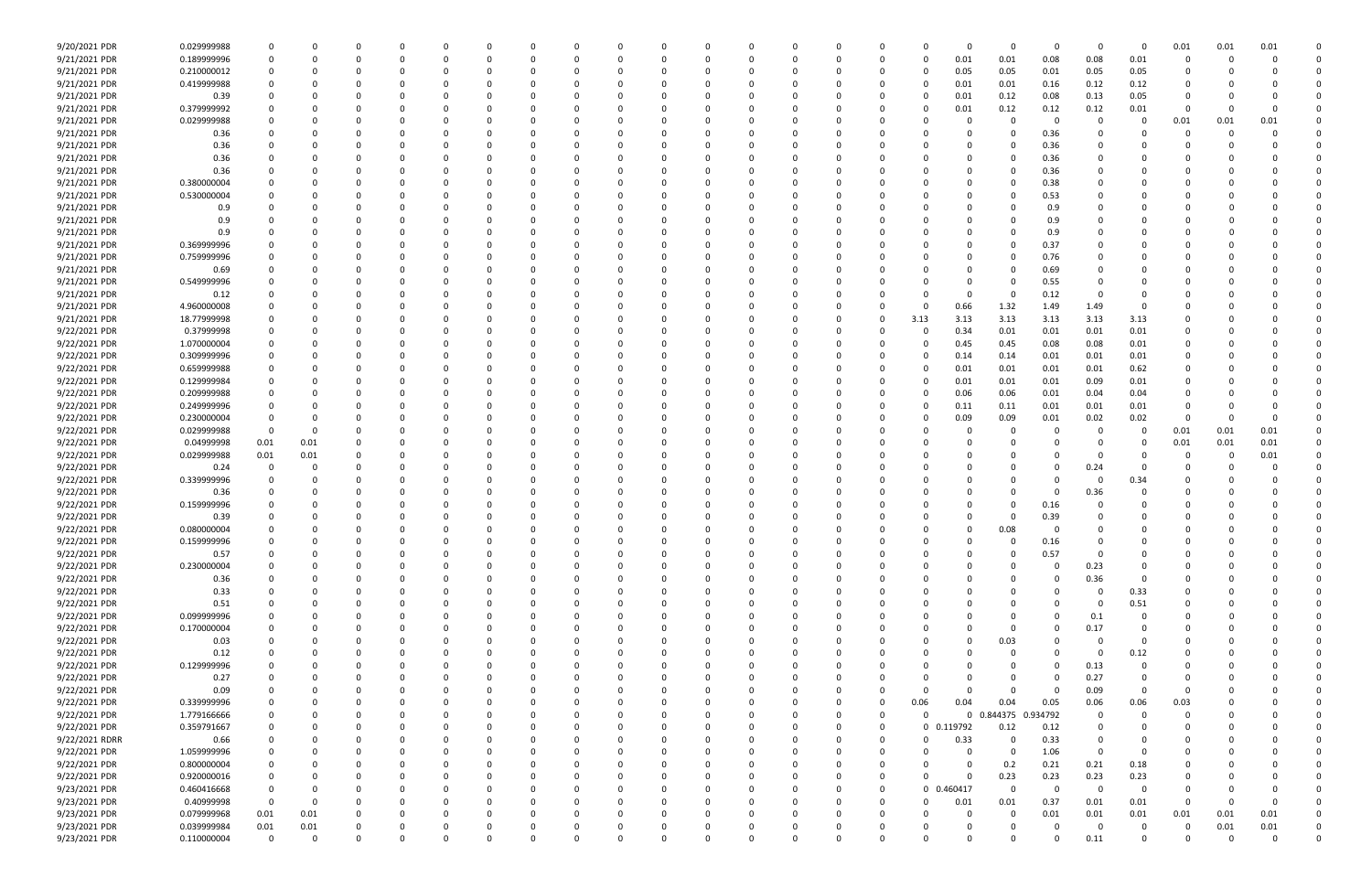| 9/23/2021 PDR | 0.09        |             |      |          |          |          |          | <sup>0</sup> |          |          |          |              |          |   |              |          | 0        |              | 0.09                    |             |                         |          |          |  |
|---------------|-------------|-------------|------|----------|----------|----------|----------|--------------|----------|----------|----------|--------------|----------|---|--------------|----------|----------|--------------|-------------------------|-------------|-------------------------|----------|----------|--|
| 9/23/2021 PDR | 0.09        |             |      |          |          |          |          |              |          |          |          |              | C        |   | $\Omega$     |          | 0        | $\Omega$     | 0.09                    | 0           | -0                      |          |          |  |
| 9/23/2021 PDR | 0.200000004 |             |      |          |          |          |          |              |          |          |          |              |          |   | 0.05         | 0.04     | 0.03     | 0.02         | 0.02                    | 0.03        | 0.01                    |          |          |  |
| 9/23/2021 PDR | 4.259999988 |             |      |          |          |          |          |              |          |          |          |              |          |   |              |          | 1.42     | 1.42         | 1.42                    | 0           |                         |          |          |  |
|               |             |             |      |          |          |          |          |              |          |          |          |              |          |   |              |          |          |              |                         |             |                         |          |          |  |
| 9/23/2021 PDR | 1.059999996 |             |      |          |          |          |          |              |          |          |          |              |          |   |              |          | 0        | 1.06         |                         |             |                         |          |          |  |
| 9/23/2021 PDR | 9           |             |      |          |          |          |          |              |          |          |          |              |          |   |              |          | 0        |              |                         |             |                         |          |          |  |
| 9/23/2021 PDR | 5.230000008 |             |      |          |          |          |          |              |          |          |          |              |          |   | 1.43         | 1.43     | 1.43     | 0.94         | - 0                     | 0           |                         |          |          |  |
| 9/24/2021 PDR | 0.500000004 |             |      |          |          |          |          |              |          |          |          |              |          |   |              |          | 0.09     | 0.23         | 0.09                    | 0.09        |                         |          |          |  |
| 9/24/2021 PDR | 0.33        |             |      |          |          |          |          |              |          |          |          |              |          |   |              |          | 0.06     | 0.15         | 0.06                    | 0.06        |                         |          |          |  |
| 9/24/2021 PDR | 0.399999984 |             |      |          |          |          |          |              |          |          |          |              |          |   |              |          | 0.1      | 0.1          | 0.1                     | 0.1         |                         |          |          |  |
| 9/24/2021 PDR | 0.290000016 |             |      |          |          |          |          |              |          |          |          |              |          |   |              |          | 0.05     | 0.14         | 0.05                    | 0.05        |                         |          |          |  |
|               |             |             |      |          |          |          |          |              |          |          |          |              |          |   |              |          |          |              |                         |             |                         |          |          |  |
| 9/24/2021 PDR | 0.399999984 |             |      |          |          |          |          |              |          |          |          |              |          |   |              |          | 0.1      | 0.1          | 0.1                     | 0.1         |                         |          |          |  |
| 9/24/2021 PDR | 2.240000016 |             |      |          |          |          |          |              |          |          |          |              |          |   |              |          | 0.44     | 0.92         | 0.44                    | 0.44        | -0                      |          |          |  |
| 9/24/2021 PDR | 0.679999992 |             |      |          |          |          |          |              |          |          |          |              |          |   | 0.1          | 0.09     | 0.12     | 0.12         | 0.11                    | 0.07        | 0.07                    |          |          |  |
| 9/24/2021 PDR | 0.410000002 |             |      |          |          |          |          |              |          |          |          |              |          |   | - 0          |          | 0        | .004271<br>0 | 0.401458                | 0.004271    |                         |          |          |  |
| 9/24/2021 PDR | 1.760000004 |             |      |          |          |          |          |              |          |          |          |              |          |   | 0.48         | 0.48     | 0.48     | 0.32         | 0                       | 0           |                         |          |          |  |
| 9/24/2021 PDR | 5.230000008 |             |      |          |          |          |          |              |          |          |          |              |          |   | 1.43         | 1.43     | 1.43     | 0.94         | - 0                     | 0           |                         |          |          |  |
| 9/24/2021 PDR | 4.829999988 |             |      |          |          |          |          |              |          |          |          |              |          |   |              | 0.01     | 2.4      | 2.4          | 0.01                    | 0.01        |                         |          |          |  |
| 9/24/2021 PDR | 1.319999988 |             |      |          |          |          |          |              |          |          |          |              |          |   |              | 0.01     | 0.01     | 0.52         | 0.01                    | 0.77        |                         |          |          |  |
|               |             |             |      |          |          |          |          |              |          |          |          |              |          |   |              |          |          |              |                         |             |                         |          |          |  |
| 9/24/2021 PDR | 0.220000008 |             |      |          |          |          |          |              |          |          |          |              |          |   |              | 0.01     | 0.05     | 0.05         | 0.08                    | 0.03        |                         |          |          |  |
| 9/24/2021 PDR | 0.379999992 |             |      |          |          |          |          |              |          |          |          |              |          |   |              | 0.01     | 0.12     | 0.12         | 0.12                    | 0.01        |                         |          |          |  |
| 9/24/2021 PDR | 0.189999984 |             |      |          |          |          |          |              |          |          |          |              |          |   |              | 0.01     | 0.01     | 0.01         | 0.01                    | 0.15        |                         |          |          |  |
| 9/24/2021 PDR | 0.239999988 | - 0         |      |          |          |          |          |              |          |          |          |              |          |   |              | 0.01     | 0.2      | 0.01         | 0.01                    | 0.01        | 0                       |          |          |  |
| 9/24/2021 PDR | 0.079999968 | 0.01        | 0.01 |          |          |          |          |              |          |          |          |              |          |   |              |          | 0        | 0.01         | 0.01                    | 0.01        | 0.01                    | 0.01     | 0.01     |  |
| 9/24/2021 PDR | 0.04999998  | 0.01        | 0.01 |          |          |          |          |              |          |          |          |              |          |   |              |          | 0        |              | - 0                     | 0           | 0.01                    | 0.01     | 0.01     |  |
| 9/24/2021 PDR | 0.029999988 | 0.01        | 0.01 |          |          |          |          |              |          |          |          |              |          |   |              |          | 0        | $\Omega$     | - 0                     | 0           | 0                       |          | 0.01     |  |
|               |             |             |      |          |          |          |          |              |          |          |          |              |          |   |              |          |          |              |                         |             |                         |          |          |  |
| 9/24/2021 PDR | 0.339999996 |             | 0    |          |          |          |          |              |          |          |          |              |          |   |              |          | 0.06     | 0.16         | 0.06                    | 0.06        |                         |          |          |  |
| 9/24/2021 PDR | 0.270000012 |             |      |          |          |          |          |              |          |          |          |              |          |   |              |          | 0.05     | 0.12         | 0.05                    | 0.05        |                         |          |          |  |
| 9/24/2021 PDR | 0.020000004 |             |      |          |          |          |          |              |          |          |          |              |          |   |              |          | 0.02     | $\Omega$     | 0                       | 0           |                         |          |          |  |
| 9/24/2021 PDR | 0.559999992 |             |      |          |          |          |          |              |          |          |          |              |          |   |              |          | 0.1      | 0.26         | 0.1                     | 0.1         |                         |          |          |  |
| 9/24/2021 PDR | 0.559999992 |             |      |          |          |          |          |              |          |          |          |              |          |   |              |          | 0.1      | 0.26         | 0.1                     | 0.1         |                         |          |          |  |
| 9/24/2021 PDR | 0.630000012 |             |      |          |          |          |          |              |          |          |          |              |          |   |              |          | 0.11     | 0.3          | 0.11                    | 0.11        |                         |          |          |  |
| 9/24/2021 PDR | 0.460000008 |             |      |          |          |          |          |              |          |          |          |              |          |   |              |          | 0.08     | 0.22         | 0.08                    | 0.08        |                         |          |          |  |
| 9/24/2021 PDR | 1.469999988 |             |      |          |          |          |          |              |          |          |          |              |          |   |              |          | 0.31     | 0.54         | 0.31                    | 0.31        |                         |          |          |  |
|               |             |             |      |          |          |          |          |              |          |          |          |              |          |   |              |          |          |              |                         |             |                         |          |          |  |
| 9/24/2021 PDR | 1.520000016 |             |      |          |          |          |          |              |          |          |          |              |          |   |              |          | 0.32     | 0.56         | 0.32                    | 0.32        | 0                       |          |          |  |
| 9/25/2021 PDR | 0.069999972 | 0.01        | 0.01 |          |          |          |          |              |          |          |          |              |          |   |              |          | 0        |              | 0.01                    | 0.01        | 0.01                    | 0.01     | 0.01     |  |
| 9/26/2021 PDR | 0.009999996 | $\mathbf 0$ | 0.01 |          |          |          |          |              |          |          |          |              |          |   |              |          | 0        |              | - 0                     | 0           | 0                       | $\Omega$ |          |  |
| 9/26/2021 PDR | 0.039999984 | 0.01        | 0.01 |          |          |          |          |              |          |          |          |              |          |   |              |          | $\Omega$ |              | - 0                     | 0           | - 0                     | 0.01     | 0.01     |  |
| 9/27/2021 PDR | 0.219999984 |             |      |          |          |          |          |              |          |          |          |              |          |   |              | 0.01     | 0.18     | 0.01         | 0.01                    | 0.01        |                         |          |          |  |
| 9/27/2021 PDR | 0.58999998  | $\Omega$    |      |          |          |          |          |              |          |          |          |              |          |   |              | 0.01     | 0.01     | 0.01         | 0.28                    | 0.28        |                         |          |          |  |
| 9/27/2021 PDR | 1.179999984 |             |      |          |          |          |          |              |          |          |          |              |          |   |              |          | 0.01     | $0.01\,$     | 0.58                    | 0.58        |                         |          |          |  |
| 9/27/2021 PDR | 1.289999988 | 0           | 0    | $\Omega$ | $\Omega$ | $\Omega$ | $\Omega$ | 0            | 0        | 0        | $\Omega$ | 0            | 0        | 0 | $\Omega$     | 0.01     | 0.01     | 0.01         | 0.63                    | 0.63        | 0                       |          |          |  |
|               |             |             |      |          |          |          |          |              |          |          |          |              |          |   |              |          |          |              |                         |             |                         |          |          |  |
| 9/27/2021 PDR | 4.06999998  |             | 0    | 0        | 0        | $\Omega$ |          | 0            |          | 0        |          | 0            | 0        |   | $\Omega$     | 0.01     | 0.01     | 0.01         | 2.02                    | 2.02        | 0                       |          |          |  |
| 9/27/2021 PDR | 1.269999996 |             | 0    | 0        | $\Omega$ |          |          | 0            |          | $\Omega$ |          | <sup>0</sup> | 0        |   | $\Omega$     | 0.01     | 0.01     | 0.01         | 0.62                    | 0.62        | $\Omega$                | $\Omega$ | $\Omega$ |  |
| 9/27/2021 PDR | 0.069999972 | $\mathbf 0$ | 0.01 |          |          |          |          | 0            |          | 0        |          |              | 0        |   |              |          | 0        | 0.01         | 0.01                    | 0.01        | 0.01                    | 0.01     | 0.01     |  |
| 9/27/2021 PDR | 0.039999984 | 0.01        | 0.01 |          |          |          |          |              |          | 0        |          |              | 0        |   | <sup>0</sup> |          | 0        | - 0          | $\overline{0}$          | 0           | $\overline{\mathbf{0}}$ | 0.01     | 0.01     |  |
| 9/27/2021 PDR | 0.339999996 | $\mathbf 0$ | 0    | 0        | 0        |          |          | 0            |          | 0        |          | 0            | 0        | 0 | 0.06         | 0.04     | 0.04     | 0.05         | 0.06                    | 0.06        | 0.03                    | 0        | $\Omega$ |  |
| 9/27/2021 PDR | 1.600000008 | 0           | 0    | $\Omega$ | $\Omega$ | $\Omega$ |          | 0            |          | $\Omega$ |          | 0            | 0        | 0 | $\Omega$     | 0.48     | 0.48     | 0.32         | 0.32                    | 0           | 0                       |          |          |  |
| 9/28/2021 PDR | 0.800000004 | $\mathbf 0$ | 0    | 0        |          | $\Omega$ |          | <sup>0</sup> |          | 0        |          | 0            | 0        |   | <sup>n</sup> | $\Omega$ | 0.17     | 0.21         | 0.21                    | 0.21        | 0                       |          | 0        |  |
| 9/28/2021 PDR | 0.219999984 | $\Omega$    | 0    | 0        | $\Omega$ |          |          | 0            |          | 0        |          | 0            | 0        |   | 0            | 0.01     | 0.18     | 0.01         | 0.01                    | 0.01        | 0                       |          | $\Omega$ |  |
|               |             |             |      |          |          |          |          |              |          |          |          |              |          |   |              |          |          |              |                         |             |                         |          |          |  |
| 9/28/2021 PDR | 0.079999968 | 0.01        | 0.01 |          |          |          |          |              |          |          |          |              |          |   |              |          | 0        | 0.01         | 0.01                    | 0.01        | 0.01                    | 0.01     | 0.01     |  |
| 9/28/2021 PDR | 0.029999988 | 0.01        | 0.01 |          |          |          |          |              |          | 0        |          | <sup>0</sup> | 0        |   |              |          | 0        |              | 0                       | 0           | $\mathbf 0$             | $\Omega$ | $0.01\,$ |  |
| 9/29/2021 PDR | 0.04999998  | 0.01        | 0.01 | 0        |          |          |          |              |          |          |          | 0            | 0        |   | 0            | O        | 0        | $\Omega$     | $\mathbf 0$             | 0           | 0.01                    | 0.01     | 0.01     |  |
| 9/29/2021 PDR | 0.759999996 | $\mathbf 0$ | 0    | $\Omega$ |          |          |          |              |          |          |          |              |          |   | 0            | 0.12     | 0.12     | 0.13         | 0.11                    | 0.1         | 0.11                    | 0.07     | 0        |  |
| 9/29/2021 PDR | 0.210000012 | 0           | 0    | 0        | 0        |          |          |              |          | 0        |          | 0            | 0        |   |              | 0.02     | 0.03     | 0.06         | 0.05                    | 0.02        | 0.03                    | $\Omega$ | 0        |  |
| 9/29/2021 PDR | 0.419999988 | 0           | 0    | 0        | $\Omega$ | $\Omega$ |          | 0            |          | $\Omega$ |          | 0            | 0        |   | $\Omega$     | 0.04     | 0.05     | 0.05         | 0.07                    | 0.1         | 0.07                    | 0.04     | 0        |  |
| 9/29/2021 PDR | 1.155000012 |             | 0    | 0        |          | $\Omega$ |          | 0            |          | 0        |          |              | 0        | 0 | 0.35         | 0.35     | 0.35     | 0.105        | $\overline{\mathbf{0}}$ | 0           | 0                       |          |          |  |
| 9/29/2021 PDR | 31.08       |             | 0    |          | 0        |          |          | 0            |          | 0        |          |              | 0        |   | $\Omega$     | 9.05     | 9.05     | 6.49         | 6.49                    | $\mathbf 0$ | - 0                     |          |          |  |
|               |             |             |      |          |          |          |          |              |          |          |          |              |          |   |              |          |          |              |                         |             |                         |          |          |  |
| 9/29/2021 PDR | 1.040000016 |             |      |          |          |          |          | 0            |          |          |          | 0            | 0        |   | 0            | 0        | 0.26     | 0.26         | 0.26                    | 0.26        |                         |          |          |  |
| 9/29/2021 PDR | 0.920000016 |             |      |          |          |          |          |              |          |          |          | 0            | 0        |   |              |          | 0.23     | 0.23         | 0.23                    | 0.23        |                         |          |          |  |
| 9/29/2021 PDR | 5.799999984 | $\Omega$    | 0    | 0        | 0        |          |          | 0            |          | 0        |          | <sup>0</sup> | 0        |   | 0            | $\Omega$ | 1.45     | 1.45         | 1.45                    | 1.45        | 0                       |          |          |  |
| 9/29/2021 PDR | 0.472500003 |             |      | 0        | 0        |          |          | <sup>0</sup> |          | 0        |          |              | 0        |   | $\Omega$     | 0.0575   | 0.115    | 0.15         | 0.15                    | 0           | 0                       |          |          |  |
| 9/30/2021 PDR | 0.28999998  |             |      |          |          |          |          |              |          |          |          |              | C        |   | U            | 0.01     | 0.01     | 0.01         | 0.13                    | 0.13        |                         |          |          |  |
| 9/30/2021 PDR | 0.489999996 |             |      |          |          |          |          |              |          |          |          |              |          |   |              | 0.01     | 0.01     | 0.01         | 0.23                    | 0.23        |                         |          |          |  |
| 9/30/2021 PDR | 1.26        | $\Omega$    | 0    | $\Omega$ | $\Omega$ | $\Omega$ | $\Omega$ | 0            | $\Omega$ | $\Omega$ | $\Omega$ | $\Omega$     | $\Omega$ |   | U            |          | 0.42     | 0.42         | 0.42                    | 0           | $\Omega$                |          | 0        |  |
|               |             |             |      |          |          |          |          |              |          |          |          |              |          |   |              |          |          |              |                         |             |                         |          |          |  |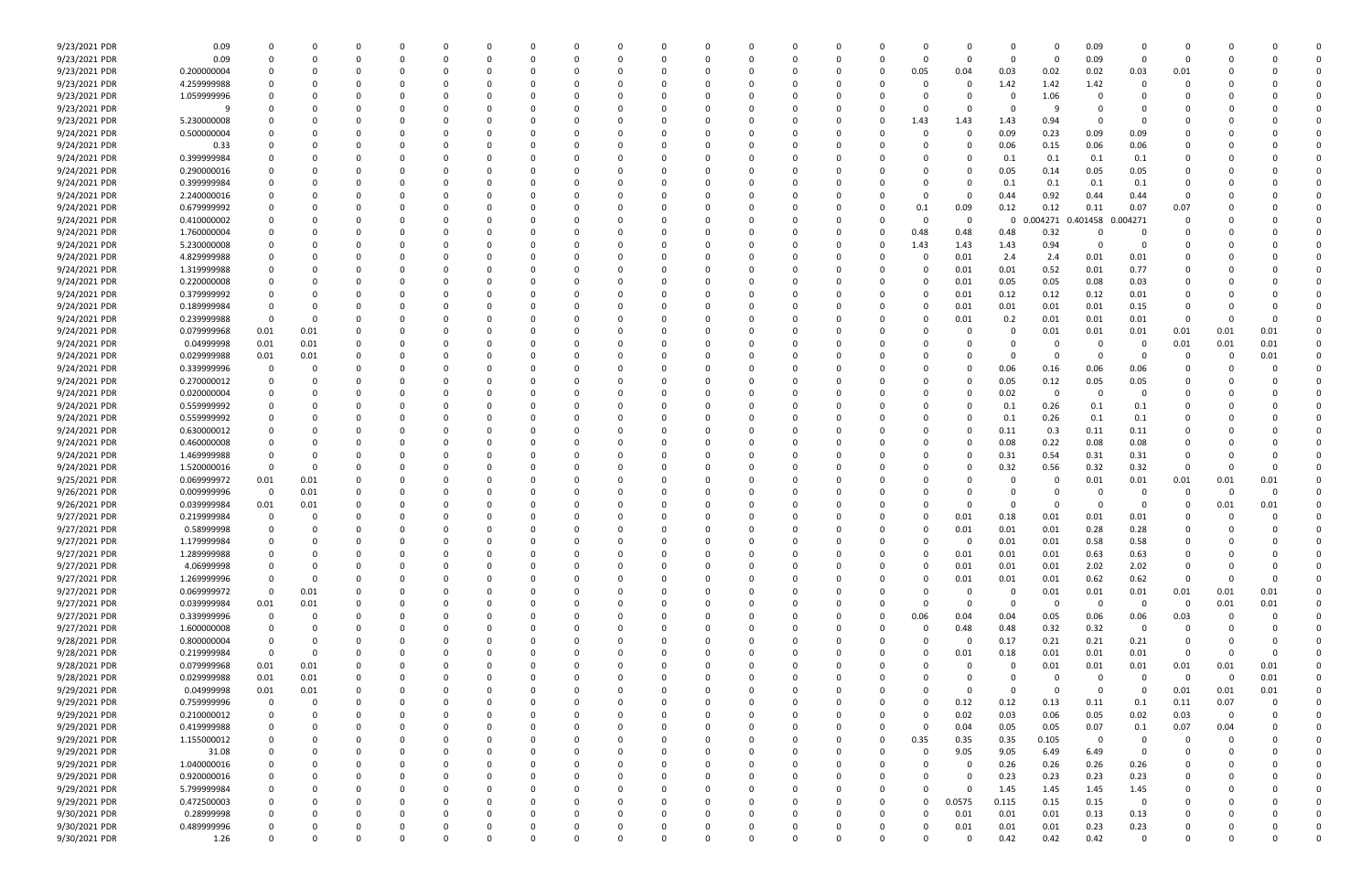| 9/30/2021 PDR                  | 3.87                       | 0                    |             |              |          | 0        |          | 0            |               |          | 0           |          |               | 0        | - 0      |          |               | 1.29                    | 1.29                 | 1.29         | 0              |          |                  |          |  |
|--------------------------------|----------------------------|----------------------|-------------|--------------|----------|----------|----------|--------------|---------------|----------|-------------|----------|---------------|----------|----------|----------|---------------|-------------------------|----------------------|--------------|----------------|----------|------------------|----------|--|
| 9/30/2021 PDR                  | 1.53                       | $\Omega$             |             | $\Omega$     |          | $\Omega$ |          | <sup>0</sup> |               |          | $\Omega$    |          |               | O        | $\Omega$ |          | $\Omega$      | 0.51                    | 0.51                 | 0.51         | $\Omega$       | $\Omega$ |                  |          |  |
| 9/30/2021 PDR                  | 2.37                       |                      |             |              |          |          |          |              |               |          |             |          |               |          |          |          | 0             | 1.43                    | 0.94                 | - 0          |                |          |                  |          |  |
| 10/1/2021 PDR                  | 6.320000004                |                      |             |              |          |          |          |              |               |          |             |          |               |          | 0        | 1.71     | 1.71          | 1.71                    | 1.19                 | 0            | n              | -0       |                  |          |  |
| 10/3/2021 PDR                  | 0.089999964                | 0.01                 | 0.01        |              |          |          |          |              |               |          |             |          |               |          |          |          |               | 0.01                    | 0.01                 | 0.01         | 0.01           | 0.01     | 0.01             | 0.01     |  |
| 10/3/2021 PDR                  | 0.059999976                | 0.01                 | 0.01        | 0            |          |          |          |              |               |          |             |          |               |          |          |          |               | 0                       | 0                    | $\Omega$     | 0.01           | 0.01     | 0.01             | 0.01     |  |
| 10/3/2021 PDR                  | 0.04999998                 | 0.01                 | 0.01        | 0            |          |          |          |              |               |          |             |          |               |          |          |          |               | <sup>0</sup>            | 0                    |              | -0             | 0.01     | 0.01             | 0.01     |  |
| 10/3/2021 PDR                  | 0.094999998                | 0                    |             |              |          |          |          |              |               |          |             |          |               |          |          |          |               | 0                       | 0.095                |              |                | - 0      | - 0              |          |  |
| 10/3/2021 PDR                  | 0.189999996                |                      |             |              |          |          |          |              |               |          |             |          |               |          |          |          |               | 0                       | 0.19                 |              |                |          |                  |          |  |
| 10/3/2021 PDR                  | 0.044999994                |                      |             |              |          |          |          |              |               |          |             |          |               |          |          |          |               | 0                       | 0.045                |              |                |          |                  |          |  |
| 10/3/2021 PDR                  | 0.129999996                |                      |             |              |          |          |          |              |               |          |             |          |               |          |          |          |               | 0                       | 0.13                 |              |                |          |                  |          |  |
| 10/4/2021 PDR                  | 0.6                        |                      |             |              |          |          |          |              |               |          |             |          |               |          |          |          |               | 0                       | 0.6                  |              |                |          |                  |          |  |
| 10/4/2021 PDR                  | 0.66                       |                      |             |              |          |          |          |              |               |          |             |          |               |          |          |          |               | 0                       | 0.66                 |              |                |          |                  |          |  |
| 10/4/2021 PDR                  | 0.140000004                |                      |             |              |          |          |          |              |               |          |             |          |               |          |          |          |               | 0                       | 0.14                 |              |                |          |                  |          |  |
| 10/4/2021 PDR                  | 5.289999984                |                      |             |              |          |          |          |              |               |          |             |          |               |          | 0        | 1.45     | 1.45          | 1.45                    | 0.94                 |              |                |          |                  |          |  |
| 10/4/2021 PDR                  | 0.269999988                |                      |             |              |          |          |          |              |               |          |             |          |               |          |          |          | 0.01          | 0.23                    | 0.01                 | 0.01         | 0.01           |          |                  |          |  |
| 10/4/2021 PDR                  | 0.129999984                |                      |             |              |          |          |          |              |               |          |             |          |               |          |          |          | 0.01          | 0.09                    | 0.01                 | 0.01         | 0.01           | -0       |                  |          |  |
| 10/4/2021 PDR                  | 0.029999988                |                      |             |              |          |          |          |              |               |          |             |          |               |          |          |          |               | 0                       | $\Omega$             | $\Omega$     | 0              | 0.01     | 0.01             | 0.01     |  |
| 10/4/2021 PDR                  | 0.299999988                |                      |             |              |          |          |          |              |               |          |             |          |               |          |          |          |               | 0.1                     | 0.1                  | 0.1          |                | 0        |                  |          |  |
| 10/4/2021 PDR                  | 0.140000004                |                      |             |              |          |          |          |              |               |          |             |          |               |          |          |          |               |                         | 0                    | 0.14         | $\Omega$       |          |                  |          |  |
| 10/4/2021 PDR                  | 0.069999996                |                      |             |              |          |          |          |              |               |          |             |          |               |          |          |          |               |                         | - 0                  |              | 0.07           |          |                  |          |  |
| 10/4/2021 PDR                  | 0.230000004                |                      |             |              |          |          |          |              |               |          |             |          |               |          |          |          |               |                         |                      |              | 0.23           |          |                  |          |  |
| 10/4/2021 PDR                  | 0.230000004                |                      |             |              |          |          |          |              |               |          |             |          |               |          |          |          |               |                         |                      |              | 0.23           |          |                  |          |  |
| 10/4/2021 PDR                  | 0.200000004                |                      |             |              |          |          |          |              |               |          |             |          |               |          |          |          |               | 0.2                     | $\Omega$             |              |                |          |                  |          |  |
| 10/4/2021 PDR                  | 0.200000004                |                      |             |              |          |          |          |              |               |          |             |          |               |          |          |          |               | 0.2                     | 0                    |              |                |          |                  |          |  |
| 10/4/2021 PDR                  | 0.21                       |                      |             |              |          |          |          |              |               |          |             |          |               |          |          |          |               | 0.21                    |                      |              |                |          |                  |          |  |
| 10/4/2021 PDR                  | 0.63                       |                      |             |              |          |          |          |              |               |          |             |          |               |          |          |          |               | 0                       | $\Omega$             | 0.63         | n              |          |                  |          |  |
| 10/4/2021 PDR                  | 0.189999996                |                      |             |              |          |          |          |              |               |          |             |          |               |          |          |          |               | 0                       | 0                    | 0.19         |                |          |                  |          |  |
| 10/4/2021 PDR                  | 0.579999996                |                      |             |              |          |          |          |              |               |          |             |          |               |          |          |          |               |                         | - 0                  | 0.58         | 0              |          |                  |          |  |
| 10/4/2021 PDR                  | 0.350000004                |                      |             |              |          |          |          |              |               |          |             |          |               |          |          |          |               |                         | $\Omega$             | 0.35         | 0              |          |                  |          |  |
| 10/4/2021 PDR                  | 0.219999996                |                      |             |              |          |          |          |              |               |          |             |          |               |          |          |          |               |                         | 0                    | 0.22         |                |          |                  |          |  |
| 10/4/2021 PDR                  |                            |                      |             |              |          |          |          |              |               |          |             |          |               |          |          |          |               |                         | - 0                  |              | $\Omega$       |          |                  |          |  |
| 10/4/2021 PDR                  | 0.189999996                |                      |             |              |          |          |          |              |               |          |             |          |               |          |          |          |               |                         | $\Omega$             | 0.19<br>- 0  |                |          |                  |          |  |
|                                | 0.15                       |                      |             |              |          |          |          |              |               |          |             |          |               |          |          |          |               |                         |                      |              | 0.15           |          |                  |          |  |
| 10/4/2021 PDR<br>10/4/2021 PDR | 0.590000004                |                      |             |              |          |          |          |              |               |          |             |          |               |          |          |          |               |                         | $\Omega$<br>$\Omega$ | 0.59<br>0.92 | 0              |          |                  |          |  |
| 10/4/2021 PDR                  | 0.920000004<br>0.260000004 |                      |             |              |          |          |          |              |               |          |             |          |               |          |          |          |               |                         | $\Omega$             |              |                |          |                  |          |  |
| 10/4/2021 PDR                  | 0.140000004                |                      |             |              |          |          |          |              |               |          |             |          |               |          |          |          |               |                         | $\Omega$             | 0.26<br>0.14 |                |          |                  |          |  |
| 10/4/2021 PDR                  | 0.189999996                |                      |             |              |          |          |          |              |               |          |             |          |               |          |          |          |               |                         | - 0                  |              | 0<br>0         |          |                  |          |  |
|                                |                            |                      |             |              |          |          |          |              |               |          |             |          |               |          |          |          |               | 0                       |                      | 0.19         |                |          |                  |          |  |
| 10/4/2021 PDR                  | 0.09                       |                      |             |              |          |          |          |              |               |          |             |          |               |          |          |          |               |                         | $\Omega$             |              | 0.09           | $\Omega$ |                  |          |  |
| 10/4/2021 PDR                  | 0.09<br>0.759999996        |                      |             |              |          |          |          |              |               |          |             |          |               |          |          |          |               | 0                       |                      |              | 0.09           |          |                  |          |  |
| 10/4/2021 PDR                  |                            | U<br>$\Omega$        |             | $\Omega$     |          | $\Omega$ | $\Omega$ |              | O<br>$\Omega$ |          | 0           | $\Omega$ | 0<br>$\Omega$ |          |          |          | 0.12          | 0.12                    | 0.13                 | 0.11         | 0.1            | 0.11     | 0.07<br>$\Omega$ |          |  |
| 10/5/2021 PDR                  | 0.819999984                |                      |             |              | $\Omega$ |          |          |              |               |          | $\Omega$    |          |               | 0        | $\Omega$ | $\Omega$ | 0.01          | 0.78                    | 0.01                 | $0.01\,$     | 0.01           | 0        |                  |          |  |
| 10/5/2021 PDR                  | 0.099999996                |                      |             | 0            |          |          |          |              |               |          | $\Omega$    |          | $\Omega$      |          | 0        |          | $\Omega$      | $\mathbf 0$             | 0.1                  | $\Omega$     | $\mathbf 0$    | 0        |                  |          |  |
| 10/5/2021 PDR                  | 0.09                       | 0                    |             | 0            |          | $\Omega$ |          | 0            |               |          | 0           |          | 0             | 0        | 0        | $\Omega$ | 0<br>$\Omega$ | 0.09                    | 0                    | $\Omega$     | 0              | 0        |                  |          |  |
| 10/5/2021 PDR                  | 0.09                       | $\Omega$<br>$\Omega$ |             | $\Omega$     |          | $\Omega$ |          |              |               |          | $\Omega$    |          |               | $\Omega$ | $\Omega$ |          |               | 0.09                    | $\Omega$             |              |                |          |                  |          |  |
| 10/5/2021 PDR                  | 1.017499989                |                      | $\Omega$    | $\Omega$     |          | $\Omega$ |          |              |               |          | 0           |          | $\Omega$      | 0        | 0.0925   | 0.185    | 0.37          | 0.37                    | $\Omega$             |              | $\Omega$       | 0        |                  |          |  |
| 10/6/2021 PDR                  | 0.017499993                | 0.0075               | 0.01        |              |          |          |          |              |               |          |             |          | $\Omega$      | 0        | $\Omega$ | 0        | $\Omega$      | 0                       | $\Omega$             |              |                | 0        |                  |          |  |
| 10/7/2021 PDR                  | 7.92                       | $\mathbf 0$          | $\mathbf 0$ |              |          |          |          |              |               |          |             |          | $\Omega$      | 0        | 0        | 2.64     | 2.64          | 2.64                    | $\Omega$             |              |                | 0        |                  |          |  |
| 10/7/2021 PDR                  | 0.039999984                | 0.01                 | 0.01        | 0            |          | $\Omega$ |          | 0            |               |          | $\Omega$    |          | $\Omega$      | $\Omega$ | $\Omega$ | $\Omega$ | $\Omega$      | 0                       | $\Omega$             | $\Omega$     | $\Omega$       | 0        | 0.01             | 0.01     |  |
| 10/7/2021 PDR                  | 0.079999968                | 0.01                 | 0.01        | 0            |          | $\Omega$ |          | $\Omega$     |               |          | $\Omega$    |          |               | 0        | 0        |          | $\Omega$      | $\mathbf 0$             | 0.01                 | 0.01         | 0.01           | 0.01     | 0.01             | $0.01\,$ |  |
| 10/7/2021 PDR                  | 0.089999964                | 0.01                 | 0.01        | $\Omega$     |          | $\Omega$ |          | <sup>0</sup> |               |          | $\Omega$    |          |               | 0        | $\Omega$ |          | $\Omega$      | 0.01                    | 0.01                 | 0.01         | 0.01           | 0.01     | 0.01             | $0.01\,$ |  |
| 10/8/2021 PDR                  | 0.079999968                | $0.01\,$             | 0.01        | 0            |          | 0        |          |              |               |          | 0           |          |               |          | 0        |          | $\Omega$      | $\overline{\mathbf{0}}$ | 0.01                 | 0.01         | 0.01           | 0.01     | 0.01             | $0.01\,$ |  |
| 10/8/2021 PDR                  | 0.920000016                | 0                    |             | 0            |          |          |          |              |               |          | 0           |          |               |          | 0        |          | 0             | 0.23                    | 0.23                 | 0.23         | 0.23           | 0        | -0               |          |  |
| 10/8/2021 PDR                  | 0.36                       | $\mathbf 0$          |             | $\Omega$     |          | $\Omega$ |          | 0            |               |          | $\Omega$    |          | $\Omega$      | 0        | 0        | 0        | $\Omega$      | 0.09                    | 0.09                 | 0.09         | 0.09           | 0        |                  |          |  |
| 10/8/2021 PDR                  | 0.560000016                |                      |             | $\Omega$     |          | $\Omega$ |          |              |               |          | $\Omega$    |          | 0             | 0        | 0        |          | $\Omega$      | 0.14                    | 0.14                 | 0.14         | 0.14           | 0        |                  |          |  |
| 10/8/2021 PDR                  | 0.200000016                | O                    |             | $\Omega$     |          | $\Omega$ |          |              |               |          | $\Omega$    |          |               |          | 0        |          | $\Omega$      | 0.05                    | 0.05                 | 0.05         | 0.05           | 0        |                  |          |  |
| 10/8/2021 PDR                  | 0.6                        |                      |             | 0            |          | $\Omega$ |          | <sup>0</sup> |               |          | $\Omega$    |          |               | 0        | $\Omega$ |          | $\Omega$      | 0.15                    | 0.15                 | 0.15         | 0.15           | 0        |                  |          |  |
| 10/8/2021 PDR                  | 0.879999984                |                      |             | $\Omega$     |          | $\Omega$ |          |              |               |          | $\Omega$    |          |               |          | - 0      |          | $\Omega$      | 0.22                    | 0.22                 | 0.22         | 0.22           |          |                  |          |  |
| 10/8/2021 PDR                  | 0.48                       |                      |             |              |          |          |          |              | 0             |          | 0           |          |               |          | - 0      |          | 0             | 0.12                    | 0.12                 | 0.12         | 0.12           |          |                  |          |  |
| 10/8/2021 PDR                  | 1.109999988                | 0                    |             | 0            |          | 0        |          | 0            | 0.37          | 0.37     | 0.37        |          |               |          | 0        |          | 0             | 0                       | 0                    | 0            | 0              | 0        |                  |          |  |
| 10/8/2021 PDR                  | 0.800000016                | $\Omega$             |             | $\Omega$     |          |          |          |              | $\mathbf 0$   | $\Omega$ | $\mathbf 0$ |          |               |          |          |          |               | 0.2                     | 0.2                  | 0.2          | 0.2            | 0        |                  |          |  |
| 10/8/2021 PDR                  | 5.910000012                | $\Omega$             | $\Omega$    | $\Omega$     |          | $\Omega$ |          | <sup>0</sup> | 1.97          | 1.97     | 1.97        |          | $\Omega$      |          | 0        |          | o             | 0                       | 0                    | $\Omega$     | $\overline{0}$ | 0        |                  | $\Omega$ |  |
| 10/10/2021 PDR                 | 0.059999976                | 0.01                 | 0.01        | $\Omega$     |          | $\Omega$ |          | 0            | $\Omega$      |          | 0           |          | 0             | 0        | $\Omega$ |          |               | $\mathbf 0$             | $\Omega$             | $\Omega$     | 0.01           | 0.01     | 0.01             | 0.01     |  |
| 10/11/2021 PDR                 | 0.78                       | 0                    |             | 0            |          |          |          |              |               |          | 0           |          |               |          |          |          |               | 0.24                    | 0.18                 | 0.18         | 0.18           | 0        |                  | $\Omega$ |  |
| 10/11/2021 PDR                 | 0.029999988                | 0.01                 | 0.01        | $\mathbf{0}$ | $\Omega$ | $\Omega$ | $\Omega$ | $\Omega$     | $\Omega$      | $\Omega$ | $\Omega$    | $\Omega$ | $\Omega$      | $\Omega$ | $\Omega$ | $\Omega$ | $\Omega$      | $\Omega$                | $\Omega$             | $\Omega$     | $\Omega$       | $\Omega$ | $\Omega$         | 0.01     |  |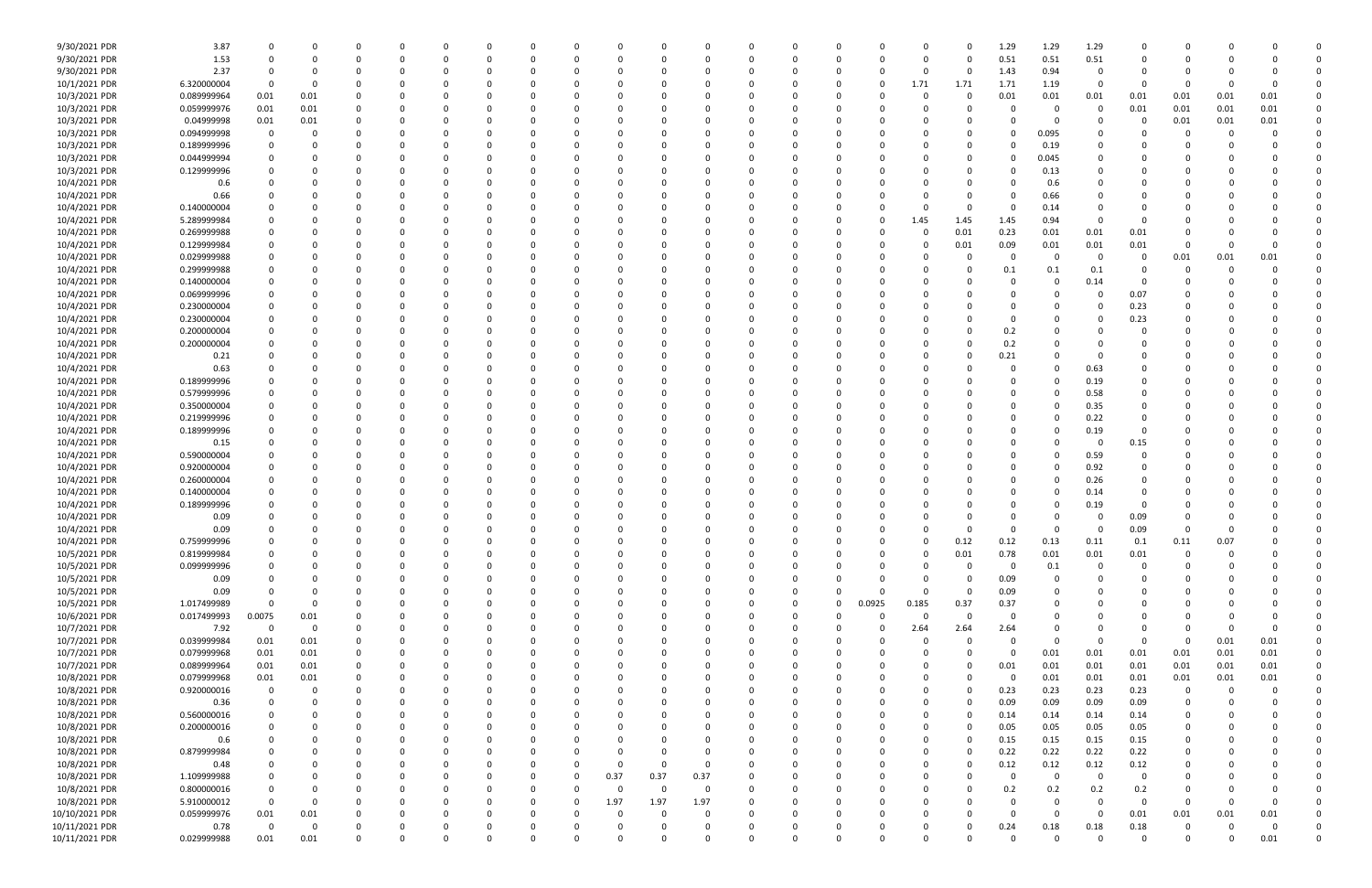| 10/12/2021 PDR | 0.09        |             |          |          |              |          |          |          |            |          |          |          |          |          |              | <sup>0</sup>         | $\Omega$    | $\Omega$          | 0.09           | $\Omega$    | 0        |      |          |  |
|----------------|-------------|-------------|----------|----------|--------------|----------|----------|----------|------------|----------|----------|----------|----------|----------|--------------|----------------------|-------------|-------------------|----------------|-------------|----------|------|----------|--|
| 10/12/2021 PDR | 0.419999988 |             |          |          | 0            |          |          |          | 0          | $\Omega$ |          | - 0      | 0        | n        | <sup>0</sup> | 0.04<br>0            | 0.05        | 0.05              | 0.07           | 0.1         | 0.07     | 0.04 |          |  |
|                |             |             |          |          |              |          |          |          |            |          |          |          |          |          |              |                      |             |                   |                |             |          |      |          |  |
| 10/12/2021 PDR | 23.16999998 |             |          |          |              |          |          |          |            |          |          |          |          |          |              | 0                    | 7.12        | 5.35              | 5.35           | 5.35        | 0        |      |          |  |
| 10/12/2021 PDR | 0.920000016 |             |          |          |              |          |          |          |            |          |          |          |          |          |              | 0                    | 0.23        | 0.23              | 0.23           | 0.23        | 0        |      |          |  |
| 10/12/2021 PDR | 6.139999992 | $\Omega$    | - 0      | $\Omega$ |              |          |          |          |            |          |          |          |          |          |              | 0                    | 1.97        | 1.39              | 1.39           | 1.39        | - 0      |      | $\Omega$ |  |
|                |             |             |          |          |              |          |          |          |            |          |          |          |          |          |              |                      |             |                   |                |             |          |      |          |  |
| 10/12/2021 PDR | 0.079999968 | 0.01        | 0.01     |          |              |          |          |          |            |          |          |          |          |          |              | C.                   | 0           | 0.01              | 0.01           | 0.01        | 0.01     | 0.01 | 0.01     |  |
| 10/12/2021 PDR | 0.04999998  | 0.01        | 0.01     |          |              |          |          |          |            |          |          |          |          |          |              |                      |             |                   | - 0            | 0           | 0.01     | 0.01 | 0.01     |  |
| 10/12/2021 PDR | 0.039999984 | 0.01        | 0.01     |          |              |          |          |          |            |          |          |          |          |          |              |                      |             |                   |                |             | 0        | 0.01 | 0.01     |  |
|                |             |             |          |          |              |          |          |          |            |          |          |          |          |          |              |                      |             |                   |                |             |          |      |          |  |
| 10/13/2021 PDR | 1.370833334 |             |          |          |              |          |          |          |            |          |          |          |          |          |              | .370833<br>0         |             |                   |                |             |          |      |          |  |
| 10/13/2021 PDR | 0.991250002 | $\Omega$    |          |          |              |          |          |          |            |          |          |          |          |          |              | 0                    | $\Omega$    | 0.99125           | 0              |             |          |      |          |  |
| 10/13/2021 PDR | 0.04999998  | 0.01        |          |          |              |          |          |          |            |          |          |          |          |          |              | 0                    | 0.01        | 0.01              | $\Omega$       | O           |          | 0.01 | 0.01     |  |
| 10/13/2021 PDR | 0.189999996 |             |          |          |              |          |          |          |            |          |          |          |          |          |              | 0                    | $\mathbf 0$ | 0.001979 0.186042 |                | 0.001979    |          |      |          |  |
|                |             |             |          |          |              |          |          |          |            |          |          |          |          |          |              |                      |             |                   |                |             |          |      |          |  |
| 10/13/2021 PDR | 2.399999999 |             |          |          |              |          |          |          |            |          |          |          |          |          |              | <sup>0</sup>         | $\Omega$    | 0.025             | 2.35           | 0.025       |          |      |          |  |
| 10/14/2021 PDR | 0.385416668 | $\Omega$    |          |          |              |          |          |          |            |          |          |          |          |          |              | 0.385417<br>0        | $\Omega$    | $\cap$            |                | 0           |          |      |          |  |
| 10/14/2021 PDR | 0.04999998  | 0.01        |          |          |              |          |          |          |            |          |          |          |          |          |              | 0                    | 0.01        | 0.01              | - 0            | 0           | -0       | 0.01 | 0.01     |  |
|                |             |             |          |          |              |          |          |          |            |          |          |          |          |          |              |                      |             |                   |                |             |          |      |          |  |
| 10/14/2021 PDR | 0.399999984 |             |          |          |              |          |          |          |            |          |          |          |          |          |              | 0.1                  | 0.1         | 0.1               | 0.1            | 0           |          |      |          |  |
| 10/14/2021 PDR | 5.280000012 |             |          |          |              |          |          |          |            |          |          |          |          |          |              | 0                    | 1.71        | 1.19              | 1.19           | 1.19        |          |      |          |  |
| 10/14/2021 PDR | 0.800000016 |             |          |          |              |          |          |          |            |          |          |          |          |          |              | 0                    | 0.2         | 0.2               | 0.2            | 0.2         |          |      |          |  |
|                |             |             |          |          |              |          |          |          |            |          |          |          |          |          |              |                      |             |                   |                |             |          |      |          |  |
| 10/14/2021 PDR | 1.120000008 |             |          |          |              |          |          |          |            |          |          |          |          |          |              | 0                    | 0.48        | 0.32              | 0.32           | $\mathbf 0$ |          |      |          |  |
| 10/15/2021 PDR | 5.309999988 |             |          |          |              |          |          |          |            |          |          |          |          |          |              | 0.01                 | 2.64        | 2.64              | 0.01           | 0.01        |          |      |          |  |
| 10/15/2021 PDR | 0.669999996 |             |          |          |              |          |          |          |            |          |          |          |          |          |              | 0.01                 | 0.01        | 0.01              | 0.32           | 0.32        |          |      |          |  |
|                |             |             |          |          |              |          |          |          |            |          |          |          |          |          |              |                      |             |                   |                |             |          |      |          |  |
| 10/15/2021 PDR | 0.489999996 |             |          |          |              |          |          |          |            |          |          |          |          |          |              | 0.12<br>0            | 0.12        | 0.12              | 0.12           | 0.01        |          |      |          |  |
| 10/15/2021 PDR | 0.849999996 |             |          |          |              |          |          |          |            |          |          |          |          |          |              | 0.21                 | 0.21        | 0.21              | 0.21           | 0.01        |          |      |          |  |
| 10/15/2021 PDR | 3.210000012 |             |          |          |              |          |          |          |            |          |          |          |          |          |              | 0.8                  | 0.8         | 0.8               | 0.8            | 0.01        |          |      |          |  |
| 10/15/2021 PDR | 1.06999998  |             |          |          |              |          |          |          |            |          |          |          |          |          |              | 0.01                 | 0.01        | 0.01              | 0.52           | 0.52        |          |      |          |  |
|                |             |             |          |          |              |          |          |          |            |          |          |          |          |          |              |                      |             |                   |                |             |          |      |          |  |
| 10/15/2021 PDR | 0.969999996 |             |          |          |              |          |          |          |            |          |          |          |          |          |              | 0.01                 | 0.47        | 0.47              | 0.01           | 0.01        |          |      |          |  |
| 10/15/2021 PDR | 0.76999998  |             |          |          |              |          |          |          |            |          |          |          |          |          |              | 0.19<br>0            | 0.19        | 0.19              | 0.19           | 0.01        |          |      |          |  |
| 10/15/2021 PDR | 0.40999998  |             |          |          |              |          |          |          |            |          |          |          |          |          |              | 0.1                  | 0.1         | 0.1               | 0.1            | 0.01        |          |      |          |  |
|                | 0.729999996 |             |          |          |              |          |          |          |            |          |          |          |          |          |              |                      |             |                   | 0.18           |             |          |      |          |  |
| 10/15/2021 PDR |             |             |          |          |              |          |          |          |            |          |          |          |          |          |              | 0.18                 | 0.18        | 0.18              |                | 0.01        |          |      |          |  |
| 10/15/2021 PDR | 0.969999996 |             |          |          |              |          |          |          |            |          |          |          |          |          |              | 0.24                 | 0.24        | 0.24              | 0.24           | 0.01        |          |      |          |  |
| 10/15/2021 PDR | 0.450000012 |             |          |          |              |          |          |          |            |          |          |          |          |          |              | 0.11                 | 0.11        | 0.11              | 0.11           | 0.01        |          |      |          |  |
| 10/15/2021 PDR | 0.330000012 |             |          |          |              |          |          |          |            |          |          |          |          |          |              | 0.08                 | 0.08        | 0.08              | 0.08           | 0.01        |          |      |          |  |
|                |             |             |          |          |              |          |          |          |            |          |          |          |          |          |              |                      |             |                   |                |             |          |      |          |  |
| 10/15/2021 PDR | 0.489999996 |             |          |          |              |          |          |          |            |          |          |          |          |          |              | 0.12                 | 0.12        | 0.12              | 0.12           | 0.01        |          |      |          |  |
| 10/15/2021 PDR | 0.04999998  | 0.01        |          |          |              |          |          |          |            |          |          |          |          |          |              |                      | 0.01        | 0.01              | - 0            | 0           | 0        | 0.01 | 0.01     |  |
| 10/15/2021 PDR | 0.064999974 | 0           | 0.005    |          |              |          |          |          |            |          |          |          |          |          |              |                      | 0           | 0.01              | 0.01           | 0.01        | 0.01     | 0.01 | 0.01     |  |
|                |             |             |          |          |              |          |          |          |            |          |          |          |          |          |              |                      |             |                   |                |             |          |      |          |  |
| 10/15/2021 PDR | 0.034999986 | $\Omega$    | 0.005    |          |              |          |          |          |            |          |          |          |          |          |              |                      |             |                   | - 0            | 0           | 0.01     | 0.01 | 0.01     |  |
| 10/15/2021 PDR | 0.09        |             |          |          |              |          |          |          |            |          |          |          |          |          |              |                      |             |                   | - 0            | 0.09        | -0       |      |          |  |
| 10/15/2021 PDR | 0.09        |             |          |          |              |          |          |          |            |          |          |          |          |          |              |                      |             |                   |                | 0.09        |          |      |          |  |
|                | 0.09        |             |          |          |              |          |          |          |            |          |          |          |          |          |              |                      |             |                   | - 0            |             |          |      |          |  |
| 10/15/2021 PDR |             |             |          |          |              |          |          |          |            |          |          |          |          |          |              |                      |             |                   |                | 0.09        |          |      |          |  |
| 10/15/2021 PDR | 3.40250001  |             | - 0      |          | <sup>0</sup> |          |          |          |            |          |          |          |          |          |              | 0                    | 0.4275      | 0.595             | 1.19           | 1.19        |          |      |          |  |
| 10/15/2021 PDR | 14.33500001 | 0           |          |          |              |          |          |          |            |          |          |          |          |          |              | 0                    | 1.835       | $2.5\,$           | -5             | -5          |          |      |          |  |
| 10/15/2021 PDR | 9.879999984 | $\Omega$    | $\Omega$ | $\Omega$ | $\Omega$     | $\Omega$ | 0        |          | $\Omega$   | $\Omega$ |          | $\Omega$ | $\Omega$ | $\Omega$ | $\Omega$     | $\Omega$<br>$\Omega$ | 2.47        | 2.47              | 2.47           | 2.47        | 0        |      |          |  |
|                |             |             |          |          |              |          |          |          |            |          |          |          |          |          |              |                      |             |                   |                |             |          |      |          |  |
| 10/16/2021 PDR | 0.209999988 | 0           | $\Omega$ | $\Omega$ | 0            |          | U        |          | $\Omega$   | $\Omega$ |          | 0        | $\Omega$ | $\Omega$ | <sup>0</sup> | 0.06<br>$\Omega$     | 0.04        | 0.04              | 0.05           | 0.01        | 0.01     |      |          |  |
| 10/16/2021 PDR | 0.380000004 |             | $\Omega$ |          | 0            |          |          |          | 0          |          |          | 0        |          |          |              | 0.05                 | 0.05        | 0.1               | 0.06           | 0.04        | 0.03     | 0.05 |          |  |
| 10/17/2021 PDR | 0.069999972 | $\Omega$    | 0.01     | 0        | 0            |          |          |          | 0          |          |          | 0        | 0        |          |              | $\Omega$             | 0.01        | 0.01              | 0.01           | 0.01        | 0.01     | 0.01 |          |  |
|                |             |             |          |          |              |          |          |          |            |          |          |          |          |          |              |                      |             |                   |                |             |          |      |          |  |
| 10/18/2021 PDR | 28.4        | -0          |          |          |              |          |          |          | 0          |          |          |          |          |          |              | 0                    | 9.05        | 6.45              | 6.45           | 6.45        | 0        |      |          |  |
| 10/18/2021 PDR | 2.64        | $\Omega$    | $\Omega$ | $\Omega$ | 0            |          |          |          | 0          |          |          | 0        | 0        |          |              | $\Omega$             | 2.64        | $\Omega$          | 0              | 0           | 0        |      |          |  |
| 10/18/2021 PDR | 6.139999992 |             |          |          | 0            |          |          |          | $\Omega$   |          |          | 0        | 0        |          |              | $\Omega$             | 1.97        | 1.39              | 1.39           | 1.39        |          |      |          |  |
|                |             |             |          |          |              |          |          |          |            |          |          |          |          |          |              |                      |             | $\Omega$          | $\Omega$       | $\Omega$    |          |      |          |  |
| 10/19/2021 PDR | 0.980000004 |             |          |          | 0            |          |          |          | 0          |          |          | O        |          |          |              | $\Omega$             | 0.98        |                   |                |             |          |      |          |  |
| 10/19/2021 PDR | 0.6         |             |          |          | 0            |          |          |          | 0          |          |          | 0        |          |          |              | 0                    | 0           | 0.6               | - 0            | 0           | 0        |      |          |  |
| 10/19/2021 PDR | 0.219791674 | $\Omega$    |          |          |              |          |          |          | 0          |          |          |          |          |          |              | $\Omega$             | $\mathbf 0$ | 0.109792          | 0.11           | 0           |          |      |          |  |
| 10/19/2021 PDR | 0.04999998  | 0.01        |          |          | 0            |          |          |          | 0          |          |          | 0        |          |          |              | 0                    | 0.01        | 0.01              | $\Omega$       | 0           | $\Omega$ | 0.01 | 0.01     |  |
|                |             |             |          |          |              |          |          |          |            |          |          |          |          |          |              |                      |             |                   |                |             |          |      |          |  |
| 10/19/2021 PDR | 0.099999996 | 0           |          |          | C            |          |          |          | 0          |          |          | 0        |          |          |              | $\Omega$             | 0           | 0.1               | 0              | 0           | 0        |      |          |  |
| 10/20/2021 PDR | 0.460416668 | $\mathbf 0$ |          |          | C            |          |          |          |            |          |          |          |          |          | $\Omega$     | 0 0.460417           | $\Omega$    | $\Omega$          | $\Omega$       | 0           |          |      |          |  |
| 10/20/2021 PDR | 0.140000004 | $\Omega$    |          |          | 0            |          |          |          | 0          |          |          |          | $\Omega$ |          |              | 0                    | $\Omega$    | $\Omega$          | 0.14           | $\Omega$    |          |      |          |  |
|                |             |             |          |          |              |          |          |          |            |          |          |          |          |          |              |                      |             |                   |                |             |          |      |          |  |
| 10/20/2021 PDR | 0.140000004 |             |          |          | 0            |          |          |          | 0          |          |          | 0        |          |          |              | $\Omega$             | 0           | $\Omega$          | $\overline{0}$ | 0.14        |          |      |          |  |
| 10/20/2021 PDR | 4.779999984 |             |          |          | 0            |          |          |          | $\Omega$   | $\Omega$ |          |          |          |          |              | 1.45                 | 1.45        | 0.94              | 0.94           | 0           |          |      |          |  |
| 10/21/2021 PDR | 0.460416668 | $\Omega$    |          |          | 0            |          |          | 0        | 0 0.460417 |          |          |          |          |          |              | $\Omega$             | $\mathbf 0$ | $\Omega$          | 0              | 0           |          |      |          |  |
|                |             |             |          |          |              |          |          |          |            |          |          |          |          |          |              |                      |             |                   |                |             |          |      |          |  |
| 10/21/2021 PDR | 0.309999984 | $\mathbf 0$ |          |          |              |          |          |          | $\Omega$   |          |          |          |          |          |              | 0.01                 | 0.27        | 0.01              | 0.01           | 0.01        |          |      |          |  |
| 10/21/2021 PDR | 0.029999988 | 0.01        | 0.01     |          |              |          |          |          | $\Omega$   |          |          | 0        |          |          |              | $\Omega$             | $\mathbf 0$ | $\Omega$          | $\Omega$       | $\mathbf 0$ |          |      | 0.01     |  |
| 10/21/2021 PDR | 0.470000004 | $\mathbf 0$ | $\Omega$ |          |              |          |          |          |            |          |          |          |          |          |              |                      | $\Omega$    | 0.47              | 0              | $\Omega$    |          |      |          |  |
| 10/21/2021 PDR | 0.069999996 |             |          |          | 0            |          |          |          | 0          |          |          |          |          |          |              |                      |             |                   | - 0            | 0.07        |          |      |          |  |
|                |             |             |          |          |              |          |          |          |            |          |          |          |          |          |              |                      |             |                   |                |             |          |      |          |  |
| 10/21/2021 PDR | 0.12        |             |          |          | 0            |          |          |          | 0          |          |          |          |          |          |              |                      |             | $\Omega$          | 0.12           | 0           |          |      |          |  |
| 10/21/2021 PDR | 0.129999996 |             |          |          |              |          |          |          |            |          |          |          |          |          |              |                      |             |                   | - 0            | 0.13        |          |      |          |  |
| 10/21/2021 PDR | 0.12        | $\Omega$    | $\Omega$ | $\Omega$ | $\Omega$     |          | $\Omega$ | $\Omega$ | $\Omega$   | $\Omega$ | $\Omega$ | $\Omega$ | $\Omega$ | $\Omega$ | $\Omega$     | $\Omega$             | $\Omega$    | $\Omega$          | 0.12           | $\mathbf 0$ | $\Omega$ |      | $\Omega$ |  |
|                |             |             |          |          |              |          |          |          |            |          |          |          |          |          |              |                      |             |                   |                |             |          |      |          |  |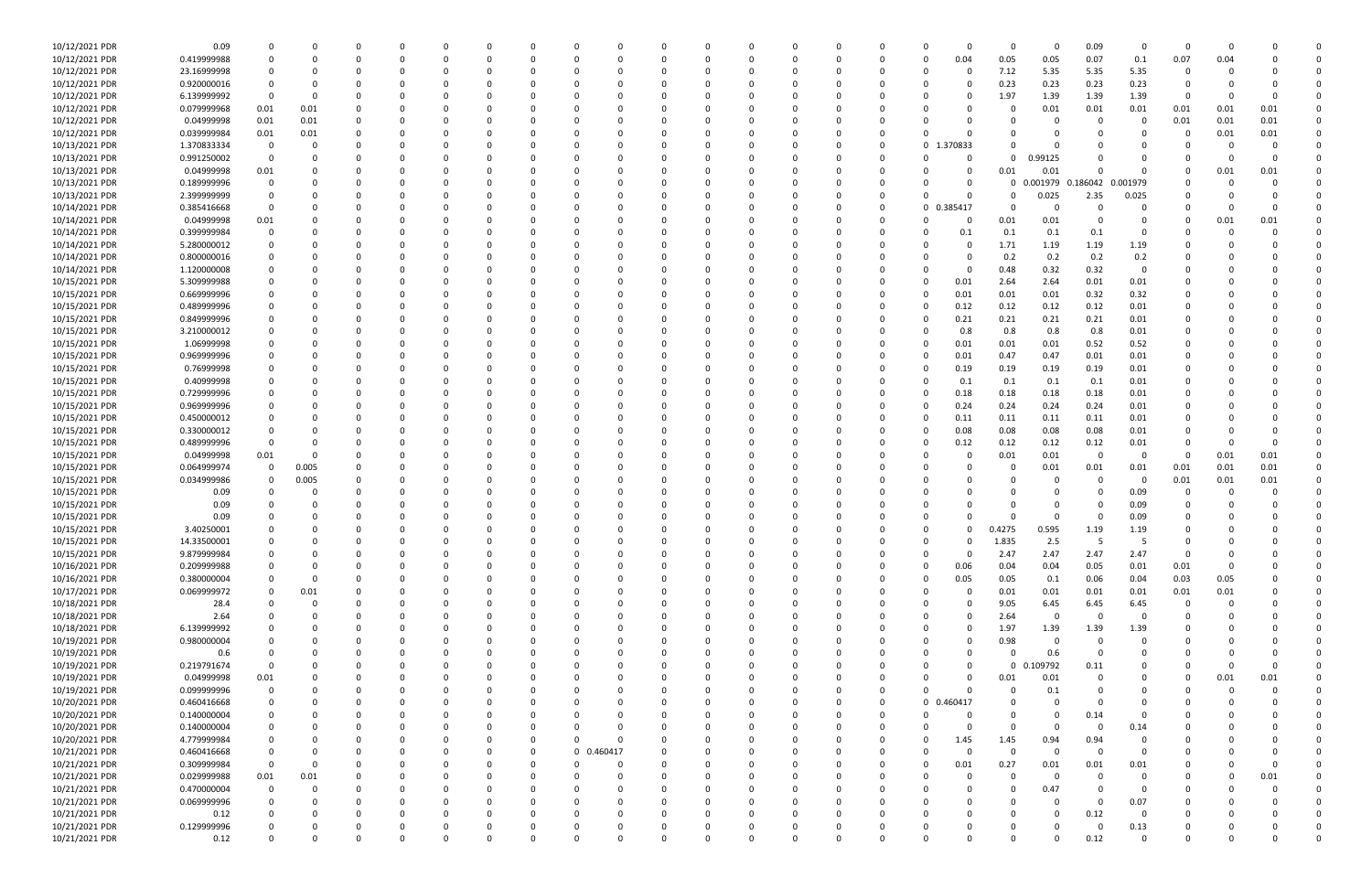| 10/21/2021 PDR                   | 0.12                       | 0                |              | O             |               | 0               |          |          | 0             |               |               |          |               |   |               |                     | $\Omega$                      | 0.12                            | 0                |          |          |      |  |
|----------------------------------|----------------------------|------------------|--------------|---------------|---------------|-----------------|----------|----------|---------------|---------------|---------------|----------|---------------|---|---------------|---------------------|-------------------------------|---------------------------------|------------------|----------|----------|------|--|
| 10/21/2021 PDR                   | 0.12                       | $\Omega$         |              | $\Omega$      | O             | $\Omega$        | $\Omega$ | $\Omega$ |               | - 0           | $\Omega$      |          | 0             |   | $\Omega$      |                     | $\Omega$                      | 0.12                            | $\Omega$         |          |          |      |  |
| 10/21/2021 PDR                   | 0.12                       |                  |              |               |               |                 |          |          |               |               |               |          |               |   |               |                     |                               | 0.12                            | 0                |          |          |      |  |
| 10/21/2021 PDR                   | 0.12                       |                  |              |               |               |                 |          |          |               |               |               |          |               |   |               |                     |                               | 0.12                            |                  |          |          |      |  |
| 10/21/2021 PDR                   | 0.219999996                |                  |              |               |               |                 |          |          |               |               |               |          |               |   |               |                     |                               | 0.22                            |                  |          |          |      |  |
| 10/21/2021 PDR                   | 0.189999996                |                  |              |               |               |                 |          |          |               |               |               |          |               |   | -C            |                     |                               | 0.19                            | n                |          |          |      |  |
| 10/21/2021 PDR                   | 0.279999996                |                  |              |               |               |                 |          |          |               |               |               |          |               |   | $\Omega$      |                     | 0.28                          |                                 | 0                |          |          |      |  |
| 10/21/2021 PDR                   | 0.33                       |                  |              |               |               |                 |          |          |               |               |               |          |               |   | 0.33          | $\Omega$            |                               |                                 |                  |          |          |      |  |
| 10/21/2021 PDR                   | 0.239791667                |                  |              |               |               |                 |          |          |               |               |               |          |               |   |               | 0 0.119792          | 0.12                          |                                 |                  |          |          |      |  |
| 10/21/2021 PDR                   | 0.239791667                |                  |              |               |               |                 |          |          |               |               |               |          |               |   |               | 0 0.119792          | 0.12                          |                                 |                  |          |          |      |  |
| 10/21/2021 PDR                   | 24.68000002                |                  |              |               |               |                 |          |          |               |               |               |          |               |   | 7.34          | 7.34                | - 5                           | -5                              |                  |          |          |      |  |
| 10/21/2021 PDR                   | 0.800000016                |                  |              |               |               |                 |          |          |               |               |               |          |               |   | 0             | 0.2                 | 0.2                           | 0.2                             | 0.2              |          |          |      |  |
| 10/21/2021 PDR                   | 11.7                       |                  |              |               |               |                 |          |          |               |               |               |          |               |   | 3.5           | 3.5                 | 2.35                          | 2.35                            | 0                |          |          |      |  |
| 10/21/2021 PDR                   | 0.760000008                |                  |              |               |               |                 |          |          |               |               |               |          |               |   | 0.23          | 0.23                | 0.15                          | 0.15                            | 0                |          |          |      |  |
| 10/22/2021 PDR                   | 5.309999988                | $\Omega$         |              |               |               |                 |          |          |               |               |               |          |               |   | 0.01          | 2.64                | 2.64                          | 0.01                            | 0.01             |          |          |      |  |
| 10/22/2021 PDR                   | 0.04999998                 | 0.01             |              |               |               |                 |          |          |               |               |               |          |               |   | 0             | 0.01                | 0.01                          | - 0                             | 0                |          | 0.01     | 0.01 |  |
| 10/22/2021 PDR                   | 0.129999996                | 0                |              |               |               |                 |          |          |               |               |               |          |               |   |               | -0                  | 0.13                          |                                 |                  |          |          |      |  |
| 10/22/2021 PDR                   | 0.050000004                | $\Omega$         |              |               |               |                 |          |          |               |               |               |          |               |   | $\Omega$      |                     | 0.05                          |                                 | $\Omega$         |          |          |      |  |
| 10/22/2021 PDR                   | 0.080000004                |                  |              |               |               |                 |          |          |               |               |               |          |               |   | -C            |                     | 0.08                          |                                 | 0                |          |          |      |  |
| 10/22/2021 PDR                   | 0.09                       |                  |              |               |               |                 |          |          |               |               |               |          |               |   | $\Omega$      |                     |                               |                                 | 0.09             |          |          |      |  |
| 10/22/2021 PDR                   | 0.12                       |                  |              |               |               |                 |          |          |               |               |               |          |               |   | 0             | $\Omega$            | $\Omega$                      | 0.12                            | 0                |          |          |      |  |
| 10/22/2021 PDR                   | 0.419999988                |                  |              |               |               |                 |          |          |               |               |               |          |               |   | 0.04          | 0.05                | 0.05                          | 0.07                            | 0.1              | 0.07     | 0.04     |      |  |
| 10/22/2021 PDR                   | 0.410000002                |                  |              |               |               |                 |          |          |               |               |               |          |               |   | 0             | 0                   | 0.004271                      | 0.401458                        | 0.004271         |          |          |      |  |
| 10/22/2021 PDR                   | 0.369999996                |                  |              |               |               |                 |          |          |               |               |               |          |               |   | 0             | 0.37                | $\Omega$                      | - 0                             | 0                |          |          |      |  |
| 10/22/2021 PDR                   | 2.64                       |                  |              |               |               |                 |          |          |               |               |               |          |               |   | 0             | 2.64                |                               |                                 | 0                |          |          |      |  |
| 10/25/2021 PDR                   | 0.200000004                |                  |              |               |               |                 |          |          |               |               |               |          |               |   | 0.03          | 0.03                | 0.04                          | 0.03                            | 0.02             | 0.03     | 0.02     |      |  |
| 10/25/2021 PDR                   | 5.800000008                |                  |              |               |               |                 |          |          |               |               |               |          |               |   | 1.71          | 1.71                | 1.19                          | 1.19                            | 0                |          |          |      |  |
| 10/25/2021 PDR                   | 5.28                       |                  |              |               |               |                 |          |          |               |               |               |          |               |   | 2.64          | 2.64                | - 0                           | - 0                             | 0                |          |          |      |  |
| 10/25/2021 PDR                   | 5.799999984                |                  |              |               |               |                 |          |          |               |               |               |          |               |   | 0             | 1.45                | 1.45                          | 1.45                            | 1.45             |          |          |      |  |
| 10/25/2021 PDR                   | 16.88000002                |                  |              |               |               |                 |          |          |               |               |               |          |               |   | 5             | - 5                 | 3.44                          | 3.44                            | $\mathbf 0$      |          |          |      |  |
| 10/26/2021 PDR                   | 3.76999998                 |                  |              |               |               |                 |          |          |               |               |               |          |               |   | 0.01          | 1.63                | 1.63                          | 0.01                            | 0.49             |          |          |      |  |
| 10/26/2021 PDR                   | 0.699999996                |                  |              |               |               |                 |          |          |               |               |               |          |               |   | 0.01          | 0.29                | 0.29                          | 0.01                            | 0.1              |          |          |      |  |
| 10/26/2021 PDR                   | 0.819999996                |                  |              |               |               |                 |          |          |               |               |               |          |               |   | 0.01          | 0.32                | 0.32                          | 0.01                            | 0.16             |          |          |      |  |
| 10/26/2021 PDR                   | 1.12999998                 |                  |              |               |               |                 |          |          |               |               |               |          |               |   | 0.01          | 0.49                | 0.49                          | 0.01                            | 0.13             |          |          |      |  |
| 10/26/2021 PDR                   | 0.909999996                |                  |              |               |               |                 |          |          |               |               |               |          |               |   | 0.01          | 0.44                | 0.44                          | 0.01                            | 0.01             |          |          |      |  |
| 10/26/2021 PDR                   | 0.077499999                |                  |              |               |               |                 |          |          |               |               |               |          |               |   | 0             | 0                   | 0.0775                        | $\overline{\mathbf{0}}$         | 0                |          |          |      |  |
| 10/26/2021 PDR                   | 2.399999999                |                  |              |               |               |                 |          |          |               |               |               |          |               |   | 0             | 0                   | 0.025                         | 2.35                            | 0.025            |          |          |      |  |
| 10/26/2021 PDR                   | 0.980000004                |                  |              |               |               |                 |          |          |               |               |               |          |               |   | 0             | 0.98                |                               | - 0                             | -0               |          |          |      |  |
| 10/26/2021 PDR                   | 5.200000008                |                  |              |               |               |                 |          |          |               |               |               |          |               |   | 2.6           | 2.6                 |                               |                                 | 0                |          |          |      |  |
| 10/27/2021 PDR                   | 0.819999984                | $\Omega$         |              |               |               |                 |          |          |               |               |               |          |               |   | 0.01          | 0.78                | 0.01                          | 0.01                            | 0.01             |          |          |      |  |
| 10/27/2021 PDR                   | 0.16999998                 | 0                | <sup>0</sup> |               |               |                 |          |          | 0             | O             |               |          |               |   | 0.01          | 0.13                | 0.01                          | 0.01                            | 0.01             |          |          |      |  |
| 10/27/2021 PDR                   | 0.76999998                 | $\mathbf 0$      | $\Omega$     | $\Omega$      | $\Omega$      | 0               | 0        | 0        | $\Omega$      | $\Omega$      | $\Omega$      | $\Omega$ | $\Omega$      |   | 0.01          | 0.37                | 0.37                          | 0.01                            | 0.01             |          |          |      |  |
| 10/27/2021 PDR                   | 0.239999988                | 0                |              |               | 0             | റ               |          |          | $\Omega$      | $\Omega$      |               |          | O             |   | 0.01          | 0.09                | 0.09                          | 0.01                            | 0.04             |          |          |      |  |
| 10/27/2021 PDR                   | 1.06999998                 | 0                |              |               | 0             | - 0             |          | 0        |               | 0             | $\Omega$      |          | 0             |   | 0.01          | 0.52                | 0.52                          | 0.01                            | 0.01             | 0        |          |      |  |
| 10/27/2021 PDR                   | 1.239999996                | $\mathbf 0$      | $\Omega$     |               |               |                 |          |          |               | $\Omega$      |               |          | O             |   | 0.01          | 0.45                | 0.45                          | 0.01                            | 0.32             | $\Omega$ |          |      |  |
| 10/27/2021 PDR                   | 0.069999972                | 0.01             | 0.01         | 0             |               |                 |          |          |               | 0             | 0             |          | 0             |   | 0             | $\mathbf 0$         | 0.01                          | 0.01                            | 0.01             | 0.01     | 0.01     |      |  |
| 10/27/2021 PDR                   | 0.089999964                | 0.01             | $0.01\,$     | 0             |               |                 |          |          |               |               |               |          |               |   | $\Omega$      | 0.01                | $0.01\,$                      | 0.01                            | 0.01             | 0.01     | $0.01\,$ | 0.01 |  |
| 10/27/2021 PDR                   | 0.820000008                | 0                | $\Omega$     | $\Omega$      |               |                 |          |          |               | 0             |               |          |               |   | $\Omega$      | $\mathbf 0$         | 0.41                          | 0.41                            | 0                | $\Omega$ | $\Omega$ |      |  |
| 10/27/2021 PDR                   | 0.12                       | 0                | $\Omega$     | $\Omega$      | 0             |                 |          |          |               | 0             |               |          | 0             |   | $\Omega$      | $\mathbf 0$         | 0.12                          | $\overline{\mathbf{0}}$         | 0                |          |          |      |  |
| 10/27/2021 PDR                   | 5.055000006                | 0                |              |               |               |                 |          |          |               | 0             |               |          | 0             |   | 1.56          | 1.71                | 1.19                          | 0.595                           | 0                |          |          |      |  |
| 10/27/2021 PDR                   | 5.799999984                | 0                |              | O             | 0             | - 0             |          | 0        |               | 0             |               |          |               |   | 0             | 1.45                | 1.45                          | 1.45                            | 1.45             |          |          |      |  |
| 10/27/2021 PDR                   | 0.920000016                | 0                |              |               |               |                 |          |          |               |               |               |          |               |   | 0             | 0.23                | 0.23                          | 0.23                            | 0.23             |          |          |      |  |
| 10/27/2021 PDR                   | 21.86000001                | 0                |              |               | 0             |                 |          |          |               | 0             |               |          | 0             |   | 7.02          | 7.34                | - 5                           | 2.5                             | $\mathbf 0$      |          |          |      |  |
| 10/27/2021 PDR                   | 28.47999998                | 0                |              |               | O             |                 |          |          |               | 0             |               |          |               | 0 | 5.31          | 7.12                | 5.35                          | 5.35                            | 5.35             |          |          |      |  |
| 10/27/2021 PDR                   | 3.967499991                |                  |              |               |               |                 |          |          |               |               |               |          | 0             |   | $\Omega$      | 0.4925              | 0.695                         | 1.39                            | 1.39             |          |          |      |  |
| 10/28/2021 PDR                   | 0.239770834                | 0<br>0           | $\Omega$     | $\Omega$      | 0             | - 0             | 0        | 0        |               | 0             | $\Omega$      |          | 0             | 0 |               | 0 0.119792 0.119979 |                               | $\overline{\mathbf{0}}$         | 0                |          |          |      |  |
|                                  |                            |                  |              |               |               |                 |          |          |               |               |               |          |               |   |               |                     |                               |                                 |                  |          |          |      |  |
| 10/28/2021 PDR                   | 1.877712666                | 0                |              | 0             | O             | 0               |          | 0        |               | 0             | 0             |          | 0             |   | 0<br>$\Omega$ | 0                   | 0.937917 0.939796<br>$\Omega$ |                                 | 0                |          |          |      |  |
| 10/28/2021 PDR                   | 0.980000004                | $\mathbf 0$      |              | $\Omega$      |               | - 0             |          | O        |               | $\Omega$      | $\Omega$      |          | 0             |   |               | 0.98                |                               | $\overline{\mathbf{0}}$         | $\mathbf 0$      |          |          |      |  |
| 10/28/2021 PDR                   | 3.967499991                | 0                |              | 0             |               |                 | O        |          |               | 0             |               |          | 0             |   | $\Omega$<br>0 | 0.4925<br>0         | 0.695                         | 1.39<br>$\overline{\mathbf{0}}$ | 1.39             |          |          |      |  |
| 10/28/2021 PDR<br>10/28/2021 PDR | 0.110000004<br>0.279999984 | 0                |              | $\Omega$      | 0<br>0        |                 |          |          |               | 0             | $\Omega$      |          | 0             | 0 | 0.01          | 0.01                | 0.11                          | 0.01                            | $\mathbf 0$      |          |          |      |  |
|                                  |                            | 0                |              |               |               |                 |          |          |               | 0             |               |          |               |   |               |                     | 0.01                          |                                 | 0.24             |          |          |      |  |
| 10/28/2021 PDR                   | 0.37999998                 | 0                | $\Omega$     | O             | O             | - 0<br>$\Omega$ |          | O        | $\Omega$      | 0             | 0<br>$\Omega$ |          | 0             | O | 0.01          | 0.01                | 0.01                          | 0.01                            | 0.34             |          |          |      |  |
| 10/28/2021 PDR                   | 0.819999984                | 0                |              | 0             | 0             |                 |          |          |               | 0             |               |          | 0             |   | 0.01          | 0.78                | 0.01                          | 0.01                            | 0.01             |          |          |      |  |
| 10/28/2021 PDR                   | 0.219999996                | 0<br>$\mathbf 0$ | $\Omega$     | 0<br>$\Omega$ | O<br>$\Omega$ | 0<br>$\Omega$   | $\Omega$ |          | 0<br>$\Omega$ | 0<br>$\Omega$ | $\Omega$      | $\Omega$ | 0<br>$\Omega$ |   | 0<br>$\Omega$ | 0<br>$\Omega$       | 0<br>$\Omega$                 | 0.22<br>0.18                    | 0<br>$\mathbf 0$ |          | $\Omega$ |      |  |
| 10/28/2021 PDR                   | 0.18                       |                  |              |               |               |                 |          |          |               |               |               |          |               |   |               |                     |                               |                                 |                  |          |          |      |  |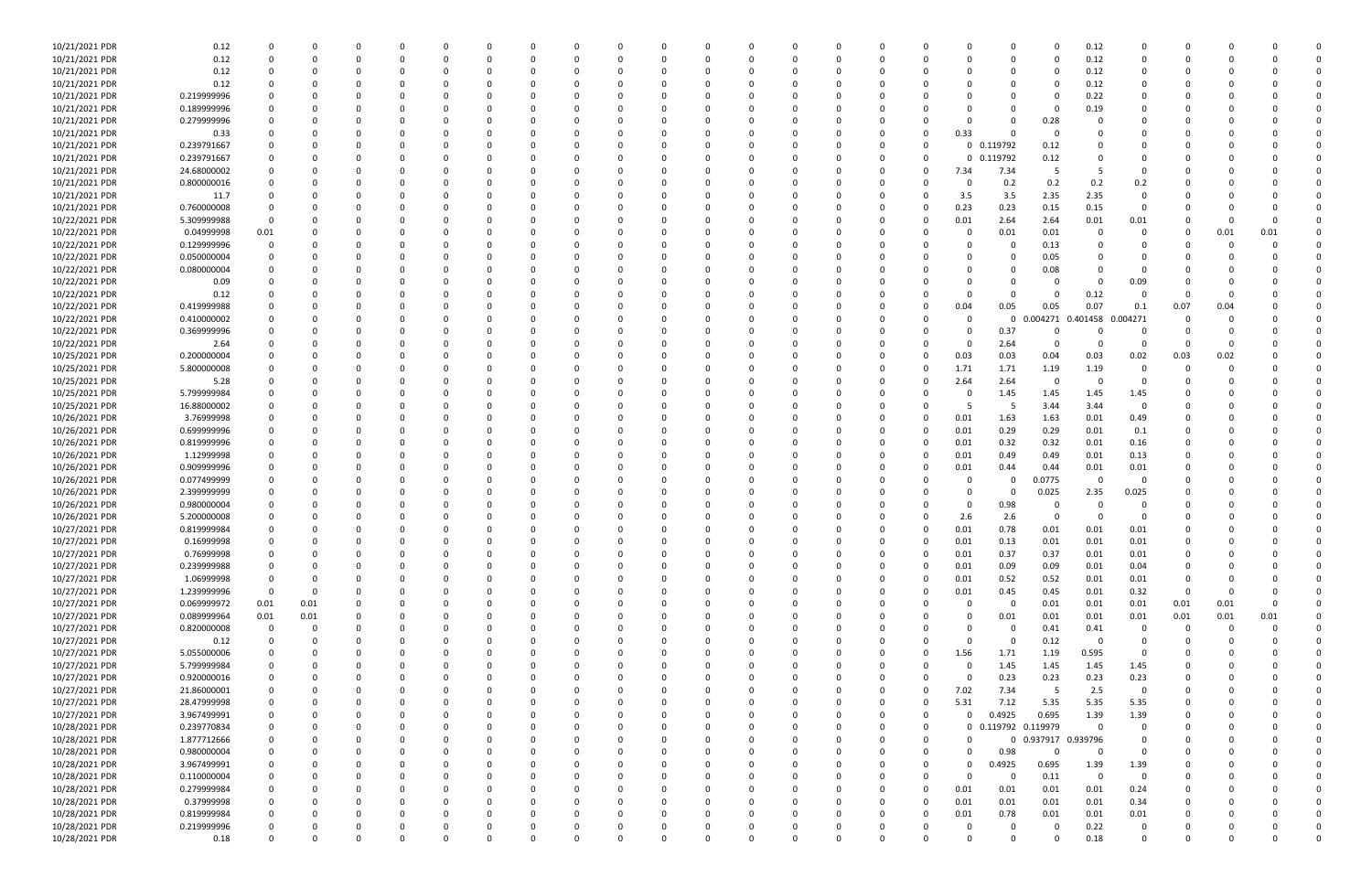| 10/28/2021 PDR | 0.09        | 0            |          | <sup>0</sup> |             | 0           |          | 0        |   | n        | 0        | $\Omega$ | 0            |              | 0        |          |          |             | 0           | $\Omega$   | 0.09                    | 0              |          |          |      |  |
|----------------|-------------|--------------|----------|--------------|-------------|-------------|----------|----------|---|----------|----------|----------|--------------|--------------|----------|----------|----------|-------------|-------------|------------|-------------------------|----------------|----------|----------|------|--|
| 10/28/2021 PDR | 0.09        | $\Omega$     |          |              |             | $\Omega$    |          |          |   |          | $\Omega$ | $\Omega$ | $\Omega$     |              | $\Omega$ |          |          | $\Omega$    | $\Omega$    |            | 0.09                    | 0              | -0       |          |      |  |
| 10/29/2021 PDR | 0.09        |              |          |              |             |             |          |          |   |          |          |          |              |              |          |          |          |             |             |            | 0.09                    | $\Omega$       |          |          |      |  |
| 10/29/2021 PDR | 0.129999996 |              |          |              |             |             |          |          |   |          |          |          |              |              |          |          |          |             |             |            | - 0                     | 0.13           |          |          |      |  |
| 10/29/2021 PDR | 0.159999996 |              |          |              |             |             |          |          |   |          |          |          |              |              |          |          |          |             |             |            | 0.16                    | 0              |          |          |      |  |
| 10/29/2021 PDR | 0.230000004 | 0            |          |              |             |             |          |          |   |          |          |          |              |              |          |          |          |             |             |            | - 0                     | 0.23           |          |          |      |  |
|                |             |              |          |              |             |             |          |          |   |          |          |          |              |              |          |          |          |             |             |            |                         |                |          |          |      |  |
| 10/29/2021 PDR | 0.230000004 | 0            |          |              |             |             |          |          |   |          |          |          | <sup>0</sup> |              |          |          |          |             |             |            | - 0                     | 0.23           |          |          |      |  |
| 10/29/2021 PDR | 0.12        |              |          |              |             |             |          |          |   |          |          |          |              |              |          |          |          |             |             |            | $\Omega$                | 0.12           |          |          |      |  |
| 10/29/2021 PDR | 0.12        |              |          |              |             |             |          |          |   |          |          |          |              |              |          |          |          |             |             |            | $\Omega$                | 0.12           |          |          |      |  |
| 10/29/2021 PDR | 0.12        |              |          |              |             |             |          |          |   |          |          |          |              |              |          |          |          |             |             |            | -0                      | 0.12           |          |          |      |  |
| 10/29/2021 PDR | 0.12        |              |          |              |             |             |          |          |   |          |          |          |              |              |          |          |          |             |             |            | - 0                     | 0.12           |          |          |      |  |
| 10/29/2021 PDR | 0.069999996 |              |          |              |             |             |          |          |   |          |          |          |              |              |          |          |          |             |             |            | - 0                     | 0.07           |          |          |      |  |
| 10/29/2021 PDR | 0.140000004 |              |          |              |             |             |          |          |   |          |          |          |              |              |          |          |          |             |             |            | -0                      | 0.14           |          |          |      |  |
| 10/29/2021 PDR | 0.230000004 |              |          |              |             |             |          |          |   |          |          |          |              |              |          |          |          |             |             |            | - 0                     | 0.23           |          |          |      |  |
| 10/29/2021 PDR | 0.099999996 |              |          |              |             |             |          |          |   |          |          |          |              |              |          |          |          |             |             |            | - 0                     | 0.1            |          |          |      |  |
| 10/29/2021 PDR | 0.140000004 |              |          |              |             |             |          |          |   |          |          |          |              |              |          |          |          |             | -0          |            | 0.14                    | 0              |          |          |      |  |
| 10/29/2021 PDR | 0.140000004 |              |          |              |             |             |          |          |   |          |          |          |              |              |          |          |          |             | 0           | $\Omega$   | 0.14                    | 0              |          |          |      |  |
| 10/29/2021 PDR | 1.059999996 | 0            | -0       |              |             |             |          |          |   |          |          |          |              |              |          |          |          |             | 0           | 1.06       | - 0                     | 0              | 0        |          |      |  |
| 10/30/2021 PDR | 0.089999964 | 0.01         | 0.01     |              |             |             |          |          |   |          |          |          |              |              |          |          |          | 0           | 0.01        | 0.01       | 0.01                    | 0.01           | 0.01     | 0.01     | 0.01 |  |
| 10/30/2021 PDR | 0.089999964 | 0.01         | 0.01     |              |             | 0           |          |          |   |          |          |          |              |              | - 0      |          |          | 0           | 0.01        | 0.01       | 0.01                    | 0.01           | 0.01     | 0.01     | 0.01 |  |
| 10/30/2021 PDR | 0.142499997 | 0            | - 0      |              |             |             |          |          |   |          |          |          | 0            |              | 0        | 0.095    | 0.0475   | 0           | 0           |            | - 0                     | 0              | 0        |          |      |  |
|                |             |              |          |              |             |             |          |          |   |          |          |          |              |              |          |          |          | O           |             |            |                         |                |          |          |      |  |
| 10/30/2021 PDR | 0.142499997 | 0            |          |              |             | 0           |          |          |   |          |          |          |              | O            | $\Omega$ | 0.095    | 0.0475   |             | $\Omega$    |            |                         |                |          |          |      |  |
| 10/30/2021 PDR | 0.142499997 |              |          |              |             |             |          |          |   |          |          |          |              |              | 0        | 0.095    | 0.0475   | $\Omega$    | 0           |            | - 0                     | 0              | 0        |          |      |  |
| 10/30/2021 PDR | 0.279999996 |              |          |              |             |             |          |          |   |          |          |          |              |              |          |          | 0        | 0.07        | 0.05        | 0.04       | 0.06                    | 0.03           | 0.03     |          |      |  |
| 11/1/2021 PDR  | 0.67999998  |              |          |              |             |             |          |          |   |          |          |          |              |              |          |          | 0        | 0.01        | 0.01        | 0.01       | 0.1                     | 0.55           |          |          |      |  |
| 11/1/2021 PDR  | 1.03999998  | 0            |          |              |             |             |          |          |   |          |          |          |              |              |          |          | 0        | 0.16        | 0.01        | 0.28       | 0.58                    | 0.01           | -0       |          |      |  |
| 11/1/2021 PDR  | 0.209999988 |              |          |              |             |             |          |          |   |          |          |          |              |              |          |          | O        | 0.01        | 0.01        | 0.01       | 0.01                    | 0.17           |          |          |      |  |
| 11/1/2021 PDR  | 0.22999998  |              |          |              |             |             |          |          |   |          |          |          |              |              |          |          | 0        | 0.01        | 0.01        | 0.19       | 0.01                    | 0.01           |          |          |      |  |
| 11/1/2021 PDR  | 0.209999988 |              |          |              |             |             |          |          |   |          |          |          |              |              |          |          | 0        | 0.01        | 0.01        | 0.01       | 0.17                    | 0.01           |          |          |      |  |
| 11/1/2021 PDR  | 0.039999984 |              |          |              |             |             |          |          |   |          |          |          |              |              |          |          |          | O           | 0.01        | 0.01       | - 0                     | 0              | 0        | 0.01     | 0.01 |  |
| 11/1/2021 PDR  | 0.039999996 |              |          |              |             |             |          |          |   |          |          |          |              |              |          |          |          |             | 0           |            | 0.04                    | 0              |          |          |      |  |
| 11/1/2021 PDR  | 0.03        |              |          |              |             |             |          |          |   |          |          |          |              |              |          |          |          |             | 0           |            | - 0                     | 0.03           | -0       |          |      |  |
| 11/1/2021 PDR  | 0.039999996 | 0            |          |              |             | 0           |          |          |   |          |          |          | <sup>0</sup> |              |          |          |          |             | $\Omega$    |            | - 0                     | 0.04           |          |          |      |  |
| 11/1/2021 PDR  | 0.03        |              |          |              |             | 0           |          |          |   |          |          |          |              |              |          |          |          |             |             |            | - 0                     | 0.03           |          |          |      |  |
| 11/1/2021 PDR  | 0.03        |              |          |              |             |             |          |          |   |          |          |          |              |              |          |          |          |             |             |            | -0                      | 0.03           |          |          |      |  |
| 11/1/2021 PDR  | 0.050000004 |              |          |              |             |             |          |          |   |          |          |          |              |              |          |          |          |             |             |            | - 0                     |                |          |          |      |  |
|                |             |              |          |              |             |             |          |          |   |          |          |          |              |              |          |          |          |             | 0           |            |                         | 0              | 0        | 0.05     |      |  |
| 11/1/2021 PDR  | 0.170000004 |              |          |              |             |             |          |          |   |          |          |          |              |              |          |          |          |             | $\Omega$    |            | - 0                     | 0.17           |          |          |      |  |
| 11/1/2021 PDR  | 4.7175      |              |          |              |             |             |          |          |   |          |          |          |              |              |          |          | 0        | 0.5925      | 1.185       | 1.47       | 1.47                    | 0              |          |          |      |  |
| 11/1/2021 PDR  | 1.040000016 |              |          |              |             |             |          |          |   |          |          |          |              |              |          |          |          |             | 0.26        | 0.26       | 0.26                    | 0.26           |          |          |      |  |
| 11/1/2021 PDR  | 18.43000001 |              |          |              |             |             |          |          |   |          |          |          |              |              |          |          |          |             | -5          | 3.43       | $\Omega$                | 0              |          |          |      |  |
| 11/2/2021 PDR  | 0.048958337 | 0            |          |              |             | -0          |          |          |   |          |          | $\Omega$ | 0            | $\Box$       |          |          | 0        | $\Omega$    |             | 0 0.048958 | 0                       |                |          |          |      |  |
| 11/2/2021 PDR  | 0.048958337 | 0            | $\Omega$ |              | $\Omega$    | 0           |          | O        | 0 | $\Omega$ | 0        | $\Omega$ | 0            | <sup>0</sup> | 0        | 0        | 0        | $\Omega$    |             | 0 0.048958 | $\mathbf 0$             | 0              | $\Omega$ |          |      |  |
| 11/2/2021 PDR  | 0.659583332 | 0            |          |              |             |             |          |          |   |          |          |          | 0            |              |          |          | 0        |             | 0 0.659583  | 0          | $\Omega$                |                |          |          |      |  |
| 11/2/2021 PDR  | 0.58166667  | 0            |          |              | 0           | 0           |          |          |   |          | $\Omega$ |          | $\Omega$     |              | 0        | 0        | 0        | $\mathbf 0$ |             | 0 0.581667 | $\mathbf 0$             | 0              |          |          |      |  |
| 11/2/2021 PDR  | 0.146875    | 0            |          |              |             | n           |          |          |   |          |          |          | 0            |              |          |          |          | $\Omega$    |             | 0 0.146875 | $\mathbf 0$             | 0              |          |          |      |  |
| 11/2/2021 PDR  | 1.299999984 | 0            |          |              |             |             |          |          |   |          | $\Omega$ |          | 0            |              | - 0      |          | O        | 0.01        | 0.01        | 0.58       | 0.12                    | 0.58           | - 0      |          |      |  |
| 11/2/2021 PDR  | 0.239999988 | 0            |          |              |             | 0           |          |          |   |          | $\Omega$ |          | 0            |              | -0       |          | 0        | 0.01        | 0.01        | 0.01       | 0.01                    | 0.2            | 0        |          |      |  |
| 11/2/2021 PDR  | 0.200000004 |              |          |              |             |             |          |          |   |          |          |          | 0            |              |          |          | 0        | 0.03        | 0.03        | 0.04       | 0.03                    | 0.02           | 0.03     | 0.02     |      |  |
| 11/2/2021 PDR  | 6.945       | $\Omega$     |          |              | 0           | 0           |          |          | O |          | 0        | 0        | 0            |              | 0        | 0        | 0        | 2.37        | 2.37        | 1.47       | 0.735                   | $\overline{0}$ | $\Omega$ |          |      |  |
| 11/2/2021 PDR  | 15.02749999 | 0            |          |              |             | 0           |          |          |   |          | $\Omega$ |          | 0            |              | 0        |          | 0        | $\Omega$    | 1.7275      | 2.66       | 5.32                    | 5.32           |          |          |      |  |
|                |             |              |          |              |             |             |          |          |   |          |          |          | $\Omega$     |              |          |          | $\Omega$ | 5           |             |            | 3.43                    | $\mathbf 0$    | 0        |          |      |  |
| 11/2/2021 PDR  | 16.86       | 0            |          |              |             | n           |          |          |   |          | 0        |          |              |              |          |          |          |             | -5          | 3.43       |                         |                | 0        |          |      |  |
| 11/3/2021 PDR  | 0.22999998  | $\mathbf 0$  | $\Omega$ |              | 0           | 0           |          |          |   |          | $\Omega$ | 0        | 0            |              | - 0      | 0        | 0        | 0.01        | 0.01        | 0.01       | 0.01                    | 0.19           | $\Omega$ |          |      |  |
| 11/3/2021 PDR  | 0.069999972 | $0.01\,$     | 0.01     |              |             | 0           |          |          |   |          |          |          | 0            |              |          |          |          | $\Omega$    | 0.01        | 0.01       | $\overline{\mathbf{0}}$ | $\overline{0}$ | 0.01     | 0.01     | 0.01 |  |
| 11/3/2021 PDR  | 0.24        | 0            | $\Omega$ |              |             | 0           |          |          |   |          |          |          | 0            |              |          |          |          |             | 0           | $\Omega$   | 0.24                    | $\Omega$       | $\Omega$ |          |      |  |
| 11/3/2021 PDR  | 0.24        | 0            |          |              |             | 0           |          |          |   |          |          |          | 0            |              |          |          |          |             | 0           | $\Omega$   | 0.24                    | 0              | 0        |          |      |  |
| 11/3/2021 PDR  | 0.230000004 | 0            |          |              |             |             |          |          |   |          |          |          | $\Omega$     |              |          |          |          |             | 0           |            | 0.23                    | 0              |          |          |      |  |
| 11/3/2021 PDR  | 0.170000004 | 0            |          |              |             |             |          |          |   |          |          |          | <sup>0</sup> |              |          |          |          | 0           | 0           | $\Omega$   | 0.17                    | 0              | 0        |          |      |  |
| 11/3/2021 PDR  | 0.219999996 | 0            |          |              | 0           | 0           |          |          |   |          | $\Omega$ | 0        | 0            |              | - 0      |          |          | $\Omega$    | $\mathbf 0$ | 0.22       | $\overline{\mathbf{0}}$ | 0              | 0        |          |      |  |
| 11/3/2021 PDR  | 18.3125     | 0            |          |              |             |             |          |          |   |          |          |          | 0            |              |          |          | 0        | $\Omega$    | 2.2625      | 3.21       | 6.42                    | 6.42           |          |          |      |  |
| 11/3/2021 PDR  | 6.945       | $\Omega$     |          |              |             |             |          |          |   |          |          |          | 0            |              | 0        | $\Omega$ | 0        | 2.37        | 2.37        | 1.47       | 0.735                   | 0              |          |          |      |  |
| 11/3/2021 PDR  | 10.40000002 | 0            |          |              |             |             |          |          |   |          |          |          | 0            |              | 0        | 2.6      | 2.6      | 2.6         | 2.6         | $\Omega$   | 0                       | 0              |          |          |      |  |
| 11/3/2021 PDR  | 16.86       |              |          |              |             |             |          |          |   |          |          |          | 0            |              |          | $\Omega$ |          |             | 5           | 3.43       | 3.43                    | 0              |          |          |      |  |
| 11/3/2021 PDR  | 0.110000004 | 0            |          | $\Omega$     | 0           | 0           |          |          | 0 |          | $\Omega$ |          | 0            | <sup>0</sup> | - 0      |          | 0        | $\Omega$    | $\mathbf 0$ | 0.11       | $\mathbf 0$             | $\mathbf 0$    | 0        |          | 0    |  |
| 11/4/2021 PDR  | 0.239999988 | 0            |          | 0            |             | 0           |          |          |   |          | 0        |          | 0            |              |          |          | 0        | 0.01        | 0.01        | 0.2        | 0.01                    | 0.01           | 0        |          | 0    |  |
| 11/4/2021 PDR  | 0.269999988 | $\mathsf{O}$ | $\Omega$ | $\mathbf 0$  | $\mathbf 0$ | $\mathbf 0$ | $\Omega$ | $\Omega$ | 0 | $\Omega$ | $\Omega$ | $\Omega$ | $\mathbf 0$  | $\Omega$     | $\Omega$ | $\Omega$ | $\Omega$ | 0.01        | 0.01        | 0.23       | 0.01                    | 0.01           | 0        | $\Omega$ | 0    |  |
|                |             |              |          |              |             |             |          |          |   |          |          |          |              |              |          |          |          |             |             |            |                         |                |          |          |      |  |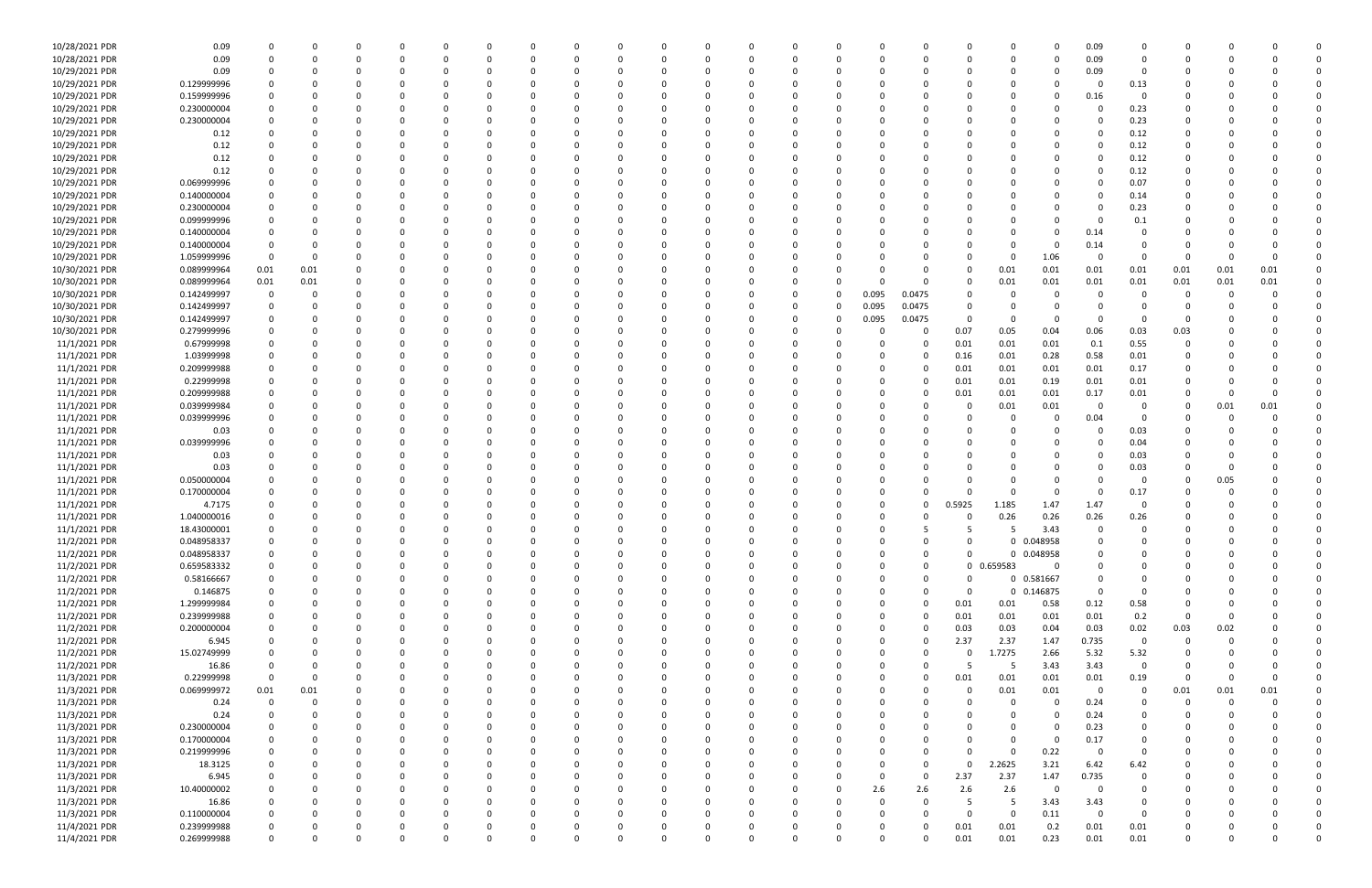| 11/4/2021 PDR   | 0.079999968 | 0.01                    | 0.01        |          |          | $\Omega$    |          |          |          |          |          |          |          |          | 0            |     | O            |         | 0            | 0.01        | 0.01     | 0.01           | 0.01        | 0.01     | 0.01     |  |
|-----------------|-------------|-------------------------|-------------|----------|----------|-------------|----------|----------|----------|----------|----------|----------|----------|----------|--------------|-----|--------------|---------|--------------|-------------|----------|----------------|-------------|----------|----------|--|
| 11/4/2021 PDR   | 5.284999998 | $\mathbf 0$             | $\Omega$    | $\Omega$ |          |             |          |          |          |          |          |          |          |          | <sup>0</sup> |     | 0            | 1.75    | 1.75         | 1.19        | 0.595    | $\Omega$       | -0          |          |          |  |
| 11/4/2021 PDR   | 18.3125     | $\Omega$                |             |          |          |             |          |          |          |          |          |          |          |          |              |     |              |         | 2.2625       | 3.21        | 6.42     | 6.42           |             |          |          |  |
| 11/5/2021 PDR   | 0.19999998  |                         |             |          |          |             |          |          |          |          |          |          |          |          |              |     | 0            | 0.01    | 0.16         | 0.01        | 0.01     | 0.01           |             |          |          |  |
| 11/5/2021 PDR   | 0.19999998  |                         |             |          |          |             |          |          |          |          |          |          |          |          |              |     | $\Omega$     | 0.01    | 0.16         | 0.01        | 0.01     | 0.01           |             |          |          |  |
| 11/5/2021 PDR   | 10.40000002 |                         |             |          |          |             |          |          |          |          |          |          |          |          | 0            | 2.6 | 2.6          | 2.6     | 2.6          | $\Omega$    | $\Omega$ | 0              |             |          |          |  |
| 11/5/2021 PDR   | 6.025000002 | - 0                     | 0           |          |          |             |          |          |          |          |          |          |          |          |              |     | $\Omega$     | 1.97    | 1.97         | 1.39        | 0.695    | 0              | -0          |          |          |  |
| 11/6/2021 PDR   | 0.089999964 | 0.01                    | 0.01        |          |          |             |          |          |          |          |          |          |          |          |              |     |              |         | 0.01         | 0.01        | 0.01     | 0.01           | 0.01        | 0.01     | 0.01     |  |
| 11/6/2021 PDR   | 0.029999988 | $\overline{\mathbf{0}}$ | 0.01        |          |          |             |          |          |          |          |          |          |          |          |              |     |              |         | 0            |             | $\Omega$ | - 0            | 0.01        | 0.01     | $\Omega$ |  |
| 11/6/2021 PDR   | 0.069999972 | 0.01                    | 0.01        |          |          |             |          |          |          |          |          |          |          |          |              |     |              |         |              |             | 0.01     | 0.01           | 0.01        | 0.01     | 0.01     |  |
| 11/6/2021 PDR   | 0.019999992 |                         |             |          |          |             |          |          |          |          |          |          |          |          |              |     |              |         | 0            | - 0         | - 0      | - 0            | - 0         | - 0      |          |  |
|                 |             | 0.01                    | 0.01        |          |          |             |          |          |          |          |          |          |          |          |              |     |              |         |              |             |          |                |             |          |          |  |
| 11/6/2021 PDR   | 0.279999996 | $\overline{\mathbf{0}}$ | 0           |          |          |             |          |          |          |          |          |          |          |          |              |     |              | 0.07    | 0.05         | 0.04        | 0.06     | 0.03           | 0.03        |          |          |  |
| 11/7/2021 PDR   | 0.019999992 | 0.01                    | 0.01        |          |          |             |          |          |          |          |          |          |          |          |              |     |              |         | 0            |             |          |                |             |          |          |  |
| 11/8/2021 PDR   | 0.059999997 | 0                       |             |          |          |             |          |          |          |          |          |          |          |          |              |     |              |         | 0.06         |             |          |                |             |          |          |  |
| 11/8/2021 PDR   | 0.047499999 |                         |             |          |          |             |          |          |          |          |          |          |          |          |              |     |              |         | 0.0475       |             |          |                |             |          |          |  |
| 11/8/2021 PDR   | 18.43000001 |                         |             |          |          |             |          |          |          |          |          |          |          |          |              |     |              |         | 5            | 3.43        |          |                |             |          |          |  |
| 11/9/2021 PDR   | 0.55999998  | 0                       |             |          |          |             |          |          |          |          |          |          |          |          |              |     | $\Omega$     | 0.01    | 0.01         | 0.01        | 0.01     | 0.52           |             |          |          |  |
| 11/9/2021 PDR   | 0.849999984 |                         |             |          |          |             |          |          |          |          |          |          |          |          |              |     | $\Omega$     | 0.01    | 0.01         | 0.27        | 0.07     | 0.49           |             |          |          |  |
| 11/9/2021 PDR   | 1.08        |                         |             |          |          |             |          |          |          |          |          |          |          |          |              |     |              | 0.42    | 0.29         | 0.01        | 0.01     | 0.35           |             |          |          |  |
| 11/9/2021 PDR   | 1.209999984 |                         |             |          |          |             |          |          |          |          |          |          |          |          |              |     |              | 0.01    | 0.01         | 0.58        | 0.03     | 0.58           |             |          |          |  |
| 11/9/2021 PDR   | 0.230000004 |                         |             |          |          |             |          |          |          |          |          |          |          |          |              |     |              |         | 0            |             | - 0      | 0.23           |             |          |          |  |
| 11/9/2021 PDR   | 0.039999996 |                         |             |          |          |             |          |          |          |          |          |          |          |          |              |     |              |         | <sup>0</sup> | 0           | 0.04     | 0              |             |          |          |  |
| 11/9/2021 PDR   | 0.03        |                         |             |          |          |             |          |          |          |          |          |          |          |          |              |     |              |         | 0            | $\Omega$    | 0.03     | 0              |             |          |          |  |
| 11/9/2021 PDR   | 0.039999996 |                         |             |          |          |             |          |          |          |          |          |          |          |          |              |     |              |         | 0            | - 0         | 0.04     | $\Omega$       | C           |          |          |  |
| 11/9/2021 PDR   | 0.210000012 |                         |             |          |          |             |          |          |          |          |          |          |          |          |              |     |              | 0.02    | 0.03         | 0.06        | 0.05     | 0.02           | 0.03        |          |          |  |
| 11/9/2021 PLOAD | 1.16666666  |                         |             |          |          |             |          |          |          |          |          |          |          |          |              |     |              |         | 0.65625      | 0.510417    | 0        |                |             |          |          |  |
| 11/9/2021 PDR   | 0.920000016 |                         |             |          |          |             |          |          |          |          |          |          |          |          |              |     |              | 0.23    | 0.23         | 0.23        | 0.23     |                |             |          |          |  |
| 11/9/2021 PDR   | 1.040000016 |                         |             |          |          |             |          |          |          |          |          |          |          |          |              |     | 0            | 0.26    | 0.26         | 0.26        | 0.26     |                |             |          |          |  |
| 11/9/2021 PDR   | 11.67000001 |                         |             |          |          |             |          |          |          |          |          |          |          |          |              |     | 3.5          | 3.5     | 3.5          | 1.17        |          |                |             |          |          |  |
|                 |             |                         |             |          |          |             |          |          |          |          |          |          |          |          |              |     | 2.6          |         |              |             |          |                |             |          |          |  |
| 11/9/2021 PDR   | 10.40000002 |                         |             |          |          |             |          |          |          |          |          |          |          |          |              | 2.6 |              | 2.6     | 2.6          |             |          |                |             |          |          |  |
| 11/10/2021 PDR  | 0.659583332 |                         |             |          |          |             |          |          |          |          |          |          |          |          | 0            | 0   | $\mathbf 0$  | .659583 | 0            | $\Omega$    | - 0      | $\Omega$       |             |          |          |  |
| 11/10/2021 PDR  | 0.359999988 |                         |             |          |          |             |          |          |          |          |          |          |          |          |              |     |              | 0.01    | 0.01         | 0.01        | 0.01     | 0.32           |             |          |          |  |
| 11/10/2021 PDR  | 0.46999998  |                         |             |          |          |             |          |          |          |          |          |          |          |          |              |     | <sup>0</sup> | 0.01    | 0.01         | 0.01        | 0.01     | 0.43           |             |          |          |  |
| 11/10/2021 PDR  | 0.719999988 |                         |             |          |          |             |          |          |          |          |          |          |          |          |              |     | 0            | 0.01    | 0.01         | 0.01        | 0.01     | 0.68           |             |          |          |  |
| 11/10/2021 PDR  | 0.459999984 | - 0                     |             |          |          |             |          |          |          |          |          |          |          |          |              |     |              | 0.01    | 0.01         | 0.01        | 0.01     | 0.42           | $\Omega$    |          |          |  |
| 11/10/2021 PDR  | 0.079999968 | 0.01                    | 0.01        |          |          |             |          |          |          |          |          |          |          |          |              |     |              |         | -0           | 0.01        | 0.01     | 0.01           | 0.01        | 0.01     | 0.01     |  |
| 11/10/2021 PDR  | 0.029999988 | $\overline{0}$          | 0           |          |          |             |          |          |          |          |          |          |          |          |              |     |              |         | 0            |             |          | 0              | 0.01        | 0.01     | 0.01     |  |
| 11/10/2021 PDR  | 0.029999988 | 0.01                    | 0.01        |          |          |             |          |          |          |          |          |          |          |          |              |     |              |         | 0            |             |          |                | n           |          | 0.01     |  |
| 11/10/2021 PDR  | 0.33        | 0                       |             |          |          |             |          |          |          |          |          |          |          |          |              |     |              |         | 0.33         |             |          |                |             |          |          |  |
| 11/10/2021 PDR  | 27.73000001 | $\Omega$                | O           |          |          |             |          |          |          |          |          |          |          |          |              |     |              | 9.05    | 9.05         | 6.42        | 3.21     |                |             |          |          |  |
| 11/10/2021 PDR  | 0.920000016 | $\Omega$                |             |          |          |             |          |          |          |          |          |          |          |          |              |     |              | 0.23    | 0.23         | 0.23        | 0.23     |                |             |          |          |  |
| 11/10/2021 PDR  | 18.43000001 | 0                       | 0           | $\Omega$ | $\Omega$ | 0           | $\Omega$ | $\Omega$ | $\Omega$ |          | $\Omega$ | $\Omega$ | $\Omega$ | $\Omega$ | 0            | 0   | 5            | 5       | 5            | 3.43        | 0        | $\Omega$       | 0           |          |          |  |
| 11/10/2021 PDR  | 0.189999996 | 0                       |             | $\Omega$ | $\Omega$ | $\Omega$    |          |          | $\Omega$ |          | $\Omega$ |          | $\Omega$ |          | 0            |     |              |         | 0.19         | 0           | $\Omega$ |                | 0           |          |          |  |
| 11/11/2021 PDR  | 0.219999996 | $\Omega$                |             | $\Omega$ |          | $\Omega$    |          |          | 0        |          | $\Omega$ |          |          |          | 0            |     |              |         | 0.22         | $\Omega$    |          | $\Omega$       | $\Omega$    |          |          |  |
| 11/11/2021 PDR  | 0.029999988 |                         |             |          |          |             |          |          |          |          |          |          |          |          |              |     |              |         | 0            |             |          | 0              | 0.01        | 0.01     | 0.01     |  |
| 11/11/2021 PDR  | 9           |                         |             |          |          |             |          |          |          |          |          |          |          |          |              |     |              |         | 9            | $\Omega$    |          |                | 0           |          |          |  |
| 11/11/2021 PDR  | 5.799999984 | $\Omega$                |             |          |          | 0           |          |          |          |          |          |          |          |          | 0            |     | $\mathbf 0$  | 1.45    | 1.45         | 1.45        | 1.45     | $\overline{0}$ | 0           |          |          |  |
| 11/12/2021 PDR  | 5.309999988 | 0                       |             |          |          | 0           |          |          |          |          |          |          |          |          |              |     | $\Omega$     | 0.01    | 2.64         | 2.64        | 0.01     | 0.01           |             |          |          |  |
| 11/12/2021 PDR  | 0.16999998  | 0                       |             | $\Omega$ |          | $\Omega$    |          |          | $\Omega$ |          | 0        |          | $\Omega$ |          | 0            |     | $\Omega$     | 0.01    | 0.13         | 0.01        | 0.01     | 0.01           | 0           |          |          |  |
| 11/12/2021 PDR  | 0.73999998  | 0                       |             | 0        |          | 0           |          |          | 0        |          | 0        |          | $\Omega$ |          | 0            |     | $\Omega$     | 0.01    | 0.01         | 0.01        | 0.7      | 0.01           | 0           |          |          |  |
| 11/12/2021 PDR  | 0.669999996 | $\mathbf 0$             |             |          |          | 0           |          |          |          |          |          |          |          |          |              |     | $\Omega$     | 0.32    | 0.32         | 0.01        | $0.01\,$ | 0.01           |             |          |          |  |
| 11/12/2021 PDR  | 1.109999988 | $\overline{0}$          | 0           |          |          | 0           |          |          |          |          |          |          |          |          |              |     | $\Omega$     | 0.01    | 0.01         | 0.01        | 0.54     | 0.54           | $\mathbf 0$ |          | $\Omega$ |  |
| 11/12/2021 PDR  | 0.079999968 | 0.01                    | 0.01        |          |          | 0           |          |          |          |          |          |          |          |          | 0            |     | 0            |         | 0            | 0.01        | 0.01     | 0.01           | 0.01        | 0.01     | 0.01     |  |
| 11/12/2021 PDR  | 0.089999964 | $0.01\,$                | 0.01        | $\Omega$ |          | $\Omega$    |          |          |          |          |          |          |          |          | $\Omega$     |     |              |         | 0.01         | 0.01        | 0.01     | 0.01           | 0.01        | 0.01     | 0.01     |  |
|                 |             |                         | $\mathbf 0$ | $\Omega$ |          |             |          |          |          |          |          |          |          |          |              |     |              |         |              | $\Omega$    |          |                |             | $\Omega$ |          |  |
| 11/12/2021 PDR  | 0.189999996 | $\overline{\mathbf{0}}$ |             |          |          | 0           |          |          |          |          |          |          |          |          | 0            |     |              |         | 0            |             | 0.19     | 0              | 0           |          |          |  |
| 11/12/2021 PDR  | 0.140000004 | 0                       |             | $\Omega$ |          | 0           |          |          |          |          | 0        |          |          |          | 0            |     |              |         | 0            | $\Omega$    | 0.14     | $\overline{0}$ | 0           |          |          |  |
| 11/12/2021 PDR  | 0.09        | 0                       |             |          |          |             |          |          |          |          |          |          |          |          |              |     |              |         |              | $\Omega$    | - 0      | 0.09           |             |          |          |  |
| 11/12/2021 PDR  | 0.140000004 | 0                       |             |          |          | 0           |          |          |          |          |          |          |          |          | 0            |     |              |         |              | $\Omega$    | 0.14     | 0              |             |          |          |  |
| 11/12/2021 PDR  | 0.140000004 |                         |             |          |          |             |          |          |          |          |          |          |          |          |              |     |              |         |              | 0           | 0.14     | 0              |             |          |          |  |
| 11/12/2021 PDR  | 0.21        | $\Omega$                |             |          |          | $\Omega$    |          |          |          |          |          |          |          |          |              |     |              |         |              | $\mathbf 0$ | 0.21     | $\overline{0}$ |             |          |          |  |
| 11/12/2021 PDR  | 0.080000004 | 0                       |             |          |          | 0           |          |          |          |          |          |          |          |          |              |     |              |         |              | $\Omega$    | $\Omega$ | 0.08           |             |          |          |  |
| 11/12/2021 PDR  | 0.12        | 0                       |             | 0        |          | 0           |          |          |          |          |          |          |          |          |              |     |              |         | $\Omega$     | 0.12        |          | 0              |             |          |          |  |
| 11/12/2021 PDR  | 0.069999996 |                         |             | 0        |          | 0           |          |          |          |          |          |          | $\Omega$ |          |              |     |              |         | 0            | 0.07        | $\Omega$ | 0              |             |          |          |  |
| 11/12/2021 PDR  | 0.18        | 0                       |             |          |          | 0           |          |          |          |          |          |          |          |          | C            |     |              |         | 0            | 0           | - 0      | 0.18           |             |          |          |  |
| 11/12/2021 PDR  | 0.579999996 | 0                       | $\Omega$    | $\Omega$ | $\Omega$ | $\mathbf 0$ | $\Omega$ | $\Omega$ | $\Omega$ | $\Omega$ | $\Omega$ | $\Omega$ | $\Omega$ | $\Omega$ | $\Omega$     |     | 0            |         | $\Omega$     | $\Omega$    | 0.58     | $\mathbf 0$    | $\Omega$    |          | $\Omega$ |  |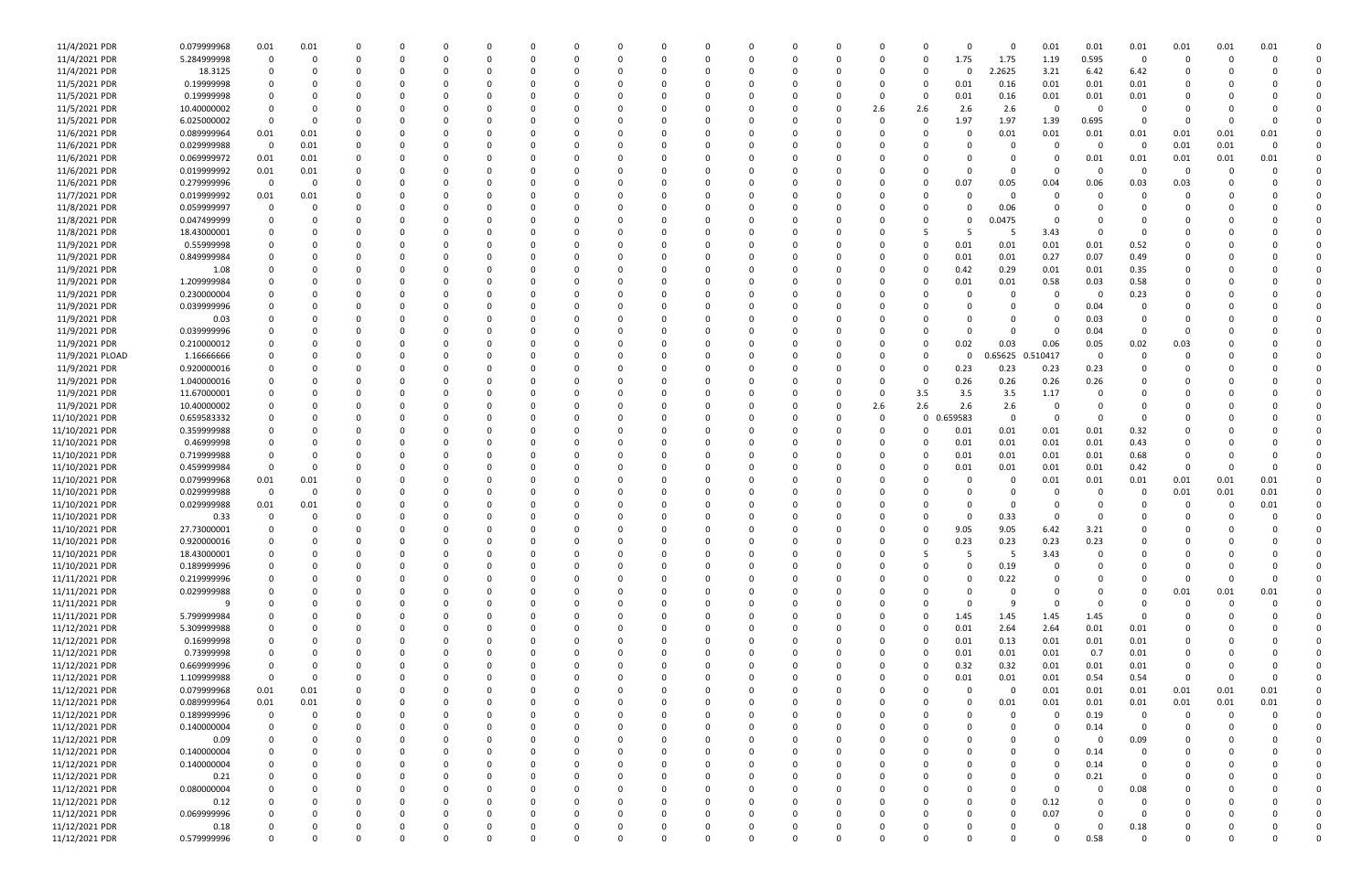| 11/12/2021 PDR | 0.200000004 | $\Omega$    |                         |          |          |          |          |          | 0        |          |          |          |              |          |          |             |             | 0.03        | 0.03        | 0.04              | 0.03                    | 0.02        | 0.03     | 0.02     |          |  |
|----------------|-------------|-------------|-------------------------|----------|----------|----------|----------|----------|----------|----------|----------|----------|--------------|----------|----------|-------------|-------------|-------------|-------------|-------------------|-------------------------|-------------|----------|----------|----------|--|
| 11/12/2021 PDR | 1.32        | $\Omega$    |                         | 0        | $\Omega$ |          |          |          | 0        |          |          |          | 0            |          |          | 0           | 0           | 0.66        | 0.66        | $\Omega$          | - 0                     | 0           | 0        |          |          |  |
| 11/12/2021 PDR | 2.1         |             |                         |          |          |          |          |          |          |          |          |          |              |          |          |             |             | 1.05        | 1.05        |                   |                         |             |          |          |          |  |
| 11/12/2021 PDR | 1.2         |             |                         |          |          |          |          |          | $\Omega$ |          |          |          |              |          |          |             |             | 0.6         | 0.6         |                   |                         |             |          |          |          |  |
| 11/12/2021 PDR | 0.280000008 |             |                         |          |          |          |          |          | 0        |          |          |          |              |          |          | 0           | 0           | 0.14        | 0.14        |                   |                         |             |          |          |          |  |
| 11/12/2021 PDR | 1.294999986 |             |                         |          |          |          |          |          |          |          |          |          |              |          |          | 0.37        | 0.37        | 0.37        | 0.185       |                   |                         |             |          |          |          |  |
| 11/12/2021 PDR | 5.799999984 |             |                         |          |          |          |          |          |          |          |          |          |              |          |          |             | $\Omega$    | 1.45        | 1.45        | 1.45              | 1.45                    |             |          |          |          |  |
| 11/12/2021 PDR | 0.920000016 |             |                         |          |          |          |          |          |          |          |          |          |              |          |          |             |             | 0.23        | 0.23        | 0.23              | 0.23                    |             |          |          |          |  |
|                |             |             |                         |          |          |          |          |          |          |          |          |          |              |          |          |             |             |             |             |                   |                         |             |          |          |          |  |
| 11/12/2021 PDR | 23.38999999 |             |                         |          |          |          |          |          |          |          |          |          |              |          |          | 0           | 6.91        | 6.91        | 6.91        | 2.66              |                         |             |          |          |          |  |
| 11/12/2021 PDR | 4.875       |             | 0                       |          |          |          |          |          |          |          |          |          |              |          |          | 0           | 1.47        | 1.47        | 1.47        | 0.465             |                         |             |          |          |          |  |
| 11/13/2021 PDR | 0.019999992 | 0.01        | 0.01                    |          |          |          |          |          |          |          |          |          |              |          |          |             |             | 0           | $\Omega$    |                   |                         |             |          |          |          |  |
| 11/14/2021 PDR | 0.04999998  | 0.01        | 0.01                    |          |          |          |          |          |          |          |          |          |              |          |          |             |             | 0           | 0.01        |                   |                         |             | - 0      | 0.01     | 0.01     |  |
| 11/14/2021 PDR | 0.039999984 | 0           | 0.01                    |          |          |          |          |          |          |          |          |          |              |          |          |             |             | 0           | $\Omega$    |                   |                         | 0           | 0.01     | 0.01     | 0.01     |  |
| 11/15/2021 PDR | 0.419999988 |             |                         |          |          |          |          |          |          |          |          |          |              |          |          |             |             | 0.04        | 0.05        | 0.05              | 0.07                    | 0.1         | 0.07     | 0.04     |          |  |
| 11/15/2021 PDR | 0.200000004 |             |                         |          |          |          |          |          |          |          |          |          |              |          |          |             |             | 0.03        | 0.03        | 0.04              | 0.03                    | 0.02        | 0.03     | 0.02     |          |  |
| 11/15/2021 PDR | 5.6175      |             |                         |          |          |          |          |          |          |          |          |          |              |          |          | 0           | 0.5925      | 1.185       | 2.37        | 1.47              | - 0                     | 0           |          |          |          |  |
| 11/15/2021 PDR | 8.465000007 |             |                         |          |          |          |          |          | $\Omega$ |          |          |          |              |          |          | 0           | 0.875       | 1.75        | 3.5         | 2.34              | 0                       | $\Omega$    |          |          |          |  |
| 11/16/2021 PDR | 0.64999998  |             |                         |          |          |          |          |          | 0        |          |          |          |              |          |          | 0           | 0           | 0.01        | 0.01        | 0.01              | 0.01                    | 0.61        |          |          |          |  |
| 11/16/2021 PDR | 0.99        |             |                         |          |          |          |          |          |          |          |          |          |              |          |          |             |             | 0.01        | 0.01        | 0.26              | 0.42                    | 0.29        |          |          |          |  |
| 11/16/2021 PDR | 0.329999988 |             |                         |          |          |          |          |          |          |          |          |          |              |          |          |             |             | 0.01        | 0.01        | 0.01              | 0.29                    | 0.01        |          |          |          |  |
| 11/16/2021 PDR | 0.029999988 | $0.01\,$    | 0.01                    |          |          |          |          |          |          |          |          |          |              |          |          |             |             | 0           | - 0         |                   |                         | 0           |          |          | 0.01     |  |
| 11/16/2021 PDR | 11.67000001 | - 0         |                         |          |          |          |          |          |          |          |          |          |              |          |          | 0           | 3.5         | 3.5         | 3.5         | 1.17              |                         | 0           |          |          |          |  |
| 11/16/2021 PDR | 10.40000002 |             |                         |          |          |          |          |          |          |          |          |          |              |          |          | 2.6         | 2.6         | 2.6         | 2.6         | $\Omega$          | - 0                     | 0           |          |          |          |  |
|                |             | 0           |                         |          |          |          |          |          |          |          |          |          |              |          |          |             |             |             |             |                   |                         |             |          |          |          |  |
| 11/17/2021 PDR | 0.879999996 |             |                         |          |          |          |          |          | -0       |          |          |          |              |          |          | 0           |             | 0.01        | 0.01        | 0.17              | 0.06                    | 0.63        |          |          |          |  |
| 11/17/2021 PDR | 0.40999998  |             |                         |          |          |          |          |          |          |          |          |          |              |          |          |             |             | 0.01        | 0.01        | 0.37              | 0.01                    | 0.01        |          |          |          |  |
| 11/17/2021 PDR | 0.22999998  |             |                         |          |          |          |          |          |          |          |          |          |              |          |          |             |             | 0.01        | 0.01        | 0.01              | 0.01                    | 0.19        |          |          |          |  |
| 11/17/2021 PDR | 0.299999988 |             |                         |          |          |          |          |          |          |          |          |          |              |          |          | 0           |             | 0.01        | 0.01        | 0.01              | 0.26                    | 0.01        |          |          |          |  |
| 11/17/2021 PDR | 0.24        |             |                         |          |          |          |          |          |          |          |          |          |              |          |          |             |             | 0           | 0           | 0.24              | - 0                     | 0           |          |          |          |  |
| 11/17/2021 PDR | 0.039999996 |             |                         |          |          |          |          |          |          |          |          |          |              |          |          | $\Omega$    |             | $\Omega$    | 0           | 0.04              |                         | C.          |          |          |          |  |
| 11/17/2021 PDR | 1.294999986 |             |                         |          |          |          |          |          | 0        |          |          |          |              |          |          | 0.37        | 0.37        | 0.37        | 0.185       | - 0               | - 0                     | 0           |          |          |          |  |
| 11/17/2021 PDR | 0.759999984 |             |                         |          |          |          |          |          |          |          |          |          |              |          |          | 0           | 0           | 0.19        | 0.19        | 0.19              | 0.19                    |             |          |          |          |  |
| 11/17/2021 PDR | 7.845       |             |                         |          |          |          |          |          |          |          |          |          |              |          |          | O           | 2.37        | 2.37        | 2.37        | 0.735             | - 0                     |             |          |          |          |  |
| 11/17/2021 PDR | 0.75        |             |                         |          |          |          |          |          |          |          |          |          |              |          |          |             |             | 0.24        | 0.24        | 0.18              | 0.09                    |             |          |          |          |  |
| 11/17/2021 PDR | 4.257499995 |             |                         |          |          |          |          |          |          |          |          |          |              |          |          |             | 0           | 0.4925      | 0.985       | 1.39              | 1.39                    | 0           |          |          |          |  |
| 11/18/2021 PDR | 0.52999998  |             |                         |          |          |          |          |          |          |          |          |          |              |          |          |             |             | 0.01        | 0.01        | 0.49              | 0.01                    | 0.01        |          |          |          |  |
| 11/18/2021 PDR | 0.459999984 |             |                         |          |          |          |          |          |          |          |          |          |              |          |          |             |             | 0.01        | 0.01        | 0.01              | 0.01                    | 0.42        |          |          |          |  |
| 11/18/2021 PDR | 0.419999988 |             |                         |          |          |          |          |          |          |          |          |          |              |          |          |             |             | 0.01        | 0.38        | 0.01              | 0.01                    | 0.01        |          |          |          |  |
|                |             |             |                         |          |          |          |          |          |          |          |          |          |              |          |          |             |             |             |             |                   |                         |             |          |          |          |  |
| 11/18/2021 PDR | 1.289999988 |             |                         |          |          |          |          |          |          |          |          |          |              |          |          |             |             | 0.11        | 0.01        | 0.01              | 0.58                    | 0.58        |          |          |          |  |
| 11/18/2021 PDR | 0.320000004 |             |                         |          |          |          |          |          |          |          |          |          |              |          |          |             |             |             |             | 0.32              |                         |             |          |          |          |  |
| 11/18/2021 PDR | 0.140000004 | $\Omega$    | $\Omega$                |          |          |          |          |          | $\Omega$ |          |          |          |              |          |          |             |             | $\Omega$    | $\Omega$    | 0.14              | $\Omega$                | n           |          |          |          |  |
| 11/18/2021 PDR | 16.71500001 | $\mathbf 0$ |                         |          |          |          |          |          |          |          |          |          |              |          |          |             | ל           | 5           | -5          | 1.715             |                         |             |          |          |          |  |
| 11/18/2021 PDR | 0.765000012 | 0           | $\Omega$                | $\Omega$ | $\Omega$ | $\Omega$ | $\Omega$ | $\Omega$ | $\Omega$ | $\Omega$ | $\Omega$ | $\Omega$ | $\Omega$     | $\Omega$ |          | $\mathbf 0$ | 0.23        | 0.23        | 0.23        | 0.075             | $\overline{\mathbf{0}}$ | $\mathbf 0$ | $\Omega$ |          |          |  |
| 11/19/2021 PDR | 0.479999988 | $\mathbf 0$ | $\Omega$                | 0        | 0        |          | $\Omega$ |          | 0        |          | $\Omega$ | 0        | 0            | - 0      |          | 0           | $\Omega$    | 0.01        | 0.44        | 0.01              | 0.01                    | 0.01        | $\Omega$ |          |          |  |
| 11/19/2021 PDR | 0.419999988 | $\mathbf 0$ |                         | $\Omega$ | $\Omega$ |          |          |          | $\Omega$ |          |          |          | <sup>0</sup> |          |          | 0           | n           | 0.01        | 0.38        | $0.01\,$          | 0.01                    | 0.01        |          |          |          |  |
| 11/19/2021 PDR | 0.249999984 | $\Omega$    |                         | 0        | 0        |          |          |          | 0        |          |          |          | 0            |          |          | 0           | 0           | 0.01        | 0.01        | 0.01              | 0.21                    | 0.01        |          |          |          |  |
| 11/19/2021 PDR | 0.03        |             |                         |          | -0       |          |          |          | 0        |          |          |          | 0            |          |          | 0           |             | 0           | $\Omega$    | $\Omega$          | 0.03                    | 0           |          |          |          |  |
| 11/19/2021 PDR | 0.567916663 | 0           |                         | 0        | 0        |          |          |          | 0        |          | 0        | 0        | 0            |          |          | $\Omega$    | 0           | $\mathbf 0$ | $\mathbf 0$ | 0.006042 0.561875 |                         | 0           |          |          |          |  |
| 11/19/2021 PDR | 0.759999984 | - 0         | $\Omega$                | 0        | -0       |          |          |          | $\Omega$ |          | $\Omega$ | 0        | 0            |          |          | $\mathbf 0$ | $\mathbf 0$ | 0.19        | 0.19        | 0.19              | 0.19                    | 0           | 0        |          |          |  |
| 11/19/2021 PDR | 10.40000002 | $\Omega$    | $\overline{0}$          | $\Omega$ | - 0      |          |          |          | 0        |          |          |          | <sup>0</sup> |          |          | 2.6         | 2.6         | 2.6         | 2.6         | $\Omega$          | $\Omega$                | $\Omega$    | $\Omega$ |          | $\Omega$ |  |
| 11/20/2021 PDR | 0.059999976 | 0.01        | 0.01                    | $\Omega$ | 0        |          |          |          | 0        |          |          |          | <sup>0</sup> |          |          | 0           |             | 0           |             | $\Omega$          | $\Omega$                | 0.01        | 0.01     | 0.01     | 0.01     |  |
| 11/20/2021 PDR | 0.04999998  | $0.01\,$    | 0.01                    | 0        |          |          |          |          | 0        |          |          |          |              |          |          | 0           |             | 0           |             |                   |                         | 0           | 0.01     | 0.01     | 0.01     |  |
| 11/20/2021 PDR | 0.019999992 | $0.01\,$    | 0.01                    | 0        | - 0      |          |          |          | 0        |          |          |          | 0            |          |          | 0           |             | $\Omega$    | $\Omega$    | $\Omega$          | - 0                     | 0           | $\Omega$ | $\Omega$ | 0        |  |
| 11/22/2021 PDR |             | 0           | $\overline{\mathbf{0}}$ |          |          |          |          |          |          |          |          |          |              |          |          |             |             |             | 0.01        |                   | 0.01                    |             | 0        | $\Omega$ | 0        |  |
|                | 0.249999984 |             |                         | 0        |          |          |          |          | 0        |          |          |          | 0            |          |          | 0           | 0           | 0.01        |             | 0.01              |                         | 0.21        |          |          |          |  |
| 11/22/2021 PDR | 0.039999984 | $0.01\,$    | 0.01                    | $\Omega$ |          |          |          |          | $\Omega$ |          |          |          |              |          |          | $\Omega$    |             | $\Omega$    | $\Omega$    | $\Omega$          | $\overline{\mathbf{0}}$ | 0           |          | 0.01     | 0.01     |  |
| 11/22/2021 PDR | 0.039999996 | 0           | - 0                     | 0        | 0        |          | 0        |          | 0        |          |          |          | 0            |          |          | 0           |             | 0           |             | $\Omega$          | 0.04                    | 0           | $\Omega$ |          |          |  |
| 11/22/2021 PDR | 0.45        | 0           |                         | $\Omega$ | 0        |          |          |          | 0        |          |          |          | <sup>0</sup> |          |          | 0           |             | 0           |             |                   | 0.45                    | 0           | 0        |          |          |  |
| 11/22/2021 PDR | 0.09        | $\Omega$    |                         |          | - 0      |          |          |          | 0        |          |          |          | <sup>0</sup> |          |          | O           |             | 0           |             |                   | 0.09                    | 0           |          |          |          |  |
| 11/22/2021 PDR | 0.110000004 |             |                         |          | - 0      |          |          |          | 0        |          |          |          | 0            |          |          | 0           |             | 0           | $\Omega$    | $\Omega$          | 0.11                    | 0           |          |          |          |  |
| 11/22/2021 PDR | 0.110000004 |             |                         |          |          |          |          |          | 0        |          |          |          |              |          |          | 0           |             |             | 0           | 0.11              |                         | 0           |          |          |          |  |
| 11/22/2021 PDR | 0.140000004 | 0           |                         |          | 0        |          |          |          | 0        |          |          | 0        | 0            |          |          | 0           |             | 0           | $\Omega$    | 0.14              | 0                       | 0           |          |          |          |  |
| 11/22/2021 PDR | 0.140000004 |             |                         |          |          |          |          |          | 0        |          |          |          |              |          |          | 0           |             | 0           | $\Omega$    | 0.14              |                         |             |          |          |          |  |
| 11/22/2021 PDR | 0.140000004 | $\Omega$    |                         |          | 0        |          |          |          | 0        |          |          |          |              |          |          | 0           |             | 0           |             | 0.14              |                         |             |          |          |          |  |
| 11/22/2021 PDR | 0.189999996 |             |                         |          | - 0      |          |          |          | 0        |          |          |          | 0            |          |          | 0           |             | $\Omega$    | 0           | 0.19              |                         |             | - 0      |          |          |  |
| 11/22/2021 PDR | 0.81        |             |                         |          |          |          |          |          |          |          |          |          |              |          |          | 0           | 0.24        | 0.24        | 0.24        | 0.09              |                         |             |          |          |          |  |
| 11/22/2021 PDR | 10.40000002 | $\mathbf 0$ | $\Omega$                | $\Omega$ | $\Omega$ | $\Omega$ | $\Omega$ | $\Omega$ | $\Omega$ |          | $\Omega$ | $\Omega$ | $\Omega$     | $\Omega$ | $\Omega$ | 2.6         | 2.6         | 2.6         | 2.6         | $\Omega$          | $\Omega$                | $\Omega$    | $\Omega$ | U        | 0        |  |
|                |             |             |                         |          |          |          |          |          |          |          |          |          |              |          |          |             |             |             |             |                   |                         |             |          |          |          |  |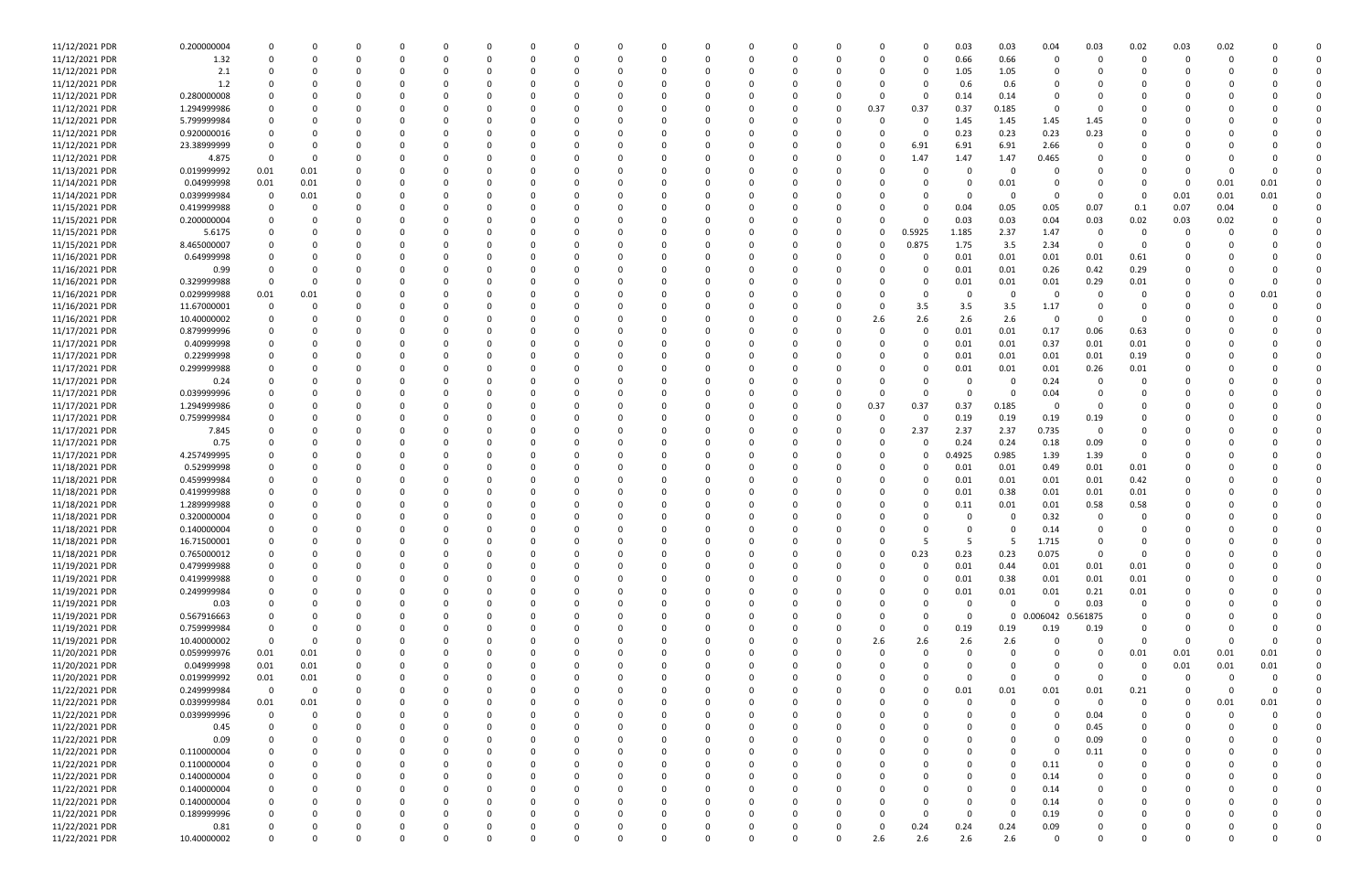| 11/23/2021 PDR | 0.069999972 | 0.01        | 0.01     |             |   |          |   |          |          |          |              |              |          |              | 0           |          | 0.01        | 0.01       |                 | O           | 0.01     | 0.01     | 0.01 |  |
|----------------|-------------|-------------|----------|-------------|---|----------|---|----------|----------|----------|--------------|--------------|----------|--------------|-------------|----------|-------------|------------|-----------------|-------------|----------|----------|------|--|
| 11/23/2021 PDR | 5.84499999  | 0           | $\Omega$ | $\Omega$    |   | 0        | O |          | - 0      |          | 0            | C            | 0        | <sup>0</sup> | 1.75        | 1.75     | 1.75        | 0.595      | $\Omega$        | O           | 0        |          |      |  |
| 11/23/2021 PDR | 1.109999988 | 0           |          |             |   |          |   |          |          |          |              |              |          |              | 0.37        | 0.37     | 0.37        | 0          |                 |             |          |          |      |  |
| 11/23/2021 PDR | 8.58        | $\Omega$    |          |             |   |          |   |          |          |          |              |              |          |              | 2.37        | 2.37     | 2.37        | 1.47       | - 0             |             |          |          |      |  |
| 11/23/2021 PDR | 0.920000016 |             |          |             |   |          |   |          |          |          |              |              |          |              | $\Omega$    | 0.23     | 0.23        | 0.23       | 0.23            | $\Omega$    |          |          |      |  |
|                |             |             |          |             |   |          |   |          |          |          |              |              |          |              |             |          |             |            |                 |             |          |          |      |  |
| 11/24/2021 PDR | 0.76999998  |             |          |             |   |          |   |          |          |          |              |              |          |              |             | 0.01     | 0.01        | 0.01       | 0.01            | 0.73        |          |          |      |  |
| 11/24/2021 PDR | 0.22999998  | 0           |          |             |   |          |   |          |          |          |              |              |          |              |             | 0.01     | 0.1         | 0.1        | 0.01            | 0.01        |          |          |      |  |
| 11/24/2021 PDR | 0.079999968 | 0.01        | 0.01     |             |   |          |   |          |          |          |              |              |          |              |             |          | 0           | 0.01       | 0.01            | 0.01        | 0.01     | 0.01     | 0.01 |  |
| 11/24/2021 PDR | 0.029999988 | 0.01        | 0.01     |             |   |          |   |          |          |          |              |              |          |              |             |          | 0           |            | -0              |             | 0        |          | 0.01 |  |
| 11/24/2021 PDR | 0.039999984 | 0.01        | 0.01     |             |   |          |   |          |          |          |              |              |          |              |             |          |             |            |                 |             | 0        | 0.01     | 0.01 |  |
| 11/24/2021 PDR | 0.039999984 | 0.01        | 0.01     |             |   |          |   |          |          |          |              |              |          |              |             |          | 0           |            |                 |             | 0        | 0.01     | 0.01 |  |
| 11/24/2021 PDR | 0.380000004 | 0           |          |             |   |          |   |          |          |          |              |              |          |              |             | 0.05     | 0.05        | 0.1        | 0.06            | 0.04        | 0.03     | 0.05     |      |  |
| 11/24/2021 PDR | 0.244791663 | 0           |          |             |   |          |   |          |          |          |              |              |          |              |             | O        | 0           | 0.002604   | 242187<br>. O.: | $\Omega$    |          |          |      |  |
|                |             |             |          |             |   |          |   |          |          |          |              |              |          |              |             |          |             |            |                 |             |          |          |      |  |
| 11/24/2021 PDR | 3.692500005 |             |          |             |   |          |   |          |          |          |              |              |          |              | 0           | 0.4375   | 0.875       | 1.19       | 1.19            |             |          |          |      |  |
| 11/24/2021 PDR | 5.799999984 | $\Omega$    |          |             |   |          |   |          |          |          |              |              |          |              | 0           | 1.45     | 1.45        | 1.45       | 1.45            |             |          |          |      |  |
| 11/24/2021 PDR | 1.225000002 | 0           |          |             |   |          |   |          |          |          |              |              |          |              | 0           | 0.38     | 0.38        | 0.31       | 0.155           |             |          |          |      |  |
| 11/24/2021 PDR | 4.875       | $\Omega$    |          |             |   |          |   |          |          |          |              |              |          |              | 1.47        | 1.47     | 1.47        | 0.465      | $\Omega$        |             | -0       |          |      |  |
| 11/25/2021 PDR | 0.04999998  | 0.01        | 0.01     | 0           |   |          |   |          |          |          |              |              |          |              |             |          | $\Omega$    |            | 0               | 0           | 0.01     | 0.01     | 0.01 |  |
| 11/25/2021 PDR | 0.019999992 | 0.01        | 0.01     |             |   |          |   |          |          |          |              |              |          |              |             |          |             |            |                 |             |          |          |      |  |
| 11/26/2021 PDR | 0.640000008 | 0.32        | 0.32     |             |   |          |   |          |          |          |              |              |          |              |             |          | 0           |            | - 0             |             | 0        |          |      |  |
| 11/26/2021 PDR | 0.079999968 | 0.01        | 0.01     |             |   |          |   |          |          |          |              |              |          |              |             |          | 0           | 0.01       | 0.01            | 0.01        | 0.01     | 0.01     | 0.01 |  |
| 11/26/2021 PDR | 0.079999968 |             |          |             |   |          |   |          |          |          |              |              |          |              |             |          | $\Omega$    |            | 0.01            |             | 0.01     |          | 0.01 |  |
|                |             | 0.01        | 0.01     |             |   |          |   |          |          |          |              |              |          |              |             |          |             | 0.01       |                 | 0.01        |          | 0.01     |      |  |
| 11/26/2021 PDR | 7.800000012 | 0           | $\Omega$ |             |   |          |   |          |          |          |              |              |          |              | 2.6         | 2.6      | 2.6         |            | - 0             | $\Omega$    | - 0      | 0        | 0    |  |
| 11/27/2021 PDR | 0.019999992 | 0           | $\Omega$ |             |   |          |   |          |          |          |              |              |          |              |             |          | 0           |            | - 0             |             | - 0      | 0.01     | 0.01 |  |
| 11/27/2021 PDR | 0.069999972 | 0.01        | 0.01     |             |   |          |   |          |          |          |              |              |          |              |             |          | $\Omega$    |            | 0.01            | 0.01        | 0.01     | 0.01     | 0.01 |  |
| 11/27/2021 PDR | 0.059999997 | $\mathbf 0$ | $\Omega$ |             |   |          |   |          |          |          |              |              |          |              |             |          | 0.06        |            | - 0             | 0           | -0       | 0        |      |  |
| 11/28/2021 PDR | 0.059999976 | 0.01        | 0.01     |             |   |          |   |          |          |          |              |              |          |              |             |          | 0           | - 0        | - 0             | 0.01        | 0.01     | 0.01     | 0.01 |  |
| 11/28/2021 PDR | 0.089999964 | 0.01        | 0.01     |             |   |          |   |          |          |          |              |              |          |              |             | 0        | 0.01        | 0.01       | 0.01            | 0.01        | 0.01     | 0.01     | 0.01 |  |
| 11/29/2021 PDR | 0.299999988 | 0           |          |             |   |          |   |          |          |          |              |              |          |              |             | 0.01     | 0.12        | 0.12       | 0.01            | 0.04        | 0        |          |      |  |
| 11/29/2021 PDR | 0.46999998  | 0           |          |             |   |          |   |          |          |          |              |              |          |              |             | 0.01     | 0.01        | 0.22       | 0.22            | 0.01        |          |          |      |  |
| 11/29/2021 PDR | 0.24        | $\Omega$    |          |             |   |          |   |          |          |          |              |              |          |              |             | 0.01     | 0.09        | 0.09       | 0.02            | 0.03        |          |          |      |  |
|                |             |             |          |             |   |          |   |          |          |          |              |              |          |              |             |          |             |            |                 |             |          |          |      |  |
| 11/29/2021 PDR | 1.329999996 | $\Omega$    |          |             |   |          |   |          |          |          |              |              |          |              |             | 0.01     | 0.33        | 0.33       | 0.33            | 0.33        | $\Omega$ |          |      |  |
| 11/29/2021 PDR | 0.079999968 | 0.01        | 0.01     |             |   |          |   |          |          |          |              |              |          |              |             |          | 0           | 0.01       | 0.01            | 0.01        | 0.01     | 0.01     | 0.01 |  |
| 11/29/2021 PDR | 0.029999988 | 0.01        | 0.01     |             |   |          |   |          |          |          |              |              |          |              |             | 0        | 0           | - 0        | - 0             | $\Omega$    | 0        |          | 0.01 |  |
| 11/30/2021 PDR | 0.52999998  | 0           |          |             |   |          |   |          |          |          |              |              |          |              |             | 0.01     | 0.25        | 0.25       | 0.01            | 0.01        |          |          |      |  |
| 11/30/2021 PDR | 1.609999992 | 0           |          |             |   |          |   |          |          |          |              |              |          |              |             | 0.24     | 0.01        | 0.01       | 0.11            | 1.24        |          |          |      |  |
| 11/30/2021 PDR | 0.279999984 |             |          |             |   |          |   |          |          |          |              |              |          |              |             | 0.01     | 0.1         | $0.1\,$    | 0.06            | 0.01        |          |          |      |  |
| 11/30/2021 PDR | 0.46999998  |             |          |             |   |          |   |          |          |          |              |              |          |              |             | 0.01     | 0.01        | 0.22       | 0.22            | 0.01        |          |          |      |  |
| 11/30/2021 PDR | 0.239999988 |             |          |             |   |          |   |          |          |          |              |              |          |              |             | 0.01     | 0.1         | 0.1        | 0.02            | 0.01        |          |          |      |  |
| 11/30/2021 PDR | 1.06999998  | 0           |          |             |   |          |   |          |          |          |              |              |          |              | 0           | 0.01     | 0.52        | 0.52       | 0.01            | 0.01        |          |          |      |  |
|                | 0.029999988 | 0.01        | 0.01     |             |   |          |   |          |          |          |              |              |          |              |             |          | $\mathbf 0$ | $\sqrt{ }$ | 0               |             | 0        |          |      |  |
| 11/30/2021 PDR |             |             |          |             |   |          |   |          |          |          |              |              |          |              |             |          |             |            |                 |             |          |          | 0.01 |  |
| 11/30/2021 PDR | 0.309999996 | 0           | $\Omega$ | O           | 0 | $\Omega$ | O | $\Omega$ |          | $\Omega$ | n            | <sup>0</sup> | - 0      |              | $\Omega$    | 0.04     | 0.06        | 0.1        | 0.07            | 0.02        | 0.02     |          |      |  |
| 11/30/2021 PDR | 0.419999988 | 0           |          | $\Omega$    | 0 | $\Omega$ | 0 |          |          | $\Omega$ | <sup>0</sup> | <sup>0</sup> | $\Omega$ | 0            | $\Omega$    | 0.04     | 0.05        | 0.05       | 0.07            | 0.1         | 0.07     | 0.04     |      |  |
| 12/2/2021 PDR  | 3.049999992 | 0           |          |             |   |          |   |          |          |          |              |              |          |              |             | 0.01     | 0.01        | 0.01       | 1.47            | 1.55        | 0        |          |      |  |
| 12/2/2021 PDR  | 1.81999998  | $\mathbf 0$ |          |             |   | -0       |   |          |          |          | 0            |              | -0       |              | 0           | 0.01     | 0.01        | 0.4        | 0.7             | 0.7         | 0        |          |      |  |
| 12/2/2021 PDR  | 0.64999998  | $\mathbf 0$ | $\Omega$ |             |   |          |   |          |          |          |              |              |          |              | 0           | 0.01     | 0.01        | 0.01       | 0.01            | 0.61        | 0        |          |      |  |
| 12/2/2021 PDR  | 0.079999968 | 0.01        | 0.01     | $\Omega$    |   |          |   |          |          |          |              |              |          |              | 0           | 0        | $\mathbf 0$ | 0.01       | 0.01            | 0.01        | 0.01     | 0.01     | 0.01 |  |
| 12/2/2021 PDR  | 0.039999984 | 0.01        | 0.01     | 0           | 0 | $\Omega$ |   |          |          |          | 0            |              |          |              | 0           | $\Omega$ | $\mathbf 0$ | $\Omega$   | $\mathbf 0$     | $\mathbf 0$ | 0.01     | 0.01     |      |  |
| 12/2/2021 PDR  | 0.144999997 | $\mathbf 0$ | $\Omega$ | $\Omega$    |   |          |   |          |          |          |              |              |          |              | $\Omega$    | $\Omega$ | 0.0725      | 0.0725     | $\Omega$        | 0           | 0        |          |      |  |
| 12/2/2021 PDR  | 35.52       | $\Omega$    |          | O           |   |          |   |          |          |          | 0            |              |          | $\Omega$     | 9.42        | 9.42     | 9.42        | 7.26       | 0               | 0           |          |          |      |  |
| 12/2/2021 PDR  |             |             |          |             |   |          |   |          |          |          |              |              |          | 0            |             | 1.83     | 1.83        | 1.47       | 1.47            |             |          |          |      |  |
|                | 6.6         | 0           |          |             |   |          |   |          |          |          | 0            |              |          |              | $\mathbf 0$ |          |             |            |                 | 0           |          |          |      |  |
| 12/3/2021 PDR  | 3.509999976 | 0           |          |             |   |          |   |          |          |          |              |              |          |              | 0.7         | 0.7      | 0.7         | 0.7        | 0.7             | 0.01        |          |          |      |  |
| 12/3/2021 PDR  | 0.870000012 | $\mathbf 0$ | $\Omega$ | O           |   |          |   |          |          |          | 0            |              |          |              | $\Omega$    | 0.01     | 0.26        | 0.2        | 0.2             | 0.2         | 0        |          |      |  |
| 12/3/2021 PDR  | 0.079999968 | 0.01        | 0.01     |             |   |          |   |          |          |          | <sup>0</sup> |              |          |              | $\Omega$    | $\Omega$ | 0           | 0.01       | 0.01            | 0.01        | 0.01     | 0.01     | 0.01 |  |
| 12/3/2021 PDR  | 0.069999972 | $\mathbf 0$ | $\Omega$ | O           |   |          |   |          |          |          |              |              |          |              | $\Omega$    | 0.01     | 0.01        | 0.01       | 0.01            | 0.01        | 0.01     | 0.01     |      |  |
| 12/3/2021 PDR  | 2.349999999 | 0           |          | 0           |   | $\Omega$ |   |          |          | $\Omega$ | 0            |              | - 0      |              | $\Omega$    | $\Omega$ | $\mathbf 0$ | 0.025      | 2.325           | 0           | 0        |          |      |  |
| 12/3/2021 PDR  | 35.52       | 0           |          |             |   |          |   |          |          |          |              |              | 0        | $\Omega$     | 9.42        | 9.42     | 9.42        | 7.26       | 0               | 0           |          |          |      |  |
| 12/3/2021 PDR  | 18.43000001 | 0           |          | $\Omega$    |   | $\Omega$ |   |          |          |          | 0            |              | 0        | $\Omega$     | -5          | -5       | 5           | 3.43       | $\Omega$        | 0           |          |          |      |  |
| 12/3/2021 PDR  | 7.499999988 | 0           |          | 0           |   | 0        |   |          |          |          | 0            |              | 0        | 0            | 2.5         | 2.5      | 2.5         | $\Omega$   | - 0             |             |          |          |      |  |
| 12/3/2021 PDR  | 8.379999984 | $\mathbf 0$ |          |             |   |          |   |          |          |          | $\Omega$     |              |          |              | $\mathbf 0$ | 2.23     | 2.23        | 1.96       | 1.96            | $\Omega$    | 0        |          |      |  |
|                |             |             |          |             |   |          |   |          |          |          |              |              |          |              |             |          |             |            |                 |             |          |          |      |  |
| 12/3/2021 PDR  | 6.6         | 0           |          |             |   |          |   |          |          |          | 0            |              |          |              | 0           | 1.83     | 1.83        | 1.47       | 1.47            | $\Omega$    | $\Omega$ | $\Omega$ |      |  |
| 12/4/2021 PDR  | 0.200000004 | 0           |          |             |   | $\Omega$ |   |          |          |          | 0            |              |          |              | 0           | 0.05     | 0.05        | 0.04       | 0.02            | 0.02        | 0.01     | 0.01     |      |  |
| 12/4/2021 PDR  | 0.589999992 | $\mathbf 0$ | $\Omega$ | 0           |   |          |   |          | $\Omega$ |          | 0            |              |          |              | $\Omega$    | 0.13     | 0.12        | 0.11       | 0.07            | 0.06        | 0.06     | 0.04     |      |  |
| 12/5/2021 PDR  | 0.079999968 | 0.01        | 0.01     | 0           |   |          |   |          |          |          |              |              |          |              | 0           | 0        | 0.01        | 0.01       | 0.01            | 0.01        | 0.01     | 0.01     |      |  |
| 12/6/2021 PDR  | 0.419999988 | $\mathbf 0$ | $\Omega$ | $\mathbf 0$ | 0 | $\Omega$ | 0 | $\Omega$ | $\Omega$ | $\Omega$ | $\Omega$     | $\Omega$     | $\Omega$ | 0            | 0           | 0.04     | 0.05        | 0.05       | 0.07            | 0.1         | 0.07     | 0.04     | 0    |  |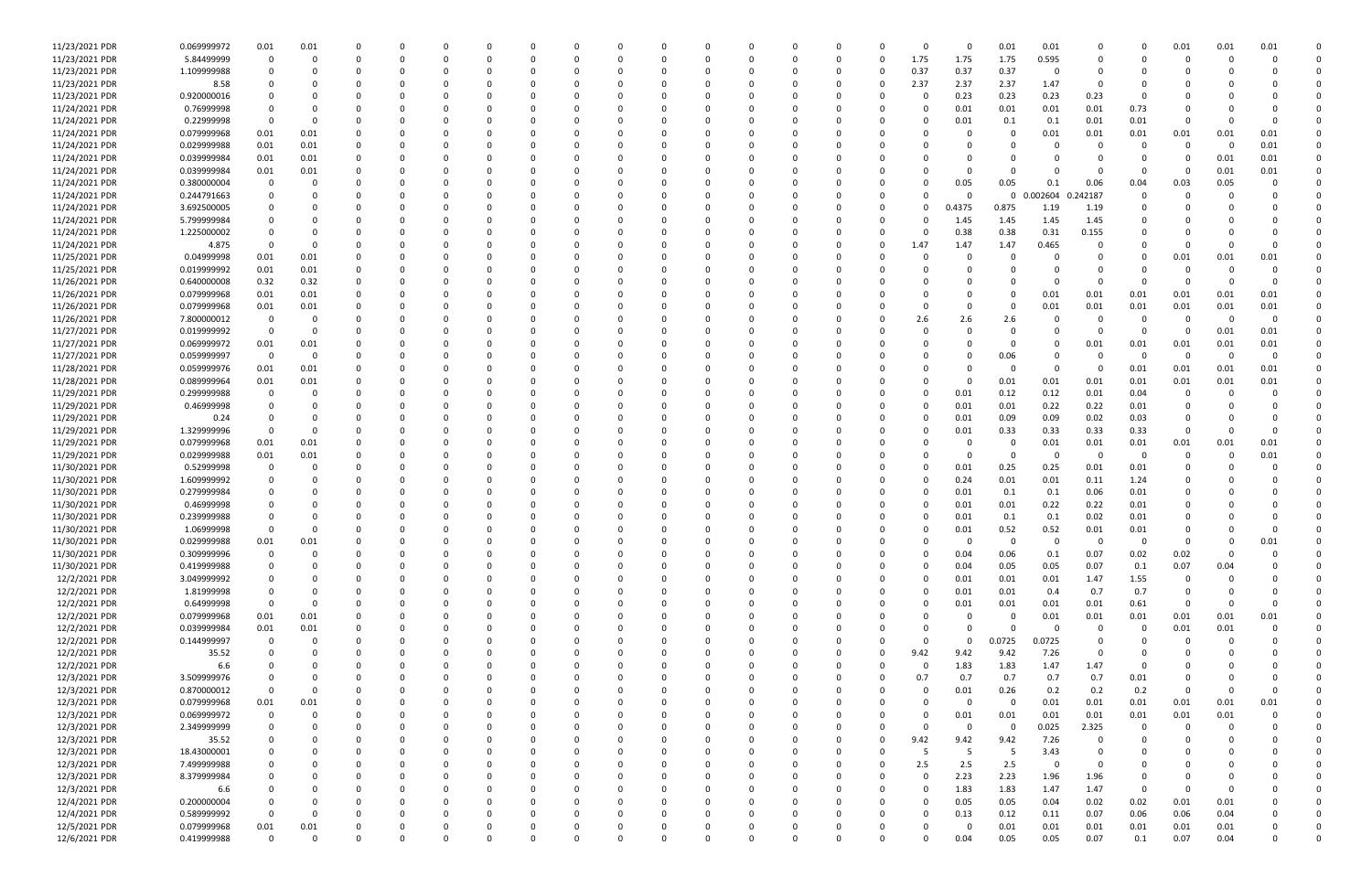| 12/7/2021 PDR  | 0.419999988 |              |          |          |          | $\Omega$ |          |          |        |   |          |          |          |          |          |          |          | 0.04     | 0.05        | 0.05        | 0.07     | 0.1         | 0.07     | 0.04     |          |  |
|----------------|-------------|--------------|----------|----------|----------|----------|----------|----------|--------|---|----------|----------|----------|----------|----------|----------|----------|----------|-------------|-------------|----------|-------------|----------|----------|----------|--|
| 12/7/2021 PDR  | 0.18        |              |          |          |          |          |          |          |        |   |          |          |          |          |          | -0       | $\Omega$ | 0.04     | 0.04        | 0.03        | 0.02     | 0.02        | 0.02     | 0.01     |          |  |
|                |             |              |          |          |          |          |          |          |        |   |          |          |          |          |          |          |          |          |             |             |          |             |          |          |          |  |
| 12/7/2021 PDR  | 35.52       |              |          |          |          |          |          |          |        |   |          |          |          |          |          | 0        | 9.42     | 9.42     | 9.42        | 7.26        | - 0      |             | 0        |          |          |  |
| 12/7/2021 PDR  | 9.999999984 |              |          |          |          |          |          |          |        |   |          |          |          |          |          | 2.5      | 2.5      | 2.5      | 2.5         | $\Omega$    | - 0      |             |          |          |          |  |
| 12/8/2021 PDR  | 1.389999996 |              |          |          |          |          |          |          |        |   |          |          |          |          |          | -0       |          | 0.01     | 0.26        | 0.47        | 0.01     | 0.64        |          |          |          |  |
| 12/8/2021 PDR  | 2.559999996 |              |          |          |          |          |          |          |        |   |          |          |          |          |          | 0        | 0.51     | 0.51     | 0.51        | 0.51        | 0.51     | 0.01        |          |          |          |  |
|                |             |              |          |          |          |          |          |          |        |   |          |          |          |          |          |          |          |          |             |             |          |             |          |          |          |  |
| 12/8/2021 PDR  | 0.399999984 |              |          |          |          |          |          |          |        |   |          |          |          |          |          |          | $\Omega$ | 0.01     | 0.36        | 0.01        | 0.01     | 0.01        |          |          |          |  |
| 12/8/2021 PDR  | 0.309999984 |              |          |          |          |          |          |          |        |   |          |          |          |          |          |          |          | 0.01     | 0.01        | 0.01        | 0.01     | 0.27        | -0       |          |          |  |
| 12/8/2021 PDR  | 0.079999968 | 0.01         | 0.01     |          |          |          |          |          |        |   |          |          |          |          |          |          |          |          | 0.01        | 0           | 0.01     | 0.01        | 0.01     | 0.01     | 0.01     |  |
|                |             |              |          |          |          |          |          |          |        |   |          |          |          |          |          |          |          |          |             |             |          |             |          |          |          |  |
| 12/8/2021 PDR  | 0.39        | $\Omega$     |          |          |          |          |          |          |        |   |          |          |          |          |          |          |          |          | 0           | 0.39        | - 0      |             | 0        |          |          |  |
| 12/8/2021 PDR  | 0.047499999 |              |          |          |          |          |          |          |        |   |          | $\Omega$ | 0.0475   |          |          |          |          |          | 0           | 0           |          |             |          |          |          |  |
| 12/8/2021 PDR  | 0.119999994 |              |          |          |          |          |          |          |        |   |          |          |          |          |          |          |          |          | 0.12        |             |          |             |          |          |          |  |
|                |             |              |          |          |          |          |          |          |        |   |          |          |          |          |          |          |          |          |             |             |          |             |          |          |          |  |
| 12/8/2021 PDR  | 0.119999994 |              |          |          |          |          |          |          |        |   |          |          |          |          |          |          |          |          | 0.12        |             |          |             |          |          |          |  |
| 12/8/2021 PDR  | 0.119999994 |              |          |          |          |          |          |          |        |   |          |          |          |          |          |          |          |          | 0.12        | - 0         |          |             |          |          |          |  |
| 12/8/2021 PDR  | 18.43000001 |              |          |          |          |          |          |          |        |   |          |          |          |          |          |          |          |          | -5          | 3.43        |          |             |          |          |          |  |
|                |             |              |          |          |          |          |          |          |        |   |          |          |          |          |          |          |          |          |             |             |          |             |          |          |          |  |
| 12/8/2021 PDR  | 27.21000001 |              |          |          |          |          |          |          |        |   |          |          |          |          |          | 0        | 7.28     | 7.28     | 7.28        | 5.37        |          |             |          |          |          |  |
| 12/8/2021 PDR  | 8.379999984 |              |          | $\Omega$ |          |          |          |          |        |   |          |          |          |          |          | 0        |          | 2.23     | 2.23        | 1.96        | 1.96     | $\Omega$    |          |          |          |  |
| 12/9/2021 PDR  | 2.432499996 |              |          |          |          |          |          |          |        |   |          |          |          |          | 0        | 0        | 0.3825   | 0.51     | 0.51        | 0.51        | 0.51     | 0.01        |          |          |          |  |
|                |             |              |          |          |          |          |          |          |        |   |          |          |          |          |          |          |          |          |             |             |          |             |          |          |          |  |
| 12/9/2021 PDR  | 0.64999998  |              |          |          |          |          |          |          |        |   |          |          |          |          |          |          |          | 0.01     | 0.01        | 0.01        | 0.01     | 0.61        |          |          |          |  |
| 12/9/2021 PDR  | 0.359999988 |              |          |          |          |          |          |          |        |   |          |          |          |          |          |          |          | 0.01     | 0.01        | 0.01        | 0.01     | 0.32        |          |          |          |  |
| 12/9/2021 PDR  | 0.579999996 | $\Omega$     |          |          |          |          |          |          |        |   |          |          |          |          |          |          |          | 0.01     | 0.22        | 0.17        | 0.17     | 0.01        | -0       |          |          |  |
|                |             |              |          |          |          |          |          |          |        |   |          |          |          |          |          |          |          |          |             |             |          |             |          |          |          |  |
| 12/9/2021 PDR  | 0.039999984 | 0.01         | 0.01     |          |          |          |          |          |        |   |          |          |          |          |          |          |          |          | 0           | -C          | $\Omega$ | 0           | 0.01     | 0.01     |          |  |
| 12/9/2021 PDR  | 0.059999976 | 0.01         | 0.01     |          |          |          |          |          |        |   |          |          |          |          |          |          |          |          |             | - 0         | - 0      | 0.01        | 0.01     | 0.01     | 0.01     |  |
| 12/9/2021 PDR  | 0.189999996 | 0            |          |          |          |          |          |          |        |   |          |          |          |          |          |          |          |          |             | - 0         | 0.19     |             | C.       |          |          |  |
| 12/9/2021 PDR  |             |              |          |          |          |          |          |          |        |   |          |          |          |          |          |          |          |          |             | - 0         |          |             |          |          |          |  |
|                | 0.140000004 |              |          |          |          |          |          |          |        |   |          |          |          |          |          |          |          |          | 0           |             | 0.14     |             |          |          |          |  |
| 12/9/2021 PDR  | 0.140000004 |              |          |          |          |          |          |          |        |   |          |          |          |          |          |          |          |          |             | - 0         | 0.14     |             |          |          |          |  |
| 12/9/2021 PDR  | 0.24        |              |          |          |          |          |          |          |        |   |          |          |          |          |          |          |          |          |             | 0           | 0.24     |             |          |          |          |  |
| 12/9/2021 PDR  | 0.24        |              |          |          |          |          |          |          |        |   |          |          |          |          |          |          |          |          | 0           | -C          | 0.24     |             |          |          |          |  |
|                |             |              |          |          |          |          |          |          |        |   |          |          |          |          |          |          |          |          |             |             |          |             |          |          |          |  |
| 12/9/2021 PDR  | 0.18        |              |          |          |          |          |          |          |        |   |          |          |          |          |          |          |          |          |             | 0.18        |          |             |          |          |          |  |
| 12/9/2021 PDR  | 0.039999996 |              |          |          |          |          |          |          |        |   |          |          |          |          |          |          |          |          | O           | 0.04        |          |             |          |          |          |  |
| 12/9/2021 PDR  | 20.00000002 |              |          |          |          |          |          |          |        |   |          |          |          |          |          |          |          |          | 5           | 0           |          |             |          |          |          |  |
|                |             |              |          |          |          |          |          |          |        |   |          |          |          |          |          |          |          |          |             |             |          |             |          |          |          |  |
| 12/9/2021 PDR  | 29.12000002 |              |          |          |          |          |          |          |        |   |          |          |          |          | 0        | 7.28     | 7.28     | 7.28     | 7.28        | $\Omega$    | - 0      | $\Omega$    |          |          |          |  |
| 12/10/2021 PDR | 3.64999998  |              |          |          |          |          |          |          |        |   |          |          |          |          |          | -0       |          | 0.01     | 0.01        | 0.01        | 0.01     | 3.61        |          |          |          |  |
| 12/10/2021 PDR | 2.409999984 |              |          |          |          |          |          |          |        |   |          |          |          |          |          |          |          | 1.32     | 0.01        | 0.01        | 0.01     | 1.06        |          |          |          |  |
|                |             |              |          |          |          |          |          |          |        |   |          |          |          |          |          |          |          |          |             |             |          |             |          |          |          |  |
| 12/10/2021 PDR | 0.64999998  |              |          |          |          |          |          |          |        |   |          |          |          |          |          |          |          | 0.01     | 0.01        | 0.01        | 0.01     | 0.61        |          |          |          |  |
| 12/10/2021 PDR | 16.80000001 | $\Omega$     |          |          |          |          |          |          |        |   |          |          |          |          |          | 0        | 4.58     | 4.58     | 4.58        | 3.06        | - 0      | 0           | O        |          |          |  |
| 12/11/2021 PDR | 0.039999984 | 0.01         | 0.01     |          |          |          |          |          |        |   |          |          |          |          |          |          |          | 0        | 0           | 0           | - 0      | 0           | -0       | 0.01     | 0.01     |  |
| 12/11/2021 PDR | 0.229999992 |              |          |          |          |          |          |          |        |   |          |          |          |          |          |          |          | 0.03     | 0.04        | 0.03        | 0.03     | 0.04        | 0.04     | 0.02     |          |  |
|                |             |              |          |          |          |          |          |          |        |   |          |          |          |          |          |          |          |          |             |             |          |             |          |          |          |  |
| 12/11/2021 PDR | 0.339999984 |              |          |          |          |          |          |          |        |   |          |          |          |          |          |          |          | 0.1      | 0.1         | 0.06        | 0.04     | 0.02        | 0.01     | 0.01     |          |  |
| 12/12/2021 PDR | 0.04999998  | 0            | 0.01     |          |          |          |          |          |        |   |          |          |          |          |          |          |          | 0        | 0.01        | 0           | 0.01     | 0           | 0.01     | 0.01     |          |  |
| 12/13/2021 PDR | 0.949999992 | $\mathsf{O}$ |          |          |          |          |          |          |        |   |          |          |          |          |          |          |          | 0.18     | 0.22        | 0.17        | 0.15     | 0.1         | 0.09     | 0.04     |          |  |
|                |             |              |          |          |          |          |          |          |        |   |          |          |          |          |          |          |          |          |             |             |          |             |          |          |          |  |
| 12/13/2021 PDR | 0.399999996 | $\mathbf 0$  | 0        | $\Omega$ | $\Omega$ | $\Omega$ | $\Omega$ | 0        |        | 0 |          | 0        |          | 0        | 0        | 0        | $\Omega$ | 0        | 0.4         | 0           | $\Omega$ | $\mathbf 0$ | 0        | $\Omega$ |          |  |
| 12/13/2021 PDR | 9.999999984 | $\mathbf 0$  |          | 0        |          | $\Omega$ |          |          |        |   |          | 0        |          |          | 0        | 2.5      | 2.5      | 2.5      | 2.5         | 0           |          |             | 0        |          |          |  |
| 12/13/2021 PDR | 3.969999996 | $\mathbf 0$  | $\Omega$ | $\Omega$ |          | $\Omega$ |          |          |        |   |          | $\Omega$ |          |          | 0        | $\Omega$ | $\Omega$ | $\Omega$ | 3.97        | $\Omega$    |          | 0           |          |          |          |  |
|                |             |              |          |          |          |          |          |          |        |   |          |          |          |          |          |          |          |          |             |             |          |             |          |          |          |  |
| 12/13/2021 PDR | 1.099999992 | 0.55         | 0.55     |          |          |          |          |          |        |   |          |          |          |          |          | - 0      |          | $\Omega$ | 0           | $\Omega$    |          | $\Omega$    |          |          |          |  |
| 12/13/2021 PDR | 0.209999988 | $\mathbf 0$  |          |          |          |          |          |          |        |   |          |          |          |          |          | 0        | $\Omega$ | 0.01     | 0.01        | 0.01        | $0.01\,$ | 0.17        |          |          |          |  |
| 12/13/2021 PDR | 0.279999996 | $\mathbf 0$  |          | 0        |          |          |          |          |        |   |          |          |          |          | 0        | 0        |          | $\Omega$ | 0           | 0.28        | $\Omega$ | 0           |          |          |          |  |
|                |             |              |          |          |          |          |          |          |        |   |          |          |          |          |          |          |          |          |             |             |          |             |          |          |          |  |
| 12/13/2021 PDR | 0.170000004 |              |          |          |          | $\Omega$ |          |          |        |   |          |          |          |          |          | 0        |          |          | 0           | 0.17        | $\Omega$ | 0           | 0        |          |          |  |
| 12/13/2021 PDR | 0.170000004 | $\mathbf 0$  |          | $\Omega$ |          | $\Omega$ |          |          |        |   |          | $\Omega$ |          |          | 0        | 0        |          | 0        | $\Omega$    | 0.17        | $\Omega$ | $\Omega$    | 0        |          |          |  |
| 12/13/2021 PDR | 0.170000004 |              |          | 0        |          | $\Omega$ |          | 0        |        |   |          | 0        |          |          | 0        | 0        |          | 0        | $\Omega$    | 0.17        | 0        | 0           | 0        |          |          |  |
| 12/13/2021 PDR | 0.189999996 |              |          |          |          |          |          |          |        |   |          |          |          |          |          |          |          |          | $\Omega$    |             |          |             |          |          |          |  |
|                |             |              |          |          |          |          |          |          |        |   |          |          |          |          |          |          |          |          |             | 0.19        |          |             |          |          |          |  |
| 12/13/2021 PDR | 0.63        | $\Omega$     |          |          |          |          |          |          |        |   |          | 0        |          |          |          | 0        |          |          | 0           | 0.63        |          |             |          |          |          |  |
| 12/13/2021 PDR | 0.039999996 | 0            |          |          |          | 0        |          |          |        |   |          |          |          |          |          |          |          |          | 0           | 0.04        | 0        |             |          |          |          |  |
| 12/13/2021 PDR | 0.170000004 | $\mathbf 0$  |          | $\Omega$ |          | $\Omega$ |          |          |        |   |          |          |          |          |          |          |          |          | $\Omega$    | 0.17        | $\Omega$ | $\Omega$    | 0        |          |          |  |
|                |             |              |          |          |          |          |          |          |        |   |          |          |          |          |          |          |          |          |             |             |          |             |          |          |          |  |
| 12/14/2021 PDR | 0.739999992 | 0.37         | 0.37     | 0        |          | $\Omega$ |          |          |        |   |          | 0        |          |          |          | 0        |          | 0        | 0           | 0           | - 0      | $\Omega$    | 0        | $\Omega$ | $\Omega$ |  |
| 12/14/2021 PDR | 0.089999964 | $0.01\,$     | 0.01     |          |          | $\Omega$ |          |          |        |   |          | 0        |          |          |          | 0        |          | $\Omega$ | 0.01        | 0.01        | $0.01\,$ | 0.01        | 0.01     | 0.01     | 0.01     |  |
| 12/14/2021 PDR | 0.094999998 | 0            |          |          |          |          |          |          |        |   |          |          |          |          |          |          |          | $\Omega$ | 0.095       | $\mathbf 0$ | $\Omega$ | $\Omega$    | - 0      | $\Omega$ |          |  |
|                |             |              |          |          |          |          |          |          |        |   |          |          |          |          |          |          |          |          |             |             |          |             |          |          |          |  |
| 12/14/2021 PDR | 0.309999996 | 0            |          |          |          |          |          |          |        |   |          | 0        |          |          |          | 0        | $\Omega$ | 0.08     | 0.07        | 0.06        | 0.04     | 0.04        | 0.02     |          |          |  |
| 12/15/2021 PDR | 0.64999998  | $\mathbf 0$  |          |          |          |          |          |          |        |   |          |          |          |          |          | 0        | 0        | 0.01     | 0.01        | 0.01        | $0.01\,$ | 0.61        | $\Omega$ |          |          |  |
| 12/15/2021 PDR | 0.239999988 | $\mathbf 0$  |          |          |          |          |          |          |        |   |          |          |          |          |          | 0        |          | 0.01     | 0.01        | 0.01        | $0.01\,$ | 0.2         | 0        |          |          |  |
|                |             |              |          |          |          |          |          |          |        |   |          |          |          |          |          |          |          |          |             |             | $\Omega$ |             |          |          |          |  |
| 12/16/2021 PDR | 0.6         | 0.3          | 0.3      |          |          |          |          |          |        |   |          |          |          |          |          | 0        |          | $\Omega$ | $\mathbf 0$ | $\Omega$    |          | 0           | 0        |          |          |  |
| 12/16/2021 PDR | 0.269999988 |              |          |          |          |          |          |          |        |   |          |          |          |          |          | 0        |          | 0.01     | 0.01        | 0.01        | 0.01     | 0.23        | 0        |          |          |  |
| 12/16/2021 PDR | 0.64999998  | $\mathbf 0$  |          | 0        |          | $\Omega$ |          |          |        |   |          |          |          |          |          | 0        |          | 0.01     | 0.01        | 0.01        | 0.01     | 0.61        |          |          |          |  |
| 12/16/2021 PDR |             |              |          |          |          |          |          | $\Omega$ |        |   |          |          |          |          |          |          |          |          |             |             |          |             |          |          |          |  |
|                | 0.047499999 |              |          |          |          |          |          |          | 0.0475 |   |          | 0        |          |          |          |          |          |          | 0           | 0           | - 0      | 0           |          |          |          |  |
| 12/16/2021 PDR | 0.047499999 | $\mathbf 0$  | O        | $\Omega$ |          | $\Omega$ | $\Omega$ | 0        | 0.0475 | 0 | $\Omega$ | $\Omega$ | $\Omega$ | $\Omega$ | $\Omega$ | $\Omega$ | U        | $\Omega$ | $\Omega$    | $\Omega$    | $\Omega$ | $\mathbf 0$ | $\Omega$ |          | 0        |  |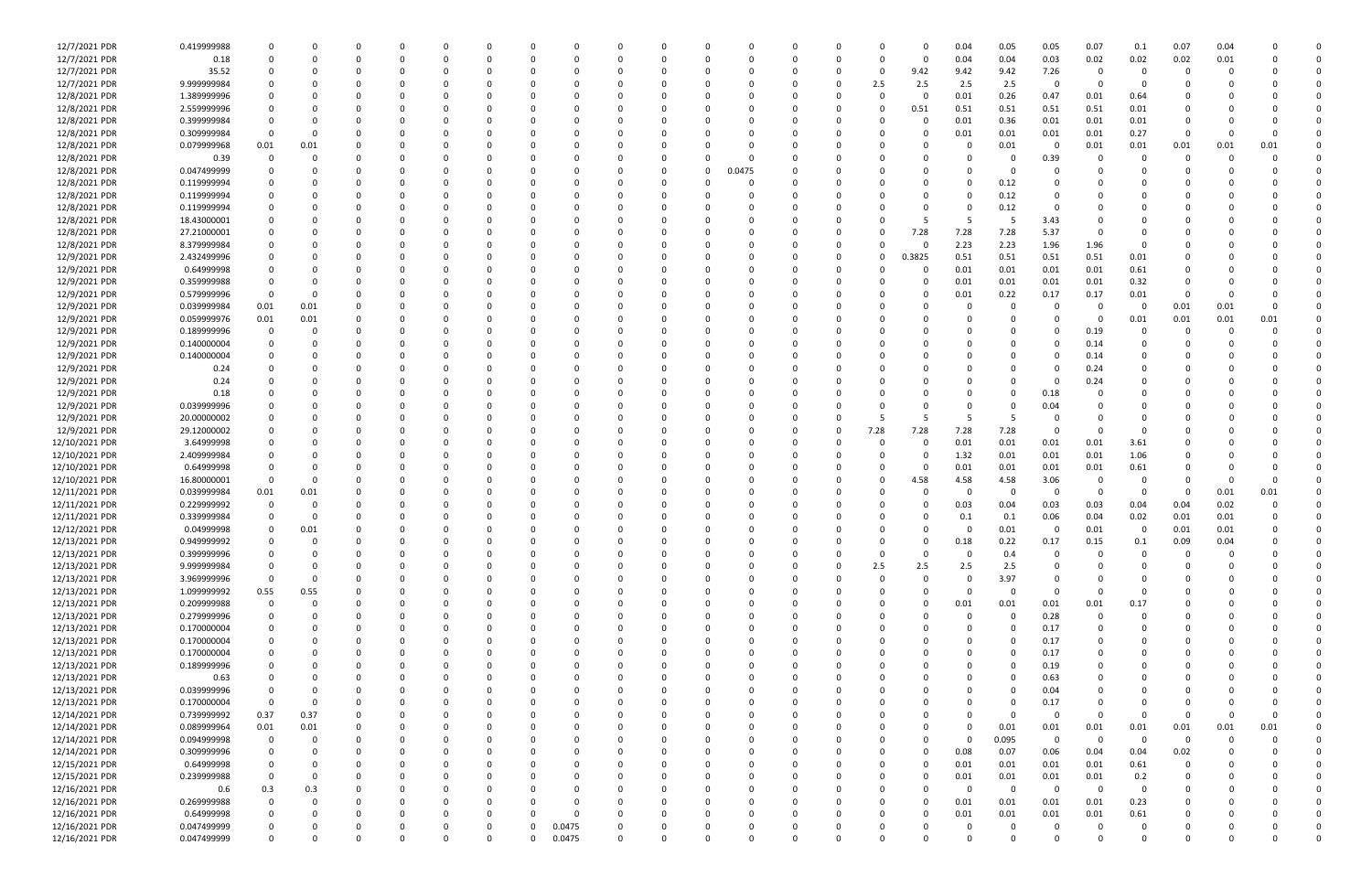| 12/16/2021 PDR                   | 9.999999984         |             | $\Omega$ |               | $\Omega$ |          |   |   |          |          |          | $\Omega$ |          | 0        | 2.5      | 2.5      | 2.5      | 2.5          | $\Omega$     | - 0              | $\Omega$       |          |          |          |  |
|----------------------------------|---------------------|-------------|----------|---------------|----------|----------|---|---|----------|----------|----------|----------|----------|----------|----------|----------|----------|--------------|--------------|------------------|----------------|----------|----------|----------|--|
| 12/16/2021 PDR                   | 8.379999984         | $\Omega$    | - 0      |               | n        |          |   |   |          |          |          |          |          | 0        | $\Omega$ | 0        | 2.23     | 2.23         | 1.96         | 1.96             |                |          |          |          |  |
| 12/17/2021 PDR                   |                     |             |          |               |          |          |   |   |          |          |          |          |          |          |          |          | 0        | 0            | $\Omega$     | - 0              |                |          |          |          |  |
|                                  | 0.72                | 0.36        | 0.36     |               |          |          |   |   |          |          |          |          |          |          |          |          |          |              |              |                  |                |          |          |          |  |
| 12/17/2021 PDR                   | 0.047499981         | $\mathbf 0$ | 0        |               |          |          |   |   |          |          |          |          |          |          |          | 0        | 0.0075   | 0.01         | 0.01         | 0.01             | 0.01           | -0       |          |          |  |
| 12/17/2021 PDR                   | 0.059999976         | 0.01        | 0.01     |               |          |          |   |   |          |          |          |          |          |          |          |          |          | 0            |              | 0.01             | 0.01           | 0.01     | 0.01     |          |  |
| 12/18/2021 PDR                   | 0.059999976         |             |          | 0             |          |          |   |   |          |          |          |          |          |          |          |          |          | 0            |              | - 0              | - 0            | 0.01     |          |          |  |
|                                  |                     | 0.01        | 0.01     |               |          |          |   |   |          |          |          |          |          |          |          |          |          |              | 0.01         |                  |                |          | 0.01     | 0.01     |  |
| 12/18/2021 PDR                   | 0.089999964         | 0.01        | 0.01     |               |          |          |   |   |          |          |          |          |          |          |          |          | O        | 0.01         | 0.01         | 0.01             | 0.01           | 0.01     | 0.01     | 0.01     |  |
| 12/18/2021 PDR                   | 0.06                | $\Omega$    | - 0      |               |          |          |   |   |          |          |          |          |          |          |          | 0.05     | 0.01     | 0            |              | - 0              | - 0            | - 0      | $\Omega$ | $\Omega$ |  |
|                                  |                     |             |          |               |          |          |   |   |          |          |          |          |          |          |          |          |          |              |              |                  |                |          |          |          |  |
| 12/19/2021 PDR                   | 0.079999968         | 0.01        | 0.01     |               |          |          |   |   |          |          |          |          |          |          |          | 0        | 0        | 0.01         | -0           | 0.01             | 0.01           | 0.01     | 0.01     | 0.01     |  |
| 12/19/2021 PDR                   | 0.049999995         | $\Omega$    |          |               |          |          |   |   |          |          |          |          |          |          |          |          | 0        | 0.01         | 0.04         | - 0              |                | $\Omega$ | - 0      |          |  |
| 12/20/2021 PDR                   | 3.109999992         |             |          |               |          |          |   |   |          |          |          |          |          |          |          | 0        | 0.01     | 0.01         | 0.49         | 1.28             | 1.32           | 0        |          |          |  |
|                                  |                     |             |          |               |          |          |   |   |          |          |          |          |          |          |          |          |          |              |              |                  |                |          |          |          |  |
| 12/20/2021 PDR                   | 0.16999998          |             |          |               |          |          |   |   |          |          |          |          |          |          |          |          | 0.01     | 0.01         | 0.01         | 0.01             | 0.13           |          |          |          |  |
| 12/20/2021 PDR                   | 0.64999998          |             |          |               |          |          |   |   |          |          |          |          |          |          |          |          | 0.01     | 0.01         | 0.01         | 0.01             | 0.61           |          |          |          |  |
| 12/20/2021 PDR                   | 0.15                |             |          |               |          |          |   |   |          |          |          |          |          |          |          |          |          | 0            | 0.15         | - 0              | 0              |          |          |          |  |
|                                  |                     |             |          |               |          |          |   |   |          |          |          |          |          |          |          |          |          |              |              |                  |                |          |          |          |  |
| 12/20/2021 PDR                   | 0.129999996         |             |          |               |          |          |   |   |          |          |          |          |          |          |          |          |          | 0            | 0.13         |                  |                |          |          |          |  |
| 12/20/2021 PDR                   | 0.039999996         |             |          |               |          |          |   |   |          |          |          |          |          |          |          |          |          | 0            | 0.04         |                  |                |          |          |          |  |
| 12/20/2021 PDR                   | 0.170000004         |             |          |               |          |          |   |   |          |          |          |          |          |          |          |          | O        | 0            | 0.17         | - 0              | $\Omega$       | -0       |          |          |  |
|                                  |                     |             |          |               |          |          |   |   |          |          |          |          |          |          |          |          |          |              |              |                  |                |          |          |          |  |
| 12/20/2021 PDR                   | 0.369999996         |             |          |               |          |          |   |   |          |          |          |          |          |          |          | O        | 0.04     | 0.05         | 0.05         | 0.07             | 0.07           | 0.07     | 0.02     |          |  |
| 12/20/2021 PDR                   | 27.21000001         |             |          |               |          |          |   |   |          |          |          |          |          |          |          | 7.28     | 7.28     | 7.28         | 5.37         | - 0              |                |          |          |          |  |
| 12/21/2021 PDR                   |                     |             |          |               |          |          |   |   |          |          |          |          |          |          |          | 4.58     |          |              |              |                  |                |          |          |          |  |
|                                  | 16.80000001         |             |          |               |          |          |   |   |          |          |          |          |          |          |          |          | 4.58     | 4.58         | 3.06         |                  |                |          |          |          |  |
| 12/21/2021 PDR                   | 29.79000001         |             |          |               |          |          |   |   |          |          |          |          |          |          |          | 8.09     | 8.09     | 8.09         | 5.52         |                  |                |          |          |          |  |
| 12/21/2021 PDR                   | 27.21000001         |             |          |               |          |          |   |   |          |          |          |          |          |          |          | 7.28     | 7.28     | 7.28         | 5.37         | - 0              |                |          |          |          |  |
|                                  |                     |             |          |               |          |          |   |   |          |          |          |          |          |          |          |          |          |              |              |                  |                |          |          |          |  |
| 12/21/2021 PDR                   | 1.269999984         |             |          |               |          |          |   |   |          |          |          |          |          |          |          |          | 0.01     | 0.49         | 0.15         | 0.01             | 0.61           |          |          |          |  |
| 12/21/2021 PDR                   | 0.64999998          |             |          |               |          |          |   |   |          |          |          |          |          |          |          | 0        | 0.01     | 0.01         | 0.01         | 0.01             | 0.61           | 0        |          |          |  |
| 12/21/2021 PDR                   | 0.570000012         |             |          |               |          |          |   |   |          |          |          |          |          |          |          |          | 0.01     | 0.14         | 0.14         | 0.14             | 0.14           | -0       |          |          |  |
|                                  |                     |             |          |               |          |          |   |   |          |          |          |          |          |          |          |          |          |              |              |                  |                |          |          |          |  |
| 12/21/2021 PDR                   | 0.340000008         | $\Omega$    | - 0      |               |          |          |   |   |          |          |          |          |          |          |          |          | 0.05     | 0.07         | 0.11         | 0.08             | 0.02           | 0.01     | - 0      |          |  |
| 12/22/2021 PDR                   | 0.079999968         | 0.01        | 0.01     |               |          |          |   |   |          |          |          |          |          |          |          |          |          | 0            | 0.01         | 0.01             | 0.01           | 0.01     | 0.01     | 0.01     |  |
| 12/22/2021 PDR                   | 0.079999968         | 0.01        | 0.01     |               |          |          |   |   |          |          |          |          |          |          |          |          |          | 0            | 0.01         | 0.01             | 0.01           | 0.01     | 0.01     | 0.01     |  |
|                                  |                     |             |          |               |          |          |   |   |          |          |          |          |          |          |          |          |          |              |              |                  |                |          |          |          |  |
| 12/22/2021 PDR                   | 0.079999968         | 0.01        | 0.01     | 0             |          |          |   |   |          |          |          |          |          |          |          |          |          | 0.01         | -0           | 0.01             | 0.01           | 0.01     | 0.01     | 0.01     |  |
| 12/22/2021 PDR                   | 0.029999988         | 0.01        | 0.01     | 0             |          |          |   |   |          |          |          |          |          |          |          |          |          | 0            |              |                  | 0              | 0        | -0       | 0.01     |  |
| 12/23/2021 PDR                   | 0.72                | 0.36        | 0.36     | 0             |          |          |   |   |          |          |          |          |          |          |          |          |          | $\Omega$     |              |                  |                | 0        |          |          |  |
|                                  |                     |             |          |               |          |          |   |   |          |          |          |          |          |          |          |          |          |              |              |                  |                |          |          |          |  |
| 12/23/2021 PDR                   | 0.679999992         | 0.34        | 0.34     |               |          |          |   |   |          |          |          |          |          |          |          |          | O        | 0            | - 0          | - 0              | $\Omega$       | 0        |          |          |  |
| 12/23/2021 PDR                   | 0.40999998          | $\Omega$    | - 0      |               |          |          |   |   |          |          |          |          |          |          |          | $\Omega$ | 0.01     | 0.01         | 0.01         | 0.01             | 0.37           | -0       |          |          |  |
|                                  |                     |             |          |               |          |          |   |   |          |          |          |          |          |          |          |          |          |              |              |                  |                |          |          |          |  |
| 12/23/2021 PDR                   | 0.079999968         | 0.01        | 0.01     |               |          |          |   |   |          |          |          |          |          |          |          |          |          | 0            | 0.01         | 0.01             | 0.01           | 0.01     | 0.01     | 0.01     |  |
| 12/23/2021 PDR                   | 0.140000004         |             |          |               |          |          |   |   |          |          |          |          |          |          |          |          |          | $\Omega$     |              |                  | 0.14           | 0        |          |          |  |
| 12/23/2021 PDR                   | 37.68               |             |          |               |          |          |   |   |          |          |          |          |          | 0        | 9.42     | 9.42     | 9.42     | 9.42         |              |                  |                | 0        |          |          |  |
|                                  |                     |             |          |               |          |          |   |   |          |          |          |          |          |          |          |          |          |              |              |                  |                |          |          |          |  |
| 12/23/2021 PDR                   | 18.32000002         |             |          |               |          |          |   |   |          |          |          |          |          | -0       | 4.58     | 4.58     | 4.58     | 4.58         |              |                  | 0              |          |          |          |  |
| 12/24/2021 PDR                   | 1.29                |             |          |               |          |          |   |   |          |          |          |          |          |          |          | $\Omega$ |          | 0            |              |                  | 1.29           |          |          |          |  |
| 12/24/2021 PDR                   | 9.999999984         |             |          |               |          |          |   |   |          |          |          |          |          |          | 2.5      | 2.5      | 2.5      | 2.5          |              |                  |                |          |          |          |  |
|                                  |                     |             |          |               |          |          |   |   |          |          |          |          |          |          |          |          |          |              |              |                  |                |          |          |          |  |
| 12/24/2021 PDR                   | 6.6                 |             |          |               |          |          |   |   |          |          |          |          |          |          | 0        | 0        | 1.83     | 1.83         | 1.47         | 1.47             |                |          |          |          |  |
| 12/24/2021 PDR                   | 8.379999984         |             | $\Omega$ |               |          |          |   |   |          |          |          |          |          |          |          |          | 2.23     | 2.23         | 1.96         | 1.96             |                |          |          |          |  |
| 12/25/2021 PDR                   | 0.032291213         | 0.01        |          | 0.01 0.002291 | 0        | $\Omega$ |   | 0 | 0        | $\Omega$ | $\Omega$ | $\Omega$ | $\Omega$ |          | $\Omega$ | $\Omega$ | O        | $\mathbf{0}$ | - 0          | - 0              | 0              | 0        | 0.01     |          |  |
|                                  |                     |             |          |               |          |          |   |   |          |          |          |          |          |          |          |          |          |              |              |                  |                |          |          |          |  |
| 12/25/2021 PDR                   | 0.009999996         | 0           | $\Omega$ | $\mathbf 0$   | 0        |          |   |   |          |          |          |          |          |          |          |          | $\Omega$ | $\mathbf{0}$ | $\Omega$     | 0.01             | $\overline{0}$ | 0        | $\Omega$ |          |  |
| 12/27/2021 PDR                   | 1.24999998          | $\Omega$    | $\Omega$ | $\Omega$      | 0        |          |   |   |          |          |          |          |          |          |          | O        | 0.61     | 0.01         | 0.01         | 0.01             | 0.61           |          |          |          |  |
| 12/27/2021 PDR                   | 0.159999984         |             |          |               |          |          |   |   |          |          |          |          |          |          |          | 0        |          | 0.01         | 0.12         | 0.01             |                |          |          |          |  |
|                                  |                     |             |          |               |          |          |   |   |          |          |          |          |          |          |          |          | 0.01     |              |              |                  | 0.01           |          |          |          |  |
| 12/27/2021 PDR                   | 1.029999996         |             |          |               |          |          |   |   |          |          |          |          |          |          |          | 0        | 0.01     | 0.01         | 0.01         | 0.5              | 0.5            |          |          |          |  |
| 12/27/2021 PDR                   | 0.6                 | 0.3         | 0.3      |               |          |          |   |   |          |          |          |          |          |          |          | 0        | 0        | $\mathbf{0}$ | $\Omega$     | $\overline{0}$   | $\overline{0}$ | 0        |          |          |  |
|                                  |                     |             | $\Omega$ |               |          |          |   |   |          |          |          |          |          |          |          |          |          |              |              |                  |                |          |          |          |  |
| 12/27/2021 PDR                   | 0.810000012         |             |          |               |          |          |   |   |          |          |          |          |          |          |          | 0        | 0.01     | 0.2          | 0.2          | 0.2              | 0.2            | 0        |          |          |  |
| 12/27/2021 PDR                   | 0.069999972         | 0           | 0.01     | $\Omega$      | 0        |          |   |   |          |          |          | 0        |          |          | 0        | 0        | 0        | 0.01         | $\Omega$     | 0.01             | 0.01           | 0.01     | 0.01     | 0.01     |  |
| 12/27/2021 PDR                   | 0.290000004         | 0           | $\Omega$ | 0             | 0        |          |   |   |          |          |          | 0        |          |          |          |          |          | 0            | 0.29         | - 0              | 0              | -0       | $\Omega$ |          |  |
|                                  |                     |             |          |               |          |          |   |   |          |          |          |          |          |          |          |          |          |              |              |                  |                |          |          |          |  |
| 12/27/2021 PDR                   | 0.170000004         |             |          |               |          |          |   |   |          |          |          |          |          |          |          |          |          | $\Omega$     | 0.17         | $\Omega$         | $\Omega$       |          |          |          |  |
| 12/27/2021 PDR                   | 0.110000004         |             |          |               | O        |          |   |   |          |          |          |          |          |          |          |          |          | 0            | - 0          | 0.11             |                |          |          |          |  |
| 12/27/2021 PDR                   | 0.129999996         |             |          |               |          |          |   |   |          |          |          |          |          |          |          |          |          | 0            |              | 0.13             | 0              |          |          |          |  |
|                                  |                     |             |          |               |          |          |   |   |          |          |          |          |          |          |          |          |          |              |              |                  |                |          |          |          |  |
| 12/27/2021 PDR                   | 0.280000008         | 0           |          |               | 0        |          |   |   |          |          |          | 0        |          |          |          |          |          | 0            | $\Omega$     | 0.14             | 0.14           |          |          |          |  |
| 12/27/2021 PDR                   | 0.189999996         | 0           |          |               | 0        |          |   | O |          |          |          | 0        |          |          |          |          |          | 0            | 0.19         | 0                | $\overline{0}$ |          |          |          |  |
| 12/27/2021 PDR                   | 0.189999996         | 0           |          | 0             | 0        |          |   |   | 0        |          | 0        | 0        |          |          |          |          | 0        | $\Omega$     | 0.19         | $\Omega$         | 0              | 0        |          |          |  |
|                                  |                     |             |          |               |          |          |   |   |          |          |          |          |          |          |          |          |          |              |              |                  |                |          |          |          |  |
| 12/27/2021 PDR                   | 0.170000004         | $\Omega$    |          |               | 0        |          |   |   |          |          |          | 0        |          |          |          |          |          | $\Omega$     | 0.17         | - 0              | 0              |          |          |          |  |
|                                  | 0.24                |             |          |               |          |          |   |   |          |          |          |          |          |          |          |          |          | $\Omega$     |              | 0.24             |                |          |          |          |  |
|                                  |                     |             |          |               |          |          |   |   |          |          |          |          |          |          |          |          |          |              |              | 0.24             |                |          |          |          |  |
| 12/27/2021 PDR                   |                     |             |          |               |          |          |   |   |          |          |          |          |          |          |          |          |          | 0            |              |                  |                |          |          |          |  |
| 12/27/2021 PDR                   | 0.24                |             |          |               |          |          |   |   |          |          |          |          |          |          |          |          |          |              |              |                  |                |          |          |          |  |
| 12/27/2021 PDR                   | 0.24                |             |          |               |          |          |   |   |          |          |          |          |          |          |          |          |          | 0            | $\Omega$     | 0.24             |                |          |          |          |  |
|                                  | 0.189999996         |             |          |               | 0        |          |   |   |          |          |          | 0        |          |          |          |          |          | $\Omega$     | 0.19         | $\Omega$         | $\Omega$       |          |          |          |  |
| 12/27/2021 PDR                   |                     |             |          |               |          |          |   |   |          |          |          |          |          |          |          |          |          |              |              |                  |                |          |          |          |  |
| 12/27/2021 PDR                   | 0.440000004         |             |          |               | 0        |          |   |   |          |          |          | 0        |          |          |          |          |          | $\Omega$     | 0.44         | -0               | 0              |          |          |          |  |
| 12/27/2021 PDR                   | 0.18                |             |          |               |          |          |   |   |          |          |          |          |          |          |          |          |          | $\Omega$     | 0.18         | $\Omega$         |                |          |          |          |  |
|                                  |                     |             |          |               |          |          |   |   |          |          |          |          |          |          |          |          |          | 0            |              |                  |                |          |          |          |  |
| 12/27/2021 PDR<br>12/27/2021 PDR | 1.26<br>0.039999996 | $\Omega$    | $\Omega$ | $\Omega$      | $\Omega$ |          | U | 0 | $\Omega$ | $\Omega$ | $\Omega$ | $\Omega$ | $\Omega$ | $\Omega$ | O        | $\Omega$ | $\Omega$ | $\Omega$     | 0.63<br>0.04 | 0.63<br>$\Omega$ | $\mathbf 0$    | $\Omega$ |          | U        |  |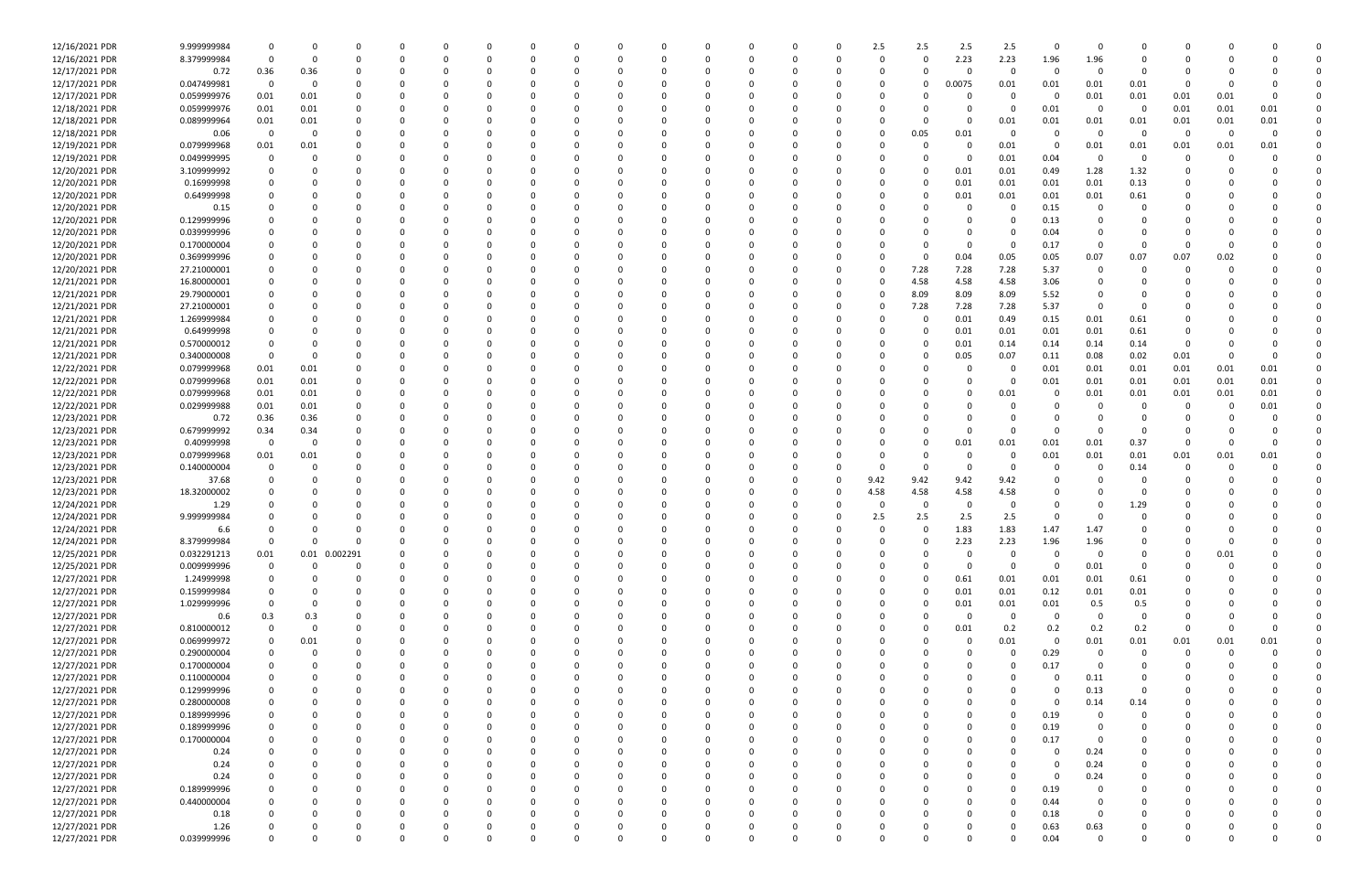| 12/27/2021 PDR | 18.32000002 | $\Omega$    |             |          |          |              |          | <sup>0</sup> |          |          |             |             |          | 4.58     | 4.58   | 4.58         | 4.58        | $\Omega$ | - 0                     | 0              |          |      |          |  |
|----------------|-------------|-------------|-------------|----------|----------|--------------|----------|--------------|----------|----------|-------------|-------------|----------|----------|--------|--------------|-------------|----------|-------------------------|----------------|----------|------|----------|--|
| 12/27/2021 PDR | 6.6         | $\Omega$    | - 0         |          | 0        |              |          | 0            |          |          | 0           | O           | - വ      | 0        | -0     | 1.83         | 1.83        | 1.47     | 1.47                    | 0              | 0        |      |          |  |
| 12/28/2021 PDR | 1.499999988 | $\Omega$    | - 0         |          |          |              |          | C            |          |          |             |             |          |          |        | 0.01         | 0.56        | 0.31     | 0.01                    | 0.61           | - 0      |      |          |  |
| 12/28/2021 PDR | 0.039999984 | 0.01        | 0.01        |          |          |              |          | $\Omega$     |          |          |             |             |          |          |        | 0            | $\mathbf 0$ | $\Omega$ | $\mathbf 0$             | $\overline{0}$ | 0.01     | 0.01 |          |  |
| 12/28/2021 PDR | 0.340000008 | 0           | 0           |          |          |              |          | 0            |          |          |             |             |          |          | 0      | 0.05         | 0.07        | 0.11     | 0.08                    | 0.02           | 0.01     |      |          |  |
| 12/28/2021 PDR | 0.149999988 |             |             |          |          |              |          | C.           |          |          |             |             |          |          |        | 0.05         | 0.04        | 0.01     | 0.01                    | 0.01           | 0.03     |      |          |  |
| 12/28/2021 PDR | 22.26       |             |             |          |          |              |          |              |          |          |             |             |          | O        | 6.15   | 6.15         | 6.15        | 3.81     | $\overline{\mathbf{0}}$ | 0              |          |      |          |  |
|                |             |             |             |          |          |              |          |              |          |          |             |             |          |          |        |              |             |          |                         |                |          |      |          |  |
| 12/29/2021 PDR | 7.029999996 |             |             |          |          |              |          |              |          |          |             |             |          |          |        | 1.19         | 2.21        | 0.01     | 0.01                    | 3.61           |          |      |          |  |
| 12/29/2021 PDR | 0.64999998  |             |             |          |          |              |          |              |          |          |             |             |          |          |        | 0.01         | 0.01        | 0.01     | 0.01                    | 0.61           | -0       |      |          |  |
| 12/29/2021 PDR | 0.089999964 | 0.01        | 0.01        |          |          |              |          |              |          |          |             |             |          |          |        | 0            | 0.01        | 0.01     | 0.01                    | 0.01           | 0.01     | 0.01 | 0.01     |  |
| 12/29/2021 PDR | 0.15        | $\Omega$    | $\Omega$    |          |          |              |          |              |          |          |             |             |          |          |        | C            | $\Omega$    | 0.15     | 0                       | 0              | 0        |      |          |  |
| 12/29/2021 PDR | 0.15        |             |             |          |          |              |          |              |          |          |             |             |          |          |        | <sup>0</sup> | -0          | 0.15     | 0                       |                |          |      |          |  |
| 12/29/2021 PDR | 0.15        |             |             |          |          |              |          |              |          |          |             |             |          |          |        |              | -0          | 0.15     |                         |                |          |      |          |  |
| 12/29/2021 PDR | 0.15        |             |             |          |          |              |          |              |          |          |             |             |          |          |        |              | $\Omega$    | 0.15     |                         |                |          |      |          |  |
| 12/29/2021 PDR | 0.140000004 |             |             |          |          |              |          |              |          |          |             |             |          |          |        |              |             |          | 0.14                    |                |          |      |          |  |
| 12/29/2021 PDR | 0.189999996 |             |             |          |          |              |          |              |          |          |             |             |          |          |        |              |             |          | - 0                     | 0.19           |          |      |          |  |
| 12/29/2021 PDR | 0.140000004 |             |             |          |          |              |          | C            |          |          |             |             |          |          |        |              |             |          | - 0                     | 0.14           |          |      |          |  |
| 12/29/2021 PDR | 0.140000004 |             |             |          |          |              |          | C            |          |          |             |             |          |          |        |              |             | $\Omega$ | - 0                     | 0.14           |          |      |          |  |
| 12/29/2021 PDR | 0.140000004 |             |             |          |          |              |          | C.           |          |          |             |             |          |          |        |              |             |          | $\Omega$                | 0.14           |          |      |          |  |
| 12/29/2021 PDR | 0.15        |             |             |          |          |              |          |              |          |          |             |             |          |          |        |              |             | $\Omega$ |                         | 0.15           |          |      |          |  |
| 12/29/2021 PDR | 0.369999996 |             |             |          |          |              |          |              |          |          |             |             |          |          |        |              | 0           | 0.37     |                         | 0              |          |      |          |  |
| 12/29/2021 PDR | 0.24        |             |             |          |          |              |          | 0            |          |          |             |             |          |          |        |              | $\Omega$    | 0.24     | 0                       | 0              |          |      |          |  |
| 12/29/2021 PDR | 0.039999996 |             |             |          |          |              |          |              |          |          |             |             |          |          |        |              |             | 0.04     | 0                       |                |          |      |          |  |
|                |             |             |             |          |          |              |          |              |          |          |             |             |          |          |        |              | -0          |          |                         |                |          |      |          |  |
| 12/29/2021 PDR | 0.440000004 |             |             |          |          |              |          | C            |          |          |             |             |          |          |        | n            | -0          | 0.44     | $\Omega$                |                |          |      |          |  |
| 12/29/2021 PDR | 0.66        |             |             |          |          |              |          | 0            |          |          |             |             |          |          |        | $\Omega$     | 0           | 0.66     | - 0                     | 0              |          |      |          |  |
| 12/30/2021 PDR | 0.419999988 | $\Omega$    | - 0         |          |          |              |          |              |          |          |             |             |          |          |        | 0.01         | 0.01        | 0.01     | 0.01                    | 0.38           |          |      |          |  |
| 12/30/2021 PDR | 0.04999998  | 0.01        | 0.01        |          |          |              |          |              |          |          |             |             |          |          |        | C            | - 0         | <u>n</u> | - 0                     | 0.01           | 0.01     | 0.01 |          |  |
| 12/31/2021 PDR | 3.24        | - 0         | - 0         |          |          |              |          |              |          |          |             |             |          |          |        | 0            | 0           | 3.24     | - 0                     | 0              | - 0      |      |          |  |
| 1/1/2021 PDR   | 0.029999988 |             |             |          |          |              |          |              |          |          |             |             |          |          |        | $\Omega$     | 0.01        | $\Omega$ | - 0                     | 0.01           | 0.01     |      |          |  |
| 1/4/2021 PDR   | 0.04999998  |             |             |          |          |              |          | 0            |          |          |             |             |          |          | 0      | 0.01         | 0.01        | 0.01     | 0.01                    | 0.01           | 0        |      |          |  |
| 1/4/2021 PDR   | 0.04999998  |             |             |          |          |              |          |              |          |          |             |             |          |          |        | 0.01         | 0.01        | 0.01     | 0.01                    | 0.01           |          |      |          |  |
| 1/4/2021 PDR   | 0.04999998  |             |             |          |          |              |          |              |          |          |             |             |          |          |        | 0.01         | 0.01        | 0.01     | 0.01                    | 0.01           |          |      |          |  |
| 1/4/2021 PDR   | 0.609999996 |             |             |          |          |              |          |              |          |          |             |             |          |          |        | 0            | 0.61        |          |                         | 0              |          |      |          |  |
| 1/4/2021 PDR   | 1.179999996 |             |             |          |          |              |          |              |          |          |             |             |          |          |        | 0            | 1.18        |          |                         |                |          |      |          |  |
| 1/4/2021 PDR   | 0.21        |             |             |          |          |              |          |              |          |          |             |             |          |          |        | 0            | 0.21        |          |                         |                |          |      |          |  |
| 1/4/2021 PDR   | 0.42        |             |             |          |          |              |          |              |          |          |             |             |          |          |        | $\Omega$     | 0.42        |          |                         |                |          |      |          |  |
| 1/5/2021 PDR   | 0.140000004 |             |             |          |          |              |          |              |          |          |             |             |          |          |        | $\Omega$     | 0.14        |          |                         |                |          |      |          |  |
| 1/5/2021 PDR   | 4.960000008 |             |             |          |          |              |          |              |          |          |             |             |          |          |        | 2.48         | 2.48        |          |                         |                |          |      |          |  |
| 1/5/2021 PDR   |             |             |             |          |          |              |          |              |          |          |             |             |          |          |        |              |             |          |                         |                |          |      |          |  |
|                | 18.78       |             |             |          |          |              |          |              |          |          |             |             |          |          |        | 9.39         | 9.39        |          |                         |                |          |      |          |  |
| 1/5/2021 PDR   | 2.499999996 | - 0         | 0           |          |          |              |          |              |          |          |             |             |          |          |        | 0            | 2.5         |          |                         |                |          |      |          |  |
| 1/5/2021 PDR   | 0.03        | $\mathbf 0$ |             |          |          |              |          |              |          |          |             |             |          |          |        | 0            | 0.03        |          |                         |                |          |      |          |  |
| 1/5/2021 PDR   | 0.219999996 | $\Omega$    | $\Omega$    | $\Omega$ | $\Omega$ | O            |          | $\Omega$     | $\Omega$ | $\Omega$ | $\Omega$    | $\Omega$    | $\Omega$ | 0        | O      | $\Omega$     | 0.22        | $\Omega$ | $\Omega$                | $\Omega$       | $\Omega$ |      |          |  |
| 1/6/2021 PDR   | 18.78       | 0           | $\Omega$    | 0        | 0        | O            |          | 0            | 0        |          | 0           | $\Omega$    | $\Omega$ | $\Omega$ | 0      | 9.39         | 9.39        | $\Omega$ | $\mathbf 0$             | $\mathbf 0$    | 0        |      |          |  |
| 1/6/2021 PDR   | 0.039999984 | $\Omega$    | $\Omega$    | O        | 0        |              |          | $\Omega$     |          |          | 0           | $\Omega$    |          |          |        | 0            | $0.01\,$    | $0.01\,$ | 0.01                    | 0.01           | 0        |      |          |  |
| 1/6/2021 PDR   | 0.029999988 | $\Omega$    |             | 0        | 0        |              |          | 0            |          |          | -0          | 0           |          | 0        |        | $\Omega$     | $\mathbf 0$ | 0.01     | 0.01                    | 0.01           |          |      |          |  |
| 1/6/2021 PDR   | 0.099999996 | 0           |             |          | 0        |              |          | 0            |          |          | 0           | 0           |          |          |        | 0            | 0           | 0.1      | $\mathbf 0$             | 0              |          |      |          |  |
| 1/6/2021 PDR   | 0.099999996 | $\mathbf 0$ | $\Omega$    | 0        | 0        | <sup>0</sup> |          | $\Omega$     |          |          | 0           | 0           |          | 0        |        | $\Omega$     | $\mathbf 0$ | 0.1      | 0                       | 0              | 0        |      |          |  |
| 1/6/2021 PDR   | 0.099999996 | $\mathbf 0$ | $\Omega$    | 0        | 0        |              |          | $\Omega$     |          |          | 0           | 0           |          | $\Omega$ |        | $\Omega$     | $\mathbf 0$ | 0.1      | 0                       | 0              | 0        |      |          |  |
| 1/6/2021 PDR   | 0.140000004 | $\Omega$    | $\Omega$    |          | -0       |              |          | $\Omega$     |          |          | 0           | O           |          | O        |        | $\Omega$     | $\Omega$    | 0.14     | $\Omega$                | $\Omega$       | $\Omega$ |      |          |  |
| 1/7/2021 PDR   | 0.140000004 | 0           | $\Omega$    |          | 0        |              |          | 0            |          |          | 0           | O           |          | 0        |        | $\Omega$     | $\Omega$    | 0.14     | 0                       | 0              | 0        |      |          |  |
| 1/7/2021 PDR   | 6.340000008 | $\Omega$    |             |          | 0        |              |          | 0            |          |          | 0           |             |          |          |        | 3.17         | 3.17        | $\Omega$ |                         |                |          |      |          |  |
| 1/8/2021 PDR   | 0.609999996 | $\Omega$    | $\Omega$    |          | 0        |              |          | 0            |          |          | 0           | 0           |          | 0        |        | $\Omega$     | 0.61        | $\Omega$ | n                       | 0              | $\Omega$ |      |          |  |
| 1/10/2021 PDR  | 0.009999996 | 0           | 0           |          | 0        |              |          | 0            |          |          | 0           | 0           |          |          |        | 0            | 0.01        | $\Omega$ | 0                       | 0              | 0        |      |          |  |
| 1/11/2021 PDR  | 0.019999992 | $\Omega$    | $\Omega$    |          | 0        |              |          | $\Omega$     |          |          | 0           |             |          |          |        | $\Omega$     | $\mathbf 0$ | $\Omega$ | 0                       | 0.01           | 0.01     |      |          |  |
| 1/11/2021 PDR  | 0.21        | $\Omega$    | $\Omega$    | O        | 0        | 0            | 0        | $\Omega$     | $\Omega$ |          | 0           | $\Omega$    |          | 0        | ŋ      | $\Omega$     | 0.21        | $\Omega$ | $\overline{\mathbf{0}}$ | $\Omega$       | $\Omega$ |      |          |  |
| 1/12/2021 PDR  | 0.312499965 | $\Omega$    | $\Omega$    | O        | 0        | O            | $\Omega$ | 0.0425       | 0.0225   |          | 0           | $\Omega$    |          | 0        | 0.0225 | 0.0225       | 0.0825      | 0.08     | 0.04                    | 0              | 0        |      |          |  |
| 1/12/2021 PDR  | 0.279999996 |             |             | O        | 0        |              |          | C            |          |          | 0           | 0           |          |          |        | $\Omega$     | 0.28        | $\Omega$ | $\Omega$                | 0              |          |      |          |  |
| 1/12/2021 PDR  | 2.359999992 | $\Omega$    |             |          | 0        |              |          | 0            |          |          | 0           | 0           |          | 0        | 0      | 1.18         |             | $\Omega$ |                         | 0              | 0        |      |          |  |
|                |             |             |             |          |          |              |          |              |          |          |             |             |          |          |        |              | 1.18        |          |                         |                |          |      |          |  |
| 1/12/2021 PDR  | 0.42        |             |             |          |          |              |          | 0            |          |          | 0           |             |          |          |        | 0.21         | 0.21        | $\Omega$ |                         |                |          |      |          |  |
| 1/13/2021 PDR  | 0.099999996 | $\Omega$    | $\Omega$    |          | 0        |              |          | 0            |          |          | 0           | 0           |          |          |        | 0            | $\mathbf 0$ | 0.1      | 0                       | 0              | 0        |      |          |  |
| 1/13/2021 PDR  | 0.099999996 | $\Omega$    |             |          | 0        |              |          | 0            |          |          | 0           |             |          |          |        | 0            | $\Omega$    | 0.1      |                         |                | 0        |      |          |  |
| 1/13/2021 PDR  | 0.099999996 | $\Omega$    |             |          | 0        |              |          | 0            |          |          | 0           |             |          |          |        | 0            | $\Omega$    | 0.1      |                         |                | 0        |      |          |  |
| 1/13/2021 PDR  | 0.099999996 | $\Omega$    |             |          | 0        |              |          | 0            |          |          | 0           |             |          |          |        | 0            | $\Omega$    | 0.1      | 0                       | 0              | $\Omega$ |      |          |  |
| 1/13/2021 PDR  | 0.099999996 |             |             |          |          |              |          | $\Omega$     |          |          | 0           | O           |          |          |        | $\Omega$     | $\Omega$    | 0.1      |                         |                |          |      |          |  |
| 1/13/2021 PDR  | 0.832499982 | $\mathbf 0$ | $\mathbf 0$ | $\Omega$ | $\Omega$ | $\Omega$     |          | 0.14         | 0.14     | $\Omega$ | $\mathbf 0$ | $\mathbf 0$ | 0.2025   | $\Omega$ |        | 0.07         | 0.14        | $\Omega$ | $\Omega$                | 0.14           | $\Omega$ |      | $\Omega$ |  |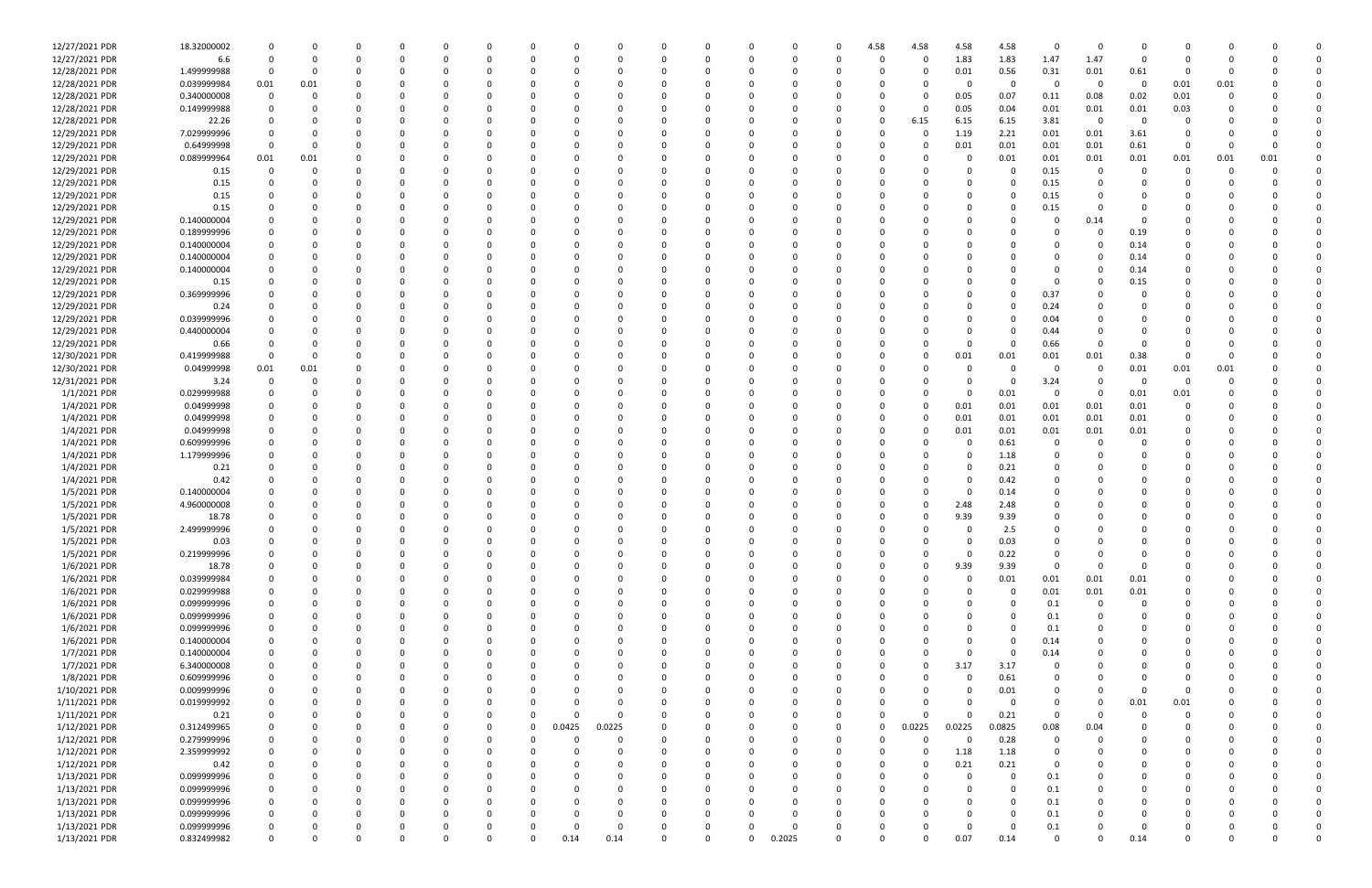| 1/13/2021 PDR | 0.839999988 |             |              |          | 0        |          |          | 0        | 0.14     | 0.14     |          | 0            | 0        | 0.21     |          | 0            |             | 0.07       | 0.14                | 0           |             | 0.14        | 0        |          |              |          |
|---------------|-------------|-------------|--------------|----------|----------|----------|----------|----------|----------|----------|----------|--------------|----------|----------|----------|--------------|-------------|------------|---------------------|-------------|-------------|-------------|----------|----------|--------------|----------|
| 1/13/2021 PDR | 0.039999996 | 0           |              |          |          |          |          |          | 0        |          |          | $\Omega$     | $\Omega$ | $\Omega$ |          | 0            |             | $\Omega$   | 0.04                | $\Omega$    |             | $\Omega$    |          |          |              |          |
| 1/13/2021 PDR | 7.340000004 |             |              |          |          |          |          |          |          |          |          |              | - 0      |          |          |              |             |            | 7.34                | 0           |             |             |          |          |              |          |
| 1/13/2021 PDR | 3.170000004 |             |              |          |          |          |          |          |          |          |          |              |          |          |          |              |             |            | 3.17                | 0           |             |             |          |          |              |          |
| 1/13/2021 PDR | 1.86        |             |              |          |          |          |          |          |          |          |          |              | 0        |          |          |              |             |            | 1.86                |             |             |             |          |          |              |          |
| 1/13/2021 PDR | 1.269999996 |             |              |          |          |          |          |          |          |          |          |              | - 0      |          |          |              |             |            | 1.27                |             |             |             |          |          |              |          |
| 1/13/2021 PDR | 1.454583333 |             |              |          |          |          |          |          |          |          |          |              |          |          |          |              | $\mathbf 0$ | .454583    | 0                   |             |             |             |          |          |              |          |
| 1/14/2021 PDR | 2.539999992 |             |              |          |          |          |          |          |          |          |          |              |          |          |          |              |             | 1.27       | 1.27                |             |             |             |          |          |              |          |
| 1/15/2021 PDR | 2.359999992 |             |              |          |          |          |          |          |          |          |          |              |          |          |          |              |             | 1.18       | 1.18                | 0           |             |             |          |          |              |          |
| 1/15/2021 PDR | 0.690000012 | 0           |              |          |          |          |          |          |          |          |          |              | 0        |          |          |              |             | 0.23       | 0.23                | 0.23        |             |             |          |          |              |          |
| 1/15/2021 PDR | 0.42        |             |              |          |          |          |          |          |          |          |          |              | - 0      |          |          | 0            |             | 0.21       | 0.21                | 0           |             |             |          |          |              |          |
| 1/15/2021 PDR | 3.759999996 |             |              |          |          |          |          |          |          |          |          |              | - 0      |          |          | 0            |             | 0 0.039167 | 3.681667            | 0.39167     |             |             |          |          |              |          |
| 1/18/2021 PDR | 0.460000008 |             |              |          |          |          |          |          |          |          |          |              |          |          |          |              |             |            | 0.23                | 0.23        |             |             |          |          |              |          |
| 1/18/2021 PDR | 0.21        |             |              |          |          |          |          |          |          |          |          |              |          |          |          |              |             |            | 0.21                | 0           |             |             |          |          |              |          |
| 1/19/2021 PDR | 0.21        |             |              |          |          |          |          |          |          |          |          |              | - 0      |          |          |              |             |            | 0.21                | 0           |             |             |          |          |              |          |
| 1/19/2021 PDR | 7.340000004 |             |              |          |          |          |          |          |          |          |          |              | 0        |          |          |              |             |            | 7.34                | 0           |             |             |          |          |              |          |
| 1/19/2021 PDR | 1.179999996 |             |              |          |          |          |          |          |          |          |          |              |          |          |          |              |             |            | 1.18                |             |             |             |          |          |              |          |
|               |             |             |              |          |          |          |          |          |          |          |          |              |          |          |          |              |             |            |                     |             |             |             |          |          |              |          |
| 1/19/2021 PDR | 0.42        |             |              |          |          |          |          |          |          |          |          |              | - 0      |          |          |              |             |            | 0.42                | 0           |             |             |          |          |              |          |
| 1/19/2021 PDR | 1.86        |             |              |          |          |          |          |          |          |          |          |              | 0        |          |          |              |             |            | 1.86                | 0           |             |             |          |          |              |          |
| 1/20/2021 PDR | 0.460000008 |             |              |          |          |          |          |          |          |          |          |              |          |          |          |              |             |            | 0.23                | 0.23        |             |             |          |          |              |          |
| 1/20/2021 PDR | 7.340000004 |             |              |          |          |          |          |          |          |          |          |              |          |          |          |              |             |            | 7.34                | 0           |             |             |          |          |              |          |
| 1/20/2021 PDR | 0.42        |             |              |          |          |          |          |          |          |          |          |              |          |          |          |              |             |            | 0.42                | 0           |             |             |          |          |              |          |
| 1/20/2021 PDR | 1.269999996 |             |              |          |          |          |          |          |          |          |          |              |          |          |          |              |             |            | 1.27                | 0           |             |             |          |          |              |          |
| 1/21/2021 PDR | 3.170000004 |             |              |          |          |          |          |          |          |          |          |              | - 0      |          |          |              |             |            | 3.17                | 0           |             |             |          |          |              |          |
| 1/21/2021 PDR | 0.609999996 |             |              |          |          |          |          |          |          |          |          |              | - 0      |          |          |              |             |            | 0.61                |             |             |             |          |          |              |          |
| 1/21/2021 PDR | 2.480000004 |             |              |          |          |          |          |          |          |          |          |              |          |          |          |              |             |            | 2.48                |             |             |             |          |          |              |          |
| 1/22/2021 PDR | 7.340000004 |             |              |          |          |          |          |          |          |          |          |              |          |          |          |              |             |            | 7.34                |             |             |             |          |          |              |          |
| 1/22/2021 PDR | 0.230000004 |             |              |          |          |          |          |          |          |          |          |              |          |          |          |              |             |            | 0.23                | 0           |             |             |          |          |              |          |
| 1/25/2021 PDR | 0.099999996 | 0           |              |          |          |          |          |          |          |          |          |              | 0        |          |          |              |             |            | 0                   | 0.1         |             |             |          |          |              |          |
| 1/25/2021 PDR | 0.099999996 | 0           |              |          |          |          |          |          |          |          |          |              | 0        |          |          |              |             |            | 0                   | 0.1         |             |             |          |          |              |          |
| 1/25/2021 PDR | 0.099999996 |             |              |          |          |          |          |          |          |          |          |              |          |          |          |              |             |            | 0                   | 0.1         |             |             |          |          |              |          |
| 1/25/2021 PDR | 1.400000004 |             |              |          |          |          |          |          |          |          |          |              |          |          |          |              |             |            | 1.4                 | 0           |             |             |          |          |              |          |
| 1/25/2021 PDR | 0.609999996 |             |              |          |          |          |          |          |          |          |          |              |          |          |          |              |             |            | 0.61                |             |             |             |          |          |              |          |
| 1/25/2021 PDR | 0.309999996 |             |              |          |          |          |          |          |          |          |          |              |          |          |          |              |             |            | 0.31                |             |             |             |          |          |              |          |
| 1/25/2021 PDR | 0.21        |             |              |          |          |          |          |          |          |          |          |              |          |          |          |              |             |            | 0.21                | 0           |             |             |          |          |              |          |
| 1/26/2021 PDR | 0.047499999 |             |              |          |          |          |          | 0        | 0.0475   |          |          |              |          |          |          |              |             |            | 0                   | 0           |             |             |          |          |              |          |
| 1/26/2021 PDR | 7.340000004 |             |              |          |          |          |          |          |          |          |          |              |          |          |          |              |             |            | 7.34                |             |             |             |          |          |              |          |
| 1/26/2021 PDR | 9.39        |             |              |          |          |          |          |          |          |          |          |              |          |          |          |              |             |            | 9.39                |             |             |             |          |          |              |          |
| 1/26/2021 PDR | 1.269999996 |             |              |          |          |          |          |          |          |          |          |              |          |          |          |              |             |            | 1.27                |             |             |             |          |          |              |          |
| 1/27/2021 PDR | 0.009999996 |             |              |          |          |          |          |          |          |          |          |              | റ        |          |          |              |             |            | $\Omega$            |             |             | 0           | 0.01     |          |              |          |
| 1/27/2021 PDR | 4.960000008 | $\Omega$    | $\Omega$     | $\Omega$ | $\Omega$ |          | n        |          | $\Omega$ |          | n        | $\Omega$     | $\Omega$ | $\Omega$ |          | <sup>n</sup> |             | 2.48       | 2.48                | $\Omega$    | $\Omega$    |             | $\Omega$ |          | $\Omega$     |          |
| 1/27/2021 PDR | 4.479999984 | 0           | 0            |          | 0        |          | $\Omega$ | $\Omega$ | 0        |          | 0        | 0            | 0        | $\Omega$ | $\Omega$ | 0            |             | 1.12       | 1.12                | 1.12        | 1.12        | $\Omega$    | 0        |          |              |          |
| 1/28/2021 PDR | 0.619999992 |             |              |          |          |          |          |          | 0        |          |          | 0            | $\Omega$ |          | 0        | 0            |             | 0.31       | 0.31                | $\mathbf 0$ |             | $\Omega$    | 0        |          |              |          |
| 1/28/2021 PDR | 0.42        | $\Omega$    |              |          |          |          |          |          | 0        |          |          |              | $\Omega$ |          | 0        | 0            |             | 0.21       | 0.21                | $\mathbf 0$ |             | 0           | 0        |          |              |          |
| 1/28/2021 PDR | 0.84        | $\Omega$    |              |          |          |          |          |          |          |          |          |              | 0        |          |          | 0            | 0           | 0.42       | 0.42                | $\Omega$    |             | 0           |          |          |              |          |
| 1/29/2021 PDR | 0.999999996 | 0           |              |          |          |          |          |          |          |          |          |              | $\Omega$ |          |          | 0            |             |            | 0 0.010417 0.979167 |             | 0.010417    | $\Omega$    |          |          |              |          |
| 2/1/2021 PDR  | 0.140000004 | 0           |              |          |          |          |          | O        |          |          | 0        |              | $\Omega$ |          | $\Omega$ | 0            |             | 0          | 0                   | 0.14        | $\mathbf 0$ | $\mathbf 0$ | 0        |          |              |          |
| 2/1/2021 PDR  | 0.920000016 | 0           |              |          |          |          |          |          | 0        |          |          |              | 0        |          |          | 0            |             | $\Omega$   | 0.23                | 0.23        | 0.23        | 0.23        | 0        |          |              |          |
| 2/1/2021 PDR  | 19.58       | $\Omega$    | 0            |          |          | $\Omega$ |          |          | 0        |          |          |              | $\Omega$ |          | $\Omega$ | 0            |             | 7.34       | 7.34                | 4.9         | $\Omega$    | $\Omega$    |          |          |              |          |
| 2/1/2021 PDR  | 4.999999992 |             |              |          |          |          |          |          |          |          |          |              | 0        |          | 0        | 0            |             | 2.5        | 2.5                 | 0           |             | 0           |          |          |              |          |
| 2/2/2021 PDR  | 3.72        |             |              |          |          |          |          |          |          |          |          |              | 0        |          |          | 0            |             | 1.86       | 1.86                | 0           |             | 0           | 0        |          | <sup>0</sup> |          |
|               | 0.009999996 | 0           |              |          |          |          |          |          | -0       |          |          |              | 0        |          |          |              |             | $\Omega$   | $\mathbf 0$         | $\Omega$    |             | 0           |          |          |              |          |
| 2/2/2021 PDR  |             |             |              |          |          |          |          |          | 0        |          |          | 0            |          |          | 0        | 0            |             |            |                     |             |             |             | 0        | 0        | 0.01         |          |
| 2/3/2021 PDR  | 0.420208333 | 0           |              |          |          |          |          |          | 0        |          |          |              | 0        |          | $\Omega$ | 0            |             | 0 0.420208 |                     | $\Omega$    |             | 0           | - 0      | $\Omega$ | $\Omega$     |          |
| 2/3/2021 PDR  | 0.029999988 | 0           |              |          |          |          |          |          | 0        |          | 0        |              | 0        |          |          | 0            |             | $\Omega$   |                     | 0           | $\Omega$    | $\Omega$    | 0.01     | 0.01     | $0.01\,$     |          |
| 2/3/2021 PDR  | 0.137500002 | 0           |              |          |          |          | $\Omega$ | $\Omega$ | 0.0275   |          |          |              | 0        |          | 0        | 0            |             |            |                     | 0           | 0.11        | 0           | 0        | $\Omega$ |              |          |
| 2/3/2021 PDR  | 0.124999995 | 0           |              |          |          |          |          | $\Omega$ | 0.025    |          |          |              | 0        |          |          | 0            |             |            |                     | 0           | 0.1         | 0           | C        |          |              |          |
| 2/3/2021 PDR  | 0.124999995 | 0           |              |          |          |          |          | $\Omega$ | 0.025    |          |          |              | 0        |          |          |              |             |            |                     | 0           | 0.1         | 0           |          |          |              |          |
| 2/3/2021 PDR  | 0.054999999 | $\mathbf 0$ |              |          |          |          | 0        | 0        | 0.055    |          | $\Omega$ | 0            | $\Omega$ |          | 0        | 0            |             | 0          |                     | $\Omega$    | $\Omega$    | 0           | 0        |          |              |          |
| 2/3/2021 PDR  | 0.027499998 | 0           |              |          |          |          | 0        | 0        | 0.0275   | $\Omega$ |          | 0            | 0        |          |          | 0            |             | $\Omega$   | 0                   | $\Omega$    |             | 0           | 0        |          |              |          |
| 2/3/2021 PDR  | 0.619999992 | 0           |              |          |          |          |          |          | 0        |          | 0        |              | $\Omega$ |          |          | 0            |             | 0.31       | 0.31                | 0           |             | O           | 0        |          |              |          |
| 2/3/2021 PDR  | 4.960000008 | 0           |              |          |          |          |          |          | 0        |          | 0        |              | $\Omega$ |          | 0        | 0            |             | 2.48       | 2.48                | 0           |             | 0           | O        |          |              |          |
| 2/3/2021 PDR  | 18.78       | 0           |              |          |          |          |          |          |          |          |          |              | $\Omega$ |          |          | 0            |             | 9.39       | 9.39                | 0           |             |             | O        |          |              |          |
| 2/3/2021 PDR  | 0.560000004 | $\Omega$    |              |          |          |          |          |          | $\Omega$ |          | 0        | <sup>0</sup> | $\Omega$ |          | 0        | 0            |             | 0.21       | 0.21                | 0.14        |             | O           | 0        | - 0      | <sup>0</sup> |          |
| 2/4/2021 PDR  | 0.032499987 | 0.0025      | 0            |          | 0        |          | 0        |          | 0        |          | 0        | 0            | 0        | $\Omega$ | 0        | 0            |             | 0          | 0                   | $\mathbf 0$ |             | 0           | 0.01     | 0.01     | 0.01         |          |
| 2/4/2021 PDR  | 0.350000004 | $\mathbf 0$ | <sup>0</sup> |          | $\Omega$ |          | $\Omega$ | $\Omega$ |          |          | $\Omega$ |              | $\Omega$ | $\Omega$ | $\Omega$ |              |             | $\Omega$   | 0.21                | 0.14        | $\Omega$    | $\Omega$    | $\Omega$ | $\Omega$ | $\Omega$     | $\Omega$ |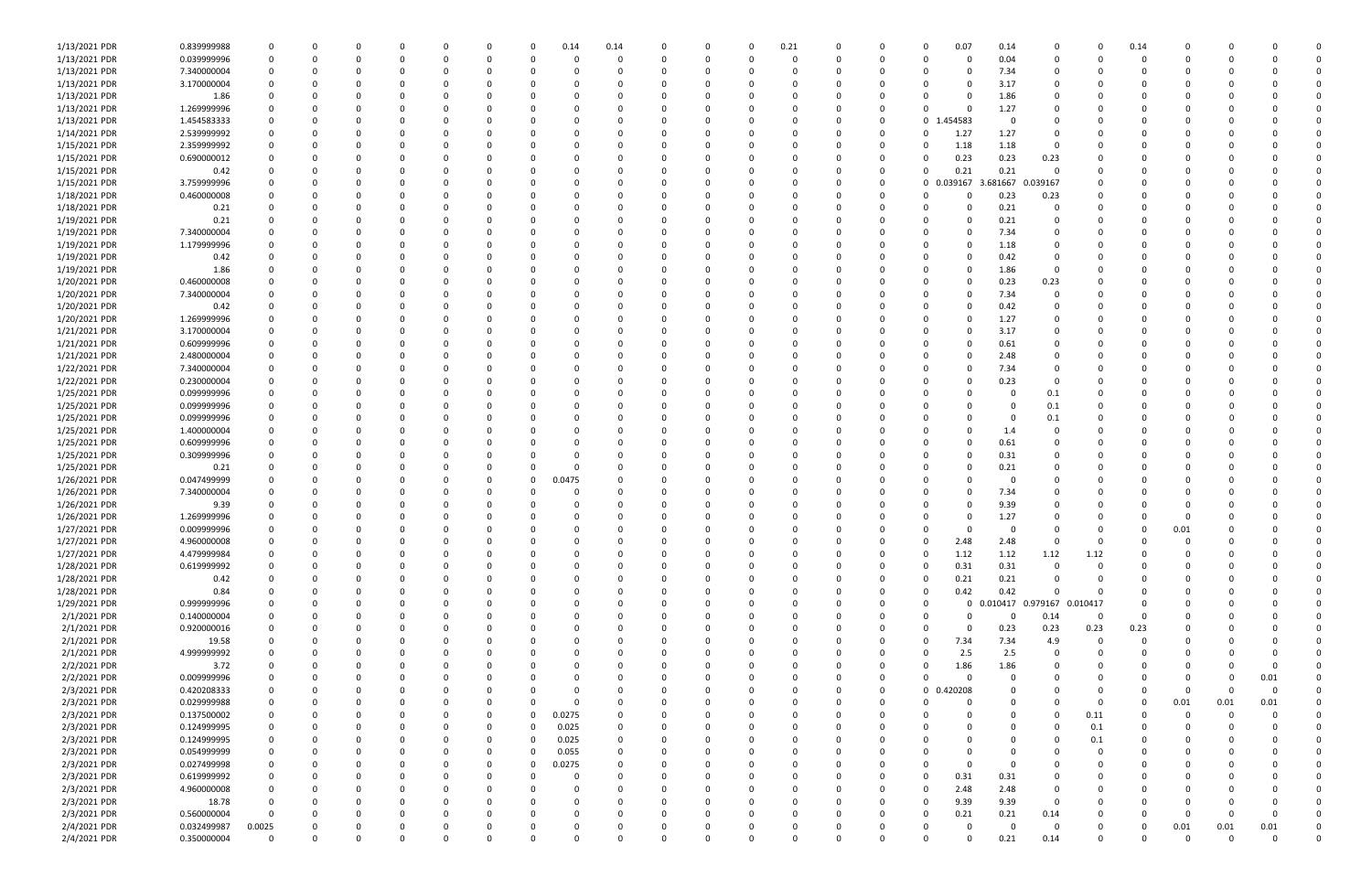| 2/4/2021 PDR  | 0.710000004 |             |      |          |          |          |          |             |          |          |             |              |          |          |          |      |          |          | 0.42   | 0.29     | - 0      |             |          |          |          |  |
|---------------|-------------|-------------|------|----------|----------|----------|----------|-------------|----------|----------|-------------|--------------|----------|----------|----------|------|----------|----------|--------|----------|----------|-------------|----------|----------|----------|--|
| 2/5/2021 PDR  | 0.069999972 | 0           |      | 0        | O        | $\Omega$ |          |             | -0       |          | O           | <sup>0</sup> | $\Omega$ |          | $\Omega$ | -0   |          | 0        | 0.01   | 0.01     | 0.01     | 0.01        | 0.01     | 0.01     | 0.01     |  |
| 2/5/2021 PDR  | 1.179999996 | - 0         |      |          |          |          |          |             |          |          |             |              |          |          |          |      |          | 0        | 1.18   | 0        | - 0      | 0           | - 0      | 0        | $\Omega$ |  |
| 2/6/2021 PDR  | 0.069999972 | 0.01        | 0.01 |          |          |          |          |             |          |          |             |              |          |          |          |      |          |          | 0      | $\Omega$ | 0.01     | 0.01        | 0.01     | 0.01     | 0.01     |  |
| 2/7/2021 PDR  | 0.089999964 | 0.01        | 0.01 |          |          |          |          |             |          |          |             |              |          |          |          |      |          | $\Omega$ | 0.01   | 0.01     | 0.01     | 0.01        | 0.01     | 0.01     | 0.01     |  |
| 2/8/2021 PDR  | 0.560000004 | 0           |      |          |          |          |          |             |          |          |             |              |          |          |          |      |          | 0.21     | 0.21   | 0.14     | - 0      |             | 0        |          |          |  |
| 2/8/2021 PDR  | 0.560000004 |             |      |          |          |          |          |             |          |          |             |              |          |          |          |      |          | 0.21     | 0.21   | 0.14     |          |             |          |          |          |  |
|               |             | - 0         |      |          |          |          |          |             |          |          |             |              |          |          |          | 0    |          |          |        |          |          |             | -0       |          |          |  |
| 2/9/2021 PDR  | 34.56       |             |      |          |          |          |          |             |          |          |             |              |          |          |          |      | 9.39     | 9.39     | 9.39   | 6.39     |          |             |          |          |          |  |
| 2/10/2021 PDR | 0.059999976 | 0.01        | 0.01 |          |          |          |          |             |          |          |             |              |          |          |          |      |          |          | 0.01   | 0.01     | - 0      | 0           | 0.01     | 0.01     |          |  |
| 2/10/2021 PDR | 0.089999964 | 0.01        | 0.01 |          |          |          |          |             |          |          |             |              |          |          |          |      |          |          | 0.01   | 0.01     | 0.01     | 0.01        | 0.01     | 0.01     | 0.01     |  |
| 2/10/2021 PDR | 0.009999996 | 0.01        | 0    |          |          |          |          |             |          |          |             |              |          |          |          |      |          |          | 0      | - 0      | - 0      | $\Omega$    | - 0      | $\Omega$ | - 0      |  |
| 2/10/2021 PDR | 0.04999998  | 0.01        | 0.01 |          |          |          |          |             |          |          |             |              |          |          |          |      |          |          | 0      |          |          |             | 0.01     | 0.01     | 0.01     |  |
| 2/10/2021 PDR | 0.04999998  | 0.01        | 0.01 |          |          |          |          |             |          |          |             |              |          |          |          |      |          |          |        |          |          |             | 0.01     | 0.01     | 0.01     |  |
| 2/10/2021 PDR | 0.019999992 | 0.01        | 0.01 |          |          |          |          |             |          |          |             |              |          |          |          |      |          |          | 0      |          |          |             |          |          |          |  |
| 2/10/2021 PDR | 0.239999994 | - 0         |      |          |          |          |          |             |          |          |             |              |          |          |          |      |          | 0.04     | 0.16   | 0        | 0.04     |             |          |          |          |  |
| 2/10/2021 PDR | 0.42        | 0           |      |          |          |          |          |             |          |          |             |              |          |          |          |      |          | 0.21     | 0.21   | 0        |          |             |          |          |          |  |
| 2/10/2021 PDR | 0.560000004 | 0           |      |          |          |          |          |             |          |          |             |              |          |          |          |      |          | 0.21     | 0.21   | 0.14     |          |             |          |          |          |  |
| 2/11/2021 PDR | 0.04999998  | 0.01        | 0.01 |          |          |          |          |             |          |          |             |              |          |          |          |      |          |          | 0      |          |          | $\Omega$    | 0.01     | 0.01     | 0.01     |  |
| 2/11/2021 PDR | 0.029999988 | 0.01        |      |          |          |          |          |             |          |          |             | O            |          |          |          | 0    |          |          |        |          |          |             | 0        | 0.01     | 0.01     |  |
| 2/11/2021 PDR | 1.724999955 | 0           |      |          |          |          |          | $\Omega$    | 0.2075   | 0.2075   | 0.2025      | 0.2075       | 0.28     | 0.27     | 0.14     | 0.21 |          |          |        |          |          |             |          |          |          |  |
| 2/11/2021 PDR | 0.999999975 |             |      |          |          |          |          |             | 0.12     | 0.12     | 0.12        | 0.12         | 0.16     | 0.16     | 0.08     | 0.12 |          | $\Omega$ | 0      | 0        |          |             |          |          |          |  |
| 2/11/2021 PDR | 1.139999988 |             |      |          |          |          |          |             |          |          |             | 0            |          |          |          | -0   | 0.31     | 0.31     | 0.31   | 0.21     |          |             |          |          |          |  |
|               | 9.100000008 |             |      |          |          |          |          |             |          |          |             |              |          |          |          |      |          | 2.48     |        |          |          |             |          |          |          |  |
| 2/11/2021 PDR |             |             |      |          |          |          |          |             |          |          |             |              |          |          |          | -0   | 2.48     |          | 2.48   | 1.66     |          |             |          |          |          |  |
| 2/11/2021 PDR | 4.339999992 |             |      |          |          |          |          |             |          |          |             |              |          |          |          | 0    | 1.18     | 1.18     | 1.18   | 0.8      |          |             |          |          |          |  |
| 2/11/2021 PDR | 0.770000004 |             |      |          |          |          |          |             |          |          |             |              |          |          |          | -0   | 0.21     | 0.21     | 0.21   | 0.14     | - 0      | 0           |          |          |          |  |
| 2/12/2021 PDR | 4.719999996 |             |      |          |          |          |          |             |          |          |             |              |          |          |          |      |          | 1.18     | 1.18   | 0.8      | 0.8      | 0.76        |          |          |          |  |
| 2/12/2021 PDR | 12.68       |             |      |          |          |          |          |             |          |          |             |              |          |          |          |      |          | 3.17     | 3.17   | 2.16     | 2.16     | 2.02        |          |          |          |  |
| 2/12/2021 PDR | 1.680000012 |             |      |          |          |          |          |             |          |          |             |              |          |          |          |      |          | 0.42     | 0.42   | 0.29     | 0.29     | 0.26        |          |          |          |  |
| 2/12/2021 PDR | 0.140000004 |             |      |          |          |          |          |             |          |          |             |              |          |          |          |      |          |          | 0      | 0.14     | - 0      |             |          |          |          |  |
| 2/12/2021 PDR | 3.759999996 |             |      |          |          |          |          |             |          |          |             |              |          |          |          |      |          | O        | 0      | 0.039167 | 3.681667 | 0.039167    |          |          |          |  |
| 2/13/2021 PDR | 0.149999994 |             |      |          |          |          |          |             |          |          |             |              |          |          |          |      |          |          | 0.075  | 0.075    |          | 0           |          |          |          |  |
| 2/13/2021 PDR | 0.149999994 |             |      |          |          |          |          |             |          |          |             |              |          |          |          |      |          |          | 0.075  | 0.075    |          |             |          |          |          |  |
| 2/13/2021 PDR | 0.149999994 |             |      |          |          |          |          |             |          |          |             |              |          |          |          |      |          |          | 0.075  | 0.075    |          |             |          |          |          |  |
| 2/13/2021 PDR | 0.149999994 |             |      |          |          |          |          |             |          |          |             |              |          |          |          |      |          |          | 0.075  | 0.075    |          |             |          |          |          |  |
| 2/13/2021 PDR | 0.134999988 |             |      |          |          |          |          |             |          |          |             |              |          |          |          |      |          |          | 0.0675 | 0.0675   |          |             |          |          |          |  |
| 2/13/2021 PDR | 0.094999998 |             |      |          |          |          |          |             |          |          |             |              |          |          |          |      |          | o        | 0.0475 | 0.0475   |          |             |          |          |          |  |
| 2/13/2021 PDR | 0.074999994 |             |      |          |          |          |          |             |          |          |             |              |          |          |          |      |          |          | 0.0375 | 0.0375   |          |             |          |          |          |  |
| 2/13/2021 PDR | 0.059999997 |             |      |          |          |          |          |             |          |          |             |              |          |          |          |      |          |          |        | 0.06     |          |             |          |          |          |  |
|               |             |             |      |          |          |          |          |             |          |          |             |              |          |          |          |      |          |          |        |          |          |             |          |          |          |  |
| 2/13/2021 PDR | 0.022499997 |             |      |          |          |          |          |             |          |          |             |              |          |          |          |      |          |          |        | 0.0225   |          |             |          |          |          |  |
| 2/13/2021 PDR | 0.044999994 | $\Omega$    |      |          |          |          |          |             |          |          |             |              |          |          |          |      |          | 0        | 0.0225 | 0.0225   | - 0      |             |          |          |          |  |
| 2/14/2021 PDR | 0.059999976 | $0.01\,$    | 0.01 |          |          |          |          |             |          |          |             | 0            |          |          |          |      |          |          | 0      |          |          | 0.01        | 0.01     | U.U1     |          |  |
| 2/14/2021 PDR | 0.319999993 | 0           |      | $\Omega$ | $\Omega$ | $\Omega$ | $\Omega$ | $\Omega$    | 0        |          | $\Omega$    | $\Omega$     | $\Omega$ | $\Omega$ | $\Omega$ | 0    |          | 0        | 0.0525 | 0.11     | 0.1075   | 0.05        | $\Omega$ |          |          |  |
| 2/14/2021 PDR | 0.319999993 | 0           |      | 0        | 0        | $\Omega$ |          | $\Omega$    | 0        |          | 0           | 0            | $\Omega$ |          | $\Omega$ | -0   |          | $\Omega$ | 0.0525 | 0.11     | 0.1075   | 0.05        | 0        |          |          |  |
| 2/14/2021 PDR | 0.319999993 | 0           |      |          |          | $\Omega$ |          |             |          |          |             |              | $\Omega$ |          |          |      |          | ŋ        | 0.0525 | 0.11     | 0.1075   | 0.05        |          |          |          |  |
| 2/14/2021 PDR | 0.319999993 | 0           |      |          |          | $\Omega$ |          |             | -0       |          |             |              | $\Omega$ |          |          |      | $\Omega$ |          | 0.0525 | 0.11     | 0.1075   | 0.05        |          |          |          |  |
| 2/14/2021 PDR | 0.434999986 | 0           |      |          |          | $\Omega$ |          |             |          |          |             |              | $\Omega$ |          |          |      | 0        | O        | 0.0725 | 0.145    | 0.1475   | 0.07        |          |          |          |  |
| 2/14/2021 PDR | 0.524999986 | 0           |      |          |          |          |          |             |          |          |             |              |          |          |          |      |          |          | 0.0875 | 0.175    | 0.1775   | 0.085       |          |          |          |  |
| 2/14/2021 PDR | 0.434999986 | 0           |      |          |          | 0        |          |             |          |          |             |              | 0        |          |          |      |          |          | 0.0725 | 0.145    | 0.1475   | 0.07        |          |          |          |  |
| 2/14/2021 PDR | 0.389999988 | 0           |      | 0        |          | $\Omega$ |          |             |          |          | 0           |              | $\Omega$ |          | $\Omega$ |      |          | 0        | 0.065  | 0.13     | 0.13     | 0.065       | 0        |          |          |  |
| 2/14/2021 PDR | 0.389999988 | 0           |      |          |          | 0        |          |             |          |          |             |              | 0        |          |          |      |          | 0        | 0.065  | 0.13     | 0.13     | 0.065       | 0        |          |          |  |
| 2/14/2021 PDR | 0.272499978 |             |      |          |          | 0        |          |             |          |          |             |              | $\Omega$ |          |          |      |          | 0        | 0.045  | 0.0925   | 0.09     | 0.045       | $\Omega$ |          |          |  |
| 2/15/2021 PDR | 0.039999984 | 0           | 0.01 |          |          | $\Omega$ |          |             | C        |          |             | 0            | $\Omega$ |          |          |      | 0        | 0        | 0      | $\Omega$ | $\Omega$ | $\Omega$    | 0.01     | 0.01     | 0.01     |  |
| 2/15/2021 PDR | 0.322499983 | 0           |      |          |          | 0        |          | 0           | 0.025    |          | 0           | 0.05         |          |          |          |      | 0        |          | 0.0275 | 0.11     | 0.0825   | 0.0275      | 0        |          |          |  |
| 2/15/2021 PDR | 0.322499983 | 0           |      |          |          | 0        |          | $\mathbf 0$ | 0.025    |          | $\Omega$    | 0.05         | 0        |          |          |      | 0        |          | 0.0275 | 0.11     | 0.0825   | 0.0275      | 0        |          |          |  |
| 2/15/2021 PDR | 0.622499988 | 0           |      |          |          | $\Omega$ |          | $\Omega$    | 0.06     | $\Omega$ | ŋ           | 0            | $\Omega$ |          |          |      |          | ŋ        | 0.0625 | 0.25     | 0.1875   | 0.0625      | 0        |          |          |  |
|               |             |             |      |          |          |          | $\Omega$ |             |          |          |             |              |          |          |          |      |          |          |        |          |          |             |          |          |          |  |
| 2/15/2021 PDR | 0.247499988 | 0           |      |          |          | 0        |          | $\Omega$    | 0.0225   |          |             | 0            | 0        |          |          |      |          | 0        | 0.025  | 0.1      | 0.075    | 0.025       | 0        |          |          |  |
| 2/15/2021 PDR | 0.047499999 | 0           |      |          |          | 0        | $\Omega$ | $\Omega$    | 0.0475   |          |             |              | $\Omega$ |          |          |      |          |          | 0      | $\Omega$ | - 0      | 0           |          |          |          |  |
| 2/15/2021 PDR | 0.072499995 | 0           |      |          |          | $\Omega$ | $\Omega$ | $\Omega$    | 0.035    |          |             |              | $\Omega$ |          |          |      |          | ŋ        | 0      | $\Omega$ | 0.0375   | 0           |          |          |          |  |
| 2/15/2021 PDR | 0.047499999 | 0           |      |          | O        | 0        | $\Omega$ | 0           | 0.0475   |          |             |              | 0        |          |          |      |          |          | 0      | 0        |          |             |          |          |          |  |
| 2/15/2021 PDR | 0.022499997 | 0           |      |          |          | $\Omega$ | $\Omega$ | $\mathbf 0$ | 0.0225   |          |             |              | $\Omega$ |          |          |      |          |          | 0      | $\Omega$ | $\Omega$ | $\mathbf 0$ |          |          |          |  |
| 2/15/2021 PDR | 2.695000011 | 0           |      |          |          | $\Omega$ |          | $\Omega$    | 0        |          | 0           |              | $\Omega$ |          | $\Omega$ |      |          | 0        | 0.295  | 0.8      | 0.8      | 0.8         |          |          |          |  |
| 2/15/2021 PDR | 7.824999999 | 0           |      |          |          | 0        |          |             | 0        |          |             |              | 0        |          |          |      |          | 0        | 0.625  | 2.4      | 2.4      | 2.4         |          |          |          |  |
| 2/15/2021 PDR | 0.472500012 | 0           |      |          |          | $\Omega$ |          |             |          |          |             |              | 0        |          |          |      |          | O        | 0.0525 | 0.14     | 0.14     | 0.14        |          |          |          |  |
| 2/16/2021 PDR | 0.04999998  | 0           |      |          |          |          |          |             |          |          |             |              |          |          |          |      |          | 0.01     | 0.01   | 0.01     | 0.01     | 0.01        |          |          |          |  |
| 2/16/2021 PDR | 0.04999998  | $\mathbf 0$ |      | 0        | $\Omega$ | $\Omega$ | $\Omega$ | $\Omega$    | $\Omega$ |          | $\mathbf 0$ | $\Omega$     | $\Omega$ | $\Omega$ | $\Omega$ | 0    |          | 0.01     | 0.01   | 0.01     | 0.01     | 0.01        | $\Omega$ |          | 0        |  |
|               |             |             |      |          |          |          |          |             |          |          |             |              |          |          |          |      |          |          |        |          |          |             |          |          |          |  |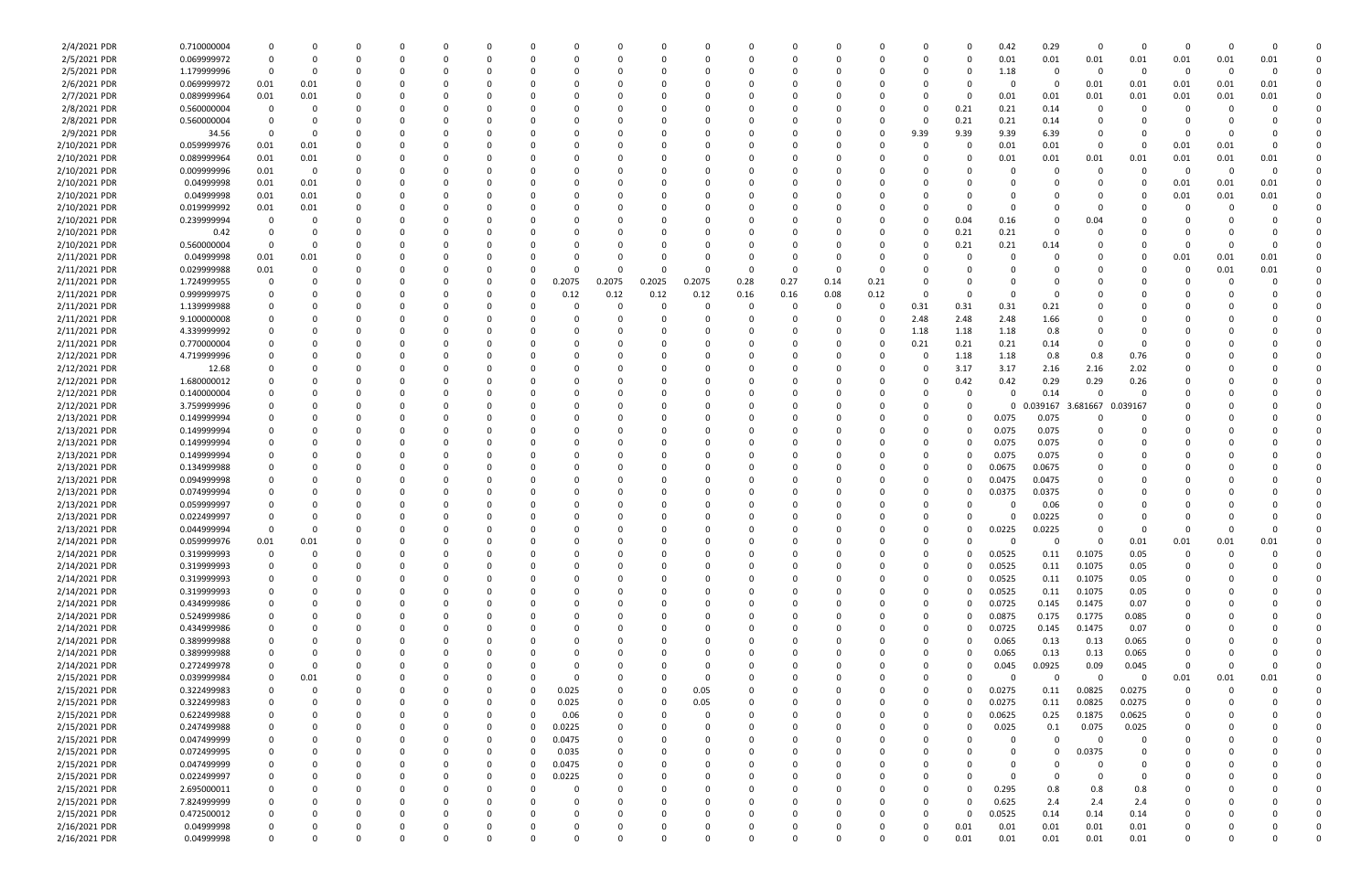| 2/16/2021 PDR | 0.04999998  |             |      |          |          |          |          |   |          |          |          |          |          |          |            | 0.01       | 0.01                | 0.01     | 0.01          | 0.01        |          |      |      |  |
|---------------|-------------|-------------|------|----------|----------|----------|----------|---|----------|----------|----------|----------|----------|----------|------------|------------|---------------------|----------|---------------|-------------|----------|------|------|--|
| 2/16/2021 PDR | 0.04999998  |             | 0    | 0        |          |          | 0        |   |          | $\Omega$ | $\Omega$ |          | O        | 0        |            | 0.01       | 0.01                | 0.01     | $0.01\,$      | 0.01        | 0        |      |      |  |
| 2/16/2021 PDR | 0.04999998  |             |      |          |          |          |          |   |          |          |          |          |          |          |            | 0.01       | 0.01                | 0.01     | 0.01          | 0.01        | -0       |      |      |  |
| 2/16/2021 PDR | 0.059999976 | 0           | 0.01 |          |          |          |          |   |          |          |          |          |          |          |            |            | 0.01                | 0.01     | - 0           | 0           | 0.01     | 0.01 | 0.01 |  |
| 2/16/2021 PDR | 0.302499996 |             |      |          |          |          |          |   |          |          |          |          |          |          |            | 0          | 0.205               | 0.0975   |               |             |          |      |      |  |
| 2/16/2021 PDR | 0.302499996 |             |      |          |          |          |          |   |          |          |          |          |          |          |            | O          | 0.205               | 0.0975   | - 0           |             |          |      |      |  |
| 2/16/2021 PDR | 0.254999988 |             |      |          |          |          |          |   |          |          |          |          |          |          |            |            | 0.055               | 0.1      | 0.1           |             |          |      |      |  |
| 2/16/2021 PDR | 0.254999988 |             |      |          |          |          |          |   |          |          |          |          |          |          |            |            | 0.055               | 0.1      | 0.1           |             |          |      |      |  |
|               |             |             |      |          |          |          |          |   |          |          |          |          |          |          |            |            |                     |          |               |             |          |      |      |  |
| 2/16/2021 PDR | 0.024999999 |             |      |          |          |          |          |   |          |          |          |          |          |          |            |            | 0.025               | 0        | - 0           |             |          |      |      |  |
| 2/16/2021 PDR | 0.304999998 |             |      |          |          |          |          |   |          |          |          |          |          |          |            |            | 0.105               | $\Omega$ | 0.2           |             |          |      |      |  |
| 2/16/2021 PDR | 0.102500001 |             |      |          |          |          |          |   |          |          |          |          |          |          |            |            | 0.1025              | $\Omega$ |               |             |          |      |      |  |
| 2/16/2021 PDR | 0.062499999 | 0           |      |          |          |          |          |   |          |          |          |          |          |          |            |            | 0.0625              | 0        |               |             |          |      |      |  |
| 2/16/2021 PDR | 0.035000001 |             |      |          |          |          |          |   |          |          |          |          |          |          |            |            | 0.035               |          |               |             |          |      |      |  |
| 2/16/2021 PDR | 0.024999999 |             |      |          |          |          |          |   |          |          |          |          |          |          |            |            | 0.025               | - 0      |               |             |          |      |      |  |
| 2/16/2021 PDR | 0.280000008 |             |      |          |          |          |          |   |          |          |          |          |          |          |            |            | 0                   | 0.14     | 0.14          |             |          |      |      |  |
| 2/16/2021 PDR | 0.280000008 |             |      |          |          |          |          |   |          |          |          |          |          |          |            |            | 0                   | 0.14     | 0.14          |             |          |      |      |  |
| 2/16/2021 PDR | 0.110000004 |             |      |          |          |          |          |   |          |          |          |          |          |          |            |            | 0                   | 0.11     | 0             | $\Omega$    |          |      |      |  |
| 2/16/2021 PDR | 2.600000015 |             |      |          |          |          |          |   |          |          |          |          |          | -0       |            | 0 0.006771 | 0.643229            | 0.65     | 0.65          | 0.65        |          |      |      |  |
| 2/16/2021 PDR | 2.4         |             |      |          |          |          |          |   |          |          |          |          |          |          |            |            | 0.6                 | 0.6      | 0.6           | 0.6         |          |      |      |  |
| 2/16/2021 PDR | 1.30000002  |             |      |          |          |          |          |   |          |          |          |          |          |          |            | 0.26       | 0.26                | 0.26     | 0.26          | 0.26        |          |      |      |  |
| 2/16/2021 PDR | 5.882499987 |             |      |          |          |          |          |   |          |          |          |          |          |          |            |            | .4525               | 1.81     | 1.81          | 1.81        |          |      |      |  |
| 2/16/2021 PDR | 5.599999989 |             |      |          |          |          |          |   |          |          |          |          |          |          |            |            | 0.62                | 1.66     | 1.66          | 1.66        |          |      |      |  |
| 2/16/2021 PDR | 0.472500012 |             |      |          |          |          |          |   |          |          |          |          |          |          |            | 0          | 0.0525              | 0.14     | 0.14          | 0.14        |          |      |      |  |
| 2/16/2021 PDR |             |             |      |          |          |          |          |   |          |          |          |          |          |          |            |            |                     |          |               |             |          |      |      |  |
|               | 16.53499999 |             |      |          |          |          |          |   |          |          |          |          |          |          |            |            | 1.835               | 4.9      | 4.9           | 4.9         |          |      |      |  |
| 2/16/2021 PDR | 0.472500012 |             |      |          |          |          |          |   |          |          |          |          |          |          |            |            | 0.0525              | 0.14     | 0.14          | 0.14        |          |      |      |  |
| 2/16/2021 PDR | 0.357500013 |             |      |          |          |          |          |   |          |          |          |          |          |          |            |            | 0.0275              | 0.11     | 0.11          | 0.11        |          |      |      |  |
| 2/16/2021 PDR | 0.975000012 |             |      |          |          |          |          |   |          |          |          |          |          |          |            |            | 0.105               | 0.29     | 0.29          | 0.29        |          |      |      |  |
| 2/17/2021 PDR | 2.691250001 |             |      |          |          |          |          |   |          |          |          |          |          |          |            |            | 0                   | .252917  | .438333       | $\mathbf 0$ |          |      |      |  |
| 2/17/2021 PDR | 1.689999996 |             |      |          |          |          |          |   |          |          |          |          |          |          |            | 0.01       | 0.01                | 0.83     | 0.83          | 0.01        |          |      |      |  |
| 2/17/2021 PDR | 0.28999998  |             |      |          |          |          |          |   |          |          |          |          |          |          |            | 0.01       | 0.01                | 0.13     | 0.13          | 0.01        |          |      |      |  |
| 2/17/2021 PDR | 0.509999988 |             |      |          |          |          |          |   |          |          |          |          |          |          |            | 0.01       | 0.01                | 0.24     | 0.24          | 0.01        |          |      |      |  |
| 2/17/2021 PDR | 0.04999998  |             |      |          |          |          |          |   |          |          |          |          |          |          |            | 0.01       | 0.01                | 0.01     | 0.01          | 0.01        |          |      |      |  |
| 2/17/2021 PDR | 0.04999998  |             |      |          |          |          |          |   |          |          |          |          |          |          |            | 0.01       | 0.01                | 0.01     | 0.01          | 0.01        |          |      |      |  |
| 2/17/2021 PDR | 0.04999998  |             |      |          |          |          |          |   |          |          |          |          |          |          |            | 0.01       | 0.01                | 0.01     | $0.01\,$      | 0.01        |          |      |      |  |
| 2/17/2021 PDR | 0.439999997 |             |      |          |          | 0        | 0.0275   |   |          |          |          |          |          |          |            | 0.0275     | 0.0825              | 0.11     | 0.11          | 0.0825      |          |      |      |  |
| 2/17/2021 PDR | 1.127499978 |             |      |          |          |          | 0.1025   |   |          |          |          |          |          |          |            | 0.1025     | 0.205               | 0.1025   | 0.3075        | 0.3075      |          |      |      |  |
| 2/17/2021 PDR | 0.037499997 |             |      |          |          |          |          |   |          |          |          |          |          |          |            |            | 0                   | 0.0375   | $\Omega$      |             |          |      |      |  |
| 2/17/2021 PDR | 0.024999999 |             |      |          |          |          |          |   |          |          |          |          |          |          |            |            | 0                   | 0.025    |               |             |          |      |      |  |
| 2/17/2021 PDR | 0.024999999 |             |      |          |          |          |          |   |          |          |          |          |          |          |            |            | C.                  | 0.025    |               |             |          |      |      |  |
| 2/17/2021 PDR | 0.039999999 | 0           | 0    |          |          |          |          |   |          |          |          |          |          |          |            |            | 0                   | 0.04     | $\Omega$      |             |          |      |      |  |
|               |             | $\Omega$    |      |          |          |          |          |   |          |          |          |          |          |          |            |            |                     |          |               |             | $\cap$   |      |      |  |
| 2/17/2021 PDR | 0.024999999 |             |      |          |          |          |          |   |          |          |          |          |          |          |            | $\Omega$   |                     | 0.025    | 0<br>$\Omega$ | $\Omega$    |          |      |      |  |
| 2/17/2021 PDR | 0.024999999 | $\mathbf 0$ | 0    | 0        | ŋ        |          | $\Omega$ |   |          | 0        | $\Omega$ | $\Omega$ |          | 0        |            |            | $\Omega$            | 0.025    |               |             | 0        |      |      |  |
| 2/17/2021 PDR | 0.999999984 | 0           | 0    | 0        |          |          | 0        |   |          | 0        |          |          |          | $\Omega$ |            |            | 0 0.002604 0.247396 | 0.25     | 0.25          | 0.25        | 0        |      |      |  |
| 2/17/2021 PDR | 0.639999984 | 0           |      |          |          |          |          |   |          |          | $\Omega$ |          |          | 0        |            | $\Omega$   | 0.16                | 0.16     | 0.16          | 0.16        |          |      |      |  |
| 2/17/2021 PDR | 1.560000024 | $\Omega$    |      |          |          |          | 0        |   |          |          |          |          |          | $\Omega$ | 0.26       | 0.26       | 0.26                | 0.26     | 0.26          | 0.26        |          |      |      |  |
| 2/17/2021 PDR | 2.957499987 | 0           |      |          |          |          |          |   |          |          |          |          |          | 0        |            | $\Omega$   | 0.2275              | 0.91     | 0.91          | 0.91        |          |      |      |  |
| 2/17/2021 PDR | 3.140000001 | 0           |      |          |          |          |          |   |          |          |          |          |          |          |            | $\Omega$   | 0.35                | 0.93     | 0.93          | 0.93        |          |      |      |  |
| 2/17/2021 PDR | 0.707499999 | 0           |      |          |          |          | 0        |   |          |          |          |          |          |          |            | $\Omega$   | 0.0775              | 0.21     | 0.21          | 0.21        |          |      |      |  |
| 2/17/2021 PDR | 1.379999988 | 0           |      |          |          | 0        | 0        |   |          |          | 0        |          |          |          |            | 0          | 0.46                | 0.46     | 0.46          | 0           | 0        |      |      |  |
| 2/17/2021 PDR | 0.472500012 | 0           |      |          |          | 0        | 0        |   |          |          | $\Omega$ |          |          | 0        | $\Omega$   | $\Omega$   | 0.0525              | 0.14     | 0.14          | 0.14        |          |      |      |  |
| 2/17/2021 PDR | 0.480000024 |             |      |          |          |          | 0        |   |          |          |          |          |          | $\Omega$ | 0.08       | 0.08       | 0.08                | 0.08     | 0.08          | 0.08        |          |      |      |  |
| 2/18/2021 PDR | 0.04999998  | 0           |      |          |          |          | 0        |   |          |          | 0        |          |          | 0        | 0          | 0.01       | 0.01                | 0.01     | 0.01          | 0.01        |          |      |      |  |
| 2/18/2021 PDR | 0.04999998  | 0           |      |          |          |          | -0       |   |          |          |          |          |          |          |            | 0.01       | 0.01                | 0.01     | 0.01          | 0.01        |          |      |      |  |
| 2/18/2021 PDR | 0.04999998  | 0           |      |          |          |          | 0        |   |          |          | $\Omega$ |          | $\Omega$ | 0        |            | 0.01       | 0.01                | 0.01     | 0.01          | 0.01        | 0        |      |      |  |
| 2/18/2021 PDR | 0.04999998  | $\mathbf 0$ |      |          |          |          | 0        |   |          |          | 0        |          |          | 0        |            | 0.01       | 0.01                | 0.01     | 0.01          | 0.01        | 0        |      |      |  |
| 2/18/2021 PDR | 0.04999998  | $\mathbf 0$ |      |          |          | 0        | 0        |   |          |          | - 0      |          |          | $\Omega$ |            | 0.01       | 0.01                | 0.01     | $0.01\,$      | 0.01        | 0        |      |      |  |
|               |             |             |      |          |          |          |          |   |          |          |          |          |          |          |            |            |                     |          |               |             |          |      |      |  |
| 2/18/2021 PDR | 0.029999988 | 0.01        |      |          |          |          | 0        |   |          |          | $\Omega$ |          |          |          |            | $\Omega$   | $\mathbf 0$         | 0        | - 0           | $\mathbf 0$ | $\Omega$ | 0.01 | 0.01 |  |
| 2/18/2021 PDR | 0.027499998 | $\mathbf 0$ |      |          |          |          | 0        |   |          |          |          |          |          |          | $\Omega$   | 0          | 0.0275              | 0        |               | 0           | $\Omega$ |      |      |  |
| 2/18/2021 PDR | 0.024999999 | 0           |      |          |          |          |          |   |          |          |          |          |          |          |            |            | 0.025               | 0        |               | 0           | 0        |      |      |  |
| 2/18/2021 PDR | 0.027499998 | 0           |      |          |          |          |          |   |          |          | $\Omega$ |          |          |          |            | 0          | 0.0275              | 0        |               |             |          |      |      |  |
| 2/18/2021 PDR | 0.024999999 | 0           |      |          |          |          | 0        |   |          |          | $\Omega$ |          |          |          |            | 0          | 0.025               | 0        |               |             |          |      |      |  |
| 2/18/2021 PDR | 0.024999999 | 0           |      |          |          |          | 0        |   |          |          |          |          |          |          |            | 0          | 0.025               | 0        |               |             |          |      |      |  |
| 2/18/2021 PDR | 0.062499999 | 0           |      |          |          |          | $\Omega$ |   |          |          | $\Omega$ |          | 0        |          |            | $\Omega$   | 0.0625              | $\Omega$ |               |             | n        |      |      |  |
| 2/18/2021 PDR | 0.034999998 | $\Omega$    |      |          |          |          |          |   |          |          |          |          |          |          |            | 0          | 0.035               | 0        |               |             |          |      |      |  |
| 2/18/2021 PDR | 6.85E-06    | $\Omega$    | 0    | $\Omega$ | $\Omega$ | $\Omega$ | $\Omega$ | U | $\Omega$ | $\Omega$ |          | $\Omega$ | $\Omega$ |          | 0 6.85E-06 | $\Omega$   | $\mathbf 0$         | $\Omega$ | $\Omega$      | $\Omega$    | $\Omega$ |      | Ó    |  |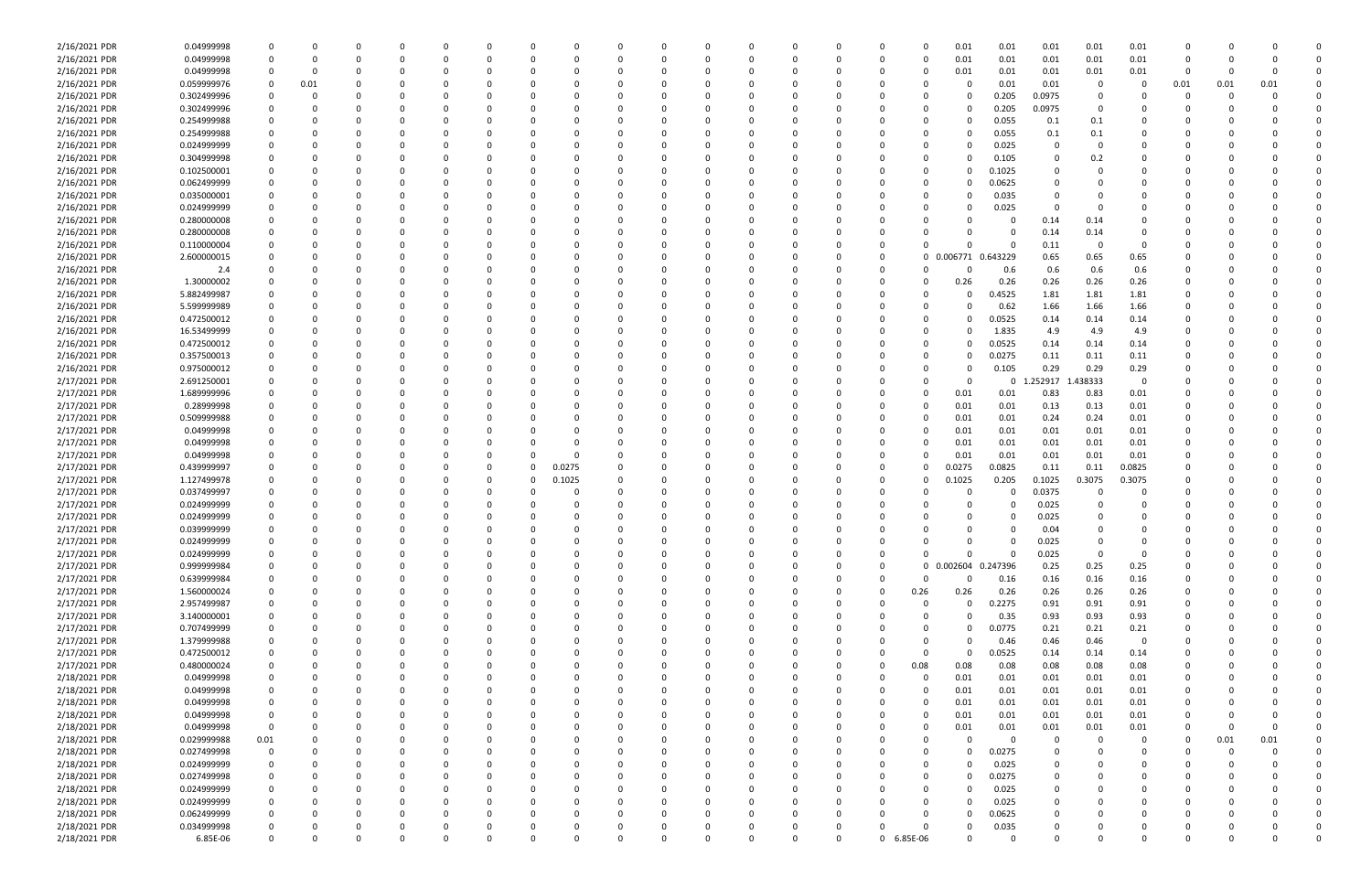| 2/18/2021 PDR                | 0.000171784                |                   |              |          |          |          |          |          |          |          | $\Omega$ |          | 0        | 0 0.000172    |                         |                 | 0           |          |                         |                |          |      |  |
|------------------------------|----------------------------|-------------------|--------------|----------|----------|----------|----------|----------|----------|----------|----------|----------|----------|---------------|-------------------------|-----------------|-------------|----------|-------------------------|----------------|----------|------|--|
| 2/18/2021 PDR                | 1.14E-05                   |                   |              |          |          |          |          | -0       |          |          | 0        |          | 0        | 0 1.14E-05    | 0                       | 0               | 0           |          |                         |                |          |      |  |
| 2/18/2021 PDR                | 0.479999988                |                   |              |          |          |          |          |          |          |          |          |          | 0        |               | 0                       | 0.16            | 0.16        | 0.16     |                         |                |          |      |  |
|                              |                            |                   |              |          |          |          |          |          |          |          |          |          |          |               |                         |                 |             |          |                         |                |          |      |  |
| 2/18/2021 PDR                | 4.98E-05                   |                   |              |          |          |          |          |          |          |          | - 0      |          | 0        | 0 4.98E-05    |                         |                 | 0           |          |                         |                |          |      |  |
| 2/18/2021 PDR                | 4.57E-05                   |                   |              |          |          |          |          |          |          |          | 0        |          |          | 4.57E-05<br>0 |                         |                 | 0           |          | 0                       |                |          |      |  |
| 2/18/2021 PDR                | 3.140000001                |                   |              |          |          |          |          |          |          |          | - 0      |          |          |               |                         | 0.35            | 0.93        | 0.93     | 0.93                    |                |          |      |  |
| 2/18/2021 PDR                | 0.560000016                |                   |              |          |          |          |          |          |          |          | - 0      |          |          |               |                         | 0.14            | 0.14        | 0.14     | 0.14                    |                |          |      |  |
| 2/18/2021 PDR                | 4.399999989                |                   |              |          |          |          |          |          |          |          |          |          |          |               | 0.625                   | 2.5             | 0.85        | 0.425    | - 0                     |                |          |      |  |
| 2/18/2021 PDR                | 2.372499987                |                   |              |          |          |          |          |          |          |          |          |          |          |               |                         | .1825           | 0.73        | 0.73     | 0.73                    |                |          |      |  |
|                              |                            |                   |              |          |          |          |          |          |          |          |          |          |          |               |                         |                 |             |          |                         |                |          |      |  |
| 2/19/2021 PDR                | 0.630000006                |                   |              |          |          |          |          |          |          |          |          |          |          |               | 0.21                    | 0.21            | 0.14        | 0.07     | 0                       |                |          |      |  |
| 2/19/2021 PDR                | 22.01                      | -0                |              |          |          |          |          |          |          |          |          |          |          |               | 7.32                    | 7.34            | 4.9         | 2.45     | $\Omega$                |                |          |      |  |
| 2/19/2021 PDR                | 0.12                       | 0                 | <sup>0</sup> |          |          |          |          |          |          |          |          |          |          |               |                         | 0.03            | 0.03        | 0.03     | 0.03                    | -0             |          |      |  |
| 2/19/2021 PDR                | 0.04999998                 | 0.01              | 0.01         |          |          |          |          |          |          |          | - 0      |          |          |               |                         |                 | 0           | - 0      | 0                       | 0.01           | 0.01     | 0.01 |  |
| 2/20/2021 PDR                | 0.039999984                | 0.01              | 0.01         |          |          |          |          |          |          |          |          |          |          |               |                         | 0               | 0           |          | 0                       | - 0            | 0.01     | 0.01 |  |
| 2/21/2021 PDR                | 0.059999976                | 0.01              | 0.01         |          |          |          |          |          |          |          |          |          |          |               |                         | 0.01            |             |          | 0                       | 0.01           | 0.01     | 0.01 |  |
|                              |                            |                   |              |          |          |          |          |          |          |          |          |          |          |               |                         |                 |             |          |                         |                |          |      |  |
| 2/21/2021 PDR                | 0.039999984                | 0.01              | 0.01         |          |          |          |          |          |          |          |          |          |          |               |                         |                 | $\Omega$    |          | - 0                     | - 0            | 0.01     | 0.01 |  |
| 2/21/2021 PDR                | 0.04999998                 | 0.01              | 0.01         |          |          |          |          |          |          |          |          |          |          |               |                         | 0               | $\Omega$    | $\Omega$ | 0.01                    | 0.01           | 0.01     |      |  |
| 2/22/2021 PDR                | 0.089999964                | 0.01              | 0.01         |          |          |          |          |          |          |          |          |          |          |               |                         | 0.01            | 0.01        | 0.01     | 0.01                    | 0.01           | 0.01     | 0.01 |  |
| 2/22/2021 PDR                | 0.139999998                | - 0               |              |          |          |          |          | 0.14     |          |          | - 0      |          |          |               |                         | 0               | 0           | 0        | 0                       | -C             |          |      |  |
| 2/22/2021 PDR                | 0.630000006                | 0                 |              |          |          |          |          |          |          |          |          |          |          |               | 0.21                    | 0.21            | 0.14        | 0.07     | $\Omega$                |                |          |      |  |
| 2/22/2021 PDR                | 0.975000012                |                   |              |          |          |          |          |          |          |          |          |          |          |               |                         | 0.105           | 0.29        | 0.29     | 0.29                    |                |          |      |  |
|                              |                            |                   |              |          |          |          |          |          |          |          |          |          |          |               |                         |                 |             |          |                         |                |          |      |  |
| 2/23/2021 PDR                | 0.700000008                |                   |              |          |          |          |          |          |          |          |          |          |          |               | 0.21                    | 0.21            | 0.14        | 0.14     | 0                       |                |          |      |  |
| 2/23/2021 PDR                | 4.26                       |                   |              |          |          |          |          |          |          |          |          |          |          |               | 1.27                    | 1.27            | 0.86        | 0.86     | 0                       | -0             |          |      |  |
| 2/24/2021 PDR                | 0.029999988                |                   |              |          |          |          |          |          |          |          | 0        |          |          | 0             | <sup>0</sup>            | 0               | 0           | $\Omega$ | 0                       | 0.01           | 0.01     | 0.01 |  |
| 2/24/2021 PDR                | 0.014999997                |                   |              |          |          |          |          |          |          |          | 0        |          |          | 0             |                         |                 | 0.015       |          | 0                       | -0             | $\Omega$ |      |  |
| 2/24/2021 PDR                | 3.759999996                |                   |              |          |          |          |          |          |          |          |          |          |          | 0             | 0.039167<br>$\mathbf 0$ | 3.681667        | 0.039167    |          |                         |                |          |      |  |
| 2/24/2021 PDR                | 0.609999996                |                   |              |          |          |          |          |          |          |          |          |          |          | 0             |                         | 0.61            | 0           |          |                         |                |          |      |  |
|                              |                            |                   |              |          |          |          |          |          |          |          |          |          |          |               |                         |                 |             |          |                         |                |          |      |  |
| 2/24/2021 PDR                | 2.480000004                |                   |              |          |          |          |          |          |          |          |          |          |          |               |                         | 2.48            | 0           |          |                         |                |          |      |  |
| 2/24/2021 PDR                | 5.330000004                |                   |              |          |          |          |          |          |          |          |          |          |          |               |                         | 3.17            | 2.16        |          |                         |                |          |      |  |
| 2/24/2021 PDR                | 0.42                       | 0                 |              |          |          |          |          |          |          |          | 0        |          |          |               | n                       | 0.42            | 0           |          |                         |                |          |      |  |
| 2/25/2021 PDR                | 3.159999996                | 0                 |              |          |          |          |          |          |          |          |          |          |          |               | 1.18                    | 1.18            | 0.8         |          |                         | -0             |          |      |  |
| 2/26/2021 PDR                | 0.059999976                | 0.01              | 0.01         |          |          |          |          |          |          |          |          |          |          |               |                         | 0.01            | 0.01        |          | $\Omega$                | 0.01           | 0.01     |      |  |
| 2/26/2021 PDR                | 0.039999984                | 0.01              |              |          |          |          |          |          |          |          | 0        |          |          |               |                         | 0               | $\Omega$    |          | 0.01                    | 0.01           | 0.01     |      |  |
|                              |                            | 0                 |              |          |          |          |          |          |          |          |          |          |          |               |                         |                 |             |          |                         |                |          |      |  |
| 2/26/2021 PDR                | 0.15                       |                   |              |          |          |          |          |          |          |          |          |          |          |               |                         |                 | 0 0.001563  | 0.146875 | 0.001563                |                |          |      |  |
| 2/26/2021 PDR                | 3.759999996                |                   |              |          |          |          |          |          |          |          |          |          |          |               | 0 0.039167              | 3.681667        | 0.039167    | $\Omega$ | $\Omega$                | O              |          |      |  |
| 3/1/2021 PDR                 |                            |                   |              |          |          |          |          |          |          |          | - 0      |          |          |               |                         | 0.075           |             |          |                         |                |          |      |  |
|                              | 0.765000012                | -0                |              |          |          |          |          |          |          |          |          |          |          |               |                         |                 | 0.23        | 0.23     | 0.23                    |                |          |      |  |
| 3/1/2021 PDR                 | 5.799999984                |                   |              |          |          |          |          |          |          |          | -0       |          |          |               |                         | 1.45            | 1.45        | 1.45     | 1.45                    |                |          |      |  |
|                              |                            |                   |              |          |          |          |          |          |          |          | - 0      |          |          |               |                         |                 |             |          | $\Omega$                |                |          |      |  |
| 3/1/2021 PDR                 | 14.875                     |                   |              |          |          |          |          |          |          |          |          |          |          |               |                         |                 | 3.25        | 1.625    |                         |                |          |      |  |
| 3/2/2021 PDR                 | 0.048958337                |                   |              |          |          |          |          |          |          |          |          |          |          |               |                         | $\Omega$        | 0.048958    | - 0      | 0                       |                |          |      |  |
| 3/2/2021 PDR                 | 5.799999984                |                   |              |          |          |          |          |          |          |          |          |          |          |               | 0                       | 1.45            | 1.45        | 1.45     | 1.45                    |                |          |      |  |
| 3/3/2021 PDR                 | 4.354999986                |                   |              |          |          |          |          |          |          |          |          |          |          |               | 1.45                    | 1.45            | 0.97        | 0.485    |                         |                |          |      |  |
| 3/3/2021 PDR                 | 3.829999998                | 0                 | $\Omega$     | 0        | $\Omega$ | $\Omega$ | $\Omega$ | 0        | 0        | $\Omega$ | $\Omega$ | $\Omega$ | $\Omega$ | 0             | 1.27<br>$\Omega$        | 1.27            | 0.86        | 0.43     | $\Omega$                | 0              |          |      |  |
| 3/3/2021 PDR                 | 0.659583332                | 0                 |              | 0        |          |          |          | 0        |          |          | 0        |          |          | 0             | 0 0.659583              | $\mathbf 0$     | 0           | $\Omega$ | 0                       | 0              |          |      |  |
|                              |                            | $\mathbf 0$       | $\Omega$     |          |          |          |          |          |          |          | $\Omega$ |          |          | 0             |                         |                 | $\Omega$    |          | $\Omega$                | 0              |          |      |  |
| 3/3/2021 PDR                 | 0.827916684                |                   |              |          |          |          |          |          |          |          | $\Omega$ |          |          | 0             |                         | 0 0.827917<br>0 | $\Omega$    | 0        |                         |                |          |      |  |
| 3/3/2021 PDR                 | 0.04999998                 | 0.01              | 0.01         |          |          |          |          |          |          |          |          |          |          |               |                         |                 |             |          | $\overline{\mathbf{0}}$ | 0.01           | 0.01     | 0.01 |  |
| 3/4/2021 PDR                 | 0.079999968                | 0.01              | 0.01         |          |          |          |          |          |          |          | -0       |          |          |               |                         | 0               | 0.01        | 0.01     | 0.01                    | 0.01           | 0.01     | 0.01 |  |
| 3/4/2021 PDR                 | 5.804999988                | $\mathbf 0$       | 0            |          |          |          |          |          |          | 0        | $\Omega$ |          | 0        |               | <sup>0</sup>            | 0.645           | 1.72        | 1.72     | 1.72                    | $\overline{0}$ | $\Omega$ |      |  |
| 3/4/2021 PDR                 | 5.799999984                | 0                 |              |          |          |          |          |          |          |          | $\Omega$ |          |          |               | $\Omega$                | 1.45            | 1.45        | 1.45     | 1.45                    | 0              |          |      |  |
| 3/5/2021 PDR                 | 7.739999994                | 0                 |              |          |          |          |          |          |          |          | 0        |          |          |               | 2.58                    | 2.58            | 1.72        | 0.86     | $\overline{0}$          |                |          |      |  |
|                              | 4.999999992                | 0                 |              |          |          |          |          | 0        |          |          | $\Omega$ |          |          |               | 2.5                     | 2.5             | $\mathbf 0$ | $\Omega$ | 0                       | 0              |          |      |  |
| 3/5/2021 PDR                 |                            |                   | 0            |          |          |          |          |          |          |          |          |          |          |               |                         |                 |             |          |                         |                |          |      |  |
| 3/5/2021 PDR                 | 3.790000002                | $\mathbf 0$       |              |          |          |          |          |          |          |          | 0        |          |          |               | 1.23                    | 1.27            | 0.86        | 0.43     | - 0                     |                |          |      |  |
| 3/5/2021 PDR                 | 0.029999988                | 0.01              | 0.01         |          |          |          |          |          |          |          | 0        |          |          |               | $\Omega$                | 0               | 0           | $\Omega$ | $\overline{0}$          | $\Omega$       | 0        | 0.01 |  |
| 3/6/2021 PDR                 | 0.069999972                | 0.01              | 0.01         |          |          |          |          |          |          |          | $\Omega$ |          |          |               | 0                       | 0               | 0.01        | 0.01     | 0.01                    | 0.01           | 0.01     |      |  |
| 3/7/2021 PDR                 | 0.024999999                | $\mathbf 0$       | $\Omega$     |          |          |          |          |          |          |          | 0        |          |          |               | 0.025                   |                 | $\Omega$    | $\Omega$ | $\Omega$                | $\mathbf 0$    | $\Omega$ |      |  |
| 3/7/2021 PDR                 | 0.029999997                | 0                 |              |          |          |          |          | -0       | O        |          | $\Omega$ |          |          | 0             | 0.03                    |                 | 0           |          | O                       | C              |          |      |  |
| 3/7/2021 PDR                 | 0.029999997                | 0                 |              |          |          |          |          | 0        |          |          | 0        |          | 0        | 0             | 0.03                    |                 | 0           |          | 0                       | 0              |          |      |  |
|                              |                            | 0                 |              |          |          |          |          |          |          |          | 0        |          |          | 0             |                         |                 | 0           |          | 0                       |                |          |      |  |
| 3/7/2021 PDR                 | 0.029999997                |                   |              |          |          |          |          |          |          |          |          |          |          |               | 0.03                    |                 |             |          |                         |                |          |      |  |
| 3/7/2021 PDR                 | 0.034999998                | $\Omega$          |              |          |          |          |          |          |          |          | $\Omega$ |          |          | 0             | 0.035                   |                 | $\Omega$    |          | O                       | C.             |          |      |  |
| 3/7/2021 PDR                 | 0.042499998                | 0                 |              |          |          |          |          |          |          |          | 0        |          |          |               | 0.0425                  |                 | 0           |          | 0                       | O              |          |      |  |
| 3/7/2021 PDR                 | 0.042499998                | 0                 |              |          |          |          |          |          |          |          | 0        |          |          |               | 0.0425                  |                 | 0           |          |                         | C              |          |      |  |
| 3/7/2021 PDR                 | 0.037499997                | 0                 |              |          |          |          |          | 0        | 0        |          | $\Omega$ |          | $\Omega$ | 0             | 0.0375                  |                 | 0           |          | 0                       | O              |          |      |  |
| 3/7/2021 PDR                 | 0.034999998                | 0                 |              |          |          |          |          |          |          |          | 0        |          |          |               | 0.035                   |                 | 0           |          | 0                       | O              |          |      |  |
|                              |                            | 0                 |              |          |          |          |          |          |          |          | 0        |          |          |               |                         |                 | 0           |          |                         |                |          |      |  |
| 3/7/2021 PDR                 | 0.037499997                |                   |              |          |          |          |          |          |          |          |          |          |          |               | 0.0375                  |                 |             |          |                         |                |          |      |  |
| 3/7/2021 PDR<br>3/7/2021 PDR | 0.047499999<br>0.037499997 | -0<br>$\mathbf 0$ | O            | $\Omega$ |          | $\Omega$ | $\Omega$ | $\Omega$ | $\Omega$ | $\Omega$ | $\Omega$ | $\Omega$ | $\Omega$ | 0             | 0.0475<br>0.0375        | $\mathbf 0$     | $\Omega$    |          | $\mathbf 0$             | $\Omega$       |          |      |  |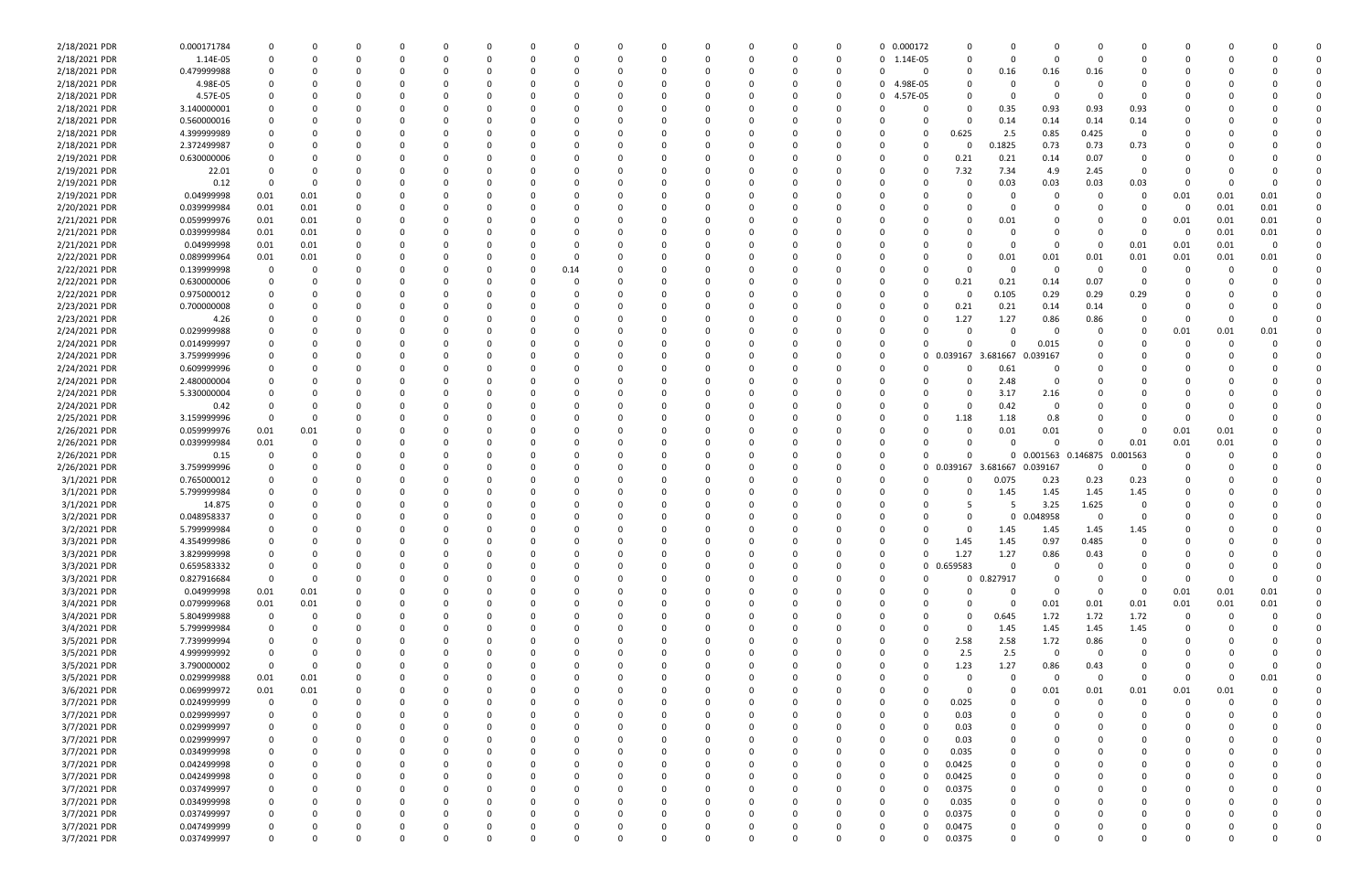| 3/7/2021 PDR  | 0.069999999 |                         |          |          |          |          |          |          |          |             |          |          |          |          |          | 0.07                |          |              |             |             |             |          |          |  |
|---------------|-------------|-------------------------|----------|----------|----------|----------|----------|----------|----------|-------------|----------|----------|----------|----------|----------|---------------------|----------|--------------|-------------|-------------|-------------|----------|----------|--|
| 3/7/2021 PDR  | 0.027499998 | 0                       | 0        | O        | 0        | - 0      |          |          | -0       | ŋ           | 0        |          |          | 0        | 0        | 0.0275              | 0        | 0            |             |             |             |          |          |  |
| 3/7/2021 PDR  | 0.027499998 |                         |          |          |          |          |          |          |          |             |          |          |          |          | -0       | 0.0275              |          |              |             |             |             |          |          |  |
| 3/7/2021 PDR  | 0.027499998 |                         |          |          |          |          |          |          |          |             |          |          |          |          | 0        | 0.0275              |          |              |             |             |             |          |          |  |
| 3/7/2021 PDR  | 0.027499998 | $\overline{\mathbf{0}}$ |          |          |          |          |          |          |          |             |          |          |          |          | 0        | 0.0275              |          | <sup>0</sup> |             |             | - 0         | -0       |          |  |
| 3/8/2021 PDR  | 0.069999972 | 0.01                    | 0.01     |          |          |          |          |          |          |             |          |          |          |          |          |                     | 0        | 0            | 0.01        | 0.01        | 0.01        | 0.01     | 0.01     |  |
| 3/8/2021 PDR  | 0.079999968 | 0                       |          |          |          |          |          |          |          |             |          |          |          |          |          |                     |          |              |             |             |             |          |          |  |
|               |             |                         | 0.01     |          | O        |          |          |          |          |             |          |          |          |          |          |                     | 0.01     | 0.01         | 0.01        | 0.01        | 0.01        | 0.01     | 0.01     |  |
| 3/8/2021 PDR  | 1.040000016 | - 0                     | 0        |          |          |          |          |          |          |             |          |          |          |          | -0       |                     | 0.26     | 0.26         | 0.26        | 0.26        | - 0         | -0       |          |  |
| 3/8/2021 PDR  | 1.874999994 | $\overline{\mathbf{0}}$ | -0       |          |          |          |          |          |          |             |          |          |          |          | -0       | 0.6                 | 0.63     | 0.43         | 0.215       | 0           | - 0         | -0       | $\Omega$ |  |
| 3/9/2021 PDR  | 0.069999972 | 0.01                    | 0.01     |          |          |          |          |          |          |             |          |          |          |          | -0       |                     | -0       | 0            | 0.01        | 0.01        | 0.01        | 0.01     | 0.01     |  |
| 3/9/2021 PDR  | 1.874999994 | 0                       | 0        |          |          |          |          |          |          |             | C        |          |          |          | 0        | 0.6                 | 0.63     | 0.43         | 0.215       | 0           | 0           | 0        |          |  |
| 3/9/2021 PDR  | 5.799999984 | -0                      |          |          | 0        |          |          |          |          |             | 0        |          |          |          | -0       |                     | 1.45     | 1.45         | 1.45        | 1.45        |             |          |          |  |
| 3/9/2021 PDR  | 5.849999988 | 0                       |          |          |          |          |          |          |          |             |          |          |          |          | - 0      | 2.5                 | 2.5      | 0.85         |             | $\Omega$    |             |          |          |  |
| 3/10/2021 PDR | 1.327916705 | - 0                     | -0       |          |          |          |          |          |          |             |          |          |          |          |          |                     |          | $\mathbf 0$  | 1.327917    |             | - 0         | -0       |          |  |
| 3/10/2021 PDR | 0.04999998  | 0.01                    | 0.01     |          |          |          |          |          |          |             |          |          |          |          |          |                     |          | <sup>0</sup> |             | -0          | 0.01        | 0.01     | 0.01     |  |
| 3/10/2021 PDR | 0.019999992 | 0.01                    | 0.01     |          |          |          |          |          |          |             |          |          |          |          |          |                     | 0        | 0            |             | 0           | -0          | -0       |          |  |
| 3/10/2021 PDR | 0.765000012 | $\overline{0}$          | -0       |          |          |          |          |          |          |             |          |          |          |          |          |                     | 0.075    | 0.23         | 0.23        | 0.23        |             |          |          |  |
| 3/11/2021 PDR | 0.649999998 | $\overline{\mathbf{0}}$ | -0       |          |          |          |          |          |          |             |          |          |          |          | - 0      | 0.22                | 0.22     | 0.14         | 0.07        | $\Omega$    | 0           |          |          |  |
| 3/12/2021 PDR | 0.089999964 | 0.01                    | 0.01     |          | O        |          |          |          |          |             | C        |          |          |          | -0       |                     | 0.01     | 0.01         | 0.01        | 0.01        | 0.01        | 0.01     | 0.01     |  |
| 3/12/2021 PDR | 25.98500001 | - 0                     | $\Omega$ |          |          |          |          |          |          |             |          |          |          |          | 0        | 8.37                | 8.72     | 5.93         | 2.965       | $\Omega$    |             | $\Omega$ |          |  |
| 3/12/2021 PDR | 4.999999992 |                         |          |          |          |          |          |          |          |             |          |          |          |          |          | 2.5                 | 2.5      | 0            | - 0         |             |             |          |          |  |
|               |             |                         |          |          |          |          |          |          |          |             |          |          |          |          | -0       |                     |          |              |             |             |             |          |          |  |
| 3/12/2021 PDR | 21.695      |                         |          |          |          |          |          |          |          |             |          |          |          |          | 0        | 6.99                | 7.28     | 4.95         | 2.475       |             |             |          |          |  |
| 3/12/2021 PDR | 11.125      |                         |          |          |          |          |          |          |          |             |          |          |          |          | 0        | 1.25                | -5       | 3.25         | 1.625       |             |             |          |          |  |
| 3/12/2021 PDR | 5.815000008 | - 0                     | 0        |          | O        |          |          |          |          |             | C        |          |          |          | - 0      | 1.94                | 1.94     | 1.29         | 0.645       | $\Omega$    | 0           |          |          |  |
| 3/14/2021 PDR | 0.04999998  | 0.01                    | 0.01     |          |          |          |          |          |          |             | 0        |          |          |          | - 0      |                     | 0.01     | 0            | -0          | 0.01        | 0.01        |          |          |  |
| 3/14/2021 PDR | 0.029999988 | 0.01                    | 0.01     |          |          |          |          |          |          |             |          |          |          |          |          |                     |          | $\Omega$     | - 0         | $\Omega$    | 0.01        | -0       |          |  |
| 3/15/2021 PDR | 0.069999972 | 0.01                    | 0.01     |          |          |          |          |          |          |             |          |          |          |          |          |                     | 0        | 0            | 0.01        | 0.01        | 0.01        | 0.01     | 0.01     |  |
| 3/15/2021 PDR | 1.040000016 | - 0                     |          |          |          |          |          |          |          |             |          |          |          |          |          |                     | 0.26     | 0.26         | 0.26        | 0.26        | 0           |          |          |  |
| 3/15/2021 PDR | 6.339999996 | 0                       |          |          |          |          |          |          |          |             |          |          |          |          |          |                     | 0        | 2.02         | 2.16        | 2.16        |             |          |          |  |
| 3/15/2021 PDR | 14.56       | 0                       |          |          |          |          |          |          |          |             |          |          |          |          |          |                     |          | 4.66         | 4.95        | 4.95        |             |          |          |  |
| 3/15/2021 PDR | 0.609999996 |                         |          |          |          |          |          |          |          |             | 0        |          |          |          |          |                     |          | 0            | 0.61        | 0           |             |          |          |  |
| 3/16/2021 PDR | 0.092499999 |                         |          |          | O        |          |          |          |          |             | C        |          |          |          |          |                     |          | 0            | 0.0925      | 0           |             |          |          |  |
| 3/16/2021 PDR | 0.037499997 |                         |          |          |          |          |          |          |          |             | C        |          |          |          |          |                     |          | 0            | 0.0375      | 0           |             |          |          |  |
| 3/16/2021 PDR | 0.037499997 |                         |          |          |          |          |          |          |          |             |          |          |          |          |          |                     | 0        | 0            | 0.0375      | 0           |             |          |          |  |
| 3/16/2021 PDR | 6.48        |                         |          |          |          |          |          |          |          |             |          |          |          |          |          |                     | 0        | 2.16         | 2.16        | 2.16        |             |          |          |  |
| 3/16/2021 PDR | 0.640000008 | 0                       |          |          |          |          |          |          |          |             |          |          |          |          |          |                     |          |              | 0.14        | 0.14        |             |          |          |  |
|               |             |                         |          |          |          |          |          |          |          |             | C        |          |          |          |          |                     | 0.22     | 0.14         |             |             |             |          |          |  |
| 3/16/2021 PDR | 0.609999996 | - 0                     | -0       |          |          |          |          |          |          |             |          |          |          |          | -0       |                     |          | 0            | 0.61        | - 0         | 0           | -0       |          |  |
| 3/17/2021 PDR | 0.069999972 | 0.01                    | 0.01     |          |          |          |          |          |          |             |          |          |          |          |          |                     |          | 0.01         | 0.01        | 0.01        | 0.01        | 0.01     |          |  |
| 3/17/2021 PDR | 0.181666664 |                         |          |          |          |          |          |          |          |             |          |          |          |          |          | 0                   | 0.181667 | C            |             |             |             |          |          |  |
| 3/17/2021 PDR | 0.074999998 | 0                       |          |          |          |          |          |          |          |             |          |          |          |          | -0       |                     | 0.075    | 0            |             |             |             |          |          |  |
| 3/17/2021 PDR | 0.159999996 | 0                       |          |          |          |          |          |          |          |             | υ        |          |          |          |          |                     |          | $\Omega$     | 0.16        | υ           |             |          |          |  |
| 3/17/2021 PDR | 0.020000004 | $\mathbf 0$             | $\Omega$ | $\Omega$ | $\Omega$ | $\Omega$ | $\Omega$ | $\Omega$ | $\Omega$ | 0           | $\Omega$ | $\Omega$ | $\Omega$ | $\Omega$ | 0        | $\Omega$            |          | 0            | 0.02        | $\mathbf 0$ | $\Omega$    |          |          |  |
| 3/17/2021 PDR | 0.020000004 | $\mathbf 0$             | $\Omega$ | 0        | 0        |          |          | 0        | -0       | 0           | 0        |          |          | 0        | - 0      | 0                   | 0        | $\mathbf 0$  | 0.02        | $\Omega$    | 0           |          |          |  |
| 3/17/2021 PDR | 1.290000012 | 0                       | 0        | 0        | 0        |          |          |          |          |             | 0        |          | 0        | 0        | 0        | 0                   | 0.42     | 0.29         | 0.29        | 0.29        |             |          |          |  |
| 3/17/2021 PDR | 0.39        | $\overline{0}$          |          |          | 0        |          |          |          |          |             | 0        |          | 0        |          | 0        | U                   | 0        | $\Omega$     | 0.39        | 0           |             |          |          |  |
| 3/18/2021 PDR | 0.920000016 | 0                       |          |          | 0        |          |          |          |          |             | 0        |          |          |          | 0        | 0                   | 0.23     | 0.23         | 0.23        | 0.23        |             |          |          |  |
| 3/18/2021 PDR | 1.040000016 | 0                       |          |          | 0        |          |          |          |          |             | 0        |          |          |          |          | 0                   | 0.26     | 0.26         | 0.26        | 0.26        |             |          |          |  |
| 3/19/2021 PDR | 0.420000012 | $\mathbf 0$             |          |          | 0        |          |          |          |          |             | 0        |          |          |          |          |                     | 0        | 0.14         | 0.14        | 0.14        | 0           |          |          |  |
| 3/19/2021 PDR | 1.040000016 | 0                       | 0        | 0        | 0        |          |          |          | -0       |             | 0        |          |          |          | 0        | $\Omega$            | 0.26     | 0.26         | 0.26        | 0.26        | 0           | 0        |          |  |
| 3/19/2021 PDR | 0.029999988 | 0                       | 0.01     |          | 0        |          | 0        |          | 0        |             | 0        |          | 0        |          | 0        |                     | 0        | 0            | $\mathbf 0$ | $\Omega$    | 0.01        | 0.01     | $\Omega$ |  |
| 3/19/2021 PDR | 0.079999968 | 0                       | 0.01     |          | $\Omega$ |          |          |          |          |             | $\Omega$ |          |          | 0        | $\Omega$ |                     | 0.01     | 0.01         | 0.01        | 0.01        | $0.01\,$    | 0.01     | 0.01     |  |
|               |             |                         |          |          |          |          |          |          |          |             |          |          |          | $\Omega$ |          |                     |          |              | - 0         | $\Omega$    | - 0         |          | $\Omega$ |  |
| 3/19/2021 PDR | 0.440625    | 0                       | 0        |          | 0        |          |          |          |          |             | 0        |          |          |          |          | 0 0.435938 0.004688 |          | 0            |             |             |             | 0        |          |  |
| 3/22/2021 PDR | 0.019999992 | 0                       | 0.01     | 0        | 0        |          |          |          |          |             | 0        |          |          | 0        | $\Omega$ |                     | 0        | 0            |             | 0           | 0           | 0        | 0.01     |  |
| 3/22/2021 PDR | 0.099999996 | $\overline{0}$          | 0        |          | $\Omega$ |          |          |          |          |             | 0        |          |          | 0        |          | 0                   |          | $\Omega$     | $\Omega$    | 0.1         | 0           |          |          |  |
| 3/22/2021 PDR | 0.140000004 | 0                       | 0        |          | 0        |          |          |          |          |             | 0        |          |          | 0        | - 0      |                     |          | $\Omega$     | $\Omega$    | 0.14        | 0           |          |          |  |
| 3/22/2021 PDR | 17.79000001 | 0                       | -0       |          | 0        |          |          |          |          |             | 0        |          |          | 0        | 0        | 0                   | 0        | 5.93         | 5.93        | 5.93        | 0           |          |          |  |
| 3/22/2021 PDR | 14.10000001 | 0                       |          | O        | 0        |          |          |          |          |             | 0        |          |          | 0        | 0        |                     | $\Omega$ | 4.7          | 4.7         | 4.7         | 0           |          |          |  |
| 3/23/2021 PDR | 3.850000008 | $\overline{0}$          | 0        | 0        | 0        |          |          |          |          |             | 0        |          |          | O        | 0        | $\Omega$            | 1.27     | 0.86         | 0.86        | 0.86        |             |          |          |  |
| 3/24/2021 PDR | 0.140000004 | $\overline{0}$          |          | 0        | 0        |          |          |          |          | 0           | 0        |          |          |          | 0        |                     | 0        | 0            | 0.14        | 0           |             |          |          |  |
| 3/24/2021 PDR | 17.34000001 | $\mathbf 0$             |          |          | $\Omega$ |          |          |          |          |             | 0        |          |          | 0        | 0        | 0                   | 3.24     | 4.7          | 4.7         | 4.7         | 0           |          |          |  |
| 3/24/2021 PDR | 17.79000001 | 0                       | 0        |          | 0        |          | $\Omega$ |          | 0        |             | 0        |          | $\Omega$ |          | 0        |                     | 0        | 5.93         | 5.93        | 5.93        | 0           |          |          |  |
| 3/24/2021 PDR | 7.2         | 0                       | 0        |          | 0        |          | $\Omega$ |          |          |             | 0        |          | $\Omega$ |          | 0        | U                   | - 0      | 2.4          | 2.4         | 2.4         | 0           |          |          |  |
| 3/24/2021 PDR | 9.999999984 |                         |          |          | 0        |          |          |          |          |             | 0        |          |          |          | - 0      | $\Omega$            | 0.25     | 3.25         | 3.25        | 3.25        | 0           |          |          |  |
| 3/24/2021 PDR | 5.810000004 |                         |          |          |          |          |          |          |          |             |          |          |          |          |          | $\Omega$            | 1.94     | 1.29         | 1.29        | 1.29        |             |          |          |  |
|               | 0.249999996 | $\mathbf 0$             | 0        | 0        | $\Omega$ | $\Omega$ | $\Omega$ | $\Omega$ | 0        | $\mathbf 0$ | $\Omega$ |          | $\Omega$ |          | $\Omega$ | 0.01                | 0.06     | 0.06         | 0.06        | 0.06        | $\mathbf 0$ | 0        | $\Omega$ |  |
| 3/25/2021 PDR |             |                         |          |          |          |          |          |          |          |             |          |          |          |          |          |                     |          |              |             |             |             |          |          |  |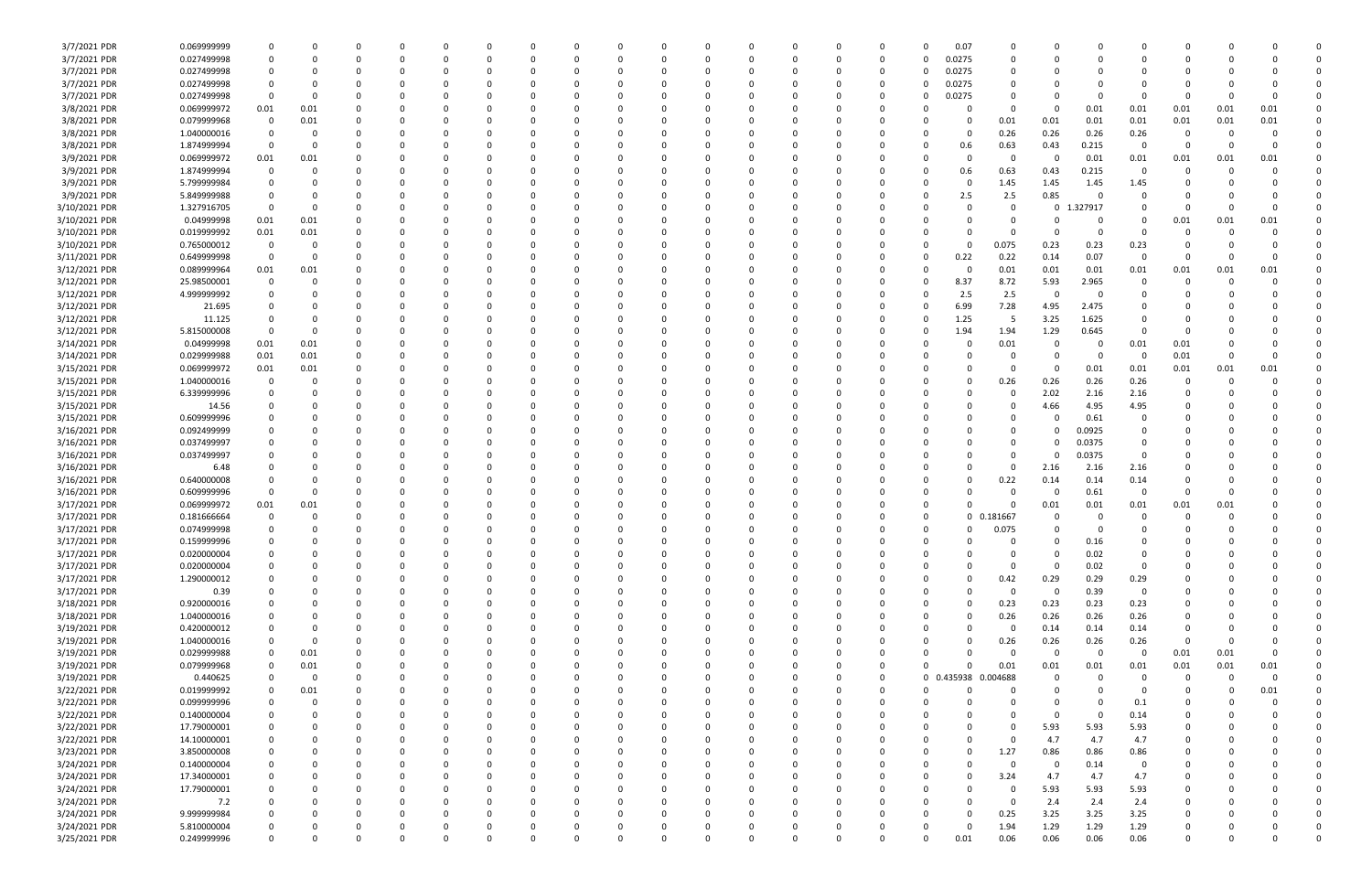| 3/25/2021 PDR                  | 0.40999998           | 0           |          |   |             | $\Omega$ |              |          | -0 |          | <sup>0</sup> | $\Omega$ |          |          |   |          | 0.01     | 0.1          | 0.1           | 0.1          | 0.1            |             |          |        |  |
|--------------------------------|----------------------|-------------|----------|---|-------------|----------|--------------|----------|----|----------|--------------|----------|----------|----------|---|----------|----------|--------------|---------------|--------------|----------------|-------------|----------|--------|--|
| 3/25/2021 PDR                  | 0.210000012          | 0           |          |   |             | $\Omega$ |              |          | -0 |          | $\Omega$     | $\Omega$ |          | O        | 0 |          | 0.01     | 0.05         | 0.05          | 0.05         | 0.05           | -C          |          |        |  |
| 3/25/2021 PDR                  | 0.369999996          | 0           |          |   |             |          |              |          |    |          |              |          |          |          |   |          |          | 0.09         |               | 0.09         | 0.09           |             |          |        |  |
|                                |                      |             |          |   |             |          |              |          |    |          |              |          |          |          |   |          | 0.01     |              | 0.09          |              |                |             |          |        |  |
| 3/25/2021 PDR                  | 0.039999984          | 0.01        | 0.01     |   |             |          |              |          |    |          |              |          |          |          |   |          |          | 0            |               |              |                | 0           | 0.01     | 0.01   |  |
| 3/25/2021 PDR                  | 0.019999992          | 0.01        | 0.01     |   |             |          |              |          |    |          |              |          |          |          |   |          |          |              |               |              |                |             |          |        |  |
| 3/25/2021 PDR                  | 0.019999992          | 0.01        | 0.01     |   |             |          |              |          |    |          |              |          |          |          |   |          |          | 0            | -C            |              | 0              |             |          |        |  |
|                                |                      |             |          |   |             |          |              |          |    |          |              |          |          |          |   |          |          |              |               |              |                |             |          |        |  |
| 3/25/2021 PDR                  | 7.824999999          | 0           |          |   |             |          |              |          |    |          |              |          |          |          |   |          |          | 0.625        | 2.4           | 2.4          | 2.4            |             |          |        |  |
| 3/25/2021 PDR                  | 3.272499987          | 0           |          |   |             |          |              |          |    |          |              |          |          |          |   |          | O        | .3625        | 0.97          | 0.97         | 0.97           | -C          |          |        |  |
| 3/26/2021 PDR                  | 0.089999964          | 0.01        | 0.01     |   |             |          |              |          |    |          |              |          |          |          |   |          |          | 0.01         | 0.01          | 0.01         | 0.01           | 0.01        | 0.01     | 0.01   |  |
| 3/26/2021 PDR                  | 1.260000012          | 0           | $\Omega$ |   |             |          |              |          |    |          |              |          |          |          |   |          |          | 0.39         | 0.29          | 0.29         | 0.29           |             |          |        |  |
|                                |                      |             |          |   |             |          |              |          |    |          |              |          |          |          |   |          |          |              |               |              |                |             |          |        |  |
| 3/27/2021 PDR                  | 0.019999992          | 0.01        | 0.01     |   |             |          |              |          |    |          |              |          |          |          |   |          |          | 0            |               | $\Omega$     |                |             |          |        |  |
| 3/28/2021 PDR                  | 0.019999992          | 0.01        | 0.01     |   |             |          |              |          |    |          |              |          |          |          |   |          |          | 0            | -C            | - 0          | 0              |             |          |        |  |
| 3/29/2021 PDR                  | 2.76                 | 0           |          |   |             |          |              |          |    |          |              |          |          |          |   |          |          | 0.69         | 0.69          | 0.69         | 0.69           |             |          |        |  |
|                                |                      |             |          |   |             |          |              |          |    |          |              |          |          |          |   |          |          |              |               |              |                |             |          |        |  |
| 3/29/2021 PDR                  | 0.900000012          |             |          |   |             |          |              |          |    |          |              |          |          |          |   |          | O        | 0.21         | 0.23          | 0.23         | 0.23           |             |          |        |  |
| 3/29/2021 PDR                  | 0.440000016          |             |          |   |             |          |              |          |    |          |              |          |          |          |   |          | 0        | 0.11         | 0.11          | 0.11         | 0.11           |             |          |        |  |
| 3/29/2021 PDR                  | 5.799999984          | 0           |          |   |             |          |              |          |    |          |              |          |          |          |   |          |          | 1.45         | 1.45          | 1.45         | 1.45           |             |          |        |  |
|                                | 0.029999988          |             |          |   |             |          |              |          |    |          |              |          |          |          |   |          |          |              | - 0           | - റ          |                |             |          |        |  |
| 3/30/2021 PDR                  |                      | 0.01        | 0.01     |   |             |          |              |          |    |          |              |          |          |          |   |          |          | 0            |               |              |                |             |          | 0.01   |  |
| 3/30/2021 PDR                  | 0.361666661          | -0          |          |   |             |          |              |          |    |          |              |          |          |          |   |          |          | 0            | 0.051667      | 0.306771     | 0.003229       |             |          |        |  |
| 3/30/2021 PDR                  | 2.899999992          |             |          |   |             |          |              |          |    |          |              |          |          |          |   |          |          | <sup>0</sup> |               | 1.45         | 1.45           |             |          |        |  |
| 3/30/2021 PDR                  | 9.699999996          |             |          |   |             |          |              |          |    |          |              |          |          |          |   |          |          | 2.5          | 2.4           | 2.4          | 2.4            |             |          |        |  |
|                                |                      |             |          |   |             |          |              |          |    |          |              |          |          |          |   |          |          |              |               |              |                |             |          |        |  |
| 3/30/2021 PDR                  | 0.020000004          |             |          |   |             |          |              |          |    |          |              |          |          |          |   |          |          | 0            |               | 0.02         | 0              |             |          |        |  |
| 3/30/2021 PDR                  | 0.609999996          | 0           |          |   |             |          |              |          |    |          |              |          |          |          |   |          |          |              | 0             | 0.61         |                |             |          |        |  |
| 3/30/2021 PDR                  | 0.020000004          | - 0         |          |   |             |          |              |          |    |          |              |          |          |          |   |          |          | 0            | - 0           | 0.02         |                |             |          |        |  |
|                                |                      |             |          |   |             |          |              |          |    |          |              |          |          |          |   |          |          |              |               |              |                |             |          |        |  |
| 3/31/2021 PDR                  | 0.019999992          | 0.01        | 0.01     |   |             |          |              |          |    |          |              |          |          |          |   |          |          | 0            |               |              |                |             |          |        |  |
| 4/1/2021 PDR                   | 0.010624616 0.000625 |             |          |   |             |          |              |          |    |          |              |          |          |          |   |          |          | 0            | -C            | - 0          | $\Omega$       |             |          | 0.01   |  |
| 4/1/2021 PDR                   | 1.439999988          |             |          |   |             |          |              |          |    |          |              |          |          |          |   |          | 0        | 0.15         | 0.43          | 0.43         | 0.43           |             |          |        |  |
| 4/1/2021 PDR                   |                      |             |          |   |             |          |              |          |    |          |              |          |          |          |   |          |          | 0            |               | 0.02         | 0              |             |          |        |  |
|                                | 0.040000008          |             |          |   |             |          |              |          |    |          |              |          |          |          |   |          |          |              | 0.02          |              |                |             |          |        |  |
| 4/1/2021 PDR                   | 16.5975              |             |          |   |             |          |              |          |    |          |              |          |          |          |   |          | 0        | 1.7475       | 4.95          | 4.95         | 4.95           |             |          |        |  |
| 4/1/2021 PDR                   | 0.51                 | 0           |          |   |             |          |              |          |    |          |              |          |          |          |   |          |          | 0            |               | 0.51         | 0              |             |          |        |  |
| 4/1/2021 PDR                   | 0.219999996          | 0           |          |   |             |          |              |          |    |          |              |          |          |          |   |          |          |              |               | 0.22         |                |             |          |        |  |
|                                |                      |             |          |   |             |          |              |          |    |          |              |          |          |          |   |          |          |              |               |              |                |             |          |        |  |
| 4/2/2021 PDR                   | 0.009999996          | 0.01        |          |   |             |          |              |          |    |          |              |          |          |          |   |          |          |              | -C            | - 0          | $\Omega$       | 0           |          |        |  |
| 4/2/2021 PDR                   | 0.059999976          |             |          |   |             |          |              |          |    |          |              |          |          |          |   |          |          | 0            | 0.01          | 0.01         | 0.01           | 0.01        | 0.01     | 0.01   |  |
| 4/2/2021 PDR                   | 0.469999996          |             |          |   |             |          |              |          |    |          |              |          |          |          |   |          |          |              |               | $\Omega$     | 0.47           |             |          |        |  |
|                                |                      |             |          |   |             |          |              |          |    |          |              |          |          |          |   |          |          |              |               |              |                |             |          |        |  |
| 4/2/2021 PDR                   | 0.018749998          |             |          |   |             |          |              |          |    |          |              |          |          |          |   |          |          |              | - 0           | 0            | 0.01875        |             |          |        |  |
| 4/2/2021 PLOAD                 | 8.151972205          |             |          |   |             |          |              |          |    |          |              |          |          |          |   |          |          | 0            | 3.614472      | 0            | 4.5375         |             |          |        |  |
| 4/2/2021 PDR                   | 0.3                  |             |          |   |             |          |              |          |    |          |              |          |          |          |   |          | 0        |              | -0            | 0.2          | 0.1            |             |          |        |  |
|                                |                      |             |          |   |             |          |              |          |    |          |              |          |          |          |   |          |          |              |               |              |                |             |          |        |  |
| 4/2/2021 PDR                   | 4.349999988          |             |          |   |             |          |              |          |    |          |              |          |          |          |   |          |          | 0            | 1.45          | 1.45         | 1.45           |             |          |        |  |
| 4/2/2021 PDR                   | 7.2                  |             |          |   |             |          |              |          |    |          |              |          |          |          |   |          |          |              | 2.4           | 2.4          | 2.4            |             |          |        |  |
| 4/3/2021 PDR                   | 0.009999996          | 0.01        |          |   |             |          |              |          |    |          |              |          |          |          |   |          |          |              |               |              |                |             |          |        |  |
|                                | 0.780000012          | 0           |          |   |             |          |              |          |    |          |              |          |          |          |   |          |          | 0            | 0.26          | 0.26         |                |             |          |        |  |
| 4/5/2021 PDR                   |                      |             |          |   |             |          |              |          |    |          |              |          |          |          |   |          |          |              |               |              | 0.26           |             |          |        |  |
| 4/5/2021 PDR                   | 1.26                 | $\Omega$    |          |   |             |          |              |          |    |          |              |          |          |          |   |          |          | $\Omega$     | $\Omega$      | 1.26         |                |             |          |        |  |
| 4/6/2021 PDR                   | 0.029999988          | 0           |          | ი | 0           | $\Omega$ | <sup>0</sup> |          | 0  | o        | 0            | $\Omega$ | $\Omega$ |          | 0 |          | ŋ        | 0            | - 0           | $\Omega$     | $\mathbf 0$    | 0.01        | 0.01     | 0.01   |  |
| 4/6/2021 PDR                   | 0.099999996          | 0           |          |   |             | $\Omega$ |              |          | 0  |          | 0            | 0        |          |          | 0 |          |          | 0            |               | - 0          | 0.1            | $\mathbf 0$ | $\Omega$ |        |  |
|                                |                      |             |          |   |             |          |              |          |    |          |              |          |          |          |   |          |          |              |               |              |                |             |          |        |  |
| 4/6/2021 PDR                   | 0.200000004          | 0           |          |   |             | $\Omega$ |              |          |    |          |              | $\Omega$ |          |          |   |          |          | 0            | $\Omega$      | 0.2          | $\overline{0}$ |             |          |        |  |
| 4/6/2021 PDR                   | 4.349999988          |             |          |   |             | $\Omega$ |              |          |    |          |              | $\Omega$ |          |          |   |          |          | 0            | 1.45          | 1.45         | 1.45           |             |          |        |  |
| 4/6/2021 PDR                   | 0.140000004          |             |          |   |             | 0        |              |          |    |          |              | 0        |          |          |   |          |          | 0            | 0             | 0.14         | 0              |             |          |        |  |
| 4/6/2021 PDR                   |                      |             |          |   |             |          |              |          |    |          |              |          |          |          |   |          |          |              |               |              |                |             |          |        |  |
|                                | 1.26                 | 0           |          |   |             | 0        |              |          |    |          |              | 0        |          |          |   |          | $\Omega$ | 0            | 0             | 1.26         | 0              |             |          |        |  |
| 4/7/2021 PDR                   | 0.022499997          | 0           |          |   |             | $\Omega$ |              |          |    |          |              | $\Omega$ |          |          |   |          | 0.0225   | 0            | - 0           |              | $\Omega$       |             |          |        |  |
| 4/7/2021 PDR                   | 0.117499998          | 0           |          |   |             | $\Omega$ |              |          | 0  |          |              | 0        |          |          | 0 | $\Omega$ | 0.1175   | 0            | 0             |              | $\Omega$       | 0           |          |        |  |
| 4/7/2021 PDR                   | 0.119999997          |             |          |   |             | $\Omega$ |              |          |    |          |              | $\Omega$ |          |          |   |          | 0.12     | 0            | $\Omega$      |              |                |             |          |        |  |
|                                |                      | 0           |          |   |             |          |              |          |    |          |              |          |          |          | 0 |          |          |              |               |              |                |             |          |        |  |
| 4/7/2021 PDR                   | 0.022499997          | 0           |          |   |             | $\Omega$ |              |          |    |          |              | $\Omega$ |          |          | 0 | $\Omega$ | 0.0225   | 0            |               |              |                |             |          |        |  |
| 4/7/2021 PDR                   | 0.119999997          | 0           |          |   |             | 0        |              |          |    |          |              | 0        |          |          | 0 |          | 0.12     | 0            |               |              |                |             |          |        |  |
| 4/7/2021 PDR                   | 0.022499997          | 0           |          |   |             | $\Omega$ |              |          |    |          |              | $\Omega$ |          |          | 0 | $\Omega$ | 0.0225   | 0            | 0             | $\Omega$     | 0              |             |          |        |  |
|                                |                      |             |          |   |             |          |              |          |    |          |              |          |          |          |   |          |          |              |               |              |                |             |          |        |  |
| 4/8/2021 PDR                   | 0.780000012          | 0           |          |   |             | $\Omega$ |              |          |    |          |              | $\Omega$ |          |          | 0 |          | 0        | 0            | 0.26          | 0.26         | 0.26           |             |          |        |  |
| 4/8/2021 PDR                   | 5.930000004          | 0           |          |   |             | $\Omega$ |              |          | 0  |          |              | 0        |          |          | 0 |          | 0        | 0            | 0             | 5.93         | $\overline{0}$ | 0           |          |        |  |
| 4/9/2021 PDR                   | 0.029999988          | 0           |          |   | 0           | $\Omega$ |              |          | 0  |          | <sup>0</sup> | $\Omega$ |          |          | 0 |          | 0        | 0            | $\Omega$      | $\Omega$     | 0.01           | 0.01        | 0.01     |        |  |
|                                |                      |             |          |   |             |          |              |          |    |          |              |          |          |          |   |          |          |              |               |              |                |             |          |        |  |
| 4/9/2021 PDR                   | 1.199999999          | 0           |          |   |             | $\Omega$ |              |          |    |          |              | $\Omega$ |          |          |   |          | 0        | 0            | 0.0125        | 1.175        | 0.0125         | $\Omega$    |          |        |  |
| 4/9/2021 PDR                   | 0.780000012          | $\mathbf 0$ |          |   |             | $\Omega$ |              |          |    |          |              | 0        |          |          |   |          | 0        | $\Omega$     | 0.26          | 0.26         | 0.26           |             |          |        |  |
| 4/10/2021 PDR                  | 0.034999998          | $\mathbf 0$ |          |   |             | $\Omega$ |              |          |    |          |              | $\Omega$ |          |          |   |          | 0        | 0            | 0.035         | 0            | 0              |             |          |        |  |
|                                | 0.009999996          | 0.01        |          |   |             | $\Omega$ |              |          |    |          |              | $\Omega$ |          |          |   |          | 0        | $\Omega$     | $\Omega$      | - 0          | $\overline{0}$ |             |          |        |  |
| 4/11/2021 PDR                  |                      |             |          |   |             |          |              |          |    |          |              |          |          |          |   |          |          |              |               |              |                |             |          |        |  |
| 4/12/2021 PDR                  | 1.879999992          | 0           |          |   |             | $\Omega$ |              |          |    |          |              | $\Omega$ |          |          |   |          | 0        |              | $\Omega$      | 0.94         | 0.94           |             |          |        |  |
| 4/12/2021 PDR                  | 9.679999992          | 0           |          |   |             | $\Omega$ |              |          | 0  |          |              | $\Omega$ |          |          |   |          |          |              | $\Omega$      | 4.84         | 4.84           |             |          |        |  |
|                                |                      |             |          |   |             |          |              |          |    |          |              |          |          |          |   |          |          |              |               |              |                |             |          |        |  |
|                                |                      |             |          |   |             |          |              |          |    |          |              |          |          |          |   |          |          |              |               |              |                |             |          |        |  |
| 4/12/2021 PDR                  | 0.760000008          | 0           |          |   |             | - 0      |              |          |    |          |              | - 0      |          |          |   |          |          |              | $\Omega$      | 0.38         | 0.38           |             |          |        |  |
| 4/12/2021 PDR<br>4/12/2021 PDR | 0.280000008<br>1.02  | 0           |          | 0 | $\mathbf 0$ | $\Omega$ | $\Omega$     | $\Omega$ |    | $\Omega$ | $\mathbf 0$  | $\Omega$ | $\Omega$ | $\Omega$ |   |          | 0        | 0            | 0<br>$\Omega$ | 0.14<br>0.51 | 0.14<br>0.51   | 0           |          | 0<br>0 |  |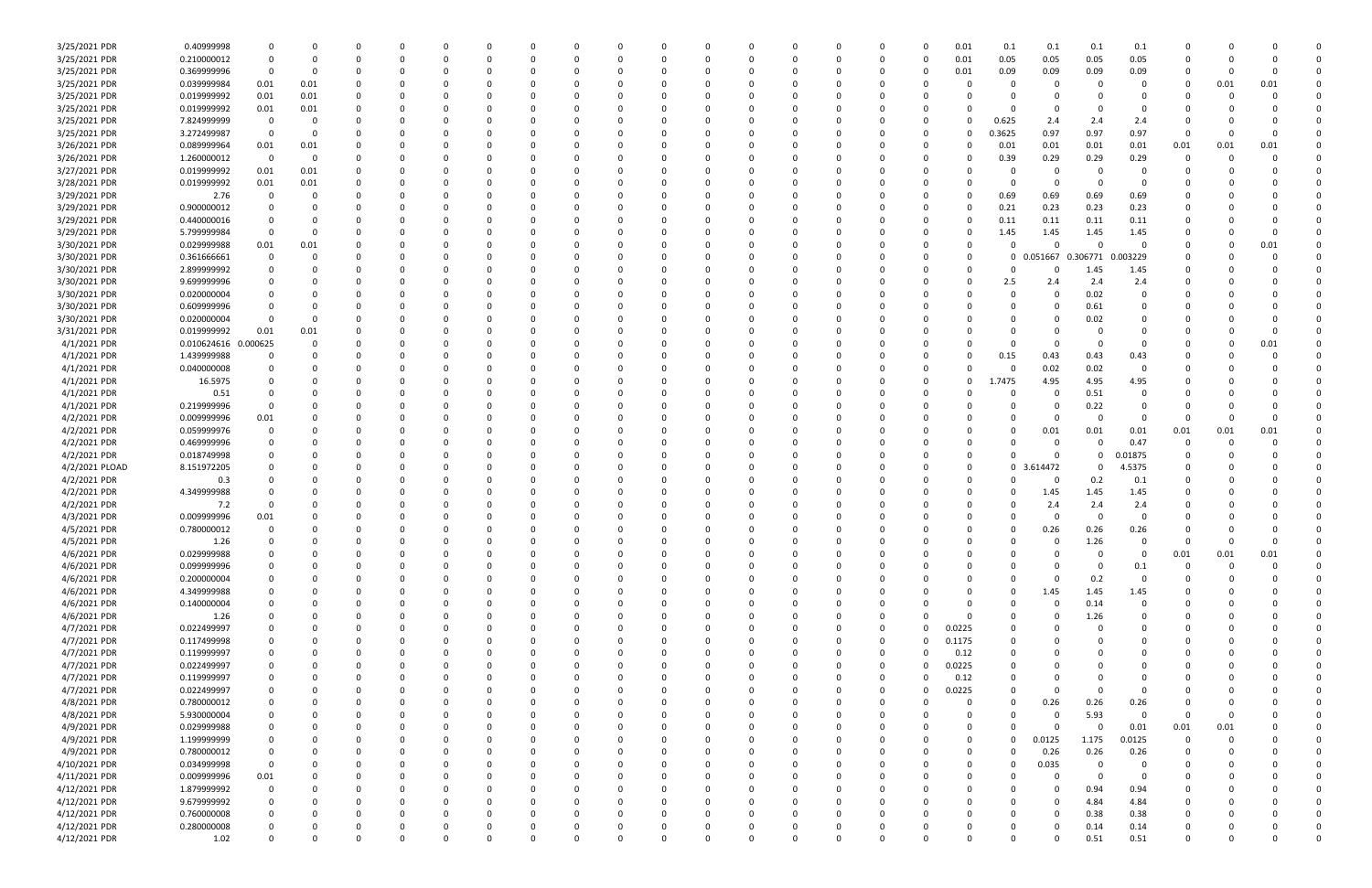| 4/12/2021 PDR | 0.580000008 | 0           |      |   | 0           | $\Omega$ |          | 0        | 0      |      |   | 0           | 0           | $\Omega$ | 0           | 0  |             |          |      | 0           | 0.29             | 0.29                    | 0           |          |              |             |
|---------------|-------------|-------------|------|---|-------------|----------|----------|----------|--------|------|---|-------------|-------------|----------|-------------|----|-------------|----------|------|-------------|------------------|-------------------------|-------------|----------|--------------|-------------|
| 4/13/2021 PDR | 0.400000008 | 0           |      |   | $\Omega$    | $\Omega$ | $\Omega$ | $\Omega$ | 0      |      | O | 0           | 0           | $\Omega$ | $\Omega$    | 0  |             | O        |      | 0           | 0.2              | 0.2                     | 0           |          |              |             |
| 4/13/2021 PDR | 9.679999992 |             |      |   |             | - 0      |          |          |        |      |   |             | 0           |          |             |    |             |          |      | 0           | 4.84             | 4.84                    | 0           |          |              |             |
| 4/13/2021 PDR | 3.36        |             |      |   |             |          |          |          |        |      |   |             | 0           |          |             |    |             |          |      | 0           | 1.68             | 1.68                    |             |          |              |             |
| 4/13/2021 PDR | 0.690000012 |             |      |   |             |          |          |          |        |      |   |             | -0          |          |             |    |             |          |      | 0.23        | 0.23             | 0.23                    |             |          |              |             |
| 4/13/2021 PDR | 0.219999996 |             |      |   |             |          |          |          |        |      |   |             | 0           |          |             |    |             |          |      | 0           | 0.22             | 0                       |             |          |              |             |
| 4/14/2021 PDR | 1.162083334 | 0           |      |   |             |          |          |          |        |      |   |             | 0           |          |             | 0  | $\mathbf 0$ | 162083   |      | $\Omega$    | - 0              | $\Omega$                | O           |          |              |             |
| 4/14/2021 PDR | 1.316666667 | 0           |      |   |             |          |          |          |        |      |   |             | 0           |          |             | C. |             |          |      | $\mathbf 0$ | 1.316667         | $\Omega$                | -0          |          |              |             |
| 4/14/2021 PDR | 0.039999984 | 0.01        |      |   |             |          |          |          |        |      |   |             | 0           |          |             | -C |             |          |      | 0           | - 0              | - 0                     | 0.01        | 0.01     | 0.01         |             |
| 4/14/2021 PDR | 0.690000012 | 0           |      |   |             |          |          |          |        |      |   |             | 0           |          |             |    |             |          |      | 0.23        | 0.23             | 0.23                    | O           |          |              |             |
| 4/14/2021 PDR | 0.780000012 |             |      |   |             |          |          |          |        |      |   |             | 0           |          |             |    |             |          |      | 0.26        | 0.26             | 0.26                    | 0           |          |              |             |
| 4/14/2021 PDR | 0.580000008 |             |      |   |             |          |          |          |        |      |   |             | 0           |          |             |    |             |          |      | 0           | 0.29             | 0.29                    |             |          |              |             |
| 4/15/2021 PDR | 0.859999992 |             |      |   |             |          |          |          |        |      |   |             | $\Omega$    |          |             |    |             |          |      | $\Omega$    | 0.43             | 0.43                    |             |          |              |             |
| 4/15/2021 PDR | 0.690000012 |             |      |   |             |          |          |          |        |      |   |             | 0           |          |             |    |             |          |      | 0.23        | 0.23             | 0.23                    |             |          |              |             |
| 4/15/2021 PDR | 9.679999992 | 0           |      |   |             |          |          |          |        |      |   |             | 0           |          |             | -C |             |          |      | 0           | 4.84             | 4.84                    | 0           |          |              |             |
| 4/15/2021 PDR | 0.580000008 |             |      |   |             |          |          |          |        |      |   |             | 0           |          |             |    |             |          |      | 0           | 0.29             | 0.29                    |             |          |              |             |
| 4/15/2021 PDR | 0.570000012 |             |      |   |             |          |          |          | C      |      |   |             | 0           |          |             |    |             |          |      | 0.38        | 0.14             | 0.05                    |             |          |              |             |
|               |             |             |      |   |             |          |          |          |        |      |   |             |             |          |             |    |             |          |      |             |                  | 0                       |             |          |              |             |
| 4/16/2021 PDR | 0.059999997 |             |      |   |             |          |          |          | 0.06   |      |   |             | -0          |          |             |    |             |          |      | 0           |                  |                         |             |          |              |             |
| 4/16/2021 PDR | 0.022499997 |             |      |   |             |          |          |          | 0.0225 |      |   |             | -0          |          |             |    |             |          |      | -0          |                  |                         |             |          |              |             |
| 4/16/2021 PDR | 0.022499997 |             |      |   |             |          |          | 0        | 0.0225 |      |   |             | 0           |          |             |    |             |          |      | 0           |                  | - 0                     |             |          |              |             |
| 4/16/2021 PDR | 1.879999992 |             |      |   |             |          |          |          |        |      |   |             | 0           |          |             |    |             |          |      | 0           | 0.94             | 0.94                    | O           |          |              |             |
| 4/16/2021 PDR | 3.36        |             |      |   |             |          |          |          |        |      |   |             | $\Omega$    |          |             |    |             |          |      | $\Omega$    | 1.68             | 1.68                    | O           |          |              |             |
| 4/16/2021 PDR | 4.32        | 0           |      |   |             |          |          |          |        |      |   |             | 0           |          |             |    |             |          |      | 0           | 2.16             | 2.16                    | 0           |          |              |             |
| 4/17/2021 PDR | 0.079999968 | 0.01        | 0.01 |   |             |          |          |          |        |      |   |             |             |          |             |    |             |          |      | 0.01        | 0.01             | 0.01                    | 0.01        | 0.01     | 0.01         |             |
| 4/19/2021 PDR | 0.220000008 | 0           |      |   |             |          |          |          |        |      |   |             | -0          |          |             |    |             |          |      | 0           | 0.11             | 0.11                    | 0           |          |              |             |
| 4/19/2021 PDR | 0.700000008 | 0           |      |   |             |          |          |          |        |      |   |             | 0           |          |             |    |             |          | 0.3  | $\Omega$    | 0.2              | 0.2                     | C           |          |              |             |
| 4/20/2021 PDR | 0.027499998 |             |      |   |             |          |          |          |        |      |   |             | 0           |          |             |    |             |          |      | 0.0275      | - 0              | 0                       |             |          |              |             |
| 4/20/2021 PDR | 0.129999999 |             |      |   |             |          |          |          |        |      |   |             | 0           |          |             |    |             |          |      | 0.13        |                  | 0                       |             |          |              |             |
| 4/20/2021 PDR | 4.839999996 | 0           |      |   |             | - 0      |          |          |        |      |   |             | 0           |          |             |    |             |          |      | 0           | 4.84             | - 0                     | 0           |          |              |             |
| 4/20/2021 PDR | 0.860000004 |             |      |   |             |          |          |          |        |      |   |             | 0           |          |             |    |             |          |      | 0           | 0.86             | 0                       | - 0         |          |              |             |
| 4/20/2021 PDR | 0.04999998  |             |      |   |             |          |          |          |        |      |   |             | $\Omega$    |          |             |    |             |          |      | 0.01        | 0.01             | 0.01                    | 0.01        | 0.01     |              |             |
| 4/20/2021 PDR | 0.029999988 |             |      |   |             |          |          |          |        |      |   |             | $\Omega$    |          |             |    |             |          |      | 0           | - 0              | 0.01                    | 0.01        | 0.01     |              |             |
| 4/20/2021 PDR | 0.119999997 | 0           |      |   |             |          |          |          |        |      |   |             | 0           |          |             |    |             |          |      | 0.12        | - 0              | - 0                     | 0           |          |              |             |
| 4/21/2021 PDR | 0.560000004 | 0           |      |   |             |          |          |          |        |      |   |             | 0           |          |             |    |             |          | 0.01 | 0.23        | 0.14             | 0.18                    | -0          |          |              |             |
| 4/21/2021 PDR | 0.029999988 | 0.01        | 0.01 |   |             |          |          |          |        |      |   |             | 0           |          |             |    |             |          |      | 0           |                  | - 0                     | 0           | -0       | 0.01         |             |
| 4/21/2021 PDR | 0.039999984 | 0.01        | 0.01 |   |             |          |          |          |        |      |   |             | -0          |          |             |    |             |          |      | -0          |                  | - 0                     | 0.01        | 0.01     |              |             |
| 4/21/2021 PDR | 0.400000008 | 0           |      |   |             |          |          |          |        |      |   |             |             |          |             |    |             |          |      | 0           | 0.2              | 0.2                     | C           |          |              |             |
| 4/21/2021 PDR | 0.280000008 |             |      |   |             |          |          |          |        |      |   |             | $\Omega$    |          |             |    |             |          |      | 0           | 0.14             | 0.14                    |             |          |              |             |
| 4/21/2021 PDR | 0.280000008 |             |      | O |             |          |          |          |        |      |   |             | 0           |          |             |    |             |          |      | 0           | 0.14             | 0.14                    |             |          |              |             |
| 4/22/2021 PDR | 1.68        | 0           |      |   | O           |          |          |          |        |      |   |             | $\Omega$    |          |             | C. |             |          |      | $\Omega$    |                  | 1.68                    | O           |          |              |             |
| 4/22/2021 PDR | 4.349999988 | $\mathbf 0$ |      |   | O           |          |          |          |        |      |   |             |             |          |             | 0  |             |          |      | 1.45        | 1.45             | 1.45                    | $\mathbf 0$ | $\Omega$ | <sup>0</sup> |             |
| 4/22/2021 PDR | 0.059999976 | 0           |      |   |             | $\Omega$ |          |          | n      |      |   |             | 0           |          |             | n  |             |          |      | 0.01        | $0.01\,$         | 0.01                    | 0.01        | 0.01     | 0.01         |             |
| 4/22/2021 PDR | 0.009999996 | 0           |      |   |             |          |          |          |        |      |   |             | 0           |          |             |    |             |          |      | 0           | $\Omega$         | $\overline{0}$          | $\Omega$    | 0        | $0.01\,$     |             |
| 4/23/2021 PDR | 0.110000004 | 0           |      |   |             | -0       |          |          | 0      |      |   |             | 0           |          |             | 0  |             |          |      | 0           | 0.11             | 0                       | 0           |          |              |             |
| 4/23/2021 PDR | 0.110000004 | 0           |      |   |             | $\Omega$ |          |          | 0      |      |   |             | 0           |          |             | 0  |             | 0        |      | $\Omega$    |                  | 0.11                    | O           |          |              |             |
| 4/23/2021 PDR | 0.999999996 | 0           |      |   |             | $\Omega$ |          |          | 0      |      |   |             | 0           |          | 0           | 0  |             | 0        |      | 0 0.010417  | 0.979167         | 0.010417                | 0           |          |              |             |
| 4/24/2021 PDR | 0.019999992 | 0.01        | 0.01 |   |             | -0       |          |          | 0      |      |   |             | 0           |          | 0           | 0  |             | 0        |      | 0           | $\Omega$         | - 0                     | 0           | 0        |              |             |
| 4/24/2021 PDR | 0.059999976 | 0.01        | 0    |   |             | $\Omega$ |          |          | 0      |      |   |             | 0           |          |             | C  |             |          | 0    |             |                  |                         | 0.01        |          |              |             |
|               |             | 0.01        |      |   |             |          |          |          |        |      |   |             |             |          | 0           |    |             | 0        |      | 0.01        | 0.01<br>$\Omega$ | 0.01<br>0.01            | 0.01        | 0.01     |              |             |
| 4/25/2021 PDR | 0.039999984 |             |      |   |             | 0        |          |          | 0      |      |   |             | 0           |          | 0           | 0  |             |          |      | 0           |                  |                         |             | 0.01     |              |             |
| 4/26/2021 PDR | 0.219999996 | 0           |      |   | 0           | $\Omega$ |          | 0        | 0      | 0.22 |   |             | $\Omega$    |          | 0           | 0  |             |          |      | 0           |                  | $\Omega$                | 0           | 0        |              |             |
| 4/26/2021 PDR | 7.26        | 0           |      |   |             | $\Omega$ |          |          | 0      | 7.26 |   |             | 0           |          | 0           | 0  |             |          |      | 0           |                  | $\Omega$                | 0           |          |              |             |
| 4/26/2021 PDR | 0.140000004 | 0           |      |   |             | 0        |          | 0        | 0      |      | 0 |             | 0           |          | 0           | 0  |             |          |      | 0           |                  | 0.14                    | 0           | - 0      |              |             |
| 4/26/2021 PDR | 0.290000004 | 0           |      |   |             | $\Omega$ |          |          | 0      |      |   |             | 0           |          | 0           | 0  |             |          |      | 0           |                  | 0.29                    | 0           |          |              |             |
| 4/27/2021 PDR | 0.009999996 | 0.01        |      |   |             | $\Omega$ |          |          | 0      |      |   |             | 0           |          |             | 0  |             |          |      | 0           | $\Omega$         | 0                       | C           |          |              |             |
| 4/28/2021 PDR | 0.260000004 | $\mathbf 0$ |      |   |             | 0        |          |          | 0      |      |   |             | 0           |          |             | 0  |             | $\Omega$ | 0    | 0           | $\Omega$         | 0.26                    | -0          |          |              |             |
| 4/28/2021 PDR | 0.40999998  | 0           |      |   |             | -0       |          |          |        |      |   |             | 0           |          |             | 0  | 0           | 0.01     | 0.01 | 0.13        | 0.13             | 0.13                    | $\mathbf 0$ | 0        |              |             |
| 4/28/2021 PDR | 0.022499991 | 0.0025      |      |   |             | -0       |          |          |        |      |   |             | 0           |          |             | 0  |             |          | 0    | 0           | $\Omega$         | $\overline{0}$          | 0.01        | 0.01     |              |             |
| 4/28/2021 PDR | 0.022499991 | 0.0025      |      | 0 | 0           | 0        |          | $\Omega$ | 0      |      | 0 |             | 0           |          | 0           | 0  |             |          |      | 0           | $\Omega$         | $\overline{\mathbf{0}}$ | 0.01        | 0.01     |              |             |
| 4/29/2021 PDR | 0.110000004 | 0           |      | 0 | 0           | 0        |          | 0        | 0      |      |   |             | 0           |          | 0           | 0  |             |          |      | 0           | $\Omega$         | 0.11                    | 0           | $\Omega$ |              |             |
| 4/29/2021 PDR | 0.110000004 | 0           |      |   |             | $\Omega$ |          |          | 0      |      |   |             | 0           |          | 0           | 0  |             |          |      | $\Omega$    | 0.11             | 0                       | 0           |          |              |             |
| 4/29/2021 PDR | 9.679999992 | 0           |      |   | 0           | 0        |          |          | 0      |      |   |             | 0           |          | 0           | 0  |             |          | 0    | $\mathbf 0$ | 4.84             | 4.84                    | 0           |          |              |             |
| 4/29/2021 PDR | 4.349999988 | 0           |      |   |             | $\Omega$ |          |          |        |      |   |             | 0           |          | 0           |    |             |          | 0    | 1.45        | 1.45             | 1.45                    | O           |          |              |             |
| 4/29/2021 PDR | 0.020000004 | 0           |      |   |             | $\Omega$ |          |          | 0      |      |   |             | $\Omega$    |          | $\Omega$    | 0  |             |          |      | $\Omega$    | 0.02             | $\overline{0}$          | 0           |          |              |             |
| 4/29/2021 PDR | 0.280000008 | 0           |      | 0 | 0           | 0        |          | 0        | 0      |      | 0 | O           | 0           |          | 0           | 0  |             | O        | 0    | 0           | 0.14             | 0.14                    | 0           |          | 0            |             |
| 4/30/2021 PDR | 0.639999996 | 0           |      | 0 | $\mathbf 0$ | $\Omega$ | $\Omega$ | $\Omega$ | 0      |      | 0 | $\mathbf 0$ | $\mathbf 0$ | $\Omega$ | $\mathbf 0$ | 0  |             | 0.01     | 0.01 | 0.2         | 0.2              | 0.22                    | 0           | $\Omega$ | 0            | $\mathbf 0$ |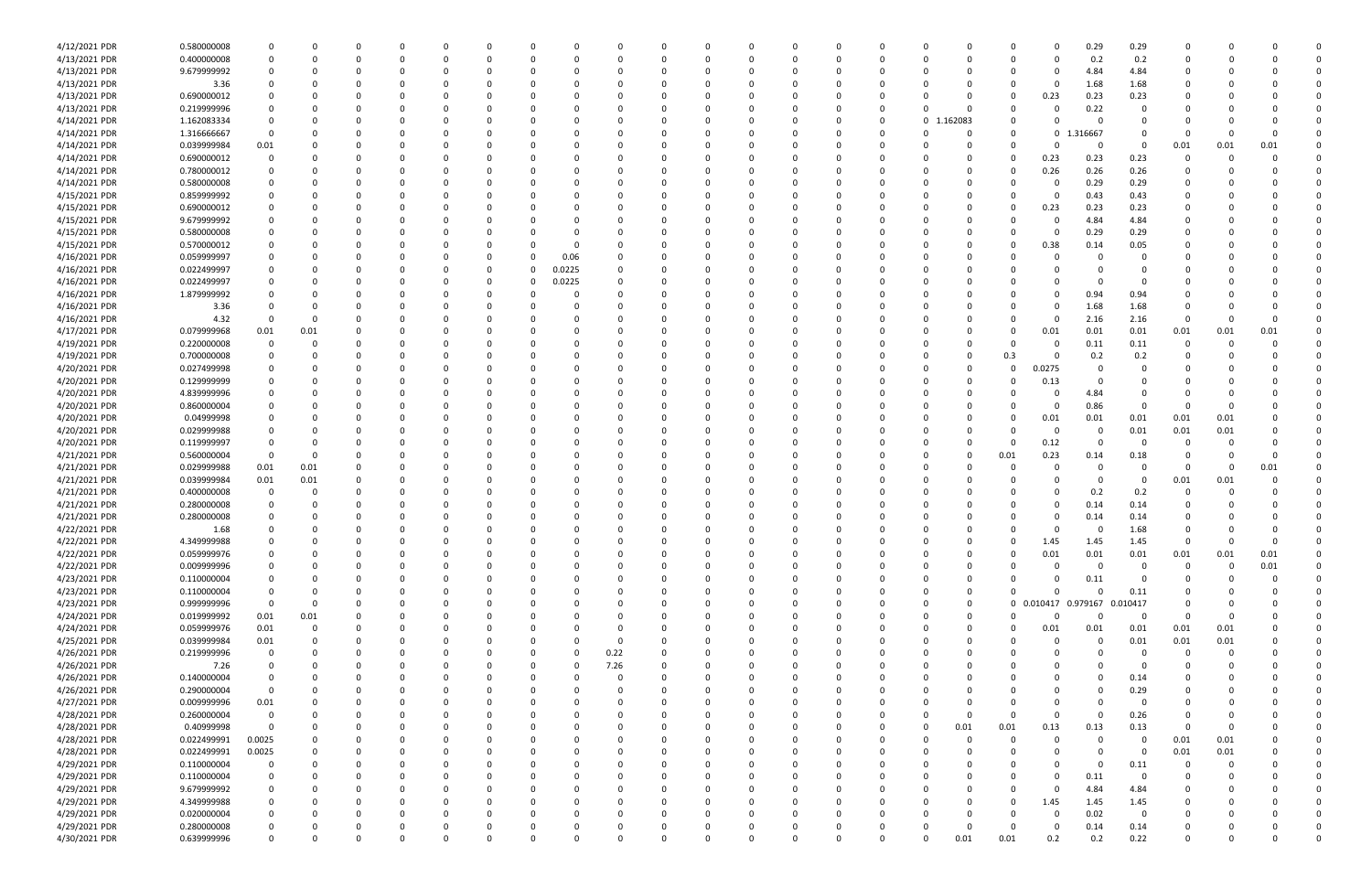| 4/30/2021 PDR | 3.759999996 |             | 0    |             | 0              | $\Omega$ | 0            | 0            | 0  | 0        |          | 0        | - 0      | - 0      | 0        | 0        |                        | 0         | 0 0.039167 3.681667 0.039167 |                         |                | 0        |             |          |   |
|---------------|-------------|-------------|------|-------------|----------------|----------|--------------|--------------|----|----------|----------|----------|----------|----------|----------|----------|------------------------|-----------|------------------------------|-------------------------|----------------|----------|-------------|----------|---|
| 4/30/2021 PDR | 0.200000004 |             | 0    |             | $\Omega$       | $\Omega$ | <sup>0</sup> | <sup>0</sup> | -C |          |          | 0        |          | - 0      | O        | 0        |                        | $\Omega$  | $\Omega$<br>0                | 0.2                     | 0              | 0        |             |          |   |
| 4/30/2021 PDR | 0.780000012 |             |      |             | $\blacksquare$ |          |              |              |    |          |          |          |          |          |          |          |                        |           | 0.26<br>0                    | 0.26                    | 0.26           | 0        |             |          |   |
|               |             |             |      |             |                |          |              |              |    |          |          |          |          |          |          |          |                        |           |                              |                         |                |          |             |          |   |
| 4/30/2021 PDR | 9.9         |             |      |             |                |          |              |              |    |          |          |          |          |          |          |          |                        |           | $\Omega$                     | 4.95                    | 4.95           |          |             |          |   |
| 4/30/2021 PDR | 0.140000004 |             |      |             |                |          |              |              |    |          |          |          |          |          |          |          |                        |           | 0                            | 0.14                    |                |          |             |          |   |
| 4/30/2021 PDR | 0.290000004 |             |      |             | -0             |          |              | 0            |    |          |          |          |          |          |          |          |                        |           | $\Omega$<br>0                | 0.29                    | 0              | 0        |             |          |   |
| 5/2/2021 PDR  | 0.029999988 |             |      |             |                |          |              |              |    |          |          |          |          |          |          |          |                        |           | $\Omega$                     | - 0                     | 0.01           | 0.01     | 0.01        |          |   |
| 5/2/2021 PDR  | 0.039999984 |             |      |             |                |          |              |              |    |          |          |          |          |          |          |          |                        |           | 0                            | 0.01                    | 0.01           | 0.01     | 0.01        |          |   |
| 5/3/2021 PDR  | 4.8         |             |      |             | -0             |          |              | -0           |    |          |          |          |          |          |          |          |                        |           | $\Omega$                     | 2.4                     | 2.4            | -0       |             |          |   |
| 5/4/2021 PDR  |             |             |      |             |                |          |              |              |    |          |          |          |          |          |          |          |                        |           | $\Omega$                     |                         | 0              |          |             |          |   |
|               | 0.069999996 |             |      |             |                |          |              |              |    |          |          |          |          |          |          |          |                        |           |                              | 0.07                    |                |          |             |          |   |
| 5/4/2021 PDR  | 0.099999996 |             |      |             | -0             |          |              |              |    |          |          |          |          |          |          |          |                        |           | 0<br>$\Omega$                | 0.1                     | 0              |          |             |          |   |
| 5/4/2021 PDR  | 0.63        |             |      |             |                |          |              |              |    |          |          |          |          |          |          |          |                        |           | 0<br>0                       | 0.63                    | 0              |          |             |          |   |
| 5/4/2021 PDR  | 1.130000004 |             |      |             |                |          |              |              |    |          |          |          |          |          |          |          |                        |           | $\Omega$                     | 1.13                    | 0              |          |             |          |   |
| 5/4/2021 PDR  | 9.679999992 |             |      |             | -0             |          |              |              |    |          |          |          |          |          |          |          |                        |           | $\Omega$<br>O                | 4.84                    | 4.84           |          |             |          |   |
| 5/4/2021 PDR  | 0.51        |             |      |             | 0              |          |              | C            |    |          |          | -0       |          |          |          |          |                        |           | 0<br>0                       | 0.51                    | 0              | O        |             |          |   |
| 5/4/2021 PDR  | 1.26        |             |      |             |                |          |              |              |    |          |          |          |          |          |          |          |                        |           | $\Omega$<br>0                | 1.26                    | 0              | C        |             |          |   |
|               |             |             |      |             |                |          |              |              |    |          |          |          |          |          |          |          |                        |           |                              |                         |                |          |             |          |   |
| 5/4/2021 PDR  | 0.059999976 |             |      |             |                |          |              |              |    |          |          |          |          |          |          |          |                        | 0.01<br>0 | 0.01                         | 0.01                    | 0.01           | 0.01     | 0.01        |          |   |
| 5/4/2021 PDR  | 0.067499991 |             |      |             |                |          |              |              |    |          |          |          |          |          |          |          |                        | 0         | 0.0225<br>0                  | 0.045                   | 0              | O        |             |          |   |
| 5/4/2021 PDR  | 0.067499991 |             |      |             |                |          |              |              |    |          |          |          |          |          |          |          |                        |           | 0.0225<br>0                  | 0.045                   | 0              |          |             |          |   |
| 5/4/2021 PDR  | 0.124999998 |             |      |             | -0             |          |              |              |    |          |          |          |          |          |          |          |                        | 0         | 0.0625<br>0                  | 0.0625                  | 0              |          |             |          |   |
| 5/4/2021 PDR  | 0.054999996 |             |      |             |                |          |              |              |    |          |          |          |          |          |          |          |                        | 0         | 0.0275<br>0                  | 0.0275                  | 0              |          |             |          |   |
| 5/4/2021 PDR  | 0.094999998 |             |      |             |                |          |              |              |    |          |          |          |          |          |          |          |                        |           | 0.0475<br>0                  | 0.0475                  | 0              |          |             |          |   |
|               |             |             |      |             |                |          |              |              |    |          |          |          |          |          |          |          |                        |           |                              |                         |                |          |             |          |   |
| 5/4/2021 PDR  | 0.059999994 |             |      |             |                |          |              |              |    |          |          |          |          |          |          |          |                        | 0         | 0.03<br>0                    | 0.03                    | 0              |          |             |          |   |
| 5/4/2021 PDR  | 0.202499991 |             |      |             |                |          |              |              |    |          |          |          |          |          |          |          |                        | 0         | 0.0675<br>0                  | 0.135                   | 0              |          |             |          |   |
| 5/4/2021 PDR  | 0.202499991 |             |      |             |                |          |              |              |    |          |          |          |          |          |          |          |                        |           | 0.0675<br>0                  | 0.135                   | 0              |          |             |          |   |
| 5/5/2021 PDR  | 0.580000008 |             |      |             |                |          |              |              |    |          |          |          |          |          |          |          |                        |           | 0                            | 0.29                    | 0.29           | O        |             |          |   |
| 5/5/2021 PDR  | 1.417083333 |             |      |             | -0             |          |              |              |    |          |          |          |          |          |          | -0       | .417083<br>$\mathbf 0$ |           | 0                            | - 0                     | 0              | 0        |             |          |   |
| 5/5/2021 PDR  | 0.039999984 | 0.01        |      |             | -0             |          |              |              |    |          |          |          |          |          |          |          |                        |           | $\Omega$                     |                         | 0              | 0.01     | 0.01        | 0.01     |   |
| 5/5/2021 PDR  | 0.374999994 |             |      |             | - 0            |          |              |              |    |          |          |          |          |          |          |          |                        | 0         | 0.0625<br>0                  | 0.1875                  | 0.125          | 0        | - 0         |          |   |
|               |             |             |      |             |                |          |              |              |    |          |          |          |          |          |          |          |                        |           |                              |                         |                |          |             |          |   |
| 5/5/2021 PDR  | 0.119999997 |             |      |             | - ( )          |          |              | 0            |    |          |          |          |          |          |          |          |                        | 0         | 0.04<br>0                    | - 0                     | 0.08           | O        |             |          |   |
| 5/5/2021 PDR  | 0.219999996 |             |      |             |                |          |              |              |    |          |          |          |          |          |          |          |                        | 0         | 0.0275<br>0                  | 0.0825                  | 0.11           |          |             |          |   |
| 5/5/2021 PDR  | 0.194999994 |             |      |             |                |          |              |              |    |          |          |          |          |          |          |          |                        | 0         | 0.065<br>0                   | $\Omega$                | 0.13           |          |             |          |   |
| 5/5/2021 PDR  | 0.284999994 |             |      |             | -0             |          |              |              |    |          |          |          |          |          |          |          |                        | 0         | 0.0475<br>0                  | 0.1425                  | 0.095          | 0        |             |          |   |
| 5/5/2021 PDR  | 6.499999992 |             |      |             | -0             |          |              |              |    |          |          |          |          |          |          |          |                        |           | 0                            | 3.25                    | 3.25           | 0        |             |          |   |
| 5/6/2021 PDR  | 0.019999992 |             |      |             |                |          |              |              |    |          |          |          |          |          |          |          |                        |           | 0                            |                         | $\Omega$       | 0.01     | 0.01        |          |   |
|               |             |             |      |             |                |          |              |              |    |          |          |          |          |          |          |          |                        |           |                              |                         |                |          |             |          |   |
| 5/6/2021 PDR  | 0.019999992 |             |      |             |                |          |              |              |    |          |          |          |          |          |          |          |                        |           | -0                           |                         | 0              | 0.01     | 0.01        |          |   |
| 5/6/2021 PDR  | 0.099999996 |             |      |             |                |          |              |              |    |          |          |          |          |          |          |          |                        |           | 0                            | 0.1                     |                | C        |             |          |   |
| 5/6/2021 PDR  | 5.930000004 |             |      |             |                |          |              |              |    |          |          |          |          |          |          |          |                        |           | $\Omega$                     | 5.93                    |                |          |             |          |   |
| 5/6/2021 PDR  | 1.130000004 |             |      |             | 0              |          | 0            | C            |    |          |          | 0        |          |          |          |          |                        |           | 0<br>0                       | 1.13                    | 0              |          |             |          |   |
| 5/6/2021 PDR  | 0.42        |             | 0    |             | $\Omega$       |          | <sup>0</sup> | <sup>0</sup> |    |          |          | $\Omega$ |          |          |          |          |                        |           | O<br>$\Omega$                | 0.42                    | 0              | C.       |             |          |   |
| 5/6/2021 PDR  | 0.050000004 |             | 0    |             | -0             |          | 0            | 0            |    |          |          |          |          |          |          |          |                        |           | $\Omega$<br>0                | 0.05                    | $\mathbf 0$    | $\Omega$ | $\Omega$    |          |   |
|               |             |             |      |             |                |          |              |              |    |          |          |          |          |          |          |          |                        |           |                              |                         |                |          |             |          |   |
| 5/7/2021 PDR  | 0.04999998  |             |      |             | 0              |          |              |              |    |          |          |          |          |          |          | $\Omega$ |                        |           | 0.01<br>0                    | $0.01\,$                | $0.01\,$       | 0.01     | 0.01        |          |   |
| 5/8/2021 PDR  | 0.04999998  |             |      |             |                |          |              |              |    |          |          |          |          |          |          | 0        |                        |           | 0.01<br>0                    | $0.01\,$                | $0.01\,$       | 0.01     | 0.01        |          |   |
| 5/8/2021 PDR  | 0.009999996 |             |      |             |                |          | 0            |              |    |          |          |          |          |          |          | 0        |                        |           | 0<br>0                       | $\mathbf 0$             | $\overline{0}$ | 0.01     | $\mathbf 0$ | $\Omega$ |   |
| 5/10/2021 PDR | 0.029999988 |             |      |             | 0              |          |              |              |    |          |          |          |          |          |          | 0        |                        | 0         | $\Omega$<br>0                | $\Omega$                | $\Omega$       | 0.01     | 0.01        | 0.01     |   |
| 5/10/2021 PDR | 0.069999972 |             |      |             | 0              |          |              | 0            |    |          |          |          |          |          |          | 0        |                        | 0<br>0.01 | 0.01                         | 0.01                    | 0.01           | 0.01     | 0.01        | 0.01     |   |
| 5/10/2021 PDR | 0.460000008 |             |      |             | 0              |          |              | 0            |    |          |          |          | 0        |          |          | 0        |                        |           | 0<br>$\Omega$                | 0.23                    | 0.23           | - 0      | 0           |          |   |
| 5/11/2021 PDR | 0.06        |             |      |             | 0              |          |              | 0            |    |          |          |          |          |          |          |          |                        |           | $\mathbf 0$<br>0             | 0.03                    | 0.03           | 0        |             |          |   |
|               |             |             |      |             |                |          |              |              |    |          |          |          |          |          |          |          |                        |           |                              |                         |                |          |             |          |   |
| 5/11/2021 PDR | 4.349999988 |             |      |             |                |          |              | 0            |    |          |          |          |          |          |          | 0        |                        | 0         | 1.45<br>0                    | 1.45                    | 1.45           | 0        |             |          |   |
| 5/11/2021 PDR | 2.260000008 |             |      |             | 0              |          | 0            | 0            |    |          |          |          |          |          |          | -0       |                        | 0         | $\mathbf 0$<br>0             | 1.13                    | 1.13           | 0        |             |          |   |
| 5/11/2021 PDR | 0.760000008 |             |      |             | $\Omega$       |          | 0            | 0            |    |          |          |          |          |          |          |          |                        | 0         | $\mathbf 0$<br>0             | 0.38                    | 0.38           | 0        |             |          |   |
| 5/12/2021 PDR | 1.179583333 | 0           |      |             | 0              |          |              | 0            | 0  |          |          |          |          |          | $\Omega$ | 0        |                        | 0         | 0 1.179583                   | $\overline{\mathbf{0}}$ | $\mathbf 0$    | 0        | $\Omega$    |          |   |
| 5/12/2021 PDR | 0.029999988 | $\mathbf 0$ | 0    |             | 0              |          | 0            | 0            |    |          |          |          |          |          |          | 0        |                        | 0         | 0<br>O                       | 0.01                    | 0              | 0.01     | 0.01        |          |   |
| 5/12/2021 PDR | 0.019999992 | 0.01        | 0.01 |             |                |          |              | 0            |    |          |          |          |          |          |          | 0        |                        | 0         | $\Omega$                     | $\Omega$                | $\Omega$       | $\Omega$ | $\Omega$    |          |   |
| 5/12/2021 PDR | 1.44        | $\Omega$    | 0    |             |                |          |              |              |    |          |          |          |          |          |          |          |                        | 0         | 0                            | $\Omega$                | 1.44           | 0        |             |          |   |
|               |             |             |      |             | 0              |          |              | 0            |    |          |          |          |          |          |          | -0       |                        |           |                              |                         |                |          |             |          |   |
| 5/12/2021 PDR | 0.200000004 |             |      |             | 0              |          | 0            | 0            |    |          |          |          |          |          |          | -0       |                        |           | 0                            | 0.2                     | 0              | C        |             |          |   |
| 5/12/2021 PDR | 1.68        |             |      |             |                |          |              |              |    |          |          |          |          |          |          |          |                        |           | 0                            | 1.68                    | 0              |          |             |          |   |
| 5/12/2021 PDR | 4.839999996 |             | 0    |             | 0              | $\Omega$ | 0            | 0            | 0  |          |          | 0        | $\Omega$ |          | 0        | 0        |                        | 0         | $\mathbf 0$<br>0             | 4.84                    | 0              | 0        |             |          |   |
| 5/12/2021 PDR | 3.249999996 |             |      |             | 0              | $\Omega$ | 0            | 0            |    |          |          | 0        |          |          | 0        | 0        |                        |           | 0<br>0                       | 3.25                    | 0              | 0        |             |          |   |
| 5/12/2021 PDR | 0.96        |             |      |             |                |          |              | 0            |    |          |          |          |          |          |          |          |                        |           | $\Omega$<br>0                | 0.96                    | $\mathbf 0$    |          |             |          |   |
| 5/12/2021 PDR | 0.140000004 |             |      |             | 0              |          |              | 0            |    |          |          |          |          |          |          | 0        |                        | 0         | $\mathbf 0$<br>0             | 0.14                    | $\mathbf 0$    |          |             |          |   |
|               |             |             |      |             |                |          |              |              |    |          |          |          |          |          |          |          |                        |           |                              |                         |                |          |             |          |   |
| 5/13/2021 PDR | 0.789999996 | $\mathbf 0$ |      |             |                |          |              | 0            |    |          |          |          |          |          |          |          |                        | 0.01<br>0 | 0.32                         | 0.21                    | 0.25           |          |             |          |   |
| 5/13/2021 PDR | 0.009999996 | 0.01        |      |             | $\Omega$       |          | 0            | 0            |    |          |          |          |          |          | $\Omega$ |          |                        | $\Omega$  | $\mathbf 0$<br>0             | $\Omega$                | $\mathbf 0$    | 0        |             |          |   |
| 5/14/2021 PDR | 2.270000004 | $\mathbf 0$ | 0    | 0           | 0              |          | 0            | 0            | 0  | 0        |          | 0        |          | 0        | 0        | 0        |                        | 0         | 0.89<br>0                    | 0.8                     | 0.58           | 0        |             | $\Omega$ |   |
| 5/14/2021 PDR | 0.029999988 | $\mathbf 0$ | 0    | $\mathbf 0$ | $\Omega$       | $\Omega$ | $\Omega$     | $\mathbf 0$  |    | $\Omega$ | $\Omega$ | $\Omega$ |          | $\Omega$ | $\Omega$ | $\Omega$ |                        | 0         | $\Omega$<br>$\mathbf 0$      | $\Omega$                | $\mathbf 0$    | 0.01     | 0.01        | $0.01\,$ | 0 |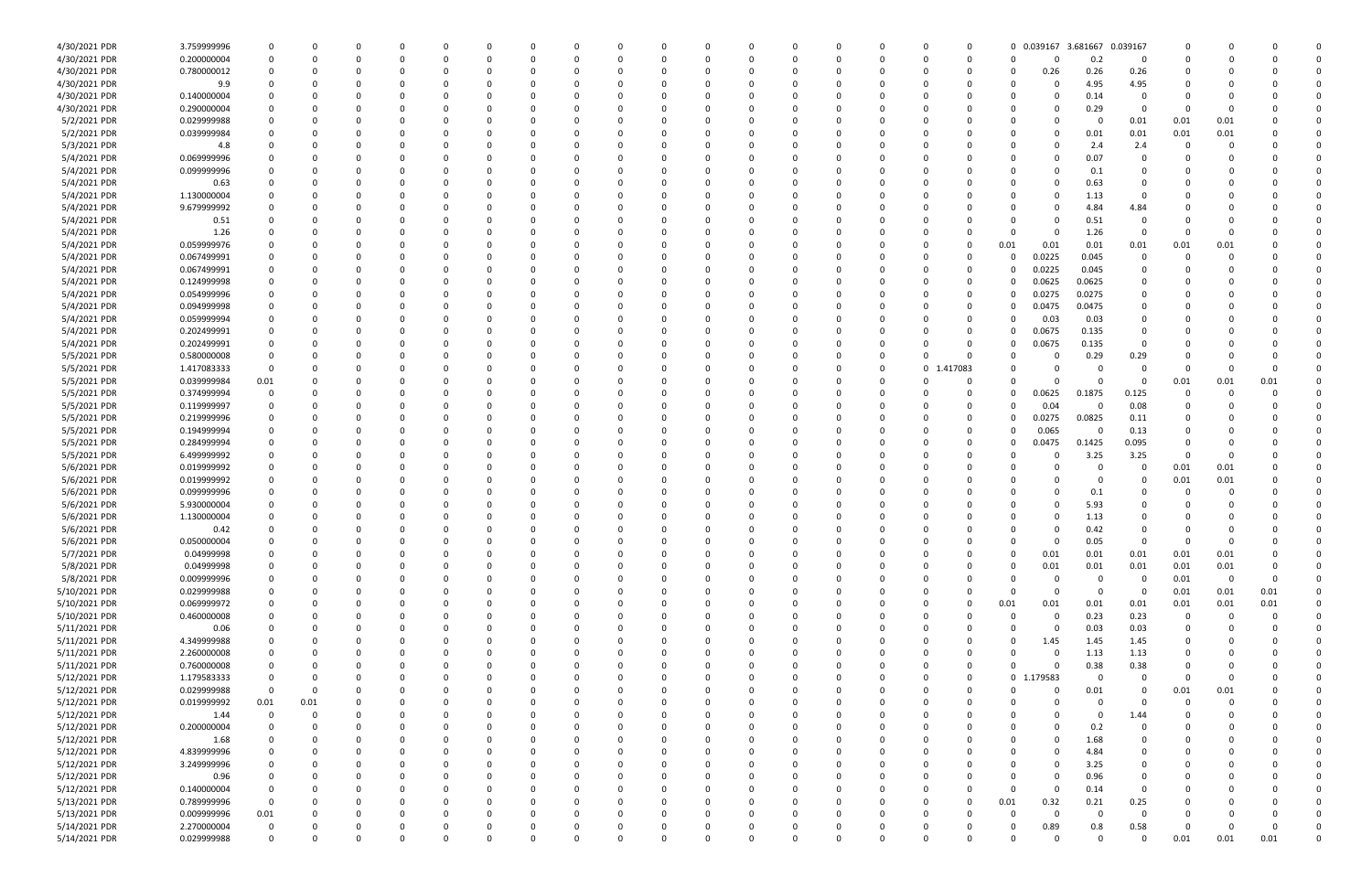| 5/14/2021 PDR<br>0.04999998<br>0.01<br>0.01<br>0<br>$\Omega$<br>0<br>5/15/2021 PDR<br>0.01<br>0.079999968<br>0.01<br>0.01<br>0.01<br>$\Omega$<br>$\Omega$<br>0<br>0<br>0<br>0<br>-0<br>o<br><sup>0</sup><br>-0<br>5/16/2021 PDR<br>0.039999984<br>0.01<br>0.01<br>0<br>0<br>0<br>5/16/2021 PDR<br>0.059999976<br>0.01<br>0.01<br>0.01<br>0<br>5/17/2021 PDR<br>0.009999996<br>0<br>$\Omega$<br>0<br>- 0<br>5/17/2021 PDR<br>0.069999972<br>0.01<br>0.01<br>0.01<br>5/17/2021 PDR<br>0.110000004<br>0<br>$\Omega$<br>- 0<br>5/17/2021 PDR<br>0.460000008<br>0.23<br>$\Omega$<br>- 0<br>5/17/2021 PDR<br>2.899999992<br>1.45<br>0<br>5/17/2021 PDR<br>0.26<br>0.520000008<br>$\Omega$<br>5/18/2021 PDR<br>0.029999988<br>$\Omega$<br>0.01<br>- 0<br>5/18/2021 PDR<br>0.029999988<br>0<br>0<br>0<br>5/19/2021 PDR<br>0.039999984<br>0.01<br>0.01<br>0<br>- 0<br>5/19/2021 PDR<br>2.899999992<br>0<br>0<br>1.45<br>1.45<br>$\Omega$<br>5/20/2021 PDR<br>2.889999996<br>0.01<br>0.01<br>1.43<br>1.43<br>0.01<br>5/20/2021 PDR<br>0.249999996<br>0.01<br>0.01<br>0.11<br>0.11<br>0.01<br>5/20/2021 PDR<br>0.29<br>0.29<br>0.609999996<br>0.01<br>0.01<br>0.01<br>5/21/2021 PDR<br>2.4<br>0<br>0<br>0<br>2.4<br>-0<br>5/21/2021 PDR<br>1.229999988<br>0.01<br>0.01<br>0.01<br>0.6<br>0<br>0.6<br>5/21/2021 PDR<br>0.039999984<br>0.01<br>$\Omega$<br>$\Omega$<br>0<br>2.166666667<br>5/21/2021 PDR<br>0.1875 1.958333<br>0.020833<br>0<br>5/21/2021 PDR<br>0.037499999<br>0.0375<br>0<br>$\Omega$<br>5/23/2021 PDR<br>0.009999996<br>0<br>0<br>$\Omega$<br>5/24/2021 PDR<br>0.124999998<br>0.125<br>0<br>O<br>5/25/2021 PDR<br>0.04999998<br>0.01<br>0.01<br>0.01<br>0.01<br>0.01<br>5/25/2021 PDR<br>0.04999998<br>0.01<br>0.01<br>0.01<br>0.01<br>0.01<br>5/25/2021 PDR<br>0.04999998<br>0.01<br>0.01<br>0.01<br>0.01<br>0.01<br>5/25/2021 PDR<br>0.01<br>0.01<br>0.04999998<br>0.01<br>0.01<br>0.01<br>5/25/2021 PDR<br>0.04999998<br>0.01<br>0<br>0.01<br>0.01<br>0.01<br>0.01<br>5/25/2021 PDR<br>0.019999992<br>0.01<br>0.01<br>0<br>0<br>5/25/2021 PDR<br>0.044999996<br>0.045<br>0<br>0<br>5/25/2021 PDR<br>0.044999996<br>0.045<br>0<br>-0<br>5/25/2021 PDR<br>0.044999996<br>0.045<br>$\Omega$<br>5/26/2021 PDR<br>0.009999996<br>0<br>0<br>5/26/2021 PDR<br>0.110000004<br>0.11<br>0<br>5/26/2021 PDR<br>0.110000004<br>$\Omega$<br>$\Omega$<br>- 0<br>5/27/2021 PDR<br>0.629999988<br>0.01<br>0.01<br>0.3<br>0.01<br>5/27/2021 PDR<br>0.04999998<br>0.01<br>0.01<br>0.01<br>0.01<br>5/27/2021 PDR<br>0.359999988<br>0.32<br>0.01<br>0.01<br>0.01<br>5/28/2021 PDR<br>0.860000004<br>0.86<br>0<br>0<br>0<br>0<br>5/28/2021 PDR<br>2.529999996<br>2.53<br>0<br>0<br>0<br>O<br>5/28/2021 PDR<br>0.579999996<br>0 0.006042 0.567917 0.006042<br>$\Omega$<br>$\Omega$<br>$\mathbf 0$<br>0<br>0<br>$\Omega$<br>$\Omega$<br>$\Omega$<br>$\Omega$<br>$\Omega$<br>$\Omega$<br>$\Omega$<br>$\Omega$<br>$\Omega$<br>5/28/2021 PDR<br>0.110000004<br>0.11<br>0<br>0<br>0<br>0<br>0<br>0<br>$\Omega$<br>0<br>0<br>0<br>$\Omega$<br>$\Omega$<br>0<br>5/28/2021 PDR<br>0.110000004<br>$0.11\,$<br>$\mathbf 0$<br>$\Omega$<br>0<br>0<br>$\Omega$<br>0<br>0<br>0<br>0<br>5/28/2021 PDR<br>0.110000004<br>$\mathbf 0$<br>0.11<br>$\Omega$<br>$\Omega$<br>$\Omega$<br>0<br>0<br>$\Omega$<br>$\Omega$<br>-0<br>0<br>5/30/2021 PDR<br>0.069999972<br>0.01<br>0.01<br>0.01<br>0<br>$\Omega$<br>0<br>5/30/2021 PDR<br>0.029999988<br>$\mathbf 0$<br>$\mathbf 0$<br>$\Omega$<br>$\mathbf 0$<br>ი<br>$\Omega$<br>5/31/2021 PDR<br>0.01<br>0.01<br>0.01<br>0.089999964<br>0.01<br>0.01<br>ი<br>0<br>6/1/2021 PDR<br>0.03<br>0.09<br>$\mathbf 0$<br>0.03<br>0<br>$\Omega$<br>$\Omega$<br>ი<br>6/1/2021 PDR<br>0.56<br>1.120000008<br>0<br>0<br>0<br>0<br>ი<br>6/1/2021 PDR<br>1.447499988<br>0.1575<br>0.43<br>0.43<br>U<br>0<br>-0<br>$\Omega$<br>6/1/2021 PDR<br>1.590000012<br>0.53<br>0.53<br>$\Omega$<br>0<br>0<br>6/1/2021 PDR<br>0.13<br>0.13<br>0.447499989<br>0.0575<br>0<br>0<br>0<br>6/1/2021 PDR<br>0.048958<br>0.048958337<br>$\Omega$<br>$\Omega$<br>0<br>0<br>0<br>0<br>6/2/2021 PDR<br>0.139999992<br>0.07<br>0<br>0<br>0<br>0<br>$\Omega$<br>O<br>0<br>6/2/2021 PDR<br>0.77458335<br>0 0.774583<br>$\mathbf 0$<br>$\overline{\mathbf{0}}$<br>0<br>0<br>0<br>0<br>6/2/2021 PDR<br>0.209999988<br>0.01<br>0.09<br>0.01<br>0.09<br>0<br>- 0<br>$\Omega$<br>0<br>6/2/2021 PDR<br>0.659999988<br>0.27<br>0.01<br>0.36<br>0.01<br>0<br>$\Omega$<br>0<br>6/2/2021 PDR<br>0.32<br>0.360000003<br>0.04<br>0<br>0<br>-0<br>6/2/2021 PDR<br>$\Omega$<br>9<br>$\Omega$<br>0<br>-9<br>$\Omega$<br>0<br>0.69<br>6/2/2021 PDR<br>2.07<br>0.69<br>0<br>- 0<br>O<br>6/2/2021 PDR<br>0.920000016<br>0.23<br>0.23<br>0.23<br>$\Omega$<br>0<br>0<br>6/3/2021 PDR<br>1.010000004<br>0.27<br>$\Omega$<br>0.01<br>0.23<br>0.32<br>- 0<br>$\Omega$<br><sup>0</sup><br>0<br>0<br><sup>0</sup><br>0 |  |      |  |  |  |  |  |  |  |  |  |                |              |          |          |  |
|----------------------------------------------------------------------------------------------------------------------------------------------------------------------------------------------------------------------------------------------------------------------------------------------------------------------------------------------------------------------------------------------------------------------------------------------------------------------------------------------------------------------------------------------------------------------------------------------------------------------------------------------------------------------------------------------------------------------------------------------------------------------------------------------------------------------------------------------------------------------------------------------------------------------------------------------------------------------------------------------------------------------------------------------------------------------------------------------------------------------------------------------------------------------------------------------------------------------------------------------------------------------------------------------------------------------------------------------------------------------------------------------------------------------------------------------------------------------------------------------------------------------------------------------------------------------------------------------------------------------------------------------------------------------------------------------------------------------------------------------------------------------------------------------------------------------------------------------------------------------------------------------------------------------------------------------------------------------------------------------------------------------------------------------------------------------------------------------------------------------------------------------------------------------------------------------------------------------------------------------------------------------------------------------------------------------------------------------------------------------------------------------------------------------------------------------------------------------------------------------------------------------------------------------------------------------------------------------------------------------------------------------------------------------------------------------------------------------------------------------------------------------------------------------------------------------------------------------------------------------------------------------------------------------------------------------------------------------------------------------------------------------------------------------------------------------------------------------------------------------------------------------------------------------------------------------------------------------------------------------------------------------------------------------------------------------------------------------------------------------------------------------------------------------------------------------------------------------------------------------------------------------------------------------------------------------------------------------------------------------------------------------------------------------------------------------------------------------------------------------------------------------------------------------------------------------------------------------------------------------------------------------------------------------------------------------------------------------------------------------------------------------------------------------------------------------------------------------------------------------------------------------------------------------------------------------------------------------------------------------------------------------------------------------------------------------------------------------------------------------------------------------------------------------------------------------------------------------------------------------------------------------------------------------------------------------------------------------------------------------------------------------------------------------------------------------------------------------------------------------------------------------------------------------------------------------------------------------------------------------|--|------|--|--|--|--|--|--|--|--|--|----------------|--------------|----------|----------|--|
|                                                                                                                                                                                                                                                                                                                                                                                                                                                                                                                                                                                                                                                                                                                                                                                                                                                                                                                                                                                                                                                                                                                                                                                                                                                                                                                                                                                                                                                                                                                                                                                                                                                                                                                                                                                                                                                                                                                                                                                                                                                                                                                                                                                                                                                                                                                                                                                                                                                                                                                                                                                                                                                                                                                                                                                                                                                                                                                                                                                                                                                                                                                                                                                                                                                                                                                                                                                                                                                                                                                                                                                                                                                                                                                                                                                                                                                                                                                                                                                                                                                                                                                                                                                                                                                                                                                                                                                                                                                                                                                                                                                                                                                                                                                                                                                                                                                                      |  |      |  |  |  |  |  |  |  |  |  | 0.01           | 0.01         | 0.01     |          |  |
|                                                                                                                                                                                                                                                                                                                                                                                                                                                                                                                                                                                                                                                                                                                                                                                                                                                                                                                                                                                                                                                                                                                                                                                                                                                                                                                                                                                                                                                                                                                                                                                                                                                                                                                                                                                                                                                                                                                                                                                                                                                                                                                                                                                                                                                                                                                                                                                                                                                                                                                                                                                                                                                                                                                                                                                                                                                                                                                                                                                                                                                                                                                                                                                                                                                                                                                                                                                                                                                                                                                                                                                                                                                                                                                                                                                                                                                                                                                                                                                                                                                                                                                                                                                                                                                                                                                                                                                                                                                                                                                                                                                                                                                                                                                                                                                                                                                                      |  |      |  |  |  |  |  |  |  |  |  | 0.01           | 0.01         | 0.01     | 0.01     |  |
|                                                                                                                                                                                                                                                                                                                                                                                                                                                                                                                                                                                                                                                                                                                                                                                                                                                                                                                                                                                                                                                                                                                                                                                                                                                                                                                                                                                                                                                                                                                                                                                                                                                                                                                                                                                                                                                                                                                                                                                                                                                                                                                                                                                                                                                                                                                                                                                                                                                                                                                                                                                                                                                                                                                                                                                                                                                                                                                                                                                                                                                                                                                                                                                                                                                                                                                                                                                                                                                                                                                                                                                                                                                                                                                                                                                                                                                                                                                                                                                                                                                                                                                                                                                                                                                                                                                                                                                                                                                                                                                                                                                                                                                                                                                                                                                                                                                                      |  |      |  |  |  |  |  |  |  |  |  |                | -0           | 0.01     | 0.01     |  |
|                                                                                                                                                                                                                                                                                                                                                                                                                                                                                                                                                                                                                                                                                                                                                                                                                                                                                                                                                                                                                                                                                                                                                                                                                                                                                                                                                                                                                                                                                                                                                                                                                                                                                                                                                                                                                                                                                                                                                                                                                                                                                                                                                                                                                                                                                                                                                                                                                                                                                                                                                                                                                                                                                                                                                                                                                                                                                                                                                                                                                                                                                                                                                                                                                                                                                                                                                                                                                                                                                                                                                                                                                                                                                                                                                                                                                                                                                                                                                                                                                                                                                                                                                                                                                                                                                                                                                                                                                                                                                                                                                                                                                                                                                                                                                                                                                                                                      |  |      |  |  |  |  |  |  |  |  |  | 0.01           | 0.01         | 0.01     |          |  |
|                                                                                                                                                                                                                                                                                                                                                                                                                                                                                                                                                                                                                                                                                                                                                                                                                                                                                                                                                                                                                                                                                                                                                                                                                                                                                                                                                                                                                                                                                                                                                                                                                                                                                                                                                                                                                                                                                                                                                                                                                                                                                                                                                                                                                                                                                                                                                                                                                                                                                                                                                                                                                                                                                                                                                                                                                                                                                                                                                                                                                                                                                                                                                                                                                                                                                                                                                                                                                                                                                                                                                                                                                                                                                                                                                                                                                                                                                                                                                                                                                                                                                                                                                                                                                                                                                                                                                                                                                                                                                                                                                                                                                                                                                                                                                                                                                                                                      |  |      |  |  |  |  |  |  |  |  |  | $\Omega$       | 0            | 0.01     | -0       |  |
|                                                                                                                                                                                                                                                                                                                                                                                                                                                                                                                                                                                                                                                                                                                                                                                                                                                                                                                                                                                                                                                                                                                                                                                                                                                                                                                                                                                                                                                                                                                                                                                                                                                                                                                                                                                                                                                                                                                                                                                                                                                                                                                                                                                                                                                                                                                                                                                                                                                                                                                                                                                                                                                                                                                                                                                                                                                                                                                                                                                                                                                                                                                                                                                                                                                                                                                                                                                                                                                                                                                                                                                                                                                                                                                                                                                                                                                                                                                                                                                                                                                                                                                                                                                                                                                                                                                                                                                                                                                                                                                                                                                                                                                                                                                                                                                                                                                                      |  |      |  |  |  |  |  |  |  |  |  | 0.01           | 0.01         | 0.01     | 0.01     |  |
|                                                                                                                                                                                                                                                                                                                                                                                                                                                                                                                                                                                                                                                                                                                                                                                                                                                                                                                                                                                                                                                                                                                                                                                                                                                                                                                                                                                                                                                                                                                                                                                                                                                                                                                                                                                                                                                                                                                                                                                                                                                                                                                                                                                                                                                                                                                                                                                                                                                                                                                                                                                                                                                                                                                                                                                                                                                                                                                                                                                                                                                                                                                                                                                                                                                                                                                                                                                                                                                                                                                                                                                                                                                                                                                                                                                                                                                                                                                                                                                                                                                                                                                                                                                                                                                                                                                                                                                                                                                                                                                                                                                                                                                                                                                                                                                                                                                                      |  |      |  |  |  |  |  |  |  |  |  | 0.11           | 0            |          |          |  |
|                                                                                                                                                                                                                                                                                                                                                                                                                                                                                                                                                                                                                                                                                                                                                                                                                                                                                                                                                                                                                                                                                                                                                                                                                                                                                                                                                                                                                                                                                                                                                                                                                                                                                                                                                                                                                                                                                                                                                                                                                                                                                                                                                                                                                                                                                                                                                                                                                                                                                                                                                                                                                                                                                                                                                                                                                                                                                                                                                                                                                                                                                                                                                                                                                                                                                                                                                                                                                                                                                                                                                                                                                                                                                                                                                                                                                                                                                                                                                                                                                                                                                                                                                                                                                                                                                                                                                                                                                                                                                                                                                                                                                                                                                                                                                                                                                                                                      |  |      |  |  |  |  |  |  |  |  |  | 0.23           | 0            |          |          |  |
|                                                                                                                                                                                                                                                                                                                                                                                                                                                                                                                                                                                                                                                                                                                                                                                                                                                                                                                                                                                                                                                                                                                                                                                                                                                                                                                                                                                                                                                                                                                                                                                                                                                                                                                                                                                                                                                                                                                                                                                                                                                                                                                                                                                                                                                                                                                                                                                                                                                                                                                                                                                                                                                                                                                                                                                                                                                                                                                                                                                                                                                                                                                                                                                                                                                                                                                                                                                                                                                                                                                                                                                                                                                                                                                                                                                                                                                                                                                                                                                                                                                                                                                                                                                                                                                                                                                                                                                                                                                                                                                                                                                                                                                                                                                                                                                                                                                                      |  |      |  |  |  |  |  |  |  |  |  | 1.45           |              |          |          |  |
|                                                                                                                                                                                                                                                                                                                                                                                                                                                                                                                                                                                                                                                                                                                                                                                                                                                                                                                                                                                                                                                                                                                                                                                                                                                                                                                                                                                                                                                                                                                                                                                                                                                                                                                                                                                                                                                                                                                                                                                                                                                                                                                                                                                                                                                                                                                                                                                                                                                                                                                                                                                                                                                                                                                                                                                                                                                                                                                                                                                                                                                                                                                                                                                                                                                                                                                                                                                                                                                                                                                                                                                                                                                                                                                                                                                                                                                                                                                                                                                                                                                                                                                                                                                                                                                                                                                                                                                                                                                                                                                                                                                                                                                                                                                                                                                                                                                                      |  |      |  |  |  |  |  |  |  |  |  | 0.26           | 0            |          |          |  |
|                                                                                                                                                                                                                                                                                                                                                                                                                                                                                                                                                                                                                                                                                                                                                                                                                                                                                                                                                                                                                                                                                                                                                                                                                                                                                                                                                                                                                                                                                                                                                                                                                                                                                                                                                                                                                                                                                                                                                                                                                                                                                                                                                                                                                                                                                                                                                                                                                                                                                                                                                                                                                                                                                                                                                                                                                                                                                                                                                                                                                                                                                                                                                                                                                                                                                                                                                                                                                                                                                                                                                                                                                                                                                                                                                                                                                                                                                                                                                                                                                                                                                                                                                                                                                                                                                                                                                                                                                                                                                                                                                                                                                                                                                                                                                                                                                                                                      |  |      |  |  |  |  |  |  |  |  |  | 0.01           | 0.01         |          | O        |  |
|                                                                                                                                                                                                                                                                                                                                                                                                                                                                                                                                                                                                                                                                                                                                                                                                                                                                                                                                                                                                                                                                                                                                                                                                                                                                                                                                                                                                                                                                                                                                                                                                                                                                                                                                                                                                                                                                                                                                                                                                                                                                                                                                                                                                                                                                                                                                                                                                                                                                                                                                                                                                                                                                                                                                                                                                                                                                                                                                                                                                                                                                                                                                                                                                                                                                                                                                                                                                                                                                                                                                                                                                                                                                                                                                                                                                                                                                                                                                                                                                                                                                                                                                                                                                                                                                                                                                                                                                                                                                                                                                                                                                                                                                                                                                                                                                                                                                      |  |      |  |  |  |  |  |  |  |  |  | 0              | 0.01         | 0.01     | 0.01     |  |
|                                                                                                                                                                                                                                                                                                                                                                                                                                                                                                                                                                                                                                                                                                                                                                                                                                                                                                                                                                                                                                                                                                                                                                                                                                                                                                                                                                                                                                                                                                                                                                                                                                                                                                                                                                                                                                                                                                                                                                                                                                                                                                                                                                                                                                                                                                                                                                                                                                                                                                                                                                                                                                                                                                                                                                                                                                                                                                                                                                                                                                                                                                                                                                                                                                                                                                                                                                                                                                                                                                                                                                                                                                                                                                                                                                                                                                                                                                                                                                                                                                                                                                                                                                                                                                                                                                                                                                                                                                                                                                                                                                                                                                                                                                                                                                                                                                                                      |  |      |  |  |  |  |  |  |  |  |  | 0.01           | 0.01         |          |          |  |
|                                                                                                                                                                                                                                                                                                                                                                                                                                                                                                                                                                                                                                                                                                                                                                                                                                                                                                                                                                                                                                                                                                                                                                                                                                                                                                                                                                                                                                                                                                                                                                                                                                                                                                                                                                                                                                                                                                                                                                                                                                                                                                                                                                                                                                                                                                                                                                                                                                                                                                                                                                                                                                                                                                                                                                                                                                                                                                                                                                                                                                                                                                                                                                                                                                                                                                                                                                                                                                                                                                                                                                                                                                                                                                                                                                                                                                                                                                                                                                                                                                                                                                                                                                                                                                                                                                                                                                                                                                                                                                                                                                                                                                                                                                                                                                                                                                                                      |  |      |  |  |  |  |  |  |  |  |  |                | C            |          |          |  |
|                                                                                                                                                                                                                                                                                                                                                                                                                                                                                                                                                                                                                                                                                                                                                                                                                                                                                                                                                                                                                                                                                                                                                                                                                                                                                                                                                                                                                                                                                                                                                                                                                                                                                                                                                                                                                                                                                                                                                                                                                                                                                                                                                                                                                                                                                                                                                                                                                                                                                                                                                                                                                                                                                                                                                                                                                                                                                                                                                                                                                                                                                                                                                                                                                                                                                                                                                                                                                                                                                                                                                                                                                                                                                                                                                                                                                                                                                                                                                                                                                                                                                                                                                                                                                                                                                                                                                                                                                                                                                                                                                                                                                                                                                                                                                                                                                                                                      |  |      |  |  |  |  |  |  |  |  |  |                |              |          |          |  |
|                                                                                                                                                                                                                                                                                                                                                                                                                                                                                                                                                                                                                                                                                                                                                                                                                                                                                                                                                                                                                                                                                                                                                                                                                                                                                                                                                                                                                                                                                                                                                                                                                                                                                                                                                                                                                                                                                                                                                                                                                                                                                                                                                                                                                                                                                                                                                                                                                                                                                                                                                                                                                                                                                                                                                                                                                                                                                                                                                                                                                                                                                                                                                                                                                                                                                                                                                                                                                                                                                                                                                                                                                                                                                                                                                                                                                                                                                                                                                                                                                                                                                                                                                                                                                                                                                                                                                                                                                                                                                                                                                                                                                                                                                                                                                                                                                                                                      |  |      |  |  |  |  |  |  |  |  |  |                |              |          |          |  |
|                                                                                                                                                                                                                                                                                                                                                                                                                                                                                                                                                                                                                                                                                                                                                                                                                                                                                                                                                                                                                                                                                                                                                                                                                                                                                                                                                                                                                                                                                                                                                                                                                                                                                                                                                                                                                                                                                                                                                                                                                                                                                                                                                                                                                                                                                                                                                                                                                                                                                                                                                                                                                                                                                                                                                                                                                                                                                                                                                                                                                                                                                                                                                                                                                                                                                                                                                                                                                                                                                                                                                                                                                                                                                                                                                                                                                                                                                                                                                                                                                                                                                                                                                                                                                                                                                                                                                                                                                                                                                                                                                                                                                                                                                                                                                                                                                                                                      |  |      |  |  |  |  |  |  |  |  |  |                |              |          |          |  |
|                                                                                                                                                                                                                                                                                                                                                                                                                                                                                                                                                                                                                                                                                                                                                                                                                                                                                                                                                                                                                                                                                                                                                                                                                                                                                                                                                                                                                                                                                                                                                                                                                                                                                                                                                                                                                                                                                                                                                                                                                                                                                                                                                                                                                                                                                                                                                                                                                                                                                                                                                                                                                                                                                                                                                                                                                                                                                                                                                                                                                                                                                                                                                                                                                                                                                                                                                                                                                                                                                                                                                                                                                                                                                                                                                                                                                                                                                                                                                                                                                                                                                                                                                                                                                                                                                                                                                                                                                                                                                                                                                                                                                                                                                                                                                                                                                                                                      |  |      |  |  |  |  |  |  |  |  |  |                |              |          |          |  |
|                                                                                                                                                                                                                                                                                                                                                                                                                                                                                                                                                                                                                                                                                                                                                                                                                                                                                                                                                                                                                                                                                                                                                                                                                                                                                                                                                                                                                                                                                                                                                                                                                                                                                                                                                                                                                                                                                                                                                                                                                                                                                                                                                                                                                                                                                                                                                                                                                                                                                                                                                                                                                                                                                                                                                                                                                                                                                                                                                                                                                                                                                                                                                                                                                                                                                                                                                                                                                                                                                                                                                                                                                                                                                                                                                                                                                                                                                                                                                                                                                                                                                                                                                                                                                                                                                                                                                                                                                                                                                                                                                                                                                                                                                                                                                                                                                                                                      |  |      |  |  |  |  |  |  |  |  |  |                | 0            |          |          |  |
|                                                                                                                                                                                                                                                                                                                                                                                                                                                                                                                                                                                                                                                                                                                                                                                                                                                                                                                                                                                                                                                                                                                                                                                                                                                                                                                                                                                                                                                                                                                                                                                                                                                                                                                                                                                                                                                                                                                                                                                                                                                                                                                                                                                                                                                                                                                                                                                                                                                                                                                                                                                                                                                                                                                                                                                                                                                                                                                                                                                                                                                                                                                                                                                                                                                                                                                                                                                                                                                                                                                                                                                                                                                                                                                                                                                                                                                                                                                                                                                                                                                                                                                                                                                                                                                                                                                                                                                                                                                                                                                                                                                                                                                                                                                                                                                                                                                                      |  |      |  |  |  |  |  |  |  |  |  |                |              |          |          |  |
|                                                                                                                                                                                                                                                                                                                                                                                                                                                                                                                                                                                                                                                                                                                                                                                                                                                                                                                                                                                                                                                                                                                                                                                                                                                                                                                                                                                                                                                                                                                                                                                                                                                                                                                                                                                                                                                                                                                                                                                                                                                                                                                                                                                                                                                                                                                                                                                                                                                                                                                                                                                                                                                                                                                                                                                                                                                                                                                                                                                                                                                                                                                                                                                                                                                                                                                                                                                                                                                                                                                                                                                                                                                                                                                                                                                                                                                                                                                                                                                                                                                                                                                                                                                                                                                                                                                                                                                                                                                                                                                                                                                                                                                                                                                                                                                                                                                                      |  |      |  |  |  |  |  |  |  |  |  |                | 0.01         | 0.01     | 0.01     |  |
|                                                                                                                                                                                                                                                                                                                                                                                                                                                                                                                                                                                                                                                                                                                                                                                                                                                                                                                                                                                                                                                                                                                                                                                                                                                                                                                                                                                                                                                                                                                                                                                                                                                                                                                                                                                                                                                                                                                                                                                                                                                                                                                                                                                                                                                                                                                                                                                                                                                                                                                                                                                                                                                                                                                                                                                                                                                                                                                                                                                                                                                                                                                                                                                                                                                                                                                                                                                                                                                                                                                                                                                                                                                                                                                                                                                                                                                                                                                                                                                                                                                                                                                                                                                                                                                                                                                                                                                                                                                                                                                                                                                                                                                                                                                                                                                                                                                                      |  |      |  |  |  |  |  |  |  |  |  |                |              |          |          |  |
|                                                                                                                                                                                                                                                                                                                                                                                                                                                                                                                                                                                                                                                                                                                                                                                                                                                                                                                                                                                                                                                                                                                                                                                                                                                                                                                                                                                                                                                                                                                                                                                                                                                                                                                                                                                                                                                                                                                                                                                                                                                                                                                                                                                                                                                                                                                                                                                                                                                                                                                                                                                                                                                                                                                                                                                                                                                                                                                                                                                                                                                                                                                                                                                                                                                                                                                                                                                                                                                                                                                                                                                                                                                                                                                                                                                                                                                                                                                                                                                                                                                                                                                                                                                                                                                                                                                                                                                                                                                                                                                                                                                                                                                                                                                                                                                                                                                                      |  |      |  |  |  |  |  |  |  |  |  | 0              | 0            |          |          |  |
|                                                                                                                                                                                                                                                                                                                                                                                                                                                                                                                                                                                                                                                                                                                                                                                                                                                                                                                                                                                                                                                                                                                                                                                                                                                                                                                                                                                                                                                                                                                                                                                                                                                                                                                                                                                                                                                                                                                                                                                                                                                                                                                                                                                                                                                                                                                                                                                                                                                                                                                                                                                                                                                                                                                                                                                                                                                                                                                                                                                                                                                                                                                                                                                                                                                                                                                                                                                                                                                                                                                                                                                                                                                                                                                                                                                                                                                                                                                                                                                                                                                                                                                                                                                                                                                                                                                                                                                                                                                                                                                                                                                                                                                                                                                                                                                                                                                                      |  |      |  |  |  |  |  |  |  |  |  | 0              | 0            | 0.01     |          |  |
|                                                                                                                                                                                                                                                                                                                                                                                                                                                                                                                                                                                                                                                                                                                                                                                                                                                                                                                                                                                                                                                                                                                                                                                                                                                                                                                                                                                                                                                                                                                                                                                                                                                                                                                                                                                                                                                                                                                                                                                                                                                                                                                                                                                                                                                                                                                                                                                                                                                                                                                                                                                                                                                                                                                                                                                                                                                                                                                                                                                                                                                                                                                                                                                                                                                                                                                                                                                                                                                                                                                                                                                                                                                                                                                                                                                                                                                                                                                                                                                                                                                                                                                                                                                                                                                                                                                                                                                                                                                                                                                                                                                                                                                                                                                                                                                                                                                                      |  |      |  |  |  |  |  |  |  |  |  | $\Omega$       |              |          |          |  |
|                                                                                                                                                                                                                                                                                                                                                                                                                                                                                                                                                                                                                                                                                                                                                                                                                                                                                                                                                                                                                                                                                                                                                                                                                                                                                                                                                                                                                                                                                                                                                                                                                                                                                                                                                                                                                                                                                                                                                                                                                                                                                                                                                                                                                                                                                                                                                                                                                                                                                                                                                                                                                                                                                                                                                                                                                                                                                                                                                                                                                                                                                                                                                                                                                                                                                                                                                                                                                                                                                                                                                                                                                                                                                                                                                                                                                                                                                                                                                                                                                                                                                                                                                                                                                                                                                                                                                                                                                                                                                                                                                                                                                                                                                                                                                                                                                                                                      |  |      |  |  |  |  |  |  |  |  |  |                |              |          |          |  |
|                                                                                                                                                                                                                                                                                                                                                                                                                                                                                                                                                                                                                                                                                                                                                                                                                                                                                                                                                                                                                                                                                                                                                                                                                                                                                                                                                                                                                                                                                                                                                                                                                                                                                                                                                                                                                                                                                                                                                                                                                                                                                                                                                                                                                                                                                                                                                                                                                                                                                                                                                                                                                                                                                                                                                                                                                                                                                                                                                                                                                                                                                                                                                                                                                                                                                                                                                                                                                                                                                                                                                                                                                                                                                                                                                                                                                                                                                                                                                                                                                                                                                                                                                                                                                                                                                                                                                                                                                                                                                                                                                                                                                                                                                                                                                                                                                                                                      |  |      |  |  |  |  |  |  |  |  |  |                |              |          |          |  |
|                                                                                                                                                                                                                                                                                                                                                                                                                                                                                                                                                                                                                                                                                                                                                                                                                                                                                                                                                                                                                                                                                                                                                                                                                                                                                                                                                                                                                                                                                                                                                                                                                                                                                                                                                                                                                                                                                                                                                                                                                                                                                                                                                                                                                                                                                                                                                                                                                                                                                                                                                                                                                                                                                                                                                                                                                                                                                                                                                                                                                                                                                                                                                                                                                                                                                                                                                                                                                                                                                                                                                                                                                                                                                                                                                                                                                                                                                                                                                                                                                                                                                                                                                                                                                                                                                                                                                                                                                                                                                                                                                                                                                                                                                                                                                                                                                                                                      |  |      |  |  |  |  |  |  |  |  |  |                |              |          |          |  |
|                                                                                                                                                                                                                                                                                                                                                                                                                                                                                                                                                                                                                                                                                                                                                                                                                                                                                                                                                                                                                                                                                                                                                                                                                                                                                                                                                                                                                                                                                                                                                                                                                                                                                                                                                                                                                                                                                                                                                                                                                                                                                                                                                                                                                                                                                                                                                                                                                                                                                                                                                                                                                                                                                                                                                                                                                                                                                                                                                                                                                                                                                                                                                                                                                                                                                                                                                                                                                                                                                                                                                                                                                                                                                                                                                                                                                                                                                                                                                                                                                                                                                                                                                                                                                                                                                                                                                                                                                                                                                                                                                                                                                                                                                                                                                                                                                                                                      |  |      |  |  |  |  |  |  |  |  |  |                |              |          |          |  |
|                                                                                                                                                                                                                                                                                                                                                                                                                                                                                                                                                                                                                                                                                                                                                                                                                                                                                                                                                                                                                                                                                                                                                                                                                                                                                                                                                                                                                                                                                                                                                                                                                                                                                                                                                                                                                                                                                                                                                                                                                                                                                                                                                                                                                                                                                                                                                                                                                                                                                                                                                                                                                                                                                                                                                                                                                                                                                                                                                                                                                                                                                                                                                                                                                                                                                                                                                                                                                                                                                                                                                                                                                                                                                                                                                                                                                                                                                                                                                                                                                                                                                                                                                                                                                                                                                                                                                                                                                                                                                                                                                                                                                                                                                                                                                                                                                                                                      |  |      |  |  |  |  |  |  |  |  |  |                |              |          |          |  |
|                                                                                                                                                                                                                                                                                                                                                                                                                                                                                                                                                                                                                                                                                                                                                                                                                                                                                                                                                                                                                                                                                                                                                                                                                                                                                                                                                                                                                                                                                                                                                                                                                                                                                                                                                                                                                                                                                                                                                                                                                                                                                                                                                                                                                                                                                                                                                                                                                                                                                                                                                                                                                                                                                                                                                                                                                                                                                                                                                                                                                                                                                                                                                                                                                                                                                                                                                                                                                                                                                                                                                                                                                                                                                                                                                                                                                                                                                                                                                                                                                                                                                                                                                                                                                                                                                                                                                                                                                                                                                                                                                                                                                                                                                                                                                                                                                                                                      |  |      |  |  |  |  |  |  |  |  |  |                |              |          |          |  |
|                                                                                                                                                                                                                                                                                                                                                                                                                                                                                                                                                                                                                                                                                                                                                                                                                                                                                                                                                                                                                                                                                                                                                                                                                                                                                                                                                                                                                                                                                                                                                                                                                                                                                                                                                                                                                                                                                                                                                                                                                                                                                                                                                                                                                                                                                                                                                                                                                                                                                                                                                                                                                                                                                                                                                                                                                                                                                                                                                                                                                                                                                                                                                                                                                                                                                                                                                                                                                                                                                                                                                                                                                                                                                                                                                                                                                                                                                                                                                                                                                                                                                                                                                                                                                                                                                                                                                                                                                                                                                                                                                                                                                                                                                                                                                                                                                                                                      |  |      |  |  |  |  |  |  |  |  |  |                |              |          |          |  |
|                                                                                                                                                                                                                                                                                                                                                                                                                                                                                                                                                                                                                                                                                                                                                                                                                                                                                                                                                                                                                                                                                                                                                                                                                                                                                                                                                                                                                                                                                                                                                                                                                                                                                                                                                                                                                                                                                                                                                                                                                                                                                                                                                                                                                                                                                                                                                                                                                                                                                                                                                                                                                                                                                                                                                                                                                                                                                                                                                                                                                                                                                                                                                                                                                                                                                                                                                                                                                                                                                                                                                                                                                                                                                                                                                                                                                                                                                                                                                                                                                                                                                                                                                                                                                                                                                                                                                                                                                                                                                                                                                                                                                                                                                                                                                                                                                                                                      |  |      |  |  |  |  |  |  |  |  |  |                |              |          |          |  |
|                                                                                                                                                                                                                                                                                                                                                                                                                                                                                                                                                                                                                                                                                                                                                                                                                                                                                                                                                                                                                                                                                                                                                                                                                                                                                                                                                                                                                                                                                                                                                                                                                                                                                                                                                                                                                                                                                                                                                                                                                                                                                                                                                                                                                                                                                                                                                                                                                                                                                                                                                                                                                                                                                                                                                                                                                                                                                                                                                                                                                                                                                                                                                                                                                                                                                                                                                                                                                                                                                                                                                                                                                                                                                                                                                                                                                                                                                                                                                                                                                                                                                                                                                                                                                                                                                                                                                                                                                                                                                                                                                                                                                                                                                                                                                                                                                                                                      |  |      |  |  |  |  |  |  |  |  |  |                |              |          |          |  |
|                                                                                                                                                                                                                                                                                                                                                                                                                                                                                                                                                                                                                                                                                                                                                                                                                                                                                                                                                                                                                                                                                                                                                                                                                                                                                                                                                                                                                                                                                                                                                                                                                                                                                                                                                                                                                                                                                                                                                                                                                                                                                                                                                                                                                                                                                                                                                                                                                                                                                                                                                                                                                                                                                                                                                                                                                                                                                                                                                                                                                                                                                                                                                                                                                                                                                                                                                                                                                                                                                                                                                                                                                                                                                                                                                                                                                                                                                                                                                                                                                                                                                                                                                                                                                                                                                                                                                                                                                                                                                                                                                                                                                                                                                                                                                                                                                                                                      |  |      |  |  |  |  |  |  |  |  |  |                |              |          | 0.01     |  |
|                                                                                                                                                                                                                                                                                                                                                                                                                                                                                                                                                                                                                                                                                                                                                                                                                                                                                                                                                                                                                                                                                                                                                                                                                                                                                                                                                                                                                                                                                                                                                                                                                                                                                                                                                                                                                                                                                                                                                                                                                                                                                                                                                                                                                                                                                                                                                                                                                                                                                                                                                                                                                                                                                                                                                                                                                                                                                                                                                                                                                                                                                                                                                                                                                                                                                                                                                                                                                                                                                                                                                                                                                                                                                                                                                                                                                                                                                                                                                                                                                                                                                                                                                                                                                                                                                                                                                                                                                                                                                                                                                                                                                                                                                                                                                                                                                                                                      |  |      |  |  |  |  |  |  |  |  |  |                |              |          |          |  |
|                                                                                                                                                                                                                                                                                                                                                                                                                                                                                                                                                                                                                                                                                                                                                                                                                                                                                                                                                                                                                                                                                                                                                                                                                                                                                                                                                                                                                                                                                                                                                                                                                                                                                                                                                                                                                                                                                                                                                                                                                                                                                                                                                                                                                                                                                                                                                                                                                                                                                                                                                                                                                                                                                                                                                                                                                                                                                                                                                                                                                                                                                                                                                                                                                                                                                                                                                                                                                                                                                                                                                                                                                                                                                                                                                                                                                                                                                                                                                                                                                                                                                                                                                                                                                                                                                                                                                                                                                                                                                                                                                                                                                                                                                                                                                                                                                                                                      |  |      |  |  |  |  |  |  |  |  |  | 0.11           |              |          |          |  |
|                                                                                                                                                                                                                                                                                                                                                                                                                                                                                                                                                                                                                                                                                                                                                                                                                                                                                                                                                                                                                                                                                                                                                                                                                                                                                                                                                                                                                                                                                                                                                                                                                                                                                                                                                                                                                                                                                                                                                                                                                                                                                                                                                                                                                                                                                                                                                                                                                                                                                                                                                                                                                                                                                                                                                                                                                                                                                                                                                                                                                                                                                                                                                                                                                                                                                                                                                                                                                                                                                                                                                                                                                                                                                                                                                                                                                                                                                                                                                                                                                                                                                                                                                                                                                                                                                                                                                                                                                                                                                                                                                                                                                                                                                                                                                                                                                                                                      |  |      |  |  |  |  |  |  |  |  |  | 0.3            |              |          |          |  |
|                                                                                                                                                                                                                                                                                                                                                                                                                                                                                                                                                                                                                                                                                                                                                                                                                                                                                                                                                                                                                                                                                                                                                                                                                                                                                                                                                                                                                                                                                                                                                                                                                                                                                                                                                                                                                                                                                                                                                                                                                                                                                                                                                                                                                                                                                                                                                                                                                                                                                                                                                                                                                                                                                                                                                                                                                                                                                                                                                                                                                                                                                                                                                                                                                                                                                                                                                                                                                                                                                                                                                                                                                                                                                                                                                                                                                                                                                                                                                                                                                                                                                                                                                                                                                                                                                                                                                                                                                                                                                                                                                                                                                                                                                                                                                                                                                                                                      |  |      |  |  |  |  |  |  |  |  |  | 0.01           |              |          |          |  |
|                                                                                                                                                                                                                                                                                                                                                                                                                                                                                                                                                                                                                                                                                                                                                                                                                                                                                                                                                                                                                                                                                                                                                                                                                                                                                                                                                                                                                                                                                                                                                                                                                                                                                                                                                                                                                                                                                                                                                                                                                                                                                                                                                                                                                                                                                                                                                                                                                                                                                                                                                                                                                                                                                                                                                                                                                                                                                                                                                                                                                                                                                                                                                                                                                                                                                                                                                                                                                                                                                                                                                                                                                                                                                                                                                                                                                                                                                                                                                                                                                                                                                                                                                                                                                                                                                                                                                                                                                                                                                                                                                                                                                                                                                                                                                                                                                                                                      |  |      |  |  |  |  |  |  |  |  |  | 0.01           |              |          |          |  |
|                                                                                                                                                                                                                                                                                                                                                                                                                                                                                                                                                                                                                                                                                                                                                                                                                                                                                                                                                                                                                                                                                                                                                                                                                                                                                                                                                                                                                                                                                                                                                                                                                                                                                                                                                                                                                                                                                                                                                                                                                                                                                                                                                                                                                                                                                                                                                                                                                                                                                                                                                                                                                                                                                                                                                                                                                                                                                                                                                                                                                                                                                                                                                                                                                                                                                                                                                                                                                                                                                                                                                                                                                                                                                                                                                                                                                                                                                                                                                                                                                                                                                                                                                                                                                                                                                                                                                                                                                                                                                                                                                                                                                                                                                                                                                                                                                                                                      |  |      |  |  |  |  |  |  |  |  |  | $\Omega$       | <sup>0</sup> |          |          |  |
|                                                                                                                                                                                                                                                                                                                                                                                                                                                                                                                                                                                                                                                                                                                                                                                                                                                                                                                                                                                                                                                                                                                                                                                                                                                                                                                                                                                                                                                                                                                                                                                                                                                                                                                                                                                                                                                                                                                                                                                                                                                                                                                                                                                                                                                                                                                                                                                                                                                                                                                                                                                                                                                                                                                                                                                                                                                                                                                                                                                                                                                                                                                                                                                                                                                                                                                                                                                                                                                                                                                                                                                                                                                                                                                                                                                                                                                                                                                                                                                                                                                                                                                                                                                                                                                                                                                                                                                                                                                                                                                                                                                                                                                                                                                                                                                                                                                                      |  |      |  |  |  |  |  |  |  |  |  |                |              |          |          |  |
|                                                                                                                                                                                                                                                                                                                                                                                                                                                                                                                                                                                                                                                                                                                                                                                                                                                                                                                                                                                                                                                                                                                                                                                                                                                                                                                                                                                                                                                                                                                                                                                                                                                                                                                                                                                                                                                                                                                                                                                                                                                                                                                                                                                                                                                                                                                                                                                                                                                                                                                                                                                                                                                                                                                                                                                                                                                                                                                                                                                                                                                                                                                                                                                                                                                                                                                                                                                                                                                                                                                                                                                                                                                                                                                                                                                                                                                                                                                                                                                                                                                                                                                                                                                                                                                                                                                                                                                                                                                                                                                                                                                                                                                                                                                                                                                                                                                                      |  |      |  |  |  |  |  |  |  |  |  |                | $\Omega$     |          |          |  |
|                                                                                                                                                                                                                                                                                                                                                                                                                                                                                                                                                                                                                                                                                                                                                                                                                                                                                                                                                                                                                                                                                                                                                                                                                                                                                                                                                                                                                                                                                                                                                                                                                                                                                                                                                                                                                                                                                                                                                                                                                                                                                                                                                                                                                                                                                                                                                                                                                                                                                                                                                                                                                                                                                                                                                                                                                                                                                                                                                                                                                                                                                                                                                                                                                                                                                                                                                                                                                                                                                                                                                                                                                                                                                                                                                                                                                                                                                                                                                                                                                                                                                                                                                                                                                                                                                                                                                                                                                                                                                                                                                                                                                                                                                                                                                                                                                                                                      |  |      |  |  |  |  |  |  |  |  |  | $\mathbf 0$    | 0            |          |          |  |
|                                                                                                                                                                                                                                                                                                                                                                                                                                                                                                                                                                                                                                                                                                                                                                                                                                                                                                                                                                                                                                                                                                                                                                                                                                                                                                                                                                                                                                                                                                                                                                                                                                                                                                                                                                                                                                                                                                                                                                                                                                                                                                                                                                                                                                                                                                                                                                                                                                                                                                                                                                                                                                                                                                                                                                                                                                                                                                                                                                                                                                                                                                                                                                                                                                                                                                                                                                                                                                                                                                                                                                                                                                                                                                                                                                                                                                                                                                                                                                                                                                                                                                                                                                                                                                                                                                                                                                                                                                                                                                                                                                                                                                                                                                                                                                                                                                                                      |  |      |  |  |  |  |  |  |  |  |  | 0              | 0            |          |          |  |
|                                                                                                                                                                                                                                                                                                                                                                                                                                                                                                                                                                                                                                                                                                                                                                                                                                                                                                                                                                                                                                                                                                                                                                                                                                                                                                                                                                                                                                                                                                                                                                                                                                                                                                                                                                                                                                                                                                                                                                                                                                                                                                                                                                                                                                                                                                                                                                                                                                                                                                                                                                                                                                                                                                                                                                                                                                                                                                                                                                                                                                                                                                                                                                                                                                                                                                                                                                                                                                                                                                                                                                                                                                                                                                                                                                                                                                                                                                                                                                                                                                                                                                                                                                                                                                                                                                                                                                                                                                                                                                                                                                                                                                                                                                                                                                                                                                                                      |  |      |  |  |  |  |  |  |  |  |  | $\Omega$       | $\Omega$     |          | 0        |  |
|                                                                                                                                                                                                                                                                                                                                                                                                                                                                                                                                                                                                                                                                                                                                                                                                                                                                                                                                                                                                                                                                                                                                                                                                                                                                                                                                                                                                                                                                                                                                                                                                                                                                                                                                                                                                                                                                                                                                                                                                                                                                                                                                                                                                                                                                                                                                                                                                                                                                                                                                                                                                                                                                                                                                                                                                                                                                                                                                                                                                                                                                                                                                                                                                                                                                                                                                                                                                                                                                                                                                                                                                                                                                                                                                                                                                                                                                                                                                                                                                                                                                                                                                                                                                                                                                                                                                                                                                                                                                                                                                                                                                                                                                                                                                                                                                                                                                      |  |      |  |  |  |  |  |  |  |  |  | 0.01           | 0.01         | 0.01     | 0.01     |  |
|                                                                                                                                                                                                                                                                                                                                                                                                                                                                                                                                                                                                                                                                                                                                                                                                                                                                                                                                                                                                                                                                                                                                                                                                                                                                                                                                                                                                                                                                                                                                                                                                                                                                                                                                                                                                                                                                                                                                                                                                                                                                                                                                                                                                                                                                                                                                                                                                                                                                                                                                                                                                                                                                                                                                                                                                                                                                                                                                                                                                                                                                                                                                                                                                                                                                                                                                                                                                                                                                                                                                                                                                                                                                                                                                                                                                                                                                                                                                                                                                                                                                                                                                                                                                                                                                                                                                                                                                                                                                                                                                                                                                                                                                                                                                                                                                                                                                      |  |      |  |  |  |  |  |  |  |  |  | $\overline{0}$ | 0.01         | 0.01     | $0.01\,$ |  |
|                                                                                                                                                                                                                                                                                                                                                                                                                                                                                                                                                                                                                                                                                                                                                                                                                                                                                                                                                                                                                                                                                                                                                                                                                                                                                                                                                                                                                                                                                                                                                                                                                                                                                                                                                                                                                                                                                                                                                                                                                                                                                                                                                                                                                                                                                                                                                                                                                                                                                                                                                                                                                                                                                                                                                                                                                                                                                                                                                                                                                                                                                                                                                                                                                                                                                                                                                                                                                                                                                                                                                                                                                                                                                                                                                                                                                                                                                                                                                                                                                                                                                                                                                                                                                                                                                                                                                                                                                                                                                                                                                                                                                                                                                                                                                                                                                                                                      |  |      |  |  |  |  |  |  |  |  |  | 0.01           | 0.01         | 0.01     | 0.01     |  |
|                                                                                                                                                                                                                                                                                                                                                                                                                                                                                                                                                                                                                                                                                                                                                                                                                                                                                                                                                                                                                                                                                                                                                                                                                                                                                                                                                                                                                                                                                                                                                                                                                                                                                                                                                                                                                                                                                                                                                                                                                                                                                                                                                                                                                                                                                                                                                                                                                                                                                                                                                                                                                                                                                                                                                                                                                                                                                                                                                                                                                                                                                                                                                                                                                                                                                                                                                                                                                                                                                                                                                                                                                                                                                                                                                                                                                                                                                                                                                                                                                                                                                                                                                                                                                                                                                                                                                                                                                                                                                                                                                                                                                                                                                                                                                                                                                                                                      |  |      |  |  |  |  |  |  |  |  |  | 0.03           | 0            |          |          |  |
|                                                                                                                                                                                                                                                                                                                                                                                                                                                                                                                                                                                                                                                                                                                                                                                                                                                                                                                                                                                                                                                                                                                                                                                                                                                                                                                                                                                                                                                                                                                                                                                                                                                                                                                                                                                                                                                                                                                                                                                                                                                                                                                                                                                                                                                                                                                                                                                                                                                                                                                                                                                                                                                                                                                                                                                                                                                                                                                                                                                                                                                                                                                                                                                                                                                                                                                                                                                                                                                                                                                                                                                                                                                                                                                                                                                                                                                                                                                                                                                                                                                                                                                                                                                                                                                                                                                                                                                                                                                                                                                                                                                                                                                                                                                                                                                                                                                                      |  |      |  |  |  |  |  |  |  |  |  | 0.56           | 0            |          |          |  |
|                                                                                                                                                                                                                                                                                                                                                                                                                                                                                                                                                                                                                                                                                                                                                                                                                                                                                                                                                                                                                                                                                                                                                                                                                                                                                                                                                                                                                                                                                                                                                                                                                                                                                                                                                                                                                                                                                                                                                                                                                                                                                                                                                                                                                                                                                                                                                                                                                                                                                                                                                                                                                                                                                                                                                                                                                                                                                                                                                                                                                                                                                                                                                                                                                                                                                                                                                                                                                                                                                                                                                                                                                                                                                                                                                                                                                                                                                                                                                                                                                                                                                                                                                                                                                                                                                                                                                                                                                                                                                                                                                                                                                                                                                                                                                                                                                                                                      |  |      |  |  |  |  |  |  |  |  |  | 0.43           |              |          |          |  |
|                                                                                                                                                                                                                                                                                                                                                                                                                                                                                                                                                                                                                                                                                                                                                                                                                                                                                                                                                                                                                                                                                                                                                                                                                                                                                                                                                                                                                                                                                                                                                                                                                                                                                                                                                                                                                                                                                                                                                                                                                                                                                                                                                                                                                                                                                                                                                                                                                                                                                                                                                                                                                                                                                                                                                                                                                                                                                                                                                                                                                                                                                                                                                                                                                                                                                                                                                                                                                                                                                                                                                                                                                                                                                                                                                                                                                                                                                                                                                                                                                                                                                                                                                                                                                                                                                                                                                                                                                                                                                                                                                                                                                                                                                                                                                                                                                                                                      |  |      |  |  |  |  |  |  |  |  |  | 0.53           |              |          |          |  |
|                                                                                                                                                                                                                                                                                                                                                                                                                                                                                                                                                                                                                                                                                                                                                                                                                                                                                                                                                                                                                                                                                                                                                                                                                                                                                                                                                                                                                                                                                                                                                                                                                                                                                                                                                                                                                                                                                                                                                                                                                                                                                                                                                                                                                                                                                                                                                                                                                                                                                                                                                                                                                                                                                                                                                                                                                                                                                                                                                                                                                                                                                                                                                                                                                                                                                                                                                                                                                                                                                                                                                                                                                                                                                                                                                                                                                                                                                                                                                                                                                                                                                                                                                                                                                                                                                                                                                                                                                                                                                                                                                                                                                                                                                                                                                                                                                                                                      |  |      |  |  |  |  |  |  |  |  |  | 0.13           |              |          |          |  |
|                                                                                                                                                                                                                                                                                                                                                                                                                                                                                                                                                                                                                                                                                                                                                                                                                                                                                                                                                                                                                                                                                                                                                                                                                                                                                                                                                                                                                                                                                                                                                                                                                                                                                                                                                                                                                                                                                                                                                                                                                                                                                                                                                                                                                                                                                                                                                                                                                                                                                                                                                                                                                                                                                                                                                                                                                                                                                                                                                                                                                                                                                                                                                                                                                                                                                                                                                                                                                                                                                                                                                                                                                                                                                                                                                                                                                                                                                                                                                                                                                                                                                                                                                                                                                                                                                                                                                                                                                                                                                                                                                                                                                                                                                                                                                                                                                                                                      |  |      |  |  |  |  |  |  |  |  |  | 0              | 0            |          |          |  |
|                                                                                                                                                                                                                                                                                                                                                                                                                                                                                                                                                                                                                                                                                                                                                                                                                                                                                                                                                                                                                                                                                                                                                                                                                                                                                                                                                                                                                                                                                                                                                                                                                                                                                                                                                                                                                                                                                                                                                                                                                                                                                                                                                                                                                                                                                                                                                                                                                                                                                                                                                                                                                                                                                                                                                                                                                                                                                                                                                                                                                                                                                                                                                                                                                                                                                                                                                                                                                                                                                                                                                                                                                                                                                                                                                                                                                                                                                                                                                                                                                                                                                                                                                                                                                                                                                                                                                                                                                                                                                                                                                                                                                                                                                                                                                                                                                                                                      |  |      |  |  |  |  |  |  |  |  |  | 0.07           | 0            |          |          |  |
|                                                                                                                                                                                                                                                                                                                                                                                                                                                                                                                                                                                                                                                                                                                                                                                                                                                                                                                                                                                                                                                                                                                                                                                                                                                                                                                                                                                                                                                                                                                                                                                                                                                                                                                                                                                                                                                                                                                                                                                                                                                                                                                                                                                                                                                                                                                                                                                                                                                                                                                                                                                                                                                                                                                                                                                                                                                                                                                                                                                                                                                                                                                                                                                                                                                                                                                                                                                                                                                                                                                                                                                                                                                                                                                                                                                                                                                                                                                                                                                                                                                                                                                                                                                                                                                                                                                                                                                                                                                                                                                                                                                                                                                                                                                                                                                                                                                                      |  |      |  |  |  |  |  |  |  |  |  | $\mathbf 0$    | 0            |          |          |  |
|                                                                                                                                                                                                                                                                                                                                                                                                                                                                                                                                                                                                                                                                                                                                                                                                                                                                                                                                                                                                                                                                                                                                                                                                                                                                                                                                                                                                                                                                                                                                                                                                                                                                                                                                                                                                                                                                                                                                                                                                                                                                                                                                                                                                                                                                                                                                                                                                                                                                                                                                                                                                                                                                                                                                                                                                                                                                                                                                                                                                                                                                                                                                                                                                                                                                                                                                                                                                                                                                                                                                                                                                                                                                                                                                                                                                                                                                                                                                                                                                                                                                                                                                                                                                                                                                                                                                                                                                                                                                                                                                                                                                                                                                                                                                                                                                                                                                      |  |      |  |  |  |  |  |  |  |  |  | 0.01           | 0            |          |          |  |
|                                                                                                                                                                                                                                                                                                                                                                                                                                                                                                                                                                                                                                                                                                                                                                                                                                                                                                                                                                                                                                                                                                                                                                                                                                                                                                                                                                                                                                                                                                                                                                                                                                                                                                                                                                                                                                                                                                                                                                                                                                                                                                                                                                                                                                                                                                                                                                                                                                                                                                                                                                                                                                                                                                                                                                                                                                                                                                                                                                                                                                                                                                                                                                                                                                                                                                                                                                                                                                                                                                                                                                                                                                                                                                                                                                                                                                                                                                                                                                                                                                                                                                                                                                                                                                                                                                                                                                                                                                                                                                                                                                                                                                                                                                                                                                                                                                                                      |  |      |  |  |  |  |  |  |  |  |  | 0.01           |              |          |          |  |
|                                                                                                                                                                                                                                                                                                                                                                                                                                                                                                                                                                                                                                                                                                                                                                                                                                                                                                                                                                                                                                                                                                                                                                                                                                                                                                                                                                                                                                                                                                                                                                                                                                                                                                                                                                                                                                                                                                                                                                                                                                                                                                                                                                                                                                                                                                                                                                                                                                                                                                                                                                                                                                                                                                                                                                                                                                                                                                                                                                                                                                                                                                                                                                                                                                                                                                                                                                                                                                                                                                                                                                                                                                                                                                                                                                                                                                                                                                                                                                                                                                                                                                                                                                                                                                                                                                                                                                                                                                                                                                                                                                                                                                                                                                                                                                                                                                                                      |  |      |  |  |  |  |  |  |  |  |  | 0              |              |          |          |  |
|                                                                                                                                                                                                                                                                                                                                                                                                                                                                                                                                                                                                                                                                                                                                                                                                                                                                                                                                                                                                                                                                                                                                                                                                                                                                                                                                                                                                                                                                                                                                                                                                                                                                                                                                                                                                                                                                                                                                                                                                                                                                                                                                                                                                                                                                                                                                                                                                                                                                                                                                                                                                                                                                                                                                                                                                                                                                                                                                                                                                                                                                                                                                                                                                                                                                                                                                                                                                                                                                                                                                                                                                                                                                                                                                                                                                                                                                                                                                                                                                                                                                                                                                                                                                                                                                                                                                                                                                                                                                                                                                                                                                                                                                                                                                                                                                                                                                      |  |      |  |  |  |  |  |  |  |  |  | $\overline{0}$ |              |          |          |  |
|                                                                                                                                                                                                                                                                                                                                                                                                                                                                                                                                                                                                                                                                                                                                                                                                                                                                                                                                                                                                                                                                                                                                                                                                                                                                                                                                                                                                                                                                                                                                                                                                                                                                                                                                                                                                                                                                                                                                                                                                                                                                                                                                                                                                                                                                                                                                                                                                                                                                                                                                                                                                                                                                                                                                                                                                                                                                                                                                                                                                                                                                                                                                                                                                                                                                                                                                                                                                                                                                                                                                                                                                                                                                                                                                                                                                                                                                                                                                                                                                                                                                                                                                                                                                                                                                                                                                                                                                                                                                                                                                                                                                                                                                                                                                                                                                                                                                      |  |      |  |  |  |  |  |  |  |  |  | 0.69           |              |          |          |  |
|                                                                                                                                                                                                                                                                                                                                                                                                                                                                                                                                                                                                                                                                                                                                                                                                                                                                                                                                                                                                                                                                                                                                                                                                                                                                                                                                                                                                                                                                                                                                                                                                                                                                                                                                                                                                                                                                                                                                                                                                                                                                                                                                                                                                                                                                                                                                                                                                                                                                                                                                                                                                                                                                                                                                                                                                                                                                                                                                                                                                                                                                                                                                                                                                                                                                                                                                                                                                                                                                                                                                                                                                                                                                                                                                                                                                                                                                                                                                                                                                                                                                                                                                                                                                                                                                                                                                                                                                                                                                                                                                                                                                                                                                                                                                                                                                                                                                      |  |      |  |  |  |  |  |  |  |  |  | 0.23           | 0            |          |          |  |
|                                                                                                                                                                                                                                                                                                                                                                                                                                                                                                                                                                                                                                                                                                                                                                                                                                                                                                                                                                                                                                                                                                                                                                                                                                                                                                                                                                                                                                                                                                                                                                                                                                                                                                                                                                                                                                                                                                                                                                                                                                                                                                                                                                                                                                                                                                                                                                                                                                                                                                                                                                                                                                                                                                                                                                                                                                                                                                                                                                                                                                                                                                                                                                                                                                                                                                                                                                                                                                                                                                                                                                                                                                                                                                                                                                                                                                                                                                                                                                                                                                                                                                                                                                                                                                                                                                                                                                                                                                                                                                                                                                                                                                                                                                                                                                                                                                                                      |  |      |  |  |  |  |  |  |  |  |  | 0.18           | -0           |          |          |  |
| 6/3/2021 PDR<br>0.089999964<br>0.01<br>0.01<br>0.01<br>0.01<br>0<br>0                                                                                                                                                                                                                                                                                                                                                                                                                                                                                                                                                                                                                                                                                                                                                                                                                                                                                                                                                                                                                                                                                                                                                                                                                                                                                                                                                                                                                                                                                                                                                                                                                                                                                                                                                                                                                                                                                                                                                                                                                                                                                                                                                                                                                                                                                                                                                                                                                                                                                                                                                                                                                                                                                                                                                                                                                                                                                                                                                                                                                                                                                                                                                                                                                                                                                                                                                                                                                                                                                                                                                                                                                                                                                                                                                                                                                                                                                                                                                                                                                                                                                                                                                                                                                                                                                                                                                                                                                                                                                                                                                                                                                                                                                                                                                                                                |  | 0.01 |  |  |  |  |  |  |  |  |  | 0.01           | 0.01         | 0.01     | 0.01     |  |
| 6/3/2021 PDR<br>0.140000004<br>0.14<br>$\mathbf 0$<br>$\Omega$<br>$\Omega$<br>$\Omega$<br>$\Omega$<br>$\Omega$<br>$\Omega$<br>$\Omega$<br>$\Omega$<br>$\Omega$<br>$\Omega$<br>$\Omega$                                                                                                                                                                                                                                                                                                                                                                                                                                                                                                                                                                                                                                                                                                                                                                                                                                                                                                                                                                                                                                                                                                                                                                                                                                                                                                                                                                                                                                                                                                                                                                                                                                                                                                                                                                                                                                                                                                                                                                                                                                                                                                                                                                                                                                                                                                                                                                                                                                                                                                                                                                                                                                                                                                                                                                                                                                                                                                                                                                                                                                                                                                                                                                                                                                                                                                                                                                                                                                                                                                                                                                                                                                                                                                                                                                                                                                                                                                                                                                                                                                                                                                                                                                                                                                                                                                                                                                                                                                                                                                                                                                                                                                                                               |  |      |  |  |  |  |  |  |  |  |  | $\Omega$       | $\Omega$     | $\Omega$ | $\Omega$ |  |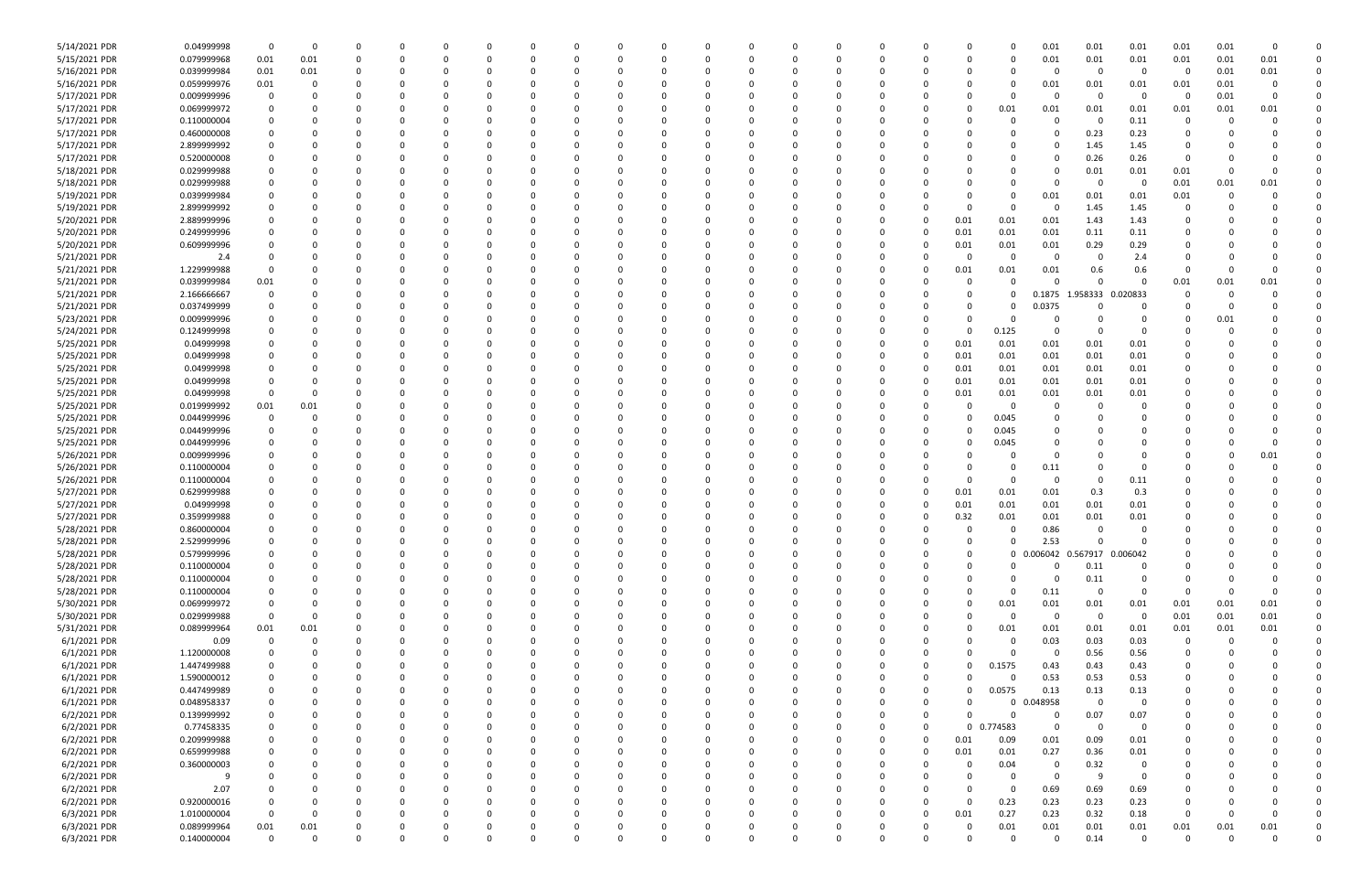| 6/3/2021 PDR  | 1.060000008 | 0                       | 0        |          |          | 0            |          |          | 0        |          | 0            |          |          | 0        |          |          | 0           | 0.53        | 0.53        |                         |          |          |  |
|---------------|-------------|-------------------------|----------|----------|----------|--------------|----------|----------|----------|----------|--------------|----------|----------|----------|----------|----------|-------------|-------------|-------------|-------------------------|----------|----------|--|
| 6/3/2021 PDR  | 2.260000008 | $\Omega$                | 0        |          |          | $\Omega$     |          |          | -0       |          | $\Omega$     |          | O        | - 0      |          | $\Omega$ | $\mathbf 0$ | 1.13        | 1.13        | 0                       |          |          |  |
| 6/3/2021 PDR  | 0.920000016 |                         |          |          |          |              |          |          |          |          |              |          |          | -0       | 0        | 0.23     | 0.23        | 0.23        | 0.23        |                         |          |          |  |
| 6/3/2021 PDR  | 5.799999984 |                         |          |          |          |              |          |          |          |          |              |          |          | -0       |          | 1.45     | 1.45        | 1.45        | 1.45        |                         |          |          |  |
| 6/3/2021 PDR  | 1.040000016 |                         |          |          |          |              |          |          |          |          |              |          |          | -0       |          | 0.26     | 0.26        | 0.26        | 0.26        |                         |          |          |  |
| 6/3/2021 PDR  | 7.272500001 | 0                       |          |          |          |              |          |          |          |          | <sup>0</sup> |          |          | - 0      |          | 0.7925   | 2.16        | 2.16        | 2.16        | 0                       |          |          |  |
| 6/3/2021 PDR  | 1.180000008 | 0                       | 0        |          |          | 0            |          |          |          |          | 0            |          |          | -0       |          |          | 0           | 0.59        | 0.59        | -0                      | $\Omega$ |          |  |
|               |             |                         |          |          |          |              |          |          |          |          |              |          |          |          |          |          |             |             |             |                         |          | 0.01     |  |
| 6/4/2021 PDR  | 0.079999968 | 0.01                    | 0.01     |          |          |              |          |          |          |          |              |          |          |          |          |          | 0.01        | 0.01        | 0.01        | 0.01                    | 0.01     |          |  |
| 6/4/2021 PDR  | 0.209999994 | 0                       |          |          |          |              |          |          |          |          |              |          |          |          |          |          |             | - 0         | 0.21        |                         |          |          |  |
| 6/4/2021 PDR  | 0.114999999 | 0                       |          |          |          |              |          |          |          |          |              |          | 0.115    |          |          |          | 0           | -0          | - 0         |                         |          |          |  |
| 6/4/2021 PDR  | 0.690000012 |                         |          |          |          |              |          |          |          |          |              |          |          |          |          |          | 0.23        | 0.23        | 0.23        |                         |          |          |  |
| 6/4/2021 PDR  | 0.909999996 |                         |          |          |          |              |          |          |          |          |              |          |          |          |          |          | 0           | 0.91        | 0           |                         |          |          |  |
| 6/5/2021 PDR  | 0.209999988 | 0                       | 0        |          |          | 0            |          |          |          |          | 0            |          |          |          |          |          | 0           |             | 0.21        |                         |          |          |  |
| 6/5/2021 PDR  | 0.542499993 | $\overline{\mathbf{0}}$ | 0        |          |          |              |          |          |          |          |              |          |          |          |          |          | 0.31        | 0.2325      | - 0         | - 0                     | -0       |          |  |
| 6/5/2021 PDR  | 0.059999976 | 0.01                    | 0.01     |          |          |              |          |          |          |          |              |          |          |          |          |          | C           | -0          | 0.01        | 0.01                    | 0.01     | 0.01     |  |
| 6/6/2021 PDR  | 0.079999968 | 0.01                    | 0.01     |          |          |              |          |          |          |          |              |          |          |          |          |          | 0.01        | 0.01        | 0.01        | 0.01                    | 0.01     | 0.01     |  |
| 6/6/2021 PDR  | 0.209999997 | $\overline{\mathbf{0}}$ | 0        |          |          |              |          |          |          |          |              |          |          |          |          |          | C           | - 0         | 0.21        | 0                       | -0       |          |  |
| 6/8/2021 PDR  | 0.029999988 | 0.01                    | 0.01     |          |          |              |          |          |          |          |              |          |          |          |          |          | 0           | $\Omega$    |             | -0                      |          | 0.01     |  |
| 6/9/2021 PDR  | 0.460000008 | $\overline{\mathbf{0}}$ | 0        |          |          |              |          |          |          |          |              |          |          |          |          |          | 0           | 0.23        | 0.23        | 0                       | -0       |          |  |
| 6/10/2021 PDR | 0.079999968 | 0.01                    | 0.01     |          |          |              |          |          |          |          |              |          |          |          |          |          | 0.01        | 0.01        | 0.01        | 0.01                    | 0.01     | 0.01     |  |
| 6/11/2021 PDR | 4.349999988 | - 0                     | 0        |          |          |              |          |          |          |          |              |          |          |          |          |          | 1.45        | 1.45        | 1.45        | 0                       |          |          |  |
| 6/11/2021 PDR | 4.57E-05    | $\overline{\mathbf{0}}$ | 0        |          |          |              |          |          |          |          |              |          | 0        | 7E-05    |          |          | 0           | 0           | - 0         | - 0                     | -0       | $\Omega$ |  |
|               |             |                         |          |          |          |              |          |          |          |          |              |          |          |          |          |          |             |             |             |                         |          |          |  |
| 6/12/2021 PDR | 0.069999972 | 0.01                    | 0.01     |          |          |              |          |          |          |          |              |          |          | -0       |          |          | 0           | 0.01        | 0.01        | 0.01                    | 0.01     | 0.01     |  |
| 6/12/2021 PDR | 0.059999976 | 0.01                    | 0.01     |          |          |              |          |          |          |          |              |          |          |          |          |          | 0           | $\Omega$    | 0.01        | 0.01                    | 0.01     | 0.01     |  |
| 6/12/2021 PDR | 0.149999994 | $\overline{\mathbf{0}}$ | 0        |          |          |              |          |          |          |          |              |          |          |          |          |          | 0           | 0.1         | 0.05        | $\overline{\mathbf{0}}$ | 0        | - 0      |  |
| 6/13/2021 PDR | 0.069999972 | 0.01                    | 0.01     |          |          |              |          |          |          |          |              |          |          |          |          |          | 0           | 0.01        | 0.01        | 0.01                    | 0.01     | 0.01     |  |
| 6/14/2021 PDR | 0.019999992 | 0.01                    | 0.01     |          |          |              |          |          |          |          |              |          |          |          |          |          | $\Omega$    | - 0         |             | $\Omega$                |          |          |  |
| 6/14/2021 PDR | 1.045000014 | 0                       | -0       |          |          |              |          |          |          |          |              |          |          | 0        | 0.35     | 0.35     | 0.23        | 0.115       | - 0         |                         |          |          |  |
| 6/14/2021 PDR | 2.640000024 | 0                       |          |          |          |              |          |          |          |          |              |          | O        | 0.44     | 0.44     | 0.44     | 0.44        | 0.44        | 0.44        |                         |          |          |  |
| 6/14/2021 PDR | 20.46000002 |                         |          |          |          |              |          |          |          |          |              |          | 0        | 3.41     | 3.41     | 3.41     | 3.41        | 3.41        | 3.41        |                         |          |          |  |
| 6/14/2021 PDR | 0.110000004 | 0                       |          |          |          | <sup>0</sup> |          |          |          |          | <sup>0</sup> |          |          | -0       | - 0      | - 0      | 0           | 0.11        | 0           |                         |          |          |  |
| 6/15/2021 PDR | 3.40000002  |                         |          |          |          | 0            |          |          |          |          | 0            |          |          | 0        | 0.68     | 0.68     | 0.68        | 0.68        | 0.68        |                         |          |          |  |
| 6/15/2021 PDR | 0.389999988 |                         |          |          |          |              |          |          |          |          |              |          |          | 0        | 0.01     | 0.01     | 0.01        | 0.22        | 0.14        |                         |          |          |  |
| 6/15/2021 PDR | 0.369999996 |                         |          |          |          |              |          |          |          |          |              |          |          | 0        | 0.09     | 0.09     | 0.01        | 0.09        | 0.09        |                         |          |          |  |
| 6/15/2021 PDR | 0.649999992 | 0                       |          |          |          |              |          |          |          |          |              |          |          | 0        | 0.12     | 0.25     | 0.01        | 0.13        | 0.14        | - 0                     | -0       | n        |  |
| 6/15/2021 PDR | 0.039999984 |                         | 0.01     |          |          |              |          |          |          |          |              |          |          |          |          |          | 0           | $\Omega$    |             | 0.01                    | 0.01     | 0.01     |  |
| 6/15/2021 PDR | 0.024999999 | 0                       | -0       |          |          |              |          |          |          |          |              |          |          |          |          |          | 0.025       | - 0         |             |                         |          |          |  |
| 6/15/2021 PDR | 0.177500001 |                         |          |          |          |              |          |          |          |          |              |          |          |          |          |          |             |             |             |                         |          |          |  |
|               |             |                         |          |          |          |              |          |          |          |          |              |          |          |          |          |          | 0.0375      | 0.14        |             |                         |          |          |  |
| 6/15/2021 PDR | 0.252500001 |                         |          |          |          |              |          |          |          |          |              |          |          |          |          |          | 0.0525      | 0.2         |             |                         |          |          |  |
| 6/15/2021 PDR | 0.252500001 | 0                       |          |          |          |              |          |          |          |          |              |          |          |          |          | 0        | 0.0525      | 0.2         | $\Omega$    |                         |          |          |  |
| 6/15/2021 PDR | 0.252500001 | $\mathbf 0$             |          |          |          |              |          |          |          |          |              |          |          |          |          |          | 0.0525      | 0.2         | 0           |                         |          |          |  |
| 6/15/2021 PDR | 0.252500001 | 0                       | 0        | 0        |          | $\Omega$     | $\Omega$ | 0        | 0        | 0        | $\Omega$     |          | 0        | 0        | $\Omega$ | 0        | 0.0525      | 0.2         | 0           | 0                       |          |          |  |
| 6/15/2021 PDR | 0.252500001 | 0                       | 0        |          |          | 0            |          |          |          |          | 0            |          | 0        |          | 0        | 0        | 0.0525      | 0.2         | $\Omega$    |                         |          |          |  |
| 6/15/2021 PDR | 0.087499998 | 0                       | 0        |          |          | 0            | 0        |          | - 0      |          | 0            |          | 0        |          | $\Omega$ | 0        | 0.0875      | $\Omega$    | 0           |                         |          |          |  |
| 6/15/2021 PDR | 0.099999999 | 0                       |          |          |          | 0            |          |          |          |          | 0            |          |          |          | 0        |          | 0.1         |             |             |                         |          |          |  |
| 6/15/2021 PDR | 0.107499999 | $\mathbf 0$             |          |          |          | 0            |          |          |          |          |              |          |          |          | $\Omega$ | $\Omega$ | 0.1075      |             |             |                         |          |          |  |
| 6/15/2021 PDR | 0.117500001 | 0                       |          |          |          | 0            |          |          |          |          | 0            |          | 0        |          | 0        | 0        | 0.1175      |             |             |                         |          |          |  |
| 6/15/2021 PDR | 0.099999999 | 0                       | 0        |          |          | 0            |          |          |          |          | 0            |          | 0        | 0        |          |          | 0.1         | -0          | 0           | 0                       |          |          |  |
| 6/15/2021 PDR | 0.230000004 | 0                       |          |          |          | 0            |          |          |          |          | 0            |          |          |          |          |          | 0           | 0.23        | $\mathbf 0$ |                         |          |          |  |
| 6/15/2021 PDR | 0.230000004 | 0                       |          |          |          | 0            |          |          |          |          | 0            |          | 0        |          |          |          | 0           | 0.23        | 0           | 0                       |          |          |  |
| 6/15/2021 PDR | 0.200000004 | 0                       | 0        |          |          | 0            |          |          | - 0      |          | 0            |          | 0        |          |          |          | 0           | 0.2         | 0           | 0                       |          |          |  |
| 6/15/2021 PDR | 0.230000004 |                         |          |          |          | 0            |          |          |          |          | 0            |          |          |          |          |          | $\Omega$    | 0.23        | 0           |                         |          |          |  |
| 6/15/2021 PDR | 1.629999996 |                         |          |          |          |              |          |          |          |          |              |          | 0        |          |          | 0        | 1.63        | 0           | 0           |                         |          |          |  |
|               |             |                         |          |          |          |              |          |          |          |          |              |          |          |          |          |          |             |             |             |                         |          |          |  |
| 6/15/2021 PDR | 5.7         | $\mathbf 0$             | 0        |          |          | 0            |          |          |          |          | 0            |          | 0        |          |          |          | 2.85        | 2.85        | 0           |                         |          |          |  |
| 6/15/2021 PDR | 0.669999996 |                         |          |          |          | 0            |          |          |          |          | 0            |          |          |          |          | 0        | 0           | 0.67        | 0           |                         |          |          |  |
| 6/15/2021 PDR | 0.299583333 | 0                       | 0        |          |          | 0            | $\Omega$ | 0        | 0        |          | 0            | $\Omega$ | 0        | $\Omega$ | $\Omega$ |          | 0 0.149583  | 0.15        | 0           | 0                       |          |          |  |
| 6/15/2021 PDR | 2.860000011 | 0                       | 0        |          |          | 0            | 0        |          | 0        |          | 0            | 0        | 0        | 0        | $\Omega$ | 0.26     | 0.52        | 1.04        | 1.04        |                         |          |          |  |
| 6/15/2021 PDR | 21.145      | $\mathbf 0$             |          |          |          | 0            |          |          |          |          | 0            |          | 0        | 0        | 6.99     | 7.06     | 4.73        | 2.365       | $\mathbf 0$ |                         |          |          |  |
| 6/15/2021 PDR | 2.759999976 | $\mathbf 0$             |          |          |          |              |          |          |          |          |              |          | 0        | 0.46     | 0.46     | 0.46     | 0.46        | 0.46        | 0.46        |                         |          |          |  |
| 6/15/2021 PDR | 14.84000001 | $\overline{\mathbf{0}}$ |          |          |          | 0            |          |          |          |          | 0            |          | 0        | 0        | 4.68     | -5       | 3.44        | 1.72        | $\mathbf 0$ | 0                       |          |          |  |
| 6/15/2021 PDR | 0.302500011 | $\overline{\mathbf{0}}$ | 0        |          |          |              |          |          |          |          |              |          |          | 0        |          | 0.0275   | 0.055       | 0.11        | 0.11        | $\mathbf 0$             | -0       |          |  |
| 6/16/2021 PDR | 0.059999976 | 0.01                    | 0.01     |          |          | 0            |          |          |          |          | 0            |          |          | - 0      |          | 0        | 0           | $\mathbf 0$ | 0.01        | 0.01                    | 0.01     | 0.01     |  |
| 6/16/2021 PDR | 0.39        | 0                       | 0        |          |          | 0            | 0        |          | 0        |          | 0            | 0        | 0        | 0        |          |          | 0           | 0.39        | 0           | 0                       | 0        |          |  |
| 6/16/2021 PDR | 0.6         |                         |          |          |          |              |          |          |          |          |              |          |          |          |          |          | 0.3         | 0.3         | 0           |                         |          |          |  |
| 6/16/2021 PDR | 0.760000008 | $\Omega$                | $\Omega$ | $\Omega$ | $\Omega$ | $\Omega$     | $\Omega$ | $\Omega$ | $\Omega$ | $\Omega$ | $\Omega$     | $\Omega$ | $\Omega$ | $\Omega$ | $\Omega$ |          | 0.38        | 0.38        | $\Omega$    | $\Omega$                | $\Omega$ | $\Omega$ |  |
|               |             |                         |          |          |          |              |          |          |          |          |              |          |          |          |          |          |             |             |             |                         |          |          |  |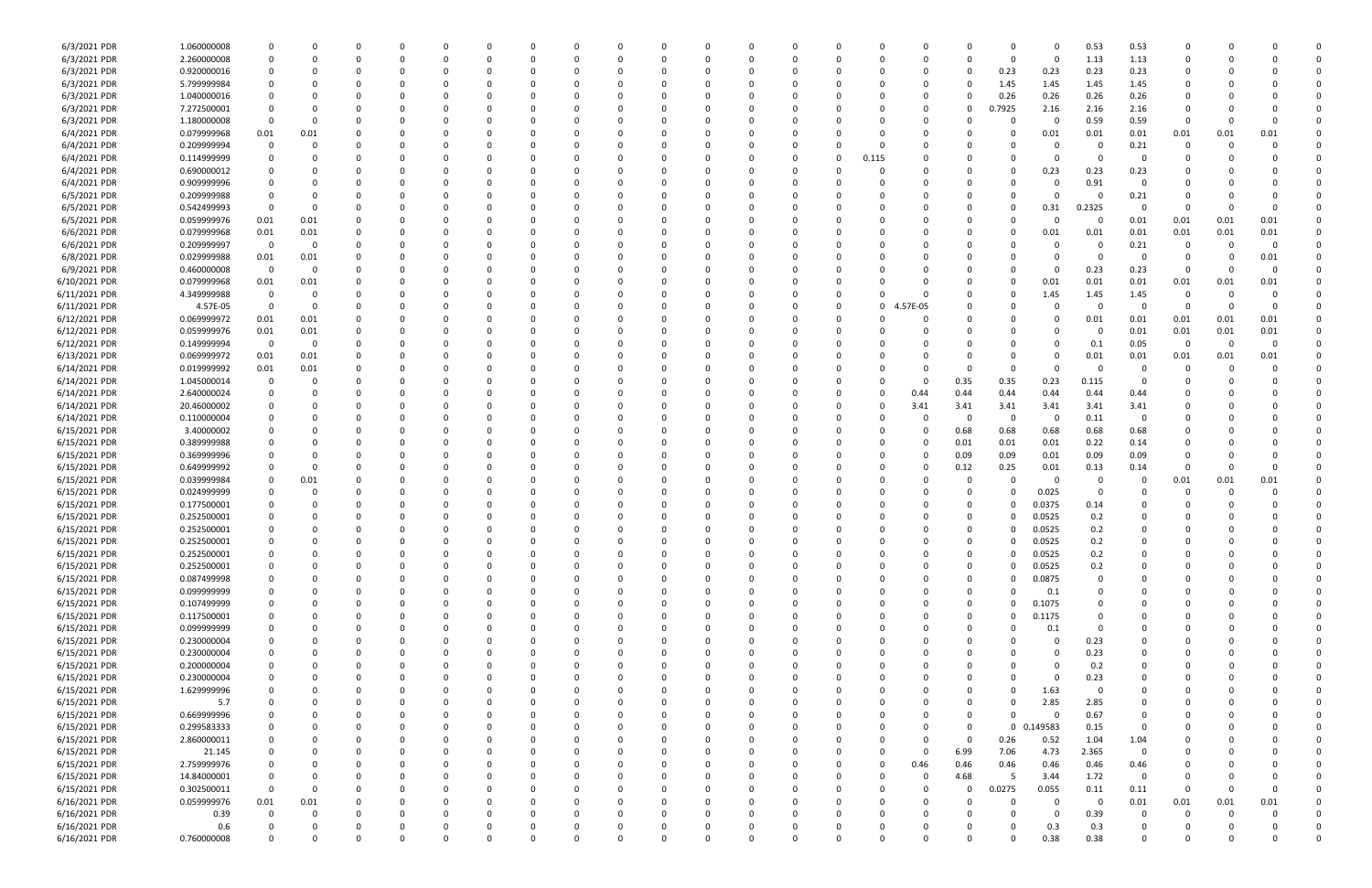| 6/16/2021 PDR  | 3.156666674 |              |          |          |          |          |          |          |              |   |              |          |          |          |          |        |          |                         | 0 1.576667                   | 1.58        | 0                       |             |          |          |  |
|----------------|-------------|--------------|----------|----------|----------|----------|----------|----------|--------------|---|--------------|----------|----------|----------|----------|--------|----------|-------------------------|------------------------------|-------------|-------------------------|-------------|----------|----------|--|
| 6/16/2021 PDR  | 2.4         |              |          | $\Omega$ |          |          |          | $\Omega$ |              |   | <sup>0</sup> | $\Omega$ |          |          | -0       |        | 0        | 0.6                     | 0.6                          | 0.6         | 0.6                     | 0           |          |          |  |
| 6/16/2021 PDR  | 36          |              |          |          |          |          |          |          |              |   |              |          |          |          |          |        |          | 9                       | 9                            | 9           | 9                       |             |          |          |  |
| 6/16/2021 PDR  | 3.185000001 |              |          |          |          |          |          |          |              |   |              |          |          |          |          |        |          | 0.41                    | 0.555                        | 1.11        | 1.11                    |             |          |          |  |
| 6/16/2021 PDR  | 5.799999984 |              |          |          |          |          |          |          |              |   |              |          |          |          |          |        | 0        | 1.45                    | 1.45                         | 1.45        | 1.45                    |             |          |          |  |
| 6/16/2021 PDR  | 6.56499999  |              |          |          |          |          |          |          |              |   |              |          |          |          |          |        |          | 0.84                    | 1.145                        | 2.29        | 2.29                    |             |          |          |  |
|                |             |              |          |          |          |          |          |          |              |   |              |          |          |          |          |        |          |                         |                              |             |                         |             |          |          |  |
| 6/16/2021 PDR  | 3.799999992 |              |          |          |          |          |          |          |              |   |              |          |          |          |          |        |          | 0                       | 1.9                          | 1.9         | 0                       |             |          |          |  |
| 6/16/2021 PDR  | 1.060000008 |              |          |          |          |          |          |          |              |   |              |          |          |          |          |        | O        | -0                      | 0.53                         | 0.53        | 0                       |             |          |          |  |
| 6/16/2021 PDR  | 5.875000008 |              |          |          |          |          |          |          |              |   |              |          |          |          |          |        | 1.97     | 1.97                    | 1.29                         | 0.645       |                         |             |          |          |  |
| 6/17/2021 PDR  | 0.760000008 |              |          |          |          |          |          |          |              |   |              |          |          |          |          |        |          | 0                       | 0.38                         | 0.38        | 0                       |             |          |          |  |
| 6/17/2021 PDR  | 0.340000008 |              |          |          |          |          |          |          |              |   |              |          |          |          |          |        |          | 0                       | 0.17                         | 0.17        | 0                       |             |          |          |  |
| 6/17/2021 PDR  | 0.140000004 |              |          |          |          |          |          |          |              |   |              |          |          |          |          |        |          |                         | 0                            | 0.14        | 0                       |             |          |          |  |
| 6/17/2021 PDR  | 0.140000004 |              |          |          |          |          |          |          |              |   |              |          |          |          |          |        |          |                         | 0                            | 0.14        | 0                       |             |          |          |  |
| 6/17/2021 PDR  | 0.200000004 |              |          |          |          |          |          |          |              |   |              |          |          |          |          |        |          |                         | 0                            | 0.2         |                         |             |          |          |  |
| 6/17/2021 PDR  | 0.200000004 |              |          |          |          |          |          |          |              |   |              |          |          |          |          |        |          |                         | 0                            | 0.2         |                         |             |          |          |  |
| 6/17/2021 PDR  | 0.200000004 |              |          |          |          |          |          |          |              |   |              |          |          |          |          |        |          |                         | 0                            | 0.2         |                         |             |          |          |  |
| 6/17/2021 PDR  | 0.149999994 |              |          |          |          |          |          |          |              |   |              |          |          |          |          |        | 0.15     |                         | $\Omega$                     |             |                         |             |          |          |  |
|                |             |              |          |          |          |          |          |          |              |   |              |          |          |          |          |        |          |                         |                              |             |                         |             |          |          |  |
| 6/17/2021 PDR  | 0.284999997 |              |          |          |          |          |          |          |              |   |              |          |          |          |          |        | 0.285    |                         | 0                            |             | 0                       |             |          |          |  |
| 6/17/2021 PDR  | 0.440000004 |              |          |          |          |          |          |          |              |   |              |          |          |          |          |        |          |                         | $\Omega$                     | 0.44        | 0                       |             |          |          |  |
| 6/17/2021 PDR  | 0.1875      |              |          |          |          |          |          |          |              |   |              |          |          |          |          |        |          |                         | $\Omega$                     | 0.1875      |                         |             |          |          |  |
| 6/17/2021 PDR  | 0.279999996 |              |          |          |          |          |          |          |              |   |              |          |          |          |          |        |          |                         | 0                            | 0.28        | 0                       |             |          |          |  |
| 6/17/2021 PDR  | 0.279999996 |              |          |          |          |          |          |          |              |   |              |          |          |          |          |        |          |                         | 0                            | 0.28        | 0                       |             |          |          |  |
| 6/17/2021 PDR  | 0.110000004 |              |          |          |          |          |          |          |              |   |              |          |          |          |          |        |          | 0                       | $\Omega$                     | - 0         | 0.11                    |             |          |          |  |
| 6/17/2021 PDR  | 0.069999996 |              |          |          |          |          |          |          |              |   |              |          |          |          |          |        | 0.0375   | 0                       | 0.0325                       | - 0         | 0                       |             |          |          |  |
| 6/17/2021 PDR  | 1.62        |              |          |          |          |          |          |          |              |   |              |          |          |          |          |        |          | 0                       | 0.81                         | 0.81        | 0                       |             |          |          |  |
| 6/17/2021 PDR  | 1.199999988 |              |          |          |          |          |          |          |              |   |              |          |          |          |          |        |          |                         | 0.4                          | 0.4         | 0.4                     |             |          |          |  |
| 6/17/2021 PDR  | 0.78        |              |          |          |          |          |          |          |              |   |              |          |          |          |          |        |          |                         | 0.39                         | 0.39        | O                       |             |          |          |  |
| 6/17/2021 PDR  | 0.279999996 |              |          |          |          |          |          |          |              |   |              |          |          |          |          |        |          |                         | 0 0.130833 0.149167          |             |                         |             |          |          |  |
|                |             |              |          |          |          |          |          |          |              |   |              |          |          |          |          |        |          |                         |                              |             |                         |             |          |          |  |
| 6/17/2021 PDR  | 0.980000004 |              |          |          |          |          |          |          |              |   |              |          |          |          |          |        |          | 0.98                    | 0                            |             | $\Omega$                |             |          |          |  |
| 6/17/2021 PDR  | 0.599999976 |              |          |          |          |          |          |          |              |   |              |          |          |          |          | 0.1    | 0.1      | 0.1                     | 0.1                          | 0.1         | 0.1                     |             |          |          |  |
| 6/17/2021 PDR  | 6.519999984 |              |          |          |          |          |          |          |              |   |              |          |          |          |          |        | 0        | 1.63                    | 1.63                         | 1.63        | 1.63                    |             |          |          |  |
| 6/17/2021 PDR  | 13.59000001 |              |          |          |          |          |          |          |              |   |              |          |          |          |          |        | O        | 1.765                   | 2.365                        | 4.73        | 4.73                    |             |          |          |  |
| 6/17/2021 PDR  | 3.300000003 |              |          |          |          |          |          |          |              |   |              |          |          |          |          |        | 0.65     | 1.3                     | 0.9                          | 0.45        | $\Omega$                |             |          |          |  |
| 6/17/2021 RDRR | 5.315625325 |              |          |          |          |          |          |          |              |   |              |          |          |          |          |        |          | 0                       | 0                            | $\mathbf 0$ | 5.315625                |             |          |          |  |
| 6/17/2021 PDR  | 9.36        |              |          |          |          |          |          |          |              |   |              |          |          |          |          |        | 0        | 2.34                    | 2.34                         | 2.34        | 2.34                    |             |          |          |  |
| 6/17/2021 PDR  | 1.329999996 |              |          |          |          |          |          |          |              |   |              |          |          |          |          |        | 0.65     | 0.65                    | 0.01                         | 0.01        | 0.01                    |             |          |          |  |
| 6/17/2021 PDR  | 1.290000012 |              |          |          |          |          |          |          |              |   |              |          |          |          |          |        | 0.21     | 0.21                    | 0.29                         | 0.29        | 0.29                    |             |          |          |  |
| 6/17/2021 PDR  | 1.12000002  |              |          |          |          |          |          |          |              |   |              |          |          |          |          |        | 0.2      | 0.2                     | 0.2                          | 0.2         | 0.32                    |             |          |          |  |
| 6/17/2021 PDR  | 0.75        |              |          |          |          |          |          |          |              |   |              |          |          |          |          |        | 0.18     | 0.18                    | 0.18                         | 0.18        | 0.03                    |             |          |          |  |
|                |             |              |          |          |          |          |          |          |              |   |              |          |          |          |          |        |          |                         |                              |             |                         |             |          |          |  |
| 6/17/2021 PDR  | 0.969999996 |              |          |          |          |          |          |          |              |   |              |          |          |          |          |        | 0.24     | 0.24                    | 0.24                         | 0.24        | 0.01                    |             |          |          |  |
| 6/17/2021 PDR  | 0.450000012 |              |          |          |          |          |          |          |              |   | υ            |          |          |          |          |        | 0.11     | 0.11                    | 0.11                         | 0.11        | 0.01                    | C           |          |          |  |
| 6/17/2021 PDR  | 0.299999988 | $\mathbf 0$  | 0        | $\Omega$ | $\Omega$ | $\Omega$ | 0        | $\Omega$ | 0            | O | $\Omega$     | $\Omega$ | $\Omega$ | $\Omega$ | $\Omega$ |        | 0.1      | 0.1                     | 0.01                         | 0.08        | 0.01                    | $\mathbf 0$ | $\Omega$ | $\Omega$ |  |
| 6/17/2021 PDR  | 0.059999976 | 0.01         | 0.01     | $\Omega$ |          | O        | 0        | 0        |              |   | 0            | $\Omega$ | $\Omega$ | $\Omega$ | 0        |        | $\Omega$ | $\mathbf 0$             | $\mathbf 0$                  | $\Omega$    | 0.01                    | 0.01        | 0.01     | 0.01     |  |
| 6/17/2021 PDR  | 6.339999996 | $\mathbf 0$  | $\Omega$ | 0        |          |          | 0        | 0        |              |   | 0            | $\Omega$ |          |          | 0        |        | $\Omega$ | 1.95                    | 1.95                         | 2.44        | $\overline{0}$          | 0           | $\Omega$ |          |  |
| 6/18/2021 PDR  | 0.139999992 | 0            |          | $\Omega$ |          |          | 0        | 0        |              |   |              | $\Omega$ |          | $\Omega$ | 0        |        | $\Omega$ | $\mathbf 0$             | 0.07                         | 0.07        | $\overline{0}$          | 0           |          |          |  |
| 6/18/2021 PDR  | 3.329999988 |              |          |          |          |          | 0        | 0        |              |   |              | 0        |          |          |          | 0      | 0.01     | 1.65                    | 1.65                         | 0.01        | 0.01                    |             |          |          |  |
| 6/18/2021 PDR  | 0.3         |              |          |          |          |          | 0        | 0        |              |   |              |          |          |          | 0        |        | $\Omega$ | $\mathbf 0$             | 0.15                         | 0.15        | $\mathbf 0$             |             |          |          |  |
| 6/18/2021 PDR  | 0.089999988 |              |          |          |          |          |          | 0        |              |   |              | 0        |          |          | 0        |        | 0.01     | 0.01                    | 0.01                         | 0.03        | 0.03                    | 0           |          |          |  |
| 6/18/2021 PDR  | 0.199999992 | 0            |          |          |          |          | 0        | 0        |              |   |              | $\Omega$ |          |          | 0        |        | $\Omega$ | 0                       | 0.1                          | 0.1         | 0                       | 0           |          |          |  |
| 6/18/2021 PDR  | 0.079999992 |              |          |          |          |          | 0        | 0        |              |   |              | 0        |          |          |          |        |          | 0                       | 0.04                         | 0.04        | 0                       | 0           |          |          |  |
| 6/18/2021 PDR  |             |              |          |          |          |          |          |          |              |   |              | $\Omega$ |          |          |          |        |          | $\Omega$                |                              |             | $\mathbf 0$             |             |          |          |  |
|                | 0.6         |              |          |          |          |          |          | 0        |              |   |              |          |          |          |          |        |          |                         | 0.3                          | 0.3         |                         |             |          |          |  |
| 6/18/2021 PDR  | 1.2         |              |          |          |          |          |          | 0        |              |   |              |          |          |          |          |        |          | 0                       | 0.6                          | 0.6         | 0                       |             |          |          |  |
| 6/18/2021 PDR  | 0.06        |              |          |          |          |          |          | 0        |              |   |              |          |          |          |          |        | $\Omega$ | 0                       | 0.03                         | 0.03        | $\mathbf 0$             |             |          |          |  |
| 6/18/2021 PDR  | 0.609999996 |              |          |          |          |          | 0        | 0        |              |   |              | 0        |          |          |          |        | 0.29     | 0.29                    | 0.01                         | 0.01        | 0.01                    | O           |          |          |  |
| 6/18/2021 PDR  | 0.309999996 |              |          |          |          |          |          | 0        |              |   |              | $\Omega$ |          | 0        | 0        |        | 0.14     | 0.14                    | 0.01                         | 0.01        | 0.01                    | O           |          |          |  |
| 6/18/2021 PDR  | 0.439999992 | 0            |          |          |          |          |          | 0        |              |   |              | $\Omega$ |          |          | 0        |        | $\Omega$ | $\overline{\mathbf{0}}$ | 0.22                         | 0.22        | $\mathbf 0$             | 0           |          |          |  |
| 6/18/2021 PDR  | 0.129999996 | 0            |          |          |          |          | 0        | 0        |              |   |              | $\Omega$ |          |          | 0        |        | 0.05     | 0.05                    | 0.01                         | 0.01        | 0.01                    | 0           |          |          |  |
| 6/18/2021 PDR  | 0.40999998  | $\mathbf{0}$ | 0        |          |          |          |          | 0        |              |   |              | $\Omega$ |          |          | 0        |        | 0.19     | 0.19                    | 0.01                         | 0.01        | 0.01                    | - 0         |          |          |  |
| 6/18/2021 PDR  | 0.079999968 | 0.01         | 0.01     |          |          |          |          | 0        |              |   |              |          |          |          |          |        | $\Omega$ | 0.01                    | 0.01                         | $0.01\,$    | 0.01                    | 0.01        | 0.01     |          |  |
| 6/18/2021 PDR  | 0.019999992 | 0.01         | 0.01     |          |          |          | 0        | 0        |              |   |              |          |          |          | C        |        | $\Omega$ | 0                       | $\Omega$                     | $\Omega$    | $\overline{\mathbf{0}}$ | 0           | $\Omega$ |          |  |
|                |             |              | $\Omega$ |          |          |          |          |          |              |   |              |          |          | $\Omega$ |          |        |          |                         | $\Omega$                     |             |                         |             |          |          |  |
| 6/18/2021 PDR  | 1.457499969 | $\mathbf 0$  |          |          |          |          |          |          |              |   |              |          |          |          | 0.1075   | 0.135  | 0        | 0.135                   |                              | 0.54        | 0.54                    | 0           |          |          |  |
| 6/18/2021 PDR  | 0.144999996 | 0            |          |          |          |          |          | 0        |              |   |              |          | $\Omega$ |          |          | 0.145  | 0        |                         | 0                            |             | 0                       | 0           |          |          |  |
| 6/18/2021 PDR  | 0.142499997 |              |          |          |          |          | 0        | 0        |              |   |              | $\Omega$ | $\Omega$ | $\Omega$ | 0        | 0.1425 | 0        |                         | $\Omega$                     |             | 0                       | 0           |          |          |  |
| 6/18/2021 PDR  | 0.262499994 |              |          |          |          |          |          |          |              |   |              |          |          | $\Omega$ | 0.2625   |        | 0        |                         | $\Omega$                     |             |                         |             |          |          |  |
| 6/18/2021 PDR  | 3.759999996 | $\Omega$     | $\Omega$ | $\Omega$ |          | $\Omega$ | $\Omega$ | $\Omega$ | <sup>0</sup> | 0 | $\Omega$     | $\Omega$ | $\Omega$ | O        | $\Omega$ |        | $\Omega$ |                         | 0 0.039167 3.681667 0.039167 |             |                         | $\Omega$    |          | $\Omega$ |  |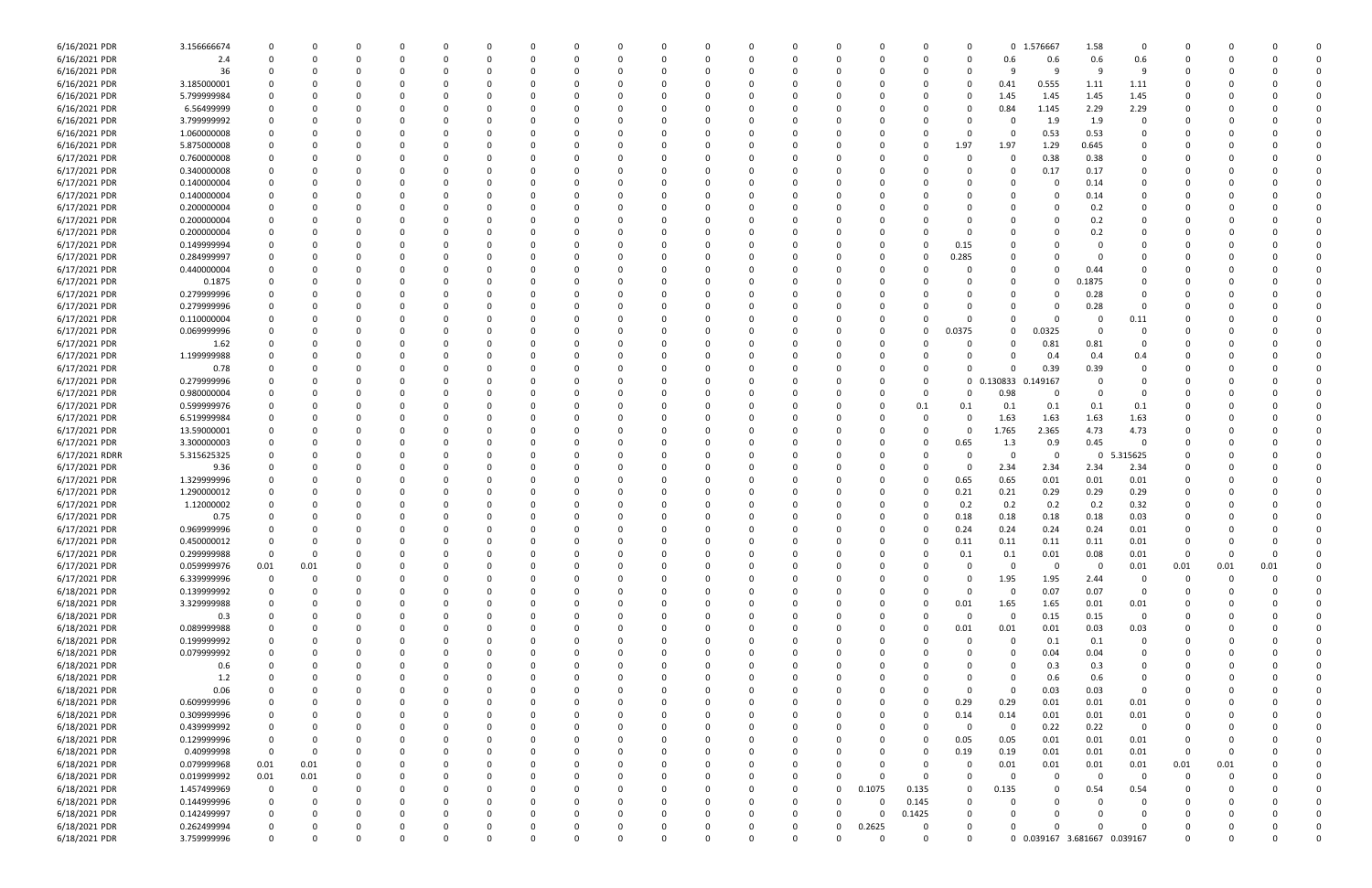| 6/18/2021 PDR | 1.2         |             |          |          |          |          |          |    |          |          | $\Omega$ |          |          |          |      |             | 0           | 0.6         | 0.6      | $\Omega$       |             |          |          |  |
|---------------|-------------|-------------|----------|----------|----------|----------|----------|----|----------|----------|----------|----------|----------|----------|------|-------------|-------------|-------------|----------|----------------|-------------|----------|----------|--|
| 6/18/2021 PDR | 0.920000016 |             |          |          |          |          |          |    |          |          | 0        |          |          |          |      |             | 0.23        | 0.23        | 0.23     | 0.23           |             |          |          |  |
| 6/18/2021 PDR |             |             |          |          |          |          |          |    |          |          |          |          |          |          |      |             | 0           | 0           |          | 0              |             |          |          |  |
|               | 1.899999996 |             |          |          |          |          |          |    |          |          |          |          |          |          |      |             |             |             | 1.9      |                |             |          |          |  |
| 6/18/2021 PDR | 0.72        |             |          |          |          |          |          |    |          |          |          |          |          |          |      |             |             | 0           | 0.72     | 0              |             |          |          |  |
| 6/18/2021 PDR | 0.530000004 |             |          |          |          |          |          |    |          |          |          |          |          |          |      |             |             | 0           | 0.53     | 0              |             |          |          |  |
|               |             |             |          |          |          |          |          |    |          |          |          |          |          |          |      |             |             |             |          |                |             |          |          |  |
| 6/19/2021 PDR | 0.429999996 | - 0         |          |          |          |          |          |    |          |          |          |          |          |          |      |             |             | 0           | 0.12     | 0.31           | -0          |          |          |  |
| 6/19/2021 PDR | 0.04999998  | 0.01        | 0.01     |          |          |          |          |    |          |          | - 0      |          |          | C        |      |             |             | -0          | <u>n</u> | 0.01           | 0.01        | 0.01     |          |  |
| 6/19/2021 PDR | 1.709999982 | -0          |          |          |          |          |          |    |          |          | 0        | 0.21     | 0.84     | 0.22     | 0.22 |             | 0.22        | 0           |          | O              |             |          |          |  |
|               |             |             |          |          |          |          |          |    |          |          |          |          |          |          |      |             |             |             |          |                |             |          |          |  |
| 6/19/2021 PDR | 0.149999994 |             |          |          |          |          |          |    |          |          |          |          |          | $\Omega$ |      |             | 0.05        | 0.05        | 0.05     |                |             |          |          |  |
| 6/19/2021 PDR | 0.169999992 |             |          |          |          |          |          |    |          |          |          |          |          | 0.05     |      |             | 0.05        | 0.02        | 0.05     | 0              |             |          |          |  |
| 6/20/2021 PDR | 0.970000008 |             |          |          |          |          |          |    |          |          |          |          |          |          |      | 0.16        | 0.23        | 0.17        | 0.18     | 0.23           |             |          |          |  |
|               |             |             |          |          |          |          |          |    |          |          |          |          |          |          |      |             |             |             |          |                |             |          |          |  |
| 6/20/2021 PDR | 1.419999996 |             |          |          |          |          |          |    |          |          |          |          |          |          |      | 1.42        | 0           | -0          |          |                |             |          |          |  |
| 6/20/2021 PDR | 0.350000004 |             |          |          |          |          |          |    |          |          |          |          |          |          |      |             | 0.35        | $\Omega$    | - വ      |                |             |          |          |  |
|               |             |             |          |          |          |          |          |    |          |          |          |          |          |          |      |             |             |             |          |                |             |          |          |  |
| 6/20/2021 PDR | 0.399999996 | - 0         |          |          |          |          |          |    |          |          |          |          |          |          |      |             |             | 0           | 0.16     | 0.24           | O           |          |          |  |
| 6/20/2021 PDR | 0.059999976 | 0.01        | 0.01     |          |          |          |          |    |          |          |          |          |          |          |      |             |             | 0           | - 0      | 0.01           | 0.01        | 0.01     | 0.01     |  |
| 6/20/2021 PDR | 0.009999996 | 0           | 0.01     |          |          |          |          |    |          |          |          |          |          |          |      |             |             | $\Omega$    | - 0      | 0              | C           |          |          |  |
|               |             |             |          |          |          |          |          |    |          |          |          |          |          |          |      |             |             |             |          |                |             |          |          |  |
| 6/21/2021 PDR | 1.040000004 | 0           |          |          |          |          |          |    |          |          |          |          |          |          |      |             |             | 0           | 1.04     | $\Omega$       |             |          |          |  |
| 6/21/2021 PDR | 12.40750001 | 0           |          |          |          |          |          |    |          |          |          |          |          |          |      |             | 0           | 2.9475      | 4.73     | 4.73           |             |          |          |  |
|               |             |             |          |          |          |          |          |    |          |          |          |          |          |          |      |             |             |             |          |                |             |          |          |  |
| 6/21/2021 PDR | 8.99000001  |             |          |          |          |          |          |    |          |          |          |          |          |          |      |             |             | 2.11        | 3.44     | 3.44           |             |          |          |  |
| 6/21/2021 PDR | 6.24999999  |             |          |          |          |          |          |    |          |          |          |          |          |          |      |             | 0           | 1.25        | 2.5      | 2.5            |             |          |          |  |
| 6/21/2021 PDR | 11.70000001 |             |          |          |          |          |          |    |          |          |          |          |          | 2.6      | 2.6  | 2.6         | 2.6         | 1.3         | $\Omega$ | $\Omega$       |             |          |          |  |
|               |             |             |          |          |          |          |          |    |          |          |          |          |          |          |      |             |             |             |          |                |             |          |          |  |
| 6/21/2021 PDR | 0.132499983 |             |          |          |          |          |          |    |          |          |          |          |          |          |      | 0.0075      | 0.01        | 0.095       | 0.01     | 0.01           |             |          |          |  |
| 6/21/2021 PDR | 0.867499983 |             |          |          |          |          |          |    |          |          |          |          |          |          |      | 0.0075      | 0.01        | 0.83        | 0.01     | 0.01           |             |          |          |  |
| 6/21/2021 PDR | 0.12999999  | 0           |          |          |          |          |          |    |          |          |          |          |          | 0        |      | 0.0075      | 0.01        | 0.0225      | 0.08     | 0.01           |             |          |          |  |
|               |             |             |          |          |          |          |          |    |          |          |          |          |          |          |      |             |             |             |          |                |             |          |          |  |
| 6/22/2021 PDR | 0.389999988 | 0           |          |          |          |          |          |    |          |          | -0       |          |          |          |      | 0.01        | 0.01        | 0.01        | 0.01     | 0.35           |             |          |          |  |
| 6/22/2021 PDR | 5.799999984 |             |          |          |          |          |          |    |          |          |          |          |          |          |      |             | 1.45        | 1.45        | 1.45     | 1.45           |             |          |          |  |
|               |             |             |          |          |          |          |          |    |          |          |          |          |          |          |      |             |             |             |          |                |             |          |          |  |
| 6/22/2021 PDR | 22.98000001 |             |          |          |          |          |          |    |          |          |          |          |          |          |      | 7.41        | 7.71        | 5.24        | 2.62     | - 0            |             |          |          |  |
| 6/22/2021 PDR | 0.382500009 |             |          |          |          |          |          |    |          |          |          |          |          |          |      | 0.0575      | 0.115       | 0.14        | 0.07     | 0              |             |          |          |  |
| 6/22/2021 PDR | 3.994999998 |             |          |          |          |          |          |    |          |          |          |          |          |          |      | 1.29        | 1.34        | 0.91        | 0.455    | $\Omega$       |             |          |          |  |
|               |             |             |          |          |          |          |          |    |          |          |          |          |          |          |      |             |             |             |          |                |             |          |          |  |
| 6/23/2021 PDR | 0.920000016 |             |          |          |          |          |          |    |          |          |          |          |          |          |      |             | 0.23        | 0.23        | 0.23     | 0.23           |             |          |          |  |
| 6/23/2021 PDR | 13.59000001 |             |          |          |          |          |          |    |          |          |          |          |          |          |      |             | 1.765       | 2.365       | 4.73     | 4.73           |             |          |          |  |
|               |             |             |          |          |          |          |          |    |          |          |          |          |          |          |      |             |             |             |          |                |             |          |          |  |
| 6/23/2021 PDR | 0.15        | -0          |          |          |          |          |          |    |          |          |          |          |          |          |      |             | 0           | 0.001563    | 0.146875 | 0.001563       |             |          |          |  |
| 6/24/2021 PDR | 0.019999992 | 0.01        | 0.01     |          |          |          |          |    |          |          | -0       |          |          |          |      |             | 0           | -0          | - 0      | 0              |             |          |          |  |
| 6/24/2021 PDR | 5.799999984 | -0          |          |          |          |          |          |    |          |          |          |          |          |          |      |             | 1.45        | 1.45        | 1.45     | 1.45           |             |          |          |  |
|               |             |             |          |          |          |          |          |    |          |          |          |          |          |          |      |             |             |             |          |                |             |          |          |  |
| 6/24/2021 PDR | 0.920000016 | -0          |          |          |          |          |          |    |          |          |          |          |          |          |      |             | 0.23        | 0.23        | 0.23     | 0.23           |             |          |          |  |
| 6/24/2021 PDR | 9.999999984 | 0           |          |          |          |          |          |    |          |          |          |          |          |          |      |             | 2.5         | 2.5         | 2.5      | 2.5            |             |          |          |  |
|               |             |             |          |          |          |          |          |    |          |          |          |          |          |          |      |             |             |             | $\Omega$ | $\Omega$       |             |          |          |  |
| 6/24/2021 PDR | 1.970000004 | 0           |          |          |          |          |          |    |          |          |          |          |          |          |      |             | 1.97        | 0           |          |                | 0           |          |          |  |
| 6/25/2021 PDR | 0.079999968 | 0.01        | 0.01     |          |          |          |          |    |          |          | - 0      |          |          |          |      |             |             | 0.01        | 0.01     | 0.01           | 0.01        | 0.01     | 0.01     |  |
| 6/25/2021 PDR | 0.999999996 | 0           |          |          |          |          |          |    |          |          |          |          |          |          |      |             |             | $\mathbf 0$ | 0.010417 | 0.989583       | -0          |          |          |  |
|               |             |             |          |          |          |          |          |    |          |          |          |          |          |          |      |             |             |             |          |                |             |          |          |  |
| 6/25/2021 PDR | 0.662500011 | $\Omega$    |          |          |          |          |          |    |          |          |          |          |          |          |      | 0           | 0.0875      | 0.115       | 0.23     | 0.23           | $\Omega$    |          |          |  |
| 6/25/2021 PDR | 13.59000001 | $\Omega$    |          |          |          |          |          |    |          |          |          |          |          |          |      | $\Omega$    | 1.765       | 2.365       | 4.73     | 4.73           | $\Omega$    |          |          |  |
|               |             |             |          |          | $\Omega$ | $\Omega$ | $\Omega$ |    | $\Omega$ |          |          | $\Omega$ | $\Omega$ |          |      | 0           |             |             |          |                |             |          |          |  |
| 6/25/2021 PDR | 0.750000012 | 0           | 0        | 0        |          |          |          | 0  |          | 0        | 0        |          |          | 0        |      |             | 0.24        | 0.17        | 0.17     | 0.17           | 0           |          |          |  |
| 6/25/2021 PDR | 0.920000016 | 0           | 0        | 0        |          |          |          | 0  |          | 0        | 0        |          |          | 0        |      | 0           | 0.23        | 0.23        | 0.23     | 0.23           | 0           |          |          |  |
| 6/25/2021 PDR | 1.040000016 | 0           |          |          |          |          |          | -0 |          |          | $\Omega$ |          | 0        | 0        |      | $\Omega$    | 0.26        | 0.26        | 0.26     | 0.26           | 0           |          |          |  |
|               |             |             |          |          |          |          |          |    |          |          |          |          |          |          |      |             |             |             |          |                |             |          |          |  |
| 6/25/2021 PDR | 9.850000011 | 0           |          |          |          |          |          |    |          |          | $\Omega$ |          |          | 0        |      | 0           | 1.25        | 1.72        | 3.44     | 3.44           | 0           |          |          |  |
| 6/25/2021 PDR | 3.717500001 | $\mathbf 0$ |          |          |          |          |          |    |          |          | -0       |          |          |          |      |             | .4925       | 0.645       | 1.29     | 1.29           | 0           |          |          |  |
| 6/26/2021 PDR | 0.059999976 | 0.01        | 0.01     |          |          |          |          | -0 |          | 0        | $\Omega$ |          | 0        |          |      | $\Omega$    | $\mathbf 0$ | $\Omega$    | $\Omega$ | 0.01           | 0.01        | 0.01     | 0.01     |  |
|               |             |             |          |          |          |          |          |    |          |          |          |          |          |          |      |             |             |             |          |                |             |          |          |  |
| 6/27/2021 PDR | 0.059999976 | 0.01        | 0.01     |          |          |          |          |    |          |          | 0        |          |          | 0        |      |             |             | $\Omega$    | $\Omega$ | 0.01           | 0.01        | 0.01     | 0.01     |  |
| 6/27/2021 PDR | 0.140000004 | $\mathbf 0$ | $\Omega$ |          |          |          |          |    |          |          | 0        |          |          | n        |      |             |             | 0           | 0.14     | 0              | $\mathbf 0$ | $\Omega$ |          |  |
|               |             |             |          |          |          |          |          |    |          |          |          |          |          |          |      |             |             |             |          |                |             |          |          |  |
| 6/27/2021 PDR | 0.140000004 | 0           |          |          |          |          |          | 0  |          |          | 0        |          |          | 0        |      |             |             | 0           | 0.14     | 0              |             |          |          |  |
| 6/27/2021 PDR | 0.200000004 | 0           |          |          |          |          |          |    |          |          | 0        |          |          |          |      |             |             | 0           | 0.2      | 0              |             |          |          |  |
| 6/27/2021 PDR | 0.200000004 | 0           |          |          |          |          |          | -0 |          |          | 0        |          |          |          |      |             |             | 0           | 0.2      | $\overline{0}$ |             |          |          |  |
|               |             |             |          |          |          |          |          |    |          |          |          |          |          |          |      |             |             |             |          |                |             |          |          |  |
| 6/27/2021 PDR | 0.200000004 | 0           |          |          |          |          |          |    |          |          | 0        |          |          |          |      | 0           | 0           | $\mathbf 0$ | 0.2      | 0              |             |          |          |  |
| 6/28/2021 PDR | 0.549999996 | 0           |          |          |          |          |          |    |          |          | $\Omega$ |          |          |          |      | 0.01        | 0.01        | 0.12        | 0.29     | 0.12           |             |          |          |  |
| 6/28/2021 PDR | 0.479999988 | 0           |          |          |          |          |          | 0  |          |          | $\Omega$ |          |          | 0        |      | 0.01        | 0.01        | 0.01        | 0.44     | 0.01           | 0           |          |          |  |
|               |             |             |          |          |          |          |          |    |          |          |          |          |          |          |      |             |             |             |          |                |             |          |          |  |
| 6/28/2021 PDR | 0.419999988 | $\mathbf 0$ | $\Omega$ |          |          |          |          | 0  |          | 0        | 0        |          | 0        | 0        |      | 0.01        | 0.01        | 0.01        | 0.38     | 0.01           | - 0         | $\Omega$ | $\Omega$ |  |
| 6/28/2021 PDR | 0.089999964 | 0.01        | 0.01     |          |          |          |          |    |          |          | 0        |          |          | 0        |      | $\Omega$    | 0.01        | 0.01        | 0.01     | 0.01           | 0.01        | 0.01     | 0.01     |  |
|               |             |             |          |          |          |          |          |    |          |          |          |          |          |          |      |             |             |             |          |                |             |          |          |  |
| 6/28/2021 PDR | 0.200000004 | $\mathbf 0$ | $\Omega$ |          |          |          |          |    |          |          | $\Omega$ |          |          |          |      |             | 0           | 0           | $\Omega$ | 0.2            | 0           | 0        |          |  |
| 6/28/2021 PDR | 0.200000004 | 0           |          |          |          |          |          |    |          |          | 0        |          |          |          |      |             |             | 0           | $\Omega$ | 0.2            | 0           |          |          |  |
| 6/28/2021 PDR | 0.200000004 | 0           |          |          |          |          |          |    |          |          | 0        |          |          |          |      |             |             | 0           | $\Omega$ | 0.2            | 0           |          |          |  |
|               |             |             |          |          |          |          |          |    |          |          |          |          |          |          |      |             |             |             |          |                |             |          |          |  |
| 6/28/2021 PDR | 0.200000004 | 0           |          |          |          |          |          | 0  | 0        |          | $\Omega$ |          | $\Omega$ | 0        |      | 0           |             | $\mathbf 0$ | $\Omega$ | 0.2            | 0           |          |          |  |
| 6/28/2021 PDR | 0.140000004 | 0           |          |          |          |          |          | 0  |          |          | 0        |          |          | 0        |      | 0           | O           | 0.14        | $\Omega$ | $\overline{0}$ | 0           |          |          |  |
| 6/28/2021 PDR | 2.757916678 | 0           |          |          |          |          |          |    |          |          | 0        |          |          |          |      | $\mathbf 0$ |             | 0 0.917917  | 0.92     | 0.92           |             |          |          |  |
|               |             |             |          |          |          |          |          |    |          |          |          |          |          |          |      |             |             |             |          |                |             |          |          |  |
| 6/28/2021 PDR | 1.019374988 | 0           |          |          |          |          |          |    |          |          |          |          |          |          |      | 0           |             | 0 0.339375  | 0.34     | 0.34           |             |          |          |  |
| 6/28/2021 PDR | 4.736666678 | $\mathbf 0$ | 0        | $\Omega$ |          | $\Omega$ | $\Omega$ | 0  | $\Omega$ | $\Omega$ | $\Omega$ | $\Omega$ | $\Omega$ | 0        |      | 0           |             | 0 1.576667  | 1.58     | 1.58           | 0           |          | O        |  |
|               |             |             |          |          |          |          |          |    |          |          |          |          |          |          |      |             |             |             |          |                |             |          |          |  |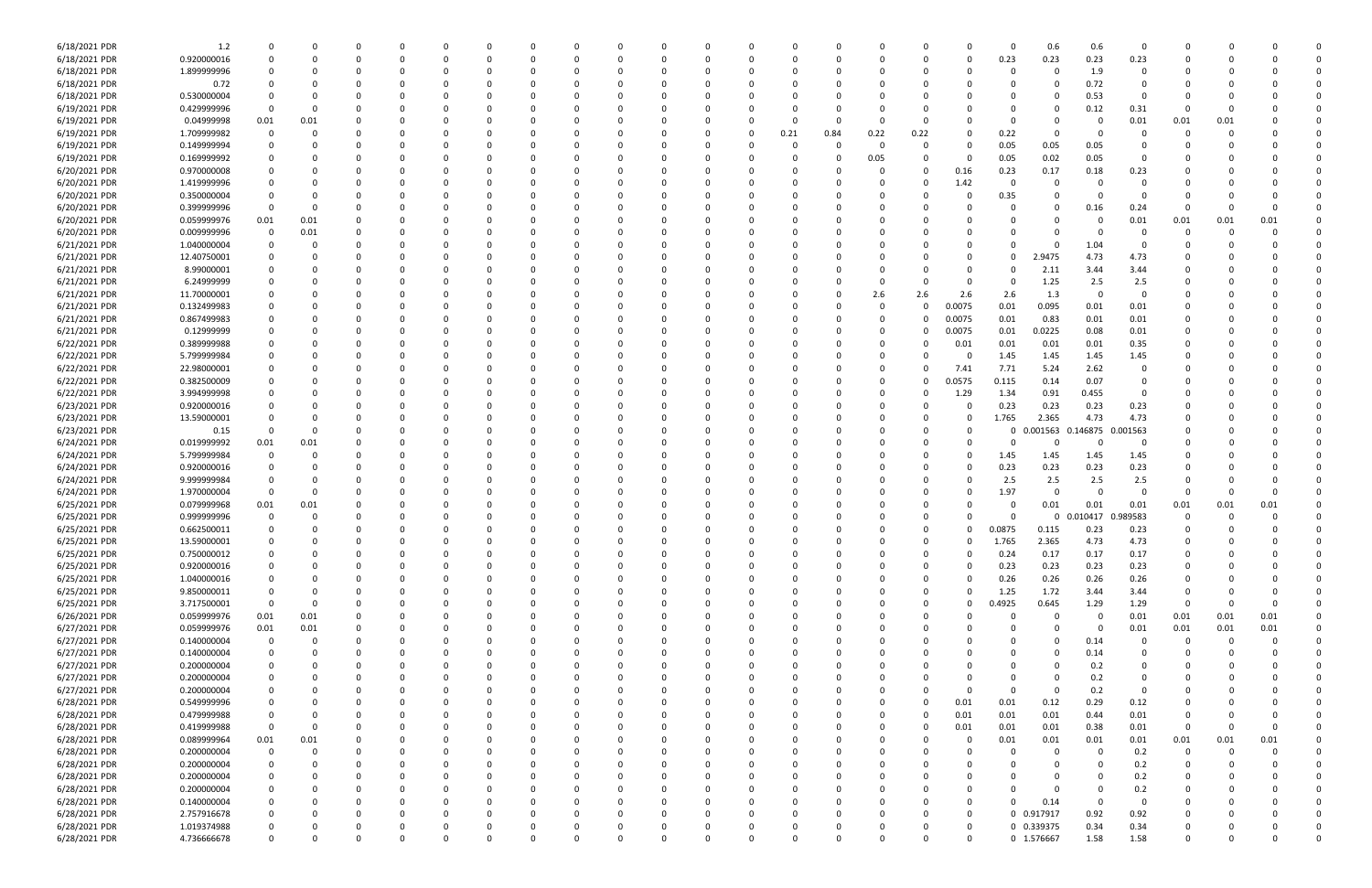| 6/28/2021 PDR | 1.950000012 |             |             |   |          |     |          |   |          |              |          |          |          |          |          |          |          |          | 0            | 0.65                | 0.65     | 0.65           |          |          |          |  |
|---------------|-------------|-------------|-------------|---|----------|-----|----------|---|----------|--------------|----------|----------|----------|----------|----------|----------|----------|----------|--------------|---------------------|----------|----------------|----------|----------|----------|--|
| 6/28/2021 PDR | 27          |             |             |   |          |     |          |   | -0       |              |          |          |          |          |          | -0       |          | $\Omega$ | 0            | 9                   | - 9      | 9              |          |          |          |  |
| 6/28/2021 PDR | 21.145      |             |             |   |          |     |          |   |          |              |          |          |          |          |          |          |          | 6.99     | 7.06         | 4.73                | 2.365    |                |          |          |          |  |
| 6/28/2021 PDR | 7.02        |             |             |   |          |     |          |   |          |              |          |          |          |          |          |          |          |          | 0            | 2.34                | 2.34     | 2.34           |          |          |          |  |
|               |             |             |             |   |          |     |          |   |          |              |          |          |          |          |          |          |          |          |              |                     |          |                |          |          |          |  |
| 6/28/2021 PDR | 0.88749999  |             |             |   |          |     |          |   |          |              |          |          |          |          |          |          |          | 0        | 0.1125       | 0.155               | 0.31     | 0.31           |          |          |          |  |
| 6/29/2021 PDR | 1.329999996 |             |             |   |          |     |          |   |          |              |          |          |          |          |          |          |          | 0.65     | 0.65         | 0.01                | 0.01     | 0.01           |          |          |          |  |
| 6/29/2021 PDR | 0.72        |             |             |   |          |     |          |   |          |              |          |          |          |          |          |          |          | 0.01     | 0.01         | 0.29                | 0.29     | 0.12           |          |          |          |  |
| 6/29/2021 PDR | 0.16999998  |             |             |   |          |     |          |   |          |              |          |          |          |          |          |          |          | 0.07     | 0.07         | 0.01                | 0.01     | 0.01           |          |          |          |  |
| 6/29/2021 PDR | 0.489999996 | -C          |             |   |          |     |          |   |          |              |          |          |          |          |          |          |          | 0.23     | 0.23         | 0.01                | 0.01     | 0.01           | -0       |          |          |  |
| 6/29/2021 PDR | 0.079999968 | 0.01        | 0.01        |   |          |     |          |   |          |              |          |          |          |          |          |          |          |          | 0            | 0.01                | 0.01     | 0.01           | 0.01     | 0.01     | 0.01     |  |
| 6/29/2021 PDR | 0.079999968 | 0           | 0.01        |   |          |     |          |   |          |              |          |          |          |          |          |          |          |          | 0.01         | 0.01                | 0.01     | 0.01           | 0.01     | 0.01     | 0.01     |  |
|               |             |             |             |   |          |     |          |   |          |              |          |          |          |          |          |          |          |          |              |                     |          |                |          |          |          |  |
| 6/29/2021 PDR | 0.469999992 | 0           |             |   |          |     |          |   |          |              |          |          |          |          |          |          |          | 0        | .1175        | 0                   | 0.1175   | 0.235          | -0       |          | -0       |  |
| 6/30/2021 PDR | 0.019999992 | - 0         |             |   |          |     |          |   |          |              |          |          |          |          |          |          |          |          | 0            | 0                   | - 0      | 0              | 0        | 0.01     | 0.01     |  |
| 6/30/2021 PDR | 0.089999964 | 0.01        | 0.01        |   |          |     |          |   |          |              |          |          |          |          |          |          |          |          | 0.01         | 0.01                | 0.01     | 0.01           | 0.01     | 0.01     | 0.01     |  |
| 6/30/2021 PDR | 5.58500001  | 0           |             |   |          |     |          |   |          |              |          |          |          |          |          |          |          |          | 0.66         | 0.985               | 1.97     | 1.97           | 0        |          |          |  |
| 6/30/2021 PDR | 6.56499999  |             |             |   |          |     |          |   |          |              |          |          |          |          |          |          |          | O        | 0.84         | 1.145               | 2.29     | 2.29           |          |          |          |  |
| 6/30/2021 PDR | 5.875000008 |             |             |   |          |     |          |   |          |              |          |          |          |          |          |          |          | 1.97     | 1.97         | 1.29                | 0.645    |                |          |          |          |  |
|               |             |             |             |   |          |     |          |   |          |              |          |          |          |          |          |          |          |          |              |                     |          |                |          |          |          |  |
| 7/1/2021 PDR  | 0.009999996 |             |             |   |          |     |          |   |          |              |          |          |          |          |          |          |          |          | 0            |                     |          |                | 0        |          | 0.01     |  |
| 7/1/2021 PDR  | 0.039999984 |             |             |   |          |     |          |   |          |              |          |          |          |          |          |          |          |          |              | 0                   | - 0      | 0.01           | 0.01     | 0.01     | 0.01     |  |
| 7/1/2021 PDR  | 0.047499999 |             |             |   |          |     |          |   | 0.0475   |              |          |          |          |          |          |          |          |          |              | $\Omega$            |          |                |          |          |          |  |
| 7/1/2021 PDR  | 0.920000016 |             |             |   |          |     |          |   |          |              |          |          |          |          |          |          |          |          | 0.23         | 0.23                | 0.23     | 0.23           |          |          |          |  |
| 7/1/2021 PDR  | 13.64749999 |             |             |   |          |     |          |   |          |              |          |          |          |          |          |          |          | O        | .7725        | 2.375               | 4.75     | 4.75           |          |          |          |  |
| 7/1/2021 PDR  | 0.379999992 |             |             |   |          |     |          |   |          |              |          |          |          |          |          |          |          |          | 0            | 0                   | 0.19     | 0.19           |          |          |          |  |
|               |             |             | $\Omega$    |   |          |     |          |   |          |              |          |          |          |          |          |          |          |          |              |                     |          |                |          |          |          |  |
| 7/1/2021 PDR  | 9.999999984 | - 0         |             |   |          |     |          |   |          |              |          |          |          |          |          |          |          | O        | 2.5          | 2.5                 | 2.5      | 2.5            | 0        |          | $\Omega$ |  |
| 7/2/2021 PDR  | 0.089999964 | 0.01        | 0.01        |   |          |     |          |   |          |              |          |          |          |          |          |          |          |          | 0.01         | 0.01                | 0.01     | 0.01           | 0.01     | 0.01     | 0.01     |  |
| 7/2/2021 PDR  | 0.029999988 | 0.01        | 0.01        |   |          |     |          |   |          |              |          |          |          |          |          |          |          |          | 0            | - 0                 |          |                | ſ        |          | 0.01     |  |
| 7/2/2021 PDR  | 0.094999995 | 0           |             |   |          |     |          | 0 | 0.095    |              |          |          |          |          |          |          |          |          | 0            | 0                   | - 0      |                |          |          |          |  |
| 7/2/2021 PDR  | 5.61        |             |             |   |          |     |          |   |          |              |          |          |          |          |          |          |          |          | 0.66         | 0.99                | 1.98     | 1.98           |          |          |          |  |
| 7/2/2021 PDR  | 0.45        |             |             |   |          |     |          |   |          |              |          |          |          |          |          |          |          |          | 0            | $\Omega$            | 0.45     | $\Omega$       |          |          |          |  |
| 7/2/2021 PDR  | 0.050000004 |             |             |   |          |     |          |   |          |              |          |          |          |          |          |          |          | 0        | n            | $\Omega$            | 0.05     | 0              |          |          |          |  |
|               |             |             |             |   |          |     |          |   |          |              |          |          |          |          |          |          |          |          |              |                     |          |                |          |          |          |  |
| 7/6/2021 PDR  | 0.335208337 |             |             |   |          |     |          |   |          |              |          |          |          |          |          |          |          |          |              | 0 0.335208          |          |                |          |          |          |  |
| 7/6/2021 PDR  | 0.244791663 | C           |             |   |          |     |          |   |          |              |          |          |          |          |          |          |          |          | $\mathbf{0}$ | 0.244792            |          |                |          |          |          |  |
| 7/6/2021 PDR  | 0.039999984 | 0.01        | 0.01        |   |          |     |          |   |          |              |          |          |          |          |          |          |          | 0        | n            | - 0                 | - 0      | - 0            | C        | 0.01     | 0.01     |  |
| 7/6/2021 PDR  | 0.089999964 | 0.01        | 0.01        |   |          |     |          |   |          |              |          |          |          |          |          |          |          | 0        | 0.01         | 0.01                | 0.01     | 0.01           | 0.01     | 0.01     | 0.01     |  |
| 7/6/2021 PDR  | 0.04999998  | 0.01        | 0.01        |   |          |     |          |   |          |              |          |          |          |          |          |          |          |          | O            | - 0                 | $\Omega$ |                | 0.01     | 0.01     | 0.01     |  |
| 7/6/2021 PDR  | 0.029999988 | 0.01        | 0.01        |   |          |     |          |   |          |              |          |          |          |          |          |          |          | 0        | n            | റ                   |          |                |          |          | 0.01     |  |
|               |             |             |             |   |          |     |          |   |          |              |          |          |          |          |          |          |          |          |              |                     |          |                |          |          |          |  |
| 7/6/2021 PDR  | 0.249999996 | 0           |             |   |          |     |          |   |          |              |          |          |          |          |          |          |          | 0        |              | 0 0.002604 0.244792 |          | 0.002604       |          |          |          |  |
| 7/6/2021 PDR  | 0.579999996 |             |             |   |          |     |          |   |          |              |          |          |          |          |          |          |          | $\Omega$ |              | 0 0.006042          | 0.567917 | 0.006042       |          |          |          |  |
| 7/6/2021 PDR  | 1.045000014 |             |             |   |          |     |          |   |          |              |          |          |          |          |          |          |          | 0.35     | 0.35         | 0.23                | 0.115    | 0              |          |          |          |  |
| 7/6/2021 PDR  | 21.23499999 |             |             |   |          |     |          |   |          |              |          |          |          |          |          |          |          | 7.09     | 7.09         | 4.68                | 2.375    | 0              | 0        |          |          |  |
| 7/6/2021 PDR  | 0.84        |             |             |   |          |     |          |   |          |              |          |          |          |          |          |          |          |          | $\Omega$     | $\Omega$            | 0.42     | 0.42           |          |          |          |  |
| 7/6/2021 PDR  | 1.26        | $\mathbf 0$ | $\mathbf 0$ | O | 0        | - 0 | $\Omega$ | 0 | $\Omega$ | <sup>0</sup> | $\Omega$ | 0        | $\Omega$ | $\Omega$ | $\Omega$ | 0        |          | $\Omega$ | 0            | $\mathbf 0$         | 0.63     | 0.63           | 0        |          | 0        |  |
|               |             |             |             |   |          |     |          |   |          |              |          |          |          |          |          |          |          |          |              |                     |          |                |          |          |          |  |
| 7/7/2021 PDR  | 0.029999988 | 0.01        | 0.01        |   | 0        |     |          |   | 0        |              |          | 0        | $\Omega$ |          |          | 0        |          | 0        | 0            | $\Omega$            | $\Omega$ | 0              | 0        | 0.01     | 0        |  |
| 7/7/2021 PDR  | 0.079999968 | 0.01        | 0.01        |   |          |     |          |   | 0        |              |          |          | - 0      |          |          | -0       |          | ŋ        | 0            | 0.01                | 0.01     | 0.01           | 0.01     | 0.01     | 0.01     |  |
| 7/7/2021 PDR  | 0.059999976 | 0.01        | 0.01        |   |          |     |          |   | 0        |              |          |          |          |          |          |          |          | 0        | $\Omega$     | $\mathbf 0$         | $\Omega$ | 0.01           | 0.01     | 0.01     | 0.01     |  |
| 7/7/2021 PDR  | 0.089999964 | 0.01        | 0.01        |   |          |     |          |   | 0        |              |          |          |          |          |          |          |          | 0        | 0.01         | 0.01                | 0.01     | 0.01           | 0.01     | 0.01     | 0.01     |  |
| 7/7/2021 PDR  | 0.313333331 | $\mathbf 0$ | 0           |   |          |     |          | 0 | 0        |              | ŋ        | 0        | $\Omega$ |          |          | 0        | 0        |          | 0 0.313333   | $\Omega$            | $\Omega$ | 0              | 0        | $\Omega$ |          |  |
| 7/7/2021 PDR  | 0.680000004 | 0           |             |   |          |     |          |   | 0        |              |          |          | $\Omega$ |          |          |          |          | $\Omega$ | 0            | 0                   | 0.68     | 0              | 0        |          |          |  |
| 7/7/2021 PDR  | 0.609999996 | 0           |             |   |          |     |          |   | 0        |              |          |          | 0        |          |          | 0        |          |          | $\mathbf 0$  | $\Omega$            | 0.61     | 0              |          |          |          |  |
|               |             |             |             |   |          |     |          |   |          |              |          |          |          |          |          |          |          |          |              |                     |          |                |          |          |          |  |
| 7/7/2021 PDR  | 1.192499991 | 0           |             |   |          |     |          | 0 | 0        |              |          |          | $\Omega$ |          |          | 0        | $\Omega$ | 0.1675   | 0.335        | 0.46                | 0.23     | $\mathbf 0$    |          |          |          |  |
| 7/7/2021 PDR  | 9.999999984 |             |             |   |          |     |          |   | 0        |              |          |          | 0        |          |          |          |          | 0        | 2.5          | 2.5                 | 2.5      | 2.5            |          |          |          |  |
| 7/7/2021 PDR  | 1.26        | 0           | 0           |   |          |     |          |   | 0        |              |          |          | 0        |          |          | 0        |          | $\Omega$ | $\mathbf 0$  | 0.42                | 0.42     | 0.42           | 0        |          | $\Omega$ |  |
| 7/8/2021 PDR  | 0.089999964 | 0.01        | 0.01        |   |          |     |          |   | 0        |              |          |          |          |          |          | 0        |          | 0        | 0.01         | 0.01                | 0.01     | 0.01           | 0.01     | 0.01     | 0.01     |  |
| 7/8/2021 PDR  | 2.16        | 0           | $\Omega$    |   |          |     |          |   |          |              |          |          |          |          |          |          |          |          | $\mathbf 0$  | 1.08                | 1.08     | $\overline{0}$ | 0        |          |          |  |
|               |             |             |             |   |          |     |          |   |          |              |          |          |          |          |          |          |          |          |              | 9                   |          |                |          |          |          |  |
| 7/8/2021 PDR  | 18          | 0           |             |   |          |     |          |   | 0        |              |          |          |          |          |          | 0        |          | 0        | 0            |                     | - 9      | $\Omega$       | 0        |          |          |  |
| 7/8/2021 PDR  | 1.819999992 | 0           | 0           |   | 0        |     |          | 0 | 0        |              |          | 0        | $\Omega$ |          | 0        | 0        |          | $\Omega$ | 0            | 0.91                | 0.91     | 0              | 0        |          |          |  |
| 7/8/2021 PDR  | 1.045000014 |             |             |   |          |     |          |   | 0        |              |          |          | $\Omega$ |          |          | 0        |          | 0.35     | 0.35         | 0.23                | 0.115    | 0              |          |          |          |  |
| 7/8/2021 PDR  | 5.61        |             |             |   |          |     |          |   | 0        |              |          |          | $\Omega$ |          |          | $\Omega$ |          | $\Omega$ | 0.66         | 0.99                | 1.98     | 1.98           |          |          |          |  |
| 7/8/2021 PDR  | 10.03       | $\Omega$    |             |   |          |     |          |   | 0        |              |          |          | -0       |          |          | 0        |          | 3.21     | 3.37         | 2.3                 | 1.15     | 0              |          |          |          |  |
| 7/8/2021 PDR  | 0.400000008 |             |             |   |          |     |          |   | 0        |              |          |          |          |          |          |          |          | $\Omega$ | 0            | 0.2                 | 0.2      | $\overline{0}$ |          |          |          |  |
| 7/8/2021 PDR  | 20.82000002 | 0           |             |   |          |     |          | O | 0        |              | 0        |          | $\Omega$ |          | $\Omega$ | $\Omega$ | 3.47     | 3.47     | 3.47         | 3.47                | 3.47     | 3.47           | 0        |          |          |  |
|               |             |             |             |   |          |     |          |   |          |              |          |          |          |          |          |          |          |          |              |                     |          |                |          |          |          |  |
| 7/9/2021 PDR  | 1.340000004 | 0           |             |   |          |     |          |   | 0        |              |          |          | $\Omega$ |          | 0        | 0        | - 0      | 0.18     | 0.18         | 0.26                | 0.36     | 0.36           |          |          |          |  |
| 7/9/2021 PDR  | 0.399999996 |             |             |   |          |     |          |   |          |              |          |          |          |          |          |          |          | 0.05     | 0.05         | 0.1                 | 0.1      | 0.1            |          |          |          |  |
| 7/9/2021 PDR  | 5.32999998  |             |             |   |          |     |          |   |          |              |          |          |          |          |          |          |          | 0.67     | 0.67         | 1.33                | 1.33     | 1.33           |          |          |          |  |
| 7/9/2021 PDR  | 3.400000008 | $\mathbf 0$ | O           |   | $\Omega$ |     | $\Omega$ | 0 | 0        | U            | 0        | $\Omega$ | $\Omega$ | $\Omega$ | $\Omega$ | 0        |          | 0.45     | 0.45         | 0.8                 | 0.9      | 0.8            | $\Omega$ |          | $\Omega$ |  |
|               |             |             |             |   |          |     |          |   |          |              |          |          |          |          |          |          |          |          |              |                     |          |                |          |          |          |  |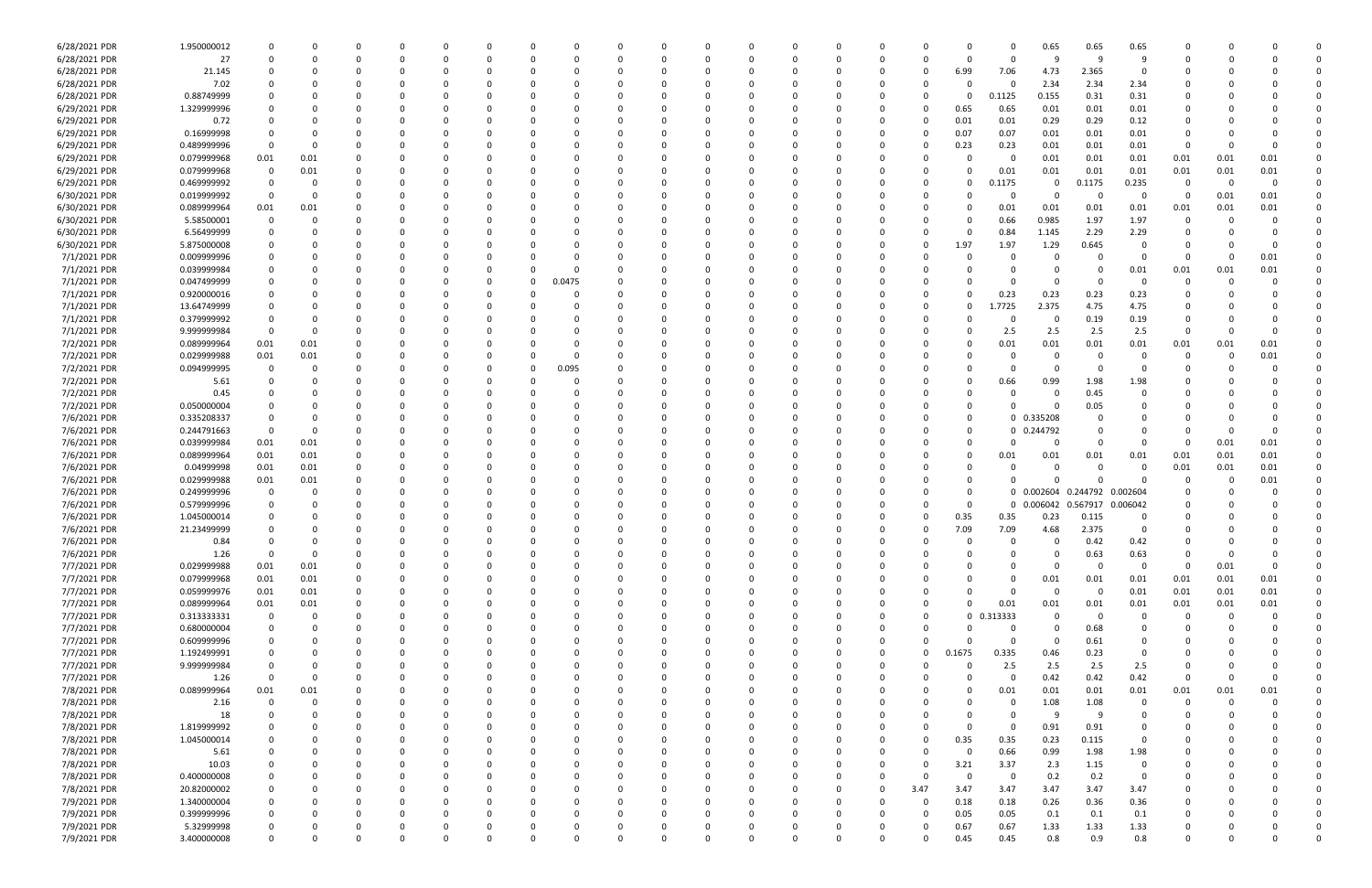| 7/9/2021 PDR  | 0.40999998  | -0          |          |          |          |              |          | C.       |          |          |          |              |          | -0       | 0.07     | 0.07                | 0.07         | 0.13                                  | 0.07           | O    |      |              |  |
|---------------|-------------|-------------|----------|----------|----------|--------------|----------|----------|----------|----------|----------|--------------|----------|----------|----------|---------------------|--------------|---------------------------------------|----------------|------|------|--------------|--|
|               |             |             |          |          |          |              |          |          |          |          |          |              |          |          |          |                     |              |                                       |                |      |      |              |  |
| 7/9/2021 PDR  | 1.330000008 | 0           | 0        | -0       |          |              | 0        | 0        |          | 0        |          |              |          | 0        | 0.17     | 0.17                | 0.33         | 0.33                                  | 0.33           | - 0  |      | $\Omega$     |  |
| 7/9/2021 PDR  | 0.089999964 | 0.01        | 0.01     |          |          |              |          |          |          |          |          |              |          |          |          | 0.01                | 0.01         | 0.01                                  | 0.01           | 0.01 | 0.01 | 0.01         |  |
| 7/9/2021 PDR  | 0.079999968 | 0.01        | 0.01     |          |          |              |          |          |          |          |          |              |          |          |          | 0                   | 0.01         | 0.01                                  | 0.01           | 0.01 | 0.01 | 0.01         |  |
|               | 0.029999988 |             |          |          |          |              |          |          |          |          |          |              |          |          |          |                     | $\Omega$     | - 0                                   | $\Omega$       | 0    |      |              |  |
| 7/9/2021 PDR  |             | 0.01        | 0.01     |          |          |              |          |          |          |          |          |              |          |          |          |                     |              |                                       |                |      |      | 0.01         |  |
| 7/9/2021 RDRR | 54.20937499 | - 0         |          |          |          |              |          |          |          |          |          |              |          | -0       |          | 0 2.899271          | 20.41062     | 21.02875                              | 9.870729       |      |      |              |  |
| 7/9/2021 PDR  | 2.82        |             |          |          |          |              |          |          |          |          |          |              |          |          |          |                     | <sup>0</sup> | 2.82                                  | 0              |      |      |              |  |
| 7/9/2021 PDR  | 0.260000004 |             |          |          |          |              |          |          |          |          |          |              |          |          |          |                     |              | 0.26                                  | 0              |      |      |              |  |
|               |             |             |          |          |          |              |          |          |          |          |          |              |          |          |          |                     |              |                                       |                |      |      |              |  |
| 7/9/2021 PDR  | 0.950000004 |             |          |          |          |              |          |          |          |          |          |              |          |          |          |                     |              | 0.95                                  | 0              |      |      |              |  |
| 7/9/2021 PDR  | 0.18        |             |          |          |          |              |          |          |          |          |          |              |          |          |          |                     | 0            | 0.18                                  | 0              |      |      |              |  |
| 7/9/2021 PDR  | 0.410000004 |             |          |          |          |              |          |          |          |          |          |              |          |          |          |                     | $\Omega$     | 0.41                                  | $\Omega$       |      |      |              |  |
| 7/9/2021 RDRR | 63.41583333 |             |          |          |          |              |          |          |          |          |          |              |          | $\Omega$ |          | 0 3.487813 24.25448 |              | 10219<br>-24                          | 11.57135       |      |      |              |  |
|               |             |             |          |          |          |              |          |          |          |          |          |              |          |          |          |                     |              |                                       |                |      |      |              |  |
| 7/9/2021 RDRR | 5.171250004 |             |          |          |          |              |          |          |          |          |          |              |          |          | n.       | 0.287292            | 1.97         |                                       | 1.97 0.943958  |      |      |              |  |
| 7/9/2021 PDR  | 0.724999986 |             |          |          |          |              |          |          |          |          |          |              |          |          | 0.0625   | 0.0625              | 0.1          | 0.25                                  | 0.25           |      |      |              |  |
| 7/9/2021 PDR  | 0.724999986 |             |          |          |          |              |          |          |          |          |          |              |          | 0        | 0.0625   | 0.0625              | 0.1          | 0.25                                  | 0.25           |      |      |              |  |
| 7/9/2021 PDR  | 0.724999986 |             |          |          |          |              |          |          |          |          |          |              |          |          | 0.0625   | 0.0625              | 0.1          | 0.25                                  | 0.25           |      |      |              |  |
|               |             |             |          |          |          |              |          |          |          |          |          |              |          |          |          |                     |              |                                       |                |      |      |              |  |
| 7/9/2021 PDR  | 0.724999986 |             |          |          |          |              |          |          |          |          |          |              |          | $\Omega$ | 0.0625   | 0.0625              | 0.1          | 0.25                                  | 0.25           |      |      |              |  |
| 7/9/2021 PDR  | 1.7075      |             |          |          |          |              |          |          |          |          |          |              |          | 0        | 0.1325   | 0.1325              | 0.3825       | 0.53                                  | 0.53           |      |      |              |  |
| 7/9/2021 PDR  | 0.724999986 |             |          |          |          |              |          |          |          |          |          |              |          |          | 0.0625   | 0.0625              | 0.1          | 0.25                                  | 0.25           |      |      |              |  |
| 7/9/2021 PDR  | 1.594999988 |             |          |          |          |              |          |          |          |          |          |              |          |          | 0.135    | 0.135               | 0.245        | 0.54                                  | 0.54           |      |      |              |  |
|               |             |             |          |          |          |              |          |          |          |          |          |              |          |          |          |                     |              |                                       |                |      |      |              |  |
| 7/9/2021 PDR  | 0.414999992 |             |          |          |          |              |          |          |          |          |          |              |          | -0       | 0.0375   | 0.0375              | 0.05         | 0.14                                  | 0.15           |      |      |              |  |
| 7/9/2021 PDR  | 4.279999983 |             |          |          |          |              |          |          |          |          |          |              |          |          | 0.3075   | 0.615               | 0.8975       | 1.23                                  | 1.23           |      |      |              |  |
| 7/9/2021 PDR  | 2.204999981 |             |          |          |          |              |          |          |          |          |          | <sup>0</sup> | 0.1225   | 0.1225   | 0.1225   | 0.49                | 0.3675       | 0.49                                  | 0.49           |      |      |              |  |
| 7/9/2021 PDR  | 0.459999981 |             |          |          |          |              |          |          |          |          | - 0      |              | 0.025    | 0.035    | 0.025    |                     | 0.075        | 0.1                                   |                |      |      |              |  |
|               |             |             |          |          |          |              |          |          |          |          |          |              |          |          |          | 0.1                 |              |                                       | 0.1            |      |      |              |  |
| 7/9/2021 PDR  | 0.49999998  |             |          |          |          |              |          |          |          |          |          |              | 0.025    | 0.05     | 0.05     | 0.1                 | 0.075        | 0.1                                   | 0.1            |      |      |              |  |
| 7/9/2021 PDR  | 0.294999993 |             |          |          |          |              |          |          |          |          |          |              |          | 0        | 0.0275   | 0.0275              | 0.03         | 0.11                                  | 0.1            |      |      |              |  |
| 7/9/2021 PDR  | 1.949999991 |             |          |          |          |              |          |          |          |          |          |              |          | -0       | 0.15     | 0.15                | 0.45         | 0.6                                   | 0.6            |      |      |              |  |
|               |             |             |          |          |          |              |          |          |          |          |          |              |          |          | 0.0975   |                     | 0.2925       |                                       |                |      |      |              |  |
| 7/9/2021 PDR  | 1.267499983 |             |          |          |          |              |          |          |          |          |          |              |          |          |          | 0.0975              |              | 0.39                                  | 0.39           |      |      |              |  |
| 7/9/2021 PDR  | 0.722499995 |             |          |          |          |              |          |          |          |          |          |              |          |          | 0.05     | 0.1                 | 0.1725       | 0.2                                   | 0.2            |      |      |              |  |
| 7/9/2021 PDR  | 0.554999999 |             |          |          |          |              |          |          |          |          |          |              |          |          | 0.05     | 0                   | 0.105        | 0.2                                   | 0.2            |      |      |              |  |
| 7/9/2021 PDR  | 1.474999989 |             |          |          |          |              |          |          |          |          |          |              |          |          | 0.13     | 0                   | 0.305        | 0.52                                  | 0.52           |      |      |              |  |
|               |             |             |          |          |          |              |          |          |          |          |          |              |          |          |          |                     |              |                                       |                |      |      |              |  |
| 7/9/2021 PDR  | 0.609999992 |             |          |          |          |              |          |          |          |          |          |              |          |          | 0.05     | 0.05                | 0.11         | 0.2                                   | 0.2            |      |      |              |  |
| 7/9/2021 PDR  | 0.584999993 |             |          |          |          |              |          |          |          |          |          |              |          |          | 0.05     | 0.05                | 0.11         | 0.2                                   | 0.175          |      |      |              |  |
| 7/9/2021 PDR  | 2.769999984 |             |          |          |          |              |          |          |          |          |          |              |          | 0        | 0.235    | 0.235               | 0.445        | 0.94                                  | 0.915          |      |      |              |  |
| 7/9/2021 PDR  | 2.884999986 |             |          |          |          |              |          |          |          |          |          |              |          | 0        | 0.2425   | 0.2425              | 0.46         | 0.97                                  | 0.97           |      |      |              |  |
|               |             |             |          |          |          |              |          |          |          |          |          |              |          |          |          |                     |              |                                       |                |      |      |              |  |
| 7/9/2021 PDR  | 1.210416661 |             |          |          |          |              |          |          |          |          |          |              |          |          | 0.       | 0.170833            | 0.339167     | 0.35875                               | 0.341667       |      |      |              |  |
| 7/9/2021 PDR  | 0.619999992 |             |          |          |          |              |          |          |          |          |          |              |          |          |          |                     | 0.31         | 0.31                                  | 0              |      |      |              |  |
| 7/9/2021 PDR  | 1.119999996 |             |          |          |          |              |          |          |          |          |          |              |          |          |          |                     | 1.12         |                                       | $\Omega$       |      |      |              |  |
| 7/9/2021 PDR  | 1.463749994 |             |          |          |          |              |          |          |          |          |          |              |          |          | 0.1125   | 0.1875              | 0.45         | 0.33875                               | 0.375          |      |      |              |  |
|               |             |             |          |          |          |              |          |          |          |          |          |              |          |          |          |                     |              |                                       |                |      |      |              |  |
| 7/9/2021 PDR  | 2.657291659 | 0           |          |          |          |              |          |          |          |          |          |              |          |          | $\Omega$ |                     | 0 1.327292   | 1.33                                  | 0              |      |      |              |  |
| 7/9/2021 RDRR | 0.59645834  | $\Omega$    |          |          |          |              |          |          |          |          |          |              | $\Omega$ | $\Omega$ |          | 0 0.195729          |              | 0.19  0.084167  0.126563              |                |      |      |              |  |
| 7/9/2021 RDRR | 1.026458326 | 0           | $\Omega$ | - 0      | $\Omega$ | $\Omega$     | $\Omega$ | $\Omega$ | $\Omega$ | 0        | $\Omega$ | $\Omega$     | $\Omega$ | $\Omega$ |          |                     |              | 0 0.050208 0.399271 0.390104 0.186875 |                | 0    |      |              |  |
| 7/9/2021 RDRR | 3.086041662 | 0           | O        |          | 0        | <sup>0</sup> | 0        | 0        | ი        | 0        | - 0      | $\Omega$     | $\Omega$ | $\Omega$ |          | 0 0.151979 1.198021 |              |                                       | 1.18 0.556042  | 0    |      |              |  |
|               |             |             |          |          |          |              |          |          |          |          |          |              |          |          |          |                     |              |                                       |                |      |      |              |  |
| 7/9/2021 RDRR | 155.67      |             |          |          |          |              |          |          |          |          |          |              |          | $\Omega$ |          |                     |              | 0 9.842812 58.57021 59.00479 28.25219 |                |      |      |              |  |
| 7/9/2021 PDR  | 2.040000012 | 0           |          |          |          |              | $\Omega$ | n        |          |          |          |              |          | 0        |          | 0                   | 0.68         | 0.68                                  | 0.68           | 0    |      |              |  |
| 7/9/2021 PDR  | 1.829999988 | 0           |          |          |          |              |          |          |          |          |          |              |          | 0        |          | 0                   | 0.61         | 0.61                                  | 0.61           | O    |      |              |  |
|               | 23.60416666 | $\mathbf 0$ |          |          |          |              |          |          |          |          |          |              |          |          |          | 0 1.316042 8.951562 |              | 9.019167                              | 4.317396       |      |      |              |  |
| 7/9/2021 RDRR |             |             |          |          |          |              |          |          |          |          |          |              |          |          |          |                     |              |                                       |                |      |      |              |  |
| 7/9/2021 PDR  | 9.875000001 | $\Omega$    |          |          |          |              | O        |          |          |          |          |              |          | $\Omega$ |          | 1.25                | 1.725        | 3.45                                  | 3.45           | 0    |      |              |  |
| 7/9/2021 PDR  | 15.08749999 | 0           | $\Omega$ |          |          |              | 0        | 0        |          | 0        |          |              |          | $\Omega$ |          | 1.9375              | 2.63         | 5.26                                  | 5.26           |      |      |              |  |
| 7/9/2021 PDR  | 2.4         |             |          |          |          |              |          |          |          |          |          |              |          | $\Omega$ |          |                     | $\Omega$     | 2.4                                   | $\Omega$       |      |      |              |  |
|               |             |             |          |          |          |              |          |          |          |          |          |              |          |          |          |                     |              | 0 4.611875 26.49542 25.71854 10.57604 |                |      |      |              |  |
| 7/9/2021 RDRR | 67.401875   |             |          |          |          |              | O        | n        |          |          |          |              |          | $\Omega$ |          |                     |              |                                       |                |      |      |              |  |
| 7/9/2021 RDRR | 1.512291657 | 0           |          |          |          |              | 0        |          |          |          |          |              |          | 0        |          | 0 0.075104 0.579271 |              |                                       | 0.58 0.277917  | O    |      |              |  |
| 7/9/2021 RDRR | 83.03270833 |             |          |          |          |              |          |          |          |          |          |              |          | 0        |          |                     |              | 0 5.859688 33.32969 31.31521 12.52813 |                | 0    |      |              |  |
| 7/9/2021 RDRR | 78.37166666 | 0           | $\Omega$ |          |          |              | O        | n        |          | 0        |          |              |          | $\Omega$ |          |                     |              | 0 3.894063 29.94375 30.03198 14.50188 |                | 0    |      |              |  |
|               |             |             |          |          |          |              |          |          |          |          |          |              |          |          |          |                     |              |                                       |                |      |      |              |  |
| 7/9/2021 PDR  | 0.600000012 | 0           | O        |          |          |              |          | n        |          |          |          |              |          | $\Omega$ |          | 0                   | 0.2          | 0.2                                   | 0.2            | 0    |      |              |  |
| 7/9/2021 PDR  | 3.742499991 |             |          |          |          |              |          |          |          |          |          |              |          | 0        |          | 0.4925              | 0.65         | 1.3                                   | 1.3            |      |      |              |  |
| 7/10/2021 PDR | 1.53        |             |          |          |          |              |          |          |          |          |          |              |          |          |          | 0.51                | 0.51         | 0.51                                  | $\overline{0}$ |      |      |              |  |
| 7/10/2021 PDR | 7.899999996 | 0           |          |          |          |              |          |          |          |          |          |              |          |          |          | 2.47                | 2.47         | 2.96                                  | 0              |      |      |              |  |
|               |             |             |          |          |          |              |          |          |          |          |          |              |          |          |          |                     |              |                                       |                |      |      |              |  |
| 7/10/2021 PDR | 0.037499997 | 0           |          |          |          |              | 0        |          |          | 0        |          | $\Omega$     | 0        |          |          | 0                   | 0            | 0.0375                                | 0              |      |      |              |  |
| 7/10/2021 PDR | 0.669999984 | 0           |          |          |          |              | 0        |          |          | $\Omega$ | $\Omega$ | 0.1875       | 0.125    |          |          | 0                   | 0.0825       | 0.1875                                | 0.0875         |      |      |              |  |
| 7/10/2021 PDR | 0.199999992 | 0           | O        |          |          |              | 0        | n        |          | 0        |          |              |          |          |          |                     | -0           | 0.2                                   | - 0            |      |      |              |  |
| 7/10/2021 PDR | 0.199999992 | 0           |          |          |          |              | O        | 0        |          | 0        |          |              |          |          |          |                     | 0.05         |                                       | 0.15           |      |      |              |  |
|               |             |             |          |          |          |              |          |          |          |          |          |              |          |          |          |                     |              |                                       |                |      |      |              |  |
| 7/10/2021 PDR | 0.879999993 | - 0         | $\Omega$ |          |          |              | $\Omega$ | 0        |          | 0        |          |              |          |          | U        | $\Omega$            | 0.19         | - 0                                   | 0.69           | 0    |      |              |  |
| 7/10/2021 PDR | 0.124999995 | - 0         |          |          |          |              |          |          |          |          |          |              |          |          |          | 0                   | 0.025        | 0                                     | 0.1            | 0    |      | <sup>0</sup> |  |
| 7/11/2021 PDR | 0.089999964 | 0.01        | 0.01     | $\Omega$ | 0        |              | $\Omega$ |          |          |          |          | $\Omega$     |          |          |          | 0.01                | 0.01         | 0.01                                  | 0.01           | 0.01 | 0.01 | 0.01         |  |
|               |             |             |          |          |          |              |          |          |          |          |          |              |          |          |          |                     |              |                                       |                |      |      |              |  |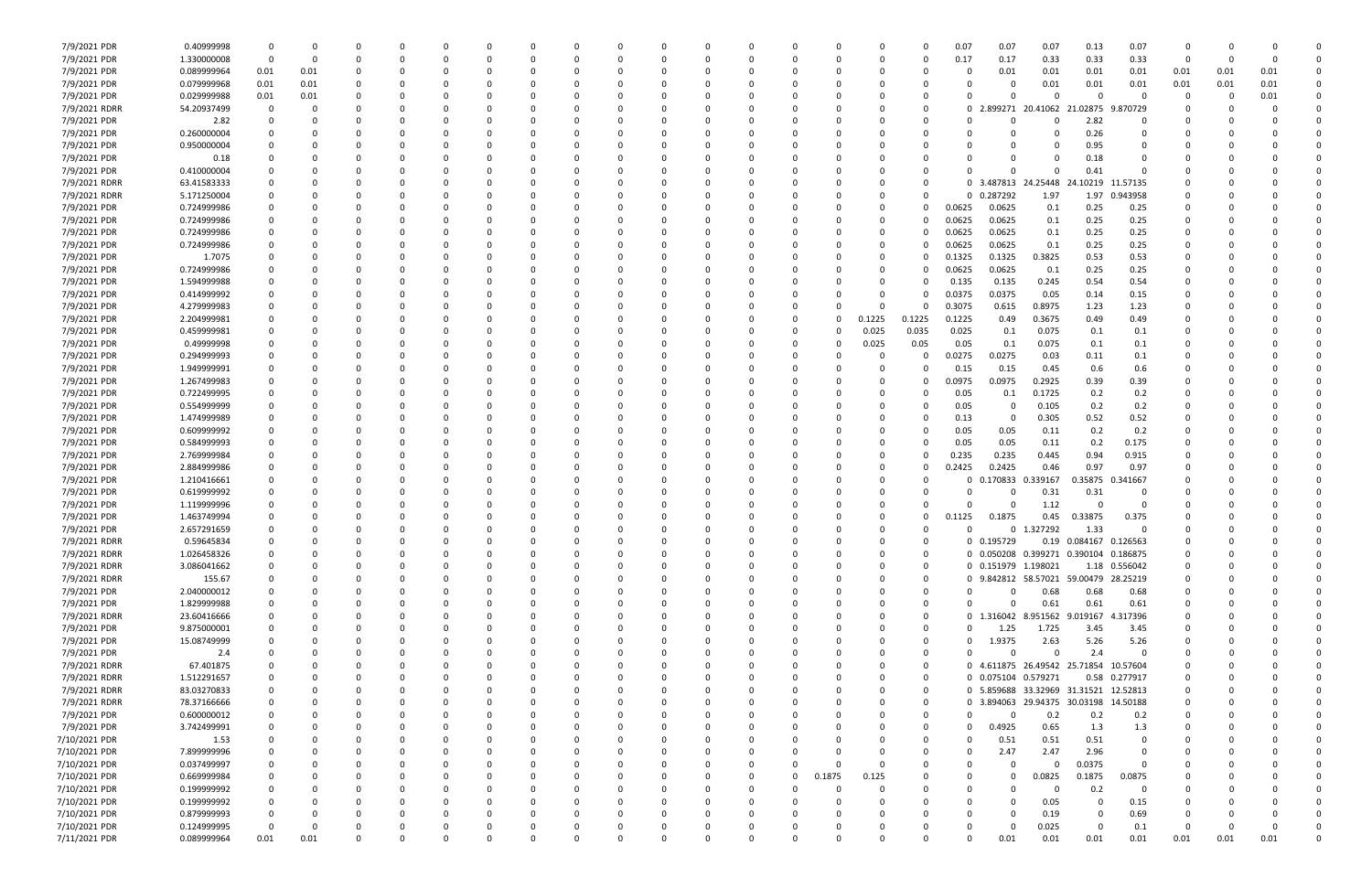| 7/11/2021 PDR | 0.079999968 | 0.01        | 0.01     |          | 0        | $\Omega$ |          | 0            |          |              | 0        |          |          |          | 0        |              |              | 0.01           | 0.01        | 0.01           | 0.01           | 0.01           | 0.01     |          |          |
|---------------|-------------|-------------|----------|----------|----------|----------|----------|--------------|----------|--------------|----------|----------|----------|----------|----------|--------------|--------------|----------------|-------------|----------------|----------------|----------------|----------|----------|----------|
| 7/11/2021 PDR | 0.140000004 | $\Omega$    | $\Omega$ | n        | $\Omega$ | $\Omega$ |          | 0            | $\Omega$ |              | $\Omega$ | $\Omega$ |          | $\Omega$ | $\Omega$ |              | <sup>0</sup> | 0              | $\Omega$    | 0.14           | $\Omega$       | 0              | $\Omega$ |          |          |
| 7/12/2021 PDR | 0.140000004 |             |          |          |          |          |          |              |          |              |          |          |          |          |          |              | <sup>0</sup> | O              | 0.14        | - 0            |                |                |          |          |          |
| 7/12/2021 PDR | 0.579999996 |             |          |          |          |          |          |              |          |              |          |          |          |          |          |              | 0            |                | 0 0.006042  | 0.567917       | 0.006042       |                |          |          |          |
| 7/12/2021 PDR | 0.800000004 |             |          |          |          |          |          |              |          |              |          |          |          |          |          |              | $\Omega$     |                | 0 0.390833  | 0.409167       | - 0            |                |          |          |          |
| 7/12/2021 PDR | 2.728124988 |             |          |          |          |          |          | <sup>0</sup> |          |              |          |          |          |          |          |              | $\Omega$     |                | 0 0.908125  | 0.91           | 0.91           |                |          |          |          |
| 7/12/2021 PDR | 7.02        |             |          |          |          |          |          | 0            |          |              |          |          |          |          |          |              | 0            | 0              | 2.34        | 2.34           | 2.34           |                |          |          |          |
| 7/12/2021 PDR | 1.060000008 |             |          |          |          |          |          |              |          |              |          |          |          |          |          |              | $\Omega$     |                | 0.53        | 0.53           | $\Omega$       |                |          |          |          |
| 7/12/2021 PDR | 0.18        |             |          |          |          |          |          |              |          |              |          |          |          |          |          |              | 0            | -0             | 0.09        | 0.09           | - 0            |                |          |          |          |
| 7/12/2021 PDR | 0.319999992 |             |          |          |          |          |          |              |          |              |          |          |          |          |          |              | 0.01         | 0.01           | 0.06        | 0.05           | 0.19           |                |          |          |          |
| 7/12/2021 PDR | 0.629999988 |             |          |          |          |          |          |              |          |              |          |          |          |          |          |              | 0.3          | 0.3            | 0.01        | 0.01           | 0.01           |                |          |          |          |
| 7/12/2021 PDR | 0.369999996 |             |          |          |          |          |          |              |          |              |          |          |          |          |          |              | 0.14         | 0.14           | 0.01        | 0.04           | 0.04           |                |          |          |          |
| 7/12/2021 PDR | 0.16999998  |             |          |          |          |          |          |              |          |              |          |          |          |          | 0        |              | 0.07         | 0.07           | 0.01        | 0.01           | 0.01           |                |          |          |          |
| 7/12/2021 PDR | 0.249999996 |             |          |          |          |          |          |              |          |              |          |          |          |          |          |              | 0.11         | 0.11           | 0.01        | 0.01           | 0.01           |                |          |          |          |
| 7/12/2021 PDR | 0.45        |             |          |          |          |          |          |              |          |              |          |          |          |          |          |              | 0.09         | 0.09           | 0.09        | 0.09           | 0.09           |                |          |          |          |
| 7/12/2021 PDR | 0.85000002  |             |          |          |          |          |          |              |          |              |          |          |          |          |          |              | 0.17         | 0.17           | 0.17        | 0.17           | 0.17           |                |          |          |          |
| 7/12/2021 PDR | 0.209999988 |             |          |          |          |          |          |              |          |              |          |          |          |          |          |              | 0.09         | 0.09           | 0.01        | 0.01           | 0.01           |                |          |          |          |
| 7/12/2021 PDR | 0.04999998  |             |          |          |          |          |          |              |          |              |          |          |          |          |          |              | 0.01         | 0.01           | 0.01        | 0.01           | 0.01           |                |          |          |          |
| 7/12/2021 PDR | 0.04999998  |             |          |          |          |          |          |              |          |              |          |          |          |          |          |              | 0.01         | 0.01           | 0.01        | 0.01           | 0.01           |                |          |          |          |
| 7/12/2021 PDR | 0.25000002  |             |          |          |          |          |          |              |          |              |          |          |          |          |          |              | 0.05         | 0.05           | 0.05        | 0.05           | 0.05           |                |          |          |          |
| 7/12/2021 PDR | 0.209999988 |             |          |          |          |          |          |              |          |              |          |          |          |          |          |              | 0.01         | 0.09           | 0.09        | 0.01           | 0.01           |                |          |          |          |
| 7/12/2021 PDR | 0.129999996 |             |          |          |          |          |          |              |          |              |          |          |          |          |          |              | 0.01         | 0.05           | 0.05        | 0.01           | 0.01           |                |          |          |          |
| 7/12/2021 PDR | 0.34999998  |             |          |          |          |          |          |              |          |              |          |          |          |          |          |              | 0.07         | 0.07           | 0.07        | 0.07           | 0.07           |                |          |          |          |
| 7/12/2021 PDR | 0.3         |             |          |          |          |          |          |              |          |              |          |          |          |          |          |              | 0.06         | 0.06           | 0.06        | 0.06           | 0.06           |                |          |          |          |
| 7/12/2021 PDR | 0.710000004 |             |          |          |          |          |          | 0            |          |              |          |          |          |          | -0       |              |              |                | 0.21        |                | 0.14           |                |          |          |          |
|               |             |             |          |          |          |          |          |              |          |              |          |          |          |          |          |              | 0.01         | 0.21           |             | 0.14           |                |                |          |          |          |
| 7/12/2021 PDR | 0.70000002  |             |          |          |          |          |          |              |          |              |          |          |          |          |          |              | 0.14         | 0.14           | 0.14        | 0.14           | 0.14           |                |          |          |          |
| 7/12/2021 PDR | 0.88999998  |             |          |          |          |          |          | <sup>0</sup> |          |              |          |          |          |          | 0        |              | 0.01         | 0.43           | 0.43        | 0.01           | 0.01           |                |          |          |          |
| 7/12/2021 PDR | 0.369999996 |             | 0        |          |          |          |          |              |          |              |          |          |          |          |          |              | 0.17         | 0.17           | 0.01        | 0.01           | 0.01           | - 0            | 0        |          |          |
| 7/12/2021 PDR | 0.059999976 | 0.01        | 0.01     |          |          |          |          |              |          |              |          |          |          |          |          |              |              | 0              | 0           | - 0            | 0.01           | 0.01           | 0.01     | 0.01     |          |
| 7/12/2021 PDR | 0.679999992 |             |          |          |          |          |          |              |          |              |          |          |          |          |          |              |              | 0              | 0.34        | 0.34           | $\Omega$       | 0              | $\Omega$ |          |          |
| 7/12/2021 PDR | 0.879999996 |             |          |          |          |          |          |              |          |              |          |          |          |          |          |              |              |                | 0           | 0.88           |                |                |          |          |          |
| 7/13/2021 PDR | 3.399999996 |             |          |          |          |          |          |              |          |              |          |          |          |          |          |              |              |                | 0           | 3.4            | 0              |                |          |          |          |
| 7/13/2021 PDR | 0.410000004 |             |          |          |          |          |          |              |          |              |          |          |          |          |          |              |              |                | 0           | 0.41           | 0              |                |          |          |          |
| 7/13/2021 PDR | 1.65        |             |          |          |          |          |          |              |          |              |          |          |          |          |          |              |              | 0              | 0           | 1.65           | 0              |                |          |          |          |
| 7/13/2021 PDR | 0.980000004 |             |          |          |          |          |          |              |          |              |          |          |          |          |          |              |              | 0.98           | 0           | - 0            | $\Omega$       |                |          |          |          |
| 7/13/2021 PDR | 0.45        |             |          |          |          |          |          |              |          |              |          |          |          |          |          |              |              | 0              | 0.15        | 0.15           | 0.15           |                |          |          |          |
| 7/13/2021 PDR | 27          |             |          |          |          |          |          |              |          |              |          |          |          |          |          |              |              | 0              | 9           | -9             | <b>q</b>       |                |          |          |          |
| 7/13/2021 PDR | 0.330000012 |             |          |          |          |          |          |              |          |              |          |          |          |          |          |              | <sup>0</sup> | 0              | 0.11        | 0.11           | 0.11           |                |          |          |          |
| 7/13/2021 PDR | 0.34999998  |             |          |          |          |          |          |              |          |              |          |          |          |          |          |              | 0.13         | 0.01           | 0.01        | 0.01           | 0.19           |                |          |          |          |
| 7/13/2021 PDR | 1.219999992 |             | O        | O        | $\Omega$ |          |          |              |          |              |          |          |          |          | $\Omega$ |              | 0.01         | 0.01           | 0.02        | 0.01           | 1.17           | 0              |          |          |          |
| 7/13/2021 PDR | 0.16999998  |             | O        |          |          |          |          |              |          |              | 0        |          |          |          |          |              | 0.01         | 0.01           | 0.01        | 0.01           | 0.13           |                |          |          |          |
| 7/13/2021 PDR | 0.369999984 | $\mathbf 0$ | 0        | C        | $\Omega$ | $\Omega$ | $\Omega$ | <sup>0</sup> |          |              | 0        | $\Omega$ | $\Omega$ |          | 0        |              | 0.01         | 0.01           | 0.01        | 0.33           | 0.01           | 0              |          |          |          |
| 7/13/2021 PDR | 0.089999988 | $\Omega$    | 0        |          |          |          |          |              |          |              |          |          |          |          | -0       |              | 0.01         | 0.01           | 0.01        | 0.05           | 0.01           | - 0            | $\Omega$ |          |          |
| 7/13/2021 PDR | 0.079999968 | 0.01        | 0.01     | 0        |          |          |          | <sup>0</sup> |          |              |          |          |          |          | 0        |              | $\Omega$     | 0              | 0.01        | 0.01           | 0.01           | 0.01           | 0.01     | 0.01     |          |
| 7/13/2021 PDR | 0.029999988 | $0.01\,$    | 0.01     |          |          |          |          |              |          |              |          |          |          |          |          |              |              |                | $\Omega$    | $\mathbf 0$    | $\Omega$       | $\Omega$       | $\Omega$ | 0.01     |          |
| 7/13/2021 PDR | 0.200000004 | $\Omega$    | 0        |          |          |          |          |              |          |              |          |          |          |          |          |              |              |                | $\Omega$    | 0.2            | - 0            |                |          |          |          |
| 7/13/2021 PDR | 0.140000004 | $\Omega$    |          |          |          |          |          |              |          |              |          |          |          |          |          |              |              |                | 0           | 0.14           | 0              |                |          |          |          |
| 7/13/2021 PDR | 0.9         |             |          |          |          |          |          |              |          |              |          |          |          |          |          |              |              | 0              | $\Omega$    | 0.9            | 0              |                |          |          |          |
| 7/14/2021 PDR | 21.23499999 |             |          | C        | $\Omega$ | $\Omega$ |          | 0            |          |              |          |          |          | $\Omega$ | 0        | $\Omega$     | 7.02         | 7.09           | 4.75        | 2.375          | $\overline{0}$ |                |          |          |          |
| 7/14/2021 PDR | 15.08749999 |             |          |          |          | $\Omega$ |          | 0            |          |              |          |          |          |          | 0        |              | $\Omega$     | 1.9375         | 2.63        | 5.26           | 5.26           |                |          |          |          |
| 7/14/2021 PDR | 0.200000004 |             |          |          |          |          |          |              |          |              |          |          |          |          |          |              |              | 0              | $\mathbf 0$ | 0.2            | $\overline{0}$ |                |          |          |          |
| 7/14/2021 PDR | 0.110000004 |             |          |          |          |          |          |              |          |              |          |          |          |          | 0        |              | $\Omega$     | 0              | $\mathbf 0$ | 0.11           | 0              |                |          |          |          |
| 7/14/2021 PDR | 5.890000002 |             |          |          |          |          |          |              |          |              |          |          |          |          | 0        |              | 1.97         | 1.97           | 1.3         | 0.65           | $\overline{0}$ |                |          |          |          |
| 7/14/2021 PDR | 0.88749999  |             |          |          |          |          |          |              |          |              |          |          |          |          | 0        | $\Omega$     | $\Omega$     | 0.1125         | 0.155       | 0.31           | 0.31           |                |          |          |          |
| 7/14/2021 PDR | 1.454583333 |             |          |          |          |          |          |              |          |              |          |          |          |          | 0        | $\mathbf{0}$ | .454583      | 0              | $\mathbf 0$ | $\mathbf 0$    | $\mathbf 0$    |                |          |          |          |
| 7/14/2021 PDR | 0.219999984 |             |          |          |          | $\Omega$ |          | <sup>0</sup> |          |              |          |          |          |          | 0        |              | 0.18         | 0.01           | 0.01        | 0.01           | 0.01           | 0              |          |          |          |
| 7/14/2021 PDR | 0.419999988 |             |          |          | $\Omega$ |          |          | 0            |          |              |          |          |          |          | 0        |              | 0.2          | 0.01           | 0.01        | 0.01           | 0.19           | 0              |          |          |          |
| 7/14/2021 PDR | 0.749999988 |             |          |          |          |          |          |              |          |              |          |          |          |          |          |              | 0.01         | 0.01           | 0.71        | 0.01           | 0.01           |                |          |          |          |
| 7/14/2021 PDR | 0.309999984 |             |          |          |          |          |          |              |          |              |          |          |          |          |          |              | 0.01         | 0.01           | 0.01        | 0.01           | 0.27           |                |          |          |          |
| 7/14/2021 PDR | 0.249999984 | $\Omega$    | 0        |          |          |          |          |              |          |              |          |          |          |          |          |              | 0.01         | 0.01           | 0.01        | 0.01           | 0.21           | 0              | 0        |          |          |
| 7/14/2021 PDR | 0.029999988 | $\mathbf 0$ | 0.01     |          |          |          |          |              |          |              |          |          |          |          |          |              | $\Omega$     | $\overline{0}$ | $\mathbf 0$ | $\overline{0}$ | 0              | $\overline{0}$ | 0.01     | 0.01     |          |
| 7/14/2021 PDR | 0.089999964 | 0.01        | 0.01     |          |          |          |          |              |          |              |          |          |          |          |          |              | <sup>0</sup> | 0.01           | 0.01        | 0.01           | 0.01           | 0.01           | 0.01     | 0.01     |          |
| 7/14/2021 PDR | 0.699999996 | 0           | 0        | 0        | $\Omega$ |          |          | 0            |          |              |          |          |          |          |          |              |              | 0              | 0           | 0.7            | 0              | -0             | 0        |          |          |
| 7/14/2021 PDR | 0.759999996 |             |          |          |          |          |          |              |          |              |          |          |          |          |          |              |              |                | 0           | 0.76           | 0              |                |          |          |          |
| 7/14/2021 PDR | 0.09        | $\Omega$    | 0        | $\Omega$ | $\Omega$ | $\Omega$ | $\Omega$ | $\Omega$     | $\Omega$ | <sup>0</sup> | $\Omega$ | $\Omega$ | $\Omega$ | $\Omega$ | $\Omega$ |              | $\Omega$     | $\Omega$       | $\Omega$    | 0.09           | $\Omega$       | $\Omega$       | 0        | $\Omega$ | $\Omega$ |
|               |             |             |          |          |          |          |          |              |          |              |          |          |          |          |          |              |              |                |             |                |                |                |          |          |          |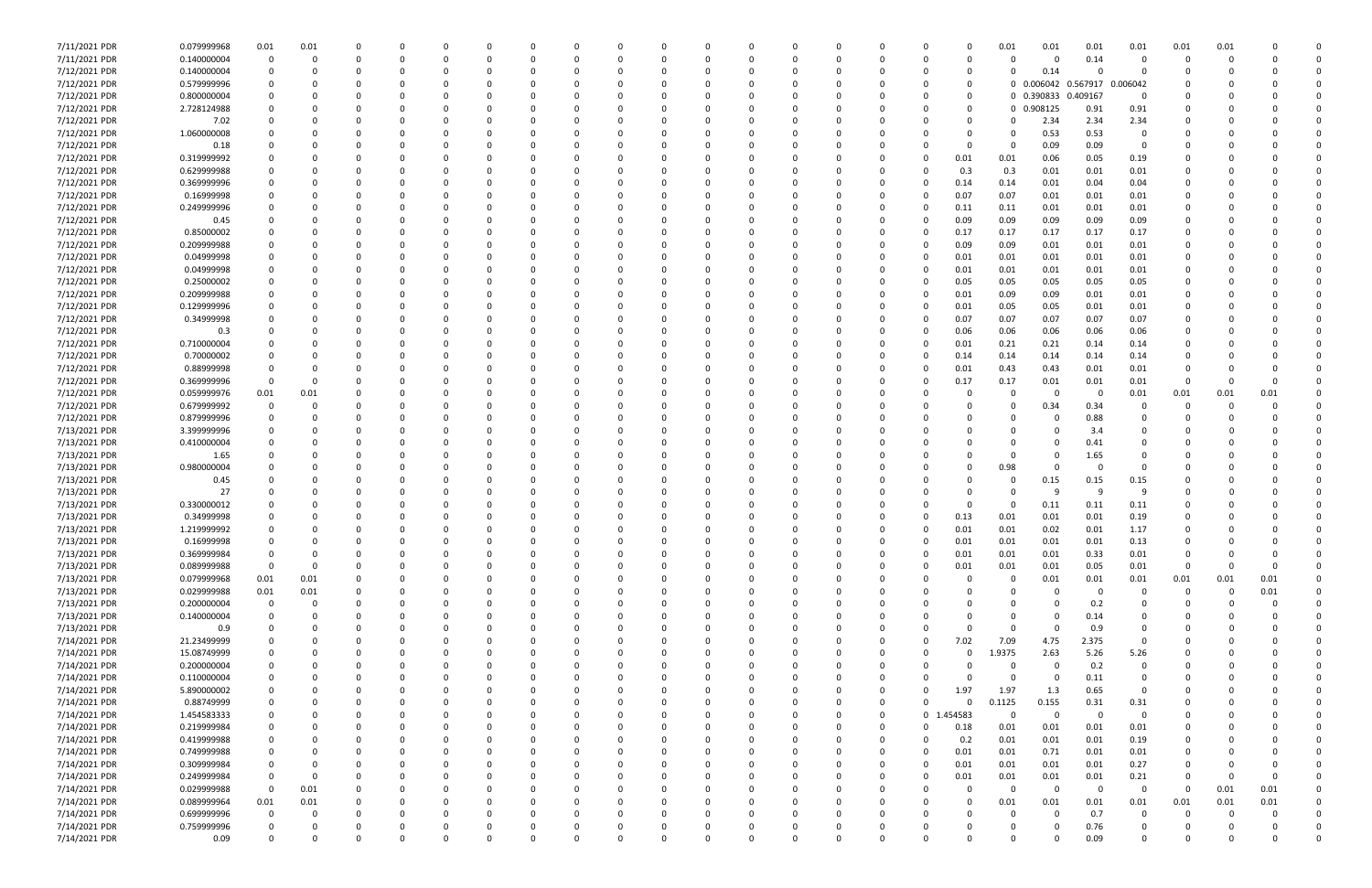| 7/15/2021 PDR | 0.689999988 |             |          |                    |          |          |              |   |          | 0        |             |          |          |          | 0.01     | 0.22        | 0.01     | 0.44     | 0.01     | -0          |          |          |  |
|---------------|-------------|-------------|----------|--------------------|----------|----------|--------------|---|----------|----------|-------------|----------|----------|----------|----------|-------------|----------|----------|----------|-------------|----------|----------|--|
| 7/15/2021 PDR | 0.22999998  | 0           | 0        | 0                  | $\Omega$ |          |              |   |          | 0        | $\Omega$    | 0        | 0        | $\Omega$ | 0.01     | 0.01        | 0.01     | 0.01     | 0.19     | $\Omega$    | -0       |          |  |
| 7/15/2021 PDR | 0.04999998  | 0.01        | 0.01     | n                  |          |          |              |   |          |          |             |          |          |          |          | 0           | 0        | - 0      | 0.01     | 0.01        | 0.01     |          |  |
| 7/15/2021 PDR | 0.019999992 | 0.01        | 0.01     |                    |          |          |              |   |          |          |             |          |          |          |          | 0           | $\Omega$ | - 0      |          | $\Omega$    |          |          |  |
| 7/15/2021 PDR | 1.317499989 | 0           |          |                    |          |          |              |   |          |          |             |          |          |          |          | 0.1675      | 0.23     | 0.46     | 0.46     |             |          |          |  |
| 7/15/2021 PDR | 3.21249999  |             |          |                    |          |          |              |   |          |          |             |          |          |          | O        | 0.4125      | 0.56     | 1.12     | 1.12     |             |          |          |  |
| 7/15/2021 PDR | 0.48500001  |             |          |                    |          |          |              |   |          |          |             |          |          |          |          | 0.06        | 0.085    | 0.17     | 0.17     |             |          |          |  |
| 7/15/2021 PDR | 1.040000016 |             |          |                    |          |          |              |   |          |          |             |          |          |          |          | 0.26        | 0.26     | 0.26     | 0.26     |             |          |          |  |
|               |             |             |          |                    |          |          |              |   |          |          |             |          |          |          |          |             |          |          |          |             |          |          |  |
| 7/15/2021 PDR | 7.839999996 |             |          |                    |          |          |              |   |          |          |             |          |          | 0        | 1.97     | 1.97        | 1.3      | 1.3      | 1.3      |             |          |          |  |
| 7/16/2021 PDR | 1.040000016 |             |          |                    |          |          |              |   |          |          |             |          |          |          |          | 0.26        | 0.26     | 0.26     | 0.26     |             |          |          |  |
| 7/16/2021 PDR | 3.742499991 |             |          |                    |          |          |              |   |          |          |             |          |          |          | 0        | .4925       | 0.65     | 1.3      | 1.3      |             |          |          |  |
| 7/16/2021 PDR | 0.369999984 |             |          |                    |          |          |              |   |          |          |             |          |          |          | 0.01     | 0.01        | 0.01     | 0.33     | 0.01     |             |          |          |  |
| 7/16/2021 PDR | 0.029999988 | 0.01        | 0.01     | n                  |          |          |              |   |          |          |             |          |          |          |          | $\Omega$    | $\Omega$ | - 0      | - 0      | -0          | -0       | 0.01     |  |
| 7/17/2021 PDR | 0.04999998  | - 0         | 0.01     |                    |          |          |              |   |          |          |             |          |          |          |          | 0           | 0        |          | 0.01     | 0.01        | 0.01     | 0.01     |  |
| 7/17/2021 PDR | 0.019999992 | $0.01\,$    | 0.01     |                    |          |          |              |   |          |          |             |          |          |          |          | 0           | 0        |          | $\Omega$ | 0           |          |          |  |
| 7/19/2021 PDR | 0.189999984 | $\Omega$    |          |                    |          |          |              |   |          |          |             |          |          |          | 0.01     | 0.01        | 0.01     | 0.15     | 0.01     |             |          |          |  |
| 7/19/2021 PDR | 1.029999996 |             |          |                    |          |          |              |   |          |          |             |          |          |          | 0.01     | 0.01        | 0.01     | 0.98     | 0.02     |             |          |          |  |
| 7/19/2021 PDR | 0.819999996 |             |          |                    |          |          |              |   |          |          |             |          |          |          | 0.35     | 0.06        | 0.01     | 0.01     | 0.39     |             |          |          |  |
| 7/19/2021 PDR | 0.159999984 |             |          |                    |          |          |              |   |          |          |             |          |          |          | 0.01     | 0.01        | 0.01     | 0.12     | 0.01     |             |          |          |  |
| 7/19/2021 PDR | 0.260000004 |             |          |                    |          |          |              |   |          |          |             |          |          |          |          | 0           | $\Omega$ | 0.26     | $\Omega$ |             |          |          |  |
| 7/19/2021 PDR | 0.399999984 |             |          |                    |          |          |              |   |          |          |             |          |          |          |          | 0.1         | 0.1      | 0.1      | 0.1      |             |          |          |  |
| 7/19/2021 PDR | 0.279999996 |             |          |                    |          |          |              |   |          |          |             |          |          |          |          | 0           | 0        | 0.28     | 0        |             |          |          |  |
| 7/19/2021 PDR | 0.24        |             |          |                    |          |          |              |   |          |          |             |          |          |          |          |             | $\Omega$ | 0.24     | 0        |             |          |          |  |
| 7/19/2021 PDR |             |             |          |                    |          |          |              |   |          |          |             |          |          |          |          | n           | 0        | 0.83     | 0        |             |          |          |  |
|               | 0.830000004 |             |          |                    |          |          |              |   |          |          |             |          |          |          |          |             |          |          |          |             |          |          |  |
| 7/19/2021 PDR | 0.24        |             |          |                    |          |          |              |   |          |          |             |          |          |          |          | 0           | 0        | 0.24     | 0        |             |          |          |  |
| 7/19/2021 PDR | 0.500000004 |             |          |                    |          |          |              |   |          |          |             |          |          |          |          |             | - 0      |          | 0.5      |             |          |          |  |
| 7/19/2021 PDR | 0.33        |             |          |                    |          |          |              |   |          |          |             |          |          |          |          | 0           | 0.33     |          | 0        |             |          |          |  |
| 7/19/2021 PDR | 0.36        |             |          |                    |          |          |              |   |          |          |             |          |          |          |          | O           | 0.36     |          |          |             |          |          |  |
| 7/19/2021 PDR | 0.320000004 |             |          | n                  |          |          |              |   |          |          |             |          |          |          |          |             | $\Omega$ | 0.32     | 0        |             |          |          |  |
| 7/19/2021 PDR | 0.140000004 |             |          |                    |          |          |              |   |          |          |             |          |          |          |          |             | 0        | 0.14     | 0        |             |          |          |  |
| 7/19/2021 PDR | 0.470000004 |             |          |                    |          |          |              |   |          |          |             |          |          |          |          |             | - 0      | 0.47     |          |             |          |          |  |
| 7/19/2021 PDR | 0.140000004 |             |          |                    |          |          |              |   |          |          |             |          |          |          |          |             | - 0      | 0.14     |          |             |          |          |  |
| 7/19/2021 PDR | 0.24        |             |          |                    |          |          |              |   |          |          |             |          |          |          |          | 0           | -C       | 0.24     |          |             |          |          |  |
| 7/19/2021 PDR | 0.189999996 |             |          |                    |          |          |              |   |          |          |             |          |          |          |          | 0           | 0.19     |          |          |             |          |          |  |
| 7/19/2021 PDR | 0.189999996 |             |          |                    |          |          |              |   |          |          |             |          |          |          |          |             | 0        | 0.19     |          |             |          |          |  |
| 7/19/2021 PDR | 0.530000004 |             |          |                    |          |          |              |   |          |          |             |          |          |          |          |             | 0.53     |          |          |             |          |          |  |
| 7/19/2021 PDR | 0.309999996 |             |          |                    |          |          |              |   |          |          |             |          |          |          |          | C.          | 0.31     |          |          |             |          |          |  |
| 7/19/2021 PDR | 1.539999996 |             |          |                    |          |          |              |   |          |          |             |          |          |          |          | C.          | 1.54     |          | $\Omega$ |             |          |          |  |
|               |             |             |          |                    |          |          |              |   |          |          |             |          |          |          |          |             |          |          |          |             |          |          |  |
| 7/19/2021 PDR | 1.829999988 |             |          |                    |          |          |              |   |          |          |             |          |          |          |          | C           | 0.61     | 0.61     | 0.61     |             |          |          |  |
| 7/19/2021 PDR | 5.799999984 | 0           |          | $\Omega$<br>$\cap$ |          |          |              |   |          |          |             |          |          |          | 0        | 1.45<br>າ ⊏ | 1.45     | 1.45     | 1.45     | 0           |          |          |  |
| 7/19/2021 PDR | 9.999999984 | $\Omega$    |          |                    |          |          |              |   |          |          |             |          |          |          |          |             | 2.5      | 2.5      | 2.5      | $\Omega$    |          |          |  |
| 7/19/2021 PDR | 0.600000012 | 0           |          | $\Omega$           |          |          |              |   |          | $\Omega$ | $\Omega$    | O        | $\Omega$ |          | ŋ        | 0           | 0.2      | 0.2      | 0.2      | 0           |          |          |  |
| 7/19/2021 PDR | 0.88749999  | 0           |          | 0                  | $\Omega$ |          | <sup>0</sup> |   |          | $\Omega$ |             |          | 0        |          | 0        | 0.1125      | 0.155    | 0.31     | 0.31     | 0           |          |          |  |
| 7/20/2021 PDR | 0.039999996 |             |          | $\Omega$           | 0        |          |              |   |          |          |             |          |          |          |          | 0           | $\Omega$ | 0.04     | 0        |             |          |          |  |
| 7/20/2021 PDR | 0.099999996 | $\Omega$    |          |                    |          |          |              |   |          | 0        |             |          | $\Omega$ |          | $\Omega$ | 0           | $\Omega$ | 0.1      | 0        |             |          |          |  |
| 7/20/2021 PDR | 0.82999998  | 0           |          |                    |          |          |              |   |          |          |             |          | 0        | 0        | 0.01     | 0.01        | 0.01     | 0.01     | 0.79     |             |          |          |  |
| 7/20/2021 PDR | 0.129999996 | $\Omega$    |          |                    |          |          |              |   |          |          |             |          | 0        | $\Omega$ | 0.01     | 0.05        | 0.01     | 0.01     | 0.05     |             |          |          |  |
| 7/20/2021 PDR | 1.159999992 | $\Omega$    |          | $\Omega$           |          |          |              |   |          |          |             |          | 0        |          | 0.01     | 0.48        | 0.01     | 0.01     | 0.65     | 0           |          |          |  |
| 7/20/2021 PDR | 0.209999988 | $\Omega$    | $\Omega$ | 0                  | $\Omega$ |          |              |   |          |          |             |          | 0        |          | 0.01     | 0.01        | 0.01     | 0.01     | 0.17     | - 0         |          | $\Omega$ |  |
| 7/20/2021 PDR | 0.069999972 |             | 0.01     |                    | $\Omega$ |          |              |   |          |          |             |          | - 0      |          | $\Omega$ | - 0         | 0.01     | $0.01\,$ | 0.01     | 0.01        | 0.01     | 0.01     |  |
| 7/20/2021 PDR | 0.079999968 | 0           | 0.01     | 0                  | 0        |          |              |   |          | 0        |             |          | 0        |          | $\Omega$ | 0.01        | 0.01     | 0.01     | 0.01     | 0.01        | 0.01     | 0.01     |  |
| 7/20/2021 PDR | 0.560000004 | 0           |          |                    |          |          |              |   |          |          |             |          |          |          |          | 0           | 0.56     | $\Omega$ | $\Omega$ | $\Omega$    | - 0      |          |  |
| 7/20/2021 PDR | 0.140000004 | 0           |          |                    |          |          |              |   |          |          |             |          | -0       |          |          | 0           | 0.14     | 0        | 0        | 0           |          |          |  |
| 7/20/2021 PDR | 0.189999996 | 0           |          | 0                  | $\Omega$ |          |              |   |          | $\Omega$ |             |          | 0        |          | 0        | 0           | 0.19     | 0        | 0        | 0           |          |          |  |
| 7/20/2021 PDR | 0.099999996 | 0           |          | 0                  | $\Omega$ |          |              |   |          | 0        |             |          | -0       |          |          | 0           | 0.1      | $\Omega$ | 0        | 0           |          |          |  |
| 7/20/2021 PDR | 0.579999996 | 0           |          | $\Omega$           | $\Omega$ |          | <sup>0</sup> |   |          | $\Omega$ |             | 0        | $\Omega$ |          | ŋ        | $\Omega$    |          |          | $\Omega$ | 0           |          |          |  |
|               |             |             |          |                    |          |          |              |   |          |          |             |          |          |          |          |             | 0.58     |          |          |             |          |          |  |
| 7/20/2021 PDR | 0.9         |             |          | 0                  | 0        |          |              |   |          |          |             |          |          |          |          | $\Omega$    | 0.9      |          | 0        |             |          |          |  |
| 7/20/2021 PDR | 0.099999996 |             |          |                    |          |          |              |   |          |          |             |          |          |          |          | 0           | 0.1      |          |          |             |          |          |  |
| 7/20/2021 PDR | 0.27        |             |          |                    |          |          |              |   |          |          |             |          | 0        |          |          | $\Omega$    | $\Omega$ | - 0      | 0.27     |             |          |          |  |
| 7/20/2021 PDR | 1.360000008 |             |          | $\Omega$           |          |          |              |   |          |          |             |          |          |          |          | 0           | 0.68     | 0.68     | 0        |             |          |          |  |
| 7/20/2021 PDR | 0.679999992 | 0           |          | $\Omega$           | $\Omega$ |          |              |   |          |          |             |          | -0       |          |          | 0           | 0.34     | 0.34     | $\Omega$ | 0           |          |          |  |
| 7/20/2021 PDR | 1.819999992 | $\Omega$    | $\Omega$ | 0                  | $\Omega$ |          |              |   |          |          |             |          | 0        |          | 0        | 0           | 0.91     | 0.91     | 0        | 0           |          |          |  |
| 7/21/2021 PDR | 0.039999984 | 0.01        | 0.01     |                    |          |          |              |   |          |          |             |          |          |          |          | 0           | $\Omega$ | $\Omega$ | 0        | $\Omega$    | 0.01     | 0.01     |  |
| 7/21/2021 PDR | 0.079999968 | $0.01\,$    | 0.01     |                    |          |          |              |   |          |          |             |          |          |          |          | 0           | 0.01     | 0.01     | 0.01     | 0.01        | 0.01     | $0.01\,$ |  |
| 7/21/2021 PDR | 0.299999988 | $\mathbf 0$ | 0        | 0                  | $\Omega$ | $\Omega$ | 0            | 0 | $\Omega$ | 0        | $\mathbf 0$ | $\Omega$ | $\Omega$ |          | 0        | 0           | 0.1      | 0.1      | 0.1      | $\mathbf 0$ | $\Omega$ | 0        |  |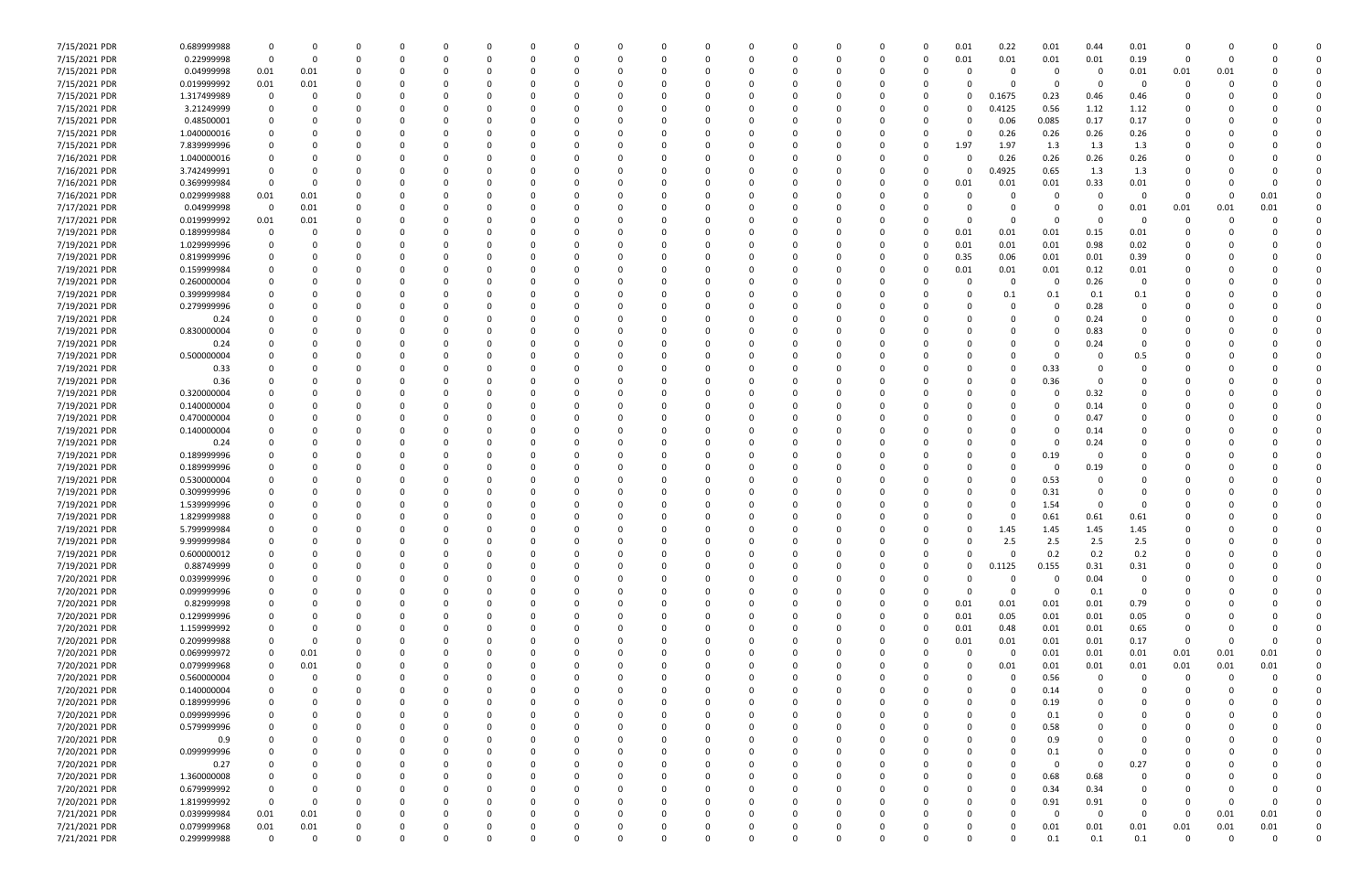| 7/21/2021 PDR                  | 0.080000004                |             |          |                   |          | 0                |   |          |          |          |          |          |          |          | 0        | 0.08 |          |          | 0             | $\Omega$       | - 0            | $\Omega$    |            |      |          |  |
|--------------------------------|----------------------------|-------------|----------|-------------------|----------|------------------|---|----------|----------|----------|----------|----------|----------|----------|----------|------|----------|----------|---------------|----------------|----------------|-------------|------------|------|----------|--|
| 7/21/2021 PDR                  | 2.439999984                | 0           |          | 0                 |          | $\Omega$         |   | $\Omega$ |          |          | $\Omega$ | - 0      |          |          | 0        | -0   | 0        |          | 0.61          | 0.61           | 0.61           | 0.61        |            |      |          |  |
| 7/22/2021 PDR                  | 3.269999988                |             |          |                   |          | 0                |   |          |          |          |          |          |          |          |          |      |          |          | 1.09          | 1.09           | 1.09           | 0           |            |      |          |  |
| 7/22/2021 PDR                  | 0.722500011                |             |          |                   |          |                  |   |          |          |          |          |          |          |          |          |      | 0        | 0.0875   | 0.175         | 0.23           | 0.23           | $\Omega$    |            |      |          |  |
|                                |                            |             |          |                   |          |                  |   |          |          |          |          |          |          |          |          |      |          |          |               |                |                |             |            |      |          |  |
| 7/22/2021 PDR                  | 10.19999999                |             |          |                   |          |                  |   |          |          |          |          |          |          |          |          |      |          |          | 0             | 3.4            | 3.4            | 3.4         |            |      |          |  |
| 7/22/2021 PDR                  | 4.86                       |             |          |                   |          |                  |   |          |          |          |          |          |          |          |          |      |          |          | 0             | 1.62           | 1.62           | 1.62        |            |      |          |  |
| 7/22/2021 PDR                  | 1.26                       |             |          |                   |          |                  |   |          |          |          |          |          |          |          |          |      |          |          | 0             | 0.42           | 0.42           | 0.42        |            |      |          |  |
| 7/23/2021 PDR                  | 0.22999998                 |             |          |                   |          |                  |   |          |          |          |          |          |          |          |          |      | 0        | 0.01     | 0.01          | 0.01           | 0.01           | 0.19        |            |      |          |  |
| 7/23/2021 PDR                  | 0.37999998                 | 0           |          |                   |          |                  |   |          |          |          |          |          |          |          |          |      | 0        | 0.01     | 0.01          | 0.01           | 0.01           | 0.34        |            |      | 0        |  |
| 7/23/2021 PDR                  | 0.039999984                | 0.01        | 0.01     |                   |          |                  |   |          |          |          |          |          |          |          |          |      |          |          | 0             | $\Omega$       | - 0            | $\mathbf 0$ | 0          | 0.01 | 0.01     |  |
| 7/23/2021 PDR                  | 0.089999964                | 0.01        | 0.01     |                   |          |                  |   |          |          |          |          |          |          |          |          |      |          |          | 0.01          | 0.01           | 0.01           | 0.01        | 0.01       | 0.01 | 0.01     |  |
|                                |                            |             |          |                   |          |                  |   |          |          |          |          |          |          |          |          |      |          |          |               |                |                |             |            |      |          |  |
| 7/23/2021 PDR                  | 1.159999992                | 0           | 0        |                   |          |                  |   |          |          |          |          |          |          |          |          |      |          |          | 0             | 0.006042       | 73958          | 0.58        | 0          |      |          |  |
| 7/23/2021 PDR                  | 0.15                       |             |          | 0                 |          |                  |   |          |          |          |          |          |          |          |          |      |          |          | $\Omega$      |                | 0.15           | $\Omega$    |            |      |          |  |
| 7/23/2021 PDR                  | 2.34                       | 0           | 0        | 0                 |          |                  |   |          |          |          |          |          |          |          |          |      |          |          | 0             |                | 2.34           | 0           | 0          |      |          |  |
| 7/25/2021 PDR                  | 0.079999968                | 0.01        | 0.01     |                   |          |                  |   |          |          |          |          |          |          |          |          |      |          |          | 0.01          | 0.01           | 0.01           | 0.01        | 0.01       | 0.01 |          |  |
| 7/26/2021 PDR                  | 0.099999996                |             |          |                   |          |                  |   |          |          |          |          |          |          |          |          |      |          |          | 0             |                | 0.1            | 0           |            |      |          |  |
| 7/26/2021 PDR                  |                            |             |          | -0                |          |                  |   |          |          |          |          |          |          |          |          |      |          |          | 0             |                | - q            |             |            |      |          |  |
|                                |                            |             |          |                   |          |                  |   |          |          |          |          |          |          |          |          |      |          |          |               |                |                | $\Omega$    |            |      |          |  |
| 7/26/2021 PDR                  | 5.890000002                |             |          |                   |          |                  |   |          |          |          |          |          |          |          |          |      |          | 1.97     | 1.97          | 1.3            | 0.65           |             |            |      |          |  |
| 7/27/2021 PDR                  | 0.279999996                |             |          |                   |          |                  |   |          |          |          |          |          |          |          |          |      |          | 0.01     | 0.11          | $0.1\,$        | 0.01           | 0.05        |            |      |          |  |
| 7/27/2021 PDR                  | 0.539999988                |             |          |                   |          |                  |   |          |          |          |          |          |          |          |          |      |          | 0.01     | 0.01          | 0.01           | 0.5            | 0.01        |            |      |          |  |
| 7/27/2021 PDR                  | 0.299999988                |             |          |                   |          |                  |   |          |          |          |          |          |          |          |          |      |          | 0.01     | 0.01          | 0.01           | 0.01           | 0.26        |            |      |          |  |
| 7/27/2021 PDR                  | 0.34999998                 | 0           |          |                   |          |                  |   |          |          |          |          |          |          |          |          |      |          | 0.01     | 0.01          | 0.31           | 0.01           | 0.01        |            |      |          |  |
| 7/27/2021 PDR                  | 0.039999984                | 0.01        | 0.01     |                   |          |                  |   |          |          |          |          |          |          |          |          |      |          |          | 0             |                | - 0            |             |            | 0.01 | 0.01     |  |
| 7/27/2021 PDR                  | 0.500000004                | 0           | 0        |                   |          |                  |   |          |          |          |          |          |          |          |          |      |          |          | 0             | 0.5            |                | 0           |            |      |          |  |
|                                |                            |             |          |                   |          |                  |   |          |          |          |          |          |          |          |          |      |          |          |               |                |                |             |            |      |          |  |
| 7/27/2021 PDR                  | 0.500000004                |             |          |                   |          | $\Omega$         |   |          |          |          |          |          |          |          |          |      |          |          | 0             | 0.5            |                |             |            |      |          |  |
| 7/27/2021 PDR                  | 0.519999996                |             |          |                   |          |                  |   |          |          |          |          |          |          |          |          |      |          |          | 0             | 0.52           |                |             |            |      |          |  |
| 7/27/2021 PDR                  | 0.24                       |             |          |                   |          |                  |   |          |          |          |          |          |          |          |          |      |          |          | 0             | 0.24           |                |             |            |      |          |  |
| 7/27/2021 PDR                  | 0.12                       |             |          |                   |          |                  |   |          |          |          |          |          |          |          |          |      |          |          | 0             | 0.12           |                |             |            |      |          |  |
| 7/27/2021 PDR                  | 0.200000004                |             |          | 0                 |          |                  |   |          |          |          |          |          |          |          |          |      |          |          | 0             | 0.2            | - 0            |             |            |      |          |  |
| 7/27/2021 PDR                  | 0.189999996                |             |          |                   |          | 0                |   |          |          |          |          |          |          |          | 0        |      |          |          | 0             |                | 0.19           | 0           |            |      |          |  |
|                                |                            |             |          |                   |          |                  |   |          |          |          |          |          |          |          |          |      |          |          |               |                |                |             |            |      |          |  |
| 7/27/2021 PDR                  | 0.24                       |             |          |                   |          |                  |   |          |          |          |          |          |          |          |          |      |          |          |               |                | 0.24           |             |            |      |          |  |
| 7/27/2021 PDR                  | 0.050000004                |             |          |                   |          |                  |   |          |          |          |          |          |          |          |          |      |          |          |               |                | 0.05           |             |            |      |          |  |
| 7/27/2021 PDR                  | 0.12                       |             |          |                   |          |                  |   |          |          |          |          |          |          |          |          |      |          |          |               |                | 0.12           |             |            |      |          |  |
| 7/27/2021 PDR                  | 0.099999996                |             |          |                   |          |                  |   |          |          |          |          |          |          |          |          |      |          |          |               |                | 0.1            |             |            |      |          |  |
| 7/27/2021 PDR                  | 0.380000004                |             |          |                   |          |                  |   |          |          |          |          |          |          |          |          |      |          |          |               |                | 0.38           |             |            |      |          |  |
| 7/27/2021 PDR                  | 0.12                       |             |          |                   |          |                  |   |          |          |          |          |          |          |          |          |      |          |          |               |                | 0.12           |             |            |      |          |  |
| 7/27/2021 PDR                  | 0.12                       |             |          |                   |          |                  |   |          |          |          |          |          |          |          |          |      |          |          | 0             |                | 0.12           |             |            |      |          |  |
|                                |                            |             |          |                   |          |                  |   |          |          |          |          |          |          |          |          |      |          |          |               |                |                |             |            |      |          |  |
| 7/27/2021 PDR                  | 0.12                       |             |          |                   |          |                  |   |          |          |          |          |          |          |          |          |      |          |          | -C            |                | 0.12           |             |            |      |          |  |
| 7/27/2021 PDR                  | 0.249999996                |             |          |                   |          |                  |   |          |          |          |          |          |          |          |          |      |          |          | 0             |                | 0.002604       | 0.247396    |            |      |          |  |
| 7/27/2021 PDR                  | 1.819999992                |             |          | $\Omega$          |          |                  |   |          |          |          |          |          |          |          |          |      |          |          | 0             | 0.91           | 0.91           | 0           |            |      |          |  |
| 7/27/2021 PDR                  | 1.045000014                | $\Omega$    |          | $\Omega$          |          |                  |   |          |          |          |          |          |          |          |          |      |          | 0.35     | 0.35          | 0.23           | 0.115          | $\Omega$    | $\sqrt{ }$ |      |          |  |
| 7/27/2021 PDR                  | 0.48500001                 | 0           | O        | $\Omega$          | $\Omega$ | $\Omega$         | O | -0       | $\Omega$ |          | $\Omega$ | $\Omega$ | $\Omega$ | $\Omega$ | $\Omega$ |      | U        |          | 0.06          | 0.085          | 0.17           | 0.17        | 0          |      |          |  |
| 7/27/2021 PDR                  | 5.799999984                | 0           |          | 0                 |          | 0                |   | $\Omega$ | 0        |          | $\Omega$ | $\Omega$ | $\Omega$ |          | 0        |      | O        | $\Omega$ | 1.45          | 1.45           | 1.45           | 1.45        | 0          |      |          |  |
|                                |                            |             |          | $\Omega$          |          |                  |   |          |          |          |          |          |          |          |          |      | $\Omega$ |          |               |                |                |             |            |      |          |  |
| 7/28/2021 PDR                  | 0.809999988                | 0           |          |                   |          | 0                |   |          |          |          | 0        |          |          |          | 0        |      |          | 0.01     | 0.01          | 0.01           | 0.39           | 0.39        |            |      |          |  |
| 7/28/2021 PDR                  | 0.369999996                | 0           |          | 0                 |          | 0                |   | -0       |          |          |          |          |          |          | 0        |      | $\Omega$ | 0.01     | 0.01          | 0.01           | 0.17           | 0.17        |            |      |          |  |
| 7/28/2021 PDR                  | 0.449999988                | 0           |          |                   |          | 0                |   |          |          |          |          |          |          |          | 0        |      | 0        | 0.01     | 0.01          | 0.01           | 0.21           | 0.21        |            |      |          |  |
| 7/28/2021 PDR                  | 0.94999998                 | $\mathbf 0$ |          | $\Omega$          |          | $\Omega$         |   |          |          |          |          |          |          |          | 0        |      | 0        | 0.01     | 0.01          | 0.31           | 0.31           | 0.31        | 0          |      |          |  |
| 7/28/2021 PDR                  | 0.04999998                 | $\mathbf 0$ | $\Omega$ | $\Omega$          |          | $\Omega$         |   |          |          |          | 0        |          |          |          | 0        |      |          | 0.01     | 0.01          | 0.01           | 0.01           | 0.01        | 0          |      | $\Omega$ |  |
| 7/28/2021 PDR                  | 0.039999984                | 0.01        | 0.01     | 0                 |          | 0                |   | -0       |          |          | 0        |          | $\Omega$ |          | 0        |      |          |          | $\mathbf 0$   | - 0            | $\overline{0}$ | 0           | $\Omega$   | 0.01 | 0.01     |  |
| 7/28/2021 PDR                  | 0.482499999                | 0           | 0        | $\Omega$          |          | 0                |   | -0       |          |          | 0        |          | $\Omega$ |          | 0        |      |          |          | 0             | 0.2425         | 0.24           | $\mathbf 0$ | 0          |      |          |  |
|                                |                            |             |          |                   |          |                  |   |          |          |          |          |          |          |          |          |      |          |          |               |                |                |             |            |      |          |  |
| 7/28/2021 PDR                  | 0.564999993                | 0           |          | $\Omega$          |          | 0                |   |          |          |          |          |          |          |          | 0        |      |          | 0        | $\Omega$      | 0.285          | 0.28           | 0           | 0          |      |          |  |
| 7/28/2021 PDR                  |                            |             |          |                   |          | 0                |   |          |          |          |          |          |          |          |          |      |          | 0        | 0             | 0.2425         | 0.24           | 0           |            |      |          |  |
|                                | 0.482499999                | 0           |          |                   |          |                  |   |          |          |          |          |          |          |          |          |      |          |          | $\Omega$      | 0.5075         | 0              |             |            |      |          |  |
| 7/28/2021 PDR                  | 0.507500004                | 0           |          | 0                 |          | 0                |   |          |          |          |          |          |          |          |          |      |          |          |               |                |                |             |            |      |          |  |
|                                |                            | 0           |          | $\Omega$          |          | 0                |   | 0        |          |          | 0        | $\Omega$ | $\Omega$ |          | 0        |      |          | $\Omega$ | $\Omega$      |                | 0              | $\Omega$    | 0          |      |          |  |
| 7/28/2021 PDR                  | 0.5775                     |             |          | 0                 |          | 0                |   | 0        |          |          | 0        |          | $\Omega$ |          | 0        |      | O        |          |               | 0.5775         | 0              | 0           | 0          |      |          |  |
| 7/28/2021 PDR                  | 0.66                       | 0           |          |                   |          |                  |   |          |          |          |          |          |          |          |          |      |          |          | 0.33          | 0.33           |                |             |            |      |          |  |
| 7/28/2021 PDR                  | 0.66                       | $\Omega$    |          | $\Omega$          |          | $\Omega$         |   | -0       |          |          | 0        | $\Omega$ | $\Omega$ |          | 0        |      | O        |          | 0.33          | 0.33           | 0              | $\Omega$    | 0          |      |          |  |
| 7/28/2021 PDR                  | 1.127500008                | $\Omega$    |          | $\Omega$          |          | 0                |   | 0        |          |          | 0        |          | $\Omega$ |          | 0        |      |          |          | $\Omega$      | 0.5675         | 0.56           | 0           |            |      |          |  |
| 7/28/2021 PDR                  | 0.182499999                |             |          | 0                 |          | $\Omega$         |   |          |          |          |          |          |          |          | 0        |      |          |          | 0             | 0.0925         | 0.09           |             |            |      |          |  |
| 7/28/2021 PDR                  | 0.482499999                | $\mathbf 0$ |          | 0                 |          | 0                |   |          |          |          | 0        |          |          |          | 0        |      |          |          | 0             | 0.2425         | 0.24           | 0           |            |      |          |  |
| 7/28/2021 PDR                  | 0.239999994                | 0           |          | 0                 |          | 0                |   |          |          |          | 0        |          |          |          | 0        |      |          |          | $\Omega$      | 0.05           | 0.19           | 0           |            |      |          |  |
|                                | 0.707500002                | 0           |          | $\Omega$          |          | $\Omega$         |   |          |          |          | 0        |          | $\Omega$ |          | 0        |      |          |          | $\Omega$      | 0.1475         | 0.56           | 0           |            |      |          |  |
| 7/28/2021 PDR                  |                            |             |          | $\Omega$          |          |                  |   | -0       |          |          | 0        |          | $\Omega$ |          | 0        |      |          | 0        | $\Omega$      |                |                |             |            |      |          |  |
| 7/28/2021 PDR                  | 0.127499994                | 0           |          |                   |          | 0                |   |          |          |          |          |          |          |          |          |      |          |          |               | 0.0275         | 0.1            | 0           |            |      |          |  |
| 7/28/2021 PDR                  | 0.239999994                | $\Omega$    |          | $\Omega$          |          | $\Omega$         |   |          |          |          |          |          |          |          |          |      |          |          | $\Omega$      | 0.05           | 0.19           | 0           |            |      |          |  |
| 7/28/2021 PDR<br>7/28/2021 PDR | 0.239999994<br>0.897500001 | 0<br>0      | 0        | -0<br>$\mathbf 0$ | $\Omega$ | 0<br>$\mathbf 0$ | 0 | $\Omega$ | 0        | $\Omega$ | 0        | $\Omega$ | $\Omega$ | $\Omega$ | 0        |      | 0        | 0        | $\Omega$<br>0 | 0.05<br>0.1875 | 0.19<br>0.71   | $\mathbf 0$ | 0          |      | 0        |  |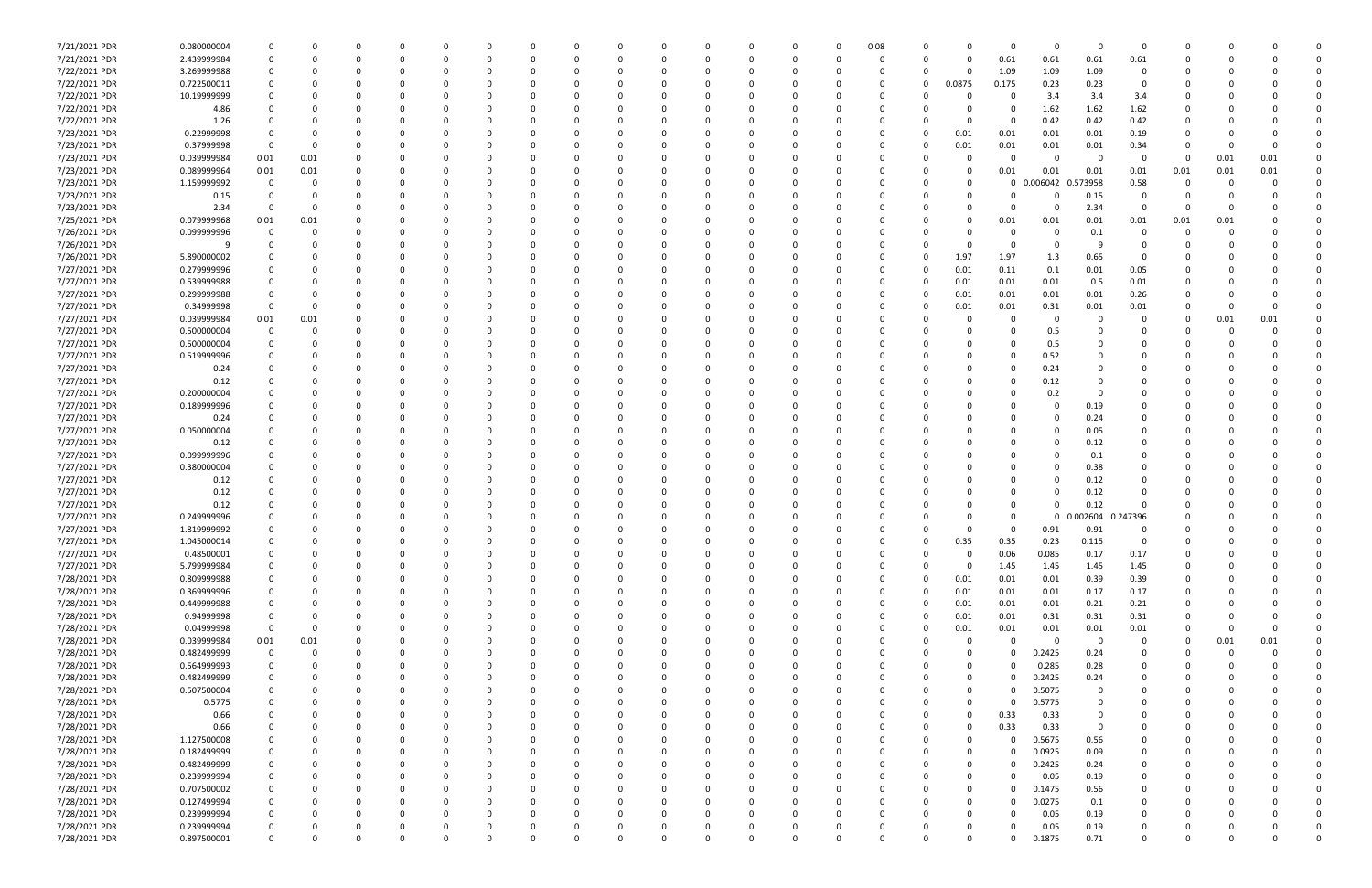| 7/28/2021 PDR | 0.177500001 | 0           |   | 0        | 0        | - 0      |          | 0            | O        |          | 0        |          |          |             | 0        | 0        | 0            | 0.0375   | 0.14        | 0              |   |          |   |          |
|---------------|-------------|-------------|---|----------|----------|----------|----------|--------------|----------|----------|----------|----------|----------|-------------|----------|----------|--------------|----------|-------------|----------------|---|----------|---|----------|
| 7/28/2021 PDR | 0.480000003 | $\Omega$    |   | $\Omega$ | $\Omega$ | - 0      |          | $\Omega$     |          |          | $\Omega$ | $\Omega$ |          | $\Omega$    | $\Omega$ | $\Omega$ | $\Omega$     | 0.1      | 0.38        | $\Omega$       |   |          |   |          |
| 7/28/2021 PDR | 0.559999992 |             |   |          |          |          |          |              |          |          |          |          |          |             |          |          | 0            | 0.28     | 0.28        | 0              |   |          |   |          |
| 7/28/2021 PDR | 0.154999986 |             |   |          |          |          |          |              |          |          |          |          |          |             |          |          | 0            | 0.065    | 0.09        |                |   |          |   |          |
| 7/28/2021 PDR | 0.239999994 |             |   |          |          |          |          |              |          |          |          |          |          |             |          |          | 0            | 0.05     | 0.19        | 0              |   |          |   |          |
| 7/28/2021 PDR | 0.834999999 |             |   |          |          |          |          |              |          |          |          |          |          |             |          |          | 0            | 0.175    | 0.66        | 0              |   |          |   |          |
|               | 0.42999999  |             |   |          |          |          |          |              |          |          |          |          |          |             |          |          |              |          |             |                |   |          |   |          |
| 7/28/2021 PDR |             |             |   |          |          |          |          |              |          |          |          |          |          |             |          |          |              | 0.05     | 0.19        | 0.19           |   |          |   |          |
| 7/28/2021 PDR | 0.860000007 |             |   |          |          |          |          |              |          |          |          |          |          |             |          |          | 0            | 0.1      | 0.38        | 0.38           |   |          |   |          |
| 7/28/2021 PDR | 0.42999999  |             |   |          |          |          |          |              |          |          |          |          |          |             |          |          | 0            | 0.05     | 0.19        | 0.19           |   |          |   |          |
| 7/28/2021 PDR | 0.204999999 |             |   |          |          |          |          |              |          |          |          |          |          |             |          |          | 0            | 0.025    | 0.09        | 0.09           |   |          |   |          |
| 7/28/2021 PDR | 1.460000004 |             |   |          |          |          |          |              |          |          |          |          |          |             |          |          | 0            | 1.46     | - 0         | O              |   |          |   |          |
| 7/28/2021 PDR | 1.239999996 |             |   |          |          |          |          |              |          |          |          |          |          |             |          |          | O            | 1.24     |             |                |   |          |   |          |
| 7/28/2021 PDR | 0.69        |             |   | n        |          |          |          |              |          |          |          |          |          |             | -0       |          | 0 0.330938   | .359063  |             | 0              |   |          |   |          |
| 7/28/2021 PDR | 0.239791667 |             |   |          |          |          |          |              |          |          |          |          |          |             |          |          | 0 0.119792   | 0.12     | - 0         | - 0            |   |          |   |          |
| 7/28/2021 PDR | 5.61        |             |   |          |          |          |          |              |          |          |          |          |          |             |          |          | 0.66         | 0.99     | 1.98        | 1.98           |   |          |   |          |
| 7/28/2021 PDR | 3.300000003 |             |   |          |          |          |          |              |          |          |          |          |          |             |          | 0.65     | 1.3          | 0.9      | 0.45        | - 0            |   |          |   |          |
| 7/28/2021 PDR | 15.08749999 |             |   |          |          |          |          |              |          |          |          |          |          |             |          |          | 1.9375       | 2.63     | 5.26        | 5.26           |   |          |   |          |
| 7/28/2021 PDR | 9.875000001 |             |   |          |          |          |          |              |          |          |          |          |          |             |          |          | 1.25         | 1.725    | 3.45        | 3.45           |   |          |   |          |
| 7/28/2021 PDR | 0.382500009 |             |   |          |          |          |          |              |          |          |          |          |          |             | -0       | 0.0575   | 0.115        | 0.14     | 0.07        | - 0            |   |          |   |          |
| 7/28/2021 PDR | 0.440000016 |             |   |          |          |          |          |              |          |          |          |          |          |             |          |          | 0.11         | 0.11     | 0.11        | 0.11           |   |          |   |          |
| 7/28/2021 PDR | 0.800000016 |             |   |          |          |          |          |              |          |          |          |          |          |             |          | $\Omega$ | 0.2          | 0.2      | 0.2         | 0.2            |   |          |   |          |
| 7/29/2021 PDR | 3.329999988 |             |   |          |          |          |          |              |          |          |          |          |          |             |          | 0.01     | 1.65         | 1.65     | 0.01        | 0.01           |   |          |   |          |
|               |             |             |   |          |          |          |          |              |          |          |          |          |          |             |          |          |              |          |             |                |   |          |   |          |
| 7/29/2021 PDR | 5.56999998  |             |   |          |          |          |          |              |          |          |          |          |          |             |          | 2.77     | 2.77         | 0.01     | 0.01        | 0.01           |   |          |   |          |
| 7/29/2021 PDR | 0.04999998  |             |   |          |          |          |          |              |          |          |          |          |          |             |          | 0.01     | 0.01         | 0.01     | 0.01        | 0.01           |   |          |   |          |
| 7/29/2021 PDR | 0.209999988 |             |   | n        |          |          |          |              |          |          |          |          |          |             |          | 0.01     | 0.01         | 0.01     | 0.09        | 0.09           |   |          |   |          |
| 7/29/2021 PDR | 0.04999998  |             |   |          |          |          |          |              |          |          |          |          |          |             |          | 0.01     | 0.01         | 0.01     | 0.01        | 0.01           |   |          |   |          |
| 7/29/2021 PDR | 0.04999998  |             |   |          |          |          |          |              |          |          |          |          |          |             |          | 0.01     | 0.01         | 0.01     | 0.01        | 0.01           |   |          |   |          |
| 7/29/2021 PDR | 0.04999998  |             |   |          |          |          |          |              |          |          |          |          |          |             |          | 0.01     | 0.01         | 0.01     | 0.01        | 0.01           |   |          |   |          |
| 7/29/2021 PDR | 0.64999998  |             |   |          |          |          |          |              |          |          |          |          |          |             |          | 0.01     | 0.01         | 0.01     | 0.31        | 0.31           |   |          |   |          |
| 7/29/2021 PDR | 0.04999998  |             |   |          |          |          |          |              |          |          |          |          |          |             |          | 0.01     | 0.01         | 0.01     | 0.01        | 0.01           |   |          |   |          |
| 7/29/2021 PDR | 0.329999988 |             |   |          |          |          |          |              |          |          |          |          |          |             |          | 0.01     | 0.01         | 0.01     | 0.15        | 0.15           |   |          |   |          |
| 7/29/2021 PDR | 0.04999998  |             |   |          |          |          |          |              |          |          |          |          |          |             |          | 0.01     | 0.01         | 0.01     | 0.01        | 0.01           |   |          |   |          |
| 7/29/2021 PDR | 0.04999998  |             |   |          |          |          |          |              |          |          |          |          |          |             |          | 0.01     | 0.01         | 0.01     | 0.01        | 0.01           |   |          |   |          |
| 7/29/2021 PDR | 0.069999984 |             |   |          |          |          |          |              |          |          |          |          |          |             |          | 0.01     | 0.03         | 0.01     | 0.01        | 0.01           |   |          |   |          |
| 7/29/2021 PDR | 0.400000008 |             |   |          |          |          |          |              |          |          |          |          |          |             |          |          | 0            | 0.2      | 0.2         | - 0            |   |          |   |          |
| 7/29/2021 PDR | 1.759999992 |             |   |          |          |          |          |              |          |          |          |          |          |             |          |          | 0            | 0.88     | 0.88        | 0              |   |          |   |          |
| 7/29/2021 PDR | 0.279999996 |             |   |          |          |          |          |              |          |          |          |          |          |             |          |          |              | 0        | 0.28        |                |   |          |   |          |
| 7/29/2021 PDR | 0.24        |             |   |          |          |          |          |              |          |          |          |          |          |             |          |          |              | 0        | 0.24        |                |   |          |   |          |
|               |             |             |   |          |          |          |          |              |          |          |          |          |          |             |          |          |              |          |             |                |   |          |   |          |
| 7/29/2021 PDR | 0.24        |             |   |          |          |          |          |              |          |          |          |          |          |             |          |          |              | -0       | 0.24        | 0              |   |          |   |          |
| 7/29/2021 PDR | 0.24        |             |   | $\Omega$ |          |          |          | n            |          |          | $\Omega$ |          |          |             |          |          | O            | $\Omega$ | 0.24        | $\Omega$       |   |          |   |          |
| 7/29/2021 PDR | 0.369999996 | 0           |   |          |          |          |          |              |          |          |          |          | n        |             |          |          |              | 0.37     |             | O              |   |          |   |          |
| 7/29/2021 PDR | 0.500000004 | 0           |   | 0        |          | $\Omega$ |          |              |          |          | 0        |          | $\Omega$ |             | 0        |          | 0            | 0.5      | $\Omega$    | 0              | 0 |          |   |          |
| 7/29/2021 PDR | 0.500000004 |             |   |          |          |          |          |              |          |          |          |          |          |             |          |          | $\Omega$     | 0.5      |             |                |   |          |   |          |
| 7/29/2021 PDR | 0.470000004 | 0           |   | 0        |          |          |          |              |          |          |          |          |          |             | 0        | 0        | 0            | 0.47     |             | 0              |   |          |   |          |
| 7/29/2021 PDR | 0.57        | 0           |   | 0        |          | $\Omega$ |          | 0            |          |          | 0        |          |          |             | 0        | 0        | 0            | 0.57     |             | 0              |   |          |   |          |
| 7/29/2021 PDR | 0.519999996 |             |   | n        |          | 0        |          | <sup>0</sup> |          |          |          |          |          |             |          | 0        | $\Omega$     | 0.52     |             | 0              |   |          |   |          |
| 7/29/2021 PDR | 0.380000004 |             |   |          |          |          |          |              |          |          |          |          |          |             |          |          | $\Omega$     | 0.38     |             |                |   |          |   |          |
| 7/29/2021 PDR | 0.57        |             |   |          |          |          |          |              |          |          |          |          |          |             |          | 0        | 0            | 0.57     |             |                |   |          |   |          |
| 7/29/2021 PDR | 0.320000004 |             |   |          |          |          |          |              |          |          |          |          |          |             |          |          | 0            | 0        | 0.32        | $\Omega$       |   |          |   |          |
| 7/29/2021 PDR | 0.759999996 |             |   |          |          |          |          |              |          |          |          |          |          |             |          |          | 0            | 0.76     |             | 0              |   |          |   |          |
| 7/29/2021 PDR | 0.489999996 | 0           |   | $\Omega$ |          |          |          |              |          |          | 0        |          |          |             |          | 0        | 0            | 0.49     |             | 0              |   |          |   |          |
| 7/29/2021 PDR | 0.239999994 |             |   |          |          |          |          |              |          |          | 0.05     |          |          |             |          |          |              | 0.19     |             |                |   |          |   |          |
| 7/29/2021 PDR | 0.239999994 |             |   |          |          |          |          |              |          |          | 0.05     |          |          |             |          | 0        |              | 0.19     |             |                |   |          |   |          |
| 7/29/2021 PDR | 0.239999994 |             |   |          |          |          |          |              |          |          | 0.05     |          |          |             | -0       | 0        | 0            | 0.19     |             |                |   |          |   |          |
| 7/29/2021 PDR | 3.759999996 | 0           |   |          |          |          |          |              |          |          | 0        |          |          |             |          | 0        | $\mathbf{0}$ | 0.039167 | 3.681667    | 0.039167       |   |          |   |          |
| 7/29/2021 PDR | 6.799999992 | $\mathbf 0$ |   | 0        |          | $\Omega$ |          | 0            |          |          | 0        |          |          |             | 0        | 0        | $\Omega$     | 3.4      | 3.4         | 0              | 0 | $\Omega$ |   |          |
|               |             |             |   |          |          | $\Omega$ |          | $\Omega$     |          |          |          |          |          |             |          | 0        | 0            | 1.62     | $\mathbf 0$ | 0              | 0 |          |   |          |
| 7/29/2021 PDR | 1.62        | 0           |   | 0        |          |          |          |              |          |          | 0        |          |          |             | 0        |          |              |          |             |                |   |          |   |          |
| 7/29/2021 PDR | 0.9         |             |   |          |          |          |          |              |          |          |          |          |          |             | -0       |          | $\Omega$     | 0.45     | 0.45        | $\Omega$       |   |          |   |          |
| 7/29/2021 PDR | 0.36        |             |   |          |          |          |          |              |          |          |          |          |          |             |          |          | $\Omega$     | 0.18     | 0.18        | 0              |   |          |   |          |
| 7/29/2021 PDR | 1.099999992 |             |   |          |          |          |          |              |          |          |          |          |          |             |          | 0        | 0            | 0.55     | 0.55        | 0              |   |          |   |          |
| 7/29/2021 PDR | 0.919999992 | $\Omega$    |   |          |          |          |          |              |          |          |          |          |          |             |          | $\Omega$ | $\Omega$     | 0.46     | 0.46        | $\mathbf 0$    |   |          |   |          |
| 7/29/2021 PDR | 1.818124992 | $\mathbf 0$ |   | $\Omega$ |          |          |          |              |          |          |          |          |          |             |          | $\Omega$ | $\mathbf{0}$ | 0.908125 | 0.91        | $\overline{0}$ |   |          |   |          |
| 7/29/2021 PDR | 0.705000006 | 0           |   | n        |          |          |          |              |          |          |          |          |          |             | -0       | 0.21     | 0.24         | 0.17     | 0.085       | 0              |   |          |   |          |
| 7/29/2021 PDR | 0.920000016 |             |   | 0        |          |          |          |              |          |          |          |          |          |             |          | 0        | 0.23         | 0.23     | 0.23        | 0.23           |   |          |   |          |
| 7/29/2021 PDR | 4.8         | 0           | O | $\Omega$ | $\Omega$ | $\Omega$ | $\Omega$ | $\Omega$     | $\Omega$ | $\Omega$ | $\Omega$ | $\Omega$ | $\Omega$ | $\mathbf 0$ | 0        | 0        | $\mathbf 0$  | 2.4      | 2.4         | $\mathbf 0$    | 0 | $\Omega$ | 0 | $\Omega$ |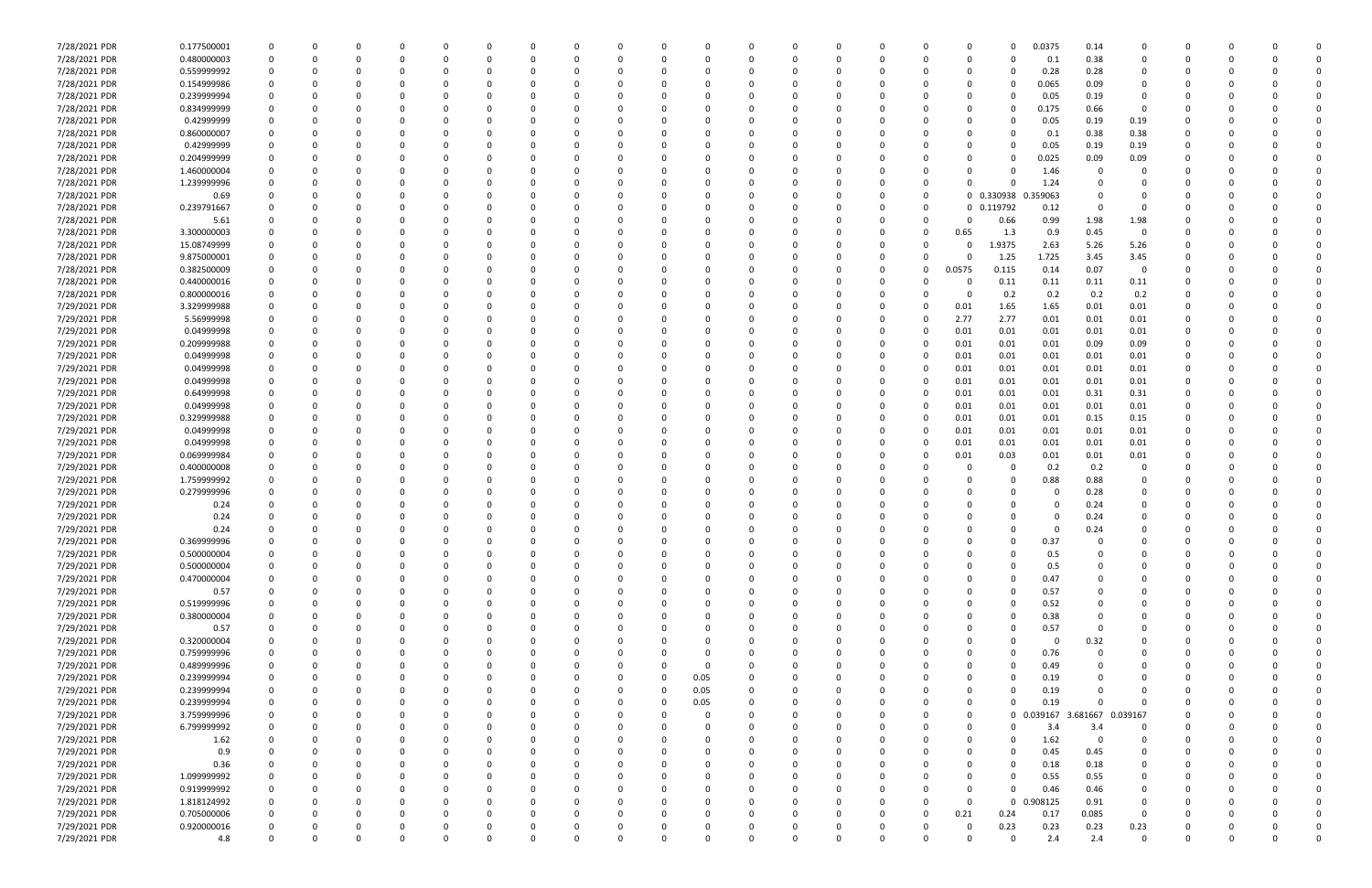| 7/30/2021 PDR | 0.929999988 |             |          |          |          |          |          |          |        |        |              |          |          |          |          |            | 0.01     | 0.01        | 0.45     | 0.45        | 0.01                    |              |          |          |  |
|---------------|-------------|-------------|----------|----------|----------|----------|----------|----------|--------|--------|--------------|----------|----------|----------|----------|------------|----------|-------------|----------|-------------|-------------------------|--------------|----------|----------|--|
| 7/30/2021 PDR | 0.099999984 |             |          | $\Omega$ |          |          | 0        | 0        |        |        | <sup>0</sup> | $\Omega$ |          | 0        | 0        | - 0        | 0.01     | 0.06        | 0.01     | 0.01        | 0.01                    | 0            |          |          |  |
| 7/30/2021 PDR | 1.90999998  |             |          |          |          |          |          |          |        |        |              |          |          |          |          |            | 0.01     | 0.94        | 0.94     | 0.01        | 0.01                    |              |          |          |  |
| 7/30/2021 PDR | 0.04999998  |             |          |          |          |          |          |          |        |        |              |          |          |          |          |            | 0.01     | 0.01        | 0.01     | 0.01        | 0.01                    |              |          |          |  |
| 7/30/2021 PDR | 1.180000008 |             |          |          |          |          |          |          |        |        |              |          |          |          |          |            |          | 0           | 0.59     | 0.59        | 0                       |              |          |          |  |
| 7/30/2021 PDR | 0.909999996 |             |          |          |          |          |          |          |        |        |              |          |          |          |          |            |          |             | 0        |             | 0                       |              |          |          |  |
|               |             |             |          |          |          |          |          |          |        |        |              |          |          |          |          |            |          |             |          | 0.91        |                         |              |          |          |  |
| 7/30/2021 PDR | 0.279999996 |             |          |          |          |          |          |          |        |        |              |          |          |          |          |            |          |             | 0        | 0.28        | 0                       |              |          |          |  |
| 7/30/2021 PDR | 0.279999996 |             |          |          |          |          |          |          |        |        |              |          |          |          |          |            |          |             | $\Omega$ | 0.28        | 0                       |              |          |          |  |
| 7/30/2021 PDR | 0.279999996 |             |          |          |          |          |          |          |        |        |              |          |          |          |          |            |          | 0           | 0        | 0.28        | 0                       |              |          |          |  |
| 7/30/2021 PDR | 0.279999996 |             |          |          |          |          |          |          |        |        |              |          |          |          |          |            |          |             | $\Omega$ | 0.28        | 0                       |              |          |          |  |
| 7/30/2021 PDR | 0.909999996 |             |          |          |          |          |          |          |        |        |              |          |          |          |          |            |          |             | $\Omega$ | 0.91        | 0                       |              |          |          |  |
| 7/30/2021 PDR | 0.57        |             |          |          |          |          |          |          |        |        |              |          |          |          |          |            |          |             | 0.57     | 0           | 0                       |              |          |          |  |
| 7/30/2021 PDR | 0.320000004 |             |          |          |          |          |          |          |        |        | <sup>0</sup> |          |          |          |          |            |          |             | 0        | 0.32        | 0                       |              |          |          |  |
| 7/30/2021 PDR | 0.320000004 |             |          |          |          |          |          | $\Omega$ |        |        | $\Omega$     | $\Omega$ | - 0      | $\Omega$ |          |            |          |             | $\Omega$ | 0.32        |                         |              |          |          |  |
| 7/30/2021 PDR | 1.302499983 |             |          |          |          |          | 0        | 0.125    | 0.1875 | 0.1875 | 0.0625       | 0.25     | 0.125    | 0.125    |          |            |          |             | 0        | 0.24        |                         |              |          |          |  |
|               |             |             |          |          |          |          |          |          |        |        |              |          |          |          |          |            |          |             |          |             |                         |              |          |          |  |
| 7/30/2021 PDR | 0.759999996 |             |          |          |          |          |          | 0        |        |        | 0            |          |          |          |          |            |          | C           | 0.76     |             |                         |              |          |          |  |
| 7/30/2021 PDR | 0.140000004 |             |          |          |          |          |          |          |        |        |              | 0        |          |          |          |            |          | 0           | 0.14     |             | 0                       |              |          |          |  |
| 7/30/2021 PDR | 0.059999997 |             |          |          |          |          |          |          |        |        |              |          |          |          |          |            |          |             | 0.06     |             | 0                       |              |          |          |  |
| 7/30/2021 PDR | 0.470000004 |             |          |          |          |          |          |          |        |        |              |          |          |          |          |            |          |             | 0.47     |             |                         |              |          |          |  |
| 7/30/2021 PDR | 0.054999996 |             |          |          |          |          |          |          |        |        |              |          |          |          |          |            |          | 0           | 0.055    |             |                         |              |          |          |  |
| 7/30/2021 PDR | 0.489999996 |             |          |          |          |          |          |          |        |        |              |          |          |          |          |            |          |             | 0.49     |             |                         |              |          |          |  |
| 7/30/2021 PDR | 0.189999996 |             |          |          |          |          |          |          |        |        |              |          |          |          |          |            |          |             | 0        | 0.19        | 0                       |              |          |          |  |
| 7/30/2021 PDR | 0.239999994 |             |          |          |          |          |          |          |        |        |              |          |          |          |          |            |          | 0           | 0.19     | 0.05        | 0                       |              |          |          |  |
| 7/30/2021 PDR | 0.242499996 |             |          |          |          |          |          |          |        |        |              |          |          |          |          |            | 0        | 0           | 0.1925   | 0.05        | O                       |              |          |          |  |
|               |             |             |          |          |          |          |          |          |        |        |              |          |          |          |          |            |          |             |          |             |                         |              |          |          |  |
| 7/30/2021 PDR | 0.632500002 |             |          |          |          |          |          |          |        |        |              |          |          |          |          |            | 0        | O           | 0.5      | 0.1325      |                         |              |          |          |  |
| 7/30/2021 PDR | 0.219999996 |             |          |          |          |          |          |          |        |        |              |          |          |          |          |            | 0        | 0           | 0.1725   | 0.0475      | 0                       |              |          |          |  |
| 7/30/2021 PDR | 0.677500002 |             |          |          |          |          |          |          |        |        |              |          |          |          |          |            |          | 0           | 0.5375   | 0.14        | 0                       |              |          |          |  |
| 7/30/2021 PDR | 0.339999996 |             |          |          |          |          |          |          |        |        |              |          |          |          |          |            |          |             | 0        | 0.34        | 0                       |              |          |          |  |
| 7/30/2021 PDR | 0.739999992 |             |          |          |          |          |          |          |        |        |              |          |          |          |          |            |          | C           | 0.37     | 0.37        | 0                       |              |          |          |  |
| 7/30/2021 PDR | 0.799999992 |             |          |          |          |          |          |          |        |        |              |          |          | $\Omega$ |          |            | ŋ        | 0           | 0.4      | 0.4         | 0                       |              |          |          |  |
| 7/30/2021 PDR | 0.959791667 | 0           |          |          |          |          |          |          |        |        | $\mathbf{0}$ | 0.119792 | 0.12     | 0.12     | 0.12     | 0.12       | 0.12     | 0.12        | 0.12     | $\mathbf 0$ | $\overline{0}$          | 0            |          |          |  |
| 7/30/2021 PDR | 7.977291643 | - 0         |          |          |          |          |          |          |        |        |              |          |          | 0        |          | 0 1.327292 | 1.33     | 1.33        | 1.33     | 1.33        | 1.33                    | - 0          | -0       |          |  |
| 7/31/2021 PDR | 0.089999964 | 0.01        | 0.01     |          |          |          |          |          |        |        |              |          |          |          |          |            | O        | 0.01        | 0.01     | 0.01        | 0.01                    | 0.01         | 0.01     | 0.01     |  |
| 8/1/2021 PDR  | 0.039999984 |             |          |          |          |          |          |          |        |        |              |          |          |          |          |            |          | 0           | 0        | 0.01        | 0.01                    | 0.01         | 0.01     |          |  |
|               |             |             |          |          |          |          |          |          |        |        |              |          |          |          |          |            |          |             |          |             |                         |              |          |          |  |
| 8/1/2021 PDR  | 0.04999998  |             |          |          |          |          |          |          |        |        |              |          |          |          |          |            |          | -0          | 0.01     | 0.01        | 0.01                    | 0.01         | 0.01     | - 0      |  |
| 8/1/2021 PDR  | 0.069999972 |             |          |          |          |          |          |          |        |        |              |          |          |          |          |            | 0        | 0.01        | 0.01     | 0.01        | 0.01                    | 0.01         | 0.01     | 0.01     |  |
| 8/2/2021 PDR  | 0.300000024 |             |          |          |          |          |          |          |        |        |              |          |          |          | 0        | 0.05       | 0.05     | 0.05        | 0.05     | 0.05        | 0.05                    | -0           |          |          |  |
| 8/2/2021 PDR  | 2.119999992 |             |          |          |          |          |          |          |        |        |              |          |          |          |          |            |          | 0           | 1.06     | 1.06        | $\Omega$                |              |          |          |  |
| 8/2/2021 PDR  | 1.040000016 |             |          |          |          |          |          |          |        |        |              |          |          |          |          |            |          | 0.26        | 0.26     | 0.26        | 0.26                    |              |          |          |  |
| 8/2/2021 PDR  | 9.999999984 |             |          |          |          |          |          |          |        |        |              |          |          |          |          |            | 0        | 2.5         | 2.5      | 2.5         | 2.5                     | <sup>0</sup> |          |          |  |
| 8/3/2021 PDR  | 0.870208333 |             | υ        |          |          |          |          |          |        |        | 0            |          |          |          |          |            |          | $\mathbf 0$ | 0.436042 | 0.434167    | 0                       |              |          |          |  |
| 8/3/2021 PDR  | 0.069999972 | $\mathbf 0$ | 0.01     | $\Omega$ | $\Omega$ | $\Omega$ | $\Omega$ | $\Omega$ | O      |        | $\Omega$     | $\Omega$ | $\Omega$ | $\Omega$ | $\Omega$ |            | $\Omega$ | $\mathbf 0$ | 0.01     | 0.01        | $0.01\,$                | 0.01         | 0.01     | 0.01     |  |
| 8/3/2021 PDR  | 0.220000008 | $\Omega$    | 0        | 0        |          | O        | 0        | 0        |        |        | 0            | $\Omega$ |          | $\Omega$ | 0        |            | 0        | 0           | 0.11     | 0.11        | $\overline{\mathbf{0}}$ | $\mathbf 0$  | $\Omega$ |          |  |
|               |             |             |          |          |          |          |          |          |        |        |              |          |          |          |          |            |          |             |          | $\Omega$    |                         |              |          |          |  |
| 8/3/2021 PDR  | 0.939999996 |             | O        | 0        |          |          |          | 0        |        |        |              | $\Omega$ |          |          | 0        |            | 0        | 0           | 0        |             | 0.94                    | 0            |          |          |  |
| 8/3/2021 PDR  | 0.279999996 | 0           |          |          |          |          |          | 0        |        |        |              | $\Omega$ |          |          | 0        |            | $\Omega$ | 0           | 0        | $\Omega$    | 0.28                    |              |          |          |  |
| 8/3/2021 PDR  | 0.549999996 |             |          |          |          |          |          | 0        |        |        |              | 0        |          |          |          |            |          | 0           | 0.55     |             | 0                       |              |          |          |  |
| 8/3/2021 PDR  | 0.549999996 |             |          |          |          |          |          | 0        |        |        |              |          |          |          |          |            |          | 0           | 0.55     |             | 0                       | 0            |          |          |  |
| 8/3/2021 PDR  | 0.549999996 |             |          |          |          |          |          | 0        |        |        |              | - 0      |          |          |          |            |          | 0           | 0.55     |             | $\Omega$                | O            |          |          |  |
| 8/3/2021 PDR  | 0.140000004 |             |          |          |          |          |          | 0        |        |        |              | $\Omega$ |          |          |          |            | 0        | 0           | 0.14     |             | 0                       | 0            |          |          |  |
| 8/3/2021 PDR  | 0.230000004 |             |          |          |          |          |          | 0        |        |        |              | $\Omega$ |          |          |          |            | 0        | 0           | 0.23     |             | 0                       | 0            |          |          |  |
| 8/3/2021 PDR  | 0.36        |             |          |          |          |          |          | 0        |        |        |              | $\Omega$ |          |          |          |            |          | $\Omega$    | 0.36     |             | 0                       |              |          |          |  |
| 8/3/2021 PDR  | 0.39        |             |          |          |          |          |          | 0        |        |        |              |          |          |          |          |            |          | 0           | 0.39     |             |                         |              |          |          |  |
| 8/3/2021 PDR  | 0.27        |             |          |          |          |          |          | 0        |        |        |              |          |          |          |          |            | 0        | 0.27        | 0        |             | 0                       |              |          |          |  |
|               |             |             |          |          |          |          |          |          |        |        |              |          |          |          |          |            | U        |             |          |             |                         |              |          |          |  |
| 8/3/2021 PDR  | 0.3         |             |          |          |          |          | 0        | 0        |        |        |              | 0        |          |          |          |            |          | 0           | 0.3      | $\Omega$    | 0                       | 0            |          |          |  |
| 8/3/2021 PDR  | 0.560000004 |             |          | 0        |          |          |          | 0        |        |        |              | $\Omega$ |          |          | 0        |            |          | 0           | 0        | $\Omega$    | 0.56                    | O            |          |          |  |
| 8/3/2021 PDR  | 0.9         |             |          |          |          |          |          | 0        |        |        |              | $\Omega$ |          |          | 0        |            |          |             | 0        | $\Omega$    | 0.9                     | 0            |          |          |  |
| 8/3/2021 PDR  | 0.21        |             |          |          |          |          | 0        | $\Omega$ |        |        |              | $\Omega$ |          |          |          |            |          | 0           | 0.21     |             | 0                       |              |          |          |  |
| 8/3/2021 PDR  | 0.549999996 |             |          |          |          |          |          | 0        |        |        |              |          |          |          |          |            |          |             | 0        | 0.55        | 0                       |              |          |          |  |
| 8/3/2021 PDR  | 0.57        |             |          |          |          |          |          | 0        |        |        |              |          |          |          |          |            |          |             | 0        | 0.57        | 0                       |              |          |          |  |
| 8/3/2021 PDR  | 0.3         |             |          |          |          |          |          | 0        |        |        |              |          |          |          |          |            |          |             | 0        | 0.3         | 0                       |              |          |          |  |
| 8/3/2021 PDR  | 0.3         |             |          |          |          |          |          | 0        |        |        |              |          |          |          |          |            |          |             | 0        | 0.3         | $\mathbf 0$             |              |          |          |  |
|               |             |             |          |          |          |          |          |          |        |        |              |          |          |          |          |            |          |             |          | $\Omega$    |                         |              |          |          |  |
| 8/3/2021 PDR  | 0.380000004 |             |          |          |          |          |          | 0        |        |        |              |          |          |          |          |            |          |             | 0        |             | 0.38                    | 0            |          |          |  |
| 8/3/2021 PDR  | 1.310000004 |             |          |          |          |          |          | 0        |        |        |              | 0        |          |          | 0        |            | $\Omega$ | 0           | 1.31     | $\Omega$    | 0                       | 0            |          |          |  |
| 8/3/2021 PDR  | 0.059999976 |             |          |          |          |          |          |          |        |        |              |          |          |          | 0        | 0.01       | 0.01     | 0.01        | 0.01     | 0.01        | 0.01                    |              |          |          |  |
| 8/3/2021 PDR  | 4.239999984 | $\Omega$    | $\Omega$ | $\Omega$ |          | $\Omega$ | $\Omega$ | $\Omega$ | U      |        | $\Omega$     | $\Omega$ | $\Omega$ | $\Omega$ | $\Omega$ | $\Omega$   | $\Omega$ | 1.06        | 1.06     | 1.06        | 1.06                    | 0            |          | $\Omega$ |  |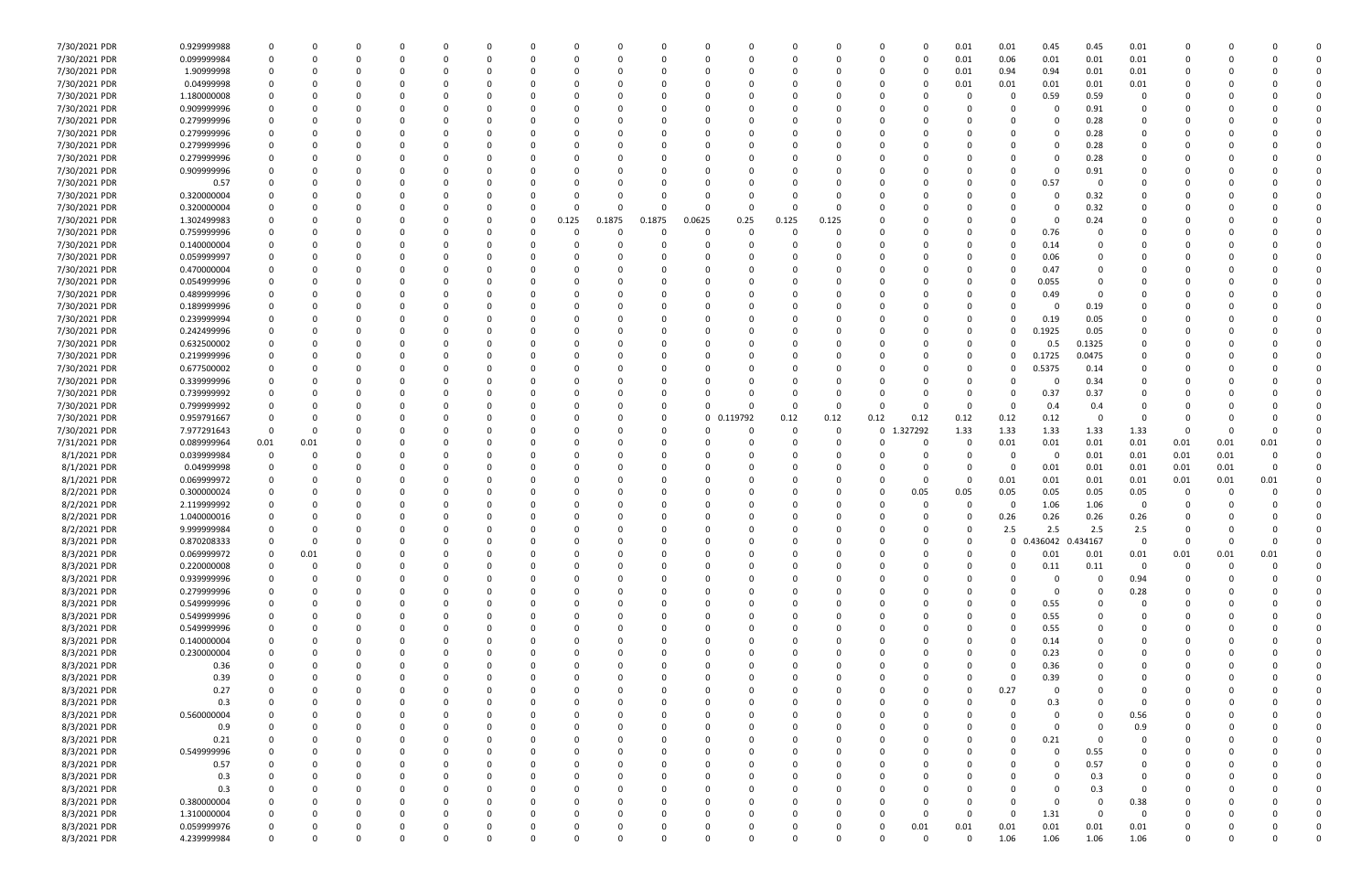| 8/3/2021 PDR  | 6.780000024 | $\Omega$                | 0        |          |          |          |          |   |          |   | 0            |          | 0        | 0            | 1.13        | 1.13         | 1.13    | 1.13                | 1.13                | 1.13            |             |      |              |  |
|---------------|-------------|-------------------------|----------|----------|----------|----------|----------|---|----------|---|--------------|----------|----------|--------------|-------------|--------------|---------|---------------------|---------------------|-----------------|-------------|------|--------------|--|
| 8/3/2021 PDR  | 9.36        | $\Omega$                | 0        |          | 0        |          |          |   |          |   | 0            |          |          | 0            | 0           | <sup>n</sup> | 2.34    | 2.34                | 2.34                | 2.34            | O           |      |              |  |
| 8/4/2021 PDR  | 2.780416667 | 0                       |          |          |          |          |          |   |          |   | C            |          |          | O            | $\mathbf 0$ | .352917      | 1.4275  | 0                   | - 0                 | 0               |             |      |              |  |
| 8/4/2021 PDR  | 0.3         |                         |          |          |          |          |          |   |          |   | C            |          |          |              | $\Omega$    |              | 0       | 0.15                | 0.15                | $\Omega$        |             |      |              |  |
| 8/4/2021 PDR  | 0.380000004 |                         | C        |          |          |          |          |   |          |   | C            |          |          |              | -0          |              |         | 0.38                |                     | O               |             |      |              |  |
| 8/4/2021 PDR  | 0.549999996 |                         |          |          |          |          |          |   |          |   | C            |          |          |              |             |              |         | 0.55                |                     | 0               |             |      |              |  |
| 8/4/2021 PDR  | 0.549999996 |                         |          |          |          |          |          |   |          |   |              |          |          |              |             |              |         | 0.55                |                     |                 |             |      |              |  |
| 8/4/2021 PDR  |             |                         |          |          |          |          |          |   |          |   |              |          |          |              |             |              |         |                     |                     |                 |             |      |              |  |
|               | 0.45        |                         |          |          |          |          |          |   |          |   |              |          |          |              |             |              |         | 0                   | 0.45                |                 |             |      |              |  |
| 8/4/2021 PDR  | 0.237499998 |                         |          |          |          |          |          |   |          |   |              |          |          |              |             |              | 0       | 0.2375              |                     |                 |             |      |              |  |
| 8/4/2021 PDR  | 0.237499998 |                         |          |          |          |          |          |   |          |   |              |          |          |              |             | $\Omega$     |         | 0.2375              | - 0                 | 0               |             |      |              |  |
| 8/4/2021 PDR  | 26.705      |                         |          |          |          |          |          |   |          |   | C            |          |          |              | - 0         | 8.16         | 9.05    | 6.33                | 3.165               | - 0             |             |      |              |  |
| 8/4/2021 PDR  | 5.61        |                         | 0        |          |          |          |          |   |          |   | C            |          |          |              | -0          | - 0          | 0.66    | 0.99                | 1.98                | 1.98            |             |      |              |  |
| 8/4/2021 PDR  | 2.090000022 |                         | 0        |          | O        |          |          |   |          |   | 0            |          |          | 0            | 0.19        | 0.38         | 0.38    | 0.38                | 0.38                | 0.38            |             |      |              |  |
| 8/4/2021 PDR  | 0.165       |                         | 0        |          |          |          |          |   |          |   | C            |          |          | 0            | 0.015       | 0.03         | 0.03    | 0.03                | 0.03                | 0.03            |             |      |              |  |
| 8/4/2021 PDR  | 0.382500009 |                         |          |          |          |          |          |   |          |   |              |          |          |              | 0           | 0.0575       | 0.115   | 0.14                | 0.07                | 0               |             |      |              |  |
| 8/4/2021 PDR  | 0.302500011 |                         |          |          |          |          |          |   |          |   |              |          |          |              | -0          |              | 0.0275  | 0.055               | 0.11                | 0.11            |             |      |              |  |
| 8/5/2021 PDR  | 0.6         | 0                       | 0        |          |          |          |          |   |          |   | C            |          |          |              | -0          |              | 0       | 0                   | 0.6                 | 0               |             |      |              |  |
| 8/5/2021 PDR  | 1.059999996 |                         | 0        |          |          |          |          |   |          |   | 0            |          |          |              | -0          |              |         | 0                   | 1.06                | 0               |             |      |              |  |
| 8/5/2021 PDR  | 1.192499991 |                         |          |          |          |          |          |   |          |   | C            |          |          |              | 0           | 0.1675       | 0.335   | 0.46                | 0.23                | 0               |             |      |              |  |
| 8/5/2021 PDR  |             |                         | 0        |          |          |          |          |   |          |   | C            |          |          |              |             |              |         | 0                   | - 9                 | 0               |             |      |              |  |
| 8/5/2021 PDR  | 0.909999996 |                         |          |          |          |          |          |   |          |   |              |          |          | 0            | -0          |              |         | 0                   | 0.91                | 0               |             |      |              |  |
| 8/5/2021 PDR  | 10.40000002 |                         |          |          |          |          |          |   |          |   |              |          |          | 2.6          | 2.6         | 2.6          | 2.6     | $\Omega$            | $\Omega$            | n               |             |      |              |  |
| 8/5/2021 RDRR |             |                         |          |          |          |          |          |   |          |   |              |          |          | 0            | 0           | $\Omega$     | 1.69625 | $\Omega$            | $\Omega$            | 1.29375         |             |      |              |  |
|               | 2.99        |                         |          |          |          |          |          |   |          |   |              |          |          |              |             |              |         |                     |                     |                 |             |      |              |  |
| 8/5/2021 PDR  | 5.890000002 |                         |          |          |          |          |          |   |          |   | C            |          |          |              | -0          | 1.97         | 1.97    | 1.3                 | 0.65                | 0               |             |      |              |  |
| 8/5/2021 PDR  | 3.98000001  |                         |          |          |          |          |          |   |          |   | C            |          |          |              | 0           | 1.26         | 1.34    | 0.92                | 0.46                | - 0             |             |      |              |  |
| 8/5/2021 PDR  | 0.820000007 |                         |          |          |          |          |          |   |          |   |              |          |          |              |             |              |         |                     | 0 0.004271 0.405729 | 0.41            |             |      |              |  |
| 8/5/2021 PDR  | 1.159999992 | 0                       |          |          |          |          |          |   |          |   |              |          |          |              |             | - 0          |         | 0 0.006042 0.573958 |                     | 0.58            |             |      |              |  |
| 8/6/2021 PDR  | 3.329999988 | 0                       | C        |          |          |          |          |   |          |   |              |          |          |              | -0          | 0.01         | 1.65    | 1.65                | 0.01                | 0.01            | - 0         |      |              |  |
| 8/6/2021 PDR  | 0.079999968 | 0.01                    | 0.01     |          |          |          |          |   |          |   | C            |          |          |              | -0          |              | 0       | 0.01                | 0.01                | 0.01            | 0.01        | 0.01 | 0.01         |  |
| 8/6/2021 PDR  | 0.079999968 | 0.01                    | 0.01     |          |          |          |          |   |          |   | C            |          |          |              |             |              |         | 0.01                | 0.01                | 0.01            | 0.01        | 0.01 | 0.01         |  |
| 8/6/2021 PDR  | 1.29        | 0                       | 0        |          |          |          |          |   |          |   | C            |          |          |              |             |              |         | 0                   | 0.94                | 0.35            | 0           |      |              |  |
| 8/6/2021 PDR  | 0.309999996 |                         |          |          |          |          |          |   |          |   |              |          |          |              |             |              |         | 0                   | 0.22                | 0.09            |             |      |              |  |
| 8/6/2021 PDR  | 0.27        |                         |          |          |          |          |          |   |          |   |              |          |          |              |             |              |         | 0                   | 0.19                | 0.08            |             |      |              |  |
| 8/6/2021 PDR  | 1.29        |                         |          |          |          |          |          |   |          |   |              |          |          |              |             |              |         | 0                   | 0.94                | 0.35            |             |      |              |  |
| 8/6/2021 PDR  | 0.36        | 0                       |          |          |          |          |          |   |          |   |              |          |          |              |             |              |         | 0.36                |                     |                 |             |      |              |  |
| 8/6/2021 PDR  | 0.549999996 |                         |          |          |          |          |          |   |          |   |              |          |          |              |             |              |         | 0.55                |                     |                 |             |      |              |  |
| 8/6/2021 PDR  | 0.549999996 |                         |          |          |          |          |          |   |          |   | C            |          |          |              |             |              |         | 0.55                |                     |                 |             |      |              |  |
| 8/6/2021 PDR  | 0.549999996 |                         |          |          |          |          |          |   |          |   | <sup>0</sup> |          |          |              |             |              |         | 0.55                |                     |                 |             |      |              |  |
|               |             |                         |          |          |          |          |          |   |          |   |              |          |          |              |             |              |         |                     |                     |                 |             |      |              |  |
| 8/6/2021 PDR  | 0.069999996 |                         |          |          |          |          |          |   |          |   |              |          |          |              |             |              | 0.07    | 0                   |                     |                 |             |      |              |  |
| 8/6/2021 PDR  | 0.09        | 0                       | n        |          |          |          |          |   |          |   |              |          |          |              |             |              | 0.09    | $\Omega$            |                     |                 |             |      |              |  |
| 8/6/2021 PDR  | 0.12        | $\Omega$                |          |          |          |          |          |   |          |   |              |          |          |              |             |              | 0.12    | $\Omega$            |                     |                 |             |      |              |  |
| 8/6/2021 PDR  | 0.09        | 0                       | 0        | 0        | 0        | $\Omega$ | $\Omega$ | 0 | 0        | 0 | 0            | $\Omega$ | $\Omega$ | 0            | $\Omega$    | $\Omega$     | 0.09    | 0                   | $\Omega$            | $\Omega$        | 0           |      | <sup>0</sup> |  |
| 8/6/2021 PDR  | 0.12        | 0                       | 0        | 0        | 0        | $\Omega$ | $\Omega$ | 0 | $\Omega$ |   | 0            |          | $\Omega$ | 0            | 0           | $\Omega$     | 0.12    | 0                   |                     | $\Omega$        | 0           |      |              |  |
| 8/6/2021 PDR  | 0.12        | 0                       | 0        |          | $\Omega$ | - 0      | $\Omega$ |   | -0       |   | 0            |          | $\Omega$ | 0            | $\Omega$    |              | 0.12    | $\Omega$            | - 0                 | $\Omega$        | 0           |      |              |  |
| 8/6/2021 PDR  | 0.219999996 | 0                       | 0        |          | 0        |          |          |   |          |   | 0            |          |          | 0            | 0           |              | 0       | $\Omega$            | 0.22                | 0               | O           |      |              |  |
| 8/6/2021 PDR  | 0.069999996 | $\mathbf 0$             |          |          | 0        |          |          |   |          |   | 0            |          |          |              | -0          |              |         | 0                   | 0.07                | $\overline{0}$  |             |      |              |  |
| 8/6/2021 PDR  | 0.410000004 | $\mathbf 0$             | 0        |          | $\Omega$ |          | 0        |   |          | 0 | 0            |          |          | 0            | 0           |              |         | $\Omega$            | 0.23                | 0.18            | 0           |      |              |  |
| 8/6/2021 PDR  | 0.350000004 | 0                       | 0        |          | $\Omega$ |          |          |   |          |   | $\Omega$     |          | $\Omega$ | 0            | 0           |              |         | 0                   | 0.35                | $\mathbf 0$     | 0           |      |              |  |
| 8/6/2021 PDR  | 0.110000004 | $\mathbf 0$             | n        |          | 0        |          |          |   |          |   | 0            |          |          | 0            | -0          | 0            |         | 0.11                | - 0                 | 0               | 0           |      |              |  |
| 8/6/2021 PDR  | 0.069999996 | 0                       | 0        |          | 0        |          |          |   |          |   | 0            |          |          | 0            | -0          |              |         | 0.07                |                     | 0               | 0           |      |              |  |
| 8/6/2021 PDR  | 0.069999996 | 0                       |          |          | 0        |          |          |   |          |   | 0            |          |          |              |             |              |         | 0.07                |                     | 0               |             |      |              |  |
| 8/6/2021 PDR  | 0.069999996 | $\mathbf 0$             |          |          | 0        |          |          |   |          |   | C            |          |          |              | -0          |              |         | 0.07                |                     | 0               |             |      |              |  |
| 8/6/2021 PDR  | 0.080000004 | $\mathbf 0$             |          |          | 0        |          |          |   |          |   | 0            |          | 0        | 0            | $\Omega$    |              |         | 0.08                |                     | 0               | C           |      |              |  |
| 8/6/2021 PDR  | 1.87E-05    | 0                       | 0        |          | 0        |          |          |   |          |   | 0            |          | $\Omega$ | $\mathbf{0}$ | 1.87E-05    |              | 0       | 0                   | $\Omega$            | 0               | 0           |      |              |  |
| 8/6/2021 PDR  | 4.799999999 | 0                       | 0        |          | 0        | 0        |          |   | 0        |   | 0            |          | $\Omega$ | 0            | 0           | $\Omega$     | 0       | 0.025               | 2.375               |                 |             |      |              |  |
|               |             |                         |          |          |          |          |          |   |          | 0 |              |          |          |              |             |              |         |                     | $\Omega$            | 2.4<br>$\Omega$ | C           |      |              |  |
| 8/6/2021 PDR  | 10.40000002 | $\mathbf 0$             | 0        |          | 0        | - 0      |          |   | -0       |   | 0            |          | $\Omega$ | 2.6          | 2.6         | 2.6          | 2.6     | 0                   |                     |                 | 0           |      |              |  |
| 8/7/2021 PDR  | 0.789999996 | $\mathbf 0$             | 0        |          | 0        |          | $\Omega$ |   |          |   | 0            |          | $\Omega$ | $\Omega$     | $\Omega$    | $\Omega$     |         | 0                   | $\Omega$            | 0.79            | 0           | 0    | $\Omega$     |  |
| 8/7/2021 PDR  | 0.04999998  | $0.01\,$                | 0.01     |          | 0        |          |          |   |          |   | 0            |          |          | 0            | - 0         |              |         | 0                   |                     | $\mathbf 0$     | 0.01        | 0.01 | 0.01         |  |
| 8/8/2021 PDR  | 0.249999996 | $\mathbf 0$             | 0        |          | 0        |          |          |   |          |   | 0            |          |          | 0            |             |              |         | 0                   | 0                   | 0.25            | $\mathbf 0$ |      |              |  |
| 8/8/2021 PDR  | 0.350000004 | $\overline{\mathbf{0}}$ | 0        |          | 0        |          |          |   |          |   | 0            |          |          | 0            | -0          |              |         | $\Omega$            | $\Omega$            | 0.35            | 0           |      |              |  |
| 8/8/2021 PDR  | 0.819999996 | $\overline{\mathbf{0}}$ | 0        |          | O        |          |          |   |          |   | 0            |          |          |              | -0          |              |         | 0                   | 0.82                | $\Omega$        | - 0         |      | $\Omega$     |  |
| 8/8/2021 PDR  | 0.059999976 | 0.01                    | 0.01     |          | 0        |          |          |   |          |   | 0            |          |          | 0            |             |              |         | 0                   | - 0                 | 0.01            | 0.01        | 0.01 | 0.01         |  |
| 8/8/2021 PDR  | 0.04999998  | $\overline{\mathbf{0}}$ | 0.01     |          | 0        | 0        | $\Omega$ |   | 0        |   | 0            |          | 0        | 0            | 0           | $\Omega$     | 0       | $\Omega$            | $\mathbf 0$         | 0.01            | 0.01        | 0.01 | 0.01         |  |
| 8/9/2021 PDR  | 0.249999984 | 0                       | 0        | 0        |          | 0        |          |   |          |   | 0            |          |          |              | 0           | 0.01         | 0.01    | 0.01                | 0.01                | 0.21            | 0           |      | 0            |  |
| 8/9/2021 PDR  | 0.04999998  | $\mathbf 0$             | $\Omega$ | $\Omega$ | $\Omega$ | $\Omega$ | $\Omega$ |   | $\Omega$ | 0 | $\Omega$     |          | $\Omega$ | $\Omega$     | $\Omega$    | 0.01         | 0.01    | 0.01                | 0.01                | 0.01            | $\Omega$    |      | $\Omega$     |  |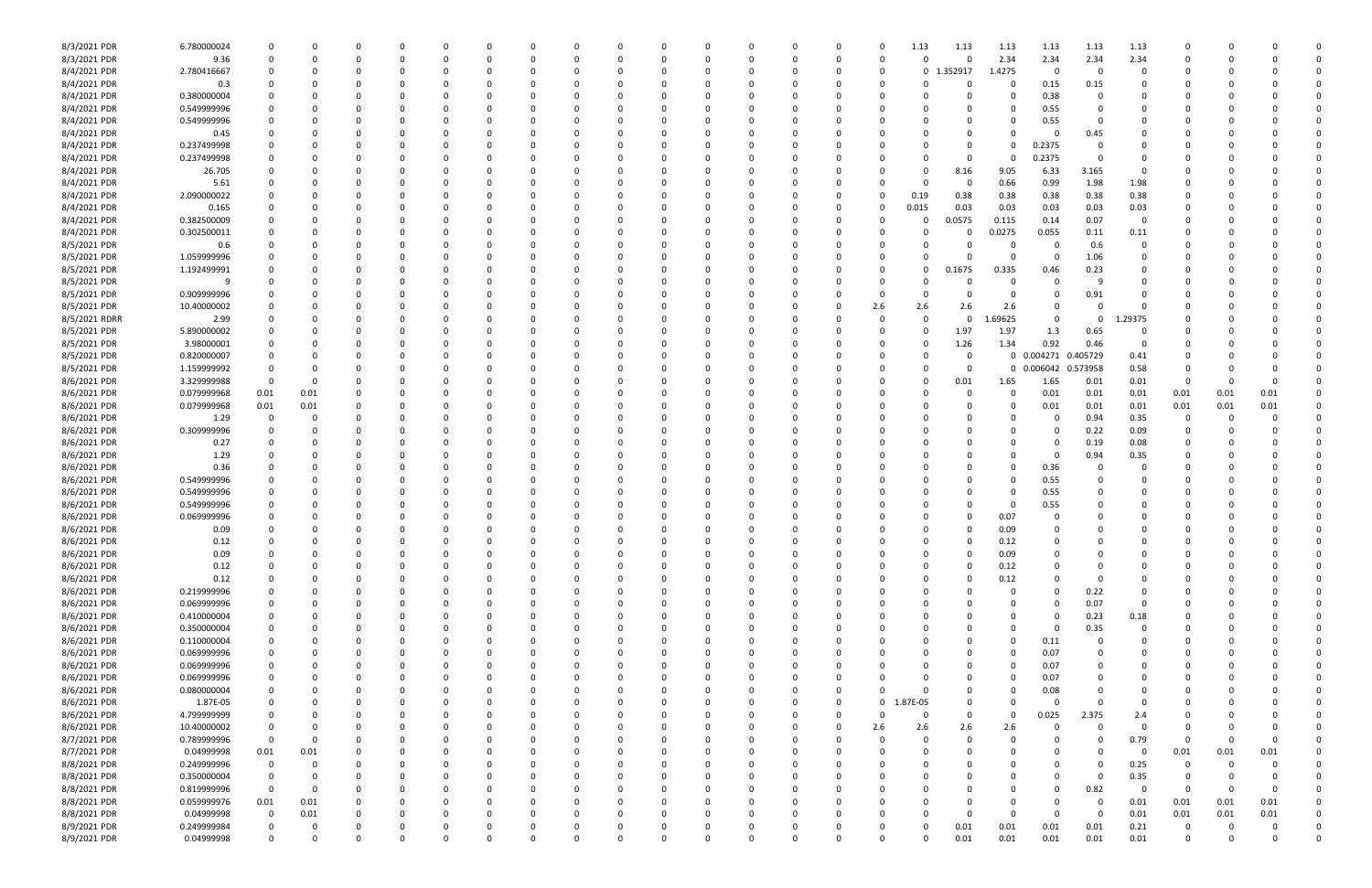| 8/9/2021 PDR  | 0.069999972 | 0           | 0.01 |          |          | - 0      |              |          | n        |          |          | 0           |          | n        | 0     |          |          | 0         | 0.01     | 0.01        | 0.01                   | 0.01     | 0.01 | 0.01 |  |
|---------------|-------------|-------------|------|----------|----------|----------|--------------|----------|----------|----------|----------|-------------|----------|----------|-------|----------|----------|-----------|----------|-------------|------------------------|----------|------|------|--|
| 8/9/2021 PDR  | 0.124999998 | 0           |      |          |          | $\Omega$ |              |          | n        |          |          | 0           |          | 0        | 0.125 |          | $\Omega$ | $\Omega$  | 0        | 0           | 0                      | 0        | -0   |      |  |
| 8/9/2021 PDR  | 10.07000001 | 0           |      |          |          |          |              |          |          |          |          | - 0         |          |          | 0     | -0       | 3.24     | 3.38      | 2.3      | 1.15        | 0                      |          |      |      |  |
| 8/9/2021 PDR  | 23.2        |             |      |          |          |          |              |          |          |          |          | - 0         |          |          |       |          | 7.5      | 7.78      | 5.28     | 2.64        | $\Omega$               |          |      |      |  |
| 8/10/2021 PDR | 0.569999988 |             |      |          |          |          |              |          |          |          |          | -0          |          |          |       |          | 0.01     | 0.01      | 0.01     | 0.01        | 0.53                   |          |      |      |  |
| 8/10/2021 PDR | 0.34999998  | -0          |      |          |          |          |              |          |          |          |          | - 0         |          |          |       |          | 0.01     | 0.01      | 0.01     | 0.01        | 0.31                   | C        |      |      |  |
| 8/10/2021 PDR | 3.769999992 | 0           |      |          |          |          |              |          |          |          |          | 0           |          |          |       |          | 1.95     | 0.16      | 0.01     | 0.01        | 1.64                   | 0        |      |      |  |
| 8/10/2021 PDR | 0.079999968 | 0.01        | 0.01 |          |          |          |              |          |          |          |          | 0           |          |          |       |          |          | 0         | 0.01     | 0.01        | 0.01                   | 0.01     | 0.01 | 0.01 |  |
| 8/10/2021 PDR | 0.019999992 | 0           | 0.01 |          |          |          |              |          |          |          |          |             |          |          |       |          |          | 0         | 0        | - 0         | - 0                    | 0        | 0    | 0.01 |  |
| 8/10/2021 PDR |             | 0.01        |      |          |          |          |              |          |          |          |          |             |          |          |       |          |          |           |          |             | 0                      |          |      |      |  |
|               | 0.059999976 |             | 0.01 |          |          |          |              |          |          |          |          |             |          |          |       |          |          | 0.01<br>0 |          |             |                        | 0.01     | 0.01 | 0.01 |  |
| 8/10/2021 PDR | 0.029999988 | 0.01        | 0.01 |          |          |          |              |          |          |          |          | 0           |          |          |       |          |          |           | 0        |             | - 0                    | 0        | 0    | 0.01 |  |
| 8/10/2021 PDR | 0.147499998 | 0           |      |          |          |          |              |          |          |          |          | 0           |          |          |       |          |          | 1475      |          |             |                        |          |      |      |  |
| 8/10/2021 PDR | 0.039999996 |             |      |          |          |          |              |          |          |          |          | $\Omega$    |          |          |       |          |          |           | $\Omega$ | 0.04        |                        |          |      |      |  |
| 8/10/2021 PDR | 0.159999996 |             |      |          |          |          |              |          |          |          |          | -0          |          |          |       |          |          |           | 0        | 0.16        |                        |          |      |      |  |
| 8/10/2021 PDR | 0.179999994 |             |      |          |          |          |              |          |          |          |          |             |          |          |       |          |          |           | 0        | 0.18        | 0                      |          |      |      |  |
| 8/10/2021 PDR | 0.470000004 |             |      |          |          |          |              |          |          |          |          |             |          |          |       |          |          |           | 0.47     |             | 0                      |          |      |      |  |
| 8/10/2021 PDR | 0.094999998 |             |      |          |          |          |              |          |          |          |          | 0           |          |          |       |          |          |           | 0        | 0.095       | 0                      |          |      |      |  |
| 8/10/2021 PDR | 2.119999992 |             |      |          |          |          |              |          |          |          |          | 0           |          |          |       |          |          | 0         | 1.06     | 1.06        | 0                      |          |      |      |  |
| 8/10/2021 PDR | 23.2        |             |      |          |          |          |              |          |          |          |          | $\Omega$    |          |          | C.    |          | 7.5      | 7.78      | 5.28     | 2.64        | 0                      |          |      |      |  |
| 8/10/2021 PDR | 10.40000002 |             |      |          |          |          |              |          |          |          |          | 0           |          |          | 2.6   | 2.6      | 2.6      | 2.6       | 0        | - 0         | 0                      |          |      |      |  |
| 8/10/2021 PDR | 5.890000002 |             |      |          |          |          |              |          |          |          |          |             |          |          | C     | -0       | 1.97     | 1.97      | 1.3      | 0.65        | 0                      |          |      |      |  |
| 8/10/2021 PDR | 0.220000008 |             |      |          |          |          |              |          |          |          |          |             |          |          |       |          |          | 0         | 0.11     | 0.11        | $\Omega$               |          |      |      |  |
| 8/10/2021 PDR | 0.379999992 |             |      |          |          |          |              |          |          |          |          | 0           |          |          |       |          | U        | 0         | 0.19     | 0.19        | 0                      |          |      |      |  |
| 8/10/2021 PDR | 3.98000001  |             |      |          |          |          |              |          |          |          |          | 0           |          |          |       |          | 1.26     | 1.34      | 0.92     | 0.46        | 0                      |          |      |      |  |
| 8/11/2021 PDR | 10.23000001 |             |      |          |          |          |              |          |          |          |          | $\Omega$    |          |          |       |          |          | 3.41      | 3.41     | 3.41        | 0                      |          |      |      |  |
| 8/11/2021 PDR | 4.380000012 |             |      |          |          |          |              |          |          |          |          | 0           |          |          |       |          |          | 1.46      | 1.46     | 1.46        | 0                      |          |      |      |  |
| 8/11/2021 PDR | 0.980000004 |             |      |          |          |          |              |          |          |          |          |             |          |          |       |          |          | 0.98      | 0        | - 0         | $\Omega$               |          |      |      |  |
| 8/11/2021 PDR | 4.239999984 |             |      |          |          |          |              |          |          |          |          |             |          |          |       |          |          | 1.06      | 1.06     | 1.06        | 1.06                   |          |      |      |  |
| 8/11/2021 PDR | 2.64        |             |      |          |          |          |              |          |          |          |          | 0           |          |          |       |          |          | 0.66      | 0.66     | 0.66        | 0.66                   |          |      |      |  |
| 8/11/2021 PDR | 2.4         |             |      |          |          |          |              |          |          |          |          | 0           |          |          |       |          | n        | 0.6       | 0.6      | 0.6         | 0.6                    |          |      |      |  |
| 8/11/2021 PDR | 1.045000014 |             |      |          |          |          |              |          |          |          |          | $\Omega$    |          |          |       |          | 0.35     | 0.35      | 0.23     | 0.115       | $\Omega$               |          |      |      |  |
| 8/11/2021 PDR | 5.799999984 |             |      |          |          |          |              |          |          |          |          | 0           |          |          |       |          |          | 1.45      | 1.45     | 1.45        | 1.45                   |          |      |      |  |
| 8/11/2021 PDR | 23.47999999 |             |      |          |          |          |              |          |          |          |          |             |          |          |       | - 0      | 7.78     | 7.78      | 5.28     | 2.64        | 0                      |          |      |      |  |
| 8/11/2021 PDR | 1.306458327 |             |      |          |          |          |              |          |          |          |          |             |          |          |       | 0        | .643125  | 0.663333  | 0        | - 0         | 0                      |          |      |      |  |
| 8/11/2021 PDR | 0.189999984 |             |      |          |          |          |              |          |          |          |          |             |          |          | C     | 0        | 0.01     | 0.01      | 0.01     | 0.01        | 0.15                   |          |      |      |  |
| 8/11/2021 PDR | 0.249999984 | 0           |      |          |          |          |              |          |          |          |          | -0          |          |          |       |          | 0.01     | 0.01      | 0.01     | 0.01        | 0.21                   |          |      |      |  |
| 8/11/2021 PDR | 0.039999984 | 0.01        | 0.01 |          |          |          |              |          |          |          |          | 0           |          |          |       |          |          |           | 0        | - 0         | 0                      | 0        | 0.01 | 0.01 |  |
| 8/11/2021 PDR | 0.559999992 | 0           |      |          |          |          |              |          |          |          |          |             |          |          |       |          |          |           | 0        | 0.28        | 0.28                   |          |      |      |  |
| 8/11/2021 PDR | 0.379999992 |             |      |          |          |          |              |          |          |          |          |             |          |          |       |          |          |           | -0       | 0.19        | 0.19                   |          |      |      |  |
| 8/11/2021 PDR | 0.549999996 | 0           |      |          |          |          |              |          |          |          |          | $\Omega$    |          |          |       |          |          | 0         | 0.55     | $\Omega$    | 0                      |          |      |      |  |
| 8/11/2021 PDR | 0.249999996 | $\Omega$    |      |          |          |          |              |          |          |          |          |             |          |          |       |          |          | 0.25      | $\Omega$ |             |                        | $\Omega$ |      |      |  |
| 8/11/2021 PDR | 0.3         | $\Omega$    |      | O        | 0        | $\Omega$ | <sup>0</sup> |          | 0        |          |          | 0           | $\Omega$ | n        | 0     |          |          |           | 0.3      |             | O                      | 0        |      |      |  |
| 8/11/2021 PDR | 0.3         |             |      |          | 0        | 0        |              |          | 0        |          |          | 0           |          |          | 0     |          | O        |           | 0.3      |             | 0                      | 0        |      |      |  |
| 8/11/2021 PDR | 0.27        |             |      |          |          | 0        |              |          | 0        |          |          | 0           |          |          | 0     |          |          |           | 0.27     |             | 0                      | 0        |      |      |  |
| 8/11/2021 PDR | 0.069999996 | 0           |      |          |          | 0        |              |          |          |          |          | 0           |          |          |       |          |          |           | 0.07     |             | 0                      |          |      |      |  |
|               |             |             |      |          |          |          |              |          |          |          |          |             |          |          |       |          |          |           |          |             |                        |          |      |      |  |
| 8/11/2021 PDR | 0.560000004 | 0           |      |          |          | -0       |              |          |          |          |          | 0           |          | 0        |       |          |          |           | 0        | - 0         | 0.56<br>$\overline{0}$ | 0        |      |      |  |
| 8/11/2021 PDR | 0.309999996 | 0           |      |          |          | -0       |              |          |          |          |          | 0           |          |          | 0     |          |          |           | 0        | 0.31        |                        | O        |      |      |  |
| 8/11/2021 PDR | 0.189999996 | 0           |      |          |          | $\Omega$ |              |          | 0        |          |          | 0           |          | 0        | 0     |          |          | 0         | 0.19     |             | $\overline{0}$         | O        |      |      |  |
| 8/11/2021 PDR | 0.380000004 | 0           |      |          |          | 0        |              | 0        | 0        | 0        |          | 0           |          | 0        | 0     |          | 0        |           | 0        | $\Omega$    | 0.38                   | 0        |      |      |  |
| 8/11/2021 PDR | 0.890000004 | 0           |      |          |          | 0        |              |          | 0        |          |          | 0           |          | 0        | 0     |          | $\Omega$ | 0         | 0        | $\Omega$    | 0.89                   | 0        |      |      |  |
| 8/12/2021 PDR | 0.119999988 | 0           |      |          |          | $\Omega$ |              |          | 0        |          |          | 0           |          | 0        | 0     | $\Omega$ | 0.01     | 0.01      | 0.01     | 0.01        | 0.08                   | 0        |      |      |  |
| 8/12/2021 PDR | 0.249999984 | 0           |      |          |          | 0        |              |          | 0        |          |          | 0           |          | 0        | 0     | 0        | 0.01     | 0.01      | 0.01     | 0.01        | 0.21                   | 0        |      |      |  |
| 8/12/2021 PDR | 0.189999996 | 0           |      |          |          | 0        |              |          |          |          |          | 0           |          | 0        | 0     | 0        | 0.01     | 0.08      | 0.08     | 0.01        | 0.01                   | 0        |      |      |  |
| 8/12/2021 PDR | 0.12        | 0           |      | 0        |          | $\Omega$ |              | $\Omega$ | 0        | 0        |          | 0           |          | 0        | 0     |          | $\Omega$ | 0.12      | 0        | $\mathbf 0$ | $\overline{0}$         | 0        |      |      |  |
| 8/12/2021 PDR | 1.399999992 | 0           |      | 0        | 0        | 0        |              | 0        | 0        | 0        |          | 0           |          | 0        | 0     |          | 0        | 0         | 0.7      | 0.7         | 0                      | 0        |      |      |  |
| 8/12/2021 PDR | 1.939999992 | 0           |      |          |          | $\Omega$ |              |          | 0        |          |          | 0           |          | 0        | 0     |          |          |           | 0        | 0.97        | 0.97                   | 0        |      |      |  |
| 8/12/2021 PDR | 1.92        | 0           |      |          |          | $\Omega$ |              |          | 0        |          |          | 0           |          | 0        | 0     |          |          |           | $\Omega$ | 0.96        | 0.96                   |          |      |      |  |
| 8/12/2021 PDR | 0.559999992 | 0           |      |          |          | 0        |              |          | 0        |          |          | 0           |          | 0        | 0     |          |          |           | 0        | 0.28        | 0.28                   | 0        |      |      |  |
| 8/12/2021 PDR | 0.559999992 | 0           |      |          |          | 0        |              |          |          |          |          | 0           |          | 0        | 0     |          |          |           | 0        | 0.28        | 0.28                   | 0        |      |      |  |
| 8/12/2021 PDR | 0.559999992 | 0           |      |          |          | $\Omega$ |              |          | 0        |          |          | $\Omega$    |          | $\Omega$ | 0     |          |          |           | $\Omega$ | 0.28        | 0.28                   | 0        |      |      |  |
| 8/12/2021 PDR | 0.42        | 0           |      |          |          | 0        |              |          | 0        |          |          | 0           |          | 0        | 0     |          |          |           | 0        | 0.21        | 0.21                   | 0        |      |      |  |
| 8/12/2021 PDR | 0.379999992 | 0           |      |          |          | $\Omega$ |              |          | 0        |          |          | 0           |          | 0        | 0     |          |          |           | 0        | 0.19        | 0.19                   | 0        |      |      |  |
| 8/12/2021 PDR | 2.729999988 | 0           |      |          |          | $\Omega$ |              |          | 0        |          |          | 0           |          |          | 0     |          | $\Omega$ | 0         | 0.91     | 0.91        | 0.91                   |          |      |      |  |
| 8/12/2021 PDR | 1.024999992 | 0           |      |          |          |          |              |          |          |          |          | 0           |          |          |       |          | 0        | 0.335     | 0.46     | 0.23        | 0                      |          |      |      |  |
| 8/12/2021 PDR | 0.325000008 | $\mathbf 0$ |      | $\Omega$ | $\Omega$ | $\Omega$ | $\Omega$     | $\Omega$ | $\Omega$ | $\Omega$ | $\Omega$ | $\mathbf 0$ | $\Omega$ | $\Omega$ | 0     |          |          | 0.115     | 0.14     | 0.07        | $\mathbf 0$            | 0        |      | 0    |  |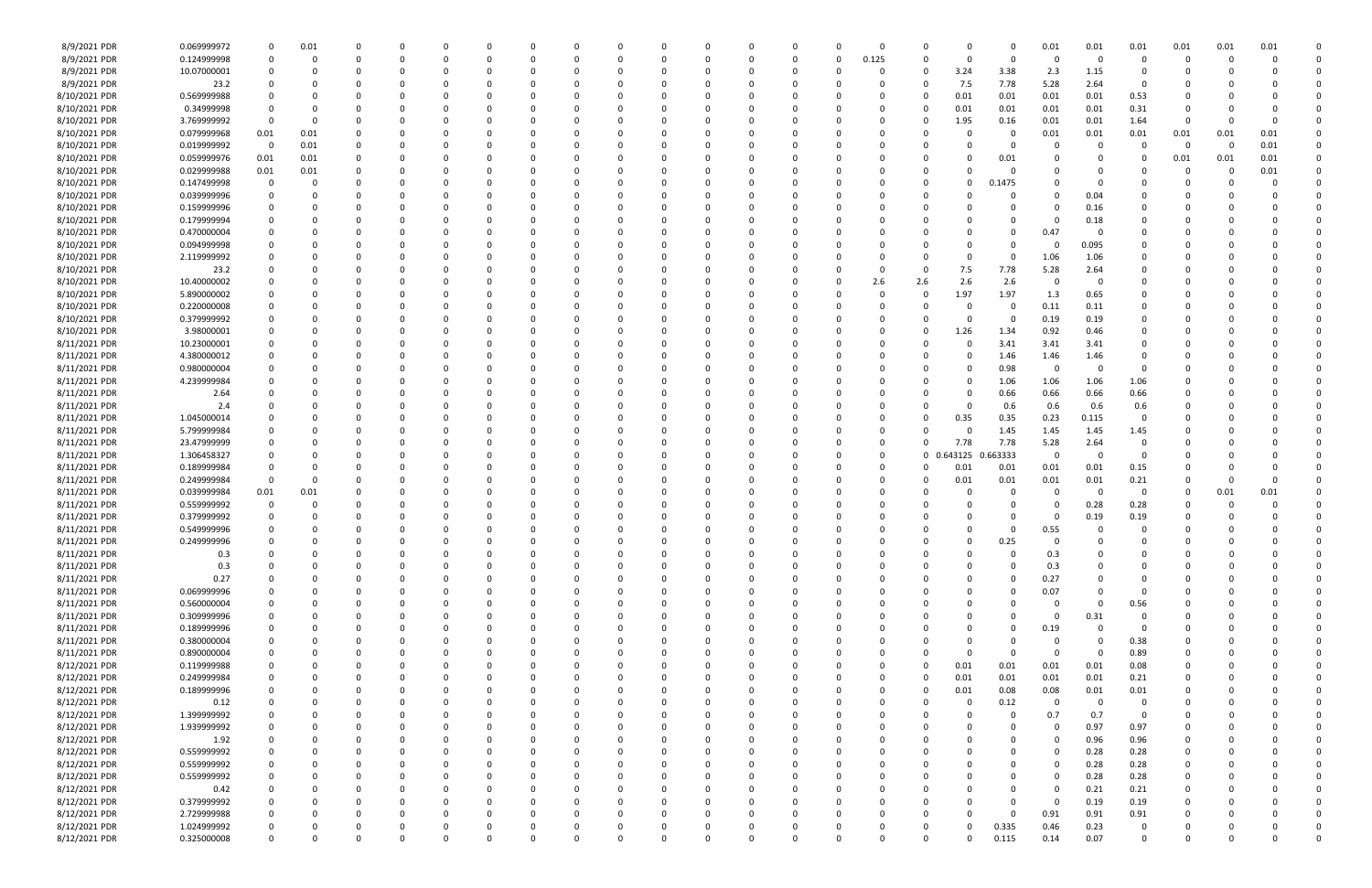| 8/12/2021 PDR | 0.330000012 |                |          |             |          |          |          |          |          |          |          |          |              |          |     |          |          | 0        | 0.11       | 0.11         | 0.11        |          |      |          |  |
|---------------|-------------|----------------|----------|-------------|----------|----------|----------|----------|----------|----------|----------|----------|--------------|----------|-----|----------|----------|----------|------------|--------------|-------------|----------|------|----------|--|
| 8/13/2021 PDR | 0.920000016 | 0              |          | 0           |          | $\Omega$ |          | -0       |          |          | 0        |          |              | 0        | 0   | $\Omega$ | 0        | 0.23     | 0.23       | 0.23         | 0.23        | -C       |      |          |  |
| 8/13/2021 PDR | 10.40000002 |                |          |             |          |          |          |          |          |          |          |          |              | 0        | 2.6 | 2.6      | 2.6      | 2.6      | -0         | - 0          | 0           |          |      |          |  |
| 8/13/2021 PDR |             |                |          |             |          |          |          |          |          |          |          |          |              |          |     | $\Omega$ |          | 7.78     |            | 2.64         | $\mathbf 0$ |          |      |          |  |
|               | 23.2        |                |          |             |          |          |          |          |          |          |          |          |              |          |     |          | 7.5      |          | 5.28       |              |             |          |      |          |  |
| 8/13/2021 PDR | 0.129999984 |                |          | -0          |          |          |          |          |          |          |          |          |              |          |     | $\Omega$ | 0.01     | 0.01     | 0.09       | 0.01         | 0.01        |          |      |          |  |
| 8/13/2021 PDR | 0.280000008 |                |          |             |          |          |          |          |          |          |          |          |              |          |     |          |          | 0.14     | 0.14       | - 0          | $\Omega$    |          |      |          |  |
| 8/13/2021 PDR | 0.220000008 |                |          |             |          |          |          |          |          |          |          |          |              |          |     |          |          | 0.11     | 0.11       | - 0          |             |          |      |          |  |
| 8/13/2021 PDR | 0.15        |                |          |             |          |          |          |          |          |          |          |          |              |          |     |          |          | -0       | $\Omega$   | 0.15         |             |          |      |          |  |
| 8/13/2021 PDR | 0.220000008 |                |          |             |          |          |          |          |          |          |          |          |              |          |     |          |          | -0       | 0.11       | 0.11         |             |          |      |          |  |
| 8/13/2021 PDR | 0.070000008 |                |          |             |          |          |          |          |          |          |          |          |              |          |     |          |          | 0.02     | 0.05       |              |             |          |      |          |  |
| 8/13/2021 PDR | 0.129999996 |                |          |             |          |          |          |          |          |          |          |          |              |          |     |          |          | 0.13     |            |              |             |          |      |          |  |
|               |             |                |          |             |          |          |          |          |          |          |          |          |              |          |     |          |          |          |            |              |             |          |      |          |  |
| 8/13/2021 PDR | 0.12        |                |          |             |          |          |          |          |          |          |          |          |              |          |     |          |          | 0.12     |            |              |             |          |      |          |  |
| 8/13/2021 PDR | 0.279999996 |                |          |             |          |          |          |          |          |          | -0       |          |              |          |     |          |          | 0        | 0.28       |              | 0           |          |      |          |  |
| 8/13/2021 PDR | 0.380000004 |                |          |             |          |          |          |          |          |          |          |          |              |          |     |          |          |          |            |              | 0.38        |          |      |          |  |
| 8/13/2021 PDR | 0.9         |                |          |             |          |          |          |          |          |          |          |          |              |          |     |          |          |          |            |              | 0.9         |          |      |          |  |
| 8/13/2021 PDR | 0.27        |                |          |             |          |          |          |          |          |          |          |          |              |          |     |          |          |          |            |              | 0.27        |          |      |          |  |
| 8/13/2021 PDR | 0.350000004 |                |          |             |          |          |          |          |          |          |          |          |              |          |     |          |          |          | 0.35       |              |             |          |      |          |  |
| 8/13/2021 PDR | 0.110000004 |                |          |             |          |          |          |          |          |          |          |          |              |          |     |          |          |          | 0.11       |              |             |          |      |          |  |
| 8/13/2021 PDR | 0.110000004 |                |          |             |          |          |          |          |          |          |          |          |              |          |     |          |          | -0       |            |              |             |          |      |          |  |
|               |             |                |          |             |          |          |          |          |          |          |          |          |              |          |     |          |          |          | 0.11       |              |             |          |      |          |  |
| 8/13/2021 PDR | 0.93        |                |          |             |          |          |          |          |          |          |          |          |              |          |     |          |          |          |            | 0.93         |             |          |      |          |  |
| 8/13/2021 PDR | 0.110000004 |                |          |             |          |          |          |          |          |          |          |          |              |          |     |          |          |          | 0.11       |              |             |          |      |          |  |
| 8/13/2021 PDR | 0.57        |                |          |             |          |          |          |          |          |          |          |          |              |          |     |          |          |          |            | 0.57         |             |          |      |          |  |
| 8/13/2021 PDR | 0.379999992 |                |          |             |          |          |          |          |          |          |          |          |              |          |     |          |          |          | 0 0.001979 | 0.188021     | 0.19        |          |      |          |  |
| 8/13/2021 PDR | 1.159999992 | $\Omega$       |          | -0          |          |          |          |          |          |          |          |          |              |          |     |          |          |          | 0 0.006042 | 0.573958     | 0.58        | 0        |      | 0        |  |
| 8/14/2021 PDR | 0.059999976 | $0.01\,$       | 0.01     |             |          |          |          |          |          |          |          |          |              |          |     |          |          | 0        |            | - 0          | 0.01        | 0.01     | 0.01 | 0.01     |  |
| 8/15/2021 PDR | 0.019999992 | 0              | $\Omega$ |             |          |          |          |          |          |          |          |          |              |          |     |          |          | 0        | $\Omega$   | - 0          | 0           | 0        | 0.01 | 0.01     |  |
|               |             |                |          |             |          |          |          |          |          |          |          |          |              |          |     |          |          |          |            |              |             |          |      |          |  |
| 8/15/2021 PDR | 0.089999964 | 0.01           | 0.01     |             |          |          |          |          |          |          |          |          |              |          |     |          |          | 0.01     | 0.01       | 0.01         | 0.01        | 0.01     | 0.01 | 0.01     |  |
| 8/16/2021 PDR | 0.31999998  | 0              |          |             |          |          |          |          |          |          |          |          |              |          |     |          | 0.01     | 0.01     | 0.01       | 0.28         | 0.01        | 0        |      |          |  |
| 8/16/2021 PDR | 0.219999984 | 0              |          | $\Omega$    |          |          |          |          |          |          |          |          |              |          |     | 0        | 0.01     | 0.01     | 0.01       | 0.01         | 0.18        | 0        |      | $\Omega$ |  |
| 8/16/2021 PDR | 0.039999984 | 0.01           | 0.01     | 0           |          |          |          |          |          |          |          |          |              |          |     |          |          | 0        |            | - 0          | 0           | - 0      | 0.01 | 0.01     |  |
| 8/16/2021 PDR | 0.059999976 | 0.01           | 0.01     | 0           |          |          |          |          |          |          |          |          |              |          |     |          |          | 0.01     |            | - 0          | $\Omega$    | 0.01     | 0.01 | 0.01     |  |
| 8/16/2021 PDR | 0.079999968 | 0.01           | 0.01     |             |          |          |          |          |          |          |          |          |              |          |     |          |          | 0        | 0.01       | 0.01         | 0.01        | 0.01     | 0.01 | 0.01     |  |
| 8/16/2021 PDR | 0.110000004 |                |          |             |          |          |          |          |          |          |          |          |              |          |     |          |          | 0        | -C         | 0.11         |             |          |      |          |  |
| 8/16/2021 PDR | 1.192499991 |                |          |             |          |          |          |          |          |          |          |          |              |          |     | 0        | 0.1675   | 0.335    | 0.46       | 0.23         |             |          |      |          |  |
|               |             |                |          |             |          |          |          |          |          |          |          |          |              |          |     |          |          |          |            |              |             |          |      |          |  |
| 8/16/2021 PDR | 1.045000014 |                |          |             |          |          |          |          |          |          |          |          |              |          |     | 0        | 0.35     | 0.35     | 0.23       | 0.115        |             |          |      |          |  |
| 8/16/2021 PDR | 0.452500011 |                |          |             |          |          |          |          |          |          |          |          |              |          |     |          | 0.0575   | 0.115    | 0.14       | 0.14         | $\Omega$    |          |      |          |  |
| 8/17/2021 PDR | 0.639999984 | $\Omega$       |          |             |          |          |          |          |          |          |          |          |              |          |     |          | 0.01     | 0.01     | 0.6        | 0.01         | 0.01        | 0        |      | - 0      |  |
| 8/17/2021 PDR | 0.079999968 | 0.01           | 0.01     |             |          |          |          |          |          |          |          |          |              |          |     |          |          | 0        | 0.01       | 0.01         | 0.01        | 0.01     | 0.01 | 0.01     |  |
| 8/17/2021 PDR | 0.079999968 | $0.01\,$       | 0.01     |             |          |          |          |          |          |          |          |          |              |          |     |          |          | 0        | 0.01       | 0.01         | 0.01        | 0.01     | 0.01 | 0.01     |  |
| 8/17/2021 PDR | 0.100000008 | $\mathbf 0$    | 0        | $\Omega$    |          |          |          |          |          |          |          |          |              |          |     |          |          | 0.05     | 0.05       | - 0          | -0          | 0        | - 0  | 0        |  |
| 8/17/2021 PDR | 0.219999996 | $\overline{0}$ |          |             |          |          |          |          |          |          |          |          |              |          |     |          |          | 0.22     |            | $\mathbf{0}$ |             | $\sim$   |      |          |  |
| 8/17/2021 PDR | 0.219999996 | $\Omega$       | $\Omega$ | $\Omega$    | $\Omega$ | $\Omega$ | $\Omega$ | $\Omega$ | $\Omega$ | $\Omega$ | $\Omega$ | $\Omega$ | $\Omega$     | $\Omega$ |     | $\Omega$ | $\Omega$ | 0.22     | $\Omega$   | $\Omega$     | $\Omega$    | $\Omega$ |      |          |  |
|               |             |                |          |             |          |          |          |          |          |          |          |          |              |          |     |          |          |          |            |              |             |          |      |          |  |
| 8/17/2021 PDR | 0.09        | 0              |          | 0           |          | $\Omega$ |          | $\Omega$ | ი        |          | 0        | $\Omega$ | <sup>0</sup> | 0        |     | 0        |          | 0        | 0.09       | $\Omega$     | $\Omega$    | 0        |      |          |  |
| 8/17/2021 PDR | 0.09        |                |          | 0           |          | $\Omega$ |          | - 0      |          |          | $\Omega$ |          |              | 0        |     | 0        |          | 0        | 0.09       | 0            |             | 0        |      |          |  |
| 8/17/2021 PDR | 0.12        |                |          | 0           |          | $\Omega$ |          |          |          |          | 0        |          |              | 0        |     | 0        | U        | 0.12     | $\Omega$   |              |             | 0        |      |          |  |
| 8/17/2021 PDR | 0.12        |                |          |             |          | 0        |          |          |          |          | 0        |          |              | 0        |     | 0        |          | 0.12     |            |              |             |          |      |          |  |
| 8/17/2021 PDR | 0.12        | 0              |          | 0           |          | 0        |          | 0        |          |          | $\Omega$ |          |              | 0        |     | 0        |          | 0.12     | $\Omega$   |              |             |          |      |          |  |
| 8/17/2021 PDR | 0.12        |                |          | $\Omega$    |          | $\Omega$ |          |          |          |          |          |          |              | 0        |     | 0        |          | 0.12     |            |              |             |          |      |          |  |
| 8/17/2021 PDR | 0.12        |                |          | 0           |          |          |          |          |          |          | 0        |          |              | 0        |     |          |          | 0.12     |            |              |             |          |      |          |  |
| 8/17/2021 PDR | 0.110000004 |                |          | 0           |          | 0        |          |          |          |          | 0        |          |              | 0        |     |          |          | 0.11     |            |              |             |          |      |          |  |
|               |             |                |          |             |          |          |          |          |          |          |          |          |              |          |     |          |          |          |            |              |             |          |      |          |  |
| 8/17/2021 PDR | 0.129999996 |                |          |             |          | 0        |          |          |          |          |          |          |              | 0        |     |          |          | 0.13     | $\Omega$   | -0           |             |          |      |          |  |
| 8/17/2021 PDR | 0.249999996 |                |          |             |          |          |          |          |          |          | 0        |          |              |          |     |          |          | 0        | 0.07       | 0.18         |             |          |      |          |  |
| 8/17/2021 PDR | 0.249999996 |                |          |             |          |          |          |          |          |          |          |          |              |          |     |          |          | 0        | 0.07       | 0.18         |             |          |      |          |  |
| 8/17/2021 PDR | 0.249999996 |                |          |             |          |          |          |          |          |          |          |          |              |          |     |          |          | 0        | 0.07       | 0.18         |             |          |      |          |  |
| 8/17/2021 PDR | 0.9         | 0              |          | 0           |          | 0        |          |          |          |          | 0        |          |              |          |     |          |          |          |            | 0.9          | $\mathbf 0$ |          |      |          |  |
| 8/17/2021 PDR | 0.36        | 0              |          | 0           |          | $\Omega$ |          | 0        |          |          | 0        |          |              | 0        |     |          |          | 0        | -0         | 0.18         | 0.18        | 0        |      |          |  |
| 8/17/2021 PDR | 0.220000008 |                |          | 0           |          | 0        |          | -0       |          |          | 0        |          |              | 0        |     |          |          | 0        | $\Omega$   | 0.11         | 0.11        |          |      |          |  |
| 8/17/2021 PDR | 0.080000004 |                |          | 0           |          | 0        |          |          |          |          | 0        |          |              | 0        |     |          |          | 0        | 0.08       | - 0          | $\mathbf 0$ |          |      |          |  |
|               |             |                |          |             |          |          |          |          |          |          |          |          |              |          |     |          |          |          |            |              |             |          |      |          |  |
| 8/17/2021 PDR | 0.57        | 0              |          |             |          | 0        |          |          |          |          | 0        |          |              | 0        |     |          |          | 0        | 0          | 0.57         | 0           |          |      |          |  |
| 8/17/2021 PDR | 0.429999996 | 0              |          | 0           |          | 0        |          |          |          |          | 0        |          |              | 0        |     |          |          | $\Omega$ | 0.43       | 0            | 0           |          |      |          |  |
| 8/17/2021 PDR | 10.07000001 | 0              |          | 0           |          | $\Omega$ |          | 0        |          |          | $\Omega$ |          | <sup>0</sup> | 0        |     | $\Omega$ | 3.24     | 3.38     | 2.3        | 1.15         | 0           | 0        |      |          |  |
| 8/18/2021 PDR | 0.129999996 | 0              |          | 0           |          | $\Omega$ |          |          |          |          | 0        |          |              | 0        |     | $\Omega$ | 0.01     | 0.05     | 0.05       | 0.01         | 0.01        | 0        |      |          |  |
| 8/18/2021 PDR | 0.58999998  | $\mathbf 0$    |          | $\Omega$    |          | $\Omega$ |          |          |          |          | $\Omega$ |          |              | 0        |     | $\Omega$ | 0.01     | 0.28     | 0.28       | 0.01         | 0.01        |          |      |          |  |
| 8/18/2021 PDR | 0.34999998  |                |          |             |          |          |          |          |          |          | 0        |          |              |          |     | 0        | 0.01     | 0.31     | 0.01       | 0.01         | 0.01        |          |      |          |  |
| 8/18/2021 PDR | 0.16999998  | $\mathbf 0$    |          | $\mathbf 0$ |          | $\Omega$ | $\Omega$ | 0        | $\Omega$ | $\Omega$ | $\Omega$ | $\Omega$ | $\Omega$     | $\Omega$ |     | 0        | 0.01     | 0.01     | 0.01       | 0.07         | 0.07        | $\Omega$ |      | 0        |  |
|               |             |                |          |             |          |          |          |          |          |          |          |          |              |          |     |          |          |          |            |              |             |          |      |          |  |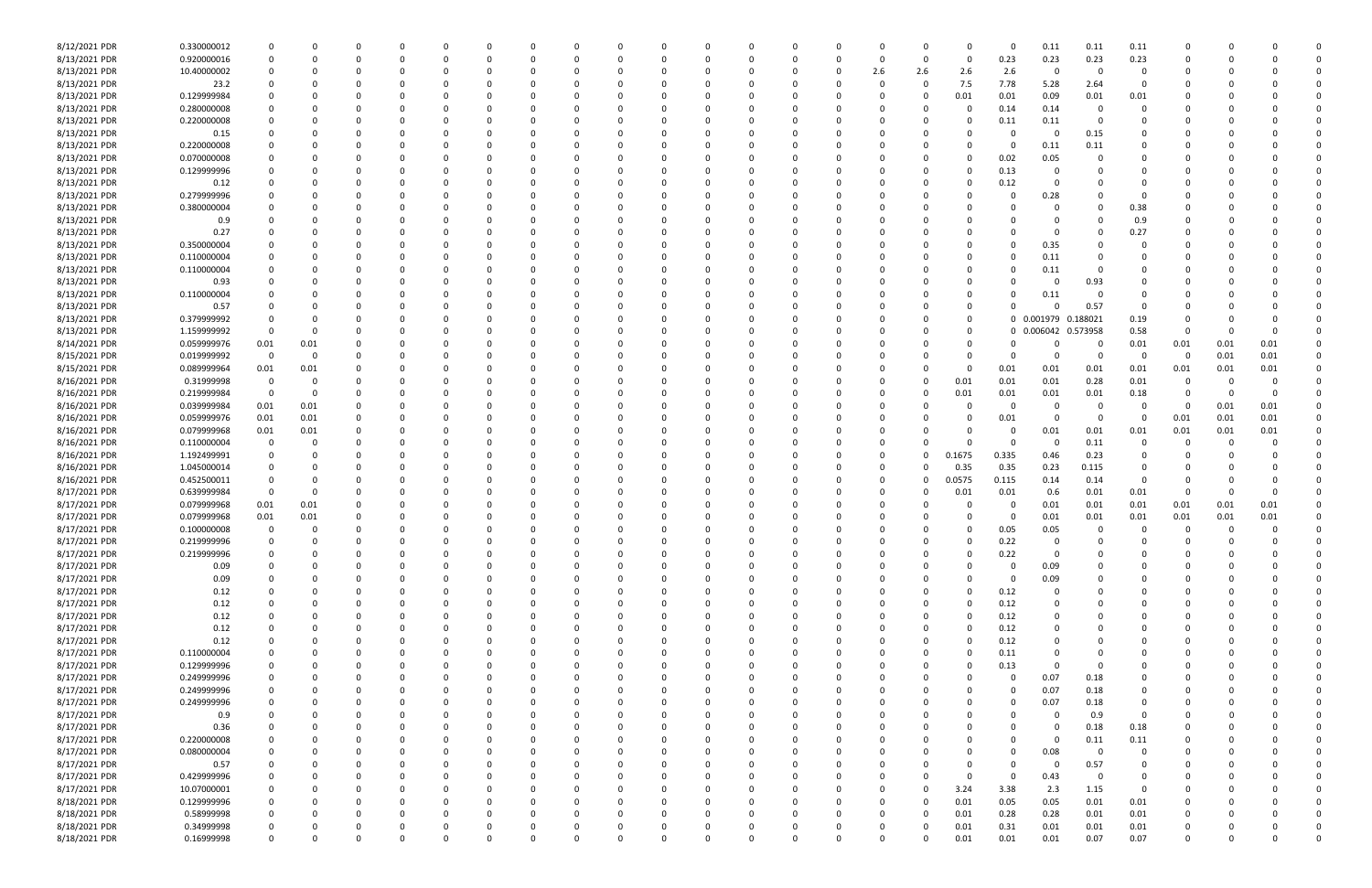| 8/18/2021 PDR | 0.059999976 | 0.01                    | 0.01     |              |          |          |          | C            |   | 0        |             |          |             |          |          | 0.01        | $\Omega$     |          |             | 0.01     | 0.01 | 0.01 |  |
|---------------|-------------|-------------------------|----------|--------------|----------|----------|----------|--------------|---|----------|-------------|----------|-------------|----------|----------|-------------|--------------|----------|-------------|----------|------|------|--|
| 8/18/2021 PDR | 0.039999984 | 0.01                    | 0.01     | $\Omega$     | 0        |          |          | -0           |   | $\Omega$ | $\Omega$    |          | -0          |          | 0        | 0           | $\Omega$     | $\Omega$ | 0           | - 0      | 0.01 | 0.01 |  |
| 8/18/2021 PDR | 0.069999972 | 0.01                    | 0.01     | 0            |          |          |          |              |   |          |             |          |             |          | $\Omega$ | 0           | 0.01         | 0.01     | 0.01        | 0.01     | 0.01 |      |  |
| 8/18/2021 PDR | 0.379999992 |                         | 0        |              |          |          |          |              |   |          |             |          |             |          | 0        | $\mathbf 0$ | 0.001979     | 0.188021 | 0.19        |          |      |      |  |
| 8/18/2021 PDR | 23.33999999 |                         |          |              |          |          |          |              |   |          |             |          | -0          | 7.78     | 7.78     | 7.78        | 0            | $\Omega$ |             |          |      |      |  |
| 8/19/2021 PDR | 3.329999988 |                         | 0        |              |          |          |          |              |   |          |             |          |             |          | 0.01     | 1.65        | 1.65         | 0.01     | 0.01        |          |      |      |  |
| 8/19/2021 PDR | 0.039999984 | 0.01                    | 0.01     |              |          |          |          |              |   |          |             |          |             |          |          | 0           | $\Omega$     |          | 0           | 0        | 0.01 | 0.01 |  |
| 8/19/2021 PDR | 1.14E-05    | $\Omega$                | 0        |              |          |          |          |              |   |          |             | 0        | 0           | 1.14E-05 |          | 0           | 0            | $\Omega$ | 0           |          |      |      |  |
| 8/19/2021 PDR | 1.040000016 |                         |          |              |          |          |          |              |   |          |             |          |             |          | 0        | 0.26        | 0.26         | 0.26     | 0.26        |          |      |      |  |
| 8/20/2021 PDR | 0.299999988 |                         |          |              |          |          |          |              |   |          |             |          |             |          | 0.01     |             |              |          |             |          |      |      |  |
|               |             |                         |          |              |          |          |          |              |   |          |             |          |             |          |          | 0.01        | 0.01         | 0.01     | 0.26        |          |      |      |  |
| 8/20/2021 PDR | 0.110000004 |                         |          |              |          |          |          |              |   |          |             |          | -0          |          | 0        | 0           | 0            | 0.11     | 0           |          |      |      |  |
| 8/20/2021 PDR | 0.099999996 |                         |          |              |          |          |          |              |   |          |             |          |             |          |          | 0.1         | 0            |          |             |          |      |      |  |
| 8/20/2021 PDR | 0.470000004 |                         |          |              |          |          |          |              |   |          |             |          |             |          |          | 0.47        | $\Omega$     | - വ      |             |          |      |      |  |
| 8/20/2021 PDR | 0.489999996 |                         |          |              |          |          |          |              |   |          |             |          |             |          |          | 0           | $\Omega$     | 0.49     |             |          |      |      |  |
| 8/20/2021 PDR | 0.099999996 |                         |          |              |          |          |          |              |   |          |             |          |             |          |          |             | $\Omega$     | 0.1      |             |          |      |      |  |
| 8/20/2021 PDR | 0.069999996 |                         |          |              |          |          |          |              |   |          |             |          |             |          |          |             | $\Omega$     | 0.07     |             |          |      |      |  |
| 8/20/2021 PDR | 0.429999996 |                         |          |              |          |          |          |              |   |          |             |          |             |          |          |             | $\Omega$     | 0.43     | 0           |          |      |      |  |
| 8/20/2021 PDR | 0.110000004 |                         |          |              |          |          |          |              |   |          |             |          |             |          |          |             | 0            | 0.11     | 0           |          |      |      |  |
| 8/20/2021 PDR | 0.429999996 |                         |          |              |          |          |          |              |   |          |             |          |             |          |          |             | 0            | 0.43     | 0           |          |      |      |  |
| 8/20/2021 PDR | 0.18        |                         |          |              |          |          |          |              |   |          |             |          |             |          |          |             | $\Omega$     | 0.09     | 0.09        |          |      |      |  |
| 8/20/2021 PDR | 0.18        |                         |          |              |          |          |          |              |   |          |             |          |             |          |          | 0           | 0            | 0.18     |             |          |      |      |  |
| 8/20/2021 PDR | 7.119999996 |                         |          |              |          |          |          |              |   |          |             |          |             |          |          | 7.12        |              |          |             |          |      |      |  |
| 8/20/2021 PDR | 7.779999996 |                         |          |              |          |          |          |              |   |          |             |          |             |          |          | 7.78        | -0           |          | n           |          |      |      |  |
| 8/21/2021 PDR | 3.3         |                         | 0        | <sup>0</sup> |          |          |          |              |   |          |             |          |             |          |          | 0           | $\Omega$     | 1.65     | 1.65        | 0        |      |      |  |
| 8/21/2021 PDR | 0.069999972 | 0.01                    | 0.01     |              |          |          |          |              |   |          |             |          |             |          |          | 0           | $\Omega$     | 0.01     | 0.01        | 0.01     | 0.01 | 0.01 |  |
| 8/22/2021 PDR | 0.009999996 | $\overline{\mathbf{0}}$ | 0        |              |          |          |          |              |   |          |             |          |             |          |          | 0           | $\Omega$     | - 0      | റ           | - 0      | 0.01 |      |  |
| 8/22/2021 PDR | 0.089999964 | 0.01                    | 0.01     |              |          |          |          |              |   |          |             |          |             |          | 0        | 0.01        | 0.01         | 0.01     | 0.01        | 0.01     | 0.01 | 0.01 |  |
| 8/23/2021 PDR | 0.059999976 | 0.01                    | 0.01     |              |          |          |          |              |   |          |             |          |             |          |          |             | 0            | 0        | 0           | 0.01     | 0.01 | 0.01 |  |
| 8/23/2021 PDR | 0.079999968 | 0.01                    | 0.01     | 0            |          |          |          |              |   |          |             |          |             |          |          | 0.01        |              |          |             |          |      | 0.01 |  |
|               |             |                         |          |              |          |          |          |              |   |          |             |          |             |          |          | 0           | 0.01         | 0.01     | 0.01        | 0.01     | 0.01 |      |  |
| 8/23/2021 PDR | 0.029999988 | 0.01                    | 0.01     | 0            |          |          |          |              |   |          |             |          |             |          |          | 0           | 0            | $\Omega$ | 0           | -0       | -0   | 0.01 |  |
| 8/23/2021 PDR | 0.18        |                         |          |              |          |          |          |              |   |          |             |          |             |          |          | 0           | 0.09         | 0.09     |             |          |      |      |  |
| 8/23/2021 PDR | 9.24        |                         |          |              |          |          |          |              |   |          |             |          |             |          | 2.64     | 2.64        | 1.98         | 1.98     |             |          |      |      |  |
| 8/23/2021 PDR | 3.180000012 |                         |          |              |          |          |          |              |   |          |             |          |             |          | 0        | 1.34        | 0.92         | 0.92     |             |          |      |      |  |
| 8/24/2021 PDR | 1.519999992 |                         |          |              |          |          |          |              |   |          |             |          |             |          | 0.45     | 0.45        | 0.31         | 0.31     |             |          |      |      |  |
| 8/24/2021 PDR | 16.94000002 |                         |          |              |          |          |          |              |   |          |             |          |             |          |          |             | 3.47         | 3.47     | $\Omega$    |          |      |      |  |
| 8/25/2021 PDR | 2.815833333 | $\Omega$                |          |              |          |          |          |              |   |          |             |          | -0          | $\Omega$ | .345833  | 1.443125    | 0.026875     | $\Omega$ | $\Omega$    | 0        |      |      |  |
| 8/25/2021 PDR | 0.079999968 | $0.01\,$                | 0.01     |              |          |          |          |              |   |          |             |          | -0          |          |          | 0           | 0.01         | 0.01     | 0.01        | 0.01     | 0.01 | 0.01 |  |
| 8/25/2021 PDR | 9.999999984 |                         |          |              |          |          |          |              |   |          |             |          | -0          |          |          | 2.5         | 2.5          | 2.5      | 2.5         |          |      |      |  |
| 8/25/2021 PDR | 10.50187502 |                         |          |              |          |          |          |              |   |          |             |          | 2.6         | 2.6      | 2.6      |             | 2.6 0.101875 | $\Omega$ |             |          |      |      |  |
| 8/26/2021 PDR | 0.39        | 0                       |          | $\Omega$     |          |          |          |              |   |          |             |          | $\Omega$    |          | $\Omega$ | 0           | 0            | 0.28     | 0.11        | 0        |      |      |  |
| 8/26/2021 PDR | 0.39        |                         |          | $\Omega$     |          |          |          |              |   |          |             |          |             |          |          | $\Omega$    | $\Omega$     | 0.28     | 0.11        | $\Omega$ |      |      |  |
| 8/26/2021 PDR | 0.42        | 0                       | 0        | $\Omega$     | $\Omega$ |          |          | <sup>0</sup> |   | $\Omega$ | ŋ           |          | 0           |          | ŋ        | 0           | $\Omega$     | 0.3      | 0.12        | 0        |      |      |  |
| 8/26/2021 PDR | 0.39        |                         |          | 0            | 0        |          |          | $\Omega$     |   | $\Omega$ |             |          | 0           |          |          | 0           | 0            | 0.28     | 0.11        | 0        |      |      |  |
| 8/26/2021 PDR | 0.27        |                         |          |              |          |          |          |              |   |          |             |          |             |          |          | 0           | $\mathbf 0$  | 0.19     | 0.08        |          |      |      |  |
| 8/26/2021 PDR | 0.549999996 |                         |          |              |          |          |          |              |   |          |             |          | $\Omega$    |          | 0        | 0           | 0.55         | 0        | 0           |          |      |      |  |
| 8/26/2021 PDR | 0.549999996 |                         |          |              |          |          |          |              |   |          |             |          |             |          | 0        | 0           | 0.55         |          | 0           | 0        |      |      |  |
| 8/26/2021 PDR | 0.549999996 |                         |          |              |          |          |          |              |   |          |             |          |             |          | 0        | $\Omega$    | 0.55         |          | $\Omega$    | 0        |      |      |  |
| 8/26/2021 PDR | 0.260000004 |                         |          | C            |          |          |          |              |   |          |             |          | 0           |          | 0        | $\Omega$    | 0.26         | $\Omega$ | 0           | 0        |      |      |  |
| 8/26/2021 PDR | 0.33        | 0                       |          | 0            |          |          |          | 0            |   |          |             |          | 0           |          | 0        | $\Omega$    | 0.33         | $\Omega$ | 0           | 0        |      |      |  |
| 8/26/2021 PDR | 0.399999996 |                         |          |              |          |          |          |              |   |          |             |          | 0           |          | 0        | 0           | 0.4          |          | 0           | 0        |      |      |  |
| 8/26/2021 PDR | 0.099999996 |                         |          |              |          |          |          |              |   |          |             |          | 0           |          |          | 0           | $\Omega$     | 0        | 0           | 0        |      |      |  |
|               |             |                         |          |              |          |          |          |              |   |          |             |          |             |          | 0.1      |             |              |          |             |          |      |      |  |
| 8/26/2021 PDR | 0.069999996 |                         |          |              |          |          |          |              |   |          |             |          | -0          |          | 0        | 0           | 0            | 0.07     |             |          |      |      |  |
| 8/26/2021 PDR | 0.230000004 |                         |          |              |          |          |          |              |   |          |             |          | 0           |          | 0        | 0           | 0.06         | 0.17     | 0           |          |      |      |  |
| 8/26/2021 PDR | 0.12        | 0                       | 0        | 0            |          | $\Omega$ |          | 0            |   | 0        |             |          | 0           |          | 0        | 0           | $\mathbf 0$  | 0.12     | 0           | 0        |      |      |  |
| 8/26/2021 PDR | 0.080000004 | 0                       |          | 0            |          | $\Omega$ |          | 0            |   | 0        |             |          | 0           |          | 0        | 0           | 0            | $\Omega$ | 0.08        | 0        |      |      |  |
| 8/26/2021 PDR | 0.220000008 |                         |          | 0            | $\Omega$ | $\Omega$ |          | 0            |   | $\Omega$ |             | 0        | $\Omega$    |          | O        | 0           | $\Omega$     | 0.11     | 0.11        | 0        |      |      |  |
| 8/26/2021 PDR | 0.309999996 |                         |          |              |          |          |          | 0            |   |          |             |          |             |          |          | 0           | $\Omega$     | 0.31     | 0           |          |      |      |  |
| 8/26/2021 PDR | 0.309999996 |                         |          |              |          |          |          |              |   |          |             |          |             |          |          | 0           | $\mathbf 0$  | 0.31     | $\mathbf 0$ |          |      |      |  |
| 8/26/2021 PDR | 0.309999996 |                         |          |              |          |          |          |              |   |          |             |          | 0           |          | 0        | 0           | $\Omega$     | 0.31     | 0           |          |      |      |  |
| 8/26/2021 PDR | 1.109999988 |                         |          |              |          |          |          |              |   |          |             |          |             |          | 0        | 0.37        | 0.37         | 0.37     | 0           |          |      |      |  |
| 8/26/2021 PDR | 3.930000012 |                         |          | 0            |          | $\Omega$ |          | <sup>0</sup> |   |          |             |          | 0           |          | $\Omega$ | 1.31        | 1.31         | 1.31     | 0           | 0        |      |      |  |
| 8/26/2021 PDR | 0.659166667 |                         |          | 0            |          |          |          | 0            |   |          |             |          | 0           |          | $\Omega$ | $\mathbf 0$ | .329167      | 0.33     | 0           | 0        |      |      |  |
| 8/26/2021 PDR | 23.2        |                         |          |              |          |          |          |              |   |          |             |          | 0           | $\Omega$ | 7.5      | 7.78        | 5.28         | 2.64     | 0           |          |      |      |  |
| 8/26/2021 PDR | 10.40000002 |                         |          |              |          |          |          |              |   |          |             |          | 2.6         | 2.6      | 2.6      | 2.6         | $\Omega$     | $\Omega$ | 0           |          |      |      |  |
| 8/27/2021 PDR | 0.909999984 | $\mathbf 0$             | $\Omega$ | $\mathbf 0$  | $\Omega$ | $\Omega$ | $\Omega$ | 0            | 0 | $\Omega$ | $\mathbf 0$ | $\Omega$ | $\mathbf 0$ | $\Omega$ | 0.01     | 0.01        | 0.01         | 0.01     | 0.87        | 0        |      | 0    |  |
|               |             |                         |          |              |          |          |          |              |   |          |             |          |             |          |          |             |              |          |             |          |      |      |  |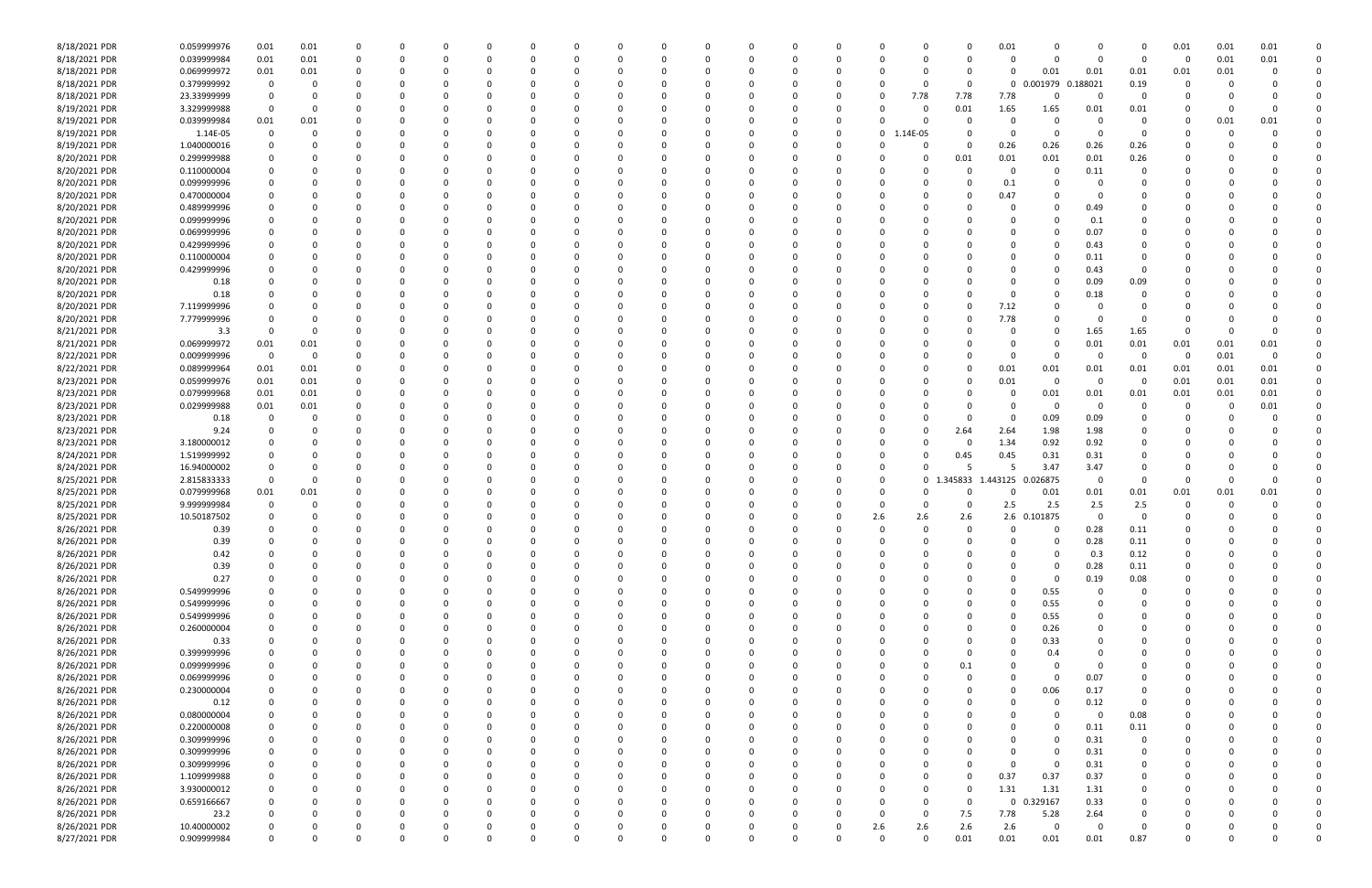| 8/27/2021 PDR  | 0.079999968 | 0.01 | 0.01 |          |          |          |          |   |   |              |          |          | 0           | $\Omega$   | 0                   | 0             | 0.01                   | 0.01        | 0.01           | 0.01     | 0.01 | 0.01     |  |
|----------------|-------------|------|------|----------|----------|----------|----------|---|---|--------------|----------|----------|-------------|------------|---------------------|---------------|------------------------|-------------|----------------|----------|------|----------|--|
| 8/27/2021 PDR  | 0.479791667 | 0    | 0    | $\Omega$ |          |          | 0        |   |   | <sup>0</sup> | $\Omega$ |          | 0           | 0 0.119792 | 0.12                | 0.12          | 0.12                   | $\mathbf 0$ | 0              | 0        | -0   |          |  |
| 8/27/2021 PDR  | 1.778125008 |      |      |          |          |          |          |   |   |              |          |          |             |            |                     |               | .888125<br>$\mathbf 0$ | 0.89        | 0              |          |      |          |  |
| 8/27/2021 RDRR | 9.499999992 |      |      |          |          |          |          |   |   |              |          |          |             |            |                     | 0             | 4.96                   | 4.54        |                |          |      |          |  |
| 8/27/2021 PDR  | 0.63        |      |      |          |          |          |          |   |   |              |          |          |             |            |                     |               | 0.63                   | 0           | 0              |          |      |          |  |
| 8/27/2021 PDR  | 0.66        |      |      |          |          |          |          |   |   |              |          |          |             |            |                     | 0             | 0.33                   | 0.33        | 0              |          |      |          |  |
| 8/27/2021 PDR  | 1.130000004 |      |      |          |          |          |          |   |   |              |          |          |             |            |                     | 0             | 1.13                   | - 0         |                |          |      |          |  |
| 8/27/2021 PDR  | 1.819999992 |      |      |          |          |          |          |   |   |              |          |          |             |            |                     | 0<br>O        | 0.91                   | 0.91        |                |          |      |          |  |
| 8/27/2021 PDR  | 21.325      |      |      |          |          |          |          |   |   |              |          |          |             | -0         | 7.12<br>4.7         | 7.12          | 2.385                  |             |                |          |      |          |  |
| 8/27/2021 PDR  | 0.440000004 |      |      |          |          |          |          |   |   |              |          |          |             |            |                     | 0             | 0.44                   |             |                |          |      |          |  |
| 8/27/2021 PDR  | 10.40000002 |      |      |          |          |          |          |   |   |              |          |          |             | 2.6        | 2.6<br>2.6          | 2.6           | 0                      |             |                |          |      |          |  |
|                |             |      |      |          |          |          |          |   |   |              |          |          |             |            |                     |               |                        |             |                |          |      |          |  |
| 8/27/2021 RDRR | 18.56       |      |      |          |          |          |          |   |   |              |          |          |             |            |                     | 18.56<br>0    | 0                      |             |                |          |      |          |  |
| 8/27/2021 RDRR | 12.10000001 |      |      |          |          |          |          |   |   |              |          |          |             |            |                     | O             | 6.32                   | 5.78        |                |          |      |          |  |
| 8/27/2021 RDRR | 12.98       |      |      |          |          |          |          |   |   |              |          |          |             |            |                     | 12.98<br>O    | $\Omega$               |             |                |          |      |          |  |
| 8/27/2021 PDR  | 1.364999994 |      |      |          |          |          |          |   |   |              |          |          |             |            | 0.45                | 0.45          | 0.31                   | 0.155       | 0              |          |      |          |  |
| 8/27/2021 PDR  | 6.280000008 | 0    |      |          |          |          |          |   |   |              |          |          |             |            |                     | 0             | 3.14                   | 3.14        | 0              |          |      |          |  |
| 8/28/2021 PDR  | 0.019999992 | 0.01 | 0.01 |          |          |          |          |   |   |              |          |          |             |            |                     | 0             | 0                      | $\Omega$    | $\Omega$       | 0        |      |          |  |
| 8/29/2021 PDR  | 0.069999972 | 0.01 | 0.01 |          |          |          |          |   |   |              |          |          |             |            |                     | 0             | 0.01                   | 0.01        | 0.01           | 0.01     | 0.01 |          |  |
| 8/29/2021 PDR  | 0.099999996 |      |      |          |          |          |          |   |   |              | -C       |          |             |            |                     |               | 0                      | 0.1         | $\Omega$       |          |      |          |  |
| 8/29/2021 PDR  | 0.294999996 |      |      |          |          |          |          |   |   | 0            | 0.295    |          |             |            |                     | 0<br>0        | 0                      | $\Omega$    | $\Omega$       |          |      |          |  |
| 8/30/2021 PDR  | 0.120000024 |      |      |          |          |          |          |   |   |              |          |          |             | 0          | 0.02<br>0.02        | 0.02          | 0.02                   | 0.02        | 0.02           |          |      |          |  |
| 8/30/2021 PDR  | 1.059999996 |      |      |          |          |          |          |   |   |              |          |          |             |            |                     | 0             | 1.06                   |             | $\Omega$       |          |      |          |  |
| 8/30/2021 PDR  | 9           |      |      |          |          |          |          |   |   |              |          |          |             |            |                     | 0             | 9                      |             | 0              |          |      |          |  |
| 8/30/2021 PDR  | 2.34        |      |      |          |          |          |          |   |   |              |          |          |             |            | $\Omega$            | 0             | 2.34                   | - 0         | 0              |          |      |          |  |
| 8/30/2021 PDR  | 0.189999984 |      |      |          |          |          |          |   |   |              |          |          |             |            | 0.01                | 0.01          | 0.15                   | 0.01        | 0.01           |          |      |          |  |
| 8/30/2021 PDR  | 0.22999998  |      |      |          |          |          |          |   |   |              |          |          |             |            | 0.01                | 0.01          | 0.01                   | 0.19        | 0.01           |          |      |          |  |
| 8/30/2021 PDR  | 0.260000004 |      |      |          |          |          |          |   |   |              |          |          |             |            | 0.01                | 0.01          | 0.02                   | 0.11        | 0.11           |          |      |          |  |
| 8/30/2021 PDR  | 0.509999988 |      |      |          |          |          |          |   |   |              |          |          |             |            | 0.01                | 0.01          | 0.01                   | 0.24        | 0.24           |          |      |          |  |
| 8/30/2021 PDR  | 0.329999988 |      |      |          |          |          |          |   |   |              |          |          |             |            | 0.01                | 0.01          | 0.01                   | 0.15        | 0.15           |          |      |          |  |
| 8/30/2021 PDR  | 0.249999996 |      |      |          |          |          |          |   |   |              |          |          |             |            | 0.01                | 0.11          | 0.11                   | 0.01        | 0.01           |          |      |          |  |
| 8/30/2021 PDR  | 0.39        |      |      |          |          |          |          |   |   |              |          |          |             |            |                     | 0             | $\Omega$               | 0.28        | 0.11           |          |      |          |  |
| 8/30/2021 PDR  | 0.189999996 |      |      |          |          |          |          |   |   |              |          |          |             |            |                     | 0             | 0                      |             | 0.19           |          |      |          |  |
| 8/30/2021 PDR  | 0.230000004 |      |      |          |          |          |          |   |   |              |          |          |             |            |                     | 0.23          | 0                      |             |                |          |      |          |  |
| 8/30/2021 PDR  | 0.230000004 |      |      |          |          |          |          |   |   |              |          |          |             |            |                     | 0.23          |                        |             |                |          |      |          |  |
| 8/30/2021 PDR  | 0.129999996 |      |      |          |          |          |          |   |   |              |          |          |             |            |                     | 0.13          |                        |             |                |          |      |          |  |
| 8/30/2021 PDR  | 0.129999996 |      |      |          |          |          |          |   |   |              |          |          |             |            |                     | 0.13          | 0                      |             |                |          |      |          |  |
| 8/30/2021 PDR  | 0.129999996 |      |      |          |          |          |          |   |   |              |          |          |             |            |                     | 0.13          | 0                      |             |                |          |      |          |  |
| 8/30/2021 PDR  | 0.140000004 |      |      |          |          |          |          |   |   |              |          |          |             |            |                     | 0.14          | - 0                    |             |                |          |      |          |  |
| 8/30/2021 PDR  | 0.379999992 |      |      |          |          |          |          |   |   |              |          |          |             |            |                     |               | 0.28                   |             |                |          |      |          |  |
|                |             |      |      |          |          |          |          |   |   |              |          |          |             |            |                     | 0.1<br>0      |                        | 0.18        | 0              |          |      |          |  |
| 8/30/2021 PDR  | 0.36        |      |      |          |          |          |          |   |   |              |          |          |             |            |                     | $\Omega$      | 0.18<br>$\Omega$       |             |                |          |      |          |  |
| 8/30/2021 PDR  | 0.9         |      | ŋ    |          | ŋ        |          |          |   |   |              |          |          |             |            |                     |               |                        | 0.9         |                |          |      |          |  |
| 8/30/2021 PDR  | 0.320000004 |      |      | $\Omega$ |          |          | $\Omega$ |   |   | 0            | - 0      |          |             | $\Omega$   |                     |               | 0                      | 0.32        | $\Omega$       | 0        |      |          |  |
| 8/30/2021 PDR  | 0.189999996 |      |      | 0        |          |          | 0        |   |   | 0            | $\Omega$ |          |             | 0          |                     | $\Omega$      | $\mathbf 0$            | 0.19        | $\overline{0}$ | 0        |      |          |  |
| 8/30/2021 PDR  | 0.129999996 |      |      |          |          |          | $\Omega$ |   |   |              | 0        |          |             |            |                     |               | $\mathbf 0$            | 0.09        | 0.04           |          |      |          |  |
| 8/30/2021 PDR  | 0.21        |      |      |          |          |          | $\Omega$ |   |   |              |          |          |             |            |                     | 0             | 0.21                   | $\Omega$    | 0              |          |      |          |  |
| 8/30/2021 PDR  | 0.18        |      |      |          |          |          |          |   |   |              |          |          |             |            |                     | 0<br>0        | 0.18                   | $\Omega$    | 0              |          |      |          |  |
| 8/30/2021 PDR  | 0.140000004 |      |      |          |          |          | -0       |   |   |              |          |          |             |            |                     | 0             | 0                      | 0.09        | 0.05           | 0        |      |          |  |
| 8/30/2021 PDR  | 0.189999996 |      |      |          |          |          | 0        |   |   |              |          |          |             |            |                     | 0<br>0        | 0.19                   | $\Omega$    | $\overline{0}$ | 0        |      |          |  |
| 8/30/2021 PDR  | 0.279999996 | 0    |      |          |          | 0        | 0        |   |   |              | 0        |          |             |            |                     | 0             | 0                      | $\Omega$    | 0.28           | 0        |      |          |  |
| 8/30/2021 PDR  | 0.279999996 |      |      |          |          | 0        | 0        |   |   |              | $\Omega$ |          |             |            |                     |               | $\Omega$               | $\Omega$    | 0.28           | 0        |      |          |  |
| 8/30/2021 PDR  | 0.18        |      |      |          |          |          | 0        |   |   |              | $\Omega$ |          |             |            |                     |               | $\Omega$               | $\Omega$    | 0.18           | 0        |      |          |  |
| 8/30/2021 PDR  | 0.18        |      |      |          |          |          | 0        |   |   |              | 0        |          |             | 0          |                     | 0             | 0                      | 0.09        | 0.09           | 0        |      |          |  |
| 8/31/2021 PDR  | 1.306458327 |      |      |          |          | O        | 0        |   |   |              | $\Omega$ |          |             | 0          | 0 0.643125 0.663333 |               | 0                      | $\Omega$    | 0              | 0        |      |          |  |
| 8/31/2021 PDR  | 5.456250001 | 0    |      |          |          |          | 0        |   |   |              | $\Omega$ |          | $\Omega$    | 0          | 0 2.172188 3.284063 |               | 0                      |             | $\Omega$       | 0        |      |          |  |
| 8/31/2021 PDR  | 0.799999992 | 0    |      |          |          | 0        | 0        |   |   |              | 0        |          | $\Omega$    | 0          | 0.4                 | 0.4           | $\mathbf 0$            | $\Omega$    | 0              | 0        |      |          |  |
| 8/31/2021 PDR  | 4.919999994 |      |      |          |          | 0        | 0        |   |   |              | - 0      |          |             | 0          | 1.59                | 1.65          | 1.12                   | 0.56        | 0              |          |      |          |  |
| 8/31/2021 PDR  | 1.209999996 |      |      |          |          |          | 0        |   |   |              | $\Omega$ |          |             |            | 0.45                | 0.45          | 0.31                   | $\Omega$    | $\overline{0}$ |          |      |          |  |
| 9/1/2021 PDR   | 0.659999988 |      |      |          |          | 0        | 0        |   |   |              | 0        |          | 0           |            | 0.01                | 0.01          | 0.01                   | 0.01        | 0.62           | 0        |      |          |  |
| 9/1/2021 PDR   | 0.25999998  |      |      |          |          |          | 0        |   |   |              |          |          | 0           |            | 0.01                | 0.01          | 0.01                   | 0.01        | 0.22           | 0        |      |          |  |
| 9/1/2021 PDR   | 0.009999996 | 0    |      |          |          |          |          |   |   |              | $\Omega$ |          | $\mathbf 0$ | $\Omega$   | $\Omega$            | 0             | $\mathbf 0$            | $\Omega$    | $\overline{0}$ | 0        | 0.01 |          |  |
| 9/1/2021 PDR   | 0.000171783 | 0    |      |          |          |          | 0        |   |   |              | 0        |          | $\mathbf 0$ | 0 0.000172 |                     | $\Omega$<br>0 | $\Omega$               |             | $\Omega$       | 0        | -0   |          |  |
| 9/1/2021 PDR   | 0.189999996 |      |      |          |          |          | 0        |   |   |              | $\Omega$ |          | 0           |            |                     | $\Omega$      | 0 0.001979 0.186042    |             | 0.001979       | 0        |      |          |  |
| 9/1/2021 PDR   | 5.799999984 |      |      |          |          |          | 0        |   |   |              | $\Omega$ |          | $\Omega$    |            | $\Omega$            | 1.45          | 1.45                   | 1.45        | 1.45           |          |      |          |  |
| 9/1/2021 PDR   | 0.760000008 |      |      |          |          |          |          |   |   |              |          |          |             |            | 0.23                | 0.23          | 0.15                   | 0.15        | 0              |          |      |          |  |
| 9/1/2021 PDR   | 4.74        |      | 0    | $\Omega$ | $\Omega$ | $\Omega$ | $\Omega$ | 0 | 0 | $\Omega$     |          | $\Omega$ | $\Omega$    | 0          | 1.43                | 1.43          | 0.94                   | 0.94        | $\mathbf 0$    | $\Omega$ |      | $\Omega$ |  |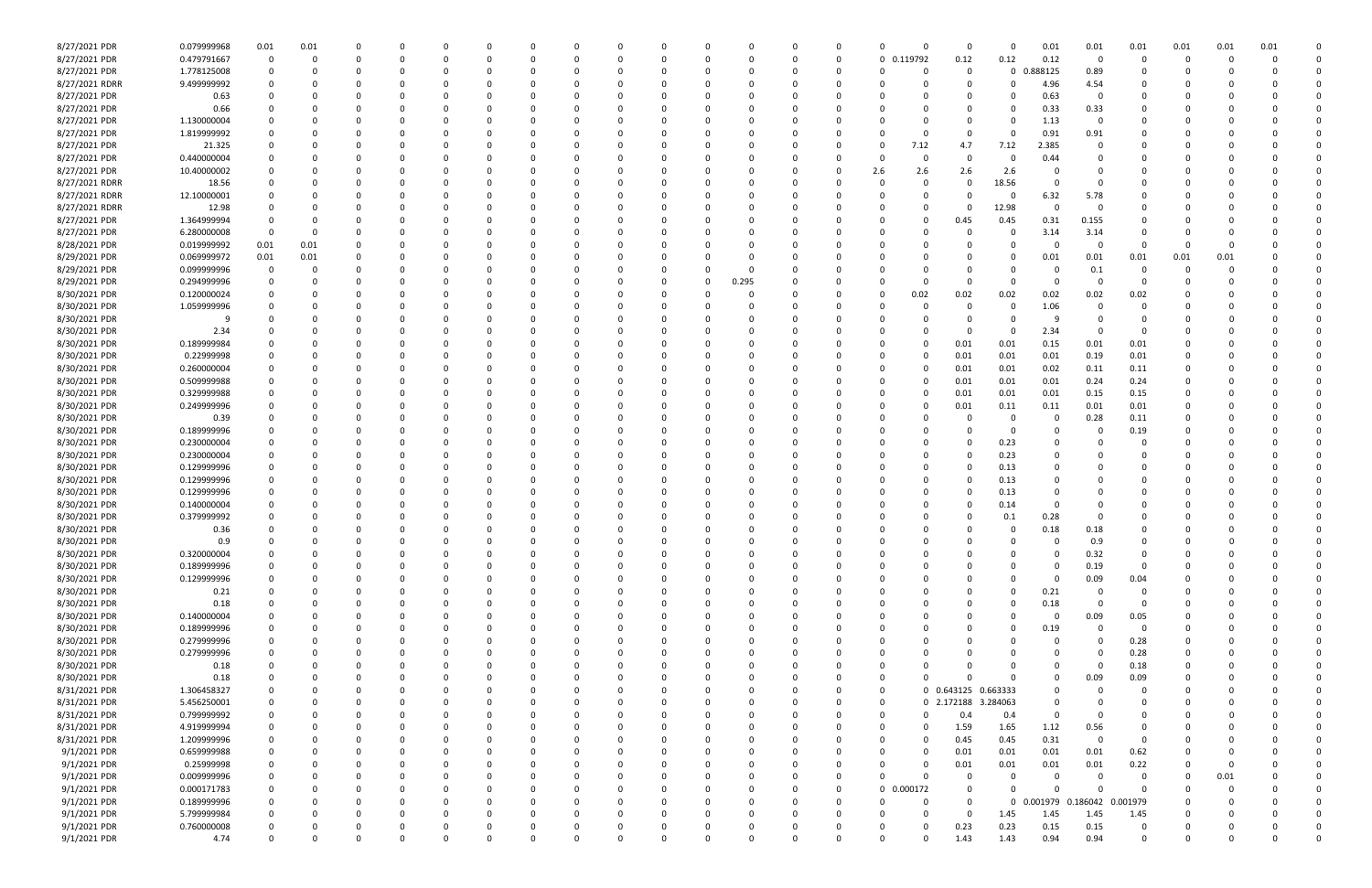| 9/2/2021 PDR | 0.519999984 |             |          |          |          |              |          |          |          |          |          |          |             |              | 0.01<br>-C       | 0.01                     | 0.01                | 0.48        | 0.01        | C             |      |          |  |
|--------------|-------------|-------------|----------|----------|----------|--------------|----------|----------|----------|----------|----------|----------|-------------|--------------|------------------|--------------------------|---------------------|-------------|-------------|---------------|------|----------|--|
|              |             |             |          |          |          |              |          |          |          |          |          |          |             |              |                  |                          |                     |             |             |               |      |          |  |
| 9/2/2021 PDR | 0.37999998  | -0          | 0        | C        |          |              |          |          |          | -0       |          | - 0      |             |              | 0.01<br>0        | 0.01                     | 0.34                | 0.01        | 0.01        | -0            |      |          |  |
| 9/2/2021 PDR | 0.22999998  |             |          |          |          |              |          |          |          |          |          |          |             |              | 0.01             | 0.01                     | 0.19                | 0.01        | 0.01        | -0            |      |          |  |
| 9/2/2021 PDR | 0.029999988 |             |          |          |          |              |          |          |          |          |          |          |             |              |                  | 0                        | 0                   | 0           | 0           | 0.01          | 0.01 | 0.01     |  |
| 9/2/2021 PDR | 5.800000008 |             |          |          |          |              |          |          |          |          |          |          |             |              | 1.7              | 1.7                      | 1.2                 | 1.2         | 0           | C             |      |          |  |
| 9/2/2021 PDR | 9.999999984 |             |          |          |          |              |          |          |          |          |          |          |             |              |                  | 2.5                      | 2.5                 | 2.5         | 2.5         |               |      |          |  |
| 9/3/2021 PDR | 0.249999996 |             |          |          |          |              |          |          |          |          |          |          |             |              | 0.01<br>0        | 0.01                     | 0.01                | 0.11        | 0.11        |               |      |          |  |
| 9/3/2021 PDR | 0.189999984 |             |          |          |          |              |          |          |          |          |          |          |             |              | 0.01<br>-0       | 0.01                     | 0.01                | 0.15        | 0.01        |               |      |          |  |
|              |             |             |          |          |          |              |          |          |          |          |          |          |             |              |                  |                          |                     |             |             |               |      |          |  |
| 9/3/2021 PDR | 31.08       |             |          |          |          |              |          |          |          |          |          |          |             |              | 9.05             | 9.05                     | 6.49                | 6.49        | $\Omega$    |               |      |          |  |
| 9/3/2021 PDR | 0.800000004 |             |          |          |          |              |          |          |          |          |          |          |             |              |                  | 0.17                     | 0.21                | 0.21        | 0.21        |               |      |          |  |
| 9/3/2021 PDR | 24.66       |             |          |          |          |              |          |          |          |          |          |          |             |              | 7.3              | 7.3                      | 5.03                | 5.03        | $\Omega$    |               |      |          |  |
| 9/3/2021 PDR | 4.74        | $\Omega$    | $\Omega$ |          |          |              |          |          |          |          |          |          |             |              | 1.43<br>-0       | 1.43                     | 0.94                | 0.94        | O           |               |      |          |  |
| 9/4/2021 PDR | 0.019999992 | 0.01        | 0.01     |          |          |              |          |          |          |          |          |          |             |              |                  |                          |                     |             | - 0         | -0            |      |          |  |
| 9/5/2021 PDR | 0.04999998  | 0           | 0.01     |          |          |              |          |          |          |          |          |          |             |              |                  |                          |                     |             | 0.01        | 0.01          | 0.01 | 0.01     |  |
|              |             |             |          |          |          |              |          |          |          |          |          |          |             |              |                  |                          |                     |             |             |               |      |          |  |
| 9/5/2021 PDR | 0.04999998  | 0.01        | 0.01     |          |          |              |          |          |          |          |          |          |             |              |                  |                          | <sup>0</sup>        |             | 0           | 0.01          | 0.01 | 0.01     |  |
| 9/7/2021 PDR | 0.039999996 | 0           |          |          |          |              |          |          |          |          |          |          |             |              |                  |                          | 0.04                |             |             | -C            |      |          |  |
| 9/7/2021 PDR | 0.730416664 |             |          |          |          |              |          |          |          |          |          |          |             |              |                  | 0.730417<br><sup>0</sup> | 0                   | - 0         |             |               |      |          |  |
| 9/7/2021 PDR | 4.807499996 |             |          |          |          |              |          |          |          |          |          |          |             |              | 0.01             | 0.31                     | 1.88                | 1.88        | 0.7         | 0.0275        |      |          |  |
| 9/7/2021 PDR | 1.25749998  |             |          |          |          |              |          |          |          |          |          |          |             |              | 0.01<br>-C       | 0.01                     | 0.52                | 0.52        | 0.19        | 0.0075        |      |          |  |
| 9/7/2021 PDR | 1.35937498  |             |          |          |          |              |          |          |          |          |          |          |             |              | 0.01             | 0.01                     | 0.01                | 0.82        |             | 0.49 0.019375 |      |          |  |
|              |             |             |          |          |          |              |          |          |          |          |          |          |             |              |                  |                          |                     |             |             |               |      |          |  |
| 9/7/2021 PDR | 0.56374998  |             |          |          |          |              |          |          |          |          |          |          |             |              | 0.01             | 0.01                     | 0.22                | 0.22        | 0.1         | 0.00375       |      |          |  |
| 9/7/2021 PDR | 1.110624988 |             |          |          |          |              |          |          |          |          |          |          |             |              | 0.01             | 0.01                     | 0.54                | 0.54        | 0.01        | 0.000625      |      |          |  |
| 9/7/2021 PDR | 1.068749996 |             |          |          |          |              |          |          |          |          |          |          |             |              | 0.01             | 0.01                     | 0.41                | 0.41        | 0.22        | 0.00875       |      |          |  |
| 9/7/2021 PDR | 0.381874992 | 0           | $\Omega$ |          |          |              |          |          |          |          |          |          |             |              | 0.01             | 0.04                     | 0.03                | 0.26        | 0.04        | 0.001875      |      |          |  |
| 9/7/2021 PDR | 0.059999976 | 0.01        | 0.01     |          |          |              |          |          |          |          |          |          |             |              |                  |                          | 0.01                | $\mathbf 0$ |             | 0.01          | 0.01 | 0.01     |  |
| 9/7/2021 PDR | 0.079999968 | 0.01        | 0.01     |          |          |              |          |          |          |          |          |          |             |              |                  |                          | 0.01                | 0.01        | 0.01        | 0.01          | 0.01 | 0.01     |  |
|              |             |             |          |          |          |              |          |          |          |          |          |          |             |              |                  |                          |                     |             |             |               |      |          |  |
| 9/7/2021 PDR | 0.039999984 | 0.01        | 0.01     |          |          |              |          |          |          |          |          |          |             |              |                  |                          | C                   | -0          | 0           | C             | 0.01 | 0.01     |  |
| 9/7/2021 PDR | 0.374999986 | 0           |          |          |          |              |          |          |          |          |          |          |             |              |                  |                          | 0.225               | 0.15        | 0           |               |      |          |  |
| 9/7/2021 PDR | 0.374999986 |             |          |          |          |              |          |          |          |          |          |          |             |              |                  |                          | 0.225               | 0.15        | 0           |               |      |          |  |
| 9/7/2021 PDR | 0.312499995 |             |          |          |          |              |          |          |          |          |          |          |             |              |                  |                          | 0.1875              | 0.125       | 0           |               |      |          |  |
| 9/7/2021 PDR | 0.56999999  |             |          |          |          |              |          |          |          |          |          |          |             |              |                  | 0.095                    | 0.285               | 0.19        | O           |               |      |          |  |
| 9/7/2021 PDR | 0.575000001 |             |          |          |          |              |          |          |          |          |          |          |             |              |                  | 0.085                    | 0.32                | 0.17        |             |               |      |          |  |
|              |             |             |          |          |          |              |          |          |          |          |          |          |             |              |                  |                          |                     |             |             |               |      |          |  |
| 9/7/2021 PDR | 0.575000001 |             |          |          |          |              |          |          |          |          |          |          |             |              |                  | 0.085                    | 0.32                | 0.17        |             |               |      |          |  |
| 9/7/2021 PDR | 0.680000001 |             |          |          |          |              |          |          |          |          |          |          |             |              |                  | 0.1                      | 0.38                | 0.2         |             |               |      |          |  |
| 9/7/2021 PDR | 1.574999992 |             |          |          |          |              |          |          |          |          |          |          |             |              |                  | 0.225                    | 0.9                 | 0.45        |             |               |      |          |  |
| 9/7/2021 PDR | 1.574999993 |             |          |          |          |              |          |          |          |          |          |          |             |              |                  | 0.225                    | 0.9                 | 0.45        | 0           |               |      |          |  |
| 9/7/2021 PDR | 1.259999995 |             |          |          |          |              |          |          |          |          |          |          |             |              |                  | 0.28                     | 0.56                | 0.42        | 0           |               |      |          |  |
| 9/7/2021 PDR | 0.612499989 |             |          |          |          |              |          |          |          |          |          |          |             |              |                  | 0.0875                   | 0.35                | 0.175       |             |               |      |          |  |
|              |             |             |          |          |          |              |          |          |          |          |          |          |             |              |                  |                          |                     |             |             |               |      |          |  |
| 9/7/2021 PDR | 1.067499989 |             |          |          |          |              |          |          |          |          |          |          |             |              | 0.2725           | 0.195                    | 0.4                 | 0.2         |             |               |      |          |  |
| 9/7/2021 PDR | 1.329999987 |             |          |          |          |              |          |          |          |          |          |          |             |              | 0.3375<br>0      | 0.2425                   | 0.5                 | 0.25        | 0           |               |      |          |  |
| 9/7/2021 PDR | 0.459999998 | $\mathbf 0$ |          |          |          |              |          |          |          |          |          |          | $\Omega$    | $\Omega$     | $\Omega$         | 0.115                    | 0.23                | 0.115       |             |               |      |          |  |
| 9/7/2021 PDR | 0.699999993 | 0           | 0        | 0        | 0        | $\Omega$     | $\Omega$ | $\Omega$ | $\Omega$ | $\Omega$ | $\Omega$ | 0        | $\Omega$    | 0            | 0                | 0.1<br>$\Omega$          | 0.4                 | 0.2         | 0           | 0             |      |          |  |
| 9/7/2021 PDR | 1.374999996 | 0           | 0        | 0        | $\Omega$ | <sup>0</sup> | $\Omega$ | 0        | 0        | $\Omega$ | 0        | $\Omega$ | $\Omega$    | 0            | 0                | 0                        | 0.9                 | 0.475       | 0           | 0             |      |          |  |
| 9/7/2021 PDR | 0.089999994 | 0           | 0        |          | $\Omega$ |              | $\Omega$ |          |          |          |          |          | 0           |              |                  | $\Omega$                 | $\Omega$            | 0.09        | 0           |               |      |          |  |
|              |             |             |          |          |          |              |          |          |          |          |          |          | $\Omega$    |              |                  |                          |                     |             |             |               |      |          |  |
| 9/7/2021 PDR | 0.664999989 | 0           | 0        |          | 0        |              | 0        |          | 0        | -0       |          |          |             |              | 0                | 0.095                    | 0.38                | 0.19        | 0           | n             |      |          |  |
| 9/7/2021 PDR | 1.347499992 | 0           | 0        |          |          |              |          |          |          |          |          |          | 0           |              | 0                | 0.2975                   | 0.7                 | 0.35        | 0           |               |      |          |  |
| 9/7/2021 PDR | 1.539999989 | $\mathbf 0$ | $\Omega$ |          | ი        |              |          |          |          |          |          |          |             |              | 0                | 0.34                     | 0.8                 | 0.4         | 0           |               |      |          |  |
| 9/7/2021 PDR | 1.347499992 | $\mathbf 0$ | $\Omega$ |          | 0        |              |          |          | 0        | -0       |          | - 0      |             |              | $\Omega$         | 0.2975                   | 0.7                 | 0.35        | $\mathbf 0$ | 0             |      |          |  |
| 9/7/2021 PDR | 0.587499982 | 0           | 0        | C        | 0        |              | $\Omega$ | 0        | 0        | $\Omega$ |          | $\Omega$ | 0           |              | $\Omega$         | 0.1375                   | 0.3                 | 0.15        | 0           | 0             |      |          |  |
| 9/7/2021 PDR | 1.697499993 | 0           | 0        |          | 0        |              | 0        |          | 0        |          |          |          | $\Omega$    |              | 0                | 0.2425                   | 0.97                | 0.485       | 0           |               |      |          |  |
| 9/7/2021 PDR | 1.627499982 |             | $\Omega$ |          | 0        |              |          |          | 0        | -0       |          |          |             |              | 0                | 0.2325                   | 0.93                | 0.465       | 0           |               |      |          |  |
|              |             |             |          |          |          |              |          |          |          |          |          |          |             |              |                  |                          |                     |             |             |               |      |          |  |
| 9/7/2021 PDR | 0.699999993 | 0           | 0        | C        | 0        |              |          | 0        | 0        | -0       |          |          | 0           |              | 0                | 0.1                      | 0.4                 | 0.2         | 0           |               |      |          |  |
| 9/7/2021 PDR | 0.102499998 | $\mathbf 0$ | $\Omega$ |          | 0        |              |          |          | 0        |          |          |          |             |              | 0                | 0.068333 0.034167<br>0   |                     | $\Omega$    | $\mathbf 0$ |               |      |          |  |
| 9/7/2021 PDR | 0.798958326 |             | $\Omega$ |          | 0        |              |          |          | 0        | -0       |          | - 0      |             |              | -0               |                          | 0 0.398958          | 0.4         | 0           | C             |      |          |  |
| 9/7/2021 PDR | 0.46854167  |             | $\Omega$ |          | 0        |              |          | 0        | 0        |          |          |          |             |              | -0               | $\Omega$                 | 0 0.238438 0.230104 |             | 0           |               |      |          |  |
| 9/7/2021 PDR | 0.66        | $\Omega$    | 0        |          | 0        |              | $\Omega$ | 0        | 0        |          |          |          | 0           |              |                  | $\Omega$<br>0            | 0.33                | 0.33        | 0           |               |      |          |  |
| 9/7/2021 PDR | 4.68        |             |          |          |          |              |          |          |          |          |          |          |             |              |                  | $\Omega$<br>0            |                     | 2.34        | 0           |               |      |          |  |
|              |             |             | 0        |          | 0        |              |          |          |          |          |          |          | 0           |              | 0                |                          | 2.34                |             |             |               |      |          |  |
| 9/8/2021 PDR | 0.88999998  |             | $\Omega$ |          |          |              |          |          |          |          |          |          | 0           |              | 0.43<br>$\Omega$ | 0.43                     | 0.01                | 0.01        | 0.01        |               |      |          |  |
| 9/8/2021 PDR | 1.720029365 | $\mathbf 0$ | O        |          |          |              |          |          |          |          |          |          | $\mathbf 0$ | 0 2.94E-05   | 0.01             | 0.01                     | 0.11                | 0.73        | 0.86        |               |      |          |  |
| 9/8/2021 PDR | 2.750003675 | $\mathbf 0$ | $\Omega$ |          | 0        |              |          |          |          |          |          |          | $\mathbf 0$ | 0 3.67E-06   | 0.41             | 0.56                     | 0.57                | 0.67        | 0.54        | 0             |      |          |  |
| 9/8/2021 PDR | 1.560026603 | 0           | $\Omega$ |          | 0        |              |          |          |          |          |          |          | $\Omega$    | 0 2.66E-05   | 0.33             | 0.01                     | 0.01                | 1.2         | 0.01        | 0             |      |          |  |
| 9/8/2021 PDR | 3.389999988 | $\Omega$    | $\Omega$ |          | ი        |              |          |          | 0        |          |          |          | $\Omega$    |              | 1.68<br>0        | 1.68                     | 0.01                | 0.01        | 0.01        | -0            |      |          |  |
| 9/8/2021 PDR | 0.039999984 | 0.01        | 0.01     |          | 0        |              | $\Omega$ |          |          | - 0      |          | $\Omega$ | $\Omega$    | - 0          | 0                | 0                        | 0                   | $\mathbf 0$ | $\Omega$    | 0.01          | 0.01 |          |  |
|              |             |             |          |          |          |              |          |          |          |          |          |          |             |              |                  |                          |                     |             |             |               |      |          |  |
| 9/8/2021 PDR | 0.980004646 | 0           |          |          |          |              |          |          |          |          |          | 0        | 4.62E-06    | 0.14<br>0.14 | 0.14             | 0.14                     | 0.14                | 0.14        | 0.14        | C             |      |          |  |
| 9/8/2021 PDR | 0.77000362  | $\Omega$    | $\Omega$ | $\Omega$ | $\Omega$ | $\Omega$     | $\Omega$ | $\Omega$ | $\Omega$ | $\Omega$ | 0        | $\Omega$ | 3.59E-06    | 0.11<br>0.11 | 0.11             | 0.11                     | 0.11                | 0.11        | 0.11        | $\Omega$      |      | $\Omega$ |  |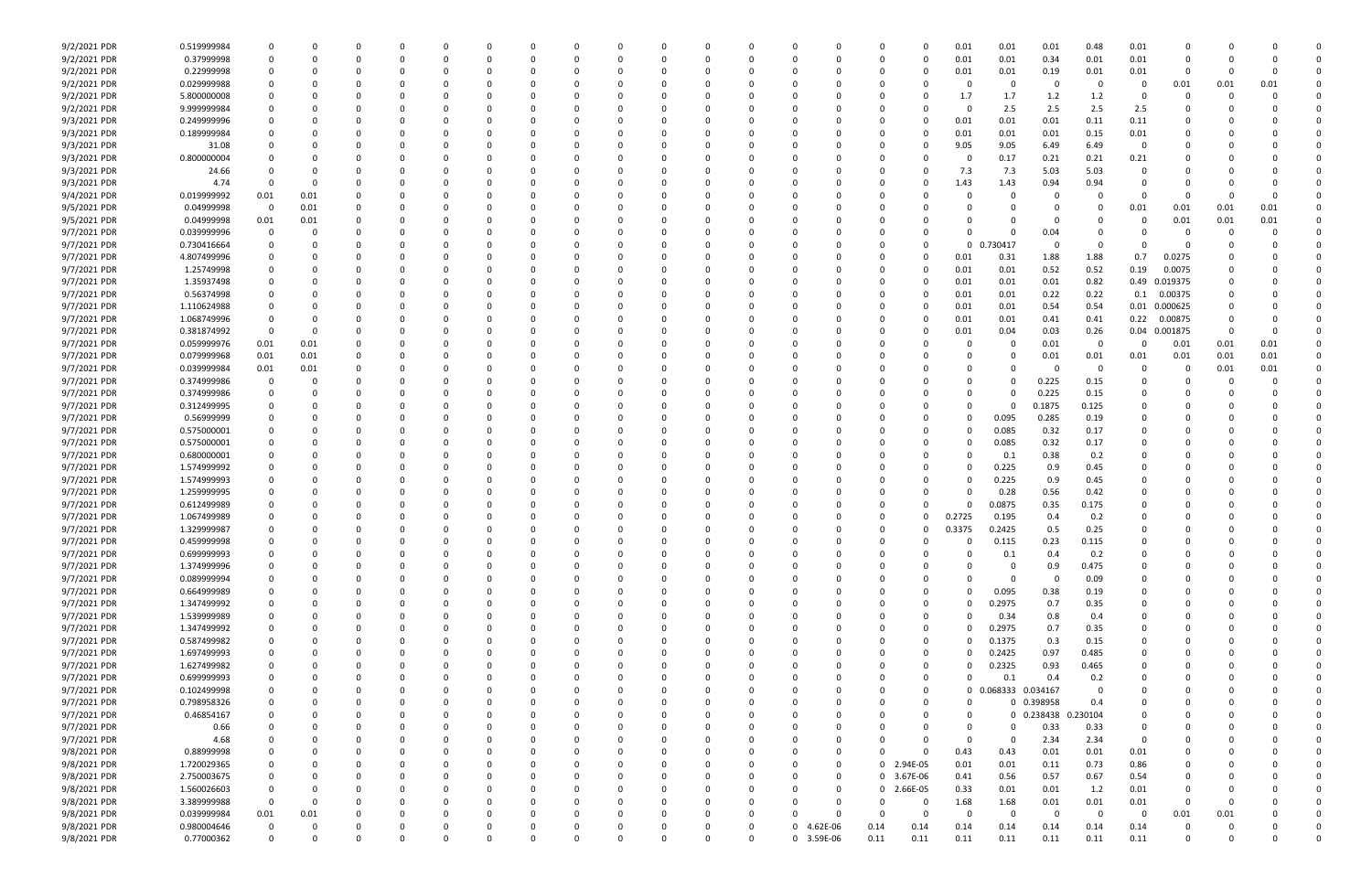| 9/8/2021 PDR | 0.549999996 | 0           |          |          |          |          |   |              |          |             |          |          |              |          |          |          |            | 0.07              | 0.21     | 0            | 0.27     |                         |      |      |             |
|--------------|-------------|-------------|----------|----------|----------|----------|---|--------------|----------|-------------|----------|----------|--------------|----------|----------|----------|------------|-------------------|----------|--------------|----------|-------------------------|------|------|-------------|
| 9/8/2021 PDR | 0.579999984 | 0           |          |          | -0       |          |   | <sup>0</sup> |          | 0           |          | 0        |              | $\Omega$ |          | 0        | -0         | 0.075             | 0.225    | 0            | 0.28     | n                       |      |      |             |
| 9/8/2021 PDR | 0.509999988 | 0           |          |          |          |          |   |              |          |             |          |          |              |          |          |          |            | 0.065             | 0.195    | 0            | 0.25     |                         |      |      |             |
| 9/8/2021 PDR | 0.489999996 |             |          |          |          |          |   |              |          |             |          |          |              |          |          |          | -0         | 0.0625            | 0.1875   | 0            | 0.24     |                         |      |      |             |
| 9/8/2021 PDR | 0.489999996 |             |          |          |          |          |   |              |          |             |          |          |              |          |          |          | -0         | 0.0625            | 0.1875   | 0            | 0.24     |                         |      |      |             |
| 9/8/2021 PDR | 0.489999996 | 0           |          |          |          |          |   |              |          |             |          |          |              |          |          | 0        | -0         | 0.0625            | 0.1875   | 0            | 0.24     |                         |      |      |             |
| 9/8/2021 PDR | 0.494999997 | 0           |          |          |          |          |   |              |          |             |          |          |              |          |          |          |            | 0.1               | 0.395    | 0            |          |                         |      |      |             |
| 9/8/2021 PDR | 0.419999997 |             |          |          |          |          |   |              |          |             |          |          |              |          |          |          |            | 0.085             | 0.335    | -0           |          |                         |      |      |             |
| 9/8/2021 PDR | 1.112499996 |             |          |          |          |          |   |              |          |             |          |          |              |          |          |          |            | 0.225             | 0.8875   |              |          |                         |      |      |             |
| 9/8/2021 PDR | 0.162506125 |             |          |          |          |          | 0 | 6.13E-06     |          |             |          |          |              |          |          |          | -0         | 0.0275            | 0.1075   | 0.0275       |          |                         |      |      |             |
| 9/8/2021 PDR | 0.21249999  |             |          |          |          |          |   |              |          |             |          |          |              |          |          |          |            | 0.0275            | 0.0825   | 0.1025       |          |                         |      |      |             |
| 9/8/2021 PDR | 0.977499996 |             |          |          |          |          |   |              |          |             |          |          |              |          |          |          |            | 0.125             | 0.375    | 0.4775       |          |                         |      |      |             |
| 9/8/2021 PDR | 1.849999992 | 0           |          |          |          |          |   |              |          |             |          |          |              |          |          | 0        | -0         | 0.2375            | 0.7125   | 0            | 0.9      |                         |      |      |             |
| 9/8/2021 PDR | 1.189999998 | 0           |          |          |          |          |   |              |          |             |          |          |              |          |          |          |            | 0.2               | 0.79     | 0.2          |          |                         |      |      |             |
| 9/8/2021 PDR | 1.369999995 | 0           |          |          |          |          |   |              |          |             |          |          |              |          |          |          |            | 0.225             | 0.875    | 0.27         |          |                         |      |      |             |
| 9/8/2021 PDR | 0.052499991 |             |          |          |          |          |   |              |          |             |          |          |              |          |          |          |            | 0.0075            | 0.0225   | 0.0225       |          |                         |      |      |             |
| 9/8/2021 PDR | 1.442499996 |             |          |          |          |          |   |              |          |             |          |          |              |          |          |          | -0         | 0.2375            | 0.925    | 0.28         |          |                         |      |      |             |
| 9/8/2021 PDR | 1.219999998 | 0           |          |          |          |          |   |              |          |             |          |          |              |          |          |          | -0         | 0.2               | 0.78     | 0.24         | $\Omega$ |                         |      |      |             |
| 9/8/2021 PDR | 2.519999985 | $\Omega$    |          |          |          |          |   |              |          |             |          |          |              |          |          |          |            | 0.245             | 0.735    | 0.61         | 0.93     |                         |      |      |             |
| 9/8/2021 PDR | 0.829999992 |             |          |          |          |          |   |              |          |             |          |          |              |          |          |          | -0         | 0.07              | 0.28     | 0.21         | 0.27     |                         |      |      |             |
| 9/8/2021 PDR | 0.02499999  | -0          |          |          |          |          |   |              |          |             |          |          |              |          |          |          | -0         | 0.0025            | 0.0075   | 0.005        | 0.01     |                         |      |      |             |
| 9/8/2021 PDR | 0.384999993 |             |          |          |          |          |   |              |          |             |          |          |              |          |          | 0        | -0         | 0.0525            | 0.1325   | 0            | 0.2      | - 0                     |      |      |             |
| 9/8/2021 PDR | 0.290000004 |             |          |          |          |          |   |              |          |             |          |          |              |          |          | 0.03     | 0.03       | 0.06              | 0.03     | 0.05         | 0.06     | 0.03                    |      |      |             |
| 9/8/2021 PDR | 0.33        | 0           |          |          |          |          |   |              |          |             |          |          |              |          |          | 0.05     | 0.07       | 0.05              | 0.05     | 0.04         | 0.04     | 0.03                    |      |      |             |
| 9/8/2021 PDR | 0.399999996 |             |          |          |          |          |   |              |          |             |          |          |              |          |          |          |            |                   | 0.4      | 0            |          |                         |      |      |             |
| 9/8/2021 PDR | 0.48        |             |          |          |          |          |   |              |          |             |          |          |              |          |          |          | 0          | 0.230833 0.249167 |          | $\Omega$     |          |                         |      |      |             |
| 9/8/2021 PDR | 1.79875     |             |          |          |          |          |   |              |          |             |          |          |              |          |          |          |            | 0                 | 0.943542 | 0.855208     |          |                         |      |      |             |
| 9/8/2021 PDR | 4.239999984 |             |          |          |          |          |   |              |          |             |          |          |              |          |          |          | -0         | 1.06              | 1.06     | 1.06         | 1.06     |                         |      |      |             |
| 9/8/2021 PDR | 3.675000003 |             |          |          |          |          |   |              |          |             |          |          |              |          |          | 0        | 0.425      | 0.85              | 1.2      | 1.2          | $\Omega$ |                         |      |      |             |
| 9/8/2021 PDR | 16.48750001 | 0           |          |          |          |          |   |              |          |             |          |          |              |          |          | 0        | 1.9025     | 3.805             | 5.39     | 5.39         |          |                         |      |      |             |
| 9/8/2021 PDR | 4.277500011 |             |          |          |          |          |   |              |          |             |          |          |              |          |          | 0        | 0.4925     | 0.985             | 1.4      | 1.4          |          |                         |      |      |             |
| 9/8/2021 PDR | 1.454583333 | 0           |          |          |          |          |   |              |          |             |          |          |              |          |          |          | 0 1.454583 | $\Omega$          |          |              |          |                         |      |      |             |
| 9/8/2021 PDR | 0.606458331 | 0           |          |          |          |          |   |              |          |             |          |          |              |          |          |          | 0 0.606458 | $\Omega$          |          | $\Omega$     |          |                         |      |      |             |
| 9/9/2021 PDR | 1.629999996 | 0           |          |          |          |          |   |              |          |             |          |          |              |          |          |          | 0.8        | 0.8               | 0.01     | 0.01         | 0.01     |                         |      |      |             |
| 9/9/2021 PDR | 0.549999996 |             |          |          |          |          |   |              |          |             |          |          |              |          |          | 0        | 0.13       | 0.13              | 0.14     | 0.14         | 0.01     |                         |      |      |             |
| 9/9/2021 PDR | 1.78999998  | $\Omega$    |          |          |          |          |   |              |          |             |          |          |              |          |          | 0        | 0.43       | 0.43              | 0.43     | 0.43         | 0.07     |                         |      |      |             |
| 9/9/2021 PDR | 1.02        | 0           |          |          |          |          |   |              |          |             |          |          |              |          |          |          | 0.24       | 0.24              | 0.24     | 0.24         | 0.06     |                         |      |      |             |
| 9/9/2021 PDR | 2.889999996 |             |          |          |          |          |   |              |          |             |          |          |              |          |          |          | 0.72       | 0.72              | 0.72     | 0.72         | 0.01     |                         |      |      |             |
| 9/9/2021 PDR | 0.04999998  |             |          |          |          |          |   |              |          |             |          |          |              |          |          |          | 0.01       | 0.01              | 0.01     | 0.01         | 0.01     |                         |      |      |             |
| 9/9/2021 PDR | 0.729999996 | 0           |          |          |          |          |   |              |          |             |          |          |              |          |          |          | 0.18       | 0.18              | 0.18     | 0.18         | 0.01     |                         |      |      |             |
| 9/9/2021 PDR | 2.32999998  | 0           |          |          |          |          |   |              |          | υ           |          |          | υ            |          |          |          | 0.58       | 0.58              | 0.58     | 0.58         | 0.01     | U                       |      |      |             |
| 9/9/2021 PDR | 3.129999996 | 0           | $\Omega$ | $\Omega$ | 0        | $\Omega$ |   | $\Omega$     | $\Omega$ | $\mathbf 0$ | $\Omega$ | $\Omega$ | $\Omega$     | $\Omega$ | $\Omega$ | $\Omega$ | 0.78       | 0.78              | 0.78     | 0.78         | 0.01     | $\mathbf 0$             |      |      |             |
| 9/9/2021 PDR | 1.449999996 | 0           | $\Omega$ |          | -C       | 0        |   | 0            |          | $\Omega$    | 0        | $\Omega$ | <sup>0</sup> | 0        |          | $\Omega$ | 0.36       | 0.36              | 0.36     | 0.36         | $0.01\,$ | 0                       |      |      |             |
| 9/9/2021 PDR | 2.730000012 | 0           |          |          |          |          |   | 0            |          | 0           |          | 0        |              | 0        | 0        | $\Omega$ | 0.68       | 0.68              | 0.68     | 0.68         | 0.01     | 0                       |      |      |             |
| 9/9/2021 PDR | 1.589999988 | 0           |          |          |          |          |   |              |          | $\Omega$    |          | $\Omega$ |              |          |          | $\Omega$ | 0.01       | 0.01              | 0.78     | 0.78         | 0.01     |                         |      |      |             |
| 9/9/2021 PDR | 1.329999996 | 0           |          |          |          |          |   |              |          | 0           |          | 0        |              |          |          | 0        | 0.01       | 0.01              | 0.65     | 0.65         | $0.01\,$ | 0                       |      |      |             |
| 9/9/2021 PDR | 2.20999998  | 0           |          |          |          |          |   |              |          | 0           |          |          |              |          |          | 0        | 0.01       | 0.52              | 0.64     | 0.52         | 0.52     | 0                       |      |      |             |
| 9/9/2021 PDR | 0.860000004 | 0           |          |          |          |          |   |              |          | 0           |          |          |              |          |          | 0        | 0.2        | 0.2               | 0.25     | 0.2          | $0.01\,$ | 0                       |      |      |             |
| 9/9/2021 PDR | 0.28999998  | 0           | $\Omega$ |          |          |          |   | 0            |          | $\Omega$    |          | $\Omega$ |              | 0        |          | $\Omega$ | 0.13       | 0.13              | 0.01     | 0.01         | 0.01     | 0                       |      |      |             |
| 9/9/2021 PDR | 0.969999996 | 0           | $\Omega$ |          |          |          |   | 0            |          | 0           |          | 0        |              | 0        |          | $\Omega$ | 0.01       | 0.24              | 0.24     | 0.24         | 0.24     | 0                       |      |      |             |
| 9/9/2021 PDR | 1.449999996 | 0           |          |          |          |          |   |              |          | 0           |          | 0        |              |          |          | 0        | 0.01       | 0.36              | 0.36     | 0.36         | 0.36     |                         |      |      |             |
| 9/9/2021 PDR | 1.17        | 0           |          |          |          |          |   |              |          | 0           |          | 0        |              |          |          | $\Omega$ | 0.24       | 0.24              | 0.29     | 0.24         | $0.16\,$ | 0                       |      |      |             |
| 9/9/2021 PDR | 1.00999998  | 0           |          |          |          |          |   |              |          | 0           |          |          |              |          |          | $\Omega$ | 0.01       | 0.25              | 0.25     | 0.25         | 0.25     |                         |      |      |             |
| 9/9/2021 PDR | 0.980000004 | 0           |          |          |          |          |   |              |          | 0           |          |          |              |          |          | 0        | 0.24       | 0.24              | 0.24     | 0.24         | 0.02     | 0                       |      |      |             |
| 9/9/2021 PDR | 2.56999998  | 0           |          |          |          |          |   |              |          | 0           |          | 0        |              |          |          | $\Omega$ | 0.01       | 0.64              | 0.64     | 0.64         | 0.64     | 0                       |      |      |             |
| 9/9/2021 PDR | 0.830000004 | 0           | $\Omega$ |          |          |          |   | 0            |          | 0           | C.       | 0        |              | 0        | 0        | $\Omega$ | 0.32       | 0.32              | 0.17     | 0.01         | 0.01     | 0                       |      |      |             |
| 9/9/2021 PDR | 1.48999998  | $\mathbf 0$ | $\Omega$ |          |          |          |   |              |          | 0           |          | 0        |              | 0        | 0        | 0        | 0.37       | 0.37              | 0.37     | 0.37         | 0.01     | $\overline{\mathbf{0}}$ | 0    |      |             |
| 9/9/2021 PDR | 0.079999968 | 0.01        | $0.01\,$ |          |          |          |   |              |          | 0           |          | 0        |              | 0        |          |          | -0         | - 0               | 0.01     | 0.01         | 0.01     | 0.01                    | 0.01 | 0.01 |             |
| 9/9/2021 PDR | 0.410000004 | $\mathbf 0$ |          |          |          |          |   |              |          | 0           |          | 0        |              | 0        | $\Omega$ |          | $\Omega$   | 0                 | 0.41     | 0            |          | 0                       |      |      |             |
| 9/9/2021 PDR | 1.2         | 0           |          |          |          |          |   |              |          | 0           |          |          | 0            | 0.15     | 0.15     | 0.15     | 0.15       | 0.15              | 0.15     | 0.15         | 0.15     | 0                       |      |      |             |
| 9/9/2021 PDR | 0.15        | 0           |          |          |          |          |   |              |          | 0           |          |          |              | -C       |          | 0        | $\Omega$   | $\Omega$          | 0.15     | $\mathbf 0$  |          |                         |      |      |             |
| 9/9/2021 PDR | 0.787499996 | 0           |          |          |          |          |   |              |          | 0           |          | 0        |              | C        |          | $\Omega$ | $\Omega$   | 0.0625            | 0.245    | 0.24         | 0.24     |                         |      |      |             |
| 9/9/2021 PDR | 0.610000002 | 0           | $\Omega$ |          | -0       | 0        |   | 0            |          | 0           |          | 0        | O            | 0        | 0        | $\Omega$ | $\Omega$   | 0.125             | 0.485    | $\mathbf 0$  | $\Omega$ | 0                       |      |      |             |
| 9/9/2021 PDR | 1.55000001  | 0           |          |          |          |          |   | 0            |          | 0           |          | 0        |              | 0        |          | 0        | -0         | 0.125             | 0.485    | 0.47         | 0.47     |                         |      |      |             |
| 9/9/2021 PDR | 0.489999999 | $\mathbf 0$ | $\Omega$ |          | $\Omega$ |          |   | $\Omega$     |          | $\Omega$    | $\Omega$ | 0        |              |          |          |          | $\Omega$   | 0.1               | 0.39     | $\mathsf{O}$ | $\Omega$ | $\Omega$                |      |      | $\mathbf 0$ |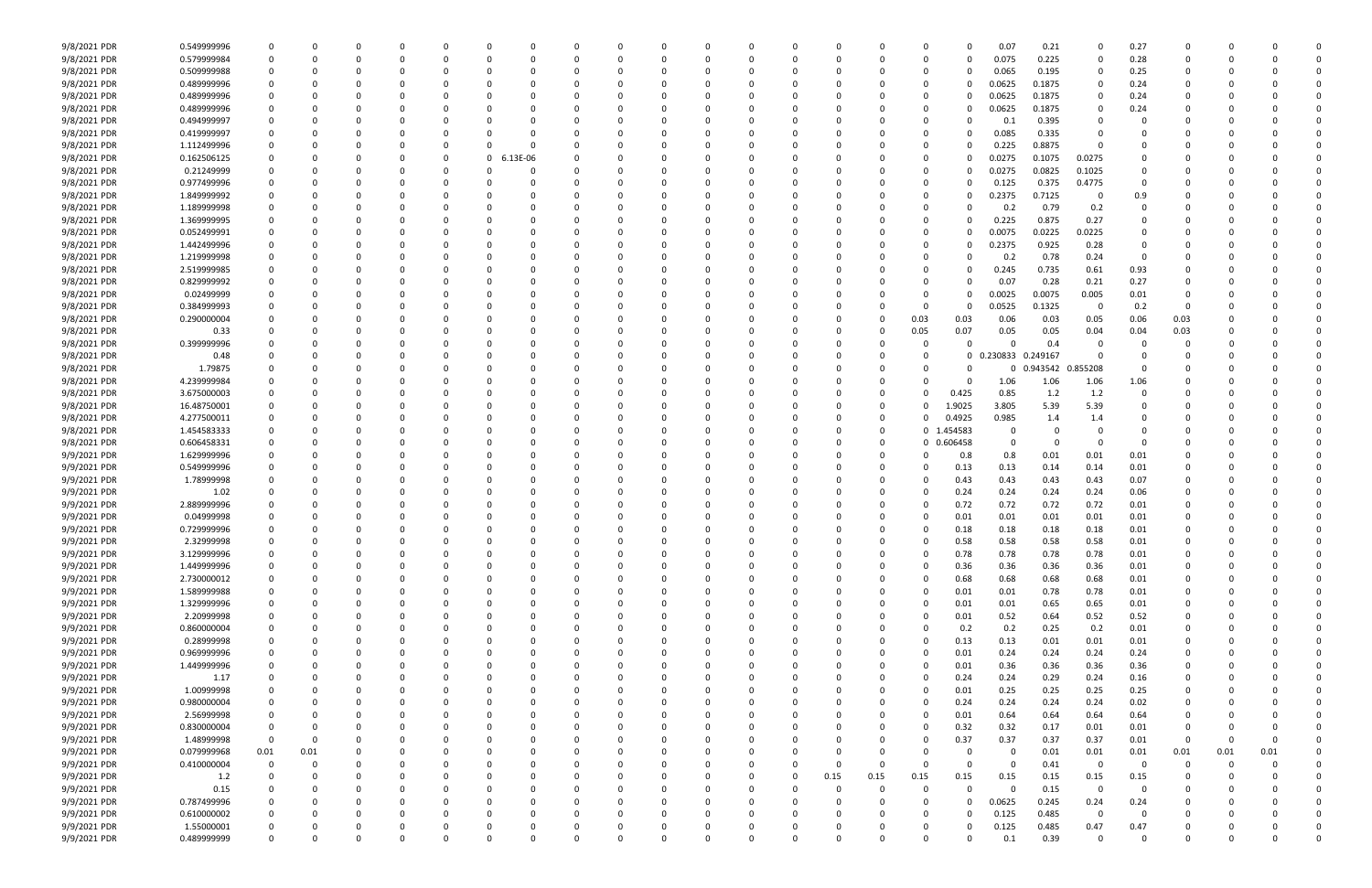| 9/9/2021 PDR   | 0.377499999 |                         | 0    |   |          |          |          |          |              |   |          |          |          |             |          |          | 0.0775      | 0.3        |              |             |             |          |          |  |
|----------------|-------------|-------------------------|------|---|----------|----------|----------|----------|--------------|---|----------|----------|----------|-------------|----------|----------|-------------|------------|--------------|-------------|-------------|----------|----------|--|
| 9/9/2021 PDR   | 0.364999995 | 0                       | 0    |   | 0        | $\Omega$ |          | n        | 0            | O | 0        | - 0      |          |             | 0        |          | 0.075       | 0.29       | - 0          |             |             |          |          |  |
|                |             |                         |      |   |          |          |          |          |              |   |          |          |          |             |          |          |             |            |              |             |             |          |          |  |
| 9/9/2021 PDR   | 0.364999995 | 0                       |      |   |          |          |          |          |              |   |          |          |          |             |          |          | 0.075       | 0.29       |              |             |             |          |          |  |
| 9/9/2021 PDR   | 0.489999999 | 0                       |      |   |          |          |          |          |              |   |          |          |          |             |          |          | 0.1         | 0.39       |              |             |             |          |          |  |
| 9/9/2021 PDR   | 0.489999999 | 0                       |      |   |          |          |          |          |              |   |          |          |          |             |          |          | 0.1         | 0.39       |              |             |             |          |          |  |
| 9/9/2021 PDR   | 0.722500002 | 0                       |      |   |          |          |          |          |              |   |          |          |          |             |          |          | 0.1475      | 0.575      |              |             |             |          |          |  |
|                |             |                         |      |   |          |          |          |          |              |   |          |          |          |             |          |          |             |            |              |             |             |          |          |  |
| 9/9/2021 PDR   | 0.489999999 | -0                      |      |   |          |          |          |          |              |   |          |          |          |             | -0       |          | 0.1         | 0.39       |              |             |             |          |          |  |
| 9/9/2021 PDR   | 1.677499998 | - 0                     |      |   |          |          |          |          |              |   |          |          |          |             | 0        |          | 0.3425      | 1.335      | - 0          | $\Omega$    |             |          |          |  |
| 9/9/2021 PDR   | 1.0875      | 0                       |      |   |          |          |          |          |              |   |          |          |          |             | 0        |          | 0.0875      | 0.34       | 0.33         | 0.33        |             |          |          |  |
| 9/9/2021 PDR   | 1.079999997 | 0                       |      |   |          |          |          |          |              |   |          |          |          |             |          |          | 0.465       | 0.615      | 0            |             |             |          |          |  |
| 9/9/2021 PDR   | 0.979999998 | 0                       |      |   |          |          |          |          |              |   |          |          |          |             | -C       |          |             | 0.78       | - 0          |             |             |          |          |  |
|                |             |                         |      |   |          |          |          |          |              |   |          |          |          |             |          |          | 0.2         |            |              |             |             |          |          |  |
| 9/9/2021 PDR   | 0.892499997 | 0                       |      |   |          |          |          |          |              |   |          |          |          |             | $\Omega$ |          | 0.1825      | 0.71       |              |             |             |          |          |  |
| 9/9/2021 PDR   | 0.709999995 | -0                      |      |   |          |          |          |          |              |   |          |          |          |             | -0       |          | 0.145       | 0.565      |              |             |             |          |          |  |
| 9/9/2021 PDR   | 0.854999997 |                         |      |   |          |          |          |          |              |   |          |          |          |             | 0        |          | 0.175       | 0.68       | - 0          |             |             |          |          |  |
| 9/9/2021 PDR   | 0.270000012 | 0                       |      |   |          |          |          |          |              |   |          |          |          |             | 0.03     | 0.03     | 0.05        | 0.03       | 0.05         | 0.05        | 0.03        |          |          |  |
|                |             |                         |      |   |          |          |          |          |              |   |          |          |          |             |          |          |             |            |              |             |             |          |          |  |
| 9/9/2021 PDR   | 0.249999996 | 0                       |      |   |          |          |          |          |              |   |          |          |          |             | 0        | 0        | 0.002604    | 244792     | 002604<br>-0 | 0           |             |          |          |  |
| 9/9/2021 PDR   | 0.510000012 | 0                       |      |   |          |          |          |          |              |   |          |          |          |             |          |          | 0.17        | 0.17       | 0.17         |             |             |          |          |  |
| 9/9/2021 PDR   | 1.559999988 | -0                      |      |   |          |          |          |          |              |   |          |          |          |             |          |          | 0.52        | 0.52       | 0.52         | 0           |             |          |          |  |
| 9/9/2021 PDR   | 4.349999988 |                         |      |   |          |          |          |          |              |   |          |          |          |             |          |          | 1.45        | 1.45       | 1.45         |             |             |          |          |  |
|                |             | 0                       |      |   |          |          |          |          |              |   |          |          |          |             |          |          |             |            |              |             |             |          |          |  |
| 9/9/2021 PDR   | 0.748958334 |                         |      |   |          |          |          |          |              |   |          |          |          |             |          |          |             | 0 0.396354 | 0.352604     |             |             |          |          |  |
| 9/9/2021 PDR   | 0.748958334 |                         |      |   |          |          |          |          |              |   |          |          |          |             |          |          |             | 0 0.396354 | 0.352604     |             |             |          |          |  |
| 9/9/2021 PDR   | 0.980000004 |                         |      |   |          |          |          |          |              |   |          |          |          |             |          |          | 0.98        | C          |              |             |             |          |          |  |
|                |             |                         |      |   |          |          |          |          |              |   |          |          |          |             |          |          |             |            |              |             |             |          |          |  |
| 9/9/2021 RDRR  | 27.48       |                         |      |   |          |          |          |          |              |   |          |          |          |             |          |          | 27.48       | 0          |              |             |             |          |          |  |
| 9/9/2021 PDR   | 2.4         | 0                       |      |   |          |          |          |          |              |   |          |          |          |             |          |          | 0.6         | 0.6        | 0.6          | 0.6         |             |          |          |  |
| 9/9/2021 PDR   | 22.35500001 |                         | n    |   |          |          |          |          |              |   |          |          |          |             | 0        | 6.66     | 7.61        | 5.39       | 2.695        | 0           |             |          |          |  |
| 9/9/2021 PDR   | 0.397500003 |                         |      |   |          |          |          |          |              |   |          |          |          |             | 0        | 0.0575   | 0.115       | 0.15       | 0.075        | $\Omega$    |             |          |          |  |
|                |             |                         |      |   |          |          |          |          |              |   |          |          |          |             |          |          |             |            |              |             |             |          |          |  |
| 9/10/2021 PDR  | 0.37999998  | 0                       |      |   |          |          |          |          |              |   |          |          |          |             | 0        | 0.01     | 0.01        | 0.01       | 0.34         | 0.01        |             |          |          |  |
| 9/10/2021 PDR  | 0.31999998  | 0                       |      |   |          |          |          |          |              |   |          |          |          |             | -0       | 0.01     | 0.01        | 0.01       | 0.28         | 0.01        |             |          |          |  |
| 9/10/2021 PDR  | 0.19999998  | 0                       | C    |   |          |          |          |          |              |   |          |          |          |             |          | 0.01     | 0.01        | 0.01       | 0.16         | 0.01        |             |          |          |  |
| 9/10/2021 PDR  | 0.029999988 | 0.01                    | 0.01 |   |          |          |          |          |              |   |          |          |          |             |          |          | 0           | C          | - 0          |             |             | 0        | 0.01     |  |
|                |             |                         |      |   |          |          |          |          |              |   |          |          |          |             |          |          |             |            |              |             |             |          |          |  |
| 9/10/2021 PDR  | 0.039999984 | 0.01                    | 0.01 |   |          |          |          |          |              |   |          |          |          |             | -0       |          |             | 0          | - 0          | - 0         | - 0         | 0.01     | 0.01     |  |
| 9/10/2021 PDR  | 0.290000004 | $\overline{0}$          | 0    |   |          |          |          |          |              |   | 0        |          |          |             | 0.05     | 0.07     | 0.05        | 0.05       | 0.04         | 0.02        | 0.01        | -0       |          |  |
| 9/10/2021 PDR  | 0.489166672 | - 0                     | 0    |   |          |          |          |          |              |   |          |          |          |             | 0        |          | 0.176979    | 0.312188   | - 0          |             |             |          |          |  |
| 9/10/2021 PDR  | 0.980000004 | 0                       |      |   |          |          |          |          |              |   |          |          |          |             | 0        |          | 0.98        | 0          | 0            |             |             |          |          |  |
|                |             |                         |      |   |          |          |          |          |              |   |          |          |          |             |          |          |             |            |              |             |             |          |          |  |
| 9/10/2021 PDR  | 1.32        | 0                       |      |   |          |          |          |          |              |   |          |          |          |             |          |          | 0.33        | 0.33       | 0.33         | 0.33        |             |          |          |  |
| 9/10/2021 PDR  | 5.799999984 | <sup>0</sup>            | 0    |   |          |          |          |          |              |   |          |          |          |             |          |          | 1.45        | 1.45       | 1.45         | 1.45        |             |          |          |  |
| 9/10/2021 PDR  | 9.36        | 0                       | 0    |   |          |          |          |          |              |   |          |          |          |             | -C       |          | 2.34        | 2.34       | 2.34         | 2.34        |             |          |          |  |
| 9/10/2021 PDR  | 18.77999998 | 0                       | C    |   |          |          |          |          |              |   |          |          |          |             | 3.13     | 3.13     | 3.13        | 3.13       | 3.13         | 3.13        |             |          |          |  |
|                |             |                         |      |   |          |          |          |          |              |   |          |          |          |             |          |          |             |            |              |             |             |          |          |  |
| 9/12/2021 PDR  | 0.019999992 | 0.01                    | 0.01 |   |          |          |          |          |              |   |          |          |          |             |          |          |             | C          | $\Omega$     |             |             |          |          |  |
| 9/13/2021 PDR  | 1.269999996 | $\overline{0}$          | 0    |   |          |          |          |          |              |   |          |          |          |             |          | 0.01     | 0.01        | 0.01       | 0.62         | 0.62        |             |          |          |  |
| 9/13/2021 PDR  | 0.249999996 | $\overline{0}$          | C    |   |          | <b>U</b> |          |          |              |   | O        |          |          |             |          | 0.05     | 0.05        | 0.01       | 0.07         | 0.07        |             |          |          |  |
| 9/13/2021 PDR  | 0.209999988 | $\mathbf 0$             | 0    | 0 | 0        | $\Omega$ | $\Omega$ | 0        | 0            | 0 | 0        | $\Omega$ | $\Omega$ | $\Omega$    | $\Omega$ | 0.04     | 0.04        |            | 0.06         |             | 0           | $\Omega$ |          |  |
|                |             |                         |      |   |          |          |          |          |              |   |          |          |          |             |          |          |             | 0.01       |              | 0.06        |             |          |          |  |
| 9/13/2021 PDR  | 1.050000012 | 0                       | 0    | 0 | 0        | $\Omega$ | $\Omega$ | 0        | <sup>0</sup> | 0 | 0        |          | $\Omega$ | 0           | $\Omega$ | 0.44     | 0.44        | 0.08       | 0.08         | $0.01\,$    | 0           | - 0      |          |  |
| 9/13/2021 PDR  | 0.22999998  | $\mathbf 0$             | 0    |   | 0        | 0        | $\Omega$ | 0        | 0            | 0 | 0        |          | $\Omega$ |             | 0        | 0.01     | 0.01        | 0.01       | 0.1          | 0.1         | 0           | - 0      |          |  |
| 9/13/2021 PDR  | 0.15        | $\overline{0}$          | 0    |   | 0        |          | $\Omega$ |          |              | 0 | 0        |          | 0        | $\Omega$    | $\Omega$ | 0.02     | 0.06        | 0.03       | 0.03         | 0.01        | 0           |          |          |  |
| 9/13/2021 PDR  | 0.689999988 | $\overline{\mathbf{0}}$ | 0    |   |          |          |          |          |              | 0 | 0        |          |          |             | 0        | 0.01     | 0.33        | 0.33       | 0.01         | 0.01        | - 0         | 0        |          |  |
|                |             |                         |      |   |          |          |          |          |              |   |          |          |          |             |          |          |             |            |              |             |             |          |          |  |
| 9/13/2021 PDR  | 0.059999976 | 0.01                    | 0.01 |   | 0        |          |          |          |              |   | 0        |          |          |             |          |          | $\mathbf 0$ | 0.01       | 0            | $\mathbf 0$ | 0.01        | 0.01     | 0.01     |  |
| 9/13/2021 PDR  | 0.380000004 | $\mathbf 0$             | 0    |   | 0        |          |          |          |              |   | 0        |          |          |             |          |          | $\mathbf 0$ | 0.38       | $\mathbf 0$  | $\Omega$    | $\mathbf 0$ | 0        |          |  |
| 9/13/2021 PDR  | 0.9         | $\mathbf 0$             | 0    |   | 0        | 0        | $\Omega$ | 0        | 0            | 0 | 0        |          | $\Omega$ | 0           |          |          | 0           | 0.9        | $\Omega$     | 0           | 0           | 0        |          |  |
| 9/13/2021 PDR  | 0.380000004 | 0                       | 0    |   | 0        | 0        | $\Omega$ |          | 0            |   |          |          | $\Omega$ |             |          |          | 0           |            | 0            | 0           |             | 0        |          |  |
|                |             |                         |      |   |          |          |          |          |              |   | 0        |          |          |             |          |          |             | 0.38       |              |             |             |          |          |  |
| 9/13/2021 PDR  | 0.849999996 | 0                       | 0    |   | 0        |          |          |          |              |   | 0        |          |          |             |          |          | $\Omega$    | 0.85       |              | 0           |             |          |          |  |
| 9/13/2021 PDR  | 0.759999996 | - 0                     |      |   | 0        | 0        |          |          |              | 0 | 0        |          |          |             |          |          | 0           | 0.76       |              |             | 0           | -0       |          |  |
| 9/13/2021 PDR  | 0.66        | 0                       | 0    |   | 0        |          |          |          |              | 0 | 0        |          |          |             |          |          | 0           | 0.66       |              |             | 0           |          |          |  |
|                |             | $\overline{0}$          |      |   |          |          |          |          |              |   |          |          |          |             |          |          |             |            |              |             |             |          |          |  |
| 9/13/2021 PDR  | 0.549999996 |                         | 0    |   | 0        |          |          |          |              |   | 0        |          |          |             |          |          | 0           | 0.55       | $\Omega$     |             | 0           |          |          |  |
| 9/13/2021 PDR  | 0.66        | 0                       | 0    |   | 0        | 0        |          | 0        |              | 0 | 0        |          |          |             |          |          | 0           | 0.66       | $\Omega$     | $\Omega$    | 0           | - 0      |          |  |
| 9/13/2021 PDR  | 0.800000004 | 0                       | 0    |   | 0        | 0        | $\Omega$ |          | n            | 0 | 0        |          |          |             | 0        | $\Omega$ | 0.2         | 0.21       | 0.21         | 0.18        | 0           |          |          |  |
| 9/14/2021 PDR  | 1.39999998  | 0                       | 0    |   | 0        | $\Omega$ | $\Omega$ | 0        |              | 0 | 0        |          |          | 0           | $\Omega$ | 0.01     | 0.37        | 0.13       | 0.01         | 0.88        | 0           | -0       |          |  |
|                |             |                         |      |   |          |          |          |          |              |   |          |          |          |             |          |          |             |            |              |             |             |          |          |  |
| 9/14/2021 PDR  | 0.279999984 | 0                       | 0    |   | 0        | 0        | 0        | 0        | 0            | 0 | 0        | $\Omega$ | $\Omega$ | 0           | $\Omega$ | 0.01     | 0.01        | 0.01       | 0.01         | 0.24        | 0           | 0        |          |  |
| 9/14/2021 PDR  | 0.45        | 0                       | 0    | 0 | 0        | 0        |          |          |              | 0 | 0        | 0        | 0.15     | 0.15        | 0.15     |          | $\mathbf 0$ | 0          | 0            | 0           |             |          |          |  |
| 9/14/2021 PDR  | 0.110000004 | $\mathbf 0$             | 0    |   | 0        |          |          | 0        |              | 0 | 0        |          | $\Omega$ | $\mathbf 0$ | 0        | $\Omega$ | 0           | 0.11       | $\Omega$     | 0           | 0           |          |          |  |
| 9/14/2021 PDR  | 0.980000004 | $\mathbf 0$             | 0    |   | 0        | $\Omega$ | $\Omega$ | 0        | 0            | 0 | 0        |          |          | 0           | 0        | $\Omega$ | 0.98        | 0          |              | 0           | 0           | 0        |          |  |
|                |             |                         |      |   |          |          |          |          |              |   |          |          |          |             |          |          |             |            |              |             |             |          |          |  |
| 9/14/2021 RDRR | 0.890000004 | 0                       | 0    |   | 0        | 0        | $\Omega$ | 0        | 0            | 0 | 0        |          | $\Omega$ |             | 0        | 0.3      | 0.3         | 0.29       | 0            | 0           | 0           |          |          |  |
| 9/14/2021 RDRR | 10.44       | 0                       | 0    |   | 0        | -0       | $\Omega$ |          |              | 0 | 0        |          | $\Omega$ |             | $\Omega$ | 3.47     | 3.54        | 3.43       | $\Omega$     | $\Omega$    | 0           |          |          |  |
| 9/14/2021 PDR  | 0.800000004 | 0                       |      |   |          |          |          |          |              |   |          |          |          |             |          |          | 0.2         | 0.21       | 0.21         | 0.18        |             |          |          |  |
| 9/14/2021 PDR  | 5.799999984 | $\mathbf 0$             | 0    | 0 | $\Omega$ | $\Omega$ | $\Omega$ | $\Omega$ | 0            | 0 | $\Omega$ | $\Omega$ | $\Omega$ |             | 0        |          | 1.45        | 1.45       | 1.45         | 1.45        | $\mathbf 0$ | 0        | $\Omega$ |  |
|                |             |                         |      |   |          |          |          |          |              |   |          |          |          |             |          |          |             |            |              |             |             |          |          |  |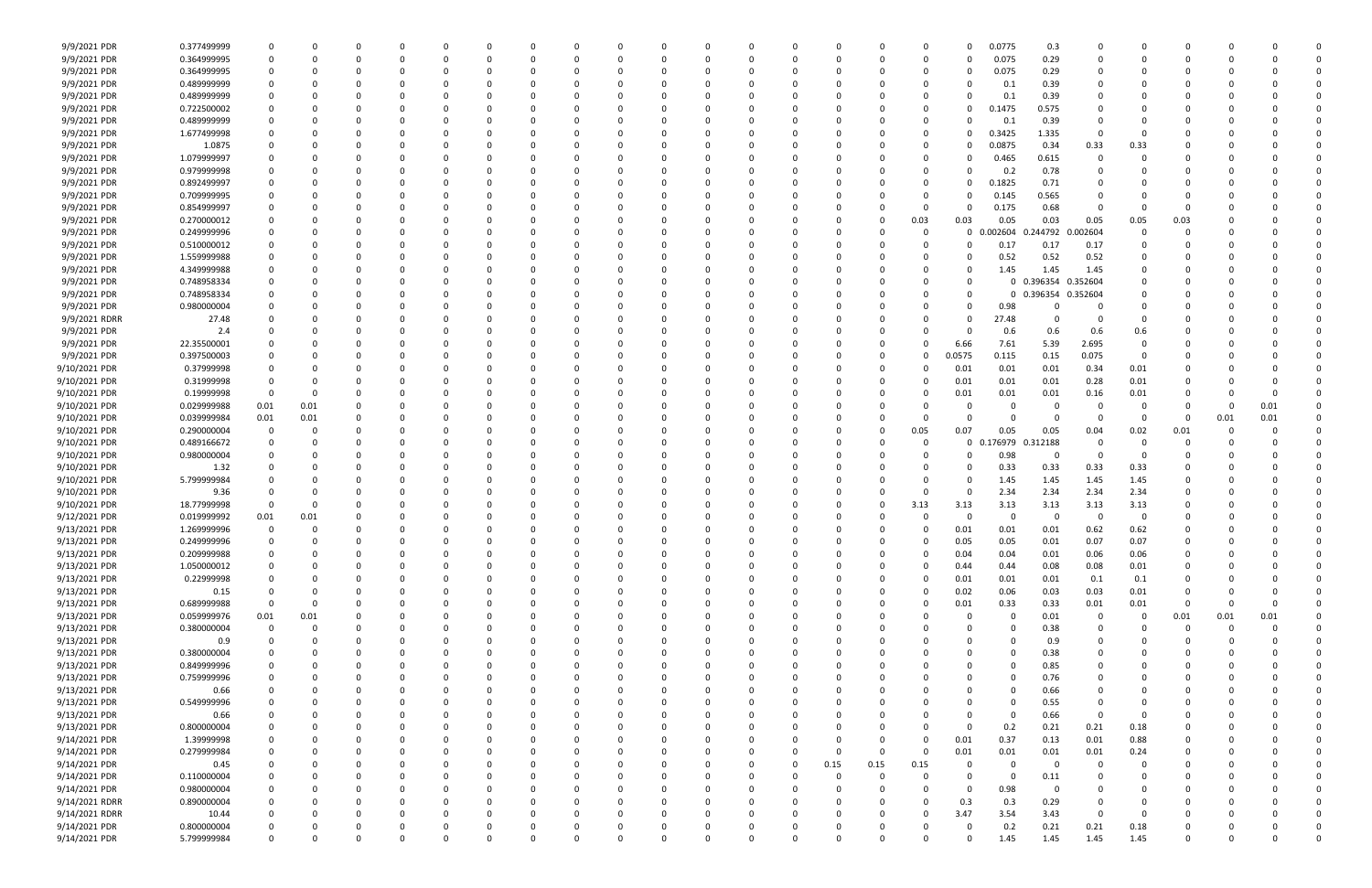| 9/14/2021 PDR  | 14.79500001 |             |              |          |          |          |          |   |          |          | 0        |          |                      |          | 4.59         | -5          | 3.47            | 1.735    |             |                |          |      |  |
|----------------|-------------|-------------|--------------|----------|----------|----------|----------|---|----------|----------|----------|----------|----------------------|----------|--------------|-------------|-----------------|----------|-------------|----------------|----------|------|--|
| 9/14/2021 RDRR | 3.410000004 |             |              | -0       |          |          | 0        |   |          | $\Omega$ | $\Omega$ |          | 0<br>0               | -0       | 1.13         | 1.16        | 1.12            | $\Omega$ | 0           |                |          |      |  |
| 9/14/2021 PDR  | 5.78000001  |             |              |          |          |          |          |   |          |          | -0       |          |                      | 0        | 1.71         | 1.97        | 1.4             | 0.7      | $\Omega$    |                |          |      |  |
| 9/15/2021 PDR  | 0.309999984 |             |              |          |          |          |          |   |          |          |          |          |                      |          | 0.01         | 0.01        | 0.01            | 0.01     | 0.27        |                |          |      |  |
|                | 0.579999984 |             |              |          |          |          |          |   |          |          |          |          |                      |          | 0.54         |             |                 | 0.01     |             |                |          |      |  |
| 9/15/2021 PDR  |             |             |              |          |          |          |          |   |          |          |          |          |                      |          |              | 0.01        | 0.01            |          | 0.01        |                |          |      |  |
| 9/15/2021 PDR  | 0.029999988 |             |              |          |          |          |          |   |          |          | $\Omega$ |          |                      |          |              |             | 0               | - 0      | 0           | 0.01           | 0.01     | 0.01 |  |
| 9/15/2021 PDR  | 0.029999988 | 0           | 0.01         |          |          |          |          |   |          |          |          |          |                      |          |              |             | 0               |          |             | 0.01           | 0.01     |      |  |
| 9/15/2021 PDR  | 0.019999992 | 0.01        | 0.01         |          |          |          |          |   |          |          |          |          |                      |          |              |             | 0               |          |             |                |          |      |  |
| 9/15/2021 PDR  | 0.920000016 | 0           |              |          |          |          |          |   |          |          |          |          |                      |          |              | 0.23        | 0.23            | 0.23     | 0.23        |                |          |      |  |
| 9/15/2021 PDR  | 6.740000016 |             |              |          |          |          |          |   |          |          |          |          |                      |          | 1.97         | 1.97        | 1.4             | 1.4      | $\Omega$    |                |          |      |  |
| 9/16/2021 PDR  | 5.799999984 |             |              |          |          |          |          |   |          |          | 0        |          | 0                    |          | $\Omega$     | 1.45        | 1.45            | 1.45     | 1.45        |                |          |      |  |
|                |             |             |              |          |          |          |          |   |          |          |          |          |                      |          |              |             |                 |          |             |                |          |      |  |
| 9/16/2021 PDR  | 0.269999988 |             |              |          |          |          |          |   |          |          | 0        |          |                      |          | 0.01         | 0.01        | 0.01            | 0.23     | 0.01        |                |          |      |  |
| 9/16/2021 PDR  | 0.489999984 |             |              |          |          |          |          |   |          |          |          |          |                      |          | 0.45         | 0.01        | 0.01            | 0.01     | 0.01        |                |          |      |  |
| 9/16/2021 PDR  | 0.489999984 |             |              |          |          |          |          |   |          |          |          |          |                      |          | 0.01         | 0.01        | 0.01            | 0.01     | 0.45        |                |          |      |  |
| 9/16/2021 PDR  | 0.899999988 |             |              |          |          |          |          |   |          |          |          |          |                      |          | 0.01         | 0.01        | 0.01            | 0.01     | 0.86        |                |          |      |  |
| 9/16/2021 PDR  | 0.71499998  |             |              |          |          |          |          |   |          |          |          |          |                      |          | 0.36         | 0.355       | 0               |          |             |                |          |      |  |
| 9/16/2021 PDR  | 0.669999986 |             |              |          |          |          |          |   |          |          | -0       |          |                      |          | 0.3225       | 0.3475      | 0               |          |             |                |          |      |  |
| 9/16/2021 PDR  | 0.626666664 |             |              |          |          |          |          |   |          |          |          |          |                      |          |              |             | 0.5875 0.039167 | 0        | $\Omega$    |                |          |      |  |
|                |             |             |              |          |          |          |          |   |          |          | 0        |          |                      |          |              |             |                 |          |             |                |          |      |  |
| 9/17/2021 PDR  | 0.279999984 |             |              |          |          |          |          |   |          |          |          |          |                      |          | 0.01         | 0.01        | 0.01            | 0.24     | 0.01        |                |          |      |  |
| 9/17/2021 PDR  | 0.039999984 |             | 0.01         |          |          |          |          |   |          |          | 0        |          |                      | - 0      |              | 0           | 0               | - 0      | - 0         | 0.01           | 0.01     | 0.01 |  |
| 9/17/2021 PDR  | 0.679999992 |             |              |          |          |          |          |   |          |          |          |          |                      | 0.1      | 0.09         | 0.12        | 0.12            | 0.11     | 0.07        | 0.07           |          |      |  |
| 9/17/2021 PDR  | 0.24        |             |              |          |          |          |          |   |          |          |          |          |                      |          | 0.07         | 0.05        | 0.05            | 0.04     | 0.02        | 0.01           |          |      |  |
| 9/17/2021 PDR  | 1.040000016 | $\Omega$    | <sup>0</sup> |          |          |          |          |   |          |          |          |          |                      |          |              | 0.26        | 0.26            | 0.26     | 0.26        | $\overline{0}$ | $\Omega$ |      |  |
| 9/18/2021 PDR  | 0.079999968 | 0.01        | 0.01         |          |          |          |          |   |          |          |          |          |                      |          |              |             | 0.01            | 0.01     | 0.01        | 0.01           | 0.01     | 0.01 |  |
|                |             |             |              |          |          |          |          |   |          |          |          |          |                      |          |              |             |                 |          |             |                |          |      |  |
| 9/18/2021 PDR  | 0.059999976 | 0.01        | 0.01         |          |          |          |          |   |          |          |          |          |                      |          |              |             | 0               | - 0      | 0.01        | 0.01           | 0.01     | 0.01 |  |
| 9/18/2021 PDR  | 0.069999972 | 0.01        | 0.01         |          |          |          |          |   |          |          | -0       |          |                      |          |              |             | 0               | 0.01     | 0.01        | 0.01           | 0.01     | 0.01 |  |
| 9/20/2021 PDR  | 0.980000004 |             |              |          |          |          |          |   |          |          |          |          |                      |          |              | 0.98        | 0               |          |             |                |          |      |  |
| 9/20/2021 PDR  | 0.140000004 |             |              |          |          |          |          |   |          |          |          |          |                      |          |              |             | 0.14            |          |             |                |          |      |  |
| 9/20/2021 PDR  | 18.48749999 |             |              |          |          |          |          |   |          |          | -0       |          |                      |          |              | 2.2625      | 3.245           | 6.49     | 6.49        |                |          |      |  |
| 9/20/2021 PDR  | 4.270000002 |             |              |          |          |          |          |   |          |          |          |          |                      |          | 1.43         | 1.43        | 0.94            | 0.47     | $\Omega$    |                |          |      |  |
|                | 0.67999998  |             |              |          |          |          |          |   |          |          | -0       |          |                      |          |              |             |                 |          | 0.64        |                |          |      |  |
| 9/20/2021 PDR  |             |             |              |          |          |          |          |   |          |          |          |          |                      |          | 0.01         | 0.01        | 0.01            | 0.01     |             |                |          |      |  |
| 9/20/2021 PDR  | 1.039999992 |             |              |          |          |          |          |   |          |          |          |          |                      | 0        | 0.01         | 0.01        | 0.42            | 0.01     | 0.59        |                |          |      |  |
| 9/20/2021 PDR  | 0.249999984 |             |              |          |          |          |          |   |          |          |          |          |                      |          | 0.01         | 0.01        | 0.01            | 0.01     | 0.21        |                |          |      |  |
| 9/20/2021 PDR  | 0.149999988 |             |              |          |          |          |          |   |          |          |          |          |                      |          | 0.01         | 0.01        | 0.01            | 0.01     | 0.11        |                |          |      |  |
| 9/20/2021 PDR  | 0.269999988 |             |              |          |          |          |          |   |          |          |          |          |                      |          | 0.01         | 0.01        | 0.01            | 0.12     | 0.12        |                |          |      |  |
| 9/20/2021 PDR  | 0.329999988 |             |              |          |          |          |          |   |          |          |          |          |                      |          | 0.01         | 0.01        | 0.01            | 0.01     | 0.29        |                |          |      |  |
| 9/20/2021 PDR  |             |             |              |          |          |          |          |   |          |          |          |          |                      |          |              |             |                 |          |             |                |          |      |  |
|                | 0.15        |             |              |          |          |          |          |   |          |          |          |          |                      |          | 0.02         | 0.06        | 0.03            | 0.03     | 0.01        |                |          |      |  |
| 9/20/2021 PDR  | 0.76999998  |             |              |          |          |          |          |   |          |          |          |          |                      |          | 0.01         | 0.01        | 0.43            | 0.16     | 0.16        |                |          |      |  |
| 9/21/2021 PDR  | 1.06999998  |             |              |          |          |          |          |   |          |          |          |          |                      |          | 0.01         | 0.01        | 0.01            | 0.01     | 1.03        |                |          |      |  |
| 9/21/2021 PDR  | 0.689999988 |             |              |          |          |          |          |   |          |          |          |          |                      |          | 0.01         | 0.01        | 0.01            | 0.65     | 0.01        | -C             |          |      |  |
| 9/21/2021 PDR  | 0.079999968 | 0.01        | 0.01         |          |          |          |          |   |          |          |          |          |                      |          |              | $\mathbf 0$ | 0.01            | 0.01     | 0.01        | 0.01           | 0.01     | 0.01 |  |
| 9/21/2021 PDR  | 0.089999964 | 0.01        | $0.01\,$     | 0        |          |          | 0        |   |          | 0        | 0        | $\Omega$ | 0                    |          | <sup>0</sup> | 0.01        | 0.01            | $0.01\,$ | $0.01\,$    | 0.01           | 0.01     | 0.01 |  |
| 9/21/2021 PDR  | 0.470000004 | $\mathbf 0$ | $\Omega$     | 0        |          |          | 0        |   |          |          | 0        |          | 0                    |          | $\Omega$     | $\Omega$    | 0.47            | $\Omega$ | $\Omega$    | $\mathbf 0$    | $\Omega$ |      |  |
|                |             |             |              |          |          |          |          |   |          |          |          |          |                      |          |              |             |                 |          |             |                |          |      |  |
| 9/21/2021 PDR  | 0.36        |             |              |          |          |          |          |   |          |          | 0        |          |                      |          |              | 0           | 0.36            |          | 0           |                |          |      |  |
| 9/21/2021 PDR  | 0.33        |             |              |          |          |          |          |   |          |          | $\Omega$ |          |                      |          |              |             | 0.33            |          |             |                |          |      |  |
| 9/21/2021 PDR  | 0.81        |             |              |          |          |          |          |   |          |          | 0        |          |                      |          |              | 0           | 0.81            |          |             |                |          |      |  |
| 9/21/2021 PDR  | 0.759999996 |             |              |          |          |          |          |   |          |          | 0        |          |                      |          |              |             | 0.76            |          |             |                |          |      |  |
| 9/21/2021 PDR  | 0.429999996 |             |              |          |          |          |          |   |          |          | $\Omega$ |          | 0                    |          |              |             | 0.43            |          |             |                |          |      |  |
| 9/21/2021 PDR  | 0.36        |             |              |          |          | 0        | 0        |   |          |          | 0        |          | 0<br>0               |          | 0            | O           | 0.36            |          | 0           |                |          |      |  |
|                |             |             |              |          |          |          |          |   |          |          |          |          |                      |          |              |             |                 |          |             |                |          |      |  |
| 9/21/2021 PDR  | 0.759999996 |             |              |          |          |          | 0        |   |          |          | 0        |          | 0                    |          |              |             | 0.76            |          | 0           |                |          |      |  |
| 9/21/2021 PDR  | 0.189999996 |             |              |          |          |          | $\Omega$ |   |          |          | 0        |          | 0                    |          |              |             | 0.19            |          |             |                |          |      |  |
| 9/21/2021 PDR  | 0.167499999 |             |              |          |          |          | 0        |   |          |          | 0        |          | 0                    | 0        | 0.1675       |             | 0               |          |             |                |          |      |  |
| 9/21/2021 PDR  | 0.6         |             |              |          |          |          |          |   |          |          | 0        | 0        | 0<br>C               |          | $\Omega$     | 0           | 0.6             |          |             |                |          |      |  |
| 9/21/2021 PDR  | 1.099583314 |             |              |          |          |          | 0        |   | 0        |          | 0        | $\Omega$ | 0 0.219583           | 0.22     | 0.22         | 0.22        | 0.22            | $\Omega$ | $\Omega$    |                |          |      |  |
| 9/21/2021 PDR  | 0.99        |             |              |          |          |          | 0        |   | 0        |          | 0        | $\Omega$ | $\Omega$<br>0        | $\Omega$ | $\Omega$     | 0.33        | 0.33            | 0.33     | $\mathbf 0$ |                |          |      |  |
|                |             |             |              |          |          |          |          |   |          |          | $\Omega$ |          |                      |          |              |             |                 | 0.26     |             |                |          |      |  |
| 9/21/2021 PDR  | 1.040000016 |             |              |          |          |          | 0        |   |          |          |          |          |                      |          |              | 0.26        | 0.26            |          | 0.26        |                |          |      |  |
| 9/21/2021 PDR  | 14.79500001 |             |              |          |          |          |          |   |          |          | $\Omega$ |          |                      |          | 4.59         | - 5         | 3.47            | 1.735    | $\mathbf 0$ |                |          |      |  |
| 9/21/2021 PDR  | 0.397500003 |             |              |          |          |          |          |   |          |          | 0        |          | 0                    | $\Omega$ | 0.0575       | 0.115       | 0.15            | 0.075    | 0           |                |          |      |  |
| 9/21/2021 PDR  | 4.270000002 | 0           |              |          |          |          |          |   |          |          | 0        |          | 0                    | 0        | 1.43         | 1.43        | 0.94            | 0.47     | 0           |                |          |      |  |
| 9/22/2021 PDR  | 1.319999988 | 0           |              |          |          |          |          |   |          |          | $\Omega$ |          | 0                    | $\Omega$ | 0.01         | 0.01        | 0.01            | 0.83     | 0.46        |                |          |      |  |
| 9/22/2021 PDR  | 1.209999996 | 0           |              |          |          |          | 0        |   |          |          | 0        |          | 0                    | $\Omega$ | 0.12         | 0.12        | 0.01            | 0.5      | 0.46        |                |          |      |  |
| 9/22/2021 PDR  | 0.88999998  | 0           |              |          |          |          | 0        |   |          |          | 0        |          | 0                    |          | 0.43         | 0.43        | 0.01            | 0.01     | 0.01        |                |          |      |  |
|                |             |             |              |          |          |          |          |   |          |          |          |          |                      |          |              |             |                 |          |             |                |          |      |  |
| 9/22/2021 PDR  | 0.309999996 | 0           |              |          |          |          |          |   |          |          | $\Omega$ |          |                      | 0        | 0.02         | 0.01        | 0.01            | 0.01     | 0.26        |                |          |      |  |
| 9/22/2021 PDR  | 0.260000004 |             |              |          |          |          |          |   |          |          | 0        |          |                      |          | 0.04         | 0.04        | 0.08            | 0.05     | 0.05        |                |          |      |  |
| 9/22/2021 PDR  | 0.339999984 | $\Omega$    | $\Omega$     | $\Omega$ | $\Omega$ | $\Omega$ | $\Omega$ | n | $\Omega$ | $\Omega$ | $\Omega$ | $\Omega$ | $\Omega$<br>$\Omega$ |          | 0.3          | 0.01        | 0.01            | $0.01\,$ | 0.01        | $\mathbf 0$    | $\Omega$ |      |  |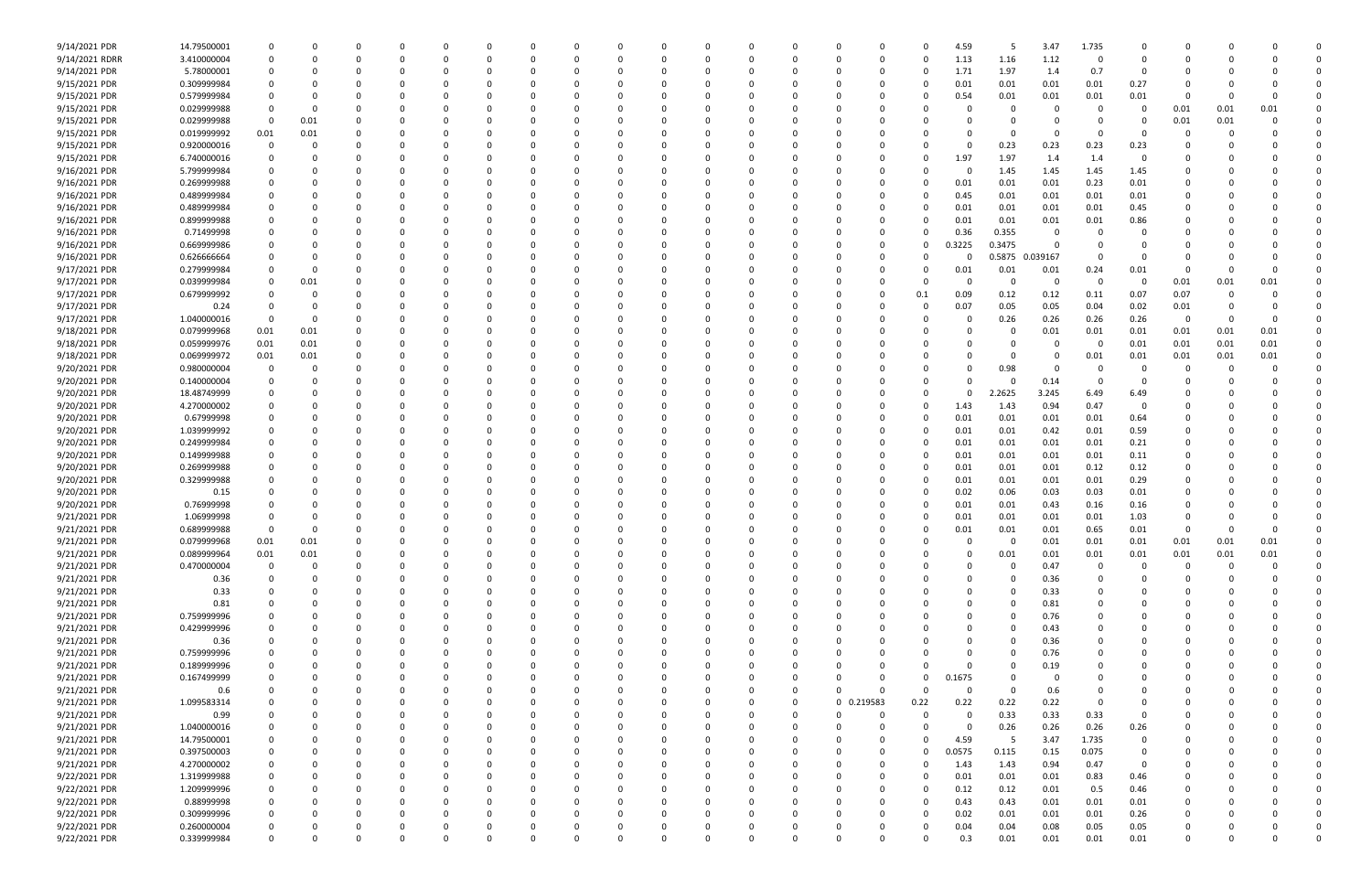| 9/22/2021 PDR                  | 0.260000004                |             |   |          |          | $\Omega$ |          | 0            |          | $\Omega$ |     |          |          |          |                    | 0.01              | 0.01                | 0.11                       | 0.02             | 0.11           |             |          |  |  |
|--------------------------------|----------------------------|-------------|---|----------|----------|----------|----------|--------------|----------|----------|-----|----------|----------|----------|--------------------|-------------------|---------------------|----------------------------|------------------|----------------|-------------|----------|--|--|
| 9/22/2021 PDR                  | 0.629999988                |             |   |          |          |          |          |              |          |          |     |          |          | -0       |                    | 0.25              | 0.29                | 0.04                       | 0.04             | 0.01           |             |          |  |  |
| 9/22/2021 PDR                  | 0.279999996                |             |   |          |          |          |          |              |          |          |     |          |          |          |                    |                   | 0                   | 0                          | 0.28             | 0              |             |          |  |  |
| 9/22/2021 PDR                  | 0.279999996                |             |   |          |          |          |          |              |          |          |     |          |          |          |                    |                   |                     | 0                          | 0.28             | 0              |             |          |  |  |
| 9/22/2021 PDR                  | 0.279999996                |             |   |          |          |          |          |              |          |          |     |          |          |          |                    |                   |                     | 0                          | 0.28             | 0              |             |          |  |  |
| 9/22/2021 PDR                  | 0.24                       |             |   | C.       |          |          |          |              |          |          |     |          |          |          |                    |                   |                     | 0                          | 0.24             | 0              |             |          |  |  |
| 9/22/2021 PDR                  | 0.15                       |             |   |          |          |          |          |              |          |          |     |          |          |          |                    |                   | 0                   | 0.15                       | - 0              | 0              |             |          |  |  |
| 9/22/2021 PDR                  | 0.96                       |             |   |          |          |          |          |              |          |          |     |          |          |          |                    |                   |                     | $\Omega$                   | 0.96             |                |             |          |  |  |
|                                |                            |             |   |          |          |          |          |              |          |          |     |          |          |          |                    |                   |                     |                            | 0.24             | 0              |             |          |  |  |
| 9/22/2021 PDR                  | 0.24                       |             |   |          |          |          |          |              |          |          |     |          |          |          |                    |                   |                     | 0                          |                  |                |             |          |  |  |
| 9/22/2021 PDR                  | 0.09                       |             |   |          |          |          |          |              |          |          |     |          |          |          |                    |                   |                     | $\Omega$                   |                  | 0.09           |             |          |  |  |
| 9/22/2021 PDR                  | 0.140000004                |             |   |          |          |          |          |              |          |          |     |          |          |          |                    |                   | 0.14                | 0                          |                  | O              |             |          |  |  |
| 9/22/2021 PDR                  | 0.36                       |             |   |          |          |          |          |              |          |          |     |          |          |          |                    |                   | 0                   | 0                          | 0.36             |                |             |          |  |  |
| 9/22/2021 PDR                  | 0.36                       |             |   |          |          |          |          |              |          |          |     |          |          |          |                    |                   | 0                   | 0                          | 0.36             |                |             |          |  |  |
| 9/22/2021 PDR                  | 0.09                       |             |   |          |          |          |          |              |          |          |     |          |          |          |                    |                   | 0.09                | -0                         |                  |                |             |          |  |  |
| 9/22/2021 PDR                  | 0.110000004                |             |   |          |          |          |          |              |          |          |     |          |          |          |                    |                   | 0.11                | -0                         |                  |                |             |          |  |  |
| 9/22/2021 PDR                  | 0.290000004                |             |   |          |          |          |          |              |          |          |     |          |          |          |                    |                   | O                   | 0.29                       |                  |                |             |          |  |  |
| 9/22/2021 PDR                  | 0.249999996                |             |   | $\Omega$ |          |          |          |              |          |          |     |          |          |          |                    |                   | 0                   | 0.25                       |                  |                |             |          |  |  |
| 9/22/2021 PDR                  | 0.36                       |             |   |          |          |          |          |              |          |          |     |          |          |          |                    |                   | 0                   | 0.36                       |                  | 0              |             |          |  |  |
| 9/22/2021 PDR                  | 0.21                       |             |   |          |          |          |          |              |          |          |     |          |          |          |                    |                   |                     | -0                         | 0.21             | O              |             |          |  |  |
| 9/22/2021 PDR                  | 0.129999996                |             |   |          |          |          |          |              |          |          |     |          |          |          |                    | 0                 | 0.13                | $\Omega$                   | - 0              | - 0            |             |          |  |  |
| 9/22/2021 PDR                  | 1.234999986                |             |   |          |          |          |          |              |          |          |     |          |          |          |                    |                   | 0.38                | 0.38                       | 0.285            | 0.19           |             |          |  |  |
| 9/22/2021 PDR                  | 0.33                       |             |   |          |          |          |          |              |          |          |     |          |          |          |                    |                   | 0                   | $\Omega$                   | 0.33             | 0              |             |          |  |  |
| 9/22/2021 PDR                  | 0.080000004                |             |   |          |          |          |          |              |          |          |     |          |          |          |                    |                   | 0.08                | 0                          |                  |                |             |          |  |  |
| 9/22/2021 PDR                  | 0.06                       |             |   |          |          |          |          |              |          |          |     |          |          |          |                    |                   | 0.06                | 0                          |                  |                |             |          |  |  |
| 9/22/2021 PDR                  | 0.18                       |             |   |          |          |          |          |              |          |          |     |          |          |          |                    |                   |                     | 0                          |                  | 0.18           |             |          |  |  |
| 9/22/2021 PDR                  | 0.129999996                |             |   |          |          |          |          |              |          |          |     |          |          |          |                    |                   |                     | 0                          |                  | 0.13           |             |          |  |  |
| 9/22/2021 PDR                  | 0.27                       |             |   |          |          |          |          |              |          |          |     |          |          |          |                    |                   | O                   | 0.27                       |                  |                |             |          |  |  |
| 9/22/2021 PDR                  | 0.21                       |             |   |          |          |          |          |              |          |          |     |          |          |          |                    |                   | 0                   | 0.21                       |                  |                |             |          |  |  |
| 9/22/2021 PDR                  | 0.200000004                |             |   |          |          |          |          |              |          |          |     |          |          |          |                    |                   |                     | 0                          | 0.2              |                |             |          |  |  |
| 9/22/2021 PDR                  | 0.09                       |             |   |          |          |          |          |              |          |          |     |          |          |          |                    |                   |                     | $\Omega$                   | 0.09             |                |             |          |  |  |
| 9/22/2021 PDR                  |                            |             |   |          |          |          |          |              |          |          |     |          |          |          |                    |                   |                     |                            |                  | 0              |             |          |  |  |
|                                | 5.100000012<br>0.579999996 |             |   |          |          |          |          |              |          |          |     |          |          |          |                    |                   | 1.7                 | 1.7<br>0 0.006042 0.567917 | 1.7              |                |             |          |  |  |
|                                |                            |             |   |          |          |          |          |              |          |          |     |          |          |          |                    |                   |                     |                            |                  | 0.006042       |             |          |  |  |
| 9/22/2021 PDR                  |                            |             |   |          |          |          |          |              |          |          |     |          |          |          |                    |                   |                     |                            |                  |                |             |          |  |  |
| 9/22/2021 PDR                  | 1.959166666                |             |   |          |          |          |          |              |          |          |     |          |          |          |                    |                   | 0 0.934375 1.024792 |                            |                  | O              |             |          |  |  |
| 9/22/2021 PDR                  | 0.849999997                |             |   |          |          |          |          |              |          |          |     |          |          |          |                    |                   | 0 0.402604 0.447396 |                            |                  |                |             |          |  |  |
| 9/22/2021 PDR                  | 1.059999996                |             |   |          |          |          |          |              |          |          |     |          |          |          |                    | $\Omega$          | 0                   | 1.06                       |                  |                |             |          |  |  |
| 9/22/2021 PDR                  | 0.717500007                |             |   |          |          |          |          |              |          |          |     |          |          | 0        | 0.0875             | 0.175             | 0.35                | 0.105                      |                  |                |             |          |  |  |
| 9/22/2021 PDR                  | 0.140000004                |             |   |          |          |          |          |              |          |          |     |          |          |          |                    | 0                 | 0                   | 0.14                       | - 0              | 0              |             |          |  |  |
| 9/22/2021 PDR                  | 1.040000016                |             |   |          |          |          |          |              |          |          |     |          |          |          |                    | O                 | 0.26                | 0.26                       | 0.26             | 0.26           |             |          |  |  |
| 9/22/2021 PDR                  | 10.40000002                |             |   |          |          |          |          |              |          |          |     |          |          | 2.6      | 2.6                | 2.6               | 2.6                 | 0                          |                  | 0              |             |          |  |  |
| 9/22/2021 PDR                  | 2.34                       |             |   |          |          |          |          |              |          |          |     |          |          | 0        |                    | 0                 | 0                   | 2.34                       |                  | 0              |             |          |  |  |
| 9/23/2021 PDR                  | 0.489999984                | $\Omega$    |   |          |          |          |          |              |          |          |     |          |          |          |                    | 0.01              | 0.01                | 0.01                       | 0.01             | 0.45           |             |          |  |  |
| 9/23/2021 PDR                  | 0.189999996                | $\mathbf 0$ | 0 | $\Omega$ | $\Omega$ | $\Omega$ | $\Omega$ | 0            | 0        | 0        | - 0 | $\Omega$ | $\Omega$ | 0        |                    | 0.01              | 0.01                | 0.08                       | 0.08             | 0.01           | 0           | $\Omega$ |  |  |
| 9/23/2021 PDR                  | 1.549999992                | 0           |   | 0        |          | $\Omega$ |          | <sup>0</sup> |          | 0        |     | O        |          | 0        |                    | 0.01              | 0.57                | 0.39                       | 0.01             | 0.57           | 0           |          |  |  |
| 9/23/2021 PDR                  | 0.269999988                | 0           |   | 0        |          | $\Omega$ |          | 0            |          | $\Omega$ |     |          |          | 0        |                    | 0.01              | 0.01                | 0.01                       | 0.12             | 0.12           | 0           | - 0      |  |  |
| 9/23/2021 PDR                  | 0.09                       |             |   |          |          |          |          |              |          |          |     |          |          | -0       |                    | 0                 | 0                   | $\Omega$                   | 0.09             | 0              |             |          |  |  |
| 9/23/2021 PDR                  | 0.110000004                |             |   |          |          |          |          |              |          |          |     |          |          | -0       |                    |                   | 0                   | 0                          | 0.11             | 0              |             |          |  |  |
| 9/23/2021 PDR                  | 0.09                       |             |   | 0        |          |          |          | 0            |          |          |     |          |          | -0       |                    | 0                 | 0                   | 0                          | 0.09             | 0              | 0           | -0       |  |  |
|                                | 0.09                       |             |   | 0        |          |          |          | 0            |          |          |     |          |          |          |                    | $\Omega$          | 0                   | $\Omega$                   | 0.09             | $\overline{0}$ | 0           |          |  |  |
| 9/23/2021 PDR                  | 3.87                       | $\Omega$    |   | 0        |          | $\Omega$ |          | $\Omega$     |          | 0        |     |          | $\Omega$ | 0        |                    | $\Omega$          | 1.29                | 1.29                       | 1.29             | $\mathbf 0$    | 0           | - 0      |  |  |
| 9/23/2021 PDR                  |                            | 0           |   | 0        |          | 0        |          | 0            |          | 0        |     |          | 0        | 0        |                    | 0                 | 0.31                |                            |                  | 0              | 0           | 0        |  |  |
| 9/23/2021 PDR                  | 0.929999988                |             |   | $\Omega$ |          |          |          |              |          |          |     |          |          | 0        | $\Omega$           |                   |                     | 0.31                       | 0.31<br>$\Omega$ | 0              |             |          |  |  |
| 9/23/2021 PDR                  | 0.239791667                | $\Omega$    |   | 0        |          |          |          | 0            |          |          |     |          | 0        | $\Omega$ |                    |                   | $0$ $0.119792$      | 0.12                       | $\Omega$         | 0              | 0           | 0        |  |  |
| 9/23/2021 PDR                  | 0.299583333                |             |   |          |          |          |          | 0            |          |          |     |          |          |          |                    |                   | 0 0.149583          | 0.15                       |                  |                |             | 0        |  |  |
| 9/23/2021 PDR                  | 0.822500007                | 0           |   | 0        |          | 0        |          |              |          |          |     |          | 0        | 0        | 0.0875<br>$\Omega$ | 0.175<br>$\Omega$ | 0.35                | 0.21                       |                  | 0              |             |          |  |  |
| 9/23/2021 PDR                  | 0.66                       | 0           |   | $\Omega$ |          | $\Omega$ |          | 0            |          |          |     |          | 0        | $\Omega$ |                    |                   | $\mathbf 0$         | 0.66                       | $\Omega$         | 0              |             |          |  |  |
| 9/23/2021 PDR                  | 18.47000002                | 0           |   | 0        |          | $\Omega$ |          | 0            |          | 0        |     |          | $\Omega$ | 0        |                    |                   | - 5                 | 3.47                       | $\Omega$         | $\overline{0}$ | 0           | - 0      |  |  |
| 9/24/2021 PDR                  | 0.389999988                | 0           |   | 0        |          | $\Omega$ |          | 0            |          | 0        |     |          | 0        | 0        |                    | $\Omega$          | 0.07                | 0.18                       | 0.07             | 0.07           | 0           | - 0      |  |  |
| 9/24/2021 PDR                  | 0.409999992                |             |   | n        |          |          |          |              |          |          |     |          |          |          |                    | $\Omega$          | 0.07                | 0.2                        | 0.07             | 0.07           |             |          |  |  |
| 9/24/2021 PDR                  | 0.290000016                | 0           |   |          |          |          |          |              |          |          |     |          |          | 0        |                    | 0                 | 0.05                | 0.14                       | 0.05             | 0.05           |             |          |  |  |
| 9/24/2021 PDR                  | 0.399999984                | 0           |   |          |          |          |          |              |          |          |     |          |          |          |                    | 0                 | 0.1                 | 0.1                        | 0.1              | 0.1            | 0           |          |  |  |
| 9/24/2021 PDR                  | 0.399999984                | $\Omega$    |   | $\Omega$ |          |          |          |              |          |          |     |          |          |          |                    | $\Omega$          | 0.1                 | 0.1                        | 0.1              | 0.1            | 0           |          |  |  |
| 9/24/2021 PDR                  | 0.320000016                | $\Omega$    |   | 0        |          |          |          |              |          |          |     |          |          |          |                    | 0                 | 0.08                | 0.08                       | 0.08             | 0.08           | 0           | -0       |  |  |
| 9/24/2021 PDR                  | 0.36                       |             |   | 0        |          |          |          |              |          |          |     |          |          |          |                    | 0                 | 0.09                | 0.09                       | 0.09             | 0.09           | 0           |          |  |  |
| 9/24/2021 PDR                  | 0.36                       |             |   | 0        |          | 0        |          |              |          |          |     |          |          |          |                    | $\Omega$          | 0.09                | 0.09                       | 0.09             | 0.09           | O           |          |  |  |
| 9/24/2021 PDR<br>9/24/2021 PDR | 0.800000016<br>0.080000016 | $\Omega$    |   | $\Omega$ |          | $\Omega$ | $\Omega$ | 0            | $\Omega$ | $\Omega$ |     | $\Omega$ | $\Omega$ | $\Omega$ |                    | 0<br>ი            | 0.2<br>0.02         | 0.2<br>0.02                | 0.2<br>0.02      | 0.2<br>0.02    | $\mathbf 0$ | $\Omega$ |  |  |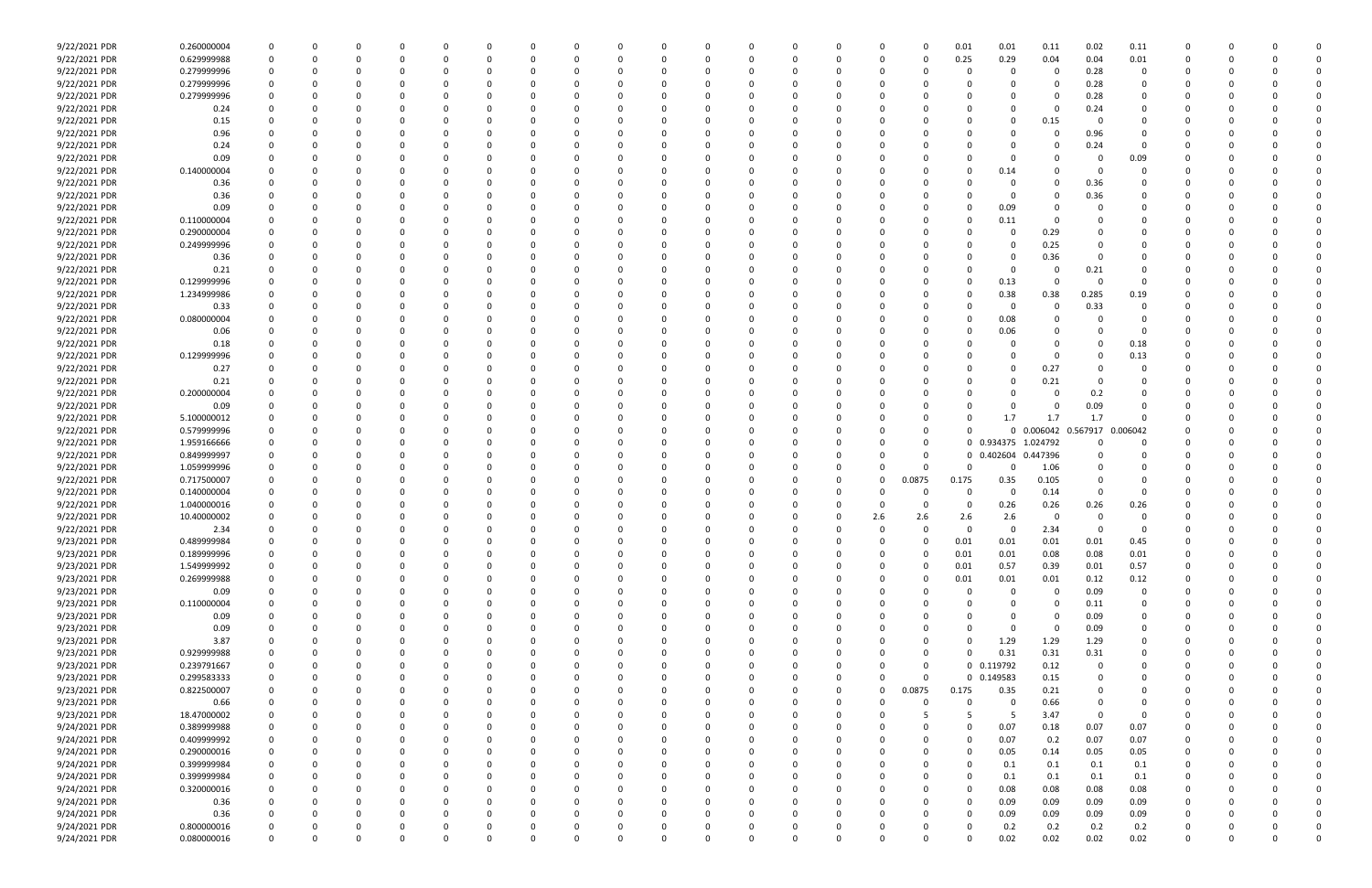| 9/24/2021 PDR  | 0.9         | 0            |          |          |          | $\Omega$ |          |   |          |          | $\Omega$ |          |              | 0        |     | 0.24     | 0.24     | 0.24        | 0.18     |             | O              |             |          |          |  |
|----------------|-------------|--------------|----------|----------|----------|----------|----------|---|----------|----------|----------|----------|--------------|----------|-----|----------|----------|-------------|----------|-------------|----------------|-------------|----------|----------|--|
| 9/24/2021 PDR  | 12.87000001 |              |          |          |          |          |          |   |          |          | 0        |          |              | n        | -C  | 3.5      | 3.5      | 3.5         | 2.37     |             |                |             |          |          |  |
| 9/24/2021 PDR  | 28.22000002 |              |          |          |          |          |          |   |          |          |          |          |              | 0        |     | 7.61     | 7.61     | 7.61        | 5.39     |             |                |             |          |          |  |
| 9/24/2021 PDR  | 10.40000002 |              |          |          |          |          |          |   |          |          |          |          |              | 0        | 2.6 | 2.6      | 2.6      | 2.6         | $\Omega$ | - 0         |                |             |          |          |  |
| 9/24/2021 PDR  | 0.299999988 |              |          |          |          |          |          |   |          |          |          |          |              | C.       |     |          |          | 0.01        |          |             |                |             |          |          |  |
|                |             |              |          |          |          |          |          |   |          |          |          |          |              |          |     |          | 0.01     |             | 0.01     | 0.01        | 0.26           |             |          |          |  |
| 9/24/2021 PDR  | 1.009999992 |              |          |          |          |          |          |   |          |          |          |          |              | C        |     |          | 0.01     | 0.11        | 0.48     | 0.01        | 0.4            |             |          |          |  |
| 9/24/2021 PDR  | 0.269999988 |              |          |          |          |          |          |   |          |          |          |          |              |          |     |          | 0.01     | 0.01        | 0.01     | 0.23        | 0.01           |             |          |          |  |
| 9/24/2021 PDR  | 0.09        |              |          |          |          |          |          |   |          |          |          |          |              |          |     |          |          | 0           |          | - 0         | 0.09           |             |          |          |  |
| 9/24/2021 PDR  | 1.019999988 |              |          |          |          |          |          |   |          |          |          |          |              |          |     |          |          | 0.22        | 0.36     | 0.22        | 0.22           |             |          |          |  |
| 9/24/2021 PDR  | 1.019999988 |              |          |          |          |          |          |   |          |          |          |          |              |          |     |          |          | 0.22        | 0.36     | 0.22        | 0.22           |             |          |          |  |
| 9/24/2021 PDR  | 0.06        |              |          |          |          |          |          |   |          |          |          |          |              |          |     |          |          | 0.06        | - റ      | 0           | 0              |             |          |          |  |
| 9/24/2021 PDR  | 0.470000016 |              |          |          |          |          |          |   |          |          |          |          |              |          |     |          |          | 0.08        | 0.23     | 0.08        | 0.08           |             |          |          |  |
| 9/24/2021 PDR  | 0.630000012 |              |          |          |          |          |          |   |          |          |          |          |              |          |     |          |          | 0.11        | 0.3      | 0.11        | 0.11           |             |          |          |  |
| 9/24/2021 PDR  | 1.429999992 |              |          |          |          |          |          |   |          |          |          |          |              |          |     |          |          | 0.25        | 0.68     | 0.25        | 0.25           |             |          |          |  |
| 9/24/2021 PDR  |             |              |          |          |          |          |          |   |          |          |          |          |              |          |     |          |          |             |          |             |                |             |          |          |  |
|                | 0.500000004 |              |          |          |          |          |          |   |          |          |          |          |              |          |     |          |          | 0.09        | 0.23     | 0.09        | 0.09           |             |          |          |  |
| 9/24/2021 PDR  | 0.849999996 |              |          |          |          |          |          |   |          |          |          |          |              |          |     |          |          | 0.15        | 0.4      | 0.15        | 0.15           |             |          |          |  |
| 9/24/2021 PDR  | 0.51        |              |          |          |          |          |          |   |          |          |          |          |              |          |     |          |          | 0.09        | 0.24     | 0.09        | 0.09           |             |          |          |  |
| 9/24/2021 PDR  | 0.339999996 |              |          |          |          |          |          |   |          |          |          |          |              |          |     |          |          | 0.06        | 0.15     | 0.07        | 0.06           | -0          |          |          |  |
| 9/25/2021 PDR  | 0.880000008 |              |          |          |          |          |          |   |          |          |          |          |              |          |     | 0.15     | 0.15     | 0.15        | 0.15     | 0.15        | 0.08           | 0.05        |          |          |  |
| 9/26/2021 PDR  | 0.069999972 | 0.01         | 0.01     |          |          |          |          |   |          |          |          |          |              |          |     |          |          | 0           |          | 0.01        | 0.01           | 0.01        | 0.01     | 0.01     |  |
| 9/26/2021 PDR  | 0.059999976 | $0.01\,$     | 0.01     |          |          |          |          |   |          |          |          |          |              |          |     |          |          | 0           |          | - 0         | 0.01           | 0.01        | 0.01     | 0.01     |  |
| 9/27/2021 PDR  | 0.28999998  | $\Omega$     |          |          |          |          |          |   |          |          |          |          |              |          |     |          | 0.01     | 0.01        | 0.01     | 0.13        | 0.13           | 0           |          |          |  |
| 9/27/2021 PDR  | 3.149999988 |              |          |          |          |          |          |   |          |          |          |          |              |          |     |          | 0.01     | 0.01        | 0.01     | 1.56        | 1.56           | -0          |          |          |  |
| 9/27/2021 PDR  | 1.54999998  |              |          | n        |          |          |          |   |          |          |          |          |              | n        |     | n        |          | 0.01        |          | 0.76        |                | 0           |          | 0        |  |
|                |             |              |          |          |          |          |          |   |          |          |          |          |              |          |     |          | 0.01     |             | 0.01     |             | 0.76           |             |          |          |  |
| 9/27/2021 PDR  | 0.069999972 |              | 0.01     |          |          |          |          |   |          |          | - 0      |          |              | 0        |     |          |          | - 0         | 0.01     | 0.01        | 0.01           | 0.01        | 0.01     | 0.01     |  |
| 9/27/2021 PDR  | 0.350000004 |              |          |          |          |          |          |   |          |          |          |          |              |          |     |          |          | 0           | 0.35     | 0           | 0              | 0           |          |          |  |
| 9/27/2021 PDR  | 0.470000004 |              |          |          |          |          |          |   |          |          |          |          |              | 0        |     |          |          | 0           | 0.47     | 0           | 0              | -0          |          |          |  |
| 9/27/2021 PDR  | 0.679999992 |              |          |          |          |          |          |   |          |          |          |          |              |          |     | 0.1      | 0.09     | 0.12        | 0.12     | 0.11        | 0.07           | 0.07        |          |          |  |
| 9/27/2021 PDR  | 5.800000008 |              |          |          |          |          |          |   |          |          |          |          |              |          |     |          | 1.7      | 1.7         | 1.2      | 1.2         | 0              |             |          |          |  |
| 9/27/2021 PDR  | 9.999999984 |              |          |          |          |          |          |   |          |          |          |          |              |          |     |          |          | 2.5         | 2.5      | 2.5         | 2.5            |             |          |          |  |
| 9/28/2021 PDR  | 4.74        |              |          |          |          |          |          |   |          |          |          |          |              |          |     |          | 1.43     | 1.43        | 0.94     | 0.94        | 0              |             |          |          |  |
| 9/28/2021 PDR  | 0.36        | 0.18         | 0.18     |          |          |          |          |   |          |          |          |          |              |          |     |          |          | 0           |          | - 0         | $\Omega$       |             |          |          |  |
| 9/28/2021 PDR  | 0.209999988 |              |          |          |          |          |          |   |          |          |          |          |              |          |     |          | 0.01     | 0.05        | 0.01     | 0.07        | 0.07           |             |          |          |  |
|                |             |              |          |          |          |          |          |   |          |          |          |          |              |          |     |          |          |             |          |             |                |             |          |          |  |
| 9/28/2021 PDR  | 1.329999996 |              |          |          |          |          |          |   |          |          |          |          |              |          |     |          | 0.01     | 0.01        | 0.01     | 0.65        | 0.65           |             |          |          |  |
| 9/28/2021 PDR  | 1.349999988 |              |          |          |          |          |          |   |          |          |          |          |              |          |     |          | 0.01     | 0.01        | 0.01     | 0.66        | 0.66           |             |          |          |  |
| 9/28/2021 PDR  | 0.36        |              |          |          |          |          |          |   |          |          |          |          |              |          |     |          | 0.01     | 0.04        | 0.03     | 0.14        | 0.14           |             |          |          |  |
| 9/28/2021 PDR  | 0.350000004 |              |          |          |          |          |          |   |          |          |          |          |              |          |     |          | 0.01     | 0.05        | 0.01     | 0.14        | 0.14           |             |          |          |  |
| 9/28/2021 PDR  | 0.039999984 | 0.01         | 0.01     |          |          |          |          |   |          |          |          |          |              |          |     | U        |          | 0           |          |             |                | -0          | 0.01     | 0.01     |  |
| 9/29/2021 PDR  | 0.460416668 |              |          |          |          |          |          |   |          |          |          |          |              |          |     | 0        | 0.460417 | 0           |          |             |                | -0          | $\Omega$ |          |  |
| 9/29/2021 PDR  | 0.029999988 | 0            |          | $\Omega$ |          |          |          |   |          |          |          |          |              |          |     |          |          | $\Omega$    |          |             | 0              | 0.01        | 0.01     | 0.01     |  |
| 9/29/2021 PDR  | 0.029999988 | 0.01         | 0.01     | $\Omega$ |          |          |          |   |          |          |          |          |              |          |     |          |          | 0           |          | $\mathbf 0$ |                |             |          | 0.01     |  |
| 9/29/2021 PDR  | 0.079999968 | $\mathbf 0$  | 0.01     | 0        | $\Omega$ | $\Omega$ | $\Omega$ | 0 | 0        | O        | 0        | $\Omega$ | $\Omega$     | 0        |     | 0        | $\Omega$ | 0.01        | 0.01     | 0.01        | 0.01           | 0.01        | 0.01     | 0.01     |  |
|                |             |              |          |          |          |          |          |   |          |          |          |          |              |          |     |          |          |             |          |             |                |             |          |          |  |
| 9/29/2021 PDR  | 11.74000001 | 0            | 0        | 0        |          | $\Omega$ |          |   |          |          | 0        | $\Omega$ |              | 0        |     | O        | 3.5      | 3.5         | 2.37     | 2.37        | 0              | $\mathbf 0$ | $\Omega$ |          |  |
| 9/30/2021 PDR  | 1.18999998  | $\mathbf 0$  |          | $\Omega$ |          | $\Omega$ |          |   |          |          | $\Omega$ |          |              | 0        |     | $\Omega$ | 0.01     | 0.01        | 0.01     | 0.58        | 0.58           | - 0         |          |          |  |
| 9/30/2021 PDR  | 0.189999996 | 0            |          |          |          |          |          |   |          |          | 0        |          |              | 0        |     | $\Omega$ | 0.01     | 0.01        | 0.01     | 0.08        | 0.08           |             |          |          |  |
| 9/30/2021 PDR  | 0.58999998  |              |          |          |          |          |          |   |          |          | 0        |          |              |          |     | 0        | 0.01     | 0.01        | 0.01     | 0.28        | 0.28           |             |          |          |  |
| 9/30/2021 PDR  | 1.06999998  | $\Omega$     |          |          |          |          |          |   |          |          | 0        |          | <sup>0</sup> | 0        |     | $\Omega$ | 0.01     | 0.01        | 0.01     | 0.52        | 0.52           | 0           |          |          |  |
| 9/30/2021 PDR  | 0.309999996 | $\mathbf 0$  |          | 0        |          | $\Omega$ |          |   |          |          | $\Omega$ |          |              | 0        |     | 0        | 0.01     | 0.01        | 0.01     | 0.14        | 0.14           |             |          |          |  |
| 9/30/2021 PDR  | 4.06999998  | $\Omega$     |          | $\Omega$ |          |          |          |   |          |          |          |          |              | $\Omega$ |     | U        | 0.01     | 0.01        | 0.01     | 2.02        | 2.02           |             |          |          |  |
| 9/30/2021 PDR  | 0.029999988 | 0.01         | 0.01     | 0        |          |          |          |   |          |          | $\Omega$ |          |              | 0        |     |          |          | $\mathbf 0$ | $\Omega$ | $\mathbf 0$ | 0              | 0           |          | 0.01     |  |
| 9/30/2021 PDR  | 0.580000008 | 0            |          |          |          |          |          |   |          |          |          |          |              |          |     |          |          | 0           | 0.29     | 0.29        | 0              |             |          |          |  |
| 9/30/2021 PDR  |             | $\mathbf 0$  |          |          |          |          |          |   |          |          |          |          |              |          |     |          |          |             |          | 1.7         | 0              |             |          |          |  |
|                | 5.100000012 |              |          |          |          |          |          |   |          |          | 0        |          |              |          |     |          |          | 1.7         | 1.7      |             |                |             |          |          |  |
| 9/30/2021 PDR  | 1.559999988 | 0            |          |          |          |          |          |   |          |          |          |          |              |          |     |          |          | 0.52        | 0.52     | 0.52        |                |             |          |          |  |
| 9/30/2021 PDR  | 0.980000004 | $\Omega$     |          |          |          |          |          |   |          |          |          |          |              |          |     |          |          | 0.98        | $\Omega$ | $\mathbf 0$ | 0              |             |          |          |  |
| 9/30/2021 RDRR | 8.469999996 | $\mathbf 0$  | $\Omega$ |          |          |          |          |   |          |          | 0        |          |              |          |     |          |          | 4.3         | 4.17     | $\Omega$    | $\Omega$       | $\Omega$    |          | $\Omega$ |  |
| 10/2/2021 PDR  | 0.059999976 | 0.01         | 0.01     | 0        |          | 0        |          |   |          |          | $\Omega$ |          |              | 0        |     |          |          | 0           |          | 0           | 0.01           | 0.01        | 0.01     | 0.01     |  |
| 10/2/2021 PDR  | 0.04999998  | $0.01\,$     | 0.01     |          |          | 0        |          |   |          |          | - 0      |          |              | 0        |     |          |          | 0           | $\Omega$ | $\Omega$    | $\overline{0}$ | 0.01        | 0.01     | 0.01     |  |
| 10/2/2021 PDR  | 0.229999992 | $\mathbf{0}$ | 0        |          |          |          |          |   |          |          | 0        |          |              | 0        |     | O        | 0.03     | 0.04        | 0.03     | 0.03        | 0.04           | 0.04        | 0.02     |          |  |
| 10/3/2021 PDR  | 0.019999992 | $0.01\,$     | 0.01     | 0        |          |          |          |   |          |          |          |          |              | 0        |     |          |          | 0           | $\Omega$ | $\mathbf 0$ | 0              | $\Omega$    |          |          |  |
| 10/3/2021 PDR  | 0.189999996 | 0            |          |          |          |          |          |   |          |          |          |          |              |          |     |          |          | 0           | 0.19     | $\mathbf 0$ |                | -0          |          |          |  |
|                |             |              |          |          |          |          |          |   |          |          |          |          |              |          |     |          |          |             |          |             |                |             |          |          |  |
| 10/3/2021 PDR  | 0.044999994 | $\mathbf 0$  |          | 0        |          | $\Omega$ |          |   |          |          | 0        |          |              | 0        |     |          |          | 0           | 0.045    | 0           | 0              | 0           |          |          |  |
| 10/3/2021 PDR  | 0.069999996 | 0            |          | 0        |          | $\Omega$ |          |   |          |          | 0        |          |              | 0        |     |          |          | 0           | 0.07     | 0           |                |             |          |          |  |
| 10/3/2021 PDR  | 0.044999994 |              |          |          |          |          |          |   |          |          |          |          |              |          |     |          |          | $\Omega$    | 0.045    | $\Omega$    |                |             |          |          |  |
| 10/4/2021 RDRR | 0.369999996 |              |          |          |          |          |          |   |          |          |          |          |              |          |     |          |          | $\Omega$    | 0.19     | 0.18        |                |             |          |          |  |
| 10/4/2021 PDR  | 27.02000002 | $\Omega$     |          | $\Omega$ |          | $\Omega$ | $\Omega$ | 0 | $\Omega$ | $\Omega$ | $\Omega$ | $\Omega$ | $\Omega$     | 0        |     | 7.34     | 7.34     | 7.34        | -5       | $\mathbf 0$ | $\Omega$       | 0           |          |          |  |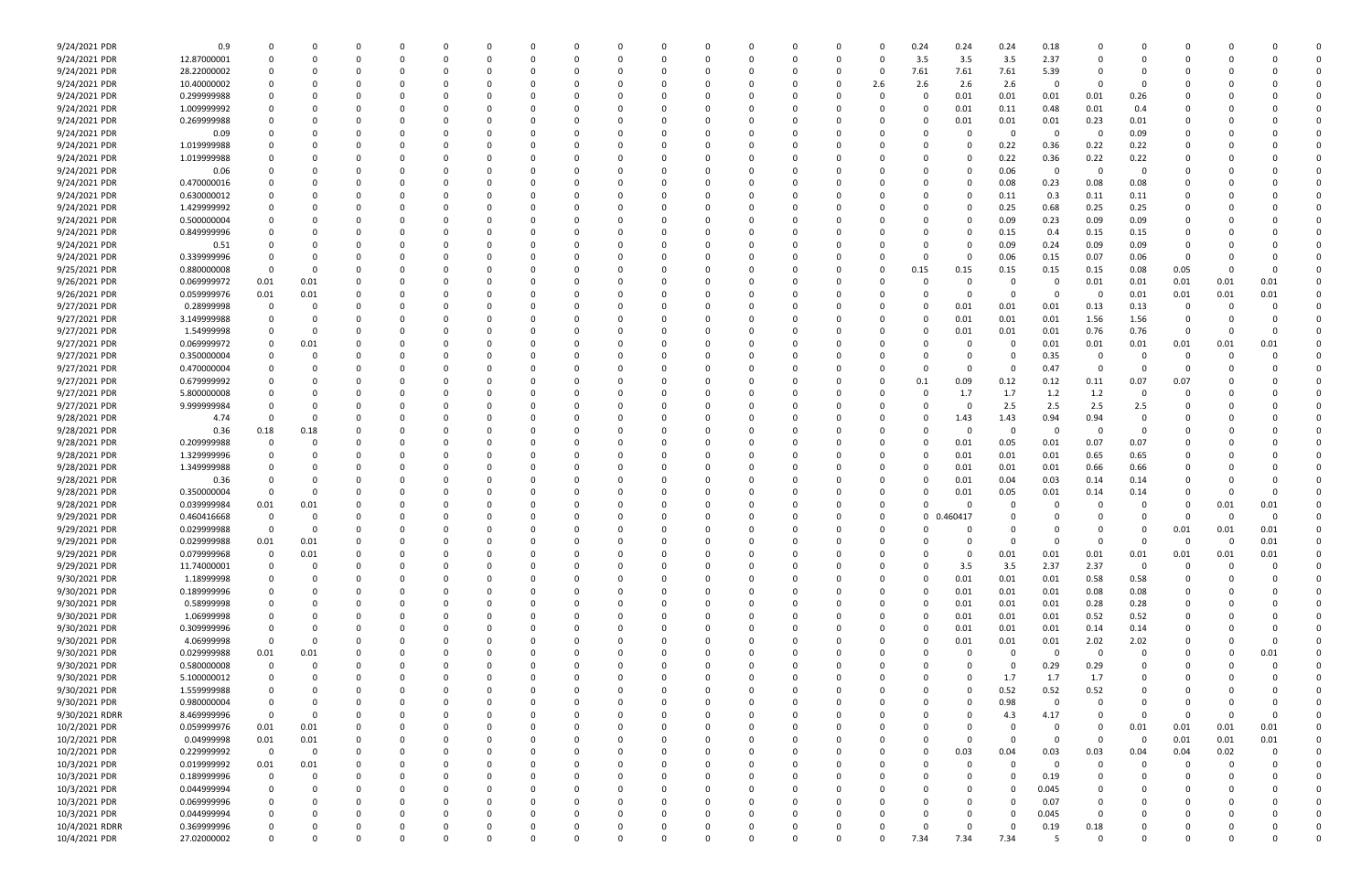| 10/4/2021 RDRR | 5.479999992 |             | 0           |          |          | -C       |          |   |          |          |          | - 0      |          |          |     | 0        | O          | $\mathbf 0$  | 2.86              | 2.62                    |          |                |          |             |  |
|----------------|-------------|-------------|-------------|----------|----------|----------|----------|---|----------|----------|----------|----------|----------|----------|-----|----------|------------|--------------|-------------------|-------------------------|----------|----------------|----------|-------------|--|
| 10/4/2021 PDR  | 0.765000012 | $\mathbf 0$ | $\mathbf 0$ |          | $\Omega$ | 0        | -0       | 0 |          | 0        |          | $\Omega$ |          | 0        |     | 0.23     | 0.23       | 0.23         | 0.075             | $\mathbf 0$             | 0        | $\Omega$       |          |             |  |
| 10/4/2021 PDR  | 0.079999968 | 0.01        | 0.01        |          |          |          |          |   |          |          |          |          |          |          |     | 0        |            | 0            | 0.01              | 0.01                    | 0.01     | 0.01           | 0.01     | 0.01        |  |
|                |             |             |             |          |          |          |          |   |          |          |          |          |          |          |     |          |            |              |                   |                         |          |                |          |             |  |
| 10/4/2021 PDR  | 0.019999992 | 0.01        | 0.01        |          |          |          |          |   |          |          |          |          |          |          |     |          |            | 0            |                   | - 0                     | $\Omega$ | $\Omega$       |          |             |  |
| 10/4/2021 PDR  | 0.299999988 | 0           | 0           |          |          |          |          |   |          |          |          |          |          |          |     |          |            | 0.1          | 0.1               | 0.1                     |          |                |          |             |  |
| 10/4/2021 PDR  | 2.25        |             |             |          |          |          |          |   |          |          |          |          |          |          |     |          |            | 0.75         | 0.75              | 0.75                    |          |                |          |             |  |
|                |             |             |             |          |          |          |          |   |          |          |          |          |          |          |     |          |            |              |                   |                         |          |                |          |             |  |
| 10/4/2021 PDR  | 0.87        |             |             |          |          |          |          |   |          |          |          |          |          |          |     |          |            | $\Omega$     |                   | 0.87                    |          |                |          |             |  |
| 10/4/2021 PDR  | 0.18        |             |             |          |          |          |          |   |          |          |          |          |          |          |     |          |            | 0            |                   | 0.18                    |          |                |          |             |  |
|                | 0.09        |             |             |          |          |          |          |   |          |          |          |          |          |          |     |          |            |              |                   |                         |          |                |          |             |  |
| 10/4/2021 PDR  |             |             |             |          |          |          |          |   |          |          |          |          |          |          |     |          |            |              |                   | 0.09                    | 0        |                |          |             |  |
| 10/4/2021 PDR  | 0.170000004 |             |             |          |          |          |          |   |          |          |          |          |          |          |     |          |            |              |                   | - 0                     | 0.17     |                |          |             |  |
| 10/4/2021 PDR  | 0.09        |             |             |          |          |          |          |   |          |          |          |          |          |          |     |          |            | 0            |                   | 0.09                    | 0        |                |          |             |  |
| 10/4/2021 PDR  | 0.230000004 |             |             |          |          |          |          |   |          |          |          |          |          |          |     |          |            |              |                   | - 0                     |          |                |          |             |  |
|                |             |             |             |          |          |          |          |   |          |          |          |          |          |          |     |          |            | 0            |                   |                         | 0.23     |                |          |             |  |
| 10/4/2021 PDR  | 0.230000004 |             |             |          |          |          |          |   |          |          |          |          |          |          |     |          |            | $\Omega$     |                   |                         | 0.23     |                |          |             |  |
| 10/4/2021 PDR  | 0.200000004 |             |             |          |          |          |          |   |          |          |          |          |          |          |     |          |            | 0.2          |                   |                         | 0        |                |          |             |  |
|                |             |             |             |          |          |          |          |   |          |          |          |          |          |          |     |          |            |              |                   |                         |          |                |          |             |  |
| 10/4/2021 PDR  | 0.200000004 |             |             |          |          |          |          |   |          |          |          |          |          |          |     |          |            | 0.2          |                   |                         |          |                |          |             |  |
| 10/4/2021 PDR  | 0.470000004 |             |             |          |          |          |          |   |          |          |          |          |          |          |     |          |            | 0            | 0.47              |                         |          |                |          |             |  |
| 10/4/2021 PDR  | 0.189999996 |             |             |          |          |          |          |   |          |          |          |          |          |          |     |          |            | 0            |                   | 0.19                    |          |                |          |             |  |
|                |             |             |             |          |          |          |          |   |          |          |          |          |          |          |     |          |            |              |                   |                         |          |                |          |             |  |
| 10/4/2021 PDR  | 0.279999996 |             |             |          |          |          |          |   |          |          |          |          |          |          |     |          |            | -0           |                   | 0.28                    | O        |                |          |             |  |
| 10/4/2021 PDR  | 0.140000004 |             |             |          |          |          |          |   |          |          |          |          |          |          |     |          |            |              |                   | - 0                     | 0.14     |                |          |             |  |
| 10/4/2021 PDR  | 0.099999996 |             |             |          |          |          |          |   |          |          |          |          |          |          |     |          |            | $\Omega$     |                   | - 0                     | 0.1      |                |          |             |  |
|                |             |             |             |          |          |          |          |   |          |          |          |          |          |          |     |          |            |              |                   |                         |          |                |          |             |  |
| 10/4/2021 PDR  | 0.09        |             |             |          |          |          |          |   |          |          |          |          |          |          |     |          |            | 0            |                   | - 0                     | 0.09     |                |          |             |  |
| 10/5/2021 PDR  | 0.70999998  |             |             |          |          |          |          |   |          |          |          |          |          |          |     |          | 0.01       | 0.67         | 0.01              | 0.01                    | 0.01     |                |          |             |  |
| 10/5/2021 PDR  | 0.269999988 |             |             |          |          |          |          |   |          |          |          |          |          |          |     |          | 0.01       | 0.23         | 0.01              | 0.01                    | 0.01     |                |          |             |  |
|                |             |             |             |          |          |          |          |   |          |          |          |          |          |          |     |          |            |              |                   |                         |          |                |          |             |  |
| 10/5/2021 PDR  | 0.309999984 |             |             |          |          |          |          |   |          |          |          |          |          |          |     | O        | 0.01       | 0.27         | 0.01              | 0.01                    | 0.01     |                |          |             |  |
| 10/5/2021 PDR  | 0.019999992 |             | 0           |          |          |          |          |   |          |          |          |          |          |          |     |          |            | 0            | 0.01              | 0.01                    | 0        | 0              |          |             |  |
| 10/5/2021 PDR  |             | $\Omega$    | 0           |          |          |          |          |   |          |          |          |          |          |          |     |          |            | 0            |                   | - 0                     | 0        |                |          | 0.01        |  |
|                | 0.029999988 |             |             |          |          |          |          |   |          |          |          |          |          |          |     |          |            |              |                   |                         |          | 0.01           | 0.01     |             |  |
| 10/5/2021 PDR  | 0.04999998  | 0.01        | 0.01        |          |          |          |          |   |          |          |          |          |          |          |     |          |            | 0            |                   | - 0                     | 0        | 0.01           | 0.01     | 0.01        |  |
| 10/5/2021 PDR  | 0.09        | 0           | 0           |          |          |          |          |   |          |          |          |          |          |          |     |          |            | 0.09         |                   | - 0                     | 0        | -0             |          |             |  |
|                |             |             |             |          |          |          |          |   |          |          |          |          |          |          |     |          |            |              |                   |                         |          |                |          |             |  |
| 10/5/2021 PDR  | 0.210000012 |             | 0           |          |          |          |          |   |          | $\Omega$ |          |          |          |          |     | 0        | 0.02       | 0.03         | 0.06              | 0.05                    | 0.02     | 0.03           |          |             |  |
| 10/5/2021 PDR  | 5.289999984 | 0           | 0           |          |          |          |          |   |          |          |          |          |          |          |     | 1.45     | 1.45       | 1.45         | 0.94              | - 0                     | 0        |                |          | $\Omega$    |  |
| 10/6/2021 PDR  | 0.029999988 | 0.01        | 0.01        |          |          |          |          |   |          |          |          |          |          |          |     | n        |            | 0            |                   | - 0                     |          |                |          | 0.01        |  |
|                |             |             |             |          |          |          |          |   |          |          |          |          |          |          |     |          |            |              |                   |                         |          |                |          |             |  |
| 10/6/2021 PDR  | 18.3875     |             |             |          |          |          |          |   |          |          |          |          |          |          |     | O        |            | 2.2625       | 3.225             | 6.45                    | 6.45     |                |          |             |  |
| 10/6/2021 PDR  | 27.02000002 |             |             |          |          |          |          |   |          |          |          |          |          |          |     | 7.34     | 7.34       | 7.34         | -5                | - 0                     |          |                |          |             |  |
| 10/6/2021 PDR  | 9.999999984 |             |             |          |          |          |          |   |          |          |          |          |          |          |     | 0        | O          | 2.5          | $2.5\,$           | 2.5                     | 2.5      |                |          |             |  |
|                |             |             |             |          |          |          |          |   |          |          |          |          |          |          |     |          |            |              |                   |                         |          |                |          |             |  |
| 10/6/2021 PDR  | 10.40000002 |             |             |          |          |          |          |   |          |          |          |          |          |          | 2.6 | 2.6      | 2.6        | 2.6          | $\Omega$          | $\Omega$                | $\Omega$ |                |          |             |  |
| 10/6/2021 PDR  | 6.72        |             |             |          |          |          |          |   |          |          |          |          |          |          |     | $\Omega$ | 1.97       | 1.97         | 1.39              | 1.39                    |          |                |          |             |  |
| 10/7/2021 PDR  | 18.3875     |             |             |          |          |          |          |   |          |          |          |          |          |          |     |          | O          | 2.2625       | 3.225             | 6.45                    | 6.45     |                |          |             |  |
|                |             |             |             |          |          |          |          |   |          |          |          |          |          |          |     |          |            |              |                   |                         |          |                |          |             |  |
| 10/7/2021 PDR  | 18.44000002 |             | 0           |          |          |          |          |   |          |          |          |          |          |          |     |          |            | -5           | 3.44              |                         |          |                |          |             |  |
| 10/7/2021 PDR  | 0.499999992 | 0.25        | 0.25        |          |          |          |          |   |          |          |          |          |          |          |     |          |            | 0            |                   |                         |          |                |          |             |  |
|                |             |             |             |          |          |          |          |   |          |          |          |          |          |          |     |          |            |              |                   |                         |          |                |          |             |  |
| 10/7/2021 PDR  | 0.04999998  | 0.01        | 0.01        |          | $\Omega$ |          |          |   |          | $\Omega$ |          |          |          |          |     |          | O          | 0.01         |                   | $\Omega$                | 0        | 0              | 0.01     | 0.01        |  |
| 10/7/2021 PDR  | 0.04999998  | 0.01        | 0.01        | $\Omega$ | $\Omega$ |          |          |   |          |          |          |          |          |          |     |          |            |              |                   | $\mathbf 0$             | $\Omega$ | 0.01           | 0.01     | 0.01        |  |
| 10/8/2021 PDR  | 0.499999992 | 0.25        | 0.25        |          | $\Omega$ | 0        | - വ      | 0 |          | 0        | $\Omega$ | $\Omega$ | 0        | -0       |     | O        | O          | $\mathbf{0}$ | $\Omega$          | $\mathbf 0$             | $\Omega$ | 0              |          |             |  |
|                |             |             |             |          |          |          |          |   |          |          |          |          |          |          |     |          |            |              |                   |                         |          |                |          |             |  |
| 10/8/2021 PDR  | 0.680000016 | 0           | 0           |          | 0        | O        | $\Omega$ | 0 |          | 0        |          | $\Omega$ |          | 0        |     | 0        | $\Omega$   | 0.17         | 0.17              | 0.17                    | 0.17     | 0              |          |             |  |
| 10/8/2021 PDR  | 0.920000016 | 0           | $\Omega$    |          | 0        |          |          | 0 |          | 0        |          | 0        |          |          |     |          | $\Omega$   | 0.23         | 0.23              | 0.23                    | 0.23     |                |          |             |  |
| 10/8/2021 PDR  | 0.36        | $\Omega$    |             |          | $\Omega$ | 0        |          | 0 |          | 0        |          | O        |          |          |     | 0        | $\Omega$   | 0.09         | 0.09              | 0.09                    | 0.09     |                |          |             |  |
|                |             |             |             |          |          |          |          |   |          |          |          |          |          |          |     |          |            |              |                   |                         |          |                |          |             |  |
| 10/8/2021 PDR  | 0.36        | 0           |             |          |          |          |          | 0 |          | 0        |          | 0        |          |          |     | 0        | $\Omega$   | 0.09         | 0.09              | 0.09                    | 0.09     |                |          |             |  |
| 10/8/2021 PDR  | 0.48        |             |             |          |          |          |          |   |          | $\Omega$ |          |          |          |          |     |          | $\Omega$   | 0.12         | 0.12              | 0.12                    | 0.12     |                |          |             |  |
| 10/8/2021 PDR  | 0.48        |             |             |          |          | O        |          | 0 |          | 0        |          | $\Omega$ |          |          |     | 0        | $\Omega$   | 0.12         | 0.12              | 0.12                    | 0.12     | 0              |          |             |  |
|                |             |             |             |          |          |          |          |   |          |          |          |          |          |          |     |          |            |              |                   |                         |          |                |          |             |  |
| 10/8/2021 PDR  | 0.879999984 |             |             |          | 0        | 0        |          | 0 |          | 0        |          | 0        |          | $\Omega$ |     | 0        | $\Omega$   | 0.22         | 0.22              | 0.22                    | 0.22     | 0              |          |             |  |
| 10/8/2021 PDR  | 0.72        |             |             |          | 0        | 0        |          | 0 |          | 0        |          | 0        |          |          |     | ი        | 0          | 0.18         | 0.18              | 0.18                    | 0.18     |                |          |             |  |
| 10/8/2021 PDR  | 0.200000016 |             |             |          | 0        | 0        |          | 0 |          | 0        |          | 0        |          |          |     | 0        | $\Omega$   | 0.05         | 0.05              | 0.05                    | 0.05     | 0              |          |             |  |
|                |             |             |             |          |          |          |          |   |          |          |          |          |          |          |     |          |            |              |                   |                         |          |                |          |             |  |
| 10/8/2021 PDR  | 1.32        |             |             |          |          |          |          | 0 |          |          |          | 0        |          |          |     | 0        | $\Omega$   | 0.33         | 0.33              | 0.33                    | 0.33     | 0              |          |             |  |
| 10/8/2021 PDR  | 0.200000004 |             |             |          |          | 0        |          |   |          | 0        |          | 0        |          |          |     | $\Omega$ | 0.03       | 0.03         | 0.04              | 0.03                    | 0.02     | 0.03           | $0.02\,$ |             |  |
| 10/8/2021 PDR  | 0.189999996 | 0           | 0           |          | 0        | 0        |          | 0 |          | 0        |          | $\Omega$ |          | 0        |     | 0        | 0          | $\mathbf 0$  | 0.001979 0.186042 |                         | 0.001979 | $\overline{0}$ | 0        | 0           |  |
|                |             |             |             |          |          |          |          |   |          |          |          |          |          |          |     |          |            |              |                   |                         |          |                |          |             |  |
| 10/9/2021 PDR  | 0.059999976 | 0.01        | 0.01        |          | 0        | 0        |          | 0 |          | 0        |          | 0        |          | 0        |     | 0        | 0          | $\mathbf{0}$ | $\Omega$          | $\mathbf 0$             | 0.01     | 0.01           | 0.01     | 0.01        |  |
| 10/9/2021 PDR  | 0.199999992 | 0           | $\Omega$    |          | 0        | 0        |          | 0 |          | $\Omega$ |          | $\Omega$ |          | $\Omega$ |     | O        | $\Omega$   | 0.04         | 0.03              | 0.03                    | 0.04     | 0.04           | 0.02     |             |  |
| 10/11/2021 PDR |             | 0           | $\Omega$    |          | 0        | 0        |          | 0 |          | 0        |          | 0        |          |          |     | 0        | $\Omega$   |              | 6.45              | 6.45                    |          | 0              |          |             |  |
|                | 28.4        |             |             |          |          |          |          |   |          |          |          |          |          |          |     |          |            | 9.05         |                   |                         | 6.45     |                |          |             |  |
| 10/11/2021 PDR | 17.34000001 | $\mathbf 0$ | 0           |          |          |          |          | 0 |          | 0        |          |          |          |          |     |          | 0          | 7.34         | -5                | - 5                     | 0        | $\Omega$       |          |             |  |
| 10/11/2021 PDR | 0.019999992 | 0.01        | 0.01        |          | 0        | 0        |          |   |          | 0        |          | 0        |          |          |     | 0        | $\Omega$   | $\mathbf{0}$ | $\Omega$          | $\Omega$                | 0        | $\Omega$       |          |             |  |
|                |             | $\mathbf 0$ |             |          |          |          |          | 0 |          |          |          |          |          |          |     |          |            |              |                   |                         |          |                |          |             |  |
| 10/11/2021 PDR | 0.200000004 |             | 0           |          |          |          |          |   |          | 0        |          | 0        |          |          |     | 0        | 0.03       | 0.03         | 0.04              | 0.03                    | 0.02     | 0.03           | 0.02     |             |  |
| 10/12/2021 PDR | 0.12        | 0           | $\Omega$    |          | 0        |          |          | 0 |          | 0        |          | $\Omega$ |          |          |     | 0        | $\Omega$   | $\mathbf{0}$ | 0                 | 0.12                    | 0        | 0              |          |             |  |
| 10/12/2021 PDR | 2.64        | 0           | 0           |          | 0        | 0        |          | 0 |          | 0        |          | 0        |          | 0        |     | 0        | $\Omega$   | 2.64         | $\Omega$          | $\overline{\mathbf{0}}$ | 0        | 0              |          |             |  |
|                |             |             |             |          |          |          |          |   |          |          |          |          |          |          |     |          |            |              |                   |                         |          |                |          |             |  |
| 10/12/2021 PDR | 3.329999988 |             |             |          |          |          |          |   |          | $\Omega$ |          |          |          |          |     |          |            | 1.45         | 0.94              | 0.94                    |          |                |          |             |  |
| 10/12/2021 PDR | 1.120000008 |             |             |          |          |          |          |   |          | 0        |          |          |          |          |     | 0        |            | 0.48         | 0.32              | 0.32                    |          |                |          |             |  |
| 10/13/2021 PDR | 1.379166668 | $\mathbf 0$ | 0           | $\Omega$ | $\Omega$ | $\Omega$ | 0        | 0 | $\Omega$ | 0        |          | $\Omega$ | $\Omega$ | 0        |     |          | 0 1.379167 | $\mathbf 0$  | $\Omega$          | $\mathbf 0$             | 0        | 0              |          | $\mathbf 0$ |  |
|                |             |             |             |          |          |          |          |   |          |          |          |          |          |          |     |          |            |              |                   |                         |          |                |          |             |  |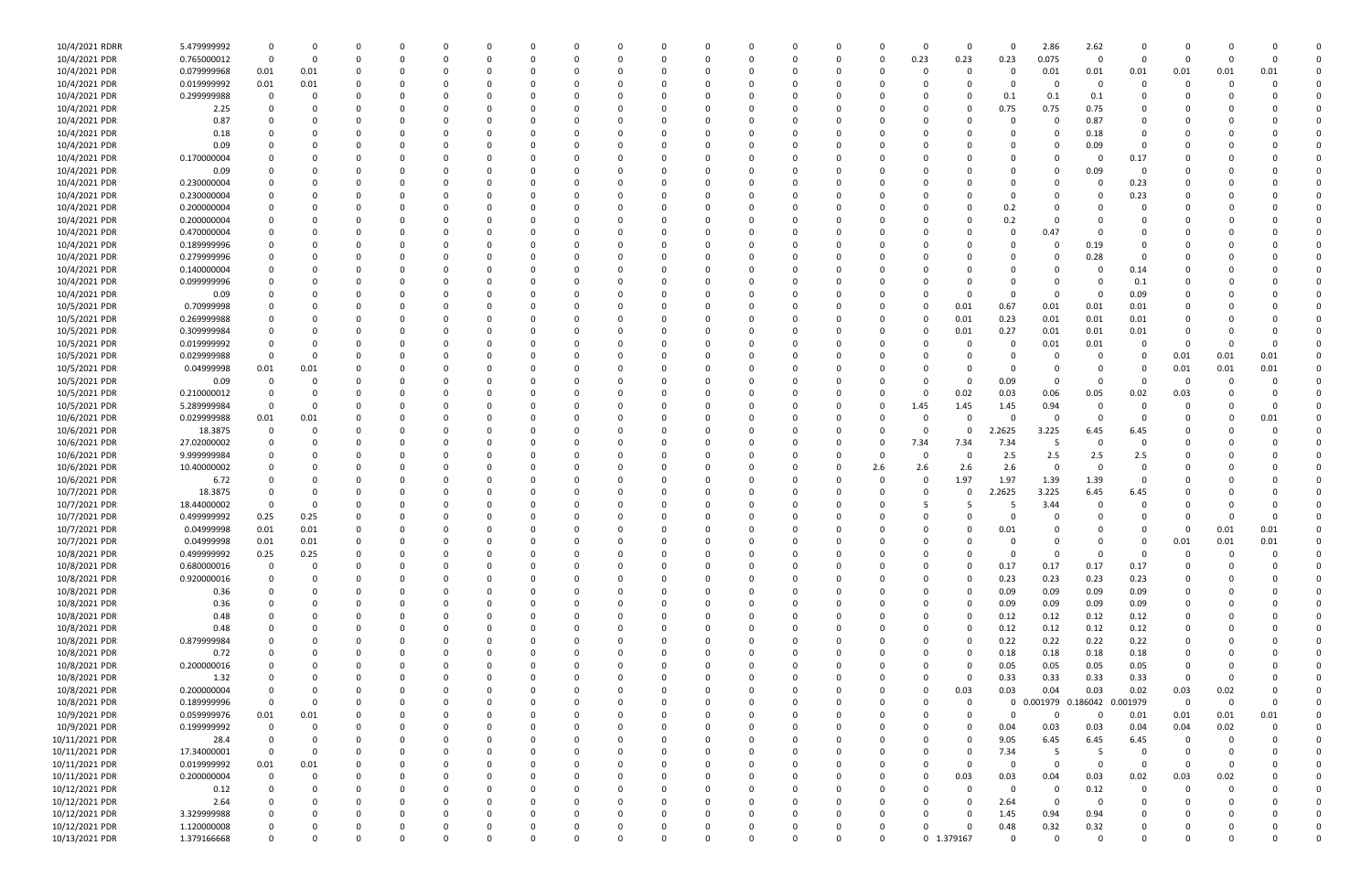| 10/13/2021 PDR | 0.069999972 | 0.01        | 0.01     | 0           |          | 0        | O |          |          |          |          | <sup>0</sup> |              | 0        |          |             |          | $\Omega$     | 0.01                         | 0.01                    | 0.01           | 0.01                    | 0.01     |          |          |
|----------------|-------------|-------------|----------|-------------|----------|----------|---|----------|----------|----------|----------|--------------|--------------|----------|----------|-------------|----------|--------------|------------------------------|-------------------------|----------------|-------------------------|----------|----------|----------|
| 10/13/2021 PDR | 0.069999972 | 0.01        | $0.01\,$ | $\Omega$    |          | -0       |   |          |          |          |          |              |              | 0        |          |             |          | 0            | 0.01                         | $0.01\,$                | 0.01           | 0.01                    | 0.01     |          |          |
| 10/13/2021 PDR | 0.069999972 | 0.01        | 0.01     | 0           |          |          |   |          |          |          |          |              |              |          |          |             |          | 0            | 0.01                         | 0.01                    | 0.01           | 0.01                    | 0.01     |          |          |
| 10/13/2021 PDR | 0.019999992 | 0.01        | 0.01     | $\Omega$    |          |          |   |          |          |          |          |              |              |          |          |             |          |              |                              |                         |                | 0                       | -0       |          |          |
|                |             |             |          |             |          |          |   |          |          |          |          |              |              |          |          |             |          |              |                              |                         |                |                         |          |          |          |
| 10/13/2021 PDR | 0.029999988 | 0.01        | 0.01     |             |          |          |   |          |          |          |          |              |              |          |          |             |          | 0            |                              |                         |                |                         | 0.01     |          |          |
| 10/13/2021 PDR | 0.410000002 | 0           | $\Omega$ |             |          |          |   |          |          |          |          |              |              |          |          |             | O        | 0            | 0.004271  0.401458  0.004271 |                         |                |                         | - 0      |          |          |
| 10/13/2021 PDR | 0.980000004 |             |          |             |          |          |   |          |          |          |          |              |              |          |          |             |          | 0.98         |                              |                         | 0              |                         |          |          |          |
| 10/13/2021 PDR | 17.34000001 |             |          |             |          |          |   |          |          |          |          |              |              |          |          |             |          | 7.34         |                              | -5                      | $\Omega$       |                         |          |          |          |
| 10/13/2021 PDR | 23.16999998 |             |          |             |          |          |   |          |          |          |          |              |              |          |          |             |          | 7.12         | 5.35                         | 5.35                    | 5.35           |                         |          |          |          |
| 10/13/2021 PDR | 2.600000004 |             |          |             |          |          |   |          |          |          |          |              |              |          |          |             |          | 2.6          | $\Omega$                     | $\Omega$                | $\mathbf 0$    |                         |          |          |          |
| 10/13/2021 PDR | 0.530000004 |             |          |             |          |          |   |          |          |          |          |              |              |          |          |             | n        | 0.23         | 0.15                         | 0.15                    | 0              |                         |          |          |          |
| 10/14/2021 PDR | 10.54999999 |             |          |             |          |          |   |          |          |          |          |              |              |          |          |             |          | 3.5          | 2.35                         | 2.35                    | 2.35           |                         |          |          |          |
| 10/14/2021 PDR | 22.34000002 |             |          |             |          |          |   |          |          |          |          |              |              |          |          |             |          |              | -5                           | - 5                     | 5              |                         |          |          |          |
|                |             |             |          |             |          |          |   |          |          |          |          |              |              |          |          |             |          | 7.34         |                              |                         |                |                         |          |          |          |
| 10/15/2021 PDR | 0.669999996 |             |          |             |          |          |   |          |          |          |          |              |              |          |          | 0           | 0.01     | 0.32         | 0.32                         | 0.01                    | 0.01           |                         |          |          |          |
| 10/15/2021 PDR | 0.789999996 |             |          |             |          |          |   |          |          |          |          |              |              |          |          |             | 0.38     | 0.38         | 0.01                         | 0.01                    | 0.01           |                         |          |          |          |
| 10/15/2021 PDR | 0.869999988 |             |          |             |          |          |   |          |          |          |          |              |              |          |          |             | 0.42     | 0.42         | 0.01                         | 0.01                    | 0.01           |                         |          |          |          |
| 10/15/2021 PDR | 3.04999998  |             |          |             |          |          |   |          |          |          |          |              |              |          |          |             | 0.76     | 0.76         | 0.76                         | 0.76                    | 0.01           |                         |          |          |          |
| 10/15/2021 PDR | 3.04999998  |             |          |             |          |          |   |          |          |          |          |              |              |          |          |             | 0.76     | 0.76         | 0.76                         | 0.76                    | 0.01           |                         |          |          |          |
| 10/15/2021 PDR | 14.53       |             |          |             |          |          |   |          |          |          |          |              |              |          |          |             | 7.25     | 7.25         | 0.01                         | 0.01                    | 0.01           |                         |          |          |          |
| 10/15/2021 PDR | 1.709999988 |             |          |             |          |          |   |          |          |          |          |              |              |          |          |             | 0.01     | 0.84         | 0.84                         | 0.01                    | 0.01           |                         |          |          |          |
| 10/15/2021 PDR | 0.64999998  |             |          |             |          |          |   |          |          |          |          |              |              |          |          | 0           | 0.16     | 0.16         | 0.16                         | 0.16                    | 0.01           |                         |          |          |          |
| 10/15/2021 PDR |             |             |          |             |          |          |   |          |          |          |          |              |              |          |          |             |          |              |                              | 0.23                    |                |                         |          |          |          |
|                | 0.930000012 |             |          |             |          |          |   |          |          |          |          |              |              |          |          |             | 0.23     | 0.23         | 0.23                         |                         | 0.01           |                         |          |          |          |
| 10/15/2021 PDR | 0.91999998  |             |          |             |          |          |   |          |          |          |          |              |              |          |          |             | 0.22     | 0.22         | 0.22                         | 0.22                    | 0.04           |                         |          |          |          |
| 10/15/2021 PDR | 0.849999996 |             |          |             |          |          |   |          |          |          |          |              |              |          |          |             | 0.21     | 0.21         | 0.21                         | 0.21                    | 0.01           |                         |          |          |          |
| 10/15/2021 PDR | 0.330000012 |             |          |             |          |          |   |          |          |          |          |              |              |          |          |             | 0.08     | 0.08         | 0.08                         | 0.08                    | 0.01           |                         |          |          |          |
| 10/15/2021 PDR | 1.66999998  |             |          |             |          |          |   |          |          |          |          |              |              |          |          |             | 0.01     | 0.82         | 0.82                         | 0.01                    | 0.01           |                         |          |          |          |
| 10/15/2021 PDR | 0.930000012 |             |          |             |          |          |   |          |          |          |          |              |              |          |          |             | 0.23     | 0.23         | 0.23                         | 0.23                    | 0.01           |                         |          |          |          |
| 10/15/2021 PDR | 0.369999996 |             |          |             |          |          |   |          |          |          |          |              |              |          |          |             | 0.09     | 0.09         | 0.09                         | 0.09                    | 0.01           |                         |          |          |          |
| 10/15/2021 PDR | 1.770000012 |             |          |             |          |          |   |          |          |          |          |              |              |          |          |             | 0.44     | 0.44         | 0.44                         | 0.44                    | 0.01           |                         |          |          |          |
| 10/15/2021 PDR | 0.330000012 |             |          |             |          |          |   |          |          |          |          |              |              |          |          |             | 0.08     | 0.08         | 0.08                         | 0.08                    | 0.01           |                         |          |          |          |
| 10/15/2021 PDR | 0.330000012 |             |          |             |          |          |   |          |          |          |          |              |              |          |          |             | 0.08     | 0.08         | 0.08                         | 0.08                    | 0.01           |                         |          |          |          |
|                |             |             |          |             |          |          |   |          |          |          |          |              |              |          |          |             |          |              |                              |                         |                |                         |          |          |          |
| 10/15/2021 PDR | 0.330000012 |             |          |             |          |          |   |          |          |          |          |              |              |          |          |             | 0.08     | 0.08         | 0.08                         | 0.08                    | 0.01           |                         |          |          |          |
| 10/15/2021 PDR | 0.909999996 |             |          |             |          |          |   |          |          |          |          |              |              |          |          |             | 0.01     | 0.44         | 0.44                         | 0.01                    | 0.01           |                         |          |          |          |
| 10/15/2021 PDR | 0.75        |             |          |             |          |          |   |          |          |          |          |              |              |          |          |             |          | 0            | 0.75                         | 0                       | 0              |                         |          |          |          |
| 10/15/2021 PDR | 0.299999988 |             |          |             |          |          |   |          |          |          |          |              |              |          |          |             |          | 0.1          | 0.1                          | 0.1                     | $\mathbf 0$    |                         |          |          |          |
| 10/15/2021 PDR | 0.09        |             |          |             |          |          |   |          |          |          |          |              |              |          |          |             |          | 0            |                              | - 0                     | 0.09           |                         |          |          |          |
| 10/15/2021 PDR | 0.09        |             |          |             |          |          |   |          |          |          |          |              |              |          |          |             |          | 0            | - 0                          | - 0                     | 0.09           |                         |          |          |          |
| 10/15/2021 PDR | 0.99        |             |          |             |          |          |   |          |          |          |          |              |              |          |          |             |          | 0.33         | 0.33                         | 0.33                    |                |                         |          |          |          |
| 10/15/2021 PDR | 3.210000012 |             |          |             |          |          |   |          |          |          |          |              |              |          |          |             |          | 1.07         | 1.07                         | 1.07                    |                |                         |          |          |          |
| 10/15/2021 PDR | 2.490000012 |             |          |             |          |          |   |          |          |          |          |              |              |          |          |             | 0        | 0.83         | 0.83                         | 0.83                    |                |                         |          |          |          |
| 10/15/2021 PDR | 0.870000012 | $\mathbf 0$ | $\Omega$ |             |          |          |   |          |          |          |          |              |              |          |          |             |          | 0.29         | 0.29                         | 0.29                    |                |                         |          |          |          |
|                |             |             |          |             |          |          |   |          |          |          |          |              |              |          |          |             |          |              |                              |                         |                |                         |          |          |          |
| 10/15/2021 PDR | 0.439791682 | 0           | 0        | $\Omega$    | 0        | $\Omega$ | 0 | $\Omega$ | $\Omega$ | $\Omega$ | 0        | $\Omega$     | $\Omega$     | $\Omega$ | $\Omega$ | $\mathbf 0$ |          | 0 0.109792   | 0.11                         | 0.11                    | 0.11           | 0                       |          |          |          |
| 10/15/2021 PDR | 0.800000016 | 0           | $\Omega$ |             | 0        | - 0      | 0 |          |          |          | $\Omega$ |              | <sup>0</sup> | 0        |          | $\Omega$    | $\Omega$ | 0.2          | 0.2                          | 0.2                     | 0.2            | 0                       |          |          |          |
| 10/15/2021 PDR | 1.040000016 | 0           |          | O           | 0        | - 0      |   |          |          | - 0      |          | 0            |              | $\Omega$ |          |             | $\Omega$ | 0.26         | 0.26                         | 0.26                    | 0.26           | 0                       |          |          |          |
| 10/15/2021 PDR | 9.999999984 |             |          |             |          |          |   |          |          |          |          |              |              |          |          |             | $\Omega$ | 2.5          | 2.5                          | 2.5                     | 2.5            |                         |          |          |          |
| 10/15/2021 PDR | 0.760000008 |             |          |             |          |          |   |          |          |          |          |              |              |          |          | 0           | 0.23     | 0.23         | 0.15                         | 0.15                    | 0              |                         |          |          |          |
| 10/15/2021 PDR | 1.440000006 | $\mathbf 0$ | $\Omega$ | 0           |          |          |   |          |          |          |          | 0            |              | 0        |          | 0           | 0.48     | 0.48         | 0.32                         | 0.16                    | $\overline{0}$ | -0                      |          |          |          |
| 10/16/2021 PDR | 0.069999972 | 0.01        | $0.01\,$ | 0           |          |          |   |          |          |          |          |              |              |          |          |             |          | 0            | $\Omega$                     | 0.01                    | 0.01           | 0.01                    | 0.01     | 0.01     |          |
| 10/16/2021 PDR | 0.009999996 | $\mathbf 0$ | 0.01     | 0           | 0        | 0        |   |          |          |          |          | $\Omega$     | <sup>0</sup> | $\Omega$ |          | 0           | 0        | $\mathsf{o}$ | $\Omega$                     | $\overline{\mathbf{0}}$ | $\overline{0}$ | $\overline{\mathbf{0}}$ | $\Omega$ | $\Omega$ |          |
| 10/17/2021 PDR | 0.079999968 | 0.01        | 0.01     | 0           | 0        | $\Omega$ |   |          |          |          |          | 0            |              | 0        |          |             | O        | 0.01         | 0.01                         | 0.01                    | 0.01           | 0.01                    | 0.01     | $\Omega$ |          |
| 10/18/2021 PDR | 0.029999988 | 0.01        | 0.01     | 0           |          |          |   |          |          |          |          | $\Omega$     |              |          |          |             |          | 0            | $\Omega$                     | $\Omega$                | $\overline{0}$ | 0                       | 0        | 0.01     |          |
|                |             |             |          |             |          |          |   |          |          |          |          |              |              |          |          |             |          |              |                              |                         |                |                         |          |          |          |
| 10/18/2021 PDR | 0.09        | 0           | - 0      | 0           |          |          |   |          |          |          |          |              |              |          |          | 0           | $\Omega$ | 0            | $\Omega$                     | $\Omega$                | 0.09           | - 0                     | -0       |          |          |
| 10/18/2021 PDR | 0.419999988 | 0           | 0        | 0           |          |          |   |          |          |          |          |              |              |          |          | 0           | 0.04     | 0.05         | 0.05                         | 0.07                    | 0.1            | 0.07                    | 0.04     |          |          |
| 10/18/2021 PDR | 10.54999999 | 0           |          | $\Omega$    | 0        |          |   |          |          |          |          | 0            |              | 0        |          | 0           | $\Omega$ | 3.5          | 2.35                         | 2.35                    | 2.35           | $\overline{0}$          | $\Omega$ |          |          |
| 10/19/2021 PDR | 3.40250001  | 0           |          | 0           |          | 0        |   |          |          |          |          | 0            |              | 0        |          | 0           | 0        | 0.4275       | 0.595                        | 1.19                    | 1.19           | 0                       |          |          |          |
| 10/19/2021 PDR | 0.800000016 | 0           | $\Omega$ | 0           | 0        | 0        |   |          |          |          | 0        | $\Omega$     |              | $\Omega$ |          | ი           | $\Omega$ | 0.2          | 0.2                          | 0.2                     | 0.2            | 0                       |          |          |          |
| 10/19/2021 PDR | 14.33500001 | 0           |          | $\Omega$    |          | 0        |   |          |          | 0        |          | $\Omega$     |              | 0        |          | $\Omega$    | $\Omega$ | 1.835        | 2.5                          | -5                      | 5              |                         |          |          |          |
| 10/19/2021 PDR | 5.200000008 | $\mathbf 0$ |          |             |          |          |   |          |          |          |          |              |              | - 0      |          | 0           | 2.6      | 2.6          | $\Omega$                     | $\Omega$                |                |                         |          |          |          |
| 10/19/2021 PDR | 0.685000008 | 0           |          |             |          |          |   |          |          |          |          |              |              |          |          | 0           | 0.23     | 0.23         | 0.15                         | 0.075                   |                |                         |          |          |          |
| 10/19/2021 PDR | 0.12        | $\mathbf 0$ | 0        |             |          |          |   |          |          |          |          |              |              |          |          |             |          | $\mathbf 0$  | 0.12                         | $\Omega$                | 0              | $\mathbf 0$             |          |          |          |
|                |             |             |          |             |          |          |   |          |          |          |          |              |              |          |          |             |          |              |                              |                         |                |                         |          |          |          |
| 10/20/2021 PDR | 0.079999968 | 0.01        | 0.01     | $\Omega$    |          | - 0      |   |          |          |          |          | 0            |              | - 0      |          |             |          | 0            | 0.01                         | 0.01                    | 0.01           | 0.01                    | 0.01     | 0.01     |          |
| 10/20/2021 PDR | 0.04999998  | 0.01        | 0.01     | 0           |          | 0        |   |          |          |          |          | 0            |              | 0        |          |             |          | 0            | $\Omega$                     | $\mathbf 0$             | $\overline{0}$ | 0.01                    | 0.01     | 0.01     |          |
| 10/20/2021 PDR | 0.079999968 | 0.01        | 0.01     | $\Omega$    |          |          |   |          |          |          |          |              |              |          |          |             |          | $\Omega$     | 0.01                         | 0.01                    | 0.01           | 0.01                    | 0.01     | 0.01     |          |
| 10/20/2021 PDR | 0.140000004 | 0           |          | 0           |          |          |   |          |          |          |          |              |              |          |          |             |          | 0            |                              | 0.14                    | $\Omega$       | -0                      |          | 0        | 0        |
| 10/20/2021 PDR | 0.140000004 | $\mathbf 0$ | $\Omega$ | $\mathbf 0$ | $\Omega$ | $\Omega$ | 0 |          | $\Omega$ |          | $\Omega$ | $\Omega$     | $\Omega$     | $\Omega$ |          | $\Omega$    |          | $\mathbf 0$  |                              | $\Omega$                | 0.14           | $\mathbf 0$             |          | 0        | $\Omega$ |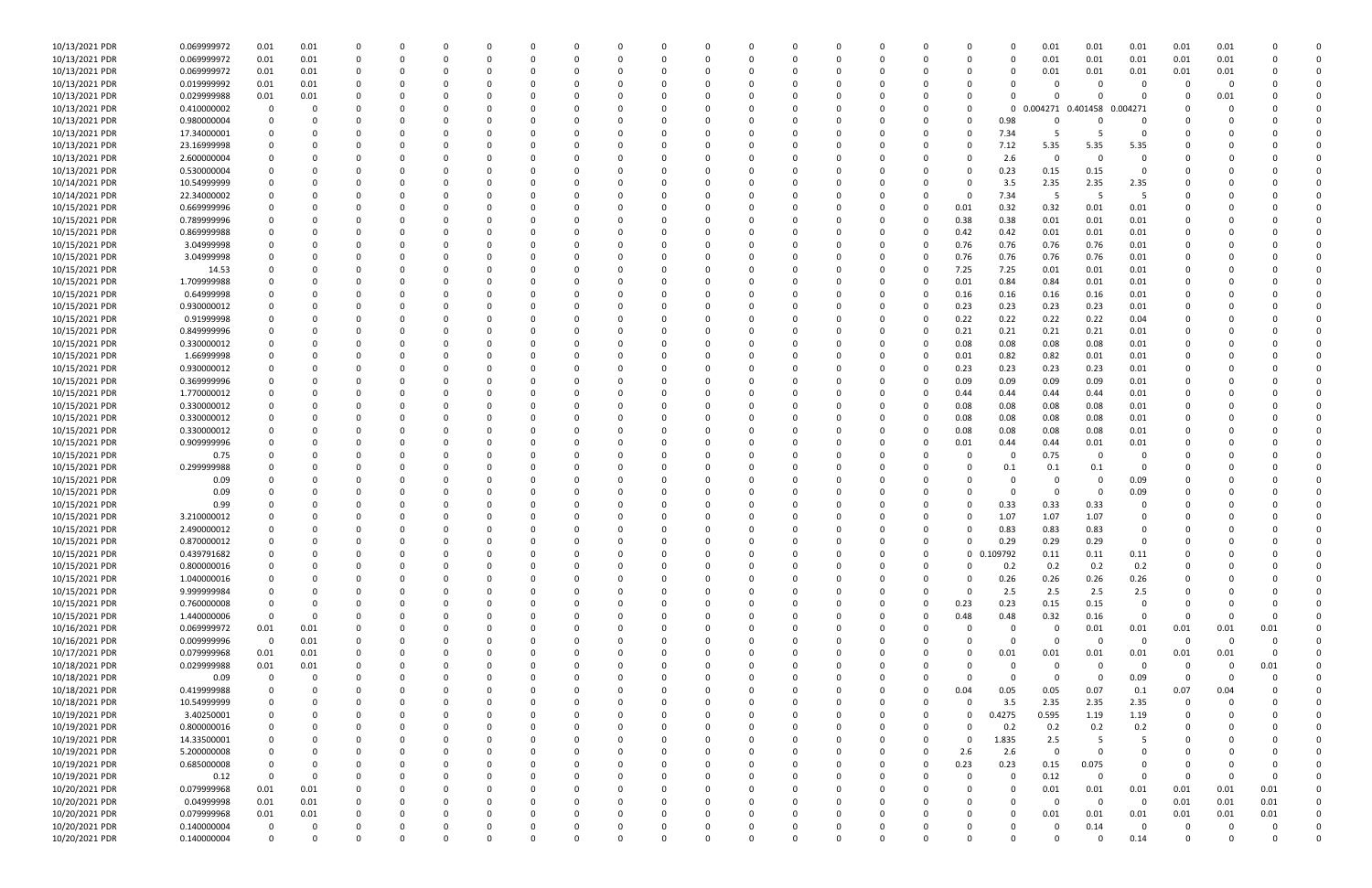| 10/20/2021 PDR | 0.12        |             |          |          |          |          |          |          |          |          |          |          |          |          |          |          |               |          | $\Omega$            |                     | - 0      | 0.12           |              |          |          |  |
|----------------|-------------|-------------|----------|----------|----------|----------|----------|----------|----------|----------|----------|----------|----------|----------|----------|----------|---------------|----------|---------------------|---------------------|----------|----------------|--------------|----------|----------|--|
| 10/20/2021 PDR | 0.219791674 |             |          |          | 0        |          |          | o        | 0        |          |          |          | 0        |          | - 0      |          | o             | $\Omega$ | $\mathbf 0$         | 0.109792            | 0.11     | 0              | <sup>0</sup> |          |          |  |
| 10/20/2021 PDR | 5.799999984 |             |          |          |          |          |          |          |          |          |          |          |          |          |          |          |               | 0        | 1.45                | 1.45                | 1.45     | 1.45           |              |          |          |  |
| 10/20/2021 PDR | 14.84000001 |             |          |          |          |          |          |          |          |          |          |          |          |          |          |          | 0             | 4.68     | -5                  | 3.44                | 1.72     | $\overline{0}$ |              |          |          |  |
| 10/21/2021 PDR | 0.16999998  | -0          | - 0      |          |          |          |          |          |          |          |          |          |          |          |          |          | 0             | 0.01     | 0.13                | 0.01                | 0.01     | 0.01           | -0           |          |          |  |
| 10/21/2021 PDR | 0.079999968 | 0.01        | 0.01     |          |          |          |          |          |          |          |          |          |          |          |          |          |               |          | 0                   | 0.01                | 0.01     | 0.01           | 0.01         | 0.01     | 0.01     |  |
| 10/21/2021 PDR | 0.019999992 | 0.01        | 0.01     |          |          |          |          |          |          |          |          |          |          |          |          |          |               |          | റ                   |                     | - 0      | 0              | n            |          |          |  |
| 10/21/2021 PDR | 0.230000004 |             |          |          |          |          |          |          |          |          |          |          |          |          |          |          |               |          |                     |                     | 0.23     |                |              |          |          |  |
| 10/21/2021 PDR | 0.230000004 |             |          |          |          |          |          |          |          |          |          |          |          |          |          |          |               |          |                     |                     | 0.23     |                |              |          |          |  |
| 10/21/2021 PDR | 0.230000004 |             |          |          |          |          |          |          |          |          |          |          |          |          |          |          |               |          |                     |                     | 0.23     |                |              |          |          |  |
| 10/21/2021 PDR | 0.230000004 |             |          |          |          |          |          |          |          |          |          |          |          |          |          |          |               |          | 0                   |                     | 0.23     |                |              |          |          |  |
| 10/21/2021 PDR | 0.140000004 |             |          |          |          |          |          |          |          |          |          |          |          |          |          |          |               |          | 0                   |                     | 0.14     |                |              |          |          |  |
| 10/21/2021 PDR | 0.12        |             |          |          |          |          |          |          |          |          |          |          |          |          |          |          |               |          | -0                  |                     | 0.12     |                |              |          |          |  |
| 10/21/2021 PDR | 0.15        |             |          |          |          |          |          |          |          |          |          |          |          |          |          |          |               |          |                     |                     |          | 0.15           |              |          |          |  |
| 10/21/2021 PDR | 0.15        |             |          |          |          |          |          |          |          |          |          |          |          |          |          |          |               |          | 0                   |                     |          | 0.15           |              |          |          |  |
| 10/21/2021 PDR | 0.18        |             |          |          |          |          |          |          |          |          |          |          |          |          |          |          |               |          |                     |                     | 0.18     | 0              |              |          |          |  |
| 10/21/2021 PDR | 0.15        |             |          |          |          |          |          |          |          |          |          |          |          |          |          |          |               |          |                     |                     |          | 0.15           |              |          |          |  |
|                |             |             |          |          |          |          |          |          |          |          |          |          |          |          |          |          |               |          |                     |                     |          |                |              |          |          |  |
| 10/21/2021 PDR | 0.189999996 |             |          |          |          |          |          |          |          |          |          |          |          |          |          |          |               | 0.19     | 0                   |                     |          | 0              |              |          |          |  |
| 10/21/2021 PDR | 0.15        |             |          |          |          |          |          |          |          |          |          |          |          |          |          |          |               |          | $\Omega$            |                     | 0.15     |                |              |          |          |  |
| 10/21/2021 PDR | 0.459999996 |             |          |          |          |          |          |          |          |          |          |          |          |          |          |          |               | 0.46     | - 0                 | - 0                 |          |                |              |          |          |  |
| 10/21/2021 PDR | 0.170000004 |             |          |          |          |          |          |          |          |          |          |          |          |          |          |          |               |          | 0                   | 0.17                |          |                |              |          |          |  |
| 10/21/2021 PDR | 0.920000016 |             |          |          |          |          |          |          |          |          |          |          |          |          |          |          |               | 0        | 0.23                | 0.23                | 0.23     | 0.23           |              |          |          |  |
| 10/21/2021 PDR | 24.93999998 |             |          |          |          |          |          |          |          |          |          |          |          |          |          |          | 0             | 7.12     | 7.12                | 5.35                | 5.35     |                |              |          |          |  |
| 10/21/2021 PDR | 4.779999984 |             |          |          |          |          |          |          |          |          |          |          |          |          |          |          | O             | 1.45     | 1.45                | 0.94                | 0.94     | $\Omega$       |              |          |          |  |
| 10/22/2021 PDR | 0.050000004 |             |          |          |          |          |          |          |          |          |          |          |          |          |          |          |               | 0        | 0                   | 0.05                | - 0      | $\Omega$       | -0           |          |          |  |
| 10/22/2021 PDR | 0.699999996 |             |          |          |          |          |          |          |          |          |          |          |          |          |          |          |               | 0.13     | 0.13                | 0.13                | 0.09     | 0.08           | 0.09         | 0.05     |          |  |
| 10/22/2021 PDR | 2.389999992 |             |          |          |          |          |          |          |          |          |          |          |          |          |          |          |               | 0        | 1.45                | 0.94                | - 0      |                | C            |          |          |  |
| 10/23/2021 PDR | 0.019999992 | 0.01        | 0.01     |          |          |          |          |          |          |          |          |          |          |          |          |          |               | 0        | 0                   | - 0                 | - 0      |                |              |          |          |  |
| 10/25/2021 PDR | 1.019999988 | 0           |          |          |          |          |          |          |          |          |          |          |          |          |          |          | 0             | 0.42     | 0.57                | 0.01                | 0.01     | 0.01           |              |          |          |  |
| 10/25/2021 PDR | 0.309999984 |             |          |          |          |          |          |          |          |          |          |          |          |          |          |          | 0             | 0.01     | 0.27                | 0.01                | 0.01     | 0.01           |              |          |          |  |
| 10/25/2021 PDR | 0.369999996 |             |          |          |          |          |          |          |          |          |          |          |          |          |          |          |               | 0        | 0.37                | -0                  | - 0      | $\Omega$       |              |          |          |  |
| 10/25/2021 PDR | 1.040000016 |             |          |          |          |          |          |          |          |          |          |          |          |          |          |          |               |          | 0.26                | 0.26                | 0.26     | 0.26           |              |          |          |  |
| 10/25/2021 PDR | 24.93999998 |             |          |          |          |          |          |          |          |          |          |          |          |          |          |          |               | 7.12     | 7.12                | 5.35                | 5.35     |                |              |          |          |  |
| 10/25/2021 PDR | 5.200000008 |             |          |          |          |          |          |          |          |          |          |          |          |          |          |          | 0             | 2.6      | 2.6                 |                     |          |                |              |          |          |  |
| 10/25/2021 PDR | 3.839999988 |             |          |          |          |          |          |          |          |          |          |          |          |          |          |          | 0             | 1.45     | 1.45                | 0.94                | - 0      |                |              |          |          |  |
| 10/26/2021 PDR | 5.309999988 |             |          |          |          |          |          |          |          |          |          |          |          |          |          |          |               | 0.01     | 2.64                | 2.64                | 0.01     | 0.01           |              |          |          |  |
| 10/26/2021 PDR | 1.629999996 |             |          |          |          |          |          |          |          |          |          |          |          |          |          |          |               | 0.01     | 0.8                 | 0.8                 | 0.01     | 0.01           |              |          |          |  |
| 10/26/2021 PDR | 1.54999998  |             |          |          |          |          |          |          |          |          |          |          |          |          |          |          |               | 0.01     | 0.76                | 0.76                | 0.01     | 0.01           |              |          |          |  |
| 10/26/2021 PDR | 0.309999984 |             |          |          |          |          |          |          |          |          |          |          |          |          |          |          |               | 0.01     | 0.1                 | 0.1                 | 0.01     | 0.09           |              |          |          |  |
| 10/26/2021 PDR | 1.57999998  |             | $\Omega$ |          |          |          |          |          |          |          |          |          |          |          |          |          | 0             | 0.01     | 0.55                | 0.55                | 0.46     | 0.01           | <sup>0</sup> |          |          |  |
| 10/26/2021 PDR | 0.76999998  | $\mathbf 0$ | $\Omega$ |          |          |          |          |          |          |          |          |          |          |          |          |          | υ             | 0.01     | 0.37                | 0.37                | $0.01\,$ | 0.01           | -0           |          |          |  |
| 10/26/2021 PDR | 0.089999964 | 0.01        | $0.01\,$ | $\Omega$ | $\Omega$ | $\Omega$ |          | $\Omega$ | $\Omega$ | $\Omega$ | $\Omega$ | $\Omega$ | $\Omega$ | $\Omega$ | $\Omega$ | $\Omega$ | 0             | 0        | 0.01                | 0.01                | 0.01     | 0.01           | 0.01         | 0.01     | 0.01     |  |
| 10/26/2021 PDR | 0.210000012 | 0           | $\Omega$ | 0        | 0        |          |          | 0        | 0        | $\Omega$ |          | 0        | $\Omega$ | 0        | $\Omega$ | 0        | 0             | 0.02     | 0.03                | 0.06                | 0.05     | 0.02           | 0.03         | $\Omega$ |          |  |
| 10/26/2021 PDR | 0.439583326 |             | $\Omega$ |          | 0        |          |          |          |          |          |          | $\Omega$ | $\Omega$ |          |          |          | 0             |          | 0 0.219583          | 0.22                | $\Omega$ | $\overline{0}$ | 0            |          |          |  |
| 10/26/2021 PDR | 0.78        | $\Omega$    |          | $\Omega$ | 0        |          |          |          | 0        |          |          | 0        | 0        |          |          |          | 0             | $\Omega$ | 0.24                | 0.18                | 0.18     | 0.18           | 0            |          |          |  |
| 10/26/2021 PDR | 5.799999984 |             |          |          | O        |          |          |          |          |          |          |          |          |          |          |          | 0             | 0        | 1.45                | 1.45                | 1.45     | 1.45           |              |          |          |  |
| 10/27/2021 PDR | 0.669999996 |             |          | 0        | 0        |          |          | 0        | 0        |          |          | 0        | 0        |          |          |          | 0             | 0.01     | 0.32                | 0.32                | 0.01     | 0.01           | 0            |          |          |  |
| 10/27/2021 PDR | 1.629999996 | 0           | $\Omega$ |          | 0        |          |          |          |          |          |          | 0        | 0        |          |          |          | 0             | 0.01     | 0.8                 | 0.8                 | 0.01     | 0.01           | 0            |          |          |  |
| 10/27/2021 PDR | 1.570000008 | $\mathbf 0$ |          |          | 0        |          |          |          |          |          |          |          | $\Omega$ |          |          |          | $\Omega$      | 0.01     | 0.47                | 0.47                | 0.05     | 0.57           | 0            |          |          |  |
| 10/27/2021 PDR | 1.12999998  | $\mathbf 0$ | 0        |          | 0        |          |          |          |          |          |          | 0        | 0        |          |          |          |               | 0.01     | 0.55                | 0.55                | 0.01     | 0.01           | 0            | -0       |          |  |
| 10/27/2021 PDR | 0.069999972 | 0.01        | $0.01\,$ |          |          |          |          |          |          |          |          |          |          |          |          |          |               | 0        | $\mathbf 0$         | 0.01                | 0.01     | 0.01           | 0.01         | 0.01     |          |  |
| 10/27/2021 PDR | 1.2         | $\Omega$    | $\Omega$ | $\Omega$ | 0        |          |          |          |          |          |          |          | 0        |          |          |          | 0             | $\Omega$ | $\mathbf 0$         | 0.6                 | 0.6      | 0              | $\Omega$     | $\Omega$ |          |  |
| 10/27/2021 PDR | 0.439583326 |             | $\Omega$ |          | O        |          |          |          |          |          |          |          |          |          |          |          | 0             |          | 0 0.219583          | 0.22                | - 0      | 0              | C            |          |          |  |
| 10/27/2021 PDR | 10.475      |             |          |          | 0        |          |          |          |          |          |          |          |          |          |          |          | $\mathbf 0$   | 3.45     | 3.5                 | 2.35                | 1.175    |                |              |          |          |  |
| 10/27/2021 PDR | 0.697499997 |             |          | $\Omega$ | 0        |          |          |          | O        |          |          |          | $\Omega$ |          |          | 0        | 0             | 0.0925   | 0.185               | 0.21                | 0.21     | $\Omega$       | 0            |          |          |  |
| 10/28/2021 PDR | 0.439545132 |             |          |          | 0        |          |          |          |          |          |          |          |          |          |          | 0        | 0             |          | 0 0.219583 0.219962 |                     | $\Omega$ | 0              | 0            |          |          |  |
| 10/28/2021 PDR | 0.659095052 |             |          |          | O        |          |          |          |          |          |          |          |          |          |          |          |               | 0        |                     | 0 0.329167 0.329928 |          | 0              |              |          |          |  |
| 10/28/2021 PDR | 0.898860677 |             |          |          | 0        |          |          |          |          |          |          |          | 0        |          |          |          | 0             | $\Omega$ |                     | 0 0.448958 0.449902 |          | 0              |              |          |          |  |
|                |             |             |          |          |          |          |          |          |          |          |          |          |          |          |          |          |               |          |                     |                     |          |                |              |          |          |  |
| 10/28/2021 PDR | 14.84000001 |             |          |          |          |          |          |          |          |          |          |          |          |          |          |          | 0<br>$\Omega$ | 4.68     | 5                   | 3.44                | 1.72     | 0              |              |          |          |  |
| 10/28/2021 PDR | 0.397500003 |             |          |          | O        |          |          |          |          |          |          |          | 0        |          |          | 0        |               | 0.0575   | 0.115               | 0.15                | 0.075    | $\overline{0}$ |              |          |          |  |
| 10/28/2021 PDR | 0.159999984 |             |          |          | 0        |          |          |          |          |          |          |          |          |          |          |          | 0             | 0.01     | 0.12                | 0.01                | 0.01     | 0.01           |              |          |          |  |
| 10/28/2021 PDR | 0.399999984 |             |          |          | 0        |          |          |          |          |          |          |          |          |          |          |          | 0             | 0.01     | 0.36                | 0.01                | 0.01     | 0.01           | 0            |          |          |  |
| 10/28/2021 PDR | 0.339999984 | $\Omega$    | $\Omega$ |          | O        |          |          |          |          |          |          |          |          |          |          |          | O             | 0.01     | 0.01                | 0.01                | 0.01     | 0.3            | 0            |          | 0        |  |
| 10/28/2021 PDR | 0.039999984 | 0.01        | $0.01\,$ |          |          |          |          |          |          |          |          |          |          |          |          |          |               |          | 0                   |                     | - 0      | 0              | 0            | 0.01     | $0.01\,$ |  |
| 10/28/2021 PDR | 0.140000004 | $\Omega$    | $\Omega$ | $\Omega$ | $\Omega$ | $\Omega$ | $\Omega$ | $\Omega$ | $\Omega$ | $\Omega$ |          | $\Omega$ | $\Omega$ | $\Omega$ | $\Omega$ | $\Omega$ | $\Omega$      | $\Omega$ | $\mathbf 0$         | $\Omega$            | 0.14     | $\mathbf 0$    | 0            | $\Omega$ | $\Omega$ |  |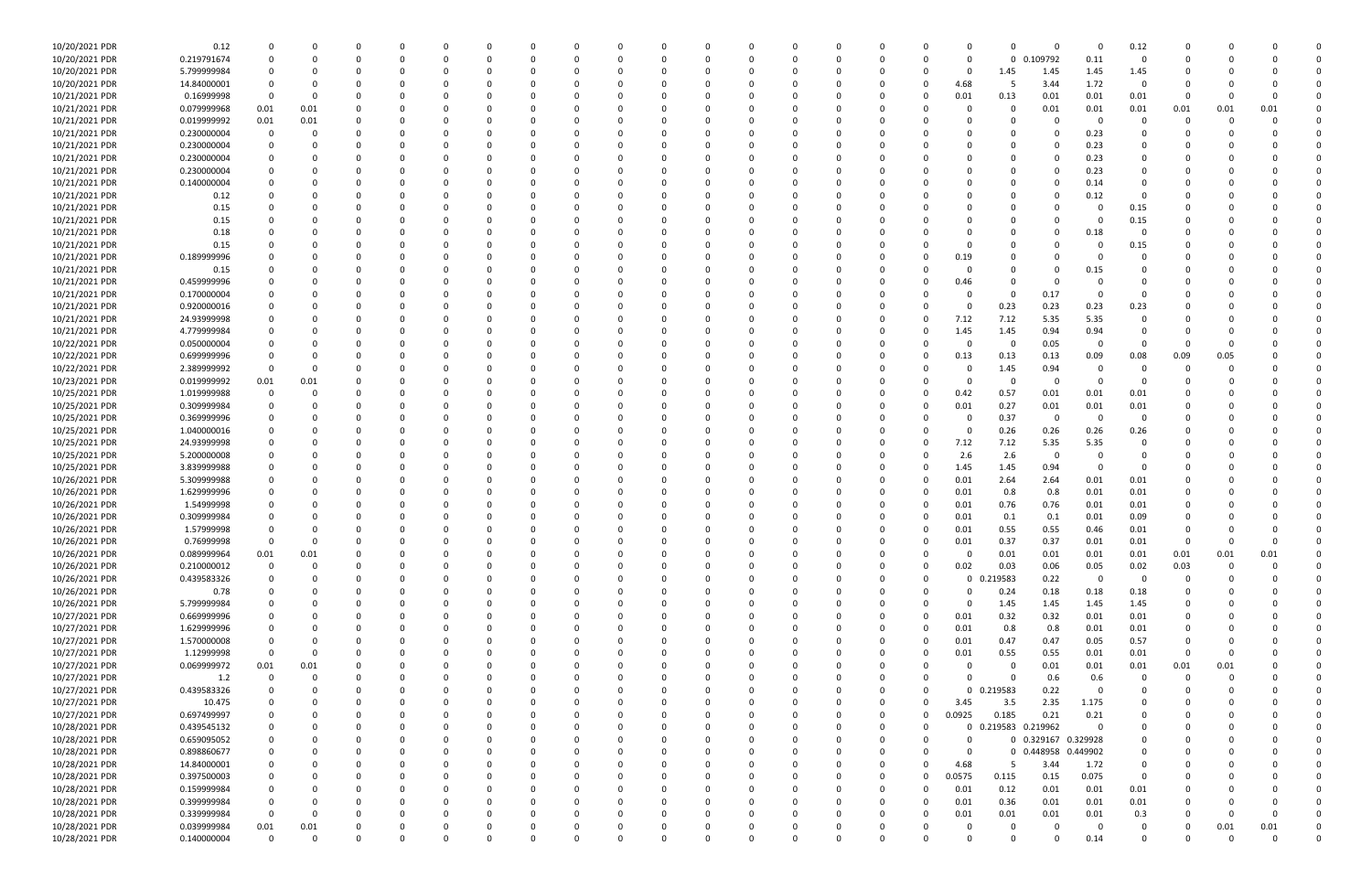| 10/29/2021 PDR | 0.230000004 |             |          |          |          |          |          |          |              |          |          |              |          |          |          |          |          |             |          | $\Omega$                | 0.23           |             |          |             |  |
|----------------|-------------|-------------|----------|----------|----------|----------|----------|----------|--------------|----------|----------|--------------|----------|----------|----------|----------|----------|-------------|----------|-------------------------|----------------|-------------|----------|-------------|--|
| 10/29/2021 PDR | 0.230000004 | 0           |          |          |          | -C       |          |          |              | $\Omega$ |          | <sup>0</sup> |          | - 0      |          |          | n        | $\Omega$    |          | - 0                     |                | - 0         |          |             |  |
|                |             |             |          |          |          |          |          |          |              |          |          |              |          |          |          |          |          |             |          |                         | 0.23           |             |          |             |  |
| 10/29/2021 PDR | 0.200000004 |             |          |          |          |          |          |          |              |          |          |              |          |          |          |          |          |             |          | 0.2                     | 0              |             |          |             |  |
| 10/29/2021 PDR | 0.33        |             |          |          |          |          |          |          |              |          |          |              |          |          |          |          |          |             | $\Omega$ | 0.33                    | 0              |             |          |             |  |
|                |             |             |          |          |          |          |          |          |              |          |          |              |          |          |          |          |          |             |          |                         |                |             |          |             |  |
| 10/29/2021 PDR | 0.12        | 0           |          |          |          |          |          |          |              |          |          |              |          |          |          |          |          |             |          | 0                       | 0.12           |             |          |             |  |
| 10/29/2021 PDR | 0.140000004 |             |          |          |          |          |          |          |              |          |          |              |          |          |          |          |          |             |          |                         | 0.14           |             |          |             |  |
|                |             |             |          |          |          |          |          |          |              |          |          |              |          |          |          |          |          |             |          |                         |                |             |          |             |  |
| 10/29/2021 PDR | 0.18        |             |          |          |          |          |          |          |              |          |          |              |          |          |          |          |          | 0           |          | - 0                     | 0.18           |             |          |             |  |
| 10/29/2021 PDR | 3.210000012 |             |          |          |          |          |          |          |              |          |          |              |          |          |          |          |          | 1.07        | 1.07     | 1.07                    |                |             |          |             |  |
|                |             |             |          |          |          |          |          |          |              |          |          |              |          |          |          |          |          |             |          |                         |                |             |          |             |  |
| 10/29/2021 PDR | 0.870000012 |             |          |          |          |          |          |          |              |          |          |              |          |          |          |          |          | 0.29        | 0.29     | 0.29                    |                |             |          |             |  |
| 10/29/2021 PDR | 3.899999988 |             |          |          |          |          |          |          |              |          |          |              |          |          |          |          | n        | 1.3         | 1.3      | 1.3                     |                |             |          |             |  |
|                |             |             |          |          |          |          |          |          |              |          |          |              |          |          |          |          |          |             |          |                         |                |             |          |             |  |
| 10/29/2021 PDR | 4.68        |             |          |          |          |          |          |          |              |          |          |              |          |          |          |          | $\Omega$ | 1.56        | 1.56     | 1.56                    |                |             |          |             |  |
| 10/29/2021 PDR | 1.769375    |             |          |          |          |          |          |          |              |          |          |              |          |          |          | 0        |          | 0 0.844375  | 0.925    | $\Omega$                |                |             |          |             |  |
| 10/29/2021 PDR | 0.618229169 |             |          |          |          |          |          |          |              |          |          |              |          |          |          |          |          | 0 0.292604  | 0.325625 |                         |                |             |          |             |  |
|                |             |             |          |          |          |          |          |          |              |          |          |              |          |          |          |          |          |             |          |                         |                |             |          |             |  |
| 10/29/2021 PDR | 0.845312497 |             |          |          |          |          |          |          |              |          |          |              |          |          |          |          |          | 0 0.402604  | 0.442708 |                         |                |             |          |             |  |
| 10/29/2021 PDR | 1.05        |             |          |          |          |          |          |          |              |          |          |              |          |          |          | 0        | n        | 0           | 1.05     |                         |                |             |          |             |  |
|                |             |             |          |          |          |          |          |          |              |          |          |              |          |          |          |          |          |             |          |                         |                |             |          |             |  |
| 10/29/2021 PDR | 1.214999988 |             |          |          |          |          |          |          |              |          |          |              |          |          |          | 0.37     | 0.37     | 0.37        | 0.105    |                         |                |             |          |             |  |
| 10/29/2021 PDR | 7.119999996 | 0           |          |          |          |          |          |          |              |          |          |              |          |          |          |          | $\Omega$ | 7.12        |          |                         |                | 0           |          |             |  |
|                |             |             |          |          |          |          |          |          |              |          |          |              |          |          |          |          |          |             |          |                         |                |             |          |             |  |
| 10/30/2021 PDR | 0.04999998  | 0.01        | 0.01     |          |          |          |          |          |              |          |          |              |          |          |          |          | C.       | 0           |          | 0                       | 0              | 0.01        | 0.01     | 0.01        |  |
| 10/31/2021 PDR | 0.019999992 | 0.01        | 0.01     |          |          |          |          |          |              |          |          |              |          |          |          |          | O        | $\Omega$    |          | - 0                     | O              | 0           |          |             |  |
|                |             |             |          |          |          |          |          |          |              |          |          |              |          |          |          |          |          |             |          |                         |                |             |          |             |  |
| 11/1/2021 PDR  | 0.719999988 | 0           |          |          |          |          |          |          |              |          |          |              |          |          |          |          | 0.01     | 0.01        | 0.68     | 0.01                    | 0.01           | 0           |          |             |  |
| 11/1/2021 PDR  | 0.069999972 |             |          |          |          |          |          |          |              |          |          |              |          |          |          |          | C.       | 0.01        | 0.01     | 0.01                    | 0.01           | 0.01        | 0.01     | 0.01        |  |
|                |             |             |          |          |          |          |          |          |              |          |          |              |          |          |          |          |          |             |          |                         |                | $\Omega$    |          |             |  |
| 11/1/2021 PDR  | 0.12        |             |          |          |          |          |          |          |              |          |          |              |          |          |          |          |          | 0           | $\Omega$ | 0.12                    | 0              |             |          |             |  |
| 11/1/2021 PDR  | 0.069999996 |             |          |          |          |          |          |          |              |          |          |              |          |          |          |          |          |             |          | 0.07                    | 0              |             |          |             |  |
| 11/1/2021 PDR  | 0.039999996 |             |          |          |          |          |          |          |              |          |          |              |          |          |          |          |          | 0           |          | - 0                     | 0.04           |             |          |             |  |
|                |             |             |          |          |          |          |          |          |              |          |          |              |          |          |          |          |          |             |          |                         |                |             |          |             |  |
| 11/1/2021 PDR  | 0.039999996 | 0           |          |          |          |          |          |          |              |          |          |              |          |          |          |          |          | 0           |          |                         | 0.04           |             |          |             |  |
| 11/1/2021 PDR  | 0.439999992 |             |          |          |          |          |          |          |              |          |          |              |          |          |          |          | n        | 0.22        | 0.22     | - 0                     |                |             |          |             |  |
|                |             |             |          |          |          |          |          |          |              |          |          |              |          |          |          |          |          |             |          |                         |                |             |          |             |  |
| 11/1/2021 PDR  | 4.257499995 |             |          |          |          |          |          |          |              |          |          |              |          |          |          | 0        | 0.4925   | 0.985       | 1.39     | 1.39                    |                |             |          |             |  |
| 11/2/2021 PDR  | 0.048958337 |             |          |          |          |          |          |          |              |          |          |              |          |          |          |          | 0        | 0           | 0.048958 | 0                       |                |             |          |             |  |
|                |             |             |          |          |          |          |          |          |              |          |          |              |          |          |          |          |          |             |          |                         |                |             |          |             |  |
| 11/2/2021 PDR  | 0.329999988 | $\mathbf 0$ |          |          |          |          |          |          |              |          |          |              |          |          |          |          | 0.01     | 0.01        | 0.01     | 0.01                    | 0.29           | 0           |          |             |  |
| 11/2/2021 PDR  | 0.069999972 | 0.01        | 0.01     | 0        |          |          |          |          |              |          |          |              |          |          |          |          | 0        | 0.01        | 0.01     | $\overline{\mathbf{0}}$ | 0              | 0.01        | 0.01     | 0.01        |  |
|                |             |             |          |          |          |          |          |          |              |          |          |              |          |          |          |          |          |             |          |                         |                |             |          |             |  |
| 11/2/2021 PDR  | 0.069999972 | 0           | 0.01     |          |          |          |          |          |              |          |          |              |          |          |          |          |          | 0           | 0.01     | 0.01                    | 0.01           | 0.01        | 0.01     | 0.01        |  |
| 11/2/2021 PDR  | 0.029999988 | 0           | 0.01     |          |          |          |          |          |              |          |          |              |          |          |          |          |          | -0          |          | - 0                     | 0              | $\Omega$    | 0.01     | 0.01        |  |
|                |             |             |          |          |          |          |          |          |              |          |          |              |          |          |          |          |          |             |          |                         |                |             |          |             |  |
| 11/2/2021 PDR  | 0.039999984 | 0.01        | 0.01     |          |          |          |          |          |              |          |          |              |          |          |          |          |          | $\Omega$    |          |                         |                | 0           | 0.01     | 0.01        |  |
| 11/2/2021 PDR  | 0.170000004 | 0           |          |          |          |          |          |          |              |          |          |              |          |          |          |          |          | 0.17        |          | - 0                     |                |             |          |             |  |
| 11/2/2021 PDR  | 1.040000016 | 0           |          |          |          |          |          |          |              |          |          |              |          |          |          |          | 0        | 0.26        |          | 0.26                    |                |             |          |             |  |
|                |             |             |          |          |          |          |          |          |              |          |          |              |          |          |          |          |          |             | 0.26     |                         | 0.26           |             |          |             |  |
| 11/3/2021 PDR  | 0.829999992 |             |          |          |          |          |          |          |              |          |          |              |          |          |          |          | 0.01     | 0.72        | 0.08     | 0.01                    | 0.01           |             |          |             |  |
| 11/3/2021 PDR  | 0.969999996 | 0           |          |          |          |          |          |          |              |          |          |              |          |          |          |          | 0.01     | 0.01        | 0.01     | 0.44                    | 0.5            | -0          |          |             |  |
|                |             |             |          |          |          |          |          |          |              |          |          |              |          |          |          |          |          |             |          |                         |                |             |          |             |  |
| 11/3/2021 PDR  | 0.55999998  | $\Omega$    |          |          |          |          |          |          |              |          |          |              |          |          |          |          | 0.01     | 0.01        | 0.01     | 0.52                    | 0.01           | 0           |          |             |  |
| 11/3/2021 PDR  | 0.079999968 | 0.01        | 0.01     |          |          |          |          |          |              |          |          |              |          |          |          |          |          | $\Omega$    | 0.01     | 0.01                    | 0.01           | 0.01        | 0.01     | 0.01        |  |
|                |             |             |          |          |          |          |          |          |              |          |          |              |          |          |          |          |          |             |          |                         |                |             |          |             |  |
| 11/3/2021 PDR  | 0.089999964 | 0.01        | 0.01     | 0        |          |          |          |          |              |          |          |              |          |          |          |          | 0        | 0.01        | 0.01     | 0.01                    | 0.01           | 0.01        | 0.01     | 0.01        |  |
| 11/3/2021 PDR  | 0.18        | $\mathbf 0$ |          |          |          |          |          |          |              |          |          |              |          |          |          |          |          |             |          | 0.18                    | $\Omega$       | $\sim$      |          |             |  |
|                |             |             |          |          |          |          |          |          |              |          |          |              |          |          |          |          |          |             |          |                         |                |             |          |             |  |
| 11/3/2021 PDR  | 0.039999996 | $\Omega$    | $\Omega$ | $\Omega$ | $\Omega$ | $\Omega$ | 0        | $\Omega$ | $\Omega$     | $\Omega$ | $\Omega$ | $\Omega$     | $\Omega$ | $\Omega$ | $\Omega$ |          | $\Omega$ | $\Omega$    | $\Omega$ | 0.04                    | $\Omega$       | $\Omega$    |          |             |  |
| 11/3/2021 PDR  | 0.66        | 0           |          | - 0      | 0        | $\Omega$ | 0        | 0        | <sup>0</sup> | $\Omega$ | 0        | $\Omega$     | 0        | -0       | 0        |          | 0        | 0           | 0.66     | $\overline{\mathbf{0}}$ | 0              | 0           |          |             |  |
|                |             |             |          |          |          |          |          |          |              |          |          |              |          |          |          |          |          |             |          |                         |                |             |          |             |  |
| 11/3/2021 PDR  | 0.33        | 0           |          | $\Omega$ |          | -C       |          |          |              |          | $\Omega$ | <sup>0</sup> |          |          |          |          | $\Omega$ | $\Omega$    | 0.33     | 0                       | 0              | - 0         |          |             |  |
| 11/3/2021 PDR  | 22.24999999 | 0           |          |          |          |          |          |          |              | 0        |          | 0            |          |          |          | $\Omega$ | 7.39     | 7.39        | 4.98     | 2.49                    | 0              | 0           |          |             |  |
| 11/4/2021 PDR  | 0.189999984 | $\mathbf 0$ |          |          |          |          |          |          |              |          |          | 0            |          |          |          | 0        | 0.01     | 0.01        | 0.15     | 0.01                    | 0.01           | $\Omega$    |          | 0           |  |
|                |             |             |          |          |          |          |          |          |              |          |          |              |          |          |          |          |          |             |          |                         |                |             |          |             |  |
| 11/4/2021 PDR  | 0.079999968 | 0.01        | 0.01     | 0        |          | 0        |          |          |              | 0        | 0        | 0            | C        |          | 0        | 0        | $\Omega$ | $\mathbf 0$ | 0.01     | 0.01                    | 0.01           | 0.01        | 0.01     | 0.01        |  |
| 11/4/2021 PDR  | 0.089999964 | 0.01        | 0.01     | 0        |          | 0        |          |          |              | 0        | 0        | 0            |          |          |          |          | $\Omega$ | 0.01        | 0.01     | 0.01                    | 0.01           | 0.01        | 0.01     | 0.01        |  |
|                |             |             |          |          |          |          |          |          |              |          |          |              |          |          |          |          |          |             |          |                         |                |             |          |             |  |
| 11/4/2021 PDR  | 0.029999988 | $\mathbf 0$ | $\Omega$ | $\Omega$ |          |          |          |          |              |          |          | <sup>0</sup> |          |          | 0        |          | $\Omega$ | $\mathbf 0$ | $\Omega$ | $\overline{\mathbf{0}}$ | $\overline{0}$ | 0.01        | 0.01     | 0.01        |  |
| 11/4/2021 PDR  | 4.7175      | $\mathbf 0$ | 0        | $\Omega$ |          |          |          |          |              |          |          | 0            |          |          | 0        | $\Omega$ | 0.5925   | 1.185       | 1.47     | 1.47                    | 0              | 0           | $\Omega$ | 0           |  |
|                |             |             |          |          |          |          |          |          |              |          |          |              |          |          |          |          |          |             |          |                         |                |             |          |             |  |
| 11/5/2021 PDR  | 0.25999998  | $\mathbf 0$ | - 0      |          |          |          |          |          |              |          |          |              |          |          |          |          | 0.01     | 0.22        | 0.01     | 0.01                    | 0.01           | $\Omega$    |          | $\mathbf 0$ |  |
| 11/5/2021 PDR  | 0.089999964 | 0.01        | 0.01     |          |          |          |          |          |              |          |          | 0            |          |          | 0        | 0        | $\Omega$ | 0.01        | 0.01     | 0.01                    | 0.01           | 0.01        | 0.01     | 0.01        |  |
|                |             |             |          |          |          |          |          |          |              |          |          |              |          |          |          |          |          |             |          |                         |                |             |          |             |  |
| 11/5/2021 PDR  | 1.214999988 | $\mathbf 0$ | 0        | 0        |          |          |          |          |              |          |          | 0            |          |          | 0        | 0.37     | 0.37     | 0.37        | 0.105    | $\overline{0}$          | 0              | $\mathbf 0$ | 0        | $\mathbf 0$ |  |
| 11/6/2021 PDR  | 0.04999998  | 0.01        | 0.01     | $\Omega$ |          |          |          |          |              |          |          |              |          |          | O        | $\Omega$ | $\Omega$ | $\mathbf 0$ | $\Omega$ | 0                       | 0              | 0.01        | 0.01     | 0.01        |  |
| 11/8/2021 PDR  | 0.059999997 |             | $\Omega$ | 0        |          | $\Omega$ |          |          |              |          |          | 0            | 0        |          |          | 0        | $\Omega$ | 0.06        |          | 0                       | 0              | 0           |          | 0           |  |
|                |             | $\mathbf 0$ |          |          |          |          |          |          |              |          |          |              |          |          |          |          |          |             |          |                         |                |             |          |             |  |
| 11/8/2021 PDR  | 0.059999997 | 0           |          | $\Omega$ |          |          |          |          |              |          |          |              |          |          |          |          | $\Omega$ | 0.06        | $\Omega$ | 0                       | 0              | 0           |          |             |  |
| 11/8/2021 PDR  | 0.047499999 | 0           |          |          |          |          |          |          |              |          |          |              |          |          |          | 0        | $\Omega$ | 0.0475      |          |                         | 0              | - 0         |          |             |  |
|                |             |             |          |          |          |          |          |          |              |          |          |              |          |          |          |          |          |             |          |                         |                |             |          |             |  |
| 11/8/2021 PDR  | 0.047499999 | 0           |          |          |          |          |          |          |              |          |          |              |          |          |          | 0        | 0        | 0.0475      |          |                         |                | - 0         |          |             |  |
| 11/8/2021 PDR  | 0.044999997 | 0           |          |          |          |          |          |          |              |          |          |              |          |          |          | 0        | $\Omega$ | 0.045       | $\Omega$ | - 0                     | 0              |             |          |             |  |
|                |             |             |          |          |          |          |          |          |              |          |          |              |          |          |          |          |          |             |          |                         |                |             |          |             |  |
| 11/8/2021 PDR  | 0.75        | $\Omega$    |          |          |          |          |          |          |              |          |          | 0            |          |          | 0        | $\Omega$ | 0.24     | 0.24        | 0.18     | 0.09                    | 0              |             |          |             |  |
| 11/8/2021 PDR  | 10.40000002 | 0           |          |          |          |          |          |          |              |          |          |              |          |          | 2.6      | 2.6      | 2.6      | 2.6         | $\Omega$ | $\overline{\mathbf{0}}$ | $\Omega$       |             |          |             |  |
|                |             |             |          |          |          |          |          |          |              |          |          |              |          |          |          |          |          |             |          |                         |                |             |          |             |  |
| 11/9/2021 PDR  | 0.40999998  | 0           |          |          |          |          |          |          |              |          |          |              |          |          | 0        | $\Omega$ | 0.01     | 0.01        | 0.01     | 0.01                    | 0.37           | 0           |          |             |  |
| 11/9/2021 PDR  | 0.369999984 | 0           |          |          |          |          |          |          |              |          |          |              |          |          |          |          | 0.01     | 0.01        | 0.01     | 0.01                    | 0.33           | -0          |          |             |  |
| 11/9/2021 PDR  | 0.039999996 | 0           |          |          |          |          |          |          |              |          |          |              |          |          |          |          |          | 0           |          | - 0                     |                |             |          |             |  |
|                |             |             |          |          |          |          |          |          |              |          |          |              |          |          |          |          |          |             |          |                         | 0.04           |             |          |             |  |
| 11/9/2021 PDR  | 0.020000004 | $\mathbf 0$ |          | $\Omega$ | $\Omega$ | $\Omega$ | $\Omega$ |          | $\Omega$     | $\Omega$ | $\Omega$ | $\Omega$     | $\Omega$ | 0        | $\Omega$ | $\Omega$ | $\Omega$ | $\Omega$    | 0.02     | $\Omega$                | 0              | $\Omega$    |          | 0           |  |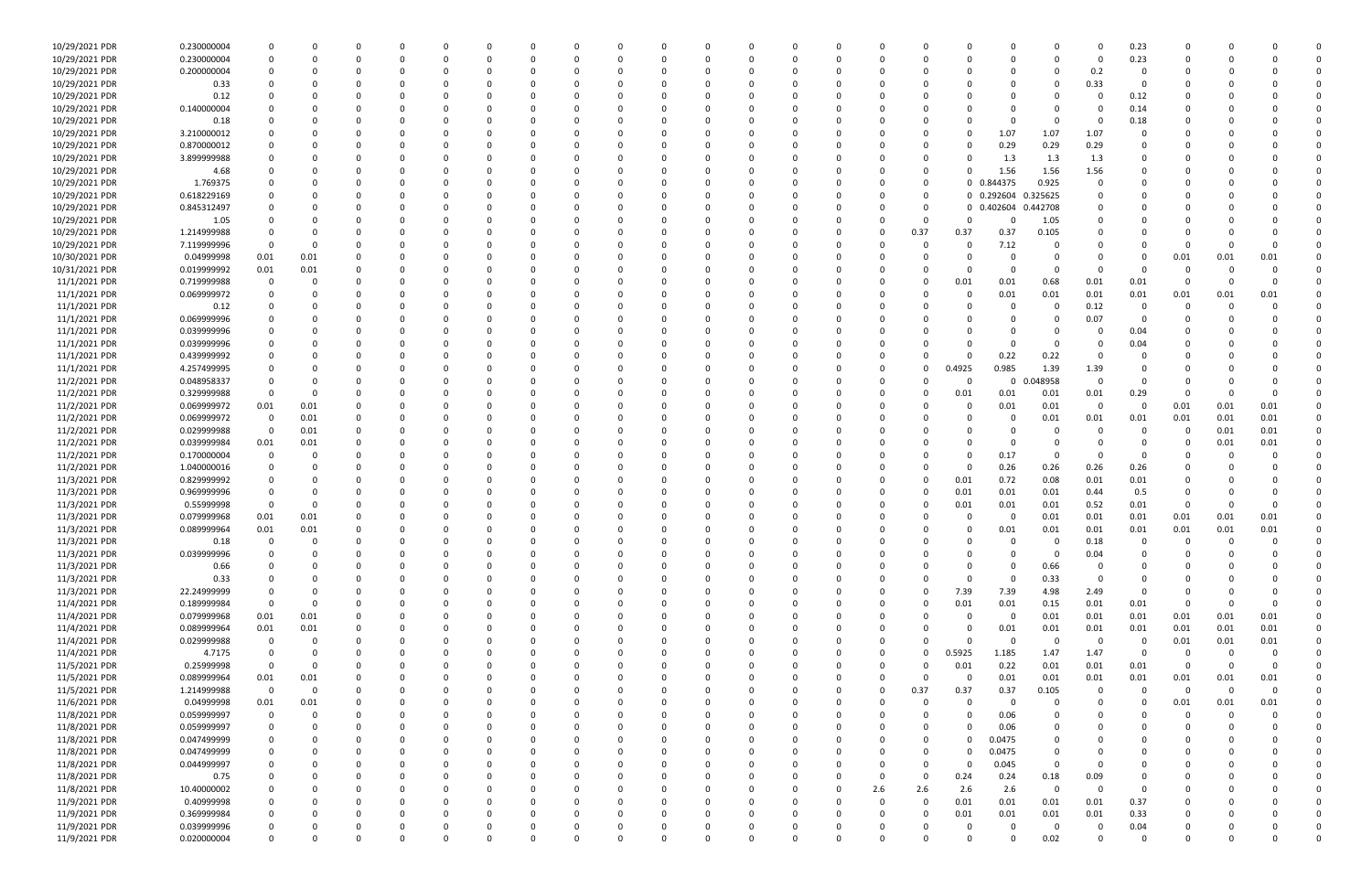| 11/9/2021 PDR  | 0.03        |                |             |          |             |          |          |          |          |          |             |          |          |          |          |          |              |             | 0            |          | 0.03     |                |          |          |          |  |
|----------------|-------------|----------------|-------------|----------|-------------|----------|----------|----------|----------|----------|-------------|----------|----------|----------|----------|----------|--------------|-------------|--------------|----------|----------|----------------|----------|----------|----------|--|
| 11/9/2021 PDR  | 0.03        | 0              | 0           |          | $\Omega$    | 0        |          |          | $\Omega$ |          | $\Omega$    |          |          |          | -0       |          |              |             | 0            | $\Omega$ | 0.03     | 0              | $\Omega$ |          |          |  |
| 11/9/2021 PDR  | 0.03        |                |             |          |             |          |          |          |          |          |             |          |          |          |          |          |              |             | 0            |          | 0.03     |                |          |          |          |  |
|                |             |                |             |          |             |          |          |          |          |          |             |          |          |          |          |          |              |             |              |          |          |                |          |          |          |  |
| 11/9/2021 PDR  | 0.759999984 |                |             |          |             |          |          |          |          |          |             |          |          |          |          |          |              | 0.19        | 0.19         | 0.19     | 0.19     |                |          |          |          |  |
| 11/9/2021 PDR  | 24.65999999 |                |             |          |             |          |          |          |          |          |             |          |          |          |          |          | 7.39         | 7.39        | 7.39         | 2.49     |          | $\Omega$       |          |          |          |  |
| 11/9/2021 PDR  | 0.765000012 |                |             |          |             |          |          |          |          |          |             |          |          |          |          |          | 0.23         | 0.23        | 0.23         | 0.075    |          |                |          |          |          |  |
| 11/10/2021 PDR | 1.005416673 |                |             |          |             |          |          |          |          |          |             |          |          |          |          |          | $\mathbf 0$  | 005417      | 0            |          |          |                |          |          |          |  |
| 11/10/2021 PDR | 1.269999984 |                |             |          |             |          |          |          |          |          |             |          |          |          |          |          | 0            | 0.01        | 0.01         | 0.01     | 0.22     | 1.02           |          |          |          |  |
|                |             |                |             |          |             |          |          |          |          |          |             |          |          |          |          |          |              |             |              |          |          |                |          |          |          |  |
| 11/10/2021 PDR | 1.00999998  |                |             |          |             |          |          |          |          |          |             |          |          |          |          |          |              | 0.01        | 0.01         | 0.01     | 0.01     | 0.97           |          |          |          |  |
| 11/10/2021 PDR | 10.40000002 |                |             |          |             |          |          |          |          |          |             |          |          |          |          | 2.6      | 2.6          | 2.6         | 2.6          |          | - 0      | $\Omega$       |          |          |          |  |
| 11/11/2021 PDR | 1.029999996 |                |             |          |             |          |          |          |          |          |             |          |          |          |          |          |              |             | 0            |          | 0.36     | 0.67           |          |          |          |  |
| 11/11/2021 PDR | 0.129999996 |                |             |          |             |          |          |          |          |          |             |          |          |          |          |          |              |             | 0.13         |          |          |                |          |          |          |  |
| 11/11/2021 PDR | 1.05        |                |             |          |             |          |          |          |          |          |             |          |          |          |          |          |              |             | 1.05         |          |          |                |          |          |          |  |
| 11/11/2021 PDR | 0.33        |                |             |          |             |          |          |          |          |          |             |          |          |          |          |          | O            |             | 0.33         |          |          |                |          |          |          |  |
|                | 5.84499999  |                |             |          |             |          |          |          |          |          |             |          |          |          |          |          | 1.75         | 1.75        | 1.75         |          |          |                |          |          |          |  |
| 11/11/2021 PDR |             |                |             |          |             |          |          |          |          |          |             |          |          |          |          |          |              |             |              | 0.595    |          |                |          |          |          |  |
| 11/11/2021 PDR | 24.65999999 |                |             |          |             |          |          |          |          |          |             |          |          |          |          |          | 7.39         | 7.39        | 7.39         | 2.49     |          |                |          |          |          |  |
| 11/11/2021 PDR | 2.34        |                |             |          |             |          |          |          |          |          |             |          |          |          |          |          | O            |             | 2.34         | 0        |          |                |          |          |          |  |
| 11/11/2021 PDR | 4.257499995 |                |             |          |             |          |          |          |          |          |             |          |          |          |          |          | O            | 0.4925      | 0.985        | 1.39     | 1.39     | $\Omega$       |          |          |          |  |
| 11/12/2021 PDR | 0.269999988 |                |             |          |             |          |          |          |          |          |             |          |          |          |          |          |              | 0.12        | 0.12         | 0.01     | 0.01     | 0.01           |          |          |          |  |
| 11/12/2021 PDR | 1.06999998  |                |             |          |             |          |          |          |          |          |             |          |          |          |          |          |              | 0.52        | 0.52         | 0.01     | 0.01     | 0.01           |          |          |          |  |
|                |             |                |             |          |             |          |          |          |          |          |             |          |          |          |          |          |              |             |              |          |          |                |          |          |          |  |
| 11/12/2021 PDR | 1.520000004 |                |             |          |             |          |          |          |          |          |             |          |          |          |          |          | 0            | 0.01        | 0.53         | 0.53     | 0.16     | 0.29           |          |          |          |  |
| 11/12/2021 PDR | 2.86999998  |                |             |          |             |          |          |          |          |          |             |          |          |          |          |          |              | 1.42        | 1.42         | 0.01     | 0.01     | 0.01           |          |          |          |  |
| 11/12/2021 PDR | 0.369999984 |                |             |          |             |          |          |          |          |          |             |          |          |          |          |          |              | 0.01        | 0.01         | 0.01     | 0.01     | 0.33           |          |          |          |  |
| 11/12/2021 PDR | 0.140000004 |                |             |          |             |          |          |          |          |          |             |          |          |          |          |          |              |             | 0            |          | 0.14     | 0              |          |          |          |  |
| 11/12/2021 PDR | 0.140000004 |                |             |          |             |          |          |          |          |          |             |          |          |          |          |          |              |             | 0            |          | 0.14     | 0              |          |          |          |  |
| 11/12/2021 PDR | 0.140000004 |                |             |          |             |          |          |          |          |          |             |          |          |          |          |          |              |             |              |          | 0.14     |                |          |          |          |  |
|                |             |                |             |          |             |          |          |          |          |          |             |          |          |          |          |          |              |             |              |          |          |                |          |          |          |  |
| 11/12/2021 PDR | 0.140000004 |                |             |          |             |          |          |          |          |          |             |          |          |          |          |          |              |             |              |          | 0.14     |                |          |          |          |  |
| 11/12/2021 PDR | 0.140000004 |                |             |          |             |          |          |          |          |          |             |          |          |          |          |          |              |             |              |          | 0.14     |                |          |          |          |  |
| 11/12/2021 PDR | 0.189999996 |                |             |          |             |          |          |          |          |          |             |          |          |          |          |          |              |             |              |          | 0.19     |                |          |          |          |  |
| 11/12/2021 PDR | 0.069999996 |                |             |          |             |          |          |          |          |          |             |          |          |          |          |          |              |             | 0            | 0.07     |          |                |          |          |          |  |
| 11/12/2021 PDR | 0.039999996 |                |             |          |             |          |          |          |          |          |             |          |          |          |          |          |              |             | $\Omega$     | 0.04     |          |                |          |          |          |  |
| 11/12/2021 PDR | 0.039999996 |                |             |          |             |          |          |          |          |          |             |          |          |          |          |          |              |             | 0            | 0.04     |          |                |          |          |          |  |
|                |             |                |             |          |             |          |          |          |          |          |             |          |          |          |          |          |              |             |              |          |          |                |          |          |          |  |
| 11/12/2021 PDR | 0.170000004 |                |             |          |             |          |          |          |          |          |             |          |          |          |          |          |              |             | 0            |          | 0.17     |                |          |          |          |  |
| 11/12/2021 PDR | 24.65999999 |                |             |          |             |          |          |          |          |          |             |          |          |          |          |          | 7.39         | 7.39        | 7.39         | 2.49     |          |                |          |          |          |  |
| 11/12/2021 PDR | 4.68        |                |             |          |             |          |          |          |          |          |             |          |          |          |          |          | 0            | 2.34        | 2.34         | - 0      | - 0      |                |          |          |          |  |
| 11/12/2021 PDR | 0.904999995 | 0              | $\Omega$    |          |             |          |          |          |          |          |             |          |          |          |          |          | O            | 0.095       | 0.19         | 0.31     | 0.31     |                | 0        |          |          |  |
| 11/13/2021 PDR | 0.089999964 | 0.01           | 0.01        |          |             |          |          |          |          |          |             |          |          |          |          |          |              |             | 0.01         | 0.01     | 0.01     | 0.01           | 0.01     | 0.01     | 0.01     |  |
| 11/13/2021 PDR | 0.079999968 | 0.01           | 0.01        |          |             |          |          |          |          |          |             |          |          |          |          |          |              |             | 0.01         | 0.01     | 0.01     | 0.01           | 0.01     | 0.01     |          |  |
|                |             |                |             |          |             |          |          |          |          |          |             |          |          |          |          |          |              |             |              |          |          |                |          |          |          |  |
| 11/14/2021 PDR | 0.039999984 | 0.01           | 0.01        |          |             |          |          |          |          |          |             |          |          |          |          |          |              |             | 0            |          |          |                | 0.01     | 0.01     |          |  |
| 11/14/2021 PDR | 0.019999992 | 0.01           | 0.01        | $\Omega$ | 0           |          |          |          |          |          |             |          |          |          |          |          |              |             | $\Omega$     |          | - 0      |                | $\Omega$ |          |          |  |
| 11/15/2021 PDR | 1.259999988 | $\overline{0}$ | 0           |          | 0           |          |          |          |          |          |             |          | υ        |          |          |          |              | 0.27        | 0.01         | 0.01     | 0.01     | 0.96           | $\Omega$ |          |          |  |
| 11/15/2021 PDR | 0.969999984 | $\mathbf 0$    | $\mathbf 0$ | $\Omega$ | $\mathbf 0$ | $\Omega$ | $\Omega$ | $\Omega$ | $\Omega$ | $\Omega$ | $\Omega$    | $\Omega$ | $\Omega$ | $\Omega$ | $\Omega$ | $\Omega$ | $\Omega$     | 0.01        | 0.01         | 0.01     | 0.01     | 0.93           | 0        |          |          |  |
| 11/15/2021 PDR | 0.459999984 | 0              | 0           |          | 0           | $\Omega$ | $\Omega$ |          | $\Omega$ |          | 0           |          | $\Omega$ | O        | $\Omega$ |          | $\Omega$     | 0.01        | 0.01         | 0.01     | 0.01     | 0.42           | 0        | $\Omega$ |          |  |
| 11/15/2021 PDR | 0.699999996 | 0              | $\Omega$    |          | 0           | 0        |          |          | $\Omega$ |          | 0           |          | $\Omega$ |          | 0        |          | <sup>0</sup> | 0.13        | 0.13         | 0.13     | 0.09     | 0.08           | 0.09     | 0.05     |          |  |
|                |             |                |             |          | $\Omega$    |          |          |          | $\Omega$ |          | $\Omega$    |          | $\Omega$ |          |          |          | $\Omega$     |             |              |          |          |                | $\Omega$ |          |          |  |
| 11/16/2021 PDR | 5.309999988 | 0              | $\Omega$    |          |             | 0        |          |          |          |          |             |          |          |          |          |          |              | 0.01        | 2.64         | 2.64     | 0.01     | 0.01           |          | 0        |          |  |
| 11/16/2021 PDR | 0.309999984 | $\mathbf 0$    | 0           |          | 0           | O        |          |          | 0        |          | 0           |          | 0        |          |          |          | 0            | 0.01        | 0.01         | 0.01     | 0.27     | 0.01           |          |          |          |  |
| 11/16/2021 PDR | 0.34999998  | $\mathbf 0$    | $\mathbf 0$ |          | 0           | 0        |          |          | $\Omega$ |          | 0           |          | $\Omega$ |          |          |          | 0            | 0.31        | 0.01         | 0.01     | 0.01     | 0.01           | 0        |          |          |  |
| 11/16/2021 PDR | 0.079999968 | 0.01           | 0.01        |          | 0           | $\Omega$ |          |          | $\Omega$ |          | $\Omega$    |          | $\Omega$ |          |          |          | 0            | $\mathbf 0$ | 0.01         | 0.01     | 0.01     | 0.01           | 0.01     | 0.01     |          |  |
| 11/16/2021 PDR | 0.419999988 | 0              | $\mathbf 0$ |          | 0           |          |          |          | $\Omega$ |          | 0           |          | $\Omega$ |          |          |          |              | 0.04        | 0.05         | 0.05     | 0.07     | 0.1            | 0.07     | 0.04     |          |  |
| 11/17/2021 PDR | 0.49999998  | 0              | $\Omega$    |          | 0           | 0        |          |          | 0        |          | 0           |          | $\Omega$ |          |          |          | O            | 0.01        | 0.01         | 0.01     | $0.01\,$ | 0.46           | 0        |          |          |  |
|                |             | $\Omega$       |             |          |             |          |          |          | $\Omega$ |          |             |          | $\Omega$ |          |          |          |              | $\Omega$    | $\mathbf 0$  |          | 0        | $\overline{0}$ |          |          |          |  |
| 11/17/2021 PDR | 0.24        |                |             |          | 0           |          |          |          |          |          | 0           |          |          |          |          |          |              |             |              | 0.24     |          |                |          |          |          |  |
| 11/17/2021 PDR | 21.79999999 |                |             |          | 0           |          |          |          | 0        |          |             |          |          |          |          |          | $\Omega$     | 6.91        | 6.91         | 5.32     | 2.66     |                |          |          |          |  |
| 11/17/2021 PDR | 0.765000012 |                |             |          | 0           |          |          |          | 0        |          |             |          |          |          |          |          | 0.23         | 0.23        | 0.23         | 0.075    | $\Omega$ |                |          |          |          |  |
| 11/17/2021 PDR | 1.225000002 | $\Omega$       | $\Omega$    |          | 0           |          |          |          |          |          |             |          | $\Omega$ |          |          |          | $\mathbf 0$  | 0.38        | 0.38         | 0.31     | 0.155    | $\overline{0}$ |          |          |          |  |
| 11/18/2021 PDR | 0.16999998  | 0              | $\mathbf 0$ |          | 0           |          |          |          | $\Omega$ |          | 0           |          | $\Omega$ |          |          |          | 0            | 0.01        | 0.13         | 0.01     | $0.01\,$ | 0.01           | 0        |          |          |  |
| 11/18/2021 PDR | 0.039999984 | 0              | 0.01        |          | 0           | $\Omega$ |          |          | 0        |          | 0           |          | $\Omega$ |          | 0        |          | 0            | $\Omega$    | $\mathbf{0}$ | $\Omega$ | 0        | 0              | 0.01     | 0.01     | 0.01     |  |
|                |             |                |             |          |             |          |          |          |          |          |             |          |          |          |          |          |              |             |              |          |          |                |          |          |          |  |
| 11/18/2021 PDR | 0.079999968 | 0              | 0.01        |          | 0           | 0        |          |          | $\Omega$ |          | $\Omega$    |          | $\Omega$ |          |          |          |              |             | 0.01         | 0.01     | 0.01     | 0.01           | 0.01     | 0.01     | 0.01     |  |
| 11/18/2021 PDR | 0.140000004 | 0              | $\Omega$    |          | $\Omega$    | $\Omega$ |          |          | $\Omega$ |          | $\Omega$    |          | $\Omega$ |          |          |          | U            | $\Omega$    | $\mathbf 0$  | 0.14     | $\Omega$ | $\overline{0}$ | $\Omega$ | $\Omega$ |          |  |
| 11/18/2021 PDR | 0.920000016 | $\mathbf 0$    | 0           |          | 0           | 0        |          |          | 0        |          |             |          | $\Omega$ |          |          |          | 0            | 0.23        | 0.23         | 0.23     | 0.23     | $\overline{0}$ | 0        |          |          |  |
| 11/19/2021 PDR | 1.249999992 | 0              |             |          | 0           | O        |          |          | 0        |          |             |          |          |          |          |          | 0            | 0.01        | 0.48         | 0.17     | 0.01     | 0.58           |          |          |          |  |
| 11/19/2021 PDR | 0.419999988 | $\mathbf 0$    | 0           |          | 0           | $\Omega$ |          |          | 0        |          | $\Omega$    |          | $\Omega$ |          | 0        |          | 0            | 0.01        | 0.38         | 0.01     | 0.01     | 0.01           | 0        |          |          |  |
| 11/19/2021 PDR | 0.249999984 | $\mathbf 0$    | 0           |          | 0           | $\Omega$ |          |          | 0        |          | 0           |          | $\Omega$ |          | $\Omega$ |          | $\Omega$     | 0.01        | 0.21         | 0.01     | 0.01     | 0.01           | 0        |          | $\Omega$ |  |
|                |             |                |             |          |             |          |          |          |          |          |             |          |          |          |          |          |              |             |              |          |          |                |          |          |          |  |
| 11/19/2021 PDR | 0.089999964 | 0.01           | 0.01        | $\Omega$ | $\Omega$    | $\Omega$ |          |          | $\Omega$ |          | $\Omega$    |          | $\Omega$ |          |          |          | $\Omega$     |             | 0.01         | 0.01     | 0.01     | 0.01           | 0.01     | 0.01     | 0.01     |  |
| 11/19/2021 PDR | 0.18        | 0              | 0           |          | 0           | O        |          |          |          |          | 0           |          |          |          |          |          |              |             | 0            |          | 0.18     | 0              | 0        |          |          |  |
| 11/19/2021 PDR | 0.020000004 | $\Omega$       | $\mathbf 0$ | $\Omega$ | $\Omega$    | $\Omega$ | $\Omega$ | $\Omega$ | $\Omega$ | $\Omega$ | $\mathbf 0$ |          | $\Omega$ | $\Omega$ | 0        |          | $\Omega$     |             | $\Omega$     | 0.02     | $\Omega$ | $\mathbf 0$    | $\Omega$ |          | 0        |  |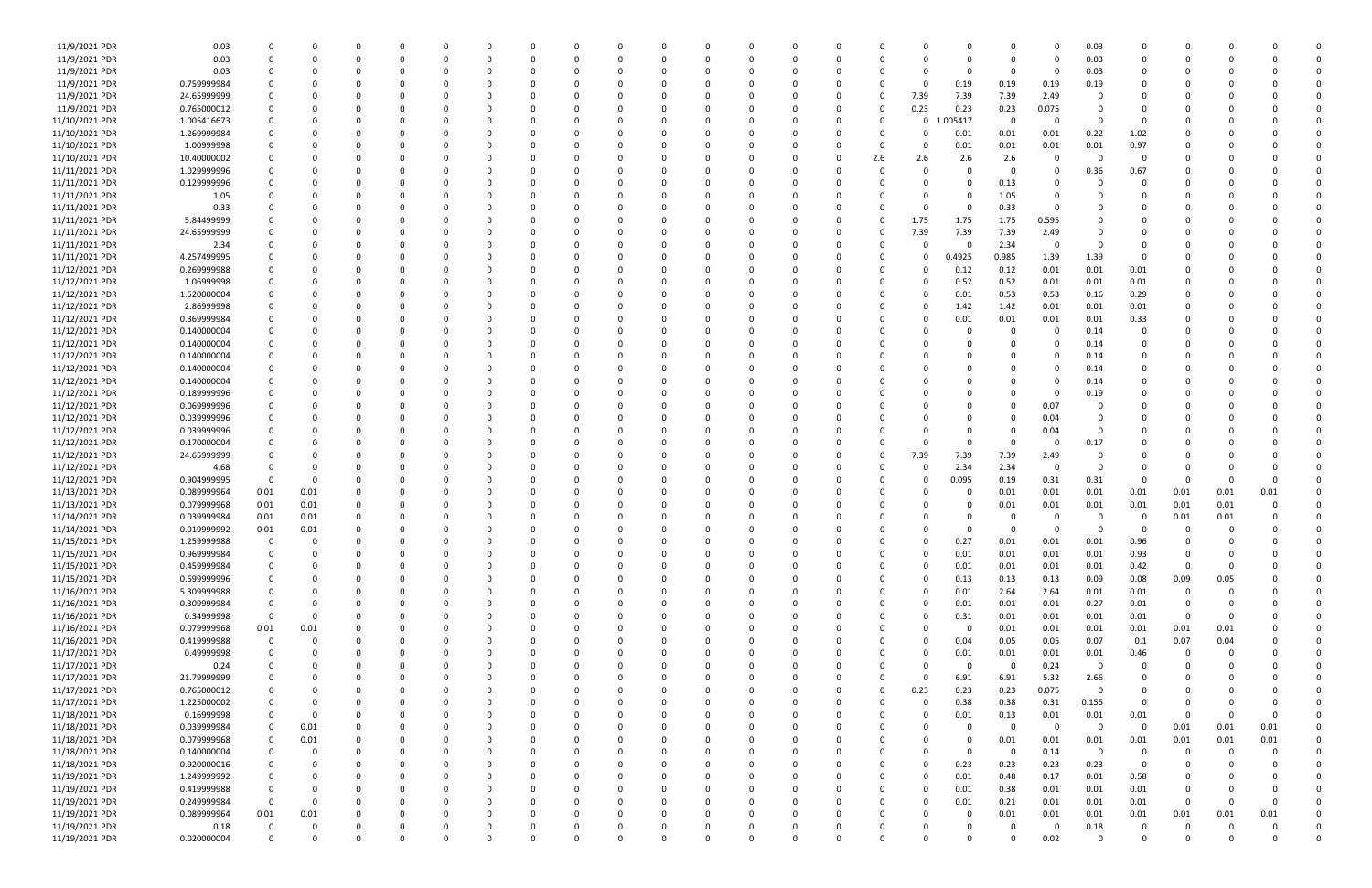| 11/19/2021 PDR | 0.369999996 |             |          |          |              |          |   |             |          |          |          |          |          |          |          |          |              |             | $\Omega$       | 0.37                    | 0           |             |          |             |  |
|----------------|-------------|-------------|----------|----------|--------------|----------|---|-------------|----------|----------|----------|----------|----------|----------|----------|----------|--------------|-------------|----------------|-------------------------|-------------|-------------|----------|-------------|--|
| 11/19/2021 PDR | 0.039999996 |             |          |          | <sup>0</sup> |          |   |             | $\Omega$ |          |          |          |          |          |          |          | <sup>0</sup> |             | $\Omega$       | 0.04                    | 0           |             |          |             |  |
| 11/19/2021 PDR | 0.03        |             |          |          |              |          |   |             |          |          |          |          |          |          |          |          | C            |             | $\Omega$       | 0.03                    | 0           |             |          |             |  |
| 11/19/2021 PDR | 0.186041663 |             |          |          |              |          |   |             |          |          |          |          |          |          |          |          | $\Omega$     | $\mathbf 0$ | 0.001979<br>0. | 184062                  |             |             |          |             |  |
| 11/19/2021 PDR | 1.109999988 |             |          |          |              |          |   |             |          |          |          |          |          |          |          | 0.37     | 0.37         | 0.37        |                | - 0                     |             |             |          |             |  |
| 11/19/2021 PDR |             |             |          |          |              |          |   |             |          |          |          |          |          |          |          | $\Omega$ | 2.2625       | 4.525       |                |                         | 0           |             |          |             |  |
|                | 19.6275     |             |          |          |              |          |   |             |          |          |          |          |          |          |          |          |              |             | 6.42           | 6.42                    |             |             |          |             |  |
| 11/19/2021 PDR | 7.845       |             |          |          |              |          |   |             |          |          |          |          |          |          |          | 2.37     | 2.37         | 2.37        | 0.735          | - 0                     |             |             |          |             |  |
| 11/19/2021 PDR | 5.799999984 |             |          |          |              |          |   |             |          |          |          |          |          |          |          |          | 1.45         | 1.45        | 1.45           | 1.45                    | 0           | $\Omega$    |          |             |  |
| 11/20/2021 PDR | 0.089999964 | 0.01        | 0.01     |          |              |          |   |             |          |          |          |          |          |          |          |          | 0            | 0.01        | 0.01           | 0.01                    | 0.01        | 0.01        | 0.01     | 0.01        |  |
| 11/20/2021 PDR | 0.04999998  | 0.01        | $0.01\,$ |          |              |          |   |             |          |          |          |          |          |          |          |          |              | 0           | $\Omega$       | - 0                     | 0           | 0.01        | 0.01     | 0.01        |  |
| 11/20/2021 PDR | 0.089999964 | 0.01        | 0.01     |          |              |          |   |             |          |          |          |          |          |          |          |          | 0            | 0.01        | 0.01           | 0.01                    | 0.01        | 0.01        | 0.01     | 0.01        |  |
| 11/20/2021 PDR | 0.229999992 | 0           | 0        |          |              |          |   |             |          |          |          |          |          |          |          |          | 0.03         | 0.04        | 0.03           | 0.03                    | 0.04        | 0.04        | 0.02     | 0           |  |
| 11/21/2021 PDR | 0.089999964 | 0.01        | 0.01     |          |              |          |   |             |          |          |          |          |          |          |          |          | 0            | 0.01        | 0.01           | 0.01                    | 0.01        | 0.01        | 0.01     | 0.01        |  |
| 11/22/2021 PDR | 0.569999988 | $\Omega$    |          |          |              |          |   |             |          |          |          |          |          |          |          |          | 0.01         | 0.01        | 0.01           | 0.01                    | 0.53        | -0          |          |             |  |
| 11/22/2021 PDR | 0.49999998  | $\mathbf 0$ |          |          |              |          |   |             |          |          |          |          |          |          |          |          | 0.01         | 0.01        | 0.01           | 0.01                    | 0.46        | $\Omega$    |          |             |  |
| 11/22/2021 PDR | 0.079999968 | 0.01        | 0.01     |          |              |          |   |             |          |          |          |          |          |          |          |          |              | 0           | 0.01           | 0.01                    | 0.01        | 0.01        | 0.01     | 0.01        |  |
| 11/22/2021 PDR | 0.140000004 | 0           |          |          |              |          |   |             |          |          |          |          |          |          |          |          |              |             |                | 0.14                    | 0           | -0          |          |             |  |
| 11/22/2021 PDR | 0.140000004 |             |          |          |              |          |   |             |          |          |          |          |          |          |          |          |              |             |                |                         |             |             |          |             |  |
|                |             |             |          |          |              |          |   |             |          |          |          |          |          |          |          |          |              |             |                | 0.14                    |             |             |          |             |  |
| 11/22/2021 PDR | 0.110000004 |             |          |          |              |          |   |             |          |          |          |          |          |          |          |          |              |             |                | 0.11                    | 0           |             |          |             |  |
| 11/22/2021 PDR | 0.140000004 |             |          |          |              |          |   |             |          |          |          |          |          |          |          |          |              | $\Omega$    | 0.14           |                         |             |             |          |             |  |
| 11/22/2021 PDR | 0.189999996 |             |          |          |              |          |   |             |          |          |          |          |          |          |          |          |              | 0           | 0.19           |                         |             |             |          |             |  |
| 11/22/2021 PDR | 0.63        |             |          |          |              |          |   |             |          |          |          |          |          |          |          |          |              |             | 0.63           |                         |             |             |          |             |  |
| 11/22/2021 PDR | 0.170000004 |             |          |          |              |          |   |             |          |          |          |          |          |          |          |          |              |             | 0.17           |                         |             |             |          |             |  |
| 11/22/2021 PDR | 0.039999996 |             |          |          |              |          |   |             |          |          |          |          |          |          |          |          | $\Omega$     | 0           | 0.04           | - 0                     | $\Omega$    | -0          |          |             |  |
| 11/22/2021 PDR | 0.200000004 |             |          |          |              |          |   |             |          |          |          |          |          |          |          |          | 0.03         | 0.03        | 0.04           | 0.03                    | 0.02        | 0.03        | 0.02     |             |  |
| 11/22/2021 PDR | 0.419999988 |             |          |          |              |          |   |             |          |          |          |          |          |          |          |          | 0.04         | 0.05        | 0.05           | 0.07                    | 0.1         | 0.07        | 0.04     |             |  |
| 11/22/2021 PDR | 5.34        |             |          |          |              |          |   |             |          |          |          |          |          |          |          | 1.47     | 1.47         | 1.47        | 0.93           | - 0                     | C           | -0          |          |             |  |
| 11/23/2021 PDR | 0.689999988 |             |          |          |              |          |   |             |          |          |          |          |          |          |          |          | 0.01         | 0.01        | 0.01           | 0.01                    | 0.65        | 0           |          |             |  |
| 11/23/2021 PDR | 0.029999988 |             |          |          |              |          |   |             |          |          |          |          |          |          |          |          | 0            | - 0         | - 0            | - 0                     | 0           | 0.01        | 0.01     | 0.01        |  |
| 11/23/2021 PDR | 5.799999984 |             |          |          |              |          |   |             |          |          |          |          |          |          |          |          | 1.45         | 1.45        | 1.45           | 1.45                    | 0           | 0           |          |             |  |
|                |             |             |          |          |              |          |   |             |          |          |          |          |          |          |          |          |              |             |                | $\Omega$                |             |             |          |             |  |
| 11/23/2021 PDR | 11.67000001 |             |          |          |              |          |   |             |          |          |          |          |          |          |          | 3.5      | 3.5          | 3.5         | 1.17           |                         | 0           |             |          |             |  |
| 11/23/2021 PDR | 5.34        |             |          |          |              |          |   |             |          |          |          |          |          |          |          | 1.47     | 1.47         | 1.47        | 0.93           | - 0                     | 0           |             |          |             |  |
| 11/24/2021 PDR | 0.479999988 |             |          |          |              |          |   |             |          |          |          |          |          |          |          |          | 0.01         | 0.44        | 0.01           | 0.01                    | 0.01        |             |          |             |  |
| 11/24/2021 PDR | 0.269999988 | 0           |          |          |              |          |   |             |          |          |          |          |          |          |          |          | 0.01         | 0.12        | 0.12           | 0.01                    | 0.01        | -0          |          |             |  |
| 11/24/2021 PDR | 0.059999976 | 0.01        | 0.01     |          |              |          |   |             |          |          |          |          |          |          |          |          | C            | 0.01        | 0.01           | - 0                     | 0           | 0.01        | 0.01     |             |  |
| 11/24/2021 PDR | 0.059999976 | 0.01        | 0.01     |          |              |          |   |             |          |          |          |          |          |          |          |          | 0            | 0.01        | 0.01           | - 0                     | 0           | 0           | 0.01     | 0.01        |  |
| 11/24/2021 PDR | 15.5025     | 0           |          |          |              |          |   |             |          |          |          |          |          |          |          | $\Omega$ | 1.8475       | 3.695       | 4.98           | 4.98                    |             |             |          |             |  |
| 11/24/2021 PDR | 0.765000012 |             |          |          |              |          |   |             |          |          |          |          |          |          |          | 0.23     | 0.23         | 0.23        | 0.075          | $\Omega$                |             |             |          |             |  |
| 11/24/2021 PDR | 6.025000002 |             |          |          |              |          |   |             |          |          |          |          |          |          |          |          | 1.97         | 1.97        | 1.39           | 0.695                   |             |             |          |             |  |
| 11/25/2021 PDR | 0.369999996 | $\Omega$    |          |          |              |          |   |             |          |          |          |          |          |          |          |          | 0            | 0           | 0.37           | $\Omega$                | 0           |             |          |             |  |
| 11/25/2021 PDR | 0.059999976 | 0.01        | 0.01     |          |              |          |   |             |          |          |          |          |          |          |          |          | $\Omega$     | $\Omega$    | $\Omega$       | $\Omega$                | 0.01        | 0.01        | 0.01     | 0.01        |  |
| 11/26/2021 PDR | 0.579999996 | $\mathbf 0$ | 0        | $\Omega$ | 0            | $\Omega$ |   | 0           | 0        | 0        |          | 0        | $\Omega$ | 0        | 0        | $\Omega$ | 0.01         | 0.01        | 0.08           | 0.21                    | 0.27        | $\mathbf 0$ | $\Omega$ | 0           |  |
| 11/27/2021 PDR |             |             |          | $\Omega$ |              |          |   |             |          |          |          |          |          |          |          |          | $\Omega$     |             |                |                         |             |             |          |             |  |
|                | 0.089999964 | 0.01        | $0.01\,$ |          | 0            |          |   |             | 0        | 0        |          | 0        |          |          | 0        |          |              | 0.01        | $0.01\,$       | 0.01                    | 0.01        | 0.01        | 0.01     | 0.01        |  |
| 11/27/2021 PDR | 0.019999992 | 0.01        | 0.01     | 0        | 0            |          |   |             | 0        |          |          | $\Omega$ |          |          |          |          | 0            | $\mathbf 0$ | $\Omega$       | - 0                     | 0           | $\Omega$    | $\Omega$ | $\mathbf 0$ |  |
| 11/28/2021 PDR | 0.04999998  | 0.01        | 0.01     | $\Omega$ |              |          |   |             |          |          |          |          |          |          |          |          | 0            | 0.01        |                | - 0                     | 0           | $\Omega$    | 0.01     | 0.01        |  |
| 11/28/2021 PDR | 0.04999998  | 0.01        | 0.01     |          |              |          |   |             |          |          |          | O        |          |          |          |          | C            | -0          |                | - 0                     | 0           | 0.01        | 0.01     | 0.01        |  |
| 11/29/2021 PDR | 0.069999996 | $\mathbf 0$ | 0        | 0        | O            |          |   |             | 0        |          |          | 0        |          |          |          |          | $\Omega$     | $\Omega$    | $\Omega$       | 0.07                    | 0           | $\Omega$    |          |             |  |
| 11/29/2021 PDR | 1.225000002 | 0           |          |          | 0            |          |   |             |          |          |          |          |          |          |          |          | 0.38         | 0.38        | 0.31           | 0.155                   | $\mathbf 0$ |             |          |             |  |
| 11/29/2021 PDR | 0.279999996 | 0           | - 0      | $\Omega$ | 0            | - 0      |   |             | 0        | 0        |          | $\Omega$ | $\Omega$ | $\Omega$ | 0        | $\Omega$ | 0.01         | 0.22        | 0.02           | 0.02                    | 0.01        | 0           |          | 0           |  |
| 11/29/2021 PDR | 4.32        | $\Omega$    | 0        | 0        | 0            |          |   |             | 0        | $\Omega$ |          | 0        | 0        |          | 0        | 0        | 0.01         | 2.12        | 2.12           | 0.06                    | 0.01        |             |          |             |  |
| 11/29/2021 PDR | 0.66        | 0.33        | 0.33     | 0        |              |          |   |             |          |          |          | 0        | $\Omega$ |          |          |          | $\Omega$     | $\mathbf 0$ | $\Omega$       | $\Omega$                | 0           | 0           | $\Omega$ | $\Omega$    |  |
| 11/30/2021 PDR | 0.039999984 | 0.01        | $0.01\,$ |          |              |          |   |             | 0        |          |          | 0        |          |          |          |          | $\Omega$     | $\mathbf 0$ | $\Omega$       | - 0                     | 0           | 0           | 0.01     | 0.01        |  |
| 11/30/2021 PDR | 0.200000004 | 0           | - 0      | 0        | C            |          |   |             | 0        |          |          | 0        |          |          |          |          | 0.03         | 0.03        | 0.04           | 0.03                    | 0.02        | 0.03        | 0.02     | 0           |  |
| 11/30/2021 PDR | 4.875       | 0           | 0        | $\Omega$ | 0            |          |   |             | 0        |          |          | 0        | 0        |          | 0        | 1.47     | 1.47         | 1.47        | 0.465          | $\overline{\mathbf{0}}$ | $\mathbf 0$ | $\mathbf 0$ | $\Omega$ |             |  |
|                |             | $\Omega$    | 0        |          |              |          |   |             |          |          |          |          |          |          |          |          |              |             |                |                         |             |             | $\Omega$ |             |  |
| 12/2/2021 PDR  | 0.780000012 |             |          | 0        | C            |          |   | O           | 0        | 0        |          | 0        | 0        |          | 0        | 0        | 0.05         | 0.22        | 0.17           | 0.17                    | 0.17        | 0           |          | 0           |  |
| 12/2/2021 PDR  | 0.079999968 | 0.01        | 0.01     | 0        | 0            |          |   |             | 0        | $\Omega$ |          | 0        | 0        |          | 0        |          | $\Omega$     | $\mathbf 0$ | 0.01           | 0.01                    | 0.01        | 0.01        | 0.01     | 0.01        |  |
| 12/2/2021 PDR  | 0.079999968 | 0.01        | 0.01     | $\Omega$ | O            |          |   |             | 0        |          |          | 0        | 0        |          |          |          | $\Omega$     | 0.01        | $\Omega$       | 0.01                    | 0.01        | 0.01        | 0.01     | 0.01        |  |
| 12/2/2021 PDR  | 0.084999997 | 0           |          |          | C.           |          |   |             |          |          |          | $\Omega$ |          |          |          |          | $\Omega$     | 0.0425      | 0.0425         | $\overline{\mathbf{0}}$ | 0           | $\Omega$    |          | $\Omega$    |  |
| 12/3/2021 PDR  | 1.03999998  | 0           | $\Omega$ |          | O            |          |   |             |          |          |          | 0        |          |          |          | 0        | 0.01         | 0.01        | $0.01\,$       | 0.01                    | 1           | $\Omega$    |          |             |  |
| 12/3/2021 PDR  | 1.229999988 | $\mathbf 0$ | - 0      |          | O            |          |   |             | 0        |          |          | 0        |          |          |          |          | 0.5          | 0.01        | 0.01           | 0.01                    | 0.7         | 0           |          |             |  |
| 12/3/2021 PDR  | 0.039999984 | 0.01        | 0.01     | $\Omega$ | 0            |          |   |             | 0        |          |          | O        | 0        |          | O        | $\Omega$ | $\Omega$     | $\mathbf 0$ | $\Omega$       | $\overline{0}$          | $\mathbf 0$ | 0.01        | 0.01     |             |  |
| 12/6/2021 PDR  | 35.52       | 0           | $\Omega$ | 0        | 0            |          |   |             | 0        |          |          | 0        | 0        |          | 0        | 9.42     | 9.42         | 9.42        | 7.26           | $\overline{\mathbf{0}}$ | 0           | 0           |          |             |  |
| 12/6/2021 PDR  | 0.530000004 | $\Omega$    |          |          |              |          |   |             |          |          |          |          |          |          |          | $\Omega$ | 0.01         | 0.11        | 0.14           | 0.01                    | 0.26        |             |          |             |  |
| 12/6/2021 PDR  | 1.019999988 | $\Omega$    |          |          | C            |          |   |             |          |          |          | 0        |          |          |          | 0        | 0.01         | 0.01        | 0.01           | 0.5                     | 0.49        | 0           |          |             |  |
| 12/6/2021 PDR  | 0.200000004 | $\mathbf 0$ | $\Omega$ | $\Omega$ | $\Omega$     |          | U | $\mathbf 0$ | $\Omega$ | $\Omega$ | $\Omega$ | $\Omega$ | $\Omega$ | $\Omega$ | $\Omega$ |          | 0.03         | 0.03        | 0.04           | 0.03                    | 0.02        | 0.03        | 0.02     | 0           |  |
|                |             |             |          |          |              |          |   |             |          |          |          |          |          |          |          |          |              |             |                |                         |             |             |          |             |  |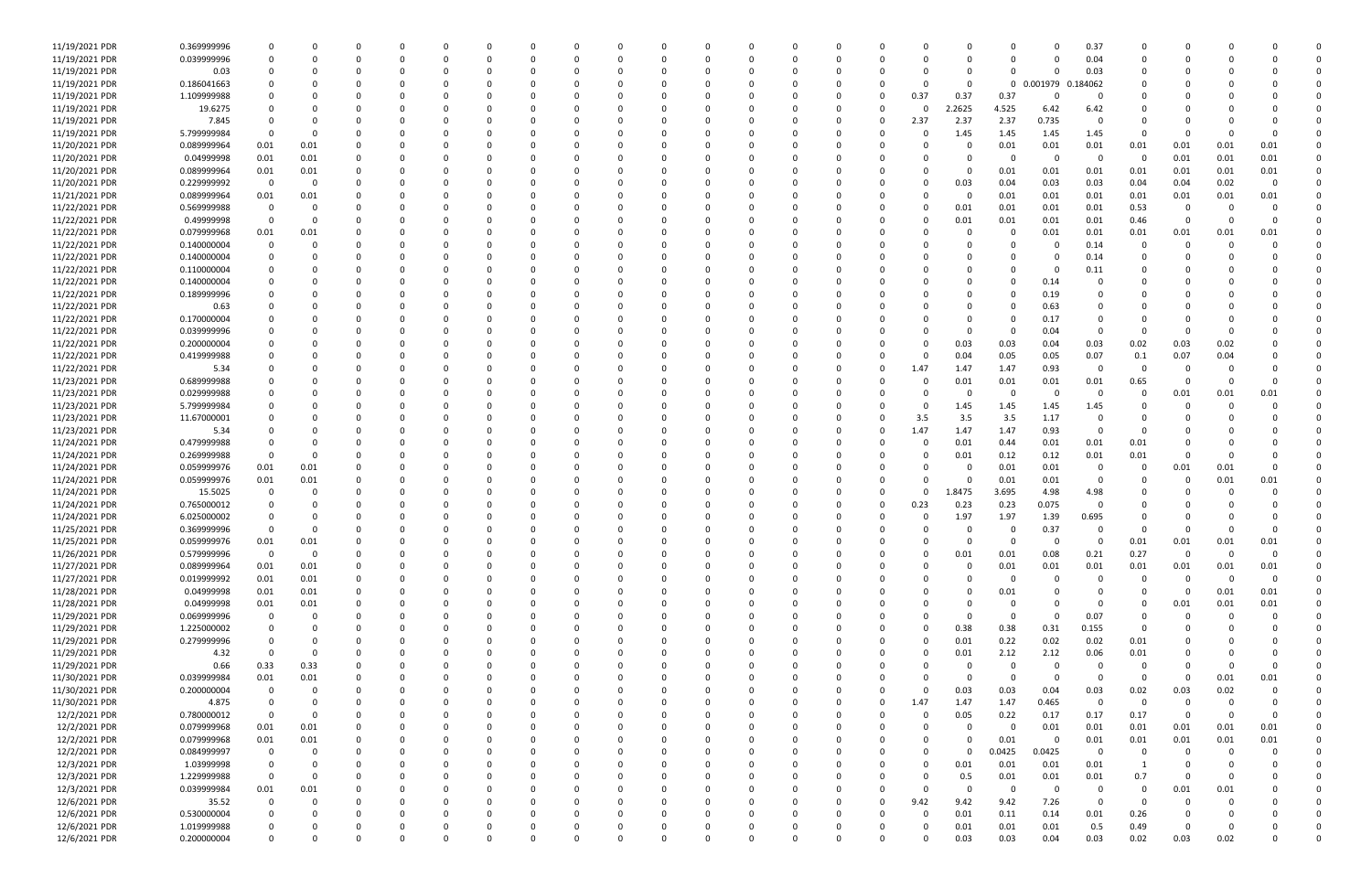| 12/7/2021 PDR  | 0.048958337 |             |             |          |          | $\Omega$ |          |          |       |          |          |             |          |             |             |          | $\Omega$ | $\Omega$ |             | 0 0.048958  | 0        | 0              |              |      |      |  |
|----------------|-------------|-------------|-------------|----------|----------|----------|----------|----------|-------|----------|----------|-------------|----------|-------------|-------------|----------|----------|----------|-------------|-------------|----------|----------------|--------------|------|------|--|
| 12/7/2021 PDR  | 3.509999976 |             |             |          |          |          |          |          |       |          |          |             |          |             |             | 0        | 0.7      | 0.7      | 0.7         | 0.7         | 0.7      | 0.01           | n            |      |      |  |
| 12/7/2021 PDR  | 0.399999984 |             |             |          |          |          |          |          |       |          |          |             |          |             |             |          | 0        | 0.01     | 0.01        | 0.01        | 0.01     | 0.36           |              |      |      |  |
| 12/7/2021 PDR  | 0.399999984 |             |             |          |          |          |          |          |       |          |          |             |          |             |             |          |          | 0.01     | 0.01        | 0.01        | 0.01     | 0.36           | $\Omega$     |      |      |  |
| 12/7/2021 PDR  | 0.069999972 |             | 0.01        |          |          |          |          |          |       |          |          |             |          |             |             |          |          |          | 0           | 0.01        | 0.01     | 0.01           | 0.01         | 0.01 | 0.01 |  |
|                |             |             |             |          |          |          |          |          |       |          |          |             |          |             |             |          |          |          |             |             |          |                |              |      |      |  |
| 12/7/2021 PDR  | 0.414999995 |             |             |          |          |          |          | 0        | 0.235 | 0.18     |          |             |          |             |             |          |          |          | 0           | -C          | - 0      | 0              | 0            |      |      |  |
| 12/7/2021 PDR  | 27.21000001 |             |             |          |          |          |          |          |       |          |          |             |          |             |             | 0        | 7.28     | 7.28     | 7.28        | 5.37        |          |                |              |      |      |  |
| 12/8/2021 PDR  | 0.606458331 |             |             |          |          |          |          |          |       |          |          |             |          |             |             | -0       | $\Omega$ | 606458   | $\Omega$    | 0           |          |                |              |      |      |  |
| 12/8/2021 PDR  | 2.979999984 |             |             |          |          |          |          |          |       |          |          |             |          |             |             |          |          | 0.01     | 0.01        | 0.01        | 0.01     | 2.94           |              |      |      |  |
| 12/8/2021 PDR  | 1.629999984 |             |             |          |          |          |          |          |       |          |          |             |          |             |             |          |          | 0.01     | 0.01        | 0.34        | 0.57     | 0.7            |              |      |      |  |
| 12/8/2021 PDR  | 3.509999976 |             |             |          |          |          |          |          |       |          |          |             |          |             |             | - 0      | 0.7      | 0.7      | 0.7         | 0.7         | 0.7      | 0.01           |              |      |      |  |
| 12/8/2021 PDR  | 0.359999988 | $\Omega$    |             |          |          |          |          |          |       |          |          |             |          |             |             |          |          | 0.01     | 0.01        | 0.01        | 0.01     | 0.32           | -0           |      |      |  |
| 12/8/2021 PDR  | 0.059999976 | 0.01        | 0.01        |          |          |          |          |          |       |          |          |             |          |             |             |          |          |          | 0           | -C          | - 0      | 0.01           | 0.01         | 0.01 | 0.01 |  |
|                |             |             |             |          |          |          |          |          |       |          |          |             |          |             |             |          |          |          |             | $\Omega$    |          |                |              |      |      |  |
| 12/9/2021 PDR  | 1.099999992 | 0.55        | 0.55        |          |          |          |          |          |       |          |          |             |          |             |             |          |          |          | 0           |             |          |                | -0           |      |      |  |
| 12/9/2021 PDR  | 3.334999977 | 0           |             |          |          |          |          |          |       |          |          |             |          |             |             | -0       | 0.525    | 0.7      | 0.7         | 0.7         | 0.7      | 0.01           |              |      |      |  |
| 12/9/2021 PDR  | 1.09999998  | 0           |             |          |          |          |          |          |       |          |          |             |          |             |             |          |          | 0.01     | 0.01        | 0.01        | 0.01     | 1.06           | -0           |      |      |  |
| 12/9/2021 PDR  | 0.079999968 | 0.01        | 0.01        | 0        |          |          |          |          |       |          |          |             |          |             |             |          |          |          | 0           | 0.01        | 0.01     | 0.01           | 0.01         | 0.01 | 0.01 |  |
| 12/9/2021 PDR  | 0.12        | 0           |             |          |          |          |          |          |       |          |          |             |          |             |             |          |          |          | 0           | 0           | 0.12     | 0              | 0            | - 0  |      |  |
| 12/9/2021 PDR  | 0.15        |             |             |          |          |          |          |          |       |          |          |             |          |             |             |          |          |          |             | - 0         | 0.15     | $\Omega$       |              |      |      |  |
| 12/9/2021 PDR  | 0.230000004 |             |             |          |          |          |          |          |       |          |          |             |          |             |             |          |          |          | 0           | $\Omega$    | 0.23     | 0              |              |      |      |  |
| 12/9/2021 PDR  | 0.039999996 |             |             |          |          |          |          |          |       |          |          |             |          |             |             |          |          |          | 0           | -C          | 0.04     |                |              |      |      |  |
| 12/9/2021 PDR  | 8.379999984 |             |             |          |          |          |          |          |       |          |          |             |          |             |             |          |          | 2.23     | 2.23        | 1.96        | 1.96     | 0              |              |      |      |  |
|                |             |             |             |          |          |          |          |          |       |          |          |             |          |             |             |          |          |          |             |             |          |                |              |      |      |  |
| 12/10/2021 PDR | 1.69999998  |             |             |          |          |          |          |          |       |          |          |             |          |             |             |          |          | 0.01     | 0.01        | 0.7         | 0.28     | 0.7            |              |      |      |  |
| 12/10/2021 PDR | 0.02499999  |             |             |          |          |          |          |          |       |          |          |             |          |             |             |          |          | 0        | 0           | 0.005       | 0.01     | 0.01           |              |      |      |  |
| 12/10/2021 PDR | 0.33        |             |             |          |          |          |          |          |       |          |          |             |          |             |             |          |          | 0.01     | 0.27        | 0.02        | 0.02     | 0.01           |              |      |      |  |
| 12/10/2021 PDR | 0.399999984 |             |             |          |          |          |          |          |       |          |          |             |          |             |             |          |          | 0.01     | 0.01        | 0.01        | 0.01     | 0.36           |              |      |      |  |
| 12/10/2021 PDR | 0.399999984 |             |             |          |          |          |          |          |       |          |          |             |          |             |             |          |          | 0.01     | 0.01        | 0.01        | 0.01     | 0.36           | -0           |      |      |  |
| 12/10/2021 PDR | 0.069999972 | 0.01        | 0.01        |          |          |          |          |          |       |          |          |             |          |             |             |          |          |          | 0           | 0.01        | 0.01     | 0.01           | 0.01         | 0.01 |      |  |
| 12/10/2021 PDR | 0.059999976 | 0.01        | 0.01        |          |          |          |          |          |       |          |          |             |          |             |             |          |          |          |             | -C          | - 0      | 0.01           | 0.01         | 0.01 | 0.01 |  |
| 12/10/2021 PDR | 0.24        |             |             |          |          |          |          |          |       |          |          |             |          |             |             |          |          |          | 0           | - 0         | 0.24     | 0              | -0           |      |      |  |
| 12/10/2021 PDR | 0.24        |             |             |          |          |          |          |          |       |          |          |             |          |             |             |          |          |          | $\Omega$    | 0           | 0.24     | 0              | -0           |      |      |  |
| 12/10/2021 PDR | 0.129999972 |             |             |          |          |          |          |          |       |          |          |             |          |             |             |          |          | 0.01     | 0.01        | 0.01        | 0.01     | 0.01           | 0.04         | 0.04 |      |  |
|                |             |             |             |          |          |          |          |          |       |          |          |             |          |             |             |          |          |          |             |             |          |                |              |      |      |  |
| 12/10/2021 PDR | 25.30000001 |             |             |          |          |          |          |          |       |          |          |             |          |             |             | - 0      |          | 7.28     | 7.28        | 5.37        | 5.37     | $\Omega$       | C.           |      |      |  |
| 12/11/2021 PDR | 0.009999996 |             |             |          |          |          |          |          |       |          |          |             |          |             |             |          |          |          | 0           | 0           | 0.01     | - 0            | - 0          |      |      |  |
| 12/11/2021 PDR | 0.51        |             |             |          |          |          |          |          |       |          |          |             |          |             |             |          |          | 0.13     | 0.12        | 0.11        | 0.07     | 0.06           | 0.02         |      |      |  |
| 12/13/2021 PDR | 0.340000008 |             |             |          |          |          |          |          |       |          |          |             |          |             |             | - 0      |          | 0.05     | 0.07        | 0.11        | 0.08     | 0.02           | 0.01         |      |      |  |
| 12/13/2021 PDR | 0.350000004 |             |             |          |          |          |          |          |       |          |          |             |          |             |             |          |          | 0        | 0.35        | 0           | - 0      | $\Omega$       | - 0          |      |      |  |
| 12/13/2021 PDR | 0.150000012 |             |             |          |          |          |          |          |       |          |          |             |          |             |             |          |          | 0.04     | 0.03        | 0.02        | 0.02     | 0.02           | 0.02         |      |      |  |
| 12/13/2021 PDR | 8.379999984 |             |             |          |          |          |          |          |       |          |          |             |          |             |             |          |          | 2.23     | 2.23        | 1.96        | 1.96     |                |              |      |      |  |
| 12/13/2021 PDR | 0.389999988 | 0           |             |          |          |          |          |          |       |          |          |             |          |             |             |          |          | 0.01     | 0.01        | 0.01        | 0.35     | 0.01           | <sup>0</sup> |      |      |  |
| 12/13/2021 PDR | 0.72        | 0.36        | 0.36        |          |          |          |          |          |       |          |          |             |          |             |             |          |          |          | $\mathbf 0$ | $\mathbf 0$ | $\Omega$ |                | $\Omega$     |      |      |  |
|                |             |             |             |          |          |          |          |          |       |          |          |             |          |             |             |          |          |          |             |             |          |                |              |      |      |  |
| 12/13/2021 PDR | 0.359999988 | 0           | 0           | $\Omega$ | $\Omega$ | $\Omega$ | $\Omega$ | 0        |       | 0        |          | 0           |          | 0           | 0           | 0        | $\Omega$ | 0.01     | 0.01        | 0.01        | 0.01     | 0.32           | 0            |      |      |  |
| 12/13/2021 PDR | 3.389999988 | 0           |             | 0        |          | $\Omega$ |          |          |       |          |          | 0           |          |             |             | 0        |          | 0.01     | 1.66        | 0.03        | 0.03     | 1.66           | 0            |      |      |  |
| 12/13/2021 PDR | 0.509999988 | 0           |             | 0        |          | $\Omega$ |          |          |       |          |          | $\Omega$    |          |             | 0           | $\Omega$ |          | 0.13     | 0.23        | 0.01        | 0.01     | 0.13           | 0            |      |      |  |
| 12/13/2021 PDR | 0.429999984 |             |             |          |          |          |          |          |       |          |          |             |          |             |             | $\Omega$ |          | 0.01     | 0.01        | 0.01        | 0.01     | 0.39           |              |      |      |  |
| 12/13/2021 PDR | 0.189999984 |             |             |          |          |          |          |          |       |          |          |             |          |             | 0           | 0        |          | 0.01     | 0.01        | 0.01        | $0.01\,$ | 0.15           |              |      |      |  |
| 12/13/2021 PDR | 0.15        | 0           |             |          |          |          |          |          |       |          |          |             |          | 0           | 0           | 0        |          | 0        | 0           | 0.15        | 0        | 0              | O            |      |      |  |
| 12/13/2021 PDR | 0.189999996 |             |             | 0        |          |          |          |          |       |          |          |             |          |             |             |          |          |          | 0           | 0.19        | 0        | 0              | 0            |      |      |  |
| 12/13/2021 PDR | 0.230000004 | $\Omega$    |             | 0        |          | $\Omega$ |          |          |       |          |          | 0           |          |             | 0           | 0        |          | 0        | $\Omega$    | 0.23        | - 0      | 0              | 0            |      |      |  |
| 12/13/2021 PDR | 0.24        | 0           |             | 0        |          | 0        |          | 0        |       |          |          | 0           |          |             | 0           | 0        |          | 0        | $\Omega$    | 0           | 0.24     | 0              | 0            |      |      |  |
| 12/13/2021 PDR | 0.189999996 |             |             |          |          |          |          |          |       |          |          |             |          |             |             | 0        |          |          | $\Omega$    | 0.19        |          | 0              |              |      |      |  |
|                |             |             |             |          |          |          |          |          |       |          |          |             |          |             |             |          |          |          |             |             | $\Omega$ |                |              |      |      |  |
| 12/13/2021 PDR | 0.189999996 |             |             |          |          |          |          |          |       |          |          | 0           |          |             |             | 0        |          | 0        | 0           | 0.19        |          | 0              | 0            |      |      |  |
| 12/13/2021 PDR | 0.18        | $\mathbf 0$ | 0           |          |          |          |          |          |       |          |          |             |          |             |             |          |          | 0        | 0           | 0.18        | 0        | 0              |              |      |      |  |
| 12/14/2021 PDR | 1.099999992 | 0.55        | 0.55        | $\Omega$ |          | $\Omega$ |          |          |       |          |          |             |          |             |             |          |          | $\Omega$ | $\Omega$    | $\mathbf 0$ | $\Omega$ | $\overline{0}$ | 0            |      |      |  |
| 12/14/2021 PDR | 0.620000004 | 0           | $\mathbf 0$ | 0        |          | $\Omega$ |          |          |       |          |          | 0           |          |             |             | 0        |          | 0.01     | 0.2         | 0.2         | 0.2      | 0.01           | 0            |      |      |  |
| 12/14/2021 PDR | 0.239999988 | 0           |             | 0        |          | $\Omega$ |          |          |       |          |          | 0           |          |             | 0           | 0        |          | 0.01     | 0.01        | 0.01        | 0.01     | 0.2            | 0            |      |      |  |
| 12/14/2021 PDR | 0.429999984 |             |             |          |          |          |          |          |       |          |          |             |          |             |             | 0        |          | 0.01     | 0.01        | 0.01        | 0.01     | 0.39           |              |      |      |  |
| 12/14/2021 PDR | 0.039999996 |             |             |          |          |          |          |          |       |          |          | 0           |          |             |             | 0        |          | 0        | 0           | $\Omega$    | 0.04     | 0              |              |      |      |  |
| 12/14/2021 PDR | 0.24        |             |             |          |          |          |          |          |       |          |          |             |          |             |             |          |          |          | 0           | 0           | 0.24     | 0              |              |      |      |  |
| 12/14/2021 PDR | 0.24        | $\Omega$    |             |          |          |          |          |          |       |          |          |             |          |             | 0           |          |          |          | 0           | $\Omega$    | 0.24     | 0              |              |      |      |  |
|                |             |             |             |          |          |          |          |          |       |          |          |             |          |             |             |          |          | 5        |             | $\Omega$    |          |                |              |      |      |  |
| 12/14/2021 PDR | 20.00000002 |             |             |          |          |          |          |          |       |          |          |             |          |             |             |          |          |          | 5           |             |          | $\Omega$       |              |      |      |  |
| 12/14/2021 PDR | 6.96        |             |             |          |          |          |          |          |       |          |          |             |          |             |             | 0        | 1.83     | 1.83     | 1.83        | 1.47        | - 0      | $\overline{0}$ | 0            |      |      |  |
| 12/15/2021 PDR | 0.599999988 |             |             | 0        |          | 0        |          |          |       |          |          | 0           |          |             | 0           | 0        | $\Omega$ | 0.01     | 0.01        | 0.01        | 0.01     | 0.56           |              |      |      |  |
| 12/15/2021 PDR | 0.014999994 | $\Omega$    |             |          |          |          |          |          |       |          |          |             |          |             |             |          |          |          | 0           | 0           | 0.005    | 0.01           |              |      |      |  |
| 12/15/2021 PDR | 0.6         | 0.3         | 0.3         | $\Omega$ |          | $\Omega$ | $\Omega$ | $\Omega$ |       | $\Omega$ | $\Omega$ | $\mathbf 0$ | $\Omega$ | $\mathbf 0$ | $\mathbf 0$ | $\Omega$ | U        | $\Omega$ | $\mathbf 0$ | $\Omega$    | $\Omega$ | 0              | $\Omega$     |      | 0    |  |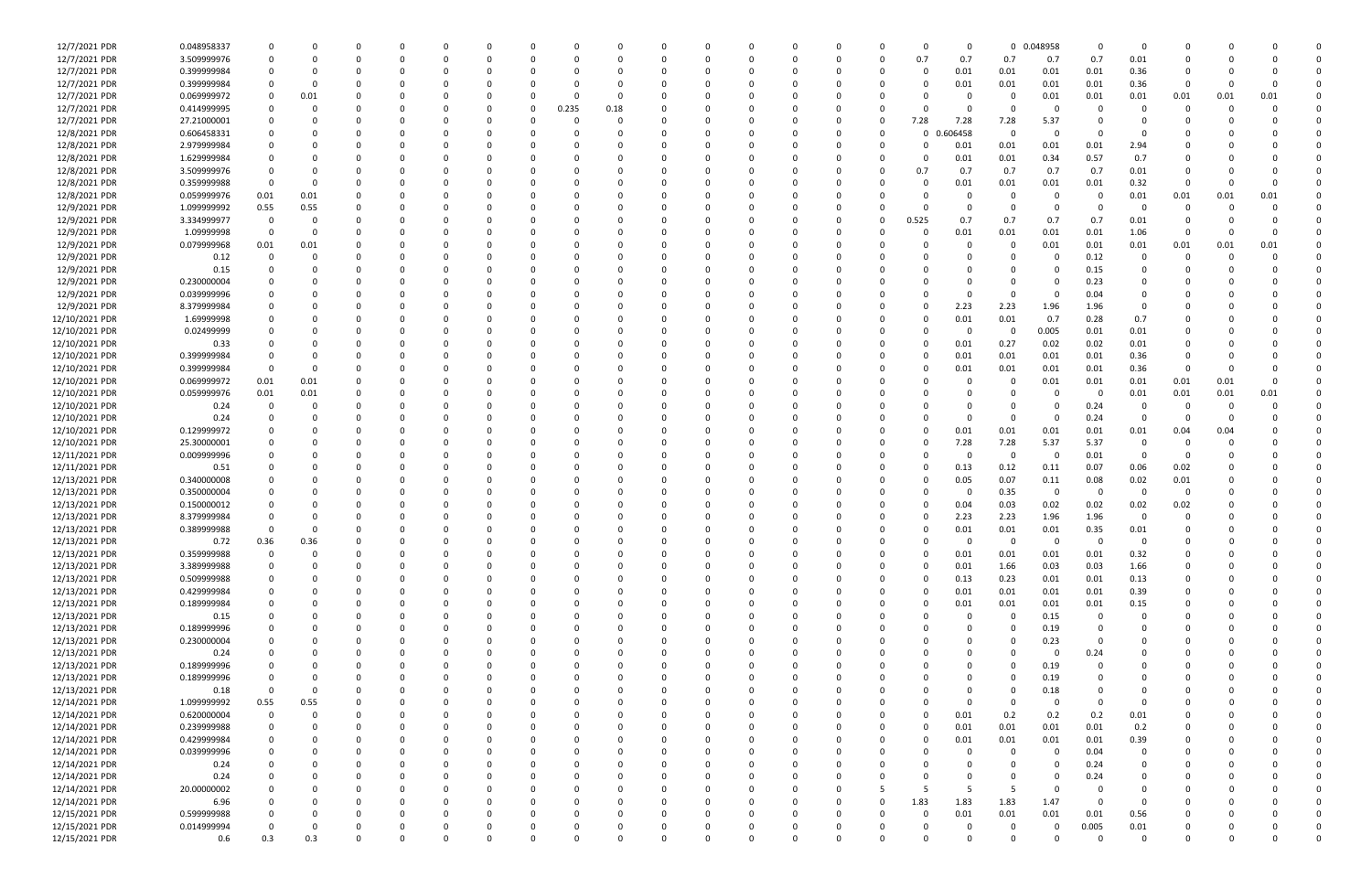| 12/15/2021 PDR | 0.500000004 |          | - 0         |               | -C       |          |   | C           |          |          |              |              |          |          |          |          | 0.11     | 0.23        | 0.01     | 0.01                    | 0.14     | - 0         | <sup>0</sup> |      |  |
|----------------|-------------|----------|-------------|---------------|----------|----------|---|-------------|----------|----------|--------------|--------------|----------|----------|----------|----------|----------|-------------|----------|-------------------------|----------|-------------|--------------|------|--|
| 12/15/2021 PDR | 0.059999976 | $\Omega$ | 0.01        | 0             | 0        |          |   | 0           |          |          |              |              |          |          |          |          | 0        | -0          | 0.01     | 0.01                    | 0.01     | 0.01        | 0.01         |      |  |
| 12/15/2021 PDR | 0.019999992 | 0.01     | 0.01        |               |          |          |   |             |          |          |              |              |          |          |          |          |          | $\Omega$    | - 0      | - 0                     | 0        | $\Omega$    | $\Omega$     |      |  |
|                |             |          |             | O             |          |          |   |             |          |          |              |              |          |          |          |          |          |             |          |                         |          |             |              |      |  |
| 12/15/2021 PDR | 0.089999964 | 0.01     | 0.01        |               |          |          |   |             |          |          |              |              |          |          | O        |          | 0        | 0.01        | 0.01     | 0.01                    | 0.01     | 0.01        | 0.01         | 0.01 |  |
| 12/15/2021 PDR | 27.21000001 | - 0      | - 0         |               |          |          |   | n           |          |          |              |              |          |          | 0        | 7.28     | 7.28     | 7.28        | 5.37     | -0                      | 0        |             |              |      |  |
| 12/15/2021 PDR | 22.26       |          |             |               |          |          |   |             |          |          |              |              |          |          | O        | 6.15     | 6.15     | 6.15        | 3.81     |                         |          |             |              |      |  |
| 12/15/2021 PDR | 9.999999984 |          |             |               |          |          |   |             |          |          |              |              |          |          | 2.5      | 2.5      | 2.5      | 2.5         | - 0      |                         |          |             |              |      |  |
| 12/15/2021 PDR | 8.379999984 |          |             |               |          |          |   |             |          |          |              |              |          |          |          |          | 2.23     | 2.23        | 1.96     | 1.96                    |          |             |              |      |  |
|                |             |          |             |               |          |          |   |             |          |          |              |              |          |          |          |          |          |             |          |                         |          |             |              |      |  |
| 12/16/2021 PDR | 0.72        | 0.36     | 0.36        |               |          |          |   |             |          |          |              |              |          |          |          |          | 0        | $\Omega$    | $\Omega$ | $\Omega$                |          |             |              |      |  |
| 12/16/2021 PDR | 3.64999998  | $\Omega$ | 0           |               |          |          |   |             |          |          |              |              |          |          |          |          | 0.01     | 0.01        | 0.01     | 0.01                    | 3.61     |             |              |      |  |
| 12/16/2021 PDR | 0.679999992 | 0.34     | 0.34        |               |          |          |   | 0           |          |          |              |              |          |          |          |          | 0        | $\Omega$    | $\Omega$ | - 0                     | $\Omega$ |             |              |      |  |
| 12/16/2021 PDR | 0.269999988 | $\Omega$ | - 0         |               |          |          |   |             |          |          |              |              |          |          |          |          |          |             |          |                         | 0.23     |             |              |      |  |
|                |             |          |             |               |          |          |   | C           |          |          |              |              |          |          |          |          | 0.01     | 0.01        | 0.01     | 0.01                    |          |             |              |      |  |
| 12/16/2021 PDR | 0.069999972 | 0.01     | 0.01        |               |          |          |   | C           |          |          |              |              |          |          |          |          | -C       | - 0         | - 0      | 0.01                    | 0.01     | 0.01        | 0.01         | 0.01 |  |
| 12/16/2021 PDR | 0.012499998 |          |             |               |          |          |   | 0.0125      |          |          |              |              |          |          |          |          |          |             |          |                         | 0        |             |              |      |  |
| 12/16/2021 PDR | 0.059999997 |          |             |               |          |          |   | 0.06        |          |          |              |              |          |          |          |          |          |             |          |                         |          |             |              |      |  |
| 12/16/2021 PDR | 0.059999997 |          |             |               |          |          |   | 0.06        |          |          |              |              |          |          |          |          |          |             |          |                         |          |             |              |      |  |
|                |             |          |             |               |          |          |   |             |          |          |              |              |          |          |          |          |          |             |          |                         |          |             |              |      |  |
| 12/16/2021 PDR | 0.047499999 |          |             |               |          |          |   | 0.0475      |          |          |              |              |          |          |          |          | 0        |             |          |                         |          |             |              |      |  |
| 12/17/2021 PDR | 0.664999987 |          |             |               |          |          |   | -C          |          |          |              |              |          |          |          |          | 0.285    | 0.38        | - 0      |                         |          |             |              |      |  |
| 12/17/2021 PDR | 16.80000001 |          |             |               |          |          |   | C.          |          |          |              |              |          |          | 0        | 4.58     | 4.58     | 4.58        | 3.06     | - വ                     | 0        |             |              |      |  |
| 12/17/2021 PDR | 0.359999988 |          |             |               |          |          |   |             |          |          |              |              |          |          |          |          | 0.01     | 0.01        | 0.01     | 0.01                    | 0.32     |             |              |      |  |
|                |             |          |             |               |          |          |   |             |          |          |              |              |          |          |          |          |          |             |          |                         |          |             |              |      |  |
| 12/17/2021 PDR | 0.739999992 | 0.37     | 0.37        |               |          |          |   |             |          |          |              |              |          |          |          |          | 0        | - 0         | - 0      |                         | 0        |             |              |      |  |
| 12/19/2021 PDR | 0.47499999  | 0        | 0           |               |          |          |   |             |          |          |              |              |          |          |          |          | $\Omega$ | 0.095       | 0.38     | - 0                     | 0        |             |              |      |  |
| 12/20/2021 PDR | 0.359999988 | 0        | - 0         |               |          |          |   |             |          |          |              |              |          |          |          |          | 0.01     | 0.01        | 0.01     | 0.01                    | 0.32     |             |              |      |  |
| 12/20/2021 PDR | 0.739999992 | 0.37     | 0.37        |               |          |          |   | 0           |          |          |              |              |          |          |          |          | 0        | $\Omega$    | $\Omega$ | 0                       | $\Omega$ |             |              |      |  |
|                |             |          |             |               |          |          |   |             |          |          |              |              |          |          |          |          |          |             |          |                         |          |             |              |      |  |
| 12/20/2021 PDR | 0.089999964 | 0.01     | 0.01        |               |          |          |   |             |          |          |              |              |          |          |          |          | -C       | 0.01        | 0.01     | 0.01                    | 0.01     | 0.01        | 0.01         | 0.01 |  |
| 12/20/2021 PDR | 0.079999968 | 0.01     | 0.01        |               |          |          |   |             |          |          |              |              |          |          |          |          | -C       | -0          | 0.01     | 0.01                    | 0.01     | 0.01        | 0.01         | 0.01 |  |
| 12/20/2021 PDR | 0.059999976 | 0.01     | 0.01        |               |          |          |   |             |          |          |              |              |          |          |          |          |          | -0          | - 0      | - 0                     | 0.01     | 0.01        | 0.01         | 0.01 |  |
| 12/20/2021 PDR | 0.15        | 0        |             |               |          |          |   |             |          |          |              |              |          |          |          |          |          |             | 0.15     |                         | 0        | -0          |              |      |  |
|                | 0.189999996 |          |             |               |          |          |   |             |          |          |              |              |          |          |          |          |          |             |          |                         |          |             | <sup>0</sup> |      |  |
| 12/20/2021 PDR |             |          |             |               |          |          |   | C           |          |          |              |              |          |          |          |          | $\Omega$ | -0          | 0.19     | - 0                     | 0        | - 0         |              |      |  |
| 12/20/2021 PDR | 0.099999996 |          |             |               |          |          |   | n           |          |          |              |              |          |          |          |          | 0.02     | 0.02        | 0.02     | 0.01                    | 0.01     | 0.01        | 0.01         |      |  |
| 12/20/2021 PDR | 0.24        |          |             |               |          |          |   |             |          |          |              |              |          |          |          |          | 0.08     | 0.07        | 0.03     | 0.03                    | 0.01     | 0.02        |              |      |  |
| 12/20/2021 PDR | 0.06        |          |             |               |          |          |   |             |          |          |              |              |          |          | 0.03     | 0.03     | 0        | - 0         | - 0      | $\overline{\mathbf{0}}$ | -0       | - 0         |              |      |  |
|                |             |          |             |               |          |          |   |             |          |          |              |              |          |          |          |          |          |             |          |                         |          |             |              |      |  |
| 12/20/2021 PDR | 0.16999998  |          |             |               |          |          |   |             |          |          |              |              |          |          |          |          | 0.01     | 0.01        | 0.01     | 0.01                    | 0.01     | 0.06        | 0.06         |      |  |
| 12/20/2021 PDR | 8.379999984 |          |             |               |          |          |   |             |          |          |              |              |          |          |          |          | 2.23     | 2.23        | 1.96     | 1.96                    | n        |             |              |      |  |
| 12/20/2021 PDR | 18.43000001 |          |             |               |          |          |   |             |          |          |              |              |          |          |          |          | 5        | - 5         | 3.43     | - 0                     | 0        |             |              |      |  |
| 12/20/2021 PDR | 6.6         |          |             |               |          |          |   |             |          |          |              |              |          |          |          |          | 1.83     | 1.83        | 1.47     | 1.47                    | 0        |             |              |      |  |
|                |             |          |             |               |          |          |   |             |          |          |              |              |          |          |          |          |          |             |          |                         |          |             |              |      |  |
| 12/21/2021 PDR | 33.36       |          |             |               |          |          |   |             |          |          |              |              |          |          |          |          | 9.42     | 9.42        | 7.26     | 7.26                    | 0        |             |              |      |  |
| 12/21/2021 PDR | 0.869999988 |          |             |               |          |          |   |             |          |          |              |              |          |          |          |          | 0.39     | 0.07        | 0.01     | 0.01                    | 0.39     |             |              |      |  |
| 12/21/2021 PDR | 0.16999998  |          |             |               |          |          |   |             |          |          |              |              |          |          |          |          | 0.01     | 0.01        | 0.01     | 0.01                    | 0.13     |             |              |      |  |
| 12/21/2021 PDR | 0.069999972 | 0.01     | 0.01        |               |          |          |   |             |          |          |              |              |          |          |          |          | 0        | $\Omega$    | $\Omega$ | 0.01                    | 0.01     | 0.01        | 0.01         | 0.01 |  |
|                |             |          |             |               |          |          |   |             |          |          |              |              |          |          |          |          | $\Omega$ |             |          |                         |          |             |              |      |  |
| 12/21/2021 PDR | 0.079999968 | 0.01     | 0.01        |               |          |          |   |             |          |          |              |              |          |          |          |          |          | $\Omega$    | 0.01     | 0.01                    | 0.01     | 0.01        | 0.01         | 0.01 |  |
| 12/21/2021 PDR | 0.069999972 | 0        | 0.01        | $\Omega$      | $\Omega$ | $\Omega$ | 0 | $\Omega$    | 0        | $\Omega$ | $\Omega$     | $\Omega$     | $\Omega$ |          | 0        | $\Omega$ | 0        | 0.01        | - 0      | 0.01                    | 0.01     | 0.01        | 0.01         | 0.01 |  |
| 12/21/2021 PDR | 0.032499999 | 0        | - 0         | $\Omega$      | 0        |          |   | 0           | 0.0325   | $\Omega$ | 0            | 0            | $\Omega$ |          | 0        |          | $\Omega$ | $\mathbf 0$ | $\Omega$ | $\overline{\mathbf{0}}$ | 0        | $\mathbf 0$ | $\Omega$     |      |  |
| 12/21/2021 PDR | 0.24        | $\Omega$ | $\Omega$    |               | $\Omega$ |          |   | $\Omega$    | $\Omega$ |          |              |              |          |          | $\Omega$ | $\Omega$ | 0.08     | 0.07        | 0.03     | 0.03                    | 0.01     | 0.02        |              |      |  |
| 12/22/2021 PDR |             | $\Omega$ |             |               |          |          |   |             |          |          |              |              |          |          |          |          |          |             |          |                         |          |             |              |      |  |
|                | 0.52999998  |          | - 0         |               |          |          |   | 0           |          |          |              |              |          |          | 0        |          | 0.01     | 0.13        | 0.13     | 0.13                    | 0.13     |             |              |      |  |
| 12/22/2021 PDR | 0.739999992 | 0.37     | 0.37        |               |          |          |   | 0           |          |          |              |              |          |          | 0        |          | 0        | 0           | - 0      | $\overline{0}$          | 0        | $\Omega$    |              |      |  |
| 12/22/2021 PDR | 0.059999976 | 0.01     | 0.01        | 0             |          |          |   | $\Omega$    |          |          |              |              |          |          | $\Omega$ |          | $\Omega$ | $\Omega$    | $\Omega$ | $\overline{\mathbf{0}}$ | 0.01     | 0.01        | 0.01         | 0.01 |  |
| 12/22/2021 PDR | 0.089999964 | 0.01     | 0.01        | 0             | 0        |          |   | 0           |          |          | 0            | 0            |          |          | 0        |          | 0        | 0.01        | 0.01     | 0.01                    | 0.01     | 0.01        | 0.01         | 0.01 |  |
| 12/23/2021 PDR | 4.829999988 | 0        | $\Omega$    | $\Omega$      | 0        |          |   | $\Omega$    |          | $\Omega$ | $\Omega$     | 0            |          |          | 0        | O        | 0.01     | 2.4         | 2.4      | 0.01                    | 0.01     | $\Omega$    | $\Omega$     |      |  |
|                |             |          |             |               |          |          |   |             |          |          |              |              |          |          |          |          |          |             |          |                         |          |             |              |      |  |
| 12/23/2021 PDR | 0.18        | 0        |             |               |          |          |   | 0           |          |          |              | 0            |          |          | 0        | $\Omega$ | 0.09     | 0.09        | $\Omega$ | $\overline{\mathbf{0}}$ | 0        |             |              |      |  |
| 12/23/2021 PDR | 1.199999988 |          |             |               |          |          |   | 0           |          |          | <sup>0</sup> | 0            |          |          | 0        | 0        | 0.01     | 0.01        | $0.01\,$ | 0.01                    | 1.16     |             |              |      |  |
| 12/23/2021 PDR | 0.859999992 |          | 0           |               | 0        |          |   | 0           |          |          | 0            | 0            |          |          | 0        | 0        | 0.39     | 0.07        | 0.01     | 0.01                    | 0.38     |             |              |      |  |
| 12/23/2021 PDR | 0.039999996 | 0        |             |               |          |          |   | 0           |          |          |              | 0            |          |          | 0        |          | 0        | 0           | 0.04     | $\overline{0}$          | 0        |             |              |      |  |
|                |             |          |             |               |          |          |   |             |          |          |              |              |          |          |          |          |          |             |          |                         |          |             |              |      |  |
| 12/23/2021 PDR | 0.140000004 | $\Omega$ | $\Omega$    |               | 0        |          |   | 0           |          |          | 0            | <sup>0</sup> |          |          | $\Omega$ |          | 0        | $\Omega$    | $\Omega$ | $\Omega$                | 0.14     |             |              |      |  |
| 12/23/2021 PDR | 0.140000004 | 0        |             |               | 0        |          |   | 0           |          |          |              | 0            |          |          | 0        | $\Omega$ | 0        | $\Omega$    | $\Omega$ |                         | 0.14     |             |              |      |  |
| 12/23/2021 PDR | 32.36000002 |          |             |               |          |          |   | $\Omega$    |          |          |              |              |          | $\Omega$ | 8.09     | 8.09     | 8.09     | 8.09        | $\Omega$ |                         | 0        |             |              |      |  |
| 12/23/2021 PDR | 24.6        |          |             |               |          |          |   | 0           |          |          |              |              |          | $\Omega$ | 6.15     | 6.15     | 6.15     | 6.15        | $\Omega$ |                         | 0        |             |              |      |  |
|                |             |          |             |               |          |          |   |             |          |          |              |              |          |          |          |          |          |             |          |                         |          |             |              |      |  |
| 12/24/2021 PDR | 1.340000004 |          |             |               |          |          |   | 0           |          |          |              |              |          |          | 0        | 0        | 0        | 0           | $\Omega$ | $\Omega$                | 1.34     |             |              |      |  |
| 12/24/2021 PDR | 16.80000001 | $\Omega$ | $\Omega$    |               |          |          |   | C           |          |          |              |              |          |          | 0        | 4.58     | 4.58     | 4.58        | 3.06     | $\overline{0}$          | 0        | $\Omega$    |              |      |  |
| 12/25/2021 PDR | 0.072291118 | 0.01     |             | 0.01 0.002291 |          |          |   | 0           |          |          |              |              |          |          | 0        | 0        | 0        | $\mathbf 0$ | $\Omega$ | 0.01                    | 0.01     | 0.01        | 0.01         | 0.01 |  |
| 12/26/2021 PDR | 0.079999968 | 0.01     | 0.01        | 0             |          |          |   | 0           |          |          |              |              |          |          | 0        |          | 0        | 0.01        | $\Omega$ | 0.01                    | 0.01     | 0.01        | 0.01         | 0.01 |  |
|                |             |          |             |               |          |          |   |             |          |          |              |              |          |          |          |          |          |             |          |                         |          |             |              |      |  |
| 12/26/2021 PDR | 0.079999968 | 0.01     | 0.01        | 0             |          |          |   | 0           |          |          |              |              |          |          | O        |          | 0        | 0.01        | 0.01     | 0.01                    | 0.01     | 0.01        | 0.01         |      |  |
| 12/27/2021 PDR | 0.72        | 0.36     | 0.36        | 0             |          |          |   | 0           |          |          |              |              |          |          | 0        |          | $\Omega$ | $\mathbf 0$ | $\Omega$ | $\overline{\mathbf{0}}$ | 0        |             |              |      |  |
| 12/27/2021 PDR | 1.439999988 |          |             |               |          |          |   |             |          |          |              |              |          |          |          |          | 0.01     | 0.7         | 0.02     | 0.01                    | 0.7      |             |              |      |  |
| 12/27/2021 PDR | 0.52999998  | $\Omega$ | $\mathbf 0$ | $\mathbf 0$   | 0        | $\Omega$ |   | $\mathbf 0$ | $\Omega$ | $\Omega$ | $\Omega$     | $\Omega$     | $\Omega$ |          | 0        |          | 0.01     | 0.01        | 0.25     | 0.25                    | 0.01     |             |              |      |  |
|                |             |          |             |               |          |          |   |             |          |          |              |              |          |          |          |          |          |             |          |                         |          |             |              |      |  |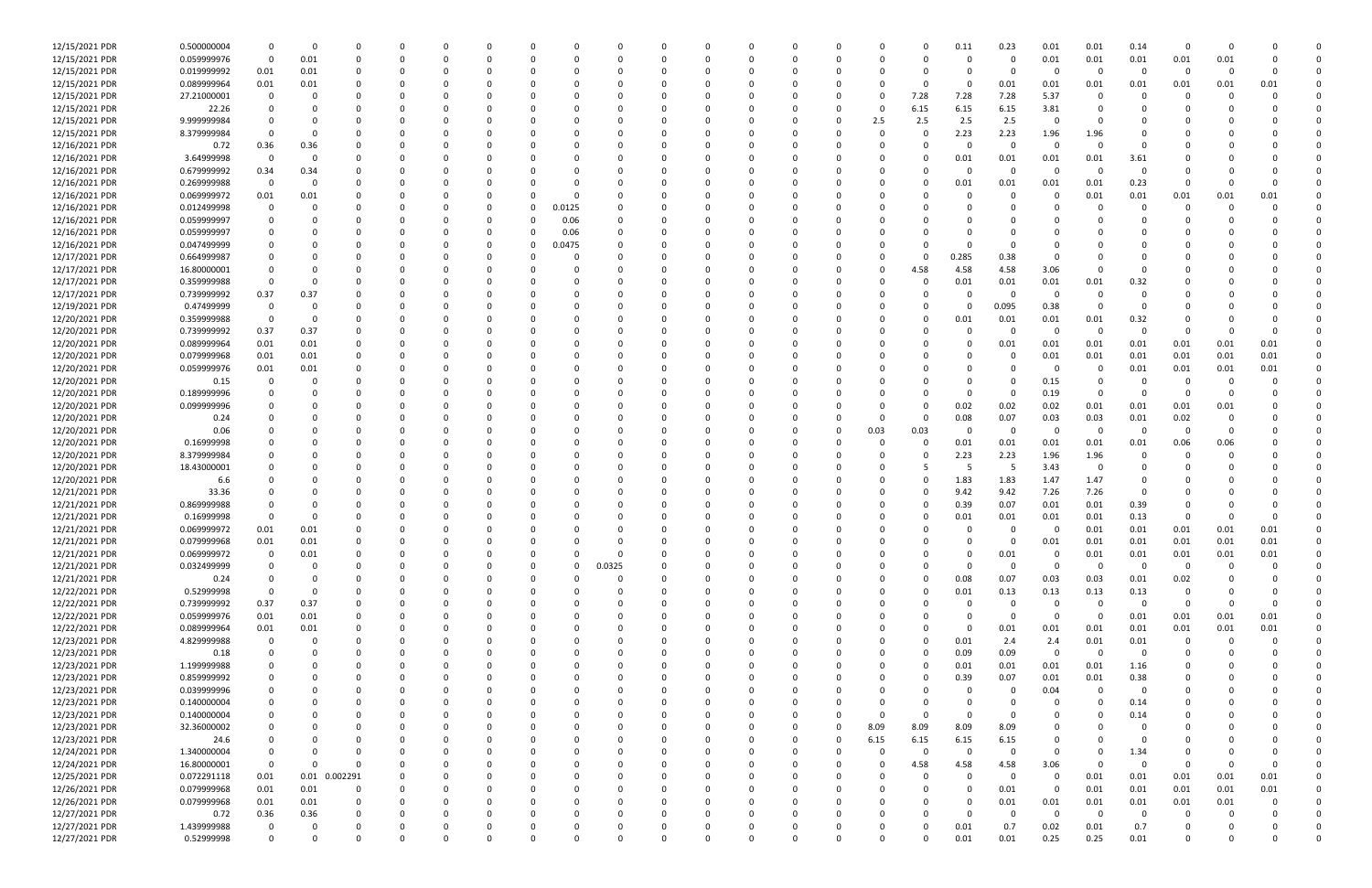| 12/27/2021 PDR | 1.299999984 | $\Omega$    | 0           | 0            | $\Omega$ |          | 0            |          |          |             | $\Omega$ |          |          |              | 0.01       | 0.01        | 0.01        | 0.01           | 1.26     |          |          |      |  |
|----------------|-------------|-------------|-------------|--------------|----------|----------|--------------|----------|----------|-------------|----------|----------|----------|--------------|------------|-------------|-------------|----------------|----------|----------|----------|------|--|
| 12/27/2021 PDR | 0.029999988 | $0.01\,$    | 0.01        |              | -C       |          | $\Omega$     |          |          | $\Omega$    |          |          | O        |              | 0          | 0           | $\Omega$    | - 0            | 0        |          |          | 0.01 |  |
| 12/27/2021 PDR | 0.15        | $\Omega$    | 0           |              |          |          |              |          |          |             |          |          |          |              | n          | $\Omega$    | 0.15        | - 0            |          |          |          |      |  |
|                |             |             |             |              |          |          |              |          |          |             |          |          |          |              |            |             |             |                |          |          |          |      |  |
| 12/27/2021 PDR | 0.039999996 |             |             |              |          |          |              |          |          |             |          |          |          |              |            |             |             | 0.04           |          |          |          |      |  |
| 12/27/2021 PDR | 0.140000004 |             |             |              |          |          |              |          |          |             |          |          |          |              |            |             |             | -0             | 0.14     |          |          |      |  |
| 12/27/2021 PDR | 0.140000004 |             |             |              |          |          | 0            |          |          |             |          |          |          |              |            |             |             | - 0            | 0.14     |          |          |      |  |
| 12/27/2021 PDR | 0.140000004 |             |             |              |          |          |              |          |          |             |          |          |          |              |            |             | $\Omega$    |                | 0.14     |          |          |      |  |
| 12/27/2021 PDR | 0.249999996 |             |             |              |          |          |              |          |          |             |          |          |          |              |            | 0           | 0.25        |                |          |          |          |      |  |
|                |             |             |             |              |          |          |              |          |          |             |          |          |          |              |            |             |             |                |          |          |          |      |  |
| 12/27/2021 PDR | 0.189999996 |             |             |              |          |          |              |          |          |             |          |          |          |              |            | 0           | 0.19        |                |          |          |          |      |  |
| 12/27/2021 PDR | 0.380000004 |             |             |              |          |          |              |          |          |             |          |          |          |              |            |             | 0.38        |                |          |          |          |      |  |
| 12/27/2021 PDR | 0.170000004 |             |             |              |          |          | C            |          |          |             |          |          |          |              | 0          | 0           | 0.17        | 0              |          |          |          |      |  |
| 12/27/2021 PDR | 24.6        |             |             |              |          |          |              |          |          |             |          |          | 6.15     | 6.15         | 6.15       | 6.15        |             | - 0            | 0        |          |          |      |  |
| 12/28/2021 PDR | 6.989999988 |             |             |              |          |          | <sup>0</sup> |          |          |             |          |          | O        |              | 2.84       | 0.52        | 0.01        | 0.01           | 3.61     |          |          |      |  |
|                |             |             |             |              |          |          |              |          |          |             |          |          |          |              |            |             |             |                |          |          |          |      |  |
| 12/28/2021 PDR | 0.690000012 | $\Omega$    | - 0         |              |          |          |              |          |          |             |          |          |          |              | 0.01       | 0.17        | 0.17        | 0.17           | 0.17     | - 0      |          |      |  |
| 12/28/2021 PDR | 0.079999968 | $0.01\,$    | 0.01        |              |          |          |              |          |          |             |          |          |          |              | C          | 0           | 0.01        | 0.01           | 0.01     | 0.01     | 0.01     | 0.01 |  |
| 12/28/2021 PDR | 0.079999968 | 0           | 0.01        |              |          |          |              |          |          |             |          |          |          |              | 0          | 0.01        | 0.01        | 0.01           | 0.01     | 0.01     | 0.01     | 0.01 |  |
| 12/28/2021 PDR | 0.189999984 |             | - 0         |              |          |          |              |          |          |             |          |          |          |              | 0.01       | 0.01        | 0.01        | 0.01           | 0.01     | 0.08     | 0.06     |      |  |
| 12/28/2021 PDR | 25.30000001 |             |             |              |          |          |              |          |          |             |          |          |          |              | 7.28       | 7.28        | 5.37        | 5.37           | 0        | 0        |          |      |  |
| 12/29/2021 PDR |             |             |             |              |          |          |              |          |          |             |          |          |          |              |            | 0.65        |             | 0.01           |          |          |          |      |  |
|                | 1.59        |             |             |              |          |          |              |          |          |             |          |          |          |              | 0.01       |             | 0.24        |                | 0.68     |          |          |      |  |
| 12/29/2021 PDR | 0.21        |             |             |              |          |          |              |          |          |             |          |          |          |              | 0.01       | 0.15        | 0.02        | 0.02           | 0.01     |          |          |      |  |
| 12/29/2021 PDR | 0.219999984 |             |             |              |          |          |              |          |          |             |          |          |          |              | 0.01       | 0.01        | 0.01        | 0.01           | 0.18     |          |          |      |  |
| 12/29/2021 PDR | 0.019999992 | $0.01\,$    | $0.01\,$    |              |          |          |              |          |          |             |          |          |          |              |            | -0          |             | - 0            | 0        |          |          |      |  |
| 12/29/2021 PDR | 0.15        |             | $\Omega$    |              |          |          |              |          |          |             |          |          |          |              |            |             | 0.15        | - 0            |          |          |          |      |  |
| 12/29/2021 PDR | 0.039999996 |             |             |              |          |          |              |          |          |             |          |          |          |              | n          |             |             | 0.04           |          |          |          |      |  |
|                |             |             |             |              |          |          |              |          |          |             |          |          |          |              |            |             |             |                |          |          |          |      |  |
| 12/29/2021 PDR | 0.159999996 |             |             |              |          |          |              |          |          |             |          |          |          |              |            |             |             | 0.16           | 0        |          |          |      |  |
| 12/29/2021 PDR | 0.15        |             |             |              |          |          |              |          |          |             |          |          |          |              |            |             |             | $\Omega$       | 0.15     |          |          |      |  |
| 12/29/2021 PDR | 0.15        |             |             |              |          |          |              |          |          |             |          |          |          |              |            |             |             | - 0            | 0.15     |          |          |      |  |
| 12/29/2021 PDR | 0.189999996 |             |             |              |          |          |              |          |          |             |          |          |          |              |            |             |             | - 0            | 0.19     |          |          |      |  |
| 12/29/2021 PDR | 0.140000004 |             |             |              |          |          |              |          |          |             |          |          |          |              |            |             |             | 0              | 0.14     |          |          |      |  |
|                |             |             |             |              |          |          |              |          |          |             |          |          |          |              |            |             |             |                |          |          |          |      |  |
| 12/29/2021 PDR | 0.189999996 |             |             |              |          |          |              |          |          |             |          |          |          |              |            |             | 0.19        |                | O        |          |          |      |  |
| 12/29/2021 PDR | 0.09        |             |             |              |          |          | 0            |          |          |             |          |          |          |              | n          | $\Omega$    | 0.09        | - 0            | 0        |          |          |      |  |
| 12/29/2021 PDR | 0.230000004 |             |             |              |          |          | <sup>0</sup> |          |          |             |          |          |          |              |            | -0          |             | 0.23           |          |          |          |      |  |
| 12/29/2021 PDR | 0.24        |             |             |              |          |          |              |          |          |             |          |          |          |              |            | 0           | 0.24        |                |          |          |          |      |  |
| 12/29/2021 PDR | 0.380000004 |             |             |              |          |          |              |          |          |             |          |          |          |              |            | -0          | 0.38        |                |          |          |          |      |  |
|                |             |             |             |              |          |          |              |          |          |             |          |          |          |              |            |             |             |                |          |          |          |      |  |
| 12/29/2021 PDR | 0.039999996 |             |             |              |          |          |              |          |          |             |          |          |          |              |            |             | 0.04        |                |          |          |          |      |  |
| 12/29/2021 PDR | 0.159999996 |             |             |              |          |          |              |          |          |             |          |          |          |              |            | -0          | 0.16        |                |          |          |          |      |  |
| 12/29/2021 PDR | 0.039999996 |             |             |              |          |          |              |          |          |             |          |          |          |              | n          | -0          | 0.04        |                |          |          |          |      |  |
| 12/29/2021 PDR | 0.189999996 |             |             |              |          |          |              |          |          |             |          |          |          |              |            | - 0         | 0.19        |                |          |          |          |      |  |
| 12/29/2021 PDR | 0.579999996 |             |             |              |          |          |              |          |          |             |          |          |          |              |            |             | 0.58        |                |          |          |          |      |  |
|                |             |             |             |              |          |          |              |          |          |             |          |          |          |              |            |             |             |                |          |          |          |      |  |
| 12/29/2021 PDR | 0.170000004 | 0           | 0           |              |          |          |              |          |          |             |          |          |          |              | n          | 0           | 0.17        | 0              |          |          |          |      |  |
| 12/30/2021 PDR | 0.459999984 | $\mathbf 0$ | $\mathbf 0$ |              |          |          |              |          |          |             |          |          |          |              | 0.01       | 0.01        | 0.01        | 0.01           | 0.42     |          |          |      |  |
| 12/30/2021 PDR | 0.069999972 | 0.01        | $0.01\,$    | $\Omega$     | 0        | O        | 0            | $\Omega$ | $\Omega$ | 0           | $\Omega$ | 0        | $\Omega$ |              | 0          | $\mathbf 0$ | $0.01\,$    | 0.01           | 0.01     | 0.01     | 0.01     |      |  |
| 12/30/2021 PDR | 0.079999968 | $0.01\,$    | 0.01        | $\Omega$     | 0        | O        | 0            |          |          | $\Omega$    | $\Omega$ |          | 0        |              | $\Omega$   | 0.01        | $0.01\,$    | 0.01           | 0.01     | 0.01     | $0.01\,$ |      |  |
| 1/4/2021 PDR   | 0.04999998  | $\mathbf 0$ | $\Omega$    | 0            | 0        |          | 0            |          |          | 0           | O        |          | O        |              | 0.01       | 0.01        | 0.01        | 0.01           |          | $\Omega$ |          |      |  |
|                |             |             |             |              |          |          |              |          |          |             |          |          |          |              |            |             |             |                | 0.01     |          |          |      |  |
| 1/4/2021 PDR   | 0.019999992 | $\Omega$    |             |              | $\Omega$ |          | $\Omega$     |          |          | 0           |          |          |          |              | $\Omega$   | $\mathbf 0$ | 0.01        | 0.01           | 0        |          |          |      |  |
| 1/4/2021 PDR   | 0.21        |             |             |              |          |          | 0            |          |          | 0           |          |          |          |              | $\Omega$   | 0.21        | $\Omega$    | $\overline{0}$ | $\Omega$ |          |          |      |  |
| 1/5/2021 PDR   | 1.412916667 | $\Omega$    | 0           |              | -0       |          | 0            |          |          | 0           | 0        |          |          |              | 0          | $\mathbf 0$ | .412917     | 0              | 0        | 0        |          |      |  |
| 1/6/2021 PDR   | 0.140000004 | $\Omega$    |             |              |          |          | $\Omega$     |          |          | 0           |          |          |          |              | $\Omega$   | $\mathbf 0$ | 0.14        | $\Omega$       | 0        |          |          |      |  |
| 1/6/2021 PDR   | 14.68000001 | $\mathbf 0$ | $\Omega$    | $\Omega$     | 0        | O        | 0            |          |          | 0           | $\Omega$ |          | $\Omega$ | $\Omega$     | 7.34       | 7.34        | $\Omega$    | $\Omega$       | $\Omega$ | 0        |          |      |  |
|                |             |             |             |              |          |          |              |          |          |             |          |          |          |              |            |             |             |                |          |          |          |      |  |
| 1/6/2021 PDR   | 1.282083371 | 0           | 0           | O            | 0        |          | 0            |          |          | 0           | 0        |          | 0        | $\mathbf{0}$ | .282083    | 0           | - 0         | 0              | 0        | 0        |          |      |  |
| 1/6/2021 PDR   | 0.099999996 | $\Omega$    |             |              | 0        |          | $\Omega$     |          |          | 0           | 0        |          | 0        |              | 0          | $\Omega$    | 0.1         |                |          |          |          |      |  |
| 1/6/2021 PDR   | 0.099999996 | $\Omega$    |             |              | 0        |          | 0            |          |          | 0           |          |          | 0        |              | 0          | 0           | 0.1         | 0              |          | 0        |          |      |  |
| 1/6/2021 PDR   | 0.099999996 | 0           | 0           |              | -0       |          | 0            |          |          | 0           |          |          |          |              | 0          | 0           | 0.1         | 0              |          | 0        |          |      |  |
| 1/6/2021 PDR   | 0.140000004 | 0           | $\Omega$    |              | 0        |          | $\Omega$     |          |          | 0           | $\Omega$ |          |          |              | $\Omega$   | $\mathbf 0$ | 0.14        | 0              | 0        | 0        |          |      |  |
|                |             |             |             |              |          |          |              |          |          |             |          |          |          |              |            |             |             |                |          |          |          |      |  |
| 1/7/2021 PDR   | 0.619999992 | $\mathbf 0$ | 0           | 0            | 0        |          | 0            |          |          | 0           | 0        |          | 0        | 0            | 0.31       | 0.31        | $\Omega$    | - 0            | 0        | 0        |          |      |  |
| 1/7/2021 PDR   | 0.920000016 | $\mathbf 0$ | $\Omega$    | <sup>0</sup> | 0        |          | 0            |          |          | 0           | $\Omega$ |          | 0        | $\Omega$     | 0.23       | 0.23        | 0.23        | 0.23           | 0        | 0        |          |      |  |
| 1/8/2021 PDR   | 0.009999996 | $\Omega$    |             | 0            | 0        |          | 0            |          |          | 0           | 0        |          | 0        |              | $\Omega$   | $\mathbf 0$ | 0.01        | $\Omega$       | 0        |          |          |      |  |
| 1/8/2021 PDR   | 0.309999996 | $\Omega$    |             |              | -C       |          | 0            |          |          | - 0         |          |          |          |              | $\Omega$   | 0.31        | $\Omega$    |                | 0        |          |          |      |  |
| 1/8/2021 PDR   | 1.179999996 | $\Omega$    |             |              |          |          | $\Omega$     |          |          | 0           |          |          |          |              | $\Omega$   | 1.18        | $\Omega$    |                |          |          |          |      |  |
|                |             |             |             |              |          |          |              |          |          |             |          |          |          |              |            |             |             |                |          |          |          |      |  |
| 1/8/2021 PDR   | 3.170000004 | $\mathbf 0$ |             |              |          |          | $\Omega$     |          |          | 0           |          |          |          |              | $\Omega$   | 3.17        | $\Omega$    | - 0            | 0        |          |          |      |  |
| 1/11/2021 PDR  | 0.279999996 | $\mathbf 0$ | $\Omega$    | O            | 0        |          | 0            |          |          | 0           | O        |          | 0        |              | $\Omega$   | $\mathbf 0$ | $\Omega$    | 0.28           | $\Omega$ | 0        |          |      |  |
| 1/11/2021 PDR  | 2.480000004 | 0           | $\Omega$    |              | 0        |          | 0            |          |          | 0           | 0        |          |          |              | $\Omega$   | 2.48        | $\Omega$    | $\Omega$       | $\Omega$ | 0        |          |      |  |
| 1/13/2021 PDR  | 0.007499997 | $\Omega$    |             |              | -C       |          | 0            |          |          | $\Omega$    |          |          |          |              | $\Omega$   | $\Omega$    | $\Omega$    | $\Omega$       | 0.0075   |          |          |      |  |
| 1/13/2021 PDR  | 0.099999996 | $\Omega$    |             |              |          |          | 0            |          |          | 0           |          |          |          |              | $\Omega$   | $\Omega$    | 0.1         |                |          |          |          |      |  |
|                |             |             |             |              |          | $\Omega$ |              |          |          |             |          |          |          |              |            |             |             |                |          |          |          |      |  |
| 1/13/2021 PDR  | 1.162083334 | $\mathbf 0$ | $\mathbf 0$ | $\Omega$     | 0        |          | $\Omega$     | $\Omega$ | $\Omega$ | $\mathbf 0$ | $\Omega$ | $\Omega$ | $\Omega$ |              | 0 1.162083 | $\Omega$    | $\mathbf 0$ | $\Omega$       | $\Omega$ | $\Omega$ |          | 0    |  |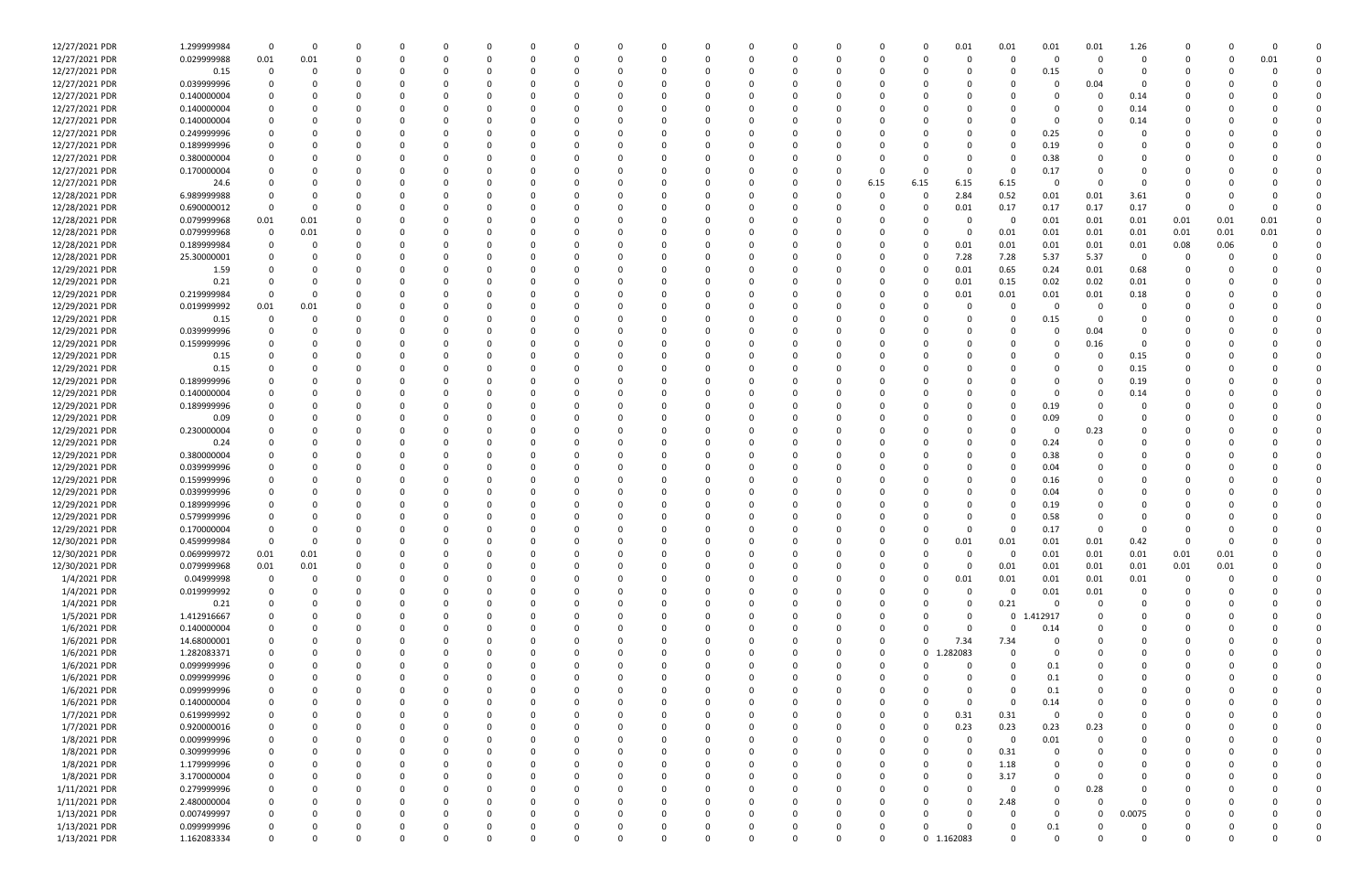| 1/13/2021 PDR | 1.444583367 |             |          |   |          | $\Omega$ |          |          | 0        |          |          | $\Omega$    |          |          |          |          | O          | 0                 |             | 0 1.207083  | 0.2375   |             |            |          |  |
|---------------|-------------|-------------|----------|---|----------|----------|----------|----------|----------|----------|----------|-------------|----------|----------|----------|----------|------------|-------------------|-------------|-------------|----------|-------------|------------|----------|--|
| 1/14/2021 PDR | 1.219999992 |             |          |   |          | -0       |          |          |          |          |          | 0           |          |          | n        | -0       | 0.61       | 0.61              | 0           | - 0         | 0        |             |            |          |  |
| 1/14/2021 PDR | 0.019999992 |             |          |   |          |          |          |          |          |          |          | 0           |          |          |          |          |            | 0                 | 0.01        | 0.01        |          |             |            |          |  |
| 1/15/2021 PDR | 1.219999992 |             |          |   |          |          |          |          |          |          |          | 0           |          |          |          | -0       | 0.61       | 0.61              | 0           |             |          |             |            |          |  |
|               |             |             |          |   |          |          |          |          |          |          |          |             |          |          |          |          |            |                   |             |             |          |             |            |          |  |
| 1/15/2021 PDR | 3.72        |             |          |   |          |          |          |          |          |          |          | 0           |          |          |          |          | 1.86       | 1.86              | 0           |             |          |             |            |          |  |
| 1/15/2021 PDR | 0.84        |             |          |   |          |          |          |          |          |          |          | 0           |          |          | C        |          | 0.42       | 0.42              | 0           |             |          |             |            |          |  |
| 1/17/2021 PDR | 0.009999996 |             |          |   |          |          |          |          |          |          |          | $\Omega$    |          |          |          |          |            | 0.01              | $\Omega$    |             |          |             |            |          |  |
| 1/18/2021 PDR | 0.609999996 |             |          |   |          |          |          |          |          |          |          | - 0         |          |          |          |          |            | 0.61              | 0           |             |          |             |            |          |  |
| 1/18/2021 PDR | 0.21        |             |          |   |          |          |          |          |          |          |          |             |          |          |          |          |            | 0.21              |             |             |          |             |            |          |  |
|               |             |             |          |   |          |          |          |          |          |          |          |             |          |          |          |          |            |                   |             |             |          |             |            |          |  |
| 1/18/2021 PDR | 1.86        |             |          |   |          |          |          |          |          |          |          | $\Omega$    |          |          |          |          |            | 1.86              |             |             |          |             |            |          |  |
| 1/19/2021 PDR | 0.21        |             |          |   |          |          |          |          |          |          |          | - 0         |          |          |          |          |            | 0.21              | 0           |             |          |             |            |          |  |
| 1/21/2021 PDR | 0.42        |             |          |   |          |          |          |          |          |          |          | 0           |          |          |          |          |            | 0.42              | 0           |             |          |             |            |          |  |
| 1/22/2021 PDR | 0.019999992 |             |          |   |          |          |          |          |          |          |          | - 0         |          |          |          |          |            | 0.01              | 0.01        |             |          |             |            |          |  |
| 1/22/2021 PDR | 3.170000004 |             |          |   |          |          |          |          |          |          |          | 0           |          |          |          |          |            | 3.17              | 0           |             |          |             |            |          |  |
| 1/22/2021 PDR | 9.39        |             |          |   |          |          |          |          |          |          |          |             |          |          |          |          |            | 9.39              | 0           |             |          |             |            |          |  |
|               |             |             |          |   |          |          |          |          |          |          |          |             |          |          |          |          |            |                   |             |             |          |             |            |          |  |
| 1/25/2021 PDR | 0.099999996 |             |          |   |          |          |          |          |          |          |          | $\Omega$    |          |          |          |          |            | 0                 | 0.1         |             |          |             |            |          |  |
| 1/25/2021 PDR | 2.480000004 |             |          |   |          |          |          |          |          |          |          | - 0         |          |          |          |          |            | 2.48              | 0           |             |          |             |            |          |  |
| 1/25/2021 PDR | 9.39        |             |          |   |          |          |          |          |          |          |          | -0          |          |          |          |          |            | 9.39              | 0           |             | O        |             |            |          |  |
| 1/26/2021 PDR | 0.029999988 |             |          |   |          |          |          |          |          |          |          | - 0         |          |          |          |          |            | 0                 | 0.01        | 0.01        | 0.01     |             |            |          |  |
| 1/26/2021 PDR | 0.047499999 |             |          |   |          |          |          | $\Omega$ | 0.0475   |          |          | - 0         |          |          |          |          |            |                   | $\Omega$    |             |          |             |            |          |  |
|               |             |             |          |   |          |          |          |          |          |          |          |             |          |          |          |          |            |                   |             |             |          |             |            |          |  |
| 1/26/2021 PDR | 0.609999996 |             |          |   |          |          |          |          |          |          |          | 0           |          |          |          |          |            | 0.61              |             |             |          |             |            |          |  |
| 1/26/2021 PDR | 0.21        |             |          |   |          |          |          |          |          |          |          | $\Omega$    |          |          |          |          |            | 0.21              |             |             |          |             |            |          |  |
| 1/26/2021 PDR | 1.86        |             |          |   |          |          |          |          |          |          |          | $\Omega$    |          |          |          |          |            | 1.86              |             |             |          |             |            |          |  |
| 1/27/2021 PDR | 0.009999996 |             |          |   |          |          |          |          | n        |          |          | 0           |          |          |          |          |            |                   | 0           |             | O        | 0.01        |            |          |  |
| 1/27/2021 PDR | 0.089999988 |             |          |   |          |          |          |          | 0.09     |          |          | 0           |          |          |          |          |            | 0                 | 0           |             |          | C           |            |          |  |
|               |             |             |          |   |          |          |          |          |          |          |          |             |          |          |          |          |            |                   |             |             |          |             |            |          |  |
| 1/27/2021 PDR | 11.76       |             |          |   |          |          |          |          |          |          |          | $\Omega$    |          |          |          |          | 2.94       | 2.94              | 2.94        | 2.94        |          |             |            |          |  |
| 1/27/2021 PDR | 3.72        |             |          |   |          |          |          |          |          |          |          | 0           |          |          | 0        | 0        | 1.86       | 1.86              | 0           |             |          | -0          |            |          |  |
| 1/28/2021 PDR | 0.009999996 |             |          |   |          |          |          |          |          |          |          |             |          |          | -C       |          |            | 0                 | $\Omega$    |             | O        | 0.01        |            |          |  |
| 1/28/2021 PDR | 0.020833331 |             |          |   |          |          |          |          |          |          |          | $\Omega$    |          |          | 0        |          |            | n                 |             | 0 0.002604  | 0.018229 |             |            |          |  |
| 1/29/2021 PDR | 0.650000002 |             |          |   |          |          |          |          |          |          |          | 0           |          |          | 0        |          | 0 0.006771 | 0.636458 0.006771 |             |             | O        |             |            |          |  |
| 1/29/2021 PDR | 0.21        |             |          |   |          |          |          |          |          |          |          | 0           |          |          |          |          |            | 0.21              | 0           |             |          |             |            |          |  |
|               |             |             |          |   |          |          |          |          |          |          |          |             |          |          |          |          |            |                   |             |             |          |             |            |          |  |
| 1/29/2021 PDR | 7.340000004 |             |          |   |          |          |          |          |          |          |          | $\Omega$    |          |          |          |          |            | 7.34              | 0           |             |          |             |            |          |  |
| 2/1/2021 PDR  | 0.200000004 |             |          |   |          |          |          |          |          |          |          | 0           |          |          |          |          |            | - 0               | 0.2         |             |          |             |            |          |  |
| 2/1/2021 PDR  | 1.629999996 |             |          |   |          |          |          |          |          |          |          |             |          |          |          | - 0      | 0.61       | 0.61              | 0.41        |             |          |             |            |          |  |
| 2/1/2021 PDR  | 0.560000004 |             |          |   |          |          |          |          |          |          |          |             |          |          |          |          | 0.21       | 0.21              | 0.14        |             |          |             |            |          |  |
| 2/1/2021 PDR  | 25.17       |             |          |   |          |          |          |          |          |          |          | 0           |          |          | 0        |          | 9.39       | 9.39              | 6.39        |             | $\Omega$ |             |            |          |  |
|               |             |             |          |   |          |          |          |          |          |          |          |             |          |          |          |          |            |                   |             |             |          |             |            |          |  |
| 2/1/2021 PDR  | 9.699999996 |             |          |   |          |          |          |          |          |          |          | 0           |          |          |          |          | $\Omega$   | 2.5               | 2.4         | 2.4         | 2.4      |             |            |          |  |
| 2/2/2021 PDR  | 4.960000008 |             |          |   |          |          |          |          |          |          |          | $\Omega$    |          |          |          |          | 2.48       | 2.48              | -0          |             |          |             |            |          |  |
| 2/2/2021 PDR  | 2.359999992 |             |          |   |          |          |          |          |          |          |          | - 0         |          |          |          |          | 1.18       | 1.18              |             |             |          |             |            |          |  |
| 2/2/2021 PDR  | 0.42        | 0           |          |   |          |          |          |          |          |          |          | $\Omega$    |          |          |          |          | 0.21       | 0.21              | $\Omega$    |             |          |             |            |          |  |
| 2/2/2021 PDR  | 0.42        | $\Omega$    |          |   |          |          |          |          |          |          |          |             |          |          | $\Omega$ |          | 0.21       | 0.21              | $\Omega$    |             |          |             |            |          |  |
|               |             |             |          |   |          |          |          |          |          |          |          |             |          |          |          |          |            |                   |             |             |          |             |            |          |  |
| 2/2/2021 PDR  | 1.072083336 | $\mathbf 0$ |          | 0 | 0        | $\Omega$ | $\Omega$ | $\Omega$ | $\Omega$ | $\Omega$ | 0        | $\mathbf 0$ | $\Omega$ | $\Omega$ | 0        | $\Omega$ |            | 0 1.072083        | 0           | $\Omega$    | $\Omega$ | 0           |            |          |  |
| 2/2/2021 PDR  | 0.009999996 | 0.01        | $\Omega$ | 0 | 0        | -0       |          |          | 0        |          |          | 0           |          |          | 0        |          | 0          | 0                 | 0           |             | O        | 0           |            |          |  |
| 2/2/2021 PDR  | 0.019999992 | 0.01        | 0.01     |   |          | $\Omega$ |          |          | 0        |          |          | $\Omega$    |          | 0        | 0        |          |            |                   | $\Omega$    |             | O        | 0           |            |          |  |
| 2/3/2021 PDR  | 1.307916668 | 0           |          |   |          | $\Omega$ |          |          | 0        |          |          | 0           |          |          | 0        |          | 0 1.307917 |                   | 0           |             | 0        | 0           | - 0        |          |  |
| 2/3/2021 PDR  | 0.029999988 | 0           |          |   |          |          |          |          | 0        |          |          | 0           |          |          | 0        |          |            |                   | 0           |             | 0        | 0.01        | 0.01       | 0.01     |  |
| 2/3/2021 PDR  | 0.124999995 | 0           |          | O |          | $\Omega$ |          | 0        | 0.025    |          |          | $\Omega$    |          |          |          |          |            |                   | 0           |             | $\Omega$ | 0           | 0          |          |  |
|               |             |             |          |   | 0        |          | 0        |          |          |          |          |             |          | 0        | 0        |          |            |                   |             | 0.1         |          |             |            |          |  |
| 2/3/2021 PDR  | 0.039999999 | 0           |          |   |          | $\Omega$ | $\Omega$ | 0        | 0.04     |          |          | 0           |          | $\Omega$ | 0        |          |            |                   | $\Omega$    |             | $\Omega$ | C           |            |          |  |
| 2/3/2021 PDR  | 0.027499998 | 0           |          |   |          | -0       | $\Omega$ | $\Omega$ | 0.0275   |          |          | 0           |          |          | 0        |          | $\Omega$   |                   | $\Omega$    |             | O        | 0           |            |          |  |
| 2/3/2021 PDR  | 14.68000001 | 0           |          |   |          | -0       | 0        |          | 0        |          |          | 0           |          | 0        | 0        | $\Omega$ | 7.34       | 7.34              | 0           |             | 0        | 0           | $\Omega$   |          |  |
| 2/4/2021 PDR  | 0.032499987 | 0.0025      | 0        |   |          | -0       |          |          | C        |          |          | 0           |          |          | 0        |          |            |                   | 0           |             | 0        | 0.01        | 0.01       | 0.01     |  |
|               |             |             |          |   |          |          |          |          |          |          |          |             |          |          |          |          | O          |                   |             |             | $\Omega$ |             |            |          |  |
| 2/4/2021 PDR  | 0.042499983 | 0.0025      | 0.01     |   |          | 0        |          |          | 0        |          |          | 0           |          |          | 0        |          |            | 0                 | 0           |             |          | 0.01        | 0.01       | 0.01     |  |
| 2/4/2021 PDR  | 0.519999996 | $\mathbf 0$ | $\Omega$ |   |          | $\Omega$ |          |          | 0        |          |          | 0           |          |          | C        |          | 0          | 0.31              | 0.21        |             |          | 0           | 0          |          |  |
| 2/4/2021 PDR  | 4.14        | 0           |          |   |          | - 0      |          |          | 0        |          |          | $\Omega$    |          |          | C        |          | $\Omega$   | 2.48              | 1.66        |             |          | O           |            |          |  |
| 2/4/2021 PDR  | 1.98        | 0           |          | 0 |          | $\Omega$ |          |          | 0        |          |          | 0           |          | O        | 0        |          | O          | 1.18              | 0.8         |             | 0        | 0           |            |          |  |
| 2/4/2021 PDR  | 0.350000004 | 0           | $\Omega$ | 0 | 0        | $\Omega$ |          | 0        | 0        | 0        |          | 0           |          | 0        | 0        |          | O          | 0.21              | 0.14        |             | 0        | 0           | $\Omega$   | $\Omega$ |  |
|               |             |             |          |   |          |          |          |          |          |          |          |             |          |          |          |          |            |                   |             |             |          |             |            |          |  |
| 2/5/2021 PDR  | 0.04999998  | 0.01        | 0.01     |   |          | -0       |          |          | 0        |          |          | 0           |          | 0        | 0        |          |            | 0                 | 0           |             | 0        | 0.01        | 0.01       | 0.01     |  |
| 2/5/2021 PDR  | 0.140000004 | $\mathbf 0$ |          |   |          | $\Omega$ |          |          | n        |          |          | $\Omega$    |          | O        | 0        |          | U          | 0                 | 0.14        |             | 0        | 0           | 0          |          |  |
| 2/5/2021 PDR  | 0.609999996 | $\mathbf 0$ |          |   |          | -0       |          |          |          |          |          | 0           |          | 0        |          |          | O          | 0.61              | 0           | $\Omega$    | 0        | 0           |            |          |  |
| 2/5/2021 PDR  | 0.920000016 | $\mathbf 0$ |          |   |          | -0       |          |          |          |          |          | $\Omega$    |          |          | 0        |          |            | 0.23              | 0.23        | 0.23        | 0.23     | $\mathbf 0$ |            |          |  |
| 2/6/2021 PDR  | 0.059999976 | 0.01        | 0.01     | 0 |          | $\Omega$ |          | $\Omega$ | 0        | ი        |          | 0           |          | 0        | 0        |          | $\Omega$   | 0                 | $\mathbf 0$ | $\mathbf 0$ | 0.01     | 0.01        | 0.01       | 0.01     |  |
| 2/6/2021 PDR  | 0.089999964 | 0.01        | 0.01     |   |          | 0        |          |          | 0        |          |          | 0           |          | 0        | 0        |          | $\Omega$   | 0.01              | 0.01        | 0.01        | 0.01     | 0.01        | 0.01       | 0.01     |  |
|               |             |             |          |   |          |          |          |          |          |          |          |             |          |          |          |          |            |                   |             |             |          |             |            |          |  |
| 2/8/2021 PDR  | 0.829999992 | $\mathbf 0$ |          |   |          | - 0      |          |          |          |          |          | 0           |          |          |          | $\Omega$ | 0.31       | 0.31              | 0.21        | $\Omega$    | $\Omega$ | -0          | $\sqrt{ }$ |          |  |
| 2/8/2021 PDR  | 25.17       | 0           |          |   |          |          |          |          |          |          |          | 0           |          |          |          |          | 9.39       | 9.39              | 6.39        |             | 0        |             |            |          |  |
| 2/8/2021 PDR  | 9.699999996 | $\Omega$    |          | 0 | $\Omega$ | $\Omega$ | $\Omega$ | $\Omega$ | $\Omega$ | $\Omega$ | $\Omega$ | $\Omega$    | $\Omega$ | $\Omega$ | 0        |          | U          | 2.5               | 2.4         | 2.4         | 2.4      | 0           |            | $\Omega$ |  |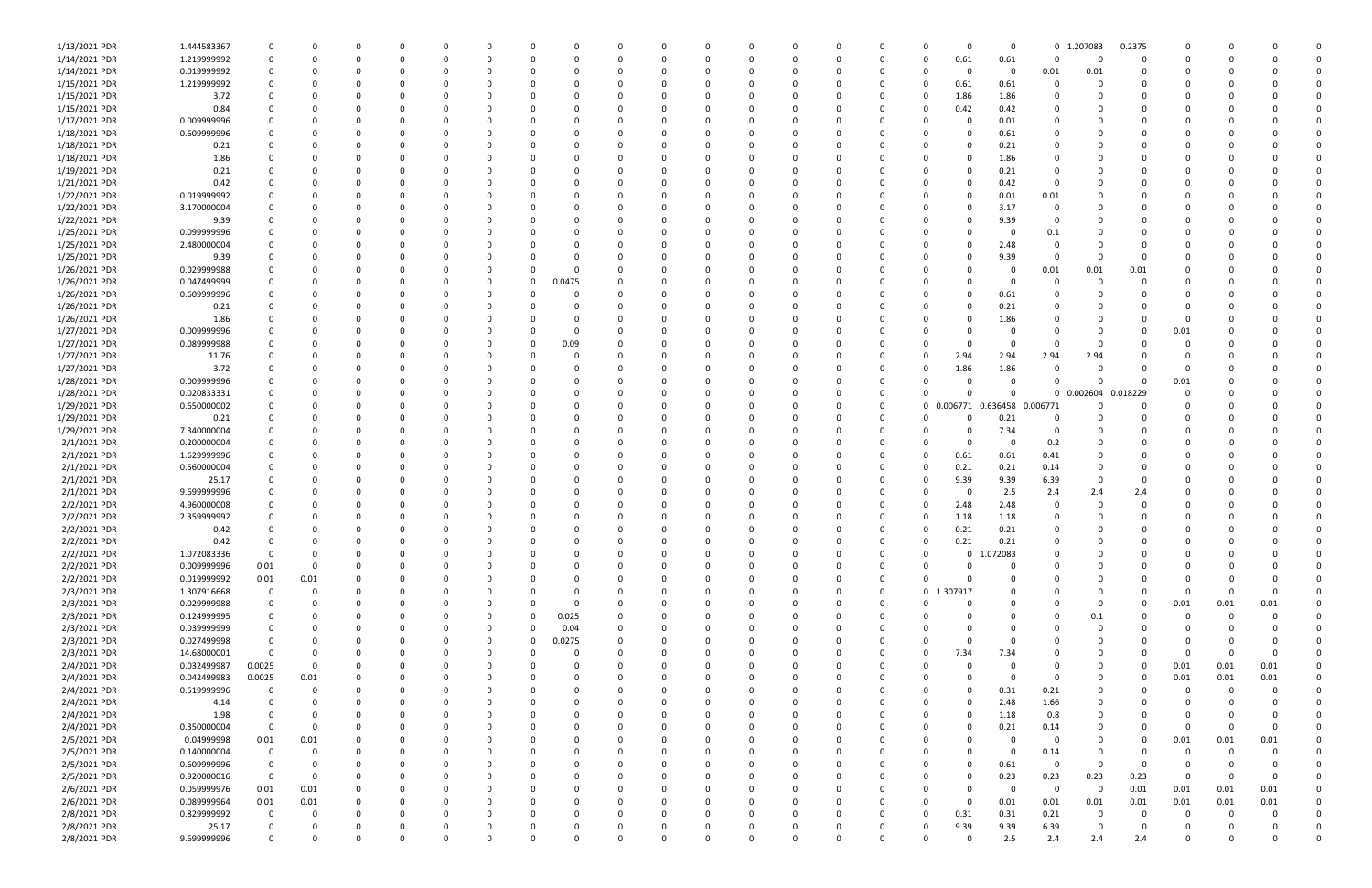| 2/8/2021 PDR  | 4.999999992 | 0           |          |          |              |          |          |          |        |          |          |              | 0        |          |          |          |             | 2.5      | 2.5    | 0           |          |             | n        |      |          |  |
|---------------|-------------|-------------|----------|----------|--------------|----------|----------|----------|--------|----------|----------|--------------|----------|----------|----------|----------|-------------|----------|--------|-------------|----------|-------------|----------|------|----------|--|
| 2/8/2021 PDR  | 0.04999998  | 0.01        | 0.01     |          | <sup>0</sup> |          |          |          |        |          |          | <sup>0</sup> | 0        |          |          |          |             | 0        | 0      | 0           |          | 0           | 0.01     | 0.01 | 0.01     |  |
| 2/9/2021 PDR  | 5.130000012 | 0           |          |          |              |          |          |          |        |          |          |              |          |          |          | 0        | 1.4         | 1.4      | 1.4    | 0.93        |          |             | 0        |      |          |  |
| 2/10/2021 PDR | 1.454583333 | 0           |          |          |              |          |          |          |        |          |          |              |          |          |          | 0        | $\mathbf 0$ | 454583   | 0      | $\Omega$    |          | n           | -0       |      |          |  |
| 2/10/2021 PDR | 0.059999976 | 0.01        | 0.01     |          |              |          |          |          |        |          |          |              |          |          |          |          |             |          | 0      | 0           | - 0      | 0.01        | 0.01     | 0.01 | 0.01     |  |
| 2/10/2021 PDR | 0.239999994 | 0           |          |          |              |          |          |          |        |          |          |              |          |          |          |          |             | 0.04     | 0.16   | $\Omega$    | 0.04     |             |          |      |          |  |
| 2/10/2021 PDR | 0.140000004 |             |          |          |              |          |          |          |        |          |          |              |          |          |          |          |             |          | 0      | $\Omega$    | 0.14     |             |          |      |          |  |
| 2/10/2021 PDR | 3.159999996 |             |          |          |              |          |          |          |        |          |          |              |          |          |          |          |             | 1.18     | 1.18   | 0.8         |          |             |          |      |          |  |
|               |             |             |          |          |              |          |          |          |        |          |          |              |          |          |          |          |             |          |        |             |          |             |          |      |          |  |
| 2/10/2021 PDR | 8.500000008 |             |          |          |              |          |          |          |        |          |          |              |          |          |          |          |             | 3.17     | 3.17   | 2.16        |          |             |          |      |          |  |
| 2/10/2021 PDR | 4.999999992 | 0           |          |          |              |          |          |          |        |          |          |              |          |          |          |          |             | 2.5      | 2.5    | $\Omega$    |          |             |          |      |          |  |
| 2/10/2021 PDR | 10.00000001 | - 0         |          |          |              |          |          |          |        |          |          |              |          |          |          |          |             |          |        | 0           |          |             | C        |      |          |  |
| 2/11/2021 PDR | 0.04999998  | 0.01        | 0.01     |          |              |          |          |          |        |          |          |              |          |          |          |          |             |          |        | -0          |          | 0.01        | 0.01     | 0.01 |          |  |
| 2/11/2021 PDR | 0.019999992 | 0.01        | 0.01     |          |              |          |          |          | ſ      |          | O        | 0            | $\Omega$ | $\Omega$ |          |          |             |          |        | $\Omega$    |          |             | C        |      |          |  |
| 2/11/2021 PDR | 1.359999966 | 0           |          |          |              |          |          | 0        | 0.165  | 0.1625   | 0.165    | 0.1625       | 0.215    | 0.22     | 0.1075   | 0.1625   |             |          | 0      | 0           |          |             |          |      |          |  |
| 2/11/2021 PDR | 26.92000001 | 0           |          |          |              |          |          |          |        |          |          | 0            | 0        | $\Omega$ |          | $\Omega$ | 7.34        | 7.34     | 7.34   | 4.9         |          |             |          |      |          |  |
| 2/11/2021 PDR | 0.920000016 |             |          |          |              |          |          |          |        |          |          |              | - 0      |          |          |          |             | 0.23     | 0.23   | 0.23        | 0.23     |             |          |      |          |  |
| 2/11/2021 PDR | 7.499999988 | 0           |          |          |              |          |          |          |        |          |          |              |          |          |          |          | 2.5         | 2.5      | 2.5    | 0           | - 0      |             |          |      |          |  |
| 2/11/2021 PDR | 6.199999992 | 0           |          |          |              |          |          |          |        |          |          |              |          |          |          |          |             | 1.86     | 1.86   | 1.24        | 1.24     |             |          |      |          |  |
| 2/12/2021 PDR | 0.009999996 | 0.01        |          |          |              |          |          |          |        |          |          |              |          |          |          |          |             |          | 0      | 0           |          |             |          |      |          |  |
| 2/12/2021 PDR | 0.099999996 | - 0         |          |          |              |          |          |          |        |          |          |              |          |          |          |          |             |          | 0      | 0.1         |          |             |          |      |          |  |
| 2/12/2021 PDR | 0.099999996 | 0           |          |          |              |          |          |          |        |          |          |              |          |          |          |          |             |          | 0      | 0.1         |          |             |          |      |          |  |
| 2/13/2021 PDR | 0.059999976 | 0.01        | 0.01     |          |              |          |          |          |        |          |          |              |          |          |          |          |             |          | 0.01   | 0           |          | 0           | 0.01     | 0.01 | 0.01     |  |
| 2/13/2021 PDR | 0.009999996 |             |          |          |              |          |          |          |        |          |          |              |          |          |          |          |             |          | 0      | $\Omega$    |          |             |          |      |          |  |
|               |             | 0.01        |          |          |              |          |          |          |        |          |          |              |          |          |          |          |             |          |        |             |          |             |          |      |          |  |
| 2/13/2021 PDR | 0.134999988 | 0           |          |          |              |          |          |          |        |          |          |              |          |          |          |          |             |          | .0675  | 0.0675      |          |             |          |      |          |  |
| 2/13/2021 PDR | 0.209999994 |             |          |          |              |          |          |          |        |          |          |              |          |          |          |          |             |          | 0.105  | 0.105       |          |             |          |      |          |  |
| 2/13/2021 PDR | 0.359999988 |             |          |          |              |          |          |          |        |          |          |              |          |          |          |          |             |          | 0.18   | 0.18        |          |             |          |      |          |  |
| 2/13/2021 PDR | 0.359999988 |             |          |          |              |          |          |          | -C     |          |          | 0            |          |          |          |          |             |          | 0.18   | 0.18        |          |             |          |      |          |  |
| 2/13/2021 PDR | 0.639999984 |             |          |          |              |          |          |          | 0.16   | 0.16     | 0.16     | 0.16         |          |          |          |          |             |          |        | 0           |          |             |          |      |          |  |
| 2/13/2021 PDR | 0.439999996 |             |          |          |              |          |          |          | 0.11   | 0.11     | 0.11     | 0.11         |          |          |          |          |             |          |        | $\Omega$    |          |             |          |      |          |  |
| 2/13/2021 PDR | 0.067499991 |             |          |          |              |          |          |          |        |          |          | 0            |          |          |          |          |             |          | .0225  | 0.045       |          |             |          |      |          |  |
| 2/13/2021 PDR | 0.139999998 |             |          |          |              |          |          |          |        |          |          |              |          |          |          |          |             |          | 0.07   | 0.07        |          |             |          |      |          |  |
| 2/13/2021 PDR | 0.139999998 |             |          |          |              |          |          |          |        |          |          |              |          |          |          |          |             |          | 0.07   | 0.07        |          |             |          |      |          |  |
| 2/13/2021 PDR | 0.234999996 |             |          |          |              |          |          |          |        |          |          |              |          |          |          |          |             |          | .1175  | 0.1175      |          |             |          |      |          |  |
| 2/13/2021 PDR | 0.064999998 |             |          |          |              |          |          |          |        |          |          |              |          |          |          |          |             |          | ).0325 | 0.0325      |          |             |          |      |          |  |
| 2/13/2021 PDR | 0.037499997 |             |          |          |              |          |          |          |        |          |          |              |          |          |          |          |             |          | 0      | 0.0375      |          |             |          |      |          |  |
| 2/13/2021 PDR | 0.049999998 |             |          |          |              |          |          |          |        |          |          |              |          |          |          |          |             |          | 0.025  | 0.025       |          |             |          |      |          |  |
| 2/13/2021 PDR | 0.022499997 |             |          |          |              |          |          |          |        |          |          |              |          |          |          |          |             |          |        | 0.0225      |          |             |          |      |          |  |
| 2/13/2021 PDR | 0.044999994 |             |          |          |              |          |          |          |        |          |          |              |          |          |          |          |             |          | 0.0225 | 0.0225      |          |             |          |      |          |  |
|               |             |             |          |          |              |          |          |          |        |          |          |              |          |          |          |          |             |          |        | 0.0225      |          |             |          |      |          |  |
| 2/13/2021 PDR | 0.044999994 |             |          |          |              |          |          |          |        |          |          |              |          |          |          |          |             |          | 0.0225 |             |          |             |          |      |          |  |
| 2/13/2021 PDR | 0.044999994 | 0           |          |          |              |          |          |          |        |          |          |              |          |          |          |          |             | 0        | 0.0225 | 0.0225      | $\Omega$ |             |          |      |          |  |
| 2/14/2021 PDR | 1.199999986 | $\Omega$    |          |          |              |          |          |          |        |          |          |              |          |          |          |          |             | $\Omega$ | 0.2    | 0.4         | 0.405    | 0.195       |          |      |          |  |
| 2/14/2021 PDR | 0.284999984 | 0           | $\Omega$ | $\Omega$ | 0            | 0        | $\Omega$ | $\Omega$ | 0      |          | $\Omega$ | 0            | 0        | $\Omega$ | $\Omega$ | 0        |             | $\Omega$ | 0.0475 | 0.095       | 0.0975   | 0.045       | 0        |      |          |  |
| 2/14/2021 PDR | 0.279999983 | 0           |          |          | 0            | 0        | $\Omega$ | 0        | 0      |          | 0        | 0            | $\Omega$ | $\Omega$ | 0        | 0        |             | $\Omega$ | 0.045  | 0.095       | 0.095    | 0.045       | 0        |      |          |  |
| 2/14/2021 PDR | 0.434999986 | 0           |          |          |              | $\Omega$ |          |          |        |          |          |              | $\Omega$ |          |          |          |             | ი        | 0.0725 | 0.145       | 0.1475   | 0.07        |          |      |          |  |
| 2/14/2021 PDR | 0.389999988 | 0           |          |          |              | 0        |          |          |        |          |          | 0            | 0        |          | 0        |          |             | 0        | 0.065  | 0.13        | 0.13     | 0.065       | 0        |      |          |  |
| 2/14/2021 PDR | 0.389999988 | 0           |          |          |              |          |          |          |        |          |          |              | 0        |          |          |          |             |          | 0.065  | 0.13        | 0.13     | 0.065       | 0        |      |          |  |
| 2/14/2021 PDR | 1.139999989 | 0           |          |          |              | $\Omega$ |          |          |        |          |          |              | $\Omega$ |          |          |          |             | $\Omega$ | 0.19   | 0.38        | 0.38     | 0.19        | $\Omega$ |      |          |  |
| 2/14/2021 PDR | 0.734999984 | $\mathbf 0$ |          |          |              |          |          |          | 0      |          |          | 0            | $\Omega$ |          |          |          |             | ი        | 0.1225 | 0.245       | 0.2475   | 0.12        | 0        |      |          |  |
| 2/15/2021 PDR | 0.019999992 | 0.01        | 0.01     |          |              |          |          |          |        |          |          | 0            | $\Omega$ |          |          |          |             |          | 0      | $\mathbf 0$ | $\Omega$ | $\Omega$    |          |      |          |  |
| 2/15/2021 PDR | 1.214999977 | $\mathbf 0$ |          |          |              |          |          | $\Omega$ | 0.0975 | 0        | $\Omega$ | 0.195        | $\Omega$ |          |          |          |             |          | 0.1025 | 0.41        | 0.3075   | 0.1025      |          |      |          |  |
| 2/15/2021 PDR | 0.322499983 | 0           |          |          |              |          |          | $\Omega$ | 0.025  | 0        | 0        | 0.05         | $\Omega$ |          |          |          | 0           |          | 0.0275 | 0.11        | 0.0825   | 0.0275      |          |      |          |  |
| 2/15/2021 PDR | 0.322499983 | 0           |          |          |              |          | 0        | 0        | 0.025  |          | 0        | 0.05         | $\Omega$ |          |          |          |             |          | 0.0275 | 0.11        | 0.0825   | 0.0275      | 0        |      |          |  |
| 2/15/2021 PDR | 0.347499984 | 0           |          |          |              |          |          | 0        | 0.0325 | $\Omega$ |          | 0            | 0        |          |          |          |             | ი        | 0.035  | 0.14        | 0.105    | 0.035       | 0        |      |          |  |
| 2/15/2021 PDR | 0.069999999 | 0           |          |          |              | $\Omega$ |          | $\Omega$ | 0.07   |          | 0        | 0            | $\Omega$ |          |          |          |             |          | 0      | 0           | $\Omega$ | 0           | 0        |      |          |  |
| 2/15/2021 PDR | 0.022499997 | 0           |          |          | 0            |          | $\Omega$ | $\Omega$ | 0.0225 |          |          | 0            | 0        |          |          |          |             |          | 0      | 0           |          | 0           | 0        |      |          |  |
|               |             |             |          |          |              |          |          |          |        |          |          |              |          |          |          |          |             |          |        |             |          |             |          |      |          |  |
| 2/15/2021 PDR | 0.022499997 | 0           |          |          |              | $\Omega$ | $\Omega$ | $\Omega$ | 0.0225 |          |          |              | $\Omega$ |          |          |          |             |          |        | $\Omega$    |          | 0           |          |      |          |  |
| 2/15/2021 PDR | 0.022499997 | 0           |          |          |              |          | $\Omega$ | $\Omega$ | 0.0225 |          |          |              | $\Omega$ |          | 0        |          |             | ი        | 0      | $\mathbf 0$ | 0        | 0           |          |      |          |  |
| 2/15/2021 PDR | 2.177499987 | 0           |          |          |              |          |          |          | 0      |          |          |              | 0        |          |          |          |             | 0        | 0.1675 | 0.67        | 0.67     | 0.67        |          |      |          |  |
| 2/15/2021 PDR | 2.957499987 | 0           |          |          |              |          |          |          | 0      |          |          |              | 0        |          |          |          |             | U        | 0.2275 | 0.91        | 0.91     | 0.91        |          |      |          |  |
| 2/15/2021 PDR | 4.399999989 | 0           |          |          |              |          |          |          |        |          |          |              | $\Omega$ |          |          | 0        | $\Omega$    | 0.625    | 2.5    | 0.85        | 0.425    | 0           | 0        |      |          |  |
| 2/15/2021 PDR | 2.897500011 | 0           |          |          |              |          |          |          |        |          |          |              | $\Omega$ |          |          |          |             |          | 0.3175 | 0.86        | 0.86     | 0.86        | 0        |      |          |  |
| 2/16/2021 PDR | 19.83999998 | 0           |          |          |              |          |          |          |        |          |          |              | $\Omega$ |          |          |          |             | O        | 0.01   | 9.91        | 9.91     | 0.01        | -0       |      |          |  |
| 2/16/2021 PDR | 0.059999976 | 0.01        | 0.01     |          |              |          |          |          |        |          |          |              | $\Omega$ |          |          |          |             | $\Omega$ | 0      | 0           | $\Omega$ | 0.01        | 0.01     | 0.01 | 0.01     |  |
| 2/16/2021 PDR | 0.254999988 | 0           |          |          |              |          |          |          |        |          |          |              |          |          |          |          |             |          | 0.055  | 0.1         | 0.1      |             | C        |      |          |  |
| 2/16/2021 PDR | 0.024999999 | $\mathbf 0$ |          | $\Omega$ | 0            | $\Omega$ | $\Omega$ | $\Omega$ |        |          | $\Omega$ | $\Omega$     | $\Omega$ | $\Omega$ | $\Omega$ | 0        |             | $\Omega$ | 0.025  | $\Omega$    | $\Omega$ | $\mathbf 0$ | 0        |      | $\Omega$ |  |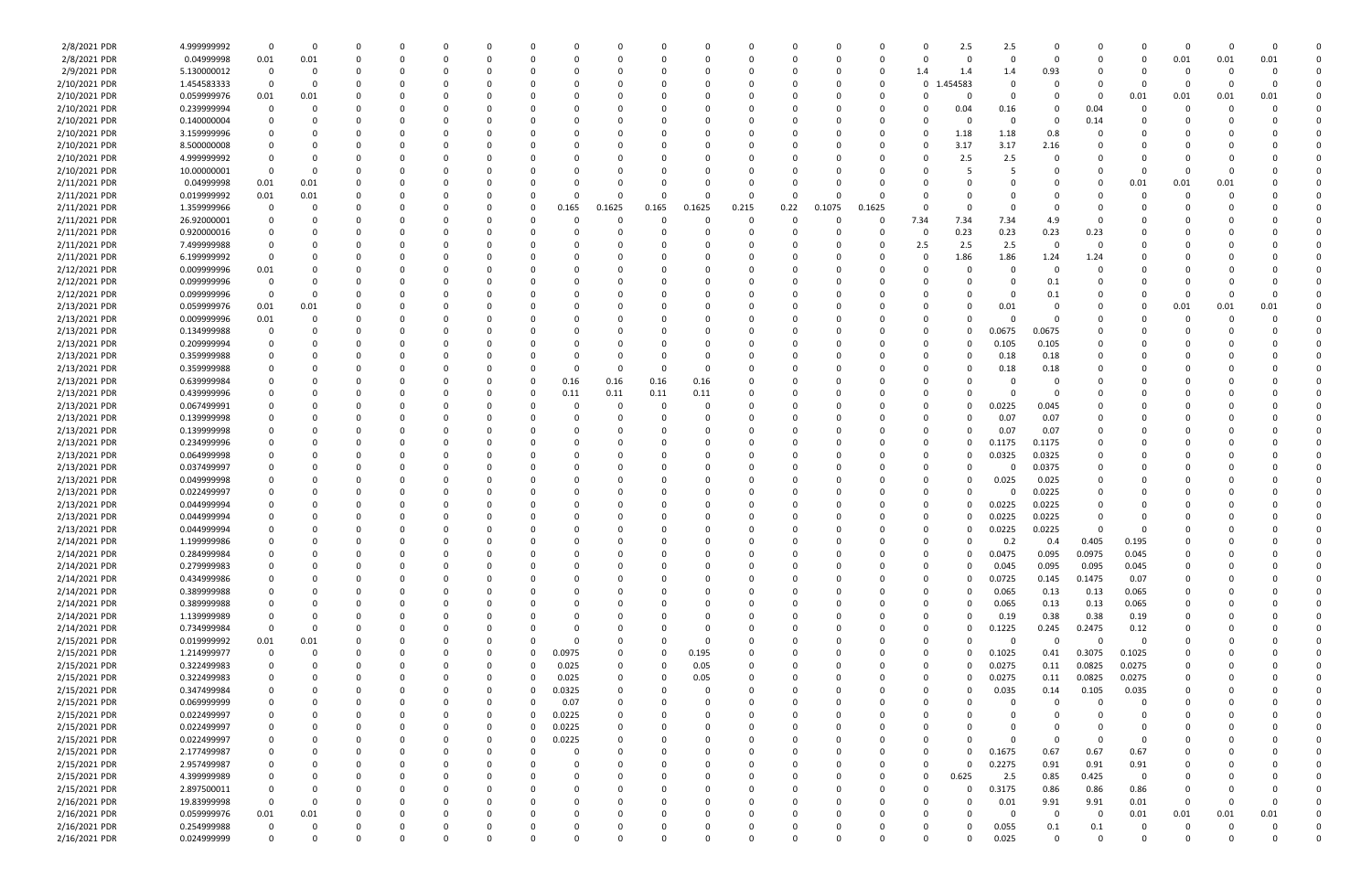| 2/16/2021 PDR | 0.042499998 |             |          |          |          |          |          |          |        |          |          | - 0      |          |              | n        |                 |                   | 0.0425              |          |             |          |          |          |      |  |
|---------------|-------------|-------------|----------|----------|----------|----------|----------|----------|--------|----------|----------|----------|----------|--------------|----------|-----------------|-------------------|---------------------|----------|-------------|----------|----------|----------|------|--|
| 2/16/2021 PDR | 0.0975      | $\Omega$    |          | $\Omega$ | $\Omega$ | $\Omega$ |          | -0       |        |          |          | $\Omega$ |          |              | 0        | - 0<br>$\Omega$ |                   | 0.0975              |          | $\Omega$    | 0        | - 0      |          |      |  |
| 2/16/2021 PDR | 0.122499999 |             |          |          |          |          |          |          |        |          |          |          |          |              |          |                 |                   | 0.1225              |          | -0          |          |          |          |      |  |
| 2/16/2021 PDR | 0.110000004 |             |          |          |          |          |          |          |        |          |          |          |          |              |          |                 |                   | 0                   | $\Omega$ | 0.11        | 0        |          |          |      |  |
| 2/16/2021 PDR | 0.639999984 |             |          |          |          |          |          |          |        |          |          |          |          |              |          |                 |                   | 0.16                | 0.16     | 0.16        | 0.16     |          |          |      |  |
| 2/16/2021 PDR | 2.957499987 |             |          |          |          |          |          |          |        |          |          |          |          |              |          |                 |                   | 0.2275              | 0.91     | 0.91        | 0.91     |          |          |      |  |
| 2/16/2021 PDR | 2.177499987 |             |          |          |          |          |          |          |        |          |          |          |          |              |          |                 |                   | 0.1675              | 0.67     | 0.67        | 0.67     |          |          |      |  |
|               |             |             |          |          |          |          |          |          |        |          |          |          |          |              |          |                 |                   |                     |          |             |          |          |          |      |  |
| 2/16/2021 PDR | 1.787499987 |             |          |          |          |          |          |          |        |          |          | $\Omega$ |          |              |          | 0               |                   | 0.1375              | 0.55     | 0.55        | 0.55     |          |          |      |  |
| 2/16/2021 PDR | 0.0975      |             |          |          |          |          |          |          |        |          |          |          |          |              |          | 0               |                   | 0.0075              | 0.03     | 0.03        | 0.03     |          |          |      |  |
| 2/16/2021 PDR | 3.140000001 |             |          |          |          |          |          |          |        |          |          |          |          |              |          |                 |                   | 0.35                | 0.93     | 0.93        | 0.93     |          |          |      |  |
| 2/16/2021 PDR | 5.609999988 |             |          |          |          |          |          |          |        |          |          |          |          |              |          |                 |                   | 1.87                | 1.87     | 1.87        | 0        |          |          |      |  |
| 2/16/2021 PDR | 3.174999987 |             |          |          |          |          |          |          |        |          |          |          |          |              |          |                 |                   | 0.625               | 0.85     | 0.85        | 0.85     |          |          |      |  |
| 2/16/2021 PDR | 0.15        |             |          |          |          |          |          |          |        |          |          | റ        |          |              |          | $\Omega$        | 0.03              | 0.03                | 0.03     | 0.03        | 0.03     |          |          |      |  |
| 2/16/2021 PDR | 2.897500011 |             |          |          |          |          |          |          |        |          |          |          |          |              |          |                 |                   | 0.3175              | 0.86     | 0.86        | 0.86     |          |          |      |  |
| 2/17/2021 PDR | 1.180000008 |             |          |          |          |          |          |          |        |          |          |          |          |              |          |                 |                   | 0.2                 | 0.39     | 0.39        | 0.2      |          |          |      |  |
| 2/17/2021 PDR | 3.999999984 |             |          |          |          |          |          |          |        |          |          |          |          |              |          |                 |                   | - 1                 |          | 1           |          |          |          |      |  |
| 2/17/2021 PDR | 0.04999998  |             |          |          |          |          |          |          |        |          |          |          |          |              |          |                 | 0.01              | 0.01                | 0.01     | 0.01        | 0.01     |          |          |      |  |
| 2/17/2021 PDR | 0.04999998  | 0           |          |          |          |          |          |          |        |          |          |          |          |              |          |                 | 0.01              | 0.01                | 0.01     | 0.01        | 0.01     |          |          |      |  |
| 2/17/2021 PDR | 0.28999998  | $\Omega$    |          |          |          |          |          |          |        |          |          |          |          |              |          |                 | 0.01              | 0.07                | 0.07     | 0.07        | 0.07     |          |          |      |  |
| 2/17/2021 PDR | 0.029999988 | 0.01        |          |          |          |          |          |          |        |          |          |          |          |              |          |                 |                   | 0                   | - റ      | - 0         | 0        | - 0      | 0.01     | 0.01 |  |
| 2/17/2021 PDR | 0.089999964 | $0.01\,$    | 0.01     |          |          |          |          |          |        |          |          |          |          |              |          |                 |                   | 0.01                | 0.01     | 0.01        | 0.01     | 0.01     | 0.01     | 0.01 |  |
| 2/17/2021 PDR | 0.019999992 | $0.01\,$    | 0.01     |          |          |          |          |          |        |          |          |          |          |              |          |                 |                   | 0                   | - 0      | - 0         | $\Omega$ | $\Omega$ |          |      |  |
| 2/17/2021 PDR | 0.439999997 | $\Omega$    |          |          |          |          |          | -0       |        |          |          |          |          |              |          | O               | 0.0275            | 0.0825              |          | 0.11        | 0.0825   |          |          |      |  |
|               |             |             |          |          |          |          |          |          | 0.0275 |          |          |          |          |              |          |                 |                   |                     | 0.11     |             |          |          |          |      |  |
| 2/17/2021 PDR | 0.599999976 |             |          |          |          |          |          | -0       | 0.0375 |          |          |          |          |              |          |                 | 0.0375            | 0.1125              | 0.15     | 0.15        | 0.1125   |          |          |      |  |
| 2/17/2021 PDR | 0.649999989 |             |          |          |          |          |          |          | 0.025  |          |          |          |          |              |          |                 | 0.0625            | 0.125               | 0.0625   | 0.1875      | 0.1875   |          |          |      |  |
| 2/17/2021 PDR | 0.24999999  |             |          |          |          |          |          |          |        |          |          |          |          |              |          |                 | 0.025             | 0.05                | 0.025    | 0.075       | 0.075    |          |          |      |  |
| 2/17/2021 PDR | 0.092499999 |             |          |          |          |          |          |          |        |          |          |          |          |              |          |                 |                   | 0                   | 0.0925   | $\Omega$    | 0        |          |          |      |  |
| 2/17/2021 PDR | 0.037499997 |             |          |          |          |          |          |          |        |          |          |          |          |              |          |                 |                   | 0                   | 0.0375   |             |          |          |          |      |  |
| 2/17/2021 PDR | 0.067499997 |             |          |          |          |          |          |          |        |          |          |          |          |              |          |                 |                   | 0                   | 0.0675   |             |          |          |          |      |  |
| 2/17/2021 PDR | 0.024999999 |             |          |          |          |          |          |          |        |          |          |          |          |              |          |                 |                   | 0                   | 0.025    | - 0         | O        |          |          |      |  |
| 2/17/2021 PDR | 15.35333332 |             |          |          |          |          |          |          |        |          |          |          |          |              | 0        |                 | $0$ $0.313333$    | 3.76                | 3.76     | 3.76        | 3.76     |          |          |      |  |
| 2/17/2021 PDR | 1.240014114 |             |          |          |          |          |          |          |        |          |          |          |          |              | 0        | $\mathbf 0$     | 1.41E-05 0.003229 | 0.306771            | 0.31     | 0.31        | 0.31     |          |          |      |  |
| 2/17/2021 PDR | 0.472500012 |             |          |          |          |          |          |          |        |          |          |          |          |              | 0        |                 |                   | 0.0525              | 0.14     | 0.14        | 0.14     |          |          |      |  |
| 2/17/2021 PDR | 0.920000016 |             |          |          |          |          |          |          |        |          |          |          |          |              | 0        | <sup>0</sup>    |                   | 0.23                | 0.23     | 0.23        | 0.23     |          |          |      |  |
| 2/17/2021 PDR | 3.06        |             |          |          |          |          |          |          |        |          |          |          |          |              |          | 0.51            | 0.51              | 0.51                | 0.51     | 0.51        | 0.51     |          |          |      |  |
| 2/18/2021 PDR | 0.04999998  |             |          |          |          |          |          |          |        |          |          |          |          |              |          |                 | 0.01              | 0.01                | 0.01     | 0.01        | 0.01     |          |          |      |  |
| 2/18/2021 PDR | 0.04999998  | 0           |          |          |          |          |          |          |        |          |          |          |          |              | n        | - 0             | 0.01              | 0.01                | 0.01     | 0.01        | 0.01     |          |          |      |  |
| 2/18/2021 PDR | 0.009999996 | 0.01        |          |          |          |          |          |          |        |          |          |          |          |              |          |                 |                   | 0                   |          |             |          |          |          |      |  |
| 2/18/2021 PDR | 0.097499997 |             |          |          |          |          |          |          |        |          |          |          |          |              |          |                 |                   | 0.0975              |          |             |          |          |          |      |  |
| 2/18/2021 PDR | 0.102499998 | 0           |          | n        |          |          |          |          |        |          |          |          |          |              |          | 0               |                   | 0.1025              |          |             |          |          |          |      |  |
| 2/18/2021 PDR | 0.027499998 | 0           |          |          |          |          |          |          |        |          |          |          |          |              |          |                 |                   | 0.0275              |          | 0           |          |          |          |      |  |
|               |             | $\mathbf 0$ | O        | $\Omega$ | $\Omega$ | $\Omega$ | $\Omega$ | $\Omega$ |        | $\Omega$ | $\Omega$ | $\Omega$ | $\Omega$ | $\Omega$     | $\Omega$ | $\Omega$        | U                 |                     | $\Omega$ | $\Omega$    | $\Omega$ |          |          |      |  |
| 2/18/2021 PDR | 0.024999999 |             |          |          |          |          |          |          |        |          |          |          |          |              |          |                 |                   | 0.025               |          |             |          | $\Omega$ |          |      |  |
| 2/18/2021 PDR | 0.037499997 | $\mathbf 0$ |          | 0        |          | $\Omega$ |          | $\Omega$ |        |          |          | $\Omega$ | $\Omega$ | <sup>0</sup> | 0        | 0               |                   | 0.0375              |          |             |          | - 0      |          |      |  |
| 2/18/2021 PDR | 0.062499999 | 0           |          | 0        |          | $\Omega$ |          |          |        |          |          | $\Omega$ |          |              | 0        | O               |                   | 0.0625              |          |             | 0        | 0        |          |      |  |
| 2/18/2021 PDR | 0.062499999 |             |          | 0        |          | 0        |          |          |        |          |          | $\Omega$ | $\Omega$ |              | 0        | 0               |                   | 0.0625              | $\Omega$ | 0           | 0        |          |          |      |  |
| 2/18/2021 PDR | 0.707499999 |             |          |          |          |          |          |          |        |          |          | 0        |          |              | 0        | 0               |                   | 0.0775              | 0.21     | 0.21        | 0.21     |          |          |      |  |
| 2/18/2021 PDR | 0.55000002  | $\Omega$    |          |          |          |          |          |          |        |          |          |          |          |              | 0        | $\Omega$        | 0.11              | 0.11                | 0.11     | 0.11        | 0.11     |          |          |      |  |
| 2/18/2021 PDR | 9.36        | $\Omega$    |          |          |          |          |          |          |        |          |          |          |          |              |          |                 |                   | 2.34                | 2.34     | 2.34        | 2.34     |          |          |      |  |
| 2/19/2021 PDR | 4.195000008 | $\Omega$    |          |          |          |          |          |          |        |          |          | 0        |          |              | 0        |                 | 1.4               | 1.4                 | 0.93     | 0.465       | 0        |          |          |      |  |
| 2/19/2021 PDR | 4.999999992 | $\Omega$    | 0        | $\Omega$ |          | $\Omega$ |          |          |        |          |          | 0        |          |              | n        |                 | 2.5               | 2.5                 |          | $\Omega$    | 0        |          |          |      |  |
| 2/19/2021 PDR | 0.019999992 | 0.01        | 0.01     |          |          | $\Omega$ |          |          |        |          |          |          |          |              |          |                 |                   | $\Omega$            |          |             |          |          |          |      |  |
| 2/20/2021 PDR | 0.009999996 | $0.01\,$    |          |          |          |          |          |          |        |          |          |          |          |              |          |                 |                   | 0                   |          | - 0         |          | - 0      |          |      |  |
| 2/22/2021 PDR | 3.520000002 | $\mathbf 0$ |          |          |          |          |          |          |        |          |          |          |          |              |          |                 | 1.14              | 1.18                | 0.8      | 0.4         | 0        | 0        |          |      |  |
| 2/23/2021 PDR | 0.069999972 | 0.01        | 0.01     | $\Omega$ |          | $\Omega$ |          |          |        |          |          |          |          |              | 0        | 0               | $\Omega$          | 0.01                | 0.01     | $\mathbf 0$ | 0        | 0.01     | 0.01     | 0.01 |  |
| 2/23/2021 PDR | 2.04        | 0           | 0        | 0        |          | $\Omega$ |          |          |        |          |          | $\Omega$ |          |              | 0        | 0               | 0.61              | 0.61                | 0.41     | 0.41        | 0        | 0        | $\Omega$ |      |  |
| 2/23/2021 PDR | 9.580000008 | 0           |          | $\Omega$ |          | $\Omega$ |          |          |        |          |          | $\Omega$ | $\Omega$ |              | 0        | <sup>0</sup>    | 3.17              | 3.17                | 2.16     | 1.08        | 0        | 0        |          |      |  |
| 2/24/2021 PDR | 0.009999996 | 0.01        |          |          |          | $\Omega$ |          |          |        |          |          | $\Omega$ |          |              | 0        |                 |                   | 0                   | $\Omega$ | $\Omega$    | 0        | - 0      |          |      |  |
| 2/24/2021 PDR | 0.054999999 | $\Omega$    |          |          |          |          |          |          |        |          |          |          |          |              |          |                 |                   | 0                   | 0.055    |             |          |          |          |      |  |
| 2/24/2021 PDR | 1.98        |             |          |          |          |          |          |          |        |          |          |          |          |              |          |                 |                   | 1.18                | 0.8      |             |          |          |          |      |  |
| 2/24/2021 PDR | 5.000000004 | 0           |          |          |          |          |          |          |        |          |          |          |          |              |          |                 | $\Omega$          | -5                  | $\Omega$ |             |          | 0        |          |      |  |
| 2/25/2021 PDR | 8.500000008 |             |          |          |          |          |          |          |        |          |          |          |          |              |          | $\Omega$        | 3.17              | 3.17                |          |             |          |          |          |      |  |
|               |             |             |          |          |          |          |          |          |        |          |          |          |          |              |          |                 |                   |                     | 2.16     |             |          |          |          |      |  |
| 2/25/2021 PDR | 3.099999996 | $\Omega$    |          |          |          |          |          |          |        |          |          |          |          |              |          |                 |                   | 1.86                | 1.24     |             |          | 0        |          |      |  |
| 2/25/2021 PDR | 3.730000008 | 0           |          |          |          |          |          |          |        |          |          | $\Omega$ |          |              | 0        |                 | 1.4<br>0          | 1.4                 | 0.93     |             |          | - 0      |          |      |  |
| 2/26/2021 PDR | 0.45        |             |          |          |          |          |          |          |        |          |          |          |          |              |          |                 |                   | 0 0.004688 0.440625 | 0.004688 |             |          |          |          |      |  |
| 2/26/2021 PDR | 0.21        | $\Omega$    | $\Omega$ | $\Omega$ | $\Omega$ | $\Omega$ | $\Omega$ | $\Omega$ |        | $\Omega$ | $\Omega$ | $\Omega$ | $\Omega$ | $\Omega$     | $\Omega$ |                 | 0                 | 0.21                | $\Omega$ | $\Omega$    | $\Omega$ | $\Omega$ | U        | 0    |  |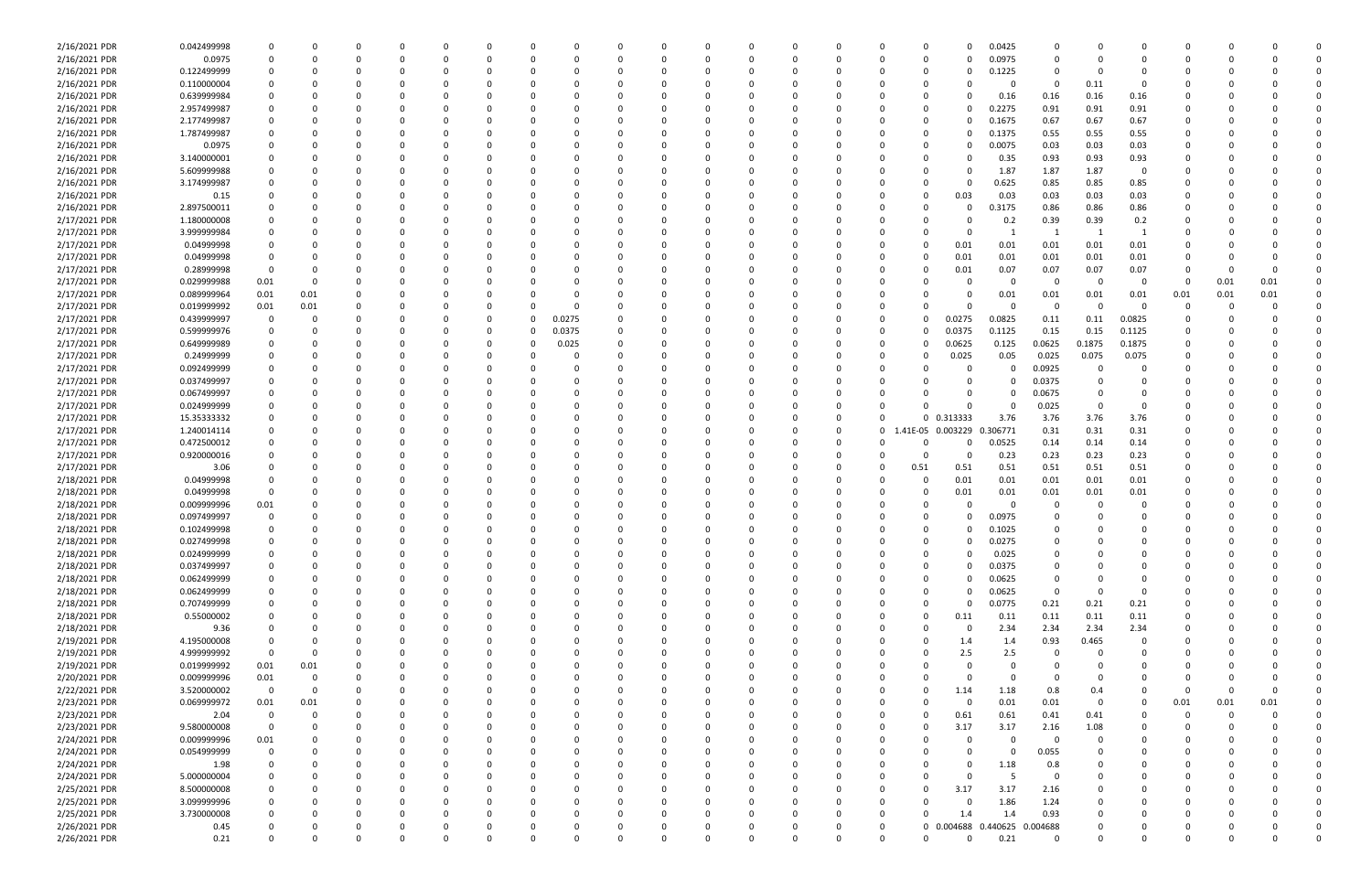| 2/28/2021 PDR | 0.069999972 | 0                       | 0.01     |          |   | 0        |          |              | C.       |     |              |     | 0        |          |             |          |          |          | 0.01        | 0.01     | 0.01     | 0.01           | 0.01     | 0.01 |          |  |
|---------------|-------------|-------------------------|----------|----------|---|----------|----------|--------------|----------|-----|--------------|-----|----------|----------|-------------|----------|----------|----------|-------------|----------|----------|----------------|----------|------|----------|--|
| 3/1/2021 PDR  | 0.039999984 | 0                       | -0       |          |   | 0        |          |              | C        |     |              |     | $\Omega$ |          |             | 0        |          |          | 0           | 0.01     | - 0      | -0             | 0.01     | 0.01 | 0.01     |  |
| 3/1/2021 PDR  | 0.029999988 | 0                       |          |          |   | -0       |          |              |          |     |              |     | -0       |          |             |          |          |          | 0           | -C       | - 0      |                | 0.01     | 0.01 | 0.01     |  |
|               |             |                         |          |          |   |          |          |              |          |     |              |     |          |          |             |          |          |          |             |          |          |                |          |      |          |  |
| 3/1/2021 PDR  | 4.34499999  |                         |          |          |   | 0        |          |              |          |     |              |     | 0        |          |             |          |          | 1.44     | 1.45        | 0.97     | 0.485    |                | C        |      |          |  |
| 3/1/2021 PDR  | 21.695      |                         |          |          |   | 0        |          |              |          |     |              |     | 0        |          |             |          |          | 6.99     | 7.28        | 4.95     | 2.475    |                |          |      |          |  |
| 3/2/2021 PDR  | 0.58166667  |                         |          |          |   |          |          |              |          |     |              |     |          |          |             |          |          | ŋ        | 0.581667    | C        |          |                |          |      |          |  |
| 3/2/2021 PDR  | 7.739999994 |                         |          |          |   | -0       |          |              |          |     |              |     | $\Omega$ |          |             |          |          | 2.58     | 2.58        | 1.72     | 0.86     | 0              |          |      |          |  |
| 3/2/2021 PDR  | 0.765000012 |                         |          |          |   |          |          |              |          |     |              |     |          |          |             |          |          |          | 0.075       | 0.23     | 0.23     | 0.23           |          |      |          |  |
| 3/2/2021 PDR  | 9.440000004 |                         |          |          |   | -0       |          |              |          |     |              |     | -0       |          |             |          |          | 3.03     | 3.17        | 2.16     | 1.08     | 0              |          |      |          |  |
| 3/2/2021 PDR  | 1.245000006 |                         |          |          |   | 0        |          |              |          |     |              |     | $\Omega$ |          |             |          |          | 0.39     | 0.42        | 0.29     | 0.145    | 0              |          |      |          |  |
| 3/2/2021 PDR  | 3.790000002 | 0                       |          |          |   | 0        |          |              |          |     |              |     | 0        |          |             |          |          | 1.23     | 1.27        | 0.86     | 0.43     | 0              |          |      |          |  |
| 3/3/2021 PDR  | 0.747500013 | C                       |          |          |   | -0       |          |              |          |     |              |     | 0        |          |             |          |          |          | 0.0575      | 0.23     | 0.23     | 0.23           |          |      |          |  |
| 3/3/2021 PDR  | 7.824999999 |                         |          |          |   | - 0      |          |              |          |     |              |     | -0       |          |             |          |          | O        | 0.625       | 2.4      | 2.4      | 2.4            |          |      |          |  |
|               |             |                         |          |          |   |          |          |              |          |     |              |     |          |          |             |          |          |          |             |          |          |                |          |      |          |  |
| 3/3/2021 PDR  | 9.580000008 | 0                       |          |          |   |          |          |              |          |     |              |     | -0       |          |             | 0        |          | 3.17     | 3.17        | 2.16     | 1.08     |                |          |      |          |  |
| 3/3/2021 PDR  | 9.999999984 | 0                       |          |          |   |          |          |              |          |     |              |     | $\Omega$ |          |             | 2.5      | 2.5      | 2.5      | 2.5         | -C       | $\Omega$ |                | 0        |      |          |  |
| 3/3/2021 PDR  | 0.079999968 | 0.01                    | 0.01     |          |   |          |          |              |          |     |              |     | $\Omega$ |          |             |          |          |          | O           | 0.01     | 0.01     | 0.01           | 0.01     | 0.01 | 0.01     |  |
| 3/3/2021 PDR  | 0.059999976 | 0.01                    | 0.01     |          |   | 0        |          |              |          |     |              |     | 0        |          |             |          |          |          | 0           | 0.01     | - 0      | 0              | 0.01     | 0.01 | 0.01     |  |
| 3/3/2021 PDR  | 0.019999992 | 0.01                    | 0.01     |          |   | 0        |          |              |          |     |              |     | 0        |          |             |          |          | 0        | $\Omega$    | -C       | - 0      |                |          |      |          |  |
| 3/4/2021 PDR  | 0.649999998 | $\Omega$                |          |          |   | -0       |          |              |          |     |              |     | $\Omega$ |          |             |          |          | 0.22     | 0.22        | 0.14     | 0.07     |                |          |      |          |  |
| 3/5/2021 PDR  | 0.45        | 0                       |          |          |   | 0        |          |              |          |     |              |     | 0        |          |             |          |          |          | 0           | 0.004688 | 0.440625 | 0.004688       |          |      |          |  |
| 3/5/2021 PDR  | 1.874999994 | C                       |          |          |   |          |          |              |          |     |              |     |          |          |             |          |          | 0.6      | 0.63        | 0.43     | 0.215    | 0              |          |      |          |  |
| 3/5/2021 PDR  | 1.040000016 | 0                       |          |          |   |          |          |              |          |     |              |     | $\Omega$ |          |             |          |          |          | 0.26        | 0.26     | 0.26     | 0.26           | 0        |      |          |  |
| 3/5/2021 PDR  | 0.04999998  | 0.01                    | 0.01     |          |   | - 0      |          |              |          |     |              |     | -0       |          |             |          |          |          | 0           | - 0      | - 0      | $\Omega$       | 0.01     | 0.01 | 0.01     |  |
|               |             |                         |          |          |   |          |          |              |          |     |              |     |          |          |             |          |          |          |             |          |          |                |          |      |          |  |
| 3/6/2021 PDR  | 0.069999972 | 0.01                    | 0.01     |          |   | 0        |          |              |          |     |              |     | 0        |          |             |          |          |          | 0           | 0        | 0.01     | 0.01           | 0.01     | 0.01 | 0.01     |  |
| 3/7/2021 PDR  | 0.024999999 | 0                       |          |          |   | -0       |          |              |          |     |              |     | -0       |          |             |          |          | 0.025    | 0           |          |          |                |          |      |          |  |
| 3/7/2021 PDR  | 0.059999997 | 0                       |          |          |   | - 0      |          |              |          |     |              |     | -0       |          |             |          |          | 0.06     |             |          |          |                |          |      |          |  |
| 3/7/2021 PDR  | 0.049999998 | C                       |          |          |   |          |          |              |          |     |              |     |          |          |             |          |          | 0.05     | 0           |          |          |                |          |      |          |  |
| 3/7/2021 PDR  | 0.052499997 |                         |          |          |   |          |          |              |          |     |              |     |          |          |             |          |          | 0.0525   |             |          |          |                |          |      |          |  |
| 3/7/2021 PDR  | 0.059999997 | 0                       |          |          |   | 0        |          |              |          |     |              |     | 0        |          |             |          |          | 0.06     | 0           |          |          |                |          |      |          |  |
| 3/7/2021 PDR  | 0.069999999 |                         |          |          |   | 0        |          |              |          |     |              |     | 0        |          |             |          |          | 0.07     |             |          |          |                |          |      |          |  |
| 3/7/2021 PDR  | 0.022499997 |                         |          |          |   |          |          |              |          |     |              |     |          |          |             |          |          | 0.0225   |             |          |          |                |          |      |          |  |
| 3/7/2021 PDR  | 0.034999998 |                         |          |          |   | -0       |          |              |          |     |              |     | $\Omega$ |          |             |          |          | 0.035    |             |          |          |                |          |      |          |  |
| 3/7/2021 PDR  | 0.037499997 |                         |          |          |   |          |          |              |          |     |              |     |          |          |             |          |          | 0.0375   | 0           |          |          |                |          |      |          |  |
|               |             |                         |          |          |   |          |          |              |          |     |              |     |          |          |             |          |          |          |             |          |          |                |          |      |          |  |
| 3/7/2021 PDR  | 0.034999998 |                         |          |          |   | -0       |          |              |          |     |              |     | -0       |          |             |          |          | 0.035    |             |          |          |                |          |      |          |  |
| 3/7/2021 PDR  | 0.049999998 | C                       |          |          |   | - 0      |          |              |          |     |              |     | $\Omega$ |          |             |          |          | 0.05     |             |          |          |                |          |      |          |  |
| 3/7/2021 PDR  | 0.027499998 | 0                       |          |          |   | 0        |          |              |          |     |              |     | 0        |          |             |          |          | 0.0275   | 0           | 0        |          |                |          |      |          |  |
| 3/7/2021 PDR  | 0.029999997 | - 0                     |          |          |   | -0       |          |              |          |     |              |     | 0        |          |             |          |          | 0.03     | 0           | - 0      |          |                |          |      |          |  |
| 3/8/2021 PDR  | 0.079999968 | 0.01                    | 0.01     |          |   | - 0      |          |              |          |     |              |     | -0       |          |             |          |          |          | 0           | 0.01     | 0.01     | 0.01           | 0.01     | 0.01 | 0.01     |  |
| 3/8/2021 PDR  | 0.029999988 | 0.01                    | 0.01     |          |   |          |          |              |          |     |              |     |          |          |             |          |          |          |             |          |          |                |          |      | 0.01     |  |
| 3/8/2021 PDR  | 0.019999992 | 0.01                    | 0.01     |          |   | - 0      |          |              |          |     |              |     |          |          |             |          |          |          |             |          |          |                |          |      |          |  |
| 3/8/2021 PDR  | 5.799999984 | $\overline{0}$          |          | $\Omega$ |   |          |          |              |          |     |              |     |          |          |             |          |          |          | 1.45        | 1.45     | 1.45     | 1.45           | $\Omega$ |      |          |  |
| 3/9/2021 PDR  | 4.34499999  | 0                       |          | $\Omega$ |   | 0        | $\Omega$ | $\Omega$     | $\Omega$ |     | $\Omega$     | 0   | 0        | $\Omega$ | $\Omega$    | 0        |          | 1.44     | 1.45        | 0.97     | 0.485    | 0              | $\Omega$ |      |          |  |
| 3/9/2021 PDR  | 21.19000001 | 0                       |          |          |   | 0        |          | 0            | 0        |     |              | 0   | 0        | $\Omega$ | 0           | 0        |          | 7.07     | 7.07        | 4.7      | 2.35     | 0              | 0        |      |          |  |
|               |             |                         |          |          |   | $\Omega$ |          |              | $\Omega$ |     |              |     | $\Omega$ |          |             | $\Omega$ |          |          |             |          |          |                |          |      |          |  |
| 3/9/2021 PDR  | 2.897500011 | $\mathbf 0$             |          |          |   |          |          |              |          |     |              |     |          |          |             |          |          |          | 0.3175      | 0.86     | 0.86     | 0.86           |          |      |          |  |
| 3/10/2021 PDR | 7.739999994 | 0                       |          |          |   | 0        |          |              | 0        |     |              |     | 0        |          | 0           | 0        | $\Omega$ | 2.58     | 2.58        | 1.72     | 0.86     | 0              |          |      |          |  |
| 3/10/2021 PDR | 4.999999992 | 0                       |          |          |   | 0        |          |              | C        |     |              |     | 0        |          |             |          |          | 2.5      | 2.5         | 0        | $\Omega$ | 0              |          |      |          |  |
| 3/10/2021 PDR | 0.975000012 | $\overline{\mathbf{0}}$ |          |          |   | $\Omega$ |          |              |          |     |              |     | $\Omega$ |          |             |          |          | $\Omega$ | 0.105       | 0.29     | 0.29     | 0.29           |          |      |          |  |
| 3/11/2021 PDR | 0.029999988 | 0.01                    | 0.01     |          |   | $\Omega$ |          |              | 0        |     |              |     | $\Omega$ |          |             |          |          | 0        | 0           | $\Omega$ | - 0      | $\Omega$       | 0        | 0.01 |          |  |
| 3/11/2021 PDR | 1.040000016 | $\overline{\mathbf{0}}$ | $\Omega$ |          |   | 0        |          |              | 0        |     |              |     | 0        |          |             |          |          | $\Omega$ | 0.26        | 0.26     | 0.26     | 0.26           | 0        |      |          |  |
| 3/11/2021 PDR | 0.649999998 | 0                       |          |          |   | 0        |          |              |          |     |              |     | 0        |          |             |          |          | 0.22     | 0.22        | 0.14     | 0.07     | $\mathbf 0$    | 0        |      | $\Omega$ |  |
| 3/12/2021 PDR | 0.069999972 | 0.01                    | 0.01     |          |   | 0        |          |              |          |     |              |     | 0        |          |             | n        |          | $\Omega$ | $\mathbf 0$ | $\Omega$ | 0.01     | 0.01           | 0.01     | 0.01 | 0.01     |  |
| 3/12/2021 PDR | 0.649999998 | $\overline{\mathbf{0}}$ | 0        |          |   | 0        |          |              | C        |     |              |     | 0        |          |             |          |          | 0.22     | 0.22        | 0.14     | 0.07     | $\Omega$       | 0        |      |          |  |
| 3/13/2021 PDR | 0.009999996 | 0.01                    | -0       |          |   | 0        |          |              |          |     |              |     | 0        |          |             |          |          |          | 0           | $\Omega$ | - 0      |                |          |      |          |  |
| 3/13/2021 PDR | 0.019999992 | 0.01                    | 0.01     | 0        |   | 0        |          | <sup>0</sup> | 0        |     |              |     | 0        |          | $\Omega$    | 0        |          | 0        | 0           | $\Omega$ | - 0      | $\Omega$       | 0        |      |          |  |
|               |             |                         |          |          |   |          |          |              |          |     |              |     |          |          |             |          |          |          |             |          |          |                |          |      |          |  |
| 3/14/2021 PDR | 0.069999972 | 0.01                    | 0.01     |          |   | 0        |          |              | 0        |     |              |     | 0        |          |             |          |          | 0        | 0.01        | 0.01     | 0.01     | 0.01           | 0.01     |      |          |  |
| 3/15/2021 PDR | 0.260000004 | 0                       | $\Omega$ |          |   | $\Omega$ |          |              | C        |     |              |     | 0        |          |             |          |          | $\Omega$ | $\mathbf 0$ | $\Omega$ | 0.26     | $\overline{0}$ |          |      |          |  |
| 3/15/2021 PDR | 0.920000016 | 0                       |          |          |   | $\Omega$ |          |              | 0        |     | <sup>0</sup> | 0   | 0        |          |             |          |          | $\Omega$ | 0.23        | 0.23     | 0.23     | 0.23           |          |      |          |  |
| 3/15/2021 PDR | 9.999999984 | 0                       |          |          |   | 0        |          |              | 0        | 2.5 | 2.5          | 2.5 | 2.5      |          |             |          |          |          | 0           | $\Omega$ | - 0      | 0              | 0        |      | $\Omega$ |  |
| 3/16/2021 PDR | 0.069999972 | 0.01                    | 0.01     |          |   | $\Omega$ |          |              | C        |     |              | 0   | 0        |          |             |          |          |          | 0           | $\Omega$ | 0.01     | 0.01           | 0.01     | 0.01 | 0.01     |  |
| 3/16/2021 PDR | 0.097499997 | $\mathbf 0$             | $\Omega$ |          |   | $\Omega$ |          |              | 0        |     |              |     | $\Omega$ |          |             |          |          |          | 0           | $\Omega$ | 0.0975   | 0              | 0        |      |          |  |
| 3/16/2021 PDR | 0.097499997 | 0                       |          |          |   | 0        |          |              | 0        |     |              |     | 0        |          |             |          |          |          | 0           | $\Omega$ | 0.0975   | 0              |          |      |          |  |
| 3/16/2021 PDR | 0.049999998 | 0                       |          |          |   | 0        |          |              |          |     |              |     | 0        |          |             |          |          |          | 0           | $\Omega$ | 0.05     | 0              |          |      |          |  |
| 3/16/2021 PDR | 0.034999998 | 0                       |          |          |   | $\Omega$ |          |              | 0        |     |              |     | $\Omega$ |          |             |          |          |          | 0           | $\Omega$ | 0.035    | $\Omega$       |          |      |          |  |
|               |             |                         |          |          |   |          |          |              |          |     |              |     |          |          |             |          |          |          |             | $\Omega$ |          |                |          |      |          |  |
| 3/16/2021 PDR | 0.052499997 | 0                       |          |          |   | 0        |          |              |          |     |              |     | 0        |          |             |          |          |          | 0           |          | 0.0525   | 0              |          |      | 0        |  |
| 3/16/2021 PDR | 0.064999998 | $\mathbf 0$             |          | $\Omega$ | 0 | $\Omega$ | $\Omega$ | $\mathbf 0$  | 0        |     | $\Omega$     | 0   | $\Omega$ | $\Omega$ | $\mathbf 0$ |          |          | $\Omega$ | 0           | $\Omega$ | 0.065    | $\mathbf 0$    | 0        |      | 0        |  |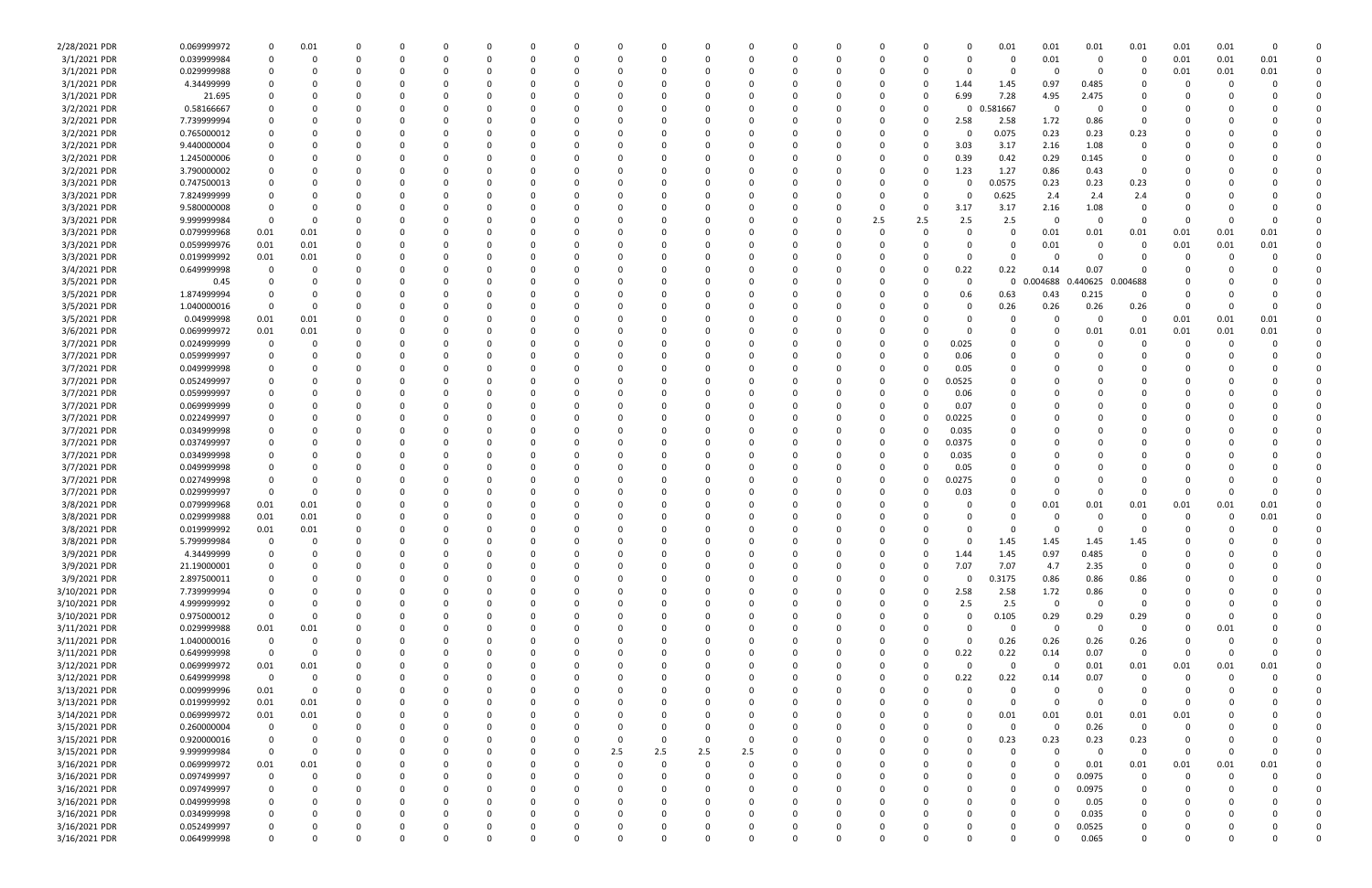| 3/16/2021 PDR                | 0.029999997                   |             |             |          |          |          |              |              |          |          |     |                   |          |          |                              |              | 0                            |                     | 0.03          |             |              |              |          |  |
|------------------------------|-------------------------------|-------------|-------------|----------|----------|----------|--------------|--------------|----------|----------|-----|-------------------|----------|----------|------------------------------|--------------|------------------------------|---------------------|---------------|-------------|--------------|--------------|----------|--|
| 3/16/2021 PDR                | 0.042499998                   |             | O           | O        | 0        |          |              | 0            |          |          |     | $\Omega$          |          |          | 0                            |              | 0                            | $\Omega$            | 0.0425        | 0           | $\Omega$     |              |          |  |
| 3/16/2021 PDR                | 0.037499997                   |             |             |          |          |          |              |              |          |          |     |                   |          |          |                              |              | 0                            |                     | 0.0375        | 0           |              |              |          |  |
| 3/16/2021 PDR                |                               |             |             |          |          |          |              |              |          |          |     |                   |          |          |                              |              | 0                            | $\Omega$            | 0.07          | $\mathbf 0$ |              |              |          |  |
|                              | 0.069999999                   |             |             |          |          |          |              |              |          |          |     |                   |          |          |                              |              |                              |                     |               |             |              |              |          |  |
| 3/16/2021 PDR                | 0.440000016                   |             |             |          |          |          |              |              |          |          |     |                   |          |          |                              |              | 0.02                         | 0.14                | 0.14          | 0.14        |              |              |          |  |
| 3/16/2021 PDR                | 0.020000004                   |             |             |          |          |          |              |              |          |          |     |                   |          |          |                              |              | 0                            | 0                   | 0.02          | $\Omega$    |              |              |          |  |
| 3/16/2021 PDR                | 1.040000016                   |             |             |          |          |          |              |              |          |          |     |                   |          |          |                              |              | 0.26                         | 0.26                | 0.26          | 0.26        |              |              |          |  |
| 3/17/2021 PDR                | 0.029999988                   |             | 0.01        |          | - 0      |          |              |              |          |          |     |                   |          |          |                              |              | 0                            | - 0                 |               | -0          | 0.01         | 0.01         |          |  |
| 3/17/2021 PDR                | 0.024999998                   |             |             |          |          |          |              |              |          |          |     |                   |          |          |                              |              | 0.025                        | 0                   | - 0           |             |              |              |          |  |
| 3/17/2021 PDR                | 0.440000016                   |             |             |          |          |          |              |              |          |          |     |                   |          |          |                              |              | 0.02                         | 0.14                | 0.14          | 0.14        |              |              |          |  |
|                              |                               |             |             |          |          |          |              |              |          |          |     |                   |          |          |                              |              |                              |                     |               |             |              |              |          |  |
| 3/17/2021 PDR                | 14.14000001                   |             |             |          |          |          |              |              |          |          |     |                   |          |          |                              |              | 0.04                         | 4.7                 | 4.7           | 4.7         |              |              |          |  |
| 3/17/2021 PDR                | 4.999999992                   |             |             |          |          |          |              |              |          |          |     |                   |          |          |                              | 1.65         | 2.5                          | -0                  | 0.85          | 0           |              |              |          |  |
| 3/18/2021 PDR                | 1.289999988                   |             |             |          | റ        |          |              |              |          |          |     |                   |          |          | - 0                          |              | 0                            | 0.43                | 0.43          | 0.43        |              |              |          |  |
| 3/19/2021 PDR                | 17.79000001                   |             |             |          |          |          |              |              |          |          |     |                   |          |          |                              |              | -0                           | 5.93                | 5.93          | 5.93        |              |              |          |  |
| 3/19/2021 PDR                | 14.10000001                   |             |             |          |          |          |              |              |          |          |     |                   |          |          |                              |              | 0                            | 4.7                 | 4.7           | 4.7         |              |              |          |  |
| 3/19/2021 PDR                | 5.810000004                   |             |             |          |          |          |              |              |          |          |     |                   |          |          |                              |              | 1.94                         | 1.29                | 1.29          | 1.29        |              |              |          |  |
| 3/19/2021 PDR                | 0.019999992                   |             | 0.01        |          |          |          |              |              |          |          |     |                   |          |          |                              |              | 0                            | 0                   | $\Omega$      | 0           | 0            | 0.01         |          |  |
|                              |                               |             |             |          |          |          |              |              |          |          |     |                   |          |          |                              |              |                              |                     |               |             |              |              |          |  |
| 3/19/2021 PDR                | 0.039999984                   |             | 0.01        |          |          |          |              |              |          |          |     |                   |          |          |                              |              | 0                            | 0.01                | 0             | -0          | 0.01         | 0.01         | 0        |  |
| 3/19/2021 PDR                | 0.039999984                   | 0           | 0.01        |          |          |          |              |              |          |          |     |                   |          |          |                              |              |                              | -C                  | - 0           | -0          | 0.01         | 0.01         | 0.01     |  |
| 3/21/2021 PDR                | 0.079999968                   | 0.01        | 0.01        |          |          |          |              |              |          |          |     |                   |          |          |                              |              | 0                            | 0.01                | 0.01          | 0.01        | 0.01         | 0.01         | 0.01     |  |
| 3/22/2021 PDR                | 14.85                         |             |             |          |          |          |              |              |          |          |     |                   |          |          |                              |              | 0                            | 4.95                | 4.95          | 4.95        | -C           |              |          |  |
| 3/22/2021 PDR                | 0.870000012                   |             |             |          |          |          |              |              |          |          |     |                   |          |          |                              |              | 0                            | 0.29                | 0.29          | 0.29        | 0            |              |          |  |
| 3/22/2021 PDR                | 2.580000012                   | 0           |             |          |          |          |              |              |          |          |     |                   |          |          |                              |              | 0                            | 0.86                | 0.86          | 0.86        | -0           |              |          |  |
| 3/23/2021 PDR                | 0.069999972                   | 0.01        | 0.01        |          |          |          |              |              |          |          |     |                   |          |          |                              |              | 0                            | 0                   | 0.01          | 0.01        | 0.01         | 0.01         | 0.01     |  |
|                              |                               |             |             |          |          |          |              |              |          |          |     |                   |          |          |                              |              |                              |                     |               |             |              |              |          |  |
| 3/23/2021 PDR                | 1.889999988                   |             | 0           |          |          |          |              |              |          |          |     |                   |          |          |                              |              | 0.6                          | 0.43                | 0.43          | 0.43        | 0            |              |          |  |
| 3/23/2021 PDR                | 0.640000008                   |             |             |          |          |          |              |              |          |          |     |                   |          |          |                              |              | 0.22                         | 0.14                | 0.14          | 0.14        | 0            |              |          |  |
| 3/23/2021 PDR                | 5.810000004                   | $\Omega$    | 0           |          |          |          |              |              |          |          |     |                   |          |          |                              |              | 1.94                         | 1.29                | 1.29          | 1.29        | -0           |              |          |  |
| 3/24/2021 PDR                | 0.059999976                   | 0.01        | 0.01        |          |          |          |              |              |          |          |     |                   |          |          |                              |              | 0                            | 0.01                | 0             | -0          | 0.01         | 0.01         | 0.01     |  |
| 3/24/2021 PDR                | 0.089999964                   | 0.01        | 0.01        |          |          |          |              |              |          |          |     |                   |          |          |                              |              | 0.01                         | 0.01                | 0.01          | 0.01        | 0.01         | 0.01         | 0.01     |  |
| 3/24/2021 PDR                | 7.499999988                   |             |             |          |          |          |              |              |          | 2.5      | 2.5 | 2.5               |          |          |                              |              | 0                            | -C                  | - 0           |             | 0            |              |          |  |
| 3/25/2021 PDR                | 0.729999996                   |             |             |          |          |          |              |              |          |          |     | $\Omega$          |          |          |                              | 0.01         | 0.18                         | 0.18                | 0.18          | 0.18        |              |              |          |  |
|                              |                               |             |             |          |          |          |              |              |          |          |     |                   |          |          |                              |              |                              |                     |               |             |              |              |          |  |
| 3/25/2021 PDR                | 0.099999996                   |             |             |          | -0       |          |              |              |          |          |     |                   |          |          |                              |              | 0                            |                     |               | 0.1         |              |              |          |  |
| 3/25/2021 PDR                | 0.099999996                   |             |             |          |          |          |              |              |          |          |     |                   |          |          |                              |              |                              |                     |               | 0.1         |              |              |          |  |
| 3/25/2021 PDR                | 0.099999996                   |             |             |          |          |          |              |              |          |          |     |                   |          |          |                              |              |                              |                     |               | 0.1         |              |              |          |  |
| 3/25/2021 PDR                | 0.099999996                   |             |             |          |          |          |              |              |          |          |     |                   |          |          |                              |              |                              |                     | $\Omega$      | 0.1         |              |              |          |  |
| 3/25/2021 PDR                | 0.900000012                   |             |             |          |          |          |              |              |          |          |     |                   |          |          |                              |              | 0.21                         | 0.23                | 0.23          | 0.23        |              |              |          |  |
| 3/25/2021 PDR                | 5.799999984                   |             |             |          |          |          |              |              |          |          |     |                   |          |          |                              |              | 1.45                         | 1.45                | 1.45          | 1.45        |              |              |          |  |
|                              |                               |             |             |          |          |          |              |              |          |          |     |                   |          |          |                              |              |                              |                     |               |             |              |              |          |  |
| 3/25/2021 PDR                | 1.040000016                   |             |             |          |          |          |              |              |          |          |     |                   |          |          |                              |              | 0.26                         | 0.26                | 0.26          | 0.26        |              |              |          |  |
| 3/26/2021 PDR                | 0.029999988                   | 0.01        | 0.01        |          |          |          |              |              |          |          |     |                   |          |          |                              |              | C                            |                     |               |             |              |              | 0.01     |  |
| 3/26/2021 PDR                | 0.019999992                   | 0.01        | 0.01        | 0        | 0        |          |              |              |          |          |     |                   |          |          |                              |              | n                            | - 0                 |               |             |              |              |          |  |
| 3/26/2021 PDR                | 0.420000012                   | $\sim$      | υ           |          |          |          |              |              |          |          |     |                   |          |          |                              |              | -U                           | 0.14                | 0.14          | 0.14        |              |              |          |  |
| 3/26/2021 PDR                | 0.920000016                   | $\mathbf 0$ | $\mathbf 0$ | $\Omega$ | $\Omega$ | $\Omega$ | $\Omega$     | $\Omega$     |          | $\Omega$ |     | $\Omega$          | $\Omega$ | O        | 0                            | $\Omega$     | 0.23                         | 0.23                | 0.23          | 0.23        | $\Omega$     |              | $\Omega$ |  |
| 3/27/2021 PDR                | 0.089999964                   | 0.01        | 0.01        | 0        | 0        |          | <sup>0</sup> | $\Omega$     |          |          |     | $\Omega$          | n        |          | - 0                          | $\Omega$     | 0.01                         | 0.01                | 0.01          | 0.01        | 0.01         | 0.01         | 0.01     |  |
| 3/28/2021 PDR                | 0.029999988                   | 0.01        | 0.01        |          | 0        |          |              | <sup>0</sup> |          |          |     | 0                 |          |          | -0                           |              | 0.01                         | 0                   | - 0           | 0           | 0            |              |          |  |
|                              |                               |             |             |          |          |          |              | $\Omega$     |          |          |     |                   |          |          |                              |              |                              | $\Omega$            | - 0           |             |              |              |          |  |
| 3/29/2021 PDR                | 0.019999992                   | 0.01        | 0.01        |          | $\Omega$ |          |              |              |          |          |     | $\Omega$          |          |          | - 0                          |              | 0                            |                     |               | 0           | -0           |              |          |  |
| 3/29/2021 PDR                | 3.639999984                   | 0           | 0           |          | 0        |          |              |              |          |          |     |                   |          |          |                              | 0            | 0.91                         | 0.91                | 0.91          | 0.91        |              |              |          |  |
| 3/29/2021 PDR                | 3.639999984                   |             |             |          |          |          |              |              |          |          |     |                   |          |          |                              | 0            | 0.91                         | 0.91                | 0.91          | 0.91        |              |              |          |  |
| 3/29/2021 PDR                | 21.84                         |             |             |          |          |          |              |              |          |          |     |                   |          | 0        |                              |              | 6.99                         | 4.95                | 4.95          | 4.95        | 0            |              |          |  |
| 3/29/2021 PDR                | 9.36                          |             | O           | $\Omega$ | $\Omega$ | $\Omega$ | - 0          | 0            | $\Omega$ |          |     | $\Omega$          |          | 0        | $\Omega$                     | <sup>0</sup> | 2.34                         | 2.34                | 2.34          | 2.34        | 0            |              |          |  |
| 3/30/2021 PDR                | 114.5472916 1.286042 2.914479 |             |             | 4.728333 | 6.766667 | 9.271562 | 9.85         | 9.85         | 9.85     | 9.096562 |     | 4.096576 0.328125 |          | 0        | 0 0.000195 2.643125 7.539792 |              |                              |                     | 9.85 9.671562 | .210833     | 5.056667     | 3.063646     | 1.473125 |  |
| 3/30/2021 PDR                | 3.759999996                   |             | $\Omega$    |          | $\Omega$ | $\Omega$ | $\Omega$     | 0            |          | O        |     | 0                 |          | 0        | $\Omega$<br>$\Omega$         |              | 0 0.039167 3.681667 0.039167 |                     |               | 0           | 0            |              |          |  |
|                              |                               |             |             |          |          |          |              |              |          |          |     |                   |          |          | - 0                          |              |                              |                     |               |             |              |              |          |  |
| 3/30/2021 PDR                | 0.024999998                   |             |             |          |          |          |              | <sup>0</sup> |          |          |     |                   |          |          |                              |              |                              | 0 0.023437 0.001563 |               | 0           |              |              |          |  |
| 3/30/2021 PDR                | 0.159999996                   |             |             |          |          |          |              |              |          |          |     |                   |          |          | -0                           |              | $\Omega$                     | $\Omega$            | 0.16          | 0           |              |              |          |  |
| 3/30/2021 PDR                | 0.517500009                   | $\Omega$    | $\Omega$    |          |          |          |              | 0            |          |          |     |                   |          |          | -0                           | $\Omega$     | 0                            | 0.0575              | 0.23          | 0.23        |              |              |          |  |
| 3/31/2021 PDR                | 0.029999988                   | 0.01        | 0.01        |          | 0        |          |              | 0            |          |          |     |                   |          |          | -0                           | 0            | 0                            | 0                   | $\Omega$      | 0           |              |              | 0.01     |  |
| 4/1/2021 PDR                 | 0.009999996                   | 0           | $\Omega$    |          | $\Omega$ |          |              | <sup>0</sup> |          |          |     |                   |          |          | -0                           |              | $\Omega$                     | $\Omega$            | - 0           | $\Omega$    | -0           |              | 0.01     |  |
| 4/1/2021 PDR                 | 0.520000008                   |             |             |          | $\Omega$ |          |              | <sup>0</sup> |          |          |     |                   |          |          | -0                           |              | 0                            | 0.26                | 0.26          | 0           |              |              |          |  |
| 4/1/2021 PDR                 | 0.020000004                   |             |             |          |          |          |              |              |          |          |     |                   |          |          |                              |              | 0                            | $\Omega$            | 0.02          | 0           |              |              |          |  |
|                              |                               |             |             |          |          |          |              |              |          |          |     |                   |          |          |                              |              |                              |                     |               |             |              |              |          |  |
| 4/1/2021 PDR                 | 0.069999996                   |             |             |          |          |          |              |              |          |          |     |                   |          |          |                              |              | 0                            | $\Omega$            | 0.07          | 0           |              |              |          |  |
| 4/1/2021 PDR                 | 3.850000008                   |             |             |          |          |          |              |              |          |          |     |                   |          |          | 0                            | 0            | 1.27                         | 0.86                | 0.86          | 0.86        |              |              |          |  |
| 4/2/2021 PDR                 | 1.409999994                   |             |             |          |          |          |              |              |          |          |     |                   |          |          |                              |              | 0                            | $\Omega$            | 0.94          | 0.47        | 0            |              |          |  |
| 4/2/2021 PDR                 | 0.21                          |             |             |          |          |          |              |              |          |          |     |                   |          |          | -0                           |              |                              | 0                   | 0.14          | 0.07        | -0           |              |          |  |
| 4/4/2021 PDR                 | 0.029999988                   |             |             |          | $\Omega$ |          |              | C            |          |          |     |                   |          |          | - 0                          |              | 0                            | - 0                 | $\Omega$      | 0.01        | 0.01         | 0.01         |          |  |
|                              |                               |             |             |          |          |          |              |              |          |          |     |                   |          |          |                              |              |                              |                     |               |             |              |              |          |  |
|                              |                               |             |             |          |          |          |              |              |          |          |     |                   |          |          |                              |              | 0                            |                     |               |             |              |              |          |  |
| 4/4/2021 PDR<br>4/5/2021 PDR | 0.04999998<br>0.019999992     | $\Omega$    | O           | $\Omega$ | $\Omega$ | $\Omega$ | $\Omega$     | $\Omega$     |          | $\Omega$ |     | $\Omega$          | $\Omega$ | $\Omega$ | $\Omega$                     | $\Omega$     | $\Omega$                     | 0.01<br>$\Omega$    | 0.01<br>- 0   | 0.01<br>0   | 0.01<br>0.01 | 0.01<br>0.01 | $\Omega$ |  |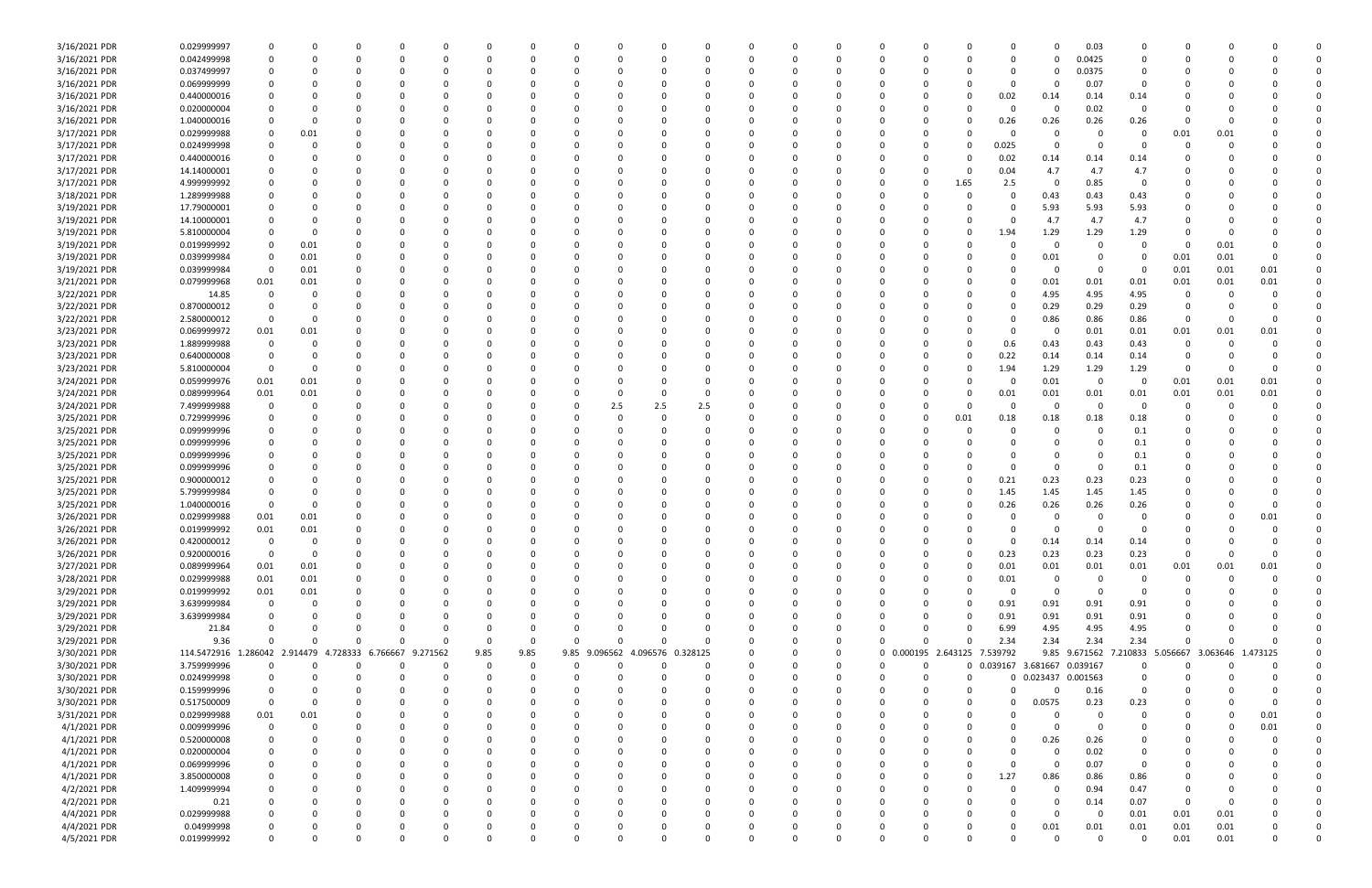| 4/6/2021 PDR                   | 0.099999996                | 0              |              |                  | 0                |          |          |             | -0       |      |          | 0                | 0                |          |             | 0        |             |          | 0           | 0                | 0                | 0.1                     | 0         |          |          |  |
|--------------------------------|----------------------------|----------------|--------------|------------------|------------------|----------|----------|-------------|----------|------|----------|------------------|------------------|----------|-------------|----------|-------------|----------|-------------|------------------|------------------|-------------------------|-----------|----------|----------|--|
| 4/6/2021 PDR                   | 0.429999996                | 0              |              | O                | 0                | 0        | $\Omega$ | 0           | 0        |      | 0        | 0                | $\Omega$         | $\Omega$ | 0           | 0        |             | 0        | 0           | $\Omega$         | 0.43             | 0                       | 0         |          |          |  |
| 4/6/2021 PDR                   | 4.839999996                | 0              |              |                  |                  |          |          |             |          |      |          |                  | -0               |          |             |          |             |          | 0           | 0                | 4.84             | 0                       |           |          |          |  |
| 4/6/2021 PDR                   | 0.780000012                |                |              |                  |                  |          |          |             |          |      |          |                  | - 0              |          |             |          |             |          | 0           | 0.26             | 0.26             | 0.26                    |           |          |          |  |
| 4/6/2021 PDR                   | 0.860000004                |                |              |                  |                  |          |          |             |          |      |          |                  |                  |          |             |          |             |          | 0           | 0                | 0.86             | 0                       |           |          |          |  |
| 4/7/2021 PDR                   | 7.2                        |                |              |                  |                  |          |          |             |          |      |          |                  |                  |          |             |          |             |          | 0           | 2.4              | 2.4              | 2.4                     |           |          |          |  |
| 4/7/2021 PDR                   | 1.352083334                |                |              |                  |                  |          |          |             |          |      |          |                  |                  |          |             |          | $\mathbf 0$ | 352083   |             | -0               |                  |                         |           |          |          |  |
| 4/7/2021 PDR                   | 0.024999999                | -0             |              |                  |                  |          |          |             |          |      |          |                  | -0               |          |             | 0        |             | 0.025    |             | 0                |                  |                         |           |          |          |  |
| 4/7/2021 PDR                   | 0.024999999                | 0              |              |                  |                  |          |          |             |          |      |          |                  | -0               |          |             | 0        |             | 0.025    |             | 0                |                  |                         |           |          |          |  |
| 4/8/2021 PDR                   | 0.019999992                | 0.01           |              |                  |                  |          |          |             |          |      |          |                  | - 0              |          |             |          |             |          |             | $\Omega$         |                  |                         | T         |          | 0.01     |  |
| 4/8/2021 PDR                   | 2.16                       | 0              |              |                  |                  |          |          |             |          |      |          |                  |                  |          |             |          |             |          |             | 0                | 2.16             |                         | -0        |          |          |  |
| 4/9/2021 PDR                   | 0.029999988                | 0.01           |              |                  |                  |          |          |             |          |      |          |                  |                  |          |             |          |             |          | O           | $\Omega$         |                  | 0                       | 0.01      | 0.01     |          |  |
| 4/9/2021 PDR                   | 0.999999996                | 0              |              |                  |                  |          |          |             |          |      |          |                  | - 0              |          |             |          |             | 0        |             | 0 0.010417       | 0.979167         | 0.010417                | - 0       | $\Omega$ | $\Omega$ |  |
| 4/10/2021 PDR<br>4/10/2021 PDR | 0.079999968<br>0.019999992 | 0.01           | 0.01         |                  |                  |          |          |             |          |      |          |                  | -0               |          |             |          |             | 0        | 0           | 0.01<br>0        | 0.01             | 0.01                    | 0.01<br>0 | 0.01     | 0.01     |  |
|                                |                            | 0.01<br>0      | 0.01         |                  |                  |          |          |             |          |      |          |                  |                  |          |             |          |             | O        | 0           |                  |                  |                         |           |          |          |  |
| 4/10/2021 PDR<br>4/10/2021 PDR | 0.034999998<br>0.034999998 | $\mathbf 0$    |              |                  |                  |          |          |             |          |      |          |                  |                  |          |             |          |             | 0        | 0           | 0.035<br>0.035   |                  |                         |           |          |          |  |
|                                |                            |                |              |                  |                  |          |          |             |          |      |          |                  |                  |          |             |          |             |          |             |                  |                  |                         |           |          |          |  |
| 4/11/2021 PDR<br>4/11/2021 PDR | 0.019999992<br>0.019999992 | 0.01<br>0.01   | 0.01<br>0.01 |                  |                  |          |          |             |          |      |          |                  |                  |          |             |          |             |          | 0           | 0<br>$\Omega$    | $\Omega$         | $\Omega$                |           |          |          |  |
| 4/12/2021 PDR                  | 0.039999984                | $\overline{0}$ |              |                  |                  |          |          |             |          |      |          |                  |                  |          |             |          |             | 0        | 0.01        | 0.01             | 0.01             | 0.01                    |           |          |          |  |
| 4/12/2021 PDR                  | 0.009999996                | 0.01           |              |                  |                  |          |          |             |          |      |          |                  | -0               |          |             |          |             |          | 0           | 0                |                  |                         |           |          |          |  |
| 4/12/2021 PDR                  | 0.019999992                | 0.01           |              |                  |                  |          |          |             |          |      |          |                  | - 0              |          |             |          |             |          |             | $\Omega$         | - 0              | 0                       | 0         |          | 0.01     |  |
| 4/12/2021 PDR                  | 3.36                       |                |              |                  |                  |          |          |             |          |      |          |                  | -0               |          |             |          |             |          | 0           | 0                | 1.68             | 1.68                    |           |          |          |  |
| 4/12/2021 PDR                  | 0.780000012                |                |              |                  |                  |          |          |             |          |      |          |                  |                  |          |             |          |             |          | 0           | 0.26             | 0.26             | 0.26                    |           |          |          |  |
| 4/12/2021 PDR                  | 7.2                        |                |              |                  |                  |          |          |             |          |      |          |                  |                  |          |             |          |             |          | 0           | 2.4              | 2.4              | 2.4                     |           |          |          |  |
| 4/12/2021 PDR                  | 2.52                       | 0              |              |                  |                  |          |          |             |          |      |          |                  | -0               |          |             |          |             |          | O           | 0                | 1.26             | 1.26                    | -0        |          | n        |  |
| 4/13/2021 PDR                  | 0.039999984                | 0.01           |              |                  |                  |          |          |             |          |      |          |                  | - 0              |          |             |          |             |          | $\Omega$    | 0                | 0                | 0                       | 0.01      | 0.01     | 0.01     |  |
| 4/13/2021 PDR                  | 0.020000004                |                |              |                  |                  |          |          |             |          |      |          |                  | - 0              |          |             |          |             |          |             | $\Omega$         | 0.02             | 0                       | 0         |          |          |  |
| 4/13/2021 PDR                  | 0.069999996                |                |              |                  |                  |          |          |             |          |      |          |                  |                  |          |             |          |             |          |             | $\Omega$         | 0.07             |                         |           |          |          |  |
| 4/13/2021 PDR                  | 2.52                       |                |              |                  |                  |          |          |             |          |      |          |                  |                  |          |             |          |             |          |             | 0                | 1.26             | 1.26                    |           |          |          |  |
| 4/13/2021 PDR                  | 1.720000008                |                |              |                  |                  |          |          |             |          |      |          |                  | -0               |          |             |          |             |          | 0           | $\Omega$         | 0.86             | 0.86                    |           |          |          |  |
| 4/14/2021 PDR                  | 0.45                       | 0              |              |                  |                  |          |          |             |          |      |          |                  | 0                |          |             |          |             |          | 0           | 0.16             | 0.17             | 0.12                    |           |          |          |  |
| 4/14/2021 PDR                  | 0.019999992                | 0.01           |              |                  |                  |          |          |             |          |      |          |                  | - 0              |          |             |          |             |          |             | 0                | - 0              | $\Omega$                |           |          | 0.01     |  |
| 4/14/2021 PDR                  | 4.349999988                | - 0            |              |                  |                  |          |          |             |          |      |          |                  | - 0              |          |             |          |             |          | 0           | 1.45             | 1.45             | 1.45                    | 0         |          |          |  |
| 4/15/2021 PDR                  | 4.32                       | - 0            |              |                  |                  |          |          |             |          |      |          |                  | - 0              |          |             |          |             |          |             | 0                | 2.16             | 2.16                    | -0        |          |          |  |
| 4/16/2021 PDR                  | 0.04999998                 | 0.01           | 0.01         |                  |                  |          |          |             |          |      |          |                  |                  |          |             |          |             |          |             | 0                | 0                | 0                       | 0.01      | 0.01     | 0.01     |  |
| 4/16/2021 PDR                  | 0.079999968                | 0.01           | 0.01         |                  |                  |          |          |             |          |      |          |                  |                  |          |             |          |             |          | O           | 0.01             | 0.01             | 0.01                    | 0.01      | 0.01     | 0.01     |  |
| 4/16/2021 PDR                  | 0.022499997                | 0              |              |                  |                  |          |          |             | 0.0225   |      |          |                  |                  |          |             |          |             |          |             | $\Omega$         |                  |                         |           |          |          |  |
| 4/16/2021 PDR                  | 0.022499997                | 0              |              |                  | 0                |          |          |             | 0.0225   |      | O        |                  |                  |          |             |          |             | 0        |             | $\Omega$         |                  |                         |           |          |          |  |
| 4/16/2021 PLOAD                | 8.933333329                | 0              |              |                  | n                |          | - 0      |             | -C       |      |          | <sup>0</sup>     | - 0              |          |             |          |             |          | 0           |                  | 0 8.933333       | 0                       | C         |          |          |  |
| 4/16/2021 PDR                  | 7.2                        | $\Omega$       |              |                  |                  |          |          |             |          |      |          |                  |                  |          |             |          |             | 0        | 0           | 2.4              | 2.4              | 2.4                     | $\Omega$  |          |          |  |
| 4/16/2021 PDR                  | 0.690000012                | $\Omega$       |              |                  | 0                | 0        | $\Omega$ |             | $\Omega$ |      | $\Omega$ | 0                | 0                | $\Omega$ |             | $\Omega$ |             | 0        | 0           | 0.23             | 0.23             | 0.23                    | 0         |          |          |  |
| 4/16/2021 PDR                  | 9.9                        | 0              |              |                  | 0                |          |          |             | 0        |      |          | 0                | 0                |          |             | 0        |             |          | $\Omega$    | $\mathbf 0$      | 4.95             | 4.95                    | 0         |          |          |  |
| 4/19/2021 PDR                  | 2.52                       |                |              |                  |                  | $\Omega$ |          |             |          |      |          |                  | 0                |          |             | 0        |             |          | 0           | $\mathbf 0$      | 1.26             | 1.26                    | 0         |          |          |  |
| 4/19/2021 PDR                  | 0.580000008                | 0              |              | 0                | 0                | 0        |          | $\Omega$    | 0        |      | 0        | 0                | 0                |          | 0           | 0        |             | 0        | 0           | $\mathbf 0$      | 0.29             | 0.29                    | 0         |          | 0        |  |
| 4/19/2021 PDR                  | 20.58000001                | 0              |              |                  | 0                | 0        |          | 0           | 0        |      | 0        | 0                | 0                |          | 0           | 0        |             | 0        | 8.72        | $\Omega$         | 5.93             | 5.93                    | 0         |          |          |  |
| 4/19/2021 PDR                  | 11.5                       | $\Omega$       |              |                  |                  | 0        |          |             | 0        |      |          |                  | $\Omega$         |          |             | 0        |             | $\Omega$ | 5           | $\Omega$         | 3.25             | 3.25                    |           |          |          |  |
| 4/20/2021 PDR                  | 0.054999999                | 0              |              |                  |                  |          |          |             |          |      |          |                  | 0                |          |             |          |             | 0        | 0           | 0.055            | $\Omega$         | 0                       |           |          |          |  |
| 4/20/2021 PDR                  | 1.68                       | 0              |              |                  |                  |          |          |             |          |      |          |                  | 0                |          |             |          |             | 0        | 0           | 0                | 1.68             | 0                       | 0         |          |          |  |
| 4/20/2021 PDR                  | 0.939999996                | 0              |              |                  |                  |          |          |             |          |      |          |                  | 0                |          |             |          |             |          |             | $\mathbf 0$      | 0.94             | $\overline{0}$          |           |          |          |  |
| 4/20/2021 PDR                  | 11.86000001                | 0              |              |                  |                  | 0        |          | $\Omega$    | 0        |      | 0        |                  | 0                |          | $\Omega$    | 0        |             | 0        | 0           | $\mathbf 0$      | 5.93             | 5.93                    | 0         |          |          |  |
| 4/20/2021 PDR                  | 0.780000012                | 0              |              |                  |                  |          |          |             | 0        |      |          |                  | 0                |          |             | 0        |             | 0        | 0           | 0.26             | 0.26             | 0.26                    |           |          |          |  |
| 4/20/2021 PDR                  | 0.140000004                | $\Omega$       |              |                  |                  | -0       |          |             | 0        |      |          |                  | 0                |          |             |          |             | $\Omega$ | $\mathbf 0$ | $\Omega$         | 0.14             | 0                       |           |          |          |  |
| 4/20/2021 PDR                  | 1.65                       | 0              |              |                  |                  | 0        |          |             | 0        |      | 0        |                  | 0                |          |             | 0        |             | 0        | 0.01        | 0.52             | 0.56             | 0.56                    |           |          |          |  |
| 4/20/2021 PDR                  | 0.024999999                | 0              |              |                  |                  | -0       |          |             |          |      |          | 0                | 0                |          |             |          |             | 0        | 0           | 0.025            | 0                | 0                       |           |          |          |  |
| 4/20/2021 PDR                  | 0.024999999                | 0              |              |                  |                  | 0        |          |             |          |      |          |                  | 0                |          |             | 0        |             | $\Omega$ | $\mathbf 0$ | 0.025            | $\Omega$         | $\mathbf 0$             | 0         |          |          |  |
| 4/21/2021 PDR                  | 0.469999992                | 0              |              |                  |                  | 0        |          |             | 0        |      | 0        |                  | 0                |          | 0           | 0        |             | $\Omega$ | 0.01        | 0.01             | 0.21             | 0.24                    | 0         |          |          |  |
| 4/21/2021 PDR                  | 0.81                       | 0              | $\Omega$     |                  | 0                | 0        |          |             | 0        |      | 0        | 0                | 0                |          |             | 0        |             | 0.01     | 0.01        | 0.23             | 0.32             | 0.24                    | 0         |          |          |  |
| 4/21/2021 PDR                  | 0.019999992                | 0.01           | $0.01\,$     |                  |                  | 0        |          |             | 0        |      |          | 0                | 0                |          | 0           | 0        |             | O        | 0           | $\Omega$         | $\Omega$         | $\overline{\mathbf{0}}$ |           |          |          |  |
| 4/21/2021 PDR                  | 3.36                       | 0              |              |                  |                  | 0        |          |             | 0        |      |          |                  | 0                |          | 0           | 0        |             | 0        | $\Omega$    | $\mathbf 0$      | 1.68             | 1.68                    | 0         |          |          |  |
| 4/21/2021 PDR                  | 0.690000012                | 0              |              |                  |                  |          |          |             |          |      |          |                  | 0                |          |             |          |             | 0        | 0           | 0.23             | 0.23             | 0.23                    |           |          |          |  |
| 4/21/2021 PDR                  | 0.580000008                | 0<br>0         |              |                  |                  | 0        |          |             |          |      |          |                  | 0<br>$\Omega$    |          | 0           |          |             | 0        | $\Omega$    | $\mathbf 0$      | 0.29<br>0.26     | 0.29                    | 0         |          |          |  |
| 4/22/2021 PDR<br>4/23/2021 PDR | 0.780000012                | 0              |              |                  |                  |          |          | 0           |          |      | 0        |                  |                  |          | 0           | 0        |             | 0        | 0           | 0.26             |                  | 0.26                    | 0         |          | 0        |  |
| 4/26/2021 PDR                  | 0.780000012<br>1.419999996 | $\mathbf 0$    | $\Omega$     | 0<br>$\mathbf 0$ | 0<br>$\mathbf 0$ | $\Omega$ | $\Omega$ | $\mathbf 0$ | -0<br>0  | 1.42 | 0<br>0   | 0<br>$\mathbf 0$ | 0<br>$\mathbf 0$ | $\Omega$ | $\mathbf 0$ | 0<br>0   |             | 0<br>0   | 0<br>0      | 0.26<br>$\Omega$ | 0.26<br>$\Omega$ | 0.26<br>$\mathbf 0$     | 0<br>0    |          | 0        |  |
|                                |                            |                |              |                  |                  |          |          |             |          |      |          |                  |                  |          |             |          |             |          |             |                  |                  |                         |           |          |          |  |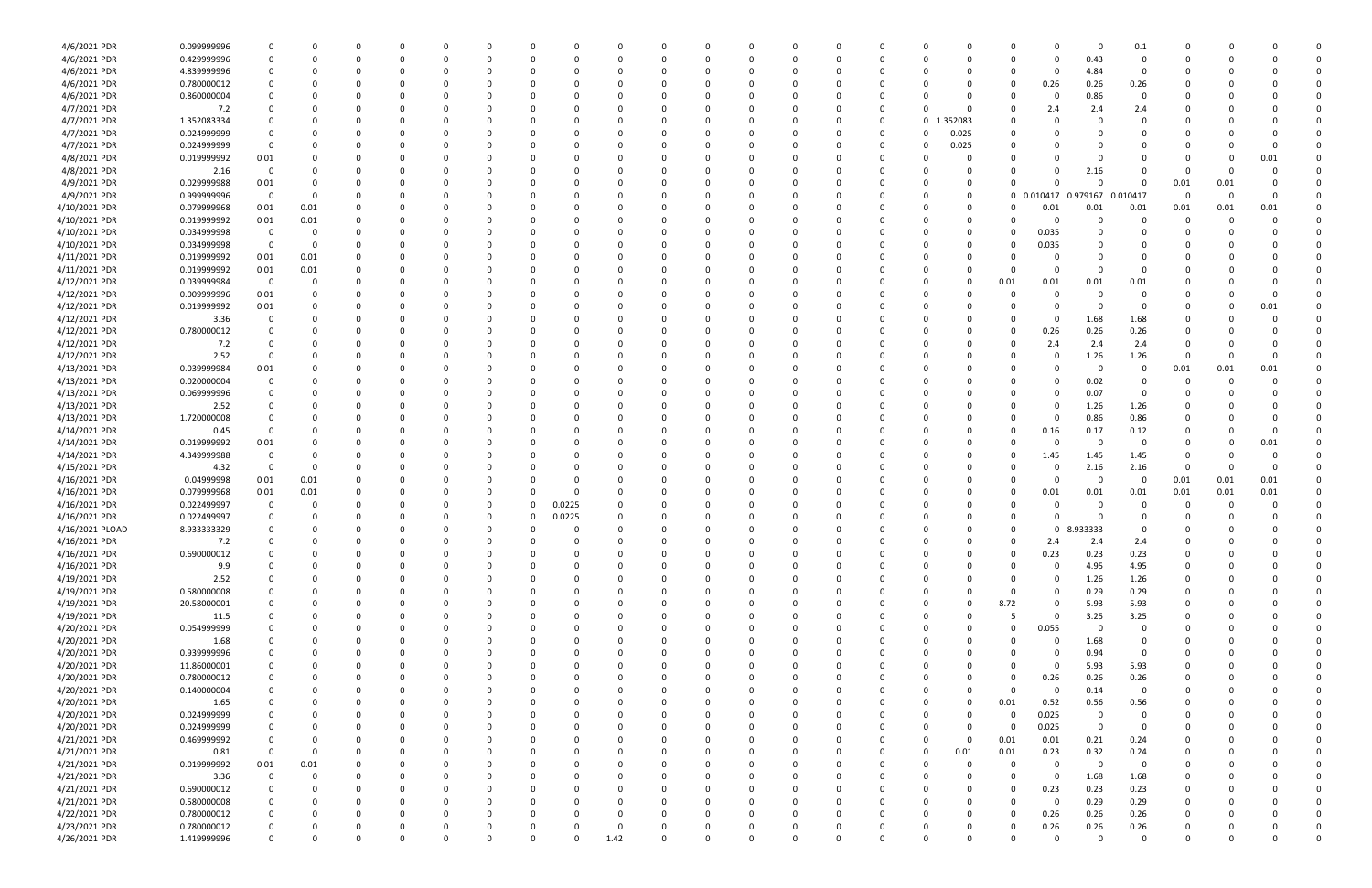| 4/26/2021 PDR | 4.349999988 | 0           |   |          |          |          |              |              |        |          |          |          |          |          |          |              |          | 0            | 1.45                | 1.45     | 1.45     | 0           |          |      |  |
|---------------|-------------|-------------|---|----------|----------|----------|--------------|--------------|--------|----------|----------|----------|----------|----------|----------|--------------|----------|--------------|---------------------|----------|----------|-------------|----------|------|--|
| 4/27/2021 PDR | 0.059999976 | 0.01        | 0 |          | $\Omega$ |          |              | 0            | - 0    |          | 0        |          |          | 0        | 0        |              |          | 0            | 0.01                | 0.01     | 0.01     | 0.01        | 0.01     |      |  |
| 4/27/2021 PDR | 0.780000012 |             |   |          |          |          |              |              |        |          |          |          |          |          |          |              |          | 0            | 0.26                | 0.26     | 0.26     | 0           |          |      |  |
| 4/28/2021 PDR | 7.2         |             |   |          |          |          |              |              |        |          |          |          |          |          |          |              |          | 0            | 2.4                 | 2.4      | 2.4      |             |          |      |  |
| 4/28/2021 PDR | 5.959999992 |             |   |          |          |          |              |              |        |          |          |          |          |          |          |              | 0.01     | 0.01         | 1.98                | 1.98     | 1.98     |             |          |      |  |
| 4/28/2021 PDR | 0.999999984 |             |   |          |          |          |              |              |        |          |          |          |          |          |          |              | 0.01     | 0.01         | 0.96                | 0.01     | 0.01     |             |          |      |  |
| 4/28/2021 PDR | 0.04999998  |             |   |          |          |          |              |              |        |          |          |          |          |          |          |              |          |              |                     |          |          |             |          |      |  |
|               |             |             |   |          |          |          |              |              |        |          |          |          |          |          |          |              | 0.01     | 0.01         | 0.01                | 0.01     | 0.01     |             |          |      |  |
| 4/28/2021 PDR | 0.359999988 |             |   |          |          |          |              |              |        |          |          |          |          |          |          |              | 0.01     | 0.01         | 0.01                | 0.01     | 0.32     |             |          |      |  |
| 4/28/2021 PDR | 0.002499999 | 0.0025      |   |          |          |          |              |              |        |          |          |          |          |          |          | 0            |          | 0            | - 0                 | - 0      | 0        |             |          |      |  |
| 4/29/2021 PDR | 1.390000008 |             |   |          |          |          |              |              |        |          |          |          |          |          |          |              | 0.33     | 0.48         | 0.23                | 0.23     | 0.12     |             |          |      |  |
| 4/29/2021 PDR | 0.110000004 |             |   |          |          |          |              |              |        |          |          |          |          |          |          |              |          | 0            |                     | 0.11     | 0        |             |          |      |  |
| 4/29/2021 PDR | 0.099999996 |             |   |          |          |          |              |              |        |          |          |          |          |          |          |              |          |              |                     | 0.1      |          |             |          |      |  |
| 4/29/2021 PDR | 0.110000004 |             |   |          |          |          |              |              |        |          |          |          |          |          |          |              |          |              |                     | 0.11     |          |             |          |      |  |
| 4/30/2021 PDR | 0.999999996 |             |   |          |          |          |              |              |        |          |          |          |          |          |          |              |          |              | 0 0.010417 0.979167 |          | 0.010417 |             |          |      |  |
| 4/30/2021 PDR | 0.650000002 |             |   |          |          |          |              |              |        |          |          |          |          |          |          |              |          |              | 0 0.006771          | 0.636458 | 0.006771 |             |          |      |  |
| 4/30/2021 PDR | 1.68        |             |   |          |          |          |              |              |        |          |          |          |          |          |          |              |          | -C           |                     | 1.68     | 0        |             |          |      |  |
| 4/30/2021 PDR | 4.32        |             |   |          |          |          |              |              |        |          |          |          |          |          |          |              | $\Omega$ | $\Omega$     | $\Omega$            | 2.16     | 2.16     |             |          |      |  |
| 5/3/2021 PDR  | 0.589999992 |             |   |          |          |          |              |              |        |          |          |          |          |          |          | <sup>0</sup> | 0.01     | 0.01         | 0.11                | 0.25     | 0.21     |             |          |      |  |
| 5/4/2021 PDR  | 0.260000004 |             |   |          |          |          |              |              |        |          |          |          |          |          |          |              |          | 0            |                     | 0.26     | 0        |             |          |      |  |
| 5/4/2021 PDR  | 3.249999996 |             |   |          |          |          |              |              |        |          |          |          |          |          |          |              |          |              |                     | 3.25     |          |             |          |      |  |
|               |             |             |   |          |          |          |              |              |        |          |          |          |          |          |          |              |          |              |                     |          |          |             |          |      |  |
| 5/4/2021 PDR  | 0.96        |             |   |          |          |          |              |              |        |          |          |          |          |          |          |              |          |              |                     | 0.96     |          |             |          |      |  |
| 5/4/2021 PDR  | 0.42        |             |   |          |          |          |              |              |        |          |          |          |          |          |          |              |          |              |                     | 0.42     |          |             |          |      |  |
| 5/4/2021 PDR  | 0.579999996 |             |   |          |          |          |              |              |        |          |          |          |          |          |          |              |          | $\Omega$     |                     | 0.58     |          |             |          |      |  |
| 5/4/2021 PDR  | 0.048958337 |             |   |          |          |          |              |              |        |          |          |          |          |          |          |              |          | 0            | 0.048958            | 0        | $\Omega$ | 0           |          |      |  |
| 5/4/2021 PDR  | 0.069999972 |             |   |          |          |          |              |              |        |          |          |          |          |          |          |              |          | 0.01         | 0.01                | 0.01     | 0.01     | 0.01        | 0.01     | 0.01 |  |
| 5/4/2021 PDR  | 0.067499991 |             |   |          |          |          |              |              |        |          |          |          |          |          |          |              |          | 0            | 0.0225              | 0.045    | 0        |             |          |      |  |
| 5/4/2021 PDR  | 0.067499991 |             |   |          |          |          |              |              |        |          |          |          |          |          |          |              |          | 0            | 0.0225              | 0.045    |          |             |          |      |  |
| 5/4/2021 PDR  | 0.067499991 |             |   |          |          |          |              |              |        |          |          |          |          |          |          |              |          | 0            | 0.0225              | 0.045    |          |             |          |      |  |
| 5/4/2021 PDR  | 0.067499991 |             |   |          |          |          |              |              |        |          |          |          |          |          |          |              |          | 0            | 0.0225              | 0.045    |          |             |          |      |  |
| 5/4/2021 PDR  | 0.067499991 |             |   |          |          |          |              |              |        |          |          |          |          |          |          |              |          | 0            | 0.0225              | 0.045    | 0        |             |          |      |  |
| 5/4/2021 PDR  | 0.502499997 |             |   |          |          |          |              |              |        |          |          |          |          |          |          |              |          | 0            | 0.1675              | 0.335    | 0        |             |          |      |  |
| 5/4/2021 PDR  | 0.067499991 |             |   |          |          |          |              | C            |        |          |          |          |          |          |          |              |          | 0            | 0.0225              | 0.045    | 0        |             |          |      |  |
| 5/4/2021 PDR  | 0.094999998 |             |   |          |          |          |              | <sup>0</sup> |        |          |          |          |          |          |          |              |          | 0            | 0.0475              | 0.0475   |          |             |          |      |  |
|               |             |             |   |          |          |          |              |              |        |          |          |          |          |          |          |              |          |              |                     | - 0      |          |             |          |      |  |
| 5/4/2021 PDR  | 0.047499999 |             |   |          |          |          |              | 0            | 0.0475 |          |          |          |          |          |          |              |          | <sup>0</sup> |                     |          | 0        |             |          |      |  |
| 5/4/2021 PDR  | 0.187499997 |             |   |          |          |          |              |              |        |          |          |          |          |          |          |              |          | 0            | 0.0625              | 0.125    | 0        |             |          |      |  |
| 5/5/2021 PDR  | 2.52        |             |   |          |          |          |              |              |        |          |          |          |          |          |          |              |          | 0            |                     | 1.26     | 1.26     |             |          |      |  |
| 5/5/2021 PDR  | 0.63        |             |   |          |          |          |              |              |        |          |          |          |          |          |          |              |          | 0.26         | 0.01                | 0.2      | 0.16     | 0           |          |      |  |
| 5/5/2021 PDR  | 0.039999984 | 0.01        |   |          |          |          |              |              |        |          |          |          |          |          |          |              |          | -C           |                     | - 0      |          | 0.01        | 0.01     | 0.01 |  |
| 5/5/2021 PDR  | 1.259999988 |             |   |          |          |          |              |              |        |          |          |          |          |          |          |              |          |              | 0.21                | 0.63     | 0.42     |             |          |      |  |
| 5/5/2021 PDR  | 0.142499997 |             |   |          |          |          |              |              |        |          |          |          |          |          |          |              |          | 0            | 0.0475              | - 0      | 0.095    | 0           |          |      |  |
| 5/5/2021 PDR  | 0.192499998 |             |   |          |          |          |              |              |        |          |          |          |          |          |          |              |          | U            | 0.0275              | 0.11     | 0.055    |             |          |      |  |
| 5/5/2021 PDR  | 0.284999994 | $\Omega$    | 0 |          | $\Omega$ | $\Omega$ | $\Omega$     | $\Omega$     |        | $\Omega$ | $\Omega$ | $\Omega$ | $\Omega$ | $\Omega$ | $\Omega$ | 0            | $\Omega$ | $\mathbf 0$  | 0.0475              | 0.1425   | 0.095    | $\Omega$    |          |      |  |
| 5/5/2021 PDR  | 0.219999996 |             | 0 |          | $\Omega$ | $\Omega$ | <sup>0</sup> | 0            |        |          | $\Omega$ |          | O        | 0        | 0        |              | $\Omega$ | 0            | 0.0275              | 0.0825   | 0.11     | 0           |          |      |  |
| 5/5/2021 PDR  | 0.219999996 |             |   |          | 0        |          |              | 0            |        |          | 0        |          |          | 0        | - 0      |              | 0        | $\Omega$     | 0.0275              | 0.0825   | 0.11     | 0           |          |      |  |
| 5/5/2021 PDR  | 0.489999993 |             |   |          | $\Omega$ |          |              | 0            |        |          |          |          |          | 0        | - 0      |              | 0        | $\Omega$     | 0.07                | 0.28     | 0.14     |             |          |      |  |
| 5/5/2021 PDR  | 0.202499991 |             |   |          |          |          |              | 0            |        |          |          |          |          |          |          |              | 0        | 0            | 0.0675              | 0        | 0.135    |             |          |      |  |
| 5/5/2021 PDR  | 0.284999994 |             |   |          |          |          |              | 0            |        |          |          |          |          | 0        |          |              |          | 0            | 0.0475              | 0.1425   | 0.095    |             |          |      |  |
|               |             |             |   |          |          |          |              |              |        |          |          |          |          |          |          |              |          |              | $\Omega$            |          |          |             |          |      |  |
| 5/5/2021 PDR  | 2.260000008 |             |   |          |          |          |              |              |        |          |          |          |          |          |          |              |          | $\Omega$     |                     | 1.13     | 1.13     |             |          |      |  |
| 5/5/2021 PDR  | 1.26        |             |   |          | 0        |          |              | 0            |        |          |          |          |          | 0        | 0        |              |          |              | $\Omega$            | 0.63     | 0.63     | 0           |          |      |  |
| 5/5/2021 PDR  | 11.86000001 |             |   |          |          |          |              | <sup>0</sup> |        |          |          |          |          | 0        | 0        |              |          |              |                     | 5.93     | 5.93     | 0           |          |      |  |
| 5/5/2021 PDR  | 9.679999992 |             |   |          |          |          |              |              |        |          |          |          |          |          |          |              |          |              | $\Omega$            | 4.84     | 4.84     |             |          |      |  |
| 5/5/2021 PDR  | 0.36        |             |   |          |          |          |              |              |        |          |          |          |          |          |          |              |          |              | $\Omega$            | 0.18     | 0.18     | 0           |          |      |  |
| 5/6/2021 PDR  | 0.039999984 |             |   |          |          |          |              |              |        |          |          |          |          |          |          |              |          | 0            | 0.01                | $0.01\,$ | 0.01     | 0.01        |          |      |  |
| 5/6/2021 PDR  | 0.780000012 |             |   |          |          |          | 0            |              |        |          |          |          |          |          | -C       |              |          | 0            | 0.26                | 0.26     | 0.26     | 0           |          |      |  |
| 5/6/2021 PDR  | 0.290000004 |             |   |          | 0        |          |              | 0            |        |          | 0        |          |          |          | 0        |              |          | 0            | $\Omega$            | 0.29     | 0        | 0           |          |      |  |
| 5/7/2021 PDR  | 0.520000008 |             |   |          | $\Omega$ |          |              | <sup>0</sup> |        |          |          |          |          |          | 0        |              |          | 0            |                     | 0.26     | 0.26     | 0           |          |      |  |
| 5/7/2021 PDR  | 0.019999992 |             |   |          |          |          |              | 0            |        |          |          |          |          | 0        | - 0      |              |          |              |                     | - 0      | $\Omega$ | 0.01        | 0.01     |      |  |
| 5/8/2021 PDR  | 0.009999996 |             |   |          |          |          |              |              |        |          |          |          |          |          |          |              |          |              |                     | - 0      | - 0      | 0           | 0.01     |      |  |
| 5/11/2021 PDR | 0.139999992 | $\mathbf 0$ |   |          |          |          |              |              |        |          |          |          |          |          |          |              |          | 0            | $\Omega$            | 0.07     | 0.07     | $\mathbf 0$ | $\Omega$ |      |  |
| 5/11/2021 PDR | 0.079999968 | 0.01        |   |          |          |          |              |              |        |          |          |          |          | 0        | 0        |              |          | 0.01         | 0.01                | 0.01     | 0.01     | 0.01        | 0.01     | 0.01 |  |
| 5/11/2021 PDR | 0.520000008 | $\mathbf 0$ |   |          |          |          |              |              |        |          |          |          |          |          |          |              |          | 0            |                     | 0.26     | 0.26     | 0           |          |      |  |
|               |             |             |   |          |          |          |              |              |        |          |          |          |          |          |          |              |          |              |                     |          |          |             |          |      |  |
| 5/11/2021 PDR | 0.400000008 |             |   |          |          |          |              |              |        |          |          |          |          |          | 0        |              |          |              |                     | 0.2      | 0.2      | 0           |          |      |  |
| 5/11/2021 PDR | 0.84        |             |   |          | $\Omega$ |          | 0            | 0            |        |          |          |          |          | 0        | - 0      |              |          |              |                     | 0.42     | 0.42     | 0           |          |      |  |
| 5/11/2021 PDR | 0.36        |             |   |          |          |          |              |              |        |          |          |          |          |          |          |              |          |              |                     | 0.18     | 0.18     |             |          |      |  |
| 5/11/2021 PDR | 7.2         | $\Omega$    | 0 | $\Omega$ | $\Omega$ | $\Omega$ | $\Omega$     | $\Omega$     |        | $\Omega$ | $\Omega$ |          | $\Omega$ | $\Omega$ | $\Omega$ | U            |          | $\Omega$     | 2.4                 | 2.4      | 2.4      | $\Omega$    |          | 0    |  |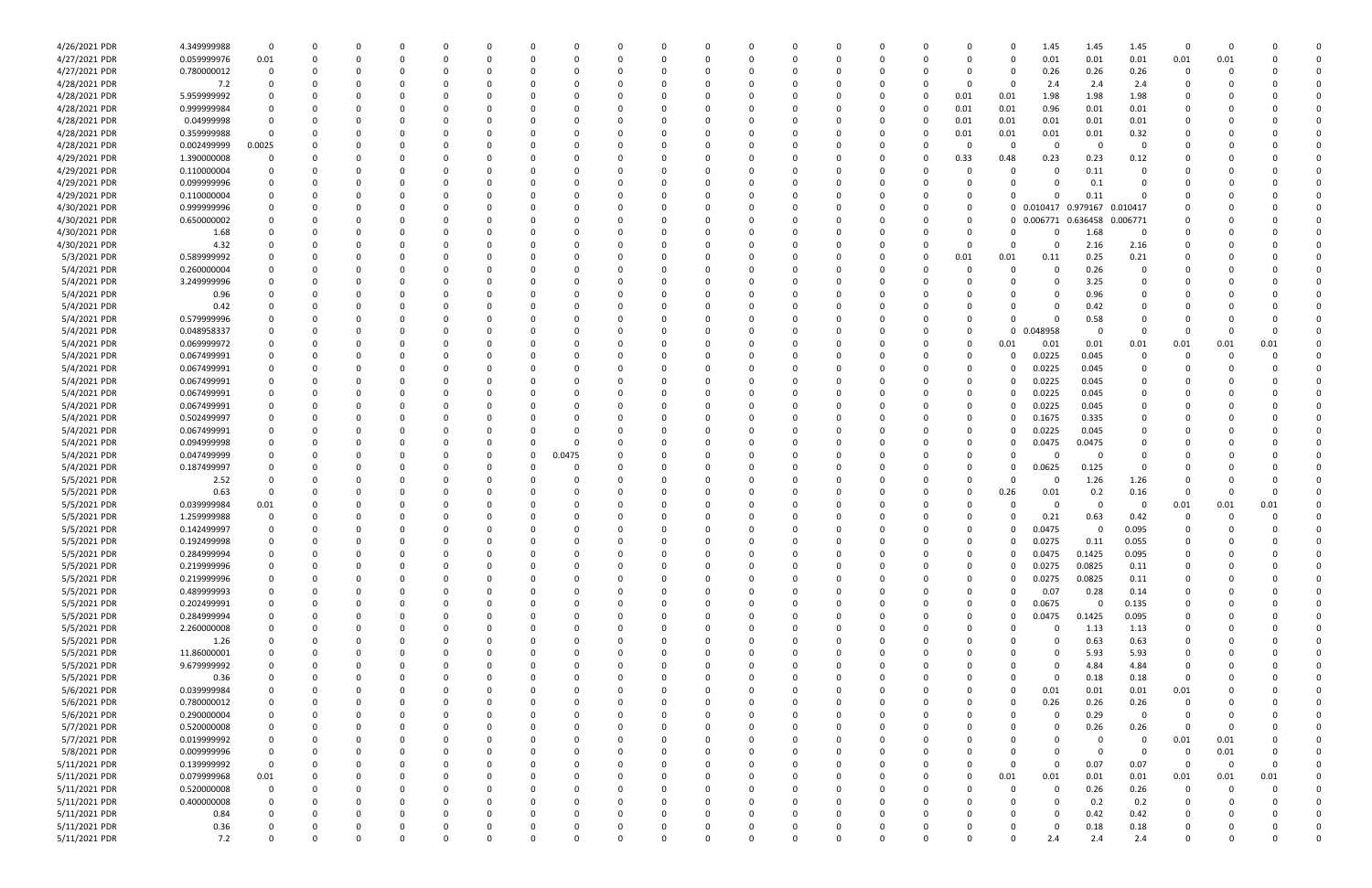| 5/12/2021 PDR | 1.454583333 |             |          |              |          |          |          |              |          |          |          |          |             |          | 0 1.454583         | 0                            | $\Omega$    | $\Omega$                     |               |          |      |          |  |
|---------------|-------------|-------------|----------|--------------|----------|----------|----------|--------------|----------|----------|----------|----------|-------------|----------|--------------------|------------------------------|-------------|------------------------------|---------------|----------|------|----------|--|
| 5/12/2021 PDR | 1.454583333 |             |          | <sup>0</sup> | $\Omega$ |          |          | <sup>0</sup> |          | 0        |          |          | O           | 0        |                    | 0<br>0                       | $\mathbf 0$ | 454583                       | 0             | O        |      |          |  |
| 5/12/2021 PDR | 0.260000004 |             |          |              |          |          |          |              |          |          |          |          |             |          |                    | 0                            | 0           | 0.26                         |               |          |      |          |  |
| 5/12/2021 PDR | 0.099999996 |             |          |              |          |          |          |              |          |          |          |          |             |          |                    |                              | $\Omega$    | 0.1                          | $\Omega$      |          |      |          |  |
| 5/12/2021 PDR | 1.130000004 |             |          |              |          |          |          |              |          |          |          |          |             |          |                    |                              | $\Omega$    | 1.13                         | 0             |          |      |          |  |
| 5/12/2021 PDR | 0.63        |             |          |              |          |          |          |              |          |          |          |          |             |          |                    |                              | 0           | 0.63                         | 0             |          |      |          |  |
| 5/12/2021 PDR | 0.690000012 |             |          |              |          |          |          |              |          |          |          |          |             |          |                    | 0                            | 0.23        | 0.23                         | 0.23          |          |      |          |  |
| 5/12/2021 PDR | 7.2         |             |          |              |          |          |          |              |          |          |          |          |             |          |                    | 0                            | 2.4         | 2.4                          | 2.4           |          |      |          |  |
| 5/12/2021 PDR | 0.42        |             |          |              |          |          |          |              |          |          |          |          |             |          |                    | 0                            | 0           | 0.42                         | - 0           |          |      |          |  |
| 5/13/2021 PDR | 2.289999996 |             |          |              |          |          |          |              |          |          |          |          |             |          |                    |                              | 0.9         | 0.81                         | 0.57          | 0        |      |          |  |
|               | 0.04999998  |             |          |              |          |          |          |              |          |          |          |          |             |          |                    | 0.01<br>0                    |             |                              |               |          |      |          |  |
| 5/13/2021 PDR |             |             |          |              |          |          |          |              |          |          |          |          |             |          |                    |                              | 0.01        | 0.01                         | 0.01          | 0.01     | 0.01 |          |  |
| 5/13/2021 PDR | 0.037499997 |             |          |              |          |          |          |              |          |          |          |          |             |          |                    |                              | 0           | 0                            | 0.0375        | 0        |      |          |  |
| 5/13/2021 PDR | 0.690000012 |             |          |              |          |          |          |              |          |          |          |          |             |          |                    | 0                            | 0.23        | 0.23                         | 0.23          | O        |      |          |  |
| 5/13/2021 PDR | 4.349999988 |             |          |              |          |          |          |              |          |          |          |          |             |          |                    | 0                            | 1.45        | 1.45                         | 1.45          | 0        |      |          |  |
| 5/14/2021 PDR | 0.059999976 |             |          |              |          |          |          |              |          |          |          |          |             |          |                    | 0                            | 0.01        | 0.01                         | 0.01          | 0.01     | 0.01 | 0.01     |  |
| 5/14/2021 PDR | 0.410000002 |             |          |              |          |          |          |              |          |          |          |          |             | -0       |                    | 0 0.004271 0.401458 0.004271 |             | 0                            | 0             | 0        |      |          |  |
| 5/14/2021 PDR | 0.45        |             |          |              |          |          |          |              |          |          |          |          |             |          |                    | 0 0.004688                   | 0.440625    | 0.004688                     |               |          |      |          |  |
| 5/15/2021 PDR | 0.039999984 | 0.01        | 0.01     |              |          |          |          |              |          |          |          |          |             |          |                    | O<br>0                       | 0           | - 0                          | $\Omega$      | 0        | 0.01 | 0.01     |  |
| 5/15/2021 PDR | 0.089999964 | 0.01        | 0.01     |              |          |          |          |              |          |          |          |          |             |          |                    | 0.01<br>O                    | 0.01        | 0.01                         | 0.01          | 0.01     | 0.01 | 0.01     |  |
| 5/15/2021 PDR | 0.089999964 | 0.01        | 0.01     |              |          |          |          |              |          |          |          |          |             |          |                    | 0.01                         | 0.01        | 0.01                         | 0.01          | 0.01     | 0.01 | 0.01     |  |
| 5/16/2021 PDR | 0.069999972 | 0.01        |          |              |          |          |          |              |          |          |          |          |             |          |                    | 0                            | 0.01        | 0.01                         | 0.01          | 0.01     | 0.01 | 0.01     |  |
| 5/17/2021 PDR | 0.110000004 |             |          |              |          |          |          |              |          |          |          |          |             |          |                    | 0                            | 0           | - 0                          | 0.11          | -0       |      |          |  |
| 5/18/2021 PDR | 0.110000004 |             |          |              |          |          |          |              |          |          |          |          |             |          |                    | O                            | 0.11        |                              |               |          |      |          |  |
| 5/18/2021 PDR | 4.8         |             |          |              |          |          |          |              |          |          |          |          |             |          |                    | 0<br>$\Omega$                | 0           | 2.4                          | 2.4           |          |      |          |  |
| 5/19/2021 PDR | 0.099999996 |             |          |              |          |          |          |              |          |          |          |          |             |          |                    | 0<br>0                       | 0.1         | 0                            | 0             |          |      |          |  |
| 5/20/2021 PDR | 2.609999988 |             |          |              |          |          |          |              |          |          |          |          |             |          | 0.01               | 0.01                         | 0.01        | 1.29                         | 1.29          |          |      |          |  |
| 5/20/2021 PDR | 1.099999992 |             |          |              |          |          |          |              |          |          |          |          |             |          | 0.01               | 0.01                         | 0.36        | 0.36                         | 0.36          |          |      |          |  |
| 5/20/2021 PDR | 0.34999998  |             |          |              |          |          |          |              |          |          |          |          |             |          | 0.01               | 0.16                         | 0.16        | 0.01                         | 0.01          |          |      |          |  |
| 5/20/2021 PDR | 2.83999998  |             |          |              |          |          |          |              |          |          |          |          |             |          | 0.01               | 0.01                         | 0.94        | 0.94                         | 0.94          | O        |      |          |  |
| 5/20/2021 PDR | 0.009999996 |             |          |              |          |          |          |              |          |          |          |          |             |          |                    | 0                            | 0           | 0                            | 0             | 0        | 0.01 |          |  |
| 5/20/2021 PDR | 0.04999998  |             |          |              |          |          |          |              |          |          |          |          |             |          |                    | 0                            | 0.01        | 0.01                         | 0.01          | 0.01     | 0.01 |          |  |
| 5/20/2021 PDR | 0.029999988 |             |          |              |          |          |          |              |          |          |          |          |             |          |                    | 0                            | 0           | - 0                          | 0             | 0.01     | 0.01 | 0.01     |  |
| 5/20/2021 PDR | 0.110000004 |             |          |              |          |          |          |              |          |          |          |          |             |          |                    | 0                            | $\Omega$    | - 0                          | 0.11          |          |      |          |  |
| 5/21/2021 PDR | 0.129999996 |             |          |              |          |          |          |              |          |          |          |          |             |          | 0.01               | 0.01                         | 0.01        | 0.05                         | 0.05          |          |      |          |  |
| 5/21/2021 PDR | 0.609999996 |             |          |              |          |          |          |              |          |          |          |          |             |          | 0.01               | 0.01                         | 0.01        | 0.29                         | 0.29          |          |      |          |  |
| 5/21/2021 PDR | 0.04999998  |             |          |              |          |          |          |              |          |          |          |          |             |          | 0.01               | 0.01                         | 0.01        | 0.01                         | 0.01          |          |      |          |  |
| 5/21/2021 PDR | 0.429999996 |             |          |              |          |          |          |              |          |          |          |          |             |          | 0.01               | 0.01                         | 0.01        | 0.2                          | 0.2           |          |      |          |  |
| 5/21/2021 PDR | 0.389999988 |             |          |              |          |          |          |              |          |          |          |          |             |          | 0.01               | 0.01                         | 0.01        | 0.18                         | 0.18          |          |      |          |  |
| 5/21/2021 PDR | 0.009999996 | $0.01\,$    |          |              |          |          |          |              |          |          |          |          |             |          |                    |                              |             |                              |               |          |      |          |  |
| 5/21/2021 PDR | 0.162499998 | $\Omega$    |          | <sup>0</sup> |          |          |          |              |          |          |          |          |             |          |                    | 0                            |             | 0 0.014062 0.146875 0.001563 |               | 0        |      |          |  |
| 5/23/2021 PDR | 0.029999988 |             |          |              |          |          |          |              |          |          |          |          |             |          |                    | 0                            |             | 0.01                         | 0.01          | 0.01     |      |          |  |
| 5/23/2021 PDR | 0.009999996 | $\mathbf 0$ | $\Omega$ | $\Omega$     | $\Omega$ | $\Omega$ | $\Omega$ | $\Omega$     | 0        | $\Omega$ | $\Omega$ | $\Omega$ | $\Omega$    | $\Omega$ |                    | $\Omega$<br>0                | $\Omega$    | $\Omega$                     | $\mathbf 0$   | 0.01     |      |          |  |
| 5/24/2021 PDR | 0.264999996 | $\Omega$    | 0        | 0            | $\Omega$ | $\Omega$ | $\Omega$ | 0            |          | $\Omega$ |          | O        |             | 0        | 0.265<br>0         | 0                            | $\Omega$    |                              | $\Omega$      | 0        |      |          |  |
| 5/24/2021 PDR | 0.054999996 |             |          | 0            |          |          |          | 0            |          | 0        |          |          |             | 0        |                    | $\Omega$                     | $\Omega$    |                              |               | 0        |      |          |  |
| 5/24/2021 PDR | 0.139999998 |             |          | 0            | 0        | 0        |          | 0            |          | $\Omega$ |          |          |             | 0        | 0.14               | 0.055<br>$\Omega$            | $\Omega$    |                              | $\Omega$      | 0        |      |          |  |
|               | 0.067499991 |             |          |              |          |          |          |              |          |          |          |          |             |          | 0.0675<br>$\Omega$ |                              | $\Omega$    |                              |               |          |      |          |  |
| 5/24/2021 PDR |             | $\Omega$    |          | 0            |          |          |          |              |          |          |          |          |             | 0<br>0   | 0.2475<br>$\Omega$ | 0<br>0                       | $\Omega$    |                              | 0             | 0        |      |          |  |
| 5/24/2021 PDR | 0.247499991 |             |          |              |          |          |          | 0            |          |          |          |          | 0           |          |                    | $\Omega$                     | $\Omega$    | $\Omega$                     | 0<br>$\Omega$ |          |      |          |  |
| 5/25/2021 PDR | 0.63        | $\Omega$    |          |              |          |          |          |              |          |          |          | 0        | $\mathbf 0$ | 0.63     |                    | $\mathbf 0$                  |             |                              |               |          |      |          |  |
| 5/25/2021 PDR | 0.04999998  |             |          |              |          |          |          |              |          |          |          |          |             | 0        | 0.01               | 0.01                         | 0.01        | 0.01                         | 0.01          | 0        |      |          |  |
| 5/25/2021 PDR | 0.04999998  |             |          |              |          |          |          |              |          |          |          |          |             | 0        | 0.01               | 0.01                         | 0.01        | 0.01                         | 0.01          | 0        |      |          |  |
| 5/25/2021 PDR | 0.04999998  |             |          |              |          |          |          |              |          |          |          |          |             | 0        | 0.01               | 0.01                         | 0.01        | 0.01                         | 0.01          |          |      |          |  |
| 5/25/2021 PDR | 0.04999998  |             |          |              |          |          |          |              |          |          |          |          |             | -0       | 0.01               | 0.01                         | 0.01        | 0.01                         | $0.01\,$      |          |      |          |  |
| 5/25/2021 PDR | 0.04999998  |             |          |              |          |          |          |              |          |          |          |          |             | 0        | 0.01               | 0.01                         | 0.01        | $0.01\,$                     | 0.01          |          |      |          |  |
| 5/25/2021 PDR | 0.059999996 |             |          |              |          |          |          |              |          |          |          |          |             |          |                    | 0.06<br>$\Omega$             | $\mathbf 0$ | $\Omega$                     | $\mathbf 0$   |          |      |          |  |
| 5/25/2021 PDR | 0.049999998 |             |          |              |          |          |          |              |          |          |          |          |             |          |                    | 0.05<br>0                    | 0           |                              | 0             | O        |      |          |  |
| 5/25/2021 PDR | 0.044999996 | 0           |          | 0            |          | $\Omega$ |          | 0            |          | 0        |          |          |             |          |                    | 0.045<br>0                   | 0           |                              | 0             | 0        |      |          |  |
| 5/25/2021 PDR | 0.044999996 |             |          |              |          |          |          | 0            |          |          |          |          | 0           | $\Omega$ | $\Omega$           | 0.045<br>O                   | 0           |                              | 0             | O        |      |          |  |
| 5/25/2021 PDR | 0.044999996 |             |          |              |          |          |          | 0            |          |          |          |          |             | $\Omega$ | $\Omega$           | 0.045<br>$\Omega$            | $\Omega$    |                              | 0             | 0        |      |          |  |
| 5/25/2021 PDR | 0.044999996 |             |          |              |          |          |          | 0            |          |          |          |          |             | 0        | $\Omega$           | 0.045<br>0                   | $\mathbf 0$ | $\Omega$                     | 0             |          |      |          |  |
| 5/26/2021 PDR | 0.629999988 |             |          |              |          |          |          |              |          |          |          |          |             | 0        | 0.01<br>$\Omega$   | 0.01                         | 0.3         | $0.01\,$                     | 0.3           | 0        |      |          |  |
| 5/26/2021 PDR | 4.310000004 | 0           |          | 0            |          |          |          | 0            |          | 0        |          |          |             | 0        | 0.01               | 0.01                         | 1.43        | 1.43                         | 1.43          | 0        |      |          |  |
| 5/27/2021 PDR | 0.129999996 | 0           |          | 0            |          | $\Omega$ |          | $\Omega$     |          |          |          |          |             | 0        | 0.01               | 0.01                         | 0.01        | 0.05                         | 0.05          | 0        |      |          |  |
| 5/27/2021 PDR | 0.97999998  | $\Omega$    |          |              |          | $\Omega$ |          |              |          |          |          |          |             | $\Omega$ | 0.94               | 0.01                         | 0.01        | 0.01                         | 0.01          | 0        |      |          |  |
| 5/27/2021 PDR | 2.229999996 | $\Omega$    |          |              |          |          |          |              |          |          |          |          |             |          | 0.01               | 0.01                         | 0.01        | 1.1                          | 1.1           |          |      |          |  |
| 5/27/2021 PDR | 0.009999996 | $0.01\,$    |          | $\Omega$     | $\Omega$ | $\Omega$ | $\Omega$ | 0            | $\Omega$ | $\Omega$ |          | $\Omega$ | $\Omega$    | $\Omega$ |                    | $\Omega$<br>$\Omega$         | $\mathbf 0$ | $\Omega$                     | $\mathbf 0$   | $\Omega$ |      | $\Omega$ |  |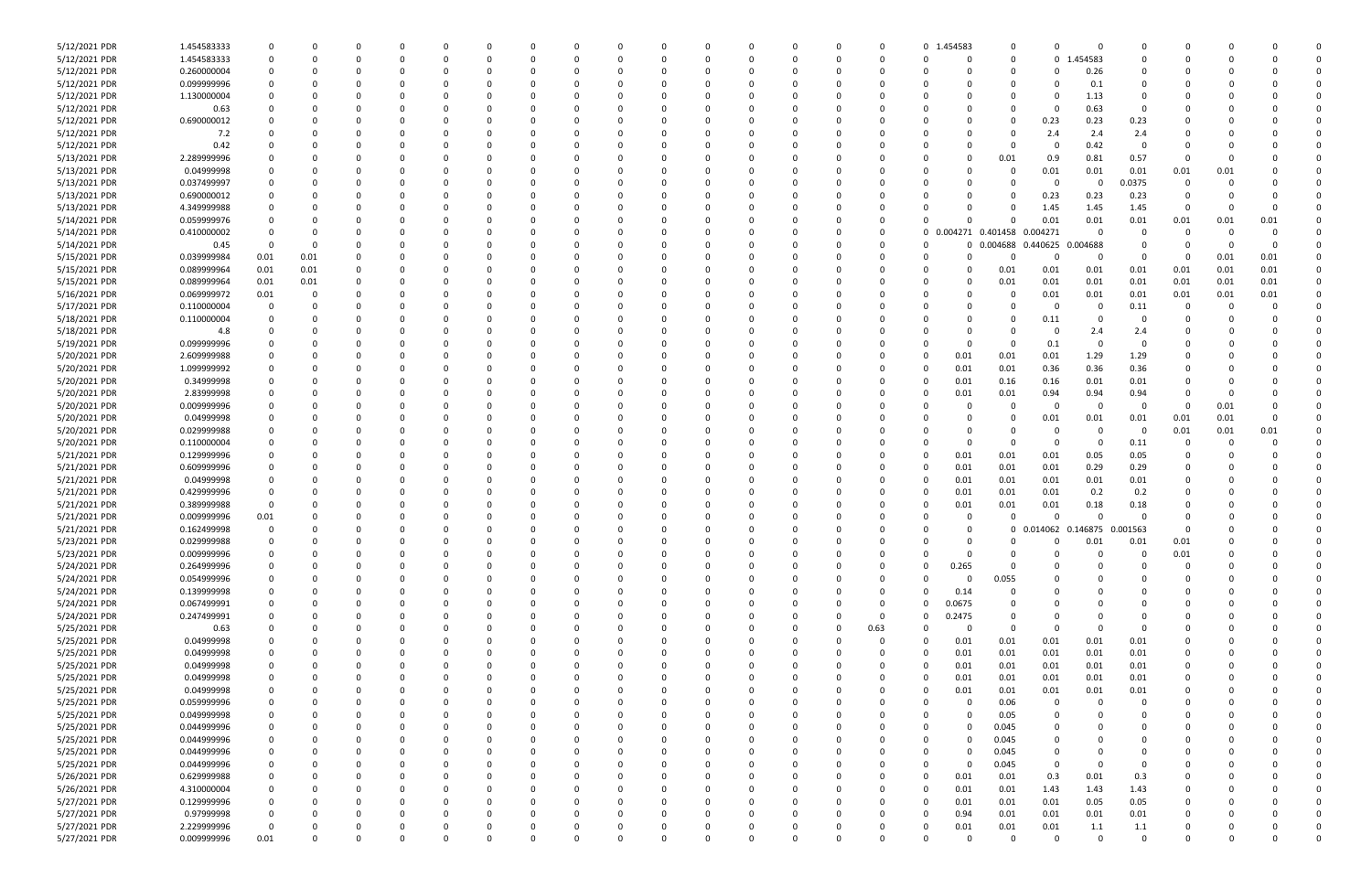| 5/28/2021 PDR | 0.339999996 |                |          |          |     |          |          |          |          |          |          |          |          |          |          |          | 0           | 0.34                |                     |             |             |          |          |  |
|---------------|-------------|----------------|----------|----------|-----|----------|----------|----------|----------|----------|----------|----------|----------|----------|----------|----------|-------------|---------------------|---------------------|-------------|-------------|----------|----------|--|
| 5/28/2021 PDR | 0.999999996 | 0              |          |          |     |          |          | 0        |          | $\Omega$ |          |          |          | 0        |          | 0        |             | 0 0.010417 0.979167 |                     | 0.010417    | -C          |          |          |  |
| 5/28/2021 PDR | 4.8         | 0              |          |          |     |          |          |          |          |          |          |          |          |          |          |          |             |                     | 2.4                 | 2.4         |             |          |          |  |
| 5/29/2021 PDR | 0.029999988 | 0.01           |          |          |     |          |          |          |          |          |          |          |          |          |          |          |             |                     | - 0                 | $\mathbf 0$ | 0           | 0.01     | 0.01     |  |
|               |             |                |          |          |     |          |          |          |          |          |          |          |          |          |          |          |             |                     |                     |             |             |          |          |  |
| 6/1/2021 PDR  | 1.98        |                |          |          |     |          |          |          |          |          |          |          |          |          |          |          | 0           | $\Omega$            | 0.99                | 0.99        |             |          |          |  |
| 6/1/2021 PDR  | 2.07        |                |          |          |     |          |          |          |          |          |          |          |          |          |          |          | n           | 0.69                | 0.69                | 0.69        |             |          |          |  |
| 6/1/2021 PDR  | 15.0775     |                |          |          |     |          |          |          |          |          |          |          |          |          |          |          | L.6675      | 4.47                | 4.47                | 4.47        |             |          |          |  |
| 6/1/2021 PDR  | 1.289999988 |                |          |          |     |          |          |          |          |          |          |          |          | - 0      |          |          | -0          | 0.43                | 0.43                | 0.43        |             |          |          |  |
| 6/1/2021 PDR  | 4.399999989 |                |          |          |     |          |          |          |          |          |          |          |          |          | 0        | 0.625    | 2.5         | 0.85                | 0.425               | 0           |             |          |          |  |
| 6/1/2021 PDR  | 0.199999992 |                |          |          |     |          |          |          |          |          |          |          |          |          |          |          | 0           |                     | 0.1                 | 0.1         |             |          |          |  |
| 6/1/2021 PDR  | 9.690000012 |                |          |          |     |          |          |          |          |          |          |          |          |          |          |          | 0           | 3.23                | 3.23                | 3.23        |             |          |          |  |
|               |             |                |          |          |     |          |          |          |          |          |          |          |          |          |          |          |             |                     |                     |             |             |          |          |  |
| 6/1/2021 PDR  | 0.335208337 |                |          |          |     |          |          |          |          |          |          |          |          | -0       |          |          | 0           | 0.335208            | - 0                 |             |             |          |          |  |
| 6/1/2021 PDR  | 0.199999998 |                |          |          |     |          |          |          |          |          |          |          |          | 0.1      | 0.1      |          |             |                     |                     |             |             |          |          |  |
| 6/1/2021 PDR  | 0.074999997 |                |          |          |     |          |          |          |          |          |          |          |          | -0       |          |          | 0           | $\Omega$            | 0.075               |             |             |          |          |  |
| 6/2/2021 PDR  | 1.354583333 |                |          |          |     |          |          |          |          |          |          |          |          | -0       | 0        | 354583   | 0           |                     |                     |             |             |          |          |  |
| 6/2/2021 PDR  | 0.719999988 |                |          |          |     |          |          |          |          |          |          |          |          |          |          | 0.25     | 0.18        | 0.13                | 0.01                | 0.15        |             |          |          |  |
| 6/2/2021 PDR  | 0.140000004 |                |          |          |     |          |          |          |          |          |          |          |          |          |          |          | 0           | $\Omega$            | 0.14                | $\mathbf 0$ |             |          |          |  |
|               |             |                |          |          |     |          |          |          |          |          |          |          |          |          |          |          |             |                     |                     |             |             |          |          |  |
| 6/2/2021 PDR  | 15.0775     |                |          |          |     |          |          |          |          |          |          |          |          |          |          |          | .6675       | 4.47                | 4.47                | 4.47        |             |          |          |  |
| 6/2/2021 PDR  | 5.799999984 |                |          |          |     |          |          |          |          |          |          |          |          |          |          |          | 1.45        | 1.45                | 1.45                | 1.45        |             |          |          |  |
| 6/2/2021 PDR  | 10.99999999 |                |          |          |     |          |          |          |          |          |          |          |          |          |          |          | 1.25        | 3.25                | 3.25                | 3.25        |             |          |          |  |
| 6/2/2021 PDR  | 1.26        |                |          |          |     |          |          |          |          |          |          |          |          |          |          |          | 0           | 0.42                | 0.42                | 0.42        |             |          |          |  |
| 6/2/2021 PDR  | 0.18        | $\Omega$       | 0        |          |     |          |          |          |          |          |          |          |          |          |          |          | 0           |                     | 0.18                | 0           |             |          |          |  |
| 6/3/2021 PDR  | 0.029999988 | 0.01           | 0.01     |          |     |          |          |          |          |          |          |          |          |          |          |          | 0           | - 0                 | - 0                 | $\mathbf 0$ | 0           |          | 0.01     |  |
| 6/3/2021 PDR  | 0.089999964 | 0.01           | 0.01     |          |     |          |          |          |          |          |          |          |          |          |          |          | 0.01        | 0.01                | 0.01                | 0.01        | 0.01        | 0.01     | 0.01     |  |
|               |             |                |          |          |     |          |          |          |          |          |          |          |          |          |          |          |             |                     |                     |             |             |          |          |  |
| 6/3/2021 PDR  | 0.110000004 | 0              |          |          |     |          |          |          |          |          |          |          |          |          |          |          | 0           |                     | 0.11                | 0           | 0           |          |          |  |
| 6/3/2021 PDR  | 1.38        |                |          |          |     |          |          |          |          |          |          |          |          |          |          |          | $\Omega$    | -C                  | 0.69                | 0.69        |             |          |          |  |
| 6/3/2021 PDR  | 15.0775     |                |          |          |     |          |          |          |          |          |          |          |          |          |          |          | 1.6675      | 4.47                | 4.47                | 4.47        |             |          |          |  |
| 6/3/2021 PDR  | 4.137500013 | 0              |          |          |     |          |          |          |          |          |          |          |          |          |          |          | 0.4775      | 1.22                | 1.22                | 1.22        | 0           |          |          |  |
| 6/4/2021 PDR  | 0.04999998  | 0.01           | 0.01     |          |     |          |          |          |          |          |          |          |          |          |          |          | $\Omega$    | $\Omega$            | - 0                 | 0           | 0.01        | 0.01     | 0.01     |  |
| 6/4/2021 PDR  | 0.999999996 | $\overline{0}$ | $\Omega$ |          |     |          |          |          |          |          |          |          |          |          |          |          | 0           | 0.010417 0.979167   |                     | 0.010417    | 0           |          | - 0      |  |
| 6/5/2021 PDR  | 0.079999968 | 0.01           | 0.01     |          |     |          |          |          |          |          |          |          |          |          |          |          | n           | 0.01                | 0.01                |             | 0.01        | 0.01     | 0.01     |  |
|               |             |                |          |          |     |          |          |          |          |          |          |          |          |          |          |          |             |                     |                     | 0.01        |             |          |          |  |
| 6/5/2021 PDR  | 0.059999976 | 0.01           | 0.01     |          |     |          |          |          |          |          |          |          |          |          |          |          |             |                     |                     | 0.01        | 0.01        | 0.01     | 0.01     |  |
| 6/5/2021 PDR  | 0.019999992 | 0.01           | 0.01     |          |     |          |          |          |          |          |          |          |          |          |          |          |             |                     |                     | $\Omega$    | - 0         | $\Omega$ | $\Omega$ |  |
| 6/5/2021 PDR  | 0.059999976 | 0.01           | 0.01     |          |     |          |          |          |          |          |          |          |          |          |          |          |             |                     | - 0                 | 0.01        | 0.01        | 0.01     | 0.01     |  |
| 6/5/2021 PDR  | 0.069999972 | 0.01           | 0.01     |          |     |          |          |          |          |          |          |          |          |          |          |          |             |                     | 0.01                | 0.01        | 0.01        | 0.01     | 0.01     |  |
| 6/5/2021 PDR  | 0.019999992 | 0.01           | 0.01     |          |     |          |          |          |          |          |          |          |          |          |          |          |             |                     |                     |             | $\Omega$    | 0        | 0        |  |
| 6/6/2021 PDR  | 0.059999976 | 0.01           | 0.01     |          |     |          |          |          |          |          |          |          |          |          |          |          |             |                     |                     | 0.01        | 0.01        | 0.01     | 0.01     |  |
| 6/6/2021 PDR  | 0.039999984 |                |          |          |     |          |          |          |          |          |          |          |          |          |          |          |             |                     |                     |             | - 0         |          |          |  |
|               |             | 0.01           | 0.01     |          |     |          |          |          |          |          |          |          |          |          |          |          |             |                     |                     |             |             | 0.01     | 0.01     |  |
| 6/6/2021 PDR  | 0.059999976 | 0.01           | 0.01     |          |     |          |          |          |          |          |          |          |          |          |          |          |             |                     |                     | 0.01        | 0.01        | 0.01     | 0.01     |  |
| 6/6/2021 PDR  | 0.069999972 | 0.01           | 0.01     |          |     |          |          |          |          |          |          |          |          |          |          |          |             |                     | 0.01                | 0.01        | 0.01        | 0.01     | 0.01     |  |
| 6/6/2021 PDR  | 0.117499998 | $\mathbf 0$    | υ        |          |     |          |          |          |          |          |          |          |          |          |          |          | U           |                     | 0                   | 0.1175      |             | υ        |          |  |
| 6/7/2021 PDR  | 0.04999998  | 0.01           | $0.01\,$ | $\Omega$ | - 0 | $\Omega$ | $\Omega$ | $\Omega$ | O        | $\Omega$ | $\Omega$ | $\Omega$ | $\Omega$ | $\Omega$ |          |          | $\Omega$    | $\Omega$            | $\mathbf 0$         | $\mathbf 0$ | 0.01        | 0.01     | 0.01     |  |
| 6/7/2021 PDR  | 4.999999992 | $\overline{0}$ | $\Omega$ | $\Omega$ |     | O        | 0        | 0        | 0        | 0        |          | O        | O        | 0        |          |          | 0           | $\Omega$            | 2.5                 | 2.5         | $\mathbf 0$ | $\Omega$ | 0        |  |
| 6/8/2021 PDR  | 0.04999998  | 0.01           | 0        | 0        |     |          | 0        | 0        |          | 0        |          |          |          | 0        |          |          | 0           |                     | - 0                 | 0.01        | 0.01        | 0.01     | 0.01     |  |
|               | 0.520000008 |                |          |          |     |          | 0        | 0        |          | $\Omega$ | $\Omega$ |          | 0        | 0        |          |          | 0           | $\Omega$            | 0.26                |             | $\Omega$    | $\Omega$ |          |  |
| 6/8/2021 PDR  |             | 0              |          |          |     |          |          |          |          |          |          |          |          |          |          |          |             |                     |                     | 0.26        |             |          |          |  |
| 6/9/2021 PDR  | 1.454583333 | 0              |          |          |     |          | 0        | 0        |          |          |          |          |          | -0       |          |          | 0           | $\Omega$            | .454583<br>- 1      | 0           |             |          | 0        |  |
| 6/9/2021 PDR  | 1.050000012 | $\mathbf 0$    | 0        |          |     |          | 0        | 0        |          |          |          |          |          | 0        |          |          | 0           | 0.35                | 0.35                | 0.35        | 0           |          | $\Omega$ |  |
| 6/9/2021 PDR  | 0.029999988 | 0.01           | $0.01\,$ |          |     |          | 0        | -C       |          |          |          |          |          | 0        |          |          | $\Omega$    |                     | $\Omega$            | $\mathbf 0$ | 0           |          | 0.01     |  |
| 6/9/2021 PDR  | 0.039999984 | 0.01           | 0.01     |          |     |          | 0        | 0        |          |          |          |          |          | 0        |          |          | 0           | $\Omega$            | - 0                 | $\mathbf 0$ | 0.01        | 0.01     | 0        |  |
| 6/9/2021 PDR  | 0.079999968 | 0.01           | 0.01     |          |     |          | 0        | 0        |          |          |          |          |          | 0        |          |          | 0           | 0.01                | 0.01                | 0.01        | 0.01        | 0.01     | 0.01     |  |
| 6/9/2021 PDR  | 0.017499993 | 0.0075         | 0.01     |          |     |          | 0        | 0        |          |          |          |          |          | 0        |          |          |             | $\Omega$            | $\Omega$            | $\mathbf 0$ | $\Omega$    |          |          |  |
|               |             |                |          |          |     |          |          |          |          |          |          |          |          |          |          |          |             | $\Omega$            |                     |             |             |          |          |  |
| 6/9/2021 PDR  | 4.999999992 | 0              |          |          |     |          |          | - 0      |          |          |          |          |          | 0        |          |          |             |                     | 2.5                 | 2.5         | 0           |          |          |  |
| 6/10/2021 PDR | 0.249999996 | $\Omega$       |          |          |     |          |          | -C       |          |          |          |          |          | 0        |          | 0        | $\Omega$    |                     | 0 0.002604 0.247396 |             |             |          |          |  |
| 6/10/2021 PDR | 0.15        | 0              |          |          |     |          | 0        | -C       |          |          |          |          |          | 0        |          | 0        |             | 0 0.001563 0.146875 |                     | 0.001563    | 0           |          |          |  |
| 6/11/2021 PDR | 0.780000012 | 0              | 0        |          |     |          | 0        | 0        |          | 0        |          |          |          | 0        |          | 0        | 0           | 0.26                | 0.26                | 0.26        | 0           |          | 0        |  |
| 6/11/2021 PDR | 0.039999984 | 0              | 0.01     |          |     |          | 0        | 0        |          |          |          |          |          | 0        |          |          | 0           |                     | $\Omega$            | $\Omega$    | 0.01        | 0.01     | 0.01     |  |
| 6/11/2021 PDR | 0.029999988 | 0.01           | 0.01     |          |     |          | 0        | - 0      |          |          |          |          | 0        | - 0      |          |          | 0           |                     | $\Omega$            | -0          | $\mathbf 0$ | $\Omega$ | 0.01     |  |
|               |             |                |          |          |     |          |          |          |          |          |          |          |          |          |          |          |             | $\Omega$            | $\Omega$            |             |             |          |          |  |
| 6/12/2021 PDR | 0.04999998  | 0.01           | 0.01     |          |     |          |          | 0        |          |          |          |          |          | 0        |          |          | 0           |                     |                     | 0.01        | 0.01        | 0.01     |          |  |
| 6/12/2021 PDR | 0.49749999  | 0              |          |          |     |          | 0        | -C       |          |          |          |          |          | 0        | 0        | 0.1125   | 0.1         | $\Omega$            | 0.1675              | 0.1175      | $\Omega$    |          |          |  |
| 6/12/2021 PDR | 0.134999994 | 0              |          |          |     |          | 0        | 0        |          |          |          |          |          | 0        |          | 0        | $\mathbf 0$ | $\Omega$            | $\Omega$            | 0.135       | 0           |          | 0        |  |
| 6/12/2021 PDR | 0.299999997 | $\mathbf 0$    | 0        |          |     |          |          | 0        |          |          |          |          |          | $\Omega$ |          | 0.13     | 0           | $\Omega$            | 0.1375              | 0.0325      | 0           |          | $\Omega$ |  |
| 6/14/2021 PDR | 0.089999964 | 0.01           | 0.01     |          |     |          |          | 0        |          |          |          |          |          | 0        |          | $\Omega$ | 0.01        | 0.01                | 0.01                | 0.01        | 0.01        | 0.01     | 0.01     |  |
| 6/14/2021 PDR | 0.18        | 0              | 0        |          |     |          | 0        | 0        |          |          |          |          |          | $\Omega$ | 0.03     | 0.03     | 0.03        | 0.03                | 0.03                | 0.03        | 0           |          | 0        |  |
| 6/14/2021 PDR | 0.280000008 |                |          |          |     |          |          |          |          |          |          |          |          |          |          | n        | 0           | 0.14                | 0.14                | 0           |             |          | 0        |  |
|               |             | $\Omega$       | $\Omega$ | $\Omega$ |     | $\Omega$ |          |          | $\Omega$ | $\Omega$ |          | $\Omega$ | $\Omega$ |          | $\Omega$ |          |             |                     |                     |             |             |          |          |  |
| 6/14/2021 PDR | 1.965       |                |          |          |     |          | $\Omega$ | $\Omega$ |          |          |          |          |          | $\Omega$ |          | 0.63     | 0.66        | 0.45                | 0.225               | $\mathbf 0$ | 0           |          | 0        |  |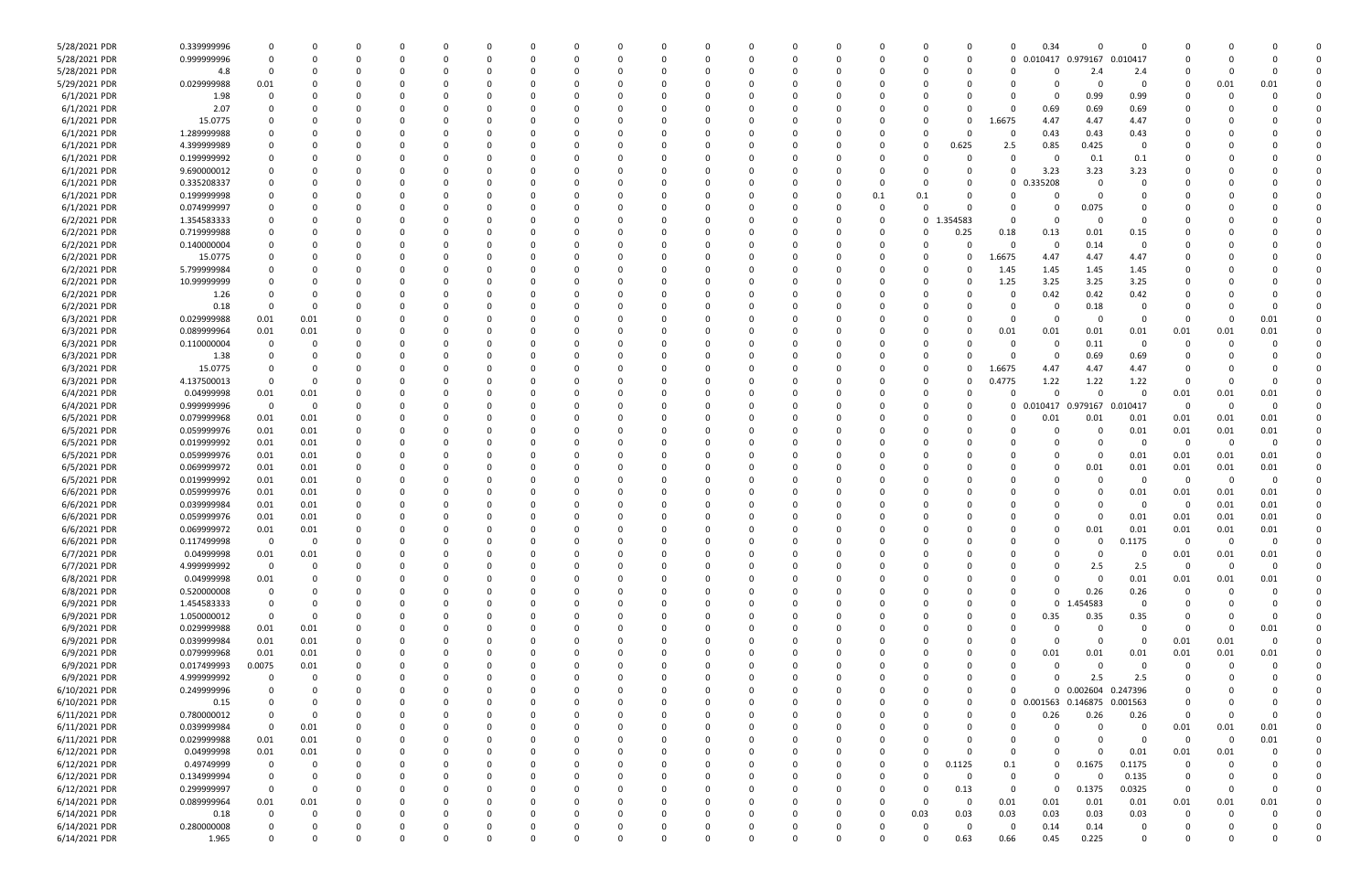| 6/14/2021 PDR  | 3.360000024 |             |          |              |          |          |          |              |          |          |          |          |          |          | 0.56     | 0.56     | 0.56           | 0.56        | 0.56                    | 0.56     |             |          |  |
|----------------|-------------|-------------|----------|--------------|----------|----------|----------|--------------|----------|----------|----------|----------|----------|----------|----------|----------|----------------|-------------|-------------------------|----------|-------------|----------|--|
| 6/14/2021 PDR  | 9.999999984 |             | O        | <sup>0</sup> | $\Omega$ |          |          | <sup>0</sup> |          | 0        |          |          |          | 0        |          | 0        | 2.5            | 2.5         | 2.5                     | 2.5      | 0           |          |  |
| 6/14/2021 PDR  | 2.34        |             |          |              |          |          |          |              |          |          |          |          |          |          |          | 0        | 0              | 0           | 2.34                    | 0        |             |          |  |
| 6/14/2021 PDR  | 1.334999994 |             |          |              |          |          |          |              |          |          |          |          |          |          |          | 0.42     | 0.45           | 0.31        | 0.155                   | 0        |             |          |  |
|                |             |             |          |              |          |          |          |              |          |          |          |          |          |          |          |          |                |             |                         |          |             |          |  |
| 6/15/2021 PDR  | 0.64999998  |             |          |              |          |          |          |              |          |          |          |          |          |          |          | 0.13     | 0.13           | 0.13        | 0.13                    | 0.13     |             |          |  |
| 6/15/2021 PDR  | 1.530000012 |             |          |              |          |          |          |              |          |          |          |          |          |          |          | 0.01     | 0.38           | 0.38        | 0.38                    | 0.38     |             |          |  |
| 6/15/2021 PDR  | 0.159999984 |             |          |              |          |          |          |              |          |          |          |          |          |          |          | 0.01     | 0.12           | 0.01        | 0.01                    | 0.01     |             |          |  |
| 6/15/2021 PDR  | 0.529999992 | $\Omega$    |          |              |          |          |          |              |          |          |          |          |          |          |          | 0.01     | 0.26           | 0.01        | 0.12                    | 0.13     |             |          |  |
| 6/15/2021 PDR  | 0.029999988 | 0.01        | 0.01     |              |          |          |          |              |          |          |          |          |          |          |          |          | 0              | 0           | 0                       | 0        |             | 0.01     |  |
| 6/15/2021 PDR  | 0.252500001 | $\Omega$    | O        |              |          |          |          |              |          |          |          |          |          |          |          |          | 0              | 0.0525      | 0.2                     | 0        |             |          |  |
| 6/15/2021 PDR  | 0.177500001 |             |          |              |          |          |          |              |          |          |          |          |          |          |          |          | 0              | 0.0375      | 0.14                    |          |             |          |  |
| 6/15/2021 PDR  | 0.252500001 |             |          |              |          |          |          |              |          |          |          |          |          |          |          | 0        | <sup>0</sup>   | 0.0525      |                         |          |             |          |  |
|                |             |             |          |              |          |          |          |              |          |          |          |          |          |          |          |          |                |             | 0.2                     |          |             |          |  |
| 6/15/2021 PDR  | 0.252500001 |             |          |              |          |          |          |              |          |          |          |          |          |          |          | 0        | 0              | 0.0525      | 0.2                     | 0        |             |          |  |
| 6/15/2021 PDR  | 0.075       |             |          |              |          |          |          |              |          |          |          |          |          |          |          | 0        | <sup>0</sup>   | 0.075       |                         |          |             |          |  |
| 6/15/2021 PDR  | 0.107499999 |             |          |              |          |          |          |              |          |          |          |          |          |          |          | 0        | 0              | 0.1075      |                         |          |             |          |  |
| 6/15/2021 PDR  | 0.1125      |             |          |              |          |          |          |              |          |          |          |          |          |          |          | 0        | 0              | 0.1125      |                         |          |             |          |  |
| 6/15/2021 PDR  | 0.1125      |             |          |              |          |          |          |              |          |          |          |          |          |          |          |          |                | 0.1125      |                         |          |             |          |  |
| 6/15/2021 PDR  | 0.140000004 |             |          |              |          |          |          |              |          |          |          |          |          |          |          | 0        |                | 0           | 0.14                    | 0        |             |          |  |
| 6/15/2021 PDR  | 0.1125      |             |          |              |          |          |          |              |          |          |          |          |          |          |          | 0        | 0              | 0.1125      | 0                       | 0        |             |          |  |
| 6/15/2021 PDR  | 0.110000004 |             |          |              |          |          |          |              |          |          |          |          |          |          |          |          |                | $\Omega$    |                         |          |             |          |  |
|                |             |             |          |              |          |          |          |              |          |          |          |          |          |          |          |          |                |             | 0.11                    |          |             |          |  |
| 6/15/2021 PDR  | 0.110000004 |             |          |              |          |          |          |              |          |          |          |          |          |          |          |          |                | 0           | 0.11                    |          |             |          |  |
| 6/15/2021 PDR  | 0.140000004 |             |          |              |          |          |          |              |          |          |          |          |          |          |          |          |                | 0           | 0.14                    |          |             |          |  |
| 6/15/2021 PDR  | 2.76        |             |          |              |          |          |          |              |          |          |          |          |          |          |          |          | 0              | 1.38        | 1.38                    |          |             |          |  |
| 6/15/2021 PDR  | 1.92        |             |          |              |          |          |          |              |          |          |          |          |          |          |          | 0        | 0              | 0.96        | 0.96                    | 0        |             |          |  |
| 6/15/2021 PDR  | 0.419583333 |             |          |              |          |          |          |              |          |          |          |          |          |          |          | 0        | 0              | 0.209583    | 0.21                    | 0        |             |          |  |
| 6/15/2021 PDR  | 2.502499989 |             |          |              |          |          |          |              |          |          |          |          |          |          |          |          | 0.2275         | 0.455       | 0.91                    | 0.91     |             |          |  |
| 6/15/2021 PDR  | 6.780000024 |             |          |              |          |          |          |              |          |          |          |          |          | 0        | 1.13     | 1.13     | 1.13           | 1.13        | 1.13                    | 1.13     |             |          |  |
|                |             |             |          |              |          |          |          |              |          |          |          |          |          |          |          |          |                |             | 0.26                    |          |             |          |  |
| 6/15/2021 PDR  | 1.040000016 |             |          |              |          |          |          |              |          |          |          |          |          |          |          |          | 0.26           | 0.26        |                         | 0.26     |             |          |  |
| 6/15/2021 PDR  | 10.00499999 |             |          |              |          |          |          |              |          |          |          |          |          |          |          | 3.21     | 3.36           | 2.29        | 1.145                   | 0        |             |          |  |
| 6/15/2021 PDR  | 1.44        |             |          |              |          |          |          |              |          |          |          |          |          |          |          | 0        | 0              | 0.72        | 0.72                    | 0        |             |          |  |
| 6/16/2021 PDR  | 0.429999984 |             |          |              |          |          |          |              |          |          |          |          |          |          |          | 0.01     | 0.03           | 0.13        | 0.13                    | 0.13     |             |          |  |
| 6/16/2021 PDR  | 0.640000008 |             |          |              |          |          |          |              |          |          |          |          |          |          |          | $\Omega$ | 0              | 0.32        | 0.32                    | 0        |             |          |  |
| 6/16/2021 PDR  | 0.13999998  |             |          |              |          |          |          |              |          |          |          |          |          |          |          | 0.01     | 0.01           | 0.07        | 0.04                    | 0.01     |             |          |  |
| 6/16/2021 PDR  | 0.359999988 | $\Omega$    |          |              |          |          |          |              |          |          |          |          |          |          |          | 0.01     | 0.01           | 0.16        | 0.17                    | 0.01     |             |          |  |
| 6/16/2021 PDR  | 0.029999988 | 0.01        | 0.01     |              |          |          |          |              |          |          |          |          |          |          |          |          | 0              | 0           | 0                       | 0        |             | 0.01     |  |
| 6/16/2021 PDR  | 0.39        |             |          |              |          |          |          |              |          |          |          |          |          |          |          |          |                | $\Omega$    | 0.39                    | 0        |             |          |  |
|                |             |             |          |              |          |          |          |              |          |          |          |          |          |          |          |          |                |             |                         |          |             |          |  |
| 6/16/2021 PDR  | 0.170000004 |             |          |              |          |          |          |              |          |          |          |          |          |          |          |          |                | 0           | 0.17                    |          |             |          |  |
| 6/16/2021 PDR  | 1.040000004 |             |          |              |          |          |          |              |          |          |          |          |          |          |          |          |                | $\Omega$    | 1.04                    |          |             |          |  |
| 6/16/2021 PDR  | 0.560000004 |             |          |              |          |          |          |              |          |          |          |          |          |          |          |          |                |             | 0.56                    |          |             |          |  |
| 6/16/2021 PDR  | 3.06        |             |          | <sup>0</sup> |          |          |          |              |          |          |          |          |          |          |          | 0        | 0              | 1.53        | 1.53                    | 0        |             |          |  |
| 6/16/2021 PDR  | 1.099999992 |             |          |              |          |          |          |              |          |          |          |          |          |          |          |          | 0              | 0.55        | 0.55                    |          |             |          |  |
| 6/16/2021 PDR  | 0.299583333 | $\Omega$    | $\Omega$ | $\Omega$     | $\Omega$ | $\Omega$ | $\Omega$ | $\Omega$     | 0        | $\Omega$ | $\Omega$ | $\Omega$ | $\Omega$ | $\Omega$ | $\Omega$ | $\Omega$ |                | 0 0.149583  | 0.15                    | 0        | $\Omega$    |          |  |
| 6/16/2021 PDR  | 0.599999976 |             | 0        | 0            | $\Omega$ | $\Omega$ | $\Omega$ | 0            | O        | 0        |          | $\Omega$ | O        | $\Omega$ | 0.1      | 0.1      | 0.1            | 0.1         | 0.1                     | 0.1      | 0           |          |  |
| 6/16/2021 PDR  | 9.36        |             |          | 0            |          |          |          | 0            |          | 0        |          |          |          | 0        |          | $\Omega$ | 2.34           | 2.34        | 2.34                    | 2.34     | 0           |          |  |
| 6/17/2021 PDR  | 1.699999992 | 0           |          | 0            | 0        | 0        |          | 0            |          | $\Omega$ |          |          | 0        | $\Omega$ |          | $\Omega$ | 0              |             | 0.85                    | 0        |             |          |  |
|                |             |             |          |              |          |          |          |              |          |          |          |          |          |          |          |          |                | 0.85        |                         |          |             |          |  |
| 6/17/2021 PDR  | 0.200000004 |             |          |              |          |          |          |              |          |          |          |          |          |          |          | 0        | 0              | 0           | 0.2                     | 0        |             |          |  |
| 6/17/2021 PDR  | 0.200000004 | $\Omega$    |          | 0            |          |          |          | 0            |          |          |          |          |          | 0        |          |          | 0              | 0           | 0.2                     | 0        | 0           |          |  |
| 6/17/2021 PDR  | 0.112499991 | $\Omega$    |          |              |          |          |          |              |          |          |          |          |          | 0        | $\Omega$ | 0.1125   | 0              | 0           | $\Omega$                | 0        |             |          |  |
| 6/17/2021 PDR  | 0.230000004 | $\Omega$    |          |              |          |          |          |              |          |          |          |          |          | 0        |          | 0        | $\Omega$       | $\Omega$    | $\Omega$                | 0.23     | 0           |          |  |
| 6/17/2021 PDR  | 0.389791655 |             |          | 0            |          |          |          | <sup>0</sup> |          |          |          |          |          | 0        |          | $\Omega$ |                | 0 0.129792  | 0.13                    | 0.13     |             |          |  |
| 6/17/2021 RDRR | 5.531250341 |             |          |              |          |          |          |              |          |          |          |          |          | 0        | 0        | $\Omega$ | 5.53125        | $\Omega$    | $\overline{\mathbf{0}}$ | 0        |             |          |  |
| 6/17/2021 PDR  | 4.160000016 |             |          |              |          |          |          |              |          |          |          |          |          | -0       |          | $\Omega$ | 1.04           | 1.04        | 1.04                    | 1.04     |             |          |  |
|                |             |             |          |              |          |          |          |              |          |          |          |          |          |          |          |          |                |             |                         |          |             |          |  |
| 6/17/2021 PDR  | 0.560000016 |             |          |              |          |          |          |              |          |          |          |          |          |          |          | 0        | 0.14           | 0.14        | 0.14                    | 0.14     |             |          |  |
| 6/17/2021 PDR  | 0.662500011 |             |          |              |          |          |          |              |          |          |          |          |          |          |          | 0        | 0.0875         | 0.115       | 0.23                    | 0.23     | 0           |          |  |
| 6/17/2021 PDR  | 5.58500001  |             |          |              |          |          |          |              |          |          |          |          |          |          |          | 0        | 0.66           | 0.985       | 1.97                    | 1.97     | 0           |          |  |
| 6/17/2021 RDRR | 1.621875102 | 0           |          | 0            | 0        | $\Omega$ |          | 0            |          | 0        |          |          |          | 0        |          | $\Omega$ | 0              | $\mathbf 0$ | $\mathbf 0$             | 1.621875 | 0           |          |  |
| 6/17/2021 RDRR | 16.16250099 |             |          | C            |          | $\Omega$ |          | 0            |          |          |          |          | 0        | 0        |          | $\Omega$ | 16.1625        | $\Omega$    | $\Omega$                | 0        | 0           |          |  |
| 6/17/2021 PDR  | 1.610000004 | $\Omega$    |          |              |          | $\Omega$ |          | 0            |          |          |          |          |          | $\Omega$ | $\Omega$ | 0.33     | 0.33           | 0.35        | 0.34                    | 0.26     | $\Omega$    |          |  |
| 6/17/2021 PDR  | 0.309999996 | $\Omega$    |          |              |          |          |          | 0            |          |          |          |          |          | 0        | $\Omega$ | 0.14     | 0.14           | 0.01        | 0.01                    | 0.01     | 0           |          |  |
| 6/17/2021 PDR  | 0.509999988 | 0           |          |              |          |          |          |              |          |          |          |          |          | 0        |          | 0.24     | 0.24           | 0.01        | 0.01                    | $0.01\,$ | 0           |          |  |
| 6/17/2021 PDR  | 0.699999996 | $\mathbf 0$ |          | 0            |          | $\Omega$ |          | 0            |          | 0        |          |          | 0        | 0        |          | 0.15     | 0.15           | 0.15        | 0.15                    |          | 0           |          |  |
|                |             |             |          |              |          |          |          |              |          |          |          |          |          |          |          |          |                |             |                         | 0.1      |             |          |  |
| 6/17/2021 PDR  | 4.00999998  | 0           |          | 0            |          | $\Omega$ |          | $\Omega$     |          |          |          |          |          | 0        |          |          | $\overline{1}$ | -1          | 1                       | 0.01     | 0           |          |  |
| 6/17/2021 PDR  | 0.729999996 | 0           |          | $\Omega$     |          | $\Omega$ |          | <sup>0</sup> |          |          |          |          |          | $\Omega$ |          | 0.18     | 0.18           | 0.18        | 0.18                    | $0.01\,$ | 0           |          |  |
| 6/17/2021 PDR  | 0.16999998  |             |          |              |          |          |          |              |          |          |          |          |          |          |          | 0.07     | 0.07           | 0.01        | 0.01                    | 0.01     |             |          |  |
| 6/17/2021 PDR  | 0.369999996 | $\Omega$    |          | $\Omega$     | $\Omega$ | $\Omega$ |          | $\Omega$     | $\Omega$ | $\Omega$ |          | $\Omega$ | O        | $\Omega$ |          | 0.09     | 0.09           | 0.09        | 0.09                    | 0.01     | $\mathbf 0$ | $\Omega$ |  |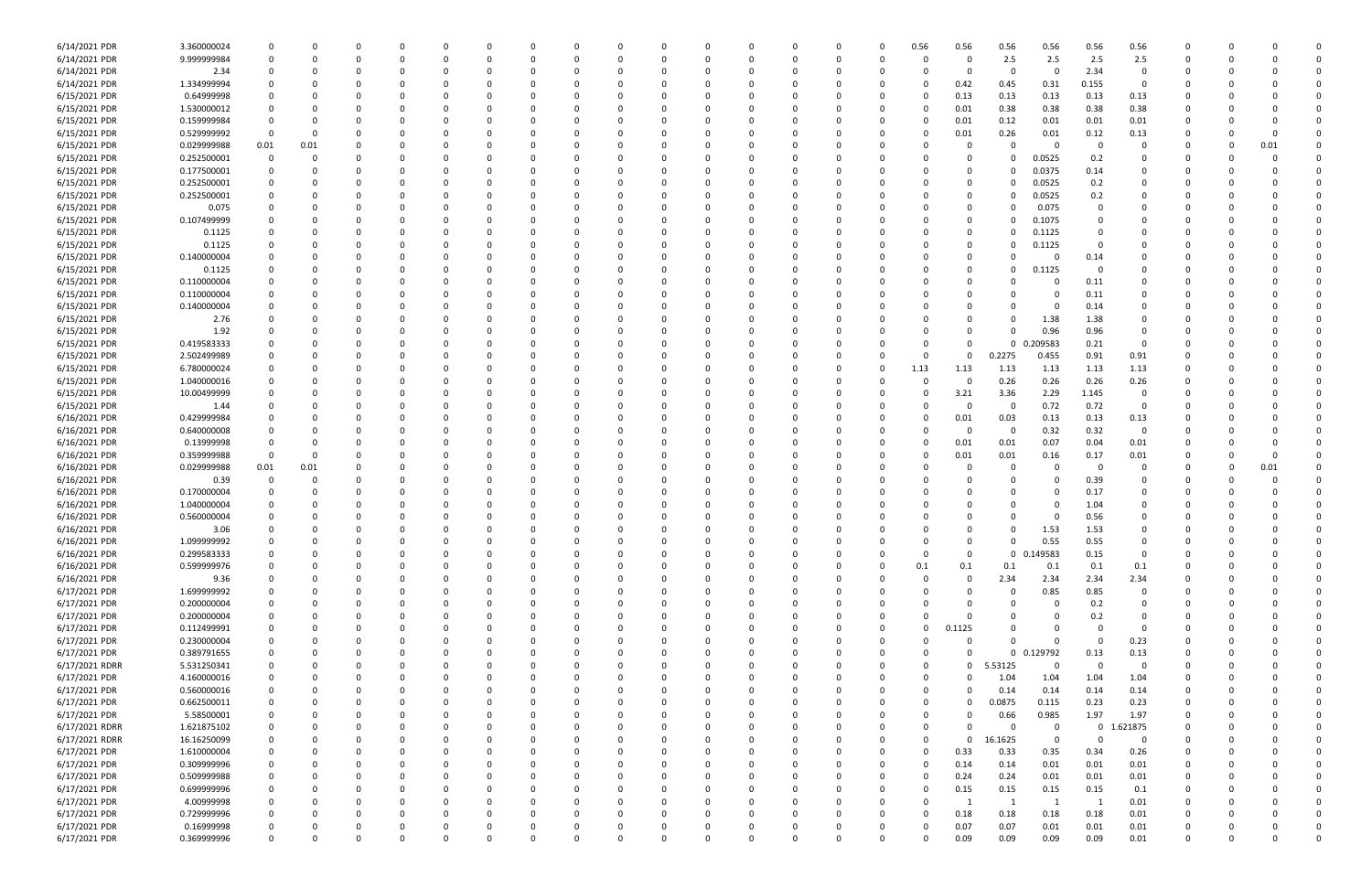| 6/17/2021 PDR | 1.51999998  |                |          |          |          |          |          |              |          |          |          |          |              |          |          |              | 0.67     | 0.67         | 0.01                | 0.01                         | 0.16           |          |          |          |  |
|---------------|-------------|----------------|----------|----------|----------|----------|----------|--------------|----------|----------|----------|----------|--------------|----------|----------|--------------|----------|--------------|---------------------|------------------------------|----------------|----------|----------|----------|--|
| 6/17/2021 PDR | 0.28999998  |                |          | 0        | - 0      |          |          | <sup>0</sup> |          |          | $\Omega$ |          |              | 0        | $\Omega$ | $\Omega$     | 0.07     | 0.07         | 0.07                | 0.07                         | 0.01           | 0        |          |          |  |
| 6/17/2021 PDR | 0.51        |                |          |          |          |          |          |              |          |          |          |          |              |          |          | 0            | 0.12     | 0.12         | 0.12                | 0.12                         | 0.03           |          |          |          |  |
| 6/17/2021 PDR | 0.88999998  |                |          |          |          |          |          |              |          |          |          |          |              |          |          |              | 0.22     | 0.22         | 0.22                | 0.22                         | 0.01           |          |          |          |  |
| 6/17/2021 PDR | 0.129999996 |                |          |          |          |          |          |              |          |          |          |          |              |          |          |              | 0.05     | 0.05         | 0.01                | 0.01                         | 0.01           |          |          |          |  |
| 6/17/2021 PDR | 5.260000008 |                |          |          |          |          |          |              |          |          |          |          |              |          |          |              |          | -0           | 2.63                | 2.63                         | 0              |          |          |          |  |
| 6/17/2021 PDR | 0.799999992 |                |          |          |          |          |          |              |          |          |          |          |              |          |          |              |          | 0            | 0.4                 | 0.4                          | 0              |          |          |          |  |
|               |             |                |          |          |          |          |          |              |          |          |          |          |              |          |          |              |          |              |                     |                              |                |          |          |          |  |
| 6/18/2021 PDR | 0.19999998  |                |          |          |          |          |          |              |          |          |          |          |              |          |          |              | 0.01     | 0.01         | 0.01                | 0.01                         | 0.16           |          |          |          |  |
| 6/18/2021 PDR | 0.42        |                |          |          |          |          |          |              |          |          |          |          |              |          |          |              |          | -0           | 0.21                | 0.21                         | 0              |          |          |          |  |
| 6/18/2021 PDR | 0.520000008 |                |          |          |          |          |          |              |          |          |          |          |              |          |          |              |          | -0           | 0.26                | 0.26                         | $\mathbf 0$    |          |          |          |  |
| 6/18/2021 PDR | 0.209999988 |                |          |          |          |          |          |              |          |          |          |          |              |          |          |              | 0.09     | 0.09         | 0.01                | 0.01                         | 0.01           |          |          |          |  |
| 6/18/2021 PDR | 0.100000008 |                |          |          |          |          |          |              |          |          |          |          |              |          |          |              |          | 0            | 0.05                | 0.05                         | 0              |          |          |          |  |
| 6/18/2021 PDR | 0.909999996 |                |          |          |          |          |          |              |          |          |          |          |              |          |          |              | 0.44     | 0.44         | 0.01                | 0.01                         | 0.01           |          |          |          |  |
| 6/18/2021 PDR | 0.479999988 |                |          |          |          |          |          |              |          |          |          |          |              |          |          |              | 0.01     | 0.01         | 0.01                | 0.25                         | 0.2            |          |          |          |  |
| 6/18/2021 PDR | 0.100000008 |                |          |          |          |          |          |              |          |          |          |          |              |          |          |              |          | 0            | 0.05                | 0.05                         | $\overline{0}$ |          |          |          |  |
| 6/18/2021 PDR | 3.209999988 |                |          |          |          |          |          |              |          |          |          |          |              |          |          |              | 1.59     | 1.59         | 0.01                | 0.01                         | 0.01           |          |          |          |  |
| 6/18/2021 PDR | 1.32        | $\Omega$       |          |          |          |          |          |              |          |          |          |          |              |          |          |              |          | 0            | 0.66                | 0.66                         | 0              | 0        |          |          |  |
| 6/18/2021 PDR | 0.059999976 | 0.01           | 0.01     |          |          |          |          |              |          |          |          |          |              |          |          |              |          | 0            |                     |                              | 0.01           | 0.01     | 0.01     | 0.01     |  |
| 6/18/2021 PDR | 0.039999984 | 0              | 0.01     |          |          |          |          |              |          |          |          |          |              |          |          |              |          |              |                     |                              | 0              | 0.01     | 0.01     | 0.01     |  |
| 6/18/2021 PDR | 0.029999988 |                | 0.01     |          |          |          |          |              |          |          |          |          |              |          |          |              |          | $\Omega$     | - 0                 |                              |                | 0.01     | 0.01     |          |  |
| 6/18/2021 PDR | 1.479999996 |                |          |          |          |          |          |              |          |          |          |          |              |          |          |              |          | 0.51         | 0.51                | 0.46                         |                |          |          |          |  |
| 6/18/2021 PDR | 10.23000001 |                |          |          |          |          |          |              |          |          |          |          |              |          |          |              |          | 3.41         | 3.41                | 3.41                         |                |          |          |          |  |
|               |             |                |          |          |          |          |          |              |          |          |          |          |              |          |          |              |          |              |                     |                              |                |          |          |          |  |
| 6/18/2021 PDR | 0.194999994 |                |          |          |          |          |          |              |          |          |          |          |              |          |          |              |          | 0            | 0.0975              | 0.0975                       |                |          |          |          |  |
| 6/18/2021 PDR | 0.157499994 |                |          |          |          |          |          |              |          |          |          |          |              |          |          |              |          | 0            | 0.0975              | 0.06                         |                |          |          |          |  |
| 6/18/2021 PDR | 0.244999986 |                |          |          |          |          |          |              |          |          |          |          | 0            | 0.105    | 0.14     |              |          | 0            |                     |                              |                |          |          |          |  |
| 6/18/2021 PDR | 0.980000004 |                |          |          |          |          |          |              |          |          |          |          |              |          |          |              |          | 0.98         |                     |                              |                |          |          |          |  |
| 6/18/2021 PDR | 18          |                |          |          |          |          |          |              |          |          |          |          |              |          |          |              |          | 0            |                     |                              |                |          |          |          |  |
| 6/18/2021 PDR | 1.045000014 |                |          |          |          |          |          |              |          |          |          |          |              |          |          |              | 0.35     | 0.35         | 0.23                | 0.115                        |                |          |          |          |  |
| 6/18/2021 PDR | 2.04        |                |          |          |          |          |          |              |          |          |          |          |              |          |          |              |          | 0            | -C                  | 2.04                         |                |          |          |          |  |
| 6/18/2021 PDR | 0.220000008 |                |          |          |          |          |          |              |          |          |          |          |              |          |          |              |          | 0            | 0.11                | 0.11                         |                |          |          |          |  |
| 6/18/2021 PDR | 0.379999992 |                |          |          |          |          |          |              |          |          |          |          |              |          |          |              |          | -0           | 0.19                | 0.19                         | 0              |          |          |          |  |
| 6/18/2021 PDR | 5.875000008 |                |          |          |          |          |          |              |          |          |          |          |              |          |          | <sup>0</sup> | 1.97     | 1.97         | 1.29                | 0.645                        | 0              |          |          |          |  |
| 6/19/2021 PDR | 0.93        |                |          |          |          |          |          |              |          |          |          |          |              |          |          |              |          | 0            |                     | 0.93                         |                |          |          |          |  |
| 6/19/2021 PDR | 0.3         |                |          |          |          |          |          |              |          |          |          |          |              |          |          | 0            | 0.16     | 0.14         |                     |                              |                |          |          |          |  |
| 6/19/2021 PDR | 0.174999993 |                |          |          |          |          |          |              |          |          |          |          | <sup>0</sup> | 0        |          |              |          | 0            | 0.075               | 0.1                          |                |          |          |          |  |
| 6/19/2021 PDR | 0.357499995 |                |          |          |          |          |          |              |          |          |          |          | 0            | 0.1075   | 0.125    |              |          | 0.125        |                     |                              |                |          |          |          |  |
| 6/19/2021 PDR | 0.184999998 |                |          |          |          |          |          |              |          |          |          |          |              |          |          |              |          | 0            |                     |                              |                |          |          |          |  |
|               |             |                |          |          |          |          |          |              |          |          |          |          |              |          |          |              |          |              |                     | 0.185                        |                |          |          |          |  |
| 6/19/2021 PDR | 0.087499998 |                |          |          |          |          |          |              |          |          |          |          |              |          |          | 0.0875       |          | 0            |                     |                              |                |          |          |          |  |
| 6/20/2021 PDR | 2.239999992 |                |          |          |          |          |          |              |          |          |          |          |              |          |          |              | 0.52     | 0.6          | 0.15                | 0.57                         | 0.4            |          |          |          |  |
| 6/20/2021 PDR | 1.509999996 |                |          | n        |          |          |          |              |          |          |          |          |              |          |          | 0            | 0        | 0.34         | 0.45                | 0.33                         | 0.39           |          |          |          |  |
| 6/21/2021 PDR | 0.207499989 | 0              | - U      |          |          |          |          |              |          |          |          |          |              |          |          |              | 0.0075   | 0.01         | 0.01                | 0.01                         | 0.17           |          |          |          |  |
| 6/21/2021 PDR | 0.04999998  | 0.01           | 0.01     | $\Omega$ | $\Omega$ | $\Omega$ | $\Omega$ | $\Omega$     | 0        |          | $\Omega$ |          | $\Omega$     | $\Omega$ | $\Omega$ | 0            | $\Omega$ | 0            | $\Omega$            | 0                            | $\mathbf 0$    | 0.01     | 0.01     | 0.01     |  |
| 6/21/2021 PDR | 0.854999985 | $\mathbf 0$    | 0        | 0        | 0        | $\Omega$ | $\Omega$ | $\Omega$     | ŋ        |          | 0        |          | 0            | 0        | 0        | $\Omega$     | 0.285    | 0.38         | 0.19                | $\Omega$                     | $\Omega$       | 0        | $\Omega$ |          |  |
| 6/22/2021 PDR | 3.329999988 | 0              | 0        | 0        |          |          |          | <sup>0</sup> |          |          | $\Omega$ |          | 0            | 0        | 0        | 0            | 0.01     | 1.65         | 1.65                | 0.01                         | 0.01           | 0        |          |          |  |
| 6/22/2021 PDR | 0.549999984 | $\mathbf 0$    | 0        | 0        |          | $\Omega$ |          | <sup>0</sup> |          |          | $\Omega$ |          |              | 0        | 0        | 0            | 0.01     | 0.01         | 0.01                | 0.01                         | 0.51           | $\Omega$ |          | $\Omega$ |  |
| 6/22/2021 PDR | 0.079999968 | 0.01           | 0.01     |          |          |          |          |              |          |          | 0        |          |              | 0        |          | 0            |          | 0            | 0.01                | 0.01                         | 0.01           | 0.01     | 0.01     | 0.01     |  |
| 6/22/2021 PDR | 0.04999998  | $0.01\,$       | $0.01\,$ | 0        |          |          |          |              |          |          |          |          |              | 0        |          | 0            |          | 0            | $\Omega$            | 0                            | $\overline{0}$ | 0.01     | 0.01     | 0.01     |  |
| 6/22/2021 PDR | 17.9375     | $\mathbf 0$    |          |          |          |          |          |              |          |          |          |          |              | 0        |          | 0            |          | 2.2625       | 3.135               | 6.27                         | 6.27           | 0        |          |          |  |
| 6/22/2021 PDR | 0.920000016 | 0              |          | 0        |          |          |          |              |          |          | 0        |          | <sup>0</sup> | 0        |          |              | O        | 0.23         | 0.23                | 0.23                         | 0.23           | 0        |          |          |  |
| 6/22/2021 PDR | 9.999999984 | 0              |          | 0        |          |          |          |              |          |          | 0        |          |              | 0        |          | 0            |          | 2.5          | 2.5                 | 2.5                          | 2.5            |          |          |          |  |
| 6/23/2021 PDR | 3.185000001 |                |          |          |          |          |          |              |          |          |          |          |              | 0        |          | 0            |          | 0.41         | 0.555               | 1.11                         | 1.11           |          |          |          |  |
| 6/23/2021 PDR | 5.799999984 | $\Omega$       |          |          |          |          |          |              |          |          |          |          |              |          |          | 0            |          | 1.45         | 1.45                | 1.45                         | 1.45           |          |          |          |  |
|               |             | $\Omega$       |          |          |          |          |          |              |          |          |          |          |              |          |          | 0            |          | 0.335        | 0.455               | 0.91                         |                | 0        |          | 0        |  |
| 6/23/2021 PDR | 2.609999991 |                |          |          |          |          |          |              |          |          |          |          |              |          |          |              |          |              |                     |                              | 0.91           |          |          |          |  |
| 6/23/2021 PDR | 0.079999968 | 0.01           | 0.01     | 0        |          |          |          |              |          |          |          |          | 0            | 0        |          |              |          | 0            | 0.01                | 0.01                         | 0.01           | 0.01     | 0.01     | 0.01     |  |
| 6/23/2021 PDR | 0.04999998  | 0.01           | 0.01     | 0        |          |          |          | 0            |          |          | 0        |          |              | 0        |          |              |          | 0            | $\Omega$            | - 0                          | 0              | 0.01     | 0.01     | 0.01     |  |
| 6/23/2021 PDR | 0.009999996 | 0              | 0.01     | 0        |          | $\Omega$ |          |              |          |          | $\Omega$ |          |              | 0        |          |              |          | $\Omega$     |                     | $\Omega$                     | $\Omega$       | $\Omega$ |          |          |  |
| 6/23/2021 PDR | 0.999999996 | 0              | 0        |          |          |          |          |              |          |          | $\Omega$ |          |              | 0        | -C       |              | $\Omega$ |              | 0 0.010417 0.979167 |                              | 0.010417       | 0        |          |          |  |
| 6/23/2021 PDR | 0.579999996 | $\mathbf 0$    |          |          |          |          |          |              |          |          |          |          |              | 0        |          |              | $\Omega$ | $\mathbf{0}$ | 0.006042 0.567917   |                              | 0.006042       | 0        |          |          |  |
| 6/24/2021 PDR | 0.629999988 | $\mathbf 0$    | 0        |          |          |          |          |              |          |          |          |          |              | 0        |          | 0            | 0.01     | 0.01         | 0.01                | 0.31                         | 0.29           | $\Omega$ |          |          |  |
| 6/24/2021 PDR | 0.089999964 | 0.01           | 0.01     |          |          |          |          |              |          |          |          |          | 0            | 0        | 0        | 0            | 0        | 0.01         | 0.01                | 0.01                         | 0.01           | 0.01     | 0.01     | 0.01     |  |
| 6/24/2021 PDR | 4.730000004 | $\overline{0}$ | 0        |          |          |          |          |              |          |          |          |          |              |          |          |              |          | 0            |                     | 4.73                         | $\Omega$       | 0        | $\Omega$ | $\Omega$ |  |
| 6/25/2021 PDR | 0.059999976 | $0.01\,$       | 0.01     | 0        |          |          |          |              |          |          |          |          |              |          |          |              |          | 0            |                     | - 0                          | 0.01           | 0.01     | 0.01     | 0.01     |  |
| 6/25/2021 PDR | 0.029999988 | $0.01\,$       | 0        | 0        |          |          |          |              |          |          | $\Omega$ |          | <sup>0</sup> | 0        | - 0      |              |          | 0            | $\Omega$            | $\Omega$                     | $\Omega$       | - 0      | 0.01     | 0.01     |  |
| 6/25/2021 PDR | 0.089999964 | 0.01           | 0.01     |          |          |          |          |              |          |          |          |          |              |          |          |              |          | 0.01         | 0.01                | 0.01                         | 0.01           | 0.01     | 0.01     | 0.01     |  |
| 6/25/2021 PDR | 0.579999996 | $\mathbf 0$    | $\Omega$ | $\Omega$ | $\Omega$ | $\Omega$ | $\Omega$ | $\Omega$     | $\Omega$ | $\Omega$ | $\Omega$ | $\Omega$ | $\Omega$     | $\Omega$ |          | U            |          |              |                     | 0 0.006042 0.567917 0.006042 |                | $\Omega$ | $\Omega$ | $\Omega$ |  |
|               |             |                |          |          |          |          |          |              |          |          |          |          |              |          |          |              |          |              |                     |                              |                |          |          |          |  |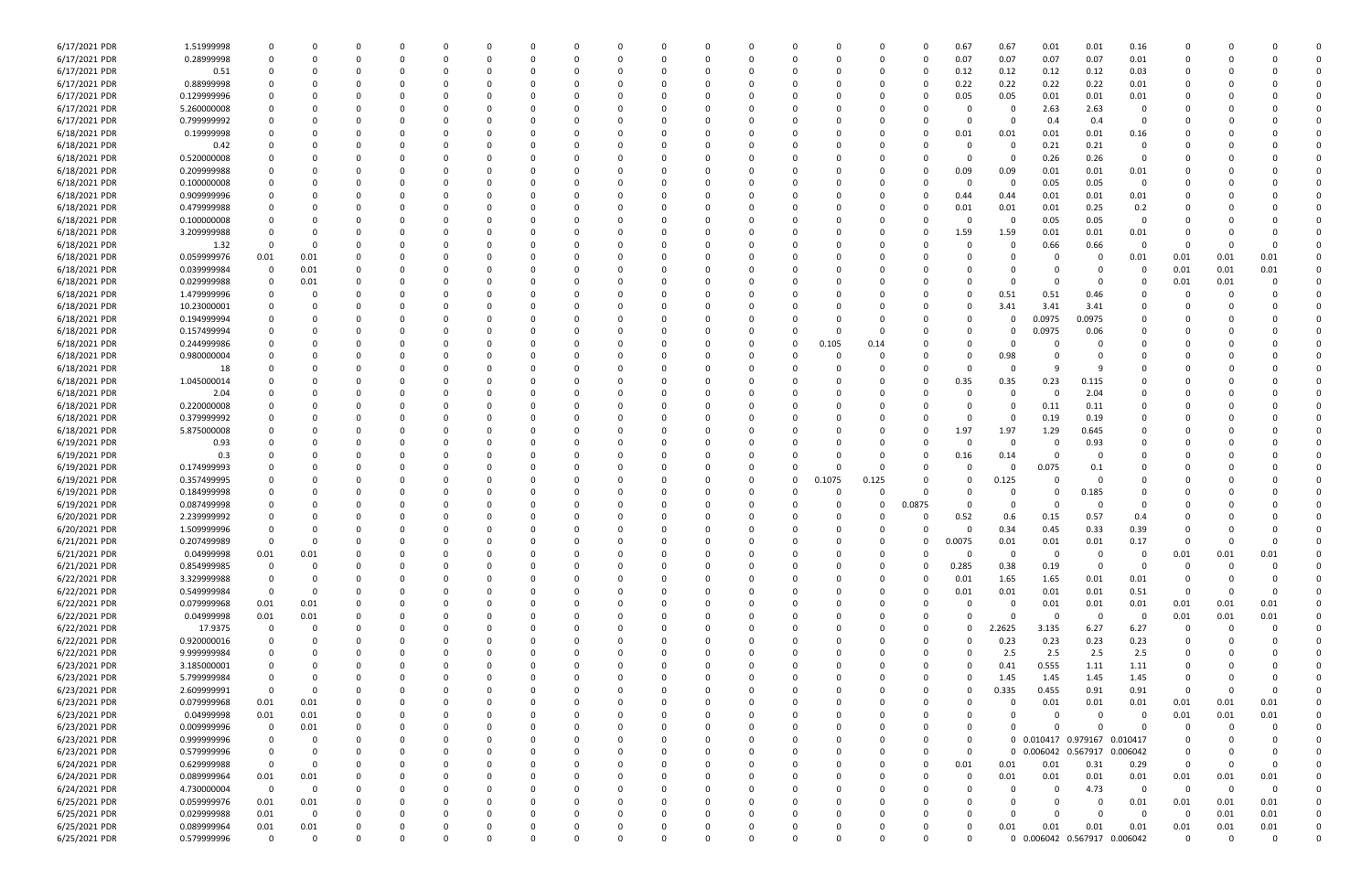| 6/25/2021 PDR | 0.45        | 0              | $\Omega$ |          |          | $\Omega$ |          |          |    |          | <sup>0</sup> | $\Omega$ |          |          |              |          |          | 0            |          | 0 0.004688 | 0.445313    | 0        |      |      |  |
|---------------|-------------|----------------|----------|----------|----------|----------|----------|----------|----|----------|--------------|----------|----------|----------|--------------|----------|----------|--------------|----------|------------|-------------|----------|------|------|--|
|               |             |                |          |          |          |          |          |          |    |          |              |          |          |          |              |          |          |              |          |            |             |          |      |      |  |
| 6/26/2021 PDR | 0.059999976 | 0.01           | 0.01     | 0        | O        | 0        |          |          |    |          |              | 0        |          |          |              |          |          | 0            | $\Omega$ |            | 0.01        | 0.01     | 0.01 | 0.01 |  |
| 6/26/2021 PDR | 0.059999976 | 0.01           | 0.01     |          |          |          |          |          |    |          |              |          |          |          |              |          |          |              |          | 0.01       | 0.01        | 0.01     | 0.01 |      |  |
| 6/27/2021 PDR | 0.140000004 | 0              |          |          |          | $\Omega$ |          |          |    |          |              | - 0      |          |          |              |          |          |              | $\Omega$ | 0.14       | $\Omega$    |          |      |      |  |
|               |             |                |          |          |          |          |          |          |    |          |              |          |          |          |              |          |          |              |          |            |             |          |      |      |  |
| 6/27/2021 PDR | 0.200000004 |                |          |          |          |          |          |          |    |          |              |          |          |          |              |          |          | 0            | - 0      | 0.2        | 0           |          |      |      |  |
| 6/27/2021 PDR | 0.110000004 |                |          |          |          |          |          |          |    |          |              |          |          |          |              |          |          | 0            |          | - 0        | 0.11        |          |      |      |  |
| 6/27/2021 PDR | 0.279999996 |                |          |          |          |          |          |          |    |          |              |          |          |          |              |          |          | 0            | - 0      | 0.28       |             |          |      |      |  |
| 6/28/2021 PDR | 1.220000004 |                |          |          |          |          |          |          |    |          |              |          |          |          |              |          | 0.01     | 0.01         | 0.26     | 0.68       | 0.26        |          |      |      |  |
|               |             |                |          |          |          |          |          |          |    |          |              |          |          |          |              |          |          |              |          |            |             |          |      |      |  |
| 6/28/2021 PDR | 0.239999988 |                |          |          |          |          |          |          |    |          |              |          |          |          |              |          | 0.01     | 0.01         | 0.2      | 0.01       | 0.01        | 0        |      |      |  |
| 6/28/2021 PDR | 0.04999998  | 0              | 0.01     |          |          |          |          |          |    |          |              |          |          |          |              |          |          | 0            | $\Omega$ | $\Omega$   | 0.01        | 0.01     | 0.01 | 0.01 |  |
| 6/28/2021 PDR | 0.079999968 | 0.01           | 0.01     |          |          |          |          |          |    |          |              |          |          |          |              |          |          | 0            | 0.01     | 0.01       | 0.01        | 0.01     | 0.01 | 0.01 |  |
|               |             |                |          |          |          |          |          |          |    |          |              |          |          |          |              |          |          |              |          |            |             |          |      |      |  |
| 6/28/2021 PDR | 0.200000004 | 0              |          |          |          |          |          |          |    |          |              |          |          |          |              |          |          | 0            | -C       |            | 0.2         | 0        |      |      |  |
| 6/28/2021 PDR | 0.200000004 |                |          |          |          | - 0      |          |          |    |          |              | - 0      |          |          |              |          |          | <sup>0</sup> | 0        | $\Omega$   | 0.2         |          |      |      |  |
| 6/28/2021 PDR | 0.230000004 |                |          |          |          |          |          |          |    |          |              |          |          | 0        |              |          | 0        | 0            | $\Omega$ | - 0        | 0.23        |          |      |      |  |
| 6/28/2021 PDR | 1.259583333 |                |          |          |          |          |          |          |    |          |              |          |          |          | $\mathbf{0}$ | 0.209583 | 0.21     | 0.21         | 0.21     | 0.21       | 0.21        |          |      |      |  |
|               |             |                |          |          |          |          |          |          |    |          |              |          |          |          |              |          |          |              |          |            |             |          |      |      |  |
| 6/28/2021 PDR | 3.717500001 |                |          |          |          |          |          |          |    |          |              |          |          |          |              |          | $\Omega$ | 0.4925       | 0.645    | 1.29       | 1.29        |          |      |      |  |
| 6/29/2021 PDR | 5.799999984 |                |          |          |          |          |          |          |    |          |              |          |          |          |              |          | 0        | 1.45         | 1.45     | 1.45       | 1.45        |          |      |      |  |
| 6/29/2021 PDR | 0.379999992 |                |          |          |          |          |          |          |    |          |              |          |          |          |              |          | $\Omega$ | 0            | 0.19     | 0.19       | 0           |          |      |      |  |
|               |             |                |          |          |          |          |          |          |    |          |              |          |          |          |              |          |          |              |          |            |             |          |      |      |  |
| 6/29/2021 PDR | 0.369999996 |                |          |          |          |          |          |          |    |          |              |          |          |          |              |          | 0.17     | 0.17         | 0.01     | 0.01       | 0.01        |          |      |      |  |
| 6/29/2021 PDR | 0.129999996 |                |          |          |          |          |          |          |    |          |              |          |          |          |              |          | 0.05     | 0.05         | 0.01     | 0.01       | 0.01        |          |      |      |  |
| 6/29/2021 PDR | 0.22999998  |                |          |          |          |          |          |          |    |          |              |          |          |          |              |          | 0.1      | 0.1          | 0.01     | 0.01       | 0.01        |          |      |      |  |
| 6/29/2021 PDR | 1.36999998  |                |          |          |          |          |          |          |    |          |              |          |          |          |              |          | 0.67     | 0.67         | 0.01     | 0.01       | 0.01        |          |      |      |  |
|               |             |                |          |          |          |          |          |          |    |          |              |          |          |          |              |          |          |              |          |            |             |          |      |      |  |
| 6/29/2021 PDR | 0.309999996 |                |          |          |          |          |          |          |    |          |              |          |          |          |              |          | 0.14     | 0.14         | 0.01     | 0.01       | 0.01        |          |      |      |  |
| 6/29/2021 PDR | 2.529999996 | 0              |          |          |          |          |          |          |    |          |              |          |          |          |              |          | 1.25     | 1.25         | 0.01     | 0.01       | 0.01        |          |      |      |  |
| 6/29/2021 PDR | 0.029999988 | 0.01           | 0.01     |          |          |          |          |          |    |          |              |          |          |          |              |          |          | 0            | -C       | - 0        | $\Omega$    |          |      | 0.01 |  |
|               |             |                |          |          |          |          |          |          |    |          |              |          |          |          |              |          |          |              |          |            |             |          |      |      |  |
| 6/30/2021 PDR | 2.489999988 | 0              |          |          |          |          |          |          |    |          |              |          |          |          |              |          | 1.23     | 1.23         | 0.01     | 0.01       | 0.01        |          |      |      |  |
| 6/30/2021 PDR | 0.16999998  |                |          |          |          |          |          |          |    |          |              |          |          |          |              |          | 0.07     | 0.07         | 0.01     | 0.01       | 0.01        |          |      |      |  |
| 6/30/2021 PDR | 2.98999998  |                |          |          |          |          |          |          |    |          |              |          |          |          |              |          | 1.48     | 1.48         | 0.01     | 0.01       | 0.01        |          |      |      |  |
|               | 0.129999996 |                |          |          |          |          |          |          |    |          |              |          |          |          |              |          |          |              |          |            |             |          |      |      |  |
| 6/30/2021 PDR |             |                |          |          |          |          |          |          |    |          |              |          |          |          |              |          | 0.05     | 0.05         | 0.01     | 0.01       | 0.01        |          |      |      |  |
| 6/30/2021 PDR | 0.309999996 | 0              |          |          |          |          |          |          |    |          |              |          |          |          |              |          | 0.14     | 0.14         | 0.01     | 0.01       | 0.01        |          |      |      |  |
| 6/30/2021 PDR | 0.22999998  | 0              |          |          |          |          |          |          |    |          |              |          |          |          |              |          | 0.1      | 0.1          | 0.01     | 0.01       | 0.01        | 0        |      |      |  |
| 6/30/2021 PDR | 0.079999968 | 0.01           | 0.01     |          |          |          |          |          |    |          |              |          |          |          |              |          |          | 0            | 0.01     | 0.01       | 0.01        | 0.01     | 0.01 | 0.01 |  |
|               |             |                |          |          |          |          |          |          |    |          |              |          |          |          |              |          |          |              |          |            |             |          |      |      |  |
| 6/30/2021 PDR | 0.259796788 | 0              |          |          |          |          |          |          |    |          |              |          |          |          |              |          |          | 0            | 5.13E-06 | 0.129792   | 0.13        |          |      |      |  |
| 6/30/2021 PDR | 17.9375     |                |          |          |          |          |          |          |    |          |              |          |          |          |              |          |          | 2.2625       | 3.135    | 6.27       | 6.27        |          |      |      |  |
| 6/30/2021 PDR | 22.98000001 |                |          |          |          |          |          |          |    |          |              |          |          |          |              |          | 7.41     | 7.71         | 5.24     | 2.62       | $\mathbf 0$ |          |      |      |  |
|               |             |                |          |          |          |          |          |          |    |          |              |          |          |          |              |          |          |              |          |            |             |          |      |      |  |
| 6/30/2021 PDR | 1.040000016 |                |          |          |          |          |          |          |    |          |              |          |          |          |              |          | $\Omega$ | 0.26         | 0.26     | 0.26       | 0.26        | 0        |      |      |  |
| 7/1/2021 PDR  | 0.069999972 |                |          |          |          |          |          |          |    |          |              |          |          |          |              |          |          | 0.01         | 0.01     | 0.01       | 0.01        | 0.01     | 0.01 | 0.01 |  |
| 7/1/2021 PDR  | 2.260000008 |                |          |          |          | - 0      |          |          |    |          |              | - 0      |          |          |              |          |          | 0            | - 0      | 1.13       | 1.13        | -0       |      |      |  |
| 7/1/2021 PDR  | 1.38        |                |          |          |          |          |          |          |    |          |              |          |          |          |              |          |          | 0            | - 0      | 0.69       | 0.69        |          |      |      |  |
|               |             |                |          |          |          |          |          |          |    |          |              |          |          |          |              |          |          |              |          |            |             |          |      |      |  |
| 7/1/2021 PDR  | 5.799999984 |                |          |          |          |          |          |          |    |          |              |          |          |          |              |          | 0        | 1.45         | 1.45     | 1.45       | 1.45        |          |      |      |  |
| 7/1/2021 PDR  | 0.9         | 0              |          |          |          |          |          |          |    |          |              |          |          |          |              |          |          | 0            |          | 0.45       | 0.45        |          |      |      |  |
| 7/2/2021 PDR  | 0.059999976 | 0.01           | 0.01     | $\Omega$ | 0        | $\Omega$ | $\Omega$ | $\Omega$ | 0  | $\Omega$ | $\Omega$     | $\Omega$ | $\Omega$ | $\Omega$ | 0            |          | $\Omega$ | 0            | $\Omega$ | $\Omega$   | 0.01        | 0.01     | 0.01 | 0.01 |  |
|               |             |                |          |          |          |          |          |          |    |          |              |          |          |          |              |          |          |              |          |            |             |          |      |      |  |
| 7/2/2021 PDR  | 0.48500001  | 0              |          |          | 0        | 0        |          |          | 0  |          | 0            | 0        |          |          |              |          | 0        | 0.06         | 0.085    | 0.17       | 0.17        | 0        |      |      |  |
| 7/2/2021 PDR  | 0.920000016 | 0              |          |          |          | $\Omega$ |          |          | -0 |          |              | $\Omega$ |          |          |              |          | $\Omega$ | 0.23         | 0.23     | 0.23       | 0.23        |          |      |      |  |
| 7/2/2021 PDR  | 5.799999984 | 0              |          |          |          | $\Omega$ |          |          | 0  |          |              | $\Omega$ |          |          |              |          | 0        | 1.45         | 1.45     | 1.45       | 1.45        |          |      |      |  |
| 7/2/2021 PDR  | 6.592500009 | 0              |          |          |          | 0        |          |          |    |          |              | -0       |          |          |              | $\Omega$ | $\Omega$ | 0.8425       | 1.15     | 2.3        | 2.3         |          |      |      |  |
|               |             |                |          |          |          |          |          |          |    |          |              |          |          |          |              |          |          |              |          |            |             |          |      |      |  |
| 7/2/2021 PDR  | 0.760000014 | 0              |          |          |          | $\Omega$ |          |          |    |          |              | $\Omega$ |          |          | 0            | 0.23     | 0.23     | 0.23         | 0.07     | $\Omega$   | $\mathbf 0$ |          |      |      |  |
| 7/2/2021 PDR  | 0.669999996 | 0              |          |          |          | $\Omega$ |          |          |    |          |              | $\Omega$ |          |          | 0            |          |          | 0            | $\Omega$ | 0.67       | $\Omega$    |          |      |      |  |
| 7/3/2021 PDR  | 0.019999992 | 0.01           | 0.01     |          |          | 0        |          |          |    |          |              | 0        |          |          |              |          |          | n            |          |            |             | 0        |      |      |  |
|               |             |                |          |          |          |          |          |          |    |          |              |          |          |          |              |          |          |              |          |            |             |          |      |      |  |
| 7/4/2021 PDR  | 0.019999992 | $\overline{0}$ | - 0      |          |          | 0        |          |          |    |          |              | $\Omega$ |          |          |              |          |          |              |          | $\Omega$   | $\Omega$    | 0        | 0.01 | 0.01 |  |
| 7/4/2021 PDR  | 0.059999976 | 0.01           | 0.01     |          |          | $\Omega$ |          |          |    |          |              | $\Omega$ |          |          |              |          |          |              | $\Omega$ | $\Omega$   | 0.01        | 0.01     | 0.01 | 0.01 |  |
| 7/5/2021 PDR  | 0.029999988 | 0.01           | 0.01     |          |          |          |          |          |    |          |              |          |          |          |              |          | 0        |              |          |            |             | $\Omega$ |      | 0.01 |  |
|               |             |                |          |          |          |          |          |          |    |          |              |          |          |          |              |          | 0        |              |          |            |             |          |      |      |  |
| 7/6/2021 PDR  | 0.048958337 | 0              |          |          |          | 0        |          |          |    |          |              |          |          |          |              |          |          | $\mathbf 0$  | 0.048958 |            |             |          |      |      |  |
| 7/6/2021 PDR  | 0.58166667  | 0              |          |          |          | $\Omega$ |          |          |    |          |              | $\Omega$ |          | $\Omega$ | 0            |          |          | 0 0.581667   | 0        |            |             |          |      |      |  |
| 7/6/2021 PDR  | 0.122499999 | 0              |          |          |          | $\Omega$ |          |          |    |          | O            | $\Omega$ |          | 0        | 0.1225       |          | 0        | 0            | $\Omega$ | $\Omega$   | $\Omega$    |          |      |      |  |
| 7/6/2021 PDR  | 0.247499994 | 0              |          |          |          | $\Omega$ |          |          | 0  |          | $\Omega$     | $\Omega$ |          |          | 0            |          | $\Omega$ | $\mathbf 0$  | $\Omega$ | 0.0975     | 0.15        |          |      |      |  |
|               |             |                |          |          |          |          |          |          |    |          |              |          |          |          |              |          |          |              |          |            |             |          |      |      |  |
| 7/6/2021 PDR  | 10.02999999 | 0              |          |          |          | $\Omega$ |          |          |    |          |              | $\Omega$ |          |          |              | $\Omega$ | 3.37     | 3.37         | 2.14     | 1.15       | $\mathbf 0$ |          |      |      |  |
| 7/6/2021 PDR  | 0.920000016 | 0              |          |          |          | 0        |          |          |    |          |              | $\Omega$ |          |          |              |          | 0        | 0.23         | 0.23     | 0.23       | 0.23        |          |      |      |  |
| 7/6/2021 PDR  | 1.339999992 | 0              |          |          |          |          |          |          |    |          |              | -0       |          |          |              |          |          | 0            | 0        | 0.67       | 0.67        | 0        |      |      |  |
| 7/7/2021 PDR  | 0.069999972 | 0.01           |          |          |          | 0        |          |          |    |          |              | 0        |          |          |              |          |          | 0            | $\Omega$ | 0.01       | 0.01        | 0.01     | 0.01 | 0.01 |  |
|               |             |                | 0.01     |          |          |          |          |          |    |          |              |          |          |          |              |          |          |              |          |            |             |          |      |      |  |
| 7/7/2021 PDR  | 0.119999988 | 0              |          |          |          | 0        |          |          |    |          |              | 0        |          |          |              |          |          | 0            | 0.04     | 0.04       | 0.04        | 0        |      |      |  |
| 7/7/2021 PDR  | 0.339999996 | 0              |          |          |          | 0        |          |          |    |          |              | 0        |          |          |              |          |          | 0            | 0        | 0.34       | 0           |          |      |      |  |
| 7/7/2021 PDR  | 2.07        | 0              |          |          |          | $\Omega$ |          |          |    |          |              | $\Omega$ |          |          |              |          | $\Omega$ | $\Omega$     | 0.69     | 0.69       | 0.69        |          |      |      |  |
|               |             |                |          |          |          |          |          |          |    |          |              |          |          |          |              |          |          |              |          |            |             |          |      |      |  |
| 7/7/2021 PDR  | 1.040000016 | 0              |          |          |          | $\Omega$ |          |          |    |          |              | 0        |          |          |              |          | 0        | 0.26         | 0.26     | 0.26       | 0.26        |          |      |      |  |
| 7/7/2021 PDR  | 3.994999998 | $\Omega$       |          | 0        | $\Omega$ | $\Omega$ | $\Omega$ | $\Omega$ |    | 0        | $\Omega$     | $\Omega$ | $\Omega$ |          |              |          | 1.29     | 1.34         | 0.91     | 0.455      | $\Omega$    | $\Omega$ |      | 0    |  |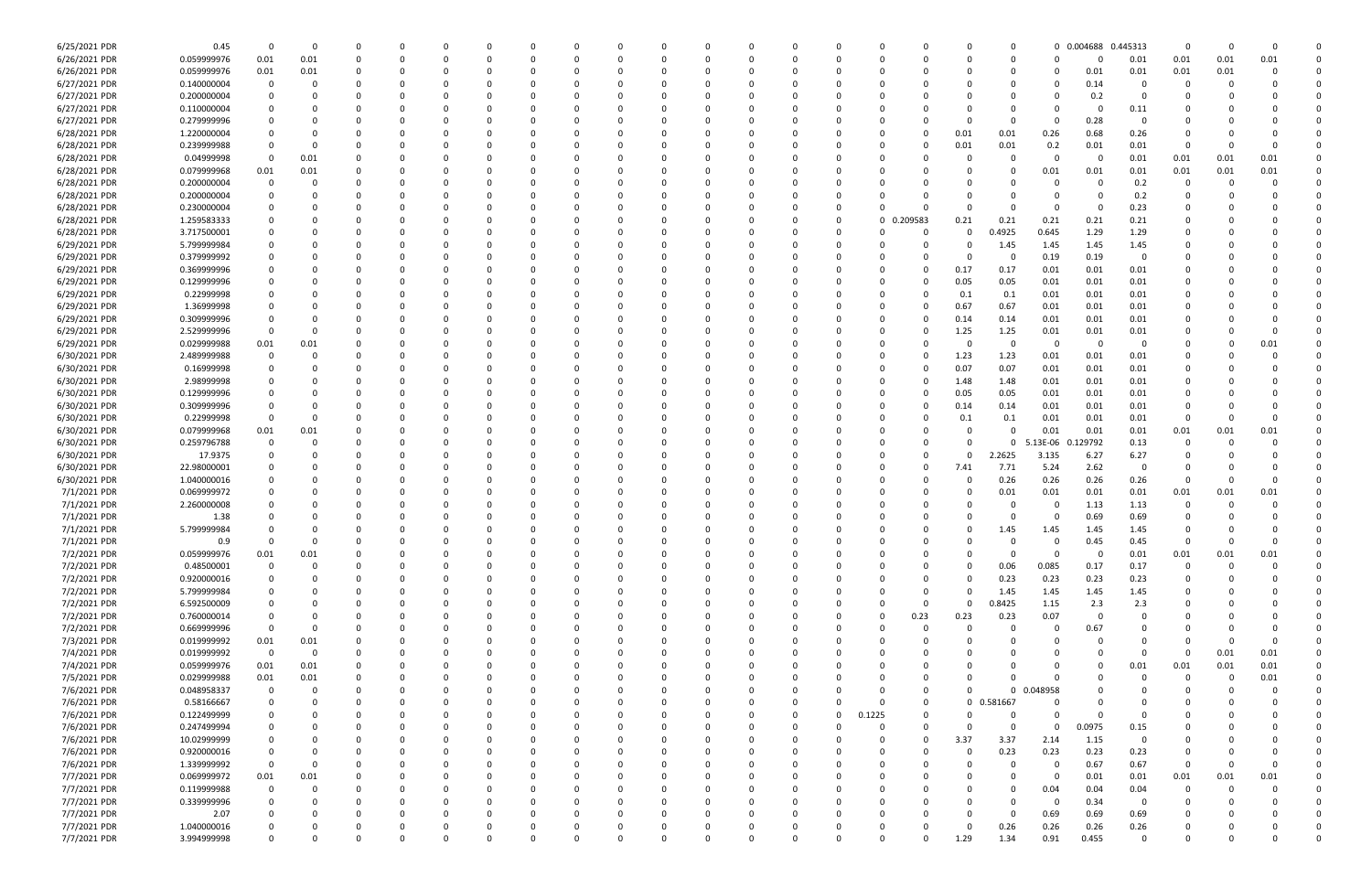| 7/8/2021 PDR  | 0.029999988 | 0.01           | 0.01     |   |          |          |          |          |   |          | C            |          |          |          |          |          |                              | 0                         |                                       |               | 0        |      | 0.01 |  |
|---------------|-------------|----------------|----------|---|----------|----------|----------|----------|---|----------|--------------|----------|----------|----------|----------|----------|------------------------------|---------------------------|---------------------------------------|---------------|----------|------|------|--|
| 7/8/2021 PDR  | 0.04999998  | 0.01           | 0.01     |   |          | -0       |          |          |   |          | <sup>0</sup> |          |          |          |          |          |                              | 0                         |                                       | 0             | 0.01     | 0.01 | 0.01 |  |
| 7/8/2021 PDR  | 0.029999988 | 0.01           | 0.01     |   |          |          |          |          |   |          |              |          |          |          |          |          |                              |                           |                                       |               |          |      | 0.01 |  |
| 7/8/2021 PDR  | 0.140000004 | 0              | C        |   |          |          |          |          |   |          |              |          |          |          |          |          |                              | $\Omega$                  | 0.14                                  |               |          |      |      |  |
| 7/8/2021 PDR  | 0.140000004 | - 0            |          |   |          |          |          |          |   |          |              |          |          |          |          |          |                              | -0                        |                                       | 0.14          |          |      |      |  |
| 7/8/2021 PDR  | 0.140000004 | - 0            | C        |   |          |          |          |          |   |          |              |          |          |          |          |          |                              | $\Omega$                  |                                       | 0.14          |          |      |      |  |
| 7/8/2021 PDR  | 5.799999984 |                |          |   |          |          |          |          |   |          |              |          |          |          |          |          | 1.45                         | 1.45                      | 1.45                                  | 1.45          |          |      |      |  |
| 7/8/2021 PDR  | 14.825      | $\Omega$       |          |   |          |          |          |          |   |          |              |          |          |          | -0       | 4.65     | -5                           | 3.45                      | 1.725                                 | $\Omega$      |          |      |      |  |
| 7/8/2021 PDR  | 2.52        | 0              |          |   |          |          |          |          |   |          |              |          |          | O        | 0.42     | 0.42     | 0.42                         | 0.42                      | 0.42                                  | 0.42          |          |      |      |  |
| 7/8/2021 PDR  | 5.890000002 |                |          |   |          |          |          |          |   |          |              |          |          |          | -0       | 1.97     | 1.97                         | 1.3                       | 0.65                                  | 0             |          |      |      |  |
| 7/8/2021 PDR  | 1.334999994 | 0              |          |   |          |          |          |          |   |          |              |          |          |          |          | 0.42     | 0.45                         | 0.31                      | 0.155                                 | $\Omega$      |          |      |      |  |
| 7/9/2021 PDR  | 4.919999988 | 0              |          |   |          |          |          |          |   |          |              |          |          |          |          | 0.64     | 0.64                         | 1.18                      | 1.28                                  | 1.18          |          |      |      |  |
| 7/9/2021 PDR  | 1.21999998  | 0              |          |   |          |          |          |          |   |          |              |          |          |          |          | 0.01     | 0.01                         | 0.4                       | 0.4                                   | 0.4           |          |      |      |  |
| 7/9/2021 PDR  | 1.369999992 | 0              |          |   |          |          |          |          |   |          |              |          |          |          |          | 0.01     | 0.01                         | 0.45                      | 0.45                                  | 0.45          |          |      |      |  |
| 7/9/2021 PDR  | 0.829999992 | 0              |          |   |          |          |          |          |   |          |              |          |          |          |          | 0.01     | 0.01                         | 0.27                      | 0.27                                  | 0.27          |          |      |      |  |
| 7/9/2021 PDR  | 1.040000004 | 0              |          |   |          |          |          |          |   |          |              |          |          |          |          | 0.14     | 0.14                         | 0.28                      | 0.28                                  | 0.2           |          |      |      |  |
| 7/9/2021 PDR  | 0.339999996 | 0              |          |   |          |          |          |          |   |          |              |          |          |          |          |          | 0                            | $\mathbf 0$               | 0.34                                  | $\Omega$      |          |      |      |  |
| 7/9/2021 RDRR | 17.20791667 | 0              |          |   |          |          |          |          |   |          |              |          |          |          |          | O.       | 0.924479                     | 6.5875                    | 17604<br>6.6                          | 3.078333      |          |      |      |  |
| 7/9/2021 PDR  | 0.724999986 |                |          |   |          |          |          |          |   |          |              |          |          |          |          | 0.0625   | 0.0625                       | 0.1                       | 0.25                                  | 0.25          |          |      |      |  |
| 7/9/2021 PDR  | 3.004999989 |                |          |   |          |          |          |          |   |          |              |          |          |          |          | 0.2525   | 0.2525                       | 0.48                      | 1.01                                  | 1.01          |          |      |      |  |
| 7/9/2021 PDR  | 1.7075      |                |          |   |          |          |          |          |   |          |              |          |          |          |          | 0.1325   | 0.1325                       | 0.3825                    | 0.53                                  | 0.53          |          |      |      |  |
| 7/9/2021 PDR  | 1.704999987 |                |          |   |          |          |          |          |   |          |              |          |          | O        |          | 0.1375   | 0.2175                       | 0.25                      | 0.55                                  | 0.55          |          |      |      |  |
| 7/9/2021 PDR  | 1.174999986 | 0              |          |   |          |          |          |          |   |          |              |          |          | 0        |          | 0.1      | 0.1                          | 0.175                     | 0.4                                   | 0.4           |          |      |      |  |
| 7/9/2021 PDR  | 1.16749998  | 0              |          |   |          |          |          |          |   |          |              |          | O        | 0.0625   | 0.0625   | 0.105    | 0.25                         | 0.1875                    | 0.25                                  | 0.25          |          |      |      |  |
|               |             |                |          |   |          |          |          |          |   |          |              |          |          |          |          |          |                              |                           |                                       |               |          |      |      |  |
| 7/9/2021 PDR  | 1.324999985 | - 0            |          |   |          |          |          |          |   |          |              |          |          |          |          | 0.1125   | 0.1125                       | 0.2                       | 0.45                                  | 0.45          |          |      |      |  |
| 7/9/2021 PDR  | 0.575000001 | 0              |          |   |          |          |          |          |   |          |              |          |          |          |          | 0.05     | 0.05                         | 0.075                     | 0.2                                   | 0.2           |          |      |      |  |
| 7/9/2021 PDR  | 0.414999993 |                |          |   |          |          |          |          |   |          |              |          |          |          |          | 0.0375   | 0.0375                       | 0.05                      | 0.15                                  | 0.14          |          |      |      |  |
| 7/9/2021 PDR  | 0.974999983 | 0              |          |   |          |          |          |          |   |          |              |          |          |          |          | 0.075    | 0.075                        | 0.225                     | 0.3                                   | 0.3           |          |      |      |  |
| 7/9/2021 PDR  | 0.487499991 |                |          |   |          |          |          |          |   |          |              |          |          |          | 0        | 0.0375   | 0.0375                       | 0.1125                    | 0.15                                  | 0.15          |          |      |      |  |
| 7/9/2021 PDR  | 0.395000001 |                |          |   |          |          |          |          |   |          |              |          |          |          |          | 0.035    | 0.035                        | 0.045                     | 0.14                                  | 0.14          |          |      |      |  |
| 7/9/2021 PDR  | 0.624999999 | 0              |          |   |          |          |          |          |   |          |              |          |          |          |          | 0.05     | 0.1                          | 0.075                     | 0.2                                   | 0.2           |          |      |      |  |
| 7/9/2021 PDR  | 0.609999992 |                |          |   |          |          |          |          |   |          |              |          |          |          |          | 0.05     | 0.05                         | 0.11                      | 0.2                                   | 0.2           |          |      |      |  |
| 7/9/2021 PDR  | 0.574999999 |                |          |   |          |          |          |          |   |          |              |          |          |          |          | 0.05     | 0.05                         | 0.075                     | 0.2                                   | 0.2           |          |      |      |  |
| 7/9/2021 PDR  | 1.32        |                |          |   |          |          |          |          |   |          |              |          |          |          |          |          | 0                            | 0.66                      | 0.66                                  |               |          |      |      |  |
| 7/9/2021 PDR  | 0.980000004 |                |          |   |          |          |          |          |   |          |              |          |          |          |          |          | 0.98                         | $\Omega$                  |                                       | $\Omega$      |          |      |      |  |
| 7/9/2021 RDRR | 16.88479166 | 0              |          |   |          |          |          |          |   |          |              |          |          |          | 0        | 0        | 1.073229                     | 6.3225                    | 6.380417                              | 3.108646      |          |      |      |  |
| 7/9/2021 PDR  | 0.059999976 | 0              |          |   |          |          |          |          |   |          |              |          |          | 0        | 0.01     | 0.01     | 0.01                         | 0.01                      | 0.01                                  | 0.01          |          |      |      |  |
| 7/9/2021 RDRR | 2.937499993 |                |          |   |          |          |          |          |   |          |              |          |          |          | 0        |          |                              | 0.14375 1.060104 1.149792 |                                       | 0.583854      |          |      |      |  |
| 7/9/2021 RDRR | 2.142499992 |                |          |   |          |          |          |          |   |          |              |          |          |          | -0       |          |                              |                           | 0 0.119479 0.810208 0.819896 0.392917 |               |          |      |      |  |
| 7/9/2021 RDRR | 40.74937499 | 0              | C        |   |          |          |          |          |   |          |              |          |          |          | $\Omega$ |          |                              |                           | 0 2.272083 15.45271 15.56865 7.455938 |               | 0        |      |      |  |
| 7/9/2021 PDR  | 1.317499989 | $\Omega$       | റ        |   |          |          |          |          |   |          |              |          |          |          |          |          | $0$ 0.1675                   | 0.23                      | 0.46                                  | 0.46          | $\Omega$ |      |      |  |
| 7/9/2021 PDR  | 0.920000016 | $\mathbf 0$    | 0        |   |          | $\Omega$ |          | $\Omega$ |   |          | 0            |          |          | 0        | $\Omega$ | U        | 0.23                         | 0.23                      | 0.23                                  | 0.23          | $\Omega$ |      |      |  |
| 7/9/2021 PDR  | 9.999999984 | 0              | 0        |   |          | $\Omega$ |          |          |   |          | 0            |          |          | $\Omega$ | $\Omega$ |          | 2.5                          | 2.5                       | 2.5                                   | 2.5           |          |      |      |  |
| 7/9/2021 RDRR | 6.612916755 | 0              | 0        |   |          |          |          |          |   |          | 0            |          |          | 0        | 0        |          | 0 2.153437 2.128854          |                           | 0.913125                              | 1.4175        |          |      |      |  |
| 7/9/2021 RDRR | 10.67895833 | 0              |          |   |          |          |          |          |   |          |              |          |          | O        | $\Omega$ |          |                              |                           | 0 0.589583 4.079271 4.050729 1.959375 |               |          |      |      |  |
| 7/9/2021 RDRR | 12.05645833 | $\overline{0}$ |          |   |          |          |          |          |   |          | <sup>0</sup> |          |          | 0        | 0        |          | 0 0.599167 4.604479 4.620312 |                           |                                       | 2.2325        |          |      |      |  |
| 7/9/2021 RDRR | 4.521666665 | 0              |          |   |          |          |          |          |   |          | 0            |          |          | 0        | 0        |          |                              |                           | 0 0.225208 1.727917 1.730208 0.838333 |               | 0        |      |      |  |
| 7/9/2021 RDRR | 1.512291657 | 0              | $\Omega$ |   |          |          |          |          |   |          | 0            |          |          | 0        | 0        |          | 0 0.075104 0.579271          |                           |                                       | 0.58 0.277917 | 0        |      |      |  |
| 7/10/2021 PDR | 0.089999964 | 0.01           | 0.01     |   |          |          | $\Omega$ |          |   |          | $\Omega$     |          | $\Omega$ | 0        | $\Omega$ | 0        | 0.01                         | 0.01                      | 0.01                                  | 0.01          | 0.01     | 0.01 | 0.01 |  |
| 7/10/2021 PDR | 4.529999988 | $\mathbf 0$    | $\Omega$ |   |          |          |          |          |   |          | 0            |          |          | 0        | $\Omega$ | $\Omega$ | 1.51                         | 1.51                      | 1.51                                  | 0             | 0        |      |      |  |
| 7/10/2021 PDR | 10.59000001 | 0              | 0        |   |          |          |          |          |   |          | $\Omega$     |          | $\Omega$ | -0       | 0        |          | 3.53                         | 3.53                      | 3.53                                  | $\Omega$      | $\Omega$ |      |      |  |
| 7/10/2021 PDR | 1.117499979 | $\overline{0}$ | 0        |   |          |          |          |          |   | 0        | 0.105        | $\Omega$ | 0.1475   | 0.4      |          |          | 0                            | $\Omega$                  | 0.1475                                | 0.3175        |          |      |      |  |
| 7/10/2021 PDR | 0.224999991 | 0              | 0        |   |          |          |          |          |   |          | 0            | $\Omega$ | 0.025    | 0        |          |          | 0                            | 0.05                      | 0.075                                 | 0.075         |          |      |      |  |
| 7/10/2021 PDR | 1.324999986 | 0              | C        |   |          |          |          |          |   |          | 0            | $\Omega$ | 0.3675   | 0.2625   |          |          | 0                            | 0.205                     | 0.245                                 | 0.245         | 0        |      |      |  |
| 7/10/2021 PDR | 0.502499958 | 0              | O        |   |          |          |          |          |   | 0        | 0.0375       | $\Omega$ | 0.0375   | 0.075    |          |          |                              | 0.15                      | 0.09                                  | 0.1125        |          |      |      |  |
| 7/10/2021 PDR | 0.199999992 | 0              | 0        |   |          |          |          |          |   |          | 0            |          | $\Omega$ | 0        |          |          |                              | $\Omega$                  | 0.2                                   | 0             |          |      |      |  |
| 7/10/2021 PDR | 0.199999992 | 0              | 0        |   |          |          |          |          |   |          | 0            |          |          | O        |          |          | $\Omega$                     | 0.05                      | $\Omega$                              | 0.15          |          |      |      |  |
|               |             | $\overline{0}$ | O        |   |          |          |          |          |   |          | 0            |          |          |          |          | O        | $\Omega$                     | 0.1325                    | $\Omega$                              |               |          |      |      |  |
| 7/10/2021 PDR | 0.66249999  |                |          |   |          |          |          |          |   |          |              |          |          |          |          |          |                              |                           |                                       | 0.53          |          |      |      |  |
| 7/11/2021 PDR | 0.140000004 | 0              | C        |   |          |          |          |          |   |          | 0            |          |          |          |          |          |                              | 0                         | 0.14                                  | 0             |          |      |      |  |
| 7/11/2021 PDR | 0.140000004 | 0              |          |   |          |          |          |          |   |          | $\Omega$     |          |          |          |          |          |                              | $\Omega$                  | 0.14                                  | 0             |          |      |      |  |
| 7/12/2021 PDR | 0.140000004 | - 0            | O        |   |          |          | $\Omega$ |          |   |          | 0            |          |          | O        |          |          |                              | $\Omega$                  | 0.14                                  | $\Omega$      |          |      |      |  |
| 7/12/2021 PDR | 0.199999992 | 0              | 0        |   |          |          |          |          |   |          | 0            |          |          | 0        |          |          |                              | 0.1                       | 0.1                                   | 0             |          |      |      |  |
| 7/12/2021 PDR | 0.140000004 | 0              |          |   |          |          |          |          |   |          | <sup>0</sup> |          |          |          |          |          |                              | $\Omega$                  | 0.14                                  | $\Omega$      |          |      |      |  |
| 7/12/2021 PDR | 0.140000004 | 0              |          |   |          |          |          |          |   |          |              |          |          |          |          |          |                              | 0                         | 0.14                                  |               |          |      |      |  |
| 7/12/2021 PDR | 0.140000004 | $\mathbf 0$    | 0        | 0 | $\Omega$ | $\Omega$ | $\Omega$ | $\Omega$ | 0 | $\Omega$ | 0            |          | $\Omega$ | 0        | $\Omega$ | $\Omega$ | $\Omega$                     | $\mathbf 0$               | 0.14                                  | $\mathbf 0$   | 0        |      | 0    |  |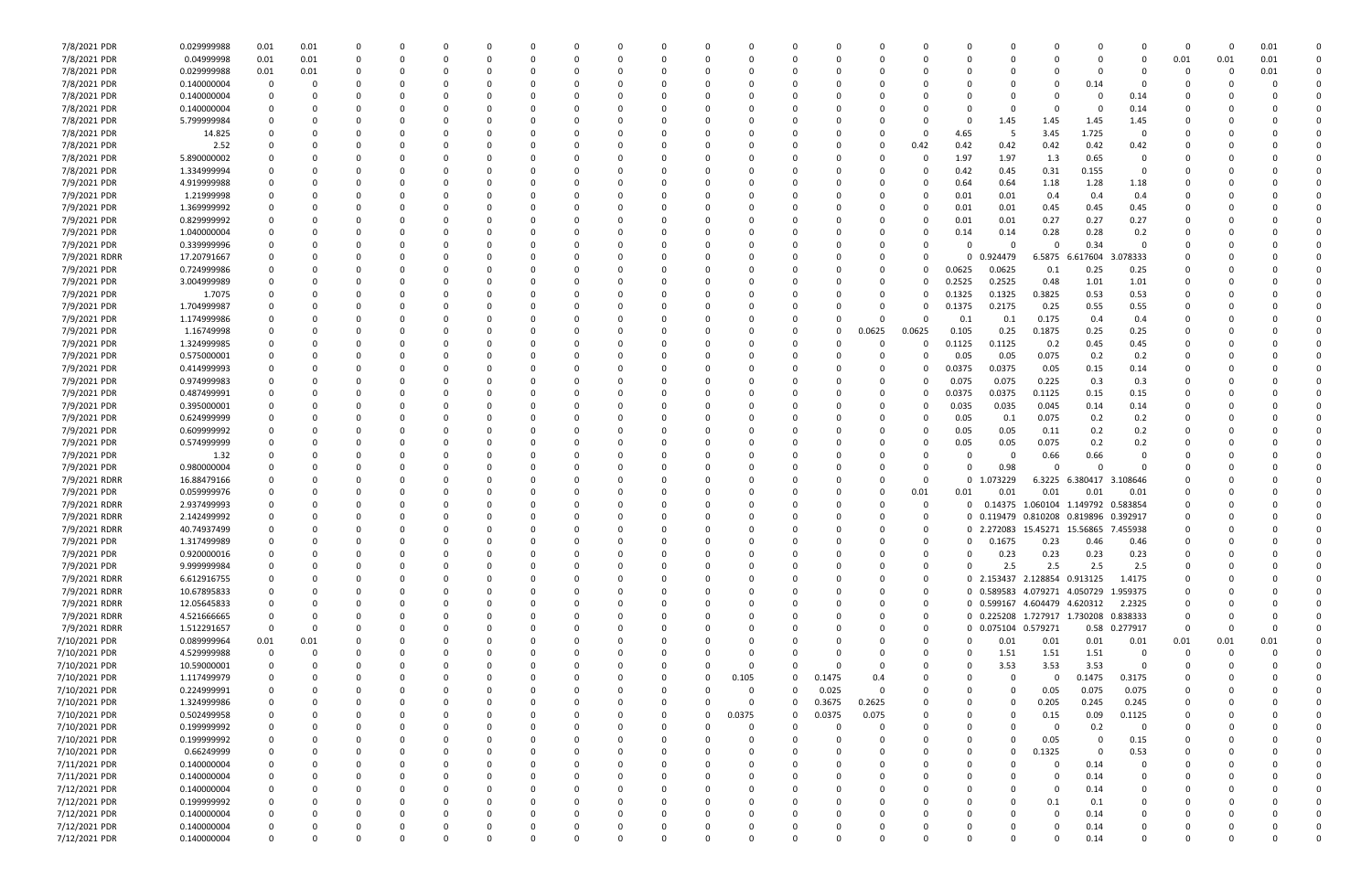| 7/12/2021 PDR | 0.140000004 |             |             |          |          |          |          |          |          |          |          |          |          |             |              |              | 0           | 0.14        | - 0      |             |             |          |          |  |
|---------------|-------------|-------------|-------------|----------|----------|----------|----------|----------|----------|----------|----------|----------|----------|-------------|--------------|--------------|-------------|-------------|----------|-------------|-------------|----------|----------|--|
| 7/12/2021 PDR | 1.62        |             |             | $\Omega$ |          |          |          | -0       |          | $\Omega$ |          |          |          | - 0         |              | 0            | 0           | $\Omega$    | 1.62     | 0           | O           |          |          |  |
| 7/12/2021 PDR | 0.9         |             |             |          |          |          |          |          |          |          |          |          |          |             |              |              | 0           | 0.45        | 0.45     |             |             |          |          |  |
| 7/12/2021 PDR | 0.36        |             |             |          |          |          |          |          |          |          |          |          |          |             |              |              | 0           | 0.18        | 0.18     | 0           |             |          |          |  |
|               |             |             |             |          |          |          |          |          |          |          |          |          |          |             |              |              |             |             |          |             |             |          |          |  |
| 7/12/2021 PDR | 0.84        |             |             | n        |          |          |          |          |          |          |          |          |          |             |              |              | 0           | 0.42        | 0.42     | 0           |             |          |          |  |
| 7/12/2021 PDR | 0.799999992 |             |             |          |          |          |          |          |          |          |          |          |          |             |              |              |             | 0.4         | 0.4      |             |             |          |          |  |
| 7/12/2021 PDR | 1.099999992 |             |             |          |          |          |          |          |          |          |          |          |          |             |              |              |             | 0.55        | 0.55     | 0           |             |          |          |  |
| 7/12/2021 PDR | 0.239791667 |             |             |          |          |          |          |          |          |          |          |          |          |             |              |              | 0 0.119792  | 0.12        | - 0      | 0           |             |          |          |  |
| 7/12/2021 PDR | 3.987291655 |             |             |          |          |          |          |          |          |          |          |          |          |             |              |              | 0           | 1.327292    | 1.33     | 1.33        |             |          |          |  |
| 7/12/2021 PDR | 0.6         |             |             |          |          |          |          |          |          |          |          |          |          |             |              |              | 0.15        | 0.15        | 0.15     | 0.15        |             |          |          |  |
| 7/12/2021 PDR | 2.609999991 |             |             |          |          |          |          |          |          |          |          |          |          |             |              | <sup>0</sup> | 0.335       | 0.455       | 0.91     | 0.91        |             |          |          |  |
|               |             |             |             |          |          |          |          |          |          |          |          |          |          |             |              |              |             |             |          |             |             |          |          |  |
| 7/12/2021 PDR | 0.069999996 |             |             |          |          |          |          |          |          |          |          |          |          |             |              | 0.01         | 0.01        | 0.01        | 0.02     | 0.02        |             |          |          |  |
| 7/12/2021 PDR | 0.189999996 |             |             |          |          |          |          |          |          |          |          |          |          |             |              | 0.06         | 0.06        | 0.01        | 0.03     | 0.03        |             |          |          |  |
| 7/12/2021 PDR | 0.82999998  |             |             |          |          |          |          |          |          |          |          |          |          |             |              | 0.4          | 0.4         | 0.01        | 0.01     | 0.01        |             |          |          |  |
| 7/12/2021 PDR | 2.25        |             |             |          |          |          |          |          |          |          |          |          |          |             |              | 0.45         | 0.45        | 0.45        | 0.45     | 0.45        |             |          |          |  |
| 7/12/2021 PDR | 0.249999996 |             |             |          |          |          |          |          |          |          |          |          |          |             |              | 0.11         | 0.11        | 0.01        | 0.01     | 0.01        |             |          |          |  |
| 7/12/2021 PDR | 0.909999996 |             |             |          |          |          |          |          |          |          |          |          |          |             |              | 0.01         | 0.44        | 0.44        | 0.01     | 0.01        |             |          |          |  |
| 7/12/2021 PDR | 0.509999988 |             |             |          |          |          |          |          |          |          |          |          |          |             |              | 0.01         | 0.24        | 0.24        | 0.01     | 0.01        |             |          |          |  |
| 7/12/2021 PDR | 0.369999996 |             |             |          |          |          |          |          |          |          |          |          |          |             |              |              |             |             |          |             |             |          |          |  |
|               |             |             |             |          |          |          |          |          |          |          |          |          |          |             |              | 0.01         | 0.17        | 0.17        | 0.01     | 0.01        |             |          |          |  |
| 7/12/2021 PDR | 0.04999998  |             |             |          |          |          |          |          |          |          |          |          |          |             |              | 0.01         | 0.01        | 0.01        | 0.01     | 0.01        |             |          |          |  |
| 7/12/2021 PDR | 0.449999988 |             |             |          |          |          |          |          |          |          |          |          |          |             |              | 0.21         | 0.21        | 0.01        | 0.01     | 0.01        |             |          |          |  |
| 7/12/2021 PDR | 0.04999998  |             |             |          |          |          |          |          |          |          |          |          |          |             |              | 0.01         | 0.01        | 0.01        | 0.01     | 0.01        |             |          |          |  |
| 7/12/2021 PDR | 0.94999998  |             |             |          |          |          |          |          |          |          |          |          |          |             |              | 0.19         | 0.19        | 0.19        | 0.19     | 0.19        |             |          |          |  |
| 7/12/2021 PDR | 1.180000008 |             |             |          |          |          |          |          |          |          |          |          |          |             |              |              | 0           | 0.59        | 0.59     | 0           |             |          |          |  |
| 7/12/2021 PDR | 2.16        |             |             |          |          |          |          |          |          |          |          |          |          |             |              |              | 0           | 0           | 2.16     | 0           |             |          |          |  |
| 7/13/2021 PDR | 1.119999996 |             |             |          |          |          |          |          |          |          |          |          |          |             |              |              |             | - 0         | 1.12     |             |             |          |          |  |
|               |             |             |             |          |          |          |          |          |          |          |          |          |          |             |              |              |             |             |          |             |             |          |          |  |
| 7/13/2021 PDR | 0.309999996 |             |             |          |          |          |          |          |          |          |          |          |          |             |              |              |             | 0           | 0.31     |             |             |          |          |  |
| 7/13/2021 PDR | 0.860000004 |             |             |          |          |          |          |          |          |          |          |          |          |             |              |              |             | 0           | 0.86     |             |             |          |          |  |
| 7/13/2021 PDR | 0.350000004 |             |             |          |          |          |          |          |          |          |          |          |          |             |              |              | 0           | $\Omega$    | 0.35     | 0           |             |          |          |  |
| 7/13/2021 PDR | 2.729999988 |             |             |          |          |          |          |          |          |          |          |          |          |             |              |              | 0           | 0.91        | 0.91     | 0.91        |             |          |          |  |
| 7/13/2021 PDR | 0.662500011 |             |             |          |          |          |          |          |          |          |          |          |          |             |              |              | 0.0875      | 0.115       | 0.23     | 0.23        |             |          |          |  |
| 7/13/2021 PDR | 0.48500001  |             |             |          |          |          |          |          |          |          |          |          |          |             |              | n            | 0.06        | 0.085       | 0.17     | 0.17        |             |          |          |  |
| 7/13/2021 PDR | 6.592500009 |             |             |          |          |          |          |          |          |          |          |          |          |             |              |              | .8425       | 1.15        | 2.3      | 2.3         |             |          |          |  |
| 7/13/2021 PDR |             |             |             |          |          |          |          |          |          |          |          |          |          |             |              |              |             |             |          | 0.79        |             |          |          |  |
|               | 0.82999998  |             |             |          |          |          |          |          |          |          |          |          |          |             |              | 0.01         | 0.01        | 0.01        | 0.01     |             |             |          |          |  |
| 7/13/2021 PDR | 0.28999998  |             |             |          |          |          |          |          |          |          |          |          |          |             |              | 0.01         | 0.01        | 0.01        | 0.13     | 0.13        |             |          |          |  |
| 7/13/2021 PDR | 2.099999988 |             |             |          |          |          |          |          |          |          |          |          |          |             |              |              | 0           | 0.7         | 0.7      | 0.7         |             |          |          |  |
| 7/13/2021 PDR | 0.560000004 |             |             |          |          |          |          |          |          |          |          |          |          |             |              |              | 0           | 0           | 0.56     | 0           |             |          |          |  |
| 7/14/2021 PDR | 1.08        |             |             |          |          |          |          |          |          |          |          |          |          |             |              |              | n           | -C          | 1.08     | $\Omega$    |             |          |          |  |
| 7/14/2021 PDR | 3.21249999  |             |             |          |          |          |          |          |          |          |          |          |          |             |              |              | 0.4125      | 0.56        | 1.12     | 1.12        |             |          |          |  |
| 7/14/2021 PDR | 6.592500009 |             |             | n        |          |          |          |          |          |          |          |          |          | 0           | 0            | 0            | 0.8425      | 1.15        | 2.3      | 2.3         | n           |          |          |  |
| 7/14/2021 PDR | 10.40000002 |             |             |          |          |          |          |          |          |          |          |          |          |             | 2.6          | 2.6          | 2.6         | $\Omega$    |          |             |             |          |          |  |
|               |             |             |             |          |          | $\Omega$ | $\Omega$ |          |          |          |          | υ        |          | 2.6         |              |              |             |             | $\Omega$ |             |             |          |          |  |
| 7/14/2021 PDR | 1.005416673 | 0           | $\Omega$    | $\Omega$ | $\Omega$ |          |          | $\Omega$ | 0        | $\Omega$ | $\Omega$ | $\Omega$ | $\Omega$ | $\mathbf 0$ | 0 1.005417   |              | $\mathbf 0$ | $\Omega$    |          | $\Omega$    | $\Omega$    |          |          |  |
| 7/14/2021 PDR | 1.047083334 | $\mathbf 0$ |             | 0        |          | $\Omega$ |          | $\Omega$ |          | 0        |          | $\Omega$ | 0        | $\Omega$    | 0 1.047083   |              | 0           | $\Omega$    |          | $\Omega$    | 0           |          |          |  |
| 7/14/2021 PDR | 1.454583333 | $\Omega$    | 0           | 0        |          | $\Omega$ |          |          |          | $\Omega$ |          |          |          | 0           | 0 1.454583   |              | 0           | $\Omega$    |          |             | 0           |          |          |  |
| 7/14/2021 PDR | 0.029999988 | 0.01        | 0.01        | 0        |          | 0        |          |          |          | $\Omega$ |          |          |          | $\Omega$    |              |              | 0           | $\Omega$    |          | $\Omega$    | $\Omega$    | $\Omega$ | 0.01     |  |
| 7/14/2021 PDR | 0.04999998  | $0.01\,$    | 0.01        |          |          |          |          |          |          | 0        |          |          |          | 0           |              |              | 0           | $\Omega$    |          | 0           | 0.01        | 0.01     | 0.01     |  |
| 7/14/2021 PDR | 0.09        | $\mathbf 0$ | $\mathbf 0$ | $\Omega$ |          | O        |          |          |          |          |          |          |          | 0           |              |              | 0           | $\mathbf 0$ | 0.09     | 0           | $\mathbf 0$ | 0        |          |  |
| 7/15/2021 PDR | 0.029999988 | $0.01\,$    | 0.01        | 0        |          | $\Omega$ |          |          |          |          |          |          |          |             |              | $\Omega$     | 0           | $\Omega$    | $\Omega$ | 0           | 0           | 0.01     |          |  |
| 7/15/2021 PDR | 1.39000002  | 0           |             |          |          |          |          |          |          |          |          |          |          | 0           | $\Omega$     | 0.35         | 0.35        | 0.23        | 0.23     | 0.23        | 0           |          |          |  |
|               |             |             |             |          |          |          |          |          |          |          |          |          |          |             | $\Omega$     | $\Omega$     |             |             |          |             |             |          |          |  |
| 7/15/2021 PDR | 6.592500009 | 0           |             | 0        |          |          |          |          |          |          |          |          |          | 0           |              |              | 0.8425      | 1.15        | 2.3      | 2.3         |             |          |          |  |
| 7/15/2021 PDR | 10.40000002 |             |             |          |          |          |          |          |          |          |          |          | 0        | 2.6         | 2.6          | 2.6          | 2.6         | $\mathbf 0$ | $\Omega$ | 0           |             |          |          |  |
| 7/16/2021 PDR | 0.48500001  |             |             |          |          |          |          |          |          |          |          |          |          | $\Omega$    | $\Omega$     | $\Omega$     | 0.06        | 0.085       | 0.17     | 0.17        |             |          |          |  |
| 7/16/2021 PDR | 5.799999984 |             |             |          |          |          |          |          |          |          |          |          |          | 0           |              | $\Omega$     | 1.45        | 1.45        | 1.45     | 1.45        |             |          |          |  |
| 7/16/2021 PDR | 9.999999984 |             |             |          |          |          |          |          |          |          |          |          |          | 0           |              | $\Omega$     | 2.5         | 2.5         | 2.5      | 2.5         |             |          |          |  |
| 7/16/2021 PDR | 0.382500009 |             |             |          |          |          |          |          |          |          |          |          |          | 0           | $\Omega$     | 0.0575       | 0.115       | 0.14        | 0.07     | $\mathbf 0$ | 0           |          |          |  |
| 7/16/2021 PDR | 0.980000004 | 0           | 0           | 0        |          | $\Omega$ |          |          |          | $\Omega$ |          |          |          | 0           |              | 0            | 0.98        | $\mathbf 0$ | $\Omega$ | 0           | 0           | $\Omega$ |          |  |
| 7/18/2021 PDR | 0.069999972 | 0           | 0.01        |          |          | 0        |          |          |          | $\Omega$ |          |          | 0        | - 0         |              | $\Omega$     | 0.01        | 0.01        | 0.01     | 0.01        | 0.01        | 0.01     |          |  |
|               |             |             |             |          |          |          |          |          |          |          |          |          |          |             |              |              |             |             |          |             |             |          |          |  |
| 7/19/2021 PDR | 0.579999984 | 0           | $\Omega$    |          |          | $\Omega$ |          |          |          |          |          |          | 0        | $\Omega$    | <sup>0</sup> | 0.01         | 0.01        | 0.01        | 0.54     | 0.01        | 0           | $\Omega$ |          |  |
| 7/19/2021 PDR | 0.52999998  | $\mathbf 0$ |             |          |          |          |          |          |          |          |          |          | 0        | 0           | $\Omega$     | 0.01         | 0.01        | 0.01        | 0.01     | 0.49        | 0           |          |          |  |
| 7/19/2021 PDR | 0.369999984 | 0           |             |          |          |          |          |          |          |          |          |          |          | 0           |              | 0.01         | 0.01        | 0.33        | $0.01\,$ | 0.01        | 0           |          |          |  |
| 7/19/2021 PDR | 2.099999988 | $\mathbf 0$ |             | 0        |          | $\Omega$ |          |          |          | 0        |          |          |          | 0           |              | 0            | 0           | 0.7         | 0.7      | 0.7         | 0           |          |          |  |
| 7/19/2021 PDR | 0.500000004 | 0           |             | 0        |          | $\Omega$ |          |          |          |          |          |          |          | -0          |              |              | 0           | 0           | $\Omega$ | 0.5         | 0           |          |          |  |
| 7/19/2021 PDR | 0.279999996 |             |             |          |          | $\Omega$ |          |          |          |          |          |          |          | - 0         |              |              |             | $\Omega$    | 0.28     | $\mathbf 0$ |             |          |          |  |
| 7/19/2021 PDR | 0.279999996 |             |             |          |          |          |          |          |          |          |          |          |          |             |              |              |             | $\Omega$    | 0.28     | 0           |             |          |          |  |
| 7/19/2021 PDR | 0.24        | $\Omega$    |             | $\Omega$ |          | $\Omega$ |          | 0        | $\Omega$ | $\Omega$ |          | $\Omega$ | $\Omega$ | $\Omega$    |              | 0            | $\Omega$    | $\Omega$    | 0.24     | $\Omega$    | $\Omega$    |          | $\Omega$ |  |
|               |             |             |             |          |          |          |          |          |          |          |          |          |          |             |              |              |             |             |          |             |             |          |          |  |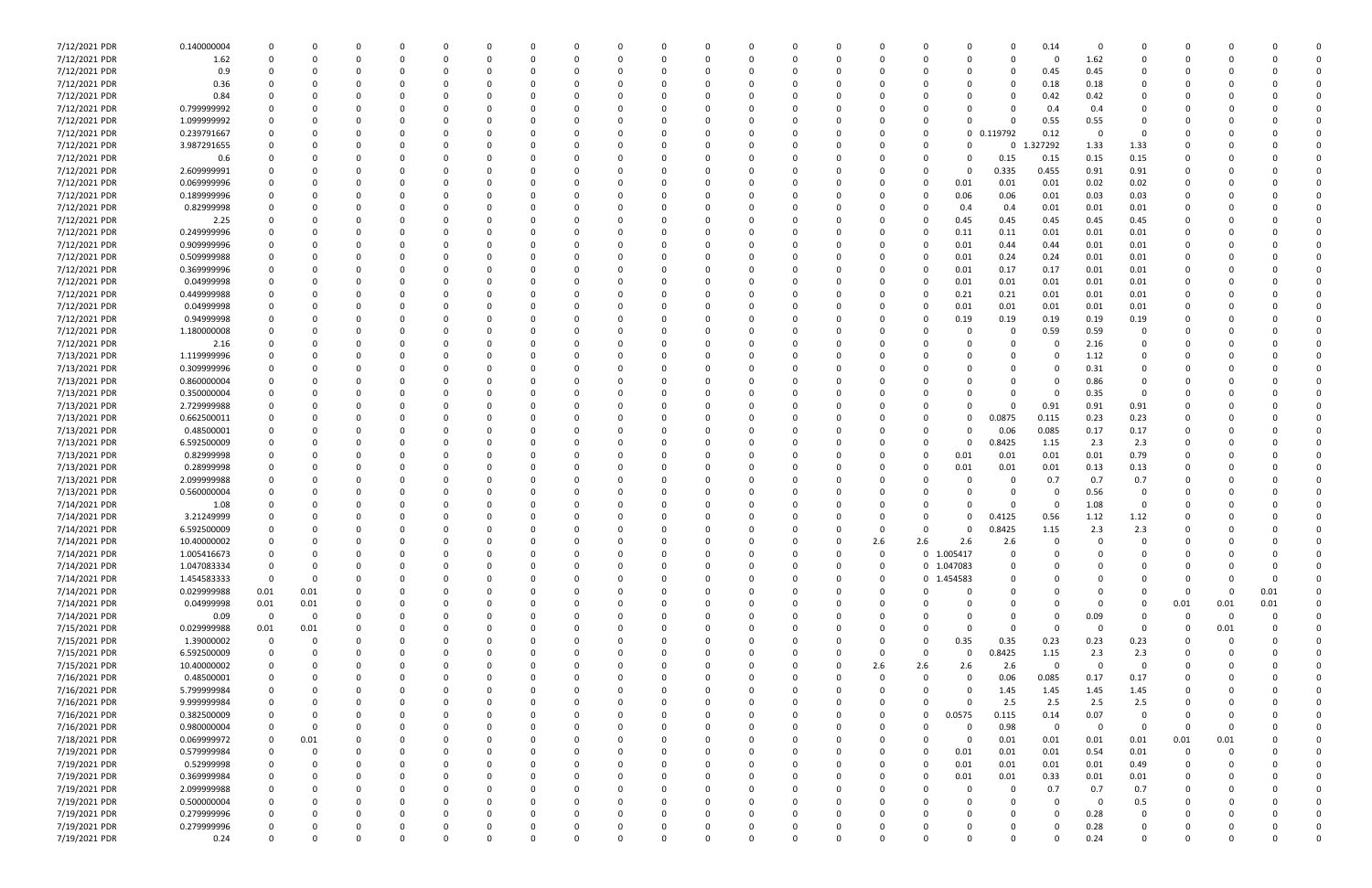| 7/19/2021 PDR | 0.500000004 |             |      | 0        |          | 0        |          | - 0      |          |          | $\Omega$ | $\Omega$ |          | 0        |          |          |          | 0           |          | -0           | 0.5         | 0        |          |          |  |
|---------------|-------------|-------------|------|----------|----------|----------|----------|----------|----------|----------|----------|----------|----------|----------|----------|----------|----------|-------------|----------|--------------|-------------|----------|----------|----------|--|
| 7/19/2021 PDR | 0.500000004 |             |      | $\Omega$ |          | $\Omega$ |          |          |          |          | $\Omega$ |          |          | O        |          |          |          | $\Omega$    | $\Omega$ | - 0          | 0.5         |          |          |          |  |
|               |             |             |      |          |          |          |          |          |          |          |          |          |          |          |          |          |          |             |          |              |             |          |          |          |  |
| 7/19/2021 PDR | 0.200000004 |             |      |          |          |          |          |          |          |          |          |          |          |          |          |          |          |             |          | 0.2          |             |          |          |          |  |
| 7/19/2021 PDR | 0.33        |             |      |          |          |          |          |          |          |          |          |          |          |          |          |          |          | 0           | 0.33     | - 0          |             |          |          |          |  |
| 7/19/2021 PDR | 0.579999996 |             |      |          |          |          |          |          |          |          |          |          |          |          |          |          |          | 0           | -0       | 0.58         |             |          |          |          |  |
| 7/19/2021 PDR | 0.189999996 |             |      |          |          |          |          |          |          |          |          |          |          |          |          |          |          |             | 0.19     |              |             |          |          |          |  |
| 7/19/2021 PDR | 0.189999996 |             |      |          |          |          |          |          |          |          |          |          |          |          |          |          |          | 0           | 0.19     |              |             |          |          |          |  |
| 7/19/2021 PDR | 0.66        |             |      |          |          |          |          |          |          |          |          |          |          |          |          |          |          |             | 0.66     |              |             |          |          |          |  |
|               |             |             |      |          |          |          |          |          |          |          |          |          |          |          |          |          |          |             |          |              |             |          |          |          |  |
| 7/19/2021 PDR | 0.57        |             |      |          |          |          |          |          |          |          |          |          |          |          |          |          |          |             | 0.57     |              |             |          |          |          |  |
| 7/19/2021 PDR | 0.500000004 |             |      |          |          |          |          |          |          |          |          |          |          |          |          |          |          |             | 0.5      |              |             |          |          |          |  |
| 7/19/2021 PDR | 0.530000004 |             |      |          |          |          |          |          |          |          |          |          |          |          |          |          |          |             | 0.53     |              |             |          |          |          |  |
| 7/19/2021 PDR | 0.18        |             |      |          |          |          |          |          |          |          |          |          |          |          |          |          |          | 0           |          | 0.18         |             |          |          |          |  |
| 7/19/2021 PDR | 0.649999994 |             |      |          |          |          |          |          |          |          |          |          |          |          |          |          |          | 0           | 0.310937 | 339062<br>0. | $\Omega$    |          |          |          |  |
| 7/19/2021 PDR | 2.729999988 |             |      |          |          |          |          |          |          |          |          |          |          |          |          |          |          | 0           | 0.91     | 0.91         | 0.91        |          |          |          |  |
|               |             |             |      |          |          |          |          |          |          |          |          |          |          |          |          |          | n        |             |          |              | $\Omega$    |          |          |          |  |
| 7/19/2021 PDR | 4.8         |             |      | -0       |          |          |          |          |          |          | - 0      |          |          |          |          |          |          | 0           | 2.4      | 2.4          |             |          |          |          |  |
| 7/20/2021 PDR | 0.40999998  |             |      |          |          |          |          |          |          |          |          |          |          |          |          | 0        | 0.01     | 0.01        | 0.01     | 0.01         | 0.37        |          |          |          |  |
| 7/20/2021 PDR | 0.149999988 |             |      |          |          |          |          |          |          |          |          |          |          |          |          |          | 0.01     | 0.01        | 0.01     | 0.01         | 0.11        |          |          |          |  |
| 7/20/2021 PDR | 0.299999988 |             |      |          |          |          |          |          |          |          |          |          |          |          |          |          |          | 0           | 0.1      | 0.1          | 0.1         |          |          |          |  |
| 7/20/2021 PDR | 0.189999996 |             |      |          |          |          |          |          |          |          |          |          |          |          |          |          |          | 0           | 0.19     |              |             |          |          |          |  |
| 7/20/2021 PDR | 0.279999996 |             |      |          |          |          |          |          |          |          | റ        |          |          |          |          |          |          | 0           | -0       | - 0          | 0.28        |          |          |          |  |
|               |             |             |      |          |          |          |          |          |          |          |          |          |          |          |          |          |          |             |          |              |             |          |          |          |  |
| 7/20/2021 PDR | 0.920000004 |             |      |          |          |          |          |          |          |          |          |          |          |          |          |          |          | 0           | 0.92     |              |             |          |          |          |  |
| 7/20/2021 PDR | 0.09        |             |      |          |          |          |          |          |          |          |          |          |          |          |          |          |          | 0           | 0.09     |              |             |          |          |          |  |
| 7/20/2021 PDR | 0.980000004 |             |      |          |          |          |          |          |          |          |          |          |          |          |          |          |          | 0.98        |          |              |             |          |          |          |  |
| 7/20/2021 PDR | 2.16        |             |      |          |          |          |          |          |          |          |          |          |          |          |          |          |          | 0           | 1.08     | 1.08         |             |          |          |          |  |
| 7/20/2021 PDR | 0.705000006 |             |      |          |          |          |          |          |          |          |          |          |          |          |          |          | 0.21     | 0.24        | 0.17     | 0.085        |             |          |          |          |  |
| 7/20/2021 PDR | 21.23499999 |             |      |          |          |          |          |          |          |          |          |          |          |          |          |          | 7.02     | 7.09        | 4.75     | 2.375        |             |          |          |          |  |
|               | 5.890000002 |             |      |          |          |          |          |          |          |          |          |          |          |          |          |          |          |             |          |              |             |          |          |          |  |
| 7/20/2021 PDR |             |             |      |          |          |          |          |          |          |          |          |          |          |          |          |          | 1.97     | 1.97        | 1.3      | 0.65         |             |          |          |          |  |
| 7/20/2021 PDR | 4.68        |             |      |          |          |          |          |          |          |          |          |          |          |          |          |          |          | -0          | 2.34     | 2.34         |             |          |          |          |  |
| 7/20/2021 PDR | 0.452500011 |             |      |          |          |          |          |          |          |          |          |          |          |          |          | 0        | 0.0575   | 0.115       | 0.14     | 0.14         |             |          |          |          |  |
| 7/20/2021 PDR | 3.994999998 |             |      |          |          |          |          |          |          |          |          |          |          |          |          |          | 1.29     | 1.34        | 0.91     | 0.455        | $\Omega$    |          |          |          |  |
| 7/21/2021 PDR | 0.309999984 |             |      | 0        |          |          |          |          |          |          |          |          |          | C        |          | $\Omega$ | 0.01     | 0.01        | 0.01     | 0.27         | 0.01        | 0        |          |          |  |
| 7/21/2021 PDR | 0.159999984 | $\Omega$    |      | 0        |          |          |          |          |          |          |          |          |          |          |          | - 0      | 0.01     | 0.01        | 0.12     | 0.01         | 0.01        | -0       |          | $\Omega$ |  |
| 7/21/2021 PDR | 0.089999964 |             |      |          |          |          |          |          |          |          |          |          |          |          |          |          |          |             |          |              |             |          | 0.01     | 0.01     |  |
|               |             | 0.01        | 0.01 |          |          |          |          |          |          |          |          |          |          |          |          |          |          | 0.01        | 0.01     | 0.01         | 0.01        | 0.01     |          |          |  |
| 7/21/2021 PDR | 0.029999988 | 0.01        | 0.01 |          |          |          |          |          |          |          |          |          |          |          |          |          |          | 0           |          |              |             | -0       |          | 0.01     |  |
| 7/21/2021 PDR | 0.669999996 |             |      |          |          |          |          |          |          |          |          |          |          | 0        | 0.67     |          |          |             |          |              |             |          |          |          |  |
| 7/21/2021 PDR | 0.110000004 |             |      |          |          |          |          |          |          |          |          |          |          | 0        | 0.11     |          |          |             |          |              |             |          |          |          |  |
| 7/21/2021 PDR | 0.980000004 |             |      | -0       |          |          |          |          |          |          |          |          |          |          |          |          |          | 0.98        | - 0      | - 0          | $\Omega$    |          |          |          |  |
| 7/21/2021 PDR | 2.720000016 |             |      |          |          |          |          |          |          |          |          |          |          |          |          |          |          | 0.68        | 0.68     | 0.68         | 0.68        |          |          |          |  |
|               |             |             |      |          |          |          |          |          |          |          |          |          |          |          |          |          |          |             |          |              |             |          |          |          |  |
| 7/21/2021 PDR | 1.359999984 |             |      |          |          |          |          |          |          |          |          |          |          |          |          |          |          | 0.34        | 0.34     | 0.34         | 0.34        |          |          |          |  |
| 7/21/2021 PDR | 9.999999984 |             |      |          |          |          |          |          |          |          |          |          |          |          |          |          |          | 2.5         | 2.5      | 2.5          | 2.5         |          |          |          |  |
| 7/22/2021 PDR | 27          |             |      |          |          | $\Omega$ |          |          |          |          | 0        |          |          | I.       |          |          |          | 9           |          | - 9          |             |          |          |          |  |
| 7/22/2021 PDR | 0.920000016 | 0           |      | 0        | $\Omega$ | $\Omega$ | $\Omega$ | 0        | 0        | 0        | $\Omega$ | $\Omega$ | $\Omega$ | 0        | $\Omega$ | 0        | 0.23     | 0.23        | 0.23     | 0.23         | $\mathbf 0$ | 0        |          |          |  |
| 7/22/2021 PDR | 0.159999984 | 0           |      | 0        |          | $\Omega$ |          |          |          |          | $\Omega$ |          | $\Omega$ | 0        |          | $\Omega$ | 0.01     | 0.01        | 0.01     | 0.01         | 0.12        | 0        |          |          |  |
| 7/22/2021 PDR | 0.219999984 | $\mathbf 0$ | 0    | 0        |          | $\Omega$ |          |          |          |          | $\Omega$ |          |          | O        |          | $\Omega$ | 0.01     | 0.01        | 0.01     | 0.18         | 0.01        | 0        |          | $\Omega$ |  |
| 7/22/2021 PDR | 0.089999964 |             |      |          |          | $\Omega$ |          |          |          |          | $\Omega$ |          |          |          |          | 0        |          |             |          |              |             |          |          |          |  |
|               |             | 0.01        | 0.01 | 0        |          |          |          | -0       |          |          |          |          |          | 0        |          |          |          | 0.01        | 0.01     | 0.01         | 0.01        | 0.01     | 0.01     | 0.01     |  |
| 7/22/2021 PDR | 1.379999988 | 0           |      |          |          |          |          |          |          |          | 0        |          |          | 0        |          |          |          | 0           | 0.46     | 0.46         | 0.46        | 0        |          |          |  |
| 7/23/2021 PDR | 0.449999988 | $\mathbf 0$ | 0    | 0        |          | 0        |          |          |          |          | 0        |          |          | 0        |          | 0        | 0.01     | 0.01        | 0.41     | 0.01         | 0.01        | -0       |          |          |  |
| 7/23/2021 PDR | 0.019999992 | $0.01\,$    | 0.01 | 0        |          | 0        |          |          |          |          |          |          |          | 0        |          | 0        |          | 0           | 0        | - 0          | 0           |          |          |          |  |
| 7/23/2021 PDR | 0.199999992 | $\mathbf 0$ |      | $\Omega$ |          | $\Omega$ |          |          |          |          |          |          |          |          |          |          |          | $\mathbf 0$ | 0.1      | 0.1          | $\mathbf 0$ |          |          |          |  |
| 7/23/2021 PDR | 1.040000016 | $\mathbf 0$ |      | 0        |          | $\Omega$ |          |          |          |          | 0        |          |          | 0        | -0       | U        | $\Omega$ | 0.26        | 0.26     | 0.26         | 0.26        |          |          |          |  |
|               |             |             |      |          |          |          |          |          |          |          |          |          |          |          |          | $\Omega$ |          |             |          |              |             |          |          |          |  |
| 7/23/2021 PDR | 16.33249999 | 0           |      | 0        |          | 0        |          |          |          |          | 0        |          |          | 0        | 0        |          | 1.9375   | 3.875       | 5.26     | 5.26         | 0           |          |          |          |  |
| 7/23/2021 PDR | 10.40000002 | $\Omega$    |      | $\Omega$ |          | 0        |          |          |          |          | $\Omega$ |          |          | 0        | 2.6      | 2.6      | 2.6      | 2.6         | $\Omega$ | $\Omega$     | $\mathbf 0$ | $\Omega$ |          | $\Omega$ |  |
| 7/25/2021 PDR | 0.089999964 | $0.01\,$    | 0.01 |          |          |          |          |          |          |          | 0        |          |          | 0        | 0        | $\Omega$ | n        | 0.01        | 0.01     | 0.01         | 0.01        | 0.01     | 0.01     | 0.01     |  |
| 7/26/2021 PDR | 0.34999998  | $\mathbf 0$ |      |          |          |          |          |          |          |          |          |          |          |          |          | 0        | 0.01     | 0.01        | 0.01     | $0.01\,$     | 0.31        | 0        |          |          |  |
| 7/26/2021 PDR | 0.479999988 | 0           |      | $\Omega$ |          |          |          |          |          |          |          |          |          |          |          | $\Omega$ | 0.01     | 0.01        | 0.01     | $0.01\,$     | 0.44        | 0        |          | $\Omega$ |  |
| 7/26/2021 PDR | 0.039999984 | 0.01        | 0.01 | 0        |          |          |          |          |          |          | 0        |          |          | 0        |          |          |          | 0           | - 0      | - 0          | 0           | 0        | 0.01     | 0.01     |  |
|               |             |             |      |          |          |          |          |          |          |          |          |          |          |          |          |          |          |             |          |              |             |          |          |          |  |
| 7/26/2021 PDR | 0.04999998  | 0.01        | 0.01 | 0        |          | 0        |          |          |          |          | 0        |          |          | 0        |          |          |          | 0           |          | -0           | 0           | 0.01     | 0.01     | 0.01     |  |
| 7/26/2021 PDR | 0.029999988 | 0.01        | 0.01 | $\Omega$ |          | $\Omega$ |          |          |          |          | $\Omega$ |          |          | 0        |          |          |          | $\Omega$    | $\Omega$ | - 0          | 0           | 0        | $\Omega$ | 0.01     |  |
| 7/26/2021 PDR | 0.189999996 | 0           |      | 0        |          | 0        |          |          |          |          | 0        |          |          | 0        |          |          |          | 0           | $\Omega$ | 0.19         | 0           | 0        |          |          |  |
| 7/26/2021 PDR | 0.909999996 | $\mathbf 0$ |      | 0        |          | $\Omega$ |          |          |          |          |          |          |          | 0        |          |          |          | 0           | $\Omega$ | 0.91         | $\mathbf 0$ |          |          |          |  |
| 7/26/2021 PDR | 0.920000016 | $\mathbf 0$ |      | $\Omega$ |          | $\Omega$ |          |          |          |          |          |          |          | C        |          |          |          | 0.23        | 0.23     | 0.23         | 0.23        |          |          |          |  |
| 7/26/2021 PDR | 0.200000004 | 0           |      | 0        |          | $\Omega$ |          |          |          |          | 0        |          |          |          |          |          |          | 0           | $\Omega$ | 0.2          | 0           |          |          |          |  |
|               |             |             |      |          |          |          |          |          |          |          |          |          |          |          |          |          |          |             |          |              |             |          |          |          |  |
| 7/27/2021 PDR | 0.82999998  | 0           |      | 0        |          | $\Omega$ |          |          |          |          | $\Omega$ |          |          | 0        |          | $\Omega$ | 0.01     | 0.01        | 0.01     | 0.01         | 0.79        |          |          |          |  |
| 7/27/2021 PDR | 0.46999998  | $\Omega$    |      | 0        |          | 0        |          | -0       |          |          | 0        |          |          | 0        |          | 0        | 0.01     | 0.01        | 0.01     | 0.01         | 0.43        | 0        |          | 0        |  |
| 7/27/2021 PDR | 0.079999968 | $0.01\,$    | 0.01 | $\Omega$ |          | $\Omega$ | $\Omega$ | $\Omega$ | $\Omega$ | $\Omega$ | $\Omega$ | $\Omega$ | $\Omega$ | $\Omega$ |          | U        |          | $\Omega$    | 0.01     | $0.01\,$     | 0.01        | 0.01     | 0.01     | 0.01     |  |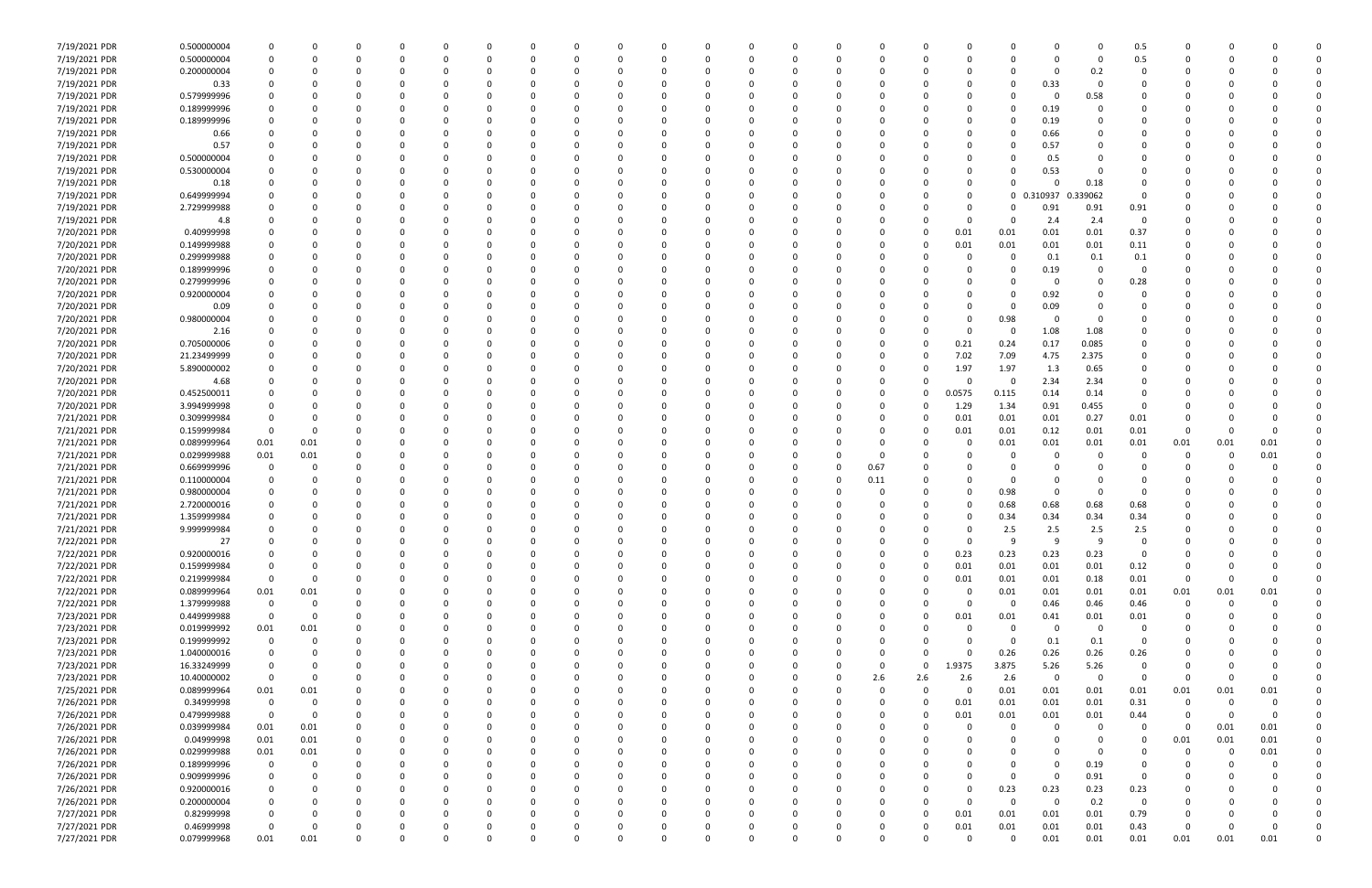| 7/27/2021 PDR | 0.019999992 | 0.01        | 0.01     | 0        | 0        |          | $\Omega$ |          |          | $\Omega$ |          |              | 0        |                         | 0                    |           | 0                       | $\Omega$ | $\Omega$ |             |          |      |      |  |
|---------------|-------------|-------------|----------|----------|----------|----------|----------|----------|----------|----------|----------|--------------|----------|-------------------------|----------------------|-----------|-------------------------|----------|----------|-------------|----------|------|------|--|
| 7/27/2021 PDR | 0.159999996 | $\Omega$    |          | $\Omega$ | $\Omega$ |          |          |          |          | $\Omega$ |          |              | O        |                         |                      |           | 0.16<br>$\Omega$        |          |          |             | $\Omega$ |      |      |  |
| 7/27/2021 PDR | 0.24        |             |          |          |          |          |          |          |          |          |          |              |          |                         |                      |           | 0.24<br>0               |          |          |             |          |      |      |  |
| 7/27/2021 PDR | 0.24        |             |          | -0       |          |          |          |          |          |          |          |              | 0        |                         |                      |           | 0                       | 0.24     | - 0      |             |          |      |      |  |
| 7/27/2021 PDR | 0.489999996 |             |          |          |          |          |          |          |          |          |          |              |          |                         |                      |           |                         |          | 0.49     |             |          |      |      |  |
|               |             |             |          |          |          |          |          |          |          |          |          |              |          |                         |                      |           |                         |          |          |             |          |      |      |  |
| 7/27/2021 PDR | 0.099999996 |             |          |          |          |          |          |          |          |          |          |              |          |                         |                      |           |                         |          | 0.1      |             |          |      |      |  |
| 7/27/2021 PDR | 0.12        |             |          |          |          |          |          |          |          |          |          |              |          |                         |                      |           |                         |          | 0.12     | 0           |          |      |      |  |
| 7/27/2021 PDR | 0.369999996 |             |          |          |          |          |          |          |          |          |          |              |          |                         |                      |           |                         |          | 0.37     |             |          |      |      |  |
| 7/27/2021 PDR | 0.429999996 |             |          |          |          |          |          |          |          |          |          |              |          |                         |                      |           |                         |          | 0.43     |             |          |      |      |  |
| 7/27/2021 PDR | 0.339999996 |             |          |          |          |          |          |          |          |          |          |              |          |                         |                      |           |                         |          | 0.34     |             |          |      |      |  |
| 7/27/2021 PDR | 0.339999996 |             |          |          |          |          |          |          |          |          |          |              |          |                         |                      |           |                         |          | 0.34     |             |          |      |      |  |
| 7/27/2021 PDR | 2.16        |             |          |          |          |          |          |          |          |          |          |              |          |                         |                      |           | 1.08<br>0               |          | 1.08     | $\Omega$    |          |      |      |  |
| 7/27/2021 PDR | 5.61        |             |          |          |          |          |          |          |          |          |          |              |          |                         |                      | 0.66      | 0.99                    |          | 1.98     | 1.98        |          |      |      |  |
| 7/27/2021 PDR | 0.920000016 |             |          |          |          |          |          |          |          |          |          |              |          |                         |                      | 0.23      | 0.23                    |          | 0.23     | 0.23        |          |      |      |  |
| 7/27/2021 PDR | 23.10999999 |             |          | -0       |          |          |          |          |          | - 0      |          |              |          |                         | 7.47<br>$\Omega$     | 7.75      | 5.26                    |          | 2.63     | $\Omega$    |          |      |      |  |
|               |             |             |          |          |          |          |          |          |          |          |          |              |          |                         |                      |           |                         |          |          |             |          |      |      |  |
| 7/27/2021 PDR | 2.609999991 |             |          |          |          |          |          |          |          |          |          |              |          |                         | 0                    | 0.335     | 0.455                   |          | 0.91     | 0.91        |          |      |      |  |
| 7/28/2021 PDR | 3.28999998  |             |          |          |          |          |          |          |          |          |          |              |          |                         | 0.01<br>0            | 1.63      | 1.63                    |          | 0.01     | 0.01        |          |      |      |  |
| 7/28/2021 PDR | 0.929999988 |             |          | $\Omega$ |          |          |          |          |          |          |          |              |          |                         | 0.01<br>$\Omega$     | 0.01      | 0.01                    |          | 0.45     | 0.45        |          |      |      |  |
| 7/28/2021 PDR | 0.04999998  |             |          |          |          |          |          |          |          |          |          |              |          |                         | 0.01                 | 0.01      | 0.01                    |          | 0.01     | 0.01        |          |      |      |  |
| 7/28/2021 PDR | 0.509999988 |             |          |          |          |          |          |          |          | - 0      |          |              | C        |                         | 0.01<br>$\Omega$     | 0.01      | 0.01                    |          | 0.24     | 0.24        |          |      |      |  |
| 7/28/2021 PDR | 0.149999988 |             |          |          |          |          |          |          |          |          |          |              |          |                         | 0.01<br>0            | 0.01      | 0.01                    |          | 0.06     | 0.06        | -0       |      |      |  |
| 7/28/2021 PDR | 0.089999964 | 0.01        | 0.01     |          |          |          |          |          |          |          |          |              |          |                         |                      | 0.01      | 0.01                    |          | 0.01     | 0.01        | 0.01     | 0.01 | 0.01 |  |
| 7/28/2021 PDR | 0.18        |             |          |          |          |          |          |          |          |          |          |              |          |                         |                      |           | 0                       |          | 0.18     |             | 0        |      |      |  |
| 7/28/2021 PDR | 0.879999996 |             |          |          |          |          |          |          |          |          |          |              |          |                         |                      |           | 0                       |          | 0.88     |             |          |      |      |  |
| 7/28/2021 PDR | 0.507500004 |             |          |          |          |          |          |          |          |          |          |              |          |                         |                      |           | 0.5075<br>0             |          |          |             |          |      |      |  |
| 7/28/2021 PDR | 0.507500004 |             |          |          |          |          |          |          |          |          |          |              |          |                         |                      |           | 0                       |          |          |             |          |      |      |  |
|               |             |             |          |          |          |          |          |          |          |          |          |              |          |                         |                      |           | 0.5075                  |          | -0       |             |          |      |      |  |
| 7/28/2021 PDR | 0.507500004 |             |          |          |          |          |          |          |          |          |          |              |          |                         |                      |           | 0.5075<br>$\Omega$      |          |          |             |          |      |      |  |
| 7/28/2021 PDR | 0.66        |             |          |          |          |          |          |          |          |          |          |              |          |                         |                      | 0.33      | 0.33                    |          |          |             |          |      |      |  |
| 7/28/2021 PDR | 0.640000008 |             |          |          |          |          |          |          |          |          |          |              |          |                         |                      | 0.32      | 0.32                    |          |          |             |          |      |      |  |
| 7/28/2021 PDR | 0.72        |             |          |          |          |          |          |          |          |          |          |              |          |                         |                      | 0.36      | 0.36                    |          |          |             |          |      |      |  |
| 7/28/2021 PDR | 0.72        |             |          | 0        |          |          |          |          |          |          |          |              |          |                         |                      | 0.36<br>0 | 0.36                    |          |          |             |          |      |      |  |
| 7/28/2021 PDR | 0.72        |             |          | -0       |          |          |          |          |          |          |          |              |          |                         |                      | 0.36      | 0.36                    |          | - 0      | $\Omega$    |          |      |      |  |
| 7/28/2021 PDR | 0.282500007 |             |          |          |          |          |          |          |          |          |          |              |          |                         |                      |           | 0.1425<br>0             |          | 0.14     |             |          |      |      |  |
| 7/28/2021 PDR | 0.945000006 |             |          |          |          |          |          |          |          |          |          |              |          |                         |                      |           | 0.475<br>0              |          | 0.47     |             |          |      |      |  |
| 7/28/2021 PDR | 0.732499995 |             |          |          |          |          |          |          |          |          |          |              |          |                         |                      |           | 0.1525<br>0             |          | 0.58     |             |          |      |      |  |
| 7/28/2021 PDR | 0.097499997 |             |          |          |          |          |          |          |          |          |          |              |          |                         |                      |           | 0.0975<br>0             |          | - 0      |             |          |      |      |  |
|               |             |             |          |          |          |          |          |          |          |          |          |              |          |                         |                      |           |                         |          |          |             |          |      |      |  |
| 7/28/2021 PDR | 0.177500001 |             |          | -0       |          |          |          |          |          |          |          |              |          |                         |                      |           | 0.0375<br>0             |          | 0.14     |             |          |      |      |  |
| 7/28/2021 PDR | 0.262499994 |             |          |          |          |          |          |          |          |          |          |              |          |                         |                      |           | 0.1325<br>0             |          | 0.13     |             |          |      |      |  |
| 7/28/2021 PDR | 0.559999992 |             |          |          |          |          |          |          |          |          |          |              |          |                         |                      |           | 0.28                    |          | 0.28     |             |          |      |      |  |
| 7/28/2021 PDR | 0.54        |             |          | $\Omega$ |          |          |          |          |          | $\Omega$ |          |              |          |                         |                      |           | 0.27<br>$\Omega$        |          | 0.27     |             |          |      |      |  |
| 7/28/2021 PDR | 0.559999992 | 0           |          |          | $\Omega$ |          |          |          |          | 0        |          |              | C        |                         |                      |           | 0.28<br>$\Omega$        |          | 0.28     |             |          |      |      |  |
| 7/28/2021 PDR | 0.719999997 | $\mathbf 0$ |          | 0        | $\Omega$ | $\Omega$ | 0        | O        | O        | $\Omega$ | $\Omega$ | $\Omega$     | 0        |                         | 0                    |           | 0.15<br>0               |          | 0.57     | 0           | 0        |      |      |  |
| 7/28/2021 PDR | 0.670000002 | 0           |          | $\Omega$ | $\Omega$ |          |          |          |          | $\Omega$ |          | <sup>0</sup> | 0        |                         |                      |           | 0.14<br>0               |          | 0.53     | 0           |          |      |      |  |
| 7/28/2021 PDR | 0.670000002 | 0           |          | 0        | $\Omega$ |          |          |          |          | $\Omega$ |          |              | O        |                         |                      |           | 0.14<br>$\Omega$        |          | 0.53     | $\mathbf 0$ |          |      |      |  |
| 7/28/2021 PDR | 0.42999999  | 0           |          | 0        | - 0      |          | -0       |          |          | $\Omega$ |          |              | 0        |                         |                      |           | 0.05<br>0               |          | 0.19     | 0.19        |          |      |      |  |
| 7/28/2021 PDR | 0.317500005 |             |          |          | 0        |          |          |          |          | $\Omega$ |          |              | 0        |                         |                      |           | 0.0375<br>$\Omega$      |          | 0.14     | 0.14        |          |      |      |  |
| 7/28/2021 PDR | 1.14E-05    | 0           |          |          | $\Omega$ |          |          |          |          | 0        |          |              | 0        | 1.14E-05<br>$\mathbf 0$ |                      |           | 0                       | -0       | - 0      | 0           |          |      |      |  |
|               |             |             |          |          |          |          |          |          |          |          |          |              |          |                         |                      |           |                         |          |          |             |          |      |      |  |
| 7/28/2021 PDR | 3.399999996 | 0           |          | 0        | 0        |          |          |          |          |          |          |              | 0        |                         | 0                    |           | 0                       | 3.4      | - 0      | 0           |          |      |      |  |
| 7/28/2021 PDR | 0.700000008 | 0           |          | $\Omega$ | $\Omega$ |          |          |          |          |          |          |              | $\Omega$ |                         |                      |           | 0.35<br>$\Omega$        |          | 0.35     | $\mathbf 0$ |          |      |      |  |
| 7/28/2021 PDR | 2.529166664 | 0           |          | 0        | $\Omega$ |          |          |          |          | 0        |          |              | O        |                         |                      |           | 1.206146<br>$\mathbf 0$ | 1.323021 |          | 0           |          |      |      |  |
| 7/28/2021 PDR | 0.980000004 | 0           |          | 0        | 0        |          |          |          |          | 0        |          |              | 0        |                         |                      | 0.98      |                         |          | - 0      | 0           |          |      |      |  |
| 7/28/2021 PDR | 2.720000016 |             |          | $\Omega$ | $\Omega$ |          |          |          |          | $\Omega$ |          |              | 0        |                         | $\Omega$             | 0.68<br>n | 0.68                    |          | 0.68     | 0.68        |          |      |      |  |
| 7/28/2021 PDR | 21.23499999 |             |          |          | 0        |          |          |          |          | 0        |          |              |          |                         | 7.02<br>0            | 7.09      | 4.75                    | 2.375    |          | 0           |          |      |      |  |
| 7/28/2021 PDR | 9.36        |             |          |          | 0        |          |          |          |          |          |          |              |          |                         |                      | 2.34      | 2.34                    |          | 2.34     | 2.34        |          |      |      |  |
| 7/28/2021 PDR | 1.62        |             |          |          |          |          |          |          |          |          |          |              |          |                         |                      |           | 0.81<br>0               |          | 0.81     | $\mathbf 0$ |          |      |      |  |
| 7/29/2021 PDR | 0.209999988 | 0           |          | 0        | $\Omega$ |          |          |          |          | 0        |          |              | 0        |                         | 0.09<br>$\Omega$     | 0.09      | 0.01                    |          | 0.01     | 0.01        | 0        |      |      |  |
| 7/29/2021 PDR | 0.04999998  |             |          | 0        | $\Omega$ |          |          |          |          | 0        |          |              | 0        |                         | 0.01<br><sup>n</sup> | 0.01      | 0.01                    |          | 0.01     | 0.01        |          |      |      |  |
| 7/29/2021 PDR | 0.059999988 | 0           |          | $\Omega$ | $\Omega$ |          |          |          |          | $\Omega$ | $\Omega$ |              | 0        |                         | 0.01<br>$\Omega$     | 0.02      | 0.01                    |          | 0.01     |             |          |      |      |  |
|               |             |             |          |          |          |          |          |          |          |          |          |              |          |                         |                      |           |                         |          |          | 0.01        |          |      |      |  |
| 7/29/2021 PDR | 0.04999998  | 0           |          | 0        | 0        |          |          |          |          | 0        |          |              | 0        |                         | 0.01<br>0            | 0.01      | 0.01                    |          | 0.01     | 0.01        |          |      |      |  |
| 7/29/2021 PDR | 0.609999996 | $\Omega$    |          |          | $\Omega$ |          |          |          |          |          |          |              | 0        |                         | 0.01<br>$\Omega$     | 0.01      | 0.01                    |          | 0.29     | 0.29        |          |      |      |  |
| 7/29/2021 PDR | 0.029999988 | $0.01\,$    | 0.01     | 0        | $\Omega$ |          |          |          |          |          |          |              | 0        |                         |                      |           | 0                       | $\Omega$ | 0        | 0           |          |      | 0.01 |  |
| 7/29/2021 PDR | 0.36        | $\mathbf 0$ |          | 0        | $\Omega$ |          |          |          |          | 0        |          |              |          |                         |                      |           | 0                       | 0.18     | 0.18     | 0           |          |      |      |  |
| 7/29/2021 PDR | 0.969999996 | 0           |          | $\Omega$ | $\Omega$ |          |          |          |          | $\Omega$ |          |              | 0        |                         |                      |           | $\Omega$                |          | 0.97     | $\Omega$    |          |      |      |  |
| 7/29/2021 PDR | 0.279999996 |             |          | 0        | 0        |          | -0       |          |          | 0        |          | 0            | 0        |                         |                      |           | 0                       |          | 0.28     | 0           |          |      | 0    |  |
| 7/29/2021 PDR | 0.27        | $\mathbf 0$ | $\Omega$ | $\Omega$ | $\Omega$ | $\Omega$ | $\Omega$ | $\Omega$ | $\Omega$ | $\Omega$ | $\Omega$ | $\Omega$     | $\Omega$ |                         | $\Omega$             |           | $\Omega$                |          | 0.27     | $\mathbf 0$ | $\Omega$ |      | 0    |  |
|               |             |             |          |          |          |          |          |          |          |          |          |              |          |                         |                      |           |                         |          |          |             |          |      |      |  |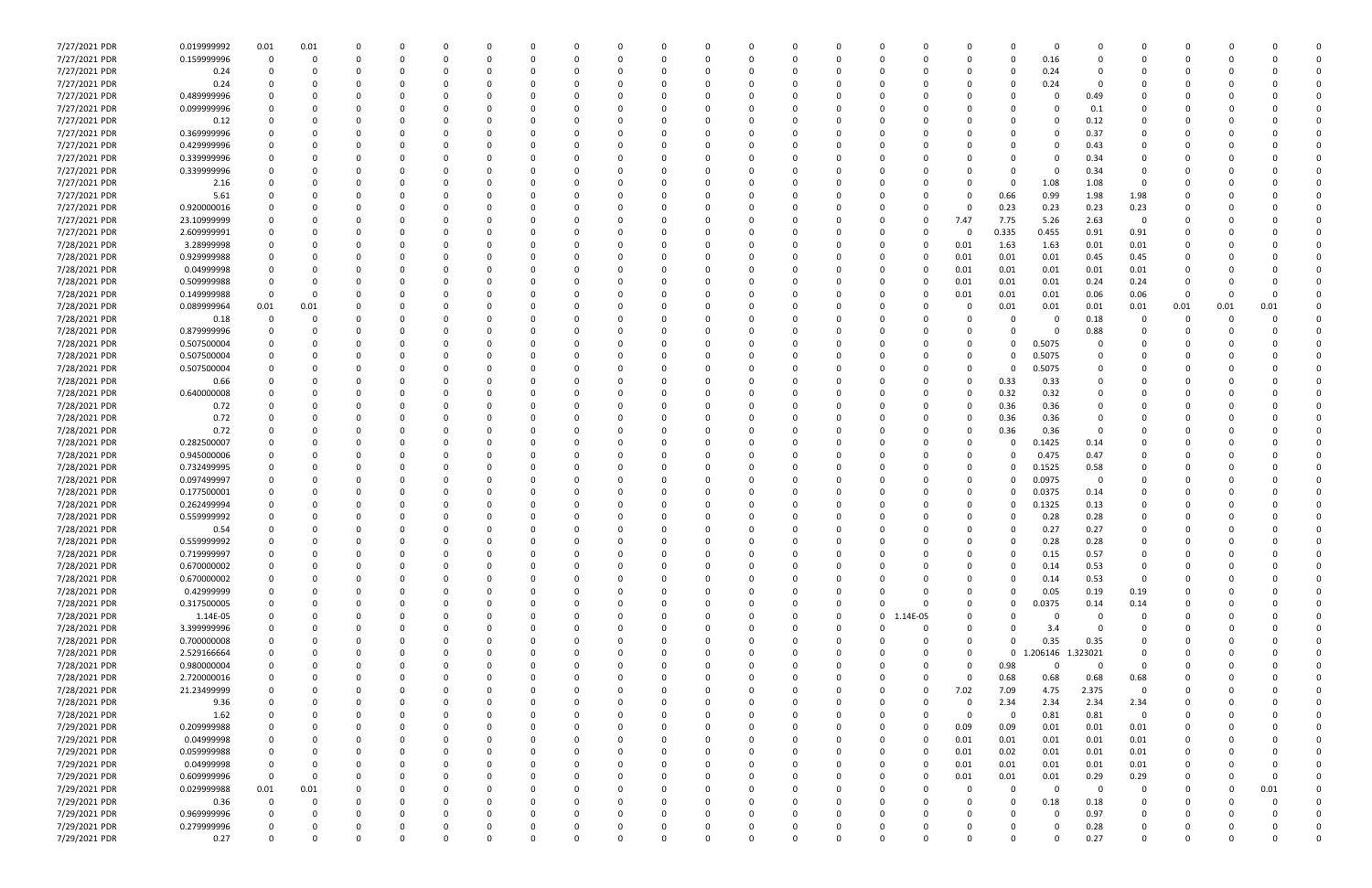| 7/29/2021 PDR | 0.24        |             |          | 0        | 0        | - 0      |          | 0            |        | 0        |        | 0        |          |          | 0        | 0        |          |      | 0            | 0        | 0.24        | 0              | -0          |          |             |             |
|---------------|-------------|-------------|----------|----------|----------|----------|----------|--------------|--------|----------|--------|----------|----------|----------|----------|----------|----------|------|--------------|----------|-------------|----------------|-------------|----------|-------------|-------------|
| 7/29/2021 PDR | 0.24        | $\Omega$    |          | $\Omega$ | $\Omega$ | - 0      |          | <sup>0</sup> |        |          |        | $\Omega$ | $\Omega$ | $\Omega$ | $\Omega$ | 0        |          |      | 0            | $\Omega$ | 0.24        | $\mathbf 0$    | 0           |          |             |             |
| 7/29/2021 PDR | 0.24        |             |          |          |          |          |          |              |        |          |        |          |          |          |          |          |          |      | 0            | $\Omega$ | 0.24        | 0              |             |          |             |             |
| 7/29/2021 PDR | 0.500000004 |             |          |          |          |          |          |              |        |          |        |          |          |          |          |          |          |      | 0            | 0.5      |             |                |             |          |             |             |
| 7/29/2021 PDR | 0.500000004 |             |          |          |          |          |          |              |        |          |        |          |          |          |          |          |          |      | 0            | 0.5      |             |                |             |          |             |             |
| 7/29/2021 PDR | 0.519999996 |             |          |          |          |          |          |              |        |          |        |          |          |          |          |          |          |      | 0            |          |             |                |             |          |             |             |
|               |             |             |          |          |          |          |          |              |        |          |        |          |          |          |          |          |          |      |              | 0.52     |             |                |             |          |             |             |
| 7/29/2021 PDR | 0.519999996 |             |          |          |          |          |          |              |        |          |        |          |          |          |          |          |          |      | 0            | 0.52     |             |                |             |          |             |             |
| 7/29/2021 PDR | 0.489999996 |             |          |          |          |          |          |              |        |          |        | റ        |          |          |          |          |          |      | <sup>0</sup> | 0.49     | $\Omega$    |                |             |          |             |             |
| 7/29/2021 PDR | 0.51        |             |          |          |          |          |          |              |        |          |        |          |          |          |          |          |          |      | 0            | -0       | 0.51        |                |             |          |             |             |
| 7/29/2021 PDR | 0.09        |             |          |          |          |          |          |              |        |          |        |          |          |          |          |          |          |      | 0            | 0.09     |             |                |             |          |             |             |
| 7/29/2021 PDR | 0.189999996 |             |          |          |          |          |          |              |        |          |        | -0       |          |          |          |          |          |      | 0            | 0.19     | $\Omega$    |                |             |          |             |             |
| 7/29/2021 PDR | 0.189999996 |             |          |          |          |          |          |              |        |          |        | $\Omega$ |          |          |          |          |          |      | 0            | 0.19     |             |                |             |          |             |             |
| 7/29/2021 PDR | 0.657499995 |             |          |          |          |          |          |              |        |          |        | 0.1375   |          |          |          |          |          |      | 0            | 0.52     | - 0         |                |             |          |             |             |
| 7/29/2021 PDR | 1.870000011 |             |          |          |          |          |          |              |        |          |        | 0        |          |          |          |          |          |      | 0.17         | 0.34     | 0.68        | 0.68           |             |          |             |             |
| 7/29/2021 PDR | 24.75       |             |          |          |          |          |          |              |        |          |        |          |          |          |          |          |          |      | 2.25         | 4.5      | -9          | 9              |             |          |             |             |
| 7/29/2021 PDR | 1.677499989 |             |          |          |          |          |          |              |        |          |        |          |          |          |          |          | 0        |      | .1525        | 0.305    | 0.61        | 0.61           |             |          |             |             |
| 7/29/2021 PDR | 5.799999984 |             |          |          |          |          |          |              |        |          |        |          |          |          |          |          | 0        | O    | 1.45         | 1.45     | 1.45        | 1.45           |             |          |             |             |
| 7/29/2021 PDR | 5.890000002 |             |          |          |          |          |          |              |        |          |        |          |          |          |          |          | 0        | 1.97 |              |          | 0.65        | 0              |             |          |             |             |
|               |             |             |          |          |          |          |          |              |        |          |        |          |          |          |          |          |          |      | 1.97         | 1.3      |             |                |             |          |             |             |
| 7/29/2021 PDR | 1.334999994 |             |          |          |          |          |          |              |        |          |        |          |          |          |          |          |          | 0.42 | 0.45         | 0.31     | 0.155       | $\overline{0}$ |             |          |             |             |
| 7/30/2021 PDR | 1.30999998  |             |          | 0        |          |          |          | -0           |        |          |        | - 0      |          |          |          |          | 0        | 0.01 | 0.01         | 0.01     | 0.64        | 0.64           |             |          |             |             |
| 7/30/2021 PDR | 0.069999996 |             |          |          |          |          |          |              |        |          |        |          |          |          |          |          | $\Omega$ | 0.02 | 0.02         | 0.01     | 0.01        | 0.01           |             |          |             |             |
| 7/30/2021 PDR | 3.28999998  |             |          |          |          |          |          |              |        |          |        |          |          |          |          |          | $\Omega$ | 0.01 | 0.01         | 1.63     | 1.63        | 0.01           |             |          |             |             |
| 7/30/2021 PDR | 0.449999988 |             |          |          |          |          |          |              |        |          |        |          |          |          |          |          | 0        | 0.01 | 0.01         | 0.01     | 0.01        | 0.41           |             |          |             |             |
| 7/30/2021 PDR | 0.429999996 |             |          |          |          |          |          |              |        |          |        |          |          |          |          |          |          | 0.01 | 0.01         | 0.01     | 0.2         | 0.2            |             |          |             |             |
| 7/30/2021 PDR | 0.569999988 |             |          |          |          |          |          |              |        |          |        |          |          |          |          |          |          | 0.27 | 0.27         | 0.01     | 0.01        | 0.01           |             |          |             |             |
| 7/30/2021 PDR | 0.04999998  | 0           | 0        | n        |          |          |          |              |        |          |        |          |          |          |          |          |          | 0.01 | 0.01         | 0.01     | 0.01        | 0.01           |             |          | -0          |             |
| 7/30/2021 PDR | 0.039999984 | 0.01        | 0.01     |          |          |          |          |              |        |          |        |          |          |          |          |          |          |      | -0           |          | $\Omega$    |                | -0          | 0.01     | 0.01        |             |
| 7/30/2021 PDR | 0.029999988 | 0.01        | 0.01     |          |          |          |          |              |        |          |        |          |          |          |          |          |          |      | 0            | $\Omega$ | - 0         | $\Omega$       | 0           | - 0      | 0.01        |             |
| 7/30/2021 PDR | 0.089999964 | 0.01        | 0.01     |          |          |          |          |              |        |          |        |          |          |          |          |          |          |      | 0.01         | 0.01     | 0.01        | 0.01           | 0.01        | 0.01     | 0.01        |             |
| 7/30/2021 PDR | 1.900000008 | 0           |          |          |          |          |          |              |        |          |        |          |          |          |          |          |          |      | 0            | 0.95     | 0.95        | 0              | 0           |          |             |             |
| 7/30/2021 PDR | 1.219999992 |             |          | $\Omega$ |          |          |          |              |        |          |        |          |          |          |          |          |          |      | 0            | 0.61     | 0.61        | 0              | 0           |          |             |             |
|               |             |             |          |          |          |          |          |              |        |          |        |          |          |          |          |          |          |      |              |          |             |                |             |          |             |             |
| 7/30/2021 PDR | 0.24        |             |          |          |          |          |          |              |        |          |        |          |          |          |          |          |          |      | 0            |          | 0.24        | 0              |             |          |             |             |
| 7/30/2021 PDR | 0.24        |             |          |          |          |          |          |              |        |          |        |          |          |          |          |          |          |      |              |          | 0.24        |                |             |          |             |             |
| 7/30/2021 PDR | 0.500000004 |             |          |          |          |          |          |              |        |          |        |          |          |          |          |          |          |      | n            | 0.5      |             |                |             |          |             |             |
| 7/30/2021 PDR | 0.380000004 |             |          |          |          |          |          |              |        |          |        | 0        |          | -0       |          |          |          |      | 0            | 0.38     |             |                |             |          |             |             |
| 7/30/2021 PDR | 0.140000004 |             |          |          |          |          |          |              |        |          |        |          |          | $\Omega$ |          |          |          |      |              | 0.14     |             |                |             |          |             |             |
| 7/30/2021 PDR | 2.909999976 |             |          |          |          |          |          | 0            | 0.4575 | 0.305    | 0.1625 | 0.4575   | 0.185    | 0.305    | 0.4575   |          |          |      |              |          | 0.58        |                |             |          |             |             |
| 7/30/2021 PDR | 0.857499969 |             |          |          |          |          |          |              | 0.1    | 0.1      | 0.0675 | 0.1      | 0.05     | 0.1      | 0.15     |          |          |      |              |          | 0.19        |                |             |          |             |             |
| 7/30/2021 PDR | 0.547499979 |             |          | -C       |          |          |          |              | 0.075  | 0.055    | 0.025  | 0.0525   | 0.075    | 0.1      | 0.075    |          |          |      | 0            |          | 0.09        |                |             |          |             |             |
| 7/30/2021 PDR | 0.514999983 |             |          | $\Omega$ |          |          |          | $\Omega$     | 0.05   | 0.1      | 0.05   | 0.025    | 0.075    | 0.075    | 0.05     |          |          |      | $\Omega$     |          | 0.09        | $\Omega$       |             |          |             |             |
| 7/30/2021 PDR | 0.140000004 |             |          |          |          |          |          |              |        |          |        | - 0      |          | -0       |          |          |          |      | 0            | 0        | 0.14        |                |             |          |             |             |
| 7/30/2021 PDR | 0.710000004 | $\Omega$    |          | 0        |          | $\Omega$ |          |              |        |          |        | $\Omega$ |          | $\Omega$ | 0        | $\Omega$ |          |      | 0            | 0.71     | 0           |                | -C          |          |             |             |
| 7/30/2021 PDR | 0.140000004 | $\Omega$    |          |          |          |          |          |              |        |          |        |          |          |          |          |          |          |      | $\Omega$     | 0.14     | $\mathbf 0$ |                |             |          |             |             |
|               |             |             |          |          |          |          |          |              |        |          |        |          |          |          |          |          |          |      |              |          |             |                |             |          |             |             |
| 7/30/2021 PDR | 0.189999996 | 0           |          | 0        |          |          |          |              |        |          |        | 0        |          |          | 0        | 0        |          |      | 0            | 0.19     | 0           | 0              |             |          |             |             |
| 7/30/2021 PDR | 0.239999994 | 0           |          | 0        |          | $\Omega$ |          | <sup>0</sup> |        |          |        | $\Omega$ |          |          | 0        |          |          |      | $\Omega$     | 0.19     | 0.05        | 0              |             |          |             |             |
| 7/30/2021 PDR | 0.242499996 |             |          |          |          | $\Omega$ |          |              |        |          |        |          |          |          | 0        |          |          |      | $\Omega$     | 0.1925   | 0.05        | $\Omega$       |             |          |             |             |
| 7/30/2021 PDR | 0.719999997 |             |          |          |          |          |          |              |        |          |        |          |          |          |          |          |          |      | 0            | 0.57     | 0.15        | 0              |             |          |             |             |
| 7/30/2021 PDR | 0.380000004 |             |          |          |          |          |          |              |        |          |        |          |          |          | 0        |          |          |      |              | -0       | 0.38        | 0              |             |          |             |             |
| 7/30/2021 PDR | 0.189999996 | 0           |          | 0        |          |          |          |              |        |          |        |          |          | 0        | 0        |          |          |      | 0            | $\Omega$ | 0.19        | 0              |             |          |             |             |
| 7/30/2021 PDR | 0.09        |             |          | 0        |          | $\Omega$ |          | 0            |        |          |        | 0        |          |          | 0        | 0        |          |      | 0            | $\Omega$ | 0.09        | 0              | 0           |          |             |             |
| 7/30/2021 PDR | 0.140000004 |             |          | 0        |          | $\Omega$ |          |              |        |          |        |          |          |          | 0        |          |          |      | $\Omega$     | $\Omega$ | 0.14        | 0              |             |          |             |             |
| 7/30/2021 PDR | 0.640000008 |             |          |          |          | 0        |          |              |        |          |        |          |          |          | 0        |          |          |      | 0            | 0.32     | 0.32        | 0              |             |          |             |             |
| 7/30/2021 PDR | 0.84        |             |          |          |          |          |          |              |        |          |        |          |          |          |          |          |          |      | 0            | 0.42     | 0.42        | 0              |             |          |             |             |
| 7/30/2021 PDR | 3.3         |             |          |          |          |          |          |              |        |          |        |          |          |          |          |          |          |      | 0            | 1.65     | 1.65        | 0              |             |          |             |             |
| 7/30/2021 PDR | 2.97        |             |          |          |          |          |          |              |        |          |        |          |          | 0        | 0        |          |          |      | 0.27         | 0.54     | 1.08        | 1.08           | 0           |          |             |             |
| 8/1/2021 PDR  | 0.039999984 |             |          |          |          |          |          |              |        |          |        |          |          |          |          | 0        | O        |      | 0            | $\Omega$ | $\Omega$    | 0.01           | 0.01        | 0.01     | 0.01        |             |
| 8/2/2021 PDR  | 2.640000024 | 0           |          |          |          |          |          |              |        |          |        | 0        |          |          | 0        | 0        | 0.44     | 0.44 | 0.44         | 0.44     | 0.44        |                | 0           |          |             |             |
|               |             |             |          |          |          |          |          |              |        |          |        |          |          |          |          |          |          |      |              |          |             | 0.44           |             |          |             |             |
| 8/2/2021 PDR  | 5.890000002 | 0           |          |          |          |          |          |              |        |          |        | $\Omega$ |          |          | 0        | 0        | - 0      | 1.97 | 1.97         | 1.3      | 0.65        | 0              |             |          |             |             |
| 8/3/2021 PDR  | 0.494791659 | $\mathbf 0$ | 0        |          |          |          |          |              |        |          |        |          |          |          | 0        | - 0      | 0        |      | $\mathbf 0$  | 0.244792 | 0.25        | $\Omega$       | 0           |          | 0           |             |
| 8/3/2021 PDR  | 0.039999984 | $0.01\,$    | $0.01\,$ |          |          |          |          |              |        |          |        |          |          |          | 0        |          |          |      | 0            |          | $\Omega$    | 0              | $\Omega$    | 0.01     | 0.01        |             |
| 8/3/2021 PDR  | 0.04999998  | $\mathbf 0$ | 0.01     |          |          |          |          |              |        |          |        |          |          |          | 0        |          |          | 0    | 0.01         |          | 0           | 0              | 0.01        | 0.01     | 0.01        |             |
| 8/3/2021 PDR  | 0.019999992 | $\mathbf 0$ | 0.01     |          |          |          |          |              |        |          |        |          |          |          |          |          |          |      | 0            | $\Omega$ | - 0         | $\Omega$       | $\mathbf 0$ | $\Omega$ | $0.01\,$    |             |
| 8/3/2021 PDR  | 0.089999964 | 0.01        | 0.01     | 0        | 0        | $\Omega$ |          | $\Omega$     |        |          |        | $\Omega$ |          | 0        | 0        | 0        | O        | 0    | 0.01         | 0.01     | 0.01        | 0.01           | 0.01        | 0.01     | 0.01        |             |
| 8/3/2021 PDR  | 1.399999992 | $\mathbf 0$ | 0        | 0        |          | 0        |          | 0            |        |          |        | 0        |          | 0        | 0        | 0        | 0        |      | 0            | 0.7      | 0.7         | 0              | 0           |          | 0           | 0           |
| 8/3/2021 PDR  | 0.279999996 | $\Omega$    | O        | $\Omega$ | $\Omega$ | $\Omega$ | $\Omega$ | $\Omega$     |        | $\Omega$ |        | $\Omega$ | $\Omega$ | $\Omega$ | $\Omega$ |          | U        |      | $\Omega$     | $\Omega$ | $\Omega$    | 0.28           | $\Omega$    |          | $\mathbf 0$ | $\mathbf 0$ |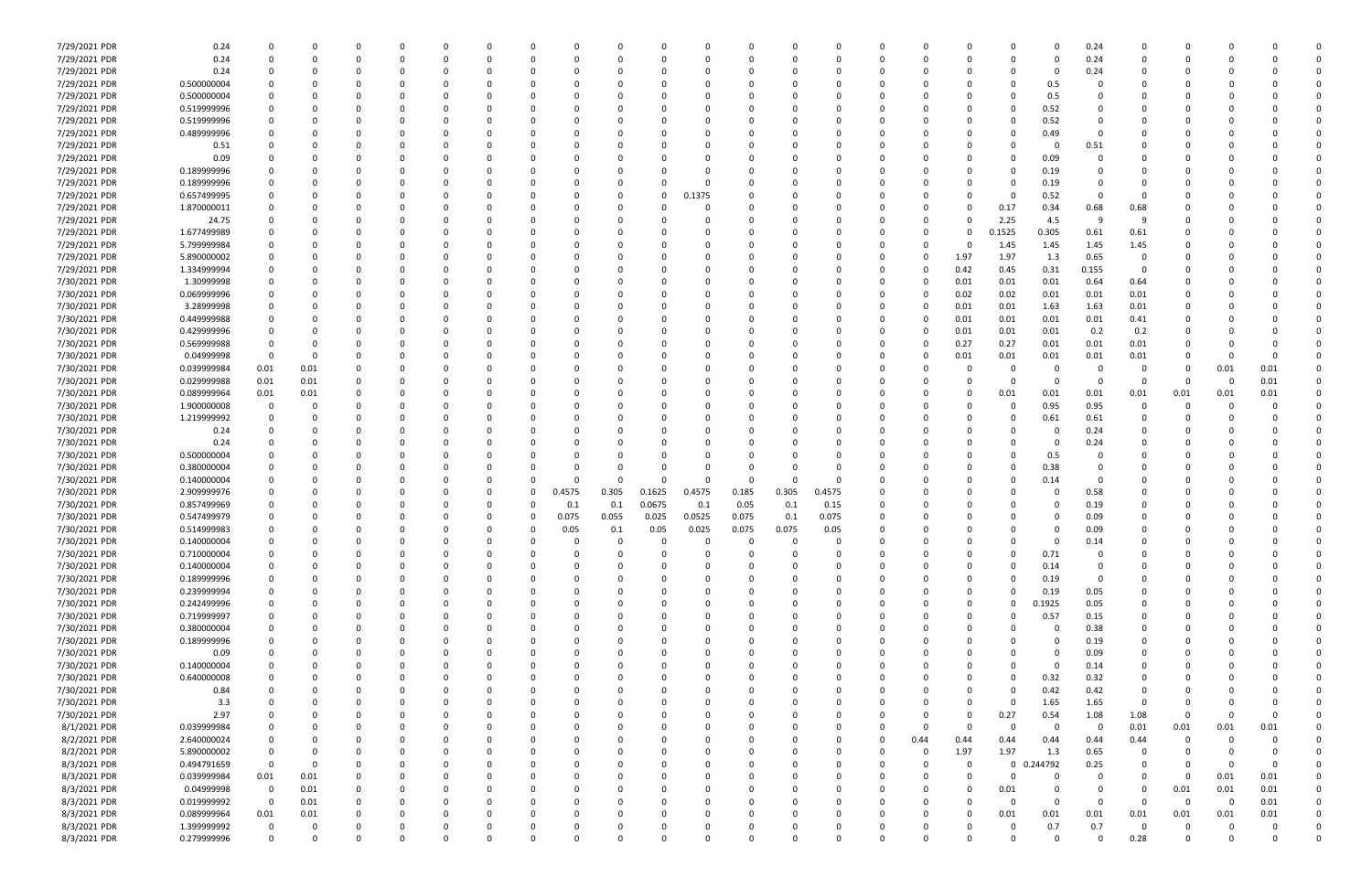| 8/3/2021 PDR | 0.279999996 | 0                       | 0              |          |   |          |          | 0        | 0        |          |   | -0       |          |             | -0       |          |             | 0           |             | 0.28                    |                         |          |             |  |
|--------------|-------------|-------------------------|----------------|----------|---|----------|----------|----------|----------|----------|---|----------|----------|-------------|----------|----------|-------------|-------------|-------------|-------------------------|-------------------------|----------|-------------|--|
| 8/3/2021 PDR | 0.050000004 |                         |                |          |   |          |          | $\Omega$ | C        |          |   |          |          |             |          |          |             | 0.05        |             | $\Omega$                |                         |          |             |  |
| 8/3/2021 PDR | 0.93        |                         |                |          |   |          |          |          |          |          |   |          |          |             |          |          |             | 0           |             | 0.93                    |                         |          |             |  |
| 8/3/2021 PDR | 0.279999996 |                         |                |          |   |          |          |          |          |          |   |          |          |             |          |          |             | C           |             | 0.28                    |                         |          |             |  |
| 8/3/2021 PDR | 0.189999996 |                         |                |          |   |          |          |          |          |          |   |          |          |             |          |          |             | 0           |             | 0.19                    |                         |          |             |  |
| 8/3/2021 PDR |             |                         |                |          |   |          |          |          |          |          |   |          |          |             |          |          |             | 0           | 0.36        |                         |                         |          |             |  |
|              | 0.36        |                         |                |          |   |          |          |          |          |          |   |          |          |             |          |          |             |             |             |                         |                         |          |             |  |
| 8/3/2021 PDR | 0.36        |                         |                |          |   |          |          |          |          |          |   |          |          |             |          |          | 0.36        | C           |             |                         |                         |          |             |  |
| 8/3/2021 PDR | 0.470000004 |                         |                |          |   |          |          |          |          |          |   |          |          |             |          |          | 0.47        | 0           |             |                         |                         |          |             |  |
| 8/3/2021 PDR | 0.549999996 |                         |                |          |   |          |          |          |          |          |   |          |          |             |          |          | 0           | 0.55        |             |                         |                         |          |             |  |
| 8/3/2021 PDR | 0.110000004 |                         |                |          |   |          |          |          |          |          |   |          |          |             |          |          | 0           | 0.11        |             |                         |                         |          |             |  |
| 8/3/2021 PDR | 0.249999996 |                         |                |          |   |          |          |          |          |          |   |          |          |             |          |          |             | 0.25        |             |                         |                         |          |             |  |
| 8/3/2021 PDR | 0.36        |                         |                |          |   |          |          |          |          |          |   |          |          |             |          |          | 0           | 0.36        |             |                         |                         |          |             |  |
| 8/3/2021 PDR | 0.3         | $\Omega$                |                |          |   |          |          |          |          |          |   |          |          |             |          |          | 0           | 0.3         |             |                         |                         |          |             |  |
| 8/3/2021 PDR | 0.27        |                         |                |          |   |          |          |          |          |          |   |          |          |             |          |          | 0.27        | 0           |             |                         |                         |          |             |  |
| 8/3/2021 PDR | 0.33        |                         |                |          |   |          |          |          |          |          |   |          |          |             |          |          | 0           | 0.33        |             |                         |                         |          |             |  |
| 8/3/2021 PDR | 0.18        |                         |                |          |   |          |          |          |          |          |   |          |          |             |          |          |             | 0.18        |             |                         |                         |          |             |  |
| 8/3/2021 PDR | 0.350000004 |                         |                |          |   |          |          |          |          |          |   |          |          |             |          |          |             | 0           | 0.35        | 0                       |                         |          |             |  |
| 8/3/2021 PDR | 0.3         |                         | 0              |          |   |          |          |          |          |          |   |          |          |             |          |          |             | 0           | 0.3         | 0                       |                         |          |             |  |
|              |             |                         |                |          |   |          |          |          |          |          |   |          |          |             |          |          |             |             |             |                         |                         |          |             |  |
| 8/3/2021 PDR | 0.189999996 |                         |                |          |   |          |          |          |          |          |   |          |          |             |          |          |             | 0           | 0.19        | 0                       |                         |          |             |  |
| 8/3/2021 PDR | 0.3         |                         |                |          |   |          |          |          |          |          |   |          |          |             |          |          |             | 0           | 0.3         | 0                       |                         |          |             |  |
| 8/3/2021 PDR | 0.219999996 |                         |                |          |   |          |          |          |          |          |   |          |          |             |          |          |             | 0           | 0.22        | 0                       |                         |          |             |  |
| 8/3/2021 PDR | 0.3         |                         |                |          |   |          |          |          |          |          |   |          |          |             |          |          |             | 0           | 0.3         |                         |                         |          |             |  |
| 8/3/2021 PDR | 1.11        |                         |                |          |   |          |          |          |          |          |   |          |          |             |          |          | 0           | 1.11        | -0          | 0                       |                         |          |             |  |
| 8/3/2021 PDR | 2.64        |                         |                |          |   |          |          |          |          |          |   |          |          |             |          |          | 0.66        | 0.66        | 0.66        | 0.66                    |                         |          |             |  |
| 8/3/2021 PDR | 1.32        |                         |                |          |   |          |          |          |          |          |   |          |          |             | $\Omega$ |          | 0.33        | 0.33        | 0.33        | 0.33                    |                         |          |             |  |
| 8/3/2021 PDR | 0.560000016 |                         |                |          |   |          |          |          |          |          |   |          |          |             | -0       |          | 0.14        | 0.14        | 0.14        | 0.14                    |                         |          |             |  |
| 8/3/2021 PDR | 0.920000016 |                         |                |          |   |          |          |          |          |          |   |          |          |             | 0        |          | 0.23        | 0.23        | 0.23        | 0.23                    |                         |          |             |  |
| 8/3/2021 PDR | 10.07000001 |                         |                |          |   |          |          |          |          |          |   |          |          |             | 0        | 3.24     | 3.38        | 2.3         | 1.15        | - 0                     |                         |          |             |  |
| 8/3/2021 PDR | 9.999999984 |                         |                |          |   |          |          |          |          |          |   |          |          |             |          |          | 2.5         | 2.5         | 2.5         | 2.5                     |                         |          |             |  |
| 8/3/2021 PDR | 10.40000002 | 0                       |                |          |   |          |          |          |          |          |   |          |          | 2.6         | 2.6      | 2.6      | 2.6         | $\Omega$    | $\Omega$    | $\Omega$                |                         |          |             |  |
| 8/3/2021 PDR |             | 0                       | $\Omega$       |          |   |          |          |          |          |          |   |          |          |             |          | 0.0575   | 0.115       |             | 0.07        | - 0                     | 0                       |          | n           |  |
|              | 0.382500009 |                         |                |          |   |          |          |          |          |          |   |          |          |             | 0        |          |             | 0.14        |             |                         |                         |          |             |  |
| 8/4/2021 PDR | 0.079999968 | 0.01                    | 0.01           |          |   |          |          |          |          |          |   |          |          |             |          |          | 0           | 0.01        | 0.01        | 0.01                    | 0.01                    | 0.01     | 0.01        |  |
| 8/4/2021 PDR | 0.009999996 | $\overline{0}$          | 0.01           |          |   |          |          |          |          |          |   |          |          |             |          |          |             | C           |             |                         | C                       | -0       |             |  |
| 8/4/2021 PDR | 0.039999984 | 0.01                    | 0.01           |          |   |          |          |          |          |          |   |          |          |             |          |          |             | 0           |             |                         | 0                       | 0.01     | 0.01        |  |
| 8/4/2021 PDR | 0.549999996 | 0                       |                |          |   |          |          |          |          |          |   |          |          |             |          |          |             | 0.55        |             |                         |                         |          |             |  |
| 8/4/2021 PDR | 0.284999997 |                         |                |          |   |          |          |          |          |          |   |          |          |             |          |          |             | 0.285       |             |                         |                         |          |             |  |
| 8/4/2021 PDR | 0.477500004 |                         |                |          |   |          |          |          |          |          |   |          |          |             |          |          | 0           | 0.4775      |             |                         |                         |          |             |  |
| 8/4/2021 PDR | 0.627500004 |                         |                |          |   |          |          |          |          |          |   |          |          |             |          |          |             | 0.6275      |             |                         |                         |          |             |  |
| 8/4/2021 PDR | 0.112500003 |                         |                |          |   |          |          |          |          |          |   |          |          |             |          |          |             | 0.1125      |             |                         |                         |          |             |  |
| 8/4/2021 PDR | 0.5775      | $\mathbf 0$             |                |          |   |          |          |          |          |          |   |          |          |             |          |          | 0           | 0.5775      |             |                         |                         |          |             |  |
| 8/4/2021 PDR | 0.124999998 | $\mathbf 0$             |                |          |   | 0        |          | 0        |          |          |   | 0        |          |             |          |          |             | 0.125       | <b>U</b>    | O                       | U                       |          |             |  |
| 8/4/2021 PDR | 0.157499997 | $\mathbf 0$             | $\overline{0}$ | 0        | 0 | $\Omega$ |          | 0        | 0        | 0        | 0 | $\Omega$ | - 0      | $\mathbf 0$ | 0        | $\Omega$ | 0           | 0.1575      | $\mathbf 0$ | $\Omega$                | 0                       |          |             |  |
|              | 0.124999998 | $\mathbf 0$             | $\Omega$       |          | 0 |          |          | 0        | 0        |          |   | $\Omega$ |          | 0           |          |          | $\Omega$    |             | $\Omega$    | 0                       |                         |          |             |  |
| 8/4/2021 PDR |             |                         |                |          |   |          |          |          |          |          |   |          |          |             |          |          |             | 0.125       |             |                         | O                       |          |             |  |
| 8/4/2021 PDR | 0.099999999 | 0                       | $\Omega$       |          | 0 |          |          | 0        | 0        |          |   | $\Omega$ | 0        |             | -C       |          | 0           | 0.1         |             | 0                       | 0                       |          |             |  |
| 8/4/2021 PDR | 0.149999997 | 0                       | 0              |          |   |          |          | 0        | 0        |          |   |          | 0        |             |          |          |             | 0.15        |             | 0                       | 0                       |          |             |  |
| 8/4/2021 PDR | 0.149999997 | $\mathbf 0$             | 0              |          |   |          |          | 0        | 0        |          |   |          |          |             |          |          | 0           | 0.15        |             | 0                       | 0                       |          |             |  |
| 8/4/2021 PDR | 0.237499998 | 0                       | 0              |          | 0 |          |          | $\Omega$ | 0        |          |   |          | 0        |             |          | $\Omega$ | 0           | 0.2375      | 0           | 0                       | 0                       |          |             |  |
| 8/4/2021 PDR | 0.237499998 | $\mathbf 0$             | 0              |          | 0 |          |          | 0        | 0        |          |   |          | 0        |             |          | $\Omega$ | 0           | 0.2375      | 0           | 0                       | 0                       |          |             |  |
| 8/4/2021 PDR | 0.057499998 | $\mathbf 0$             | $\Omega$       |          | 0 |          |          | 0        | 0        |          |   |          | $\Omega$ |             |          | $\Omega$ | 0           | 0.0575      | 0           | 0                       | O                       |          |             |  |
| 8/4/2021 PDR | 0.369999996 | 0                       |                |          | 0 |          |          | 0        | 0        |          |   |          | $\Omega$ |             | $\Omega$ | $\Omega$ | 0           | 0.37        | $\Omega$    | $\overline{0}$          | 0                       |          |             |  |
| 8/4/2021 PDR | 0.054999978 | 0                       | 0              |          | 0 |          |          | 0        | 0        |          |   |          | 0        | 0           | 0.005    | 0.01     | 0.01        | 0.01        | 0.01        | 0.01                    | 0                       |          |             |  |
| 8/4/2021 PDR | 2.914999989 | $\mathbf 0$             |                |          |   |          |          | 0        |          |          |   |          |          |             | 0        |          | 0.265       | 0.53        | 1.06        | 1.06                    |                         |          |             |  |
| 8/4/2021 PDR | 0.920000016 | $\mathbf 0$             |                |          |   |          |          | 0        | 0        |          |   |          |          |             | 0        | - 0      | 0.23        | 0.23        | 0.23        | 0.23                    | 0                       |          |             |  |
| 8/4/2021 PDR | 6.955000008 | $\mathbf 0$             | 0              |          | 0 |          |          | 0        | 0        |          |   | 0        | 0        | 0           | 1.3      | 2.6      | 2.6         | 0.455       | $\mathbf 0$ | 0                       | O                       |          |             |  |
| 8/4/2021 PDR | 14.79500001 | 0                       | 0              |          | 0 |          |          | 0        | 0        |          |   | $\Omega$ | $\Omega$ | 0           | 0        | 4.59     | 5           | 3.47        | 1.735       | $\mathbf 0$             | O                       |          |             |  |
| 8/4/2021 PDR | 6.435       | 0                       | $\Omega$       |          | 0 |          |          | 0        | 0        |          |   | 0        | $\Omega$ |             | $\Omega$ |          | 0.585       | 1.17        | 2.34        | 2.34                    | 0                       |          |             |  |
|              |             |                         |                |          |   |          |          |          |          |          |   |          |          |             |          |          |             |             |             |                         |                         |          |             |  |
| 8/4/2021 PDR | 0.522499989 | 0                       | 0              |          | 0 |          |          | 0        | 0        |          |   | $\Omega$ | 0        |             | 0        |          | 0.0475      | 0.095       | 0.19        | 0.19                    | 0                       |          |             |  |
| 8/5/2021 PDR | 23.2        | 0                       | 0              |          | 0 |          |          | $\Omega$ | 0        |          |   |          | $\Omega$ |             | $\Omega$ | 7.5      | 7.78        | 5.28        | 2.64        | 0                       | 0                       |          |             |  |
| 8/5/2021 PDR | 1.334999994 | $\mathbf 0$             | 0              |          | 0 |          |          | 0        | 0        |          |   | -0       | 0        |             | 0        | 0.42     | 0.45        | 0.31        | 0.155       | 0                       | - 0                     | 0        |             |  |
| 8/5/2021 PDR | 0.059999976 | $0.01\,$                | $0.01\,$       |          | 0 |          |          | 0        | 0        |          |   |          | $\Omega$ |             | 0        |          | $0.01\,$    | $\mathbf 0$ | $\mathbf 0$ | $\overline{\mathbf{0}}$ | 0.01                    | 0.01     | 0.01        |  |
| 8/5/2021 PDR | 0.089999964 | 0.01                    | 0.01           |          | 0 |          |          | 0        | 0        |          |   | 0        | $\Omega$ |             | 0        |          | 0.01        | 0.01        | 0.01        | 0.01                    | 0.01                    | 0.01     | 0.01        |  |
| 8/6/2021 PDR | 0.019999992 | $\overline{\mathbf{0}}$ | 0.01           | 0        | 0 |          |          | 0        | 0        |          |   | 0        | 0        |             | 0        |          | $\mathbf 0$ | 0           | $\mathbf 0$ | $\mathbf 0$             | $\overline{\mathbf{0}}$ | - 0      | 0.01        |  |
| 8/6/2021 PDR | 0.079999968 | $0.01\,$                | 0.01           |          | 0 |          |          | 0        | 0        |          |   | $\Omega$ | $\Omega$ |             | 0        |          | 0.01        | 0.01        | 0.01        | 0.01                    | 0.01                    | 0.01     |             |  |
| 8/6/2021 PDR | 0.42        | 0                       |                |          |   |          |          | 0        | C        |          |   |          |          |             |          |          | 0           | 0           | 0.3         | 0.12                    | 0                       |          |             |  |
| 8/6/2021 PDR | 0.42        | $\Omega$                | $\Omega$       | $\Omega$ |   | $\Omega$ | $\Omega$ | $\Omega$ | $\Omega$ | $\Omega$ |   | $\Omega$ | $\Omega$ | $\Omega$    | 0        |          | $\Omega$    | $\Omega$    | 0.3         | 0.12                    | $\mathbf 0$             | $\Omega$ | $\mathbf 0$ |  |
|              |             |                         |                |          |   |          |          |          |          |          |   |          |          |             |          |          |             |             |             |                         |                         |          |             |  |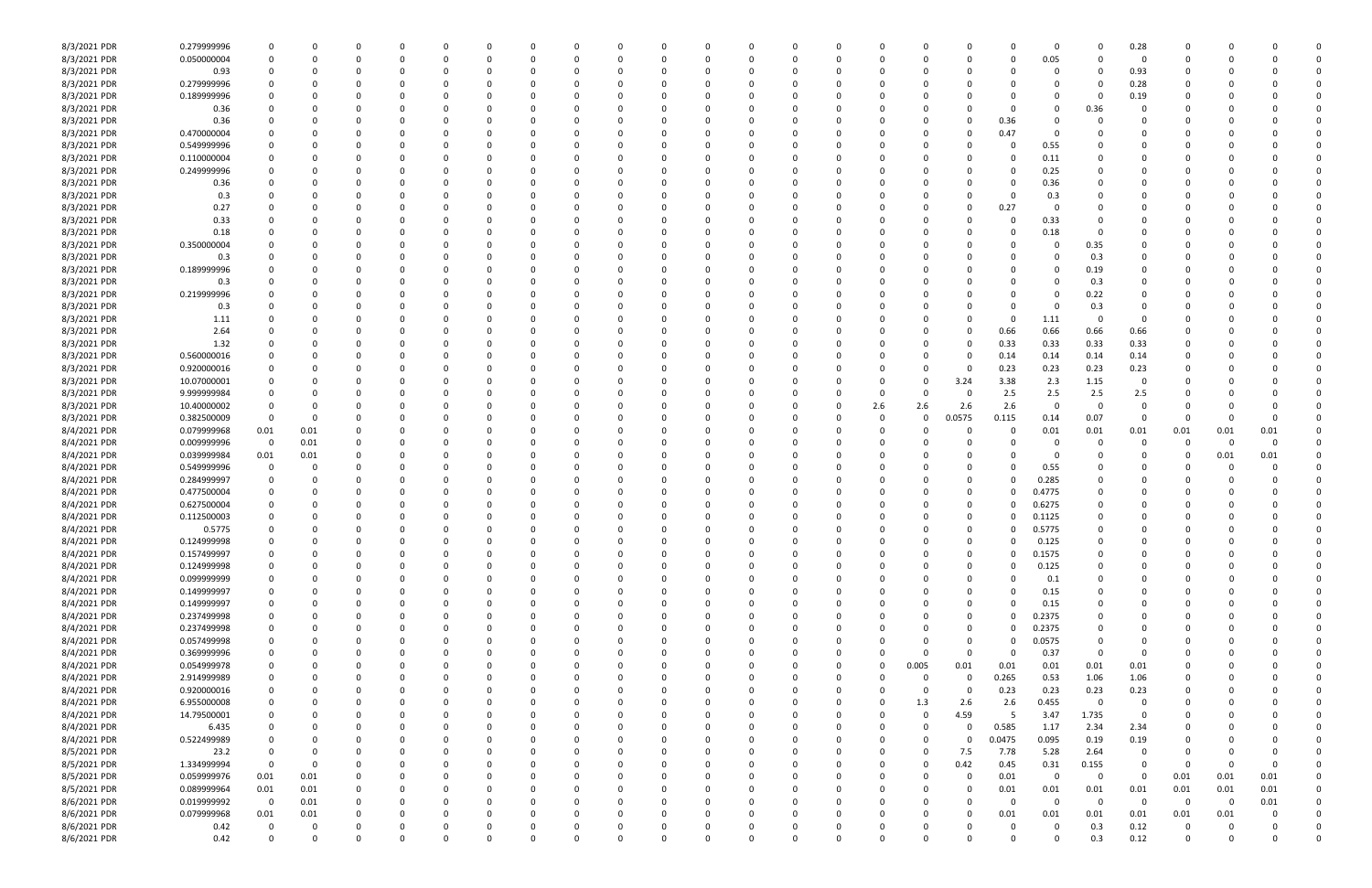| 8/6/2021 PDR  | 0.39        |                |          |          |          |          |          |          |              |          |              |          |          |          |          |              |          |             | $\Omega$    | 0.28     | 0.11           |              |      |          |  |
|---------------|-------------|----------------|----------|----------|----------|----------|----------|----------|--------------|----------|--------------|----------|----------|----------|----------|--------------|----------|-------------|-------------|----------|----------------|--------------|------|----------|--|
| 8/6/2021 PDR  | 0.36        | $\Omega$       | 0        |          |          |          |          | 0        |              |          | <sup>0</sup> | $\Omega$ |          |          | 0        |              | 0        | 0           | 0.36        | 0        | 0              |              |      |          |  |
| 8/6/2021 PDR  | 0.549999996 |                |          |          |          |          |          |          |              |          |              |          |          |          |          |              |          | 0           | 0.55        | - 0      |                |              |      |          |  |
| 8/6/2021 PDR  | 0.410000004 |                |          |          |          |          |          |          |              |          |              |          |          |          |          |              |          | 0           | $\Omega$    | 0.41     |                |              |      |          |  |
|               |             |                |          |          |          |          |          |          |              |          |              |          |          |          |          |              |          |             |             |          |                |              |      |          |  |
| 8/6/2021 PDR  | 0.559999992 |                |          |          |          |          |          |          |              |          |              |          |          |          |          |              | 0        | 0.16        | 0.4         |          |                |              |      |          |  |
| 8/6/2021 PDR  | 0.110000004 |                |          |          |          |          |          |          |              |          |              |          |          |          |          |              | 0        | 0.11        | -0          |          |                |              |      |          |  |
| 8/6/2021 PDR  | 0.140000004 |                |          |          |          |          |          |          |              |          |              |          |          |          |          |              | o        | 0.14        |             |          |                |              |      |          |  |
| 8/6/2021 PDR  | 0.110000004 |                |          |          |          |          |          |          |              |          |              |          |          |          |          |              | 0        | 0.11        | $\Omega$    |          |                |              |      |          |  |
| 8/6/2021 PDR  | 0.54        |                |          |          |          |          |          |          |              |          |              |          |          |          |          |              |          | 0           | 0.27        | 0.27     |                |              |      |          |  |
| 8/6/2021 PDR  | 0.36        |                |          |          |          |          |          |          |              |          |              |          |          |          |          |              |          | 0           | 0.18        | $0.18\,$ | 0              |              |      |          |  |
| 8/6/2021 PDR  |             |                |          |          |          |          |          |          |              |          |              |          |          |          |          |              |          |             | 0           |          |                |              |      |          |  |
|               | 0.199999992 |                |          |          |          |          |          |          |              |          |              |          |          |          |          |              |          | 0           |             | 0.1      | 0.1            |              |      |          |  |
| 8/6/2021 PDR  | 0.200000004 |                |          |          |          |          |          |          |              |          |              |          |          |          |          |              |          | 0           | 0           | 0.2      | 0              |              |      |          |  |
| 8/6/2021 PDR  | 0.110000004 |                |          |          |          |          |          |          |              |          |              |          |          |          |          |              |          | 0           | 0.11        | - 0      |                |              |      |          |  |
| 8/6/2021 PDR  | 0.110000004 |                |          |          |          |          |          |          |              |          |              |          |          |          |          |              |          | 0           | 0.11        |          |                |              |      |          |  |
| 8/6/2021 PDR  | 0.110000004 |                |          |          |          |          |          |          |              |          |              |          |          |          |          |              | 0        | 0           | 0.11        |          |                |              |      |          |  |
| 8/6/2021 PDR  | 26.705      |                |          |          |          |          |          |          |              |          |              |          |          |          |          |              | 8.16     | 9.05        | 6.33        | 3.165    |                |              |      |          |  |
| 8/6/2021 PDR  | 21.325      |                |          |          |          |          |          |          |              |          |              |          |          |          |          |              | 7.05     | 7.12        | 4.77        | 2.385    | 0              |              |      |          |  |
|               |             |                |          |          |          |          |          |          |              |          |              |          |          |          |          |              |          |             |             |          |                |              |      |          |  |
| 8/6/2021 PDR  | 9.999999984 |                |          |          |          |          |          |          |              |          |              |          |          |          |          |              | 0        | 2.5         | 2.5         | 2.5      | 2.5            |              |      |          |  |
| 8/8/2021 PDR  | 0.45        |                |          |          |          |          |          |          |              |          |              |          |          |          |          |              | O        | 0           | $\Omega$    | - 0      | 0.45           |              |      |          |  |
| 8/9/2021 PDR  | 0.669999984 |                |          |          |          |          |          |          |              |          |              |          |          |          |          |              | 0.01     | 0.63        | 0.01        | 0.01     | 0.01           |              |      |          |  |
| 8/9/2021 PDR  | 0.399999984 | -C             |          |          |          |          |          |          |              |          |              |          |          |          |          |              | 0.01     | 0.01        | 0.01        | $0.01\,$ | 0.36           | C            |      |          |  |
| 8/9/2021 PDR  | 0.059999976 | 0.01           | 0.01     |          |          |          |          |          |              |          |              |          |          |          |          |              |          | 0.01        | 0           | - 0      | 0              | 0.01         | 0.01 | 0.01     |  |
| 8/9/2021 PDR  | 0.980000004 | 0              |          |          |          |          |          |          |              |          |              |          |          |          |          |              | 0        | 0.98        | 0           | - 0      |                | C            |      |          |  |
|               | 5.890000002 |                |          |          |          |          |          |          |              |          |              |          |          |          |          |              | 1.97     | 1.97        |             | 0.65     | -0             |              |      |          |  |
| 8/9/2021 PDR  |             | 0              |          |          |          |          |          |          |              |          |              |          |          |          |          |              |          |             | 1.3         |          |                |              |      |          |  |
| 8/10/2021 PDR | 0.129999984 |                |          |          |          |          |          |          |              |          |              |          |          |          |          |              | 0.01     | 0.01        | 0.01        | 0.01     | 0.09           |              |      |          |  |
| 8/10/2021 PDR | 0.189999996 |                |          |          |          |          |          |          |              |          |              |          |          |          |          |              | 0.01     | 0.08        | 0.08        | 0.01     | 0.01           |              |      |          |  |
| 8/10/2021 PDR | 0.152499999 |                |          |          |          |          |          |          |              |          |              |          |          |          |          |              | 0        | .1525       | 0           | - 0      | 0              |              |      |          |  |
| 8/10/2021 PDR | 0.66        |                |          |          |          |          |          |          |              |          |              |          |          |          |          |              |          | 0           | 0.33        | 0.33     | 0              |              |      |          |  |
| 8/10/2021 PDR | 1.819999992 |                |          |          |          |          |          |          |              |          |              |          |          |          |          |              |          | 0           | 0.91        | 0.91     | 0              |              |      |          |  |
| 8/11/2021 PDR | 4.709999988 |                |          |          |          |          |          |          |              |          |              |          |          |          |          |              | 0        | 1.57        | 1.57        | 1.57     | $\Omega$       |              |      |          |  |
|               |             |                |          |          |          |          |          |          |              |          |              |          |          |          |          |              |          |             |             |          |                |              |      |          |  |
| 8/11/2021 PDR | 1.32        |                |          |          |          |          |          |          |              |          |              |          |          |          |          |              | 0        | 0.33        | 0.33        | 0.33     | 0.33           |              |      |          |  |
| 8/11/2021 PDR | 36          |                |          |          |          |          |          |          |              |          |              |          |          |          |          |              | n        | -9          | -9          | -9       | 9              |              |      |          |  |
| 8/11/2021 PDR | 0.705000006 |                |          |          |          |          |          |          |              |          |              |          |          |          |          |              | 0.21     | 0.24        | 0.17        | 0.085    |                |              |      |          |  |
| 8/11/2021 PDR | 1.364999994 |                |          |          |          |          |          |          |              |          |              |          |          |          | 0        |              | 0.45     | 0.45        | 0.31        | 0.155    |                |              |      |          |  |
| 8/11/2021 PDR | 5.456250001 |                |          |          |          |          |          |          |              |          |              |          |          |          | -0       | $\mathbf{0}$ | 172188   | 3.284063    | $\Omega$    | - 0      | 0              |              |      |          |  |
| 8/11/2021 PDR | 0.209999988 | 0              |          |          |          |          |          |          |              |          |              |          |          |          |          |              | 0.17     | 0.01        | 0.01        | 0.01     | 0.01           |              |      |          |  |
| 8/11/2021 PDR | 0.039999984 | 0.01           | 0.01     |          |          |          |          |          |              |          |              |          |          |          |          |              |          | 0           | 0           | - 0      | 0              | 0            | 0.01 | 0.01     |  |
|               |             |                |          |          |          |          |          |          |              |          |              |          |          |          |          |              |          |             |             |          |                |              |      |          |  |
| 8/11/2021 PDR | 0.699999996 | 0              |          |          |          |          |          |          |              |          |              |          |          |          |          |              |          | 0           | 0.7         |          | 0              |              |      |          |  |
| 8/11/2021 PDR | 0.559999992 |                |          |          |          |          |          |          |              |          |              |          |          |          |          |              |          |             |             | 0.28     | 0.28           |              |      |          |  |
| 8/11/2021 PDR | 1.900000008 | 0              |          |          |          |          |          |          |              |          |              |          |          |          |          |              |          | 0           | 0           | 0.95     | 0.95           | <sup>0</sup> |      |          |  |
| 8/11/2021 PDR | 0.559999992 |                |          |          |          |          |          |          |              |          | υ            |          |          |          |          |              |          | 0           |             | 0.28     | 0.28           |              |      |          |  |
| 8/11/2021 PDR | 0.379999992 | $\mathbf 0$    | $\Omega$ | $\Omega$ | $\Omega$ | $\Omega$ | $\Omega$ | $\Omega$ | $\Omega$     | $\Omega$ | $\Omega$     | $\Omega$ | $\Omega$ | $\Omega$ | $\Omega$ |              | $\Omega$ | $\mathbf 0$ | $\mathbf 0$ | 0.19     | 0.19           | $\Omega$     |      |          |  |
| 8/11/2021 PDR | 0.549999996 | $\mathbf 0$    | $\Omega$ | 0        |          | O        | 0        | 0        |              | 0        | 0            | $\Omega$ |          | $\Omega$ | 0        |              | $\Omega$ | $\mathbf 0$ | 0.55        | $\Omega$ | $\mathbf 0$    | 0            |      |          |  |
|               |             |                |          |          |          |          |          |          |              |          |              |          |          |          |          |              |          |             |             |          |                |              |      |          |  |
| 8/11/2021 PDR | 0.12        | 0              |          | 0        |          |          | 0        | 0        |              |          | 0            | $\Omega$ |          |          | 0        |              | 0        | 0.12        | 0           | $\Omega$ | 0              | 0            |      |          |  |
| 8/11/2021 PDR | 0.309999996 | 0              |          |          | - 0      |          | 0        | 0        |              |          | 0            | 0        |          | $\Omega$ | 0        |              | 0        | $\Omega$    | 0.31        | 0        | 0              | 0            |      |          |  |
| 8/11/2021 PDR | 0.339999996 |                |          |          |          |          |          | 0        |              |          |              | 0        |          |          |          |              | 0        | 0           | 0.34        |          | 0              |              |      |          |  |
| 8/11/2021 PDR | 0.33        | $\Omega$       |          |          |          |          | 0        | 0        |              |          |              |          |          |          |          |              | 0        | $\mathbf 0$ | 0.33        | $\Omega$ |                |              |      |          |  |
| 8/11/2021 PDR | 0.36        | 0              |          |          |          |          |          | 0        |              |          |              | 0        |          |          |          |              | 0        | 0           | 0.18        | $0.18\,$ | $\mathbf 0$    |              |      |          |  |
| 8/11/2021 PDR | 0.199999992 | 0              |          |          |          |          | 0        | 0        |              |          |              | $\Omega$ |          |          | 0        |              | 0        | 0           | 0           | 0.1      | 0.1            |              |      |          |  |
| 8/11/2021 PDR | 0.21        | 0              |          |          |          |          | 0        | 0        |              |          |              | 0        |          |          | 0        |              | 0        | 0           | 0.21        | 0        | 0              |              |      |          |  |
|               |             |                |          |          |          |          |          |          |              |          |              |          |          |          |          |              |          |             |             |          |                |              |      |          |  |
| 8/11/2021 PDR | 0.189999996 |                |          |          |          |          |          | 0        |              |          |              | 0        |          |          |          |              | $\Omega$ | $\Omega$    | 0.19        |          | $\overline{0}$ |              |      |          |  |
| 8/11/2021 PDR | 0.3         |                |          |          |          |          |          | 0        |              |          |              |          |          |          |          |              | 0        | 0           | 0.3         |          | 0              |              |      |          |  |
| 8/11/2021 PDR | 0.57        |                |          |          |          |          |          | 0        |              |          |              |          |          |          |          |              | 0        |             | 0           | $\Omega$ | 0.57           |              |      |          |  |
| 8/11/2021 PDR | 0.18        |                |          |          |          |          | 0        | 0        |              |          | 0            | 0        |          |          | 0        |              | $\Omega$ | 0           | 0           | 0.09     | 0.09           | 0            |      |          |  |
| 8/11/2021 PDR | 0.18        | 0              |          |          |          |          |          | 0        |              |          | 0            | 0        |          |          | 0        |              | 0        | 0           | $\mathbf 0$ | 0.09     | 0.09           | 0            |      |          |  |
| 8/12/2021 PDR | 0.159999984 | 0              |          |          |          |          |          | 0        |              |          | 0            | 0        |          |          | 0        |              | 0.01     | 0.01        | 0.12        | 0.01     | 0.01           | 0            |      |          |  |
|               |             |                |          |          |          |          |          |          |              |          |              |          |          |          |          |              |          |             |             |          |                |              |      |          |  |
| 8/12/2021 PDR | 0.22999998  | 0              |          |          |          |          | 0        | 0        |              |          |              | $\Omega$ |          | 0        | 0        |              | 0.1      | 0.1         | 0.01        | 0.01     | 0.01           |              |      |          |  |
| 8/12/2021 PDR | 0.16999998  | 0              |          |          |          |          |          | 0        |              |          |              | $\Omega$ |          |          | 0        |              | 0.01     | 0.01        | 0.01        | 0.01     | 0.13           | 0            |      |          |  |
| 8/12/2021 PDR | 0.069999984 | $\overline{0}$ | $\Omega$ |          |          |          |          | 0        |              |          |              |          |          |          | 0        |              | 0.01     | 0.03        | 0.01        | $0.01\,$ | $0.01\,$       | 0            |      |          |  |
| 8/12/2021 PDR | 0.079999968 | 0.01           | 0.01     |          |          |          |          | 0        |              |          |              |          |          |          | 0        |              | $\Omega$ | 0           | 0.01        | 0.01     | 0.01           | 0.01         | 0.01 | 0.01     |  |
| 8/12/2021 PDR | 0.04999998  | 0.01           | 0.01     |          |          |          |          |          |              |          |              |          |          |          |          |              |          | $\Omega$    | 0           | $\Omega$ | 0              | 0.01         | 0.01 | $0.01\,$ |  |
| 8/12/2021 PDR | 0.559999992 | $\mathbf 0$    | $\Omega$ |          |          |          |          | 0        |              |          |              | $\Omega$ |          |          | -0       |              | 0        |             | 0           | 0.28     | 0.28           | -0           |      |          |  |
| 8/12/2021 PDR | 0.6         | 0              | 0        |          |          |          | 0        | 0        |              |          |              | $\Omega$ |          |          | 0        |              | 0        | 0           | $\Omega$    | 0.3      | 0.3            | 0            |      | 0        |  |
|               |             |                |          |          |          |          |          |          |              |          |              |          |          |          |          |              |          |             |             |          |                |              |      |          |  |
| 8/12/2021 PDR | 0.559999992 |                |          |          |          |          |          |          |              |          |              |          |          |          |          |              |          |             | $\Omega$    | 0.28     | 0.28           |              |      |          |  |
| 8/12/2021 PDR | 0.559999992 | $\mathbf 0$    | $\Omega$ | $\Omega$ |          | $\Omega$ | $\Omega$ | $\Omega$ | <sup>0</sup> | 0        | $\Omega$     | $\Omega$ | $\Omega$ | $\Omega$ | $\Omega$ |              | $\Omega$ | $\Omega$    | $\Omega$    | 0.28     | 0.28           | $\Omega$     |      | $\Omega$ |  |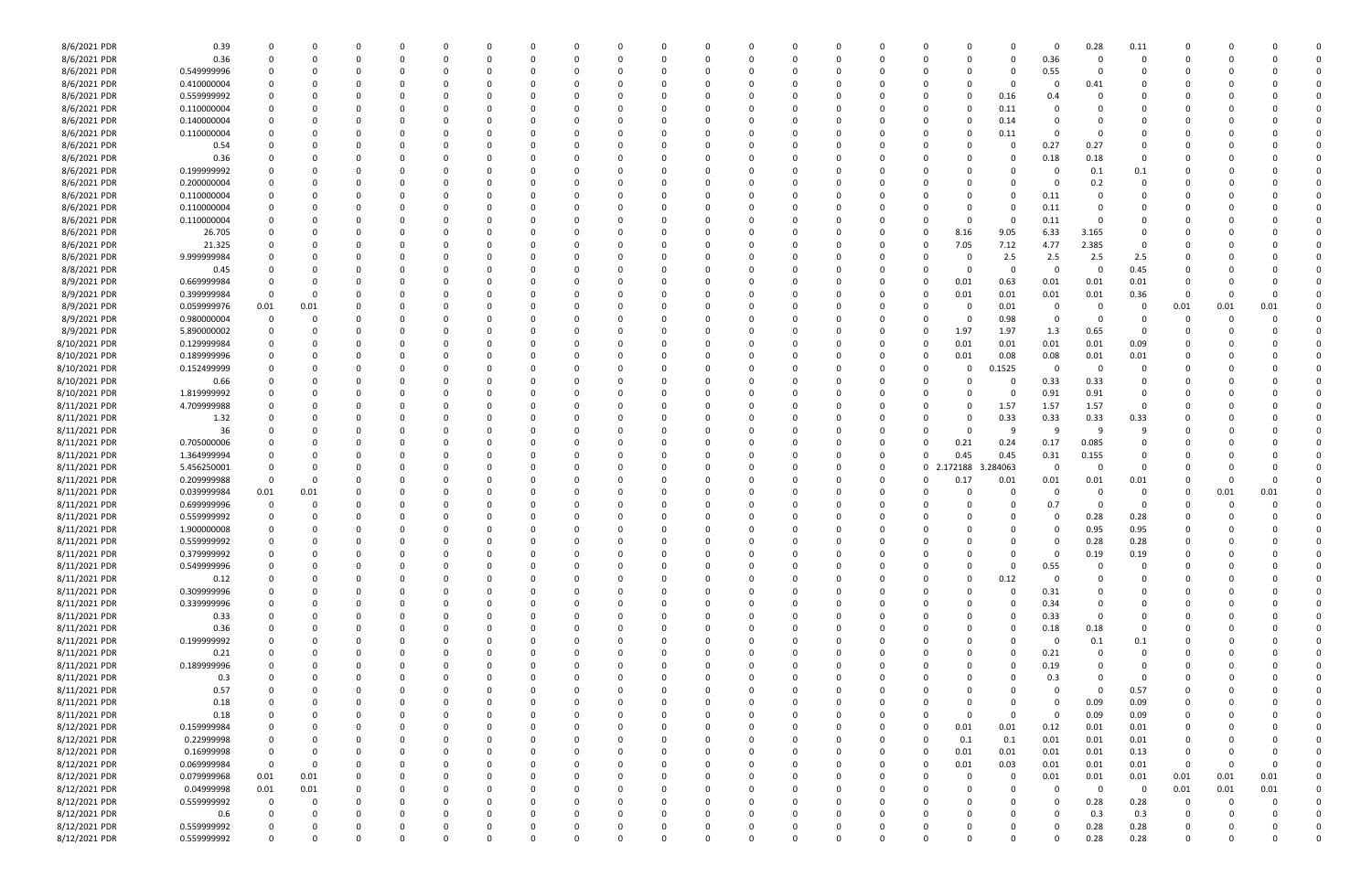| 8/12/2021 PDR | 0.419999999 |             |          |          |          |          |              |        |          | 0        |          |              | 0        | 0        |                | 0 0.004375 |              | 0.41125 0.004375    | 0                       | 0             | C.       |      |          |  |
|---------------|-------------|-------------|----------|----------|----------|----------|--------------|--------|----------|----------|----------|--------------|----------|----------|----------------|------------|--------------|---------------------|-------------------------|---------------|----------|------|----------|--|
| 8/12/2021 PDR | 9.999999984 | 0           |          | $\Omega$ | $\Omega$ |          |              |        |          | 0        |          | 0            | 0        | 0        |                | $\Omega$   | 2.5          | 2.5                 | 2.5                     | 2.5           | 0        |      |          |  |
| 8/12/2021 PDR | 5.890000002 |             |          |          |          |          |              |        |          |          |          |              |          | -0       |                | 1.97       | 1.97         | 1.3                 | 0.65                    | 0             |          |      |          |  |
| 8/13/2021 PDR | 1.059999996 |             |          |          |          |          |              |        |          |          |          |              |          |          |                |            | 0            | $\Omega$            | 1.06                    | $\Omega$      |          |      |          |  |
|               | 0.66        |             |          |          |          |          |              |        |          |          |          |              |          |          |                |            | 0            | 0                   | 0.66                    | 0             |          |      |          |  |
| 8/13/2021 PDR |             |             |          |          |          |          |              |        |          |          |          |              |          |          |                |            |              |                     |                         |               |          |      |          |  |
| 8/13/2021 PDR | 4.919999994 |             |          |          |          |          |              |        |          |          |          |              |          | - 0      |                | 1.59       | 1.65         | 1.12                | 0.56                    | 0             |          |      |          |  |
| 8/13/2021 PDR | 3.98000001  |             |          |          |          |          |              |        |          |          |          |              |          |          |                | 1.26       | 1.34         | 0.92                | 0.46                    | $\Omega$      |          |      |          |  |
| 8/13/2021 PDR | 0.159999984 |             |          |          |          |          |              |        |          |          |          |              |          | -0       |                | 0.01       | 0.01         | 0.01                | 0.01                    | 0.12          |          |      |          |  |
| 8/13/2021 PDR | 0.12        |             |          |          |          |          |              |        |          |          |          |              |          |          |                |            | 0.06         | 0.06                | - 0                     | 0             |          |      |          |  |
| 8/13/2021 PDR | 0.6         |             |          |          |          |          |              |        |          |          |          |              |          |          |                |            | 0.3          | 0.3                 |                         |               |          |      |          |  |
| 8/13/2021 PDR | 0.760000008 |             |          |          |          |          |              |        |          |          |          |              |          |          |                | 0          | 0.38         | 0.38                |                         |               |          |      |          |  |
|               |             |             |          |          |          |          |              |        |          |          |          |              |          |          |                |            |              |                     |                         |               |          |      |          |  |
| 8/13/2021 PDR | 0.139999992 |             |          |          |          |          |              |        |          |          |          |              |          |          |                | 0          | 0.07         | 0.07                |                         |               |          |      |          |  |
| 8/13/2021 PDR | 0.640000008 |             |          |          |          |          |              |        |          |          |          |              |          |          |                | $\Omega$   | 0.32         | 0.32                | - 0                     | $\Omega$      |          |      |          |  |
| 8/13/2021 PDR | 0.179999988 | 0           |          |          |          |          |              |        |          |          |          |              |          |          |                | 0.01       | 0.01         | 0.01                | 0.01                    | 0.14          | - 0      | -0   |          |  |
| 8/13/2021 PDR | 0.079999968 | $0.01\,$    | 0.01     |          |          |          |              |        |          |          |          |              |          |          |                |            | 0            | 0.01                | $0.01\,$                | 0.01          | 0.01     | 0.01 | 0.01     |  |
| 8/13/2021 PDR | 0.04999998  | $0.01\,$    | 0.01     |          |          |          |              |        |          |          |          |              |          |          |                |            | 0            | $\Omega$            | $\Omega$                | 0             | 0.01     | 0.01 | 0.01     |  |
| 8/13/2021 PDR | 0.089999964 | 0.01        | 0.01     |          |          |          |              |        |          |          |          |              |          |          |                | O          | 0.01         | 0.01                | 0.01                    | 0.01          | 0.01     | 0.01 | 0.01     |  |
| 8/13/2021 PDR | 0.110000004 |             |          |          |          |          |              |        |          |          |          |              |          |          |                |            | 0            | -0                  | 0.11                    | 0             | O        |      |          |  |
|               |             |             |          |          |          |          |              |        |          |          |          |              |          |          |                |            |              |                     |                         |               |          |      |          |  |
| 8/13/2021 PDR | 0.219999996 |             |          |          |          |          |              |        |          |          |          |              |          |          |                |            | 0.22         | 0                   |                         |               |          |      |          |  |
| 8/13/2021 PDR | 0.66        |             |          |          |          |          |              |        |          |          |          |              |          |          |                |            | 0.19         | 0.47                |                         |               |          |      |          |  |
| 8/13/2021 PDR | 0.219999996 |             |          |          |          |          |              |        |          |          |          |              |          |          |                |            | 0.22         |                     |                         |               |          |      |          |  |
| 8/13/2021 PDR | 0.219999996 |             |          |          |          |          |              |        |          |          |          |              |          |          |                |            | 0.22         |                     |                         |               |          |      |          |  |
| 8/13/2021 PDR | 0.039999996 |             |          |          |          |          |              |        |          |          |          |              |          |          |                |            | 0.04         | 0                   |                         |               |          |      |          |  |
| 8/13/2021 PDR | 0.36        |             |          |          |          |          |              |        |          |          |          |              |          |          |                |            | 0            | 0.18                | 0.18                    |               |          |      |          |  |
|               |             |             |          |          |          |          |              |        |          |          |          |              |          |          |                |            |              |                     |                         |               |          |      |          |  |
| 8/13/2021 PDR | 0.470000004 |             |          |          |          |          |              |        |          |          |          |              |          |          |                |            | 0            | 0                   |                         | 0.47          |          |      |          |  |
| 8/13/2021 PDR | 0.09        |             |          |          |          |          |              |        |          |          |          |              |          |          |                |            | 0.09         |                     |                         |               |          |      |          |  |
| 8/13/2021 PDR | 0.09        |             |          |          |          |          |              |        |          |          |          |              |          |          |                |            | 0.09         |                     |                         |               |          |      |          |  |
| 8/13/2021 PDR | 0.09        |             |          |          |          |          |              |        |          |          |          |              |          |          |                |            | 0.09         |                     |                         |               |          |      |          |  |
| 8/13/2021 PDR | 0.129999996 |             |          | $\Omega$ |          |          |              |        |          |          |          |              |          |          |                | ŋ          | 0.13         | $\Omega$            |                         |               |          |      |          |  |
| 8/13/2021 PDR | 0.12        |             |          |          |          |          |              |        |          |          |          |              |          |          |                | 0          | 0.12         |                     |                         |               |          |      |          |  |
| 8/13/2021 PDR | 0.110000004 |             |          |          |          |          |              |        |          |          |          |              |          |          |                |            | 0.11         |                     |                         |               |          |      |          |  |
|               |             |             |          |          |          |          |              |        |          |          |          |              |          |          |                |            |              | - 0                 |                         |               |          |      |          |  |
| 8/13/2021 PDR | 0.140000004 |             |          |          |          |          |              |        |          |          |          |              |          |          |                |            | 0.14         |                     |                         |               |          |      |          |  |
| 8/13/2021 PDR | 0.219999996 |             |          |          |          |          |              |        |          |          |          |              |          |          |                |            | 0            | 0.22                |                         |               |          |      |          |  |
| 8/13/2021 PDR | 0.069999996 |             |          |          |          |          |              |        |          |          |          |              |          |          |                |            | 0            | 0.07                |                         |               |          |      |          |  |
| 8/13/2021 PDR | 0.340000008 |             |          |          |          |          |              |        |          |          |          |              |          |          |                |            | 0            | 0.17                | 0.17                    |               |          |      |          |  |
| 8/13/2021 PDR | 0.560000004 |             |          |          |          |          |              |        |          |          |          |              |          |          |                |            | <sup>0</sup> | 0.56                | - 0                     |               |          |      |          |  |
| 8/13/2021 PDR | 0.36        |             |          |          |          |          |              |        |          |          |          |              |          |          |                |            | 0            | 0                   | 0.25                    | 0.11          |          |      |          |  |
| 8/13/2021 PDR | 0.110000004 |             |          |          |          |          |              |        |          |          |          |              |          |          |                |            | <sup>0</sup> | 0.11                |                         |               |          |      |          |  |
|               |             |             |          |          |          |          |              |        |          |          |          |              |          |          |                |            |              |                     |                         |               |          |      |          |  |
| 8/13/2021 PDR | 0.110000004 |             |          |          |          |          |              |        |          |          |          |              |          |          |                |            |              | 0.11                |                         |               |          |      |          |  |
| 8/13/2021 PDR | 0.9         |             |          | $\Omega$ |          |          |              |        |          |          |          |              |          |          |                | 0          | 0            | $\Omega$            | 0.9                     | 0             | n        |      |          |  |
| 8/13/2021 PDR | 0.219999996 | $\Omega$    |          | $\Omega$ |          |          |              |        |          |          |          |              |          |          |                |            | $\Omega$     | $\Omega$            | $\mathbf 0$             | 0.22          | $\Omega$ |      |          |  |
| 8/13/2021 PDR | 0.57        | $\Omega$    |          | 0        |          | $\Omega$ |              | ŋ      |          | 0        |          | $\Omega$     | O        | $\Omega$ |                | $\Omega$   | 0            | $\Omega$            | 0.57                    | $\Omega$      | 0        |      |          |  |
| 8/13/2021 PDR | 0.9         | $\Omega$    | 0        | $\Omega$ | $\Omega$ |          | $\Omega$     |        |          | 0        |          | 0            |          | 0        |                | $\Omega$   |              | 0 0.004688 0.445313 |                         | 0.45          | 0        |      | $\Omega$ |  |
| 8/14/2021 PDR | 0.089999964 | 0.01        | 0.01     | 0        |          |          |              |        |          | 0        |          |              | 0        | 0        |                | $\Omega$   | 0.01         | 0.01                | 0.01                    | 0.01          | 0.01     | 0.01 | 0.01     |  |
|               |             |             |          |          |          |          |              |        |          |          |          |              |          |          |                |            |              |                     |                         |               |          |      |          |  |
| 8/15/2021 PDR | 0.079999968 | 0.01        | 0.01     |          |          |          | $\Omega$     | 0      |          | 0        |          |              |          | $\Omega$ |                | 0          | 0            | 0.01                | 0.01                    | 0.01          | 0.01     | 0.01 | 0.01     |  |
| 8/16/2021 PDR | 0.147499998 | 0           |          | 0        | 0        |          | 0            | 0.1475 |          |          |          |              | 0        | 0        |                | 0          | 0            | 0                   | $\overline{\mathbf{0}}$ | 0             | 0        | -0   |          |  |
| 8/16/2021 PDR | 0.920000016 | $\mathbf 0$ |          | $\Omega$ |          |          |              |        |          |          |          |              |          | 0        |                | $\Omega$   | 0.23         | 0.23                | 0.23                    | 0.23          | 0        |      |          |  |
| 8/16/2021 PDR | 23.2        | 0           |          | 0        |          |          |              |        |          | 0        |          |              | 0        | 0        | O              | 7.5        | 7.78         | 5.28                | 2.64                    | 0             |          |      |          |  |
| 8/16/2021 PDR | 14.79500001 | 0           |          | 0        | $\Omega$ |          | <sup>0</sup> |        |          | 0        |          |              | 0        | 0        | $\Omega$       | 4.59       | - 5          | 3.47                | 1.735                   | $\mathbf 0$   | 0        |      |          |  |
| 8/17/2021 PDR | 5.956250019 | $\Omega$    | 0        |          | 0        |          |              |        |          | $\Omega$ |          |              | 0        | $\Omega$ | 0 <sup>2</sup> | .079583    | 1.25         | 1.25                |                         | 1.25 1.126667 | 0        |      |          |  |
| 8/17/2021 PDR | 0.039999984 | 0.01        | 0.01     | 0        | 0        |          |              |        |          | 0        |          |              |          | $\Omega$ |                | 0          | 0            | $\Omega$            | - 0                     | 0             | $\Omega$ | 0.01 | 0.01     |  |
|               | 0.029999988 | $0.01\,$    | $0.01\,$ |          |          |          |              |        |          |          |          |              |          | 0        |                |            | 0            | 0                   | - 0                     | 0             | 0        | 0    | $0.01\,$ |  |
| 8/17/2021 PDR |             |             |          |          |          |          |              |        |          |          |          |              |          |          |                |            |              |                     |                         |               |          |      |          |  |
| 8/17/2021 PDR | 0.27        | $\mathbf 0$ |          | 0        |          |          |              |        |          |          |          | 0            |          | 0        |                |            | 0            | $\Omega$            | 0.19                    | 0.08          | 0        |      |          |  |
| 8/17/2021 PDR | 0.39        | 0           |          | $\Omega$ | $\Omega$ |          | 0            |        |          | $\Omega$ |          | 0            | 0        | 0        |                | 0          | 0            | $\Omega$            | 0.28                    | 0.11          | 0        |      |          |  |
| 8/17/2021 PDR | 0.27        | 0           |          | 0        | $\Omega$ |          | 0            |        |          | 0        |          |              | 0        | 0        |                | 0          | 0            | $\mathbf 0$         | 0.19                    | 0.08          | 0        |      |          |  |
| 8/17/2021 PDR | 0.069999996 | $\Omega$    |          | 0        | $\Omega$ |          | $\Omega$     |        |          | $\Omega$ |          | <sup>0</sup> | 0        | 0        |                | $\Omega$   | $\mathbf 0$  | 0.07                | - 0                     | 0             | 0        |      |          |  |
| 8/17/2021 PDR | 0.100000008 |             |          | 0        | 0        |          |              |        |          | 0        |          |              | 0        | 0        |                | $\Omega$   | 0.05         | 0.05                |                         | 0             | 0        |      |          |  |
| 8/17/2021 PDR | 0.12        |             |          |          |          |          |              |        |          | -0       |          |              | 0        | 0        |                | 0          | 0.12         | 0                   |                         |               |          |      |          |  |
|               |             |             |          |          |          |          |              |        |          |          |          |              |          |          |                |            |              |                     |                         |               |          |      |          |  |
| 8/17/2021 PDR | 0.09        |             |          | 0        |          |          |              |        |          |          |          |              |          | 0        |                |            | 0            | 0.09                | $\Omega$                |               | 0        |      |          |  |
| 8/17/2021 PDR | 0.09        |             |          | 0        |          |          |              |        |          |          |          |              |          | 0        |                | 0          | $\mathbf 0$  | 0.09                | $\Omega$                | 0             | 0        |      |          |  |
| 8/17/2021 PDR | 0.12        | $\Omega$    |          | 0        | $\Omega$ |          |              |        |          | 0        |          |              | O        | 0        |                | $\Omega$   | 0.12         | 0                   |                         |               | 0        |      |          |  |
| 8/17/2021 PDR | 0.020000004 |             |          | 0        | 0        |          |              |        |          | 0        |          |              | 0        | 0        |                | $\Omega$   | 0.02         | $\Omega$            | - 0                     | 0             | 0        |      |          |  |
| 8/17/2021 PDR | 0.380000004 |             |          |          |          |          |              |        |          |          |          |              |          | - 0      |                |            | $\Omega$     | $\Omega$            | 0.38                    |               |          |      |          |  |
| 8/17/2021 PDR | 0.369999996 |             |          |          |          |          |              |        |          |          |          |              |          |          |                |            | 0            | 0.1                 | 0.27                    |               |          |      |          |  |
| 8/17/2021 PDR | 0.200000004 | $\mathbf 0$ | 0        | $\Omega$ | $\Omega$ | $\Omega$ | 0            | 0      | $\Omega$ | 0        | $\Omega$ | $\mathbf 0$  | $\Omega$ | $\Omega$ | U              | $\Omega$   | $\mathbf 0$  | $\Omega$            | 0.2                     | $\mathbf 0$   | 0        |      | 0        |  |
|               |             |             |          |          |          |          |              |        |          |          |          |              |          |          |                |            |              |                     |                         |               |          |      |          |  |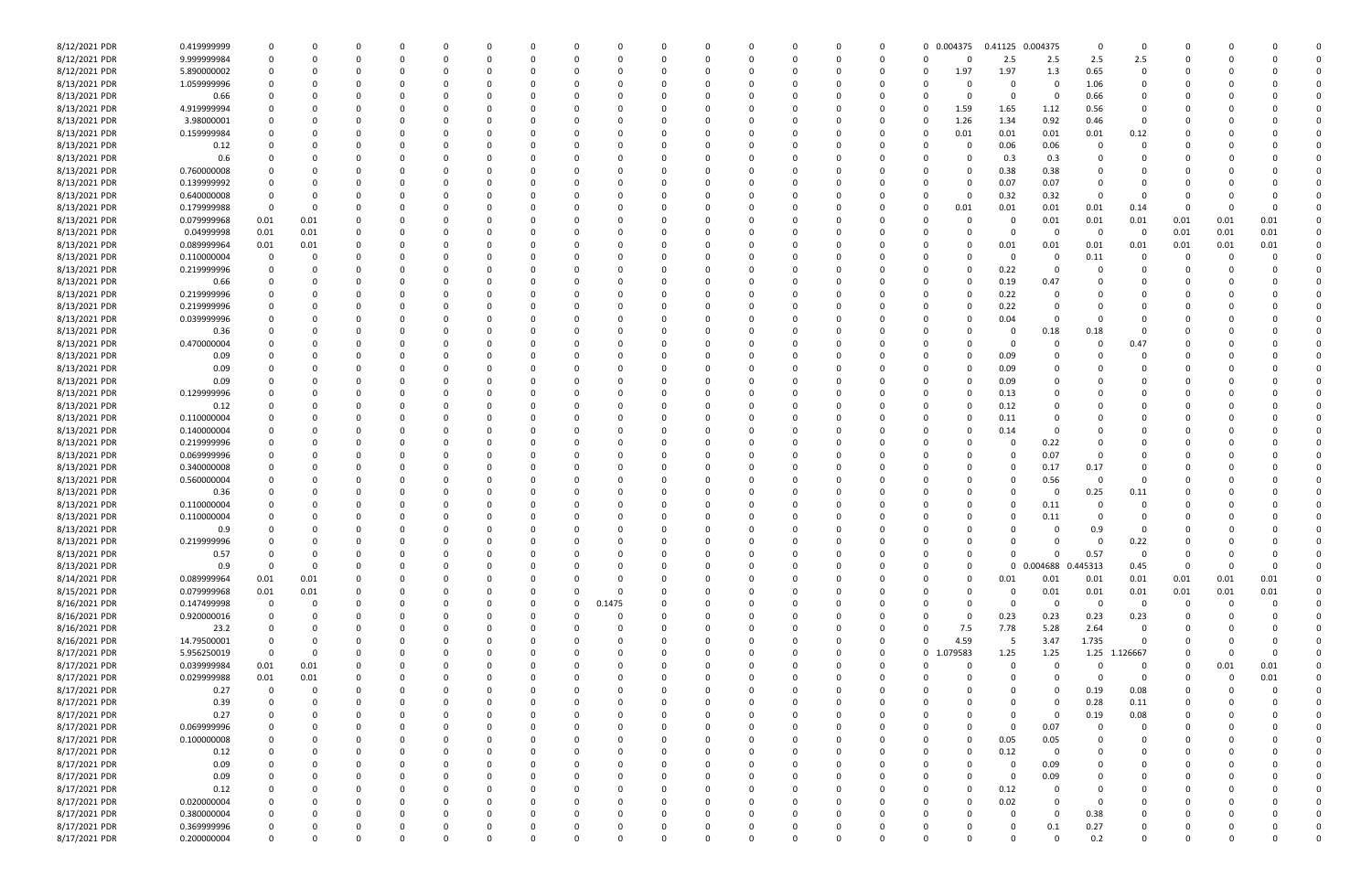| 8/17/2021 PDR | 0.129999996 | 0              | 0        |          | 0        |          |          |          |    |   |          | 0        |          |          |          |          |          |             | 0           | 0.13                |          |                |          |          |          |  |
|---------------|-------------|----------------|----------|----------|----------|----------|----------|----------|----|---|----------|----------|----------|----------|----------|----------|----------|-------------|-------------|---------------------|----------|----------------|----------|----------|----------|--|
| 8/17/2021 PDR | 0.03        | 0              |          |          | $\Omega$ | $\Omega$ |          | $\Omega$ | 0  |   |          | $\Omega$ | $\Omega$ |          | $\Omega$ | $\Omega$ |          | $\Omega$    | $\Omega$    | 0.03                | $\Omega$ | $\Omega$       | 0        |          |          |  |
| 8/17/2021 PDR | 0.470000004 |                |          |          |          |          |          |          |    |   |          |          |          |          |          |          |          |             |             | $\Omega$            | - 0      | 0.47           |          |          |          |  |
| 8/17/2021 PDR | 0.560000004 |                |          |          |          |          |          |          |    |   |          |          |          |          |          |          |          |             |             | 0                   | 0.56     |                |          |          |          |  |
| 8/17/2021 PDR | 0.380000004 |                |          |          |          |          |          |          |    |   |          |          |          |          |          |          |          |             |             | - 0                 | - 0      | 0.38           |          |          |          |  |
| 8/17/2021 PDR | 0.159999996 |                |          |          |          |          |          |          |    |   |          |          |          |          |          |          |          |             |             | $\Omega$            | 0.16     | 0              |          |          |          |  |
| 8/17/2021 PDR | 0.219999996 |                |          |          |          |          |          |          |    |   |          |          |          |          |          |          |          |             |             | 0                   | 0.22     | 0              |          |          |          |  |
| 8/17/2021 PDR | 0.189999996 |                |          |          |          |          |          |          |    |   |          |          |          |          |          |          |          |             | n           | 0                   | 0.19     | 0              |          |          |          |  |
| 8/17/2021 PDR | 0.189999996 |                |          |          |          |          |          |          |    |   |          |          |          |          |          |          |          |             |             | $\Omega$            | 0.19     | 0              |          |          |          |  |
| 8/17/2021 PDR | 0.3         |                |          |          |          |          |          |          |    |   |          |          |          |          |          |          |          |             |             |                     | 0.3      |                |          |          |          |  |
| 8/17/2021 PDR | 0.3         |                |          |          |          |          |          |          |    |   |          |          |          |          |          |          |          |             |             |                     | 0.3      | 0              |          |          |          |  |
| 8/17/2021 PDR | 0.3         |                |          |          |          |          |          |          |    |   |          |          |          |          |          |          |          |             |             | 0                   | 0.3      |                |          |          |          |  |
| 8/17/2021 PDR | 0.3         |                |          |          |          |          |          |          |    |   |          |          |          |          |          |          |          |             |             | 0                   | 0.3      |                |          |          |          |  |
| 8/17/2021 PDR | 0.3         |                |          |          |          |          |          |          |    |   |          |          |          |          |          |          |          |             | O           | $\Omega$            | 0.3      | $\Omega$       |          |          |          |  |
| 8/17/2021 PDR | 18.0875     |                |          |          |          |          |          |          |    |   |          |          |          |          |          |          |          | O           | 2.2625      | 3.165               | 6.33     | 6.33           |          |          |          |  |
| 8/18/2021 PDR | 0.439999992 |                |          |          |          |          |          |          |    |   |          |          |          |          |          |          |          | 0.01        | 0.01        | 0.01                | 0.09     | 0.32           |          |          |          |  |
| 8/18/2021 PDR | 3.329999988 |                |          |          |          |          |          |          |    |   |          |          |          |          |          |          |          | 0.01        | 1.65        | 1.65                | 0.01     | 0.01           |          |          |          |  |
| 8/18/2021 PDR | 0.539999988 |                |          |          |          |          |          |          |    |   |          |          |          |          |          |          |          | 0.01        | 0.01        | 0.5                 | 0.01     | 0.01           |          |          |          |  |
| 8/18/2021 PDR | 0.789999996 | 0              |          |          |          |          |          |          |    |   |          |          |          |          |          |          |          | 0.01        | 0.38        | 0.38                | 0.01     |                |          |          |          |  |
| 8/18/2021 PDR | 0.249999996 |                |          |          |          |          |          |          |    |   |          |          |          |          |          |          |          |             |             |                     |          | 0.01           |          |          |          |  |
|               |             | 0              |          |          |          |          |          |          |    |   |          |          |          |          |          |          |          | 0.01        | 0.11        | 0.11                | 0.01     | 0.01           |          |          |          |  |
| 8/18/2021 PDR | 4.520000016 |                |          |          |          |          |          |          |    |   |          |          |          |          |          |          |          | 1.34        | 1.34        | 0.92                | 0.92     | $\overline{0}$ |          |          |          |  |
| 8/19/2021 PDR | 0.249999984 |                |          |          |          |          |          |          |    |   |          |          |          |          |          |          |          | 0.01        | 0.01        | 0.01                | 0.01     | 0.21           |          |          |          |  |
| 8/19/2021 PDR | 0.309999984 | - 0            |          |          |          |          |          |          |    |   |          |          |          |          |          |          |          | 0.01        | 0.01        | 0.01                | 0.01     | 0.27           |          |          | $\Omega$ |  |
| 8/19/2021 PDR | 0.039999984 | 0.01           | 0.01     |          |          |          |          |          |    |   |          |          |          |          |          |          |          |             | 0           | $\Omega$            | $\Omega$ | $\overline{0}$ | 0        | 0.01     | 0.01     |  |
| 8/19/2021 PDR | 0.089999964 | 0.01           | 0.01     |          |          |          |          |          |    |   |          |          |          |          |          |          |          |             | 0.01        | 0.01                | 0.01     | 0.01           | 0.01     | 0.01     | 0.01     |  |
| 8/19/2021 PDR | 0.350000004 | 0              |          |          |          |          |          |          |    |   |          |          |          |          |          |          |          | 0           | 0.35        | 0                   |          |                | 0        |          |          |  |
| 8/19/2021 PDR | 9.050000004 |                |          |          |          |          |          |          |    |   |          |          |          |          |          |          |          |             | 9.05        | 0                   |          |                |          |          |          |  |
| 8/19/2021 PDR | 0.580000008 |                |          |          |          |          |          |          |    |   |          |          |          |          |          |          |          | 0           | 0.24        | 0.17                | 0.17     |                |          |          |          |  |
| 8/19/2021 PDR | 7.779999996 |                |          |          |          |          |          |          |    |   |          |          |          |          |          |          |          | 0           | 7.78        | 0                   |          |                |          |          |          |  |
| 8/20/2021 PDR | 0.020000004 |                |          |          |          |          |          |          |    |   |          |          |          |          |          |          |          |             | 0           | 0.02                | - 0      | 0              | C        |          |          |  |
| 8/20/2021 PDR | 0.069999972 | 0              | 0.01     |          |          |          |          |          |    |   |          |          |          |          |          |          |          |             | 0           | 0.01                | 0.01     | 0.01           | 0.01     | 0.01     | 0.01     |  |
| 8/20/2021 PDR | 0.199999992 | -0             |          |          |          |          |          |          |    |   |          |          |          |          |          |          |          |             | 0           | 0.1                 | 0.1      | -0             | 0        |          |          |  |
| 8/20/2021 PDR | 0.139999992 |                |          |          |          |          |          |          |    |   |          |          |          |          |          |          |          |             | 0           | 0.07                | 0.07     |                |          |          |          |  |
| 8/20/2021 PDR | 0.139999992 |                |          |          |          |          |          |          |    |   |          |          |          |          |          |          |          |             | 0           | 0.07                | 0.07     |                |          |          |          |  |
| 8/20/2021 PDR | 0.12        |                |          |          |          |          |          |          |    |   |          |          |          |          |          |          |          |             | 0           | 0.06                | 0.06     |                |          |          |          |  |
| 8/20/2021 PDR | 0.12        |                |          |          |          |          |          |          |    |   |          |          |          |          |          |          |          |             |             | -0                  | 0.12     |                |          |          |          |  |
| 8/20/2021 PDR | 0.069999996 |                |          |          |          |          |          |          |    |   |          |          |          |          |          |          |          |             |             | $\Omega$            | 0.07     |                |          |          |          |  |
| 8/20/2021 PDR | 0.110000004 |                |          |          |          |          |          |          |    |   |          |          |          |          |          |          |          |             |             | 0                   | 0.11     |                |          |          |          |  |
| 8/20/2021 PDR | 0.110000004 |                |          |          |          |          |          |          |    |   |          |          |          |          |          |          |          |             |             |                     | 0.11     |                |          |          |          |  |
| 8/20/2021 PDR | 0.27        |                |          |          |          |          |          |          |    |   |          |          |          |          |          |          |          |             | $\Omega$    | - 0                 | 0.27     |                |          |          |          |  |
| 8/20/2021 PDR | 0.110000004 |                |          |          |          |          |          |          |    |   |          |          |          |          |          |          |          | 0           | 0           | 0                   | 0.11     |                |          |          |          |  |
| 8/20/2021 PDR | 0.350000004 | $\Omega$       |          |          | $\Omega$ |          | $\Omega$ |          | 0  |   |          | 0        |          | $\Omega$ |          | 0        |          | 0           | 0.35        | $\mathbf 0$         | $\Omega$ | 0              | 0        |          |          |  |
| 8/20/2021 PDR | 1.040000016 | $\mathbf 0$    |          |          |          |          |          |          |    |   |          |          |          |          |          |          |          | $\Omega$    | 0.26        | 0.26                | 0.26     | 0.26           |          |          |          |  |
| 8/20/2021 PDR | 2.600000004 | 0              | $\Omega$ |          |          |          |          |          | 0  |   |          |          | $\Omega$ |          |          | 0        |          | 0           | 2.6         | 0                   | - 0      | $\overline{0}$ | 0        |          | $\Omega$ |  |
| 8/22/2021 PDR | 0.059999976 | 0.01           | 0.01     |          |          |          |          | 0        | 0  |   |          | 0        |          |          |          | 0        |          | O           | 0           | $\Omega$            | - 0      | 0.01           | 0.01     | 0.01     | 0.01     |  |
| 8/22/2021 PDR | 0.04999998  | $0.01\,$       | 0.01     |          |          |          |          |          | 0  |   |          |          | $\Omega$ |          |          |          |          | $\Omega$    | 0           | $\Omega$            | - 0      | 0              | 0.01     | 0.01     | 0.01     |  |
| 8/23/2021 PDR | 0.659999988 | $\overline{0}$ | 0        |          |          |          |          |          | -0 |   |          |          |          |          |          |          |          | 0.01        | 0.01        | 0.01                | $0.01\,$ | 0.62           | -0       | $\Omega$ |          |  |
| 8/23/2021 PDR | 0.029999988 | 0.01           | 0.01     |          |          |          |          |          | -0 |   |          |          |          |          |          |          |          | 0           | 0           | 0                   | $\Omega$ | 0              | 0        |          | 0.01     |  |
| 8/23/2021 PDR | 0.980000004 | $\mathsf{O}$   | $\Omega$ |          |          |          |          | 0        | 0  |   |          |          | 0        |          |          | -0       |          | $\Omega$    | 0.98        | 0                   | $\Omega$ | 0              | 0        |          |          |  |
| 8/23/2021 PDR | 0.700000008 | 0              |          |          |          |          |          |          | 0  |   |          | 0        | $\Omega$ |          |          | 0        |          | 0.35        | 0.35        | 0                   |          | 0              | 0        |          |          |  |
| 8/24/2021 PDR | 0.03        | 0              |          |          |          |          |          |          | 0  |   |          |          | 0        |          |          | 0        |          | $\Omega$    | 0           | 0.03                | - 0      | $\Omega$       | 0        |          |          |  |
| 8/24/2021 PDR | 0.509999988 | 0              |          |          |          |          |          |          | 0  |   |          |          | 0        |          |          | 0        |          | 0.01        | 0.01        | 0.01                | 0.01     | 0.47           | 0        |          |          |  |
| 8/24/2021 PDR | 0.689999988 | $\overline{0}$ | 0        |          |          |          |          |          | 0  |   |          |          |          |          |          | 0        |          | 0.65        | 0.01        | 0.01                | $0.01\,$ | 0.01           | 0        |          | $\Omega$ |  |
| 8/24/2021 PDR | 0.089999964 | 0.01           | 0.01     |          |          |          |          |          | 0  |   |          |          |          |          |          |          |          | 0           | 0.01        | 0.01                | $0.01\,$ | 0.01           | 0.01     | 0.01     | 0.01     |  |
| 8/24/2021 PDR | 0.029999988 | 0.01           | 0.01     |          |          |          |          |          | 0  |   |          |          |          |          |          |          |          | $\Omega$    | 0           | $\Omega$            | $\Omega$ | $\overline{0}$ | $\Omega$ | $\Omega$ | 0.01     |  |
| 8/24/2021 PDR | 30.76000001 | $\mathbf 0$    | $\Omega$ |          |          |          |          |          | 0  |   |          |          |          |          |          | 0        | $\Omega$ | 9.05        | 9.05        | 6.33                | 6.33     | $\Omega$       | 0        |          |          |  |
| 8/25/2021 PDR | 2.674166671 | 0              |          |          |          |          |          |          | 0  |   |          |          |          |          |          | 0        | $\Omega$ | .279167     | 1.368125    | 0.026875            | $\Omega$ | $\Omega$       | 0        |          |          |  |
| 8/25/2021 PDR | 0.67999998  | 0              |          |          |          |          |          | 0        | 0  |   |          |          | $\Omega$ |          |          | 0        |          | 0.01        | 0.01        | 0.01                | 0.01     | 0.64           | 0        |          |          |  |
|               | 0.309999984 |                | $\Omega$ |          |          |          |          |          |    |   |          |          | $\Omega$ |          |          |          |          | 0.01        |             |                     | 0.27     |                |          |          |          |  |
| 8/25/2021 PDR |             | $\mathbf 0$    |          |          |          |          |          |          | -0 |   |          |          |          |          |          | 0        |          | $\mathbf 0$ | 0.01        | 0.01<br>$\mathbf 0$ | $\Omega$ | 0.01           |          |          |          |  |
| 8/25/2021 PDR | 0.029999988 | 0.01           | 0.01     |          |          |          |          |          | 0  |   |          |          |          |          |          |          |          |             | $\mathbf 0$ |                     |          | 0              |          |          | 0.01     |  |
| 8/25/2021 PDR | 0.820000008 | 0              | 0        |          |          |          |          |          | 0  |   |          |          |          |          |          | -0       |          | 0.24        | 0.24        | 0.17                | 0.17     | 0              | 0        |          |          |  |
| 8/25/2021 PDR | 5.799999984 | 0              |          |          |          |          |          |          |    |   |          |          |          |          |          |          |          | $\Omega$    | 1.45        | 1.45                | 1.45     | 1.45           |          |          |          |  |
| 8/26/2021 PDR | 0.25999998  | 0              | 0        |          |          |          |          |          | 0  |   |          | 0        | $\Omega$ |          | $\Omega$ | 0        |          | 0.01        | 0.01        | 0.01                | 0.01     | 0.22           | 0        |          | 0        |  |
| 8/26/2021 PDR | 0.04999998  | 0              | 0        |          | 0        |          | 0        | 0        | 0  |   | 0        | 0        |          | $\Omega$ | 0        | 0        |          | 0.01        | 0.01        | 0.01                | 0.01     | 0.01           | 0        |          | 0        |  |
| 8/26/2021 PDR | 0.699999996 | $\mathbf 0$    | $\Omega$ | $\Omega$ | $\Omega$ | $\Omega$ | $\Omega$ | $\Omega$ |    | U | $\Omega$ | $\Omega$ | $\Omega$ |          | $\Omega$ |          |          | $\Omega$    | $\Omega$    | $\Omega$            | 0.7      | $\mathbf 0$    | $\Omega$ |          | 0        |  |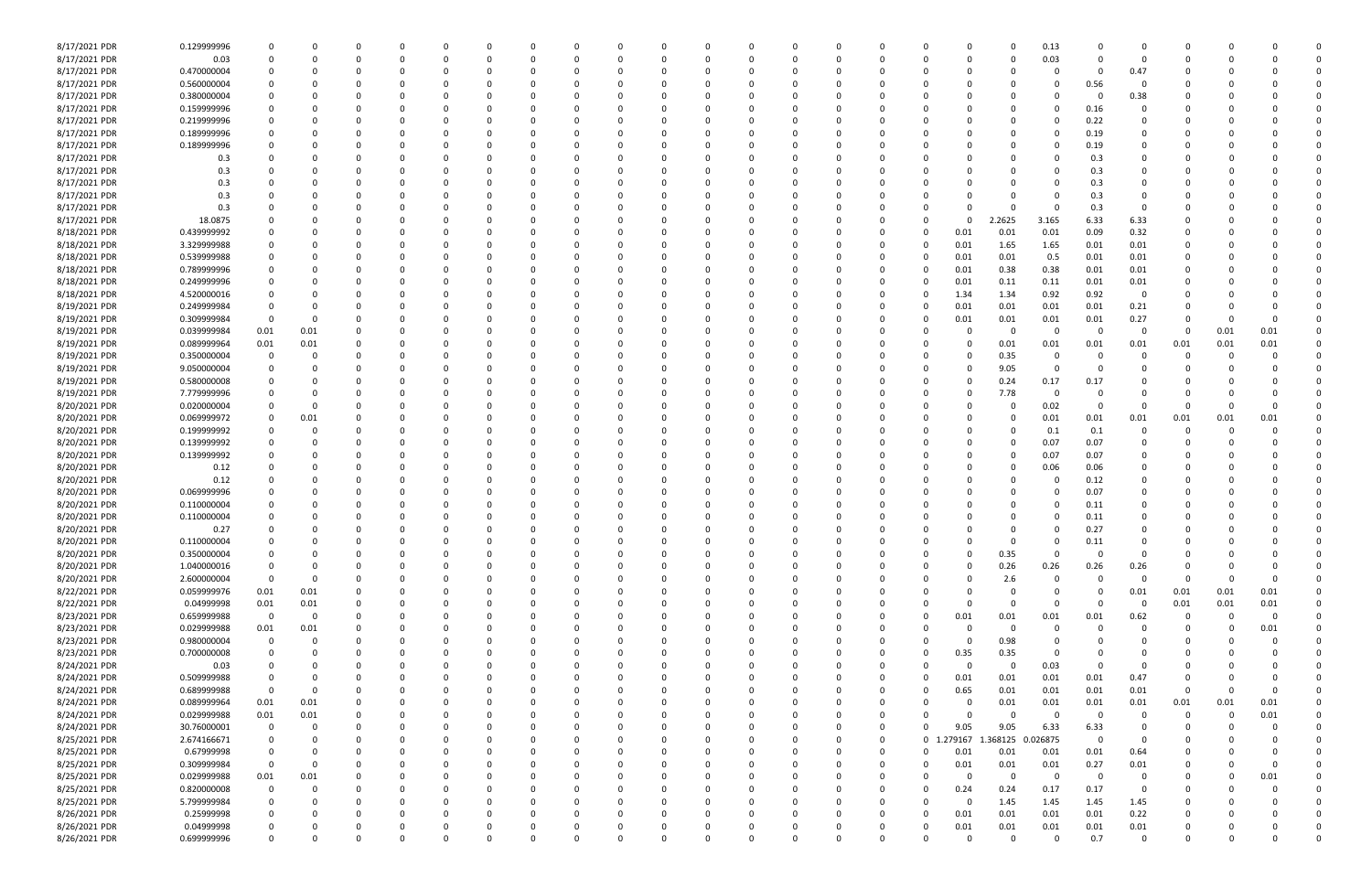| 8/26/2021 PDR  | 0.39        |             |          | -0       |          |          |          | -0       |   |   | 0        |          |          |          |          |      |          | 0        | 0           | 0.28     | 0.11           |          |      |      |  |
|----------------|-------------|-------------|----------|----------|----------|----------|----------|----------|---|---|----------|----------|----------|----------|----------|------|----------|----------|-------------|----------|----------------|----------|------|------|--|
| 8/26/2021 PDR  | 0.549999996 |             |          |          |          |          |          | $\Omega$ |   |   |          | $\Omega$ |          |          | $\Omega$ |      | O        | 0        | 0.55        | $\Omega$ | $\Omega$       |          |      |      |  |
|                |             |             |          |          |          |          |          |          |   |   |          |          |          |          |          |      |          |          |             |          |                |          |      |      |  |
| 8/26/2021 PDR  | 0.070000008 |             |          |          |          |          |          |          |   |   |          |          |          |          |          |      | 0        | 0.02     | 0.05        |          |                |          |      |      |  |
| 8/26/2021 PDR  | 0.24        |             |          |          |          |          |          |          |   |   |          |          |          |          |          |      |          | 0        | 0.24        |          |                |          |      |      |  |
| 8/26/2021 PDR  | 0.33        |             |          |          |          |          |          |          |   |   |          |          |          |          |          |      |          |          | 0.33        |          |                |          |      |      |  |
| 8/26/2021 PDR  | 0.33        |             |          |          |          |          |          |          |   |   |          |          |          |          |          |      |          | 0        | 0.33        |          | O              |          |      |      |  |
|                |             |             |          |          |          |          |          |          |   |   |          |          |          |          |          |      |          |          |             |          |                |          |      |      |  |
| 8/26/2021 PDR  | 0.33        |             |          |          |          |          |          |          |   |   |          |          |          |          |          |      |          | 0        | 0.33        |          | 0              |          |      |      |  |
| 8/26/2021 PDR  | 0.309999996 |             |          |          |          |          |          |          |   |   |          |          |          |          |          |      |          |          | 0.31        |          |                |          |      |      |  |
| 8/26/2021 PDR  | 0.249999996 |             |          |          |          |          |          |          |   |   |          |          |          |          |          |      |          |          | 0.07        | 0.18     | 0              |          |      |      |  |
| 8/26/2021 PDR  | 0.770000004 |             |          |          |          |          |          |          |   |   |          |          |          |          |          |      |          |          | 0           | - 0      | 0.77           |          |      |      |  |
|                |             |             |          |          |          |          |          |          |   |   |          |          |          |          |          |      |          |          |             |          |                |          |      |      |  |
| 8/26/2021 PDR  | 0.250000008 |             |          |          |          |          |          |          |   |   |          |          |          |          |          |      |          |          | $\Omega$    | 0.14     | 0.11           |          |      |      |  |
| 8/26/2021 PDR  | 0.170000004 |             |          |          |          |          |          |          |   |   |          |          |          |          |          |      |          |          | $\Omega$    | - 0      | 0.17           |          |      |      |  |
| 8/26/2021 PDR  | 0.069999996 |             |          |          |          |          |          |          |   |   |          |          |          |          |          |      |          |          | 0           | 0.07     | 0              |          |      |      |  |
| 8/26/2021 PDR  | 0.189999996 |             |          |          |          |          |          |          |   |   |          |          |          |          |          |      |          |          | $\Omega$    | 0.19     |                |          |      |      |  |
|                |             |             |          |          |          |          |          |          |   |   |          |          |          |          |          |      |          |          |             |          |                |          |      |      |  |
| 8/26/2021 PDR  | 0.080000004 |             |          |          |          |          |          |          |   |   |          |          |          |          |          |      |          |          | $\Omega$    | 0.08     | O              |          |      |      |  |
| 8/26/2021 PDR  | 0.189999996 |             |          |          |          |          |          |          |   |   |          |          |          |          |          |      |          |          | 0           | 0.19     | 0              |          |      |      |  |
| 8/26/2021 PDR  | 0.309999996 |             |          |          |          |          |          |          |   |   |          |          |          |          |          |      |          |          | $\Omega$    | 0.31     | 0              |          |      |      |  |
| 8/26/2021 PDR  | 0.309999996 |             |          |          |          |          |          |          |   |   |          |          |          |          |          |      |          |          | $\Omega$    | 0.31     | 0              |          |      |      |  |
|                |             |             |          |          |          |          |          |          |   |   |          |          |          |          |          |      |          |          |             |          |                |          |      |      |  |
| 8/26/2021 PDR  | 0.309999996 |             |          |          |          |          |          |          |   |   |          |          |          |          |          |      |          |          | 0           | 0.31     | 0              |          |      |      |  |
| 8/26/2021 PDR  | 0.279999996 |             |          |          |          |          |          |          |   |   |          | - 0      |          |          |          |      |          |          | $\Omega$    | 0.28     | 0              |          |      |      |  |
| 8/26/2021 PDR  | 1.379999988 |             |          |          |          |          |          |          |   |   |          |          |          |          |          |      | ი        | 0.46     | 0.46        | 0.46     | 0              |          |      |      |  |
| 8/26/2021 PDR  | 0.519375008 |             |          |          |          |          |          |          |   |   |          |          |          |          |          |      | 0        | 0.259375 | 0.26        | $\Omega$ | 0              |          |      |      |  |
|                |             |             |          |          |          |          |          |          |   |   |          |          |          |          |          |      |          |          |             |          |                |          |      |      |  |
| 8/26/2021 PDR  | 1.040000016 |             |          |          |          |          |          |          |   |   |          |          |          |          |          |      |          | 0.26     | 0.26        | 0.26     | 0.26           |          |      |      |  |
| 8/26/2021 PDR  | 10.07000001 |             |          |          |          |          |          |          |   |   |          |          |          |          |          |      | 3.24     | 3.38     | 2.3         | 1.15     | 0              |          |      |      |  |
| 8/26/2021 PDR  | 5.890000002 |             |          |          |          |          |          |          |   |   |          |          |          |          |          |      | 1.97     | 1.97     | 1.3         | 0.65     | 0              |          |      |      |  |
| 8/27/2021 PDR  | 0.28999998  |             |          |          |          |          |          |          |   |   |          |          |          |          |          |      | 0.01     |          |             | 0.13     |                |          |      |      |  |
|                |             |             |          |          |          |          |          |          |   |   |          |          |          |          |          |      |          | 0.01     | 0.01        |          | 0.13           |          |      |      |  |
| 8/27/2021 PDR  | 1.229999988 |             |          |          |          |          |          |          |   |   |          |          |          |          |          |      | 0.01     | 0.01     | 0.62        | 0.01     | 0.58           |          |      |      |  |
| 8/27/2021 PDR  | 0.549999984 |             |          |          |          |          |          |          |   |   |          |          |          |          |          |      | 0.01     | 0.01     | 0.01        | 0.01     | 0.51           |          |      |      |  |
| 8/27/2021 PDR  | 0.149999988 |             |          |          |          |          |          |          |   |   |          |          |          |          |          |      | 0.01     | 0.01     | 0.01        | 0.06     | 0.06           | O        |      |      |  |
| 8/27/2021 PDR  |             |             |          |          |          |          |          |          |   |   |          |          |          |          |          |      |          | 0        |             | - 0      | 0              |          |      | 0.01 |  |
|                | 0.039999984 | 0.01        | 0.01     |          |          |          |          |          |   |   |          |          |          |          |          |      |          |          | 0           |          |                | 0        | 0.01 |      |  |
| 8/27/2021 PDR  | 1.2         | $\Omega$    |          |          |          |          |          |          |   |   |          |          |          |          |          |      |          |          | 0.6         | 0.6      | 0              |          |      |      |  |
| 8/27/2021 RDRR | 3.140000004 |             |          |          |          |          |          |          |   |   |          |          |          |          |          |      |          | 0        | 1.64        | 1.5      | 0              |          |      |      |  |
| 8/27/2021 RDRR | 32.11       |             |          |          |          |          |          |          |   |   |          |          |          |          |          |      |          | 32.11    | -0          |          |                |          |      |      |  |
|                |             |             |          |          |          |          |          |          |   |   |          |          |          |          |          |      |          |          |             |          |                |          |      |      |  |
| 8/27/2021 RDRR | 20.3        |             |          |          |          |          |          |          |   |   |          |          |          |          |          |      |          | 20.3     | 0           |          |                |          |      |      |  |
| 8/27/2021 PDR  | 0.78        |             |          |          |          |          |          |          |   |   |          |          |          |          |          |      |          | 0        | 0.39        | 0.39     |                |          |      |      |  |
| 8/27/2021 PDR  | 0.760000014 |             |          |          |          |          |          |          |   |   |          |          |          |          |          | 0.23 | 0.23     | 0.23     | 0.07        | 0        | $\Omega$       | -0       |      |      |  |
| 8/28/2021 PDR  | 0.089999964 | 0.01        | 0.01     |          |          |          |          |          |   |   |          |          |          |          |          |      | O        | 0.01     | 0.01        | 0.01     | 0.01           | 0.01     | 0.01 | 0.01 |  |
|                |             |             |          |          |          |          |          |          |   |   |          |          |          |          |          |      |          |          |             |          |                |          |      |      |  |
| 8/28/2021 PDR  | 0.079999968 | 0           | 0.01     |          |          |          |          |          |   |   |          |          |          |          |          |      | 0        | 0.01     | 0.01        | 0.01     | 0.01           | 0.01     | 0.01 | 0.01 |  |
| 8/29/2021 PDR  | 0.62499999  |             |          |          |          |          |          |          |   |   |          |          |          |          |          |      |          | 0        | 0.125       | 0.5      | 0              |          |      |      |  |
| 8/29/2021 PDR  | 0.609999996 |             |          |          |          |          |          |          |   |   |          |          |          |          |          |      |          | 0        | 0           | 0.61     | 0              | $\Omega$ |      |      |  |
| 8/29/2021 PDR  | 0.509999991 |             |          |          |          |          |          |          |   |   |          |          |          |          |          |      |          | 0        |             |          | 0              |          |      |      |  |
|                |             |             | O        |          |          | O        |          |          |   |   | 0        |          |          |          |          |      | υ        |          | 0.1875      | 0.3225   |                |          |      |      |  |
| 8/30/2021 PDR  | 0.24        |             | 0        | $\Omega$ |          | $\Omega$ | 0        | 0        |   |   | $\Omega$ | $\Omega$ | $\Omega$ |          | 0        | 0    | 0.12     | 0.12     | $\mathbf 0$ | $\Omega$ | $\overline{0}$ | $\Omega$ |      |      |  |
| 8/30/2021 PDR  | 2.640000024 |             |          |          |          |          |          | 0        |   |   |          |          |          |          | $\Omega$ | 0.44 | 0.44     | 0.44     | 0.44        | 0.44     | 0.44           | O        |      |      |  |
| 8/30/2021 PDR  | 10.40000002 | 0           |          | 0        |          |          | 0        | 0        |   |   | 0        | 0        |          | 0        | 2.6      | 2.6  | 2.6      | 2.6      | $\mathbf 0$ | $\Omega$ | $\overline{0}$ | 0        |      |      |  |
| 8/30/2021 PDR  | 14.79500001 |             |          |          |          |          | 0        | 0        |   |   |          | 0        |          |          | 0        |      | 4.59     | -5       | 3.47        | 1.735    | $\mathbf 0$    |          |      |      |  |
|                |             |             |          |          |          |          |          |          |   |   |          |          |          |          |          |      |          |          |             |          |                |          |      |      |  |
| 8/30/2021 PDR  | 0.189999996 |             |          |          |          |          |          | 0        |   |   |          | $\Omega$ |          |          | 0        |      | $\Omega$ | 0        | 0.19        | $\Omega$ | 0              |          |      |      |  |
| 8/30/2021 PDR  | 0.549999996 |             |          |          |          |          | 0        | 0        |   |   |          | 0        |          |          |          | 0    | 0.26     | 0.26     | 0.01        | 0.01     | 0.01           | 0        |      |      |  |
| 8/30/2021 PDR  | 0.159999984 |             |          |          |          |          | 0        | 0        |   |   |          | 0        |          |          |          |      | 0.01     | 0.01     | 0.01        | 0.01     | 0.12           | 0        |      |      |  |
| 8/30/2021 PDR  | 0.189999996 | $\mathbf 0$ |          | 0        |          | O        | 0        | 0        |   | 0 | 0        | $\Omega$ |          | $\Omega$ | 0        |      | 0.01     | 0.08     | 0.08        | 0.01     | $0.01\,$       | 0        |      |      |  |
|                |             |             |          |          |          |          |          |          |   |   |          |          |          |          |          |      |          |          |             |          |                |          |      |      |  |
| 8/30/2021 PDR  | 0.209999988 | 0           | O        |          |          |          | 0        | 0        |   |   | 0        | 0        |          | $\Omega$ | 0        |      | 0.01     | 0.01     | 0.01        | 0.09     | 0.09           | 0        |      |      |  |
| 8/30/2021 PDR  | 0.73999998  |             |          |          |          |          | 0        | $\Omega$ |   |   |          | $\Omega$ |          |          | 0        |      | 0.01     | 0.01     | 0.01        | 0.07     | 0.64           | 0        |      |      |  |
| 8/30/2021 PDR  | 0.449999988 |             |          |          |          |          | 0        | $\Omega$ |   |   |          | $\Omega$ |          | 0        | 0        |      | 0.01     | 0.21     | 0.21        | 0.01     | 0.01           | 0        |      |      |  |
|                |             |             |          |          |          |          |          |          |   |   |          |          |          |          |          |      |          |          |             |          |                |          |      |      |  |
| 8/30/2021 PDR  | 0.58999998  |             |          |          |          |          | O        | 0        |   |   |          | 0        |          |          | 0        |      | 0.01     | 0.55     | 0.01        | 0.01     | 0.01           | 0        |      |      |  |
| 8/30/2021 PDR  | 0.39        |             |          |          |          |          |          | 0        |   |   |          | $\Omega$ |          |          | 0        |      |          | 0        | $\mathbf 0$ | 0.28     | $0.11\,$       | 0        |      |      |  |
| 8/30/2021 PDR  | 0.39        |             |          |          |          |          |          | 0        |   |   |          | $\Omega$ |          |          |          |      | $\Omega$ | 0        | $\mathbf 0$ | 0.28     | 0.11           | 0        |      |      |  |
| 8/30/2021 PDR  | 0.96        |             |          |          |          |          | 0        | 0        |   |   | 0        | 0        |          |          | 0        |      | $\Omega$ | 0        | 0           | 0.96     | $\overline{0}$ | 0        |      |      |  |
|                |             |             |          |          |          |          |          |          |   |   |          |          |          |          |          |      |          |          |             |          |                |          |      |      |  |
| 8/30/2021 PDR  | 0.230000004 |             |          | 0        |          |          | 0        | 0        |   |   | 0        | 0        |          | 0        | 0        |      | 0        | 0.23     | 0           | $\Omega$ | 0              | 0        |      |      |  |
| 8/30/2021 PDR  | 0.200000004 |             |          |          |          |          | 0        | 0        |   |   |          | $\Omega$ |          | 0        | 0        |      | $\Omega$ | 0        | 0.2         |          | 0              | 0        |      |      |  |
| 8/30/2021 PDR  | 0.21        |             |          |          |          |          | 0        | 0        |   |   |          | 0        |          | 0        |          |      | 0        | 0.06     | 0.15        |          | 0              | O        |      |      |  |
| 8/30/2021 PDR  | 0.129999996 |             |          |          |          |          | 0        | 0        |   |   |          | $\Omega$ |          |          |          |      | 0        | 0.13     | 0           |          | 0              | 0        |      |      |  |
|                |             |             |          |          |          |          |          |          |   |   |          |          |          |          |          |      |          |          |             |          |                |          |      |      |  |
| 8/30/2021 PDR  | 0.129999996 | 0           |          |          |          |          | 0        | 0        |   |   |          | $\Omega$ |          | 0        |          |      | $\Omega$ | 0.13     | 0           |          | 0              | 0        |      |      |  |
| 8/30/2021 PDR  | 0.140000004 | 0           |          |          |          |          | 0        | 0        |   | 0 | 0        | $\Omega$ |          | 0        | 0        |      | 0        | 0.14     | 0           |          | 0              | 0        |      |      |  |
| 8/30/2021 PDR  | 0.159999996 | 0           |          | 0        |          | O        | 0        | 0        |   |   | 0        | $\Omega$ |          | 0        | 0        |      | 0        | 0.16     | 0           |          | 0              | 0        |      |      |  |
| 8/30/2021 PDR  | 0.069999996 |             |          | 0        |          |          | 0        |          |   |   | 0        |          |          |          |          |      |          | 0        | 0.07        |          | 0              |          |      |      |  |
|                |             |             |          |          |          |          |          |          |   |   |          |          |          |          |          |      |          |          |             |          |                |          |      |      |  |
| 8/30/2021 PDR  | 0.069999996 | $\Omega$    | $\Omega$ | $\Omega$ | $\Omega$ | $\Omega$ | $\Omega$ | $\Omega$ | U | 0 | $\Omega$ | $\Omega$ | $\Omega$ | $\Omega$ | $\Omega$ |      |          | $\Omega$ | 0.07        | $\Omega$ | $\Omega$       | $\Omega$ |      | 0    |  |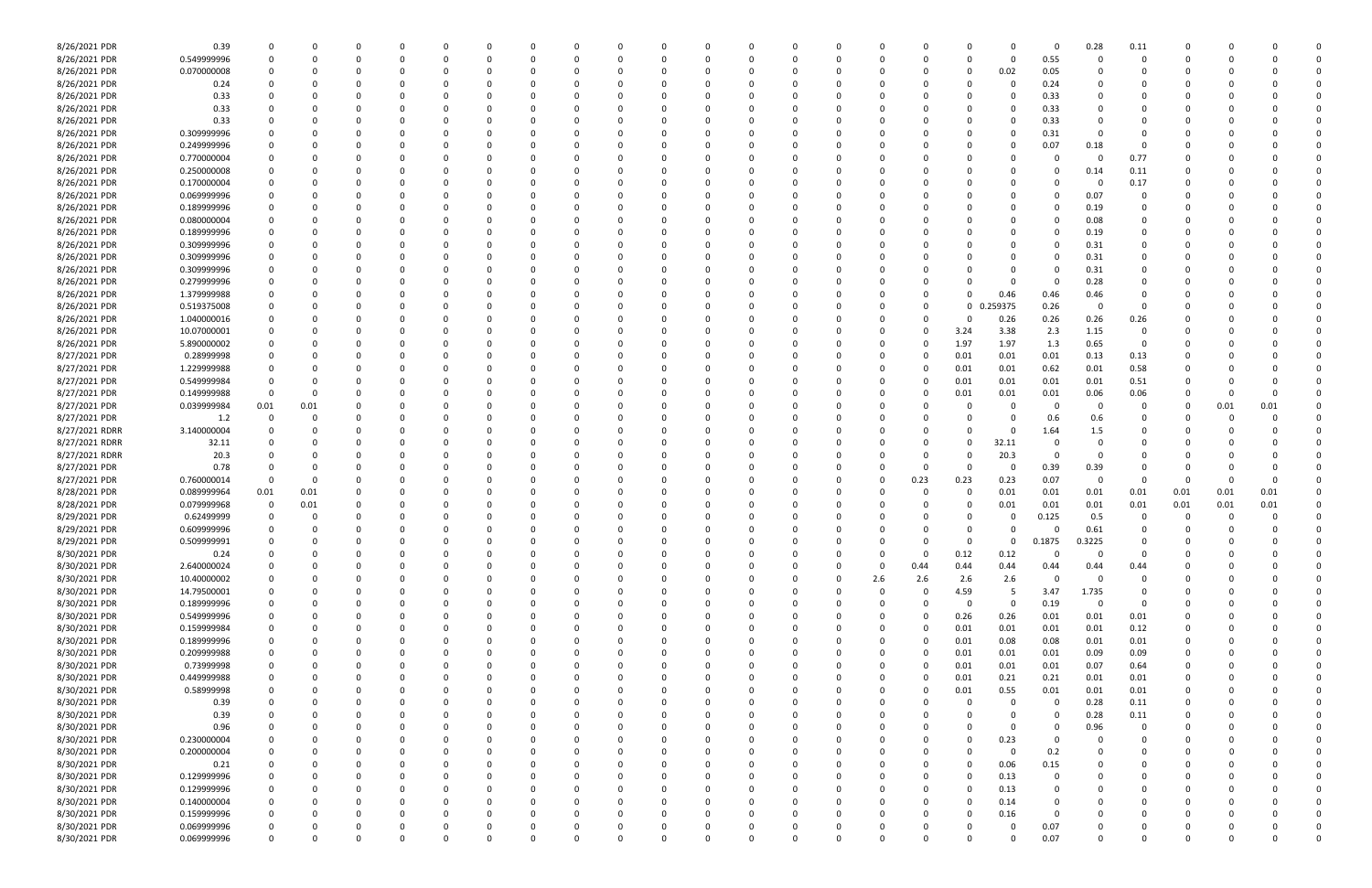| 8/30/2021 PDR | 0.36        |             | - 0      |          |          |          |          |          |          |              |             |            |          |          |             | 0.18     | 0.18                    |                |               |      |      |  |
|---------------|-------------|-------------|----------|----------|----------|----------|----------|----------|----------|--------------|-------------|------------|----------|----------|-------------|----------|-------------------------|----------------|---------------|------|------|--|
| 8/30/2021 PDR | 0.189999996 | $\Omega$    | 0        |          | 0        | - 0      | 0        | - 0      |          | 0            | $\Omega$    | 0          |          |          | 0           | 0.19     | $\Omega$                | O              | C.            |      |      |  |
| 8/30/2021 PDR | 0.309999996 |             |          |          |          |          |          |          |          |              |             |            |          |          | 0           | 0.31     |                         |                |               |      |      |  |
|               |             |             |          |          |          |          |          |          |          |              |             |            |          |          |             |          | - 0                     |                |               |      |      |  |
| 8/30/2021 PDR | 0.309999996 |             |          |          |          |          |          |          |          |              |             |            |          |          |             | 0.31     |                         |                |               |      |      |  |
| 8/31/2021 PDR | 0.479999988 |             |          |          |          |          |          |          |          |              |             |            |          | 0.01     | 0.01        | 0.01     | 0.01                    | 0.44           |               |      |      |  |
| 8/31/2021 PDR | 0.389999988 |             |          |          |          |          |          |          |          |              |             |            |          | 0.01     | 0.08        | 0.1      | 0.01                    | 0.19           |               |      |      |  |
| 8/31/2021 PDR | 0.31999998  |             |          |          |          |          |          |          |          |              |             |            |          | 0.01     | 0.28        | 0.01     | 0.01                    | 0.01           |               |      |      |  |
| 8/31/2021 PDR | 1.099999992 |             |          |          |          |          |          |          |          | <sup>0</sup> |             |            |          | 0.01     | 0.01        | 0.25     | 0.12                    | 0.71           |               |      |      |  |
| 8/31/2021 PDR | 0.820000008 |             |          |          |          |          |          |          |          |              |             |            |          | 0.41     | 0.41        | -0       | - 0                     | 0              |               |      |      |  |
|               |             |             |          |          |          |          |          |          |          |              |             |            |          |          |             |          |                         |                |               |      |      |  |
| 8/31/2021 PDR | 0.980000004 |             |          |          |          |          |          |          |          |              |             |            |          |          | 0.98        | 0        | - 0                     | O              |               |      |      |  |
| 9/1/2021 PDR  | 0.189999984 |             |          |          | 0        |          |          |          |          | 0            |             |            | - 0      | 0.01     | 0.01        | 0.01     | 0.15                    | 0.01           | -0            |      |      |  |
| 9/1/2021 PDR  | 0.04999998  |             |          |          |          |          |          |          |          |              |             |            |          | റ        | - 0         | 0.01     | 0.01                    | 0.01           | 0.01          | 0.01 |      |  |
| 9/1/2021 PDR  | 24.66       |             |          |          |          |          |          |          |          |              |             |            |          | 7.3      | 7.3         | 5.03     | 5.03                    | 0              | O             |      |      |  |
| 9/1/2021 PDR  | 9.999999984 |             |          |          |          |          |          |          |          |              |             |            |          |          | 2.5         | 2.5      | 2.5                     | 2.5            |               |      |      |  |
| 9/2/2021 PDR  | 0.980000004 |             |          |          |          |          |          |          |          |              |             |            | -0       |          | 0.98        | 0        |                         | 0              |               |      |      |  |
|               |             |             |          |          |          |          |          |          |          |              |             |            |          |          |             |          |                         |                |               |      |      |  |
| 9/2/2021 PDR  | 7.92        |             |          |          |          |          |          |          |          |              |             | 0          | 2.64     | 2.64     | 2.64        |          |                         |                |               |      |      |  |
| 9/2/2021 PDR  | 2.860000008 |             | -0       |          |          |          |          |          |          |              |             |            | - 0      | 1.43     | 1.43        |          |                         |                | 0             |      |      |  |
| 9/3/2021 PDR  | 0.039999984 | 0           | 0.01     |          |          |          |          |          |          |              |             |            |          |          |             | 0        |                         | O              | 0.01          | 0.01 | 0.01 |  |
| 9/3/2021 PDR  | 0.009999996 | 0           | 0.01     |          |          |          |          |          |          |              |             |            |          |          | 0           | 0        | <u>n</u>                |                | -C            |      |      |  |
| 9/3/2021 PDR  | 5.800000008 |             |          |          |          |          |          |          |          |              |             |            |          | 1.7      | 1.7         | 1.2      | 1.2                     |                |               |      |      |  |
| 9/3/2021 PDR  | 26.00000002 |             |          |          |          |          |          |          |          |              |             |            | 0        | 7.61     | 7.61        | 5.39     | 5.39                    |                |               |      |      |  |
|               |             |             |          |          |          |          |          |          |          |              |             |            |          |          |             |          |                         |                |               |      |      |  |
| 9/3/2021 PDR  | 7.800000012 |             |          |          |          |          |          |          |          |              |             | C          | 2.6      | 2.6      | 2.6         | 0        | $\Omega$                | 0              | 0             |      |      |  |
| 9/4/2021 PDR  | 0.519999996 | 0           |          |          |          |          |          |          |          |              |             |            |          |          | 0.13        | 0.12     | 0.12                    | 0.08           | 0.07          |      |      |  |
| 9/5/2021 PDR  | 0.059999976 | 0           | 0.01     |          | 0        |          |          |          |          | 0            |             |            |          |          | 0           | 0        | 0.01                    | 0.01           | 0.01          | 0.01 | 0.01 |  |
| 9/7/2021 PDR  | 0.079999992 | 0           | 0        |          | -0       |          |          |          |          |              |             |            |          |          | 0           | 0.04     | 0.04                    | 0              | -0            |      |      |  |
| 9/7/2021 PDR  | 0.048958337 |             |          |          |          |          |          |          |          |              |             |            |          |          | $\mathbf 0$ | 0.048958 | $\overline{\mathbf{0}}$ |                |               |      |      |  |
| 9/7/2021 PDR  | 0.893749992 |             |          |          |          |          |          |          |          |              |             |            | 0        | 0.01     | 0.01        | 0.39     | 0.39                    | 0.09           | 0.00375       |      |      |  |
|               |             |             |          |          |          |          |          |          |          |              |             |            |          |          |             |          |                         |                |               |      |      |  |
| 9/7/2021 PDR  | 0.371250008 |             |          |          |          |          |          |          |          |              |             |            | -0       | 0.01     | 0.05        | 0.14     | 0.14                    | 0.03           | 0.00125       |      |      |  |
| 9/7/2021 PDR  | 3.29062498  |             |          |          |          |          |          |          |          |              |             |            |          | 0.01     | 0.01        | 1.63     | 1.63                    | 0.01           | 0.000625      |      |      |  |
| 9/7/2021 PDR  | 0.26062498  |             |          |          |          |          |          |          |          |              |             |            |          | 0.01     | 0.04        | 0.1      | 0.1                     |                | 0.01 0.000625 |      |      |  |
| 9/7/2021 PDR  | 0.330625    |             |          |          |          |          |          |          |          |              |             |            |          | 0.02     | 0.06        | 0.12     | 0.12                    |                | 0.01 0.000625 |      |      |  |
| 9/7/2021 PDR  | 1.714374988 |             |          |          |          |          |          |          |          |              |             |            |          | 0.01     | 0.01        | 0.79     | 0.79                    |                | 0.11 0.004375 |      |      |  |
| 9/7/2021 PDR  | 0.400624984 |             |          |          | -0       |          |          |          |          | <sup>0</sup> |             |            |          | 0.01     | 0.12        | 0.13     | 0.13                    |                | 0.01 0.000625 |      |      |  |
|               |             |             |          |          |          |          |          |          |          |              |             |            |          |          |             |          |                         |                |               |      |      |  |
| 9/7/2021 PDR  | 0.029999988 |             |          |          |          |          |          |          |          |              |             |            |          |          | 0           | 0        | $\mathbf 0$             | 0              | 0.01          | 0.01 | 0.01 |  |
| 9/7/2021 PDR  | 0.444375015 |             |          |          |          |          |          |          |          |              |             |            |          |          | 0.11        | 0.11     | 0.11                    |                | 0.11 0.004375 |      |      |  |
| 9/7/2021 PDR  | 0.349999995 |             |          |          | 0        |          |          |          |          | 0            |             |            |          |          | 0           | 0.21     | 0.14                    | 0              | O             |      |      |  |
| 9/7/2021 PDR  | 0.312499995 |             |          |          |          |          |          |          |          |              |             |            |          |          |             | 0.1875   | 0.125                   | 0              |               |      |      |  |
| 9/7/2021 PDR  | 0.312499995 |             |          |          |          |          |          |          |          |              |             |            |          |          |             | 0.1875   | 0.125                   |                |               |      |      |  |
|               |             |             |          |          |          |          |          |          |          |              |             |            |          |          |             |          |                         |                |               |      |      |  |
| 9/7/2021 PDR  | 0.312499995 |             |          |          |          |          |          |          |          |              |             |            |          |          |             | 0.1875   | 0.125                   |                |               |      |      |  |
| 9/7/2021 PDR  | 0.56999999  | 0           |          |          |          |          |          |          |          |              |             |            |          | 0        | 0.095       | 0.285    | 0.19                    | 0              |               |      |      |  |
| 9/7/2021 PDR  | 0.56999999  | $\mathbf 0$ |          |          |          |          |          |          |          |              |             |            |          |          | 0.095       | 0.285    | 0.19                    |                |               |      |      |  |
| 9/7/2021 PDR  | 0.539999984 | 0           | $\Omega$ | O        | $\Omega$ | $\Omega$ | $\Omega$ |          | 0        | $\Omega$     | $\Omega$    | $\Omega$   | $\Omega$ | $\Omega$ | 0.09        | 0.27     | $0.18\,$                | $\Omega$       | $\Omega$      |      |      |  |
| 9/7/2021 PDR  | 0.680000001 | 0           | 0        |          | 0        | O        | 0        |          | 0        | 0            | O           | 0          | - 0      | $\Omega$ | 0.1         | 0.38     | 0.2                     | 0              | 0             |      |      |  |
| 9/7/2021 PDR  | 0.504999988 | 0           | 0        |          | 0        | 0        | 0        |          |          | 0            | 0           | 0          | $\Omega$ |          | 0.075       | 0.28     | 0.15                    | 0              | 0             |      |      |  |
| 9/7/2021 PDR  | 1.612499995 | 0           | 0        |          | 0        |          |          |          |          | 0            | 0           | 0          | $\Omega$ |          | 0.2375      | 0.9      | 0.475                   | $\Omega$       |               |      |      |  |
|               |             |             |          |          |          |          |          |          |          |              |             |            |          |          |             |          |                         |                |               |      |      |  |
| 9/7/2021 PDR  | 0.680000001 | 0           | -0       |          | 0        |          |          |          |          | 0            | 0           | C          | 0        |          | 0.1         | 0.38     | 0.2                     | $\Omega$       | O             |      |      |  |
| 9/7/2021 PDR  | 1.39624999  | 0           |          |          | 0        |          | 0        |          |          | 0            | 0           | C          | 0        |          | 0.1525      | 0.61     | 0.4575                  | 0.1525         | 0.02375       |      |      |  |
| 9/7/2021 PDR  | 0.69999993  | $\mathbf 0$ | 0        |          | $\Omega$ |          | 0        |          |          | $\Omega$     | 0           |            |          | U        | 0.1         | 0.4      | 0.2                     | $\mathbf 0$    | $\Omega$      |      |      |  |
| 9/7/2021 PDR  | 1.662499999 | 0           | $\Omega$ |          | 0        | 0        | 0        |          |          | 0            | 0           | 0          | $\Omega$ |          | 0.2375      | 0.95     | 0.475                   | 0              | 0             |      |      |  |
| 9/7/2021 PDR  | 0.192499989 | 0           | $\Omega$ |          | 0        | 0        | 0        |          |          | 0            | 0           | 0          | $\Omega$ |          | 0.0275      | 0.11     | 0.055                   | 0              | 0             |      |      |  |
| 9/7/2021 PDR  | 0.839999992 | 0           | 0        |          | 0        |          |          |          |          | 0            | 0           | C          | $\Omega$ |          | 0.12        | 0.48     | 0.24                    | 0              |               |      |      |  |
|               |             |             |          |          |          |          |          |          |          |              |             |            |          |          |             |          |                         |                |               |      |      |  |
| 9/7/2021 PDR  | 0.454999989 | 0           | -0       |          | 0        |          | 0        |          |          | 0            | 0           | 0          | 0        |          | 0.065       | 0.26     | 0.13                    | 0              | O             |      |      |  |
| 9/7/2021 PDR  | 1.374999996 | 0           |          |          | 0        |          | 0        |          |          | 0            | 0           | C          |          |          | 0           | 0.9      | 0.475                   | 0              |               |      |      |  |
| 9/7/2021 PDR  | 1.539999989 | 0           | 0        |          | 0        |          | 0        |          |          | 0            | 0           |            |          |          | 0.34        | 0.8      | 0.4                     | 0              |               |      |      |  |
| 9/7/2021 PDR  | 1.134999991 | 0           | 0        |          | 0        | O        | 0        |          |          | 0            | 0           | C          |          |          | 0.265       | 0.58     | 0.29                    | 0              | 0             |      |      |  |
| 9/7/2021 PDR  | 1.714999989 | 0           | 0        |          | 0        | 0        | 0        |          |          | 0            | 0           | 0          |          |          | 0.245       | 0.98     | 0.49                    | 0              | 0             |      |      |  |
| 9/7/2021 PDR  | 1.199999998 | 0           | 0        |          | 0        | O        | 0        |          |          | 0            | 0           | C          |          |          | 0.575       | 0.625    | 0                       | 0              |               |      |      |  |
|               |             |             |          |          |          |          |          |          |          |              |             |            |          |          |             |          |                         |                | O             |      |      |  |
| 9/7/2021 PDR  | 0.144999998 | $\mathbf 0$ | 0        |          | 0        | 0        | 0        |          |          | 0            | 0           | 0          | $\Omega$ | 0        | 0.096667    | 0.048333 | $\Omega$                | 0              | 0             |      |      |  |
| 9/7/2021 PDR  | 2.119999992 | $\mathbf 0$ | 0        |          | 0        | 0        | 0        |          |          | 0            | 0           | 0          | 0        |          | 0           | 1.06     | 1.06                    | 0              | 0             |      |      |  |
| 9/7/2021 PDR  | 19.7675     | 0           | 0        |          | 0        | 0        | 0        |          |          | 0            | 0           | 0          | $\Omega$ | 2.2625   | 4.525       | 6.49     | 6.49                    | $\overline{0}$ | -0            |      |      |  |
| 9/7/2021 PDR  | 1.050000015 | 0           | $\Omega$ |          | 0        | 0        | 0        |          |          | 0            | 0           | 0          | $\Omega$ | $\Omega$ | 0.26        | 0.26     | 0.26                    | 0.26           | 0.01          |      |      |  |
| 9/7/2021 PDR  | 10.40000002 | 0           | $\Omega$ |          | 0        | 0        | 0        |          |          | 0            | 0           | 2.6        | 2.6      | 2.6      | 2.6         | 0        | 0                       | $\overline{0}$ | -0            |      |      |  |
| 9/7/2021 PDR  | 4.277500011 | 0           | - 0      |          | $\Omega$ | O        |          |          |          | $\Omega$     | 0           | $\Omega$   | $\Omega$ | 0.4925   | 0.985       |          | 1.4                     | 0              | 0             |      |      |  |
|               |             |             |          |          |          |          |          |          |          |              |             |            |          |          |             | 1.4      |                         |                |               |      |      |  |
| 9/8/2021 PDR  | 1.690020175 |             |          |          |          |          |          |          |          |              | 0           | 0 2.02E-05 |          | 0.01     | 0.01        | 0.9      | 0.01                    | 0.76           |               |      |      |  |
| 9/8/2021 PDR  | 0.380002286 | $\mathbf 0$ | 0        | $\Omega$ | $\Omega$ | $\Omega$ | 0        | $\Omega$ | $\Omega$ | $\Omega$     | $\mathbf 0$ | 0 2.29E-06 |          | 0.12     | 0.12        | 0.01     | 0.01                    | 0.12           | 0             |      | 0    |  |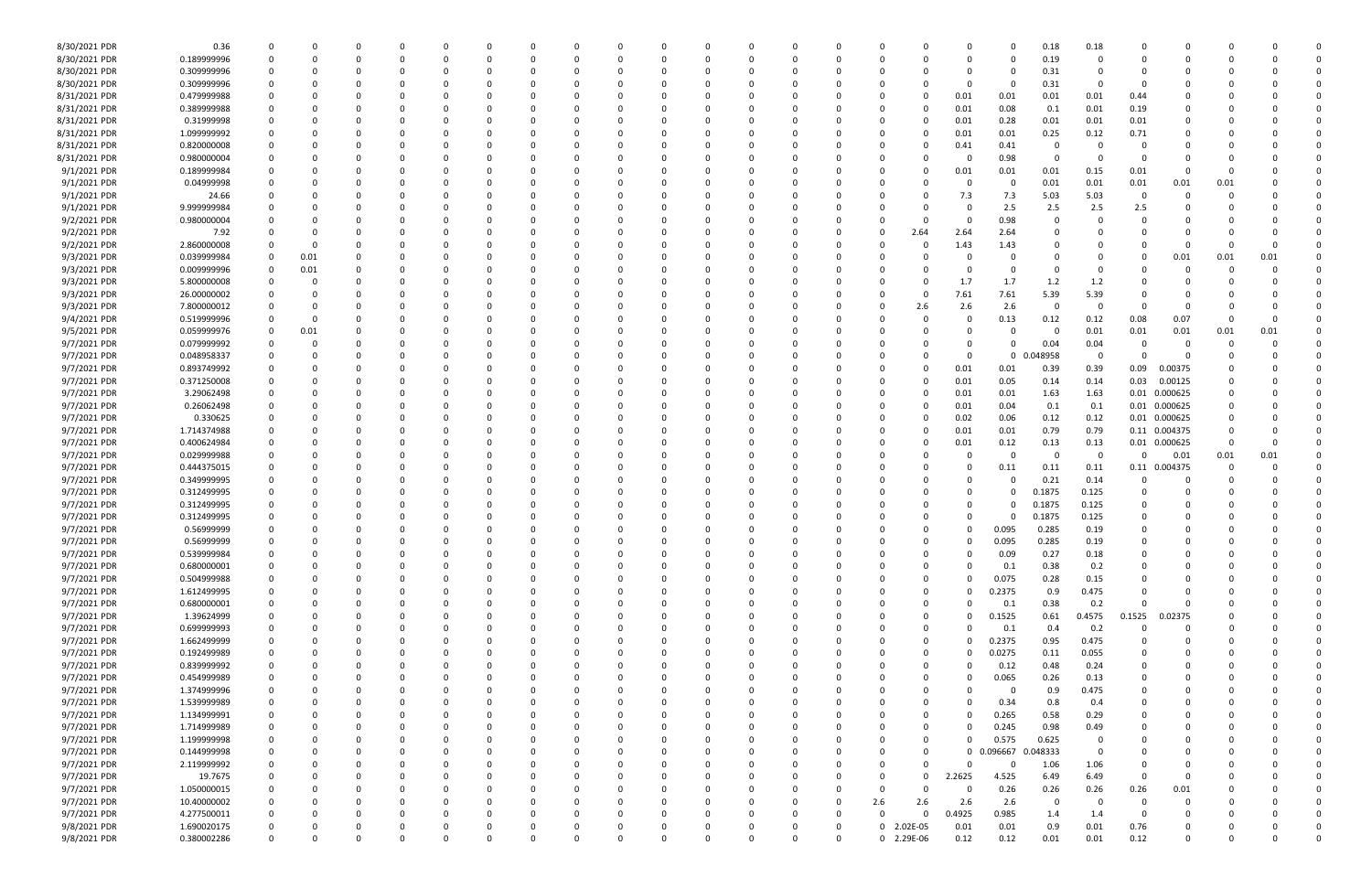| 9/8/2021 PDR | 0.64999998  | - 0         |          |   |          |              |          |          |          |          |  |          |          |               | 0        | 0.31       | 0.31            | 0.01        | 0.01         | 0.01         |             |      |      |  |
|--------------|-------------|-------------|----------|---|----------|--------------|----------|----------|----------|----------|--|----------|----------|---------------|----------|------------|-----------------|-------------|--------------|--------------|-------------|------|------|--|
| 9/8/2021 PDR | 0.270000012 | 0           | 0        |   | 0        |              |          |          |          |          |  |          |          |               | 0        | 0.11       | 0.11            | 0.01        | 0.02         | 0.02         | 0           |      |      |  |
| 9/8/2021 PDR | 0.609999984 |             | 0        |   |          |              |          |          |          |          |  |          |          |               | -0       | 0.01       | 0.57            | 0.01        | 0.01         | 0.01         |             |      |      |  |
| 9/8/2021 PDR | 0.089999988 |             |          |   |          |              |          |          |          |          |  |          |          |               | 0        | 0.01       | 0.01            | 0.03        | 0.03         | 0.01         |             |      |      |  |
| 9/8/2021 PDR | 0.179999988 |             |          |   |          |              |          |          |          |          |  |          |          |               |          | 0.01       | 0.01            | 0.01        | 0.01         | 0.14         |             |      |      |  |
| 9/8/2021 PDR | 0.350000004 | 0           | O        |   |          |              |          |          |          |          |  |          |          |               | -0       | 0.01       | 0.05            | 0.05        | 0.12         | 0.12         | O           |      |      |  |
| 9/8/2021 PDR | 1.029999996 | 0           | 0        |   |          |              |          |          |          |          |  |          |          |               |          | 0.5        | 0.5             | 0.01        | 0.01         | 0.01         | 0           |      |      |  |
| 9/8/2021 PDR | 0.059999976 | 0.01        | 0.01     |   |          |              |          |          |          |          |  |          |          |               |          |            | 0               | 0.01        | -0           |              | 0.01        | 0.01 | 0.01 |  |
| 9/8/2021 PDR | 0.029999988 | 0.01        | 0.01     |   |          |              |          |          |          |          |  |          |          |               |          |            |                 | C           |              |              | 0           | -0   | 0.01 |  |
| 9/8/2021 PDR | 0.04999998  | 0.01        | 0.01     |   |          |              |          |          |          |          |  |          |          |               |          |            |                 | 0           |              | - 0          | 0.01        | 0.01 | 0.01 |  |
| 9/8/2021 PDR | 0.489999996 | 0           |          |   |          |              |          |          |          |          |  |          |          |               |          |            | 0.0625          | 0.1875      |              | 0.24         | O           |      |      |  |
| 9/8/2021 PDR | 0.579999984 |             |          |   |          |              |          |          |          |          |  |          |          |               | -0       |            | 0.075           | 0.225       | -0           | 0.28         |             |      |      |  |
| 9/8/2021 PDR | 0.489999996 | - 0         |          |   |          |              |          |          |          |          |  |          |          |               | 0        |            | 0.0625          | 0.1875      | -0           | 0.24         |             |      |      |  |
| 9/8/2021 PDR | 0.509999997 |             |          |   |          |              |          |          |          |          |  |          |          |               | -0       |            | 0.0875          | 0.335       | 0.0875       |              |             |      |      |  |
| 9/8/2021 PDR | 0.494999997 |             |          |   |          |              |          |          |          |          |  |          |          |               |          |            | 0.1             | 0.395       |              |              |             |      |      |  |
| 9/8/2021 PDR | 0.432500001 |             |          |   |          |              |          |          |          |          |  |          |          |               |          |            | 0.0875          | 0.345       |              |              |             |      |      |  |
| 9/8/2021 PDR | 0.419999997 |             |          |   |          |              |          |          |          |          |  |          |          |               |          |            | 0.085           | 0.335       |              |              |             |      |      |  |
| 9/8/2021 PDR | 0.494999997 |             |          |   |          |              |          |          |          |          |  |          |          |               |          |            | 0.1             | 0.395       | -0           | 0            |             |      |      |  |
| 9/8/2021 PDR | 0.192499995 |             |          |   |          |              |          |          |          |          |  |          |          |               |          |            | 0.025           | 0.075       | 0.0925       | 0            |             |      |      |  |
| 9/8/2021 PDR | 0.552499995 |             |          |   |          |              |          |          |          |          |  |          |          |               | -0       |            | 0.07            | 0.21        | 0.2725       | 0            |             |      |      |  |
| 9/8/2021 PDR | 1.117499988 |             |          |   |          |              |          |          |          |          |  |          |          |               |          |            | 1425            | 0.4275      | 0.5475       |              |             |      |      |  |
| 9/8/2021 PDR | 0.594999996 |             |          |   |          |              |          |          |          |          |  |          |          |               |          |            | 0.1             | 0.395       | 0.1          | 0            |             |      |      |  |
| 9/8/2021 PDR | 0.684999993 |             |          |   |          |              |          |          |          |          |  |          |          |               |          |            | 0.0875          | 0.2625      | 0.335        | $\Omega$     |             |      |      |  |
| 9/8/2021 PDR | 0.349999992 |             |          |   |          |              |          |          |          |          |  |          |          |               | -0       |            | 0.045           | 0.135       | 0            | 0.17         |             |      |      |  |
| 9/8/2021 PDR | 1.369999995 |             |          |   |          |              |          |          |          |          |  |          |          |               | -0       |            | 0.225           | 0.875       | 0.27         | 0            |             |      |      |  |
| 9/8/2021 PDR | 0.669999993 |             |          |   |          |              |          |          |          |          |  |          |          |               | 0        |            | 0.1125          | 0.445       | 0.1125       |              |             |      |      |  |
| 9/8/2021 PDR | 1.219999998 |             |          |   |          |              |          |          |          |          |  |          |          |               |          |            | 0.2             | 0.78        | 0.24         |              |             |      |      |  |
| 9/8/2021 PDR | 1.064999997 |             |          |   |          |              |          |          |          |          |  |          |          |               |          |            | 0.175           | 0.68        | 0.21         | 0            |             |      |      |  |
| 9/8/2021 PDR | 0.410000004 |             |          |   |          |              |          |          |          |          |  |          |          |               |          |            | 0               | 0.41        | $\Omega$     | 0            |             |      |      |  |
| 9/8/2021 PDR | 0.549375006 |             |          |   |          |              |          |          |          |          |  |          |          |               |          |            | 0               | 0.288438    | 0.260938     | 0            |             |      |      |  |
| 9/8/2021 PDR | 0.980000004 |             |          |   |          |              |          |          |          |          |  |          |          |               |          |            | 0.98            | C           | -0           | 0            |             |      |      |  |
| 9/8/2021 PDR |             |             |          |   |          |              |          |          |          |          |  |          |          |               |          |            |                 |             |              |              |             |      |      |  |
| 9/8/2021 PDR | 2.64        |             |          |   |          |              |          |          |          |          |  |          |          |               |          |            | 0.66            | 0.66        | 0.66<br>0.14 | 0.66<br>0.14 |             |      |      |  |
|              | 0.560000016 |             |          |   |          |              |          |          |          |          |  |          |          |               |          |            | 0.14            | 0.14        |              |              |             |      |      |  |
| 9/8/2021 PDR | 1.32        |             |          |   |          |              |          |          |          |          |  |          |          |               | 0        |            | 0.33            | 0.33        | 0.33         | 0.33         |             |      |      |  |
| 9/8/2021 PDR | 0.920006117 |             |          |   |          |              |          |          |          |          |  |          |          |               | 0        | 10E-06     | 0.23            | 0.23        | 0.23         | 0.23         |             |      |      |  |
| 9/8/2021 PDR | 15.20500001 |             |          |   |          |              |          |          |          |          |  |          |          |               |          |            | 5               | 3.47        | 1.735        | 0            |             |      |      |  |
| 9/8/2021 PDR | 0.522499989 |             |          |   |          |              |          |          |          |          |  |          |          |               |          |            | 0.0475          | 0.095       | 0.19         | 0.19         |             |      |      |  |
| 9/8/2021 PDR | 18.78009494 |             |          |   |          |              |          |          |          |          |  |          | 0        | .50E-05<br>-9 | 3.13     | 3.13       | 3.13            | 3.13        | 3.13         | 3.13         |             |      |      |  |
| 9/8/2021 PDR | 0.302500011 |             |          |   |          |              |          |          |          |          |  |          |          |               |          |            | 0.0275          | 0.055       | 0.11         | 0.11         |             |      |      |  |
| 9/8/2021 PDR | 1.005416673 |             |          |   |          |              |          |          |          |          |  | $\Omega$ |          | 0             |          | 0 1.005417 | 0<br>$\sqrt{ }$ | 0           | - 0          | $\Omega$     | $\Omega$    |      |      |  |
| 9/8/2021 PDR | 1.417083333 | $\mathbf 0$ |          |   |          |              |          |          |          |          |  |          |          | $\mathbf 0$   | $\Omega$ | 417083     |                 | $\mathbf 0$ | $\Omega$     |              |             |      |      |  |
| 9/8/2021 PDR | 1.179583333 | 0           | $\Omega$ | n | 0        | 0            |          | $\Omega$ | 0        | $\Omega$ |  | $\Omega$ |          | $\Omega$      | $\Omega$ | - 0        |                 | 0 1.179583  | $\Omega$     | $\Omega$     | 0           |      |      |  |
| 9/9/2021 PDR | 1.080000012 |             | 0        |   | 0        | <sup>0</sup> |          | 0        |          | 0        |  | $\Omega$ |          |               | $\Omega$ | 0.11       | 0.11            | 0.42        | 0.42         | 0.02         | 0           |      |      |  |
| 9/9/2021 PDR | 1.68        |             | 0        |   | 0        |              |          |          |          |          |  |          |          |               | $\Omega$ | 0.36       | 0.36            | 0.36        | 0.36         | 0.24         | 0           |      |      |  |
| 9/9/2021 PDR | 0.269999988 |             | 0        |   | 0        |              |          |          |          |          |  |          |          |               | -C       | 0.12       | 0.12            | 0.01        | 0.01         | 0.01         | 0           |      |      |  |
| 9/9/2021 PDR | 0.489999996 |             |          |   | 0        |              |          |          |          |          |  |          |          |               | 0        | 0.12       | 0.12            | 0.12        | 0.12         | 0.01         | 0           |      |      |  |
| 9/9/2021 PDR | 4.589999988 | $\mathbf 0$ | 0        |   | $\Omega$ |              |          |          | 0        |          |  |          |          |               | 0        | 0.01       | 0.01            | 2.28        | 2.28         | 0.01         | 0           |      |      |  |
| 9/9/2021 PDR | 0.930000012 | 0           | 0        |   | 0        |              |          |          | 0        | 0        |  |          |          |               | 0        | 0.23       | 0.23            | 0.23        | 0.23         | 0.01         | 0           |      |      |  |
| 9/9/2021 PDR | 1.24999998  | $\mathbf 0$ | 0        |   | 0        |              |          |          |          |          |  |          |          |               | $\Omega$ | 0.31       | 0.31            | 0.31        | 0.31         | 0.01         | 0           |      |      |  |
| 9/9/2021 PDR | 0.189999996 | 0           | $\Omega$ |   | 0        |              |          | 0        | 0        |          |  |          |          |               |          | 0.08       | 0.08            | 0.01        | 0.01         | 0.01         | 0           |      |      |  |
| 9/9/2021 PDR | 5.250000012 | 0           | 0        |   | 0        |              |          |          |          |          |  |          |          |               | 0        | 0.01       | 1.31            | 1.31        | 1.31         | 1.31         |             |      |      |  |
| 9/9/2021 PDR | 0.389999988 |             |          |   | 0        |              |          |          |          |          |  |          |          |               | 0        | 0.18       | 0.18            | 0.01        | 0.01         | 0.01         | O           |      |      |  |
| 9/9/2021 PDR | 0.629999988 | $\mathbf 0$ | 0        |   | 0        |              |          |          | 0        | -0       |  |          |          |               | 0        | 0.19       | 0.19            | 0.23        | 0.01         | 0.01         | 0           |      |      |  |
| 9/9/2021 PDR | 0.879999996 | $\mathbf 0$ | 0        |   | 0        |              |          |          | 0        | 0        |  | 0        |          |               | 0        | 0.21       | 0.21            | 0.21        | 0.21         | 0.04         | 0           |      |      |  |
| 9/9/2021 PDR | 1.329999996 | 0           | 0        |   | 0        |              |          |          | 0        |          |  |          |          |               | 0        | 0.01       | 0.33            | 0.33        | 0.33         | 0.33         | 0           |      |      |  |
| 9/9/2021 PDR | 0.810000012 | $\mathbf 0$ | $\Omega$ |   | 0        |              |          | 0        | 0        | -0       |  |          |          |               | $\Omega$ | 0.2        | 0.2             | 0.2         | 0.2          | 0.01         | 0           |      |      |  |
| 9/9/2021 PDR | 0.209999988 | $\mathbf 0$ | 0        |   | 0        |              |          |          |          |          |  |          |          |               | 0        | 0.09       | 0.09            | 0.01        | 0.01         | 0.01         | 0           |      |      |  |
| 9/9/2021 PDR | 0.669999984 | $\mathbf 0$ | 0        |   | 0        |              |          |          |          |          |  |          |          |               | 0        | 0.16       | 0.16            | 0.16        | 0.16         | 0.03         | $\mathbf 0$ | -0   |      |  |
| 9/9/2021 PDR | 0.079999968 | $0.01\,$    | 0.01     |   | 0        |              |          |          |          |          |  |          |          |               |          |            | 0               | 0.01        | 0.01         | 0.01         | 0.01        | 0.01 | 0.01 |  |
| 9/9/2021 PDR | 2.73        | $\mathbf 0$ | 0        |   | $\Omega$ |              |          |          |          |          |  |          |          |               |          |            | 0               | 2.73        | $\mathbf 0$  | 0            | $\mathbf 0$ | 0    |      |  |
| 9/9/2021 PDR | 0.48        | 0           | 0        |   | 0        |              |          |          |          |          |  |          |          |               |          |            | 0               | 0.48        | 0            | 0            | O           |      |      |  |
| 9/9/2021 PDR | 0.800000004 |             | 0        |   | 0        |              |          |          | 0        |          |  | 0        | $\Omega$ | 0             |          |            | 0               | 0.8         | -0           | 0            | 0           |      |      |  |
| 9/9/2021 PDR | 5.599999968 | 0           | $\Omega$ |   | $\Omega$ |              | $\Omega$ |          | 0        | - 0      |  | $\Omega$ | 0.7      | 0.7           | 0.7      | 0.7        | 0.7             | 0.7         | 0.7          | 0.7          |             |      |      |  |
| 9/9/2021 PDR | 0.489999999 | 0           | 0        |   | 0        |              |          |          |          |          |  | 0        |          | 0             | 0        |            | 0.1             | 0.39        | $\Omega$     | 0            |             |      |      |  |
| 9/9/2021 PDR | 0.924999987 | $\Omega$    | $\Omega$ |   |          | $\Omega$     |          |          | $\Omega$ |          |  | $\Omega$ | $\Omega$ |               | $\Omega$ |            | 0.075           | 0.29        | 0.28         | 0.28         | $\Omega$    |      |      |  |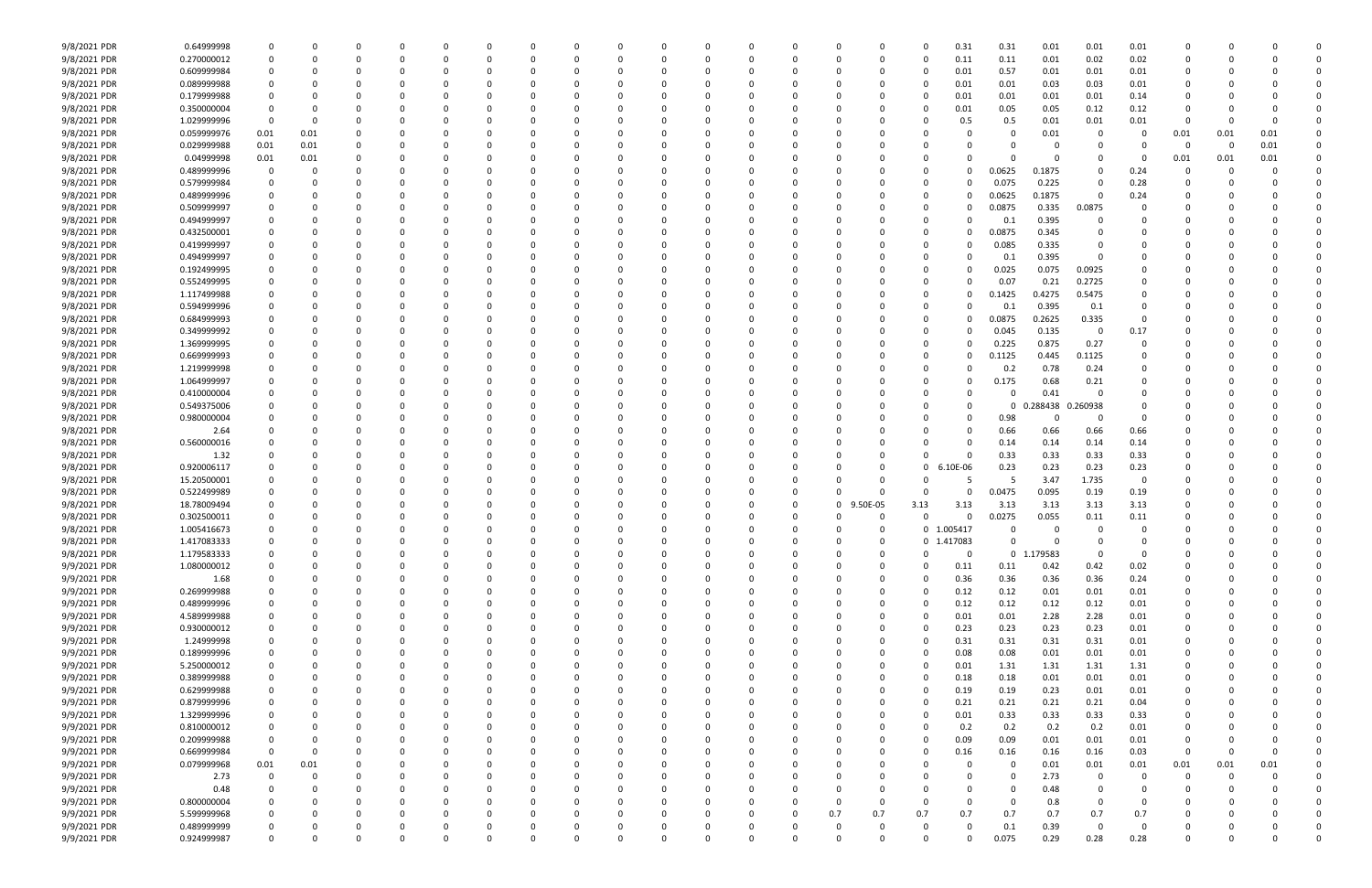| 9/9/2021 PDR  | 3.1575      | - 0                     | 0        |          |          |          |          | 0           | 0 |             | -0       |          |             | 0            |      | 0.2525              | 0.985       | 0.96          | 0.96        |             |          |      |  |
|---------------|-------------|-------------------------|----------|----------|----------|----------|----------|-------------|---|-------------|----------|----------|-------------|--------------|------|---------------------|-------------|---------------|-------------|-------------|----------|------|--|
| 9/9/2021 PDR  | 0.81999999  | $\Omega$                |          |          |          |          |          | $\Omega$    | O |             | $\Omega$ |          |             | 0            |      | 0.065               | 0.255       | 0.25          | 0.25        |             |          |      |  |
| 9/9/2021 PDR  | 0.787499996 | $\Omega$                |          |          |          |          |          |             |   |             |          |          |             | 0            |      | 0.0625              | 0.245       | 0.24          | 0.24        |             |          |      |  |
| 9/9/2021 PDR  | 0.33249999  | 0                       |          |          |          |          |          |             |   |             |          |          |             |              |      | 0.0275              | 0.105       | 0.1           | 0.1         |             |          |      |  |
|               |             |                         |          |          |          |          |          |             |   |             |          |          |             | 0            |      |                     |             |               |             |             |          |      |  |
| 9/9/2021 PDR  | 1.250000007 |                         |          |          |          |          |          |             |   |             |          |          |             | 0            |      | 0.1                 | 0.39        | 0.38          | 0.38        |             |          |      |  |
| 9/9/2021 PDR  | 0.4275      |                         |          |          |          |          |          |             |   |             |          |          |             | 0            |      | 0.0875              | 0.34        | 0             | - 0         |             |          |      |  |
| 9/9/2021 PDR  | 1.185       | 0                       |          |          |          |          |          |             | C |             |          |          |             | 0            |      | 0.095               | 0.37        | 0.36          | 0.36        |             |          |      |  |
| 9/9/2021 PDR  | 1.119999987 |                         |          |          |          |          |          |             |   |             |          |          |             | 0            |      | 0.09                | 0.35        | 0.34          | 0.34        |             |          |      |  |
| 9/9/2021 PDR  | 1.1625      |                         |          |          |          |          |          |             |   |             |          |          |             | 0            |      | 0.2375              | 0.925       | 0             |             |             |          |      |  |
| 9/9/2021 PDR  | 1.099999995 |                         |          |          |          |          |          |             |   |             |          |          |             | 0            |      | 0.225               | 0.875       | 0             |             |             |          |      |  |
|               | 0.969999996 |                         |          |          |          |          |          |             |   |             |          |          |             |              |      |                     |             | 0             |             |             |          |      |  |
| 9/9/2021 PDR  |             |                         |          |          |          |          |          |             |   |             |          |          |             |              |      | 0.2                 | 0.77        |               |             |             |          |      |  |
| 9/9/2021 PDR  | 0.477499995 |                         |          |          |          |          |          |             |   |             |          |          |             | 0            |      | 0.0975              | 0.38        | 0             |             |             |          |      |  |
| 9/9/2021 PDR  | 2.9625      | 0                       |          |          |          |          |          |             | C |             |          |          |             | 0            |      | 0.2375              | 0.925       | 0.9           | 0.9         |             |          |      |  |
| 9/9/2021 PDR  | 0.485000001 | 0                       |          |          |          |          |          |             |   |             |          |          |             | 0            |      | 0.1                 | 0.385       | 0             |             |             |          |      |  |
| 9/9/2021 PDR  | 0.547499994 |                         |          |          |          |          |          |             |   |             |          |          |             | 0            |      | 0.1125              | 0.435       | 0             |             |             |          |      |  |
| 9/9/2021 PDR  | 0.584999994 |                         |          |          |          |          |          |             |   |             |          |          |             | 0            |      | 0.12                | 0.465       |               |             |             |          |      |  |
| 9/9/2021 PDR  | 0.477499995 |                         |          |          |          |          |          |             |   |             |          |          |             | 0            |      | 0.0975              | 0.38        | $\Omega$      |             |             |          |      |  |
|               |             |                         |          |          |          |          |          |             |   |             |          |          |             |              |      |                     |             |               |             |             |          |      |  |
| 9/9/2021 PDR  | 0.870000003 |                         |          |          |          |          |          |             |   |             |          |          |             | 0            |      | 0.1                 | 0.39        | 0.38          |             |             |          |      |  |
| 9/9/2021 PDR  | 0.854999997 | 0                       |          |          |          |          |          |             |   |             |          |          |             | 0            |      | 0.175               | 0.68        | 0             |             |             |          |      |  |
| 9/9/2021 PDR  | 0.854999997 | 0                       |          |          |          |          |          |             |   |             |          |          |             | 0            |      | 0.175               | 0.68        | 0             |             |             |          |      |  |
| 9/9/2021 PDR  | 0.979999998 |                         |          |          |          |          |          |             |   |             |          |          |             | 0            |      | 0.2                 | 0.78        | $\mathbf 0$   |             |             |          |      |  |
| 9/9/2021 PDR  | 3.304999998 | 0                       |          |          |          |          |          |             |   |             |          |          |             | 0            |      | 0.49                | 0.955       | 0.93          | 0.93        |             |          |      |  |
| 9/9/2021 PDR  | 2.799999987 | 0                       |          |          |          |          |          |             |   |             |          |          |             | 0            |      | 0.225               | 0.875       | 0.85          | 0.85        |             |          |      |  |
| 9/9/2021 PDR  | 0.954999996 |                         |          |          |          |          |          |             |   |             |          |          |             |              |      | 0.14                | 0.275       | 0.27          | 0.27        |             |          |      |  |
|               |             |                         |          |          |          |          |          |             |   |             |          |          |             |              |      |                     |             |               |             |             |          |      |  |
| 9/9/2021 PDR  | 5.100000012 |                         |          |          |          |          |          |             |   |             |          |          |             |              |      | 1.7                 | 1.7         | 1.7           | -0          |             |          |      |  |
| 9/9/2021 PDR  | 0.929999988 | 0                       |          |          |          |          |          |             |   |             |          |          |             | 0            |      | 0.31                | 0.31        | 0.31          |             |             |          |      |  |
| 9/9/2021 PDR  | 0.24        |                         |          |          |          |          |          |             |   |             |          |          |             | 0            |      | $\Omega$            | 0.12        | 0.12          |             |             |          |      |  |
| 9/9/2021 PDR  | 0.999999996 |                         |          |          |          |          |          |             |   |             |          |          |             | 0            |      | 0 0.010417 0.979167 |             | 0.010417      |             |             |          |      |  |
| 9/9/2021 PDR  | 0.809375    |                         |          |          |          |          |          |             |   |             |          |          |             | 0            |      | 0 0.269375          | 0.27        | 0.27          | $\Omega$    |             |          |      |  |
| 9/9/2021 PDR  | 3.658749991 |                         |          |          |          |          |          |             |   |             |          |          |             | 0            |      | 0 0.937917          |             | 0.94 0.935625 | 0.845208    |             |          |      |  |
| 9/9/2021 PDR  | 0.959375012 |                         |          |          |          |          |          |             |   |             |          |          |             | 0            |      | 0 0.319375          | 0.32        | 0.32          | 0           |             |          |      |  |
|               |             |                         |          |          |          |          |          |             |   |             |          |          |             |              |      |                     |             |               |             |             |          |      |  |
| 9/9/2021 PDR  | 0.748958334 | 0                       |          |          |          |          |          |             | C |             |          |          |             | 0            |      | 0                   | 0.396354    | 0.352604      | 0           |             |          |      |  |
| 9/9/2021 RDRR | 0.399999996 |                         |          |          |          |          |          |             |   |             |          |          |             |              |      |                     | 0.21        | 0.19          |             |             |          |      |  |
| 9/9/2021 PDR  | 36          |                         |          |          |          |          |          |             |   |             |          |          |             |              |      |                     | -9          | -9            | <b>q</b>    |             |          |      |  |
| 9/9/2021 PDR  | 0.51        |                         |          |          |          |          |          |             |   |             |          |          |             | 0            |      | 0.06                | 0.09        | 0.18          | 0.18        |             |          |      |  |
| 9/9/2021 PDR  | 5.76        |                         |          |          |          |          |          |             |   |             |          |          |             | 0            | 1.44 | 1.44                | 1.44        | 1.44          | $\Omega$    |             |          |      |  |
| 9/9/2021 PDR  | 5.78000001  |                         |          |          |          |          |          |             |   |             |          |          |             | <sup>0</sup> | 1.71 | 1.97                | 1.4         | 0.7           | - 0         |             |          |      |  |
| 9/10/2021 PDR | 0.149999988 |                         |          |          |          |          |          |             |   |             |          |          |             | 0            | 0.01 | 0.01                | 0.01        | 0.01          | 0.11        |             |          |      |  |
|               |             |                         |          |          |          |          |          |             |   |             |          |          |             |              |      |                     |             |               |             |             |          |      |  |
| 9/10/2021 PDR | 0.099999984 |                         |          |          |          |          |          |             |   |             |          |          |             |              | 0.01 | 0.01                | 0.06        | 0.01          | 0.01        |             |          |      |  |
| 9/10/2021 PDR | 0.159999984 | $\mathbf 0$             | O        |          |          |          |          |             |   |             |          |          |             | <sup>0</sup> | 0.01 | 0.01                | 0.12        | 0.01          | 0.01        | 0           |          |      |  |
| 9/10/2021 PDR | 0.04999998  | 0.01                    | 0.01     |          |          |          |          | O           |   |             | 0        |          | 0           | 0            |      |                     | $\Omega$    | 0             |             | 0.01        | 0.01     | 0.01 |  |
| 9/10/2021 PDR | 1.979166666 | $\mathbf 0$             | 0        | 0        |          | $\Omega$ |          | $\mathbf 0$ | 0 |             | $\Omega$ |          | $\mathbf 0$ | 0            |      | 0 0.944375 1.034792 |             | $\mathbf 0$   | $\Omega$    | $\mathbf 0$ | 0        |      |  |
| 9/10/2021 PDR | 14.79500001 | $\overline{\mathbf{0}}$ | 0        |          |          |          |          | 0           |   |             |          |          | 0           | 0            | 4.59 | 5                   | 3.47        | 1.735         | $\Omega$    | 0           |          |      |  |
| 9/12/2021 PDR | 0.04999998  | $\mathbf 0$             | 0.01     |          |          |          |          | 0           | 0 |             |          |          | 0           | $\Omega$     |      | 0                   | 0           | $\mathbf 0$   | 0.01        | 0.01        | 0.01     | 0.01 |  |
| 9/12/2021 PDR | 0.019999992 | $0.01\,$                | 0.01     |          |          |          |          | 0           |   |             |          |          |             |              |      | 0                   | $\mathbf 0$ | $\Omega$      | $\Omega$    | 0           | $\Omega$ |      |  |
| 9/13/2021 PDR | 1.029999996 | $\mathbf 0$             | 0        |          |          |          |          | 0           |   |             |          |          |             | 0            | 0.01 | 0.5                 | 0.5         | 0.01          | $0.01\,$    |             |          |      |  |
|               |             |                         |          |          |          |          |          |             |   |             |          |          |             |              |      |                     |             |               |             |             |          |      |  |
| 9/13/2021 PDR | 1.469999988 | $\overline{\mathbf{0}}$ | 0        |          |          |          |          | 0           |   |             |          |          | 0           | 0            | 0.01 | 0.09                | 0.09        | 0.64          | 0.64        |             |          |      |  |
| 9/13/2021 PDR | 7.550000004 | $\mathbf 0$             | 0        |          |          |          |          | 0           | 0 |             |          |          | 0           | 0            | 0.01 | 1.68                | 1.68        | 2.09          | 2.09        | 0           |          |      |  |
| 9/13/2021 PDR | 0.220000008 | $\mathbf 0$             | 0        |          |          |          |          | 0           |   |             |          |          | 0           | $\Omega$     |      | 0                   | 0.11        | 0.11          | $\mathbf 0$ |             |          |      |  |
| 9/13/2021 PDR | 0.470000004 | $\mathbf 0$             | $\Omega$ |          |          |          |          | 0           | O |             |          |          | 0           |              |      | $\mathbf 0$         | 0.47        | 0             | $\Omega$    |             |          |      |  |
| 9/13/2021 PDR | 0.36        | -0                      | 0        |          |          |          |          | 0           | C |             |          |          | 0           |              |      | $\Omega$            | 0.36        | 0             | 0           |             |          |      |  |
| 9/13/2021 PDR | 0.33        |                         |          |          |          |          |          | 0           |   |             |          |          |             |              |      | 0                   | 0.33        | 0             |             |             |          |      |  |
| 9/13/2021 PDR | 0.36        | 0                       |          |          |          |          |          | 0           |   |             |          |          |             |              |      | 0                   |             |               |             |             |          |      |  |
|               |             |                         |          |          |          |          |          |             |   |             |          |          |             |              |      |                     | 0.36        | 0             |             |             |          |      |  |
| 9/13/2021 PDR | 0.36        | 0                       |          |          |          |          |          | 0           |   |             |          |          | 0           |              |      | 0                   | 0.36        | 0             |             |             |          |      |  |
| 9/13/2021 PDR | 0.470000004 | $\mathbf 0$             |          |          |          |          |          | 0           |   |             |          |          |             |              |      | $\Omega$            | 0.47        | 0             |             |             |          |      |  |
| 9/13/2021 PDR | 0.380000004 | $\mathbf 0$             | $\Omega$ |          |          |          |          | 0           | 0 |             |          |          | 0           | <sup>0</sup> |      | 0                   | 0.38        | 0             | $\Omega$    |             |          |      |  |
| 9/13/2021 PDR | 0.380000004 | 0                       | 0        |          |          |          |          | 0           | 0 |             |          |          | 0           | 0            |      | $\Omega$            | 0.38        | 0             |             |             |          |      |  |
| 9/13/2021 PDR | 0.320000004 | $\mathbf 0$             |          |          |          |          |          | 0           |   |             |          |          |             |              |      | $\Omega$            | 0.32        | 0             |             |             |          |      |  |
| 9/13/2021 PDR | 0.320000004 | $\mathbf 0$             |          |          |          |          |          | 0           |   |             |          |          |             |              |      | 0                   | 0.32        | 0             |             |             |          |      |  |
|               |             |                         |          |          |          |          |          |             |   |             |          |          |             |              |      |                     |             |               |             |             |          |      |  |
| 9/13/2021 PDR | 0.320000004 | $\mathbf 0$             |          |          |          |          |          | 0           |   |             |          |          |             |              |      | 0                   | 0.32        |               |             |             |          |      |  |
| 9/13/2021 PDR | 0.380000004 | $\mathbf 0$             |          |          |          |          |          |             |   |             |          |          |             |              |      | $\Omega$            | 0.38        |               |             |             |          |      |  |
| 9/13/2021 PDR | 0.81        | 0                       | 0        |          |          |          |          | 0           |   |             |          |          | 0           |              |      | 0                   | 0.81        | 0             |             |             |          |      |  |
| 9/13/2021 PDR | 0.380000004 | 0                       | 0        |          |          |          |          | 0           | 0 |             |          |          | 0           |              |      | 0                   | 0.38        | 0             | 0           |             |          |      |  |
| 9/13/2021 PDR | 0.579999996 | $\mathbf 0$             |          |          |          |          |          | 0           |   |             |          |          |             |              |      |                     | 0.58        |               |             |             |          |      |  |
| 9/13/2021 PDR | 0.590000004 | $\mathbf 0$             | 0        | $\Omega$ | $\Omega$ | $\Omega$ | $\Omega$ | $\Omega$    | 0 | $\mathbf 0$ | $\Omega$ | $\Omega$ | $\Omega$    | $\Omega$     |      | $\Omega$            | 0.59        | $\Omega$      | $\Omega$    | $\Omega$    | $\Omega$ |      |  |
|               |             |                         |          |          |          |          |          |             |   |             |          |          |             |              |      |                     |             |               |             |             |          |      |  |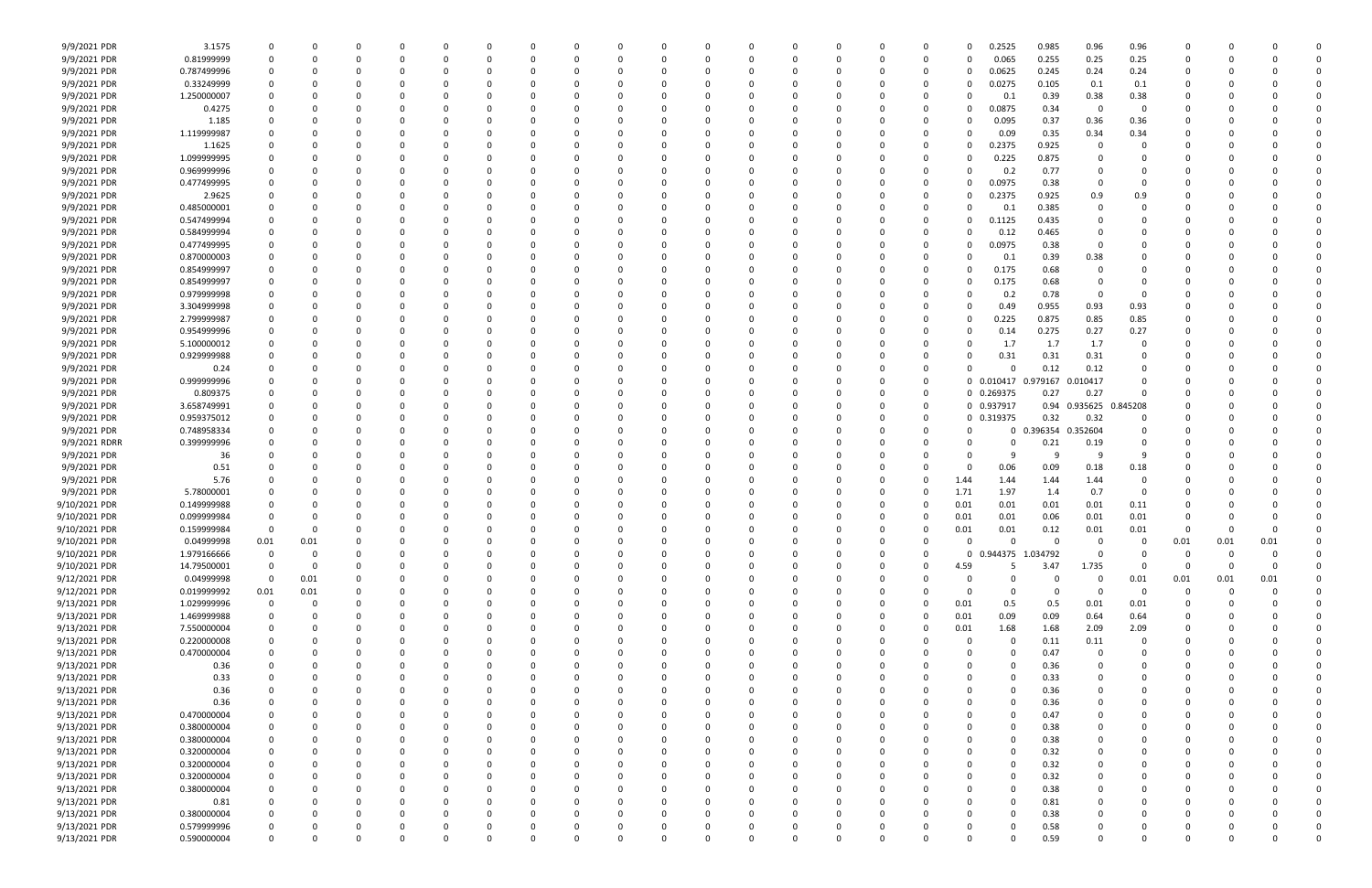| 9/13/2021 PDR | 0.849999996 |                |             |          |          |          |          |          |          |          |          |          |              |          |          |             |                  | 0            | 0.85     |                         |                |          |          |      |  |
|---------------|-------------|----------------|-------------|----------|----------|----------|----------|----------|----------|----------|----------|----------|--------------|----------|----------|-------------|------------------|--------------|----------|-------------------------|----------------|----------|----------|------|--|
| 9/13/2021 PDR | 0.66        | 0              | 0           | 0        | - 0      |          |          | -0       |          |          | 0        |          | റ            | 0        | - 0      |             |                  | 0            | 0.66     |                         | 0              | -0       |          |      |  |
| 9/13/2021 PDR | 0.759999996 |                |             |          |          |          |          |          |          |          |          |          |              |          |          |             |                  | 0            | 0.76     |                         |                |          |          |      |  |
| 9/13/2021 PDR | 0.66        |                |             |          |          |          |          |          |          |          |          |          |              |          |          |             |                  |              | 0.66     |                         |                |          |          |      |  |
| 9/13/2021 PDR | 0.66        |                |             |          |          |          |          |          |          |          |          |          |              |          |          |             |                  | 0            | 0.66     |                         |                |          |          |      |  |
| 9/13/2021 PDR | 0.140000004 |                |             |          |          |          |          |          |          |          |          |          |              |          |          |             |                  | <sup>0</sup> | 0.14     |                         |                |          |          |      |  |
| 9/13/2021 PDR | 0.110000004 |                |             |          |          |          |          |          |          |          |          |          |              |          |          |             |                  | C            | 0.11     |                         |                |          |          |      |  |
|               |             |                |             |          |          |          |          |          |          |          |          |          |              |          |          |             |                  |              |          |                         | $\Omega$       |          |          |      |  |
| 9/13/2021 PDR | 0.189999996 |                |             |          |          |          |          |          |          |          |          |          |              |          |          |             |                  | -0           | 0.19     |                         |                |          |          |      |  |
| 9/14/2021 PDR | 11.61708333 |                |             |          |          |          |          |          |          |          |          |          |              |          |          | $\mathbf 0$ | 874583           | 2.55         | 2.55     | 2.55                    | 2.0925         |          |          |      |  |
| 9/14/2021 PDR | 1.24999998  |                |             |          |          |          |          |          |          |          |          |          |              |          |          | 0           | 0.01             | 0.01         | 0.01     | 0.19                    | 1.03           |          |          |      |  |
| 9/14/2021 PDR | 0.189999984 |                |             |          |          |          |          |          |          |          |          |          |              |          |          |             | 0.01             | 0.01         | 0.01     | 0.01                    | 0.15           |          |          |      |  |
| 9/14/2021 PDR | 0.43999998  |                |             |          |          |          |          |          |          |          |          |          |              |          |          |             | 0.4              | 0.01         | 0.01     | 0.01                    | 0.01           |          |          |      |  |
| 9/14/2021 PDR | 0.25999998  |                |             |          |          |          |          |          |          |          |          |          |              |          |          |             | 0.01             | 0.01         | 0.01     | 0.01                    | 0.22           |          |          |      |  |
| 9/14/2021 PDR | 0.029999988 | 0              |             |          |          |          |          |          |          |          |          |          |              |          |          |             |                  | $\Omega$     | -0       | - 0                     | $\Omega$       | 0.01     | 0.01     | 0.01 |  |
| 9/14/2021 PDR | 0.059999976 | $0.01\,$       | 0.01        |          |          |          |          |          |          |          |          |          |              |          |          |             |                  | 0            | 0.01     |                         |                | 0.01     | 0.01     | 0.01 |  |
| 9/14/2021 PDR | 0.140000004 | 0              |             |          |          |          |          |          |          |          |          |          |              |          |          |             |                  | 0            | 0.14     |                         |                |          |          |      |  |
| 9/14/2021 PDR | 5.000000004 |                |             |          |          |          |          |          |          |          |          |          |              |          |          |             | 1.5              | 1.7          | 1.2      | 0.6                     | $\Omega$       |          |          |      |  |
| 9/15/2021 PDR | 0.809999988 |                |             |          |          |          |          |          |          |          |          |          |              |          |          |             | 0.01             | 0.01         | 0.01     | 0.09                    | 0.69           |          |          |      |  |
| 9/15/2021 PDR | 0.389999988 |                |             |          |          |          |          |          |          |          |          |          |              |          |          |             | 0.01             | 0.35         | 0.01     | 0.01                    | 0.01           |          |          |      |  |
| 9/15/2021 PDR | 0.339999984 | $\Omega$       |             |          |          |          |          |          |          |          |          |          |              |          |          |             | 0.3              | 0.01         | 0.01     | 0.01                    | 0.01           |          |          |      |  |
| 9/15/2021 PDR | 0.039999984 | 0.01           | 0.01        |          |          |          |          |          |          |          |          |          |              |          |          |             |                  | -0           |          |                         | 0              |          | 0.01     | 0.01 |  |
| 9/15/2021 PDR | 0.110000004 | $\Omega$       |             |          |          |          |          |          |          |          |          |          |              |          |          |             |                  | -0           | 0.11     |                         | 0              |          |          |      |  |
|               |             |                |             |          |          |          |          |          |          |          |          |          |              |          |          |             |                  |              |          |                         |                |          |          |      |  |
| 9/15/2021 PDR | 9.410000004 |                |             |          |          |          |          |          |          |          |          |          |              |          |          | 2.64        | 2.64             | 2.64         | 1.49     | - 0                     |                |          |          |      |  |
| 9/15/2021 PDR | 0.84        |                |             |          |          |          |          |          |          |          |          |          |              |          |          |             | 0.24             | 0.24         | 0.18     | 0.18                    |                |          |          |      |  |
| 9/15/2021 PDR | 10.445      |                |             |          |          |          |          |          |          |          |          |          |              |          |          |             | 3.39             | 3.5          | 2.37     | 1.185                   | $\Omega$       |          |          |      |  |
| 9/16/2021 PDR | 0.800000004 |                |             |          |          |          |          |          |          |          |          |          |              |          |          |             |                  | 0.17         | 0.21     | 0.21                    | 0.21           |          |          |      |  |
| 9/16/2021 PDR | 0.449999988 |                |             |          |          |          |          |          |          |          |          |          |              |          |          |             | 0.01             | 0.01         | 0.01     | 0.01                    | 0.41           |          |          |      |  |
| 9/16/2021 PDR | 0.239999988 |                |             |          |          |          |          |          |          |          |          |          |              |          |          |             | 0.01             | 0.01         | 0.01     | 0.01                    | 0.2            |          |          |      |  |
| 9/16/2021 PDR | 0.22999998  |                |             |          |          |          |          |          |          |          |          |          |              |          |          |             | 0.01             | 0.01         | 0.19     | 0.01                    | 0.01           |          |          |      |  |
| 9/16/2021 PDR | 0.687499985 |                |             |          |          |          |          |          |          |          |          |          |              |          |          | 0           | 0.3475           | 0.34         | -C       |                         |                |          |          |      |  |
| 9/16/2021 PDR | 0.166666664 |                |             |          |          |          |          |          |          |          |          |          |              |          |          |             |                  | 0.15625      | .010417  |                         | 0              |          |          |      |  |
| 9/16/2021 PDR | 0.399999997 |                |             |          |          |          |          |          |          |          |          |          |              |          |          |             |                  | 0.375        | 0.025    | - 0                     | 0              |          |          |      |  |
| 9/17/2021 PDR | 0.219999984 |                |             |          |          |          |          |          |          |          |          |          |              |          |          |             | 0.01             | 0.01         | 0.01     | 0.01                    | 0.18           |          |          |      |  |
| 9/17/2021 PDR | 0.429999984 |                |             |          |          |          |          |          |          |          |          |          |              |          |          |             | 0.01             | 0.01         | 0.01     | 0.01                    | 0.39           |          |          |      |  |
| 9/17/2021 PDR | 0.179999988 |                |             |          |          |          |          |          |          |          |          |          |              |          |          |             | 0.01             | 0.01         | 0.14     | 0.01                    | 0.01           |          |          |      |  |
| 9/17/2021 PDR | 0.279999984 |                |             |          |          |          |          |          |          |          |          |          |              |          |          |             | 0.01             | 0.24         | 0.01     | 0.01                    | 0.01           |          |          |      |  |
| 9/17/2021 PDR | 0.699999996 |                |             |          |          |          |          |          |          |          |          |          |              |          |          |             |                  | 0            | 0.7      | $\Omega$                | $\Omega$       |          |          |      |  |
|               |             |                |             |          |          |          |          |          |          |          |          |          |              |          |          |             |                  |              |          |                         |                |          |          |      |  |
| 9/17/2021 PDR | 0.189999996 |                |             |          |          |          |          |          |          |          |          |          |              |          |          |             |                  | $\mathbf{0}$ |          | 0.001979 0.186042       | 0.001979       |          |          |      |  |
| 9/17/2021 PDR | 0.999999996 |                |             |          |          |          |          |          |          |          |          |          |              |          |          |             |                  | 0            |          | 0.010417 0.979167       | 0.010417       |          |          |      |  |
| 9/17/2021 PDR | 10.445      | 0              |             | n        |          |          |          |          |          |          |          |          |              |          |          | 0           | 3.39             | 3.5          | 2.37     | 1.185                   | 0              | $\Omega$ |          |      |  |
| 9/17/2021 PDR | 3.992500011 |                |             |          |          |          |          |          |          |          |          |          |              |          |          | υ           | 0                | 0.4925       | 0.7      | 1.4                     | 1.4            | 0        |          |      |  |
| 9/18/2021 PDR | 0.280000008 | $\Omega$       | $\Omega$    | $\Omega$ | $\Omega$ | $\Omega$ | $\Omega$ | $\Omega$ | 0        |          | $\Omega$ | $\Omega$ | $\Omega$     | $\Omega$ | $\Omega$ | 0.03        | 0.03             | 0.06         | 0.03     | 0.05                    | 0.05           | 0.03     |          |      |  |
| 9/20/2021 PDR | 0.339999996 |                | 0           | 0        | 0        | $\Omega$ | $\Omega$ | $\Omega$ |          |          | 0        |          | <sup>0</sup> | 0        | $\Omega$ | 0.06        | 0.04             | 0.04         | 0.05     | 0.06                    | 0.06           | 0.03     |          |      |  |
| 9/20/2021 PDR | 0.6         |                |             | 0        |          |          |          | 0        |          |          | $\Omega$ |          |              | 0        | 0        | $\Omega$    |                  | 0            | 0.6      | $\Omega$                | 0              | 0        |          |      |  |
| 9/20/2021 PDR | 0.920000016 | $\Omega$       | 0           | 0        |          | 0        |          | 0        |          |          | $\Omega$ |          |              | 0        | 0        | $\Omega$    | $\Omega$         | 0.23         | 0.23     | 0.23                    | 0.23           | -C       |          |      |  |
| 9/20/2021 PDR | 0.36        | 0.18           | 0.18        |          |          |          |          |          |          |          | 0        |          |              | 0        |          |             | $\Omega$         | 0            | $\Omega$ | $\Omega$                | $\overline{0}$ |          |          |      |  |
| 9/20/2021 PDR | 1.279999992 | $\mathbf 0$    | $\mathbf 0$ |          |          |          |          |          |          |          |          |          |              | 0        |          | $\Omega$    | 0.65             | 0.01         | 0.01     | 0.01                    | 0.6            |          |          |      |  |
| 9/21/2021 PDR | 0.24        | 0.12           | 0.12        | 0        |          |          |          |          |          |          |          |          |              |          |          | 0           | $\Omega$         | $\mathbf 0$  | $\Omega$ | $\Omega$                | $\overline{0}$ |          |          |      |  |
| 9/21/2021 PDR | 1.189999992 | $\mathbf 0$    | 0           | 0        |          |          |          |          |          |          | 0        |          |              | 0        | 0        | $\Omega$    | 0.01             | 0.66         | 0.01     | 0.01                    | 0.5            |          |          |      |  |
| 9/21/2021 PDR | 0.449999988 | 0              |             | 0        |          |          |          |          |          |          |          |          |              | 0        |          | $\Omega$    | 0.01             | 0.41         | 0.01     | 0.01                    | 0.01           |          |          |      |  |
| 9/21/2021 PDR | 0.129999984 |                |             |          |          |          |          |          |          |          |          |          |              | 0        |          | $\Omega$    | 0.01             | 0.09         | 0.01     | 0.01                    | 0.01           |          |          |      |  |
| 9/21/2021 PDR | 0.949999992 |                |             |          |          |          |          |          |          |          |          |          |              |          |          | 0           | 0.51             | 0.01         | 0.01     | 0.41                    | 0.01           |          |          |      |  |
|               |             |                |             |          |          |          |          |          |          |          |          |          |              |          |          |             |                  |              |          |                         |                |          |          |      |  |
| 9/21/2021 PDR | 0.19999998  | $\Omega$       |             |          |          |          |          |          |          |          |          |          |              |          |          | 0<br>0      | 0.01<br>$\Omega$ | 0.01         | 0.01     | $0.01\,$                | 0.16           |          |          |      |  |
| 9/21/2021 PDR | 0.160000008 |                |             | 0        |          | $\Omega$ |          |          |          |          |          |          | 0            | 0        |          |             |                  | 0.08         | 0.08     | $\overline{\mathbf{0}}$ | $\overline{0}$ |          |          |      |  |
| 9/21/2021 PDR | 1.629999996 | 0              |             | 0        |          |          |          | 0        |          |          | 0        |          |              | 0        |          | 0           | 0.01             | 0.43         | 0.44     | 0.59                    | 0.16           |          |          |      |  |
| 9/21/2021 PDR | 0.13999998  | $\mathbf 0$    | 0           | $\Omega$ |          | $\Omega$ |          |          |          |          | $\Omega$ |          |              | 0        |          | $\Omega$    | 0.01             | 0.04         | 0.04     | 0.04                    | 0.01           |          |          |      |  |
| 9/21/2021 PDR | 0.259999992 | 0.13           | 0.13        |          |          |          |          |          |          |          | $\Omega$ |          |              | 0        | - 0      | 0           | $\Omega$         | $\mathbf 0$  | $\Omega$ | - 0                     | $\overline{0}$ | 0        |          |      |  |
| 9/21/2021 PDR | 0.139999992 | $\overline{0}$ | 0           |          |          |          |          |          |          |          |          |          |              |          |          | 0           | 0.01             | 0.05         | 0.01     | 0.04                    | 0.03           | $\Omega$ |          | 0    |  |
| 9/21/2021 PDR | 0.079999968 | $0.01\,$       | 0.01        |          |          |          |          |          |          |          |          |          |              | 0        |          |             |                  | 0            | 0.01     | $0.01\,$                | 0.01           | 0.01     | 0.01     | 0.01 |  |
| 9/21/2021 PDR | 0.019999992 | $\mathbf 0$    | 0.01        |          |          |          |          |          |          |          |          |          | 0            | 0        |          |             |                  | $\Omega$     | $\Omega$ | $\Omega$                | 0              | $\Omega$ | $\Omega$ | 0.01 |  |
| 9/21/2021 PDR | 0.36        | $\mathbf 0$    | 0           |          |          |          |          |          |          |          |          |          |              |          |          |             |                  | 0            | 0.36     |                         |                | 0        |          |      |  |
| 9/21/2021 PDR | 0.380000004 |                |             | 0        |          |          |          |          |          |          |          |          |              |          |          |             |                  | 0            | 0.38     |                         |                |          |          |      |  |
| 9/21/2021 PDR | 0.110000004 |                |             | 0        |          |          |          |          |          |          | $\Omega$ |          |              | 0        | - 0      |             |                  | 0            | 0.11     |                         |                |          |          |      |  |
| 9/21/2021 PDR | 0.309999996 |                |             |          |          |          |          |          |          |          | 0        |          |              |          |          |             |                  | 0            | 0.31     |                         |                |          |          |      |  |
| 9/21/2021 PDR | 0.380000004 | $\Omega$       | 0           | $\Omega$ | $\Omega$ | $\Omega$ | $\Omega$ | 0        | $\Omega$ | $\Omega$ | $\Omega$ | $\Omega$ | $\Omega$     | $\Omega$ | $\Omega$ | U           | $\Omega$         | $\Omega$     | 0.38     | $\Omega$                | $\Omega$       | $\Omega$ |          | 0    |  |
|               |             |                |             |          |          |          |          |          |          |          |          |          |              |          |          |             |                  |              |          |                         |                |          |          |      |  |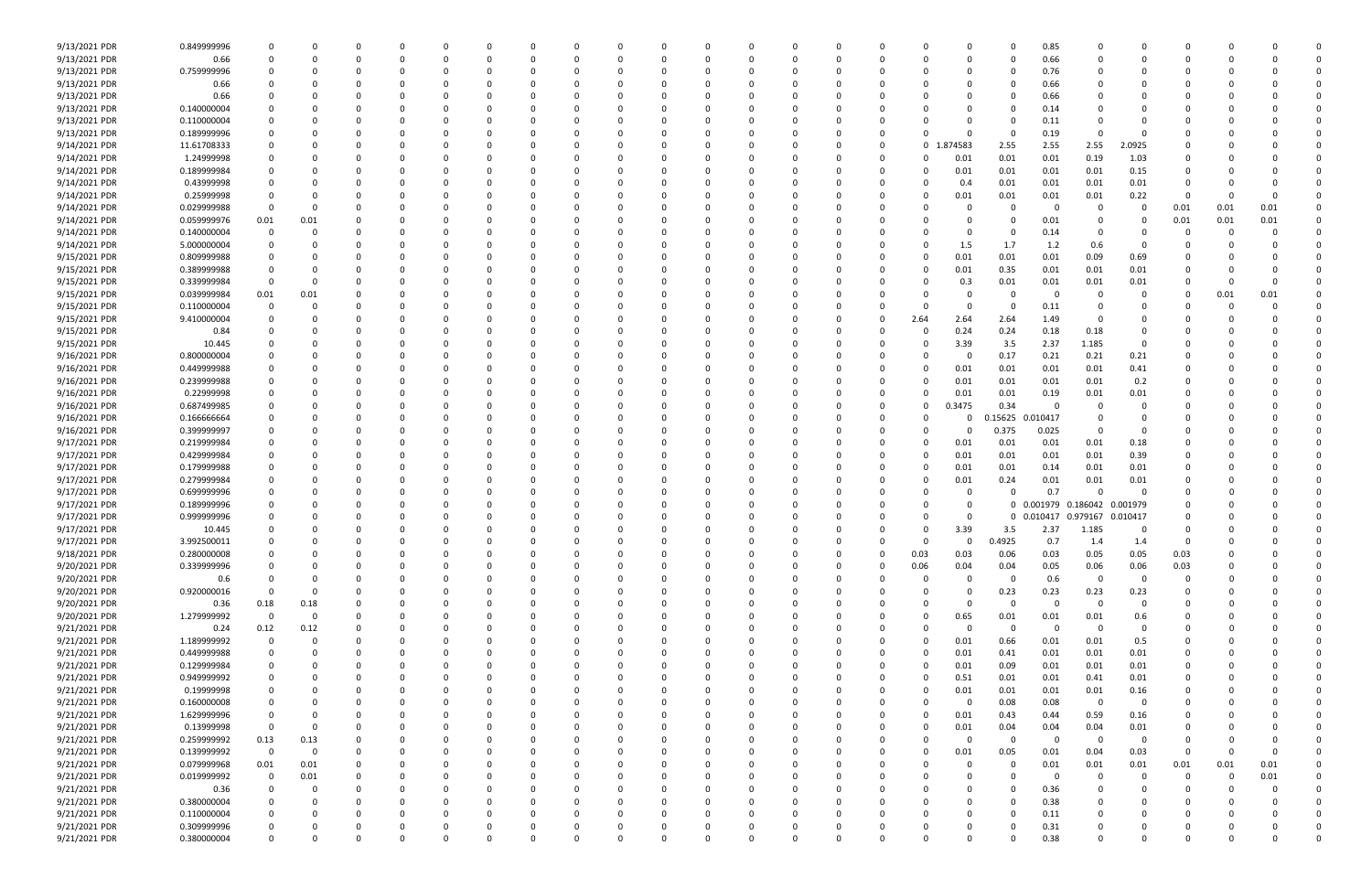| 9/21/2021 PDR  | 0.849999996                |             | 0        |              | 0        | - 0      |          | 0            | 0        |          | 0        |          |              | 0        |          |              |            | 0          | 0.85     | 0           | 0           |          |          |             |  |
|----------------|----------------------------|-------------|----------|--------------|----------|----------|----------|--------------|----------|----------|----------|----------|--------------|----------|----------|--------------|------------|------------|----------|-------------|-------------|----------|----------|-------------|--|
| 9/21/2021 PDR  | 0.560000004                |             | $\Omega$ | $\Omega$     | $\Omega$ | $\Omega$ |          | <sup>0</sup> |          |          | $\Omega$ | $\Omega$ |              | O        | $\Omega$ |              |            | $\Omega$   | 0.56     | $\Omega$    | 0           | $\Omega$ |          |             |  |
| 9/21/2021 PDR  | 0.530000004                |             |          |              |          |          |          |              |          |          |          |          |              |          |          |              |            | 0          | 0.53     |             |             |          |          |             |  |
| 9/21/2021 PDR  | 0.380000004                |             |          |              |          |          |          |              |          |          |          |          |              |          |          |              |            | 0          | 0.38     |             |             |          |          |             |  |
| 9/21/2021 PDR  | 0.369999996                |             |          |              |          |          |          |              |          |          |          |          |              |          |          |              |            | 0          | 0.37     |             |             |          |          |             |  |
| 9/21/2021 PDR  | 0.369999996                |             |          |              |          |          |          |              |          |          |          |          |              |          |          |              |            | 0          | 0.37     |             |             |          |          |             |  |
| 9/21/2021 PDR  | 0.759999996                |             |          |              |          |          |          |              |          |          |          |          |              |          |          |              |            |            | 0.76     |             |             |          |          |             |  |
| 9/21/2021 PDR  | 0.849999996                |             |          |              |          |          |          |              |          |          |          |          |              |          |          |              |            | -0         | 0.85     |             |             |          |          |             |  |
| 9/21/2021 PDR  | 0.069999999                |             |          |              |          |          |          |              |          |          |          |          |              |          |          |              | 0.07       | 0          |          |             |             |          |          |             |  |
| 9/21/2021 PDR  | 0.169999998                |             |          |              |          |          |          |              |          |          |          |          |              |          |          |              | 0.17       |            |          |             |             |          |          |             |  |
| 9/21/2021 PDR  | 0.157499997                |             |          |              |          |          |          |              |          |          |          |          |              |          |          | 0            | 0.1575     | 0          |          |             |             |          |          |             |  |
| 9/21/2021 PDR  | 0.410000004                |             |          |              |          |          |          |              |          |          |          |          |              |          |          |              |            | 0          | 0.41     |             |             |          |          |             |  |
| 9/21/2021 PDR  | 0.399999996                |             |          |              |          |          |          |              |          |          |          |          |              |          |          |              |            | 0          | 0.4      | - 0         |             |          |          |             |  |
| 9/21/2021 PDR  | 5.000000004                |             |          |              |          |          |          |              |          |          |          |          |              |          |          |              | 1.5        | 1.7        | 1.2      | 0.6         | 0           |          |          |             |  |
| 9/21/2021 PDR  | 0.920000016                |             |          |              |          |          |          |              |          |          |          |          |              |          |          |              |            | 0.23       | 0.23     | 0.23        | 0.23        |          |          |             |  |
| 9/21/2021 PDR  | 0.51                       |             |          |              |          |          |          |              |          |          |          |          |              |          |          |              |            | 0.06       | 0.09     | 0.18        | 0.18        |          |          |             |  |
| 9/21/2021 PDR  | 7.02                       |             |          |              |          |          |          |              |          |          |          |          |              |          |          |              |            | 2.34       | 2.34     | 2.34        | 0           |          |          |             |  |
| 9/22/2021 PDR  | 0.03                       |             |          |              |          |          |          |              |          |          |          |          |              |          |          |              |            | 0          | 0.03     | - 0         | 0           |          |          |             |  |
| 9/22/2021 PDR  | 0.549999996                |             |          |              |          |          |          |              |          |          |          |          |              |          |          |              | 0.26       | 0.26       | 0.01     | 0.01        | 0.01        |          |          |             |  |
| 9/22/2021 PDR  | 0.210000012                |             |          |              |          |          |          | -0           |          |          |          |          |              | C        |          | <sup>0</sup> | 0.05       | 0.05       | 0.01     | 0.05        | 0.05        |          |          |             |  |
| 9/22/2021 PDR  | 0.479999988                |             |          |              |          |          |          |              |          |          |          |          |              |          |          | 0            | 0.01       | 0.01       | 0.01     | 0.01        | 0.44        |          |          |             |  |
| 9/22/2021 PDR  | 0.15                       |             |          |              |          |          |          |              |          |          |          |          |              |          |          | 0            | 0.02       | 0.06       | 0.03     | 0.03        | 0.01        |          |          |             |  |
| 9/22/2021 PDR  |                            |             |          |              |          |          |          |              |          |          |          |          |              |          |          |              |            |            |          |             |             |          |          |             |  |
| 9/22/2021 PDR  | 0.269999988<br>0.039999984 |             |          |              |          |          |          |              |          |          |          |          |              |          |          |              | 0.01       | 0.01<br>0  | 0.01     | 0.01<br>- 0 | 0.23        | 0        |          |             |  |
|                |                            | 0.01        | 0.01     |              |          |          |          |              |          |          |          |          |              |          |          |              |            |            |          |             | 0           |          | 0.01     | 0.01        |  |
| 9/22/2021 PDR  | 0.200000004                |             |          |              |          |          |          |              |          |          |          |          |              |          |          |              |            |            | 0.2      | - 0         |             | - 0      |          |             |  |
| 9/22/2021 PDR  | 0.249999996                |             |          |              |          |          |          |              |          |          |          |          |              |          |          |              |            | $\Omega$   |          | 0.25        |             |          |          |             |  |
| 9/22/2021 PDR  | 0.24                       |             |          |              |          |          |          |              |          |          |          |          |              |          |          |              |            |            |          | 0.24        |             |          |          |             |  |
| 9/22/2021 PDR  | 0.24                       |             |          |              |          |          |          |              |          |          |          |          |              |          |          |              |            |            |          | 0.24        |             |          |          |             |  |
| 9/22/2021 PDR  | 0.36                       |             |          |              |          |          |          |              |          |          |          |          |              |          |          |              |            |            |          | 0.36        |             |          |          |             |  |
| 9/22/2021 PDR  | 0.36                       |             |          |              |          |          |          |              |          |          |          |          |              |          |          |              |            | 0          |          | 0.36        |             |          |          |             |  |
| 9/22/2021 PDR  | 0.159999996                |             |          |              |          |          |          |              |          |          |          |          |              |          |          |              |            | 0          | 0.16     |             |             |          |          |             |  |
| 9/22/2021 PDR  | 0.099999996                |             |          |              |          |          |          |              |          |          |          |          |              |          |          |              |            | 0.1        |          |             |             |          |          |             |  |
| 9/22/2021 PDR  | 0.09                       |             |          |              |          |          |          |              |          |          |          |          |              |          |          |              |            | 0.09       |          |             |             |          |          |             |  |
| 9/22/2021 PDR  | 0.09                       |             |          |              |          |          |          |              |          |          |          |          |              |          |          |              |            | 0.09       |          |             |             |          |          |             |  |
| 9/22/2021 PDR  | 0.260000004                |             |          |              |          |          |          |              |          |          |          |          |              |          |          |              |            | 0.26       |          |             |             |          |          |             |  |
| 9/22/2021 PDR  | 0.9                        |             |          |              |          |          |          |              |          |          |          |          |              |          |          |              |            | 0          |          | 0.9         |             |          |          |             |  |
| 9/22/2021 PDR  | 3.087499986                |             |          |              |          |          |          |              |          |          |          |          |              |          |          |              |            | 0.95       | 0.95     | 0.7125      | 0.475       |          |          |             |  |
| 9/22/2021 PDR  | 1.36499997                 |             |          |              |          |          |          |              |          |          |          |          |              |          |          |              |            | 0.39       | 0.39     | 0.2925      | 0.2925      |          |          |             |  |
| 9/22/2021 PDR  | 0.27                       |             |          |              |          |          |          |              |          |          |          |          |              |          |          |              |            | 0          | 0.27     | - 0         | 0           |          |          |             |  |
| 9/22/2021 PDR  | 0.93                       |             |          |              | $\Omega$ |          |          |              |          |          | $\Omega$ |          |              |          |          |              |            | $\Omega$   |          | 0.93        | $\Omega$    |          |          |             |  |
| 9/22/2021 PDR  | 0.24                       |             | 0        | <sup>-</sup> | 0        |          |          |              |          |          | 0        |          | 0            |          |          | 0            | 0.07       | 0.05       | 0.05     | 0.04        | 0.02        | 0.01     |          |             |  |
| 9/22/2021 PDR  | 0.51                       |             | 0        | $\Omega$     | $\Omega$ | $\Omega$ |          | 0            |          |          | 0        |          | $\Omega$     | 0        | 0        | 0            |            | 0 0.240938 | 0.269063 | $\mathbf 0$ | 0           | $\Omega$ |          |             |  |
| 9/22/2021 PDR  | 0.659583322                |             |          |              |          |          |          |              |          |          | $\Omega$ |          | $\Omega$     | C        |          |              | 0 0.219583 | 0.22       | 0.22     | $\mathbf 0$ |             |          |          |             |  |
| 9/22/2021 RDRR | 0.36                       |             | 0        | 0            | 0        | $\Omega$ |          | 0            |          |          | 0        |          | 0            | 0        | 0        | $\Omega$     | 0.18       | 0          | 0.18     | 0           | 0           | 0        |          |             |  |
| 9/22/2021 RDRR | 10.89                      |             | 0        | 0            | $\Omega$ | $\Omega$ |          | 0            |          |          | $\Omega$ |          | 0            | 0        |          | 0            | 5.48       | 0          | 5.41     | - 0         | 0           | 0        |          |             |  |
| 9/22/2021 PDR  | 5.000000004                |             |          | O            | 0        | $\Omega$ |          | 0            |          |          | $\Omega$ |          |              | 0        |          | $\Omega$     | 1.5        | 1.7        | 1.2      | 0.6         | 0           | - 0      |          |             |  |
| 9/22/2021 PDR  | 0.51                       |             |          |              |          |          |          |              |          |          | 0        |          |              | 0        |          |              |            | 0.06       | 0.09     | 0.18        | 0.18        |          |          |             |  |
| 9/22/2021 PDR  | 18.47000002                |             |          |              |          |          |          |              |          |          |          |          |              | 0        |          |              | 5          | 5          | 3.47     | 0           | 0           |          |          |             |  |
| 9/22/2021 PDR  | 5.230000008                |             |          | 0            |          | $\Omega$ |          | 0            |          |          | $\Omega$ |          | 0            | 0        | 0        | 1.43         | 1.43       | 1.43       | 0.94     | 0           | $\mathbf 0$ | 0        |          |             |  |
| 9/23/2021 PDR  | 0.479999988                | 0           | 0        | C            | $\Omega$ | $\Omega$ |          | 0            |          |          | $\Omega$ |          | 0            | 0        | 0        | $\Omega$     | 0.01       | 0.01       | 0.01     | 0.01        | 0.44        | 0        |          |             |  |
| 9/23/2021 PDR  | 0.189999984                | $\mathbf 0$ | 0        | $\Omega$     | $\Omega$ | $\Omega$ |          | $\Omega$     |          |          | $\Omega$ |          | 0            | 0        |          | $\Omega$     | 0.01       | 0.01       | 0.15     | 0.01        | 0.01        | 0        |          | $\Omega$    |  |
| 9/23/2021 PDR  | 0.089999964                | 0.01        | 0.01     | 0            |          | $\Omega$ |          | 0            |          |          | 0        |          |              | 0        |          | 0            |            | 0.01       | 0.01     | 0.01        | 0.01        | 0.01     | 0.01     | 0.01        |  |
| 9/23/2021 PDR  | 0.09                       | 0           | 0        |              | 0        |          |          |              |          |          | 0        |          |              | C        |          |              |            | 0          | - 0      | 0.09        | 0           | 0        |          |             |  |
| 9/23/2021 PDR  | 0.09                       |             | 0        | 0            |          |          |          |              |          |          | 0        |          |              | 0        |          |              |            | 0          | $\Omega$ | 0.09        | 0           | 0        |          |             |  |
| 9/23/2021 PDR  | 0.870000012                |             | 0        | C            |          | $\Omega$ |          |              |          |          |          |          | 0            | 0        |          | 0            | $\Omega$   | 0.29       | 0.29     | 0.29        | 0           | -0       |          |             |  |
| 9/23/2021 PDR  | 33.64000001                |             |          |              |          |          |          |              |          |          | $\Omega$ |          |              | 0        | 0        | 9.05         | 9.05       | 9.05       | 6.49     | 0           | 0           | 0        |          |             |  |
| 9/23/2021 PDR  | 0.33                       |             | 0        | 0            | 0        | $\Omega$ |          | <sup>0</sup> |          |          | 0        |          |              | 0        | -0       | $\Omega$     |            | 0          | 0.33     | $\Omega$    | $\mathbf 0$ | 0        |          |             |  |
| 9/23/2021 PDR  | 0.800000004                |             | ი        | 0            | 0        | $\Omega$ |          | 0            |          |          | 0        |          | <sup>0</sup> | 0        |          | 0            |            | 0.2        | 0.21     | 0.21        | 0.18        | 0        |          |             |  |
| 9/23/2021 PDR  | 0.920000016                |             |          |              |          |          |          | 0            |          |          | 0        |          |              | 0        |          |              |            | 0.23       | 0.23     | 0.23        | 0.23        |          |          |             |  |
| 9/23/2021 PDR  | 5.799999984                |             |          |              |          |          |          |              |          |          | 0        |          |              | 0        |          | 0            |            | 1.45       | 1.45     | 1.45        | 1.45        |          |          |             |  |
| 9/23/2021 PDR  | 1.040000016                |             |          | C            |          |          |          |              |          |          |          |          | 0            | 0        |          | 0            |            | 0.26       | 0.26     | 0.26        | 0.26        | 0        |          |             |  |
| 9/24/2021 PDR  | 1.039999992                |             |          |              |          |          |          |              |          |          |          |          |              | C        |          |              |            | 0.22       | 0.38     | 0.22        | 0.22        |          |          |             |  |
| 9/24/2021 PDR  | 0.899999988                | $\Omega$    | 0        | 0            | 0        | $\Omega$ |          | $\Omega$     |          |          | 0        |          | $\Omega$     | 0        |          | $\Omega$     |            | 0.16       | 0.42     | 0.16        | 0.16        | 0        |          | 0           |  |
| 9/24/2021 PDR  | 0.920000004                | 0           | 0        | 0            | 0        | 0        | 0        | 0            |          |          | 0        |          | 0            | 0        |          | 0            |            | 0.18       | 0.38     | 0.18        | 0.18        | 0        |          | 0           |  |
| 9/24/2021 PDR  | 0.290000016                | $\Omega$    | 0        | $\Omega$     | $\Omega$ | $\Omega$ | $\Omega$ | $\Omega$     | $\Omega$ | $\Omega$ | $\Omega$ | $\Omega$ | $\Omega$     | $\Omega$ |          | $\Omega$     |            | 0.05       | 0.14     | 0.05        | 0.05        | $\Omega$ | $\Omega$ | $\mathbf 0$ |  |
|                |                            |             |          |              |          |          |          |              |          |          |          |          |              |          |          |              |            |            |          |             |             |          |          |             |  |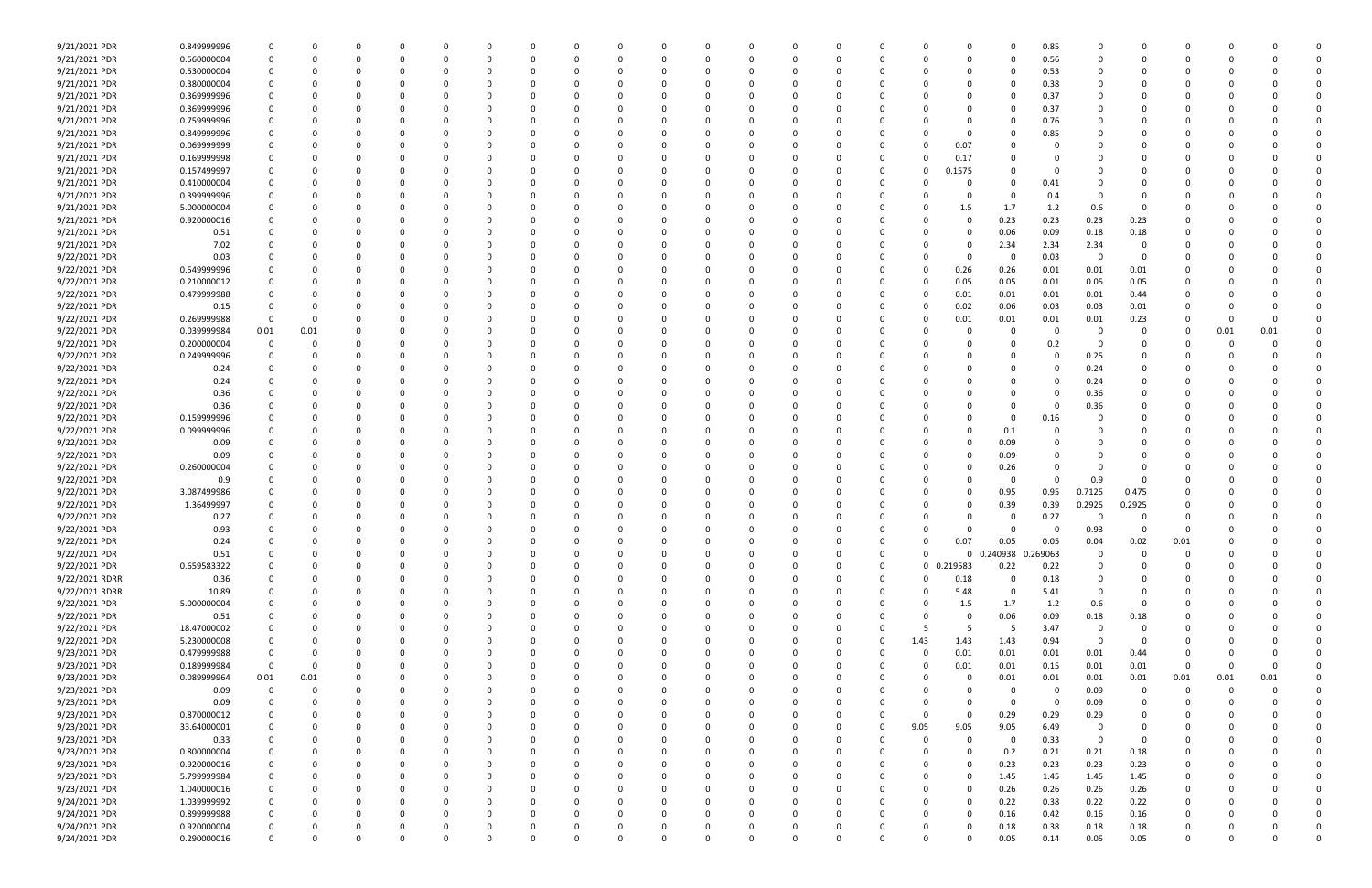| 9/24/2021 PDR  | 0.749999988 |             |             |          |          |          |          | <sup>0</sup> |          | $\Omega$ |     |          |             |          |             |          | 0.13        | 0.36        | 0.13                    | 0.13           | $\Omega$     |          |          |  |
|----------------|-------------|-------------|-------------|----------|----------|----------|----------|--------------|----------|----------|-----|----------|-------------|----------|-------------|----------|-------------|-------------|-------------------------|----------------|--------------|----------|----------|--|
| 9/24/2021 PDR  | 0.36        |             |             |          |          |          |          |              |          |          |     |          |             | -0       |             | 0        | 0.09        | 0.09        | 0.09                    | 0.09           | <sup>0</sup> |          |          |  |
| 9/24/2021 PDR  | 0.36        |             |             |          |          |          |          |              |          |          |     |          |             |          |             | 0        | 0.09        | 0.09        | 0.09                    | 0.09           |              |          |          |  |
| 9/24/2021 PDR  | 0.320000016 |             |             |          |          |          |          |              |          |          |     |          |             |          |             | 0        | 0.08        | 0.08        | 0.08                    | 0.08           |              |          |          |  |
|                |             |             |             |          |          |          |          |              |          |          |     |          |             |          |             |          |             |             |                         |                |              |          |          |  |
| 9/24/2021 PDR  | 0.309999996 |             |             |          |          |          |          |              |          |          |     |          |             |          |             | 0        | 0.06        | 0.13        | 0.06                    | 0.06           | 0            |          |          |  |
| 9/24/2021 PDR  | 0.24        |             |             |          |          |          |          |              |          |          |     |          |             |          |             | 0.07     | 0.05        | 0.05        | 0.04                    | 0.02           | 0.01         |          |          |  |
| 9/24/2021 PDR  | 0.822500007 |             |             |          |          |          |          |              |          |          |     |          |             | 0        | 0.0875      | 0.175    | 0.35        | 0.21        | $\Omega$                |                |              |          |          |  |
| 9/24/2021 PDR  | 33.64000001 |             |             |          |          |          |          |              |          |          |     |          |             | -0       | 9.05        | 9.05     | 9.05        | 6.49        |                         |                |              |          |          |  |
| 9/24/2021 PDR  | 9.410000004 |             |             |          |          |          |          |              |          |          |     |          |             | -0       | 2.64        | 2.64     | 2.64        | 1.49        | $\Omega$                |                |              |          |          |  |
| 9/24/2021 PDR  | 0.920000016 |             |             |          |          |          |          |              |          |          |     |          |             |          |             | 0        | 0.23        | 0.23        | 0.23                    | 0.23           |              |          |          |  |
| 9/24/2021 PDR  | 0.31999998  |             |             |          |          |          |          |              |          |          |     |          |             | -0       |             | 0.01     | 0.28        | 0.01        | 0.01                    | 0.01           |              |          |          |  |
| 9/24/2021 PDR  | 0.6         |             |             |          |          |          |          |              |          |          |     |          |             |          |             | 0.01     | 0.42        | 0.08        | 0.08                    | 0.01           |              |          |          |  |
| 9/24/2021 PDR  | 0.46999998  |             |             |          |          |          |          |              |          |          |     |          |             |          |             | 0.01     |             |             |                         |                |              |          |          |  |
|                |             |             |             |          |          |          |          |              |          |          |     |          |             |          |             |          | 0.43        | 0.01        | 0.01                    | 0.01           |              |          |          |  |
| 9/24/2021 PDR  | 0.639999984 |             |             |          |          |          |          |              |          |          |     |          |             |          |             | 0.01     | 0.01        | 0.01        | 0.6                     | 0.01           |              |          |          |  |
| 9/24/2021 PDR  | 1.169999988 |             |             |          |          |          |          |              |          |          |     |          |             |          |             | 0.57     | 0.01        | 0.01        | 0.01                    | 0.57           |              |          |          |  |
| 9/24/2021 PDR  | 0.209999988 |             |             |          |          |          |          |              |          |          |     |          |             |          |             | 0.01     | 0.01        | 0.01        | 0.17                    | 0.01           |              |          |          |  |
| 9/24/2021 PDR  | 0.37999998  |             | 0           |          |          |          |          |              |          |          |     |          |             |          |             | 0.01     | 0.01        | 0.34        | 0.01                    | 0.01           |              |          |          |  |
| 9/24/2021 PDR  | 0.009999996 |             | 0.01        |          |          |          |          |              |          |          |     |          |             |          |             | 0        | 0           | 0           | $\overline{\mathbf{0}}$ | 0              |              |          |          |  |
| 9/24/2021 PDR  | 0.78        |             |             |          |          |          |          |              |          |          |     |          |             |          |             | o        | 0.15        | 0.33        | 0.15                    | 0.15           |              |          |          |  |
| 9/24/2021 PDR  | 1.019999988 |             |             |          |          |          |          |              |          |          |     |          |             |          |             | 0        | 0.22        | 0.36        | 0.22                    | 0.22           |              |          |          |  |
| 9/24/2021 PDR  | 1.019999988 |             |             |          |          |          |          |              |          |          |     |          |             |          |             | 0        | 0.22        | 0.36        | 0.22                    | 0.22           |              |          |          |  |
| 9/24/2021 PDR  | 0.290000004 |             |             |          |          |          |          |              |          |          |     |          |             |          |             |          | 0           | $\Omega$    | 0.29                    | 0              |              |          |          |  |
|                |             |             |             |          |          |          |          |              |          |          |     |          |             |          |             |          |             |             |                         |                |              |          |          |  |
| 9/24/2021 PDR  | 0.339999996 |             |             |          |          |          |          |              |          |          |     |          |             |          |             |          | 0.06        | 0.16        | 0.06                    | 0.06           |              |          |          |  |
| 9/24/2021 PDR  | 0.339999996 |             |             |          |          |          |          |              |          |          |     |          |             |          |             | 0        | 0.06        | 0.16        | 0.06                    | 0.06           |              |          |          |  |
| 9/24/2021 PDR  | 0.339999996 |             |             |          |          |          |          |              |          |          |     |          |             |          |             | 0        | 0.06        | 0.16        | 0.06                    | 0.06           |              |          |          |  |
| 9/24/2021 PDR  | 1.520000004 |             |             |          |          |          |          |              |          |          |     |          |             |          |             |          | 0.27        | 0.71        | 0.27                    | 0.27           |              |          |          |  |
| 9/24/2021 PDR  | 0.790000008 |             |             |          |          |          |          |              |          |          |     |          |             |          |             | 0        | 0.14        | 0.37        | 0.14                    | 0.14           |              |          |          |  |
| 9/24/2021 PDR  | 0.69        |             |             |          |          |          |          |              |          |          |     |          |             |          |             | 0        | 0.12        | 0.33        | 0.12                    | 0.12           | 0            |          |          |  |
| 9/25/2021 PDR  | 0.280000008 |             |             |          |          |          |          |              |          |          |     |          |             |          | 0.03        | 0.03     | 0.06        | 0.03        | 0.05                    | 0.05           | 0.03         |          |          |  |
| 9/26/2021 PDR  | 0.019999992 | 0.01        | 0.01        |          |          |          |          |              |          |          |     |          |             | -0       |             |          | 0           | 0           |                         |                |              |          |          |  |
| 9/27/2021 PDR  | 0.460416668 |             |             |          |          |          |          |              |          |          |     |          |             | 0        | $\mathbf 0$ | .460417  | 0           | $\Omega$    | $\Omega$                | 0              |              |          |          |  |
| 9/27/2021 PDR  | 1.329999996 |             |             |          |          |          |          |              |          |          |     |          |             |          |             | 0.01     |             |             |                         |                |              |          |          |  |
|                |             |             |             |          |          |          |          |              |          |          |     |          |             |          |             |          | 0.01        | 0.01        | 0.65                    | 0.65           |              |          |          |  |
| 9/27/2021 PDR  | 0.249999996 |             |             |          |          |          |          |              |          |          |     |          |             | -0       |             | 0.01     | 0.01        | 0.01        | 0.11                    | 0.11           | C.           |          |          |  |
| 9/27/2021 PDR  | 1.349999988 |             |             |          |          |          |          |              |          |          |     |          |             |          |             | 0.01     | 0.01        | 0.01        | 0.66                    | 0.66           | 0            |          | $\Omega$ |  |
| 9/27/2021 PDR  | 0.029999988 |             |             |          |          |          |          |              |          |          |     |          |             |          |             |          | $\Omega$    | 0           | $\Omega$                | 0              | 0.01         | 0.01     | 0.01     |  |
| 9/27/2021 PDR  | 0.290000004 |             |             |          |          |          |          |              |          |          |     |          |             |          |             | 0        | 0           | 0.29        |                         | <sup>0</sup>   | O            |          |          |  |
| 9/27/2021 PDR  | 0.380000004 |             |             |          |          |          |          |              |          |          |     |          |             |          |             | 0        | 0           | 0.38        | 0                       |                |              |          |          |  |
| 9/27/2021 PDR  | 0.84        |             |             |          |          |          |          |              |          |          |     |          |             |          |             | 0.24     | 0.24        | 0.18        | 0.18                    |                |              |          |          |  |
| 9/27/2021 PDR  | 0.760000008 |             |             |          |          |          |          |              |          |          |     |          |             |          |             | 0.23     | 0.23        | 0.15        | 0.15                    |                |              |          |          |  |
| 9/27/2021 PDR  | 6.740000016 |             |             |          |          |          |          |              |          |          |     |          |             |          |             | 1.97     | 1.97        | 1.4         | 1.4                     |                |              |          |          |  |
| 9/28/2021 PDR  | 5.28        |             |             |          |          |          |          |              |          |          |     |          |             |          |             | 2.64     | 2.64        | $\Omega$    |                         |                |              |          |          |  |
|                |             |             |             |          |          | $\Omega$ |          |              |          |          | - 0 |          |             |          |             |          |             |             |                         |                |              |          |          |  |
| 9/28/2021 PDR  | 5.799999984 | 0           | 0           | $\Omega$ | $\Omega$ |          | $\Omega$ | $\Omega$     | 0        | 0        |     | 0        | $\Omega$    | 0        |             | 0        | 1.45        | 1.45        | 1.45                    | 1.45           | 0            |          |          |  |
| 9/28/2021 PDR  | 16.94000002 |             |             | 0        | 0        | $\Omega$ |          | $\Omega$     |          | 0        |     | O        |             | 0        |             | 5        | - 5         | 3.47        | 3.47                    | 0              | 0            |          |          |  |
| 9/28/2021 PDR  | 0.489999984 | 0           |             | $\Omega$ | $\Omega$ | $\Omega$ |          | $\Omega$     |          | $\Omega$ |     |          | 0           | $\Omega$ |             | 0.01     | 0.45        | 0.01        | 0.01                    | 0.01           | 0            |          |          |  |
| 9/28/2021 PDR  | 1.289999988 |             |             |          |          |          |          |              |          |          |     |          |             | $\Omega$ |             | 0.01     | 0.01        | 0.01        | 0.63                    | 0.63           | 0            |          |          |  |
| 9/28/2021 PDR  | 0.399999996 | $\mathbf 0$ | 0           |          |          |          |          |              |          |          |     |          |             | 0        |             | 0.01     | 0.29        | 0.04        | 0.03                    | 0.03           | $\Omega$     |          |          |  |
| 9/28/2021 PDR  | 0.04999998  | $0.01\,$    | 0.01        | 0        |          |          |          | 0            |          |          |     |          |             | 0        |             | $\Omega$ | 0           | $\mathbf 0$ | 0                       | $\overline{0}$ | 0.01         | 0.01     | 0.01     |  |
| 9/29/2021 PDR  | 0.079999968 | $0.01\,$    | 0.01        | 0        |          |          |          | 0            |          |          |     |          |             |          |             | $\Omega$ | $\mathbf 0$ | 0.01        | 0.01                    | 0.01           | 0.01         | 0.01     | 0.01     |  |
| 9/30/2021 PDR  | 0.58999998  | $\mathbf 0$ | $\mathbf 0$ | $\Omega$ |          | $\Omega$ |          | $\Omega$     |          | 0        |     |          |             | 0        |             | 0.01     | 0.01        | 0.01        | 0.28                    | 0.28           | 0            | $\Omega$ |          |  |
| 9/30/2021 PDR  | 0.869999988 | 0           |             | 0        | $\Omega$ | $\Omega$ |          | 0            |          | 0        |     |          | 0           | 0        |             | 0.01     | 0.01        | 0.01        | 0.42                    | 0.42           | 0            |          |          |  |
| 9/30/2021 PDR  | 1.349999988 |             |             |          |          |          |          | 0            |          |          |     |          |             | 0        |             | 0.01     | 0.01        | 0.01        | 0.66                    | 0.66           |              |          |          |  |
| 9/30/2021 PDR  |             | $\Omega$    |             |          |          |          |          | 0            |          |          |     |          |             | 0        |             | 0.01     | 0.64        |             | 0.64                    |                | 0            |          |          |  |
|                | 2.56999998  |             |             |          |          |          |          |              |          |          |     |          |             |          |             |          |             | 0.64        |                         | 0.64           |              |          |          |  |
| 9/30/2021 PDR  | 0.309999996 | 0           |             | 0        |          |          |          | 0            |          |          |     |          |             | 0        |             | 0.01     | 0.01        | 0.01        | 0.14                    | 0.14           | 0            |          |          |  |
| 9/30/2021 PDR  | 1.269999996 | $\mathbf 0$ | 0           | $\Omega$ |          |          |          | 0            |          |          |     |          |             |          |             | 0.01     | 0.01        | 0.01        | 0.62                    | 0.62           | 0            |          |          |  |
| 9/30/2021 PDR  | 0.069999972 | 0.01        | 0.01        | 0        |          | $\Omega$ |          | 0            |          | 0        |     |          |             | 0        |             | $\Omega$ | 0           | 0.01        | 0.01                    | 0.01           | 0.01         | 0.01     |          |  |
| 9/30/2021 PDR  | 0.039999984 | $0.01\,$    | 0.01        | 0        |          |          |          | 0            |          | 0        |     |          |             | 0        |             | ŋ        | 0           | $\mathbf 0$ | 0                       | $\mathbf 0$    | 0.01         | 0.01     |          |  |
| 9/30/2021 PDR  | 5.100000012 | 0           | $\Omega$    |          |          |          |          |              |          |          |     |          |             |          |             | $\Omega$ | 1.7         | 1.7         | 1.7                     | $\Omega$       | 0            | $\Omega$ |          |  |
| 9/30/2021 PDR  | 0.929999988 |             | 0           | 0        | 0        |          |          | 0            |          |          |     |          |             | 0        |             | 0        | 0.31        | 0.31        | 0.31                    | 0              | 0            |          |          |  |
| 9/30/2021 RDRR | 0.06        |             |             |          |          |          |          |              |          |          |     |          | 0           | 0        |             | 0        | 0.03        | 0.03        | $\Omega$                | 0              |              |          |          |  |
| 9/30/2021 PDR  | 7.92        |             |             |          |          |          |          |              |          |          |     |          | $\mathbf 0$ | 2.64     | 2.64        | $\Omega$ | 2.64        | $\mathbf 0$ | $\Omega$                | $\Omega$       | 0            |          |          |  |
| 9/30/2021 PDR  | 0.380000004 |             |             |          |          |          |          |              |          |          |     |          |             | 0        |             | 0        | 0.23        | 0.15        |                         | 0              | 0            |          |          |  |
|                |             |             |             |          |          |          |          |              |          |          |     |          |             |          |             |          |             |             |                         |                |              |          |          |  |
| 10/1/2021 PDR  | 0.029999988 |             |             | 0        |          |          |          | <sup>0</sup> |          |          |     |          |             | 0        |             | 0        | 0.01        | 0           |                         | $\Omega$       | 0            | 0.01     | 0.01     |  |
| 10/1/2021 PDR  | 0.029999988 |             |             | 0        | 0        | $\Omega$ |          | 0            |          | $\Omega$ |     |          |             |          |             | $\Omega$ | 0           | 0           | $\Omega$                | - 0            | 0.01         | 0.01     | 0.01     |  |
| 10/1/2021 PDR  | 0.75        |             |             |          | 0        |          |          | 0            |          | 0        |     |          |             |          |             | 0        | 0           | 0.75        | $\Omega$                | $\Omega$       | - 0          |          |          |  |
| 10/1/2021 PDR  | 0.210000012 | $\Omega$    | 0           | $\Omega$ | $\Omega$ | $\Omega$ | $\Omega$ | $\Omega$     | $\Omega$ | $\Omega$ |     | $\Omega$ | O           | $\Omega$ |             | 0.02     | 0.03        | 0.06        | 0.05                    | 0.02           | 0.03         |          | 0        |  |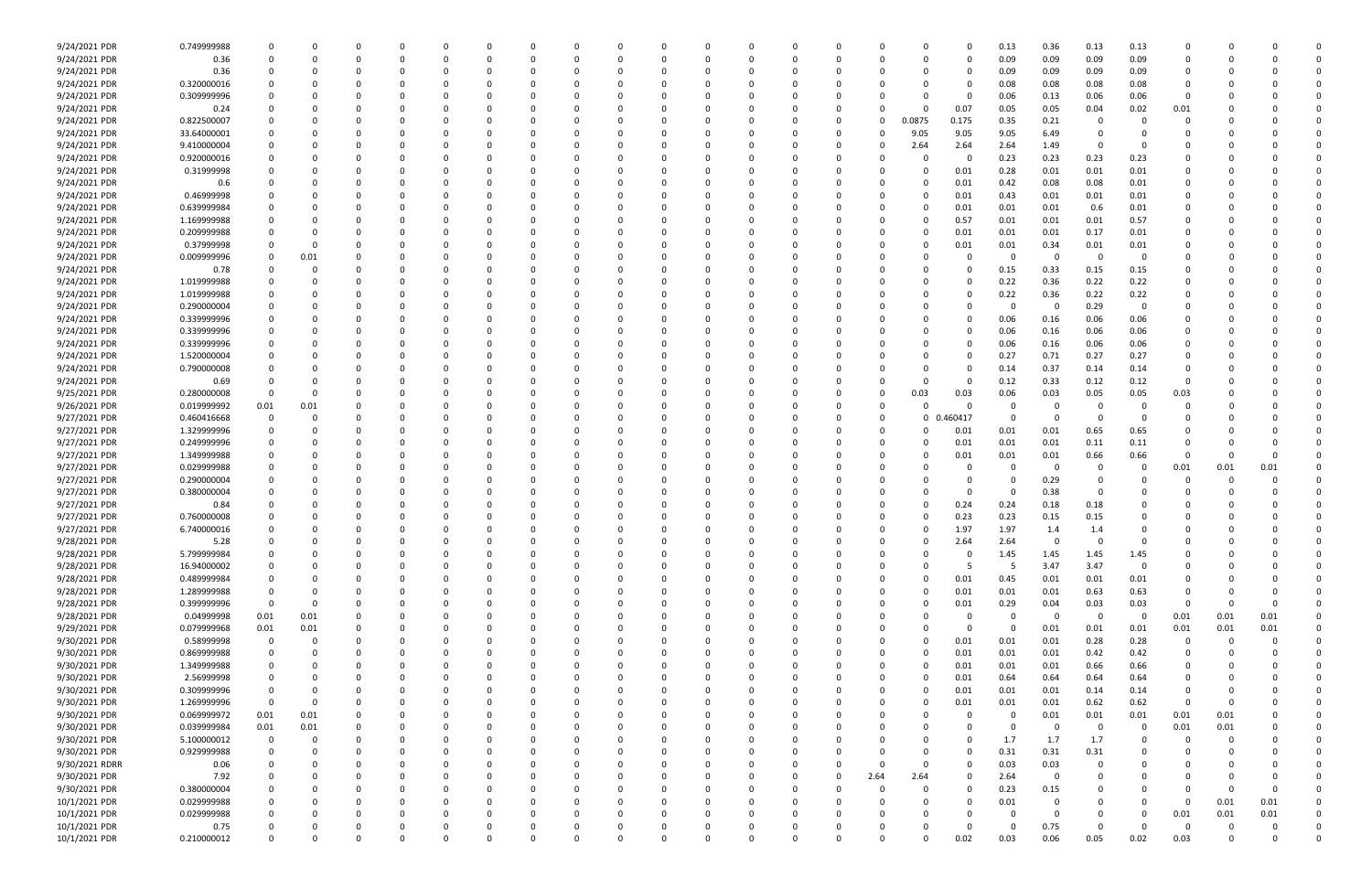| 10/1/2021 PDR  | 0.200000004 |             |          |              |          |          |    |          |          | 0        |          |          | n    |          | 0.03     | 0.03 | 0.04        | 0.03        | 0.02                    | 0.03        | 0.02 |          |  |
|----------------|-------------|-------------|----------|--------------|----------|----------|----|----------|----------|----------|----------|----------|------|----------|----------|------|-------------|-------------|-------------------------|-------------|------|----------|--|
| 10/1/2021 PDR  | 0.857499993 | 0           |          | <sup>0</sup> |          |          |    |          |          | $\Omega$ |          | 0        | 0    | 0.0925   | 0.185    | 0.37 | 0.21        | $\Omega$    | 0                       | 0           | 0    |          |  |
| 10/1/2021 PDR  | 9.399999996 | 0           |          |              |          |          |    |          |          |          |          |          | 0    | 2.64     | 2.64     | 2.64 | 1.48        | - 0         | O                       |             |      |          |  |
|                |             |             |          |              |          |          |    |          |          |          |          |          |      |          |          |      |             |             |                         |             |      |          |  |
| 10/1/2021 PDR  | 5.799999984 |             |          |              |          |          |    |          |          |          |          |          |      |          | $\Omega$ | 1.45 | 1.45        | 1.45        | 1.45                    |             |      |          |  |
| 10/1/2021 PDR  | 24.93999998 | 0           |          |              |          |          |    |          |          |          |          |          | 0    |          | 7.12     | 7.12 | 5.35        | 5.35        | $\Omega$                |             |      |          |  |
| 10/1/2021 PDR  | 7.150000011 | 0           |          |              |          |          |    |          |          | - 0      |          |          | 0.65 | 1.3      | 2.6      | 2.6  | 0           | - 0         | 0                       |             |      |          |  |
| 10/1/2021 PDR  | 0.765000012 |             |          |              |          |          |    |          |          |          |          |          | 0    | 0.23     | 0.23     | 0.23 | 0.075       | - 0         | - 0                     | O           |      |          |  |
| 10/2/2021 PDR  |             | - 0         |          |              |          |          |    |          |          |          |          |          |      |          | 0.15     |      |             |             | 0.13                    |             | 0.08 |          |  |
|                | 0.950000004 |             |          |              |          |          |    |          |          |          |          |          |      |          |          | 0.15 | 0.15        | 0.15        |                         | 0.14        |      |          |  |
| 10/3/2021 PDR  | 0.069999972 | 0.01        | 0.01     |              |          |          |    |          |          |          |          |          |      |          |          | 0    | 0           | 0.01        | 0.01                    | 0.01        | 0.01 | 0.01     |  |
| 10/3/2021 PDR  | 0.089999964 | 0.01        | $0.01\,$ |              |          |          |    |          |          |          |          |          |      |          |          | 0.01 | 0.01        | 0.01        | 0.01                    | 0.01        | 0.01 | 0.01     |  |
| 10/3/2021 PDR  | 0.094999998 | 0           | $\Omega$ |              |          |          |    |          |          | 0        |          |          |      |          |          | 0    | 0.095       | $\Omega$    | 0                       | 0           | 0    |          |  |
|                | 0.304999998 |             |          |              |          |          |    |          |          |          |          |          |      |          |          |      |             |             |                         |             |      |          |  |
| 10/3/2021 PDR  |             | 0           |          |              |          |          |    |          |          | 0        |          |          |      |          |          | 0    | 0.305       |             |                         |             |      |          |  |
| 10/3/2021 PDR  | 0.044999994 |             |          |              |          |          |    |          |          |          |          |          |      |          |          |      | 0.045       |             |                         |             |      |          |  |
| 10/3/2021 PDR  | 0.044999994 |             |          |              |          |          |    |          |          |          |          |          |      |          |          | 0    | 0.045       |             |                         |             |      |          |  |
| 10/3/2021 PDR  | 0.044999994 |             |          |              |          |          |    |          |          |          |          |          |      |          |          | 0    | 0.045       | - 0         |                         |             |      |          |  |
| 10/4/2021 RDRR | 0.309999996 |             |          |              |          |          |    |          |          |          |          |          |      |          |          |      | 0.16        | 0.15        | $\Omega$                |             |      |          |  |
|                |             |             |          |              |          |          |    |          |          |          |          |          |      |          |          |      |             |             |                         |             |      |          |  |
| 10/4/2021 PDR  | 6.780000024 |             |          |              |          |          |    |          |          | -0       |          |          |      | 1.13     | 1.13     | 1.13 | 1.13        | 1.13        | 1.13                    |             |      |          |  |
| 10/4/2021 PDR  | 0.909999996 |             |          |              |          |          |    |          |          | -0       |          |          |      |          | $\Omega$ | 0    | 0.91        |             | 0                       |             |      |          |  |
| 10/4/2021 PDR  | 7.92        |             |          |              |          |          |    |          |          |          |          |          | 0    | 2.64     | 2.64     | 2.64 | 0           |             |                         |             |      |          |  |
| 10/4/2021 PDR  | 12.85000001 |             |          |              |          |          |    |          |          | -0       |          |          |      | 3.5      | 3.5      | 3.5  | 2.35        |             |                         |             |      |          |  |
|                |             |             |          |              |          |          |    |          |          |          |          |          |      |          |          |      |             |             |                         |             |      |          |  |
| 10/4/2021 PDR  | 24.93999998 |             |          |              |          |          |    |          |          |          |          |          |      |          | 7.12     | 7.12 | 5.35        | 5.35        |                         |             |      |          |  |
| 10/4/2021 PDR  | 0.110000004 |             |          |              |          |          |    |          |          |          |          |          |      |          |          | 0    | 0.11        | $\Omega$    | $\Omega$                |             |      |          |  |
| 10/4/2021 PDR  | 7.300000008 |             |          |              |          |          |    |          |          |          |          |          | 0    | 1.97     | 1.97     | 1.97 | 1.39        | $\Omega$    | $\Omega$                |             |      |          |  |
| 10/4/2021 PDR  | 12.34999998 |             |          |              |          |          |    |          |          |          |          |          |      |          | 2.47     | 2.47 | 2.47        | 2.47        | 2.47                    |             |      |          |  |
|                |             |             |          |              |          |          |    |          |          |          |          |          |      |          |          |      |             |             |                         |             |      |          |  |
| 10/4/2021 PDR  | 0.249999996 |             |          |              |          |          |    |          |          |          |          |          |      |          | 0.05     | 0.17 | 0.01        | 0.01        | 0.01                    |             |      |          |  |
| 10/4/2021 PDR  | 0.819999984 |             |          |              |          |          |    |          |          |          |          |          |      |          | 0.01     | 0.78 | 0.01        | 0.01        | 0.01                    |             |      |          |  |
| 10/4/2021 PDR  | 0.159999984 |             |          |              |          |          |    |          |          |          |          |          |      |          | 0.01     | 0.12 | 0.01        | 0.01        | 0.01                    |             |      |          |  |
| 10/4/2021 PDR  | 0.28999998  | 0           |          |              |          |          |    |          |          |          |          |          |      |          | 0.13     | 0.13 | 0.01        | 0.01        | 0.01                    |             |      |          |  |
|                |             |             |          |              |          |          |    |          |          |          |          |          |      |          |          |      |             |             |                         |             |      |          |  |
| 10/4/2021 PDR  | 0.029999988 | 0.01        | 0.01     |              |          |          |    |          |          |          |          |          |      |          |          | 0    | 0           | - 0         | - 0                     | 0           | -0   | 0.01     |  |
| 10/4/2021 PDR  | 0.04999998  | 0.01        | 0.01     |              |          |          |    |          |          |          |          |          |      |          |          |      | -0          | - 0         | 0                       | 0.01        | 0.01 | 0.01     |  |
| 10/4/2021 PDR  | 0.860000004 | 0           |          |              |          |          |    |          |          | - 0      |          |          |      |          |          |      | 0           | 0.86        | - 0                     | O           |      |          |  |
| 10/4/2021 PDR  | 0.860000004 |             |          |              |          |          |    |          |          |          |          |          |      |          |          |      | 0           | 0.86        | $\Omega$                |             |      |          |  |
|                |             |             |          |              |          |          |    |          |          |          |          |          |      |          |          |      |             |             |                         |             |      |          |  |
| 10/4/2021 PDR  | 0.230000004 |             |          |              |          |          |    |          |          |          |          |          |      |          |          | 0    |             |             | 0.23                    |             |      |          |  |
| 10/4/2021 PDR  | 0.380000004 |             |          |              |          |          |    |          |          |          |          |          |      |          |          | 0.38 |             |             |                         |             |      |          |  |
| 10/4/2021 PDR  | 0.260000004 |             |          |              |          |          |    |          |          |          |          |          |      |          |          |      | $\Omega$    | 0.26        |                         |             |      |          |  |
| 10/4/2021 PDR  | 0.09        |             |          |              |          |          |    |          |          |          |          |          |      |          |          |      | 0           | 0.09        | 0                       |             |      |          |  |
|                |             |             |          |              |          |          |    |          |          |          |          |          |      |          |          |      |             |             |                         |             |      |          |  |
| 10/4/2021 PDR  | 0.189999996 |             |          |              |          |          |    |          |          |          |          |          |      |          |          |      | 0           | 0.19        | 0                       |             |      |          |  |
| 10/4/2021 PDR  | 0.15        |             |          |              |          |          |    |          |          |          |          |          |      |          |          |      | 0           |             | 0.15                    |             |      |          |  |
| 10/4/2021 PDR  | 0.18        |             |          |              |          |          |    |          |          |          |          |          |      |          |          |      | 0.18        |             | O                       |             |      |          |  |
| 10/4/2021 PDR  | 0.15        |             |          |              |          |          |    |          |          |          |          |          |      |          |          | 0    | 0.15        |             | 0                       |             |      |          |  |
|                |             |             |          |              |          |          |    |          |          |          |          |          |      |          |          |      |             |             | 0.14                    |             |      |          |  |
| 10/4/2021 PDR  | 0.140000004 |             |          |              |          |          |    |          |          |          |          |          |      |          |          |      |             |             |                         |             |      |          |  |
| 10/4/2021 PDR  | 0.260000004 | 0           | 0        | 0            | $\Omega$ |          | 0  | ŋ        | 0        | 0        | $\Omega$ |          | 0    |          |          |      | 0           | 0.26        | $\overline{0}$          | 0           |      |          |  |
| 10/4/2021 PDR  | 0.140000004 | 0           | 0        | 0            |          |          | 0  |          | 0        | 0        | $\Omega$ |          | 0    |          | 0        |      | $\mathbf 0$ | 0.14        | $\overline{0}$          | $\Omega$    |      |          |  |
| 10/4/2021 PDR  | 0.45        | $\Omega$    |          |              |          |          |    |          |          | 0        |          |          | 0    |          |          |      | 0           | $\Omega$    | 0.45                    | 0           |      |          |  |
| 10/4/2021 PDR  | 0.09        | $\Omega$    |          |              |          |          |    |          |          | $\Omega$ |          |          |      |          |          |      | 0           | $\Omega$    | 0.09                    | 0           |      |          |  |
|                |             |             |          |              |          |          |    |          |          |          |          |          |      |          |          |      |             |             |                         |             |      |          |  |
| 10/4/2021 PDR  | 0.09        | $\Omega$    |          |              |          |          |    |          |          | 0        |          |          |      |          |          |      | 0           | $\Omega$    | 0.09                    | 0           |      |          |  |
| 10/4/2021 PDR  | 0.09        | 0           |          |              |          |          |    |          |          | 0        |          |          |      |          |          |      | 0           | $\Omega$    | 0.09                    | 0           |      |          |  |
| 10/4/2021 PDR  | 0.12        | 0           |          |              |          |          |    |          |          | 0        |          |          | 0    |          | 0        | 0    | $\mathbf 0$ | $\Omega$    | 0.12                    | 0           |      |          |  |
| 10/5/2021 PDR  | 0.399999984 | $\mathbf 0$ |          |              |          | 0        | 0  | 0        | 0        | 0        |          | 0        | 0    | $\Omega$ | 0.01     | 0.36 | 0.01        | 0.01        | 0.01                    | 0           | 0    | $\Omega$ |  |
|                |             |             |          |              |          |          |    |          |          |          |          |          |      |          |          |      |             |             |                         |             |      |          |  |
| 10/5/2021 PDR  | 0.04999998  | 0.01        | $\Omega$ |              |          |          | 0  |          | 0        | 0        |          | 0        | 0    |          | $\Omega$ | 0.01 | 0.01        | $\mathbf 0$ | $\overline{\mathbf{0}}$ | - 0         | 0.01 | 0.01     |  |
| 10/5/2021 PDR  | 0.089999964 | 0.01        | $0.01\,$ |              |          |          | 0  |          |          | 0        |          |          | 0    |          | 0        | 0.01 | 0.01        | $0.01\,$    | 0.01                    | 0.01        | 0.01 | 0.01     |  |
| 10/5/2021 PDR  | 0.920000016 | $\mathbf 0$ | 0        |              |          |          | 0  |          |          | 0        |          |          |      |          | $\Omega$ | 0.23 | 0.23        | 0.23        | 0.23                    | 0           | 0    | $\Omega$ |  |
| 10/5/2021 PDR  | 5.799999984 | 0           | 0        |              |          |          | -0 |          |          | 0        |          |          |      |          | $\Omega$ | 1.45 | 1.45        | 1.45        | 1.45                    | 0           |      |          |  |
|                | 1.600000008 | 0           |          |              |          | O        | 0  | 0        |          | 0        |          | $\Omega$ |      |          | 0.48     | 0.48 | 0.32        | 0.32        | $\mathbf 0$             |             |      |          |  |
| 10/5/2021 PDR  |             |             |          |              |          |          |    |          |          |          |          |          | 0    |          |          |      |             |             |                         | 0           |      |          |  |
| 10/5/2021 PDR  | 6.72        | 0           |          |              |          | 0        | 0  | 0        | 0        | 0        |          | 0        | 0    |          | 1.97     | 1.97 | 1.39        | 1.39        | $\mathbf 0$             | 0           |      | $\Omega$ |  |
| 10/6/2021 PDR  | 0.84        | 0           |          |              |          |          | 0  |          | 0        | $\Omega$ |          | 0        | 0    |          | 0.24     | 0.24 | 0.18        | $0.18\,$    | $\mathbf 0$             | O           |      |          |  |
| 10/7/2021 PDR  | 5.055000006 | $\mathbf 0$ |          |              |          |          |    |          |          | $\Omega$ |          |          | 0    |          | 1.56     | 1.71 | 1.19        | 0.595       | $\mathbf 0$             | 0           |      |          |  |
|                | 9.999999984 | $\mathbf 0$ |          |              |          |          |    |          |          |          |          |          |      |          | $\Omega$ |      | 2.5         |             |                         | 0           |      | $\Omega$ |  |
| 10/7/2021 PDR  |             |             |          |              |          |          |    | 0        |          | 0        |          | 0        | 0    |          |          | 2.5  |             | 2.5         | 2.5                     |             | 0    |          |  |
| 10/7/2021 PDR  | 0.04999998  | 0.01        | 0        |              |          |          |    |          |          | 0        |          |          |      |          | 0        | 0.01 | 0.01        | 0           | 0                       | 0           | 0.01 | 0.01     |  |
| 10/8/2021 PDR  | 0.039999984 | 0.01        | 0.01     |              |          |          |    |          |          | $\Omega$ |          |          |      |          | $\Omega$ | 0    | $\mathbf 0$ | $\Omega$    | $\mathbf 0$             | 0           | 0.01 | 0.01     |  |
| 10/8/2021 PDR  | 0.680000016 | $\mathbf 0$ | 0        |              |          |          | 0  | 0        |          | 0        |          |          | 0    |          | 0        | 0.17 | 0.17        | 0.17        | 0.17                    | 0           | 0    |          |  |
| 10/8/2021 PDR  |             | 0           | 0        |              |          |          | 0  |          |          | 0        |          | 0        |      |          | 0        | 0.09 | 0.09        | 0.09        | 0.09                    | 0           |      |          |  |
|                | 0.36        |             |          |              |          |          |    |          |          |          |          |          |      |          |          |      |             |             |                         |             |      |          |  |
| 10/8/2021 PDR  | 0.48        | $\Omega$    |          |              |          |          | 0  |          |          | 0        |          | 0        | 0    |          | $\Omega$ | 0.12 | 0.12        | 0.12        | 0.12                    | 0           |      |          |  |
| 10/8/2021 PDR  | 0.48        | 0           |          | 0            |          |          |    | 0        |          | 0        |          |          |      |          | 0        | 0.12 | 0.12        | 0.12        | 0.12                    | C           |      |          |  |
| 10/8/2021 PDR  | 0.560000016 | $\Omega$    | 0        | $\Omega$     | $\Omega$ | $\Omega$ |    | $\Omega$ | $\Omega$ | $\Omega$ | $\Omega$ | $\Omega$ |      |          |          | 0.14 | 0.14        | 0.14        | 0.14                    | $\mathbf 0$ |      | 0        |  |
|                |             |             |          |              |          |          |    |          |          |          |          |          |      |          |          |      |             |             |                         |             |      |          |  |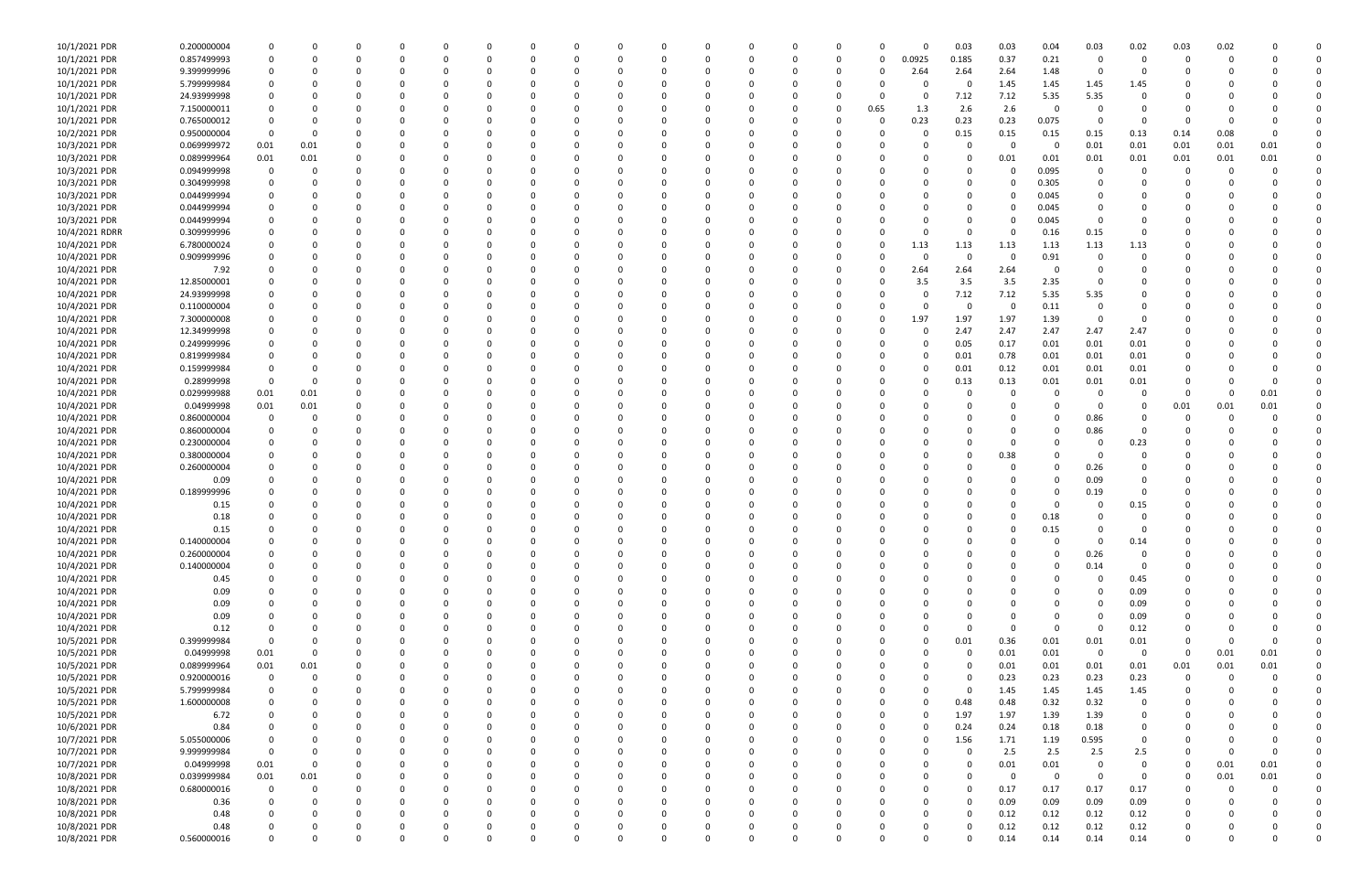| 10/8/2021 PDR  | 0.759999984 |                |          |          |          | $\Omega$ |          |          |      |          |          |          |          | -0       |          |          | 0.19         | 0.19          | 0.19                | 0.19        |          |          |          |  |
|----------------|-------------|----------------|----------|----------|----------|----------|----------|----------|------|----------|----------|----------|----------|----------|----------|----------|--------------|---------------|---------------------|-------------|----------|----------|----------|--|
| 10/8/2021 PDR  | 0.6         |                |          |          |          |          |          |          |      |          |          |          |          |          |          |          | 0.15         | 0.15          | 0.15                | 0.15        |          |          |          |  |
| 10/8/2021 PDR  | 0.279999984 |                |          |          |          |          |          |          |      |          |          |          |          |          |          |          | 0.07         | 0.07          | 0.07                | 0.07        |          |          |          |  |
| 10/8/2021 PDR  | 0.440000016 |                |          |          |          |          |          |          |      |          |          |          |          |          |          |          | 0.11         | 0.11          | 0.11                | 0.11        |          |          |          |  |
|                |             |                |          |          |          |          |          |          |      |          |          |          |          |          |          |          |              |               |                     |             |          |          |          |  |
| 10/8/2021 PDR  | 1.8         |                |          |          |          |          |          |          |      |          |          |          |          |          |          |          | 0.45         | 0.45          | 0.45                | 0.45        |          |          |          |  |
| 10/8/2021 PDR  | 0.48        |                |          |          |          |          |          |          |      |          |          |          |          |          |          |          | 0.12         | 0.12          | 0.12                | 0.12        |          |          |          |  |
| 10/8/2021 PDR  | 0.249999996 |                |          |          |          |          |          |          |      |          |          |          |          |          |          |          | $\Omega$     | 0.002604      | 0.244792            | 0.002604    |          |          |          |  |
| 10/8/2021 PDR  | 0.980000004 |                |          |          |          |          |          |          |      |          |          |          |          |          |          |          | 0.98         |               |                     |             |          |          |          |  |
| 10/8/2021 PDR  | 21.35999999 |                |          |          |          |          |          |          | 7.12 | 7.12     | 7.12     |          |          |          |          |          | 0            |               |                     |             | 0        |          |          |  |
| 10/9/2021 PDR  | 0.04999998  | 0.01           | 0.01     |          |          |          |          |          |      |          |          |          |          |          |          |          | 0            |               | $\Omega$            | 0           | 0.01     | 0.01     | 0.01     |  |
| 10/9/2021 PDR  | 0.089999964 | 0.01           | 0.01     |          |          |          |          |          |      |          |          |          |          |          |          |          | 0.01         | 0.01          | 0.01                | 0.01        | 0.01     | 0.01     | 0.01     |  |
| 10/10/2021 PDR | 0.04999998  | 0.01           | 0.01     |          |          |          |          |          |      |          |          |          |          |          |          |          | 0            | - റ           | $\mathbf 0$         | - 0         | 0.01     | 0.01     | 0.01     |  |
| 10/10/2021 PDR | 0.079999968 |                |          |          |          |          |          |          |      |          |          |          |          |          |          |          |              |               |                     |             |          |          |          |  |
|                |             | 0.01           | 0.01     |          |          |          |          |          |      |          |          |          |          |          |          |          | 0.01         | 0.01          | 0.01                | 0.01        | 0.01     | 0.01     |          |  |
| 10/11/2021 PDR | 2.743124999 |                | 0        |          |          |          |          |          |      |          |          |          |          |          |          |          | 2.64         | .103125<br>-0 | 0                   |             | 0        |          |          |  |
| 10/11/2021 PDR | 0.920000016 | - 0            | 0        |          |          |          |          |          |      |          |          |          |          |          |          |          | 0.23         | 0.23          | 0.23                | 0.23        | - 0      |          |          |  |
| 10/11/2021 PDR | 0.079999968 | 0.01           | 0.01     |          |          |          |          |          |      |          |          |          |          |          |          |          | 0            | 0.01          | 0.01                | 0.01        | 0.01     | 0.01     | 0.01     |  |
| 10/11/2021 PDR | 0.079999968 | 0.01           | 0.01     |          |          |          |          |          |      | -0       |          |          |          |          |          |          | 0            | 0.01          | 0.01                | 0.01        | 0.01     | 0.01     | 0.01     |  |
| 10/12/2021 PDR | 0.054999999 | 0              | 0        |          |          |          |          |          |      |          |          |          |          |          |          |          | 0.055        |               | 0                   | 0           | 0        |          |          |  |
| 10/12/2021 PDR | 0.09        |                |          |          |          |          |          |          |      |          |          |          |          |          |          |          | 0            |               | 0.09                |             |          |          |          |  |
| 10/12/2021 PDR | 2.600000004 |                |          |          |          |          |          |          |      |          |          |          |          |          |          |          | 2.6          |               | - 0                 | $\Omega$    |          |          |          |  |
| 10/12/2021 PDR | 1.040000016 |                |          |          |          |          |          |          |      |          |          |          |          |          |          |          | 0.26         | 0.26          | 0.26                | 0.26        |          |          |          |  |
| 10/12/2021 PDR | 0.019999992 |                |          |          |          |          |          |          |      |          |          |          |          |          |          |          | $\Omega$     |               | $\Omega$            | $\Omega$    |          |          |          |  |
|                |             | 0.01           | 0.01     |          |          |          |          |          |      |          |          |          |          |          |          |          |              |               |                     |             |          |          |          |  |
| 10/13/2021 PDR | 0.999999996 |                | $\Omega$ |          |          |          |          |          |      |          |          |          |          |          |          |          |              |               | 0 0.010417 0.979167 | 0.010417    |          |          |          |  |
| 10/13/2021 PDR | 0.45        |                |          |          |          |          |          |          |      |          |          |          |          |          |          |          |              | 0 0.004688    | 0.440625            | 0.004688    |          |          |          |  |
| 10/13/2021 PDR | 6.139999992 |                |          |          |          |          |          |          |      |          |          |          |          |          |          |          | 1.97         | 1.39          | 1.39                | 1.39        |          |          |          |  |
| 10/14/2021 PDR | 0.920000016 |                |          |          |          |          |          |          |      |          |          |          |          |          |          |          | 0.23         | 0.23          | 0.23                | 0.23        |          |          |          |  |
| 10/14/2021 PDR | 6.139999992 |                |          |          |          |          |          |          |      |          |          |          |          |          |          |          | 1.97         | 1.39          | 1.39                | 1.39        |          |          |          |  |
| 10/15/2021 PDR | 1.449999996 |                |          |          |          |          |          |          |      |          |          |          |          |          | 0        | 0.71     | 0.71         | 0.01          | 0.01                | 0.01        |          |          |          |  |
| 10/15/2021 PDR | 1.54999998  |                |          |          |          |          |          |          |      |          |          |          |          |          |          | 0.01     | 0.76         | 0.76          | 0.01                | 0.01        |          |          |          |  |
| 10/15/2021 PDR | 1.149999996 |                |          |          |          |          |          |          |      |          |          |          |          |          |          | 0.56     | 0.56         | 0.01          | 0.01                | 0.01        |          |          |          |  |
| 10/15/2021 PDR | 16.96999998 |                |          |          |          |          |          |          |      |          |          |          |          |          |          | 4.24     | 4.24         | 4.24          | 4.24                | 0.01        |          |          |          |  |
|                |             |                |          |          |          |          |          |          |      |          |          |          |          |          |          |          |              |               |                     |             |          |          |          |  |
| 10/15/2021 PDR | 4.90999998  |                |          |          |          |          |          |          |      |          |          |          |          |          | O        | 2.44     | 2.44         | 0.01          | 0.01                | 0.01        |          |          |          |  |
| 10/15/2021 PDR | 2.649999996 |                |          |          |          |          |          |          |      |          |          |          |          |          | O        | 0.66     | 0.66         | 0.66          | 0.66                | 0.01        |          |          |          |  |
| 10/15/2021 PDR | 1.12999998  |                |          |          |          |          |          |          |      |          |          |          |          |          |          | 0.28     | 0.28         | 0.28          | 0.28                | 0.01        |          |          |          |  |
| 10/15/2021 PDR | 0.669999996 |                |          |          |          |          |          |          |      |          |          |          |          |          |          | 0.01     | 0.32         | 0.32          | 0.01                | 0.01        |          |          |          |  |
| 10/15/2021 PDR | 1.290000012 |                |          |          |          |          |          |          |      |          |          |          |          |          |          | 0.32     | 0.32         | 0.32          | 0.32                | 0.01        |          |          |          |  |
| 10/15/2021 PDR | 0.669999996 |                |          |          |          |          |          |          |      |          |          |          |          |          |          | 0.01     | 0.32         | 0.32          | 0.01                | 0.01        |          |          |          |  |
| 10/15/2021 PDR | 0.489999996 |                |          |          |          |          |          |          |      |          |          |          |          |          |          | 0.12     | 0.12         | 0.12          | 0.12                | 0.01        |          |          |          |  |
| 10/15/2021 PDR | 0.690000012 |                |          |          |          |          |          |          |      |          |          |          |          |          |          | 0.17     | 0.17         | 0.17          | 0.17                | 0.01        |          |          |          |  |
| 10/15/2021 PDR | 0.810000012 |                | $\Omega$ |          |          |          |          |          |      |          |          |          |          |          |          | 0.2      | 0.2          | 0.2           | 0.2                 | 0.01        | $\Omega$ |          |          |  |
|                | 0.064999974 | $\mathbf 0$    |          |          |          |          |          |          |      |          |          |          |          |          |          |          |              |               |                     |             |          |          |          |  |
| 10/15/2021 PDR |             |                | 0.005    |          |          |          |          |          |      |          |          |          |          |          |          |          | $\mathsf{o}$ | 0.01          | 0.01                | 0.01        | 0.01     | 0.01     | 0.01     |  |
| 10/15/2021 PDR | 0.140000004 | 0              | 0        | $\Omega$ | $\Omega$ | $\Omega$ | $\Omega$ | 0        |      | $\Omega$ | $\Omega$ | $\Omega$ | $\Omega$ | 0        | 0        | $\Omega$ | $\mathbf{0}$ | $\Omega$      | $\mathbf 0$         | 0.14        | 0        | $\Omega$ | $\Omega$ |  |
| 10/15/2021 PDR | 0.200000004 |                | 0        |          | $\Omega$ | 0        |          | 0        |      | 0        |          | $\Omega$ |          | 0        | $\Omega$ | 0.03     | 0.03         | 0.04          | 0.03                | 0.02        | 0.03     | 0.02     |          |  |
| 10/15/2021 PDR | 0.419999988 |                |          |          | $\Omega$ | 0        |          | O        |      | 0        |          | $\Omega$ |          | $\Omega$ | O        | 0.04     | 0.05         | 0.05          | 0.07                | 0.1         | 0.07     | 0.04     |          |  |
| 10/15/2021 PDR | 3.930000012 |                |          |          |          |          |          |          |      |          |          |          |          |          |          |          | 1.31         | 1.31          | 1.31                | 0           | 0        |          |          |  |
| 10/15/2021 PDR | 3.899999988 |                |          |          |          |          |          |          |      |          |          |          |          |          |          | $\Omega$ | 1.3          | 1.3           | 1.3                 | 0           |          |          |          |  |
| 10/15/2021 PDR | 1.159999992 |                |          |          |          | 0        |          |          |      |          |          |          |          |          | 0        | 0.37     | 0.37         | 0.21          | 0.21                | 0           |          |          |          |  |
| 10/15/2021 PDR | 10.475      |                |          |          |          | 0        |          |          |      | 0        |          |          |          |          | 0        | 3.45     | 3.5          | 2.35          | 1.175               | 0           |          |          |          |  |
| 10/15/2021 PDR | 3.967499991 |                |          |          |          | 0        |          | 0        |      | 0        |          | $\Omega$ |          | $\Omega$ | 0        |          | 0.4925       | 0.695         | 1.39                | 1.39        |          |          |          |  |
| 10/18/2021 PDR | 0.12        |                |          |          |          | 0        |          | 0        |      | 0        |          | 0        |          | 0        | 0        | 0        | 0.12         | $\Omega$      | 0                   | 0           |          |          |          |  |
| 10/18/2021 PDR | 0.980000004 |                |          |          |          | 0        |          |          |      |          |          |          |          |          |          |          | 0.98         | $\Omega$      | 0                   | $\mathbf 0$ |          |          |          |  |
|                |             |                |          |          |          |          |          |          |      |          |          |          |          |          |          |          |              |               |                     |             |          |          |          |  |
| 10/18/2021 PDR | 1.120000008 |                |          |          |          |          |          |          |      |          |          |          |          |          | 0        | $\Omega$ | 0.48         | 0.32          | 0.32                | - 0         |          |          |          |  |
| 10/19/2021 PDR | 18.3875     |                |          |          |          | 0        |          |          |      | 0        |          | 0        |          |          | 0        |          | 2.2625       | 3.225         | 6.45                | 6.45        | 0        |          |          |  |
| 10/19/2021 PDR | 0.920000016 |                |          |          |          | 0        |          |          |      | 0        |          | $\Omega$ |          |          | 0        | $\Omega$ | 0.23         | 0.23          | 0.23                | 0.23        | 0        |          |          |  |
| 10/19/2021 PDR | 0.419999988 | 0              |          |          |          | 0        |          | 0        |      | 0        |          | $\Omega$ |          | 0        | 0        | 0.04     | 0.05         | 0.05          | 0.07                | 0.1         | 0.07     | 0.04     |          |  |
| 10/19/2021 PDR | 0.170000004 |                |          |          |          | 0        |          |          |      | 0        |          | $\Omega$ |          |          |          |          | 0            | 0.17          | 0                   | 0           | 0        |          |          |  |
| 10/19/2021 PDR | 0.410000004 |                |          |          |          |          |          |          |      |          |          |          |          |          |          |          | $\Omega$     | 0.41          | $\Omega$            | 0           |          |          |          |  |
| 10/19/2021 PDR | 0.51        |                |          |          |          |          |          |          |      |          |          |          |          |          |          | $\Omega$ | $\mathbf 0$  |               | 0.240938 0.269063   |             |          |          |          |  |
| 10/19/2021 PDR | 5.28        | $\Omega$       | 0        |          |          |          |          |          |      |          |          |          |          |          |          | $\Omega$ | 2.64         | 2.64          | 0                   | 0           |          |          |          |  |
| 10/20/2021 PDR | 0.039999984 | 0.01           | 0.01     |          |          |          |          |          |      | $\Omega$ |          |          |          |          |          |          | 0            | $\Omega$      | $\Omega$            | $\mathbf 0$ | 0        | 0.01     | 0.01     |  |
|                | 0.219999996 | $\overline{0}$ |          |          |          |          |          |          |      |          |          |          |          |          |          |          |              |               | 0.22                | $\Omega$    |          |          |          |  |
| 10/20/2021 PDR |             |                | 0        |          |          |          |          |          |      |          |          |          |          |          |          |          | 0            |               |                     |             | 0        |          |          |  |
| 10/20/2021 PDR | 0.140000004 |                |          |          |          |          |          |          |      | 0        |          |          |          |          |          |          | 0            |               | $\Omega$            | 0.14        |          |          |          |  |
| 10/20/2021 PDR | 0.12        |                |          |          | 0        | 0        |          | 0        |      | 0        |          | $\Omega$ |          |          |          |          | 0            | - 0           | $\Omega$            | 0.12        |          |          |          |  |
| 10/20/2021 PDR | 0.980000004 |                |          |          |          |          |          |          |      |          |          |          |          |          |          |          | 0.98         | $\Omega$      | - 0                 | 0           |          |          |          |  |
| 10/20/2021 PDR | 3.40250001  | 0              | $\Omega$ |          | $\Omega$ | $\Omega$ | $\Omega$ | $\Omega$ |      | $\Omega$ |          | $\Omega$ |          | $\Omega$ | $\Omega$ |          | 0.4275       | 0.595         | 1.19                | 1.19        | $\Omega$ |          | $\Omega$ |  |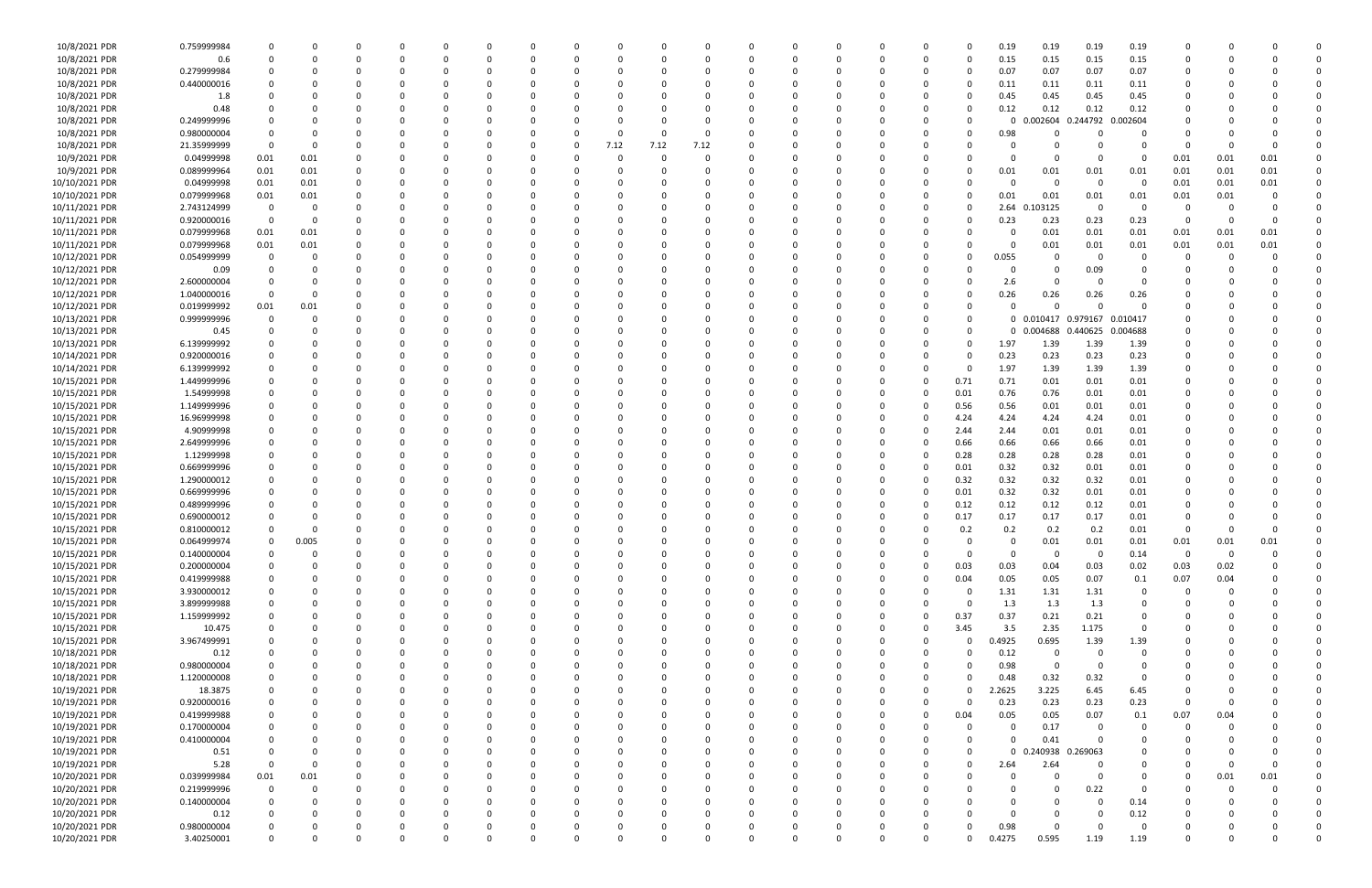| 10/20/2021 PDR | 6.759999996 |             |                         |          |          |          |          | n        |          |          |              |          |          |          |          | 2.64         | 2.64                | 1.48              | $\Omega$                | 0           |          |      |          |  |
|----------------|-------------|-------------|-------------------------|----------|----------|----------|----------|----------|----------|----------|--------------|----------|----------|----------|----------|--------------|---------------------|-------------------|-------------------------|-------------|----------|------|----------|--|
| 10/20/2021 PDR | 10.475      | $\Omega$    |                         | C        | 0        |          |          | 0        |          |          | <sup>0</sup> |          | - C      | 0        |          | 3.45         | 3.5                 | 2.35              | 1.175                   | 0           | -C       |      |          |  |
| 10/20/2021 PDR | 9.999999984 |             |                         |          |          |          |          |          |          |          |              |          |          |          |          | <sup>0</sup> | 2.5                 | 2.5               | 2.5                     | 2.5         |          |      |          |  |
| 10/20/2021 PDR | 3.967499991 |             |                         |          |          |          |          | n        |          |          |              |          |          |          |          | 0            | 0.4925              | 0.695             | 1.39                    | 1.39        |          |      |          |  |
| 10/21/2021 PDR | 5.309999988 |             |                         |          |          |          |          | 0        |          |          |              |          |          |          |          | 0.01         | 2.64                | 2.64              | 0.01                    | 0.01        |          |      |          |  |
| 10/21/2021 PDR | 0.70999998  |             |                         |          |          |          |          | n        |          |          |              |          |          |          |          | 0.01         | 0.67                | 0.01              | 0.01                    | 0.01        |          |      |          |  |
| 10/21/2021 PDR | 0.269999988 |             |                         |          |          |          |          |          |          |          |              |          |          |          |          | 0.01         | 0.23                | 0.01              | 0.01                    | 0.01        |          |      |          |  |
| 10/21/2021 PDR | 0.230000004 |             |                         |          |          |          |          |          |          |          |              |          |          |          |          |              | $\Omega$            |                   | 0.23                    | $\Omega$    |          |      |          |  |
| 10/21/2021 PDR | 0.230000004 |             |                         |          |          |          |          |          |          |          |              |          |          |          |          |              |                     |                   | 0.23                    | 0           |          |      |          |  |
| 10/21/2021 PDR | 0.15        |             |                         |          |          |          |          |          |          |          |              |          |          |          |          |              |                     |                   | - 0                     | 0.15        |          |      |          |  |
| 10/21/2021 PDR | 0.12        |             |                         |          |          |          |          | 0        |          |          |              |          |          |          |          | <sup>0</sup> |                     | $\Omega$          | 0.12                    | 0           |          |      |          |  |
| 10/21/2021 PDR | 0.12        |             |                         |          |          |          |          | 0        |          |          |              |          |          |          |          | 0            | 0                   | $\Omega$          | 0.12                    |             |          |      |          |  |
| 10/21/2021 PDR | 0.949999992 |             |                         |          |          |          |          |          |          |          |              |          |          |          |          | 0.37         | 0.37                | 0.21              | - 0                     | 0           |          |      |          |  |
| 10/21/2021 PDR | 6.759999996 |             |                         |          |          |          |          |          |          |          |              |          |          |          |          | 2.64         | 2.64                | 1.48              | - 0                     | 0           |          |      |          |  |
| 10/21/2021 PDR | 5.799999984 |             |                         |          |          |          |          |          |          |          |              |          |          |          |          | 0            | 1.45                | 1.45              | 1.45                    | 1.45        |          |      |          |  |
| 10/22/2021 PDR | 0.819999984 | $\Omega$    |                         |          |          |          |          |          |          |          |              |          |          |          |          | 0.01         | 0.78                | 0.01              | 0.01                    | 0.01        |          |      |          |  |
| 10/22/2021 PDR | 0.039999984 | 0.01        | 0.01                    |          |          |          |          |          |          |          |              |          |          |          |          | C            | 0.01                | $\Omega$          |                         | 0           |          | 0.01 |          |  |
| 10/22/2021 PDR | 0.050000004 | $\Omega$    |                         |          |          |          |          |          |          |          |              |          |          |          |          |              |                     | 0.05              |                         |             |          |      |          |  |
| 10/22/2021 PDR | 0.050000004 |             |                         |          |          |          |          |          |          |          |              |          |          |          |          | <sup>0</sup> | -0                  | 0.05              |                         | 0           |          |      |          |  |
| 10/22/2021 PDR | 0.09        |             |                         |          |          |          |          |          |          |          |              |          |          |          |          |              |                     |                   |                         | 0.09        |          |      |          |  |
| 10/22/2021 PDR | 0.09        |             |                         |          |          |          |          |          |          |          |              |          |          |          |          |              |                     |                   | - 0                     | 0.09        |          |      |          |  |
| 10/22/2021 PDR | 0.09        |             |                         |          |          |          |          |          |          |          |              |          |          |          |          |              |                     |                   | - 0                     | 0.09        |          |      |          |  |
| 10/22/2021 PDR | 0.78        |             |                         |          |          |          |          |          |          |          |              |          |          |          |          |              | 0.24                | 0.18              | 0.18                    | 0.18        |          |      |          |  |
| 10/22/2021 PDR | 23.16999998 |             | $\Omega$                |          |          |          |          |          |          |          |              |          |          |          |          | 0            | 7.12                | 5.35              | 5.35                    | 5.35        | 0        |      |          |  |
| 10/23/2021 PDR | 0.059999976 | 0.01        | 0.01                    |          |          |          |          |          |          |          |              |          |          |          |          |              | $\Omega$            |                   | - 0                     | 0.01        | 0.01     | 0.01 | 0.01     |  |
| 10/24/2021 PDR | 0.039999984 | - 0         | 0.01                    |          |          |          |          |          |          |          |              |          |          |          |          |              |                     |                   |                         | 0           | 0.01     | 0.01 | 0.01     |  |
| 10/24/2021 PDR | 0.059999976 | 0.01        | 0.01                    |          |          |          |          |          |          |          |              |          |          |          |          |              | - 0                 |                   | - 0                     | 0.01        | 0.01     | 0.01 | 0.01     |  |
| 10/25/2021 PDR | 0.58999998  | $\Omega$    | - 0                     |          |          |          |          |          |          |          |              |          |          |          |          | 0.01         | 0.01                | 0.01              | 0.55                    | 0.01        | 0        | - 0  | $\Omega$ |  |
| 10/25/2021 PDR | 0.04999998  | $0.01\,$    | 0.01                    |          |          |          |          |          |          |          |              |          |          |          |          | C            | 0.01                | $\Omega$          | $\Omega$                | 0           | -0       | 0.01 | 0.01     |  |
| 10/25/2021 PDR | 0.04999998  | 0.01        |                         |          |          |          |          |          |          |          |              |          |          |          |          | 0            | 0.01                | 0.01              | - 0                     | 0           | 0        | 0.01 | 0.01     |  |
| 10/25/2021 PDR | 0.84        |             |                         |          |          |          |          |          |          |          |              |          |          |          |          | 0.24         | 0.24                | 0.18              | 0.18                    | 0           |          |      |          |  |
| 10/25/2021 PDR | 11.7        |             |                         |          |          |          |          |          |          |          |              |          |          |          |          | 3.5          | 3.5                 | 2.35              | 2.35                    | 0           |          |      |          |  |
| 10/26/2021 PDR | 3.94999998  |             |                         |          |          |          |          |          |          |          |              |          |          |          |          | 0.01         | 1.96                | 1.96              | 0.01                    | 0.01        |          |      |          |  |
| 10/26/2021 PDR | 0.899999988 |             |                         |          |          |          |          |          |          |          |              |          |          |          |          | 0.01         | 0.37                | 0.37              | 0.01                    | 0.14        |          |      |          |  |
| 10/26/2021 PDR | 0.04999998  | 0.01        |                         |          |          |          |          |          |          |          |              |          |          |          |          | C            | 0.01                | 0.01              | $\overline{\mathbf{0}}$ | 0           | 0        | 0.01 | 0.01     |  |
| 10/26/2021 PDR | 0.189999996 |             |                         |          |          |          |          |          |          |          |              |          |          |          |          | 0            | - 0                 | $\Omega$          | 0.19                    | 0           | 0        |      |          |  |
| 10/26/2021 PDR | 0.200000004 |             |                         |          |          |          |          |          |          |          |              |          |          |          |          | 0.03         | 0.03                | 0.04              | 0.03                    | 0.02        | 0.03     | 0.02 |          |  |
| 10/27/2021 PDR | 0.399999984 |             |                         |          |          |          |          |          |          |          |              |          |          |          |          | 0.01         | 0.36                | 0.01              | 0.01                    | 0.01        |          |      |          |  |
| 10/27/2021 PDR | 0.429999996 |             |                         |          |          |          |          |          |          |          |              |          |          |          |          | 0.01         | 0.2                 | 0.2               | 0.01                    | 0.01        |          |      |          |  |
| 10/27/2021 PDR | 0.76999998  | - 0         | 0                       |          |          |          |          |          |          |          |              |          |          |          |          | 0.01         | 0.37                | 0.37              | 0.01                    | 0.01        |          |      |          |  |
| 10/27/2021 PDR | 0.309999984 | $\mathbf 0$ |                         |          |          |          |          |          |          |          |              |          |          |          |          | 0.01         | 0.27                | $0.01\,$          | 0.01                    | 0.01        |          |      |          |  |
| 10/27/2021 PDR | 1.049999988 | $\Omega$    | 0                       | $\Omega$ | $\Omega$ | $\Omega$ | $\Omega$ | $\Omega$ | $\Omega$ | $\Omega$ | $\Omega$     | $\Omega$ | $\Omega$ | 0        | $\Omega$ | 0.01         | 0.01                | 0.01              | 0.51                    | 0.51        | $\Omega$ |      |          |  |
| 10/27/2021 PDR | 0.590000004 | $\Omega$    | $\overline{\mathbf{0}}$ | 0        | 0        | $\Omega$ |          | 0        | - 0      | $\Omega$ | 0            | 0        | $\Omega$ | 0        | 0        | 0.01         | 0.2                 | 0.2               | 0.01                    | 0.17        | 0        |      |          |  |
| 10/27/2021 PDR | 0.019999992 | $0.01\,$    | 0.01                    | 0        | $\Omega$ |          |          | $\Omega$ |          | $\Omega$ | 0            | 0        |          | 0        |          | $\Omega$     | $\Omega$            | $\Omega$          | $\overline{0}$          | 0           |          |      |          |  |
| 10/27/2021 PDR | 0.279999996 | 0           | - 0                     | O        | - 0      |          |          | 0        |          |          | 0            | 0        |          | 0        | $\Omega$ |              | 0 0.130833 0.149167 |                   | - 0                     | 0           |          |      |          |  |
| 10/27/2021 PDR | 1.040000016 | $\Omega$    |                         | 0        | - 0      |          |          | 0        |          |          | n            |          |          | 0        |          | 0            | 0.26                | 0.26              | 0.26                    | 0.26        |          |      |          |  |
| 10/28/2021 PDR | 0.539316406 | 0           | 0                       | 0        | 0        | 0        |          | 0        |          | $\Omega$ | 0            | 0        | -0       | 0        | 0        | 0            | $\mathbf 0$         | 0.269375 0.269941 |                         | 0           |          |      |          |  |
| 10/28/2021 PDR | 0.299557291 | 0           | 0                       | C        | -0       |          |          | $\Omega$ |          |          | 0            | 0        |          | 0        |          |              | 0 0.149583 0.149974 |                   | 0                       | 0           |          |      |          |  |
| 10/28/2021 PDR | 0.66        | $\Omega$    | O                       | 0        | 0        | $\Omega$ |          | $\Omega$ |          | $\Omega$ | 0            | 0        | - 0      | 0        | $\Omega$ | 0            | 0                   | 0.66              | $\mathbf 0$             | $\mathbf 0$ | 0        |      |          |  |
| 10/28/2021 PDR | 0.33        | $\Omega$    |                         | 0        | 0        | 0        |          | 0        |          | $\Omega$ | 0            | 0        |          | 0        | O        | $\Omega$     | 0                   | 0.33              | $\overline{\mathbf{0}}$ | 0           | 0        |      |          |  |
| 10/28/2021 PDR | 0.697499997 |             |                         |          |          |          |          | $\Omega$ |          |          |              | 0        |          | $\Omega$ | $\Omega$ | 0.0925       | 0.185               | 0.21              | 0.21                    | 0           |          |      |          |  |
| 10/28/2021 PDR | 1.040000016 |             |                         | C        | - 0      |          |          | 0        |          |          | 0            | 0        |          | 0        |          | 0            | 0.26                | 0.26              | 0.26                    | 0.26        |          |      |          |  |
| 10/28/2021 PDR | 9.879999984 |             |                         |          |          |          |          | 0        |          |          | 0            | 0        |          | 0        |          | 0            | 2.47                | 2.47              | 2.47                    | 2.47        |          |      |          |  |
| 10/28/2021 PDR | 5.309999988 | 0           | $\Omega$                | C        | -0       | $\Omega$ |          | $\Omega$ |          |          | 0            | 0        |          | 0        |          | 0.01         | 2.64                | 2.64              | 0.01                    | 0.01        | 0        |      |          |  |
| 10/28/2021 PDR | 0.70999998  | 0           | 0                       | C        | -0       | 0        |          | 0        |          |          | 0            | 0        |          | 0        | 0        | 0.01         | 0.67                | 0.01              | 0.01                    | 0.01        | 0        |      |          |  |
| 10/28/2021 PDR | 0.219999984 | 0           | $\Omega$                | O        | 0        | $\Omega$ |          | 0        |          | $\Omega$ | $\Omega$     | $\Omega$ |          | 0        |          | 0.01         | 0.01                | 0.18              | 0.01                    | 0.01        | $\Omega$ |      |          |  |
| 10/28/2021 PDR | 0.309999984 | $\Omega$    | - 0                     | 0        | - 0      |          |          | 0        |          |          | 0            | 0        |          | 0        |          | 0.01         | 0.01                | 0.01              | 0.27                    | 0.01        | 0        |      | $\Omega$ |  |
| 10/28/2021 PDR | 0.04999998  | $0.01\,$    | 0.01                    | 0        |          |          |          | 0        |          |          | $\Omega$     |          |          | O        |          | $\Omega$     | 0.01                | $\Omega$          | - 0                     | 0           | $\Omega$ | 0.01 | 0.01     |  |
| 10/28/2021 PDR | 0.04999998  | $0.01\,$    | $\Omega$                | 0        | 0        |          |          | 0        |          |          | 0            | 0        |          | 0        |          | 0            | $0.01\,$            | $0.01\,$          | - 0                     | 0           | 0        | 0.01 | 0.01     |  |
| 10/28/2021 PDR | 0.09        | 0           | $\Omega$                | 0        | 0        |          |          | 0        |          |          | 0            | 0        |          |          |          | 0            | 0                   | $\Omega$          | 0.09                    | 0           | 0        |      |          |  |
| 10/28/2021 PDR | 0.129999996 | $\Omega$    | 0                       | 0        | 0        | $\Omega$ |          | $\Omega$ |          |          | 0            | 0        |          | 0        |          | $\Omega$     | $\Omega$            | $\Omega$          | 0.13                    | 0           | 0        |      |          |  |
| 10/28/2021 PDR | 0.18        | $\Omega$    | 0                       | 0        | 0        | 0        |          | 0        |          | $\Omega$ | 0            | 0        |          | 0        |          | 0            | 0                   | $\Omega$          | 0.18                    | 0           | 0        |      |          |  |
| 10/28/2021 PDR | 0.6         | $\Omega$    | $\overline{0}$          | 0        | $\Omega$ |          |          | $\Omega$ |          | $\Omega$ | $\Omega$     | $\Omega$ | $\Omega$ | 0        |          | $\Omega$     | $\Omega$            | 0.6               | $\overline{0}$          | $\Omega$    | $\Omega$ |      | $\Omega$ |  |
| 10/29/2021 PDR | 0.069999972 | $\Omega$    | 0.01                    | 0        |          |          |          | 0        |          |          | 0            | 0        |          |          |          | 0            | 0                   | 0.01              | 0.01                    | 0.01        | 0.01     | 0.01 | 0.01     |  |
| 10/29/2021 PDR | 0.089999964 | 0.01        | 0.01                    | $\Omega$ | $\Omega$ | $\Omega$ |          | $\Omega$ | $\Omega$ | $\Omega$ | $\Omega$     | $\Omega$ | $\Omega$ | $\Omega$ |          | $\Omega$     | 0.01                | $0.01\,$          | 0.01                    | 0.01        | 0.01     | 0.01 | 0.01     |  |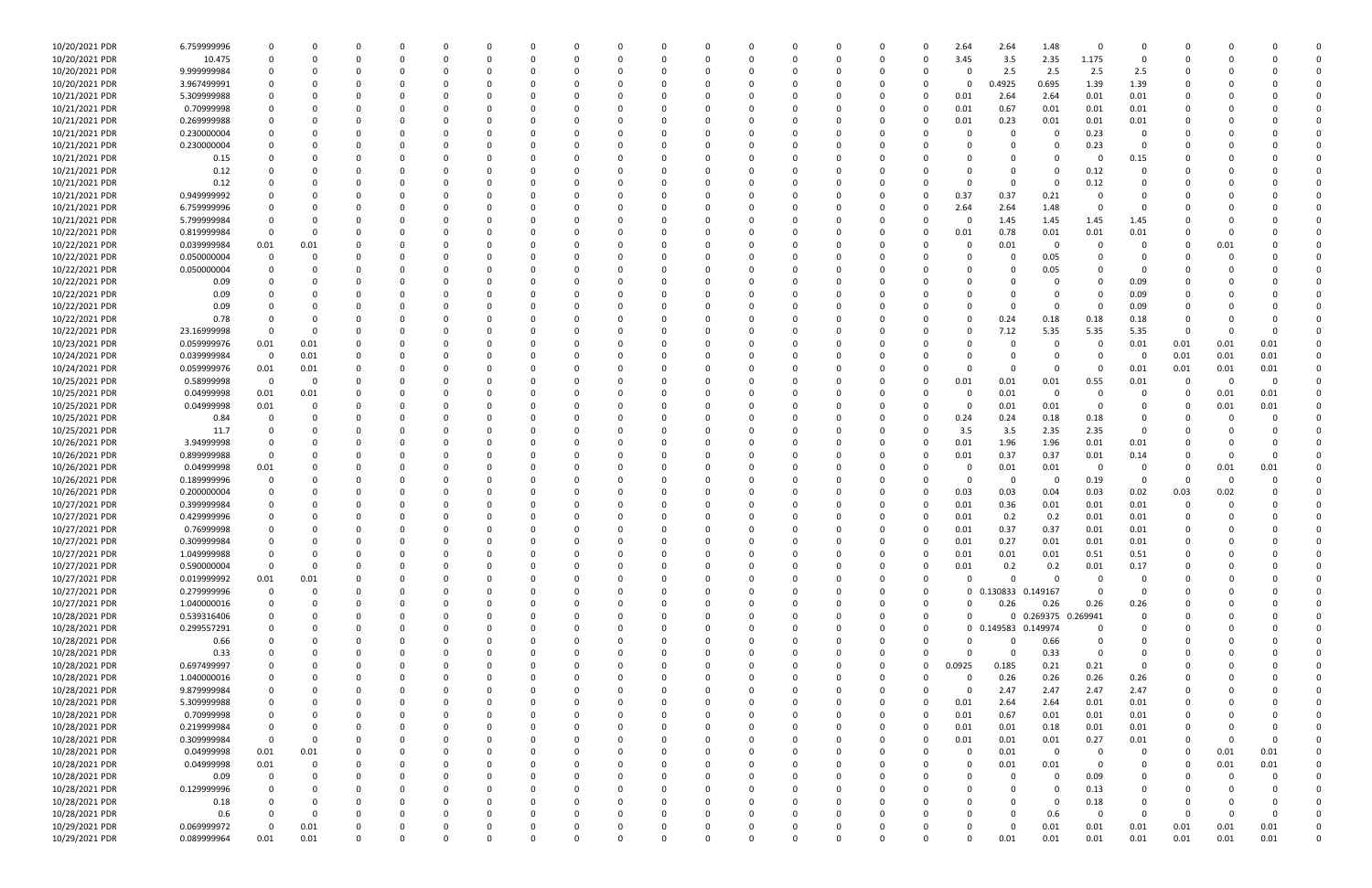| 10/29/2021 PDR | 0.019999992 | 0.01        | 0.01     | n           | 0            | - 0      |          |          | 0        | $\Omega$ |          | 0           | $\Omega$ |          |          |      | 0            |                     | $\Omega$ | - 0                     | 0           |          |          |             |  |
|----------------|-------------|-------------|----------|-------------|--------------|----------|----------|----------|----------|----------|----------|-------------|----------|----------|----------|------|--------------|---------------------|----------|-------------------------|-------------|----------|----------|-------------|--|
| 10/29/2021 PDR | 0.45        | $\Omega$    | $\Omega$ |             | $\Omega$     | -0       |          |          | $\Omega$ |          |          | $\Omega$    |          |          |          |      | $\Omega$     | $\Omega$            | $\Omega$ | 0.45                    | $\Omega$    | $\Omega$ |          |             |  |
| 10/29/2021 PDR | 0.140000004 |             |          |             |              |          |          |          |          |          |          |             |          |          |          |      |              |                     |          | 0.14                    |             |          |          |             |  |
| 10/29/2021 PDR | 0.09        |             |          |             |              |          |          |          |          |          |          |             |          |          |          |      | <sup>0</sup> |                     |          | 0.09                    | 0           |          |          |             |  |
| 10/29/2021 PDR | 0.159999996 |             |          |             |              |          |          |          |          |          |          |             |          |          |          |      |              |                     |          | 0.16                    | 0           |          |          |             |  |
| 10/29/2021 PDR | 0.129999996 |             |          |             |              |          |          |          |          |          |          |             |          |          |          |      | <sup>0</sup> |                     |          | - 0                     | 0.13        |          |          |             |  |
|                |             |             |          |             |              |          |          |          |          |          |          |             |          |          |          |      |              |                     |          |                         |             |          |          |             |  |
| 10/29/2021 PDR | 0.230000004 |             |          |             |              |          |          |          |          |          |          |             |          |          |          |      | <sup>0</sup> |                     |          |                         | 0.23        |          |          |             |  |
| 10/29/2021 PDR | 0.230000004 |             |          |             |              |          |          |          |          |          |          |             |          |          |          |      |              |                     |          |                         | 0.23        |          |          |             |  |
| 10/29/2021 PDR | 0.24        |             |          |             |              |          |          |          |          |          |          |             |          |          |          |      |              |                     | $\Omega$ | 0.24                    | 0           |          |          |             |  |
| 10/29/2021 PDR | 0.12        |             |          |             |              |          |          |          |          |          |          |             |          |          |          |      |              |                     |          |                         | 0.12        |          |          |             |  |
| 10/29/2021 PDR | 0.219999996 |             |          |             |              |          |          |          |          |          |          |             |          |          |          |      |              |                     |          |                         | 0.22        |          |          |             |  |
| 10/29/2021 PDR | 0.18        |             |          |             |              |          |          |          |          |          |          |             |          |          |          |      |              |                     |          | 0                       | 0.18        |          |          |             |  |
| 10/29/2021 PDR | 0.230000004 |             |          |             |              |          |          |          |          |          |          |             |          |          |          |      |              |                     |          |                         | 0.23        |          |          |             |  |
| 10/29/2021 PDR | 0.099999996 |             |          |             |              |          |          |          |          |          |          |             |          |          |          |      |              | - 0                 | $\Omega$ | - 0                     | 0.1         |          |          |             |  |
| 10/29/2021 PDR | 1.08        |             |          |             |              |          |          |          |          |          |          |             |          |          |          |      | <sup>0</sup> | 0.36                | 0.36     | 0.36                    | 0           |          |          |             |  |
| 10/29/2021 PDR | 2.490000012 |             |          |             |              |          |          |          |          |          |          |             |          |          |          |      |              | 0.83                | 0.83     | 0.83                    |             |          |          |             |  |
| 10/29/2021 PDR | 1.362500003 |             |          |             |              |          |          |          |          |          |          |             |          |          |          |      |              | 0 0.653438 0.709063 |          | - 0                     | C           |          |          |             |  |
| 10/29/2021 PDR | 0.298020833 |             |          |             |              |          |          |          |          |          |          |             |          |          |          |      |              | 0 0.149583 0.148438 |          |                         |             |          |          |             |  |
| 10/29/2021 PDR | 0.980000004 |             | - 0      |             |              |          |          |          |          |          |          |             |          |          |          |      | 0            | 0.98                |          | 0                       | $\Omega$    | 0        |          |             |  |
| 10/30/2021 PDR | 0.04999998  |             | 0.01     |             |              |          |          |          |          |          |          |             |          |          |          |      |              |                     |          | 0                       | 0.01        | 0.01     | 0.01     | 0.01        |  |
| 10/30/2021 PDR | 0.149999994 |             | - 0      |             |              |          |          |          |          |          |          |             |          |          | 0.1      | 0.05 |              |                     |          |                         | C           | $\Omega$ |          |             |  |
| 10/31/2021 PDR | 0.039999984 | 0           | 0.01     |             |              |          |          |          |          |          |          |             |          |          |          |      | n            | 0                   |          | - 0                     | 0           | 0.01     | 0.01     | 0.01        |  |
| 10/31/2021 PDR | 0.079999968 | 0.01        | 0.01     |             |              |          |          |          |          |          |          |             |          |          |          |      | 0            | 0.01                | 0.01     | 0.01                    | 0.01        | 0.01     | 0.01     |             |  |
| 11/1/2021 PDR  | 1.009999992 | 0           | - 0      |             |              |          |          |          |          |          |          |             |          |          |          |      | 0.01         | 0.01                | 0.01     | 0.54                    | 0.44        | $\Omega$ |          |             |  |
| 11/1/2021 PDR  | 0.249999984 |             |          |             |              |          |          |          |          |          |          |             |          |          |          |      |              |                     |          |                         |             |          |          |             |  |
|                |             | 0           |          |             |              |          |          |          |          |          |          |             |          |          |          |      | 0.07         | 0.01                | 0.15     | 0.01                    | 0.01        | 0        |          |             |  |
| 11/1/2021 PDR  | 0.399999984 |             |          |             |              |          |          |          |          |          |          |             |          |          |          |      | 0.01         | 0.01                | 0.01     | 0.01                    | 0.36        | 0        |          |             |  |
| 11/1/2021 PDR  | 0.309999984 |             |          |             |              |          |          |          |          |          |          |             |          |          |          |      | 0.01         | 0.01                | 0.27     | 0.01                    | 0.01        | 0        |          |             |  |
| 11/1/2021 PDR  | 0.029999988 |             |          |             |              |          |          |          |          |          |          |             |          |          |          |      |              | 0                   |          | - 0                     | 0           | 0.01     | 0.01     | 0.01        |  |
| 11/1/2021 PDR  | 0.440000004 |             |          |             |              |          |          |          |          |          |          |             |          |          |          |      | 0            | 0                   | 0.44     | 0                       | 0           | $\Omega$ |          |             |  |
| 11/1/2021 PDR  | 0.03        |             |          |             |              |          |          |          |          |          |          |             |          |          |          |      | $\Omega$     | $\Omega$            |          | 0                       | 0.03        |          |          |             |  |
| 11/1/2021 PDR  | 10.40000002 |             |          |             |              |          |          |          |          |          |          |             |          |          | 2.6      | 2.6  | 2.6          | 2.6                 | $\Omega$ | - 0                     | 0           |          |          |             |  |
| 11/2/2021 PDR  | 0.339999984 |             |          |             |              |          |          |          |          |          |          |             |          |          |          |      | 0.01         | 0.01                | 0.01     | 0.01                    | 0.3         | 0        |          |             |  |
| 11/2/2021 PDR  | 0.449999988 |             |          |             |              |          |          |          |          |          |          |             |          |          |          |      | 0.01         | 0.01                | 0.01     | 0.01                    | 0.41        | 0        |          |             |  |
| 11/2/2021 PDR  | 0.079999968 |             | 0.01     |             |              |          |          |          |          |          |          |             |          |          |          |      | 0            | 0.01                | 0.01     | 0.01                    | 0.01        | 0.01     | 0.01     | 0.01        |  |
| 11/2/2021 PDR  | 0.210000012 |             |          |             |              |          |          |          |          |          |          |             |          |          |          |      | 0.02         | 0.03                | 0.06     | 0.05                    | 0.02        | 0.03     |          |             |  |
| 11/3/2021 PDR  | 0.048125003 |             |          |             |              |          |          |          |          |          |          |             |          |          |          |      | 0            | 0.048125            | $\Omega$ | $\overline{\mathbf{0}}$ | C           | 0        |          |             |  |
| 11/3/2021 PDR  | 0.189999984 |             |          |             |              |          |          |          |          |          |          |             |          |          |          |      | 0.01         | 0.01                | 0.01     | 0.01                    | 0.15        |          |          |             |  |
| 11/3/2021 PDR  | 0.659999988 |             |          |             |              |          |          |          |          |          |          |             |          |          |          |      | 0.01         | 0.01                | 0.01     | 0.62                    | 0.01        |          |          |             |  |
| 11/3/2021 PDR  | 0.239999988 |             |          |             |              |          |          |          |          |          |          |             |          |          |          |      | 0.01         | 0.01                | 0.01     | 0.01                    | 0.2         |          |          |             |  |
| 11/3/2021 PDR  | 0.009999996 | $\Omega$    | 0.01     |             |              |          |          |          |          |          |          |             |          |          |          |      | 0            | $\Omega$            | 0        | - 0                     | $\Omega$    |          |          |             |  |
| 11/3/2021 PDR  | 0.029999988 | $0.01\,$    | 0.01     |             | O            |          |          |          |          | 0        |          | -0          |          |          |          |      | $\Omega$     | $\mathbf 0$         | $\Omega$ | - 0                     | -0          |          | 0.01     |             |  |
| 11/3/2021 PDR  | 0.592499997 | 0           | 0        | 0           | 0            | $\Omega$ | $\Omega$ | 0        | 0        | $\Omega$ | - 0      | $\mathbf 0$ | 0        | 0        | 0        | 0    | 0.0925       | 0.185               | 0.21     | 0.105                   | 0           | 0        |          |             |  |
| 11/3/2021 PDR  | 9           | 0           | $\Omega$ | $\Omega$    | 0            |          |          |          | 0        | $\Omega$ |          | $\Omega$    | $\Omega$ |          | 0        |      | $\Omega$     | $\mathbf 0$         | 9        | $\overline{0}$          | $\Omega$    |          |          |             |  |
| 11/3/2021 PDR  | 0.909999996 | 0           | $\Omega$ |             | 0            |          |          |          | $\Omega$ |          |          | 0           |          |          | 0        |      | $\Omega$     | 0                   | 0.91     | 0                       | 0           | 0        |          |             |  |
| 11/3/2021 PDR  | 5.284999998 |             |          |             | 0            |          |          |          | 0        |          |          | 0           |          |          |          |      | 1.75         | 1.75                | 1.19     | 0.595                   | 0           | 0        |          |             |  |
| 11/3/2021 PDR  | 0.759999984 | $\Omega$    |          |             | O            |          |          |          |          |          |          | 0           |          |          |          |      | $\Omega$     | 0.19                | 0.19     | 0.19                    | 0.19        |          |          |             |  |
| 11/3/2021 PDR  | 5.799999984 | 0           |          |             |              |          |          |          | 0        |          |          | 0           |          |          | 0        |      | 0            | 1.45                | 1.45     | 1.45                    |             |          |          |             |  |
|                |             |             |          |             | 0            |          |          |          |          |          |          |             |          |          |          |      |              |                     |          |                         | 1.45        | 0        |          |             |  |
| 11/3/2021 PDR  | 1.040000016 | 0           |          |             | 0            |          |          |          | 0        |          |          | 0           | 0        |          |          |      | 0            | 0.26                | 0.26     | 0.26                    | 0.26        | 0        |          |             |  |
| 11/4/2021 PDR  | 0.759999984 | $\mathbf 0$ | $\Omega$ | $\Omega$    | $\Omega$     |          |          |          | $\Omega$ |          |          | $\Omega$    | $\Omega$ |          |          |      | $\Omega$     | 0.19                | 0.19     | 0.19                    | 0.19        | 0        |          |             |  |
| 11/4/2021 PDR  | 0.51        | 0           | $\Omega$ | 0           | 0            | - 0      |          | 0        | 0        | 0        |          | 0           | 0        |          | 0        |      | 0            | 0.06                | 0.09     | 0.18                    | 0.18        | 0        |          |             |  |
| 11/4/2021 PDR  | 22.24999999 | $\Omega$    |          |             | 0            |          |          |          | 0        |          |          | 0           | $\Omega$ |          |          |      | 7.39         | 7.39                | 4.98     | 2.49                    | 0           |          |          |             |  |
| 11/4/2021 PDR  | 16.86       | 0           |          |             | 0            |          |          |          | 0        |          |          | 0           | 0        |          |          |      | 5            | 5                   | 3.43     | 3.43                    | 0           |          |          |             |  |
| 11/5/2021 PDR  | 0.49999998  |             |          |             | O            |          |          |          | 0        | 0        |          | 0           | 0        |          |          | 0    | 0.01         | 0.01                | 0.01     | 0.46                    | 0.01        |          |          |             |  |
| 11/5/2021 PDR  | 0.61999998  | 0           | 0        |             | O            |          |          |          | 0        | 0        |          | 0           | 0        |          |          | 0    | 0.01         | 0.01                | 0.58     | 0.01                    | 0.01        | $\Omega$ |          |             |  |
| 11/5/2021 PDR  | 0.37999998  | $\mathbf 0$ | 0        |             | C            |          |          |          | 0        |          |          | 0           | 0        |          |          |      | 0.01         | 0.34                | 0.01     | 0.01                    | 0.01        | 0        | $\Omega$ | $\mathbf 0$ |  |
| 11/5/2021 PDR  | 0.069999972 | 0.01        | $0.01\,$ |             | 0            |          |          |          | 0        | $\Omega$ |          | 0           | $\Omega$ |          |          |      | 0            | 0.01                | 0.01     | $\overline{\mathbf{0}}$ | 0           | 0.01     | 0.01     | 0.01        |  |
| 11/5/2021 PDR  | 0.029999988 | $\mathbf 0$ | 0        |             | 0            |          |          |          | 0        |          |          | 0           | $\Omega$ |          |          |      | 0            | $\Omega$            | $\Omega$ |                         | 0           | 0.01     | 0.01     | 0.01        |  |
| 11/5/2021 PDR  | 0.04999998  | 0.01        | 0.01     |             |              |          |          |          |          |          |          |             |          |          |          |      | $\Omega$     |                     | $\Omega$ |                         | 0           | 0.01     | 0.01     | 0.01        |  |
| 11/5/2021 PDR  | 0.029999988 | $\mathbf 0$ | 0.01     |             |              |          |          |          |          |          |          |             |          |          |          |      | $\Omega$     | $\Omega$            | $\Omega$ | - 0                     | 0           | 0        | 0.01     | 0.01        |  |
| 11/5/2021 PDR  | 0.419999988 | 0           | - 0      | 0           |              |          |          |          |          |          |          | 0           |          |          |          |      | 0.04         | 0.05                | 0.05     | 0.07                    | 0.1         | 0.07     | 0.04     | 0           |  |
| 11/5/2021 PDR  | 0.186041663 | $\mathbf 0$ | 0        |             |              |          |          |          |          |          |          |             |          |          |          |      | $\Omega$     | $\Omega$            | 0.001979 | 0.184062                | $\mathbf 0$ | 0        |          |             |  |
| 11/5/2021 PDR  | 4.335       | $\Omega$    | 0        | $\Omega$    | 0            |          |          |          | 0        |          |          | 0           | $\Omega$ |          | 0        | 0    | 1.47         | 1.47                | 0.93     | 0.465                   | $\mathbf 0$ | 0        | $\Omega$ | 0           |  |
| 11/6/2021 PDR  | 0.089999964 | 0.01        | 0.01     | $\Omega$    | <sup>0</sup> |          |          |          |          |          |          | 0           |          |          |          |      | 0            | 0.01                | 0.01     | 0.01                    | 0.01        | 0.01     | 0.01     | 0.01        |  |
| 11/6/2021 PDR  | 0.04999998  | 0.01        | 0.01     | 0           |              |          |          |          |          |          |          |             |          |          |          |      | 0            | -0                  | $\Omega$ | - 0                     | 0.01        | 0.01     | 0.01     | $\mathbf 0$ |  |
| 11/8/2021 PDR  | 0.079999968 | 0.01        | $0.01\,$ | $\mathbf 0$ | $\Omega$     | $\Omega$ | U        | $\Omega$ |          | $\Omega$ | $\Omega$ | $\Omega$    | $\Omega$ | $\Omega$ | $\Omega$ |      | 0            | $\Omega$            | 0.01     | 0.01                    | 0.01        | 0.01     | 0.01     | 0.01        |  |
|                |             |             |          |             |              |          |          |          |          |          |          |             |          |          |          |      |              |                     |          |                         |             |          |          |             |  |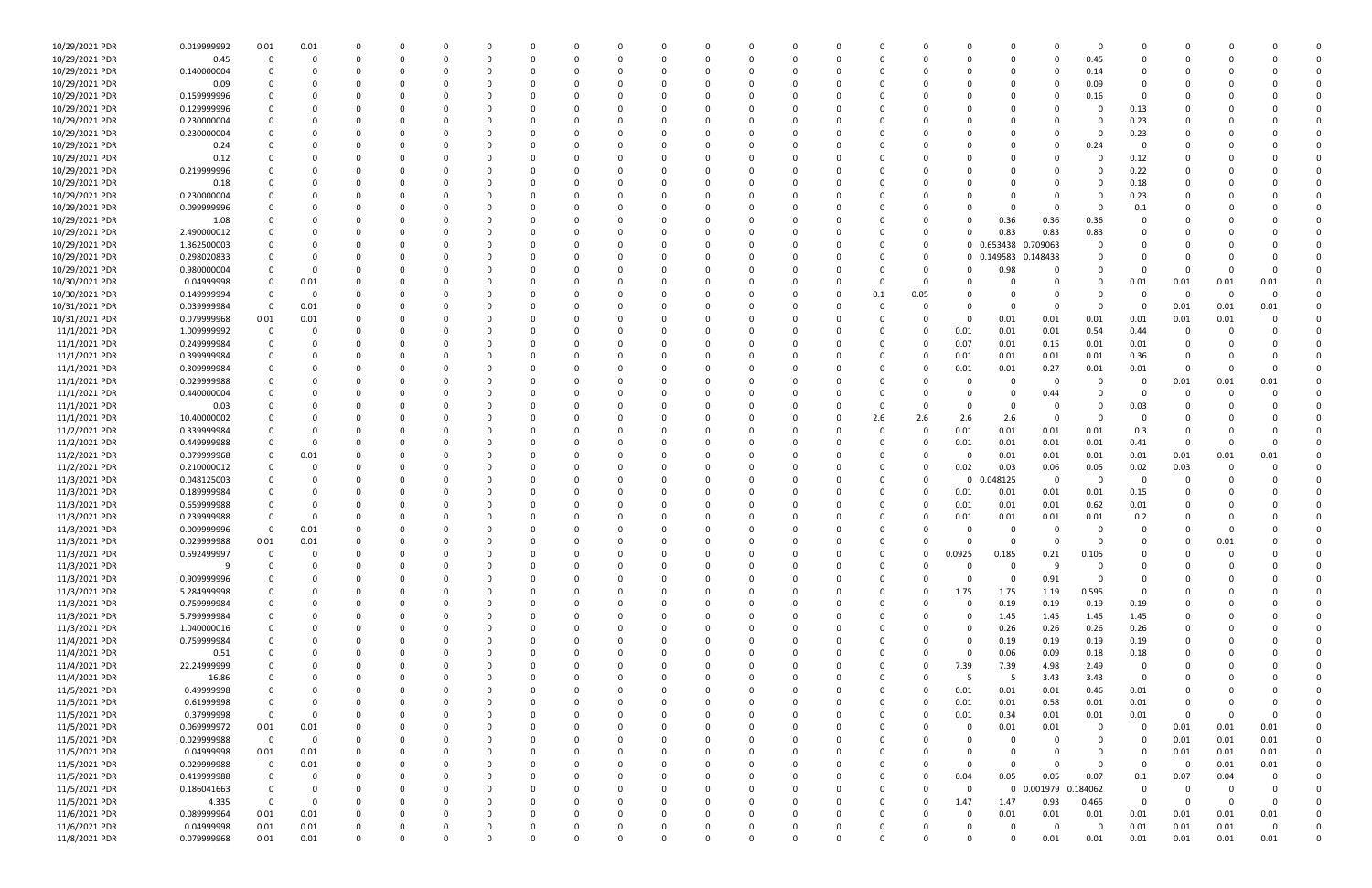| 11/8/2021 PDR  | 0.057499998 |             | - 0         |          |          | 0        |          |          |          |          |          | $\Omega$ |          |          |          | 0            |          | 0.0575       | $\Omega$ | - 0         | $\Omega$       |          |          |          |  |
|----------------|-------------|-------------|-------------|----------|----------|----------|----------|----------|----------|----------|----------|----------|----------|----------|----------|--------------|----------|--------------|----------|-------------|----------------|----------|----------|----------|--|
| 11/8/2021 PDR  | 3.692500005 |             | - 0         |          | $\Omega$ |          |          | $\Omega$ |          | $\Omega$ |          |          |          | -0       |          | 0            | 0.4375   | 0.875        | 1.19     | 1.19        |                |          |          |          |  |
| 11/8/2021 PDR  | 6.025000002 |             |             |          |          |          |          |          |          |          |          |          |          |          |          | 0            | 1.97     | 1.97         | 1.39     | 0.695       | $\Omega$       |          |          |          |  |
| 11/9/2021 PDR  | 0.579999984 |             |             |          |          |          |          |          |          |          |          |          |          |          |          |              | 0.01     | 0.01         | 0.34     | 0.01        | 0.21           |          |          |          |  |
| 11/9/2021 PDR  | 0.40999998  |             | 0           |          |          |          |          |          |          |          |          |          |          |          |          |              | 0.01     | 0.01         | 0.01     | 0.01        | 0.37           |          |          |          |  |
| 11/9/2021 PDR  | 0.04999998  | 0           | 0.01        |          |          |          |          |          |          |          |          |          |          |          |          |              |          | 0.01         | 0.01     | - 0         | $\Omega$       | -0       | 0.01     | 0.01     |  |
| 11/9/2021 PDR  | 0.079999968 | 0.01        | 0.01        |          |          |          |          |          |          |          |          |          |          |          |          |              |          | $\Omega$     | 0.01     | 0.01        | 0.01           | 0.01     | 0.01     | 0.01     |  |
| 11/9/2021 PDR  | 0.039999996 | 0           | $\Omega$    |          |          |          |          |          |          |          |          |          |          |          |          |              |          |              |          | - 0         | 0.04           | $\Omega$ |          |          |  |
| 11/9/2021 PDR  | 0.369999996 |             |             |          |          |          |          |          |          |          |          |          |          |          |          |              |          |              |          | 0.37        |                |          |          |          |  |
| 11/9/2021 PDR  | 0.380000004 |             |             |          |          |          |          |          |          |          |          |          |          |          |          |              |          |              |          | 0.38        |                |          |          |          |  |
| 11/9/2021 PDR  | 0.03        |             |             |          |          |          |          |          |          |          |          |          |          |          |          |              |          | 0            |          | 0.03        | $\Omega$       | 0        |          |          |  |
| 11/9/2021 PDR  | 0.200000004 |             |             |          |          |          |          |          |          |          |          |          |          |          |          |              | 0.03     | 0.03         | 0.04     | 0.03        | 0.02           | 0.03     | 0.02     |          |  |
| 11/10/2021 PDR | 0.932916664 |             |             |          |          |          |          |          |          |          |          |          |          |          |          |              |          | 0            | .932917  | - 0         | $\Omega$       |          |          |          |  |
| 11/10/2021 PDR | 0.16999998  |             |             |          |          |          |          |          |          |          |          |          |          |          |          |              | 0.01     | 0.13         | 0.01     | 0.01        | 0.01           |          |          |          |  |
| 11/10/2021 PDR | 0.82999998  |             |             |          |          |          |          |          |          |          |          |          |          |          |          |              | 0.01     | 0.22         | 0.16     | 0.01        | 0.43           |          |          |          |  |
| 11/10/2021 PDR | 0.419999988 |             |             |          |          |          |          |          |          |          |          |          |          |          |          |              | 0.01     | 0.38         | 0.01     | 0.01        | 0.01           |          |          |          |  |
| 11/10/2021 PDR | 0.16999998  | 0           | $\Omega$    |          |          |          |          |          |          | $\Omega$ |          |          |          |          |          | O            | 0.01     | 0.13         | 0.01     | 0.01        | 0.01           | 0        |          |          |  |
| 11/10/2021 PDR | 0.339999984 | 0           | 0           |          |          |          |          |          |          |          |          |          |          |          |          | $\Omega$     | 0.13     | 0.01         | 0.01     | 0.01        | 0.18           | -0       |          |          |  |
| 11/10/2021 PDR | 0.089999964 | 0.01        | 0.01        |          |          |          |          |          |          |          |          |          |          |          |          |              |          | 0.01         | 0.01     | 0.01        | 0.01           | 0.01     | 0.01     | 0.01     |  |
| 11/10/2021 PDR | 1.05        |             | $\Omega$    |          |          |          |          |          |          |          |          |          |          |          |          |              |          | 1.05         |          |             | $\Omega$       | $\Omega$ |          |          |  |
| 11/10/2021 PDR | 0.140000004 |             |             |          |          |          |          |          |          |          |          |          |          |          |          |              |          | 0.14         | - 0      |             |                |          |          |          |  |
| 11/10/2021 PDR | 0.752499993 |             |             |          |          |          |          |          |          |          |          |          |          |          |          | 0.0925       | 0.185    | 0.37         | 0.105    |             |                |          |          |          |  |
| 11/10/2021 PDR | 5.799999984 |             |             |          |          |          |          |          |          |          |          |          |          |          |          | O            |          |              |          |             |                |          |          |          |  |
| 11/10/2021 PDR | 2.34        |             |             |          |          |          |          |          |          |          |          |          |          |          |          |              | 1.45     | 1.45<br>2.34 | 1.45     | 1.45<br>- 0 |                |          |          |          |  |
|                |             |             |             |          |          |          |          |          |          |          |          |          |          |          |          |              |          |              |          |             |                |          |          |          |  |
| 11/10/2021 PDR | 1.225000002 |             |             |          |          |          |          |          |          |          |          |          |          |          |          |              | 0.38     | 0.38         | 0.31     | 0.155       |                |          |          |          |  |
| 11/11/2021 PDR | 0.440000004 |             |             |          |          |          |          |          |          |          |          |          |          |          |          |              |          | 0            |          | 0.44        |                |          |          |          |  |
| 11/11/2021 PDR | 0.099999996 |             |             |          |          |          |          |          |          |          |          |          |          |          |          |              |          | 0.1          |          |             |                |          |          |          |  |
| 11/11/2021 PDR | 0.260000004 |             |             |          |          |          |          |          |          |          |          |          |          |          |          |              |          | 0.26         |          |             |                |          |          |          |  |
| 11/11/2021 PDR | 0.260000004 |             |             |          |          |          |          |          |          |          |          |          |          |          |          |              | 0.26     | 0            |          |             |                |          |          |          |  |
| 11/11/2021 PDR | 0.620000004 |             |             |          |          |          |          |          |          |          |          |          |          |          |          |              |          | 0            |          | 0.62        |                |          |          |          |  |
| 11/11/2021 PDR | 1.05        |             |             |          |          |          |          |          |          |          |          |          |          |          |          |              |          | 1.05         |          | - 0         |                |          |          |          |  |
| 11/11/2021 PDR | 0.542499999 |             |             |          |          |          |          |          |          |          |          |          |          | -0       | 0.16     | 0            | 0.0925   | 0.185        | 0.105    | - 0         | 0              |          |          |          |  |
| 11/12/2021 PDR | 0.64999998  |             | 0           |          |          |          |          |          |          |          |          |          |          |          |          | O            | 0.31     | 0.31         | 0.01     | 0.01        | 0.01           |          |          |          |  |
| 11/12/2021 PDR | 1.029999984 | 0           | $\Omega$    |          |          |          |          |          |          |          |          |          |          |          |          |              | 0.01     | 0.01         | 0.01     | 0.07        | 0.93           |          |          |          |  |
| 11/12/2021 PDR | 0.039999984 | 0.01        | 0.01        |          |          |          |          |          |          |          |          |          |          |          |          |              |          | $\Omega$     |          | - 0         | 0              | 0        | 0.01     | 0.01     |  |
| 11/12/2021 PDR | 0.140000004 | 0           | $\Omega$    |          |          |          |          |          |          |          |          |          |          |          |          |              |          | 0            |          | 0.14        | 0              | 0        |          |          |  |
| 11/12/2021 PDR | 0.12        | 0           | 0           |          |          |          |          |          |          |          |          |          |          |          |          |              |          | 0            |          | 0.12        | 0              |          |          |          |  |
| 11/12/2021 PDR | 0.189999996 |             |             |          |          |          |          |          |          |          |          |          |          |          |          |              |          |              |          | 0.19        | $\Omega$       |          |          |          |  |
| 11/12/2021 PDR | 0.140000004 |             |             |          |          |          |          |          |          |          |          |          |          |          |          |              |          |              |          | 0.14        |                |          |          |          |  |
| 11/12/2021 PDR | 0.18        | O           | $\Omega$    |          |          |          |          |          |          |          |          |          |          |          |          |              |          |              |          | -0          | 0.18           |          |          |          |  |
| 11/12/2021 PDR | 0.18        | $\Omega$    |             |          |          |          |          |          |          |          |          |          |          |          |          |              |          |              |          | $\Omega$    | 0.18           |          |          |          |  |
| 11/12/2021 PDR | 0.18        | 0           | 0           | $\Omega$ | 0        | $\Omega$ | $\Omega$ | 0        | 0        | 0        | $\Omega$ | $\Omega$ | $\Omega$ | 0        |          | 0            | ∩        | $\mathbf 0$  | $\Omega$ | $\mathbf 0$ | 0.18           | 0        |          |          |  |
| 11/12/2021 PDR | 0.170000004 | 0           | 0           |          | 0        | 0        |          | 0        |          | 0        |          | $\Omega$ |          | $\Omega$ |          | U            |          | $\mathbf{0}$ | $\Omega$ | 0.17        | $\overline{0}$ | 0        |          |          |  |
| 11/12/2021 PDR | 0.699999996 | $\Omega$    | $\Omega$    |          | 0        | 0        |          | $\Omega$ |          | $\Omega$ |          | $\Omega$ |          | $\Omega$ |          | $\Omega$     | 0.13     | 0.13         | 0.13     | 0.09        | 0.08           | 0.09     | 0.05     |          |  |
| 11/12/2021 PDR | 0.419999988 |             |             |          |          |          |          | 0        |          |          |          |          |          |          |          | O            | 0.04     | 0.05         | 0.05     | 0.07        | 0.1            | 0.07     | 0.04     |          |  |
| 11/12/2021 PDR | 0.980000004 |             |             |          | 0        |          |          | 0        |          |          |          |          |          |          |          | $\Omega$     | $\Omega$ | 0.98         | $\Omega$ | - 0         |                | -0       |          |          |  |
| 11/12/2021 PDR | 0.765000012 | 0           |             |          | 0        | 0        |          | 0        |          | 0        |          | 0        |          |          | $\Omega$ | 0.23         | 0.23     | 0.23         | 0.075    | 0           | $\overline{0}$ | 0        |          |          |  |
| 11/13/2021 PDR | 0.980000004 | 0           | 0           |          | 0        | O        |          | $\Omega$ |          | 0        |          | $\Omega$ |          |          |          | 0            | 0.15     | 0.17         | 0.15     | 0.15        | 0.15           | 0.14     | 0.07     |          |  |
| 11/13/2021 PDR | 0.279999996 | $\mathbf 0$ | $\mathbf 0$ |          | $\Omega$ | $\Omega$ |          | $\Omega$ |          | 0        |          | $\Omega$ |          | $\Omega$ |          | $\Omega$     | 0.07     | 0.05         | 0.04     | 0.06        | 0.03           | 0.03     | $\Omega$ |          |  |
| 11/14/2021 PDR | 0.019999992 | 0.01        | 0.01        | $\Omega$ | 0        | 0        |          | $\Omega$ |          | 0        |          | $\Omega$ |          | 0        |          | O            | $\cap$   | $\mathbf 0$  | $\Omega$ | 0           | 0              | 0        |          |          |  |
| 11/15/2021 PDR | 0.729999984 | $\mathbf 0$ | $\Omega$    |          | $\Omega$ | 0        |          | $\Omega$ |          |          |          | $\Omega$ |          |          |          | $\Omega$     | 0.01     | 0.31         | 0.01     | 0.01        | 0.39           |          |          |          |  |
| 11/15/2021 PDR | 0.339999984 | 0           | 0           |          | 0        | 0        |          | 0        |          |          |          | $\Omega$ |          |          |          | $\Omega$     | 0.01     | 0.01         | 0.3      | 0.01        | 0.01           | 0        |          |          |  |
| 11/15/2021 PDR | 0.52999998  | 0           | $\Omega$    |          | 0        | O        |          | 0        |          |          |          | 0        |          |          |          | 0            | 0.01     | 0.01         | 0.01     | $0.01\,$    | 0.49           | 0        |          | O        |  |
| 11/15/2021 PDR | 0.029999988 | 0           | $\Omega$    |          | $\Omega$ |          |          | $\Omega$ |          | $\Omega$ |          | $\Omega$ |          |          |          | <sup>0</sup> | $\cap$   | $\mathbf 0$  | $\Omega$ | 0           | 0              | 0.01     | 0.01     | 0.01     |  |
| 11/15/2021 PDR | 17.91249999 | 0           | $\Omega$    |          | 0        | 0        |          | 0        |          | 0        |          | $\Omega$ |          | 0        | $\Omega$ | 1.8475       | 3.695    | 7.39         | 4.98     | - 0         | $\Omega$       | $\Omega$ | $\Omega$ |          |  |
| 11/15/2021 PDR | 5.799999984 | 0           | $\Omega$    |          | 0        | 0        |          | 0        |          | 0        |          | 0        |          | 0        |          | $\Omega$     | 1.45     | 1.45         | 1.45     | 1.45        |                | 0        |          |          |  |
| 11/15/2021 PDR | 10.40000002 | $\Omega$    |             |          | 0        |          |          | $\Omega$ |          | $\Omega$ |          |          |          | $\Omega$ | 2.6      | 2.6          | 2.6      | 2.6          | $\Omega$ | $\Omega$    |                |          |          |          |  |
| 11/15/2021 PDR | 6.60500001  | 0           | 0           |          | 0        | 0        |          | 0        |          | 0        |          |          |          | 0        |          | 1.97         | 1.97     | 1.97         | 0.695    | - 0         | $\Omega$       | 0        |          |          |  |
| 11/16/2021 PDR | 1.409999988 | $\mathbf 0$ |             |          | 0        |          |          |          |          |          |          | 0        |          |          |          | 0            | 0.01     | 0.01         | 0.58     | 0.23        | 0.58           | $\Omega$ |          |          |  |
| 11/16/2021 PDR | 0.699999996 | 0           |             |          | $\Omega$ | 0        |          | $\Omega$ |          | $\Omega$ |          | $\Omega$ |          |          |          | $\Omega$     | 0.13     | 0.13         | 0.13     | 0.09        | 0.08           | 0.09     | 0.05     |          |  |
| 11/16/2021 PDR | 0.920000016 | 0           | $\Omega$    |          | 0        |          |          | 0        |          | 0        |          |          |          |          |          | $\Omega$     | 0.23     | 0.23         | 0.23     | 0.23        | $\overline{0}$ | 0        |          |          |  |
| 11/16/2021 PDR | 0.765000012 | 0           | $\Omega$    |          | 0        |          |          | 0        |          | 0        |          | $\Omega$ |          |          |          | 0.23         | 0.23     | 0.23         | 0.075    | $\Omega$    | 0              | 0        |          |          |  |
| 11/17/2021 PDR | 0.37999998  | 0           |             |          | 0        | 0        |          | $\Omega$ |          | $\Omega$ |          | $\Omega$ |          |          |          | $\Omega$     | 0.01     | 0.01         | 0.01     | 0.34        | 0.01           |          |          |          |  |
| 11/17/2021 PDR | 19.6275     | 0           | 0           |          | 0        |          |          |          |          | 0        |          |          |          |          |          | 0            | 2.2625   | 4.525        | 6.42     | 6.42        | 0              |          |          |          |  |
| 11/17/2021 PDR | 11.67000001 | $\mathbf 0$ | $\mathbf 0$ | $\Omega$ | $\Omega$ | $\Omega$ | $\Omega$ | $\Omega$ | $\Omega$ | $\Omega$ |          | $\Omega$ | $\Omega$ | 0        |          | 3.5          | 3.5      | 3.5          | 1.17     | $\Omega$    | $\mathbf 0$    | $\Omega$ |          | $\Omega$ |  |
|                |             |             |             |          |          |          |          |          |          |          |          |          |          |          |          |              |          |              |          |             |                |          |          |          |  |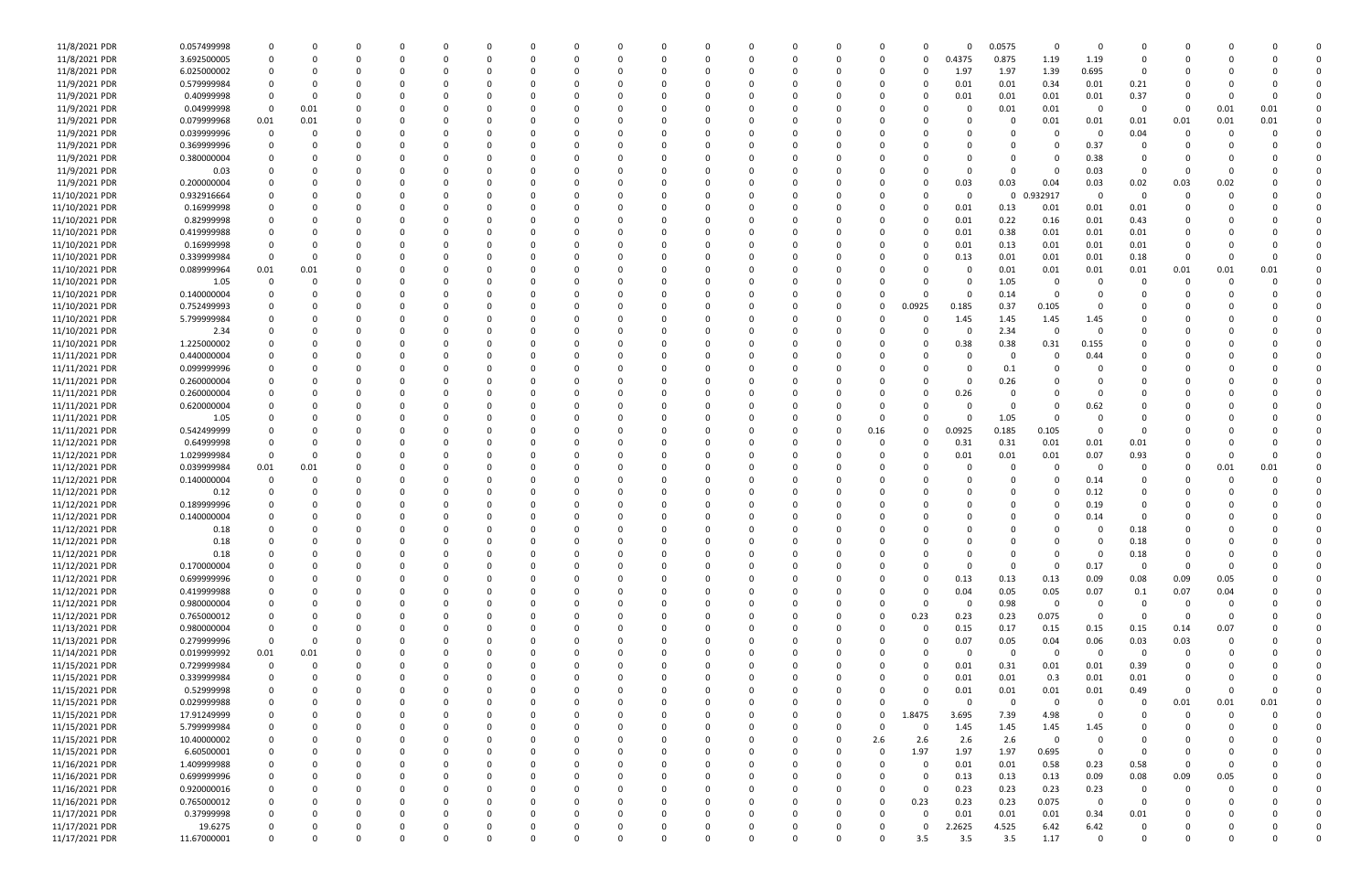| 11/18/2021 PDR | 5.309999988 |             |          |              |          |          |          |          |          |          |          |          |              |          |              |              | 0.01     | 2.64         | 2.64     | 0.01                    | 0.01        |          |          |          |  |
|----------------|-------------|-------------|----------|--------------|----------|----------|----------|----------|----------|----------|----------|----------|--------------|----------|--------------|--------------|----------|--------------|----------|-------------------------|-------------|----------|----------|----------|--|
| 11/18/2021 PDR | 0.16999998  |             |          |              | C.       |          |          |          |          |          |          |          |              |          |              | 0            | 0.01     | 0.13         | 0.01     | 0.01                    | 0.01        | -C       |          |          |  |
| 11/18/2021 PDR | 0.249999984 |             |          |              |          |          |          |          |          |          |          |          |              |          |              |              | 0.01     | 0.21         | 0.01     | 0.01                    | 0.01        | 0        |          |          |  |
| 11/18/2021 PDR | 0.029999988 |             |          |              |          |          |          |          |          |          |          |          |              |          |              |              |          | 0            | - 0      | 0                       | - 0         | 0.01     | 0.01     | 0.01     |  |
| 11/18/2021 PDR | 0.069999972 |             | 0.01     |              |          |          |          |          |          |          |          |          |              |          |              |              |          | 0            | 0.01     | 0.01                    | 0.01        | 0.01     | 0.01     | 0.01     |  |
| 11/18/2021 PDR | 0.029999988 | 0           | 0.01     |              |          |          |          |          |          |          |          |          |              |          |              |              | $\Omega$ | 0            |          | - 0                     | 0           | 0        | 0.01     | 0.01     |  |
| 11/18/2021 PDR | 24.65999999 |             |          |              |          |          |          |          |          |          |          |          |              |          |              | 7.39         | 7.39     | 7.39         | 2.49     |                         |             |          |          |          |  |
| 11/18/2021 PDR |             |             |          |              |          |          |          |          |          |          |          |          |              |          | <sup>0</sup> |              | 3.5      |              | 1.17     | - 0                     |             |          |          |          |  |
|                | 11.67000001 |             |          |              |          |          |          |          |          |          |          |          |              |          |              | 3.5          |          | 3.5          |          |                         |             |          |          |          |  |
| 11/18/2021 PDR | 4.257499995 |             |          |              |          |          |          |          |          |          |          |          |              |          |              | 0            | 0.4925   | 0.985        | 1.39     | 1.39                    |             |          |          |          |  |
| 11/19/2021 PDR | 0.40999998  |             |          |              |          |          |          |          |          |          |          |          |              |          |              |              | 0.01     | 0.01         | 0.01     | 0.01                    | 0.37        |          |          |          |  |
| 11/19/2021 PDR | 0.239999988 |             |          |              |          |          |          |          |          |          |          |          |              |          |              |              | 0.01     | 0.2          | 0.01     | 0.01                    | 0.01        |          |          |          |  |
| 11/19/2021 PDR | 0.329999988 |             |          |              |          |          |          |          |          |          |          |          |              |          |              |              | 0.01     | 0.01         | 0.01     | 0.01                    | 0.29        |          |          |          |  |
| 11/19/2021 PDR | 0.039999996 |             |          |              |          |          |          |          |          |          |          |          |              |          |              |              | O        | $\mathbf 0$  | - 0      | 0.04                    | $\Omega$    |          |          |          |  |
| 11/19/2021 PDR | 0.210000012 |             |          |              |          |          |          |          |          |          |          |          |              |          |              |              | 0.02     | 0.03         | 0.06     | 0.05                    | 0.02        | 0.03     |          |          |  |
| 11/19/2021 PDR | 0.419999988 |             |          |              |          |          |          |          |          |          |          |          |              |          |              |              | 0.04     | 0.05         | 0.05     | 0.07                    | 0.1         | 0.07     | 0.04     |          |  |
| 11/19/2021 PDR | 1.040000016 |             |          |              |          |          |          |          |          |          |          |          |              |          |              |              | 0.26     | 0.26         | 0.26     | 0.26                    |             |          |          |          |  |
| 11/19/2021 PDR | 18.43000001 |             |          |              |          |          |          |          |          |          |          |          |              |          |              |              |          | -5           | 3.43     | - 0                     |             |          |          |          |  |
| 11/19/2021 PDR | 15.82249999 |             |          |              |          |          |          |          |          |          |          |          |              |          |              | $\Omega$     | 1.7275   | 3.455        | 5.32     | 5.32                    |             |          |          |          |  |
| 11/19/2021 PDR | 0.765000012 |             |          |              |          |          |          |          |          |          |          |          |              |          |              | 0.23         | 0.23     | 0.23         | 0.075    | 0                       |             |          |          |          |  |
| 11/19/2021 PDR | 0.904999995 |             |          |              |          |          |          |          |          |          |          |          |              |          |              | <sup>0</sup> | 0.095    | 0.19         | 0.31     | 0.31                    | $\Omega$    | n        |          |          |  |
| 11/20/2021 PDR | 0.069999972 | 0.01        | 0.01     |              |          |          |          |          |          |          |          |          |              |          |              |              |          | 0            |          | 0.01                    | 0.01        | 0.01     | 0.01     | 0.01     |  |
| 11/21/2021 PDR | 0.04999998  | 0.01        | $0.01\,$ |              |          |          |          |          |          |          |          |          |              |          |              |              |          | 0.01         |          | - 0                     | 0           | - 0      | 0.01     | 0.01     |  |
|                |             |             |          |              |          |          |          |          |          |          |          |          |              |          |              |              |          |              |          |                         |             |          |          |          |  |
| 11/21/2021 PDR | 0.04999998  | 0.01        | 0.01     |              |          |          |          |          |          |          |          |          |              |          |              |              |          | 0            |          |                         | 0           | 0.01     | 0.01     | 0.01     |  |
| 11/21/2021 PDR | 0.04999998  | 0.01        | 0.01     |              |          |          |          |          |          |          |          |          |              |          |              |              | $\Omega$ | 0            | - 0      | - 0                     | - 0         | 0.01     | 0.01     | 0.01     |  |
| 11/22/2021 PDR | 0.729999984 | 0           |          |              |          |          |          |          |          |          |          |          |              |          |              |              | 0.1      | 0.01         | 0.07     | 0.01                    | 0.54        | 0        |          |          |  |
| 11/22/2021 PDR | 0.479999988 | 0           |          |              |          |          |          |          |          |          |          |          |              |          |              |              | 0.03     | 0.01         | 0.06     | 0.01                    | 0.37        |          |          |          |  |
| 11/22/2021 PDR | 0.679999992 | 0           |          |              |          |          |          |          |          |          |          |          |              |          |              |              | 0.01     | 0.41         | 0.01     | 0.01                    | 0.24        |          |          |          |  |
| 11/22/2021 PDR | 0.059999976 | 0.01        | 0.01     |              |          |          |          |          |          |          |          |          |              |          |              |              | O        | 0.01         | 0.01     | 0                       | 0           | 0        | 0.01     | 0.01     |  |
| 11/22/2021 PDR | 0.079999968 | 0.01        | 0.01     |              |          |          |          |          |          |          |          |          |              |          |              |              |          | 0            | 0.01     | 0.01                    | 0.01        | 0.01     | 0.01     | 0.01     |  |
| 11/22/2021 PDR | 0.189999996 | 0           |          |              |          |          |          |          |          |          |          |          |              |          |              |              |          | 0            |          | 0.19                    | 0           | 0        |          |          |  |
| 11/22/2021 PDR | 0.129999996 | 0           |          |              |          |          |          |          |          |          |          |          |              |          |              |              |          | $\Omega$     |          | 0.13                    | 0           |          |          |          |  |
| 11/22/2021 PDR | 0.15        |             |          |              |          |          |          |          |          |          |          |          |              |          |              |              |          | $\Omega$     | 0.15     |                         |             |          |          |          |  |
| 11/22/2021 PDR | 0.140000004 |             |          |              |          |          |          |          |          |          |          |          |              |          |              |              |          | $\Omega$     | 0.14     |                         |             |          |          |          |  |
| 11/22/2021 PDR | 0.189999996 |             |          |              |          |          |          |          |          |          |          |          |              |          |              |              | $\Omega$ | 0            | 0.19     | 0                       |             |          |          |          |  |
| 11/22/2021 PDR | 0.210000012 |             |          |              |          |          |          |          |          |          |          |          |              |          |              |              | 0.02     | 0.03         | 0.06     | 0.05                    | 0.02        | 0.03     |          |          |  |
| 11/22/2021 PDR | 0.832499991 |             |          |              |          |          |          |          |          |          |          |          |              | 0        | 0.0925       | 0.185        | 0.37     | 0.185        |          | - 0                     |             |          |          |          |  |
| 11/22/2021 PDR | 5.84499999  |             |          |              |          |          |          |          |          |          |          |          |              |          |              | 1.75         | 1.75     | 1.75         | 0.595    | - 0                     |             |          |          |          |  |
| 11/22/2021 PDR | 11.67000001 |             |          |              |          |          |          |          |          |          |          |          |              |          |              | 3.5          | 3.5      | 3.5          | 1.17     |                         |             |          |          |          |  |
|                |             |             |          |              |          |          |          |          |          |          |          |          |              |          |              |              |          |              |          |                         |             |          |          |          |  |
| 11/22/2021 PDR | 1.225000002 |             |          |              |          |          |          |          |          |          |          |          |              |          |              |              | 0.38     | 0.38         | 0.31     | 0.155                   |             |          |          |          |  |
| 11/22/2021 PDR | 0.477500007 | $\Omega$    |          |              |          |          |          |          |          |          |          |          |              |          | 0            | 0.0575       | 0.115    | 0.23         | 0.075    | 0                       |             |          |          |          |  |
| 11/23/2021 PDR | 0.469999992 | $\Omega$    | $\Omega$ |              |          |          |          |          |          |          |          |          |              |          |              |              | 0.01     | 0.01         | 0.01     | 0.14                    | 0.3         |          |          |          |  |
| 11/23/2021 PDR | 0.749999988 | 0           | 0        | $\Omega$     | 0        | $\Omega$ | 0        | O        | 0        | $\Omega$ | $\Omega$ | $\Omega$ | $\Omega$     | $\Omega$ | $\Omega$     | 0            | 0.01     | 0.01         | 0.01     | 0.01                    | 0.71        | 0        |          |          |  |
| 11/23/2021 PDR | 0.37999998  | $\mathbf 0$ | $\Omega$ |              | 0        |          | 0        |          | 0        |          | $\Omega$ |          | <sup>0</sup> |          | $\Omega$     | 0            | 0.01     | 0.01         | 0.01     | 0.34                    | 0.01        | 0        |          | $\Omega$ |  |
| 11/23/2021 PDR | 0.039999984 | 0.01        | 0.01     | $\Omega$     | C.       | - 0      |          |          |          |          | $\Omega$ | 0        |              |          |              |              | $\Omega$ | $\mathbf 0$  | $\Omega$ | $\overline{\mathbf{0}}$ | 0           | 0        | 0.01     | 0.01     |  |
| 11/23/2021 PDR | 0.200000004 | 0           |          |              |          |          |          |          |          |          |          |          |              |          |              | 0            | 0.03     | 0.03         | 0.04     | 0.03                    | 0.02        | 0.03     | 0.02     |          |  |
| 11/23/2021 PDR | 0.759999984 | 0           |          |              | O        |          |          |          |          |          |          |          |              |          |              | 0            | 0.19     | 0.19         | 0.19     | 0.19                    | 0           | -C       |          |          |  |
| 11/23/2021 PDR | 0.81        | 0           |          |              | C        |          |          |          |          |          |          |          |              |          | 0            | 0.24         | 0.24     | 0.24         | 0.09     | - 0                     | 0           |          |          |          |  |
| 11/23/2021 PDR | 16.71500001 | $\Omega$    | $\Omega$ |              |          |          |          |          |          |          |          |          |              |          | 0            |              |          | 5            | 1.715    | 0                       | 0           |          |          |          |  |
| 11/24/2021 PDR | 0.979999992 | 0.49        | 0.49     | $\Omega$     | 0        | $\Omega$ |          |          |          |          | $\Omega$ | $\Omega$ | <sup>0</sup> |          | $\Omega$     |              | $\Omega$ | $\mathbf 0$  | $\Omega$ | 0                       | 0           | 0        |          |          |  |
| 11/24/2021 PDR | 0.78        | 0           | 0        | 0            | 0        | 0        |          |          |          |          | 0        | 0        |              |          |              | 0            | 0.01     | 0.26         | 0.26     | 0.24                    | 0.01        |          |          |          |  |
| 11/24/2021 PDR | 0.860000004 |             |          |              |          |          |          |          |          |          |          | $\Omega$ |              |          |              | $\Omega$     | 0.01     | 0.23         | 0.23     | 0.38                    | 0.01        |          |          |          |  |
| 11/24/2021 PDR | 0.530000004 |             |          |              | O        |          |          |          |          |          |          |          |              |          |              | 0            | 0.01     | 0.08         | 0.03     | 0.11                    | 0.3         |          |          |          |  |
| 11/24/2021 PDR | 0.27        |             |          |              |          |          |          |          |          |          |          |          |              |          |              | 0            | 0.01     | 0.08         | 0.08     | 0.09                    | 0.01        |          |          |          |  |
| 11/24/2021 PDR | 0.239999988 | 0           | $\Omega$ |              | 0        |          |          |          |          |          |          | 0        |              |          |              | $\Omega$     |          |              | 0.01     | 0.01                    |             | 0        |          |          |  |
|                |             |             |          |              |          | 0        |          |          |          |          |          |          |              |          |              |              | 0.01     | 0.2          |          |                         | 0.01        |          |          |          |  |
| 11/24/2021 PDR | 0.019999992 | $\mathbf 0$ | 0        | <sup>0</sup> | C        | 0        | 0        |          |          |          |          | 0        |              |          |              |              | O        | 0            | - 0      | $\mathbf 0$             | 0           | 0.01     | 0.01     | $\Omega$ |  |
| 11/24/2021 PDR | 0.04999998  | 0.01        | 0.01     | 0            | 0        | $\Omega$ |          | O        |          |          | 0        | $\Omega$ |              |          | 0            |              | 0        | $\Omega$     | $\Omega$ | - 0                     | 0           | 0.01     | 0.01     | 0.01     |  |
| 11/24/2021 PDR | 0.979166663 | 0           | $\Omega$ | $\Omega$     |          | 0        |          |          |          |          | 0        | 0        |              | 0        | $\Omega$     | $\Omega$     | $\Omega$ | $\mathbf{0}$ | 0.010417 | 0.96875                 | 0           | 0        | 0        |          |  |
| 11/24/2021 PDR | 0.752499993 | $\mathbf 0$ |          |              |          |          |          |          |          |          |          |          |              | 0        | $\Omega$     | 0.0925       | 0.185    | 0.37         | 0.105    | 0                       |             |          |          |          |  |
| 11/24/2021 PDR | 19.6275     |             |          |              |          |          |          |          |          |          |          |          |              |          | 0            | 0            | 2.2625   | 4.525        | 6.42     | 6.42                    | 0           |          |          |          |  |
| 11/24/2021 PDR | 1.040000016 | 0           |          |              | C        |          |          |          |          |          |          |          |              |          |              | $\Omega$     | 0.26     | 0.26         | 0.26     | 0.26                    | $\mathbf 0$ |          |          |          |  |
| 11/26/2021 PDR | 0.399999984 | $\mathbf 0$ | $\Omega$ | $\Omega$     | 0        | - 0      |          |          |          |          |          | $\Omega$ |              |          |              | 0            | 0.01     | 0.01         | 0.36     | 0.01                    | 0.01        | 0        |          | $\Omega$ |  |
| 11/26/2021 PDR | 0.059999976 | 0.01        | 0.01     | 0            |          | 0        |          |          |          |          |          | 0        |              |          |              | 0            | 0        | 0.01         | 0.01     | - 0                     | 0           | $\Omega$ | 0.01     | 0.01     |  |
| 11/26/2021 PDR | 0.029999988 | 0.01        | $0.01\,$ | $\Omega$     |          |          |          |          |          |          |          |          |              |          | U            | $\Omega$     | $\Omega$ | $\mathbf 0$  | $\Omega$ |                         | 0           |          | $\Omega$ | 0.01     |  |
| 11/26/2021 PDR | 24.65999999 | 0           |          | 0            |          |          |          |          |          |          |          |          |              |          | 0            | 7.39         | 7.39     | 7.39         | 2.49     |                         |             |          |          | 0        |  |
| 11/26/2021 PDR | 0.765000012 | $\mathbf 0$ | $\Omega$ | $\Omega$     | $\Omega$ | $\Omega$ | $\Omega$ | $\Omega$ | $\Omega$ |          | $\Omega$ | $\Omega$ | $\Omega$     | 0        | U            | 0.23         | 0.23     | 0.23         | 0.075    | $\Omega$                | $\Omega$    | $\Omega$ |          | 0        |  |
|                |             |             |          |              |          |          |          |          |          |          |          |          |              |          |              |              |          |              |          |                         |             |          |          |          |  |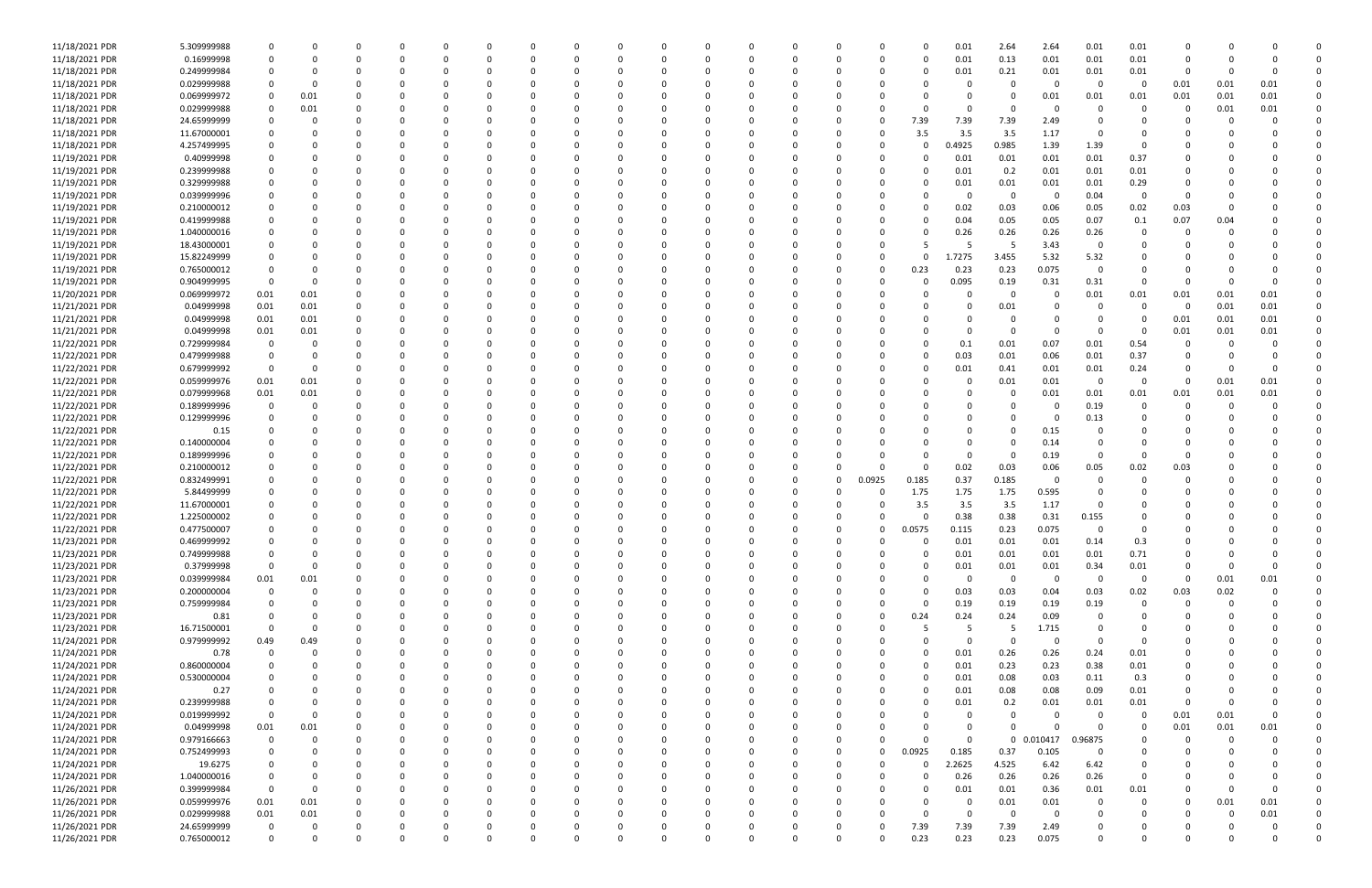| 11/26/2021 PDR | 1.225000002                | 0            | $\mathbf 0$ |          |             | O            |          |   |          |          |          |          | 0        |          |          |          | 0           | 0.38     | 0.38         | 0.31         | 0.155        |                 |          |          |          |  |
|----------------|----------------------------|--------------|-------------|----------|-------------|--------------|----------|---|----------|----------|----------|----------|----------|----------|----------|----------|-------------|----------|--------------|--------------|--------------|-----------------|----------|----------|----------|--|
| 11/27/2021 PDR | 0.039999984                | 0            | 0.01        | $\Omega$ | $\Omega$    | 0            | $\Omega$ |   | $\Omega$ |          | $\Omega$ |          | $\Omega$ |          | 0        |          | 0           | $\Omega$ | 0.01         | $\Omega$     | 0            | 0               | 0        | 0.01     | 0.01     |  |
| 11/27/2021 PDR | 0.009999999                | 0            | 0           |          |             |              |          |   |          |          |          |          |          |          |          |          |             | 0        | 0.01         |              |              | 0               | 0        |          |          |  |
| 11/27/2021 PDR | 0.059999997                |              |             |          |             |              |          |   |          |          |          |          |          |          |          |          |             |          | 0.06         |              | - 0          |                 |          |          |          |  |
| 11/29/2021 PDR | 0.039999996                |              |             |          |             |              |          |   |          |          |          |          |          |          |          |          |             |          | 0            |              | 0.04         |                 |          |          |          |  |
| 11/29/2021 PDR | 0.12                       |              |             |          |             |              |          |   |          |          |          |          |          |          |          |          |             |          | $\Omega$     |              | 0.12         |                 |          |          |          |  |
| 11/29/2021 PDR | 0.069999996                |              |             |          |             |              |          |   |          |          |          |          |          |          |          |          |             |          | 0            |              | 0.07         |                 |          |          |          |  |
| 11/29/2021 PDR | 0.069999996                |              |             |          |             |              |          |   |          |          |          |          |          |          |          |          |             |          | 0            |              | 0.07         |                 |          |          |          |  |
| 11/29/2021 PDR | 0.752499993                |              |             |          |             |              |          |   |          |          |          |          |          |          | -0       |          | 0.0925      | 0.185    | 0.37         | 0.105        | - 0          |                 |          |          |          |  |
| 11/29/2021 PDR | 0.920000016                |              |             |          |             |              |          |   |          |          |          |          |          |          |          |          | $\Omega$    | 0.23     | 0.23         | 0.23         | 0.23         |                 |          |          |          |  |
| 11/29/2021 PDR | 1.040000016                |              |             |          |             |              |          |   |          |          |          |          |          |          |          |          | 0           | 0.26     | 0.26         | 0.26         | 0.26         |                 |          |          |          |  |
| 11/29/2021 PDR | 1.130000004                |              |             |          |             |              |          |   |          |          |          |          |          |          |          |          |             | 0        | 0.99         | 0.14         | - 0          | 0               |          |          |          |  |
| 11/29/2021 PDR | 0.279999984                |              |             |          |             |              |          |   |          |          |          |          |          |          |          |          | O           | 0.01     | 0.1          | 0.1          | 0.06         | 0.01            |          |          |          |  |
| 11/29/2021 PDR | 0.849999996                |              |             |          |             |              |          |   |          |          |          |          |          |          |          |          | 0           | 0.01     | 0.01         | 0.01         | 0.41         | 0.41            |          |          |          |  |
| 11/29/2021 PDR | 0.43999998                 |              |             |          |             |              |          |   |          |          |          |          |          |          |          |          |             | 0.01     | 0.01         | 0.4          | 0.01         | 0.01            |          |          |          |  |
| 11/30/2021 PDR | 0.230000004                |              |             |          |             |              |          |   |          |          |          |          |          |          |          |          |             | 0.01     | 0.08         | 0.08         | 0.05         | 0.01            |          |          |          |  |
| 11/30/2021 PDR | 0.350000004                | 0            | $\Omega$    |          |             |              |          |   |          |          | -0       |          |          |          |          |          | $\Omega$    | 0.01     | 0.29         | 0.02         | 0.02         | 0.01            | 0        |          |          |  |
| 11/30/2021 PDR | 0.089999964                | 0.01         | 0.01        |          |             |              |          |   |          |          |          |          |          |          |          |          |             |          | 0.01         | 0.01         | 0.01         | 0.01            | 0.01     | 0.01     | 0.01     |  |
| 11/30/2021 PDR | 9.999999984                | - 0          | $\Omega$    |          |             |              |          |   |          |          |          |          |          |          |          | 2.5      | 2.5         | 2.5      | 2.5          | - 0          | - 0          | $\Omega$        | $\Omega$ | $\Omega$ |          |  |
| 12/2/2021 PDR  | 0.089999964                | 0.01         | 0.01        |          |             |              |          |   |          |          |          |          |          |          |          |          | O           |          | 0.01         | 0.01         | 0.01         | 0.01            | 0.01     | 0.01     | 0.01     |  |
| 12/2/2021 PDR  | 0.144999997                | 0            |             |          |             |              |          |   |          |          |          |          |          |          |          |          |             |          | 0.0725       | 0.0725       | 0            |                 |          |          |          |  |
| 12/2/2021 PDR  | 0.074999995                |              |             |          |             |              |          |   |          |          |          |          |          |          |          |          |             |          | 0.0375       | 0.0375       | 0            |                 |          |          |          |  |
|                |                            |              |             |          |             |              |          |   |          |          |          |          |          |          |          |          |             |          |              |              |              |                 |          |          |          |  |
| 12/3/2021 PDR  | 0.339999984                |              |             |          |             |              |          |   |          |          |          |          |          |          |          |          | 0           | 0.01     | 0.01         | 0.01         | 0.01         | 0.3<br>$\Omega$ |          |          |          |  |
| 12/3/2021 PDR  | 3.681666663                |              |             |          |             |              |          |   |          |          |          |          |          |          |          |          |             | 0        | $\mathbf{0}$ | 0.039167     | 3.6425       |                 | 0        |          |          |  |
| 12/3/2021 PDR  | 0.200000004                |              |             |          |             |              |          |   |          |          |          |          |          |          |          |          |             | 0.03     | 0.03         | 0.04         | 0.03         | 0.02            | 0.03     | 0.02     |          |  |
| 12/3/2021 PDR  | 0.200000004                |              |             |          |             |              |          |   |          |          |          |          |          |          |          |          | 0           | 0.05     | 0.05         | 0.03         | 0.03         | 0.02            | 0.01     | 0.01     |          |  |
| 12/3/2021 PDR  | 29.79000001                |              |             |          |             |              |          |   |          |          |          |          |          |          |          |          | 8.09        | 8.09     | 8.09         | 5.52         | 0            |                 | 0        |          |          |  |
| 12/3/2021 PDR  | 16.80000001                |              |             |          |             |              |          |   |          |          |          |          |          |          |          |          | 4.58        | 4.58     | 4.58         | 3.06         | - 0          |                 | -0       |          |          |  |
| 12/3/2021 PDR  | 18.45                      | $\Omega$     | $\Omega$    |          |             |              |          |   |          |          | $\Omega$ |          |          |          |          |          | 6.15        | 6.15     | 6.15         |              | 0            | O               | 0        |          |          |  |
| 12/4/2021 PDR  | 0.079999968                | 0.01         | 0.01        |          |             |              |          |   |          |          |          |          |          |          |          |          | 0           | 0        | 0.01         | - 0          | 0.01         | 0.01            | 0.01     | 0.01     | 0.01     |  |
| 12/4/2021 PDR  | 0.059999976                | 0.01         | 0.01        |          |             |              |          |   |          |          |          |          |          |          |          |          |             |          | 0            | 0.01         | $\Omega$     | $\Omega$        | 0.01     | 0.01     | 0.01     |  |
| 12/4/2021 PDR  | 0.089999964                | 0.01         | 0.01        |          |             |              |          |   |          |          |          |          |          |          |          |          |             |          | 0.01         | 0.01         | 0.01         | 0.01            | 0.01     | 0.01     | 0.01     |  |
| 12/4/2021 PDR  | 0.059999976                | 0.01         | 0.01        |          |             |              |          |   |          |          |          |          |          |          |          |          |             | O        | 0            | - 0          | 0.01         | 0.01            | 0.01     | 0.01     |          |  |
| 12/4/2021 PDR  | 0.069999972                | 0            | 0           |          |             |              |          |   |          |          |          |          |          |          |          |          |             | 0.01     | 0.01         | 0.01         | 0.01         | 0.01            | 0.01     | 0.01     |          |  |
| 12/5/2021 PDR  | 0.079999968                | 0.01         | 0.01        |          |             |              |          |   |          |          |          |          |          |          |          |          | O           | -0       | 0.01         | 0.01         | 0.01         | 0.01            | 0.01     | 0.01     |          |  |
| 12/6/2021 PDR  | 24.6                       | 0            | 0           |          |             |              |          |   |          |          |          |          |          |          | -0       | 6.15     | 6.15        | 6.15     | 6.15         | - 0          | - 0          | 0               | 0        |          |          |  |
| 12/6/2021 PDR  | 2.559999996                |              |             |          |             |              |          |   |          |          |          |          |          |          |          |          | 0.51        | 0.51     | 0.51         | 0.51         | 0.51         | 0.01            |          |          |          |  |
| 12/6/2021 PDR  | 0.37999998                 |              |             |          |             |              |          |   |          |          |          |          |          |          |          |          |             | 0.01     | 0.01         | 0.01         | 0.01         | 0.34            | -C       |          |          |  |
| 12/6/2021 PDR  | 0.18                       |              |             |          |             |              |          |   |          |          |          |          |          |          |          |          |             | 0.04     | 0.04         | 0.03         | 0.02         | 0.02            | 0.02     | 0.01     |          |  |
| 12/6/2021 PDR  | 0.36                       | <sup>0</sup> | $\Omega$    |          |             |              |          |   |          |          | $\Omega$ |          |          |          |          |          | 0           | 0.08     | 0.07         | 0.06         | 0.05         | 0.04            | 0.04     | 0.02     | 0        |  |
| 12/7/2021 PDR  | 0.048958337                | 0            |             |          |             |              |          |   |          |          |          |          |          |          |          |          |             |          |              | 0 0.048958   | $\mathbf 0$  | $\Omega$        | $\Omega$ |          |          |  |
| 12/7/2021 PDR  | 0.569999988                | 0            | $\Omega$    |          | $\Omega$    | 0            | റ        |   | 0        | O        | $\Omega$ | $\Omega$ | $\Omega$ | O        | $\Omega$ |          | $\mathbf 0$ | 0.01     | 0.01         | 0.01         | 0.01         | 0.53            | $\Omega$ |          |          |  |
| 12/7/2021 PDR  | 2.259999996                | $\mathbf 0$  | 0           |          | $\Omega$    | $\Omega$     |          |   | 0        |          | 0        | $\Omega$ | $\Omega$ |          | 0        | $\Omega$ | 0.45        | 0.45     | 0.45         | 0.45         | 0.45         | 0.01            | 0        |          |          |  |
| 12/7/2021 PDR  | 0.239999988                | 0            | 0           |          |             |              |          |   |          |          | $\Omega$ |          | 0        |          |          |          | $\Omega$    | 0.01     | 0.07         | 0.14         | 0.01         | 0.01            | 0        |          | $\Omega$ |  |
| 12/7/2021 PDR  | 0.069999972                | 0            | 0.01        |          | O           | <sup>0</sup> |          |   | 0        |          | 0        |          | 0        |          |          |          | 0           | 0        | $\mathbf 0$  | 0.01         | 0.01         | 0.01            | 0.01     | 0.01     | 0.01     |  |
| 12/7/2021 PDR  | 0.160000008                | 0            | 0           |          |             |              |          |   |          |          |          |          | 0        |          |          |          | 0           | 0.02     | 0.02         | 0.02         | 0.03         | 0.01            | 0.04     | 0.02     |          |  |
| 12/7/2021 PDR  | 0.15                       | $\Omega$     | $\Omega$    |          | 0           |              |          |   |          |          |          |          | $\Omega$ |          |          |          | $\Omega$    | 0.03     | 0.03         | 0.01         | 0.02         | 0.01            | 0.03     | 0.02     |          |  |
| 12/7/2021 PDR  | 29.79000001                |              | $\Omega$    |          | 0           |              |          |   | 0        |          | $\Omega$ |          | $\Omega$ |          |          |          | 8.09        | 8.09     | 8.09         | 5.52         | 0            | $\Omega$        | $\Omega$ |          |          |  |
| 12/7/2021 PDR  | 16.80000001                | 0            | $\Omega$    |          | 0           | $\Omega$     |          |   | 0        |          | 0        |          | 0        |          | $\Omega$ |          | 4.58        | 4.58     | 4.58         | 3.06         | 0            | 0               | 0        |          |          |  |
| 12/7/2021 PDR  | 15.00000001                |              |             |          | 0           | 0            |          |   | ი        |          | $\Omega$ |          | 0        |          | -0       |          | -5          | -5       | -5           |              | <sup>0</sup> |                 | $\Omega$ |          |          |  |
| 12/7/2021 PDR  | 6.96                       |              | 0           |          | 0           | 0            |          |   | 0        |          | 0        |          | 0        |          |          | $\Omega$ | 1.83        | 1.83     | 1.83         | 1.47         |              |                 |          |          |          |  |
| 12/8/2021 PDR  | 0.659583332                |              |             |          |             |              |          |   |          |          |          |          | 0        |          |          |          | $\mathbf 0$ | 0.659583 | $\mathbf 0$  | - 0          | $\Omega$     |                 |          |          |          |  |
| 12/8/2021 PDR  | 0.991250002                | 0            |             |          | 0           |              |          |   | 0        |          | $\Omega$ |          | 0        |          |          |          | $\Omega$    | $\Omega$ | $\mathbf 0$  | 0.99125      | $\Omega$     | 0               |          |          |          |  |
| 12/8/2021 PDR  | 0.249999996                | $\mathbf 0$  | 0           |          | 0           | 0            |          |   | 0        |          | $\Omega$ |          | $\Omega$ |          | 0        |          | 0           | 0.01     | 0.01         | 0.01         | 0.11         | 0.11            | -0       |          |          |  |
| 12/8/2021 PDR  | 0.079999968                | 0.01         | 0.01        |          | 0           | 0            |          |   | 0        |          | 0        | $\Omega$ | - 0      |          | 0        |          | 0           | 0        | 0.01         | 0.01         | 0.01         | 0.01            | 0.01     | 0.01     |          |  |
| 12/8/2021 PDR  | 0.047499999                | 0            | $\Omega$    |          | $\Omega$    | 0            |          |   | O        |          | $\Omega$ | $\Omega$ | 0.0475   |          | 0        |          |             | $\Omega$ | $\mathbf 0$  | - 0          | $\Omega$     | 0               | $\Omega$ |          |          |  |
| 12/8/2021 PDR  | 0.119999994                | 0            | $\Omega$    |          |             | 0            |          |   | 0        |          | $\Omega$ | $\Omega$ | - 0      |          |          |          |             | $\Omega$ | 0.12         | $\Omega$     | 0            | 0               |          |          |          |  |
| 12/8/2021 PDR  | 0.189999996                |              |             |          |             |              |          |   | 0        |          | 0        |          | 0        |          |          |          | $\Omega$    | $\Omega$ | 0            | $\Omega$     | 0.19         | 0               |          |          |          |  |
| 12/8/2021 PDR  |                            | 0            |             |          | 0           |              |          |   |          |          | 0        |          | 0        |          |          | $\Omega$ | 8.09        | 8.09     | 8.09         | 5.52         | 0            | 0               |          |          |          |  |
| 12/9/2021 PDR  | 29.79000001<br>0.489999996 | 0            |             |          |             |              |          |   | 0        |          | 0        |          | $\Omega$ |          |          |          | 0           | 0.01     | 0.01         |              | 0.01         |                 |          |          |          |  |
| 12/9/2021 PDR  | 0.429999984                | 0            | $\Omega$    |          | O           |              |          |   | 0        |          | 0        |          | $\Omega$ |          |          |          | $\Omega$    |          | 0.01         | 0.32<br>0.01 | 0.01         | 0.14            |          |          |          |  |
|                |                            |              |             |          |             |              |          |   |          |          |          |          |          |          |          |          |             | 0.01     |              |              |              | 0.39            | 0        |          |          |  |
| 12/9/2021 PDR  | 0.429999984                | $\mathbf 0$  | $\Omega$    |          | 0           | <sup>0</sup> |          |   | 0        |          | $\Omega$ |          | 0        |          |          |          | 0           | 0.01     | 0.01         | 0.01         | 0.01         | 0.39            | 0        |          | 0        |  |
| 12/9/2021 PDR  | 0.079999968                | 0.01         | 0.01        |          |             |              |          |   |          |          | $\Omega$ |          | $\Omega$ |          |          |          |             |          | 0            | 0.01         | 0.01         | 0.01            | 0.01     | 0.01     | 0.01     |  |
| 12/9/2021 PDR  | 0.189999996                | $\mathbf 0$  | 0           |          |             |              |          |   |          |          | 0        |          |          |          |          |          |             |          | 0            |              | 0.19         | 0               |          |          |          |  |
| 12/9/2021 PDR  | 0.140000004                | $\mathbf 0$  | $\mathbf 0$ | $\Omega$ | $\mathbf 0$ | $\Omega$     | $\Omega$ | 0 | $\Omega$ | $\Omega$ | $\Omega$ | $\Omega$ | $\Omega$ | $\Omega$ | $\Omega$ |          | 0           | $\Omega$ | 0            |              | 0.14         | 0               | 0        |          | 0        |  |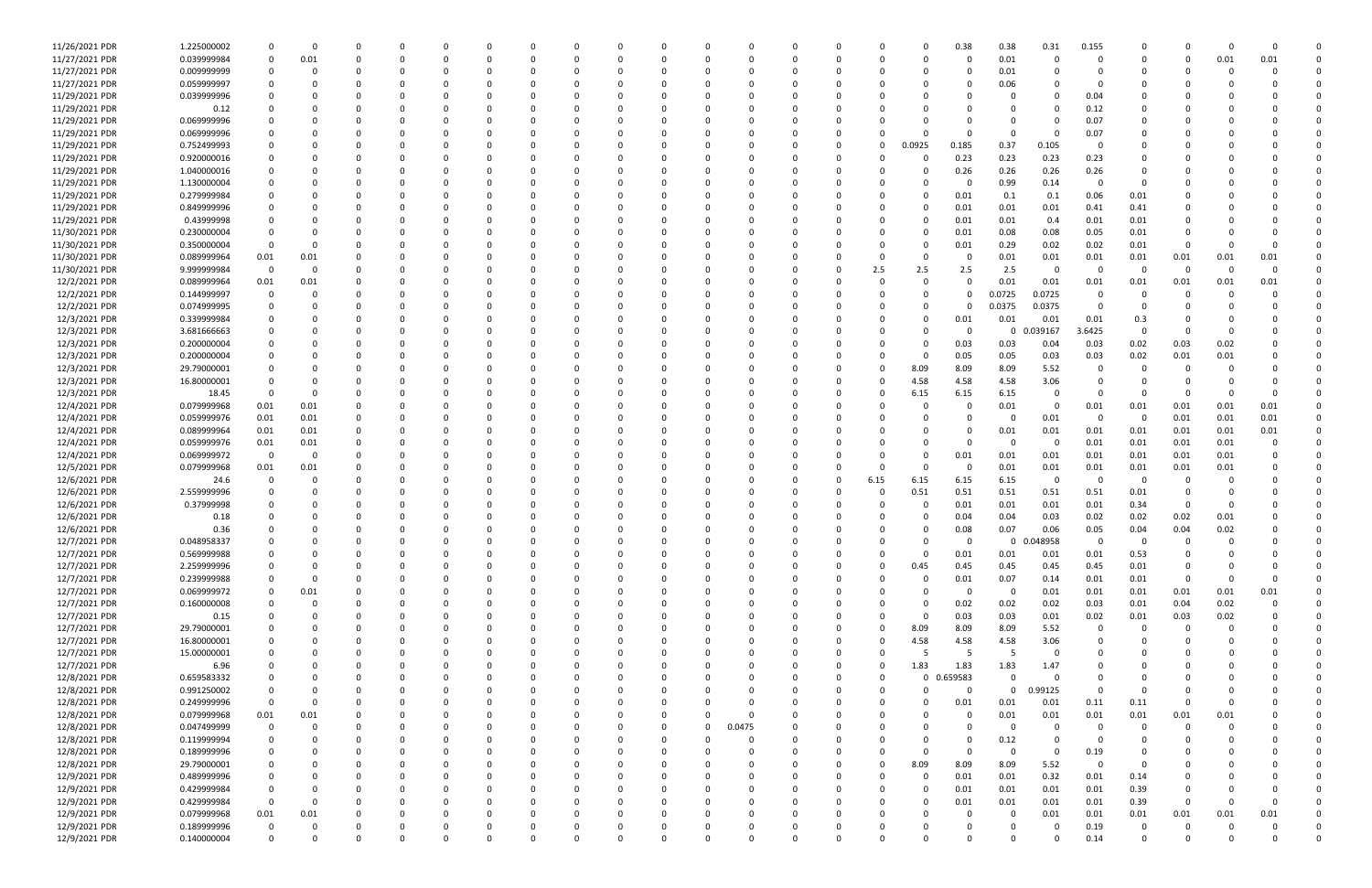| 12/9/2021 PDR  | 0.140000004 | $\Omega$                |             |          |          |              | 0        |          |          |          | $\Omega$ |          |          |          |              | $\Omega$    | $\Omega$ | 0.14                    | O           |          |      |          |  |
|----------------|-------------|-------------------------|-------------|----------|----------|--------------|----------|----------|----------|----------|----------|----------|----------|----------|--------------|-------------|----------|-------------------------|-------------|----------|------|----------|--|
| 12/9/2021 PDR  | 0.18        |                         |             |          | -0       |              | $\Omega$ |          |          | $\Omega$ |          |          | $\Omega$ |          | $\Omega$     | 0           | $0.18\,$ | $\Omega$                |             |          |      |          |  |
|                |             |                         |             |          |          |              |          |          |          |          |          |          |          |          |              |             | $\Omega$ |                         |             |          |      |          |  |
| 12/9/2021 PDR  | 18.32000002 |                         |             |          |          |              |          |          |          |          |          |          | 4.58     | 4.58     | 4.58         | 4.58        |          | - 0                     | O           |          |      |          |  |
| 12/10/2021 PDR | 0.359999988 |                         | 0           |          |          |              |          |          |          |          |          |          |          |          | 0.01         | 0.01        | 0.01     | 0.01                    | 0.32        | 0        |      |          |  |
| 12/10/2021 PDR | 0.059999976 | 0.01                    | 0.01        |          |          |              |          |          |          |          |          |          |          |          | C            | 0           | $\Omega$ | 0.01                    | 0.01        | 0.01     | 0.01 |          |  |
| 12/10/2021 PDR | 0.039999984 |                         | 0.01        |          |          |              | 0        |          |          |          |          |          |          |          | <sup>0</sup> |             |          | - 0                     | - 0         |          |      |          |  |
|                |             | 0.01                    |             |          |          |              |          |          |          |          |          |          |          |          |              |             |          |                         |             | 0.01     | 0.01 |          |  |
| 12/10/2021 PDR | 0.019999992 | 0.01                    | 0.01        |          |          |              |          |          |          |          |          |          |          |          |              |             |          | - 0                     | 0           |          |      |          |  |
| 12/10/2021 PDR | 0.24        |                         | - 0         |          |          |              |          |          |          |          |          |          |          |          |              |             |          | 0.24                    |             |          |      |          |  |
| 12/10/2021 PDR | 0.24        |                         |             |          |          |              |          |          |          |          |          |          |          |          |              | 0           |          | 0.24                    | 0           |          |      |          |  |
|                |             |                         |             |          |          |              |          |          |          |          |          |          |          |          |              |             |          |                         |             |          |      |          |  |
| 12/10/2021 PDR | 0.759999984 |                         |             |          |          |              |          |          |          |          |          |          |          |          | $\Omega$     | 0.19        | 0.19     | 0.19                    | 0.19        | 0        |      |          |  |
| 12/10/2021 PDR | 0.110000004 |                         | - 0         |          |          |              | C        |          |          |          |          |          |          |          | 0.02         | 0.02        | 0.01     | 0.02                    | 0.01        | 0.02     | 0.01 |          |  |
| 12/12/2021 PDR | 0.079999968 | 0                       | 0.01        |          |          |              |          |          |          |          |          |          |          |          | 0            | 0.01        | 0.01     | 0.01                    | 0.01        | 0.01     | 0.01 | 0.01     |  |
|                |             |                         |             |          |          |              |          |          |          |          |          |          |          |          |              |             |          |                         |             |          |      |          |  |
| 12/13/2021 PDR | 0.129999984 |                         | - 0         |          |          |              |          |          |          |          |          |          |          |          | 0.04         | 0.02        | 0.03     | 0.01                    | 0.01        | 0.01     | 0.01 |          |  |
| 12/13/2021 PDR | 0.309999996 |                         |             |          |          |              |          |          |          |          |          |          |          | 0        | 0.08         | 0.07        | 0.06     | 0.04                    | 0.04        | 0.02     |      |          |  |
| 12/13/2021 PDR | 35.52       |                         |             |          |          |              |          |          |          |          |          |          |          | 9.42     | 9.42         | 9.42        | 7.26     | $\overline{\mathbf{0}}$ | 0           |          |      |          |  |
|                |             |                         |             |          |          |              |          |          |          |          |          |          |          |          |              |             |          |                         |             |          |      |          |  |
| 12/13/2021 PDR | 0.269999988 |                         |             |          |          |              |          |          |          |          |          |          |          |          | 0.12         | 0.01        | 0.01     | 0.01                    | 0.12        |          |      |          |  |
| 12/13/2021 PDR | 0.15        |                         |             |          |          |              |          |          |          |          |          |          |          |          | C            | 0           | 0.15     | 0                       |             |          |      |          |  |
| 12/13/2021 PDR | 0.15        |                         |             |          |          |              |          |          |          |          |          |          |          |          |              | -0          | 0.15     | O                       |             |          |      |          |  |
| 12/13/2021 PDR | 0.189999996 |                         |             |          |          |              |          |          |          |          |          |          |          |          |              | -0          | 0.19     |                         |             |          |      |          |  |
|                |             |                         |             |          |          |              |          |          |          |          |          |          |          |          |              |             |          |                         |             |          |      |          |  |
| 12/13/2021 PDR | 0.170000004 |                         |             |          |          |              |          |          |          |          |          |          |          |          |              | $\Omega$    | 0.17     |                         |             |          |      |          |  |
| 12/13/2021 PDR | 0.24        |                         |             |          |          |              |          |          |          |          |          |          |          |          |              |             |          | 0.24                    |             |          |      |          |  |
| 12/13/2021 PDR | 0.57        |                         |             |          |          |              |          |          |          |          |          |          |          |          |              | -0          | 0.57     | - 0                     |             |          |      |          |  |
|                |             |                         |             |          |          |              |          |          |          |          |          |          |          |          |              |             |          |                         |             |          |      |          |  |
| 12/13/2021 PDR | 0.75        |                         |             |          |          |              |          |          |          |          |          |          |          |          |              | - 0         | 0.75     | - 0                     |             |          |      |          |  |
| 12/14/2021 PDR | 8.08999998  |                         | - 0         |          |          |              |          |          |          |          |          |          |          |          | 1.09         | 3.37        | 0.01     | 0.01                    | 3.61        | 0        |      | $\Omega$ |  |
| 12/14/2021 PDR | 0.079999968 |                         | 0.01        |          |          |              |          |          |          |          |          |          |          |          | 0            | 0.01        | 0.01     | 0.01                    | 0.01        | 0.01     | 0.01 | 0.01     |  |
|                |             |                         |             |          |          |              |          |          |          |          |          |          |          |          |              |             |          |                         |             |          |      |          |  |
| 12/14/2021 PDR | 0.949999992 |                         |             |          |          |              |          |          |          |          |          |          |          |          | 0.18         | 0.22        | 0.17     | 0.15                    | 0.1         | 0.09     | 0.04 |          |  |
| 12/14/2021 PDR | 0.340000008 |                         |             |          |          |              |          |          |          |          |          |          |          |          | 0.05         | 0.07        | 0.11     | 0.08                    | 0.02        | 0.01     |      |          |  |
| 12/14/2021 PDR | 9.999999984 |                         |             |          |          |              |          |          |          |          |          |          | 2.5      | 2.5      | 2.5          | 2.5         | $\Omega$ | $\mathbf 0$             | 0           |          |      |          |  |
| 12/15/2021 PDR | 1.419999984 |                         |             |          |          |              |          |          |          |          |          |          |          |          | 0.01         | 0.01        | 0.69     | 0.01                    | 0.7         |          |      |          |  |
|                |             |                         |             |          |          |              |          |          |          |          |          |          |          |          |              |             |          |                         |             |          |      |          |  |
| 12/15/2021 PDR | 1.199999988 |                         |             |          |          |              |          |          |          |          |          |          |          |          | 0.01         | 0.01        | 0.01     | 0.01                    | 1.16        |          |      |          |  |
| 12/15/2021 PDR | 0.249999984 |                         | 0           |          |          |              | 0        |          |          |          |          |          |          |          | 0.01         | 0.01        | 0.01     | 0.01                    | 0.21        | 0        |      |          |  |
| 12/15/2021 PDR | 0.059999976 | $\Omega$                | 0.01        |          |          |              |          |          |          |          |          |          |          |          | C            | 0           | 0.01     | 0.01                    | 0.01        | 0.01     | 0.01 |          |  |
|                |             |                         |             |          |          |              |          |          |          |          |          |          |          |          |              |             |          |                         |             |          |      |          |  |
| 12/15/2021 PDR | 0.039999984 | 0.01                    | 0.01        |          |          |              |          |          |          |          |          |          |          |          | $\Omega$     | 0           |          | $\overline{0}$          | 0           | 0.01     | 0.01 |          |  |
| 12/16/2021 PDR | 0.359999988 |                         |             |          |          |              |          |          |          |          |          |          |          |          | 0.01         | 0.01        | 0.01     | 0.01                    | 0.32        |          |      |          |  |
| 12/16/2021 PDR | 16.80000001 |                         |             |          |          |              |          |          |          |          |          |          |          | 4.58     | 4.58         | 4.58        | 3.06     | 0                       | 0           |          |      |          |  |
|                |             |                         |             |          |          |              |          |          |          |          |          |          |          |          |              |             |          |                         |             |          |      |          |  |
| 12/16/2021 PDR | 6.6         |                         |             |          |          |              |          |          |          |          |          |          |          | 0        | 1.83         | 1.83        | 1.47     | 1.47                    | 0           |          |      |          |  |
| 12/17/2021 PDR | 0.230000004 |                         |             |          |          |              |          |          |          |          |          |          |          |          | -0           | 0           | 0.23     | - 0                     | 0           | 0        |      |          |  |
| 12/17/2021 PDR | 0.340000008 |                         |             |          |          |              |          |          |          |          |          |          |          |          | 0.05         | 0.07        | 0.11     | 0.08                    | 0.02        | 0.01     |      |          |  |
| 12/17/2021 PDR | 0.16999998  |                         |             |          |          |              |          |          |          |          |          |          |          |          |              | 0.01        | 0.01     | 0.01                    |             |          |      |          |  |
|                |             |                         |             |          |          |              |          |          |          |          |          |          |          |          | 0.01         |             |          |                         | 0.01        | 0.06     | 0.06 |          |  |
| 12/17/2021 PDR | 22.26       | $\Omega$                | 0           |          |          |              |          |          |          |          |          |          | 0        | 6.15     | 6.15         | 6.15        | 3.81     | $\mathbf 0$             | 0           | 0        |      |          |  |
| 12/17/2021 PDR | 9.999999984 | $\mathbf 0$             | $\Omega$    |          |          |              |          |          |          |          |          |          | 2.5      | 2.5      | 2.5          | 2.5         | $\Omega$ | $\overline{\mathbf{0}}$ | 0           | $\sim$   |      |          |  |
| 12/17/2021 PDR | 1.69999998  | $\mathbf 0$             | $\mathbf 0$ | $\Omega$ | $\Omega$ | O            | 0        | $\Omega$ | $\Omega$ | 0        | $\Omega$ | 0        | $\Omega$ | $\Omega$ | 0.01         | 0.7         | 0.28     | 0.01                    | 0.7         | $\Omega$ |      |          |  |
|                |             |                         |             |          |          |              |          |          |          |          |          |          |          |          |              |             |          |                         |             |          |      |          |  |
| 12/17/2021 PDR | 0.42        | $\Omega$                | 0           |          | 0        | O            | $\Omega$ |          |          | $\Omega$ |          |          | 0        |          | 0.36         | 0.01        | 0.02     | 0.02                    | 0.01        | 0        |      |          |  |
| 12/17/2021 PDR | 0.359999988 | $\Omega$                | $\Omega$    | O        | 0        |              | 0        |          |          | 0        | 0        |          | O        |          | 0.01         | 0.01        | 0.01     | 0.01                    | 0.32        | $\Omega$ |      | $\Omega$ |  |
| 12/18/2021 PDR | 0.079999968 | $0.01\,$                | 0.01        |          |          |              | 0        |          |          | 0        |          |          |          |          | 0            | 0.01        | $\Omega$ | 0.01                    | 0.01        | 0.01     | 0.01 | 0.01     |  |
|                |             |                         |             |          |          |              |          |          |          |          |          |          |          |          |              |             |          |                         |             |          |      |          |  |
| 12/18/2021 PDR | 0.009999996 | $\Omega$                | $\Omega$    |          |          |              | 0        |          |          | 0        |          |          |          |          | C            | 0           | $\Omega$ | 0.01                    | 0           | $\Omega$ | - 0  |          |  |
| 12/19/2021 PDR | 0.059999976 | $0.01\,$                | 0.01        | 0        |          |              | 0        |          |          | 0        |          |          |          |          |              | $\Omega$    | $\Omega$ | 0.01                    | 0.01        | 0.01     | 0.01 |          |  |
| 12/20/2021 PDR | 1.454583333 | $\overline{\mathbf{0}}$ | 0           |          |          |              | $\Omega$ |          |          | 0        |          |          |          | 0        | .454583      | 0           |          | 0                       | 0           | 0        |      |          |  |
| 12/20/2021 PDR | 0.72        | 0.36                    | 0.36        | $\Omega$ | 0        | <sup>0</sup> | 0        |          |          | 0        | 0        |          | $\Omega$ |          | $\Omega$     | $\mathbf 0$ | $\Omega$ | - 0                     | 0           | 0        |      | $\Omega$ |  |
|                |             |                         |             |          |          |              |          |          |          |          |          |          |          |          |              |             |          |                         |             |          |      |          |  |
| 12/20/2021 PDR | 0.570000012 | 0                       | 0           | 0        | 0        |              | 0        |          |          | 0        | 0        |          | 0        | 0        | 0.01         | 0.14        | 0.14     | 0.14                    | 0.14        |          |      |          |  |
| 12/20/2021 PDR | 0.15        |                         |             |          | 0        |              | $\Omega$ |          |          | 0        | 0        |          |          |          | $\Omega$     | $\mathbf 0$ | 0.15     | $\Omega$                | $\Omega$    |          |      |          |  |
| 12/20/2021 PDR | 0.15        |                         |             |          | -0       |              | 0        |          |          | 0        |          |          |          |          | 0            | 0           | 0.15     | $\Omega$                | 0           |          |      |          |  |
|                |             |                         |             |          |          |              |          |          |          |          |          |          |          |          |              |             |          |                         |             |          |      |          |  |
| 12/20/2021 PDR | 0.249999996 |                         |             |          |          |              | 0        |          |          | 0        |          |          |          |          | 0            | 0           | 0.25     | 0                       |             |          |      |          |  |
| 12/20/2021 PDR | 0.189999996 | 0                       | $\Omega$    |          |          |              | $\Omega$ |          |          | 0        |          |          |          |          | 0            | 0           | 0.19     | 0                       | 0           |          |      |          |  |
| 12/20/2021 PDR | 0.189999996 | 0                       | 0           |          | 0        |              | 0        |          |          | 0        | 0        |          |          |          | 0            | 0           | 0.19     | 0                       | 0           | 0        |      |          |  |
| 12/20/2021 PDR | 0.039999996 | $\Omega$                | $\Omega$    | 0        | 0        |              | 0        |          |          | 0        | 0        |          |          |          | 0            | $\Omega$    |          | 0                       | 0           |          |      |          |  |
|                |             |                         |             |          |          |              |          |          |          |          |          |          |          |          |              |             | 0.04     |                         |             | 0        |      |          |  |
| 12/20/2021 PDR | 0.18        | $\Omega$                |             |          | 0        |              | 0        |          |          | 0        | 0        |          |          |          | 0            | 0           | 0.18     | $\Omega$                | 0           |          |      |          |  |
| 12/20/2021 PDR | 0.66        |                         |             |          |          |              | 0        |          |          | O        |          |          |          |          | 0            | 0           | 0.66     | $\Omega$                |             |          |      |          |  |
| 12/20/2021 PDR | 0.380000004 |                         |             |          |          |              | 0        |          |          | 0        |          |          |          |          | $\Omega$     | $\mathbf 0$ | 0.38     | $\overline{0}$          | 0           | 0        |      |          |  |
|                |             |                         |             |          |          |              |          |          |          |          |          |          |          |          |              |             |          |                         |             |          |      |          |  |
| 12/20/2021 PDR | 0.340000008 | $\Omega$                |             |          |          |              | 0        |          |          | 0        |          |          | 0        |          | 0.05         | 0.07        | 0.11     | 0.08                    | 0.02        | 0.01     |      |          |  |
| 12/21/2021 PDR | 9.999999984 | $\Omega$                | 0           |          | 0        |              | 0        |          |          | 0        | 0        |          | 2.5      | 2.5      | 2.5          | 2.5         | $\Omega$ | $\overline{0}$          | $\mathbf 0$ | $\Omega$ |      |          |  |
| 12/21/2021 PDR | 4.75999998  | $\Omega$                | 0           | 0        | 0        |              | 0        |          |          | 0        | 0        |          | $\Omega$ | $\Omega$ | 1.12         | 0.01        | 0.01     | 0.01                    | 3.61        |          |      |          |  |
| 12/21/2021 PDR | 0.679999992 | 0.34                    | 0.34        |          |          |              | 0        |          |          | 0        |          |          |          |          | $\Omega$     | $\mathbf 0$ | $\Omega$ | $\overline{0}$          | $\mathbf 0$ |          |      |          |  |
|                |             |                         |             |          |          |              |          |          |          |          |          |          |          |          |              |             |          |                         |             |          |      |          |  |
| 12/21/2021 PDR | 1.679999988 | $\Omega$                |             |          |          |              | C        |          |          | 0        |          |          |          | 0        | 0.01         | 0.01        | 0.03     | 0.03                    | 1.6         |          |      |          |  |
| 12/21/2021 PDR | 0.690000012 | $\mathbf 0$             | 0           | $\Omega$ | 0        | $\Omega$     | $\Omega$ | $\Omega$ | $\Omega$ | $\Omega$ | $\Omega$ | $\Omega$ | $\Omega$ |          | 0.01         | 0.17        | 0.17     | 0.17                    | 0.17        | $\Omega$ |      | O        |  |
|                |             |                         |             |          |          |              |          |          |          |          |          |          |          |          |              |             |          |                         |             |          |      |          |  |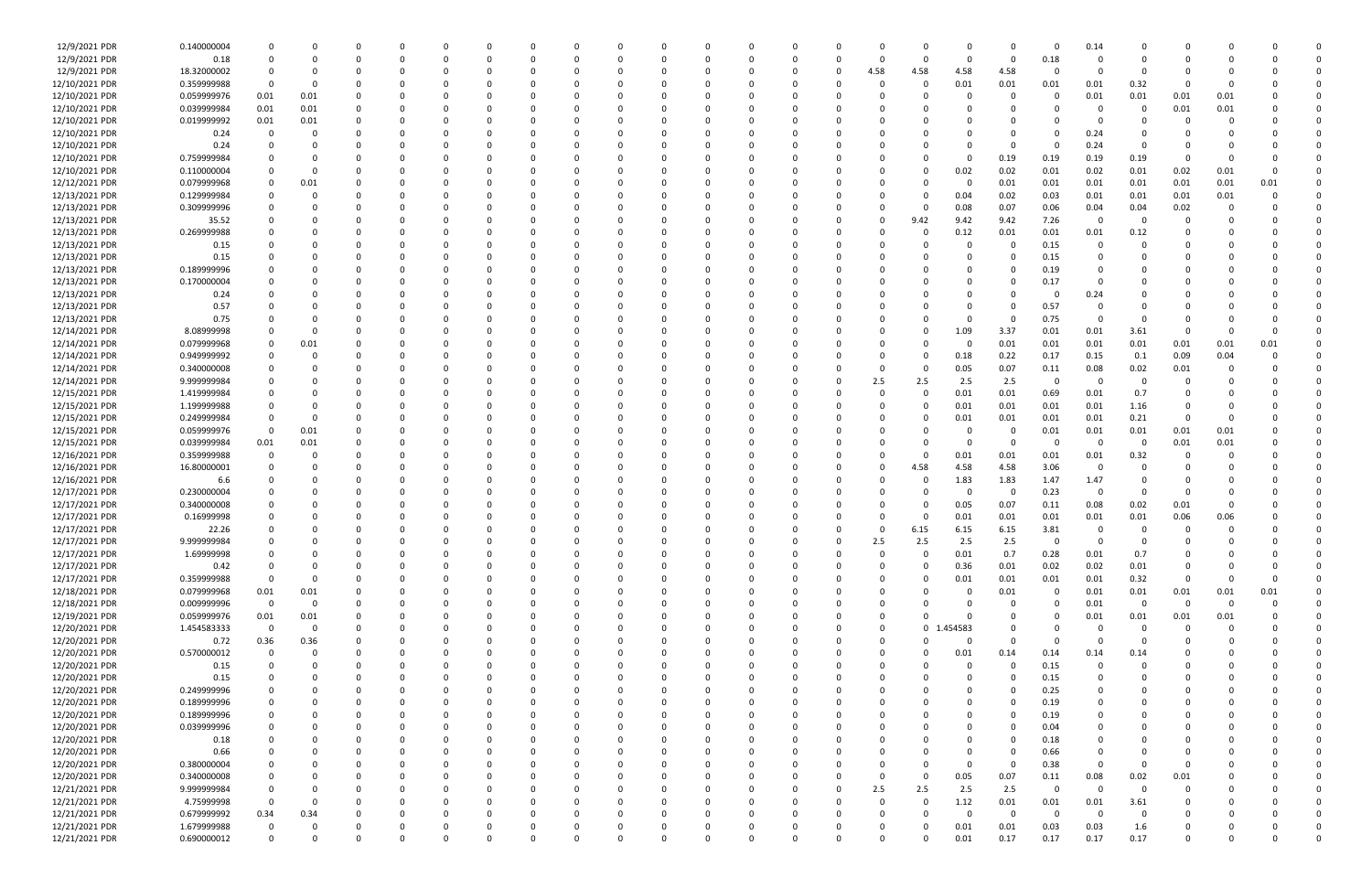| 12/21/2021 PDR | 0.46999998  | $\mathbf 0$    | $\Omega$ | 0        |          |          | $\Omega$ |          | 0           |          |   | 0        |          | 0        | 0.01     | 0.01        | 0.01        | 0.01                    | 0.43        | 0            | $\Omega$ |      |  |
|----------------|-------------|----------------|----------|----------|----------|----------|----------|----------|-------------|----------|---|----------|----------|----------|----------|-------------|-------------|-------------------------|-------------|--------------|----------|------|--|
| 12/21/2021 PDR | 0.079999968 | 0.01           | 0.01     | $\Omega$ |          |          | 0        |          | $\Omega$    | O        |   | O        |          | 0        | $\Omega$ | $\mathbf 0$ | 0.01        | 0.01                    | 0.01        | 0.01         | 0.01     | 0.01 |  |
| 12/21/2021 PDR | 0.069999996 | $\overline{0}$ | O        |          |          |          |          |          |             |          |   |          |          | 0.03     | 0.02     | 0.01        | 0.01        | $\overline{\mathbf{0}}$ | 0           |              |          |      |  |
| 12/22/2021 PDR | 3.64999998  |                |          |          |          |          |          |          |             |          |   |          |          | 0        | 0.01     | 0.01        | 0.01        | 0.01                    | 3.61        |              |          |      |  |
|                |             |                |          |          |          |          |          |          |             |          |   |          |          |          |          |             |             |                         |             |              |          |      |  |
| 12/22/2021 PDR | 1.17        |                |          |          |          |          |          |          |             |          |   |          |          |          | 0.01     | 0.02        | 0.78        | 0.01                    | 0.35        |              |          |      |  |
| 12/22/2021 PDR | 0.72        | 0.36           | 0.36     | $\Omega$ |          |          |          |          |             |          |   |          |          | 0        | -0       | $\mathbf 0$ | - 0         | $\overline{\mathbf{0}}$ | 0           |              |          |      |  |
| 12/22/2021 PDR | 0.40999998  | $\Omega$       |          |          |          |          |          |          |             |          |   |          |          | $\Omega$ | 0.01     | 0.01        | 0.01        | 0.01                    | 0.37        |              |          |      |  |
| 12/22/2021 PDR | 1.199999988 | 0              |          |          |          |          |          |          |             |          |   |          |          | 0        | 0.01     | 0.01        | 0.01        | 0.01                    | 1.16        |              |          |      |  |
| 12/22/2021 PDR | 0.810000012 |                |          |          |          |          |          |          |             |          |   |          |          | -0       | 0.01     | 0.2         | 0.2         | 0.2                     | 0.2         |              |          |      |  |
|                |             |                |          |          |          |          |          |          |             |          |   |          |          |          |          |             |             | $\Omega$                |             |              |          |      |  |
| 12/22/2021 PDR | 35.52       |                |          |          |          |          |          |          |             |          |   |          |          | 9.42     | 9.42     | 9.42        | 7.26        |                         | $\Omega$    |              |          |      |  |
| 12/22/2021 PDR | 27.21000001 |                |          |          |          |          |          |          |             |          |   |          |          | 7.28     | 7.28     | 7.28        | 5.37        | 0                       | 0           |              |          |      |  |
| 12/22/2021 PDR | 6.96        |                |          |          |          |          |          |          |             |          |   |          |          | 1.83     | 1.83     | 1.83        | 1.47        | - 0                     | 0           |              |          |      |  |
| 12/23/2021 PDR | 0.61999998  |                |          |          |          |          |          |          |             |          |   |          |          | -0       | 0.01     | 0.01        | 0.01        | 0.01                    | 0.58        |              |          |      |  |
| 12/23/2021 PDR | 3.64999998  |                |          |          |          |          |          |          |             |          |   |          |          | 0        | 0.01     | 0.01        | 0.01        | 0.01                    | 3.61        |              |          |      |  |
| 12/23/2021 PDR | 1.42999998  |                |          |          |          |          |          |          |             |          |   |          |          | 0        | 0.01     | 0.01        | 0.01        | 0.7                     | 0.7         |              |          |      |  |
|                |             |                |          |          |          |          |          |          |             |          |   |          |          |          |          |             |             |                         |             |              |          |      |  |
| 12/23/2021 PDR | 0.140000004 | 0              |          |          |          |          |          |          |             |          |   |          |          |          |          | - 0         | 0           | -0                      | 0.14        |              |          |      |  |
| 12/23/2021 PDR | 0.140000004 | 0              |          |          |          |          |          |          |             |          |   |          |          |          |          |             | 0           | O                       | 0.14        |              |          |      |  |
| 12/23/2021 PDR | 0.140000004 | 0              |          |          |          |          |          |          |             |          |   |          |          |          |          |             | - 0         | O                       | 0.14        |              |          |      |  |
| 12/23/2021 PDR | 0.15        | O              |          |          |          |          |          |          |             |          |   |          |          |          |          |             | $\Omega$    |                         | 0.15        |              |          |      |  |
| 12/23/2021 PDR | 0.159999996 | 0              |          |          |          |          | $\Omega$ |          |             |          |   |          |          |          | $\Omega$ | $\Omega$    | - 0         | - 0                     | 0.16        |              |          |      |  |
| 12/24/2021 PDR | 0.81        |                |          |          |          |          |          |          |             |          |   |          |          |          | 0        | - 0         | 0.33        | 0.11                    | 0.37        |              |          |      |  |
|                |             |                |          |          |          |          |          |          |             |          |   |          |          |          |          |             |             |                         |             |              |          |      |  |
| 12/27/2021 PDR | 0.690000012 | $\Omega$       | 0        |          |          |          |          |          |             |          |   |          |          | 0        | 0.01     | 0.17        | 0.17        | 0.17                    | 0.17        |              |          |      |  |
| 12/27/2021 PDR | 0.079999968 | 0.01           | 0.01     |          |          |          |          |          |             |          |   |          |          |          | $\Omega$ | - 0         | 0.01        | 0.01                    | 0.01        | 0.01         | 0.01     | 0.01 |  |
| 12/27/2021 PDR | 0.079999968 | 0.01           | 0.01     |          |          |          |          |          |             |          |   |          |          |          |          |             | 0.01        | 0.01                    | 0.01        | 0.01         | 0.01     | 0.01 |  |
| 12/27/2021 PDR | 0.029999988 | 0              | 0.01     | $\Omega$ |          |          |          |          |             |          |   |          |          |          |          |             | - 0         | $\overline{\mathbf{0}}$ | 0           | 0.01         | 0.01     |      |  |
| 12/27/2021 PDR | 0.36        |                |          |          |          |          |          |          |             |          |   |          |          |          |          |             | - 0         | 0.18                    | 0.18        |              |          |      |  |
| 12/27/2021 PDR | 0.290000004 |                |          |          |          |          |          |          |             |          |   |          |          |          |          |             |             |                         | 0           |              |          |      |  |
|                |             |                |          |          |          |          |          |          |             |          |   |          |          |          |          |             | 0.29        |                         |             |              |          |      |  |
| 12/27/2021 PDR | 0.15        |                |          |          |          |          |          |          |             |          |   |          |          |          |          |             | 0.15        |                         | 0           |              |          |      |  |
| 12/27/2021 PDR | 0.140000004 |                |          |          |          |          |          |          |             |          |   |          |          |          | $\Omega$ |             | - 0         |                         | 0.14        |              |          |      |  |
| 12/27/2021 PDR | 0.159999996 | 0              |          |          |          |          |          |          |             |          |   |          |          |          |          |             | 0           | 0                       | 0.16        |              |          |      |  |
| 12/27/2021 PDR | 0.140000004 | <sup>0</sup>   |          |          |          |          |          |          |             |          |   |          |          |          |          |             | - 0         |                         | 0.14        |              |          |      |  |
| 12/27/2021 PDR | 0.369999996 | O              |          |          |          |          |          |          |             |          |   |          |          |          |          | - 0         | 0.37        |                         | -0          |              |          |      |  |
|                |             |                |          |          |          |          |          |          |             |          |   |          |          |          |          |             |             |                         |             |              |          |      |  |
| 12/27/2021 PDR | 0.09        |                |          |          |          |          |          |          |             |          |   |          |          |          |          |             | 0.09        |                         |             |              |          |      |  |
| 12/27/2021 PDR | 0.230000004 |                |          |          |          |          |          |          |             |          |   |          |          |          |          |             | - 0         | 0.23                    |             |              |          |      |  |
| 12/27/2021 PDR | 0.24        |                |          |          |          |          |          |          |             |          |   |          |          |          |          |             | - 0         | 0.24                    |             |              |          |      |  |
| 12/27/2021 PDR | 0.24        |                |          |          |          |          |          |          |             |          |   |          |          |          |          |             | - 0         | 0.24                    |             |              |          |      |  |
| 12/27/2021 PDR | 0.189999996 |                |          |          |          |          |          |          |             |          |   |          |          |          |          |             | 0.19        | - 0                     |             |              |          |      |  |
| 12/27/2021 PDR | 1.159999992 |                |          |          |          |          |          |          |             |          |   |          |          |          |          |             | 0.58        | 0.58                    |             |              |          |      |  |
|                |             |                |          |          |          |          |          |          |             |          |   |          |          |          |          |             |             |                         |             |              |          |      |  |
| 12/27/2021 PDR | 0.039999996 |                |          |          |          |          |          |          |             |          |   |          |          |          | $\Omega$ |             | 0.04        | - 0                     |             |              |          |      |  |
| 12/27/2021 PDR | 0.200000004 | 0              |          |          |          |          |          |          |             |          |   |          |          | 0        | 0.03     | 0.03        | 0.04        | 0.03                    | 0.02        | 0.03         | 0.02     |      |  |
| 12/27/2021 PDR | 0.949999992 | $\mathbf 0$    | $\Omega$ |          |          |          |          |          |             |          |   |          |          | 0        | 0.18     | 0.22        | 0.17        | 0.15                    | 0.1         | 0.09         | 0.04     |      |  |
| 12/27/2021 PDR | 0.340000008 | 0              | 0        | 0        | 0        | $\Omega$ | $\Omega$ | $\Omega$ | $\Omega$    | 0        | 0 | 0        |          | 0        | 0.05     | 0.07        | 0.11        | 0.08                    | 0.02        | 0.01         | 0        |      |  |
| 12/27/2021 PDR | 0.369999996 | 0              |          |          |          |          | 0        |          |             | 0        |   |          |          | 0        | 0.04     | 0.05        | 0.05        | 0.07                    | 0.07        | 0.07         | 0.02     |      |  |
|                |             |                |          |          |          |          |          |          |             |          |   |          |          |          |          |             |             |                         |             |              |          |      |  |
| 12/27/2021 PDR | 0.169999992 | 0              |          |          |          |          | 0        |          | O           | 0        |   |          |          | $\Omega$ | 0.07     | 0.05        | 0.01        | 0.01                    | 0.01        | 0.02         | 0        |      |  |
| 12/27/2021 PDR | 9.999999984 | $\mathbf 0$    |          |          |          |          | $\Omega$ |          |             |          |   |          | 2.5      | 2.5      | 2.5      | 2.5         | 0           | $\overline{\mathbf{0}}$ | 0           | $\mathbf{0}$ |          |      |  |
| 12/28/2021 PDR | 0.200000004 | 0              |          |          |          |          |          |          |             |          |   |          |          | 0        | 0.03     | 0.03        | 0.04        | 0.03                    | 0.02        | 0.03         | 0.02     |      |  |
| 12/28/2021 PDR | 0.369999996 | 0              |          |          |          |          |          |          |             |          |   |          |          | 0        | 0.04     | 0.05        | 0.05        | 0.07                    | 0.07        | 0.07         | 0.02     |      |  |
| 12/28/2021 PDR | 0.059999988 | 0              |          |          |          |          |          |          |             |          |   |          |          | 0.03     | 0.01     | 0.01        | 0.01        | 0                       | 0           |              |          |      |  |
| 12/29/2021 PDR | 5.000000004 | $\overline{0}$ | 0        | $\Omega$ |          |          | 0        |          | 0           | 0        |   |          |          | $\Omega$ | 0        | -5          | 0           | 0                       | 0           |              |          |      |  |
|                |             |                |          |          |          |          |          |          |             |          |   |          |          |          |          |             |             |                         |             |              |          |      |  |
| 12/29/2021 PDR | 0.679999992 | 0.34           | 0.34     | $\Omega$ |          |          | 0        |          | 0           |          |   |          |          | $\Omega$ | $\Omega$ | $\Omega$    | 0           | $\Omega$                | 0           |              |          |      |  |
| 12/29/2021 PDR | 0.52999998  | $\overline{0}$ | - 0      |          |          |          | 0        |          |             |          |   |          |          | 0        | 0.01     | 0.01        | 0.25        | 0.25                    | 0.01        |              |          |      |  |
| 12/29/2021 PDR | 0.6         | 0.3            | 0.3      |          |          |          |          |          |             |          |   |          |          |          | $\Omega$ | $\Omega$    | - 0         | $\Omega$                | 0           |              |          |      |  |
| 12/29/2021 PDR | 0.039999984 | 0.01           | 0.01     |          |          |          |          |          |             |          |   |          |          |          |          | 0           | - 0         | $\Omega$                | 0           | 0.01         | 0.01     |      |  |
| 12/29/2021 PDR | 0.059999976 | 0.01           | 0.01     |          |          |          |          |          |             |          |   |          |          |          | $\Omega$ | $\Omega$    | 0           | 0                       | 0.01        | 0.01         | 0.01     | 0.01 |  |
| 12/29/2021 PDR | 0.089999964 |                |          | $\Omega$ |          |          | 0        |          | O           |          |   |          |          |          | $\Omega$ | $0.01\,$    |             |                         |             | 0.01         |          | 0.01 |  |
|                |             | 0.01           | 0.01     |          |          |          |          |          |             |          |   |          |          |          |          |             | 0.01        | 0.01                    | 0.01        |              | 0.01     |      |  |
| 12/29/2021 PDR | 0.290000004 | $\overline{0}$ | - 0      | $\Omega$ |          |          | 0        |          | 0           | 0        | 0 |          |          |          | $\Omega$ | $\Omega$    | 0.29        | - 0                     | 0           | 0            | 0        |      |  |
| 12/29/2021 PDR | 0.129999996 | - 0            |          | $\Omega$ |          |          | 0        |          |             |          |   |          |          |          | - 0      | $\Omega$    | 0.13        |                         | 0           |              |          |      |  |
| 12/29/2021 PDR | 0.15        | 0              |          | 0        |          |          | 0        |          | 0           |          |   |          |          |          | $\Omega$ | $\Omega$    | 0.15        | - 0                     | 0           |              |          |      |  |
| 12/29/2021 PDR | 0.12        | 0              |          |          |          |          | 0        |          | 0           |          |   |          |          |          |          | $\Omega$    | 0           | 0.12                    | 0           |              |          |      |  |
| 12/29/2021 PDR | 0.140000004 | 0              |          |          |          |          | $\Omega$ |          | $\Omega$    | 0        |   |          |          |          |          |             | $\mathbf 0$ | 0.14                    | $\mathbf 0$ |              |          |      |  |
| 12/29/2021 PDR | 0.140000004 |                |          |          |          |          | 0        |          | O           |          |   |          |          |          |          |             | 0           | 0                       |             |              |          |      |  |
|                |             | 0              |          |          |          |          |          |          |             |          |   |          |          |          |          |             |             |                         | 0.14        |              |          |      |  |
| 12/29/2021 PDR | 0.140000004 | - 0            |          |          |          |          | 0        |          |             |          |   |          |          |          |          |             | 0           | $\Omega$                | 0.14        |              |          |      |  |
| 12/29/2021 PDR | 0.140000004 | 0              |          |          |          |          | 0        |          |             |          |   |          |          |          | 0        |             | - 0         | $\Omega$                | 0.14        |              |          |      |  |
| 12/29/2021 PDR | 0.140000004 | 0              |          |          |          |          |          |          |             |          |   |          |          |          |          |             | 0           |                         | 0.14        |              |          |      |  |
| 12/29/2021 PDR | 0.530000004 | $\mathbf 0$    | $\Omega$ | $\Omega$ | $\Omega$ | $\Omega$ | $\Omega$ | $\Omega$ | $\mathbf 0$ | $\Omega$ | 0 | $\Omega$ | $\Omega$ | $\Omega$ | $\Omega$ | $\Omega$    | 0.53        | $\Omega$                | 0           |              | $\Omega$ |      |  |
|                |             |                |          |          |          |          |          |          |             |          |   |          |          |          |          |             |             |                         |             |              |          |      |  |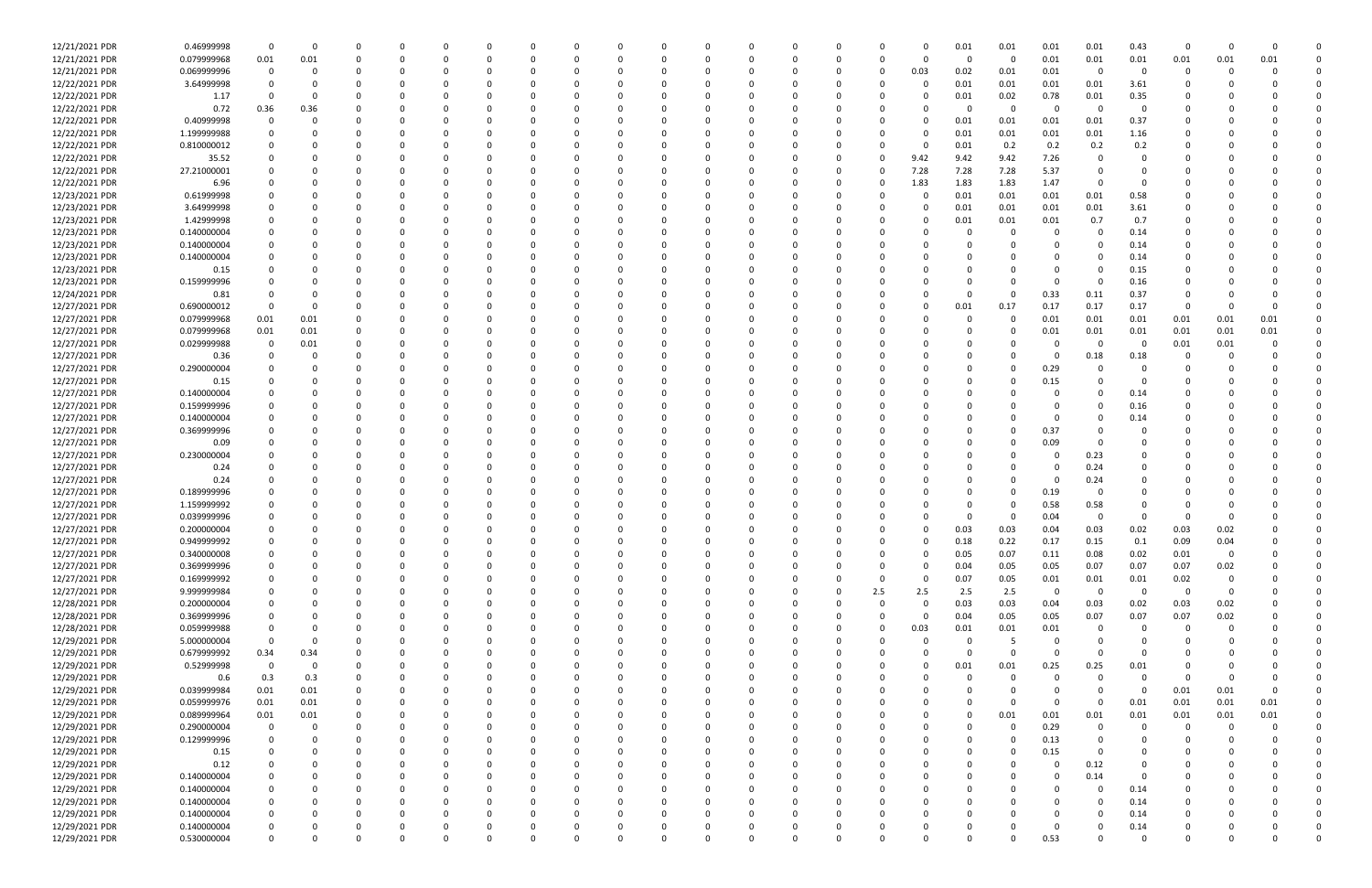| 12/29/2021 PDR                 | 0.170000004                | 0           | 0        |          | <sup>0</sup> | 0            |          |          | 0        |                |  | - 0                      |          | 0        |               |                    | 0                | 0.17            | -0          | 0                   | C.       |          |          |  |
|--------------------------------|----------------------------|-------------|----------|----------|--------------|--------------|----------|----------|----------|----------------|--|--------------------------|----------|----------|---------------|--------------------|------------------|-----------------|-------------|---------------------|----------|----------|----------|--|
| 12/29/2021 PDR                 | 0.24                       | $\Omega$    | $\Omega$ |          | $\Omega$     | 0            | $\Omega$ |          | 0        | $\Omega$       |  | $\Omega$                 |          | 0        |               |                    | $\Omega$         | 0.24            | $\Omega$    | $\Omega$            | $\Omega$ |          |          |  |
| 12/29/2021 PDR                 | 0.189999996                |             |          |          |              |              |          |          | 0        | -C             |  |                          |          |          |               |                    | 0                | 0.19            |             |                     |          |          |          |  |
| 12/29/2021 PDR                 | 0.410000004                |             |          |          |              |              |          |          |          |                |  |                          |          |          |               |                    | 0                | 0.41            |             |                     |          |          |          |  |
| 12/29/2021 PDR                 | 0.18                       |             |          |          |              |              |          |          |          |                |  |                          |          |          |               |                    | 0                | 0.18            |             |                     |          |          |          |  |
| 12/29/2021 PDR                 | 0.75                       | 0           |          |          |              |              |          |          |          |                |  |                          |          |          |               |                    | 0                | 0.75            | - 0         | $\Omega$            |          |          |          |  |
| 12/30/2021 PDR                 | 6.789999996                | 0           |          |          |              |              |          |          |          |                |  |                          |          |          |               | 1.13               | 2.13             | 0.01            | 0.01        | 3.51                |          |          |          |  |
| 12/30/2021 PDR                 | 0.679999992                | 0.34        | 0.34     |          |              |              |          |          |          |                |  |                          |          |          |               |                    | 0                | 0               | - 0         | $\overline{0}$      |          |          |          |  |
| 12/30/2021 PDR                 | 0.64999998                 | 0           | - 0      |          |              |              |          |          |          |                |  |                          |          |          | 0             | 0.01               | 0.01             | 0.01            | 0.01        | 0.61                |          |          |          |  |
| 12/30/2021 PDR                 | 0.810000012                | 0           |          |          |              |              |          |          |          |                |  |                          |          |          | 0             | 0.01               | 0.2              | 0.2             | 0.2         | 0.2                 | 0        |          |          |  |
| 12/30/2021 PDR                 | 0.749999988                | 0           | $\Omega$ |          |              |              |          |          |          |                |  |                          |          |          |               | 0.01               | 0.01             | 0.01            | 0.01        | 0.71                | 0        |          |          |  |
| 12/30/2021 PDR                 | 0.039999984                | 0.01        | 0.01     |          |              |              |          |          |          |                |  |                          |          |          |               |                    | 0                | 0               | $\Omega$    | $\Omega$            | 0.01     | 0.01     |          |  |
| 1/1/2021 PDR                   | 0.029999988                | 0           | $\Omega$ |          |              | C.           |          |          |          | 0              |  |                          |          | -0       |               |                    | 0                | 0.01            | 0.01        | 0                   | 0.01     | $\Omega$ |          |  |
| 1/2/2021 PDR                   | 0.029999988                |             |          |          |              |              |          |          |          |                |  |                          |          |          |               |                    | 0                | 0.01            | 0.01        |                     | 0.01     |          |          |  |
| 1/4/2021 PDR                   | 1.86                       |             |          |          |              |              |          |          |          |                |  |                          |          |          |               |                    | 1.86             | $\Omega$        |             |                     | $\Omega$ |          |          |  |
| 1/5/2021 PDR                   | 1.219999992                |             |          |          |              |              |          |          |          |                |  |                          |          |          | 0             | 0.61               | 0.61             | -0              |             |                     |          |          |          |  |
| 1/5/2021 PDR                   | 2.800000008                |             |          |          |              |              |          |          |          |                |  |                          |          |          |               | 1.4                | 1.4              | $\Omega$        |             |                     |          |          |          |  |
| 1/5/2021 PDR                   | 0.920000016                |             |          |          |              |              |          |          |          |                |  |                          |          |          |               | 0.23               | 0.23             | 0.23            | 0.23        |                     |          |          |          |  |
| 1/5/2021 PDR                   | 14.68000001                | 0           |          |          |              |              |          |          |          |                |  |                          |          |          | O             | 7.34               | 7.34             | 0               |             |                     |          |          |          |  |
| 1/6/2021 PDR                   | 0.279999996                |             |          |          |              |              |          |          |          |                |  |                          |          |          | ŋ             |                    | 0.28             | $\Omega$        | - 0         |                     |          |          |          |  |
| 1/6/2021 PDR                   | 0.920000016                |             |          |          |              |              |          |          |          |                |  |                          |          |          | 0             | 0.23               | 0.23             | 0.23            | 0.23        |                     |          |          |          |  |
| 1/6/2021 PDR                   | 6.340000008                |             |          |          |              |              |          |          |          |                |  |                          |          |          | 0             | 3.17               | 3.17             | 0               |             |                     |          |          |          |  |
| 1/6/2021 PDR                   | 0.099999996                |             |          |          |              |              |          |          |          |                |  |                          |          |          |               |                    | -0               | 0.1             | - 0         | $\Omega$            |          |          |          |  |
| 1/7/2021 PDR                   | 0.039999984                |             |          |          |              |              |          |          |          |                |  |                          |          |          |               |                    | 0.01             | 0.01            | 0.01        | 0.01                |          |          |          |  |
| 1/7/2021 PDR                   | 0.029999988                |             |          |          |              |              |          |          |          |                |  |                          |          |          |               |                    | 0                | 0.01            | 0.01        | 0.01                |          |          |          |  |
| 1/7/2021 PDR                   | 1.219999992                |             |          |          |              |              |          |          |          |                |  |                          |          |          |               | 0.61               | 0.61             | $\Omega$        |             | 0                   |          |          |          |  |
| 1/7/2021 PDR                   | 18.78                      |             |          |          |              |              |          |          |          |                |  |                          |          |          |               | 9.39               | 9.39             |                 |             |                     |          |          |          |  |
| 1/8/2021 PDR                   | 7.340000004                |             |          |          |              |              |          |          |          |                |  |                          |          |          |               |                    | 7.34             |                 |             |                     |          |          |          |  |
| 1/8/2021 PDR                   | 9.39                       |             |          |          |              |              |          |          |          |                |  |                          |          |          |               |                    | 9.39             |                 |             |                     |          |          |          |  |
| 1/9/2021 PDR                   | 0.047499999                |             |          |          |              |              |          |          |          | 0.0475         |  |                          |          |          |               |                    | 0                |                 |             |                     |          |          |          |  |
| 1/11/2021 PDR                  | 0.009999996                |             |          |          |              |              |          |          | 0        | 0              |  |                          |          | -0       |               |                    | 0                |                 |             | $\Omega$            | 0.01     |          |          |  |
| 1/11/2021 PDR                  | 0.21                       |             |          |          |              |              |          |          |          |                |  |                          |          | -0       |               |                    | 0.21             |                 |             |                     | O        |          |          |  |
| 1/11/2021 PDR                  | 1.86                       |             |          |          |              |              |          |          |          |                |  |                          |          |          |               |                    | 1.86             | $\Omega$        | - 0         | $\Omega$            |          |          |          |  |
| 1/12/2021 PDR                  | 0.039999984                |             |          |          |              |              |          |          |          |                |  |                          |          |          |               |                    | 0.01             | 0.01            | 0.01        | 0.01                |          |          |          |  |
| 1/12/2021 PDR                  | 0.029999988                |             |          |          |              |              |          |          |          |                |  |                          |          |          |               |                    | 0                | 0.01            | 0.01        | 0.01                |          |          |          |  |
| 1/12/2021 PDR                  | 14.68000001                |             |          |          |              |              |          |          |          |                |  |                          |          |          |               | 7.34               | 7.34             | 0               | 0           | $\Omega$            |          |          |          |  |
| 1/12/2021 PDR                  | 18.78                      |             |          |          |              |              |          |          |          |                |  |                          |          |          |               |                    |                  | $\Omega$        |             |                     |          |          |          |  |
| 1/13/2021 PDR                  | 0.110000004                |             |          |          |              |              |          |          |          | -0<br>$\Omega$ |  |                          |          |          |               | 9.39               | 9.39<br>-0       |                 |             |                     |          |          |          |  |
|                                |                            |             |          |          |              |              |          |          |          |                |  |                          |          |          |               |                    |                  | 0.11            |             |                     |          |          |          |  |
| 1/13/2021 PDR<br>1/13/2021 PDR | 0.099999996<br>0.609999996 | 0           |          |          |              |              |          |          |          | $\Omega$       |  |                          |          |          |               |                    | 0<br>0.61        | 0.1<br>$\Omega$ |             |                     |          |          |          |  |
| 1/13/2021 PDR                  |                            | $\Omega$    |          |          |              |              |          |          |          |                |  |                          |          |          |               |                    |                  |                 |             |                     |          |          |          |  |
| 1/13/2021 PDR                  | 0.21<br>1.454583333        | $\Omega$    | $\Omega$ |          | $\Omega$     | $\Omega$     |          |          | $\Omega$ | $\Omega$       |  | $\mathbf{0}$<br>$\Omega$ | $\Omega$ |          |               | 0 1.454583         | 0.21             | $\Omega$        | $\Omega$    | $\Omega$            | 0        |          |          |  |
|                                |                            |             |          |          |              |              |          |          |          |                |  |                          |          |          | U             | $\Omega$           | 0                |                 |             |                     |          |          |          |  |
| 1/13/2021 PDR                  | 0.022499991                | 0           |          |          | 0            |              |          |          | $\Omega$ | 0              |  |                          |          |          |               |                    | $\mathbf 0$      | $0.01\,$        | 0.01<br>- 0 | 0.0025              |          |          |          |  |
| 1/14/2021 PDR                  | 0.619999992                | 0           |          |          | 0            | <sup>0</sup> |          |          | 0        | 0<br>$\Omega$  |  | -0<br>$\Omega$           |          | 0        | 0<br>$\Omega$ | 0.31               | 0.31             | 0<br>$\Omega$   |             | 0<br>$\Omega$       |          |          |          |  |
| 1/14/2021 PDR<br>1/15/2021 PDR | 2.359999992<br>0.650000002 | 0<br>0      |          |          |              |              |          |          | 0        |                |  |                          |          |          |               | 1.18<br>0 0.006771 | 1.18<br>0.636458 | 0.006771        | 0           | 0                   |          |          |          |  |
| 1/17/2021 PDR                  | 0.039999984                |             |          |          |              |              |          |          |          | 0              |  | 0                        |          | 0        | U             |                    | 0.01             | $0.01\,$        | $0.01\,$    |                     |          |          |          |  |
| 1/18/2021 PDR                  |                            |             |          |          |              |              |          |          | ი        |                |  |                          |          |          |               |                    |                  | $\mathbf 0$     | $\Omega$    | 0.01<br>$\mathbf 0$ |          |          |          |  |
|                                | 7.340000004                |             |          |          | 0            |              |          |          |          |                |  | $\Omega$                 |          |          |               |                    | 7.34             | $\Omega$        |             | $\Omega$            |          |          |          |  |
| 1/18/2021 PDR                  | 0.42                       | 0           |          |          |              |              |          |          | 0        | 0              |  |                          |          | 0        |               |                    | 0.42             |                 |             |                     |          |          |          |  |
| 1/19/2021 PDR<br>1/19/2021 PDR | 1.400000004                | 0           |          |          |              |              |          |          | 0        | 0<br>$\Omega$  |  | $\Omega$<br>$\Omega$     |          |          |               |                    | 1.4              | $\Omega$        |             |                     | 0        |          |          |  |
| 1/21/2021 PDR                  | 3.170000004<br>7.340000004 |             |          |          | 0            | 0            |          |          | 0        |                |  |                          |          |          |               |                    | 3.17<br>7.34     |                 |             |                     |          |          |          |  |
|                                |                            |             |          |          |              |              |          |          |          |                |  |                          |          |          |               |                    |                  |                 |             |                     |          |          |          |  |
| 1/21/2021 PDR                  | 0.21                       |             |          |          |              |              |          |          | 0        |                |  |                          |          |          |               |                    | 0.21             | 0               |             |                     |          |          |          |  |
| 1/22/2021 PDR                  | 0.009999996                | 0           |          |          | 0            | O            |          |          | 0        |                |  |                          |          |          |               |                    | 0                | 0.01            |             |                     | C        |          |          |  |
| 1/22/2021 PDR                  | 1.400000004                |             |          |          |              |              |          |          | 0        |                |  |                          |          |          |               |                    | 1.4              | 0               |             |                     |          |          |          |  |
| 1/22/2021 PDR                  | 0.309999996                | 0           | 0        |          | 0            | 0            |          |          | 0        | 0              |  | $\Omega$                 |          | 0        | O             |                    | 0.31             | $\mathbf 0$     | - 0         |                     | 0        |          |          |  |
| 1/24/2021 PDR                  | 0.029999988                | 0           |          |          | 0            | 0            |          |          | 0        | 0              |  | 0                        |          | 0        | 0             |                    | 0.01             | 0.01            | 0.01        | 0                   | 0        |          |          |  |
| 1/25/2021 PDR                  | 0.009999996                | $\Omega$    |          |          | $\Omega$     | $\Omega$     |          |          | $\Omega$ | $\Omega$       |  | $\Omega$                 |          | $\Omega$ |               |                    | 0                | $\Omega$        | $\Omega$    | $\Omega$            | 0.01     |          |          |  |
| 1/25/2021 PDR                  | 0.009999996                | 0           |          |          | $\Omega$     | 0            |          |          | 0        | 0              |  |                          |          |          |               |                    | 0                | 0               | - 0         | 0.01                | 0        |          |          |  |
| 1/25/2021 PDR                  | 0.099999996                | 0           |          |          | 0            |              |          |          | 0        |                |  |                          |          |          |               |                    | 0                | 0.1             | - 0         | 0                   | 0        |          |          |  |
| 1/25/2021 PDR                  | 0.140000004                | $\mathbf 0$ |          |          | 0            |              |          |          | $\Omega$ | 0              |  | $\Omega$                 |          |          |               |                    | $\Omega$         | $\mathbf 0$     | 0.14        | 0                   |          |          |          |  |
| 1/25/2021 PDR                  | 1.179999996                | 0           |          |          | 0            | 0            |          |          | 0        | 0              |  |                          |          |          |               |                    | 1.18             | $\Omega$        |             | 0                   | 0        |          |          |  |
| 1/25/2021 PDR                  | 0.21                       | $\Omega$    | $\Omega$ |          | 0            | 0            |          |          | 0        | 0              |  | $\Omega$                 |          | 0        | O             |                    | 0.21             | $\Omega$        |             | 0                   | 0        |          |          |  |
| 1/25/2021 PDR                  | 0.42                       | 0           | 0        |          | 0            | 0            |          |          | 0        | 0              |  | 0                        |          | 0        | 0             |                    | 0.42             |                 |             | 0                   |          |          |          |  |
| 1/26/2021 PDR                  | 0.21                       | $\Omega$    | $\Omega$ | $\Omega$ | $\Omega$     | $\Omega$     |          | $\Omega$ | $\Omega$ | $\Omega$       |  | $\Omega$                 |          | $\Omega$ | <sup>0</sup>  |                    | 0.21             | $\Omega$        | $\Omega$    | $\Omega$            | $\Omega$ |          | $\Omega$ |  |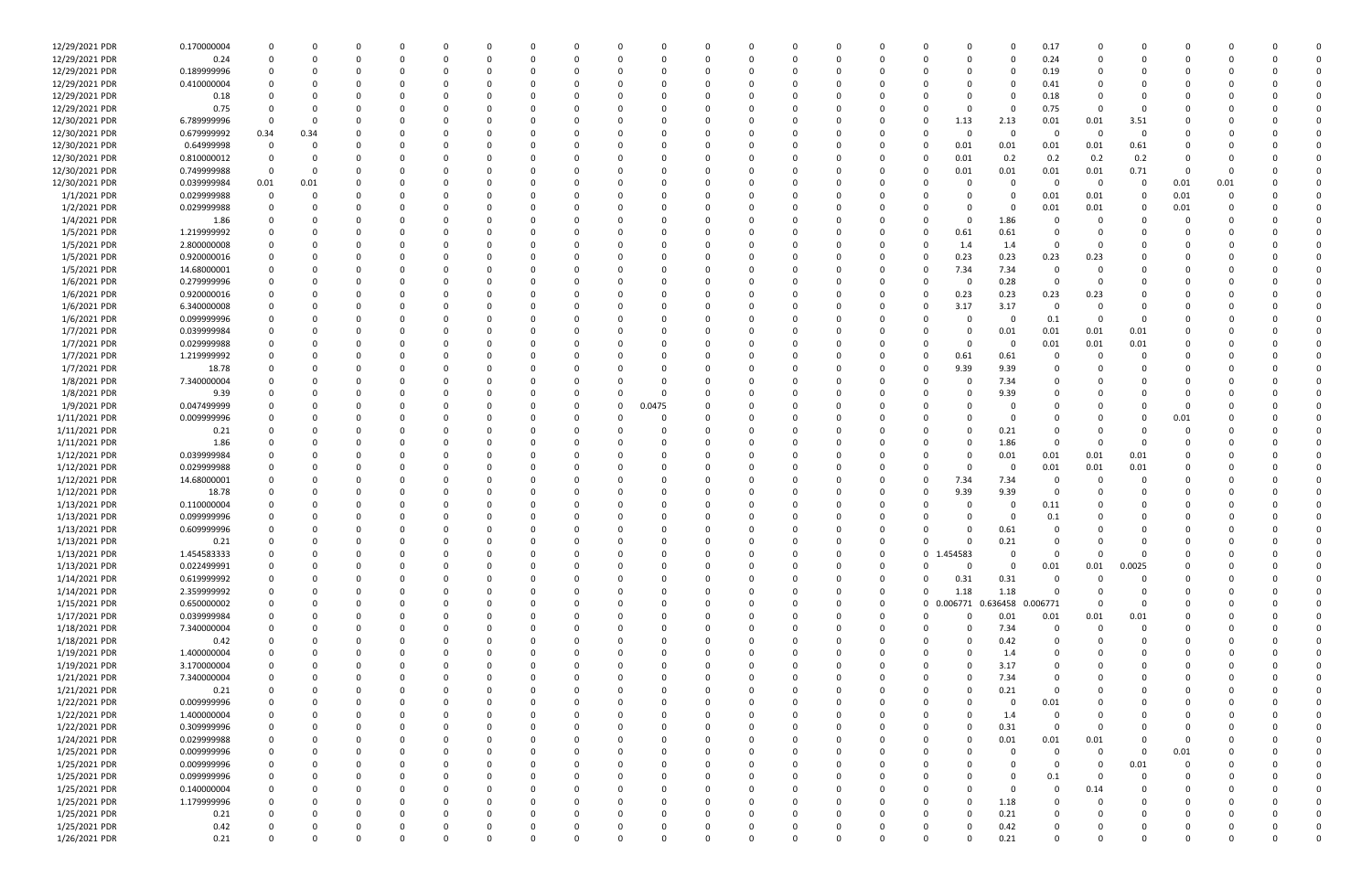| 1/26/2021 PDR | 3.170000004 |                         |          | -0       |          |               | 0            |          |              |        | 0             |          |          |          |             |          | O                    | 3.17         | 0                    |                     |                | 0        |      |      |  |
|---------------|-------------|-------------------------|----------|----------|----------|---------------|--------------|----------|--------------|--------|---------------|----------|----------|----------|-------------|----------|----------------------|--------------|----------------------|---------------------|----------------|----------|------|------|--|
| 1/26/2021 PDR | 0.42        |                         |          | $\Omega$ |          |               | n            | $\Omega$ |              |        |               |          |          |          | $\Omega$    |          | 0                    | 0.42         | $\Omega$             | - 0                 | $\Omega$       | - 0      |      |      |  |
| 1/27/2021 PDR | 0.04999998  |                         |          |          |          |               |              |          |              |        |               |          |          |          |             |          | 0                    | 0.01         | 0.01                 | 0.01                | 0.01           | 0.01     |      |      |  |
| 1/27/2021 PDR | 0.009999996 |                         |          |          |          |               |              |          |              |        |               |          |          |          |             |          |                      | 0            | 0                    |                     | 0              | 0.01     |      |      |  |
| 1/27/2021 PDR | 0.044999997 |                         |          |          |          |               | 0            | 0.045    |              |        |               |          |          |          |             |          |                      | $\Omega$     |                      |                     |                |          |      |      |  |
| 1/27/2021 PDR | 0.42        |                         |          |          |          |               | <sup>0</sup> |          |              |        |               |          |          |          |             |          | 0.21                 | 0.21         |                      |                     |                |          |      |      |  |
| 1/27/2021 PDR | 0.619999992 |                         |          |          |          |               |              |          |              |        |               |          |          |          |             |          | 0.31                 | 0.31         |                      |                     |                |          |      |      |  |
| 1/27/2021 PDR | 0.42        |                         |          |          |          |               |              |          |              |        |               |          |          |          |             |          | 0.21                 | 0.21         |                      |                     |                |          |      |      |  |
| 1/28/2021 PDR | 0.025833331 |                         |          |          |          |               |              |          |              |        |               |          |          |          |             |          |                      | 0            |                      | 0 0.003229 0.022604 |                |          |      |      |  |
| 1/28/2021 PDR | 0.008333331 |                         |          |          |          |               |              |          |              |        |               |          |          |          |             |          | 0                    | 0            |                      | 0 0.001042          | 0.007292       |          |      |      |  |
| 1/28/2021 PDR | 1.219999992 |                         |          |          |          |               |              |          |              |        |               |          |          |          |             |          | 0.61                 | 0.61         | $\Omega$             |                     | $\Omega$       |          |      |      |  |
| 1/29/2021 PDR | 0.609999996 |                         |          |          |          |               |              |          |              |        |               |          |          |          |             |          | 0                    | 0.61         | 0                    |                     |                |          |      |      |  |
| 1/30/2021 PDR | 0.009999996 |                         |          |          |          |               |              |          |              |        |               |          |          |          |             |          | 0                    | 0.01         |                      |                     |                |          |      |      |  |
| 2/2/2021 PDR  | 1.219999992 |                         |          |          |          |               |              |          |              |        |               |          |          |          |             |          | 0.61                 | 0.61         |                      |                     |                |          |      |      |  |
| 2/2/2021 PDR  | 9.699999996 |                         |          |          |          |               |              |          |              |        |               |          |          |          |             |          | 0                    | 2.5          | 2.4                  | 2.4                 | 2.4            |          |      |      |  |
| 2/2/2021 PDR  | 1.40875     |                         |          |          |          |               |              |          |              |        |               |          |          |          |             |          |                      | 0            | .40875               | - 0                 | 0              | 0        |      |      |  |
| 2/2/2021 PDR  | 0.04999998  |                         | 0.01     |          |          |               |              |          |              |        |               |          |          |          |             |          |                      | <sup>0</sup> | 0                    | - 0                 | 0.01           | 0.01     | 0.01 | 0.01 |  |
| 2/3/2021 PDR  | 0.137500002 |                         |          |          |          |               | 0            | 0.0275   |              |        |               |          |          |          |             |          |                      |              | $\Omega$             | 0.11                | $\Omega$       | 0        |      |      |  |
| 2/3/2021 PDR  | 0.069999999 |                         |          |          |          | 0             | 0            | 0.07     |              |        |               |          |          |          |             |          |                      |              |                      |                     |                |          |      |      |  |
| 2/3/2021 PDR  | 0.032499999 |                         |          |          |          | - 0           | 0            | 0.0325   |              |        |               |          |          |          |             |          |                      |              | -C                   |                     |                |          |      |      |  |
| 2/3/2021 PDR  | 0.117499998 |                         |          |          |          |               | 0            | 0.1175   |              |        |               |          |          |          |             |          |                      |              | $\Omega$             |                     |                |          |      |      |  |
| 2/3/2021 PDR  | 0.279999996 |                         |          |          |          |               |              |          |              |        |               |          |          |          |             |          |                      | 0            | 0.28                 |                     |                |          |      |      |  |
| 2/4/2021 PDR  | 2.499999996 | 0                       |          |          |          |               |              |          |              |        |               |          |          |          |             |          |                      | 2.5          |                      |                     |                |          |      |      |  |
| 2/5/2021 PDR  | 0.04999998  | 0.01                    | 0.01     |          |          |               |              |          |              |        |               |          |          |          |             |          |                      |              | 0                    |                     | 0              | 0.01     | 0.01 | 0.01 |  |
| 2/5/2021 PDR  | 0.009999996 | 0.01                    | O        |          |          |               |              |          |              |        |               |          |          |          |             |          |                      | 0            | -C                   |                     |                | C        |      |      |  |
| 2/5/2021 PDR  | 0.140000004 |                         |          |          |          |               |              |          |              |        |               |          |          |          |             |          |                      | 0            | 0.14                 |                     |                |          |      |      |  |
| 2/5/2021 PDR  | 1.400000004 |                         |          |          |          |               |              |          |              |        |               |          |          |          |             |          |                      | 1.4          |                      |                     |                |          |      |      |  |
| 2/5/2021 PDR  | 0.309999996 |                         |          |          |          |               |              |          |              |        |               |          |          |          |             |          |                      | 0.31         |                      |                     |                |          |      |      |  |
| 2/5/2021 PDR  | 1.269999996 | $\Omega$                |          |          |          |               |              |          |              |        |               |          |          |          |             |          |                      | 1.27         |                      |                     |                |          |      |      |  |
| 2/6/2021 PDR  | 0.039999984 | 0.01                    | 0.01     |          |          |               |              |          |              |        |               |          |          |          |             |          |                      | 0            |                      |                     |                | 0        | 0.01 | 0.01 |  |
| 2/7/2021 PDR  | 0.009999996 | 0.01                    | $\Omega$ |          |          |               |              |          |              |        |               |          |          |          |             |          |                      |              |                      |                     |                |          |      |      |  |
| 2/8/2021 PDR  | 0.009999996 | 0.01                    | n        |          |          |               |              |          |              |        |               |          |          |          |             |          |                      | 0            |                      |                     |                | -0       |      |      |  |
| 2/8/2021 PDR  | 0.04999998  | 0.01                    | 0.01     |          |          |               |              |          |              |        |               |          |          |          |             |          | $\Omega$             | $\Omega$     | 0                    |                     |                | 0.01     | 0.01 | 0.01 |  |
| 2/9/2021 PDR  | 0.770000004 |                         |          |          |          |               |              |          |              |        |               |          |          |          | 0           | 0.21     | 0.21                 | 0.21         | 0.14                 |                     |                |          |      |      |  |
| 2/9/2021 PDR  | 0.770000004 | $\Omega$                |          |          |          |               |              |          |              |        |               |          |          |          | 0           | 0.21     | 0.21                 | 0.21         | 0.14                 |                     |                | -0       |      |      |  |
| 2/9/2021 PDR  | 0.069999972 | 0.01                    | 0.01     |          |          |               |              |          |              |        |               |          |          |          |             |          |                      | 0.01         | 0.01                 |                     |                | 0.01     | 0.01 | 0.01 |  |
| 2/9/2021 PDR  | 0.009999996 | 0.01                    | $\Omega$ |          |          |               |              |          |              |        |               |          |          |          |             |          |                      | 0            |                      |                     |                |          |      |      |  |
| 2/9/2021 PDR  | 0.029999988 |                         |          |          |          |               |              |          |              |        |               |          |          |          |             |          |                      | 0            |                      |                     |                |          |      |      |  |
| 2/10/2021 PDR | 1.454583333 | 0.01                    | 0.01     |          |          |               |              |          |              |        |               |          |          |          |             |          |                      |              | $\Omega$             |                     |                |          |      | 0.01 |  |
|               | 1.207083369 | -0<br>$\Omega$          |          | $\Omega$ |          |               |              |          |              |        |               |          |          |          | $\Omega$    | 0        | .454583<br>0         | 0<br>0       |                      | 0 1.207083          |                |          |      |      |  |
| 2/10/2021 PDR |             |                         |          |          |          |               |              |          |              |        |               |          |          |          |             |          |                      |              |                      |                     |                |          |      |      |  |
| 2/10/2021 PDR | 1.454583333 |                         | O        | $\Omega$ |          | 0<br>$\Omega$ |              | $\Omega$ |              |        | 0<br>$\Omega$ | $\Omega$ | $\Omega$ |          |             | $\Omega$ | 0                    | 0            | $\Omega$<br>$\Omega$ | 1.454583            | $\mathbf 0$    | $\Omega$ |      |      |  |
| 2/10/2021 PDR | 0.239999994 |                         |          |          |          |               | 0            |          |              |        |               |          |          |          | 0           |          | 0.04                 | 0.16         |                      | 0.04                | $\Omega$       |          |      |      |  |
| 2/10/2021 PDR | 0.140000004 |                         |          |          |          |               |              |          |              |        |               |          |          |          | 0           |          | $\Omega$             | $\mathbf 0$  | 0.14                 | 0                   |                |          |      |      |  |
| 2/10/2021 PDR | 0.260000004 |                         |          |          |          |               |              |          |              |        |               |          |          |          | 0           |          | $\Omega$<br>$\Omega$ | 0            | 0.26                 | $\Omega$            | - 0            | 0        |      |      |  |
| 2/10/2021 PDR | 0.920000016 | $\mathbf 0$             |          |          |          |               |              |          |              |        |               | $\Omega$ |          |          | 0           |          |                      | 0.23         | 0.23                 | 0.23                | 0.23           | $\Omega$ |      |      |  |
| 2/11/2021 PDR | 0.089999964 | 0.01                    | 0.01     |          |          |               | 0            | റ        |              |        | $\Omega$      |          | $\Omega$ | $\cap$   | 0           |          | 0                    | 0.01         | 0.01                 | 0.01                | 0.01           | 0.01     | 0.01 | 0.01 |  |
| 2/11/2021 PDR | 0.659999957 | $\mathbf 0$             |          |          |          | 0             | 0            | 0.055    | 0.0825       | 0.0825 | 0.0825        | 0.11     | 0.11     | 0.055    | 0.0825      |          |                      | 0            | 0                    | 0                   | 0              | $\Omega$ |      |      |  |
| 2/11/2021 PDR | 0.957499974 |                         |          |          |          | 0             | 0            | 0.08     | 0.12         | 0.12   | 0.12          | 0.1575   | 0.16     | 0.08     | 0.12        |          | 0                    | 0            | 0                    | 0                   | 0              | 0        |      |      |  |
| 2/11/2021 PDR | 0.957499976 | 0                       |          | 0        |          | 0             | 0            | 0.08     | 0.12         | 0.12   | 0.12          | 0.16     | 0.16     | 0.0775   | 0.12        |          | $\Omega$             | 0            | $\Omega$             | $\Omega$            | $\Omega$       | 0        |      |      |  |
| 2/11/2021 PDR | 11.67000001 | 0                       |          |          |          | 0             | 0            | 0        | 0            |        | 0             | 0        | $\Omega$ | $\Omega$ | $\mathbf 0$ | 3.17     | 3.17                 | 3.17         | 2.16                 | $\Omega$            | 0              | 0        |      |      |  |
| 2/11/2021 PDR | 18.25000001 |                         |          |          |          | <sup>0</sup>  | 0            |          |              |        |               |          |          |          | 0           |          |                      | 5            | 3.25                 | $\Omega$            | $\overline{0}$ |          |      |      |  |
| 2/12/2021 PDR | 1.30000002  |                         |          |          |          |               | 0            | 0        |              |        |               |          |          |          | $\Omega$    | $\Omega$ | 0.26                 | 0.26         | 0.26                 | 0.26                | 0.26           |          |      |      |  |
| 2/12/2021 PDR | 0.840000012 |                         |          |          |          |               | 0            |          |              |        |               |          |          |          | 0           | 0        | 0.21                 | 0.21         | 0.14                 | 0.14                | 0.14           |          |      |      |  |
| 2/12/2021 PDR | 0.15        | 0                       | 0        |          |          |               |              |          |              |        |               |          |          |          | 0           |          | 0.03                 | 0.03         | 0.03                 | 0.03                | 0.03           | 0        |      |      |  |
| 2/12/2021 PDR | 0.029999988 | 0.01                    | 0.01     |          |          |               |              |          |              |        |               |          |          |          |             |          |                      | $\mathbf 0$  | $\Omega$             | 0                   | 0              |          |      | 0.01 |  |
| 2/12/2021 PDR | 0.099999996 | $\overline{0}$          | 0        |          |          |               | 0            | 0        |              |        |               |          |          |          | 0           |          |                      | 0            | 0.1                  | $\Omega$            | 0              | 0        |      |      |  |
| 2/12/2021 PDR | 0.099999996 | $\overline{\mathbf{0}}$ | 0        | 0        |          |               | 0            | 0        |              |        |               |          |          |          | 0           |          |                      | 0            | 0.1                  |                     | 0              | 0        |      | 0    |  |
| 2/13/2021 PDR | 0.039999984 | 0.01                    | 0.01     |          |          |               | 0            | - 0      |              |        |               | $\Omega$ |          |          |             |          | $\Omega$             | $\Omega$     | $\Omega$             | $\Omega$            | 0              | $\Omega$ | 0.01 | 0.01 |  |
| 2/13/2021 PDR | 0.059999976 | 0.01                    | 0.01     |          |          |               | 0            |          |              |        |               |          |          |          |             |          | 0                    | 0            | 0                    | $\Omega$            | 0.01           | 0.01     | 0.01 | 0.01 |  |
| 2/13/2021 PDR | 0.554999994 | $\mathbf 0$             | 0        |          |          |               | 0            |          |              |        |               |          |          |          | 0           |          | $\Omega$             | 0.2775       | 0.2775               | 0                   | 0              | $\Omega$ |      |      |  |
| 2/13/2021 PDR | 0.149999994 | 0                       |          |          |          |               | 0            | -C       |              |        |               |          |          |          |             |          | $\Omega$             | 0.075        | 0.075                | 0                   | 0              | 0        |      |      |  |
| 2/13/2021 PDR | 0.149999994 |                         |          |          |          |               | 0            | 0        |              |        |               |          |          |          | 0           |          | 0                    | 0.075        | 0.075                | $\Omega$            | 0              |          |      |      |  |
| 2/13/2021 PDR | 0.584999988 |                         |          |          |          | 0             | 0            | $\Omega$ |              |        |               |          |          | O        | $\Omega$    |          | $\Omega$             | 0.2925       | 0.2925               | $\Omega$            | 0              |          |      |      |  |
| 2/13/2021 PDR | 0.269999988 |                         |          |          |          | 0             | 0            |          |              |        |               |          |          |          |             |          | $\Omega$             | 0.135        | 0.135                |                     |                |          |      |      |  |
| 2/13/2021 PDR | 0.359999988 | $\Omega$                | $\Omega$ | $\Omega$ | $\Omega$ | $\Omega$      | $\Omega$     |          | <sup>0</sup> |        | $\Omega$      |          | $\Omega$ | O        |             |          | $\Omega$             | 0.18         | 0.18                 | $\Omega$            | $\Omega$       | 0        |      | 0    |  |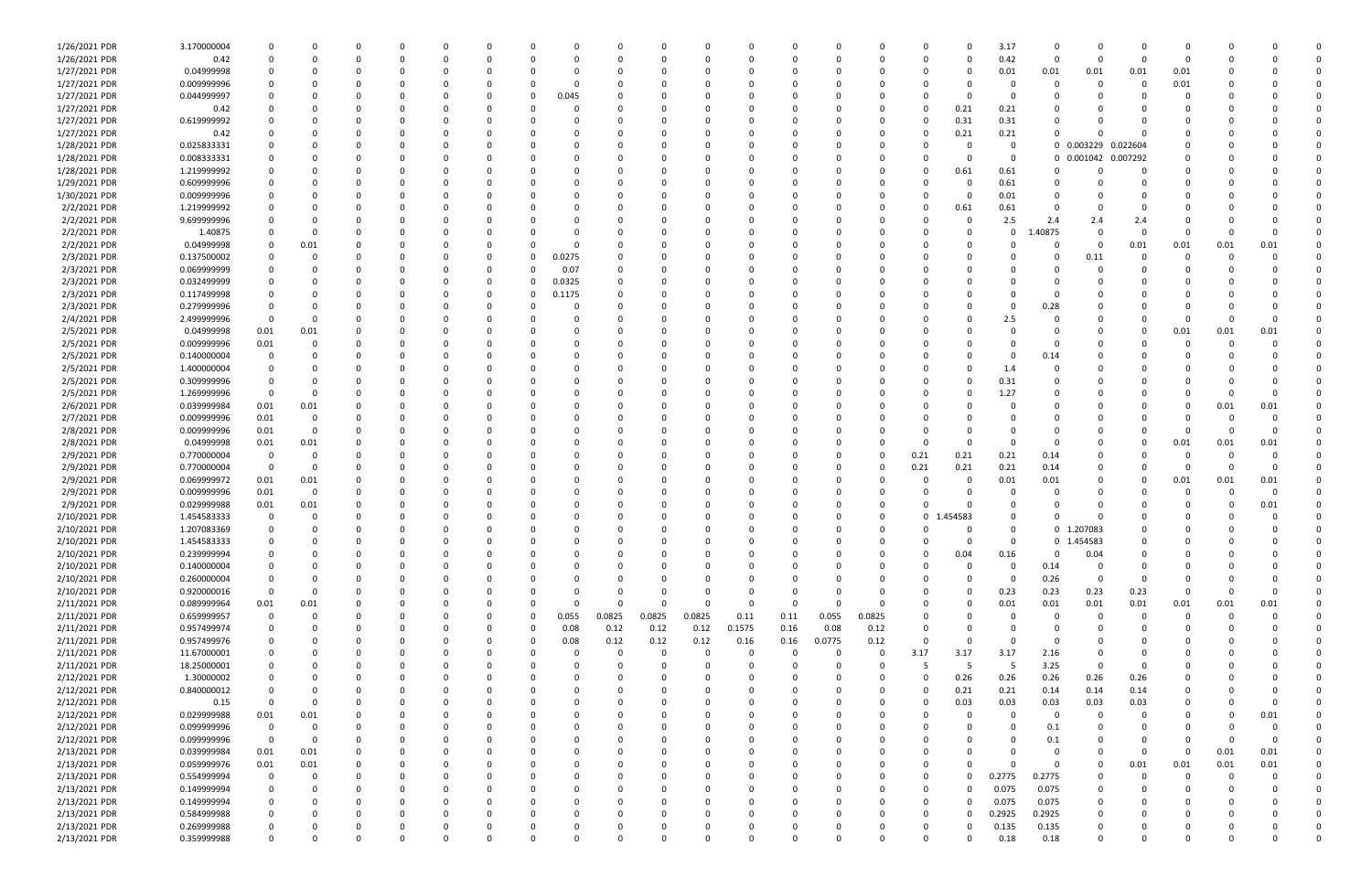| 2/13/2021 PDR | 0.134999988 |             |          |          |          |          |          |        |              |          |          |   |          |                     |          | 0.0675   | 0.0675   |          |                |          |      |      |  |
|---------------|-------------|-------------|----------|----------|----------|----------|----------|--------|--------------|----------|----------|---|----------|---------------------|----------|----------|----------|----------|----------------|----------|------|------|--|
| 2/13/2021 PDR | 0.069999996 |             | O        | $\Omega$ |          |          | 0        | -C     |              | 0        |          |   | -0       |                     |          | 0        | 0.07     | - 0      |                |          |      |      |  |
| 2/13/2021 PDR | 0.054999996 |             |          |          |          |          |          |        |              |          |          |   |          |                     | o        | 0.0275   | 0.0275   |          |                |          |      |      |  |
| 2/13/2021 PDR | 0.054999996 |             |          |          |          |          |          |        |              |          |          |   |          |                     |          | 0.0275   | 0.0275   |          |                |          |      |      |  |
| 2/13/2021 PDR | 0.059999994 |             |          |          |          |          |          |        |              |          |          |   |          |                     | 0        | 0.03     | 0.03     |          |                |          |      |      |  |
| 2/13/2021 PDR | 0.069999996 |             |          |          |          |          |          |        |              |          |          |   |          |                     | o        | 0.035    | 0.035    |          |                |          |      |      |  |
| 2/13/2021 PDR | 0.064999998 |             |          |          |          |          |          |        |              |          |          |   |          |                     |          | .0325    | 0.0325   |          |                |          |      |      |  |
| 2/13/2021 PDR | 0.022499997 |             |          |          |          |          |          |        |              |          |          |   |          |                     |          | 0        | 0.0225   |          |                |          |      |      |  |
| 2/13/2021 PDR | 0.129999996 |             |          |          |          |          |          |        |              |          |          |   |          |                     |          | 0.065    | 0.065    |          |                |          |      |      |  |
|               |             |             |          |          |          |          |          |        |              |          |          |   |          |                     |          |          |          |          |                |          |      |      |  |
| 2/13/2021 PDR | 0.074999994 | 0           |          |          |          |          |          |        |              |          |          |   |          |                     |          | .0375    | 0.0375   |          |                | 0        |      |      |  |
| 2/14/2021 PDR | 0.059999976 | 0.01        | 0.01     |          |          |          |          |        |              |          |          |   |          |                     |          | 0        | 0        | - 0      | 0.01           | 0.01     | 0.01 | 0.01 |  |
| 2/14/2021 PDR | 1.149999985 |             |          |          |          |          |          |        |              |          |          |   |          |                     |          | 0.19     | 0.39     | 0.385    | 0.185          | 0        |      |      |  |
| 2/14/2021 PDR | 0.349999984 |             |          |          |          |          |          |        |              |          |          |   |          |                     |          | 0.0575   | 0.12     | 0.1175   | 0.055          |          |      |      |  |
| 2/14/2021 PDR | 0.349999984 |             |          |          |          |          |          |        |              |          |          |   |          |                     |          | 0.0575   | 0.12     | 0.1175   | 0.055          |          |      |      |  |
| 2/14/2021 PDR | 0.319999993 |             |          |          |          |          |          |        |              |          |          |   |          |                     |          | 0.0525   | 0.11     | 0.1075   | 0.05           |          |      |      |  |
| 2/14/2021 PDR | 0.284999984 |             |          |          |          |          |          |        |              |          |          |   |          |                     |          | 0.0475   | 0.095    | 0.0975   | 0.045          |          |      |      |  |
| 2/14/2021 PDR | 0.434999986 |             |          |          |          |          |          |        |              |          |          |   |          |                     | o        | 0.0725   | 0.145    | 0.1475   | 0.07           |          |      |      |  |
| 2/14/2021 PDR | 0.434999986 |             |          |          |          |          |          |        |              |          |          |   |          |                     |          | 0.0725   | 0.145    | 0.1475   | 0.07           |          |      |      |  |
| 2/14/2021 PDR | 0.577499989 |             |          |          |          |          |          |        |              |          |          |   |          |                     |          | 0.095    | 0.195    | 0.1925   | 0.095          |          |      |      |  |
| 2/14/2021 PDR | 0.577499989 |             |          |          |          |          |          |        |              |          |          |   |          |                     |          | 0.095    | 0.195    | 0.1925   | 0.095          |          |      |      |  |
| 2/14/2021 PDR | 0.33249999  |             |          |          |          |          |          |        |              |          |          |   |          |                     |          | 0.055    | 0.1125   | 0.11     | 0.055          |          |      |      |  |
| 2/14/2021 PDR | 0.272499978 |             |          |          |          |          |          |        |              |          |          |   |          |                     |          | 0.045    | 0.0925   | 0.09     | 0.045          |          |      |      |  |
| 2/14/2021 PDR | 0.272499978 |             |          |          |          |          |          |        |              |          |          |   |          |                     | 0        | 0.045    | 0.0925   | 0.09     | 0.045          |          |      |      |  |
| 2/14/2021 PDR | 0.272499978 |             |          |          |          |          |          |        |              |          |          |   |          |                     |          | 0.045    | 0.0925   | 0.09     | 0.045          |          |      |      |  |
|               |             |             |          |          |          |          |          |        |              |          |          |   |          |                     |          |          |          |          |                |          |      |      |  |
| 2/14/2021 PDR | 0.272499978 |             |          |          |          |          |          |        |              |          |          |   |          |                     |          | 0.045    | 0.0925   | 0.09     | 0.045          |          |      |      |  |
| 2/14/2021 PDR | 0.272499978 |             |          |          |          |          |          |        |              |          |          |   |          |                     | 0        | 0.045    | 0.0925   | 0.09     | 0.045          |          |      |      |  |
| 2/14/2021 PDR | 0.842499988 |             |          |          |          |          |          |        |              |          |          |   |          |                     |          | 0.14     | 0.2825   | 0.28     | 0.14           |          |      |      |  |
| 2/14/2021 PDR | 0.464999984 |             |          |          |          |          |          |        |              |          |          |   |          |                     | n        | 0.0775   | 0.155    | 0.1575   | 0.075          |          |      |      |  |
| 2/15/2021 PDR | 0.04999998  | $\Omega$    |          |          |          |          |          |        |              |          |          |   |          |                     | 0.01     | 0.01     | 0.01     | 0.01     | 0.01           | -0       |      |      |  |
| 2/15/2021 PDR | 0.089999964 | 0.01        | 0.01     |          |          |          |          |        |              |          |          |   |          |                     |          | 0.01     | 0.01     | 0.01     | 0.01           | 0.01     | 0.01 | 0.01 |  |
| 2/15/2021 PDR | 0.04999998  |             | 0.01     |          |          |          |          |        |              | $\Omega$ |          |   |          |                     |          | 0        | $\Omega$ | - 0      | 0.01           | 0.01     | 0.01 | 0.01 |  |
| 2/15/2021 PDR | 1.214999977 |             |          |          |          |          | 0        | 0.0975 |              | 0.195    |          |   |          |                     |          | 0.1025   | 0.41     | 0.3075   | 0.1025         | 0        |      |      |  |
| 2/15/2021 PDR | 0.352499971 |             |          |          |          |          | 0        | 0.0275 | 0            | 0.055    |          |   |          |                     |          | 0.03     | 0.12     | 0.09     | 0.03           |          |      |      |  |
| 2/15/2021 PDR | 0.322499983 |             |          |          |          |          | 0        | 0.025  |              | 0.05     |          |   |          |                     |          | 0.0275   | 0.11     | 0.0825   | 0.0275         |          |      |      |  |
| 2/15/2021 PDR | 0.322499983 |             |          |          |          |          | 0        | 0.025  |              | 0.05     |          |   |          |                     |          | 0.0275   | 0.11     | 0.0825   | 0.0275         |          |      |      |  |
| 2/15/2021 PDR | 0.622499988 |             |          |          |          |          |          | 0.06   |              |          |          |   |          |                     |          | 0.0625   | 0.25     | 0.1875   | 0.0625         |          |      |      |  |
| 2/15/2021 PDR | 0.047499996 |             |          |          |          |          | 0        | 0.0225 |              |          |          |   |          |                     |          | 0        | 0        | 0.025    | 0              |          |      |      |  |
| 2/15/2021 PDR | 0.069999999 |             |          |          |          |          |          | 0.07   |              |          |          |   |          |                     |          |          |          |          |                |          |      |      |  |
| 2/15/2021 PDR | 0.069999999 |             |          |          |          |          |          | 0.07   |              |          |          |   |          |                     |          |          |          |          |                |          |      |      |  |
|               |             |             |          |          |          |          |          |        |              |          |          |   |          |                     |          |          |          |          |                |          |      |      |  |
| 2/15/2021 PDR | 0.022499997 |             |          |          |          | 0        | 0        | 0.0225 |              |          |          |   |          |                     |          |          |          |          |                |          |      |      |  |
| 2/15/2021 PDR | 10.99999999 |             |          |          |          |          |          |        |              |          |          |   |          |                     |          | 1.25     | 3.25     | 3.25     | 3.25           |          |      |      |  |
| 2/15/2021 PDR | 7.605       |             | O        | $\Omega$ |          | $\Omega$ | 0        | 0      |              | 0        | ŋ        |   | 0        |                     | $\Omega$ | 0.585    | 2.34     | 2.34     | 2.34           | 0        |      |      |  |
| 2/16/2021 PDR | 0.04999998  |             |          | $\Omega$ |          |          | 0        | 0      |              | 0        |          |   | $\Omega$ |                     | 0.01     | 0.01     | 0.01     | 0.01     | 0.01           | 0        |      |      |  |
| 2/16/2021 PDR | 0.04999998  |             |          |          |          |          |          |        |              |          |          |   |          |                     | 0.01     | 0.01     | 0.01     | 0.01     | 0.01           |          |      |      |  |
| 2/16/2021 PDR | 0.04999998  |             |          |          |          |          |          |        |              |          |          |   | $\Omega$ |                     | 0.01     | 0.01     | 0.01     | 0.01     | 0.01           |          |      |      |  |
| 2/16/2021 PDR | 0.04999998  | $\mathbf 0$ | 0        |          |          |          |          |        |              |          |          |   |          |                     | 0.01     | 0.01     | 0.01     | 0.01     | 0.01           |          |      |      |  |
| 2/16/2021 PDR | 0.019999992 | 0.01        | 0.01     |          |          |          |          |        |              |          |          |   |          |                     | $\Omega$ | 0        | 0        | 0        | $\mathbf 0$    |          |      |      |  |
| 2/16/2021 PDR | 0.147499995 | $\mathbf 0$ | $\Omega$ |          |          |          |          | 0      |              |          |          |   |          |                     | $\Omega$ | 0.1      | 0.0475   | $\Omega$ | $\Omega$       | 0        |      |      |  |
| 2/16/2021 PDR | 0.254999988 | 0           | 0        |          |          |          | 0        | 0      |              |          |          |   |          |                     | $\Omega$ | 0.055    | 0.1      | 0.1      | 0              | 0        |      |      |  |
| 2/16/2021 PDR | 0.254999988 |             |          |          |          |          | 0        | - 0    |              |          |          |   | $\Omega$ | $\Omega$            | $\Omega$ | 0.055    | 0.1      | 0.1      | 0              |          |      |      |  |
| 2/16/2021 PDR | 0.047499999 |             |          |          |          |          | 0        | - 0    |              |          |          |   |          | $\Omega$            | 0        | 0.0475   | $\Omega$ | $\Omega$ | $\Omega$       |          |      |      |  |
| 2/16/2021 PDR | 0.049999998 |             |          |          |          |          | 0        |        |              |          |          |   |          | 0                   | $\Omega$ | 0.05     | 0        | - 0      |                |          |      |      |  |
| 2/16/2021 PDR | 0.214999998 |             |          |          |          | 0        | 0        |        |              |          |          |   |          |                     | ŋ        | 0.075    | 0        | 0.14     |                |          |      |      |  |
| 2/16/2021 PDR | 0.062499999 |             |          |          |          |          | 0        | 0      |              |          |          |   | 0        |                     | 0        | 0.0625   | $\Omega$ | 0        | $\Omega$       | 0        |      |      |  |
| 2/16/2021 PDR | 0.140000004 |             |          |          |          |          | 0        | 0      |              |          |          |   | 0        |                     | $\Omega$ | 0        | 0.14     | $\Omega$ | 0              | 0        |      |      |  |
| 2/16/2021 PDR | 0.140000004 |             |          |          |          |          | 0        | - 0    |              |          |          |   | 0        |                     | ŋ        | 0        | 0.14     | $\Omega$ | 0              |          |      |      |  |
|               |             |             |          |          |          |          |          |        |              |          |          |   |          |                     |          |          |          |          |                |          |      |      |  |
| 2/16/2021 PDR | 0.199999992 |             |          |          |          |          | 0        |        |              |          |          |   | 0        |                     |          | $\Omega$ | 0.1      | 0.1      | $\overline{0}$ |          |      |      |  |
| 2/16/2021 PDR | 0.6         |             |          |          |          |          | 0        |        |              |          |          |   | 0        | 0 0.001563 0.148438 |          |          | 0.15     | 0.15     | 0.15           |          |      |      |  |
| 2/16/2021 PDR | 0.707499999 |             |          |          |          |          | 0        |        |              |          |          |   | 0        |                     | $\Omega$ | 0.0775   | 0.21     | 0.21     | 0.21           |          |      |      |  |
| 2/16/2021 PDR | 7.272500001 |             |          |          |          |          |          |        |              |          |          |   |          |                     | $\Omega$ | 0.7925   | 2.16     | 2.16     | 2.16           |          |      |      |  |
| 2/16/2021 PDR | 7.824999999 |             |          |          |          |          | 0        |        |              |          |          |   |          |                     | 0        | 0.625    | 2.4      | 2.4      | 2.4            |          |      |      |  |
| 2/16/2021 PDR | 1.520000016 |             |          |          |          |          | 0        | 0      |              |          |          |   | 0        | $\Omega$            | 0.38     | 0.38     | 0.38     | 0.38     | $\mathbf 0$    |          |      |      |  |
| 2/16/2021 PDR | 7.605       |             |          |          |          |          |          |        |              |          |          |   |          |                     | $\Omega$ | 0.585    | 2.34     | 2.34     | 2.34           |          |      |      |  |
| 2/16/2021 PDR | 2.372499987 |             |          | 0        |          |          |          |        |              |          |          |   |          |                     | 0        | 0.1825   | 0.73     | 0.73     | 0.73           |          |      |      |  |
| 2/16/2021 PDR | 4.184999988 |             | $\Omega$ | $\Omega$ | $\Omega$ | $\Omega$ | $\Omega$ |        | <sup>0</sup> | $\Omega$ | $\Omega$ | O |          |                     | 0        | 0.465    | 1.24     | 1.24     | 1.24           | $\Omega$ |      | 0    |  |
|               |             |             |          |          |          |          |          |        |              |          |          |   |          |                     |          |          |          |          |                |          |      |      |  |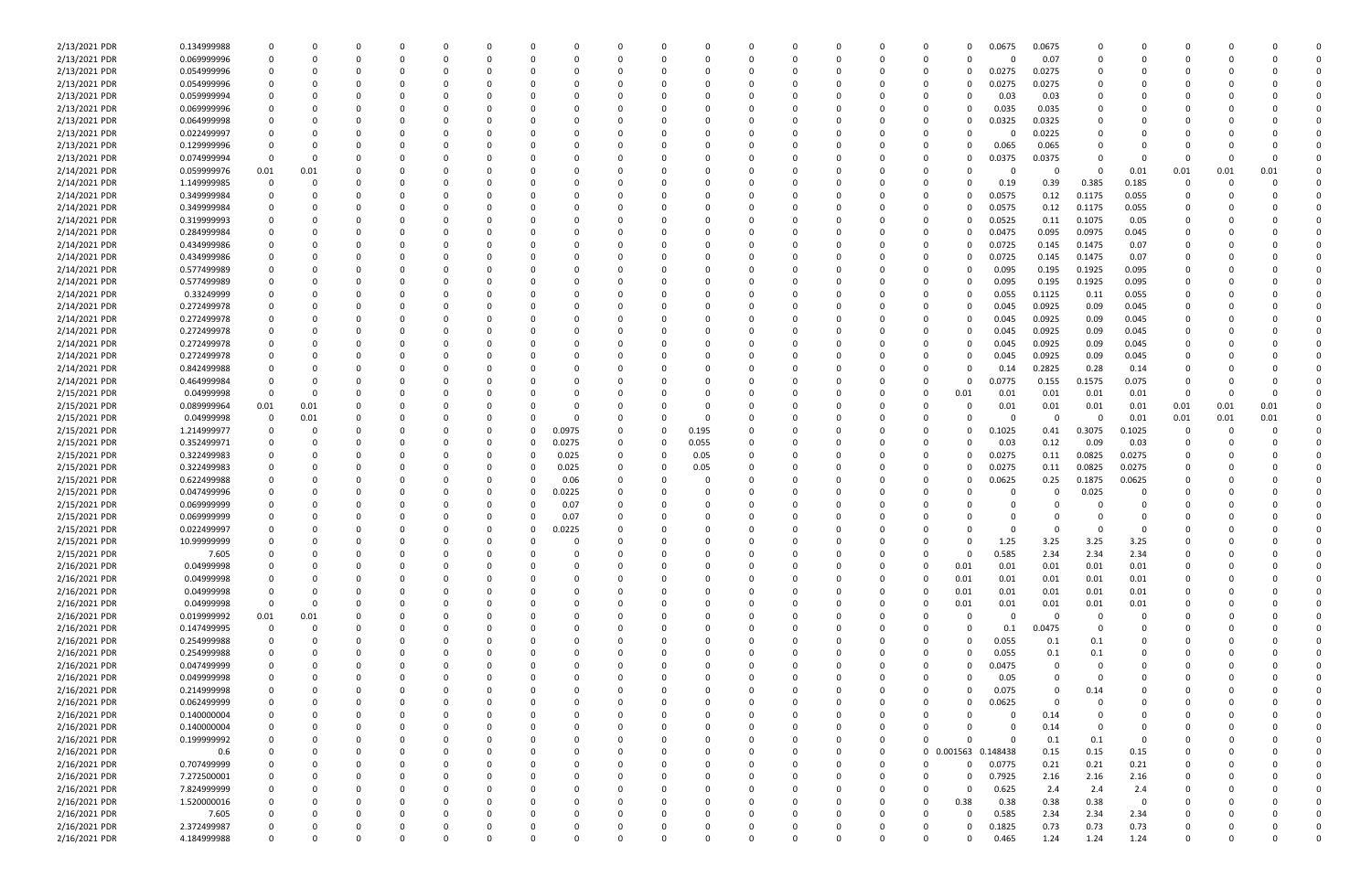| 2/17/2021 PDR | 1.68        |             |          |   |          |          |          |          |        |          |          | $\Omega$ |              |          |   |          |                     | 0.01        | 0.83        | 0.83           | 0.01                    |          |          |          |  |
|---------------|-------------|-------------|----------|---|----------|----------|----------|----------|--------|----------|----------|----------|--------------|----------|---|----------|---------------------|-------------|-------------|----------------|-------------------------|----------|----------|----------|--|
| 2/17/2021 PDR | 1.239999984 |             |          |   |          |          |          |          |        |          |          | 0        |              |          |   |          |                     | 0.31        | 0.31        | 0.31           | 0.31                    | 0        |          |          |  |
| 2/17/2021 PDR | 0.440000016 |             |          |   |          |          |          |          |        |          |          |          |              |          |   |          | <sup>0</sup>        | 0.11        | 0.11        | 0.11           | 0.11                    |          |          |          |  |
|               | 0.04999998  |             |          |   |          |          |          |          |        |          |          | - 0      |              |          |   |          |                     |             |             |                |                         |          |          |          |  |
| 2/17/2021 PDR |             |             |          |   |          |          |          |          |        |          |          |          |              |          |   |          | 0.01                | 0.01        | 0.01        | 0.01           | 0.01                    |          |          |          |  |
| 2/17/2021 PDR | 0.04999998  | 0           |          |   |          |          |          |          |        |          |          | -0       |              |          |   |          | 0.01                | 0.01        | 0.01        | 0.01           | 0.01                    | C        |          |          |  |
| 2/17/2021 PDR | 0.04999998  | 0           |          |   |          |          |          |          |        |          |          | - 0      |              |          |   |          | 0.01                | 0.01        | 0.01        | 0.01           | 0.01                    | 0        |          |          |  |
| 2/17/2021 PDR | 0.04999998  | 0.01        | 0.01     |   |          |          |          |          |        |          |          | - 0      |              |          |   |          |                     | $\Omega$    | -0          | 0              | 0.01                    | 0.01     | 0.01     |          |  |
| 2/17/2021 PDR | 0.04999998  | 0.01        | 0.01     |   |          |          |          |          |        |          |          |          |              |          |   |          |                     |             | 0           | $\Omega$       | റ                       | 0.01     | 0.01     | 0.01     |  |
| 2/17/2021 PDR | 0.439999997 | 0           |          |   |          |          |          |          | 0.0275 |          |          |          |              |          |   |          | 0.0275              | 0.0825      | 0.11        | 0.11           | 0.0825                  | -0       |          |          |  |
|               |             |             |          |   |          |          |          |          |        |          |          |          |              |          |   |          |                     |             |             |                |                         |          |          |          |  |
| 2/17/2021 PDR | 0.439999997 |             |          |   |          |          |          |          | 0.0275 |          |          |          |              |          |   |          | 0.0275              | 0.0825      | 0.11        | 0.11           | 0.0825                  |          |          |          |  |
| 2/17/2021 PDR | 0.439999997 |             |          |   |          |          |          |          | 0.0275 |          |          |          |              |          |   |          | 0.0275              | 0.0825      | 0.11        | 0.11           | 0.0825                  |          |          |          |  |
| 2/17/2021 PDR | 1.639999997 |             |          |   |          |          |          |          | 0.1025 |          |          |          |              |          |   |          | 0.1025              | 0.3075      | 0.41        | 0.41           | 0.3075                  |          |          |          |  |
| 2/17/2021 PDR | 0.439999997 |             |          |   |          |          |          |          | 0.0275 |          |          |          |              |          |   |          | 0.0275              | 0.0825      | 0.11        | 0.11           | 0.0825                  |          |          |          |  |
| 2/17/2021 PDR | 0.799999992 |             |          |   |          |          |          |          | 0.05   |          |          |          |              |          |   |          | 0.05                | 0.15        | 0.2         | 0.2            | 0.15                    |          |          |          |  |
| 2/17/2021 PDR | 0.24999999  |             |          |   |          |          |          |          |        |          |          |          |              |          |   |          | 0.025               | 0.05        | 0.025       | 0.075          | 0.075                   |          |          |          |  |
|               |             |             |          |   |          |          |          |          |        |          |          |          |              |          |   |          |                     |             |             |                |                         |          |          |          |  |
| 2/17/2021 PDR | 0.44999997  |             |          |   |          |          |          |          |        |          |          |          |              |          |   |          | 0.045               | 0.09        | 0.045       | 0.135          | 0.135                   |          |          |          |  |
| 2/17/2021 PDR | 0.037499997 |             |          |   |          |          |          |          |        |          |          |          |              |          |   |          |                     | 0           | 0.0375      |                |                         |          |          |          |  |
| 2/17/2021 PDR | 0.074999997 |             |          |   |          |          |          |          |        |          |          |          |              |          |   |          |                     |             | 0.075       |                |                         |          |          |          |  |
| 2/17/2021 PDR | 0.029999997 |             |          |   |          |          |          |          |        |          |          |          |              |          |   |          |                     |             | 0.03        |                |                         |          |          |          |  |
| 2/17/2021 PDR | 0.029999997 |             |          |   |          |          |          |          |        |          |          |          |              |          |   |          |                     |             | 0.03        |                |                         |          |          |          |  |
|               |             |             |          |   |          |          |          |          |        |          |          |          |              |          |   |          |                     |             |             |                |                         |          |          |          |  |
| 2/17/2021 PDR | 0.037499997 |             |          |   |          |          |          |          |        |          |          |          |              |          |   |          |                     |             | 0.0375      |                |                         |          |          |          |  |
| 2/17/2021 PDR | 0.034999998 |             |          |   |          |          |          |          |        |          |          |          |              |          |   |          |                     |             | 0.035       |                |                         |          |          |          |  |
| 2/17/2021 PDR | 0.034999998 |             |          |   |          |          |          |          |        |          |          |          |              |          |   |          |                     |             | 0.035       |                |                         |          |          |          |  |
| 2/17/2021 PDR | 0.024999999 | 0           |          |   |          |          |          |          |        |          |          | 0        |              |          |   |          | 0                   |             | 0.025       |                |                         |          |          |          |  |
| 2/17/2021 PDR | 0.024999999 | 0           |          |   |          |          |          |          |        |          |          | 0        |              |          |   |          |                     |             | 0.025       |                |                         |          |          |          |  |
| 2/17/2021 PDR | 0.024999999 |             |          |   |          |          |          |          |        |          |          |          |              |          |   |          |                     |             | 0.025       |                |                         |          |          |          |  |
|               |             |             |          |   |          |          |          |          |        |          |          |          |              |          |   |          |                     |             |             |                |                         |          |          |          |  |
| 2/17/2021 PDR | 0.024999999 |             |          |   |          |          |          |          |        |          |          |          |              |          |   |          | <sup>0</sup>        |             | 0.025       |                |                         |          |          |          |  |
| 2/17/2021 PDR | 0.024999999 |             |          |   |          |          |          |          |        |          |          |          |              | 0        |   |          |                     |             | 0.025       |                |                         |          |          |          |  |
| 2/17/2021 PDR | 4.000045671 |             |          |   |          |          |          |          |        |          |          |          |              | 0        |   |          | 0 4.57E-05 0.010417 | 0.989583    | -1          |                |                         |          |          |          |  |
| 2/17/2021 PDR | 1.800020559 | 0           |          |   |          |          |          |          |        |          |          | - 0      |              | 0        |   |          | 0 2.06E-05 0.004688 | 0.445313    | 0.45        | 0.45           | 0.45                    |          |          |          |  |
| 2/17/2021 PDR | 2.695000011 |             |          |   |          |          |          |          |        |          |          |          |              |          |   |          |                     | 0.295       | 0.8         | 0.8            | 0.8                     |          |          |          |  |
| 2/17/2021 PDR | 7.824999999 |             |          |   |          |          |          |          |        |          |          |          |              |          |   |          |                     | 0.625       | 2.4         | 2.4            | 2.4                     |          |          |          |  |
|               |             |             |          |   |          |          |          |          |        |          |          |          |              |          |   |          |                     |             |             |                |                         |          |          |          |  |
| 2/17/2021 PDR | 7.272500001 |             |          |   |          |          |          |          |        |          |          | - 0      |              |          |   |          |                     | 0.7925      | 2.16        | 2.16           | 2.16                    |          |          |          |  |
| 2/17/2021 PDR | 21.5175     |             |          |   |          |          |          |          |        |          |          |          |              |          |   |          |                     | 2.3475      | 6.39        | 6.39           | 6.39                    |          |          |          |  |
| 2/17/2021 PDR | 10.99999999 |             |          |   |          |          |          |          |        |          |          |          |              |          |   |          |                     | 1.25        | 3.25        | 3.25           | 3.25                    |          |          |          |  |
| 2/17/2021 PDR | 7.605       |             |          |   |          |          |          |          |        |          |          |          |              |          |   |          | <sup>0</sup>        | 0.585       | 2.34        | 2.34           | 2.34                    |          |          |          |  |
| 2/18/2021 PDR | 0.04999998  |             |          |   |          |          |          |          |        |          |          |          |              |          |   |          | 0.01                | 0.01        | 0.01        | 0.01           | 0.01                    |          |          |          |  |
|               |             |             |          |   |          |          |          |          |        |          |          |          |              |          |   |          |                     |             |             |                |                         |          |          |          |  |
| 2/18/2021 PDR | 0.04999998  |             |          |   |          |          |          |          |        |          |          | - 0      |              |          |   |          | 0.01                | 0.01        | 0.01        | 0.01           | 0.01                    |          |          |          |  |
| 2/18/2021 PDR | 0.04999998  |             |          |   |          |          |          |          |        |          |          |          |              |          |   |          | 0.01                | 0.01        | 0.01        | 0.01           | 0.01                    |          |          |          |  |
| 2/18/2021 PDR | 0.04999998  | $\Omega$    |          |   |          |          |          |          |        |          |          |          |              |          |   |          | 0.01                | 0.01        | 0.01        | 0.01           | 0.01                    | $\Omega$ |          |          |  |
| 2/18/2021 PDR | 0.04999998  | $\Omega$    |          |   |          |          |          |          |        |          |          |          |              |          |   |          | 0.01                | 0.01        | 0.01        | 0.01           | 0.01                    |          |          |          |  |
| 2/18/2021 PDR | 0.04999998  | 0           | 0        | ŋ | 0        | $\Omega$ | $\Omega$ | $\Omega$ | 0      | $\Omega$ | 0        | $\Omega$ | $\Omega$     | $\Omega$ | 0 | $\Omega$ | 0.01                | 0.01        | 0.01        | 0.01           | 0.01                    | 0        | $\Omega$ |          |  |
| 2/18/2021 PDR | 0.04999998  | 0           | 0        |   | 0        |          |          |          | 0      |          | 0        | 0        | <sup>0</sup> |          | 0 |          | 0.01                |             |             |                | 0.01                    | 0        |          |          |  |
|               |             |             |          |   |          |          |          |          |        |          |          |          |              |          |   |          |                     | 0.01        | 0.01        | 0.01           |                         |          |          |          |  |
| 2/18/2021 PDR | 0.049999998 | 0           |          |   |          |          |          |          | -0     |          |          | $\Omega$ |              | 0        | 0 |          | $\Omega$            | 0.05        | 0           | $\Omega$       | $\mathbf 0$             | O        |          |          |  |
| 2/18/2021 PDR | 0.027499998 | 0           |          |   |          |          |          |          |        |          |          | $\Omega$ |              |          | 0 |          | ი                   | 0.0275      | 0           |                | 0                       | O        |          |          |  |
| 2/18/2021 PDR | 0.027499998 | 0           |          |   |          |          |          |          |        |          |          | 0        |              |          |   |          |                     | 0.0275      | 0           |                | 0                       |          |          |          |  |
| 2/18/2021 PDR | 0.047499999 | 0           |          |   |          |          |          |          | -0     |          | 0        | $\Omega$ |              | 0        |   |          | 0                   | 0.0475      | 0           |                | 0                       | O        |          |          |  |
| 2/18/2021 PDR | 0.037499997 | 0           |          |   |          |          |          |          |        |          |          | 0        |              | $\Omega$ |   |          | 0                   | 0.0375      | $\mathbf 0$ | $\Omega$       | 0                       | O        |          |          |  |
| 2/18/2021 PDR | 1.050000012 | 0           |          |   |          |          |          |          | 0      |          |          | 0        |              |          |   |          | $\Omega$            | 0.35        | 0.35        | 0.35           | 0                       | 0        |          |          |  |
|               |             |             |          |   |          |          |          |          |        |          |          |          |              |          |   |          |                     |             |             |                |                         |          |          |          |  |
| 2/18/2021 PDR | 1.382500011 | 0           |          |   |          |          |          |          | 0      |          |          | 0        |              |          |   |          | 0                   | 0.1525      | 0.41        | 0.41           | 0.41                    | 0        |          |          |  |
| 2/18/2021 PDR | 0.690000012 | 0           |          |   |          |          |          |          |        |          |          | 0        |              |          |   |          | $\Omega$            | 0.23        | 0.23        | 0.23           | $\overline{0}$          |          |          |          |  |
| 2/18/2021 PDR | 7.272500001 | 0           |          |   |          |          |          |          | -0     |          |          | 0        |              |          |   |          |                     | 0.7925      | 2.16        | 2.16           | 2.16                    |          |          |          |  |
| 2/19/2021 PDR | 1.382500011 | 0           |          |   |          |          |          |          |        |          |          | 0        |              |          |   |          | <sup>0</sup>        | 0.1525      | 0.41        | 0.41           | 0.41                    | O        |          |          |  |
| 2/19/2021 PDR | 0.630000006 | 0           |          |   |          |          |          |          |        |          |          | $\Omega$ |              |          | 0 |          | 0.21                | 0.21        | 0.14        | 0.07           | $\overline{\mathbf{0}}$ |          |          |          |  |
|               |             |             |          |   |          |          |          |          |        |          |          |          |              |          |   |          |                     |             |             |                |                         |          |          |          |  |
| 2/19/2021 PDR | 7.272500001 | 0           |          |   |          |          |          |          | 0      | 0        |          | $\Omega$ |              |          | 0 |          |                     | 0.7925      | 2.16        | 2.16           | 2.16                    | 0        |          |          |  |
| 2/19/2021 PDR | 2.04        | $\mathbf 0$ | 0        |   | 0        |          |          |          | 0      |          | 0        | 0        |              | 0        | 0 |          | 0                   | 0.51        | 0.51        | 0.51           | 0.51                    | 0        | $\Omega$ | $\Omega$ |  |
| 2/19/2021 PDR | 0.029999988 | 0.01        | $\Omega$ |   |          |          |          |          |        |          |          | 0        |              |          |   |          |                     | 0           | 0           | $\Omega$       | 0                       | 0        | 0.01     | 0.01     |  |
| 2/19/2021 PDR | 0.04999998  | 0.01        | 0.01     |   |          |          |          |          |        |          |          | $\Omega$ |              |          |   |          |                     |             | 0           | $\Omega$       | $\Omega$                | 0.01     | 0.01     | 0.01     |  |
| 2/19/2021 PDR | 0.04999998  | 0.01        | 0.01     |   |          |          |          |          |        |          |          | 0        |              |          |   |          |                     |             | 0           | 0              | $\overline{\mathbf{0}}$ | 0.01     | 0.01     | 0.01     |  |
|               | 0.059999976 | 0.01        |          |   |          |          |          |          |        |          |          | 0        |              |          |   |          |                     | 0           | $\Omega$    | $\Omega$       | 0.01                    | 0.01     | 0.01     | $0.01\,$ |  |
| 2/20/2021 PDR |             |             | 0.01     |   |          |          |          |          |        |          |          |          |              |          |   |          |                     |             |             |                |                         |          |          |          |  |
| 2/20/2021 PDR | 0.089999964 | 0.01        | 0.01     |   |          |          |          |          | 0      | 0        |          | $\Omega$ |              | $\Omega$ | 0 |          | 0                   | 0.01        | 0.01        | 0.01           | 0.01                    | 0.01     | 0.01     | 0.01     |  |
| 2/20/2021 PDR | 0.019999992 | 0.01        | 0.01     |   |          |          |          |          | 0      |          |          | 0        |              |          |   |          | 0                   | $\mathbf 0$ | 0           | $\overline{0}$ | 0                       | 0        | 0        |          |  |
| 2/21/2021 PDR | 0.079999968 | 0.01        | 0.01     |   |          |          |          |          |        |          |          | 0        |              |          |   |          | $\Omega$            | 0.01        | 0.01        | 0.01           | 0.01                    | 0.01     | 0.01     |          |  |
| 2/22/2021 PDR | 7.429999998 | $\mathbf 0$ |          |   |          |          |          |          |        |          |          | -0       |              |          |   |          | 2.46                | 2.48        | 1.66        | 0.83           | 0                       |          |          |          |  |
| 2/22/2021 PDR | 22.01       | 0           | $\Omega$ |   | $\Omega$ |          | $\Omega$ | $\Omega$ | 0      | $\Omega$ | $\Omega$ | $\Omega$ | $\Omega$     | $\Omega$ | 0 |          | 7.32                | 7.34        | 4.9         | 2.45           | $\mathbf 0$             | $\Omega$ | $\Omega$ | 0        |  |
|               |             |             |          |   |          |          |          |          |        |          |          |          |              |          |   |          |                     |             |             |                |                         |          |          |          |  |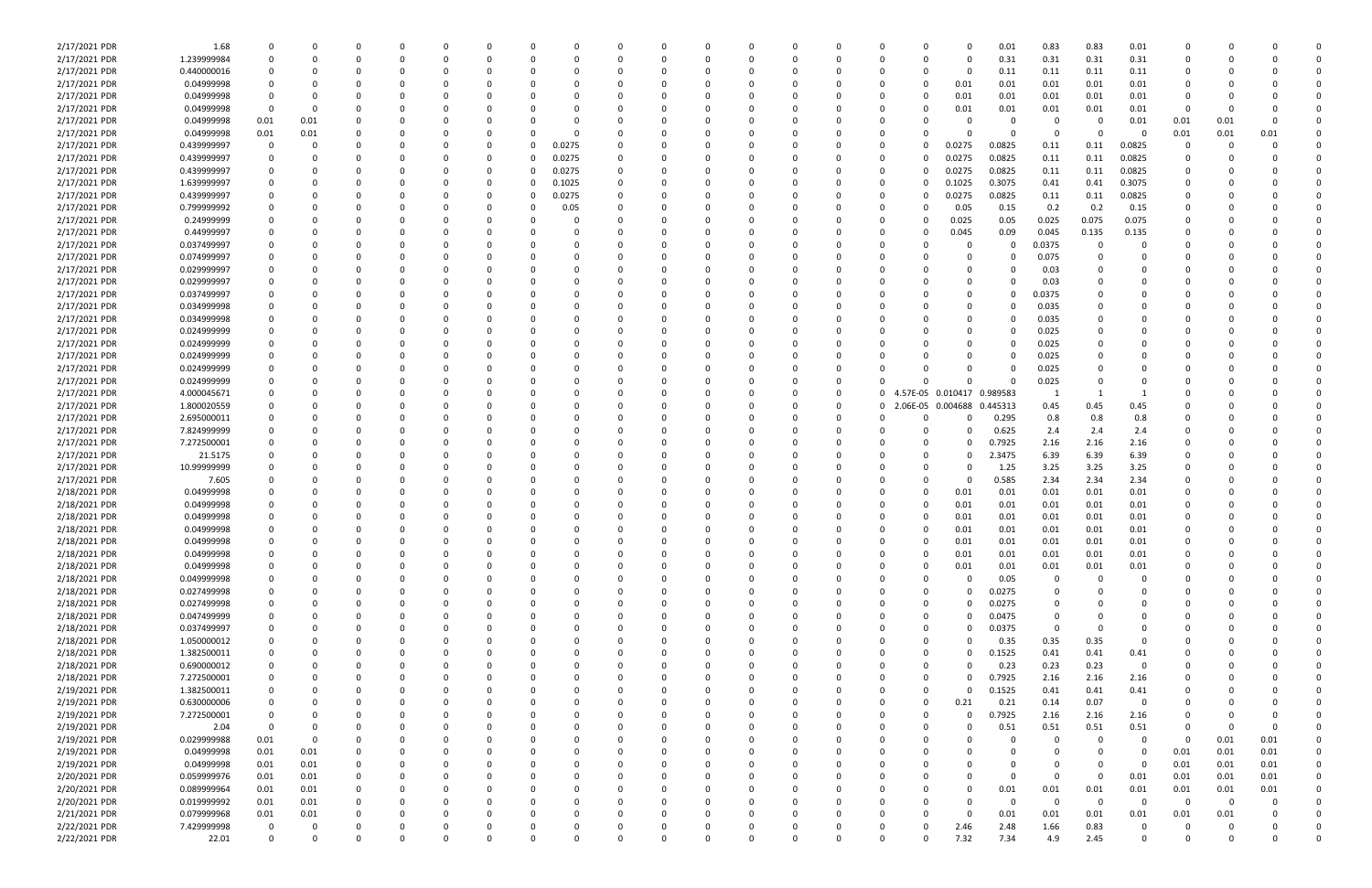| 2/22/2021 PDR | 0.630000006 |             |      |   |              | - 0      |          |          | n |   |          | 0        |          |          | 0  |            | 0.21<br>0.21 | 0.14                         | 0.07              | 0                       |          |          |          |  |
|---------------|-------------|-------------|------|---|--------------|----------|----------|----------|---|---|----------|----------|----------|----------|----|------------|--------------|------------------------------|-------------------|-------------------------|----------|----------|----------|--|
| 2/22/2021 PDR | 14.875      | 0           |      |   |              | $\Omega$ |          |          | 0 |   |          | $\Omega$ |          | 0        | 0  |            | -5           | 3.25                         | 1.625             | 0                       |          |          |          |  |
| 2/22/2021 PDR | 9.440000004 | -0          |      |   |              |          |          |          |   |   |          | - 0      |          |          |    | -0         | 3.03<br>3.17 | 2.16                         | 1.08              | 0                       |          |          |          |  |
| 2/22/2021 PDR | 0.630000006 | 0           |      |   |              |          |          |          |   |   |          | $\Omega$ |          |          |    |            | 0.21<br>0.21 | 0.14                         | 0.07              | 0                       |          |          |          |  |
| 2/23/2021 PDR | 0.029999988 | 0.01        |      |   |              |          |          |          |   |   |          | -0       |          |          |    |            |              | -0                           |                   | $\Omega$                | 0        | 0.01     | 0.01     |  |
| 2/23/2021 PDR | 0.04999998  | - 0         | 0.01 |   |              |          |          |          |   |   |          | - 0      |          |          |    |            |              | 0                            | - 0               | 0.01                    | 0.01     | 0.01     | 0.01     |  |
| 2/23/2021 PDR | 0.019999992 | 0.01        | 0.01 |   |              |          |          |          |   |   |          | -0       |          |          |    |            |              | 0                            |                   |                         |          |          |          |  |
| 2/23/2021 PDR | 3.96        | 0           |      |   |              |          |          |          |   |   |          | 0        |          |          |    |            | 1.18<br>1.18 | 0.8                          | 0.8               |                         |          |          |          |  |
| 2/23/2021 PDR | 4.999999992 | 0           |      |   |              |          |          |          |   |   |          |          |          |          |    |            | 2.5<br>2.5   | 0                            |                   |                         | 0        |          |          |  |
|               |             |             |      |   |              |          |          |          |   |   |          |          |          |          |    |            |              |                              |                   |                         |          |          |          |  |
| 2/24/2021 PDR | 0.059999976 | 0.01        |      |   |              |          |          |          |   |   |          | $\Omega$ |          |          |    |            | 0.01         | 0.01                         |                   | 0                       | 0.01     | 0.01     | 0.01     |  |
| 2/24/2021 PDR | 0.039999999 | 0           |      |   |              |          |          |          |   |   |          | 0        |          |          |    |            |              | 0.04                         |                   | - 0                     | -0       | $\Omega$ |          |  |
| 2/24/2021 PDR | 0.027499998 |             |      |   |              |          |          |          |   |   |          | 0        |          |          |    |            |              | 0.0275                       |                   |                         |          |          |          |  |
| 2/24/2021 PDR | 0.027499998 |             |      |   |              |          |          |          |   |   |          | $\Omega$ |          |          |    |            |              | 0.0275                       |                   |                         |          |          |          |  |
| 2/24/2021 PDR | 0.309999996 |             |      |   |              |          |          |          |   |   |          | -0       |          |          |    |            | 0 0.003229   |                              | 0.303542 0.003229 |                         |          |          |          |  |
| 2/24/2021 PDR | 0.45        |             |      |   |              |          |          |          |   |   |          |          |          |          | -C | 0 0.004688 | 0.440625     | 0.004688                     |                   |                         |          |          |          |  |
| 2/24/2021 PDR | 15.78       |             |      |   |              |          |          |          |   |   |          |          |          |          |    |            | 9.39         | 6.39                         |                   |                         |          |          |          |  |
| 2/24/2021 PDR | 2.499999996 |             |      |   |              |          |          |          |   |   |          | 0        |          |          |    |            | 2.5          | 0                            |                   | O                       |          |          |          |  |
| 2/24/2021 PDR | 1.269999996 | 0           |      |   |              |          |          |          |   |   |          | 0        |          |          |    |            | 1.27         | 0                            | - 0               | $\Omega$                | 0        | -0       |          |  |
| 2/25/2021 PDR | 0.089999964 | 0.01        | 0.01 |   |              |          |          |          |   |   |          | $\Omega$ |          |          |    |            | 0.01         | 0.01                         | 0.01              | 0.01                    | 0.01     | 0.01     | 0.01     |  |
| 2/25/2021 PDR | 1.629999996 | 0           |      |   |              |          |          |          |   |   |          | 0        |          |          |    | 0          | 0.61<br>0.61 | 0.41                         | - 0               | O                       |          |          |          |  |
| 2/25/2021 PDR | 0.350000004 |             |      |   |              |          |          |          |   |   |          |          |          |          |    |            | 0.21         | 0.14                         |                   |                         |          |          |          |  |
| 2/25/2021 PDR | 2.13        |             |      |   |              |          |          |          |   |   |          |          |          |          |    |            | 1.27         | 0.86                         |                   |                         |          |          |          |  |
| 2/26/2021 PDR | 2.480000004 |             |      |   |              |          |          |          |   |   |          | 0        |          |          |    |            | 2.48         | 0                            |                   |                         |          |          |          |  |
| 2/26/2021 PDR |             |             |      |   |              |          |          |          |   |   |          |          |          |          |    |            |              |                              |                   |                         |          |          |          |  |
|               | 0.21        |             |      |   |              |          |          |          |   |   |          | -0       |          |          |    |            | 0.21         | 0                            |                   |                         |          |          |          |  |
| 3/1/2021 PDR  | 0.159999996 |             |      |   |              |          |          |          |   |   |          | $\Omega$ |          |          |    |            |              | 0.16                         |                   |                         |          |          |          |  |
| 3/1/2021 PDR  | 0.039999996 | 0           |      |   |              |          |          |          |   |   |          | 0        |          |          |    |            |              | 0.04                         | - 0               | - 0                     | $\Omega$ | - 0      |          |  |
| 3/2/2021 PDR  | 0.069999972 | 0.01        | 0.01 |   |              |          |          |          |   |   |          |          |          |          |    |            |              | -0                           | 0.01              | 0.01                    | 0.01     | 0.01     | 0.01     |  |
| 3/2/2021 PDR  | 0.04999998  | 0.01        | 0.01 |   |              |          |          |          |   |   |          |          |          |          |    |            |              | -0                           |                   | 0                       | 0.01     | 0.01     | 0.01     |  |
| 3/2/2021 PDR  | 0.029999988 | 0.01        | 0.01 |   |              |          |          |          |   |   |          | 0        |          |          |    |            |              | $\Omega$                     |                   |                         | 0        | 0        | 0.01     |  |
| 3/2/2021 PDR  | 21.695      | 0           |      |   |              |          |          |          |   |   |          | 0        |          |          | -C |            | 7.28<br>6.99 | 4.95                         | 2.475             | 0                       |          |          |          |  |
| 3/2/2021 PDR  | 7.824999999 | 0           |      |   |              |          |          |          |   |   |          | - 0      |          |          | 0  |            | 0.625        | 2.4                          | 2.4               | 2.4                     |          |          |          |  |
| 3/3/2021 PDR  | 1.352083334 | 0           |      |   |              |          |          |          |   |   |          | 0        |          |          | 0  | 0 1.352083 |              | 0                            |                   |                         |          |          |          |  |
| 3/3/2021 PDR  | 0.019999992 | 0.01        | 0.01 |   |              |          |          |          |   |   |          | -0       |          |          |    |            |              |                              |                   | O                       | 0        |          |          |  |
| 3/4/2021 PDR  | 0.04999998  | 0.01        | 0.01 |   |              |          |          |          |   |   |          |          |          |          |    |            |              |                              |                   | - 0                     | 0.01     | 0.01     | 0.01     |  |
| 3/4/2021 PDR  | 0.04999998  | 0.01        | 0.01 |   |              |          |          |          |   |   |          | $\Omega$ |          |          |    |            |              | $\Omega$                     | $\Omega$          | - 0                     | 0.01     | 0.01     | 0.01     |  |
| 3/4/2021 PDR  | 3.272499987 | 0           |      |   |              |          |          |          |   |   |          | -0       |          |          |    |            | 0.3625       | 0.97                         | 0.97              | 0.97                    | 0        |          |          |  |
| 3/4/2021 PDR  | 0.765000012 | 0           |      |   |              |          |          |          |   |   |          | 0        |          |          |    |            | 0.075        | 0.23                         | 0.23              | 0.23                    |          |          |          |  |
| 3/4/2021 PDR  | 0.920000016 |             |      |   |              |          |          |          |   |   |          |          |          |          |    |            | 0.23         | 0.23                         | 0.23              | 0.23                    |          |          |          |  |
|               |             |             |      |   |              |          |          |          |   |   |          |          |          |          |    |            |              |                              |                   |                         |          |          |          |  |
| 3/4/2021 PDR  | 1.040000016 |             |      |   |              |          |          |          |   |   |          |          |          |          |    |            | 0.26         | 0.26                         | 0.26              | 0.26                    |          |          |          |  |
| 3/4/2021 PDR  | 16.67       | $\Omega$    |      |   |              |          |          |          |   |   |          | $\Omega$ |          |          |    |            | 1.82         | 4.95                         | 4.95              | 4.95                    | O        |          |          |  |
| 3/4/2021 PDR  | 4.355000001 | $\sqrt{ }$  |      |   |              |          |          |          |   |   |          |          |          |          |    |            | 0.485        | 1.29                         | 1.29              | 1.29                    | $\Omega$ |          |          |  |
| 3/5/2021 PDR  | 1.089999996 | 0           |      |   | <sup>0</sup> | - 0      |          |          | 0 |   |          | 0        |          |          | 0  |            | <sup>0</sup> | 0 0.011354 1.067292 0.011354 |                   |                         | 0        |          |          |  |
| 3/5/2021 PDR  | 14.875      | 0           |      |   |              | -0       |          |          | 0 |   |          | 0        |          |          | 0  |            | -5<br>5      | 3.25                         | 1.625             | $\mathbf 0$             |          |          |          |  |
| 3/5/2021 PDR  | 0.649999998 | $\mathbf 0$ | 0    |   |              | -0       |          |          |   |   |          | 0        |          |          | 0  |            | 0.22<br>0.22 | 0.14                         | 0.07              | $\Omega$                |          |          |          |  |
| 3/6/2021 PDR  | 0.019999992 | 0.01        | 0.01 |   |              |          |          |          |   |   |          | $\Omega$ |          |          |    |            | $\Omega$     | 0                            |                   | O                       | 0        |          |          |  |
| 3/6/2021 PDR  | 0.039999984 | 0.01        | 0.01 |   |              |          |          |          |   |   |          | 0        |          |          |    |            |              | 0                            |                   | - 0                     | 0        | 0.01     | 0.01     |  |
| 3/6/2021 PDR  | 0.059999976 | 0.01        | 0.01 |   |              |          |          |          |   |   |          | 0        |          |          |    |            |              | 0.01                         | $\Omega$          | $\overline{\mathbf{0}}$ | 0.01     | 0.01     | 0.01     |  |
| 3/7/2021 PDR  | 0.059999976 | 0.01        | 0.01 |   |              |          |          |          |   |   |          | $\Omega$ |          |          | 0  |            |              | 0                            | 0.01              | 0.01                    | 0.01     | 0.01     | $\Omega$ |  |
| 3/7/2021 PDR  | 0.039999984 | 0.01        | 0.01 |   |              | $\Omega$ |          |          | 0 |   |          | 0        |          |          | 0  |            | $\Omega$     | 0                            | $\Omega$          | 0                       | $\Omega$ | 0.01     | 0.01     |  |
| 3/7/2021 PDR  | 0.092499999 | 0           |      |   |              | $\Omega$ |          |          |   |   |          | 0        |          | 0        | 0  | 0.0925     |              | 0                            |                   | 0                       | 0        | 0        |          |  |
| 3/7/2021 PDR  | 0.024999999 | 0           |      |   |              | $\Omega$ |          |          | 0 |   |          | 0        |          |          | 0  | 0.025      |              | 0                            |                   |                         |          |          |          |  |
| 3/7/2021 PDR  | 0.024999999 | 0           |      |   |              | -0       |          |          |   |   |          | 0        |          |          | 0  | 0.025      |              | 0                            |                   | 0                       | 0        |          |          |  |
| 3/7/2021 PDR  | 0.044999997 | 0           |      |   |              |          |          |          |   |   |          | 0        |          |          |    | 0.045      |              | 0                            |                   |                         |          |          |          |  |
|               |             |             |      |   |              |          |          |          |   |   |          |          |          |          | 0  |            |              |                              |                   | 0                       | O        |          |          |  |
| 3/7/2021 PDR  | 0.049999998 | 0           |      |   |              | $\Omega$ |          |          | 0 |   |          | $\Omega$ |          | O        | 0  |            | 0.05         | 0                            |                   | 0                       | 0        |          |          |  |
| 3/7/2021 PDR  | 0.037499997 | 0           |      |   |              | $\Omega$ |          |          | 0 |   |          | 0        |          | 0        | 0  | 0.0375     |              | 0                            |                   | 0                       | 0        |          |          |  |
| 3/7/2021 PDR  | 0.022499997 | 0           |      |   |              | - 0      |          |          |   |   |          | $\Omega$ |          | 0        | 0  | 0.0225     |              | 0                            |                   | O                       | 0        |          |          |  |
| 3/7/2021 PDR  | 0.037499997 | 0           |      |   |              | - 0      |          |          |   |   |          | $\Omega$ |          |          | 0  | 0.0375     |              | 0                            |                   |                         |          |          |          |  |
| 3/7/2021 PDR  | 0.092499999 | 0           |      |   |              | 0        |          |          |   |   |          | 0        |          |          | 0  | 0.0925     |              | 0                            |                   |                         | 0        |          |          |  |
| 3/7/2021 PDR  | 0.032499999 | 0           |      |   |              |          |          |          |   |   |          | 0        |          |          | 0  | 0.0325     |              |                              |                   |                         |          |          |          |  |
| 3/7/2021 PDR  | 0.037499997 | 0           |      |   |              | - 0      |          |          |   |   |          | $\Omega$ |          |          | 0  | 0.0375     |              | $\Omega$                     |                   |                         |          |          |          |  |
| 3/7/2021 PDR  | 0.094999998 | 0           |      |   |              | -0       |          |          |   |   |          | 0        |          |          | 0  | 0.095      |              | 0                            |                   |                         | 0        |          |          |  |
| 3/7/2021 PDR  | 0.032499999 | 0           |      |   |              | -0       |          |          |   |   |          | 0        |          |          | 0  | 0.0325     |              | 0                            |                   | 0                       | 0        |          |          |  |
| 3/7/2021 PDR  | 0.037499997 | 0           |      |   |              | 0        |          |          |   |   |          | $\Omega$ |          |          | 0  | 0.0375     |              | 0                            |                   |                         |          |          |          |  |
| 3/7/2021 PDR  | 0.027499998 | 0           |      |   |              |          |          |          |   |   |          | 0        |          |          | 0  | 0.0275     |              | -0                           |                   |                         |          |          |          |  |
| 3/7/2021 PDR  | 0.069999999 | $\mathbf 0$ |      | 0 | $\Omega$     | $\Omega$ | $\Omega$ | $\Omega$ |   | O | $\Omega$ | $\Omega$ | $\Omega$ | $\Omega$ | 0  |            | 0.07<br>0    | $\Omega$                     |                   | $\Omega$                | $\Omega$ |          |          |  |
|               |             |             |      |   |              |          |          |          |   |   |          |          |          |          |    |            |              |                              |                   |                         |          |          |          |  |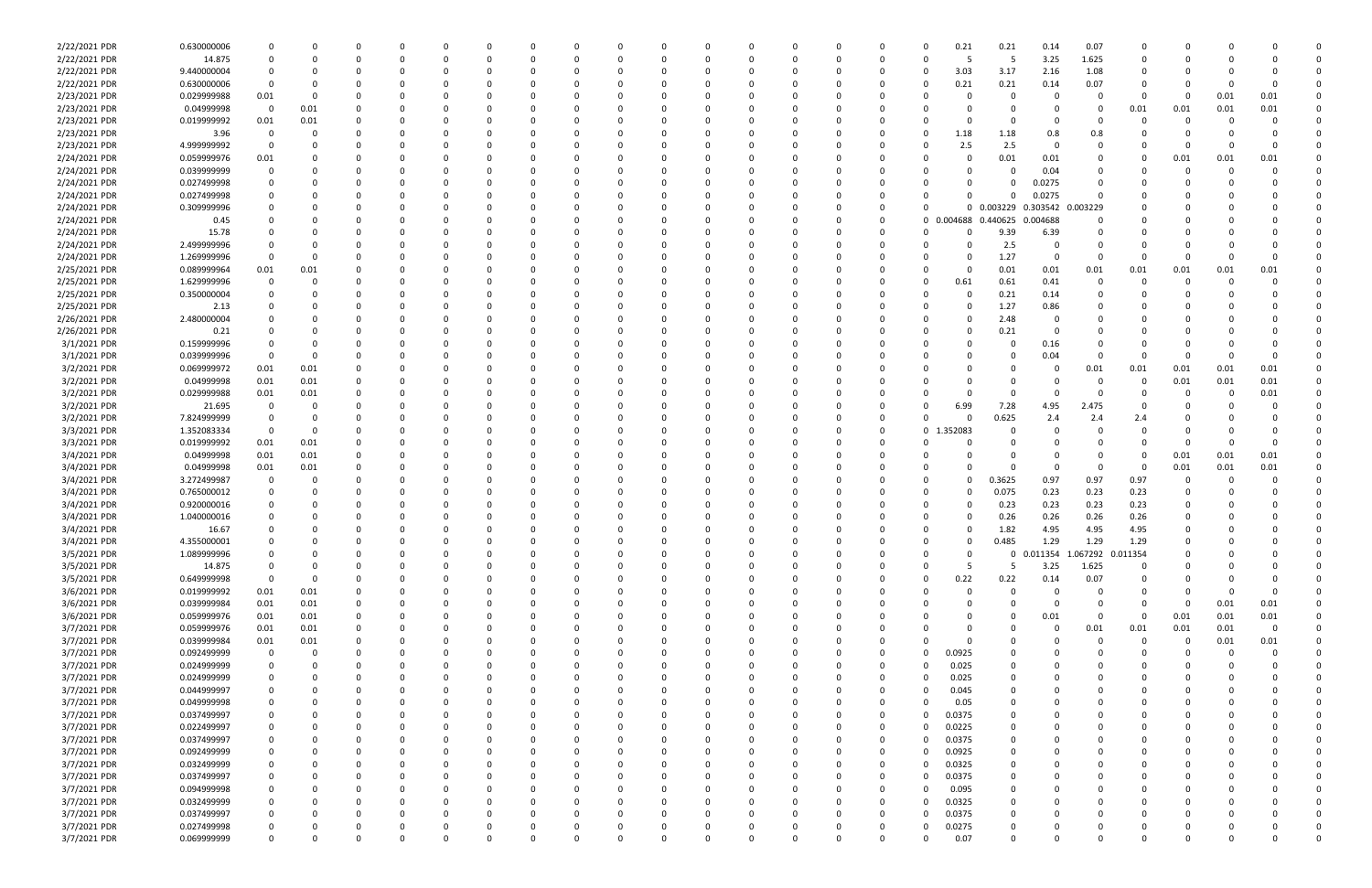| 3/8/2021 PDR  | 0.039999984 | 0.01        | 0.01 |          |             | 0        |          |             | C        |          |             | 0        |          |             | C        |             | 0                       | $\Omega$                     | - 0            | 0              | 0                       | 0.01        | 0.01     |  |
|---------------|-------------|-------------|------|----------|-------------|----------|----------|-------------|----------|----------|-------------|----------|----------|-------------|----------|-------------|-------------------------|------------------------------|----------------|----------------|-------------------------|-------------|----------|--|
| 3/8/2021 PDR  | 0.475000011 | 0           | 0    |          |             | $\Omega$ |          |             |          |          |             | $\Omega$ |          |             |          |             | 0.055<br>0              | 0.14                         | 0.14           | 0.14           | 0                       |             |          |  |
| 3/9/2021 PDR  | 0.019999992 | 0.01        | 0.01 |          |             |          |          |             |          |          |             |          |          |             |          |             | 0                       | 0                            |                | $\mathbf 0$    |                         |             |          |  |
|               |             |             |      |          |             |          |          |             |          |          |             |          |          |             |          |             |                         |                              |                |                |                         |             |          |  |
| 3/9/2021 PDR  | 0.920000016 | 0           |      |          |             | - 0      |          |             |          |          |             | 0        |          |             |          |             | 0.23<br>O               | 0.23                         | 0.23           | 0.23           |                         |             |          |  |
| 3/9/2021 PDR  | 5.815000008 | -0          |      |          |             |          |          |             |          |          |             | 0        |          |             |          | 1.94        | 1.94                    | 1.29                         | 0.645          | 0              |                         |             |          |  |
| 3/9/2021 PDR  | 0.975000012 | 0           |      |          |             |          |          |             |          |          |             |          |          |             |          |             | 0.105                   | 0.29                         | 0.29           | 0.29           | C                       |             |          |  |
| 3/10/2021 PDR | 0.069999972 | 0.01        | 0.01 |          |             |          |          |             |          |          |             | -0       |          |             |          |             |                         | $\Omega$                     | 0.01           | 0.01           | 0.01                    | 0.01        | 0.01     |  |
|               |             |             |      |          |             |          |          |             |          |          |             |          |          |             |          |             |                         |                              |                |                |                         |             |          |  |
| 3/10/2021 PDR | 0.019999992 | 0.01        | 0.01 |          |             |          |          |             |          |          |             |          |          |             |          |             | O                       | 0                            | - 0            |                |                         |             |          |  |
| 3/10/2021 PDR | 21.695      | - 0         |      |          |             |          |          |             |          |          |             |          |          |             |          | 6.99        | 7.28                    | 4.95                         | 2.475          | 0              |                         |             |          |  |
| 3/10/2021 PDR | 5.799999984 | 0           |      |          |             | - 0      |          |             |          |          |             | 0        |          |             |          |             | 1.45                    | 1.45                         | 1.45           | 1.45           |                         |             |          |  |
| 3/11/2021 PDR | 0.019999992 | 0.01        | 0.01 |          |             |          |          |             |          |          |             | 0        |          |             |          |             | 0                       | $\Omega$                     |                |                |                         |             |          |  |
|               |             |             |      |          |             |          |          |             |          |          |             |          |          |             |          |             |                         |                              |                |                |                         |             |          |  |
| 3/12/2021 PDR | 0.15        | 0           |      |          |             |          |          |             |          |          |             | -0       |          |             |          |             | 0                       | 0.001563                     | 0.146875       | 0.001563       |                         |             |          |  |
| 3/13/2021 PDR | 0.039999984 | 0.01        | 0.01 |          |             | - 0      |          |             |          |          |             | 0        |          |             |          |             | 0.01                    | -0                           |                | 0              |                         |             | 0.01     |  |
| 3/13/2021 PDR | 0.009999996 | 0           | 0.01 |          |             |          |          |             |          |          |             | -0       |          |             |          |             | 0                       |                              |                |                |                         |             |          |  |
| 3/15/2021 PDR | 0.069999996 | 0           |      |          |             |          |          |             |          |          |             |          |          |             |          |             |                         | $\Omega$                     | 0.07           |                |                         |             |          |  |
|               |             |             |      |          |             |          |          |             |          |          |             |          |          |             |          |             |                         |                              |                |                |                         |             |          |  |
| 3/16/2021 PDR | 0.029999997 | 0           |      |          |             |          |          |             |          |          |             |          |          |             |          |             |                         | $\Omega$                     | 0.03           |                |                         |             |          |  |
| 3/16/2021 PDR | 0.042499998 |             |      |          |             |          |          |             |          |          |             | 0        |          |             |          |             |                         | $\Omega$                     | 0.0425         | 0              |                         |             |          |  |
| 3/16/2021 PDR | 0.042499998 |             |      |          |             |          |          |             |          |          |             | 0        |          |             |          |             |                         | $\Omega$                     | 0.0425         | 0              |                         |             |          |  |
| 3/16/2021 PDR | 0.047499999 |             |      |          |             | - 0      |          |             |          |          |             | -0       |          |             |          |             |                         | $\Omega$                     | 0.0475         | 0              |                         |             |          |  |
|               |             |             |      |          |             |          |          |             |          |          |             |          |          |             |          |             |                         |                              |                |                |                         |             |          |  |
| 3/16/2021 PDR | 0.069999999 |             |      |          |             |          |          |             |          |          |             |          |          |             |          |             |                         | 0                            | 0.07           |                |                         |             |          |  |
| 3/16/2021 PDR | 0.017499999 |             |      |          |             |          |          |             |          |          |             |          |          |             |          |             |                         | $\Omega$                     | 0.0175         |                |                         |             |          |  |
| 3/16/2021 PDR | 0.034999998 |             |      |          |             | -0       |          |             |          |          |             | $\Omega$ |          |             |          |             |                         | $\Omega$                     | 0.035          | 0              |                         |             |          |  |
|               |             |             |      |          |             |          |          |             |          |          |             |          |          |             |          |             |                         |                              |                |                |                         |             |          |  |
| 3/16/2021 PDR | 0.06        |             |      |          |             | 0        |          |             |          |          |             | 0        |          |             |          |             |                         | $\Omega$                     | 0.06           | 0              |                         |             |          |  |
| 3/16/2021 PDR | 0.032499999 |             |      |          |             | - 0      |          |             |          |          |             | 0        |          |             |          |             | O                       | $\Omega$                     | 0.0325         | 0              |                         |             |          |  |
| 3/16/2021 PDR | 0.117499998 |             |      |          |             | -0       |          |             |          |          |             | -0       |          |             |          |             |                         | $\Omega$                     | 0.1175         | 0              |                         |             |          |  |
| 3/16/2021 PDR | 0.069999999 |             |      |          |             | - 0      |          |             |          |          |             | 0        |          |             |          |             | 0                       | $\Omega$                     | 0.07           | 0              |                         |             |          |  |
|               |             |             |      |          |             |          |          |             |          |          |             |          |          |             |          |             |                         |                              |                |                |                         |             |          |  |
| 3/16/2021 PDR | 14.14000001 |             |      |          |             |          |          |             |          |          |             | 0        |          |             |          |             | 0.04                    | 4.7                          | 4.7            | 4.7            |                         |             |          |  |
| 3/16/2021 PDR | 0.069999996 |             |      |          |             |          |          |             |          |          |             |          |          |             |          |             | 0                       | 0                            | 0.07           | $\overline{0}$ |                         |             |          |  |
| 3/16/2021 PDR | 3.850000008 |             |      |          |             |          |          |             |          |          |             | -0       |          |             |          |             | 1.27                    | 0.86                         | 0.86           | 0.86           |                         |             |          |  |
| 3/17/2021 PDR | 0.009999996 |             | 0.01 |          |             |          |          |             |          |          |             |          |          |             |          |             |                         | -0                           |                |                |                         |             |          |  |
|               |             |             |      |          |             |          |          |             |          |          |             |          |          |             |          |             |                         |                              |                |                |                         |             |          |  |
| 3/17/2021 PDR | 0.626666664 |             |      |          |             |          |          |             |          |          |             | -0       |          |             |          |             | 0 0.626667              |                              |                |                |                         |             |          |  |
| 3/17/2021 PDR | 0.06        |             |      |          |             | - 0      |          |             |          |          |             | 0        |          |             |          |             |                         | $\Omega$                     | 0.06           | 0              |                         |             |          |  |
| 3/17/2021 PDR | 7.2         |             |      |          |             |          |          |             |          |          |             |          |          |             |          |             | 0                       | 2.4                          | 2.4            | 2.4            |                         |             |          |  |
| 3/17/2021 PDR | 9.999999984 |             |      |          |             |          |          |             |          |          |             | -0       |          |             |          |             | 0.25                    | 3.25                         | 3.25           | 3.25           |                         |             |          |  |
|               |             |             |      |          |             |          |          |             |          |          |             |          |          |             |          |             |                         |                              |                |                |                         |             |          |  |
| 3/18/2021 PDR | 0.420000012 |             |      |          |             |          |          |             |          |          |             | 0        |          |             |          |             | O                       | 0.14                         | 0.14           | 0.14           |                         |             |          |  |
| 3/18/2021 PDR | 14.85       |             |      |          |             | 0        |          |             |          |          |             | 0        |          |             |          |             | 0                       | 4.95                         | 4.95           | 4.95           |                         |             |          |  |
| 3/18/2021 PDR | 0.640000008 |             |      |          |             | - 0      |          |             |          |          |             | 0        |          |             |          |             | 0.22                    | 0.14                         | 0.14           | 0.14           |                         |             |          |  |
| 3/19/2021 PDR | 7.2         |             |      |          |             |          |          |             |          |          |             | -0       |          |             |          |             | O                       | 2.4                          | 2.4            | 2.4            |                         |             |          |  |
|               |             |             |      |          |             |          |          |             |          |          |             |          |          |             |          |             |                         |                              |                |                |                         |             |          |  |
| 3/19/2021 PDR | 3.759999996 |             |      |          |             |          |          |             |          |          |             |          |          |             |          | $\Omega$    | 0.039167 3.681667       | 0.039167                     |                |                |                         |             |          |  |
| 3/19/2021 PDR | 0.650000002 | 0           |      |          |             |          |          |             |          |          |             |          |          |             | 0        |             | 0                       | 0 0.006771 0.636458 0.006771 |                |                |                         |             |          |  |
| 3/21/2021 PDR | 0.009999996 | 0.01        |      |          |             |          |          |             |          |          |             |          | $\Omega$ |             | $\Omega$ |             | $\cap$                  | $\overline{a}$<br>$\cap$     | $\Omega$       | $\sqrt{ }$     | $\Omega$                |             |          |  |
| 3/22/2021 PDR | 0.029999988 | 0           | 0.01 | 0        | 0           | 0        | $\Omega$ | $\Omega$    | $\Omega$ | 0        | 0           | 0        | $\Omega$ | $\Omega$    | 0        |             | $\Omega$<br>$\Omega$    | $\mathbf 0$                  | $\Omega$       | $\Omega$       | $\Omega$                | 0.01        | 0.01     |  |
|               |             |             |      |          |             |          |          |             |          |          |             |          |          |             |          |             |                         |                              |                |                |                         |             |          |  |
| 3/22/2021 PDR | 0.04999998  | 0           | 0.01 |          | 0           | 0        | $\Omega$ | 0           | 0        | 0        | 0           | 0        | $\Omega$ | 0           | 0        |             | $\Omega$<br>0           | 0.01                         | $\mathbf 0$    | 0              | 0.01                    | 0.01        | 0.01     |  |
| 3/22/2021 PDR | 1.289999988 | 0           |      |          |             | $\Omega$ |          |             | $\Omega$ |          |             | $\Omega$ |          | $\Omega$    | $\Omega$ |             | $\Omega$                | 0.43                         | 0.43           | 0.43           | 0                       |             |          |  |
| 3/22/2021 PDR | 0.690000012 | 0           | -0   |          |             | 0        |          |             | n        |          |             | 0        |          | 0           | n        |             | 0<br>0                  | 0.23                         | 0.23           | 0.23           | - 0                     | 0           | $\Omega$ |  |
| 3/23/2021 PDR | 0.069999972 | 0           | 0.01 |          |             | 0        |          |             | C        |          |             | 0        |          |             |          |             | 0                       | 0.01                         | 0.01           | 0.01           | 0.01                    | 0.01        | 0.01     |  |
|               |             |             |      |          |             |          |          |             |          |          |             |          |          |             |          |             |                         |                              |                |                |                         |             |          |  |
| 3/23/2021 PDR |             |             |      |          |             |          |          |             | 0        |          |             | $\Omega$ |          | $\Omega$    |          |             | 0.21<br>$\Omega$        | 0.23                         | 0.23           | 0.23           | $\overline{\mathbf{0}}$ | $\mathbf 0$ | $\Omega$ |  |
| 3/24/2021 PDR | 0.900000012 | $\mathbf 0$ | 0    |          |             | $\Omega$ |          |             |          |          |             |          |          |             |          |             |                         |                              | $\overline{0}$ | 0              | 0.01                    | 0.01        | 0.01     |  |
|               | 0.04999998  | 0.01        | 0.01 |          |             | $\Omega$ |          | $\Omega$    | 0        |          |             | 0        |          | $\Omega$    | 0        |             | $\mathbf 0$<br>$\Omega$ | $\mathbf 0$                  |                |                |                         |             |          |  |
|               |             |             |      |          |             | $\Omega$ |          |             | 0        |          |             | 0        |          |             | 0        |             |                         |                              |                |                | 0                       |             |          |  |
| 3/24/2021 PDR | 5.799999984 | 0           |      |          |             |          |          |             |          |          |             |          |          |             |          |             | 1.45                    | 1.45                         | 1.45           | 1.45           |                         |             |          |  |
| 3/24/2021 PDR | 1.290000012 | 0           |      |          |             | $\Omega$ |          |             |          |          |             | 0        |          |             |          |             | 0.42<br>$\Omega$        | 0.29                         | 0.29           | 0.29           |                         |             |          |  |
| 3/25/2021 PDR | 0.369999996 | 0           |      |          |             | 0        |          |             |          |          |             | 0        |          |             |          | 0.01<br>- 0 | 0.09                    | 0.09                         | 0.09           | 0.09           | 0                       |             |          |  |
| 3/25/2021 PDR | 0.330000012 | $\mathbf 0$ |      |          |             | 0        |          |             |          |          |             | 0        |          |             |          | 0.01        | 0.08                    | 0.08                         | 0.08           | 0.08           | 0                       |             |          |  |
|               |             |             |      |          |             | $\Omega$ |          |             |          |          |             | $\Omega$ |          |             |          |             |                         |                              |                |                |                         |             |          |  |
| 3/25/2021 PDR | 0.069999972 | 0.01        | 0.01 |          |             |          |          |             |          |          |             |          |          |             |          |             | $\mathbf 0$             | $\mathbf 0$                  | $0.01\,$       | 0.01           | 0.01                    | 0.01        | 0.01     |  |
| 3/25/2021 PDR | 0.110000004 | 0           |      |          |             | $\Omega$ |          |             | 0        |          |             | 0        |          | 0           | 0        |             | 0<br>ი                  | 0                            | $\Omega$       | 0.11           | 0                       | $\Omega$    |          |  |
| 3/25/2021 PDR | 15.86750001 | 0           |      |          |             | 0        |          |             | 0        |          |             | 0        |          |             | 0        |             | 1.7675<br>$\Omega$      | 4.7                          | 4.7            | 4.7            | 0                       |             |          |  |
| 3/26/2021 PDR | 2.909999988 | 0           |      |          |             | $\Omega$ |          | $\Omega$    | 0        |          |             | 0        |          | $\Omega$    | 0        |             | $\Omega$                | 0.97                         | 0.97           | 0.97           | 0                       |             |          |  |
|               |             | 0           |      |          |             | $\Omega$ |          | 0           | 0        |          |             | 0        |          | 0           | 0        |             | 0<br>0                  |                              |                |                | 0                       |             |          |  |
| 3/26/2021 PDR | 14.10000001 |             |      |          |             |          |          |             |          |          |             |          |          |             |          |             |                         | 4.7                          | 4.7            | 4.7            |                         |             |          |  |
| 3/26/2021 PDR | 5.799999984 | 0           |      |          |             | 0        |          |             |          |          |             | 0        |          |             |          |             | 1.45<br>0               | 1.45                         | 1.45           | 1.45           |                         |             |          |  |
| 3/26/2021 PDR | 7.2         | 0           |      |          |             | $\Omega$ |          |             |          |          |             | $\Omega$ |          |             |          |             | 0                       | 2.4                          | 2.4            | 2.4            | 0                       |             |          |  |
| 3/26/2021 PDR | 5.810000004 | 0           |      |          |             | $\Omega$ |          | $\Omega$    | 0        |          |             | 0        |          | 0           | 0        |             | 1.94<br>$\Omega$        | 1.29                         | 1.29           | 1.29           | 0                       |             | $\Omega$ |  |
|               |             |             |      |          |             | 0        |          |             | 0        |          |             | 0        |          |             |          |             | $\Omega$                |                              | $\Omega$       | $\mathbf 0$    | 0                       |             |          |  |
| 3/27/2021 PDR | 0.039999984 | 0.01        | 0.01 |          |             |          |          |             |          |          |             |          |          |             |          |             | 0.01                    | 0                            |                |                |                         |             | 0.01     |  |
| 3/28/2021 PDR | 0.009999996 | 0.01        |      |          |             | $\Omega$ |          |             |          |          |             | $\Omega$ |          |             |          |             | $\mathbf 0$<br>$\Omega$ | $\mathbf 0$                  | $\Omega$       | 0              |                         |             |          |  |
| 3/29/2021 PDR | 2.52        | 0           |      |          |             | $\Omega$ |          |             |          |          |             | 0        |          |             |          |             | 0.63<br>$\Omega$        | 0.63                         | 0.63           | 0.63           |                         |             |          |  |
| 3/29/2021 PDR | 7.739999988 |             |      |          |             |          |          |             |          |          |             | 0        |          |             |          |             | 2.58                    | 1.72                         | 1.72           | 1.72           |                         |             |          |  |
| 3/29/2021 PDR | 0.640000008 | 0           |      | $\Omega$ | $\mathbf 0$ | $\Omega$ | $\Omega$ | $\mathbf 0$ | 0        | $\Omega$ | $\mathbf 0$ | $\Omega$ | $\Omega$ | $\mathbf 0$ | 0        |             | 0.22<br>$\Omega$        | 0.14                         | 0.14           | 0.14           | 0                       |             | $\Omega$ |  |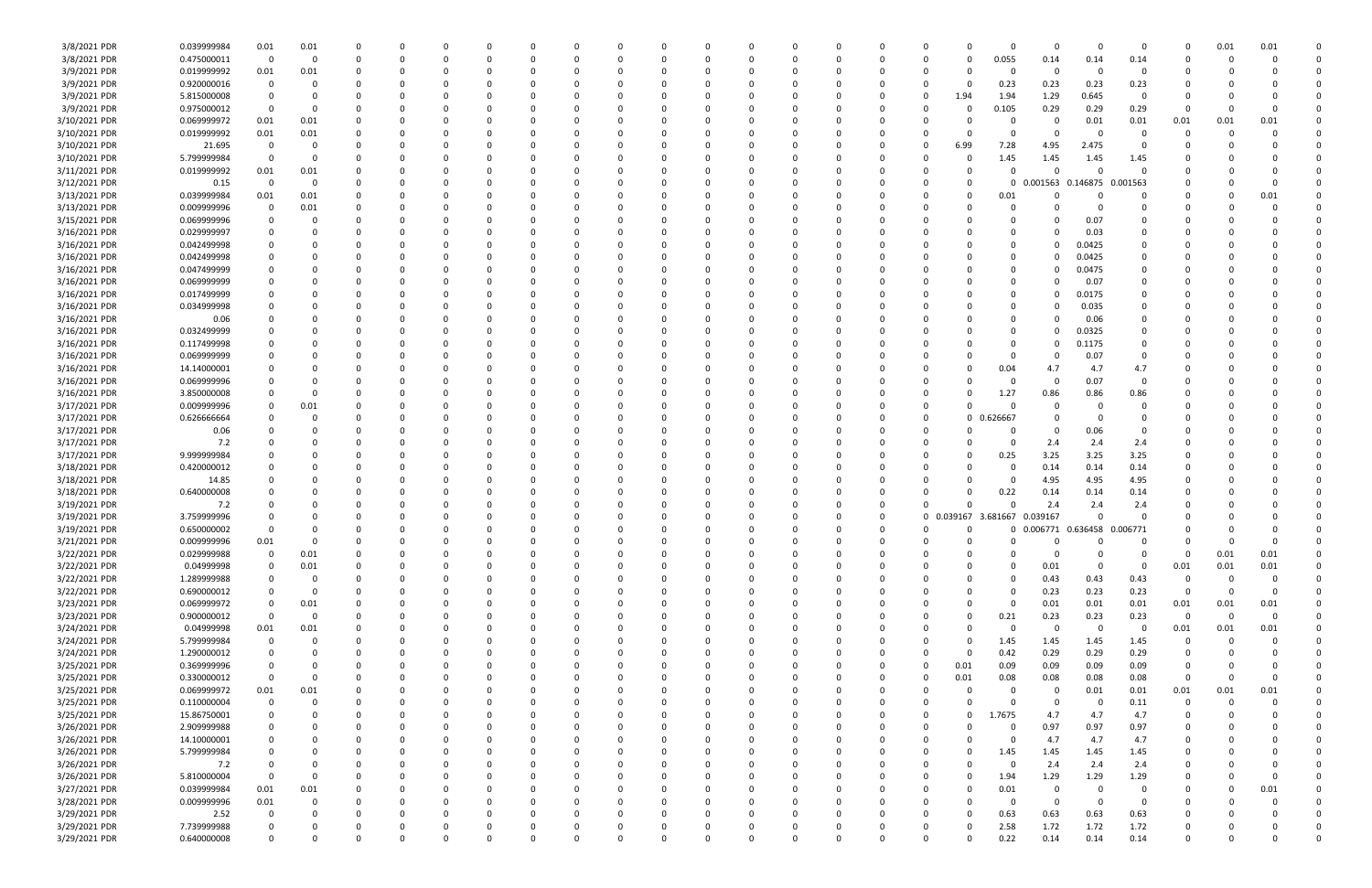| 3/30/2021 PDR | 0.074999998          |                         | O           | -0       |          | -0                 |          |   | 0        |          |          |          |    |          |             | 0 0.070312  | 0.004688       | 0                       | O              |             |          |  |
|---------------|----------------------|-------------------------|-------------|----------|----------|--------------------|----------|---|----------|----------|----------|----------|----|----------|-------------|-------------|----------------|-------------------------|----------------|-------------|----------|--|
| 3/30/2021 PDR | 0.260000004          | $\mathbf 0$             | $\Omega$    | $\Omega$ |          | $\Omega$           |          |   | $\Omega$ | $\Omega$ |          |          | -0 | O        |             | $\Omega$    | 0.26           | $\mathbf 0$             | - 0            | - 0         |          |  |
| 3/31/2021 PDR | 0.059999976          | 0.01                    | 0.01        |          |          |                    |          |   |          |          |          |          |    |          |             | 0           | 0.01           | 0.01                    | 0.01           | 0.01        |          |  |
|               |                      |                         |             |          |          |                    |          |   |          |          |          |          |    |          |             |             |                |                         |                |             |          |  |
| 3/31/2021 PDR | 0.140000004          | $\Omega$                |             |          |          |                    |          |   |          |          |          |          |    |          |             | $\Omega$    | 0.14           | 0                       | - 0            | -0          |          |  |
| 4/1/2021 PDR  | 0.030624572 0.000625 |                         |             |          |          |                    |          |   |          |          |          |          |    |          |             | 0           |                | 0                       | 0.01           | 0.01        | 0.01     |  |
|               |                      |                         |             |          |          |                    |          |   |          |          |          |          |    |          |             |             |                |                         |                |             |          |  |
| 4/1/2021 PDR  | 0.040624547 0.000625 |                         |             |          |          |                    |          |   |          |          |          |          |    |          |             | 0           | $\Omega$       | 0.01                    | 0.01           | 0.01        | 0.01     |  |
| 4/1/2021 PDR  | 19.88250001          |                         |             |          |          |                    |          |   |          |          |          |          |    |          | 2.0925      | 5.93        | 5.93           | 5.93                    | 0              | - 0         |          |  |
| 4/1/2021 PDR  | 0.555000003          |                         |             |          |          |                    |          |   |          |          |          |          |    | 0.055    | 0.22        | 0.14        | 0.14           | $\Omega$                |                |             |          |  |
|               |                      |                         |             |          |          |                    |          |   |          |          |          |          |    |          |             |             |                |                         |                |             |          |  |
| 4/1/2021 PDR  | 4.349999988          |                         |             |          |          |                    |          |   |          |          |          |          |    |          | C           | 1.45        | 1.45           | 1.45                    |                |             |          |  |
| 4/1/2021 PDR  | 0.780000012          |                         |             |          |          |                    |          |   |          |          |          |          |    |          | 0           | 0.26        | 0.26           | 0.26                    |                |             |          |  |
|               |                      |                         |             |          |          |                    |          |   |          |          |          |          |    |          |             |             |                |                         |                |             |          |  |
| 4/1/2021 PDR  | 7.275                |                         |             |          |          |                    |          |   |          |          |          |          |    |          | 0.075       | 2.4         | 2.4            | 2.4                     |                |             |          |  |
| 4/1/2021 PDR  | 1.290000012          | - 0                     | ŋ           |          |          |                    |          |   |          |          |          |          |    | ი        | 0.42        | 0.29        | 0.29           | 0.29                    |                |             |          |  |
| 4/2/2021 PDR  | 0.029999988          | 0.01                    | 0.01        |          |          |                    |          |   |          |          |          |          |    |          | 0           | 0           |                | 0                       | 0              |             | 0.01     |  |
|               |                      |                         |             |          |          |                    |          |   |          |          |          |          |    |          |             |             |                |                         |                |             |          |  |
| 4/2/2021 PDR  | 0.124999998          | 0                       |             |          |          |                    |          |   |          |          |          |          |    |          |             | 0           | $\Omega$       | 0.125                   |                |             |          |  |
| 4/2/2021 PDR  | 0.644999994          |                         |             |          |          |                    |          |   |          |          |          |          |    |          |             | 0           | 0.43           | 0.215                   | O              |             |          |  |
| 4/2/2021 PDR  |                      | - 0                     |             |          |          |                    |          |   |          |          |          |          |    |          |             | 0           |                |                         | - 0            |             |          |  |
|               | 4.874999994          |                         |             |          |          |                    |          |   |          |          |          |          |    |          | 0           |             | 3.25           | 1.625                   |                |             |          |  |
| 4/3/2021 PDR  | 0.079999968          | 0.01                    | 0.01        |          |          |                    |          |   |          |          |          |          |    |          | 0           | 0.01        | 0.01           | 0.01                    | 0.01           | 0.01        | 0.01     |  |
| 4/4/2021 PDR  | 0.04999998           | 0                       |             |          |          |                    |          |   |          |          |          |          |    |          | 0           | 0.01        | 0.01           | 0.01                    | 0.01           | 0.01        |          |  |
|               |                      |                         |             |          |          |                    |          |   |          |          |          |          |    |          |             |             |                |                         |                |             |          |  |
| 4/5/2021 PDR  | 4.349999988          |                         |             |          |          |                    |          |   |          |          |          |          |    |          |             | 1.45        | 1.45           | 1.45                    | 0              |             |          |  |
| 4/5/2021 PDR  | 0.140000004          |                         |             |          |          |                    |          |   |          |          |          |          |    |          |             | 0           | 0.14           | $\Omega$                |                |             |          |  |
| 4/5/2021 PDR  | 0.290000004          |                         |             |          |          |                    |          |   |          |          |          |          |    |          |             | 0           | 0.29           | 0                       |                |             |          |  |
|               |                      |                         |             |          |          |                    |          |   |          |          |          |          |    |          |             |             |                |                         |                |             |          |  |
| 4/5/2021 PDR  | 0.860000004          |                         |             |          |          |                    |          |   |          |          |          |          |    |          |             | 0           | 0.86           | 0                       |                |             |          |  |
| 4/6/2021 PDR  | 0.099999996          |                         |             |          |          |                    |          |   |          |          |          |          |    |          |             | $\Omega$    |                | 0.1                     |                |             |          |  |
|               |                      |                         |             |          |          |                    |          |   |          |          |          |          |    |          |             |             |                |                         |                |             |          |  |
| 4/6/2021 PDR  | 0.099999996          |                         |             |          |          |                    |          |   |          |          |          |          |    |          |             | 0           |                | 0.1                     |                |             |          |  |
| 4/7/2021 PDR  | 0.022499997          |                         |             |          |          |                    |          |   |          |          |          |          |    | 0.0225   |             | 0           |                |                         |                |             |          |  |
| 4/7/2021 PDR  | 0.022499997          |                         |             |          |          |                    |          |   |          |          |          |          | 0  | 0.0225   |             | - 0         |                |                         |                |             |          |  |
|               |                      |                         |             |          |          |                    |          |   |          |          |          |          |    |          |             |             |                |                         |                |             |          |  |
| 4/7/2021 PDR  | 0.024999999          |                         |             |          |          |                    |          |   |          |          |          |          |    | 0.025    |             | -0          |                |                         |                |             |          |  |
| 4/7/2021 PDR  | 0.022499997          |                         |             |          |          |                    |          |   |          |          |          |          |    | 0.0225   |             |             |                |                         |                |             |          |  |
| 4/7/2021 PDR  | 0.024999999          |                         |             |          |          |                    |          |   |          |          |          |          |    | 0.025    |             | $\Omega$    |                |                         |                |             |          |  |
|               |                      |                         |             |          |          |                    |          |   |          |          |          |          |    |          |             |             |                |                         |                |             |          |  |
| 4/7/2021 PDR  | 0.024999999          |                         |             |          |          |                    |          |   |          |          |          |          |    | 0.025    |             | 0           |                |                         |                |             |          |  |
| 4/7/2021 PDR  | 0.024999999          |                         |             |          |          |                    |          |   |          |          |          |          |    | 0.025    |             | 0           |                |                         |                |             |          |  |
|               |                      |                         |             |          |          |                    |          |   |          |          |          |          |    |          |             |             |                |                         |                |             |          |  |
| 4/7/2021 PDR  | 0.022499997          |                         |             |          |          |                    |          |   |          |          |          |          |    | 0.0225   |             | 0           |                |                         |                |             |          |  |
| 4/8/2021 PDR  | 4.95                 |                         |             |          |          |                    |          |   |          |          |          |          |    |          |             | $\Omega$    | 4.95           | 0                       |                |             |          |  |
| 4/8/2021 PDR  | 7.2                  |                         |             |          |          |                    |          |   |          |          |          |          |    |          |             | 2.4         | 2.4            | 2.4                     | -C             |             |          |  |
|               |                      |                         |             |          |          |                    |          |   |          |          |          |          |    |          |             |             |                |                         |                |             |          |  |
| 4/9/2021 PDR  | 0.029999988          | 0.01                    | O           |          |          |                    |          |   |          |          |          |          |    |          |             | 0           | 0              | 0                       | 0.01           | 0.01        |          |  |
| 4/10/2021 PDR | 0.019999992          | 0.01                    | 0.01        |          |          |                    |          |   |          |          |          |          |    |          |             | $\Omega$    | $\Omega$       | $\Omega$                | 0              | $\Omega$    |          |  |
|               |                      |                         |             |          |          |                    |          |   |          |          |          |          |    |          |             |             |                |                         |                |             |          |  |
| 4/10/2021 PDR | 0.079999968          | 0.01                    | 0.01        |          |          |                    |          |   |          |          |          |          |    |          |             | 0.01        | 0.01           | 0.01                    | 0.01           | 0.01        | 0.01     |  |
| 4/10/2021 PDR | 0.034999998          | $\overline{\mathbf{0}}$ | 0           |          |          |                    |          |   |          |          |          |          |    |          | 0           | 0.035       | $\Omega$       | 0                       | - 0            | $\Omega$    | $\Omega$ |  |
| 4/11/2021 PDR | 0.079999968          | 0.01                    | 0.01        |          |          |                    |          |   |          |          |          |          |    |          |             | 0.01        | 0.01           | 0.01                    | 0.01           | 0.01        | 0.01     |  |
|               |                      |                         |             |          |          |                    |          |   |          |          |          |          |    |          |             |             |                |                         |                |             |          |  |
| 4/12/2021 PDR | 0.039999984          | 0.01                    | $\Omega$    | $\Omega$ |          |                    |          |   |          |          |          |          |    |          |             | 0           | $\Omega$       | 0                       | 0.01           | 0.01        | 0.01     |  |
| 4/12/2021 PDR | 0.04999998           | 0.01                    | υ           |          | O        |                    |          |   | 0        |          |          |          |    |          | U           | 0           | $\Omega$       | 0.01                    | 0.01           | 0.01        | 0.01     |  |
|               |                      |                         | $\Omega$    |          |          |                    |          |   |          |          | $\Omega$ |          |    | $\Omega$ |             |             |                |                         |                |             |          |  |
| 4/12/2021 PDR | 1.289999988          | $\mathbf 0$             |             | 0        | $\Omega$ | 0<br>0             |          |   | 0        | $\Omega$ |          |          | 0  |          | 0           | 0.43        | 0.43           | 0.43                    | $\mathbf 0$    | $\Omega$    |          |  |
| 4/12/2021 PDR | 6.48                 | 0                       |             |          |          | 0                  |          |   |          |          |          |          | 0  | 0        | 0           | 2.16        | 2.16           | 2.16                    | 0              |             |          |  |
| 4/12/2021 PDR | 0.040000008          | $\mathbf 0$             |             |          |          | 0                  |          |   |          | 0        |          |          | 0  | 0        | 0           | 0           | 0.02           | 0.02                    | $\overline{0}$ | $\Omega$    | $\Omega$ |  |
|               |                      |                         |             |          |          |                    |          |   |          |          |          |          |    |          |             |             |                |                         |                |             |          |  |
| 4/13/2021 PDR | 0.04999998           | 0.01                    |             |          |          | 0                  |          |   |          | 0        |          |          |    |          |             | $\Omega$    | $\overline{0}$ | 0.01                    | 0.01           | 0.01        | 0.01     |  |
| 4/13/2021 PDR | 9.9                  | $\Omega$                |             |          |          | 0                  |          |   |          |          |          |          |    |          |             | 0           | 4.95           | 4.95                    | $\overline{0}$ | $\Omega$    |          |  |
| 4/13/2021 PDR | 0.020000004          |                         |             |          |          | 0<br>0             |          |   |          | -0       |          |          |    |          |             | 0           | 0.02           | $\overline{0}$          | 0              |             |          |  |
|               |                      |                         |             |          |          |                    |          |   |          |          |          |          |    |          |             |             |                |                         |                |             |          |  |
| 4/13/2021 PDR | 0.51                 |                         |             |          |          | 0<br>0             |          |   |          |          |          |          |    |          | 0           | $\mathbf 0$ | 0.51           | 0                       | C              |             |          |  |
| 4/14/2021 PDR | 1.119999996          | 0                       |             |          |          | 0<br>0             |          |   |          | $\Omega$ |          | $\Omega$ | 0  | 0        | $\mathbf 0$ | 0.41        | 0.01           | 0.7                     | 0              |             |          |  |
|               |                      |                         |             |          |          |                    |          |   |          |          |          |          |    |          |             |             |                |                         |                |             |          |  |
| 4/14/2021 PDR | 1.199999999          | 0                       |             |          |          | 0<br>0             |          |   |          | 0        |          | $\Omega$ | 0  | 0        | 0.0125      | 1.175       | 0.0125         | $\overline{\mathbf{0}}$ | 0              |             |          |  |
| 4/14/2021 PDR | 0.400000008          |                         |             |          |          | 0<br>0             |          |   |          | $\Omega$ |          |          | 0  |          | 0           | $\Omega$    | 0.2            | 0.2                     | 0              |             |          |  |
| 4/14/2021 PDR | 0.280000008          |                         |             |          |          | 0                  |          |   |          | $\Omega$ |          |          | 0  |          |             | $\Omega$    | 0.14           | 0.14                    | 0              |             |          |  |
|               |                      |                         |             |          |          |                    |          |   |          |          |          |          |    |          |             |             |                |                         |                |             |          |  |
| 4/14/2021 PDR | 4.32                 |                         |             |          |          | 0                  |          |   |          | 0        |          |          | 0  |          | 0           | 0           | 2.16           | 2.16                    |                |             |          |  |
| 4/14/2021 PDR | 7.2                  |                         |             |          |          | 0                  |          |   |          |          |          |          |    |          | 0           | 2.4         | 2.4            | 2.4                     | 0              |             |          |  |
|               |                      |                         |             |          |          |                    |          |   |          |          |          |          |    |          |             |             |                |                         |                |             |          |  |
| 4/14/2021 PDR | 6.499999992          |                         |             |          |          | 0                  |          |   |          | 0        |          |          |    |          |             | $\mathbf 0$ | 3.25           | 3.25                    | 0              |             |          |  |
| 4/14/2021 PDR | 0.280000008          |                         |             |          |          | 0                  |          |   |          | 0        |          |          | 0  | 0        | 0           | $\mathbf 0$ | 0.14           | 0.14                    | 0              |             |          |  |
| 4/15/2021 PDR | 2.52                 | 0                       |             |          |          | 0<br>0             |          |   |          | $\Omega$ |          |          | 0  |          | 0           | $\mathbf 0$ | 1.26           | 1.26                    | 0              |             |          |  |
|               |                      |                         |             |          |          |                    |          |   |          |          |          |          |    |          |             |             |                |                         |                |             |          |  |
| 4/15/2021 PDR | 0.710000004          | $\mathbf 0$             | $\Omega$    |          |          | 0<br>0             |          |   |          | $\Omega$ |          | $\Omega$ | 0  | 0        | 0           | 0.37        | 0.17           | 0.17                    | 0              |             | $\Omega$ |  |
| 4/15/2021 PDR | 0.029999988          | 0.01                    | 0.01        |          |          | 0                  |          |   |          | 0        |          |          |    | 0        | 0           | 0           | 0              | $\mathbf 0$             | 0              | - 0         | 0.01     |  |
|               |                      |                         |             |          |          |                    |          |   |          |          |          |          |    |          |             |             |                |                         |                |             |          |  |
| 4/15/2021 PDR | 0.079999968          | 0.01                    | $0.01\,$    |          |          | 0                  |          |   |          |          |          |          |    | 0        | 0           | 0.01        | $0.01\,$       | 0.01                    | 0.01           | 0.01        | $0.01\,$ |  |
| 4/15/2021 PDR | 0.094999998          | $\overline{0}$          | $\mathbf 0$ |          |          | 0                  |          |   |          | $\Omega$ |          |          |    | 0        | 0           | 0.095       | $\Omega$       | $\overline{\mathbf{0}}$ | $\mathbf 0$    | $\mathbf 0$ |          |  |
| 4/16/2021 PDR | 0.04999998           | 0.01                    | 0.01        |          |          | 0<br>0             |          |   |          | $\Omega$ |          |          |    | 0        | 0           | 0           | $\Omega$       | 0.01                    | 0.01           | 0.01        |          |  |
|               |                      |                         |             |          |          |                    |          |   |          |          |          |          |    |          |             |             |                |                         |                |             |          |  |
| 4/16/2021 PDR | 0.022499997          | $\mathbf 0$             | $\Omega$    | $\Omega$ | $\Omega$ | 0.0225<br>$\Omega$ | 0        |   |          | $\Omega$ |          | 0        | 0  | 0        |             | 0           | $\Omega$       | 0                       | 0              | $\Omega$    |          |  |
| 4/16/2021 PDR | 0.027499998          |                         |             |          | 0        | 0.0275<br>$\Omega$ | 0        |   |          |          |          |          |    |          |             | 0           |                | 0                       |                |             |          |  |
| 4/16/2021 PDR | 0.022499997          | $\Omega$                | $\Omega$    | $\Omega$ | $\Omega$ | 0.0225<br>0        | $\Omega$ | 0 | $\Omega$ | $\Omega$ | $\Omega$ | $\Omega$ |    | $\Omega$ |             | $\mathbf 0$ | $\Omega$       | $\Omega$                | $\Omega$       |             | 0        |  |
|               |                      |                         |             |          |          |                    |          |   |          |          |          |          |    |          |             |             |                |                         |                |             |          |  |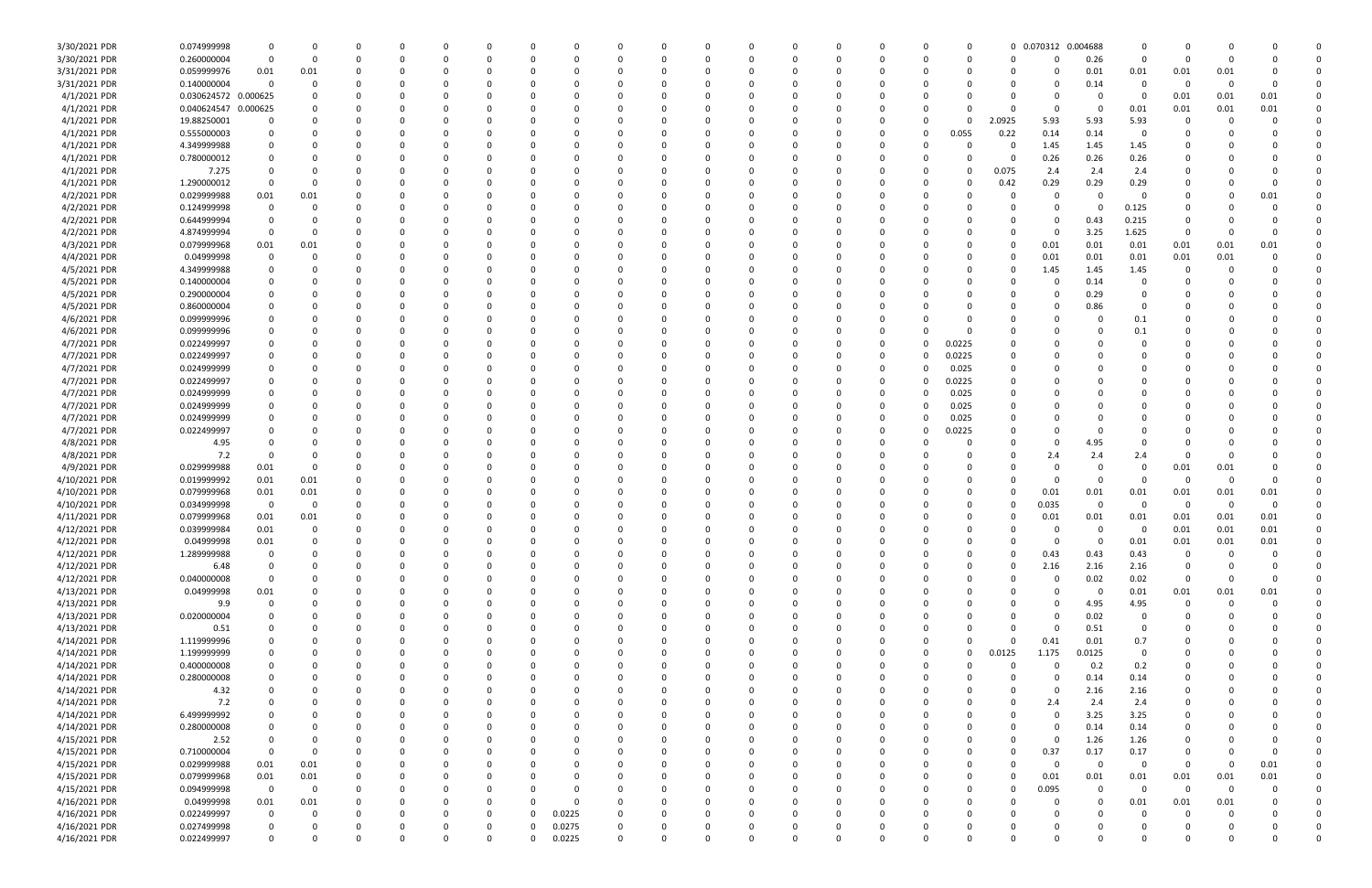| 4/16/2021 PDR | 0.022499997                |             |          | 0        |          |              | 0            | 0.0225   | 0            | 0        |          |          |          | -0       |        |             | 0            |                      | - 0                 | 0                       |           |      |      |  |
|---------------|----------------------------|-------------|----------|----------|----------|--------------|--------------|----------|--------------|----------|----------|----------|----------|----------|--------|-------------|--------------|----------------------|---------------------|-------------------------|-----------|------|------|--|
| 4/16/2021 PDR | 0.280000008                |             |          | $\Omega$ |          | $\Omega$     | 0            | $\Omega$ |              | റ        |          |          |          | $\Omega$ |        | $\Omega$    | 0            | $\Omega$             | 0.14                | 0.14                    | 0         |      |      |  |
| 4/16/2021 PDR | 4.349999988                |             |          |          |          |              |              |          |              |          |          |          |          |          |        |             | 0            | 1.45                 | 1.45                | 1.45                    |           |      |      |  |
| 4/16/2021 PDR | 0.780000012                |             |          |          |          |              |              |          |              |          |          |          |          |          |        |             | 0            | 0.26                 | 0.26                | 0.26                    |           |      |      |  |
| 4/16/2021 PDR | 6.499999992                |             |          |          |          |              |              |          |              |          |          |          |          |          |        |             |              | - 0                  | 3.25                | 3.25                    |           |      |      |  |
| 4/16/2021 PDR | 2.52                       |             |          |          |          |              |              |          |              |          |          |          |          |          |        |             |              | 0                    | 1.26                | 1.26                    |           |      |      |  |
| 4/16/2021 PDR | 0.580000008                | - 0         |          |          |          |              |              |          |              |          |          |          |          |          |        |             |              | 0                    | 0.29                | 0.29                    |           |      |      |  |
| 4/17/2021 PDR | 0.009999996                | 0.01        |          |          |          |              |              |          |              |          |          |          |          |          |        |             |              |                      |                     |                         |           |      |      |  |
| 4/18/2021 PDR | 0.009999996                | 0.01        |          |          |          |              |              |          |              |          |          |          |          |          |        |             |              |                      |                     |                         |           |      |      |  |
| 4/19/2021 PDR | 0.040000008                | 0           |          |          |          |              |              |          |              |          |          |          |          |          |        |             |              | 0                    | 0.02                | 0.02                    |           |      |      |  |
| 4/19/2021 PDR | 1.720000008                | 0           |          |          |          |              |              |          |              |          |          |          |          |          |        |             |              | $\Omega$             | 0.86                | 0.86                    | 0         |      |      |  |
| 4/19/2021 PDR | 0.069999972                | 0.01        |          |          |          |              |              |          |              |          |          |          |          |          |        | O           | 0            | 0.01                 | 0.01                | 0.01                    | 0.01      | 0.01 | 0.01 |  |
| 4/19/2021 PDR | 5.799999984                |             |          |          |          |              |              |          |              |          |          |          |          |          |        |             | 1.45         | 1.45                 | 1.45                | 1.45                    | 0         |      |      |  |
| 4/20/2021 PDR | 0.024999999                |             |          |          |          |              |              |          |              |          |          |          |          |          |        |             | 0            | 0.025                | - 0                 |                         |           |      |      |  |
| 4/20/2021 PDR | 0.140000004                |             |          |          |          |              |              |          |              |          |          |          |          |          |        |             | 0            | $\Omega$             | 0.14                | -0                      |           |      |      |  |
| 4/20/2021 PDR | 9.9                        |             |          |          |          |              |              |          |              |          |          |          |          |          |        |             | 0            | 0                    | 4.95                | 4.95                    |           |      |      |  |
| 4/20/2021 PDR | 2.440000008                |             |          |          |          |              |              |          |              |          |          |          |          |          |        | ŋ           | 0.01         | 0.89                 | 0.8                 | 0.74                    |           |      |      |  |
| 4/20/2021 PDR | 0.789999996                |             |          |          |          |              |              |          |              |          |          |          |          |          |        | 0           | 0.01         | 0.21                 | 0.15                | 0.42                    | -0        |      |      |  |
| 4/20/2021 PDR | 0.019999992                |             |          |          |          |              |              |          |              |          |          |          |          |          |        |             | 0            | -C                   |                     | 0                       | 0.01      | 0.01 |      |  |
| 4/21/2021 PDR | 3.249999996                |             |          |          |          |              |              |          |              |          |          |          |          |          |        |             |              | $\Omega$             | - 0                 | 3.25                    |           |      |      |  |
| 4/22/2021 PDR | 0.200000004                |             |          |          |          |              |              |          |              |          |          |          |          |          |        |             |              | $\Omega$             |                     | 0.2                     |           |      |      |  |
| 4/22/2021 PDR | 4.839999996                |             |          |          |          |              |              |          |              |          |          |          |          |          |        |             |              |                      |                     | 4.84                    |           |      |      |  |
| 4/22/2021 PDR | 0.290000004                |             |          |          |          |              |              |          |              |          |          |          |          |          |        |             |              |                      |                     | 0.29                    | 0         |      |      |  |
| 4/22/2021 PDR | 0.039999984                |             |          |          |          |              |              |          |              |          |          |          |          |          |        | 0           |              | $\Omega$             | $\Omega$            | 0.01                    | 0.01      | 0.01 | 0.01 |  |
| 4/23/2021 PDR | 0.410000002                |             |          |          |          |              |              |          |              |          |          |          |          |          |        | 0           |              |                      | 0 0.004271 0.401458 | 0.004271                | -0        |      |      |  |
| 4/23/2021 PDR | 0.45                       | - 0         |          |          |          |              |              |          |              |          |          |          |          |          |        | 0           |              | 0 0.004688           | 0.440625            | 0.004688                | -0        |      |      |  |
| 4/24/2021 PDR | 0.04999998                 | 0.01        |          |          |          |              |              |          |              |          |          |          |          |          |        | 0           |              |                      |                     | 0.01                    | 0.01      | 0.01 | 0.01 |  |
| 4/26/2021 PDR | 0.009999996                | 0.01        |          |          |          |              |              |          |              |          |          |          |          |          |        |             |              |                      |                     |                         | 0         |      |      |  |
| 4/26/2021 PDR | 7.280000004                |             |          |          |          |              |              | 0        | 7.28         |          |          |          |          |          |        |             | 0            | $\Omega$             |                     | $\Omega$                |           |      |      |  |
| 4/28/2021 PDR | 0.04999998                 |             |          |          |          |              |              |          |              |          |          |          |          |          |        | 0.01        | 0.01         | 0.01                 | 0.01                | 0.01                    |           |      |      |  |
| 4/28/2021 PDR | 1.78999998                 |             |          |          |          |              |              |          |              |          |          |          |          |          |        | 0.01        | 0.01         | 0.01                 | 0.01                | 1.75                    |           |      |      |  |
| 4/28/2021 PDR | 1.520000004                |             |          |          |          |              |              |          |              |          |          |          |          |          |        | 0.01        | 0.01         | 0.5                  | 0.5                 | 0.5                     |           |      |      |  |
| 4/28/2021 PDR | 0.189999984                |             |          |          |          |              |              |          |              |          |          |          |          |          |        | 0.01        | 0.01         | 0.01                 | 0.01                | 0.15                    |           |      |      |  |
| 4/28/2021 PDR | 0.489999984                |             |          |          |          |              |              |          |              |          |          |          |          |          |        | 0.01        | 0.01         | 0.01                 | 0.45                | 0.01                    |           |      |      |  |
| 4/28/2021 PDR | 0.629999988                |             |          |          |          |              |              |          |              |          |          |          |          |          |        | 0.01        | 0.01         | 0.3                  | 0.01                | 0.3                     |           |      |      |  |
| 4/29/2021 PDR | 4.32                       |             |          |          |          |              |              |          |              |          |          |          |          |          |        |             | 0            | - 0                  | 2.16                | 2.16                    |           |      |      |  |
| 4/29/2021 PDR | 0.219999996                |             |          |          |          |              |              |          |              |          |          |          |          |          |        |             | 0            | - 0                  | 0.22                | 0                       |           |      |      |  |
| 4/30/2021 PDR | 4.349999988                |             |          |          |          |              |              |          |              |          |          |          |          |          |        |             | 0            | 1.45                 | 1.45                | 1.45                    |           |      |      |  |
| 4/30/2021 PDR |                            |             |          |          |          |              |              |          |              |          |          |          |          |          |        |             |              |                      |                     | 0                       |           |      |      |  |
| 4/30/2021 PDR | 0.140000004<br>3.249999996 |             |          |          |          |              |              |          |              |          |          |          |          |          |        |             | 0            | $\Omega$             | 0.14<br>3.25        | $\Omega$                | 0         |      |      |  |
|               |                            |             |          |          |          |              |              |          |              |          |          |          |          |          |        |             |              |                      |                     | 0.01                    |           |      |      |  |
| 5/2/2021 PDR  | 0.059999976<br>0.460000008 |             |          | $\Omega$ |          | $\Omega$     |              |          |              | $\Omega$ |          | $\Omega$ |          | 0        |        | 0           | 0.01<br>0    | 0.01<br>$\Omega$     | 0.01<br>0.23        | 0.23                    | 0.01<br>0 | 0.01 |      |  |
| 5/3/2021 PDR  | 0.520000008                |             |          |          |          |              |              |          |              |          |          |          |          |          |        |             |              | $\Omega$             |                     |                         |           |      |      |  |
| 5/3/2021 PDR  |                            |             |          |          |          |              |              |          |              |          |          |          |          |          |        |             |              |                      | 0.26                | 0.26                    | 0         |      |      |  |
| 5/4/2021 PDR  | 0.939999996                |             |          |          |          |              | <sup>0</sup> | 0        |              |          |          |          |          |          |        |             |              | $\Omega$<br>$\Omega$ | 0.94                | 0                       | 0         |      |      |  |
| 5/4/2021 PDR  | 9.9                        |             |          |          |          |              |              |          |              |          |          |          |          |          |        |             |              | $\Omega$             | 4.95                | 4.95                    |           |      |      |  |
| 5/4/2021 PDR  | 1.720000008                |             |          |          |          |              |              |          |              |          |          |          |          |          |        | 0           | $\Omega$     |                      | 0.86                | 0.86                    |           |      |      |  |
| 5/4/2021 PDR  | 0.048958337                |             |          |          |          |              |              |          |              |          |          |          |          |          |        | 0           |              | 0 0.048958           | 0                   | 0                       |           |      |      |  |
| 5/4/2021 PDR  | 0.067499991                |             |          |          |          |              | O            |          |              |          |          |          |          |          |        | 0           | 0            | 0.0225               | 0.045               | 0                       |           |      |      |  |
| 5/4/2021 PDR  | 0.067499991                | $\Omega$    |          |          |          | 0            | 0            | 0        |              |          |          |          | $\Omega$ | $\Omega$ |        | $\mathbf 0$ | 0            | 0.0225               | 0.045               | 0                       | 0         |      |      |  |
| 5/4/2021 PDR  | 0.027499998                |             |          |          |          | 0            | <sup>0</sup> | 0        |              |          |          |          | 0        | $\Omega$ | 0.0275 | 0           | 0            | 0                    | 0                   | 0                       | 0         |      |      |  |
| 5/4/2021 PDR  | 0.312499995                |             |          |          |          | <sup>0</sup> | 0            | -C       |              |          |          |          | 0        | 0        |        | $\Omega$    | 0.25         | 0.0625               |                     | 0                       |           |      |      |  |
| 5/4/2021 PDR  | 0.077499999                |             |          |          |          | 0            | 0            | $\Omega$ |              |          |          |          | 0        | $\Omega$ | 0.0775 | 0           | <sup>0</sup> | $\Omega$             |                     |                         | 0         |      |      |  |
| 5/4/2021 PDR  | 0.052499998                |             |          |          |          | 0            | 0            | 0.0525   |              |          |          |          |          | 0        |        | 0           | 0            | $\Omega$             | - 0                 |                         |           |      |      |  |
| 5/4/2021 PDR  | 0.202499991                |             |          |          |          | 0            | 0            | -C       |              |          |          |          |          | 0        |        | 0           | 0            | 0.0675               | 0.135               |                         |           |      |      |  |
| 5/4/2021 PDR  | 0.142499997                | 0           |          |          |          |              |              | -C       |              |          |          |          |          |          |        | $\Omega$    | $\Omega$     | 0.0475               | 0.095               | $\overline{0}$          |           |      |      |  |
| 5/5/2021 PDR  | 1.159999992                | $\mathbf 0$ |          |          |          |              | <sup>0</sup> | 0        |              |          |          |          |          | 0        |        | 0           | 0            | 0                    | 0.58                | 0.58                    | 0         |      |      |  |
| 5/5/2021 PDR  | 0.009999996                | 0.01        |          |          |          |              | 0            | 0        |              |          |          |          |          | 0        |        | 0           | 0            | -C                   | - 0                 | 0                       |           |      |      |  |
| 5/5/2021 PDR  | 0.200000004                | 0           |          |          |          |              | <sup>0</sup> | - 0      |              |          | $\Omega$ |          |          |          |        | 0           | $\Omega$     | $\Omega$             | 0.2                 | 0                       |           |      |      |  |
| 5/5/2021 PDR  | 0.284999994                |             |          |          |          |              | 0            |          |              |          |          |          |          |          |        | 0           | 0            | 0.0475               | 0.1425              | 0.095                   |           |      |      |  |
| 5/5/2021 PDR  | 0.284999994                |             |          |          |          |              | 0            |          |              |          |          |          |          | 0        |        | 0           | 0            | 0.0475               | 0.1425              | 0.095                   |           |      |      |  |
| 5/5/2021 PDR  | 0.224999988                |             |          |          |          |              |              | -C       |              |          |          |          |          |          |        | $\mathbf 0$ | 0            | 0.0375               | 0.1125              | 0.075                   | 0         |      |      |  |
| 5/5/2021 PDR  | 0.224999985                |             |          |          |          |              | 0            | 0        |              |          |          |          |          | 0        |        | 0.045       | 0            | 0.045                | 0.135               | $\overline{\mathbf{0}}$ | 0         |      |      |  |
| 5/5/2021 PDR  | 0.404999988                |             |          |          |          | 0            | 0            | - 0      |              |          |          |          |          | 0        |        | 0           | 0            | 0.0675               | 0.2025              | 0.135                   | 0         |      |      |  |
| 5/5/2021 PDR  | 0.284999994                |             |          |          |          | 0            |              |          |              |          |          |          |          |          |        | 0           | $\Omega$     | 0.0475               | 0.1425              | 0.095                   |           |      |      |  |
| 5/5/2021 PDR  | 0.359999988                |             | $\Omega$ | $\Omega$ | $\Omega$ | $\Omega$     | $\Omega$     |          | <sup>0</sup> | $\Omega$ |          | $\Omega$ | O        |          |        | 0           | 0            | 0.06                 | 0.18                | 0.12                    | 0         |      | ი    |  |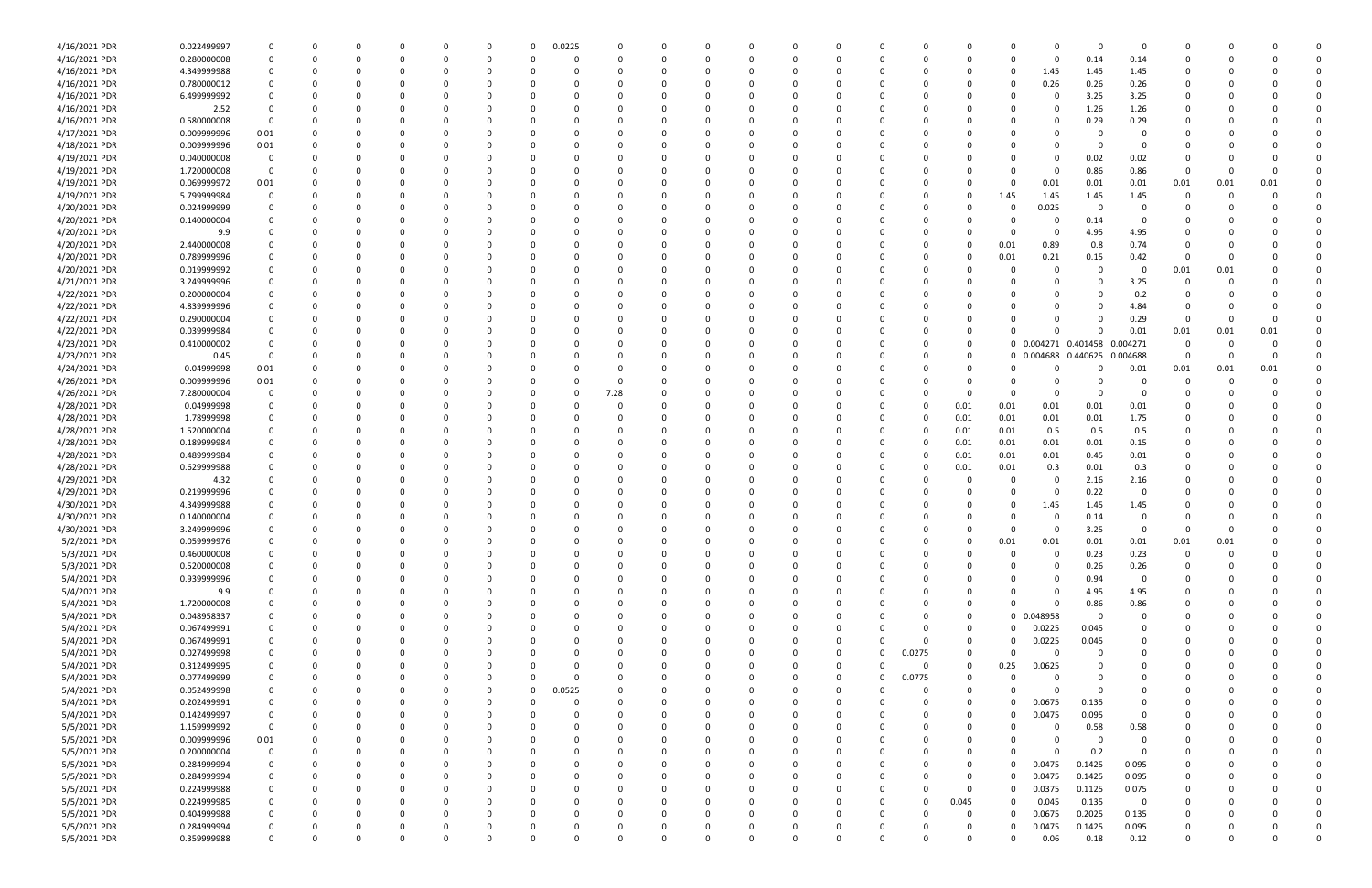| 5/5/2021 PDR                   | 1.049999994                | 0           |      |   | 0           | 0             |          |             | 0 |   | 0           | 0             |          | 0           | 0 |                    | 0           | 0           | 0.175                             | 0.525            | 0.35             | 0      |      |      |  |
|--------------------------------|----------------------------|-------------|------|---|-------------|---------------|----------|-------------|---|---|-------------|---------------|----------|-------------|---|--------------------|-------------|-------------|-----------------------------------|------------------|------------------|--------|------|------|--|
| 5/5/2021 PDR                   | 0.139999992                | 0           |      |   |             | $\Omega$      |          |             | 0 |   |             | 0             |          | $\Omega$    | 0 |                    | ი           | $\Omega$    | $\Omega$                          | 0.07             | 0.07             | 0      |      |      |  |
| 5/5/2021 PDR                   | 4.349999988                |             |      |   |             | $\Omega$      |          |             |   |   |             | 0             |          |             |   |                    |             | 0           | 1.45                              | 1.45             | 1.45             |        |      |      |  |
| 5/6/2021 PDR                   | 0.03                       |             |      |   |             | 0             |          |             |   |   |             | 0             |          |             |   |                    |             |             | 0                                 | 0.03             | 0                |        |      |      |  |
| 5/6/2021 PDR                   | 0.069999996                |             |      |   |             |               |          |             |   |   |             | 0             |          |             |   |                    |             |             | 0                                 | 0.07             | 0                |        |      |      |  |
| 5/6/2021 PDR                   | 4.349999988                |             |      |   |             | $\Omega$      |          |             |   |   |             | $\Omega$      |          |             |   |                    |             | 0           | 1.45                              | 1.45             | 1.45             |        |      |      |  |
| 5/6/2021 PDR                   | 0.51                       |             |      |   |             | 0             |          |             |   |   |             | 0             |          |             |   |                    |             |             | 0                                 | 0.51             | 0                |        |      |      |  |
| 5/6/2021 PDR                   | 7.2                        |             |      |   |             | - 0           |          |             |   |   |             | 0             |          |             |   |                    |             |             | 2.4                               | 2.4              | 2.4              |        |      |      |  |
| 5/6/2021 PDR                   | 1.26                       |             |      |   |             | -0            |          |             |   |   |             | $\Omega$      |          |             |   |                    |             |             | 0                                 | 1.26             |                  |        |      |      |  |
| 5/6/2021 PDR                   | 0.140000004                |             |      |   |             | 0             |          |             |   |   |             | 0             |          |             |   |                    |             |             | 0                                 | 0.14             | - 0              | -C     |      |      |  |
| 5/7/2021 PDR                   | 0.009999996                |             |      |   |             |               |          |             |   |   |             | -0            |          |             |   |                    |             |             | $\Omega$                          | 0                | - 0              | 0.01   |      |      |  |
| 5/8/2021 PDR                   | 0.04999998                 |             |      |   |             |               |          |             |   |   |             | $\Omega$      |          |             |   |                    |             | 0           | 0.01                              | 0.01             | 0.01             | 0.01   | 0.01 |      |  |
| 5/10/2021 PDR                  | 0.029999988                |             |      |   |             | 0             |          |             |   |   |             | 0             |          |             |   |                    |             |             | 0                                 | 0.01             | 0                | 0.01   | 0.01 |      |  |
| 5/10/2021 PDR                  | 4.8                        | 0           |      |   |             | 0             |          |             |   |   |             | 0             |          |             |   |                    |             |             | 0                                 | 2.4              | 2.4              | 0      |      |      |  |
| 5/11/2021 PDR                  | 0.019999992                | 0.01        |      |   |             | 0             |          |             |   |   |             | 0             |          |             |   |                    |             |             | 0                                 | - 0              | - 0              | 0      |      | 0.01 |  |
| 5/11/2021 PDR                  | 0.139999992                | 0           |      |   |             | 0             |          |             |   |   |             | 0             |          |             |   |                    |             |             | 0                                 | 0.07             | 0.07             | C      |      |      |  |
| 5/11/2021 PDR                  | 0.199999992                |             |      |   |             |               |          |             |   |   |             |               |          |             |   |                    |             |             | 0                                 | 0.1              | 0.1              |        |      |      |  |
| 5/11/2021 PDR                  | 11.86000001                |             |      |   |             |               |          |             |   |   |             | $\Omega$      |          |             |   |                    |             |             | 0                                 | 5.93             | 5.93             |        |      |      |  |
| 5/11/2021 PDR                  | 0.280000008                |             |      |   |             | 0             |          |             |   |   |             | 0             |          |             |   |                    |             |             | 0                                 | 0.14             | 0.14             |        |      |      |  |
| 5/11/2021 PDR                  | 6.439999992                |             |      |   |             | 0             |          |             |   |   |             | 0             |          |             | 0 |                    |             |             | 0                                 | 3.22             | 3.22             |        |      |      |  |
| 5/12/2021 PDR                  | 1.454583333                |             |      |   |             | - 0           |          |             |   |   |             | 0             |          |             | 0 | $\mathbf 0$<br>- 1 | .454583     | O           | $\Omega$                          | $\Omega$         |                  |        |      |      |  |
| 5/12/2021 PDR                  | 2.259999996                | - 0         |      |   |             | - 0           |          |             |   |   |             | 0             |          |             |   |                    |             | 0.01        | 0.87                              | 0.81             | 0.57             | -0     |      |      |  |
| 5/12/2021 PDR                  | 0.04999998                 | 0.01        | 0.01 |   |             |               |          |             |   |   |             | -0            |          |             |   |                    |             | 0           | 0                                 | - 0              | 0                | 0.01   | 0.01 | 0.01 |  |
| 5/12/2021 PDR                  | 0.069999996                | 0           |      |   |             | 0             |          |             |   |   |             | 0             |          |             |   |                    |             |             | $\Omega$                          | 0.07             | 0                | 0      |      |      |  |
| 5/13/2021 PDR                  | 0.099999996                | 0           |      |   |             | 0             |          |             |   |   |             | 0             |          |             |   |                    |             |             | $\Omega$                          | 0.1              | 0                | 0      |      |      |  |
| 5/13/2021 PDR                  | 0.029999997                | 0           |      |   |             | 0             |          |             |   |   |             | 0             |          |             |   |                    |             |             | 0                                 | $\Omega$         | 0.03             | -0     |      |      |  |
| 5/16/2021 PDR                  | 0.039999984                |             |      |   |             | 0             |          |             |   |   |             | 0             |          |             |   |                    |             |             | 0                                 | 0.01             | 0.01             | 0.01   | 0.01 |      |  |
| 5/16/2021 PDR                  | 0.009999996                |             |      |   |             | 0             |          |             |   |   |             | 0             |          |             |   |                    |             |             | 0                                 | - 0              | 0                | 0.01   | 0    |      |  |
| 5/17/2021 PDR                  | 0.029999988                |             |      |   |             | 0             |          |             |   |   |             | 0             |          |             |   |                    |             |             | $\Omega$                          | - 0              | - 0              | 0.01   | 0.01 | 0.01 |  |
| 5/18/2021 PDR                  | 0.520000008                |             |      |   |             |               |          |             |   |   |             | 0             |          |             |   |                    |             |             | 0                                 | 0.26             | 0.26             | -0     |      |      |  |
| 5/18/2021 PDR                  | 2.899999992                |             |      |   |             |               |          |             |   |   |             | $\Omega$      |          |             |   |                    |             |             | $\Omega$                          | 1.45             | 1.45             |        |      |      |  |
| 5/19/2021 PDR                  | 1.2                        |             |      |   |             | - 0           |          |             |   |   |             | 0             |          |             |   |                    |             |             | 0.33                              | 0.41             | 0.46             | 0      |      |      |  |
| 5/19/2021 PDR                  | 1.29                       | -0          |      |   |             | 0             |          |             |   |   |             | $\Omega$      |          |             | C |                    |             | 0           | 0.43                              | 0.51             | 0.35             |        |      |      |  |
| 5/19/2021 PDR                  | 0.019999992                | 0.01        | 0.01 |   |             | 0             |          |             |   |   |             | 0             |          |             |   |                    | $\Omega$    | 0           | 0                                 | 0                | 0                |        |      |      |  |
| 5/20/2021 PDR                  | 0.04999998                 | 0           |      |   |             | 0             |          |             |   |   |             | 0             |          |             |   |                    | 0.01        | 0.01        | 0.01                              | 0.01             | 0.01             |        |      |      |  |
| 5/20/2021 PDR                  | 0.559999992                | 0           |      |   |             |               |          |             |   |   |             | 0             |          |             |   |                    | 0.01        | 0.01        | 0.18                              | 0.18             | 0.18             |        |      |      |  |
| 5/20/2021 PDR                  | 0.110000004                |             |      |   |             |               |          |             |   |   |             | $\Omega$      |          |             |   |                    |             | O           | 0                                 | - 0              | 0.11             |        |      |      |  |
| 5/20/2021 PDR                  | 0.260000004                | 0           |      |   |             | - 0           |          |             |   |   |             | 0             |          |             |   |                    | O           | 0           | $\Omega$                          | - 0              | 0.26             |        |      |      |  |
| 5/21/2021 PDR                  | 2.83999998                 | -0          |      |   |             | 0<br>$\Omega$ |          |             |   |   |             | 0<br>$\Omega$ |          |             |   |                    | 0.01<br>O   | 0.01        | 0.94                              | 0.94<br>$\Omega$ | 0.94<br>$\Omega$ |        |      |      |  |
| 5/21/2021 PDR                  | 0.009999996                | 0.01        |      |   |             | $\Omega$      |          |             |   |   |             | $\Omega$      |          |             |   |                    |             | 0           | $\mathbf 0$                       |                  |                  |        |      |      |  |
| 5/21/2021 PDR<br>5/22/2021 PDR | 0.270833328<br>0.019999992 | 0<br>0.01   | 0.01 | 0 | 0           | 0             | $\Omega$ | 0           | 0 | 0 | 0           | 0             | $\Omega$ | 0           | 0 |                    | O           | 0           | 0 0.023437 0.244792 0.002604<br>0 | $\Omega$         | 0                | 0<br>0 |      |      |  |
| 5/24/2021 PDR                  | 0.124999998                | $\mathbf 0$ |      |   |             | $\Omega$      |          |             |   |   |             | $\Omega$      |          |             |   |                    |             | 0.125       | $\Omega$                          |                  | $\Omega$         |        |      |      |  |
| 5/24/2021 PDR                  | 0.104999994                | 0           |      |   |             | $\Omega$      |          | $\Omega$    | 0 |   |             | 0             |          | 0           | 0 |                    | $\Omega$    | 0.105       | $\Omega$                          |                  | $\Omega$         | 0      |      |      |  |
| 5/24/2021 PDR                  | 0.142499997                | 0           |      |   |             | 0             |          |             | 0 |   |             | 0             |          |             | 0 |                    | 0.1425      | 0           | 0                                 | $\Omega$         | 0                | 0      |      |      |  |
| 5/24/2021 PDR                  | 0.460000008                | 0           |      |   |             | $\Omega$      |          |             |   |   |             | 0             |          | 0           | 0 |                    |             | 0           | $\Omega$                          | 0.23             | 0.23             | C      |      |      |  |
| 5/24/2021 PDR                  | 2.899999992                | 0           |      |   |             | $\Omega$      |          | 0           | 0 |   |             | 0             |          | 0           | 0 |                    | $\Omega$    | 0           | $\mathbf 0$                       | 1.45             | 1.45             | 0      |      |      |  |
| 5/25/2021 PDR                  | 0.04999998                 | 0           |      |   |             | 0             |          |             |   |   |             | 0             |          |             |   |                    | 0.01        | 0.01        | 0.01                              | 0.01             | 0.01             |        |      |      |  |
| 5/25/2021 PDR                  | 0.04999998                 | 0           |      |   |             | $\Omega$      |          |             |   |   |             | $\Omega$      |          |             |   |                    | 0.01        | 0.01        | 0.01                              | 0.01             | $0.01\,$         | 0      |      |      |  |
| 5/25/2021 PDR                  | 0.04999998                 | 0           |      |   |             | $\Omega$      |          |             |   |   |             | $\Omega$      |          | $\Omega$    | 0 |                    | 0.01        | 0.01        | 0.01                              | 0.01             | 0.01             | 0      |      |      |  |
| 5/25/2021 PDR                  | 0.04999998                 | 0           |      |   |             | 0             |          |             | 0 |   |             | 0             |          |             | 0 |                    | 0.01        | 0.01        | 0.01                              | 0.01             | 0.01             | 0      |      |      |  |
| 5/25/2021 PDR                  | 0.059999996                | 0           |      |   |             | $\Omega$      |          |             | 0 |   |             | $\Omega$      |          | 0           |   |                    | $\Omega$    | 0.06        | 0                                 | $\Omega$         | 0                |        |      |      |  |
| 5/25/2021 PDR                  | 0.334999998                | 0           |      |   |             | 0             |          |             |   |   |             | 0             |          |             |   |                    | $\Omega$    | 0.335       | 0                                 |                  | 0                |        |      |      |  |
| 5/25/2021 PDR                  | 0.044999996                | 0           |      |   |             | 0             |          |             |   |   |             | 0             |          |             |   |                    | $\Omega$    | 0.045       | 0                                 |                  |                  |        |      |      |  |
| 5/25/2021 PDR                  | 0.044999996                | 0           |      |   |             | 0             |          |             |   |   |             | 0             |          |             |   |                    | $\Omega$    | 0.045       | $\mathbf 0$                       | $\Omega$         | $\Omega$         |        |      |      |  |
| 5/26/2021 PDR                  | 0.369999996                | 0           |      |   |             | $\Omega$      |          |             | 0 |   |             | 0             |          |             | 0 | $\Omega$           | 0.01        | 0.01        | 0.17                              | 0.17             | 0.01             | 0      |      |      |  |
| 5/26/2021 PDR                  | 2.29999998                 | 0           |      |   |             | 0             |          |             | C |   |             | 0             |          | 0           | 0 |                    | 0.01        | 0.01        | 0.76                              | 0.76             | 0.76             | 0      |      |      |  |
| 5/26/2021 PDR                  | 0.729999996                | 0           |      |   |             | 0             |          |             | 0 |   |             | 0             |          | 0           | 0 |                    | 0.01        | 0.18        | 0.18                              | 0.18             | 0.18             | 0      |      |      |  |
| 5/26/2021 PDR                  | 1.970000004                | 0           |      |   |             | $\Omega$      |          |             | 0 |   |             | 0             |          | 0           | n |                    | 0.01        | 0.01        | 0.65                              | 0.65             | 0.65             |        |      |      |  |
| 5/26/2021 PDR                  | 0.909999996                | 0           |      |   |             | 0             |          |             |   |   |             | 0             |          | 0           |   |                    | 0.01        | 0.01        | 0.01                              | 0.44             | 0.44             |        |      |      |  |
| 5/26/2021 PDR                  | 0.669999996                | 0           |      |   |             | $\Omega$      |          | 0           | 0 |   |             | 0             |          | 0           | 0 |                    | 0.01        | 0.01        | 0.01                              | 0.32             | 0.32             | 0      |      |      |  |
| 5/26/2021 PDR                  | 0.210000012                | 0           |      |   |             | $\Omega$      |          |             |   |   |             | $\Omega$      |          | 0           | 0 |                    | 0.01        | 0.05        | 0.05                              | 0.05             | $0.05\,$         | 0      |      |      |  |
| 5/26/2021 PDR                  | 0.099999996                | 0           |      |   |             | $\Omega$      |          |             |   |   |             | $\Omega$      |          |             |   |                    |             | $\mathbf 0$ | 0                                 | $\Omega$         | 0.1              |        |      |      |  |
| 5/26/2021 PDR                  | 0.110000004                |             |      |   |             | 0             |          |             |   |   |             | 0             |          |             |   |                    |             |             | 0                                 | - 0              | 0.11             | 0      |      |      |  |
| 5/26/2021 PDR                  | 4.8                        | 0           |      | 0 | $\mathbf 0$ | $\mathbf 0$   | $\Omega$ | $\mathbf 0$ | 0 | 0 | $\mathbf 0$ | $\mathbf 0$   | $\Omega$ | $\mathbf 0$ | 0 |                    | $\mathbf 0$ | $\mathbf 0$ | $\mathbf 0$                       | 2.4              | 2.4              | 0      |      | 0    |  |
|                                |                            |             |      |   |             |               |          |             |   |   |             |               |          |             |   |                    |             |             |                                   |                  |                  |        |      |      |  |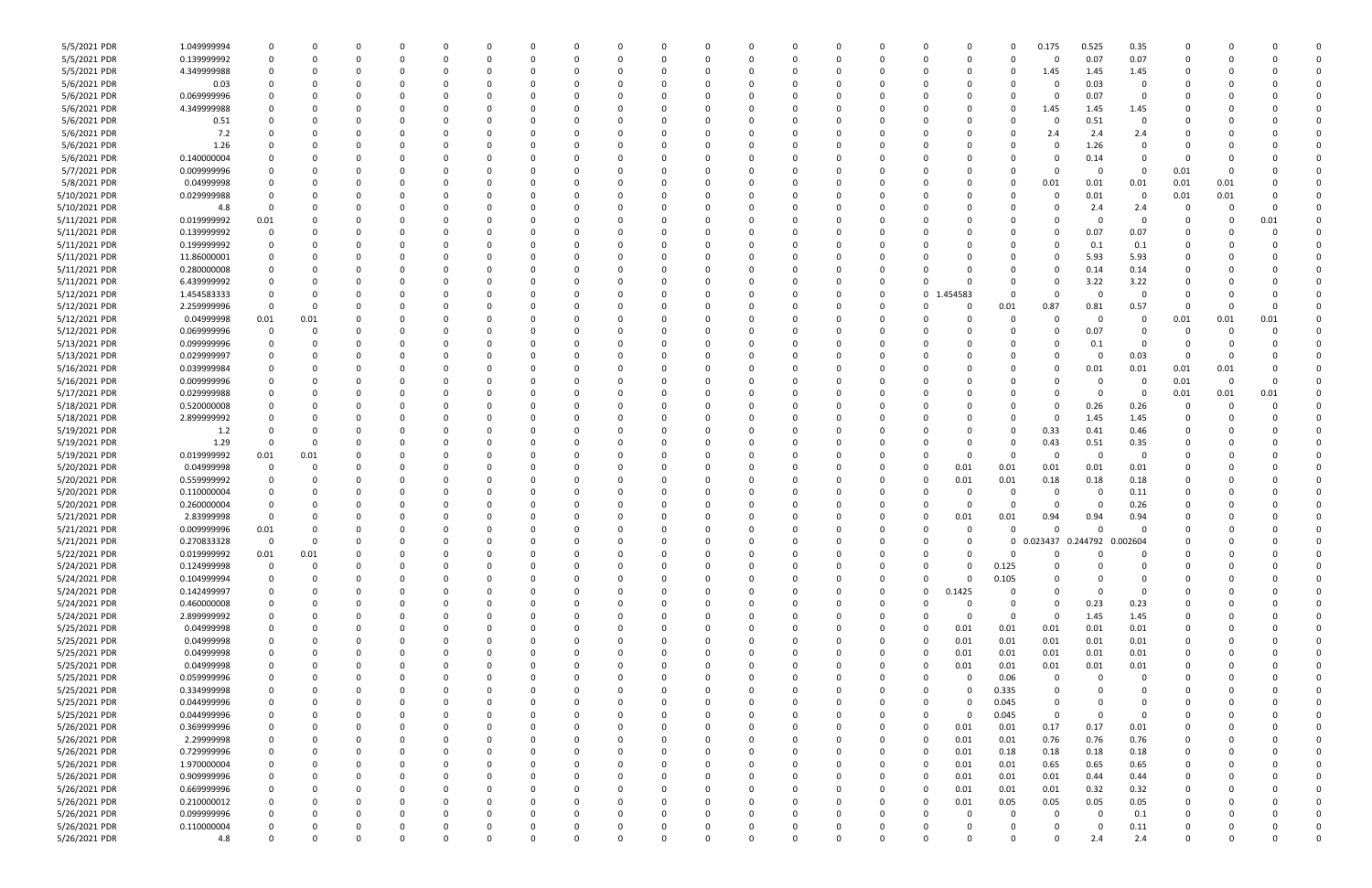| 5/27/2021 PDR | 2.29999998  |             |          |          |          |          |              |              |          |          |          |          |          |          |          | 0.01     | 0.01         | 0.76     | 0.76                    | 0.76           |          |      |          |  |
|---------------|-------------|-------------|----------|----------|----------|----------|--------------|--------------|----------|----------|----------|----------|----------|----------|----------|----------|--------------|----------|-------------------------|----------------|----------|------|----------|--|
| 5/27/2021 PDR | 0.539999988 |             | O        |          | 0        |          |              | <sup>0</sup> |          | $\Omega$ |          |          | 0        | $\Omega$ | 0        | 0.01     | 0.01         | 0.5      | 0.01                    | 0.01           | 0        |      |          |  |
| 5/27/2021 PDR | 0.04999998  |             |          |          |          |          |              |              |          |          |          |          |          |          |          | 0.01     | 0.01         | 0.01     | 0.01                    | 0.01           |          |      |          |  |
| 5/27/2021 PDR | 0.609999996 |             |          |          |          |          |              |              |          |          |          |          |          |          |          | 0.01     | 0.01         | 0.01     | 0.29                    | 0.29           |          |      |          |  |
|               |             |             |          |          |          |          |              |              |          |          |          |          |          |          |          |          |              |          |                         |                |          |      |          |  |
| 5/27/2021 PDR | 0.479999988 |             |          |          |          |          |              |              |          |          |          |          |          | - 0      |          | 0.44     | 0.01         | 0.01     | 0.01                    | 0.01           |          |      |          |  |
| 5/28/2021 PDR | 0.410000002 |             |          |          |          |          |              |              |          |          |          |          |          | 0        | 0        | 0.004271 | 0.401458     | .004271  | 0                       | $\Omega$       |          |      |          |  |
| 5/28/2021 PDR | 2.899999992 |             |          |          |          |          |              |              |          |          |          |          |          | - 0      |          |          | 0            | 0        | 1.45                    | 1.45           |          |      |          |  |
| 5/28/2021 PDR | 0.110000004 |             |          |          | - 0      |          |              |              |          |          |          |          |          | -0       |          |          | 0            | 0.11     |                         | $\Omega$       |          |      |          |  |
| 5/28/2021 PDR | 0.110000004 | $\mathbf 0$ | 0        |          |          |          |              |              |          |          |          |          |          |          |          |          | 0            | 0.11     |                         |                |          |      | $\Omega$ |  |
| 5/31/2021 PDR | 0.039999984 | 0.01        | $0.01\,$ |          |          |          |              |              |          |          |          |          |          |          |          |          |              |          |                         |                | 0        | 0.01 | 0.01     |  |
| 5/31/2021 PDR | 0.039999984 |             |          |          | 0        |          |              |              |          |          |          |          |          |          |          |          | 0            | 0        | - 0                     | 0              |          |      | 0.01     |  |
|               |             | 0.01        | 0.01     |          |          |          |              |              |          |          |          |          |          |          |          |          |              |          |                         |                | 0.01     |      |          |  |
| 6/1/2021 PDR  | 0.299999988 |             | 0        |          | -0       |          |              |              |          |          |          |          |          |          |          |          | 0            | 0.1      | 0.1                     | 0.1            | 0        |      |          |  |
| 6/1/2021 PDR  | 2.895000012 |             |          |          | - 0      |          |              |              |          |          |          |          |          | -0       |          |          | 0.315        | 0.86     | 0.86                    | 0.86           |          |      |          |  |
| 6/1/2021 PDR  | 0.197499996 |             |          |          |          |          |              |              |          |          |          |          | 0        | 0.1      | 0.0975   |          | 0            | 0        | - 0                     | 0              |          |      |          |  |
| 6/1/2021 PDR  | 0.437499993 |             |          |          |          |          |              |              |          |          |          |          |          |          |          |          | 0.0975       | 0.255    | 0.085                   |                |          |      |          |  |
| 6/1/2021 PDR  | 0.037499997 |             |          |          |          |          |              |              |          |          |          |          |          |          |          |          | -0           | $\Omega$ | 0.0375                  | 0              |          |      |          |  |
| 6/2/2021 PDR  | 0.532499991 |             |          |          |          |          |              |              |          |          |          |          | 0        | 0        | 0.0475   | 0        | 0.0975       | $\Omega$ | 0.37                    | 0.0175         |          |      |          |  |
| 6/2/2021 PDR  | 0.560000004 |             |          |          |          |          |              |              |          |          |          |          |          |          |          |          |              | $\Omega$ | 0.56                    |                |          |      |          |  |
|               |             |             |          |          |          |          |              |              |          |          |          |          |          |          |          |          | 0            |          |                         | 0              |          |      |          |  |
| 6/2/2021 PDR  | 3.390000012 |             |          |          |          |          |              |              |          |          |          |          |          |          |          |          | 0            | 1.13     | 1.13                    | 1.13           |          |      |          |  |
| 6/2/2021 PDR  | 0.150000012 |             |          |          |          |          |              |              |          |          |          |          |          |          |          |          | 0            | 0.05     | 0.05                    | 0.05           |          |      |          |  |
| 6/2/2021 PDR  | 2.34        |             |          |          |          |          |              |              |          |          |          |          |          |          |          |          | 0            | 0        | 2.34                    | 0              |          |      |          |  |
| 6/2/2021 PDR  | 2.895000012 |             |          |          |          |          |              |              |          |          |          |          |          |          |          |          | 0.315        | 0.86     | 0.86                    | 0.86           |          |      |          |  |
| 6/3/2021 PDR  | 16.67       | 0           |          |          |          |          |              |              |          |          |          |          |          |          |          |          | 1.82         | 4.95     | 4.95                    | 4.95           |          |      |          |  |
| 6/4/2021 PDR  | 0.029999988 | 0.01        | 0.01     |          |          |          |              |              |          |          |          |          |          |          |          |          | C            |          |                         |                |          |      | 0.01     |  |
|               |             |             |          |          |          |          |              |              |          |          |          |          |          |          |          |          |              |          |                         |                |          |      |          |  |
| 6/4/2021 PDR  | 0.117499998 |             |          |          |          |          |              |              |          |          |          |          |          |          |          |          |              |          | $\Omega$                | 0.1175         |          |      |          |  |
| 6/4/2021 PDR  | 0.094999998 |             |          |          |          |          |              |              |          |          |          |          |          |          |          |          |              | $\Omega$ |                         | 0.095          |          |      |          |  |
| 6/4/2021 PDR  | 0.15        |             |          |          |          |          |              |              |          |          |          |          |          |          |          |          |              |          | 0 0.001563 0.146875     | 0.001563       |          |      |          |  |
| 6/4/2021 PDR  | 2.289999996 |             |          |          |          |          |              |              |          |          |          |          |          |          |          |          |              |          | 2.29                    | -0             |          |      |          |  |
| 6/4/2021 PDR  | 1.29        |             |          |          |          |          |              |              |          |          |          |          |          |          |          |          |              | - 0      | 1.29                    | $\overline{0}$ |          |      |          |  |
| 6/7/2021 PDR  | 0.460000008 | -0          | 0        |          |          |          |              |              |          |          |          |          |          |          |          |          | 0            | റ        | 0.23                    | 0.23           | -0       |      |          |  |
| 6/8/2021 PDR  | 0.089999964 | 0.01        | 0.01     |          |          |          |              |              |          |          |          |          |          |          |          |          | 0.01         | 0.01     | 0.01                    | 0.01           | 0.01     | 0.01 | 0.01     |  |
|               |             |             |          |          |          |          |              |              |          |          |          |          |          |          |          |          |              |          |                         |                |          |      |          |  |
| 6/8/2021 PDR  | 0.04999998  | 0.01        | 0.01     |          | -0       |          |              |              |          |          |          |          |          |          |          |          | 0            |          | - 0                     | -0             | 0.01     | 0.01 | 0.01     |  |
| 6/8/2021 PDR  | 2.899999992 |             |          |          |          |          |              |              |          |          |          |          |          |          |          |          |              | $\Omega$ | 1.45                    | 1.45           | 0        |      |          |  |
| 6/10/2021 PDR | 0.460000008 |             |          |          |          |          |              |              |          |          |          |          |          |          |          |          |              | 0        | 0.23                    | 0.23           |          |      |          |  |
| 6/10/2021 PDR | 2.899999992 |             |          |          |          |          |              |              |          |          |          |          |          |          |          |          | 0            |          | 1.45                    | 1.45           |          |      |          |  |
| 6/10/2021 PDR | 4.999999992 |             |          |          |          |          |              |              |          |          |          |          |          |          |          |          | 0            |          | 2.5                     | 2.5            |          |      |          |  |
| 6/13/2021 PDR | 0.980000004 | -0          | $\Omega$ |          |          |          |              |              |          |          |          |          |          |          |          |          | 0.98         |          | - 0                     | 0              | -0       |      | $\Omega$ |  |
| 6/14/2021 PDR | 0.059999976 | 0.01        | 0.01     |          |          |          |              |              |          |          |          |          |          |          |          |          | C            |          |                         | 0.01           | 0.01     | 0.01 | 0.01     |  |
|               |             |             |          |          |          |          |              |              |          |          |          |          |          |          |          |          |              |          |                         |                |          |      |          |  |
| 6/14/2021 PDR | 1.300000008 |             |          |          |          |          |              |              |          |          |          |          |          |          |          |          | $\Omega$     | 0.65     | 0.65                    |                |          |      |          |  |
| 6/14/2021 PDR | 4.895000004 |             | 0        |          | 0        |          |              |              |          |          |          |          |          |          |          | 1.59     | 1.64         | 1.11     | 0.555                   |                | 0        |      |          |  |
| 6/14/2021 PDR | 3.994999998 |             |          |          |          |          |              |              |          |          |          |          |          |          | υ        | 1.29     | 1.34         | 0.91     | 0.455                   | 0              |          |      |          |  |
| 6/14/2021 PDR | 3.78        | 0           | 0        | $\Omega$ | $\Omega$ | $\Omega$ | $\Omega$     | $\Omega$     | 0        | $\Omega$ | $\Omega$ | $\Omega$ | 0        | $\Omega$ | 0.63     | 0.63     | 0.63         | 0.63     | 0.63                    | 0.63           | $\Omega$ |      |          |  |
| 6/14/2021 PDR | 3.6         |             | 0        | 0        | 0        | $\Omega$ | <sup>0</sup> | 0            |          | 0        |          | O        | 0        | $\Omega$ | 0.6      | 0.6      | 0.6          | 0.6      | 0.6                     | 0.6            | 0        |      |          |  |
| 6/15/2021 PDR | 0.64999998  |             |          |          | 0        |          |              | 0            |          | 0        |          |          | 0        | $\Omega$ | $\Omega$ | 0.01     | 0.16         | 0.16     | 0.16                    | 0.16           | 0        |      |          |  |
| 6/15/2021 PDR | 1.760000016 |             |          |          | $\Omega$ | $\Omega$ |              | 0            |          | $\Omega$ |          |          | 0        | 0        | $\Omega$ | - 0      | 0.44         | 0.44     | 0.44                    | 0.44           |          |      |          |  |
|               |             |             |          |          |          |          |              |              |          |          |          |          |          |          |          |          |              |          |                         |                |          |      |          |  |
| 6/15/2021 PDR | 0.22999998  |             |          |          | 0        |          |              | 0            |          |          |          |          |          | 0        | 0        | 0.01     | 0.01         | 0.01     | 0.1                     | 0.1            |          |      |          |  |
| 6/15/2021 PDR | 0.16999998  |             |          |          | 0        |          |              | 0            |          |          |          |          | 0        | 0        | $\Omega$ | 0.01     | 0.01         | 0.01     | $0.01\,$                | 0.13           |          |      |          |  |
| 6/15/2021 PDR | 0.449999988 |             |          |          |          |          |              |              |          |          |          |          |          | 0        |          | 0.01     | 0.01         | 0.01     | 0.21                    | 0.21           | 0        |      |          |  |
| 6/15/2021 PDR | 0.229999998 |             |          | 0        | 0        |          |              | 0            |          |          |          |          | 0        | 0        |          | 0        | 0            | 0.23     | $\overline{\mathbf{0}}$ | 0              |          |      |          |  |
| 6/15/2021 PDR | 0.177500001 |             |          |          | 0        |          |              | 0            |          |          |          |          |          | 0        |          |          | 0            | 0.0375   | 0.14                    | 0              |          |      |          |  |
| 6/15/2021 PDR | 0.227499999 |             |          |          | 0        |          |              |              |          |          |          |          |          | 0        |          | 0        | 0            | 0.2275   | 0                       | 0              |          |      |          |  |
| 6/15/2021 PDR | 0.252500001 |             |          |          | 0        |          |              |              |          |          |          |          |          | 0        |          | 0        | 0            | 0.0525   | 0.2                     | 0              |          |      |          |  |
|               |             |             |          |          |          |          |              |              |          |          |          |          |          |          |          |          |              | 0.0875   | 0                       |                |          |      |          |  |
| 6/15/2021 PDR | 0.087499998 |             |          |          |          |          |              |              |          |          |          |          |          | 0        |          | 0        | 0            |          |                         |                |          |      |          |  |
| 6/15/2021 PDR | 0.087499998 | 0           | 0        |          | 0        |          | 0            | 0            |          |          |          | 0        | 0        | 0        |          | 0        | 0            | 0.0875   | 0                       | 0              | 0        |      |          |  |
| 6/15/2021 PDR | 0.087499998 |             | 0        |          | 0        | $\Omega$ |              | 0            |          | 0        |          |          |          | 0        |          | 0        | 0            | 0.0875   | 0                       | 0              | 0        |      |          |  |
| 6/15/2021 PDR | 0.087499998 |             |          |          | 0        | $\Omega$ |              | 0            |          | 0        |          |          |          | 0        |          | 0        | $\Omega$     | 0.0875   | $\Omega$                | 0              | 0        |      |          |  |
| 6/15/2021 PDR | 0.099999999 |             |          |          | 0        |          |              | 0            |          |          |          |          | 0        | 0        |          | 0        | $\Omega$     | 0.1      | $\Omega$                |                |          |      |          |  |
| 6/15/2021 PDR | 0.1125      |             |          |          | 0        |          |              |              |          |          |          |          |          | 0        |          | 0        | 0            | 0.1125   |                         |                |          |      |          |  |
| 6/15/2021 PDR | 0.099999999 |             |          |          | 0        |          |              |              |          |          |          |          |          |          |          | 0        | 0            | 0.1      |                         |                |          |      |          |  |
|               |             |             |          |          |          |          |              |              |          |          |          |          |          |          |          |          |              |          |                         |                |          |      |          |  |
| 6/15/2021 PDR | 0.110000004 |             |          |          | 0        |          |              |              |          |          |          |          |          | 0        |          | $\Omega$ | 0            | $\Omega$ | 0.11                    | 0              |          |      |          |  |
| 6/15/2021 PDR | 0.626666664 |             |          |          |          |          |              |              |          |          |          |          |          | 0        |          | $\Omega$ | $\mathbf{0}$ | 0.626667 | $\Omega$                |                |          |      |          |  |
| 6/15/2021 PDR | 0.980000004 |             |          |          | 0        |          |              |              |          |          |          |          |          | 0        |          | $\Omega$ | 0.98         | 0        | $\Omega$                | $\overline{0}$ | 0        |      |          |  |
| 6/15/2021 PDR | 0.18        |             |          | 0        | 0        | 0        |              | 0            |          |          |          |          | 0        | $\Omega$ | 0.03     | 0.03     | 0.03         | 0.03     | 0.03                    | 0.03           |          |      |          |  |
| 6/15/2021 PDR | 1.26        |             |          |          | 0        |          |              |              |          |          |          |          |          | 0        | 0.21     | 0.21     | 0.21         | 0.21     | 0.21                    | 0.21           |          |      |          |  |
| 6/15/2021 PDR | 1.787500011 | $\Omega$    | 0        | $\Omega$ | $\Omega$ | $\Omega$ | $\Omega$     | $\Omega$     | $\Omega$ | $\Omega$ |          | $\Omega$ | $\Omega$ | $\Omega$ | $\Omega$ |          | 0.1625       | 0.325    | 0.65                    | 0.65           | $\Omega$ |      | $\Omega$ |  |
|               |             |             |          |          |          |          |              |              |          |          |          |          |          |          |          |          |              |          |                         |                |          |      |          |  |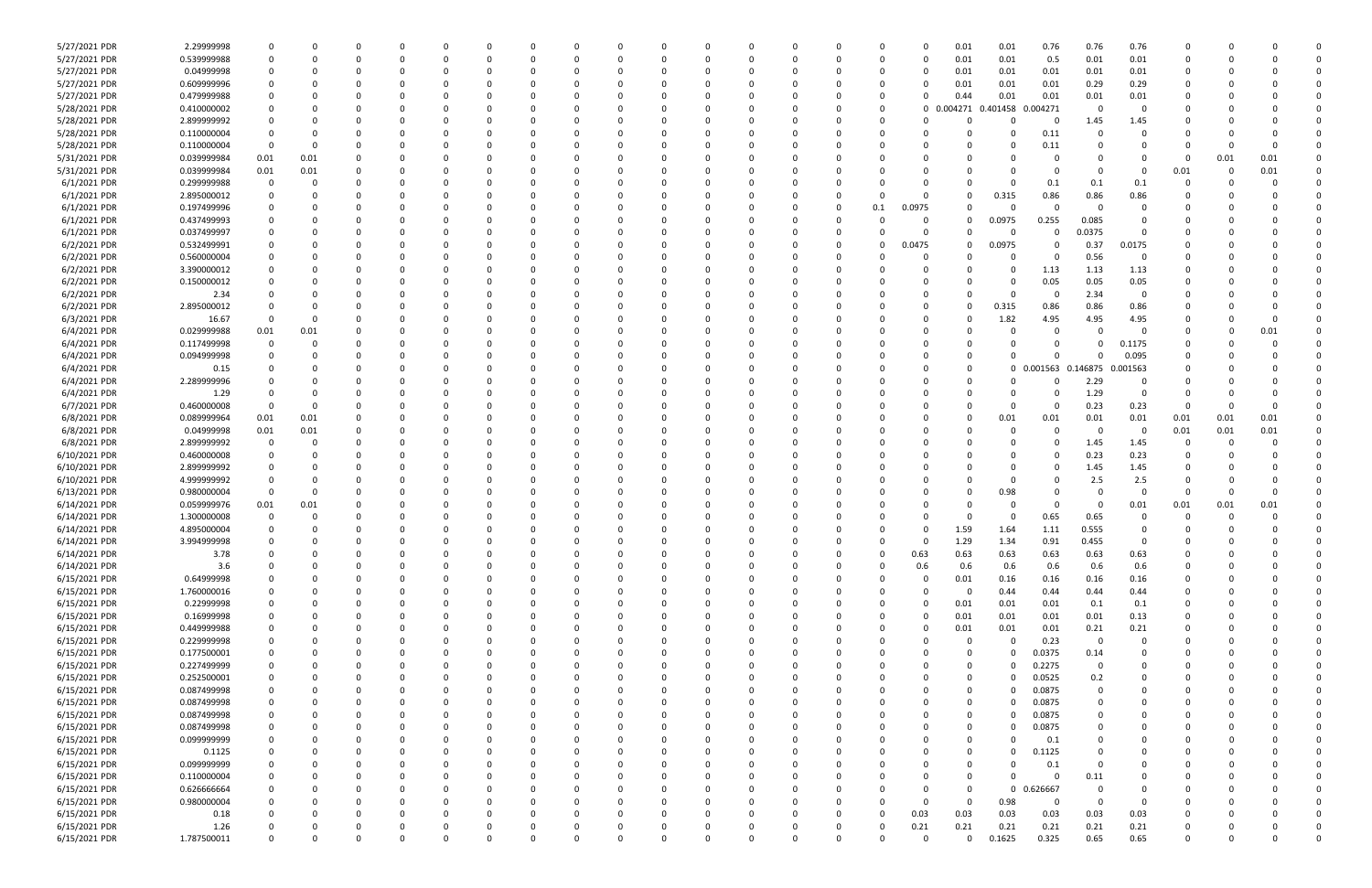| 6/15/2021 PDR  | 24.75       |             |          |          |          |          |          |              |          |          |          |          |              |          |          |              |       | 2.25         | 4.5        | q        | q              |          |      |          |  |
|----------------|-------------|-------------|----------|----------|----------|----------|----------|--------------|----------|----------|----------|----------|--------------|----------|----------|--------------|-------|--------------|------------|----------|----------------|----------|------|----------|--|
| 6/15/2021 PDR  | 5.58500001  |             |          | n        | - 0      |          |          | <sup>0</sup> |          |          | $\Omega$ |          |              | 0        | $\Omega$ | <sup>0</sup> | 0     | 0.66         | 0.985      | 1.97     | 1.97           | -C       |      |          |  |
| 6/16/2021 PDR  | 3.329999988 |             |          |          |          |          |          |              |          |          |          |          |              |          |          | 0            | 0.01  | 1.65         | 1.65       | 0.01     | 0.01           |          |      |          |  |
| 6/16/2021 PDR  | 0.49999998  |             |          |          |          |          |          |              |          |          |          |          |              |          |          |              | 0.01  | 0.01         | 0.16       | 0.16     | 0.16           |          |      |          |  |
|                |             |             |          |          |          |          |          |              |          |          |          |          |              |          |          |              |       |              |            |          |                |          |      |          |  |
| 6/16/2021 PDR  | 0.329999988 |             |          |          |          |          |          |              |          |          |          |          |              |          |          |              | 0.29  | 0.01         | 0.01       | 0.01     | 0.01           |          |      |          |  |
| 6/16/2021 PDR  | 1.000000008 |             |          |          |          |          |          |              |          |          |          |          |              |          |          |              | 0.01  | 0.12         | 0.29       | 0.29     | 0.29           |          |      |          |  |
| 6/16/2021 PDR  | 1.56        |             |          |          |          |          |          |              |          |          |          |          |              |          |          |              | 0.01  | 0.38         | 0.39       | 0.39     | 0.39           |          |      |          |  |
| 6/16/2021 PDR  | 0.289999992 |             |          |          |          |          |          |              |          |          |          |          |              |          |          |              | 0.01  | 0.09         | 0.01       | 0.09     | 0.09           |          |      |          |  |
| 6/16/2021 PDR  | 0.530000004 |             |          |          |          |          |          |              |          |          |          |          |              |          |          | 0            | 0.01  | 0.01         | 0.17       | 0.17     | 0.17           |          |      |          |  |
| 6/16/2021 PDR  | 1.05        | $\Omega$    |          |          |          |          |          |              |          |          |          |          |              |          |          |              | 0.2   | 0.19         | 0.2        | 0.19     | 0.27           |          |      |          |  |
|                |             |             |          |          |          |          |          |              |          |          |          |          |              |          |          |              |       | 0            | - 0        | - 0      | 0              |          |      |          |  |
| 6/16/2021 PDR  | 0.029999988 | 0.01        |          |          |          |          |          |              |          |          |          |          |              |          |          |              |       |              |            |          |                | 0        | 0.01 | 0.01     |  |
| 6/16/2021 PDR  | 5.559999996 |             |          |          |          |          |          |              |          |          |          |          |              |          |          |              |       | 0            |            | 5.56     | 0              |          |      |          |  |
| 6/16/2021 PDR  | 0.230000004 |             |          |          |          |          |          |              |          |          |          |          |              |          |          |              |       |              |            | 0.23     | 0              |          |      |          |  |
| 6/16/2021 PDR  | 0.339999996 |             |          |          |          |          |          |              |          |          |          |          |              |          |          |              |       |              | - 0        | 0.34     |                |          |      |          |  |
| 6/16/2021 PDR  | 0.380000004 |             |          |          |          |          |          |              |          |          |          |          |              |          |          |              |       |              | - 0        | 0.38     |                |          |      |          |  |
| 6/16/2021 PDR  | 1.339999992 |             |          |          |          |          |          |              |          |          |          |          |              |          |          |              |       | <sup>0</sup> | 0.67       | 0.67     |                |          |      |          |  |
| 6/16/2021 PDR  | 1.037500003 |             |          |          |          |          |          |              |          |          |          |          |              |          |          |              |       |              | 0 0.401458 | 0.636042 |                |          |      |          |  |
|                |             |             |          |          |          |          |          |              |          |          |          |          |              |          |          |              |       |              |            |          |                |          |      |          |  |
| 6/16/2021 PDR  | 0.279999996 |             |          |          |          |          |          |              |          |          |          |          |              |          |          |              |       | 0 0.130833   | 0.149167   | - 0      | 0              |          |      |          |  |
| 6/16/2021 PDR  | 4.160000016 |             |          |          |          |          |          |              |          |          |          |          |              |          |          |              |       | 1.04         | 1.04       | 1.04     | 1.04           |          |      |          |  |
| 6/16/2021 PDR  | 2.609999991 |             |          |          |          |          |          |              |          |          |          |          |              |          |          |              |       | 0.335        | 0.455      | 0.91     | 0.91           |          |      |          |  |
| 6/17/2021 PDR  | 1.360000008 |             |          |          |          |          |          |              |          |          |          |          |              |          |          |              |       | 0            | 0.68       | 0.68     | 0              |          |      |          |  |
| 6/17/2021 PDR  | 1.120000008 |             |          |          |          |          |          |              |          |          |          |          |              |          |          |              |       | 0            | 0.56       | 0.56     | 0              |          |      |          |  |
| 6/17/2021 PDR  | 0.78        |             |          |          |          |          |          |              |          |          |          |          |              |          |          |              |       |              | 0.39       | 0.39     |                |          |      |          |  |
|                |             |             |          |          |          |          |          |              |          |          |          |          |              |          |          |              |       |              |            |          |                |          |      |          |  |
| 6/17/2021 PDR  | 0.140000004 |             |          |          |          |          |          |              |          |          |          |          |              |          |          |              |       |              |            | 0.14     |                |          |      |          |  |
| 6/17/2021 PDR  | 0.200000004 |             |          |          |          |          |          |              |          |          |          |          |              |          |          |              |       |              |            | 0.2      |                |          |      |          |  |
| 6/17/2021 PDR  | 0.064999998 |             |          |          |          |          |          |              |          |          |          |          |              |          |          |              | 0.065 |              |            |          |                |          |      |          |  |
| 6/17/2021 PDR  | 0.402499998 |             |          |          |          |          |          |              |          |          |          |          |              |          |          |              |       | 0            |            | 0.4025   |                |          |      |          |  |
| 6/17/2021 PDR  | 0.369999996 |             |          |          |          |          |          |              |          |          |          |          |              |          |          |              |       |              |            | 0.37     |                |          |      |          |  |
| 6/17/2021 PDR  | 0.392499996 |             |          |          |          |          |          |              |          |          |          |          |              |          |          |              |       | n            |            | 0.3925   |                |          |      |          |  |
|                |             |             |          |          |          |          |          |              |          |          |          |          |              |          |          |              |       |              |            |          | $\Omega$       |          |      |          |  |
| 6/17/2021 PDR  | 0.199999995 |             |          |          |          |          |          |              |          |          |          |          |              |          | 0        | 0.0975       | 0.005 | 0            | 0.0975     |          |                |          |      |          |  |
| 6/17/2021 PDR  | 0.230000004 |             |          |          |          |          |          |              |          |          |          |          |              |          |          |              |       | n            | -0         |          | 0.23           |          |      |          |  |
| 6/17/2021 PDR  | 0.230000004 |             |          |          |          |          |          |              |          |          |          |          |              |          |          |              |       |              | - 0        | - 0      | 0.23           |          |      |          |  |
| 6/17/2021 PDR  | 3.259999992 |             |          |          |          |          |          |              |          |          |          |          |              |          |          |              |       |              | 1.63       | 1.63     |                |          |      |          |  |
| 6/17/2021 PDR  | 0.72        |             |          |          |          |          |          |              |          |          |          |          |              |          |          |              |       | 0            | 0.36       | 0.36     |                |          |      |          |  |
| 6/17/2021 PDR  | 0.144999997 |             |          |          |          |          |          |              |          |          |          |          |              |          |          |              | 0.145 |              |            | $\Omega$ |                |          |      |          |  |
| 6/17/2021 PDR  | 1.626250004 |             |          |          |          |          |          |              |          |          |          |          |              |          |          |              | O     |              | 0 0.566146 | 0.557396 | 0.502708       |          |      |          |  |
|                |             |             |          |          |          |          |          |              |          |          |          |          |              |          |          |              |       |              |            |          |                |          |      |          |  |
| 6/17/2021 PDR  | 1.019374988 |             |          |          |          |          |          |              |          |          |          |          |              |          |          |              |       |              | 0 0.339375 | 0.34     | 0.34           |          |      |          |  |
| 6/17/2021 RDRR | 12.33750076 |             |          |          |          |          |          |              |          |          |          |          |              |          |          |              | 0     | 12.3375      |            | - 0      |                |          |      |          |  |
| 6/17/2021 PDR  | 0.920000016 |             |          |          |          |          |          |              |          |          |          |          |              |          |          |              |       | 0.23         | 0.23       | 0.23     | 0.23           |          |      |          |  |
| 6/17/2021 PDR  | 5.799999984 | 0           |          | n        |          |          |          |              |          |          |          |          |              |          |          |              | 0     | 1.45         | 1.45       | 1.45     | 1.45           |          |      |          |  |
| 6/17/2021 PDR  | 0.88749999  |             |          |          |          |          |          |              |          |          |          |          |              |          |          |              |       | 0.1125       | 0.155      | 0.31     | 0.31           |          |      |          |  |
| 6/17/2021 PDR  | 0.249999996 | $\mathbf 0$ | $\Omega$ | $\Omega$ | $\Omega$ | $\Omega$ | $\Omega$ | $\Omega$     | $\Omega$ |          | $\Omega$ | $\Omega$ | $\Omega$     | $\Omega$ | $\Omega$ | $\Omega$     | 0.11  | 0.11         | 0.01       | 0.01     | 0.01           | $\Omega$ |      |          |  |
|                |             |             |          |          |          |          |          |              |          |          |          |          |              |          |          |              |       |              |            |          |                |          |      |          |  |
| 6/17/2021 PDR  | 0.360000012 | $\mathbf 0$ | 0        | 0        | 0        | $\Omega$ | $\Omega$ | $\Omega$     | O        |          | 0        |          | $\Omega$     | 0        | 0        | $\Omega$     | 0.06  | 0.06         | 0.08       | 0.08     | 0.08           | 0        |      |          |  |
| 6/17/2021 PDR  | 0.249999996 |             |          | 0        |          | $\Omega$ |          | 0            |          |          | $\Omega$ |          | 0            | 0        | - 0      | 0            | 0.11  | 0.11         | 0.01       | 0.01     | 0.01           | 0        |      |          |  |
| 6/17/2021 PDR  | 0.64000002  | 0           |          | 0        |          | 0        |          | 0            |          |          | $\Omega$ |          |              | 0        | -0       | $\Omega$     | 0.14  | 0.14         | 0.14       | 0.14     | 0.08           |          |      |          |  |
| 6/17/2021 PDR  | 0.729999996 |             |          |          |          |          |          |              |          |          | 0        |          |              | 0        |          | 0            | 0.35  | 0.35         | 0.01       | 0.01     | 0.01           |          |      |          |  |
| 6/17/2021 PDR  | 3.19999998  | $\Omega$    |          | 0        |          |          |          |              |          |          |          |          |              | 0        |          | $\Omega$     | 1.48  | 1.48         | 0.01       | 0.22     | 0.01           |          |      |          |  |
| 6/17/2021 PDR  | 1.760000004 | $\Omega$    |          |          |          |          |          |              |          |          |          |          | 0            | 0        |          | $\Omega$     | 0.31  | 0.31         | 0.38       | 0.38     | 0.38           |          |      |          |  |
|                |             | $\mathbf 0$ |          |          |          |          |          |              |          |          |          |          |              |          |          | $\Omega$     |       |              |            |          |                |          |      |          |  |
| 6/17/2021 PDR  | 2.369999988 |             |          | 0        |          |          |          |              |          |          | 0        |          | <sup>0</sup> | 0        | 0        |              | 0.89  | 0.49         | 0.49       | 0.49     | 0.01           | 0        |      |          |  |
| 6/17/2021 PDR  | 0.76999998  | 0           |          | 0        |          |          |          | <sup>0</sup> |          |          | 0        |          |              | 0        |          | $\Omega$     | 0.37  | 0.37         | 0.01       | 0.01     | 0.01           |          |      |          |  |
| 6/17/2021 PDR  | 1.109999988 |             |          |          |          | 0        |          |              |          |          |          |          |              | 0        |          | $\Omega$     | 0.44  | 0.22         | 0.22       | 0.22     | 0.01           |          |      |          |  |
| 6/17/2021 PDR  | 1.520000004 |             |          |          |          |          |          |              |          |          |          |          |              |          |          | 0            | 0.36  | $0.18\,$     | 0.35       | 0.35     | 0.28           |          |      |          |  |
| 6/17/2021 PDR  | 0.16999998  |             |          |          |          |          |          |              |          |          |          |          | 0            |          |          | 0            | 0.07  | 0.07         | 0.01       | 0.01     | 0.01           |          |      |          |  |
| 6/17/2021 PDR  | 0.330000012 | 0           |          | 0        |          | $\Omega$ |          |              |          |          |          |          | 0            | 0        |          | $\Omega$     | 0.08  | 0.08         | 0.08       | 0.08     | 0.01           | 0        |      |          |  |
|                |             |             |          |          |          |          |          |              |          |          |          |          |              |          |          |              |       |              |            |          |                |          |      |          |  |
| 6/17/2021 PDR  | 0.28999998  | 0           |          | 0        |          | $\Omega$ |          | 0            |          |          | 0        |          | 0            | 0        | 0        | 0            | 0.13  | 0.13         | 0.01       | 0.01     | 0.01           | 0        |      |          |  |
| 6/17/2021 PDR  | 2.529999996 | 0           |          | 0        |          | $\Omega$ |          |              |          |          | $\Omega$ |          |              | 0        |          | $\Omega$     | 1.25  | 1.25         | 0.01       | 0.01     | 0.01           | 0        |      |          |  |
| 6/17/2021 PDR  | 0.28999998  | $\mathbf 0$ | 0        |          |          | $\Omega$ |          |              |          |          | $\Omega$ |          |              | 0        | - 0      | $\Omega$     | 0.07  | 0.07         | 0.07       | 0.07     | 0.01           | 0        |      | $\Omega$ |  |
| 6/17/2021 PDR  | 0.029999988 | $0.01\,$    | 0        |          |          |          |          |              |          |          |          |          |              | 0        |          |              |       | 0            | $\Omega$   | $\Omega$ | $\mathbf 0$    | $\Omega$ | 0.01 | 0.01     |  |
| 6/17/2021 PDR  | 0.089999964 | $0.01\,$    | 0.01     |          |          |          |          |              |          |          |          |          |              | 0        |          |              |       | 0.01         | 0.01       | 0.01     | 0.01           | 0.01     | 0.01 | 0.01     |  |
| 6/17/2021 PDR  | 0.019999992 | $0.01\,$    | 0.01     |          |          |          |          |              |          |          |          |          | 0            | 0        |          |              |       | 0            | $\Omega$   | $\Omega$ | $\overline{0}$ | $\Omega$ |      |          |  |
| 6/17/2021 PDR  | 11.11999999 | $\mathbf 0$ | 0        |          |          |          |          |              |          |          |          |          |              |          |          |              |       | 0            | 5.56       | 5.56     | 0              |          |      |          |  |
|                |             |             |          |          |          |          |          |              |          |          |          |          |              |          |          |              |       |              |            |          |                |          |      |          |  |
| 6/18/2021 PDR  | 0.06        | 0           |          | 0        |          |          |          |              |          |          |          |          |              |          |          |              |       | 0            | 0.03       | 0.03     | 0              |          |      |          |  |
| 6/18/2021 PDR  | 0.559999992 |             |          | 0        |          |          |          |              |          |          | $\Omega$ |          |              | 0        | - 0      |              |       | 0            | 0.28       | 0.28     | 0              |          |      |          |  |
| 6/18/2021 PDR  | 0.18        |             |          |          |          |          |          |              |          |          |          |          |              |          |          |              |       | 0            | 0.09       | 0.09     | 0              |          |      |          |  |
| 6/18/2021 PDR  | 0.040000008 | $\Omega$    | $\Omega$ | $\Omega$ | $\Omega$ | $\Omega$ | $\Omega$ | $\Omega$     | $\Omega$ | $\Omega$ | $\Omega$ | $\Omega$ | $\Omega$     | $\Omega$ | $\Omega$ | U            |       | $\Omega$     | 0.02       | 0.02     | $\Omega$       | $\Omega$ |      | 0        |  |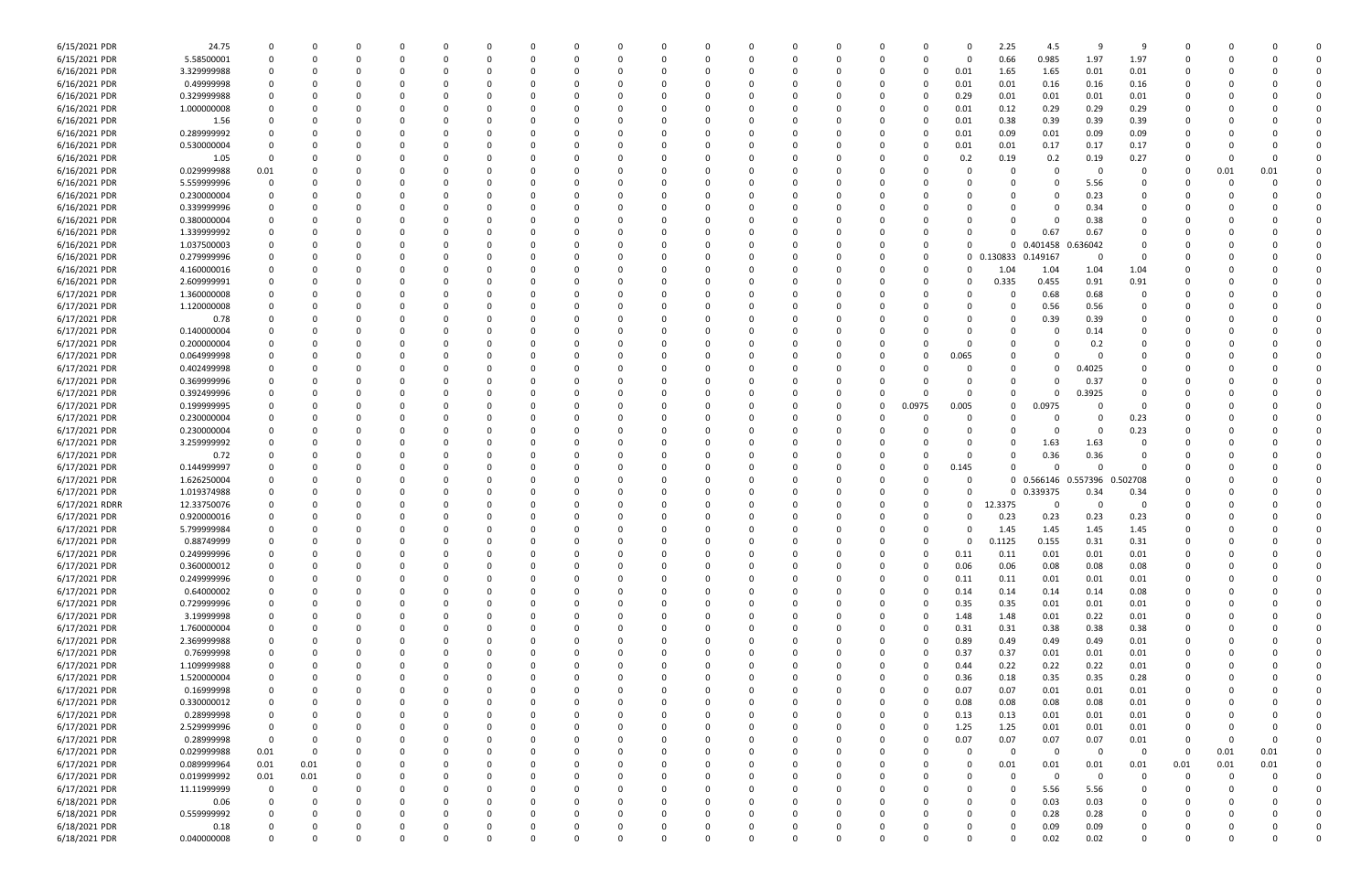| 6/18/2021 PDR | 0.18        |                         |             |          |          |          |              |              |          |          |          |          |          |             |        |            |          | O        | 0.09        | 0.09                    |                |          |      |              |  |
|---------------|-------------|-------------------------|-------------|----------|----------|----------|--------------|--------------|----------|----------|----------|----------|----------|-------------|--------|------------|----------|----------|-------------|-------------------------|----------------|----------|------|--------------|--|
|               |             |                         |             |          |          |          |              |              |          |          |          |          |          |             |        |            |          |          |             |                         |                |          |      |              |  |
| 6/18/2021 PDR | 0.079999992 | $\Omega$                | 0           |          | 0        |          |              | C            |          |          | 0        |          |          |             |        |            |          | 0        | 0.04        | 0.04                    | 0              | 0        |      |              |  |
| 6/18/2021 PDR | 0.079999968 | 0.01                    | 0.01        |          |          |          |              |              |          |          |          |          |          |             |        |            |          | 0        | 0.01        | 0.01                    | 0.01           | 0.01     | 0.01 | 0.01         |  |
| 6/18/2021 PDR | 0.499999992 |                         | $\Omega$    |          |          |          |              |              |          |          |          |          |          |             |        |            | o        | 0.125    | 0           | 0.25                    | 0.125          | 0        | - 0  |              |  |
| 6/18/2021 PDR | 0.707499987 |                         |             |          |          |          |              |              |          |          |          |          |          | O           | 0.1175 |            |          |          |             | 0.3225                  |                |          |      |              |  |
|               |             |                         |             |          |          |          |              |              |          |          |          |          |          |             |        |            |          | 0.125    | 0           |                         | 0.1425         |          |      |              |  |
| 6/18/2021 PDR | 1.287499977 |                         |             |          |          |          |              |              |          |          |          |          |          |             | 0.1125 | 0.1175     | o        | 0.1175   | $\Omega$    | 0.47                    | 0.47           |          |      |              |  |
| 6/18/2021 PDR | 0.069999996 |                         |             |          |          |          |              |              |          |          |          |          |          |             |        |            |          | 0        | 0.035       | 0.035                   | O              |          |      |              |  |
| 6/18/2021 PDR | 0.097499997 |                         |             |          |          |          |              |              |          |          |          |          |          |             |        |            |          | 0        | 0.0975      |                         |                |          |      |              |  |
|               |             |                         |             |          |          |          |              |              |          |          |          |          |          |             |        |            |          |          |             |                         |                |          |      |              |  |
| 6/18/2021 PDR | 0.644999991 |                         |             |          |          |          |              |              |          |          |          |          | 0        | 2775        | 0.3675 |            |          |          | -0          | 0                       |                |          |      |              |  |
| 6/18/2021 PDR | 0.159999996 |                         |             |          |          |          |              |              |          |          |          |          |          |             |        |            |          |          | $\Omega$    | 0.16                    |                |          |      |              |  |
| 6/18/2021 PDR | 1.300000008 |                         |             |          |          |          |              |              |          |          |          |          |          |             |        |            | $\Omega$ | 0        | 0.65        | 0.65                    |                |          |      |              |  |
| 6/18/2021 PDR | 21.145      |                         |             |          |          |          |              |              |          |          |          |          |          |             |        |            | 6.99     | 7.06     | 4.73        | 2.365                   |                |          |      |              |  |
|               |             |                         |             |          |          |          |              |              |          |          |          |          |          |             |        |            |          |          |             |                         |                |          |      |              |  |
| 6/18/2021 PDR | 3.750000003 |                         |             |          |          |          |              |              |          |          |          |          |          |             |        |            | 0.65     | 1.3      | 0.9         | 0.9                     |                |          |      |              |  |
| 6/19/2021 PDR | 0.690000012 |                         |             |          |          |          |              |              |          |          |          |          |          |             |        |            | 0.2      | 0.23     | 0.26        |                         |                |          |      |              |  |
| 6/19/2021 PDR | 0.410000004 |                         |             |          |          |          |              |              |          |          |          |          |          |             |        |            |          | 0.41     | 0           |                         |                |          |      |              |  |
| 6/19/2021 PDR | 7.060000008 |                         |             |          |          |          |              |              |          |          |          |          |          |             |        |            |          | 3.53     | 3.53        |                         |                |          |      |              |  |
|               |             |                         |             |          |          |          |              |              |          |          |          |          |          |             |        |            |          |          |             |                         |                |          |      |              |  |
| 6/19/2021 PDR | 0.547499991 |                         |             |          |          |          |              |              |          |          |          |          |          |             | 0.1725 |            | 0        | 0        | 0.25        | 0.125                   | $\Omega$       |          |      |              |  |
| 6/20/2021 PDR | 2.840000004 |                         |             |          |          |          |              |              |          |          |          |          |          |             |        |            | 0.51     | 0.45     | 0.45        | 0.45                    | 0.98           |          |      |              |  |
| 6/20/2021 PDR | 0.039999984 | 0.01                    | 0.01        |          |          |          |              |              |          |          |          |          |          |             |        |            |          | $\Omega$ | $\Omega$    | $\Omega$                | 0              | - 0      | 0.01 | 0.01         |  |
| 6/20/2021 PDR | 0.079999968 |                         | 0.01        |          |          |          |              |              |          |          |          |          |          |             |        |            | 0        | 0.01     | 0.01        | 0.01                    | 0.01           | 0.01     | 0.01 | 0.01         |  |
|               |             |                         |             |          |          |          |              |              |          |          |          |          |          |             |        |            |          |          |             |                         |                |          |      |              |  |
| 6/21/2021 PDR | 1.1775      |                         |             |          |          |          |              |              |          |          |          |          |          |             |        |            |          | 0        | 0.2775      | 0.45                    | 0.45           | -0       |      |              |  |
| 6/21/2021 PDR | 0.57500001  |                         |             |          |          |          |              |              |          |          |          |          |          |             |        |            |          | 0        | 0.115       | 0.23                    | 0.23           |          |      |              |  |
| 6/21/2021 PDR | 3.62499999  |                         |             |          |          |          |              |              |          |          |          |          |          |             |        |            | 0        | 0        | 0.725       | 1.45                    | 1.45           |          |      |              |  |
| 6/21/2021 PDR | 0.110000004 |                         |             |          |          |          |              |              |          |          |          |          |          |             |        |            |          | 0        | 0           | 0.11                    | 0              |          |      |              |  |
|               |             |                         |             |          |          |          |              |              |          |          |          |          |          |             |        |            |          |          |             |                         |                |          |      |              |  |
| 6/21/2021 PDR | 0.162500004 |                         |             |          |          |          |              |              |          |          |          |          |          |             |        |            |          | 0        | 0.0925      | 0.07                    | $\Omega$       |          |      |              |  |
| 6/21/2021 PDR | 0.189999996 |                         |             |          |          |          |              |              |          |          |          |          |          |             |        |            |          | 0        | 0           | 0.19                    | 0              |          |      |              |  |
| 6/21/2021 PDR | 0.157499985 |                         | 0           |          |          |          |              |              |          |          |          |          |          |             |        |            | 0.0075   | 0.01     | 0.01        | 0.12                    | 0.01           | 0        |      |              |  |
| 6/21/2021 PDR | 0.064999974 |                         |             |          |          |          |              |              |          |          |          |          |          |             |        |            | -0       | 0        |             |                         | 0.01           |          | 0.01 | 0.01         |  |
|               |             |                         | 0.01        |          |          |          |              |              |          |          |          |          |          |             |        |            |          |          | 0.005       | 0.01                    |                | 0.01     |      |              |  |
| 6/21/2021 PDR | 0.854999985 |                         |             |          |          |          |              |              |          |          |          |          |          |             |        |            | 0.285    | 0.38     | 0.19        | $\Omega$                |                | 0        |      |              |  |
| 6/22/2021 PDR | 30.45125    | 0                       | $\Omega$    |          |          |          |              |              |          |          |          |          |          |             |        | $\Omega$   | .422188  | 6.725312 | 764063      | 8.292917                | 3.246771       | - 0      |      |              |  |
| 6/22/2021 PDR | 0.089999964 | 0.01                    | 0.01        |          |          |          |              |              |          |          |          |          |          |             |        |            |          | 0.01     | 0.01        | 0.01                    | 0.01           | 0.01     | 0.01 | 0.01         |  |
|               |             |                         |             |          |          |          |              |              |          |          |          |          |          |             |        |            |          |          |             |                         |                |          |      |              |  |
| 6/22/2021 PDR | 1.509999981 |                         |             |          |          |          |              |              |          |          |          |          |          |             |        |            |          | 0        | 0.675       | 0.835                   | 0              | -0       |      |              |  |
| 6/23/2021 PDR | 17.9375     |                         |             |          |          |          |              |              |          |          |          |          |          |             |        |            |          | 2.2625   | 3.135       | 6.27                    | 6.27           |          |      |              |  |
| 6/23/2021 PDR | 0.48500001  |                         |             |          |          |          |              |              |          |          |          |          |          |             |        |            |          | 0.06     | 0.085       | 0.17                    | 0.17           |          |      |              |  |
| 6/23/2021 PDR | 0.88749999  |                         |             |          |          |          |              |              |          |          |          |          |          |             |        |            | O        | 1125     | 0.155       | 0.31                    | 0.31           |          |      |              |  |
|               |             |                         |             |          |          |          |              |              |          |          |          |          |          |             |        |            |          |          |             |                         |                |          |      |              |  |
| 6/23/2021 PDR | 0.690000012 | 0                       | $\Omega$    |          |          |          |              |              |          |          |          |          |          |             | -0     | 0.23       | 0.23     | 0.23     | 0           | $\overline{\mathbf{0}}$ | 0              | 0        |      |              |  |
| 6/24/2021 PDR | 0.079999968 | 0.01                    | 0.01        |          |          |          |              |              |          |          |          |          |          |             |        |            |          | 0        | 0.01        | 0.01                    | 0.01           | 0.01     | 0.01 | 0.01         |  |
| 6/24/2021 PDR | 0.029999988 | 0.01                    | 0.01        |          |          |          |              |              |          |          |          |          |          |             |        |            |          | 0        | $\Omega$    | $\Omega$                | n              | C        |      | 0.01         |  |
| 6/24/2021 PDR | 8.550000012 |                         |             |          |          |          |              |              |          |          |          |          |          |             |        |            |          | 2.64     | 1.97        | 1.97                    | 1.97           |          |      |              |  |
|               |             |                         |             |          |          |          |              |              |          |          |          |          |          |             |        |            |          |          |             |                         |                |          |      |              |  |
| 6/24/2021 PDR | 2.289999996 |                         |             |          |          |          |              |              |          |          |          |          |          |             |        |            |          | 0        | $\Omega$    | 2.29                    | $\overline{0}$ |          |      |              |  |
| 6/25/2021 PDR | 3.329999988 |                         |             |          |          |          |              |              |          |          |          |          |          |             |        |            | 0.01     | 1.65     | 1.65        | $0.01\,$                | 0.01           | $\Omega$ |      |              |  |
| 6/25/2021 PDR | 1.29        | $\Omega$                | 0           | $\Omega$ | 0        | $\Omega$ | $\Omega$     | 0            | $\Omega$ | $\Omega$ | 0        | $\Omega$ | $\Omega$ | $\Omega$    | 0      |            | $\Omega$ | 0.165    | 0.225       | 0.45                    | 0.45           | $\Omega$ |      | <sup>0</sup> |  |
| 6/25/2021 PDR | 17.9375     | $\mathbf 0$             | 0           | 0        | 0        | $\Omega$ | 0            | 0            | 0        | 0        | 0        |          | 0        | 0           | 0      |            | $\Omega$ | 2.2625   | 3.135       | 6.27                    | 6.27           | 0        |      | $\Omega$     |  |
|               |             |                         |             |          |          |          |              |              |          |          |          |          |          |             |        |            |          |          |             |                         |                |          |      |              |  |
| 6/26/2021 PDR | 0.039999984 | $0.01\,$                | $0.01\,$    |          |          |          |              | 0            |          |          |          |          |          |             | -0     |            | 0        | 0        | $\mathbf 0$ | $\Omega$                | $\mathbf 0$    | $\Omega$ | 0.01 | 0.01         |  |
| 6/26/2021 PDR | 0.387499995 | $\overline{\mathbf{0}}$ | $\mathbf 0$ |          | 0        |          | <sup>0</sup> | 0            |          |          |          |          |          |             | 0      | $\Omega$   | 0        | 0.0775   | 0.31        | $\Omega$                | 0              | $\Omega$ | - 0  |              |  |
| 6/27/2021 PDR | 0.029999988 | 0.01                    | 0.01        |          | 0        |          |              | 0            |          |          |          |          |          |             |        |            |          | 0        | $\mathbf 0$ | $\Omega$                | 0              | - 0      | 0.01 | $\Omega$     |  |
| 6/27/2021 PDR | 0.089999964 | 0.01                    | 0.01        |          |          |          |              | 0            |          |          |          |          |          |             |        |            | $\Omega$ | 0.01     | 0.01        | 0.01                    | 0.01           | 0.01     | 0.01 | 0.01         |  |
|               |             |                         |             |          |          |          |              |              |          |          |          |          |          |             |        |            |          |          |             |                         |                |          |      |              |  |
| 6/27/2021 PDR | 0.079999968 | 0.01                    | 0.01        | 0        | 0        |          | <sup>0</sup> | 0            | 0        |          |          |          |          | $\Omega$    | 0      |            | 0        | 0.01     | 0.01        | 0.01                    | 0.01           | 0.01     | 0.01 |              |  |
| 6/27/2021 PDR | 0.200000004 | 0                       | $\Omega$    |          | 0        |          |              | 0            |          |          |          |          |          |             | 0      |            | 0        | 0        | 0           | 0.2                     | 0              | 0        | - 0  |              |  |
| 6/27/2021 PDR | 0.200000004 |                         |             |          |          |          |              |              |          |          |          |          |          |             |        |            |          |          | $\Omega$    | 0.2                     | 0              |          |      |              |  |
| 6/27/2021 PDR | 0.200000004 |                         |             |          | 0        |          |              |              |          |          |          |          |          |             | 0      |            |          |          | 0           | 0.2                     | 0              |          |      |              |  |
|               |             |                         |             |          |          |          |              |              |          |          |          |          |          |             |        |            |          |          |             |                         |                |          |      |              |  |
| 6/27/2021 PDR | 0.200000004 |                         |             |          |          |          |              |              |          |          |          |          |          |             |        |            |          |          | 0           | 0.2                     | 0              |          |      |              |  |
| 6/27/2021 PDR | 0.200000004 |                         |             |          |          |          |              |              |          |          |          |          |          |             |        |            |          | 0        | 0           | 0.2                     | 0              | 0        |      |              |  |
| 6/27/2021 PDR | 0.110000004 |                         |             |          | 0        | $\Omega$ | 0            | 0            | 0        |          |          |          |          |             | 0      |            | $\Omega$ | 0        | $\mathbf 0$ | $\Omega$                | 0.11           | 0        |      |              |  |
|               |             |                         |             |          |          |          |              |              |          |          |          |          |          |             |        |            |          |          |             |                         |                |          |      |              |  |
| 6/28/2021 PDR | 0.119999988 |                         |             |          | 0        |          |              | 0            |          |          | 0        |          |          |             | 0      |            | 0.01     | 0.01     | 0.08        | 0.01                    | 0.01           | 0        |      |              |  |
| 6/28/2021 PDR | 1.17        |                         |             |          | $\Omega$ | $\Omega$ |              | 0            | - 0      |          | $\Omega$ | $\Omega$ |          | $\Omega$    | 0      |            | 0.01     | 0.01     | 0.38        | 0.39                    | 0.38           | 0        |      |              |  |
| 6/28/2021 PDR | 0.200000004 |                         |             |          | 0        |          |              | 0            |          |          |          |          |          |             | 0      |            | 0        | 0        | 0           | $\Omega$                | 0.2            | 0        |      |              |  |
| 6/28/2021 PDR | 0.200000004 |                         |             |          |          |          |              | 0            |          |          |          |          |          |             |        |            |          | 0        | 0           | $\Omega$                | 0.2            | 0        |      |              |  |
|               |             |                         |             |          |          |          |              |              |          |          |          |          |          |             |        |            |          |          |             |                         |                |          |      |              |  |
| 6/28/2021 PDR | 0.200000004 |                         |             |          |          |          | <sup>0</sup> | 0            |          |          |          |          |          |             |        |            |          | 0        | $\Omega$    | $\Omega$                | 0.2            | 0        |      |              |  |
| 6/28/2021 PDR | 0.140000004 |                         |             |          | 0        |          | 0            | 0            |          |          |          |          |          | 0           |        |            | 0        | 0        | 0.14        | $\Omega$                | 0              | 0        |      |              |  |
| 6/28/2021 PDR | 0.230000004 |                         |             |          | 0        |          |              | <sup>0</sup> |          |          |          |          |          | $\Omega$    |        |            | $\Omega$ | $\Omega$ | $\mathbf 0$ | $\Omega$                | 0.23           | 0        |      |              |  |
| 6/28/2021 PDR | 0.779791643 |                         |             |          | $\Omega$ |          |              | 0            |          |          |          |          |          | 0           |        | 0 0.129792 | 0.13     | 0.13     | 0.13        | 0.13                    | 0.13           | 0        |      |              |  |
|               |             |                         |             |          |          |          |              |              |          |          |          |          |          |             |        |            |          |          |             |                         |                |          |      |              |  |
| 6/28/2021 PDR | 5.799999984 |                         |             |          |          |          |              |              |          |          |          |          |          |             |        |            | 0        | 1.45     | 1.45        | 1.45                    | 1.45           |          |      |              |  |
| 6/28/2021 PDR | 9.999999984 |                         |             |          | 0        |          |              |              |          |          |          |          |          |             |        |            | 0        | 2.5      | 2.5         | 2.5                     | 2.5            |          |      |              |  |
| 6/28/2021 PDR | 0.330000012 | $\mathbf 0$             | $\Omega$    | $\Omega$ | $\Omega$ | $\Omega$ | $\mathbf 0$  | 0            |          | $\Omega$ | $\Omega$ | $\Omega$ | $\Omega$ | $\mathbf 0$ | 0      |            | $\Omega$ | 0        | 0.11        | 0.11                    | 0.11           | 0        |      | O            |  |
|               |             |                         |             |          |          |          |              |              |          |          |          |          |          |             |        |            |          |          |             |                         |                |          |      |              |  |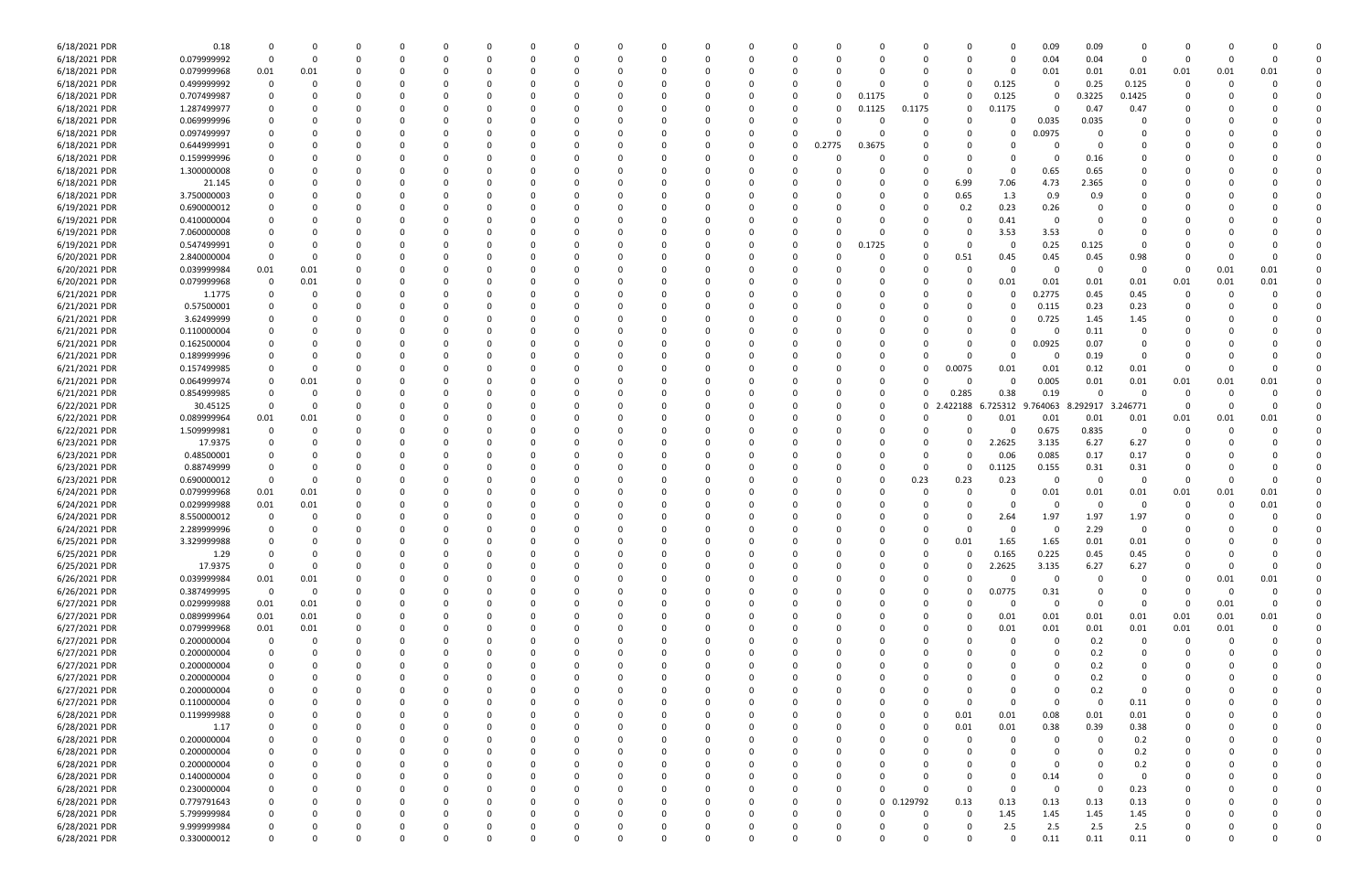| 6/29/2021 PDR                | 1.040000016                | 0                       |          |          |          | 0             |          |          |          |          |          | 0             |          |                  |          |          |          | 0.26              | 0.26                | 0.26             | 0.26                    |              |      |                  |  |
|------------------------------|----------------------------|-------------------------|----------|----------|----------|---------------|----------|----------|----------|----------|----------|---------------|----------|------------------|----------|----------|----------|-------------------|---------------------|------------------|-------------------------|--------------|------|------------------|--|
| 6/29/2021 PDR                | 10.00499999                | 0                       |          |          |          | $\Omega$      |          |          | n        |          |          | $\Omega$      |          | 0                | 0        | - 0      | 3.21     | 3.36              | 2.29                | 1.145            | 0                       |              |      |                  |  |
| 6/29/2021 PDR                | 0.382500009                |                         |          |          |          | -0            |          |          |          |          |          | -0            |          |                  |          |          | 0.0575   | 0.115             | 0.14                | 0.07             | 0                       |              |      |                  |  |
| 6/29/2021 PDR                | 0.800000004                |                         |          |          |          |               |          |          |          |          |          |               |          |                  |          |          | 0.01     | 0.01              | 0.26                | 0.26             | 0.26                    |              |      |                  |  |
| 6/29/2021 PDR                | 1.160000004                |                         |          |          |          | $\Omega$      |          |          |          |          |          | $\Omega$      |          |                  |          |          | 0.01     | 0.01              | 0.38                | 0.38             | 0.38                    |              |      |                  |  |
| 6/29/2021 PDR                | 0.16999998                 |                         |          |          |          |               |          |          |          |          |          |               |          |                  |          |          | 0.07     | 0.07              | 0.01                | 0.01             | 0.01                    |              |      |                  |  |
| 6/29/2021 PDR                | 0.129999996                |                         |          |          |          |               |          |          |          |          |          | $\Omega$      |          |                  |          |          | 0.05     | 0.05              | 0.01                | 0.01             | 0.01                    |              |      |                  |  |
| 6/29/2021 PDR                | 0.099999996                |                         |          |          |          | - 0           |          |          |          |          |          | $\Omega$      |          |                  | C        |          |          | 0.05              | $\Omega$            | 0.05             | 0                       |              |      |                  |  |
| 6/29/2021 PDR                | 0.140000004                |                         |          |          |          |               |          |          |          |          |          | 0             |          |                  | T        |          |          | 0                 | 0                   | 0.14             | - 0                     |              |      |                  |  |
| 6/29/2021 PDR                | 0.909798277                |                         |          |          |          |               |          |          |          |          |          | $\Omega$      | $\Omega$ | .64E-06 0.129792 |          | 0.13     | 0.13     | 0.13              | 0.13                | 0.13             | 0.13                    |              |      |                  |  |
| 6/29/2021 PDR                | 1.019389042                | 0                       |          |          |          | $\Omega$      |          |          |          |          |          | $\Omega$      |          | $\Omega$         | 0        | 0        | 0        | 1.41E-05          | 339375              | 0.34             | 0.34                    |              |      |                  |  |
| 6/29/2021 PDR                | 3.259999992                |                         |          |          |          |               |          |          |          |          |          | 0             |          |                  |          |          |          | 0                 | 1.63                | 1.63             | 0                       |              |      |                  |  |
| 6/29/2021 PDR                | 1.300000008                |                         |          |          |          | - 0           |          |          |          |          |          | -0            |          |                  |          |          |          | 0                 | 0.65                | 0.65             | 0                       |              |      |                  |  |
| 6/29/2021 PDR                | 1.2                        |                         |          |          |          | - 0           |          |          |          |          |          | -0            |          |                  |          |          |          | 0                 | 0.6                 | 0.6              | 0                       |              |      |                  |  |
| 6/29/2021 PDR                | 0.66                       |                         |          |          |          |               |          |          |          |          |          |               |          |                  |          |          |          | 0                 | 0.33                | 0.33             |                         |              |      |                  |  |
| 6/30/2021 PDR                | 0.16999998                 |                         |          |          |          |               |          |          |          |          |          |               |          |                  |          |          | 0.07     | 0.07              | 0.01                | 0.01             | 0.01                    |              |      |                  |  |
| 6/30/2021 PDR                | 0.149999988                |                         |          |          |          | -0            |          |          |          |          |          | -0            |          |                  |          |          | 0.06     | 0.06              | 0.01                | 0.01             | 0.01                    |              |      |                  |  |
| 6/30/2021 PDR                | 0.129999996                | - 0                     |          |          |          | - 0           |          |          |          |          |          | 0             |          |                  |          |          | 0.05     | 0.05              | 0.01                | 0.01             | 0.01                    | -0           |      |                  |  |
| 6/30/2021 PDR                | 0.089999964                | 0.01                    | 0.01     |          |          | -0            |          |          |          |          |          | -0            |          |                  |          |          |          | 0.01              | 0.01                | 0.01             | 0.01                    | 0.01         | 0.01 | 0.01             |  |
| 6/30/2021 PDR                | 0.467499993                | 0                       |          |          |          |               |          |          |          |          |          | $\Omega$      |          |                  |          |          |          | .2325             | 0.235               | $\Omega$         |                         |              |      |                  |  |
| 6/30/2021 PDR                | 1.17                       |                         |          |          |          | -0            |          |          |          |          |          | -0            |          |                  |          |          | 0.165    | 0.33              | 0.45                | 0.225            | - 0                     |              |      |                  |  |
| 6/30/2021 PDR                | 0.48500001                 |                         |          |          |          |               |          |          |          |          |          | 0             |          |                  |          |          |          | 0.06              | 0.085               | 0.17             | 0.17                    |              |      |                  |  |
| 6/30/2021 PDR                | 9.850000011                |                         |          |          |          |               |          |          |          |          |          |               |          |                  |          |          |          | 1.25              | 1.72                | 3.44             | 3.44                    | C            |      |                  |  |
| 6/30/2021 PDR                | 0.88749999                 |                         |          |          |          |               |          |          |          |          |          | -0            |          |                  |          |          |          | 1125              | 0.155               | 0.31             | 0.31                    | -0           |      |                  |  |
| 7/1/2021 PDR                 | 0.059999976                |                         |          |          |          |               |          |          |          |          |          | -0            |          |                  |          |          |          | O                 | 0.01                | 0.01             | 0.01                    | 0.01         | 0.01 | 0.01             |  |
| 7/1/2021 PDR                 | 0.069999972                |                         |          |          |          |               |          |          |          |          |          |               |          |                  |          |          |          | 0.01              | 0.01                | 0.01             | 0.01                    | 0.01         | 0.01 | 0.01             |  |
| 7/1/2021 PDR                 | 0.047499999                |                         |          |          |          | - 0           |          | 0        | 0.0475   |          |          | -0            |          |                  |          |          |          | - 0               | 0                   | 0                |                         | n            |      |                  |  |
| 7/1/2021 PDR                 | 1.040000016                |                         |          |          |          |               |          |          |          |          |          |               |          |                  |          |          |          | 0.26              | 0.26                | 0.26             | 0.26                    |              |      |                  |  |
| 7/1/2021 PDR                 | 15.08749999                |                         |          |          |          |               |          |          |          |          |          |               |          |                  |          |          |          | .9375             | 2.63                | 5.26             | 5.26                    |              |      |                  |  |
| 7/1/2021 PDR                 | 10.40000002                | - 0                     |          |          |          |               |          |          |          |          |          | $\Omega$      |          |                  | 2.6      | 2.6      | 2.6      | 2.6               | 0                   |                  |                         | $\Omega$     |      |                  |  |
| 7/2/2021 PDR                 | 0.04999998                 | 0.01                    | 0.01     |          |          | - 0           |          |          | C        |          |          | 0             |          |                  |          |          |          |                   | 0                   |                  | 0                       | 0.01         | 0.01 | 0.01             |  |
| 7/2/2021 PDR                 | 0.404999991                | 0                       |          |          |          | - 0           |          |          | 0.405    |          |          | 0             |          |                  |          |          |          |                   | -0                  |                  |                         |              |      |                  |  |
| 7/2/2021 PDR                 | 0.112499991                |                         |          |          |          | - 0           |          |          | 0.1125   |          |          | -0            |          |                  |          |          |          |                   | $\Omega$            |                  |                         |              |      |                  |  |
|                              |                            |                         |          |          |          |               |          |          |          |          |          |               |          |                  |          |          |          |                   | -0                  |                  |                         |              |      |                  |  |
| 7/2/2021 PDR<br>7/2/2021 PDR | 0.174999996<br>0.099999996 |                         |          |          |          |               |          |          | 0.175    |          |          |               |          |                  |          |          |          |                   |                     |                  |                         |              |      |                  |  |
|                              |                            |                         |          |          |          |               |          |          |          |          |          | $\Omega$      |          |                  |          |          |          |                   |                     |                  | 0.1                     |              |      |                  |  |
|                              |                            |                         |          |          |          |               |          |          |          |          |          |               |          |                  |          |          |          |                   |                     |                  |                         |              |      |                  |  |
| 7/2/2021 PDR                 | 3.759999996                |                         |          |          |          | $\Omega$      |          |          |          |          |          |               |          |                  |          |          |          |                   | 0 0.039167 3.681667 | 0.039167         | $\Omega$                |              |      |                  |  |
| 7/2/2021 PDR                 | 0.249999996                |                         |          |          |          |               |          |          |          |          |          | 0             |          |                  |          |          |          |                   | 0 0.002604          | 0.244792         | 0.002604                |              |      |                  |  |
| 7/2/2021 PDR                 | 0.579999996                |                         |          |          |          |               |          |          |          |          |          | $\Omega$      |          |                  |          |          |          |                   | 0 0.006042          | 0.567917         | 0.006042                |              |      |                  |  |
| 7/2/2021 PDR                 | 1.130000004                |                         |          |          |          |               |          |          |          |          |          |               |          |                  |          |          |          |                   |                     | 1.13             | $\Omega$                |              |      |                  |  |
| 7/2/2021 PDR                 | 1.317499989                | 0                       |          |          |          | - 0           |          |          |          |          |          | -0            |          |                  |          |          | 0        | 0.1675            | 0.23                | 0.46             | 0.46                    | <sup>0</sup> |      |                  |  |
| 7/2/2021 PDR                 | 1.040000016                | 0                       |          |          |          |               |          |          |          |          |          |               |          |                  |          |          |          | 0.26              | 0.26                | 0.26             | 0.26                    |              |      |                  |  |
| 7/2/2021 PDR                 | 15.08749999                | 0                       |          | $\Omega$ | $\Omega$ | $\Omega$      | $\Omega$ | $\Omega$ | $\Omega$ | $\Omega$ | $\Omega$ | $\Omega$      | $\Omega$ | $\Omega$         | $\Omega$ |          | $\Omega$ | 1.9375            | 2.63                | 5.26             | 5.26                    | 0            |      |                  |  |
| 7/2/2021 PDR                 | 0.63                       | $\mathbf 0$             | $\Omega$ | 0        |          | $\Omega$      |          |          | 0        |          |          | 0             |          | n                | 0        |          | $\Omega$ | $\mathbf 0$       | $\mathbf 0$         | 0.63             | 0                       | 0            |      | $\Omega$         |  |
| 7/3/2021 PDR                 | 0.089999964                | 0.01                    | 0.01     |          |          | 0             |          |          | 0        |          |          | 0             |          |                  | 0        |          | 0        | 0.01              | 0.01                | 0.01             | 0.01                    | 0.01         | 0.01 | 0.01             |  |
| 7/5/2021 PDR                 | 0.029999988                | 0.01                    | 0.01     |          |          | $\Omega$      |          | $\Omega$ | 0        |          |          | $\Omega$      |          |                  | 0        |          | $\Omega$ | $\Omega$          | $\Omega$            | $\Omega$         | $\Omega$                | $\Omega$     | 0    | 0.01             |  |
| 7/6/2021 PDR                 | 0.048958337                | $\overline{\mathbf{0}}$ | 0        |          |          | $\Omega$      |          |          |          |          |          | 0             |          |                  |          |          | 0        |                   | 0 0.048958          | 0                | 0                       | - 0          | - 0  | $\Omega$         |  |
| 7/6/2021 PDR                 | 0.069999972                | 0.01                    | 0.01     |          |          | $\Omega$      |          |          |          |          |          | $\Omega$      |          |                  | 0        |          |          | $\Omega$          | 0                   | 0.01             | 0.01                    | 0.01         | 0.01 | $0.01\,$         |  |
| 7/6/2021 PDR                 | 0.029999988                | 0.01                    | 0.01     |          |          | $\Omega$      |          |          |          |          |          | $\Omega$      |          |                  | 0        |          |          |                   | $\Omega$            | $\Omega$         | $\Omega$                | $\Omega$     |      | 0.01             |  |
| 7/6/2021 PDR                 | 0.142499997                | 0                       |          |          |          | $\Omega$      |          |          | 0        |          |          | 0             | $\Omega$ | $\Omega$         | 0.1425   |          |          |                   | 0                   | $\Omega$         | $\Omega$                | 0            |      |                  |  |
| 7/6/2021 PDR                 | 2.399999999                | 0                       |          |          |          | 0             |          |          | 0        |          |          | 0             |          |                  | 0        |          | 0        | 0                 | 0.025               | 2.35             | 0.025                   |              |      |                  |  |
| 7/6/2021 PDR                 | 0.980000004                | 0                       |          |          |          | $\Omega$      |          |          | 0        |          |          | 0             |          |                  |          |          | $\Omega$ | 0.98              | $\Omega$            | $\Omega$         | 0                       |              |      |                  |  |
| 7/6/2021 PDR                 | 0.019999992                |                         |          |          |          | $\Omega$      |          |          |          |          |          | 0             |          |                  |          |          |          | 0                 | 0                   | 0.01             | 0.01                    |              |      |                  |  |
| 7/6/2021 PDR                 | 0.100000008                |                         |          |          |          | 0             |          |          |          |          |          | 0             |          |                  |          |          |          | 0                 | $\mathbf 0$         | 0.05             | $0.05\,$                |              |      |                  |  |
| 7/6/2021 PDR                 | 1.152499995                | 0                       |          |          |          | $\Omega$      |          |          | 0        |          |          | 0             |          |                  | 0        | $\Omega$ | 0.1675   | 0.335             | 0.42                | 0.23             | 0                       |              |      |                  |  |
| 7/6/2021 PDR                 | 4.919999994                | 0                       |          |          |          | 0             |          |          | 0        |          |          | 0             |          | 0                | 0        |          | 1.65     | 1.65              | 1.06                | 0.56             | 0                       | 0            |      |                  |  |
| 7/6/2021 PDR                 | 0.9                        | 0                       |          |          |          | 0             |          |          | 0        |          |          | 0             |          |                  | 0        |          | $\Omega$ | $\mathbf 0$       | $\mathbf 0$         | 0.45             | 0.45                    | 0            |      |                  |  |
| 7/6/2021 PDR                 | 9.999999984                | 0                       |          |          |          | $\Omega$      |          |          | 0        |          |          | $\Omega$      |          | 0                | 0        |          |          | 2.5               | 2.5                 | 2.5              | 2.5                     | -0           |      |                  |  |
| 7/7/2021 PDR                 | 0.04999998                 | 0.01                    | 0.01     |          |          | $\Omega$      |          |          |          |          |          | $\Omega$      |          |                  |          |          |          | 0                 | $\mathbf 0$         | $\Omega$         | $\Omega$                | 0.01         | 0.01 | 0.01             |  |
| 7/7/2021 PDR                 | 3.390000012                | 0                       |          |          |          | 0             |          |          |          |          |          | 0             |          |                  |          |          | $\Omega$ | 0                 | 1.13                | 1.13             | 1.13                    | 0            |      |                  |  |
| 7/7/2021 PDR                 | 1.045000014                | 0                       |          |          |          | $\Omega$      |          |          |          |          |          | $\Omega$      |          |                  |          |          | 0.35     | 0.35              | 0.23                | 0.115            | 0                       | 0            |      |                  |  |
| 7/7/2021 PDR                 | 21.23499999                | 0                       |          |          |          | $\Omega$      |          |          |          |          |          | $\Omega$      |          |                  |          |          | 7.02     | 7.09              | 4.75                | 2.375            | 0                       |              |      |                  |  |
| 7/7/2021 PDR                 | 0.200000004                | 0                       |          |          |          | 0             |          |          | 0        |          |          | 0             |          |                  | 0        |          | $\Omega$ | $\mathbf 0$       | 0                   | 0.2              | $\Omega$                |              |      |                  |  |
| 7/7/2021 PDR                 | 5.890000002                | 0                       |          |          |          | $\Omega$      |          |          | 0        |          |          | $\Omega$      |          |                  | 0        |          | 1.97     | 1.97              | 1.3                 | 0.65             | $\overline{\mathbf{0}}$ | 0            |      |                  |  |
| 7/7/2021 PDR<br>7/8/2021 PDR | 0.88749999<br>0.059999976  | 0<br>0.01               | 0.01     | $\Omega$ | $\Omega$ | 0<br>$\Omega$ | $\Omega$ | $\Omega$ | $\Omega$ | $\Omega$ | $\Omega$ | 0<br>$\Omega$ | $\Omega$ | $\Omega$         | 0        |          | $\Omega$ | .1125<br>$\Omega$ | 0.155<br>$\Omega$   | 0.31<br>$\Omega$ | 0.31<br>0.01            | -0<br>0.01   | 0.01 | $\Omega$<br>0.01 |  |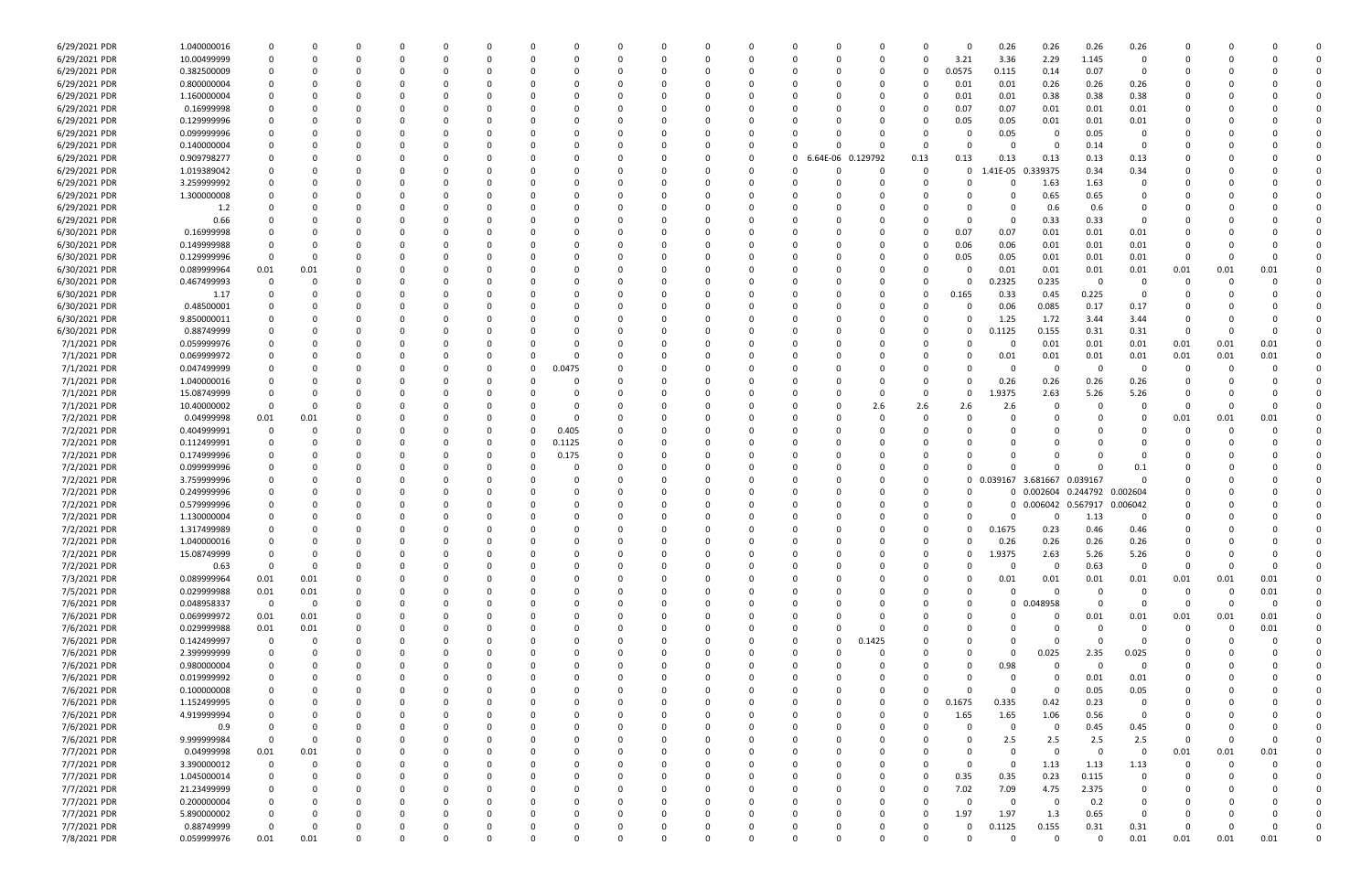| 7/8/2021 PDR  | 0.140000004 |             | 0           |          |          |          |          |          |          |          |              |        |          |        |             |          |        |                              |          | 0.14                      |          |          |          |          |  |
|---------------|-------------|-------------|-------------|----------|----------|----------|----------|----------|----------|----------|--------------|--------|----------|--------|-------------|----------|--------|------------------------------|----------|---------------------------|----------|----------|----------|----------|--|
| 7/8/2021 PDR  | 0.099999996 | 0           | 0           | n        | 0        |          | $\Omega$ |          | O        | - 0      | <sup>0</sup> |        | n        |        | $\Omega$    | 0        |        | 0                            | 0        | $\Omega$                  | 0.1      | 0        |          |          |  |
| 7/8/2021 PDR  | 0.140000004 |             |             |          |          |          |          |          |          |          |              |        |          |        |             |          |        |                              |          | -0                        | 0.14     |          |          |          |  |
| 7/8/2021 PDR  | 0.140000004 |             |             |          |          |          |          |          |          |          |              |        |          |        |             |          |        |                              | 0        | 0                         | 0.14     |          |          |          |  |
| 7/8/2021 PDR  | 0.239999976 |             |             |          |          |          |          |          |          |          |              |        |          |        | 0           | 0.04     | 0.04   | 0.04                         | 0.04     | 0.04                      | 0.04     |          |          |          |  |
| 7/8/2021 PDR  | 0.300000024 |             |             |          |          |          |          |          |          |          |              |        |          |        | 0           | 0.05     | 0.05   | 0.05                         | 0.05     | 0.05                      | 0.05     |          |          |          |  |
| 7/8/2021 PDR  | 1.219999992 |             | 0           |          |          |          |          |          |          |          |              |        |          |        | 0           | O        |        | - 0                          |          | 0.61                      | 0        |          |          |          |  |
|               |             |             |             |          |          |          |          |          |          |          |              |        |          |        |             |          |        |                              | 0.61     |                           |          |          |          |          |  |
| 7/8/2021 PDR  | 0.3         |             |             |          |          |          |          |          |          |          |              |        |          |        |             | C.       |        | -0                           | 0.15     | 0.15                      |          |          |          |          |  |
| 7/8/2021 PDR  | 0.382500009 |             |             |          |          |          |          |          |          |          |              |        |          |        |             | 0        | 0.0575 | 0.115                        | 0.14     | 0.07                      | - 0      |          |          |          |  |
| 7/9/2021 PDR  | 1.829999988 |             |             |          |          |          |          |          |          |          |              |        |          |        |             | 0        | 0.01   | 0.01                         | 0.57     | 0.67                      | 0.57     |          |          |          |  |
| 7/9/2021 PDR  | 0.63        |             |             |          |          |          |          |          |          |          |              |        |          |        |             | 0        | 0.01   | 0.01                         | 0.17     | 0.27                      | 0.17     |          |          |          |  |
| 7/9/2021 PDR  | 12.83999999 |             |             |          |          |          |          |          |          |          |              |        |          |        |             | n        | 1.63   | 1.63                         | 3.16     | 3.26                      | 3.16     |          |          |          |  |
| 7/9/2021 PDR  | 7.520000004 |             | 0           |          |          |          |          |          |          |          |              |        |          |        | 0           | 0        | 0.94   | 0.94                         | 1.88     | 1.88                      | 1.88     |          |          |          |  |
| 7/9/2021 PDR  | 1.329999996 | 0           | 0           |          |          |          |          |          |          |          |              |        |          |        |             | 0        | 0.01   | 0.33                         | 0.33     | 0.33                      | 0.33     | 0        | -0       |          |  |
| 7/9/2021 PDR  | 0.04999998  | 0.01        | 0.01        |          |          |          |          |          |          |          |              |        |          |        |             |          |        | 0                            | 0        | - 0                       |          | 0.01     | 0.01     | 0.01     |  |
| 7/9/2021 PDR  | 0.200000004 | 0           | 0           |          |          |          |          |          |          |          |              |        |          |        |             |          |        |                              | 0        | 0.2                       |          | 0        |          |          |  |
| 7/9/2021 PDR  | 1.399999992 |             |             |          |          |          |          |          |          |          |              |        |          |        |             |          |        | 0                            | 0.7      | 0.7                       |          |          |          |          |  |
| 7/9/2021 PDR  | 0.874999983 |             |             |          |          |          |          |          |          |          |              |        |          |        |             | 0        | 0.075  | 0.075                        | 0.125    | 0.3                       | 0.3      |          |          |          |  |
| 7/9/2021 PDR  | 0.724999986 |             |             |          |          |          |          |          |          |          |              |        |          |        | O           | 0        | 0.0625 | 0.0625                       | 0.1      | 0.25                      | 0.25     |          |          |          |  |
| 7/9/2021 PDR  | 0.874999983 |             |             |          |          |          |          |          |          |          |              |        |          |        |             | 0        | 0.075  | 0.075                        | 0.125    | 0.3                       | 0.3      |          |          |          |  |
| 7/9/2021 PDR  | 0.724999986 |             |             |          |          |          |          |          |          |          |              |        |          |        | - 0         | 0        | 0.0625 | 0.0625                       | 0.1      | 0.25                      | 0.25     |          |          |          |  |
| 7/9/2021 PDR  | 1.7075      |             |             |          |          |          |          |          |          |          |              |        |          |        | 0           | 0        | 0.1325 | 0.1325                       | 0.3825   | 0.53                      | 0.53     |          |          |          |  |
| 7/9/2021 PDR  | 1.7075      |             |             |          |          |          |          |          |          |          |              |        |          |        | 0           | 0        | 0.1325 | 0.1325                       | 0.3825   | 0.53                      | 0.53     |          |          |          |  |
|               |             |             |             |          |          |          |          |          |          |          |              |        |          |        |             |          |        |                              |          |                           |          |          |          |          |  |
| 7/9/2021 PDR  | 1.7075      |             |             |          |          |          |          |          |          |          |              |        |          |        | 0           | 0        | 0.1325 | 0.1325                       | 0.3825   | 0.53                      | 0.53     |          |          |          |  |
| 7/9/2021 PDR  | 1.772499987 |             |             |          |          |          |          |          |          |          |              |        |          |        |             | 0        | 0.1375 | 0.1375                       | 0.3975   | 0.55                      | 0.55     |          |          |          |  |
| 7/9/2021 PDR  | 1.772499987 |             |             |          |          |          |          |          |          |          |              |        |          |        |             | 0        | 0.1375 | 0.1375                       | 0.3975   | 0.55                      | 0.55     |          |          |          |  |
| 7/9/2021 PDR  | 1.522499993 |             |             |          |          |          |          |          |          |          |              |        |          |        |             | 0        | 0.125  | 0.1725                       | 0.225    | 0.5                       | 0.5      |          |          |          |  |
| 7/9/2021 PDR  | 1.832499983 |             |             |          |          |          |          |          |          |          |              |        |          |        |             | 0        | 0.15   | 0.2075                       | 0.275    | 0.6                       | 0.6      |          |          |          |  |
| 7/9/2021 PDR  | 1.704999987 |             |             |          |          |          |          |          |          |          |              |        |          |        | 0           | 0        | 0.1375 | 0.2175                       | 0.25     | 0.55                      | 0.55     |          |          |          |  |
| 7/9/2021 PDR  | 1.704999987 |             |             |          |          |          |          |          |          |          |              |        |          |        |             | 0        | 0.1375 | 0.2175                       | 0.25     | 0.55                      | 0.55     |          |          |          |  |
| 7/9/2021 PDR  | 1.704999987 |             |             |          |          |          |          |          |          |          |              |        |          |        |             | 0        | 0.1375 | 0.2175                       | 0.25     | 0.55                      | 0.55     |          |          |          |  |
| 7/9/2021 PDR  | 1.704999987 |             |             |          |          |          |          |          |          |          |              |        |          |        | 0           | 0        | 0.1375 | 0.2175                       | 0.25     | 0.55                      | 0.55     |          |          |          |  |
| 7/9/2021 PDR  | 1.174999986 |             |             |          |          |          |          |          |          |          |              |        |          |        |             | 0        | 0.1    | 0.1                          | 0.175    | 0.4                       | 0.4      |          |          |          |  |
| 7/9/2021 PDR  | 1.174999986 |             |             |          |          |          |          |          |          |          |              |        |          |        | - 0         | 0        | 0.1    | 0.1                          | 0.175    | 0.4                       | 0.4      |          |          |          |  |
| 7/9/2021 PDR  | 0.604999981 |             |             |          |          |          |          |          |          |          |              |        |          |        | O           | 0        | 0.0525 | 0.0525                       | 0.08     | 0.21                      | 0.21     |          |          |          |  |
| 7/9/2021 PDR  | 0.674999971 |             |             |          |          |          |          |          |          |          |              |        | 0        |        | 0.0375      | 0.0375   | 0.0375 | 0.15                         | 0.1125   | 0.15                      | 0.15     |          |          |          |  |
| 7/9/2021 PDR  | 1.24999998  |             |             |          |          |          |          |          |          |          |              | 0.0625 | 0        |        | 0.0625      | 0.0625   | 0.125  | 0.25                         | 0.1875   | 0.25                      | 0.25     |          |          |          |  |
| 7/9/2021 PDR  | 1.745000001 |             |             |          |          |          |          |          |          |          |              |        |          |        |             | 0        | 0.1475 | 0.1475                       | 0.27     | 0.59                      | 0.59     |          |          |          |  |
| 7/9/2021 PDR  | 0.414999993 |             |             |          |          |          |          |          |          |          |              |        |          |        |             |          |        |                              |          |                           | 0.14     |          |          |          |  |
|               |             |             |             |          |          |          |          |          |          |          |              |        |          |        |             |          | 0.0375 | 0.0375                       | 0.05     | 0.15                      |          |          |          |          |  |
| 7/9/2021 PDR  | 0.294999993 | 0           |             |          |          |          |          |          |          |          |              |        |          |        | 0           | 0        | 0.0275 | 0.0275                       | 0.03     | 0.11                      | 0.1      |          |          |          |  |
| 7/9/2021 PDR  | 1.474999989 |             | υ           |          |          |          |          |          |          |          |              |        |          |        |             |          | 0.13   | $\mathbf 0$                  | 0.305    | 0.52                      | 0.52     |          |          |          |  |
| 7/9/2021 PDR  | 1.444999988 | $\mathbf 0$ | $\mathbf 0$ | $\Omega$ | $\Omega$ | $\Omega$ | $\Omega$ | $\Omega$ | $\Omega$ | $\Omega$ | 0            |        | $\Omega$ |        | $\mathbf 0$ | $\Omega$ | 0.1275 | $\Omega$                     | 0.2975   | 0.51                      | 0.51     | 0        |          |          |  |
| 7/9/2021 PDR  | 1.247499983 |             | $\Omega$    | $\Omega$ | $\Omega$ |          | $\Omega$ | $\Omega$ |          | - 0      | 0            |        | $\Omega$ |        | $\Omega$    | 0        | 0.105  | 0.105                        | 0.2475   | 0.42                      | 0.37     |          |          |          |  |
| 7/9/2021 PDR  | 2.967499991 |             | 0           |          | 0        |          | $\Omega$ |          |          |          |              |        |          |        | 0           | 0        | 0.2375 | 0.2375                       | 0.5925   | 0.95                      | 0.95     |          | -0       |          |  |
| 7/9/2021 PDR  | 1.839999983 | $\Omega$    | $\Omega$    |          | $\Omega$ |          | $\Omega$ |          |          |          |              |        |          |        | $\Omega$    | $\Omega$ | 0.15   | 0.15                         | 0.365    | 0.6                       | 0.575    |          |          |          |  |
| 7/9/2021 PDR  | 0.229999992 |             | 0           |          | O        |          |          |          |          |          |              |        |          |        | 0           | 0        | 0.025  | 0.025                        | 0.055    | 0.1                       | 0.025    |          |          |          |  |
| 7/9/2021 PDR  | 0.24999999  | 0           | 0           |          |          |          |          |          |          |          | 0            |        |          |        | 0           | 0        | 0.025  | 0.025                        | 0.055    | 0.1                       | 0.045    |          |          |          |  |
| 7/9/2021 PDR  | 0.574999999 | $\mathbf 0$ | $\Omega$    |          |          |          |          |          |          |          |              |        |          |        | 0           | 0        | 0.05   | 0.05                         | 0.075    | 0.2                       | 0.2      |          |          |          |  |
| 7/9/2021 PDR  | 0.414999992 | $\Omega$    | $\Omega$    |          | $\Omega$ |          | $\Omega$ |          | $\Omega$ |          |              |        |          |        | $\Omega$    | 0        | 0.0375 | 0.0375                       | 0.05     | 0.14                      | 0.15     | 0        |          |          |  |
| 7/9/2021 PDR  | 1.054999988 | 0           | 0           |          | $\Omega$ |          | $\Omega$ |          | $\Omega$ |          |              |        |          |        | 0           | 0        | 0.09   | 0.09                         | 0.155    | 0.36                      | 0.36     |          |          |          |  |
| 7/9/2021 PDR  | 0.45        |             | 0           |          | O        |          | - 0      |          |          |          |              |        |          |        | 0           | 0        |        | $\Omega$                     | 0.45     | 0                         | $\Omega$ |          |          |          |  |
| 7/9/2021 PDR  | 0.399999996 |             | $\Omega$    |          | 0        |          | $\Omega$ |          |          |          |              |        |          |        | 0           | 0        |        | $\Omega$                     | $\Omega$ | 0.4                       | $\Omega$ |          |          |          |  |
| 7/9/2021 RDRR | 6.924166665 |             | 0           |          | 0        |          |          |          |          |          |              |        |          |        | 0           | 0        |        |                              |          | 0.5925 3.030417 2.506354  | 0.794896 |          |          |          |  |
| 7/9/2021 RDRR |             |             | $\Omega$    |          |          |          |          |          |          |          |              |        |          |        | 0           | 0        |        | 0 3.200521 17.60406 16.25635 |          |                           | 6.118021 |          |          |          |  |
|               | 43.17895833 |             |             |          |          |          |          |          |          |          |              |        |          |        |             |          |        |                              |          |                           |          |          |          |          |  |
| 7/9/2021 RDRR | 6.437499992 |             | 0           |          | 0        |          |          |          |          |          |              |        |          |        | 0           | 0        |        | 0 0.358542 2.440417 2.459792 |          |                           | 1.17875  | 0        |          |          |  |
| 7/9/2021 PDR  | 3.269999988 | $\Omega$    | 0           |          | $\Omega$ |          | $\Omega$ | $\Omega$ | $\Omega$ |          |              |        |          |        | 0           | $\Omega$ |        | 0                            | 1.09     | 1.09                      | 1.09     | 0        |          |          |  |
| 7/9/2021 PDR  | 0.45        |             | 0           |          | ი        |          | - 0      |          | 0        |          |              |        |          |        | 0           | 0        |        | 0                            | 0.15     | 0.15                      | 0.15     |          | -0       |          |  |
| 7/9/2021 PDR  | 2.729999988 |             | 0           |          | ი        |          |          |          |          |          |              |        |          |        | 0           | 0        |        | 0                            | 0.91     | 0.91                      | 0.91     |          |          |          |  |
| 7/9/2021 PDR  | 5.61        |             | $\Omega$    |          |          |          |          |          |          |          |              |        |          |        | 0           | 0        |        | 0.66                         | 0.99     | 1.98                      | 1.98     |          |          |          |  |
| 7/9/2021 PDR  | 1.449999996 |             | 0           |          |          |          |          |          |          |          |              |        |          |        | 0           | 0        |        | $\Omega$                     | $\Omega$ | 1.45                      | $\Omega$ |          |          |          |  |
| 7/9/2021 RDRR | 49.83395833 |             | $\Omega$    |          |          |          |          |          |          |          |              |        |          |        | 0           | 0        |        |                              |          | 2.75375 19.04635 18.88406 | 9.149792 |          |          |          |  |
| 7/9/2021 RDRR | 4.521666665 | 0           | $\Omega$    |          | 0        |          |          |          |          |          |              |        |          |        | 0           | $\Omega$ |        | 0 0.225208 1.727917 1.730208 |          |                           | 0.838333 |          |          |          |  |
| 7/9/2021 PDR  | 0.330000012 | $\Omega$    | 0           |          | O        |          | $\Omega$ | $\Omega$ |          |          |              |        |          |        | 0           | 0        |        | 0                            | 0.11     | 0.11                      | 0.11     | 0        | 0        |          |  |
| 7/10/2021 PDR | 0.019999992 | 0.01        |             |          |          |          |          |          |          |          |              |        | 0        |        | $\Omega$    | 0        |        | 0                            | $\Omega$ | $\mathbf 0$               | $\Omega$ | 0        | 0.01     |          |  |
| 7/10/2021 PDR | 1.444999989 | $\Omega$    | $\Omega$    | $\Omega$ | O        | $\Omega$ | $\Omega$ | $\Omega$ | $\Omega$ |          | U            |        | $\Omega$ | 0.1525 | 0.1525      | $\Omega$ |        | O                            | 0.3775   | 0.4575                    | 0.305    | $\Omega$ | $\Omega$ | $\Omega$ |  |
|               |             |             |             |          |          |          |          |          |          |          |              |        |          |        |             |          |        |                              |          |                           |          |          |          |          |  |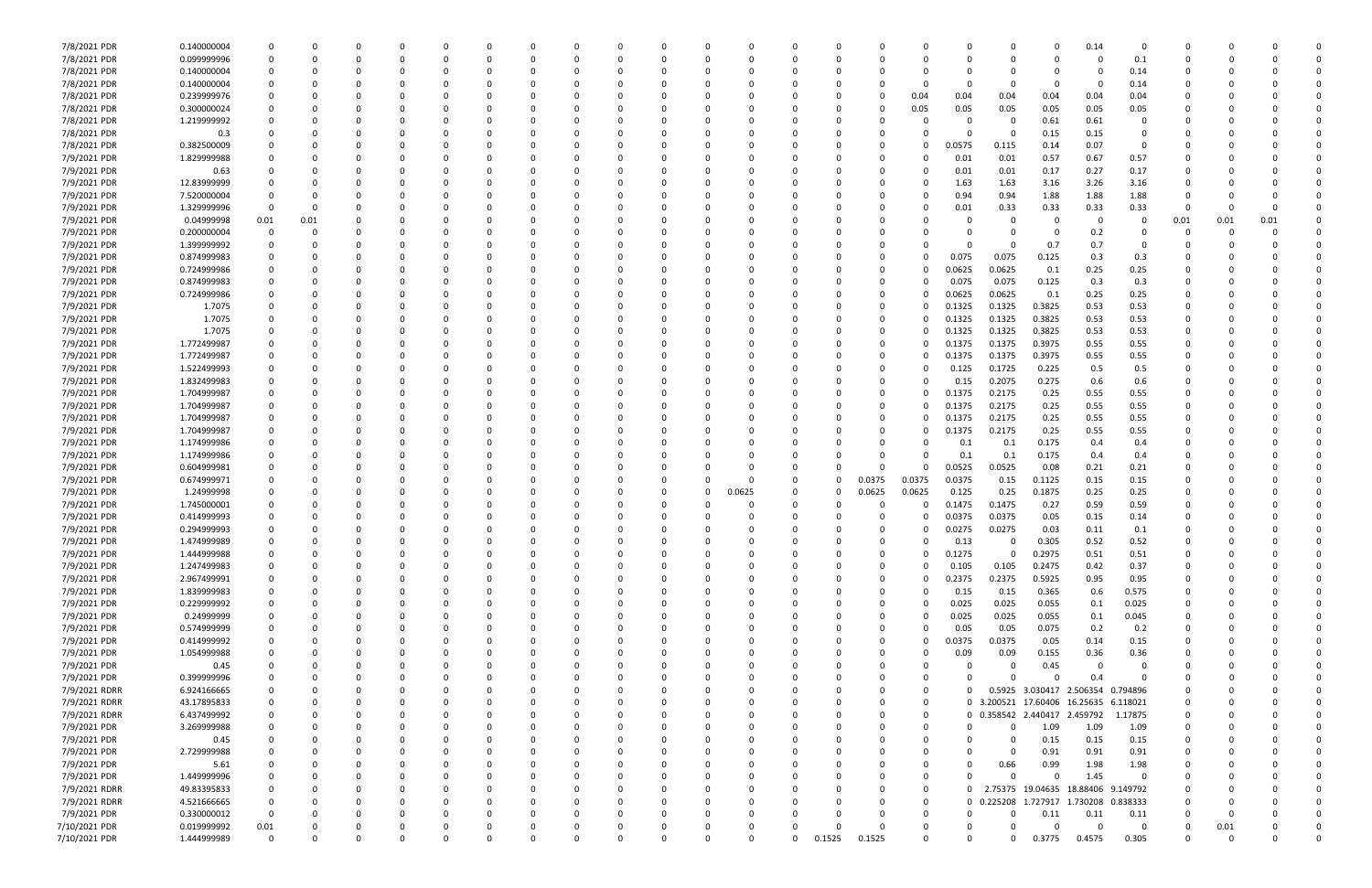| 7/10/2021 PDR | 1.18749999  |             |          |          |          | 0        |          |          |          |          | $\Omega$ |          |          | 0        |          |              |          | 0           | 0.2375   | - 0      | 0.95           | 0        |      |          |  |
|---------------|-------------|-------------|----------|----------|----------|----------|----------|----------|----------|----------|----------|----------|----------|----------|----------|--------------|----------|-------------|----------|----------|----------------|----------|------|----------|--|
| 7/10/2021 PDR | 0.69999999  |             |          | -0       |          |          |          |          |          |          | - 0      |          |          | O        |          |              |          | 0           | 0.14     | - 0      | 0.56           | 0        |      |          |  |
| 7/11/2021 PDR | 0.079999968 | 0           | 0.01     |          |          |          |          |          |          |          |          |          |          |          |          |              |          | 0.01        | 0.01     | 0.01     | 0.01           | 0.01     | 0.01 | 0.01     |  |
| 7/11/2021 PDR | 10.23000001 |             |          |          |          |          |          |          |          |          |          |          |          |          |          |              |          | 3.41        | 3.41     | 3.41     | 0              | 0        |      |          |  |
| 7/11/2021 PDR | 0.140000004 |             |          |          |          |          |          |          |          |          |          |          |          |          |          |              |          | 0           |          | 0.14     | 0              |          |      |          |  |
| 7/11/2021 PDR | 0.140000004 |             |          | -0       |          |          |          |          |          |          | - 0      |          |          | C        |          |              |          | $\Omega$    |          | 0.14     | 0              |          |      |          |  |
|               |             |             |          |          |          |          |          |          |          |          |          |          |          |          |          |              |          |             |          |          | $\Omega$       |          |      |          |  |
| 7/12/2021 PDR | 2.76        |             |          |          |          |          |          |          |          |          |          |          |          |          |          |              |          | 0           | 1.38     | 1.38     |                |          |      |          |  |
| 7/12/2021 PDR | 2.399999999 |             |          |          |          |          |          |          |          |          |          |          |          |          |          |              |          | $\Omega$    | 0.025    | 2.35     | 0.025          |          |      |          |  |
| 7/12/2021 PDR | 0.45        |             |          |          |          |          |          |          |          |          |          |          |          |          |          |              |          | 0           | 0.004688 | 0.440625 | 0.004688       |          |      |          |  |
| 7/12/2021 PDR | 4.32        |             |          |          |          |          |          |          |          |          |          |          |          |          |          |              |          | 1.08        | 1.08     | 1.08     | 1.08           |          |      |          |  |
| 7/12/2021 PDR | 36          |             |          |          |          |          |          |          |          |          |          |          |          |          |          |              |          | 9           | ٩        | - q      | -9             |          |      |          |  |
| 7/12/2021 PDR | 3.639999984 |             |          |          |          |          |          |          |          |          |          |          |          |          |          |              |          | 0.91        | 0.91     | 0.91     | 0.91           |          |      |          |  |
| 7/12/2021 PDR | 0.662500011 |             |          |          |          |          |          |          |          |          |          |          |          |          |          |              |          | 0.0875      | 0.115    | 0.23     | 0.23           |          |      |          |  |
| 7/12/2021 PDR | 2.899999992 |             |          |          |          |          |          |          |          |          |          |          |          |          |          |              |          | -0          | 1.45     | 1.45     | $\Omega$       |          |      |          |  |
| 7/12/2021 PDR | 9.875000001 |             |          |          |          |          |          |          |          |          |          |          |          |          |          |              |          | 1.25        | 1.725    | 3.45     | 3.45           |          |      |          |  |
| 7/12/2021 PDR | 0.609999996 |             |          |          |          |          |          |          |          |          |          |          |          |          |          | 0            | 0.29     | 0.29        | 0.01     | 0.01     | 0.01           |          |      |          |  |
| 7/12/2021 PDR | 1.409999988 |             |          | $\Omega$ |          |          |          |          |          |          |          |          |          |          |          | $\Omega$     | 0.39     | 0.39        | 0.01     | 0.31     | 0.31           |          |      |          |  |
| 7/12/2021 PDR | 8.14999998  |             |          | -0       |          |          |          |          |          |          |          |          |          |          |          | $\Omega$     | 1.63     | 1.63        | 1.63     | 1.63     | 1.63           |          |      |          |  |
| 7/12/2021 PDR | 0.929999988 |             |          |          |          |          |          |          |          |          |          |          |          |          |          |              | 0.45     | 0.45        | 0.01     | 0.01     | 0.01           |          |      |          |  |
| 7/12/2021 PDR | 0.569999988 |             |          |          |          |          |          |          |          |          | - 0      |          |          |          |          | 0            | 0.27     | 0.27        | 0.01     | 0.01     | 0.01           |          |      |          |  |
|               |             |             |          |          |          |          |          |          |          |          |          |          |          |          |          |              |          |             |          |          |                |          |      |          |  |
| 7/12/2021 PDR | 0.16999998  |             |          |          |          |          |          |          |          |          |          |          |          |          |          | 0            | 0.07     | 0.07        | 0.01     | 0.01     | 0.01           |          |      |          |  |
| 7/12/2021 PDR | 0.489999996 |             |          |          |          |          |          |          |          |          |          |          |          |          |          | 0            | 0.23     | 0.23        | 0.01     | 0.01     | 0.01           |          |      |          |  |
| 7/12/2021 PDR | 0.849999996 |             |          |          |          |          |          |          |          |          |          |          |          |          |          |              | 0.41     | 0.41        | 0.01     | 0.01     | 0.01           |          |      |          |  |
| 7/12/2021 PDR | 9.70999998  |             |          |          |          |          |          |          |          |          |          |          |          |          |          |              | 4.84     | 4.84        | 0.01     | 0.01     | 0.01           |          |      |          |  |
| 7/12/2021 PDR | 2.29999998  |             |          |          |          |          |          |          |          |          |          |          |          |          |          |              | 0.46     | 0.46        | 0.46     | 0.46     | 0.46           |          |      |          |  |
| 7/12/2021 PDR | 0.570000012 |             |          |          |          |          |          |          |          |          |          |          |          |          |          |              | 0.01     | 0.26        | 0.26     | 0.02     | 0.02           |          |      |          |  |
| 7/12/2021 PDR | 0.9         |             |          |          |          |          |          |          |          |          |          |          |          |          |          | <sup>0</sup> | 0.18     | 0.18        | 0.18     | 0.18     | 0.18           |          |      |          |  |
| 7/12/2021 PDR | 0.34999998  |             |          |          |          |          |          |          |          |          |          |          |          |          |          | 0            | 0.07     | 0.07        | 0.07     | 0.07     | 0.07           |          |      |          |  |
| 7/12/2021 PDR | 0.34999998  |             |          |          |          |          |          |          |          |          |          |          |          |          |          |              | 0.01     | 0.16        | 0.16     | 0.01     | 0.01           |          |      |          |  |
| 7/12/2021 PDR | 0.129999996 |             |          |          |          |          |          |          |          |          |          |          |          |          |          |              | 0.05     | 0.05        | 0.01     | 0.01     | 0.01           |          |      |          |  |
| 7/12/2021 PDR | 0.089999988 |             |          | -0       |          |          |          |          |          |          |          |          |          |          |          |              | 0.01     | 0.03        | 0.03     | 0.01     | 0.01           |          |      |          |  |
| 7/12/2021 PDR | 0.809999988 |             |          |          |          |          |          |          |          |          |          |          |          |          |          | <sup>0</sup> | 0.01     | 0.39        | 0.39     | 0.01     | 0.01           |          |      |          |  |
| 7/12/2021 PDR | 0.3         |             |          |          |          |          |          |          |          |          | -0       |          |          |          |          | 0            | 0.06     | 0.06        | 0.06     | 0.06     | 0.06           |          |      |          |  |
|               |             |             |          |          |          |          |          |          |          |          |          |          |          |          |          |              |          |             |          |          |                |          |      |          |  |
| 7/12/2021 PDR | 5.50000002  | 0           |          |          |          |          |          |          |          |          |          |          |          |          |          |              | 1.1      | 1.1         | 1.1      | 1.1      | 1.1            | -0       |      |          |  |
| 7/12/2021 PDR | 0.079999968 | 0.01        | 0.01     |          |          |          |          |          |          |          |          |          |          |          |          |              |          | 0           | 0.01     | 0.01     | 0.01           | 0.01     | 0.01 | 0.01     |  |
| 7/12/2021 PDR | 0.04999998  | 0.01        | 0.01     | 0        |          |          |          |          |          |          | - 0      |          |          |          |          |              |          | 0           |          | - 0      | 0              | 0.01     | 0.01 | 0.01     |  |
| 7/12/2021 PDR | 0.009999996 | 0           | 0.01     |          |          |          |          |          |          |          |          |          |          |          |          |              |          | 0           |          | - 0      |                | 0        |      |          |  |
| 7/12/2021 PDR | 0.520000008 |             |          |          |          |          |          |          |          |          |          |          |          |          |          |              |          | $\Omega$    | 0.26     | 0.26     |                |          |      |          |  |
| 7/13/2021 PDR | 1.460000004 |             |          |          |          |          |          |          |          |          |          |          |          |          |          |              |          |             |          | 1.46     |                |          |      |          |  |
| 7/13/2021 PDR | 0.45        |             |          | -0       |          |          |          |          |          |          |          |          |          |          |          |              |          |             |          | 0.45     |                |          |      |          |  |
| 7/13/2021 PDR | 1.38        |             |          | $\Omega$ |          |          |          |          |          |          |          |          |          |          |          |              |          | $\Omega$    |          | 1.38     |                |          |      |          |  |
| 7/13/2021 PDR | 1.829999988 | $\Omega$    | $\Omega$ | $\Omega$ | $\Omega$ | $\Omega$ | $\Omega$ | 0        | 0        | O        | 0        | $\Omega$ | $\Omega$ | 0        | $\Omega$ | 0            |          | $\mathbf 0$ | 0.61     | 0.61     | 0.61           | $\Omega$ |      |          |  |
| 7/13/2021 PDR | 5.61        |             |          | 0        |          | $\Omega$ |          |          |          |          | 0        |          |          | 0        |          | 0            |          | 0.66        | 0.99     | 1.98     | 1.98           |          |      |          |  |
| 7/13/2021 PDR | 2.4         |             |          | $\Omega$ |          | $\Omega$ |          |          |          |          | $\Omega$ |          |          | 0        |          |              |          | $\Omega$    | $\Omega$ | 2.4      | $\mathbf 0$    |          |      |          |  |
| 7/13/2021 PDR | 0.407500011 |             |          |          |          |          |          |          |          |          |          |          |          |          |          | 0            |          | 0.0575      | 0.07     | 0.14     | 0.14           |          |      |          |  |
| 7/13/2021 PDR | 0.530000004 |             |          |          |          |          |          |          |          |          | 0        |          |          | 0        |          |              |          | -0          | $\Omega$ | 0.53     | $\overline{0}$ |          |      |          |  |
| 7/13/2021 PDR | 0.88749999  |             |          | 0        |          | 0        |          |          |          |          | 0        |          | 0        | 0        |          | 0            | 0        | 0.1125      | 0.155    | 0.31     | 0.31           |          |      |          |  |
|               |             |             |          |          |          |          |          |          |          |          |          |          |          |          |          |              |          |             | $\Omega$ |          |                |          |      |          |  |
| 7/13/2021 PDR | 0.09        |             |          | 0        |          | $\Omega$ |          |          |          |          | 0        |          |          | C        |          |              |          | $\mathbf 0$ |          | 0.09     | $\overline{0}$ |          |      |          |  |
| 7/13/2021 PDR | 0.16999998  | 0           |          | 0        |          | $\Omega$ |          |          |          |          | $\Omega$ | $\Omega$ |          | 0        |          | $\Omega$     | 0.13     | 0.01        | 0.01     | 0.01     | 0.01           | 0        |      |          |  |
| 7/13/2021 PDR | 1.299999996 | 0           |          | 0        |          | 0        |          | 0        |          |          | $\Omega$ |          |          | 0        |          | $\Omega$     | 0.01     | 0.01        | 0.01     | 0.74     | 0.53           |          |      |          |  |
| 7/13/2021 PDR | 0.590000004 |             |          |          |          | $\Omega$ |          |          |          |          |          |          |          |          |          |              |          | 0           | $\Omega$ | 0.59     | 0              |          |      |          |  |
| 7/13/2021 PDR | 0.950000004 |             |          |          |          | 0        |          |          |          |          | 0        |          |          | 0        |          |              |          | 0           | $\Omega$ | 0.95     | 0              |          |      |          |  |
| 7/13/2021 PDR | 0.09        | 0           |          | 0        |          | 0        |          |          |          |          |          |          |          | 0        |          |              |          | 0           | $\Omega$ | 0.09     | 0              |          |      |          |  |
| 7/14/2021 PDR | 5.61        |             |          | $\Omega$ |          | $\Omega$ |          |          |          |          | $\Omega$ |          |          |          |          |              |          | 0.66        | 0.99     | 1.98     | 1.98           |          |      |          |  |
| 7/14/2021 PDR | 9.999999984 | 0           |          | 0        |          | $\Omega$ |          | $\Omega$ |          |          | 0        |          |          | 0        |          | 0            | $\Omega$ | 2.5         | 2.5      | 2.5      | 2.5            |          |      |          |  |
| 7/14/2021 PDR | 0.382500009 |             |          | 0        |          | 0        |          |          |          |          | $\Omega$ |          |          | 0        |          | $\Omega$     | 0.0575   | 0.115       | 0.14     | 0.07     | $\mathbf 0$    |          |      |          |  |
| 7/14/2021 PDR | 0.774583333 |             |          |          |          |          |          |          |          |          |          |          |          | 0        |          | U            |          | $\mathbf 0$ | 0.774583 | $\Omega$ | $\overline{0}$ |          |      |          |  |
| 7/14/2021 PDR | 0.129999984 |             |          |          |          |          |          |          |          |          | 0        |          |          | 0        |          | 0            | 0.01     | 0.01        | 0.01     | 0.01     | 0.09           |          |      |          |  |
| 7/14/2021 PDR | 0.309999984 | $\mathbf 0$ |          |          |          |          |          |          |          |          |          |          |          | 0        |          | 0            | 0.01     | 0.01        | 0.01     | 0.27     | 0.01           | 0        |      |          |  |
| 7/14/2021 PDR | 0.079999968 | $0.01\,$    | 0.01     | $\Omega$ |          |          |          |          |          |          |          |          |          |          |          |              |          | 0           | 0.01     | 0.01     | 0.01           | 0.01     | 0.01 | 0.01     |  |
| 7/14/2021 PDR | 0.579999996 | $\mathbf 0$ |          |          |          |          |          |          |          |          | 0        |          |          |          |          |              |          | 0           | $\Omega$ | 0.58     | 0              | 0        |      |          |  |
|               |             |             |          |          |          |          |          |          |          |          |          |          |          |          |          |              |          |             |          |          |                |          |      |          |  |
| 7/14/2021 PDR | 0.189999996 | 0           |          | 0        |          | $\Omega$ |          |          |          |          | 0        |          |          |          |          |              |          | 0           | $\Omega$ | 0.19     | $\overline{0}$ |          |      |          |  |
| 7/15/2021 PDR | 0.82999998  | $\Omega$    |          | $\Omega$ |          | $\Omega$ |          |          |          |          | 0        | $\Omega$ |          | 0        |          | $\Omega$     | 0.01     | 0.01        | 0.01     | 0.01     | 0.79           |          |      |          |  |
| 7/15/2021 PDR | 0.209999988 |             |          |          |          |          |          |          |          |          | 0        |          |          |          |          | 0            | 0.01     | 0.01        | 0.01     | 0.01     | 0.17           | 0        |      |          |  |
| 7/15/2021 PDR | 0.04999998  | $\Omega$    | 0.01     | $\Omega$ |          | $\Omega$ | $\Omega$ | 0        | $\Omega$ | $\Omega$ | $\Omega$ | $\Omega$ | $\Omega$ | $\Omega$ |          | 0            |          | $\mathbf 0$ | $\Omega$ | 0.01     | 0.01           | 0.01     | 0.01 | $\Omega$ |  |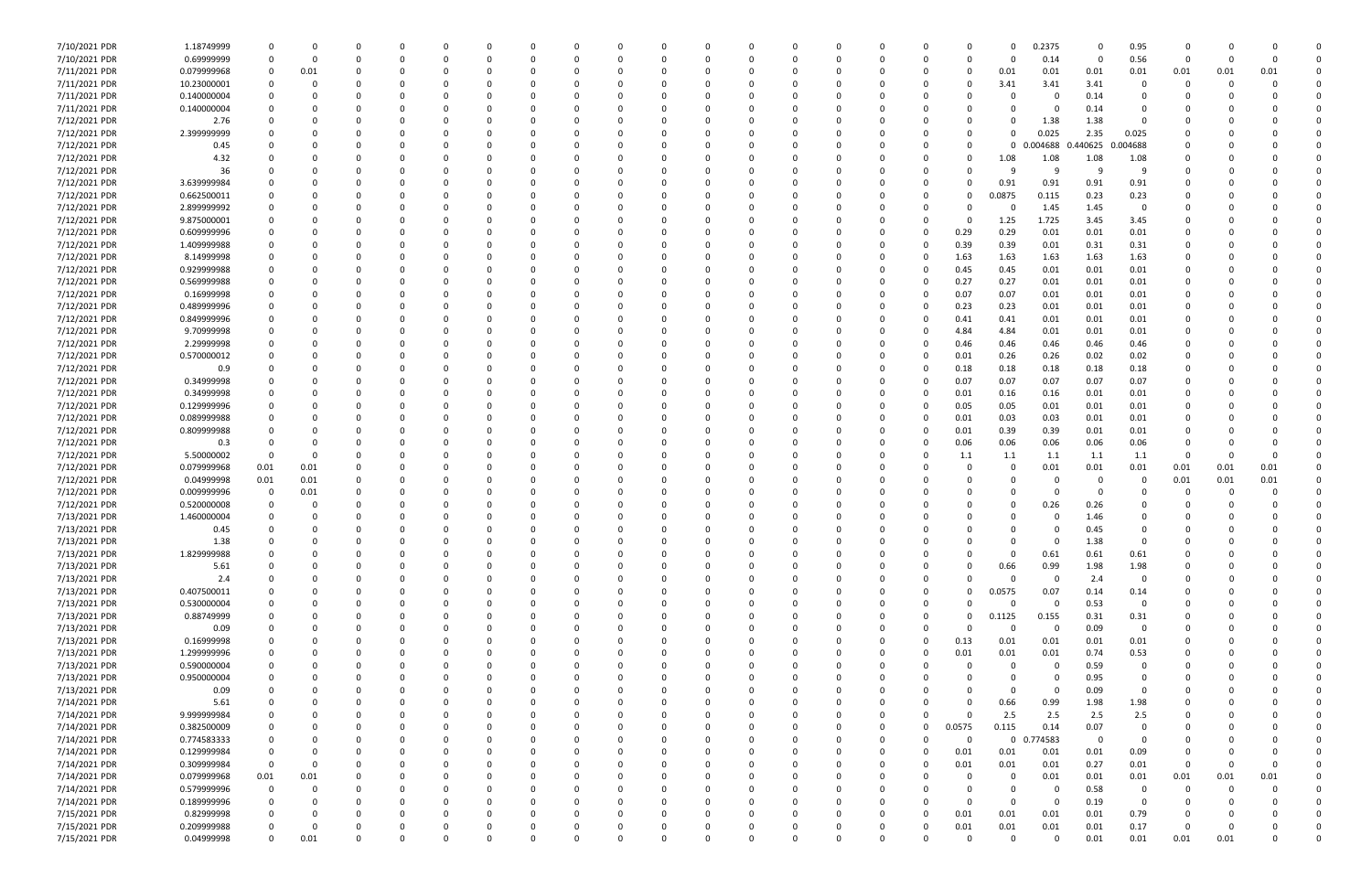| 7/15/2021 PDR | 0.079999968 | 0.01         | 0.01 |          |          |          |              |   |          | 0        |          |              |   |          |              |          | 0.01        | 0.01        | 0.01        | 0.01           | 0.01 | 0.01 |      |  |
|---------------|-------------|--------------|------|----------|----------|----------|--------------|---|----------|----------|----------|--------------|---|----------|--------------|----------|-------------|-------------|-------------|----------------|------|------|------|--|
| 7/15/2021 PDR | 2.609999991 | $\Omega$     | 0    | 0        | 0        |          |              |   |          | 0        |          | 0            | 0 | 0        | $\Omega$     |          | 0.335       | 0.455       | 0.91        | 0.91           | 0    | -0   |      |  |
| 7/16/2021 PDR | 18.0125     |              |      |          |          |          |              |   |          |          |          |              |   | -0       |              | 0        | 2.2625      | 3.15        | 6.3         | 6.3            |      |      |      |  |
| 7/16/2021 PDR | 10.40000002 |              |      |          |          |          |              |   |          |          |          |              |   | 2.6      | 2.6          | 2.6      | 2.6         | 0           | - 0         |                |      |      |      |  |
| 7/16/2021 PDR | 2.609999991 |              |      |          |          |          |              |   |          |          |          |              |   | -0       |              | $\Omega$ | 0.335       | 0.455       | 0.91        | 0.91           |      |      |      |  |
| 7/16/2021 PDR | 0.16999998  |              |      |          |          |          |              |   |          |          |          |              |   | - 0      |              | 0.01     | 0.01        | 0.01        | 0.01        | 0.13           |      |      |      |  |
| 7/17/2021 PDR | 0.019999992 |              |      |          |          |          |              |   |          |          |          |              |   |          |              |          | 0           |             |             | $\Omega$       | -0   | 0.01 | 0.01 |  |
| 7/18/2021 PDR | 0.039999984 | $\Omega$     | 0.01 |          |          |          |              |   |          |          |          |              |   |          |              |          | 0.01        |             |             | 0              | 0.01 | 0.01 |      |  |
|               |             |              |      |          |          |          |              |   |          |          |          |              |   |          |              |          |             | -C          | - 0         | $\Omega$       |      |      |      |  |
| 7/18/2021 PDR | 0.019999992 | 0.01         |      |          |          |          |              |   |          |          |          |              |   |          |              |          | 0           |             |             |                | 0    | 0.01 |      |  |
| 7/19/2021 PDR | 0.159999984 |              |      |          |          |          |              |   |          |          |          |              |   |          |              | 0.01     | 0.01        | 0.12        | 0.01        | 0.01           |      |      |      |  |
| 7/19/2021 PDR | 2.82        |              |      |          |          |          |              |   |          |          |          |              |   |          |              |          | 0           | $\Omega$    | 2.82        | 0              |      |      |      |  |
| 7/19/2021 PDR | 2.16        |              |      |          |          |          |              |   |          |          |          |              |   |          |              |          | 0           | 0           | 2.16        | 0              |      |      |      |  |
| 7/19/2021 PDR | 0.410000004 |              |      |          |          |          |              |   |          |          |          |              |   |          |              |          |             | $\Omega$    | 0.41        | 0              |      |      |      |  |
| 7/19/2021 PDR | 0.24        |              |      |          |          |          |              |   |          |          |          |              |   |          |              |          | 0           | 0           | 0.24        | 0              |      |      |      |  |
| 7/19/2021 PDR | 0.830000004 |              |      |          |          |          |              |   |          |          |          |              |   |          |              |          |             | $\Omega$    | 0.83        |                |      |      |      |  |
| 7/19/2021 PDR | 0.24        |              |      |          |          |          |              |   |          |          |          |              |   |          |              |          |             | - 0         | 0.24        | 0              |      |      |      |  |
| 7/19/2021 PDR | 0.24        |              |      |          |          |          |              |   |          |          |          |              |   |          |              |          |             | -0          | 0.24        | 0              |      |      |      |  |
| 7/19/2021 PDR | 0.500000004 |              |      |          |          |          |              |   |          |          |          |              |   |          |              |          |             |             |             | 0.5            |      |      |      |  |
| 7/19/2021 PDR | 0.500000004 |              |      |          |          |          |              |   |          |          |          |              |   |          |              |          |             | - 0         |             | 0.5            |      |      |      |  |
| 7/19/2021 PDR | 0.519999996 |              |      |          |          |          |              |   |          |          |          |              |   |          |              |          |             |             |             | 0.52           |      |      |      |  |
| 7/19/2021 PDR | 0.24        |              |      |          |          |          |              |   |          |          |          |              |   |          |              |          |             | 0           | 0.24        |                |      |      |      |  |
| 7/19/2021 PDR | 0.12        |              |      |          |          |          |              |   |          |          |          |              |   |          |              |          |             | $\Omega$    | 0.12        |                |      |      |      |  |
| 7/19/2021 PDR | 0.33        |              |      |          |          |          |              |   |          |          |          |              |   |          |              |          | O           | 0.33        |             |                |      |      |      |  |
| 7/19/2021 PDR | 0.33        |              |      |          |          |          |              |   |          |          |          |              |   |          |              |          | 0           | 0.33        |             |                |      |      |      |  |
| 7/19/2021 PDR | 0.24        |              |      |          |          |          |              |   |          |          |          |              |   |          |              |          | 0           | 0.24        |             |                |      |      |      |  |
| 7/19/2021 PDR | 0.36        |              |      |          |          |          |              |   |          |          |          |              |   |          |              |          | 0           | 0.36        |             |                |      |      |      |  |
| 7/19/2021 PDR | 0.759999996 |              |      |          |          |          |              |   |          |          |          |              |   |          |              |          | 0           | 0           | 0.76        |                |      |      |      |  |
| 7/19/2021 PDR | 0.129999996 |              |      |          |          |          |              |   |          |          |          |              |   |          |              |          | 0           | 0.13        |             |                |      |      |      |  |
| 7/19/2021 PDR | 0.380000004 |              |      | n        |          |          |              |   |          |          |          |              |   |          |              |          | 0           | 0.38        |             | $\Omega$       |      |      |      |  |
| 7/19/2021 PDR | 0.189999996 |              |      |          |          |          |              |   |          |          |          |              |   |          |              |          | 0           | 0.19        |             |                |      |      |      |  |
| 7/19/2021 PDR | 0.189999996 |              |      |          |          |          |              |   |          |          |          |              |   |          |              |          | C.          | 0           | 0.19        |                |      |      |      |  |
|               |             |              |      |          |          |          |              |   |          |          |          |              |   |          |              |          |             |             |             |                |      |      |      |  |
| 7/19/2021 PDR | 0.399999996 |              |      |          |          |          |              |   |          |          |          |              |   |          |              |          |             | 0.4         |             |                |      |      |      |  |
| 7/19/2021 PDR | 0.530000004 |              |      |          |          |          |              |   |          |          |          |              |   |          |              |          | 0           | 0.53        |             |                |      |      |      |  |
| 7/19/2021 PDR | 0.980000004 |              |      |          |          |          |              |   |          |          |          |              |   |          |              |          | 0.98        | 0           | - 0         |                |      |      |      |  |
| 7/19/2021 PDR | 0.45        |              |      |          |          |          |              |   |          |          |          |              |   |          |              |          | 0           | 0.15        | 0.15        | 0.15           |      |      |      |  |
| 7/19/2021 PDR | 1.019999988 |              |      |          |          |          |              |   |          |          |          |              |   |          |              |          | 0           | 0.34        | 0.34        | 0.34           |      |      |      |  |
| 7/19/2021 PDR | 9.875000001 |              |      |          |          |          |              |   |          |          |          |              |   |          |              |          | 1.25        | 1.725       | 3.45        | 3.45           |      |      |      |  |
| 7/19/2021 PDR | 0.330000012 |              |      |          |          |          |              |   |          |          |          |              |   |          |              |          | 0           | 0.11        | 0.11        | 0.11           |      |      |      |  |
| 7/20/2021 PDR | 0.309999984 |              |      |          |          |          |              |   |          |          |          |              |   |          |              | 0.01     | 0.01        | 0.01        | 0.27        | 0.01           |      |      |      |  |
| 7/20/2021 PDR | 0.009999996 | 0            | 0.01 | $\Omega$ |          |          |              |   |          |          |          |              |   |          |              | 0        | 0           | $\Omega$    | $\Omega$    | 0              | 0    |      |      |  |
| 7/20/2021 PDR | 0.04999998  | $\mathbf{0}$ | 0.01 | $\cap$   |          |          |              |   |          |          |          |              |   |          |              |          | $\Omega$    | $\mathbf 0$ | $\mathbf 0$ | 0.01           | 0.01 | 0.01 |      |  |
| 7/20/2021 PDR | 0.39        | 0            |      | 0        |          |          |              |   |          | 0        |          | $\Omega$     |   | $\Omega$ |              |          | 0           | 0.39        | $\Omega$    | $\Omega$       | -0   |      |      |  |
| 7/20/2021 PDR | 0.099999996 | 0            |      | 0        | $\Omega$ |          | <sup>0</sup> |   |          | $\Omega$ |          |              |   | 0        |              |          | $\Omega$    | 0.1         |             |                | 0    |      |      |  |
| 7/20/2021 PDR | 0.099999996 |              |      | 0        | 0        |          |              |   |          |          |          |              |   |          |              |          | $\Omega$    | 0.1         |             |                |      |      |      |  |
| 7/20/2021 PDR | 0.099999996 | 0            |      |          |          |          |              |   |          | 0        |          |              |   | - 0      |              |          | 0           | 0.1         |             | n              |      |      |      |  |
| 7/20/2021 PDR | 0.380000004 | 0            |      |          | 0        |          |              |   |          |          |          |              |   |          |              |          | 0           | 0.38        |             |                |      |      |      |  |
| 7/20/2021 PDR | 0.189999996 |              |      |          |          |          |              |   |          |          |          |              |   |          |              |          | $\Omega$    | 0.19        | 0           |                |      |      |      |  |
| 7/20/2021 PDR | 0.3         | O            |      | 0        |          |          |              |   |          |          |          |              |   | 0        |              |          | 0           | 0.15        | 0.15        | 0              | 0    |      |      |  |
| 7/20/2021 PDR | 1.219999992 |              |      | 0        | $\Omega$ |          |              |   |          |          |          |              | 0 | 0        |              | $\Omega$ | $\Omega$    | 0.61        | 0.61        | 0              | 0    |      |      |  |
| 7/20/2021 PDR | 1.192499991 |              |      |          | 0        |          |              |   |          |          |          |              | 0 | $\Omega$ | $\Omega$     | 0.1675   | 0.335       | 0.46        | 0.23        | 0              | 0    |      |      |  |
| 7/20/2021 PDR | 5.61        |              |      |          | 0        |          |              |   |          | 0        |          |              |   | $\Omega$ |              | $\Omega$ | 0.66        | 0.99        | 1.98        | 1.98           |      |      |      |  |
| 7/20/2021 PDR | 0.920000016 |              |      |          |          |          |              |   |          |          |          |              |   | 0        |              | 0        | 0.23        | 0.23        | 0.23        | 0.23           |      |      |      |  |
| 7/20/2021 PDR | 10.03       |              |      |          |          |          |              |   |          |          |          | 0            |   | 0        | 0            | 3.21     | 3.37        | 2.3         | 1.15        | $\overline{0}$ | O    |      |      |  |
| 7/20/2021 PDR | 5.799999984 | 0            |      | 0        | $\Omega$ |          |              |   |          | $\Omega$ |          | 0            | 0 | 0        | $\Omega$     | $\Omega$ | 1.45        | 1.45        | 1.45        | 1.45           | 0    |      |      |  |
| 7/20/2021 PDR | 1.040000016 | 0            |      | 0        | 0        |          |              |   |          | 0        |          | 0            | 0 | 0        | $\Omega$     | 0        | 0.26        | 0.26        | 0.26        | 0.26           | 0    |      |      |  |
| 7/20/2021 PDR | 10.40000002 | 0            |      | 0        | $\Omega$ |          | <sup>0</sup> |   |          | $\Omega$ |          | <sup>0</sup> | 0 | 2.6      | 2.6          | 2.6      | 2.6         | $\Omega$    | $\Omega$    | 0              | 0    |      |      |  |
|               |             |              |      |          |          |          |              |   |          |          |          |              |   |          |              |          |             |             |             |                |      |      |      |  |
| 7/20/2021 PDR | 0.400000008 |              |      | 0        | 0        |          |              |   |          |          |          |              | 0 | 0        | $\Omega$     | $\Omega$ | 0           | 0.2         | 0.2         | 0              |      |      |      |  |
| 7/20/2021 PDR | 0.220000008 |              |      |          |          |          |              |   |          |          |          |              |   | 0        |              | $\Omega$ | $\mathbf 0$ | 0.11        | $0.11\,$    | 0              |      |      |      |  |
| 7/21/2021 PDR | 0.279999984 | 0            |      | 0        |          |          |              |   |          |          |          |              |   | 0        | $\Omega$     | 0.01     | 0.01        | 0.24        | 0.01        | 0.01           | 0    |      |      |  |
| 7/21/2021 PDR | 0.429999984 | 0            |      | 0        |          |          |              |   |          |          |          |              |   | 0        | $\Omega$     | 0.01     | 0.01        | 0.01        | 0.39        | 0.01           | 0    |      |      |  |
| 7/21/2021 PDR | 1.089999996 | 0            |      | $\Omega$ | $\Omega$ |          |              |   |          |          |          |              |   | 0        |              | 0.59     | 0.01        | 0.01        | 0.01        | 0.47           | 0    |      |      |  |
| 7/21/2021 PDR | 0.159999984 | 0            |      | 0        | 0        |          |              |   |          | 0        |          | 0            | 0 | 0        | $\Omega$     | 0.01     | 0.01        | 0.01        | 0.01        | 0.12           | 0    |      |      |  |
| 7/21/2021 PDR | 0.219999996 |              |      |          |          |          |              |   |          |          |          |              | 0 | 0.22     |              |          | $\Omega$    | - 0         |             | $\Omega$       |      |      |      |  |
| 7/21/2021 PDR | 0.219999996 |              |      |          |          |          |              |   |          |          |          |              |   | 0.22     |              |          |             |             |             |                |      |      |      |  |
| 7/21/2021 PDR | 0.110000004 | $\mathbf 0$  | 0    | 0        | $\Omega$ | $\Omega$ | 0            | 0 | $\Omega$ | 0        | $\Omega$ | $\mathbf 0$  | 0 | 0.11     | <sup>0</sup> | 0        | $\mathbf 0$ | $\Omega$    | $\Omega$    | $\mathbf 0$    | 0    |      | 0    |  |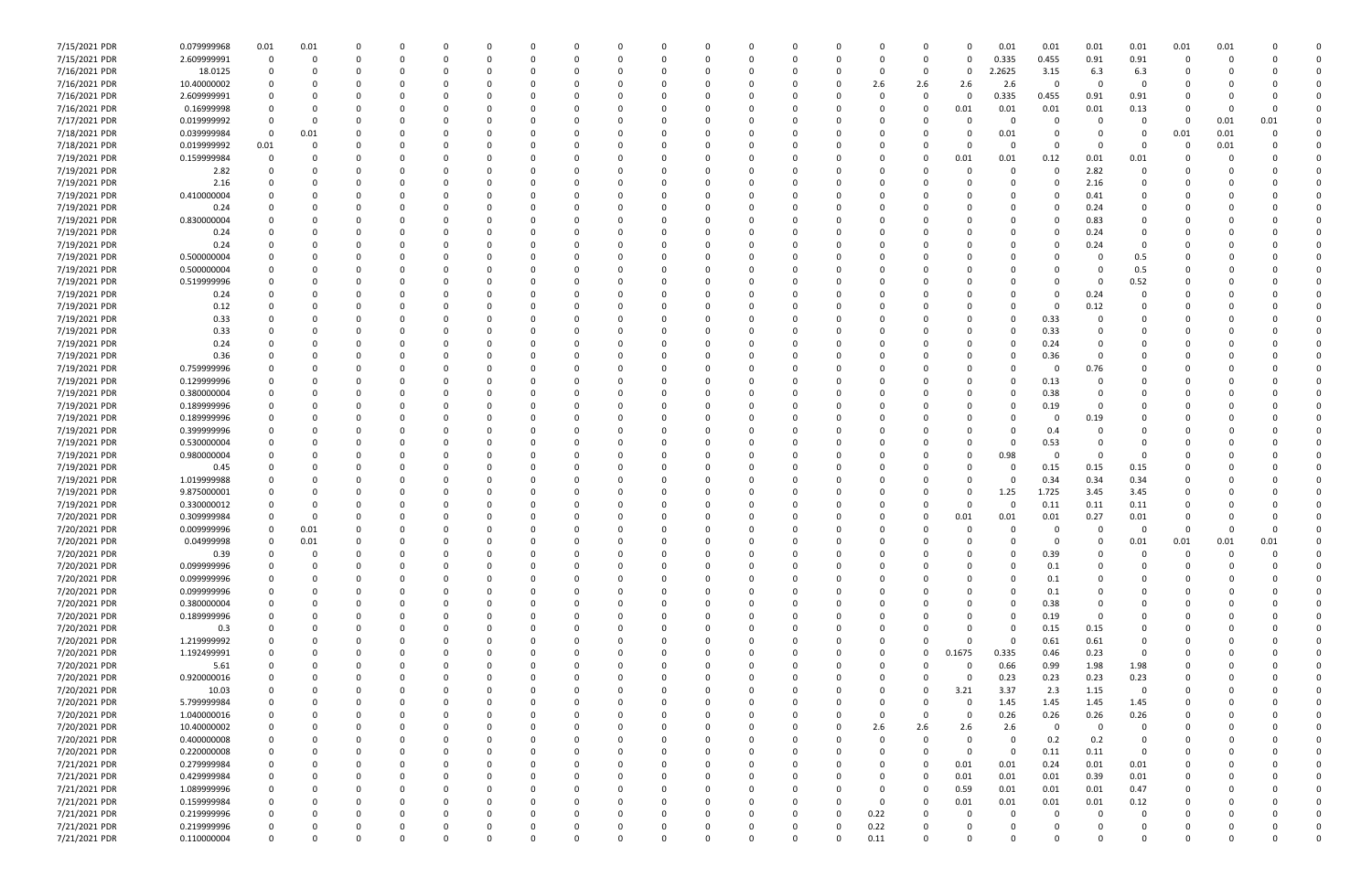| 7/21/2021 PDR | 3.639999984 |             |          |          |          |          |              |              |          |          |          |          |          |          |              |          | 0.91        | 0.91                | 0.91                | 0.91        |          |          |      |  |
|---------------|-------------|-------------|----------|----------|----------|----------|--------------|--------------|----------|----------|----------|----------|----------|----------|--------------|----------|-------------|---------------------|---------------------|-------------|----------|----------|------|--|
| 7/21/2021 PDR | 0.705000006 |             |          |          | $\Omega$ |          |              | <sup>0</sup> |          | $\Omega$ |          |          | 0        | $\Omega$ | $\Omega$     | 0.21     | 0.24        | 0.17                | 0.085               | 0           | -C       |          |      |  |
| 7/21/2021 PDR | 1.040000016 |             |          |          |          |          |              |              |          |          |          |          |          |          |              |          | 0.26        | 0.26                | 0.26                | 0.26        |          |          |      |  |
| 7/21/2021 PDR | 23.38999999 |             |          |          |          |          |              |              |          |          |          |          |          |          | 0            | 7.75     | 7.75        | 5.26                | 2.63                | 0           |          |          |      |  |
| 7/21/2021 PDR | 10.40000002 |             |          |          |          |          |              |              |          |          |          |          |          | 2.6      | 2.6          | 2.6      | 2.6         | $\Omega$            | - 0                 | $\Omega$    |          |          |      |  |
| 7/21/2021 PDR | 14.825      |             |          |          |          |          |              |              |          |          |          |          |          |          |              | 4.65     | -5          | 3.45                | 1.725               | 0           |          |          |      |  |
| 7/21/2021 PDR | 0.800000016 |             |          |          |          |          |              |              |          |          |          |          |          |          |              |          |             |                     |                     |             |          |          |      |  |
|               |             |             |          |          |          |          |              |              |          |          |          |          |          |          |              |          | 0.2         | 0.2                 | 0.2                 | 0.2         |          |          |      |  |
| 7/22/2021 PDR | 1.829999988 |             |          |          |          |          |              |              |          |          |          |          |          |          |              |          | 0.61        | 0.61                | 0.61                | 0           |          |          |      |  |
| 7/22/2021 PDR | 2.729999988 |             |          |          |          |          |              |              |          |          |          |          |          |          | <sup>0</sup> |          | 0.91        | 0.91                | 0.91                |             |          |          |      |  |
| 7/22/2021 PDR | 2.239999986 |             |          |          |          |          |              |              |          |          |          |          |          | 0        | 0.67         | 0.67     | 0.67        | 0.23                | 0                   |             |          |          |      |  |
| 7/22/2021 PDR | 3.477499992 |             |          |          |          |          |              |              |          |          |          |          |          | 0        | - 0          | 0.4125   | 0.825       | 1.12                | 1.12                |             |          |          |      |  |
| 7/22/2021 PDR | 10.40000002 |             |          |          |          |          |              |              |          |          |          |          |          | 2.6      | 2.6          | 2.6      | 2.6         | - 0                 | 0                   | 0           |          |          |      |  |
| 7/22/2021 PDR | 0.82999998  |             |          |          |          |          |              |              |          |          |          |          |          | $\Omega$ | $\Omega$     | 0.01     | 0.01        | 0.01                | 0.79                | 0.01        |          |          |      |  |
| 7/22/2021 PDR | 0.419999988 |             |          |          |          |          |              |              |          |          |          |          |          |          |              | 0.01     | 0.35        | 0.01                | 0.01                | 0.04        |          |          |      |  |
| 7/22/2021 PDR | 0.359999988 |             |          |          |          |          |              |              |          |          |          |          |          |          |              | 0.01     | 0.01        | 0.01                | 0.32                | 0.01        |          |          |      |  |
| 7/22/2021 PDR | 0.46999998  |             |          |          |          |          |              |              |          |          |          |          |          |          |              | 0.01     | 0.43        | 0.01                | $0.01\,$            | 0.01        | 0        |          |      |  |
| 7/22/2021 PDR | 0.059999976 | 0.01        | 0.01     |          |          |          |              |              |          |          |          |          |          |          |              |          | 0           | - 0                 | - 0                 | 0.01        | 0.01     | 0.01     | 0.01 |  |
| 7/22/2021 PDR | 3.719999988 |             |          |          |          |          |              |              |          |          |          |          |          |          |              |          | 0           | 1.24                | 1.24                | 1.24        | 0        |          |      |  |
| 7/22/2021 PDR | 2.580000012 |             |          |          |          |          |              |              |          |          |          |          |          |          |              |          | 0           | 0.86                | 0.86                | 0.86        |          |          |      |  |
| 7/22/2021 PDR | 1.050000012 |             |          |          |          |          |              |              |          |          |          |          |          |          |              |          | 0           | 0.35                | 0.35                | 0.35        |          |          |      |  |
| 7/23/2021 PDR | 0.669999984 |             |          |          |          |          |              |              |          |          |          |          |          |          | $\Omega$     | 0.03     |             |                     | 0.61                |             |          |          |      |  |
|               |             |             |          |          |          |          |              |              |          |          |          |          |          |          |              |          | 0.01        | 0.01                |                     | 0.01        |          |          |      |  |
| 7/23/2021 PDR | 0.279999984 |             |          |          |          |          |              |              |          |          |          |          |          |          | 0            | 0.01     | 0.01        | 0.01                | 0.01                | 0.24        | -0       |          |      |  |
| 7/23/2021 PDR | 0.069999972 | 0.01        | 0.01     |          |          |          |              |              |          |          |          |          |          |          |              |          | 0           |                     | 0.01                | 0.01        | 0.01     | 0.01     | 0.01 |  |
| 7/23/2021 PDR | 0.059999976 | 0.01        | 0.01     |          |          |          |              |              |          |          |          |          |          |          |              |          |             |                     | - 0                 | 0.01        | 0.01     | 0.01     | 0.01 |  |
| 7/23/2021 PDR | 0.259999992 |             |          |          |          |          |              |              |          |          |          |          |          |          |              |          | -0          | 0.13                | 0.13                |             | 0        |          |      |  |
| 7/23/2021 PDR | 0.379999992 |             |          |          |          |          |              |              |          |          |          |          |          |          |              |          | 0           | 0.19                | 0.19                |             |          |          |      |  |
| 7/23/2021 PDR | 0.189999996 |             |          |          |          |          |              |              |          |          |          |          |          |          |              |          |             | 0 0.001979 0.186042 |                     | 0.001979    |          |          |      |  |
| 7/23/2021 PDR | 0.999999996 |             |          |          |          |          |              |              |          |          |          |          |          |          |              |          |             | 0 0.010417 0.979167 |                     | 0.010417    |          |          |      |  |
| 7/23/2021 PDR | 3.477499992 |             |          |          |          |          |              |              |          |          |          |          |          |          | 0            | 0.4125   | 0.825       | 1.12                | 1.12                | 0           |          |          |      |  |
| 7/23/2021 PDR | 19.3875     |             |          |          |          |          |              |              |          |          |          |          |          |          | 0            | 2.2625   | 4.525       | 6.3                 | 6.3                 | O           |          |          |      |  |
| 7/23/2021 PDR | 5.799999984 |             |          |          |          |          |              |              |          |          |          |          |          |          |              |          | 1.45        | 1.45                | 1.45                | 1.45        |          |          |      |  |
| 7/23/2021 PDR | 10.65       | - 0         | O        |          |          |          |              |              |          |          |          |          |          |          | <sup>0</sup> | 1.25     | 2.5         | 3.45                | 3.45                | 0           | 0        |          |      |  |
| 7/24/2021 PDR | 0.04999998  | 0.01        | 0.01     |          |          |          |              |              |          |          |          |          |          |          |              |          | 0           |                     | - 0                 | - 0         | 0.01     | 0.01     | 0.01 |  |
| 7/24/2021 PDR |             | 0.01        | 0.01     |          |          |          |              |              |          |          |          |          |          |          |              |          | 0           |                     | - 0                 |             |          |          | 0.01 |  |
|               | 0.059999976 |             |          |          |          |          |              |              |          |          |          |          |          |          |              |          |             |                     |                     | 0.01        | 0.01     | 0.01     |      |  |
| 7/26/2021 PDR | 0.149999988 |             |          |          |          |          |              |              |          |          |          |          |          |          |              | 0.01     | 0.01        | 0.01                | 0.01                | 0.11        | 0        |          |      |  |
| 7/26/2021 PDR | 0.22999998  |             |          |          |          |          |              |              |          |          |          |          |          |          |              | 0.01     | 0.01        | 0.19                | 0.01                | 0.01        |          |          |      |  |
| 7/26/2021 PDR | 0.269999988 |             |          |          |          |          |              |              |          |          |          |          |          |          |              | 0.01     | 0.01        | 0.23                | 0.01                | 0.01        |          |          |      |  |
| 7/26/2021 PDR | 0.569999988 |             |          |          |          |          |              |              |          |          |          |          |          |          |              | 0.01     | 0.01        | 0.01                | 0.53                | 0.01        |          |          |      |  |
| 7/26/2021 PDR | 0.680000004 |             |          |          |          |          |              |              |          |          |          |          |          |          |              |          | 0           |                     | 0.68                |             |          |          |      |  |
| 7/26/2021 PDR | 1.089999996 |             |          |          |          |          |              |              |          |          |          |          |          |          |              |          | 0           | - 0                 | 1.09                |             |          |          |      |  |
| 7/26/2021 PDR | 8.25        |             |          |          |          |          |              |              |          |          |          |          |          |          |              | 2.64     | 2.64        | 1.98                | 0.99                |             |          |          |      |  |
| 7/26/2021 PDR | 4.979999994 |             | 0        |          | $\Omega$ | $\Omega$ | $\Omega$     | $\Omega$     | $\Omega$ | $\Omega$ | $\Omega$ | $\Omega$ | 0        | 0        | $\Omega$     | 1.65     | 1.65        | 1.12                | 0.56                | $\Omega$    | $\Omega$ |          |      |  |
| 7/26/2021 PDR | 21.30499999 |             | ŋ        |          | $\Omega$ | $\Omega$ | <sup>0</sup> | 0            |          | $\Omega$ |          | O        | 0        | 0        | $\Omega$     | 7.09     | 7.09        | 4.75                | 2.375               | 0           | 0        |          |      |  |
| 7/26/2021 PDR | 15.17500001 |             |          |          | 0        |          |              | 0            |          |          |          |          | 0        | 0        |              |          | -5          | 3.45                | 1.725               | 0           |          |          |      |  |
| 7/26/2021 PDR | 2.34        |             |          |          |          |          |              | 0            |          |          |          |          | 0        | 0        | O            | $\Omega$ | $\mathbf 0$ | $\Omega$            | 2.34                | 0           |          |          |      |  |
| 7/27/2021 PDR | 0.22999998  | $\mathbf 0$ | 0        |          |          |          |              | 0            |          |          |          |          |          |          | 0            | 0.01     | 0.01        | 0.01                | 0.01                | 0.19        |          |          | 0    |  |
| 7/27/2021 PDR | 0.029999988 | $0.01\,$    | $0.01\,$ |          |          |          |              | 0            |          |          |          |          |          |          |              |          | 0           | $\Omega$            | 0                   | 0           | 0        |          | 0.01 |  |
| 7/27/2021 PDR | 0.129999996 | $\mathbf 0$ |          |          |          |          |              |              |          |          |          |          |          |          |              |          | 0           | 0.13                | 0                   | 0           |          |          |      |  |
|               |             |             |          |          |          |          |              |              |          |          |          |          |          |          |              |          |             |                     |                     |             |          |          |      |  |
| 7/27/2021 PDR | 0.470000004 |             |          |          | 0        |          |              | 0            |          |          |          |          | 0        | 0        |              |          | 0           | $\Omega$            | 0.47                | 0           | 0        |          |      |  |
| 7/27/2021 PDR | 0.140000004 |             |          |          |          |          |              | 0            |          |          |          |          | 0        | 0        |              |          |             |                     | 0.14                | 0           |          |          |      |  |
| 7/27/2021 PDR | 0.099999996 |             |          |          |          |          |              |              |          |          |          |          |          |          |              |          |             |                     | 0.1                 | 0           |          |          |      |  |
| 7/27/2021 PDR | 0.590000004 |             |          |          |          |          |              |              |          |          |          |          |          |          |              |          |             |                     | 0.59                |             |          |          |      |  |
| 7/27/2021 PDR | 0.260000004 |             |          |          |          |          |              |              |          |          |          |          |          |          |              |          |             |                     | 0.26                |             |          |          |      |  |
| 7/27/2021 PDR | 0.09        |             |          |          |          |          | 0            |              |          |          |          |          |          |          |              |          | 0           | $\Omega$            | 0.09                | $\Omega$    |          |          |      |  |
| 7/27/2021 PDR | 0.410000003 |             |          |          | 0        |          |              | 0            |          |          |          |          |          | 0        |              |          | 0           |                     | 0 0.004271 0.405729 |             |          |          |      |  |
| 7/27/2021 PDR | 2.179999992 |             |          |          | $\Omega$ |          |              | <sup>0</sup> |          |          |          |          |          |          |              |          | 0           | 1.09                | 1.09                | $\mathbf 0$ |          |          |      |  |
| 7/27/2021 PDR | 1.360000008 |             |          |          |          |          |              | 0            |          |          |          |          | 0        | - 0      |              |          | $\Omega$    | 0.68                | 0.68                | 0           |          |          |      |  |
| 7/27/2021 PDR | 1.219999992 |             |          |          |          |          |              |              |          |          |          |          |          | - 0      | 0            |          | 0           | 0.61                | 0.61                | 0           |          |          |      |  |
| 7/27/2021 PDR | 1.192499991 |             |          |          |          |          |              |              |          |          |          |          |          | 0        | $\Omega$     | 0.1675   | 0.335       | 0.46                | 0.23                | 0           |          |          |      |  |
| 7/27/2021 PDR | 18.0125     |             |          |          |          |          |              |              |          |          |          |          | 0        | 0        | O            |          | 2.2625      | 3.15                | 6.3                 | 6.3         |          |          |      |  |
| 7/27/2021 PDR | 4.68        |             |          |          |          |          |              |              |          |          |          |          |          | 0        |              |          | 0           | 2.34                | 2.34                | $\mathbf 0$ |          |          |      |  |
|               |             |             |          |          |          |          |              |              |          |          |          |          |          |          |              |          |             |                     |                     |             |          |          |      |  |
| 7/28/2021 PDR | 1.21999998  | - 0         | O        |          |          |          |              |              |          |          |          |          |          |          | $\Omega$     | 0.01     | 0.01        | 0.4                 | 0.4                 | 0.4         | $\Omega$ |          |      |  |
| 7/28/2021 PDR | 0.069999972 | 0.01        | 0.01     |          |          |          |              |              |          |          |          |          |          | - 0      |              |          | $\Omega$    | 0.01                | 0.01                | 0.01        | 0.01     | 0.01     |      |  |
| 7/28/2021 PDR | 0.260000004 | 0           |          |          |          |          |              |              |          |          |          |          |          |          |              |          | 0           |                     | 0.26                | 0           |          |          |      |  |
| 7/28/2021 PDR | 0.410000004 | $\Omega$    | 0        | $\Omega$ | $\Omega$ | $\Omega$ | $\Omega$     | $\Omega$     | $\Omega$ | $\Omega$ |          | $\Omega$ | $\Omega$ | $\Omega$ | U            |          | $\Omega$    |                     | 0.41                | $\Omega$    | $\Omega$ | $\Omega$ | 0    |  |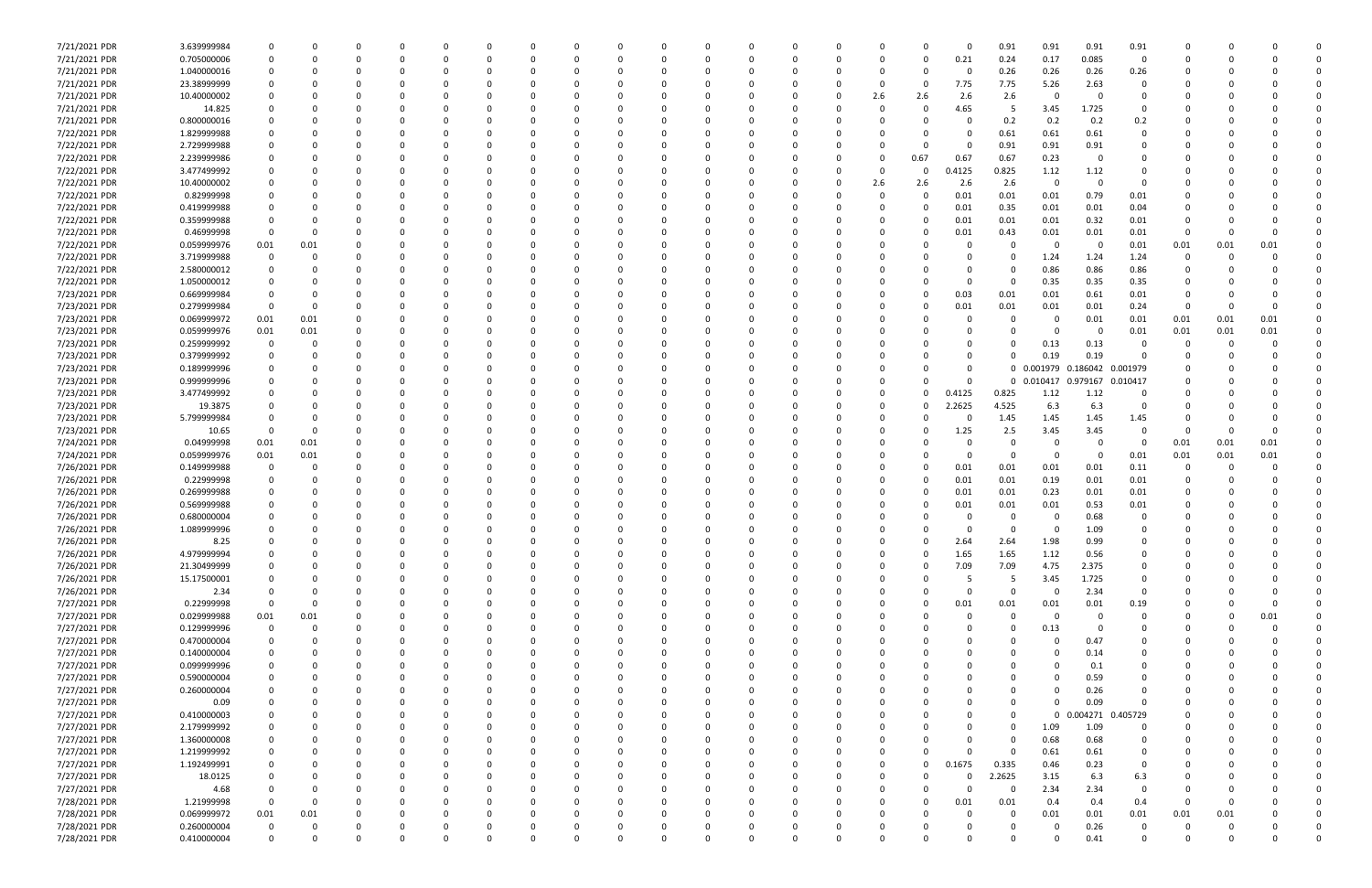| 7/28/2021 PDR | 1.224999993 | 0           |          | 0        |          | n        |          | <sup>0</sup> | 0        |          | 0        |          | <sup>0</sup> | 0           | 0        |          | 0            | $\Omega$    | 0.255       | 0.97           | 0           | 0        |      |          |  |
|---------------|-------------|-------------|----------|----------|----------|----------|----------|--------------|----------|----------|----------|----------|--------------|-------------|----------|----------|--------------|-------------|-------------|----------------|-------------|----------|------|----------|--|
| 7/28/2021 PDR | 0.564999993 | 0           |          | 0        | $\Omega$ | $\Omega$ |          | 0            |          |          | $\Omega$ |          | 0            | 0           | 0        |          | 0            | 0           | 0.285       | 0.28           | 0           | 0        |      |          |  |
| 7/28/2021 PDR | 0.564999993 |             |          |          |          |          |          |              |          |          |          |          |              |             |          |          | 0            | 0           | 0.285       | 0.28           | 0           |          |      |          |  |
| 7/28/2021 PDR | 0.482499999 |             |          |          |          |          |          |              |          |          |          |          |              |             |          |          | 0            | 0           | 0.2425      | 0.24           | n           |          |      |          |  |
| 7/28/2021 PDR | 0.482499999 |             |          |          |          |          |          |              |          |          |          |          |              |             |          |          | 0            | 0           | 0.2425      | 0.24           |             |          |      |          |  |
| 7/28/2021 PDR | 0.482499999 |             |          |          |          |          |          |              |          |          |          |          |              |             |          |          |              | 0           | 0.2425      | 0.24           |             |          |      |          |  |
| 7/28/2021 PDR | 0.482499999 |             |          |          |          |          |          |              |          |          |          |          |              |             |          |          | 0            | 0           | 0.2425      | 0.24           | 0           |          |      |          |  |
| 7/28/2021 PDR | 0.482499999 |             |          |          |          |          |          |              |          |          |          |          |              |             |          |          | 0            | 0           | 0.2425      | 0.24           | 0           |          |      |          |  |
| 7/28/2021 PDR | 0.507500004 |             |          |          |          |          |          |              |          |          |          |          |              |             |          |          | 0            | 0           | 0.5075      | - 0            |             |          |      |          |  |
| 7/28/2021 PDR | 0.527499996 |             |          |          |          |          |          |              |          |          |          |          |              |             |          |          | 0            | 0           | 0.5275      |                |             |          |      |          |  |
| 7/28/2021 PDR | 0.527499996 |             |          |          |          |          |          |              |          |          |          |          |              |             |          |          |              | 0           | 0.5275      |                |             |          |      |          |  |
| 7/28/2021 PDR | 0.284999997 |             |          |          |          |          |          |              |          |          |          |          |              |             |          |          |              | O           | 0.285       |                |             |          |      |          |  |
| 7/28/2021 PDR | 0.477500004 |             |          | n        |          |          |          |              |          |          |          |          |              |             |          |          | 0            | 0           | 0.4775      |                |             |          |      |          |  |
| 7/28/2021 PDR | 0.66        |             |          |          |          |          |          |              |          |          | -0       |          |              |             |          |          | 0            | 0.33        | 0.33        |                |             |          |      |          |  |
| 7/28/2021 PDR | 0.66        |             |          |          |          |          |          |              |          |          | - 0      |          |              |             |          |          | <sup>0</sup> | 0.33        | 0.33        | - 0            |             |          |      |          |  |
| 7/28/2021 PDR | 0.282500007 |             |          |          |          |          |          |              |          |          |          |          |              |             |          |          |              | 0           | 0.1425      | 0.14           |             |          |      |          |  |
| 7/28/2021 PDR | 2.355       |             |          |          |          |          |          |              |          |          |          |          |              |             |          |          |              | 0           | 1.185       | 1.17           |             |          |      |          |  |
| 7/28/2021 PDR | 0.282500007 |             |          |          |          |          |          |              |          |          |          |          |              |             |          |          | 0            | 0           | 0.1425      | 0.14           |             |          |      |          |  |
| 7/28/2021 PDR | 0.112499997 |             |          |          |          |          |          |              |          |          |          |          |              |             |          |          |              | 0           | 0.1125      | - 0            |             |          |      |          |  |
| 7/28/2021 PDR | 0.112499997 |             |          |          |          |          |          |              |          |          |          |          |              |             |          |          | 0            | 0           | 0.1125      | - 0            | 0           |          |      |          |  |
| 7/28/2021 PDR | 0.074999997 |             |          |          |          |          |          |              |          |          |          |          |              |             |          |          | 0            | 0           | 0.075       | - 0            | 0           |          |      |          |  |
| 7/28/2021 PDR | 0.972500001 |             |          |          |          |          |          |              |          |          |          |          |              |             |          |          |              | 0           | 0.2025      | 0.77           |             |          |      |          |  |
| 7/28/2021 PDR | 0.164999994 |             |          |          |          |          |          |              |          |          |          |          |              |             |          |          |              | 0           | 0.035       | 0.13           |             |          |      |          |  |
| 7/28/2021 PDR |             |             |          |          |          |          |          |              |          |          |          |          |              |             |          |          |              |             |             |                | 0           |          |      |          |  |
| 7/28/2021 PDR | 0.220000008 |             |          |          |          |          |          |              |          |          |          |          |              |             |          |          |              | 0           | 0.11        | 0.11           |             |          |      |          |  |
|               | 0.559999992 |             |          |          |          |          |          |              |          |          |          |          |              |             |          |          |              |             | 0.28        | 0.28           |             |          |      |          |  |
| 7/28/2021 PDR | 0.239999994 |             |          |          |          |          |          |              |          |          |          |          |              |             |          |          | O            | 0           | 0.05        | 0.19           | 0           |          |      |          |  |
| 7/28/2021 PDR | 0.239999994 |             |          |          |          |          |          |              |          |          |          |          |              |             |          |          |              | 0           | 0.05        | 0.19           | 0           |          |      |          |  |
| 7/28/2021 PDR | 0.657499994 |             |          |          |          |          |          |              |          |          |          |          |              |             |          |          |              | 0           | 0.1375      | 0.52           |             |          |      |          |  |
| 7/28/2021 PDR | 0.114999999 |             |          |          |          |          |          |              |          |          | -0       |          |              |             |          |          | 0            | 0           | 0.025       | 0.09           | 0           |          |      |          |  |
| 7/28/2021 PDR | 0.317500005 |             |          |          |          |          |          |              |          |          |          |          |              |             |          |          | 0            | 0           | 0.0375      | 0.14           | 0.14        |          |      |          |  |
| 7/28/2021 PDR | 0.369999996 |             |          |          |          |          |          |              |          |          |          |          |              |             |          |          |              | 0           | 0.37        | 0              | 0           |          |      |          |  |
| 7/28/2021 PDR | 0.45        |             |          | n        |          |          |          |              |          |          |          |          |              |             |          |          | $\Omega$     | 0           | 0.45        | 0              | $\Omega$    |          |      |          |  |
| 7/28/2021 PDR | 3.21249999  |             |          |          |          |          |          |              |          |          |          |          |              |             |          |          |              | 0.4125      | 0.56        | 1.12           | 1.12        |          |      |          |  |
| 7/28/2021 PDR | 18.0125     |             |          |          |          |          |          |              |          |          |          |          |              |             |          |          |              | 2.2625      | 3.15        | 6.3            | 6.3         |          |      |          |  |
| 7/28/2021 PDR | 1.045000014 |             |          |          |          |          |          |              |          |          |          |          |              |             | - 0      |          | 0.35         | 0.35        | 0.23        | 0.115          | - 0         |          |      |          |  |
| 7/28/2021 PDR | 0.48500001  |             |          |          |          |          |          |              |          |          |          |          |              |             |          |          |              | 0.06        | 0.085       | 0.17           | 0.17        |          |      |          |  |
| 7/28/2021 PDR | 5.890000002 |             |          |          |          |          |          |              |          |          |          |          |              |             |          |          | 1.97         | 1.97        | 1.3         | 0.65           | 0           |          |      |          |  |
| 7/29/2021 PDR | 1.770000012 |             |          |          |          |          |          |              |          |          |          |          |              |             |          |          | 0.59         | 0.59        | 0.01        | 0.29           | 0.29        |          |      |          |  |
| 7/29/2021 PDR | 0.989999988 |             |          |          |          |          |          |              |          |          | -0       |          |              |             |          |          | 0.01         | 0.01        | 0.01        | 0.48           | 0.48        | O        |      |          |  |
| 7/29/2021 PDR | 1.029999996 | 0           |          | $\Omega$ |          | $\Omega$ |          |              |          |          | $\Omega$ |          | $\Omega$     | O           | - 0      |          | 0.5          | 0.5         | 0.01        | 0.01           | 0.01        | O        |      |          |  |
| 7/29/2021 PDR | 0.04999998  | 0           |          |          |          |          |          |              | U        |          | 0        |          | $\Omega$     |             | $\Omega$ |          | 0.01         | 0.01        | 0.01        | 0.01           | 0.01        | 0        |      |          |  |
| 7/29/2021 PDR | 0.04999998  | $\Omega$    |          | 0        |          | $\Omega$ |          | $\Omega$     | O        |          | 0        |          | $\Omega$     | 0           | $\Omega$ | $\Omega$ | 0.01         | 0.01        | 0.01        | 0.01           | 0.01        | $\Omega$ |      |          |  |
| 7/29/2021 PDR | 0.04999998  | 0           |          | 0        |          | 0        |          |              |          |          | $\Omega$ |          | 0            |             | 0        | $\Omega$ | 0.01         | 0.01        | 0.01        | 0.01           | 0.01        | 0        |      |          |  |
| 7/29/2021 PDR | 0.04999998  | 0           |          | $\Omega$ |          |          |          |              |          |          | 0        |          |              |             | 0        |          | 0.01         | 0.01        | 0.01        | 0.01           | 0.01        | 0        |      |          |  |
| 7/29/2021 PDR | 0.04999998  | 0           |          | 0        |          | $\Omega$ |          | 0            |          |          | 0        |          | 0            | 0           | 0        |          | 0.01         | 0.01        | 0.01        | 0.01           | 0.01        | 0        |      |          |  |
| 7/29/2021 PDR | 0.04999998  | 0           |          | 0        |          | $\Omega$ |          | 0            |          |          | $\Omega$ |          |              | 0           | 0        |          | 0.01         | 0.01        | 0.01        | 0.01           | 0.01        | 0        |      |          |  |
| 7/29/2021 PDR | 0.04999998  | 0           |          | $\Omega$ |          | $\Omega$ |          |              |          |          | $\Omega$ |          |              | 0           | $\Omega$ |          | 0.01         | 0.01        | 0.01        | 0.01           | 0.01        |          |      |          |  |
| 7/29/2021 PDR | 0.059999988 |             |          |          |          |          |          |              |          |          | 0        |          |              |             | 0        | $\Omega$ | 0.01         | 0.02        | 0.01        | 0.01           | 0.01        |          |      |          |  |
| 7/29/2021 PDR | 1.36999998  | 0           |          |          |          |          |          |              |          |          |          |          |              |             | 0        | 0        | 0.01         | 0.67        | 0.67        | $0.01\,$       | 0.01        | 0        |      |          |  |
| 7/29/2021 PDR | 0.04999998  | $\Omega$    |          |          |          |          |          |              |          |          |          |          |              |             | 0        |          | 0.01         | 0.01        | 0.01        | $0.01\,$       | 0.01        | 0        |      |          |  |
| 7/29/2021 PDR | 0.04999998  | $\mathbf 0$ | $\Omega$ | 0        |          | $\Omega$ |          |              |          |          | 0        |          |              |             | 0        |          | 0.01         | 0.01        | 0.01        | 0.01           | 0.01        | 0        | 0    | $\Omega$ |  |
| 7/29/2021 PDR | 0.039999984 | 0.01        | 0.01     | 0        |          | $\Omega$ |          |              |          |          | $\Omega$ |          |              |             | $\Omega$ |          | $\Omega$     | $\mathbf 0$ | $\mathbf 0$ | $\overline{0}$ | 0           | 0        | 0.01 | 0.01     |  |
| 7/29/2021 PDR | 1.180000008 | $\mathbf 0$ |          |          |          | $\Omega$ |          |              |          |          |          |          |              |             | - 0      |          |              | $\Omega$    | 0.59        | 0.59           | 0           | C.       | 0    |          |  |
| 7/29/2021 PDR | 0.520000008 | $\mathbf 0$ |          |          |          |          |          |              |          |          |          |          |              |             | - 0      |          |              | 0           | 0.26        | 0.26           | 0           |          |      |          |  |
| 7/29/2021 PDR | 0.279999996 |             |          |          |          |          |          |              |          |          |          |          |              |             |          |          |              | 0           | 0           | 0.28           | 0           |          |      |          |  |
| 7/29/2021 PDR | 0.249999996 | $\Omega$    |          | $\Omega$ |          | $\Omega$ |          |              |          |          |          |          | 0            | 0           | -0       |          |              | 0           | $\Omega$    | 0.25           | $\mathbf 0$ | 0        |      |          |  |
| 7/29/2021 PDR | 0.24        | 0           |          | 0        |          | $\Omega$ |          |              |          |          | 0        |          |              |             | 0        |          |              | 0           | 0           | 0.24           | 0           | 0        |      |          |  |
| 7/29/2021 PDR | 0.519999996 | 0           |          | $\Omega$ |          | $\Omega$ |          |              |          |          | $\Omega$ |          |              |             | 0        |          | 0            | $\Omega$    | 0.52        | 0              | 0           | 0        |      |          |  |
| 7/29/2021 PDR | 0.519999996 |             |          | 0        |          | $\Omega$ |          |              |          |          | $\Omega$ |          |              | 0           | - 0      |          | ŋ            | $\Omega$    | 0.52        | $\Omega$       | 0           | 0        |      |          |  |
| 7/29/2021 PDR | 0.57        |             |          |          |          | O        |          |              |          |          |          |          |              |             | - 0      |          | 0            | $\Omega$    | 0.57        |                | 0           | 0        |      |          |  |
| 7/29/2021 PDR | 0.24        | 0           |          | 0        |          | 0        |          |              |          |          |          |          |              | 0           | 0        |          |              | 0           | 0.24        | $\Omega$       | 0           | 0        |      |          |  |
| 7/29/2021 PDR | 0.470000004 |             |          |          |          |          |          |              |          |          |          |          |              | 0           | 0        |          |              | 0           | 0.47        | 0              | 0           | 0        |      |          |  |
| 7/29/2021 PDR | 0.489999996 |             |          | $\Omega$ |          | $\Omega$ |          |              |          |          | $\Omega$ |          |              |             | - 0      |          | ŋ            | $\Omega$    | 0.49        | $\Omega$       | $\Omega$    | 0        |      |          |  |
| 7/29/2021 PDR | 0.48        | 0           |          | 0        |          | 0        |          | 0            |          |          | 0        |          | 0            | 0           | 0        |          | 0            | 0           | 0.48        | 0              | 0           | 0        |      | 0        |  |
| 7/29/2021 PDR | 0.9         | 0           |          | 0        | $\Omega$ | $\Omega$ | $\Omega$ | $\Omega$     | $\Omega$ | $\Omega$ | $\Omega$ | $\Omega$ | $\Omega$     | $\mathbf 0$ | 0        | 0        | 0            | $\Omega$    | 0.9         | $\Omega$       | $\mathbf 0$ | 0        |      | 0        |  |
|               |             |             |          |          |          |          |          |              |          |          |          |          |              |             |          |          |              |             |             |                |             |          |      |          |  |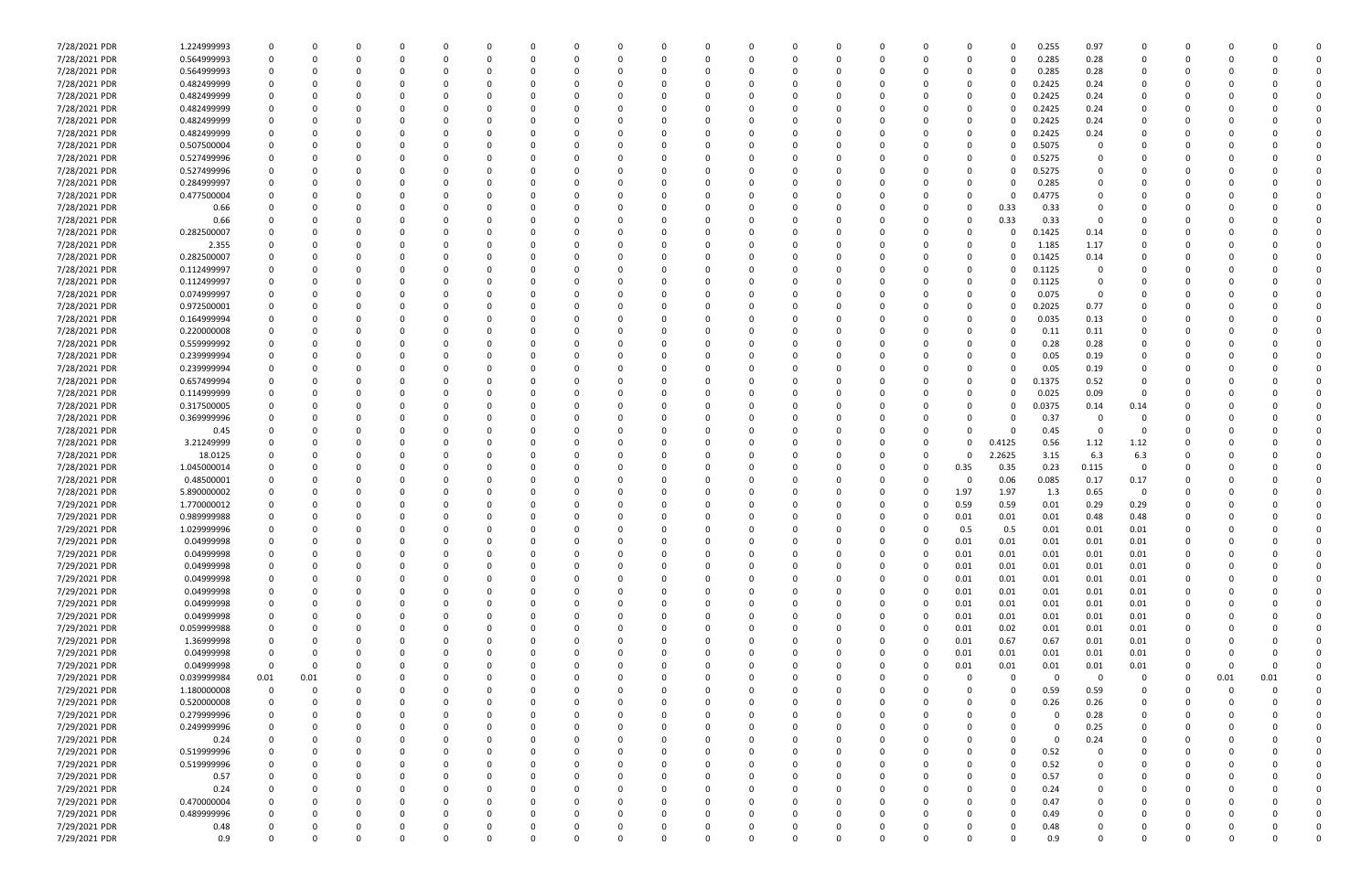| 7/29/2021 PDR | 0.834999999 |             |              |          |          | 0        |          | <sup>0</sup> |        | O        |          | 0.175    |          |              | O           |          |            |          | 0            | 0.66     |             |                         |          |      |          |  |
|---------------|-------------|-------------|--------------|----------|----------|----------|----------|--------------|--------|----------|----------|----------|----------|--------------|-------------|----------|------------|----------|--------------|----------|-------------|-------------------------|----------|------|----------|--|
| 7/29/2021 PDR | 0.189999999 |             |              |          |          |          |          |              |        | 0        |          | 0.19     |          |              |             | 0        |            |          | 0            | 0        |             |                         |          |      |          |  |
| 7/29/2021 PDR | 0.602500002 |             |              |          |          |          |          |              |        |          |          | 0.0725   |          |              |             |          |            |          | 0            | 0.53     |             |                         |          |      |          |  |
| 7/29/2021 PDR | 0.632500002 |             |              |          |          |          |          |              |        |          |          | 0.1325   |          |              |             |          |            |          |              | 0.5      |             |                         |          |      |          |  |
| 7/29/2021 PDR | 2.920000008 |             |              |          |          |          |          |              |        |          |          | 0        |          |              |             |          |            |          | 0            | 1.46     | 1.46        | 0                       |          |      |          |  |
| 7/29/2021 PDR | 2.239999992 |             |              | n        |          |          |          |              |        |          |          | 0        |          |              |             |          |            |          | 0            | 1.12     | 1.12        | 0                       |          |      |          |  |
| 7/29/2021 PDR | 0.799999992 |             |              |          |          |          |          |              |        |          |          |          |          |              |             |          |            |          | <sup>0</sup> | 0.4      | 0.4         | 0                       |          |      |          |  |
| 7/29/2021 PDR |             |             |              |          |          |          |          |              |        |          |          |          |          |              |             |          |            | ŋ        | <sup>0</sup> |          | 0.42        |                         |          |      |          |  |
|               | 0.84        |             |              |          |          |          |          |              |        |          |          |          |          |              |             |          |            |          |              | 0.42     |             |                         |          |      |          |  |
| 7/29/2021 PDR | 0.239791667 |             |              |          |          |          |          |              |        |          |          |          |          |              |             |          |            |          | 0 0.119792   | 0.12     | 0           |                         |          |      |          |  |
| 7/29/2021 PDR | 2.657291659 |             |              |          |          |          |          |              |        |          |          |          |          |              |             |          |            |          | 0            | .327292  | 1.33        | 0                       |          |      |          |  |
| 7/29/2021 PDR | 2.97        |             |              |          |          |          |          |              |        |          |          |          |          |              |             | - 0      |            | O        | 0.27         | 0.54     | 1.08        | 1.08                    |          |      |          |  |
| 7/29/2021 PDR | 5.61        |             |              |          |          |          |          |              |        |          |          |          |          |              |             |          |            |          | 0.66         | 0.99     | 1.98        | 1.98                    |          |      |          |  |
| 7/29/2021 PDR | 9.999999984 |             |              |          |          |          |          |              |        |          |          |          |          |              |             |          |            |          | 2.5          | 2.5      | 2.5         | 2.5                     |          |      |          |  |
| 7/29/2021 PDR | 6.435       |             |              |          |          |          |          |              |        |          |          |          |          |              |             |          |            | n        | 0.585        | 1.17     | 2.34        | 2.34                    |          |      |          |  |
| 7/29/2021 PDR | 1.060000008 |             |              |          |          |          |          |              |        |          |          |          |          |              |             |          |            |          | - 0          | 0.53     | 0.53        | - 0                     |          |      |          |  |
| 7/29/2021 PDR | 0.550000011 |             |              |          |          |          |          |              |        |          |          |          |          |              |             |          |            | $\Omega$ | 0.05         | 0.1      | 0.2         | 0.2                     |          |      |          |  |
| 7/30/2021 PDR | 0.809999988 |             |              | $\Omega$ |          |          |          |              |        |          |          |          |          |              |             | 0        |            | 0.01     | 0.01         | 0.01     | 0.39        | 0.39                    |          |      |          |  |
| 7/30/2021 PDR | 0.359999988 |             |              | n        |          |          |          |              |        |          |          |          |          |              |             | -0       |            | 0.01     | 0.01         | 0.01     | 0.32        | 0.01                    | 0        |      |          |  |
| 7/30/2021 PDR | 0.449999988 |             |              |          |          |          |          |              |        |          |          |          |          |              |             | - 0      |            | 0.01     | 0.01         | 0.21     | 0.21        | 0.01                    |          |      |          |  |
| 7/30/2021 PDR | 0.929999988 |             |              |          |          |          |          |              |        |          |          | - 0      |          |              |             | - 0      |            | 0.01     | 0.01         | 0.45     | 0.45        | 0.01                    |          |      |          |  |
| 7/30/2021 PDR | 0.04999998  |             |              |          |          |          |          |              |        |          |          |          |          |              |             |          |            | 0.01     | 0.01         | 0.01     | 0.01        | 0.01                    |          |      |          |  |
| 7/30/2021 PDR | 0.64999998  |             |              |          |          |          |          |              |        |          |          |          |          |              |             | - 0      |            | 0.01     | 0.01         | 0.01     | 0.31        | 0.31                    | -0       |      |          |  |
| 7/30/2021 PDR | 0.04999998  | - 0         | 0.01         |          |          |          |          |              |        |          |          |          |          |              |             |          |            |          | $\Omega$     | 0        | - 0         | 0.01                    | 0.01     | 0.01 | 0.01     |  |
| 7/30/2021 PDR | 0.019999992 | 0.01        | 0.01         |          |          |          |          |              |        |          |          |          |          |              |             |          |            |          |              | -C       | - 0         |                         | $\Omega$ |      |          |  |
| 7/30/2021 PDR | 0.24        | 0           |              |          |          |          |          |              |        |          |          |          |          |              |             |          |            |          | <sup>0</sup> | 0        | 0.24        |                         |          |      |          |  |
| 7/30/2021 PDR | 0.24        |             |              |          |          |          |          |              |        |          |          |          |          |              |             |          |            |          | <sup>0</sup> | 0        | 0.24        |                         |          |      |          |  |
| 7/30/2021 PDR | 0.519999996 |             |              |          |          |          |          |              |        |          |          |          |          |              |             |          |            |          | 0            | 0.52     |             |                         |          |      |          |  |
| 7/30/2021 PDR | 0.57        |             |              |          |          |          |          |              |        |          |          |          |          |              |             |          |            |          | 0            | 0.57     |             |                         |          |      |          |  |
| 7/30/2021 PDR | 0.57        |             |              |          |          |          |          |              |        |          |          |          |          |              |             |          |            |          |              | 0.57     |             |                         |          |      |          |  |
| 7/30/2021 PDR | 0.57        |             |              |          |          |          |          |              |        |          |          | -0       |          |              |             |          |            |          |              | 0.57     |             |                         |          |      |          |  |
| 7/30/2021 PDR | 0.51        |             |              | n        |          |          |          |              |        |          |          | $\Omega$ |          | 0            |             |          |            |          | 0            | 0        | 0.51        | 0                       |          |      |          |  |
|               |             |             |              |          |          |          |          |              |        |          |          |          |          |              |             |          |            |          |              |          |             |                         |          |      |          |  |
| 7/30/2021 PDR | 3.212499978 |             |              |          |          |          |          | 0            | 0.2375 | 0.07     | 0.475    | 0.17     | 0.7125   | 0.475        | 0.1725      |          |            |          |              | - 0      | 0.9         |                         |          |      |          |  |
| 7/30/2021 PDR | 0.579999996 |             |              |          |          |          |          |              |        | 0        |          | $\Omega$ |          |              |             |          |            |          | n            | $\Omega$ | 0.58        | n                       |          |      |          |  |
| 7/30/2021 PDR | 0.189999996 |             |              |          |          |          |          |              |        |          |          |          |          |              |             |          |            |          |              | $\Omega$ | 0.19        |                         |          |      |          |  |
| 7/30/2021 PDR | 0.140000004 |             |              |          |          |          |          |              |        |          |          |          |          |              |             |          |            |          |              | - 0      | 0.14        |                         |          |      |          |  |
| 7/30/2021 PDR | 0.189999996 |             |              |          |          |          |          |              |        |          |          | 0        |          |              |             |          |            |          | 0            | $\Omega$ | 0.19        | 0                       |          |      |          |  |
| 7/30/2021 PDR | 0.57        |             |              |          |          |          |          |              |        |          |          |          |          |              |             |          |            |          | 0            | 0.57     |             |                         |          |      |          |  |
| 7/30/2021 PDR | 0.140000004 |             |              |          |          |          |          |              |        |          |          |          |          |              |             |          |            |          | $\Omega$     | 0.14     |             |                         |          |      |          |  |
| 7/30/2021 PDR | 0.140000004 |             |              |          |          |          |          |              |        |          |          |          |          |              |             |          |            |          | 0            | 0.14     |             |                         |          |      |          |  |
| 7/30/2021 PDR | 0.770000004 |             |              |          |          |          |          |              |        |          |          |          |          |              |             |          |            |          | 0            | 0.77     |             |                         |          |      |          |  |
| 7/30/2021 PDR | 0.189999996 |             |              |          |          |          |          |              |        |          |          |          |          |              |             |          |            |          |              | 0.19     |             |                         |          |      |          |  |
| 7/30/2021 PDR | 0.470000004 | 0           | <sup>0</sup> | $\Omega$ | $\Omega$ | $\Omega$ | $\Omega$ | 0            |        | 0        |          | 0        |          | 0            | 0           | $\Omega$ |            | 0        | 0            | 0.47     | $\mathbf 0$ | $\Omega$                | 0        |      |          |  |
| 7/30/2021 PDR | 0.239999994 | 0           |              | 0        |          | $\Omega$ |          | <sup>0</sup> |        |          |          | 0        |          | $\Omega$     |             | 0        |            |          | 0            | 0.19     | 0.05        | 0                       | 0        |      |          |  |
| 7/30/2021 PDR | 0.239999994 | 0           |              | 0        |          | $\Omega$ |          |              |        |          |          | $\Omega$ |          |              | 0           | - 0      |            | ŋ        | 0            | 0.19     | 0.05        | 0                       | 0        |      |          |  |
| 7/30/2021 PDR | 0.189999996 |             |              |          |          |          |          |              |        |          |          |          |          |              |             |          |            |          | 0            | $\Omega$ | 0.19        | 0                       |          |      |          |  |
| 7/30/2021 PDR | 0.140000004 |             |              |          |          |          |          |              |        |          |          |          |          |              | 0           |          |            |          |              | 0        | 0.14        | 0                       |          |      |          |  |
| 7/30/2021 PDR | 0.129999996 | $\Omega$    |              | 0        |          | 0        |          | 0            |        |          |          | 0        |          | 0            | 0           | 0        |            | 0        | 0            | $\Omega$ | 0.13        | 0                       | 0        |      |          |  |
| 7/30/2021 PDR | 0.9         | 0           |              | 0        |          | $\Omega$ |          |              |        |          |          |          |          |              | 0           | 0        |            |          | 0            | 0.45     | 0.45        | 0                       | 0        |      |          |  |
| 7/30/2021 PDR | 0.700000008 | 0           |              | 0        |          | $\Omega$ |          | $\Omega$     |        |          |          | $\Omega$ |          | 0            | $\mathbf 0$ | $\Omega$ |            | $\Omega$ | 0            | 0.35     | 0.35        | 0                       | 0        |      |          |  |
| 7/30/2021 PDR | 2.039374976 | 0           |              | 0        |          | 0        |          | 0            |        |          |          | 0        |          | 0            | 0           |          | 0 0.339375 | 0.34     | 0.34         | 0.34     | 0.34        | 0.34                    | 0        |      |          |  |
| 7/30/2021 PDR | 1.870000011 |             |              | $\Omega$ |          | 0        |          |              |        |          |          |          |          |              | 0           | $\Omega$ | $\Omega$   | $\Omega$ | 0.17         | 0.34     | 0.68        | 0.68                    |          |      |          |  |
| 7/30/2021 PDR | 0.4125      | $\Omega$    |              | 0        |          | 0        |          |              |        |          |          | 0        |          | 0            | 0           | $\Omega$ | $\Omega$   | 0        | 0.0375       | 0.075    | 0.15        | 0.15                    | 0        |      |          |  |
| 8/2/2021 PDR  | 0.66        | 0           |              | 0        |          | 0        |          |              |        |          |          |          |          | 0            | 0           | $\Omega$ | 0          | $\Omega$ | 0            | 0.33     | 0.33        | 0                       | 0        |      |          |  |
| 8/2/2021 PDR  | 6.780000024 |             |              | $\Omega$ |          | $\Omega$ |          |              |        |          |          | 0        |          |              | 0           | 0        | 1.13       | 1.13     | 1.13         | 1.13     | 1.13        | 1.13                    | $\Omega$ |      |          |  |
| 8/2/2021 PDR  | 23.2        | 0           |              | 0        |          | $\Omega$ |          | <sup>0</sup> |        |          |          | 0        |          | <sup>0</sup> | 0           | $\Omega$ | $\Omega$   | 7.5      | 7.78         | 5.28     | 2.64        | $\overline{\mathbf{0}}$ | 0        |      |          |  |
| 8/2/2021 PDR  | 0.18        |             |              | 0        |          | $\Omega$ |          |              |        |          |          | $\Omega$ |          |              | 0           | $\Omega$ | 0.03       | 0.03     | 0.03         | 0.03     | 0.03        | 0.03                    | 0        |      |          |  |
| 8/2/2021 PDR  | 3.78        |             |              | $\Omega$ |          | $\Omega$ |          |              |        |          |          |          |          |              | 0           | $\Omega$ | 0.63       | 0.63     | 0.63         | 0.63     | 0.63        | 0.63                    |          |      |          |  |
|               | 0.840000024 |             |              |          |          |          |          |              |        |          |          |          |          |              |             |          |            |          |              |          |             |                         |          |      |          |  |
| 8/2/2021 PDR  |             |             |              |          |          |          |          |              |        |          |          | 0        |          |              | 0           | $\Omega$ | 0.14       | 0.14     | 0.14         | 0.14     | 0.14        | 0.14                    | 0        |      |          |  |
| 8/2/2021 PDR  | 2.34        |             |              |          |          |          |          |              |        |          |          |          |          |              | 0           | 0        | 0.39       | 0.39     | 0.39         | 0.39     | 0.39        | 0.39                    |          |      |          |  |
| 8/2/2021 PDR  | 3.98000001  | 0           |              | $\Omega$ |          | $\Omega$ |          |              |        |          |          |          |          | 0            | $\Omega$    | 0        | 0          | 1.26     | 1.34         | 0.92     | 0.46        | 0                       | 0        |      |          |  |
| 8/3/2021 PDR  | 1.58041666  | 0           |              | 0        |          |          |          |              |        |          |          | 0        |          |              |             | 0        | $\Omega$   |          | 0 0.787083   | 0.793333 | 0           | 0                       | 0        |      |          |  |
| 8/3/2021 PDR  | 0.220000008 | 0           |              | 0        |          | $\Omega$ |          |              |        |          |          | 0        |          |              |             | 0        |            |          | 0            | 0.11     | 0.11        | 0                       | 0        |      |          |  |
| 8/3/2021 PDR  | 0.549999996 |             |              | 0        |          | 0        |          |              |        |          |          |          |          |              |             | 0        |            |          | $\Omega$     | 0.55     | 0           | $\Omega$                | 0        |      |          |  |
| 8/3/2021 PDR  | 0.549999996 |             |              |          |          |          |          |              |        |          |          | 0        |          |              |             |          |            |          | 0            | 0.55     |             | 0                       |          |      |          |  |
| 8/3/2021 PDR  | 0.15        | $\mathbf 0$ |              | $\Omega$ |          | $\Omega$ | $\Omega$ | 0            |        | $\Omega$ | $\Omega$ | $\Omega$ | $\Omega$ | $\Omega$     | $\Omega$    | $\Omega$ | U          | $\Omega$ | $\Omega$     | 0.15     | $\Omega$    | $\Omega$                | $\Omega$ |      | $\Omega$ |  |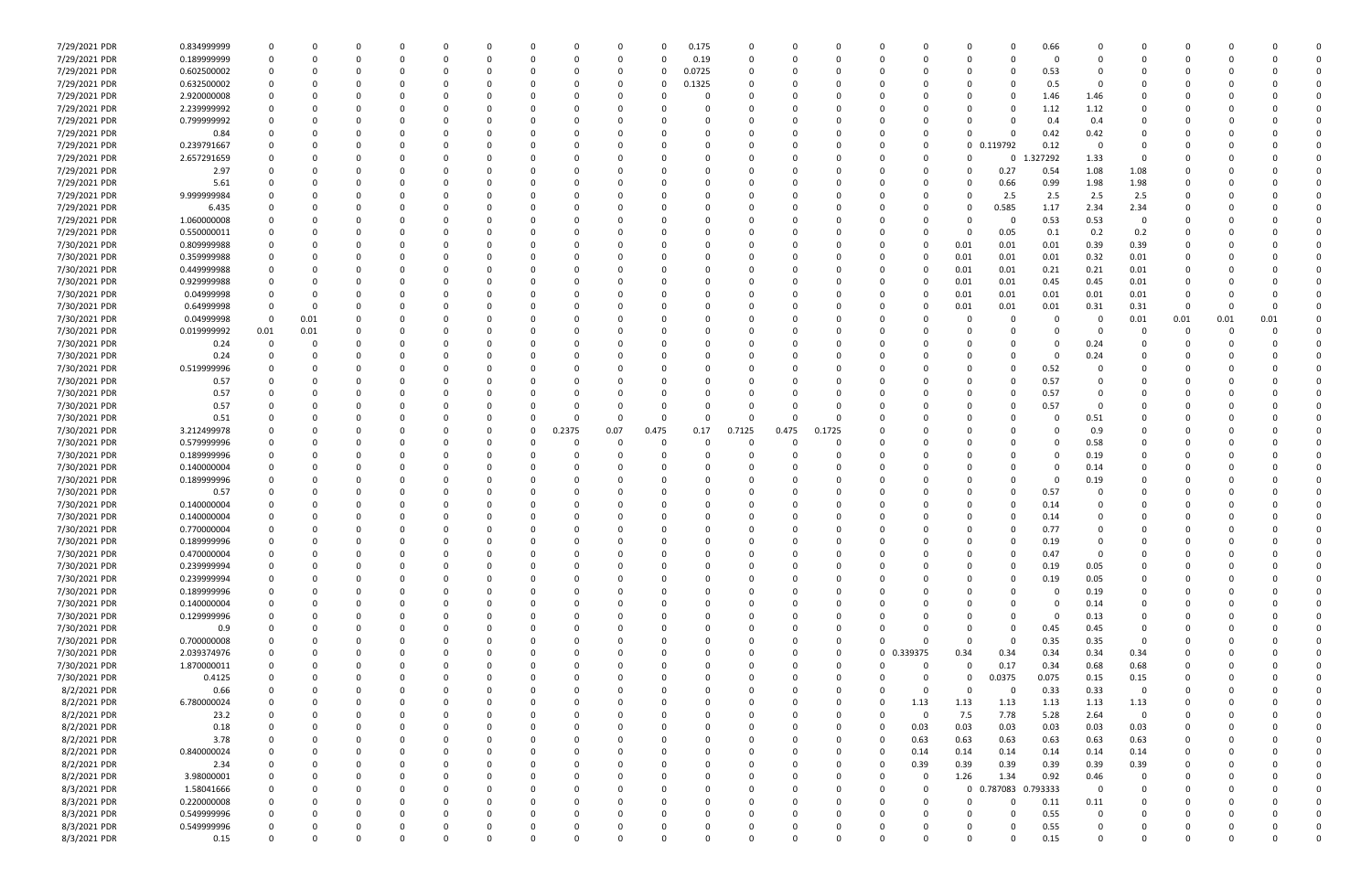| 8/3/2021 PDR | 0.189999996 | 0              | 0           |          |          |   | <sup>0</sup> |          | -0       | 0           |          | O        |   | 0        |          | 0           | 0        |          | 0           | 0.19                | 0           |             |                         |          |          |          |
|--------------|-------------|----------------|-------------|----------|----------|---|--------------|----------|----------|-------------|----------|----------|---|----------|----------|-------------|----------|----------|-------------|---------------------|-------------|-------------|-------------------------|----------|----------|----------|
| 8/3/2021 PDR | 0.320000004 | 0              | $\Omega$    |          |          |   | n            |          | $\Omega$ | O           | $\Omega$ |          |   |          | - 0      | $\Omega$    | 0        |          | $\Omega$    | 0.32                | $\Omega$    | $\Omega$    |                         |          |          |          |
|              |             |                |             |          |          |   |              |          |          |             |          |          |   |          |          |             |          |          |             |                     |             |             |                         |          |          |          |
| 8/3/2021 PDR | 0.320000004 |                |             |          |          |   |              |          |          |             |          |          |   |          |          |             | 0        |          | -0          | 0.32                | 0           |             |                         |          |          |          |
| 8/3/2021 PDR | 0.410000004 |                |             |          |          |   |              |          |          |             |          |          |   |          |          |             |          |          | 0.41        | 0                   |             |             |                         |          |          |          |
| 8/3/2021 PDR | 0.320000004 |                |             |          |          |   |              |          |          |             |          |          |   |          |          |             |          |          |             | 0.32                | $\Omega$    |             |                         |          |          |          |
| 8/3/2021 PDR | 0.219999996 | $\Omega$       |             |          |          |   |              |          |          |             |          |          |   |          |          |             | 0        |          | 0           | 0                   | 0.22        | - 0         |                         |          |          |          |
|              |             |                |             |          |          |   |              |          |          |             |          |          |   |          |          |             |          |          |             |                     |             |             |                         |          |          |          |
| 8/3/2021 PDR | 0.21        |                |             |          |          |   |              |          |          |             |          |          |   |          |          |             |          |          | O           | 0.21                | 0           | 0           |                         |          |          |          |
| 8/3/2021 PDR | 0.27        |                |             |          |          |   |              |          |          |             |          |          |   |          |          |             |          |          |             |                     | $\Omega$    | 0.27        |                         |          |          |          |
| 8/3/2021 PDR | 0.579999996 |                |             |          |          |   |              |          |          |             |          |          |   |          |          |             |          |          |             |                     | $\Omega$    | 0.58        |                         |          |          |          |
| 8/3/2021 PDR | 0.249999996 |                |             |          |          |   |              |          |          |             |          |          |   |          |          |             |          |          |             | 0                   | 0.25        |             |                         |          |          |          |
|              |             |                |             |          |          |   |              |          |          |             |          |          |   |          |          |             |          |          |             |                     |             |             |                         |          |          |          |
| 8/3/2021 PDR | 0.380000004 |                |             |          |          |   |              |          |          |             |          |          |   |          |          |             |          |          |             | 0                   | 0.38        |             |                         |          |          |          |
| 8/3/2021 PDR | 0.170000004 |                |             |          |          |   |              |          |          |             |          |          |   |          |          |             |          |          |             | 0.17                | 0           |             |                         |          |          |          |
| 8/3/2021 PDR | 0.3         |                |             |          |          |   |              |          |          |             |          |          |   |          |          |             |          |          |             | 0                   | 0.3         |             |                         |          |          |          |
| 8/3/2021 PDR | 0.170000004 |                |             |          |          |   |              |          |          |             |          |          |   |          |          |             |          |          | 0           | 0.17                | 0           |             |                         |          |          |          |
|              |             |                |             |          |          |   |              |          |          |             |          |          |   |          |          |             |          |          |             |                     |             |             |                         |          |          |          |
| 8/3/2021 PDR | 0.189999996 |                |             |          |          |   |              |          |          |             |          |          |   |          |          |             |          |          |             |                     | 0.19        | 0           |                         |          |          |          |
| 8/3/2021 PDR | 0.3         |                |             |          |          |   |              |          |          |             |          |          |   |          |          |             |          |          |             | O                   | 0.3         |             |                         |          |          |          |
| 8/3/2021 PDR | 0.219999996 |                |             |          |          |   |              |          |          |             |          |          |   |          |          |             |          |          |             |                     | 0.22        | - 0         |                         |          |          |          |
| 8/3/2021 PDR | 0.9         |                |             |          |          |   |              |          |          |             |          |          |   |          |          |             |          |          |             |                     | 0           | 0.9         |                         |          |          |          |
|              |             |                |             |          |          |   |              |          |          |             |          |          |   |          |          |             |          |          |             |                     |             |             |                         |          |          |          |
| 8/3/2021 PDR | 0.9         |                |             |          |          |   |              |          |          |             |          |          |   |          |          |             |          |          |             |                     | 0           | 0.9         |                         |          |          |          |
| 8/3/2021 PDR | 0.920000004 |                |             |          |          |   |              |          |          |             |          |          |   |          |          |             |          |          | 0           | 0                   | $\Omega$    | 0.92        |                         |          |          |          |
| 8/3/2021 PDR | 2.4         |                |             |          |          |   |              |          |          |             |          |          |   |          |          |             |          |          | 0.6         | 0.6                 | 0.6         | 0.6         |                         |          |          |          |
| 8/3/2021 PDR | 3.78        |                |             |          |          |   |              |          |          |             |          |          |   |          |          | - 0         | 0.63     | 0.63     | 0.63        | 0.63                | 0.63        | 0.63        |                         |          |          |          |
|              |             |                |             |          |          |   |              |          |          |             |          |          |   |          |          |             |          |          |             |                     |             |             |                         |          |          |          |
| 8/3/2021 PDR | 1.045000014 |                |             |          |          |   |              |          |          |             |          |          |   |          |          | -0          | 0        | 0.35     | 0.35        | 0.23                | 0.115       | 0           |                         |          |          |          |
| 8/3/2021 PDR | 1.192499991 |                |             |          |          |   |              |          |          |             |          |          |   |          |          | 0           | 0        | 0.1675   | 0.335       | 0.46                | 0.23        | 0           |                         |          |          |          |
| 8/3/2021 PDR | 21.325      |                |             |          |          |   |              |          |          |             |          |          |   |          |          | 0           | 0        | 7.05     | 7.12        | 4.77                | 2.385       |             |                         |          |          |          |
| 8/4/2021 PDR | 1.67458335  |                |             |          |          |   |              |          |          |             |          |          |   |          |          |             | 0        |          | 0.839583    | 0.835               | 0           |             |                         |          |          |          |
|              |             |                |             |          |          |   |              |          |          |             |          |          |   |          |          |             |          |          |             |                     |             |             |                         |          |          |          |
| 8/4/2021 PDR | 0.36        |                |             |          |          |   |              |          |          |             |          |          |   |          |          |             | 0        |          | $\Omega$    | 0.36                | 0           |             |                         |          |          |          |
| 8/4/2021 PDR | 0.36        |                |             |          |          |   |              |          |          |             |          |          |   |          |          |             | O        |          | 0           | 0.36                | 0           |             |                         |          |          |          |
| 8/4/2021 PDR | 0.549999996 |                |             |          |          |   |              |          |          |             |          |          |   |          |          |             |          |          | 0           | 0.55                |             |             |                         |          |          |          |
| 8/4/2021 PDR | 0.549999996 |                |             |          |          |   |              |          |          |             |          |          |   |          |          |             |          |          |             | 0.55                |             |             |                         |          |          |          |
|              |             |                |             |          |          |   |              |          |          |             |          |          |   |          |          |             |          |          |             |                     |             |             |                         |          |          |          |
| 8/4/2021 PDR | 0.399999996 |                |             |          |          |   |              |          |          |             |          |          |   |          |          |             |          |          |             | 0.4                 | $\Omega$    |             |                         |          |          |          |
| 8/4/2021 PDR | 0.470000004 |                |             |          |          |   |              |          |          |             |          |          |   |          |          |             |          |          |             |                     | 0.47        | -0          |                         |          |          |          |
| 8/4/2021 PDR | 0.124999998 | 0              |             |          |          |   |              |          |          |             |          |          |   |          |          |             |          |          | O           | 0.125               | $\Omega$    |             |                         |          |          |          |
| 8/4/2021 PDR | 0.037499997 |                |             |          |          |   |              |          |          |             |          |          |   |          |          |             |          |          | 0           | 0.0375              | - 0         |             |                         |          |          |          |
|              |             |                |             |          |          |   |              |          |          |             |          |          |   |          |          |             |          |          |             |                     |             |             |                         |          |          |          |
| 8/4/2021 PDR | 0.059999997 |                |             |          |          |   |              |          |          |             |          |          |   |          |          |             |          |          | 0           | 0.06                | -0          |             |                         |          |          |          |
| 8/4/2021 PDR | 0.059999997 | $\Omega$       |             |          |          |   |              |          |          |             |          |          |   |          |          |             |          |          |             | 0.06                | 0           |             |                         |          |          |          |
| 8/4/2021 PDR | 0.149999997 |                |             |          |          |   |              |          |          |             |          |          |   |          |          |             |          |          |             | 0.15                | $\Omega$    |             |                         |          |          |          |
|              | 0.149999997 |                |             |          |          |   |              |          |          |             |          |          |   |          |          |             |          |          |             |                     |             |             |                         |          |          |          |
| 8/4/2021 PDR |             |                |             |          |          |   |              |          |          |             |          |          |   |          |          |             |          |          |             | 0.15                | 0           |             |                         |          |          |          |
| 8/4/2021 PDR | 1.310000004 |                |             |          |          |   |              |          |          |             |          |          |   |          |          |             |          |          |             | 1.31                | $\Omega$    |             |                         |          |          |          |
| 8/4/2021 PDR | 1.65        | $\Omega$       |             |          |          |   |              |          |          |             |          |          |   |          |          |             | n        |          | 0.15        | 0.3                 | 0.6         | 0.6         |                         |          |          |          |
| 8/4/2021 PDR | 6.215000022 | 0              |             |          |          |   | <sup>0</sup> |          | $\Omega$ |             |          |          |   | 0        |          | - 0         | 0.565    | 1.13     | 1.13        | 1.13                | 1.13        | 1.13        | 0                       |          |          |          |
|              |             | 0              |             |          |          |   | $\Omega$     |          |          |             |          |          |   |          |          | $\mathbf 0$ |          |          |             |                     |             | 0           |                         |          |          |          |
| 8/4/2021 PDR | 1.192499991 |                | 0           | 0        |          | 0 |              |          | 0        | 0           | 0        |          |   | $\Omega$ |          |             | 0        | 0.1675   | 0.335       | 0.46                | 0.23        |             | 0                       |          |          |          |
| 8/4/2021 PDR | 5.799999984 | $\mathbf 0$    |             |          |          |   |              |          | 0        | 0           | $\Omega$ |          |   |          |          | $\Omega$    | 0        | $\Omega$ | 1.45        | 1.45                | 1.45        | 1.45        |                         |          |          |          |
| 8/4/2021 PDR | 1.040000016 | 0              | 0           | -0       |          | 0 |              |          | 0        | 0           | 0        |          |   | 0        |          | 0           | 0        | - 0      | 0.26        | 0.26                | 0.26        | 0.26        | 0                       |          |          |          |
| 8/4/2021 PDR | 17.27000002 | 0              | $\Omega$    |          |          | 0 |              |          | 0        | 0           | - 0      |          |   |          |          | 0           | 1.57     | 3.14     | 3.14        | 3.14                | 3.14        | 3.14        |                         |          |          |          |
| 8/5/2021 PDR | 0.140000004 | $\mathbf 0$    | 0           |          |          |   |              |          | $\Omega$ | 0           |          |          |   |          |          | $\Omega$    | $\Omega$ | $\Omega$ | $\mathbf 0$ | $\Omega$            | 0.14        | 0           |                         |          |          |          |
|              |             |                |             |          |          |   |              |          |          |             |          |          |   |          |          |             |          |          |             |                     |             |             |                         |          |          |          |
| 8/5/2021 PDR | 26.705      | $\mathbf 0$    |             |          |          | 0 |              |          | 0        | 0           |          |          |   |          |          | 0           | 0        | 8.16     | 9.05        | 6.33                | 3.165       | $\Omega$    |                         |          |          |          |
| 8/5/2021 PDR | 0.48500001  | 0              |             |          |          |   |              |          | 0        | 0           |          |          |   |          |          | 0           | 0        |          | 0.06        | 0.085               | 0.17        | 0.17        |                         |          |          |          |
| 8/5/2021 PDR | 0.920000016 | 0              | $\mathbf 0$ |          |          | 0 |              |          | $\Omega$ | 0           | -0       |          |   |          |          | 0           | 0        | $\Omega$ | 0.23        | 0.23                | 0.23        | 0.23        | 0                       |          |          |          |
| 8/5/2021 PDR | 21.325      | 0              | 0           | 0        |          | 0 |              |          | 0        | 0           | 0        |          |   |          |          | 0           | 0        | 7.05     | 7.12        | 4.77                | 2.385       | 0           | 0                       |          |          |          |
|              |             |                |             |          |          |   |              |          |          |             |          |          |   |          |          |             |          |          |             |                     |             |             |                         |          |          |          |
| 8/5/2021 PDR | 10.07000001 | 0              | $\Omega$    |          |          | 0 |              |          | 0        | 0           | -0       |          |   |          |          | 0           | $\Omega$ | 3.24     | 3.38        | 2.3                 | 1.15        | 0           | 0                       |          |          |          |
| 8/5/2021 PDR | 0.110000004 | $\mathbf 0$    | $\mathbf 0$ |          |          | 0 |              | - 0      | $\Omega$ | 0           | $\Omega$ |          |   |          | $\Omega$ | 0           | 0        |          | $\mathbf 0$ | $\Omega$            | 0.11        | $\mathbf 0$ | $\overline{\mathbf{0}}$ | 0        |          |          |
| 8/5/2021 PDR | 0.079999968 | $0.01\,$       | 0.01        |          |          | 0 |              |          | 0        | 0           |          |          |   |          |          | 0           | 0        |          | 0           | 0.01                | 0.01        | 0.01        | 0.01                    | 0.01     | 0.01     |          |
| 8/5/2021 PDR | 0.029999988 | $0.01\,$       | 0.01        |          |          |   |              |          | 0        | 0           |          |          |   |          |          | 0           | 0        |          | 0           | $\Omega$            | $\mathbf 0$ | $\Omega$    | $\overline{0}$          | 0.01     |          |          |
|              |             |                |             |          |          |   |              |          |          |             |          |          |   |          |          |             |          |          |             |                     |             |             |                         |          |          |          |
| 8/5/2021 PDR | 0.379999992 | $\overline{0}$ | 0           |          |          | 0 |              |          | 0        | 0           | 0        |          |   |          |          | 0           | 0        |          |             | 0 0.001979 0.188021 |             | 0.19        | $\mathbf 0$             | 0        |          |          |
| 8/5/2021 PDR | 0.9         | 0              | 0           | 0        |          | 0 |              |          | 0        | 0           | 0        |          |   | 0        |          | 0           | 0        | $\Omega$ |             | 0 0.004688 0.445313 |             | 0.45        | 0                       | 0        |          |          |
| 8/6/2021 PDR | 0.39        | 0              | 0           | 0        |          | 0 |              |          | 0        | 0           | -0       | 0        |   |          |          | 0           | 0        |          | 0           | 0                   | 0.28        | 0.11        | 0                       | 0        |          |          |
| 8/6/2021 PDR | 0.39        | $\mathbf 0$    | $\mathbf 0$ |          |          | 0 |              |          | $\Omega$ | 0           | $\Omega$ |          |   |          |          | $\Omega$    | 0        |          | 0           | $\Omega$            | 0.28        | 0.11        | 0                       | -0       |          |          |
|              |             |                |             |          |          |   |              |          |          |             |          |          |   |          |          |             |          |          |             |                     |             |             |                         |          |          |          |
| 8/6/2021 PDR | 1.310000004 | $\Omega$       | 0           |          |          | 0 |              |          | 0        | 0           |          |          |   |          |          | $\Omega$    | 0        |          | 0           | $\Omega$            | 0.95        | 0.36        |                         |          |          |          |
| 8/6/2021 PDR | 0.39        | $\Omega$       |             |          |          |   |              |          | 0        | 0           |          |          |   |          |          | 0           | 0        |          | 0           | 0                   | 0.28        | 0.11        |                         |          |          |          |
| 8/6/2021 PDR | 0.27        | $\Omega$       | 0           |          |          | 0 |              |          | 0        | 0           | -0       |          |   |          |          | 0           | 0        |          | 0           | $\Omega$            | 0.19        | 0.08        | 0                       |          |          |          |
| 8/6/2021 PDR | 0.27        | 0              | 0           |          |          | 0 |              |          | $\Omega$ | 0           | -0       |          |   |          |          | 0           | 0        |          | 0           | $\mathbf 0$         | 0.19        | 0.08        | 0                       |          |          |          |
|              |             |                |             |          |          |   |              |          |          |             |          |          |   |          |          |             |          |          |             |                     |             |             |                         |          |          |          |
| 8/6/2021 PDR | 0.27        | $\Omega$       | $\Omega$    |          |          |   |              |          | 0        | 0           |          |          |   |          |          | 0           | 0        |          | 0           | $\mathbf 0$         | 0.19        | 0.08        |                         |          |          |          |
| 8/6/2021 PDR | 0.66        | 0              | 0           |          |          |   |              |          | 0        | O           |          |          |   |          |          | 0           | O        |          | 0.19        | 0.47                | 0           | 0           |                         |          |          |          |
| 8/6/2021 PDR | 0.549999996 | $\mathbf 0$    | $\mathbf 0$ | $\Omega$ | $\Omega$ | 0 | $\Omega$     | $\Omega$ | $\Omega$ | $\mathbf 0$ | $\Omega$ | $\Omega$ | 0 | $\Omega$ | $\Omega$ | $\mathbf 0$ | $\Omega$ |          | $\Omega$    | 0.55                | $\mathbf 0$ | $\mathbf 0$ | $\mathbf 0$             | $\Omega$ | $\Omega$ | $\Omega$ |
|              |             |                |             |          |          |   |              |          |          |             |          |          |   |          |          |             |          |          |             |                     |             |             |                         |          |          |          |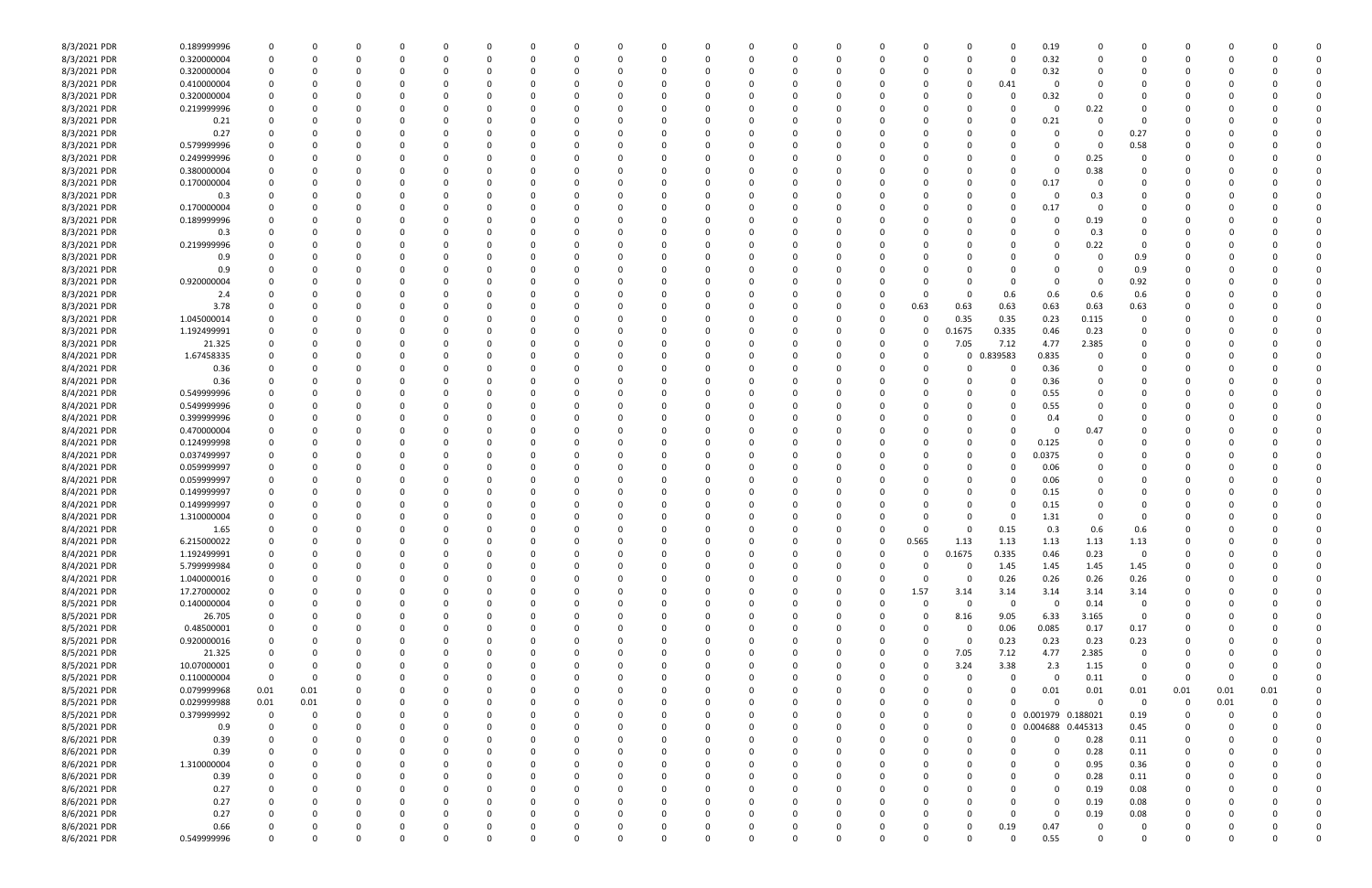| 8/6/2021 PDR  | 0.27        | <sup>0</sup>            | 0        |          | 0        |          |          |             | 0        |          | 0        |          |          |             | 0        |                     | 0        | 0            | 0.27        | 0                       | O           |      |      |  |
|---------------|-------------|-------------------------|----------|----------|----------|----------|----------|-------------|----------|----------|----------|----------|----------|-------------|----------|---------------------|----------|--------------|-------------|-------------------------|-------------|------|------|--|
| 8/6/2021 PDR  | 0.09        | $\Omega$                | 0        |          | $\Omega$ | റ        |          |             |          |          | $\Omega$ |          |          | 0           | $\Omega$ |                     | 0.09     | 0            | - 0         | $\Omega$                | 0           |      |      |  |
| 8/6/2021 PDR  | 0.09        |                         |          |          |          |          |          |             |          |          |          |          |          |             | -0       |                     | 0.09     |              |             |                         |             |      |      |  |
|               |             |                         |          |          |          |          |          |             |          |          |          |          |          |             |          |                     |          |              |             |                         |             |      |      |  |
| 8/6/2021 PDR  | 0.12        |                         |          |          |          |          |          |             |          |          |          |          |          |             | 0        |                     | 0.12     |              |             |                         |             |      |      |  |
| 8/6/2021 PDR  | 0.12        |                         |          |          |          |          |          |             |          |          |          |          |          |             | 0        |                     | 0.12     |              |             |                         |             |      |      |  |
| 8/6/2021 PDR  | 0.15        |                         |          |          |          |          |          |             |          |          |          |          |          |             | -0       |                     | 0.15     |              |             | O                       |             |      |      |  |
| 8/6/2021 PDR  | 0.470000004 |                         |          |          |          |          |          |             |          |          |          |          |          |             |          |                     |          |              | - 0         | 0.47                    |             |      |      |  |
| 8/6/2021 PDR  | 0.560000004 |                         | n        |          |          |          |          |             |          |          | 0        |          |          |             | -0       |                     |          | 0            | 0.56        | - 0                     |             |      |      |  |
| 8/6/2021 PDR  | 0.27        |                         |          |          |          |          |          |             |          |          |          |          |          |             |          |                     |          |              | 0.27        |                         |             |      |      |  |
|               |             |                         | 0        |          |          |          |          |             |          |          | C        |          |          |             |          |                     |          | 0            |             | - 0                     |             |      |      |  |
| 8/6/2021 PDR  | 0.080000004 |                         |          |          |          |          |          |             |          |          |          |          |          |             |          |                     |          | 0            | - 0         | 0.08                    |             |      |      |  |
| 8/6/2021 PDR  | 0.410000004 |                         |          |          |          |          |          |             |          |          |          |          |          |             |          |                     |          | 0            | 0.23        | 0.18                    |             |      |      |  |
| 8/6/2021 PDR  | 0.06        |                         | 0        |          |          |          |          |             |          |          | C        |          |          |             |          |                     |          | 0.06         |             |                         |             |      |      |  |
| 8/6/2021 PDR  | 0.080000004 |                         |          |          |          |          |          |             |          |          | C        |          |          |             |          |                     |          | 0.08         |             | 0                       |             |      |      |  |
| 8/6/2021 PDR  | 0.440000004 | 0                       |          |          |          |          |          |             |          |          | C        |          |          |             |          |                     |          | 0            |             | 0.44                    |             |      |      |  |
|               |             |                         |          |          |          |          |          |             |          |          |          |          |          |             |          |                     |          |              |             |                         |             |      |      |  |
| 8/6/2021 PDR  | 0.110000004 |                         |          |          |          |          |          |             |          |          |          |          |          |             |          |                     |          | 0.11         |             |                         |             |      |      |  |
| 8/6/2021 PDR  | 0.110000004 |                         |          |          |          |          |          |             |          |          |          |          |          |             |          | <sup>n</sup>        |          | 0.11         |             |                         |             |      |      |  |
| 8/6/2021 PDR  | 1.045000014 | - 0                     |          |          |          |          |          |             |          |          |          |          |          |             | 0        | 0.35                | 0.35     | 0.23         | 0.115       | $\Omega$                |             |      |      |  |
| 8/6/2021 PDR  | 0.48500001  | $\overline{0}$          | $\Omega$ |          |          |          |          |             |          |          |          |          |          |             | 0        |                     | 0.06     | 0.085        | 0.17        | 0.17                    | - 0         |      |      |  |
| 8/7/2021 PDR  | 0.059999976 | 0.01                    | 0.01     |          |          |          |          |             |          |          |          |          |          |             |          |                     |          | 0            | 0           | 0.01                    | 0.01        | 0.01 | 0.01 |  |
| 8/7/2021 PDR  | 0.079999968 | 0.01                    | 0.01     |          | 0        |          |          |             |          |          | 0        |          |          |             | -0       |                     | 0.01     | 0.01         | 0.01        | 0.01                    | 0.01        | 0.01 |      |  |
|               |             |                         |          |          |          |          |          |             |          |          |          |          |          |             |          |                     |          |              |             |                         |             |      |      |  |
| 8/8/2021 PDR  | 0.549999996 | $\overline{0}$          | 0        |          |          |          |          |             |          |          | C        |          |          |             | -0       | $\Omega$            | 0        | 0            | $\mathbf 0$ | 0.55                    | -0          |      |      |  |
| 8/9/2021 PDR  | 0.43999998  | $\overline{\mathbf{0}}$ | 0        |          |          |          |          |             |          |          |          |          |          |             | 0        | 0.01                | 0.01     | 0.01         | 0.01        | 0.4                     | C.          |      | n    |  |
| 8/9/2021 PDR  | 0.039999984 | 0.01                    | 0.01     |          |          |          |          |             |          |          |          |          |          |             |          |                     |          | <sup>1</sup> |             | 0                       | 0           | 0.01 | 0.01 |  |
| 8/9/2021 PDR  | 0.039999984 | 0.01                    | 0.01     |          |          |          |          |             |          |          |          |          |          |             |          |                     |          | 0            |             | 0                       | 0           | 0.01 | 0.01 |  |
| 8/9/2021 PDR  | 0.049999998 | $\overline{0}$          | C        |          |          |          |          |             |          |          | C        |          |          | 0.05        |          |                     |          | 0            |             | 0                       | O           |      |      |  |
|               |             |                         |          |          |          |          |          |             |          |          |          |          |          |             |          |                     |          |              |             |                         |             |      |      |  |
| 8/9/2021 PDR  | 0.147499998 | - 0                     | C        |          |          |          |          |             |          |          | 0        |          | 0        | 0.1475      |          | $\Omega$            |          | $\Omega$     |             | - 0                     | O           |      |      |  |
| 8/10/2021 PDR | 0.509999988 | 0                       |          |          |          |          |          |             |          |          |          |          |          |             | 0        | 0.01                | 0.15     | 0.15         | 0.01        | 0.19                    |             |      |      |  |
| 8/10/2021 PDR | 0.129999984 | 0                       |          |          |          |          |          |             |          |          |          |          |          |             | 0        | 0.01                | 0.01     | 0.01         | 0.01        | 0.09                    |             |      |      |  |
| 8/10/2021 PDR | 0.16999998  | 0                       |          |          |          |          |          |             |          |          | C        |          |          |             | 0        | 0.01                | 0.01     | 0.01         | 0.13        | 0.01                    | O           |      |      |  |
| 8/10/2021 PDR | 2.409999996 | 0                       |          |          |          |          |          |             |          |          |          |          |          |             | 0        | 0.01                | 1.19     | 0.01         | 0.01        | 1.19                    | O           |      |      |  |
| 8/10/2021 PDR | 0.269999988 | $\overline{0}$          | C.       |          |          |          |          |             |          |          |          |          |          |             | - 0      | 0.01                | 0.01     | 0.01         | 0.01        | 0.23                    | 0           |      |      |  |
|               |             |                         |          |          |          |          |          |             |          |          |          |          |          |             |          |                     |          |              |             |                         |             |      |      |  |
| 8/10/2021 PDR | 0.039999984 | 0.01                    | 0.01     |          |          |          |          |             |          |          |          |          |          |             |          |                     |          | 0            | - 0         | 0                       | 0           | 0.01 | 0.01 |  |
| 8/10/2021 PDR | 0.294999996 | $\overline{0}$          | 0        |          |          |          |          |             |          |          | 0        |          |          |             | -0       |                     |          | $\Omega$     | 0.295       | 0                       |             |      |      |  |
| 8/10/2021 PDR | 0.034999998 | - 0                     | 0        |          |          |          |          |             |          |          | C        |          |          |             |          |                     | 0        | 0            | 0.035       | $\overline{\mathbf{0}}$ |             |      |      |  |
| 8/10/2021 PDR | 5.799999984 |                         |          |          |          |          |          |             |          |          |          |          |          |             |          |                     | 1.45     | 1.45         | 1.45        | 1.45                    |             |      |      |  |
| 8/10/2021 PDR | 9.999999984 | 0                       |          |          |          |          |          |             |          |          |          |          |          |             | -0       |                     | 2.5      | 2.5          | 2.5         | 2.5                     |             |      |      |  |
|               |             |                         |          |          |          |          |          |             |          |          |          |          |          |             |          |                     |          |              |             |                         |             |      |      |  |
| 8/11/2021 PDR | 4.95        |                         |          |          |          |          |          |             |          |          |          |          |          |             | -0       |                     | 1.65     | 1.65         | 1.65        | 0                       |             |      |      |  |
| 8/11/2021 PDR | 0.560000016 |                         |          |          |          |          |          |             |          |          |          |          |          |             |          |                     | 0.14     | 0.14         | 0.14        | 0.14                    |             |      |      |  |
| 8/11/2021 PDR | 4.979999994 |                         |          |          |          |          |          |             |          |          |          |          |          |             |          | 1.65                | 1.65     | 1.12         | 0.56        | 0                       |             |      |      |  |
| 8/11/2021 PDR | 21.39499999 | 0                       | C        |          |          |          |          |             |          |          |          |          |          |             | 0        | 7.12                | 7.12     | 4.77         | 2.385       | 0                       |             |      |      |  |
| 8/11/2021 PDR | 9.999999984 | 0                       | C        |          | $\Omega$ | 0        |          |             |          |          | 0        |          | O        | 0           |          |                     | 2.5      | 2.5          | 2.5         | 2.5                     | C           |      |      |  |
| 8/11/2021 PDR | 5.238750001 | $\mathbf 0$             | 0        | 0        | 0        | $\Omega$ | $\Omega$ | $\mathbf 0$ | 0        | 0        | 0        | $\Omega$ | $\Omega$ | $\mathbf 0$ |          | 0 2.160625 3.078125 |          | $\Omega$     | $\Omega$    | $\mathbf 0$             | $\Omega$    |      |      |  |
|               |             |                         |          |          |          |          |          |             |          |          |          |          |          |             |          |                     |          |              |             |                         |             |      |      |  |
| 8/11/2021 PDR | 1.674583333 | 0                       | $\Omega$ | $\Omega$ | $\Omega$ | $\Omega$ |          | 0           |          |          | $\Omega$ |          | $\Omega$ | 0           | $\Omega$ | $\Omega$            |          | 0 0.839583   | 0.835       | $\mathbf 0$             | $\Omega$    |      |      |  |
| 8/11/2021 PDR | 2.739999984 | 0                       | $\Omega$ |          | 0        |          |          |             |          |          | 0        |          |          | 0           | $\Omega$ | 1.29                | 0.01     | 0.01         | 0.01        | 1.42                    | 0           |      |      |  |
| 8/11/2021 PDR | 0.249999984 | 0                       | 0        |          | 0        | $\Omega$ | $\Omega$ | 0           | $\Omega$ | 0        | 0        |          | 0        | 0           | $\Omega$ | 0.01                | 0.01     | 0.01         | 0.01        | 0.21                    | 0           |      |      |  |
| 8/11/2021 PDR | 2.649999984 | 0                       | 0        |          | 0        |          |          |             |          |          | 0        |          | 0        | 0           | 0        | 1.36                | 0.07     | 0.01         | 0.01        | 1.2                     | 0           |      |      |  |
| 8/11/2021 PDR | 0.369999984 | $\overline{\mathbf{0}}$ | 0        |          | $\Omega$ |          |          |             |          |          | 0        |          |          | 0           | 0        | 0.01                | $0.01\,$ | 0.01         | 0.01        | 0.33                    | $\mathbf 0$ |      |      |  |
|               |             |                         |          |          |          |          |          |             |          |          |          |          |          |             |          |                     |          |              |             |                         |             |      |      |  |
| 8/11/2021 PDR | 0.059999976 | $0.01\,$                | 0.01     |          | 0        |          |          |             |          |          | 0        |          |          | 0           | 0        | $\Omega$            | 0.01     | 0            | $\mathbf 0$ | $\overline{\mathbf{0}}$ | 0.01        | 0.01 | 0.01 |  |
| 8/11/2021 PDR | 1.900000008 | $\mathbf 0$             | 0        |          | 0        |          |          |             |          |          | 0        |          |          | 0           |          |                     | 0        | $\Omega$     | 0.95        | 0.95                    | $\mathbf 0$ | 0    |      |  |
| 8/11/2021 PDR | 0.559999992 | 0                       | 0        |          | 0        |          |          |             |          |          | 0        |          |          |             | -0       |                     |          | 0            | 0.28        | 0.28                    | 0           |      |      |  |
| 8/11/2021 PDR | 0.48        | 0                       | 0        |          | $\Omega$ |          |          |             |          |          | 0        |          |          | 0           |          |                     |          | $\Omega$     | 0.24        | 0.24                    | 0           |      |      |  |
| 8/11/2021 PDR | 0.439999992 |                         |          |          | 0        |          |          |             |          |          | 0        |          |          |             |          |                     |          | $\mathbf 0$  | 0.22        | 0.22                    |             |      |      |  |
|               |             |                         |          |          |          |          |          |             |          |          |          |          |          |             |          |                     |          |              | $\Omega$    |                         |             |      |      |  |
| 8/11/2021 PDR | 0.36        | 0                       |          |          | O        |          |          |             |          |          | 0        |          |          | 0           |          |                     | 0        | 0.36         |             | 0                       |             |      |      |  |
| 8/11/2021 PDR | 0.36        | $\mathbf 0$             | 0        |          | 0        |          |          |             |          |          | 0        |          |          | 0           | 0        | 0                   | 0        | 0.36         | $\Omega$    | 0                       | 0           |      |      |  |
| 8/11/2021 PDR | 0.549999996 | $\mathbf 0$             | 0        |          | 0        |          |          |             |          |          | 0        |          |          | 0           | 0        | U                   | 0        | 0.55         |             | $\Omega$                | O           |      |      |  |
| 8/11/2021 PDR | 0.940000008 | $\mathbf 0$             |          |          | 0        |          |          |             |          |          | 0        |          |          |             | $\Omega$ | U                   | 0.47     | 0.47         |             | $\Omega$                | 0           |      |      |  |
| 8/11/2021 PDR | 0.940000008 | $\mathbf 0$             | 0        |          | 0        |          |          |             |          |          | 0        |          |          |             | 0        |                     | 0.47     | 0.47         |             | 0                       | 0           |      |      |  |
| 8/11/2021 PDR | 0.799999992 | - 0                     | 0        |          | 0        |          | $\Omega$ |             |          |          | 0        |          | $\Omega$ | 0           | 0        | $\Omega$            | 0.4      | 0.4          |             | 0                       | 0           |      |      |  |
|               |             |                         |          |          |          |          |          |             |          |          |          |          |          |             |          |                     |          |              |             |                         |             |      |      |  |
| 8/11/2021 PDR | 0.100000008 | 0                       | 0        |          | 0        |          |          |             |          |          | 0        |          |          |             | 0        | 0                   | 0.05     | 0.05         |             | 0                       |             |      |      |  |
| 8/11/2021 PDR | 0.3         | $\mathbf 0$             |          |          | 0        |          |          |             |          |          | $\Omega$ |          |          |             |          |                     | 0        | 0.3          |             | 0                       |             |      |      |  |
| 8/11/2021 PDR | 0.369999996 | $\mathbf 0$             | 0        |          | $\Omega$ |          |          |             |          |          | 0        |          |          | 0           | -0       |                     | 0        | 0.37         |             | 0                       | C           |      |      |  |
| 8/11/2021 PDR | 0.339999996 | 0                       | 0        |          | 0        |          |          |             |          |          | 0        |          |          | 0           | 0        |                     | 0        | 0.34         |             | 0                       | O           |      |      |  |
| 8/11/2021 PDR | 0.279999996 | 0                       | $\Omega$ |          | $\Omega$ |          | $\Omega$ |             |          |          | $\Omega$ |          | $\Omega$ | 0           |          | 0                   | O        | 0.28         |             | $\overline{0}$          | 0           |      |      |  |
|               |             |                         |          |          |          |          |          |             |          |          |          |          |          |             |          |                     |          |              |             |                         |             |      |      |  |
| 8/11/2021 PDR | 0.189999996 | 0                       | 0        |          | O        |          | 0        |             |          |          | 0        |          | 0        | O           |          |                     |          | 0            | $\Omega$    | 0.19                    | C           |      |      |  |
| 8/11/2021 PDR | 0.18        | $\mathbf 0$             | 0        | 0        | $\Omega$ | $\Omega$ | $\Omega$ | $\Omega$    | 0        | $\Omega$ | $\Omega$ | $\Omega$ | $\Omega$ | $\Omega$    | 0        | $\Omega$            | $\Omega$ | $\Omega$     | 0.09        | 0.09                    | $\Omega$    |      | 0    |  |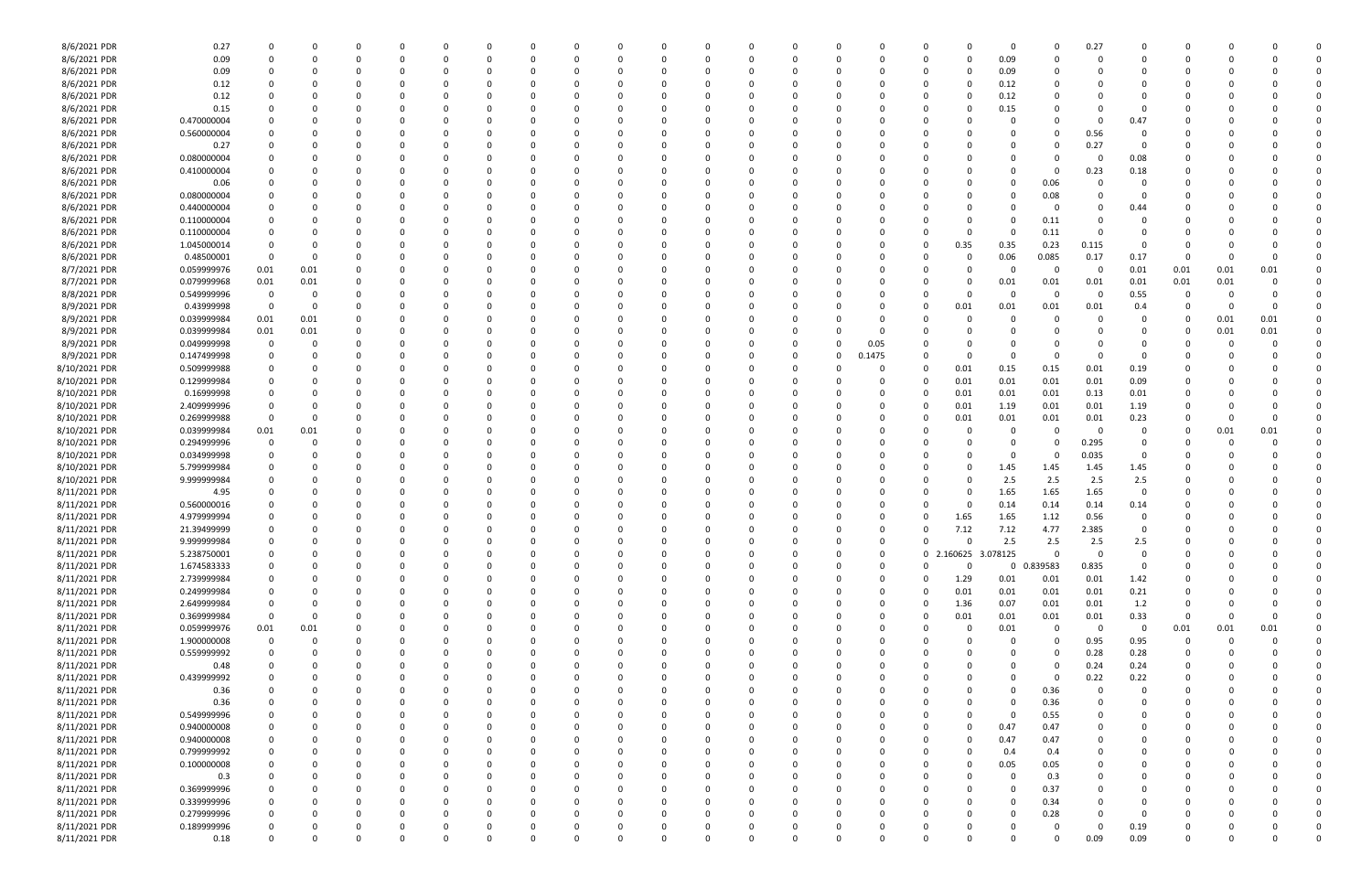| 8/11/2021 PDR | 0.21        |                |             |              |          |          |          | <sup>0</sup> |          | -C       |          |          |          |          |          |             | 0            | 0.21        |             |                |          |          |          |  |
|---------------|-------------|----------------|-------------|--------------|----------|----------|----------|--------------|----------|----------|----------|----------|----------|----------|----------|-------------|--------------|-------------|-------------|----------------|----------|----------|----------|--|
| 8/11/2021 PDR | 0.170000004 | 0              | O           |              | $\Omega$ |          |          | <sup>0</sup> |          | 0        |          |          |          | 0        |          | 0           | 0            | 0.17        | 0           | 0              | 0        |          |          |  |
| 8/11/2021 PDR | 0.18        |                |             |              |          |          |          |              |          |          |          |          |          |          |          |             | 0            | 0           | 0.09        | 0.09           |          |          |          |  |
|               |             |                |             |              |          |          |          |              |          |          |          |          |          |          |          |             |              |             |             |                |          |          |          |  |
| 8/11/2021 PDR | 0.189999996 |                |             |              |          |          |          |              |          |          |          |          |          |          |          |             | 0            | 0.19        |             | $\Omega$       |          |          |          |  |
| 8/11/2021 PDR | 0.3         |                |             |              |          |          |          |              |          |          |          |          |          |          |          |             | 0            | 0.3         |             | 0              |          |          |          |  |
| 8/11/2021 PDR | 0.3         |                |             |              |          |          |          |              |          |          |          |          |          |          |          |             |              | 0.3         |             |                |          |          |          |  |
| 8/11/2021 PDR | 0.3         |                |             |              |          |          |          |              |          |          |          |          |          |          |          |             | <sup>0</sup> | 0.3         |             | 0              |          |          |          |  |
|               |             |                |             |              |          |          |          |              |          |          |          |          |          |          |          |             |              |             |             |                |          |          |          |  |
| 8/11/2021 PDR | 0.9         |                |             |              |          |          |          |              |          |          |          |          |          |          |          |             | 0            | $\Omega$    |             | 0.9            |          |          |          |  |
| 8/11/2021 PDR | 0.470000004 |                |             |              |          |          |          |              |          |          |          |          |          |          |          | 0           | 0            | 0           | 0.47        | 0              |          |          |          |  |
| 8/12/2021 PDR | 0.429999996 |                |             |              |          |          |          |              |          |          |          |          |          |          |          | 0.01        | 0.01         | 0.01        | 0.2         | 0.2            |          |          |          |  |
| 8/12/2021 PDR | 0.339999984 |                |             |              |          |          |          |              |          |          |          |          |          |          |          | 0.01        | 0.01         | 0.01        | 0.01        | 0.3            |          |          |          |  |
|               |             |                |             |              |          |          |          |              |          |          |          |          |          |          |          |             |              |             |             |                |          |          |          |  |
| 8/12/2021 PDR | 0.189999996 | $\Omega$       |             |              |          |          |          |              |          |          |          |          |          | -0       |          | 0.01        | 0.01         | 0.01        | 0.08        | 0.08           |          |          |          |  |
| 8/12/2021 PDR | 0.029999988 | 0.01           | 0.01        |              |          |          |          |              |          |          |          |          |          | -0       |          |             | 0            | 0           | 0           | 0              | 0        |          | 0.01     |  |
| 8/12/2021 PDR | 0.6         | $\Omega$       |             |              |          |          |          |              |          |          |          |          |          |          |          |             |              | $\Omega$    | 0.3         | 0.3            |          |          |          |  |
| 8/12/2021 PDR | 0.559999992 |                |             |              |          |          |          |              |          |          |          |          |          |          |          |             | $\Omega$     | 0           | 0.28        | 0.28           |          |          |          |  |
| 8/12/2021 PDR | 0.48        |                |             |              |          |          |          |              |          |          |          |          |          |          |          |             | 0            | 0           | 0.24        | 0.24           |          |          |          |  |
|               |             |                |             |              |          |          |          |              |          |          |          |          |          |          |          |             |              |             |             |                |          |          |          |  |
| 8/12/2021 PDR | 0.559999992 |                |             |              |          |          |          |              |          |          |          |          |          |          |          |             |              | $\Omega$    | 0.28        | 0.28           |          |          |          |  |
| 8/12/2021 PDR | 1.8         |                |             |              |          |          |          |              |          |          |          |          |          |          |          | n           | 0            | 0.6         | 0.6         | 0.6            |          |          |          |  |
| 8/12/2021 PDR | 10.07000001 |                |             |              |          |          |          |              |          |          |          |          |          | -0       |          | 3.24        | 3.38         | 2.3         | 1.15        | 0              |          |          |          |  |
| 8/12/2021 PDR | 0.705000006 |                |             |              |          |          |          |              |          |          |          |          |          | -0       |          | 0.21        | 0.24         | 0.17        | 0.085       | $\Omega$       |          |          |          |  |
|               |             |                |             |              |          |          |          |              |          |          |          |          |          |          |          |             |              |             |             |                |          |          |          |  |
| 8/12/2021 PDR | 10.40000002 |                |             |              |          |          |          |              |          |          |          |          |          | 2.6      | 2.6      | 2.6         | 2.6          | 0           |             |                |          |          |          |  |
| 8/13/2021 PDR | 0.980000004 |                |             |              |          |          |          |              |          |          |          |          |          | 0        |          |             | 0.98         |             |             |                |          |          |          |  |
| 8/13/2021 PDR | 0.6         |                |             |              |          |          |          |              |          |          |          |          |          |          |          |             | 0            | $\Omega$    | 0.6         |                |          |          |          |  |
| 8/13/2021 PDR | 1.192499991 |                |             |              |          |          |          |              |          |          |          |          |          | 0        | $\Omega$ | 0.1675      | 0.335        | 0.46        | 0.23        | 0              |          |          |          |  |
|               |             |                |             |              |          |          |          |              |          |          |          |          |          |          |          |             |              |             |             |                |          |          |          |  |
| 8/13/2021 PDR | 0.909999996 |                |             |              |          |          |          |              |          |          |          |          |          |          |          | 0           | 0            | 0           | 0.91        | 0              |          |          |          |  |
| 8/13/2021 PDR | 1.045000014 |                |             |              |          |          |          |              |          |          |          |          |          |          |          | 0.35        | 0.35         | 0.23        | 0.115       | 0              |          |          |          |  |
| 8/13/2021 PDR | 5.61        |                |             |              |          |          |          |              |          |          |          |          |          |          |          | 0           | 0.66         | 0.99        | 1.98        | 1.98           |          |          |          |  |
| 8/13/2021 PDR | 5.890000002 |                |             |              |          |          |          |              |          |          |          |          |          |          |          | 1.97        | 1.97         | 1.3         | 0.65        | 0              |          |          |          |  |
| 8/13/2021 PDR | 0.189999984 |                |             |              |          |          |          |              |          |          |          |          |          |          |          | 0.01        | 0.01         | 0.1         | 0.01        | 0.06           |          |          |          |  |
|               |             |                |             |              |          |          |          |              |          |          |          |          |          |          |          |             |              |             |             |                |          |          |          |  |
| 8/13/2021 PDR | 0.3         |                |             |              |          |          |          |              |          |          |          |          |          |          |          | 0           | 0.15         | 0.15        |             | 0              |          |          |          |  |
| 8/13/2021 PDR | 0.559999992 |                |             |              |          |          |          |              |          |          |          |          |          |          |          | 0           | 0.28         | 0.28        |             |                |          |          |          |  |
| 8/13/2021 PDR | 0.139999992 |                |             |              |          |          |          |              |          |          |          |          |          |          |          | 0           | 0.07         | 0.07        |             |                |          |          |          |  |
| 8/13/2021 PDR | 0.24        | $\Omega$       | 0           |              |          |          |          |              |          |          |          |          |          |          |          |             | 0.12         | 0.12        |             |                |          |          |          |  |
|               |             |                |             |              |          |          |          |              |          |          |          |          |          |          |          |             |              |             |             |                |          |          |          |  |
| 8/13/2021 PDR | 0.029999988 | 0.01           | 0.01        |              |          |          |          |              |          |          |          |          |          |          |          |             | C.           | -0          |             |                |          |          | 0.01     |  |
| 8/13/2021 PDR | 0.029999988 | 0.01           | 0.01        |              |          |          |          |              |          |          |          |          |          |          |          |             | 0            | 0           |             |                |          |          | 0.01     |  |
| 8/13/2021 PDR | 0.290000004 |                | O           |              |          |          |          |              |          |          |          |          |          |          |          |             | 0            | 0.29        |             |                |          |          |          |  |
| 8/13/2021 PDR | 0.219999996 |                |             |              |          |          |          |              |          |          |          |          |          |          |          | 0           | 0.22         | 0           |             |                |          |          |          |  |
|               |             |                |             |              |          |          |          |              |          |          |          |          |          |          |          |             |              |             |             |                |          |          |          |  |
| 8/13/2021 PDR | 0.219999996 |                |             |              |          |          |          |              |          |          |          |          |          |          |          |             | 0.22         |             |             |                |          |          |          |  |
| 8/13/2021 PDR | 0.219999996 |                |             |              |          |          |          |              |          |          |          |          |          |          |          |             | 0.22         |             |             |                |          |          |          |  |
| 8/13/2021 PDR | 0.219999996 |                |             | <sup>0</sup> |          |          |          |              |          |          |          |          |          |          |          | 0           | 0.22         | 0           |             |                |          |          |          |  |
| 8/13/2021 PDR | 0.09        |                |             | 0            |          |          |          |              |          | 0        |          |          |          |          |          |             | 0.09         | U           |             |                |          |          |          |  |
|               |             |                |             |              |          |          |          |              |          |          |          |          |          |          |          |             |              |             |             |                |          |          |          |  |
| 8/13/2021 PDR | 0.559999992 | $\Omega$       | $\Omega$    | $\Omega$     | $\Omega$ | $\Omega$ | $\Omega$ | $\Omega$     | 0        | $\Omega$ | $\Omega$ | $\Omega$ | $\Omega$ | $\Omega$ |          | $\Omega$    | 0.16         | 0.4         | $\Omega$    | $\Omega$       | $\Omega$ |          |          |  |
| 8/13/2021 PDR | 0.09        |                | 0           | $\Omega$     | 0        | $\Omega$ | $\Omega$ | 0            | O        | 0        |          | $\Omega$ | $\Omega$ | 0        |          | 0           | 0.09         | $\mathbf 0$ | $\Omega$    | $\Omega$       | 0        |          |          |  |
| 8/13/2021 PDR | 0.069999996 |                |             | 0            | $\Omega$ | $\Omega$ |          | 0            |          | 0        |          |          | 0        | 0        |          | 0           | 0.07         | 0           |             | 0              | 0        |          |          |  |
| 8/13/2021 PDR | 0.12        |                |             | 0            | $\Omega$ | $\Omega$ |          | 0            |          | $\Omega$ | - 0      |          | $\Omega$ | 0        | $\Omega$ | $\Omega$    | 0.12         | $\Omega$    |             | $\Omega$       | 0        |          |          |  |
| 8/13/2021 PDR | 0.12        |                |             |              |          |          |          | 0            |          |          |          |          |          | 0        |          | 0           | 0.12         | $\Omega$    |             | 0              |          |          |          |  |
|               |             |                |             |              |          |          |          |              |          |          |          |          |          |          |          |             |              |             |             |                |          |          |          |  |
| 8/13/2021 PDR | 0.129999996 |                |             | $\Omega$     |          | $\Omega$ |          | 0            |          |          |          |          | 0        | 0        |          | $\mathbf 0$ | 0.13         | $\Omega$    | $\Omega$    | 0              | 0        |          |          |  |
| 8/13/2021 PDR | 0.410000004 | $\Omega$       |             | $\Omega$     |          | $\Omega$ |          | 0            |          |          |          |          |          | 0        |          |             | 0            | $\Omega$    | 0.41        | $\mathbf 0$    | 0        |          |          |  |
| 8/13/2021 PDR | 0.410000004 |                |             | 0            |          |          |          |              |          |          |          |          |          | 0        |          |             | 0            | $\mathbf 0$ | 0.41        | $\Omega$       | 0        |          |          |  |
| 8/13/2021 PDR | 0.219999996 |                |             | 0            |          |          |          | $\Omega$     |          |          |          |          |          | 0        |          |             | $\Omega$     | 0.22        | $\mathbf 0$ | 0              | 0        |          |          |  |
|               |             |                |             |              |          |          |          |              |          |          |          |          |          |          |          |             |              |             |             |                |          |          |          |  |
| 8/13/2021 PDR | 0.36        |                |             |              |          |          |          |              |          |          |          |          |          | 0        |          | $\Omega$    | $\Omega$     | 0.18        | 0.18        | 0              |          |          |          |  |
| 8/13/2021 PDR | 0.470000004 |                |             |              |          |          |          |              |          |          |          |          |          | 0        |          | 0           | $\Omega$     | $\Omega$    | 0.47        | 0              |          |          |          |  |
| 8/13/2021 PDR | 0.42        |                |             |              |          |          |          |              |          |          |          |          |          | 0        |          | 0           | 0            | 0.42        | $\Omega$    | 0              |          |          |          |  |
| 8/13/2021 PDR | 0.21        |                |             |              |          |          |          |              |          |          |          |          |          | 0        |          | 0           | 0            | 0           | 0.21        | 0              | 0        |          |          |  |
| 8/13/2021 PDR | 0.18        |                |             | C            |          |          |          |              |          |          |          |          |          | 0        |          | 0           | 0            | $\mathbf 0$ | 0.09        | 0.09           | 0        |          |          |  |
|               |             |                |             |              |          |          |          |              |          |          |          |          |          |          |          |             |              |             |             |                |          |          |          |  |
| 8/13/2021 PDR | 0.080000004 | 0              |             | $\Omega$     | $\Omega$ | $\Omega$ |          | 0            |          | $\Omega$ |          |          | 0        | 0        |          | 0           | 0            | 0.08        | $\Omega$    | 0              | 0        | $\Omega$ | $\Omega$ |  |
| 8/14/2021 PDR | 0.019999992 | $\mathbf 0$    | 0           | 0            | 0        | 0        |          | 0            |          | 0        |          |          | 0        | 0        |          | $\Omega$    | $\mathbf 0$  | $\Omega$    | $\Omega$    | 0              | 0        | 0.01     | 0.01     |  |
| 8/16/2021 PDR | 0.85999998  | $\overline{0}$ | $\mathbf 0$ | $\Omega$     |          | $\Omega$ |          | 0            |          |          |          |          | O        | $\Omega$ | $\Omega$ | 0.01        | 0.82         | 0.01        | 0.01        | 0.01           | $\Omega$ | $\Omega$ | $\Omega$ |  |
| 8/16/2021 PDR | 0.029999988 | $0.01\,$       | $0.01\,$    |              |          |          |          | 0            |          |          |          |          | 0        | 0        |          | 0           | $\mathbf 0$  | 0           | $\Omega$    | 0              | 0        | 0        | 0.01     |  |
|               |             |                |             |              |          |          |          |              |          |          |          |          |          |          |          |             |              |             |             |                |          |          |          |  |
| 8/16/2021 PDR | 0.029999988 | $0.01\,$       | $0.01\,$    | $\Omega$     |          |          |          | 0            |          |          |          |          |          | 0        |          | $\Omega$    | $\mathbf 0$  | $\mathbf 0$ | $\Omega$    | 0              | 0        |          | 0.01     |  |
| 8/16/2021 PDR | 0.980000004 | $\mathbf 0$    | 0           | $\Omega$     | $\Omega$ | $\Omega$ |          | $\Omega$     |          | $\Omega$ |          |          | 0        | 0        |          | $\mathbf 0$ | 0.98         | $\mathbf 0$ | $\Omega$    | 0              | 0        |          |          |  |
| 8/16/2021 PDR | 0.705000006 | 0              | 0           | 0            | 0        | $\Omega$ |          | 0            |          |          |          |          | 0        | 0        | $\Omega$ | 0.21        | 0.24         | 0.17        | 0.085       | 0              | 0        |          |          |  |
| 8/16/2021 PDR | 26.705      |                | O           | $\Omega$     | $\Omega$ | $\Omega$ |          | 0            |          | $\Omega$ |          |          | 0        | $\Omega$ |          | 8.16        | 9.05         | 6.33        | 3.165       | $\mathbf 0$    | 0        |          |          |  |
| 8/16/2021 PDR | 21.325      |                |             |              |          |          |          |              |          |          |          |          |          |          |          | 7.05        |              | 4.77        |             | 0              |          |          |          |  |
|               |             |                |             |              | 0        |          |          | 0            |          | 0        |          |          |          |          |          |             | 7.12         |             | 2.385       |                |          |          |          |  |
| 8/16/2021 PDR | 3.98000001  | $\Omega$       | 0           | $\Omega$     | $\Omega$ | $\Omega$ | $\Omega$ | $\Omega$     | $\Omega$ | $\Omega$ |          | $\Omega$ |          | $\Omega$ |          | 1.26        | 1.34         | 0.92        | 0.46        | $\overline{0}$ | $\Omega$ |          | $\Omega$ |  |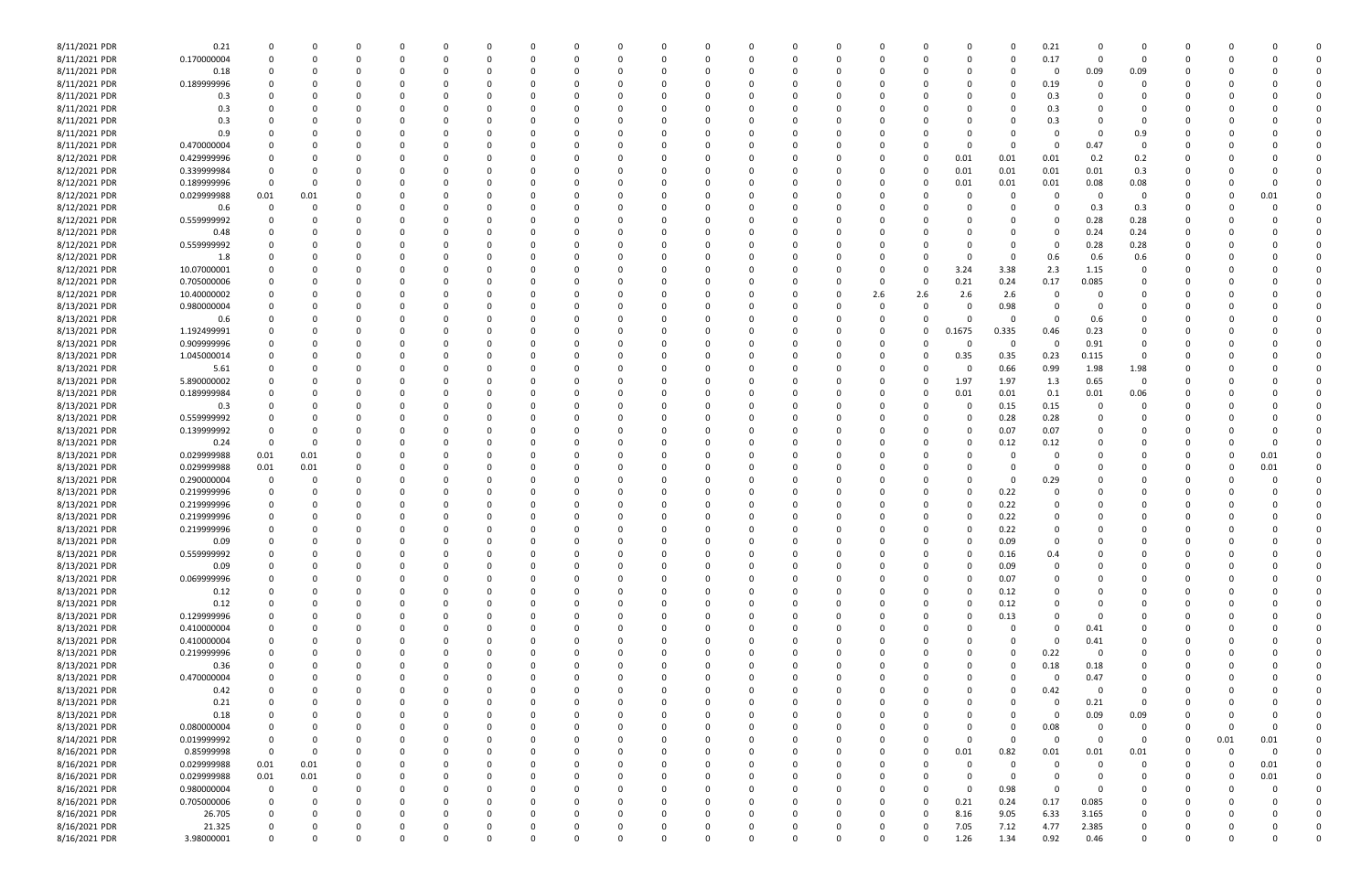| 8/17/2021 PDR | 0.509999988 |             | 0        |          | 0        | 0        |              | 0            | 0            |          | 0        |          |          | 0        | 0             |          | 0.01         | 0.01     | 0.01                | 0.47           | 0.01           | 0           |          |      |          |
|---------------|-------------|-------------|----------|----------|----------|----------|--------------|--------------|--------------|----------|----------|----------|----------|----------|---------------|----------|--------------|----------|---------------------|----------------|----------------|-------------|----------|------|----------|
| 8/17/2021 PDR | 0.389999988 |             |          |          | $\Omega$ | $\Omega$ |              | <sup>0</sup> |              |          | $\Omega$ | $\Omega$ |          | $\Omega$ | 0             | $\Omega$ | 0.01         | 0.01     | 0.01                | 0.35           | 0.01           |             |          |      |          |
| 8/17/2021 PDR | 1.03999998  |             |          |          |          |          |              |              |              |          |          |          |          |          |               |          | 0.01         | 0.01     | 0.01                | $\overline{1}$ | 0.01           |             |          |      |          |
|               |             |             |          |          |          |          |              |              |              |          |          |          |          |          |               |          |              |          |                     |                |                |             |          |      |          |
| 8/17/2021 PDR | 0.189999984 |             |          |          |          |          |              |              |              |          |          |          |          |          |               |          | 0.01         | 0.01     | 0.01                | 0.01           | 0.15           |             |          |      |          |
| 8/17/2021 PDR | 0.82999998  |             |          |          |          |          |              |              |              |          |          |          |          |          |               |          | 0.01         | 0.01     | 0.01                | 0.01           | 0.79           |             |          |      |          |
| 8/17/2021 PDR | 1.329999996 |             |          |          |          |          |              |              |              |          |          |          |          |          |               |          |              | 0        | 0                   | 0.96           | 0.37           |             |          |      |          |
| 8/17/2021 PDR | 0.39        |             |          |          |          |          |              |              |              |          |          |          |          |          |               |          |              |          | 0                   | 0.28           | 0.11           |             |          |      |          |
| 8/17/2021 PDR | 0.42        |             |          |          |          |          |              |              |              |          |          |          |          |          |               |          |              |          | 0                   | 0.3            | 0.12           |             |          |      |          |
|               |             |             |          |          |          |          |              |              |              |          |          |          |          |          |               |          |              |          |                     |                |                |             |          |      |          |
| 8/17/2021 PDR | 0.39        |             |          |          |          |          |              |              |              |          |          |          |          |          |               |          |              |          | 0                   | 0.28           | 0.11           |             |          |      |          |
| 8/17/2021 PDR | 0.39        |             |          |          |          |          |              |              |              |          |          |          |          |          |               |          |              |          | 0                   | 0.28           | 0.11           |             |          |      |          |
| 8/17/2021 PDR | 0.39        |             |          |          |          |          |              |              |              |          |          |          |          |          |               |          |              |          | $\Omega$            | 0.28           | 0.11           |             |          |      |          |
| 8/17/2021 PDR | 0.15        |             |          |          |          |          |              |              |              |          |          |          |          |          |               |          |              | 0        | 0.15                |                |                |             |          |      |          |
| 8/17/2021 PDR | 0.379999992 |             |          |          |          |          |              |              |              |          |          |          |          |          |               |          |              | 0.19     | 0.19                |                |                |             |          |      |          |
| 8/17/2021 PDR | 0.039999996 |             |          |          |          |          |              |              |              |          |          |          |          |          |               |          |              | 0        | 0.04                |                |                |             |          |      |          |
| 8/17/2021 PDR | 0.069999996 |             |          |          |          |          |              |              |              |          |          |          |          |          |               |          |              | -0       | 0.07                |                |                |             |          |      |          |
|               |             |             |          |          |          |          |              |              |              |          |          |          |          |          |               |          |              |          |                     |                |                |             |          |      |          |
| 8/17/2021 PDR | 0.12        |             |          |          |          |          |              |              |              |          |          |          |          |          |               |          |              | 0.12     | 0                   |                |                |             |          |      |          |
| 8/17/2021 PDR | 0.12        |             |          |          |          |          |              |              |              |          |          |          |          |          |               |          |              | 0.12     | $\Omega$            |                |                |             |          |      |          |
| 8/17/2021 PDR | 0.12        |             |          |          |          |          |              |              |              |          |          |          |          |          |               |          | $\Omega$     | 0.12     | 0                   |                |                |             |          |      |          |
| 8/17/2021 PDR | 0.110000004 |             |          |          |          |          |              |              |              |          |          |          |          |          |               |          |              | 0.11     | 0                   |                |                |             |          |      |          |
| 8/17/2021 PDR | 0.129999996 |             |          |          | - 0      |          |              |              |              |          |          |          |          |          |               |          |              | 0.13     | 0                   |                |                |             |          |      |          |
| 8/17/2021 PDR |             |             |          |          |          |          |              |              |              |          |          |          |          |          |               |          |              | 0        |                     |                |                |             |          |      |          |
|               | 0.080000004 |             |          |          |          |          |              |              |              |          |          |          |          |          |               |          |              |          | 0.08                |                |                |             |          |      |          |
| 8/17/2021 PDR | 0.27        |             |          |          |          |          |              |              |              |          |          |          |          |          |               |          |              |          | 0                   | 0.27           |                |             |          |      |          |
| 8/17/2021 PDR | 0.129999996 |             |          |          |          |          |              |              |              |          |          |          |          |          |               |          |              | 0        | 0.13                |                |                |             |          |      |          |
| 8/17/2021 PDR | 0.129999996 |             |          |          |          |          |              |              |              |          |          |          |          |          |               |          |              |          | 0.13                |                |                |             |          |      |          |
| 8/17/2021 PDR | 0.260000004 |             |          |          |          |          |              |              |              |          |          |          |          |          |               |          |              |          | 0.26                |                |                |             |          |      |          |
| 8/17/2021 PDR | 0.079999992 |             |          |          |          |          |              |              |              |          |          |          |          |          |               |          |              |          | 0                   | 0.04           | 0.04           |             |          |      |          |
| 8/17/2021 PDR |             |             |          |          |          |          |              |              |              |          |          |          |          |          |               |          |              |          |                     | - 0            |                |             |          |      |          |
|               | 0.06        |             |          |          |          |          |              |              |              |          |          |          |          |          |               |          |              |          | 0.06                |                |                |             |          |      |          |
| 8/17/2021 PDR | 0.189999996 |             |          |          |          |          |              |              |              |          |          |          |          |          |               |          |              |          | 0                   | 0.19           |                |             |          |      |          |
| 8/17/2021 PDR | 0.3         |             |          |          |          |          |              |              |              |          |          |          |          |          |               |          |              |          | 0                   | 0.3            |                |             |          |      |          |
| 8/17/2021 PDR | 0.3         |             |          |          |          |          |              |              |              |          |          |          |          |          |               |          |              |          | 0                   | 0.3            |                |             |          |      |          |
| 8/17/2021 PDR | 0.429999996 |             |          |          |          |          |              |              |              |          |          |          |          |          |               |          |              | 0        | 0.43                | - 0            | 0              |             |          |      |          |
| 8/17/2021 PDR | 0.3         |             |          |          |          |          |              |              |              |          |          |          |          |          |               |          |              |          | 0                   | 0.3            | 0              |             |          |      |          |
| 8/17/2021 PDR |             |             |          |          |          |          |              |              |              |          |          |          |          |          |               |          |              | 0        | 0.27                | 0              | $\Omega$       |             |          |      |          |
|               | 0.27        |             |          |          |          |          |              |              |              |          |          |          |          |          |               |          |              |          |                     |                |                |             |          |      |          |
| 8/17/2021 PDR | 5.61        |             |          |          |          |          |              |              |              |          |          |          |          |          |               |          | $\Omega$     | 0.66     | 0.99                | 1.98           | 1.98           |             |          |      |          |
| 8/17/2021 PDR | 23.2        |             |          |          |          |          |              |              |              |          |          |          |          |          |               |          | 7.5          | 7.78     | 5.28                | 2.64           | 0              |             |          |      |          |
| 8/18/2021 PDR | 0.16999998  |             |          |          |          |          |              |              |              |          |          |          |          |          |               |          | 0.01         | 0.07     | 0.07                | 0.01           | 0.01           |             |          |      |          |
| 8/18/2021 PDR | 0.309999996 |             |          |          |          |          |              |              |              |          |          |          |          |          |               |          | 0.01         | 0.14     | 0.14                | 0.01           | 0.01           |             |          |      |          |
| 8/18/2021 PDR | 0.269999988 |             |          |          |          |          |              |              |              |          |          |          |          |          |               |          | 0.01         | 0.01     | 0.12                | 0.12           | 0.01           |             |          |      |          |
|               |             |             |          |          |          |          |              |              |              |          |          |          |          |          |               |          |              |          |                     |                |                |             |          |      |          |
| 8/18/2021 PDR | 0.269999988 |             |          |          |          |          |              |              |              |          |          |          |          |          |               |          | 0.01         | 0.01     | 0.23                | 0.01           | 0.01           |             |          |      |          |
| 8/18/2021 PDR | 0.669999996 |             |          |          |          |          |              |              |              |          |          |          |          |          |               |          | 0.01         | 0.32     | 0.32                | 0.01           | 0.01           |             |          |      |          |
| 8/18/2021 PDR | 0.239999988 | 0           | 0        | 0        |          |          |              | C            |              |          | -0       |          |          |          |               |          | 0.01         | 0.01     | 0.01                | 0.2            | 0.01           | -0          | 0        |      |          |
| 8/18/2021 PDR | 0.039999984 | 0.01        | 0.01     | 0        | $\Omega$ | $\Omega$ | $\Omega$     | 0            | 0            |          | $\Omega$ | $\Omega$ | $\Omega$ | $\Omega$ | 0             |          | $\Omega$     | 0        | 0                   | $\Omega$       | $\mathbf 0$    | 0.01        | 0.01     |      |          |
| 8/18/2021 PDR | 0.04999998  | $0.01\,$    | $0.01\,$ | $\Omega$ | $\Omega$ |          | <sup>0</sup> | 0            |              |          | $\Omega$ | $\Omega$ |          |          |               |          | $\Omega$     | 0.01     | 0                   | $\Omega$       | $\Omega$       | 0.01        | 0.01     |      |          |
| 8/18/2021 PDR | 0.382499991 | $\mathbf 0$ | 0        | $\Omega$ | 0        | $\Omega$ |              | <sup>0</sup> |              |          |          |          |          |          | 0             |          | 0.085        | 0.2975   | $\Omega$            |                | $\Omega$       | $\mathbf 0$ | $\Omega$ |      |          |
|               |             |             |          |          |          |          |              |              |              |          |          |          |          |          |               |          | $\Omega$     |          | 0 0.002604 0.247396 |                |                |             |          |      |          |
| 8/18/2021 PDR | 0.499999992 | 0           | 0        | 0        | 0        | $\Omega$ |              | 0            |              |          |          | $\Omega$ |          | 0        | 0             |          |              |          |                     |                | 0.25           |             | - 0      |      |          |
| 8/18/2021 PDR | 21.35999999 |             |          |          |          |          |              | 0            |              |          |          |          |          | 0        | 0             | 7.12     | 7.12         | 7.12     | $\Omega$            |                | $\Omega$       |             |          |      |          |
| 8/18/2021 PDR | 7.800000012 |             | 0        |          |          |          |              | 0            |              |          |          |          |          | 0        | $\Omega$      | 2.6      | 2.6          | 2.6      | 0                   |                | $\Omega$       | O           |          |      |          |
| 8/19/2021 PDR | 8.68E-06    | $\Omega$    |          |          |          |          |              | 0            |              |          |          |          |          | 0        | 8.68E-06<br>0 |          | <sup>0</sup> | 0        | $\mathbf 0$         |                | 0              |             |          |      |          |
| 8/19/2021 PDR | 6.6         |             |          |          |          |          |              |              |              |          |          |          |          | $\Omega$ | $\Omega$      | $\Omega$ | $\Omega$     | 2.64     | 1.98                | 1.98           | $\Omega$       |             |          |      |          |
| 8/19/2021 PDR | 2.600000004 |             |          |          |          |          |              | 0            |              |          |          |          |          | $\Omega$ | -0            |          | $\Omega$     | 2.6      | 0                   |                | O              |             |          |      |          |
|               |             |             |          |          |          |          |              |              |              |          |          |          |          |          |               |          |              |          |                     |                |                |             |          |      |          |
| 8/19/2021 PDR | 5.000000004 |             |          |          | 0        |          |              | 0            |              |          |          |          |          |          | 0             |          | 0            | 5        | 0                   |                | 0              | 0           |          |      |          |
| 8/19/2021 PDR | 1.970000004 |             | 0        |          |          |          |              | 0            |              |          |          | $\Omega$ |          |          | 0             |          | 0            | 1.97     | $\Omega$            |                | $\Omega$       | 0           | 0        |      |          |
| 8/20/2021 PDR | 0.039999984 | 0           | 0.01     |          | 0        |          |              |              |              |          |          |          |          |          |               |          |              | 0        | 0                   | - 0            | - 0            | 0.01        | 0.01     | 0.01 |          |
| 8/20/2021 PDR | 0.080000004 | $\mathbf 0$ | 0        |          |          |          |              |              |              |          |          |          |          |          |               |          |              |          | 0                   | 0.08           | 0              | $\Omega$    | $\Omega$ |      |          |
| 8/20/2021 PDR | 0.080000004 | $\Omega$    |          |          |          |          |              |              |              |          |          |          |          |          |               |          |              |          | $\Omega$            | 0.08           | $\Omega$       |             |          |      |          |
| 8/20/2021 PDR | 0.139999992 |             | 0        | 0        | 0        | $\Omega$ |              | 0            |              |          |          |          |          |          | 0             |          | 0            | 0        | 0.07                | 0.07           | 0              |             |          |      |          |
|               |             |             |          |          |          |          |              |              |              |          |          |          |          |          |               |          |              |          |                     |                |                |             |          |      |          |
| 8/20/2021 PDR | 0.470000004 | 0           |          | C        | 0        | $\Omega$ |              | 0            |              |          |          |          |          |          | 0             |          |              | 0        | 0                   | 0.47           | 0              |             |          |      |          |
| 8/20/2021 PDR | 0.230000004 |             |          | O        | $\Omega$ | $\Omega$ |              | 0            |              |          |          | $\Omega$ |          | $\Omega$ | 0             |          |              |          | $\Omega$            | 0.23           | $\overline{0}$ |             |          |      |          |
| 8/20/2021 PDR | 0.129999996 |             |          |          | 0        |          |              | 0            |              |          |          |          |          | 0        | 0             |          |              |          | 0                   | 0.13           | $\mathbf 0$    |             |          |      |          |
| 8/20/2021 PDR | 0.36        |             |          |          |          |          |              |              |              |          |          |          |          |          |               |          |              |          | $\mathbf 0$         | 0.18           | 0.18           |             |          |      |          |
| 8/20/2021 PDR | 0.36        |             |          |          |          |          |              |              |              |          |          | $\Omega$ |          |          |               |          |              |          | $\Omega$            | 0.18           | 0.18           | 0           |          |      |          |
| 8/20/2021 PDR | 0.100000008 |             |          |          |          |          |              |              |              |          |          |          |          |          |               |          |              |          | 0                   | 0.05           | 0.05           |             |          |      |          |
|               |             |             |          |          |          |          |              |              |              |          |          |          |          |          |               |          |              |          |                     |                |                |             |          |      |          |
| 8/20/2021 PDR | 0.220000008 |             |          | O        | $\Omega$ | $\Omega$ |              | 0            |              |          |          |          |          | $\Omega$ | 0             |          | 0            |          | 0                   | 0.11           | 0.11           |             |          |      |          |
| 8/20/2021 PDR | 0.069999996 |             |          | C        | 0        | 0        | 0            | 0            |              |          | 0        |          |          | 0        |               |          |              |          | 0                   | 0.07           | $\mathbf 0$    |             |          |      |          |
| 8/20/2021 PDR | 0.080000004 | $\Omega$    | $\Omega$ | $\Omega$ | $\Omega$ | $\Omega$ | $\Omega$     | $\Omega$     | <sup>0</sup> | $\Omega$ | $\Omega$ | $\Omega$ | $\Omega$ | $\Omega$ | $\Omega$      |          | $\Omega$     | $\Omega$ | $\Omega$            | 0.08           | $\mathbf 0$    | $\Omega$    | $\Omega$ |      | $\Omega$ |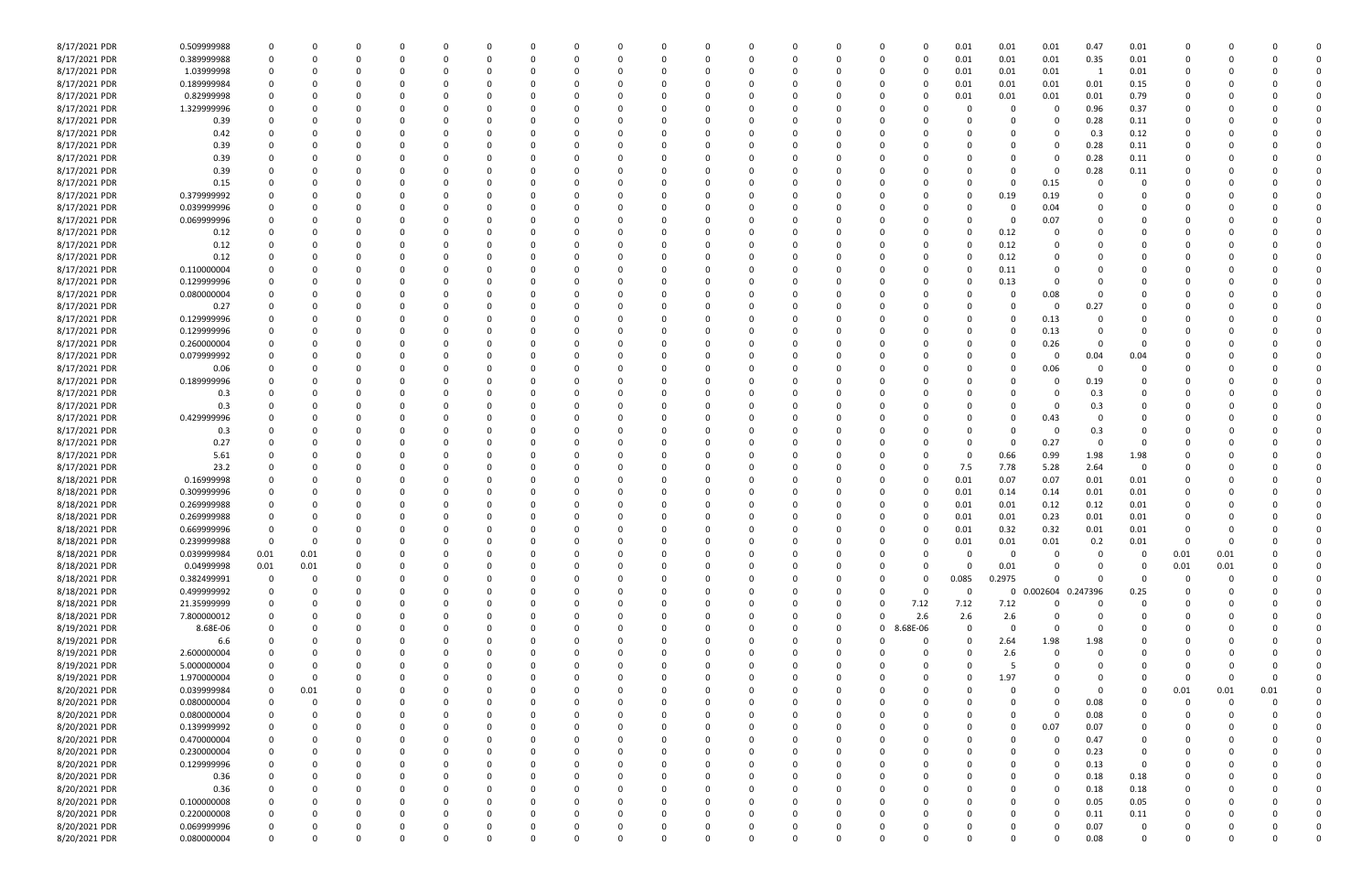| 8/20/2021 PDR  | 0.069999996 |             |          |   |          |          |          |          |   |          |   |             |          |          |          |          |              |             | 0           | 0.07        |             |          |          |      |          |
|----------------|-------------|-------------|----------|---|----------|----------|----------|----------|---|----------|---|-------------|----------|----------|----------|----------|--------------|-------------|-------------|-------------|-------------|----------|----------|------|----------|
| 8/20/2021 PDR  | 0.110000004 |             |          |   |          |          |          |          |   |          |   | 0           |          |          | C.       |          |              |             | 0           | 0.11        |             |          |          |      |          |
| 8/20/2021 PDR  | 0.429999996 |             |          |   |          |          |          |          |   |          |   |             |          |          |          |          |              |             | 0           | 0.43        |             |          |          |      |          |
| 8/20/2021 PDR  | 9.050000004 | 0           |          |   |          |          |          |          |   |          |   |             |          |          |          |          |              | 9.05        |             |             |             |          |          |      |          |
| 8/20/2021 PDR  | 1.970000004 | - 0         |          |   |          |          |          |          |   |          |   | 0           |          |          |          |          |              | 1.97        |             |             |             | - 0      |          |      |          |
|                | 0.04999998  |             |          |   |          |          |          |          |   |          |   | 0           |          |          |          |          |              |             | 0           |             | - 0         |          |          |      |          |
| 8/21/2021 PDR  |             | 0.01        | 0.01     |   |          |          |          |          |   |          |   |             |          |          |          |          |              |             |             |             |             | 0.01     | 0.01     | 0.01 |          |
| 8/21/2021 PDR  | 0.089999964 | 0.01        | 0.01     |   |          |          |          |          |   |          |   | - 0         |          |          |          |          |              | 0.01        | 0.01        | 0.01        | 0.01        | 0.01     | 0.01     | 0.01 |          |
| 8/22/2021 PDR  | 0.059999976 | 0.01        | 0.01     |   |          |          |          |          |   |          |   | -0          |          |          |          |          |              | 0           | 0           | - 0         | 0.01        | 0.01     | 0.01     | 0.01 |          |
| 8/23/2021 PDR  | 3.329999988 | 0           |          |   |          |          |          |          |   |          |   |             |          |          |          |          | 0.01         | 1.65        | 1.65        | 0.01        | 0.01        | - 0      |          |      |          |
| 8/23/2021 PDR  | 0.279999984 | 0           |          |   |          |          |          |          |   |          |   |             |          |          |          |          | 0.01         | 0.01        | 0.01        | 0.01        | 0.24        |          |          |      |          |
| 8/23/2021 PDR  | 5.539999992 | 0           |          |   |          |          |          |          |   |          |   | -0          |          |          |          |          | 1.65         | 1.65        | 1.12        | 1.12        |             |          |          |      |          |
| 8/23/2021 PDR  | 14.23999999 |             |          |   |          |          |          |          |   |          |   |             |          |          |          |          | 7.12         | 7.12        | 0           | $\Omega$    | $\Omega$    |          |          |      |          |
| 8/23/2021 PDR  | 9.999999984 | -0          |          |   |          |          |          |          |   |          |   | $\Omega$    |          |          |          |          |              | 2.5         | 2.5         | 2.5         | 2.5         |          |          |      |          |
| 8/24/2021 PDR  | 3.329999988 | 0           |          |   |          |          |          |          |   |          |   |             |          |          |          |          | 0.01         | 1.65        | 1.65        | 0.01        | 0.01        | - 0      | -0       |      |          |
| 8/24/2021 PDR  | 0.079999968 | 0.01        | 0.01     |   |          |          |          |          |   |          |   |             |          |          |          |          |              | 0           | 0.01        | 0.01        | 0.01        | 0.01     | 0.01     | 0.01 |          |
| 8/24/2021 PDR  | 0.04999998  | 0.01        | 0.01     |   |          |          |          |          |   |          |   |             |          |          |          |          |              | 0           | 0           | $\Omega$    | 0           | 0.01     | 0.01     | 0.01 |          |
| 8/24/2021 PDR  | 23.77999999 | 0           |          |   |          |          |          |          |   |          |   |             |          |          |          |          | 7.12         | 7.12        | 4.77        | 4.77        |             |          |          |      |          |
|                |             |             |          |   |          |          |          |          |   |          |   |             |          |          |          |          |              |             |             |             |             |          |          |      |          |
| 8/24/2021 PDR  | 5.200000008 | 0           |          |   |          |          |          |          |   |          |   |             |          |          |          |          | 2.6          | 2.6         | 0           | - റ         |             |          |          |      |          |
| 8/25/2021 PDR  | 0.799999992 | 0           |          |   |          |          |          |          |   |          |   | $\Omega$    |          |          |          |          | 0.01         | 0.32        | 0.1         | 0.01        | 0.36        |          |          |      |          |
| 8/25/2021 PDR  | 0.999999984 | 0           |          |   |          |          |          |          |   |          |   |             |          |          |          |          | 0.01         | 0.01        | 0.01        | 0.49        | 0.48        |          |          |      |          |
| 8/25/2021 PDR  | 0.019999992 | 0.01        | 0.01     |   |          |          |          |          |   |          |   |             |          |          |          |          | റ            | 0           | 0           | -0          |             |          |          |      |          |
| 8/26/2021 PDR  | 0.209999988 | $\mathbf 0$ |          |   |          |          |          |          |   |          |   |             |          |          |          |          | 0.01         | 0.01        | 0.01        | 0.01        | 0.17        |          |          |      |          |
| 8/26/2021 PDR  | 0.239999988 |             |          |   |          |          |          |          |   |          |   |             |          |          |          |          | 0.01         | 0.01        | 0.01        | 0.2         | 0.01        |          |          |      |          |
| 8/26/2021 PDR  | 0.39        |             |          |   |          |          |          |          |   |          |   | 0           |          |          |          |          |              |             | 0           | 0.28        | 0.11        |          |          |      |          |
| 8/26/2021 PDR  | 0.39        |             |          |   |          |          |          |          |   |          |   | 0           |          |          |          |          |              |             | 0           | 0.28        | 0.11        |          |          |      |          |
| 8/26/2021 PDR  | 0.39        |             |          |   |          |          |          |          |   |          |   |             |          |          |          |          |              |             | $\Omega$    | 0.28        | 0.11        |          |          |      |          |
| 8/26/2021 PDR  | 0.27        |             |          |   |          |          |          |          |   |          |   | 0           |          |          |          |          |              |             | 0           | 0.19        | 0.08        |          |          |      |          |
| 8/26/2021 PDR  | 0.27        |             |          |   |          |          |          |          |   |          |   |             |          |          |          |          |              |             | 0           | 0.19        | 0.08        |          |          |      |          |
|                | 0.36        |             |          |   |          |          |          |          |   |          |   |             |          |          |          |          |              |             |             |             |             |          |          |      |          |
| 8/26/2021 PDR  |             |             |          |   |          |          |          |          |   |          |   |             |          |          |          |          |              |             | 0.36        |             |             |          |          |      |          |
| 8/26/2021 PDR  | 0.159999996 |             |          |   |          |          |          |          |   |          |   | 0           |          |          |          |          |              |             | 0.16        |             |             |          |          |      |          |
| 8/26/2021 PDR  | 0.21        |             |          |   |          |          |          |          |   |          |   | 0           |          |          |          |          |              | 0.06        | 0.15        |             |             |          |          |      |          |
| 8/26/2021 PDR  | 0.369999996 |             |          |   |          |          |          |          |   |          |   |             |          |          |          |          |              |             | 0.37        |             |             |          |          |      |          |
| 8/26/2021 PDR  | 0.06        |             |          |   |          |          |          |          |   |          |   | 0           |          |          |          |          |              |             | 0.06        |             |             |          |          |      |          |
| 8/26/2021 PDR  | 0.369999996 |             |          |   |          |          |          |          |   |          |   |             |          |          |          |          |              |             | 0.37        |             |             |          |          |      |          |
| 8/26/2021 PDR  | 0.24        |             |          |   |          |          |          |          |   |          |   |             |          |          |          |          |              |             |             |             | 0.24        |          |          |      |          |
| 8/26/2021 PDR  | 0.369999996 |             |          |   |          |          |          |          |   |          |   | 0           |          |          |          |          |              |             | 0           | 0.27        | 0.1         |          |          |      |          |
| 8/26/2021 PDR  | 0.200000004 |             |          |   |          |          |          |          |   |          |   | 0           |          |          |          |          | 0.2          |             | 0           | -0          | 0           |          |          |      |          |
| 8/26/2021 PDR  | 0.290000004 |             |          |   |          |          |          |          |   |          |   |             |          |          |          |          |              |             | $\Omega$    | 0.29        |             |          |          |      |          |
| 8/26/2021 PDR  | 0.249999996 |             |          |   |          |          |          |          |   |          |   |             |          |          |          |          |              |             | 0.07        | 0.18        | $\Omega$    |          |          |      |          |
| 8/26/2021 PDR  | 0.489999996 | $\Omega$    |          |   |          |          |          |          |   |          |   |             |          |          |          |          |              |             | 0           |             | 0.49        |          |          |      |          |
|                |             |             |          |   |          |          |          |          |   |          |   |             |          |          |          |          |              |             | $\Omega$    |             |             |          |          |      |          |
| 8/26/2021 PDR  | 0.340000008 |             |          |   |          |          |          |          |   |          |   |             |          |          |          |          |              |             |             | 0.17        | 0.17        |          |          |      |          |
| 8/26/2021 PDR  | 0.189999996 | $\mathbf 0$ | $\Omega$ | O | 0        | $\Omega$ | $\Omega$ | $\Omega$ | 0 | $\Omega$ | 0 | $\mathbf 0$ | $\Omega$ | $\Omega$ | 0        | $\Omega$ | $\Omega$     | 0           | 0           | 0.19        | 0           | $\Omega$ | $\Omega$ |      |          |
| 8/26/2021 PDR  | 0.309999996 | 0           | 0        |   | 0        | 0        |          |          | 0 | $\Omega$ |   | 0           |          | 0        | 0        |          | O            |             | 0           | 0.31        | $\mathbf 0$ |          |          |      |          |
| 8/26/2021 PDR  | 0.219999996 | $\Omega$    |          |   |          | $\Omega$ |          |          | 0 |          |   | $\Omega$    |          | 0        | 0        |          |              |             | $\Omega$    | 0.22        | 0           |          |          |      |          |
| 8/26/2021 PDR  | 0.18        | $\Omega$    |          |   |          |          |          |          | 0 |          |   | 0           |          | 0        | 0        |          |              | 0           | $\mathbf 0$ | 0.09        | 0.09        |          |          |      |          |
| 8/26/2021 PDR  | 1.109999988 | 0           |          |   |          |          |          |          |   |          |   | 0           |          | 0        | 0        |          | O            | 0.37        | 0.37        | 0.37        | 0           |          |          |      |          |
| 8/26/2021 PDR  | 0.9         | $\Omega$    |          |   |          | 0        |          | 0        | 0 |          | 0 | 0           |          | 0        | 0        | 0        | $\Omega$     | 0.3         | 0.3         | 0.3         | $\mathbf 0$ | 0        | 0        |      |          |
| 8/26/2021 PDR  | 4.709999988 | 0           |          |   |          | 0        |          | $\Omega$ | 0 |          |   | 0           |          | 0        | 0        | 0        | $\Omega$     | 1.57        | 1.57        | 1.57        | 0           |          |          |      |          |
| 8/26/2021 PDR  | 1.897916674 | 0           |          |   |          |          |          |          | 0 |          |   | 0           |          | $\Omega$ | 0        |          | $\Omega$     |             | 0 0.947917  | 0.95        | $\Omega$    |          |          |      |          |
| 8/26/2021 PDR  | 0.980000004 | 0           |          |   |          |          |          |          | 0 |          |   | 0           |          | 0        | 0        |          |              | 0.98        | 0           | $\mathbf 0$ | $\mathbf 0$ | 0        |          |      |          |
| 8/26/2021 PDR  | 5.61        | 0           |          |   |          | 0        |          |          | 0 |          |   | 0           |          | 0        | 0        | 0        | $\Omega$     | 0.66        | 0.99        | 1.98        | 1.98        |          |          |      |          |
| 8/26/2021 PDR  | 14.79500001 |             |          |   |          |          |          |          | 0 |          |   | 0           |          | 0        | 0        | 0        | 4.59         | -5          | 3.47        | 1.735       | 0           |          |          |      |          |
| 8/27/2021 PDR  |             | 0           |          |   |          |          |          |          |   |          |   | 0           |          | 0        |          | $\Omega$ | $\Omega$     | 0           | 0.09        | 0.09        | $\mathbf 0$ |          |          |      |          |
|                | 0.18        |             |          |   |          |          |          |          | 0 |          |   |             |          |          | 0        |          |              |             |             |             |             |          |          |      |          |
| 8/27/2021 PDR  | 0.309999996 | 0           |          |   |          |          |          |          |   |          |   | 0           |          | 0        | 0        | $\Omega$ | 0.01         | 0.01        | 0.01        | 0.14        | 0.14        |          |          |      |          |
| 8/27/2021 PDR  | 1.999999992 | 0           |          |   |          | 0        |          |          | 0 | ი        |   | 0           |          | 0        | 0        | $\Omega$ | $\Omega$     |             | 0 0.010417  | 0.989583    | 1           |          |          |      |          |
| 8/27/2021 PDR  | 0.980000004 | 0           |          |   | 0        | 0        |          | 0        | 0 | 0        |   | 0           |          | 0        | 0        | $\Omega$ |              | 0.98        | $\Omega$    | $\mathbf 0$ | 0           |          | 0        |      |          |
| 8/27/2021 PDR  | 0.040000008 | 0           |          |   |          | 0        |          |          | 0 |          |   | 0           |          | 0        | 0        |          |              | 0           | 0.02        | 0.02        | $\mathbf 0$ |          |          |      |          |
| 8/27/2021 PDR  | 0.160000008 | $\Omega$    |          |   |          | 0        |          |          | n |          |   | 0           |          | 0        | 0        |          |              | 0           | 0.08        | 0.08        | $\mathbf 0$ |          |          |      |          |
| 8/27/2021 PDR  | 1.32        | 0           |          |   |          |          |          |          |   |          |   | 0           |          | 0        | 0        | 0        | $\Omega$     | 0           | 0.66        | 0.66        | 0           |          |          |      |          |
| 8/27/2021 PDR  | 2.239999986 | 0           |          |   |          |          |          |          |   |          |   | 0           |          | 0        | 0        | 0.67     | 0.67         | 0.67        | 0.23        | 0           | $\mathbf 0$ |          |          |      |          |
| 8/27/2021 PDR  | 0.140000004 | $\Omega$    |          |   |          | 0        |          | $\Omega$ | 0 | 0        |   | 0           |          | 0        | 0        | $\Omega$ | <sup>0</sup> | $\mathbf 0$ | 0.14        | $\Omega$    | $\Omega$    | 0        |          |      |          |
| 8/27/2021 RDRR | 29.01       | 0           |          |   |          | 0        |          |          | 0 |          |   | 0           |          | 0        | 0        | $\Omega$ | $\Omega$     | 29.01       | 0           | $\Omega$    | 0           |          |          |      |          |
| 8/27/2021 PDR  | 1.120000008 | 0           |          |   |          |          |          |          |   |          |   | $\Omega$    |          | 0        |          |          | $\Omega$     | $\Omega$    | 0.56        | 0.56        | $\Omega$    |          |          |      |          |
| 8/27/2021 PDR  | 4.060000014 | $\mathbf 0$ |          |   |          |          |          |          |   |          |   | 0           |          |          |          |          | 1.34         | 1.34        | 0.92        | 0.46        | $\Omega$    | $\Omega$ |          |      |          |
| 8/28/2021 PDR  | 0.059999976 | 0.01        | 0.01     |   | $\Omega$ |          | $\Omega$ |          |   |          |   | $\Omega$    |          | $\Omega$ | $\Omega$ |          | $\Omega$     | n           | $\Omega$    | $\Omega$    | 0.01        | 0.01     | 0.01     | 0.01 | $\Omega$ |
|                |             |             |          |   |          |          |          |          |   |          |   |             |          |          |          |          |              |             |             |             |             |          |          |      |          |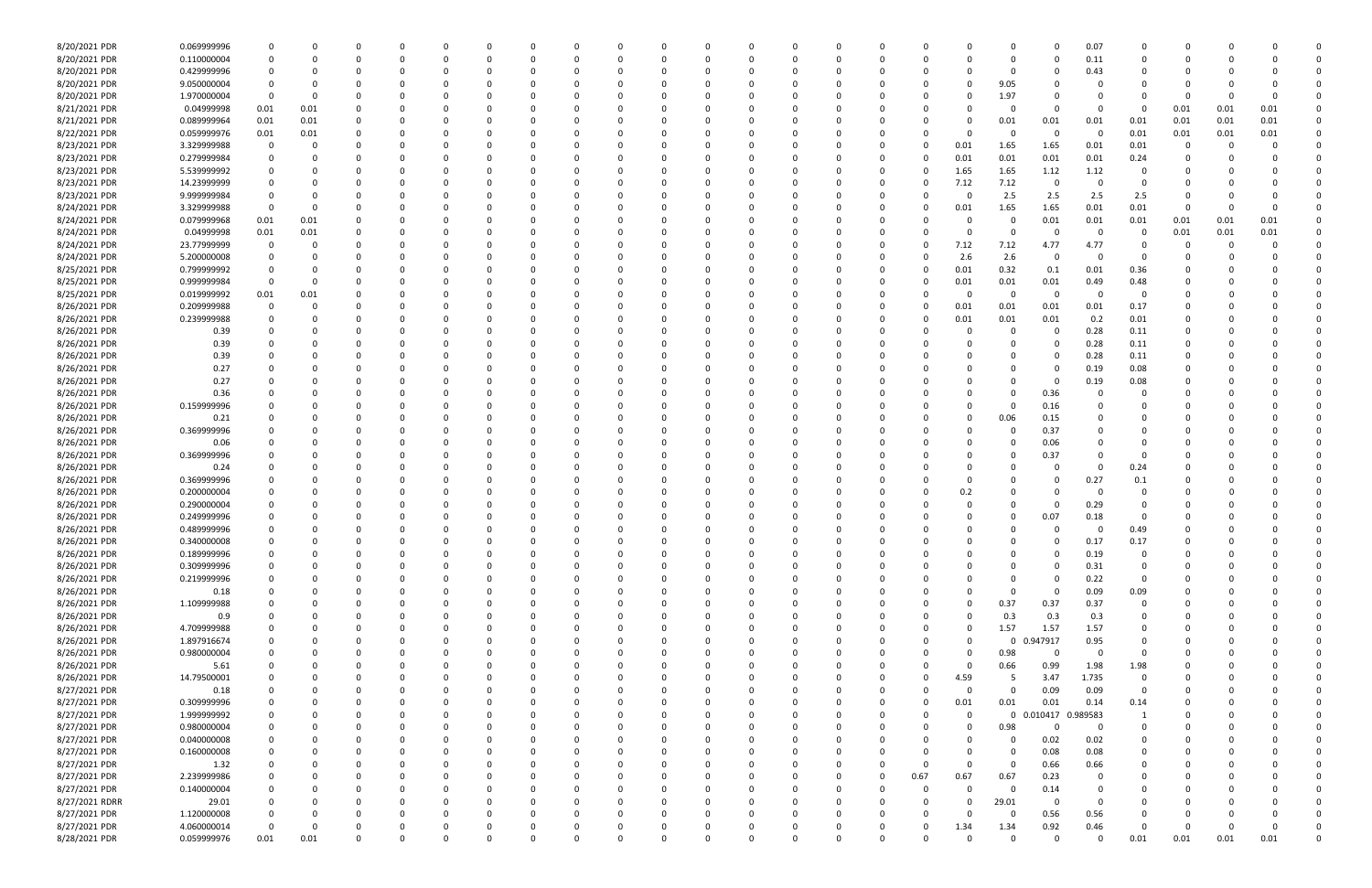| 8/29/2021 PDR | 0.019999992 | 0.01        | 0.01     |          |          |          |          |          |          |          | 0        |            |          |              |          |                         | 0           |                     | 0           | - 0            |          |      |  |
|---------------|-------------|-------------|----------|----------|----------|----------|----------|----------|----------|----------|----------|------------|----------|--------------|----------|-------------------------|-------------|---------------------|-------------|----------------|----------|------|--|
| 8/29/2021 PDR | 0.04999998  | 0.01        | $0.01\,$ |          |          |          |          |          |          |          | 0        |            |          |              |          |                         | 0           | - 0                 | 0.01        | 0.01           | 0.01     |      |  |
| 8/29/2021 PDR | 0.24999999  | $\mathbf 0$ |          |          |          |          |          |          |          |          |          |            |          |              |          |                         | 0.05        | 0.2                 | 0           |                |          |      |  |
| 8/29/2021 PDR | 0.382499991 | 0           |          |          |          |          |          |          |          |          | $\Omega$ |            |          |              |          | 0                       | 0.125       | 0.2575              | $\Omega$    |                |          |      |  |
| 8/30/2021 PDR | 0.37000002  | 0           |          |          |          |          |          |          |          |          | 0        |            |          |              |          | 0.08<br>0.08            | 0.08        | 0.08                | 0.05        |                |          |      |  |
| 8/30/2021 PDR | 26.705      |             |          |          |          |          |          |          |          |          | 0        |            |          |              |          | 8.16<br>9.05            | 6.33        | 3.165               | $\mathbf 0$ |                |          |      |  |
| 8/30/2021 PDR | 3.78        |             |          |          |          |          |          |          |          |          |          |            |          | 0            | 0.63     | 0.63<br>0.63            | 0.63        | 0.63                | 0.63        |                |          |      |  |
|               |             |             |          |          |          |          |          |          |          |          |          |            |          |              |          |                         |             |                     |             |                |          |      |  |
| 8/30/2021 PDR | 0.429999996 |             |          |          |          |          |          |          |          |          | -0       |            |          |              | 0        | 0.01<br>0.01            | 0.01        | 0.2                 | 0.2         |                |          |      |  |
| 8/30/2021 PDR | 9.929999988 |             |          |          |          |          |          |          |          |          |          |            |          |              |          | 4.95<br>4.95            | 0.01        | 0.01                | 0.01        |                |          |      |  |
| 8/30/2021 PDR | 0.58999998  |             |          |          |          |          |          |          |          |          |          |            |          |              |          | 0.01<br>0.01            | 0.01        | 0.28                | 0.28        |                |          |      |  |
| 8/30/2021 PDR | 0.249999984 |             |          |          |          |          |          |          |          |          | -0       |            |          |              |          | 0.01<br>0.01            | 0.21        | 0.01                | 0.01        |                |          |      |  |
| 8/30/2021 PDR | 0.58999998  |             |          |          |          |          |          |          |          |          |          |            |          |              |          | 0.01<br>0.28            | 0.28        | 0.01                | 0.01        |                |          |      |  |
| 8/30/2021 PDR | 0.269999988 |             |          |          |          |          |          |          |          |          |          |            |          |              |          | 0.12<br>0.01            | 0.12        | 0.01                | 0.01        |                |          |      |  |
| 8/30/2021 PDR | 0.16999998  |             |          |          |          |          |          |          |          |          |          |            |          |              |          | 0.07<br>0.01            | 0.07        | 0.01                | 0.01        |                |          |      |  |
| 8/30/2021 PDR | 0.159999996 |             |          |          |          |          |          |          |          |          |          |            |          |              |          | 0.06<br>0.06            | 0.01        | 0.01                | 0.02        |                |          |      |  |
| 8/30/2021 PDR | 0.669999996 |             |          |          |          |          |          |          |          |          |          |            |          |              |          | 0.32<br>0.01            | 0.32        | 0.01                | 0.01        |                |          |      |  |
| 8/30/2021 PDR | 0.669999996 |             |          |          |          |          |          |          |          |          |          |            |          |              |          | 0.32<br>0.01            | 0.32        | 0.01                | 0.01        |                |          |      |  |
| 8/30/2021 PDR | 0.28999998  |             |          |          |          |          |          |          |          |          |          |            |          |              |          | 0.01<br>0.01            | 0.01        | 0.01                | 0.25        |                |          |      |  |
| 8/30/2021 PDR | 0.33        |             |          |          |          |          |          |          |          |          | $\Omega$ |            |          |              |          |                         | 0           | 0.24                | 0.09        |                |          |      |  |
| 8/30/2021 PDR | 0.27        |             |          |          |          |          |          |          |          |          |          |            |          |              |          |                         | 0           | 0.19                | 0.08        |                |          |      |  |
| 8/30/2021 PDR | 0.580000008 |             |          |          |          |          |          |          |          |          |          |            |          |              |          |                         | 0           | 0.38                | 0.2         |                |          |      |  |
| 8/30/2021 PDR | 0.15        |             |          |          |          |          |          |          |          |          |          |            |          |              |          |                         |             |                     |             |                |          |      |  |
|               |             |             |          |          |          |          |          |          |          |          |          |            |          |              |          | 0.15                    |             |                     |             |                |          |      |  |
| 8/30/2021 PDR | 0.230000004 |             |          |          |          |          |          |          |          |          |          |            |          |              |          | 0.23                    | $\Omega$    |                     |             |                |          |      |  |
| 8/30/2021 PDR | 0.670000008 |             |          |          |          |          |          |          |          |          | 0        |            |          |              |          | 0.2                     | 0.47        |                     |             |                |          |      |  |
| 8/30/2021 PDR | 0.260000004 |             |          |          |          |          |          |          |          |          | 0        |            |          |              |          |                         | 0.26        |                     |             |                |          |      |  |
| 8/30/2021 PDR | 0.24        |             |          |          |          |          |          |          |          |          |          |            |          |              |          |                         | 0.24        |                     |             |                |          |      |  |
| 8/30/2021 PDR | 0.129999996 |             |          |          |          |          |          |          |          |          | 0        |            |          |              |          | 0.13                    | 0           |                     |             |                |          |      |  |
| 8/30/2021 PDR | 0.369999996 |             |          |          |          |          |          |          |          |          |          |            |          |              |          | 0.1                     | 0.27        |                     |             |                |          |      |  |
| 8/30/2021 PDR | 0.470000004 |             |          |          |          |          |          |          |          |          |          |            |          |              |          |                         | 0           |                     | 0.47        |                |          |      |  |
| 8/30/2021 PDR | 0.560000004 |             |          |          |          |          |          |          |          |          | 0        |            |          |              |          |                         | 0           | 0.56                | $\Omega$    |                |          |      |  |
| 8/30/2021 PDR | 0.250000008 |             |          |          |          |          |          |          |          |          | -0       |            |          |              |          |                         | 0           | 0.14                | 0.11        |                |          |      |  |
| 8/30/2021 PDR | 0.410000004 |             |          |          |          |          |          |          |          |          |          |            |          |              |          |                         | 0           | 0.23                | 0.18        |                |          |      |  |
| 8/30/2021 PDR | 0.590000004 |             |          |          |          |          |          |          |          |          | 0        |            |          |              |          |                         | 0           | 0.59                |             |                |          |      |  |
| 8/30/2021 PDR | 0.189999996 |             |          |          |          |          |          |          |          |          |          |            |          |              |          |                         | 0.19        |                     |             |                |          |      |  |
| 8/30/2021 PDR | 0.309999996 |             |          |          |          |          |          |          |          |          |          |            | 0        |              |          |                         | 0.31        |                     |             |                |          |      |  |
| 8/30/2021 PDR | 0.45        |             |          |          |          |          |          |          |          |          | $\Omega$ |            | 0        |              |          |                         | 0           |                     | 0.45        |                |          |      |  |
| 8/31/2021 PDR |             |             |          |          |          |          |          |          |          |          |          |            | 0        | 0 0.005208   | 1.244792 | 1.244792                |             |                     |             |                |          |      |  |
|               | 2.835625    |             |          |          |          |          |          |          |          |          |          | 0 0.335625 |          |              |          |                         | 0.005208    | $\Omega$            |             |                |          |      |  |
| 8/31/2021 PDR | 1.231666674 |             |          |          |          |          |          |          |          |          |          |            | 0        |              |          | 0 0.614167              | 0.6175      |                     |             |                |          |      |  |
| 8/31/2021 PDR | 0.279999984 | 0           |          |          |          |          |          |          |          |          |          |            | 0        |              |          | 0.01<br>0.01            | 0.24        | 0.01                | 0.01        |                |          |      |  |
| 8/31/2021 PDR | 0.029999988 | 0.01        | 0.01     |          |          |          |          |          |          |          |          |            |          |              |          | 0<br>0                  | 0           | $\Omega$            | $\Omega$    |                |          | 0.01 |  |
| 8/31/2021 PDR | 1.880000016 | $\sim$      |          |          |          |          |          |          |          |          |          |            |          |              |          | 0.47                    | 0.47        | 0.47                | 0.47        |                |          |      |  |
| 8/31/2021 PDR | 21.325      | 0           | 0        | 0        | $\Omega$ | $\Omega$ | $\Omega$ | 0        | $\Omega$ | 0        | 0        | $\Omega$   | 0        | $\mathbf 0$  | $\Omega$ | 7.05<br>7.12            | 4.77        | 2.385               | 0           | 0              | - 0      |      |  |
| 8/31/2021 PDR | 3.600000012 | 0           |          | 0        |          |          |          | 0        |          |          | 0        |            | 0        | 0            | $\Omega$ | 1.34<br>1.34            | 0.92        | $\mathbf 0$         | $\mathbf 0$ |                |          |      |  |
| 9/1/2021 PDR  | 0.25999998  | $\Omega$    |          |          |          |          |          | 0        |          |          | $\Omega$ |            | 0        | 0            |          | 0.01<br>0.01            | 0.22        | 0.01                | 0.01        |                |          |      |  |
| 9/1/2021 PDR  | 2.059999992 | 0           |          |          |          |          |          |          |          |          | $\Omega$ |            |          | 0            | $\Omega$ | 0.68<br>0.52            | 0.01        | 0.01                | 0.84        |                |          |      |  |
| 9/1/2021 PDR  | 0.28999998  | 0           |          |          |          |          |          |          |          |          | 0        |            | 0        | <sup>0</sup> | 0        | $0.01\,$<br>0.01        | 0.01        | 0.01                | 0.25        | - 0            | -0       |      |  |
| 9/1/2021 PDR  | 0.029999988 | 0           |          |          | 0        |          |          |          |          |          | $\Omega$ |            | 0        | 0            |          | $\mathbf 0$<br>$\Omega$ | 0.01        | $\Omega$            | $\Omega$    | 0.01           | 0.01     |      |  |
| 9/1/2021 PDR  | 0.410000002 | 0           |          |          | 0        |          |          |          |          |          | 0        |            | 0        | 0            |          | - 0                     | 0 0.004271  | 0.401458            | 0.004271    | 0              | 0        |      |  |
| 9/2/2021 PDR  | 0.509999988 | $\Omega$    |          |          |          |          |          |          |          |          | 0        |            | 0        | 0            |          | 0.01<br>0.01            | 0.01        | 0.01                | 0.47        |                |          |      |  |
| 9/2/2021 PDR  | 0.84        | $\Omega$    |          |          |          |          |          | 0        |          |          | 0        |            | 0        | 0            | $\Omega$ | 0.24<br>0.24            | 0.18        | 0.18                | 0           |                |          |      |  |
| 9/2/2021 PDR  | 24.66       |             |          |          |          |          |          |          |          |          | 0        |            |          |              | 0        | 7.3<br>7.3              | 5.03        | 5.03                | 0           |                |          |      |  |
| 9/2/2021 PDR  |             | 0           |          |          |          |          |          |          |          |          | 0        |            | 0        | 0            | $\Omega$ | 0.23<br>0.23            | $\Omega$    | $\Omega$            | $\Omega$    |                |          |      |  |
|               | 0.460000008 |             |          |          |          |          |          |          |          |          |          |            |          |              |          |                         |             |                     |             |                |          |      |  |
| 9/3/2021 PDR  | 3.759999996 | 0           |          |          |          |          |          |          |          |          | 0        |            | 0        | 0            |          | $\Omega$                |             | 0 0.039167 3.681667 | 0.039167    |                |          |      |  |
| 9/3/2021 PDR  | 9.999999984 | 0           |          |          |          |          |          |          |          |          | $\Omega$ |            |          |              |          | 2.5<br>$\Omega$         | 2.5         | 2.5                 | 2.5         |                |          |      |  |
| 9/3/2021 PDR  | 0.84        | 0           |          |          |          |          |          | 0        |          |          | 0        |            | 0        | 0            | $\Omega$ | 0.24<br>0.24            | 0.18        | 0.18                | $\Omega$    | 0              |          |      |  |
| 9/6/2021 PDR  | 0.170000004 | 0           |          | 0        | 0        |          |          | 0        | 0        |          | 0        |            | 0        | 0            |          | 0<br>$\Omega$           | 0           | $\Omega$            | 0.17        | 0              | 0        |      |  |
| 9/6/2021 PDR  | 0.410000004 | 0           |          |          | 0        |          |          |          |          |          | 0        |            | 0        | C            |          | $\Omega$<br>0           | $\mathbf 0$ | $\mathbf 0$         | 0.41        | - 0            |          |      |  |
| 9/7/2021 PDR  | 1.570624996 | 0           |          |          |          |          |          |          |          |          | $\Omega$ |            | 0        | 0            | $\Omega$ | 0.01<br>0.01            | 0.77        | 0.77                |             | 0.01  0.000625 |          |      |  |
| 9/7/2021 PDR  | 1.07062498  | $\mathbf 0$ | 0        |          |          |          |          |          |          |          | 0        |            | 0        | 0            | $\Omega$ | 0.01<br>0.01            | 0.52        | 0.52                |             | 0.01 0.000625  | 0        |      |  |
| 9/7/2021 PDR  | 0.089999964 | 0.01        | 0.01     |          |          |          |          |          |          |          | $\Omega$ |            | 0        | 0            |          | 0.01<br>$\Omega$        | 0.01        | 0.01                | 0.01        | 0.01           | 0.01     | 0.01 |  |
| 9/7/2021 PDR  | 11.62000001 | $\mathbf 0$ | $\Omega$ |          | $\Omega$ |          |          | 0        | ი        |          | 0        |            | 0        | 0            |          | 0                       | 5.81        | 5.81                | $\mathbf 0$ | - 0            | $\Omega$ |      |  |
| 9/7/2021 PDR  | 0.312499995 | 0           |          |          |          |          |          |          |          |          | 0        |            | 0        | 0            |          | $\Omega$                | 0.1875      | 0.125               | 0           |                |          |      |  |
| 9/7/2021 PDR  | 0.312499995 | 0           |          |          |          |          |          |          |          |          | 0        |            |          |              |          | 0<br>$\Omega$           | 0.1875      | 0.125               | $\Omega$    |                |          |      |  |
| 9/7/2021 PDR  | 0.312499995 | 0           |          |          |          |          |          |          |          |          | 0        |            |          |              |          | O                       | 0.1875      | 0.125               | 0           |                |          |      |  |
| 9/7/2021 PDR  | 0.312499995 | $\Omega$    | 0        | $\Omega$ |          | $\Omega$ | $\Omega$ | $\Omega$ | $\Omega$ | $\Omega$ | $\Omega$ | $\Omega$   | $\Omega$ | 0            |          | $\Omega$<br>$\Omega$    | 0.1875      | 0.125               | $\mathbf 0$ | $\Omega$       | 0        |      |  |
|               |             |             |          |          |          |          |          |          |          |          |          |            |          |              |          |                         |             |                     |             |                |          |      |  |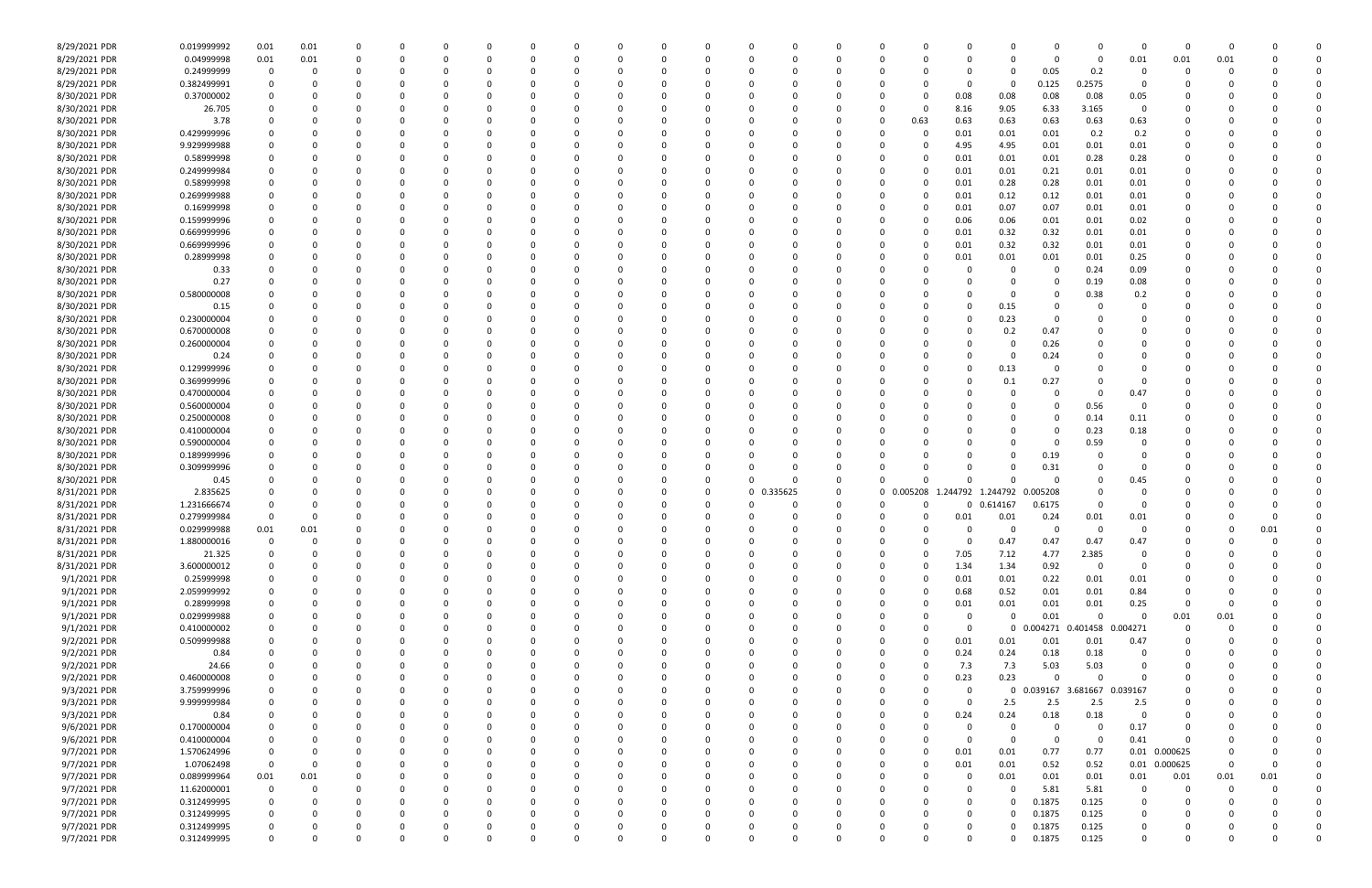| 9/7/2021 PDR | 0.312499995 | $\Omega$    |          |          |          |              |                   |          |          |          |          |              |          |                         |            | 0      | 0.1875 | 0.125       |          |                         |      |      |  |
|--------------|-------------|-------------|----------|----------|----------|--------------|-------------------|----------|----------|----------|----------|--------------|----------|-------------------------|------------|--------|--------|-------------|----------|-------------------------|------|------|--|
| 9/7/2021 PDR | 0.312499995 |             |          |          |          |              | $\Omega$          |          |          |          | 0        |              |          |                         |            | O      | 0.1875 | 0.125       |          |                         |      |      |  |
| 9/7/2021 PDR | 0.312499995 |             |          |          |          |              |                   |          |          |          |          |              |          |                         |            |        | 0.1875 | 0.125       |          |                         |      |      |  |
| 9/7/2021 PDR | 0.56999999  |             |          |          |          |              |                   |          |          |          |          |              |          |                         | -0         | 0.095  | 0.285  | 0.19        |          |                         |      |      |  |
|              |             |             |          |          |          |              |                   |          |          |          |          |              |          |                         |            |        |        |             |          |                         |      |      |  |
| 9/7/2021 PDR | 0.680000001 |             |          |          |          |              |                   |          |          |          |          |              |          |                         | -0         | 0.1    | 0.38   | 0.2         |          |                         |      |      |  |
| 9/7/2021 PDR | 0.680000001 |             |          |          |          |              |                   |          |          |          |          |              |          |                         |            | 0.1    | 0.38   | 0.2         |          |                         |      |      |  |
| 9/7/2021 PDR | 0.680000001 |             |          |          |          |              |                   |          |          |          |          |              |          |                         |            | 0.1    | 0.38   | 0.2         |          |                         |      |      |  |
| 9/7/2021 PDR | 0.680000001 |             |          |          |          |              |                   |          |          |          |          |              |          | 0                       | -0         | 0.1    | 0.38   | 0.2         |          |                         |      |      |  |
| 9/7/2021 PDR | 0.575000001 |             |          |          |          |              |                   |          |          |          |          |              |          | 0                       |            | 0.085  | 0.32   | 0.17        |          |                         |      |      |  |
| 9/7/2021 PDR | 0.504999988 |             |          |          |          |              |                   |          |          |          |          |              |          |                         |            | 0.075  | 0.28   | 0.15        |          |                         |      |      |  |
|              |             |             |          |          |          |              |                   |          |          |          |          |              |          |                         |            |        |        |             | $\Omega$ |                         |      |      |  |
| 9/7/2021 PDR | 0.575000001 |             |          |          |          |              | -0                |          |          |          |          |              |          | 0                       |            | 0.085  | 0.32   | 0.17        |          |                         |      |      |  |
| 9/7/2021 PDR | 0.505       |             |          |          |          |              |                   |          |          |          |          |              |          | 0                       |            | 0.015  | 0.32   | 0.17        | $\Omega$ |                         |      |      |  |
| 9/7/2021 PDR | 1.749374987 |             |          |          |          |              |                   |          |          |          |          |              |          | 0                       |            | 0.425  | 0.85   | 0.46        | 0.0125   | 0.001875                |      |      |  |
| 9/7/2021 PDR | 1.119999997 |             |          |          |          |              |                   |          |          |          |          |              |          |                         |            | 0.14   | 0.56   | 0.42        |          |                         |      |      |  |
| 9/7/2021 PDR | 0.314999982 |             |          |          |          |              |                   |          |          |          |          |              |          | 0                       |            | 0.045  | 0.18   | 0.09        |          |                         |      |      |  |
| 9/7/2021 PDR | 0.699999993 |             |          |          |          |              |                   |          |          |          |          |              |          | 0                       |            | 0.1    | 0.4    | 0.2         |          |                         |      |      |  |
| 9/7/2021 PDR | 1.662499999 |             |          |          |          |              |                   |          |          |          |          |              |          |                         |            | 0.2375 | 0.95   | 0.475       |          |                         |      |      |  |
|              |             |             |          |          |          |              |                   |          |          |          |          |              |          |                         |            |        |        |             |          |                         |      |      |  |
| 9/7/2021 PDR | 0.787499992 |             |          |          |          |              |                   |          |          |          |          |              |          | 0                       |            | 0.1125 | 0.45   | 0.225       |          |                         |      |      |  |
| 9/7/2021 PDR | 1.572499986 |             |          |          |          |              |                   |          |          |          |          |              |          | 0                       | 0.4        | 0.2875 | 0.59   | 0.295       |          |                         |      |      |  |
| 9/7/2021 PDR | 0.549999996 |             |          |          |          |              |                   |          |          |          |          |              |          |                         |            |        | 0.36   | 0.19        |          |                         |      |      |  |
| 9/7/2021 PDR | 0.549999996 |             |          |          |          |              |                   |          |          |          |          |              |          |                         |            |        | 0.36   | 0.19        |          |                         |      |      |  |
| 9/7/2021 PDR | 0.549999996 |             |          |          |          |              |                   |          |          |          |          |              |          |                         |            |        | 0.36   | 0.19        |          |                         |      |      |  |
|              |             |             |          |          |          |              |                   |          |          |          |          |              |          |                         |            |        |        |             |          |                         |      |      |  |
| 9/7/2021 PDR | 1.347499992 |             |          |          |          |              |                   |          |          |          |          |              |          |                         |            | 0.2975 | 0.7    | 0.35        |          |                         |      |      |  |
| 9/7/2021 PDR | 0.384999989 |             |          |          |          |              |                   |          |          |          |          |              |          | 0                       |            | 0.085  | 0.2    | 0.1         |          |                         |      |      |  |
| 9/7/2021 PDR | 1.574999982 |             |          |          |          |              |                   |          |          |          |          |              |          | 0                       |            | 0.225  | 0.9    | 0.45        |          |                         |      |      |  |
| 9/7/2021 PDR | 0.367499981 |             |          |          |          |              |                   |          |          |          |          |              |          | 0                       | -0         | 0.0525 | 0.21   | 0.105       | $\Omega$ |                         |      |      |  |
| 9/7/2021 PDR | 0.66        |             |          |          |          |              |                   |          |          |          |          |              |          | 0.1                     | 0.09       | 0.11   | 0.11   | 0.11        | 0.07     | 0.07                    |      |      |  |
| 9/7/2021 PDR | 0.339999996 |             |          |          |          |              |                   |          |          |          |          |              |          | 0.05                    | 0.07       | 0.05   | 0.05   | 0.04        | 0.04     | 0.04                    |      |      |  |
| 9/7/2021 PDR |             |             |          |          |          |              |                   |          |          |          |          |              |          |                         |            |        | 0.66   | 0.66        |          |                         |      |      |  |
|              | 1.32        |             |          |          |          |              |                   |          |          |          |          |              |          |                         |            |        |        |             |          |                         |      |      |  |
| 9/7/2021 PDR | 18          |             |          |          |          |              |                   |          |          |          |          |              |          |                         |            |        |        | 9           |          |                         |      |      |  |
| 9/7/2021 PDR | 2.952499995 |             |          |          |          |              |                   |          |          |          |          |              |          | 0                       | 0.3575     | 0.715  | 0.94   | 0.94        | $\Omega$ |                         |      |      |  |
| 9/8/2021 PDR | 0.28999998  |             |          |          |          |              |                   |          |          |          |          |              |          | 0                       | 0.13       | 0.13   | 0.01   | 0.01        | 0.01     |                         |      |      |  |
| 9/8/2021 PDR | 0.209999988 |             |          |          |          |              |                   |          |          |          |          |              |          |                         | 0.04       | 0.04   | 0.01   | 0.06        | $0.06\,$ |                         |      |      |  |
| 9/8/2021 PDR | 1.269999996 |             |          |          |          |              |                   |          |          |          |          |              |          |                         | 0.01       | 0.01   | 0.01   | 0.62        | 0.62     |                         |      |      |  |
|              | 0.76999998  |             |          |          |          |              |                   |          |          |          |          |              |          | 0                       | 0.01       |        |        |             |          |                         |      |      |  |
| 9/8/2021 PDR |             |             |          |          |          |              |                   |          |          |          |          |              |          |                         |            | 0.01   | 0.01   | 0.37        | 0.37     |                         |      |      |  |
| 9/8/2021 PDR | 0.180002741 |             |          |          |          |              |                   |          |          |          |          |              |          | 2.75E-06<br>0           | 0.01       | 0.01   | 0.01   | 0.03        | 0.12     |                         |      |      |  |
| 9/8/2021 PDR | 0.10999998  |             |          |          |          |              |                   |          |          |          |          |              |          |                         | 0.01       | 0.04   | 0.04   | 0.01        | 0.01     |                         |      |      |  |
| 9/8/2021 PDR | 0.200000004 |             |          |          |          |              |                   |          |          |          |          |              |          |                         | 0.08       | 0.08   | 0.02   | 0.01        | 0.01     |                         |      |      |  |
| 9/8/2021 PDR | 0.660006412 |             |          |          |          |              |                   |          |          |          |          |              |          | 0<br>6.42E-06           | 0.01       | 0.01   | 0.41   | 0.01        | 0.22     |                         |      |      |  |
| 9/8/2021 PDR | 0.369999996 | 0           |          |          |          |              |                   |          |          |          |          |              |          | 0<br>0                  | 0.01       | 0.01   | 0.23   | 0.11        | 0.01     |                         |      |      |  |
| 9/8/2021 PDR | 0.159999984 | $\mathbf 0$ |          |          |          |              |                   |          |          |          |          |              |          | $\Omega$<br>0           | 0.01       | 0.04   | 0.03   | 0.04        | 0.04     |                         |      |      |  |
|              |             |             |          |          |          |              |                   |          |          |          |          |              |          |                         |            |        |        |             |          |                         |      |      |  |
| 9/8/2021 PDR | 0.129999996 | $\mathbf 0$ | $\Omega$ | 0        | $\Omega$ | $\Omega$     | 0<br><sup>0</sup> | $\Omega$ | 0        | $\Omega$ | 0        | 0            | $\Omega$ | $\Omega$<br>$\Omega$    | 0.02       | 0.06   | 0.03   | 0.01        | 0.01     | 0                       | 0    |      |  |
| 9/8/2021 PDR | 0.099999984 | 0           | $\Omega$ | 0        | 0        | 0            | 0                 | $\Omega$ | 0        | 0        | 0        | 0            | 0        | $\Omega$<br>$\Omega$    | 0.01       | 0.01   | 0.01   | 0.01        | 0.06     | 0                       | -0   |      |  |
| 9/8/2021 PDR | 1.390003196 | 0           | $\Omega$ |          | - 0      |              | 0                 | $\Omega$ | 0        |          | 0        |              | $\Omega$ | 3.21E-06<br>$\mathbf 0$ | 0.01       | 0.01   | 0.09   | 0.64        | 0.64     | $\overline{\mathbf{0}}$ | 0    |      |  |
| 9/8/2021 PDR | 0.029999988 | 0           | 0        |          | 0        |              | 0                 | $\Omega$ | 0        |          | 0        | 0            | $\Omega$ | 0<br>0                  | $\Omega$   | - 0    | 0      | $\mathbf 0$ | $\Omega$ | 0.01                    | 0.01 | 0.01 |  |
| 9/8/2021 PDR | 1.2         | 0           |          |          | 0        |              | 0                 |          | 0        |          | 0        | 0            | 0.15     | 0.15<br>0.15            | 0.15       | 0.15   | 0.15   | 0.15        | 0.15     | 0                       | 0    |      |  |
| 9/8/2021 PDR | 0.579999984 | $\mathbf 0$ |          |          | 0        |              | 0                 |          | 0        |          | $\Omega$ | <sup>0</sup> |          | $\Omega$<br>0           | $\sqrt{ }$ | 0.075  | 0.225  | $\mathbf 0$ | 0.28     | $\mathbf 0$             |      |      |  |
|              |             |             |          |          |          |              |                   |          |          |          |          |              |          |                         |            |        |        |             |          |                         |      |      |  |
| 9/8/2021 PDR | 0.489999996 | 0           | $\Omega$ |          | 0        |              | $\Omega$          |          | 0        |          | 0        |              |          | 0                       | $\Omega$   | 0.0625 | 0.1875 | $\mathbf 0$ | 0.24     | 0                       |      |      |  |
| 9/8/2021 PDR | 0.489999996 | 0           | $\Omega$ |          | 0        | 0            | 0                 | $\Omega$ | 0        |          | 0        |              |          | 0                       | $\sqrt{ }$ | 0.0625 | 0.1875 | $\mathbf 0$ | 0.24     | 0                       | -0   |      |  |
| 9/8/2021 PDR | 0.139999998 | 0           | 0        |          | 0        |              | 0                 |          | 0        |          | 0        |              |          | 0<br>0                  | $\Omega$   | 0.025  | 0.025  | 0.09        | 0        | 0                       |      |      |  |
| 9/8/2021 PDR | 0.580000002 | $\mathbf 0$ | 0        |          |          |              | 0                 |          | 0        |          | 0        |              |          | 0<br>0                  | $\Omega$   | 0.1    | 0.1    | 0.38        | 0        |                         |      |      |  |
| 9/8/2021 PDR | 0.457499997 | 0           |          |          |          |              | 0                 |          | 0        |          | 0        |              |          | 0                       |            | 0.0925 | 0.365  | 0           |          |                         |      |      |  |
| 9/8/2021 PDR | 0.419999997 | 0           |          |          |          |              | -0                |          |          |          | 0        |              |          | 0                       |            | 0.085  | 0.335  | 0           |          | 0                       |      |      |  |
|              |             |             |          |          |          |              |                   |          | 0        |          |          |              |          |                         |            |        |        |             |          |                         |      |      |  |
| 9/8/2021 PDR | 0.470000001 | $\mathbf 0$ | $\Omega$ |          | -0       |              | $\Omega$          |          | 0        |          | 0        |              |          | 0                       | $\Omega$   | 0.095  | 0.375  | 0           |          | 0                       |      |      |  |
| 9/8/2021 PDR | 0.470000001 | 0           | $\Omega$ |          | 0        | 0            | 0                 |          | 0        |          | 0        |              |          | 0<br>0                  | $\Omega$   | 0.095  | 0.375  | 0           |          | 0                       |      |      |  |
| 9/8/2021 PDR | 0.494999997 | 0           | 0        |          | 0        |              | 0                 | $\Omega$ | 0        |          | 0        |              |          | 0<br>0                  | $\Omega$   | 0.1    | 0.395  | 0           |          | 0                       |      |      |  |
| 9/8/2021 PDR | 0.369999996 | 0           |          |          | 0        |              | 0                 |          |          |          | 0        |              |          | 0                       | -0         | 0.075  | 0.295  | 0           |          |                         |      |      |  |
| 9/8/2021 PDR | 0.494999997 | $\mathbf 0$ |          |          | 0        |              | 0                 |          | 0        |          | 0        |              |          | 0<br>0                  | $\Omega$   | 0.1    | 0.395  | 0           |          | n                       |      |      |  |
|              | 0.494999997 |             |          |          |          |              |                   |          |          |          |          |              |          |                         | $\Omega$   |        |        |             |          |                         |      |      |  |
| 9/8/2021 PDR |             | 0           |          |          |          |              | 0                 |          | 0        |          | 0        |              |          | 0                       |            | 0.1    | 0.395  | 0           |          |                         |      |      |  |
| 9/8/2021 PDR | 0.407499996 | 0           |          |          |          |              | $\Omega$          |          |          |          | 0        |              |          | 0                       |            | 0.0825 | 0.325  | $\mathbf 0$ |          |                         |      |      |  |
| 9/8/2021 PDR | 0.432500001 | $\mathbf 0$ | $\Omega$ |          | 0        | 0            | $\Omega$          |          | $\Omega$ |          | 0        |              | $\Omega$ | 0<br>0                  |            | 0.0875 | 0.345  | $\mathbf 0$ | $\Omega$ | 0                       |      |      |  |
| 9/8/2021 PDR | 1.477546387 | 0           | $\Omega$ |          | 0        | 0            | 1.64E-05<br>0     | $\Omega$ | 0        |          | 0        |              |          | 0<br>0                  |            | 0.2125 | 0.84   | 0.425       | 0        |                         |      |      |  |
| 9/8/2021 PDR | 0.8325      | 0           |          |          |          |              | -0                |          |          |          | 0        |              |          | 0                       | -0         | 0.14   | 0.5525 | 0.14        | $\Omega$ |                         |      |      |  |
| 9/8/2021 PDR | 1.365000006 |             |          |          |          |              |                   |          |          |          |          |              |          |                         | -0         | 0.155  | 0.6125 | 0.5975      |          |                         |      |      |  |
| 9/8/2021 PDR | 0.879999999 | $\Omega$    | $\Omega$ | $\Omega$ | $\Omega$ | <sup>0</sup> | $\Omega$          | $\Omega$ | $\Omega$ | $\Omega$ | $\Omega$ | $\Omega$     |          | $\Omega$<br>$\Omega$    | $\Omega$   | 0.1    | 0.395  | 0.385       | $\Omega$ | $\Omega$                | 0    |      |  |
|              |             |             |          |          |          |              |                   |          |          |          |          |              |          |                         |            |        |        |             |          |                         |      |      |  |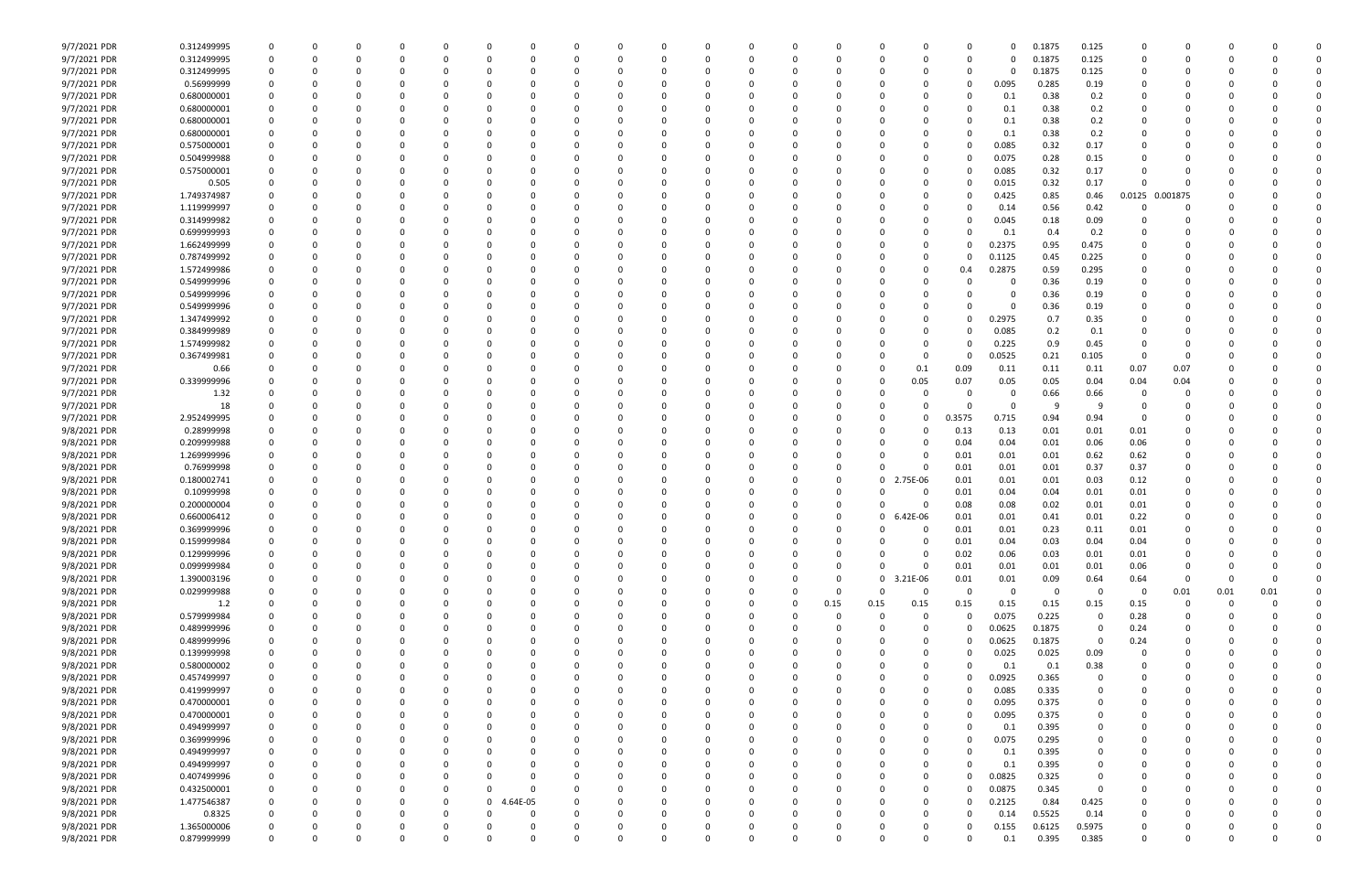| 9/8/2021 PDR  | 0.459999999 | - 0         | 0        |        |          |              |          |          |   |          |              |          |          |    | 0              |          | 0.095       | 0.365                        | 0        |                |          |      |      |  |
|---------------|-------------|-------------|----------|--------|----------|--------------|----------|----------|---|----------|--------------|----------|----------|----|----------------|----------|-------------|------------------------------|----------|----------------|----------|------|------|--|
| 9/8/2021 PDR  | 1.219999998 | 0           | 0        |        | 0        |              |          |          |   |          |              |          |          |    | -0             |          | 0.2         | 0.78                         | 0.24     | 0              |          |      |      |  |
| 9/8/2021 PDR  | 1.219999998 |             | O        |        |          |              |          |          |   |          |              |          |          |    |                |          | 0.2         | 0.78                         | 0.24     | 0              |          |      |      |  |
| 9/8/2021 PDR  | 0.164999997 |             |          |        |          |              |          |          |   |          |              |          |          |    |                |          | 0.025       | 0.05                         | -0       | 0.09           |          |      |      |  |
| 9/8/2021 PDR  |             |             |          |        |          |              |          |          |   |          |              |          |          |    |                |          |             |                              |          | 0              |          |      |      |  |
|               | 0.12        |             |          |        |          |              |          |          |   |          |              |          |          |    |                |          | 0           | 0.12                         |          |                |          |      |      |  |
| 9/8/2021 PDR  | 1.688958338 |             | 0        |        |          |              |          |          |   |          |              |          |          |    |                |          |             | 0 0.884479                   | 0.804479 | 0              |          |      |      |  |
| 9/8/2021 PDR  | 0.609375006 |             |          |        |          |              |          |          |   |          |              |          |          |    |                |          |             | 0 0.318438                   | 0.290938 | 0              |          |      |      |  |
| 9/8/2021 PDR  | 4.239999984 |             |          |        |          |              |          |          |   |          |              |          |          |    |                | - 0      | 1.06        | 1.06                         | 1.06     | 1.06           |          |      |      |  |
| 9/8/2021 PDR  | 0.54        |             |          |        |          |              |          |          |   |          |              |          |          |    |                | 0.06     | 0.12        | 0.18                         | 0.18     | 0              |          |      |      |  |
| 9/8/2021 PDR  | 0.079999992 |             |          |        |          |              |          |          |   |          |              |          |          |    | -C             |          | 0           | 0.04                         | 0.04     |                |          |      |      |  |
| 9/8/2021 PDR  | 1.454583333 |             |          |        |          |              |          |          |   |          |              |          |          |    | 0 <sub>1</sub> | .454583  | 0           | C                            |          |                |          |      |      |  |
|               |             |             |          |        |          |              |          |          |   |          |              |          |          |    |                |          |             |                              |          |                |          |      |      |  |
| 9/8/2021 PDR  | 0.77458335  |             |          |        |          |              |          |          |   |          |              |          |          |    | 0              | 0        | 0.774583    | C                            |          |                |          |      |      |  |
| 9/8/2021 PDR  | 0.69541667  |             |          |        |          |              |          |          |   |          |              |          |          |    | $\mathbf{0}$   | 0.695417 | - 0         | $\Omega$                     | - 0      | - 0            |          |      |      |  |
| 9/9/2021 PDR  | 0.70999998  |             |          |        |          |              |          |          |   |          |              |          |          |    | -0             | 0.34     | 0.34        | 0.01                         | 0.01     | 0.01           |          |      |      |  |
| 9/9/2021 PDR  | 1.60999998  |             |          |        |          |              |          |          |   |          |              |          |          |    |                | 0.4      | 0.4         | 0.4                          | 0.4      | 0.01           |          |      |      |  |
| 9/9/2021 PDR  | 3.04999998  |             |          |        |          |              |          |          |   |          |              |          |          |    | -0             | 0.76     | 0.76        | 0.76                         | 0.76     | 0.01           |          |      |      |  |
| 9/9/2021 PDR  | 2.049999996 |             |          |        |          |              |          |          |   |          |              |          |          |    | 0              | 0.51     | 0.51        | 0.51                         | 0.51     | 0.01           |          |      |      |  |
| 9/9/2021 PDR  | 1.929999996 |             |          |        |          |              |          |          |   |          |              |          |          |    | 0              | 0.49     | 0.49        | 0.47                         | 0.47     | 0.01           |          |      |      |  |
|               |             |             |          |        |          |              |          |          |   |          |              |          |          |    |                |          |             |                              |          |                |          |      |      |  |
| 9/9/2021 PDR  | 0.410000004 |             |          |        |          |              |          |          |   |          |              |          |          |    | -C             | 0.09     | 0.09        | 0.09                         | 0.09     | 0.05           |          |      |      |  |
| 9/9/2021 PDR  | 0.489999996 |             |          |        |          |              |          |          |   |          |              |          |          |    | 0              | 0.01     | 0.12        | 0.12                         | 0.12     | 0.12           |          |      |      |  |
| 9/9/2021 PDR  | 0.04999998  |             |          |        |          |              |          |          |   |          |              |          |          |    | 0              | 0.01     | 0.01        | 0.01                         | 0.01     | 0.01           |          |      |      |  |
| 9/9/2021 PDR  | 1.170000012 | 0           |          |        |          |              |          |          |   |          |              |          |          |    | -0             | 0.01     | 0.29        | 0.29                         | 0.29     | 0.29           |          |      |      |  |
| 9/9/2021 PDR  | 1.049999988 | $\mathbf 0$ | O        |        |          |              |          |          |   |          |              |          |          |    | -0             | 0.51     | 0.51        | 0.01                         | 0.01     | 0.01           | -0       |      |      |  |
| 9/9/2021 PDR  | 0.059999976 | 0.01        | 0.01     |        |          |              |          |          |   |          |              |          |          |    |                |          | 0           | 0.01                         | 0        | 0              | 0.01     | 0.01 | 0.01 |  |
|               |             |             |          |        |          |              |          |          |   |          |              |          |          |    |                |          |             |                              |          |                |          |      |      |  |
| 9/9/2021 PDR  | 0.029999988 | 0.01        | 0.01     |        |          |              |          |          |   |          |              |          |          |    |                |          |             | 0                            |          | 0              | - 0      | -C   | 0.01 |  |
| 9/9/2021 PDR  | 0.029999988 | $\Omega$    | O        |        |          |              |          |          |   |          |              |          |          |    |                |          |             | 0                            |          |                | 0.01     | 0.01 | 0.01 |  |
| 9/9/2021 PDR  | 0.48        |             |          |        |          |              |          |          |   |          |              |          |          |    |                |          |             | 0.48                         | 0        | - 0            | O        |      |      |  |
| 9/9/2021 PDR  | 0.787499996 |             |          |        |          |              |          |          |   |          |              |          |          |    |                |          | 0.0625      | 0.245                        | 0.24     | 0.24           |          |      |      |  |
| 9/9/2021 PDR  | 0.787499996 |             |          |        |          |              |          |          |   |          |              |          |          |    | 0              |          | 0.0625      | 0.245                        | 0.24     | 0.24           |          |      |      |  |
| 9/9/2021 PDR  | 0.787499996 |             |          |        |          |              |          |          |   |          |              |          |          |    | $\Omega$       |          | 0.0625      | 0.245                        | 0.24     | 0.24           |          |      |      |  |
| 9/9/2021 PDR  | 0.787499996 |             |          |        |          |              |          |          |   |          |              |          |          |    | -0             |          | 0.0625      | 0.245                        | 0.24     | 0.24           |          |      |      |  |
|               |             |             |          |        |          |              |          |          |   |          |              |          |          |    |                |          |             |                              |          |                |          |      |      |  |
| 9/9/2021 PDR  | 0.299999996 |             |          |        |          |              |          |          |   |          |              |          |          |    | -0             |          | 0.025       | 0.095                        | 0.09     | 0.09           |          |      |      |  |
| 9/9/2021 PDR  | 1.185       |             |          |        |          |              |          |          |   |          |              |          |          |    | 0              |          | 0.095       | 0.37                         | 0.36     | 0.36           |          |      |      |  |
| 9/9/2021 PDR  | 1.185       |             |          |        |          |              |          |          |   |          |              |          |          |    | -0             |          | 0.095       | 0.37                         | 0.36     | 0.36           |          |      |      |  |
| 9/9/2021 PDR  | 1.1625      |             |          |        |          |              |          |          |   |          |              |          |          |    | 0              |          | 0.2375      | 0.925                        | $\Omega$ |                |          |      |      |  |
| 9/9/2021 PDR  | 1.1625      |             |          |        |          |              |          |          |   |          |              |          |          |    | $\Omega$       |          | 0.2375      | 0.925                        | - 0      |                |          |      |      |  |
| 9/9/2021 PDR  | 0.4275      |             |          |        |          |              |          |          |   |          |              |          |          |    | 0              |          | 0.0875      | 0.34                         |          |                |          |      |      |  |
| 9/9/2021 PDR  | 0.414999999 |             |          |        |          |              |          |          |   |          |              |          |          |    |                |          | 0.085       | 0.33                         |          |                |          |      |      |  |
|               |             |             |          |        |          |              |          |          |   |          |              |          |          |    |                |          |             |                              |          |                |          |      |      |  |
| 9/9/2021 PDR  | 0.414999999 |             |          |        |          |              |          |          |   |          |              |          |          |    |                |          | 0.085       | 0.33                         |          |                |          |      |      |  |
| 9/9/2021 PDR  | 0.772499997 | - 0         | 0        |        |          |              |          |          |   |          |              |          |          |    | -0             |          | 0.1575      | 0.615                        |          |                |          |      |      |  |
| 9/9/2021 PDR  | 0.402499995 | $\mathbf 0$ |          | $\cap$ |          |              |          |          |   |          |              |          |          |    | n              |          | 0.0825      | 0.32                         |          |                |          |      |      |  |
| 9/9/2021 PDR  | 1.099999995 | 0           | 0        | n      | 0        | 0            |          | $\Omega$ | 0 | - 0      |              | $\Omega$ |          | 0  | -0             |          | 0.225       | 0.875                        | $\Omega$ | - 0            | 0        |      |      |  |
| 9/9/2021 PDR  | 0.299999996 | $\mathbf 0$ | 0        | n      | 0        | <sup>0</sup> |          | 0        |   | 0        |              | 0        |          |    | 0              |          | 0.025       | 0.095                        | 0.09     | 0.09           | 0        |      |      |  |
| 9/9/2021 PDR  | 0.560000007 | 0           | 0        |        | 0        |              | - 0      | 0        |   |          |              |          |          |    | 0              |          | 0.045       | 0.175                        | 0.17     | 0.17           | 0        |      |      |  |
| 9/9/2021 PDR  | 1.149999999 | 0           | 0        |        | 0        |              |          |          |   |          |              |          |          |    | 0              |          | 0.2375      | 0.9125                       | 0        | $\Omega$       |          |      |      |  |
|               |             |             |          |        |          |              |          |          |   |          |              |          |          |    |                |          |             |                              |          |                |          |      |      |  |
| 9/9/2021 PDR  | 0.399999996 | $\mathbf 0$ | 0        |        | 0        |              |          |          |   | - 0      |              |          |          |    | 0              |          | 0.1725      | 0.2275                       | $\Omega$ | 0              | 0        |      |      |  |
| 9/9/2021 PDR  | 1.099999995 | $\mathbf 0$ | 0        |        | 0        |              |          | 0        | 0 | -0       |              |          |          | 0  | 0              |          | 0.225       | 0.875                        | 0        | 0              | O        |      |      |  |
| 9/9/2021 PDR  | 1.099999995 | 0           | 0        |        | 0        |              |          |          | 0 | 0        |              | 0        |          |    | 0              |          | 0.225       | 0.875                        | $\Omega$ | 0              | O        |      |      |  |
| 9/9/2021 PDR  | 0.979999998 | $\mathbf 0$ | 0        |        | 0        |              |          | 0        | 0 | $\Omega$ |              |          |          |    | -0             |          | 0.2         | 0.78                         | $\Omega$ | 0              | 0        |      |      |  |
| 9/9/2021 PDR  | 0.854999997 | 0           | $\Omega$ |        | 0        |              |          | 0        | 0 | -0       |              |          |          |    | 0              |          | 0.175       | 0.68                         | $\Omega$ | 0              | 0        |      |      |  |
| 9/9/2021 PDR  | 0.464999988 | 0           | 0        |        | 0        |              |          |          |   | - 0      |              |          |          |    | 0              |          | 0.07        | 0.135                        | 0.13     | 0.13           |          |      |      |  |
| 9/9/2021 PDR  | 2.897499987 | 0           | 0        |        | 0        |              |          |          |   |          |              |          |          |    | 0              |          | 0.2325      | 0.905                        | 0.88     | 0.88           |          |      |      |  |
|               |             |             |          |        |          |              |          |          |   |          |              |          |          |    |                |          |             |                              |          |                |          |      |      |  |
| 9/9/2021 PDR  | 2.9625      | 0           | 0        |        | 0        |              |          |          | 0 | 0        |              |          |          |    | 0              |          | 0.2375      | 0.925                        | 0.9      | 0.9            | O        |      |      |  |
| 9/9/2021 PDR  | 7.519999992 | $\mathbf 0$ | 0        | 0      | 0        |              |          |          | 0 | 0        |              | 0        |          | 0  | 0              |          | 0 0.039167  | 3.720833 3.720833 0.039167   |          |                | O        |      |      |  |
| 9/9/2021 PDR  | 4.05        | 0           | 0        |        | 0        |              |          |          | 0 | -0       |              | 0        |          | 0  | 0              | 0        | 1.35        | 1.35                         | 1.35     | $\mathbf 0$    | O        |      |      |  |
| 9/9/2021 PDR  | 0.410000002 | $\Omega$    | 0        |        | 0        |              | - 0      | 0        | 0 | - 0      |              |          |          | 0  | 0              |          |             | 0 0.004271 0.401458 0.004271 |          | $\Omega$       | 0        |      |      |  |
| 9/9/2021 PDR  | 3.87        | 0           | 0        |        | 0        |              |          |          | 0 |          |              |          |          |    | 0              |          | 1.29        | 1.29                         | 1.29     | 0              |          |      |      |  |
| 9/9/2021 PDR  | 1.230000012 |             | 0        |        | 0        |              |          |          |   |          |              |          |          |    | 0              |          | 0.41        | 0.41                         | 0.41     | 0              |          |      |      |  |
|               |             |             |          |        |          |              |          |          |   |          |              |          |          |    |                |          |             |                              |          |                |          |      |      |  |
| 9/9/2021 PDR  | 0.748958334 | 0           | 0        |        | 0        |              |          |          |   | -0       |              |          |          |    |                |          | 0           | 0.396354                     | 0.352604 | 0              |          |      |      |  |
| 9/9/2021 RDRR | 10.1        | $\mathbf 0$ | 0        |        | $\Omega$ |              |          |          |   | -0       |              |          |          | 0  | 0              | $\Omega$ | $\mathbf 0$ | 5.27                         | 4.83     | 0              | 0        |      |      |  |
| 9/9/2021 PDR  | 3.839999976 | 0           | 0        |        | 0        |              |          |          | 0 |          |              |          | $\Omega$ | 0  | 0.64           | 0.64     | 0.64        | 0.64                         | 0.64     | 0.64           | C        |      |      |  |
| 9/9/2021 PDR  | 5.000000004 | 0           | 0        |        | 0        |              |          | 0        | 0 | -0       |              |          |          |    | 0              | 1.5      | 1.7         | 1.2                          | 0.6      | 0              | C        |      |      |  |
| 9/9/2021 PDR  | 21.655      | $\Omega$    | 0        |        | 0        |              | $\Omega$ |          | 0 | - 0      |              |          |          | 0  | 0              | 6.81     | 7.3         | 5.03                         | 2.515    | 0              |          |      |      |  |
| 9/9/2021 PDR  | 2.52        |             | 0        |        | 0        |              |          |          |   |          |              |          |          | -0 | 0.42           | 0.42     | 0.42        | 0.42                         | 0.42     | 0.42           |          |      |      |  |
| 9/9/2021 PDR  | 4.960000008 | $\Omega$    | 0        | 0      | 0        | $\Omega$     |          | $\Omega$ | 0 | $\Omega$ | <sup>0</sup> | $\Omega$ | $\Omega$ |    | 0              | 0.66     | 1.32        | 1.49                         | 1.49     | $\overline{0}$ | $\Omega$ |      |      |  |
|               |             |             |          |        |          |              |          |          |   |          |              |          |          |    |                |          |             |                              |          |                |          |      |      |  |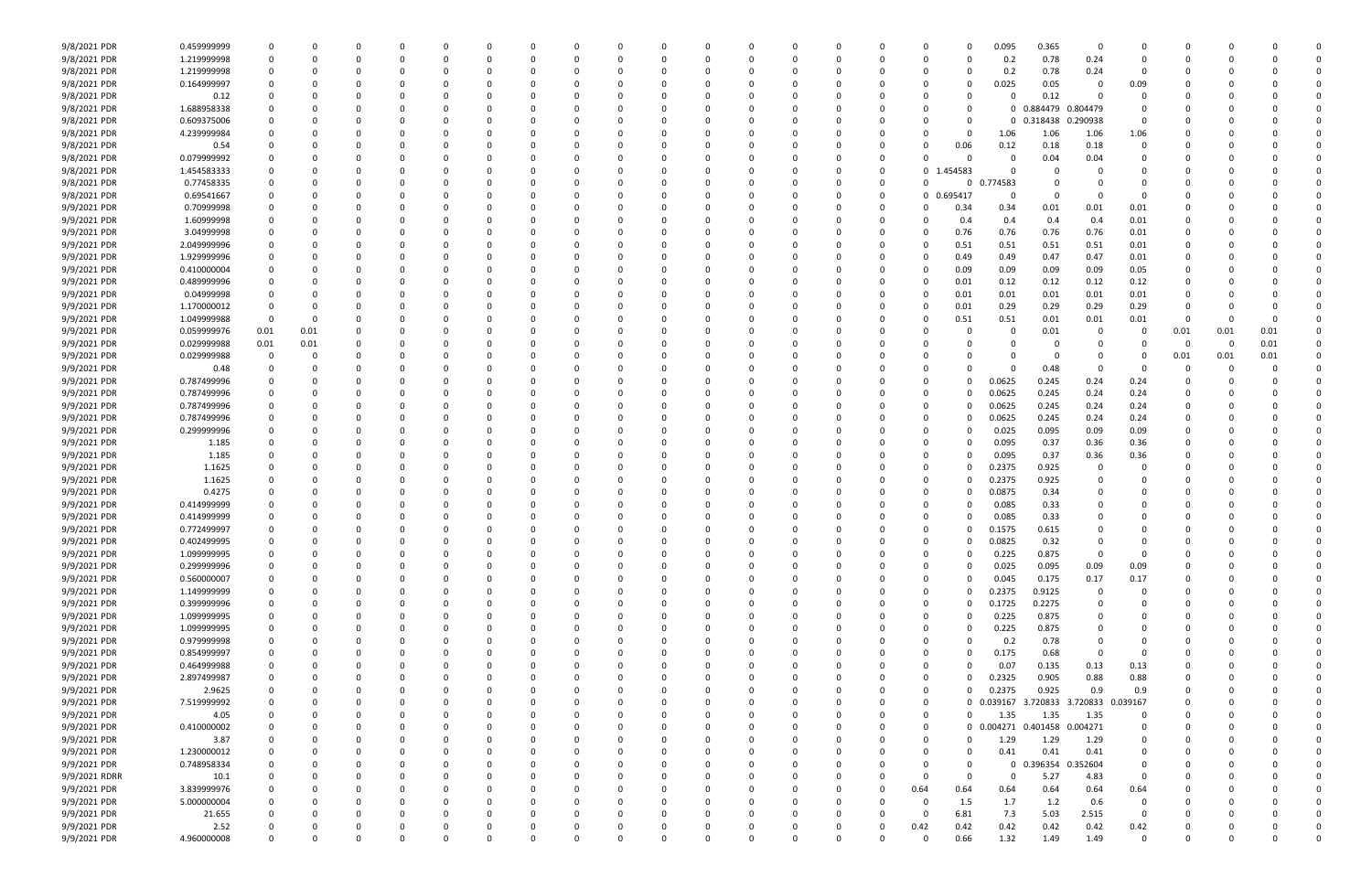| 9/9/2021 PDR  | 2.640000024 |             |          |          |              | $\Omega$ |              |          |   |          |          | $\Omega$ |          |          | 0   | 0.44     | 0.44     | 0.44                | 0.44        | 0.44        | 0.44                    |             |          |          |  |
|---------------|-------------|-------------|----------|----------|--------------|----------|--------------|----------|---|----------|----------|----------|----------|----------|-----|----------|----------|---------------------|-------------|-------------|-------------------------|-------------|----------|----------|--|
| 9/9/2021 PDR  | 10.55500001 |             |          |          |              | -0       |              |          |   |          |          | 0        |          |          | C.  |          | 3.5      | 3.5                 | 2.37        | 1.185       | 0                       |             |          |          |  |
| 9/9/2021 PDR  | 9.200000016 |             |          |          |              |          |              |          |   |          |          |          |          |          |     |          | 2.3      | 2.3                 | 2.3         | 2.3         | 0                       |             |          |          |  |
| 9/9/2021 PDR  | 14.79500001 |             |          |          |              |          |              |          |   |          |          | $\Omega$ |          |          |     |          | 4.59     | -5                  | 3.47        | 1.735       | 0                       |             |          |          |  |
| 9/9/2021 PDR  | 4.019999976 |             |          |          |              |          |              |          |   |          |          | 0        |          |          | 0   | 0.67     | 0.67     | 0.67                | 0.67        | 0.67        | 0.67                    |             |          |          |  |
| 9/10/2021 PDR | 0.079999992 | -0          |          |          |              |          |              |          |   |          |          | 0        |          |          |     |          |          | 0                   | 0.04        | 0.04        | $\overline{0}$          |             |          |          |  |
| 9/10/2021 PDR | 0.129999984 | 0           |          |          |              |          |              |          |   |          |          | - 0      |          |          |     |          | 0.01     | 0.01                | 0.09        | 0.01        | 0.01                    | $\Omega$    |          |          |  |
| 9/10/2021 PDR | 0.04999998  | 0.01        | 0.01     |          |              |          |              |          |   |          |          | -0       |          |          |     |          |          |                     | 0.01        | - 0         | 0                       | 0.01        | 0.01     |          |  |
| 9/10/2021 PDR | 1.970000003 | 0           |          |          |              |          |              |          |   |          |          |          |          |          |     |          | 0        | 0.953438            | 1.016563    | - 0         |                         |             |          |          |  |
| 9/10/2021 PDR | 5.000000004 |             |          |          |              |          |              |          |   |          |          |          |          |          |     |          | 1.5      | 1.7                 | 1.2         | 0.6         | - 0                     |             |          |          |  |
| 9/13/2021 PDR | 0.770000004 |             |          |          |              |          |              |          |   |          |          | - 0      |          |          |     |          | 0.24     | 0.24                | 0.09        | 0.14        | 0.06                    |             |          |          |  |
| 9/13/2021 PDR | 0.200000004 |             |          |          |              |          |              |          |   |          |          |          |          |          |     |          | 0.01     | 0.08                | 0.08        | 0.02        | 0.01                    |             |          |          |  |
| 9/13/2021 PDR | 1.529999988 |             |          |          |              |          |              |          |   |          |          | $\Omega$ |          |          |     |          | 0.01     | 0.48                | 0.48        | 0.28        | 0.28                    |             |          |          |  |
| 9/13/2021 PDR | 0.399999984 |             |          |          |              |          |              |          |   |          |          | -0       |          |          |     |          | 0.16     | 0.16                | 0.01        | 0.04        | 0.03                    | -0          |          |          |  |
| 9/13/2021 PDR | 0.029999988 |             |          |          |              |          |              |          |   |          |          |          |          |          |     |          |          | 0                   | 0           | - 0         | 0                       | 0.01        | 0.01     | 0.01     |  |
| 9/13/2021 PDR | 0.339999996 |             |          |          |              |          |              |          |   |          |          |          |          |          |     |          |          |                     | 0.34        |             |                         | O           |          |          |  |
| 9/13/2021 PDR | 0.36        |             |          |          |              |          |              |          |   |          |          |          |          |          |     |          |          |                     | 0.36        |             |                         |             |          |          |  |
| 9/13/2021 PDR | 0.380000004 |             |          |          |              |          |              |          |   |          |          |          |          |          |     |          |          |                     | 0.38        |             |                         |             |          |          |  |
| 9/13/2021 PDR | 0.290000004 |             |          |          |              |          |              |          |   |          |          | 0        |          |          |     |          |          |                     | 0.29        |             |                         |             |          |          |  |
| 9/13/2021 PDR | 0.279999996 |             |          |          |              |          |              |          |   |          |          | - 0      |          |          |     |          |          |                     | 0.28        |             |                         |             |          |          |  |
| 9/13/2021 PDR | 0.320000004 |             |          |          |              |          |              |          |   |          |          |          |          |          |     |          |          |                     | 0.32        |             |                         |             |          |          |  |
| 9/13/2021 PDR | 0.380000004 |             |          |          |              |          |              |          |   |          |          |          |          |          |     |          |          |                     | 0.38        |             |                         |             |          |          |  |
|               |             |             |          |          |              |          |              |          |   |          |          |          |          |          |     |          |          |                     |             |             |                         |             |          |          |  |
| 9/13/2021 PDR | 0.33        |             |          |          |              |          |              |          |   |          |          |          |          |          |     |          |          |                     | 0.33        |             |                         |             |          |          |  |
| 9/13/2021 PDR | 0.759999996 |             |          |          |              |          |              |          |   |          |          | 0        |          |          |     |          |          |                     | 0.76        |             |                         |             |          |          |  |
| 9/13/2021 PDR | 0.530000004 |             |          |          |              |          |              |          |   |          |          | 0        |          |          |     |          |          |                     | 0.53        |             |                         |             |          |          |  |
| 9/13/2021 PDR | 0.380000004 |             |          |          |              |          |              |          |   |          |          | - 0      |          |          |     |          |          |                     | 0.38        |             |                         |             |          |          |  |
| 9/13/2021 PDR | 0.849999996 |             |          |          |              |          |              |          |   |          |          | 0        |          |          |     |          | $\Omega$ |                     | 0.85        | - 0         | - 0                     | -0          |          |          |  |
| 9/13/2021 PDR | 0.24        |             |          |          |              |          |              |          |   |          |          |          |          |          |     |          | 0.07     | 0.05                | 0.05        | 0.04        | 0.02                    | 0.01        |          |          |  |
| 9/13/2021 PDR | 26.465      |             |          |          |              |          |              |          |   |          |          |          |          |          |     |          | 7.68     | 9.05                | 6.49        | 3.245       | 0                       |             |          |          |  |
| 9/13/2021 PDR | 1.440000006 |             |          |          |              |          |              |          |   |          |          | 0        |          |          |     |          | 0.48     | 0.48                | 0.32        | 0.16        | $\Omega$                |             |          |          |  |
| 9/14/2021 PDR | 0.659999988 |             |          |          |              |          |              |          |   |          |          | -0       |          |          |     |          | 0.01     | 0.01                | 0.01        | 0.01        | 0.62                    |             |          |          |  |
| 9/14/2021 PDR | 0.339999984 |             |          |          |              |          |              |          |   |          |          |          |          |          |     |          | 0.3      | 0.01                | 0.01        | 0.01        | 0.01                    |             |          |          |  |
| 9/14/2021 PDR | 0.159999984 |             |          |          |              |          |              |          |   |          |          | 0        |          |          |     |          | 0.01     | 0.01                | 0.01        | 0.01        | 0.12                    |             |          |          |  |
| 9/14/2021 PDR | 0.539999988 |             |          |          |              |          |              |          |   |          |          |          |          |          |     |          | 0.01     | 0.01                | 0.5         | 0.01        | 0.01                    | 0           |          | n        |  |
| 9/14/2021 PDR | 0.039999984 |             | 0.01     |          |              |          |              |          |   |          |          |          |          |          |     |          |          | 0                   | 0           | - 0         | $\Omega$                | 0.01        | 0.01     | 0.01     |  |
| 9/14/2021 PDR | 1.059999996 | 0           |          |          |              |          |              |          |   |          |          | 0        |          |          | C   |          |          | 0                   | 1.06        |             | - 0                     |             |          |          |  |
| 9/14/2021 PDR | 10.40000002 |             |          |          |              |          |              |          |   |          |          | 0        |          |          | 2.6 | 2.6      | 2.6      | 2.6                 | 0           | $\Omega$    | - 0                     |             |          |          |  |
| 9/15/2021 PDR | 0.189999996 |             |          |          |              |          |              |          |   |          |          | - 0      |          |          | n   | - 0      | 0.01     | 0.01                | 0.08        | 0.08        | 0.01                    |             |          |          |  |
| 9/15/2021 PDR | 31.08       |             |          |          |              |          |              |          |   |          |          |          |          |          |     |          | 9.05     | 9.05                | 6.49        | 6.49        | 0                       |             |          |          |  |
| 9/15/2021 PDR | 15.37750001 | $\Omega$    |          |          |              |          |              |          |   |          |          |          |          |          |     |          | 0        | 1.9025              | 2.695       | 5.39        | 5.39                    |             |          |          |  |
| 9/15/2021 PDR | 4.270000002 | $\Omega$    |          |          |              |          |              |          |   |          |          |          |          |          |     |          | 1.43     | 1.43                | 0.94        | 0.47        |                         |             |          |          |  |
| 9/16/2021 PDR | 3.425000001 | 0           |          | $\Omega$ | 0            | $\Omega$ | $\Omega$     | $\Omega$ | 0 | $\Omega$ | 0        | 0        | $\Omega$ | $\Omega$ | 0   | $\Omega$ | $\Omega$ | 0.425               | 0.6         | 1.2         | 1.2                     | 0           | $\Omega$ |          |  |
| 9/16/2021 PDR | 0.51        | 0           |          | 0        | 0            | 0        | <sup>0</sup> |          | 0 | 0        |          | 0        | $\Omega$ | 0        | 0   |          | $\Omega$ | 0.06                | 0.09        | 0.18        | 0.18                    | 0           |          |          |  |
| 9/16/2021 PDR | 0.189999984 | 0           |          |          | <sup>0</sup> | $\Omega$ |              |          | 0 |          |          | $\Omega$ |          | 0        | 0   | $\Omega$ | 0.01     | 0.01                | 0.01        | 0.01        | 0.15                    | 0           |          |          |  |
| 9/16/2021 PDR | 0.479999988 | 0           |          |          |              | $\Omega$ |              |          | 0 |          |          | 0        |          |          | 0   | $\Omega$ | 0.44     | 0.01                | 0.01        | 0.01        | 0.01                    | 0           |          |          |  |
| 9/16/2021 PDR | 0.16999998  | $\mathbf 0$ |          |          |              |          |              |          |   |          |          | 0        |          | 0        | 0   |          | 0.01     | 0.01                | 0.01        | 0.01        | 0.13                    | $\mathbf 0$ | -0       |          |  |
| 9/16/2021 PDR | 0.089999964 | 0.01        | 0.01     | 0        | 0            | $\Omega$ |              | 0        | 0 |          | 0        | $\Omega$ |          | 0        | 0   |          | $\Omega$ | 0.01                | 0.01        | 0.01        | 0.01                    | 0.01        | 0.01     | 0.01     |  |
| 9/16/2021 PDR | 2.302499985 | $\mathbf 0$ |          |          |              | $\Omega$ |              |          | 0 |          |          | 0        |          | 0        | 0   | 0        | 1.13     | 1.1725              | 0           | 0           | 0                       | $\mathbf 0$ | 0        |          |  |
| 9/16/2021 PDR | 0.724999979 | $\mathbf 0$ |          |          |              | -0       |              |          | n |          |          | 0        |          | 0        | 0   | $\Omega$ | 0.36     | 0.365               | $\mathbf 0$ | $\Omega$    | $\Omega$                | 0           |          |          |  |
| 9/17/2021 PDR | 0.43999998  | 0           |          | 0        |              | $\Omega$ |              |          | 0 |          |          | 0        |          | 0        | 0   |          | 0.01     | 0.01                | 0.01        | 0.01        | 0.4                     | 0           | $\Omega$ | $\Omega$ |  |
| 9/17/2021 PDR | 0.059999976 | 0.01        | 0.01     |          |              | -0       |              |          | 0 |          |          | 0        |          |          | 0   |          |          | - 0                 | 0.01        | $\mathbf 0$ | $\overline{\mathbf{0}}$ | 0.01        | 0.01     | 0.01     |  |
| 9/17/2021 PDR | 0.069999972 | $\mathbf 0$ | 0.01     |          |              |          |              |          | 0 |          |          | 0        |          |          | 0   |          |          | 0                   | 0.01        | 0.01        | 0.01                    | 0.01        | 0.01     | 0.01     |  |
| 9/17/2021 PDR | 0.069999972 | $\mathbf 0$ | 0.01     | 0        |              | $\Omega$ |              |          | C |          |          | 0        |          |          | C   |          |          | 0                   | 0.01        | 0.01        | 0.01                    | 0.01        | 0.01     | 0.01     |  |
| 9/17/2021 PDR | 0.039999984 | 0.01        | 0.01     |          |              | - 0      |              |          |   |          |          | $\Omega$ |          |          | 0   |          | U        | $\Omega$            | $\Omega$    | $\Omega$    | $\overline{0}$          | 0           | 0.01     | 0.01     |  |
| 9/17/2021 PDR | 0.579999996 | 0           |          | 0        |              | $\Omega$ |              |          | 0 |          |          | 0        |          | 0        | 0   | $\Omega$ |          | 0 0.006042 0.567917 |             | 0.006042    | $\Omega$                | O           | 0        |          |  |
| 9/17/2021 PDR | 0.980000004 | 0           |          | 0        | 0            | $\Omega$ |              | 0        | 0 | 0        |          | 0        |          | 0        | 0   | $\Omega$ |          | 0.98                | 0           | $\Omega$    | 0                       | 0           |          |          |  |
| 9/17/2021 PDR | 9.999999984 | 0           | $\Omega$ |          |              | $\Omega$ |              |          | 0 |          |          | 0        |          | 0        | 0   |          |          | 2.5                 | 2.5         | 2.5         | 2.5                     | 0           |          |          |  |
| 9/18/2021 PDR | 0.009999996 | $\mathbf 0$ | 0.01     |          |              | $\Omega$ |              |          | n |          |          | 0        |          | 0        | 0   |          |          | 0                   | $\Omega$    | $\Omega$    | $\Omega$                | $\Omega$    | 0        |          |  |
| 9/19/2021 PDR | 0.059999976 | 0.01        | 0.01     |          |              | -0       |              |          |   |          |          | 0        |          | 0        |     |          |          |                     | 0           | 0           | 0.01                    | 0.01        | 0.01     | 0.01     |  |
| 9/19/2021 PDR | 0.029999988 | 0.01        | 0.01     |          |              | -0       |              |          |   |          |          | 0        |          |          | 0   |          |          |                     | $\mathbf 0$ | $\Omega$    | $\overline{0}$          | $\mathbf 0$ | 0.01     |          |  |
| 9/20/2021 PDR | 1.059999996 | $\mathbf 0$ |          | 0        |              | $\Omega$ |              | 0        | 0 |          |          | 0        |          | 0        | 0   |          | $\Omega$ | 0                   | 1.06        | $\Omega$    | $\overline{0}$          | 0           | 0        |          |  |
| 9/20/2021 PDR | 0.800000004 | 0           |          |          |              | 0        |              |          | 0 |          |          | 0        |          | 0        | 0   |          | $\Omega$ | 0.2                 | 0.21        | 0.21        | 0.18                    | 0           |          |          |  |
| 9/20/2021 PDR | 0.379999992 | 0           |          |          |              | - 0      |              |          |   |          |          | 0        |          |          | 0   | $\Omega$ | 0.01     | 0.12                | 0.12        | 0.12        | 0.01                    | 0           |          |          |  |
| 9/21/2021 PDR | 0.089999988 | 0           |          |          |              |          |              |          |   |          |          | 0        |          |          |     |          | 0.01     | 0.01                | 0.03        | 0.03        | 0.01                    |             |          |          |  |
| 9/21/2021 PDR | 0.76999998  | $\mathbf 0$ |          | $\Omega$ | $\Omega$     | $\Omega$ | $\Omega$     | $\Omega$ | 0 | $\Omega$ | $\Omega$ | $\Omega$ | $\Omega$ | $\Omega$ | 0   |          | 0.01     | 0.01                | 0.01        | 0.01        | 0.73                    | 0           |          | 0        |  |
|               |             |             |          |          |              |          |              |          |   |          |          |          |          |          |     |          |          |                     |             |             |                         |             |          |          |  |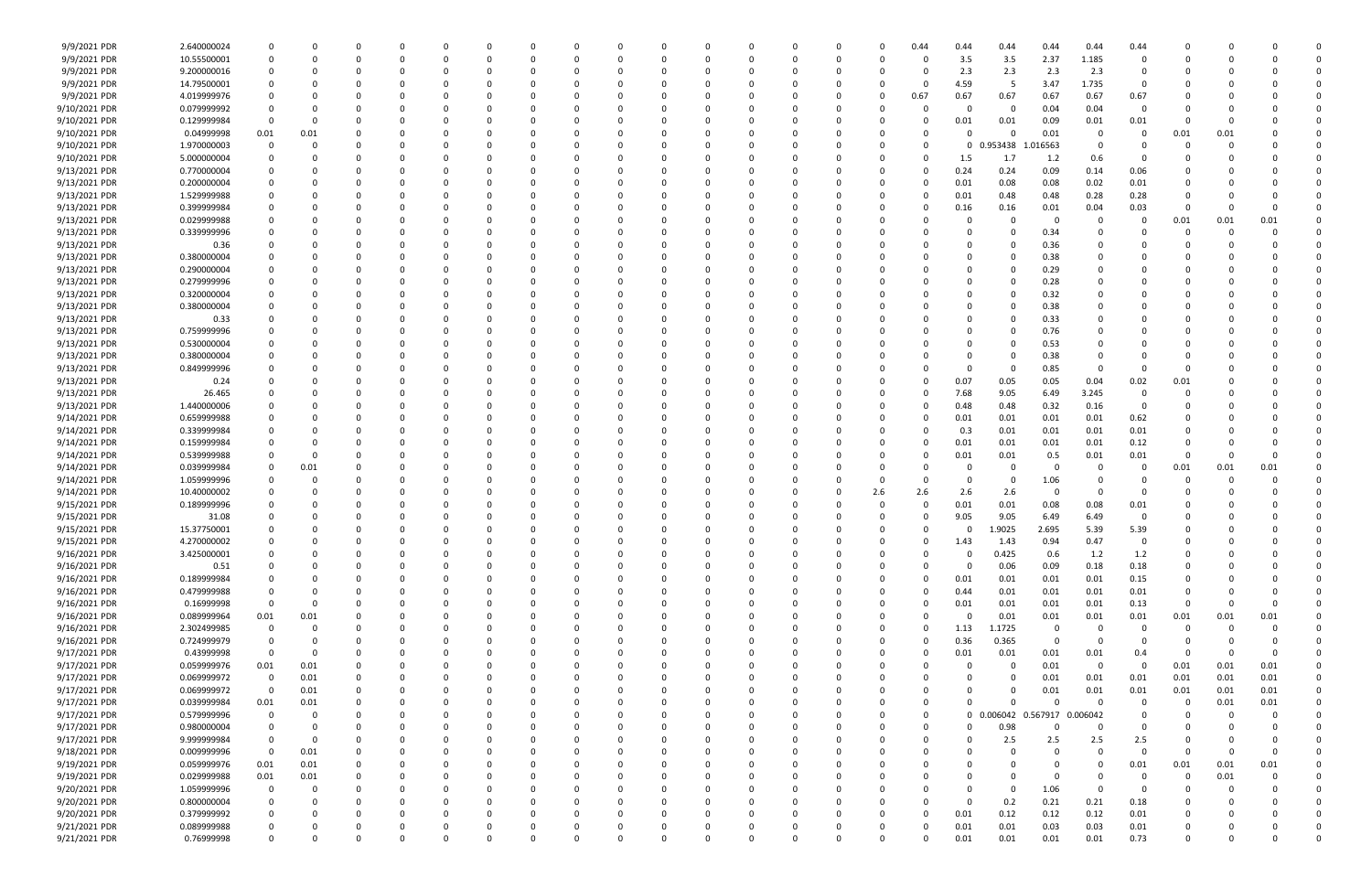| 9/21/2021 PDR | 0.72        | 0           |          |          |          | 0        |          | 0            |          |          | 0        |          |          | 0                    |             | 0        | 0.36     | 0.36        | - 0      | 0              | 0        |          |          |  |
|---------------|-------------|-------------|----------|----------|----------|----------|----------|--------------|----------|----------|----------|----------|----------|----------------------|-------------|----------|----------|-------------|----------|----------------|----------|----------|----------|--|
| 9/21/2021 PDR | 0.22999998  | 0           |          | $\Omega$ |          | $\Omega$ |          | <sup>0</sup> |          |          | $\Omega$ |          |          | O<br>$\Omega$        |             | 0.01     | 0.01     | 0.01        | 0.01     | 0.19           | 0        |          |          |  |
| 9/21/2021 PDR | 0.880000008 |             |          |          |          |          |          |              |          |          |          |          |          | - 0                  |             | 0        | 0.44     | 0.44        | - 0      |                |          |          |          |  |
| 9/21/2021 PDR | 0.189999984 |             |          |          |          |          |          |              |          |          |          |          |          |                      |             | 0.01     | 0.04     | 0.03        | 0.07     | 0.04           |          |          |          |  |
|               |             |             |          |          |          |          |          |              |          |          |          |          |          |                      |             |          |          |             |          |                |          |          |          |  |
| 9/21/2021 PDR | 0.369999984 |             |          |          |          |          |          |              |          |          |          |          |          |                      |             | 0.01     | 0.01     | 0.01        | 0.01     | 0.33           |          |          |          |  |
| 9/21/2021 PDR | 0.579999984 |             |          | n        |          |          |          |              |          |          |          |          |          |                      |             | 0.01     | 0.01     | 0.54        | 0.01     | 0.01           |          |          |          |  |
| 9/21/2021 PDR | 0.36        |             |          |          |          |          |          |              |          |          |          |          |          |                      |             |          | 0        | 0.36        | - 0      | 0              |          |          |          |  |
| 9/21/2021 PDR | 0.36        |             |          |          |          |          |          |              |          |          |          |          |          |                      |             |          | 0        | 0.36        |          |                |          |          |          |  |
| 9/21/2021 PDR | 0.849999996 |             |          |          |          |          |          |              |          |          |          |          |          |                      |             |          | 0        | 0.85        |          |                |          |          |          |  |
| 9/21/2021 PDR | 0.459999996 |             |          |          |          |          |          |              |          |          |          |          |          |                      |             |          | 0        | 0.46        |          |                |          |          |          |  |
| 9/21/2021 PDR |             |             |          |          |          |          |          |              |          |          |          |          |          |                      |             |          | 0        |             |          |                |          |          |          |  |
|               | 0.36        |             |          |          |          |          |          |              |          |          |          |          |          |                      |             |          |          | 0.36        |          |                |          |          |          |  |
| 9/21/2021 PDR | 0.849999996 |             |          |          |          |          |          |              |          |          |          |          |          |                      |             |          | 0        | 0.85        |          |                |          |          |          |  |
| 9/21/2021 PDR | 0.759999996 |             |          |          |          |          |          |              |          |          |          |          |          |                      |             |          | 0        | 0.76        |          |                |          |          |          |  |
| 9/21/2021 PDR | 0.66        |             |          |          |          |          |          |              |          |          |          |          |          |                      |             |          | 0        | 0.66        |          |                |          |          |          |  |
| 9/21/2021 PDR | 0.759999996 |             |          |          |          |          |          |              |          |          |          |          |          |                      |             |          | 0        | 0.76        |          |                |          |          |          |  |
| 9/21/2021 PDR | 0.279999996 |             |          |          |          |          |          |              |          |          |          |          |          |                      |             |          | 0        | 0.28        |          |                |          |          |          |  |
| 9/21/2021 PDR | 0.164999997 |             |          |          |          |          |          |              |          |          |          |          |          | -0                   |             | 0.165    | 0        | 0           |          |                |          |          |          |  |
|               |             |             |          |          |          |          |          |              |          |          |          |          |          | 0<br>-0              |             | 0        |          |             |          |                |          |          |          |  |
| 9/21/2021 PDR | 0.170000004 |             |          |          |          |          |          |              |          |          |          |          |          |                      |             |          | 0        | 0.17        |          |                |          |          |          |  |
| 9/21/2021 PDR | 0.599791667 |             |          |          |          |          |          |              |          |          |          |          | 0        | 0 0.119792           | 0.12        | 0.12     | 0.12     | 0.12        |          |                |          |          |          |  |
| 9/21/2021 PDR | 0.449583333 |             |          |          |          |          |          |              |          |          |          |          |          | -0                   | $\mathbf 0$ | 149583   | 0.15     | 0.15        |          |                |          |          |          |  |
| 9/21/2021 PDR | 3.179999988 |             |          |          |          |          |          |              |          |          |          |          |          |                      |             | 0        | 1.06     | 1.06        | 1.06     |                |          |          |          |  |
| 9/21/2021 PDR | 0.420000012 |             |          |          |          |          |          |              |          |          |          |          |          |                      |             |          | 0.14     | 0.14        | 0.14     |                |          |          |          |  |
| 9/21/2021 PDR | 0.330000012 |             |          |          |          |          |          |              |          |          |          |          |          |                      |             |          | 0.11     | 0.11        | 0.11     | 0              |          |          |          |  |
| 9/21/2021 PDR | 5.78000001  |             |          |          |          |          |          |              |          |          |          |          |          | -0                   |             | 1.71     | 1.97     | 1.4         | 0.7      | $\Omega$       |          |          |          |  |
|               |             |             |          |          |          |          |          |              |          |          |          |          |          |                      |             |          |          |             |          |                |          |          |          |  |
| 9/21/2021 PDR | 1.440000006 |             |          |          |          |          |          |              |          |          |          |          |          | -0                   |             | 0.48     | 0.48     | 0.32        | 0.16     | 0              |          |          |          |  |
| 9/22/2021 PDR | 0.260000004 |             |          |          |          |          |          |              |          |          |          |          |          | - 0                  |             | 0.11     | 0.11     | 0.01        | 0.02     | 0.01           |          |          |          |  |
| 9/22/2021 PDR | 0.389999988 |             |          |          |          |          |          |              |          |          |          |          |          | - 0                  |             | 0.18     | 0.18     | 0.01        | 0.01     | 0.01           |          |          |          |  |
| 9/22/2021 PDR | 0.399999996 |             |          |          |          |          |          |              |          |          |          |          |          |                      |             | 0.1      | 0.11     | 0.01        | 0.17     | 0.01           |          |          |          |  |
| 9/22/2021 PDR | 0.129999984 |             |          |          |          |          |          |              |          |          |          |          |          |                      |             | 0.01     | 0.01     | 0.09        | 0.01     | 0.01           |          |          |          |  |
| 9/22/2021 PDR | 0.179999988 |             |          |          |          |          |          |              |          |          |          |          |          |                      |             | 0.01     | 0.01     | 0.01        | 0.14     | 0.01           | 0        |          |          |  |
| 9/22/2021 PDR | 0.209999988 | $\Omega$    |          |          |          |          |          |              |          |          |          |          |          |                      |             | 0.01     | 0.01     | 0.01        | 0.01     | 0.17           | -0       |          |          |  |
|               |             |             |          |          |          |          |          |              |          |          |          |          |          |                      |             |          |          |             |          |                |          |          |          |  |
| 9/22/2021 PDR | 0.089999964 | 0.01        | 0.01     |          |          |          |          |              |          |          |          |          |          |                      |             |          | 0.01     | 0.01        | 0.01     | 0.01           | 0.01     | 0.01     | 0.01     |  |
| 9/22/2021 PDR | 0.24        |             |          |          |          |          |          |              |          |          |          |          |          |                      |             |          | 0        | 0           | 0.24     | 0              | 0        |          |          |  |
| 9/22/2021 PDR | 0.099999996 |             |          |          |          |          |          |              |          |          |          |          |          |                      |             |          |          | 0           | - 0      | 0.1            |          |          |          |  |
| 9/22/2021 PDR | 0.36        |             |          |          |          |          |          |              |          |          |          |          |          |                      |             |          |          | 0           | 0.36     | 0              |          |          |          |  |
| 9/22/2021 PDR | 0.36        |             |          |          |          |          |          |              |          |          |          |          |          |                      |             |          | 0        | $\Omega$    | 0.36     |                |          |          |          |  |
| 9/22/2021 PDR | 0.159999996 |             |          |          |          |          |          |              |          |          |          |          |          |                      |             |          | 0        | 0.16        |          |                |          |          |          |  |
| 9/22/2021 PDR | 0.260000004 |             |          |          |          |          |          |              |          |          |          |          |          |                      |             |          | 0.26     |             |          |                |          |          |          |  |
| 9/22/2021 PDR | 0.159999996 |             |          |          |          |          |          |              |          |          |          |          |          |                      |             |          |          |             |          |                |          |          |          |  |
|               |             |             |          |          |          |          |          |              |          |          |          |          |          |                      |             |          | 0        | 0.16        |          |                |          |          |          |  |
| 9/22/2021 PDR | 0.249999996 |             |          |          |          |          |          |              |          |          | $\Omega$ |          |          |                      |             | 0        | 0.25     | $\Omega$    |          |                |          |          |          |  |
| 9/22/2021 PDR | 0.260000004 | 0           |          |          |          |          |          |              |          |          |          |          | 0        |                      |             | 0        | 0.26     | $\Omega$    | 0        |                |          |          |          |  |
| 9/22/2021 PDR | 0.219999996 | $\Omega$    |          | $\Omega$ |          | $\Omega$ |          |              |          |          | $\Omega$ |          | $\Omega$ | $\Omega$             |             |          | 0        | 0.22        | 0        |                | 0        |          |          |  |
| 9/22/2021 PDR | 0.21        | 0           |          | $\Omega$ |          |          |          |              |          |          | $\Omega$ |          |          | - 0                  |             |          | 0        | 0.21        | 0        |                | 0        |          |          |  |
| 9/22/2021 PDR | 0.33        | 0           |          | 0        |          | 0        |          | <sup>0</sup> |          |          | 0        |          |          | 0                    |             |          | 0        | 0           | 0.33     | 0              | 0        |          |          |  |
| 9/22/2021 PDR | 0.399999996 |             |          |          |          | $\Omega$ |          |              |          |          |          |          |          |                      |             |          | 0        | 0.4         |          |                |          |          |          |  |
| 9/22/2021 PDR | 0.069999996 |             |          |          |          |          |          |              |          |          |          |          |          | 0                    |             | $\Omega$ | 0.07     | $\Omega$    |          | 0              |          |          |          |  |
|               |             |             |          |          |          |          |          |              |          |          |          |          |          |                      |             |          |          | $\Omega$    | $\Omega$ | $\Omega$       |          |          |          |  |
| 9/22/2021 PDR | 0.09        |             |          |          |          |          |          |              |          |          |          |          |          | 0<br>0               |             | 0        | 0.09     |             |          |                |          |          |          |  |
| 9/22/2021 PDR | 4.452499986 | 0           |          |          |          |          |          |              |          |          |          |          |          | 0                    |             | $\Omega$ | 1.37     | 1.37        | 1.0275   | 0.685          | 0        |          |          |  |
| 9/22/2021 PDR | 0.009999996 | $\mathbf 0$ |          | 0        |          | $\Omega$ |          | 0            |          |          | $\Omega$ |          | 0        | 0<br>0               |             | 0        | 0        | $\mathbf 0$ | $\Omega$ | 0.01           | 0        |          |          |  |
| 9/22/2021 PDR | 0.170000004 | 0           |          | 0        |          | 0        |          | $\Omega$     |          |          | 0        |          |          | 0<br>0               |             |          | 0        | 0           | 0.17     | 0              | 0        |          |          |  |
| 9/22/2021 PDR | 0.27        |             |          | $\Omega$ |          | $\Omega$ |          |              |          |          | $\Omega$ |          |          | 0<br>- 0             |             |          | $\Omega$ | 0.27        | - 0      | $\Omega$       | 0        |          |          |  |
| 9/22/2021 PDR | 0.24        |             |          |          |          |          |          |              |          |          |          |          |          | 0                    |             |          | 0        | 0.24        | - 0      | 0              | 0        |          |          |  |
| 9/22/2021 PDR | 0.879999996 |             |          |          |          |          |          |              |          |          | 0        |          |          | -0                   |             |          | 0        | 0           | 0.88     |                |          |          |          |  |
|               |             |             |          |          |          |          |          |              |          |          |          |          |          |                      |             | ŋ        |          | $\Omega$    |          |                |          |          |          |  |
| 9/22/2021 PDR | 0.380000004 |             |          | 0        |          | 0        |          |              |          |          | 0        |          | 0        | 0<br>0               |             |          | 0        |             | 0.38     | 0              | C        |          |          |  |
| 9/22/2021 PDR | 0.9         |             |          | 0        |          | $\Omega$ |          |              |          |          | 0        |          |          | -0                   |             | 0        | 0        | $\Omega$    | 0.9      | 0              | 0        |          |          |  |
| 9/22/2021 PDR | 4.05        | $\Omega$    |          | 0        |          | $\Omega$ |          |              |          |          | 0        |          |          | 0                    |             | $\Omega$ | 1.35     | 1.35        | 1.35     | $\Omega$       | 0        |          |          |  |
| 9/22/2021 PDR | 0.980000004 |             |          | 0        |          | 0        |          |              |          |          | 0        |          |          | $\Omega$<br>0        | $\Omega$    | $\Omega$ | 0.98     | $\mathbf 0$ | 0        | 0              | 0        |          |          |  |
| 9/22/2021 PDR | 0.765000012 |             |          |          |          |          |          |              |          |          |          |          |          | $\Omega$             | 0.23        | 0.23     | 0.23     | 0.075       |          | 0              |          |          |          |  |
| 9/22/2021 PDR | 7.310000016 |             |          |          |          |          |          |              |          |          |          |          |          | $\Omega$<br>O        | 1.97        | 1.97     | 1.97     | 1.4         | - 0      | 0              |          |          |          |  |
| 9/23/2021 PDR | 0.609999984 | 0           |          | 0        |          |          |          |              |          |          |          |          |          | 0<br>0               | $\Omega$    | 0.01     | 0.01     | 0.01        | 0.57     | 0.01           | 0        |          |          |  |
| 9/23/2021 PDR | 0.46999998  |             |          |          |          |          |          |              |          |          |          |          |          |                      |             | 0.01     |          | 0.43        | 0.01     | 0.01           |          |          |          |  |
|               |             |             |          |          |          |          |          |              |          |          |          |          |          |                      |             |          | 0.01     |             |          |                |          |          |          |  |
| 9/23/2021 PDR | 0.309999984 | $\Omega$    |          | 0        |          |          |          |              |          |          |          |          |          | - 0                  |             | 0.01     | 0.01     | 0.01        | 0.27     | 0.01           | 0        |          |          |  |
| 9/23/2021 PDR | 0.09        |             |          | 0        |          | $\Omega$ |          |              |          |          | 0        |          |          | 0                    |             | 0        | 0        | 0           | 0.09     | 0              | 0        |          |          |  |
| 9/23/2021 PDR | 0.09        |             |          |          |          |          |          |              |          |          | 0        |          |          |                      |             |          | 0        | $\Omega$    | 0.09     | 0              |          |          |          |  |
| 9/23/2021 PDR | 0.960000012 | $\Omega$    | $\Omega$ | $\Omega$ | $\Omega$ | $\Omega$ | $\Omega$ | 0            | $\Omega$ | $\Omega$ | $\Omega$ | $\Omega$ | $\Omega$ | $\Omega$<br>$\Omega$ | U           | 0        | 0.32     | 0.32        | 0.32     | $\overline{0}$ | $\Omega$ | $\Omega$ | $\Omega$ |  |
|               |             |             |          |          |          |          |          |              |          |          |          |          |          |                      |             |          |          |             |          |                |          |          |          |  |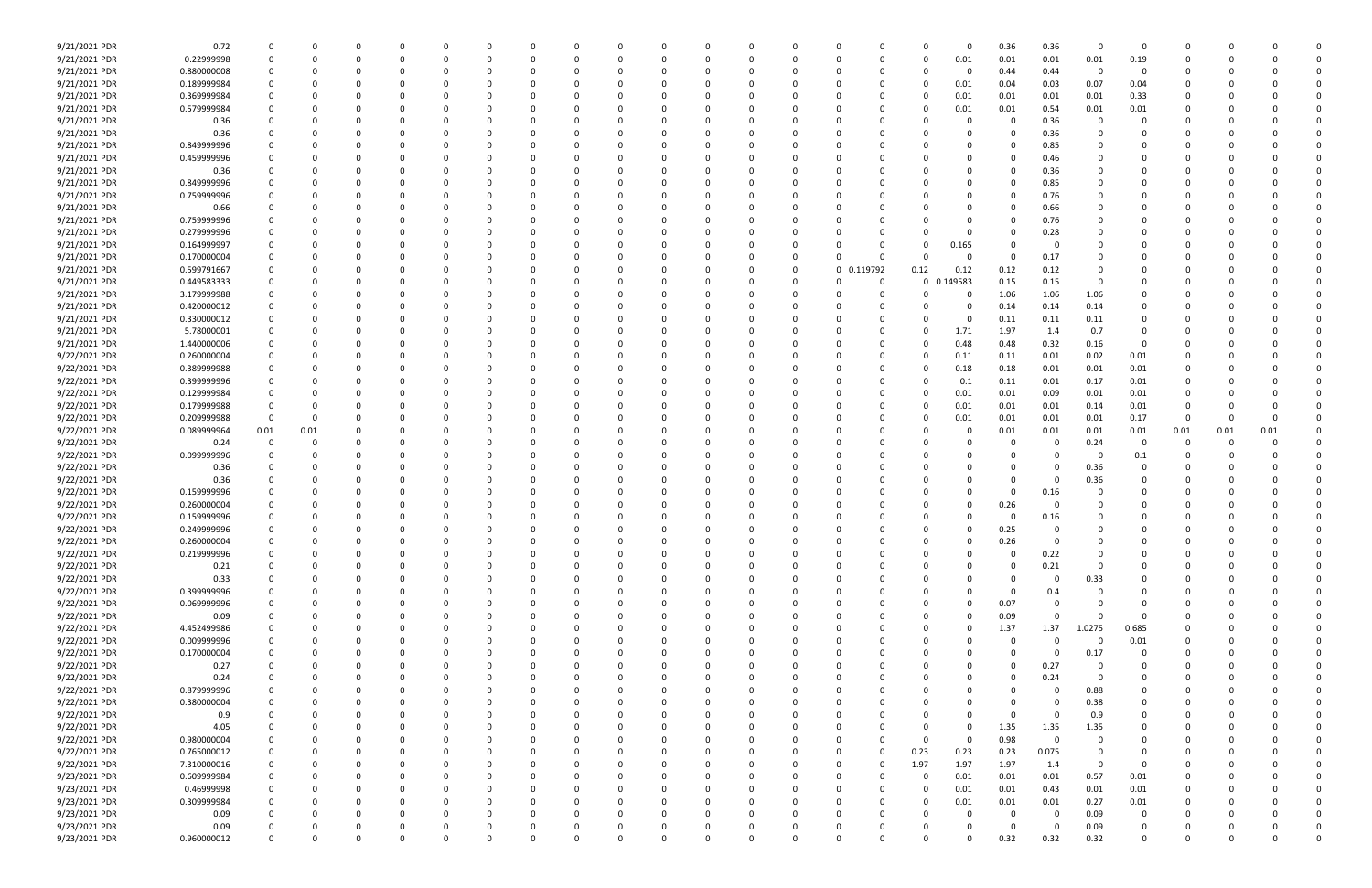| 9/23/2021 PDR  | 12.87000001 |                         |             |          |          |          |          |              |          |          |          |          |          |          | 3.5          | 3.5      | 3.5          | 2.37              | - 0      | $\Omega$                |          |          |          |  |
|----------------|-------------|-------------------------|-------------|----------|----------|----------|----------|--------------|----------|----------|----------|----------|----------|----------|--------------|----------|--------------|-------------------|----------|-------------------------|----------|----------|----------|--|
| 9/23/2021 PDR  | 9.999999984 |                         | O           |          | $\Omega$ |          |          | <sup>0</sup> |          | $\Omega$ |          | $\Omega$ | 0        | $\Omega$ | 0            | 0        | 2.5          | 2.5               | 2.5      | 2.5                     |          |          |          |  |
| 9/23/2021 PDR  | 10.40000002 |                         |             |          |          |          |          |              |          |          |          |          |          | 2.6      | 2.6          | 2.6      | 2.6          | 0                 |          |                         |          |          |          |  |
| 9/23/2021 PDR  | 1.059999996 |                         |             |          |          |          |          |              |          |          |          |          |          |          |              |          | 0            | 1.06              |          |                         |          |          |          |  |
| 9/23/2021 PDR  | 0.140000004 |                         |             |          |          |          |          |              |          |          |          |          |          |          |              | $\Omega$ | -0           | 0.14              |          |                         |          |          |          |  |
| 9/23/2021 PDR  | 0.765000012 |                         |             |          |          |          |          |              |          |          |          |          |          | -0       | 0.23         | 0.23     | 0.23         | 0.075             | - 0      | $\Omega$                |          |          |          |  |
| 9/24/2021 PDR  | 2.490000012 |                         |             |          |          |          |          |              |          |          |          |          |          |          |              |          | 0.53         |                   | 0.53     | 0.53                    |          |          |          |  |
|                |             |                         |             |          |          |          |          |              |          |          |          |          |          |          |              |          |              | 0.9               |          |                         |          |          |          |  |
| 9/24/2021 PDR  | 0.409999992 |                         |             |          |          |          |          |              |          |          |          |          |          |          |              | 0        | 0.07         | 0.2               | 0.07     | 0.07                    |          |          |          |  |
| 9/24/2021 PDR  | 0.729999984 |                         |             |          |          |          |          |              |          |          |          |          |          |          |              |          | 0.13         | 0.34              | 0.13     | 0.13                    |          |          |          |  |
| 9/24/2021 PDR  | 0.440000016 |                         |             |          |          |          |          |              |          |          |          |          |          |          |              |          | 0.11         | 0.11              | 0.11     | 0.11                    |          |          |          |  |
| 9/24/2021 PDR  | 0.440000016 |                         |             |          |          |          |          |              |          |          |          |          |          |          |              |          | 0.11         | 0.11              | 0.11     | 0.11                    |          |          |          |  |
| 9/24/2021 PDR  | 2.189999988 |                         |             |          |          |          |          |              |          |          |          |          |          |          |              |          | 0.43         | 0.9               | 0.43     | 0.43                    |          |          |          |  |
| 9/24/2021 PDR  | 2.189999988 |                         |             |          | - 0      |          |          |              |          |          |          |          |          |          |              |          | 0.43         | 0.9               | 0.43     | 0.43                    |          |          |          |  |
| 9/24/2021 PDR  | 0.039999984 |                         |             |          |          |          |          |              |          |          |          |          |          |          |              |          | 0.01         | 0.01              | 0.01     | 0.01                    |          |          |          |  |
| 9/24/2021 PDR  | 0.249999996 |                         |             |          |          |          |          |              |          |          |          |          |          |          |              |          | $\mathbf{0}$ | 0.002604 0.244792 |          | 0.002604                |          |          |          |  |
| 9/24/2021 PDR  | 0.189999996 |                         |             |          |          |          |          |              |          |          |          |          |          |          |              |          | 0            | 0.001979          | 0.186042 | 0.001979                |          |          |          |  |
| 9/24/2021 PDR  | 0.36        | 0.18                    | 0.18        |          |          |          |          |              |          |          |          |          |          |          |              | $\Omega$ | $\Omega$     |                   | $\Omega$ | $\Omega$                |          |          |          |  |
| 9/24/2021 PDR  | 0.149999988 | 0                       | - 0         |          |          |          |          |              |          |          |          |          |          |          |              | 0.01     | 0.11         | 0.01              | 0.01     | 0.01                    | 0        |          |          |  |
| 9/24/2021 PDR  | 0.059999976 | 0.01                    | 0.01        |          |          |          |          |              |          |          |          |          |          |          |              |          | 0            | 0.01              | - 0      | 0                       | 0.01     | 0.01     | 0.01     |  |
| 9/24/2021 PDR  | 0.039999984 | 0.01                    | 0.01        |          |          |          |          |              |          |          |          |          |          |          |              |          | -0           | 0                 | - 0      | -0                      | 0.01     | 0.01     |          |  |
|                |             |                         |             |          |          |          |          |              |          |          |          |          |          |          |              |          |              |                   |          |                         |          |          |          |  |
| 9/24/2021 PDR  | 0.079999968 | 0.01                    | 0.01        |          |          |          |          |              |          |          |          |          |          |          |              |          | 0.01         | 0.01              | 0.01     | 0.01                    | 0.01     | 0.01     |          |  |
| 9/24/2021 PDR  | 2.22        |                         | 0           |          |          |          |          |              |          |          |          |          |          |          |              |          | 0.42         | 0.96              | 0.42     | 0.42                    | 0        |          |          |  |
| 9/24/2021 PDR  | 2.22        |                         |             |          |          |          |          |              |          |          |          |          |          |          |              |          | 0.42         | 0.96              | 0.42     | 0.42                    |          |          |          |  |
| 9/24/2021 PDR  | 0.409999992 |                         |             |          |          |          |          |              |          |          |          |          |          |          |              |          | 0.1          | 0.11              | 0.1      | 0.1                     |          |          |          |  |
| 9/24/2021 PDR  | 1.019999988 |                         |             |          |          |          |          |              |          |          |          |          |          |          |              |          | 0.22         | 0.36              | 0.22     | 0.22                    |          |          |          |  |
| 9/24/2021 PDR  | 1.019999988 |                         |             |          |          |          |          |              |          |          |          |          |          |          |              |          | 0.22         | 0.36              | 0.22     | 0.22                    |          |          |          |  |
| 9/24/2021 PDR  | 1.019999988 |                         |             |          |          |          |          |              |          |          |          |          |          |          |              |          | 0.22         | 0.36              | 0.22     | 0.22                    |          |          |          |  |
| 9/24/2021 PDR  | 1.019999988 |                         |             |          |          |          |          |              |          |          |          |          |          |          |              |          | 0.22         | 0.36              | 0.22     | 0.22                    |          |          |          |  |
| 9/24/2021 PDR  | 0.080000004 |                         |             |          |          |          |          |              |          |          |          |          |          |          |              |          | 0.08         | 0                 | 0        | $\mathbf 0$             |          |          |          |  |
| 9/24/2021 PDR  | 0.339999996 |                         |             |          |          |          |          |              |          |          |          |          |          |          |              |          | 0.06         | 0.16              | 0.06     | 0.06                    |          |          |          |  |
| 9/24/2021 PDR  | 0.559999992 |                         |             |          |          |          |          |              |          |          |          |          |          |          |              |          | 0.1          | 0.26              | 0.1      | 0.1                     |          |          |          |  |
| 9/24/2021 PDR  | 0.749999988 |                         |             |          |          |          |          |              |          |          |          |          |          |          |              |          | 0.13         | 0.36              | 0.13     | 0.13                    |          |          |          |  |
| 9/25/2021 PDR  | 0.019999992 | 0.01                    | 0.01        |          |          |          |          |              |          |          |          |          |          |          |              |          | 0            | -C                | - 0      | $\Omega$                |          |          |          |  |
|                |             |                         |             |          |          |          |          |              |          |          |          |          |          |          |              |          | 0.42         |                   | 0.01     |                         |          |          |          |  |
| 9/27/2021 PDR  | 0.459999984 |                         |             |          |          |          |          |              |          |          |          |          |          |          |              | 0.01     |              | 0.01              |          | 0.01                    |          |          |          |  |
| 9/27/2021 PDR  | 1.06999998  |                         |             |          |          |          |          |              |          |          |          |          |          |          |              | 0.01     | 0.01         | 0.01              | 0.52     | 0.52                    |          |          |          |  |
| 9/27/2021 PDR  | 0.309999996 |                         |             |          |          |          |          |              |          |          |          |          |          |          |              | 0.01     | 0.01         | 0.01              | 0.14     | 0.14                    |          |          |          |  |
| 9/27/2021 PDR  | 0.629999988 |                         |             |          |          |          |          |              |          |          |          |          |          |          |              | 0.01     | 0.01         | 0.01              | 0.3      | 0.3                     |          |          |          |  |
| 9/27/2021 PDR  | 7.800000012 |                         |             |          |          |          |          |              |          |          |          |          |          | - 0      | 2.6          | 2.6      | 2.6          | -C                | - 0      |                         |          |          |          |  |
| 9/27/2021 PDR  | 4.74        |                         |             |          |          |          |          |              |          |          |          |          |          |          |              | 1.43     | 1.43         | 0.94              | 0.94     |                         |          |          |          |  |
| 9/28/2021 PDR  | 5.800000008 |                         |             |          |          |          |          |              |          |          |          |          |          |          |              | 1.7      | 1.7          | 1.2               | 1.2      |                         |          |          |          |  |
| 9/28/2021 PDR  | 26.00000002 |                         |             |          |          |          |          |              |          | <b>U</b> |          |          |          |          |              | 7.61     | 7.61         | 5.39              | 5.39     |                         |          |          |          |  |
| 9/28/2021 PDR  | 6.740000016 | 0                       | 0           | $\Omega$ | $\Omega$ | $\Omega$ | $\Omega$ | $\Omega$     | 0        | $\Omega$ | $\Omega$ | $\Omega$ | $\Omega$ | $\Omega$ | $\Omega$     | 1.97     | 1.97         | 1.4               | 1.4      | 0                       | $\Omega$ |          |          |  |
| 9/28/2021 PDR  | 1.78999998  | $\Omega$                | 0           | 0        | 0        | $\Omega$ | 0        | 0            | O        | 0        |          | $\Omega$ | 0        | $\Omega$ | $\Omega$     | 0.01     | 0.01         | 0.01              | 0.88     | 0.88                    | 0        |          |          |  |
| 9/28/2021 PDR  | 0.249999996 |                         |             |          | $\Omega$ |          |          | 0            |          | 0        |          |          | 0        | $\Omega$ |              | 0.01     | 0.01         | 0.01              | 0.11     | 0.11                    | 0        |          |          |  |
| 9/28/2021 PDR  | 1.179999984 |                         |             |          | $\Omega$ | $\Omega$ |          | 0            |          | $\Omega$ |          |          | 0        | $\Omega$ | <sup>0</sup> | - 0      | 0.01         | 0.01              | 0.58     | 0.58                    | 0        |          |          |  |
| 9/28/2021 PDR  | 3.149999988 |                         |             |          | 0        |          |          | 0            |          |          |          |          | O        | 0        | 0            | 0.01     | 0.01         | 0.01              | 1.56     | 1.56                    | 0        |          |          |  |
| 9/28/2021 PDR  | 1.54999998  |                         |             |          | 0        |          |          | 0            |          |          |          |          | 0        | 0        | 0            | 0.01     | 0.01         | 0.01              | 0.76     | 0.76                    | $\Omega$ |          | O        |  |
|                |             | $\mathbf 0$             | $\Omega$    |          |          |          |          |              |          |          |          |          |          |          |              |          |              | $\Omega$          | 0        | $\overline{0}$          |          |          |          |  |
| 9/28/2021 PDR  | 0.029999988 |                         |             |          |          |          |          |              |          |          |          |          | 0        | 0        |              |          | $\mathbf 0$  |                   |          |                         | 0.01     | 0.01     | 0.01     |  |
| 9/28/2021 PDR  | 0.029999988 | 0.01                    | 0.01        | 0        | 0        |          |          | 0            |          |          |          |          | 0        | 0        |              | 0        | 0            | $\Omega$          | $\Omega$ | $\Omega$                | 0        | $\Omega$ | $0.01\,$ |  |
| 9/29/2021 PDR  | 0.04999998  | $\overline{\mathbf{0}}$ | 0.01        | 0        | 0        |          |          | 0            |          |          |          |          | 0        | 0        |              |          | 0            | 0.01              | 0        | -0                      | 0.01     | 0.01     | 0.01     |  |
| 9/29/2021 PDR  | 0.04999998  | 0.01                    | 0.01        | 0        | 0        |          |          | 0            |          |          |          |          |          | 0        |              |          | 0            | 0                 | $\Omega$ | 0                       | 0.01     | 0.01     | 0.01     |  |
| 9/29/2021 PDR  | 0.019999992 | 0.01                    | 0.01        |          | 0        |          |          |              |          |          |          |          |          | 0        |              |          | 0            | $\Omega$          | - 0      |                         | 0        |          |          |  |
| 9/29/2021 PDR  | 0.800000004 | 0                       | 0           | 0        | 0        |          |          |              |          |          |          |          |          | 0        |              | 0        | 0.17         | 0.21              | 0.21     | 0.21                    |          |          |          |  |
| 9/29/2021 PDR  | 4.74        | 0                       | 0           | $\Omega$ | 0        |          | 0        | 0            |          |          |          | 0        | 0        | 0        | $\Omega$     | 1.43     | 1.43         | 0.94              | 0.94     | $\overline{0}$          |          |          |          |  |
| 9/30/2021 PDR  | 0.249999996 |                         | 0           | 0        | 0        | $\Omega$ |          | 0            |          | 0        |          |          |          | 0        | $\Omega$     | 0.01     | 0.01         | 0.01              | 0.11     | 0.11                    | 0        |          |          |  |
| 9/30/2021 PDR  | 0.869999988 |                         |             |          | 0        | $\Omega$ |          | 0            |          | 0        |          |          |          | 0        |              | 0.01     | 0.01         | 0.01              | 0.42     | 0.42                    | 0        |          |          |  |
| 9/30/2021 PDR  | 1.289999988 |                         | 0           |          | 0        |          |          | 0            |          |          |          |          | 0        | 0        |              | 0.01     | 0.01         | 0.01              | 0.63     | 0.63                    | 0        |          |          |  |
| 9/30/2021 PDR  | 0.269999988 | $\mathbf 0$             | 0           |          | 0        |          |          | 0            |          |          |          |          |          | 0        |              | 0.01     | 0.01         | 0.01              | 0.12     | 0.12                    | 0        |          |          |  |
| 9/30/2021 PDR  | 0.069999972 | $0.01\,$                | 0.01        |          | 0        |          |          |              |          |          |          |          |          | 0        |              |          | 0            | 0.01              | $0.01\,$ | 0.01                    | 0.01     | 0.01     | $\Omega$ |  |
| 9/30/2021 PDR  | 0.029999988 | $\mathbf 0$             | $\mathbf 0$ |          | 0        |          |          |              |          |          |          |          | 0        | 0        |              |          | 0            | $\Omega$          | 0        | $\overline{\mathbf{0}}$ | 0.01     | 0.01     | 0.01     |  |
| 9/30/2021 PDR  | 0.089999964 | 0.01                    | 0.01        |          | 0        |          |          |              |          |          |          |          |          |          |              | 0        | 0.01         | 0.01              | $0.01\,$ | 0.01                    | 0.01     | 0.01     | 0.01     |  |
|                |             |                         |             |          |          |          |          |              |          |          |          |          |          |          |              |          |              |                   |          |                         |          |          |          |  |
| 9/30/2021 PDR  | 4.05        | $\Omega$                | 0           | 0        | 0        |          |          | <sup>0</sup> |          |          |          |          |          | 0        |              |          | 1.35         | 1.35              | 1.35     | 0                       | 0        |          |          |  |
| 9/30/2021 PDR  | 1.17        |                         | O           | 0        | 0        |          |          | 0            |          |          |          |          | 0        | 0        | 0            | 0        | 0.39         | 0.39              | 0.39     | 0                       |          |          |          |  |
| 9/30/2021 PDR  | 1.500000012 |                         |             |          |          |          |          |              |          |          |          |          |          |          |              |          | 0.5          | 0.5               | 0.5      |                         |          |          |          |  |
| 9/30/2021 RDRR | 5.82        | $\Omega$                | $\Omega$    | $\Omega$ | $\Omega$ | $\Omega$ | $\Omega$ | $\Omega$     | $\Omega$ | $\Omega$ |          | $\Omega$ | $\Omega$ | $\Omega$ | U            |          | 2.96         | 2.86              | $\Omega$ | $\Omega$                | $\Omega$ |          | $\Omega$ |  |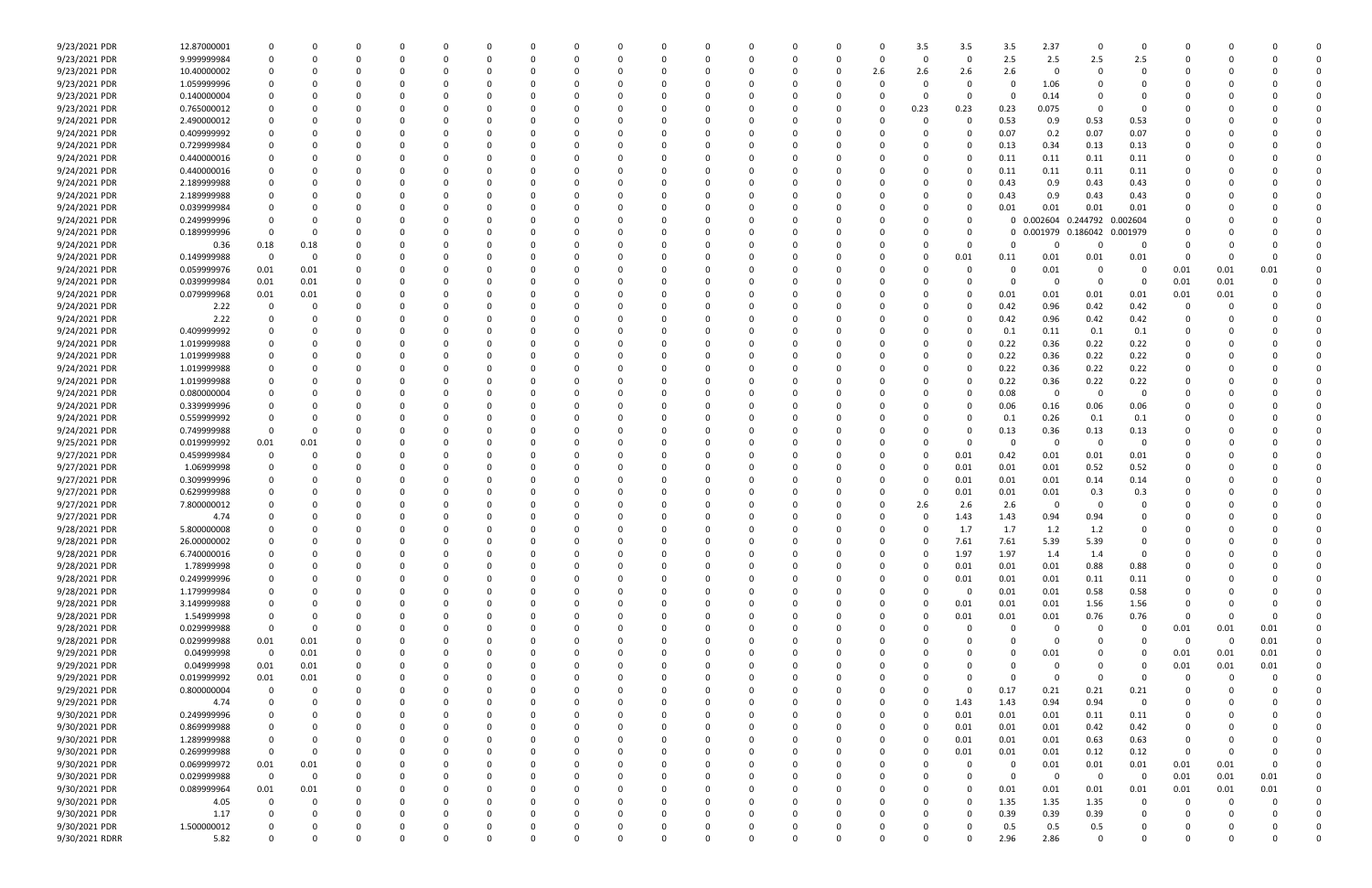| 10/1/2021 PDR | 0.019999992 |             |          |          |          | $\Omega$ |          |          |          |          |              |          |          |          | n        |          |          | $\Omega$     | 0.01     | 0.01                    |             |          |          |          |  |
|---------------|-------------|-------------|----------|----------|----------|----------|----------|----------|----------|----------|--------------|----------|----------|----------|----------|----------|----------|--------------|----------|-------------------------|-------------|----------|----------|----------|--|
| 10/1/2021 PDR | 0.009999996 | 0           |          | 0        |          | 0        |          | -0       |          |          | <sup>0</sup> | - 0      |          |          | n        |          |          | $\Omega$     |          | $\mathbf 0$             | 0           | $\Omega$ | $\Omega$ | 0.01     |  |
| 10/1/2021 PDR | 0.029999988 |             |          |          |          |          |          |          |          |          |              |          |          |          |          |          |          | 0            |          | - 0                     | 0           | 0.01     | 0.01     | 0.01     |  |
| 10/1/2021 PDR | 0.059999976 |             |          |          |          |          |          |          |          |          |              |          |          |          |          |          |          | 0            | 0.01     | 0.01                    | 0.01        | 0.01     | 0.01     | 0.01     |  |
| 10/1/2021 PDR | 0.099999996 |             |          |          |          |          |          |          |          |          |              |          |          |          |          |          |          | 0            | 0.1      | 0                       | 0           | -C       |          |          |  |
| 10/1/2021 PDR | 0.980000004 |             |          |          |          |          |          |          |          |          |              |          |          |          |          |          |          | 0.98         |          | 0                       | 0           |          |          |          |  |
| 10/1/2021 PDR | 9.999999984 |             |          |          |          |          |          |          |          |          |              |          |          |          |          |          |          | 2.5          | 2.5      | 2.5                     | 2.5         |          |          |          |  |
| 10/1/2021 PDR | 12.85000001 |             |          |          |          |          |          |          |          |          |              |          |          |          | n        | 3.5      | 3.5      | 3.5          | 2.35     | 0                       | $\Omega$    |          |          |          |  |
| 10/1/2021 PDR | 6.72        | 0           |          |          |          |          |          |          |          |          |              |          |          |          |          | 0        | 1.97     | 1.97         | 1.39     | 1.39                    | 0           | -0       |          |          |  |
| 10/2/2021 PDR | 0.069999972 | $0.01\,$    | 0.01     |          |          |          |          |          |          |          |              |          |          |          |          |          |          | 0            |          | $0.01\,$                | 0.01        | 0.01     | 0.01     | $0.01\,$ |  |
| 10/2/2021 PDR | 0.04999998  | 0.01        | 0.01     | 0        |          |          |          |          |          |          |              |          |          |          |          |          |          | 0            | $\Omega$ | $\overline{\mathbf{0}}$ | 0           | 0.01     | 0.01     | $0.01\,$ |  |
| 10/2/2021 PDR | 0.089999964 | 0.01        | 0.01     |          |          |          |          |          |          |          |              |          |          |          |          |          |          | 0.01         | 0.01     | 0.01                    | 0.01        | 0.01     | 0.01     | 0.01     |  |
| 10/3/2021 PDR | 0.099999996 | 0           |          |          |          |          |          |          |          |          |              |          |          |          |          |          |          | $\Omega$     | 0.1      | - 0                     | 0           | 0        | $\Omega$ |          |  |
| 10/3/2021 PDR | 0.099999996 |             |          |          |          |          |          |          |          |          |              |          |          |          |          |          |          | $\Omega$     | 0.1      |                         |             |          |          |          |  |
| 10/3/2021 PDR | 0.044999994 |             |          |          |          |          |          |          |          |          |              |          |          |          |          |          |          | 0            | 0.045    |                         |             |          |          |          |  |
| 10/3/2021 PDR | 0.049999998 |             |          |          |          |          |          |          |          |          |              |          |          |          |          |          |          | 0            | 0.05     |                         |             |          |          |          |  |
| 10/4/2021 PDR | 0.980000004 |             |          |          |          |          |          |          |          |          |              |          |          |          |          |          |          | 0.98         | -0       |                         |             |          |          |          |  |
| 10/4/2021 PDR | 0.33        |             |          |          |          |          |          |          |          |          |              |          |          |          |          |          |          | 0            | 0.33     | - 0                     | 0           |          |          |          |  |
| 10/4/2021 PDR | 0.800000016 |             |          |          |          |          |          |          |          |          |              |          |          |          |          |          |          |              |          |                         |             |          |          |          |  |
| 10/4/2021 PDR |             |             |          |          |          |          |          |          |          |          |              |          |          |          |          |          |          | 0.2          | 0.2      | 0.2                     | 0.2         |          |          |          |  |
|               | 1.040000016 |             |          |          |          |          |          |          |          |          |              |          |          |          |          |          |          | 0.26         | 0.26     | 0.26                    | 0.26        |          |          |          |  |
| 10/4/2021 PDR | 5.799999984 |             |          |          |          |          |          |          |          |          |              |          |          |          |          |          |          | 1.45         | 1.45     | 1.45<br>0               | 1.45        |          |          |          |  |
| 10/4/2021 PDR | 1.760000004 |             |          |          |          |          |          |          |          |          |              |          |          |          |          | 0.48     | 0.48     | 0.48         | 0.32     |                         | 0           |          |          |          |  |
| 10/4/2021 PDR | 3.039999984 | $\mathbf 0$ |          |          |          |          |          |          |          |          |              |          |          |          |          | 0        | 0.01     | 0.01         | -3       | 0.01                    | 0.01        |          |          |          |  |
| 10/4/2021 PDR | 0.04999998  | 0.01        |          |          |          |          |          |          |          |          |              |          |          |          |          |          |          | 0.01         | 0.01     | 0                       | 0           | 0        | 0.01     | 0.01     |  |
| 10/4/2021 PDR | 0.09        | 0           |          |          |          |          |          |          |          |          |              |          |          |          |          |          |          | 0            |          | 0.09                    | 0           |          |          |          |  |
| 10/4/2021 PDR | 0.09        |             |          |          |          |          |          |          |          |          |              |          |          |          |          |          |          | $\Omega$     |          | 0.09                    | 0           |          |          |          |  |
| 10/4/2021 PDR | 0.230000004 |             |          |          |          |          |          |          |          |          |              |          |          |          |          |          |          | -0           |          | - 0                     | 0.23        |          |          |          |  |
| 10/4/2021 PDR | 0.380000004 |             |          |          |          |          |          |          |          |          |              |          |          |          |          |          |          | 0            |          |                         | 0.38        |          |          |          |  |
| 10/4/2021 PDR | 0.21        |             |          |          |          |          |          |          |          |          |              |          |          |          |          |          |          | 0.21         |          |                         |             |          |          |          |  |
| 10/4/2021 PDR | 0.200000004 |             |          |          |          |          |          |          |          |          |              |          |          |          |          |          |          | 0.2          |          |                         |             |          |          |          |  |
| 10/4/2021 PDR | 0.21        |             |          |          |          |          |          |          |          |          |              |          |          |          | n        |          |          | 0.21         |          | - 0                     |             |          |          |          |  |
| 10/4/2021 PDR | 0.129999996 |             |          |          |          |          |          |          |          |          |              |          |          |          |          |          |          | $\Omega$     |          | 0.13                    | 0           |          |          |          |  |
| 10/4/2021 PDR | 0.260000004 |             |          |          |          |          |          |          |          |          |              |          |          |          |          |          |          | 0            |          | 0.26                    |             |          |          |          |  |
| 10/4/2021 PDR | 0.219999996 |             |          |          |          |          |          |          |          |          |              |          |          |          |          |          |          | 0            |          | 0.22                    |             |          |          |          |  |
| 10/4/2021 PDR | 0.189999996 |             |          |          |          |          |          |          |          |          |              |          |          |          |          |          |          |              |          | 0.19                    |             |          |          |          |  |
| 10/4/2021 PDR | 0.189999996 |             |          |          |          |          |          |          |          |          |              |          |          |          |          |          |          |              |          | 0.19                    |             |          |          |          |  |
| 10/4/2021 PDR | 0.279999996 |             |          |          |          |          |          |          |          |          |              |          |          |          |          |          |          | 0            |          | 0.28                    | O           |          |          |          |  |
| 10/4/2021 PDR | 0.15        |             |          |          |          |          |          |          |          |          |              |          |          |          |          |          |          |              |          | - 0                     | 0.15        |          |          |          |  |
| 10/4/2021 PDR | 0.15        |             |          |          |          |          |          |          |          |          |              |          |          |          |          |          |          |              |          | - 0                     | 0.15        |          |          |          |  |
| 10/4/2021 PDR | 0.6         |             |          | $\Omega$ |          |          |          |          |          |          |              |          |          |          |          |          |          |              |          | 0.6                     | 0           |          |          |          |  |
| 10/4/2021 PDR | 0.369999996 |             |          |          |          | υ        |          |          |          |          |              |          |          |          |          |          |          | U            |          | 0.37                    | O           |          |          |          |  |
| 10/4/2021 PDR | 0.09        | $\Omega$    | $\Omega$ | $\Omega$ | $\Omega$ | $\Omega$ | $\Omega$ | $\Omega$ | $\Omega$ | $\Omega$ | $\Omega$     | $\Omega$ | $\Omega$ | $\Omega$ | $\Omega$ | $\Omega$ |          | $\Omega$     | $\Omega$ | $\Omega$                | 0.09        | $\Omega$ |          |          |  |
| 10/4/2021 PDR | 0.09        | $\Omega$    |          | $\Omega$ |          | $\Omega$ |          | $\Omega$ |          |          | 0            | $\Omega$ | $\Omega$ | $\Omega$ | 0        | U        |          | 0            |          | $\Omega$                | 0.09        | $\Omega$ |          |          |  |
| 10/4/2021 PDR | 0.260000004 | 0           |          | 0        |          | $\Omega$ |          | -0       |          |          | 0            |          | $\Omega$ |          | 0        |          |          | 0            |          | 0                       | 0.26        | 0        |          |          |  |
| 10/4/2021 PDR | 0.210000012 | $\Omega$    | $\Omega$ | $\Omega$ |          | $\Omega$ |          | 0        |          |          | $\Omega$     | 0        | $\Omega$ |          | 0        | $\Omega$ | 0.02     | 0.03         | 0.06     | 0.05                    | 0.02        | 0.03     |          | $\Omega$ |  |
| 10/5/2021 PDR | 0.029999988 | $0.01\,$    | 0.01     |          |          | 0        |          | -0       |          |          |              |          |          |          | 0        |          |          | 0            |          | - 0                     | 0           | 0        | 0        | 0.01     |  |
| 10/5/2021 PDR | 0.019999992 | $0.01\,$    | $0.01\,$ |          |          | 0        |          | 0        |          |          | 0            |          |          |          | 0        |          |          | 0            | $\Omega$ | - 0                     | 0           | 0        |          |          |  |
| 10/5/2021 PDR | 0.15        | $\mathbf 0$ |          | $\Omega$ |          | $\Omega$ |          |          |          |          |              |          |          |          |          |          |          | 0            | 0.15     | $\Omega$                | 0           | 0        |          |          |  |
| 10/5/2021 PDR | 0.75        | 0           |          | 0        |          | $\Omega$ |          | -0       |          |          | 0            |          |          |          | 0        |          |          | 0            | 0.75     | 0                       | 0           | 0        |          |          |  |
| 10/5/2021 PDR | 0.080000004 |             |          | 0        |          | $\Omega$ |          | -0       |          |          | 0            |          | $\Omega$ |          | $\Omega$ |          |          | 0.08         |          |                         | 0           | 0        |          |          |  |
| 10/5/2021 PDR | 0.15        |             |          | $\Omega$ |          | $\Omega$ |          |          |          |          |              |          |          |          |          |          |          | 0.15         | - 0      |                         | 0           |          |          |          |  |
| 10/5/2021 PDR | 0.980000004 |             |          |          |          | 0        |          |          |          |          |              |          |          |          |          |          |          | 0.98         | - 0      | - 0                     | 0           |          |          |          |  |
| 10/5/2021 PDR | 9.999999984 |             |          |          |          | 0        |          |          |          |          |              |          |          |          |          |          | $\Omega$ | 2.5          | 2.5      | 2.5                     | $2.5\,$     |          |          |          |  |
| 10/5/2021 PDR | 0.84        | $\Omega$    |          | $\Omega$ |          | 0        |          | 0        |          |          | $\Omega$     |          | $\Omega$ |          | 0        | $\Omega$ | 0.24     | 0.24         | 0.18     | 0.18                    | $\mathbf 0$ | 0        |          |          |  |
| 10/5/2021 PDR | 9.399999996 | 0           |          | 0        |          | 0        |          | 0        |          |          | 0            |          | $\Omega$ |          | 0        | 2.64     | 2.64     | 2.64         | 1.48     | 0                       | 0           | 0        |          |          |  |
| 10/5/2021 PDR | 24.68000002 | $\Omega$    | $\Omega$ | $\Omega$ |          | $\Omega$ |          |          |          |          | 0            |          | $\Omega$ |          | 0        | $\Omega$ | 7.34     | 7.34         | -5       |                         | 0           | 0        |          |          |  |
| 10/6/2021 PDR | 0.297500007 | 0.1275      | 0.17     | $\Omega$ |          | $\Omega$ |          | -0       |          |          | $\Omega$     |          |          |          | 0        |          |          | 0            |          | <sup>0</sup>            | 0           | 0        |          |          |  |
| 10/6/2021 PDR | 0.437499993 | 0.1875      | 0.25     |          |          | 0        |          |          |          |          |              |          |          |          | 0        |          |          | 0            | $\Omega$ | - 0                     | 0           | $\Omega$ |          |          |  |
| 10/6/2021 PDR | 0.079999968 | 0.01        | 0.01     |          |          |          |          |          |          |          |              |          |          |          |          |          |          | $\mathbf{0}$ | 0.01     | 0.01                    | 0.01        | 0.01     | $0.01\,$ | 0.01     |  |
| 10/6/2021 PDR | 0.04999998  | $0.01\,$    | 0.01     | $\Omega$ |          | 0        |          |          |          |          |              |          |          |          | 0        |          |          | 0.01         | $\Omega$ | $\overline{0}$          | $\mathbf 0$ | $\Omega$ | 0.01     | 0.01     |  |
| 10/6/2021 PDR | 0.15        | $\mathbf 0$ |          | 0        |          | O        |          |          |          |          |              |          |          |          |          |          |          | 0            | 0.15     | 0                       |             | 0        |          |          |  |
| 10/6/2021 PDR | 0.099999996 | 0           |          | 0        |          |          |          |          |          |          |              |          |          |          |          |          |          | $\mathbf 0$  | 0.1      | 0                       | 0           | 0        |          |          |  |
| 10/6/2021 PDR | 0.800000016 | 0           |          | 0        |          | $\Omega$ |          | -0       |          |          | 0            | 0        | $\Omega$ |          | 0        | O        | n        | 0.2          | 0.2      | 0.2                     | 0.2         | - 0      |          |          |  |
| 10/6/2021 PDR | 12.85000001 | 0           |          | 0        |          | 0        |          |          |          |          |              |          |          |          | 0        | 3.5      | 3.5      | 3.5          | 2.35     | $\Omega$                | 0           |          |          |          |  |
| 10/6/2021 PDR | 5.799999984 | $\mathbf 0$ |          | $\Omega$ |          | $\Omega$ |          | $\Omega$ |          |          | $\Omega$     |          | $\Omega$ |          | $\Omega$ | $\Omega$ | $\Omega$ | 1.45         | 1.45     | 1.45                    | 1.45        | $\Omega$ |          |          |  |
|               |             |             |          |          |          |          |          |          |          |          |              |          |          |          |          |          |          |              |          |                         |             |          |          |          |  |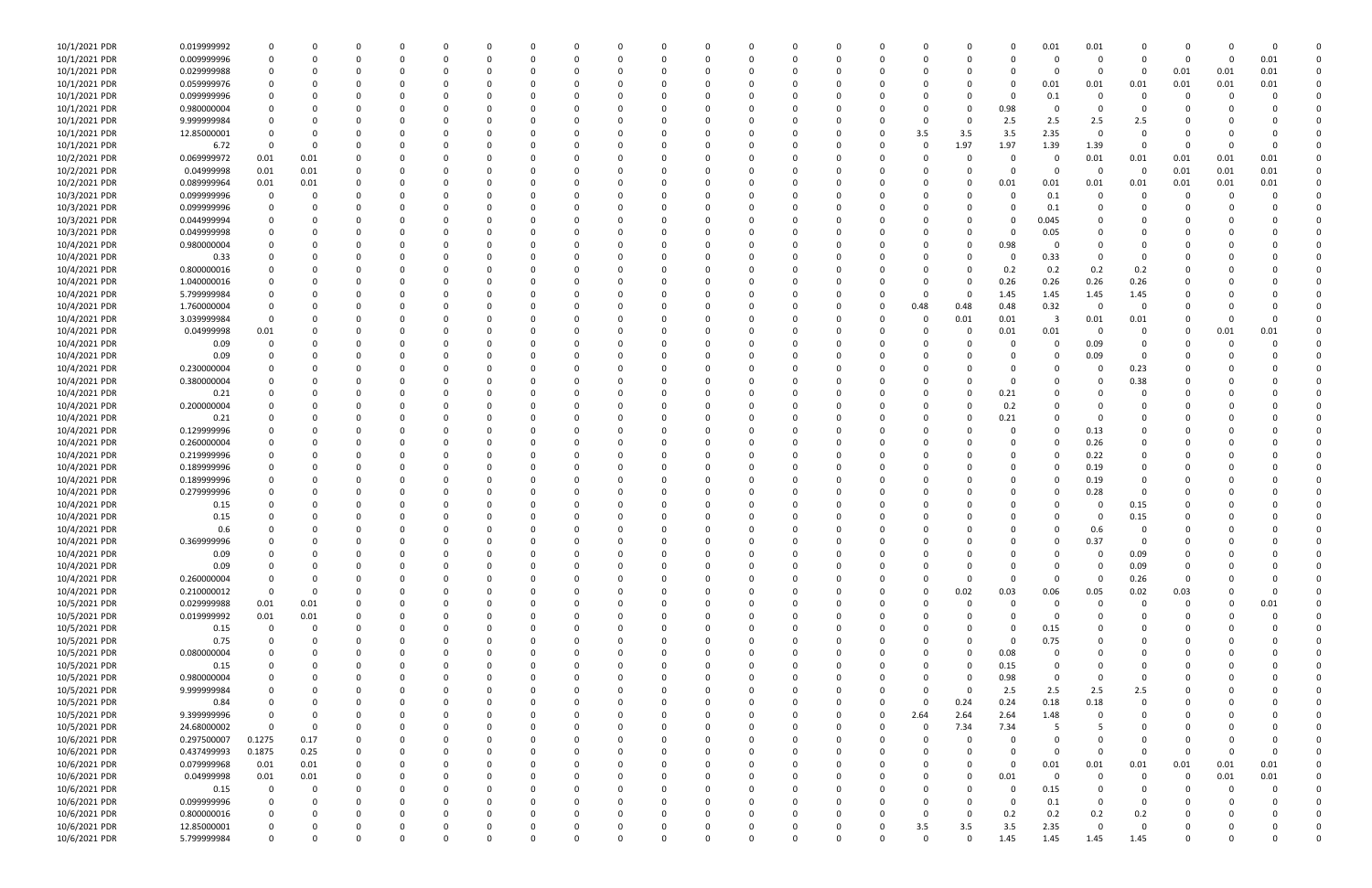| 10/7/2021 PDR                    | 0.84                |                         | O        |          |          | $\Omega$      |              |          |          |          |               |          |          |          | 0 | O             | 0.24         | 0.24         | 0.18              | 0.18         | $\Omega$                |              |                  |      |  |
|----------------------------------|---------------------|-------------------------|----------|----------|----------|---------------|--------------|----------|----------|----------|---------------|----------|----------|----------|---|---------------|--------------|--------------|-------------------|--------------|-------------------------|--------------|------------------|------|--|
| 10/7/2021 PDR                    | 1.040000016         | 0                       |          |          |          |               |              |          |          |          |               |          |          |          | 0 |               |              | 0.26         | 0.26              | 0.26         | 0.26                    |              |                  |      |  |
| 10/7/2021 PDR                    | 24.93999998         | 0                       | 0        |          |          |               |              |          |          |          |               |          |          |          |   |               | 7.12         | 7.12         | 5.35              | 5.35         | $\Omega$                |              |                  |      |  |
| 10/7/2021 PDR                    | 0.029999988         | 0.01                    | 0.01     |          |          |               |              |          |          |          |               |          |          |          |   |               |              | 0            |                   |              |                         |              |                  | 0.01 |  |
|                                  |                     |                         |          |          |          |               |              |          |          |          |               |          |          |          |   |               |              |              |                   |              |                         |              |                  |      |  |
| 10/8/2021 PDR                    | 0.04999998          | 0.01                    | 0.01     |          |          |               |              |          |          |          |               |          |          |          |   |               |              | 0.01         |                   |              |                         | -0           | 0.01             | 0.01 |  |
| 10/8/2021 PDR                    | 0.04999998          | 0.01                    | 0        | 0        |          |               |              |          |          |          |               |          |          |          |   |               |              | 0.01         | 0.01              |              |                         | 0            | 0.01             | 0.01 |  |
| 10/8/2021 PDR                    | 0.029999988         | 0.01                    | 0.01     | 0        |          |               |              |          |          |          |               |          |          |          |   |               |              | 0            |                   |              |                         | 0            | - 0              | 0.01 |  |
| 10/8/2021 PDR                    | 0.04999998          | 0.01                    | 0.01     |          |          |               |              |          |          |          |               |          |          |          |   |               |              | 0            |                   | - 0          | -0                      | 0.01         | 0.01             | 0.01 |  |
| 10/8/2021 PDR                    | 0.089999964         | 0.01                    | 0.01     |          |          |               |              |          |          |          |               |          |          |          |   |               |              | 0.01         | 0.01              | 0.01         | 0.01                    | 0.01         | 0.01             | 0.01 |  |
| 10/8/2021 PDR                    | 0.519999984         | 0                       | C        |          |          |               |              |          |          |          |               |          |          |          |   |               |              | 0.13         | 0.13              | 0.13         | 0.13                    |              |                  |      |  |
| 10/8/2021 PDR                    | 0.920000016         | 0                       |          |          |          |               |              |          |          |          |               |          |          |          |   |               |              | 0.23         | 0.23              | 0.23         | 0.23                    |              |                  |      |  |
| 10/8/2021 PDR                    | 0.920000016         |                         |          |          |          |               |              |          |          |          |               |          |          |          |   |               |              | 0.23         | 0.23              | 0.23         | 0.23                    |              |                  |      |  |
| 10/8/2021 PDR                    | 0.320000016         |                         |          |          |          |               |              |          |          |          |               |          |          |          |   |               |              |              |                   |              |                         |              |                  |      |  |
|                                  |                     |                         |          |          |          |               |              |          |          |          |               |          |          |          |   |               |              | 0.08         | 0.08              | 0.08         | 0.08                    |              |                  |      |  |
| 10/8/2021 PDR                    | 0.560000016         |                         |          |          |          |               |              |          |          |          |               |          |          |          |   |               |              | 0.14         | 0.14              | 0.14         | 0.14                    |              |                  |      |  |
| 10/8/2021 PDR                    | 0.48                |                         |          |          |          |               |              |          |          |          |               |          |          |          |   |               |              | 0.12         | 0.12              | 0.12         | 0.12                    |              |                  |      |  |
| 10/8/2021 PDR                    | 0.48                |                         |          |          |          |               |              |          |          |          |               |          |          |          |   |               |              | 0.12         | 0.12              | 0.12         | 0.12                    |              |                  |      |  |
| 10/8/2021 PDR                    | 0.48                |                         |          |          |          |               |              |          |          |          |               |          |          |          |   |               |              | 0.12         | 0.12              | 0.12         | 0.12                    |              |                  |      |  |
| 10/8/2021 PDR                    | 0.48                |                         |          |          |          |               |              |          |          |          |               |          |          |          |   |               |              | 0.12         | 0.12              | 0.12         | 0.12                    |              |                  |      |  |
| 10/8/2021 PDR                    | 0.560000016         |                         |          |          |          |               |              |          |          |          |               |          |          |          |   |               |              | 0.14         | 0.14              | 0.14         | 0.14                    |              |                  |      |  |
| 10/8/2021 PDR                    | 0.200000016         |                         |          |          |          |               |              |          |          |          |               |          |          |          |   |               |              | 0.05         | 0.05              | 0.05         | 0.05                    |              |                  |      |  |
| 10/8/2021 PDR                    | 0.759999984         |                         |          |          |          |               |              |          |          |          |               |          |          |          |   |               |              | 0.19         | 0.19              | 0.19         | 0.19                    |              |                  |      |  |
|                                  |                     |                         |          |          |          |               |              |          |          |          |               |          |          |          |   |               |              |              |                   |              |                         |              |                  |      |  |
| 10/8/2021 PDR                    | 0.759999984         |                         |          |          |          |               |              |          |          |          |               |          |          |          |   |               |              | 0.19         | 0.19              | 0.19         | 0.19                    |              |                  |      |  |
| 10/8/2021 PDR                    | 0.6                 |                         |          |          |          |               |              |          |          |          |               |          |          |          |   |               |              | 0.15         | 0.15              | 0.15         | 0.15                    |              |                  |      |  |
| 10/8/2021 PDR                    | 1.400000016         |                         |          |          |          |               |              |          |          |          |               |          |          |          |   |               |              | 0.35         | 0.35              | 0.35         | 0.35                    |              |                  |      |  |
| 10/8/2021 PDR                    | 0.399999984         |                         |          |          |          |               |              |          |          |          | C             | 0        |          |          |   |               |              | 0.1          | 0.1               | 0.1          | 0.1                     |              |                  |      |  |
| 10/8/2021 PDR                    | 0.72                |                         |          |          |          |               |              |          |          | 0.24     | 0.24          | 0.24     |          |          |   |               |              | $\Omega$     |                   |              |                         |              |                  |      |  |
| 10/8/2021 PDR                    | 7.800000012         | 0                       |          |          |          |               |              |          |          | 2.6      | 2.6           | 2.6      |          |          |   |               |              |              |                   |              | 0                       | -0           |                  |      |  |
| 10/9/2021 PDR                    | 0.059999976         | 0.01                    | 0.01     |          |          |               |              |          |          |          |               |          |          |          |   |               |              |              |                   | - 0          | 0.01                    | 0.01         | 0.01             | 0.01 |  |
| 10/9/2021 PDR                    | 0.019999992         | 0.01                    | 0.01     |          |          |               |              |          |          |          |               |          |          |          |   |               |              | $\Omega$     |                   | - 0          | $\Omega$                | - 0          |                  |      |  |
| 10/9/2021 PDR                    | 0.789999996         | $\overline{\mathbf{0}}$ | 0        |          |          |               |              |          |          |          |               |          |          |          |   |               |              | 0.15         | 0.15              | 0.15         | 0.13                    | 0.13         | 0.08             |      |  |
| 10/10/2021 PDR                   | 0.089999964         | 0.01                    |          |          |          |               |              |          |          |          |               |          |          |          |   |               |              | 0.01         | 0.01              | 0.01         |                         | 0.01         |                  | 0.01 |  |
|                                  |                     |                         | 0.01     |          |          |               |              |          |          |          |               |          |          |          |   |               |              |              |                   |              | 0.01                    |              | 0.01             |      |  |
| 10/10/2021 PDR                   | 0.019999992         | 0.01                    | 0.01     |          |          |               |              |          |          |          |               |          |          |          |   |               |              | 0            |                   | - 0          |                         |              |                  |      |  |
| 10/11/2021 PDR                   | 11.88000001         | 0                       |          |          |          |               |              |          |          |          |               |          |          |          |   |               |              | -5           | 3.44              | 3.44         |                         |              |                  |      |  |
| 10/12/2021 PDR                   | 0.980000004         |                         |          |          |          |               |              |          |          |          |               |          |          |          |   |               |              | 0.98         |                   |              |                         |              |                  |      |  |
|                                  |                     |                         |          |          |          |               |              |          |          |          |               |          |          |          |   |               |              |              |                   | - 0          |                         |              |                  |      |  |
| 10/12/2021 PDR                   | 0.800000016         |                         |          |          |          |               |              |          |          |          |               |          |          |          |   |               |              | 0.2          | 0.2               | 0.2          | 0.2                     |              |                  |      |  |
| 10/12/2021 PDR                   | 0.530000004         |                         |          |          |          |               |              |          |          |          |               |          |          |          |   | U             |              | 0.23         | 0.15              | 0.15         |                         |              |                  |      |  |
|                                  | 1.379166668         |                         |          |          |          |               |              |          |          |          |               |          |          |          | 0 |               | 0 1.379167   | 0            |                   | 0            | 0                       |              |                  |      |  |
| 10/13/2021 PDR                   |                     |                         |          |          |          |               |              |          |          |          |               |          |          |          |   |               |              | $\Omega$     |                   |              |                         |              |                  |      |  |
| 10/13/2021 PDR                   | 1.454583333         |                         |          |          |          |               |              |          |          |          |               |          |          |          |   |               |              |              |                   | 0 1.454583   |                         |              |                  |      |  |
| 10/13/2021 PDR                   | 0.249999996         |                         |          |          |          |               |              |          |          |          |               |          |          |          |   |               |              | $\mathbf{0}$ | 0.002604 0.244792 |              | 0.002604                |              |                  |      |  |
| 10/13/2021 PDR                   | 11.88000001         | 0                       |          |          |          |               |              |          |          |          |               |          |          |          |   |               |              | 5            | 3.44              | 3.44         | 0                       |              |                  |      |  |
| 10/13/2021 PDR                   | 1.120000008         |                         |          |          |          |               |              |          |          |          |               |          |          |          |   |               |              | 0.48         | 0.32              | 0.32         | $\overline{\mathbf{0}}$ |              |                  |      |  |
| 10/14/2021 PDR                   | 28.4                | 0                       | 0        | $\Omega$ | $\Omega$ | $\Omega$      | 0            | $\Omega$ | $\Omega$ | $\Omega$ | 0             | $\Omega$ | $\Omega$ | $\Omega$ | 0 | 0             | $\Omega$     | 9.05         | 6.45              | 6.45         | 6.45                    | 0            |                  | O    |  |
| 10/14/2021 PDR                   | 23.16999998         | 0                       | $\Omega$ | $\Omega$ | $\Omega$ | $\Omega$      | <sup>0</sup> |          | $\Omega$ |          | 0             |          | $\Omega$ |          | 0 | $\Omega$      | $\Omega$     | 7.12         | 5.35              | 5.35         | 5.35                    | $\Omega$     |                  |      |  |
| 10/15/2021 PDR                   | 3.94999998          | 0                       |          | $\Omega$ | $\Omega$ | $\Omega$      |              |          | 0        |          | $\Omega$      |          | $\Omega$ |          | 0 | $\Omega$      | 0.01         | 1.96         | 1.96              | 0.01         | 0.01                    |              |                  |      |  |
| 10/15/2021 PDR                   | 1.629999996         |                         |          |          |          |               |              |          |          |          |               |          |          |          |   |               | 0.8          | 0.8          | 0.01              | 0.01         | 0.01                    |              |                  |      |  |
|                                  | 1.00999998          |                         |          |          |          |               |              |          |          |          |               |          |          |          |   | 0             | 0.25         | 0.25         | 0.25              | 0.25         | 0.01                    |              |                  |      |  |
| 10/15/2021 PDR                   |                     | 0                       |          |          | 0        | 0             |              |          |          |          | 0             |          |          |          | 0 | 0             |              |              |                   |              |                         | 0            |                  |      |  |
| 10/15/2021 PDR                   | 2.889999996         |                         |          |          |          |               |              |          |          |          |               |          |          |          |   |               | 0.72         | 0.72         | 0.72              | 0.72         | 0.01                    |              |                  |      |  |
| 10/15/2021 PDR                   | 0.22999998          | 0                       |          | 0        |          | 0             |              |          |          |          | $\Omega$      |          |          |          | 0 |               | 0.1          | 0.1          | 0.01              | 0.01         | 0.01                    |              |                  |      |  |
| 10/15/2021 PDR                   | 2.32999998          | 0                       |          | $\Omega$ | $\Omega$ | $\Omega$      | <sup>0</sup> |          | $\Omega$ |          | 0             |          | $\Omega$ |          | 0 | $\Omega$      | 0.58         | 0.58         | 0.58              | 0.58         | 0.01                    | $\Omega$     |                  |      |  |
| 10/15/2021 PDR                   | 1.929999996         | 0                       |          | $\Omega$ | 0        | 0             |              |          | 0        |          | 0             |          | $\Omega$ |          | 0 | $\Omega$      | 0.48         | 0.48         | 0.48              | 0.48         | 0.01                    | 0            |                  |      |  |
| 10/15/2021 PDR                   | 3.04999998          |                         |          | $\Omega$ |          | 0             |              |          |          |          |               |          |          |          |   | $\Omega$      | 0.76         | 0.76         | 0.76              | 0.76         | 0.01                    |              |                  |      |  |
| 10/15/2021 PDR                   | 1.929999996         |                         |          |          |          | 0             |              |          | 0        |          | 0             |          |          |          |   | $\Omega$      | 0.48         | 0.48         | 0.48              | 0.48         | 0.01                    |              |                  |      |  |
| 10/15/2021 PDR                   | 0.330000012         | 0                       |          |          |          | 0             |              |          |          |          | 0             |          | 0        |          |   | 0             | 0.08         | 0.08         | 0.08              | 0.08         | 0.01                    |              |                  |      |  |
| 10/15/2021 PDR                   | 0.64999998          | 0                       |          | $\Omega$ |          | 0             |              |          |          |          | $\Omega$      |          | $\Omega$ |          | 0 | 0             | 0.16         | 0.16         | 0.16              | 0.16         | 0.01                    |              |                  |      |  |
| 10/15/2021 PDR                   | 2.789999988         | 0                       |          | 0        |          | $\Omega$      |              |          | 0        |          | 0             |          | $\Omega$ |          | 0 | $\Omega$      | 0.01         | 1.38         | 1.38              | 0.01         | 0.01                    | 0            |                  |      |  |
| 10/15/2021 PDR                   | 0.209999988         |                         |          |          | 0        | 0             |              |          |          |          | 0             |          | $\Omega$ |          | 0 | U             | 0.01         | 0.09         | 0.09              | 0.01         | 0.01                    |              |                  |      |  |
|                                  |                     |                         |          | 0        |          | $\Omega$      |              |          |          |          | 0             |          | $\Omega$ |          |   | $\Omega$      |              |              |                   |              |                         |              |                  |      |  |
| 10/15/2021 PDR                   | 2.730000012         |                         |          | 0        |          |               |              |          |          |          |               |          |          |          | 0 | 0             | 0.68         | 0.68         | 0.68              | 0.68         | 0.01                    |              |                  |      |  |
| 10/15/2021 PDR                   | 0.45                | 0                       |          |          |          | 0             |              |          |          |          |               |          |          |          |   |               |              | 0.15         | 0.15              | 0.15         | 0                       |              |                  |      |  |
| 10/15/2021 PDR                   | 0.199999992         |                         |          |          |          |               |              |          |          |          |               |          |          |          |   |               |              | 0            | 0.1               | 0.1          | 0                       |              |                  |      |  |
| 10/15/2021 PDR                   | 0.440000004         |                         |          | $\Omega$ |          | 0             |              |          |          |          | $\Omega$      |          |          |          |   |               |              | $\Omega$     | $\Omega$          | $\Omega$     | 0.44                    |              |                  |      |  |
| 10/15/2021 PDR                   | 0.440000004         | 0                       |          |          |          | 0             |              |          |          |          |               |          |          |          |   |               |              |              |                   | $\Omega$     | 0.44                    |              |                  |      |  |
| 10/15/2021 PDR                   | 0.09                | 0                       |          | 0        |          | 0             |              |          |          |          | 0             |          |          |          |   |               |              |              |                   | $\Omega$     | 0.09                    | 0            |                  |      |  |
| 10/15/2021 PDR                   | 0.440000004         |                         |          | $\Omega$ |          | 0             |              |          | 0        |          | 0             |          | $\Omega$ |          | 0 |               |              | $\Omega$     | $\Omega$          | $\Omega$     | 0.44                    | $\Omega$     |                  |      |  |
| 10/15/2021 PDR<br>10/15/2021 PDR | 0.84<br>0.210000012 | $\mathbf 0$             | $\Omega$ | $\Omega$ | $\Omega$ | 0<br>$\Omega$ | $\Omega$     |          | $\Omega$ | $\Omega$ | 0<br>$\Omega$ |          | $\Omega$ | $\Omega$ |   | 0<br>$\Omega$ | 0.15<br>0.02 | 0.15<br>0.03 | 0.15<br>0.06      | 0.11<br>0.05 | 0.1<br>0.02             | 0.11<br>0.03 | 0.07<br>$\Omega$ | 0    |  |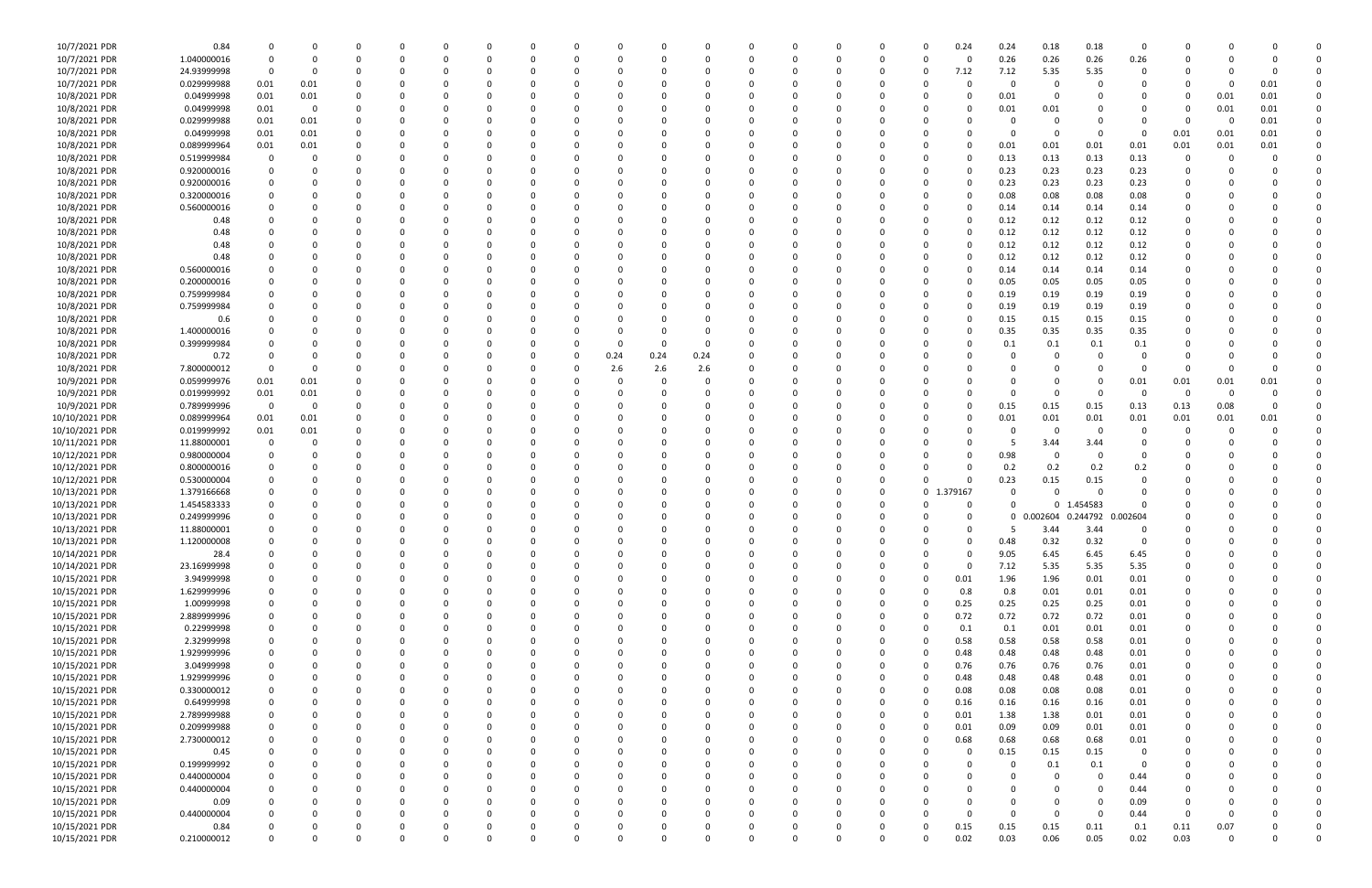| 10/15/2021 PDR | 4.68        |             |          |              |          |          |          |          |          |          |          |          |          |              |          |          |          |              | 1.56                | 1.56                         | 1.56                    | 0           |          |          |          |  |
|----------------|-------------|-------------|----------|--------------|----------|----------|----------|----------|----------|----------|----------|----------|----------|--------------|----------|----------|----------|--------------|---------------------|------------------------------|-------------------------|-------------|----------|----------|----------|--|
| 10/15/2021 PDR | 23.16999998 | $\Omega$    | $\Omega$ |              | O        | - 0      |          | O        |          |          |          |          | 0        | <sup>0</sup> | 0        | $\Omega$ | 0        | $\Omega$     | 7.12                | 5.35                         | 5.35                    | 5.35        | 0        |          |          |  |
| 10/15/2021 PDR | 4.779999984 | 0           | - 0      |              |          |          |          |          |          |          |          |          |          |              |          |          | 0        | 1.45         | 1.45                | 0.94                         | 0.94                    | 0           | 0        |          |          |  |
|                |             |             |          |              |          |          |          |          |          |          |          |          |          |              |          |          |          |              |                     |                              |                         |             |          |          |          |  |
| 10/16/2021 PDR | 0.059999976 | 0.01        | 0.01     |              |          |          |          |          |          |          |          |          |          |              |          |          |          | C.           | 0                   |                              | - 0                     | 0.01        | 0.01     | 0.01     | 0.01     |  |
| 10/16/2021 PDR | 0.059999976 | 0.01        | 0.01     | $\Omega$     |          |          |          |          |          |          |          |          |          |              |          |          |          |              | $\Omega$            |                              | - 0                     | 0.01        | 0.01     | 0.01     | 0.01     |  |
| 10/17/2021 PDR | 0.059999976 | 0.01        | 0.01     |              |          |          |          |          |          |          |          |          |          |              |          |          |          |              | 0                   |                              | 0.01                    | 0.01        | 0.01     | 0.01     |          |  |
| 10/17/2021 PDR | 0.04999998  | 0.01        | 0.01     |              |          |          |          |          |          |          |          |          |          |              |          |          |          |              | $\Omega$            | - 0                          | - 0                     | 0           | 0.01     | 0.01     | 0.01     |  |
| 10/17/2021 PDR | 0.079999968 | 0.01        | 0.01     |              |          |          |          |          |          |          |          |          |          |              |          |          |          |              | 0.01                | 0.01                         | 0.01                    | 0.01        | 0.01     | 0.01     |          |  |
| 10/18/2021 PDR | 0.09        |             |          |              |          |          |          |          |          |          |          |          |          |              |          |          |          | C.           | 0                   | - 0                          | - 0                     | 0.09        | - 0      |          |          |  |
|                |             |             |          |              |          |          |          |          |          |          |          |          |          |              |          |          |          |              |                     |                              |                         |             |          |          |          |  |
| 10/18/2021 PDR | 0.200000004 |             |          |              |          |          |          |          |          |          |          |          |          |              |          |          |          | 0.03         | 0.03                | 0.04                         | 0.03                    | 0.02        | 0.03     | 0.02     |          |  |
| 10/18/2021 PDR | 0.800000016 |             |          |              |          |          |          |          |          |          |          |          |          |              |          |          |          | O            | 0.2                 | 0.2                          | 0.2                     | 0.2         | 0        |          |          |  |
| 10/18/2021 PDR | 0.78        |             |          |              |          |          |          |          |          |          |          |          |          |              |          |          |          | <sup>0</sup> | 0.24                | 0.18                         | 0.18                    | 0.18        |          |          |          |  |
| 10/18/2021 PDR | 1.040000016 |             |          |              |          |          |          |          |          |          |          |          |          |              |          |          |          | C.           | 0.26                | 0.26                         | 0.26                    | 0.26        |          |          |          |  |
| 10/18/2021 PDR | 3.329999988 |             |          |              |          |          |          |          |          |          |          |          |          |              |          |          |          | O            | 1.45                | 0.94                         | 0.94                    | $\Omega$    |          |          |          |  |
| 10/19/2021 PDR | 6.749999991 |             |          |              |          |          |          |          |          |          |          |          |          |              |          |          |          | 0            | 0.875               | 1.175                        | 2.35                    | 2.35        |          |          |          |  |
|                |             |             |          |              |          |          |          |          |          |          |          |          |          |              |          |          |          |              |                     |                              |                         |             |          |          |          |  |
| 10/19/2021 PDR | 1.040000016 |             |          |              |          |          |          |          |          |          |          |          |          |              |          |          |          | 0            | 0.26                | 0.26                         | 0.26                    | 0.26        |          |          |          |  |
| 10/19/2021 PDR | 3.967499991 |             |          |              |          |          |          |          |          |          |          |          |          |              |          |          |          | 0            | 0.4925              | 0.695                        | 1.39                    | 1.39        |          |          |          |  |
| 10/19/2021 PDR | 0.92000001  |             |          |              |          |          |          |          |          |          |          |          |          |              |          |          | O        | 0            | 0.12                | 0.16                         | 0.32                    | 0.32        | - 0      |          |          |  |
| 10/19/2021 PDR | 0.699999996 |             |          |              |          |          |          |          |          |          |          |          |          |              |          |          |          | 0.13         | 0.13                | 0.13                         | 0.09                    | 0.08        | 0.09     | 0.05     |          |  |
| 10/19/2021 PDR | 0.210000012 |             |          |              |          |          |          |          |          |          |          |          |          |              |          |          |          | 0.02         | 0.03                | 0.06                         | 0.05                    | 0.02        | 0.03     |          |          |  |
| 10/20/2021 PDR |             |             |          |              |          |          |          |          |          |          |          |          |          |              |          |          |          |              |                     |                              |                         |             |          |          |          |  |
|                | 0.800000016 |             |          |              |          |          |          |          |          |          |          |          |          |              |          |          |          |              | 0.2                 | 0.2                          | 0.2                     | 0.2         | - 0      |          |          |  |
| 10/21/2021 PDR | 0.079999968 | 0.01        | 0.01     |              |          |          |          |          |          |          |          |          |          |              |          |          |          |              | 0                   | 0.01                         | 0.01                    | 0.01        | 0.01     | 0.01     | 0.01     |  |
| 10/21/2021 PDR | 0.09        | 0           | - 0      |              |          |          |          |          |          |          |          |          |          |              |          |          |          |              | 0                   |                              | - 0                     | 0.09        | 0        |          |          |  |
| 10/21/2021 PDR | 0.080000004 |             |          |              |          |          |          |          |          |          |          |          |          |              |          |          |          |              | $\Omega$            |                              | - 0                     | 0.08        | 0        |          |          |  |
| 10/21/2021 PDR | 0.24        |             |          |              |          |          |          |          |          |          |          |          |          |              |          |          |          |              |                     |                              | - 0                     | 0.24        |          |          |          |  |
| 10/21/2021 PDR | 0.12        |             |          |              |          |          |          |          |          |          |          |          |          |              |          |          |          |              |                     |                              | 0.12                    |             |          |          |          |  |
|                |             |             |          |              |          |          |          |          |          |          |          |          |          |              |          |          |          |              |                     |                              |                         |             |          |          |          |  |
| 10/21/2021 PDR | 0.140000004 |             |          |              |          |          |          |          |          |          |          |          |          |              |          |          |          |              | 0                   |                              | 0.14                    |             |          |          |          |  |
| 10/21/2021 PDR | 0.069999996 |             |          |              |          |          |          |          |          |          |          |          |          |              |          |          |          |              |                     |                              | 0.07                    |             |          |          |          |  |
| 10/21/2021 PDR | 0.230000004 |             |          |              |          |          |          |          |          |          |          |          |          |              |          |          |          |              |                     |                              | 0.23                    |             |          |          |          |  |
| 10/21/2021 PDR | 0.189999996 | 0           |          |              |          |          |          |          |          |          |          |          |          |              |          |          |          | O            | $\Omega$            |                              | 0.19                    |             |          |          |          |  |
| 10/21/2021 PDR | 0.189999996 |             |          |              |          |          |          |          |          |          |          |          |          |              |          |          |          | 0.19         |                     |                              |                         |             |          |          |          |  |
| 10/21/2021 PDR | 0.189999996 |             |          |              |          |          |          |          |          |          |          |          |          |              |          |          |          | 0.19         |                     |                              |                         |             |          |          |          |  |
|                |             |             |          |              |          |          |          |          |          |          |          |          |          |              |          |          |          | O            | $\Omega$            |                              |                         |             |          |          |          |  |
| 10/21/2021 PDR | 0.410000004 |             |          |              |          |          |          |          |          |          |          |          |          |              |          |          |          |              |                     | 0.41                         |                         |             |          |          |          |  |
| 10/21/2021 PDR | 0.279999996 |             |          |              |          |          |          |          |          |          |          |          |          |              |          |          |          |              | 0 0.130833 0.149167 |                              | - 0                     |             |          |          |          |  |
| 10/21/2021 PDR | 0.219791674 |             |          |              |          |          |          |          |          |          |          |          |          |              |          |          |          | <sup>n</sup> | $\mathbf 0$         | 0.109792                     | 0.11                    |             |          |          |          |  |
| 10/21/2021 PDR | 1.040000016 |             |          |              |          |          |          |          |          |          |          |          |          |              |          |          |          | $\Omega$     | 0.26                | 0.26                         | 0.26                    | 0.26        |          |          |          |  |
| 10/21/2021 PDR | 6.72        |             |          |              |          |          |          |          |          |          |          |          |          |              |          |          |          | 1.97         | 1.97                | 1.39                         | 1.39                    | 0           |          |          |          |  |
| 10/22/2021 PDR | 0.70999998  |             |          |              |          |          |          |          |          |          |          |          |          |              |          |          |          |              | 0.67                | 0.01                         | 0.01                    |             |          |          |          |  |
|                |             |             |          |              |          |          |          |          |          |          |          |          |          |              |          |          |          | 0.01         |                     |                              |                         | 0.01        |          |          |          |  |
| 10/22/2021 PDR | 0.099999996 |             |          |              |          |          |          |          |          |          |          |          |          |              |          |          |          |              | $\Omega$            | 0.1                          |                         |             |          |          |          |  |
| 10/22/2021 PDR | 0.45        |             | $\Omega$ |              |          |          |          |          |          |          |          |          |          |              |          |          |          | $\Omega$     | 0                   | - 0                          | - 0                     | 0.45        |          |          |          |  |
| 10/22/2021 PDR | 0.09        |             |          |              |          |          |          |          |          | <b>U</b> |          |          |          |              |          |          |          |              | 0                   | 0                            | 0                       | 0.09        |          |          |          |  |
| 10/22/2021 PDR | 0.800000016 | $\mathbf 0$ | $\Omega$ | $\Omega$     | $\Omega$ | $\Omega$ |          | 0        | $\Omega$ | $\Omega$ | $\Omega$ | $\Omega$ | $\Omega$ | $\Omega$     | $\Omega$ | $\Omega$ | $\Omega$ | $\Omega$     | 0.2                 | 0.2                          | 0.2                     | 0.2         | $\Omega$ |          |          |  |
| 10/22/2021 PDR | 2.600000004 | 0           | $\Omega$ | $\Omega$     | 0        | $\Omega$ |          | 0        | 0        | $\Omega$ |          | $\Omega$ | $\Omega$ | 0            | $\Omega$ | $\Omega$ | 0        | $\Omega$     | 2.6                 | $\Omega$                     | $\mathbf 0$             | $\Omega$    | 0        |          | $\Omega$ |  |
| 10/24/2021 PDR | 0.079999968 |             | $0.01\,$ | $\Omega$     | 0        | - 0      |          |          |          |          |          | 0        | $\Omega$ |              |          | 0        | ŋ        | $\Omega$     | 0.01                |                              |                         |             | 0.01     |          |          |  |
|                |             | 0           |          |              |          |          |          |          |          |          |          |          |          |              |          |          |          |              |                     | 0.01                         | 0.01                    | 0.01        |          | 0.01     | 0.01     |  |
| 10/25/2021 PDR | 0.460416668 | 0           | - 0      | $\Omega$     | 0        | 0        |          |          |          |          |          | 0        | $\Omega$ |              |          | $\Omega$ |          | 0 0.460417   | $\mathbf 0$         | $\Omega$                     | $\overline{\mathbf{0}}$ | 0           | $\Omega$ | $\Omega$ |          |  |
| 10/25/2021 PDR | 0.55999998  | 0           |          | 0            | O        | -0       |          |          |          |          |          |          |          |              |          | 0        | 0        | 0.01         | 0.01                | 0.01                         | 0.01                    | 0.52        |          |          |          |  |
| 10/25/2021 PDR | 5.309999988 | $\mathbf 0$ | $\Omega$ | 0            | 0        | 0        |          | 0        | O        |          |          | 0        | 0        | C            |          | 0        | 0        | 0.01         | 2.64                | 2.64                         | 0.01                    | 0.01        | 0        |          |          |  |
| 10/25/2021 PDR | 0.70999998  | $\mathbf 0$ | $\Omega$ | $\Omega$     | O        | 0        |          |          |          |          |          | 0        | 0        |              |          |          | 0        | 0.01         | 0.01                | 0.01                         | 0.01                    | 0.67        | 0        |          |          |  |
| 10/25/2021 PDR | 0.079999968 | 0.01        | $0.01\,$ | $\Omega$     | 0        | - 0      |          |          |          |          |          |          | $\Omega$ |              |          | 0        | ŋ        | $\Omega$     | $\mathbf 0$         | 0.01                         | 0.01                    | 0.01        | 0.01     | 0.01     | 0.01     |  |
| 10/25/2021 PDR | 0.920000016 |             | $\Omega$ | 0            | 0        | - 0      |          |          |          |          |          | 0        | 0        |              |          |          |          | $\Omega$     | 0.23                |                              | 0.23                    |             | $\Omega$ |          |          |  |
|                |             | 0           |          |              |          |          |          |          |          |          |          |          |          |              |          |          |          |              |                     | 0.23                         |                         | 0.23        |          |          |          |  |
| 10/25/2021 PDR | 0.610000008 | 0           |          |              | O        |          |          |          |          |          |          |          |          |              |          |          |          | 0.23         | 0.23                | 0.15                         | $\overline{\mathbf{0}}$ | $\mathbf 0$ |          |          |          |  |
| 10/26/2021 PDR | 0.509999988 | 0           |          | <sup>0</sup> | O        | 0        |          |          |          |          |          |          | 0        |              |          | 0        | 0        | 0.01         | 0.24                | 0.24                         | 0.01                    | 0.01        |          |          |          |  |
| 10/26/2021 PDR | 2.419999992 | 0           |          |              | O        |          |          |          |          |          |          |          | 0        |              |          |          | 0        | 0.01         | 0.84                | 0.84                         | 0.01                    | 0.72        |          |          |          |  |
| 10/26/2021 PDR | 2.179999992 | 0           | $\Omega$ |              | 0        |          |          |          |          |          |          |          |          |              |          |          | $\Omega$ | 0.21         | 0.82                | 0.82                         | 0.01                    | 0.32        |          |          |          |  |
| 10/26/2021 PDR | 0.269999988 | 0           |          | $\Omega$     | 0        | $\Omega$ |          |          |          |          |          |          | $\Omega$ | $\Omega$     |          |          | 0        | 0.01         | 0.09                | 0.09                         | 0.01                    | 0.07        | 0        |          |          |  |
|                |             |             |          |              |          |          |          |          |          |          |          |          |          |              |          |          |          |              |                     |                              |                         |             |          |          |          |  |
| 10/26/2021 PDR | 0.410000002 | 0           |          |              | 0        | - 0      |          |          |          |          |          | 0        | 0        |              |          |          |          | 0            | $\mathbf{0}$        | 0.004271  0.401458  0.004271 |                         |             |          |          |          |  |
| 10/26/2021 PDR | 0.410000004 | 0           |          |              | O        | - 0      |          |          |          |          |          | $\Omega$ |          |              |          |          |          | $\Omega$     | $\Omega$            | 0.41                         | $\Omega$                | $\mathbf 0$ |          |          |          |  |
| 10/26/2021 PDR | 14.33500001 | $\Omega$    |          |              | 0        |          |          |          |          |          |          |          | 0        |              |          |          | 0        | $\Omega$     | 1.835               | 2.5                          | - 5                     | -5          | $\Omega$ |          |          |  |
| 10/26/2021 PDR | 11.7        |             |          |              |          |          |          |          |          |          |          |          |          |              |          |          | 0        | 3.5          | 3.5                 | 2.35                         | 2.35                    | $\mathbf 0$ |          |          |          |  |
| 10/27/2021 PDR | 5.309999988 | $\mathbf 0$ | $\Omega$ |              | C        |          |          |          |          |          |          |          | 0        |              |          |          | $\Omega$ | 0.01         | 2.64                | 2.64                         | 0.01                    | 0.01        | 0        |          |          |  |
| 10/27/2021 PDR | 3.28999998  | $\mathbf 0$ | $\Omega$ |              |          |          |          |          |          |          |          |          |          |              |          |          |          | 0.01         | 1.63                | 1.63                         | 0.01                    | 0.01        | 0        |          |          |  |
|                |             |             |          |              |          |          |          |          |          |          |          |          |          |              |          |          |          |              |                     |                              |                         |             |          |          |          |  |
| 10/27/2021 PDR | 0.039999984 | 0.01        | $0.01\,$ |              | 0        |          |          |          |          |          |          |          |          |              |          |          |          | 0            | 0                   |                              | 0                       | $\mathbf 0$ | 0        | 0.01     | 0.01     |  |
| 10/27/2021 PDR | 0.039999984 | 0.01        | 0.01     | 0            | 0        | - 0      |          |          |          |          |          |          |          |              |          |          |          | 0            | $\Omega$            | $\Omega$                     | - 0                     | 0           | 0.01     | 0.01     |          |  |
| 10/27/2021 PDR | 0.700000008 | 0           |          | 0            |          |          |          |          |          |          |          |          |          |              |          |          |          | $\Omega$     | $\Omega$            | 0.35                         | 0.35                    | $\Omega$    |          |          |          |  |
| 10/27/2021 PDR | 0.439796456 | $\mathbf 0$ | $\Omega$ | $\Omega$     | $\Omega$ | $\Omega$ | $\Omega$ | $\Omega$ | $\Omega$ | $\Omega$ | $\Omega$ | $\Omega$ | $\Omega$ | $\Omega$     | $\Omega$ | $\Omega$ | $\Omega$ |              | 4.77E-06 0.109792   | 0.11                         | 0.11                    | 0.11        | $\Omega$ |          | $\Omega$ |  |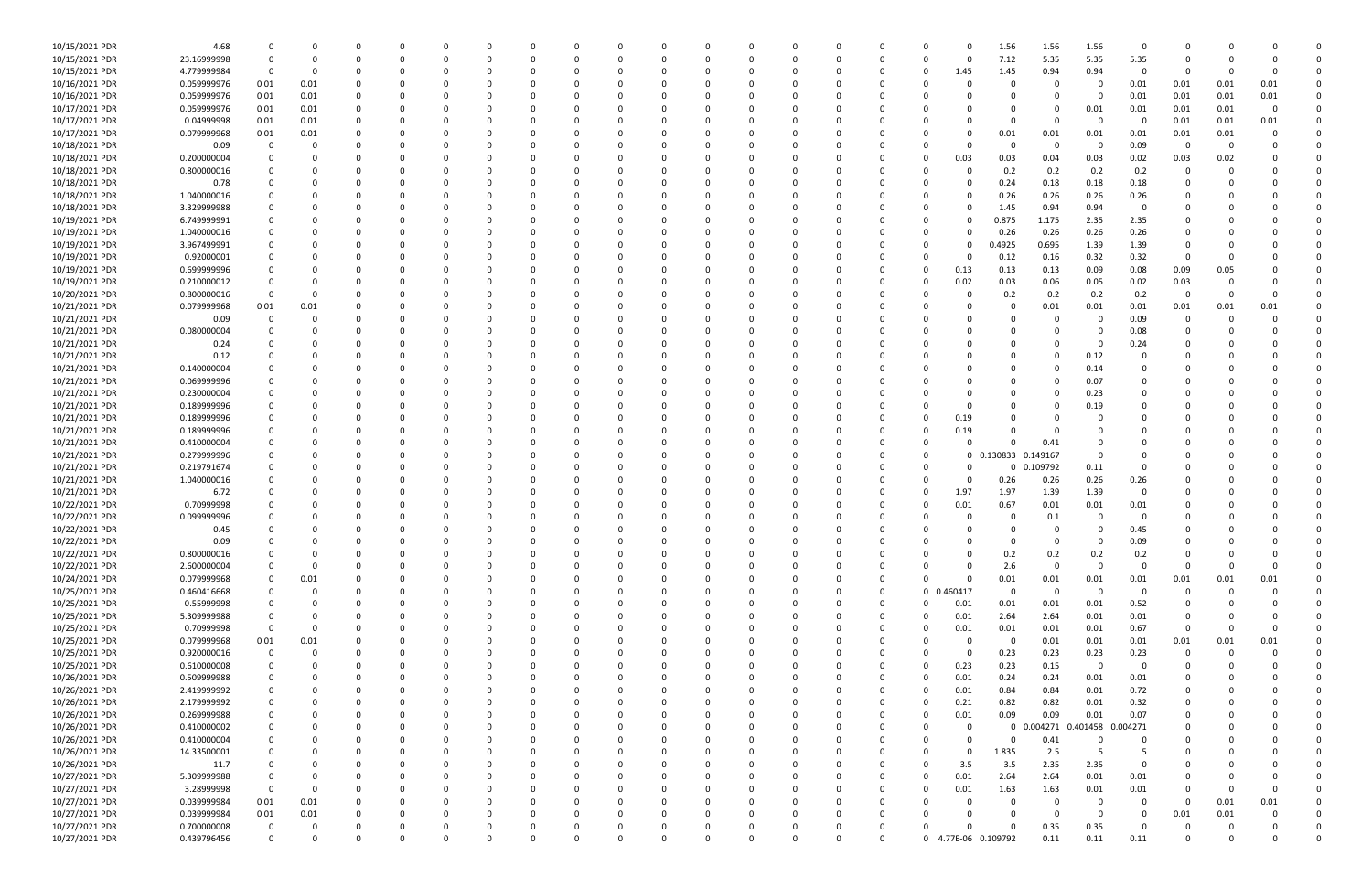| 10/28/2021 PDR | 0.439764627 |             |          |          |          |          |          |          |          |          |          |              |          |          |          | 0                    | 4.77E-06 0.109792 | 0.11              |                         | 0.11 0.109968 |             |          |             |  |
|----------------|-------------|-------------|----------|----------|----------|----------|----------|----------|----------|----------|----------|--------------|----------|----------|----------|----------------------|-------------------|-------------------|-------------------------|---------------|-------------|----------|-------------|--|
| 10/28/2021 PDR | 1.438385417 | 0           |          |          |          | -0       |          |          |          | $\Omega$ |          | 0            | C        | 0        | $\Omega$ | C.                   | $\mathbf 0$       | 0.718542 0.719844 |                         | 0             |             |          |             |  |
| 10/28/2021 PDR | 1.05        |             |          |          |          |          |          |          |          |          |          |              |          |          |          | <sup>0</sup>         | 0                 | 1.05              | - 0                     | -0            |             |          |             |  |
| 10/28/2021 PDR | 0.51        |             |          |          |          |          |          |          |          |          |          |              |          |          |          | 0                    | 0.06              | 0.09              | 0.18                    | 0.18          |             |          |             |  |
|                |             |             |          |          |          |          |          |          |          |          |          |              |          |          |          |                      |                   |                   |                         |               |             |          |             |  |
| 10/28/2021 PDR | 18.3875     | 0           |          |          |          |          |          |          |          |          |          |              |          |          |          | 0                    | 2.2625            | 3.225             | 6.45                    | 6.45          |             |          |             |  |
| 10/28/2021 PDR | 0.800000016 |             |          |          |          |          |          |          |          |          |          |              |          |          |          | O                    | 0.2               | 0.2               | 0.2                     | 0.2           |             |          |             |  |
| 10/28/2021 PDR | 10.40000002 |             |          |          |          |          |          |          |          |          |          |              |          |          | 2.6      | 2.6<br>2.6           | 2.6               | $\Omega$          | - 0                     | 0             |             |          |             |  |
| 10/28/2021 PDR | 4.309999986 |             |          |          |          |          |          |          |          |          |          |              |          |          |          | 1.45<br>$\Omega$     | 1.45              | 0.94              | 0.47                    | -0            |             |          |             |  |
| 10/28/2021 PDR | 0.209999988 |             |          |          |          |          |          |          |          |          |          |              |          |          |          | 0.01                 | 0.17              | 0.01              | 0.01                    | 0.01          |             |          |             |  |
| 10/28/2021 PDR | 0.309999984 |             |          |          |          |          |          |          |          |          |          |              |          |          |          | 0.01                 | 0.27              | 0.01              | 0.01                    | 0.01          |             |          |             |  |
| 10/28/2021 PDR | 1.599999984 | 0           |          |          |          |          |          |          |          |          |          |              |          |          |          | 0.01                 | 0.01              | 0.46              | 0.55                    | 0.57          |             |          |             |  |
| 10/28/2021 PDR | 0.029999988 | 0.01        | 0.01     |          |          |          |          |          |          |          |          |              |          |          |          |                      | 0                 |                   | - 0                     | 0             |             |          | 0.01        |  |
|                |             |             |          |          |          |          |          |          |          |          |          |              |          |          |          |                      |                   |                   |                         |               |             |          |             |  |
| 10/28/2021 PDR | 0.860000004 | 0           |          |          |          |          |          |          |          |          |          |              |          |          |          |                      |                   |                   | 0.86                    |               |             |          |             |  |
| 10/28/2021 PDR | 0.140000004 |             |          |          |          |          |          |          |          |          |          |              |          |          |          |                      |                   |                   | 0.14                    |               |             |          |             |  |
| 10/28/2021 PDR | 0.410000004 |             |          |          |          |          |          |          |          |          |          |              |          |          |          |                      | 0                 | 0.41              |                         |               |             |          |             |  |
| 10/28/2021 PDR | 0.350000004 |             |          |          |          |          |          |          |          |          |          |              |          |          |          |                      | 0                 | 0.35              | - 0                     |               |             |          |             |  |
| 10/29/2021 PDR | 0.09        |             |          |          |          |          |          |          |          |          |          |              |          |          |          |                      |                   |                   | 0.09                    | 0             |             |          |             |  |
| 10/29/2021 PDR | 0.09        |             |          |          |          |          |          |          |          |          |          |              |          |          |          |                      |                   |                   | 0.09                    | 0             |             |          |             |  |
| 10/29/2021 PDR | 0.230000004 |             |          |          |          |          |          |          |          |          |          |              |          |          |          |                      |                   |                   | - 0                     | 0.23          |             |          |             |  |
| 10/29/2021 PDR | 0.140000004 |             |          |          |          |          |          |          |          |          |          |              |          |          |          |                      |                   |                   | - 0                     | 0.14          |             |          |             |  |
|                |             |             |          |          |          |          |          |          |          |          |          |              |          |          |          |                      |                   |                   |                         |               |             |          |             |  |
| 10/29/2021 PDR | 0.140000004 |             |          |          |          |          |          |          |          |          |          |              |          |          |          |                      |                   |                   | - 0                     | 0.14          |             |          |             |  |
| 10/29/2021 PDR | 0.33        |             |          |          |          |          |          |          |          |          |          |              |          |          |          |                      | $\Omega$          |                   | 0.33                    | 0             |             |          |             |  |
| 10/29/2021 PDR | 3.930000012 |             |          |          |          |          |          |          |          |          |          |              |          |          |          | <sup>0</sup>         | 1.31              | 1.31              | 1.31                    |               |             |          |             |  |
| 10/29/2021 PDR | 1.050000012 |             |          |          |          |          |          |          |          |          |          |              |          |          |          | $\Omega$             | 0.35              | 0.35              | 0.35                    |               |             |          |             |  |
| 10/29/2021 PDR | 0.24        |             |          |          |          |          |          |          |          |          |          |              |          |          |          | 0                    | 0.24              |                   | $\Omega$                |               |             |          |             |  |
| 10/29/2021 PDR | 10.40000002 |             |          |          |          |          |          |          |          |          |          |              |          |          | 2.6      | 2.6<br>2.6           | 2.6               |                   | - 0                     | O             | -0          |          |             |  |
| 10/30/2021 PDR | 0.980000004 | 0           |          |          |          |          |          |          |          |          |          |              |          |          |          | 0<br>0.15            | 0.17              | 0.15              | 0.15                    | 0.15          | 0.14        | 0.07     |             |  |
| 10/31/2021 PDR | 0.089999964 | 0.01        | 0.01     |          |          |          |          |          |          |          |          |              |          |          |          | 0                    | 0.01              | 0.01              | 0.01                    | 0.01          | 0.01        | 0.01     | 0.01        |  |
| 11/1/2021 PDR  | 0.239999988 | 0           |          |          |          |          |          |          |          |          |          |              |          |          |          | 0.01                 | 0.01              | 0.01              | 0.2                     | 0.01          | 0           | $\Omega$ |             |  |
|                |             |             |          |          |          |          |          |          |          |          |          |              |          |          |          |                      |                   |                   |                         |               |             |          |             |  |
| 11/1/2021 PDR  | 0.04999998  | 0           |          |          |          |          |          |          |          |          |          |              |          |          |          | 0                    | 0.01              | 0.01              | $\overline{\mathbf{0}}$ | 0             | 0.01        | 0.01     | 0.01        |  |
| 11/1/2021 PDR  | 0.069999996 |             |          |          |          |          |          |          |          |          |          |              |          |          |          |                      | 0                 |                   | 0.07                    | O             |             |          |             |  |
| 11/1/2021 PDR  | 0.039999996 |             |          |          |          |          |          |          |          |          |          |              |          |          |          |                      |                   |                   | 0.04                    |               |             |          |             |  |
| 11/1/2021 PDR  | 0.03        |             |          |          |          |          |          |          |          |          |          |              |          |          |          |                      |                   |                   | - 0                     | 0.03          |             |          |             |  |
| 11/1/2021 PDR  | 0.039999996 |             |          |          |          |          |          |          |          |          |          |              |          |          |          |                      |                   |                   | - 0                     | 0.04          |             |          |             |  |
| 11/1/2021 PDR  | 15.5025     |             |          |          |          |          |          |          |          |          |          |              |          |          |          | .8475<br>0           | 3.695             | 4.98              | 4.98                    | 0             |             |          |             |  |
| 11/2/2021 PDR  | 0.759999984 |             |          |          |          |          |          |          |          |          |          |              |          |          |          | 0.01                 | 0.01              | 0.57              | 0.16                    | 0.01          |             |          |             |  |
| 11/2/2021 PDR  | 0.239999988 |             |          |          |          |          |          |          |          |          |          |              |          |          |          | 0.01                 | 0.2               | 0.01              | 0.01                    | 0.01          |             |          |             |  |
|                |             |             |          |          |          |          |          |          |          |          |          |              |          |          |          |                      |                   |                   |                         |               |             |          |             |  |
| 11/2/2021 PDR  | 0.269999988 |             |          |          |          |          |          |          |          |          |          |              |          |          |          | 0.01                 | 0.01              | 0.01              | 0.01                    | 0.23          |             |          |             |  |
| 11/2/2021 PDR  | 0.029999988 |             |          |          |          |          |          |          |          |          |          |              |          |          |          |                      | $\Omega$          |                   | - 0                     |               | 0.01        | 0.01     | 0.01        |  |
| 11/2/2021 PDR  | 0.759999984 | $\Omega$    |          |          |          |          |          |          |          |          |          |              |          |          |          | 0                    | 0.19              | 0.19              | 0.19                    | 0.19          | $\mathbf 0$ | $\Omega$ | 0           |  |
| 11/2/2021 PDR  | 10.49       | 0           |          |          |          |          |          |          |          |          |          |              |          |          |          | 3.48                 | 3.5               | 2.34              | 1.17                    | $\mathbf 0$   | $\sim$      |          |             |  |
| 11/2/2021 PDR  | 0.869999991 | $\mathbf 0$ | $\Omega$ | $\Omega$ | $\Omega$ | $\Omega$ | $\Omega$ | $\Omega$ | $\Omega$ | $\Omega$ | $\Omega$ | $\Omega$     | $\Omega$ | $\Omega$ | $\Omega$ | $\Omega$<br>$\Omega$ | 0.095             | 0.155             | 0.31                    | 0.31          | $\Omega$    |          |             |  |
| 11/3/2021 PDR  | 0.897916667 | 0           |          | $\Omega$ | 0        | 0        | 0        | 0        | 0        | $\Omega$ | $\Omega$ | $\Omega$     | 0        | $\Omega$ | $\Omega$ | 0 0.897917           | $\mathbf 0$       | $\Omega$          | $\overline{0}$          | 0             | 0           |          |             |  |
| 11/3/2021 PDR  | 0.249999984 | 0           |          | $\Omega$ |          | $\Omega$ |          |          |          |          | $\Omega$ | <sup>0</sup> |          |          | 0        | 0.01<br>$\Omega$     | 0.01              | $0.01\,$          | 0.01                    | 0.21          | 0           |          |             |  |
| 11/3/2021 PDR  | 0.689999988 | 0           |          | 0        |          | -0       |          |          |          | 0        |          | 0            |          |          | 0        | 0.01<br>$\Omega$     | 0.01              | 0.65              | 0.01                    | 0.01          |             |          |             |  |
| 11/3/2021 PDR  | 0.239999988 | 0           |          |          |          |          |          |          |          |          |          | 0            |          |          |          | 0.01<br>0            | 0.01              | 0.01              | 0.2                     | 0.01          | $\Omega$    |          |             |  |
|                |             |             |          |          |          |          |          |          |          |          |          |              |          |          |          |                      |                   |                   |                         |               |             |          |             |  |
| 11/3/2021 PDR  | 0.16999998  | $\mathbf 0$ | $\Omega$ | $\Omega$ |          | 0        | 0        |          |          |          | 0        | 0            | C        |          | 0        | 0.01<br>0            | 0.01              | 0.13              | 0.01                    | 0.01          | $\Omega$    | $\Omega$ | $\Omega$    |  |
| 11/3/2021 PDR  | 0.079999968 | 0.01        | 0.01     | 0        |          | 0        |          |          |          | 0        | 0        | 0            |          |          |          | $\Omega$             | $\mathbf 0$       | 0.01              | 0.01                    | 0.01          | 0.01        | 0.01     | 0.01        |  |
| 11/3/2021 PDR  | 0.04999998  | 0.01        | 0.01     | $\Omega$ |          |          |          |          |          |          |          | <sup>0</sup> |          |          |          | $\Omega$             | 0                 | $\Omega$          | $\overline{0}$          | 0             | 0.01        | 0.01     | 0.01        |  |
| 11/3/2021 PDR  | 0.029999988 | 0.01        | 0.01     | 0        |          | $\Omega$ |          |          |          |          |          | 0            |          |          |          | 0                    | 0                 |                   | - 0                     | 0             | 0           | 0.01     | 0           |  |
| 11/3/2021 PDR  | 0.24        | 0           | $\Omega$ | $\Omega$ |          |          |          |          |          |          |          |              |          |          |          |                      |                   | $\Omega$          | 0.24                    | 0             | -0          |          |             |  |
| 11/3/2021 PDR  | 0.24        | 0           |          | 0        |          | 0        |          |          |          |          |          | 0            |          |          |          | O                    | 0                 | $\Omega$          | 0.24                    | 0             | - 0         |          |             |  |
| 11/3/2021 PDR  | 0.6         | 0           |          | 0        |          |          |          |          |          |          |          | 0            |          |          |          | $\Omega$             | $\mathbf 0$       | 0.6               | $\overline{\mathbf{0}}$ | 0             |             |          |             |  |
| 11/4/2021 PDR  | 0.49999998  | $\mathbf 0$ |          |          |          |          |          |          |          |          |          |              |          |          |          | 0.01<br>$\Omega$     | 0.01              | $0.01\,$          | 0.46                    | 0.01          | 0           |          |             |  |
|                |             |             |          |          |          |          |          |          |          |          |          |              |          |          |          |                      |                   |                   |                         |               |             |          |             |  |
| 11/4/2021 PDR  | 0.339999984 | $\mathbf 0$ | $\Omega$ | $\Omega$ |          | $\Omega$ |          |          |          |          |          | $\Omega$     | 0        |          |          | 0.01<br>$\Omega$     | 0.01              | 0.01              | 0.01                    | 0.3           | 0           | $\Omega$ | $\Omega$    |  |
| 11/4/2021 PDR  | 0.069999972 | 0.01        | 0.01     | 0        |          |          |          |          |          |          |          |              |          |          | 0        | 0<br>$\Omega$        | 0.01              | 0.01              | $\overline{0}$          | 0             | 0.01        | 0.01     | 0.01        |  |
| 11/4/2021 PDR  | 1.214999988 | 0           | $\Omega$ |          |          |          |          |          |          |          |          |              |          |          | 0        | 0.37<br>0.37         | 0.37              | 0.105             | $\overline{0}$          | 0             | 0           | $\Omega$ |             |  |
| 11/5/2021 PDR  | 0.609999984 | $\mathbf 0$ | $\Omega$ | 0        |          |          |          |          |          |          |          | 0            |          |          | 0        | - 0<br>0.01          | 0.01              | 0.57              | 0.01                    | 0.01          | $\Omega$    | $\Omega$ | 0           |  |
| 11/5/2021 PDR  | 0.079999968 | 0.01        | 0.01     |          |          |          |          |          |          |          |          |              |          |          |          | $\Omega$<br>0        | $\mathbf 0$       | 0.01              | 0.01                    | 0.01          | 0.01        | 0.01     | 0.01        |  |
| 11/5/2021 PDR  | 0.200000004 | $\mathbf 0$ | $\Omega$ | $\Omega$ |          |          |          |          |          |          |          | 0            |          |          |          | 0.03<br>0            | 0.03              | 0.04              | 0.03                    | 0.02          | 0.03        | 0.02     | $\Omega$    |  |
| 11/5/2021 PDR  | 2.349999999 | 0           | 0        |          |          |          |          |          |          |          |          |              |          |          |          | $\Omega$             | $\mathbf 0$       | 0.025             | 2.325                   | 0             | 0           |          |             |  |
| 11/5/2021 PDR  | 0.759999984 | $\mathbf 0$ | $\Omega$ |          |          |          |          |          |          |          |          |              |          |          |          | $\Omega$             | 0.19              | 0.19              | 0.19                    | 0.19          | 0           |          | $\Omega$    |  |
| 11/6/2021 PDR  | 0.04999998  | 0.01        | 0.01     | $\Omega$ |          |          |          |          |          |          |          |              |          |          |          | 0                    | 0.01              | $\Omega$          | $\overline{\mathbf{0}}$ | $\mathbf 0$   | 0           | 0.01     | 0.01        |  |
| 11/6/2021 PDR  | 0.089999964 | 0.01        | $0.01\,$ | 0        |          |          |          |          |          |          |          |              |          |          |          | $\Omega$             | 0.01              | 0.01              | 0.01                    | 0.01          | 0.01        | 0.01     | 0.01        |  |
|                |             |             |          |          |          |          |          |          |          |          |          |              |          |          |          |                      |                   |                   |                         |               |             |          |             |  |
| 11/6/2021 PDR  | 0.980000004 | $\mathbf 0$ | $\Omega$ | $\Omega$ | $\Omega$ | $\Omega$ | $\Omega$ |          | $\Omega$ | $\Omega$ | $\Omega$ | $\Omega$     | $\Omega$ | $\Omega$ | $\Omega$ | $\Omega$<br>0.15     | 0.17              | 0.15              | 0.15                    | 0.15          | 0.14        | 0.07     | $\mathbf 0$ |  |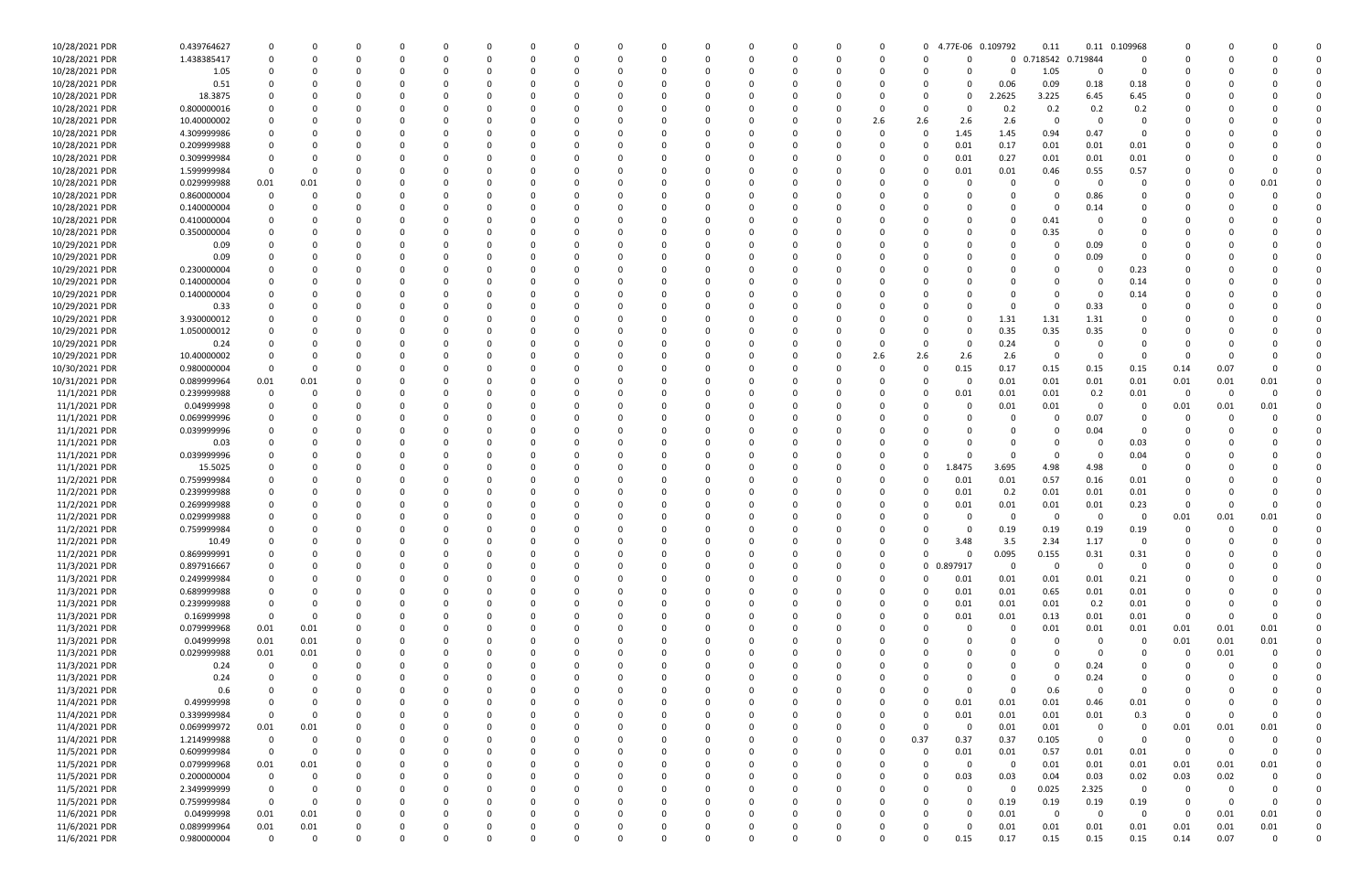| 11/7/2021 PDR  | 0.009999996 | $\Omega$    | $\mathbf 0$ |          |             | $\Omega$ |          |   |             |          |          |          | <sup>0</sup> |              |          |          |              |              | - 0         | $\Omega$ | - 0                     | 0        | 0           | 0.01     |      |  |
|----------------|-------------|-------------|-------------|----------|-------------|----------|----------|---|-------------|----------|----------|----------|--------------|--------------|----------|----------|--------------|--------------|-------------|----------|-------------------------|----------|-------------|----------|------|--|
| 11/7/2021 PDR  | 0.069999972 | 0.01        | 0.01        |          | $\Omega$    |          |          |   | 0           |          | $\Omega$ |          |              |              |          |          |              | n            | $\Omega$    | $\Omega$ | 0.01                    | 0.01     | 0.01        | 0.01     | 0.01 |  |
| 11/8/2021 PDR  | 0.069999972 | 0.01        | 0.01        |          |             |          |          |   |             |          |          |          |              |              |          |          |              | 0            | 0.01        | 0.01     | - 0                     | 0        | 0.01        | 0.01     | 0.01 |  |
| 11/8/2021 PDR  | 0.079999968 | 0.01        | 0.01        |          |             |          |          |   |             |          |          |          |              |              |          |          |              | $\Omega$     | - 0         | 0.01     | 0.01                    | 0.01     | 0.01        | 0.01     | 0.01 |  |
|                |             |             |             |          |             |          |          |   |             |          |          |          |              |              |          |          |              |              |             |          |                         |          |             |          |      |  |
| 11/8/2021 PDR  | 21.79999999 | 0           | 0           |          |             |          |          |   |             |          |          |          |              |              |          |          |              | 6.91         | 6.91        | 5.32     | 2.66                    | 0        |             |          |      |  |
| 11/8/2021 PDR  | 0.765000012 | 0           | $\Omega$    |          |             |          |          |   |             |          |          |          |              |              |          |          | 0.23         | 0.23         | 0.23        | 0.075    | $\overline{\mathbf{0}}$ | 0        |             |          |      |  |
| 11/9/2021 PDR  | 0.49999998  |             |             |          |             |          |          |   |             |          |          |          |              |              |          |          |              | 0.01         | 0.01        | 0.01     | 0.01                    | 0.46     | -0          |          |      |  |
| 11/9/2021 PDR  | 0.699999996 |             |             |          |             |          |          |   |             |          |          |          |              |              |          |          |              | 0.13         | 0.13        | 0.13     | 0.09                    | 0.08     | 0.09        | 0.05     |      |  |
| 11/9/2021 PDR  | 0.419999988 |             |             |          |             |          |          |   |             |          |          |          |              |              |          |          |              | 0.04         | 0.05        | 0.05     | 0.07                    | 0.1      | 0.07        | 0.04     |      |  |
| 11/9/2021 PDR  | 19.6275     |             |             |          |             |          |          |   |             |          |          |          |              |              |          |          |              | 2.2625       | 4.525       | 6.42     | 6.42                    | 0        |             |          |      |  |
| 11/9/2021 PDR  | 0.752499993 |             |             |          |             |          |          |   |             |          |          |          |              |              |          | 0        | 0.0925       | 0.185        | 0.37        | 0.105    | - 0                     | n        |             |          |      |  |
|                |             |             |             |          |             |          |          |   |             |          |          |          |              |              |          |          |              |              |             |          |                         |          |             |          |      |  |
| 11/9/2021 PDR  | 5.799999984 |             |             |          |             |          |          |   |             |          |          |          |              |              |          |          |              | 1.45         | 1.45        | 1.45     | 1.45                    | 0        |             |          |      |  |
| 11/10/2021 PDR | 1.43375     |             |             |          |             |          |          |   |             |          |          |          |              |              |          |          |              | .43375       | - 0         |          | - 0                     | 0        |             |          |      |  |
| 11/10/2021 PDR | 0.22999998  |             |             |          |             |          |          |   |             |          |          |          |              |              |          |          |              | 0.1          | 0.1         | 0.01     | 0.01                    | 0.01     |             |          |      |  |
| 11/10/2021 PDR | 0.239999988 |             |             |          |             |          |          |   |             |          |          |          |              |              |          |          |              | 0.01         | 0.2         | 0.01     | 0.01                    | 0.01     |             |          |      |  |
| 11/10/2021 PDR | 0.249999984 | 0           |             |          |             |          |          |   |             |          |          |          |              |              |          |          |              | 0.01         | 0.21        | 0.01     | 0.01                    | 0.01     |             |          |      |  |
| 11/10/2021 PDR | 0.04999998  | 0.01        | 0.01        |          |             |          |          |   |             |          |          |          |              |              |          |          |              | 0            | $\mathbf 0$ | - 0      | $\overline{\mathbf{0}}$ | 0        | 0.01        | 0.01     | 0.01 |  |
|                |             |             |             |          |             |          |          |   |             |          |          |          |              |              |          |          |              |              |             |          |                         |          |             |          |      |  |
| 11/10/2021 PDR | 0.75        | 0           | 0           |          |             |          |          |   |             |          |          |          |              |              |          |          |              | 0.24         | 0.24        | 0.18     | 0.09                    | -0       | -0          | $\Omega$ |      |  |
| 11/11/2021 PDR | 0.24        | 0           | $\Omega$    |          |             |          |          |   |             |          |          |          |              |              |          |          |              |              | - 0         | $\Omega$ | - 0                     | 0.24     |             |          |      |  |
| 11/11/2021 PDR | 0.079999968 | 0.01        | 0.01        |          |             |          |          |   |             |          |          |          |              |              |          |          |              | <sup>0</sup> | 0           | 0.01     | 0.01                    | 0.01     | 0.01        | 0.01     | 0.01 |  |
| 11/11/2021 PDR | 0.059999976 | 0.01        | 0.01        |          |             |          |          |   |             |          |          |          |              |              |          |          |              | 0            | 0.01        | 0.01     |                         | 0        | 0.01        | 0.01     |      |  |
| 11/11/2021 PDR | 0.039999984 | 0.01        | 0.01        |          |             |          |          |   |             |          |          |          |              |              |          |          |              |              | -0          | $\Omega$ |                         | 0        |             | 0.01     | 0.01 |  |
| 11/11/2021 PDR | 16.71500001 | 0           | $\Omega$    |          |             |          |          |   |             |          |          |          |              |              |          |          |              |              | -5          | 1.715    |                         |          |             |          |      |  |
|                |             |             |             |          |             |          |          |   |             |          |          |          |              |              |          |          |              |              |             |          |                         |          |             |          |      |  |
| 11/11/2021 PDR | 0.66        |             |             |          |             |          |          |   |             |          |          |          |              |              |          |          |              | n            | 0.66        |          |                         |          |             |          |      |  |
| 11/11/2021 PDR | 0.140000004 |             |             |          |             |          |          |   |             |          |          |          |              |              |          |          |              | ſ            | 0.14        |          |                         |          |             |          |      |  |
| 11/11/2021 PDR | 19.6275     |             |             |          |             |          |          |   |             |          |          |          |              |              |          |          | ŋ            | 2.2625       | 4.525       | 6.42     | 6.42                    |          |             |          |      |  |
| 11/11/2021 PDR | 15.82249999 |             |             |          |             |          |          |   |             |          |          |          |              |              |          |          |              | 1.7275       | 3.455       | 5.32     | 5.32                    |          |             |          |      |  |
| 11/12/2021 PDR | 0.369999984 |             |             |          |             |          |          |   |             |          |          |          |              |              |          |          |              | 0.01         | 0.01        | 0.01     | 0.01                    | 0.33     |             |          |      |  |
| 11/12/2021 PDR | 0.029999988 |             |             |          |             |          |          |   |             |          |          |          |              |              |          |          |              |              | $\Omega$    |          | - 0                     | 0        | 0.01        | 0.01     | 0.01 |  |
|                |             |             |             |          |             |          |          |   |             |          |          |          |              |              |          |          |              |              |             |          |                         |          |             |          |      |  |
| 11/12/2021 PDR | 0.189999996 |             |             |          |             |          |          |   |             |          |          |          |              |              |          |          |              |              |             |          | 0.19                    | n        |             |          |      |  |
| 11/12/2021 PDR | 0.140000004 |             |             |          |             |          |          |   |             |          |          |          |              |              |          |          |              |              |             |          | 0.14                    | 0        |             |          |      |  |
| 11/12/2021 PDR | 0.159999996 |             |             |          |             |          |          |   |             |          |          |          |              |              |          |          |              |              |             |          |                         | 0.16     |             |          |      |  |
| 11/12/2021 PDR | 0.06        |             |             |          |             |          |          |   |             |          |          |          |              |              |          |          |              |              |             |          |                         | 0.06     |             |          |      |  |
| 11/12/2021 PDR | 0.110000004 |             |             |          |             |          |          |   |             |          |          |          |              |              |          |          |              |              |             |          |                         | 0.11     |             |          |      |  |
| 11/12/2021 PDR | 0.110000004 |             |             |          |             |          |          |   |             |          |          |          |              |              |          |          |              |              |             |          |                         | 0.11     |             |          |      |  |
| 11/12/2021 PDR | 0.189999996 |             |             |          |             |          |          |   |             |          |          |          |              |              |          |          |              |              |             |          |                         | 0        |             |          |      |  |
|                |             |             |             |          |             |          |          |   |             |          |          |          |              |              |          |          |              |              |             |          | 0.19                    |          |             |          |      |  |
| 11/12/2021 PDR | 0.140000004 |             |             |          |             |          |          |   |             |          |          |          |              |              |          |          |              |              |             |          | 0.14                    | 0        |             |          |      |  |
| 11/12/2021 PDR | 0.140000004 |             |             |          |             |          |          |   |             |          |          |          |              |              |          |          |              |              |             |          | 0.14                    |          |             |          |      |  |
| 11/12/2021 PDR | 0.140000004 |             |             |          |             |          |          |   |             |          |          |          |              |              |          |          |              |              |             |          | 0.14                    |          |             |          |      |  |
| 11/12/2021 PDR | 0.249999996 | 0           | $\Omega$    |          |             |          |          |   |             |          |          |          |              |              |          |          |              |              |             | 0.25     |                         |          |             |          |      |  |
| 11/12/2021 PDR | 0.069999996 | $\mathbf 0$ |             |          |             |          |          |   |             |          |          |          |              |              |          |          |              |              |             | 0.07     |                         |          |             |          |      |  |
| 11/12/2021 PDR | 0.069999996 | $\mathbf 0$ | 0           | $\Omega$ | 0           | 0        | $\Omega$ | 0 | 0           | $\Omega$ | $\Omega$ | $\Omega$ | $\Omega$     | $\Omega$     | $\Omega$ | $\Omega$ | 0            | 0            | $\mathbf 0$ | 0.07     | $\overline{\mathbf{0}}$ | 0        |             |          |      |  |
|                |             |             |             |          |             |          |          |   |             |          |          |          |              |              |          |          |              |              |             |          |                         |          |             |          |      |  |
| 11/12/2021 PDR | 0.63        | 0           | 0           |          | 0           | 0        |          |   | 0           |          | 0        | $\Omega$ | $\Omega$     | <sup>0</sup> |          | $\Omega$ |              | $\Omega$     | 0           | $\Omega$ | 0.63                    | 0        |             |          |      |  |
| 11/12/2021 PDR | 10.40000002 | $\mathbf 0$ | $\Omega$    |          | 0           | 0        |          |   | $\Omega$    |          | $\Omega$ |          | $\Omega$     |              | $\Omega$ | 2.6      | 2.6          | 2.6          | 2.6         | $\Omega$ |                         |          |             |          |      |  |
| 11/12/2021 PDR | 0.220000008 | $\mathbf 0$ | 0           |          |             |          |          |   |             |          |          |          |              |              |          | $\Omega$ | $\Omega$     | 0.11         | 0.11        |          |                         | $\Omega$ | $\Omega$    |          |      |  |
| 11/13/2021 PDR | 0.04999998  | 0.01        | 0.01        |          | 0           |          |          |   |             |          |          |          |              |              |          | $\Omega$ |              | $\Omega$     | 0           |          |                         | 0        | 0.01        | 0.01     | 0.01 |  |
| 11/15/2021 PDR | 1.454583333 | 0           | $\mathbf 0$ |          | 0           | 0        |          |   | 0           |          |          |          | 0            |              |          | $\Omega$ | $\mathbf{0}$ | .454583      | $\mathbf 0$ | $\Omega$ | $\Omega$                | 0        | $\Omega$    | $\Omega$ |      |  |
| 11/15/2021 PDR | 0.309999984 | $\mathbf 0$ | $\mathbf 0$ |          | 0           | 0        |          |   | 0           |          | $\Omega$ |          | 0            |              |          |          | 0            | 0.01         | 0.01        | $0.01\,$ | 0.01                    | 0.27     | $\mathbf 0$ | $\Omega$ |      |  |
|                |             |             |             |          |             |          |          |   |             |          |          |          |              |              |          |          |              |              |             |          |                         |          |             |          |      |  |
| 11/15/2021 PDR | 0.069999972 | 0.01        | 0.01        |          | $\Omega$    | $\Omega$ |          |   | 0           |          | $\Omega$ |          | $\Omega$     |              |          | $\Omega$ |              | 0            | 0.01        | $0.01\,$ | $\overline{0}$          | 0        | 0.01        | 0.01     | 0.01 |  |
| 11/15/2021 PDR | 0.980000004 | 0           | $\mathbf 0$ |          | 0           | 0        |          |   | 0           |          | $\Omega$ | 0        | $\Omega$     |              |          |          | $\Omega$     | 0            | 0.98        | 0        | 0                       | 0        | $\Omega$    | $\Omega$ |      |  |
| 11/15/2021 PDR | 30.36000001 | $\mathbf 0$ | 0           |          | $\Omega$    |          |          |   | 0           |          |          |          | 0            |              |          | $\Omega$ | 9.05         | 9.05         | 9.05        | 3.21     | - 0                     | 0        | - 0         |          |      |  |
| 11/16/2021 PDR | 0.079999968 | 0.01        | 0.01        |          | 0           | 0        |          |   | 0           |          |          |          | 0            |              |          | $\Omega$ | $\Omega$     | $\Omega$     | 0.01        | 0.01     | 0.01                    | 0.01     | 0.01        | 0.01     |      |  |
| 11/16/2021 PDR | 0.200000004 | 0           | 0           |          | 0           | 0        |          |   | 0           |          |          |          | 0            |              |          |          | 0            | 0.03         | 0.03        | 0.04     | 0.03                    | 0.02     | 0.03        | 0.02     |      |  |
| 11/16/2021 PDR | 0.210000012 | 0           | $\Omega$    |          | 0           |          |          |   | 0           |          |          |          | $\Omega$     |              |          | O        | $\Omega$     | 0.02         | 0.03        | 0.06     | 0.05                    | 0.02     | 0.03        | 0        |      |  |
|                |             |             |             |          |             |          |          |   |             |          |          |          |              |              |          |          |              |              |             |          |                         |          |             |          |      |  |
| 11/16/2021 PDR | 30.36000001 | 0           | $\Omega$    |          | 0           | 0        |          |   | 0           |          | 0        |          | 0            |              |          | 0        | 9.05         | 9.05         | 9.05        | 3.21     | $\overline{\mathbf{0}}$ | 0        | 0           |          |      |  |
| 11/16/2021 PDR | 6.60500001  | 0           | $\Omega$    |          | 0           | 0        |          |   | 0           |          |          |          | 0            |              |          | 0        | 1.97         | 1.97         | 1.97        | 0.695    | $\overline{0}$          | 0        |             |          |      |  |
| 11/17/2021 PDR | 0.31999998  |             |             |          | 0           |          |          |   |             |          |          |          |              |              |          |          | $\Omega$     | 0.01         | 0.01        | 0.28     | 0.01                    | 0.01     |             |          |      |  |
| 11/17/2021 PDR | 0.230000004 |             |             |          | 0           |          |          |   | 0           |          |          |          |              |              |          |          |              | 0            | $\mathbf 0$ | 0.23     | - 0                     | 0        |             |          |      |  |
| 11/17/2021 PDR | 0.24        | 0           |             |          | 0           |          |          |   |             |          |          |          |              |              |          |          |              | $\Omega$     | $\mathbf 0$ | 0.24     |                         | 0        |             |          |      |  |
| 11/17/2021 PDR | 0.980000004 | $\Omega$    |             |          | $\Omega$    |          |          |   |             |          |          |          |              |              |          | U        |              | $\Omega$     | 0.98        | $\Omega$ |                         |          |             |          |      |  |
| 11/17/2021 PDR | 5.84499999  | $\mathbf 0$ |             |          |             |          |          |   |             |          |          |          | <sup>0</sup> |              |          | $\Omega$ | 1.75         | 1.75         | 1.75        | 0.595    |                         | 0        |             |          |      |  |
|                |             |             |             |          | 0           |          |          |   | 0           |          |          |          |              |              |          |          |              |              |             |          |                         |          |             |          |      |  |
| 11/17/2021 PDR | 4.875       | 0           |             |          | 0           |          |          |   | 0           |          |          |          |              |              |          |          | 1.47         | 1.47         | 1.47        | 0.465    | $\overline{0}$          | $\Omega$ |             |          |      |  |
| 11/18/2021 PDR | 0.219999984 |             |             |          | 0           |          |          |   |             |          | $\Omega$ |          | $\Omega$     |              |          | 0        | - 0          | 0.01         | 0.18        | 0.01     | 0.01                    | 0.01     |             |          |      |  |
| 11/18/2021 PDR | 0.239999988 | 0           | 0           |          | 0           |          |          |   |             |          |          |          |              |              |          |          | 0            | 0.01         | 0.2         | 0.01     | 0.01                    | 0.01     |             |          |      |  |
| 11/18/2021 PDR | 0.059999976 | $\mathbf 0$ | 0.01        | $\Omega$ | $\mathbf 0$ | $\Omega$ | $\Omega$ | 0 | $\mathbf 0$ | $\Omega$ | $\Omega$ | $\Omega$ | $\Omega$     | $\Omega$     |          | $\Omega$ | O            | $\Omega$     | 0.01        | 0.01     | $\Omega$                | 0        | 0.01        | 0.01     | 0.01 |  |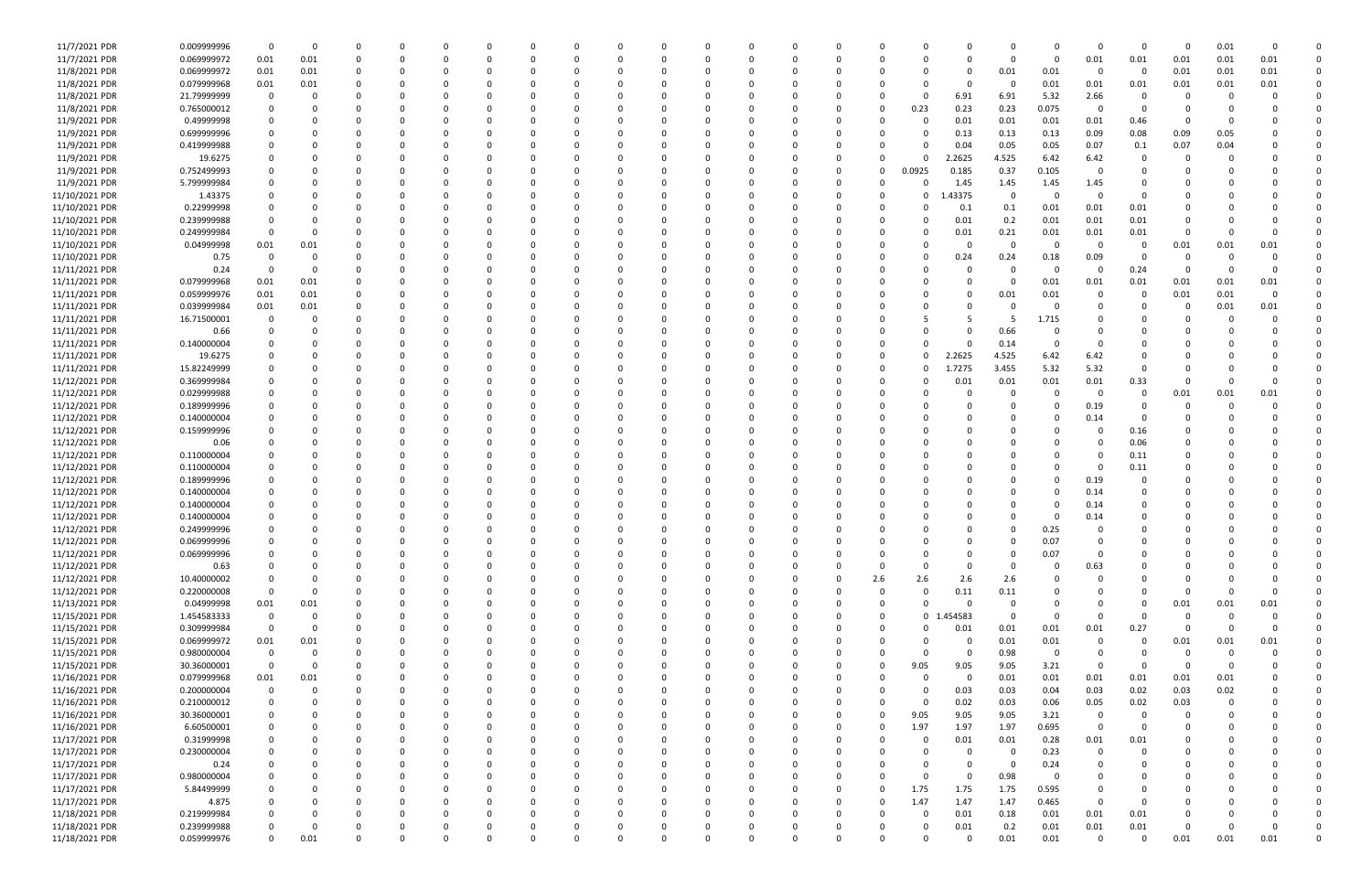| 11/18/2021 PDR | 0.759999984 |             |          |          |          |          | n        |          |          |              |          |          |   |          | 0.19         | 0.19        | 0.19       | 0.19                    | 0           |          |          |          |  |
|----------------|-------------|-------------|----------|----------|----------|----------|----------|----------|----------|--------------|----------|----------|---|----------|--------------|-------------|------------|-------------------------|-------------|----------|----------|----------|--|
| 11/18/2021 PDR | 1.040000016 |             |          | C        | - 0      |          | 0        |          |          | <sup>0</sup> |          | - C      | 0 |          | 0.26         | 0.26        | 0.26       | 0.26                    | 0           |          |          |          |  |
| 11/18/2021 PDR | 15.82249999 |             |          |          |          |          |          |          |          |              |          |          |   | 0        | 1.7275       | 3.455       | 5.32       | 5.32                    |             |          |          |          |  |
| 11/18/2021 PDR | 1.225000002 | - 0         | $\Omega$ |          |          |          |          |          |          |              |          |          |   |          | 0.38         |             |            |                         |             |          |          |          |  |
|                |             |             |          |          |          |          |          |          |          |              |          |          |   |          |              | 0.38        | 0.31       | 0.155                   |             |          |          |          |  |
| 11/19/2021 PDR | 0.029999988 | 0.01        | 0.01     |          |          |          | 0        |          |          |              |          |          |   |          | 0            | - 0         | $\Omega$   | - 0                     | 0           | 0        |          | 0.01     |  |
| 11/19/2021 PDR | 0.089999964 | 0.01        | 0.01     |          |          |          |          |          |          |              |          |          |   |          | <sup>0</sup> | 0.01        | 0.01       | 0.01                    | 0.01        | 0.01     | 0.01     | 0.01     |  |
| 11/19/2021 PDR | 0.3         |             |          |          |          |          |          |          |          |              |          |          |   |          |              | $\Omega$    |            | 0.3                     | 0           | -0       |          |          |  |
| 11/19/2021 PDR | 0.3         |             |          |          |          |          |          |          |          |              |          |          |   |          |              |             |            | 0.3                     |             |          |          |          |  |
| 11/19/2021 PDR | 0.03        |             |          |          |          |          |          |          |          |              |          |          |   |          |              |             |            | 0.03                    |             |          |          |          |  |
| 11/19/2021 PDR | 0.039999996 |             |          |          |          |          |          |          |          |              |          |          |   |          |              |             |            | 0.04                    |             |          |          |          |  |
| 11/19/2021 PDR | 0.03        |             |          |          |          |          | 0        |          |          |              |          |          |   |          | 0            |             |            | 0.03                    |             |          |          |          |  |
|                |             |             |          |          |          |          |          |          |          |              |          |          |   |          |              |             |            |                         |             |          |          |          |  |
| 11/19/2021 PDR | 3.681666663 |             |          |          |          |          |          |          |          |              |          |          |   |          | 0            |             | 0 0.039167 | 3.6425                  |             |          |          |          |  |
| 11/19/2021 PDR | 0.979166663 |             |          |          |          |          |          |          |          |              |          |          |   |          | $\Omega$     | $\mathbf 0$ | 0.010417   | .96875                  | 0           | -C       |          |          |  |
| 11/20/2021 PDR | 0.380000004 |             |          |          |          |          |          |          |          |              |          |          |   |          | 0.05         | 0.05        | 0.1        | 0.06                    | 0.04        | 0.03     | 0.05     |          |  |
| 11/22/2021 PDR | 0.609999996 |             |          |          |          |          |          |          |          |              |          |          |   |          | 0.23         | 0.01        | 0.01       | 0.01                    | 0.35        | -C       |          |          |  |
| 11/22/2021 PDR | 0.039999984 | 0.01        | 0.01     |          |          |          |          |          |          |              |          |          |   |          |              | 0           |            | - 0                     | 0           | 0        | 0.01     | 0.01     |  |
| 11/22/2021 PDR | 0.440000004 |             |          |          |          |          |          |          |          |              |          |          |   |          |              |             |            | 0.44                    |             |          |          |          |  |
| 11/22/2021 PDR | 0.45        |             |          |          |          |          |          |          |          |              |          |          |   |          |              |             |            | 0.45                    |             |          |          |          |  |
|                |             |             |          |          |          |          |          |          |          |              |          |          |   |          |              |             |            |                         |             |          |          |          |  |
| 11/22/2021 PDR | 0.140000004 |             |          |          |          |          |          |          |          |              |          |          |   |          |              |             |            | 0.14                    |             |          |          |          |  |
| 11/22/2021 PDR | 0.519999996 |             |          |          |          |          |          |          |          |              |          |          |   |          |              | $\Omega$    | 0.52       |                         |             |          |          |          |  |
| 11/22/2021 PDR | 0.140000004 |             |          |          |          |          |          |          |          |              |          |          |   |          |              | 0           | 0.14       |                         |             |          |          |          |  |
| 11/22/2021 PDR | 0.140000004 |             |          |          |          |          |          |          |          |              |          |          |   |          |              |             | 0.14       | - 0                     |             |          |          |          |  |
| 11/22/2021 PDR | 0.110000004 |             |          |          |          |          |          |          |          |              |          |          |   |          |              |             |            | 0.11                    |             |          |          |          |  |
| 11/22/2021 PDR | 0.140000004 |             |          |          |          |          |          |          |          |              |          |          |   |          |              |             | 0.14       |                         |             |          |          |          |  |
| 11/22/2021 PDR |             |             |          |          |          |          |          |          |          |              |          |          |   |          |              |             |            |                         |             |          |          |          |  |
|                | 0.18        |             |          |          |          |          |          |          |          |              |          |          |   |          |              |             | 0.18       |                         |             |          |          |          |  |
| 11/22/2021 PDR | 0.039999996 |             |          |          |          |          |          |          |          |              |          |          |   |          | $\Omega$     | -0          | 0.04       |                         |             |          |          |          |  |
| 11/22/2021 PDR | 30.36000001 |             |          |          |          |          |          |          |          |              |          |          | 0 | 9.05     | 9.05         | 9.05        | 3.21       | - 0                     |             |          |          |          |  |
| 11/22/2021 PDR | 0.920000016 |             |          |          |          |          |          |          |          |              |          |          |   |          | 0.23         | 0.23        | 0.23       | 0.23                    |             |          |          |          |  |
| 11/23/2021 PDR | 0.569999988 |             |          |          |          |          |          |          |          |              |          |          |   |          | 0.01         | 0.01        | 0.01       | 0.1                     | 0.44        |          |          |          |  |
| 11/23/2021 PDR | 0.369999984 |             | - 0      |          |          |          |          |          |          |              |          |          |   |          | 0.01         | 0.33        | 0.01       | 0.01                    | 0.01        |          |          |          |  |
| 11/23/2021 PDR | 0.059999976 | 0.01        | 0.01     |          |          |          |          |          |          |              |          |          |   |          | 0            | 0.01        | 0.01       | $\overline{\mathbf{0}}$ | 0           | 0        | 0.01     | 0.01     |  |
| 11/23/2021 PDR | 0.079999968 | 0.01        | 0.01     |          |          |          |          |          |          |              |          |          |   |          |              | 0           | 0.01       | 0.01                    | 0.01        | 0.01     | 0.01     | 0.01     |  |
| 11/23/2021 PDR | 0.04999998  |             |          |          |          |          |          |          |          |              |          |          |   |          | <sup>0</sup> | - 0         |            | - 0                     | 0           | 0.01     |          | 0.01     |  |
|                |             | 0.01        | 0.01     |          |          |          |          |          |          |              |          |          |   |          |              |             |            |                         |             |          | 0.01     |          |  |
| 11/23/2021 PDR | 0.039999984 | 0.01        | 0.01     |          |          |          |          |          |          |              |          |          |   |          |              |             |            | - 0                     |             | 0        | 0.01     | 0.01     |  |
| 11/23/2021 PDR | 15.82249999 | - 0         | $\Omega$ |          |          |          |          |          |          |              |          |          |   |          | 1.7275       | 3.455       | 5.32       | 5.32                    |             |          |          |          |  |
| 11/23/2021 PDR | 6.60500001  |             |          |          |          |          |          |          |          |              |          |          |   | 1.97     | 1.97         | 1.97        | 0.695      | 0                       | 0           |          |          |          |  |
| 11/24/2021 PDR | 1.929999996 |             |          |          |          |          |          |          |          |              |          |          |   |          | 0.57         | 0.2         | 0.01       | 1.14                    | 0.01        |          |          |          |  |
| 11/24/2021 PDR | 1.27999998  |             |          |          |          |          |          |          |          |              |          |          |   |          | 0.01         | 0.52        | 0.52       | 0.22                    | 0.01        |          |          |          |  |
| 11/24/2021 PDR | 3.681666663 |             |          |          |          |          |          |          |          |              |          |          |   |          |              | $\Omega$    | 0.039167   | 3.6425                  | n           |          |          |          |  |
| 11/24/2021 PDR | 0.319999992 | $\Omega$    |          |          |          |          | n        |          |          |              |          |          |   |          | 0.04         | 0.06        | 0.1        | 0.07                    | 0.03        | 0.02     |          |          |  |
|                |             |             |          |          |          |          |          |          |          |              |          |          |   |          |              |             |            |                         |             |          |          |          |  |
| 11/25/2021 PDR | 0.48        |             |          |          |          |          |          |          |          |              |          |          |   |          | 0            | $\mathbf 0$ | 0.48       | $\overline{\mathbf{0}}$ | $\Omega$    |          |          |          |  |
| 11/25/2021 PDR | 0.260000004 | $\Omega$    | $\Omega$ | $\Omega$ | $\Omega$ | $\Omega$ | $\Omega$ | $\Omega$ | $\Omega$ | $\Omega$     | $\Omega$ | $\Omega$ | 0 |          | $\Omega$     | 0.26        | $\Omega$   | $\overline{\mathbf{0}}$ | $\Omega$    | $\Omega$ |          |          |  |
| 11/25/2021 PDR | 0.519999996 | 0           | 0        | O        | 0        | $\Omega$ | 0        |          | $\Omega$ | 0            | 0        | - 0      | 0 |          | 0            | $\mathbf 0$ | $\Omega$   | 0.52                    | 0           | 0        |          |          |  |
| 11/25/2021 PDR | 0.380000004 | $\Omega$    |          | O        | 0        |          | $\Omega$ |          |          | 0            | $\Omega$ |          | 0 |          | $\Omega$     | 0.38        | $\Omega$   | $\overline{\mathbf{0}}$ | 0           |          |          |          |  |
| 11/25/2021 PDR | 0.530000004 | $\Omega$    |          |          | 0        |          | 0        |          |          | 0            |          |          |   |          | $\Omega$     | $\mathbf 0$ | $\Omega$   | 0.12                    | 0.41        |          |          |          |  |
| 11/25/2021 PDR | 0.380000004 |             |          |          | -0       |          | 0        |          |          |              |          |          |   |          | 0            | 0.38        |            | $\Omega$                | 0           |          |          |          |  |
| 11/25/2021 PDR | 0.78        | $\Omega$    | 0        | 0        | 0        |          | 0        |          |          | 0            | 0        |          | 0 |          | $\Omega$     | 0.78        | $\Omega$   | $\Omega$                | 0           | 0        |          | O        |  |
| 11/25/2021 PDR | 0.019999992 | $\Omega$    | 0        | C        |          |          | 0        |          |          |              |          |          |   |          | 0            | 0           |            |                         | 0           |          |          | 0.01     |  |
|                |             |             |          |          |          |          |          |          |          | 0            | 0        |          |   |          |              |             |            |                         |             | 0        | 0.01     |          |  |
| 11/26/2021 PDR | 0.979999992 | 0.49        | 0.49     | $\Omega$ | 0        | $\Omega$ | 0        |          | $\Omega$ | 0            | 0        | - 0      | 0 |          | $\Omega$     | 0           | $\Omega$   | <sup>0</sup>            | 0           | 0        | $\Omega$ |          |  |
| 11/26/2021 PDR | 0.66        | 0.33        | 0.33     | $\Omega$ | 0        | 0        | 0        |          | $\Omega$ | 0            | 0        |          | 0 |          | $\Omega$     | 0           | $\Omega$   |                         | 0           | 0        |          |          |  |
| 11/26/2021 PDR | 1.109999988 | $\Omega$    | $\Omega$ |          |          |          | 0        |          |          |              |          |          | 0 | 0.37     | 0.37         | 0.37        | $\Omega$   |                         |             |          |          |          |  |
| 11/26/2021 PDR | 5.84499999  | $\Omega$    |          | 0        | 0        |          | 0        |          |          | 0            | 0        |          | 0 | 1.75     | 1.75         | 1.75        | 0.595      | - 0                     |             |          |          |          |  |
| 11/26/2021 PDR | 0.759999984 |             |          |          |          |          | 0        |          |          | 0            | 0        |          | 0 | 0        | 0.19         | 0.19        | 0.19       | 0.19                    |             |          |          |          |  |
| 11/26/2021 PDR | 4.257499995 | 0           | 0        |          | -0       |          | $\Omega$ |          |          | 0            | 0        |          | 0 | 0        | 0.4925       | 0.985       | 1.39       | 1.39                    | 0           | 0        |          |          |  |
| 11/27/2021 PDR | 0.057499998 | 0           | 0        | C        | -0       | 0        | 0        |          |          | 0            | 0        |          | 0 | 0        | 0            | 0.0575      | $\Omega$   | $\overline{0}$          | 0           | 0        |          | $\Omega$ |  |
| 11/28/2021 PDR | 0.089999964 | $0.01\,$    | 0.01     | 0        | 0        | $\Omega$ | 0        |          |          | $\Omega$     | 0        |          | 0 |          | 0            | 0.01        | 0.01       | 0.01                    | 0.01        | 0.01     | 0.01     | 0.01     |  |
|                |             |             |          |          |          |          |          |          |          |              |          |          |   |          |              |             |            |                         |             |          |          |          |  |
| 11/29/2021 PDR | 0.099999996 | 0           | $\Omega$ | 0        | 0        |          | 0        |          |          | 0            | 0        |          | 0 |          | 0            | 0           | 0.1        | $\overline{0}$          | $\mathbf 0$ | $\Omega$ |          |          |  |
| 11/29/2021 PDR | 0.12        |             |          | O        | - 0      |          | 0        |          |          |              |          |          |   |          | $\Omega$     | $\Omega$    | $\Omega$   | 0.12                    | $\Omega$    |          |          |          |  |
| 11/29/2021 PDR | 0.12        |             |          |          | 0        |          | 0        |          |          | 0            |          |          |   |          |              |             | $\Omega$   | 0.12                    | $\Omega$    |          |          |          |  |
| 11/29/2021 PDR | 0.069999996 |             |          |          | 0        |          | 0        |          |          | 0            |          |          |   |          |              |             |            | 0.07                    | 0           | 0        |          |          |  |
| 11/29/2021 PDR | 0.039999996 | $\mathbf 0$ | 0        | 0        | 0        | 0        | 0        |          |          | 0            | 0        |          | 0 |          | $\Omega$     | $\Omega$    | $\Omega$   | 0.04                    | $\mathbf 0$ | 0        |          |          |  |
| 11/29/2021 PDR | 0.200000004 | - 0         |          | O        | 0        | 0        | 0        |          | $\Omega$ | 0            | 0        |          | 0 |          | 0.03         | 0.03        | 0.04       | 0.03                    | 0.02        | 0.03     | 0.02     |          |  |
| 11/29/2021 PDR | 0.419999988 | $\Omega$    |          | O        | $\Omega$ |          | 0        |          | $\Omega$ | $\Omega$     | 0        |          | O |          | 0.04         | 0.05        | 0.05       | 0.07                    | 0.1         | 0.07     | 0.04     |          |  |
| 11/29/2021 PDR | 0.309999996 | 0           |          | C        |          |          | 0        |          |          | 0            | 0        |          | 0 | $\Omega$ | 0.04         | 0.06        | 0.1        | 0.07                    | 0.02        | 0.02     |          |          |  |
|                |             |             |          |          |          |          |          |          | $\Omega$ |              |          |          |   |          |              |             |            |                         |             |          |          |          |  |
| 11/29/2021 PDR | 0.765000012 | $\Omega$    | $\Omega$ | $\Omega$ | $\Omega$ | $\Omega$ | $\Omega$ |          |          | $\Omega$     | $\Omega$ | $\Omega$ | 0 | 0.23     | 0.23         | 0.23        | 0.075      | $\overline{0}$          | $\Omega$    | $\Omega$ |          | 0        |  |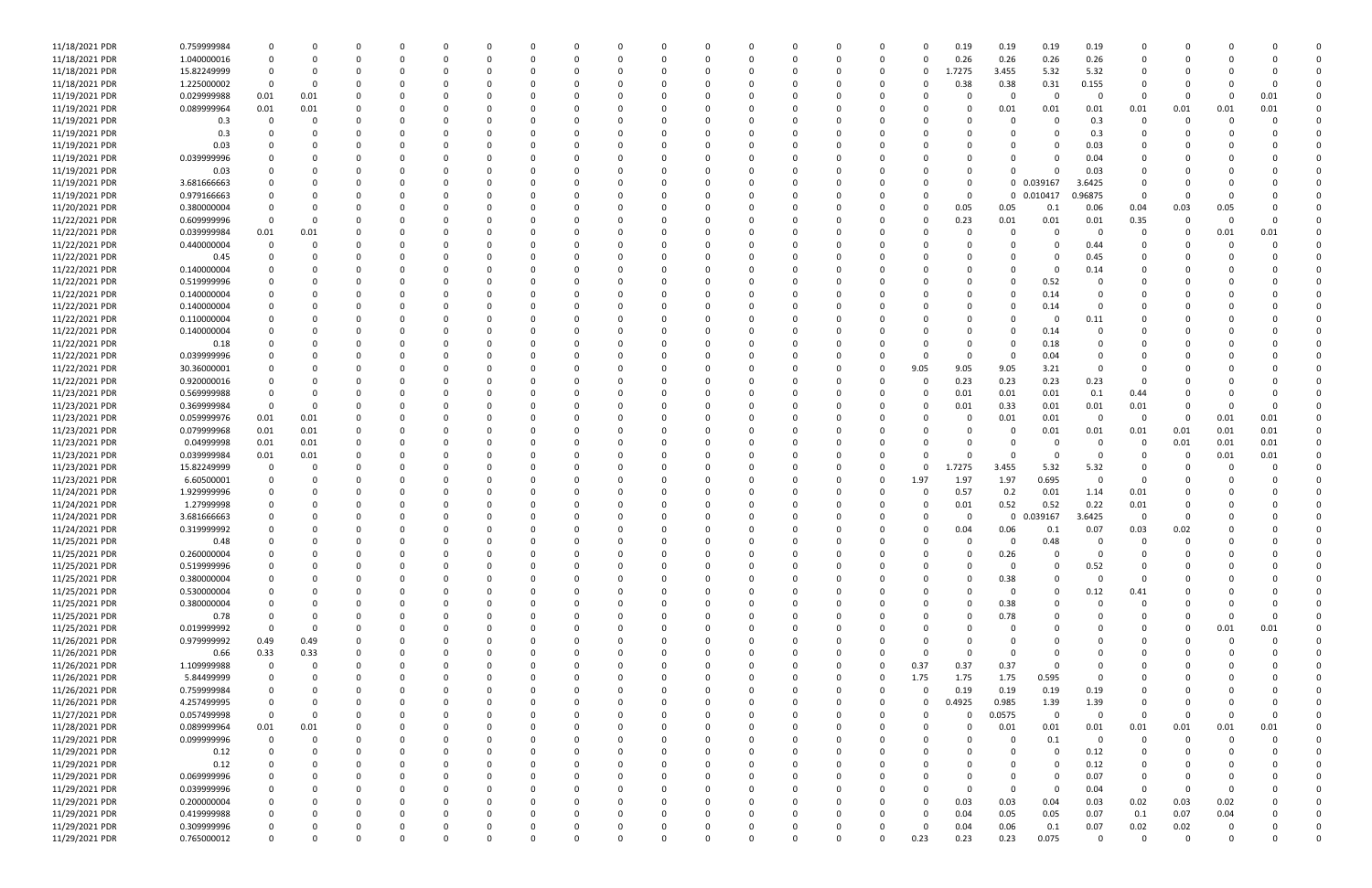| 11/29/2021 PDR | 0.52999998  | 0           |          |          |              | 0            |          |   |          |          |          |          | 0        |          |          |          | 0              | 0.01     | 0.25         | 0.25       | 0.01                    | 0.01           |             |          |          |  |
|----------------|-------------|-------------|----------|----------|--------------|--------------|----------|---|----------|----------|----------|----------|----------|----------|----------|----------|----------------|----------|--------------|------------|-------------------------|----------------|-------------|----------|----------|--|
| 11/29/2021 PDR | 0.239999988 | $\Omega$    |          |          |              | <sup>0</sup> |          |   | 0        |          | 0        |          | $\Omega$ |          | -0       |          | O              | 0.01     | 0.2          | 0.01       | 0.01                    | 0.01           |             |          |          |  |
| 11/29/2021 PDR | 0.269999988 |             |          |          |              |              |          |   |          |          |          |          |          |          |          |          |                | 0.01     | 0.01         | 0.01       | 0.12                    | 0.12           |             |          |          |  |
| 11/29/2021 PDR | 0.46999998  |             |          |          |              |              |          |   |          |          |          |          |          |          |          |          |                | 0.01     | 0.22         | 0.22       | 0.01                    | 0.01           |             |          |          |  |
| 11/29/2021 PDR | 0.689999988 |             |          |          |              |              |          |   |          |          |          |          |          |          |          |          |                | 0.01     | 0.01         | 0.01       | 0.01                    | 0.65           |             |          |          |  |
| 11/29/2021 PDR | 0.249999996 | $\Omega$    |          |          |              |              |          |   |          |          |          |          |          |          |          |          |                | 0.01     | 0.08         | 0.08       | 0.07                    | 0.01           | 0           |          |          |  |
| 11/29/2021 PDR | 0.04999998  | 0.01        | 0.01     |          |              |              |          |   |          |          |          |          |          |          |          |          |                |          | 0            | - 0        | - 0                     | 0              | 0.01        | 0.01     | 0.01     |  |
|                |             |             |          |          |              |              |          |   |          |          |          |          |          |          |          |          |                |          |              |            |                         |                | $\Omega$    |          |          |  |
| 11/30/2021 PDR | 0.629999988 | 0           |          |          |              |              |          |   |          |          |          |          |          |          |          |          | O              | 0.01     | 0.01         | 0.01       | 0.01                    | 0.59           |             |          |          |  |
| 11/30/2021 PDR | 0.549999996 |             |          |          |              |              |          |   |          |          |          |          |          |          |          |          | 0              | 0.01     | 0.26         | 0.26       | 0.01                    | 0.01           |             |          |          |  |
| 11/30/2021 PDR | 0.269999988 |             |          |          |              |              |          |   |          |          |          |          |          |          |          |          |                | 0.01     | 0.12         | 0.12       | 0.01                    | 0.01           |             |          |          |  |
| 11/30/2021 PDR | 4.32        |             |          |          |              |              |          |   |          |          | - 0      |          |          |          |          |          | 0              | 0.01     | 2.12         | 2.12       | 0.06                    | 0.01           |             |          |          |  |
| 11/30/2021 PDR | 1.109999988 |             |          |          |              |              |          |   |          |          |          |          |          |          |          |          | 0.37           | 0.37     | 0.37         | -0         | - 0                     | 0              |             |          |          |  |
| 11/30/2021 PDR | 7.845       |             |          |          |              |              |          |   |          |          |          |          |          |          |          |          | 2.37           | 2.37     | 2.37         | 0.735      | - 0                     | 0              |             |          |          |  |
| 12/2/2021 PDR  | 2.599999992 |             |          |          |              |              |          |   |          |          |          |          |          |          |          |          | -0             | 0.01     | 0.01         | 0.04       | 1.4                     | 1.14           |             |          |          |  |
| 12/2/2021 PDR  | 0.91999998  |             |          |          |              |              |          |   |          |          |          |          |          |          |          |          |                | 0.01     | 0.01         | 0.01       | 0.01                    | 0.88           |             |          |          |  |
| 12/2/2021 PDR  | 0.810000012 |             |          |          |              |              |          |   |          |          |          |          |          |          |          |          |                | 0.01     | 0.2          | 0.2        | 0.2                     | 0.2            |             |          |          |  |
| 12/2/2021 PDR  | 0.569999988 |             |          |          |              |              |          |   |          |          |          |          |          |          |          |          |                | 0.01     | 0.01         | 0.01       | 0.01                    | 0.53           |             |          |          |  |
| 12/2/2021 PDR  | 0.074999995 |             |          |          |              |              |          |   |          |          |          |          |          |          |          |          |                |          | 0.0375       | 0.0375     | - 0                     |                |             |          |          |  |
| 12/2/2021 PDR  | 0.074999995 |             |          |          |              |              |          |   |          |          |          |          |          |          |          |          | O              |          | 0.0375       | 0.0375     | - 0                     | 0              |             |          |          |  |
| 12/3/2021 PDR  | 2.259999996 |             |          |          |              |              |          |   |          |          |          |          |          |          |          |          | 0.45           | 0.45     | 0.45         | 0.45       | 0.45                    | 0.01           |             |          |          |  |
|                |             |             |          |          |              |              |          |   |          |          |          |          |          |          |          |          |                |          |              |            |                         |                |             |          |          |  |
| 12/3/2021 PDR  | 2.559999996 |             |          |          |              |              |          |   |          |          |          |          |          |          |          |          | 0.51           | 0.51     | 0.51         | 0.51       | 0.51                    | 0.01           |             |          |          |  |
| 12/3/2021 PDR  | 0.570000012 |             |          |          |              |              |          |   |          |          |          |          |          |          |          |          |                | 0.01     | 0.14         | 0.14       | 0.14                    | 0.14           |             |          |          |  |
| 12/3/2021 PDR  | 0.319999992 | $\Omega$    |          |          |              |              |          |   |          |          |          |          |          |          |          |          |                | 0.04     | 0.1          | 0.06       | 0.06                    | 0.06           | 0           |          |          |  |
| 12/3/2021 PDR  | 0.069999972 | 0.01        | 0.01     |          |              |              |          |   |          |          |          |          |          |          |          |          |                |          | 0            | - 0        | 0.01                    | 0.01           | 0.01        | 0.01     | 0.01     |  |
| 12/3/2021 PDR  | 0.079999968 | 0.01        | 0.01     |          |              |              |          |   |          |          |          |          |          |          |          |          |                |          | 0.01         |            | 0.01                    | 0.01           | 0.01        | 0.01     | 0.01     |  |
| 12/3/2021 PDR  | 0.309999996 | 0           |          |          |              |              |          |   |          |          |          |          |          |          |          |          |                | 0.04     | 0.06         | 0.1        | 0.07                    | 0.02           | 0.02        | 0        |          |  |
| 12/3/2021 PDR  | 1.05        |             |          |          |              |              |          |   |          |          |          |          |          |          |          |          |                | 0.2      | 0.25         | 0.2        | 0.16                    | 0.1            | 0.09        | 0.05     |          |  |
| 12/3/2021 PDR  | 0.419999988 |             |          |          |              |              |          |   |          |          |          |          |          |          |          |          |                | 0.04     | 0.05         | 0.05       | 0.07                    | 0.1            | 0.07        | 0.04     |          |  |
| 12/3/2021 PDR  | 0.18        |             |          |          |              |              |          |   |          |          |          |          |          |          |          |          |                | 0.04     | 0.04         | 0.03       | 0.02                    | 0.02           | 0.02        | 0.01     |          |  |
| 12/3/2021 PDR  | 0.979166663 | 0           | $\Omega$ |          |              |              |          |   |          |          |          |          |          |          |          |          |                |          | $\mathbf{0}$ | 0.010417   | .96875                  | $\Omega$       | - 0         | $\Omega$ |          |  |
| 12/4/2021 PDR  | 0.089999964 | 0.01        | 0.01     |          |              |              |          |   |          |          | -0       |          |          |          |          |          |                | O        | 0.01         | 0.01       | 0.01                    | 0.01           | 0.01        | 0.01     | 0.01     |  |
| 12/4/2021 PDR  | 0.259999992 | 0           | 0        |          |              |              |          |   |          |          |          |          |          |          |          |          | O              | 0.03     | 0.04         | 0.06       | 0.05                    | 0.03           | 0.04        | 0.01     |          |  |
|                |             |             |          |          |              |              |          |   |          |          |          |          |          |          |          |          | $\Omega$       |          |              |            |                         |                |             |          |          |  |
| 12/5/2021 PDR  | 0.069999972 | 0.01        | 0.01     |          |              |              |          |   |          |          |          |          |          |          |          |          |                |          | 0.01         |            | 0.01                    | 0.01           | 0.01        | 0.01     |          |  |
| 12/6/2021 PDR  | 29.79000001 | 0           |          |          |              |              |          |   |          |          |          |          |          |          |          |          | 8.09           | 8.09     | 8.09         | 5.52       | - 0                     |                |             |          |          |  |
| 12/6/2021 PDR  | 18.43000001 |             |          |          |              |              |          |   |          |          |          |          |          |          |          |          |                |          | -5           | 3.43       | 0                       |                |             |          |          |  |
| 12/6/2021 PDR  | 3.509999976 | 0           |          |          |              |              |          |   |          |          | -0       |          |          |          |          |          | 0.7            | 0.7      | 0.7          | 0.7        | 0.7                     | 0.01           |             |          |          |  |
| 12/6/2021 PDR  | 0.299999988 |             |          |          |              |              |          |   |          |          |          |          |          |          |          |          | 0              | 0.01     | 0.01         | 0.01       | 0.01                    | 0.26           |             |          |          |  |
| 12/6/2021 PDR  | 0.042499998 |             |          |          |              |              |          |   | 0.0425   |          |          |          |          |          |          |          |                |          | 0            |            | - 0                     | $\Omega$       |             |          |          |  |
| 12/6/2021 PDR  | 1.05        |             |          |          |              |              |          |   |          |          |          |          |          |          |          |          |                | 0.2      | 0.25         | 0.2        | 0.16                    | 0.1            | 0.09        | 0.05     |          |  |
| 12/6/2021 PDR  | 0.15        | $\Omega$    |          |          |              |              |          |   |          |          |          |          |          |          |          |          | 0              | 0.03     | 0.03         | 0.01       | 0.02                    | 0.01           | 0.03        | 0.02     |          |  |
| 12/7/2021 PDR  | 0.048958337 | $\mathbf 0$ |          |          |              |              |          |   |          |          |          |          |          |          |          |          |                |          |              | 0 0.048958 | $\overline{0}$          | $\overline{0}$ | $\Omega$    |          |          |  |
| 12/7/2021 PDR  | 0.339999984 | 0           | 0        | $\Omega$ | $\Omega$     | $\Omega$     | $\Omega$ | 0 | 0        | $\Omega$ | $\Omega$ | $\Omega$ | 0        | 0        | 0        |          | 0              | 0.07     | 0.01         | 0.01       | 0.01                    | 0.24           | 0           |          |          |  |
| 12/7/2021 PDR  | 0.309999984 | 0           | 0        |          |              | $\Omega$     |          |   | 0        |          | 0        | $\Omega$ | $\Omega$ |          | $\Omega$ |          | $\Omega$       | 0.01     | 0.01         | 0.01       | 0.27                    | 0.01           | 0           |          | $\Omega$ |  |
| 12/7/2021 PDR  | 0.04999998  | 0           | 0.01     |          | <sup>0</sup> | <sup>0</sup> |          |   | O        |          | $\Omega$ |          | $\Omega$ |          | $\Omega$ |          | O              | O        | $\mathsf{o}$ | - 0        | - 0                     | 0.01           | 0.01        | 0.01     | 0.01     |  |
| 12/7/2021 PDR  | 0.019999992 | 0           | 0.01     |          |              |              |          |   |          |          | $\Omega$ |          |          |          |          |          |                |          | 0            | $\Omega$   | $\overline{0}$          | $\Omega$       | $\mathbf 0$ | $\Omega$ | 0.01     |  |
|                |             |             |          |          |              |              |          |   |          |          |          |          |          |          |          |          |                |          |              |            |                         |                |             |          |          |  |
| 12/7/2021 PDR  | 0.079999968 | $\mathbf 0$ | 0.01     |          |              |              |          |   |          |          | 0        |          | O        |          |          |          |                |          | 0.01         | 0.01       | 0.01                    | 0.01           | 0.01        | 0.01     | 0.01     |  |
| 12/7/2021 PDR  | 0.069999972 | 0           | 0.01     | 0        | 0            |              |          |   | 0        |          | 0        |          | 0        |          |          |          |                | 0        | 0.01         | $\Omega$   | 0.01                    | 0.01           | 0.01        | 0.01     | 0.01     |  |
| 12/7/2021 PDR  | 0.309999996 | 0           | 0        |          |              |              |          |   |          |          | 0        |          | 0        |          |          |          | 0              | 0.04     | 0.06         | 0.1        | 0.07                    | 0.02           | 0.02        |          |          |  |
| 12/8/2021 PDR  | 1.425416667 | 0           | $\Omega$ | $\Omega$ | 0            | 0            |          |   | 0        |          | 0        |          | - 0      |          | 0        |          | 0 <sub>1</sub> | 425417   | $\mathbf 0$  | $\Omega$   | $\overline{\mathbf{0}}$ | 0              | $\Omega$    |          | 0        |  |
| 12/8/2021 PDR  | 2.259999996 | 0           | 0        |          | 0            | 0            |          |   | 0        |          | 0        |          | 0        |          | 0        |          | 0.45           | 0.45     | 0.45         | 0.45       | 0.45                    | 0.01           | 0           |          |          |  |
| 12/8/2021 PDR  | 0.64999998  | $\mathbf 0$ | $\Omega$ |          |              | $\Omega$     |          |   |          |          | 0        |          | $\Omega$ |          |          |          | $\Omega$       | 0.01     | 0.01         | 0.01       | 0.01                    | 0.61           | $\Omega$    |          |          |  |
| 12/8/2021 PDR  | 0.039999984 | 0.01        | 0.01     |          |              |              |          |   | 0        |          | 0        |          | 0        |          |          |          | 0              |          | $\mathbf{0}$ | - 0        | - 0                     | 0              | 0.01        | 0.01     |          |  |
| 12/8/2021 PDR  | 0.019999998 | 0           | $\Omega$ |          |              |              |          |   |          |          | 0        |          | 0        |          |          |          | 0              | $\Omega$ | 0.02         | $\Omega$   | 0                       | 0              | 0           |          |          |  |
| 12/8/2021 PDR  | 16.80000001 | 0           | 0        |          | 0            | 0            |          |   | 0        |          | $\Omega$ |          | $\Omega$ |          |          | $\Omega$ | 4.58           | 4.58     | 4.58         | 3.06       | - 0                     | 0              | 0           |          |          |  |
| 12/8/2021 PDR  | 6.6         | 0           | 0        |          | 0            | 0            |          |   | 0        |          | 0        |          | 0        |          | 0        |          | 0              | 1.83     | 1.83         | 1.47       | 1.47                    | 0              | 0           |          |          |  |
| 12/9/2021 PDR  | 0.519999984 | $\mathbf 0$ | $\Omega$ |          | 0            | 0            |          |   | 0        |          | $\Omega$ | $\Omega$ | $\Omega$ |          | 0        |          | $\Omega$       | 0.01     | 0.48         | 0.01       | 0.01                    | 0.01           | 0           |          | $\Omega$ |  |
| 12/9/2021 PDR  | 0.029999988 | 0.01        | 0.01     |          |              | 0            |          |   | 0        |          | $\Omega$ |          | $\Omega$ |          |          |          |                |          | $\Omega$     | $\Omega$   | $\overline{0}$          | $\mathbf 0$    |             |          | 0.01     |  |
|                |             |             |          |          |              |              |          |   |          |          |          |          |          |          |          |          |                |          |              |            |                         |                |             |          |          |  |
| 12/9/2021 PDR  | 0.110000004 | 0           | 0        |          |              | <sup>0</sup> |          |   | 0        |          | $\Omega$ |          | O        |          |          |          |                |          | $\Omega$     |            | 0.11                    | 0              | 0           |          |          |  |
| 12/9/2021 PDR  | 0.15        | 0           |          |          |              |              |          |   |          |          |          |          | 0        |          |          |          |                |          |              |            | 0.15                    | 0              |             |          |          |  |
| 12/9/2021 PDR  | 0.140000004 | 0           |          |          |              |              |          |   |          |          | 0        |          | 0        |          |          |          |                |          | $\Omega$     | $\Omega$   | 0.14                    | 0              |             |          |          |  |
| 12/9/2021 PDR  | 0.140000004 | 0           |          |          | <sup>0</sup> | 0            |          |   | 0        |          | $\Omega$ |          | $\Omega$ |          |          |          |                |          | $\Omega$     | - 0        | 0.14                    | 0              | 0           |          |          |  |
| 12/9/2021 PDR  | 0.140000004 | 0           |          |          |              | 0            |          |   | 0        |          | 0        |          | 0        |          |          |          |                |          | 0            | $\Omega$   | 0.14                    | $\Omega$       | 0           |          |          |  |
| 12/9/2021 PDR  | 0.18        |             |          |          |              |              |          |   |          |          | $\Omega$ |          |          |          |          |          |                |          | $\Omega$     | 0.18       | - 0                     | $\Omega$       |             |          |          |  |
| 12/9/2021 PDR  | 0.24        | 0           |          |          |              |              |          |   |          |          | 0        |          |          |          |          |          | 0              | $\Omega$ | 0            |            | 0.24                    |                |             |          |          |  |
| 12/9/2021 PDR  | 32.36000002 | $\Omega$    | $\Omega$ | $\Omega$ | $\Omega$     | $\Omega$     | $\Omega$ | U | $\Omega$ | $\Omega$ | $\Omega$ | $\Omega$ | $\Omega$ | $\Omega$ | $\Omega$ | 8.09     | 8.09           | 8.09     | 8.09         | $\Omega$   | - 0                     | $\Omega$       | $\Omega$    |          | 0        |  |
|                |             |             |          |          |              |              |          |   |          |          |          |          |          |          |          |          |                |          |              |            |                         |                |             |          |          |  |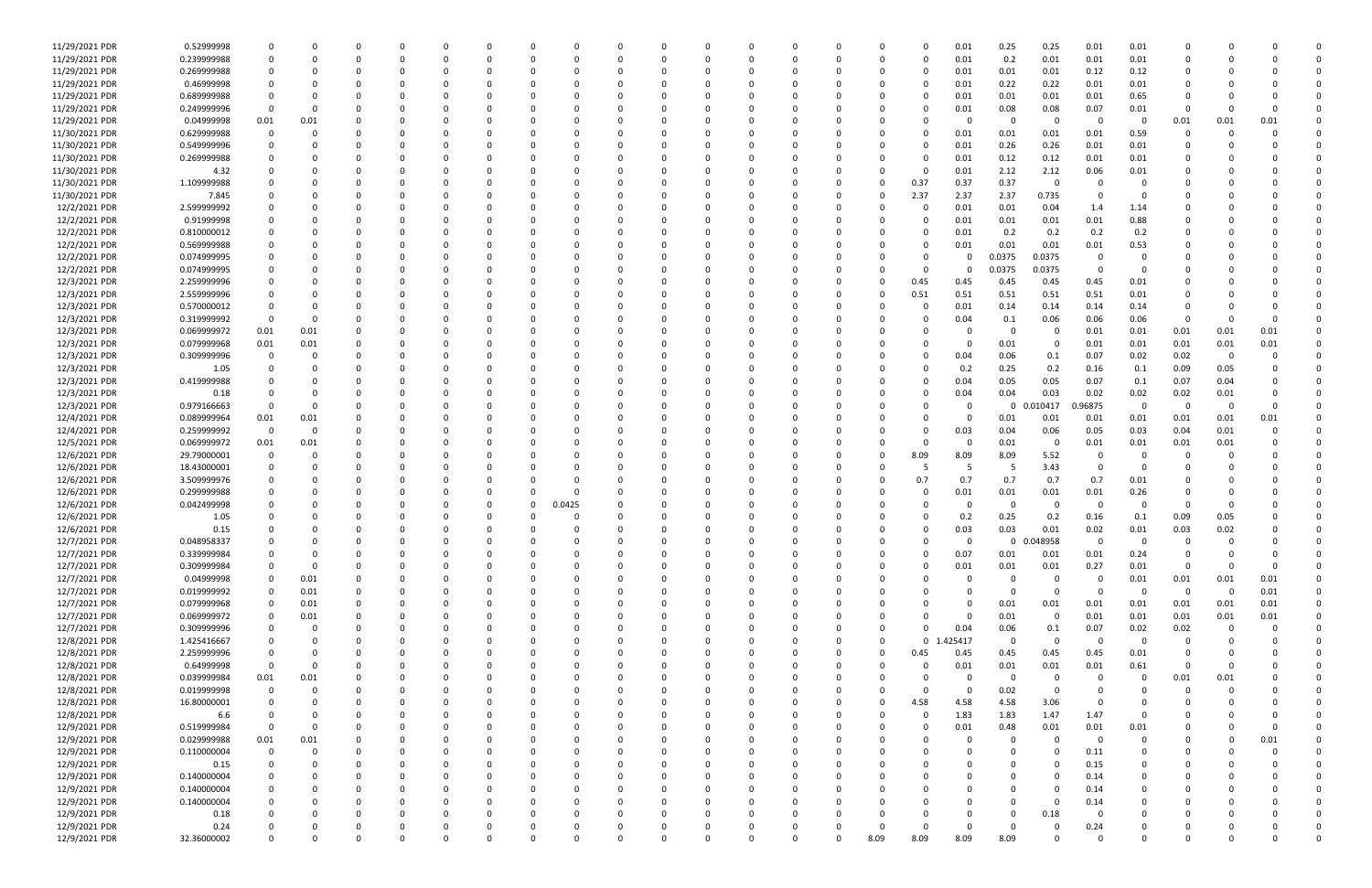| 12/9/2021 PDR  | 24.6        | 0           | 0        | $\Omega$ |          | 0        |          |      |          |          |          | $\Omega$ |              |          | 6.15     | 6.15     | 6.15     | 6.15         |          |                         | $\Omega$       |             |      |      |  |
|----------------|-------------|-------------|----------|----------|----------|----------|----------|------|----------|----------|----------|----------|--------------|----------|----------|----------|----------|--------------|----------|-------------------------|----------------|-------------|------|------|--|
| 12/10/2021 PDR | 1.099999992 | 0.55        | 0.55     |          | C.       |          |          |      |          |          |          |          |              |          | $\Omega$ | 0        | O        | 0            | $\Omega$ | - 0                     | 0              |             |      |      |  |
|                |             |             |          |          |          |          |          |      |          |          |          |          |              |          |          |          |          |              |          |                         |                |             |      |      |  |
| 12/10/2021 PDR | 0.02499999  | 0           |          |          |          |          |          |      |          |          |          |          |              |          |          |          | $\Omega$ | 0            | 0.005    | 0.01                    | 0.01           |             |      |      |  |
| 12/10/2021 PDR | 2.559999996 |             |          |          |          |          |          |      |          |          |          |          |              |          |          | 0.51     | 0.51     | 0.51         | 0.51     | 0.51                    | 0.01           |             |      |      |  |
| 12/10/2021 PDR | 0.429999984 |             |          |          |          |          |          |      |          |          |          |          |              |          |          | 0        | 0.01     | 0.01         | 0.01     | 0.01                    | 0.39           |             |      |      |  |
| 12/10/2021 PDR |             |             |          |          |          |          |          |      |          |          |          |          |              |          |          |          | 0        |              | - 0      | 0.24                    | $\Omega$       | 0           |      |      |  |
|                | 0.24        |             |          |          |          |          |          |      |          |          |          |          |              |          |          |          |          | $\mathbf 0$  |          |                         |                |             |      |      |  |
| 12/10/2021 PDR | 0.150000012 |             |          |          |          |          |          |      |          |          |          |          |              |          |          | 0        | 0.04     | 0.03         | 0.02     | 0.02                    | 0.02           | 0.02        |      |      |  |
| 12/10/2021 PDR | 9.999999984 |             |          |          |          |          |          |      |          |          |          |          |              |          | 2.5      | 2.5      | 2.5      | 2.5          |          | $\Omega$                | $\Omega$       | - 0         |      |      |  |
| 12/11/2021 PDR | 0.279999996 |             |          |          |          |          |          |      |          |          |          |          |              |          |          | 0        | 0.07     | 0.05         | 0.04     | 0.06                    | 0.03           | 0.03        |      |      |  |
|                |             |             |          |          |          |          |          |      |          |          |          |          |              |          |          |          |          |              |          |                         |                |             |      |      |  |
| 12/11/2021 PDR | 0.169999992 |             |          |          |          |          |          |      |          |          |          |          |              |          |          |          | 0.04     | 0.04         | 0.03     | 0.02                    | 0.02           | 0.01        | 0.01 |      |  |
| 12/11/2021 PDR | 0.069999972 |             | - 0      |          |          |          |          |      |          |          |          |          |              |          |          | 0        | 0.01     | 0.01         | 0.01     | 0.01                    | 0.01           | 0.01        | 0.01 |      |  |
| 12/12/2021 PDR | 0.059999976 | 0           | 0.01     |          |          |          |          |      |          |          |          |          |              |          |          |          | O        | 0.01         | - 0      | 0.01                    | 0.01           | 0.01        | 0.01 |      |  |
|                |             |             |          |          |          |          |          |      |          |          |          |          |              |          |          |          |          |              |          |                         |                |             |      |      |  |
| 12/12/2021 PDR | 0.079999968 | 0.01        | 0.01     |          |          |          |          |      |          |          |          |          |              |          |          |          | $\Omega$ | 0.01         | 0.01     | 0.01                    | 0.01           | 0.01        | 0.01 |      |  |
| 12/13/2021 PDR | 0.149999988 | 0           |          |          |          |          |          |      |          |          |          |          |              |          |          | 0        | 0.01     | 0.01         | 0.01     | 0.01                    | 0.01           | 0.05        | 0.05 |      |  |
| 12/13/2021 PDR | 0.110000004 |             |          |          |          |          |          |      |          |          |          |          |              |          |          |          | 0.02     | 0.02         | 0.01     | 0.02                    | 0.01           | 0.02        | 0.01 |      |  |
|                |             |             |          |          |          |          |          |      |          |          |          |          |              |          |          |          |          |              |          |                         |                |             |      |      |  |
| 12/13/2021 PDR | 27.21000001 |             |          |          |          |          |          |      |          |          |          |          |              |          |          | 7.28     | 7.28     | 7.28         | 5.37     | 0                       |                | 0           |      |      |  |
| 12/13/2021 PDR | 6.6         |             |          |          |          |          |          |      |          |          |          |          |              |          |          | 0        | 1.83     | 1.83         | 1.47     | 1.47                    | 0              |             |      |      |  |
| 12/13/2021 PDR | 1.509999984 |             |          |          |          |          |          |      |          |          |          |          |              |          |          |          | 0.01     | 0.01         | 0.7      | 0.09                    | 0.7            |             |      |      |  |
| 12/13/2021 PDR | 0.570000012 |             |          |          |          |          |          |      |          |          |          |          |              |          |          |          | 0.01     | 0.14         | 0.14     | 0.14                    | 0.14           |             |      |      |  |
|                |             |             |          |          |          |          |          |      |          |          |          |          |              |          |          |          |          |              |          |                         |                |             |      |      |  |
| 12/13/2021 PDR | 0.810000012 |             |          |          |          |          |          |      |          |          |          |          |              |          |          |          | 0.01     | 0.2          | 0.2      | 0.2                     | 0.2            |             |      |      |  |
| 12/13/2021 PDR | 0.029999988 | 0.01        | 0.01     |          |          |          |          |      |          |          |          |          |              |          |          |          |          | 0            |          | - 0                     | $\Omega$       | -0          |      | 0.01 |  |
| 12/13/2021 PDR | 0.089999964 | 0.01        | $0.01\,$ |          |          |          |          |      |          |          |          |          |              |          |          |          | 0        | 0.01         | 0.01     | 0.01                    | 0.01           | 0.01        | 0.01 | 0.01 |  |
|                |             |             |          |          |          |          |          |      |          |          |          |          |              |          |          |          |          | $\Omega$     |          | 0                       |                |             |      |      |  |
| 12/13/2021 PDR | 0.290000004 | 0           |          |          |          |          |          |      |          |          |          |          |              |          |          |          |          |              | 0.29     |                         |                |             |      |      |  |
| 12/13/2021 PDR | 0.290000004 | 0           |          |          |          |          |          |      |          |          |          |          |              |          |          |          |          | 0            | 0.29     |                         |                |             |      |      |  |
| 12/13/2021 PDR | 0.129999996 |             |          |          |          |          |          |      |          |          |          |          |              |          |          |          |          | 0            | 0.13     |                         |                |             |      |      |  |
| 12/13/2021 PDR | 0.459999996 |             |          |          |          |          |          |      |          |          |          |          |              |          |          |          |          | $\Omega$     | 0.46     |                         |                |             |      |      |  |
|                |             |             |          |          |          |          |          |      |          |          |          |          |              |          |          |          |          |              |          |                         |                |             |      |      |  |
| 12/13/2021 PDR | 0.189999996 |             |          |          |          |          |          |      |          |          |          |          |              |          |          |          |          | 0            | 0.19     |                         |                |             |      |      |  |
| 12/13/2021 PDR | 0.440000004 |             |          |          |          |          |          |      |          |          |          |          |              |          |          |          |          | 0            | 0.44     |                         |                |             |      |      |  |
| 12/13/2021 PDR | 0.57        |             |          |          |          |          |          |      |          |          |          |          |              |          |          |          |          | 0            | 0.57     |                         |                |             |      |      |  |
| 12/13/2021 PDR | 0.579999996 |             |          |          |          |          |          |      |          |          |          |          |              |          |          |          |          | 0            |          |                         |                |             |      |      |  |
|                |             |             |          |          |          |          |          |      |          |          |          |          |              |          |          |          |          |              | 0.58     |                         |                |             |      |      |  |
| 12/13/2021 PDR | 0.66        |             |          |          |          |          |          |      |          |          |          |          |              |          |          |          | $\Omega$ | $\Omega$     | 0.66     | 0                       | $\Omega$       |             |      |      |  |
| 12/14/2021 PDR | 0.530000004 | $\Omega$    | - 0      |          |          |          |          |      |          |          |          |          |              |          |          |          | 0.01     | 0.17         | 0.17     | 0.17                    | 0.01           | 0           |      |      |  |
| 12/14/2021 PDR | 0.079999968 | 0.01        | 0.01     |          |          |          |          |      |          |          |          |          |              |          |          |          |          | 0.01         |          | 0.01                    | 0.01           | 0.01        | 0.01 | 0.01 |  |
|                |             |             |          |          |          |          |          |      |          |          |          |          |              |          |          |          |          |              |          |                         |                |             |      |      |  |
| 12/14/2021 PDR | 0.24        |             |          |          |          |          |          |      |          |          |          |          |              |          |          |          | 0        | 0            | - 0      | 0.24                    | - 0            | - 0         |      |      |  |
| 12/14/2021 PDR | 0.129999984 |             |          |          |          |          |          |      |          |          |          |          |              |          |          |          | 0.04     | 0.02         | 0.03     | 0.01                    | 0.01           | 0.01        | 0.01 |      |  |
| 12/14/2021 PDR | 0.110000004 |             |          |          |          |          |          |      |          |          |          |          |              |          | $\Omega$ | 0        | 0.02     | 0.02         | 0.01     | 0.02                    | 0.01           | 0.02        | 0.01 |      |  |
|                |             |             |          |          |          |          |          |      |          |          |          |          |              |          |          |          |          |              |          |                         |                |             |      |      |  |
| 12/14/2021 PDR | 32.36000002 |             |          |          |          |          |          |      |          |          |          |          |              |          | 8.09     | 8.09     | 8.09     | 8.09         | - 0      | - 0                     | 0              |             |      |      |  |
| 12/14/2021 PDR | 8.649999984 |             |          |          |          |          |          |      |          |          |          |          |              |          |          | 2.23     | 2.23     | 2.23         | 1.96     | - 0                     | 0              |             |      |      |  |
| 12/15/2021 PDR | 0.530000004 |             |          |          |          |          |          |      |          |          |          |          |              |          |          |          | 0.01     | 0.17         | 0.17     | 0.17                    | 0.01           |             |      |      |  |
|                |             | 0.55        | 0.55     |          |          |          |          |      |          |          |          |          |              |          |          |          | $\Omega$ | $\mathbf 0$  | - 0      | - 0                     | $\Omega$       |             |      |      |  |
| 12/15/2021 PDR | 1.099999992 |             |          |          |          |          |          |      |          |          |          |          |              |          |          |          |          |              |          |                         |                |             |      |      |  |
| 12/15/2021 PDR | 7.99999998  | $\mathbf 0$ |          |          |          |          |          |      |          |          |          |          |              |          |          |          | 0.01     | 0.01         | 3.1      | 1.27                    | 3.61           |             |      |      |  |
| 12/15/2021 PDR | 0.359999988 | 0           | 0        | $\Omega$ | 0        | $\Omega$ | 0        | O    | 0        | $\Omega$ | $\Omega$ | $\Omega$ | $\Omega$     | $\Omega$ | $\Omega$ | 0        | 0.01     | 0.01         | 0.01     | 0.01                    | 0.32           | 0           |      |      |  |
| 12/15/2021 PDR | 0.55999998  | 0           | $\Omega$ |          | 0        |          |          |      | 0        |          | $\Omega$ |          | <sup>0</sup> |          | $\Omega$ | 0        | 0.01     | 0.01         | 0.01     | 0.01                    | 0.52           |             |      |      |  |
|                |             |             |          |          |          |          |          |      |          |          |          |          |              |          |          |          |          |              |          |                         |                |             |      |      |  |
| 12/15/2021 PDR | 18.43000001 | 0           |          |          | 0        | - 0      |          |      |          |          | $\Omega$ |          |              |          |          |          | -5       | -5           | 3.43     | $\overline{\mathbf{0}}$ | 0              |             |      |      |  |
| 12/16/2021 PDR | 0.40999998  |             |          |          |          |          |          |      |          |          |          |          |              |          |          | 0        | 0.01     | 0.13         | 0.13     | 0.13                    | 0.01           |             |      |      |  |
| 12/16/2021 PDR | 0.429999984 |             |          |          |          |          | 0        | 0    |          |          |          |          |              |          |          | 0        | 0.01     | 0.01         | 0.01     | 0.01                    | 0.39           |             |      |      |  |
|                |             |             |          |          |          |          |          |      |          |          |          |          |              |          |          |          |          |              |          |                         |                |             |      |      |  |
| 12/16/2021 PDR | 0.009999999 | 0           |          |          | C        |          | 0        | 0.01 |          |          |          |          |              |          |          | 0        | 0        | $\mathsf{O}$ | $\Omega$ | 0                       | 0              |             |      |      |  |
| 12/16/2021 PDR | 25.30000001 | 0           |          |          |          |          | $\Omega$ |      |          |          |          |          |              |          |          | - 0      | 7.28     | 7.28         | 5.37     | 5.37                    | 0              |             |      |      |  |
| 12/17/2021 PDR | 0.069999996 | 0           | $\Omega$ | $\Omega$ | 0        | $\Omega$ |          | 0    |          |          | $\Omega$ | $\Omega$ | <sup>0</sup> |          | $\Omega$ | 0.03     | 0.02     | 0.01         | 0.01     | $\overline{\mathbf{0}}$ | 0              | 0           |      |      |  |
|                |             |             |          |          |          |          |          |      |          |          |          |          |              |          |          |          |          |              |          |                         |                |             |      |      |  |
| 12/17/2021 PDR | 0.24        | 0           |          | 0        | 0        | 0        |          |      |          |          | 0        | 0        |              |          | 0        | - 0      | 0.08     | 0.07         | 0.03     | 0.03                    | 0.01           | 0.02        |      |      |  |
| 12/17/2021 PDR | 16.86       | $\Omega$    |          |          |          |          |          |      |          |          |          | $\Omega$ |              |          |          | $\Omega$ | 5        | -5           | 3.43     | 3.43                    | 0              |             |      |      |  |
| 12/17/2021 PDR | 0.64999998  |             |          |          | O        |          |          |      |          |          |          |          |              |          |          | 0        | 0.01     | 0.01         | 0.01     | 0.01                    | 0.61           |             |      |      |  |
| 12/17/2021 PDR | 0.52999998  |             |          |          |          |          |          |      |          |          |          |          |              |          |          | 0        | 0.01     | 0.13         | 0.13     | 0.13                    | 0.13           |             |      |      |  |
|                |             |             |          |          |          |          |          |      |          |          |          |          |              |          |          |          |          |              |          |                         |                |             |      |      |  |
| 12/17/2021 PDR | 1.199999988 | 0           | $\Omega$ | 0        | O        | 0        |          |      |          |          |          | 0        |              |          |          | 0        | 0.01     | 0.01         | 0.01     | 0.01                    | 1.16           |             |      |      |  |
| 12/17/2021 PDR | 0.25999998  | 0           | 0        | 0        | C        | 0        | 0        |      |          |          |          | 0        |              |          |          | 0        | 0.01     | 0.01         | 0.01     | 0.01                    | 0.22           | 0           |      | 0    |  |
| 12/17/2021 PDR | 0.019999992 | $\mathbf 0$ | 0.01     | 0        | 0        | $\Omega$ |          | O    |          |          | 0        | $\Omega$ |              |          | 0        |          | $\Omega$ | $\mathbf 0$  | $\Omega$ | $\overline{0}$          | $\overline{0}$ | 0           |      | 0.01 |  |
|                |             |             |          |          |          |          |          |      |          |          |          |          |              |          |          |          |          |              |          |                         |                |             |      |      |  |
| 12/18/2021 PDR | 0.089999964 | 0.01        | 0.01     | $\Omega$ |          | 0        |          |      |          |          |          | 0        |              |          |          |          | $\Omega$ | 0.01         | 0.01     | 0.01                    | 0.01           | 0.01        | 0.01 | 0.01 |  |
| 12/18/2021 PDR | 0.069999972 | 0.01        | $0.01\,$ |          |          |          |          |      |          |          |          |          |              |          |          |          | $\Omega$ | $\mathbf 0$  | $\Omega$ | 0.01                    | 0.01           | 0.01        | 0.01 | 0.01 |  |
| 12/18/2021 PDR | 0.059999994 | $\mathbf 0$ | - 0      |          |          |          |          |      |          |          |          |          |              |          |          | 0        | 0.02     | 0.04         | $\Omega$ | 0                       | 0              | $\mathbf 0$ | 0    |      |  |
| 12/18/2021 PDR | 1.019999988 | $\mathbf 0$ | $\Omega$ |          | 0        |          |          |      |          |          |          |          |              |          |          |          | 0.16     | 0.19         | 0.16     | 0.15                    | 0.15           | 0.14        | 0.07 |      |  |
|                |             |             |          |          |          |          |          |      |          |          |          |          |              |          |          |          |          |              |          |                         |                |             |      |      |  |
| 12/19/2021 PDR | 0.029999988 | 0.01        | 0.01     | $\Omega$ | 0        |          |          |      |          |          |          | $\Omega$ |              |          | 0        | $\Omega$ | $\Omega$ | $\mathbf 0$  | $\Omega$ | $\overline{0}$          | 0              | 0           | 0.01 |      |  |
| 12/20/2021 PDR | 1.169999988 | 0           | $\Omega$ | 0        | 0        | 0        |          |      |          |          |          | 0        |              |          |          | $\Omega$ | 0.01     | 0.01         | 0.01     | 0.53                    | 0.61           | 0           |      |      |  |
| 12/20/2021 PDR | 1.199999988 | $\mathbf 0$ |          |          |          |          |          |      |          |          |          |          |              |          |          |          | 0.01     | 0.01         | 0.01     | 0.01                    | 1.16           |             |      |      |  |
|                |             |             |          |          |          |          |          |      |          |          |          |          |              |          |          |          |          |              |          |                         |                |             |      |      |  |
| 12/20/2021 PDR | 0.810000012 | 0           |          |          |          |          |          |      |          |          |          |          |              |          |          | 0        | 0.01     | 0.2          | 0.2      | 0.2                     | 0.2            |             |      |      |  |
| 12/20/2021 PDR | 0.769999992 | $\mathbf 0$ | $\Omega$ | $\Omega$ | $\Omega$ | $\Omega$ | 0        |      | $\Omega$ |          | $\Omega$ | $\Omega$ | $\Omega$     |          | 0        | $\Omega$ | 0.35     | 0.01         | 0.01     | 0.01                    | 0.39           | $\Omega$    |      | O    |  |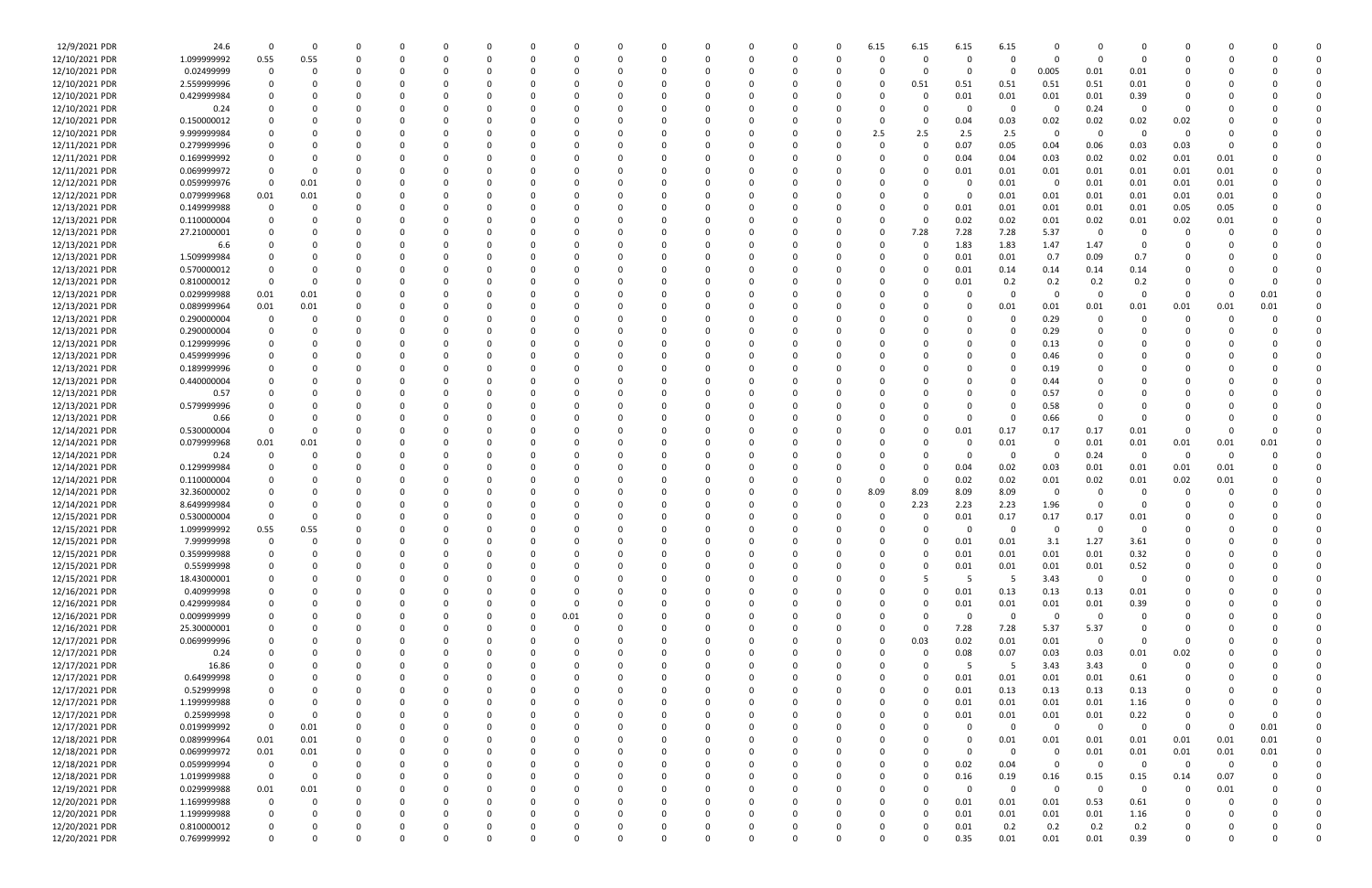| 12/20/2021 PDR | 0.290000004 |             |          |          | 0        | - 0      |   | <sup>0</sup> |          | $\Omega$ | - 0      | 0        |              | 0        |          |          |          | 0            | 0.29        |             |                | 0        |      |      |  |
|----------------|-------------|-------------|----------|----------|----------|----------|---|--------------|----------|----------|----------|----------|--------------|----------|----------|----------|----------|--------------|-------------|-------------|----------------|----------|------|------|--|
| 12/20/2021 PDR | 0.15        |             |          | $\Omega$ | -0       | $\Omega$ |   | $\Omega$     | $\Omega$ | $\Omega$ | $\Omega$ | $\Omega$ | $\Omega$     | $\Omega$ | $\Omega$ |          | $\Omega$ | $\mathbf 0$  | 0.15        |             | $\Omega$       | $\Omega$ |      |      |  |
|                |             |             |          |          |          |          |   |              |          |          |          |          |              |          |          |          |          |              |             |             |                |          |      |      |  |
| 12/20/2021 PDR | 0.15        |             |          |          |          |          |   |              |          |          |          |          |              |          |          |          |          | 0            | 0.15        |             |                |          |      |      |  |
| 12/20/2021 PDR | 0.290000004 |             |          |          |          |          |   |              |          |          |          |          |              |          |          |          |          | 0            | 0.29        |             |                |          |      |      |  |
| 12/20/2021 PDR | 0.189999996 |             |          |          |          |          |   |              |          |          |          |          |              |          |          |          |          |              |             |             | 0.19           |          |      |      |  |
|                |             |             |          |          |          |          |   |              |          |          |          |          |              |          |          |          |          |              |             |             |                |          |      |      |  |
| 12/20/2021 PDR | 0.15        |             |          |          |          |          |   |              |          |          |          |          |              |          |          |          |          |              | - റ         | - 0         | 0.15           |          |      |      |  |
| 12/20/2021 PDR | 0.189999996 |             |          |          |          |          |   |              |          |          |          |          |              |          |          |          |          | 0            | 0.19        |             |                |          |      |      |  |
| 12/20/2021 PDR | 0.170000004 |             |          |          |          |          |   |              |          |          |          |          |              |          |          |          |          | $\Omega$     | 0.17        |             |                |          |      |      |  |
|                |             |             |          |          |          |          |   |              |          |          |          |          |              |          |          |          |          |              |             |             |                |          |      |      |  |
| 12/20/2021 PDR | 0.230000004 |             |          |          |          |          |   |              |          |          |          |          |              |          |          |          |          | 0            | - 0         | 0.23        |                |          |      |      |  |
| 12/20/2021 PDR | 0.039999996 |             |          |          |          |          |   |              |          |          |          |          |              |          |          |          | O        | 0            | 0.04        |             |                |          |      |      |  |
| 12/20/2021 PDR | 0.069999996 |             |          |          |          |          |   |              |          |          |          |          |              |          |          | 0.03     | 0.02     | 0.01         | 0.01        |             |                |          |      |      |  |
| 12/20/2021 PDR | 24.6        |             |          |          |          |          |   |              |          |          |          |          |              | - 0      | 6.15     | 6.15     | 6.15     | 6.15         |             |             |                |          |      |      |  |
|                |             |             |          |          |          |          |   |              |          |          |          |          |              |          |          |          |          |              |             |             |                |          |      |      |  |
| 12/21/2021 PDR | 0.72        | 0.36        | 0.36     |          |          |          |   |              |          |          |          |          |              | - 0      | $\Omega$ | 0        | 0        | $\mathbf 0$  |             | - 0         | -0             | 0        |      |      |  |
| 12/21/2021 PDR | 0.810000012 | -0          |          |          |          |          |   |              |          |          |          |          |              |          |          |          | 0.01     | 0.2          | 0.2         | 0.2         | 0.2            | -0       |      |      |  |
| 12/21/2021 PDR | 0.200000004 |             |          |          |          |          |   |              |          |          |          |          |              |          |          | 0        | 0.03     | 0.03         | 0.04        | 0.03        | 0.02           | 0.03     | 0.02 |      |  |
|                |             |             |          |          |          |          |   |              |          |          |          |          |              |          |          |          |          |              |             |             |                |          |      |      |  |
| 12/21/2021 PDR | 0.16999998  |             |          |          |          |          |   |              |          |          |          |          |              |          |          | 0        | 0.01     | 0.01         | 0.01        | 0.01        | 0.01           | 0.06     | 0.06 |      |  |
| 12/22/2021 PDR | 2.249999988 |             |          |          |          |          |   |              |          |          |          |          |              |          |          | 0        | 0.01     | 0.01         | 0.01        | 0.9         | 1.32           | -0       |      |      |  |
| 12/22/2021 PDR | 1.739999988 |             |          |          |          |          |   |              |          |          |          |          |              |          | $\Omega$ | 0        | 0.01     | 0.01         | 0.03        | 0.03        | 1.66           |          |      |      |  |
|                |             |             |          |          |          |          |   |              |          |          |          |          |              |          |          |          |          |              |             |             |                |          |      |      |  |
| 12/22/2021 PDR | 24.6        |             |          |          |          |          |   |              |          |          |          |          |              | 0        | 6.15     | 6.15     | 6.15     | 6.15         |             | - 0         | 0              |          |      |      |  |
| 12/22/2021 PDR | 9.999999984 |             |          |          |          |          |   |              |          |          |          |          |              | - 0      | 2.5      | 2.5      | 2.5      | 2.5          |             |             |                |          |      |      |  |
| 12/22/2021 PDR | 20.00000002 |             |          |          |          |          |   |              |          |          |          |          |              |          |          | -5       | -5       | 5            | - 0         | - 0         | -0             |          |      |      |  |
| 12/23/2021 PDR |             |             |          |          |          |          |   |              |          |          |          |          |              |          |          |          |          |              |             |             |                |          |      |      |  |
|                | 0.52999998  |             |          |          |          |          |   |              |          |          |          |          |              |          |          |          | 0.01     | 0.01         | 0.49        | 0.01        | 0.01           |          |      |      |  |
| 12/23/2021 PDR | 0.209999988 |             |          |          |          |          |   |              |          |          |          |          |              |          |          | 0        | 0.01     | 0.01         | 0.06        | 0.12        | 0.01           |          |      |      |  |
| 12/23/2021 PDR | 1.689999996 |             |          |          |          |          |   |              |          |          |          |          |              |          |          | 0        | 0.01     | 0.01         | 0.03        | 0.03        | 1.61           |          |      |      |  |
| 12/23/2021 PDR | 0.269999988 |             |          |          |          |          |   |              |          |          |          |          |              |          |          |          | 0.01     | 0.12         | 0.12        | 0.01        | 0.01           |          |      |      |  |
|                |             |             |          |          |          |          |   |              |          |          |          |          |              |          |          |          |          |              |             |             |                |          |      |      |  |
| 12/23/2021 PDR | 2.32999998  |             |          |          |          |          |   |              |          |          |          |          |              |          |          |          | 0.01     | 1.12         | 1.12        | 0.07        | 0.01           | C        |      |      |  |
| 12/23/2021 PDR | 0.239999988 |             |          |          |          |          |   |              |          |          |          |          |              |          |          |          | 0.01     | 0.01         | 0.01        | 0.01        | 0.2            | -0       |      |      |  |
| 12/23/2021 PDR | 0.079999968 | 0.01        | 0.01     |          |          |          |   |              |          |          |          |          |              |          |          |          |          | 0            | 0.01        | 0.01        | 0.01           | 0.01     | 0.01 | 0.01 |  |
|                |             |             |          |          |          |          |   |              |          |          |          |          |              |          |          |          |          |              |             | - 0         | $\Omega$       |          |      |      |  |
| 12/23/2021 PDR | 0.12        |             |          |          |          |          |   |              |          |          |          |          |              |          |          |          |          | 0            | 0.12        |             |                | -0       |      |      |  |
| 12/23/2021 PDR | 0.140000004 |             |          |          |          |          |   |              |          |          |          |          |              |          |          |          |          | 0            |             |             | 0.14           |          |      |      |  |
| 12/23/2021 PDR | 0.140000004 |             |          |          |          |          |   |              |          |          |          |          |              |          |          |          | $\Omega$ | 0            |             |             | 0.14           |          |      |      |  |
| 12/23/2021 PDR | 9.999999984 |             |          |          |          |          |   |              |          |          |          |          |              | - 0      |          |          |          |              |             |             | 0              |          |      |      |  |
|                |             |             |          |          |          |          |   |              |          |          |          |          |              |          | 2.5      | 2.5      | 2.5      | 2.5          |             |             |                |          |      |      |  |
| 12/23/2021 PDR | 7.32        |             |          |          |          |          |   |              |          |          |          |          |              | 0        | 1.83     | 1.83     | 1.83     | 1.83         |             |             | $\Omega$       |          |      |      |  |
| 12/24/2021 PDR | 4.299999996 |             |          |          |          |          |   |              |          |          |          |          |              |          |          | 0        |          | 0            |             |             | 4.3            | C        | 0    |      |  |
| 12/24/2021 PDR | 0.029999988 |             | 0.01     |          |          |          |   |              |          |          |          |          |              |          |          |          | O        | 0            |             | $\Omega$    | 0              | 0        | 0.01 | 0.01 |  |
|                |             |             |          |          |          |          |   |              |          |          |          |          |              |          |          |          |          |              |             |             |                |          |      |      |  |
| 12/24/2021 PDR | 33.36       | $\Omega$    | 0        |          |          |          |   |              |          |          |          |          |              |          |          | 0        | 9.42     | 9.42         | 7.26        | 7.26        | - 0            | $\Omega$ | -0   |      |  |
| 12/26/2021 PDR | 0.079999968 | 0.01        | 0.01     |          |          |          |   |              |          |          |          |          |              |          |          | O        | 0        | 0.01         | 0.01        | 0.01        | 0.01           | 0.01     | 0.01 |      |  |
| 12/27/2021 PDR | 0.389999988 |             | $\Omega$ |          |          |          |   |              |          |          |          |          |              |          |          |          | 0.01     | 0.01         | 0.01        | 0.01        | 0.35           | -0       |      |      |  |
|                |             |             |          |          |          |          |   |              |          |          |          |          |              |          |          |          |          |              |             |             |                |          |      |      |  |
| 12/27/2021 PDR | 0.239999988 |             |          |          |          |          |   |              |          |          |          |          |              |          |          |          | 0.01     | 0.01         | 0.01        | 0.01        | 0.2            |          |      |      |  |
| 12/27/2021 PDR | 0.46999998  | $\Omega$    | $\Omega$ |          |          |          |   |              |          |          |          |          |              |          |          | 0        | 0.01     | 0.01         | 0.01        | 0.01        | 0.43           | $\Omega$ |      |      |  |
| 12/27/2021 PDR | 0.089999964 | 0.01        | 0.01     |          |          |          |   |              |          |          |          |          |              |          |          | O        | U        | 0.01         | 0.01        | 0.01        | 0.01           | 0.01     | 0.01 | 0.01 |  |
| 12/27/2021 PDR |             | $\Omega$    | $\Omega$ |          | 0        |          |   |              |          | $\Omega$ | $\Omega$ |          | $\Omega$     |          | 0        |          |          | 0            |             | 0           | $\mathbf 0$    | $\Omega$ | - 0  |      |  |
|                | 0.15        |             |          |          |          |          |   |              |          |          |          |          |              |          |          |          |          |              | 0.15        |             |                |          |      |      |  |
| 12/27/2021 PDR | 0.15        |             |          |          | 0        |          |   |              |          |          |          |          |              |          |          |          |          | 0            | 0.15        | $\Omega$    |                | 0        |      |      |  |
| 12/27/2021 PDR | 0.15        |             |          |          | 0        |          |   |              |          |          |          | 0        |              |          |          |          |          | 0            | 0.15        | 0           | 0              | 0        |      |      |  |
| 12/27/2021 PDR | 0.129999996 |             |          |          | n        |          |   |              |          |          |          |          |              |          |          |          |          | $\Omega$     | 0.13        |             | 0              |          |      |      |  |
|                |             |             |          |          |          |          |   |              |          |          |          |          |              |          |          |          |          |              |             |             |                |          |      |      |  |
| 12/27/2021 PDR | 0.140000004 |             |          |          | 0        |          |   |              |          |          |          | 0        |              |          |          |          |          | $\Omega$     | - 0         | $\Omega$    | 0.14           |          |      |      |  |
| 12/27/2021 PDR | 0.140000004 |             |          |          |          |          |   |              |          |          |          |          |              |          |          |          |          |              |             | $\Omega$    | 0.14           |          |      |      |  |
| 12/27/2021 PDR | 0.15        |             |          |          | O        |          |   |              |          |          |          |          |              |          |          |          |          | $\Omega$     | $\Omega$    | $\Omega$    | 0.15           |          |      |      |  |
|                |             |             |          |          |          |          |   |              |          |          |          |          |              |          |          |          |          |              |             |             |                |          |      |      |  |
| 12/27/2021 PDR | 0.189999996 |             |          |          | 0        |          |   |              |          |          |          | 0        |              |          |          |          |          | 0            | 0.19        | - 0         | 0              |          |      |      |  |
| 12/27/2021 PDR | 0.310000008 |             |          |          | 0        |          |   |              |          |          |          |          |              |          |          |          |          | 0            | 0.14        | 0.17        |                |          |      |      |  |
| 12/27/2021 PDR | 0.380000004 |             |          |          | 0        |          |   |              |          |          |          | 0        |              |          |          |          |          | $\Omega$     | 0.38        | $\Omega$    |                |          |      |      |  |
| 12/27/2021 PDR | 0.380000004 |             |          |          | O        |          |   |              |          |          |          |          |              |          |          |          |          | 0            | 0.38        |             |                |          |      |      |  |
|                |             |             |          |          |          |          |   |              |          |          |          |          |              |          |          |          |          |              |             |             |                |          |      |      |  |
| 12/27/2021 PDR | 0.189999996 |             |          |          | 0        |          |   |              |          |          |          |          |              |          |          |          | $\Omega$ | 0            | 0.19        | - 0         | 0              | -0       |      |      |  |
| 12/27/2021 PDR | 0.16999998  |             |          |          | C        |          |   |              |          |          |          |          |              |          |          | 0        | 0.01     | 0.01         | 0.01        | 0.01        | 0.01           | 0.06     | 0.06 |      |  |
| 12/27/2021 PDR | 0.200000016 |             |          |          | 0        |          |   |              |          |          |          |          |              |          | 0        | 0.06     | 0.04     | 0.02         | 0.02        | 0.02        | 0.02           | 0.02     |      |      |  |
|                |             |             |          |          |          |          |   |              |          |          |          |          |              |          |          |          |          |              |             |             |                |          |      |      |  |
| 12/27/2021 PDR | 35.52       | 0           | $\Omega$ |          | 0        |          |   | 0            | 0        |          | 0        | $\Omega$ | <sup>0</sup> | 0        | $\Omega$ | 9.42     | 9.42     | 9.42         | 7.26        | $\mathbf 0$ | - 0            | 0        |      |      |  |
| 12/27/2021 PDR | 29.79000001 | $\mathbf 0$ | 0        | 0        | 0        |          |   |              | 0        |          | 0        | 0        |              | 0        | 0        | 8.09     | 8.09     | 8.09         | 5.52        | - 0         | 0              | 0        |      |      |  |
| 12/28/2021 PDR | 1.099999992 | 0.55        | 0.55     | $\Omega$ | $\Omega$ |          |   |              |          |          |          | $\Omega$ |              |          |          | $\Omega$ | $\Omega$ | $\mathsf{o}$ | $\mathbf 0$ | $\Omega$    | $\overline{0}$ | $\Omega$ |      |      |  |
|                |             |             |          |          |          |          |   |              |          |          |          |          |              |          |          |          |          |              |             |             |                |          |      |      |  |
| 12/28/2021 PDR | 0.64999998  | 0           |          | 0        | 0        |          |   |              |          |          |          | 0        |              |          |          | 0        | 0.01     | 0.01         | 0.01        | 0.01        | 0.61           |          |      |      |  |
| 12/28/2021 PDR | 0.239999988 | 0           | $\Omega$ |          | 0        |          |   |              |          |          |          |          |              |          |          | 0        | 0.01     | 0.01         | 0.01        | 0.01        | 0.2            | 0        |      |      |  |
| 12/28/2021 PDR | 0.489999984 | $\mathbf 0$ | $\Omega$ | $\Omega$ | 0        |          |   |              |          |          |          | 0        |              |          | $\Omega$ | 0        | 0.01     | 0.01         | 0.01        | 0.01        | 0.45           | 0        |      |      |  |
|                |             | $\Omega$    | - 0      | $\Omega$ |          |          |   |              |          |          |          |          |              |          |          |          |          |              |             |             |                |          |      |      |  |
| 12/28/2021 PDR | 9.999999984 |             |          |          | 0        |          |   |              |          |          |          | 0        |              | -0       | 2.5      | 2.5      | 2.5      | 2.5          | -0          | - 0         | 0              |          |      |      |  |
| 12/29/2021 PDR | 0.72        | 0.36        | 0.36     | $\Omega$ | 0        |          |   |              | O        |          | 0        | $\Omega$ | <sup>0</sup> |          |          | $\Omega$ | $\Omega$ | $\mathsf{o}$ | $\Omega$    | $\Omega$    | $\overline{0}$ | 0        |      |      |  |
| 12/29/2021 PDR | 0.479999988 | 0           | 0        |          | 0        |          |   |              |          |          | 0        | 0        | 0            |          |          | 0        | 0.01     | 0.01         | 0.01        | 0.01        | 0.44           | 0        |      |      |  |
| 12/29/2021 PDR | 0.76999998  | $\Omega$    | $\Omega$ | $\Omega$ | $\Omega$ | $\Omega$ | O | 0            | $\Omega$ | $\Omega$ | $\Omega$ | $\Omega$ | $\Omega$     | $\Omega$ | $\Omega$ | $\Omega$ | 0.01     | 0.01         | $0.01\,$    | $0.01\,$    | 0.73           | $\Omega$ |      | 0    |  |
|                |             |             |          |          |          |          |   |              |          |          |          |          |              |          |          |          |          |              |             |             |                |          |      |      |  |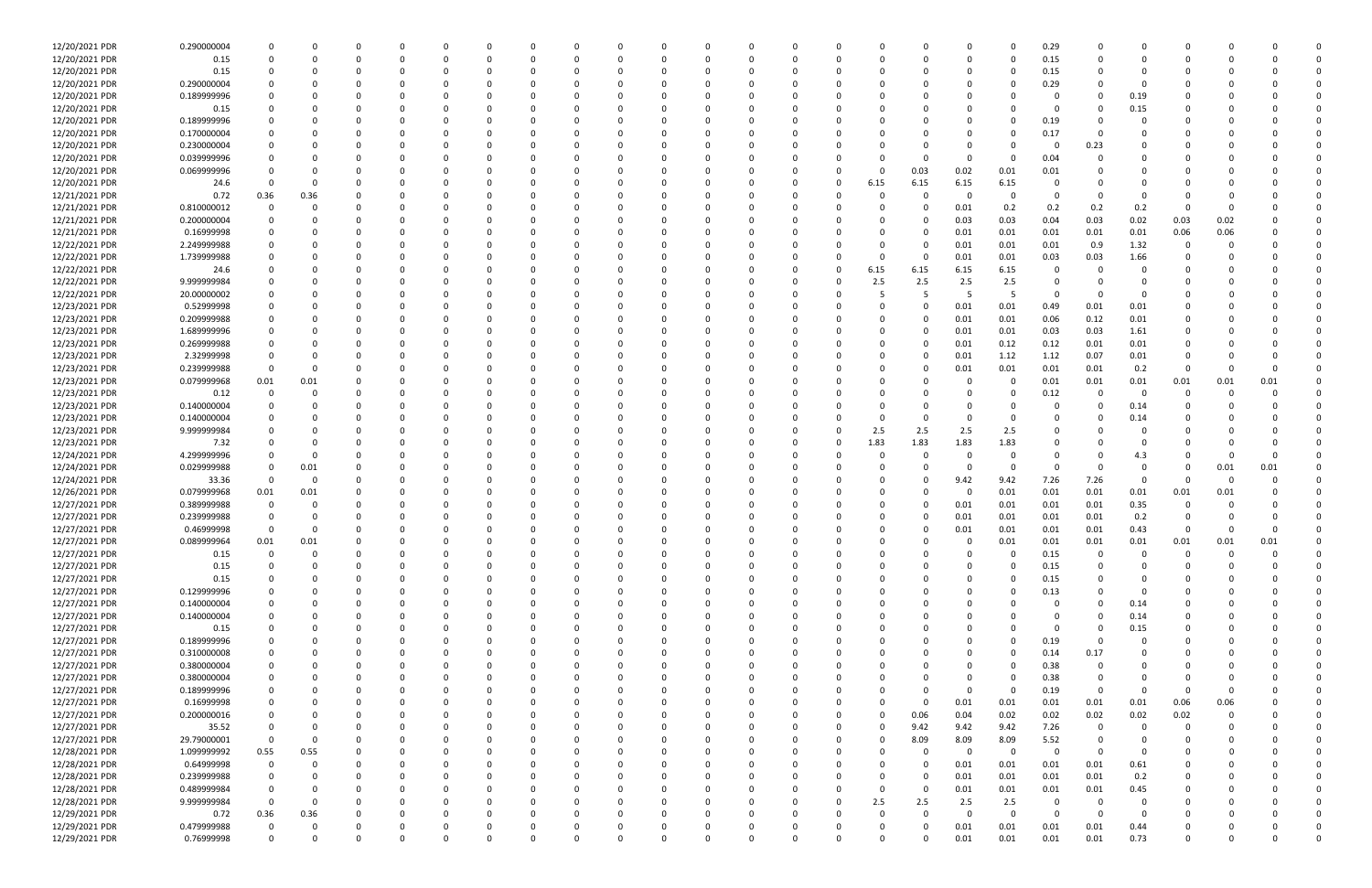| 12/29/2021 PDR | 1.269999996 | 0            | 0        |          | - 0      | 0        |  |          |          |          | $\Omega$ |  | 0        |          | $\Omega$    | 0.01         | 0.01                | 0.03        | 0.03     | 1.19     |          |          |  |
|----------------|-------------|--------------|----------|----------|----------|----------|--|----------|----------|----------|----------|--|----------|----------|-------------|--------------|---------------------|-------------|----------|----------|----------|----------|--|
| 12/29/2021 PDR | 0.810000012 | $\Omega$     | $\Omega$ |          | $\Omega$ | O        |  | 0        |          | $\Omega$ | $\Omega$ |  | $\Omega$ | $\Omega$ | $\Omega$    | 0.01         | 0.2                 | 0.2         | 0.2      | 0.2      |          |          |  |
| 12/29/2021 PDR | 0.459999984 |              |          |          |          |          |  |          |          |          |          |  | 0        |          | $\Omega$    | 0.01         | 0.01                | 0.01        | 0.01     | 0.42     |          |          |  |
| 12/29/2021 PDR | 0.15        |              |          |          |          |          |  |          |          |          |          |  |          |          |             |              | 0                   | 0.15        | $\Omega$ | $\Omega$ |          |          |  |
| 12/29/2021 PDR | 0.140000004 |              |          |          |          |          |  |          |          |          |          |  |          |          |             |              | $\Omega$            | 0           |          | 0.14     |          |          |  |
| 12/29/2021 PDR | 0.189999996 |              |          |          |          |          |  |          |          |          |          |  |          |          |             |              | 0                   | 0.19        |          | 0        |          |          |  |
| 12/29/2021 PDR | 0.189999996 |              |          |          |          |          |  |          |          |          |          |  |          |          |             |              | 0                   | 0.19        |          | 0        |          |          |  |
| 12/29/2021 PDR | 0.189999996 |              |          |          |          |          |  |          |          |          |          |  |          |          |             |              | 0                   | 0.19        |          |          |          |          |  |
| 12/29/2021 PDR | 0.380000004 |              |          |          |          |          |  |          |          |          |          |  |          |          |             |              | 0                   | 0.38        |          |          |          |          |  |
| 12/29/2021 PDR | 0.380000004 |              |          |          |          |          |  |          |          |          |          |  |          |          |             |              | 0                   | 0.38        |          |          |          |          |  |
| 12/29/2021 PDR | 0.039999996 |              |          |          |          |          |  |          |          |          |          |  |          |          |             |              | 0                   | 0.04        | $\Omega$ | $\Omega$ |          |          |  |
| 12/30/2021 PDR | 1.340000004 |              |          |          |          |          |  |          |          |          |          |  |          |          |             | 0.01         |                     |             | 0.01     |          |          |          |  |
|                |             |              |          |          |          |          |  |          |          |          |          |  |          |          |             |              | 0.53                | 0.2         |          | 0.59     |          |          |  |
| 12/30/2021 PDR | 0.690000012 | 0            | 0        |          |          |          |  |          |          | -0       |          |  | 0        |          | $\Omega$    | 0.01         | 0.17                | 0.17        | 0.17     | 0.17     |          |          |  |
| 12/30/2021 PDR | 0.219999984 | 0            | 0        |          |          |          |  |          |          |          |          |  |          |          | $\Omega$    | 0.01         | 0.01                | 0.01        | 0.01     | 0.18     |          |          |  |
| 12/30/2021 PDR | 0.739999992 | 0.37         | 0.37     |          |          |          |  |          |          |          |          |  |          |          |             |              | 0                   | 0           | - 0      | $\Omega$ |          |          |  |
| 12/31/2021 PDR | 1.77        | 0            |          |          |          |          |  |          |          |          |          |  |          |          |             |              | 1.1                 | 0.67        |          | 0        |          |          |  |
| 12/31/2021 PDR | 1.209999996 |              |          |          |          |          |  |          |          |          |          |  |          |          |             |              | 0.6                 | 0.61        |          |          |          |          |  |
| 1/3/2021 PDR   | 0.019999992 |              |          |          |          |          |  |          |          |          |          |  |          |          |             |              | 0.01                | 0           |          | 0.01     |          |          |  |
| 1/4/2021 PDR   | 1.400000004 | 0            |          |          |          |          |  |          |          |          |          |  | 0        |          |             | $\Omega$     | 1.4                 | 0           | $\Omega$ | 0        |          |          |  |
| 1/5/2021 PDR   | 0.04999998  |              |          |          |          |          |  |          |          |          |          |  |          |          | $\Omega$    | 0.01         | 0.01                | 0.01        | 0.01     | 0.01     |          |          |  |
| 1/5/2021 PDR   | 0.04999998  |              |          |          |          |          |  |          |          |          |          |  |          |          | $\Omega$    | 0.01         | 0.01                | 0.01        | 0.01     | 0.01     |          |          |  |
| 1/5/2021 PDR   | 0.04999998  |              |          |          |          |          |  |          |          |          |          |  |          |          | 0           | 0.01         | 0.01                | 0.01        | $0.01\,$ | 0.01     |          |          |  |
| 1/5/2021 PDR   | 2.359999992 |              |          |          |          |          |  |          |          |          |          |  |          |          | 0           | 1.18         | 1.18                | 0           | - 0      | $\Omega$ |          |          |  |
| 1/5/2021 PDR   | 6.340000008 |              |          |          |          |          |  |          |          |          |          |  |          |          | 0           | 3.17         | 3.17                | 0           |          |          |          |          |  |
| 1/5/2021 PDR   | 0.42        |              |          |          |          |          |  |          |          |          |          |  |          |          | $\Omega$    | 0.21         | 0.21                | 0           |          |          |          |          |  |
| 1/5/2021 PDR   | 0.729999996 |              |          |          |          |          |  |          |          |          |          |  |          |          |             | <sup>0</sup> | 0.73                | $\Omega$    |          |          |          |          |  |
| 1/5/2021 PDR   | 0.080000004 |              |          |          |          |          |  |          |          |          |          |  |          |          |             |              | 0.08                | $\Omega$    |          |          |          |          |  |
| 1/6/2021 PDR   | 0.829999997 |              |          |          |          |          |  |          |          |          |          |  |          |          |             |              | 0.83                |             |          |          |          |          |  |
| 1/6/2021 PDR   | 0.42        |              |          |          |          |          |  |          |          |          |          |  |          |          |             | 0.21         | 0.21                |             |          |          |          |          |  |
| 1/6/2021 PDR   | 0.42        |              |          |          |          |          |  |          |          |          |          |  |          |          | 0           | 0.21         | 0.21                |             |          |          |          |          |  |
| 1/6/2021 PDR   | 0.469583337 |              |          |          |          |          |  |          |          | -0       |          |  | n        | 0        | $\mathbf 0$ | 0.469583     | 0                   | 0           |          |          |          |          |  |
| 1/6/2021 PDR   | 1.573750039 |              |          |          |          |          |  |          |          |          |          |  | 0        |          | 0           | 1.57375      | 0                   | 0           |          |          |          |          |  |
| 1/6/2021 PDR   | 0.110000004 |              |          |          |          |          |  |          |          |          |          |  |          |          |             |              | $\Omega$            | 0.11        |          |          |          |          |  |
|                |             |              |          |          |          |          |  |          |          |          |          |  |          |          |             |              |                     |             |          |          |          |          |  |
| 1/6/2021 PDR   | 0.110000004 |              |          |          |          |          |  |          |          |          |          |  |          |          |             | 0            | - 0                 | 0.11        |          |          |          |          |  |
| 1/7/2021 PDR   | 2.800000008 |              |          |          |          |          |  |          |          |          |          |  |          |          |             | 1.4          | 1.4                 | 0           |          |          |          |          |  |
| 1/7/2021 PDR   | 4.960000008 |              |          |          |          |          |  |          |          |          |          |  |          |          | $\Omega$    | 2.48         | 2.48                | $\Omega$    |          |          |          |          |  |
| 1/7/2021 PDR   | 0.42        |              |          |          |          |          |  |          |          |          |          |  |          |          |             | 0.21         | 0.21                | 0           |          |          |          |          |  |
| 1/7/2021 PDR   | 3.72        |              |          |          |          |          |  |          |          |          |          |  | n        |          | $\Omega$    | 1.86         | 1.86                | 0           |          |          |          |          |  |
| 1/7/2021 PDR   | 0.84        |              |          |          |          |          |  |          |          |          |          |  |          |          |             | 0.42         | 0.42                | 0           |          |          |          |          |  |
| 1/8/2021 PDR   | 0.140000004 |              | -0       |          |          |          |  |          |          |          |          |  |          |          |             | 0            | 0                   | 0.14        |          | O        |          |          |  |
| 1/8/2021 PDR   | 0.21        | $\mathbf 0$  |          |          | O        |          |  |          |          |          |          |  |          |          |             |              | 0.21                | 0           |          |          |          |          |  |
| 1/8/2021 PDR   | 0.230000004 | $\Omega$     | $\Omega$ |          | $\Omega$ | $\Omega$ |  | 0        |          | $\Omega$ | $\Omega$ |  | $\Omega$ |          |             |              | 0.23                | $\Omega$    | $\Omega$ | $\Omega$ | 0        |          |  |
| 1/9/2021 PDR   | 0.092499999 | 0            | $\Omega$ |          | 0        |          |  | 0        | $\Omega$ | 0.0925   |          |  | $\Omega$ |          |             |              | $\mathbf 0$         | $\Omega$    |          |          | 0        |          |  |
| 1/11/2021 PDR  | 0.009999996 | 0            | 0        |          | 0        | 0        |  | 0        |          | 0        | $\Omega$ |  | 0        |          |             |              | 0                   | 0           | $\Omega$ | - 0      | 0.01     | $\Omega$ |  |
| 1/11/2021 PDR  | 0.039999984 | $\Omega$     |          |          | 0        | O        |  | 0        |          | $\Omega$ | $\Omega$ |  | n        |          |             |              | 0                   | 0.01        | 0.01     | 0.01     | 0.01     |          |  |
| 1/11/2021 PDR  | 3.170000004 | 0            |          |          | 0        | 0        |  | 0        |          | 0        |          |  | 0        |          |             | $\Omega$     | 3.17                | $\mathbf 0$ | $\Omega$ | 0        | $\Omega$ |          |  |
| 1/11/2021 PDR  | 0.21        | $\Omega$     |          |          | 0        |          |  |          |          |          |          |  |          |          | 0           | $\Omega$     | 0.21                | 0           |          | $\Omega$ |          |          |  |
| 1/12/2021 PDR  | 0.619999992 | 0            |          |          | 0        | 0        |  |          |          |          |          |  |          |          | 0           | 0.31         | 0.31                | $\Omega$    |          | 0        |          |          |  |
| 1/12/2021 PDR  | 2.800000008 | 0            |          |          | 0        |          |  | 0        |          | 0        |          |  | 0        |          | $\Omega$    | 1.4          | 1.4                 | 0           |          | 0        |          |          |  |
| 1/13/2021 PDR  | 0.099999996 | 0            |          |          | 0        |          |  | 0        |          | 0        |          |  | n        |          |             |              | $\mathbf 0$         | 0.1         |          |          |          |          |  |
| 1/13/2021 PDR  | 0.099999996 | 0            |          |          | 0        | 0        |  | 0        |          | -0       |          |  |          |          |             |              | 0                   | 0.1         | $\Omega$ | $\Omega$ | 0        |          |  |
| 1/13/2021 PDR  | 0.175000002 |              |          |          |          |          |  |          |          |          |          |  |          |          |             |              | 0                   | $\mathbf 0$ | 0.14     | 0.035    |          |          |  |
| 1/13/2021 PDR  | 0.21        |              |          |          | 0        | 0        |  | 0        |          |          |          |  |          |          |             |              | 0.21                | $\mathbf 0$ | $\Omega$ | $\Omega$ |          |          |  |
| 1/13/2021 PDR  | 0.032499987 | 0            |          |          | 0        | 0        |  |          |          |          |          |  |          |          | 0           | $\Omega$     | 0.01                | 0.01        | 0.01     | 0.0025   |          |          |  |
| 1/14/2021 PDR  | 0.42        |              |          |          | 0        |          |  | 0        |          | $\Omega$ |          |  |          |          | $\Omega$    | 0.21         | 0.21                | $\mathbf 0$ | $\Omega$ | 0        |          |          |  |
|                |             | $\Omega$     |          |          |          |          |  |          |          |          | $\Omega$ |  |          |          | $\Omega$    | 0.42         |                     |             |          | $\Omega$ |          | $\Omega$ |  |
| 1/14/2021 PDR  | 0.84        |              | 0        |          | 0        | 0        |  | 0        |          | 0        |          |  | 0        |          |             |              | 0.42                | 0           |          |          | 0        |          |  |
| 1/15/2021 PDR  | 0.42        | 0            |          |          | 0        | 0        |  | 0        |          | 0        | $\Omega$ |  | 0        |          | $\Omega$    | 0.21         | 0.21                | 0           |          | 0        |          | -0       |  |
| 1/15/2021 PDR  | 18.78       |              |          |          | $\Omega$ | 0        |  | 0        |          | $\Omega$ | $\Omega$ |  | $\Omega$ |          | $\Omega$    | 9.39         | 9.39                | $\Omega$    |          | 0        |          |          |  |
| 1/15/2021 PDR  | 2.539999992 | 0            |          |          | 0        | 0        |  | 0        |          | 0        |          |  | 0        |          | 0           | 1.27         | 1.27                | $\Omega$    |          | 0        |          |          |  |
| 1/15/2021 PDR  | 0.999999996 | $\mathbf 0$  |          |          | 0        | 0        |  |          |          | 0        |          |  | 0        |          | 0           |              | 0 0.010417 0.979167 |             | 0.010417 | 0        |          |          |  |
| 1/18/2021 PDR  | 0.309999996 | $\mathbf 0$  | $\Omega$ |          | 0        | 0        |  | 0        |          | $\Omega$ |          |  | 0        |          | 0           | $\Omega$     | 0.31                | 0           | $\Omega$ | 0        |          |          |  |
| 1/18/2021 PDR  | 1.179999996 | 0            | 0        |          | 0        | 0        |  | 0        |          | 0        |          |  | 0        |          | 0           | 0            | 1.18                | $\mathbf 0$ |          | $\Omega$ |          |          |  |
| 1/19/2021 PDR  | 0.019999992 | $\mathbf 0$  | $\Omega$ | $\Omega$ | 0        | 0        |  | 0        |          | 0        | $\Omega$ |  | 0        |          | 0           | $\Omega$     | 0.01                | 0.01        |          | 0        | O        |          |  |
| 1/19/2021 PDR  | 9.39        | 0            | 0        |          | 0        | O        |  | 0        |          | 0        | 0        |  | 0        |          | 0           | $\Omega$     | 9.39                | 0           |          | 0        |          |          |  |
| 1/20/2021 PDR  | 0.21        | $\mathbf{0}$ | $\Omega$ | $\Omega$ | $\Omega$ | $\Omega$ |  | $\Omega$ |          | $\Omega$ | $\Omega$ |  | $\Omega$ |          | $\Omega$    |              | 0.21                | $\mathbf 0$ | $\Omega$ | $\Omega$ |          |          |  |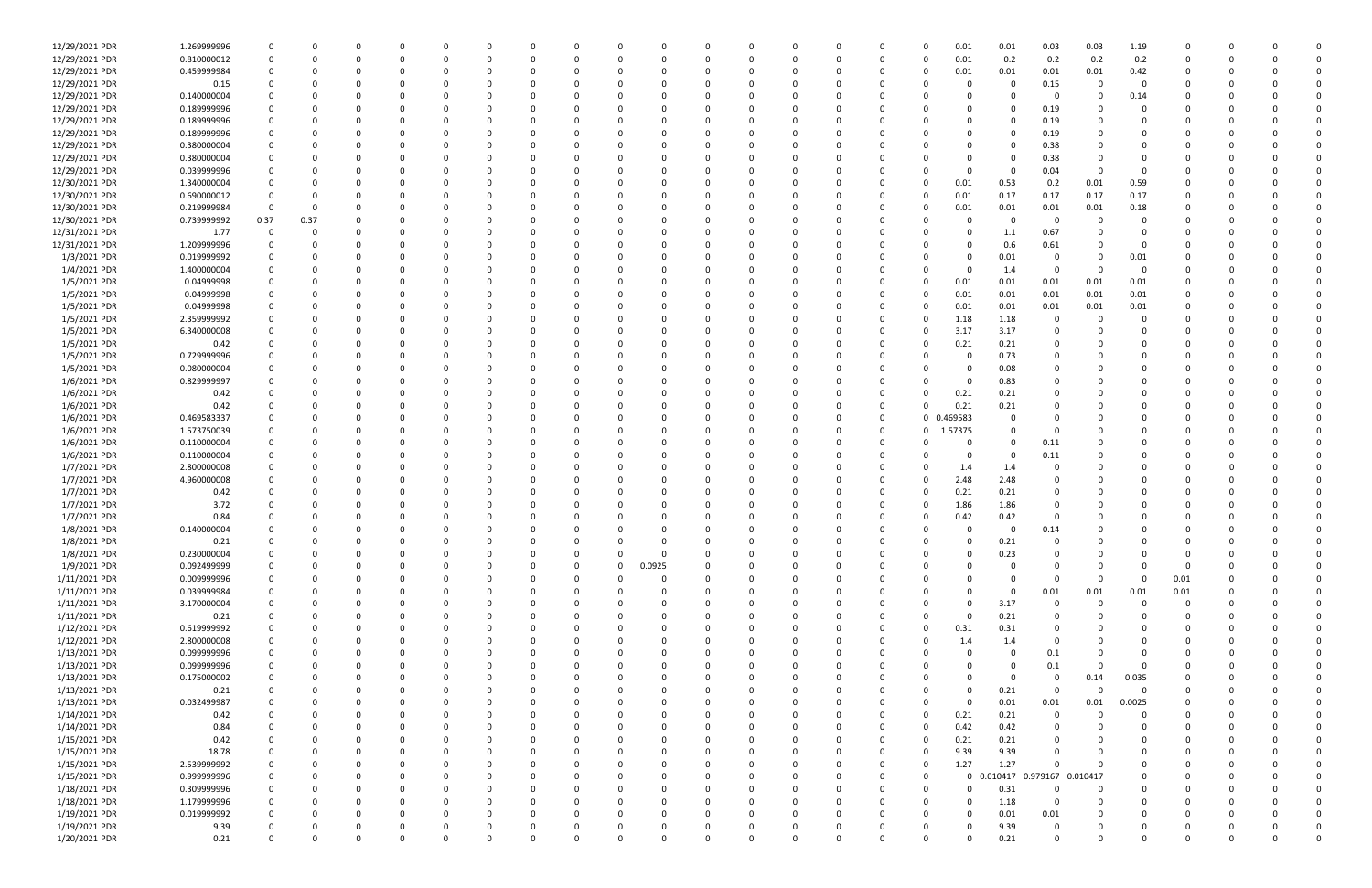| 1/20/2021 PDR | 3.170000004 |             |          |          |          |          |              |          |          |        |          |          |          |          |          |             |             | 3.17        | 0                 |          |             |          |          |          |  |
|---------------|-------------|-------------|----------|----------|----------|----------|--------------|----------|----------|--------|----------|----------|----------|----------|----------|-------------|-------------|-------------|-------------------|----------|-------------|----------|----------|----------|--|
| 1/21/2021 PDR | 0.009999996 |             |          | $\Omega$ |          |          | <sup>0</sup> | $\Omega$ |          |        | $\Omega$ | $\Omega$ |          | 0        | $\Omega$ | $\Omega$    | $\Omega$    | 0           | 0.01              | $\Omega$ | 0           | 0        |          |          |  |
| 1/22/2021 PDR | 3.759999996 |             |          |          |          |          |              |          |          |        |          |          |          |          | 0        |             | 0 0.039167  | 3.681667    | 0.039167          |          |             |          |          |          |  |
| 1/22/2021 PDR | 2.480000004 |             |          |          |          |          |              |          |          |        |          |          |          |          |          |             | $\Omega$    | 2.48        |                   |          |             |          |          |          |  |
| 1/22/2021 PDR | 0.21        |             |          |          |          |          |              |          |          |        |          |          |          |          |          |             | 0           | 0.21        | 0                 |          |             |          |          |          |  |
| 1/25/2021 PDR | 0.140000004 |             |          |          |          |          |              |          |          |        |          |          |          |          |          |             |             | 0           | 0.14              |          |             |          |          |          |  |
| 1/25/2021 PDR |             |             |          |          |          |          |              |          |          |        |          |          |          |          |          |             |             |             |                   |          |             |          |          |          |  |
|               | 1.86        |             |          |          |          |          |              |          |          |        |          |          |          |          |          |             |             | 1.86        |                   |          |             |          |          |          |  |
| 1/25/2021 PDR | 1.269999996 |             |          |          |          |          |              |          |          |        |          |          |          |          |          |             | $\Omega$    | 1.27        |                   |          |             |          |          |          |  |
| 1/27/2021 PDR | 0.009999999 |             |          |          |          |          |              |          |          |        |          |          |          |          |          | 0           | 0.01        | 0           |                   |          |             |          |          |          |  |
| 1/27/2021 PDR | 0.84        |             |          |          |          |          |              |          |          |        |          |          |          |          |          |             | 0.42        | 0.42        | $\Omega$          |          |             |          |          |          |  |
| 1/28/2021 PDR | 0.039999984 |             |          |          |          |          |              |          |          |        |          |          |          |          |          |             | 0           | 0.01        | 0.01              | 0.01     | 0.01        |          |          |          |  |
| 1/28/2021 PDR | 0.029999988 |             |          |          |          |          |              |          |          |        |          |          |          |          |          |             |             | 0           | 0.01              | 0.01     | 0.01        |          |          |          |  |
| 1/29/2021 PDR | 1.400000004 |             |          |          |          |          |              |          |          |        |          |          |          |          |          |             |             | 1.4         | 0                 | $\Omega$ | 0           |          |          |          |  |
| 1/29/2021 PDR | 0.21        |             |          |          |          |          |              |          |          |        |          |          |          |          |          |             | 0           | 0.21        | 0                 |          |             |          |          |          |  |
| 2/1/2021 PDR  | 1.130000004 |             |          |          |          |          |              |          |          |        |          |          |          |          |          |             | 0.42        | 0.42        | 0.29              |          |             |          |          |          |  |
| 2/2/2021 PDR  | 0.42        |             |          |          |          |          |              |          |          |        |          |          |          |          |          |             | 0.21        | 0.21        |                   |          |             |          |          |          |  |
| 2/2/2021 PDR  | 0.420208333 |             |          |          |          |          |              |          |          |        |          |          |          |          |          |             | 0           | 0.420208    |                   |          |             |          |          |          |  |
| 2/3/2021 PDR  | 0.009999996 |             |          |          |          |          |              |          |          |        |          |          |          |          |          |             |             | 0           |                   |          | -0          | 0        |          | 0.01     |  |
| 2/3/2021 PDR  | 0.039999984 |             |          |          |          |          | O            |          |          |        |          |          |          |          |          |             |             |             |                   | - 0      | 0.01        | 0.01     | 0.01     | 0.01     |  |
| 2/3/2021 PDR  |             |             |          |          |          |          | 0            |          |          |        |          |          |          |          |          |             |             |             | - 0               |          |             |          |          |          |  |
|               | 0.047499999 |             |          |          |          |          |              | 0.0475   |          |        |          |          |          |          |          |             |             |             |                   |          |             |          |          |          |  |
| 2/3/2021 PDR  | 0.124999995 |             |          |          |          |          | 0            | 0.025    |          |        |          |          |          |          |          |             |             | 0           | 0                 | 0.1      |             |          |          |          |  |
| 2/3/2021 PDR  | 0.140000004 |             |          |          |          |          |              |          |          |        |          |          |          |          |          |             |             | 0           | 0.14              | 0        |             |          |          |          |  |
| 2/3/2021 PDR  | 0.920000016 |             |          |          |          |          |              |          |          |        |          |          |          |          |          |             | 0           | 0.23        | 0.23              | 0.23     | 0.23        |          |          |          |  |
| 2/3/2021 PDR  | 2.359999992 |             |          |          |          |          |              |          |          |        |          |          |          |          |          |             | 1.18        | 1.18        | 0                 |          |             |          |          |          |  |
| 2/3/2021 PDR  | 0.42        |             |          |          |          |          |              |          |          |        |          |          |          |          |          |             | 0.21        | 0.21        | 0                 | - റ      |             |          |          |          |  |
| 2/3/2021 PDR  | 9.699999996 |             |          |          |          |          |              |          |          |        |          |          |          |          |          |             |             | 2.5         | 2.4               | 2.4      | 2.4         |          |          |          |  |
| 2/3/2021 PDR  | 5.000000004 |             |          |          |          |          |              |          |          |        |          |          |          |          |          |             | $\Omega$    | -5          | 0                 |          |             |          |          |          |  |
| 2/3/2021 PDR  | 1.130000004 |             |          |          |          |          |              |          |          |        |          |          |          |          |          |             | 0.42        | 0.42        | 0.29              |          |             |          |          |          |  |
| 2/3/2021 PDR  | 3.399999996 |             |          |          |          |          |              |          |          |        |          |          |          |          |          |             | 1.27        | 1.27        | 0.86              |          |             |          |          |          |  |
| 2/4/2021 PDR  | 5.330000004 | $\Omega$    |          |          |          |          |              |          |          |        |          |          |          |          |          |             | 0           | 3.17        | 2.16              |          |             |          |          |          |  |
| 2/5/2021 PDR  | 0.019999992 | 0.01        |          |          |          |          |              |          |          |        |          |          |          |          |          |             |             | 0           | 0                 |          |             |          |          | 0.01     |  |
| 2/5/2021 PDR  | 2.480000004 |             |          |          |          |          |              |          |          |        |          |          |          |          |          |             |             | 2.48        |                   |          |             |          |          |          |  |
|               |             |             |          |          |          |          |              |          |          |        |          |          |          |          |          |             |             |             |                   |          |             |          |          |          |  |
| 2/5/2021 PDR  | 0.21        |             |          |          |          |          |              |          |          |        |          |          |          |          |          |             |             | 0.21        |                   |          |             |          |          |          |  |
| 2/5/2021 PDR  | 1.86        |             |          |          |          |          |              |          |          |        |          |          |          |          |          |             |             | 1.86        |                   |          |             | -0       |          |          |  |
| 2/6/2021 PDR  | 0.059999976 | 0.01        | 0.01     |          |          |          |              |          |          |        |          |          |          |          |          |             |             | 0.01        | 0                 | - 0      | 0           | 0.01     | 0.01     | 0.01     |  |
| 2/8/2021 PDR  | 0.920000016 | 0           |          |          |          |          |              |          |          |        |          |          |          |          |          |             | 0           | 0.23        | 0.23              | 0.23     | 0.23        | $\Omega$ |          |          |  |
| 2/8/2021 PDR  | 1.130000004 | - 0         |          |          |          |          |              |          |          |        |          |          |          |          |          |             | 0.42        | 0.42        | 0.29              |          |             | 0        |          | $\Omega$ |  |
| 2/8/2021 PDR  | 0.029999988 | 0.01        |          |          |          |          |              |          |          |        |          |          |          |          |          |             | $\Omega$    | 0           | -C                |          |             | 0        | 0.01     | 0.01     |  |
| 2/9/2021 PDR  | 0.260000004 |             |          |          |          |          |              |          |          |        |          |          |          |          |          |             |             | O           | 0.26              |          |             |          |          |          |  |
| 2/9/2021 PDR  | 9.100000008 |             |          |          |          |          |              |          |          |        |          |          |          |          | 0        | 2.48        | 2.48        | 2.48        | 1.66              |          |             |          |          |          |  |
| 2/9/2021 PDR  | 0.770000004 |             |          |          |          |          |              |          |          |        |          |          |          |          |          | 0.21        | 0.21        | 0.21        | 0.14              | 0        |             |          |          |          |  |
| 2/9/2021 PDR  | 0.920000016 | 0           | 0        | $\Omega$ | $\Omega$ | $\Omega$ | $\Omega$     | 0        | 0        |        | $\Omega$ | $\Omega$ | $\Omega$ | $\Omega$ | $\Omega$ | $\Omega$    | $\mathbf 0$ | 0.23        | 0.23              | 0.23     | 0.23        | $\Omega$ |          |          |  |
| 2/9/2021 PDR  | 7.499999988 | 0           | O        | $\Omega$ |          | $\Omega$ | 0            | 0        |          |        | 0        |          | ŋ        | $\Omega$ | $\Omega$ | 2.5         | 2.5         | 2.5         | $\Omega$          | $\Omega$ | $\mathbf 0$ | $\Omega$ |          |          |  |
| 2/10/2021 PDR | 1.454583333 | $\mathbf 0$ |          |          |          |          | 0            | - 0      |          |        |          |          |          |          | 0        | $\mathbf 0$ | .454583     | $\mathbf 0$ | - 0               |          | 0           | 0        |          | 0        |  |
| 2/10/2021 PDR | 0.029999988 | 0.01        |          |          |          |          | 0            | - 0      |          |        |          | $\Omega$ |          | $\Omega$ | 0        | $\Omega$    | 0           | $\mathbf 0$ | $\Omega$          | $\Omega$ | $\Omega$    | $\Omega$ | 0.01     | 0.01     |  |
|               |             |             |          |          |          |          |              |          |          |        |          |          |          |          |          |             |             |             |                   |          |             |          |          |          |  |
| 2/10/2021 PDR | 0.239999994 | $\Omega$    |          |          |          |          | 0            |          |          |        |          |          |          |          | 0        | 0           | 0.04        | $0.16\,$    | $\mathbf 0$       | 0.04     |             | 0        |          |          |  |
| 2/10/2021 PDR | 0.279999996 |             |          |          |          |          | 0            |          |          |        |          |          |          |          | 0        |             | $\Omega$    | 0           | 0.28              | 0        |             |          |          |          |  |
| 2/10/2021 PDR | 14.68000001 | $\mathbf 0$ |          |          |          |          |              |          |          |        |          |          |          |          | 0        | 0           | 7.34        | 7.34        | 0                 |          |             | 0        |          |          |  |
| 2/10/2021 PDR | 1.130000004 | $\mathbf 0$ | 0        |          |          |          |              |          |          |        |          |          |          |          | 0        |             | 0.42        | 0.42        | 0.29              |          | 0           | -0       |          | $\Omega$ |  |
| 2/11/2021 PDR | 0.04999998  | 0.01        | 0.01     |          |          |          | 0            |          |          |        |          |          |          |          |          |             |             | 0           | 0                 | $\Omega$ | 0           | 0.01     | 0.01     | 0.01     |  |
| 2/11/2021 PDR | 0.029999988 | 0.01        | 0.01     |          |          | 0        | 0            | $\Omega$ | U        |        | $\Omega$ | $\Omega$ | $\Omega$ | $\Omega$ | 0        |             |             |             | $\Omega$          |          |             | 0        | $\Omega$ | 0.01     |  |
| 2/11/2021 PDR | 0.684999958 | $\Omega$    |          |          |          | 0        | 0            | 0.0825   | 0.0825   | 0.0825 | 0.0825   | 0.11     | 0.11     | 0.055    | 0.08     |             | $\Omega$    | 0           | $\Omega$          | - 0      |             |          |          |          |  |
| 2/12/2021 PDR | 2.439999996 | $\mathbf 0$ |          |          |          | 0        | 0            | -C       | $\Omega$ |        | 0        | - 0      | $\Omega$ | O        | 0        | 0           | 0.61        | 0.61        | 0.41              | 0.41     | 0.4         |          |          |          |  |
| 2/12/2021 PDR | 7.439999988 | $\mathbf 0$ | 0        |          |          | 0        | 0            | -C       |          |        | 0        | $\Omega$ | $\Omega$ |          | 0        | $\Omega$    | 1.86        | 1.86        | 1.24              | 1.24     | 1.24        | 0        |          | $\Omega$ |  |
| 2/12/2021 PDR | 0.089999964 | 0.01        | 0.01     |          |          | 0        | 0            | 0        |          |        |          |          |          |          | 0        |             | 0           | 0.01        | 0.01              | $0.01\,$ | 0.01        | 0.01     | 0.01     | 0.01     |  |
| 2/12/2021 PDR | 0.04999998  | 0.01        | 0.01     |          |          |          | 0            | 0        |          |        |          |          |          |          | 0        |             | $\Omega$    | $\mathbf 0$ | 0                 | $\Omega$ | $\mathbf 0$ | 0.01     | 0.01     | 0.01     |  |
| 2/12/2021 PDR | 0.110000004 | $\mathbf 0$ | $\Omega$ |          |          |          | 0            | - 0      |          |        |          |          |          |          | -0       |             | o           | 0           | 0.11              | $\Omega$ | 0           | -0       |          |          |  |
|               | 0.110000004 |             |          |          |          |          |              |          |          |        |          |          |          |          |          |             |             | $\Omega$    |                   |          |             |          |          |          |  |
| 2/12/2021 PDR |             |             |          |          |          |          | 0            |          |          |        |          |          |          |          |          |             |             |             | 0.11              |          |             | 0        |          |          |  |
| 2/12/2021 PDR | 0.099999996 |             |          |          |          |          |              |          |          |        |          |          |          |          |          |             | 0           | 0           | 0.1               |          |             |          |          |          |  |
| 2/12/2021 PDR | 0.140000004 |             |          |          |          |          | 0            |          |          |        |          |          |          |          | -0       |             | $\Omega$    | $\Omega$    | 0.14              | $\Omega$ |             |          |          |          |  |
| 2/12/2021 PDR | 0.999999996 |             |          |          |          |          |              |          |          |        |          |          |          |          |          |             |             | 0 0.010417  | 0.979167 0.010417 |          |             |          |          |          |  |
| 2/13/2021 PDR | 0.164999994 |             |          |          |          |          |              | 0        |          |        |          |          |          |          | -0       |             | 0           | 0.0825      | 0.0825            | $\Omega$ |             |          |          |          |  |
| 2/13/2021 PDR | 0.149999994 |             |          |          |          |          | 0            | - 0      |          |        |          |          |          |          | 0        |             | 0           | 0.075       | 0.075             | $\Omega$ | 0           |          |          |          |  |
| 2/13/2021 PDR | 0.149999994 |             |          |          |          |          |              |          |          |        |          |          |          |          |          |             | 0           | 0.075       | 0.075             |          |             |          |          |          |  |
| 2/13/2021 PDR | 0.149999994 | $\Omega$    | $\Omega$ | $\Omega$ | $\Omega$ | $\Omega$ | $\Omega$     |          | $\Omega$ |        | $\Omega$ |          | $\Omega$ | O        | $\Omega$ |             | 0           | 0.075       | 0.075             | $\Omega$ | $\Omega$    | $\Omega$ |          | $\Omega$ |  |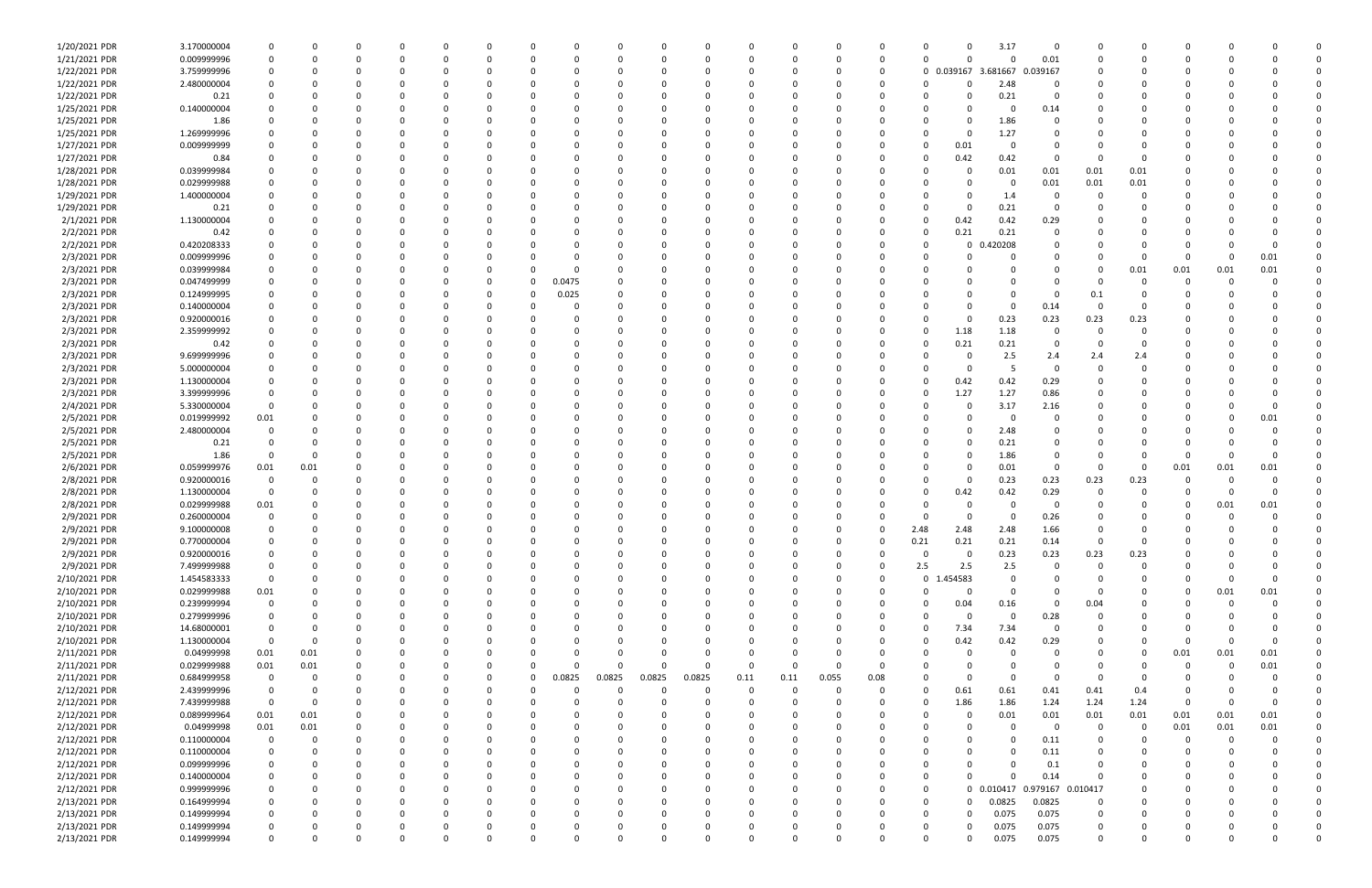| 2/13/2021 PDR | 0.134999988                |             |      |   |          |          |              | 0            | 0                | $\Omega$ |      | 0        |          |          |          |          |            |          | 0.0675   | 0.0675     |                |               |          |          |          |  |
|---------------|----------------------------|-------------|------|---|----------|----------|--------------|--------------|------------------|----------|------|----------|----------|----------|----------|----------|------------|----------|----------|------------|----------------|---------------|----------|----------|----------|--|
| 2/13/2021 PDR | 0.439999996                |             |      |   |          |          |              | 0            | 0.11             | 0.11     | 0.11 | 0.11     |          |          |          |          |            |          | 0        | 0          |                |               |          |          |          |  |
| 2/13/2021 PDR | 0.139999998                |             |      |   |          |          |              | 0            |                  |          |      | -0       |          |          |          |          |            |          | 0.07     | 0.07       |                |               |          |          |          |  |
| 2/13/2021 PDR | 0.044999994                |             |      |   |          |          |              |              |                  |          |      |          |          |          |          |          |            |          | 0.0225   | 0.0225     |                |               |          |          |          |  |
| 2/13/2021 PDR | 0.044999994                |             |      |   |          |          |              |              |                  |          |      |          |          |          |          |          |            |          | 0.0225   | 0.0225     |                |               |          |          |          |  |
| 2/13/2021 PDR | 0.067499991                |             |      |   |          |          |              |              |                  |          |      |          |          |          |          |          | 0          |          | 0.0225   | 0.045      |                |               |          |          |          |  |
| 2/13/2021 PDR | 0.112499991                |             |      |   |          |          |              |              |                  |          |      |          |          |          |          |          |            |          | 0.0375   | 0.075      |                |               |          |          |          |  |
| 2/13/2021 PDR | 0.067499991                |             |      |   |          |          |              |              |                  |          |      |          |          |          |          |          |            |          | 0.0225   | 0.045      |                |               |          |          |          |  |
|               |                            |             |      |   |          |          |              |              |                  |          |      |          |          |          |          |          |            |          |          |            |                |               |          |          |          |  |
| 2/14/2021 PDR | 0.019999992                | 0.01        | 0.01 |   |          |          |              |              |                  |          |      |          |          |          |          |          |            |          | -C       |            |                |               |          |          |          |  |
| 2/14/2021 PDR | 0.589999993                |             |      |   |          |          |              |              |                  |          |      |          |          |          |          |          |            |          | 0.0975   | 0.2        | 0.1975         | 0.095         |          |          |          |  |
| 2/14/2021 PDR | 0.58499999                 |             |      |   |          |          |              |              |                  |          |      |          |          |          |          |          |            |          | 0.0975   | 0.195      | 0.1975         | 0.095         |          |          |          |  |
| 2/14/2021 PDR | 0.284999984                |             |      |   |          |          |              |              |                  |          |      |          |          |          |          |          |            |          | 0.0475   | 0.095      | 0.0975         | 0.045         |          |          |          |  |
| 2/14/2021 PDR | 0.734999984                |             |      |   |          |          |              |              |                  |          |      |          |          |          |          |          |            |          | 0.1225   | 0.245      | 0.2475         | 0.12          |          |          |          |  |
| 2/14/2021 PDR | 0.854999986                |             |      |   |          |          |              |              |                  |          |      |          |          |          |          |          |            |          | 0.14     | 0.29       | 0.285          | 0.14          |          |          |          |  |
| 2/14/2021 PDR | 0.854999986                |             |      |   |          |          |              |              |                  |          |      |          |          |          |          |          |            |          | 0.14     | 0.29       | 0.285          | 0.14          |          |          |          |  |
| 2/14/2021 PDR | 0.452499978                |             |      |   |          |          |              |              |                  |          |      |          |          |          |          |          |            |          | 0.075    | 0.1525     | 0.15           | 0.075         |          |          |          |  |
| 2/14/2021 PDR | 0.272499978                |             |      |   |          |          |              |              |                  |          |      |          |          |          |          |          |            |          | 0.045    | 0.0925     | 0.09           | 0.045         |          |          |          |  |
| 2/14/2021 PDR | 0.272499978                |             |      |   |          |          |              |              |                  |          |      |          |          |          |          |          |            |          | 0.045    | 0.0925     | 0.09           | 0.045         |          |          |          |  |
| 2/14/2021 PDR | 0.272499978                |             |      |   |          |          |              |              |                  |          |      |          |          |          |          |          |            |          | 0.045    | 0.0925     | 0.09           | 0.045         |          |          |          |  |
| 2/14/2021 PDR | 0.272499978                | - 0         |      |   |          |          |              |              |                  |          |      |          |          |          |          |          |            |          | 0.045    | 0.0925     | 0.09           | 0.045         |          |          |          |  |
| 2/15/2021 PDR | 0.04999998                 | 0.01        | 0.01 |   |          |          |              |              |                  |          |      |          |          |          |          |          |            |          | -C       |            | - 0            | 0             | 0.01     | 0.01     | 0.01     |  |
| 2/15/2021 PDR | 0.04999998                 | 0.01        | 0.01 |   |          |          |              |              |                  |          |      |          |          |          |          |          |            |          | 0        |            | - 0            | 0             | 0.01     | 0.01     | 0.01     |  |
| 2/15/2021 PDR | 1.154999974                |             |      |   |          |          |              | 0            | 0.0925           |          |      | 0.185    |          |          |          |          |            |          | 0.0975   | 0.39       | 0.2925         | 0.0975        |          |          |          |  |
| 2/15/2021 PDR | 0.592499983                |             |      |   |          |          | <sup>0</sup> | 0            | 0.0475           | 0        |      | 0.095    |          |          |          |          |            |          | 0.05     | 0.2        | 0.15           | 0.05          |          |          |          |  |
| 2/15/2021 PDR | 0.322499983                |             |      |   |          |          | 0            | 0            | 0.025            | $\Omega$ |      | 0.05     |          |          |          |          | 0          |          | 0.0275   | 0.11       | 0.0825         | 0.0275        |          |          |          |  |
| 2/15/2021 PDR | 1.214999977                |             |      |   |          |          |              | 0            | 0.0975           | 0        |      | 0.195    |          |          |          |          |            |          | 0.1025   | 0.41       | 0.3075         | 0.1025        |          |          |          |  |
| 2/15/2021 PDR | 0.322499983                |             |      |   |          |          | -0           | 0            | 0.025            | 0        |      | 0.05     |          |          |          |          |            |          | 0.0275   | 0.11       | 0.0825         | 0.0275        |          |          |          |  |
| 2/15/2021 PDR |                            |             |      |   |          |          |              |              |                  |          |      |          |          |          |          |          |            |          |          |            |                |               |          |          |          |  |
| 2/15/2021 PDR | 0.247499988<br>0.497499987 |             |      |   |          |          | -0           | 0            | 0.0225<br>0.0475 |          |      |          |          |          |          |          |            |          | 0.025    | 0.1<br>0.2 | 0.075<br>0.15  | 0.025<br>0.05 |          |          |          |  |
|               |                            |             |      |   |          |          |              | 0            |                  |          |      |          |          |          |          |          |            |          | 0.05     |            |                |               |          |          |          |  |
| 2/15/2021 PDR | 0.372499977                |             |      |   |          |          | 0            | 0            | 0.035            |          |      |          |          |          |          |          |            |          | 0.0375   | 0.15       | 0.1125         | 0.0375        |          |          |          |  |
| 2/15/2021 PDR | 0.372499977                |             |      |   |          |          |              | 0            | 0.035            |          |      |          |          |          |          |          |            |          | 0.0375   | 0.15       | 0.1125         | 0.0375        |          |          |          |  |
| 2/15/2021 PDR | 0.447499974                |             |      |   |          |          |              | 0            | 0.0425           |          |      |          |          |          |          |          |            |          | 0.045    | 0.18       | 0.135          | 0.045         |          |          |          |  |
| 2/15/2021 PDR | 0.072499995                |             |      |   |          |          | -0           | 0            | 0.035            |          |      |          |          |          |          |          |            |          | 0        |            | 0.0375         | 0             |          |          |          |  |
| 2/15/2021 PDR | 0.022499997                |             |      |   |          |          |              | 0            | 0.0225           |          |      |          |          |          |          |          |            |          | 0        |            | - 0            | 0             |          |          |          |  |
| 2/15/2021 PDR | 1.382500011                |             |      |   |          |          |              |              |                  |          |      |          |          |          |          |          |            |          | 0.1525   | 0.41       | 0.41           | 0.41          |          |          |          |  |
| 2/15/2021 PDR | 5.590000008                |             |      |   |          |          |              |              |                  |          |      |          |          |          |          |          |            | 1.4      | 1.4      | 0.93       | 0.93           | 0.93          |          |          |          |  |
| 2/15/2021 PDR | 0.707499999                |             |      |   |          |          |              |              |                  |          |      |          |          |          |          |          |            |          | 0.0775   | 0.21       | 0.21           | 0.21          |          |          |          |  |
| 2/16/2021 PDR | 0.04999998                 |             |      |   |          |          |              |              |                  |          |      |          |          |          |          |          |            | 0.01     | 0.01     | 0.01       | 0.01           | 0.01          |          |          |          |  |
| 2/16/2021 PDR | 5.599999992                |             |      |   |          |          |              |              |                  |          |      |          |          |          |          |          |            |          | 0.01     | 2.79       | 2.79           | 0.01          |          |          |          |  |
| 2/16/2021 PDR | 0.04999998                 |             |      |   |          |          |              |              |                  |          |      |          |          |          |          |          |            | 0.01     | 0.01     | 0.01       | 0.01           | 0.01          |          |          |          |  |
| 2/16/2021 PDR | 0.04999998                 |             |      |   |          |          |              |              |                  |          |      |          |          |          |          |          |            | 0.01     | 0.01     | 0.01       | 0.01           | 0.01          |          |          |          |  |
| 2/16/2021 PDR | 0.04999998                 | $\mathbf 0$ | 0    | O | 0        | $\Omega$ | 0            | 0            | 0                | 0        |      | 0        | $\Omega$ | 0        | 0        | $\Omega$ | $\Omega$   | 0.01     | 0.01     | 0.01       | $0.01\,$       | 0.01          | $\Omega$ |          |          |  |
| 2/16/2021 PDR | 0.009999996                | 0.01        | 0    |   | 0        | $\Omega$ | 0            | 0            |                  |          |      | 0        |          | $\Omega$ | 0        | 0        | $\Omega$   |          | 0        | $\Omega$   | 0              | $\mathbf 0$   |          |          |          |  |
| 2/16/2021 PDR | 0.280000002                | $\mathbf 0$ |      |   | $\Omega$ |          |              | 0            |                  |          |      |          |          |          | 0        | $\Omega$ | 0          |          | 0.06     | 0.11       | 0.11           | 0             |          |          |          |  |
| 2/16/2021 PDR | 0.254999988                |             |      |   |          |          |              | 0            |                  |          |      |          |          |          | 0        |          |            |          | 0.055    | 0.1        | 0.1            | 0             |          |          |          |  |
| 2/16/2021 PDR | 0.280000002                |             |      |   |          |          |              | 0            |                  |          |      |          |          |          | 0        |          |            |          | 0.06     | 0.11       | 0.11           | 0             |          |          |          |  |
| 2/16/2021 PDR | 0.047499999                |             |      |   | 0        |          | 0            | 0            |                  |          |      |          |          | 0        | 0        | 0        | $\Omega$   | 0        | 0.0475   | $\Omega$   | $\Omega$       | 0             | 0        |          |          |  |
| 2/16/2021 PDR | 0.062499999                | 0           |      |   |          |          |              | 0            |                  |          |      |          |          |          | 0        | 0        | 0          | $\Omega$ | 0.0625   | 0          | 0              | 0             |          |          |          |  |
| 2/16/2021 PDR | 3.999999984                |             |      |   |          |          |              | <sup>0</sup> |                  |          |      |          |          |          | $\Omega$ | $\Omega$ | 0 0.010417 |          | 0.989583 | 1          | $\overline{1}$ |               | 0        |          |          |  |
| 2/16/2021 PDR | 1.382500011                |             |      |   |          |          |              | 0            |                  |          |      |          |          |          | 0        | 0        | $\Omega$   |          | 0.1525   | 0.41       | 0.41           | 0.41          | 0        |          |          |  |
| 2/16/2021 PDR | 0.920000016                |             |      |   |          |          |              |              |                  |          |      |          |          |          |          | 0        | 0          | $\Omega$ | 0.23     | 0.23       | 0.23           | 0.23          |          |          |          |  |
| 2/16/2021 PDR | 1.09999998                 |             |      |   |          |          |              |              |                  |          |      |          |          |          | 0        |          | $\Omega$   | 0.22     | 0.22     | 0.22       | 0.22           | 0.22          |          |          |          |  |
| 2/17/2021 PDR | 1.670000004                |             |      |   |          |          |              |              |                  |          |      |          |          |          |          |          | $\Omega$   | 0.01     | 0.41     | 0.42       | 0.42           |               |          |          |          |  |
|               |                            |             |      |   |          |          |              |              |                  |          |      |          |          |          |          |          |            |          |          |            |                | 0.41          |          |          |          |  |
| 2/17/2021 PDR | 0.04999998                 |             |      |   |          |          |              |              |                  |          |      |          |          |          |          |          | 0          | 0.01     | 0.01     | 0.01       | 0.01           | 0.01          |          |          |          |  |
| 2/17/2021 PDR | 0.04999998                 |             |      |   | 0        |          | <sup>0</sup> | 0            |                  |          |      |          |          |          |          | 0        | $\Omega$   | 0.01     | 0.01     | 0.01       | 0.01           | 0.01          | 0        |          |          |  |
| 2/17/2021 PDR | 11.16                      |             |      |   | $\Omega$ |          | 0            | 0            |                  |          |      | $\Omega$ |          |          | 0        | 0        | 0          | $\Omega$ | 2.79     | 2.79       | 2.79           | 2.79          | 0        |          |          |  |
| 2/17/2021 PDR | 0.04999998                 |             |      |   |          |          |              | 0            |                  |          |      |          |          |          | 0        |          | $\Omega$   | 0.01     | 0.01     | 0.01       | 0.01           | 0.01          | 0        |          |          |  |
| 2/17/2021 PDR | 0.36                       | $\mathbf 0$ | 0    |   |          |          |              | <sup>0</sup> |                  |          |      |          |          |          | 0        |          | 0          |          | 0.09     | 0.09       | 0.09           | 0.09          | $\Omega$ |          | $\Omega$ |  |
| 2/17/2021 PDR | 0.04999998                 | 0.01        | 0.01 |   |          |          |              |              |                  |          |      |          |          |          | 0        |          |            |          | 0        | - 0        | 0              | 0             | 0.01     | 0.01     | 0.01     |  |
| 2/17/2021 PDR | 0.029999988                | 0.01        | 0.01 |   |          |          |              |              |                  |          |      |          |          |          |          |          |            |          | 0        | $\Omega$   | $\overline{0}$ | $\mathbf 0$   | 0        | $\Omega$ | 0.01     |  |
| 2/17/2021 PDR | 0.479999981                | $\mathbf 0$ | 0    |   | 0        |          | 0            | 0            | 0.03             | 0        |      |          |          |          | 0        | 0        | $\Omega$   | 0.03     | 0.09     | 0.12       | 0.12           | 0.09          | 0        |          | $\Omega$ |  |
| 2/17/2021 PDR | 0.439999997                | 0           | 0    |   | 0        |          | 0            | $\Omega$     | 0.0275           | 0        |      |          |          |          | 0        | 0        | $\Omega$   | 0.0275   | 0.0825   | 0.11       | 0.11           | 0.0825        |          |          |          |  |
| 2/17/2021 PDR | 0.274999989                |             |      |   |          |          | $\Omega$     | $\Omega$     | 0.025            |          |      |          |          |          |          | - 0      | U          | 0.025    | 0.05     | 0.025      | 0.075          | 0.075         |          |          |          |  |
| 2/17/2021 PDR | 0.599999976                |             |      |   |          |          | 0            | 0            | 0.0375           |          |      |          |          |          |          |          | 0          | 0.0375   | 0.1125   | 0.15       | 0.15           | 0.1125        |          |          |          |  |
| 2/17/2021 PDR | 0.799999992                | $\Omega$    | 0    |   | $\Omega$ | $\Omega$ | $\mathbf 0$  | 0            | 0.05             | $\Omega$ |      | $\Omega$ |          | $\Omega$ | $\Omega$ | 0        | 0          | 0.05     | 0.15     | 0.2        | 0.2            | 0.15          | 0        |          | 0        |  |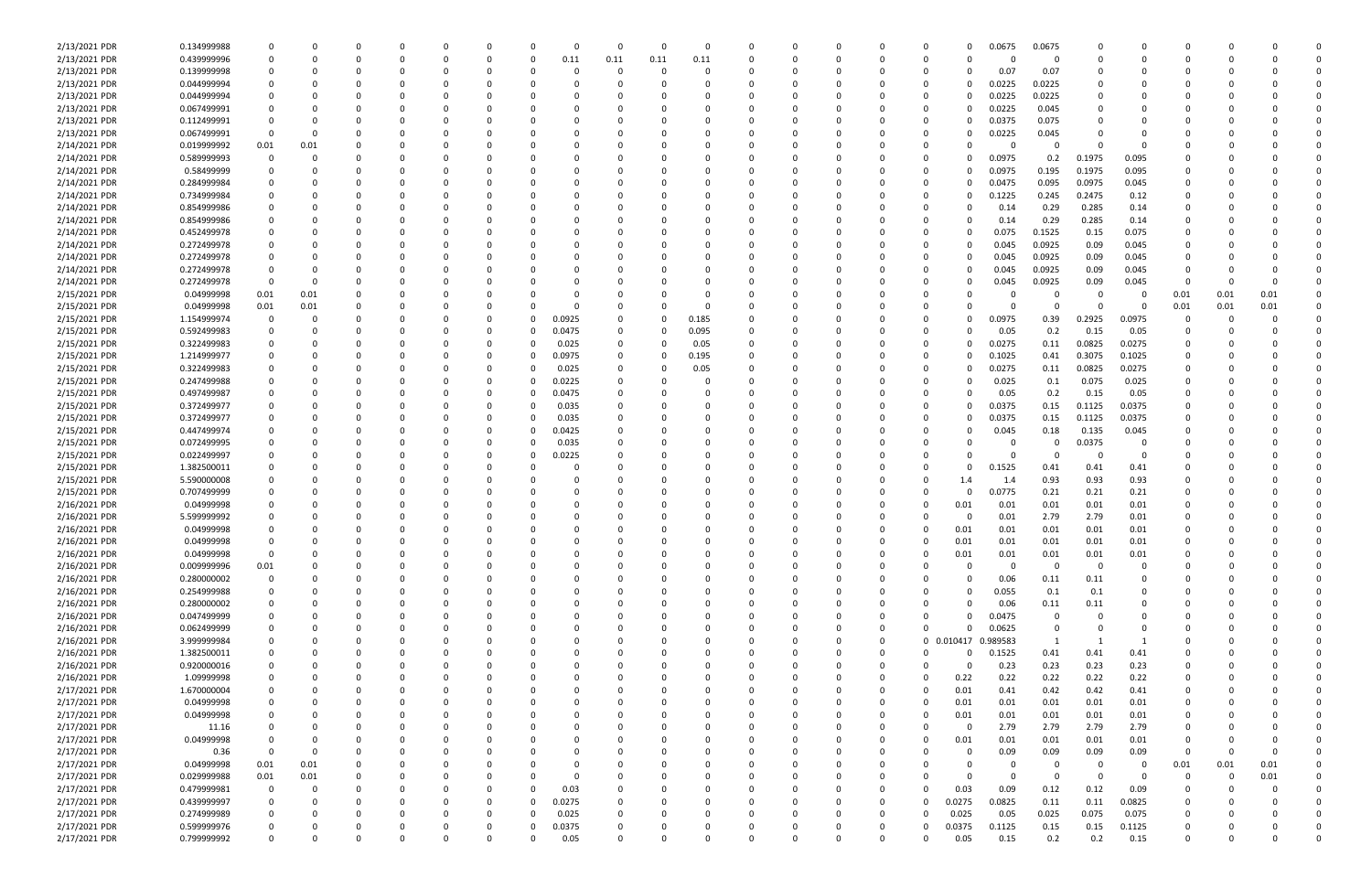| 2/17/2021 PDR | 0.687499989 | 0           |          |              |          | 0        | 0.0625   |          |          | $\Omega$ |              |          |                      |                   | 0.0625       | 0.125          | 0.0625     | 0.1875   | 0.1875         |            |          |          |  |
|---------------|-------------|-------------|----------|--------------|----------|----------|----------|----------|----------|----------|--------------|----------|----------------------|-------------------|--------------|----------------|------------|----------|----------------|------------|----------|----------|--|
| 2/17/2021 PDR | 0.62499999  | 0           | 0        | n            |          |          | $\Omega$ |          | $\Omega$ | $\Omega$ |              | 0        | n                    |                   | 0.0625       | 0.125          | 0.0625     | 0.1875   | 0.1875         | $\Omega$   |          |          |  |
| 2/17/2021 PDR | 0.037499997 |             |          |              |          |          |          |          |          |          |              |          |                      |                   | 0            | 0              | 0.0375     | $\Omega$ | $\Omega$       |            |          |          |  |
| 2/17/2021 PDR | 0.024999999 |             |          |              |          |          |          |          |          |          |              |          |                      |                   | n            | 0              | 0.025      | $\Omega$ | $\Omega$       |            |          |          |  |
| 2/17/2021 PDR | 0.600006853 |             |          |              |          |          |          |          |          |          |              | $\Omega$ | 0                    | 6.85E-06 0.001563 |              | 0.148438       | 0.15       | 0.15     | 0.15           |            |          |          |  |
| 2/17/2021 PDR | 0.680000016 |             |          |              |          |          |          |          |          |          |              | 0        |                      |                   |              | 0.17           | 0.17       | 0.17     | 0.17           |            |          |          |  |
| 2/17/2021 PDR | 4.360049783 |             |          |              |          |          |          |          |          |          |              | 0        | 0                    | 4.98E-05 0.011354 |              | 1.078646       | 1.09       | 1.09     | 1.09           |            |          |          |  |
| 2/17/2021 PDR | 2.679999984 |             |          |              |          |          |          |          |          |          |              |          |                      |                   |              | 0.67           | 0.67       | 0.67     | 0.67           |            |          |          |  |
| 2/17/2021 PDR | 0.840000024 |             |          |              |          |          |          |          |          |          |              |          | 0                    | 0.14              | 0.14         | 0.14           | 0.14       | 0.14     | 0.14           |            |          |          |  |
| 2/17/2021 PDR | 1.382500011 |             |          |              |          |          |          |          |          |          |              |          |                      |                   |              | .1525          | 0.41       | 0.41     | 0.41           |            |          |          |  |
| 2/17/2021 PDR | 5.599999989 |             |          |              |          |          |          |          |          | 0        |              |          |                      |                   | 0            | 0.62           | 1.66       | 1.66     | 1.66           |            |          |          |  |
| 2/17/2021 PDR | 0.18        |             |          |              |          |          |          |          |          | 0        |              |          | 0                    | 0.03              | 0.03         | 0.03           | 0.03       | 0.03     | 0.03           |            |          |          |  |
| 2/17/2021 PDR | 0.357500013 |             |          |              |          |          |          |          |          |          |              |          |                      |                   |              | 0.0275         | 0.11       | 0.11     | 0.11           |            |          |          |  |
| 2/18/2021 PDR | 0.04999998  |             |          |              |          |          |          |          |          |          |              |          |                      |                   | 0.01         | 0.01           | 0.01       | 0.01     | 0.01           |            |          |          |  |
| 2/18/2021 PDR | 0.04999998  |             |          |              |          |          |          |          |          |          |              |          |                      |                   | 0.01         | 0.01           | 0.01       | 0.01     | 0.01           |            |          |          |  |
| 2/18/2021 PDR | 0.04999998  |             |          |              |          |          |          |          |          |          |              |          |                      |                   | 0.01         | 0.01           | 0.01       | 0.01     | 0.01           |            |          |          |  |
| 2/18/2021 PDR | 0.04999998  | 0           |          |              |          |          |          |          |          | - 0      |              |          |                      |                   | 0.01         | 0.01           | 0.01       | 0.01     | 0.01           |            |          |          |  |
| 2/18/2021 PDR | 0.04999998  | 0           |          |              |          |          |          |          |          |          |              |          |                      |                   | 0.01         | 0.01           | 0.01       | 0.01     | 0.01           |            |          |          |  |
| 2/18/2021 PDR | 0.019999992 | 0.01        | 0.01     |              |          |          |          |          |          |          |              |          |                      |                   |              | 0              | -0         |          | O              |            |          |          |  |
| 2/18/2021 PDR | 0.102499998 | 0           |          |              |          |          |          |          |          | 0        |              |          |                      |                   |              | 0.1025         | 0          |          | O              |            |          |          |  |
| 2/18/2021 PDR | 0.027499998 |             |          |              |          |          |          |          |          |          |              |          |                      |                   |              | 0.0275         |            |          |                |            |          |          |  |
| 2/18/2021 PDR | 0.027499998 |             |          |              |          |          |          |          |          |          |              |          |                      |                   |              | 0.0275         |            |          |                |            |          |          |  |
| 2/18/2021 PDR | 0.027499998 |             |          |              |          |          |          |          |          |          |              |          |                      |                   |              | 0.0275         | 0          |          |                |            |          |          |  |
| 2/18/2021 PDR | 0.102499998 |             |          |              |          |          |          |          |          |          |              |          |                      |                   |              | 0.1025         | 0          |          |                |            |          |          |  |
| 2/18/2021 PDR | 1.109999988 |             |          |              |          |          |          |          |          |          |              |          |                      |                   |              | 0.37           | 0.37       | 0.37     |                |            |          |          |  |
| 2/18/2021 PDR | 2.06E-05    |             |          |              |          |          |          |          |          | - 0      |              | 0        | 2.06E-05<br>$\Omega$ |                   |              | - 0            | 0          | - 0      | - 0            |            |          |          |  |
| 2/18/2021 PDR | 0.12        |             |          |              |          |          |          |          |          |          |              |          |                      |                   |              | 0.03           | 0.03       | 0.03     | 0.03           |            |          |          |  |
| 2/18/2021 PDR | 3.639999984 |             |          |              |          |          |          |          |          |          |              |          |                      |                   |              |                | 0.91       | 0.91     | 0.91           |            |          |          |  |
| 2/18/2021 PDR | 0.472500012 |             |          |              |          |          |          |          |          | - 0      |              |          |                      |                   | <sup>0</sup> | 0.91<br>0.0525 | 0.14       | 0.14     | 0.14           |            |          |          |  |
| 2/18/2021 PDR | 0.15        |             |          |              |          |          |          |          |          |          |              |          |                      |                   | 0.03         | 0.03           | 0.03       | 0.03     | 0.03           |            |          |          |  |
| 2/18/2021 PDR | 2.55        |             |          |              |          |          |          |          |          | - 0      |              |          |                      |                   | 0.51         |                |            | 0.51     |                |            |          |          |  |
|               |             |             |          |              |          |          |          |          |          |          |              |          |                      |                   |              | 0.51           | 0.51       |          | 0.51           |            |          |          |  |
| 2/18/2021 PDR | 4.184999988 |             |          |              |          |          |          |          |          |          |              |          |                      |                   |              | 0.465          | 1.24       | 1.24     | 1.24           |            |          |          |  |
| 2/19/2021 PDR | 5.599999989 |             |          |              |          |          |          |          |          |          |              |          |                      |                   |              | 0.62           | 1.66       | 1.66     | 1.66           |            |          |          |  |
| 2/19/2021 PDR | 0.472500012 | 0           |          |              |          |          |          |          |          |          |              |          |                      |                   |              | 0.0525         | 0.14       | 0.14     | 0.14           |            |          |          |  |
| 2/19/2021 PDR | 0.879999984 | - 0         |          |              |          |          |          |          |          |          |              |          |                      |                   |              | 0.22           | 0.22       | 0.22     | 0.22           | $\Omega$   |          |          |  |
| 2/19/2021 PDR | 0.089999964 | 0.01        | 0.01     |              |          |          |          |          |          |          |              |          |                      |                   |              | 0.01           | 0.01       | 0.01     | 0.01           | 0.01       | 0.01     | 0.01     |  |
| 2/19/2021 PDR | 0.009999996 | 0.01        | 0        |              |          |          |          |          |          |          |              |          |                      |                   |              |                | -0         | $\Omega$ | - 0            | - 0        | $\Omega$ |          |  |
| 2/20/2021 PDR | 0.059999976 | 0.01        | 0.01     |              |          |          |          |          |          |          |              |          |                      |                   |              |                | - 0        | - 0      | 0.01           | 0.01       | 0.01     | 0.01     |  |
| 2/21/2021 PDR | 0.059999976 | 0.01        | 0.01     |              |          |          |          |          |          |          |              |          |                      |                   |              |                | 0          | 0.01     | 0.01           | 0.01       | 0.01     |          |  |
| 2/22/2021 PDR | 0.313333331 | $\mathbf 0$ | 0        | $\Omega$     |          |          |          |          |          |          |              |          |                      |                   |              | $0$ $0.313333$ | $\Omega$   | $\Omega$ | 0              | 0          | $\Omega$ |          |  |
| 2/22/2021 PDR | 4.195000008 | $\sqrt{ }$  |          | $\Omega$     |          |          |          |          |          |          |              |          | $\Omega$             |                   |              |                | 0.93       | 0.465    |                | $\sqrt{ }$ |          | $\Omega$ |  |
| 2/22/2021 PDR | 4.999999992 | 0           | 0        | 0            |          |          | $\Omega$ |          | 0        | $\Omega$ | <sup>0</sup> |          | 0                    |                   | 2.5          | 2.5            | 0          | $\Omega$ | O              | 0          |          |          |  |
| 2/22/2021 PDR | 5.579999994 | 0           |          | <sup>0</sup> |          |          | 0        |          |          | 0        |              |          | 0                    |                   | 1.86         | 1.86           | 1.24       | 0.62     | $\Omega$       | 0          |          |          |  |
| 2/22/2021 PDR | 3.790000002 | 0           | 0        |              |          |          |          |          |          | 0        |              |          | 0                    |                   | 1.23         | 1.27           | 0.86       | 0.43     | 0              | 0          |          |          |  |
| 2/23/2021 PDR | 0.039999984 | 0           | 0.01     |              |          |          |          |          |          | $\Omega$ |              |          |                      |                   | <sup>n</sup> | $\mathbf 0$    | 0          |          | $\Omega$       | 0.01       | 0.01     | 0.01     |  |
| 2/23/2021 PDR | 0.313333331 | 0           | 0        |              |          |          |          |          |          | 0        |              |          |                      |                   |              | $0$ $0.313333$ | 0          |          | 0              | 0          | 0        |          |  |
| 2/23/2021 PDR | 0.309999996 | $\mathbf 0$ |          |              |          |          |          |          |          | 0        |              |          |                      |                   | $\Omega$     | 0.31           | $\Omega$   |          |                | O          |          |          |  |
| 2/23/2021 PDR | 0.630000006 | 0           |          |              |          |          |          |          |          | $\Omega$ |              |          | 0                    |                   | 0.21         | 0.21           | 0.14       | 0.07     | 0              |            |          |          |  |
| 2/23/2021 PDR | 6.199999992 | 0           |          |              |          |          |          |          |          | 0        |              |          | 0                    |                   | 1.86         | 1.86           | 1.24       | 1.24     | 0              | 0          |          |          |  |
| 2/23/2021 PDR | 1.420000008 | $\mathbf 0$ |          |              |          |          | 0        |          |          | 0        |              |          |                      |                   | 0.42         | 0.42           | 0.29       | 0.29     | 0              | O          |          |          |  |
| 2/24/2021 PDR | 0.009999996 | 0.01        |          |              |          |          |          |          |          | $\Omega$ |              |          | 0                    |                   | $\Omega$     | 0              | 0          |          | 0              | 0          |          |          |  |
| 2/24/2021 PDR | 0.21        | $\mathbf 0$ |          |              |          |          |          |          |          | 0        |              |          |                      |                   | $\Omega$     | 0.21           | 0          |          | 0              | 0          |          |          |  |
| 2/25/2021 PDR | 0.560000004 | 0           |          |              |          |          |          |          |          | 0        |              |          |                      |                   | 0.21         | 0.21           | 0.14       |          | 0              | C          |          |          |  |
| 2/25/2021 PDR | 0.350000004 | 0           |          |              |          |          | 0        |          |          | $\Omega$ |              | $\Omega$ | 0                    |                   | $\Omega$     | 0.21           | 0.14       | $\Omega$ | $\Omega$       | 0          |          |          |  |
| 2/25/2021 PDR | 9.699999996 | 0           |          |              |          |          | 0        |          |          | 0        |              | 0        | 0                    |                   | $\Omega$     | 2.5            | 2.4        | 2.4      | 2.4            | 0          |          |          |  |
| 2/26/2021 PDR | 1.400000004 | 0           |          |              |          |          | 0        |          |          | $\Omega$ |              |          |                      |                   |              | 1.4            | 0          | $\Omega$ | $\mathbf 0$    | C          |          |          |  |
| 2/26/2021 PDR | 9.699999996 | $\Omega$    |          |              |          |          |          |          |          | $\Omega$ |              |          |                      |                   | $\Omega$     | 2.5            | 2.4        | 2.4      | 2.4            |            |          |          |  |
| 2/26/2021 PDR | 0.42        | $\Omega$    |          |              |          |          |          |          |          | 0        |              |          |                      |                   | <sup>0</sup> | 0.42           | 0          |          | 0              |            |          |          |  |
| 2/26/2021 PDR | 1.269999996 | 0           |          |              |          |          |          |          |          | 0        |              |          |                      |                   | 0            | 1.27           | 0          |          | 0              |            |          |          |  |
| 3/1/2021 PDR  | 0.009999996 | 0           |          |              |          |          |          |          |          | $\Omega$ |              |          |                      |                   | $\Omega$     | $\mathbf 0$    | $\Omega$   |          | $\Omega$       | 0          |          | 0.01     |  |
| 3/1/2021 PDR  | 0.649999998 | 0           |          |              |          |          |          |          |          | 0        |              |          | 0                    |                   | 0.22         | 0.22           | 0.14       | 0.07     | 0              | O          |          |          |  |
| 3/2/2021 PDR  | 0.244791663 | 0           |          |              |          |          |          |          |          | 0        |              |          | 0                    |                   | U            |                | 0 0.244792 | $\Omega$ | 0              | 0          |          |          |  |
| 3/2/2021 PDR  | 0.77958333  | $\mathbf 0$ | $\Omega$ |              |          |          |          |          |          | $\Omega$ |              |          | 0                    |                   |              | 0 0.779583     | $\Omega$   | $\Omega$ | $\overline{0}$ | $\Omega$   | $\Omega$ |          |  |
| 3/2/2021 PDR  | 0.079999968 | 0.01        | 0.01     |              |          |          |          |          |          | 0        |              |          |                      |                   |              | 0              | 0.01       | 0.01     | 0.01           | 0.01       | 0.01     | 0.01     |  |
| 3/2/2021 PDR  | 0.059999976 | 0.01        | $0.01\,$ | $\Omega$     | $\Omega$ | $\Omega$ |          | $\Omega$ | $\Omega$ | $\Omega$ | $\Omega$     |          |                      |                   | 0            | $\Omega$       | 0.01       | $\Omega$ | $\Omega$       | 0.01       | 0.01     | 0.01     |  |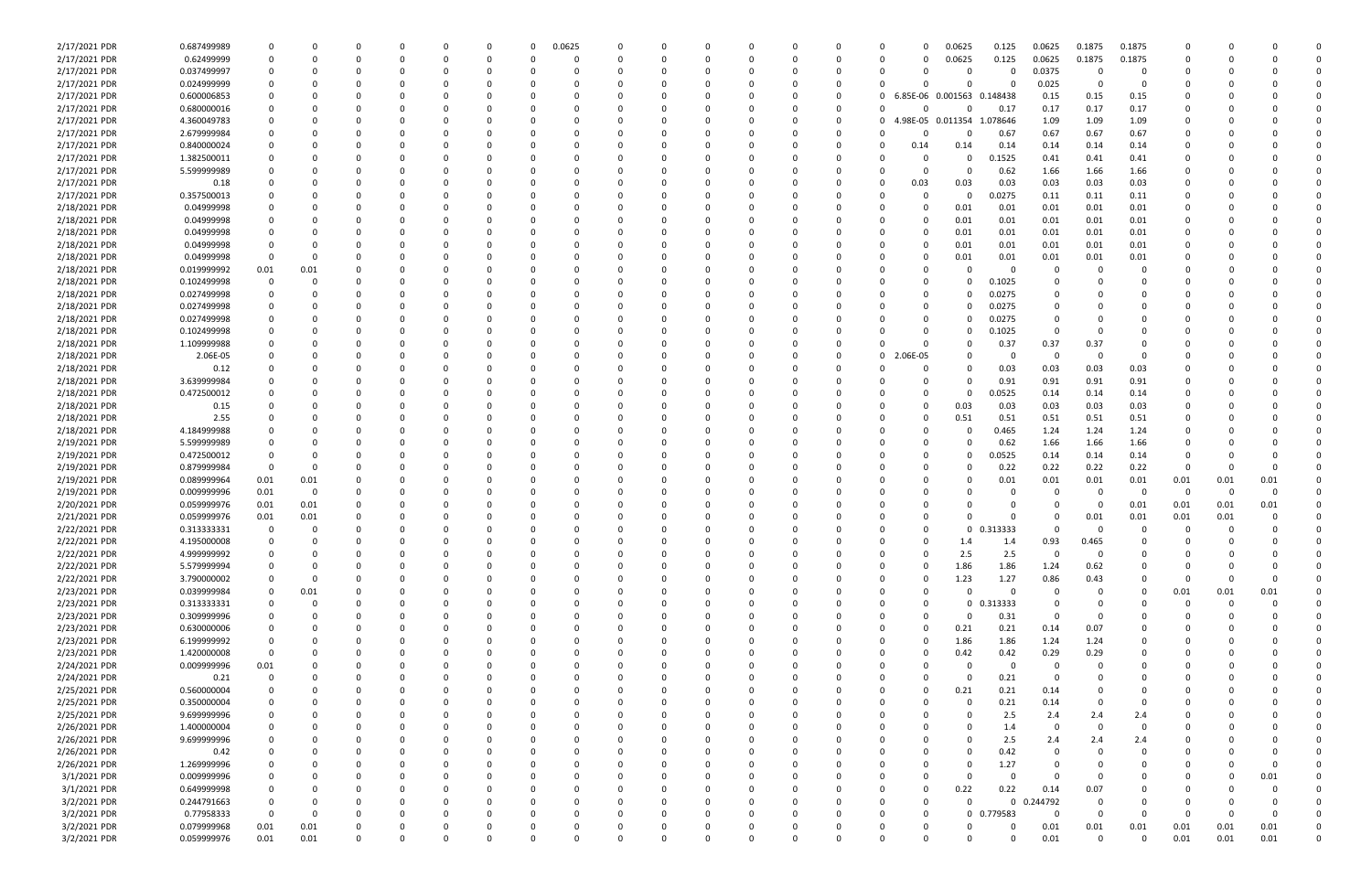| 3/2/2021 PDR  | 0.089999964 | $0.01\,$                | 0.01        |          |   |   |          |             | C        |   |          |          |          |                | 0        |            | 0.01           | 0.01     | 0.01        | 0.01         | 0.01           | 0.01     | 0.01     |  |
|---------------|-------------|-------------------------|-------------|----------|---|---|----------|-------------|----------|---|----------|----------|----------|----------------|----------|------------|----------------|----------|-------------|--------------|----------------|----------|----------|--|
| 3/3/2021 PDR  | 1.243750001 | 0                       | $\Omega$    |          |   |   |          | 0           | C        |   |          |          |          | 0              | 0        | L.24375    | $\Omega$       | $\Omega$ | 0           |              | - 0            | -0       | $\Omega$ |  |
| 3/3/2021 PDR  | 0.029999988 | 0.01                    | 0.01        |          |   |   |          |             |          |   |          |          |          |                |          |            |                | C        |             |              | - 0            | 0        | 0.01     |  |
| 3/4/2021 PDR  | 0.059999976 | $0.01\,$                | 0.01        |          |   |   |          |             |          |   |          |          |          |                |          |            | 0              | 0.01     | 0           |              | 0.01           | 0.01     | 0.01     |  |
| 3/5/2021 PDR  | 4.34499999  | - 0                     |             |          |   |   |          |             |          |   |          |          |          |                |          | 1.44       | 1.45           | 0.97     | 0.485       |              |                |          |          |  |
| 3/5/2021 PDR  | 21.19000001 | - 0                     |             |          |   |   |          |             |          |   |          |          |          |                | 0        | 7.07       | 7.07           | 4.7      | 2.35        | - 0          |                |          |          |  |
| 3/5/2021 PDR  | 5.799999984 | 0                       |             |          |   |   |          |             |          |   |          |          |          |                | 0        |            | 1.45           | 1.45     | 1.45        | 1.45         | - 0            | -0       |          |  |
| 3/5/2021 PDR  | 0.089999964 | 0.01                    | 0.01        |          |   |   |          |             |          |   |          |          |          |                |          |            | 0.01           | 0.01     | 0.01        | 0.01         | 0.01           | 0.01     | 0.01     |  |
| 3/7/2021 PDR  | 0.039999984 | 0.01                    | 0.01        |          |   |   |          |             |          |   |          |          |          |                |          |            | 0.01           | 0        | 0           | - 0          | - 0            | 0        | $0.01\,$ |  |
| 3/7/2021 PDR  | 0.059999976 | 0.01                    | 0.01        |          |   |   |          |             |          |   |          |          |          |                |          |            | 0              | 0.01     |             |              | 0.01           | 0.01     | 0.01     |  |
| 3/7/2021 PDR  | 0.009999996 | 0.01                    |             |          |   |   |          |             |          |   |          |          |          |                |          |            |                |          |             |              | 0              | $\Omega$ |          |  |
| 3/7/2021 PDR  | 0.019999992 | 0.01                    | 0.01        |          |   |   |          |             |          |   |          |          |          |                |          |            |                |          |             |              |                |          |          |  |
| 3/7/2021 PDR  | 0.024999999 | - 0                     |             |          |   |   |          |             |          |   |          |          |          |                | $\Omega$ | 0.025      |                |          |             |              |                |          |          |  |
| 3/7/2021 PDR  | 0.024999999 |                         |             |          |   |   |          |             |          |   |          |          |          |                | 0        | 0.025      |                |          |             |              |                |          |          |  |
| 3/7/2021 PDR  | 0.029999997 | 0                       |             |          |   |   |          |             |          |   |          |          |          |                | 0        | 0.03       |                |          |             |              |                |          |          |  |
| 3/7/2021 PDR  | 0.049999998 |                         |             |          |   |   |          |             |          |   |          |          |          |                |          | 0.05       |                |          |             |              |                |          |          |  |
| 3/7/2021 PDR  | 0.029999997 |                         |             |          |   |   |          |             |          |   |          |          |          |                |          | 0.03       | O              |          |             |              |                |          |          |  |
| 3/7/2021 PDR  | 0.034999998 |                         |             |          |   |   |          |             |          |   |          |          |          |                |          | 0.035      |                |          |             |              |                |          |          |  |
| 3/7/2021 PDR  | 0.042499998 |                         |             |          |   |   |          |             |          |   |          |          |          |                | 0        | 0.0425     |                |          |             |              |                |          |          |  |
| 3/7/2021 PDR  | 0.037499997 |                         |             |          |   |   |          |             |          |   |          |          |          |                |          |            |                |          |             |              |                |          |          |  |
|               |             |                         |             |          |   |   |          |             |          |   |          |          |          |                |          | 0.0375     |                |          |             |              |                |          |          |  |
| 3/7/2021 PDR  | 0.039999999 |                         |             |          |   |   |          |             |          |   |          |          |          |                |          | 0.04       |                |          |             |              |                |          |          |  |
| 3/7/2021 PDR  | 0.094999998 |                         |             |          |   |   |          |             |          |   |          |          |          |                |          | 0.095      |                |          |             |              |                |          |          |  |
| 3/7/2021 PDR  | 0.032499999 |                         |             |          |   |   |          |             |          |   |          |          |          |                | 0        | 0.0325     |                |          |             |              |                |          |          |  |
| 3/7/2021 PDR  | 0.027499998 |                         |             |          |   |   |          |             |          |   |          |          |          |                | 0        | 0.0275     | 0              |          |             |              |                |          |          |  |
| 3/7/2021 PDR  | 0.027499998 | 0                       |             |          |   |   |          |             |          |   |          |          |          |                | 0        | 0.0275     |                |          |             |              |                |          |          |  |
| 3/7/2021 PDR  | 0.069999999 |                         |             |          |   |   |          |             |          |   |          |          |          |                |          | 0.07       |                |          |             |              |                |          |          |  |
| 3/7/2021 PDR  | 0.029999997 |                         |             |          |   |   |          |             |          |   |          |          |          |                |          | 0.03       | 0              | 0        |             |              |                |          |          |  |
| 3/8/2021 PDR  | 0.260000004 |                         |             |          |   |   |          |             |          |   |          |          |          |                |          |            | 0              | 0.26     |             |              |                |          |          |  |
| 3/8/2021 PDR  | 4.34499999  |                         |             |          |   |   |          |             |          |   |          |          |          |                |          | 1.44       | 1.45           | 0.97     | 0.485       |              |                |          |          |  |
| 3/8/2021 PDR  | 0.920000016 |                         |             |          |   |   |          |             |          |   |          |          |          |                |          |            | 0.23           | 0.23     | 0.23        | 0.23         |                |          |          |  |
| 3/8/2021 PDR  | 0.020000004 |                         |             |          |   |   |          |             |          |   |          |          |          |                |          |            | 0              | 0.02     | - 0         | 0            |                |          |          |  |
| 3/8/2021 PDR  | 21.695      |                         |             |          |   |   |          |             |          |   |          |          |          |                | 0        | 6.99       | 7.28           | 4.95     | 2.475       |              |                |          |          |  |
| 3/8/2021 PDR  | 0.380000004 |                         |             |          |   |   |          |             |          |   |          |          |          |                |          |            | -0             | 0.38     | 0           | $\Omega$     |                |          |          |  |
| 3/8/2021 PDR  | 4.355000001 | - 0                     |             |          |   |   |          |             |          |   |          |          |          |                |          |            | 0.485          | 1.29     | 1.29        | 1.29         | - 0            | -0       |          |  |
| 3/9/2021 PDR  | 0.079999968 | 0.01                    | 0.01        |          |   |   |          |             |          |   |          |          |          |                |          |            |                | 0.01     | 0.01        | 0.01         | 0.01           | 0.01     | 0.01     |  |
| 3/9/2021 PDR  | 0.029999988 | 0.01                    | 0.01        |          |   |   |          |             |          |   |          |          |          |                |          |            |                | 0        | $\Omega$    |              | - 0            | $\Omega$ | 0.01     |  |
| 3/9/2021 PDR  | 0.059999976 | 0.01                    | 0.01        |          |   |   |          |             |          |   |          |          |          |                |          |            | 0              | 0.01     |             |              | 0.01           | 0.01     | 0.01     |  |
| 3/9/2021 PDR  | 0.039999984 | 0                       | 0.01        |          |   |   |          |             |          |   |          |          |          |                |          |            | 0              | 0        |             |              | 0.01           | 0.01     | 0.01     |  |
| 3/9/2021 PDR  | 0.089999964 | $0.01\,$                | 0.01        |          |   |   |          |             |          |   |          |          |          |                |          |            | 0.01           | 0.01     | 0.01        | 0.01         | 0.01           | 0.01     | 0.01     |  |
| 3/9/2021 PDR  | 0.649999998 | $\mathbf 0$             | $\Omega$    |          |   |   |          |             |          |   |          |          |          |                | 0        | 0.22       | 0.22           | 0.14     | 0.07        | 0            | - 0            | $\Omega$ | $\Omega$ |  |
| 3/9/2021 PDR  | 14.875      | $\mathbf 0$             |             |          |   |   |          |             |          |   |          |          |          |                | ∩        |            |                | 3.25     | 1.625       | $\Omega$     | - 0            |          | $\Omega$ |  |
| 3/10/2021 PDR | 1.454583333 | $\Omega$                | $\Omega$    | $\Omega$ |   |   | $\Omega$ | $\Omega$    | 0        |   |          | $\Omega$ | $\Omega$ | $\overline{0}$ |          | 0 1.454583 | 0              | 0        | 0           |              | 0              | 0        |          |  |
| 3/10/2021 PDR | 0.04999998  | $0.01\,$                | 0.01        | 0        |   |   |          | 0           | 0        |   |          | $\Omega$ | $\Omega$ | 0              | $\Omega$ |            | 0              | 0.01     | 0           | $\Omega$     | 0.01           | 0.01     | $\Omega$ |  |
| 3/10/2021 PDR | 0.039999984 | $\overline{\mathbf{0}}$ | 0.01        |          |   |   |          | 0           |          |   |          |          | $\Omega$ | $\Omega$       |          |            | 0              | 0        | $\Omega$    | - 0          |                | 0.01     |          |  |
|               |             |                         |             |          |   |   |          |             | C        |   |          |          |          |                |          |            |                |          |             |              | 0.01           |          | 0.01     |  |
| 3/10/2021 PDR | 0.089999964 | $0.01\,$                | 0.01        |          |   |   |          | O           |          |   |          |          |          |                |          |            | 0.01           | 0.01     | 0.01        | $0.01\,$     | 0.01           | 0.01     | $0.01\,$ |  |
| 3/10/2021 PDR | 1.040000016 | $\mathbf 0$             |             |          |   |   |          | $\Omega$    |          |   |          |          |          |                |          |            | 0.26           | 0.26     | 0.26        | 0.26         | - 0            | 0        |          |  |
| 3/10/2021 PDR | 11.5        | 0                       | $\mathbf 0$ |          |   |   |          | 0           | C        |   |          |          | $\Omega$ |                | 0        |            | -5             | 3.25     | 3.25        | 0            | 0              | -0       |          |  |
| 3/11/2021 PDR | 0.039999984 | 0.01                    | 0.01        |          |   |   |          | 0           | 0        |   |          |          |          |                | 0        |            | 0              | 0        | $\mathbf 0$ | $\Omega$     | 0.01           | 0.01     |          |  |
| 3/11/2021 PDR | 0.765000012 | $\mathbf 0$             | $\Omega$    |          |   |   |          | 0           | 0        |   |          |          | $\Omega$ | $\Omega$       | $\Omega$ |            | 0.075          | 0.23     | 0.23        | 0.23         | - 0            | $\Omega$ |          |  |
| 3/12/2021 PDR | 1.089999996 | 0                       | $\Omega$    |          |   |   |          | 0           | 0        |   |          |          | $\Omega$ | 0              | $\Omega$ | $\Omega$   | 0.011354       | 067292   | 0.011354    | $\Omega$     |                | -0       |          |  |
| 3/12/2021 PDR | 1.874999994 | 0                       |             |          |   |   |          | 0           | 0        |   |          |          |          |                | 0        | 0.6        | 0.63           | 0.43     | 0.215       | 0            |                |          |          |  |
| 3/12/2021 PDR | 7.739999994 | 0                       |             |          |   |   |          | 0           | 0        |   |          |          |          |                | 0        | 2.58       | 2.58           | 1.72     | 0.86        | 0            |                |          |          |  |
| 3/12/2021 PDR | 4.34499999  | 0                       |             |          |   |   |          | 0           | 0        |   |          |          |          | 0              | 0        | 1.44       | 1.45           | 0.97     | 0.485       | $\Omega$     |                |          |          |  |
| 3/12/2021 PDR | 0.649999998 | 0                       |             |          |   |   |          | 0           | 0        |   |          |          |          |                | 0        | 0.22       | 0.22           | 0.14     | 0.07        | $\Omega$     |                |          |          |  |
| 3/12/2021 PDR | 9.440000004 | 0                       |             |          |   |   |          | 0           | 0        |   |          |          | $\Omega$ |                | $\Omega$ | 3.03       | 3.17           | 2.16     | 1.08        | $\Omega$     | 0              |          |          |  |
| 3/12/2021 PDR | 7.824999999 | 0                       | 0           |          |   |   |          | 0           | 0        |   |          |          | $\Omega$ | 0              | 0        |            | 0.625          | 2.4      | 2.4         | 2.4          | 0              | $\Omega$ | $\Omega$ |  |
| 3/13/2021 PDR | 0.04999998  | $\overline{\mathbf{0}}$ | 0.01        |          |   |   |          | 0           | 0        |   |          |          | 0        |                | 0        |            | $\overline{0}$ | 0.01     | $\mathbf 0$ | - 0          | 0.01           | 0.01     | 0.01     |  |
| 3/13/2021 PDR | 0.089999964 | $0.01\,$                | 0.01        |          |   |   |          | $\Omega$    | 0        |   |          |          | $\Omega$ |                | 0        | - 0        | 0.01           | 0.01     | 0.01        | 0.01         | 0.01           | 0.01     | 0.01     |  |
| 3/14/2021 PDR | 0.079999968 | $0.01\,$                | 0.01        |          |   |   |          | 0           | 0        |   |          |          | 0        | 0              | 0        | 0.01       | 0.01           | 0.01     | 0.01        | $0.01\,$     | 0.01           | $\Omega$ |          |  |
| 3/15/2021 PDR | 0.690000012 | $\overline{0}$          | 0           |          |   |   |          | 0           | C        |   |          |          | $\Omega$ | 0              | 0        |            | $\mathbf 0$    | 0.23     | 0.23        | 0.23         | $\overline{0}$ |          |          |  |
| 3/15/2021 PDR | 0.420000012 | 0                       | $\Omega$    |          |   |   |          | $\Omega$    | O        |   |          |          | $\Omega$ |                | റ        |            | 0              | 0.14     | 0.14        | 0.14         | 0              |          |          |  |
| 3/15/2021 PDR | 0.020000004 | 0                       | $\Omega$    |          |   |   |          | 0           | 0        |   |          |          | $\Omega$ |                |          |            | 0              | $\Omega$ | 0.02        | 0            |                |          |          |  |
| 3/16/2021 PDR | 0.064999998 | $\mathbf 0$             |             |          |   |   |          | 0           |          |   |          |          |          |                |          |            | 0              | $\Omega$ | 0.065       | $\Omega$     |                |          |          |  |
| 3/16/2021 PDR | 0.094999998 | $\mathbf 0$             |             |          |   |   |          | 0           |          |   |          |          |          |                |          |            | 0              | 0        | 0.095       | 0            |                |          |          |  |
| 3/16/2021 PDR | 0.002499999 | $\Omega$                | $\Omega$    | $\Omega$ | 0 | 0 | $\Omega$ | $\mathbf 0$ | $\Omega$ | 0 | $\Omega$ | $\Omega$ | $\Omega$ | $\Omega$       | 0        |            | 0              | 0        | 0.0025      | $\mathbf{0}$ | 0              | $\Omega$ | 0        |  |
|               |             |                         |             |          |   |   |          |             |          |   |          |          |          |                |          |            |                |          |             |              |                |          |          |  |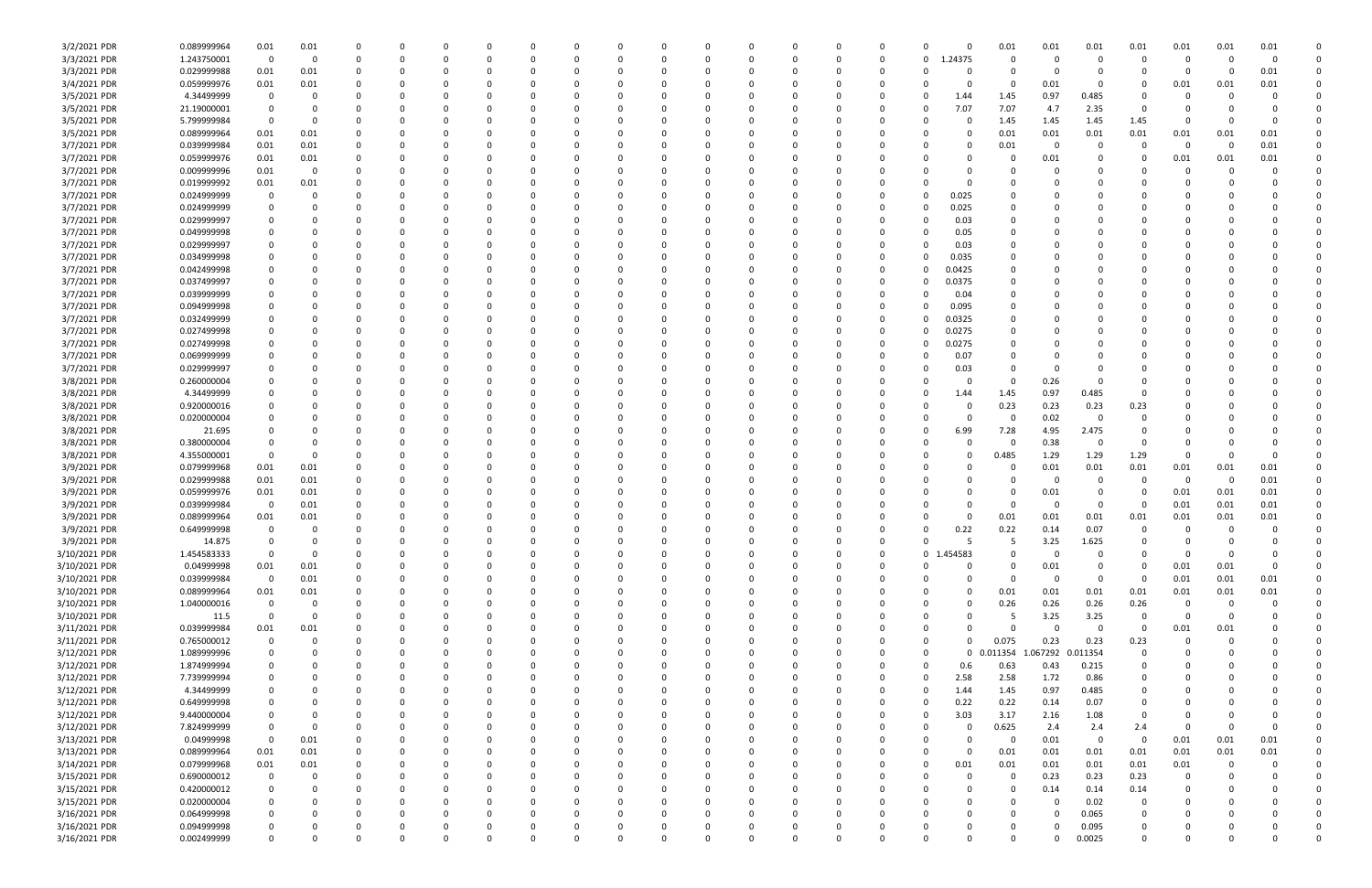| 3/16/2021 PDR                  | 0.159999996          | 0                   |              |          |               |          |          |          |          |          |          | 0        |          |          |          |     |              |             | $\Omega$         | 0.16        | $\Omega$                |           |              |           |  |
|--------------------------------|----------------------|---------------------|--------------|----------|---------------|----------|----------|----------|----------|----------|----------|----------|----------|----------|----------|-----|--------------|-------------|------------------|-------------|-------------------------|-----------|--------------|-----------|--|
| 3/16/2021 PDR                  | 5.159999988          | 0                   |              | O        | <sup>0</sup>  | $\Omega$ |          |          | 0        |          |          | 0        |          | O        | 0        | - 0 | U            | 0           | 1.72             | 1.72        | 1.72                    | 0         |              |           |  |
| 3/16/2021 PDR                  | 0.920000016          | 0                   |              |          |               |          |          |          |          |          |          | 0        |          |          |          |     |              | 0.23        | 0.23             | 0.23        | 0.23                    | 0         |              |           |  |
| 3/16/2021 PDR                  | 1.290000012          | 0                   |              |          |               |          |          |          |          |          |          |          |          |          |          |     |              | 0.42        | 0.29             | 0.29        | 0.29                    | 0         |              |           |  |
| 3/17/2021 PDR                  | 0.079999968          | 0.01                | 0.01         |          |               |          |          |          |          |          |          | 0        |          |          |          |     | ი            | 0.01        | 0.01             | 0.01        | 0.01                    | 0.01      | 0.01         |           |  |
| 3/17/2021 PDR                  | 0.108333332          | 0                   |              |          |               |          |          |          |          |          |          | -0       |          |          |          |     | 0            | 0.108333    | 0                | $\mathbf 0$ | $\Omega$                | -0        |              |           |  |
| 3/17/2021 PDR                  | 2.909999988          |                     |              |          |               |          |          |          |          |          |          | $\Omega$ |          |          |          |     |              |             | 0.97             | 0.97        | 0.97                    |           |              |           |  |
| 3/17/2021 PDR                  | 5.159999988          |                     |              |          |               |          |          |          |          |          |          | 0        |          |          | C        |     |              | 0           | 1.72             | 1.72        | 1.72                    |           |              |           |  |
| 3/17/2021 PDR                  | 5.810000004          |                     |              |          |               |          |          |          |          |          |          | 0        |          |          |          |     |              | 1.94        | 1.29             | 1.29        | 1.29                    |           |              |           |  |
| 3/19/2021 PDR                  | 5.799999984          |                     |              |          |               |          |          |          |          |          |          |          |          |          |          |     |              | 1.45        | 1.45             | 1.45        | 1.45                    |           |              |           |  |
| 3/19/2021 PDR                  | 0.009999996          | 0                   | 0.01         |          |               |          |          |          |          |          |          | 0        |          |          |          |     |              |             | $\Omega$         | $\Omega$    | $\Omega$                | 0         |              |           |  |
| 3/19/2021 PDR                  | 0.04999998           | $\mathbf 0$         | 0.01         |          |               |          |          |          |          |          |          | 0        |          |          |          |     |              |             | 0                | 0.01        | 0.01                    | 0.01      | 0.01         |           |  |
| 3/20/2021 PDR                  | 0.079999968          | 0.01                | 0.01         |          |               |          |          |          |          |          |          | - 0      |          |          |          |     |              |             | 0.01             | 0.01        | 0.01                    | 0.01      | 0.01         | 0.01      |  |
| 3/21/2021 PDR                  | 0.079999968          | 0.01                | 0.01         |          |               |          |          |          |          |          |          | - 0      |          |          |          |     |              |             | 0.01             | 0.01        | 0.01                    | 0.01      | 0.01         | 0.01      |  |
| 3/22/2021 PDR                  | 0.690000012          | 0                   |              |          |               |          |          |          |          |          |          | -0       |          |          |          |     |              |             | 0.23             | 0.23        | 0.23                    | 0         |              |           |  |
| 3/22/2021 PDR                  | 9.749999988          | 0                   |              |          |               |          |          |          |          |          |          |          |          |          |          |     |              |             | 3.25             | 3.25        | 3.25                    | 0         |              |           |  |
| 3/23/2021 PDR                  | 0.039999984          | 0.01                | 0.01         |          |               |          |          |          |          |          |          | $\Omega$ |          |          |          |     |              |             | 0                | - 0         | - 0                     | 0         | 0.01         | 0.01      |  |
| 3/23/2021 PDR                  | 0.04999998           | 0.01                | 0.01         |          |               |          |          |          |          |          |          | 0        |          |          |          |     |              |             | 0                | - 0         | - 0                     | 0.01      | 0.01         | 0.01      |  |
| 3/23/2021 PDR                  | 0.920000016          | 0                   |              |          |               |          |          |          |          |          |          | 0        |          |          |          |     |              | 0.23        | 0.23             | 0.23        | 0.23                    | 0         |              |           |  |
| 3/23/2021 PDR                  | 4.349999988          |                     |              |          |               |          |          |          |          |          |          | $\Omega$ |          |          |          |     |              | 1.44        | 0.97             | 0.97        | 0.97                    |           |              |           |  |
| 3/23/2021 PDR                  | 4.349999988          |                     |              |          |               |          |          |          |          |          |          | 0        |          |          |          |     |              | - 0         | 1.45             | 1.45        | 1.45                    |           |              |           |  |
| 3/23/2021 PDR                  | 1.290000012          | 0                   |              |          |               |          |          |          |          |          |          | 0        |          |          |          |     |              | 0.42        | 0.29             | 0.29        | 0.29                    |           |              |           |  |
| 3/24/2021 PDR                  | 0.039999984          | 0.01                | 0.01         |          |               |          |          |          |          |          |          | $\Omega$ |          |          |          |     |              |             | 0                | - 0         | 0                       | 0         | 0.01         | 0.01      |  |
| 3/24/2021 PDR                  | 0.019999992          | 0.01                | 0.01         |          |               |          |          |          |          |          |          | - 0      |          |          |          |     |              |             | 0                | - 0         | - 0                     | C         |              |           |  |
| 3/24/2021 PDR                  | 0.920000016          | 0                   |              |          |               |          |          |          |          |          |          | -0       |          |          |          |     |              | 0.23        | 0.23             | 0.23        | 0.23                    |           |              |           |  |
| 3/24/2021 PDR                  | 3.850000008          |                     |              |          |               |          |          |          |          |          |          | $\Omega$ |          |          |          |     |              | 1.27        | 0.86             | 0.86        | 0.86                    |           |              |           |  |
| 3/25/2021 PDR                  | 0.64999998           |                     |              |          |               |          |          |          |          |          |          | -0       |          |          |          |     | 0.01         | 0.16        | 0.16             | 0.16        | 0.16                    |           |              |           |  |
| 3/25/2021 PDR                  | 0.28999998           | 0                   |              |          |               |          |          |          |          |          |          |          |          |          |          |     | 0.01         | 0.07        | 0.07             | 0.07        | 0.07                    | $\Omega$  |              |           |  |
| 3/25/2021 PDR                  | 0.04999998           | 0.01                | 0.01         |          |               |          |          |          |          |          |          |          |          |          |          |     |              |             | 0                | - 0         | $\Omega$                | 0.01      | 0.01         | 0.01      |  |
| 3/25/2021 PDR                  | 0.099999996          | 0                   |              |          |               |          |          |          |          |          |          | $\Omega$ |          |          |          |     |              |             | $\Omega$         | $\Omega$    | 0.1                     | 0         |              |           |  |
| 3/25/2021 PDR                  | 1.447499988          | 0                   |              |          |               |          |          |          |          |          |          | 0        |          |          |          |     |              | 0.1575      | 0.43             | 0.43        | 0.43                    | 0         |              |           |  |
| 3/25/2021 PDR                  | 5.804999988          |                     |              |          |               |          |          |          |          |          |          | 0        |          |          |          |     |              | 0.645       | 1.72             | 1.72        | 1.72                    |           |              |           |  |
| 3/25/2021 PDR                  | 14.74999999          |                     |              |          |               |          |          |          |          |          |          | - 0      |          |          |          |     |              | -5          | 3.25             | 3.25        | 3.25                    |           |              |           |  |
| 3/25/2021 PDR                  | 0.640000008          |                     |              |          |               |          |          |          |          |          |          | -0       |          |          |          |     |              | 0.22        | 0.14             | 0.14        | 0.14                    | O         |              |           |  |
| 3/26/2021 PDR                  | 6.48                 | 0                   |              |          |               |          |          |          |          |          |          |          |          |          |          |     |              | O           | 2.16             | 2.16        | 2.16                    | -0        |              |           |  |
| 3/28/2021 PDR                  | 0.069999972          | 0.01                | 0.01         |          |               |          |          |          |          |          |          | 0        |          |          |          |     |              |             | 0                | 0.01        | 0.01                    | 0.01      | 0.01         | 0.01      |  |
| 3/29/2021 PDR                  | 0.04999998           | 0.01                | 0.01         |          |               |          |          |          |          |          |          | 0        |          |          |          |     |              |             | 0                | - 0         | - 0                     | 0.01      | 0.01         | 0.01      |  |
| 3/29/2021 PDR                  | 0.019999992          | 0.01                |              |          |               |          |          |          |          |          |          | $\Omega$ |          |          |          |     |              |             | 0                |             | - 0                     | 0         |              |           |  |
|                                |                      | 0                   | 0.01         |          |               |          |          |          |          |          |          |          |          |          |          |     |              |             |                  |             |                         | -C        |              |           |  |
| 3/29/2021 PDR                  | 7.5<br>0.059999976   |                     |              | O        |               |          |          |          |          |          |          | - 0      |          |          |          |     |              | 0.3<br>0    | 2.4<br>0         | 2.4<br>0.01 | 2.4<br>0.01             | 0.01      |              | 0.01      |  |
| 3/30/2021 PDR<br>3/30/2021 PDR | 0.04999998           | $\mathbf 0$<br>0.01 | 0.01<br>0.01 |          |               |          |          |          |          |          |          |          |          |          |          |     |              |             |                  |             | $\mathbf 0$             |           | 0.01<br>0.01 |           |  |
| 3/30/2021 PDR                  | 0.166666664          | 0                   | $\Omega$     | $\Omega$ | U<br>$\Omega$ | $\Omega$ | $\Omega$ | $\Omega$ | $\Omega$ | $\Omega$ | $\Omega$ | 0        | $\Omega$ | $\Omega$ | $\Omega$ |     | 0            | $\mathbf 0$ | 0.15625 0.010417 | 0           | $\Omega$                | 0.01<br>0 | $\Omega$     | 0.01<br>O |  |
| 3/30/2021 PDR                  | 2.350000002          | 0                   |              | 0        | 0             | $\Omega$ |          | $\Omega$ | 0        | O        |          | 0        |          | O        | 0        |     | 0            | O           | 0                | 2.35        | 0                       | O         |              |           |  |
| 3/30/2021 PDR                  | 0.069999996          | 0                   |              |          |               | $\Omega$ |          |          | 0        |          |          | 0        |          | 0        | 0        |     |              |             | 0                | 0.07        | 0                       | 0         |              |           |  |
| 3/30/2021 PDR                  | 0.39                 | $\mathbf 0$         | $\Omega$     |          |               | $\Omega$ |          | $\Omega$ | 0        |          |          | $\Omega$ |          | 0        | 0        |     |              |             | $\Omega$         | 0.39        | 0                       | 0         | $\Omega$     | $\Omega$  |  |
| 3/31/2021 PDR                  | 0.04999998           | 0.01                | 0.01         |          |               | 0        |          |          |          |          |          | 0        |          | 0        |          |     |              | 0           | 0                | 0           | $\overline{\mathbf{0}}$ | 0.01      | 0.01         | 0.01      |  |
| 3/31/2021 PDR                  | 0.089999964          | 0.01                | 0.01         |          |               |          |          |          |          |          |          | 0        |          | 0        | 0        |     | 0            | 0.01        | 0.01             | 0.01        | 0.01                    | 0.01      | 0.01         | $0.01\,$  |  |
| 4/1/2021 PDR                   | 0.030624572 0.000625 |                     | $\Omega$     |          |               | -0       |          |          |          |          |          | $\Omega$ |          |          | 0        |     |              | 0           | $\Omega$         | $\Omega$    | $\overline{\mathbf{0}}$ | 0.01      | 0.01         | $0.01\,$  |  |
| 4/1/2021 PDR                   | 0.110000004          | 0                   |              | 0        |               | $\Omega$ |          |          | 0        |          |          | 0        |          | O        | 0        |     |              |             | 0                | 0.11        | $\Omega$                | 0         | 0            |           |  |
| 4/1/2021 PDR                   | 0.139999992          | 0                   |              |          |               | $\Omega$ |          |          |          |          |          | 0        |          |          | 0        |     |              | 0           | 0.07             | 0.07        | 0                       |           |              |           |  |
| 4/1/2021 PDR                   | 7.499999988          | 0                   |              |          |               | -0       |          |          | 0        |          |          | 0        |          |          | 0        | 2.5 | 2.5          | 2.5         | 0                | $\Omega$    | $\Omega$                |           |              |           |  |
| 4/2/2021 PDR                   | 0.051249999          |                     |              |          |               | -0       |          |          |          |          |          | 0        |          |          | C        |     |              |             | 0                | $\Omega$    | 0.05125                 |           |              |           |  |
| 4/2/2021 PDR                   | 0.21                 | 0                   |              |          |               |          |          |          |          |          |          | 0        |          |          |          |     |              |             | 0                | 0.14        | 0.07                    | O         |              |           |  |
| 4/2/2021 PDR                   | 0.780000012          | 0                   |              |          |               | $\Omega$ |          |          | 0        |          |          | 0        |          | 0        | 0        |     |              | 0           | 0.26             | 0.26        | 0.26                    | 0         |              |           |  |
| 4/2/2021 PDR                   | 1.889999994          | 0                   |              |          |               | $\Omega$ |          |          | 0        |          |          | 0        |          | 0        | 0        |     |              |             | 0                | 1.26        | 0.63                    |           |              |           |  |
|                                |                      |                     |              |          |               |          |          |          |          |          |          |          |          |          |          |     |              |             |                  |             |                         | 0         |              |           |  |
| 4/2/2021 PDR                   | 1.29                 | $\mathbf 0$         |              |          |               | $\Omega$ |          |          | 0        |          |          | 0        |          |          | 0        |     |              |             | 0                | 0.86        | 0.43                    | 0         |              |           |  |
| 4/3/2021 PDR                   | 0.019999992          | 0.01                | 0.01         |          |               | $\Omega$ |          |          | 0        |          |          | $\Omega$ |          | 0        | 0        |     |              |             | $\Omega$         | $\Omega$    | 0                       |           |              |           |  |
| 4/5/2021 PDR                   | 3.249999996          | $\mathbf 0$         |              |          |               | $\Omega$ |          |          |          |          |          | 0        |          |          |          |     |              |             | 0                | 3.25        | 0                       |           |              |           |  |
| 4/6/2021 PDR                   | 0.009999996          | 0                   |              |          |               |          |          |          |          |          |          | 0        |          |          |          |     |              |             | 0                | $\Omega$    | 0                       |           |              | 0.01      |  |
| 4/6/2021 PDR                   | 0.939999996          | 0                   |              |          |               | -0       |          |          |          |          |          | $\Omega$ |          | 0        |          |     |              |             | 0                | 0.94        | 0                       | 0         |              |           |  |
| 4/6/2021 PDR                   | 4.95                 | 0                   |              |          |               |          |          |          |          |          |          | $\Omega$ |          |          | C        |     |              |             | 0                | 4.95        | $\overline{0}$          |           |              |           |  |
| 4/7/2021 PDR                   | 4.349999988          | 0                   |              |          |               | -0       |          |          |          |          |          | 0        |          |          | 0        |     |              | $\Omega$    | 1.45             | 1.45        | 1.45                    |           |              |           |  |
| 4/7/2021 PDR                   | 1.162083332          | 0                   |              |          |               | -0       |          |          | 0        |          |          | $\Omega$ |          | 0        | 0        |     |              | 0 1.162083  | 0                |             | - 0                     | O         |              |           |  |
| 4/7/2021 PDR                   | 1.417083333          | 0                   |              |          |               |          |          |          |          |          |          | 0        |          |          | 0        |     | 0 1.417083   |             | $\Omega$         | - 0         | $\Omega$                | -0        |              |           |  |
| 4/7/2021 PDR                   | 0.059999976          | $\Omega$            |              | $\Omega$ | $\Omega$      | $\Omega$ | $\Omega$ | $\Omega$ | $\Omega$ | $\Omega$ | $\Omega$ | $\Omega$ | $\Omega$ | $\Omega$ | $\Omega$ |     | <sup>0</sup> | $\Omega$    | 0.01             | 0.01        | 0.01                    | 0.01      | 0.01         | 0.01      |  |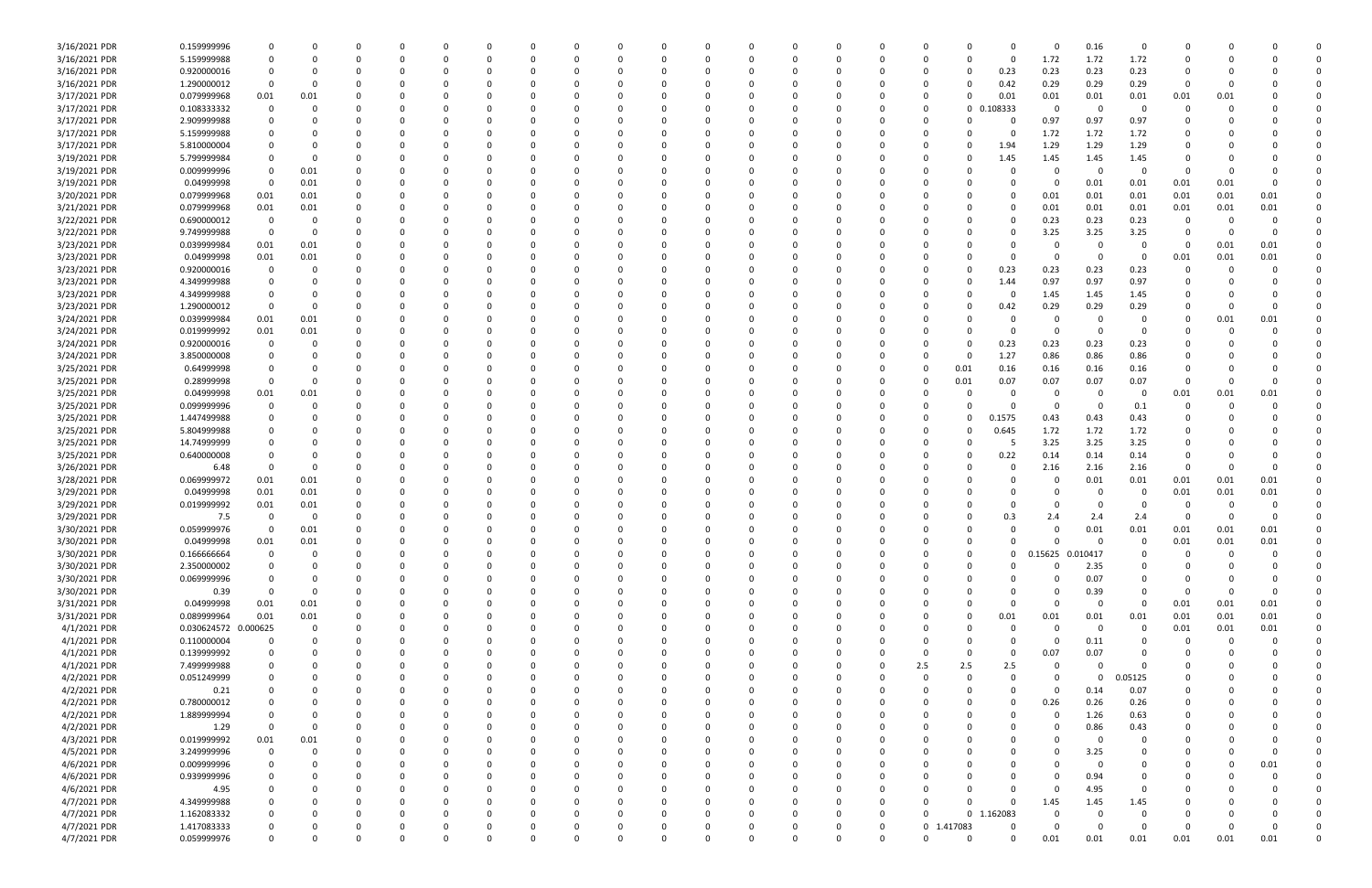| 4/7/2021 PDR  | 0.022499997 |             |             |              |          | 0           |              |          |          |          |          |          |          |          | 0.0225<br>$\Omega$   | -0          | 0           |                |             |          |              |          |  |
|---------------|-------------|-------------|-------------|--------------|----------|-------------|--------------|----------|----------|----------|----------|----------|----------|----------|----------------------|-------------|-------------|----------------|-------------|----------|--------------|----------|--|
| 4/7/2021 PDR  | 0.022499997 | $\mathbf 0$ |             | 0            |          | 0           | <sup>0</sup> | 0        |          | $\Omega$ | $\Omega$ | 0        | -0       | 0        | 0.0225<br>0          | $\Omega$    | 0           | $\Omega$       | O           | $\Omega$ | $\Omega$     | $\Omega$ |  |
|               |             |             |             |              |          |             |              |          |          |          |          |          |          |          |                      |             |             |                |             |          |              |          |  |
| 4/8/2021 PDR  | 0.029999988 | 0           |             |              |          | 0           |              |          |          |          |          |          |          |          |                      |             |             |                | 0           | 0.01     | 0.01         | 0.01     |  |
| 4/9/2021 PDR  | 0.019999992 | $0.01\,$    |             |              |          |             |              |          |          |          |          |          |          |          |                      |             |             |                |             |          | 0            | $0.01\,$ |  |
| 4/9/2021 PDR  | 7.2         | $\Omega$    |             |              |          |             |              |          |          | - 0      |          |          |          |          |                      | 0           | 2.4         | 2.4            | 2.4         | $\Omega$ | 0            | $\Omega$ |  |
|               |             |             |             |              |          |             |              |          |          |          |          |          |          |          |                      |             |             |                |             |          |              |          |  |
| 4/10/2021 PDR | 0.079999968 | 0.01        | 0.01        | n            |          |             |              |          |          | 0        |          |          |          |          |                      | 0           | 0.01        | 0.01           | 0.01        | 0.01     | 0.01         | 0.01     |  |
| 4/10/2021 PDR | 0.039999984 | 0           |             |              |          | 0           |              |          |          | -0       |          |          |          |          |                      | 0           | 0           | 0              | 0.01        | 0.01     | 0.01         | $0.01\,$ |  |
| 4/10/2021 PDR | 0.034999998 |             |             |              |          |             |              |          |          | - 0      |          |          |          |          |                      | -0          | 0.035       |                | 0           |          | $\Omega$     |          |  |
|               |             |             |             |              |          |             |              |          |          |          |          |          |          |          |                      |             |             |                |             |          |              |          |  |
| 4/10/2021 PDR | 0.069999999 |             |             |              |          |             |              |          |          |          |          |          |          |          |                      | -0          | 0.07        |                |             |          |              |          |  |
| 4/10/2021 PDR | 0.034999998 |             |             |              |          |             |              |          |          | $\Omega$ |          |          |          |          |                      | 0           | 0.035       |                |             |          |              |          |  |
| 4/10/2021 PDR | 0.317499996 | 0           |             |              |          | 0           |              | 0.19     | 0        | 0.1275   |          |          |          |          |                      | 0           | 0           | $\Omega$       | 0           |          | $\Omega$     | $\Omega$ |  |
|               |             |             |             |              |          |             |              |          |          |          |          |          |          |          |                      |             |             |                |             |          |              |          |  |
| 4/12/2021 PDR | 0.069999972 | 0.01        |             |              |          | 0           |              |          |          | 0        |          |          |          |          |                      | 0           | 0.01        | 0.01           | 0.01        | 0.01     | 0.01         | 0.01     |  |
| 4/12/2021 PDR | 0.019999992 | 0.01        |             |              |          | $\Omega$    |              |          |          | -0       |          |          |          |          |                      | - 0         | 0           | -C             | $\Omega$    |          | $\Omega$     | $0.01\,$ |  |
| 4/12/2021 PDR | 6.499999992 |             |             |              |          |             |              |          |          |          |          |          |          |          |                      |             | 0           | 3.25           | 3.25        |          |              |          |  |
|               |             |             |             |              |          |             |              |          |          |          |          |          |          |          |                      |             |             |                |             |          |              |          |  |
| 4/12/2021 PDR | 0.139999992 | $\mathbf 0$ |             |              |          |             |              |          |          |          |          |          |          |          |                      | -0          | 0           | 0.07           | 0.07        |          |              | $\Omega$ |  |
| 4/13/2021 PDR | 0.019999992 | $0.01\,$    |             |              |          |             |              |          |          |          |          |          |          |          |                      |             | 0           | - C            | 0           |          |              | 0.01     |  |
| 4/13/2021 PDR | 0.380000004 |             |             |              |          |             |              |          |          |          |          |          |          |          |                      |             | 0           | 0.38           | $\Omega$    |          |              |          |  |
|               |             |             |             |              |          |             |              |          |          |          |          |          |          |          |                      |             |             |                |             |          |              |          |  |
| 4/13/2021 PDR | 7.2         |             |             |              |          |             |              |          |          | - 0      |          |          |          |          |                      | O           | 2.4         | 2.4            | 2.4         |          |              |          |  |
| 4/13/2021 PDR | 0.280000008 |             |             |              |          |             |              |          |          | -0       |          |          |          |          |                      | 0           | 0           | 0.14           | 0.14        |          |              |          |  |
| 4/14/2021 PDR | 1.454583333 |             |             |              |          |             |              |          |          |          |          |          |          |          | 1.454583<br>0        |             |             |                | $\Omega$    |          |              |          |  |
|               |             |             |             |              |          |             |              |          |          |          |          |          |          |          |                      |             |             |                |             |          |              |          |  |
| 4/14/2021 PDR | 1.454583333 |             |             |              |          |             |              |          |          |          |          |          |          | O        | 1.454583<br>0        |             |             |                | 0           |          | - 0          |          |  |
| 4/14/2021 PDR | 0.04999998  | $0.01\,$    |             |              |          |             |              |          |          |          |          |          |          |          |                      | 0           | 0           |                | 0.01        | 0.01     | 0.01         | $0.01\,$ |  |
| 4/14/2021 PDR |             |             |             |              |          |             |              |          |          |          |          |          |          |          |                      |             |             |                |             |          | $\Omega$     |          |  |
|               | 11.86000001 |             |             |              |          |             |              |          |          |          |          |          |          |          |                      |             | 0           | 5.93           | 5.93        |          |              |          |  |
| 4/14/2021 PDR | 9.679999992 |             |             |              |          | O           |              |          |          | 0        |          |          |          |          |                      | 0           | 0           | 4.84           | 4.84        |          |              |          |  |
| 4/14/2021 PDR | 2.52        |             |             |              |          |             |              |          |          | 0        |          |          |          |          |                      | 0           | 0           | 1.26           | 1.26        |          |              |          |  |
| 4/14/2021 PDR | 1.720000008 |             |             |              |          |             |              |          |          |          |          |          |          |          |                      |             | 0           |                |             |          |              |          |  |
|               |             |             |             |              |          |             |              |          |          |          |          |          |          |          |                      |             |             | 0.86           | 0.86        |          |              |          |  |
| 4/15/2021 PDR | 1.879999992 |             |             |              |          |             |              |          |          | - 0      |          |          |          |          |                      | -0          | 0           | 0.94           | 0.94        |          |              |          |  |
| 4/15/2021 PDR | 3.36        |             |             |              |          |             |              |          |          |          |          |          |          |          |                      |             | 0           | 1.68           | 1.68        |          |              |          |  |
| 4/15/2021 PDR | 0.280000008 |             |             |              |          |             |              |          |          |          |          |          |          |          |                      |             | 0           | 0.14           |             |          |              |          |  |
|               |             |             |             |              |          |             |              |          |          |          |          |          |          |          |                      |             |             |                | 0.14        |          |              |          |  |
| 4/15/2021 PDR | 9.9         | $\Omega$    |             |              |          |             |              |          |          | - 0      |          |          |          |          |                      |             | 0           | 4.95           | 4.95        |          | $\Omega$     | $\Omega$ |  |
| 4/15/2021 PDR | 0.04999998  | 0.01        | 0.01        |              |          |             |              |          |          | 0        |          |          |          |          |                      | 0           | 0           |                | 0           | 0.01     | 0.01         | 0.01     |  |
| 4/15/2021 PDR | 0.094999998 | 0           |             |              |          | $\Omega$    |              |          |          | - 0      |          |          |          |          |                      | -0          |             |                |             |          |              |          |  |
|               |             |             |             |              |          |             |              |          |          |          |          |          |          |          |                      |             | 0.095       |                |             |          |              |          |  |
| 4/15/2021 PDR | 0.094999998 | $\mathbf 0$ |             |              |          |             |              |          |          | $\Omega$ |          |          |          |          |                      | -0          | 0.095       |                |             |          |              |          |  |
| 4/16/2021 PDR | 0.019999992 | $0.01\,$    | 0.01        |              |          |             |              |          |          |          |          |          |          |          |                      | 0           | 0           |                |             |          |              |          |  |
| 4/16/2021 PDR |             | $\mathbf 0$ |             |              |          |             |              | 0.0225   |          | -0       |          |          |          |          |                      |             | 0           |                |             |          |              |          |  |
|               | 0.022499997 |             |             |              |          | 0           |              |          |          |          |          |          |          |          |                      |             |             |                |             |          |              |          |  |
| 4/16/2021 PDR | 0.022499997 | $\mathbf 0$ | $\Omega$    | 0            |          | 0           |              | 0.0225   |          | 0        |          |          |          |          |                      | $\Omega$    | 0           | - 0            | 0           | O        | $\Omega$     | $\Omega$ |  |
| 4/18/2021 PDR | 0.089999964 | 0.01        | 0.01        |              |          | 0           |              |          |          | 0        |          |          |          |          |                      | 0.01        | 0.01        | 0.01           | 0.01        | 0.01     | 0.01         | 0.01     |  |
| 4/18/2021 PDR | 0.079999968 | $\mathbf 0$ |             |              |          |             |              |          |          | - 0      |          |          |          |          |                      |             |             |                |             |          |              | $0.01\,$ |  |
|               |             |             | 0.01        |              |          |             |              |          |          |          |          |          |          |          |                      | 0.01        | 0.01        | 0.01           | 0.01        | 0.01     | 0.01         |          |  |
| 4/19/2021 PDR | 0.04999998  | 0.01        |             |              |          |             |              |          |          |          |          |          |          |          |                      | -0          |             |                | 0.01        | 0.01     | 0.01         | 0.01     |  |
| 4/19/2021 PDR | 0.009999996 | $0.01\,$    |             | <sup>0</sup> |          |             |              |          |          |          |          |          |          |          |                      | -0          |             | - 0            | - 0         | 0        | $\mathbf 0$  | $\Omega$ |  |
| 4/19/2021 PDR | 0.920000016 |             |             |              |          |             |              |          |          |          |          |          |          |          |                      |             |             |                | 0.23        |          |              |          |  |
|               |             |             |             |              |          | υ           |              |          |          |          |          |          |          |          | U                    | 0.23        | 0.23        | 0.23           |             |          |              |          |  |
| 4/19/2021 PDR | 17.18       | 0           | 0           | $\Omega$     | $\Omega$ | $\mathbf 0$ | $\Omega$     | 0        | $\Omega$ | $\Omega$ | $\Omega$ | $\Omega$ | $\Omega$ | $\Omega$ | $\Omega$<br>$\Omega$ | 7.28        | $\mathbf 0$ | 4.95           | 4.95        |          | $\Omega$     |          |  |
| 4/20/2021 PDR | 0.027499998 | $\mathbf 0$ |             | 0            |          | $\Omega$    | 0            | 0        |          | $\Omega$ | $\Omega$ | $\Omega$ |          | $\Omega$ | 0                    | $\Omega$    | 0.0275      | $\Omega$       | 0           |          |              |          |  |
| 4/20/2021 PDR | 0.029999997 | 0           |             | 0            |          | 0           |              | 0        |          | 0        | 0        | 0        |          | 0        |                      | $\mathbf 0$ | 0.03        |                | 0           |          |              |          |  |
|               |             |             |             |              |          |             |              |          |          |          |          |          |          |          |                      |             |             |                |             |          |              |          |  |
| 4/20/2021 PDR | 0.069999999 | 0           |             | $\Omega$     |          | 0           |              | 0        |          | $\Omega$ | 0        | $\Omega$ |          | 0        |                      | $\Omega$    | 0.07        |                |             |          |              |          |  |
| 4/20/2021 PDR | 0.022499997 | $\Omega$    |             |              |          | 0           |              |          |          | 0        |          |          |          | 0        |                      | $\mathbf 0$ | 0.0225      |                |             |          |              |          |  |
| 4/20/2021 PDR | 0.022499997 | 0           |             |              |          | 0           |              |          |          | 0        |          |          |          |          |                      | $\mathbf 0$ | 0.0225      | $\Omega$       |             |          |              |          |  |
|               |             |             |             |              |          |             |              |          |          |          |          |          |          |          |                      |             |             |                |             |          |              |          |  |
| 4/20/2021 PDR | 0.200000004 | $\Omega$    |             |              |          | $\Omega$    |              |          |          | $\Omega$ |          |          |          |          |                      | $\mathbf 0$ | 0           | 0.2            | $\Omega$    |          |              |          |  |
| 4/20/2021 PDR | 0.690000012 | $\mathbf 0$ |             | 0            |          | $\Omega$    | 0            | 0        |          | 0        | 0        | $\Omega$ |          | 0        |                      | 0           | 0.23        | 0.23           | 0.23        |          |              | $\Omega$ |  |
| 4/20/2021 PDR | 4.32        | 0           |             | 0            |          | 0           |              | 0        |          | 0        | 0        | 0        |          | 0        |                      | 0           | 0           | 2.16           | 2.16        |          |              |          |  |
|               |             |             |             |              |          |             |              |          |          |          |          |          |          |          |                      |             |             |                |             |          |              |          |  |
| 4/20/2021 PDR | 0.024999999 | $\Omega$    |             |              |          | 0           |              |          |          | $\Omega$ |          |          |          |          |                      | $\Omega$    | 0.025       |                | $\Omega$    |          |              | $\Omega$ |  |
| 4/21/2021 PDR | 0.029999988 | 0.01        | 0.01        |              |          | 0           |              | 0        |          | 0        |          | 0        |          | 0        |                      | $\Omega$    | 0           |                | 0           | $\Omega$ | 0            | 0.01     |  |
| 4/21/2021 PDR | 0.039999984 | $0.01\,$    | $0.01\,$    |              |          | 0           |              |          |          | 0        |          |          |          |          |                      | 0           | $\Omega$    |                | $\Omega$    | 0.01     | 0.01         | $\Omega$ |  |
|               |             |             |             |              |          |             |              |          |          |          |          |          |          |          |                      |             |             |                |             |          |              |          |  |
| 4/21/2021 PDR | 0.45        | $\mathbf 0$ | $\mathbf 0$ | $\Omega$     |          | $\mathbf 0$ |              |          |          | $\Omega$ |          |          |          |          | $\Omega$             | 0           | 0.004688    | 0.440625       | 0.004688    | $\Omega$ | $\Omega$     | $\Omega$ |  |
| 4/21/2021 PDR | 1.720000008 | 0           |             | 0            |          | 0           | C            | 0        |          | $\Omega$ |          | $\Omega$ |          | 0        |                      | 0           | 0           | 0.86           | 0.86        |          | $\Omega$     | $\Omega$ |  |
| 4/22/2021 PDR | 0.140000004 | $\Omega$    |             | 0            |          | 0           | <sup>0</sup> | 0        |          | 0        | 0        | $\Omega$ |          | 0        |                      | 0           | $\Omega$    | $\Omega$       | 0.14        |          |              | $\Omega$ |  |
|               |             |             |             |              |          |             |              |          |          |          |          |          |          |          |                      |             |             |                |             |          |              |          |  |
| 4/22/2021 PDR | 2.16        |             |             |              |          | 0           |              |          |          | 0        | 0        |          |          | 0        |                      | $\Omega$    | 0           | 0              | 2.16        |          |              | $\Omega$ |  |
| 4/22/2021 PDR | 7.2         |             |             | 0            |          | 0           |              | 0        |          | $\Omega$ | 0        | 0        |          | 0        |                      | 0           | 2.4         | 2.4            | 2.4         | 0        |              |          |  |
| 4/22/2021 PDR | 0.860000004 |             |             |              |          | 0           |              |          |          | 0        |          |          |          | 0        |                      | 0           | $\mathbf 0$ | $\mathfrak{g}$ | 0.86        | 0        | 0            | $\Omega$ |  |
|               |             |             |             |              |          |             |              |          |          |          |          |          |          |          |                      |             |             |                |             |          |              |          |  |
| 4/23/2021 PDR | 0.059999976 | $\Omega$    |             |              |          | 0           |              |          |          | $\Omega$ | $\Omega$ |          |          | 0        |                      | $\mathbf 0$ | 0.01        | 0.01           | 0.01        | 0.01     | 0.01         | $0.01\,$ |  |
| 4/23/2021 PDR | 0.249999996 | $\mathbf 0$ |             | 0            |          | 0           | C            | 0        |          | 0        |          | $\Omega$ |          | 0        |                      | $\mathbf 0$ |             | 0 0.002604     | 0.247396    | 0        | $\mathsf{O}$ | $\Omega$ |  |
| 4/24/2021 PDR | 0.059999976 | $\mathbf 0$ |             | 0            |          | 0           |              | 0        |          | 0        | 0        | $\Omega$ |          | 0        |                      | $\mathbf 0$ | 0.01        | 0.01           | 0.01        | 0.01     | 0.01         | $0.01\,$ |  |
|               |             |             |             |              |          |             |              |          |          |          |          |          |          |          |                      |             |             |                |             |          |              |          |  |
| 4/24/2021 PDR | 0.059999976 | $0.01\,$    |             |              |          | $\Omega$    |              |          |          | $\Omega$ | $\Omega$ |          |          |          |                      | $\Omega$    | 0.01        | 0.01           | $0.01\,$    | 0.01     | 0.01         | $\Omega$ |  |
| 4/26/2021 PDR | 7.2         | $\Omega$    |             |              |          | 0           |              |          |          | 0        |          |          |          |          |                      | 0           | 2.4         | 2.4            | 2.4         |          | 0            | $\Omega$ |  |
| 4/27/2021 PDR | 0.029999988 | 0.01        | 0.01        | $\Omega$     |          | $\Omega$    | $\Omega$     | $\Omega$ |          | $\Omega$ | $\Omega$ |          |          |          |                      | $\Omega$    | $\Omega$    | $\Omega$       | $\mathbf 0$ |          | $\Omega$     | 0.01     |  |
|               |             |             |             |              |          |             |              |          |          |          |          |          |          |          |                      |             |             |                |             |          |              |          |  |

| 0  | 0           | 0         | 0         | 0           | 0           | 0    | 0 |
|----|-------------|-----------|-----------|-------------|-------------|------|---|
| 0  | 0           | 0         | 0         | 0           | 0           | 0    | 0 |
| 0  | 0           | 0         | 0         | 0.01        | 0.01        | 0.01 | 0 |
|    |             |           |           |             |             |      |   |
| 0  | 0           | 0         | 0         | 0           | 0           | 0.01 | 0 |
| 0  | 2.4         | 2.4       | 2.4       | 0           | $\mathsf 0$ | 0    | 0 |
| 0  | 0.01        | 0.01      | 0.01      | 0.01        | 0.01        | 0.01 | 0 |
|    |             |           |           |             |             |      |   |
| 0  | 0           | 0         | 0.01      | 0.01        | 0.01        | 0.01 | 0 |
| 0  | 0.035       | 0         | 0         | 0           | 0           | 0    | 0 |
| 0  | 0.07        | 0         | 0         | 0           | 0           | 0    | 0 |
|    |             |           |           |             |             |      |   |
| 0  | 0.035       | 0         | 0         | 0           | 0           | 0    | 0 |
| 0  | 0           | 0         | 0         | 0           | 0           | 0    | 0 |
| 0  | 0.01        | 0.01      | 0.01      | 0.01        | 0.01        | 0.01 | 0 |
|    |             |           |           |             |             |      |   |
| 0  | 0           | 0         | 0         | 0           | 0           | 0.01 | 0 |
| 0  | 0           | 3.25      | 3.25      | 0           | 0           | 0    | 0 |
| 0  | 0           | 0.07      | 0.07      | 0           | 0           | 0    | 0 |
| 0  | 0           | 0         | $\pmb{0}$ | 0           | 0           | 0.01 | 0 |
|    |             |           |           |             |             |      |   |
| 0  | 0           | 0.38      | $\pmb{0}$ | 0           | 0           | 0    | 0 |
| 0  | 2.4         | 2.4       | 2.4       | 0           | 0           | 0    | 0 |
| 0  | 0           | 0.14      | 0.14      | 0           | 0           | 0    | 0 |
|    |             |           |           |             |             |      |   |
| 0  | 0           | 0         | 0         | 0           | 0           | 0    | 0 |
| 0  | 0           | 0         | $\pmb{0}$ | 0           | 0           | 0    | 0 |
| 0  | 0           | 0         | 0.01      | 0.01        | 0.01        | 0.01 | 0 |
|    |             |           |           |             |             |      |   |
| 0  | 0           | 5.93      | 5.93      | 0           | 0           | 0    | 0 |
| 0  | 0           | 4.84      | 4.84      | 0           | 0           | 0    | 0 |
| 0  | 0           | 1.26      | 1.26      | 0           | 0           | 0    | 0 |
|    |             |           |           |             |             |      |   |
| 0  | 0           | 0.86      | 0.86      | 0           | 0           | 0    | 0 |
| 0  | 0           | 0.94      | 0.94      | 0           | 0           | 0    | 0 |
| 0  | 0           | 1.68      | 1.68      | 0           | 0           | 0    | 0 |
| 0  | 0           | 0.14      | 0.14      | 0           | 0           | 0    | 0 |
|    |             |           |           |             |             |      |   |
| 0  | 0           | 4.95      | 4.95      | 0           | 0           | 0    | 0 |
| 0  | 0           | 0         | 0         | 0.01        | 0.01        | 0.01 | 0 |
| 0  | 0.095       | 0         | 0         | 0           | 0           | 0    | 0 |
|    |             |           |           |             |             |      |   |
| 0  | 0.095       | 0         | 0         | 0           | 0           | 0    | 0 |
| 0  | 0           | 0         | 0         | 0           | 0           | 0    | 0 |
| 0  | 0           | 0         | 0         | 0           | 0           | 0    | 0 |
| 0  | $\mathbf 0$ | 0         | 0         | 0           | 0           | 0    | 0 |
|    |             |           |           |             |             |      |   |
| )1 | 0.01        | 0.01      | 0.01      | 0.01        | 0.01        | 0.01 | 0 |
| )1 | 0.01        | 0.01      | 0.01      | 0.01        | 0.01        | 0.01 | 0 |
| 0  | 0           | 0         | 0.01      | 0.01        | 0.01        | 0.01 | 0 |
|    |             |           |           |             |             |      |   |
| 0  | 0           | 0         | 0         | 0           | 0           | 0    | 0 |
| 23 | 0.23        | 0.23      | 0.23      | U           | 0           | 0    | 0 |
| 28 | 0           | 4.95      | 4.95      | 0           | 0           | 0    | 0 |
|    |             |           |           |             |             |      |   |
| 0  | 0.0275      | 0         | 0         | 0           | 0           | 0    | 0 |
| 0  | 0.03        | 0         | 0         | 0           | 0           | 0    | 0 |
| 0  | 0.07        | 0         | 0         | 0           | 0           | 0    | 0 |
|    |             |           |           |             |             |      |   |
| 0  | 0.0225      | 0         | 0         | 0           | 0           | 0    | 0 |
| 0  | 0.0225      | $\pmb{0}$ | 0         | 0           | 0           | 0    | 0 |
| 0  | 0           | 0.2       | $\pmb{0}$ | 0           | 0           | 0    | 0 |
|    | 0.23        | 0.23      |           | 0           |             |      |   |
| 0  |             |           | 0.23      |             | 0           | 0    | 0 |
| 0  | 0           | 2.16      | 2.16      | 0           | 0           | 0    | 0 |
| 0  | 0.025       | 0         | 0         | 0           | 0           | 0    | 0 |
| 0  | 0           | 0         | 0         | 0           | 0           | 0.01 | 0 |
|    |             |           |           |             |             |      |   |
| 0  | 0           | 0         | $\pmb{0}$ | 0.01        | 0.01        | 0    | 0 |
| 0  | 0.004688    | 0.440625  | 0.004688  | 0           | 0           | 0    | 0 |
| 0  | 0           | 0.86      | 0.86      | 0           | 0           | 0    | 0 |
|    |             |           |           |             |             |      |   |
| 0  | 0           | 0         | 0.14      | 0           | 0           | 0    | 0 |
| 0  | 0           | 0         | 2.16      | 0           | 0           | 0    | 0 |
| 0  | 2.4         | 2.4       | 2.4       | 0           | 0           | 0    | 0 |
|    |             |           |           |             |             |      |   |
| 0  | $\pmb{0}$   | 0         | 0.86      | 0           | 0           | 0    | 0 |
| 0  | 0.01        | 0.01      | 0.01      | 0.01        | 0.01        | 0.01 | 0 |
| 0  | 0           | 0.002604  | 0.247396  | $\mathsf 0$ | 0           | 0    | 0 |
|    | $0.01\,$    | 0.01      |           |             |             | 0.01 |   |
| 0  |             |           | 0.01      | 0.01        | 0.01        |      | 0 |
| 0  | 0.01        | 0.01      | 0.01      | 0.01        | 0.01        | 0    | 0 |
| 0  | 2.4         | 2.4       | 2.4       | 0           | 0           | 0    | 0 |
| 0  | 0           | 0         | 0         | 0           | 0           | 0.01 | 0 |
|    |             |           |           |             |             |      |   |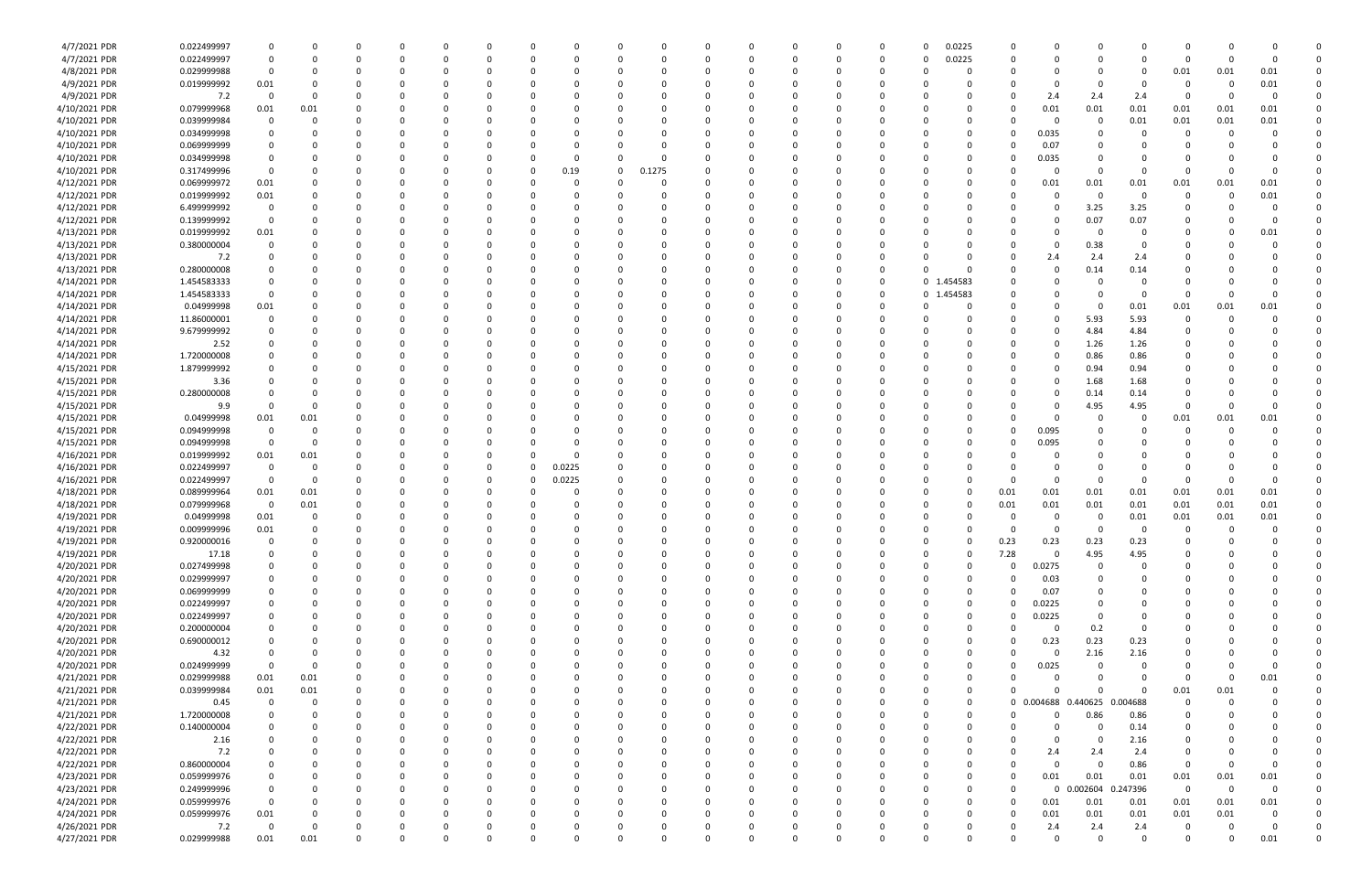| 4/27/2021 PDR | 4.349999988 |                         |          | 0        |          |              | 0            | 0        |   | 0        |          |          |   | 0        |        |              | 0        | 1.45                         | 1.45         | 1.45           |          |      |          |  |
|---------------|-------------|-------------------------|----------|----------|----------|--------------|--------------|----------|---|----------|----------|----------|---|----------|--------|--------------|----------|------------------------------|--------------|----------------|----------|------|----------|--|
| 4/28/2021 PDR | 0.429999996 |                         |          | $\Omega$ |          |              | <sup>0</sup> | $\Omega$ |   | $\Omega$ |          |          |   | $\Omega$ |        | $\Omega$     | $\Omega$ | $\Omega$                     | 0.43         | $\Omega$       | $\Omega$ |      |          |  |
| 4/28/2021 PDR | 0.780000012 |                         |          |          |          |              |              |          |   |          |          |          |   |          |        |              | 0        | 0.26                         | 0.26         | 0.26           |          |      |          |  |
| 4/28/2021 PDR | 1.162083332 |                         |          |          |          |              |              |          |   |          |          |          |   |          |        | <sup>0</sup> | 0        | 0                            | $\mathbf 0$  | L.162083       |          |      |          |  |
| 4/28/2021 PDR | 0.170000004 |                         |          |          |          |              |              |          |   |          |          |          |   |          |        | 0.01         | 0.01     | 0.05                         | 0.05         | 0.05           |          |      |          |  |
| 4/29/2021 PDR | 0.859999992 |                         |          |          |          |              |              |          |   |          |          |          |   |          |        |              | 0        | $\Omega$                     | 0.43         | 0.43           |          |      |          |  |
| 4/29/2021 PDR | 0.400000008 |                         |          |          |          |              |              |          |   |          |          |          |   |          |        |              | 0        | 0                            | 0.2          | 0.2            |          |      |          |  |
| 4/29/2021 PDR | 3.36        |                         |          |          |          |              |              |          |   |          |          |          |   |          |        |              |          | - 0                          | 1.68         | 1.68           |          |      |          |  |
| 4/29/2021 PDR | 7.2         |                         |          |          |          |              |              |          |   |          |          |          |   |          |        |              | 0        | 2.4                          | 2.4          | 2.4            |          |      |          |  |
| 4/29/2021 PDR | 0.380000004 |                         |          |          |          |              |              |          |   |          |          |          |   |          |        |              |          | $\Omega$                     | 0.38         | 0              | -C       |      |          |  |
| 4/30/2021 PDR | 0.009999996 |                         |          |          |          |              |              |          |   |          |          |          |   |          |        |              |          | $\Omega$                     | $\Omega$     | $\Omega$       | 0.01     |      |          |  |
| 4/30/2021 PDR | 0.410000002 |                         |          |          |          |              |              |          |   |          |          |          |   |          |        | 0            |          | 0 0.004271                   | 0.401458     | 0.004271       |          |      |          |  |
| 4/30/2021 PDR | 0.860000004 |                         |          |          |          |              |              |          |   |          |          |          |   |          |        |              |          |                              | 0.86         | 0              |          |      |          |  |
| 5/4/2021 PDR  | 0.03        |                         |          |          |          |              |              |          |   |          |          |          |   |          |        |              |          | - 0                          | 0.03         | $\mathbf 0$    |          |      |          |  |
| 5/4/2021 PDR  | 0.690000012 |                         |          |          |          |              |              |          |   |          |          |          |   |          |        | O            | 0        | 0.23                         | 0.23         | 0.23           |          |      |          |  |
| 5/4/2021 PDR  | 0.42        |                         |          |          |          |              |              |          |   |          |          |          |   |          |        |              | 0        | 0                            | 0.42         | 0              |          |      |          |  |
| 5/4/2021 PDR  | 7.2         |                         |          |          |          |              |              |          |   |          |          |          |   |          |        |              | $\Omega$ | 2.4                          | 2.4          | 2.4            |          |      |          |  |
| 5/4/2021 PDR  | 0.335208337 |                         |          |          |          |              |              |          |   |          |          |          |   |          |        | 0            |          | 0.335208<br>$\mathbf 0$      | 0            | $\Omega$       | -0       |      | O        |  |
| 5/4/2021 PDR  | 0.029999988 |                         |          |          |          |              |              |          |   |          |          |          |   |          |        | 0            | $\Omega$ | -C                           | $\Omega$     | 0              | 0.01     | 0.01 | 0.01     |  |
| 5/4/2021 PDR  | 0.067499991 |                         |          |          |          |              |              |          |   |          |          |          |   |          |        | $\Omega$     | 0        | 0.0225                       | 0.045        |                | C        |      |          |  |
| 5/4/2021 PDR  | 0.067499991 |                         |          |          |          |              |              |          |   |          |          |          |   |          |        | 0            | 0        | 0.0225                       | 0.045        |                |          |      |          |  |
| 5/4/2021 PDR  | 0.074999997 |                         |          |          |          |              |              |          |   |          |          |          |   |          |        | 0            | 0        | 0.025                        | 0.05         |                |          |      |          |  |
| 5/4/2021 PDR  | 0.067499991 |                         |          |          |          |              |              |          |   |          |          |          |   |          |        | 0            | 0        | 0.0225                       | 0.045        |                |          |      |          |  |
| 5/4/2021 PDR  | 0.419999994 |                         |          |          |          |              |              |          |   |          |          |          |   |          |        | 0            | 0        | 0.21                         | 0.21         | 0              |          |      |          |  |
| 5/4/2021 PDR  | 0.027499998 |                         |          |          |          |              |              |          |   |          |          |          |   | -0       | 0.0275 |              |          | -C                           |              | 0              |          |      |          |  |
| 5/4/2021 PDR  | 0.027499998 |                         |          |          |          |              |              |          |   |          |          |          | 0 | 0        | 0.0275 | 0            |          | -C                           | - 0          | 0              |          |      |          |  |
| 5/4/2021 PDR  |             |                         |          |          |          |              |              |          |   |          |          |          |   |          |        |              | 0        |                              |              |                |          |      |          |  |
|               | 0.209999997 |                         |          |          |          |              |              |          |   |          |          |          |   |          |        |              |          | 0.07                         | 0.14         |                |          |      |          |  |
| 5/4/2021 PDR  | 0.194999994 |                         |          |          |          |              |              |          |   |          |          |          |   |          |        |              | 0        | 0.065<br>0.07                | 0.13<br>0.14 |                |          |      |          |  |
| 5/4/2021 PDR  | 0.209999997 |                         |          |          |          |              |              |          |   |          |          |          |   |          |        |              | 0        |                              |              | 0              |          |      |          |  |
| 5/4/2021 PDR  | 0.209999997 |                         |          |          |          |              |              |          |   |          |          |          |   |          |        |              | 0        | 0.07                         | 0.14         | 0              |          |      |          |  |
| 5/4/2021 PDR  | 0.179999991 |                         |          |          |          |              |              |          |   |          |          |          |   |          |        |              | n        | 0.06                         | 0.12         | $\Omega$       |          |      |          |  |
| 5/5/2021 PDR  | 1.720000008 |                         |          |          |          |              |              |          |   |          |          |          |   | 0        |        |              | 0        |                              | 0.86         | 0.86           |          |      |          |  |
| 5/5/2021 PDR  | 1.204583333 |                         |          |          |          |              |              |          |   |          |          |          |   | 0        |        | 0 1.204583   |          | -C                           |              |                |          |      |          |  |
| 5/5/2021 PDR  | 0.69541667  |                         |          |          |          |              |              |          |   |          |          |          |   | 0        | 0      | 0.695417     | 0        |                              |              | 0              |          |      |          |  |
| 5/5/2021 PDR  | 0.43999998  |                         |          |          |          |              |              |          |   |          |          |          |   |          |        | 0.01         | 0.01     | 0.01                         | 0.4          | 0.01           |          |      |          |  |
| 5/5/2021 PDR  | 0.187499997 |                         |          |          |          |              |              |          |   |          |          |          |   |          |        |              | $\Omega$ | $\Omega$                     | 0.1875       | $\overline{0}$ |          |      |          |  |
| 5/5/2021 PDR  | 0.219999996 |                         |          |          |          |              |              |          |   |          |          |          |   |          |        | 0            | 0        | 0.0275                       | 0.0825       | 0.11           |          |      |          |  |
| 5/5/2021 PDR  | 0.284999994 |                         |          |          |          |              |              |          |   |          |          |          |   |          |        | 0            | 0        | 0.0475                       | 0.1425       | 0.095          |          |      |          |  |
| 5/5/2021 PDR  | 0.247499991 |                         |          |          |          |              |              |          |   |          |          |          |   |          |        |              | 0        | 0.0825                       | - വ          | 0.165          |          |      |          |  |
| 5/5/2021 PDR  | 1.289999988 |                         | O        | $\Omega$ |          |              |              |          |   |          |          |          |   |          |        | 0            | 0        | 0.43                         | 0.43         | 0.43           | റ        |      |          |  |
| 5/5/2021 PDR  | 0.400000008 |                         | O        |          |          | 0            |              |          |   | 0        |          |          |   |          |        |              | 0        |                              | 0.2          | 0.2            |          |      |          |  |
| 5/5/2021 PDR  | 1.02        |                         |          | $\Omega$ | $\Omega$ | $\Omega$     | O            | $\Omega$ |   | $\Omega$ | $\Omega$ | $\Omega$ |   | 0        |        |              | $\Omega$ | $\Omega$                     | 0.51         | 0.51           | 0        |      |          |  |
| 5/5/2021 PDR  | 4.32        |                         |          |          |          |              |              | $\Omega$ |   |          |          |          |   | 0        |        |              | 0        | $\Omega$                     | 2.16         | 2.16           | 0        |      |          |  |
| 5/6/2021 PDR  | 0.04999998  |                         |          | 0        |          |              | 0            | 0        |   |          |          |          |   | 0        |        | 0            | $\Omega$ | 0.01                         | 0.01         | 0.01           | 0.01     | 0.01 |          |  |
| 5/6/2021 PDR  | 4.95        |                         |          |          |          |              |              |          |   |          |          |          |   |          |        |              | $\Omega$ | $\Omega$                     | 4.95         | $\mathbf 0$    | $\Omega$ |      |          |  |
| 5/6/2021 PDR  | 0.860000004 |                         |          |          |          |              | 0            | - 0      |   |          |          |          |   | $\Omega$ |        |              |          | $\Omega$                     | 0.86         | 0              |          |      |          |  |
| 5/7/2021 PDR  | 4.8         |                         |          |          |          |              | 0            |          |   |          |          |          |   | 0        |        |              | 0        | 0                            | 2.4          | 2.4            |          |      |          |  |
| 5/7/2021 PDR  | 1.750000008 |                         |          |          |          |              | 0            | 0        |   |          |          |          |   | 0        |        | 0            | 0        | 0.71                         | 0.6          | 0.44           | -0       |      |          |  |
| 5/7/2021 PDR  | 0.039999984 |                         |          | 0        |          | 0            | 0            | 0        |   |          |          |          | O | 0        |        | 0            | 0        | 0.01                         | 0.01         | 0.01           | 0.01     |      |          |  |
| 5/8/2021 PDR  | 0.04999998  | $\mathbf 0$             |          |          |          | 0            | 0            | 0        |   |          |          |          |   | 0        |        | 0            | $\Omega$ | 0.01                         | 0.01         | 0.01           | 0.01     | 0.01 |          |  |
| 5/11/2021 PDR | 0.009999996 | 0.01                    |          |          |          | <sup>0</sup> | 0            | 0        |   |          |          |          |   | 0        |        | 0            | 0        | 0                            | $\Omega$     | 0              | 0        |      |          |  |
| 5/11/2021 PDR | 0.064999998 | $\Omega$                |          |          |          |              | 0            | 0        |   |          |          |          |   | 0        |        | 0            | 0        | $\Omega$                     | - 0          | 0.065          | 0        |      |          |  |
| 5/11/2021 PDR | 6.499999992 |                         |          |          |          |              | 0            |          |   |          |          |          |   | 0        |        | 0            |          | 0                            | 3.25         | 3.25           |          |      |          |  |
| 5/11/2021 PDR | 0.84        |                         |          |          |          | <sup>0</sup> |              |          |   |          |          |          |   | 0        |        |              |          | $\Omega$                     | 0.42         | 0.42           | 0        |      |          |  |
| 5/11/2021 PDR | 1.720000008 |                         |          |          |          |              |              | -C       |   |          |          |          |   |          |        |              |          | $\Omega$                     | 0.86         | 0.86           | 0        |      |          |  |
| 5/12/2021 PDR | 11.86000001 |                         |          | 0        |          |              | 0            | 0        |   |          |          |          |   | 0        |        |              | 0        | 0                            | 5.93         | 5.93           | 0        |      |          |  |
| 5/12/2021 PDR | 0.140000004 |                         |          | 0        |          |              | 0            | 0        |   |          |          |          |   | 0        |        |              | 0        | $\Omega$                     | 0.14         | $\mathbf 0$    | 0        |      |          |  |
| 5/12/2021 PDR | 0.51        | 0                       |          |          |          |              | 0            | - 0      |   |          | 0        |          | O | 0        |        |              | 0        | $\Omega$                     | 0.51         | $\mathbf 0$    |          |      |          |  |
| 5/12/2021 PDR | 0.380000004 | $\overline{\mathbf{0}}$ |          |          |          |              | 0            |          |   |          |          |          |   | 0        |        |              | 0        | 0                            | 0.38         | 0              |          |      |          |  |
| 5/13/2021 PDR | 0.009999996 | $0.01\,$                |          |          |          |              | 0            | 0        |   |          |          |          |   | 0        |        |              | 0        | $\Omega$                     | $\Omega$     | 0              |          |      |          |  |
| 5/13/2021 PDR | 0.019999992 | 0.01                    |          |          |          |              |              | 0        |   |          |          |          |   |          |        |              |          | $\Omega$                     | $\Omega$     | $\overline{0}$ | 0        |      | 0.01     |  |
| 5/13/2021 PDR | 0.099999996 | $\mathbf 0$             |          |          |          |              | 0            | 0        |   |          |          |          |   | 0        |        | 0            | 0        | 0                            | 0.1          | 0              | 0        |      |          |  |
| 5/13/2021 PDR | 0.004999998 |                         |          | 0        |          | 0            | 0            | 0        |   | $\Omega$ |          |          | O | 0        |        | 0            | $\Omega$ | $\Omega$                     | $\Omega$     | 0.005          | 0        |      |          |  |
| 5/13/2021 PDR | 7.2         |                         |          | 0        |          | 0            | 0            |          |   |          |          |          |   | -0       |        |              | $\Omega$ | 2.4                          | 2.4          | 2.4            |          |      |          |  |
| 5/14/2021 PDR | 3.759999996 | $\Omega$                | $\Omega$ | $\Omega$ | $\Omega$ | $\Omega$     | $\Omega$     |          | U | $\Omega$ |          | $\Omega$ |   |          |        |              |          | 0 0.039167 3.681667 0.039167 |              | $\Omega$       | 0        |      | $\Omega$ |  |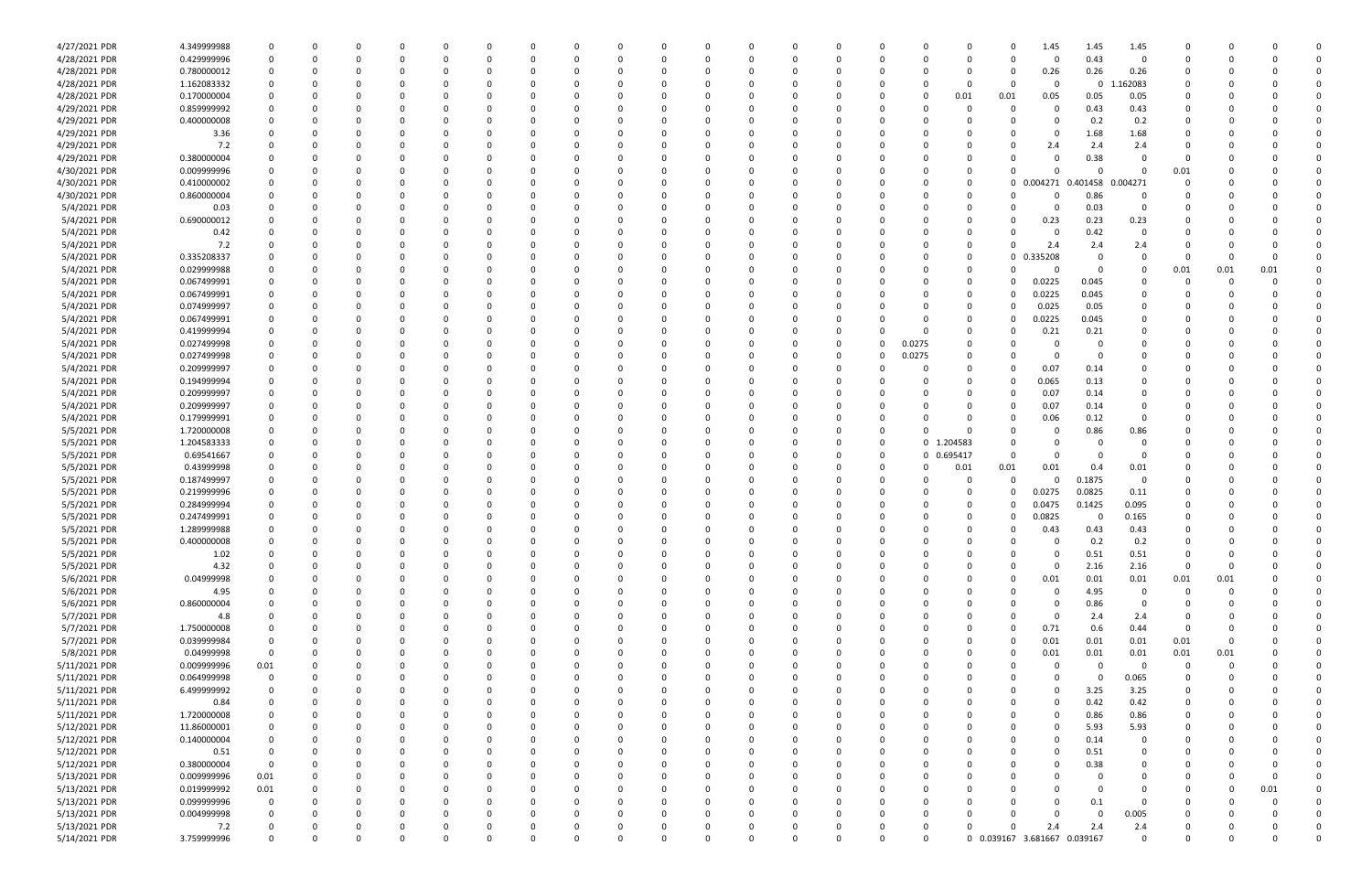| 5/15/2021 PDR | 0.04999998  | 0           |          |   |          |          |          |          |          |          |          |          |          |          |          |          |          | <sup>0</sup> | $\Omega$    | 0.01     | 0.01        | 0.01     | 0.01     | 0.01     |  |
|---------------|-------------|-------------|----------|---|----------|----------|----------|----------|----------|----------|----------|----------|----------|----------|----------|----------|----------|--------------|-------------|----------|-------------|----------|----------|----------|--|
| 5/15/2021 PDR | 0.019999992 | $\mathbf 0$ |          |   |          |          |          |          | -0       |          |          |          |          |          | -0       |          |          | <sup>0</sup> |             | $\Omega$ | $\Omega$    | 0.01     | 0.01     | $\Omega$ |  |
| 5/16/2021 PDR | 0.039999984 | 0.01        |          |   |          |          |          |          |          |          |          |          |          |          |          |          |          |              |             |          | 0.01        | 0.01     | 0.01     |          |  |
| 5/18/2021 PDR | 0.029999988 | 0           |          |   |          |          |          |          |          |          |          |          |          |          |          |          |          |              |             | - 0      | 0           | 0.01     | 0.01     | 0.01     |  |
| 5/18/2021 PDR | 0.460000008 | 0           |          |   |          |          |          |          |          |          |          |          |          |          |          |          |          |              | $\Omega$    | 0.23     | 0.23        | 0        |          |          |  |
| 5/19/2021 PDR | 1.069999992 | - 0         |          |   |          |          |          |          |          |          |          |          |          |          |          |          |          | 0            | 0.4         | 0.36     | 0.31        | 0        |          |          |  |
| 5/19/2021 PDR | 0.04999998  | 0.01        | 0.01     |   |          |          |          |          |          |          |          |          |          |          |          |          |          |              |             |          |             | 0.01     | 0.01     | 0.01     |  |
| 5/19/2021 PDR | 0.019999992 | 0.01        | 0.01     |   |          |          |          |          |          |          |          |          |          |          |          |          |          | 0            |             |          |             |          |          |          |  |
| 5/20/2021 PDR | 1.54999998  | 0           |          |   |          |          |          |          |          |          |          |          |          |          |          |          | 0.01     | 0.01         | 0.01        | 0.76     | 0.76        |          |          |          |  |
| 5/20/2021 PDR | 1.970000004 | 0           |          |   |          |          |          |          |          |          |          |          |          |          |          |          | 0.01     | 0.01         | 0.65        | 0.65     | 0.65        | 0        |          |          |  |
| 5/20/2021 PDR | 0.04999998  | 0           |          |   |          |          |          |          |          |          |          |          |          |          |          |          |          | 0            | 0.01        | 0.01     | 0.01        | 0.01     | 0.01     |          |  |
| 5/20/2021 PDR | 0.110000004 |             |          |   |          |          |          |          |          |          |          |          |          |          |          |          |          | 0            |             | 0.11     |             | 0        |          |          |  |
| 5/20/2021 PDR | 0.110000004 |             |          |   |          |          |          |          |          |          |          |          |          |          |          |          |          | 0            | -0          | - 0      | 0.11        |          |          |          |  |
| 5/20/2021 PDR | 0.099999996 |             |          |   |          |          |          |          |          |          |          |          |          |          |          |          |          | -0           | 0.1         | - ೧      |             |          |          |          |  |
| 5/21/2021 PDR | 0.369999996 |             |          |   |          |          |          |          |          |          |          |          |          |          |          |          | 0.01     | 0.01         | 0.01        | 0.17     | 0.17        |          |          |          |  |
| 5/21/2021 PDR | 1.54999998  |             |          |   |          |          |          |          |          |          |          |          |          |          |          |          | 0.01     | 0.01         | 0.01        | 0.76     | 0.76        |          |          |          |  |
| 5/21/2021 PDR | 1.970000004 |             |          |   |          |          |          |          |          |          |          |          |          |          |          |          | 0.01     | 0.01         | 0.65        | 0.65     | 0.65        |          |          |          |  |
| 5/21/2021 PDR | 1.029999996 |             |          |   |          |          |          |          |          |          |          |          |          |          |          |          | 0.01     | 0.01         | 0.01        | 0.5      | 0.5         | 0        |          |          |  |
| 5/21/2021 PDR | 0.039999984 |             |          |   |          |          |          |          |          |          |          |          |          |          |          |          |          | 0            | - 0         | 0.01     | 0.01        | 0.01     | 0.01     |          |  |
| 5/21/2021 PDR | 1.083333327 |             |          |   |          |          |          |          |          |          |          |          |          |          |          |          |          | 0            | .09375<br>n | 0.979167 | 0.010417    |          |          |          |  |
| 5/23/2021 PDR | 0.009999996 |             |          |   |          |          |          |          |          |          |          |          |          |          |          |          |          |              |             | - 0      | 0.01        |          |          |          |  |
| 5/24/2021 PDR |             |             |          |   |          |          |          |          |          |          |          |          |          |          |          |          |          |              |             | 0.07     |             |          |          |          |  |
|               | 0.069999996 |             |          |   |          |          |          |          |          |          |          |          |          |          |          |          |          |              |             |          |             |          |          |          |  |
| 5/24/2021 PDR | 0.074999997 |             |          |   |          |          |          |          |          |          |          |          |          |          |          |          | 0.075    |              |             |          | $\Omega$    |          |          |          |  |
| 5/24/2021 PDR | 0.494999991 |             |          |   |          |          |          |          |          |          |          |          |          |          | -0       |          | 0.495    | 0            |             | - 0      |             |          |          |          |  |
| 5/24/2021 PDR | 4.8         |             |          |   |          |          |          |          |          |          |          |          |          |          |          |          |          | 0            |             | 2.4      | 2.4         |          |          |          |  |
| 5/25/2021 PDR | 2.899999992 |             |          |   |          |          |          |          |          |          |          |          |          |          |          |          |          | $\Omega$     | $\Omega$    | 1.45     | 1.45        |          |          |          |  |
| 5/25/2021 PDR | 4.8         |             |          |   |          |          |          |          |          |          |          |          |          |          |          |          |          | 0            | -0          | 2.4      | 2.4         |          |          |          |  |
| 5/25/2021 PDR | 0.04999998  |             |          |   |          |          |          |          |          |          |          |          |          |          |          |          | 0.01     | 0.01         | 0.01        | 0.01     | 0.01        |          |          |          |  |
| 5/25/2021 PDR | 0.04999998  |             |          |   |          |          |          |          |          |          |          |          |          |          |          |          | 0.01     | 0.01         | 0.01        | 0.01     | 0.01        |          |          |          |  |
| 5/25/2021 PDR | 0.04999998  |             |          |   |          |          |          |          |          |          |          |          |          |          |          |          | 0.01     | 0.01         | 0.01        | 0.01     | 0.01        |          |          |          |  |
| 5/25/2021 PDR | 0.04999998  |             |          |   |          |          |          |          |          |          |          |          |          |          |          |          | 0.01     | 0.01         | 0.01        | 0.01     | 0.01        |          |          |          |  |
| 5/25/2021 PDR | 0.044999996 |             |          |   |          |          |          |          |          |          |          |          |          |          |          |          |          | 0.045        |             |          |             |          |          |          |  |
| 5/25/2021 PDR | 0.044999996 |             |          |   |          |          |          |          |          |          |          |          |          |          |          |          | 0        | 0.045        |             |          |             |          |          |          |  |
| 5/25/2021 PDR | 0.044999996 |             |          |   |          |          |          |          |          |          |          |          |          |          |          |          |          | 0.045        | -0          |          |             |          |          |          |  |
| 5/26/2021 PDR | 0.350000004 |             |          |   |          |          |          |          |          |          |          |          |          |          |          |          | 0.01     | 0.01         | 0.11        | 0.11     | 0.11        |          |          |          |  |
| 5/26/2021 PDR | 0.009999996 | 0           |          |   |          |          |          |          |          |          |          |          |          |          |          |          |          | 0            |             |          | 0           | -0       | 0.01     |          |  |
| 5/26/2021 PDR | 0.099999996 |             |          |   |          |          |          |          |          |          |          |          |          |          |          |          |          | 0            |             |          | 0.1         |          |          |          |  |
| 5/26/2021 PDR | 0.279999996 |             |          |   |          |          |          |          |          |          |          |          |          |          |          |          |          |              | $\Omega$    | - 0      | 0.28        |          |          |          |  |
| 5/26/2021 PDR | 0.780000012 |             |          |   |          |          |          |          |          |          |          |          |          |          |          |          |          | 0            | 0.26        | 0.26     | 0.26        |          |          |          |  |
| 5/27/2021 PDR | 0.139999992 | 0           |          |   |          |          |          |          |          |          |          |          |          |          |          |          |          | 0            | $\Omega$    | 0.07     | 0.07        |          |          |          |  |
| 5/27/2021 PDR | 0.460000008 | $\sim$      |          |   |          |          |          |          |          |          |          |          |          |          |          |          |          | 0            |             | 0.23     | 0.23        |          |          |          |  |
| 5/28/2021 PDR | 1.47        | 0           | 0        | ŋ | 0        | $\Omega$ | $\Omega$ | $\Omega$ | 0        | $\Omega$ | 0        | $\Omega$ | $\Omega$ | $\Omega$ | $\Omega$ |          | 0        | 0            | 1.47        | - 0      | 0           | 0        |          |          |  |
| 5/28/2021 PDR | 3.329999988 | 0           |          |   | 0        |          |          |          | 0        |          | 0        |          |          |          | 0        |          | 0.01     | 0.01         | 0.01        | 1.65     | 1.65        |          |          |          |  |
| 5/28/2021 PDR | 0.099999996 | 0           |          |   |          |          |          |          | $\Omega$ |          |          | - 0      |          |          | $\Omega$ |          | $\Omega$ | $\Omega$     | 0.1         | - 0      | $\mathbf 0$ |          |          |          |  |
| 5/28/2021 PDR | 0.110000004 | 0           |          |   |          |          |          |          | -0       |          |          |          |          |          | 0        |          |          | 0            | 0.11        |          |             |          |          |          |  |
| 5/28/2021 PDR | 0.110000004 | 0           |          |   |          |          |          |          | -0       |          |          |          |          |          | -0       |          |          | 0            | 0.11        |          |             |          |          |          |  |
| 5/28/2021 PDR | 0.279999996 | $\mathbf 0$ |          |   |          |          |          |          | 0        |          |          | $\Omega$ |          |          | 0        |          | 0        | 0            | 0.28        | $\Omega$ | 0           | 0        |          |          |  |
| 5/30/2021 PDR | 0.059999976 | $\mathbf 0$ | $\Omega$ |   |          |          |          |          |          |          |          | $\Omega$ |          |          |          |          |          | 0            | 0.01        | 0.01     | 0.01        | 0.01     | 0.01     | 0.01     |  |
| 5/31/2021 PDR | 0.04999998  | 0.01        | $0.01\,$ |   |          |          |          |          | 0        |          |          |          |          |          | 0        |          |          | 0            | -C          | $\Omega$ | $\mathbf 0$ | 0.01     | 0.01     | 0.01     |  |
| 5/31/2021 PDR | 0.019999992 | 0.01        | 0.01     |   |          |          |          |          | 0        |          |          |          |          |          | 0        |          |          |              |             |          | 0           | 0        | $\Omega$ | 0        |  |
| 5/31/2021 PDR | 0.039999984 | 0.01        | 0.01     |   |          |          |          |          |          |          |          | -0       |          |          |          |          |          |              | $\Omega$    | -0       | 0           | $\Omega$ | 0.01     | 0.01     |  |
| 6/1/2021 PDR  | 0.600000012 | 0           | $\Omega$ |   |          |          |          |          | 0        |          |          |          |          |          | 0        |          |          |              | 0.2         | 0.2      | 0.2         | 0        |          |          |  |
| 6/1/2021 PDR  | 1.240000008 | 0           |          |   |          |          |          |          | 0        |          |          |          |          |          | 0        |          |          | 0            | $\Omega$    | 0.62     | 0.62        | 0        |          |          |  |
| 6/1/2021 PDR  | 0.619999992 | 0           |          |   |          |          |          |          |          |          |          |          |          |          |          |          |          | 0            | $\Omega$    | 0.31     | 0.31        |          |          |          |  |
| 6/1/2021 PDR  | 3.390000012 | 0           |          |   |          |          |          |          | 0        |          |          |          |          |          | 0        |          | ŋ        | 0            | 1.13        | 1.13     | 1.13        | 0        |          | 0        |  |
| 6/1/2021 PDR  | 0.742499988 | 0           |          |   | 0        |          |          |          | 0        |          | 0        | $\Omega$ |          |          | 0        |          | ŋ        | 0.0825       | 0.22        | 0.22     | 0.22        | 0        |          |          |  |
| 6/1/2021 PDR  | 7.272500001 | 0           |          |   |          | 0        |          |          | 0        |          |          | $\Omega$ |          |          | 0        | 0        | 0        | 0.7925       | 2.16        | 2.16     | 2.16        |          |          |          |  |
| 6/1/2021 PDR  | 0.048958337 | 0           |          |   |          |          |          |          | $\Omega$ |          |          |          |          |          | 0        | $\Omega$ | 0        | $\mathbf 0$  | 0.048958    | - 0      | $\Omega$    |          |          |          |  |
| 6/1/2021 PDR  | 0.199999998 | 0           |          |   |          |          |          |          | 0        |          |          |          |          | 0        | 0.1      | 0.1      | 0        | 0            | 0           | -0       |             |          |          |          |  |
| 6/1/2021 PDR  | 0.199999998 | 0           |          |   |          |          |          |          | -0       |          |          |          |          |          | 0.1      | 0.1      |          | $\Omega$     | $\Omega$    | $\Omega$ |             |          |          |          |  |
| 6/1/2021 PDR  | 0.469999986 | 0           |          |   |          |          |          |          | 0        |          |          | $\Omega$ |          | $\Omega$ | $\Omega$ |          | $\Omega$ | 0.275        | 0.0975      | 0.0975   | 0           | 0        |          |          |  |
| 6/1/2021 PDR  | 0.037499997 | 0           |          |   |          |          |          |          | 0        |          |          |          |          |          | 0        |          | 0        | 0            | $\Omega$    | 0.0375   | 0           | 0        |          |          |  |
| 6/2/2021 PDR  | 0.600000012 | 0           |          |   |          |          |          |          |          |          |          |          |          |          |          |          |          | $\Omega$     | 0.2         | 0.2      | 0.2         |          |          |          |  |
| 6/2/2021 PDR  | 3.537500001 | 0           |          |   |          |          |          |          |          |          |          |          |          |          |          |          |          | 0.3875       | 1.05        | 1.05     | 1.05        |          |          |          |  |
| 6/2/2021 PDR  | 0.537499989 | $\mathbf 0$ |          |   | $\Omega$ |          | $\Omega$ | $\Omega$ | 0        | 0        | $\Omega$ | $\Omega$ | $\Omega$ |          | 0        |          | 0        | 0.0575       | 0.16        | 0.16     | 0.16        | 0        |          | 0        |  |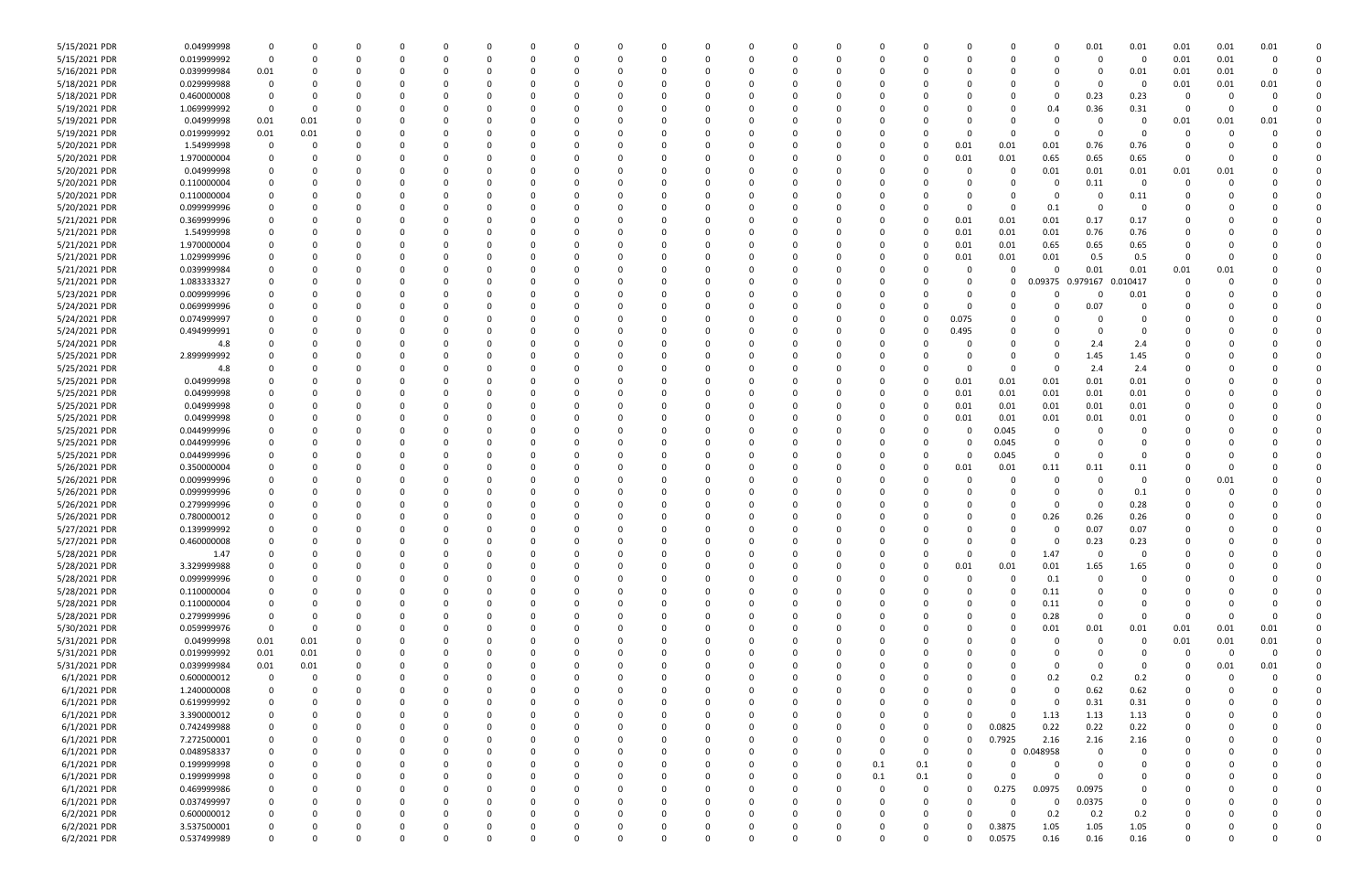| 6/2/2021 PDR  | 0.890000004 | 0                       | 0        |   |          | -0       |          |          | n        |   | 0        |          |          |          |      |          |          | 0        | 0.89        | 0           |                         |          |          |  |
|---------------|-------------|-------------------------|----------|---|----------|----------|----------|----------|----------|---|----------|----------|----------|----------|------|----------|----------|----------|-------------|-------------|-------------------------|----------|----------|--|
| 6/2/2021 PDR  | 1.71        | 0                       | 0        |   | 0        | $\Omega$ |          |          | n        |   | $\Omega$ |          |          |          |      |          |          | 0.57     | 0.57        | 0.57        | 0                       |          |          |  |
| 6/2/2021 PDR  | 9.690000012 | 0                       | -C       |   |          |          |          |          |          |   |          |          |          |          |      |          | 0        | 3.23     | 3.23        | 3.23        |                         |          |          |  |
| 6/2/2021 PDR  | 1.140000012 | - 0                     | 0        |   |          |          |          |          |          |   |          |          |          |          |      |          |          | 0.38     | 0.38        | 0.38        |                         |          |          |  |
|               |             |                         |          |   |          |          |          |          |          |   |          |          |          |          |      |          |          |          |             |             |                         |          |          |  |
| 6/3/2021 PDR  | 0.029999988 | 0.01                    | 0.01     |   |          |          |          |          |          |   |          |          |          |          |      |          |          | C        |             |             |                         | -0       | 0.01     |  |
| 6/3/2021 PDR  | 0.019999992 | 0.01                    | 0.01     |   |          |          |          |          |          |   |          |          |          |          |      |          |          |          |             |             |                         |          |          |  |
| 6/3/2021 PDR  | 0.099999999 | - 0                     | C.       |   |          |          |          |          |          |   |          |          |          |          | 0.1  |          |          | C        |             | - 0         |                         |          |          |  |
| 6/3/2021 PDR  | 0.06        |                         | C        |   |          |          |          |          |          |   | O        |          |          |          |      |          |          | 0        | 0.03        | 0.03        |                         |          |          |  |
| 6/3/2021 PDR  | 0.84        | -0                      | 0        |   |          |          |          |          |          |   |          |          |          |          |      |          |          | 0        | 0.42        | 0.42        |                         |          |          |  |
| 6/3/2021 PDR  | 6.460000008 | - 0                     | C.       |   |          |          |          |          |          |   |          |          |          |          |      |          | 0        | $\Omega$ | 3.23        | 3.23        | - 0                     |          |          |  |
| 6/4/2021 PDR  | 0.089999964 | 0.01                    | 0.01     |   |          |          |          |          |          |   |          |          |          |          |      |          | 0.01     | 0.01     | 0.01        | 0.01        | 0.01                    | 0.01     | 0.01     |  |
| 6/4/2021 PDR  | 0.809999988 | - 0                     | 0        |   |          |          |          |          |          |   |          |          |          |          |      |          | 0        | 0        | - റ         | 0.81        | 0                       | -0       |          |  |
|               |             |                         |          |   |          |          |          |          |          |   |          |          |          |          |      |          |          |          |             |             |                         |          |          |  |
| 6/4/2021 PDR  | 0.034999998 | 0                       |          |   |          |          |          |          |          |   |          |          |          |          |      |          |          | 0        |             | 0.035       |                         |          |          |  |
| 6/4/2021 PDR  | 0.114999999 | 0                       |          |   |          |          |          |          |          |   | 0        |          |          | 0.115    |      |          |          | C        |             |             |                         |          |          |  |
| 6/4/2021 PDR  | 0.114999999 |                         |          |   |          |          |          |          |          |   |          |          |          | 0.115    |      |          |          | 0        |             |             |                         |          |          |  |
| 6/4/2021 PDR  | 0.45        |                         |          |   |          |          |          |          |          |   |          |          |          |          |      |          |          | 0        | 0.45        |             |                         |          |          |  |
| 6/4/2021 PDR  | 3.940000008 | 0                       | C        |   |          |          |          |          |          |   |          |          |          |          |      |          |          | $\Omega$ | 1.97        | 1.97        | 0                       |          |          |  |
| 6/5/2021 PDR  | 0.647499993 | $\overline{0}$          | $\Omega$ |   |          |          |          |          |          |   |          |          |          |          |      |          | 0        | 0.37     | 0.2775      | $\Omega$    | - 0                     | -0       |          |  |
| 6/5/2021 PDR  | 0.059999976 | 0.01                    | 0.01     |   |          |          |          |          |          |   |          |          |          |          |      |          |          | C        | - 0         | 0.01        | 0.01                    | 0.01     | 0.01     |  |
| 6/5/2021 PDR  | 0.089999964 | 0.01                    | 0.01     |   |          |          |          |          |          |   | 0        |          |          |          | -0   |          | 0.01     | 0.01     | 0.01        | 0.01        | 0.01                    | 0.01     | 0.01     |  |
|               | 0.079999968 |                         |          |   |          |          |          |          |          |   |          |          |          |          |      |          |          |          |             |             |                         |          |          |  |
| 6/6/2021 PDR  |             | 0.01                    | 0.01     |   |          |          |          |          |          |   |          |          |          |          |      |          | - 0      | 0.01     | 0.01        | 0.01        | 0.01                    | 0.01     | 0.01     |  |
| 6/7/2021 PDR  | 0.089999964 | 0.01                    | 0.01     |   |          |          |          |          |          |   |          |          |          |          |      |          | 0.01     | 0.01     | 0.01        | 0.01        | 0.01                    | 0.01     | 0.01     |  |
| 6/8/2021 PDR  | 0.069999972 | 0.01                    | 0        |   |          |          |          |          |          |   |          |          |          |          |      |          |          | 0.01     | 0.01        | 0.01        | 0.01                    | 0.01     | 0.01     |  |
| 6/8/2021 PDR  | 0.170000004 | 0                       |          |   |          |          |          |          |          |   |          |          |          |          |      |          |          | 0        | - 0         | 0.17        | - 0                     | -0       |          |  |
| 6/9/2021 PDR  | 0.69        | - 0                     | 0        |   |          |          |          |          |          |   |          |          |          |          |      |          | 0        | 0.24     | 0.23        | 0.22        | 0                       | -0       |          |  |
| 6/9/2021 PDR  | 0.75        | $\overline{\mathbf{0}}$ | 0        |   |          |          |          |          |          |   | 0        |          |          |          |      |          | 0        | 0.18     | 0.22        | 0.35        | - 0                     | $\Omega$ | $\Omega$ |  |
| 6/9/2021 PDR  | 0.079999968 | 0.01                    | 0.01     |   |          |          |          |          |          |   |          |          |          |          |      |          | 0        | 0.01     | 0.01        | 0.01        | 0.01                    | 0.01     | 0.01     |  |
| 6/11/2021 PDR | 0.089999964 | 0.01                    | 0.01     |   |          |          |          |          |          |   |          |          |          |          |      |          | 0.01     | 0.01     | 0.01        | 0.01        | 0.01                    | 0.01     | 0.01     |  |
| 6/11/2021 PDR | 0.029999988 | 0.01                    | 0.01     |   |          |          |          |          |          |   |          |          |          |          |      |          | 0        | C        | -0          |             | - 0                     | 0        | 0.01     |  |
|               |             |                         |          |   |          |          |          |          |          |   |          |          |          |          |      |          |          |          |             |             |                         |          |          |  |
| 6/12/2021 PDR | 0.029999988 | 0.01                    | 0.01     |   |          |          |          |          |          |   |          |          |          |          |      |          | 0        | 0        | $\Omega$    | - 0         | - 0                     | O        | 0.01     |  |
| 6/12/2021 PDR | 0.089999964 | 0.01                    | 0.01     |   |          |          |          |          |          |   |          |          |          |          |      |          | 0.01     | 0.01     | 0.01        | 0.01        | 0.01                    | 0.01     | 0.01     |  |
| 6/12/2021 PDR | 0.667499985 | $\overline{\mathbf{0}}$ | 0        |   |          |          |          |          |          |   |          |          |          |          | -0   | 0.155    | 0.1075   | 0        | 0.27        | 0.135       | $\overline{\mathbf{0}}$ | -0       |          |  |
| 6/13/2021 PDR | 0.079999968 | 0.01                    | 0.01     |   |          |          |          |          |          |   |          |          |          |          | 0    |          | 0.01     | 0.01     | 0.01        | 0.01        | 0.01                    | 0.01     |          |  |
| 6/14/2021 PDR | 1.26        | - 0                     | 0        |   |          |          |          |          |          |   |          |          |          | 0        | 0.21 | 0.21     | 0.21     | 0.21     | 0.21        | 0.21        |                         |          |          |  |
| 6/14/2021 PDR | 0.920000016 | 0                       |          |   |          |          |          |          |          |   |          |          |          |          | 0    |          | 0.23     | 0.23     | 0.23        | 0.23        |                         |          |          |  |
| 6/14/2021 PDR | 5.875000008 | 0                       |          |   |          |          |          |          |          |   |          |          |          |          | -0   | 1.97     | 1.97     | 1.29     | 0.645       | $\Omega$    |                         |          |          |  |
| 6/14/2021 PDR | 0.382500009 | 0                       |          |   |          |          |          |          |          |   |          |          |          |          | 0    | 0.0575   | 0.115    | 0.14     | 0.07        | 0           |                         |          |          |  |
|               |             |                         |          |   |          |          |          |          |          |   |          |          |          |          |      |          |          |          |             |             |                         |          |          |  |
| 6/15/2021 PDR | 0.699999996 | 0                       |          |   |          |          |          |          |          |   |          |          |          |          |      | 0.16     | 0.11     | 0.13     | 0.13        | 0.17        |                         |          |          |  |
| 6/15/2021 PDR | 0.269999988 | - 0                     |          |   |          |          |          |          |          |   |          |          |          |          |      | 0.01     | 0.01     | 0.12     | 0.12        | 0.01        |                         |          |          |  |
| 6/15/2021 PDR | 0.029999988 | 0.01                    | C.       |   |          |          |          |          |          |   |          |          |          |          |      |          | 0        | 0        | $\Omega$    | 0           | 0                       | 0.01     | 0.01     |  |
| 6/15/2021 PDR | 0.029999988 | 0.01                    | 0.01     |   |          | 0        |          |          |          | 0 | 0        |          |          |          |      |          |          | $\Omega$ | $\Omega$    | O           | O                       |          | 0.01     |  |
| 6/15/2021 PDR | 0.177500001 | $\overline{\mathbf{0}}$ | 0        | 0 | 0        | $\Omega$ | $\Omega$ | 0        | 0        | 0 | 0        | $\Omega$ | $\Omega$ | $\Omega$ | 0    | $\Omega$ | 0        | 0.0375   | 0.14        | $\Omega$    | 0                       | 0        |          |  |
| 6/15/2021 PDR | 0.024999999 | $\overline{0}$          | 0        |   |          | $\Omega$ |          |          |          | 0 | 0        |          |          |          |      | 0        | 0        | 0.025    | 0           | 0           |                         |          |          |  |
| 6/15/2021 PDR | 0.227499999 | $\mathbf 0$             | 0        |   | 0        | 0        | $\Omega$ |          |          | 0 | 0        |          |          |          |      | 0        |          | 0.2275   | $\mathbf 0$ | $\Omega$    |                         |          |          |  |
| 6/15/2021 PDR | 0.252500001 | 0                       | 0        |   | 0        | $\Omega$ | $\Omega$ | 0        | 0        | 0 | 0        |          | $\Omega$ | 0        | 0    | $\Omega$ | 0        | 0.0525   | 0.2         | 0           | 0                       | - 0      |          |  |
| 6/15/2021 PDR | 0.227499999 | 0                       | 0        |   | 0        |          |          |          |          |   | 0        |          |          |          |      | 0        | $\Omega$ | 0.2275   | $\mathbf 0$ | 0           |                         |          |          |  |
|               |             |                         |          |   |          |          |          |          |          |   |          |          |          |          |      |          |          |          |             |             |                         |          |          |  |
| 6/15/2021 PDR | 0.252500001 | 0                       |          |   |          |          |          |          |          |   | 0        |          |          |          |      |          | 0        | 0.0525   | 0.2         |             |                         |          |          |  |
| 6/15/2021 PDR | 0.075       | 0                       |          |   | 0        |          |          |          |          |   | 0        |          |          |          |      |          | 0        | 0.075    | 0           |             |                         |          |          |  |
| 6/15/2021 PDR | 0.087499998 | $\mathbf 0$             |          |   |          |          |          |          |          |   | 0        |          |          |          |      |          | 0        | 0.0875   | 0           |             |                         |          |          |  |
| 6/15/2021 PDR | 0.087499998 | 0                       | 0        |   |          |          |          |          |          |   | 0        |          |          |          |      |          | 0        | 0.0875   |             |             |                         |          |          |  |
| 6/15/2021 PDR | 0.099999999 | 0                       | 0        |   | 0        |          |          | 0        |          |   | 0        |          |          |          |      | 0        |          | 0.1      |             | 0           | 0                       |          |          |  |
| 6/15/2021 PDR | 0.087499998 | 0                       |          |   |          |          |          |          |          |   | 0        |          |          |          |      | 0        | 0        | 0.0875   |             |             |                         |          |          |  |
| 6/15/2021 PDR | 0.099999999 | 0                       |          |   |          |          |          |          |          |   | 0        |          |          |          |      |          | 0        | 0.1      |             |             |                         |          |          |  |
| 6/15/2021 PDR | 0.107499999 | $\mathbf 0$             | 0        |   | 0        |          |          |          |          |   | 0        |          |          |          |      |          | 0        | 0.1075   |             |             | 0                       |          |          |  |
|               | 0.099999999 | $\mathbf 0$             |          |   |          |          |          |          |          |   |          |          |          |          |      |          | 0        |          | -0          |             |                         |          |          |  |
| 6/15/2021 PDR |             |                         | 0        |   | 0        |          |          |          |          |   | 0        |          |          |          |      |          |          | 0.1      |             |             | 0                       |          |          |  |
| 6/15/2021 PDR | 0.230000004 | $\mathbf 0$             |          |   |          | -0       |          |          |          |   | 0        |          |          |          |      |          |          | 0        | 0.23        |             |                         |          |          |  |
| 6/15/2021 PDR | 0.760000008 | $\mathbf 0$             | 0        |   | 0        |          |          |          |          |   | 0        |          |          |          |      |          | 0        | 0.38     | 0.38        | 0           |                         |          |          |  |
| 6/15/2021 PDR | 0.399999996 | 0                       | 0        |   | 0        |          |          |          |          |   | 0        |          | $\Omega$ | $\Omega$ | 0    | $\Omega$ | 0        | $\Omega$ | 0.4         | $\mathbf 0$ | 0                       |          |          |  |
| 6/15/2021 PDR | 4.379999976 | $\mathbf 0$             | 0        |   |          |          |          |          |          |   | 0        |          |          | 0        | 0.73 | 0.73     | 0.73     | 0.73     | 0.73        | 0.73        |                         |          |          |  |
| 6/15/2021 PDR | 26.795      | $\mathbf 0$             |          |   |          |          |          |          |          |   | 0        |          |          |          | 0    | 8.34     | 9.05     | 6.27     | 3.135       | 0           |                         |          |          |  |
| 6/15/2021 PDR | 1.045000014 | $\mathbf 0$             | 0        |   | 0        |          |          |          |          |   | 0        |          |          |          | 0    | 0.35     | 0.35     | 0.23     | 0.115       | 0           |                         |          |          |  |
| 6/15/2021 PDR | 0.705000006 | $\overline{0}$          | 0        |   |          |          |          |          |          |   | 0        |          |          | 0        | 0    | 0.21     | 0.24     | 0.17     | 0.085       | 0           |                         |          |          |  |
| 6/15/2021 PDR | 1.139999976 | $\mathbf 0$             | 0        |   |          |          | $\Omega$ |          |          |   | 0        |          | $\Omega$ | $\Omega$ | 0.19 | 0.19     | 0.19     | 0.19     | 0.19        | 0.19        |                         |          |          |  |
| 6/15/2021 PDR | 0.300000024 |                         |          |   |          |          |          |          |          |   |          |          |          |          | 0.05 | 0.05     |          |          | 0.05        |             |                         |          |          |  |
|               |             | 0                       | C        |   | O        | 0        | 0        |          |          |   | 0        |          | 0        |          |      |          | 0.05     | 0.05     |             | 0.05        |                         |          |          |  |
| 6/15/2021 PDR | 0.382500009 | $\mathbf 0$             | $\Omega$ | 0 | $\Omega$ | $\Omega$ | $\Omega$ | $\Omega$ | $\Omega$ | 0 | $\Omega$ | $\Omega$ | $\Omega$ |          | 0    | 0.0575   | 0.115    | 0.14     | 0.07        | $\mathbf 0$ | $\Omega$                | $\Omega$ | 0        |  |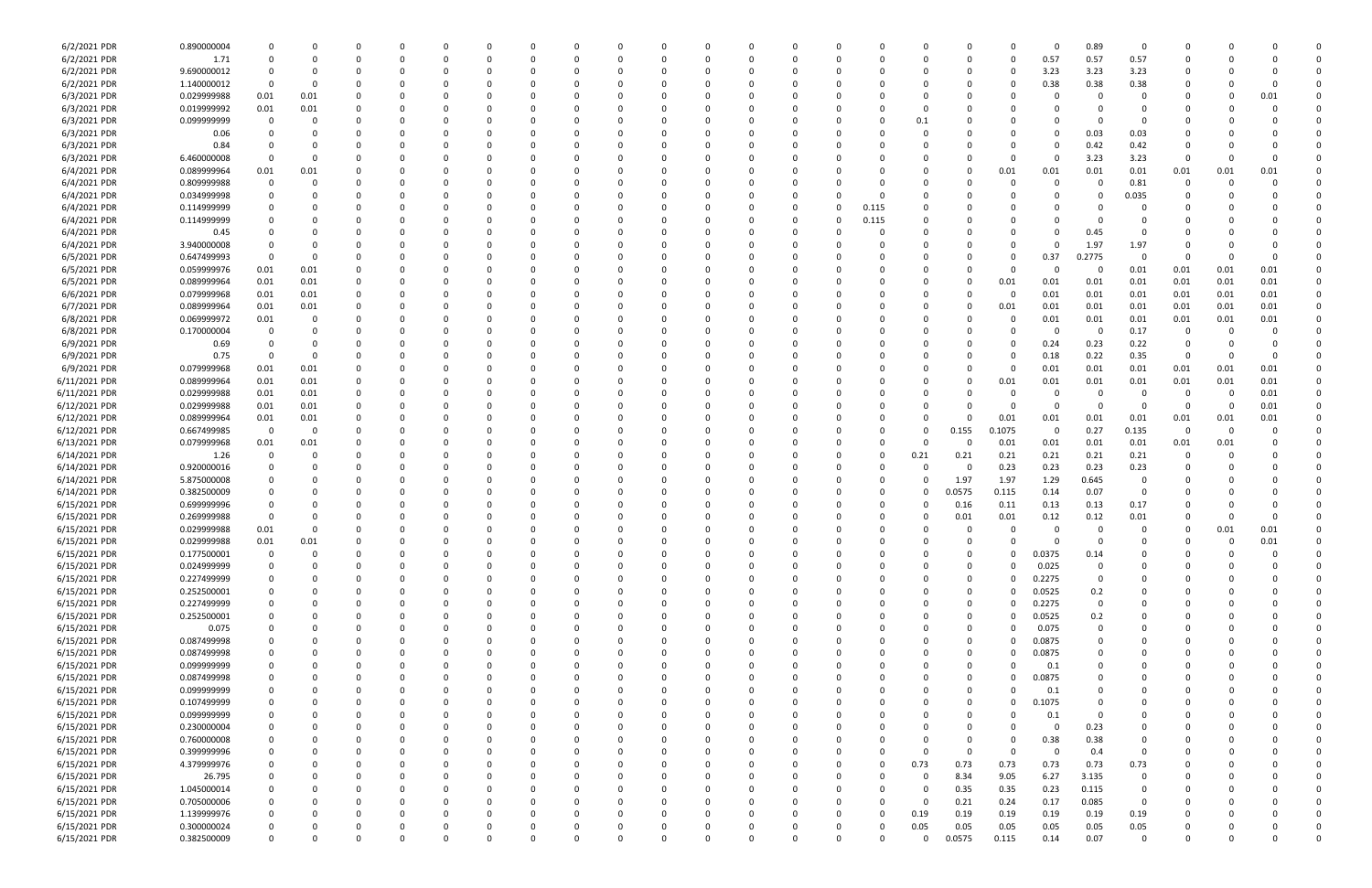| 6/15/2021 PDR  | 1.334999994 |          |          |          |          |          |          |          |          |          |          |          |          |          |          | 0.42     | 0.45                | 0.31       | 0.155       | 0                       |          |          |   |              |
|----------------|-------------|----------|----------|----------|----------|----------|----------|----------|----------|----------|----------|----------|----------|----------|----------|----------|---------------------|------------|-------------|-------------------------|----------|----------|---|--------------|
| 6/15/2021 PDR  | 1.060000008 | 0        |          | 0        |          | $\Omega$ |          |          |          | $\Omega$ |          |          |          | $\Omega$ |          | 0        | -0                  | 0.53       | 0.53        | 0                       | 0        |          |   |              |
| 6/16/2021 PDR  | 0.960000012 |          |          |          |          |          |          |          |          |          |          |          |          |          |          | 0        | 0                   | 0.32       | 0.32        | 0.32                    |          |          |   |              |
| 6/16/2021 PDR  | 1.160000004 |          |          |          |          |          |          |          |          |          |          |          |          |          |          | 0.01     | 0.01                | 0.38       | 0.38        | 0.38                    |          |          |   |              |
| 6/16/2021 PDR  | 0.549999984 | 0        |          | -0       |          |          |          |          |          |          |          |          |          |          |          | 0.01     | 0.3                 | 0.01       | 0.01        | 0.22                    |          |          |   |              |
| 6/16/2021 PDR  | 0.770000004 | $\Omega$ |          |          |          |          |          |          |          |          |          |          |          |          |          | 0.17     | 0.1                 | 0.26       | 0.14        | 0.1                     |          |          |   |              |
| 6/16/2021 PDR  | 0.019999992 | $0.01\,$ | 0.01     |          |          |          |          |          |          |          |          |          |          |          |          |          | O                   | 0          | $\Omega$    | $\Omega$                |          |          |   |              |
| 6/16/2021 PDR  | 0.72        | 0        |          |          |          |          |          |          |          |          |          |          |          |          |          |          | 0                   | 0.36       | 0.36        | 0                       |          |          |   |              |
|                |             |          |          |          |          |          |          |          |          |          |          |          |          |          |          |          |                     |            |             |                         |          |          |   |              |
| 6/16/2021 PDR  | 0.159999996 |          |          |          |          |          |          |          |          |          |          |          |          |          |          |          |                     | 0          | 0.16        |                         |          |          |   |              |
| 6/16/2021 PDR  | 0.459999996 |          |          |          |          |          |          |          |          |          |          |          |          |          |          |          |                     | $\Omega$   | 0.46        | O                       |          |          |   |              |
| 6/16/2021 PDR  | 0.63        |          |          |          |          |          |          |          |          |          |          |          |          |          |          |          | 0 0.300938 0.329063 |            |             |                         |          |          |   |              |
| 6/16/2021 PDR  | 0.618333336 |          |          |          |          |          |          |          |          |          |          |          |          |          |          |          |                     | 0 0.209792 | 0.408542    |                         |          |          |   |              |
| 6/16/2021 PDR  | 21.145      |          |          |          |          |          |          |          |          |          |          |          |          | -0       |          | 6.99     | 7.06                | 4.73       | 2.365       | 0                       |          |          |   |              |
| 6/16/2021 PDR  | 4.08        |          |          |          |          |          |          |          |          |          |          |          |          |          |          |          | 0                   | 2.04       | 2.04        | 0                       |          |          |   |              |
| 6/16/2021 PDR  | 9.850000011 |          |          |          |          |          |          |          |          |          |          |          |          |          |          | 0        | 1.25                | 1.72       | 3.44        | 3.44                    |          |          |   |              |
| 6/16/2021 PDR  | 0.440000016 |          |          |          |          |          |          |          |          |          |          |          |          |          |          |          | 0.11                | 0.11       | 0.11        | 0.11                    |          |          |   |              |
| 6/16/2021 PDR  | 0.759999984 |          |          |          |          |          |          |          |          |          |          |          |          |          |          | $\Omega$ | 0.19                | 0.19       | 0.19        | 0.19                    |          |          |   |              |
| 6/17/2021 PDR  | 10.32000001 |          |          |          |          |          |          |          |          |          |          |          |          |          |          | 3.44     | 3.44                | 3.44       | $\mathbf 0$ | 0                       |          |          |   |              |
| 6/17/2021 PDR  | 0.460000008 |          |          |          |          |          |          |          |          |          |          |          |          |          |          |          | 0                   | 0.23       | 0.23        | 0                       |          |          |   |              |
| 6/17/2021 PDR  | 13.08       |          |          |          |          |          |          |          |          |          |          |          |          |          |          |          | 0                   | 6.54       | 6.54        |                         |          |          |   |              |
| 6/17/2021 PDR  | 0.259999992 |          |          |          |          |          |          |          |          |          |          |          |          |          |          | O        | 0                   | 0.13       | 0.13        |                         |          |          |   |              |
| 6/17/2021 PDR  | 9.440000004 |          |          |          |          |          |          |          |          |          |          |          |          |          |          | 3.53     | 2.38                | 3.53       | - 0         |                         |          |          |   |              |
| 6/17/2021 PDR  | 0.200000004 |          |          |          |          |          |          |          |          |          |          |          |          |          |          |          |                     | $\Omega$   | 0.2         |                         |          |          |   |              |
| 6/17/2021 PDR  | 0.200000004 |          |          |          |          |          |          |          |          |          |          |          |          |          |          |          |                     | $\Omega$   | 0.2         | O                       |          |          |   |              |
| 6/17/2021 PDR  | 0.200000004 |          |          |          |          |          |          |          |          |          |          |          |          |          |          |          |                     | 0          | 0.2         |                         |          |          |   |              |
| 6/17/2021 PDR  | 0.1875      |          |          |          |          |          |          |          |          |          |          |          |          |          |          |          |                     | $\Omega$   | 0.1875      |                         |          |          |   |              |
| 6/17/2021 PDR  | 0.369999996 |          |          |          |          |          |          |          |          |          |          |          |          |          |          |          |                     | $\Omega$   | 0.37        | 0                       |          |          |   |              |
| 6/17/2021 PDR  | 0.399999996 |          |          |          |          |          |          |          |          |          |          |          |          |          |          |          |                     | 0          | 0.4         | $\Omega$                |          |          |   |              |
| 6/17/2021 PDR  | 0.230000004 |          |          |          |          |          |          |          |          |          |          |          |          |          |          |          |                     | 0          |             | 0.23                    |          |          |   |              |
| 6/17/2021 PDR  | 0.129999996 |          |          |          |          |          |          |          |          |          |          |          |          | 0        | 0.045    | 0.085    |                     | 0          |             | 0                       |          |          |   |              |
| 6/17/2021 PDR  | 0.099999996 |          |          |          |          |          |          |          |          |          |          |          |          | 0        | 0.05     | 0.05     |                     | 0          |             | 0                       |          |          |   |              |
| 6/17/2021 PDR  | 0.200000004 |          |          |          |          |          |          |          |          |          |          |          |          |          |          |          |                     | $\Omega$   |             | 0.2                     |          |          |   |              |
| 6/17/2021 PDR  | 0.760000008 |          |          |          |          |          |          |          |          |          |          |          |          |          |          |          |                     | 0.38       | 0.38        |                         |          |          |   |              |
| 6/17/2021 PDR  | 2.76        |          |          |          |          |          |          |          |          |          |          |          |          |          |          |          | 0                   | 1.38       | 1.38        |                         |          |          |   |              |
| 6/17/2021 PDR  | 5.7         |          |          |          |          |          |          |          |          |          |          |          |          |          |          |          | 0                   | 2.85       | 2.85        | 0                       |          |          |   |              |
| 6/17/2021 PDR  | 2.899999992 |          |          |          |          |          |          |          |          |          |          |          |          |          |          |          |                     | 1.45       | 1.45        | $\Omega$                |          |          |   |              |
| 6/17/2021 PDR  | 0.479999988 |          |          |          |          |          |          |          |          |          |          |          |          |          |          |          |                     | 0.16       | 0.16        | 0.16                    |          |          |   |              |
| 6/17/2021 PDR  | 0.919999992 |          |          |          |          |          |          |          |          |          |          |          |          |          |          |          |                     | 0.46       | 0.46        | $\Omega$                |          |          |   |              |
| 6/17/2021 PDR  | 2.009999988 |          |          |          |          |          |          |          |          |          |          |          |          |          |          |          |                     | 0.67       | 0.67        | 0.67                    |          |          |   |              |
| 6/17/2021 PDR  | 1.099999992 | 0        |          | $\Omega$ |          |          |          |          |          |          |          |          |          |          |          | 0        | 0                   | 0.55       | 0.55        | 0                       |          |          |   |              |
| 6/17/2021 RDRR | 32.756252   | 0        |          |          |          |          |          |          |          |          |          |          |          |          |          | 0        | 32.75625            | 0          | 0           | 0                       |          |          |   |              |
| 6/17/2021 PDR  | 2.600000016 | $\Omega$ | $\Omega$ | $\Omega$ | $\Omega$ | $\Omega$ | $\Omega$ | $\Omega$ | 0        | $\Omega$ | $\Omega$ | $\Omega$ | $\Omega$ | $\Omega$ | $\Omega$ | $\Omega$ | 0.65                | 0.65       | 0.65        | 0.65                    | $\Omega$ | $\Omega$ |   |              |
| 6/17/2021 PDR  | 1.32        | 0        |          | 0        |          | $\Omega$ |          | 0        | 0        | 0        |          | $\Omega$ | 0        | 0        |          | 0        | 0.33                | 0.33       | 0.33        | 0.33                    | O        | $\Omega$ |   | <sup>0</sup> |
| 6/17/2021 PDR  | 36          |          |          | 0        |          | $\Omega$ |          | 0        |          | $\Omega$ |          |          | 0        | 0        |          | $\Omega$ | 9                   | 9          | 9           | 9                       | 0        | - 0      |   |              |
| 6/17/2021 PDR  | 17.9375     | 0        |          | $\Omega$ |          | $\Omega$ |          | 0        |          | $\Omega$ |          |          | 0        | 0        | $\Omega$ | 0        | 2.2625              | 3.135      | 6.27        | 6.27                    | 0        | 0        |   |              |
| 6/17/2021 PDR  | 0.48500001  |          |          | 0        |          | 0        |          |          |          | 0        |          |          | 0        | 0        |          | 0        | 0.06                | 0.085      | 0.17        | 0.17                    |          |          |   |              |
| 6/17/2021 PDR  | 9.999999984 | 0        |          | 0        |          | $\Omega$ |          | 0        |          | $\Omega$ |          | 0        | 0        | 0        | $\Omega$ | $\Omega$ | 2.5                 | 2.5        | 2.5         | 2.5                     | 0        |          |   |              |
| 6/17/2021 PDR  | 0.407500011 | 0        |          | $\Omega$ |          | $\Omega$ |          |          |          |          |          | 0        | 0        | 0        | $\Omega$ | $\Omega$ | 0.0575              | 0.07       | 0.14        | 0.14                    | 0        |          |   |              |
| 6/17/2021 PDR  | 0.759999984 | 0        |          | 0        |          | $\Omega$ |          |          |          | 0        |          |          |          | 0        |          | $\Omega$ | 0.19                | 0.19       | 0.19        | 0.19                    | 0        | - 0      |   |              |
| 6/17/2021 PDR  | 2.489999988 | 0        |          | 0        |          | $\Omega$ |          |          |          | 0        |          |          |          | 0        |          | 1.23     | 1.23                | 0.01       | 0.01        | 0.01                    | 0        |          |   |              |
| 6/17/2021 PDR  | 0.429999984 | 0        |          | 0        |          | 0        |          |          |          |          |          |          |          | 0        |          | 0.1      | 0.1                 | 0.1        | 0.1         | 0.03                    | 0        |          |   |              |
| 6/17/2021 PDR  | 0.609999996 |          |          |          |          |          |          |          |          | 0        |          |          |          | 0        |          | 0.29     | 0.29                | 0.01       | 0.01        | 0.01                    |          |          |   |              |
| 6/17/2021 PDR  | 0.269999988 | 0        |          |          |          | 0        |          |          |          |          |          |          |          | 0        |          | 0.12     | 0.12                | 0.01       | 0.01        | 0.01                    | 0        |          |   |              |
| 6/17/2021 PDR  | 0.64999998  | 0        |          | 0        |          | $\Omega$ |          |          |          |          |          |          |          | 0        |          | 0.31     | 0.31                | 0.01       | 0.01        | 0.01                    | 0        |          |   |              |
| 6/17/2021 PDR  | 0.450000012 |          |          | 0        |          | $\Omega$ |          |          |          |          |          |          |          |          |          | 0.11     | 0.11                |            | 0.11        | 0.01                    |          |          |   |              |
| 6/17/2021 PDR  | 0.609999996 | 0<br>0   |          | 0        |          | $\Omega$ |          | 0        |          | 0<br>0   |          |          | 0        | 0<br>0   |          | 0.15     | 0.15                | 0.11       | 0.15        |                         | 0        | 0<br>0   |   |              |
|                |             |          |          |          |          |          |          |          |          |          |          |          |          |          |          |          |                     | 0.15       |             | 0.01                    | 0        |          |   |              |
| 6/17/2021 PDR  | 0.330000012 | 0        |          | 0        |          | -0       |          | 0        |          | 0        |          |          | 0        | 0        |          | 0.08     | 0.08                | 0.08       | 0.08        | 0.01                    | 0        | 0        |   |              |
| 6/17/2021 PDR  | 0.76999998  | 0        |          | 0        |          | $\Omega$ |          |          |          | 0        |          |          | 0        | $\Omega$ |          | 0.19     | 0.19                | 0.19       | 0.19        | 0.01                    |          | - 0      |   |              |
| 6/17/2021 PDR  | 0.369999996 | 0        |          | 0        |          | $\Omega$ |          | 0        |          | 0        |          |          | 0        | 0        | $\Omega$ | 0.09     | 0.09                | 0.09       | 0.09        | 0.01                    | 0        |          |   |              |
| 6/17/2021 PDR  | 0.28999998  | 0        |          | 0        |          | 0        |          |          |          | 0        |          |          | 0        | 0        |          | 0.07     | 0.07                | 0.07       | 0.07        | $0.01\,$                | 0        |          |   |              |
| 6/17/2021 PDR  | 0.470000016 | 0        |          | 0        |          | $\Omega$ |          | 0        |          | $\Omega$ |          | 0        | 0        | 0        |          | 0.11     | 0.11                | 0.11       | 0.11        | 0.03                    | 0        | $\Omega$ |   | $\Omega$     |
| 6/17/2021 PDR  | 5.250000012 | 0        |          | 0        |          | $\Omega$ |          | 0        |          | 0        |          |          | 0        | 0        |          | 1.31     | 1.31                | 1.31       | 1.31        | 0.01                    | 0        | 0        |   |              |
| 6/18/2021 PDR  | 0.340000008 |          |          | $\Omega$ |          | $\Omega$ |          |          |          | $\Omega$ |          |          |          | $\Omega$ |          | $\Omega$ | $\mathbf 0$         | 0.17       | 0.17        | $\overline{\mathbf{0}}$ |          | - 0      |   |              |
| 6/18/2021 PDR  | 0.42        | 0        |          | 0        |          | 0        |          |          |          | 0        |          |          |          |          |          |          | 0                   | 0.21       | 0.21        | $\mathbf 0$             |          |          |   |              |
| 6/18/2021 PDR  | 0.319999992 | $\Omega$ |          | $\Omega$ |          | $\Omega$ |          | $\Omega$ | $\Omega$ | $\Omega$ |          | $\Omega$ | $\Omega$ | $\Omega$ |          | $\Omega$ | $\Omega$            | 0.16       | 0.16        | $\mathbf 0$             | $\Omega$ | $\Omega$ | O |              |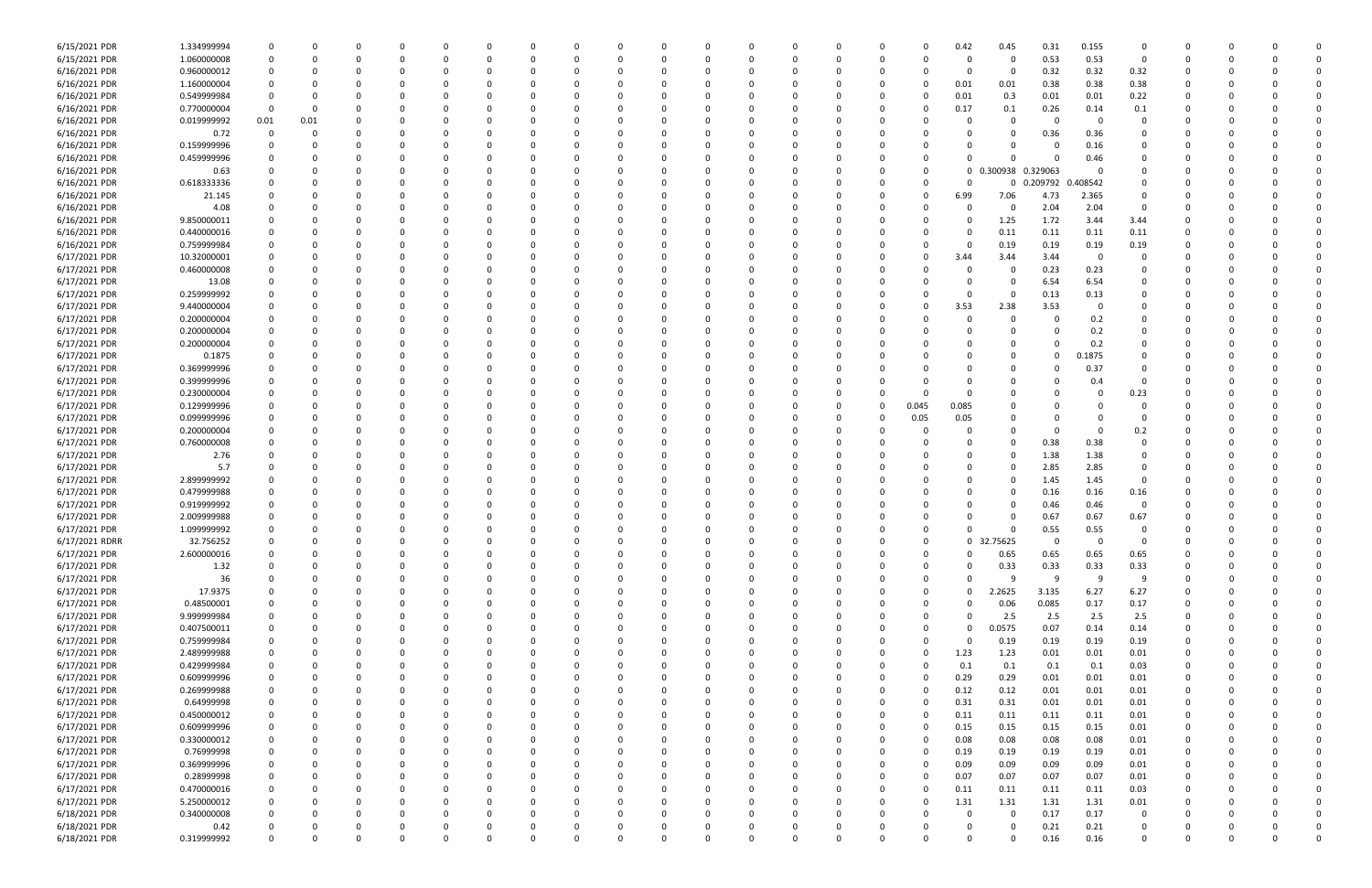| 6/18/2021 PDR | 0.48        |                |          |          |          |              | 0        |          |   | -0       |          |          |       |          |          | 0            | 0            | 0.24     | 0.24       | 0              |          |          |          |  |
|---------------|-------------|----------------|----------|----------|----------|--------------|----------|----------|---|----------|----------|----------|-------|----------|----------|--------------|--------------|----------|------------|----------------|----------|----------|----------|--|
| 6/18/2021 PDR | 0.329999988 |                |          |          |          |              | O        | $\Omega$ |   |          |          |          |       | $\Omega$ |          | 0.01         | 0.01         | 0.1      | 0.1        | 0.11           | $\Omega$ |          |          |  |
| 6/18/2021 PDR | 0.509999988 |                |          |          |          |              |          |          |   |          |          |          |       |          |          | 0.24         | 0.24         | 0.01     | 0.01       | 0.01           |          |          |          |  |
| 6/18/2021 PDR | 1.120000008 |                |          |          |          |              |          |          |   |          |          |          |       |          |          | 0            | 0            | 0.56     | 0.56       | 0              |          |          |          |  |
| 6/18/2021 PDR | 0.64999998  |                |          |          |          |              |          |          |   |          |          |          |       |          |          | 0.31         | 0.31         | 0.01     | 0.01       | 0.01           |          |          |          |  |
| 6/18/2021 PDR | 0.160000008 |                |          |          |          |              |          |          |   |          |          |          |       |          |          | 0            | - 0          | 0.08     | 0.08       | 0              |          |          |          |  |
| 6/18/2021 PDR | 0.10999998  |                |          |          |          |              |          |          |   |          |          |          |       |          |          | 0.04         | 0.04         | 0.01     | 0.01       | 0.01           |          |          |          |  |
| 6/18/2021 PDR | 0.179999988 |                |          |          |          |              |          |          |   |          |          |          |       |          |          | 0.07         | 0.01         | 0.02     | 0.01       | 0.07           |          |          |          |  |
| 6/18/2021 PDR | 4.529999988 |                |          |          |          |              |          |          |   |          |          |          |       |          |          | $\Omega$     | 1.51         | 1.51     | 1.51       | 0              |          |          |          |  |
| 6/18/2021 PDR | 0.669999996 |                |          |          |          |              |          |          |   |          |          |          |       |          |          |              | 0            | 0        | 0.67       |                |          |          |          |  |
| 6/18/2021 PDR | 2.080000008 |                |          |          |          |              |          |          |   |          |          |          |       |          |          |              | 0            | 1.04     | 1.04       |                |          |          |          |  |
| 6/18/2021 PDR | 4.895000004 |                |          |          |          |              |          |          |   |          |          |          |       |          |          | 1.59         | 1.64         | 1.11     | 0.555      | 0              |          |          |          |  |
| 6/18/2021 PDR | 22.98000001 |                |          |          |          |              |          |          |   |          |          |          |       |          |          | 7.41         | 7.71         | 5.24     | 2.62       | 0              |          |          |          |  |
| 6/18/2021 PDR | 0.88749999  |                |          |          |          |              |          |          |   |          |          |          |       |          |          |              | .1125        | 0.155    | 0.31       | 0.31           |          |          |          |  |
| 6/19/2021 PDR | 0.3         |                |          |          |          |              |          |          |   |          |          |          |       |          |          |              | 0            | 0        | 0.3        | 0              |          |          |          |  |
| 6/19/2021 PDR | 6.880000008 |                |          |          |          |              |          |          |   |          |          |          |       |          |          |              | 3.44         | 3.44     | - 0        |                |          |          |          |  |
| 6/19/2021 PDR | 0.729999987 |                |          |          |          |              |          |          |   |          |          |          |       | 0.375    |          |              | 0.105        | $\Omega$ | 0.25       |                |          |          |          |  |
| 6/19/2021 PDR | 0.282499992 |                |          |          |          |              |          |          |   |          |          | 0.0325   | 0.065 |          |          | 0            | .1175        | 0.0675   | - 0        | $\Omega$       |          |          |          |  |
| 6/20/2021 PDR | 1.089999996 |                |          |          |          |              |          |          |   |          |          |          |       |          |          | 0.25         | 0.29         | 0.11     | 0.22       | 0.22           | 0        |          |          |  |
| 6/20/2021 PDR | 0.059999976 | 0.01           | 0.01     |          |          |              |          |          |   |          |          |          |       |          |          |              | <sup>0</sup> | -C       | - 0        | 0.01           | 0.01     | 0.01     | 0.01     |  |
| 6/21/2021 PDR | 9           |                |          |          |          |              |          |          |   |          |          |          |       |          |          |              |              | $\Omega$ | - 9        | $\Omega$       |          |          |          |  |
| 6/21/2021 PDR | 0.909999996 |                |          |          |          |              |          |          |   |          |          |          |       |          |          |              |              |          | 0.91       |                |          |          |          |  |
| 6/21/2021 PDR | 5.092500009 |                |          |          |          |              |          |          |   |          |          |          |       |          |          |              | 0            | 1.1525   | 1.97       | 1.97           |          |          |          |  |
| 6/21/2021 PDR | 0.442500009 |                |          |          |          |              |          |          |   |          |          |          |       |          |          | 0            | 0            | 0.1025   | 0.17       | 0.17           |          |          |          |  |
| 6/21/2021 PDR | 13.71750001 |                |          |          |          |              |          |          |   |          |          |          |       |          |          | 0            | 0            | 3.2375   | 5.24       | 5.24           |          |          |          |  |
| 6/21/2021 PDR | 2.34        |                |          |          |          |              |          |          |   |          |          |          |       |          |          | n            | 0            | -C       | 2.34       | $\overline{0}$ |          |          |          |  |
|               |             |                |          |          |          |              |          |          |   |          |          |          |       |          |          |              |              |          |            |                |          |          |          |  |
| 6/21/2021 PDR | 0.667499985 |                |          |          |          |              |          |          |   |          |          |          |       |          |          | 0.0075       | 0.01         | 0.01     | 0.01       | 0.63           |          |          |          |  |
| 6/21/2021 PDR | 0.854999985 |                |          |          |          |              |          |          |   |          |          |          |       |          |          | 0.285        | 0.38         | 0.19     | - 0        |                |          |          |          |  |
| 6/22/2021 PDR | 0.319999992 |                |          |          |          |              |          |          |   |          |          |          |       |          |          | 0.03         | 0.01         | 0.01     | 0.01       | 0.26           |          |          |          |  |
| 6/22/2021 PDR | 0.329999988 |                |          |          |          |              |          |          |   |          |          |          |       |          |          | 0.01         | 0.01         | 0.01     | 0.01       | 0.29           |          |          |          |  |
| 6/22/2021 PDR | 0.019999992 |                | 0.01     |          |          |              |          |          |   |          |          |          |       |          |          |              | 0            | 0        | - 0        | 0              |          |          | 0.01     |  |
| 6/22/2021 PDR | 0.207499989 |                |          |          |          |              |          |          |   |          |          |          |       |          |          | $\Omega$     | 0            | 0.105    | 0.1025     | 0              |          |          |          |  |
| 6/22/2021 PDR | 1.045000014 |                |          |          |          |              |          |          |   |          |          |          |       |          |          | 0.35         | 0.35         | 0.23     | 0.115      | 0              |          |          |          |  |
| 6/22/2021 PDR | 5.58500001  |                |          |          |          |              |          |          |   |          |          |          |       |          |          | 0            | 0.66         | 0.985    | 1.97       | 1.97           |          |          |          |  |
| 6/23/2021 PDR | 1.045000014 |                |          |          |          |              |          |          |   |          |          |          |       |          |          | 0.35         | 0.35         | 0.23     | 0.115      | 0              |          |          |          |  |
| 6/23/2021 PDR | 1.040000016 |                |          |          |          |              |          |          |   |          |          |          |       |          |          |              | 0.26         | 0.26     | 0.26       | 0.26           |          |          |          |  |
| 6/23/2021 PDR | 20.00000002 |                |          |          |          |              |          |          |   |          |          |          |       |          |          | 4.68         | 5            | 3.44     | 3.44       | 3.44           | 0        |          |          |  |
| 6/23/2021 PDR | 0.089999964 | 0.01           | 0.01     |          |          |              |          |          |   |          |          |          |       |          |          |              | 0.01         | 0.01     | 0.01       | 0.01           | 0.01     | 0.01     | 0.01     |  |
| 6/23/2021 PDR | 2.399999999 |                |          |          |          |              |          |          |   |          |          |          |       |          |          |              | 0            | 0.025    | 2.35       | 0.025          | 0        |          |          |  |
| 6/24/2021 PDR | 0.340000008 |                |          |          |          |              |          |          |   |          |          |          |       |          |          | <sup>0</sup> | 0            | 0        | 0.17       | 0.17           | 0        |          |          |  |
| 6/24/2021 PDR | 5.240000004 |                | O        |          |          | 0            |          |          |   |          |          |          |       |          |          | 0            | $\Omega$     |          | 5.24       |                |          |          |          |  |
| 6/24/2021 PDR | 0.909999996 | 0              | 0        | $\Omega$ |          | $\Omega$     | 0        |          |   | 0        | - റ      | $\Omega$ |       | 0        |          | $\Omega$     | $\mathbf 0$  | $\Omega$ | 0.91       | $\overline{0}$ | 0        |          |          |  |
| 6/25/2021 PDR | 0.82999998  | $\mathbf 0$    | 0        |          |          |              |          |          |   |          |          |          |       | 0        |          | 0.01         | 0.01         | 0.01     | 0.79       | 0.01           | 0        |          | O        |  |
| 6/25/2021 PDR | 0.04999998  | 0.01           | 0.01     |          |          |              | 0        | 0        |   |          |          |          |       | 0        |          | 0            | 0            | 0        | $\Omega$   | $\overline{0}$ | 0.01     | 0.01     | 0.01     |  |
| 6/25/2021 PDR | 0.029999988 | 0.01           | 0.01     |          |          |              |          |          |   |          |          |          |       |          |          |              | $\Omega$     | $\Omega$ | $\Omega$   | $\Omega$       | $\Omega$ | $\Omega$ | 0.01     |  |
| 6/25/2021 PDR | 0.15        | $\mathbf 0$    |          |          |          |              | 0        | - 0      |   |          |          |          |       | $\Omega$ |          | ŋ            | 0            |          | 0 0.001563 | 0.148438       | 0        |          |          |  |
| 6/25/2021 PDR | 6.56499999  | 0              |          |          |          |              | 0        |          |   |          |          |          |       |          |          | 0            | 0.84         | 1.145    | 2.29       | 2.29           | 0        |          |          |  |
| 6/25/2021 PDR | 0.88749999  | $\overline{0}$ |          |          |          |              | 0        |          |   |          |          |          |       | 0        |          | 0            | 0.1125       | 0.155    | 0.31       | 0.31           | 0        |          |          |  |
| 6/26/2021 PDR | 0.04999998  | 0.01           | 0.01     |          |          | 0            | 0        | 0        |   |          |          |          | O     | 0        |          | $\Omega$     | 0            | $\Omega$ | - 0        | 0.01           | 0.01     | 0.01     |          |  |
| 6/26/2021 PDR | 0.019999992 | 0.01           | 0.01     |          |          | 0            | 0        | 0        |   |          |          |          |       | 0        |          | $\Omega$     | 0            | $\Omega$ | - 0        | 0              | $\Omega$ |          |          |  |
| 6/27/2021 PDR | 4.38        | $\overline{0}$ | 0        |          |          | <sup>0</sup> | 0        | 0        |   |          |          |          |       | 0        | $\Omega$ | 2.43         | 1.95         | $\Omega$ | - 0        | 0              |          |          |          |  |
| 6/27/2021 PDR | 0.140000004 |                |          |          |          |              | 0        | 0        |   |          |          |          |       | 0        |          | 0            | $\mathbf 0$  | $\Omega$ | 0.14       | 0              | 0        |          |          |  |
| 6/28/2021 PDR | 0.129999984 |                |          |          |          |              | 0        |          |   |          |          |          |       | 0        | $\Omega$ | 0.01         | 0.01         | 0.01     | 0.09       | 0.01           |          |          |          |  |
| 6/28/2021 PDR | 0.359999988 | 0              |          |          |          | <sup>0</sup> | 0        |          |   |          |          |          |       | 0        | $\Omega$ | 0.01         | 0.01         | 0.01     | 0.32       | 0.01           | 0        |          |          |  |
| 6/28/2021 PDR | 0.239999988 | $\mathbf 0$    | 0        |          |          |              |          |          |   |          |          |          |       |          |          | 0.01         | 0.01         | 0.01     | 0.01       | 0.2            | 0        |          | $\Omega$ |  |
| 6/28/2021 PDR | 0.029999988 | 0.01           | 0.01     |          |          |              | 0        | 0        |   |          |          |          |       | 0        |          | 0            | 0            | 0        | $\Omega$   | $\overline{0}$ | 0        |          | 0.01     |  |
| 6/28/2021 PDR | 0.140000004 | $\mathbf 0$    | 0        | 0        |          |              | 0        | 0        |   |          |          |          |       | 0        |          | 0            | 0            | 0        | $\Omega$   | 0.14           | 0        |          |          |  |
| 6/28/2021 PDR | 0.200000004 | 0              |          | $\Omega$ |          |              | 0        | - 0      |   |          | $\Omega$ |          |       | $\Omega$ |          |              | 0            | $\Omega$ | - 0        | 0.2            |          |          |          |  |
| 6/28/2021 PDR | 0.200000004 |                |          |          |          |              | 0        |          |   |          |          |          |       | -0       |          | 0            | 0            | 0        | $\Omega$   | 0.2            |          |          |          |  |
| 6/28/2021 PDR | 0.110000004 |                |          |          |          |              | 0        |          |   |          |          |          |       | 0        |          | 0            | 0            | $0.11\,$ | $\Omega$   | $\mathbf 0$    |          |          |          |  |
| 6/28/2021 PDR | 1.8         |                |          |          |          |              | 0        |          |   |          |          |          |       | 0        |          | $\Omega$     | 0            | 0.6      | 0.6        | 0.6            |          |          |          |  |
| 6/28/2021 PDR | 10.40000002 |                |          |          |          |              | 0        | 0        |   |          |          |          | 0     | 2.6      | 2.6      | 2.6          | 2.6          | 0        | $\Omega$   | 0              |          |          |          |  |
| 6/28/2021 PDR | 4.889999988 |                |          | 0        |          | 0            | 0        | $\Omega$ |   |          |          |          | O     | 0        |          | $\Omega$     | 0            | 1.63     | 1.63       | 1.63           | 0        |          |          |  |
| 6/28/2021 PDR | 9.850000011 |                |          |          |          | 0            | O        |          |   |          |          |          |       |          |          | 0            | 1.25         | 1.72     | 3.44       | 3.44           |          |          |          |  |
| 6/28/2021 PDR | 0.569999988 | $\Omega$       | $\Omega$ | $\Omega$ | $\Omega$ | $\Omega$     | $\Omega$ |          | U | $\Omega$ |          | $\Omega$ | O     |          |          | 0            | $\Omega$     | 0.19     | 0.19       | 0.19           | 0        |          | $\Omega$ |  |
|               |             |                |          |          |          |              |          |          |   |          |          |          |       |          |          |              |              |          |            |                |          |          |          |  |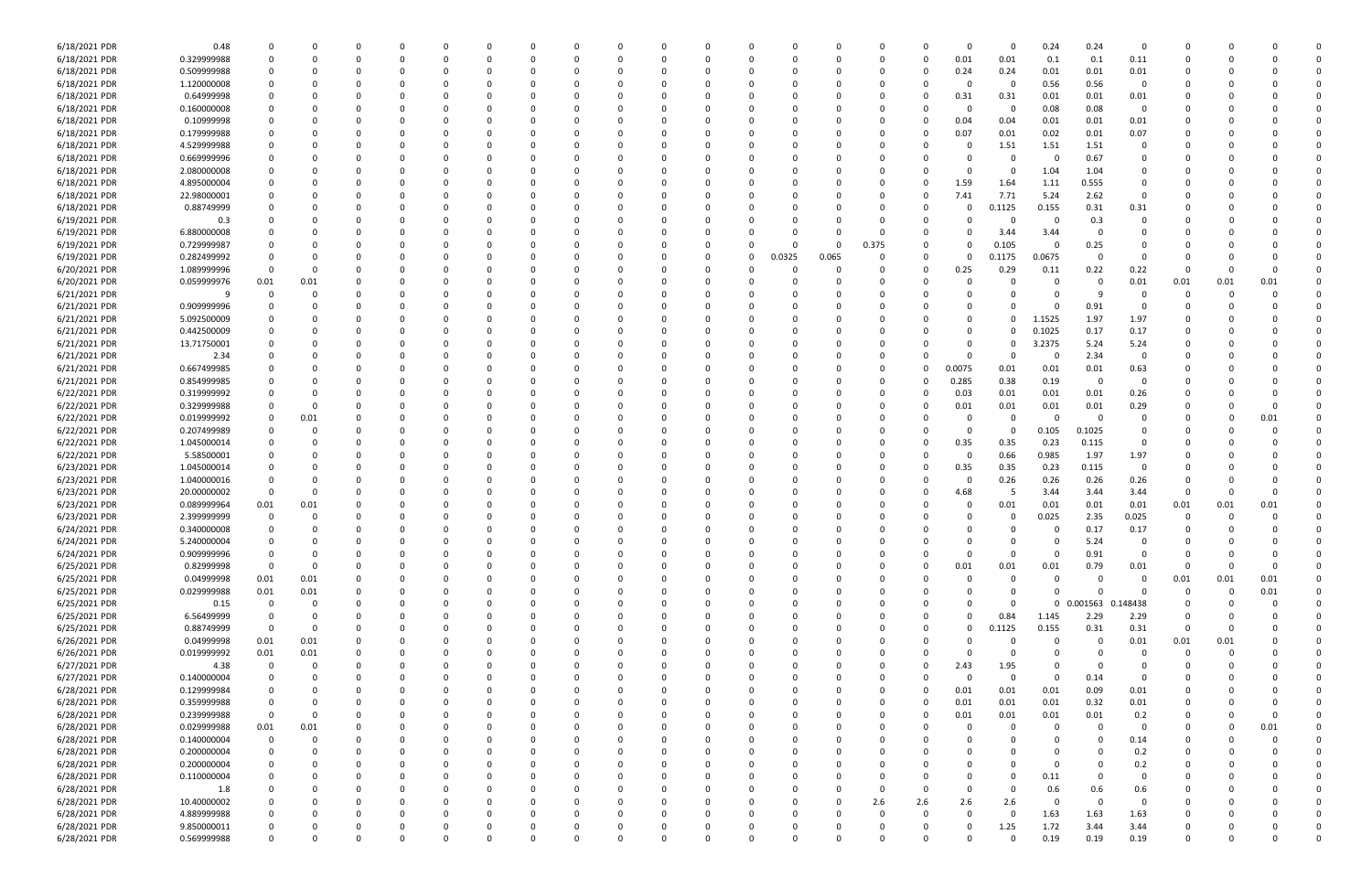| 6/29/2021 PDR | 0.48500001  |                         |          |   |   | 0        |          |              |          |          |              |   | 0        |          |          |          |          | O          | 0.06              | 0.085               | 0.17     | 0.17           |          |          |             |  |
|---------------|-------------|-------------------------|----------|---|---|----------|----------|--------------|----------|----------|--------------|---|----------|----------|----------|----------|----------|------------|-------------------|---------------------|----------|----------------|----------|----------|-------------|--|
| 6/29/2021 PDR | 14.84000001 |                         |          |   |   | 0        |          |              | C        |          |              |   | 0        |          |          |          |          | 4.68       | -5                | 3.44                | 1.72     | 0              |          |          |             |  |
| 6/29/2021 PDR | 0.249999996 |                         |          |   |   |          |          |              |          |          |              |   |          |          |          |          |          | 0.11       | 0.11              | 0.01                | 0.01     | 0.01           |          |          |             |  |
|               |             |                         |          |   |   |          |          |              |          |          |              |   |          |          |          |          |          |            |                   |                     |          |                |          |          |             |  |
| 6/29/2021 PDR | 1.589999988 |                         |          |   |   | $\Omega$ |          |              |          |          |              |   | $\Omega$ |          |          |          |          | 0.78       | 0.78              | 0.01                | 0.01     | 0.01           |          |          |             |  |
| 6/29/2021 PDR | 0.369999996 |                         |          |   |   | 0        |          |              |          |          |              |   | 0        |          |          |          |          | 0.17       | 0.17              | 0.01                | 0.01     | 0.01           |          |          |             |  |
| 6/29/2021 PDR | 0.049999998 |                         |          |   |   |          |          |              |          |          |              |   | $\Omega$ |          |          |          |          |            | 0                 | 0                   | 0.05     | 0              |          |          |             |  |
| 6/29/2021 PDR | 0.029999997 |                         |          |   |   |          |          |              |          |          |              |   |          |          |          |          |          |            | 0                 | - 0                 | 0.03     |                |          |          |             |  |
|               |             |                         |          |   |   |          |          |              |          |          |              |   |          |          |          |          |          |            |                   |                     |          |                |          |          |             |  |
| 6/29/2021 PDR | 0.749583333 |                         |          |   |   |          |          |              |          |          |              |   | 0        |          | 0        | 0.149583 | 0.15     | 0.15       | 0.15              | 0.15                | - 0      | 0              |          |          |             |  |
| 6/29/2021 PDR | 2.757954707 |                         |          |   |   |          |          |              |          |          |              |   | -0       |          |          |          |          |            | 3.80E-05          | .917917             | 0.92     | 0.92           |          |          |             |  |
| 6/29/2021 PDR | 0.980000004 | 0                       |          |   |   |          |          |              |          |          |              |   | $\Omega$ |          |          |          |          | $\Omega$   | 0.98              | 0                   | 0        | $\mathbf 0$    |          |          |             |  |
| 6/30/2021 PDR | 0.389999988 | - 0                     | -C       |   |   |          |          |              |          |          |              |   | 0        |          |          |          |          | 0.18       | 0.18              | 0.01                | 0.01     | 0.01           |          |          |             |  |
|               |             |                         |          |   |   |          |          |              |          |          |              |   |          |          |          |          |          |            |                   |                     |          |                |          |          |             |  |
| 6/30/2021 PDR | 0.029999988 | 0.01                    | 0.01     |   |   |          |          |              |          |          |              |   | -0       |          |          |          |          |            | 0                 | 0                   |          |                | 0        |          | 0.01        |  |
| 7/1/2021 PDR  | 0.029999988 | 0                       | $\Omega$ |   |   | -0       |          |              |          |          |              |   | $\Omega$ |          |          |          |          |            |                   | - 0                 |          |                | 0.01     | 0.01     | 0.01        |  |
| 7/1/2021 PDR  | 0.132499998 |                         |          |   |   | 0        |          | 0            | 0.1325   |          |              |   | -0       |          |          |          |          |            | 0                 | - 0                 |          |                | 0        |          |             |  |
| 7/1/2021 PDR  | 0.980000004 |                         |          |   |   |          |          |              |          |          |              |   |          |          |          |          |          |            | 0.98              |                     |          |                |          |          |             |  |
|               |             |                         |          |   |   |          |          |              |          |          |              |   |          |          |          |          |          |            |                   |                     |          |                |          |          |             |  |
| 7/1/2021 PDR  | 0.100000008 | 0                       |          |   |   |          |          |              |          |          |              |   |          |          |          |          |          |            | 0                 | $\Omega$            | 0.05     | 0.05           | 0        |          |             |  |
| 7/2/2021 PDR  | 0.089999964 | 0.01                    | 0.01     |   |   | 0        |          | <sup>0</sup> | C        |          |              |   | 0        |          |          |          |          |            | 0.01              | 0.01                | 0.01     | 0.01           | 0.01     | 0.01     | 0.01        |  |
| 7/2/2021 PDR  | 0.112499991 | - 0                     | -C       |   |   | 0        |          | 0            | 0.1125   |          |              |   | -0       |          |          |          |          |            | 0                 | -0                  | - 0      |                | 0        |          |             |  |
| 7/2/2021 PDR  | 0.099999996 |                         |          |   |   |          |          |              |          |          |              |   | $\Omega$ |          |          |          |          |            |                   | $\Omega$            |          | 0.1            |          |          |             |  |
|               |             |                         |          |   |   |          |          |              |          |          |              |   |          |          |          |          |          |            |                   |                     |          |                |          |          |             |  |
| 7/2/2021 PDR  | 2.399999999 |                         |          |   |   | 0        |          |              |          |          |              |   | -0       |          |          |          |          | ŋ          | 0                 | 0.025               | 2.35     | 0.025          |          |          |             |  |
| 7/2/2021 PDR  | 1.045000014 | -0                      |          |   |   |          |          |              |          |          |              |   | -0       |          |          |          |          | 0.35       | 0.35              | 0.23                | 0.115    |                |          |          |             |  |
| 7/2/2021 PDR  | 21.23499999 | - 0                     |          |   |   |          |          |              |          |          |              |   |          |          |          |          |          | 7.02       | 7.09              | 4.75                | 2.375    |                |          |          |             |  |
|               | 0.039999984 |                         |          |   |   |          |          |              |          |          |              |   |          |          |          |          |          |            | $\Omega$          | $\Omega$            | - 0      | $\Omega$       |          |          |             |  |
| 7/5/2021 PDR  |             | 0.01                    | 0.01     |   |   |          |          |              |          |          |              |   |          |          |          |          |          |            |                   |                     |          |                |          | 0.01     | 0.01        |  |
| 7/6/2021 PDR  | 0.219999984 | 0                       | -C       |   |   |          |          |              |          |          |              |   | -0       |          |          | - 0      |          | 0.01       | 0.01              | 0.01                | 0.01     | 0.18           |          |          |             |  |
| 7/6/2021 PDR  | 0.124999998 |                         |          |   |   |          |          |              |          |          |              |   | -0       |          |          | 0.125    |          |            | $\Omega$          | $\Omega$            | -0       |                |          |          |             |  |
| 7/6/2021 PDR  | 0.410000002 |                         |          |   |   |          |          |              |          |          |              |   | $\Omega$ |          |          | -0       |          | 0 0.004271 | 0.401458 0.004271 |                     |          |                |          |          |             |  |
| 7/6/2021 PDR  | 0.999999996 |                         |          |   |   |          |          |              |          |          |              |   |          |          |          |          |          |            |                   | 0 0.010417          | 0.979167 | 0.010417       |          |          |             |  |
|               |             |                         |          |   |   |          |          |              |          |          |              |   |          |          |          |          |          |            |                   |                     |          |                |          |          |             |  |
| 7/6/2021 PDR  | 23.10999999 | 0                       |          |   |   |          |          |              |          |          |              |   |          |          |          |          |          | 7.75       | 7.75              | 4.98                | 2.63     | 0              |          |          |             |  |
| 7/6/2021 PDR  | 0.100000008 | - 0                     | -C       |   |   |          |          |              |          |          |              |   | $\Omega$ |          |          |          |          |            | 0                 | $\Omega$            | 0.05     | 0.05           |          |          |             |  |
| 7/7/2021 PDR  | 0.029999988 | 0.01                    | 0.01     |   |   | 0        |          |              |          |          |              |   | 0        |          |          |          |          |            |                   | - 0                 | - 0      | 0              |          |          | 0.01        |  |
| 7/7/2021 PDR  | 1.089999996 | 0                       | $\Omega$ |   |   |          |          |              |          |          |              |   | $\Omega$ |          |          |          |          |            |                   | - 0                 | 1.09     |                |          |          |             |  |
|               |             |                         |          |   |   |          |          |              |          |          |              |   |          |          |          |          |          |            |                   |                     |          |                |          |          |             |  |
| 7/7/2021 PDR  | 1.08        |                         |          |   |   |          |          |              |          |          |              |   |          |          |          |          |          |            |                   | 0                   | 1.08     |                |          |          |             |  |
| 7/7/2021 PDR  | 0.569999988 |                         |          |   |   |          |          |              |          |          |              |   | -0       |          |          |          |          |            | 0                 | 0.19                | 0.19     | 0.19           |          |          |             |  |
| 7/7/2021 PDR  | 10.40000002 | 0                       |          |   |   |          |          |              |          |          |              |   |          |          |          | 2.6      | 2.6      | 2.6        | 2.6               | 0                   | - 0      |                |          |          |             |  |
|               |             |                         |          |   |   |          |          |              |          |          |              |   |          |          |          |          |          |            |                   |                     |          |                |          |          |             |  |
| 7/7/2021 PDR  | 0.150000012 | 0                       |          |   |   |          |          |              |          |          |              |   |          |          |          |          |          |            | 0                 | 0.05                | 0.05     | 0.05           | 0        |          |             |  |
| 7/8/2021 PDR  | 0.089999964 | 0.01                    | 0.01     |   |   |          |          |              |          |          |              |   | -0       |          |          |          |          | 0          | 0.01              | 0.01                | 0.01     | 0.01           | 0.01     | 0.01     | 0.01        |  |
| 7/8/2021 PDR  | 2.179999992 | 0                       | -C       |   |   |          |          |              |          |          |              |   | -0       |          |          |          |          | O          | 0                 | 1.09                | 1.09     |                |          |          |             |  |
| 7/8/2021 PDR  | 10.40000002 |                         |          |   |   | -C       |          |              |          |          |              |   | $\Omega$ |          |          | 2.6      | 2.6      | 2.6        | 2.6               | - 0                 | - 0      |                |          |          |             |  |
|               |             |                         |          |   |   |          |          |              |          |          |              |   |          |          |          |          |          |            |                   |                     |          |                |          |          |             |  |
| 7/8/2021 PDR  | 4.68        |                         |          |   |   |          |          |              |          |          |              |   |          |          |          |          |          | 0          | 0                 | 2.34                | 2.34     |                |          |          |             |  |
| 7/8/2021 PDR  | 3.78        | 0                       |          |   |   |          |          |              |          |          |              |   |          |          |          | 0        | 0.63     | 0.63       | 0.63              | 0.63                | 0.63     | 0.63           |          |          |             |  |
| 7/8/2021 PDR  | 3.994999998 | $\Omega$                |          |   |   |          |          |              |          |          |              |   |          |          |          |          |          | 1.29       | 1.34              | 0.91                | 0.455    |                |          |          |             |  |
| 7/9/2021 PDR  | 3.239999988 | $\mathbf 0$             | 0        | 0 | O | 0        | $\Omega$ | $\Omega$     | 0        | $\Omega$ | $\Omega$     | O | 0        | $\Omega$ | $\Omega$ | 0        | $\Omega$ | 0.43       | 0.43              | 0.76                | 0.86     | 0.76           | $\Omega$ |          |             |  |
|               |             |                         |          |   |   |          |          |              |          |          |              |   |          |          |          |          |          |            |                   |                     |          |                |          |          |             |  |
| 7/9/2021 PDR  | 0.63        | 0                       | 0        | 0 |   | 0        |          | $\Omega$     | 0        |          | O            |   | 0        | $\Omega$ | $\Omega$ | 0        |          | 0.09       | 0.09              | 0.09                | 0.18     | 0.18           | 0        |          |             |  |
| 7/9/2021 PDR  | 1.480000008 | 0                       | $\Omega$ |   |   | $\Omega$ |          | $\Omega$     | 0        |          |              |   | $\Omega$ |          | $\Omega$ | 0        |          | 0.21       | 0.21              | 0.32                | 0.42     | 0.32           |          |          |             |  |
| 7/9/2021 PDR  | 3.500000004 | 0                       | 0        |   |   | 0        |          | 0            | 0        |          |              |   | 0        |          | 0        | 0        |          | 0.45       | 0.45              | 0.8                 | 0.9      | 0.9            |          |          |             |  |
| 7/9/2021 PDR  | 0.800000004 | 0                       |          |   |   | 0        |          | 0            | C        |          |              |   | 0        |          |          |          |          | 0.01       | 0.01              | 0.26                | 0.26     | 0.26           |          |          |             |  |
|               |             |                         |          |   |   |          |          |              |          |          |              |   |          |          |          |          |          |            |                   |                     |          |                |          |          |             |  |
| 7/9/2021 PDR  | 1.599999996 | 0                       | 0        |   |   | 0        |          | $\Omega$     | 0        |          |              |   | $\Omega$ |          | 0        | 0        |          | 0.2        | 0.2               | 0.4                 | 0.4      | 0.4            |          |          |             |  |
| 7/9/2021 PDR  | 1.919999988 | 0                       | 0        |   |   | $\Omega$ |          | $\Omega$     | 0        |          |              |   | $\Omega$ |          | $\Omega$ | 0        | $\Omega$ | 0.01       | 0.01              | 0.6                 | 0.7      | 0.6            | 0        |          |             |  |
| 7/9/2021 PDR  | 1.009999992 | $\overline{\mathbf{0}}$ | 0        |   |   | 0        |          | <sup>0</sup> | 0        |          |              |   | 0        |          |          | 0        |          | 0.01       | 0.01              | 0.33                | 0.33     | 0.33           | 0        |          | 0           |  |
| 7/9/2021 PDR  | 0.059999976 | 0.01                    | 0.01     |   |   | 0        |          | 0            | 0        |          |              |   | 0        |          | 0        | 0        |          | O          | 0                 | $\Omega$            | 0.01     | 0.01           | 0.01     | 0.01     | 0           |  |
|               |             |                         |          |   |   |          |          |              |          |          |              |   |          |          |          |          |          |            |                   |                     |          |                |          |          |             |  |
| 7/9/2021 PDR  | 0.029999988 | 0.01                    | 0.01     |   |   | 0        |          | 0            | 0        |          |              |   | 0        |          |          | 0        |          | O          | 0                 | $\Omega$            | $\Omega$ | 0              | 0        | $\Omega$ | 0.01        |  |
| 7/9/2021 PDR  | 0.04999998  | 0.01                    | 0.01     |   |   | 0        |          |              | C        |          |              |   | 0        |          |          |          |          |            |                   | $\Omega$            | $\Omega$ | 0.01           | 0.01     | 0.01     |             |  |
| 7/9/2021 RDRR | 18.31625    | 0                       | 0        |   |   | 0        |          | 0            | C        |          |              |   | 0        |          |          | 0        |          |            |                   | 0 1.096458 7.112292 | 6.890417 | 3.217083       | 0        |          |             |  |
| 7/9/2021 PDR  | 0.39        | 0                       | 0        |   |   | $\Omega$ |          | $\Omega$     | C        |          |              |   | $\Omega$ |          | $\Omega$ | 0        |          | $\Omega$   | $\Omega$          | $\Omega$            | 0.39     | $\overline{0}$ | 0        |          |             |  |
|               |             |                         |          |   |   |          |          |              |          |          |              |   |          |          |          |          |          |            |                   |                     |          |                |          |          |             |  |
| 7/9/2021 PDR  | 10.32000001 | 0                       | 0        |   |   | 0        |          | 0            | 0        |          |              |   | 0        |          | 0        | 0        |          | 3.44       | 3.44              | 3.44                | $\Omega$ | $\Omega$       | 0        |          | 0           |  |
| 7/9/2021 RDRR | 63.82958333 | 0                       | $\Omega$ |   |   | 0        |          | 0            | 0        |          |              |   | 0        |          | 0        | 0        |          |            | 0 3.554583        | 24.30125 24.33896   |          | 11.63479       |          |          |             |  |
| 7/9/2021 PDR  | 4.529999988 | $\mathbf 0$             | 0        |   |   | 0        |          | $\Omega$     | C        |          |              |   | $\Omega$ |          | $\Omega$ | 0        |          | 1.51       | 1.51              | 1.51                | $\Omega$ | $\overline{0}$ |          |          |             |  |
| 7/9/2021 RDRR | 35.69999999 | 0                       | 0        |   |   | 0        |          | 0            | C        |          |              |   | 0        |          | 0        | 0        |          |            | 0 1.983333        | 13.6                |          | 13.6 6.516667  |          |          |             |  |
|               |             |                         |          |   |   |          |          |              |          |          |              |   |          |          |          |          |          |            |                   |                     |          |                |          |          |             |  |
| 7/9/2021 PDR  | 0.874999983 | 0                       |          |   |   | 0        |          | 0            | 0        |          |              |   | 0        |          |          | 0        |          | 0.075      | 0.075             | 0.125               | 0.3      | 0.3            |          |          |             |  |
| 7/9/2021 PDR  | 3.034999977 | 0                       | 0        |   |   | $\Omega$ |          | $\Omega$     | 0        |          |              |   | $\Omega$ |          | $\Omega$ | 0        | $\Omega$ | 0.255      | 0.255             | 0.485               | 1.02     | 1.02           |          |          |             |  |
| 7/9/2021 PDR  | 3.004999989 | 0                       | - 0      |   |   | 0        |          | <sup>0</sup> | 0        |          |              |   | 0        |          | O        |          |          | 0.2525     | 0.2525            | 0.48                | 1.01     | 1.01           |          |          |             |  |
| 7/9/2021 PDR  | 0.814999986 | 0                       | 0        |   |   | 0        |          | 0            | 0        |          |              |   | 0        |          |          |          |          | 0.07       | 0.07              | 0.115               | 0.28     | 0.28           |          |          |             |  |
|               |             |                         |          |   |   |          |          |              |          |          |              |   |          |          |          |          |          |            |                   |                     |          |                |          |          |             |  |
| 7/9/2021 PDR  | 0.724999986 | 0                       | 0        |   |   | $\Omega$ |          | $\Omega$     | 0        |          |              |   | $\Omega$ |          | 0        | 0        |          | 0.0625     | 0.0625            | 0.1                 | 0.25     | 0.25           |          |          |             |  |
| 7/9/2021 PDR  | 1.174999986 | 0                       |          |   |   | 0        |          | 0            | C        |          |              |   | 0        |          |          | 0        |          | 0.1        | 0.1               | 0.175               | 0.4      | 0.4            |          |          |             |  |
| 7/9/2021 PDR  | 1.7075      | $\mathbf 0$             | $\Omega$ | U |   | $\Omega$ |          | $\Omega$     | $\Omega$ |          | <sup>0</sup> | ∩ | $\Omega$ | $\Omega$ | $\Omega$ | $\Omega$ |          | 0.1325     | 0.1325            | 0.3825              | 0.53     | 0.53           | $\Omega$ |          | $\mathbf 0$ |  |
|               |             |                         |          |   |   |          |          |              |          |          |              |   |          |          |          |          |          |            |                   |                     |          |                |          |          |             |  |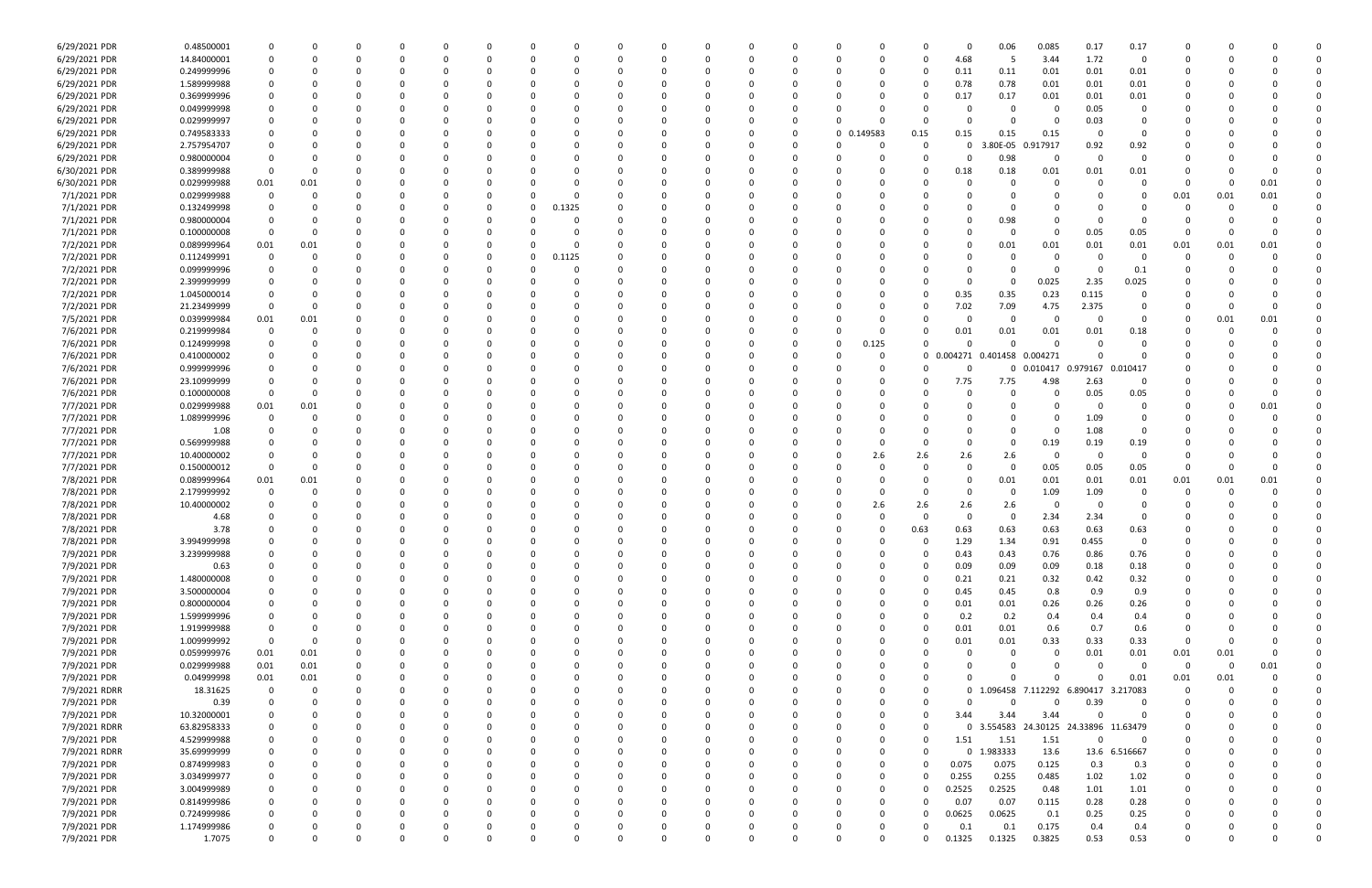| 7/9/2021 PDR  | 1.7075      |             |          |          |          |              |          |          |          |          |          |        |          |          |              | 0            | 0.1325 | 0.1325                                | 0.3825                    | 0.53                         | 0.53           |          |      |      |  |
|---------------|-------------|-------------|----------|----------|----------|--------------|----------|----------|----------|----------|----------|--------|----------|----------|--------------|--------------|--------|---------------------------------------|---------------------------|------------------------------|----------------|----------|------|------|--|
| 7/9/2021 PDR  | 1.212499985 | $\Omega$    | 0        |          | 0        | n            |          |          |          | -C       |          |        | - 0      |          | - 0          | 0            | 0.1    | 0.1375                                | 0.175                     | 0.4                          | 0.4            |          |      |      |  |
| 7/9/2021 PDR  | 1.832499983 |             |          |          |          |              |          |          |          |          |          |        |          |          |              | 0            | 0.15   | 0.2075                                | 0.275                     | 0.6                          | 0.6            |          |      |      |  |
| 7/9/2021 PDR  | 1.704999987 |             |          |          |          |              |          |          |          |          |          |        |          |          |              | 0            | 0.1375 | 0.2175                                | 0.25                      | 0.55                         | 0.55           |          |      |      |  |
|               |             |             |          |          |          |              |          |          |          |          |          |        |          |          |              |              |        |                                       |                           |                              |                |          |      |      |  |
| 7/9/2021 PDR  | 1.704999987 |             |          |          |          |              |          |          |          |          |          |        |          |          |              | 0            | 0.1375 | 0.2175                                | 0.25                      | 0.55                         | 0.55           |          |      |      |  |
| 7/9/2021 PDR  | 0.724999986 |             |          |          |          |              |          |          |          |          |          |        |          |          |              | 0            | 0.0625 | 0.0625                                | 0.1                       | 0.25                         | 0.25           |          |      |      |  |
| 7/9/2021 PDR  | 1.232499986 |             |          |          |          |              |          |          |          |          |          |        |          |          |              |              | 0.1    | 0.1575                                | 0.175                     | 0.4                          | 0.4            |          |      |      |  |
| 7/9/2021 PDR  | 0.994999986 |             |          |          |          |              |          |          |          |          |          |        |          |          |              | 0            | 0.085  | 0.085                                 | 0.145                     | 0.34                         | 0.34           |          |      |      |  |
| 7/9/2021 PDR  | 2.897499981 |             |          |          |          |              |          |          |          |          | 0        | 0.1525 | 0        |          | 0.1525       | 0.1525       | 0.1525 | 0.61                                  | 0.4575                    | 0.61                         | 0.61           |          |      |      |  |
| 7/9/2021 PDR  | 3.809999986 |             |          |          |          |              |          |          |          |          |          | 0.08   | 0        |          | 0.2          | 0.13         | 0.4    | 0.6                                   | 0.8                       | 0.8                          | 0.8            |          |      |      |  |
|               |             |             |          |          |          |              |          |          |          |          |          |        |          |          |              |              |        |                                       |                           |                              |                |          |      |      |  |
| 7/9/2021 PDR  | 4.267499986 |             |          |          |          |              |          |          |          |          |          |        | $\Omega$ |          | 0.2375       | 0.2375       | 0.355  | 0.7125                                | 0.825                     | 0.95                         | 0.95           |          |      |      |  |
| 7/9/2021 PDR  | 0.487499991 |             |          |          |          |              |          |          |          |          |          |        |          |          |              | 0            | 0.0375 | 0.0375                                | 0.1125                    | 0.15                         | 0.15           |          |      |      |  |
| 7/9/2021 PDR  | 0.487499991 |             |          |          |          |              |          |          |          |          |          |        |          |          |              | 0            | 0.0375 | 0.0375                                | 0.1125                    | 0.15                         | 0.15           |          |      |      |  |
| 7/9/2021 PDR  | 0.339999984 |             |          |          |          |              |          |          |          |          |          |        |          |          |              | 0            | 0.0375 | 0.0375                                | 0.05                      | 0.14                         | 0.075          |          |      |      |  |
| 7/9/2021 PDR  | 0.584999993 |             |          |          |          |              |          |          |          |          |          |        |          |          |              | 0            | 0.05   | 0.05                                  | 0.11                      | 0.2                          | 0.175          |          |      |      |  |
| 7/9/2021 PDR  | 2.154999987 |             |          |          |          |              |          |          |          |          |          |        |          |          |              | 0            | 0.175  | 0.175                                 | 0.43                      | 0.7                          | 0.675          |          |      |      |  |
|               |             |             |          |          |          |              |          |          |          |          |          |        |          |          |              |              |        |                                       |                           |                              |                |          |      |      |  |
| 7/9/2021 PDR  | 2.824999988 |             |          |          |          |              |          |          |          |          |          |        |          |          |              | 0            | 0.2375 | 0.2375                                | 0.45                      | 0.95                         | 0.95           |          |      |      |  |
| 7/9/2021 PDR  | 1.714999991 |             |          |          |          |              |          |          |          |          |          |        |          |          |              | n            | 0.14   | 0.14                                  | 0.34                      | 0.56                         | 0.535          |          |      |      |  |
| 7/9/2021 PDR  | 1.682499987 |             |          |          |          |              |          |          |          |          |          |        |          |          |              | 0            | 0.1375 | 0.1375                                | 0.3325                    | 0.55                         | 0.525          |          |      |      |  |
| 7/9/2021 PDR  | 0.274999989 |             |          |          |          |              |          |          |          |          |          |        |          |          |              | n            | 0.025  | 0.025                                 | 0.025                     | 0.1                          | 0.1            |          |      |      |  |
| 7/9/2021 PDR  | 0.274999989 |             |          |          |          |              |          |          |          |          |          |        |          |          |              | 0            | 0.025  | 0.025                                 | 0.025                     | 0.1                          | 0.1            |          |      |      |  |
| 7/9/2021 PDR  | 0.574999999 |             |          |          |          |              |          |          |          |          |          |        |          |          |              | 0            | 0.05   | 0.05                                  | 0.075                     | 0.2                          | 0.2            |          |      |      |  |
|               |             |             |          |          |          |              |          |          |          |          |          |        |          |          |              |              |        |                                       |                           |                              |                |          |      |      |  |
| 7/9/2021 PDR  | 0.414999992 |             |          |          |          |              |          |          |          |          |          |        |          |          |              | 0            | 0.0375 | 0.0375                                | 0.05                      | 0.14                         | 0.15           |          |      |      |  |
| 7/9/2021 PDR  | 0.414999992 |             |          |          |          |              |          |          |          |          |          |        |          |          |              | 0            | 0.0375 | 0.0375                                | 0.05                      | 0.14                         | 0.15           |          |      |      |  |
| 7/9/2021 PDR  | 0.414999992 |             |          |          |          |              |          |          |          |          |          |        |          |          |              | 0            | 0.0375 | 0.0375                                | 0.05                      | 0.14                         | 0.15           |          |      |      |  |
| 7/9/2021 PDR  | 0.274999989 |             |          |          |          |              |          |          |          |          |          |        |          |          |              |              | 0.025  | 0.025                                 | 0.025                     | 0.1                          | 0.1            |          |      |      |  |
| 7/9/2021 PDR  | 0.410000004 |             |          |          |          |              |          |          |          |          |          |        |          |          |              |              |        | $\Omega$                              | -0                        | 0.41                         |                |          |      |      |  |
| 7/9/2021 PDR  | 0.700000008 |             |          |          |          |              |          |          |          |          |          |        |          |          |              |              |        |                                       | 0.35                      | 0.35                         |                |          |      |      |  |
|               |             |             |          |          |          |              |          |          |          |          |          |        |          |          |              |              |        |                                       | 0 0.339375                | 0.34                         |                |          |      |      |  |
| 7/9/2021 PDR  | 0.679374992 |             |          |          |          |              |          |          |          |          |          |        |          |          |              |              |        |                                       |                           |                              |                |          |      |      |  |
| 7/9/2021 RDRR | 2.07416666  |             |          |          |          |              |          |          |          |          |          |        |          |          |              | 0            |        | 0 0.102604 0.750104 0.809896          |                           |                              | 0.411563       |          |      |      |  |
| 7/9/2021 RDRR | 1.42020833  |             |          |          |          |              |          |          |          |          |          |        |          |          |              | 0            |        | 0 0.460104 0.459687 0.196667          |                           |                              | 0.30375        |          |      |      |  |
| 7/9/2021 RDRR | 153.355     |             |          |          |          |              |          |          |          |          |          |        |          |          |              | 0            |        | 0 11.05583 56.92198 57.40427          |                           |                              | 27.97292       |          |      |      |  |
| 7/9/2021 PDR  | 3.24        |             |          |          |          |              |          |          |          |          |          |        |          |          |              | 0            |        |                                       | 1.08                      | 1.08                         | 1.08           |          |      |      |  |
| 7/9/2021 PDR  | 27          |             |          |          |          |              |          |          |          |          |          |        |          |          |              | 0            |        |                                       | 9                         | -9                           | ٠q             |          |      |      |  |
|               |             |             |          |          |          |              |          |          |          |          |          |        |          |          |              |              |        |                                       |                           |                              |                |          |      |      |  |
| 7/9/2021 PDR  | 18.0125     |             |          |          |          |              |          |          |          |          |          |        |          |          |              | 0            |        | 2.2625                                | 3.15                      | 6.3                          | 6.3            |          |      |      |  |
| 7/9/2021 RDRR | 98.65083333 |             |          |          |          |              |          |          |          |          |          |        |          |          |              | 0            |        |                                       | 4.85875 35.62521 38.59292 |                              | 19.57396       |          |      |      |  |
| 7/9/2021 RDRR | 3.55854166  |             |          |          |          |              |          |          |          |          |          |        |          |          |              | -0           |        | 0 0.196979 1.359792 1.350208          |                           |                              | 0.651562       |          |      |      |  |
| 7/9/2021 RDRR | 7.121874997 |             |          |          |          |              |          |          |          |          |          |        |          |          |              | 0            |        | 0 0.393958 2.719583 2.700521          |                           |                              | 1.307813       |          |      |      |  |
| 7/9/2021 RDRR | 3.55854166  |             |          |          |          |              |          |          |          |          |          |        |          |          |              | 0            |        | 0 0.196979 1.359792 1.350208          |                           |                              | 0.651562       |          |      |      |  |
| 7/9/2021 RDRR | 91.89312499 | 0           |          |          |          |              |          |          |          |          |          |        |          |          |              | 0            |        | 0 6.485833 36.88958 34.65167 13.86604 |                           |                              |                | 0        |      |      |  |
|               |             | $\mathbf 0$ |          |          |          |              |          |          |          |          |          |        |          |          |              |              |        | 0 4.100729 23.31979 21.90573          |                           |                              |                | $\Omega$ |      |      |  |
| 7/9/2021 RDRR | 58.09062499 |             |          |          |          | O            |          |          |          |          |          |        |          |          | U            | 0            |        |                                       |                           |                              | 8.764375       |          |      |      |  |
| 7/9/2021 RDRR | 1.512291657 | $\mathbf 0$ | $\Omega$ | $\Omega$ | $\Omega$ | $\Omega$     |          | $\Omega$ | 0        | $\Omega$ | $\Omega$ |        | $\Omega$ |          | $\Omega$     | 0            |        | 0 0.075104 0.579271                   |                           |                              | 0.58 0.277917  | 0        |      |      |  |
| 7/9/2021 RDRR | 8.118124996 | $\mathbf 0$ | $\Omega$ |          | 0        | <sup>0</sup> |          | $\Omega$ |          | -0       | O        |        | - 0      |          | 0            | 0            |        | 0 0.400208 2.930521 3.179271          |                           |                              | 1.608125       | - 0      |      |      |  |
| 7/9/2021 PDR  | 2.609999991 | $\mathbf 0$ | $\Omega$ |          | 0        |              |          | $\Omega$ |          |          |          |        |          |          | 0            | 0            |        | 0.335                                 | 0.455                     | 0.91                         | 0.91           | - 0      | 0    |      |  |
| 7/10/2021 PDR | 0.059999976 | 0.01        | 0.01     |          | ŋ        |              |          |          |          |          |          |        |          |          | $\Omega$     | 0            |        | $\Omega$                              | $\Omega$                  | 0                            | 0.01           | 0.01     | 0.01 | 0.01 |  |
| 7/10/2021 PDR | 0.019999992 | 0.01        | 0.01     |          | 0        |              |          |          |          |          |          |        |          |          | <sup>0</sup> | 0            |        | 0                                     | $\Omega$                  | $\Omega$                     |                | - 0      | 0    |      |  |
| 7/10/2021 PDR | 0.330000012 | 0           | 0        |          |          |              |          |          |          |          |          |        |          |          | $\Omega$     |              |        | 0.11                                  | 0.11                      | 0.11                         | 0              |          |      |      |  |
|               |             |             |          |          |          |              |          |          |          |          |          |        |          |          |              |              |        |                                       |                           |                              |                |          |      |      |  |
| 7/10/2021 PDR | 0.297499986 | $\mathbf 0$ |          |          |          |              |          |          |          |          |          |        |          | 0.1      | 0.05         |              |        | 0                                     | 0.025                     | 0.0725                       | 0.05           |          |      |      |  |
| 7/10/2021 PDR | 0.24999999  | 0           | 0        |          | 0        |              |          |          | O        |          |          |        | - 0      |          | 0            | <sup>0</sup> |        | $\Omega$                              | 0.05                      | 0                            | 0.2            |          |      |      |  |
| 7/10/2021 PDR | 0.524999985 | 0           | $\Omega$ |          |          |              |          |          | 0        |          |          |        |          |          |              | <sup>0</sup> |        | 0                                     | 0.105                     | 0                            | 0.42           |          |      |      |  |
| 7/10/2021 PDR | 0.874999995 | $\Omega$    | $\Omega$ |          |          |              |          |          |          |          |          |        |          |          |              | <sup>0</sup> |        | $\Omega$                              | 0.175                     | 0                            | 0.7            | $\Omega$ |      |      |  |
| 7/11/2021 PDR | 0.039999984 | 0           | 0.01     |          | 0        |              |          |          |          |          |          |        |          |          | <sup>0</sup> | 0            |        | 0.01                                  | 0                         | 0                            | - 0            | 0.01     | 0.01 |      |  |
| 7/11/2021 PDR | 0.330000012 | 0           | 0        |          |          |              |          |          |          |          |          |        |          |          |              | 0            |        | 0.11                                  | 0.11                      | 0.11                         | -0             | 0        | 0    |      |  |
|               |             |             |          |          |          |              |          |          |          |          |          |        |          |          |              |              |        |                                       |                           |                              |                |          |      |      |  |
| 7/11/2021 PDR | 0.140000004 | $\mathbf 0$ |          |          |          |              |          |          |          |          |          |        |          |          |              |              |        | $\Omega$                              | $\Omega$                  | 0.14                         |                |          |      |      |  |
| 7/12/2021 PDR | 0.199999992 | 0           | $\Omega$ |          | 0        |              |          |          |          |          |          |        |          |          |              | $\Omega$     |        | 0                                     | 0.1                       | 0.1                          |                |          |      |      |  |
| 7/12/2021 PDR | 0.140000004 | 0           |          |          | 0        |              |          |          | O        |          |          |        |          |          |              | <sup>0</sup> |        | $\Omega$                              | 0.14                      | $\mathbf 0$                  |                |          |      |      |  |
| 7/12/2021 PDR | 1.720000008 | 0           |          |          | o        |              |          |          |          |          |          |        |          |          |              |              |        | ŋ                                     | 0.86                      | 0.86                         | $\Omega$       |          |      |      |  |
| 7/12/2021 PDR | 0.999999996 | 0           | $\Omega$ |          | 0        |              |          |          |          |          |          |        |          |          | $\Omega$     | 0            |        |                                       |                           | 0 0.010417 0.979167 0.010417 |                |          |      |      |  |
|               |             |             |          |          |          |              |          |          |          |          |          |        |          |          |              |              |        | 0                                     |                           |                              |                |          |      |      |  |
| 7/12/2021 PDR | 0.700000008 | 0           |          |          | 0        |              |          |          |          |          |          |        |          |          |              | 0            |        |                                       | 0.35                      | 0.35                         | 0              |          |      |      |  |
| 7/12/2021 PDR | 0.800000004 | $\mathbf 0$ |          |          | ŋ        |              |          |          |          |          |          |        |          |          |              | 0            |        |                                       | 0 0.390833                | 0.409167                     | $\overline{0}$ |          |      |      |  |
| 7/12/2021 PDR | 4.359999984 | 0           | $\Omega$ |          | 0        |              |          |          |          |          |          |        |          |          | 0            | 0            |        | 1.09                                  | 1.09                      | 1.09                         | 1.09           |          |      |      |  |
| 7/12/2021 PDR | 2.720000016 | 0           | $\Omega$ |          | 0        |              |          |          |          |          |          |        |          |          |              | 0            |        | 0.68                                  | 0.68                      | 0.68                         | 0.68           |          |      |      |  |
| 7/12/2021 PDR | 2.439999984 | $\Omega$    |          |          | ŋ        |              |          |          |          |          |          |        |          |          |              | 0            |        | 0.61                                  | 0.61                      | 0.61                         | 0.61           |          |      |      |  |
| 7/12/2021 PDR | 0.48500001  |             |          |          |          |              |          |          |          |          |          |        |          |          |              |              |        | 0.06                                  | 0.085                     | 0.17                         | 0.17           |          |      |      |  |
| 7/12/2021 PDR | 0.920000016 | $\Omega$    | $\Omega$ | $\Omega$ | 0        | $\Omega$     | $\Omega$ | $\Omega$ | $\Omega$ | 0        | $\Omega$ |        | $\Omega$ | $\Omega$ | $\Omega$     | 0            |        | 0.23                                  | 0.23                      | 0.23                         | 0.23           | 0        | 0    | 0    |  |
|               |             |             |          |          |          |              |          |          |          |          |          |        |          |          |              |              |        |                                       |                           |                              |                |          |      |      |  |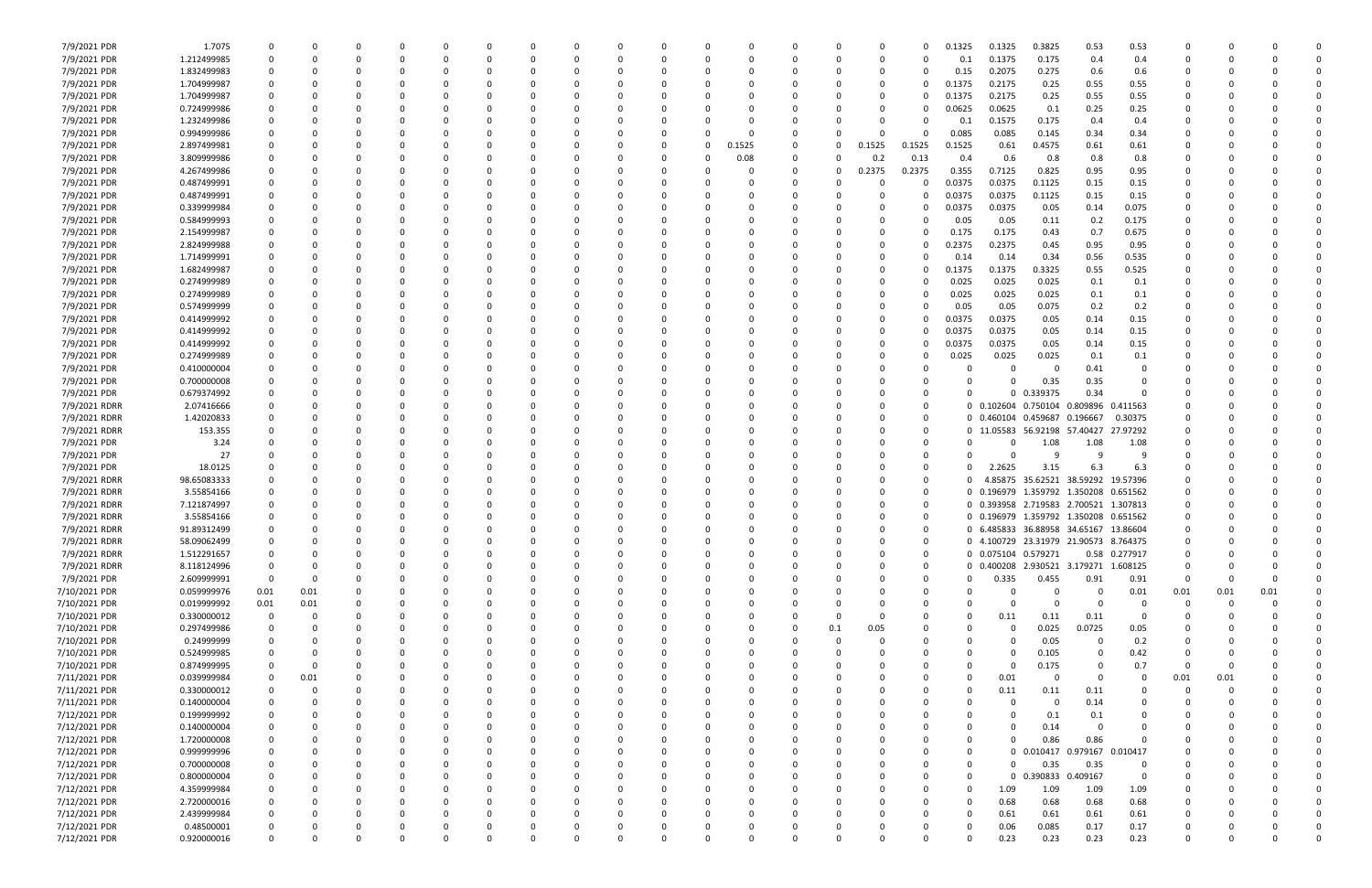| 7/12/2021 PDR | 4.8         |             |          |              |          |          |          | -0       |          | -0       |          |          |          |          |          |                | $\Omega$     | 2.4         | 2.4            | 0              |              |      |          |  |
|---------------|-------------|-------------|----------|--------------|----------|----------|----------|----------|----------|----------|----------|----------|----------|----------|----------|----------------|--------------|-------------|----------------|----------------|--------------|------|----------|--|
| 7/12/2021 PDR | 9.999999984 | $\Omega$    | O        | <sup>0</sup> | $\Omega$ |          |          | 0        |          | $\Omega$ |          |          | O        | 0        |          | 0              | 2.5          | 2.5         | 2.5            | 2.5            | 0            |      |          |  |
| 7/12/2021 PDR | 0.407500011 |             |          |              |          |          |          |          |          |          |          |          |          |          |          | 0              | 0.0575       | 0.07        | 0.14           | 0.14           |              |      |          |  |
|               |             |             |          |              |          |          |          |          |          |          |          |          |          |          |          |                |              |             |                |                |              |      |          |  |
| 7/12/2021 PDR | 0.330000012 |             |          |              |          |          |          |          |          |          |          |          |          |          |          |                | 0            | 0.11        | 0.11           | 0.11           |              |      |          |  |
| 7/12/2021 PDR | 0.600000012 |             |          |              |          |          |          |          |          |          |          |          |          |          |          | 0              | 0            | 0.2         | 0.2            | 0.2            |              |      |          |  |
| 7/12/2021 PDR | 0.669999996 |             |          |              |          |          |          |          |          |          |          |          |          |          |          | 0.19           | 0.19         | 0.01        | 0.14           | 0.14           |              |      |          |  |
|               |             |             |          |              |          |          |          |          |          |          |          |          |          |          |          |                |              |             |                |                |              |      |          |  |
| 7/12/2021 PDR | 1.60999998  |             |          |              |          |          |          |          |          |          |          |          |          |          |          | 0.79           | 0.79         | 0.01        | 0.01           | 0.01           |              |      |          |  |
| 7/12/2021 PDR | 0.25000002  |             |          |              |          |          |          |          |          |          |          |          |          |          |          | 0.05           | 0.05         | 0.05        | 0.05           | 0.05           |              |      |          |  |
| 7/12/2021 PDR | 0.16999998  |             |          |              |          |          |          |          |          |          |          |          |          |          |          | 0.01           | 0.07         | 0.07        | 0.01           | 0.01           |              |      |          |  |
|               |             |             |          |              |          |          |          |          |          |          |          |          |          |          |          |                |              |             |                |                |              |      |          |  |
| 7/12/2021 PDR | 0.649999992 |             |          |              |          |          |          |          |          |          |          |          |          |          |          | 0.16           | 0.16         | 0.21        | 0.06           | 0.06           |              |      |          |  |
| 7/12/2021 PDR | 0.830000004 |             |          |              |          |          |          |          |          |          |          |          |          |          |          | 0.23           | 0.23         | 0.01        | 0.18           | 0.18           |              |      |          |  |
| 7/12/2021 PDR | 4.69999998  |             |          |              |          |          |          |          |          |          |          |          |          |          |          | 0.94           | 0.94         | 0.94        | 0.94           | 0.94           |              |      |          |  |
|               |             |             |          |              |          |          |          |          |          |          |          |          |          |          |          |                |              |             |                |                |              |      |          |  |
| 7/12/2021 PDR | 3.34999998  |             |          |              |          |          |          |          |          |          |          |          |          | -0       |          | 0.67           | 0.67         | 0.67        | 0.67           | 0.67           |              |      |          |  |
| 7/12/2021 PDR | 0.64999998  |             |          |              |          |          |          |          |          |          |          |          |          |          |          | 0.01           | 0.31         | 0.31        | 0.01           | 0.01           |              |      |          |  |
| 7/12/2021 PDR | 0.129999996 |             |          |              |          |          |          |          |          |          |          |          |          | -0       |          | 0.01           | 0.05         | 0.05        | 0.01           | 0.01           |              |      |          |  |
|               |             |             |          |              |          |          |          |          |          |          |          |          |          |          |          |                |              |             |                |                |              |      |          |  |
| 7/12/2021 PDR | 0.760000008 | $\Omega$    |          |              |          |          |          |          |          |          |          |          |          |          |          | 0.21           | 0.21         | 0.24        | 0.05           | 0.05           | 0            |      |          |  |
| 7/12/2021 PDR | 0.089999964 | 0.01        | 0.01     |              |          |          |          |          |          |          |          |          |          |          |          |                | 0.01         | 0.01        | 0.01           | 0.01           | 0.01         | 0.01 | 0.01     |  |
| 7/12/2021 PDR | 0.609999996 |             |          |              |          |          |          |          |          |          |          |          |          |          |          |                |              |             | 0.61           |                | 0            |      |          |  |
|               |             |             |          |              |          |          |          |          |          |          |          |          |          |          |          |                | 0            | 0           |                | 0              |              |      |          |  |
| 7/13/2021 PDR | 0.42        |             |          |              |          |          |          |          |          |          |          |          |          |          |          |                | 0            | 0           | 0.42           | 0              | O            |      |          |  |
| 7/13/2021 PDR | 3.21249999  |             |          |              |          |          |          |          |          |          |          |          |          |          |          |                | .4125        | 0.56        | 1.12           | 1.12           |              |      |          |  |
|               |             |             |          |              |          |          |          |          |          |          |          |          |          |          |          |                |              |             |                |                |              |      |          |  |
| 7/13/2021 PDR | 0.920000016 |             |          |              |          |          |          |          |          |          |          |          |          |          |          | O              | 0.23         | 0.23        | 0.23           | 0.23           |              |      |          |  |
| 7/13/2021 PDR | 0.600000012 |             |          |              |          |          |          |          |          |          |          |          |          |          |          |                | 0            | 0.2         | 0.2            | 0.2            |              |      |          |  |
| 7/13/2021 PDR | 2.609999991 |             |          |              |          |          |          |          |          |          |          |          |          |          |          |                | 0.335        | 0.455       | 0.91           | 0.91           |              |      |          |  |
|               |             |             |          |              |          |          |          |          |          |          |          |          |          |          |          |                |              |             |                |                |              |      |          |  |
| 7/13/2021 PDR | 0.409999992 |             |          |              |          |          |          |          |          |          |          |          |          | -0       |          | 0.01           | 0.01         | 0.01        | 0.05           | 0.33           |              |      |          |  |
| 7/13/2021 PDR | 0.669999996 |             |          |              |          |          |          |          |          |          |          |          |          |          |          | 0.01           | 0.01         | 0.01        | 0.32           | 0.32           |              |      |          |  |
| 7/13/2021 PDR | 0.929999988 |             |          |              |          |          |          |          |          |          |          |          |          |          |          | 0.01           | 0.01         | 0.01        | 0.45           | 0.45           |              |      |          |  |
|               |             |             |          |              |          |          |          |          |          |          |          |          |          |          |          |                |              |             |                |                |              |      |          |  |
| 7/13/2021 PDR | 0.309999984 |             |          |              |          |          |          |          |          |          |          |          |          |          |          | 0.01           | 0.01         | 0.01        | 0.12           | 0.16           |              |      |          |  |
| 7/13/2021 PDR | 0.149999988 |             |          |              |          |          |          |          |          |          |          |          |          |          |          | 0.01           | 0.01         | 0.01        | 0.01           | 0.11           |              |      |          |  |
| 7/13/2021 PDR | 0.609999984 | $\Omega$    |          |              |          |          |          |          |          |          |          |          |          |          |          | 0.01           | 0.01         | 0.01        | 0.01           | 0.57           | 0            |      |          |  |
|               |             |             |          |              |          |          |          |          |          |          |          |          |          |          |          |                |              |             |                |                |              |      |          |  |
| 7/13/2021 PDR | 0.089999964 | 0.01        | 0.01     |              |          |          |          |          |          |          |          |          |          |          |          |                | 0.01         | 0.01        | 0.01           | 0.01           | 0.01         | 0.01 | 0.01     |  |
| 7/13/2021 PDR | 0.39        | $\Omega$    |          |              |          |          |          |          |          |          |          |          |          |          |          |                | 0            | 0           | 0.39           | 0              | 0            |      |          |  |
| 7/13/2021 PDR | 0.410000004 |             |          |              |          |          |          |          |          |          |          |          |          |          |          |                | <sup>0</sup> | $\Omega$    | 0.41           | 0              |              |      |          |  |
|               |             |             |          |              |          |          |          |          |          |          |          |          |          |          |          |                |              |             |                |                |              |      |          |  |
| 7/13/2021 PDR | 0.470000004 |             |          |              |          |          |          |          |          |          |          |          |          |          |          |                |              | $\Omega$    | 0.47           |                |              |      |          |  |
| 7/14/2021 PDR | 0.339999996 |             |          |              |          |          |          |          |          |          |          |          |          |          |          |                |              | $\Omega$    | 0.34           |                |              |      |          |  |
| 7/14/2021 PDR | 0.609999996 |             |          |              |          |          |          |          |          |          |          |          |          |          |          |                | 0            | 0           | 0.61           | 0              |              |      |          |  |
|               |             |             |          |              |          |          |          |          |          |          |          |          |          |          |          |                |              |             |                |                |              |      |          |  |
| 7/14/2021 PDR | 0.909999996 |             |          |              |          |          |          |          |          |          |          |          |          |          |          |                | 0            | $\Omega$    | 0.91           | $\Omega$       |              |      |          |  |
| 7/14/2021 PDR | 1.040000016 |             |          |              |          |          |          |          |          |          |          |          |          |          |          | 0              | 0.26         | 0.26        | 0.26           | 0.26           |              |      |          |  |
| 7/14/2021 PDR | 2.609999991 |             |          |              |          |          |          |          |          |          |          |          |          |          |          |                | 0.335        | 0.455       | 0.91           | 0.91           |              |      |          |  |
|               |             |             |          |              |          |          |          |          |          |          |          |          |          |          |          |                |              |             |                |                |              |      |          |  |
| 7/14/2021 PDR | 0.28999998  |             |          |              |          |          |          |          |          |          |          |          |          |          |          | 0.01           | 0.01         | 0.25        | 0.01           | 0.01           |              |      |          |  |
| 7/14/2021 PDR | 0.16999998  |             |          | <sup>0</sup> |          |          |          |          |          |          |          |          |          | 0        |          | 0.01           | 0.01         | 0.01        | 0.01           | 0.13           | <sup>0</sup> |      |          |  |
|               |             |             |          |              |          |          |          |          |          |          |          |          |          |          |          |                |              |             |                |                |              |      |          |  |
| 7/14/2021 PDR | 0.37999998  |             |          |              |          |          |          |          |          |          |          |          |          |          |          | 0.01           | 0.34         | 0.01        | $0.01\,$       | 0.01           |              |      |          |  |
| 7/14/2021 PDR | 0.24        | 0           | $\Omega$ | $\Omega$     | $\Omega$ | $\Omega$ | $\Omega$ | $\Omega$ | 0        | $\Omega$ | $\Omega$ | $\Omega$ | $\Omega$ | $\Omega$ |          | 0              | 0            | $\mathbf 0$ | 0.24           | 0              | $\Omega$     |      |          |  |
| 7/14/2021 PDR | 0.140000004 | $\Omega$    | 0        | 0            | $\Omega$ | $\Omega$ | $\Omega$ | 0        |          | 0        |          | O        |          | 0        |          | $\overline{0}$ | $\mathbf 0$  | $\mathbf 0$ | 0.14           | 0              | 0            |      |          |  |
|               |             |             |          |              |          |          |          |          |          |          |          |          |          |          |          |                |              |             |                |                |              |      |          |  |
| 7/15/2021 PDR | 0.739999992 |             |          | 0            |          |          |          | 0        |          | 0        |          |          |          | 0        |          | 0.02           | 0.69         | 0.01        | 0.01           | 0.01           | 0            |      |          |  |
| 7/15/2021 PDR | 0.479999988 | $\mathbf 0$ | 0        | 0            | $\Omega$ | 0        |          | 0        |          | $\Omega$ |          |          | 0        | 0        |          | 0.44           | 0.01         | 0.01        | 0.01           | 0.01           | $\Omega$     | 0    |          |  |
| 7/15/2021 PDR | 0.039999984 | $0.01\,$    | 0.01     |              |          |          |          |          |          |          |          |          |          | -0       |          | 0              | 0            | 0           | $\Omega$       | 0              | 0.01         | 0.01 |          |  |
|               | 0.980000004 | $\mathbf 0$ | 0        | 0            |          |          |          |          |          |          |          |          |          |          |          | $\Omega$       | 0.98         | $\mathbf 0$ | $\Omega$       | $\Omega$       | 0            |      |          |  |
| 7/15/2021 PDR |             |             |          |              |          |          |          | 0        |          |          |          |          |          | 0        |          |                |              |             |                |                |              |      |          |  |
| 7/15/2021 PDR | 15.08749999 | $\Omega$    |          | $\Omega$     |          |          |          |          |          |          |          |          |          |          | $\Omega$ | $\Omega$       | 1.9375       | 2.63        | 5.26           | 5.26           | 0            |      |          |  |
| 7/15/2021 PDR | 0.88749999  |             |          |              |          |          |          |          |          |          |          |          |          | -0       |          | 0              | 0.1125       | 0.155       | 0.31           | 0.31           | 0            |      |          |  |
|               |             |             |          |              |          |          |          |          |          |          |          |          |          |          |          |                |              |             |                |                |              |      |          |  |
| 7/16/2021 PDR | 0.920000016 |             |          |              |          |          |          |          |          |          |          |          |          | 0        |          | 0              | 0.23         | 0.23        | 0.23           | 0.23           | 0            |      |          |  |
| 7/16/2021 PDR | 0.88749999  |             | 0        |              |          |          |          |          |          |          |          |          |          |          | 0        | $\Omega$       | 0.1125       | 0.155       | 0.31           | 0.31           | - 0          | -0   |          |  |
| 7/18/2021 PDR | 0.029999988 | $\Omega$    | 0.01     |              |          |          |          |          |          |          |          |          |          |          |          | ŋ              | 0            | $\Omega$    | $\overline{0}$ | $\Omega$       | 0.01         | 0.01 |          |  |
|               |             |             |          |              |          |          |          |          |          |          |          |          |          |          |          |                |              |             |                |                |              |      |          |  |
| 7/18/2021 PDR | 0.069999972 | 0           | 0.01     |              |          |          |          |          |          |          |          |          |          |          |          | 0              | 0.01         | 0.01        | 0.01           | 0.01           | 0.01         | 0.01 |          |  |
| 7/19/2021 PDR | 0.199999992 | $\mathbf 0$ | 0        |              |          |          |          |          |          |          |          |          |          |          |          | $\Omega$       | 0            | 0.1         | 0.1            | 0              | 0            | -0   |          |  |
| 7/19/2021 PDR | 0.16999998  | 0           | 0        |              |          |          |          |          |          |          |          |          |          | 0        |          | 0.01           | 0.01         | 0.01        | 0.13           | 0.01           | 0            |      |          |  |
|               |             |             |          |              |          |          |          |          |          |          |          |          |          |          |          |                |              |             |                |                |              |      |          |  |
| 7/19/2021 PDR | 0.309999984 | 0           |          | 0            | 0        | $\Omega$ |          | 0        |          | 0        |          |          |          | 0        |          | 0.01           | 0.01         | 0.01        | 0.27           | 0.01           | 0            |      |          |  |
| 7/19/2021 PDR | 0.13999998  | 0           | 0        | C            |          |          |          | 0        |          |          |          |          | 0        | 0        |          | 0.01           | 0.01         | 0.01        | 0.1            | 0.01           | 0            |      |          |  |
| 7/19/2021 PDR | 0.099999984 | $\Omega$    |          |              |          |          |          | 0        |          |          |          |          | O        | $\Omega$ | $\Omega$ | 0.01           | 0.01         | 0.01        | 0.06           | 0.01           | 0            |      |          |  |
|               |             |             |          |              |          |          |          |          |          |          |          |          |          |          |          |                |              |             |                |                |              |      |          |  |
| 7/19/2021 PDR | 0.359999988 |             |          |              |          |          |          | 0        |          |          |          |          |          | 0        | 0        | 0.32           | 0.01         | 0.01        | 0.01           | 0.01           | 0            |      |          |  |
| 7/19/2021 PDR | 0.39        | $\Omega$    |          |              |          |          |          |          |          |          |          |          |          | 0        |          | $\Omega$       | 0            | $\mathbf 0$ | 0.39           | $\overline{0}$ | O            |      |          |  |
| 7/19/2021 PDR | 0.24        |             |          | 0            |          |          |          | 0        |          | 0        |          |          | O        | 0        |          | 0              | 0            | $\Omega$    | 0.24           | 0              | 0            |      |          |  |
|               |             |             |          |              |          |          |          |          |          |          |          |          |          |          |          |                |              |             |                |                |              |      |          |  |
| 7/19/2021 PDR | 0.24        |             |          | 0            |          | $\Omega$ |          | $\Omega$ |          |          |          |          |          | 0        |          | 0              | 0            | 0           | 0.24           | 0              | 0            |      |          |  |
| 7/19/2021 PDR | 0.24        |             |          |              |          | $\Omega$ |          |          |          |          |          |          |          | 0        |          |                | $\Omega$     | $\Omega$    | 0.24           | $\mathbf 0$    |              |      |          |  |
| 7/19/2021 PDR | 0.380000004 |             |          |              |          |          |          |          |          |          |          |          |          |          |          | 0              | 0            | 0.38        | 0              | 0              |              |      |          |  |
|               |             |             |          |              | $\Omega$ | $\Omega$ | $\Omega$ |          | $\Omega$ |          |          | $\Omega$ |          |          |          |                |              |             |                |                |              |      |          |  |
| 7/19/2021 PDR | 0.24        | $\Omega$    | 0        | $\Omega$     |          |          |          | $\Omega$ |          | $\Omega$ |          |          | $\Omega$ | 0        |          | 0              | $\Omega$     | $\Omega$    | 0.24           | $\mathbf 0$    | $\Omega$     |      | $\Omega$ |  |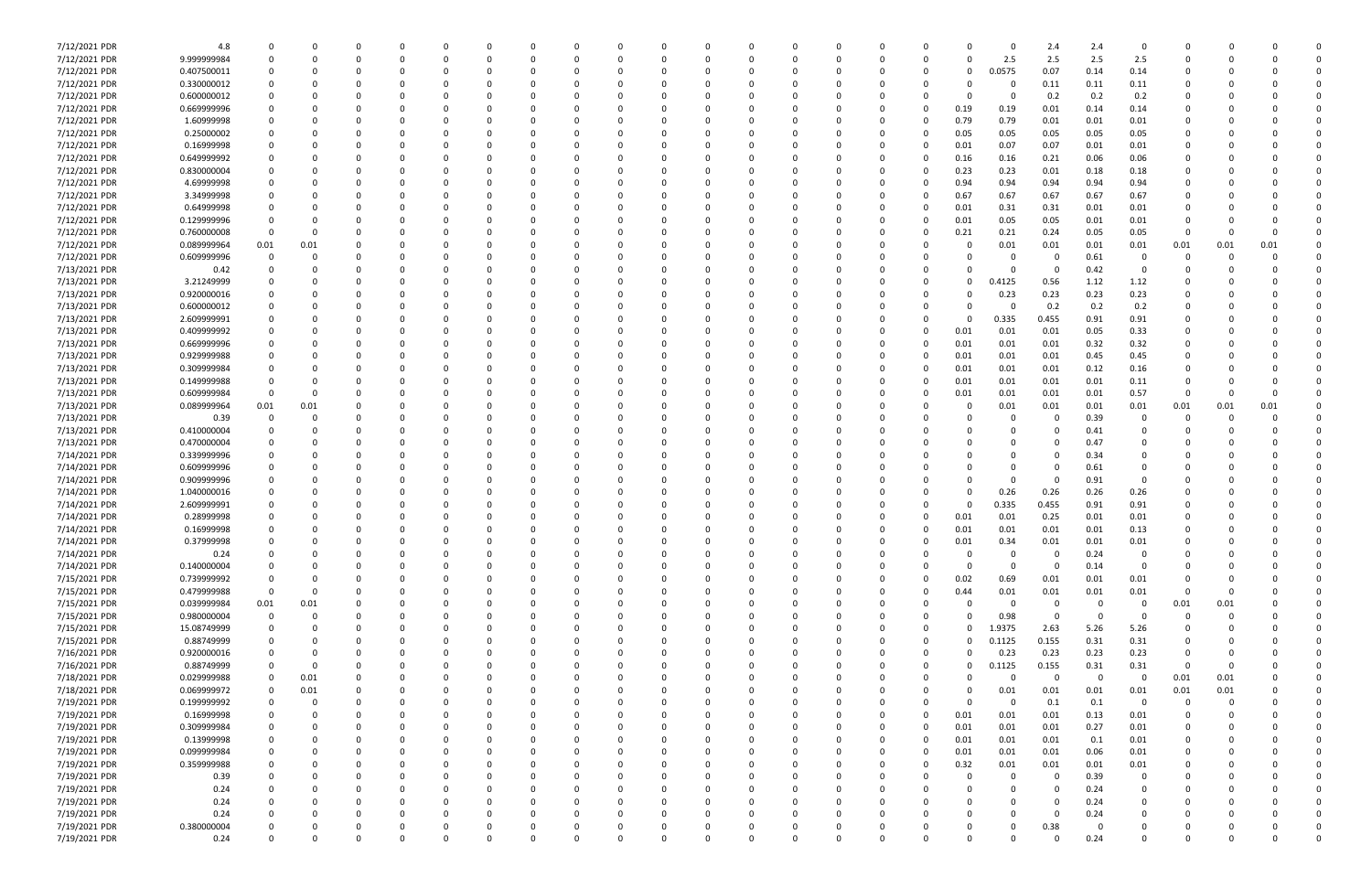| 7/19/2021 PDR | 0.33        | 0           |          | 0        |          | 0        |          | 0            |   |          | $\Omega$ |          |              | 0        | 0        | 0            |          | 0           | 0.33     | - 0      | $\Omega$       | 0        |      |          |  |
|---------------|-------------|-------------|----------|----------|----------|----------|----------|--------------|---|----------|----------|----------|--------------|----------|----------|--------------|----------|-------------|----------|----------|----------------|----------|------|----------|--|
| 7/19/2021 PDR | 0.33        | 0           |          | $\Omega$ | $\Omega$ | $\Omega$ |          | <sup>0</sup> |   |          | $\Omega$ | - 0      |              | 0        | $\Omega$ |              |          | $\Omega$    | 0.33     |          | $\Omega$       | $\Omega$ |      |          |  |
| 7/19/2021 PDR | 0.36        |             |          |          |          |          |          |              |   |          |          |          |              |          |          |              |          | 0           | 0.36     |          |                |          |      |          |  |
|               |             |             |          |          |          |          |          |              |   |          |          |          |              |          |          |              |          |             |          |          |                |          |      |          |  |
| 7/19/2021 PDR | 0.24        |             |          |          |          |          |          |              |   |          |          |          |              |          |          |              |          | 0           | 0.24     |          |                |          |      |          |  |
| 7/19/2021 PDR | 0.36        |             |          |          |          |          |          |              |   |          |          |          |              |          |          |              |          | 0           | 0.36     |          |                |          |      |          |  |
| 7/19/2021 PDR | 0.320000004 |             |          |          |          |          |          |              |   |          |          |          |              |          |          |              |          |             |          | 0.32     |                |          |      |          |  |
| 7/19/2021 PDR | 0.189999996 |             |          |          |          |          |          |              |   |          |          |          |              |          |          |              |          |             |          | 0.19     |                |          |      |          |  |
| 7/19/2021 PDR | 0.09        |             |          |          |          |          |          |              |   |          |          |          |              |          |          |              |          |             | -0       | 0.09     |                |          |      |          |  |
| 7/19/2021 PDR | 0.09        |             |          |          |          |          |          |              |   |          |          |          |              |          |          |              |          | 0           | - 0      | 0.09     |                |          |      |          |  |
| 7/19/2021 PDR | 1.119999996 |             |          |          |          |          |          |              |   |          |          |          |              |          |          |              |          | 0           | 1.12     |          |                |          |      |          |  |
| 7/19/2021 PDR | 1.239999996 |             |          |          |          |          |          |              |   |          |          |          |              |          |          |              |          |             | 1.24     | $\Omega$ |                |          |      |          |  |
| 7/19/2021 PDR | 0.399999996 |             |          |          |          |          |          |              |   |          |          |          |              |          |          |              |          |             | - 0      |          | $\Omega$       |          |      |          |  |
|               |             |             |          |          |          |          |          |              |   |          |          |          |              |          |          |              |          |             |          | 0.4      |                |          |      |          |  |
| 7/19/2021 PDR | 2.040000012 |             |          | n        |          |          |          |              |   |          |          |          |              |          |          |              |          | 0           | 0.68     | 0.68     | 0.68           |          |      |          |  |
| 7/19/2021 PDR | 18.0125     |             |          |          |          |          |          |              |   |          |          |          |              |          |          |              |          | 2.2625      | 3.15     | 6.3      | 6.3            |          |      |          |  |
| 7/19/2021 PDR | 1.045000014 |             |          |          |          |          |          |              |   |          |          |          |              |          |          |              | 0.35     | 0.35        | 0.23     | 0.115    | $\Omega$       |          |      |          |  |
| 7/19/2021 PDR | 6.592500009 |             |          |          |          |          |          |              |   |          |          |          |              |          |          | <sup>0</sup> |          | 0.8425      | 1.15     | 2.3      | 2.3            |          |      |          |  |
| 7/19/2021 PDR | 7.02        |             |          |          |          |          |          |              |   |          |          |          |              |          |          |              |          | -0          | 2.34     | 2.34     | 2.34           |          |      |          |  |
| 7/19/2021 PDR | 0.382500009 |             |          |          |          |          |          |              |   |          |          |          |              |          |          | 0            | 0.0575   | 0.115       | 0.14     | 0.07     | 0              |          |      |          |  |
| 7/20/2021 PDR | 0.039999996 |             |          |          |          |          |          |              |   |          |          |          |              |          |          |              |          | 0           | -0       | 0.04     | 0              |          |      |          |  |
| 7/20/2021 PDR | 0.959999988 |             |          |          |          |          |          |              |   |          |          |          |              |          |          |              | 0.15     | 0.28        | 0.01     | 0.01     | 0.51           |          |      |          |  |
| 7/20/2021 PDR |             |             |          |          |          |          |          |              |   |          |          |          |              |          |          |              |          |             |          |          |                |          |      |          |  |
|               | 0.659999988 |             |          |          |          |          |          |              |   |          |          |          |              |          |          |              | 0.01     | 0.01        | 0.62     | 0.01     | 0.01           |          |      |          |  |
| 7/20/2021 PDR | 0.029999988 |             | 0.01     |          |          |          |          |              |   |          |          |          |              |          |          |              |          | 0           | -0       | - 0      | 0              | 0        | 0.01 | 0.01     |  |
| 7/20/2021 PDR | 0.079999968 | 0           | 0.01     |          |          |          |          |              |   |          |          |          |              |          |          |              |          | 0.01        | 0.01     | 0.01     | 0.01           | 0.01     | 0.01 | 0.01     |  |
| 7/20/2021 PDR | 0.51        |             |          |          |          |          |          |              |   |          |          |          |              |          |          |              |          | $\Omega$    | 0.51     | 0        | O              | 0        |      |          |  |
| 7/20/2021 PDR | 0.140000004 |             |          |          |          |          |          |              |   |          |          |          |              |          |          |              |          | 0           | 0.14     | - 0      |                | 0        |      |          |  |
| 7/20/2021 PDR | 0.12        |             |          |          |          |          |          |              |   |          |          |          |              |          |          |              |          | 0           |          | 0.12     | 0              |          |      |          |  |
| 7/20/2021 PDR | 0.27        |             |          |          |          |          |          |              |   |          |          |          |              |          |          |              |          | $\Omega$    | -0       | $\Omega$ | 0.27           |          |      |          |  |
| 7/20/2021 PDR | 0.189999996 |             |          |          |          |          |          |              |   |          |          |          |              |          |          |              |          | 0           | 0.19     |          | 0              |          |      |          |  |
| 7/20/2021 PDR | 0.140000004 |             |          |          |          |          |          |              |   |          |          |          |              |          |          |              |          | 0           | 0.14     |          |                |          |      |          |  |
| 7/20/2021 PDR | 0.09        |             |          |          |          |          |          |              |   |          |          |          |              |          |          |              |          | 0           | 0.09     |          |                |          |      |          |  |
|               |             |             |          |          |          |          |          |              |   |          |          |          |              |          |          |              |          |             |          |          |                |          |      |          |  |
| 7/20/2021 PDR | 0.140000004 |             |          |          |          |          |          |              |   |          |          |          |              |          |          |              |          | -0          | 0.14     |          | 0              |          |      |          |  |
| 7/20/2021 PDR | 26.75       |             |          |          |          |          |          |              |   |          |          |          |              |          |          | $\Omega$     | 8.25     | 9.05        | 6.3      | 3.15     | 0              |          |      |          |  |
| 7/20/2021 PDR | 23.10999999 |             |          |          |          |          |          |              |   |          |          |          |              |          |          | $\Omega$     | 7.47     | 7.75        | 5.26     | 2.63     | $\overline{0}$ |          |      |          |  |
| 7/21/2021 PDR | 0.22999998  |             |          |          |          |          |          |              |   |          |          |          |              |          |          | $\Omega$     | 0.01     | 0.01        | 0.01     | 0.01     | 0.19           |          |      |          |  |
| 7/21/2021 PDR | 0.139999992 |             |          |          |          |          |          |              |   |          |          |          |              |          |          | 0            | 0.05     | 0.01        | 0.01     | 0.01     | 0.06           |          |      |          |  |
| 7/21/2021 PDR | 0.13999998  |             |          |          |          |          |          |              |   |          |          |          |              |          |          | 0            | 0.01     | 0.01        | 0.01     | 0.1      | 0.01           |          |      |          |  |
| 7/21/2021 PDR | 0.209999988 |             |          |          |          |          |          |              |   |          |          |          |              |          |          |              | 0.01     | 0.17        | 0.01     | 0.01     | 0.01           |          |      |          |  |
| 7/21/2021 PDR | 0.239999988 |             |          |          |          |          |          |              |   |          |          |          |              |          |          |              | 0.01     | 0.01        | 0.01     | 0.01     | 0.2            |          |      |          |  |
| 7/21/2021 PDR | 0.309999984 |             |          |          |          |          |          |              |   |          |          |          |              |          | -C       |              | 0.27     | 0.01        | 0.01     | 0.01     | 0.01           |          |      |          |  |
| 7/21/2021 PDR | 0.110000004 |             |          |          |          |          |          |              |   |          | $\Omega$ |          |              | 0        | 0.11     |              | 0        | 0           | $\Omega$ | 0        | $\Omega$       |          |      |          |  |
|               |             |             |          |          |          |          |          |              |   |          |          |          |              |          |          |              |          |             |          |          |                |          |      |          |  |
| 7/21/2021 PDR | 0.110000004 | 0           |          | C        |          |          |          |              |   |          | 0        |          | -0           | 0        | 0.11     |              |          | 0           |          | $\Omega$ |                |          |      |          |  |
| 7/21/2021 PDR | 1.192499991 | $\mathbf 0$ | 0        | 0        | $\Omega$ | $\Omega$ | $\Omega$ | 0            | 0 |          | 0        | $\Omega$ | $\mathbf 0$  | 0        | 0        | 0            | 0.1675   | 0.335       | 0.46     | 0.23     | 0              | 0        |      |          |  |
| 7/21/2021 PDR | 4.979999994 | $\Omega$    |          | $\Omega$ |          |          |          | $\Omega$     |   |          | $\Omega$ |          | $\Omega$     |          | 0        | $\Omega$     | 1.65     | 1.65        | 1.12     | 0.56     | $\overline{0}$ |          |      |          |  |
| 7/21/2021 PDR | 0.920000016 | $\Omega$    |          | 0        |          | $\Omega$ |          |              |   |          | $\Omega$ |          |              |          | 0        | 0            | 0        | 0.23        | 0.23     | 0.23     | 0.23           |          |      |          |  |
| 7/22/2021 PDR | 3.24        |             |          | 0        |          | $\Omega$ |          | 0            |   |          | $\Omega$ |          | <sup>0</sup> | 0        | 0        | 0            | $\Omega$ | 1.08        | 1.08     | 1.08     | 0              |          |      |          |  |
| 7/22/2021 PDR | 19.3875     |             |          |          |          |          |          |              |   |          |          |          |              | 0        | 0        | 0            | 2.2625   | 4.525       | 6.3      | 6.3      | 0              |          |      |          |  |
| 7/22/2021 PDR | 16.33249999 |             |          |          |          |          |          |              |   |          | 0        |          |              | 0        | 0        | 0            | 1.9375   | 3.875       | 5.26     | 5.26     | 0              |          |      |          |  |
| 7/22/2021 PDR | 14.81749999 |             |          | 0        |          |          |          |              |   |          |          |          |              | 0        | 0        | O            | 1.7725   | 3.545       | 4.75     | 4.75     | 0              |          |      |          |  |
| 7/22/2021 PDR | 7.02        |             |          |          |          |          |          |              |   |          |          |          |              | 0        | $\Omega$ | U            | $\Omega$ | 2.34        | 2.34     | 2.34     | $\mathbf 0$    |          |      |          |  |
|               | 0.472500009 |             |          |          |          |          |          |              |   |          |          |          |              | 0        | 0        | 0.0575       | 0.115    | 0.23        | 0.07     | $\Omega$ | $\Omega$       |          |      |          |  |
| 7/22/2021 PDR |             |             |          |          |          |          |          |              |   |          |          |          |              |          |          |              |          |             |          |          |                |          |      |          |  |
| 7/22/2021 PDR | 0.309999984 |             |          | 0        |          |          |          |              |   |          |          |          |              | 0        | 0        | $\Omega$     | 0.01     | 0.27        | 0.01     | 0.01     | 0.01           |          |      |          |  |
| 7/22/2021 PDR | 0.980000004 |             |          |          |          |          |          |              |   |          |          |          |              |          |          | $\Omega$     | $\Omega$ | 0.98        | $\Omega$ | $\Omega$ | $\overline{0}$ |          |      |          |  |
| 7/23/2021 PDR | 0.31999998  |             |          |          |          |          |          |              |   |          |          |          |              |          |          | 0            | 0.01     | 0.28        | 0.01     | 0.01     | 0.01           |          |      |          |  |
| 7/23/2021 PDR | 0.179999988 | 0           |          |          |          |          |          |              |   |          |          |          |              |          |          | 0            | 0.14     | 0.01        | 0.01     | 0.01     | 0.01           | 0        |      |          |  |
| 7/23/2021 PDR | 0.149999988 | $\mathbf 0$ |          |          |          |          |          |              |   |          |          |          |              |          |          |              | 0.01     | 0.01        | 0.01     | $0.01\,$ | 0.11           | 0        |      | $\Omega$ |  |
| 7/23/2021 PDR | 0.04999998  | 0.01        | 0.01     | 0        |          | $\Omega$ |          | <sup>0</sup> |   |          | $\Omega$ |          | <sup>0</sup> | 0        | 0        |              |          | 0           | $\Omega$ | $\Omega$ | 0              | 0.01     | 0.01 | 0.01     |  |
| 7/23/2021 PDR | 0.079999968 | 0.01        | 0.01     | 0        |          | $\Omega$ |          | <sup>0</sup> |   |          | $\Omega$ |          |              | 0        |          |              |          | 0           | 0.01     | 0.01     | 0.01           | 0.01     | 0.01 | 0.01     |  |
| 7/23/2021 PDR | 0.029999988 | $0.01\,$    | 0.01     |          |          |          |          |              |   |          |          |          |              |          |          |              |          | 0           | $\Omega$ | $\Omega$ | $\mathbf 0$    | 0        |      | 0.01     |  |
| 7/23/2021 PDR | 0.379999992 | $\mathbf 0$ | $\Omega$ |          |          |          |          |              |   |          |          |          |              |          | - 0      | O            |          | 0           | 0.19     |          | 0              | -0       |      |          |  |
|               |             |             |          |          |          |          |          |              |   |          |          |          |              |          |          |              |          |             |          | 0.19     |                |          |      |          |  |
| 7/23/2021 PDR | 1.192499991 | 0           |          | 0        |          |          |          |              |   |          |          |          |              | 0        | 0        | $\Omega$     | 0.1675   | 0.335       | 0.46     | 0.23     |                |          |      |          |  |
| 7/23/2021 PDR | 9           |             |          |          |          |          |          |              |   |          |          |          |              | 0        |          |              | $\Omega$ | 0           | $\Omega$ | 9        |                |          |      |          |  |
| 7/23/2021 PDR | 0.520000008 |             |          | 0        |          |          |          |              |   |          |          |          |              | 0        | 0        | $\Omega$     | 0.06     | 0.12        | 0.17     | 0.17     | $\Omega$       |          |      |          |  |
| 7/23/2021 PDR | 0.472500009 |             |          | $\Omega$ |          |          |          |              |   |          |          |          |              | 0        | 0        | 0.0575       | 0.115    | 0.23        | 0.07     | 0        | $\Omega$       |          |      |          |  |
| 7/23/2021 PDR | 0.110000004 |             |          |          |          |          |          |              |   |          |          |          |              | 0        |          | 0            |          | 0           |          | 0.11     | 0              |          |      |          |  |
| 7/23/2021 PDR | 0.200000004 | $\Omega$    | 0        | $\Omega$ | $\Omega$ | $\Omega$ | $\Omega$ | $\Omega$     | 0 | $\Omega$ | $\Omega$ | $\Omega$ | $\mathbf 0$  | $\Omega$ | $\Omega$ | $\Omega$     | $\Omega$ | $\mathbf 0$ | $\Omega$ | 0.2      | $\mathbf 0$    | 0        |      | 0        |  |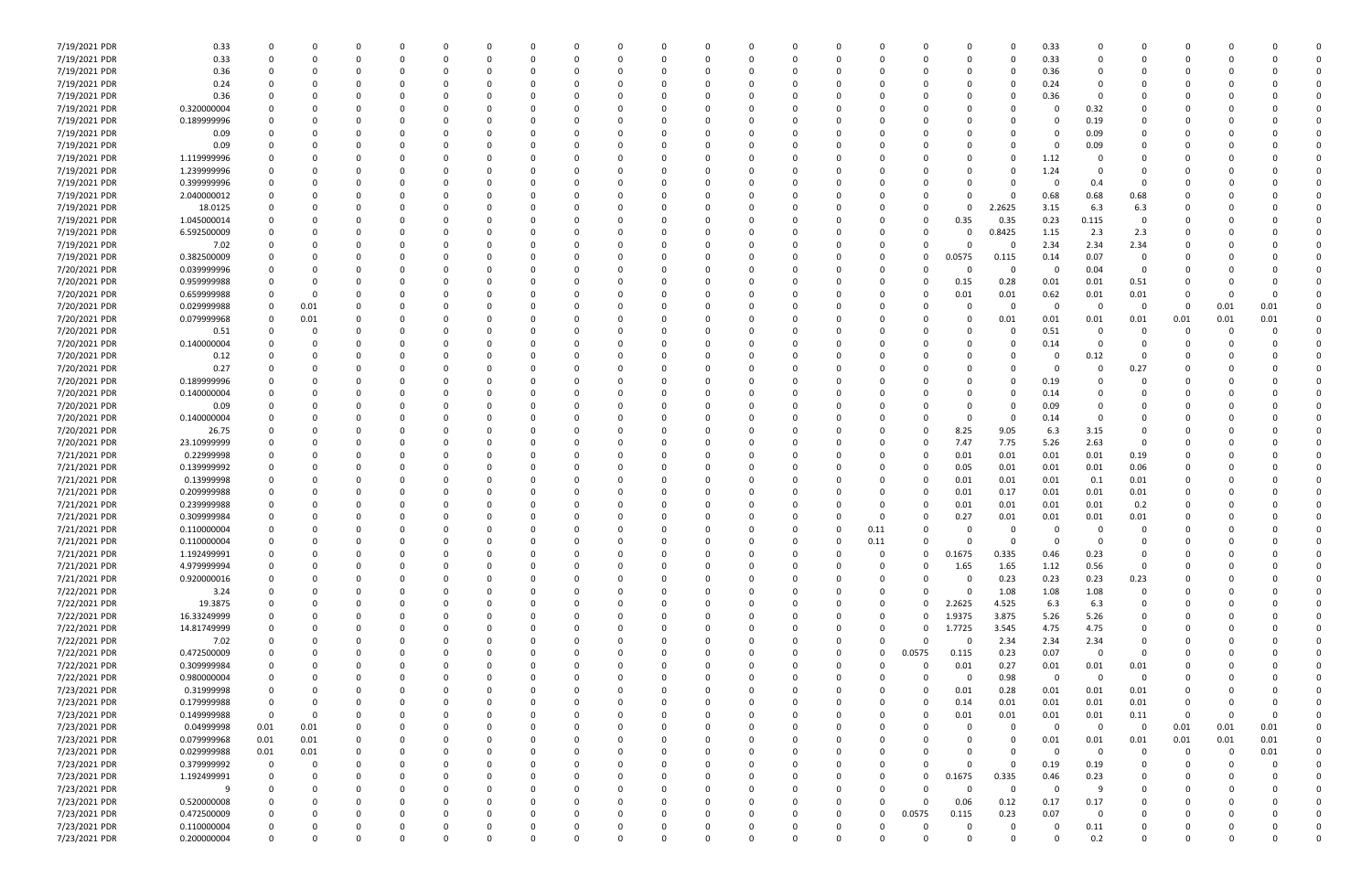| 7/25/2021 PDR | 0.029999988 | 0.01        | 0    | C.       |          |          |          | -0           |   | 0        |              | 0        |          |              |          | 0            | $\Omega$ | - 0      | $\Omega$ | 0      | 0.01 | 0.01     |  |
|---------------|-------------|-------------|------|----------|----------|----------|----------|--------------|---|----------|--------------|----------|----------|--------------|----------|--------------|----------|----------|----------|--------|------|----------|--|
| 7/25/2021 PDR | 0.089999964 | 0.01        | 0.01 | $\Omega$ | 0        | $\Omega$ |          | -0           |   | $\Omega$ | $\Omega$     | 0        | 0        | 0            |          | 0.01         | 0.01     | 0.01     | 0.01     | 0.01   | 0.01 | 0.01     |  |
| 7/25/2021 PDR | 0.019999992 | 0.01        | 0.01 | n        |          |          |          |              |   |          |              |          |          |              | O        | -0           | $\Omega$ | $\Omega$ | $\Omega$ | 0      |      |          |  |
| 7/26/2021 PDR | 0.34999998  | $\Omega$    |      |          |          |          |          |              |   |          |              |          |          |              | 0.01     | 0.31         | 0.01     | 0.01     | 0.01     | 0      |      |          |  |
| 7/26/2021 PDR | 0.299999988 | 0           | 0    |          |          |          |          |              |   |          |              |          |          |              | 0.01     | 0.01         | 0.01     | 0.26     | 0.01     | 0      |      |          |  |
| 7/26/2021 PDR | 0.069999972 | 0.01        | 0.01 |          |          |          |          |              |   |          |              |          |          |              |          | -0           | -0       | 0.01     | 0.01     | 0.01   | 0.01 | 0.01     |  |
| 7/26/2021 PDR | 0.089999964 | 0.01        | 0.01 |          |          |          |          |              |   |          |              |          |          |              |          | 0.01         | 0.01     | 0.01     | 0.01     | 0.01   | 0.01 | 0.01     |  |
| 7/26/2021 PDR | 27.55000001 |             |      |          |          |          |          |              |   |          |              |          |          | <sup>0</sup> | 9.05     | 9.05         | 6.3      | 3.15     | $\Omega$ | -0     |      |          |  |
| 7/27/2021 PDR | 0.55999998  |             |      |          |          |          |          |              |   |          |              |          |          | 0            | 0.01     | 0.01         | 0.01     | 0.01     | 0.52     |        |      |          |  |
| 7/27/2021 PDR | 0.269999988 |             |      |          |          |          |          |              |   |          |              |          |          |              | 0.01     | 0.01         | 0.01     | 0.01     | 0.23     |        |      |          |  |
| 7/27/2021 PDR | 0.249999984 | $\Omega$    |      | n        |          |          |          |              |   |          |              |          |          | $\Omega$     |          | 0.01         | 0.01     | 0.21     |          | 0      |      | $\Omega$ |  |
|               |             |             |      |          |          |          |          |              |   |          |              |          |          |              | 0.01     |              |          |          | 0.01     |        |      |          |  |
| 7/27/2021 PDR | 0.089999964 | 0.01        | 0.01 |          |          |          |          |              |   |          |              |          |          |              |          | 0.01         | 0.01     | 0.01     | 0.01     | 0.01   | 0.01 | 0.01     |  |
| 7/27/2021 PDR | 0.500000004 |             |      |          |          |          |          |              |   |          |              |          |          |              |          | $\Omega$     | 0.5      | - 0      |          | C      |      |          |  |
| 7/27/2021 PDR | 0.519999996 |             |      |          |          |          |          |              |   |          |              |          |          |              |          | 0            | 0.52     |          |          |        |      |          |  |
| 7/27/2021 PDR | 0.24        |             |      |          |          |          |          |              |   |          |              |          |          |              |          | 0            | 0.24     |          |          |        |      |          |  |
| 7/27/2021 PDR | 0.12        |             |      |          |          |          |          |              |   |          |              |          |          |              |          |              |          | 0.12     |          |        |      |          |  |
| 7/27/2021 PDR | 0.140000004 |             |      |          |          |          |          |              |   |          |              |          |          |              |          |              | $\Omega$ | 0.14     | 0        |        |      |          |  |
| 7/27/2021 PDR | 0.189999996 |             |      |          |          |          |          |              |   |          |              |          |          |              |          | <sup>0</sup> |          | 0.19     | 0        |        |      |          |  |
| 7/27/2021 PDR | 0.099999996 |             |      |          |          |          |          |              |   |          |              |          |          |              |          |              |          | 0.1      |          |        |      |          |  |
| 7/27/2021 PDR | 0.129999996 |             |      |          |          |          |          |              |   |          |              |          |          |              |          |              |          | 0.13     |          |        |      |          |  |
| 7/27/2021 PDR | 0.530000004 |             |      |          |          |          |          |              |   |          |              |          |          |              |          |              |          | 0.53     |          |        |      |          |  |
| 7/27/2021 PDR | 0.12        |             |      |          |          |          |          |              |   |          |              |          |          |              |          |              |          | 0.12     |          |        |      |          |  |
| 7/27/2021 PDR | 0.3         |             |      |          |          |          |          |              |   |          |              |          |          |              |          | 0            | 0.15     | 0.15     |          |        |      |          |  |
| 7/27/2021 PDR | 0.220000008 |             |      |          |          |          |          |              |   |          |              |          |          |              |          | -0           | 0.11     | 0.11     | 0        |        |      |          |  |
| 7/27/2021 PDR | 5.890000002 |             |      |          |          |          |          |              |   |          |              |          |          |              | 1.97     | 1.97         | 1.3      | 0.65     | 0        |        |      |          |  |
| 7/27/2021 PDR | 0.88749999  |             |      |          |          |          |          |              |   |          |              |          |          | <sup>0</sup> |          | 0.1125       | 0.155    | 0.31     | 0.31     |        |      |          |  |
| 7/28/2021 PDR | 1.30999998  |             |      |          |          |          |          |              |   |          |              |          |          |              | 0.01     | 0.01         | 0.01     | 0.64     | 0.64     |        |      |          |  |
| 7/28/2021 PDR | 0.429999996 |             |      |          |          |          |          |              |   |          |              |          |          |              | 0.01     | 0.01         | 0.01     | 0.2      | 0.2      |        |      |          |  |
| 7/28/2021 PDR | 0.669999996 |             |      |          |          |          |          |              |   |          |              |          |          |              | 0.32     | 0.32         | 0.01     | 0.01     | 0.01     |        |      |          |  |
| 7/28/2021 PDR | 0.609999996 |             |      |          |          |          |          |              |   |          |              |          |          |              | 0.01     | 0.01         | 0.01     | 0.29     | 0.29     |        |      |          |  |
| 7/28/2021 PDR | 0.339999996 |             |      |          |          |          |          |              |   |          |              |          |          |              |          | 0            |          | 0.34     | 0        |        |      |          |  |
| 7/28/2021 PDR |             |             |      |          |          |          |          |              |   |          |              |          |          |              |          |              |          |          | $\Omega$ |        |      |          |  |
|               | 0.019999992 | 0.01        | 0.01 |          |          |          |          |              |   |          |              |          |          |              |          |              |          |          |          |        |      |          |  |
| 7/28/2021 PDR | 1.26        |             |      |          |          |          |          |              |   |          |              |          |          |              |          |              |          | 1.26     |          |        |      |          |  |
| 7/28/2021 PDR | 0.564999993 |             |      |          |          |          |          |              |   |          |              |          |          |              |          | 0            | 0.285    | 0.28     |          |        |      |          |  |
| 7/28/2021 PDR | 0.482499999 |             |      |          |          |          |          |              |   |          |              |          |          |              |          | 0            | 0.2425   | 0.24     |          |        |      |          |  |
| 7/28/2021 PDR | 1.212499998 |             |      |          |          |          |          |              |   |          |              |          |          |              |          | <sup>0</sup> | 0.2525   | 0.96     |          |        |      |          |  |
| 7/28/2021 PDR | 0.542499999 |             |      |          |          |          |          |              |   |          |              |          |          |              |          | 0            | 0.2725   | 0.27     |          |        |      |          |  |
| 7/28/2021 PDR | 0.507500004 |             |      |          |          |          |          |              |   |          |              |          |          |              |          | $\Omega$     | 0.5075   |          |          |        |      |          |  |
| 7/28/2021 PDR | 0.385000002 |             |      |          |          |          |          |              |   |          |              |          |          |              |          |              | 0.385    |          |          |        |      |          |  |
| 7/28/2021 PDR | 0.5775      | 0           | 0    | 0        |          |          |          |              |   |          |              |          |          |              | 0        | 0            | 0.5775   | $\Omega$ |          |        |      |          |  |
| 7/28/2021 PDR | 0.127499994 | $\Omega$    |      | $\Omega$ |          |          |          |              |   |          |              |          |          |              |          | 0            | 0.0275   | 0.1      |          | $\cap$ |      |          |  |
| 7/28/2021 PDR | 0.754999998 | 0           | 0    | 0        | $\Omega$ |          | $\Omega$ | n            | ŋ | 0        | $\Omega$     | 0        | $\Omega$ |              |          | 0            | 0.385    | 0.37     | $\Omega$ | -0     |      |          |  |
| 7/28/2021 PDR | 0.239999994 | 0           |      | 0        |          | $\Omega$ |          | <sup>0</sup> |   | $\Omega$ | $\Omega$     | 0        | 0        |              |          | $\Omega$     | 0.05     | 0.19     | 0        |        |      |          |  |
| 7/28/2021 PDR | 0.239999994 |             |      | 0        |          |          |          |              |   |          |              | 0        |          |              |          | $\Omega$     | 0.05     | 0.19     | 0        |        |      |          |  |
| 7/28/2021 PDR | 0.239999994 |             |      |          |          |          |          |              |   |          |              |          |          |              |          | 0            | 0.05     | 0.19     | 0        |        |      |          |  |
| 7/28/2021 PDR | 0.670000002 |             |      |          |          |          |          |              |   |          |              |          |          |              |          | 0            | 0.14     | 0.53     | 0        |        |      |          |  |
| 7/28/2021 PDR | 2.082500006 | $\Omega$    |      |          |          |          |          |              |   |          |              | 0        |          |              |          | 0            | 0.2425   | 0.92     | 0.92     |        |      |          |  |
| 7/28/2021 PDR | 0.42999999  | $\Omega$    |      | C        |          |          |          |              |   |          |              | 0        |          |              |          | 0            | 0.05     | 0.19     | 0.19     |        |      |          |  |
| 7/28/2021 PDR | 4.359999984 | $\Omega$    |      | 0        |          | $\Omega$ |          | <sup>0</sup> |   | $\Omega$ |              | 0        | 0        | 0            |          | 1.09         | 1.09     | 1.09     | 1.09     | 0      |      |          |  |
| 7/28/2021 PDR | 4.32        |             |      | 0        |          | $\Omega$ |          |              |   | $\Omega$ | <sup>0</sup> | 0        |          | 0            |          | 1.08         | 1.08     | 1.08     | 1.08     |        |      |          |  |
| 7/28/2021 PDR | 5.799999984 |             |      |          |          |          |          |              |   | 0        |              | 0        | - 0      | $\Omega$     | $\Omega$ | 1.45         | 1.45     | 1.45     | 1.45     |        |      |          |  |
| 7/29/2021 PDR | 0.809999988 |             |      |          |          |          |          |              |   |          | 0            | 0        | 0        | $\Omega$     | 0.01     | 0.01         | 0.01     | 0.39     | 0.39     |        |      |          |  |
| 7/29/2021 PDR | 0.76999998  | 0           |      |          |          |          |          |              |   |          | 0            | 0        |          | 0            | 0.37     | 0.37         | 0.01     | 0.01     | 0.01     |        |      |          |  |
| 7/29/2021 PDR | 0.04999998  | $\mathbf 0$ |      | 0        |          | $\Omega$ |          | 0            |   | $\Omega$ | 0            | 0        | 0        | $\Omega$     | 0.01     | 0.01         | 0.01     | 0.01     | 0.01     | 0      |      |          |  |
| 7/29/2021 PDR | 0.669999996 | 0           |      | 0        |          | $\Omega$ |          | $\Omega$     |   |          |              | 0        |          | $\Omega$     | 0.01     | 0.01         | 0.01     | 0.32     |          |        |      |          |  |
|               |             |             |      |          |          |          |          |              |   | 0        |              |          |          |              |          |              |          |          | 0.32     | 0      |      |          |  |
| 7/29/2021 PDR | 0.509999988 |             |      |          |          |          |          |              |   | $\Omega$ |              | 0        |          |              | 0.24     | 0.24         | 0.01     | 0.01     | 0.01     |        |      |          |  |
| 7/29/2021 PDR | 0.04999998  |             |      |          |          |          |          |              |   |          |              |          |          | $\Omega$     | 0.01     | 0.01         | 0.01     | 0.01     | 0.01     |        |      |          |  |
| 7/29/2021 PDR | 0.04999998  |             |      |          |          |          |          |              |   | 0        | 0            | 0        |          | $\Omega$     | 0.01     | 0.01         | 0.01     | 0.01     | 0.01     |        |      |          |  |
| 7/29/2021 PDR | 3.209999988 | 0           |      | 0        |          |          |          |              |   |          |              |          |          | 0            | 1.59     | 1.59         | 0.01     | 0.01     | 0.01     |        |      |          |  |
| 7/29/2021 PDR | 0.389999988 | $\Omega$    |      | $\Omega$ |          |          |          |              |   |          |              |          |          | $\Omega$     | 0.01     | 0.01         | 0.01     | 0.18     | 0.18     |        |      |          |  |
| 7/29/2021 PDR | 0.04999998  | $\Omega$    |      | 0        |          | $\Omega$ |          |              |   |          |              | 0        |          | $\Omega$     | 0.01     | 0.01         | 0.01     | 0.01     | 0.01     | 0      |      |          |  |
| 7/29/2021 PDR | 0.04999998  |             |      | 0        |          |          |          |              |   | 0        |              | 0        |          | 0            | 0.01     | 0.01         | 0.01     | 0.01     | 0.01     |        |      |          |  |
| 7/29/2021 PDR | 0.04999998  | 0           |      | 0        |          | $\Omega$ |          |              |   | $\Omega$ |              |          | - 0      | $\Omega$     | 0.01     | 0.01         | 0.01     | 0.01     | 0.01     |        |      |          |  |
| 7/29/2021 PDR | 0.669999996 | $\Omega$    | 0    |          |          |          |          |              |   | 0        |              |          |          | 0            | 0.01     | 0.01         | 0.01     | 0.32     | 0.32     | -0     |      | 0        |  |
| 7/29/2021 PDR | 0.069999972 | $0.01\,$    | 0.01 | $\Omega$ |          | $\Omega$ | $\Omega$ | 0            | 0 | $\Omega$ | $\Omega$     | $\Omega$ |          | 0            |          | $\mathbf 0$  | $\Omega$ | $0.01\,$ | 0.01     | 0.01   | 0.01 | 0.01     |  |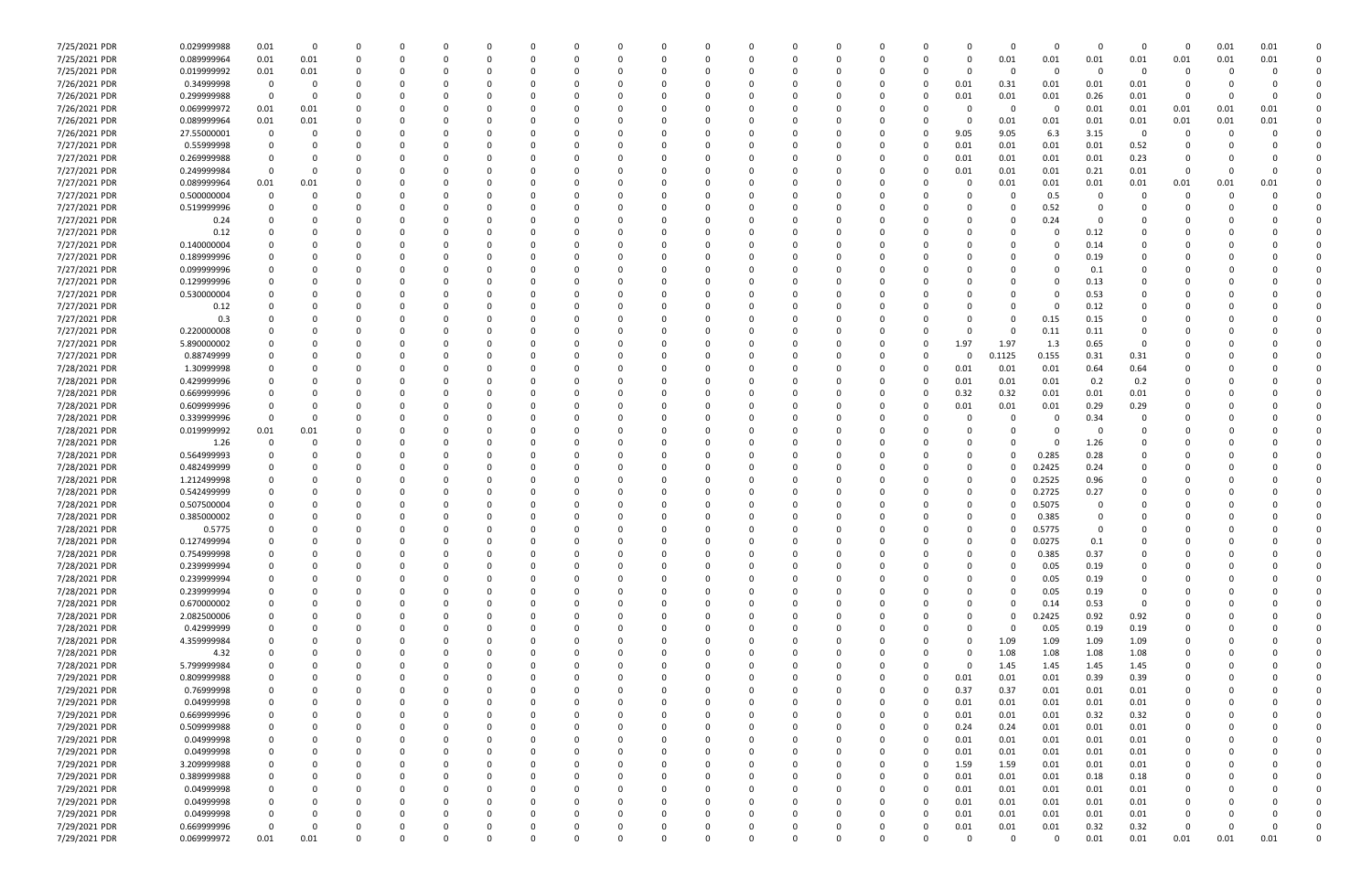| 7/29/2021 PDR                  | 0.019999992           | 0.01        | 0.01     | 0            |          | 0        |          | 0            | 0        | 0        |          | 0            | 0        | 0          |              | 0                          | 0<br>0              | - 0          | 0            | 0            |      |      |             |
|--------------------------------|-----------------------|-------------|----------|--------------|----------|----------|----------|--------------|----------|----------|----------|--------------|----------|------------|--------------|----------------------------|---------------------|--------------|--------------|--------------|------|------|-------------|
| 7/29/2021 PDR                  | 1.900000008           | 0           |          | $\Omega$     |          | $\Omega$ |          | n            |          | $\Omega$ |          | n            | 0        | $\Omega$   |              | $\overline{0}$<br>$\Omega$ | 0.95                | 0.95         | $\Omega$     | 0            |      |      |             |
| 7/29/2021 PDR                  | 1.219999992           |             |          | $\Omega$     |          |          |          |              |          |          |          |              |          |            |              | 0                          | 0.61                | 0.61         |              |              |      |      |             |
| 7/29/2021 PDR                  | 0.279999996           |             |          |              |          |          |          |              |          |          |          |              |          |            |              | 0                          | -0                  | 0.28         |              |              |      |      |             |
| 7/29/2021 PDR                  | 0.96                  |             |          |              |          |          |          |              |          |          |          |              |          |            |              |                            | 0                   | 0.96         |              |              |      |      |             |
| 7/29/2021 PDR                  | 0.24                  |             |          | $\Omega$     |          |          |          |              |          |          |          |              |          |            |              |                            | $\Omega$            | 0.24         | 0            |              |      |      |             |
| 7/29/2021 PDR                  | 0.24                  |             |          | 0            |          |          |          |              |          |          |          |              |          |            |              | 0                          | $\Omega$            | 0.24         | 0            |              |      |      |             |
| 7/29/2021 PDR                  | 0.96                  |             |          |              |          |          |          |              |          |          |          |              |          |            |              | <sup>0</sup>               | 0                   | 0.96         | n            |              |      |      |             |
| 7/29/2021 PDR                  | 0.3                   |             |          |              |          |          |          |              |          |          |          |              |          |            |              | <sup>0</sup>               | 0.3                 |              |              |              |      |      |             |
| 7/29/2021 PDR                  | 0.380000004           |             |          |              |          |          |          |              |          |          |          |              |          |            |              | 0                          | 0.38                |              |              |              |      |      |             |
| 7/29/2021 PDR                  | 0.500000004           |             |          |              |          |          |          |              |          |          |          |              |          |            |              | 0                          | 0.5                 |              |              |              |      |      |             |
| 7/29/2021 PDR                  | 0.290000004           |             |          |              |          |          |          |              |          |          |          |              |          |            |              | 0                          | 0.29                |              |              |              |      |      |             |
| 7/29/2021 PDR                  | 0.57                  |             |          |              |          |          |          |              |          |          |          |              |          |            |              | C.                         | 0.57                |              |              |              |      |      |             |
| 7/29/2021 PDR                  | 0.57                  |             |          |              |          |          |          |              |          |          |          |              |          |            |              | $\Omega$                   | 0.57                |              |              |              |      |      |             |
| 7/29/2021 PDR                  | 0.519999996           |             |          |              |          |          |          |              |          |          |          |              |          |            |              | 0                          | 0.52                |              |              |              |      |      |             |
| 7/29/2021 PDR                  | 0.380000004           |             |          |              |          |          |          |              |          |          |          |              |          |            |              | 0                          | 0.38                |              |              |              |      |      |             |
| 7/29/2021 PDR                  | 0.320000004           |             |          |              |          |          |          |              |          |          |          |              |          |            |              | 0                          | 0                   | 0.32         |              |              |      |      |             |
| 7/29/2021 PDR                  | 0.9                   |             |          |              |          |          |          |              |          |          |          |              |          |            |              | 0                          | 0.9                 |              |              |              |      |      |             |
| 7/29/2021 PDR                  | 0.470000004           |             |          |              |          |          |          |              |          |          |          |              |          |            |              | C.                         | 0.47                |              |              |              |      |      |             |
| 7/29/2021 PDR                  | 0.09                  |             |          | n            |          |          |          |              |          |          |          |              |          |            |              | 0                          | 0.09                |              |              |              |      |      |             |
| 7/29/2021 PDR                  | 0.140000004           |             |          |              |          |          |          |              |          | - 0      |          |              |          |            |              | 0                          | 0.14                |              |              |              |      |      |             |
| 7/29/2021 PDR                  | 0.140000004           |             |          |              |          |          |          |              |          | 0        |          |              |          |            |              | 0                          | 0.14                |              |              |              |      |      |             |
| 7/29/2021 PDR                  | 0.834999999           |             |          |              |          |          |          |              | 0        | 0.175    |          |              |          |            |              | 0<br>0                     | 0.66                |              |              |              |      |      |             |
| 7/29/2021 PDR                  | 0.234999999           |             |          |              |          |          |          |              |          | 0.235    |          |              |          |            |              | o                          | ſ                   |              |              |              |      |      |             |
| 7/29/2021 PDR                  | 0.999999996           |             |          |              |          |          |          |              |          | 0        |          |              |          |            |              | 0                          | 0 0.010417          | 0.979167     | 0.010417     |              |      |      |             |
| 7/29/2021 PDR                  | 0.820000008           |             |          |              |          |          |          |              |          | 0        |          |              |          | -0         |              | 0                          | 0.41<br>0           | 0.41         |              |              |      |      |             |
| 7/29/2021 PDR                  | 0.69                  |             |          |              |          |          |          |              |          | - 0      |          |              |          | - 0        |              |                            | 0 0.330938 0.359063 | $\Omega$     | 0            |              |      |      |             |
| 7/29/2021 PDR                  | 0.980000004           |             |          |              |          |          |          |              |          |          |          |              |          |            |              | 0.98                       | 0                   | - 0          | 0            |              |      |      |             |
| 7/29/2021 PDR                  | 0.934999989           |             |          |              |          |          |          |              |          |          |          |              |          |            |              | 0.085<br>0                 | 0.17                | 0.34         | 0.34         |              |      |      |             |
| 7/29/2021 PDR                  | 26.75                 |             |          |              |          |          |          |              |          |          |          |              |          |            | 8.25         | 9.05                       | 6.3                 | 3.15         | 0            |              |      |      |             |
| 7/29/2021 PDR                  | 1.98999999            |             |          |              |          |          |          |              |          |          |          |              |          |            | 0.63         | 0.67                       | 0.46                | 0.23         | 0            |              |      |      |             |
| 7/29/2021 PDR                  | 4.919999994           |             |          |              |          |          |          |              |          |          |          |              |          | -0         | 1.59         | 1.65                       | 1.12                | 0.56         | 0            |              |      |      |             |
| 7/29/2021 PDR                  | 2.899999992           |             |          | n            |          |          |          |              |          | - 0      |          |              |          | - 0        |              | 0<br><sup>0</sup>          | 1.45                | 1.45         | 0            | O            |      |      |             |
| 7/29/2021 PDR                  | 14.825<br>0.209999988 |             |          |              |          |          |          |              |          |          |          |              |          |            | 4.65         | -5<br>0.09                 | 3.45                | 1.725        | 0            |              |      |      |             |
| 7/30/2021 PDR<br>7/30/2021 PDR | 0.369999996           |             |          |              |          |          |          |              |          |          |          |              |          | - 0<br>-0  | 0.01<br>0.01 |                            | 0.09<br>0.01        | 0.01<br>0.17 | 0.01<br>0.17 | O            |      |      |             |
| 7/30/2021 PDR                  | 0.189999984           |             |          |              |          |          |          |              |          |          |          |              |          |            | 0.01         | 0.01<br>0.01               | 0.01                | 0.15         | 0.01         |              |      |      |             |
| 7/30/2021 PDR                  | 1.36999998            |             |          |              |          |          |          |              |          |          |          |              |          | - 0        | 0.67         | 0.67                       | 0.01                | 0.01         | 0.01         |              |      |      |             |
| 7/30/2021 PDR                  | 0.669999996           |             |          |              |          |          |          |              |          |          |          |              |          |            | 0.01         | 0.32                       | 0.32                | 0.01         | 0.01         |              |      |      |             |
| 7/30/2021 PDR                  | 0.400000008           |             |          |              |          |          |          |              |          |          |          |              |          |            |              | 0<br>0                     | 0.2                 | 0.2          | $\mathbf 0$  |              |      |      |             |
| 7/30/2021 PDR                  | 0.249999996           |             |          |              |          |          |          |              |          |          |          | $\Omega$     |          |            |              | 0                          |                     | 0.25         |              | $\mathbf{r}$ |      |      |             |
| 7/30/2021 PDR                  | 0.24                  | $\Omega$    |          | 0            |          | 0        |          | 0            |          | $\Omega$ |          | $\Omega$     | 0        | $\Omega$   |              |                            | 0<br>0              | 0.24         |              | $\Omega$     |      |      |             |
| 7/30/2021 PDR                  | 0.500000004           |             |          |              |          |          |          |              |          |          |          |              |          | - 0        |              | 0                          | 0.5                 | 0            |              |              |      |      |             |
| 7/30/2021 PDR                  | 0.380000004           |             |          | 0            |          | $\Omega$ |          |              |          | $\Omega$ |          |              |          | 0          |              | 0<br>ŋ                     | 0.38                | $\Omega$     | $\Omega$     | 0            |      |      |             |
| 7/30/2021 PDR                  | 0.500000004           |             |          | $\Omega$     |          | $\Omega$ |          |              |          | 0        |          |              |          | 0          |              | $\Omega$                   | 0.5                 |              |              | 0            |      |      |             |
| 7/30/2021 PDR                  | 0.500000004           |             |          |              |          |          |          |              |          | $\Omega$ |          |              |          | - 0        |              | 0                          | 0.5                 |              | 0            | 0            |      |      |             |
| 7/30/2021 PDR                  | 0.290000004           |             |          | 0            |          | 0        |          |              |          | 0        |          |              |          | 0          |              | 0<br>0                     | 0.29                | 0            | 0            | 0            |      |      |             |
| 7/30/2021 PDR                  | 0.560000004           |             |          |              |          |          |          |              |          | -0       |          |              |          | -0         |              |                            | 0<br>0              | 0.56         |              |              |      |      |             |
| 7/30/2021 PDR                  | 0.140000004           | 0           |          | 0            |          | $\Omega$ |          | 0            |          | 0        |          | <sup>0</sup> | 0        | 0          |              | 0<br>ŋ                     | 0.14                | 0            | 0            | 0            |      |      |             |
| 7/30/2021 PDR                  | 0.129999996           | 0           |          | 0            |          | $\Omega$ |          |              |          |          |          |              | 0        | -0         |              | 0<br>0                     | 0.13                | 0            | 0            | 0            |      |      |             |
| 7/30/2021 PDR                  | 0.054999996           |             |          | n            |          | $\Omega$ |          |              |          | 0        |          |              |          | 0          |              | $\Omega$                   | 0.055               |              |              | 0            |      |      |             |
| 7/30/2021 PDR                  | 0.48                  |             |          | 0            |          | 0        |          |              |          | $\Omega$ |          |              | 0        | 0          |              | 0                          | 0.48<br>0           | - 0          | 0            | 0            |      |      |             |
| 7/30/2021 PDR                  | 0.189999996           |             |          |              |          | 0        |          |              |          |          |          |              |          |            |              |                            | $\Omega$<br>0       | 0.19         | 0            |              |      |      |             |
| 7/30/2021 PDR                  | 0.834999999           |             |          |              |          |          |          |              |          | 0        |          |              |          | 0          |              |                            | 0.66<br>0           | 0.175        | 0            | C.           |      |      |             |
| 7/30/2021 PDR                  | 0.09                  |             |          | 0            |          | 0        |          |              |          |          |          |              |          |            |              | 0                          | 0                   | 0.09         | 0            | O            |      |      |             |
| 7/30/2021 PDR                  | 0.09                  |             |          |              |          |          |          |              |          |          |          |              |          |            |              | 0                          | $\mathbf 0$         | 0.09         | $\mathbf 0$  |              |      |      |             |
| 7/30/2021 PDR                  | 1.460000004           |             |          |              |          |          |          |              |          | 0        |          |              | 0        | $\Omega$   |              | $\mathbf 0$<br>$\Omega$    | 1.46                | 0            | $\Omega$     | 0            |      |      |             |
| 7/30/2021 PDR                  | 5.458124976           | 0           |          | 0            |          | 0        |          | 0            |          | $\Omega$ |          | 0            | 0        | 0 0.908125 | 0.91         | 0.91                       | 0.91                | 0.91         | 0.91         | 0            |      |      |             |
| 7/30/2021 PDR                  | 24.75                 | $\mathbf 0$ | 0        |              |          | 0        |          |              |          |          |          |              | 0        | - 0        | $\Omega$     | 2.25<br>$\Omega$           | 4.5                 | - 9          | 9            | $\Omega$     |      |      |             |
| 7/31/2021 PDR                  | 0.039999984           | $\mathbf 0$ | 0.01     |              |          |          |          |              |          |          |          |              | 0        | - 0        |              | 0                          | $\Omega$            |              | 0            | 0.01         | 0.01 | 0.01 |             |
| 7/31/2021 PDR                  | 0.019999992           | $0.01\,$    | $0.01\,$ |              |          |          |          |              |          |          |          |              |          |            |              | 0                          | 0                   |              |              | -0           |      |      |             |
| 7/31/2021 PDR                  | 0.019999992           | $0.01\,$    | 0.01     |              |          |          |          |              |          |          |          |              |          |            |              |                            |                     |              |              | 0            |      |      |             |
| 7/31/2021 PDR                  | 0.019999992           | $0.01\,$    | 0.01     | 0            |          | $\Omega$ |          | <sup>0</sup> |          | 0        |          | <sup>0</sup> | 0        | 0          |              | 0<br>0                     | $\Omega$            |              | n            | -0           |      |      |             |
| 8/1/2021 PDR                   | 0.019999992           | 0           | 0        | 0            |          | 0        |          | 0            |          | 0        |          | 0            | 0        |            |              | 0                          | $\Omega$            | $\Omega$     | $\Omega$     | 0.01         | 0.01 |      |             |
| 8/2/2021 PDR                   | 0.089999964           | 0.01        | 0.01     | $\mathbf{0}$ | $\Omega$ | $\Omega$ | $\Omega$ | $\Omega$     | $\Omega$ | $\Omega$ | $\Omega$ | $\Omega$     | $\Omega$ |            |              | 0.01<br>$\Omega$           | 0.01                | 0.01         | 0.01         | 0.01         | 0.01 | 0.01 | $\mathbf 0$ |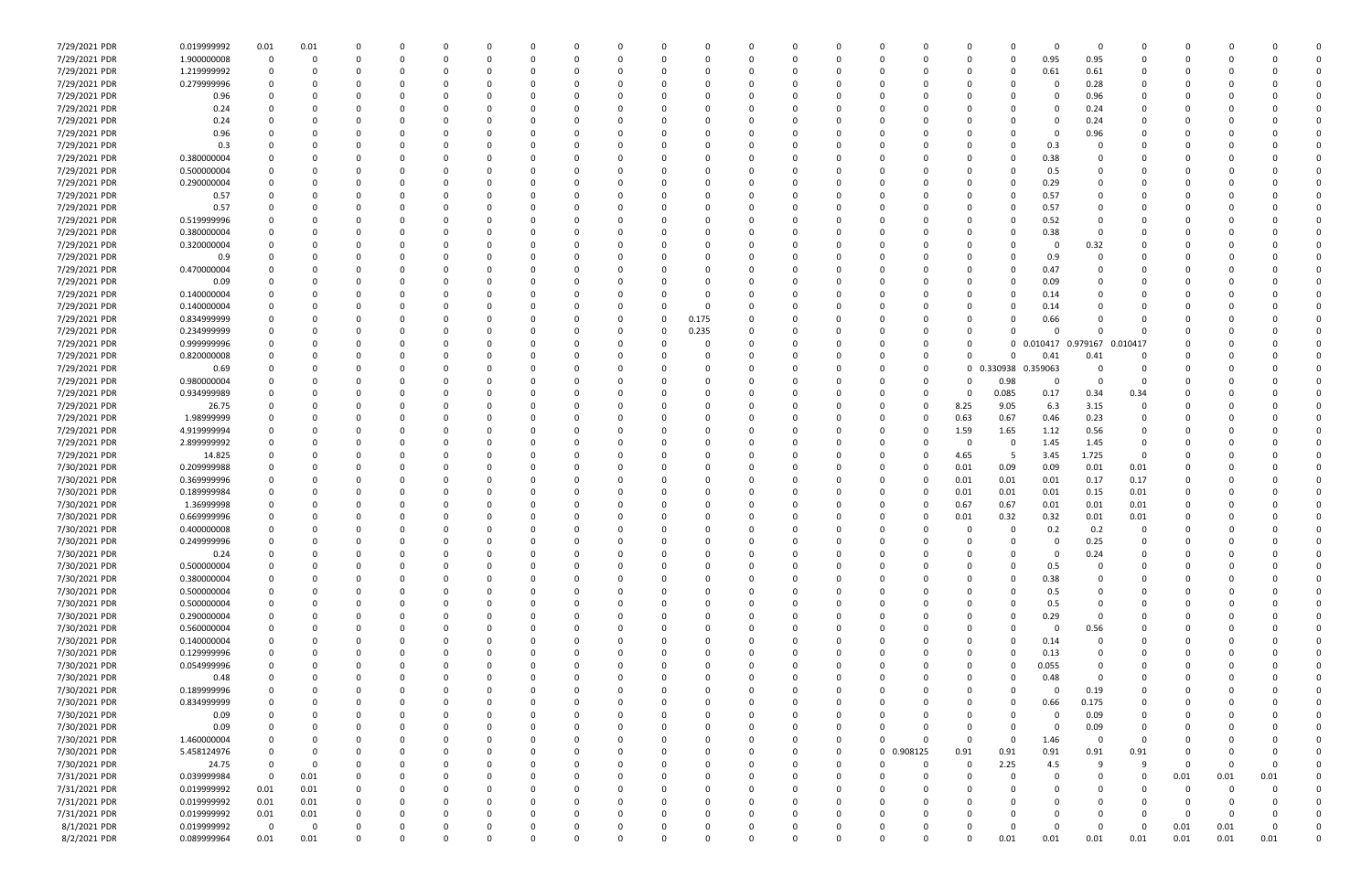| 8/2/2021 PDR  | 0.059999976 | 0.01           | 0.01        |          |          |          |          |          |          |          |          |              |                |              |              | 0.01       |             |             | 0              | 0.01        | 0.01 | 0.01 |  |
|---------------|-------------|----------------|-------------|----------|----------|----------|----------|----------|----------|----------|----------|--------------|----------------|--------------|--------------|------------|-------------|-------------|----------------|-------------|------|------|--|
| 8/2/2021 PDR  | 0.039999984 | 0.01           | 0.01        | -0       | 0        |          | $\Omega$ | 0        |          |          | $\Omega$ |              |                | -0           |              | 0          | 0           | $\Omega$    | 0              | 0           | 0.01 | 0.01 |  |
| 8/2/2021 PDR  | 1.32        | 0              | -0          |          |          |          |          |          |          |          |          |              |                |              |              | 0          | 0.66        | 0.66        | 0              | 0           |      |      |  |
| 8/2/2021 PDR  | 1.045000014 |                |             |          |          |          |          |          |          |          |          |              |                |              | 0.35         | 0.35       | 0.23        | 0.115       | $\Omega$       |             |      |      |  |
| 8/2/2021 PDR  | 0.920000016 |                |             |          |          |          |          |          |          |          |          |              |                | -0           |              | 0.23       | 0.23        | 0.23        | 0.23           |             |      |      |  |
| 8/2/2021 PDR  | 3.78        |                |             |          |          |          |          |          |          |          |          |              |                | 0.63         | 0.63         | 0.63       | 0.63        | 0.63        | 0.63           |             |      |      |  |
| 8/2/2021 PDR  | 0.379999992 |                |             |          |          |          |          |          |          |          |          |              |                |              |              | 0          |             |             | - 0            |             |      |      |  |
|               |             |                |             |          |          |          |          |          |          |          |          |              |                | -0           |              |            | 0.19        | 0.19        |                |             |      |      |  |
| 8/3/2021 PDR  | 0.098958341 |                |             |          |          |          |          |          |          |          |          |              |                |              |              | 0          | 0.048958    | 0.05        | $\Omega$       |             |      |      |  |
| 8/3/2021 PDR  | 0.24        |                |             |          |          |          |          |          |          |          |          |              |                |              |              |            |             |             | 0.24           |             |      |      |  |
| 8/3/2021 PDR  | 0.279999996 |                |             |          |          |          |          |          |          |          |          |              |                |              |              |            | C           |             | 0.28           |             |      |      |  |
| 8/3/2021 PDR  | 0.93        |                |             |          |          |          |          |          |          |          |          |              |                |              |              |            | 0           |             | 0.93           |             |      |      |  |
| 8/3/2021 PDR  | 0.279999996 |                |             |          |          |          |          |          |          |          |          |              |                |              |              |            | 0           |             | 0.28           |             |      |      |  |
| 8/3/2021 PDR  | 0.219999996 |                |             |          |          |          |          |          |          |          |          |              |                |              |              |            | 0           |             | 0.22           |             |      |      |  |
| 8/3/2021 PDR  | 0.549999996 |                |             |          |          |          |          |          |          |          |          |              |                |              |              |            | 0.55        |             |                |             |      |      |  |
| 8/3/2021 PDR  | 0.399999996 |                |             |          |          |          |          |          |          |          |          |              |                |              |              |            | 0.4         |             |                |             |      |      |  |
| 8/3/2021 PDR  | 0.12        |                |             |          |          |          |          |          |          |          |          |              |                |              |              |            | 0.12        |             |                |             |      |      |  |
| 8/3/2021 PDR  | 0.320000004 |                |             |          |          |          |          |          |          |          |          |              |                |              |              |            | 0.32        |             |                |             |      |      |  |
| 8/3/2021 PDR  | 0.320000004 |                |             |          |          |          |          |          |          |          |          |              |                |              |              |            | 0.32        |             |                |             |      |      |  |
| 8/3/2021 PDR  | 0.36        |                |             |          |          |          |          |          |          |          |          |              |                |              |              |            | 0.36        |             |                |             |      |      |  |
|               |             |                |             |          |          |          |          |          |          |          |          |              |                |              |              |            |             |             |                |             |      |      |  |
| 8/3/2021 PDR  | 0.069999996 |                |             |          |          |          |          |          |          |          |          |              |                |              |              |            | 0.07        |             |                |             |      |      |  |
| 8/3/2021 PDR  | 0.230000004 |                |             |          |          |          |          |          |          |          |          |              |                |              |              |            | 0           | 0.23        |                |             |      |      |  |
| 8/3/2021 PDR  | 0.350000004 |                |             |          |          |          |          |          |          |          |          |              |                |              |              |            | 0           | 0.35        |                |             |      |      |  |
| 8/3/2021 PDR  | 0.189999996 |                |             |          |          |          |          |          |          |          |          |              |                |              |              |            | $\Omega$    | 0.19        |                |             |      |      |  |
| 8/3/2021 PDR  | 0.170000004 |                |             |          |          |          |          |          |          |          |          |              |                |              |              |            | 0.17        | -0          | O              |             |      |      |  |
| 8/3/2021 PDR  | 0.09        |                |             |          |          |          |          |          |          |          |          |              |                |              |              |            | 0           | 0.09        |                |             |      |      |  |
| 8/3/2021 PDR  | 0.189999996 |                |             |          |          |          |          |          |          |          |          |              |                |              |              |            | 0           | 0.19        |                |             |      |      |  |
| 8/3/2021 PDR  | 0.189999996 |                |             |          |          |          |          |          |          |          |          |              |                |              |              |            | -C          | 0.19        |                |             |      |      |  |
| 8/3/2021 PDR  | 0.3         |                |             |          |          |          |          |          |          |          |          |              |                |              |              |            |             | 0.3         | 0              |             |      |      |  |
| 8/3/2021 PDR  | 0.57        |                |             |          |          |          |          |          |          |          |          |              |                |              |              |            | 0           | - 0         | 0.57           |             |      |      |  |
| 8/3/2021 PDR  | 0.459999996 |                |             |          |          |          |          |          |          |          |          |              |                |              |              | 0          | 0.46        | 0           | - 0            |             |      |      |  |
| 8/3/2021 PDR  | 4.239999984 |                |             |          |          |          |          |          |          |          |          |              |                |              |              | 1.06       | 1.06        | 1.06        | 1.06           |             |      |      |  |
|               |             |                |             |          |          |          |          |          |          |          |          |              |                |              |              |            |             |             | ٠q             |             |      |      |  |
| 8/3/2021 PDR  | 36          |                |             |          |          |          |          |          |          |          |          |              |                |              |              |            | -9          | - q         |                |             |      |      |  |
| 8/3/2021 PDR  | 3.639999984 |                |             |          |          |          |          |          |          |          |          |              |                | -0           |              | 0.91       | 0.91        | 0.91        | 0.91           |             |      |      |  |
| 8/3/2021 PDR  | 5.799999984 |                |             |          |          |          |          |          |          |          |          |              |                | -0           |              | 1.45       | 1.45        | 1.45        | 1.45           |             |      |      |  |
| 8/3/2021 PDR  | 1.040000016 |                |             |          |          |          |          |          |          |          |          |              |                |              |              | 0.26       | 0.26        | 0.26        | 0.26           |             |      |      |  |
| 8/3/2021 PDR  | 23.2        |                |             |          |          |          |          |          |          |          |          |              |                | -C           | 7.5          | 7.78       | 5.28        | 2.64        | 0              |             |      |      |  |
| 8/3/2021 PDR  | 14.79500001 | 0              |             |          |          |          |          |          |          |          |          |              |                | $\Omega$     | 4.59         | 5          | 3.47        | 1.735       |                |             |      |      |  |
| 8/4/2021 PDR  | 0.870208333 | $\mathbf 0$    |             |          |          |          |          |          |          |          |          |              |                | $\mathbf{0}$ | 436042<br>-0 | 0.434167   |             |             |                | O           |      |      |  |
| 8/4/2021 PDR  | 0.04999998  | 0.01           | 0.01        |          |          |          |          |          |          |          |          |              |                |              |              |            |             |             |                | 0.01        | 0.01 | 0.01 |  |
| 8/4/2021 PDR  | 0.299999997 | 0              | $\Omega$    |          |          |          |          |          |          |          |          |              |                |              |              |            | 0.3         |             | 0              | 0           | 0    | 0    |  |
| 8/4/2021 PDR  | 0.560000004 | $\overline{0}$ |             |          |          | U        | υ        |          |          |          | <b>U</b> |              |                |              |              |            | 0           | 0.56        | 0              | $\Omega$    |      |      |  |
| 8/4/2021 PDR  | 0.237499998 | $\mathbf 0$    | $\mathbf 0$ | $\Omega$ | $\Omega$ | $\Omega$ | $\Omega$ | $\Omega$ | 0        | $\Omega$ | $\Omega$ | $\Omega$     | $\mathbf 0$    | $\Omega$     | $\Omega$     | 0          | 0.2375      | $\Omega$    | $\Omega$       | $\Omega$    |      |      |  |
| 8/4/2021 PDR  | 0.049999998 | $\mathbf 0$    | $\Omega$    | -0       | 0        | 0        | $\Omega$ | 0        | O        |          | $\Omega$ | $\Omega$     | 0              | $\Omega$     |              | $\Omega$   | 0.05        | $\Omega$    | $\Omega$       | 0           |      |      |  |
|               |             |                |             |          |          |          |          |          |          |          |          |              |                |              |              |            |             |             |                |             |      |      |  |
| 8/4/2021 PDR  | 0.099999999 | 0              | 0           |          | 0        |          | 0        | 0        |          |          | 0        | 0            |                | 0            |              | 0          | 0.1         |             | 0              | 0           |      |      |  |
| 8/4/2021 PDR  | 0.024999999 | 0              | $\Omega$    |          | 0        |          | $\Omega$ | 0        |          |          |          | $\Omega$     |                |              |              | $\Omega$   | 0.025       |             | $\Omega$       | 0           |      |      |  |
| 8/4/2021 PDR  | 0.149999997 | 0              | 0           |          | 0        |          | 0        | 0        |          |          |          |              |                |              |              | 0          | 0.15        |             | 0              | 0           |      |      |  |
| 8/4/2021 PDR  | 0.174999999 | 0              | 0           |          | 0        |          | 0        | 0        |          |          |          | 0            |                |              |              | 0          | 0.175       |             | 0              | 0           |      |      |  |
| 8/4/2021 PDR  | 0.237499998 | $\mathbf 0$    |             |          |          |          | 0        | 0        |          |          |          |              |                |              |              | 0          | 0.2375      | 0           | 0              | 0           |      |      |  |
| 8/4/2021 PDR  | 0.237499998 | $\mathbf 0$    | $\Omega$    |          | 0        |          | $\Omega$ | 0        |          |          | 0        | $\Omega$     | 0              | -0           | $\Omega$     | 0          | 0.2375      | $\Omega$    | $\Omega$       | 0           |      |      |  |
| 8/4/2021 PDR  | 0.024999999 | 0              | 0           |          | 0        |          | 0        | 0        |          |          | 0        | $\Omega$     |                | $\Omega$     | $\Omega$     | 0          | 0.025       | $\Omega$    | 0              | 0           |      |      |  |
| 8/4/2021 PDR  | 0.110000022 | 0              | 0           |          |          |          | 0        | 0        |          |          |          | 0            | $\overline{0}$ | 0.01         | 0.02         | 0.02       | 0.02        | 0.02        | 0.02           | 0           |      |      |  |
| 8/4/2021 PDR  | 24.75       | $\mathbf 0$    | 0           |          | 0        |          | 0        | 0        |          |          | 0        |              | 0              | 0            |              | 2.25       | 4.5         | 9           | -9             | 0           |      |      |  |
| 8/4/2021 PDR  | 2.502499989 | $\mathbf 0$    |             |          | 0        |          | 0        | 0        |          |          |          |              |                | 0            |              | 0.2275     | 0.455       | 0.91        | 0.91           | O           |      |      |  |
| 8/4/2021 PDR  | 9.999999984 | $\mathbf 0$    |             |          |          |          | 0        | 0        |          |          |          |              |                | 0            |              | 2.5        | 2.5         | 2.5         | 2.5            | 0           |      |      |  |
| 8/5/2021 RDRR | 9.65041666  | $\mathbf 0$    | $\Omega$    |          | 0        |          | 0        | 0        |          |          | $\Omega$ |              |                | 0            |              | 0 5.472083 | $\mathbf 0$ | $\mathbf 0$ | 4.178333       | 0           |      |      |  |
|               |             |                |             |          |          |          |          |          |          |          |          |              |                |              |              |            |             |             |                |             |      |      |  |
| 8/5/2021 PDR  | 0.66        | $\mathbf 0$    | 0           |          | 0        |          | 0        | 0        | 0        |          | $\Omega$ | $\Omega$     | 0              | 0            |              | 0          | 0           | 0.66        | $\overline{0}$ | 0           |      |      |  |
| 8/5/2021 RDRR | 25.14666667 | $\mathbf 0$    | 0           |          | 0        |          | 0        | 0        |          |          | -0       | 0            |                | $\Omega$     | $\Omega$     | 5.95125    | $\Omega$    | $\mathbf 0$ | 19.19542       | 0           |      |      |  |
| 8/6/2021 PDR  | 0.129999984 | $\overline{0}$ | $\Omega$    |          |          |          | 0        | 0        |          |          |          | <sup>0</sup> |                | $\Omega$     | 0.01         | 0.01       | 0.01        | 0.09        | 0.01           | $\mathbf 0$ | -0   |      |  |
| 8/6/2021 PDR  | 0.039999984 | $0.01\,$       | 0.01        |          |          |          | 0        | 0        |          |          |          |              |                |              |              | 0          | 0           | $\Omega$    | $\overline{0}$ | 0.01        | 0.01 |      |  |
| 8/6/2021 PDR  | 0.39        | $\mathbf 0$    | 0           |          | 0        |          | 0        | 0        |          |          |          |              | 0              |              |              | 0          | 0           | 0.28        | 0.11           | $\mathbf 0$ | 0    |      |  |
| 8/6/2021 PDR  | 1.29        | $\mathbf 0$    | $\Omega$    |          |          |          |          |          |          |          |          |              |                |              |              |            | $\Omega$    | 0.94        | 0.35           | 0           |      |      |  |
| 8/6/2021 PDR  | 0.760000008 | $\mathbf 0$    | $\Omega$    |          | 0        |          | 0        | 0        |          |          | 0        | $\Omega$     |                |              |              | 0          | 0.38        | 0.38        | 0              | 0           |      |      |  |
| 8/6/2021 PDR  | 0.549999996 | 0              | 0           |          | 0        |          | 0        | 0        |          |          | $\Omega$ | 0            |                | -0           |              | 0          | 0.55        | $\Omega$    | - 0            | 0           |      |      |  |
| 8/6/2021 PDR  | 0.549999996 | 0              |             |          |          |          | 0        | C        |          |          | 0        | 0            |                |              |              | 0          | 0.55        |             | 0              | O           |      |      |  |
| 8/6/2021 PDR  | 0.12        | $\Omega$       | $\Omega$    | $\Omega$ |          | $\Omega$ | $\Omega$ | $\Omega$ | $\Omega$ |          | $\Omega$ | $\Omega$     |                | $\Omega$     |              | 0.12       | $\Omega$    | $\Omega$    | $\Omega$       | $\Omega$    |      | 0    |  |
|               |             |                |             |          |          |          |          |          |          |          |          |              |                |              |              |            |             |             |                |             |      |      |  |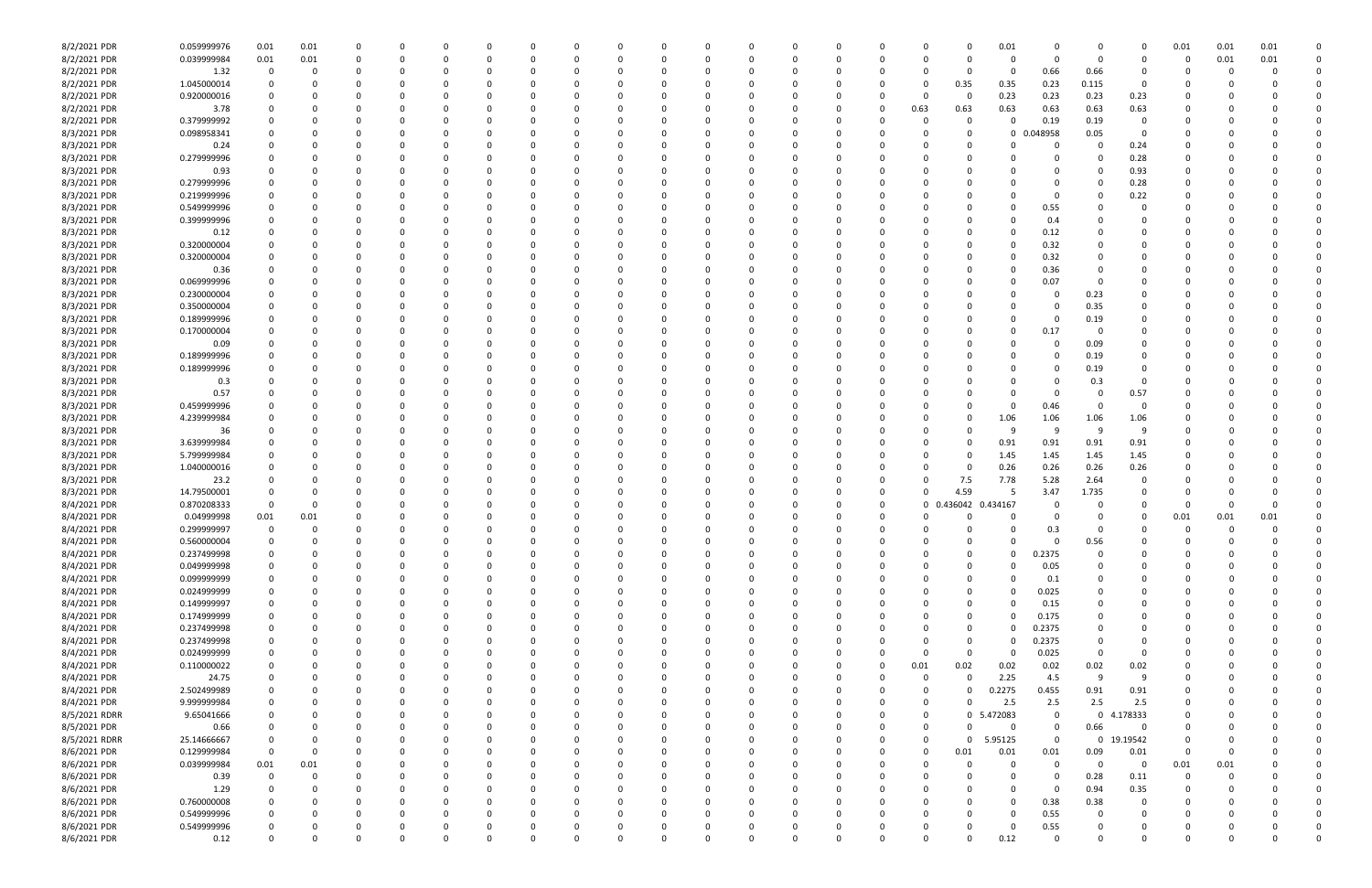| 8/6/2021 PDR  | 0.020000004 |                         | 0        | 0           | 0            |          | $\Omega$ |          | 0        |   |          | 0            |          | 0            | C        | - 0      |              | 0.02     | 0           | $\Omega$    | 0              | 0        |      |      |  |
|---------------|-------------|-------------------------|----------|-------------|--------------|----------|----------|----------|----------|---|----------|--------------|----------|--------------|----------|----------|--------------|----------|-------------|-------------|----------------|----------|------|------|--|
| 8/6/2021 PDR  | 0.519999996 | $\mathbf 0$             | 0        | ŋ           | $\Omega$     | $\Omega$ | $\Omega$ | $\Omega$ | -0       |   |          | $\Omega$     |          | $\Omega$     | C        | - 0      |              | $\Omega$ | $\Omega$    | 0.52        | $\Omega$       | 0        |      |      |  |
|               |             |                         |          |             |              |          |          |          |          |   |          |              |          |              |          |          |              |          |             |             |                |          |      |      |  |
| 8/6/2021 PDR  | 0.36        |                         | -0       |             | 0            |          |          |          |          |   |          | 0            |          |              |          |          |              | 0        | 0.18        | 0.18        | 0              |          |      |      |  |
| 8/6/2021 PDR  | 0.9         |                         |          |             |              |          |          |          |          |   |          |              |          |              |          |          |              |          | 0           | 0.9         |                |          |      |      |  |
| 8/6/2021 PDR  | 0.380000004 |                         |          |             |              |          |          |          |          |   |          |              |          |              |          |          |              |          | 0           | 0.38        | 0              |          |      |      |  |
|               |             |                         |          |             |              |          |          |          |          |   |          |              |          |              |          |          |              |          |             |             |                |          |      |      |  |
| 8/6/2021 PDR  | 0.309999996 |                         |          |             | 0            |          |          |          |          |   |          | 0            |          |              |          |          |              |          | $\Omega$    | 0.31        | 0              |          |      |      |  |
| 8/6/2021 PDR  | 0.249999996 |                         |          |             | 0            |          |          |          |          |   |          | 0            |          |              |          |          |              |          | 0           | 0.25        | 0              |          |      |      |  |
| 8/6/2021 PDR  | 0.110000004 |                         |          |             |              |          |          |          |          |   |          |              |          |              |          |          |              |          | 0.11        |             | O              |          |      |      |  |
|               |             |                         |          |             |              |          |          |          |          |   |          |              |          |              |          |          |              |          |             |             |                |          |      |      |  |
| 8/6/2021 PDR  | 0.110000004 |                         |          |             |              |          |          |          |          |   |          |              |          |              |          |          |              |          | 0.11        |             |                |          |      |      |  |
| 8/6/2021 PDR  | 2.65E-05    |                         |          |             |              |          |          |          |          |   |          |              |          | 0            | 0        | 2.65E-05 | 0            |          | $\Omega$    |             | 0              |          |      |      |  |
| 8/6/2021 PDR  | 7.519999992 |                         |          |             |              |          |          |          |          |   |          |              |          | <sup>0</sup> | C        | 0        | O            | 0        | 0.039167    | 3.720833    | 3.76           |          |      |      |  |
|               |             |                         |          |             |              |          |          |          |          |   |          |              |          |              |          |          |              |          |             |             |                |          |      |      |  |
| 8/6/2021 PDR  | 8.68E-06    |                         |          |             |              |          |          |          |          |   |          | C            |          | $\Omega$     | 0        | 8.68E-06 |              |          | 0           | - 0         | $\Omega$       |          |      |      |  |
| 8/6/2021 PDR  | 5.61        |                         |          |             | 0            |          |          |          |          |   |          | 0            |          |              |          | -0       | <sup>0</sup> | 0.66     | 0.99        | 1.98        | 1.98           |          |      |      |  |
| 8/6/2021 PDR  | 1.040000016 |                         |          |             |              |          |          |          |          |   |          |              |          |              |          |          |              |          |             |             |                |          |      |      |  |
|               |             |                         |          |             | O            |          |          |          |          |   |          | -C           |          |              |          |          |              | 0.26     | 0.26        | 0.26        | 0.26           |          |      |      |  |
| 8/6/2021 PDR  | 5.890000002 |                         |          |             | C.           |          |          |          |          |   |          | <sup>0</sup> |          |              |          | 0        | 1.97         | 1.97     | 1.3         | 0.65        | 0              |          |      |      |  |
| 8/6/2021 PDR  | 1.334999994 |                         |          |             |              |          |          |          |          |   |          |              |          |              |          | 0        | 0.42         | 0.45     | 0.31        | 0.155       | - 0            |          |      |      |  |
| 8/7/2021 PDR  |             | 0                       |          |             |              |          |          |          |          |   |          |              |          |              |          |          |              |          | 0           | - 0         |                |          |      |      |  |
|               | 0.249999996 |                         |          |             |              |          |          |          |          |   |          |              |          |              |          |          |              | 0        |             |             | 0.25           |          |      |      |  |
| 8/8/2021 PDR  | 2.630000004 | 0                       |          |             |              |          |          |          |          |   |          |              |          |              |          |          |              |          | 0.95        | 0.33        | 1.35           | 0        |      |      |  |
| 8/8/2021 PDR  | 0.04999998  | 0.01                    | 0.01     |             | O            |          |          |          |          |   |          | C            |          |              |          |          | $\Omega$     | 0        | -0          | $\Omega$    | 0              | 0.01     | 0.01 | 0.01 |  |
|               |             |                         |          |             |              |          |          |          |          |   |          |              |          |              |          |          |              |          |             |             |                |          |      |      |  |
| 8/9/2021 PDR  | 1.629999984 | 0                       |          |             | O            |          |          |          |          |   |          | <sup>r</sup> |          |              |          | -0       | 0.01         | 0.01     | 0.01        | 0.01        | 1.59           | 0        |      |      |  |
| 8/9/2021 PDR  | 0.469999992 |                         |          |             |              |          |          |          |          |   |          |              |          |              |          | 0        | 0.01         | 0.01     | 0.01        | 0.02        | 0.42           |          |      |      |  |
| 8/9/2021 PDR  | 2.02999998  |                         |          |             |              |          |          |          |          |   |          |              |          |              | C        | 0        | 0.01         | 0.01     | 0.01        | 0.01        | 1.99           |          |      |      |  |
|               |             |                         |          |             |              |          |          |          |          |   |          |              |          |              |          |          |              |          |             |             |                |          |      |      |  |
| 8/9/2021 PDR  | 2.08999998  | 0                       |          |             |              |          |          |          |          |   |          |              |          |              | C        | 0        | 0.25         | 0.01     | 0.01        | 0.01        | 1.81           | O        |      |      |  |
| 8/9/2021 PDR  | 0.519999996 | $\overline{\mathbf{0}}$ |          |             |              |          |          |          |          |   |          |              |          |              |          | 0        | 0.26         | 0.01     | 0.01        | 0.01        | 0.23           | $\Omega$ |      |      |  |
| 8/9/2021 PDR  | 0.059999976 | 0.01                    | 0.01     |             | O            |          |          |          |          |   |          | 0            |          |              |          | - 0      |              | 0.01     | 0           | $\mathbf 0$ | 0              | 0.01     | 0.01 | 0.01 |  |
|               |             |                         |          |             |              |          |          |          |          |   |          |              |          |              |          |          |              |          |             |             |                |          |      |      |  |
| 8/9/2021 PDR  | 0.089999964 | 0.01                    | 0.01     |             | 0            |          |          |          |          |   |          | 0            |          |              | 0        |          |              | 0.01     | 0.01        | 0.01        | 0.01           | 0.01     | 0.01 | 0.01 |  |
| 8/9/2021 PDR  | 0.124999998 | - 0                     | -0       |             | n            |          |          |          |          |   |          | <sup>0</sup> |          | <sup>0</sup> | 0.125    | -0       | $\Omega$     | - 0      | $\Omega$    | $\Omega$    | $\Omega$       | 0        | - 0  |      |  |
| 8/9/2021 PDR  | 26.705      |                         |          |             | O            |          |          |          |          |   |          | 0            |          |              | -C       | $\Omega$ | 8.16         | 9.05     | 6.33        | 3.165       | 0              |          |      |      |  |
|               |             |                         |          |             |              |          |          |          |          |   |          |              |          |              |          |          |              |          |             |             |                |          |      |      |  |
| 8/9/2021 PDR  | 21.325      |                         |          |             |              |          |          |          |          |   |          |              |          |              | 0        | 0        | 7.05         | 7.12     | 4.77        | 2.385       | 0              |          |      |      |  |
| 8/9/2021 PDR  | 10.40000002 |                         |          |             |              |          |          |          |          |   |          |              |          |              | 2.6      | 2.6      | 2.6          | 2.6      | 0           | - 0         | $\Omega$       |          |      |      |  |
| 8/10/2021 PDR | 0.22999998  | 0                       |          |             | 0            |          |          |          |          |   |          | 0            |          |              | C        | 0        | 0.1          | 0.01     | 0.01        | 0.01        | 0.1            | 0        |      |      |  |
|               |             |                         |          |             |              |          |          |          |          |   |          |              |          |              |          |          |              |          |             |             |                |          |      |      |  |
| 8/10/2021 PDR | 0.359999988 | $\overline{\mathbf{0}}$ | 0        |             | 0            |          |          |          |          |   |          | 0            |          |              | C        | 0        | 0.01         | 0.01     | 0.01        | 0.01        | 0.32           | 0        |      | - 0  |  |
| 8/10/2021 PDR | 0.04999998  | 0.01                    | 0.01     |             | C.           |          |          |          |          |   |          |              |          |              |          |          |              |          | 0           |             | 0              | 0.01     | 0.01 | 0.01 |  |
|               | 0.039999984 | 0.01                    |          |             |              |          |          |          |          |   |          | C            |          |              |          |          |              |          | 0           |             |                | 0        |      | 0.01 |  |
| 8/10/2021 PDR |             |                         | 0.01     |             |              |          |          |          |          |   |          |              |          |              |          |          |              |          |             |             |                |          | 0.01 |      |  |
| 8/10/2021 PDR | 0.049999998 | - 0                     |          |             |              |          |          |          |          |   |          |              |          |              |          | -0       |              | 0.05     | 0           |             |                | O        |      |      |  |
| 8/10/2021 PDR | 0.124999998 | $\overline{0}$          |          |             |              |          |          |          |          |   |          |              |          |              |          | - 0      |              | 0.125    |             |             |                |          |      |      |  |
|               |             |                         |          |             |              |          |          |          |          |   |          |              |          |              |          |          |              |          |             |             |                |          |      |      |  |
| 8/10/2021 PDR | 0.124999998 | 0                       |          |             |              |          |          |          |          |   |          |              |          |              |          | -0       |              | 0.125    | $\Omega$    |             |                |          |      |      |  |
| 8/10/2021 PDR | 0.139999998 |                         |          |             |              |          |          |          |          |   |          |              |          |              |          |          |              | 0        | 0           | 0.14        |                |          |      |      |  |
| 8/10/2021 PDR | 26.705      |                         |          |             |              |          |          |          |          |   |          |              |          |              |          |          | 8.16         | 9.05     | 6.33        | 3.165       | 0              |          |      |      |  |
|               |             |                         |          |             |              |          |          |          |          |   |          |              |          |              |          |          |              |          |             |             |                |          |      |      |  |
| 8/10/2021 PDR | 14.79500001 | $\Omega$                |          |             | n            |          |          |          |          |   |          | $\Omega$     |          |              |          | -C       | 4.59         | -5       | 3.47        | 1.735       | $\Omega$       |          |      |      |  |
| 8/10/2021 PDR | 21.325      | - 0                     |          |             | <sup>0</sup> |          |          |          |          |   |          |              |          | <sup>0</sup> | 0        | 0        | 7.05         | 7.12     | 4.77        | 2.385       | 0              | O        |      |      |  |
| 8/10/2021 PDR | 4.68        | $\mathbf 0$             | 0        | 0           | 0            |          |          | $\Omega$ | 0        | 0 |          | $\Omega$     |          | $\Omega$     | $\Omega$ | $\Omega$ | O            | 0        | 2.34        | 2.34        | 0              | 0        |      |      |  |
|               |             |                         |          |             |              |          |          |          |          |   |          |              |          |              |          |          |              |          |             |             |                |          |      |      |  |
| 8/11/2021 PDR | 1.379999988 | $\mathbf 0$             |          |             | $\Omega$     |          |          |          |          |   |          | $\Omega$     |          |              |          |          | $\Omega$     | 0.46     | 0.46        | 0.46        | $\Omega$       |          |      |      |  |
| 8/11/2021 PDR | 15.20500001 | $\overline{0}$          |          | 0           | 0            |          |          |          | 0        |   |          | 0            |          | $\Omega$     | 0        | - 0      | -5           | - 5      | 3.47        | 1.735       | $\mathbf 0$    |          |      |      |  |
| 8/11/2021 PDR | 0.760000014 | 0                       |          |             | 0            |          |          |          | 0        |   |          | 0            |          | 0            | 0        | 0.23     | 0.23         | 0.23     | 0.07        | $\Omega$    | $\mathbf 0$    | 0        |      |      |  |
|               |             |                         |          |             |              |          |          |          |          |   |          |              |          |              |          |          |              |          |             |             |                |          |      |      |  |
| 8/11/2021 PDR | 0.440000016 |                         |          |             | 0            |          |          |          |          |   |          | 0            |          | $\Omega$     | 0        | $\Omega$ | <sup>0</sup> | 0.11     | 0.11        | 0.11        | 0.11           |          |      |      |  |
| 8/11/2021 PDR | 2.49708333  |                         |          |             | 0            |          |          |          |          |   |          | 0            |          | 0            | 0        |          | 0 1.219583   | 1.2775   | 0           | $\Omega$    | 0              |          |      |      |  |
| 8/11/2021 PDR | 5.456250001 |                         |          |             | 0            |          |          |          |          |   |          | 0            |          | 0            | 0        |          | 0 2.172188   | 3.284063 | $\mathbf 0$ | $\Omega$    | $\overline{0}$ |          |      |      |  |
|               |             |                         |          |             |              |          |          |          |          |   |          |              |          |              |          |          |              |          |             |             |                |          |      |      |  |
| 8/11/2021 PDR | 0.339999984 | $\mathbf 0$             |          |             | $\Omega$     |          |          |          |          |   |          | 0            |          | $\Omega$     | 0        | $\Omega$ | 0.01         | 0.01     | 0.01        | 0.01        | 0.3            | 0        |      |      |  |
| 8/11/2021 PDR | 0.13999998  | 0                       | 0        |             | 0            |          |          |          | 0        |   |          | 0            |          | $\Omega$     | 0        | $\Omega$ | 0.01         | 0.01     | 0.01        | 0.01        | 0.1            | 0        |      |      |  |
| 8/11/2021 PDR | 0.479999988 | 0                       |          |             | 0            |          |          |          |          |   |          | 0            |          | 0            | 0        | $\Omega$ | 0.01         | 0.01     | 0.01        | 0.01        | 0.44           | 0        |      |      |  |
|               |             |                         |          |             |              |          |          |          |          |   |          |              |          |              |          |          |              |          |             |             |                |          |      |      |  |
| 8/11/2021 PDR | 2.369999988 | 0                       |          |             | 0            |          | $\Omega$ |          | 0        |   |          | 0            |          | $\Omega$     | 0        | $\Omega$ | 0.67         | 0.49     | 0.01        | 0.01        | 1.19           | 0        |      |      |  |
| 8/11/2021 PDR | 0.119999988 | $\overline{\mathbf{0}}$ | 0        |             | 0            |          |          |          |          |   |          | 0            |          |              | C        | 0        | 0.01         | 0.01     | 0.01        | 0.06        | 0.03           |          |      | 0    |  |
| 8/11/2021 PDR | 0.029999988 | 0.01                    | 0.01     |             | 0            |          |          |          |          |   |          | 0            |          |              | C        |          |              | 0        | $\mathbf 0$ | $\mathbf 0$ | $\overline{0}$ |          |      | 0.01 |  |
|               |             |                         |          |             |              |          |          |          |          |   |          |              |          |              |          |          |              |          |             |             |                |          |      |      |  |
| 8/11/2021 PDR | 0.3         | 0                       | 0        |             | 0            |          |          |          |          |   |          | 0            |          |              | C        |          |              |          | 0.15        | 0.15        | $\mathbf 0$    | 0        |      |      |  |
| 8/11/2021 PDR | 1.92        | $\mathbf 0$             | 0        | 0           | 0            |          |          |          | 0        |   |          | 0            |          | $\Omega$     | C        |          |              |          | 0           | 0.96        | 0.96           | 0        |      |      |  |
|               | 0.559999992 |                         | 0        |             |              |          |          |          |          |   |          |              |          | 0            |          |          |              |          | 0           | 0.28        | 0.28           |          |      |      |  |
| 8/11/2021 PDR |             | 0                       |          | 0           | 0            |          |          |          | 0        |   |          | 0            |          |              | C        |          |              |          |             |             |                | 0        |      |      |  |
| 8/11/2021 PDR | 0.379999992 | $\overline{0}$          |          | 0           | $\Omega$     |          |          |          | 0        |   |          | 0            |          | $\Omega$     | C        |          |              |          | $\mathbf 0$ | 0.19        | 0.19           | 0        |      |      |  |
| 8/11/2021 PDR | 1.900000008 |                         |          |             | 0            |          |          |          |          |   |          | 0            |          | $\Omega$     |          |          |              | 0        | $\Omega$    | 0.95        | 0.95           |          |      |      |  |
|               |             |                         |          |             |              |          |          |          |          |   |          |              |          |              |          |          |              |          |             |             |                |          |      |      |  |
| 8/11/2021 PDR | 0.290000004 |                         |          |             | 0            |          |          |          |          |   |          | 0            |          |              | C        |          | 0            | 0.29     | $\mathbf 0$ | $\Omega$    | 0              |          |      |      |  |
| 8/11/2021 PDR | 0.549999996 | $\mathbf 0$             |          | 0           | 0            |          |          |          |          |   |          | 0            |          |              | C        |          |              | 0        | 0.55        |             | 0              |          |      |      |  |
| 8/11/2021 PDR | 0.549999996 | $\mathbf 0$             |          |             | $\Omega$     |          |          |          |          |   |          | $\Omega$     |          | $\Omega$     | C        | 0        |              | 0        | 0.55        |             | 0              | 0        |      |      |  |
|               |             |                         |          |             |              |          |          |          |          |   |          |              |          | $\Omega$     |          |          |              |          |             |             |                |          |      |      |  |
| 8/11/2021 PDR | 0.549999996 | $\overline{0}$          |          |             | 0            |          |          |          |          |   |          | 0            |          |              | C        |          |              | 0        | 0.55        |             | 0              | 0        |      |      |  |
| 8/11/2021 PDR | 0.189999996 | $\mathbf 0$             |          |             | 0            |          |          |          |          |   |          | 0            |          | 0            | C        |          |              | 0.19     | 0           |             | 0              |          |      |      |  |
| 8/11/2021 PDR | 0.280000008 | $\mathbf 0$             | $\Omega$ | $\mathbf 0$ | $\Omega$     | $\Omega$ | $\Omega$ | $\Omega$ | $\Omega$ | 0 | $\Omega$ | $\Omega$     | $\Omega$ | $\mathbf 0$  | $\Omega$ | $\Omega$ |              | 0.14     | 0.14        | $\Omega$    | $\mathbf 0$    | $\Omega$ |      | 0    |  |
|               |             |                         |          |             |              |          |          |          |          |   |          |              |          |              |          |          |              |          |             |             |                |          |      |      |  |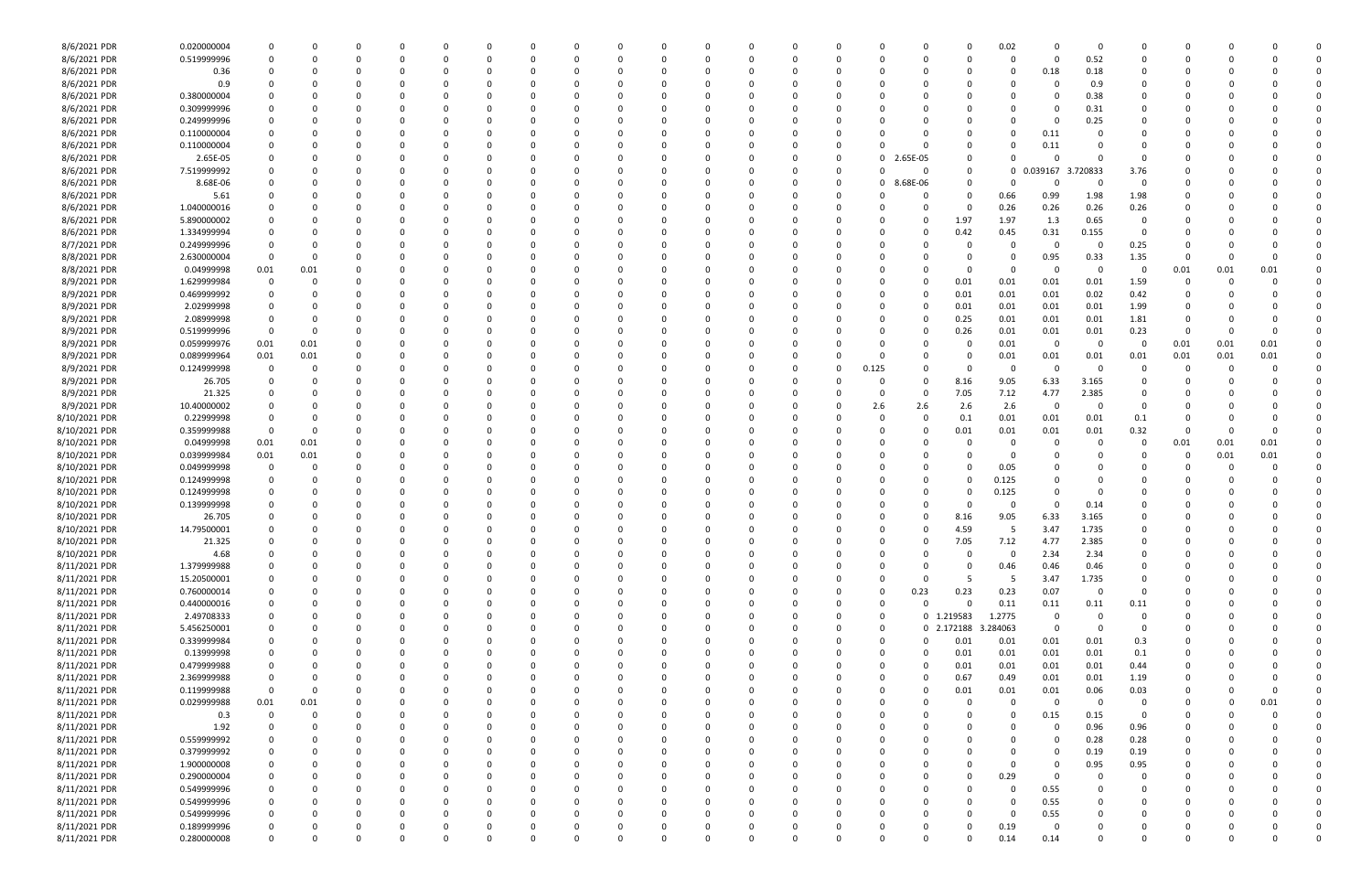| 8/11/2021 PDR | 0.230000004 |             |          |          | $\Omega$ | - 0      |          | 0            | 0        | $\Omega$ |          |          |          | 0        |          |          | 0.23         | 0           |          | 0                       | 0           |          |          |  |
|---------------|-------------|-------------|----------|----------|----------|----------|----------|--------------|----------|----------|----------|----------|----------|----------|----------|----------|--------------|-------------|----------|-------------------------|-------------|----------|----------|--|
| 8/11/2021 PDR | 0.3         |             |          | $\Omega$ | $\Omega$ | $\Omega$ |          | $\Omega$     |          | $\Omega$ | - 0      |          |          | $\Omega$ |          | O        | $\Omega$     | 0.3         |          | $\Omega$                | $\Omega$    |          |          |  |
| 8/11/2021 PDR | 0.3         |             |          |          |          |          |          |              |          |          |          |          |          |          |          |          | 0            | 0.3         |          |                         |             |          |          |  |
| 8/11/2021 PDR | 0.309999996 |             |          |          |          |          |          |              |          |          |          |          |          |          |          |          | 0            |             |          |                         |             |          |          |  |
|               |             |             |          |          |          |          |          |              |          |          |          |          |          |          |          |          |              | 0.31        |          |                         |             |          |          |  |
| 8/11/2021 PDR | 0.279999996 |             |          |          |          |          |          |              |          |          |          |          |          |          |          |          | 0            | 0.28        | $\Omega$ |                         |             |          |          |  |
| 8/11/2021 PDR | 0.410000004 |             |          |          |          |          |          |              |          |          |          |          |          |          |          |          |              | $\Omega$    | 0.41     | <sup>0</sup>            |             |          |          |  |
| 8/11/2021 PDR | 0.54        |             |          |          |          |          |          |              |          |          |          |          |          |          |          |          | 0            | 0.27        | 0.27     | 0                       |             |          |          |  |
| 8/11/2021 PDR | 0.069999996 |             |          |          |          |          |          |              |          |          |          |          |          |          |          |          | <sup>0</sup> | 0.07        | $\Omega$ |                         |             |          |          |  |
| 8/11/2021 PDR | 0.36        |             |          |          |          |          |          |              |          |          |          |          |          |          |          |          | 0            | 0.18        | 0.18     |                         |             |          |          |  |
| 8/11/2021 PDR |             |             |          |          |          |          |          |              |          |          |          |          |          |          |          |          |              |             |          |                         |             |          |          |  |
|               | 0.36        |             |          |          |          |          |          |              |          |          |          |          |          |          |          |          | 0            | 0.18        | 0.18     | 0                       |             |          |          |  |
| 8/11/2021 PDR | 0.579999996 |             |          |          |          |          |          |              |          |          |          |          |          |          |          |          |              |             |          | 0.58                    |             |          |          |  |
| 8/11/2021 PDR | 0.380000004 |             |          |          |          |          |          |              |          |          |          |          |          |          |          |          |              | $\Omega$    |          | 0.38                    |             |          |          |  |
| 8/11/2021 PDR | 0.189999996 |             |          |          |          |          |          |              |          |          |          |          |          |          |          |          | 0            | 0.19        |          | 0                       |             |          |          |  |
| 8/11/2021 PDR | 0.9         |             |          |          |          |          |          |              |          |          |          |          |          |          |          |          | C.           | 0           |          | 0.9                     |             |          |          |  |
| 8/11/2021 PDR | 0.27        |             |          |          |          |          |          |              |          |          |          |          |          |          |          | 0        | 0            | $\mathbf 0$ | - 0      | 0.27                    |             |          |          |  |
| 8/12/2021 PDR | 0.779999988 |             |          |          |          |          |          |              |          |          |          |          |          |          |          | 0.01     | 0.01         | 0.01        | 0.37     | 0.38                    |             |          |          |  |
|               |             |             |          |          |          |          |          |              |          |          |          |          |          |          |          |          |              |             |          |                         |             |          |          |  |
| 8/12/2021 PDR | 4.39999998  |             |          |          |          |          |          |              |          |          |          |          |          |          |          | 0.01     | 1.03         | 1.36        | 0.01     | 1.99                    |             |          |          |  |
| 8/12/2021 PDR | 0.209999988 |             |          |          |          |          |          |              |          |          |          |          |          |          |          | 0.01     | 0.01         | 0.01        | 0.09     | 0.09                    |             |          |          |  |
| 8/12/2021 PDR | 0.219999984 |             |          |          |          |          |          |              |          |          |          |          |          |          |          | 0.01     | 0.01         | 0.01        | 0.01     | 0.18                    |             |          |          |  |
| 8/12/2021 PDR | 0.249999984 |             |          |          |          |          |          |              |          |          |          |          |          | -0       |          | 0.01     | 0.01         | 0.01        | 0.01     | 0.21                    |             |          |          |  |
| 8/12/2021 PDR | 0.3         |             |          |          |          |          |          |              |          |          |          |          |          |          |          |          | 0            | 0.15        | 0.15     | 0                       |             |          |          |  |
| 8/12/2021 PDR | 0.48        |             |          |          |          |          |          |              |          |          |          |          |          |          |          |          | <sup>0</sup> | 0           | 0.24     | 0.24                    |             |          |          |  |
|               |             |             |          |          |          |          |          |              |          |          |          |          |          |          |          |          |              |             |          |                         |             |          |          |  |
| 8/12/2021 PDR | 0.379999992 |             |          |          |          |          |          |              |          |          |          |          |          |          |          |          |              | 0           | 0.19     | 0.19                    |             |          |          |  |
| 8/12/2021 PDR | 0.379999992 |             |          |          |          |          |          |              |          |          |          |          |          |          |          |          | 0            | $\Omega$    | 0.19     | 0.19                    |             |          |          |  |
| 8/12/2021 PDR | 0.380000004 |             |          |          |          |          |          |              |          |          |          |          |          |          |          | O        | 0            | 0.38        | 0        | 0                       |             |          |          |  |
| 8/12/2021 PDR | 4.919999994 |             |          |          |          |          |          |              |          |          |          |          |          |          |          | 1.59     | 1.65         | 1.12        | 0.56     | 0                       |             |          |          |  |
| 8/12/2021 PDR | 0.920000016 |             |          |          |          |          |          |              |          |          |          |          |          |          |          | 0        | 0.23         | 0.23        | 0.23     | 0.23                    |             |          |          |  |
| 8/12/2021 PDR | 14.79500001 |             |          |          |          |          |          |              |          |          |          |          |          |          |          | 4.59     | - 5          | 3.47        | 1.735    | 0                       |             |          |          |  |
| 8/13/2021 PDR | 21.325      |             |          |          |          |          |          |              |          |          |          |          |          |          |          |          |              |             |          | 0                       |             |          |          |  |
|               |             |             |          |          |          |          |          |              |          |          |          |          |          |          |          | 7.05     | 7.12         | 4.77        | 2.385    |                         |             |          |          |  |
| 8/13/2021 PDR | 1.040000016 |             |          |          |          |          |          |              |          |          |          |          |          |          |          |          | 0.26         | 0.26        | 0.26     | 0.26                    |             |          |          |  |
| 8/13/2021 PDR | 0.160000008 |             |          |          |          |          |          |              |          |          |          |          |          | -0       |          | $\Omega$ | - 0          | $\mathbf 0$ | 0.08     | 0.08                    |             |          |          |  |
| 8/13/2021 PDR | 0.729999984 |             |          |          |          |          |          | -0           |          |          |          |          |          |          |          | 0.01     | 0.01         | 0.01        | 0.69     | 0.01                    |             |          |          |  |
| 8/13/2021 PDR | 0.100000008 |             |          |          |          |          |          |              |          |          |          |          |          |          |          | O        | 0.05         | 0.05        |          |                         |             |          |          |  |
| 8/13/2021 PDR | 0.140000004 |             |          |          |          |          |          |              |          |          |          |          |          |          |          | 0        | 0.05         | 0.09        |          | <sup>0</sup>            |             |          |          |  |
|               |             |             |          |          |          |          |          |              |          |          |          |          |          |          |          |          |              |             |          |                         |             |          |          |  |
| 8/13/2021 PDR | 0.580000008 |             |          |          |          |          |          |              |          |          |          |          |          |          |          | 0        | 0.2          | 0.38        |          |                         |             |          |          |  |
| 8/13/2021 PDR | 0.219999996 |             |          |          |          |          |          |              |          |          |          |          |          |          |          | ŋ        | 0.22         | 0           |          |                         |             |          |          |  |
| 8/13/2021 PDR | 0.219999996 |             |          |          |          |          |          |              |          |          |          |          |          |          |          | 0        | 0.22         | $\Omega$    |          |                         |             |          |          |  |
| 8/13/2021 PDR | 0.12        |             |          |          |          |          |          |              |          |          |          |          |          |          |          |          | 0.12         |             |          |                         |             |          |          |  |
| 8/13/2021 PDR | 0.020000004 |             |          |          |          |          |          |              |          |          |          |          |          |          |          |          | 0.02         |             |          |                         |             |          |          |  |
| 8/13/2021 PDR | 0.129999996 |             |          |          |          |          |          |              |          |          |          |          |          |          |          | 0        | 0.13         | $\Omega$    |          |                         |             |          |          |  |
|               |             |             |          |          |          |          |          |              |          |          |          |          |          |          |          |          |              |             |          |                         |             |          |          |  |
| 8/13/2021 PDR | 0.54        |             |          | 0        |          |          |          |              |          | 0        |          | -0       |          |          |          | 0        | 0            | 0.27        | 0.27     | 0                       | O           |          |          |  |
| 8/13/2021 PDR | 0.36        | $\Omega$    | $\Omega$ | $\Omega$ | $\Omega$ | - 0      | $\Omega$ | 0            | O        | $\Omega$ | $\Omega$ | $\Omega$ | $\Omega$ | $\Omega$ |          | $\Omega$ | 0            | 0.18        | 0.18     | 0                       | 0           |          |          |  |
| 8/13/2021 PDR | 0.410000004 |             |          | $\Omega$ | $\Omega$ |          |          | 0            |          | 0        |          | $\Omega$ |          | 0        |          |          | $\Omega$     | $\Omega$    | 0.23     | 0.18                    | 0           |          |          |  |
| 8/13/2021 PDR | 0.170000004 |             |          | 0        |          | $\Omega$ |          | <sup>0</sup> |          |          |          |          |          | 0        |          | 0        |              | 0           | 0.17     | $\mathbf 0$             |             |          |          |  |
| 8/13/2021 PDR | 0.57        |             |          | 0        | 0        |          |          | 0            |          | 0        |          |          | 0        | 0        |          | 0        | 0            | $\Omega$    | 0.57     | 0                       | 0           |          |          |  |
| 8/13/2021 PDR | 0.110000004 |             |          |          |          |          |          | 0            |          |          |          |          |          |          |          | 0        | $\Omega$     | 0.11        | $\Omega$ | 0                       |             |          |          |  |
|               |             | $\Omega$    |          |          |          |          |          |              |          |          |          |          |          |          |          | 0        | $\Omega$     | $\Omega$    | 0.9      | 0                       |             |          |          |  |
| 8/13/2021 PDR | 0.9         |             |          |          |          |          |          | 0            |          |          |          |          |          | 0        |          |          |              |             |          |                         | 0           |          |          |  |
| 8/13/2021 PDR | 0.499999992 | $\mathbf 0$ | 0        | 0        |          |          |          | 0            |          |          |          |          |          | 0        |          | 0        |              | 0 0.002604  | 0.247396 | 0.25                    | - 0         |          |          |  |
| 8/14/2021 PDR | 0.04999998  | $0.01\,$    | 0.01     | $\Omega$ |          |          |          |              |          |          |          |          |          |          |          | $\Omega$ | $\Omega$     | $\Omega$    | $\Omega$ | $\overline{\mathbf{0}}$ | 0.01        | 0.01     | 0.01     |  |
| 8/15/2021 PDR | 0.059999976 | 0.01        | 0.01     | 0        |          | $\Omega$ |          | $\Omega$     |          |          |          |          |          | 0        |          | 0        | 0            | 0           | $\Omega$ | 0.01                    | 0.01        | 0.01     | $0.01\,$ |  |
| 8/15/2021 PDR | 0.019999992 | 0.01        | 0.01     | 0        |          |          |          | 0            |          | 0        |          |          |          | 0        |          | $\Omega$ | 0            | $\Omega$    | $\Omega$ | 0                       | 0           | -0       |          |  |
| 8/16/2021 PDR | 0.159999984 | 0           | $\Omega$ |          |          |          |          | 0            |          |          |          |          |          | 0        | $\Omega$ | 0.01     | 0.01         | 0.01        | 0.01     | 0.12                    |             |          |          |  |
| 8/16/2021 PDR | 0.189999984 | 0           |          |          |          |          |          |              |          |          |          |          |          | 0        | 0        | 0.01     | 0.15         | 0.01        | 0.01     | 0.01                    |             |          |          |  |
|               |             |             |          |          |          |          |          |              |          |          |          |          |          |          |          |          |              |             |          |                         |             |          |          |  |
| 8/16/2021 PDR | 0.249999984 | 0           |          |          |          |          |          |              |          |          |          |          |          | 0        | $\Omega$ | 0.01     | 0.21         | 0.01        | $0.01\,$ | $0.01\,$                | 0           |          |          |  |
| 8/16/2021 PDR | 0.339999984 | $\mathbf 0$ | $\Omega$ |          |          |          |          |              |          |          |          |          |          | 0        |          | 0.01     | 0.01         | 0.3         | 0.01     | $0.01\,$                | $\mathbf 0$ |          |          |  |
| 8/16/2021 PDR | 0.089999964 | $0.01\,$    | 0.01     | 0        |          |          |          | 0            |          | 0        |          |          |          | 0        |          | 0        | 0.01         | 0.01        | 0.01     | 0.01                    | 0.01        | 0.01     | 0.01     |  |
| 8/16/2021 PDR | 0.15        | 0           | 0        | 0        | 0        | $\Omega$ |          | 0            |          | 0        |          |          |          | 0        |          | 0        | 0            | 0           | 0.15     | 0                       | 0           | $\Omega$ |          |  |
| 8/16/2021 PDR | 0.112499997 |             |          | $\Omega$ | $\Omega$ | $\Omega$ |          | 0            | 0.1125   | $\Omega$ |          |          |          |          |          | $\Omega$ | $\Omega$     | $\Omega$    | $\Omega$ | 0                       | 0           |          |          |  |
| 8/16/2021 PDR | 0.162499995 |             |          |          |          |          |          | 0            |          |          |          |          |          |          |          | 0        | 0            | 0           |          | 0                       |             |          |          |  |
|               |             |             |          |          |          |          |          |              | 0.1625   |          |          |          |          | 0        |          |          |              |             |          |                         |             |          |          |  |
| 8/16/2021 PDR | 0.470000004 | $\Omega$    |          |          |          |          |          | 0            |          |          |          |          |          | 0        |          | $\Omega$ | $\mathbf 0$  | 0.47        | $\Omega$ | 0                       |             |          |          |  |
| 8/16/2021 PDR | 10.07000001 | 0           |          |          |          |          |          | 0            |          |          |          |          |          | 0        | 0        | 3.24     | 3.38         | 2.3         | 1.15     | 0                       | O           |          |          |  |
| 8/17/2021 PDR | 0.209999988 | 0           |          |          |          |          |          |              |          |          |          |          |          | 0        |          | 0.01     | 0.01         | 0.01        | 0.01     | 0.17                    | 0           |          |          |  |
| 8/17/2021 PDR | 0.909999996 | 0           |          | 0        | $\Omega$ | $\Omega$ |          | $\Omega$     |          | 0        |          | $\Omega$ | 0        | 0        |          | 0.01     | 0.01         | 0.01        | 0.44     | 0.44                    | 0           |          |          |  |
| 8/17/2021 PDR | 0.729999996 | 0           |          | 0        | 0        | 0        |          | 0            |          | 0        |          |          | 0        | 0        |          | 0.01     | 0.01         | 0.2         | 0.5      | 0.01                    | 0           |          |          |  |
| 8/17/2021 PDR | 0.209999988 | $\Omega$    | ŋ        | $\Omega$ | $\Omega$ | $\Omega$ | $\Omega$ | $\Omega$     | $\Omega$ | $\Omega$ |          | $\Omega$ | $\Omega$ |          |          | 0.01     | 0.01         | 0.01        | $0.01\,$ | 0.17                    | $\Omega$    |          | $\Omega$ |  |
|               |             |             |          |          |          |          |          |              |          |          |          |          |          |          |          |          |              |             |          |                         |             |          |          |  |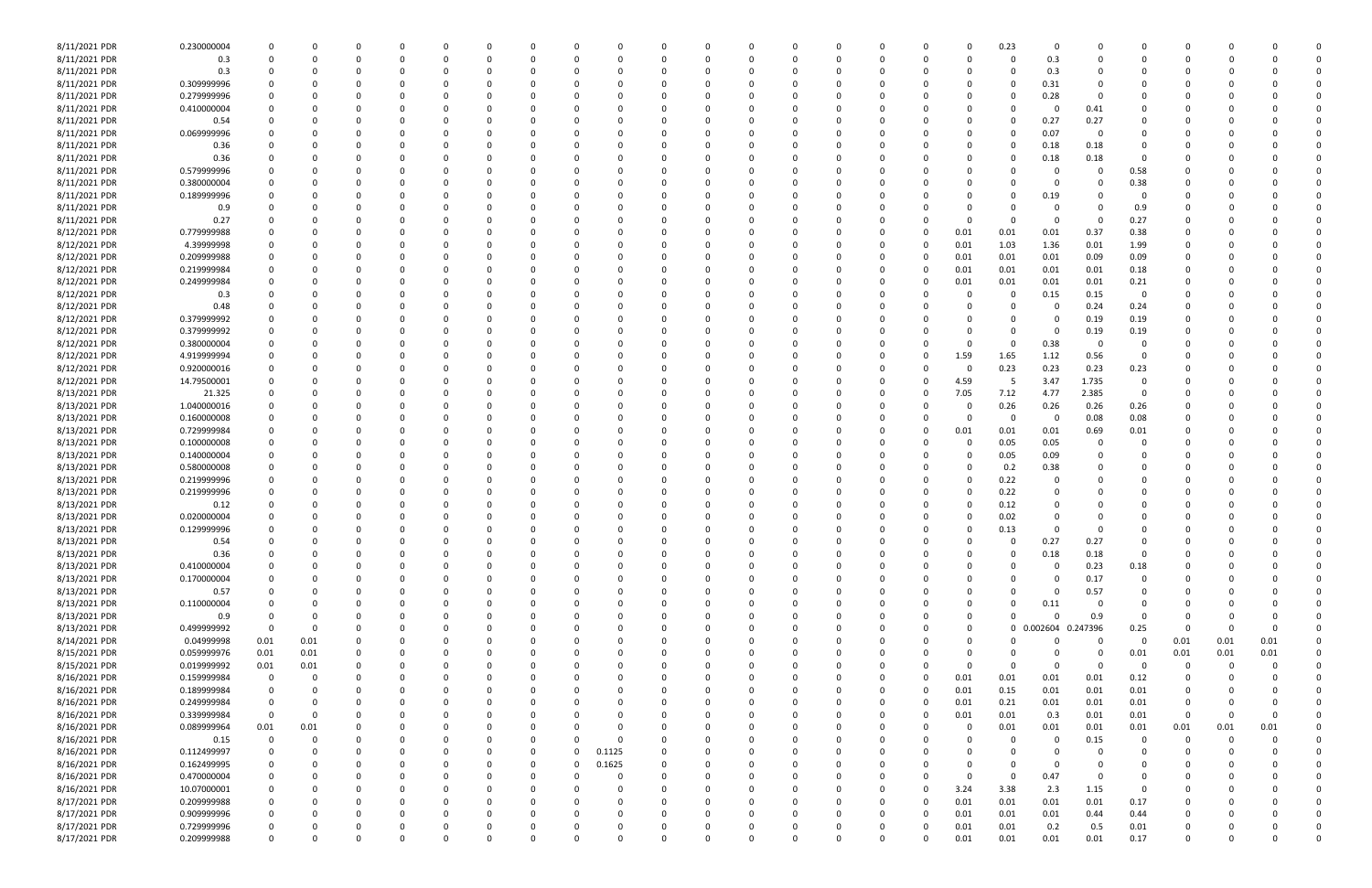| 8/17/2021 PDR | 0.089999964 | 0.01        | 0.01     |          |          |          |          |              |          |          |          |          |              |          |             |          |          | 0.01         | 0.01                | 0.01     | 0.01           | 0.01        | 0.01     | 0.01     |  |
|---------------|-------------|-------------|----------|----------|----------|----------|----------|--------------|----------|----------|----------|----------|--------------|----------|-------------|----------|----------|--------------|---------------------|----------|----------------|-------------|----------|----------|--|
| 8/17/2021 PDR | 0.290000004 | $\Omega$    | 0        | 0        | - 0      | $\Omega$ |          | <sup>0</sup> |          |          | $\Omega$ |          | റ            | 0        | $\Omega$    |          |          | 0            | $\Omega$            | 0.21     | 0.08           | 0           |          |          |  |
| 8/17/2021 PDR | 0.39        |             |          |          |          |          |          |              |          |          |          |          |              |          |             |          |          |              | -0                  | 0.28     | 0.11           |             |          |          |  |
| 8/17/2021 PDR | 0.27        |             |          |          |          |          |          |              |          |          |          |          |              |          |             |          |          | n            | -0                  | 0.19     | 0.08           |             |          |          |  |
|               |             |             |          |          |          |          |          |              |          |          |          |          |              |          |             |          |          |              |                     |          |                |             |          |          |  |
| 8/17/2021 PDR | 0.15        |             |          |          |          |          |          |              |          |          |          |          |              |          |             |          |          | 0            | 0.15                |          | O              |             |          |          |  |
| 8/17/2021 PDR | 0.140000004 |             |          |          |          |          |          |              |          |          |          |          |              |          |             |          |          | 0.14         |                     |          |                |             |          |          |  |
| 8/17/2021 PDR | 0.219999996 |             |          |          |          |          |          |              |          |          |          |          |              |          |             |          |          | 0.22         |                     |          |                |             |          |          |  |
| 8/17/2021 PDR | 0.219999996 |             |          |          |          |          |          |              |          |          | - 0      |          |              |          |             |          |          | 0.22         | $\Omega$            |          |                |             |          |          |  |
| 8/17/2021 PDR | 0.050000004 |             |          |          |          |          |          |              |          |          |          |          |              |          |             |          |          | 0            | 0.05                |          |                |             |          |          |  |
| 8/17/2021 PDR | 0.639999996 |             |          |          |          |          |          |              |          |          |          |          |              |          |             |          |          |              |                     | 0.64     |                |             |          |          |  |
| 8/17/2021 PDR | 0.080000004 |             |          |          |          |          |          |              |          |          |          |          |              |          |             |          |          | 0            | $\Omega$            | 0.08     |                |             |          |          |  |
| 8/17/2021 PDR | 0.219999996 |             |          |          |          |          |          |              |          |          |          |          |              |          |             |          |          | 0            | 0.22                |          |                |             |          |          |  |
|               |             |             |          |          |          |          |          |              |          |          |          |          |              |          |             |          |          |              |                     |          |                |             |          |          |  |
| 8/17/2021 PDR | 0.410000004 |             |          |          |          |          |          |              |          |          |          |          |              |          |             |          |          | <sup>0</sup> |                     | 0.41     | 0              |             |          |          |  |
| 8/17/2021 PDR | 0.099999996 |             |          |          |          |          |          |              |          |          |          |          |              |          |             |          |          | <sup>0</sup> | -0                  | 0.1      |                |             |          |          |  |
| 8/17/2021 PDR | 0.249999996 |             |          |          |          |          |          |              |          |          |          |          |              |          |             |          |          | 0            | 0.07                | 0.18     |                |             |          |          |  |
| 8/17/2021 PDR | 0.21        |             |          |          |          |          |          |              |          |          |          |          |              |          |             |          |          | 0            | 0.21                | 0        |                |             |          |          |  |
| 8/17/2021 PDR | 0.140000004 |             |          |          |          |          |          |              |          |          |          |          |              |          |             |          |          | 0            | -0                  | 0.09     | 0.05           |             |          |          |  |
| 8/17/2021 PDR | 0.3         |             |          |          |          |          |          |              |          |          |          |          |              |          |             |          |          | 0            | -0                  | 0.3      | 0              |             |          |          |  |
| 8/17/2021 PDR | 0.18        |             |          |          |          |          |          |              |          |          |          |          |              |          |             |          |          | 0            | 0.18                | 0        | $\Omega$       |             |          |          |  |
| 8/18/2021 PDR | 0.209999988 |             |          |          |          |          |          |              |          |          |          |          |              |          |             |          | 0.01     | 0.01         | 0.01                | 0.17     | 0.01           |             |          |          |  |
| 8/18/2021 PDR | 0.689999988 |             |          |          |          |          |          |              |          |          |          |          |              |          |             | 0        | 0.25     | 0.17         | 0.01                | 0.01     | 0.25           |             |          |          |  |
|               |             |             |          |          |          |          |          |              |          |          |          |          |              |          |             |          |          |              |                     |          |                |             |          |          |  |
| 8/18/2021 PDR | 0.789999996 |             |          |          |          |          |          |              |          |          |          |          |              |          |             | 0        | 0.01     | 0.38         | 0.38                | 0.01     | 0.01           |             |          |          |  |
| 8/18/2021 PDR | 0.509999988 |             |          |          |          |          |          |              |          |          |          |          |              |          |             | 0        | 0.01     | 0.01         | 0.24                | 0.24     | 0.01           |             |          |          |  |
| 8/18/2021 PDR | 0.249999996 |             |          |          |          |          |          |              |          |          |          |          |              |          |             |          | 0.01     | 0.11         | 0.11                | 0.01     | 0.01           |             |          |          |  |
| 8/18/2021 PDR | 0.129999996 |             |          |          |          |          |          |              |          |          |          |          |              |          |             |          | 0.01     | 0.01         | 0.05                | 0.05     | 0.01           |             |          |          |  |
| 8/18/2021 PDR | 0.669999996 | $\Omega$    |          |          |          |          |          |              |          |          |          |          |              |          |             |          | 0.01     | 0.32         | 0.32                | 0.01     | 0.01           |             |          |          |  |
| 8/18/2021 PDR | 0.039999984 | 0.01        | 0.01     |          |          |          |          |              |          |          |          |          |              |          |             |          |          | 0            |                     |          |                | -0          | 0.01     | 0.01     |  |
| 8/18/2021 PDR | 0.619999992 |             |          |          |          |          |          |              |          |          |          |          |              |          |             | 0        | 0.25     | 0.37         |                     |          |                |             |          |          |  |
| 8/18/2021 PDR | 4.95        |             |          |          |          |          |          |              |          |          |          |          |              |          |             | 1.65     | 1.65     | 1.65         |                     |          |                |             |          |          |  |
| 8/18/2021 PDR | 1.040000016 |             |          |          |          |          |          |              |          |          |          |          |              |          |             | $\Omega$ | $\Omega$ | 0.26         | 0.26                | 0.26     | 0.26           |             |          |          |  |
| 8/18/2021 PDR | 0.690000012 |             |          |          |          |          |          |              |          |          |          |          |              | 0        | - 0         |          |          |              | 0                   | - 0      | $\Omega$       |             |          |          |  |
|               |             |             |          |          |          |          |          |              |          |          |          |          |              |          |             | 0.23     | 0.23     | 0.23         |                     |          |                |             |          |          |  |
| 8/19/2021 PDR | 0.55999998  |             |          |          |          |          |          |              |          |          |          |          |              | 0        |             | $\Omega$ | 0.01     | 0.52         | 0.01                | 0.01     | 0.01           |             |          |          |  |
| 8/19/2021 PDR | 1.87E-05    |             |          |          |          |          |          |              |          |          |          |          |              | 0        | $\mathbf 0$ | 1.87E-05 |          | 0            |                     |          |                |             |          |          |  |
| 8/19/2021 PDR | 4.57E-05    |             |          |          |          |          |          |              |          |          |          |          |              | 0        | 0           | 4.57E-05 |          | 0            |                     |          |                |             |          |          |  |
| 8/19/2021 PDR | 0.669999996 |             |          |          |          |          |          |              |          |          |          |          |              | 0        |             |          |          | 0.67         |                     |          |                |             |          |          |  |
| 8/19/2021 PDR | 1.65        |             |          |          |          |          |          |              |          |          |          |          |              |          |             |          |          | 1.65         |                     |          |                |             |          |          |  |
| 8/19/2021 PDR | 0.45        |             |          |          |          |          |          |              |          |          |          |          |              |          |             |          | 0        | 0.45         | $\Omega$            | - 0      | $\Omega$       |             |          |          |  |
| 8/20/2021 PDR | 0.389999988 |             |          |          |          |          |          |              |          |          |          |          |              |          |             |          | 0.01     | 0.01         | 0.01                | 0.01     | 0.35           |             |          |          |  |
| 8/20/2021 PDR | 0.059999976 | 0.01        | 0.01     |          |          |          |          |              |          |          |          |          |              |          |             |          |          | 0.01         |                     | - 0      |                | 0.01        | 0.01     | 0.01     |  |
|               |             | 0           | 0        | 0        |          |          |          |              |          |          |          |          |              |          |             |          |          | 0            | $\Omega$            | 0.15     |                |             | $\Omega$ | 0        |  |
| 8/20/2021 PDR | 0.15        |             |          |          |          |          |          |              |          |          |          |          |              |          |             |          |          |              |                     |          | -0             | 0<br>$\sim$ |          |          |  |
| 8/20/2021 PDR | 0.139999992 |             |          |          |          |          |          |              |          |          |          |          |              |          |             |          |          | 0            | 0.07                | 0.07     | $\Omega$       |             |          |          |  |
| 8/20/2021 PDR | 0.110000004 | 0           | $\Omega$ | $\Omega$ | $\Omega$ | $\Omega$ | $\Omega$ | $\Omega$     | 0        |          | $\Omega$ |          | $\Omega$     | $\Omega$ | $\Omega$    | 0        |          | $\Omega$     | $\Omega$            | 0.11     | $\mathbf 0$    | $\Omega$    |          |          |  |
| 8/20/2021 PDR | 0.069999996 | 0           | 0        | 0        | 0        | $\Omega$ | $\Omega$ | $\Omega$     |          |          | 0        |          | <sup>0</sup> | 0        | 0           |          |          | 0            | $\Omega$            | 0.07     | 0              | 0           |          |          |  |
| 8/20/2021 PDR | 0.110000004 | 0           |          | 0        |          | $\Omega$ |          | 0            |          |          | $\Omega$ |          |              | 0        | - 0         |          |          | <sup>0</sup> |                     | 0.11     | 0              |             |          |          |  |
| 8/20/2021 PDR | 0.110000004 | 0           |          | 0        |          | 0        |          | 0            |          |          | $\Omega$ |          |              | 0        | - 0         |          | 0        | $\Omega$     | $\Omega$            | 0.11     | 0              |             |          |          |  |
| 8/20/2021 PDR | 1.999999992 |             |          |          |          |          |          |              |          |          | 0        |          |              | 0        |             |          | 0        |              | 0 0.010417 0.989583 |          | 1              |             |          |          |  |
| 8/20/2021 PDR | 0.379999992 | 0           |          | 0        |          |          |          |              |          |          |          |          |              | 0        |             |          | 0        |              | 0 0.001979 0.188021 |          | 0.19           |             |          |          |  |
| 8/20/2021 PDR | 4.799999999 |             |          |          |          |          |          |              |          |          |          |          |              | 0        |             |          |          | $\Omega$     | 0.025               | 2.375    | 2.4            |             |          |          |  |
| 8/20/2021 PDR | 1.65        |             |          | 0        |          |          |          |              |          |          | 0        |          | <sup>0</sup> | 0        | 0           |          | 0        | 1.65         | $\Omega$            | $\Omega$ | $\mathbf 0$    |             |          |          |  |
|               |             |             |          |          |          |          |          |              |          |          |          |          |              |          |             |          |          |              |                     |          |                |             |          |          |  |
| 8/20/2021 PDR | 6.6         |             |          | 0        |          |          |          |              |          |          | 0        |          |              | 0        |             | 0        |          | 2.64         | 1.98                | 1.98     | 0              | 0           |          |          |  |
| 8/20/2021 PDR | 9.999999984 |             |          |          |          | $\Omega$ |          |              |          |          |          |          |              | 0        |             |          |          | 2.5          | 2.5                 | 2.5      | 2.5            |             |          |          |  |
| 8/20/2021 PDR | 0.45        |             |          |          |          |          |          |              |          |          |          |          |              |          |             |          |          | 0.45         | $\Omega$            | $\Omega$ | $\overline{0}$ |             |          |          |  |
| 8/22/2021 PDR | 3.3         |             |          |          |          |          |          |              |          |          |          |          |              |          |             | 0        |          | 0            | $\Omega$            | 1.65     | 1.65           |             |          |          |  |
| 8/23/2021 PDR | 0.339999984 |             |          | $\Omega$ |          | $\Omega$ |          |              |          |          |          |          | 0            | 0        |             | $\Omega$ | 0.01     | 0.01         | 0.01                | 0.3      | 0.01           | 0           |          |          |  |
| 8/23/2021 PDR | 1.349999988 | 0           |          | 0        |          | $\Omega$ |          | 0            |          |          | 0        |          | 0            | 0        | 0           | $\Omega$ | 0.01     | 0.01         | 0.06                | 0.61     | 0.66           | 0           |          |          |  |
| 8/23/2021 PDR | 0.309999984 | $\mathbf 0$ | 0        | 0        |          | $\Omega$ |          |              |          |          | $\Omega$ |          |              | 0        | 0           | $\Omega$ | 0.01     | 0.01         | 0.01                | 0.27     | 0.01           | 0           |          | $\Omega$ |  |
| 8/23/2021 PDR | 0.039999984 | 0.01        | 0.01     | 0        |          |          |          |              |          |          | $\Omega$ |          |              | 0        | - 0         | 0        | $\Omega$ | $\mathbf 0$  | $\Omega$            | $\Omega$ | 0              | 0           | 0.01     | 0.01     |  |
|               |             |             |          |          |          |          |          |              |          |          |          |          |              |          |             |          |          |              |                     |          |                |             |          |          |  |
| 8/23/2021 PDR | 30.76000001 | $\mathbf 0$ | 0        |          |          |          |          |              |          |          |          |          |              | 0        | -0          | 0        | 9.05     | 9.05         | 6.33                | 6.33     | 0              | -0          |          |          |  |
| 8/23/2021 PDR | 26.11999999 | 0           |          |          |          |          |          |              |          |          |          |          |              | 0        |             | 0        | 7.78     | 7.78         | 5.28                | 5.28     | 0              |             |          |          |  |
| 8/23/2021 PDR | 1.069999992 | 0           |          |          |          |          |          |              |          |          |          |          | 0            | 0        | 0           |          | 0        | 0.45         | 0.31                | 0.31     | 0              |             |          |          |  |
| 8/23/2021 PDR | 1.970000004 | 0           |          |          |          |          |          |              |          |          |          |          |              |          |             |          | $\Omega$ | 1.97         | $\mathbf 0$         | $\Omega$ | $\Omega$       |             |          |          |  |
| 8/24/2021 PDR | 1.409999988 | 0           |          |          |          |          |          |              |          |          |          |          |              |          |             | $\Omega$ | 0.89     | 0.01         | 0.01                | 0.49     | 0.01           |             |          |          |  |
| 8/24/2021 PDR | 0.549999984 | 0           |          | C        |          |          |          |              |          |          | $\Omega$ |          | <sup>0</sup> | 0        | - 0         | $\Omega$ | 0.01     | 0.51         | 0.01                | 0.01     | 0.01           |             |          |          |  |
| 8/24/2021 PDR | 5.539999992 |             |          |          |          |          |          |              |          |          |          |          |              |          |             | 0        | 1.65     | 1.65         | 1.12                | 1.12     | 0              |             |          |          |  |
| 8/24/2021 PDR | 9.24        | $\Omega$    | 0        | $\Omega$ | $\Omega$ | $\Omega$ | $\Omega$ | 0            | $\Omega$ | $\Omega$ | $\Omega$ | $\Omega$ | $\Omega$     | $\Omega$ | 0           | $\Omega$ | 2.64     | 2.64         | 1.98                | 1.98     | $\mathbf 0$    | 0           |          | 0        |  |
|               |             |             |          |          |          |          |          |              |          |          |          |          |              |          |             |          |          |              |                     |          |                |             |          |          |  |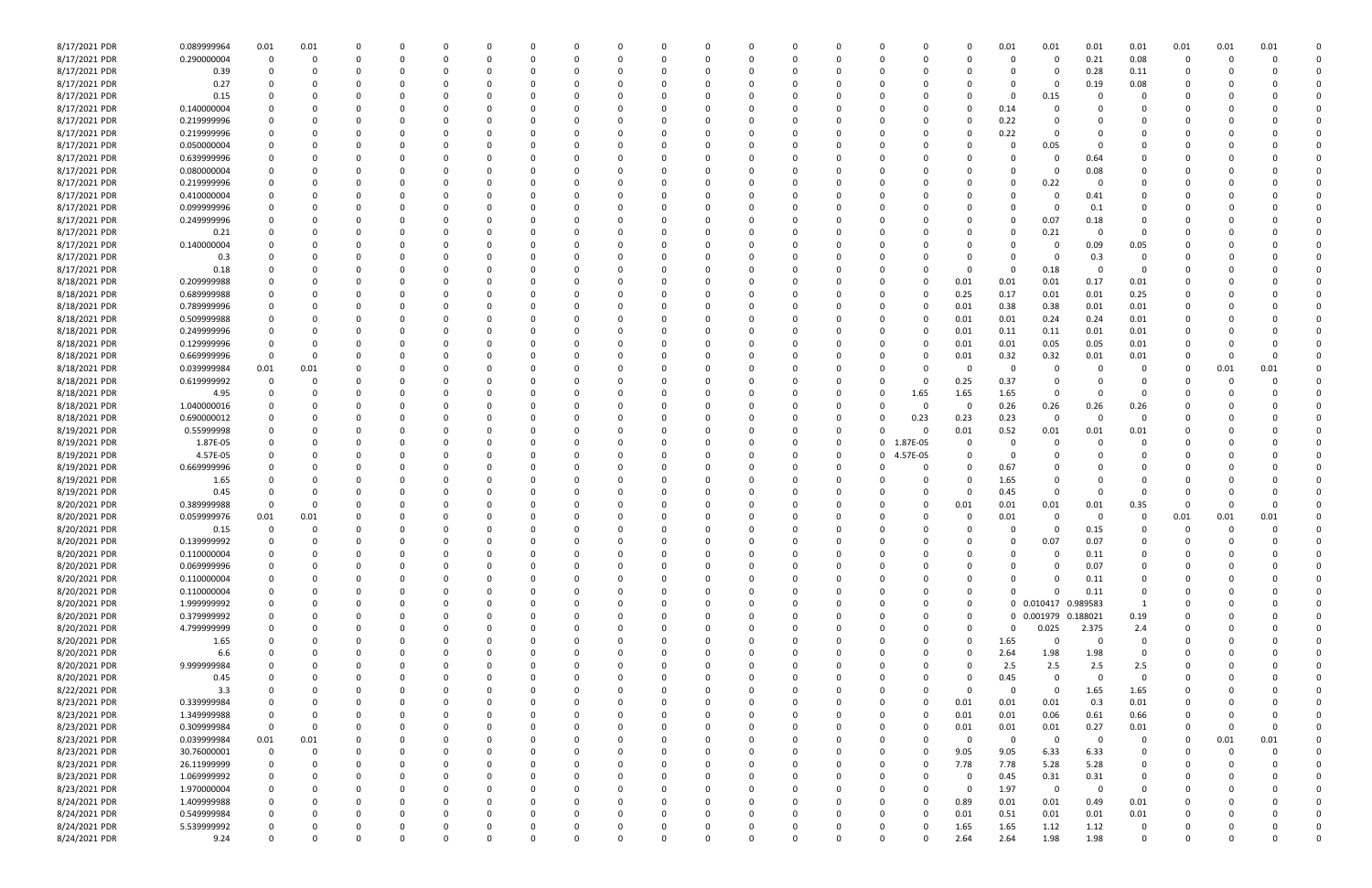| 8/24/2021 PDR  | 0.920000016 |                |          |              |          |          |          |              |          | -0            |          |               |          |          |          |             | 0.23        | 0.23        | 0.23           | 0.23        |              |          |      |  |
|----------------|-------------|----------------|----------|--------------|----------|----------|----------|--------------|----------|---------------|----------|---------------|----------|----------|----------|-------------|-------------|-------------|----------------|-------------|--------------|----------|------|--|
| 8/24/2021 PDR  | 9.999999984 |                | O        | <sup>0</sup> | $\Omega$ |          |          | <sup>0</sup> |          | 0             |          |               |          | 0        | $\Omega$ | 0           | 2.5         | 2.5         | 2.5            | 2.5         | 0            |          |      |  |
| 8/25/2021 PDR  | 5.014374999 |                |          |              |          |          |          |              |          |               |          |               |          | 0        | 1.65     | 1.65        | 1.65        | .064375     | 0              | 0           |              |          |      |  |
| 8/25/2021 PDR  | 30.76000001 |                |          |              |          |          |          |              |          |               |          |               |          |          |          | 9.05        | 9.05        | 6.33        | 6.33           | $\Omega$    |              |          |      |  |
| 8/25/2021 PDR  | 11.36000002 |                |          |              |          |          |          |              |          |               |          |               |          | 0        | 0        | 3.38        | 3.38        | 2.3         | 2.3            | 0           |              |          |      |  |
| 8/25/2021 PDR  | 23.64374999 |                |          |              |          |          |          |              |          |               |          |               |          | -0       | 7.78     | 7.78        | 7.78        | 0.30375     | $\Omega$       | $\Omega$    |              |          |      |  |
| 8/26/2021 PDR  | 1.509999984 |                | O        |              |          |          |          |              |          |               |          |               |          |          |          | 0.01        | 0.48        |             | 0.01           | 0.01        | 0            |          |      |  |
| 8/26/2021 PDR  | 0.079999968 | 0.01           | 0.01     |              |          |          |          |              |          |               |          |               |          |          |          |             | 0           | 0.01        | 0.01           | 0.01        | 0.01         | 0.01     | 0.01 |  |
|                |             |                |          |              |          |          |          |              |          |               |          |               |          |          |          |             |             |             |                |             |              |          |      |  |
| 8/26/2021 PDR  | 0.079999968 | $0.01\,$       | $0.01\,$ |              |          |          |          |              |          |               |          |               |          |          |          |             | 0           | 0.01        | 0.01           | 0.01        | 0.01         | 0.01     | 0.01 |  |
| 8/26/2021 PDR  | 0.39        | $\Omega$       | 0        |              |          |          |          |              |          |               |          |               |          |          |          |             |             | 0           | 0              | 0.39        | 0            |          |      |  |
| 8/26/2021 PDR  | 0.380000004 |                |          |              |          |          |          |              |          |               |          |               |          |          |          |             |             | 0           | - 0            | 0.38        | C            |          |      |  |
| 8/26/2021 PDR  | 0.39        |                |          |              |          |          |          |              |          |               |          |               |          |          |          |             |             | $\Omega$    | 0.28           | 0.11        |              |          |      |  |
| 8/26/2021 PDR  | 0.42        |                |          |              |          |          |          |              |          |               |          |               |          |          |          |             | $\Omega$    | $\Omega$    | 0.3            | 0.12        |              |          |      |  |
| 8/26/2021 PDR  | 0.39        |                |          |              |          |          |          |              |          |               |          |               |          |          |          |             |             | $\Omega$    | 0.28           | 0.11        |              |          |      |  |
| 8/26/2021 PDR  | 0.380000004 |                |          |              |          |          |          |              |          |               |          |               |          |          |          |             |             | 0           | - 0            | 0.38        |              |          |      |  |
| 8/26/2021 PDR  | 0.290000004 |                |          |              |          |          |          |              |          |               |          |               |          |          |          |             |             | 0           | 0.21           | 0.08        |              |          |      |  |
| 8/26/2021 PDR  | 0.380000004 |                |          |              |          |          |          |              |          |               |          |               |          |          |          |             |             | $\Omega$    | - 0            | 0.38        |              |          |      |  |
| 8/26/2021 PDR  | 0.27        |                |          |              |          |          |          |              |          |               |          |               |          |          |          |             |             | 0           | 0.19           | 0.08        |              |          |      |  |
| 8/26/2021 PDR  | 0.36        |                |          |              |          |          |          |              |          |               |          |               |          |          |          |             | 0           | 0.36        | - 0            | 0           |              |          |      |  |
| 8/26/2021 PDR  | 0.760000008 |                |          |              |          |          |          |              |          |               |          |               |          |          |          |             | 0           | 0.38        | 0.38           |             |              |          |      |  |
| 8/26/2021 PDR  | 0.670000008 |                |          |              |          |          |          |              |          |               |          |               |          |          |          | 0           | 0.2         | 0.47        |                |             |              |          |      |  |
| 8/26/2021 PDR  | 0.33        |                |          |              |          |          |          |              |          |               |          |               |          |          |          |             | 0           | 0.33        |                |             |              |          |      |  |
| 8/26/2021 PDR  | 0.33        |                |          |              |          |          |          |              |          |               |          |               |          |          |          |             |             | 0.33        |                |             |              |          |      |  |
| 8/26/2021 PDR  | 0.260000004 |                |          |              |          |          |          |              |          |               |          |               |          |          |          |             | 0           | 0.26        |                |             |              |          |      |  |
| 8/26/2021 PDR  | 0.369999996 |                |          |              |          |          |          |              |          |               |          |               |          |          |          |             | 0           | 0.37        |                |             |              |          |      |  |
| 8/26/2021 PDR  | 0.339999996 |                |          |              |          |          |          |              |          |               |          |               |          |          |          |             |             | $\Omega$    | 0.34           |             |              |          |      |  |
| 8/26/2021 PDR  | 0.069999996 |                |          |              |          |          |          |              |          |               |          |               |          |          |          |             | $\Omega$    | $\Omega$    | 0.07           |             |              |          |      |  |
| 8/26/2021 PDR  | 0.249999996 |                |          |              |          |          |          |              |          |               |          |               |          |          |          |             | 0           | 0.07        | 0.18           |             |              |          |      |  |
| 8/26/2021 PDR  | 0.249999996 |                |          |              |          |          |          |              |          |               |          |               |          |          |          |             | 0           | 0.07        | 0.18           | $\Omega$    |              |          |      |  |
| 8/26/2021 PDR  | 0.199999992 |                |          |              |          |          |          |              |          |               |          |               |          |          |          |             |             | 0           | 0.1            | 0.1         |              |          |      |  |
| 8/26/2021 PDR  | 0.48        |                |          |              |          |          |          |              |          |               |          |               |          |          |          |             |             | 0           | - 0            | 0.48        |              |          |      |  |
| 8/26/2021 PDR  | 0.470000004 |                |          |              |          |          |          |              |          |               |          |               |          |          |          |             |             | $\Omega$    | 0.47           | 0           |              |          |      |  |
| 8/26/2021 PDR  | 0.18        |                |          |              |          |          |          |              |          |               |          |               |          |          |          |             |             | $\Omega$    | 0.18           |             |              |          |      |  |
| 8/26/2021 PDR  | 0.069999996 |                |          |              |          |          |          |              |          |               |          |               |          |          |          |             |             | 0           | 0.07           | 0           |              |          |      |  |
| 8/26/2021 PDR  | 0.3         |                |          |              |          |          |          |              |          |               |          |               |          |          |          |             |             | $\Omega$    | - 0            | 0.3         |              |          |      |  |
| 8/26/2021 PDR  | 0.440000004 |                |          |              |          |          |          |              |          |               |          |               |          |          |          |             |             | $\Omega$    | 0.44           | $\Omega$    |              |          |      |  |
| 8/26/2021 PDR  | 0.45        |                |          |              |          |          |          |              |          |               |          |               |          |          |          |             |             | 0           | 0.45           | 0           |              |          |      |  |
| 8/26/2021 PDR  | 0.18        |                |          |              |          |          |          |              |          |               |          |               |          |          |          |             | 0           | $\Omega$    | 0.09           | 0.09        |              |          |      |  |
| 8/26/2021 PDR  | 0.929999988 |                |          |              |          |          |          |              |          |               |          |               |          |          |          |             | 0.31        | 0.31        | 0.31           |             |              |          |      |  |
| 8/26/2021 PDR  | 0.960000012 |                |          | <sup>0</sup> |          |          |          |              |          |               |          |               |          |          |          | 0           | 0.32        | 0.32        | 0.32           | 0           | <sup>0</sup> |          |      |  |
| 8/26/2021 PDR  | 1.192499991 |                |          |              |          |          |          |              |          |               |          |               |          |          |          | 0.1675      | 0.335       | 0.46        | 0.23           | 0           |              |          |      |  |
|                |             | $\mathbf 0$    | $\Omega$ | $\Omega$     | $\Omega$ | $\Omega$ | $\Omega$ | $\Omega$     | 0        | U<br>$\Omega$ | $\Omega$ | υ<br>$\Omega$ | $\Omega$ | $\Omega$ | $\Omega$ |             |             |             |                |             | $\Omega$     |          |      |  |
| 8/27/2021 PDR  | 0.549999996 |                |          |              |          |          |          |              |          |               |          |               |          |          |          | 0.01        | 0.01        | 0.01        | 0.26           | 0.26        |              |          |      |  |
| 8/27/2021 PDR  | 1.03999998  | $\mathbf 0$    | 0        | 0            | $\Omega$ | $\Omega$ | $\Omega$ | 0            | O        | 0             |          | $\Omega$      | 0        | 0        |          | 0.01        | 0.01        | 1           | 0.01           | 0.01        | 0            |          |      |  |
| 8/27/2021 PDR  | 0.129999984 | 0              | 0        | 0            | $\Omega$ |          |          | 0            |          | 0             |          |               | 0        | 0        |          | 0.01        | 0.01        | 0.09        | $0.01\,$       | 0.01        | 0            |          |      |  |
| 8/27/2021 PDR  | 0.309999984 | $\mathbf 0$    | 0        | 0            | $\Omega$ | 0        |          | 0            |          | $\Omega$      |          |               | 0        | 0        |          | 0.01        | 0.01        | 0.01        | 0.01           | 0.27        | 0            | 0        | 0    |  |
| 8/27/2021 PDR  | 0.04999998  | $0.01\,$       | 0.01     |              |          |          |          | 0            |          |               |          |               |          | 0        |          | 0           | 0           | $\mathbf 0$ | $\overline{0}$ | 0           | 0.01         | 0.01     | 0.01 |  |
| 8/27/2021 PDR  | 0.230000004 | $\mathbf 0$    | 0        | 0            |          |          |          | 0            |          |               |          |               |          | 0        |          | $\Omega$    | 0           | 0.09        | 0.09           | 0.05        | $\mathbf 0$  | $\Omega$ |      |  |
| 8/27/2021 PDR  | 0.199999992 | $\mathbf 0$    |          | $\Omega$     |          | $\Omega$ |          | 0            |          |               |          |               |          |          |          |             | $\mathbf 0$ | 0.07        | 0.07           | 0.06        | 0            |          |      |  |
| 8/27/2021 RDRR | 2.900000004 | $\Omega$       |          | 0            |          |          |          |              |          |               |          |               |          | 0        |          | $\Omega$    | 2.9         | 0           | $\Omega$       | $\mathbf 0$ |              |          |      |  |
| 8/27/2021 RDRR | 25.21       |                |          | 0            |          |          |          | <sup>0</sup> |          |               |          |               |          | 0        |          | 0           | 25.21       | $\mathbf 0$ | $\Omega$       | $\mathbf 0$ | 0            |          |      |  |
| 8/27/2021 PDR  | 5.61        |                |          |              |          |          |          |              |          |               |          |               |          | 0        |          | $\Omega$    | 0.66        | 0.99        | 1.98           | 1.98        |              |          |      |  |
| 8/27/2021 PDR  | 5.799999984 |                |          |              |          |          |          |              |          |               |          |               |          | -0       |          | 0           | 1.45        | 1.45        | 1.45           | 1.45        |              |          |      |  |
| 8/27/2021 PDR  | 0.379999992 | $\mathbf 0$    | 0        |              |          |          |          |              |          |               |          |               |          | 0        |          |             | 0           | 0.19        | 0.19           | 0           |              |          |      |  |
| 8/28/2021 PDR  | 0.019999992 | $0.01\,$       | 0.01     |              |          |          |          |              |          |               |          |               |          |          |          |             | 0           | $\Omega$    | $\Omega$       | 0           | 0            |          |      |  |
| 8/29/2021 PDR  | 0.04999998  | $\overline{0}$ | 0.01     | 0            |          |          |          |              |          |               |          |               |          | 0        |          | 0           | 0           | $\mathbf 0$ | 0.01           | 0.01        | 0.01         | 0.01     |      |  |
| 8/29/2021 PDR  | 0.079999968 | 0.01           | 0.01     | 0            | 0        | $\Omega$ |          | 0            |          | $\Omega$      |          |               |          | 0        |          | $\Omega$    | 0.01        | 0.01        | 0.01           | 0.01        | 0.01         | 0.01     |      |  |
| 8/29/2021 PDR  | 0.799999992 | $\mathbf 0$    | 0        | 0            | 0        | 0        |          | 0            |          | 0             |          |               | 0        | 0        |          | $\Omega$    | $\mathbf 0$ | 0.4         | 0.4            | 0           | 0            | $\Omega$ |      |  |
| 8/30/2021 PDR  | 1.240000008 | 0              | O        | 0            | $\Omega$ | $\Omega$ |          | 0            |          |               |          |               | O        | 0        | $\Omega$ | 0.62        | 0.62        | $\Omega$    | $\Omega$       | $\Omega$    | 0            |          |      |  |
| 8/30/2021 PDR  | 0.980000004 | $\Omega$       |          |              |          |          |          | 0            |          |               |          |               | 0        | 0        |          | 0           | 0.98        | 0           |                | 0           | 0            |          |      |  |
| 8/30/2021 PDR  | 0.66        |                |          |              |          |          |          |              |          |               |          |               |          | 0        |          | $\Omega$    | 0           | 0.66        |                | 0           | 0            |          |      |  |
| 8/30/2021 PDR  | 1.059999996 |                | 0        | 0            | $\Omega$ | $\Omega$ |          | 0            |          | 0             |          |               | 0        |          |          | $\Omega$    | 0           | 1.06        | $\Omega$       | 0           | 0            |          |      |  |
| 8/30/2021 PDR  | 0.6         |                |          | 0            |          | $\Omega$ |          | 0            |          |               |          |               | 0        | 0        |          | $\mathbf 0$ | $\mathbf 0$ | 0.6         | $\Omega$       | 0           | 0            |          |      |  |
| 8/30/2021 PDR  | 23.2        |                |          | $\Omega$     | $\Omega$ | $\Omega$ |          | <sup>0</sup> |          | $\Omega$      |          |               | $\Omega$ | $\Omega$ |          | 7.5         | 7.78        | 5.28        | 2.64           | $\Omega$    | n            |          |      |  |
| 8/30/2021 PDR  | 0.472500009 |                |          |              | 0        |          |          | 0            |          | 0             |          |               | 0        | 0        | 0.0575   | 0.115       | 0.23        | 0.07        |                |             |              |          |      |  |
| 8/30/2021 PDR  | 0.110000004 | $\Omega$       | 0        | $\Omega$     | $\Omega$ | $\Omega$ | $\Omega$ | $\Omega$     | $\Omega$ | $\Omega$      |          | $\Omega$      | $\Omega$ | $\Omega$ | $\Omega$ | $\Omega$    | $\Omega$    | 0.11        | $\Omega$       | $\mathbf 0$ | $\Omega$     |          | 0    |  |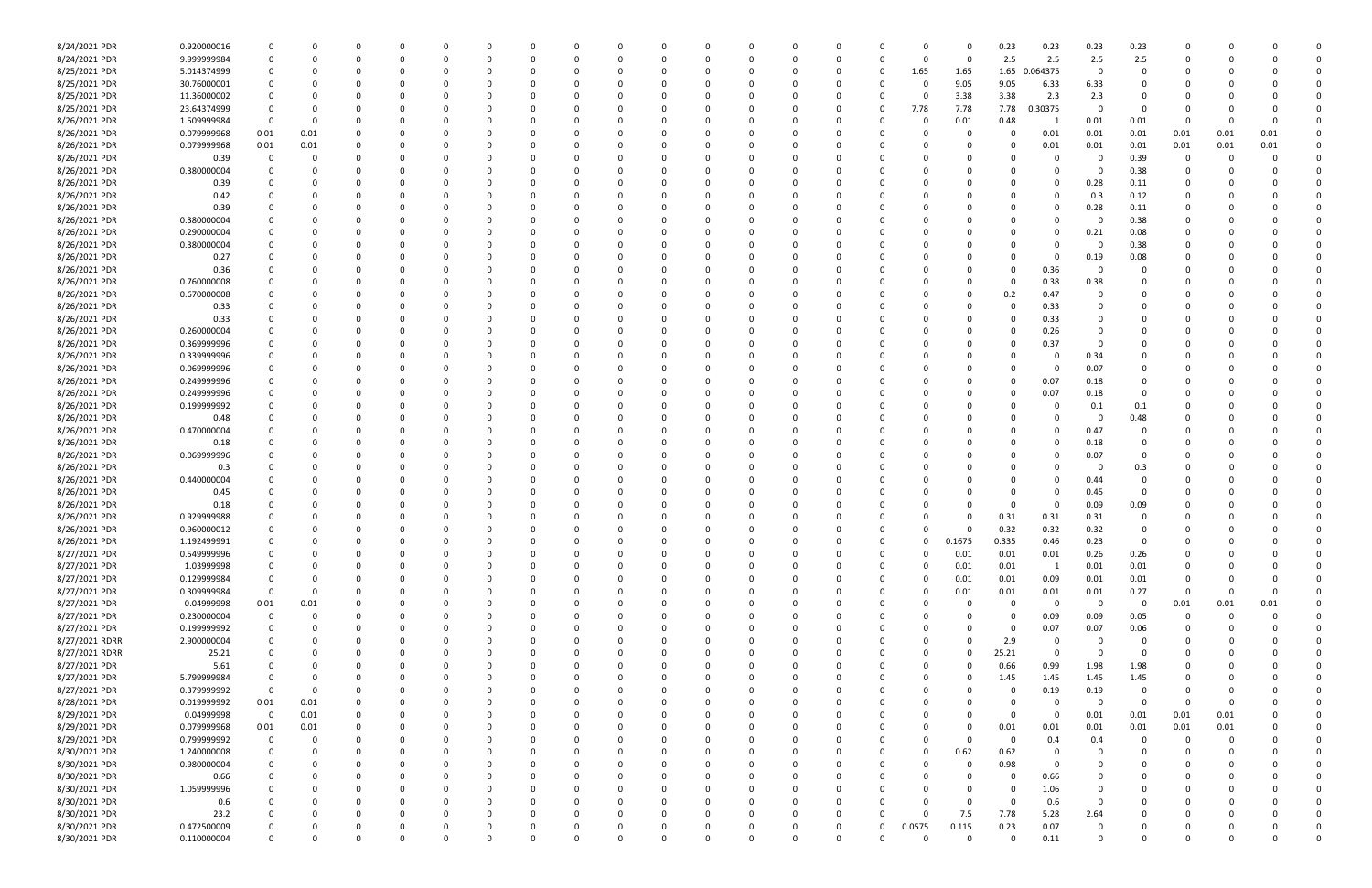| 8/30/2021 PDR | 0.549999984 | 0              |          |          |          |          |          |          |   |   |              |          |          |          |          |          | 0.01     | 0.01         | 0.01     | 0.01                         | 0.51        |               |      |          |  |
|---------------|-------------|----------------|----------|----------|----------|----------|----------|----------|---|---|--------------|----------|----------|----------|----------|----------|----------|--------------|----------|------------------------------|-------------|---------------|------|----------|--|
| 8/30/2021 PDR | 1.059999996 | 0              |          | n        | $\Omega$ |          |          | $\Omega$ |   |   | <sup>0</sup> | $\Omega$ |          | O        | 0        | 0        | 0.41     | 0.41         | 0.01     | 0.01                         | 0.22        | 0             |      |          |  |
| 8/30/2021 PDR | 0.22999998  |                |          |          |          |          |          |          |   |   |              |          |          |          |          |          | 0.1      | 0.1          | 0.01     | 0.01                         | 0.01        |               |      |          |  |
| 8/30/2021 PDR | 0.789999984 |                |          |          |          |          |          |          |   |   |              |          |          |          |          |          | 0.01     | 0.01         | 0.01     | 0.01                         | 0.75        |               |      |          |  |
|               |             |                |          |          |          |          |          |          |   |   |              |          |          |          |          |          |          |              |          |                              |             |               |      |          |  |
| 8/30/2021 PDR | 0.659999988 |                |          |          |          |          |          |          |   |   |              |          |          |          |          |          | 0.01     | 0.01         | 0.01     | 0.01                         | 0.62        |               |      |          |  |
| 8/30/2021 PDR | 0.40999998  |                |          |          |          |          |          |          |   |   |              |          |          |          |          |          | 0.01     | 0.01         | 0.01     | 0.19                         | 0.19        |               |      |          |  |
| 8/30/2021 PDR | 0.629999988 |                |          |          |          |          |          |          |   |   |              |          |          |          |          |          | 0.01     | 0.3          | 0.3      | 0.01                         | 0.01        |               |      |          |  |
| 8/30/2021 PDR | 0.96        |                |          |          |          |          |          |          |   |   |              |          |          |          |          |          |          | 0            | $\Omega$ | 0.96                         | 0           |               |      |          |  |
| 8/30/2021 PDR | 0.33        |                |          |          |          |          |          |          |   |   |              |          |          |          |          |          |          | 0            |          | 0.24                         | 0.09        |               |      |          |  |
| 8/30/2021 PDR | 0.39        |                |          |          |          |          |          |          |   |   |              |          |          |          |          |          |          |              |          | 0.28                         | 0.11        |               |      |          |  |
|               |             |                |          |          |          |          |          |          |   |   |              |          |          |          |          |          |          |              |          |                              |             |               |      |          |  |
| 8/30/2021 PDR | 0.27        |                |          |          |          |          |          |          |   |   |              |          |          |          |          |          |          | 0            | $\Omega$ | 0.19                         | 0.08        |               |      |          |  |
| 8/30/2021 PDR | 0.159999996 |                |          |          |          |          |          |          |   |   |              |          |          |          |          |          |          | 0            |          | - 0                          | 0.16        |               |      |          |  |
| 8/30/2021 PDR | 0.140000004 |                |          |          |          |          |          |          |   |   |              |          |          |          |          |          |          | 0            |          | 0.09                         | 0.05        |               |      |          |  |
| 8/30/2021 PDR | 0.230000004 |                |          |          |          |          |          |          |   |   |              |          |          |          |          |          |          | 0.23         |          |                              |             |               |      |          |  |
| 8/30/2021 PDR | 0.230000004 |                |          |          |          |          |          |          |   |   |              |          |          |          |          |          |          | 0.23         |          |                              |             |               |      |          |  |
| 8/30/2021 PDR | 0.260000004 |                |          |          |          |          |          |          |   |   |              |          |          |          |          |          |          | -0           | 0.26     |                              |             |               |      |          |  |
|               |             |                |          |          |          |          |          |          |   |   |              |          |          |          |          |          |          |              |          |                              |             |               |      |          |  |
| 8/30/2021 PDR | 0.129999996 |                |          |          |          |          |          |          |   |   |              |          |          |          |          |          |          | 0.13         |          |                              |             |               |      |          |  |
| 8/30/2021 PDR | 0.129999996 |                |          |          |          |          |          |          |   |   |              |          |          |          |          |          |          | 0.13         |          |                              |             |               |      |          |  |
| 8/30/2021 PDR | 0.219999996 |                |          |          |          |          |          |          |   |   |              |          |          |          |          |          |          | 0            |          | 0.22                         |             |               |      |          |  |
| 8/30/2021 PDR | 0.290000004 |                |          |          |          |          |          |          |   |   |              |          |          |          |          |          |          | 0            | 0.29     |                              |             |               |      |          |  |
| 8/30/2021 PDR | 0.36        |                |          |          |          |          |          |          |   |   |              |          |          |          |          |          |          | 0            | 0.18     | 0.18                         |             |               |      |          |  |
| 8/30/2021 PDR | 0.340000008 |                |          |          |          |          |          |          |   |   |              |          |          |          |          |          |          | 0            | -0       | 0.17                         | 0.17        |               |      |          |  |
|               |             |                |          |          |          |          |          |          |   |   |              |          |          |          |          |          |          |              |          |                              |             |               |      |          |  |
| 8/30/2021 PDR | 0.189999996 |                |          |          |          |          |          |          |   |   |              |          |          |          |          |          |          | 0            | 0.19     |                              |             |               |      |          |  |
| 8/30/2021 PDR | 0.309999996 |                |          |          |          |          |          |          |   |   |              |          |          |          |          |          |          | C            | 0.31     |                              |             |               |      |          |  |
| 8/30/2021 PDR | 0.429999996 |                |          |          |          |          |          |          |   |   |              |          |          |          |          |          |          | $\Omega$     | -C       | - 0                          | 0.43        |               |      |          |  |
| 8/31/2021 PDR | 0.339999984 |                |          |          |          |          |          |          |   |   |              |          |          |          |          |          | 0.3      | 0.01         | 0.01     | 0.01                         | 0.01        |               |      |          |  |
| 8/31/2021 PDR | 0.719999988 |                |          |          |          |          |          |          |   |   |              |          |          |          |          |          | 0.01     | 0.68         | 0.01     | 0.01                         | 0.01        | -C            |      |          |  |
| 8/31/2021 PDR | 0.04999998  | 0              | 0.01     |          |          |          |          |          |   |   |              |          |          |          |          |          |          | 0.01         | -C       | - 0                          |             | 0.01          | 0.01 | 0.01     |  |
| 8/31/2021 PDR |             | 0              |          |          |          |          |          |          |   |   |              |          |          |          |          |          |          |              | -C       |                              |             | 0             |      |          |  |
|               | 0.019999992 |                | 0.01     |          |          |          |          |          |   |   |              |          |          |          |          |          |          | 0            |          |                              |             |               |      | 0.01     |  |
| 8/31/2021 PDR | 1.045000014 | 0              |          |          |          |          |          |          |   |   |              |          |          |          |          |          | 0.35     | 0.35         | 0.23     | 0.115                        |             |               |      |          |  |
| 8/31/2021 PDR | 23.2        |                |          |          |          |          |          |          |   |   |              |          |          |          | 0        |          | 7.5      | 7.78         | 5.28     | 2.64                         | 0           |               |      |          |  |
| 8/31/2021 PDR | 10.40000002 |                |          |          |          |          |          |          |   |   |              |          |          |          | 2.6      | 2.6      | 2.6      | 2.6          | -C       | - 0                          | 0           |               |      |          |  |
| 9/1/2021 PDR  | 0.31999998  |                |          |          |          |          |          |          |   |   |              |          |          |          |          |          | 0.01     | 0.28         | 0.01     | 0.01                         | 0.01        |               |      |          |  |
| 9/1/2021 PDR  | 1.009999992 |                |          |          |          |          |          |          |   |   |              |          |          |          |          |          | 0.01     | 0.01         | 0.47     | 0.51                         | 0.01        |               |      |          |  |
| 9/1/2021 PDR  | 0.329999988 |                |          |          |          |          |          |          |   |   |              |          |          |          |          |          |          |              |          |                              |             |               |      |          |  |
|               |             |                |          |          |          |          |          |          |   |   |              |          |          |          |          |          | 0.29     | 0.01         | 0.01     | 0.01                         | 0.01        |               |      |          |  |
| 9/1/2021 PDR  | 0.299999988 |                |          |          |          |          |          |          |   |   |              |          |          |          |          |          | 0.01     | 0.01         | 0.01     | 0.26                         | 0.01        | 0             |      |          |  |
| 9/1/2021 PDR  | 0.04999998  |                |          |          |          |          |          |          |   |   |              |          |          |          |          |          |          | -0           | 0.01     | 0.01                         | 0.01        | 0.01          | 0.01 | 0        |  |
| 9/1/2021 PDR  | 0.029999988 |                |          |          |          |          |          |          |   |   |              |          |          |          |          |          |          |              |          |                              |             | 0.01          | 0.01 | 0.01     |  |
| 9/1/2021 PDR  | 0.009999996 |                |          |          |          |          |          |          |   |   |              |          |          |          |          |          |          |              |          |                              |             | $\Omega$      |      | 0.01     |  |
| 9/1/2021 PDR  | 0.019999992 | $\Omega$       |          |          |          |          |          |          |   |   |              |          |          |          |          |          |          | <sup>0</sup> |          | - 0                          | -0          | 0.01          | 0.01 | $\Omega$ |  |
|               |             |                |          |          |          |          |          |          |   |   |              |          |          |          |          |          |          |              |          |                              |             |               |      |          |  |
| 9/1/2021 PDR  | 0.059999976 |                |          | 0        |          |          |          |          |   |   | 0            |          |          |          |          |          | U        | 0.01         | 0.01     | 0.01                         | 0.01        | 0.01          | 0.01 |          |  |
| 9/1/2021 PDR  | 0.249999996 | $\Omega$       | $\Omega$ | $\Omega$ | $\Omega$ | $\Omega$ | $\Omega$ | 0        |   |   | $\Omega$     | $\Omega$ | $\Omega$ | $\Omega$ | 0        |          | 0        |              |          | 0 0.002604 0.244792 0.002604 |             | $\Omega$      |      |          |  |
| 9/1/2021 PDR  | 0.45        | 0              |          | 0        |          |          |          | 0        |   |   | 0            | $\Omega$ |          | O        | 0        |          | $\Omega$ |              |          | 0 0.004688 0.440625 0.004688 |             | 0             |      |          |  |
| 9/1/2021 PDR  | 0.980000004 | 0              |          | 0        |          |          |          | 0        |   |   | 0            |          |          |          | 0        |          | $\Omega$ | 0.98         |          | $\Omega$                     | 0           |               |      |          |  |
| 9/1/2021 PDR  | 0.700000008 | $\Omega$       |          |          | $\Omega$ |          |          | -0       |   |   | <sup>0</sup> | $\Omega$ |          | $\Omega$ | $\Omega$ | $\Omega$ | 0.35     | 0.35         | $\Omega$ | - 0                          | $\mathbf 0$ | $\Omega$      |      |          |  |
| 9/1/2021 PDR  | 0.800000004 | 0              |          |          |          |          |          |          |   |   |              |          |          |          | -0       |          | 0        | 0.17         | 0.21     | 0.21                         | 0.21        |               |      |          |  |
| 9/2/2021 PDR  | 1.040000016 | 0              |          |          |          |          |          |          |   |   |              |          |          |          | $\Omega$ |          | $\Omega$ | 0.26         | 0.26     | 0.26                         | 0.26        |               |      |          |  |
|               |             |                |          |          |          |          |          |          |   |   |              |          |          |          |          |          |          |              |          |                              |             |               |      |          |  |
| 9/3/2021 PDR  | 0.339999984 | 0              |          |          |          |          |          |          |   |   |              |          |          |          |          | $\Omega$ | 0.01     | 0.01         | 0.01     | 0.3                          | 0.01        |               |      |          |  |
| 9/3/2021 PDR  | 0.209999988 | 0              | $\Omega$ |          |          |          |          | 0        |   |   |              | - 0      |          |          | 0        |          | 0.01     | 0.01         | 0.01     | 0.09                         | 0.09        | 0             |      | 0        |  |
| 9/3/2021 PDR  | 0.029999988 | 0              | 0.01     |          |          |          |          | 0        |   |   |              |          |          |          | 0        |          | $\Omega$ | 0            | 0        | $\Omega$                     | $\Omega$    | 0             | 0.01 | 0.01     |  |
| 9/3/2021 PDR  | 0.590000016 | 0              | $\Omega$ |          |          |          |          |          |   |   |              | -0       |          |          |          |          | 0.11     | 0.11         | 0.11     | 0.11                         | 0.08        | 0.07          |      |          |  |
| 9/3/2021 PDR  | 0.980000004 | 0              |          |          |          |          |          |          |   |   |              |          |          |          | $\Omega$ | - 0      | - 0      | 0.98         | $\Omega$ | - 0                          |             |               |      |          |  |
| 9/3/2021 PDR  | 1.155000012 | 0              |          |          |          |          |          |          |   |   |              |          |          |          | 0        | 0.35     | 0.35     | 0.35         | 0.105    | - 0                          |             |               |      |          |  |
|               |             |                |          |          |          |          |          |          |   |   |              |          |          |          |          |          |          |              |          |                              |             |               |      |          |  |
| 9/3/2021 PDR  | 0.920000016 | 0              |          |          |          |          |          |          |   |   |              | $\Omega$ |          |          | 0        | $\Omega$ | $\Omega$ | 0.23         | 0.23     | 0.23                         | 0.23        |               |      |          |  |
| 9/3/2021 PDR  | 11.74000001 | 0              |          |          |          |          |          | 0        |   |   |              | $\Omega$ |          |          | 0        |          | 3.5      | 3.5          | 2.37     | 2.37                         | 0           |               |      |          |  |
| 9/3/2021 PDR  | 1.600000008 | $\mathbf 0$    | $\Omega$ |          |          |          |          | 0        |   |   |              |          |          |          | 0        |          | 0.48     | 0.48         | 0.32     | 0.32                         | $\Omega$    |               |      |          |  |
| 9/4/2021 PDR  | 0.019999992 | 0.01           | 0.01     |          |          |          |          | -0       |   |   |              | - 0      |          |          | -0       |          |          | 0            | -C       | - 0                          |             | $\Omega$      |      |          |  |
| 9/5/2021 PDR  | 0.019999992 | 0.01           | 0.01     |          |          |          |          |          |   |   |              |          |          |          |          |          |          |              |          | - 0                          |             | $\Omega$      |      |          |  |
| 9/6/2021 PDR  | 0.500000004 | $\overline{0}$ | $\Omega$ |          |          |          |          |          |   |   |              |          |          |          |          |          |          |              |          |                              |             | 0             |      |          |  |
|               |             |                |          |          |          |          |          |          |   |   |              |          |          |          |          |          |          |              |          | 0.5                          |             |               |      |          |  |
| 9/6/2021 PDR  | 0.04999998  | 0.01           | 0.01     |          |          |          |          |          |   |   |              |          |          |          | -0       |          |          | 0            | $\Omega$ | $\Omega$                     | $\mathbf 0$ | 0.01          | 0.01 | 0.01     |  |
| 9/6/2021 PDR  | 0.079999968 | 0.01           | 0.01     |          |          |          |          |          |   |   |              |          |          |          |          |          |          | 0            | 0.01     | 0.01                         | 0.01        | 0.01          | 0.01 | 0.01     |  |
| 9/6/2021 PDR  | 0.039999984 | 0.01           | 0.01     |          |          |          |          | -0       |   |   |              |          |          |          | 0        |          |          | $\Omega$     |          | $\Omega$                     | $\Omega$    | 0             | 0.01 | 0.01     |  |
| 9/7/2021 PDR  | 0.58166667  | 0              | 0        |          |          |          |          | $\Omega$ |   |   |              | - 0      |          |          | 0        | 0        |          | 0 0.581667   | $\Omega$ |                              | 0           | 0             |      |          |  |
| 9/7/2021 PDR  | 0.730416664 | 0              |          |          |          |          |          |          |   |   |              |          |          |          |          |          | $\Omega$ | $\Omega$     | 0.730417 | - 0                          | $\cap$      |               |      |          |  |
| 9/7/2021 PDR  | 2.193125    | $\mathbf 0$    | $\Omega$ | $\Omega$ |          | $\Omega$ | $\Omega$ |          | U | 0 | $\Omega$     | $\Omega$ | $\Omega$ |          | $\Omega$ |          | 0.01     | 0.12         | 0.99     | 0.99                         |             | 0.08 0.003125 |      | 0        |  |
|               |             |                |          |          |          |          |          |          |   |   |              |          |          |          |          |          |          |              |          |                              |             |               |      |          |  |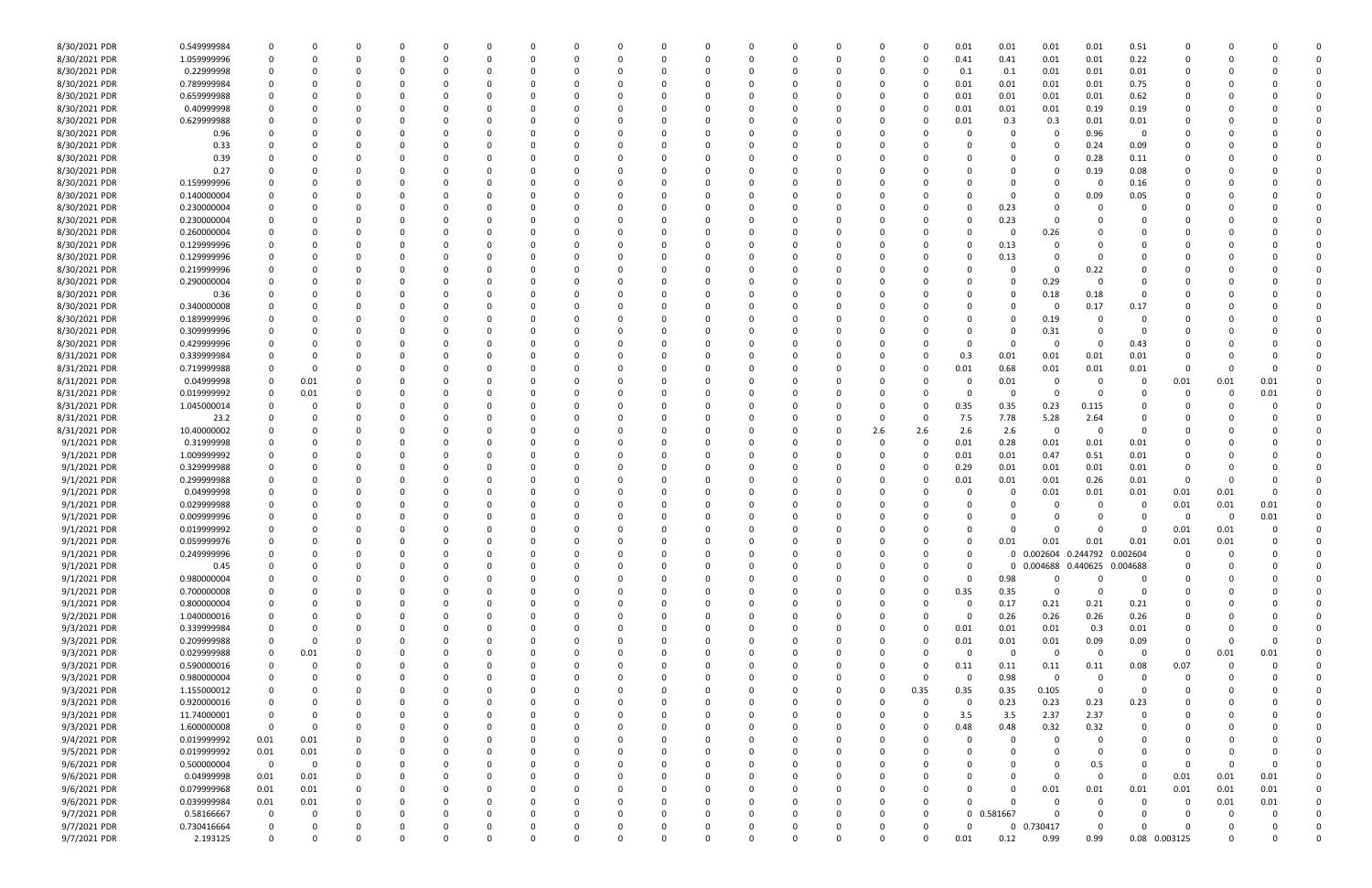| 9/7/2021 PDR                 | 0.374374996                |               |          |          |          |          |   |          |              |          |          |          |   |   |          | 0                       | 0.01  | 0.01         | 0.12         | 0.12        | 0.11          | 0.004375       |          |          |  |
|------------------------------|----------------------------|---------------|----------|----------|----------|----------|---|----------|--------------|----------|----------|----------|---|---|----------|-------------------------|-------|--------------|--------------|-------------|---------------|----------------|----------|----------|--|
| 9/7/2021 PDR                 | 3.169999996                | 0             | 0        |          |          |          |   | 0        |              |          |          |          |   |   |          | 0<br>0                  | 0.01  | 0.01         | 1.04         | 1.04        | 1.03          | 0.04           |          |          |  |
| 9/7/2021 PDR                 | 1.230624988                |               |          |          |          |          |   |          |              |          |          |          |   |   |          | 0                       | 0.01  | 0.01         | 0.6          | 0.6         | 0.01          | 0.000625       |          |          |  |
| 9/7/2021 PDR                 | 1.086250012                | 0             |          |          |          |          |   | -0       |              |          |          |          |   |   |          | 0                       | 0.11  | 0.23         | 0.29         | 0.29        | 0.16          | 0.00625        |          |          |  |
| 9/7/2021 PDR                 | 0.810624988                | 0             |          |          |          |          |   |          |              |          |          |          |   |   |          | 0                       | 0.01  | 0.01         | 0.39         | 0.39        | 0.01          | 0.000625       |          |          |  |
| 9/7/2021 PDR                 | 0.029999988                | 0.01          | 0.01     |          |          |          |   |          |              |          |          |          |   |   |          |                         |       | O            |              | 0           |               |                |          | 0.01     |  |
| 9/7/2021 PDR                 | 0.029999988                | 0.01          | 0.01     |          |          |          |   |          |              |          |          |          |   |   |          |                         |       |              |              | 0           |               |                |          | 0.01     |  |
| 9/7/2021 PDR                 | 1.262499991                | 0             |          |          |          |          |   |          |              |          |          |          |   |   |          |                         |       | 0            | 0.7575       | 0.505       |               |                |          |          |  |
| 9/7/2021 PDR                 | 0.374999986                |               |          |          |          |          |   |          |              |          |          |          |   |   |          |                         |       | 0            | 0.225        | 0.15        |               |                |          |          |  |
| 9/7/2021 PDR                 | 0.312499995                |               |          |          |          |          |   |          |              |          |          |          |   |   |          |                         |       | 0            | 0.1875       | 0.125       |               |                |          |          |  |
| 9/7/2021 PDR                 | 0.199999998                |               |          |          |          |          |   |          |              |          |          |          |   |   |          |                         |       |              | 0            | 0.2         |               |                |          |          |  |
| 9/7/2021 PDR                 | 0.504999996                |               |          |          |          |          |   |          |              |          |          |          |   |   |          |                         |       | O            | 0.33         | 0.175       | <sup>0</sup>  |                |          |          |  |
| 9/7/2021 PDR                 | 0.72                       |               |          |          |          |          |   |          |              |          |          |          |   |   |          |                         |       | $\Omega$     | 0.47         | 0.25        |               |                |          |          |  |
| 9/7/2021 PDR                 | 0.56999999                 |               |          |          |          |          |   |          |              |          |          |          |   |   |          |                         |       | 0.095        | 0.285        | 0.19        |               |                |          |          |  |
| 9/7/2021 PDR                 | 0.56999999                 |               |          |          |          |          |   |          |              |          |          |          |   |   |          | 0                       |       | 0.095        | 0.285        | 0.19        |               |                |          |          |  |
| 9/7/2021 PDR                 | 1.517499991                |               |          |          |          |          |   |          |              |          |          |          |   |   |          | 0                       |       | 0.2225       | 0.85         | 0.445       |               |                |          |          |  |
| 9/7/2021 PDR                 | 1.612499995                |               |          |          |          |          |   |          |              |          |          |          |   |   |          | n                       |       | 0.2375       | 0.9          | 0.475       |               |                |          |          |  |
| 9/7/2021 PDR                 | 0.680000001                |               |          |          |          |          |   |          |              |          |          |          |   |   |          | 0                       |       |              | 0.38         |             |               |                |          |          |  |
| 9/7/2021 PDR                 | 0.575000001                |               |          |          |          |          |   |          |              |          |          |          |   |   |          | 0                       |       | 0.1<br>0.085 | 0.32         | 0.2<br>0.17 |               |                |          |          |  |
| 9/7/2021 PDR                 | 1.524999988                |               |          |          |          |          |   |          |              |          |          |          |   |   |          | 0                       |       | 0.225        | 0.85         | 0.45        |               |                |          |          |  |
| 9/7/2021 PDR                 |                            |               |          |          |          |          |   |          |              |          |          |          |   |   |          |                         |       |              |              | 0.475       |               |                |          |          |  |
|                              | 1.612499995<br>0.612499999 |               |          |          |          |          |   |          |              |          |          |          |   |   |          | 0<br>0                  |       | 0.2375       | 0.9          |             |               |                |          |          |  |
| 9/7/2021 PDR                 |                            |               |          |          |          |          |   |          |              |          |          |          |   |   |          |                         |       | 0.0875       | 0.35         | 0.175       |               |                |          |          |  |
| 9/7/2021 PDR                 | 0.577499992<br>0.612499999 |               |          |          |          |          |   | -0       |              |          |          |          |   |   |          | 0                       |       | 0.0825       | 0.33         | 0.165       |               |                |          |          |  |
| 9/7/2021 PDR                 |                            |               |          |          |          |          |   |          |              |          |          |          |   |   |          | 0                       |       | 0.0875       | 0.35         | 0.175       |               |                |          |          |  |
| 9/7/2021 PDR                 | 1.102499993                |               |          |          |          |          |   |          |              |          |          |          |   |   |          | 0                       |       | 0.1575       | 0.63         | 0.315       |               |                |          |          |  |
| 9/7/2021 PDR                 | 1.049999992                |               |          |          |          |          |   |          |              |          |          |          |   |   |          | 0                       |       | 0.15         | 0.6          | 0.3         |               |                |          |          |  |
| 9/7/2021 PDR                 | 1.4                        |               |          |          |          |          |   |          |              |          |          |          |   |   |          | 0                       |       | 0.2          | 0.8          | 0.4         | $\Omega$      |                |          |          |  |
| 9/7/2021 PDR                 | 1.94562499                 |               |          |          |          |          |   |          |              |          |          |          |   |   |          |                         |       | 0.425        | 0.85         | 0.425       | 0.2125        | 0.033125       |          |          |  |
| 9/7/2021 PDR                 | 0.799999992                |               |          |          |          |          |   | -0       |              |          |          |          |   |   |          |                         |       | 0.2          | 0.4          | 0.2         |               |                |          |          |  |
| 9/7/2021 PDR                 | 0.56499999                 |               |          |          |          |          |   |          |              |          |          |          |   |   |          | 0                       |       |              | 0.37         | 0.195       |               |                |          |          |  |
| 9/7/2021 PDR                 | 1.732499981                |               |          |          |          |          |   |          |              |          |          |          |   |   |          | 0                       |       | 0.3825       | 0.9          | 0.45        |               |                |          |          |  |
| 9/7/2021 PDR                 | 1.369999992                |               |          |          |          |          |   |          |              |          |          |          |   |   |          | 0                       |       | 0.32         | 0.7          | 0.35        |               |                |          |          |  |
| 9/7/2021 PDR                 | 1.539999989                |               |          |          |          |          |   |          |              |          |          |          |   |   |          | 0                       |       | 0.34         | 0.8          | 0.4         |               |                |          |          |  |
| 9/7/2021 PDR                 | 0.094999998                |               |          |          |          |          |   |          |              |          |          |          |   |   |          | 0                       |       | 0.045521     | 0.049479     | 0           |               |                |          |          |  |
| 9/7/2021 PDR                 | 0.798958326                |               |          |          |          |          |   |          |              |          |          |          |   |   |          | C.                      |       | 0            | 0.398958     | 0.4         |               |                |          |          |  |
| 9/7/2021 PDR                 | 1.2                        |               |          |          |          |          |   |          |              |          |          |          |   |   |          | C.                      |       | 0            | 0.6          | 0.6         |               |                |          |          |  |
| 9/7/2021 PDR                 | 15.53500001                |               |          |          |          |          |   |          |              |          |          |          |   |   |          | 0                       | 1.825 | 3.65         | 5.03         | 5.03        | $\Omega$      |                |          |          |  |
| 9/8/2021 PDR                 | 0.509999988                |               |          |          |          |          |   |          |              |          |          |          |   |   |          | C.                      | 0.24  | 0.24         | 0.01         | 0.01        | 0.01          |                |          |          |  |
| 9/8/2021 PDR                 | 2.929999992                |               |          |          |          |          |   |          |              |          |          |          |   |   |          |                         | 0.52  | 0.52         | 0.63         | 0.63        | 0.63          |                |          |          |  |
| 9/8/2021 PDR                 | 0.430014209                |               |          |          |          |          |   |          |              |          |          |          |   |   |          | 1.42E-05<br>0           | 0.01  | 0.01         | 0.01         | 0.01        | 0.39          |                |          |          |  |
| 9/8/2021 PDR                 | 0.389999988                | $\mathbf 0$   |          |          |          |          |   |          |              |          |          |          |   |   |          | $\Omega$                | 0.18  | 0.18         | 0.01         | 0.01        | $0.01\,$      | ∩              |          |          |  |
| 9/8/2021 PDR                 | 0.309999996                | 0             | $\Omega$ | $\Omega$ | $\Omega$ | $\Omega$ | O | 0        | $\Omega$     | $\Omega$ | $\Omega$ | $\Omega$ | 0 | 0 |          | 0<br>$\Omega$           | 0.14  | 0.14         | 0.01         | 0.01        | 0.01          | 0              | $\Omega$ |          |  |
| 9/8/2021 PDR                 | 0.069999996                | 0             | 0        | 0        | 0        | 0        |   | 0        | $\Omega$     | 0        |          |          | 0 | 0 |          | $\Omega$<br>$\Omega$    | 0.01  | 0.01         | 0.02         | 0.02        | 0.01          | 0              | -0       |          |  |
| 9/8/2021 PDR                 | 0.090002741                | 0             | $\Omega$ |          |          |          |   | 0        |              |          |          |          | 0 |   | $\Omega$ | $\mathbf 0$<br>2.75E-06 | 0.01  | 0.01         | 0.01         | 0.01        | 0.05          |                |          |          |  |
| 9/8/2021 PDR                 | 0.36                       | 0             |          | O        |          |          |   | 0        | $\Omega$     | 0        |          |          | 0 |   | 0        | $\Omega$<br>0           | 0.11  | 0.11         | 0.01         | 0.12        | 0.01          | 0              |          |          |  |
| 9/8/2021 PDR                 | 5.930000004                | 0             | 0        |          |          |          |   | 0        | 0            |          |          |          | 0 |   |          | 0<br>0                  | 1.31  | 1.31         | 1.08         | 1.15        | 1.08          | 0              |          |          |  |
| 9/8/2021 PDR                 | 0.990004589                | $\mathbf 0$   | $\Omega$ |          |          |          |   | $\Omega$ |              |          |          |          |   |   | $\Omega$ | $\mathbf 0$<br>4.59E-06 | 0.15  | 0.23         | 0.29         | 0.16        | 0.16          | $\overline{0}$ | -0       |          |  |
| 9/8/2021 PDR                 | 0.079999968                | 0.01          | 0.01     | 0        |          |          |   | 0        |              |          |          |          | 0 |   |          | $\Omega$<br>0           |       | 0            | 0.01         | 0.01        | $0.01\,$      | 0.01           | 0.01     | $0.01\,$ |  |
| 9/8/2021 PDR                 | 0.089999964                | 0.01          | 0.01     | 0        | 0        |          |   | 0        | 0            | 0        |          |          | 0 |   |          | 0<br>0                  |       | 0.01         | 0.01         | 0.01        | 0.01          | 0.01           | 0.01     | 0.01     |  |
| 9/8/2021 PDR                 | 3.49999998                 | $\mathbf 0$   | $\Omega$ |          |          |          |   | 0        | 0            | 0        |          |          |   |   |          | 0<br>0                  | 0.7   | 0.7          | 0.7          | 0.7         | 0.7           | $\mathbf 0$    | 0        |          |  |
| 9/8/2021 PDR                 | 0.579999984                | $\mathbf 0$   | $\Omega$ |          |          |          |   | 0        |              |          |          |          | 0 |   |          | 0<br>0                  |       | 0.075        | 0.225        | $\mathbf 0$ | 0.28          |                |          |          |  |
| 9/8/2021 PDR                 | 1.969999992                | 0             | 0        | 0        |          |          |   | 0        | 0            | 0        |          |          | 0 |   |          | 0<br>0                  |       | 0.2525       | 0.7575       | 0           | 0.96          | 0              |          |          |  |
| 9/8/2021 PDR                 | 0.489999996                | 0             | $\Omega$ |          |          |          |   | 0        | 0            |          |          |          |   |   |          | 0<br>0                  |       | 0.0625       | 0.1875       | 0           | 0.24          |                |          |          |  |
| 9/8/2021 PDR                 | 0.470000001                | $\mathbf 0$   | $\Omega$ |          |          |          |   | $\Omega$ | <sup>0</sup> | $\Omega$ |          |          | 0 |   |          | 0<br>0                  |       | 0.095        | 0.375        | 0           |               |                |          |          |  |
| 9/8/2021 PDR                 |                            | 0             | 0        |          |          |          |   | 0        | 0            | 0        |          |          | 0 |   |          | 0<br>$\Omega$           |       | 0.095        | 0.375        | 0           |               |                |          |          |  |
|                              | 0.470000001                |               |          |          |          |          |   | 0        | 0            | 0        |          |          |   |   |          | 0<br>0                  |       | 0.03         | 0.1175       | 0           | $\Omega$      |                |          |          |  |
| 9/8/2021 PDR                 | 0.147499998                | 0             | $\Omega$ |          |          |          |   |          |              |          |          |          |   |   |          |                         |       | 0.0875       |              |             |               |                |          |          |  |
| 9/8/2021 PDR                 | 0.432500001                | 0             | 0        |          |          |          |   | 0        |              |          |          |          | 0 |   |          | 0<br>0                  |       |              | 0.345        | 0           |               |                |          |          |  |
| 9/8/2021 PDR                 | 0.419999997                | $\mathbf 0$   |          |          |          |          |   | 0        |              |          |          |          |   |   |          | $\Omega$<br>0           |       | 0.085        | 0.335        | 0           |               |                |          |          |  |
| 9/8/2021 PDR                 | 1.112499996                | $\mathbf 0$   |          |          |          |          |   | 0        |              |          |          |          | 0 |   |          | 0<br>0                  |       | 0.225        | 0.8875       | $\Omega$    |               |                |          |          |  |
| 9/8/2021 PDR                 | 0.972499998                | 0             | 0        |          |          |          |   | 0        |              | $\Omega$ |          |          | 0 |   |          | 0<br>0                  |       | 0.14         | 0.5525       | 0.28        | $\Omega$      |                |          |          |  |
| 9/8/2021 PDR                 | 1.862499993                | 0             | $\Omega$ |          |          |          |   | 0        | <sup>0</sup> |          |          |          | 0 |   |          | $\Omega$<br>0           |       | 0.2375       | 0.7125       | 0.9125      | $\Omega$      |                |          |          |  |
| 9/8/2021 PDR                 | 1.189999998                | 0             | $\Omega$ |          |          |          |   | $\Omega$ | 0            |          |          |          | 0 |   |          | 0<br>0                  |       | 0.2          | 0.79         | 0.2         | $\Omega$      |                |          |          |  |
| 9/8/2021 PDR                 | 0.252499998                | 0             |          |          |          |          |   | 0        |              |          |          |          | 0 |   |          | 0<br>0                  |       | 0.0425       | 0.1675       | 0.0425      |               |                |          |          |  |
| 9/8/2021 PDR<br>9/8/2021 PDR | 0.784999998<br>0.459999999 | 0<br>$\Omega$ |          |          |          |          |   | 0        |              |          |          |          |   |   |          | 0                       |       | 0.1          | 0.3<br>0.365 | 0.385       | 0<br>$\Omega$ |                |          |          |  |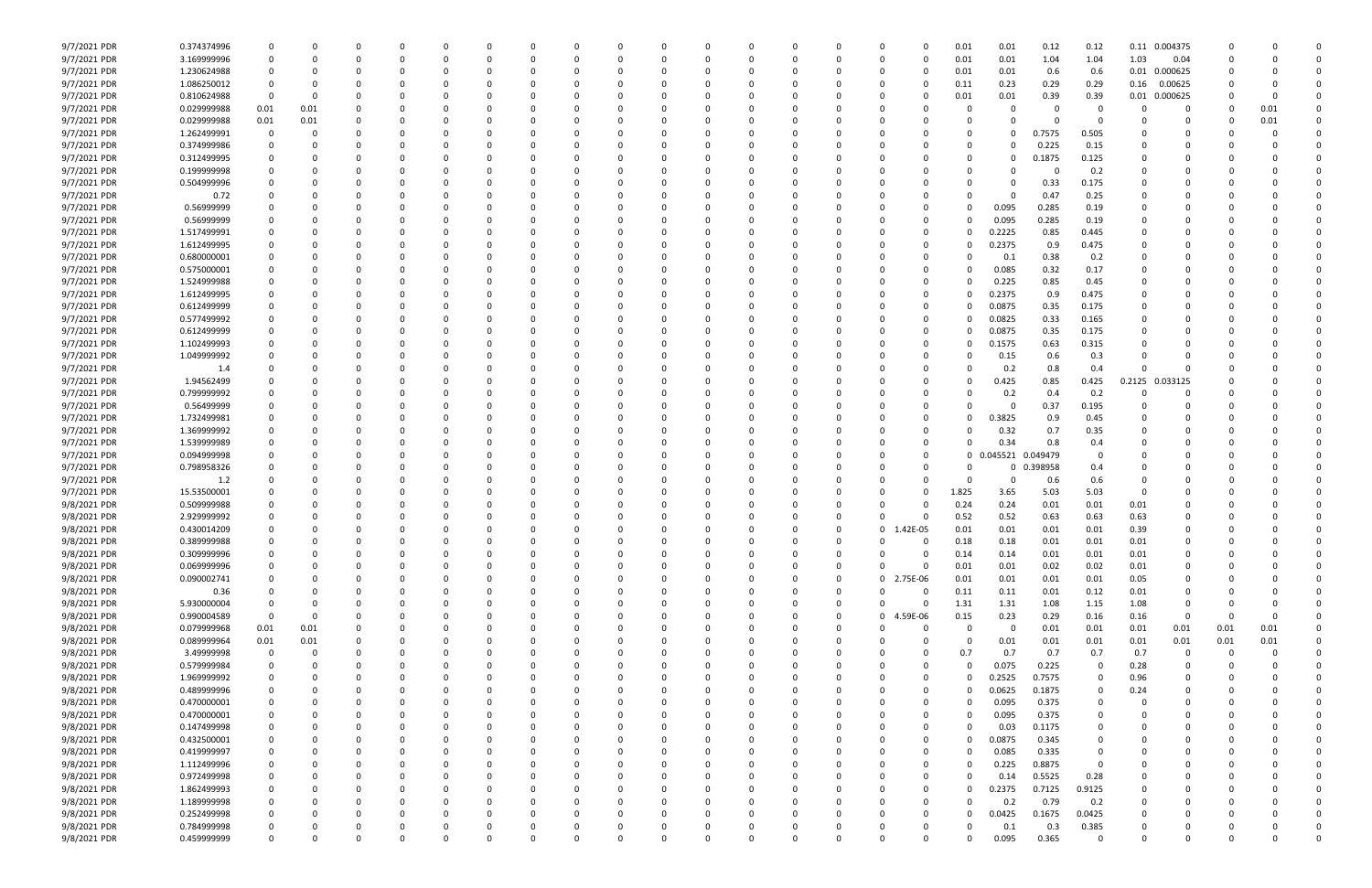| 9/8/2021 PDR  | 0.737499996 |             | 0        |          |   |          |          |          |          |   |   |          |      |          |             |          | 0.095    | 0.285                        | 0.3575      |             |          |          |      |  |
|---------------|-------------|-------------|----------|----------|---|----------|----------|----------|----------|---|---|----------|------|----------|-------------|----------|----------|------------------------------|-------------|-------------|----------|----------|------|--|
| 9/8/2021 PDR  | 0.777499992 |             | 0        |          |   |          | $\Omega$ |          |          |   |   |          |      | $\Omega$ | O           |          | 0.1      | 0.3                          | 0.3775      | $\Omega$    |          |          |      |  |
| 9/8/2021 PDR  | 1.219999998 |             |          |          |   |          |          |          |          |   |   |          |      |          |             |          | 0.2      | 0.78                         | 0.24        | 0           |          |          |      |  |
| 9/8/2021 PDR  | 0.40999998  |             |          |          |   |          | -0       |          |          |   |   |          |      |          |             |          | 0.035    | 0.14                         | 0.105       | 0.13        |          |          |      |  |
|               |             |             |          |          |   |          |          |          |          |   |   |          |      |          |             |          |          |                              |             |             |          |          |      |  |
| 9/8/2021 PDR  | 2.324999988 |             |          |          |   |          | -0       |          |          |   |   |          |      |          | 0           |          | 0.2375   | 0.7125                       | 0.475       | 0.9         | -0       |          |      |  |
| 9/8/2021 PDR  | 0.679999992 |             |          |          |   |          |          |          |          |   |   |          |      |          | 0.1         | 0.09     | 0.12     | 0.12                         | 0.11        | 0.07        | 0.07     |          |      |  |
| 9/8/2021 PDR  | 0.015833331 |             |          |          |   |          |          |          |          |   |   |          |      |          |             |          | 0        | 0.013854                     | 0.001979    | $\Omega$    |          |          |      |  |
| 9/8/2021 PDR  | 2.4         |             |          |          |   |          |          |          |          |   |   |          |      |          |             | - 0      | 0.6      | 0.6                          | 0.6         | 0.6         |          |          |      |  |
| 9/8/2021 PDR  | 19.7675     |             |          |          |   |          |          |          |          |   |   |          |      |          | 0           | 2.2625   | 4.525    | 6.49                         | 6.49        | 0           |          |          |      |  |
| 9/8/2021 PDR  | 15.53500001 |             |          |          |   |          |          |          |          |   |   |          |      |          | 0           | 1.825    | 3.65     | 5.03                         | 5.03        |             |          |          |      |  |
|               |             |             |          |          |   |          |          |          |          |   |   |          |      |          |             |          |          |                              |             |             |          |          |      |  |
| 9/8/2021 PDR  | 2.300000004 |             |          |          |   |          |          |          |          |   |   |          |      |          |             | - 0      | 0        | 2.3                          | 0           |             |          |          |      |  |
| 9/8/2021 PDR  | 0.93        |             |          |          |   |          |          |          |          |   |   |          |      | 0        |             |          |          | 0.93                         | 0           |             |          |          |      |  |
| 9/8/2021 PDR  | 0.765000012 |             |          |          |   |          | $\Omega$ |          |          |   |   |          |      | - 0      | 0.23        | 0.23     | 0.23     | 0.075                        | 0           |             |          |          |      |  |
| 9/8/2021 PDR  | 1.454583333 |             |          |          |   |          |          |          |          |   |   |          |      | - 0      | $\mathbf 0$ | 454583   | $\Omega$ |                              | 0           | $\Omega$    |          |          |      |  |
| 9/9/2021 PDR  | 0.04999998  |             |          |          |   |          |          |          |          |   |   |          |      |          | 0           | 0.01     | 0.01     | 0.01                         | 0.01        | 0.01        |          |          |      |  |
| 9/9/2021 PDR  | 1.109999988 |             |          |          |   |          |          |          |          |   |   |          |      |          | 0           | 0.42     | 0.42     | 0.01                         | 0.01        | 0.25        |          |          |      |  |
| 9/9/2021 PDR  | 0.34999998  |             |          |          |   |          | $\Omega$ |          |          |   |   |          |      |          | 0           | 0.01     | 0.01     | 0.16                         | 0.16        | 0.01        |          |          |      |  |
|               |             |             |          |          |   |          |          |          |          |   |   |          |      |          |             |          |          |                              |             |             |          |          |      |  |
| 9/9/2021 PDR  | 0.329999988 |             |          |          |   |          |          |          |          |   |   |          |      |          |             | 0.1      | 0.1      | 0.01                         | 0.01        | 0.11        |          |          |      |  |
| 9/9/2021 PDR  | 1.170000012 |             |          |          |   |          |          |          |          |   |   |          |      |          | 0           | 0.26     | 0.26     | 0.32                         | 0.32        | 0.01        |          |          |      |  |
| 9/9/2021 PDR  | 0.76999998  |             |          |          |   |          |          |          |          |   |   |          |      |          | 0           | 0.01     | 0.01     | 0.01                         | 0.37        | 0.37        |          |          |      |  |
| 9/9/2021 PDR  | 1.69999998  |             |          |          |   |          |          |          |          |   |   |          |      |          | 0           | 0.01     | 0.01     | 0.64                         | 0.52        | 0.52        |          |          |      |  |
| 9/9/2021 PDR  | 1.329999996 |             |          |          |   |          |          |          |          |   |   |          |      |          | 0           | 0.01     | 0.01     | 0.65                         | 0.65        | 0.01        |          |          |      |  |
| 9/9/2021 PDR  | 12.58999998 |             |          |          |   |          |          |          |          |   |   |          |      |          | 0           | 0.01     |          |                              |             |             |          |          |      |  |
|               |             |             |          |          |   |          |          |          |          |   |   |          |      |          |             |          | 0.01     | 6.28                         | 6.28        | 0.01        |          |          |      |  |
| 9/9/2021 PDR  | 3.019999992 |             |          |          |   |          |          |          |          |   |   |          |      |          | 0           | 0.84     | 0.84     | 0.64                         | 0.01        | 0.69        |          |          |      |  |
| 9/9/2021 PDR  | 1.869999996 |             |          |          |   |          |          |          |          |   |   |          |      |          |             | 0.43     | 0.36     | 0.36                         | 0.36        | 0.36        |          |          |      |  |
| 9/9/2021 PDR  | 1.049999988 |             |          |          |   |          |          |          |          |   |   |          |      |          | 0           | 0.51     | 0.51     | 0.01                         | 0.01        | 0.01        |          |          |      |  |
| 9/9/2021 PDR  | 2.079999996 |             |          |          |   |          |          |          |          |   |   |          |      |          | 0           | 0.48     | 0.48     | 0.48                         | 0.48        | 0.16        |          |          |      |  |
| 9/9/2021 PDR  | 0.669999984 |             |          |          |   |          |          |          |          |   |   |          |      |          | 0           | 0.25     | 0.25     | 0.01                         | 0.15        | 0.01        |          |          |      |  |
| 9/9/2021 PDR  | 0.859999992 | 0           |          |          |   |          | $\Omega$ |          |          |   |   |          |      |          | O           | 0.36     | 0.36     | 0.01                         | 0.12        | 0.01        |          |          |      |  |
|               |             |             |          |          |   |          |          |          |          |   |   |          |      |          |             |          |          |                              |             |             |          |          |      |  |
| 9/9/2021 PDR  | 6.729999996 | $\Omega$    | $\Omega$ |          |   |          | -0       |          |          |   |   |          |      | 0        | O           | 0.01     | 1.68     | 1.68                         | 1.68        | 1.68        |          |          |      |  |
| 9/9/2021 PDR  | 0.029999988 | 0.01        | 0.01     |          |   |          |          |          |          |   |   |          |      | 0        | O           | - 0      | 0        | 0                            | 0           | $\Omega$    |          |          | 0.01 |  |
| 9/9/2021 PDR  | 0.880000032 | $\Omega$    |          |          |   |          |          |          |          |   |   |          | 0.11 | 0.11     | 0.11        | 0.11     | 0.11     | 0.11                         | 0.11        | 0.11        |          |          |      |  |
| 9/9/2021 PDR  | 1.120000032 |             |          |          |   |          |          |          |          |   |   |          | 0.14 | 0.14     | 0.14        | 0.14     | 0.14     | 0.14                         | 0.14        | 0.14        |          |          |      |  |
| 9/9/2021 PDR  | 0.440000004 |             |          |          |   |          |          |          |          |   |   |          |      |          |             |          | -0       | 0.44                         | 0           | - 0         |          |          |      |  |
| 9/9/2021 PDR  | 0.924999987 |             |          |          |   |          |          |          |          |   |   |          |      |          | O           |          | 0.075    | 0.29                         | 0.28        | 0.28        |          |          |      |  |
|               |             |             |          |          |   |          |          |          |          |   |   |          |      |          |             |          |          |                              |             |             |          |          |      |  |
| 9/9/2021 PDR  | 0.924999987 |             |          |          |   |          |          |          |          |   |   |          |      |          | 0           |          | 0.075    | 0.29                         | 0.28        | 0.28        |          |          |      |  |
| 9/9/2021 PDR  | 1.185       |             |          |          |   |          |          |          |          |   |   |          |      |          | 0           |          | 0.095    | 0.37                         | 0.36        | 0.36        |          |          |      |  |
| 9/9/2021 PDR  | 1.185       |             |          |          |   |          | - C      |          |          |   |   |          |      |          | 0           |          | 0.095    | 0.37                         | 0.36        | 0.36        |          |          |      |  |
| 9/9/2021 PDR  | 1.185       |             |          |          |   |          |          |          |          |   |   |          |      |          |             |          | 0.095    | 0.37                         | 0.36        | 0.36        |          |          |      |  |
| 9/9/2021 PDR  | 1.185       |             | O        |          |   |          |          |          |          |   |   |          |      |          |             |          | 0.095    | 0.37                         | 0.36        | 0.36        |          |          |      |  |
| 9/9/2021 PDR  | 0.144999999 | $\mathbf 0$ |          |          |   |          |          |          |          |   |   |          |      |          |             |          | 0.03     | 0.115                        | $\mathbf 0$ |             |          |          |      |  |
|               |             |             |          |          |   |          |          |          |          |   |   |          |      |          |             |          |          |                              |             |             |          |          |      |  |
| 9/9/2021 PDR  | 0.489999999 | $\mathbf 0$ | 0        | 0        | 0 | 0        | $\Omega$ | 0        | $\Omega$ | 0 | 0 | 0        |      | 0        | 0           | - 0      | 0.1      | 0.39                         | $\mathbf 0$ | $\Omega$    | 0        | 0        |      |  |
| 9/9/2021 PDR  | 1.099999995 | 0           | 0        | 0        | 0 |          | 0        | 0        | $\Omega$ |   | 0 | 0        |      | 0        | 0           |          | 0.225    | 0.875                        | 0           |             |          |          |      |  |
| 9/9/2021 PDR  | 0.489999999 | $\Omega$    | $\Omega$ |          |   |          | $\Omega$ | 0        |          |   | 0 |          |      | 0        | 0           |          | 0.1      | 0.39                         | $\Omega$    | $\Omega$    |          |          |      |  |
| 9/9/2021 PDR  | 1.042499997 | 0           | 0        |          | 0 |          | $\Omega$ |          | 0        |   | 0 |          |      | 0        | 0           |          | 0.2125   | 0.83                         | 0           |             |          |          |      |  |
| 9/9/2021 PDR  | 0.465       | 0           | 0        |          |   |          | 0        |          |          |   | 0 |          |      |          | 0           |          | 0.095    | 0.37                         | 0           |             |          |          |      |  |
| 9/9/2021 PDR  | 0.33249999  | $\mathbf 0$ | 0        |          |   |          | $\Omega$ | 0        | 0        |   | 0 |          |      | 0        | 0           |          | 0.0275   | 0.105                        | 0.1         | 0.1         | 0        |          |      |  |
|               |             |             |          |          |   |          |          |          |          |   |   |          |      |          |             |          |          |                              |             |             |          |          |      |  |
| 9/9/2021 PDR  | 0.884999997 | 0           | 0        |          |   |          | $\Omega$ |          | 0        |   | 0 |          |      | 0        | 0           |          | 0.07     | 0.275                        | 0.27        | 0.27        | 0        |          |      |  |
| 9/9/2021 PDR  | 1.84250001  | 0           | $\Omega$ |          | 0 |          | 0        |          |          |   | 0 |          |      |          | 0           |          | 0.1475   | 0.575                        | 0.56        | 0.56        |          |          |      |  |
| 9/9/2021 PDR  | 1.777499997 |             | 0        |          |   |          | 0        | 0        |          |   | 0 |          |      | 0        | 0           |          | 0.1425   | 0.555                        | 0.54        | 0.54        |          |          |      |  |
| 9/9/2021 PDR  | 0.204999996 |             | 0        |          |   |          | $\Omega$ |          |          |   | 0 |          |      |          | 0           |          | 0.0425   | 0.1625                       | $\mathbf 0$ | $\Omega$    |          |          |      |  |
| 9/9/2021 PDR  | 0.81999999  |             | 0        |          |   |          | 0        |          |          |   |   |          |      |          | 0           |          | 0.065    | 0.255                        | 0.25        | 0.25        |          |          |      |  |
| 9/9/2021 PDR  | 0.452499999 |             | 0        |          |   |          | 0        |          |          |   | 0 |          |      |          | 0           |          | 0.0925   | 0.36                         | $\mathbf 0$ | $\Omega$    |          |          |      |  |
|               |             |             |          |          |   |          | $\Omega$ |          |          |   |   |          |      |          |             |          |          |                              |             |             |          |          |      |  |
| 9/9/2021 PDR  | 0.032499987 | 0           | 0        |          |   |          |          |          | 0        |   | 0 |          |      | 0        | 0           |          | 0.0025   | 0.01                         | 0.01        | 0.01        | 0        |          |      |  |
| 9/9/2021 PDR  | 0.299999996 |             | 0        | C        | 0 |          | 0        |          | 0        |   | 0 |          |      | 0        | 0           | - 0      | 0.025    | 0.095                        | 0.09        | 0.09        | 0        |          |      |  |
| 9/9/2021 PDR  | 0.679999992 | 0           | 0        | C        | 0 |          | 0        | 0        | 0        |   | 0 |          |      | 0        | 0.1         | 0.09     | 0.12     | 0.12                         | 0.11        | 0.07        | 0.07     |          |      |  |
| 9/9/2021 PDR  | 0.960000012 | $\Omega$    | 0        |          |   |          | $\Omega$ |          |          |   | 0 |          |      | $\Omega$ | 0           |          | 0.32     | 0.32                         | 0.32        | $\Omega$    |          |          |      |  |
| 9/9/2021 PDR  | 0.579999996 |             | 0        |          |   |          | $\Omega$ |          |          |   | 0 |          |      | 0        | 0           |          |          | 0.006042  0.567917  0.006042 |             |             |          |          |      |  |
| 9/9/2021 PDR  | 1.8         |             | 0        |          |   |          | 0        |          |          |   |   |          |      | 0        | 0           |          | 0.6      | 0.6                          | 0.6         | 0           |          |          |      |  |
|               |             | $\Omega$    |          |          |   |          |          |          |          |   |   |          |      |          |             |          |          |                              |             |             |          |          |      |  |
| 9/9/2021 PDR  | 1.920833333 |             | 0        |          |   |          | $\Omega$ |          |          |   | 0 |          |      | 0        | 0           | -0       |          | 0 0.978229 0.942604          |             | $\mathbf 0$ |          |          |      |  |
| 9/9/2021 PDR  | 0.748958334 |             | 0        |          |   |          | $\Omega$ |          |          |   | 0 |          |      |          | 0           | -0       |          | 0 0.396354 0.352604          |             | $\mathbf 0$ |          |          |      |  |
| 9/9/2021 RDRR | 0.75        |             | 0        |          | 0 |          | 0        |          |          |   | 0 |          |      | 0        | 0           |          | $\Omega$ | 0.39                         | 0.36        | 0           |          |          |      |  |
| 9/9/2021 RDRR | 8.259999996 | $\Omega$    | 0        |          | 0 |          | 0        | 0        |          |   | 0 |          |      | 0        | 0           | $\Omega$ | 8.26     | $\Omega$                     | $\mathbf 0$ | $\Omega$    |          |          |      |  |
| 9/9/2021 PDR  | 2.502499989 | 0           | 0        |          |   |          | 0        |          |          |   |   |          |      | 0        | 0           |          | 0.2275   | 0.455                        | 0.91        | 0.91        |          |          |      |  |
| 9/9/2021 PDR  | 9.999999984 | $\Omega$    | $\Omega$ | $\Omega$ | 0 | $\Omega$ | $\Omega$ | $\Omega$ | $\Omega$ |   | 0 | $\Omega$ |      | $\Omega$ | $\Omega$    |          | 2.5      | 2.5                          | 2.5         | 2.5         | $\Omega$ | $\Omega$ |      |  |
|               |             |             |          |          |   |          |          |          |          |   |   |          |      |          |             |          |          |                              |             |             |          |          |      |  |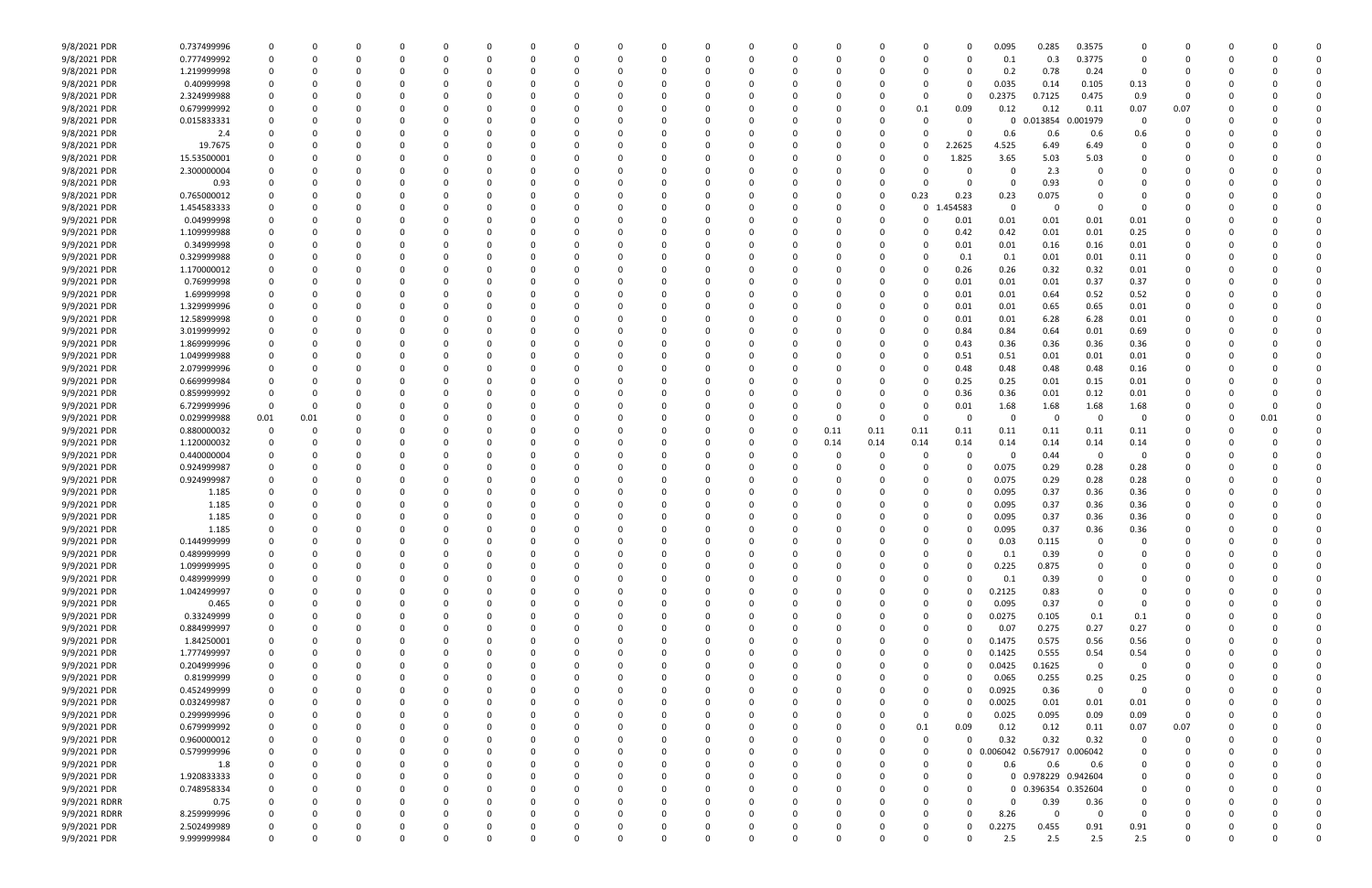| 9/9/2021 RDRR | 12.73       |             |          |          | $\Omega$ | $\Omega$ |          | 0            |          | $\Omega$ |     |          |          |          |          | 0        | 12.73          | $\Omega$ | $\Omega$                | 0              | $\Omega$     |          |          |  |
|---------------|-------------|-------------|----------|----------|----------|----------|----------|--------------|----------|----------|-----|----------|----------|----------|----------|----------|----------------|----------|-------------------------|----------------|--------------|----------|----------|--|
| 9/9/2021 PDR  | 9.36        |             |          |          |          |          |          |              |          |          |     |          |          | -0       |          | $\Omega$ | 2.34           | 2.34     | 2.34                    | 2.34           | <sup>0</sup> |          |          |  |
| 9/9/2021 PDR  | 0.302500011 |             |          |          |          |          |          |              |          |          |     |          |          |          |          | 0        | 0.0275         | 0.055    | 0.11                    | 0.11           |              |          |          |  |
| 9/9/2021 PDR  | 0.522499989 |             |          |          |          |          |          |              |          |          |     |          |          |          |          | 0        | 0.0475         | 0.095    | 0.19                    | 0.19           |              |          |          |  |
| 9/9/2021 PDR  | 2.399999976 |             |          |          |          |          |          |              |          |          |     |          |          | 0        | 0.4      | 0.4      | 0.4            | 0.4      | 0.4                     | 0.4            |              |          |          |  |
|               |             |             |          |          |          |          |          |              |          |          |     |          |          |          |          |          |                |          |                         |                |              |          |          |  |
| 9/9/2021 PDR  | 3.659999976 |             |          |          |          |          |          | -0           |          |          |     |          |          | 0        | 0.61     | 0.61     | 0.61           | 0.61     | 0.61                    | 0.61           | 0            |          |          |  |
| 9/10/2021 PDR | 0.55999998  | $\Omega$    |          |          |          |          |          |              |          |          |     |          |          |          | 0        | 0.01     | 0.01           | 0.01     | 0.01                    | 0.52           | - 0          | -0       |          |  |
| 9/10/2021 PDR | 0.089999964 | 0.01        | 0.01     |          |          |          |          |              |          |          |     |          |          | -0       |          | $\Omega$ | 0.01           | 0.01     | 0.01                    | 0.01           | 0.01         | 0.01     | 0.01     |  |
| 9/10/2021 PDR | 0.679999992 |             |          |          |          |          |          |              |          |          |     |          |          | -0       | 0.1      | 0.09     | 0.12           | 0.12     | 0.11                    | 0.07           | 0.07         |          |          |  |
| 9/10/2021 PDR | 4.239999984 |             |          |          |          |          |          |              |          |          |     |          |          |          |          |          | 1.06           | 1.06     | 1.06                    | 1.06           | 0            |          |          |  |
| 9/10/2021 PDR | 2.64        |             |          |          |          |          |          |              |          |          |     |          |          |          |          | 0        | 0.66           | 0.66     | 0.66                    | 0.66           | 0            |          |          |  |
| 9/10/2021 PDR | 3.639999984 |             |          |          |          |          |          |              |          |          |     |          |          |          |          | 0        | 0.91           | 0.91     | 0.91                    | 0.91           |              |          |          |  |
| 9/10/2021 PDR | 0.800000004 |             |          |          |          |          |          |              |          |          |     |          |          |          |          | O        | 0.2            | 0.21     | 0.21                    | 0.18           |              |          |          |  |
|               |             |             |          |          |          |          |          |              |          |          |     |          |          |          |          |          |                |          |                         |                |              |          |          |  |
| 9/10/2021 PDR | 22.35500001 | $\Omega$    |          |          |          |          |          |              |          |          |     |          |          |          |          | 6.66     | 7.61           | 5.39     | 2.695                   | $\Omega$       | - 0          |          |          |  |
| 9/11/2021 PDR | 0.069999972 | 0.01        | 0.01     |          |          |          |          |              |          |          |     |          |          |          |          | 0        | 0              | 0        | 0.01                    | 0.01           | 0.01         | 0.01     | 0.01     |  |
| 9/11/2021 PDR | 0.75        | $\mathbf 0$ | 0        |          |          |          |          |              |          |          |     |          |          | 0        | 0.13     | 0.15     | 0.11           | 0.12     | 0.12                    | 0.07           | 0.05         | $\Omega$ |          |  |
| 9/12/2021 PDR | 0.069999972 | 0.01        | 0.01     | 0        |          |          |          |              |          |          |     |          |          | 0        |          |          | 0              | 0.01     | 0.01                    | 0.01           | 0.01         | 0.01     |          |  |
| 9/13/2021 PDR | 0.03        |             | 0        |          |          |          |          | <sup>0</sup> |          |          |     |          |          |          |          | $\Omega$ | 0              | 0.03     | $\overline{\mathbf{0}}$ | 0              | 0            |          |          |  |
| 9/13/2021 PDR | 0.579999984 |             |          |          |          |          |          |              |          |          |     |          |          |          |          | 0.01     | 0.01           | 0.01     | 0.01                    | 0.54           |              |          |          |  |
| 9/13/2021 PDR | 0.28999998  |             |          |          |          |          |          |              |          |          |     |          |          | 0        |          | 0.13     | 0.13           | 0.01     | 0.01                    | 0.01           |              |          |          |  |
|               |             |             |          |          |          |          |          |              |          |          |     |          |          |          |          |          |                |          |                         |                |              |          |          |  |
| 9/13/2021 PDR | 0.64999998  |             |          |          |          |          |          |              |          |          |     |          |          |          |          | 0.31     | 0.31           | 0.01     | 0.01                    | 0.01           |              |          |          |  |
| 9/13/2021 PDR | 0.209999988 |             |          |          |          |          |          |              |          |          |     |          |          |          |          | 0.01     | 0.01           | 0.01     | 0.09                    | 0.09           |              |          |          |  |
| 9/13/2021 PDR | 0.149999988 |             |          |          |          |          |          |              |          |          |     |          |          |          |          | 0.01     | 0.01           | 0.01     | 0.01                    | 0.11           |              |          |          |  |
| 9/13/2021 PDR | 0.549999996 |             |          |          |          |          |          |              |          |          |     |          |          | -0       |          | 0.24     | 0.24           | 0.01     | 0.03                    | 0.03           |              |          |          |  |
| 9/13/2021 PDR | 0.500000004 |             |          |          |          |          |          |              |          |          |     |          |          |          |          | 0.01     | 0.02           | 0.43     | 0.02                    | 0.02           | 0            |          |          |  |
| 9/13/2021 PDR | 0.36        | $\Omega$    |          |          |          |          |          |              |          |          |     |          |          |          |          | 0.01     | 0.11           | 0.11     | 0.12                    | 0.01           | - 0          | - 0      |          |  |
| 9/13/2021 PDR | 0.089999964 | 0.01        | 0.01     |          |          |          |          |              |          |          |     |          |          |          |          | 0        | 0.01           | 0.01     | 0.01                    | 0.01           | 0.01         | 0.01     | 0.01     |  |
| 9/13/2021 PDR | 0.699999996 |             |          |          |          |          |          |              |          |          |     |          |          |          |          |          | 0              | 0.7      | 0                       | 0              | 0            |          |          |  |
|               |             |             |          |          |          |          |          |              |          |          |     |          |          |          |          |          |                |          |                         |                |              |          |          |  |
| 9/13/2021 PDR | 0.36        |             |          |          |          |          |          |              |          |          |     |          |          |          |          |          | 0              | 0.36     |                         |                |              |          |          |  |
| 9/13/2021 PDR | 0.36        |             |          |          |          |          |          |              |          |          |     |          |          |          |          |          | 0              | 0.36     |                         |                |              |          |          |  |
| 9/13/2021 PDR | 0.36        |             |          |          |          |          |          |              |          |          |     |          |          |          |          |          | 0              | 0.36     |                         |                |              |          |          |  |
| 9/13/2021 PDR | 0.36        |             |          |          |          |          |          |              |          |          |     |          |          |          |          |          | <sup>0</sup>   | 0.36     |                         |                |              |          |          |  |
| 9/13/2021 PDR | 0.399999996 |             |          |          |          |          |          |              |          |          |     |          |          |          |          |          | <sup>0</sup>   | 0.4      |                         |                |              |          |          |  |
| 9/13/2021 PDR | 0.849999996 |             |          |          |          |          |          |              |          |          |     |          |          |          |          |          | 0              | 0.85     |                         |                |              |          |          |  |
| 9/13/2021 PDR | 0.33        |             |          |          |          |          |          |              |          |          |     |          |          |          |          |          |                | 0.33     |                         |                |              |          |          |  |
| 9/13/2021 PDR | 0.320000004 |             |          |          |          |          |          |              |          |          |     |          |          |          |          | 0        | 0              | 0.32     |                         |                |              |          |          |  |
| 9/13/2021 PDR | 0.320000004 |             |          |          |          |          |          |              |          |          |     |          |          |          |          |          | 0              | 0.32     |                         |                |              |          |          |  |
|               |             |             |          |          |          |          |          |              |          |          |     |          |          |          |          |          |                |          |                         |                |              |          |          |  |
| 9/13/2021 PDR | 0.9         |             |          |          |          |          |          |              |          |          |     |          |          |          |          |          | <sup>0</sup>   | 0.9      |                         |                |              |          |          |  |
| 9/13/2021 PDR | 0.380000004 |             |          |          |          |          |          |              |          |          |     |          |          |          |          |          |                | 0.38     |                         |                |              |          |          |  |
| 9/13/2021 PDR | 0.6         |             |          |          |          |          |          |              |          |          |     |          |          |          |          |          | 0              | 0.6      |                         |                |              |          |          |  |
| 9/13/2021 PDR | 0.219999996 |             |          |          |          |          |          |              |          |          |     |          |          |          |          |          |                | 0.22     |                         |                |              |          |          |  |
| 9/13/2021 PDR | 0.759999996 | $\Omega$    | 0        | $\Omega$ | $\Omega$ | $\Omega$ | $\Omega$ | $\Omega$     | 0        | 0        | - 0 | 0        | $\Omega$ | $\Omega$ |          | $\Omega$ | 0              | 0.76     | $\mathbf 0$             | $\Omega$       | 0            |          |          |  |
| 9/13/2021 PDR | 0.9         | $\Omega$    | 0        | 0        |          | $\Omega$ |          | 0            |          | 0        |     |          |          | 0        |          | 0        | $\Omega$       | 0.9      | $\Omega$                |                | 0            |          |          |  |
| 9/13/2021 PDR | 0.350000004 | $\Omega$    |          | $\Omega$ |          |          |          | <sup>0</sup> |          | $\Omega$ |     |          |          | $\Omega$ |          | $\Omega$ | $\Omega$       | 0.35     | $\Omega$                | 0              | 0            |          |          |  |
| 9/13/2021 PDR | 1.059999996 |             |          |          |          |          |          |              |          |          |     |          |          |          |          | 0        | 0              | 1.06     |                         |                |              |          |          |  |
|               |             |             |          |          |          |          |          |              |          |          |     |          |          |          |          |          |                |          |                         |                |              |          |          |  |
| 9/13/2021 PDR | 1.059999996 |             |          |          |          |          |          |              |          |          |     |          |          | 0        |          | $\Omega$ | 0              | 1.06     |                         |                |              |          |          |  |
| 9/13/2021 PDR | 0.765000012 | 0           |          | C        |          |          |          | 0            |          |          |     |          | 0        | 0        | 0.23     | 0.23     | 0.23           | 0.075    | $\Omega$                | 0              | 0            |          |          |  |
| 9/14/2021 PDR | 1.329999984 | 0           |          |          |          |          |          | 0            |          |          |     |          |          | 0        | 0        | 0.01     | 0.07           | 0.01     | 0.01                    | 1.23           | 0            |          |          |  |
| 9/14/2021 PDR | 0.189999984 | $\mathbf 0$ |          | 0        |          | $\Omega$ |          | $\Omega$     |          | 0        |     |          | 0        | 0        |          | 0.01     | 0.01           | 0.01     | 0.01                    | 0.15           | 0            |          |          |  |
| 9/14/2021 PDR | 1.409999988 | $\mathbf 0$ | 0        | 0        |          | 0        |          | 0            |          | 0        |     |          | 0        | 0        |          | 0.68     | 0.01           | 0.01     | 0.7                     | 0.01           | - 0          | $\Omega$ | $\Omega$ |  |
| 9/14/2021 PDR | 0.089999964 | 0.01        | 0.01     |          |          |          |          |              |          |          |     |          |          | $\Omega$ |          | $\Omega$ | 0.01           | 0.01     | $0.01\,$                | 0.01           | 0.01         | 0.01     | 0.01     |  |
| 9/14/2021 PDR | 1.059999996 | $\mathbf 0$ | 0        |          |          |          |          | 0            |          |          |     |          |          | 0        |          | 0        | $\overline{0}$ | 1.06     | $\overline{\mathbf{0}}$ | 0              | - 0          | $\Omega$ |          |  |
| 9/14/2021 PDR | 1.040000016 | 0           |          | 0        |          |          |          | 0            |          |          |     |          |          | 0        |          | 0        | 0.26           | 0.26     | 0.26                    | 0.26           | 0            |          |          |  |
| 9/15/2021 PDR | 0.339999984 | $\mathbf 0$ |          | $\Omega$ |          |          |          | 0            |          |          |     |          |          |          |          | 0.3      |                | 0.01     | 0.01                    | 0.01           | 0            |          |          |  |
|               |             |             |          |          |          |          |          |              |          |          |     |          |          |          |          |          | 0.01           |          |                         |                |              |          |          |  |
| 9/15/2021 PDR | 0.31999998  | 0           | 0        | 0        |          | $\Omega$ |          | 0            |          | 0        |     |          |          | 0        |          | 0.01     | 0.01           | 0.01     | 0.01                    | 0.28           | 0            | $\Omega$ |          |  |
| 9/15/2021 PDR | 0.059999976 | 0           | 0.01     | 0        |          |          |          | 0            |          |          |     |          |          | 0        |          | $\Omega$ | $\mathbf 0$    | 0.01     | 0.01                    | 0.01           | 0.01         | 0.01     |          |  |
| 9/15/2021 PDR | 0.980000004 | 0           | $\Omega$ |          |          |          |          |              |          |          |     |          |          |          |          | $\Omega$ | 0.98           | $\Omega$ | $\Omega$                | 0              | $\Omega$     | $\Omega$ |          |  |
| 9/15/2021 PDR | 21.655      |             | O        |          |          |          |          |              |          |          |     |          |          | 0        | 0        | 6.81     | 7.3            | 5.03     | 2.515                   | 0              | O            |          |          |  |
| 9/15/2021 PDR | 14.79500001 |             |          |          |          |          |          |              |          |          |     |          |          |          | $\Omega$ | 4.59     | -5             | 3.47     | 1.735                   | 0              |              |          |          |  |
| 9/15/2021 PDR | 1.440000006 |             |          |          |          |          |          |              |          |          |     |          |          | 0        |          | 0.48     | 0.48           | 0.32     | 0.16                    | $\overline{0}$ |              |          |          |  |
| 9/16/2021 PDR | 9.999999984 |             |          |          |          |          |          |              |          |          |     |          |          | 0        |          | $\Omega$ | 2.5            | 2.5      | 2.5                     | $2.5\,$        | 0            |          |          |  |
|               |             |             |          |          |          |          |          |              |          |          |     |          |          |          |          |          |                |          |                         | $\overline{0}$ |              |          |          |  |
| 9/16/2021 PDR | 0.397500003 | 0           |          | 0        |          |          |          |              |          |          |     |          |          | 0        |          | 0.0575   | 0.115          | 0.15     | 0.075                   |                | 0            |          |          |  |
| 9/16/2021 PDR | 0.659999988 |             |          | 0        |          | 0        |          | 0            |          |          |     |          |          | 0        |          | 0.01     | 0.01           | 0.01     | 0.01                    | 0.62           | 0            |          |          |  |
| 9/16/2021 PDR | 0.34999998  | 0           |          |          |          |          |          |              |          | 0        |     |          |          |          |          | 0.01     | 0.01           | 0.31     | 0.01                    | 0.01           |              |          |          |  |
| 9/16/2021 PDR | 1.269999996 | $\Omega$    | 0        | $\Omega$ | $\Omega$ | $\Omega$ | $\Omega$ | $\Omega$     | $\Omega$ | $\Omega$ |     | $\Omega$ | 0        | $\Omega$ |          | 0.01     | 0.01           | 0.01     | 0.62                    | 0.62           | $\mathbf 0$  |          | O        |  |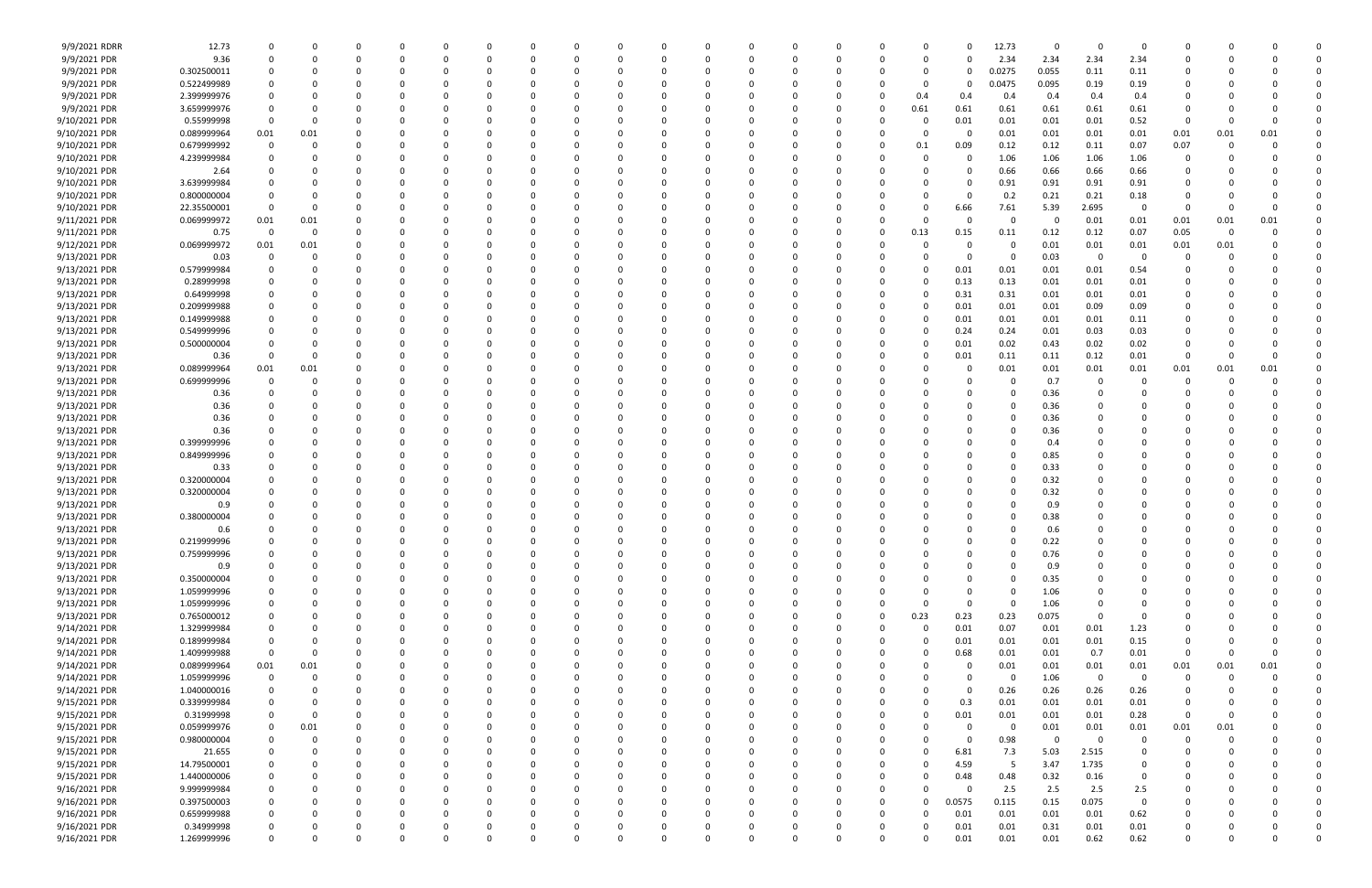| 9/17/2021 PDR | 0.279999984 |             |      |          | 0        |          |          |   |          | - 0      |          |          | 0        | 0            | 0.01   | 0.01        | 0.01     | 0.24                    | 0.01     |          |      |      |  |
|---------------|-------------|-------------|------|----------|----------|----------|----------|---|----------|----------|----------|----------|----------|--------------|--------|-------------|----------|-------------------------|----------|----------|------|------|--|
| 9/17/2021 PDR | 0.299999988 | $\Omega$    |      | -0       |          |          | -0       |   |          |          |          |          | C        | O            | 0.01   | 0.26        | 0.01     | 0.01                    | 0.01     | -0       |      |      |  |
|               |             |             |      |          |          |          |          |   |          |          |          |          |          |              |        |             | - 0      | 0                       |          |          |      |      |  |
| 9/17/2021 PDR | 0.039999984 | 0           | 0.01 |          |          |          |          |   |          |          |          |          |          |              |        | 0           |          |                         | 0        | 0.01     | 0.01 | 0.01 |  |
| 9/17/2021 PDR | 0.089999964 | 0.01        | 0.01 | $\Omega$ |          |          |          |   |          |          |          |          |          |              |        | 0.01        | 0.01     | 0.01                    | 0.01     | 0.01     | 0.01 | 0.01 |  |
| 9/17/2021 PDR | 5.000000004 | 0           |      | 0        |          |          |          |   |          |          |          |          |          |              | 1.5    | 1.7         | 1.2      | 0.6                     | 0        | -C       |      |      |  |
| 9/17/2021 PDR | 1.155000012 |             |      |          |          |          |          |   |          |          |          |          | 0        | 0.35         | 0.35   | 0.35        | 0.105    | 0                       |          |          |      |      |  |
| 9/17/2021 PDR |             |             |      |          |          |          |          |   |          |          |          |          |          | $\Omega$     |        | 0.24        |          | 0.18                    |          |          |      |      |  |
|               | 0.84        |             |      |          |          |          |          |   |          |          |          |          |          |              | 0.24   |             | 0.18     |                         |          |          |      |      |  |
| 9/17/2021 PDR | 4.270000002 |             |      |          |          |          |          |   |          |          |          |          |          |              | 1.43   | 1.43        | 0.94     | 0.47                    |          | -0       |      |      |  |
| 9/18/2021 PDR | 0.039999984 | 0.01        | 0.01 |          |          |          |          |   |          |          |          |          |          |              |        | 0           |          | - 0                     | 0        | 0.01     | 0.01 |      |  |
| 9/18/2021 PDR | 0.039999984 | 0.01        | 0.01 |          |          |          |          |   |          |          |          |          |          |              |        | 0           | - 0      | - 0                     | 0        | 0        | 0.01 | 0.01 |  |
|               |             |             |      |          |          |          |          |   |          |          |          |          |          |              |        |             |          |                         |          |          |      |      |  |
| 9/19/2021 PDR | 0.079999968 | 0.01        | 0.01 |          |          |          |          |   |          |          |          |          |          |              |        | 0           | 0.01     | 0.01                    | 0.01     | 0.01     | 0.01 | 0.01 |  |
| 9/19/2021 PDR | 0.069999972 | 0.01        | 0.01 |          |          |          |          |   |          |          |          |          |          |              |        | 0           |          | 0.01                    | 0.01     | 0.01     | 0.01 | 0.01 |  |
| 9/20/2021 PDR | 0.679999992 | 0           |      |          |          |          |          |   |          |          |          |          |          | 0.1          | 0.09   | 0.12        | 0.12     | 0.11                    | 0.07     | 0.07     |      |      |  |
| 9/20/2021 PDR | 0.24        |             |      |          |          |          |          |   |          |          |          |          |          |              | 0.07   | 0.05        | 0.05     | 0.04                    | 0.02     | 0.01     |      |      |  |
|               |             |             |      |          |          |          |          |   |          |          |          |          |          |              |        |             |          | 0                       |          |          |      |      |  |
| 9/20/2021 PDR | 0.33        |             |      |          |          |          |          |   |          |          |          |          |          |              |        | 0           | 0.33     |                         |          |          |      |      |  |
| 9/20/2021 PDR | 1.059999996 |             |      |          |          |          |          |   |          |          |          |          |          |              |        | 0           | 1.06     | - 0                     |          |          |      |      |  |
| 9/20/2021 PDR | 0.909999996 |             |      |          |          |          |          |   |          |          |          |          |          |              |        | 0           | 0.91     | - 0                     |          |          |      |      |  |
| 9/20/2021 PDR | 21.655      |             |      |          |          |          |          |   |          |          |          |          |          |              | 6.81   | 7.3         | 5.03     | 2.515                   | $\Omega$ |          |      |      |  |
|               |             |             |      |          |          |          |          |   |          |          |          |          |          |              |        |             |          |                         |          |          |      |      |  |
| 9/20/2021 PDR | 1.040000016 |             |      |          |          |          |          |   |          |          |          |          |          |              |        | 0.26        | 0.26     | 0.26                    | 0.26     |          |      |      |  |
| 9/20/2021 PDR | 10.445      |             |      |          |          |          |          |   |          |          |          |          |          |              | 3.39   | 3.5         | 2.37     | 1.185                   | 0        |          |      |      |  |
| 9/20/2021 PDR | 2.34        |             |      |          |          |          |          |   |          |          |          |          |          |              |        | -0          | 2.34     | - 0                     | 0        |          |      |      |  |
| 9/20/2021 PDR | 3.992500011 |             |      |          |          |          |          |   |          |          |          |          |          |              |        | 0.4925      | 0.7      | 1.4                     | 1.4      |          |      |      |  |
|               |             |             |      |          |          |          |          |   |          |          |          |          |          |              |        |             |          |                         |          |          |      |      |  |
| 9/20/2021 PDR | 0.339999984 |             |      |          |          |          |          |   |          |          |          |          |          |              | 0.01   | 0.01        | 0.3      | 0.01                    | 0.01     |          |      |      |  |
| 9/20/2021 PDR | 0.61999998  |             |      |          |          |          |          |   |          |          |          |          | 0        |              | 0.01   | 0.01        | 0.01     | 0.01                    | 0.58     |          |      |      |  |
| 9/20/2021 PDR | 0.73999998  |             |      | 0        |          |          |          |   |          |          |          |          | 0        |              | 0.01   | 0.01        | 0.01     | 0.7                     | 0.01     | -0       |      |      |  |
| 9/20/2021 PDR | 0.279999984 |             |      |          |          |          |          |   |          |          |          |          |          |              | 0.24   | 0.01        | 0.01     | 0.01                    | 0.01     | $\Omega$ |      |      |  |
|               |             |             |      |          |          |          |          |   |          |          |          |          |          |              |        |             |          |                         |          |          |      |      |  |
| 9/20/2021 PDR | 0.059999976 | 0.01        | 0.01 |          |          |          |          |   |          |          |          |          |          |              |        | 0           | 0.01     | - 0                     | 0        | 0.01     | 0.01 | 0.01 |  |
| 9/20/2021 PDR | 0.039999984 | 0           | 0.01 |          |          |          |          |   |          |          |          |          |          |              |        | 0           | -0       | - 0                     | 0        | 0.01     | 0.01 | 0.01 |  |
| 9/21/2021 PDR | 0.179999988 |             |      |          |          |          |          |   |          |          |          |          |          |              | 0.01   | 0.14        | 0.01     | 0.01                    | 0.01     | 0        |      |      |  |
| 9/21/2021 PDR | 0.119999988 | 0           |      |          |          |          |          |   |          |          |          |          |          |              | 0.08   | 0.01        | 0.01     | 0.01                    | 0.01     | -0       |      |      |  |
|               |             |             |      |          |          |          |          |   |          |          |          |          |          |              |        |             |          |                         |          |          |      |      |  |
| 9/21/2021 PDR | 0.659999988 |             |      |          |          |          |          |   |          |          |          |          |          |              | 0.01   | 0.01        | 0.01     | 0.01                    | 0.62     |          |      |      |  |
| 9/21/2021 PDR | 0.220000008 |             |      |          |          |          |          |   |          |          |          |          |          |              | 0.01   | 0.05        | 0.05     | 0.08                    | 0.03     |          |      |      |  |
| 9/21/2021 PDR | 0.109999992 |             |      |          |          |          |          |   |          |          |          |          |          |              | 0.01   | 0.03        | 0.03     | 0.03                    | 0.01     |          |      |      |  |
|               |             |             |      |          |          |          |          |   |          |          |          |          |          |              |        |             |          |                         |          |          |      |      |  |
| 9/21/2021 PDR | 1.039999992 |             |      |          |          |          |          |   |          |          |          |          |          |              |        | 0.52        | 0.52     | $\overline{\mathbf{0}}$ | 0        |          |      |      |  |
| 9/21/2021 PDR | 0.189999984 |             |      |          |          |          |          |   |          |          |          |          |          |              | 0.01   | 0.01        | 0.01     | 0.01                    | 0.15     |          |      |      |  |
| 9/21/2021 PDR | 0.15        |             |      | 0        |          |          |          |   |          |          |          |          |          |              | 0.02   | 0.06        | 0.03     | 0.03                    | 0.01     | 0        |      | 0    |  |
| 9/21/2021 PDR | 0.029999988 | 0           | 0.01 |          |          |          |          |   |          |          |          |          |          |              |        | 0           |          | - 0                     | 0        | 0        | 0.01 | 0.01 |  |
|               |             |             |      |          |          |          |          |   |          |          |          |          |          |              |        |             |          |                         |          |          |      |      |  |
| 9/21/2021 PDR | 0.04999998  | 0.01        | 0.01 |          |          |          |          |   |          |          |          |          |          |              |        | $\Omega$    |          |                         | 0        | 0.01     | 0.01 | 0.01 |  |
| 9/21/2021 PDR | 0.470000004 |             |      |          |          |          |          |   |          |          |          |          |          |              |        | $\Omega$    | 0.47     |                         |          |          |      |      |  |
| 9/21/2021 PDR | 0.470000004 | 0           |      | $\Omega$ |          |          |          |   |          |          |          |          |          |              |        | $\Omega$    | 0.47     | $\Omega$                |          |          |      |      |  |
| 9/21/2021 PDR | 0.380000004 |             |      | $\Omega$ |          |          |          |   |          |          |          |          |          |              |        |             | 0.38     |                         |          |          |      |      |  |
|               |             |             |      |          |          |          |          |   |          |          |          |          |          |              |        |             |          |                         |          |          |      |      |  |
| 9/21/2021 PDR | 0.849999996 | 0           | O    | $\Omega$ | 0        | 0        | 0        | 0 | 0        | $\Omega$ | $\Omega$ | $\Omega$ | 0        | 0            |        | $\mathbf 0$ | 0.85     | $\mathbf 0$             | 0        | $\Omega$ |      |      |  |
| 9/21/2021 PDR | 0.290000004 | 0           |      | 0        | 0        |          | $\Omega$ |   | 0        |          | $\Omega$ |          | 0        |              |        | 0           | 0.29     | 0                       |          | 0        |      |      |  |
| 9/21/2021 PDR | 0.849999996 | 0           |      | 0        | $\Omega$ |          | -0       |   | $\Omega$ |          |          |          | 0        |              |        | $\Omega$    | 0.85     |                         |          | - 0      |      |      |  |
| 9/21/2021 PDR | 0.072499998 |             |      |          | 0        |          |          |   |          |          |          |          |          | 0            | 0.0725 | 0           | - 0      |                         |          |          |      |      |  |
|               |             |             |      |          |          |          |          |   |          |          |          |          |          |              |        |             |          |                         |          |          |      |      |  |
| 9/21/2021 PDR | 0.022499997 |             |      |          |          |          |          |   |          |          |          |          |          | 0            | 0.0225 | 0           | - 0      |                         |          |          |      |      |  |
| 9/21/2021 PDR | 0.590000004 | 0           |      | 0        | 0        |          | 0        |   | 0        |          |          |          | 0        |              |        | 0           | 0.59     | 0                       | 0        | 0        |      |      |  |
| 9/21/2021 PDR | 0.36        | 0           |      | 0        | $\Omega$ |          | 0        |   | 0        |          |          |          | 0        |              |        | 0           | 0.36     | 0                       | 0        | 0        |      |      |  |
| 9/21/2021 PDR | 0.9         | 0           |      | 0        | $\Omega$ |          |          |   | $\Omega$ |          | $\Omega$ |          | n        |              |        | $\Omega$    | 0.9      | 0                       |          | 0        |      |      |  |
|               |             |             |      |          |          |          |          |   |          |          |          |          |          |              |        |             |          |                         |          |          |      |      |  |
| 9/21/2021 PDR | 0.57        |             |      | 0        | 0        |          | -0       |   | 0        |          |          |          | 0        |              |        | $\Omega$    | 0.57     | 0                       | 0        | 0        |      |      |  |
| 9/21/2021 PDR | 0.759999996 |             |      |          | 0        |          |          |   |          |          |          |          |          |              |        | 0           | 0.76     |                         |          |          |      |      |  |
| 9/21/2021 PDR | 0.350000004 |             |      |          | 0        |          |          |   |          |          |          |          |          |              |        | 0           | 0.35     | 0                       |          | 0        |      |      |  |
| 9/21/2021 PDR | 0.66        | 0           |      | 0        | 0        |          |          |   | 0        |          |          |          |          |              |        | 0           | 0.66     | 0                       |          | 0        |      |      |  |
|               |             |             |      |          |          |          |          |   |          |          |          |          |          |              |        |             |          |                         |          |          |      |      |  |
| 9/21/2021 PDR | 0.047499999 |             |      |          | 0        |          |          |   |          |          |          |          |          | ი            | 0.0475 | 0           | -0       | $\Omega$                |          |          |      |      |  |
| 9/21/2021 PDR | 0.66        | 0           |      | 0        | O        |          | -0       |   | 0        |          |          |          |          |              |        | 0           | 0.66     | 0                       |          | 0        |      |      |  |
| 9/21/2021 PDR | 0.024999999 | 0           |      | 0        | 0        |          | 0        |   | 0        | 0        | $\Omega$ |          | 0        | 0            | 0.025  | $\Omega$    | $\Omega$ | - 0                     | 0        | 0        |      |      |  |
| 9/21/2021 PDR | 0.989166667 |             |      | 0        | 0        |          | -0       |   |          |          | $\Omega$ |          | 0        | 0            |        | 0 0.329167  | 0.33     | 0.33                    | 0        |          |      |      |  |
|               |             |             |      |          |          |          |          |   |          |          |          |          |          |              |        |             |          |                         |          |          |      |      |  |
| 9/21/2021 PDR | 0.980000004 |             |      |          | O        |          | -0       |   |          |          |          |          | 0        | O            |        | 0.98        | $\Omega$ | 0                       | 0        | - 0      |      |      |  |
| 9/21/2021 PDR | 3.179999988 | 0           |      |          | 0        |          |          |   |          |          |          |          | 0        | 0            | 0      | 1.06        | 1.06     | 1.06                    | 0        |          |      |      |  |
| 9/21/2021 PDR | 2.729999988 | 0           |      |          |          |          |          |   |          |          |          |          |          | <sup>0</sup> |        | 0.91        | 0.91     | 0.91                    | 0        |          |      |      |  |
| 9/21/2021 PDR | 0.717500007 | 0           |      | 0        | $\Omega$ |          | -0       |   | 0        |          |          |          | 0        | 0.0875       | 0.175  | 0.35        | 0.105    | $\mathbf 0$             | 0        | 0        |      |      |  |
|               |             |             |      |          |          |          |          |   |          |          |          |          |          |              |        |             |          |                         |          |          |      |      |  |
| 9/21/2021 PDR | 26.465      | 0           |      | 0        | 0        |          |          |   | 0        |          |          |          | 0        | O            | 7.68   | 9.05        | 6.49     | 3.245                   | 0        | 0        |      |      |  |
| 9/21/2021 PDR | 0.800000004 |             |      |          |          |          |          |   |          |          |          |          |          |              |        | 0.2         | 0.21     | 0.21                    | 0.18     |          |      |      |  |
| 9/21/2021 PDR | 10.445      |             |      |          |          |          |          |   |          |          |          |          |          |              | 3.39   | 3.5         | 2.37     | 1.185                   | 0        |          |      |      |  |
|               |             | $\mathbf 0$ |      | $\Omega$ | $\Omega$ | $\Omega$ | $\Omega$ | 0 | $\Omega$ | $\Omega$ | $\Omega$ | $\Omega$ | $\Omega$ | <sup>0</sup> |        | 1.45        | 1.45     | 1.45                    | 1.45     | 0        | U    | 0    |  |
| 9/21/2021 PDR | 5.799999984 |             |      |          |          |          |          |   |          |          |          |          |          |              |        |             |          |                         |          |          |      |      |  |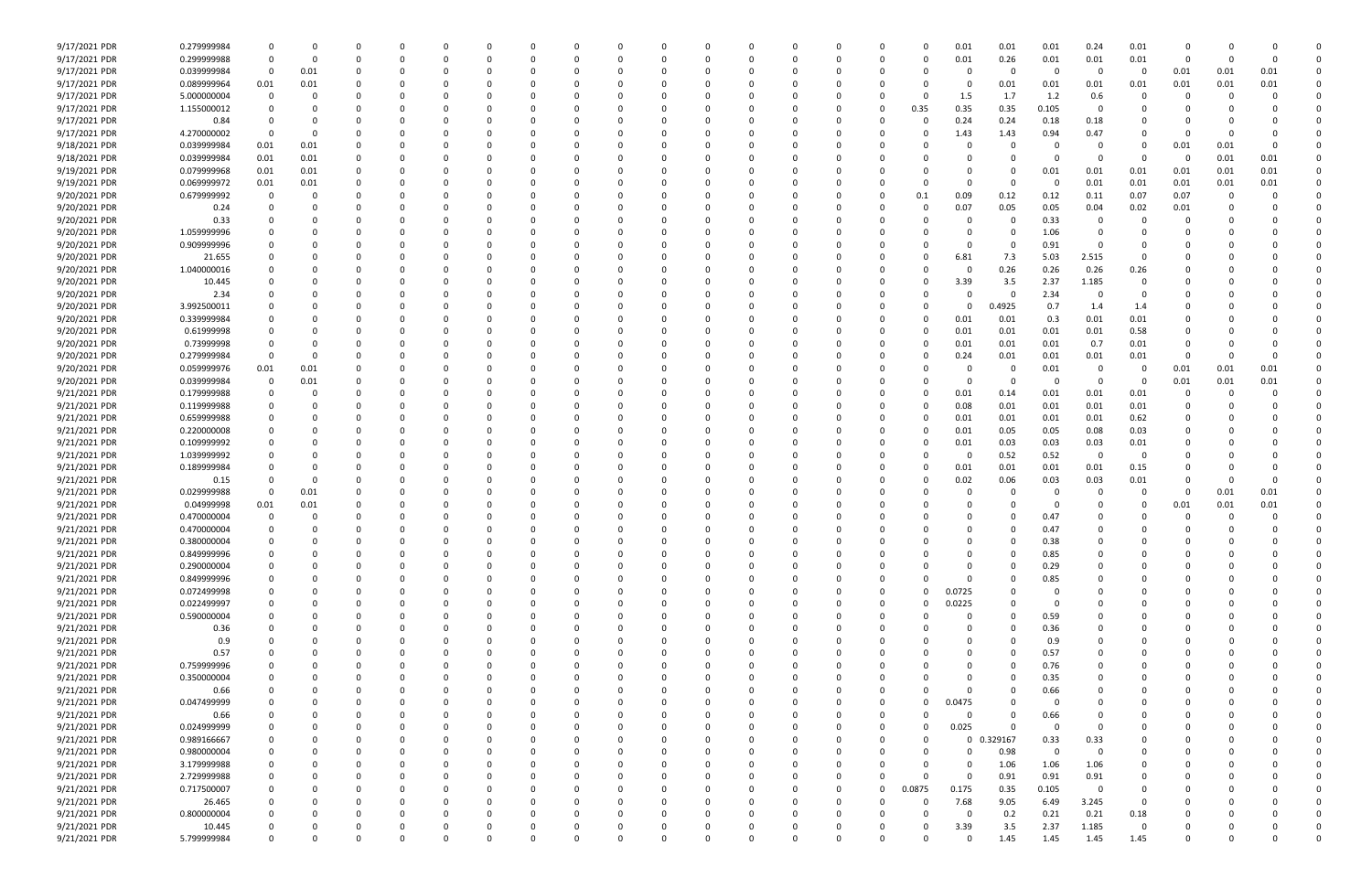| 9/22/2021 PDR                  | 0.359999988                |             |              |          |               |          |              |               |          |          |          |          |          |          |               |                  | 0.01             | 0.01        | 0.01        | 0.01        | 0.32        |                     |          |          |  |
|--------------------------------|----------------------------|-------------|--------------|----------|---------------|----------|--------------|---------------|----------|----------|----------|----------|----------|----------|---------------|------------------|------------------|-------------|-------------|-------------|-------------|---------------------|----------|----------|--|
| 9/22/2021 PDR                  | 0.789999984                |             | <sup>0</sup> |          | $\Omega$      |          |              | <sup>0</sup>  | - 0      |          | $\Omega$ | $\Omega$ |          | 0        | 0             | - 0              | 0.75             | 0.01        | 0.01        | 0.01        | 0.01        | 0                   |          |          |  |
| 9/22/2021 PDR                  | 0.159999984                |             |              |          |               |          |              |               |          |          |          |          |          |          |               |                  | 0.01             | 0.01        | 0.01        | 0.01        | 0.12        |                     |          |          |  |
|                                |                            |             |              |          |               |          |              |               |          |          |          |          |          |          |               |                  |                  |             |             |             |             |                     |          |          |  |
| 9/22/2021 PDR                  | 1.549999992                |             |              |          |               |          |              |               |          |          |          |          |          |          |               |                  | 0.34             | 0.01        | 0.01        | 0.36        | 0.83        |                     |          |          |  |
| 9/22/2021 PDR                  | 0.179999988                |             |              |          |               |          |              |               |          |          |          |          |          |          |               |                  | 0.01             | 0.01        | 0.14        | 0.01        | 0.01        |                     |          |          |  |
| 9/22/2021 PDR                  | 0.169999992                |             |              |          |               |          |              |               |          |          |          |          |          |          |               |                  | 0.04             | 0.05        | 0.01        | 0.04        | 0.03        |                     |          |          |  |
| 9/22/2021 PDR                  | 0.24                       |             |              |          |               |          |              |               |          |          |          |          |          |          |               |                  |                  | 0           | 0           | 0.24        | 0           |                     |          |          |  |
| 9/22/2021 PDR                  | 0.24                       |             |              |          |               |          |              |               |          |          |          |          |          |          |               |                  |                  |             | $\Omega$    | 0.24        | 0           |                     |          |          |  |
| 9/22/2021 PDR                  | 0.24                       |             |              |          |               |          |              |               |          |          |          |          |          |          |               |                  |                  | 0           | 0           | 0.24        | 0           |                     |          |          |  |
|                                |                            |             |              |          |               |          |              |               |          |          |          |          |          |          |               |                  |                  |             |             |             |             |                     |          |          |  |
| 9/22/2021 PDR                  | 0.24                       |             |              |          |               |          |              |               |          |          |          |          |          |          |               |                  |                  |             | $\Omega$    | 0.24        | 0           |                     |          |          |  |
| 9/22/2021 PDR                  | 0.24                       |             |              |          |               |          |              |               |          |          |          |          |          |          |               |                  |                  |             | $\Omega$    | 0.24        | 0           |                     |          |          |  |
| 9/22/2021 PDR                  | 0.24                       |             |              |          |               |          |              |               |          |          |          |          |          |          |               |                  |                  |             | 0           | 0.24        |             |                     |          |          |  |
| 9/22/2021 PDR                  | 0.24                       |             |              |          | - 0           |          |              |               |          |          |          |          |          |          |               |                  |                  | 0           | $\Omega$    | 0.24        | 0           |                     |          |          |  |
| 9/22/2021 PDR                  | 0.21                       |             |              |          |               |          |              |               |          |          |          |          |          |          |               |                  |                  | 0.21        | -0          | - 0         |             |                     |          |          |  |
| 9/22/2021 PDR                  |                            |             |              |          |               |          |              |               |          |          |          |          |          |          |               |                  |                  | 0           |             |             |             |                     |          |          |  |
|                                | 0.36                       |             |              |          |               |          |              |               |          |          |          |          |          |          |               |                  |                  |             | 0           | 0.36        |             |                     |          |          |  |
| 9/22/2021 PDR                  | 0.339999996                |             |              |          |               |          |              |               |          |          |          |          |          |          |               |                  |                  | 0           | 0           | 0.34        |             |                     |          |          |  |
| 9/22/2021 PDR                  | 0.09                       |             |              |          |               |          |              |               |          |          |          |          |          |          |               |                  |                  | 0.09        | 0           |             |             |                     |          |          |  |
| 9/22/2021 PDR                  | 0.159999996                |             |              |          |               |          |              |               |          |          |          |          |          |          |               |                  |                  | 0           | 0.16        |             | 0           |                     |          |          |  |
| 9/22/2021 PDR                  | 0.110000004                |             |              |          |               |          |              |               |          |          |          |          |          |          |               |                  |                  | 0.11        | 0           |             |             |                     |          |          |  |
| 9/22/2021 PDR                  | 0.350000004                |             |              |          |               |          |              |               |          |          |          |          |          |          |               |                  |                  | 0           | $\Omega$    | 0.35        |             |                     |          |          |  |
|                                |                            |             |              |          |               |          |              |               |          |          |          |          |          |          |               |                  |                  |             |             |             |             |                     |          |          |  |
| 9/22/2021 PDR                  | 0.15                       |             |              |          |               |          |              |               |          |          |          |          |          |          |               |                  |                  | 0           | 0           | 0.15        | 0           |                     |          |          |  |
| 9/22/2021 PDR                  | 0.050000004                |             |              |          |               |          |              |               |          |          |          |          |          |          |               |                  |                  | 0           | 0           | - 0         | 0.05        |                     |          |          |  |
| 9/22/2021 PDR                  | 0.159999996                |             |              |          |               |          |              |               |          |          |          |          |          |          |               |                  |                  | 0.16        | 0           |             | 0           |                     |          |          |  |
| 9/22/2021 PDR                  | 0.159999996                |             |              |          |               |          |              |               |          |          |          |          |          |          |               |                  | O                | 0.16        | 0           |             | O           |                     |          |          |  |
| 9/22/2021 PDR                  | 1.207499985                |             |              |          |               |          |              |               |          |          |          |          |          |          |               |                  | 0                | .3525       | 0.38        | 0.285       | 0.19        |                     |          |          |  |
|                                |                            |             |              |          |               |          |              |               |          |          |          |          |          |          |               |                  |                  |             |             |             |             |                     |          |          |  |
| 9/22/2021 PDR                  | 0.24                       |             |              |          |               |          |              |               |          |          |          |          |          |          |               |                  |                  | 0           | 0.24        |             |             |                     |          |          |  |
| 9/22/2021 PDR                  | 0.21                       |             |              |          |               |          |              |               |          |          |          |          |          |          |               |                  |                  | 0           | 0.21        |             |             |                     |          |          |  |
| 9/22/2021 PDR                  | 0.24                       |             |              |          |               |          |              |               |          |          |          |          |          |          |               |                  |                  | 0           | 0.24        |             |             |                     |          |          |  |
| 9/22/2021 PDR                  | 0.110000004                |             |              |          |               |          |              |               |          |          |          |          |          |          |               |                  |                  | O           | 0.11        |             |             |                     |          |          |  |
| 9/22/2021 PDR                  | 0.21                       |             |              |          |               |          |              |               |          |          |          |          |          |          |               |                  |                  |             | 0.21        |             |             |                     |          |          |  |
| 9/22/2021 PDR                  | 0.24                       |             |              |          |               |          |              |               |          |          |          |          |          |          |               |                  |                  |             | 0.24        |             |             |                     |          |          |  |
| 9/22/2021 PDR                  |                            |             |              |          |               |          |              |               |          |          |          |          |          |          |               |                  |                  |             |             |             |             |                     |          |          |  |
|                                | 0.24                       |             |              |          |               |          |              |               |          |          |          |          |          |          |               |                  |                  | 0           | 0.24        |             | 0           |                     |          |          |  |
| 9/22/2021 PDR                  | 0.920000004                |             |              |          |               |          |              |               |          |          |          |          |          |          |               |                  |                  |             | $\Omega$    | 0.92        |             |                     |          |          |  |
| 9/22/2021 PDR                  | 0.009999996                |             |              |          |               |          |              |               |          |          |          |          |          |          |               |                  |                  | O           | $\Omega$    | 0.01        |             |                     |          |          |  |
| 9/22/2021 PDR                  | 0.621666669                |             |              |          |               |          |              |               |          |          |          |          |          |          |               |                  |                  | 0 0.292604  | .329063     |             |             |                     |          |          |  |
| 9/22/2021 PDR                  | 0.299583333                |             |              |          |               |          |              |               |          |          |          |          |          |          |               |                  |                  | 0 0.149583  | 0.15        | $\Omega$    | 0           |                     |          |          |  |
| 9/22/2021 PDR                  | 0.909999996                |             |              |          |               |          |              |               |          |          |          |          |          |          |               |                  | 0                | 0           | 0.91        | $\Omega$    | 0           |                     |          |          |  |
|                                |                            |             |              |          |               |          |              |               |          |          |          |          |          |          |               |                  |                  |             |             |             |             |                     |          |          |  |
| 9/22/2021 PDR                  | 5.799999984                |             |              |          |               |          |              |               |          |          |          |          |          |          |               |                  | O                | 1.45        | 1.45        | 1.45        | 1.45        |                     |          |          |  |
| 9/22/2021 PDR                  | 0.110000004                |             |              |          |               |          |              |               |          |          |          |          |          |          |               |                  |                  | -0          | 0.11        |             |             |                     |          |          |  |
| 9/22/2021 PDR                  | 1.760000004                | $\Omega$    | 0            |          |               |          |              |               |          |          |          |          |          |          |               | 0.48             | 0.48             | 0.48        | 0.32        |             |             |                     |          |          |  |
| 9/23/2021 PDR                  | 0.36                       | 0.18        | 0.18         |          |               |          |              |               |          |          | U        |          |          |          |               |                  | υ                | 0           | 0           | $\Omega$    | - U         |                     |          |          |  |
| 9/23/2021 PDR                  | 1.250000004                | 0           | 0            | $\Omega$ | $\Omega$      | $\Omega$ | $\Omega$     | $\Omega$      | $\Omega$ | 0        | $\Omega$ | $\Omega$ | $\Omega$ | $\Omega$ | $\Omega$      | $\Omega$         | 0.01             | 0.01        | 0.2         | 0.5         | 0.53        | 0                   |          |          |  |
|                                |                            |             |              |          |               |          |              |               |          |          |          |          |          |          |               |                  |                  |             |             |             |             |                     |          |          |  |
| 9/23/2021 PDR                  | 0.189999984                |             | $\Omega$     | $\Omega$ | 0             | $\Omega$ | 0            | 0             | 0        | 0        | 0        | $\Omega$ | $\Omega$ | $\Omega$ | 0             |                  | 0.01             | 0.01        | 0.01        | 0.01        | 0.15        | 0                   |          |          |  |
| 9/23/2021 PDR                  | 0.159999984                |             | 0            |          | 0             |          | 0            | 0             | 0        |          | 0        |          |          | 0        | 0             |                  | 0.01             | 0.01        | 0.01        | 0.12        | 0.01        | 0                   |          |          |  |
| 9/23/2021 PDR                  | 0.13999998                 | $\mathbf 0$ | 0            |          | $\Omega$      | $\Omega$ | 0            | 0             | 0        |          | 0        | $\Omega$ |          | 0        | 0             |                  | 0.01             | 0.04        | 0.04        | 0.04        | 0.01        | $\mathbf 0$         | $\Omega$ | $\Omega$ |  |
| 9/23/2021 PDR                  | 0.04999998                 | 0.01        | 0.01         |          | 0             |          |              | 0             |          |          |          |          |          |          | 0             |                  | 0                | 0           | 0           | - 0         | $\mathbf 0$ | 0.01                | 0.01     | 0.01     |  |
| 9/23/2021 PDR                  | 0.04999998                 | 0.01        | $0.01\,$     |          | $\Omega$      |          | 0            | 0             |          |          |          |          |          |          | 0             |                  | $\Omega$         | 0           | $\mathbf 0$ | $\Omega$    | $\mathbf 0$ | 0.01                | 0.01     | $0.01\,$ |  |
|                                |                            |             |              | $\Omega$ |               |          |              |               |          |          |          |          |          |          |               |                  | 0                |             | $\Omega$    | $\Omega$    | $\Omega$    |                     |          |          |  |
| 9/23/2021 PDR                  | 0.029999988                | 0.01        | 0.01         |          | $\Omega$      |          | 0            | 0             |          |          |          |          |          |          | 0             |                  |                  | 0           |             |             |             | 0                   | 0        | $0.01\,$ |  |
| 9/23/2021 PDR                  | 0.110000004                | $\mathbf 0$ | 0            | 0        | 0             | $\Omega$ | 0            | 0             | 0        |          |          | $\Omega$ |          | 0        | 0             |                  | 0                | 0           | $\mathbf 0$ | 0.11        | 0           | 0                   |          |          |  |
| 9/23/2021 PDR                  | 0.09                       |             | 0            | 0        | 0             | $\Omega$ |              | 0             | 0        |          |          |          |          | 0        | 0             |                  | 0                | 0           | $\mathbf 0$ | 0.09        | 0           | 0                   |          |          |  |
| 9/23/2021 PDR                  | 0.219999996                |             |              |          | 0             | $\Omega$ |              | 0             |          |          |          | $\Omega$ |          |          | 0             |                  | $\Omega$         | $\mathbf 0$ | 0.22        | $\Omega$    | 0           | 0                   |          |          |  |
| 9/23/2021 PDR                  | 1.53                       |             |              |          | 0             |          |              | 0             |          |          |          |          |          |          | -0            |                  | 0                | 0.51        | 0.51        | 0.51        | 0           | O                   |          |          |  |
| 9/23/2021 PDR                  | 0.980000004                |             |              |          | 0             |          | 0            | 0             |          |          |          |          |          |          | 0             |                  | 0                | 0.98        | $\mathbf 0$ | $\Omega$    | 0           | 0                   |          |          |  |
|                                |                            |             |              |          |               |          |              |               |          |          |          |          |          |          |               |                  |                  |             |             |             |             |                     |          |          |  |
| 9/23/2021 PDR                  | 6.300000012                |             | 0            |          | 0             | $\Omega$ | $\Omega$     | 0             |          |          |          | 0        | 0        | 0        | 0             | 1.7              | 1.7              | 1.7         | 1.2         | 0           | $\mathbf 0$ | 0                   |          |          |  |
| 9/23/2021 PDR                  | 0.6                        |             | 0            |          | 0             | $\Omega$ | 0            | 0             | 0        |          | 0        | $\Omega$ |          | 0        | 0             | $\Omega$         | 0                | 0           | 0.6         | 0           | 0           | 0                   |          |          |  |
|                                | 0.909999996                |             | $\Omega$     |          | 0             | $\Omega$ | 0            | 0             | 0        |          | 0        |          |          | 0        | 0             |                  | $\Omega$         | $\mathbf 0$ | 0.91        | $\Omega$    | 0           | 0                   |          |          |  |
| 9/23/2021 PDR                  |                            |             |              |          | $\Omega$      |          | <sup>0</sup> | 0             | 0        |          |          | $\Omega$ |          | 0        | 0             | 2.64             | 2.64             | 2.64        | 1.49        | $\Omega$    | 0           | 0                   |          |          |  |
|                                |                            |             |              |          | 0             |          |              | 0             |          |          |          |          |          | 0        | 0             | $\Omega$         | 0.24             | 0.24        | 0.18        | 0.18        | 0           |                     |          |          |  |
| 9/23/2021 PDR                  | 9.410000004                |             |              |          |               |          |              |               |          |          |          |          |          |          |               |                  |                  |             |             |             |             |                     |          |          |  |
| 9/23/2021 PDR                  | 0.84                       |             |              |          |               |          |              |               |          |          |          |          |          |          | 0             |                  |                  |             |             |             |             |                     |          |          |  |
| 9/23/2021 PDR                  | 26.92999999                |             |              |          | 0             |          |              | 0             |          |          |          |          |          |          |               | 7.3              | 7.3              | 7.3         | 5.03        | $\mathbf 0$ | 0           |                     |          |          |  |
| 9/24/2021 PDR                  | 0.36                       |             |              |          | 0             |          | 0            | 0             |          |          |          |          |          | 0        | 0             |                  | $\Omega$         | 0.09        | 0.09        | 0.09        | 0.09        | 0                   |          |          |  |
| 9/24/2021 PDR                  | 0.320000016                |             |              |          | $\Omega$      |          |              |               |          |          |          |          |          |          |               |                  | 0                | 0.08        | 0.08        | 0.08        | 0.08        | 0                   |          |          |  |
|                                |                            |             |              |          | 0             |          | 0            | <sup>0</sup>  | 0        |          |          |          |          |          | -0            |                  | 0                |             |             |             |             | 0                   |          |          |  |
| 9/24/2021 PDR                  | 0.36                       |             |              | 0        | 0             | $\Omega$ | 0            | 0             | 0        |          |          | $\Omega$ |          |          | 0             |                  | $\Omega$         | 0.09        | 0.09        | 0.09        | 0.09        | 0                   |          |          |  |
| 9/24/2021 PDR                  | 0.12                       |             |              |          |               |          |              |               |          |          |          |          |          |          |               |                  |                  | 0.03        | 0.03        | 0.03        | 0.03        |                     |          |          |  |
| 9/24/2021 PDR<br>9/24/2021 PDR | 0.339999996<br>9.999999984 | $\mathbf 0$ | $\Omega$     | $\Omega$ | 0<br>$\Omega$ | $\Omega$ | $\Omega$     | C<br>$\Omega$ | $\Omega$ | $\Omega$ | $\Omega$ | $\Omega$ | $\Omega$ | $\Omega$ | 0<br>$\Omega$ | 0.06<br>$\Omega$ | 0.04<br>$\Omega$ | 0.04<br>2.5 | 0.05<br>2.5 | 0.06<br>2.5 | 0.06<br>2.5 | 0.03<br>$\mathbf 0$ | $\Omega$ | $\Omega$ |  |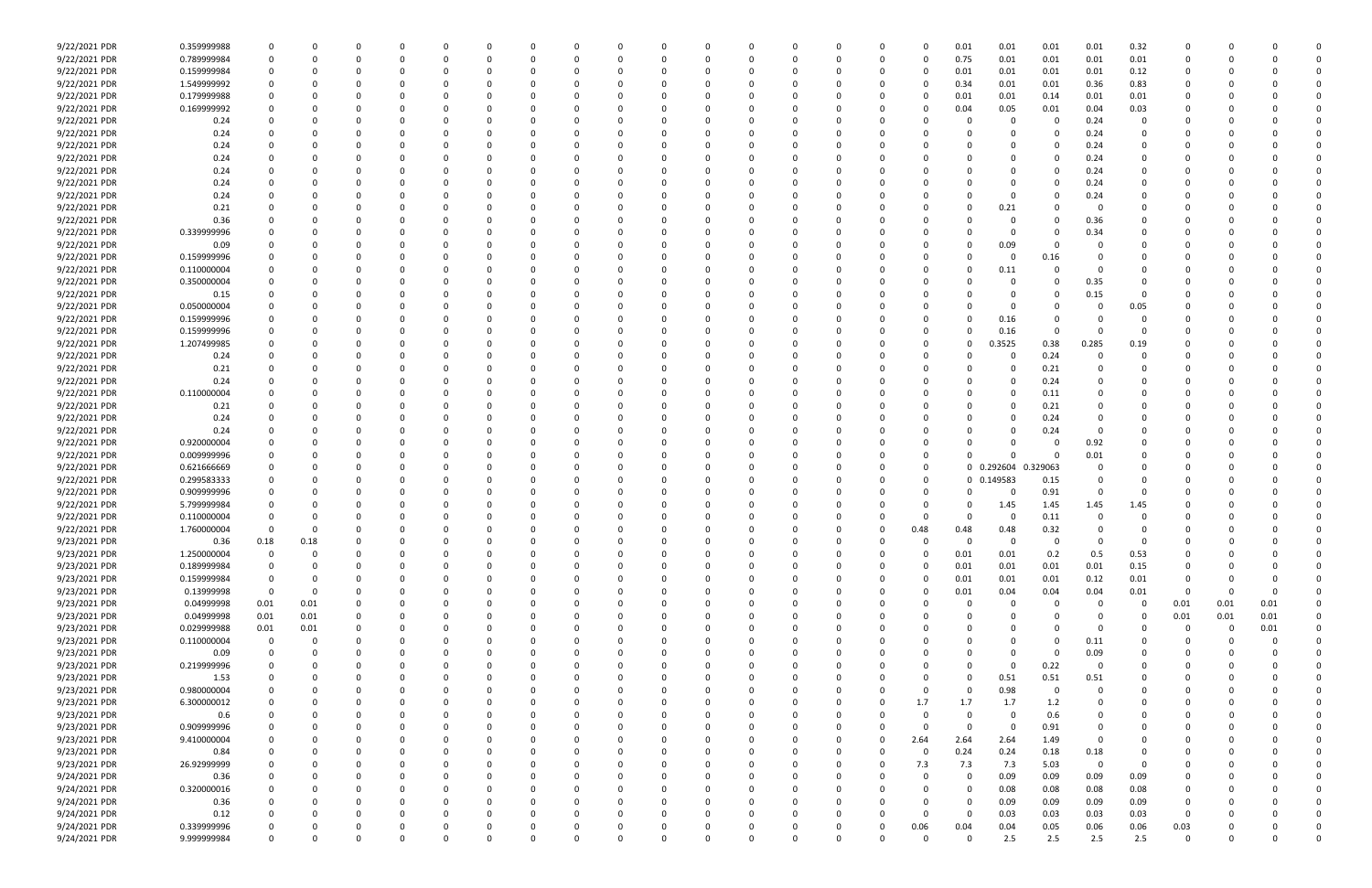| 9/24/2021 PDR  | 18.47000002 |             |              |          |          |          |              |              |     |          |          |          |          |          |          |          |          | 5           | 3.47        |                         |                         |                         |          |          |  |
|----------------|-------------|-------------|--------------|----------|----------|----------|--------------|--------------|-----|----------|----------|----------|----------|----------|----------|----------|----------|-------------|-------------|-------------------------|-------------------------|-------------------------|----------|----------|--|
| 9/24/2021 PDR  | 7.310000016 |             | <sup>0</sup> |          | $\Omega$ |          |              | <sup>0</sup> | - 0 |          | $\Omega$ | $\Omega$ |          | 0        | 0        | 1.97     | 1.97     | 1.97        | 1.4         | $\Omega$                | 0                       | 0                       |          |          |  |
| 9/24/2021 PDR  | 0.219999984 |             |              |          |          |          |              |              |     |          |          |          |          |          |          | - 0      | 0.01     | 0.18        | 0.01        | 0.01                    | 0.01                    |                         |          |          |  |
| 9/24/2021 PDR  | 0.16999998  |             |              |          |          |          |              |              |     |          |          |          |          |          |          |          | 0.01     | 0.13        | 0.01        | 0.01                    | 0.01                    |                         |          |          |  |
| 9/24/2021 PDR  | 0.389999988 |             |              |          |          |          |              |              |     |          |          |          |          |          |          |          | 0.01     | 0.29        | 0.04        | 0.04                    | 0.01                    |                         |          |          |  |
| 9/24/2021 PDR  | 0.84        |             |              |          |          |          |              |              |     |          |          |          |          |          |          |          | 0        | 0.15        | 0.39        | 0.15                    | 0.15                    |                         |          |          |  |
|                |             |             |              |          |          |          |              |              |     |          |          |          |          |          |          |          |          |             |             |                         |                         |                         |          |          |  |
| 9/24/2021 PDR  | 0.559999992 |             |              |          |          |          |              |              |     |          |          |          |          |          |          |          |          | 0.1         | 0.26        | 0.1                     | 0.1                     |                         |          |          |  |
| 9/24/2021 PDR  | 0.559999992 |             |              |          |          |          |              |              |     |          |          |          |          |          |          |          | 0        | 0.1         | 0.26        | 0.1                     | 0.1                     |                         |          |          |  |
| 9/24/2021 PDR  | 0.559999992 |             |              |          |          |          |              |              |     |          |          |          |          |          |          |          | O        | 0.1         | 0.26        | 0.1                     | 0.1                     |                         |          |          |  |
| 9/24/2021 PDR  | 1.520000004 |             |              |          |          |          |              |              |     |          |          |          |          |          |          |          |          | 0.27        | 0.71        | 0.27                    | 0.27                    |                         |          |          |  |
| 9/24/2021 PDR  | 0.630000012 |             |              |          |          |          |              |              |     |          |          |          |          |          |          |          | 0        | 0.11        | 0.3         | 0.11                    | 0.11                    |                         |          |          |  |
| 9/24/2021 PDR  | 0.610000008 |             |              |          |          |          |              |              |     |          |          |          |          |          |          |          | 0        | 0.11        | 0.28        | 0.11                    | 0.11                    |                         |          |          |  |
| 9/24/2021 PDR  | 0.69        |             |              |          |          |          |              |              |     |          |          |          |          |          |          |          | n        | 0.12        | 0.33        | 0.12                    | 0.12                    |                         |          |          |  |
| 9/24/2021 PDR  | 1.32        | 0           | 0            |          |          |          |              |              |     |          |          |          |          |          |          |          |          | 0.33        | 0.33        | 0.33                    | 0.33                    |                         | -0       |          |  |
| 9/25/2021 PDR  | 0.039999984 | 0.01        | 0.01         |          |          |          |              |              |     |          |          |          |          |          |          |          | - 0      | 0           | 0           | - 0                     | 0                       | 0                       | 0.01     | 0.01     |  |
| 9/27/2021 PDR  | 1.229999988 |             |              |          |          |          |              |              |     |          |          |          |          |          |          |          | 0.01     | 0.01        | 0.01        | 0.6                     | 0.6                     | O                       |          |          |  |
| 9/27/2021 PDR  | 0.67999998  |             |              |          |          |          |              |              |     |          |          |          |          |          |          |          | 0.01     | 0.1         | 0.01        | 0.28                    | 0.28                    |                         |          |          |  |
|                |             |             |              |          |          |          |              |              |     |          |          |          |          |          |          |          |          |             |             |                         |                         |                         |          |          |  |
| 9/27/2021 PDR  | 0.489999996 |             |              |          |          |          |              |              |     |          |          |          |          |          |          |          | 0.01     | 0.01        | 0.01        | 0.23                    | 0.23                    |                         |          |          |  |
| 9/27/2021 PDR  | 0.51        |             |              |          |          |          |              |              |     |          |          |          |          |          |          |          | 0.01     | 0.09        | 0.01        | 0.2                     | 0.2                     |                         |          |          |  |
| 9/27/2021 PDR  | 0.809999988 |             |              |          |          |          |              |              |     |          |          |          |          |          |          |          | 0.01     | 0.01        | 0.01        | 0.39                    | 0.39                    |                         |          |          |  |
| 9/27/2021 PDR  | 0.269999988 |             |              |          |          |          |              |              |     |          |          |          |          |          |          |          | 0.01     | 0.01        | 0.01        | 0.12                    | 0.12                    |                         |          |          |  |
| 9/27/2021 PDR  | 0.329999988 |             |              |          |          |          |              |              |     |          |          |          |          |          |          |          | 0.01     | 0.25        | 0.01        | 0.03                    | 0.03                    |                         |          |          |  |
| 9/27/2021 PDR  | 0.849999996 |             |              |          |          |          |              |              |     |          |          |          |          |          |          |          |          | 0           | 0.85        | $\Omega$                |                         |                         |          |          |  |
| 9/27/2021 PDR  | 0.9         |             |              |          |          |          |              |              |     |          |          |          |          |          |          |          |          | 0           | 0.9         |                         |                         |                         |          |          |  |
| 9/27/2021 PDR  | 0.110000004 |             |              |          |          |          |              |              |     |          |          |          |          |          |          |          |          | 0           | 0.11        |                         |                         |                         |          |          |  |
| 9/27/2021 PDR  | 0.980000004 |             |              |          |          |          |              |              |     |          |          |          |          |          |          |          |          | 0.98        | $\Omega$    |                         |                         |                         |          |          |  |
| 9/27/2021 PDR  | 31.08       |             |              |          |          |          |              |              |     |          |          |          |          |          |          |          | 9.05     | 9.05        | 6.49        | 6.49                    |                         |                         |          |          |  |
| 9/28/2021 PDR  | 31.08       |             |              |          |          |          |              |              |     |          |          |          |          |          |          |          | 9.05     | 9.05        | 6.49        | 6.49                    |                         |                         |          |          |  |
| 9/28/2021 PDR  | 0.910000008 |             |              |          |          |          |              |              |     |          |          |          |          |          |          |          | 0.35     | 0.35        | 0.21        | $\Omega$                |                         |                         |          |          |  |
|                |             |             |              |          |          |          |              |              |     |          |          |          |          |          |          |          |          |             |             |                         |                         |                         |          |          |  |
| 9/28/2021 PDR  | 11.74000001 |             |              |          |          |          |              |              |     |          |          |          |          |          |          |          | 3.5      | 3.5         | 2.37        | 2.37                    | 0                       |                         |          |          |  |
| 9/28/2021 PDR  | 1.600000008 |             |              |          |          |          |              |              |     |          |          |          |          |          |          |          | 0.48     | 0.48        | 0.32        | 0.32                    | 0                       |                         |          |          |  |
| 9/28/2021 PDR  | 0.31999998  |             |              |          |          |          |              |              |     |          |          |          |          |          |          |          | 0.01     | 0.28        | 0.01        | 0.01                    | 0.01                    |                         |          |          |  |
| 9/28/2021 PDR  | 0.46999998  |             |              |          |          |          |              |              |     |          |          |          |          |          |          |          | 0.01     | 0.43        | 0.01        | 0.01                    | 0.01                    |                         |          |          |  |
| 9/28/2021 PDR  | 0.369999996 |             |              |          |          |          |              |              |     |          |          |          |          |          |          |          | 0.01     | 0.05        | 0.05        | 0.13                    | 0.13                    |                         |          |          |  |
| 9/28/2021 PDR  | 1.229999988 |             |              |          |          |          |              |              |     |          |          |          |          |          |          |          | 0.01     | 0.01        | 0.01        | 0.6                     | 0.6                     |                         |          |          |  |
| 9/28/2021 PDR  | 0.869999988 |             |              |          |          |          |              |              |     |          |          |          |          |          |          |          | 0.01     | 0.01        | 0.01        | 0.42                    | 0.42                    | O                       |          |          |  |
| 9/28/2021 PDR  | 0.629999988 | - 0         | $\Omega$     |          |          |          |              |              |     |          |          |          |          |          |          |          | 0.01     | 0.01        | 0.01        | 0.3                     | 0.3                     | 0                       | - 0      |          |  |
| 9/28/2021 PDR  | 0.079999968 | 0.01        | 0.01         |          |          |          |              |              |     |          |          |          |          |          |          |          |          | 0           | 0.01        | 0.01                    | 0.01                    | 0.01                    | 0.01     | 0.01     |  |
| 9/29/2021 PDR  | 0.36        | 0.18        | 0.18         |          |          |          |              |              |     |          |          |          |          |          |          |          |          |             | $\Omega$    | $\Omega$                |                         | $\Omega$                |          |          |  |
| 9/29/2021 PDR  | 0.079999968 | 0.01        | 0.01         | 0        | 0        |          |              |              |     |          |          |          |          |          |          |          | 0        | 0           | 0.01        | 0.01                    | 0.01                    | 0.01                    | 0.01     | 0.01     |  |
| 9/30/2021 PDR  | 1.78999998  | $\Omega$    |              |          |          |          |              |              |     |          |          |          |          |          |          |          |          |             |             | 0.88                    | 0.88                    |                         |          |          |  |
|                |             |             | υ            |          |          |          |              |              |     |          | <b>U</b> |          |          |          |          |          | 0.01     | 0.01        | 0.01        |                         |                         |                         |          |          |  |
| 9/30/2021 PDR  | 1.229999988 | $\mathbf 0$ | 0            | $\Omega$ | $\Omega$ | $\Omega$ | $\Omega$     | $\Omega$     | 0   | 0        | $\Omega$ | $\Omega$ | $\Omega$ | $\Omega$ | $\Omega$ | $\Omega$ | 0.01     | 0.01        | 0.01        | 0.6                     | 0.6                     | $\mathbf 0$             |          |          |  |
| 9/30/2021 PDR  | 1.329999996 | $\mathbf 0$ | 0            |          | 0        | $\Omega$ | 0            | 0            | 0   | 0        | 0        | $\Omega$ | $\Omega$ | $\Omega$ | 0        |          | 0.01     | 0.33        | 0.33        | 0.33                    | 0.33                    | - 0                     | $\Omega$ |          |  |
| 9/30/2021 PDR  | 0.039999984 | 0.01        | 0.01         |          | 0        |          | 0            | 0            |     |          | 0        |          |          |          | 0        |          | 0        | $\mathbf 0$ | $\mathbf 0$ | $\mathbf 0$             | $\mathbf 0$             | 0.01                    | 0.01     |          |  |
| 9/30/2021 RDRR | 0.27        | 0           | $\Omega$     |          | $\Omega$ |          |              | 0            | - 0 |          | $\Omega$ | $\Omega$ |          | $\Omega$ | 0        |          | $\Omega$ | 0.14        | 0.13        | $\Omega$                | - 0                     | - 0                     | $\Omega$ |          |  |
| 10/1/2021 PDR  | 5.309999988 |             |              |          | 0        |          |              | 0            |     |          |          |          |          |          |          | 0        | 0.01     | 2.64        | 2.64        | 0.01                    | 0.01                    | - 0                     | $\Omega$ |          |  |
| 10/1/2021 PDR  | 0.059999976 |             |              |          | $\Omega$ |          |              | 0            |     |          |          |          |          |          |          |          | $\Omega$ | $\mathbf 0$ | 0.01        | 0.01                    | 0.01                    | 0.01                    | 0.01     | $0.01\,$ |  |
| 10/1/2021 PDR  | 0.069999972 |             |              |          |          |          |              |              |     |          |          |          |          |          |          |          | $\Omega$ | 0.01        | 0.01        | $0.01\,$                | $0.01\,$                | 0.01                    | 0.01     | $0.01\,$ |  |
| 10/1/2021 PDR  | 0.15        |             | 0            |          | 0        |          | <sup>0</sup> | 0            |     |          |          |          |          |          | 0        |          | $\Omega$ | $\mathbf 0$ | 0.15        | $\overline{\mathbf{0}}$ | $\mathbf 0$             | $\overline{\mathbf{0}}$ | 0        |          |  |
| 10/1/2021 PDR  | 0.419999988 |             |              |          | 0        |          |              | 0            |     |          |          |          |          |          | 0        |          | 0.04     | 0.05        | 0.05        | 0.07                    | 0.1                     | 0.07                    | 0.04     |          |  |
| 10/1/2021 PDR  | 18.44000002 | $\mathbf 0$ | $\Omega$     |          |          |          |              | 0            |     |          |          | $\Omega$ |          |          | $\Omega$ |          |          | 5           | 3.44        | $\Omega$                | $\Omega$                | 0                       | -0       |          |  |
| 10/2/2021 PDR  | 0.019999992 | 0.01        | 0.01         |          | 0        |          |              |              |     |          |          |          |          |          |          |          | $\Omega$ | $\mathbf 0$ | $\Omega$    | $\Omega$                | $\Omega$                | - 0                     | - 0      |          |  |
| 10/2/2021 PDR  | 0.089999964 | 0.01        | $0.01\,$     |          |          |          |              |              |     |          |          |          |          |          |          |          | 0        | 0.01        | 0.01        | 0.01                    | 0.01                    | 0.01                    | 0.01     | 0.01     |  |
|                |             |             | $\mathbf 0$  |          |          |          |              |              |     |          |          |          |          |          |          |          | $\Omega$ | $\mathbf 0$ | $\mathbf 0$ | $\Omega$                | $\overline{0}$          | $\overline{0}$          |          |          |  |
| 10/3/2021 PDR  | 0.029999988 | 0.01        |              |          | 0        |          | 0            | 0            |     |          |          |          |          |          |          |          |          |             |             |                         |                         |                         | 0.01     | 0.01     |  |
| 10/3/2021 PDR  | 0.094999998 | 0           | 0            |          | 0        |          | 0            | 0            |     |          | 0        |          |          |          |          |          | 0        | 0           | 0.095       | $\Omega$                | 0                       | 0                       | $\Omega$ |          |  |
| 10/3/2021 PDR  | 0.189999996 |             |              |          | 0        |          |              | 0            |     |          |          |          |          |          | 0        |          | 0        | $\Omega$    | 0.19        | $\Omega$                | 0                       | 0                       |          |          |  |
| 10/3/2021 PDR  | 0.094999998 |             |              |          | $\Omega$ |          |              | 0            |     |          |          |          |          |          | -0       |          | $\Omega$ | $\Omega$    | 0.095       |                         | 0                       | O                       |          |          |  |
| 10/3/2021 PDR  | 0.044999994 |             |              |          | 0        |          |              | 0            |     |          |          |          |          |          |          |          | 0        | 0           | 0.045       |                         |                         |                         |          |          |  |
| 10/3/2021 PDR  | 0.044999994 |             |              |          | 0        |          |              |              |     |          |          |          |          |          |          |          | 0        | 0           | 0.045       |                         |                         |                         |          |          |  |
| 10/4/2021 PDR  | 9           |             |              |          |          |          | 0            | 0            |     |          |          |          |          |          | 0        |          | $\Omega$ | $\Omega$    | 9           |                         | 0                       |                         |          |          |  |
| 10/4/2021 PDR  | 33.60000001 |             |              |          |          |          |              |              |     |          |          |          |          |          | 0        | 9.05     | 9.05     | 9.05        | 6.45        | $\Omega$                | $\Omega$                | 0                       |          |          |  |
| 10/4/2021 PDR  | 0.189999996 | $\Omega$    | 0            |          | 0        |          |              |              |     |          |          |          |          |          | 0        |          | 0.08     | 0.08        | 0.01        | 0.01                    | 0.01                    | 0                       |          | $\Omega$ |  |
| 10/4/2021 PDR  | 0.04999998  | 0.01        | 0.01         | 0        | 0        |          | <sup>0</sup> | 0            | - 0 |          |          |          |          |          | 0        |          | 0        | 0.01        | $\mathbf 0$ | $\Omega$                | $\overline{\mathbf{0}}$ | 0                       | 0.01     | 0.01     |  |
| 10/4/2021 PDR  | 0.079999968 | $0.01\,$    | $0.01\,$     |          |          |          |              |              |     |          |          |          |          |          |          |          |          | 0           | 0.01        | $0.01\,$                | 0.01                    | 0.01                    | 0.01     | 0.01     |  |
| 10/4/2021 PDR  | 0.230000004 | $\Omega$    | $\mathbf 0$  | $\Omega$ | $\Omega$ | $\Omega$ | $\Omega$     | $\Omega$     |     | $\Omega$ | $\Omega$ |          | $\Omega$ | $\Omega$ | $\Omega$ |          | $\Omega$ | $\Omega$    | $\Omega$    | $\Omega$                | 0.23                    | $\Omega$                | $\Omega$ | $\Omega$ |  |
|                |             |             |              |          |          |          |              |              |     |          |          |          |          |          |          |          |          |             |             |                         |                         |                         |          |          |  |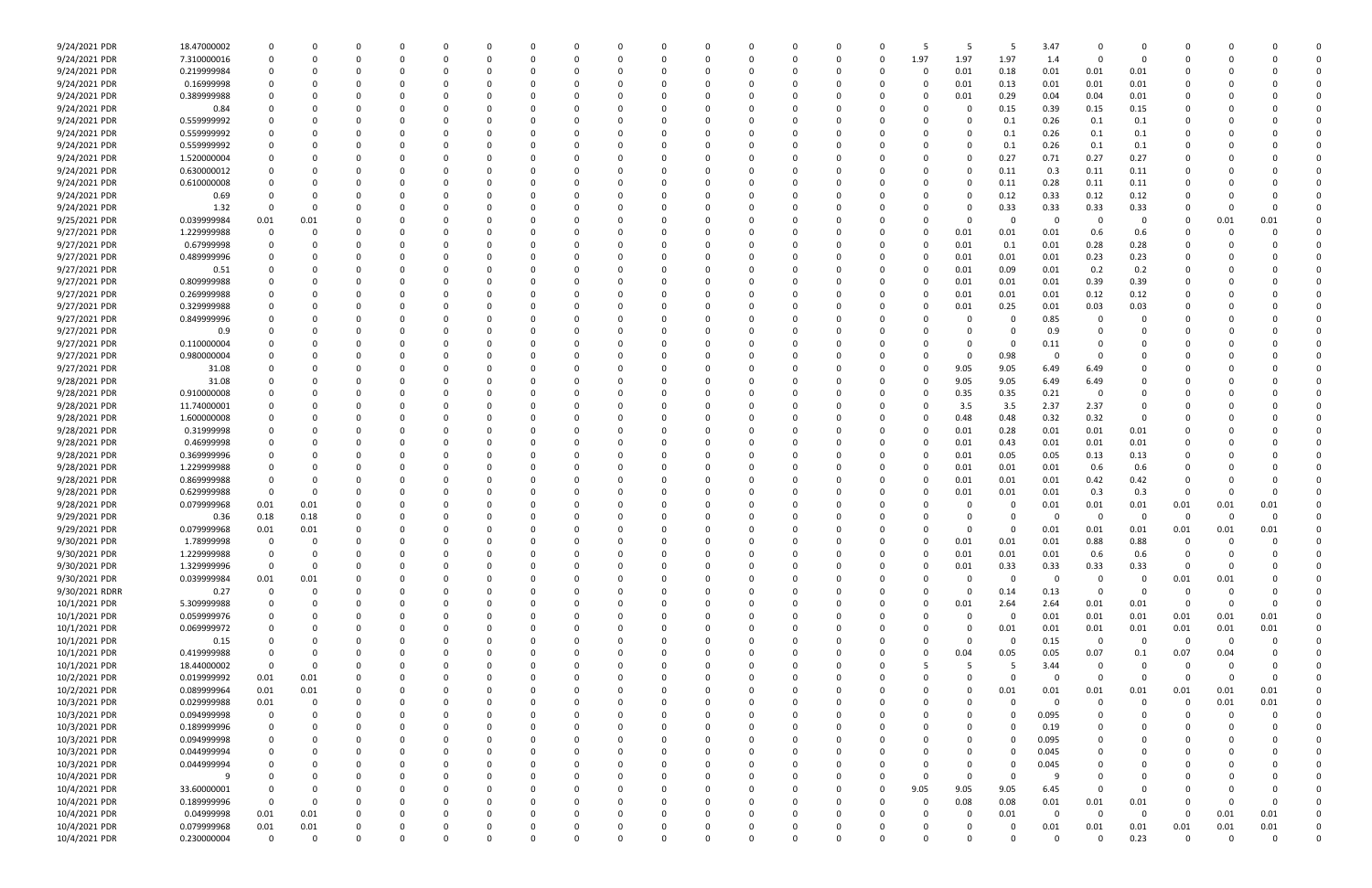| 10/4/2021 PDR  | 0.140000004 | 0           | $\Omega$ |          | - 0      | 0        |          |          |          |          |     | - 0          |          | 0        |          |          |            | 0           |                     | 0.14     | 0              | 0        |          |          |  |
|----------------|-------------|-------------|----------|----------|----------|----------|----------|----------|----------|----------|-----|--------------|----------|----------|----------|----------|------------|-------------|---------------------|----------|----------------|----------|----------|----------|--|
| 10/4/2021 PDR  | 0.140000004 | $\Omega$    | $\Omega$ |          | $\Omega$ | O        |          | $\Omega$ |          | $\Omega$ |     | $\Omega$     |          | $\Omega$ |          |          |            | $\Omega$    | $\Omega$            | 0.14     | $\Omega$       | $\Omega$ |          |          |  |
| 10/4/2021 PDR  | 0.09        |             |          |          |          |          |          |          |          | -0       |     |              |          |          |          |          |            | 0           |                     | 0.09     |                |          |          |          |  |
| 10/4/2021 PDR  | 0.09        |             |          |          |          |          |          |          |          |          |     |              |          |          |          |          |            | 0           |                     | 0.09     |                |          |          |          |  |
|                |             |             |          |          |          |          |          |          |          |          |     |              |          |          |          |          |            |             |                     |          |                |          |          |          |  |
| 10/4/2021 PDR  | 0.189999996 |             |          |          |          |          |          |          |          |          |     |              |          |          |          |          |            | 0.19        |                     |          |                |          |          |          |  |
| 10/4/2021 PDR  | 0.200000004 |             |          |          |          |          |          |          |          | $\Omega$ |     |              |          |          |          |          |            | 0.2         |                     |          |                |          |          |          |  |
| 10/4/2021 PDR  | 0.21        |             |          |          |          |          |          |          |          |          |     |              |          | -0       |          |          |            | 0.21        |                     |          |                |          |          |          |  |
| 10/4/2021 PDR  | 0.24        |             |          |          |          |          |          |          |          |          |     |              |          |          |          |          |            | 0.24        |                     |          |                |          |          |          |  |
| 10/4/2021 PDR  | 0.129999996 |             |          |          |          |          |          |          |          |          |     |              |          |          |          |          |            | 0           |                     | 0.13     |                |          |          |          |  |
| 10/4/2021 PDR  | 0.09        |             |          |          |          |          |          |          |          |          |     |              |          |          |          |          |            | 0           |                     | 0.09     |                |          |          |          |  |
| 10/4/2021 PDR  | 0.369999996 |             |          |          |          |          |          |          |          | $\Omega$ |     |              |          |          |          |          |            | 0           | $\Omega$            | 0.37     | $\Omega$       |          |          |          |  |
| 10/4/2021 PDR  |             |             |          |          |          |          |          |          |          |          |     |              |          |          |          |          |            |             |                     |          |                |          |          |          |  |
|                | 0.140000004 |             | 0        |          |          |          |          |          |          | 0        |     |              |          |          |          |          |            | 0           |                     |          | 0.14           |          |          |          |  |
| 10/4/2021 PDR  | 0.09        |             | $\Omega$ |          |          |          |          |          |          |          |     |              |          |          |          |          |            | $\Omega$    |                     | - 0      | 0.09           |          |          |          |  |
| 10/4/2021 PDR  | 0.459999996 |             |          |          |          |          |          |          |          |          |     |              |          |          |          |          |            |             | - 0                 | 0.46     | $\Omega$       |          |          |          |  |
| 10/4/2021 PDR  | 0.140000004 |             |          |          |          |          |          |          |          |          |     |              |          |          |          |          |            |             |                     |          | 0.14           |          |          |          |  |
| 10/4/2021 PDR  | 0.140000004 |             |          |          |          |          |          |          |          |          |     |              |          |          |          |          |            |             |                     |          | 0.14           |          |          |          |  |
| 10/4/2021 PDR  | 0.09        |             |          |          |          |          |          |          |          | $\Omega$ |     |              |          |          |          |          |            |             |                     | - 0      | 0.09           |          |          |          |  |
| 10/4/2021 PDR  | 0.09        |             |          |          |          |          |          |          |          | $\Omega$ |     |              |          |          |          |          |            | 0           | $\Omega$            | - 0      | 0.09           | -0       |          |          |  |
| 10/4/2021 PDR  | 0.419999988 |             |          |          |          |          |          |          |          |          |     |              |          |          |          |          | 0.04       | 0.05        | 0.05                | 0.07     | 0.1            | 0.07     | 0.04     |          |  |
|                |             |             |          |          |          |          |          |          |          |          |     |              |          |          |          |          |            |             |                     |          |                |          |          |          |  |
| 10/5/2021 PDR  | 0.249999996 |             |          |          |          |          |          |          |          |          |     |              |          |          |          |          | 0.05       | 0.17        | 0.01                | 0.01     | 0.01           |          |          |          |  |
| 10/5/2021 PDR  | 0.16999998  |             |          |          |          |          |          |          |          |          |     |              |          |          |          |          | 0.01       | 0.13        | 0.01                | 0.01     | 0.01           |          |          |          |  |
| 10/5/2021 PDR  | 0.099999996 |             |          |          |          |          |          |          |          |          |     |              |          |          |          | O        |            | 0           | 0.1                 | - 0      | $\Omega$       |          |          |          |  |
| 10/5/2021 PDR  | 0.080000004 |             |          |          |          |          |          |          |          |          |     |              |          |          |          |          |            | 0.08        |                     | -0       | 0              |          |          |          |  |
| 10/5/2021 PDR  | 0.09        |             | $\Omega$ |          |          |          |          |          |          |          |     |              |          |          |          |          |            | 0.09        | $\Omega$            | - 0      | $\Omega$       | 0        |          |          |  |
| 10/5/2021 PDR  | 0.200000004 |             |          |          |          |          |          |          |          |          |     |              |          |          |          | U        | 0.03       | 0.03        | 0.04                | 0.03     | 0.02           | 0.03     | 0.02     |          |  |
| 10/5/2021 PDR  | 24.93999998 |             |          |          |          |          |          |          |          |          |     |              |          |          |          | U        | 7.12       | 7.12        | 5.35                | 5.35     | 0              | 0        |          |          |  |
| 10/5/2021 PDR  | 0.472500003 | $\Omega$    | $\Omega$ |          |          |          |          |          |          | $\Omega$ |     |              |          | 0        |          | $\Omega$ | 0.0575     | 0.115       | 0.15                | 0.15     | $\Omega$       | 0        |          |          |  |
|                |             |             |          |          |          |          |          |          |          |          |     |              |          |          |          |          |            |             |                     |          |                |          |          |          |  |
| 10/6/2021 PDR  | 0.002499999 | 0.0025      | 0        |          |          |          |          |          |          |          |     |              |          | -0       |          | 0        |            | 0           | - 0                 | - 0      |                |          |          |          |  |
| 10/6/2021 PDR  | 0.765000012 | $\mathbf 0$ | $\Omega$ |          |          |          |          |          |          |          |     |              |          |          |          | 0.23     | 0.23       | 0.23        | 0.075               | $\Omega$ | $\Omega$       | 0        |          |          |  |
| 10/7/2021 PDR  | 0.079999968 | 0.01        | 0.01     |          |          |          |          |          |          | $\Omega$ |     |              |          |          |          | $\Omega$ |            | 0           | 0.01                | 0.01     | 0.01           | 0.01     | 0.01     | 0.01     |  |
| 10/7/2021 PDR  | 0.980000004 | 0           | 0        |          |          |          |          |          |          |          |     |              |          |          |          |          |            | 0.98        | 0                   | - 0      | $\Omega$       | -0       |          |          |  |
| 10/8/2021 PDR  | 0.519999984 |             | $\Omega$ |          |          |          |          |          |          |          |     |              |          |          |          |          |            | 0.13        | 0.13                | 0.13     | 0.13           |          |          |          |  |
| 10/8/2021 PDR  | 0.920000016 |             |          |          |          |          |          |          |          |          |     |              |          |          |          |          |            | 0.23        | 0.23                | 0.23     | 0.23           |          |          |          |  |
| 10/8/2021 PDR  | 0.48        |             | - 0      |          |          |          |          |          |          |          |     |              |          |          |          |          |            | 0.12        | 0.12                | 0.12     | 0.12           |          |          |          |  |
| 10/8/2021 PDR  | 0.279999984 |             |          |          |          |          |          |          |          |          |     |              |          |          |          |          |            | 0.07        | 0.07                | 0.07     | 0.07           |          |          |          |  |
| 10/8/2021 PDR  | 0.759999984 |             |          |          |          |          |          |          |          |          |     |              |          |          |          |          |            |             |                     | 0.19     |                |          |          |          |  |
|                |             |             |          |          |          |          |          |          |          |          |     |              |          |          |          |          |            | 0.19        | 0.19                |          | 0.19           |          |          |          |  |
| 10/8/2021 PDR  | 0.759999984 |             | - 0      |          |          |          |          |          |          |          |     |              |          |          |          |          |            | 0.19        | 0.19                | 0.19     | 0.19           |          |          |          |  |
| 10/8/2021 PDR  | 0.6         |             | - 0      |          |          |          |          |          |          | $\Omega$ |     |              |          |          |          |          |            | 0.15        | 0.15                | 0.15     | 0.15           |          |          |          |  |
| 10/8/2021 PDR  | 0.560000016 |             |          |          |          |          |          |          |          |          |     |              |          |          |          |          |            | 0.14        | 0.14                | 0.14     | 0.14           |          |          |          |  |
| 10/8/2021 PDR  | 0.399999984 | $\Omega$    | $\Omega$ |          | ŋ        |          |          |          |          | $\Omega$ |     |              |          |          |          |          |            | 0.1         | 0.1                 | 0.1      | 0.1            | $\Omega$ |          |          |  |
| 10/8/2021 PDR  | 0.560000016 | $\mathbf 0$ | <b>U</b> |          | O        |          |          | O        |          |          |     | $\mathbf{0}$ |          |          |          | O        |            | 0.14        | 0.14                | 0.14     | 0.14           | $\Omega$ | -0       |          |  |
| 10/8/2021 PDR  | 0.630000024 | 0           | 0        |          | $\Omega$ | 0        |          | $\Omega$ |          | $\Omega$ |     | $\Omega$     | $\Omega$ |          |          | 0        | 0.11       | 0.11        | 0.11                | 0.09     | 0.08           | 0.08     | 0.05     |          |  |
| 10/8/2021 PDR  | 0.210000012 | 0           | $\Omega$ |          | 0        |          |          | 0        |          | 0        |     |              |          |          |          | O        | 0.02       | 0.03        | 0.06                | 0.05     | 0.02           | 0.03     |          |          |  |
| 10/8/2021 PDR  | 0.999999996 | 0           | $\Omega$ |          | 0        | 0        |          | 0        |          | 0        |     | 0            |          | 0        |          | O        | 0          |             | 0 0.010417 0.979167 |          | 0.010417       | 0        |          |          |  |
|                |             |             |          |          | O        |          |          |          |          | $\Omega$ |     |              |          |          |          |          |            | $\Omega$    |                     |          |                |          |          |          |  |
| 10/8/2021 PDR  | 2.399999999 |             |          |          |          |          |          |          |          |          |     |              |          |          |          |          |            |             | 0.025               | 2.35     | 0.025          |          |          |          |  |
| 10/8/2021 PDR  | 0.45        | $\Omega$    |          |          |          |          |          | 0        |          | 0        |     |              |          |          |          |          | $\Omega$   | $\mathbf 0$ | 0.004688 0.440625   |          | 0.004688       | 0        |          |          |  |
| 10/8/2021 PDR  | 5.799999984 | $\mathbf 0$ |          |          |          |          |          | 0        |          | 0        |     |              |          |          |          |          | 0          | 1.45        | 1.45                | 1.45     | 1.45           | 0        |          |          |  |
| 10/8/2021 PDR  | 10.50000001 | $\mathbf 0$ | $\Omega$ |          | 0        |          |          | $\Omega$ | 3.5      | 3.5      | 3.5 |              |          |          |          |          |            | 0           | $\Omega$            | $\Omega$ | $\overline{0}$ | $\Omega$ |          |          |  |
| 10/9/2021 PDR  | 0.069999972 | 0.01        | 0.01     |          | 0        | 0        |          | $\Omega$ | 0        | $\Omega$ |     | $\Omega$     |          | 0        |          | 0        | $\Omega$   | $\mathbf 0$ | $\Omega$            | 0.01     | 0.01           | 0.01     | 0.01     | 0.01     |  |
| 10/9/2021 PDR  | 0.089999964 | 0.01        | 0.01     | $\Omega$ | 0        | 0        |          | 0        |          | 0        |     | $\Omega$     |          | $\Omega$ |          | 0        |            | 0.01        | 0.01                | 0.01     | 0.01           | 0.01     | 0.01     | 0.01     |  |
| 10/10/2021 PDR | 0.039999984 | 0.01        | 0.01     | $\Omega$ | 0        | 0        |          | $\Omega$ |          | $\Omega$ |     | $\Omega$     |          |          |          |          |            | $\Omega$    |                     | $\Omega$ | 0              | 0.01     | 0.01     | $\Omega$ |  |
| 10/10/2021 PDR | 0.059999976 | 0.01        | 0.01     |          | 0        |          |          | 0        |          | 0        |     | 0            |          |          |          |          |            | 0           |                     | - 0      | 0.01           | 0.01     | 0.01     | 0.01     |  |
|                |             |             |          |          |          |          |          |          |          |          |     |              |          |          |          |          |            |             |                     |          |                |          |          |          |  |
| 10/11/2021 PDR | 0.04999998  | 0.01        | 0.01     |          | 0        | O        |          | 0        |          | 0        |     |              |          |          |          |          |            |             |                     | - 0      | 0              | 0.01     | 0.01     | 0.01     |  |
| 10/12/2021 PDR | 0.140000004 | 0           | 0        |          | 0        | 0        |          | 0        |          | 0        |     | 0            |          |          |          |          |            | 0           | $\Omega$            | 0.14     | 0              | 0        | $\Omega$ |          |  |
| 10/12/2021 PDR | 22.34000002 | 0           | 0        |          | 0        | 0        |          | 0        |          | 0        |     | $\Omega$     |          |          |          |          |            | 7.34        | -5                  | -5       | 5              | 0        |          |          |  |
| 10/12/2021 PDR | 5.799999984 | 0           | $\Omega$ |          | $\Omega$ | O        |          | $\Omega$ |          | 0        |     | $\Omega$     |          |          |          | ი        |            | 1.45        | 1.45                | 1.45     | 1.45           | 0        |          |          |  |
| 10/12/2021 PDR | 9.999999984 | 0           | $\Omega$ |          | 0        | 0        |          | 0        |          | 0        |     | 0            |          | -0       |          | ი        |            | 2.5         | 2.5                 | 2.5      | 2.5            |          |          |          |  |
| 10/13/2021 PDR | 1.219166667 | $\Omega$    |          |          |          |          |          | 0        |          | $\Omega$ |     |              |          |          | $\Omega$ |          | 0 1.219167 | $\Omega$    |                     |          | $\Omega$       |          |          |          |  |
| 10/13/2021 PDR | 0.964166667 | $\Omega$    | 0        |          |          |          |          | o        |          |          |     |              |          |          |          |          | 0 0.964167 | 0           |                     |          |                |          |          |          |  |
| 10/13/2021 PDR | 0.611666664 | $\mathbf 0$ | 0        |          | 0        |          |          |          |          |          |     |              |          |          |          |          | 0 0.611667 | 0           |                     |          | 0              | -0       |          |          |  |
|                |             |             |          |          |          |          |          |          |          |          |     |              |          |          |          |          |            |             |                     |          |                |          |          |          |  |
| 10/13/2021 PDR | 0.039999984 | 0.01        | 0.01     |          |          |          |          |          |          |          |     |              |          |          |          |          |            | $\Omega$    | $\Omega$            | - 0      | $\Omega$       | 0.01     | 0.01     |          |  |
| 10/13/2021 PDR | 28.4        | 0           | 0        |          | 0        |          |          | 0        |          | 0        |     |              |          |          |          |          |            | 9.05        | 6.45                | 6.45     | 6.45           | 0        |          |          |  |
| 10/13/2021 PDR | 8.199999996 | 0           | $\Omega$ |          | 0        | 0        |          | 0        |          | 0        |     | $\Omega$     |          | 0        |          |          |            | 3.5         | 2.35                | 2.35     | 0              |          |          |          |  |
| 10/13/2021 PDR | 3.329999988 | $\Omega$    | 0        |          |          |          |          |          |          |          |     |              |          |          |          |          |            | 1.45        | 0.94                | 0.94     |                |          |          |          |  |
| 10/14/2021 PDR | 0.029999988 | 0.01        | 0.01     | $\Omega$ | $\Omega$ | $\Omega$ | $\Omega$ | $\Omega$ | $\Omega$ | $\Omega$ |     | $\Omega$     | $\Omega$ | 0        |          | $\Omega$ |            | $\mathbf 0$ | റ                   | $\Omega$ | $\Omega$       | 0        |          | 0.01     |  |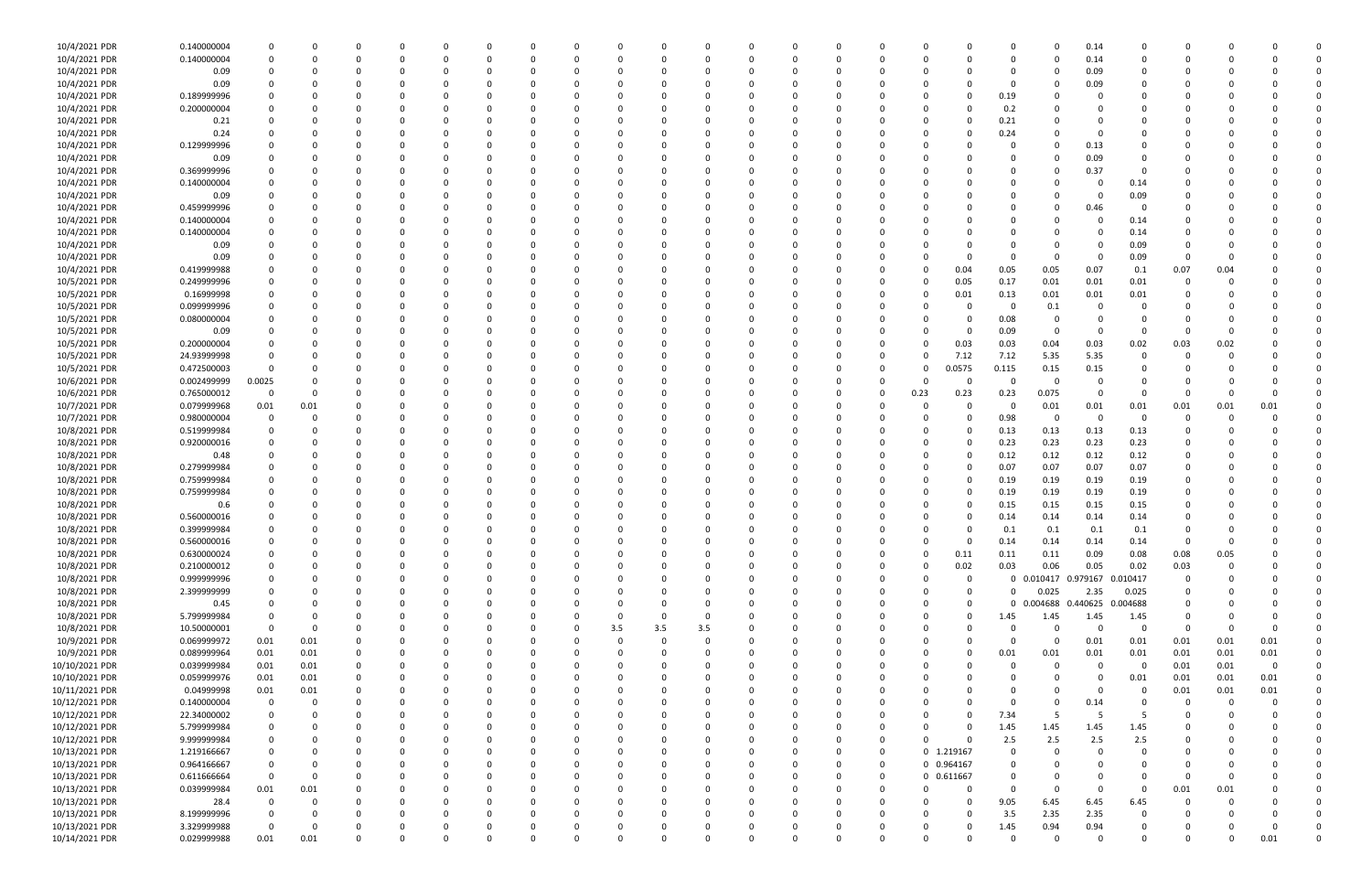| 10/14/2021 PDR | 0.980000004 |              |          |          |          |          |          |          |          |          |          |          |          |          |          | 0.98       | $\Omega$ |                         | 0           |          |          |                |  |
|----------------|-------------|--------------|----------|----------|----------|----------|----------|----------|----------|----------|----------|----------|----------|----------|----------|------------|----------|-------------------------|-------------|----------|----------|----------------|--|
| 10/14/2021 PDR | 5.799999984 | $\mathbf 0$  |          | $\Omega$ |          | -C       |          |          |          |          |          | 0        |          | O        | 0        | 1.45       | 1.45     | 1.45                    | 1.45        |          |          |                |  |
| 10/14/2021 PDR | 1.040000016 |              |          |          |          |          |          |          |          |          |          |          |          |          | 0        | 0.26       | 0.26     | 0.26                    | 0.26        |          |          |                |  |
|                |             |              |          |          |          |          |          |          |          |          |          |          |          |          |          |            |          |                         |             |          |          |                |  |
| 10/14/2021 PDR | 0.530000004 |              |          |          |          |          |          |          |          |          |          |          |          |          | 0        | 0.23       | 0.15     | 0.15                    | 0           |          |          |                |  |
| 10/15/2021 PDR | 0.570000012 | 0            |          |          |          |          |          |          |          |          |          |          |          |          | 0.14     | 0.14       | 0.14     | 0.14                    | 0.01        |          |          |                |  |
| 10/15/2021 PDR | 0.389999988 |              |          |          |          |          |          |          |          |          |          |          |          |          | 0.01     | 0.01       | 0.01     | 0.18                    | 0.18        |          |          |                |  |
| 10/15/2021 PDR | 1.60999998  |              |          |          |          |          |          |          |          |          |          |          |          |          | 0.79     | 0.79       | 0.01     | 0.01                    | 0.01        |          |          |                |  |
| 10/15/2021 PDR | 2.010000012 |              |          |          |          |          |          |          |          |          |          |          |          |          | 0.5      | 0.5        | 0.5      | 0.5                     | 0.01        |          |          |                |  |
| 10/15/2021 PDR | 1.089999996 |              |          |          |          |          |          |          |          |          |          |          |          |          | 0.53     | 0.53       | 0.01     | 0.01                    | 0.01        |          |          |                |  |
|                |             |              |          |          |          |          |          |          |          |          |          |          |          |          |          |            |          |                         |             |          |          |                |  |
| 10/15/2021 PDR | 4.209999996 |              |          |          |          |          |          |          |          |          |          |          |          |          | 2.09     | 2.09       | 0.01     | 0.01                    | 0.01        |          |          |                |  |
| 10/15/2021 PDR | 0.429999996 |              |          |          |          |          |          |          |          |          |          |          |          |          | 0.01     | 0.2        | 0.2      | 0.01                    | 0.01        |          |          |                |  |
| 10/15/2021 PDR | 0.70999998  |              |          |          |          |          |          |          |          |          |          |          |          |          | 0.01     | 0.34       | 0.34     | 0.01                    | 0.01        |          |          |                |  |
| 10/15/2021 PDR | 0.330000012 |              |          |          |          |          |          |          |          |          |          |          |          |          | 0.08     | 0.08       | 0.08     | 0.08                    | 0.01        |          |          |                |  |
| 10/15/2021 PDR | 0.40999998  |              |          |          |          |          |          |          |          |          |          |          |          |          | 0.1      | 0.1        | 0.1      | 0.1                     | 0.01        |          |          |                |  |
| 10/15/2021 PDR | 1.06999998  |              |          |          |          |          |          |          |          |          |          |          |          |          | 0.01     | 0.52       | 0.52     | 0.01                    | 0.01        |          |          |                |  |
|                |             |              |          |          |          |          |          |          |          |          |          |          |          |          |          |            |          |                         |             |          |          |                |  |
| 10/15/2021 PDR | 0.440000004 |              |          |          |          |          |          |          |          |          |          |          |          |          | -C       | 0          | - 0      | -0                      | 0.44        |          |          |                |  |
| 10/15/2021 PDR | 0.140000004 |              |          |          |          |          |          |          |          |          |          |          |          |          |          |            |          |                         | 0.14        |          |          |                |  |
| 10/15/2021 PDR | 0.09        |              |          |          |          |          |          |          |          |          |          |          |          |          |          |            |          | - 0                     | 0.09        |          |          |                |  |
| 10/15/2021 PDR | 0.960000012 |              |          |          |          |          |          |          |          |          |          |          |          |          | $\Omega$ | 0.32       | 0.32     | 0.32                    | 0           |          |          |                |  |
| 10/15/2021 PDR | 0.239791667 |              |          |          |          |          |          |          |          |          |          |          |          |          |          | 0 0.119792 | 0.12     |                         |             |          |          |                |  |
|                |             |              |          |          |          |          |          |          |          |          |          |          |          |          |          |            |          |                         |             |          |          |                |  |
| 10/15/2021 PDR | 0.439583326 |              |          |          |          |          |          |          |          |          |          |          |          |          |          | 0 0.219583 | 0.22     |                         |             |          |          |                |  |
| 10/15/2021 PDR | 1.082083335 | 0            |          |          |          |          |          |          |          |          |          |          |          |          | 0        | 0.98       | 0.102083 | - 0                     | 0           |          |          |                |  |
| 10/16/2021 PDR | 0.089999964 | 0.01         | 0.01     |          |          |          |          |          |          |          |          |          |          |          | C        | 0.01       | 0.01     | 0.01                    | 0.01        | 0.01     | 0.01     | 0.01           |  |
| 10/16/2021 PDR | 0.04999998  | 0.01         | 0.01     |          |          |          |          |          |          |          |          |          |          |          | 0        | - 0        | - 0      | $\overline{\mathbf{0}}$ | 0           | 0.01     | 0.01     | 0.01           |  |
| 10/16/2021 PDR | 0.229999992 | 0            |          |          |          |          |          |          |          |          |          |          |          |          | 0.03     | 0.04       | 0.03     | 0.03                    | 0.04        | 0.04     | 0.02     |                |  |
| 10/18/2021 PDR | 0.210000012 |              |          |          |          |          |          |          |          |          |          |          |          |          | 0.02     | 0.03       | 0.06     | 0.05                    | 0.02        | 0.03     |          |                |  |
|                |             |              |          |          |          |          |          |          |          |          |          |          |          |          |          |            |          |                         |             |          |          |                |  |
| 10/18/2021 PDR | 15.32000002 |              |          |          |          |          |          |          |          |          |          |          |          |          | -C       | - 5        | 3.44     | 3.44                    | 3.44        |          |          |                |  |
| 10/19/2021 PDR | 1.159999992 |              |          |          |          |          |          |          |          |          |          |          |          |          | 0.37     | 0.37       | 0.21     | 0.21                    | 0           |          |          |                |  |
| 10/19/2021 PDR | 9.850000011 |              |          |          |          |          |          |          |          |          |          |          |          |          | 0        | 1.25       | 1.72     | 3.44                    | 3.44        |          |          |                |  |
| 10/19/2021 PDR | 5.799999984 | 0            | - 0      |          |          |          |          |          |          |          |          |          |          |          | 0        | 1.45       | 1.45     | 1.45                    | 1.45        |          |          |                |  |
| 10/19/2021 PDR | 0.039999984 | 0            | 0.01     |          |          |          |          |          |          |          |          |          |          |          | $\Omega$ | 0.01       | $\Omega$ | - 0                     | 0           | -0       | 0.01     | 0.01           |  |
| 10/19/2021 PDR | 0.069999972 | 0            | 0.01     |          |          |          |          |          |          |          |          |          |          |          | 0        | 0          | 0.01     | 0.01                    | 0.01        | 0.01     | 0.01     | 0.01           |  |
|                |             |              |          |          |          |          |          |          |          |          |          |          |          |          |          |            |          |                         |             |          |          |                |  |
| 10/19/2021 PDR | 0.029999988 | 0.01         | 0.01     |          |          |          |          |          |          |          |          |          |          |          |          | 0          |          |                         | 0           |          |          | 0.01           |  |
| 10/20/2021 PDR | 5.28        | $\mathbf 0$  | 0        |          |          |          |          |          |          |          |          |          |          |          |          | 2.64       | 2.64     |                         | 0           | - 0      |          |                |  |
| 10/20/2021 PDR | 0.079999968 | 0.01         | 0.01     |          |          |          |          |          |          |          |          |          |          |          |          | 0          | 0.01     | 0.01                    | 0.01        | 0.01     | 0.01     | 0.01           |  |
| 10/20/2021 PDR | 0.140000004 | $\Omega$     |          |          |          |          |          |          |          |          |          |          |          |          |          |            |          | 0.14                    | 0           | - 0      |          |                |  |
| 10/20/2021 PDR | 0.12        | 0            |          |          |          |          |          |          |          |          |          |          |          |          | $\Omega$ | 0          |          | - 0                     | 0.12        |          |          |                |  |
| 10/21/2021 PDR | 0.209999988 | $\Omega$     |          |          |          |          |          |          |          |          |          |          |          |          | 0.01     | 0.17       | 0.01     |                         | 0.01        |          |          |                |  |
|                |             |              |          |          |          |          |          |          |          |          |          |          |          |          |          |            |          | 0.01                    |             |          |          |                |  |
| 10/21/2021 PDR | 0.04999998  | 0.01         | 0.01     |          |          |          |          |          |          |          |          |          |          |          |          | 0.01       |          |                         | $\Omega$    |          | 0.01     | 0.01           |  |
| 10/21/2021 PDR | 0.249999996 | $\mathbf 0$  | $\Omega$ |          |          |          |          |          |          |          |          |          |          |          | 0        | 0          | $\Omega$ | - 0                     | 0.25        | - 0      | $\Omega$ |                |  |
| 10/21/2021 PDR | 0.230000004 | $\mathbf 0$  |          |          |          |          |          |          |          |          |          |          |          |          |          |            |          | 0.23                    | 0           |          |          |                |  |
| 10/21/2021 PDR | 0.15        | $\Omega$     | $\Omega$ | $\Omega$ | $\Omega$ | $\Omega$ | $\Omega$ | $\Omega$ | $\Omega$ | $\Omega$ | $\Omega$ | $\Omega$ | $\Omega$ | $\Omega$ | $\Omega$ | $\Omega$   | $\Omega$ | $\overline{\mathbf{0}}$ | 0.15        | $\Omega$ |          |                |  |
| 10/21/2021 PDR | 0.12        | $\mathbf 0$  |          | $\Omega$ | 0        | $\Omega$ | 0        | 0        | $\Omega$ |          | $\Omega$ | $\Omega$ | $\Omega$ | 0        | $\Omega$ |            | $\Omega$ | 0.12                    | $\mathbf 0$ |          |          |                |  |
|                |             |              |          |          |          |          |          |          |          |          |          |          |          |          |          |            |          |                         |             |          |          |                |  |
| 10/21/2021 PDR | 0.12        | 0            |          | $\Omega$ |          | $\Omega$ |          |          |          |          | 0        | $\Omega$ |          |          | 0        |            |          | 0.12                    | 0           |          |          |                |  |
| 10/21/2021 PDR | 0.140000004 | $\Omega$     |          | $\Omega$ |          | 0        |          |          |          |          | 0        | $\Omega$ |          |          | 0        | $\Omega$   | $\Omega$ | 0.14                    | 0           |          |          |                |  |
| 10/21/2021 PDR | 0.579999996 | 0            |          |          |          |          |          |          |          |          |          |          |          |          |          | $\Omega$   | 0.58     | $\Omega$                | 0           |          |          |                |  |
| 10/21/2021 PDR | 0.15        | $\mathbf 0$  |          | 0        |          |          |          |          |          |          |          |          |          |          | 0        | $\Omega$   | $\Omega$ | - 0                     | 0.15        |          |          |                |  |
| 10/21/2021 PDR | 0.159999996 | $\mathbf 0$  |          |          |          |          |          |          |          |          |          |          |          |          | $\Omega$ |            | - 0      | $\overline{0}$          | 0.16        |          |          |                |  |
| 10/21/2021 PDR | 0.15        | 0            |          |          |          |          |          |          |          |          |          |          |          |          |          |            | $\Omega$ | 0.15                    | 0           |          |          |                |  |
|                |             |              |          |          |          |          |          |          |          |          |          |          |          |          |          |            |          |                         |             |          |          |                |  |
| 10/21/2021 PDR | 0.350000004 | 0            |          |          |          |          |          |          |          |          |          |          |          |          | $\Omega$ | $\Omega$   | 0.35     | - 0                     | 0           |          |          |                |  |
| 10/22/2021 PDR | 0.399999984 | 0            |          |          |          |          |          |          |          |          |          |          |          |          | 0.01     | 0.36       | 0.01     | 0.01                    | 0.01        |          |          |                |  |
| 10/22/2021 PDR | 0.269999988 | $\mathbf 0$  |          |          |          |          |          |          |          |          |          |          |          |          | 0.01     | 0.23       | $0.01\,$ | 0.01                    | 0.01        |          |          |                |  |
| 10/22/2021 PDR | 0.029999988 | 0.01         | 0.01     |          |          |          |          |          |          |          |          |          |          |          | 0        | 0          | $\Omega$ | - 0                     | 0           |          |          | 0.01           |  |
| 10/22/2021 PDR | 0.080000004 | 0            | $\Omega$ |          |          |          |          |          |          |          |          |          |          |          | $\Omega$ | 0          | 0.08     | $\Omega$                | 0           |          |          |                |  |
| 10/22/2021 PDR | 0.140000004 | 0            |          | $\Omega$ |          |          |          |          |          |          |          |          |          |          | 0        |            | $\Omega$ | $\Omega$                | 0.14        |          |          |                |  |
|                |             |              |          |          |          |          |          |          |          |          |          |          |          |          |          |            |          |                         |             |          |          |                |  |
| 10/22/2021 PDR | 0.09        | 0            |          | $\Omega$ |          | 0        |          |          |          |          | 0        | $\Omega$ |          | 0        | $\Omega$ | $\Omega$   | $\Omega$ | $\Omega$                | 0.09        |          |          |                |  |
| 10/22/2021 PDR | 0.979999998 | 0            |          | $\Omega$ |          | 0        |          |          |          |          | 0        | 0        |          |          | 0        | 0.98       | $\Omega$ | $\Omega$                | 0           |          |          |                |  |
| 10/22/2021 PDR | 12.34000001 | $\Omega$     | $\Omega$ | $\Omega$ |          | $\Omega$ |          |          |          |          |          | $\Omega$ |          |          | $\Omega$ | 7.34       | -5       | - 0                     | 0           | $\Omega$ | $\Omega$ |                |  |
| 10/24/2021 PDR | 0.079999968 | $\mathbf 0$  | 0.01     | 0        |          |          |          |          |          |          |          |          |          |          | 0        | 0.01       | 0.01     | 0.01                    | 0.01        | 0.01     | 0.01     | 0.01           |  |
| 10/24/2021 PDR | 0.069999972 | 0            | 0.01     | 0        |          |          |          |          |          |          |          |          |          |          | 0        | 0.01       | $0.01\,$ | 0.01                    | 0.01        | 0.01     | 0.01     | $\overline{0}$ |  |
| 10/24/2021 PDR | 0.039999984 | $\mathsf{O}$ | 0.01     | 0        | 0        | 0        |          |          |          |          |          | $\Omega$ |          |          | $\Omega$ | 0          | $\Omega$ | $\Omega$                | 0           | 0.01     | 0.01     | 0.01           |  |
|                |             |              |          |          |          |          |          |          |          |          |          |          |          |          |          |            |          |                         |             |          |          |                |  |
| 10/25/2021 PDR | 0.04999998  | 0.01         | 0.01     | 0        |          | 0        |          |          |          |          |          | 0        |          | 0        | 0        | 0          | $\Omega$ | -0                      | 0           | 0.01     | 0.01     | 0.01           |  |
| 10/25/2021 PDR | 0.009999996 | 0            | 0.01     | $\Omega$ |          | $\Omega$ |          |          |          |          | $\Omega$ | $\Omega$ |          |          | $\Omega$ | $\Omega$   | $\Omega$ | $\Omega$                | $\Omega$    | $\Omega$ | $\Omega$ |                |  |
| 10/25/2021 PDR | 0.699999996 | 0            | - 0      | 0        |          |          |          |          |          |          |          |          |          |          | 0.13     | 0.13       | 0.13     | 0.09                    | 0.08        | 0.09     | 0.05     |                |  |
| 10/25/2021 PDR | 0.210000012 | $\mathbf 0$  | $\Omega$ | $\Omega$ |          | $\Omega$ | $\Omega$ |          | $\Omega$ |          | $\Omega$ | $\Omega$ | $\Omega$ | 0        | 0.02     | 0.03       | 0.06     | 0.05                    | 0.02        | 0.03     | $\Omega$ | 0              |  |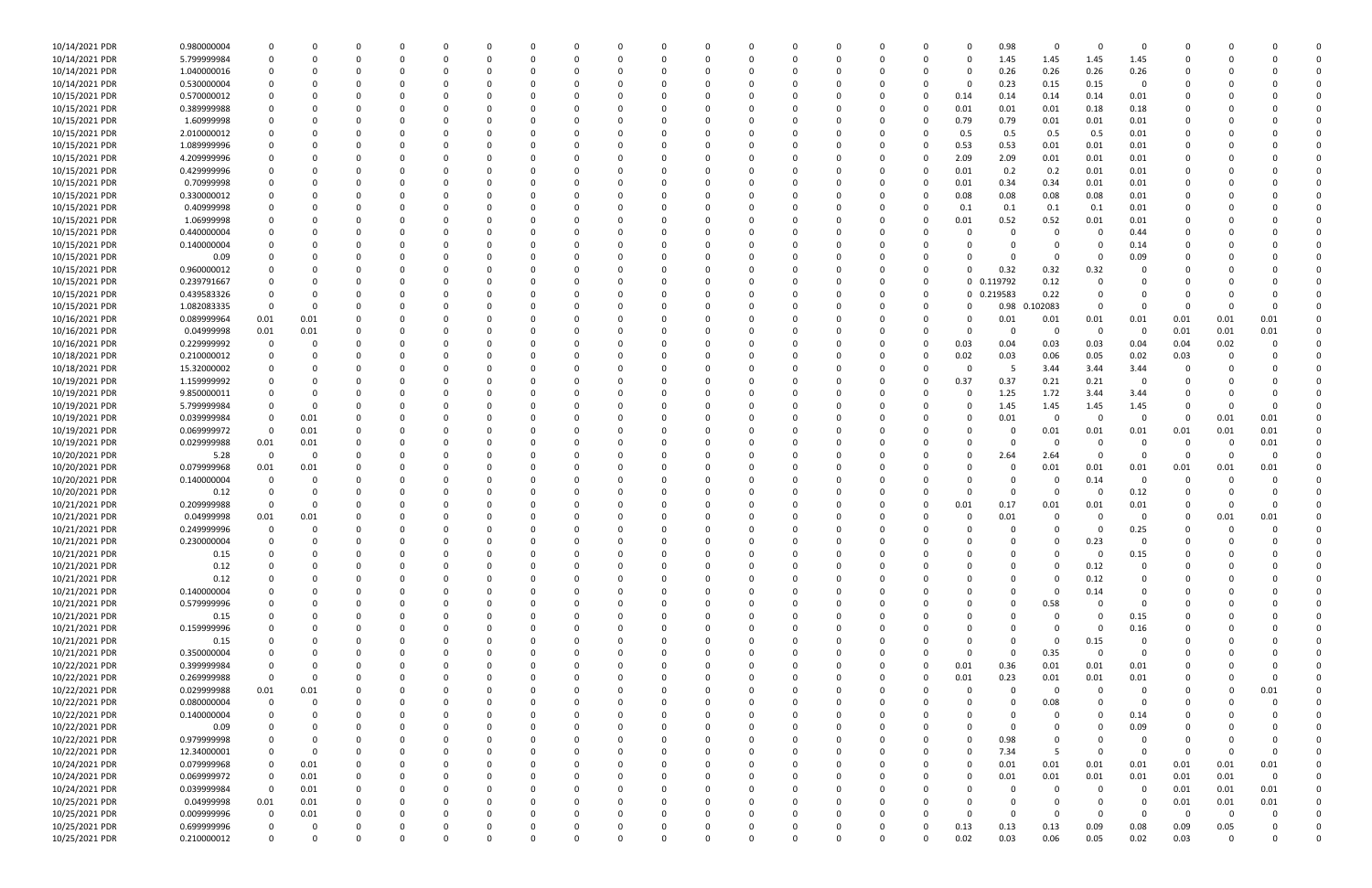| 10/25/2021 PDR | 24.68000002 | $\Omega$     |          |          |          |          |          |          |          |          |          |          |          |          |          |          | 7.34     | 7.34        | -5       | -5                      | 0           |             |              |      |  |
|----------------|-------------|--------------|----------|----------|----------|----------|----------|----------|----------|----------|----------|----------|----------|----------|----------|----------|----------|-------------|----------|-------------------------|-------------|-------------|--------------|------|--|
| 10/26/2021 PDR | 1.850000004 | $\mathbf 0$  |          |          |          |          |          |          |          |          |          |          |          |          | ŋ        |          | 0.01     | 0.47        | 0.47     | 0.33                    | 0.57        |             |              |      |  |
| 10/26/2021 PDR |             | 0            |          |          |          |          |          |          |          |          |          |          |          |          |          |          |          | 1.38        |          | 0.01                    | 0.44        | -0          |              |      |  |
|                | 3.219999996 |              |          |          |          |          |          |          |          |          |          |          |          |          |          |          | 0.01     |             | 1.38     |                         |             |             |              |      |  |
| 10/26/2021 PDR | 0.079999968 | 0.01         | 0.01     |          |          |          |          |          |          |          |          |          |          |          |          |          | -C       | 0           | 0.01     | 0.01                    | 0.01        | 0.01        | 0.01         | 0.01 |  |
| 10/26/2021 PDR | 0.079999968 | 0.01         | 0.01     |          |          |          |          |          |          |          |          |          |          |          |          |          |          |             | 0.01     | 0.01                    | 0.01        | 0.01        | 0.01         | 0.01 |  |
| 10/26/2021 PDR | 0.029999988 | 0.01         | 0.01     | 0        |          |          |          |          |          |          |          |          |          |          |          |          | $\Omega$ |             |          | - 0                     | 0           | -0          | $\Omega$     | 0.01 |  |
| 10/26/2021 PDR | 0.189999996 | 0            |          |          |          |          |          |          |          |          |          |          |          |          |          |          | $\Omega$ | - 0         | $\Omega$ | 0.19                    | 0           | -0          |              |      |  |
|                |             |              |          |          |          |          |          |          |          |          |          |          |          |          |          |          |          |             |          |                         |             |             |              |      |  |
| 10/26/2021 PDR | 0.419999988 | 0            |          |          |          |          |          |          |          |          |          |          |          |          |          |          | 0.04     | 0.05        | 0.05     | 0.07                    | 0.1         | 0.07        | 0.04         |      |  |
| 10/26/2021 PDR | 0.579999996 |              |          |          |          |          |          |          |          |          |          |          |          |          |          |          | 0        | $\Omega$    | 0.006042 | 0.567917                | 0.006042    |             |              |      |  |
| 10/26/2021 PDR | 1.040000016 |              |          |          |          |          |          |          |          |          |          |          |          |          |          |          | 0        | 0.26        | 0.26     | 0.26                    | 0.26        |             |              |      |  |
| 10/26/2021 PDR | 15.32000002 | $\Omega$     |          |          |          |          |          |          |          |          |          |          |          |          |          |          | 0        | -5          | 3.44     | 3.44                    | 3.44        |             |              |      |  |
|                |             |              |          |          |          |          |          |          |          |          |          |          |          |          |          |          |          |             |          |                         |             |             |              |      |  |
| 10/27/2021 PDR | 1.54999998  | 0            |          |          |          |          |          |          |          |          |          |          |          |          |          |          | 0.01     | 0.76        | 0.76     | 0.01                    | 0.01        |             |              |      |  |
| 10/27/2021 PDR | 0.22999998  |              |          |          |          |          |          |          |          |          |          |          |          |          |          |          | 0.01     | 0.1         | 0.1      | 0.01                    | 0.01        |             |              |      |  |
| 10/27/2021 PDR | 3.599999988 |              |          |          |          |          |          |          |          |          |          |          |          |          |          |          | 0.82     | 1.38        | 1.38     | 0.01                    | 0.01        |             |              |      |  |
| 10/27/2021 PDR | 0.279999996 |              |          |          |          |          |          |          |          |          |          |          |          |          |          |          | 0.01     | 0.09        | 0.09     | 0.01                    | 0.08        |             |              |      |  |
| 10/27/2021 PDR | 2.26999998  | 0            |          |          |          |          |          |          |          |          |          |          |          |          |          |          |          |             |          |                         |             |             |              |      |  |
|                |             |              |          |          |          |          |          |          |          |          |          |          |          |          |          |          | 0.01     | 1.12        | 1.12     | 0.01                    | 0.01        |             |              |      |  |
| 10/27/2021 PDR | 0.04999998  | 0.01         | 0.01     |          |          |          |          |          |          |          |          |          |          |          |          |          | 0        | 0.01        | - 0      | - 0                     | 0           |             | 0.01         | 0.01 |  |
| 10/27/2021 PDR | 0.239791667 | 0            |          |          |          |          |          |          |          |          |          |          |          |          |          |          |          | 0 0.119792  | 0.12     | - 0                     | 0           |             | $\Omega$     |      |  |
| 10/27/2021 PDR | 8.239999992 | 0            |          |          |          |          |          |          |          |          |          |          |          |          |          |          | 2.64     | 2.64        | 1.48     | 1.48                    | 0           |             |              |      |  |
| 10/27/2021 PDR | 4.309999986 | $\Omega$     |          |          |          |          |          |          |          |          |          |          |          |          |          |          | 1.45     | 1.45        | 0.94     | 0.47                    |             |             |              |      |  |
|                |             |              |          |          |          |          |          |          |          |          |          |          |          |          |          |          |          |             |          |                         |             |             |              |      |  |
| 10/28/2021 PDR | 0.6         |              |          |          |          |          |          |          |          |          |          |          |          |          |          |          |          | 0           | 0.6      |                         |             |             |              |      |  |
| 10/28/2021 PDR | 0.140000004 |              |          |          |          |          |          |          |          |          |          |          |          |          |          |          | $\Omega$ | 0           | 0.14     | - 0                     |             |             |              |      |  |
| 10/28/2021 PDR | 5.055000006 |              |          |          |          |          |          |          |          |          |          |          |          |          |          |          | 1.56     | 1.71        | 1.19     | 0.595                   | 0           |             |              |      |  |
| 10/28/2021 PDR | 5.799999984 | 0            |          |          |          |          |          |          |          |          |          |          |          |          |          |          | 0        | 1.45        | 1.45     | 1.45                    | 1.45        |             |              |      |  |
|                |             |              |          |          |          |          |          |          |          |          |          |          |          |          |          |          |          |             |          |                         |             |             |              |      |  |
| 10/28/2021 PDR | 2.34        |              |          |          |          |          |          |          |          |          |          |          |          |          |          |          | 0        | $\Omega$    | 2.34     | $\overline{\mathbf{0}}$ | 0           |             |              |      |  |
| 10/28/2021 PDR | 0.339999984 | 0            |          |          |          |          |          |          |          |          |          |          |          |          |          |          | 0.01     | 0.01        | 0.01     | 0.01                    | 0.3         | -0          |              |      |  |
| 10/28/2021 PDR | 0.089999964 | 0.01         | 0.01     |          |          |          |          |          |          |          |          |          |          |          |          |          | 0        | 0.01        | 0.01     | 0.01                    | 0.01        | 0.01        | 0.01         | 0.01 |  |
| 10/28/2021 PDR | 0.09        | 0            |          |          |          |          |          |          |          |          |          |          |          |          |          |          | 0        | 0           | - 0      | 0.09                    | 0           |             |              |      |  |
| 10/28/2021 PDR |             | 0            |          |          |          |          |          |          |          |          |          |          |          |          |          |          | $\Omega$ | 0           |          | - 0                     | 0           |             |              |      |  |
|                | 0.12        |              |          |          |          |          |          |          |          |          |          |          |          |          |          |          |          |             | 0.12     |                         |             |             |              |      |  |
| 10/29/2021 PDR | 0.609999984 | 0            |          |          |          |          |          |          |          |          |          |          |          |          |          |          | 0.01     | 0.01        | 0.57     | 0.01                    | 0.01        |             |              |      |  |
| 10/29/2021 PDR | 0.039999984 | 0.01         | 0.01     |          |          |          |          |          |          |          |          |          |          |          |          |          | 0        | 0.01        | $\Omega$ |                         | 0           |             | 0.01         |      |  |
| 10/29/2021 PDR | 0.029999988 | 0.01         | 0.01     |          |          |          |          |          |          |          |          |          |          |          |          |          |          |             |          |                         | 0           |             |              | 0.01 |  |
| 10/29/2021 PDR | 0.230000004 | 0            |          |          |          |          |          |          |          |          |          |          |          |          |          |          |          |             |          |                         | 0.23        |             |              |      |  |
|                |             |              |          |          |          |          |          |          |          |          |          |          |          |          |          |          |          |             |          |                         |             |             |              |      |  |
| 10/29/2021 PDR | 0.200000004 |              |          |          |          |          |          |          |          |          |          |          |          |          |          |          |          |             |          | 0.2                     | 0           |             |              |      |  |
| 10/29/2021 PDR | 0.24        |              |          |          |          |          |          |          |          |          |          |          |          |          |          |          |          |             |          | 0.24                    | 0           |             |              |      |  |
| 10/29/2021 PDR | 0.12        |              |          |          |          |          |          |          |          |          |          |          |          |          |          |          |          |             |          |                         | 0.12        |             |              |      |  |
| 10/29/2021 PDR | 0.12        |              |          |          |          |          |          |          |          |          |          |          |          |          |          |          |          |             |          |                         | 0.12        |             |              |      |  |
|                |             |              |          |          |          |          |          |          |          |          |          |          |          |          |          |          |          |             |          |                         |             |             |              |      |  |
| 10/29/2021 PDR | 0.12        |              |          |          |          |          |          |          |          |          |          |          |          |          |          |          |          |             |          |                         | 0.12        |             |              |      |  |
| 10/29/2021 PDR | 0.140000004 |              |          |          |          |          |          |          |          |          |          |          |          |          |          |          |          |             |          |                         | 0.14        |             |              |      |  |
| 10/29/2021 PDR | 0.249999996 | $\Omega$     |          |          |          |          |          |          |          |          |          |          |          |          |          |          |          |             |          |                         | 0.25        |             |              |      |  |
| 10/29/2021 PDR | 0.099999996 | $\mathbf 0$  |          |          |          |          |          |          |          |          |          |          |          |          |          |          |          |             |          |                         | 0.1         |             |              |      |  |
| 10/29/2021 PDR | 0.459999996 | 0            | $\Omega$ | 0        | $\Omega$ | $\Omega$ | 0        | $\Omega$ | $\Omega$ | $\Omega$ | $\Omega$ | $\Omega$ | $\Omega$ |          | 0        |          | 0        | $\mathbf 0$ | $\Omega$ | 0.46                    | $\mathbf 0$ | $\mathbf 0$ |              |      |  |
|                |             |              |          |          |          |          |          |          |          |          |          |          |          |          |          |          |          |             |          |                         |             |             |              |      |  |
| 10/29/2021 PDR | 0.210000012 | 0            |          | $\Omega$ |          | $\Omega$ | 0        |          |          |          | 0        | $\Omega$ |          |          | 0        |          | 0.02     | 0.03        | 0.06     | 0.05                    | 0.02        | 0.03        |              |      |  |
| 10/29/2021 PDR | 0.33        | $\Omega$     |          | $\Omega$ |          | $\Omega$ |          |          |          |          | $\Omega$ |          |          |          |          |          | 0        | $\Omega$    | 0.33     | 0                       | 0           | $\Omega$    |              |      |  |
| 10/29/2021 PDR | 0.909999996 | 0            |          |          |          |          |          |          |          |          |          |          |          |          |          |          | 0        | $\Omega$    | 0.91     | - 0                     | 0           |             |              |      |  |
| 10/29/2021 PDR | 3.495000006 | 0            |          |          |          |          |          |          |          |          |          |          |          |          |          |          | 0        | 1.71        | 1.19     | 0.595                   |             |             |              |      |  |
|                |             |              |          |          |          |          |          |          |          |          |          |          |          |          |          |          |          |             |          |                         |             |             |              |      |  |
| 10/29/2021 PDR | 15.5        | $\Omega$     |          | 0        |          |          |          |          |          |          | 0        | 0        |          |          |          |          | $\Omega$ | 9.05        | 6.45     | $\overline{\mathbf{0}}$ | 0           |             |              |      |  |
| 10/29/2021 PDR | 22.18000001 | 0            |          |          |          |          |          |          |          |          |          | 0        |          |          |          | 0        | 7.34     | 7.34        | - 5      | 2.5                     | 0           | 0           |              |      |  |
| 10/29/2021 PDR | 5.330000004 | $\mathsf{O}$ | $\Omega$ | $\Omega$ |          | $\Omega$ |          |          |          |          | $\Omega$ | $\Omega$ | $\Omega$ |          | 0        |          | 1.97     | 1.97        | 1.39     | $\Omega$                | 0           | $\Omega$    | <sup>n</sup> |      |  |
| 10/30/2021 PDR | 0.04999998  | 0.01         | 0.01     | 0        |          | 0        |          |          |          |          | 0        | 0        |          |          | $\Omega$ | ŋ        | -0       | 0           | $\Omega$ | -0                      | 0           | 0.01        | 0.01         | 0.01 |  |
| 10/30/2021 PDR | 0.142499997 | 0            | - 0      |          |          |          |          |          |          |          |          |          | $\Omega$ | $\Omega$ | 0.095    | 0.0475   | $\Omega$ | $\Omega$    | $\Omega$ | $\Omega$                | $\Omega$    | $\Omega$    | $\Omega$     |      |  |
|                |             |              |          |          |          |          |          |          |          |          |          |          |          |          |          |          |          |             |          |                         |             |             |              |      |  |
| 10/30/2021 PDR | 0.380000004 | $\mathbf 0$  | $\Omega$ | 0        |          | 0        |          |          |          |          | 0        | 0        | $\Omega$ |          | $\Omega$ | $\Omega$ | 0.05     | 0.05        | 0.1      | 0.06                    | 0.04        | 0.03        | 0.05         |      |  |
| 10/31/2021 PDR | 0.039999984 | 0.01         | 0.01     | 0        |          | 0        |          |          |          |          | 0        | 0        | 0        |          |          | 0        | $\Omega$ | $\mathbf 0$ | $\Omega$ | $\overline{\mathbf{0}}$ | 0           | 0.01        | 0.01         |      |  |
| 11/1/2021 PDR  | 0.57        | 0            | $\Omega$ | $\Omega$ |          |          |          |          |          |          |          | 0        |          |          |          | 0        | 0.14     | 0.01        | 0.12     | 0.29                    | 0.01        | $\Omega$    | $\Omega$     |      |  |
| 11/1/2021 PDR  | 0.369999984 | 0            |          | $\Omega$ |          | $\Omega$ |          |          |          |          |          | 0        |          |          | 0        |          | 0.01     | 0.01        | 0.33     | 0.01                    | 0.01        |             |              |      |  |
|                |             |              |          |          |          |          |          |          |          |          |          |          |          |          |          |          |          |             |          |                         |             |             |              |      |  |
| 11/1/2021 PDR  | 0.069999996 | 0            |          | 0        |          | $\Omega$ |          |          |          |          | 0        |          |          |          |          |          | 0        | $\Omega$    | $\Omega$ | 0.07                    | 0           |             |              |      |  |
| 11/1/2021 PDR  | 0.369999996 | 0            |          |          |          |          |          |          |          |          |          |          |          |          |          |          | 0        |             | $\Omega$ | $\Omega$                | 0.37        |             |              |      |  |
| 11/1/2021 PDR  | 0.039999996 | 0            |          |          |          |          |          |          |          |          |          |          |          |          |          |          |          |             |          | - 0                     | 0.04        |             |              |      |  |
| 11/1/2021 PDR  | 0.380000004 | 0            |          |          |          |          |          |          |          |          |          |          |          |          |          |          | 0        | 0           | - 0      | - 0                     | 0.38        |             |              |      |  |
| 11/1/2021 PDR  | 0.759999984 | $\mathbf 0$  |          |          |          |          |          |          |          |          |          |          |          |          |          |          | $\Omega$ | 0.19        | 0.19     | 0.19                    | 0.19        |             |              |      |  |
|                |             |              |          |          |          |          |          |          |          |          |          |          |          |          |          |          |          |             |          |                         |             |             |              |      |  |
| 11/1/2021 PDR  | 0.920000016 | 0            |          |          |          |          |          |          |          |          |          |          |          |          |          |          | $\Omega$ | 0.23        | 0.23     | 0.23                    | 0.23        |             |              |      |  |
| 11/1/2021 PDR  | 21.79999999 | 0            |          | 0        |          |          |          |          |          |          |          |          |          |          |          |          | 6.91     | 6.91        | 5.32     | 2.66                    | 0           |             |              |      |  |
| 11/1/2021 PDR  | 1.225000002 | 0            |          |          |          |          |          |          |          |          |          |          |          |          |          |          | 0.38     | 0.38        | 0.31     | 0.155                   | 0           |             |              |      |  |
| 11/2/2021 PDR  | 0.49999998  | 0            |          |          |          |          |          |          |          |          |          |          |          |          |          | 0        | 0.01     | 0.01        | 0.01     | 0.01                    | 0.46        |             |              |      |  |
|                |             |              |          |          |          |          |          |          |          |          |          |          |          |          |          |          |          |             |          |                         |             |             |              |      |  |
| 11/2/2021 PDR  | 0.299999988 | $\mathbf 0$  |          | $\Omega$ | $\Omega$ | $\Omega$ | $\Omega$ |          | $\Omega$ |          | $\Omega$ | $\Omega$ | $\Omega$ |          | $\Omega$ |          | 0.01     | 0.26        | 0.01     | 0.01                    | 0.01        | $\Omega$    | U            |      |  |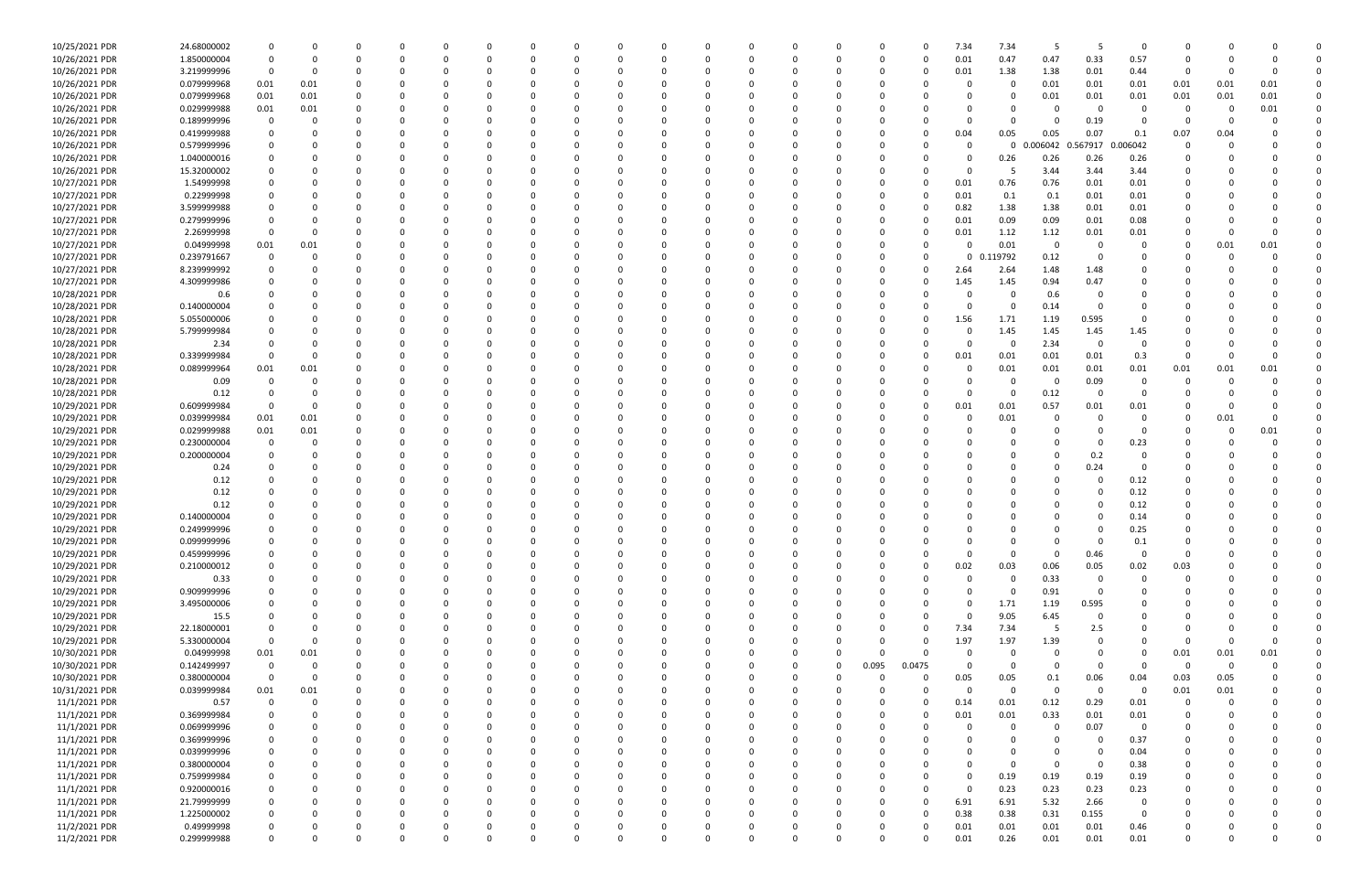| 11/2/2021 PDR  | 0.089999964 | 0.01        | 0.01     |          |          |          |          |          |          |          | $\Omega$ |          |              | C |          | 0             |                  | 0.01        | 0.01         | 0.01     | 0.01                | 0.01     | 0.01 | 0.01        |          |
|----------------|-------------|-------------|----------|----------|----------|----------|----------|----------|----------|----------|----------|----------|--------------|---|----------|---------------|------------------|-------------|--------------|----------|---------------------|----------|------|-------------|----------|
| 11/2/2021 PDR  | 0.419999988 | $\Omega$    | 0        | 0        |          | $\Omega$ |          |          |          |          | $\Omega$ |          |              | 0 |          | 0             | 0.04             | 0.05        | 0.05         | 0.07     | 0.1                 | 0.07     | 0.04 | $\Omega$    |          |
| 11/2/2021 PDR  | 0.920000016 |             |          |          |          |          |          |          |          |          |          |          |              |   |          |               |                  | 0.23        | 0.23         | 0.23     | 0.23                | 0        |      |             |          |
| 11/2/2021 PDR  | 5.215000002 |             |          |          |          |          |          |          |          |          |          |          |              |   |          |               | 1.68             | 1.75        | 1.19         | 0.595    | 0                   |          |      |             |          |
| 11/3/2021 PDR  | 0.369999984 |             |          |          |          |          |          |          |          |          |          |          |              |   |          |               | 0.01             | 0.01        | 0.01         | 0.01     | 0.33                |          |      |             |          |
| 11/3/2021 PDR  | 0.039999996 |             |          |          |          |          |          |          |          |          |          |          |              |   |          |               |                  | 0           |              | 0.04     | $\mathbf 0$         |          |      |             |          |
| 11/3/2021 PDR  | 15.02749999 |             |          |          |          |          |          |          |          |          |          |          |              |   |          |               |                  | 1.7275      | 2.66         | 5.32     | 5.32                |          |      |             |          |
| 11/3/2021 PDR  | 5.794999998 |             |          |          |          |          |          |          |          |          |          |          |              |   |          | <sup>0</sup>  | 1.74             | 1.97        | 1.39         | 0.695    | $\Omega$            |          |      |             |          |
| 11/3/2021 PDR  | 4.335       |             |          |          |          |          |          |          |          |          |          |          |              |   |          | 0             | 1.47             | 1.47        | 0.93         | 0.465    | 0                   |          |      |             |          |
| 11/4/2021 PDR  | 0.22999998  |             |          |          |          |          |          |          |          |          |          |          |              |   |          |               | 0.01             | 0.01        | 0.19         | 0.01     | 0.01                |          |      |             |          |
| 11/4/2021 PDR  | 0.699999996 | $\Omega$    |          |          |          |          |          |          |          |          |          |          |              |   |          |               | 0.01             | 0.5         | 0.17         | 0.01     | 0.01                |          |      | $\Omega$    |          |
| 11/4/2021 PDR  | 0.059999976 | 0.01        | 0.01     |          |          |          |          |          |          |          |          |          |              |   |          |               |                  | 0.01        | 0.01         | - 0      | 0                   |          | 0.01 | 0.01        |          |
| 11/4/2021 PDR  | 10.40000002 | 0           |          |          |          |          |          |          |          |          |          |          |              |   | 2.6      | 2.6           | 2.6              | 2.6         | $\Omega$     | - 0      | 0                   |          |      |             |          |
| 11/4/2021 PDR  | 0.397500003 |             |          |          |          |          |          |          |          |          |          |          |              |   |          | 0             | 0.0575           | 0.115       | 0.15         | 0.075    | 0                   |          |      |             |          |
| 11/5/2021 PDR  | 3.681666663 |             |          |          |          |          |          |          |          |          |          |          |              |   |          |               |                  | 0           | 0.039167     | 3.6425   | 0                   |          |      |             |          |
| 11/5/2021 PDR  | 0.699999996 |             |          |          |          |          |          |          |          |          |          |          |              |   |          |               | 0.13             | 0.13        | 0.13         | 0.09     | 0.08                | 0.09     | 0.05 |             |          |
| 11/5/2021 PDR  | 0.219999996 |             |          |          |          |          |          |          |          |          |          |          |              |   |          |               |                  | 0           | 0.22         | - 0      | 0                   |          |      |             |          |
| 11/5/2021 PDR  | 4.7175      |             |          |          |          |          |          |          |          |          |          |          |              |   |          |               | 0.5925           | 1.185       | 1.47         | 1.47     |                     |          |      |             |          |
| 11/5/2021 PDR  | 0.75        |             |          |          |          |          |          |          |          |          |          |          |              |   |          |               | 0.24             | 0.24        | 0.18         | 0.09     | 0                   |          |      |             |          |
| 11/5/2021 PDR  | 5.799999984 |             |          |          |          |          |          |          |          |          |          |          |              |   |          |               |                  | 1.45        | 1.45         | 1.45     | 1.45                |          |      |             |          |
| 11/5/2021 PDR  | 1.040000016 |             |          |          |          |          |          |          |          |          |          |          |              |   |          |               |                  | 0.26        | 0.26         | 0.26     | 0.26                |          |      |             |          |
| 11/5/2021 PDR  | 15.02749999 |             |          |          |          |          |          |          |          |          |          |          |              |   |          |               |                  | l.7275      | 2.66         | 5.32     | 5.32                |          |      |             |          |
| 11/5/2021 PDR  | 16.86       |             |          |          |          |          |          |          |          |          |          |          |              |   |          |               |                  | -5          | 3.43         | 3.43     | $\Omega$            |          |      |             |          |
| 11/5/2021 PDR  | 0.869999991 |             |          |          |          |          |          |          |          |          |          |          |              |   |          |               |                  | 0.095       | 0.155        | 0.31     | 0.31                | 0        |      |             |          |
| 11/6/2021 PDR  | 0.380000004 |             |          |          |          |          |          |          |          |          | -0       |          |              |   |          | <sup>0</sup>  | 0.05             | 0.05        | 0.1          | 0.06     | 0.04                | 0.03     | 0.05 |             |          |
| 11/7/2021 PDR  | 0.04999998  | 0.01        | 0.01     |          |          |          |          |          |          |          |          |          |              |   |          |               |                  | -0          |              | - 0      | $\Omega$            | 0.01     | 0.01 | 0.01        |          |
| 11/8/2021 PDR  | 0.089999964 | 0.01        | 0.01     |          |          |          |          |          |          |          |          |          |              |   |          |               |                  | 0.01        | 0.01         | 0.01     | 0.01                | 0.01     | 0.01 | 0.01        |          |
| 11/8/2021 PDR  | 0.039999984 | 0.01        | 0.01     |          |          |          |          |          |          |          |          |          |              |   |          |               |                  | 0           |              |          |                     | -0       | 0.01 | 0.01        |          |
| 11/8/2021 PDR  | 0.094999998 | 0           |          | $\Omega$ |          |          |          |          |          |          |          |          |              |   |          |               |                  | 0.095       |              |          |                     | 0        |      |             |          |
| 11/8/2021 PDR  | 0.059999997 |             |          |          |          |          |          |          |          |          |          |          |              |   |          |               |                  | 0.06        |              |          |                     |          |      |             |          |
| 11/8/2021 PDR  | 0.059999997 |             |          |          |          |          |          |          |          |          |          |          |              |   |          |               |                  | 0.06        | $\Omega$     |          |                     |          |      |             |          |
| 11/8/2021 PDR  | 0.920000016 |             |          |          |          |          |          |          |          |          |          |          |              |   |          |               | 0.23             | 0.23        | 0.23         | 0.23     |                     |          |      |             |          |
| 11/8/2021 PDR  | 15.5025     |             |          |          |          |          |          |          |          |          |          |          |              |   |          | 0             | 1.8475           | 3.695       | 4.98         | 4.98     |                     |          |      |             |          |
| 11/8/2021 PDR  | 5.799999984 |             |          |          |          |          |          |          |          |          |          |          |              |   |          |               | 1.45             | 1.45        | 1.45         | 1.45     |                     |          |      |             |          |
| 11/8/2021 PDR  | 1.040000016 |             |          |          |          |          |          |          |          |          |          |          |              |   |          |               | 0.26             | 0.26        | 0.26         | 0.26     | $\Omega$            |          |      |             |          |
| 11/9/2021 PDR  | 1.359999996 |             |          |          |          |          |          |          |          |          |          |          |              |   |          |               | 0.14             | 0.32        | 0.01         | 0.01     | 0.88                |          |      |             |          |
| 11/9/2021 PDR  | 0.389999988 |             |          |          |          |          |          |          |          |          |          |          |              |   |          |               | 0.01             | 0.01        | 0.01         | 0.01     | 0.35                |          |      |             |          |
| 11/9/2021 PDR  | 0.039999984 | 0.01        | 0.01     |          |          |          |          |          |          |          |          |          |              |   |          |               |                  | 0           |              | - 0      | $\Omega$            |          | 0.01 | 0.01        |          |
| 11/9/2021 PDR  | 0.089999964 | 0.01        | 0.01     |          |          |          |          |          |          |          |          |          |              |   |          |               |                  | 0.01        | 0.01         | 0.01     | 0.01                | 0.01     | 0.01 | 0.01        |          |
| 11/9/2021 PDR  | 0.3         | $\Omega$    | 0        | $\Omega$ |          |          |          |          |          |          |          |          |              |   |          |               |                  | $\Omega$    | $\Omega$     | 0.3      | 0                   | $\Omega$ |      | 0           |          |
| 11/9/2021 PDR  | 0.039999996 | $\Omega$    |          | $\Omega$ | $\Omega$ |          |          |          |          |          |          |          |              |   |          |               |                  | $\mathbf 0$ | $\Omega$     | 0.04     | $\sqrt{ }$          | $\Omega$ |      | $\Omega$    | $\Omega$ |
| 11/9/2021 PDR  | 0.03        | $\Omega$    |          | 0        |          | $\Omega$ |          |          | 0        |          | 0        | $\Omega$ | <sup>0</sup> | 0 |          | U             |                  | 0           | $\Omega$     | 0.03     | $\Omega$            | $\Omega$ |      |             |          |
| 11/9/2021 PDR  | 0.54        | 0           |          | 0        |          | $\Omega$ |          |          |          |          | 0        |          |              | 0 |          | $\Omega$      | 0.06             | 0.12        | $0.18\,$     |          | 0                   | $\Omega$ |      |             |          |
| 11/10/2021 PDR | 0.606458331 |             |          | 0        |          | $\Omega$ |          |          |          |          | 0        |          |              | 0 | 0        |               | 0 0.606458       | $\mathbf 0$ |              | 0.18     |                     |          |      |             |          |
| 11/10/2021 PDR | 1.267083333 |             |          |          |          |          |          |          |          |          | 0        |          |              | 0 | $\Omega$ |               | 0 1.267083       | 0           | $\Omega$     |          | $\Omega$            |          |      |             |          |
| 11/10/2021 PDR | 1.454583333 |             |          |          |          | 0        |          |          |          |          |          |          |              | 0 |          | 0             | $\Omega$         | 0           | $\mathbf{0}$ | 1.454583 | $\mathbf 0$         |          |      |             |          |
| 11/10/2021 PDR | 0.429999984 | $\Omega$    |          |          |          |          |          |          |          |          |          |          |              |   |          | 0             | 0.01             | 0.01        | 0.01         | 0.01     | 0.39                |          |      |             |          |
|                |             | $\Omega$    | $\Omega$ |          |          | $\Omega$ |          |          |          |          |          |          |              |   |          |               |                  |             |              |          |                     |          |      |             |          |
| 11/10/2021 PDR | 0.40999998  |             |          | 0        |          | $\Omega$ |          |          |          |          | $\Omega$ |          |              | 0 |          | $\Omega$<br>0 | 0.01<br>$\Omega$ | 0.01        | 0.01         | 0.01     | 0.37<br>$\mathbf 0$ | $\Omega$ |      |             |          |
| 11/10/2021 PDR | 0.069999972 | 0.01        | 0.01     | 0        |          |          |          |          |          |          | 0        |          |              | 0 |          |               |                  | 0.01        | 0.01         | - 0      |                     | 0.01     | 0.01 | 0.01        |          |
| 11/10/2021 PDR | 0.04999998  | $0.01\,$    | 0.01     |          |          | 0        |          |          |          |          | $\Omega$ |          |              | 0 |          |               | $\Omega$         | 0.01        | 0.01         |          | 0                   | 0        | 0.01 | $\Omega$    |          |
| 11/10/2021 PDR | 0.039999984 | 0.01        | 0.01     |          |          | 0        |          |          |          |          | 0        |          |              |   |          |               |                  | $\mathbf 0$ | $\Omega$     | - 0      |                     | 0        | 0.01 | 0.01        |          |
| 11/10/2021 PDR | 5.284999998 | $\mathbf 0$ |          |          |          |          |          |          |          |          |          |          |              |   |          | $\Omega$      | 1.75             | 1.75        | 1.19         | 0.595    |                     |          |      | $\Omega$    |          |
| 11/10/2021 PDR | 21.79999999 | $\mathbf 0$ |          |          |          |          |          |          |          |          |          |          |              |   |          | $\Omega$      | 6.91             | 6.91        | 5.32         | 2.66     |                     |          |      |             |          |
| 11/10/2021 PDR | 0.765000012 | 0           |          | 0        |          | $\Omega$ |          |          |          |          | 0        |          |              | 0 | 0        | 0.23          | 0.23             | 0.23        | 0.075        | 0        | $\Omega$            | 0        |      |             |          |
| 11/10/2021 PDR | 6.025000002 | 0           |          | 0        |          | $\Omega$ |          |          |          |          | 0        |          |              | 0 |          | $\Omega$      | 1.97             | 1.97        | 1.39         | 0.695    | 0                   |          |      |             |          |
| 11/11/2021 PDR | 5.28        | $\Omega$    |          | $\Omega$ |          | $\Omega$ |          |          |          |          | $\Omega$ | $\Omega$ |              | 0 |          | $\Omega$      |                  | 2.64        | 2.64         | $\Omega$ | $\Omega$            | 0        |      |             |          |
| 11/11/2021 PDR | 0.66        | $\Omega$    | $\Omega$ | 0        |          | $\Omega$ |          |          |          |          | 0        |          |              | 0 |          |               | O                | 0.49        | 0.17         | $\Omega$ | 0                   | 0        |      | 0           |          |
| 11/11/2021 PDR | 0.079999968 | $0.01\,$    | 0.01     |          |          |          |          |          |          |          |          |          |              |   |          |               |                  | - 0         | 0.01         | 0.01     | 0.01                | 0.01     | 0.01 | 0.01        |          |
| 11/11/2021 PDR | 0.079999968 | $0.01\,$    | 0.01     |          |          |          |          |          |          |          |          |          |              | 0 |          | 0             | $\Omega$         | 0.01        | 0.01         | 0.01     | 0.01                | 0.01     | 0.01 |             |          |
| 11/11/2021 PDR | 0.920000016 | $\mathbf 0$ | 0        | $\Omega$ |          | $\Omega$ |          |          |          |          |          |          |              |   |          | $\Omega$      | 0.23             | 0.23        | 0.23         | 0.23     | $\overline{0}$      | 0        |      |             |          |
| 11/11/2021 PDR | 1.040000016 | 0           |          | $\Omega$ |          | $\Omega$ |          |          |          |          | $\Omega$ |          |              | O |          | $\Omega$      | 0.26             | 0.26        | 0.26         | 0.26     | $\Omega$            |          |      |             |          |
| 11/11/2021 PDR | 11.67000001 | 0           |          | 0        |          | $\Omega$ |          |          |          |          | 0        |          |              | 0 |          | 3.5           | 3.5              | 3.5         | 1.17         | $\Omega$ | 0                   |          |      |             |          |
| 11/11/2021 PDR | 0.904999995 |             |          |          |          | $\Omega$ |          |          |          |          |          |          |              |   |          | $\Omega$      | 0.095            | 0.19        | 0.31         | 0.31     | 0                   |          |      |             |          |
| 11/11/2021 PDR | 0.189999996 |             |          |          |          |          |          |          |          |          | 0        |          |              |   |          |               |                  | 0.19        | $\Omega$     | - 0      |                     |          |      |             |          |
| 11/12/2021 PDR | 0.599999988 | $\mathbf 0$ |          | $\Omega$ |          | $\Omega$ | $\Omega$ | $\Omega$ | $\Omega$ | $\Omega$ | $\Omega$ | $\Omega$ | $\Omega$     | 0 |          | 0             | 0.01             | 0.01        | 0.01         | 0.56     | 0.01                | 0        |      | $\mathbf 0$ |          |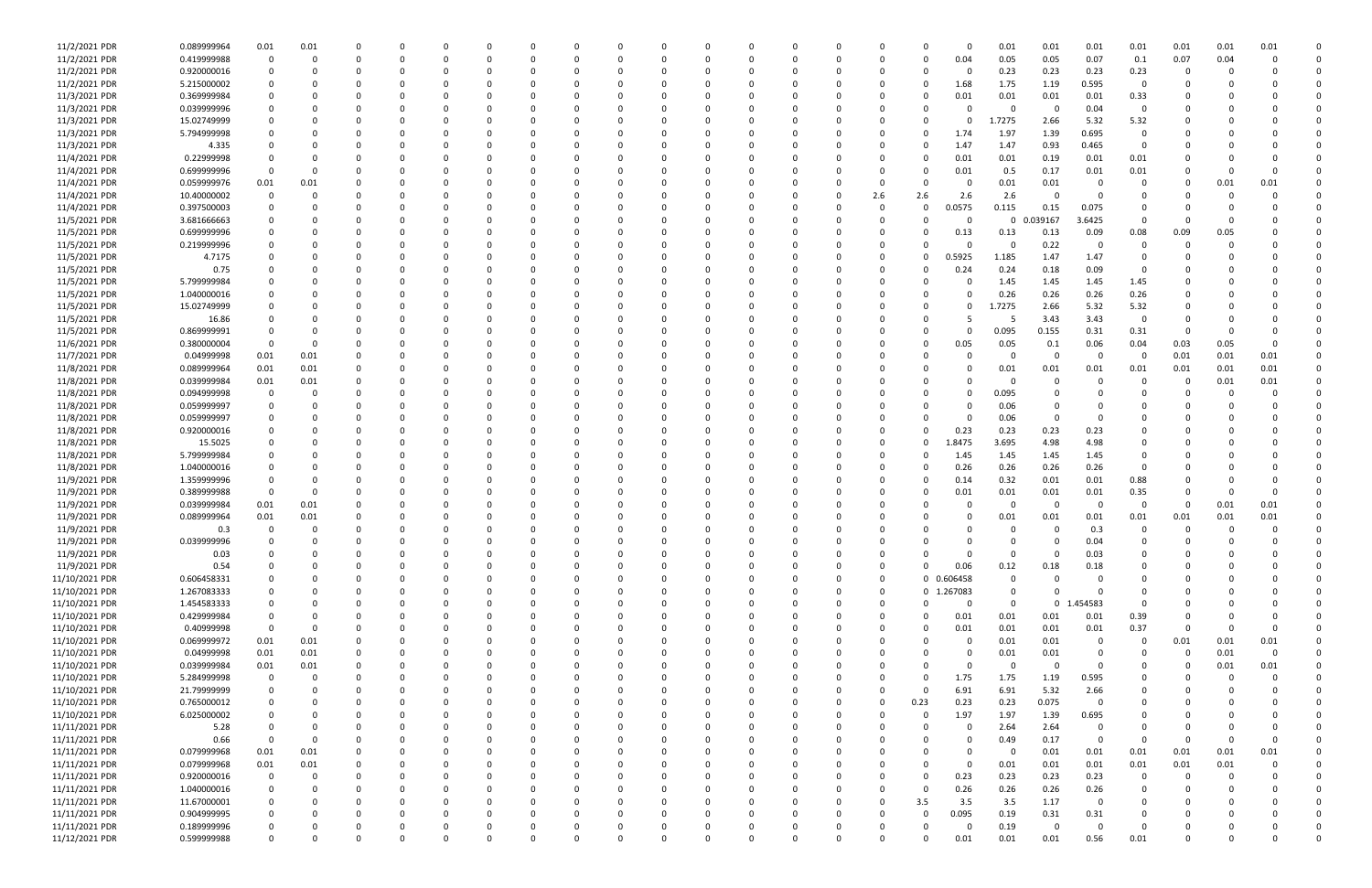| 11/12/2021 PDR | 0.489999996 | $\Omega$    |             |          |          |              | 0        |          |          |              | O            |          |          |          | 0.23     | 0.23        | 0.01     | 0.01                    | 0.01         |          |          |          |  |
|----------------|-------------|-------------|-------------|----------|----------|--------------|----------|----------|----------|--------------|--------------|----------|----------|----------|----------|-------------|----------|-------------------------|--------------|----------|----------|----------|--|
| 11/12/2021 PDR | 0.909999996 |             | $\Omega$    |          | -0       |              | $\Omega$ |          |          |              |              |          | $\Omega$ |          | 0.44     | 0.44        | 0.01     | 0.01                    | 0.01         | 0        |          |          |  |
| 11/12/2021 PDR | 0.25999998  | $\Omega$    | - 0         |          |          |              |          |          |          |              |              |          |          |          | 0.01     | 0.01        | 0.22     | 0.01                    | 0.01         | $\Omega$ |          |          |  |
|                |             |             |             |          |          |              |          |          |          |              |              |          |          |          |          |             |          |                         |              |          |          |          |  |
| 11/12/2021 PDR | 0.079999968 | 0.01        | 0.01        |          |          |              |          |          |          |              |              |          |          |          |          | 0           | 0.01     | 0.01                    | 0.01         | 0.01     | 0.01     | 0.01     |  |
| 11/12/2021 PDR | 0.140000004 | $\Omega$    |             |          |          |              |          |          |          |              |              |          |          |          |          |             |          | 0.14                    | 0            | -0       |          |          |  |
| 11/12/2021 PDR | 0.21        |             | 0           |          |          |              | n        |          |          |              |              |          |          |          | -C       |             |          | - 0                     | 0.21         |          |          |          |  |
|                |             |             |             |          |          |              |          |          |          |              |              |          |          |          |          |             |          |                         |              |          |          |          |  |
| 11/12/2021 PDR | 0.099999996 |             |             |          |          |              |          |          |          |              |              |          |          |          |          |             | 0.1      |                         | 0            |          |          |          |  |
| 11/12/2021 PDR | 0.15        |             |             |          |          |              |          |          |          |              |              |          |          |          |          |             | $\Omega$ | 0.15                    | <sup>0</sup> |          |          |          |  |
|                |             |             |             |          |          |              |          |          |          |              |              |          |          |          |          |             |          |                         |              |          |          |          |  |
| 11/12/2021 PDR | 0.140000004 |             |             |          |          |              |          |          |          |              |              |          |          |          |          |             |          | 0.14                    |              |          |          |          |  |
| 11/12/2021 PDR | 0.110000004 |             |             |          |          |              |          |          |          |              |              |          |          |          |          |             |          | 0.11                    |              |          |          |          |  |
| 11/12/2021 PDR | 0.140000004 |             |             |          |          |              | C        |          |          |              |              |          |          |          |          |             |          | 0.14                    | 0            |          |          |          |  |
|                |             |             |             |          |          |              |          |          |          |              |              |          |          |          |          |             |          |                         |              |          |          |          |  |
| 11/12/2021 PDR | 0.140000004 |             |             |          |          |              |          |          |          |              |              |          |          |          |          |             |          | 0.14                    | 0            |          |          |          |  |
| 11/12/2021 PDR | 0.189999996 |             |             |          |          |              | n        |          |          |              |              |          |          |          |          |             |          | 0.19                    | <sup>0</sup> |          |          |          |  |
| 11/12/2021 PDR | 0.189999996 |             |             |          |          |              |          |          |          |              |              |          |          |          |          |             |          |                         | 0            |          |          |          |  |
|                |             |             |             |          |          |              |          |          |          |              |              |          |          |          |          |             |          | 0.19                    |              |          |          |          |  |
| 11/12/2021 PDR | 0.18        |             |             |          |          |              |          |          |          |              |              |          |          |          |          |             |          |                         | 0.18         |          |          |          |  |
| 11/12/2021 PDR | 0.039999996 |             |             |          |          |              |          |          |          |              |              |          |          |          | $\Omega$ |             |          | 0.04                    | 0            |          |          |          |  |
|                |             |             |             |          |          |              |          |          |          |              |              |          |          |          |          |             |          |                         |              |          |          |          |  |
| 11/12/2021 PDR | 30.36000001 |             |             |          |          |              |          |          |          |              |              |          | 0        | 9.05     | 9.05     | 9.05        | 3.21     |                         |              |          |          |          |  |
| 11/12/2021 PDR | 16.71500001 |             | - 0         |          |          |              |          |          |          |              |              |          |          |          | 5        | -5          | 1.715    |                         | C.           | -0       |          |          |  |
| 11/13/2021 PDR | 0.059999976 | 0.01        | 0.01        |          |          |              |          |          |          |              |              |          |          |          | -C       |             |          | 0.01                    | 0.01         | 0.01     | 0.01     |          |  |
|                |             |             |             |          |          |              |          |          |          |              |              |          |          |          |          |             |          |                         |              |          |          |          |  |
| 11/14/2021 PDR | 0.04999998  | $\Omega$    | 0.01        |          |          |              |          |          |          |              |              |          |          |          |          | - 0         |          | - 0                     | 0.01         | 0.01     | 0.01     | 0.01     |  |
| 11/14/2021 PDR | 0.079999968 |             | 0.01        |          |          |              |          |          |          |              |              |          |          |          | -C       | 0.01        | 0.01     | 0.01                    | 0.01         | 0.01     | 0.01     | 0.01     |  |
| 11/15/2021 PDR | 5.309999988 |             | - 0         |          |          |              |          |          |          |              |              |          |          |          | 0.01     | 2.64        | 2.64     | 0.01                    | 0.01         | 0        |          |          |  |
|                |             |             |             |          |          |              |          |          |          |              |              |          |          |          |          |             |          |                         |              |          |          |          |  |
| 11/15/2021 PDR | 0.569999988 |             |             |          |          |              |          |          |          |              |              |          |          |          | 0.01     | 0.01        | 0.01     | 0.01                    | 0.53         |          |          |          |  |
| 11/15/2021 PDR | 0.329999988 |             |             |          |          |              | n        |          |          |              |              |          |          |          | 0.01     | 0.01        | 0.29     | 0.01                    | 0.01         | 0        |          |          |  |
|                |             |             |             |          |          |              |          |          |          |              |              |          |          |          |          |             |          |                         |              |          |          |          |  |
| 11/15/2021 PDR | 0.210000012 |             |             |          |          |              |          |          |          |              |              |          |          |          | 0.02     | 0.03        | 0.06     | 0.05                    | 0.02         | 0.03     |          |          |  |
| 11/15/2021 PDR | 1.017499989 |             |             |          |          |              |          |          |          |              |              |          | 0.0925   | 0.185    | 0.37     | 0.37        | - 0      | - 0                     | 0            |          |          |          |  |
| 11/15/2021 PDR | 0.920000016 |             |             |          |          |              |          |          |          |              |              |          |          |          | 0.23     | 0.23        | 0.23     | 0.23                    |              |          |          |          |  |
|                |             |             |             |          |          |              |          |          |          |              |              |          |          |          |          |             |          |                         |              |          |          |          |  |
| 11/15/2021 PDR | 16.71500001 |             |             |          |          |              |          |          |          |              |              |          |          |          | -5       | -5          | 1.715    | - 0                     | C.           |          |          |          |  |
| 11/16/2021 PDR | 0.46999998  |             | $\Omega$    |          |          |              |          |          |          |              |              |          |          |          | 0.01     | 0.01        | 0.01     | 0.01                    | 0.43         |          |          |          |  |
| 11/16/2021 PDR | 0.019999992 | 0           | 0.01        |          |          |              |          |          |          |              |              |          |          |          | 0        | 0           |          | - 0                     | 0            |          | 0.01     |          |  |
|                |             |             |             |          |          |              |          |          |          |              |              |          |          |          |          |             |          |                         |              |          |          |          |  |
| 11/16/2021 PDR | 0.980000004 | $\Omega$    | - 0         |          |          |              | 0        |          |          |              |              |          |          |          | 0        | 0.98        | $\Omega$ | - 0                     | 0            |          |          |          |  |
| 11/16/2021 PDR | 0.759999984 |             |             |          |          |              | n        |          |          |              |              |          |          |          | 0.19     | 0.19        | 0.19     | 0.19                    | 0            |          |          |          |  |
|                |             |             |             |          |          |              |          |          |          |              |              |          |          |          |          |             |          |                         |              |          |          |          |  |
| 11/16/2021 PDR | 5.799999984 |             |             |          |          |              |          |          |          |              |              |          |          |          | 1.45     | 1.45        | 1.45     | 1.45                    |              |          |          |          |  |
| 11/16/2021 PDR | 24.65999999 |             |             |          |          |              |          |          |          |              |              |          | 0        | 7.39     | 7.39     | 7.39        | 2.49     | - 0                     | C            |          |          |          |  |
| 11/16/2021 PDR | 1.225000002 |             |             |          |          |              |          |          |          |              |              |          |          |          | 0.38     | 0.38        | 0.31     | 0.155                   | C            |          |          |          |  |
|                |             |             |             |          |          |              |          |          |          |              |              |          |          |          |          |             |          |                         |              |          |          |          |  |
| 11/17/2021 PDR | 5.309999988 |             |             |          |          |              |          |          |          |              |              |          | 0        |          | 0.01     | 2.64        | 2.64     | 0.01                    | 0.01         |          |          |          |  |
| 11/17/2021 PDR | 0.189999984 |             |             |          |          |              |          |          |          |              |              |          |          |          | 0.01     | 0.15        | 0.01     | 0.01                    | 0.01         |          |          |          |  |
|                |             |             |             |          |          |              |          |          |          |              |              |          |          |          |          |             |          |                         |              |          |          |          |  |
| 11/17/2021 PDR | 0.299999988 |             |             |          |          |              |          |          |          |              |              |          |          |          | 0.01     | 0.01        | 0.01     | 0.26                    | 0.01         |          |          |          |  |
| 11/17/2021 PDR | 0.920000016 |             |             |          |          |              |          |          |          |              |              |          |          |          | 0.23     | 0.23        | 0.23     | 0.23                    | 0            |          |          |          |  |
| 11/17/2021 PDR | 1.040000016 | $\Omega$    | 0           |          |          |              |          |          |          |              |              |          |          |          | 0.26     | 0.26        | 0.26     | 0.26                    | 0            |          |          |          |  |
|                |             |             |             |          |          |              |          |          |          |              |              |          |          |          |          |             |          |                         |              |          |          |          |  |
| 11/18/2021 PDR | 0.269999988 | $\mathbf 0$ | $\Omega$    |          |          |              |          |          |          |              |              |          |          |          | 0.01     | 0.01        | $0.01\,$ | 0.01                    | 0.23         |          |          |          |  |
| 11/18/2021 PDR | 0.279999984 | $\mathbf 0$ | $\mathbf 0$ | $\Omega$ | $\Omega$ | 0            | 0        | $\Omega$ | $\Omega$ | $\Omega$     | $\Omega$     | $\Omega$ | 0        | $\Omega$ | 0.01     | 0.01        | $0.01\,$ | 0.24                    | 0.01         | $\Omega$ |          |          |  |
| 11/18/2021 PDR | 0.039999996 | $\Omega$    | $\Omega$    |          |          | <sup>0</sup> |          |          |          |              | <sup>0</sup> |          | $\Omega$ |          | 0        | 0           | 0.04     | $\overline{0}$          | 0            |          |          |          |  |
|                |             |             |             |          | 0        |              | 0        |          |          |              |              |          |          |          |          |             |          |                         |              |          |          |          |  |
| 11/18/2021 PDR | 0.980000004 | $\Omega$    | O           |          | $\Omega$ |              | 0        |          |          | $\Omega$     | 0            | $\Omega$ | $\Omega$ |          | $\Omega$ | 0.98        | $\Omega$ |                         | 0            | റ        |          |          |  |
| 11/18/2021 PDR | 1.294999986 | $\Omega$    |             |          |          |              | 0        |          |          |              |              |          | 0.37     | 0.37     | 0.37     | 0.185       | $\Omega$ | - 0                     | 0            |          |          |          |  |
|                |             |             |             |          |          |              |          |          |          |              |              |          |          |          |          |             |          |                         |              |          |          |          |  |
| 11/19/2021 PDR | 0.719999988 |             |             |          |          |              | 0        |          |          |              |              |          | 0        |          | 0.01     | 0.14        | 0.25     | 0.01                    | 0.31         |          |          |          |  |
| 11/19/2021 PDR | 0.039999996 | $\Omega$    |             |          |          |              | 0        |          |          | 0            | 0            | - 0      | 0        |          | 0        | 0           | $\Omega$ | 0.04                    | 0            |          |          |          |  |
| 11/19/2021 PDR | 0.03        | $\Omega$    |             |          |          |              | 0        |          |          |              |              |          |          |          | 0        |             | $\Omega$ | 0.03                    | 0            |          |          |          |  |
|                |             |             |             |          |          |              |          |          |          |              |              |          |          |          |          |             |          |                         |              |          |          |          |  |
| 11/19/2021 PDR | 0.380000004 | $\Omega$    | $\Omega$    | O        | 0        | <sup>0</sup> | 0        |          | $\Omega$ | 0            | 0            |          | 0        |          | 0        | $\Omega$    | $\Omega$ | 0.38                    | 0            | 0        |          |          |  |
| 11/19/2021 PDR | 2.349999999 | 0           | 0           | 0        | 0        |              | 0        |          |          | 0            | 0            |          | 0        |          | $\Omega$ | $\Omega$    | 0.025    | 2.325                   | 0            |          |          |          |  |
| 11/19/2021 PDR | 5.84499999  |             |             |          |          |              | $\Omega$ |          |          |              |              |          | $\Omega$ | 1.75     | 1.75     | 1.75        | 0.595    |                         | 0            |          |          |          |  |
|                |             |             |             |          |          |              |          |          |          |              |              |          |          |          |          |             |          |                         |              |          |          |          |  |
| 11/19/2021 PDR | 4.875       |             | 0           |          | -0       |              | 0        |          |          |              |              |          | 0        | 1.47     | 1.47     | 1.47        | 0.465    | 0                       | 0            | 0        |          | $\Omega$ |  |
| 11/20/2021 PDR | 0.019999992 |             | 0           |          |          |              | 0        |          |          |              |              |          | 0        | 0        | 0        | $\mathbf 0$ | $\Omega$ | $\overline{0}$          | 0            | 0        | 0.01     | 0.01     |  |
| 11/20/2021 PDR | 0.279999996 | $\Omega$    | 0           |          |          |              | $\Omega$ |          |          | 0            | 0            |          | $\Omega$ | 0        | 0.07     | 0.05        | 0.04     | 0.06                    | 0.03         | 0.03     | $\Omega$ | 0        |  |
|                |             |             |             |          |          |              |          |          |          |              |              |          |          |          |          |             |          |                         |              |          |          |          |  |
| 11/21/2021 PDR | 0.059999976 | $0.01\,$    | 0.01        | 0        | 0        |              | 0        |          |          | 0            | 0            | -0       | 0        |          | 0        | $\mathbf 0$ | - 0      | $\overline{\mathbf{0}}$ | 0.01         | 0.01     | 0.01     | 0.01     |  |
| 11/21/2021 PDR | 0.089999964 | 0.01        | 0.01        | $\Omega$ | 0        |              | $\Omega$ |          | $\Omega$ | 0            | 0            | $\Omega$ | 0        |          | 0        | 0.01        | 0.01     | 0.01                    | 0.01         | 0.01     | 0.01     | 0.01     |  |
|                |             |             |             |          |          |              |          |          |          |              |              |          |          |          |          |             |          |                         |              |          |          |          |  |
| 11/22/2021 PDR | 0.689999988 | $\Omega$    | - 0         | 0        |          |              | 0        |          |          |              | 0            |          | 0        | O        | 0.01     | 0.01        | 0.01     | 0.01                    | 0.65         | 0        | - 0      | 0        |  |
| 11/22/2021 PDR | 0.34999998  | $\Omega$    | - 0         | 0        |          |              | 0        |          |          |              |              |          | 0        |          | 0.01     | 0.01        | $0.01\,$ | 0.31                    | 0.01         | $\Omega$ | $\Omega$ | $\Omega$ |  |
| 11/22/2021 PDR | 0.04999998  | $0.01\,$    | 0.01        |          |          |              | 0        |          |          |              |              |          | $\Omega$ |          | 0        | 0           | $\Omega$ | $\overline{0}$          | 0            | 0.01     | 0.01     | 0.01     |  |
|                |             |             |             |          |          |              |          |          |          |              |              |          |          |          |          |             |          |                         |              |          |          |          |  |
| 11/22/2021 PDR | 0.189999996 | $\mathbf 0$ | 0           |          |          |              | 0        |          |          |              |              |          | $\Omega$ |          | 0        |             | $\Omega$ | 0.19                    | 0            | 0        | $\Omega$ |          |  |
| 11/22/2021 PDR | 0.140000004 | $\mathbf 0$ | $\Omega$    | 0        | 0        |              | 0        |          |          | <sup>0</sup> | 0            |          | 0        |          | 0        | $\Omega$    | $\Omega$ | 0.14                    | 0            | $\Omega$ |          |          |  |
| 11/22/2021 PDR | 0.140000004 | 0           | 0           | 0        | 0        |              | 0        |          |          |              | 0            |          | 0        |          | 0        | 0           | 0.14     | 0                       | 0            | 0        |          |          |  |
|                |             |             |             |          |          |              |          |          |          |              |              |          |          |          |          |             |          |                         |              |          |          |          |  |
| 11/22/2021 PDR | 0.140000004 | $\Omega$    |             |          |          |              | 0        |          |          |              |              |          |          |          | $\Omega$ | $\Omega$    | 0.14     |                         |              |          |          |          |  |
| 11/22/2021 PDR | 0.21        |             |             |          |          |              | 0        |          |          | 0            |              |          |          |          | 0        | 0           | 0.21     | - 0                     | C            |          |          |          |  |
| 11/22/2021 PDR | 0.06        | $\mathbf 0$ | $\mathbf 0$ | $\Omega$ | 0        | $\Omega$     | $\Omega$ | $\Omega$ | $\Omega$ | $\Omega$     | $\Omega$     | $\Omega$ | $\Omega$ |          | $\Omega$ |             | $\Omega$ | 0.06                    | $\Omega$     | 0        |          | $\Omega$ |  |
|                |             |             |             |          |          |              |          |          |          |              |              |          |          |          |          |             |          |                         |              |          |          |          |  |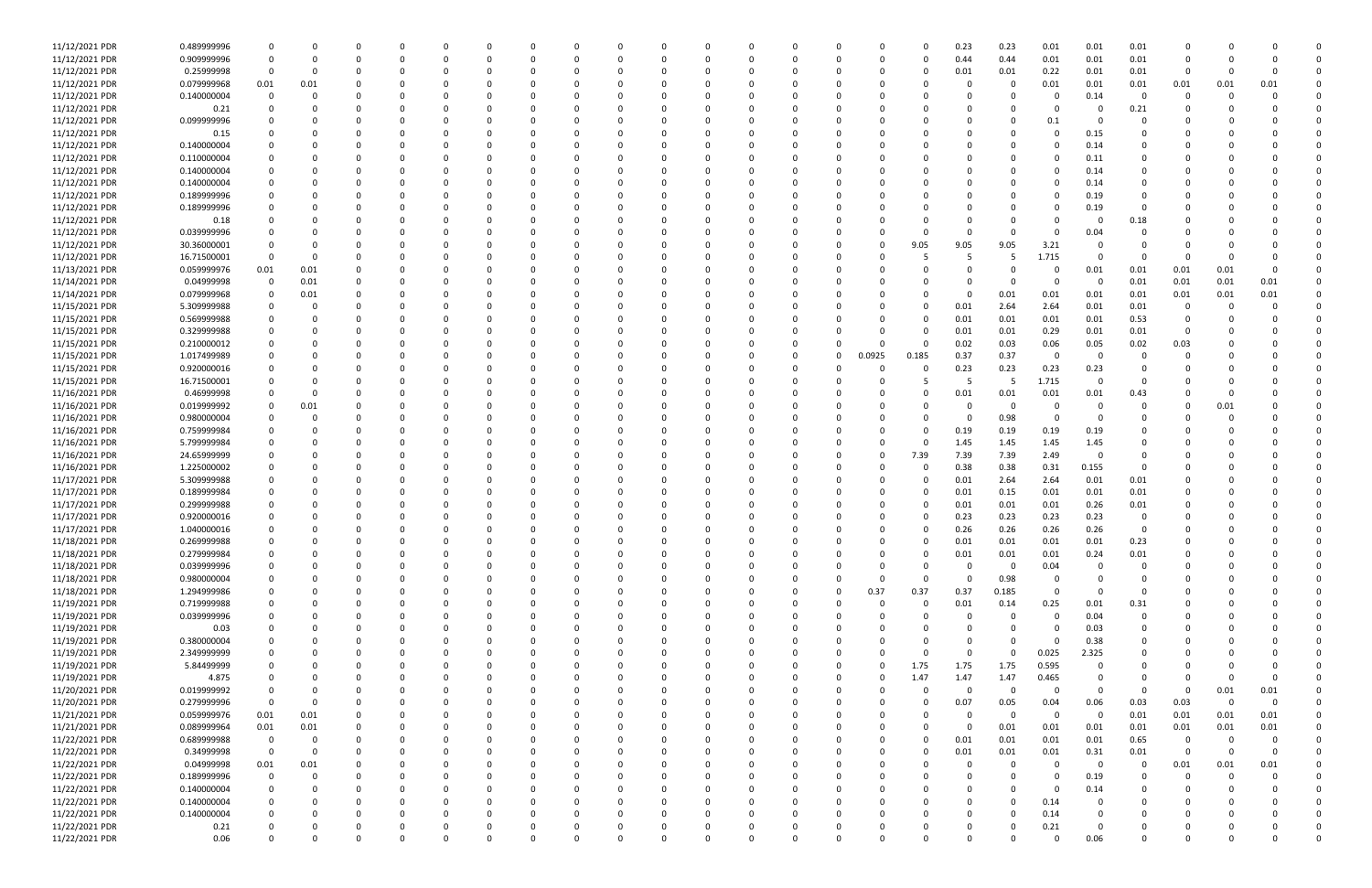| 11/22/2021 PDR | 0.189999996 |             |                  |              |          |          |          |          |          |          |          |          |          |     |          |          |               | $\Omega$    | 0.19                |                |             |          |          |          |  |
|----------------|-------------|-------------|------------------|--------------|----------|----------|----------|----------|----------|----------|----------|----------|----------|-----|----------|----------|---------------|-------------|---------------------|----------------|-------------|----------|----------|----------|--|
| 11/22/2021 PDR | 0.189999996 | $\Omega$    |                  | <sup>0</sup> | 0        | - 0      |          |          |          |          |          | 0        |          | - 0 | $\Omega$ |          | 0             | 0           | 0.19                | $\Omega$       | O           | -0       |          |          |  |
| 11/22/2021 PDR | 0.140000004 |             |                  |              |          |          |          |          |          |          |          |          |          |     |          |          |               | 0           | 0.14                |                |             |          |          |          |  |
| 11/22/2021 PDR | 0.189999996 |             |                  |              |          |          |          |          |          |          |          |          |          |     |          |          |               | 0           | 0.19                |                |             |          |          |          |  |
| 11/22/2021 PDR | 0.249999996 |             |                  |              |          |          |          |          |          |          |          |          |          |     |          |          |               | $\Omega$    | 0.25                |                |             |          |          |          |  |
| 11/22/2021 PDR | 0.18        |             |                  |              |          |          |          |          |          |          |          |          |          |     |          |          |               | 0           | 0.18                |                |             |          |          |          |  |
| 11/22/2021 PDR | 0.18        |             |                  |              |          |          |          |          |          |          |          |          |          |     |          |          |               | 0           | 0.18                |                |             |          |          |          |  |
|                |             |             |                  |              |          |          |          |          |          |          |          |          |          |     |          |          | O             |             |                     |                | n           |          |          |          |  |
| 11/22/2021 PDR | 0.579999996 |             |                  |              |          |          |          |          |          |          |          |          |          |     |          |          |               | 0           | 0.58                | - 0            |             | -0       |          |          |  |
| 11/22/2021 PDR | 0.84        |             |                  |              |          |          |          |          |          |          |          |          |          |     |          |          | 0.16          | 0.19        | 0.16                | 0.11           | 0.08        | 0.09     | 0.05     |          |  |
| 11/22/2021 PDR | 24.65999999 |             |                  |              |          |          |          |          |          |          |          |          |          |     |          | 7.39     | 7.39          | 7.39        | 2.49                | - 0            |             |          |          |          |  |
| 11/22/2021 PDR | 7.845       |             |                  |              |          |          |          |          |          |          |          |          |          |     |          | 2.37     | 2.37          | 2.37        | 0.735               | - 0            |             |          |          |          |  |
| 11/22/2021 PDR | 1.040000016 |             |                  |              |          |          |          |          |          |          |          |          |          |     |          | 0        | 0.26          | 0.26        | 0.26                | 0.26           | 0           |          |          |          |  |
| 11/23/2021 PDR | 0.43999998  |             |                  |              |          |          |          |          |          |          |          |          |          |     |          |          | 0.01          | 0.01        | 0.01                | 0.01           | 0.4         |          |          |          |  |
| 11/23/2021 PDR | 0.629999988 |             |                  |              |          |          |          |          |          |          |          |          |          |     |          |          | 0.01          | 0.59        | 0.01                | 0.01           | 0.01        | $\Omega$ |          |          |  |
| 11/23/2021 PDR | 0.84        |             |                  |              |          |          |          |          |          |          |          |          |          |     |          | 0        | 0.16          | 0.19        | 0.16                | 0.11           | 0.08        | 0.09     | 0.05     |          |  |
| 11/23/2021 PDR | 1.040000016 |             |                  |              |          |          |          |          |          |          |          |          |          |     |          |          | 0.26          | 0.26        | 0.26                | 0.26           | 0           |          |          |          |  |
| 11/23/2021 PDR | 24.65999999 |             |                  |              |          |          |          |          |          |          |          |          |          |     |          | 7.39     | 7.39          | 7.39        | 2.49                | - 0            | $\Omega$    |          |          |          |  |
| 11/24/2021 PDR | 0.43999998  |             |                  |              |          |          |          |          |          |          |          |          |          |     |          | 0        | 0.1           | 0.01        | 0.01                | 0.31           | 0.01        |          |          |          |  |
| 11/24/2021 PDR | 0.52999998  |             |                  |              |          |          |          |          |          |          |          |          |          |     |          |          | 0.01          | 0.25        | 0.25                | 0.01           | 0.01        |          |          |          |  |
| 11/24/2021 PDR | 0.79999998  |             |                  |              |          |          |          |          |          |          |          |          |          |     |          |          | 0.01          | 0.01        | 0.07                | 0.13           | 0.58        |          |          |          |  |
| 11/24/2021 PDR | 0.629999988 |             |                  |              |          |          |          |          |          |          |          |          |          |     |          | 0        | 0.01          | 0.01        | 0.59                | 0.01           | 0.01        |          |          |          |  |
| 11/24/2021 PDR | 0.689999988 |             |                  |              |          |          |          |          |          |          |          |          |          |     |          |          | 0.01          | 0.44        | 0.01                | 0.01           | 0.22        |          |          |          |  |
| 11/24/2021 PDR | 0.85999998  |             |                  |              |          |          |          |          |          |          |          |          |          |     |          |          | 0.01          | 0.4         | 0.4                 | 0.01           | 0.04        |          |          |          |  |
| 11/24/2021 PDR | 0.249999984 |             |                  |              |          |          |          |          |          |          |          |          |          |     |          |          | 0.01          | 0.1         | 0.1                 | 0.01           | 0.03        |          |          |          |  |
| 11/24/2021 PDR | 4.269999996 |             |                  |              |          |          |          |          |          |          |          |          |          |     |          |          | 0.01          | 2.12        | 2.12                | 0.01           | 0.01        |          |          |          |  |
| 11/24/2021 PDR | 0.567916663 |             |                  |              |          |          |          |          |          |          |          |          |          |     |          |          | O             | 0           | 0.006042            | 561875         | 0           |          |          |          |  |
| 11/24/2021 PDR | 0.920000016 |             |                  |              |          |          |          |          |          |          |          |          |          |     |          |          | 0.23          | 0.23        | 0.23                | 0.23           | 0           |          |          |          |  |
| 11/25/2021 PDR | 0.579999996 | 0           |                  |              |          |          |          |          |          |          |          |          |          |     |          |          | O             | 0           |                     | 0.28           | 0.3         |          |          |          |  |
| 11/26/2021 PDR | 0.039999984 | 0.01        | 0.01             |              |          |          |          |          |          |          |          |          |          |     |          |          | $\Omega$      | $\Omega$    | - 0                 | - 0            | $\mathbf 0$ |          | 0.01     | 0.01     |  |
|                |             |             |                  |              |          |          |          |          |          |          |          |          |          |     |          |          |               |             |                     |                |             |          |          |          |  |
| 11/26/2021 PDR | 0.54        | 0           |                  |              |          |          |          |          |          |          |          |          |          |     |          | 0        | 0.06          | 0.12        | 0.18                | 0.18           | 0           |          |          |          |  |
| 11/26/2021 PDR | 21.79999999 |             |                  |              |          |          |          |          |          |          |          |          |          |     |          |          | 6.91          | 6.91        | 5.32                | 2.66           |             |          |          |          |  |
| 11/26/2021 PDR | 11.67000001 |             |                  |              |          |          |          |          |          |          |          |          |          |     |          | 3.5      | 3.5           | 3.5         | 1.17                |                |             |          |          |          |  |
| 11/27/2021 PDR | 0.04999998  | 0.01        | 0.01             |              |          |          |          |          |          |          |          |          |          |     |          |          |               | - 0         |                     |                |             | 0.01     | 0.01     | 0.01     |  |
| 11/27/2021 PDR | 0.059999997 | 0           | - 0              |              |          |          |          |          |          |          |          |          |          |     |          |          | C.            | 0.06        |                     |                |             | - 0      |          | $\Omega$ |  |
| 11/28/2021 PDR | 0.04999998  | 0.01        | 0.01             |              |          |          |          |          |          |          |          |          |          |     |          |          | O             | 0           |                     | - 0            | 0           | 0.01     | 0.01     | 0.01     |  |
| 11/28/2021 PDR | 0.089999964 | 0.01        | 0.01             |              |          |          |          |          |          |          |          |          |          |     |          |          |               | 0.01        | 0.01                | 0.01           | 0.01        | 0.01     | 0.01     | 0.01     |  |
| 11/29/2021 PDR | 0.110000004 |             |                  |              |          |          |          |          |          |          |          |          |          |     |          |          |               | $\Omega$    | 0.11                | - 0            |             | -0       |          |          |  |
| 11/29/2021 PDR | 0.3         |             |                  |              |          |          |          |          |          |          |          |          |          |     |          |          |               | 0           | 0.3                 |                |             |          |          |          |  |
| 11/29/2021 PDR | 0.12        |             |                  |              |          |          |          |          |          |          |          |          |          |     |          |          |               |             |                     | 0.12           |             |          |          |          |  |
| 11/29/2021 PDR | 0.069999996 |             |                  |              |          |          |          |          |          |          |          |          |          |     |          |          | <sup>0</sup>  | 0           |                     | 0.07           |             |          |          |          |  |
| 11/29/2021 PDR | 0.54        |             |                  |              |          |          |          |          |          |          |          |          |          |     |          |          | 0.06          | 0.12        | 0.18                | 0.18           | -0          |          |          |          |  |
| 11/29/2021 PDR | 0.549999996 | 0           | $\Omega$         | $\Omega$     | $\Omega$ | $\Omega$ | $\Omega$ | O        | $\Omega$ | $\Omega$ | $\Omega$ | $\Omega$ | $\Omega$ |     | $\Omega$ | 0        | 0.01          | 0.26        | 0.26                | 0.01           | 0.01        | $\Omega$ |          |          |  |
| 11/29/2021 PDR | 0.269999988 | 0           | $\Omega$         | $\Omega$     | 0        | $\Omega$ | 0        |          | $\Omega$ |          | 0        | $\Omega$ | 0        | -0  | $\Omega$ | $\Omega$ | 0.01          | 0.12        | 0.12                | 0.01           | 0.01        | 0        |          |          |  |
| 11/29/2021 PDR | 1.509999996 | 0           | $\Omega$         |              | 0        | - 0      |          |          |          |          | 0        |          |          |     |          |          | 0.48          | 0.01        | 0.01                | 0.18           | 0.83        | 0        |          |          |  |
| 11/29/2021 PDR | 0.58999998  | 0           |                  |              |          | -0       |          |          |          |          | 0        | 0        |          |     |          | 0        | 0.01          | 0.28        | 0.28                | 0.01           | 0.01        |          |          |          |  |
| 11/29/2021 PDR | 0.82999998  | 0           |                  |              |          |          |          |          |          |          |          |          |          |     |          | 0        | 0.01          | 0.4         | 0.4                 | 0.01           | 0.01        | 0        |          |          |  |
| 11/29/2021 PDR | 0.299999988 | $\mathbf 0$ | 0                | 0            | 0        | 0        | 0        |          |          |          | 0        | 0        |          |     | 0        | 0        | 0.01          | 0.01        | 0.01                | 0.01           | 0.26        | $\Omega$ |          |          |  |
| 11/29/2021 PDR | 0.089999964 | 0.01        | 0.01             | 0            | C        | 0        |          |          |          |          | 0        | 0        |          |     |          |          | $\Omega$      | 0.01        | 0.01                | 0.01           | 0.01        | 0.01     | 0.01     | 0.01     |  |
| 11/29/2021 PDR | 0.039999984 | 0.01        | $0.01\,$         | $\Omega$     | O        |          |          |          |          |          |          | $\Omega$ |          |     |          |          | $\Omega$      | $\mathbf 0$ | $\Omega$            | $\overline{0}$ | $\mathbf 0$ | 0        | 0.01     | 0.01     |  |
| 11/30/2021 PDR | 0.269999988 | $\mathbf 0$ | $\Omega$         | 0            | 0        |          |          |          |          |          | 0        | 0        |          |     |          |          | 0.01          | 0.12        | 0.12                | 0.01           | 0.01        | 0        |          |          |  |
| 11/30/2021 PDR | 0.479999988 | 0           |                  |              |          |          |          |          |          |          |          |          |          |     |          |          | 0.01          | 0.22        | 0.22                | 0.02           | 0.01        |          |          |          |  |
| 11/30/2021 PDR | 0.329999988 | 0           |                  |              | O        | -0       |          |          |          |          |          | 0        |          |     |          | 0        | 0.01          | 0.01        | 0.29                | 0.01           | 0.01        |          |          |          |  |
| 12/2/2021 PDR  | 0.429999984 | 0           |                  |              | O        |          |          |          |          |          |          | 0        |          |     |          | 0        | 0.01          | 0.01        | 0.01                | 0.01           | 0.39        | 0        |          |          |  |
| 12/2/2021 PDR  | 0.319999992 | $\mathbf 0$ | $\Omega$         |              |          |          |          |          |          |          |          |          |          |     |          |          | 0.04          | 0.1         | 0.06                | 0.06           | 0.06        | 0        |          |          |  |
|                |             |             |                  |              |          |          |          |          |          |          |          | $\Omega$ |          |     |          |          |               |             | $\Omega$            |                |             |          |          |          |  |
| 12/2/2021 PDR  | 0.069999972 | 0.01        | 0.01<br>$\Omega$ |              |          | - 0      |          |          |          |          |          |          | C        |     |          | 0        | 0<br>$\Omega$ | $\mathbf 0$ |                     | 0.01           | 0.01        | 0.01     | 0.01     | 0.01     |  |
| 12/2/2021 PDR  | 0.074999995 | 0           |                  |              | O        |          |          |          |          |          |          |          |          |     |          |          |               | 0.0375      | 0.0375              | $\mathbf 0$    | 0           | 0        |          |          |  |
| 12/2/2021 PDR  | 0.074999995 | 0           |                  |              | O        | -0       |          |          |          |          | $\Omega$ |          |          |     |          | 0        | $\Omega$      | 0.0375      | 0.0375              | - 0            | 0           |          |          |          |  |
| 12/2/2021 PDR  | 16.80000001 | 0           |                  |              |          |          |          |          |          |          |          | 0        |          |     | $\Omega$ | 4.58     | 4.58          | 4.58        | 3.06                | - 0            | 0           |          |          |          |  |
| 12/2/2021 PDR  | 18.43000001 | 0           |                  |              |          |          |          |          |          |          |          |          |          |     |          | -5       | 5             | -5          | 3.43                | 0              | 0           |          |          |          |  |
| 12/3/2021 PDR  | 0.969999984 | $\mathbf 0$ | 0                | 0            | O        |          |          |          |          |          |          | 0        |          |     | 0        | $\Omega$ | 0.01          | 0.01        | 0.91                | 0.03           | 0.01        | 0        |          |          |  |
| 12/3/2021 PDR  | 0.059999976 | 0.01        | 0.01             |              |          |          |          |          |          |          |          |          |          |     |          |          | 0             | $\mathbf 0$ |                     | 0              | 0.01        | 0.01     | 0.01     | 0.01     |  |
| 12/3/2021 PDR  | 0.029999988 | 0.01        | 0.01             | 0            | O        |          |          |          |          |          |          |          |          |     |          |          | $\Omega$      | 0           |                     | $\Omega$       | $\Omega$    | 0        | $\Omega$ | 0.01     |  |
| 12/3/2021 PDR  | 0.089999964 | 0.01        | 0.01             | 0            | O        | -0       |          |          |          |          |          |          |          |     |          |          | 0             | 0.01        | 0.01                | 0.01           | 0.01        | 0.01     | 0.01     | 0.01     |  |
| 12/3/2021 PDR  | 0.244791663 | 0           |                  |              |          |          |          |          |          |          |          |          |          |     |          |          | 0             | $\mathbf 0$ | 0.002604 0.242187   |                | 0           |          |          | 0        |  |
| 12/3/2021 PDR  | 0.186041663 | $\mathbf 0$ | $\Omega$         | $\mathbf 0$  | $\Omega$ | $\Omega$ | 0        | $\Omega$ | $\Omega$ |          | $\Omega$ | $\Omega$ | $\Omega$ | 0   | $\Omega$ | $\Omega$ | $\mathbf 0$   |             | 0 0.001979 0.184062 |                | $\mathbf 0$ | $\Omega$ |          | $\Omega$ |  |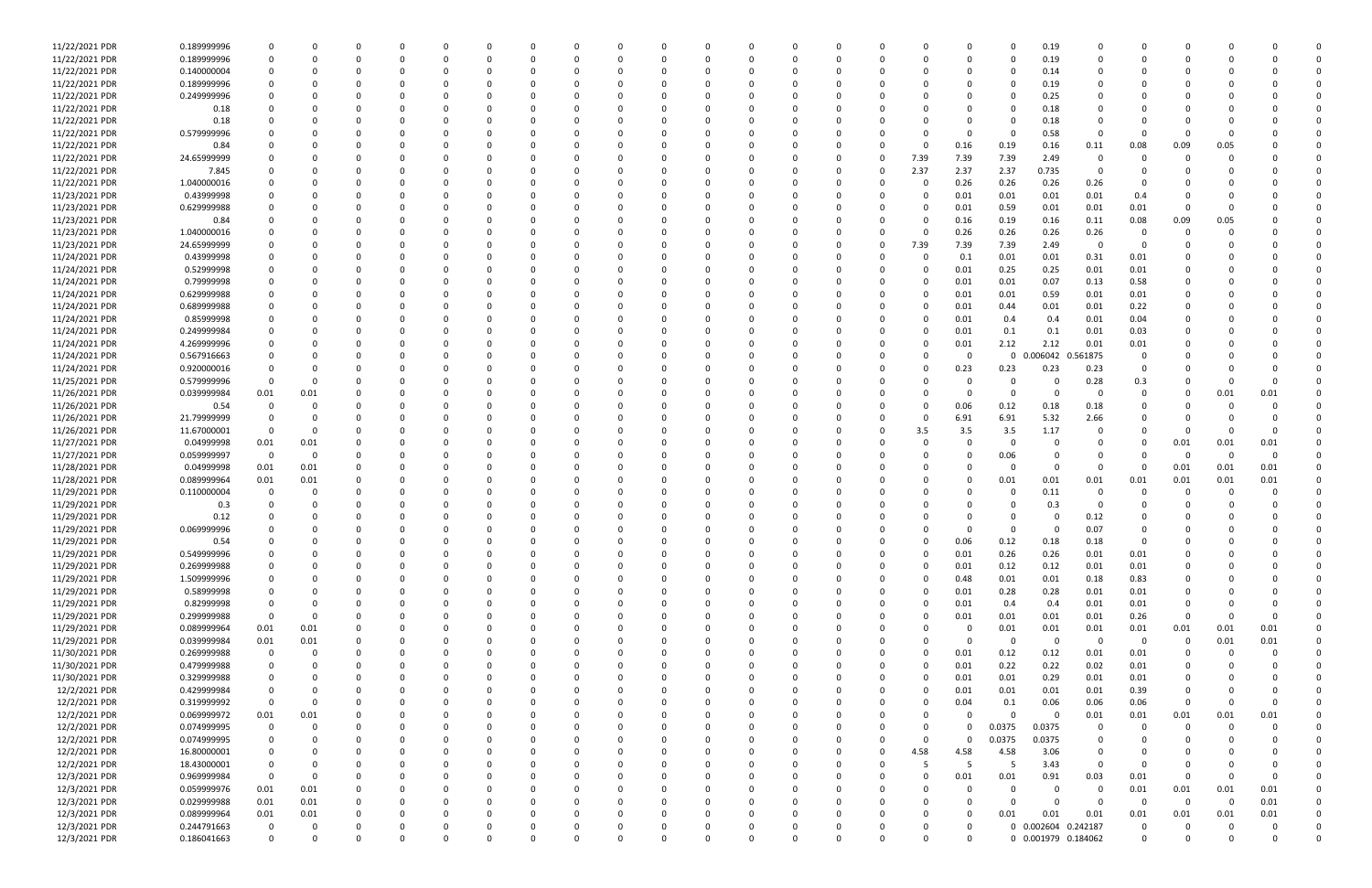| 12/3/2021 PDR  | 27.21000001 |             |             |          |          | $\Omega$ |          |          |      |          |          |          |          |             | 0        | $\Omega$    | 7.28           | 7.28     | 7.28         | 5.37        | - 0      | 0              |                         |      |          |  |
|----------------|-------------|-------------|-------------|----------|----------|----------|----------|----------|------|----------|----------|----------|----------|-------------|----------|-------------|----------------|----------|--------------|-------------|----------|----------------|-------------------------|------|----------|--|
| 12/4/2021 PDR  | 0.009999996 |             |             |          |          |          |          |          |      |          |          |          |          |             | O        | $\Omega$    |                | $\Omega$ | 0            | 0           | 0.01     | $\Omega$       |                         |      |          |  |
| 12/6/2021 PDR  | 0.55999998  |             |             |          |          |          |          |          |      |          |          |          |          |             |          |             |                | 0.01     | 0.01         | 0.52        | 0.01     | 0.01           |                         |      |          |  |
| 12/6/2021 PDR  | 0.49999998  |             |             |          |          |          |          |          |      |          |          |          |          |             |          |             |                | 0.01     | 0.01         | 0.01        | 0.01     | 0.46           |                         |      |          |  |
| 12/6/2021 PDR  | 0.669999996 |             |             |          |          |          |          |          |      |          |          |          |          |             |          |             |                | 0.01     | 0.01         | 0.03        | 0.03     | 0.59           |                         |      |          |  |
| 12/6/2021 PDR  | 0.559999992 |             |             |          |          |          |          |          |      |          |          |          |          |             |          |             |                | 0.01     | 0.26         | 0.01        | 0.01     | 0.27           |                         |      |          |  |
|                |             |             |             |          |          |          |          |          |      |          |          |          |          |             |          |             |                |          |              |             |          |                |                         |      |          |  |
| 12/6/2021 PDR  | 0.019999998 |             |             |          |          |          |          |          | 0.02 |          |          |          |          |             |          |             |                |          | 0            | 0           | 0        | $\Omega$       | - 0                     |      |          |  |
| 12/6/2021 PDR  | 0.160000008 |             |             |          |          |          |          |          |      |          |          |          |          |             |          |             |                | 0.02     | 0.02         | 0.02        | 0.03     | 0.01           | 0.04                    | 0.02 |          |  |
| 12/6/2021 PDR  | 0.200000004 |             |             |          |          |          |          |          |      |          |          |          |          |             |          |             |                | 0.05     | 0.05         | 0.03        | 0.03     | 0.02           | 0.01                    | 0.01 |          |  |
| 12/7/2021 PDR  | 0.58166667  |             |             |          |          |          |          |          |      |          |          |          |          |             |          |             |                |          | $\mathbf{0}$ | 0.581667    | 0        |                |                         |      |          |  |
| 12/7/2021 PDR  | 0.146875    |             |             |          |          |          |          |          |      |          |          |          |          |             |          |             |                | 0        |              | 0 0.146875  | 0        | n              |                         |      |          |  |
| 12/7/2021 PDR  | 0.939999984 |             |             |          |          |          |          |          |      |          |          |          |          |             |          |             |                | 0.01     | 0.01         | 0.01        | 0.6      | 0.31           |                         |      |          |  |
| 12/7/2021 PDR  | 2.559999996 |             |             |          |          |          |          |          |      |          |          |          |          |             |          | - 0         | 0.51           | 0.51     | 0.51         | 0.51        | 0.51     | 0.01           |                         |      |          |  |
| 12/7/2021 PDR  | 0.879999996 |             |             |          |          |          |          |          |      |          |          |          |          |             |          |             |                | 0.01     | 0.01         | 0.03        | 0.03     | 0.8            | -0                      |      |          |  |
| 12/7/2021 PDR  | 0.039999984 | 0.01        | 0.01        |          |          |          |          |          |      |          |          |          |          |             |          |             |                | 0        | 0            | 0           | - 0      | - 0            | 0.01                    | 0.01 |          |  |
| 12/7/2021 PDR  | 0.200000004 |             |             |          |          |          |          |          |      |          |          |          |          |             |          |             |                | 0.03     | 0.03         | 0.04        | 0.03     | 0.02           | 0.03                    | 0.02 |          |  |
|                |             |             |             |          |          |          |          |          |      |          |          |          |          |             |          |             |                |          |              |             |          |                |                         |      |          |  |
| 12/7/2021 PDR  | 0.200000004 |             |             | $\Omega$ |          |          |          |          |      |          |          |          |          |             |          |             |                | 0.05     | 0.05         | 0.03        | 0.03     | 0.02           | 0.01                    | 0.01 |          |  |
| 12/7/2021 PDR  | 0.36        |             |             |          |          |          |          |          |      |          |          |          |          |             |          | 0           |                | 0.08     | 0.07         | 0.06        | 0.05     | 0.04           | 0.04                    | 0.02 |          |  |
| 12/8/2021 PDR  | 1.454583333 |             |             |          |          |          |          |          |      |          |          |          |          |             |          | - 0         | 0 <sub>1</sub> | L.454583 | 0            |             |          |                |                         |      |          |  |
| 12/8/2021 PDR  | 1.005416673 |             |             |          |          |          |          |          |      |          |          |          |          |             |          | 0           | $\mathbf 0$    | 1.005417 |              | - 0         |          |                |                         |      |          |  |
| 12/8/2021 PDR  | 1.099999992 | 0.55        | 0.55        |          |          |          |          |          |      |          |          |          |          |             |          |             |                |          | 0            | 0           |          |                |                         |      |          |  |
| 12/8/2021 PDR  | 0.40999998  |             |             |          |          |          |          |          |      |          |          |          |          |             |          |             |                | 0.01     | 0.01         | 0.37        | 0.01     | 0.01           |                         |      |          |  |
| 12/8/2021 PDR  | 2.420000004 |             |             |          |          |          |          |          |      |          |          |          |          |             |          |             |                | 0.01     | 0.01         | 1.07        | 0.14     | 1.19           |                         |      |          |  |
| 12/8/2021 PDR  | 0.047499999 |             |             |          |          |          |          |          |      |          |          | 0        | 0.0475   |             |          |             |                |          | $\Omega$     | C           |          |                |                         |      |          |  |
| 12/8/2021 PDR  | 0.36        |             |             |          |          |          |          |          |      |          |          |          |          |             |          |             |                |          | 0            | 0.36        |          |                |                         |      |          |  |
| 12/8/2021 PDR  | 0.66        |             |             |          |          |          |          |          |      |          |          |          |          |             |          |             |                |          | 0            | 0.66        |          | 0              |                         |      |          |  |
| 12/9/2021 PDR  |             |             |             |          |          |          |          |          |      |          |          |          |          |             |          |             |                |          |              | 0.01        | 0.01     |                |                         |      |          |  |
|                | 0.309999984 |             |             |          |          |          |          |          |      |          |          |          |          |             |          |             |                | 0.01     | 0.27         |             |          | 0.01           |                         |      |          |  |
| 12/9/2021 PDR  | 3.519999996 | 0           |             |          |          |          |          |          |      |          |          |          |          |             |          |             |                | 0.01     | 0.86         |             | 0.03     | 1.62           | -0                      |      |          |  |
| 12/9/2021 PDR  | 0.069999972 | 0.01        | 0.01        |          |          |          |          |          |      |          |          |          |          |             |          |             |                |          | 0            | $\Omega$    | 0.01     | 0.01           | 0.01                    | 0.01 | 0.01     |  |
| 12/9/2021 PDR  | 0.140000004 |             |             |          |          |          |          |          |      |          |          |          |          |             |          |             |                |          |              | - 0         | 0.14     | 0              | O                       |      |          |  |
| 12/9/2021 PDR  | 0.15        |             |             |          |          |          |          |          |      |          |          |          |          |             |          |             |                |          | 0            | 0           | 0.15     | 0              |                         |      |          |  |
| 12/9/2021 PDR  | 0.18        |             |             |          |          |          |          |          |      |          |          |          |          |             |          |             |                |          | <sup>0</sup> | 0.18        |          |                |                         |      |          |  |
| 12/9/2021 PDR  | 0.140000004 |             |             |          |          |          |          |          |      |          |          |          |          |             |          |             |                |          | <sup>0</sup> | $\Omega$    | 0.14     |                |                         |      |          |  |
| 12/9/2021 PDR  | 0.249999996 |             |             |          |          |          |          |          |      |          |          |          |          |             |          |             |                |          | 0            | 0.25        |          |                |                         |      |          |  |
| 12/9/2021 PDR  | 0.230000004 |             |             |          |          |          |          |          |      |          |          |          |          |             |          |             |                |          |              | 0.23        |          |                |                         |      |          |  |
| 12/9/2021 PDR  | 0.159999996 |             |             |          |          |          |          |          |      |          |          |          |          |             |          |             |                |          | 0            | 0.16        | - 0      | 0              |                         |      |          |  |
| 12/9/2021 PDR  | 0.579999996 |             |             |          |          |          |          |          |      |          |          |          |          |             |          |             |                |          | 0            | 0           | 0.58     | 0              |                         |      |          |  |
|                |             |             |             |          |          |          |          |          |      |          |          |          |          |             |          |             |                |          |              |             |          |                |                         |      |          |  |
| 12/10/2021 PDR | 0.579999984 |             |             |          |          |          |          |          |      |          |          |          |          |             |          |             |                | 0.01     | 0.3          | 0.01        | 0.01     | 0.25           |                         |      |          |  |
| 12/10/2021 PDR | 2.259999996 |             |             |          |          |          |          |          |      |          |          |          |          |             |          |             | 0.45           | 0.45     | 0.45         | 0.45        | 0.45     | 0.01           |                         |      |          |  |
| 12/10/2021 PDR | 0.64999998  | 0           |             |          |          |          |          |          |      |          |          |          |          |             |          |             | 0              | 0.01     | $0.01\,$     | 0.01        | $0.01\,$ | 0.61           |                         |      |          |  |
| 12/10/2021 PDR | 0.489999996 |             |             |          |          |          |          |          |      |          |          |          |          |             |          |             |                | 0.08     | 0.27         | 0.01        | 0.01     | 0.12           |                         |      |          |  |
| 12/10/2021 PDR | 0.429999984 | $\mathbf 0$ | 0           | 0        | $\Omega$ | $\Omega$ | $\Omega$ | 0        |      | 0        |          | 0        | $\Omega$ | $\mathbf 0$ | 0        | 0           | $\Omega$       | 0.01     | 0.01         | 0.01        | 0.01     | 0.39           | 0                       |      | U        |  |
| 12/10/2021 PDR | 0.309999984 | $\Omega$    | $\mathbf 0$ | 0        |          | $\Omega$ |          | $\Omega$ |      |          |          | 0        |          | $\Omega$    | 0        | 0           | $\Omega$       | 0.01     | 0.01         | 0.01        | 0.01     | 0.27           | $\mathbf 0$             |      | $\Omega$ |  |
| 12/10/2021 PDR | 0.079999968 | $0.01\,$    | 0.01        | $\Omega$ |          | $\Omega$ |          | $\Omega$ |      |          |          | $\Omega$ |          |             | 0        | $\Omega$    |                | $\Omega$ | 0.01         | $\Omega$    | 0.01     | 0.01           | 0.01                    | 0.01 | 0.01     |  |
| 12/10/2021 PDR | 0.069999972 | 0           | 0.01        |          |          |          |          |          |      |          |          |          |          |             |          | $\Omega$    |                | $\Omega$ | 0.01         | 0.01        | 0.01     | 0.01           | 0.01                    | 0.01 |          |  |
| 12/10/2021 PDR | 0.200000004 | $\mathbf 0$ |             |          |          |          |          |          |      |          |          |          |          |             |          | 0           | 0              | 0.03     | 0.03         | 0.04        | 0.03     | 0.02           | 0.03                    | 0.02 |          |  |
| 12/10/2021 PDR | 0.949999992 | $\mathbf 0$ |             | $\Omega$ |          |          |          |          |      |          |          | $\Omega$ |          | 0           | 0        | 0           | $\Omega$       | 0.18     | 0.22         | 0.17        | 0.15     | 0.1            | 0.09                    | 0.04 |          |  |
|                |             | $\mathbf 0$ |             | $\Omega$ |          | $\Omega$ |          |          |      |          |          |          |          |             |          |             |                |          |              |             |          |                |                         |      |          |  |
| 12/10/2021 PDR | 0.309999996 |             |             |          |          |          |          |          |      |          |          | $\Omega$ |          |             | 0        | 0           |                | 0.08     | 0.07         | 0.06        | 0.04     | 0.04           | 0.02                    | 0    |          |  |
| 12/10/2021 PDR | 8.379999984 | $\mathbf 0$ |             | $\Omega$ |          | $\Omega$ |          | $\Omega$ |      |          |          | $\Omega$ |          |             | $\Omega$ | $\Omega$    | $\Omega$       | 2.23     | 2.23         | 1.96        | 1.96     | $\Omega$       | $\overline{\mathbf{0}}$ | 0    |          |  |
| 12/11/2021 PDR | 0.380000004 | 0           |             | $\Omega$ |          | $\Omega$ |          | 0        |      |          |          | $\Omega$ |          |             | 0        | $\Omega$    |                | 0.05     | 0.05         | 0.1         | 0.06     | 0.04           | 0.03                    | 0.05 |          |  |
| 12/11/2021 PDR | 0.170000004 |             |             |          |          | $\Omega$ |          |          |      |          |          |          |          |             | 0        | $\Omega$    |                | 0.02     | 0.01         | 0.03        | 0.02     | 0.03           | 0.04                    | 0.02 |          |  |
| 12/13/2021 PDR | 0.200000004 |             |             |          |          | $\Omega$ |          |          |      |          |          | 0        |          | $\Omega$    | 0        | $\Omega$    | $\Omega$       | 0.03     | 0.03         | 0.04        | 0.03     | 0.02           | 0.03                    | 0.02 |          |  |
| 12/13/2021 PDR | 24.6        | 0           |             | 0        |          | 0        |          |          |      |          |          | 0        |          | 0           | 0        | 6.15        | 6.15           | 6.15     | 6.15         | $\mathbf 0$ | $\Omega$ | $\overline{0}$ | 0                       | 0    |          |  |
| 12/13/2021 PDR | 3.64999998  | $\mathbf 0$ |             | $\Omega$ |          | $\Omega$ |          |          |      |          |          | $\Omega$ |          | $\Omega$    | $\Omega$ | $\mathbf 0$ | $\Omega$       | 0.01     | 0.01         | 0.01        | 0.01     | 3.61           | 0                       |      |          |  |
| 12/13/2021 PDR | 1.199999988 | $\mathbf 0$ | $\Omega$    | $\Omega$ |          | $\Omega$ |          |          |      |          |          | 0        |          | 0           | 0        | 0           | $\Omega$       | 0.01     | 0.01         | 0.01        | 0.01     | 1.16           | 0                       |      |          |  |
| 12/13/2021 PDR | 0.739999992 | 0.37        | 0.37        | $\Omega$ |          | $\Omega$ |          |          |      |          |          | 0        |          |             | 0        | $\Omega$    |                | 0        | $\mathbf 0$  | $\mathbf 0$ | $\Omega$ | $\mathbf 0$    |                         |      |          |  |
| 12/13/2021 PDR | 0.15        | $\mathbf 0$ |             |          |          | $\Omega$ |          |          |      |          |          |          |          |             |          | - 0         |                |          | $\Omega$     | 0.15        | $\Omega$ | $\overline{0}$ |                         |      |          |  |
|                | 0.259999992 | $\Omega$    |             |          |          |          |          |          |      |          |          |          |          |             |          | $\Omega$    |                | 0        | 0            | $\Omega$    | 0.13     | 0.13           |                         |      |          |  |
| 12/13/2021 PDR |             |             |             |          |          |          |          |          |      |          |          | 0        |          |             | 0        |             |                |          |              |             |          |                |                         |      |          |  |
| 12/13/2021 PDR | 0.249999996 |             |             |          |          |          |          |          |      |          |          |          |          |             |          |             |                |          | 0            | 0.25        | $\Omega$ | $\mathbf 0$    |                         |      |          |  |
| 12/13/2021 PDR | 0.24        | 0           |             | $\Omega$ |          | $\Omega$ |          |          |      |          |          |          |          |             | 0        | 0           |                | 0        | $\mathbf 0$  | $\mathbf 0$ | 0.24     | $\mathbf 0$    |                         |      |          |  |
| 12/13/2021 PDR | 0.380000004 |             |             |          |          | $\Omega$ |          |          |      |          |          | 0        |          |             |          | 0           |                | $\Omega$ | $\mathbf 0$  | 0.38        | $\Omega$ | $\Omega$       | 0                       |      |          |  |
| 12/14/2021 PDR | 1.069999992 |             |             | $\Omega$ |          | $\Omega$ |          |          |      |          |          | $\Omega$ |          |             | 0        | 0           |                | 0.01     | 0.01         | 0.41        | 0.06     | 0.58           | 0                       |      |          |  |
| 12/14/2021 PDR | 1.529999988 | $\Omega$    | $\Omega$    | $\Omega$ |          | $\Omega$ |          |          |      |          |          | $\Omega$ |          |             | 0        | $\Omega$    | $\Omega$       | 0.01     | 0.7          | 0.11        | 0.01     | 0.7            | 0                       |      |          |  |
| 12/14/2021 PDR | 0.6         | 0.3         | 0.3         | 0        |          |          |          |          |      |          |          | 0        |          |             |          |             |                |          | 0            | 0           | - 0      | 0              | -0                      |      |          |  |
| 12/14/2021 PDR | 0.039999984 | 0.01        | 0.01        | $\Omega$ |          | $\Omega$ | $\Omega$ | $\Omega$ |      | $\Omega$ | $\Omega$ | $\Omega$ | $\Omega$ | $\Omega$    | $\Omega$ | $\Omega$    | U              | $\Omega$ | $\Omega$     | $\Omega$    | $\Omega$ | $\Omega$       | 0.01                    | 0.01 | 0        |  |
|                |             |             |             |          |          |          |          |          |      |          |          |          |          |             |          |             |                |          |              |             |          |                |                         |      |          |  |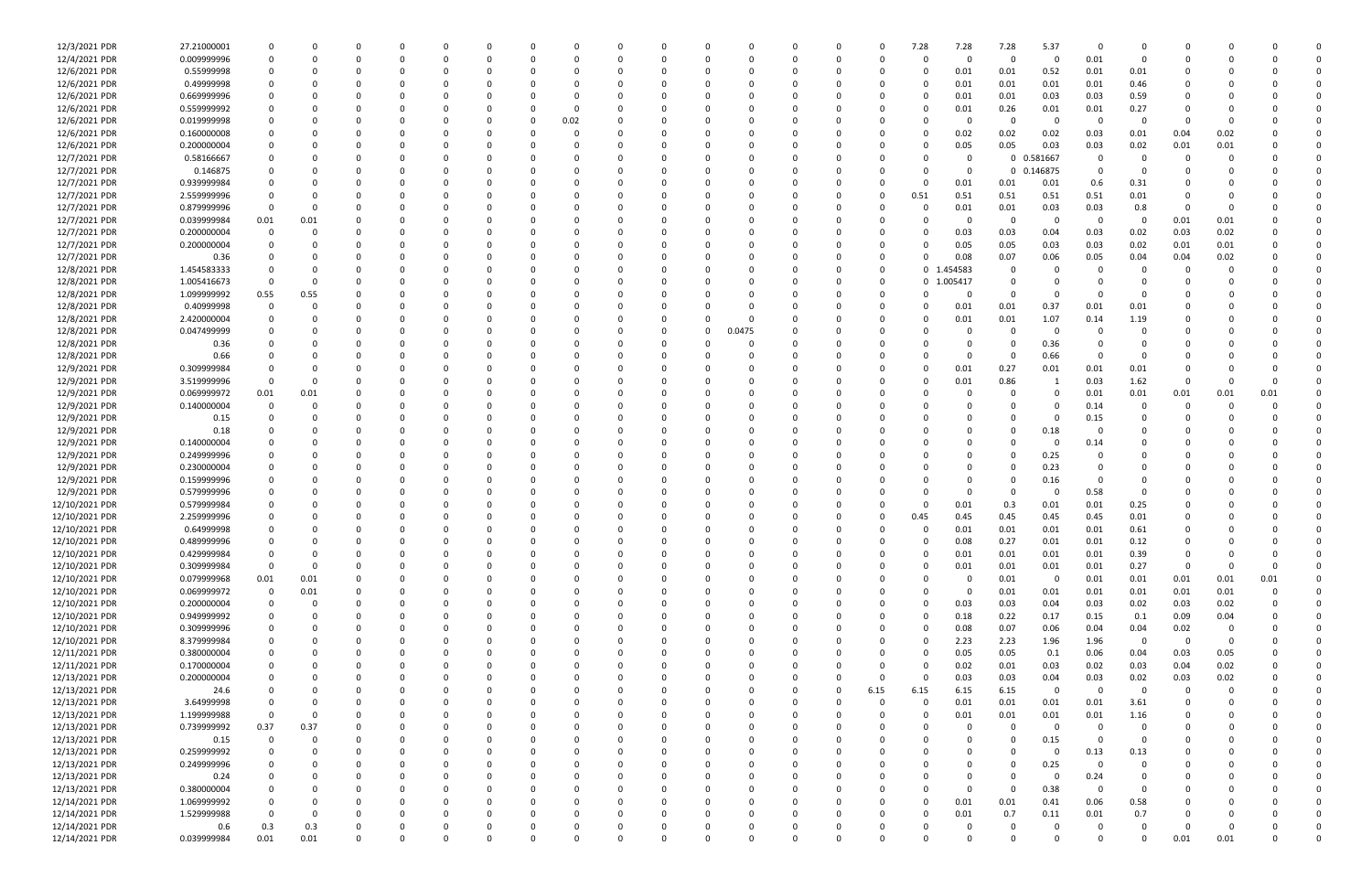| 12/14/2021 PDR | 0.009999999 |             |          |                |          | -0       |          |      |          |          |          |              |              |          |          | O        |          | 0.01         | - 0         | - 0      | $\Omega$                | -0           |          |          |   |
|----------------|-------------|-------------|----------|----------------|----------|----------|----------|------|----------|----------|----------|--------------|--------------|----------|----------|----------|----------|--------------|-------------|----------|-------------------------|--------------|----------|----------|---|
| 12/14/2021 PDR | 0.369999996 | 0           | $\Omega$ | 0              | O        | 0        | O        |      |          | $\Omega$ |          | 0            | C            | 0        |          | 0        | 0.04     | 0.05         | 0.05        | 0.07     | 0.07                    | 0.07         | 0.02     |          |   |
| 12/15/2021 PDR | 1.269999984 |             |          |                |          |          |          |      |          |          |          |              |              |          |          | 0        | 0.01     | 0.01         | 0.43        | 0.21     | 0.61                    | -0           |          |          |   |
| 12/15/2021 PDR | 0.620000004 | $\Omega$    |          |                |          |          |          |      |          |          |          |              |              |          |          |          | 0.01     | 0.2          | 0.2         | 0.2      | 0.01                    |              |          |          |   |
| 12/15/2021 PDR | 0.739999992 | 0.37        | 0.37     |                |          |          |          |      |          |          |          |              |              |          |          |          | 0        |              |             | $\Omega$ |                         |              |          |          |   |
|                |             |             |          |                |          |          |          |      |          |          |          |              |              |          |          |          |          | 0            |             |          |                         |              |          |          |   |
| 12/15/2021 PDR | 29.79000001 | $\Omega$    |          |                |          |          |          |      |          |          |          |              |              |          |          | 8.09     | 8.09     | 8.09         | 5.52        |          |                         |              |          |          |   |
| 12/15/2021 PDR | 16.80000001 |             |          |                |          |          |          |      |          |          |          |              |              |          |          | 4.58     | 4.58     | 4.58         | 3.06        |          |                         |              |          |          |   |
| 12/16/2021 PDR | 0.549999984 |             |          |                |          |          |          |      |          |          |          |              |              |          |          | -0       | 0.01     | 0.01         | 0.01        | 0.01     | 0.51                    |              |          |          |   |
| 12/16/2021 PDR | 0.64999998  |             |          |                |          |          |          |      |          |          |          |              |              |          |          |          | 0.01     | 0.01         | 0.01        | 0.01     | 0.61                    |              |          |          |   |
| 12/16/2021 PDR | 0.739999992 | 0.37        | 0.37     |                |          |          |          |      |          |          |          |              |              |          |          |          |          | 0            | - 0         | $\Omega$ | $\Omega$                |              |          |          |   |
| 12/16/2021 PDR | 0.579999984 | 0           |          |                |          |          |          |      |          |          |          |              |              |          |          |          | 0.01     | 0.01         | 0.01        | 0.01     | 0.54                    |              |          |          |   |
| 12/16/2021 PDR | 0.059999997 |             |          |                |          |          |          | 0.06 |          |          |          |              |              |          |          |          | $\Omega$ | 0            |             | - 0      |                         |              |          |          |   |
| 12/16/2021 PDR | 22.26       |             |          |                |          |          |          |      |          |          |          |              |              |          |          | 6.15     | 6.15     | 6.15         | 3.81        |          |                         |              |          |          |   |
|                |             |             |          |                |          |          |          |      |          |          |          |              |              |          |          |          |          |              |             |          |                         |              |          |          |   |
| 12/17/2021 PDR | 27.22000001 |             |          |                |          |          |          |      |          |          |          |              |              |          |          | 0        | 8.09     | 8.09         | 5.52        | 5.52     |                         |              |          |          |   |
| 12/17/2021 PDR | 6.6         |             |          |                |          |          |          |      |          |          |          |              |              |          |          | 0        | 1.83     | 1.83         | 1.47        | 1.47     | 0                       |              |          |          |   |
| 12/17/2021 PDR | 8.109999984 |             |          |                |          |          |          |      |          |          |          |              |              |          |          |          | 0.01     | 0.01         | 3.24        | 1.24     | 3.61                    |              |          |          |   |
| 12/17/2021 PDR | 2.859999996 |             |          |                |          |          |          |      |          |          |          |              |              |          |          | O        | 1.32     | 0.2          | 0.01        | 0.01     | 1.32                    |              |          |          |   |
| 12/17/2021 PDR | 0.64999998  |             |          |                |          |          |          |      |          |          |          |              |              |          |          |          | 0.01     | 0.01         | 0.01        | 0.01     | 0.61                    | - 0          |          |          |   |
| 12/18/2021 PDR | 0.229999992 |             |          |                |          |          |          |      |          |          |          |              |              |          |          |          | 0.03     | 0.04         | 0.03        | 0.03     | 0.04                    | 0.04         | 0.02     |          |   |
| 12/18/2021 PDR | 0.279999996 |             |          |                |          |          |          |      |          |          |          |              |              |          |          | 0        | 0.07     | 0.05         | 0.04        | 0.06     | 0.03                    | 0.03         | - 0      |          |   |
| 12/18/2021 PDR | 0.380000004 |             |          |                |          |          |          |      |          |          |          |              |              |          |          | 0        | 0.05     | 0.05         | $0.1\,$     | 0.06     | 0.04                    | 0.03         | 0.05     |          |   |
| 12/18/2021 PDR | 0.350000028 |             |          |                |          |          |          |      |          |          |          |              |              |          |          |          | 0.08     |              |             | 0.02     | 0.02                    |              |          |          |   |
|                |             |             |          |                |          |          |          |      |          |          |          |              |              |          |          | 0.11     |          | 0.05         | 0.02        |          |                         | 0.05         |          |          |   |
| 12/20/2021 PDR | 0.73999998  |             |          |                |          |          |          |      |          |          |          |              |              |          |          | 0        | 0.01     | 0.01         | 0.01        | 0.01     | 0.7                     | -0           |          |          |   |
| 12/20/2021 PDR | 0.359999988 |             |          |                |          |          |          |      |          |          |          |              |              |          |          |          | 0.01     | 0.01         | 0.01        | 0.01     | 0.32                    | 0            |          |          |   |
| 12/20/2021 PDR | 0.64999998  | $\Omega$    | - 0      |                |          |          |          |      |          |          |          |              |              |          |          |          | 0.01     | 0.01         | 0.01        | 0.01     | 0.61                    | -0           |          |          |   |
| 12/20/2021 PDR | 0.069999972 | 0.01        | 0.01     |                |          |          |          |      |          |          |          |              |              |          |          |          |          | 0            | - 0         | 0.01     | 0.01                    | 0.01         | 0.01     | 0.01     |   |
| 12/20/2021 PDR | 0.079999968 | 0.01        | 0.01     |                |          |          |          |      |          |          |          |              |              |          |          |          |          | 0            | 0.01        | 0.01     | 0.01                    | 0.01         | 0.01     | 0.01     |   |
| 12/20/2021 PDR | 0.15        | 0           |          |                |          |          |          |      |          |          |          |              |              |          |          |          |          | 0            | 0.15        | - 0      | 0                       | -0           |          |          |   |
| 12/20/2021 PDR | 0.189999996 |             |          |                |          |          |          |      |          |          |          |              |              |          |          |          |          |              |             |          | 0.19                    |              |          |          |   |
| 12/20/2021 PDR | 0.189999996 |             |          |                |          |          |          |      |          |          |          |              |              |          |          |          |          |              | 0.19        |          |                         |              |          |          |   |
| 12/20/2021 PDR | 0.09        |             |          |                |          |          |          |      |          |          |          |              |              |          |          |          |          |              | 0.09        |          |                         |              |          |          |   |
|                |             |             |          |                |          |          |          |      |          |          |          |              |              |          |          |          |          |              |             |          |                         |              |          |          |   |
| 12/20/2021 PDR | 0.189999996 |             |          |                |          |          |          |      |          |          |          |              |              |          |          |          |          | $\Omega$     | 0.19        |          |                         |              |          |          |   |
| 12/20/2021 PDR | 0.189999996 |             |          |                |          |          |          |      |          |          |          |              |              |          |          |          |          | 0            | 0.19        |          |                         |              |          |          |   |
| 12/20/2021 PDR | 0.440000004 |             |          |                |          |          |          |      |          |          |          |              |              |          |          |          |          | 0            | 0.44        |          |                         |              |          |          |   |
| 12/20/2021 PDR | 0.57        |             |          |                |          |          |          |      |          |          |          |              |              |          |          |          |          | 0            | 0.57        |          |                         |              |          |          |   |
| 12/20/2021 PDR | 0.380000004 |             |          |                |          |          |          |      |          |          |          |              |              |          |          |          |          | 0            | 0.38        |          |                         |              |          |          |   |
| 12/21/2021 PDR | 22.26       |             |          |                |          |          |          |      |          |          |          |              |              |          |          | 6.15     | 6.15     | 6.15         | 3.81        |          |                         |              |          |          |   |
| 12/21/2021 PDR | 6.6         |             |          |                |          |          |          |      |          |          |          |              |              |          |          | 0        | 1.83     | 1.83         | 1.47        | 1.47     | 0                       |              |          |          |   |
| 12/21/2021 PDR | 1.359999984 |             |          |                |          |          |          |      |          |          |          |              |              |          |          |          | 0.01     | 0.01         | 0.01        | 0.01     | 1.32                    |              |          |          |   |
| 12/21/2021 PDR | 0.032499987 |             | $\Omega$ |                |          |          |          |      |          |          |          |              |              |          |          | 0        | 0        | 0.0025       | 0.01        | 0.01     | 0.01                    | 0            |          |          |   |
|                |             | $\Omega$    |          |                |          |          |          |      |          |          |          |              |              |          |          |          |          |              |             |          |                         | $\Omega$     |          |          |   |
| 12/21/2021 PDR | 0.52999998  |             | $\Omega$ |                |          |          |          |      |          |          |          |              |              |          |          |          | 0.01     | 0.13         | 0.13        | 0.13     | 0.13                    |              |          |          |   |
| 12/21/2021 PDR | 0.019999992 | $\mathbf 0$ | $0.01\,$ | O              | 0        | - 0      | O        |      | $\Omega$ |          | $\Omega$ | <sup>0</sup> | <sup>0</sup> | - 0      |          | O        | 0        | $\mathbf{0}$ | - 0         | $\Omega$ | $\Omega$                | $\Omega$     | $\Omega$ | 0.01     |   |
| 12/21/2021 PDR | 0.949999992 | $\mathbf 0$ | 0        |                | 0        | $\Omega$ | 0        |      |          |          | 0        | <sup>0</sup> |              | 0        |          | $\Omega$ | 0.18     | 0.22         | 0.17        | 0.15     | 0.1                     | 0.09         | 0.04     |          |   |
| 12/22/2021 PDR | 1.099999992 | 0.55        | 0.55     |                |          |          |          |      |          |          |          |              |              |          |          |          | 0        | $\mathbf 0$  | $\Omega$    | - 0      | $\overline{0}$          | -0           | - 0      |          |   |
| 12/22/2021 PDR | 0.269999988 | 0           | $\Omega$ | O              |          | -0       |          |      |          |          |          | 0            |              | -0       |          | 0        | 0.01     | 0.23         | 0.01        | 0.01     | 0.01                    | <sup>0</sup> |          |          |   |
| 12/22/2021 PDR | 1.42999998  | 0           |          | 0              |          |          |          |      |          |          |          | 0            |              |          |          | 0        | 0.01     | 0.01         | 0.01        | 0.7      | 0.7                     |              |          |          |   |
| 12/22/2021 PDR | 0.690000012 | $\mathbf 0$ |          |                |          |          |          |      |          |          | $\Omega$ | $\Omega$     |              |          |          |          | 0.01     | 0.17         | 0.17        | 0.17     | 0.17                    | 0            |          |          |   |
| 12/22/2021 PDR | 0.094999998 | 0           |          | O              |          | $\Omega$ |          |      |          |          | 0        | 0.095        |              | - 0      |          | O        | $\Omega$ | $\mathbf 0$  | $\Omega$    | $\Omega$ | 0                       | 0            |          |          |   |
| 12/22/2021 PDR | 8.379999984 | 0           |          |                |          |          |          |      |          |          |          | $\Omega$     |              |          |          | $\Omega$ | 2.23     | 2.23         | 1.96        | 1.96     | 0                       |              |          |          |   |
| 12/23/2021 PDR |             | $\Omega$    |          |                |          | -0       |          |      |          |          |          | <sup>0</sup> |              |          |          |          | 0.12     | 0.12         | $\Omega$    | $\Omega$ | $\Omega$                |              |          |          |   |
|                | 0.24        |             |          |                |          |          |          |      |          |          |          |              |              |          |          |          |          |              |             |          |                         |              |          |          |   |
| 12/23/2021 PDR | 0.64999998  | $\mathbf 0$ | - 0      |                |          |          |          |      |          |          |          | 0            |              |          |          | 0        | 0.01     | 0.01         | 0.01        | 0.01     | 0.61                    |              |          |          |   |
| 12/23/2021 PDR | 0.739999992 | 0.37        | 0.37     |                |          |          |          |      |          |          |          |              |              |          |          | $\Omega$ | $\Omega$ | 0            | $\Omega$    | $\Omega$ | 0                       |              |          |          |   |
| 12/23/2021 PDR | 1.029999996 | $\mathbf 0$ | $\Omega$ | 0              |          |          |          |      |          |          |          | 0            |              |          |          | 0        | 0.01     | 0.5          | 0.5         | 0.01     | 0.01                    | 0            | -0       |          |   |
| 12/23/2021 PDR | 0.059999976 | 0.01        | 0.01     | 0              |          |          |          |      |          |          |          |              |              |          |          |          |          | $\mathsf{o}$ | $\Omega$    | - 0      | 0.01                    | 0.01         | 0.01     | 0.01     |   |
| 12/23/2021 PDR | 0.079999968 | 0.01        | 0.01     | 0              |          |          |          |      |          |          |          |              |              |          |          |          |          | 0.01         |             | 0.01     | 0.01                    | 0.01         | 0.01     | 0.01     |   |
| 12/23/2021 PDR | 0.140000004 | 0           | $\Omega$ | 0              |          | 0        |          |      |          |          |          | 0            |              | - 0      |          |          | O        | 0            |             | - 0      | 0.14                    | -0           | $\Omega$ |          |   |
| 12/24/2021 PDR | 0.99        | 0           | 0        | 0              |          |          |          |      |          |          |          |              |              |          |          | $\Omega$ | 0.99     | 0            | $\Omega$    |          |                         | 0            |          |          |   |
| 12/24/2021 PDR | 29.79000001 | $\mathbf 0$ | $\Omega$ | $\Omega$       |          | 0        |          |      |          |          |          | 0            |              | 0        | $\Omega$ | 8.09     | 8.09     | 8.09         | 5.52        | - 0      | - 0                     | $\Omega$     | $\Omega$ | $\Omega$ |   |
|                |             |             |          |                |          |          |          |      |          |          |          |              |              |          |          |          |          |              | $\mathbf 0$ |          |                         |              |          |          |   |
| 12/25/2021 PDR | 0.082291044 | 0.01        |          | 0.01  0.002291 |          | 0        |          |      |          |          |          | 0            |              | 0        |          | 0        | 0        | 0.01         |             | 0.01     | 0.01                    | 0.01         | 0.01     | 0.01     |   |
| 12/25/2021 PDR | 0.062291089 | 0.01        |          | 0.01 0.002291  |          |          |          |      |          |          |          |              |              |          |          | ი        | $\Omega$ | $\mathbf 0$  | 0.01        | $\Omega$ | 0                       | 0.01         | 0.01     | 0.01     |   |
| 12/25/2021 PDR | 0.072291048 | 0.01        |          | 0.01 0.002291  | 0        | 0        |          |      |          |          |          |              |              |          |          |          | 0        | 0.01         | -0          | 0.01     | $\overline{\mathbf{0}}$ | 0.01         | 0.01     | 0.01     |   |
| 12/26/2021 PDR | 0.069999972 | 0.01        | 0.01     | 0              |          | - 0      |          |      |          |          |          | <sup>0</sup> |              |          |          |          | $\Omega$ | $\mathbf{0}$ | $\Omega$    | 0.01     | 0.01                    | 0.01         | 0.01     | 0.01     |   |
| 12/27/2021 PDR | 1.179999996 | 0           |          |                |          |          |          |      |          |          |          | 0            |              |          |          | $\Omega$ | 0.01     | 0.01         | 0.03        | 0.03     | 1.1                     | $\Omega$     | - 0      |          |   |
| 12/27/2021 PDR | 0.779999988 | 0           |          | 0              |          |          |          |      |          |          |          |              |              |          |          | 0        | 0.01     | 0.01         | 0.01        | 0.01     | 0.74                    |              |          |          | 0 |
| 12/27/2021 PDR | 0.15        | $\mathbf 0$ | $\Omega$ | $\mathbf 0$    | $\Omega$ | $\Omega$ | $\Omega$ |      | $\Omega$ | $\Omega$ | $\Omega$ | $\Omega$     | $\Omega$     | $\Omega$ | 0        | $\Omega$ | $\Omega$ | $\mathbf 0$  | 0.15        | $\Omega$ | $\mathbf 0$             | 0            |          | 0        |   |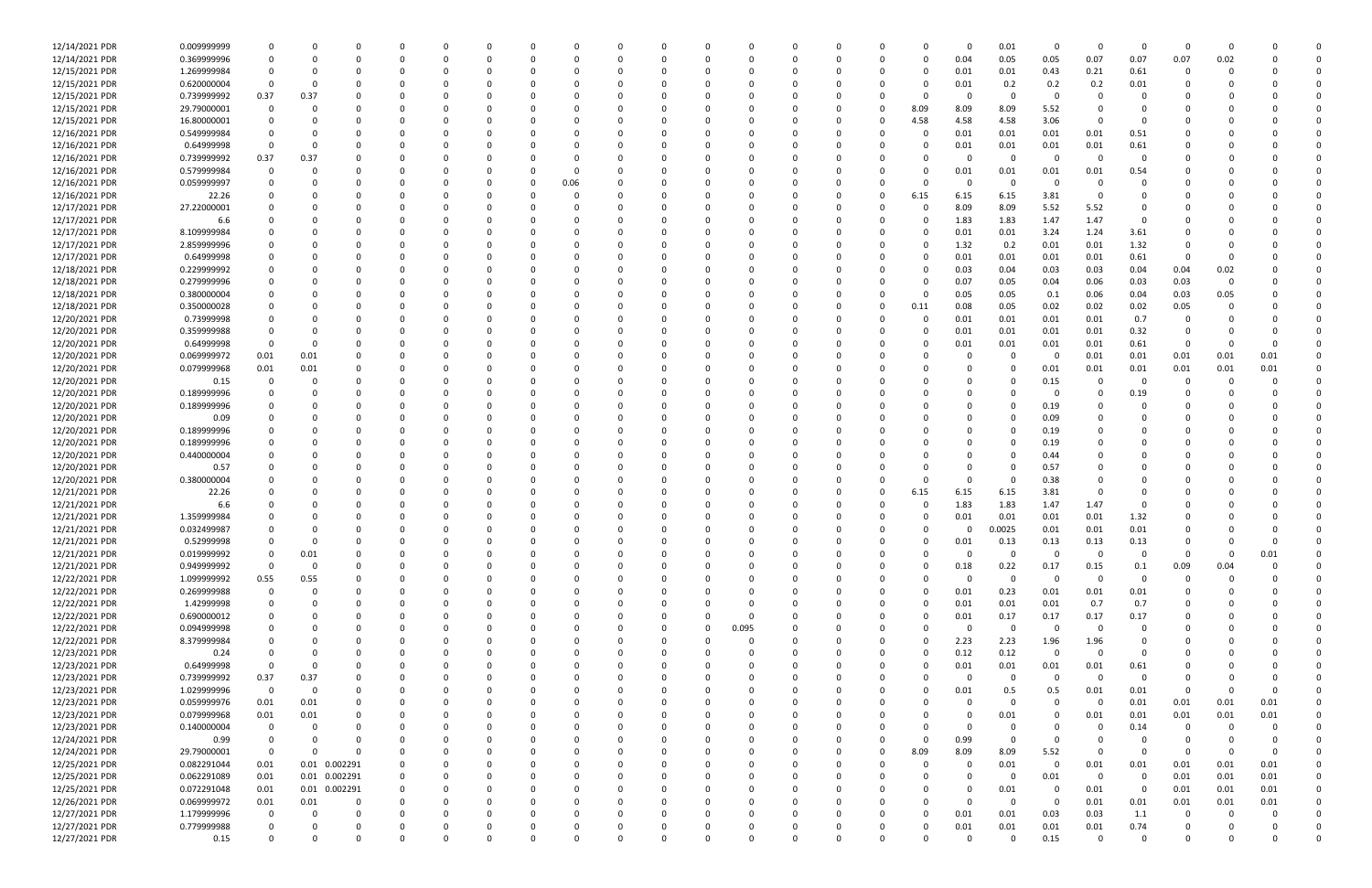| 12/27/2021 PDR | 0.259999992 |      |          |  |  |  |  |  |  |   |      |          |          |          | 0.13 | 0.13     |      |      |      |  |
|----------------|-------------|------|----------|--|--|--|--|--|--|---|------|----------|----------|----------|------|----------|------|------|------|--|
| 12/27/2021 PDR | 0.140000004 |      |          |  |  |  |  |  |  |   |      |          |          |          |      | 0.14     |      |      |      |  |
| 12/27/2021 PDR | 0.140000004 |      |          |  |  |  |  |  |  |   |      |          |          |          |      | 0.14     |      |      |      |  |
| 12/27/2021 PDR | 0.140000004 |      |          |  |  |  |  |  |  |   |      |          |          |          |      | 0.14     |      |      |      |  |
| 12/27/2021 PDR | 0.530000004 |      |          |  |  |  |  |  |  |   |      |          |          | 0.53     |      |          |      |      |      |  |
| 12/27/2021 PDR | 0.189999996 |      |          |  |  |  |  |  |  |   |      | $\Omega$ |          | 0.19     |      |          |      |      |      |  |
| 12/27/2021 PDR | 0.189999996 |      |          |  |  |  |  |  |  |   |      | - 0      |          | 0.19     |      |          |      |      |      |  |
| 12/27/2021 PDR | 0.170000004 |      |          |  |  |  |  |  |  |   |      | $\Omega$ |          | 0.17     |      | $\Omega$ |      |      |      |  |
| 12/27/2021 PDR | 0.099999996 |      |          |  |  |  |  |  |  |   |      | 0.02     | 0.02     | 0.02     | 0.01 | 0.01     | 0.01 | 0.01 |      |  |
| 12/27/2021 PDR | 0.069999996 |      |          |  |  |  |  |  |  | 0 | 0.03 | 0.02     | 0.01     | 0.01     |      |          |      |      |      |  |
| 12/27/2021 PDR | 27.21000001 |      |          |  |  |  |  |  |  | 0 | 7.28 | 7.28     | 7.28     | 5.37     |      |          |      |      |      |  |
| 12/27/2021 PDR | 8.379999984 |      |          |  |  |  |  |  |  |   |      | 2.23     | 2.23     | 1.96     | 1.96 |          |      |      |      |  |
| 12/28/2021 PDR | 0.679999992 | 0.34 | 0.34     |  |  |  |  |  |  |   |      | $\Omega$ | $\Omega$ | $\Omega$ | - 0  |          |      |      |      |  |
| 12/28/2021 PDR | 0.52999998  |      |          |  |  |  |  |  |  |   |      | 0.01     | 0.01     | 0.25     | 0.25 | 0.01     |      |      |      |  |
| 12/28/2021 PDR | 1.309999992 |      |          |  |  |  |  |  |  |   |      | 0.03     | 0.01     | 0.01     | 0.01 | 1.25     |      |      |      |  |
| 12/28/2021 PDR | 0.6         | 0.3  | 0.3      |  |  |  |  |  |  |   |      | -0       | $\Omega$ | - 0      | - 0  | $\Omega$ |      |      |      |  |
| 12/28/2021 PDR | 0.779999988 |      |          |  |  |  |  |  |  |   |      | 0.01     | 0.01     | 0.01     | 0.01 | 0.74     |      |      |      |  |
| 12/28/2021 PDR | 0.810000012 |      |          |  |  |  |  |  |  |   |      | 0.01     | 0.2      | 0.2      | 0.2  | 0.2      |      |      |      |  |
| 12/28/2021 PDR | 0.029999988 | 0.01 | 0.01     |  |  |  |  |  |  |   |      | $\Omega$ | $\Omega$ | - 0      | - 0  | 0        |      |      | 0.01 |  |
| 12/28/2021 PDR | 0.129999984 |      |          |  |  |  |  |  |  |   | 0.05 | 0.01     | 0.01     | 0.01     | 0.01 | 0.01     | 0.03 |      |      |  |
| 12/28/2021 PDR | 33.36       |      |          |  |  |  |  |  |  |   |      | 9.42     | 9.42     | 7.26     | 7.26 |          |      |      |      |  |
| 12/28/2021 PDR | 18.43000001 |      |          |  |  |  |  |  |  |   |      |          |          | 3.43     |      |          |      |      |      |  |
| 12/28/2021 PDR | 8.379999984 |      |          |  |  |  |  |  |  |   |      | 2.23     | 2.23     | 1.96     | 1.96 |          |      |      |      |  |
| 12/29/2021 PDR | 2.659999992 |      |          |  |  |  |  |  |  |   |      | 1.32     | 0.02     | 0.01     | 0.01 | 1.3      |      |      |      |  |
| 12/29/2021 PDR | 0.069999972 | 0.01 | $0.01\,$ |  |  |  |  |  |  |   |      |          |          |          | 0.01 | 0.01     | 0.01 | 0.01 | 0.01 |  |
| 12/29/2021 PDR | 0.15        |      |          |  |  |  |  |  |  |   |      |          |          | 0.15     | - 0  | $\Omega$ |      |      |      |  |
| 12/29/2021 PDR | 0.39        |      |          |  |  |  |  |  |  |   |      |          |          |          | 0.39 |          |      |      |      |  |
| 12/29/2021 PDR | 0.140000004 |      |          |  |  |  |  |  |  |   |      |          |          |          |      | 0.14     |      |      |      |  |
| 12/29/2021 PDR | 0.459999996 |      |          |  |  |  |  |  |  |   |      |          |          | 0.46     |      |          |      |      |      |  |
| 12/29/2021 PDR | 0.09        |      |          |  |  |  |  |  |  |   |      |          |          | 0.09     |      |          |      |      |      |  |
| 12/29/2021 PDR | 0.24        |      |          |  |  |  |  |  |  |   |      |          |          | 0.24     |      |          |      |      |      |  |
| 12/29/2021 PDR | 0.189999996 |      |          |  |  |  |  |  |  |   |      |          |          | 0.19     |      |          |      |      |      |  |
| 12/30/2021 PDR | 1.099999992 | 0.55 | 0.55     |  |  |  |  |  |  |   |      | - 0      |          |          |      |          |      |      |      |  |
| 12/30/2021 PDR | 2.679999996 |      |          |  |  |  |  |  |  |   |      | 1.32     | 0.02     | 0.01     | 0.01 | 1.32     |      |      |      |  |
| 12/31/2021 PDR | 0.710000004 |      |          |  |  |  |  |  |  |   |      | -0       |          |          |      | 0.71     |      |      |      |  |
| 12/31/2021 PDR | 0.029999988 | 0.01 | 0.01     |  |  |  |  |  |  |   |      | $\Omega$ |          |          |      | $\Omega$ |      | 0.01 |      |  |
|                |             |      |          |  |  |  |  |  |  |   |      |          |          |          |      |          |      |      |      |  |